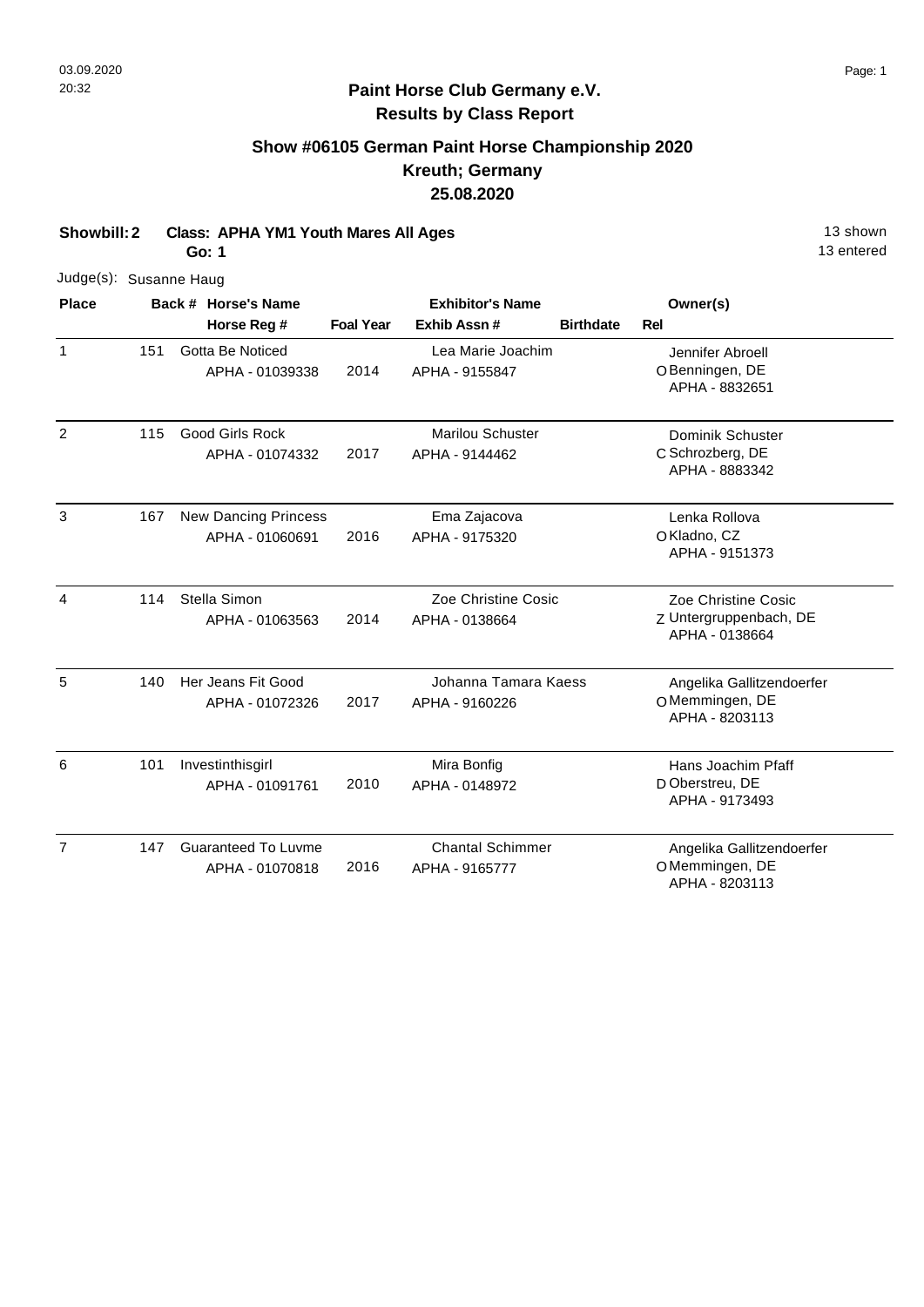## **Show #06106 German Paint Horse Championship 2020 Kreuth; Germany 25.08.2020**

**Showbill: 2 Class: APHA YM1 Youth Mares All Ages 13 Shown 13 shown Go: 1**

Judge(s): Sonja Merkle **Back # Horse's Name Place Owner(s) Horse Reg # Exhib Assn # Foal Year Birthdate Rel Exhibitor's Name** 1 D Oberstreu, DE Hans Joachim Pfaff APHA - 9173493 2010 Investinthisgirl APHA - 01091761 Mira Bonfig APHA - 0148972 101 2 C Schrozberg, DE Dominik Schuster APHA - 8883342 2017 115 Good Girls Rock APHA - 01074332 Marilou Schuster APHA - 9144462 3 Z Untergruppenbach, DE Zoe Christine Cosic APHA - 0138664 2014 Stella Simon APHA - 01063563 Zoe Christine Cosic APHA - 0138664 114 4 Z Romano Dezzelino, IT Chiara Fiorito APHA - 8991854 2012 Shes Lady Assets APHA - 01029640 Chiara Fiorito APHA - 8991854 136 5 C Langenau, DE Marija Eberhardt APHA - 8659577 2014 SH Izzy Ziptlastjewel APHA - 01040581 Lea-Marie Eberhardt APHA - 0128359 220 6 O Kladno, CZ Lenka Rollova APHA - 9151373 2016 New Dancing Princess APHA - 01060691 Ema Zajacova APHA - 9175320 167 7 E Berg En Terblijt, NL Ivana Pallister 2015 Real Sweet Marks APHA - 01062725 Janice Remmers APHA - 9164917 178

APHA - 8956841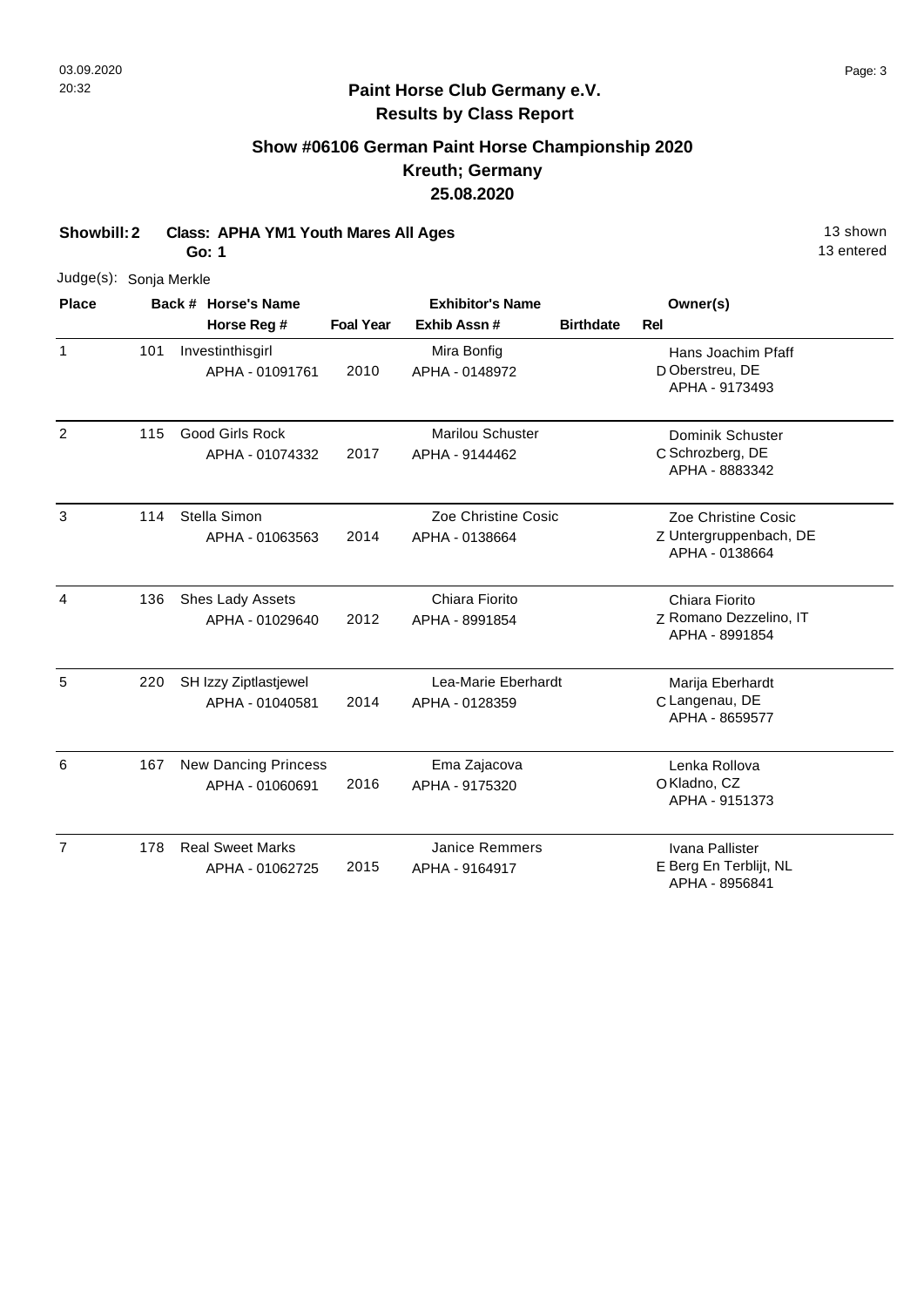## **Show #06107 German Paint Horse Championship 2020 Kreuth; Germany 25.08.2020**

**Showbill: 2 Class: APHA YM1 Youth Mares All Ages 13 Shown 13 shown Go: 1**

Judge(s): Nicolas Perrin **Back # Horse's Name Place Owner(s) Horse Reg # Exhib Assn # Foal Year Birthdate Rel Exhibitor's Name** 1 D Oberstreu, DE Hans Joachim Pfaff APHA - 9173493 2010 Investinthisgirl APHA - 01091761 Mira Bonfig APHA - 0148972 101 2 C Ellwangen, DE Dorina Berger APHA - 8660875 2017 116 Rods Hot Chocolate APHA - 01070529 Lara Berger APHA - 8991303 3 Z Romano Dezzelino, IT Chiara Fiorito APHA - 8991854 2012 Shes Lady Assets APHA - 01029640 Chiara Fiorito APHA - 8991854 136 4 C Schrozberg, DE Dominik Schuster APHA - 8883342 2017 115 Good Girls Rock APHA - 01074332 Marilou Schuster APHA - 9144462 5 O Benningen, DE Jennifer Abroell APHA - 8832651 2014 151 Gotta Be Noticed APHA - 01039338 Lea Marie Joachim APHA - 9155847 6 Z Untergruppenbach, DE Zoe Christine Cosic APHA - 0138664 2014 Stella Simon APHA - 01063563 Zoe Christine Cosic APHA - 0138664 114 7 O Kladno, CZ Lenka Rollova APHA - 9151373 2016 New Dancing Princess APHA - 01060691 Ema Zajacova APHA - 9175320 167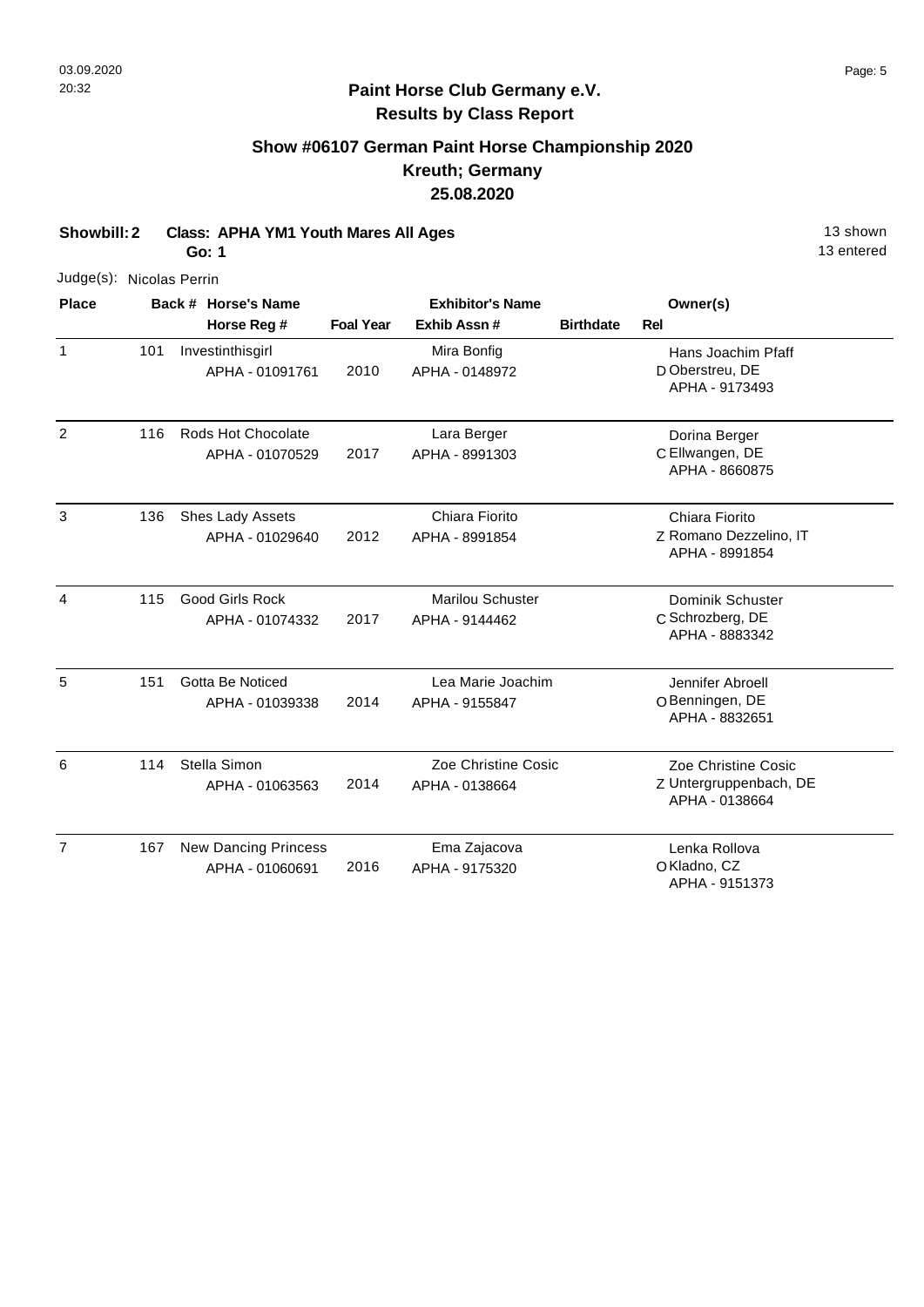1

2

3

4

5

6

7

147

#### **Paint Horse Club Germany e.V. Results by Class Report**

## **Show #06108 German Paint Horse Championship 2020 Kreuth; Germany 25.08.2020**

**Showbill: 2 Class: APHA YM1 Youth Mares All Ages 13 Shown 13 shown Go: 1**

Judge(s): Pierre Ouellet **Back # Horse's Name Place Owner(s) Horse Reg # Exhib Assn # Foal Year Birthdate Rel Exhibitor's Name** D Oberstreu, DE Hans Joachim Pfaff APHA - 9173493 2010 Investinthisgirl APHA - 01091761 Mira Bonfig APHA - 0148972 101 C Schrozberg, DE Dominik Schuster APHA - 8883342 2017 115 Good Girls Rock APHA - 01074332 Marilou Schuster APHA - 9144462 Z Untergruppenbach, DE Zoe Christine Cosic APHA - 0138664 2014 Stella Simon APHA - 01063563 Zoe Christine Cosic APHA - 0138664 114 Z Romano Dezzelino, IT Chiara Fiorito APHA - 8991854 2012 Shes Lady Assets APHA - 01029640 Chiara Fiorito APHA - 8991854 136 O Kladno, CZ Lenka Rollova APHA - 9151373 2016 New Dancing Princess APHA - 01060691 Ema Zajacova APHA - 9175320 167 O Memmingen, DE Angelika Gallitzendoerfer APHA - 8203113 2017 140 Her Jeans Fit Good APHA - 01072326 Johanna Tamara Kaess APHA - 9160226

Chantal Schimmer

APHA - 9165777

2016

Guaranteed To Luvme APHA - 01070818

13 entered

O Memmingen, DE

APHA - 8203113

Angelika Gallitzendoerfer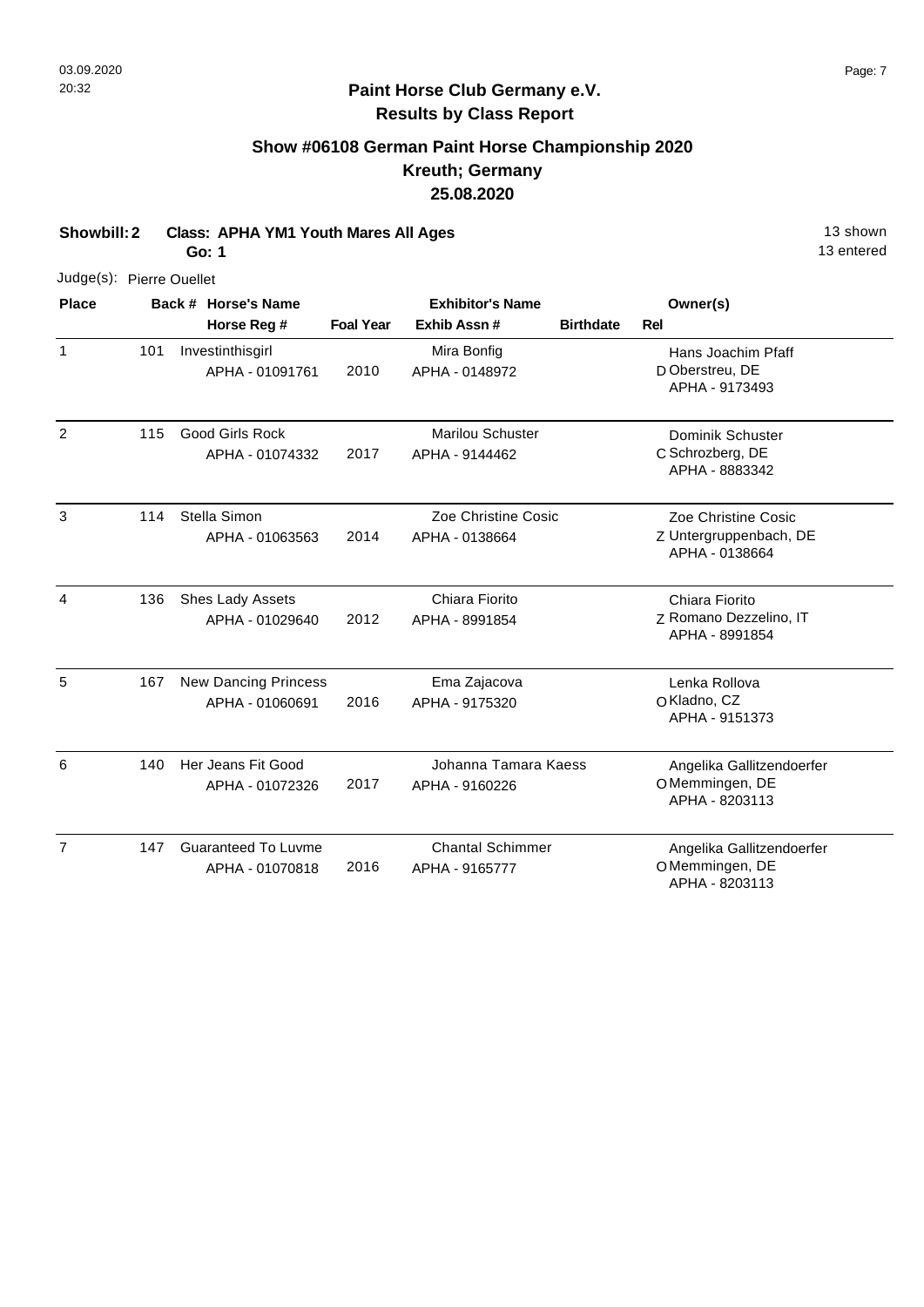# **Show #06105 German Paint Horse Championship 2020 Kreuth; Germany 25.08.2020**

| Showbill: 3            | <b>Class: APHA XM1 Youth SPB Mares All Ages</b><br>Go: 1 |        |                                               |                  |                                           |                  |                                                       |  |  |
|------------------------|----------------------------------------------------------|--------|-----------------------------------------------|------------------|-------------------------------------------|------------------|-------------------------------------------------------|--|--|
| Judge(s): Susanne Haug |                                                          |        |                                               |                  |                                           |                  |                                                       |  |  |
| <b>Place</b>           |                                                          | Back # | <b>Horse's Name</b>                           |                  | <b>Exhibitor's Name</b>                   |                  | Owner(s)                                              |  |  |
|                        |                                                          |        | Horse Reg #                                   | <b>Foal Year</b> | Exhib Assn#                               | <b>Birthdate</b> | <b>Rel</b>                                            |  |  |
|                        | 509                                                      |        | <b>Unzippin The Assets</b><br>APHA - 00984654 | 2010             | <b>Marilou Schuster</b><br>APHA - 9144462 |                  | Jasmin Schuster<br>C Schrozberg, DE<br>APHA - 8341024 |  |  |
| $\overline{2}$         | 542                                                      |        | <b>AM Precious</b><br>APHA - 01101468         | 2020             | Lea-Marie Eberhardt<br>APHA - 0128359     |                  | Marija Eberhardt<br>C Langenau, DE<br>APHA - 8659577  |  |  |
| 3                      | 502                                                      |        | LX Ultimate Krymsun<br>APHA - 01092768        | 2019             | Mira Bonfig<br>APHA - 0148972             |                  | Sarah Bonfig<br>C Oberstreu, DE<br>APHA - 9180007     |  |  |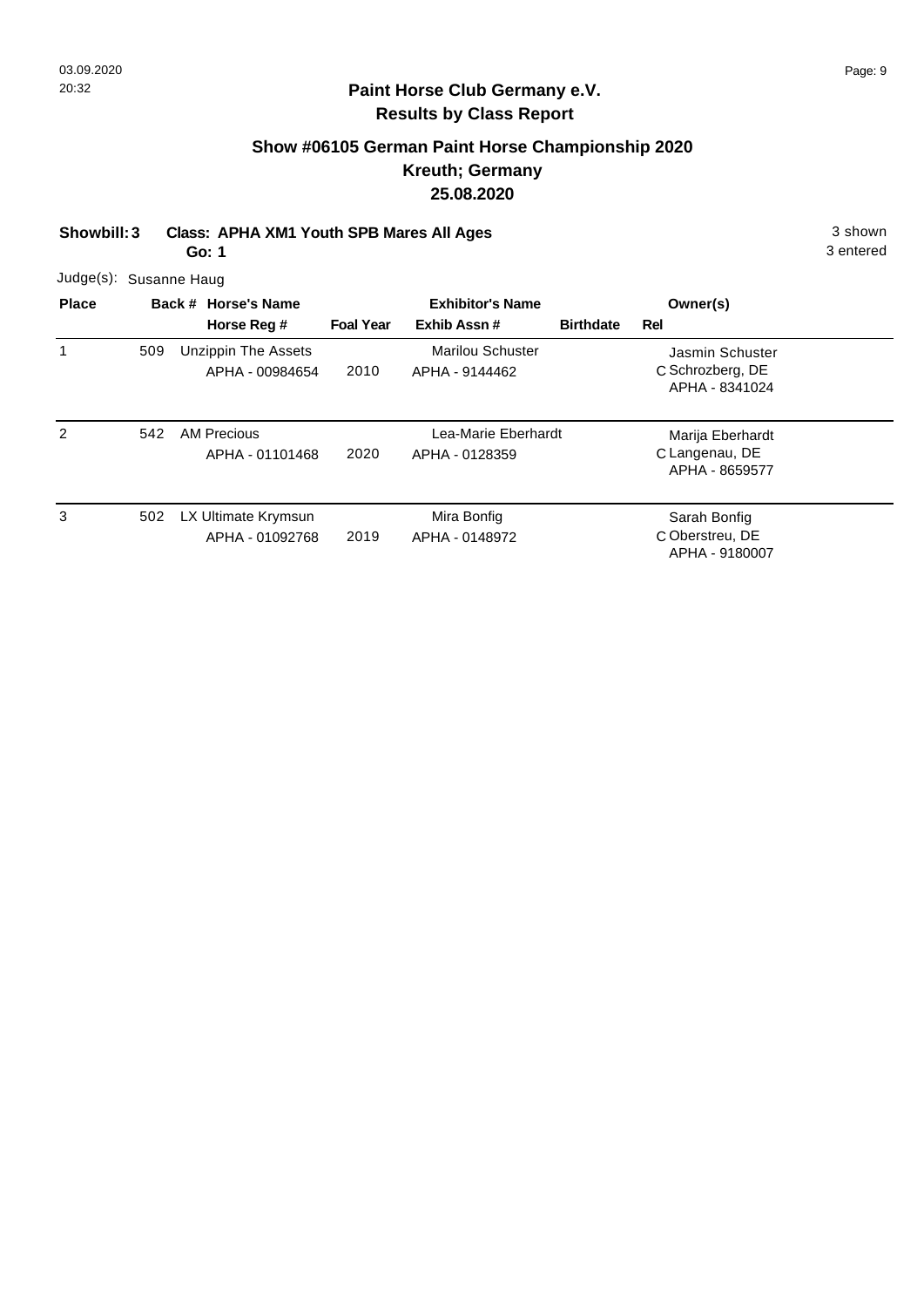## **Show #06106 German Paint Horse Championship 2020 Kreuth; Germany 25.08.2020**

**Showbill: 3 Class: APHA XM1 Youth SPB Mares All Ages** 3 shown

**Go: 1**

3 entered

Judge(s): Sonja Merkle

| <b>Place</b> |     | Back # Horse's Name                           |                  | <b>Exhibitor's Name</b>                   |                  | Owner(s)                                              |  |
|--------------|-----|-----------------------------------------------|------------------|-------------------------------------------|------------------|-------------------------------------------------------|--|
|              |     | Horse Reg #                                   | <b>Foal Year</b> | Exhib Assn#                               | <b>Birthdate</b> | <b>Rel</b>                                            |  |
|              | 509 | <b>Unzippin The Assets</b><br>APHA - 00984654 | 2010             | <b>Marilou Schuster</b><br>APHA - 9144462 |                  | Jasmin Schuster<br>C Schrozberg, DE<br>APHA - 8341024 |  |
| 2            | 542 | <b>AM Precious</b><br>APHA - 01101468         | 2020             | Lea-Marie Eberhardt<br>APHA - 0128359     |                  | Marija Eberhardt<br>C Langenau, DE<br>APHA - 8659577  |  |
| 3            | 502 | LX Ultimate Krymsun<br>APHA - 01092768        | 2019             | Mira Bonfig<br>APHA - 0148972             |                  | Sarah Bonfig<br>C Oberstreu, DE<br>APHA - 9180007     |  |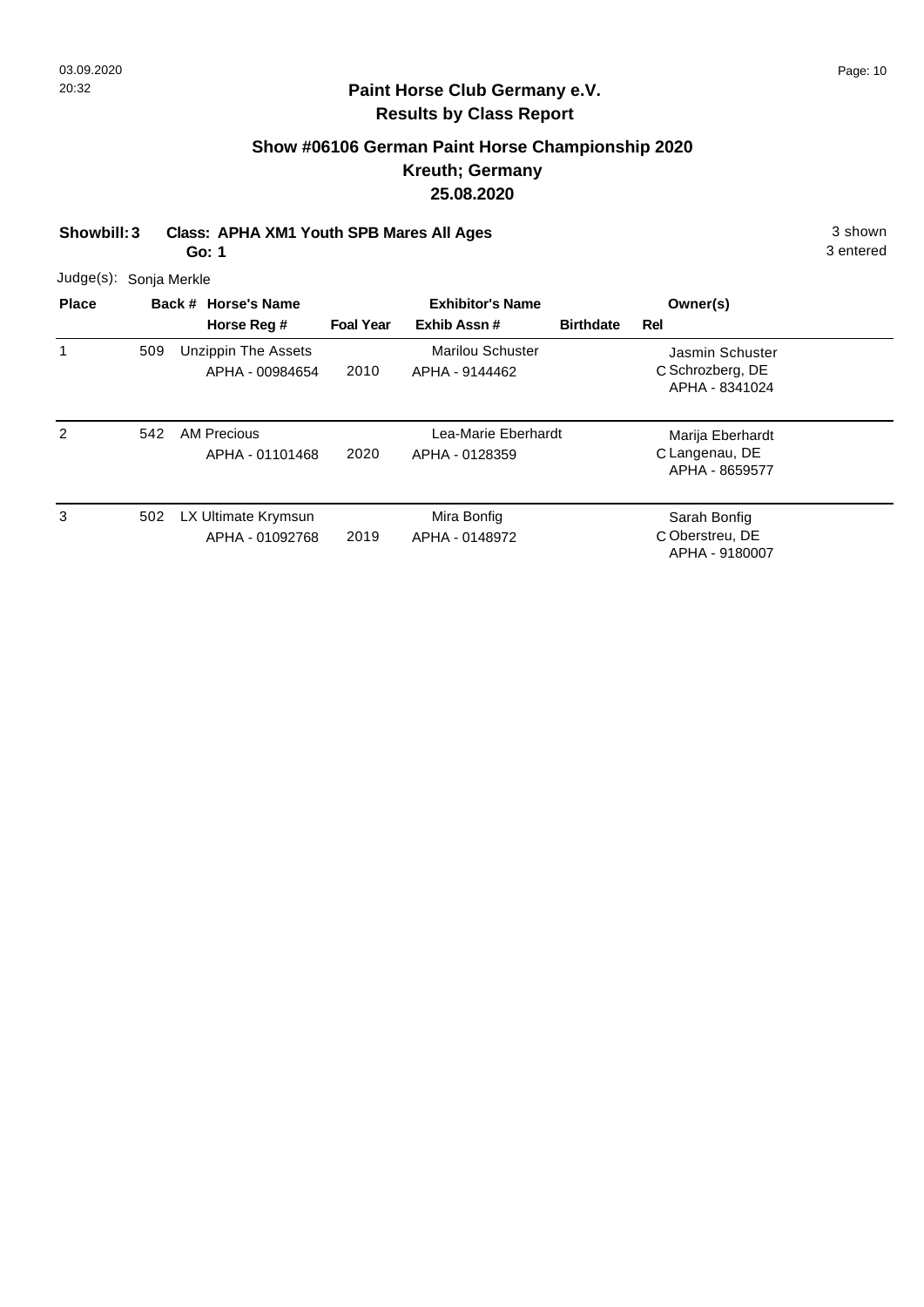# **Show #06107 German Paint Horse Championship 2020 Kreuth; Germany 25.08.2020**

| Showbill: 3  |                          | Class: APHA XM1 Youth SPB Mares All Ages |          |           |  |  |  |
|--------------|--------------------------|------------------------------------------|----------|-----------|--|--|--|
|              | Go: 1                    |                                          |          | 3 entered |  |  |  |
|              | Judge(s): Nicolas Perrin |                                          |          |           |  |  |  |
| <b>Place</b> | Back # Horse's Name      | <b>Exhibitor's Name</b>                  | Owner(s) |           |  |  |  |

|   |     |                            |                  |                         |                  | .                |  |
|---|-----|----------------------------|------------------|-------------------------|------------------|------------------|--|
|   |     | Horse Reg #                | <b>Foal Year</b> | Exhib Assn#             | <b>Birthdate</b> | Rel              |  |
|   | 509 | <b>Unzippin The Assets</b> |                  | <b>Marilou Schuster</b> |                  | Jasmin Schuster  |  |
|   |     | APHA - 00984654            | 2010             | APHA - 9144462          |                  | C Schrozberg, DE |  |
|   |     |                            |                  |                         |                  | APHA - 8341024   |  |
| 2 | 502 | LX Ultimate Krymsun        |                  | Mira Bonfig             |                  | Sarah Bonfig     |  |
|   |     | APHA - 01092768            | 2019             | APHA - 0148972          |                  | C Oberstreu, DE  |  |
|   |     |                            |                  |                         |                  | APHA - 9180007   |  |
| 3 | 542 | <b>AM Precious</b>         |                  | Lea-Marie Eberhardt     |                  | Marija Eberhardt |  |
|   |     | APHA - 01101468            | 2020             | APHA - 0128359          |                  | C Langenau, DE   |  |
|   |     |                            |                  |                         |                  | APHA - 8659577   |  |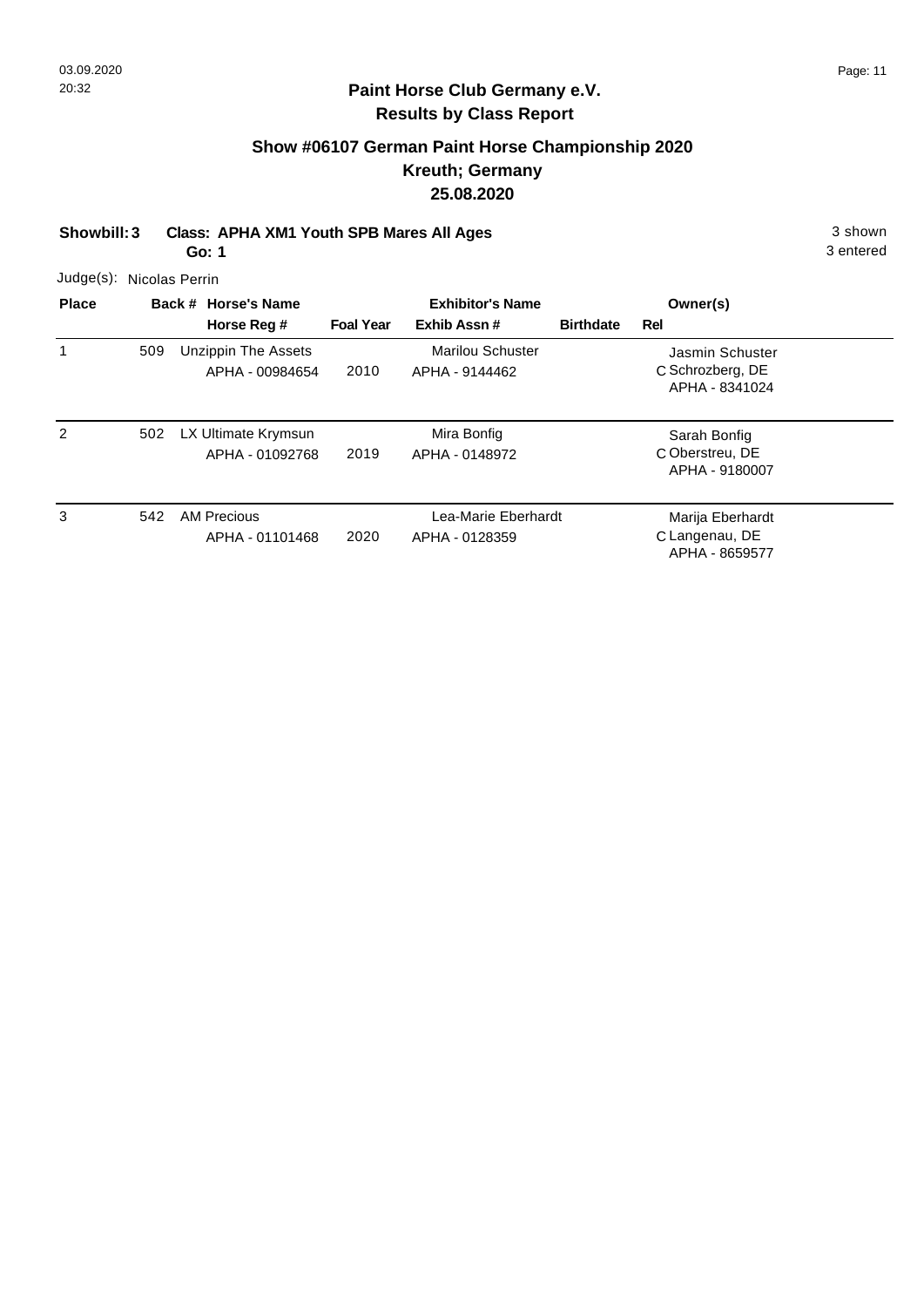## **Show #06108 German Paint Horse Championship 2020 Kreuth; Germany 25.08.2020**

**Showbill: 3 Class: APHA XM1 Youth SPB Mares All Ages** 3 shown

**Go: 1**

3 entered

Judge(s): Pierre Ouellet

| <b>Place</b> |     | Back # Horse's Name                    | <b>Exhibitor's Name</b> |                                           |                  | Owner(s)                                              |  |
|--------------|-----|----------------------------------------|-------------------------|-------------------------------------------|------------------|-------------------------------------------------------|--|
|              |     | Horse Reg #                            | <b>Foal Year</b>        | Exhib Assn#                               | <b>Birthdate</b> | Rel                                                   |  |
|              | 542 | <b>AM Precious</b><br>APHA - 01101468  | 2020                    | Lea-Marie Eberhardt<br>APHA - 0128359     |                  | Marija Eberhardt<br>C Langenau, DE<br>APHA - 8659577  |  |
| 2            | 502 | LX Ultimate Krymsun<br>APHA - 01092768 | 2019                    | Mira Bonfig<br>APHA - 0148972             |                  | Sarah Bonfig<br>C Oberstreu, DE<br>APHA - 9180007     |  |
| 3            | 509 | Unzippin The Assets<br>APHA - 00984654 | 2010                    | <b>Marilou Schuster</b><br>APHA - 9144462 |                  | Jasmin Schuster<br>C Schrozberg, DE<br>APHA - 8341024 |  |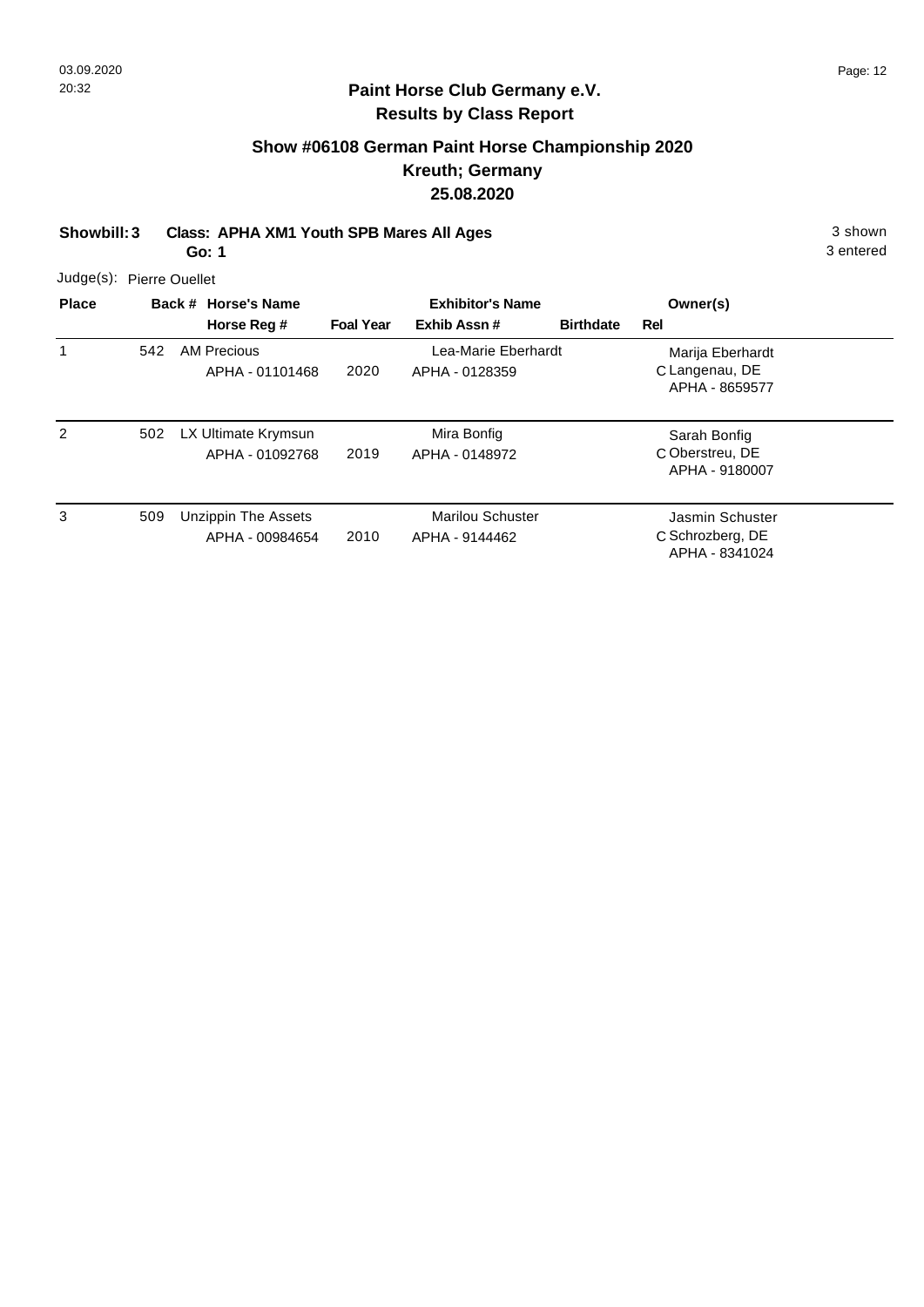## **Show #06105 German Paint Horse Championship 2020 Kreuth; Germany 25.08.2020**

**Showbill: 4 Class: APHA AMH4 Amateur Mares All Ages** 23 shown **Go: 1**

24 entered

|                |     | Judge(s): Susanne Haug |                                                |                  |                                       |                                                              |  |  |  |  |  |
|----------------|-----|------------------------|------------------------------------------------|------------------|---------------------------------------|--------------------------------------------------------------|--|--|--|--|--|
| <b>Place</b>   |     |                        | Back # Horse's Name                            |                  | <b>Exhibitor's Name</b>               | Owner(s)                                                     |  |  |  |  |  |
|                |     |                        | Horse Reg #                                    | <b>Foal Year</b> | Exhib Assn#                           | Rel                                                          |  |  |  |  |  |
| $\mathbf{1}$   | 215 |                        | Madam Blues Duffy<br>APHA - 00983349           | 2009             | Freja Aase Olsen<br>APHA - 8823774    | Freja Aase Olsen<br>Z Haderslev, DK<br>APHA - 8823774        |  |  |  |  |  |
| $\overline{2}$ | 115 |                        | <b>Good Girls Rock</b><br>APHA - 01074332      | 2017             | Dominik Schuster<br>APHA - 8883342    | Dominik Schuster<br>Z Schrozberg, DE<br>APHA - 8883342       |  |  |  |  |  |
| 3              | 101 |                        | Investinthisgirl<br>APHA - 01091761            | 2010             | Sarah Bonfig<br>APHA - 9180007        | Hans Joachim Pfaff<br>C Oberstreu, DE<br>APHA - 9173493      |  |  |  |  |  |
| 4              | 139 |                        | Scenic Lacey Gal<br>APHA - 01059371            | 2015             | Silvia Pozzoli<br>APHA - 8447498      | Silvia Pozzoli<br>Z Mariano Comense Co, IT<br>APHA - 8447498 |  |  |  |  |  |
| 5              | 203 |                        | Summer In The City<br>APHA - 01080670          | 2018             | Katja Altenstrasser<br>APHA - 8901830 | Katja Altenstrasser<br>Z Aurach, AT<br>APHA - 8901830        |  |  |  |  |  |
| 6              | 151 |                        | Gotta Be Noticed<br>APHA - 01039338            | 2014             | Jennifer Abroell<br>APHA - 8832651    | Jennifer Abroell<br>Z Benningen, DE<br>APHA - 8832651        |  |  |  |  |  |
| $\overline{7}$ | 167 |                        | <b>New Dancing Princess</b><br>APHA - 01060691 | 2016             | Lenka Rollova<br>APHA - 9151373       | Lenka Rollova<br>Z Kladno, CZ                                |  |  |  |  |  |

APHA - 9151373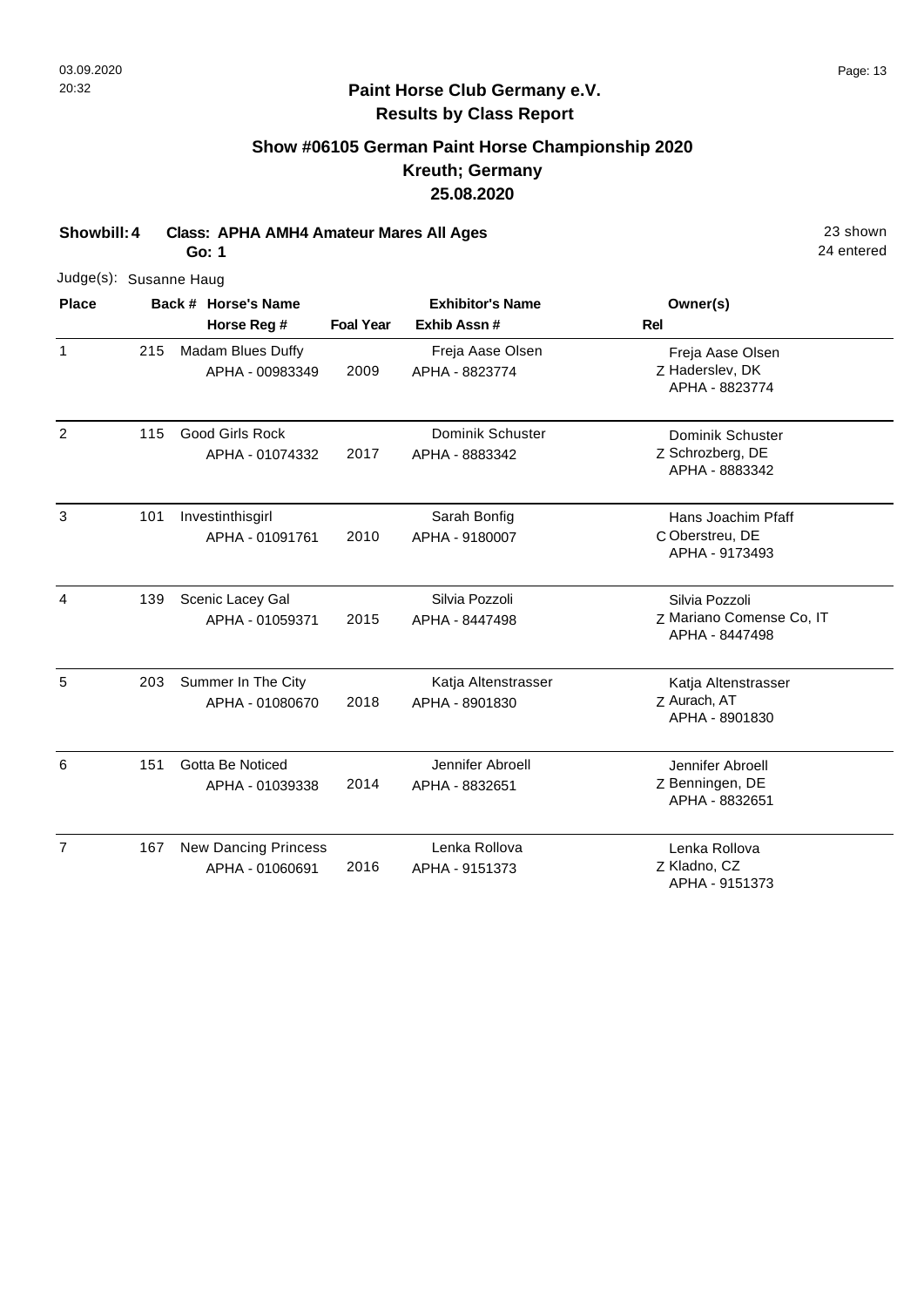## **Show #06106 German Paint Horse Championship 2020 Kreuth; Germany 25.08.2020**

**Showbill: 4 Class: APHA AMH4 Amateur Mares All Ages** 23 shown

**Go: 1**

| Judge(s):      | Sonja Merkle |                                           |                  |                                        |                                                                |
|----------------|--------------|-------------------------------------------|------------------|----------------------------------------|----------------------------------------------------------------|
| <b>Place</b>   |              | Back # Horse's Name                       |                  | <b>Exhibitor's Name</b>                | Owner(s)                                                       |
|                |              | Horse Reg #                               | <b>Foal Year</b> | Exhib Assn#                            | Rel                                                            |
| $\mathbf{1}$   | 101          | Investinthisgirl<br>APHA - 01091761       | 2010             | Sarah Bonfig<br>APHA - 9180007         | Hans Joachim Pfaff<br>C Oberstreu, DE<br>APHA - 9173493        |
| 2              | 115          | <b>Good Girls Rock</b><br>APHA - 01074332 | 2017             | Dominik Schuster<br>APHA - 8883342     | Dominik Schuster<br>Z Schrozberg, DE<br>APHA - 8883342         |
| 3              | 215          | Madam Blues Duffy<br>APHA - 00983349      | 2009             | Freja Aase Olsen<br>APHA - 8823774     | Freja Aase Olsen<br>Z Haderslev, DK<br>APHA - 8823774          |
| 4              | 114          | Stella Simon<br>APHA - 01063563           | 2014             | Monika Pogodda-Cosic<br>APHA - 9166425 | Zoe Christine Cosic<br>MUntergruppenbach, DE<br>APHA - 0138664 |
| 5              | 203          | Summer In The City<br>APHA - 01080670     | 2018             | Katja Altenstrasser<br>APHA - 8901830  | Katja Altenstrasser<br>Z Aurach, AT<br>APHA - 8901830          |
| 6              | 170          | So Flit N Awesome<br>APHA - 01084405      | 2018             | Julia Bircher<br>APHA - 0142776        | Julia Bircher<br>Z Laufen, CH<br>APHA - 0142776                |
| $\overline{7}$ | 171          | Wiselys Valentine<br>APHA - 01065927      | 2016             | Sandra Rued<br>APHA - 8738092          | Sandra Rued<br>Z Memmingen, DE<br>APHA - 8738092               |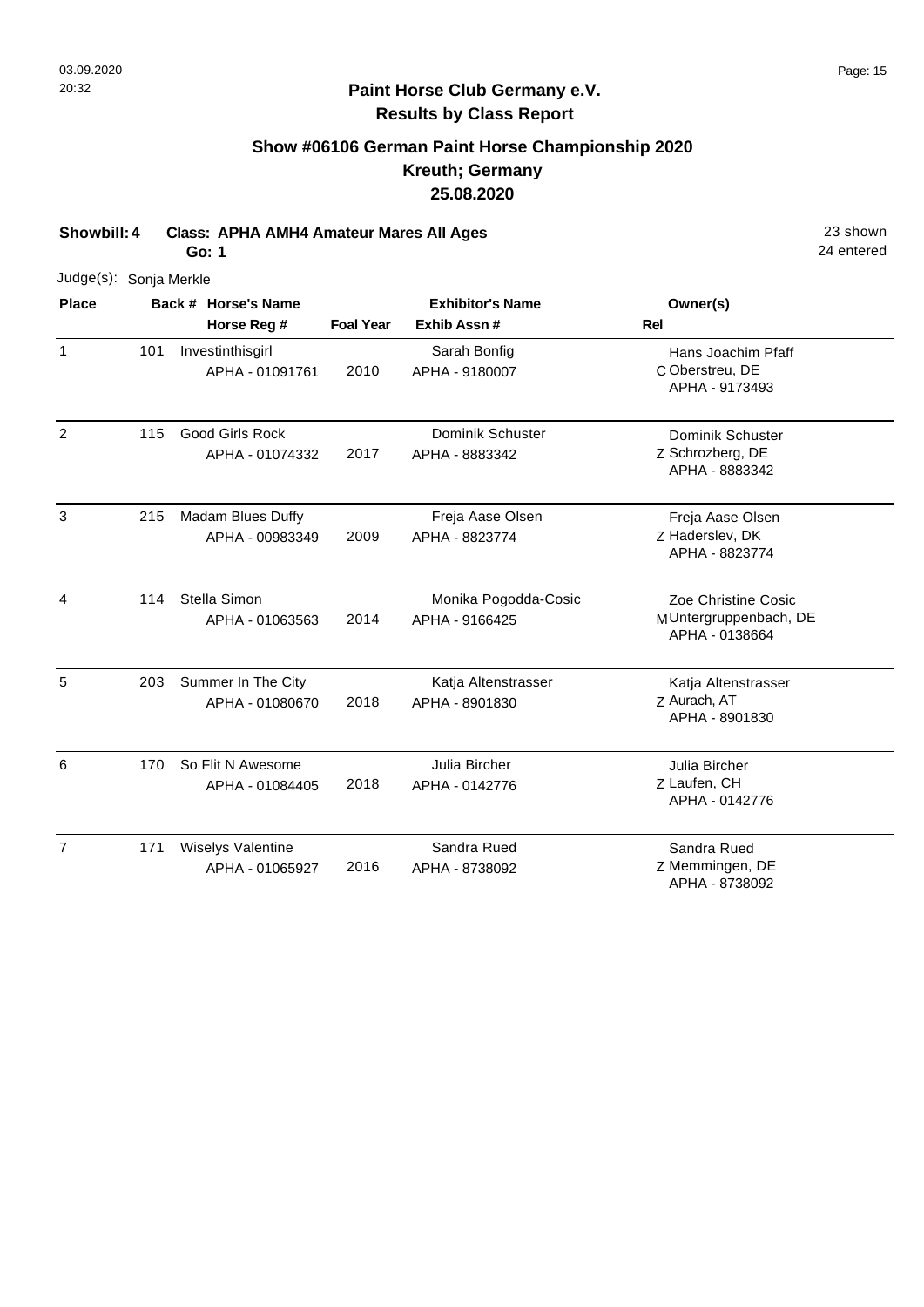# **Show #06107 German Paint Horse Championship 2020 Kreuth; Germany 25.08.2020**

**Showbill: 4 Class: APHA AMH4 Amateur Mares All Ages** 23 shown **Go: 1**

24 entered

| <b>Place</b> |     | Back # Horse's Name |                                                | <b>Exhibitor's Name</b> |                                        | Owner(s)                                                       |
|--------------|-----|---------------------|------------------------------------------------|-------------------------|----------------------------------------|----------------------------------------------------------------|
|              |     |                     | Horse Reg #                                    | <b>Foal Year</b>        | Exhib Assn#                            | Rel                                                            |
| $\mathbf{1}$ | 101 |                     | Investinthisgirl<br>APHA - 01091761            | 2010                    | Sarah Bonfig<br>APHA - 9180007         | Hans Joachim Pfaff<br>C Oberstreu, DE<br>APHA - 9173493        |
| 2            | 113 |                     | Remember All<br>APHA - 01074745                | 2017                    | Sabine Gruner<br>APHA - 8596390        | Sabine Gruner<br>Z Ellgau, DE<br>APHA - 8596390                |
| 3            | 114 |                     | Stella Simon<br>APHA - 01063563                | 2014                    | Monika Pogodda-Cosic<br>APHA - 9166425 | Zoe Christine Cosic<br>MUntergruppenbach, DE<br>APHA - 0138664 |
| 4            | 115 |                     | <b>Good Girls Rock</b><br>APHA - 01074332      | 2017                    | Dominik Schuster<br>APHA - 8883342     | <b>Dominik Schuster</b><br>Z Schrozberg, DE<br>APHA - 8883342  |
| 5            | 167 |                     | <b>New Dancing Princess</b><br>APHA - 01060691 | 2016                    | Lenka Rollova<br>APHA - 9151373        | Lenka Rollova<br>Z Kladno, CZ<br>APHA - 9151373                |
| 6            | 170 |                     | So Flit N Awesome<br>APHA - 01084405           | 2018                    | Julia Bircher<br>APHA - 0142776        | Julia Bircher<br>Z Laufen, CH<br>APHA - 0142776                |
| 7            | 184 |                     | Fancy As I Set<br>APHA - 01083774              | 2018                    | Aude Dodart<br>APHA - 8862496          | Aude Dodart<br>Z Montigny Sur Avre, FR                         |

APHA - 8862496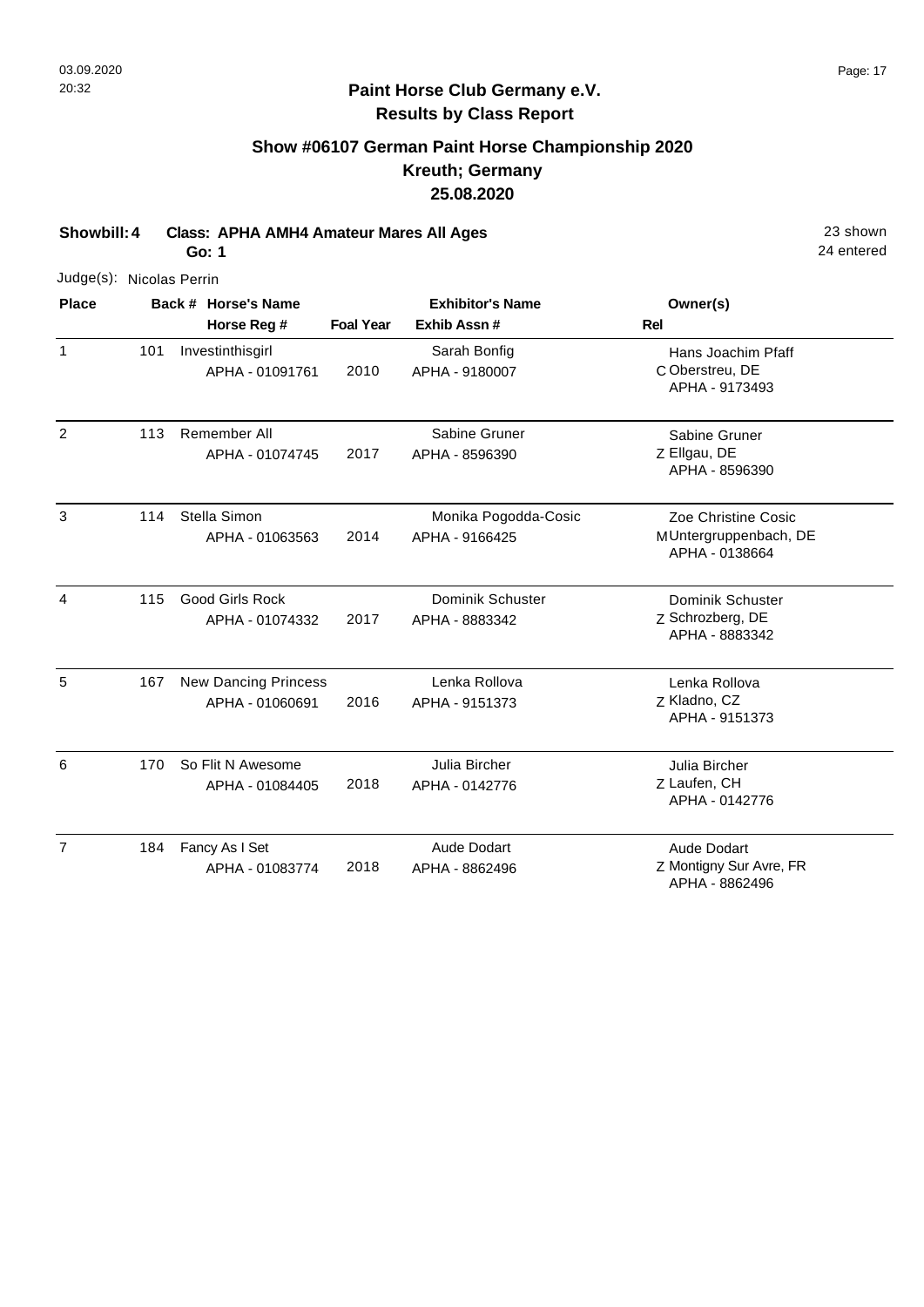## **Show #06108 German Paint Horse Championship 2020 Kreuth; Germany 25.08.2020**

**Showbill: 4 Class: APHA AMH4 Amateur Mares All Ages** 23 shown

**Go: 1**

|                | Judge(s): Pierre Ouellet |                                           |                  |                                        |                                                                |  |  |  |
|----------------|--------------------------|-------------------------------------------|------------------|----------------------------------------|----------------------------------------------------------------|--|--|--|
| <b>Place</b>   |                          | Back # Horse's Name                       |                  | <b>Exhibitor's Name</b>                | Owner(s)                                                       |  |  |  |
|                |                          | Horse Reg #                               | <b>Foal Year</b> | Exhib Assn #                           | Rel                                                            |  |  |  |
| $\mathbf{1}$   | 101                      | Investinthisgirl<br>APHA - 01091761       | 2010             | Sarah Bonfig<br>APHA - 9180007         | Hans Joachim Pfaff<br>C Oberstreu, DE<br>APHA - 9173493        |  |  |  |
| $\overline{2}$ | 115                      | <b>Good Girls Rock</b><br>APHA - 01074332 | 2017             | Dominik Schuster<br>APHA - 8883342     | Dominik Schuster<br>Z Schrozberg, DE<br>APHA - 8883342         |  |  |  |
| 3              | 114                      | Stella Simon<br>APHA - 01063563           | 2014             | Monika Pogodda-Cosic<br>APHA - 9166425 | Zoe Christine Cosic<br>MUntergruppenbach, DE<br>APHA - 0138664 |  |  |  |
| 4              | 170                      | So Flit N Awesome<br>APHA - 01084405      | 2018             | Julia Bircher<br>APHA - 0142776        | Julia Bircher<br>Z Laufen, CH<br>APHA - 0142776                |  |  |  |
| 5              | 113                      | Remember All<br>APHA - 01074745           | 2017             | Sabine Gruner<br>APHA - 8596390        | Sabine Gruner<br>Z Ellgau, DE<br>APHA - 8596390                |  |  |  |
| 6              | 173                      | Sheza Barlink Allison<br>APHA - 01028981  | 2013             | Marcus Hohm<br>APHA - 8604919          | Marcus Hohm<br>Z Neu-Isenburg, DE<br>APHA - 8604919            |  |  |  |
| $\overline{7}$ | 203                      | Summer In The City<br>APHA - 01080670     | 2018             | Katja Altenstrasser<br>APHA - 8901830  | Katja Altenstrasser<br>Z Aurach, AT<br>APHA - 8901830          |  |  |  |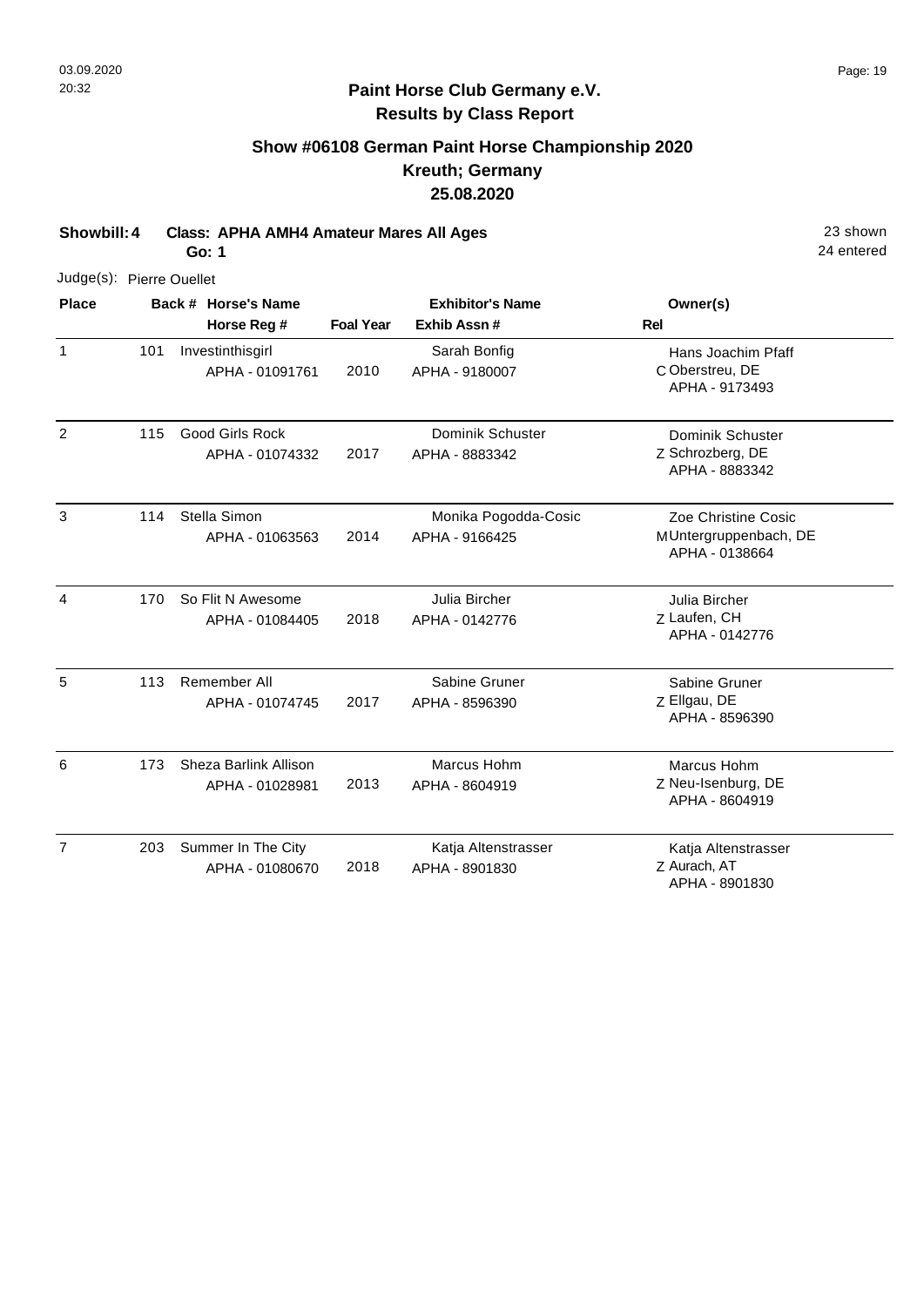## **Show #06105 German Paint Horse Championship 2020 Kreuth; Germany 25.08.2020**

# **Showbill: 5 Class: APHA AGCM Amateur Grand Champion Mare** 2 shown

**Go: 1**

Judge(s): Susanne Haug

| <b>Place</b> | Back # Horse's Name<br>Horse Reg #       | <b>Foal Year</b> | <b>Exhibitor's Name</b><br>Exhib Assn # | Owner(s)<br>Rel                                       |
|--------------|------------------------------------------|------------------|-----------------------------------------|-------------------------------------------------------|
|              | 215 Madam Blues Duffy<br>APHA - 00983349 | 2009             | Freja Aase Olsen<br>APHA - 8823774      | Freja Aase Olsen<br>Z Haderslev, DK<br>APHA - 8823774 |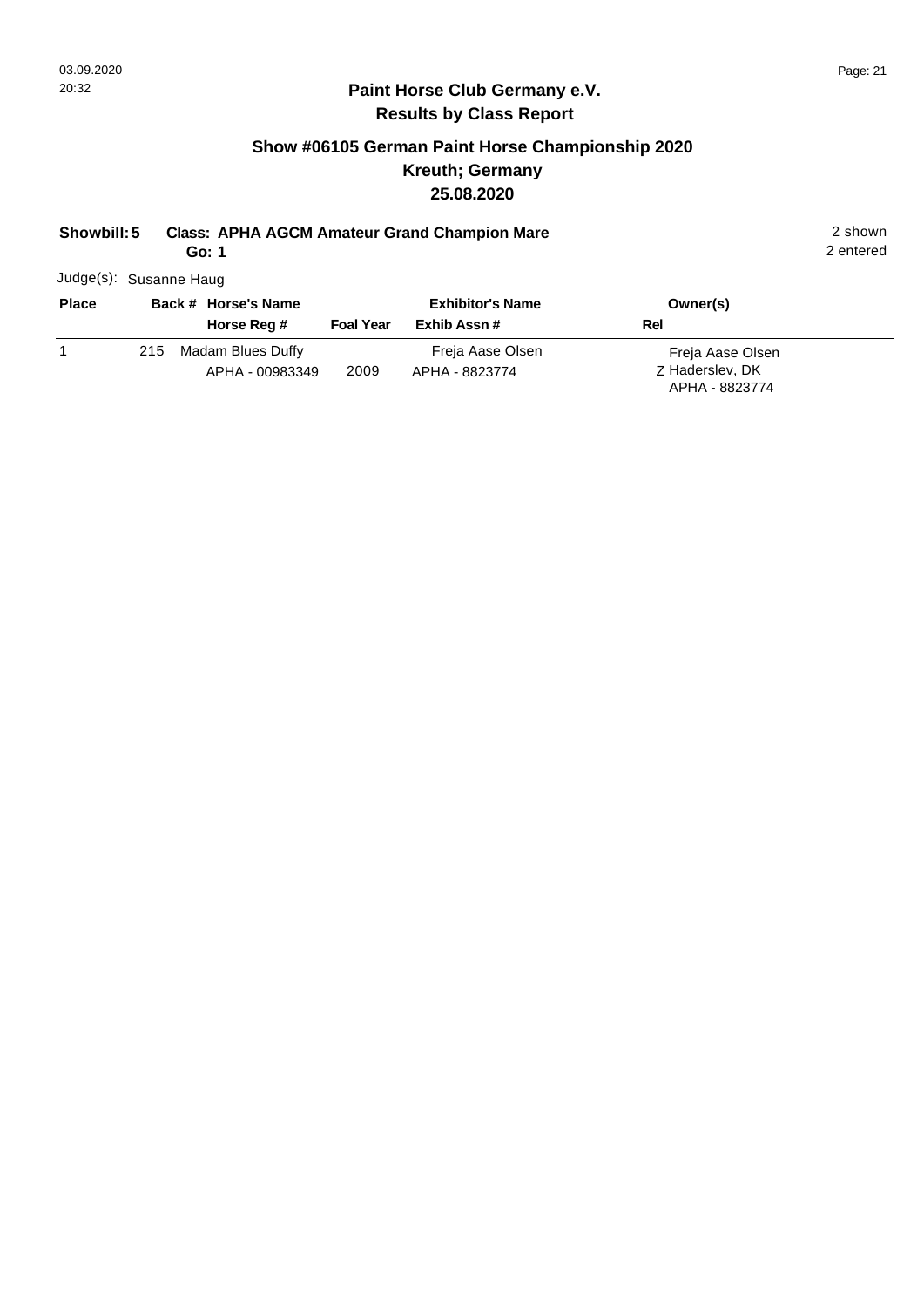## **Show #06106 German Paint Horse Championship 2020 Kreuth; Germany 25.08.2020**

# **Showbill: 5 Class: APHA AGCM Amateur Grand Champion Mare** 2 shown

**Go: 1**

2 entered

Judge(s): Sonja Merkle

| <b>Place</b> | Back # Horse's Name                        | <b>Exhibitor's Name</b> |                                | Owner(s)                                                |
|--------------|--------------------------------------------|-------------------------|--------------------------------|---------------------------------------------------------|
|              | Horse Reg #                                | <b>Foal Year</b>        | Exhib Assn #                   | Rel                                                     |
|              | Investinthisgirl<br>101<br>APHA - 01091761 | 2010                    | Sarah Bonfig<br>APHA - 9180007 | Hans Joachim Pfaff<br>C Oberstreu, DE<br>APHA - 9173493 |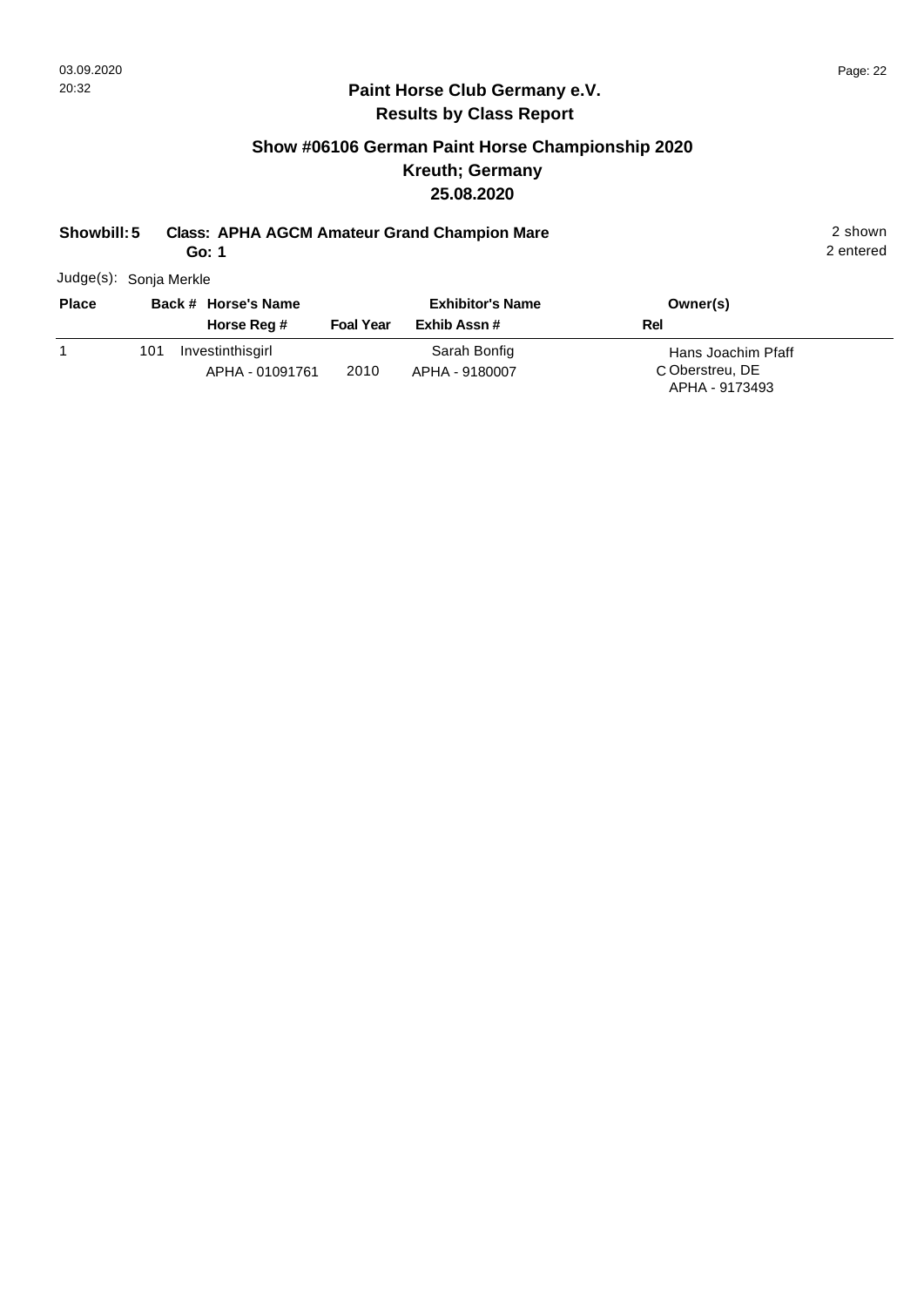## **Show #06107 German Paint Horse Championship 2020 Kreuth; Germany 25.08.2020**

# **Showbill: 5 Class: APHA AGCM Amateur Grand Champion Mare** 2 shown

**Go: 1**

2 entered

Judge(s): Nicolas Perrin

| <b>Place</b> |     | Back # Horse's Name                 |                  | <b>Exhibitor's Name</b>        | Owner(s)                                                |
|--------------|-----|-------------------------------------|------------------|--------------------------------|---------------------------------------------------------|
|              |     | Horse Reg #                         | <b>Foal Year</b> | Exhib Assn#                    | Rel                                                     |
|              | 101 | Investinthisgirl<br>APHA - 01091761 | 2010             | Sarah Bonfig<br>APHA - 9180007 | Hans Joachim Pfaff<br>C Oberstreu, DE<br>APHA - 9173493 |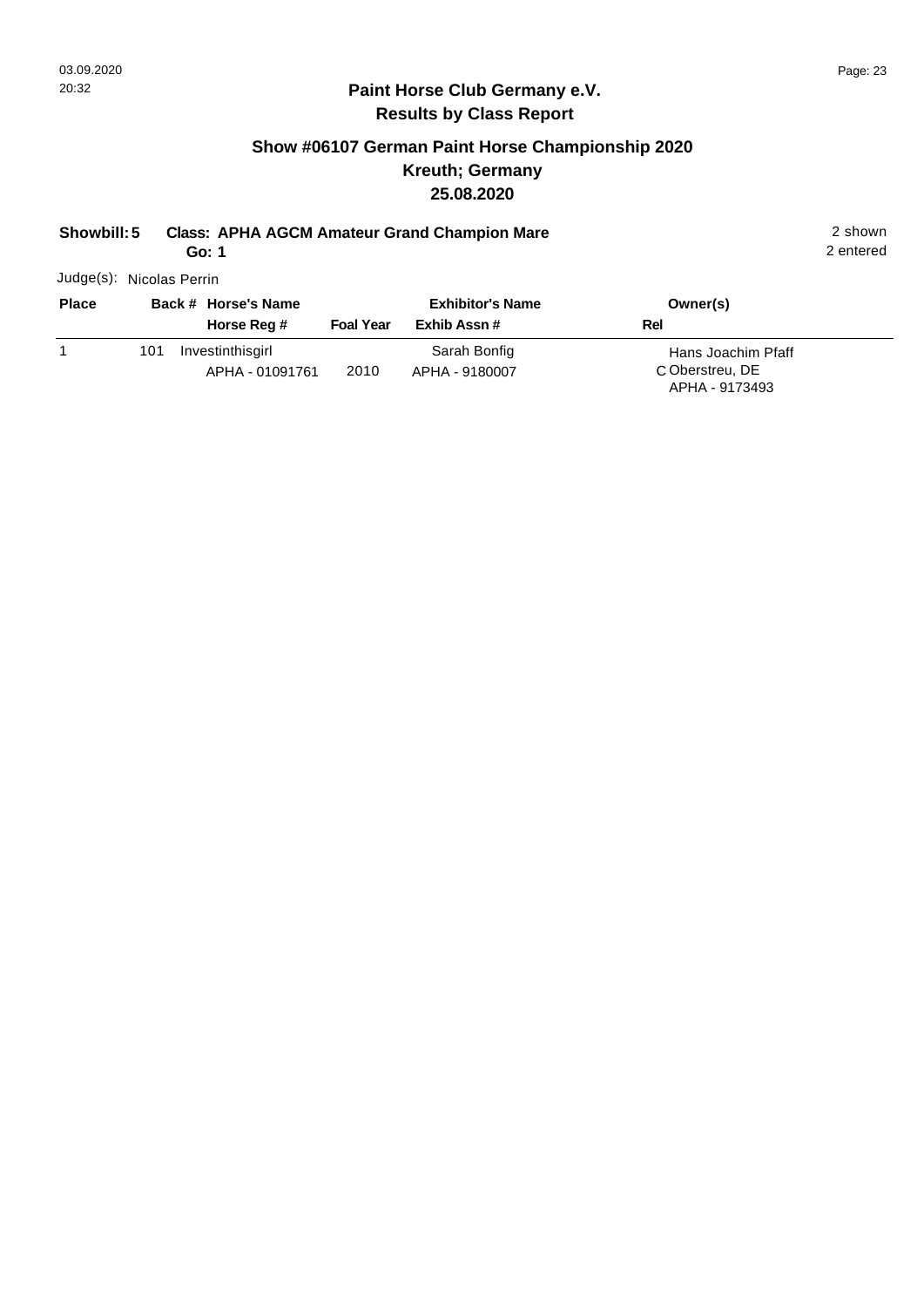## **Show #06108 German Paint Horse Championship 2020 Kreuth; Germany 25.08.2020**

# **Showbill: 5 Class: APHA AGCM Amateur Grand Champion Mare** 2 shown

**Go: 1**

2 entered

Judge(s): Pierre Ouellet

| <b>Place</b> |     | Back # Horse's Name                 | <b>Exhibitor's Name</b> |                                | Owner(s)                                                |  |
|--------------|-----|-------------------------------------|-------------------------|--------------------------------|---------------------------------------------------------|--|
|              |     | Horse Reg #                         | <b>Foal Year</b>        | Exhib Assn#                    | Rel                                                     |  |
|              | 101 | Investinthisgirl<br>APHA - 01091761 | 2010                    | Sarah Bonfig<br>APHA - 9180007 | Hans Joachim Pfaff<br>C Oberstreu, DE<br>APHA - 9173493 |  |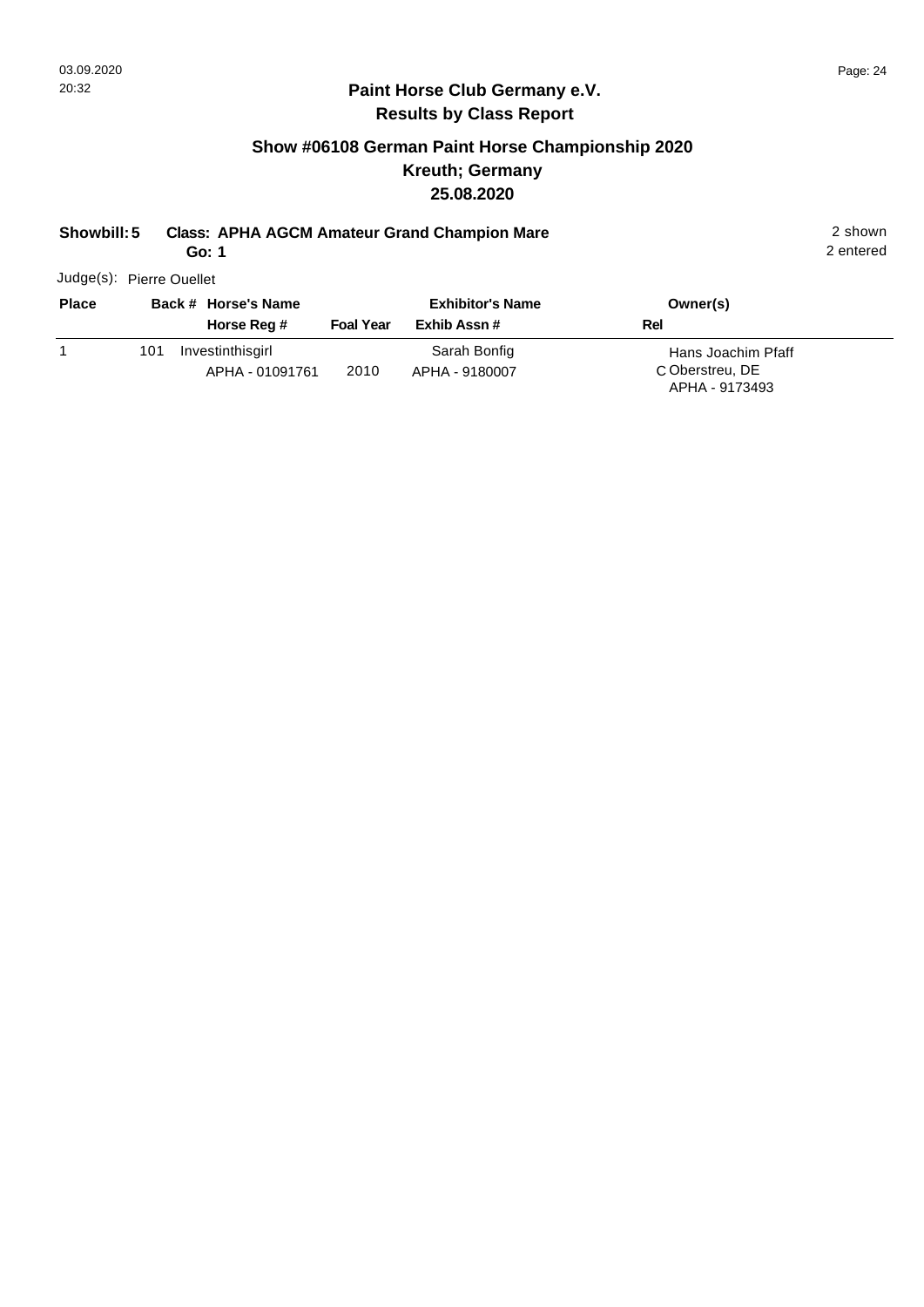## **Show #06105 German Paint Horse Championship 2020 Kreuth; Germany 25.08.2020**

## **Showbill: 6 Class: APHA ARCM Amateur Reserve Champion Mare** 4 shown

**Go: 1**

4 entered

Judge(s): Susanne Haug

| <b>Place</b> |     | Back # Horse's Name                |                  | <b>Exhibitor's Name</b>            | Owner(s)                                               |  |
|--------------|-----|------------------------------------|------------------|------------------------------------|--------------------------------------------------------|--|
|              |     | Horse Reg #                        | <b>Foal Year</b> | Exhib Assn #                       | Rel                                                    |  |
|              | 115 | Good Girls Rock<br>APHA - 01074332 | 2017             | Dominik Schuster<br>APHA - 8883342 | Dominik Schuster<br>Z Schrozberg, DE<br>APHA - 8883342 |  |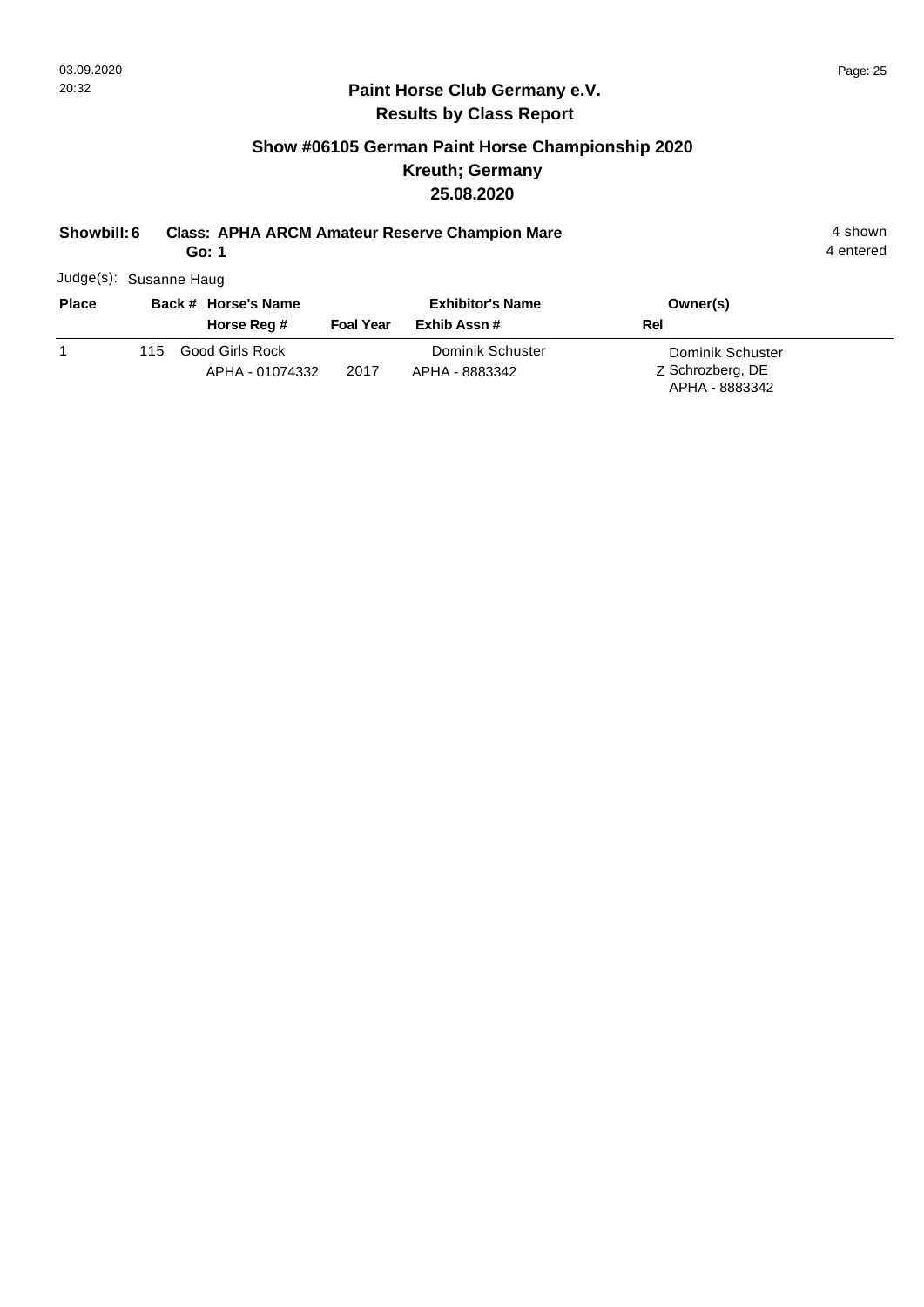## **Show #06106 German Paint Horse Championship 2020 Kreuth; Germany 25.08.2020**

## **Showbill: 6 Class: APHA ARCM Amateur Reserve Champion Mare** 4 shown

**Go: 1**

4 entered

Judge(s): Sonja Merkle

| <b>Place</b> |     | Back # Horse's Name                | <b>Exhibitor's Name</b> |                                    | Owner(s)                                               |  |
|--------------|-----|------------------------------------|-------------------------|------------------------------------|--------------------------------------------------------|--|
|              |     | Horse Reg #                        | <b>Foal Year</b>        | Exhib Assn #                       | Rel                                                    |  |
|              | 115 | Good Girls Rock<br>APHA - 01074332 | 2017                    | Dominik Schuster<br>APHA - 8883342 | Dominik Schuster<br>Z Schrozberg, DE<br>APHA - 8883342 |  |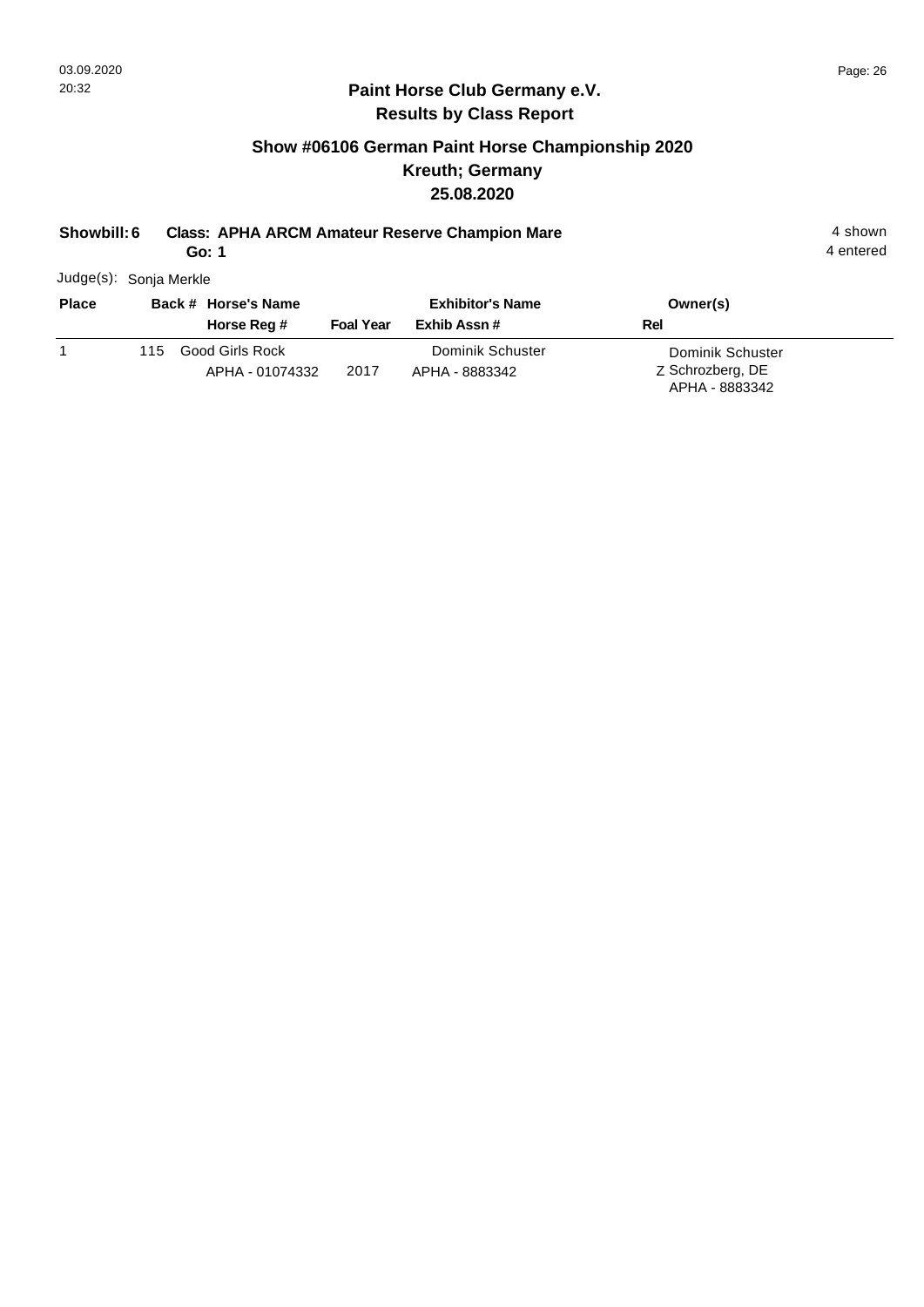## **Show #06107 German Paint Horse Championship 2020 Kreuth; Germany 25.08.2020**

## **Showbill: 6 Class: APHA ARCM Amateur Reserve Champion Mare** 4 shown

**Go: 1**

4 entered

Judge(s): Nicolas Perrin

| <b>Place</b> |     | Back # Horse's Name             | <b>Exhibitor's Name</b> |                                 | Owner(s)                                        |  |
|--------------|-----|---------------------------------|-------------------------|---------------------------------|-------------------------------------------------|--|
|              |     | Horse Reg #                     | <b>Foal Year</b>        | Exhib Assn #                    | Rel                                             |  |
|              | 113 | Remember All<br>APHA - 01074745 | 2017                    | Sabine Gruner<br>APHA - 8596390 | Sabine Gruner<br>Z Ellgau, DE<br>APHA - 8596390 |  |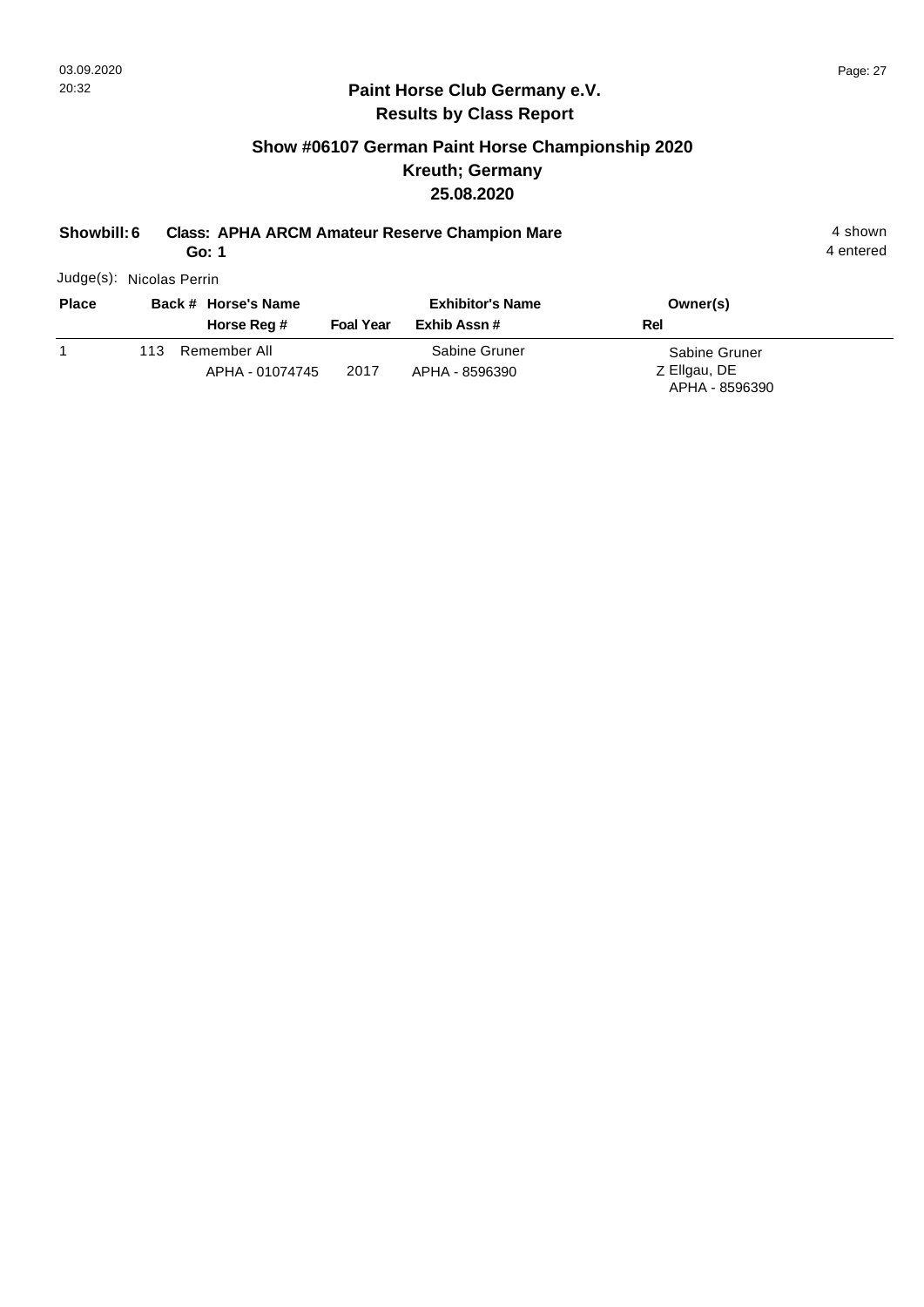## **Show #06108 German Paint Horse Championship 2020 Kreuth; Germany 25.08.2020**

## **Showbill: 6 Class: APHA ARCM Amateur Reserve Champion Mare** 4 shown

**Go: 1**

4 entered

Judge(s): Pierre Ouellet

| <b>Place</b> |     | Back # Horse's Name                | <b>Exhibitor's Name</b> |                                    | Owner(s)                                               |  |
|--------------|-----|------------------------------------|-------------------------|------------------------------------|--------------------------------------------------------|--|
|              |     | Horse Reg #                        | <b>Foal Year</b>        | Exhib Assn#                        | Rel                                                    |  |
|              | 115 | Good Girls Rock<br>APHA - 01074332 | 2017                    | Dominik Schuster<br>APHA - 8883342 | Dominik Schuster<br>Z Schrozberg, DE<br>APHA - 8883342 |  |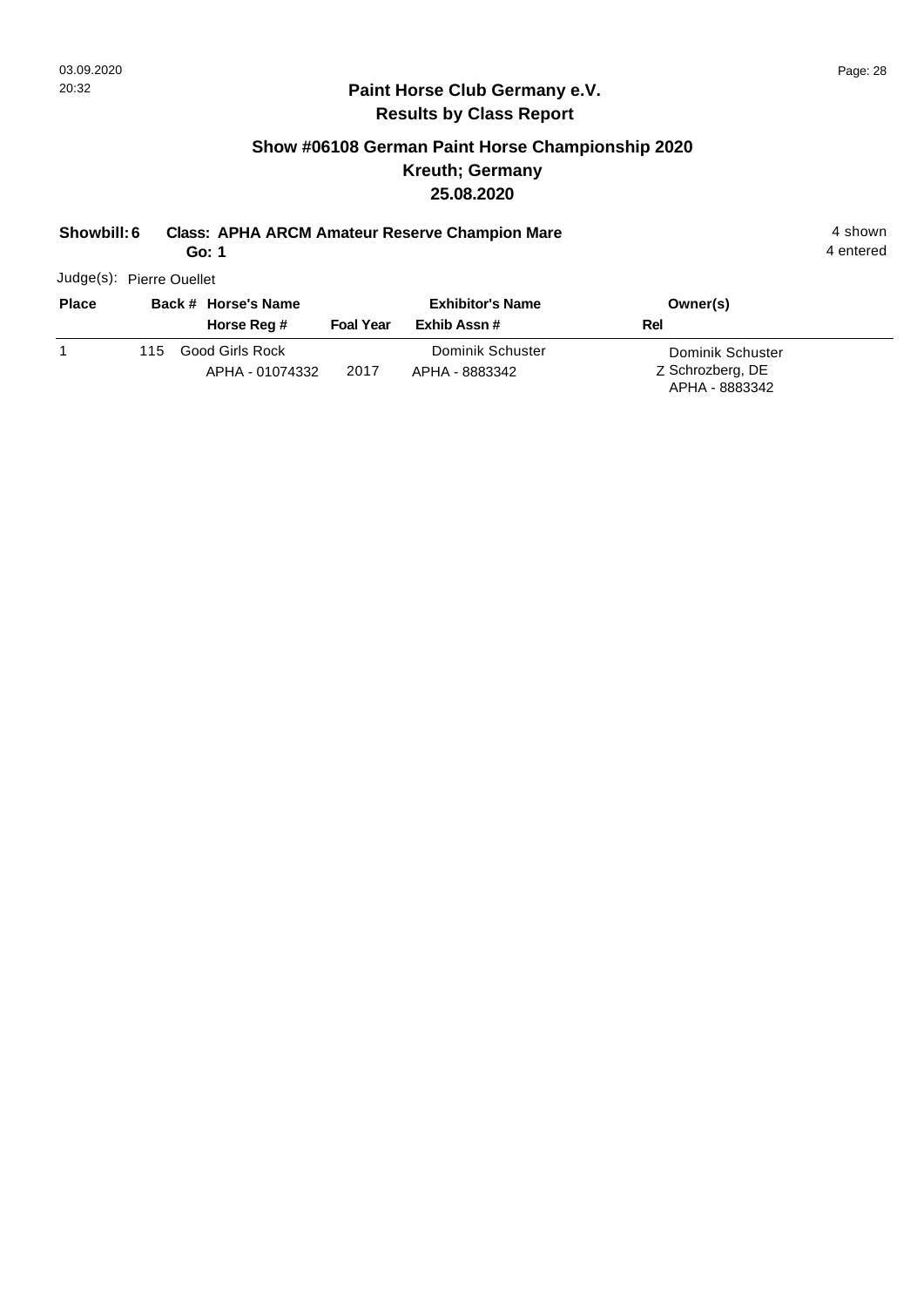# **Show #06105 German Paint Horse Championship 2020 Kreuth; Germany 25.08.2020**

**Showbill: 7 Class: APHA ABS4 Amt SPB Mares All Ages** 10 Shown 10 shown

**Go: 1**

|                | Judge(s): Susanne Haug |  |                                               |                  |                                    |                                                        |  |  |  |  |
|----------------|------------------------|--|-----------------------------------------------|------------------|------------------------------------|--------------------------------------------------------|--|--|--|--|
| <b>Place</b>   |                        |  | Back # Horse's Name                           |                  | <b>Exhibitor's Name</b>            | Owner(s)                                               |  |  |  |  |
|                |                        |  | Horse Reg #                                   | <b>Foal Year</b> | Exhib Assn#                        | <b>Rel</b>                                             |  |  |  |  |
| $\mathbf{1}$   | 500                    |  | Hot Intent<br>APHA - 01029606                 | 2013             | Alena Helmcke<br>APHA - 8635014    | Alena Helmcke<br>Z Appel, DE<br>APHA - 8635014         |  |  |  |  |
| $\overline{2}$ | 509                    |  | <b>Unzippin The Assets</b><br>APHA - 00984654 | 2010             | Dominik Schuster<br>APHA - 8883342 | Jasmin Schuster<br>P Schrozberg, DE<br>APHA - 8341024  |  |  |  |  |
| 3              | 546                    |  | Absolute Babe<br>APHA - 01086455              | 2018             | Nina Hardok<br>APHA - 9160808      | Nina Hardok<br>Z Ungenach, AT<br>APHA - 9160808        |  |  |  |  |
| 4              | 504                    |  | <b>Coosaders Chaleesi</b><br>APHA - 01090733  | 2019             | Anna Wendl<br>APHA - 9180296       | Anna Wendl<br>Z Assling, DE<br>APHA - 9180296          |  |  |  |  |
| 5              | 501                    |  | Miss Rods Chips<br>APHA - 01081298            | 2018             | Vanessa Fuschier<br>APHA - 9170781 | Vanessa Fuschier<br>Z Todtenweis, DE<br>APHA - 9170781 |  |  |  |  |
| 6              | 507                    |  | <b>Blue Shining Gun</b><br>APHA - 01084152    | 2018             | Jasmin Lehnus<br>APHA - 8902477    | Jasmin Lehnus<br>Z Neulingen, DE<br>APHA - 8902477     |  |  |  |  |
| $\overline{7}$ | 502                    |  | LX Ultimate Krymsun<br>APHA - 01092768        | 2019             | Maike Englert<br>APHA - 0148971    | Sarah Bonfig<br>S Oberstreu, DE<br>APHA - 9180007      |  |  |  |  |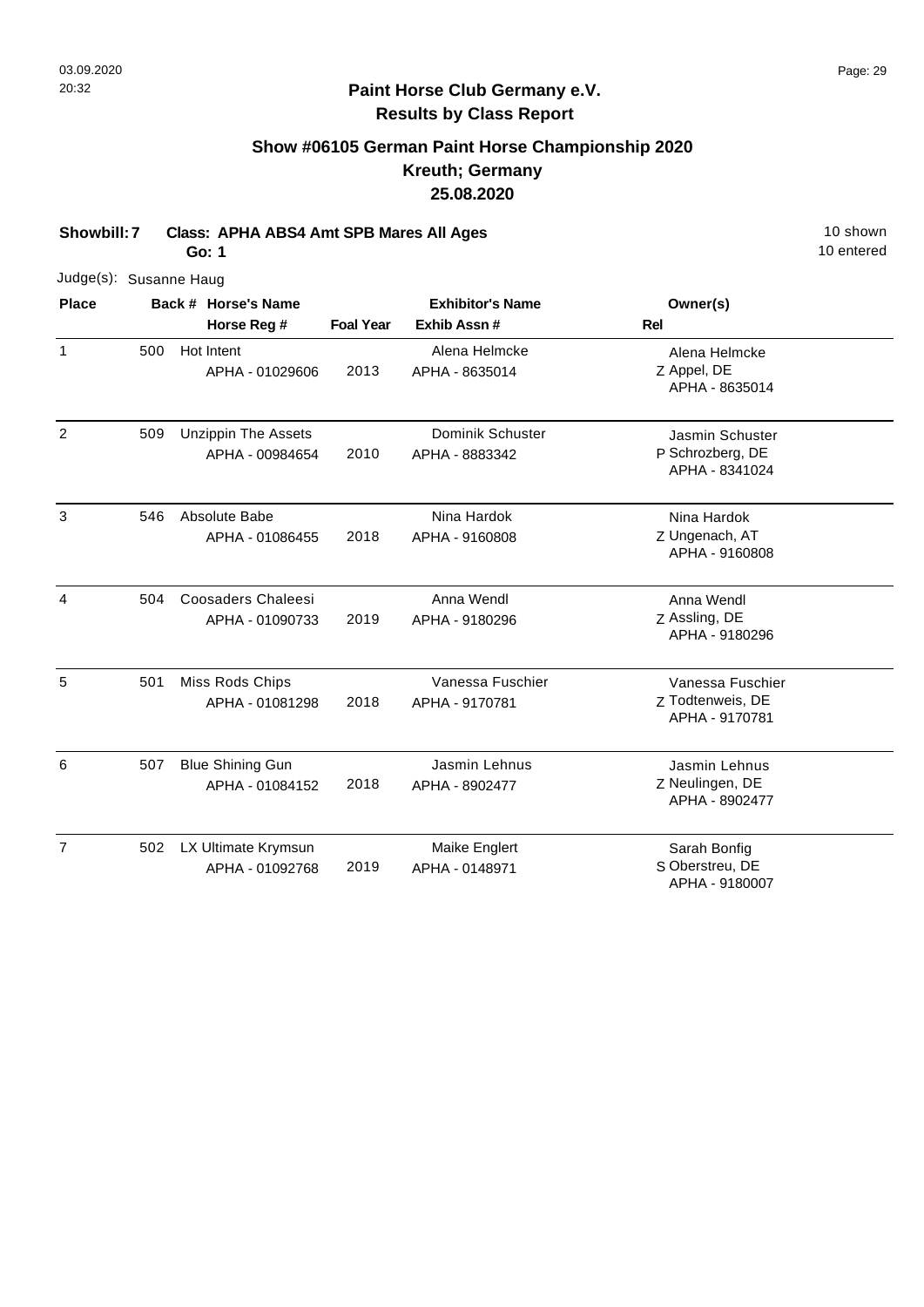## **Show #06106 German Paint Horse Championship 2020 Kreuth; Germany 25.08.2020**

**Showbill: 7 Class: APHA ABS4 Amt SPB Mares All Ages** 10 Shown 10 shown

**Go: 1**

| Judge(s):      | Sonja Merkle |                                               |                  |                                       |                                                                       |
|----------------|--------------|-----------------------------------------------|------------------|---------------------------------------|-----------------------------------------------------------------------|
| <b>Place</b>   |              | Back # Horse's Name                           |                  | <b>Exhibitor's Name</b>               | Owner(s)                                                              |
|                |              | Horse Reg #                                   | <b>Foal Year</b> | Exhib Assn#                           | <b>Rel</b>                                                            |
| $\mathbf{1}$   | 546          | Absolute Babe<br>APHA - 01086455              | 2018             | Nina Hardok<br>APHA - 9160808         | Nina Hardok<br>Z Ungenach, AT<br>APHA - 9160808                       |
| $\overline{2}$ | 509          | <b>Unzippin The Assets</b><br>APHA - 00984654 | 2010             | Dominik Schuster<br>APHA - 8883342    | Jasmin Schuster<br>P Schrozberg, DE<br>APHA - 8341024                 |
| 3              | 500          | Hot Intent<br>APHA - 01029606                 | 2013             | Alena Helmcke<br>APHA - 8635014       | Alena Helmcke<br>Z Appel, DE<br>APHA - 8635014                        |
| 4              | 501          | Miss Rods Chips<br>APHA - 01081298            | 2018             | Vanessa Fuschier<br>APHA - 9170781    | Vanessa Fuschier<br>Z Todtenweis, DE<br>APHA - 9170781                |
| 5              | 531          | A Head Full Of Dreams<br>APHA - 01093580      | 2019             | Katja Altenstrasser<br>APHA - 8901830 | <b>Erich Grossfurtner</b><br>P Aurach Am Hongar, AT<br>APHA - 8899247 |
| 6              | 507          | <b>Blue Shining Gun</b><br>APHA - 01084152    | 2018             | Jasmin Lehnus<br>APHA - 8902477       | Jasmin Lehnus<br>Z Neulingen, DE<br>APHA - 8902477                    |
| $\overline{7}$ | 504          | <b>Coosaders Chaleesi</b><br>APHA - 01090733  | 2019             | Anna Wendl<br>APHA - 9180296          | Anna Wendl<br>Z Assling, DE<br>APHA - 9180296                         |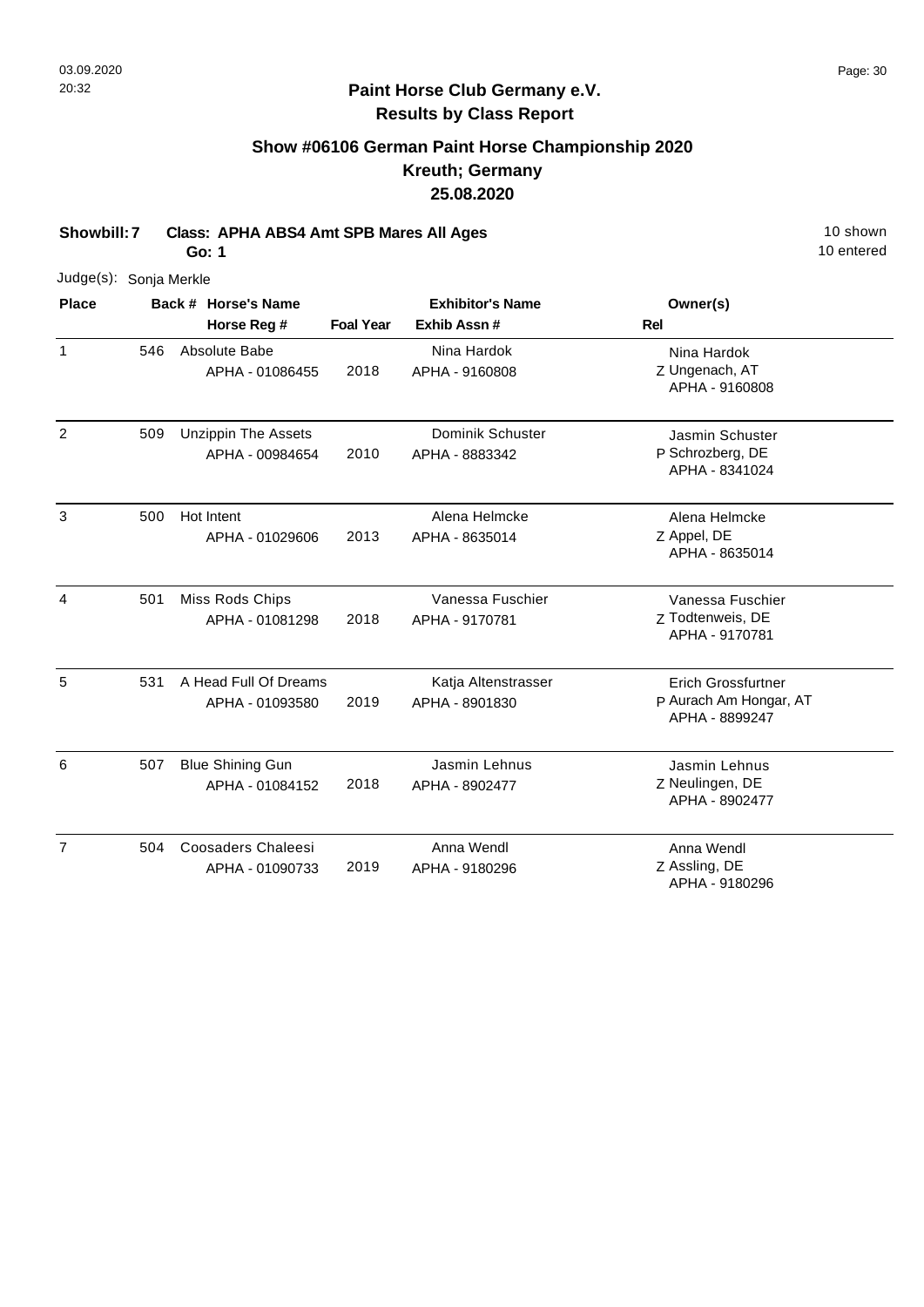## **Show #06107 German Paint Horse Championship 2020 Kreuth; Germany 25.08.2020**

**Showbill: 7 Class: APHA ABS4 Amt SPB Mares All Ages** 10 Shown 10 shown

**Go: 1**

| Judge(s): Nicolas Perrin |     |                                               |                  |                                       |                                                                |
|--------------------------|-----|-----------------------------------------------|------------------|---------------------------------------|----------------------------------------------------------------|
| <b>Place</b>             |     | Back # Horse's Name                           |                  | <b>Exhibitor's Name</b>               | Owner(s)                                                       |
|                          |     | Horse Reg #                                   | <b>Foal Year</b> | Exhib Assn#                           | <b>Rel</b>                                                     |
| $\mathbf{1}$             | 509 | <b>Unzippin The Assets</b><br>APHA - 00984654 | 2010             | Dominik Schuster<br>APHA - 8883342    | Jasmin Schuster<br>P Schrozberg, DE<br>APHA - 8341024          |
| $\overline{2}$           | 546 | Absolute Babe<br>APHA - 01086455              | 2018             | Nina Hardok<br>APHA - 9160808         | Nina Hardok<br>Z Ungenach, AT<br>APHA - 9160808                |
| 3                        | 504 | <b>Coosaders Chaleesi</b><br>APHA - 01090733  | 2019             | Anna Wendl<br>APHA - 9180296          | Anna Wendl<br>Z Assling, DE<br>APHA - 9180296                  |
| 4                        | 502 | LX Ultimate Krymsun<br>APHA - 01092768        | 2019             | Maike Englert<br>APHA - 0148971       | Sarah Bonfig<br>S Oberstreu, DE<br>APHA - 9180007              |
| 5                        | 500 | Hot Intent<br>APHA - 01029606                 | 2013             | Alena Helmcke<br>APHA - 8635014       | Alena Helmcke<br>Z Appel, DE<br>APHA - 8635014                 |
| 6                        | 531 | A Head Full Of Dreams<br>APHA - 01093580      | 2019             | Katja Altenstrasser<br>APHA - 8901830 | Erich Grossfurtner<br>P Aurach Am Hongar, AT<br>APHA - 8899247 |
| 7                        | 501 | Miss Rods Chips<br>APHA - 01081298            | 2018             | Vanessa Fuschier<br>APHA - 9170781    | Vanessa Fuschier<br>Z Todtenweis, DE<br>APHA - 9170781         |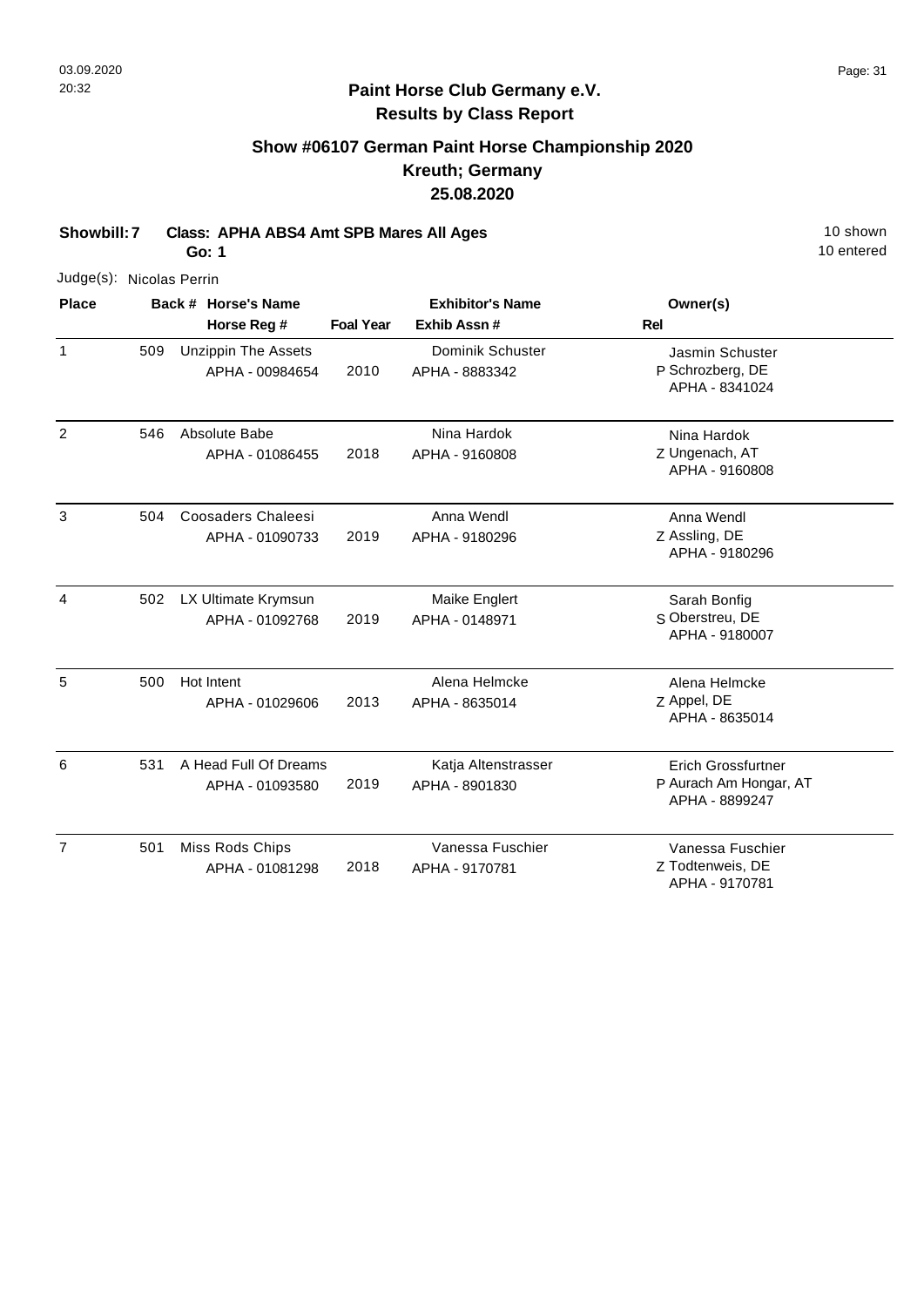## **Show #06108 German Paint Horse Championship 2020 Kreuth; Germany 25.08.2020**

**Showbill: 7 Class: APHA ABS4 Amt SPB Mares All Ages** 10 Shown 10 shown

**Go: 1**

| Judge(s): Pierre Ouellet |     |                                               |                  |                                        |                                                                       |
|--------------------------|-----|-----------------------------------------------|------------------|----------------------------------------|-----------------------------------------------------------------------|
| <b>Place</b>             |     | Back # Horse's Name<br>Horse Reg #            | <b>Foal Year</b> | <b>Exhibitor's Name</b><br>Exhib Assn# | Owner(s)<br><b>Rel</b>                                                |
| 1                        | 531 | A Head Full Of Dreams<br>APHA - 01093580      | 2019             | Katja Altenstrasser<br>APHA - 8901830  | <b>Erich Grossfurtner</b><br>P Aurach Am Hongar, AT<br>APHA - 8899247 |
| $\overline{c}$           | 502 | LX Ultimate Krymsun<br>APHA - 01092768        | 2019             | Maike Englert<br>APHA - 0148971        | Sarah Bonfig<br>S Oberstreu, DE<br>APHA - 9180007                     |
| 3                        | 546 | Absolute Babe<br>APHA - 01086455              | 2018             | Nina Hardok<br>APHA - 9160808          | Nina Hardok<br>Z Ungenach, AT<br>APHA - 9160808                       |
| 4                        | 509 | <b>Unzippin The Assets</b><br>APHA - 00984654 | 2010             | Dominik Schuster<br>APHA - 8883342     | Jasmin Schuster<br>P Schrozberg, DE<br>APHA - 8341024                 |
| 5                        | 504 | <b>Coosaders Chaleesi</b><br>APHA - 01090733  | 2019             | Anna Wendl<br>APHA - 9180296           | Anna Wendl<br>Z Assling, DE<br>APHA - 9180296                         |
| 6                        | 501 | Miss Rods Chips<br>APHA - 01081298            | 2018             | Vanessa Fuschier<br>APHA - 9170781     | Vanessa Fuschier<br>Z Todtenweis, DE<br>APHA - 9170781                |
| $\overline{7}$           | 507 | <b>Blue Shining Gun</b><br>APHA - 01084152    | 2018             | Jasmin Lehnus<br>APHA - 8902477        | Jasmin Lehnus<br>Z Neulingen, DE<br>APHA - 8902477                    |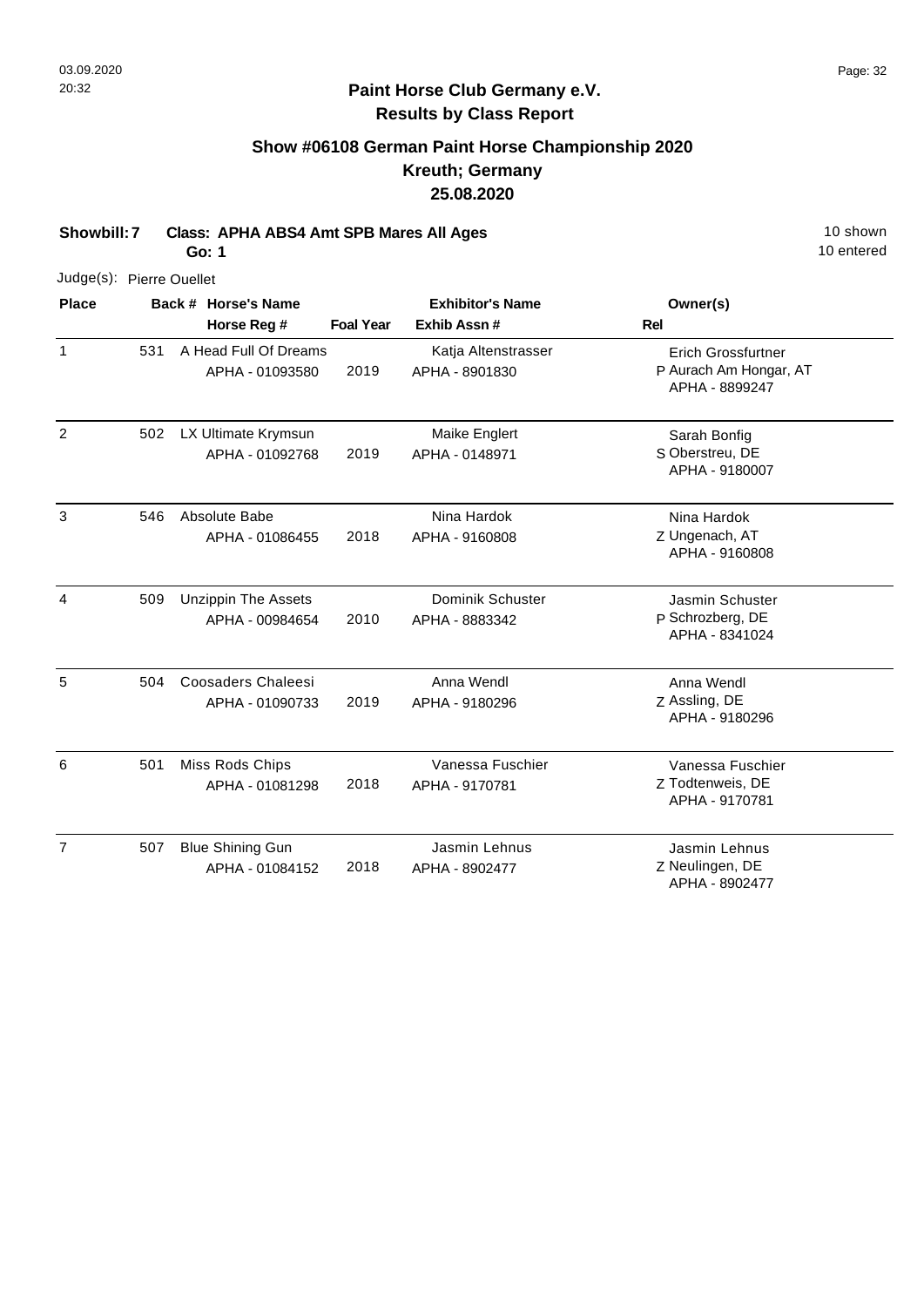## **Show #06105 German Paint Horse Championship 2020 Kreuth; Germany 25.08.2020**

## **Showbill: 8 Class: APHA ABGM Amt SPB Grand Champion Mare** 4 shown 4 shown

**Go: 1**

Judge(s): Susanne Haug

| <b>Place</b> |     | Back # Horse's Name<br>Horse Reg # | <b>Foal Year</b> | <b>Exhibitor's Name</b><br>Exhib Assn # | Owner(s)<br><b>Rel</b>                         |
|--------------|-----|------------------------------------|------------------|-----------------------------------------|------------------------------------------------|
|              | 500 | Hot Intent<br>APHA - 01029606      | 2013             | Alena Helmcke<br>APHA - 8635014         | Alena Helmcke<br>Z Appel, DE<br>APHA - 8635014 |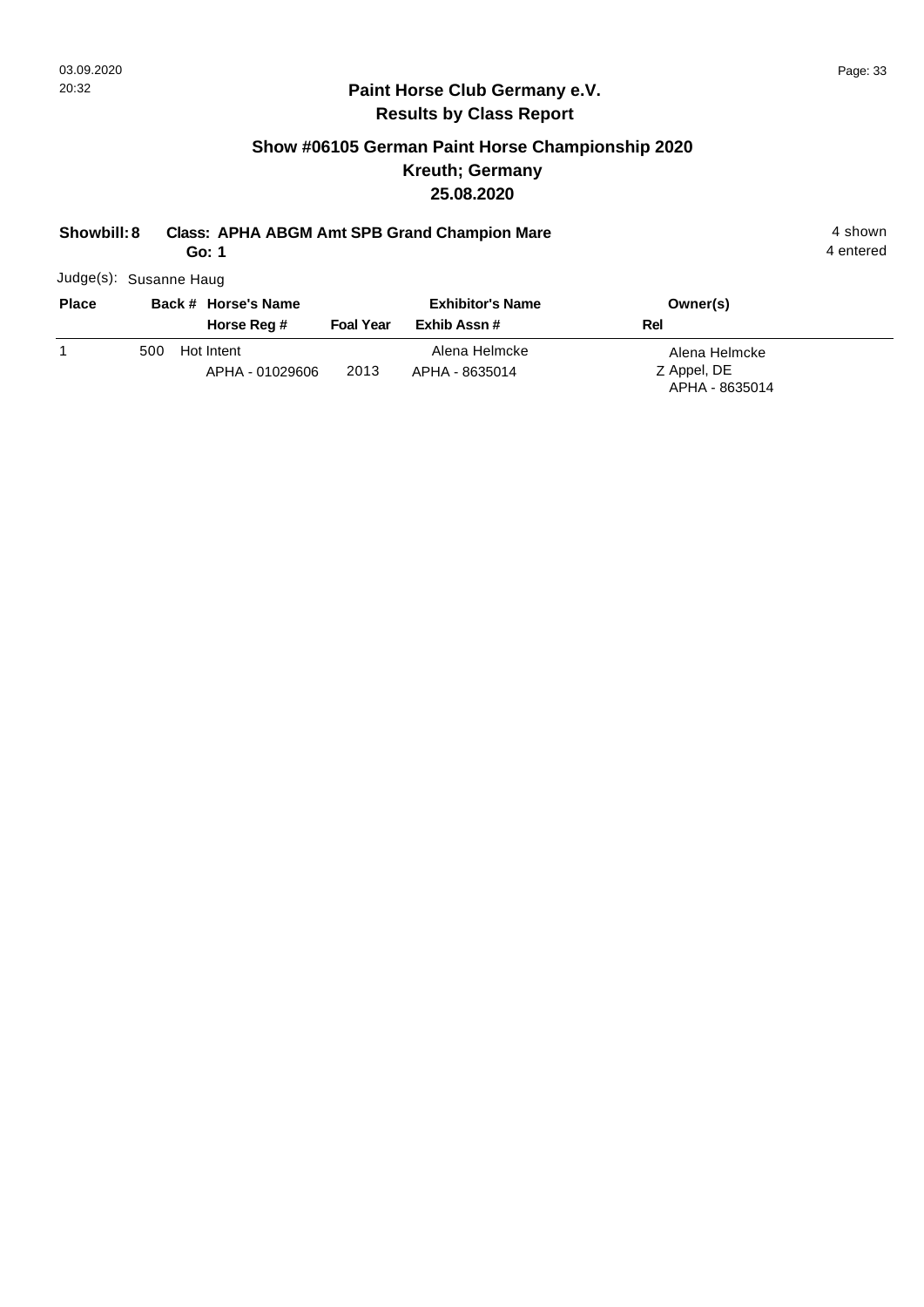## **Show #06106 German Paint Horse Championship 2020 Kreuth; Germany 25.08.2020**

## **Showbill: 8 Class: APHA ABGM Amt SPB Grand Champion Mare** 4 shown 4 shown

**Go: 1**

Judge(s): Sonja Merkle

| <b>Place</b> |     | Back # Horse's Name<br>Horse Reg # | <b>Foal Year</b> | <b>Exhibitor's Name</b><br>Exhib Assn # | Owner(s)<br><b>Rel</b>                          |
|--------------|-----|------------------------------------|------------------|-----------------------------------------|-------------------------------------------------|
|              | 546 | Absolute Babe<br>APHA - 01086455   | 2018             | Nina Hardok<br>APHA - 9160808           | Nina Hardok<br>Z Ungenach, AT<br>APHA - 9160808 |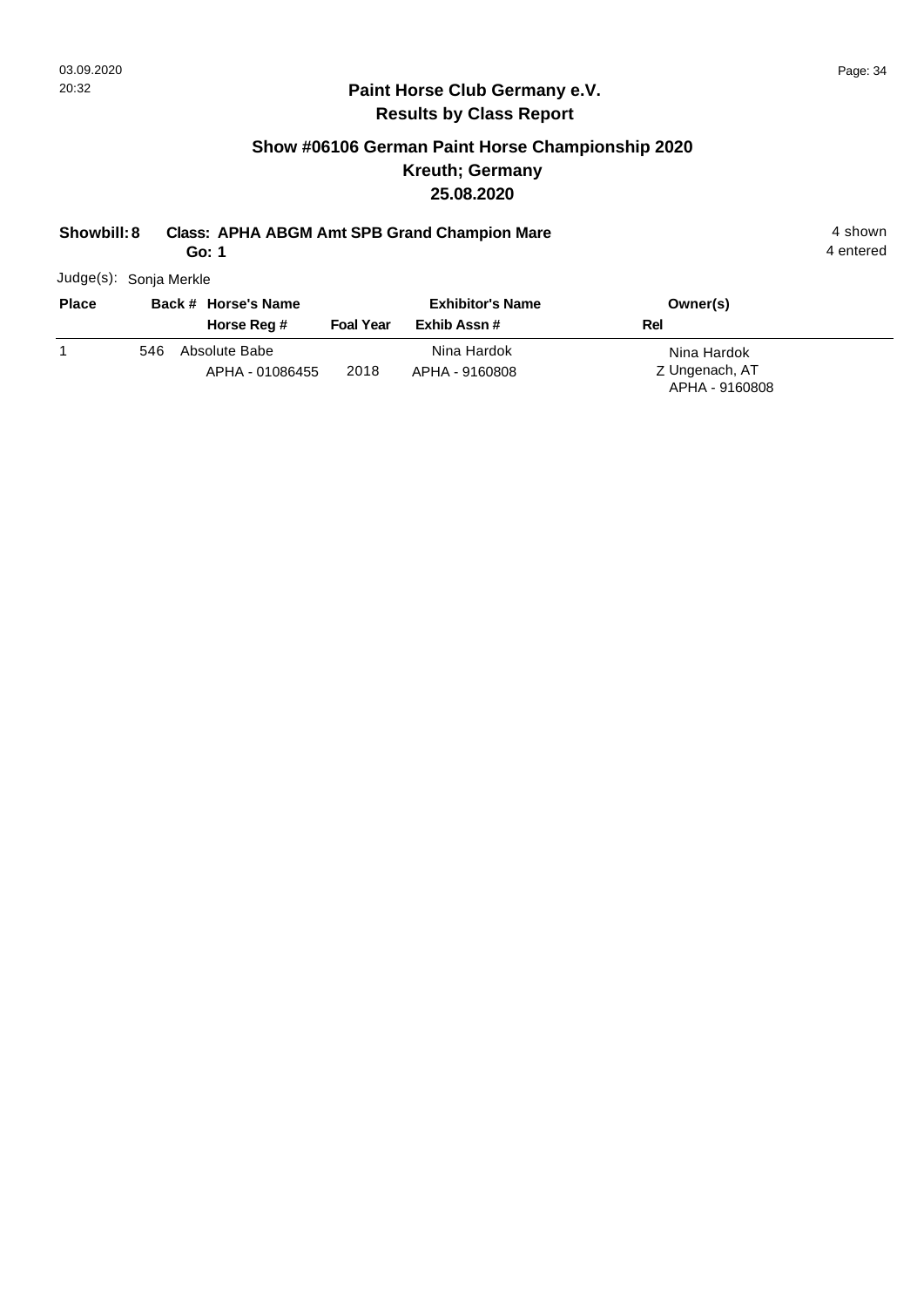## **Show #06107 German Paint Horse Championship 2020 Kreuth; Germany 25.08.2020**

# **Showbill: 8 Class: APHA ABGM Amt SPB Grand Champion Mare** 4 shown 4 shown

**Go: 1**

Judge(s): Nicolas Perrin

| <b>Place</b> |     | Back # Horse's Name<br>Horse Reg #     | <b>Foal Year</b> | <b>Exhibitor's Name</b><br>Exhib Assn # | Owner(s)<br>Rel                                       |  |
|--------------|-----|----------------------------------------|------------------|-----------------------------------------|-------------------------------------------------------|--|
|              | 509 | Unzippin The Assets<br>APHA - 00984654 | 2010             | Dominik Schuster<br>APHA - 8883342      | Jasmin Schuster<br>P Schrozberg, DE<br>APHA - 8341024 |  |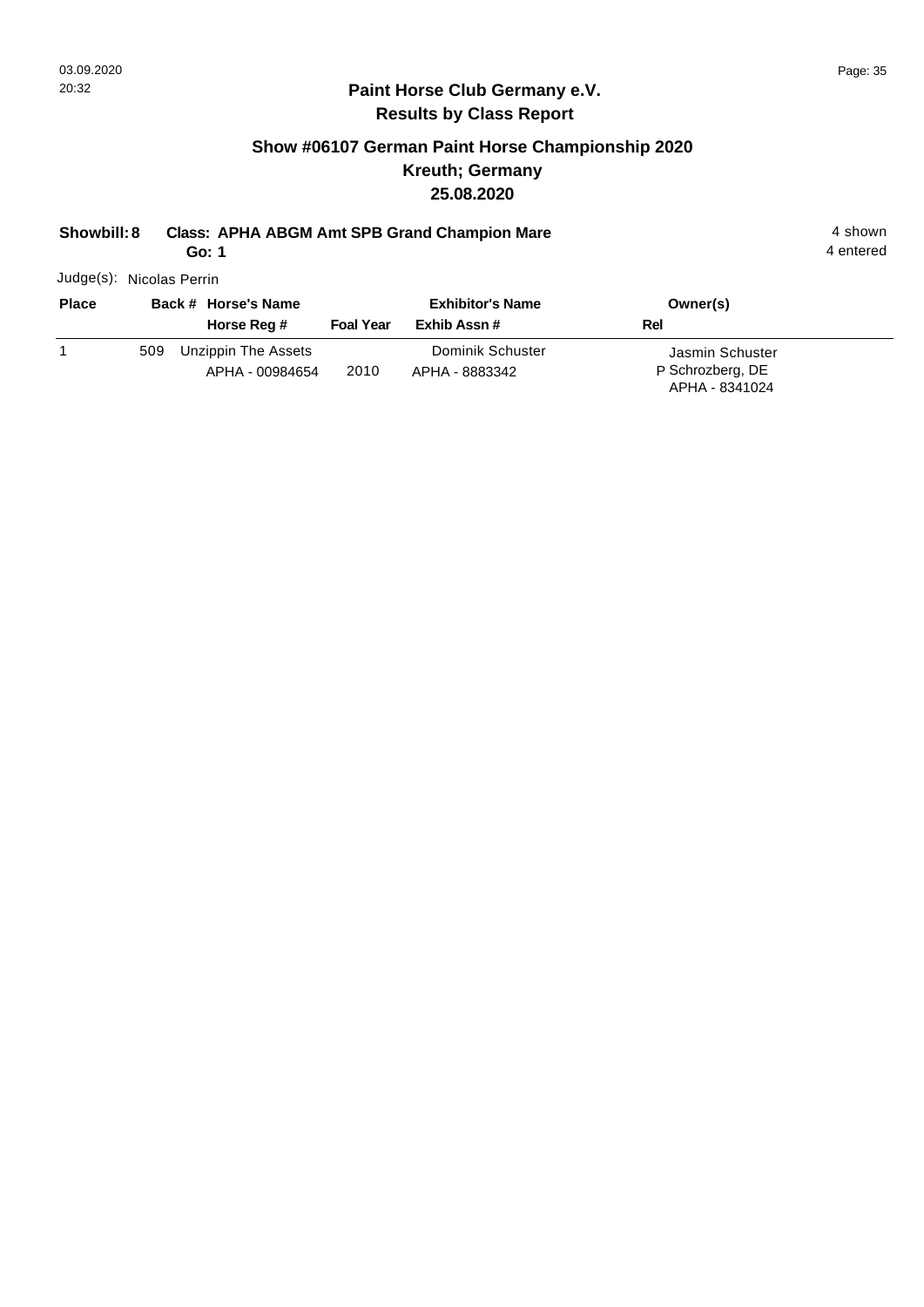4 entered

#### **Paint Horse Club Germany e.V. Results by Class Report**

## **Show #06108 German Paint Horse Championship 2020 Kreuth; Germany 25.08.2020**

### **Showbill: 8 Class: APHA ABGM Amt SPB Grand Champion Mare** 4 shown 4 shown

**Go: 1**

Judge(s): Pierre Ouellet

| <b>Place</b> |     | Back # Horse's Name   |                  | <b>Exhibitor's Name</b> | Owner(s)                  |
|--------------|-----|-----------------------|------------------|-------------------------|---------------------------|
|              |     | Horse Reg #           | <b>Foal Year</b> | Exhib Assn #            | Rel                       |
|              | 531 | A Head Full Of Dreams |                  | Katja Altenstrasser     | <b>Erich Grossfurtner</b> |
|              |     | APHA - 01093580       | 2019             | APHA - 8901830          | P Aurach Am Hongar, AT    |
|              |     |                       |                  |                         | APHA - 8899247            |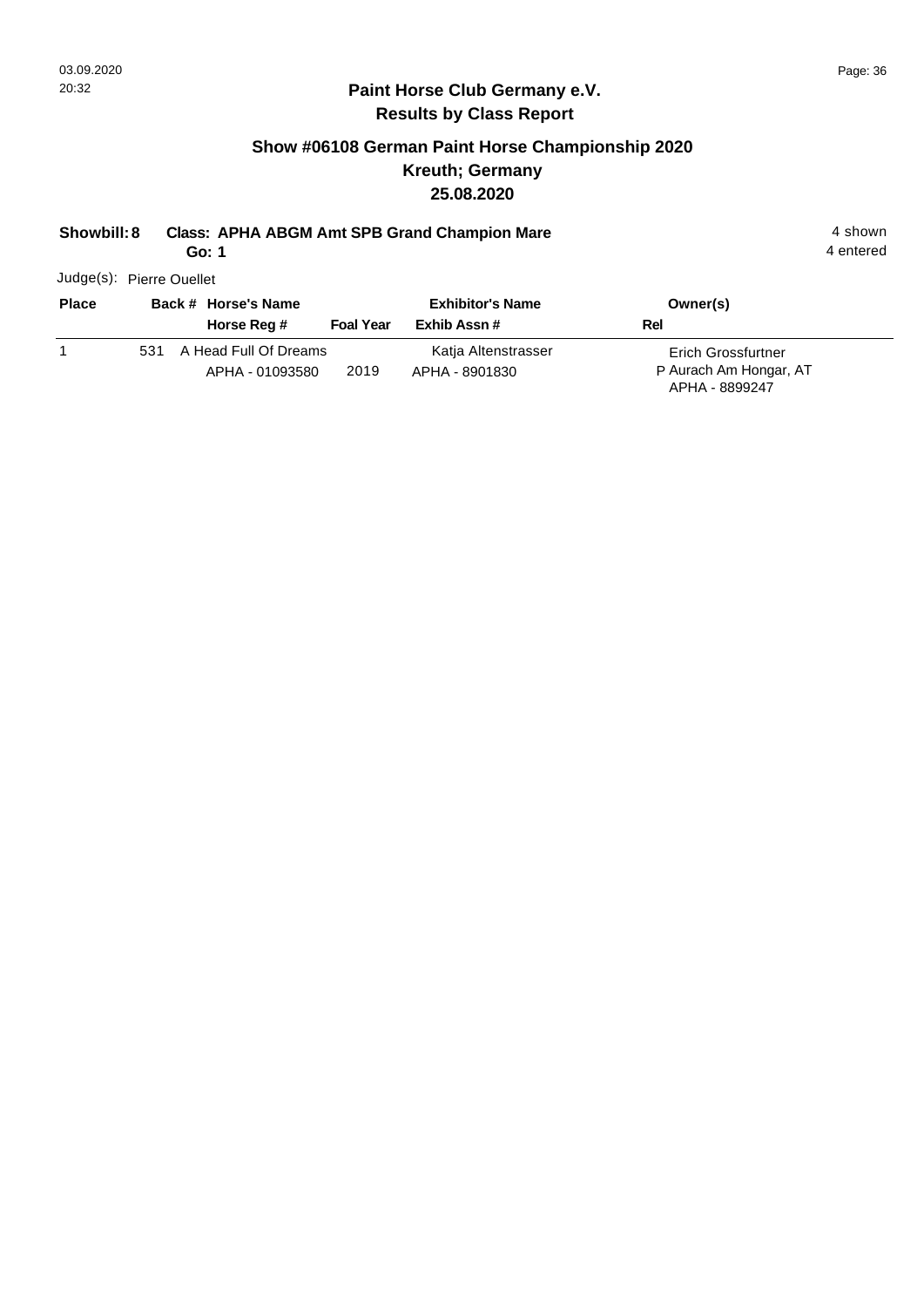## **Show #06105 German Paint Horse Championship 2020 Kreuth; Germany 25.08.2020**

## **Showbill: 9 Class: APHA ABRM Amt SPB Reserve Champion Mare** 5 Shown 5 shown

**Go: 1**

5 entered

Judge(s): Susanne Haug

| <b>Place</b> |     | Back # Horse's Name                    | <b>Exhibitor's Name</b> |                                    | Owner(s)                                              |  |
|--------------|-----|----------------------------------------|-------------------------|------------------------------------|-------------------------------------------------------|--|
|              |     | Horse Reg #                            | <b>Foal Year</b>        | Exhib Assn #                       | Rel                                                   |  |
|              | 509 | Unzippin The Assets<br>APHA - 00984654 | 2010                    | Dominik Schuster<br>APHA - 8883342 | Jasmin Schuster<br>P Schrozberg, DE<br>APHA - 8341024 |  |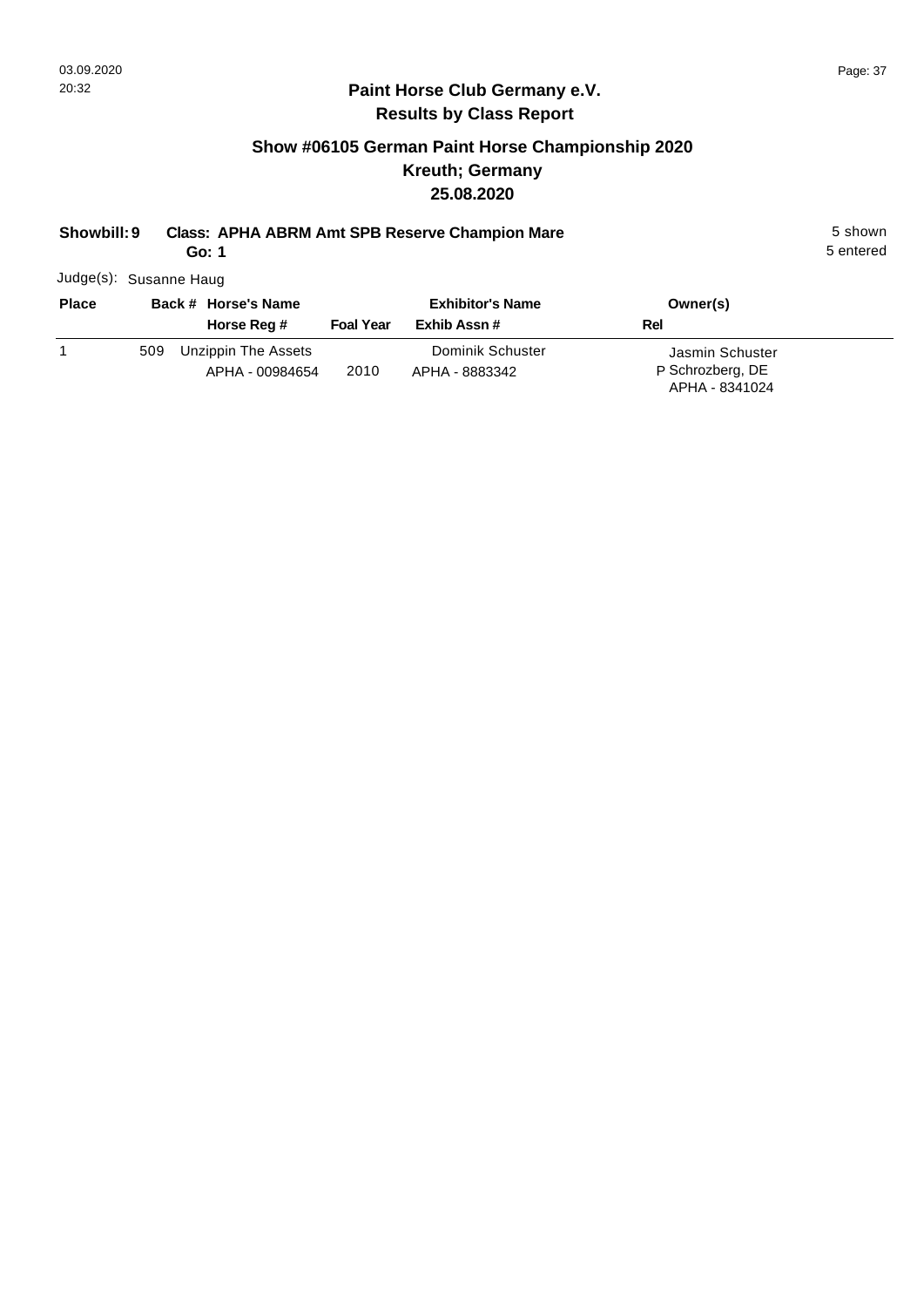## **Show #06106 German Paint Horse Championship 2020 Kreuth; Germany 25.08.2020**

#### **Showbill: 9 Class: APHA ABRM Amt SPB Reserve Champion Mare** 5 Shown 5 shown

**Go: 1**

5 entered

Judge(s): Sonja Merkle

| <b>Place</b> |     | Back # Horse's Name                    | <b>Exhibitor's Name</b> |                                    | Owner(s)                                              |  |
|--------------|-----|----------------------------------------|-------------------------|------------------------------------|-------------------------------------------------------|--|
|              |     | Horse Reg #                            | <b>Foal Year</b>        | Exhib Assn #                       | Rel                                                   |  |
|              | 509 | Unzippin The Assets<br>APHA - 00984654 | 2010                    | Dominik Schuster<br>APHA - 8883342 | Jasmin Schuster<br>P Schrozberg, DE<br>APHA - 8341024 |  |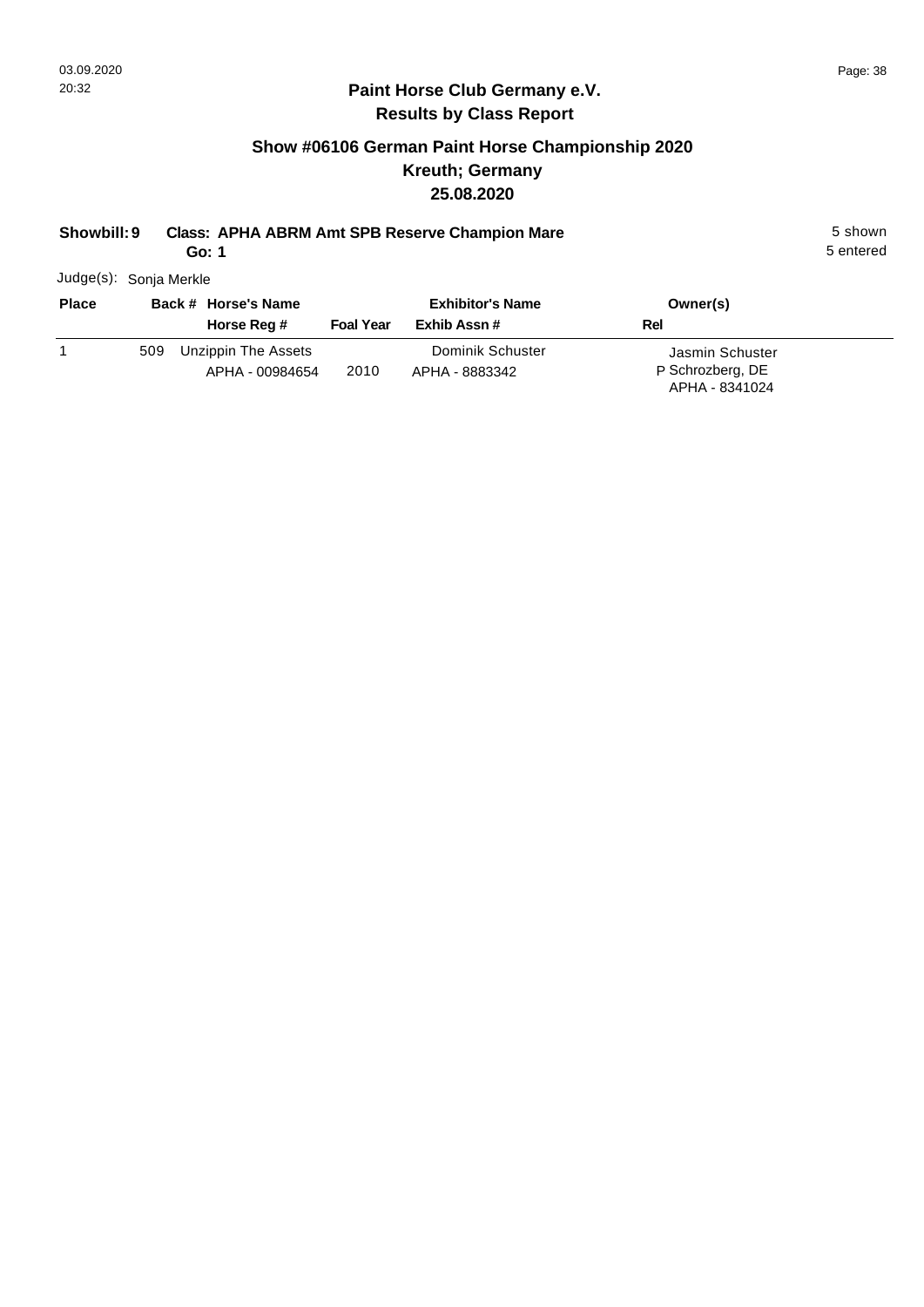## **Show #06107 German Paint Horse Championship 2020 Kreuth; Germany 25.08.2020**

## **Showbill: 9 Class: APHA ABRM Amt SPB Reserve Champion Mare** 5 Shown 5 shown

**Go: 1**

5 entered

Judge(s): Nicolas Perrin

| <b>Place</b> | Back # Horse's Name                     |                  | <b>Exhibitor's Name</b>       | Owner(s)                                        |
|--------------|-----------------------------------------|------------------|-------------------------------|-------------------------------------------------|
|              | Horse Reg #                             | <b>Foal Year</b> | Exhib Assn#                   | Rel                                             |
|              | Absolute Babe<br>546<br>APHA - 01086455 | 2018             | Nina Hardok<br>APHA - 9160808 | Nina Hardok<br>Z Ungenach, AT<br>APHA - 9160808 |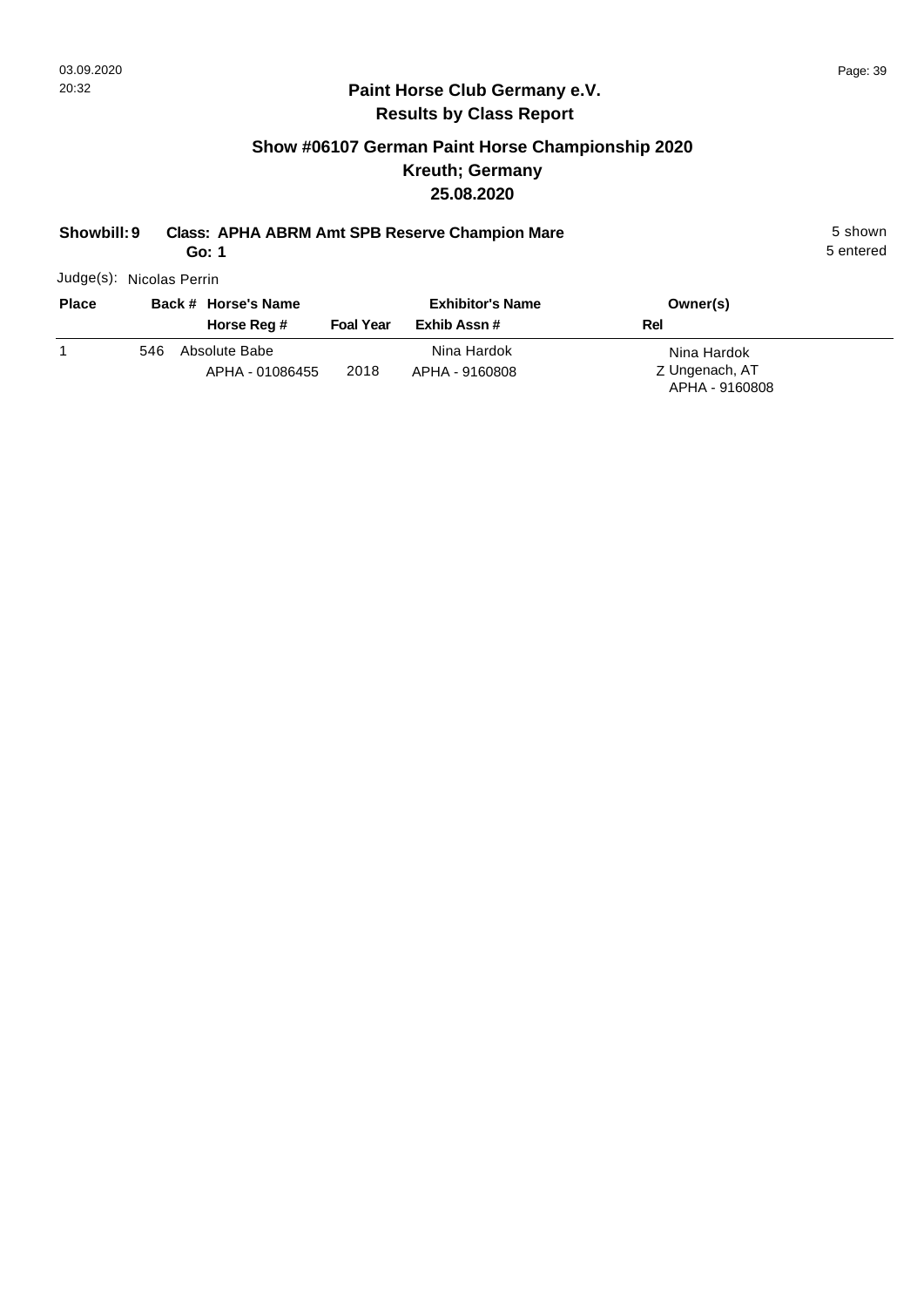## **Show #06108 German Paint Horse Championship 2020 Kreuth; Germany 25.08.2020**

#### **Showbill: 9 Class: APHA ABRM Amt SPB Reserve Champion Mare** 5 Shown 5 shown

**Go: 1**

5 entered

Judge(s): Pierre Ouellet

| <b>Place</b> | Back # Horse's Name        |                  | <b>Exhibitor's Name</b> | Owner(s)        |
|--------------|----------------------------|------------------|-------------------------|-----------------|
|              | Horse Reg #                | <b>Foal Year</b> | Exhib Assn #            | Rel             |
|              | LX Ultimate Krymsun<br>502 |                  | Maike Englert           | Sarah Bonfig    |
|              | APHA - 01092768            | 2019             | APHA - 0148971          | S Oberstreu, DE |
|              |                            |                  |                         | APHA - 9180007  |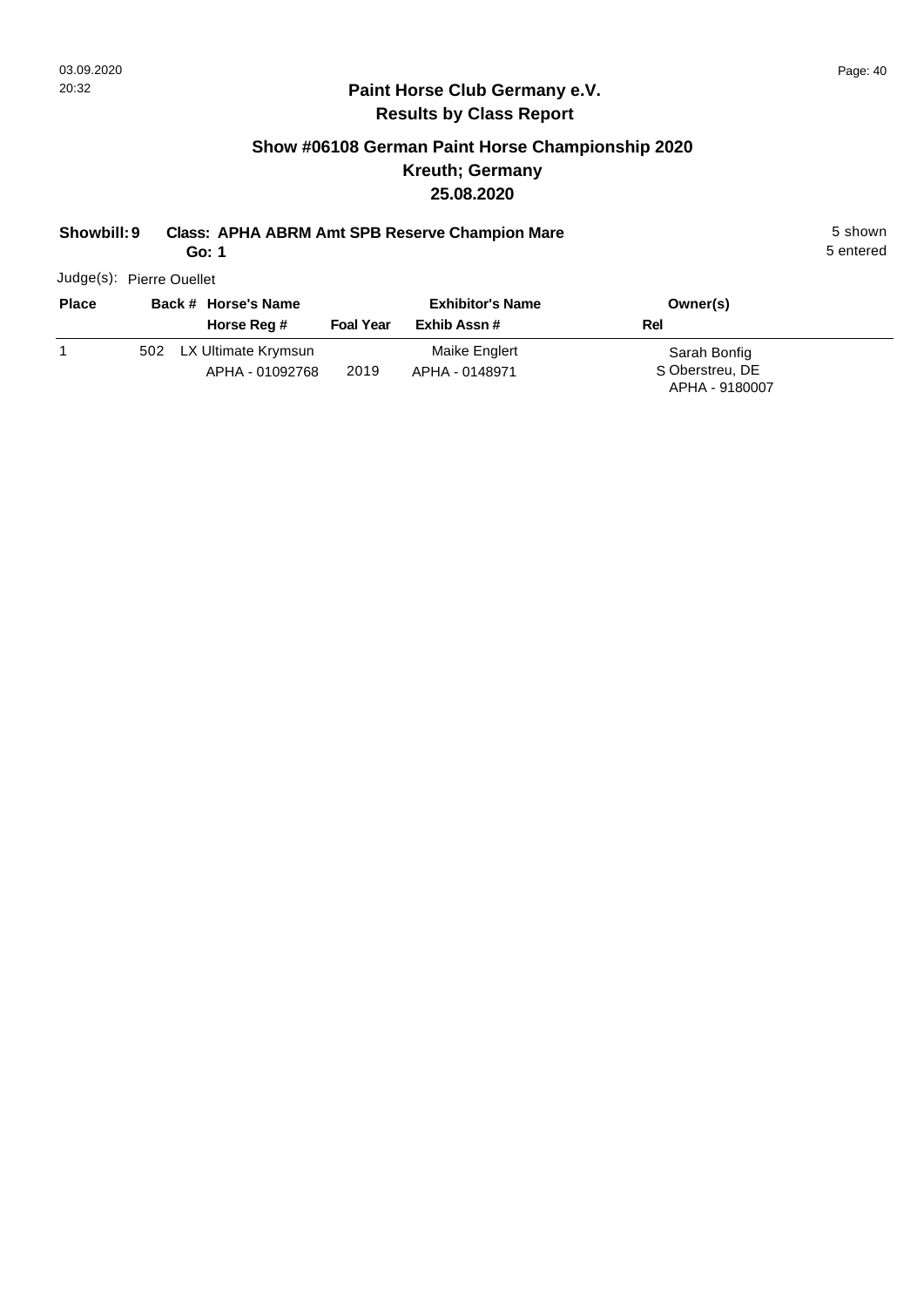# **Show #06105 German Paint Horse Championship 2020 Kreuth; Germany 25.08.2020**

**Showbill: 11 Class: PHCG FMWE Futurity Weanling Mares - Early 6 Shown 6 shown** 

**Go: 1**

|              |     | Judge(s): Susanne Haug (tie breaker) |                  |                                            |                                                                    |
|--------------|-----|--------------------------------------|------------------|--------------------------------------------|--------------------------------------------------------------------|
| <b>Place</b> |     | Back # Horse's Name                  |                  | <b>Exhibitor's Name</b>                    | Owner(s)                                                           |
|              |     | Horse Reg #                          | <b>Foal Year</b> | Exhib Assn #                               | Rel                                                                |
| $\mathbf{1}$ | 528 | SQ Justlikedancin                    | 2020             | Alexandra Rauh<br><b>PHCG - 6853</b>       | Alexandra Rauh<br>Haldenwang, DE<br>PHCG - 6853                    |
| 2            | 199 | <b>LDR Gunface Dunit</b>             | 2020             | Peter Gilsbach<br><b>PHCG - 2427</b>       | Peter Gilsbach<br>Z Boerde Hakel, DE<br><b>PHCG - 2427</b>         |
| 3            | 172 | Wait For Dancing Kyra                | 2020             | Anja Lea Gerbich<br><b>PHCG - 7691</b>     | Anja Lea Gerbich<br>Eitting, DE<br><b>PHCG - 7691</b>              |
| 4            | 216 | Sheza Scenic Milky                   | 2020             | <b>Conrad Gehres</b><br><b>PHCG - 5511</b> | Angelika Gallitzendoerfer<br>P Memmingen, DE<br><b>PHCG - 1256</b> |
| 5            | 226 | SQ Justa Good Machine                | 2020             | Verena Klotz<br><b>PHCG - 1610</b>         | Monika Hagen<br>Haldenwang, DE<br><b>PHCG - 2503</b>               |
| 6            | 543 | AM Intangible Starlet                | 2020             | Alexander Eberhardt<br>PHCG - 6868         | Marija Eberhardt<br>P Langenau, DE<br>PHCG - 3350                  |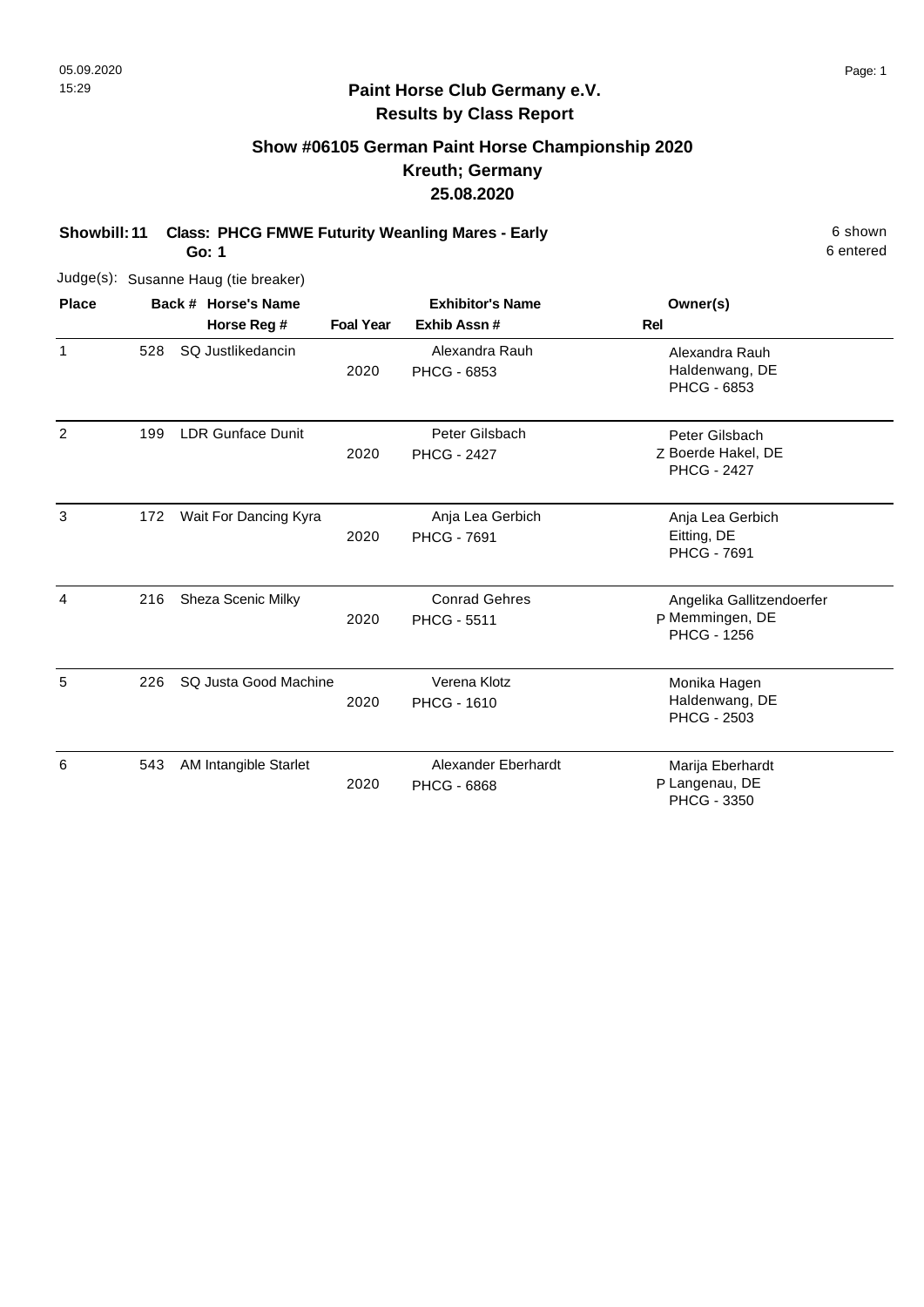# **Show #06106 German Paint Horse Championship 2020 Kreuth; Germany 25.08.2020**

**Showbill: 11 Class: PHCG FMWE Futurity Weanling Mares - Early 6 Shown 6 shown** 

**Go: 1**

| Judge(s):    |     | Sonja Merkle (tie breaker) |                  |                                            |                                                                    |
|--------------|-----|----------------------------|------------------|--------------------------------------------|--------------------------------------------------------------------|
| <b>Place</b> |     | Back # Horse's Name        |                  | <b>Exhibitor's Name</b>                    | Owner(s)                                                           |
|              |     | Horse Reg #                | <b>Foal Year</b> | Exhib Assn#                                | Rel                                                                |
| 1            | 528 | SQ Justlikedancin          | 2020             | Alexandra Rauh<br>PHCG - 6853              | Alexandra Rauh<br>Haldenwang, DE<br>PHCG - 6853                    |
| 2            | 226 | SQ Justa Good Machine      | 2020             | Verena Klotz<br><b>PHCG - 1610</b>         | Monika Hagen<br>Haldenwang, DE<br>PHCG - 2503                      |
| 3            | 216 | Sheza Scenic Milky         | 2020             | <b>Conrad Gehres</b><br><b>PHCG - 5511</b> | Angelika Gallitzendoerfer<br>P Memmingen, DE<br><b>PHCG - 1256</b> |
| 4            | 543 | AM Intangible Starlet      | 2020             | Alexander Eberhardt<br><b>PHCG - 6868</b>  | Marija Eberhardt<br>P Langenau, DE<br><b>PHCG - 3350</b>           |
| 5            | 172 | Wait For Dancing Kyra      | 2020             | Anja Lea Gerbich<br><b>PHCG - 7691</b>     | Anja Lea Gerbich<br>Eitting, DE<br><b>PHCG - 7691</b>              |
| 6            | 199 | <b>LDR Gunface Dunit</b>   | 2020             | Peter Gilsbach<br><b>PHCG - 2427</b>       | Peter Gilsbach<br>Z Boerde Hakel, DE<br><b>PHCG - 2427</b>         |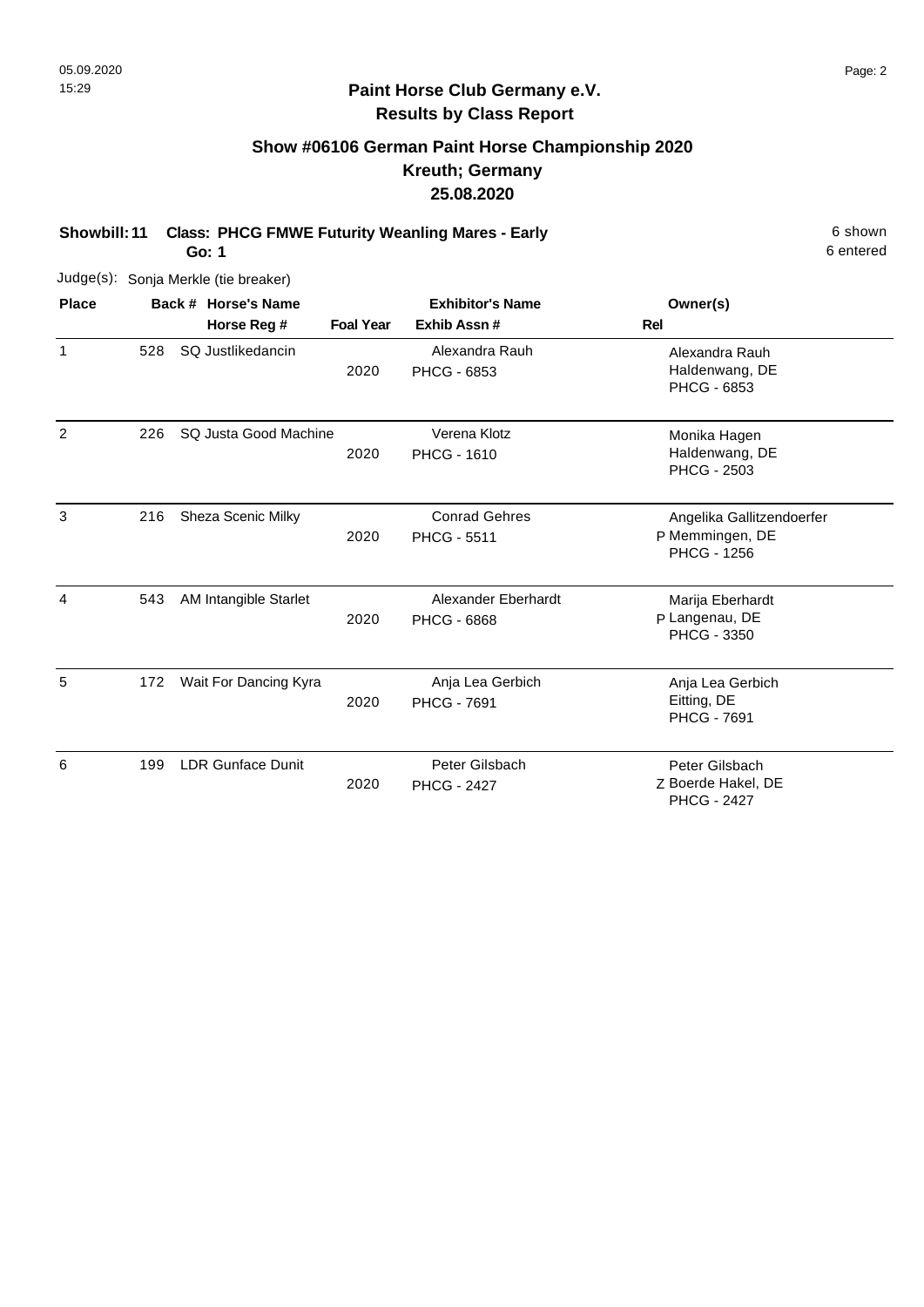# **Show #06107 German Paint Horse Championship 2020 Kreuth; Germany 25.08.2020**

**Showbill: 11 Class: PHCG FMWE Futurity Weanling Mares - Early 6 Shown 6 shown** 

**Go: 1**

| Judge(s):     |     | Nicolas Perrin (tie breaker)       |                  |                                            |                                                                    |
|---------------|-----|------------------------------------|------------------|--------------------------------------------|--------------------------------------------------------------------|
| <b>Place</b>  |     | Back # Horse's Name<br>Horse Reg # | <b>Foal Year</b> | <b>Exhibitor's Name</b><br>Exhib Assn#     | Owner(s)<br>Rel                                                    |
| 1             | 226 | SQ Justa Good Machine              | 2020             | Verena Klotz<br><b>PHCG - 1610</b>         | Monika Hagen<br>Haldenwang, DE<br>PHCG - 2503                      |
| $\mathcal{P}$ | 528 | SQ Justlikedancin                  | 2020             | Alexandra Rauh<br><b>PHCG - 6853</b>       | Alexandra Rauh<br>Haldenwang, DE<br><b>PHCG - 6853</b>             |
| 3             | 172 | Wait For Dancing Kyra              | 2020             | Anja Lea Gerbich<br>PHCG - 7691            | Anja Lea Gerbich<br>Eitting, DE<br>PHCG - 7691                     |
| 4             | 216 | Sheza Scenic Milky                 | 2020             | <b>Conrad Gehres</b><br><b>PHCG - 5511</b> | Angelika Gallitzendoerfer<br>P Memmingen, DE<br><b>PHCG - 1256</b> |
| 5             | 543 | AM Intangible Starlet              | 2020             | Alexander Eberhardt<br><b>PHCG - 6868</b>  | Marija Eberhardt<br>P Langenau, DE<br><b>PHCG - 3350</b>           |
| 6             | 199 | <b>LDR Gunface Dunit</b>           | 2020             | Peter Gilsbach<br><b>PHCG - 2427</b>       | Peter Gilsbach<br>Z Boerde Hakel, DE<br><b>PHCG - 2427</b>         |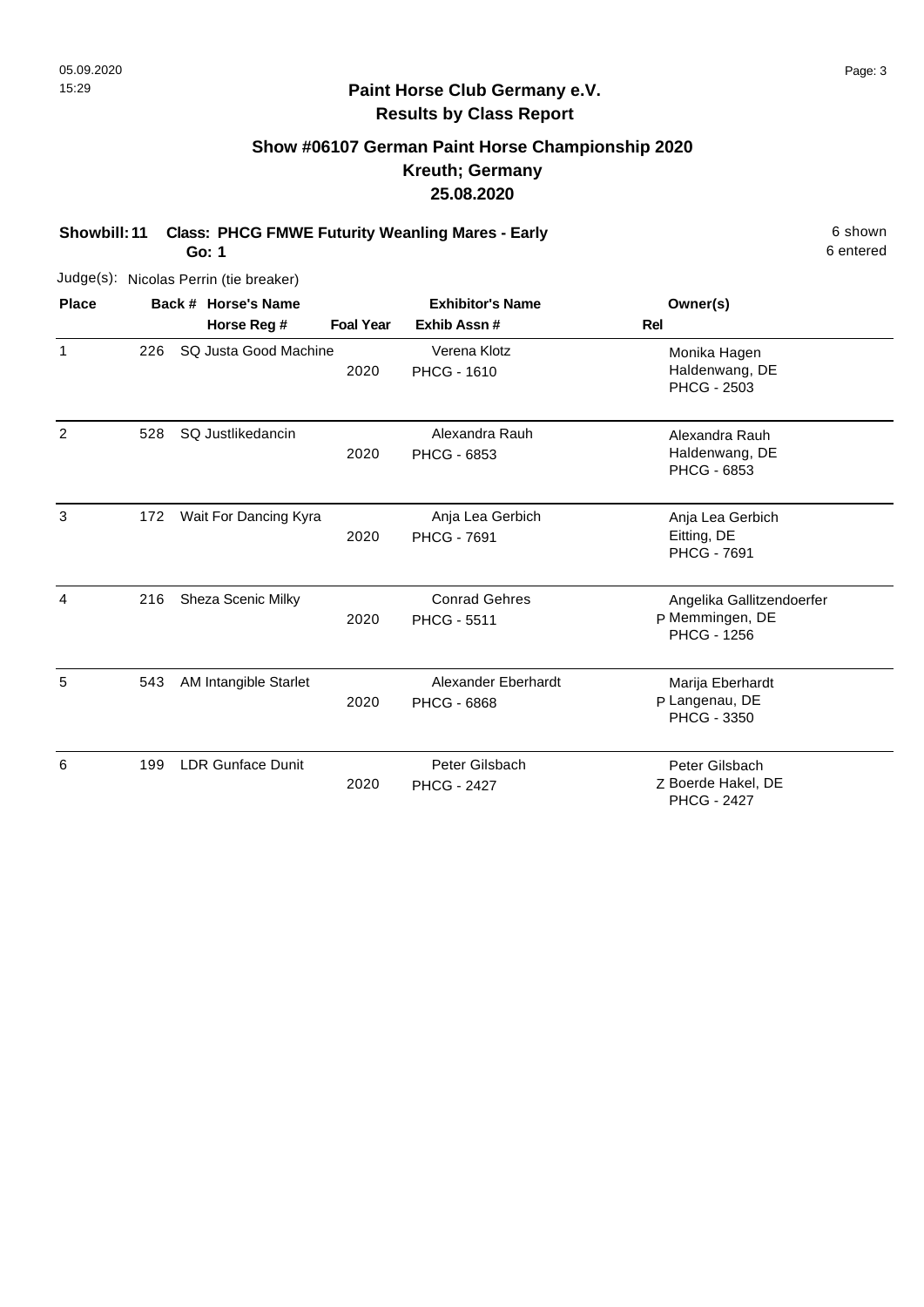# **Show #06108 German Paint Horse Championship 2020 Kreuth; Germany 25.08.2020**

**Showbill: 11 Class: PHCG FMWE Futurity Weanling Mares - Early 6 Shown 6 shown** 

**Go: 1**

|              |     | Judge(s): Pierre Ouellet (tie breaker) |                  |                                            |                                                                    |
|--------------|-----|----------------------------------------|------------------|--------------------------------------------|--------------------------------------------------------------------|
| <b>Place</b> |     | Back # Horse's Name                    |                  | <b>Exhibitor's Name</b>                    | Owner(s)                                                           |
|              |     | Horse Reg #                            | <b>Foal Year</b> | Exhib Assn#                                | Rel                                                                |
| $\mathbf{1}$ | 528 | SQ Justlikedancin                      | 2020             | Alexandra Rauh<br><b>PHCG - 6853</b>       | Alexandra Rauh<br>Haldenwang, DE<br>PHCG - 6853                    |
| 2            | 216 | Sheza Scenic Milky                     | 2020             | <b>Conrad Gehres</b><br><b>PHCG - 5511</b> | Angelika Gallitzendoerfer<br>P Memmingen, DE<br><b>PHCG - 1256</b> |
| 3            | 226 | SQ Justa Good Machine                  | 2020             | Verena Klotz<br><b>PHCG - 1610</b>         | Monika Hagen<br>Haldenwang, DE<br><b>PHCG - 2503</b>               |
| 4            | 543 | AM Intangible Starlet                  | 2020             | Alexander Eberhardt<br><b>PHCG - 6868</b>  | Marija Eberhardt<br>P Langenau, DE<br>PHCG - 3350                  |
| 5            | 199 | <b>LDR Gunface Dunit</b>               | 2020             | Peter Gilsbach<br><b>PHCG - 2427</b>       | Peter Gilsbach<br>Z Boerde Hakel, DE<br><b>PHCG - 2427</b>         |
| 6            | 172 | Wait For Dancing Kyra                  | 2020             | Anja Lea Gerbich<br><b>PHCG - 7691</b>     | Anja Lea Gerbich<br>Eitting, DE<br><b>PHCG - 7691</b>              |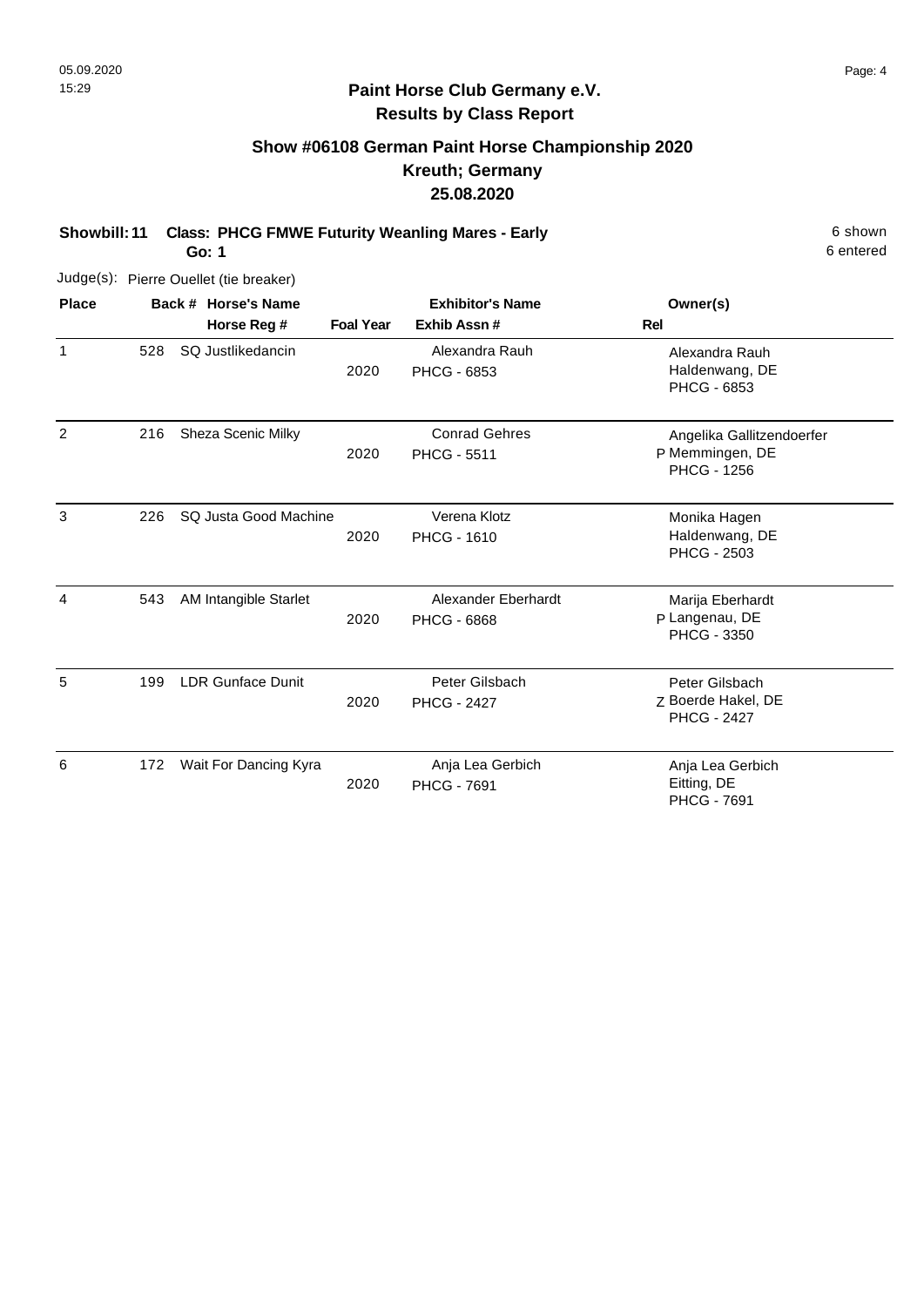# **Show #06105 German Paint Horse Championship 2020 Kreuth; Germany 25.08.2020**

**Showbill: 12 Class: PHCG FMWL Futurity Weanling Mares - Late** 6 Shown 6 shown

**Go: 1**

| Judge(s): Susanne Haug |     |                       |                  |                                                 |                                                                    |
|------------------------|-----|-----------------------|------------------|-------------------------------------------------|--------------------------------------------------------------------|
| <b>Place</b>           |     | Back # Horse's Name   |                  | <b>Exhibitor's Name</b>                         | Owner(s)                                                           |
|                        |     | Horse Reg #           | <b>Foal Year</b> | Exhib Assn#                                     | Rel                                                                |
| 1                      | 186 | Magic Light Assets    | 2020             | <b>Emmanuel Dodart</b><br><b>PHCG - 7112</b>    | Aude Dodart<br>P Montigny Sur Avre, FR<br><b>PHCG - 7817</b>       |
| 2                      | 134 | LDR Smokin Double Gun | 2020             | Peter Gilsbach<br><b>PHCG - 2427</b>            | Lea-Sophie Kraetzig<br>Magdeburg, DE<br><b>PHCG - 8227</b>         |
| 3                      | 542 | <b>AM Precious</b>    | 2020             | Lea-Marie Eberhardt<br><b>PHCG - 6785</b>       | Marija Eberhardt<br>C Langenau, DE<br>PHCG - 3350                  |
| 4                      | 217 | Notice Zippo Penny    | 2020             | Angelika Gallitzendoerfer<br><b>PHCG - 1256</b> | Angelika Gallitzendoerfer<br>Z Memmingen, DE<br><b>PHCG - 1256</b> |
| 5                      | 541 | AM The Monochrome Way | 2020             | Marija Eberhardt<br><b>PHCG - 3350</b>          | Marija Eberhardt<br>Z Langenau, DE<br><b>PHCG - 3350</b>           |
| 6                      | 125 | Anytime On Broadway   | 2020             | Julia Obermaier<br><b>PHCG - 6581</b>           | Julia Obermaier<br>Z Egmating, DE<br><b>PHCG - 6581</b>            |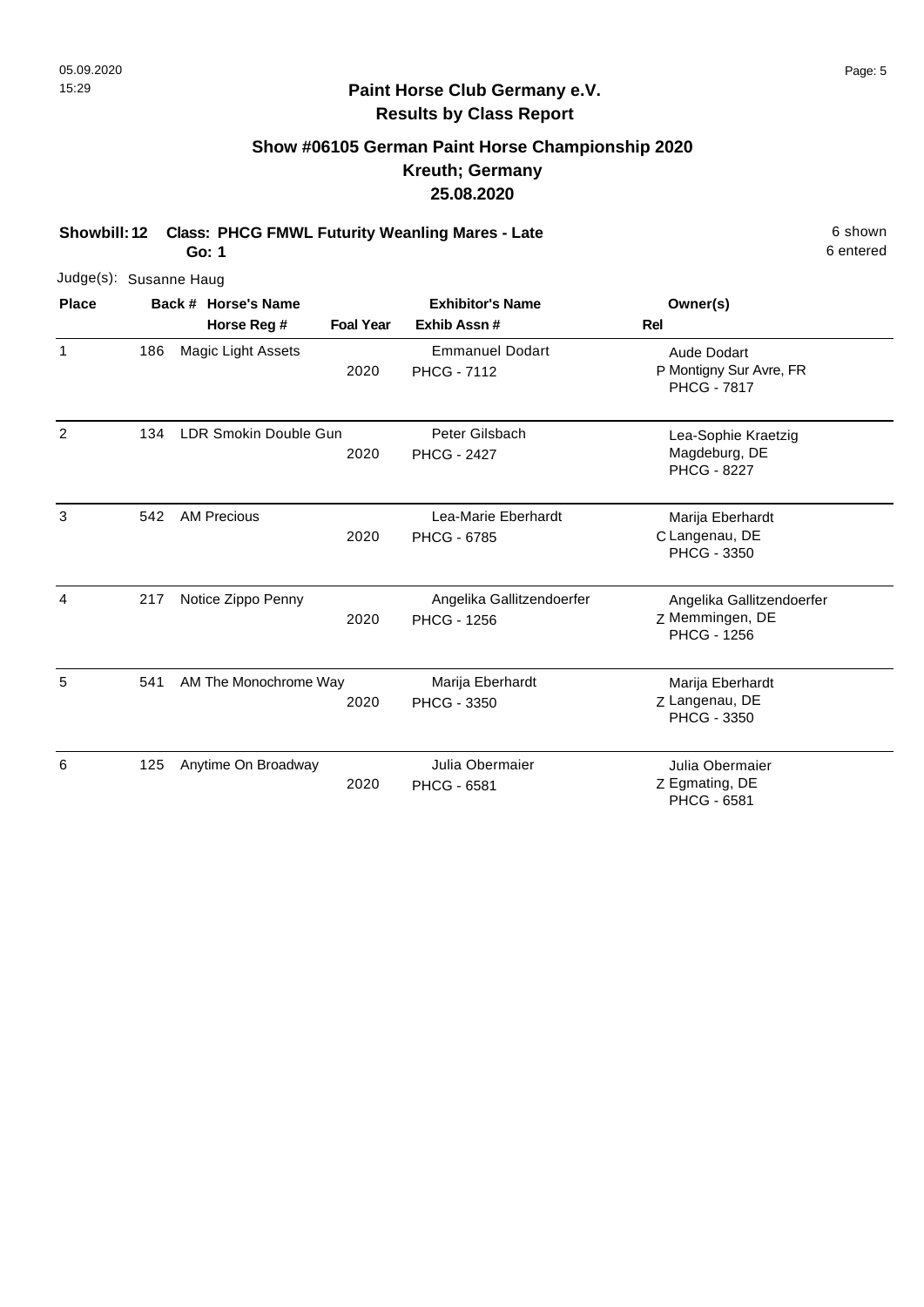# **Show #06106 German Paint Horse Championship 2020 Kreuth; Germany 25.08.2020**

**Showbill: 12 Class: PHCG FMWL Futurity Weanling Mares - Late** 6 Shown 6 shown

**Go: 1**

| Judge(s): Sonja Merkle |     |                       |                  |                                                 |                                                                    |
|------------------------|-----|-----------------------|------------------|-------------------------------------------------|--------------------------------------------------------------------|
| <b>Place</b>           |     | Back # Horse's Name   |                  | <b>Exhibitor's Name</b>                         | Owner(s)                                                           |
|                        |     | Horse Reg #           | <b>Foal Year</b> | Exhib Assn#                                     | Rel                                                                |
| 1                      | 217 | Notice Zippo Penny    | 2020             | Angelika Gallitzendoerfer<br><b>PHCG - 1256</b> | Angelika Gallitzendoerfer<br>Z Memmingen, DE<br><b>PHCG - 1256</b> |
| 2                      | 125 | Anytime On Broadway   | 2020             | Julia Obermaier<br>PHCG - 6581                  | Julia Obermaier<br>Z Egmating, DE<br><b>PHCG - 6581</b>            |
| 3                      | 186 | Magic Light Assets    | 2020             | <b>Emmanuel Dodart</b><br><b>PHCG - 7112</b>    | Aude Dodart<br>P Montigny Sur Avre, FR<br><b>PHCG - 7817</b>       |
| 4                      | 542 | <b>AM Precious</b>    | 2020             | Lea-Marie Eberhardt<br><b>PHCG - 6785</b>       | Marija Eberhardt<br>C Langenau, DE<br>PHCG - 3350                  |
| 5                      | 134 | LDR Smokin Double Gun | 2020             | Peter Gilsbach<br><b>PHCG - 2427</b>            | Lea-Sophie Kraetzig<br>Magdeburg, DE<br><b>PHCG - 8227</b>         |
| 6                      | 541 | AM The Monochrome Way | 2020             | Marija Eberhardt<br><b>PHCG - 3350</b>          | Marija Eberhardt<br>Z Langenau, DE<br>PHCG - 3350                  |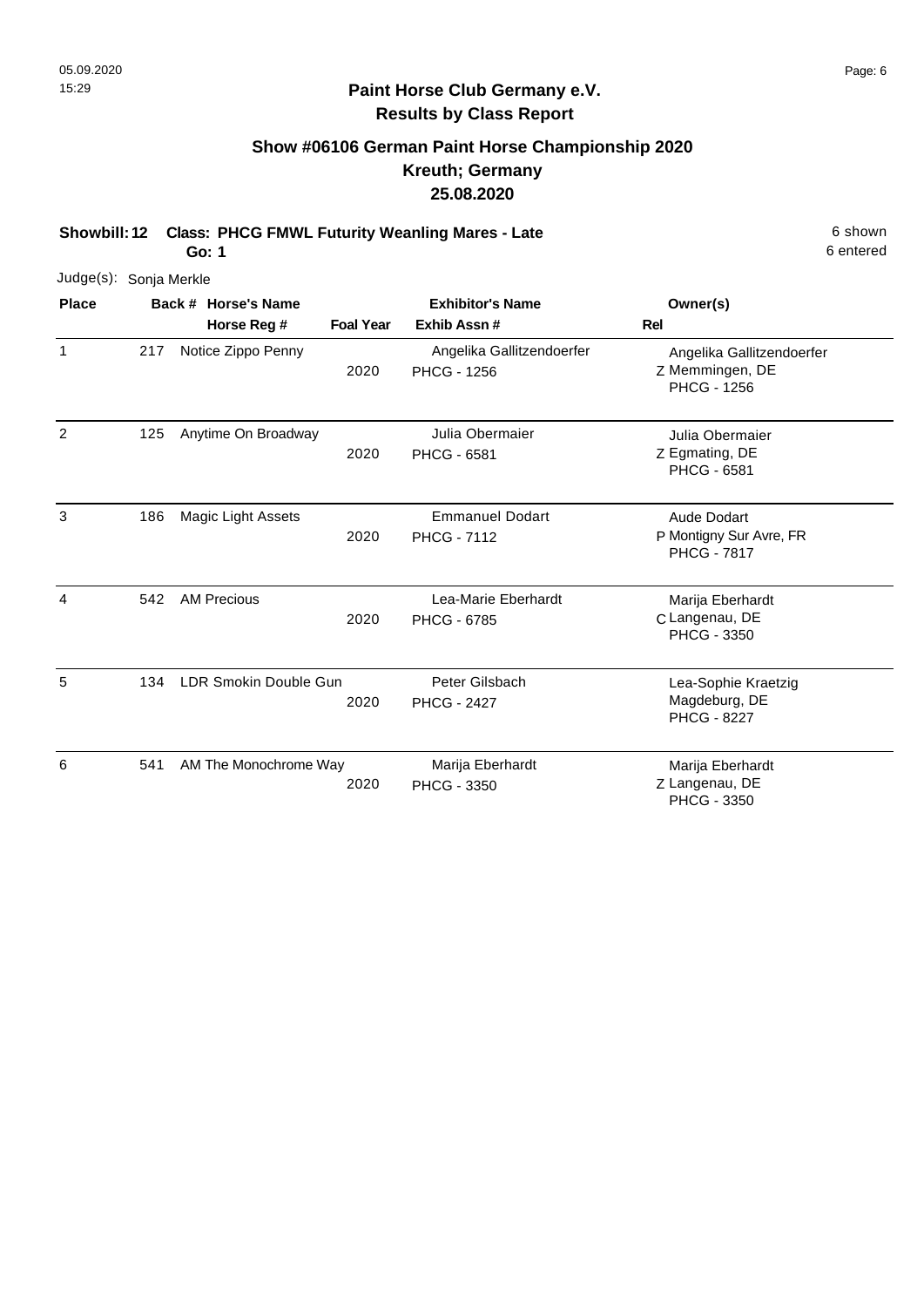# **Show #06107 German Paint Horse Championship 2020 Kreuth; Germany 25.08.2020**

**Showbill: 12 Class: PHCG FMWL Futurity Weanling Mares - Late** 6 Shown 6 shown

**Go: 1**

| Judge(s): Nicolas Perrin |     |                                    |                  |                                                 |                                                                     |
|--------------------------|-----|------------------------------------|------------------|-------------------------------------------------|---------------------------------------------------------------------|
| <b>Place</b>             |     | Back # Horse's Name<br>Horse Reg # | <b>Foal Year</b> | <b>Exhibitor's Name</b><br>Exhib Assn#          | Owner(s)<br><b>Rel</b>                                              |
| 1                        | 186 | Magic Light Assets                 | 2020             | <b>Emmanuel Dodart</b><br><b>PHCG - 7112</b>    | <b>Aude Dodart</b><br>P Montigny Sur Avre, FR<br><b>PHCG - 7817</b> |
| $\overline{2}$           | 217 | Notice Zippo Penny                 | 2020             | Angelika Gallitzendoerfer<br><b>PHCG - 1256</b> | Angelika Gallitzendoerfer<br>Z Memmingen, DE<br><b>PHCG - 1256</b>  |
| 3                        | 125 | Anytime On Broadway                | 2020             | Julia Obermaier<br><b>PHCG - 6581</b>           | Julia Obermaier<br>Z Egmating, DE<br><b>PHCG - 6581</b>             |
| 4                        | 134 | LDR Smokin Double Gun              | 2020             | Peter Gilsbach<br><b>PHCG - 2427</b>            | Lea-Sophie Kraetzig<br>Magdeburg, DE<br><b>PHCG - 8227</b>          |
| 5                        | 542 | <b>AM Precious</b>                 | 2020             | Lea-Marie Eberhardt<br><b>PHCG - 6785</b>       | Marija Eberhardt<br>C Langenau, DE<br><b>PHCG - 3350</b>            |
| 6                        | 541 | AM The Monochrome Way              | 2020             | Marija Eberhardt<br><b>PHCG - 3350</b>          | Marija Eberhardt<br>Z Langenau, DE<br><b>PHCG - 3350</b>            |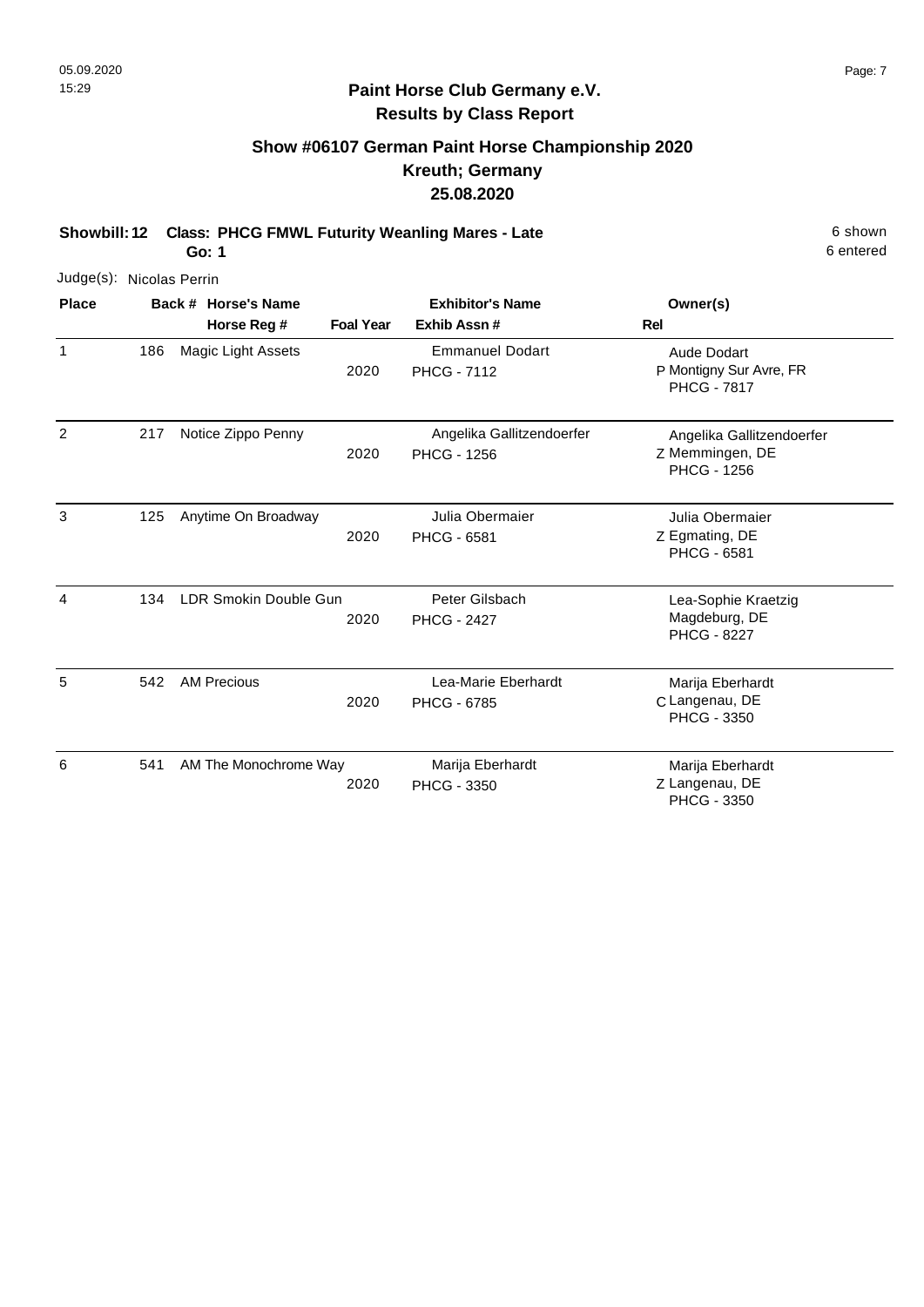# **Show #06108 German Paint Horse Championship 2020 Kreuth; Germany 25.08.2020**

**Showbill: 12 Class: PHCG FMWL Futurity Weanling Mares - Late** 6 Shown 6 shown

**Go: 1**

| Judge(s): Pierre Ouellet |     |                       |                  |                                              |                                                                    |
|--------------------------|-----|-----------------------|------------------|----------------------------------------------|--------------------------------------------------------------------|
| <b>Place</b>             |     | Back # Horse's Name   |                  | <b>Exhibitor's Name</b>                      | Owner(s)                                                           |
|                          |     | Horse Reg #           | <b>Foal Year</b> | Exhib Assn#                                  | <b>Rel</b>                                                         |
| 1                        | 186 | Magic Light Assets    | 2020             | <b>Emmanuel Dodart</b><br><b>PHCG - 7112</b> | Aude Dodart<br>P Montigny Sur Avre, FR<br><b>PHCG - 7817</b>       |
| 2                        | 134 | LDR Smokin Double Gun | 2020             | Peter Gilsbach<br><b>PHCG - 2427</b>         | Lea-Sophie Kraetzig<br>Magdeburg, DE<br><b>PHCG - 8227</b>         |
| 3                        | 541 | AM The Monochrome Way | 2020             | Marija Eberhardt<br><b>PHCG - 3350</b>       | Marija Eberhardt<br>Z Langenau, DE<br>PHCG - 3350                  |
| 4                        | 542 | <b>AM Precious</b>    | 2020             | Lea-Marie Eberhardt<br><b>PHCG - 6785</b>    | Marija Eberhardt<br>C Langenau, DE<br>PHCG - 3350                  |
| 5                        | 125 | Anytime On Broadway   | 2020             | Julia Obermaier<br><b>PHCG - 6581</b>        | Julia Obermaier<br>Z Egmating, DE<br>PHCG - 6581                   |
| 6                        | 217 | Notice Zippo Penny    | 2020             | Angelika Gallitzendoerfer<br>PHCG - 1256     | Angelika Gallitzendoerfer<br>Z Memmingen, DE<br><b>PHCG - 1256</b> |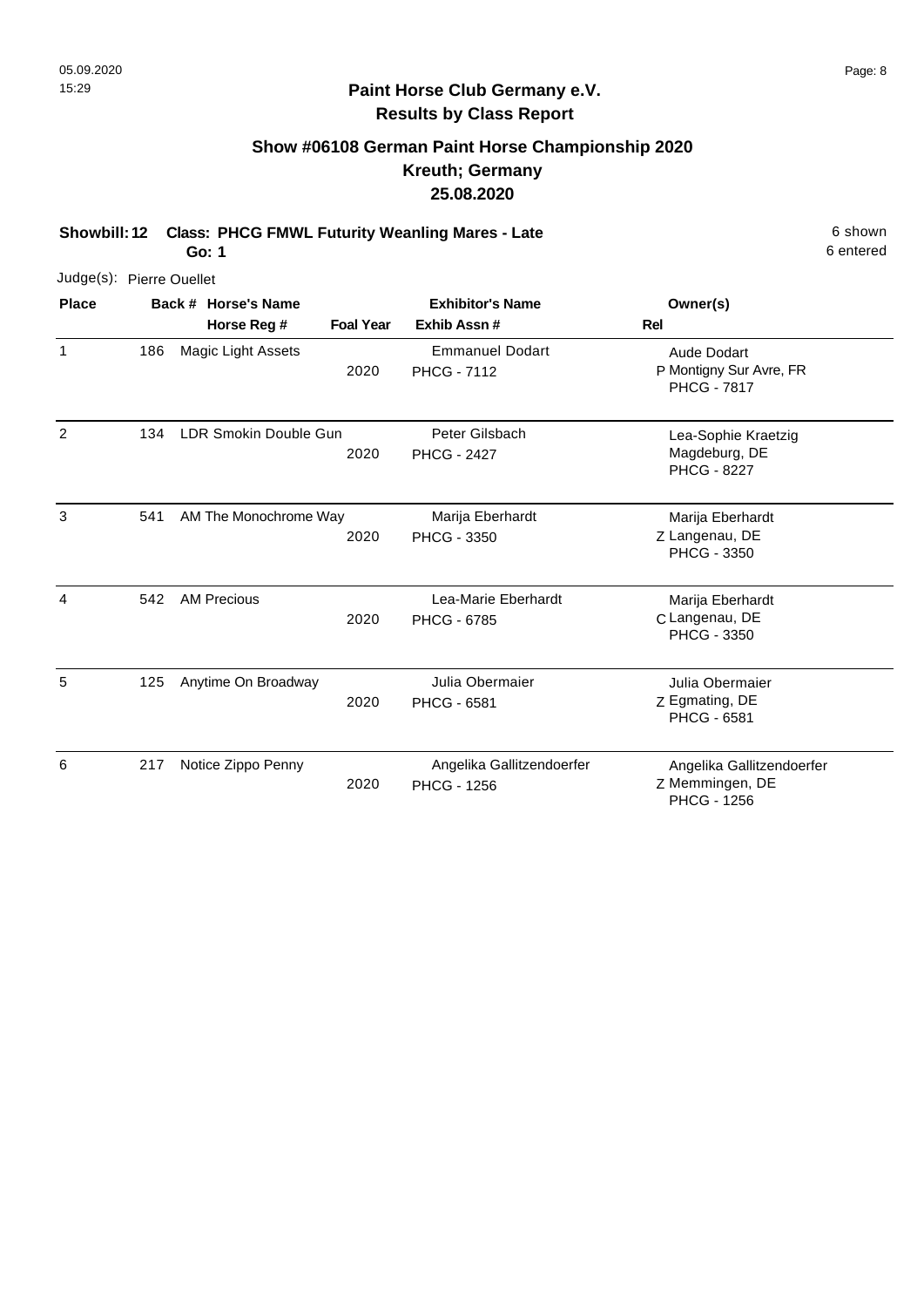# **Show #06105 German Paint Horse Championship 2020 Kreuth; Germany 25.08.2020**

**Showbill: 13 Class: PHCG FSW Futurity Weanling Stallions/Geldings** 8 Shown

**Go: 1**

| Judge(s): Susanne Haug |     |                                |                  |                                              |                                                               |
|------------------------|-----|--------------------------------|------------------|----------------------------------------------|---------------------------------------------------------------|
| <b>Place</b>           |     | Back # Horse's Name            |                  | <b>Exhibitor's Name</b>                      | Owner(s)                                                      |
|                        |     | Horse Reg #                    | <b>Foal Year</b> | Exhib Assn #                                 | Rel                                                           |
| $\mathbf{1}$           | 540 | <b>AM Transcendent</b>         | 2020             | Lina Marie Steinecker<br><b>PHCG - 6479</b>  | Alexander Eberhardt<br>Langenau, DE<br><b>PHCG - 6868</b>     |
| $\overline{2}$         | 183 | Music Is In My Life            | 2020             | Klara Sallegger<br><b>PHCG - 3497</b>        | Johanna & Franz Vorraber<br>Weiz, AT<br><b>PHCG - 2608</b>    |
| $\mathbf{3}$           | 165 | LDR Two Eyed Gunman            | 2020             | Peter Gilsbach<br><b>PHCG - 2427</b>         | Nicole Banse<br>Wanzleben-Börde, DE<br>PHCG - 8255            |
| $\overline{4}$         | 185 | A Sacred Tall Boy              | 2020             | <b>Emmanuel Dodart</b><br><b>PHCG - 7112</b> | Aude Dodart<br>P Montigny Sur Avre, FR<br><b>PHCG - 7817</b>  |
| 5                      | 227 | SQ Justamoderncowboy           | 2020             | Manuel Haslach<br><b>PHCG - 7681</b>         | Monika Hagen<br>Haldenwang, DE<br><b>PHCG - 2503</b>          |
| 6                      | 544 | Willy Is Livinglarge - Pending | 2020             | Franz Vorraber<br><b>PHCG - 2963</b>         | Sarah Maria Cividino<br>F Weiz, AT<br><b>PHCG - 2965</b>      |
| $\overline{7}$         | 539 | AM Large Iron Time             | 2020             | Alexander Eberhardt<br>PHCG - 6868           | Marija Eberhardt<br>P Langenau, DE<br>PHCG - 3350             |
| 8                      | 234 | Hesa Hollywood Titan           | 2020             | <b>Marion Bambula</b><br>PHCG - 5621         | <b>Marion Bambula</b><br>Z Hardheim, DE<br><b>PHCG - 5621</b> |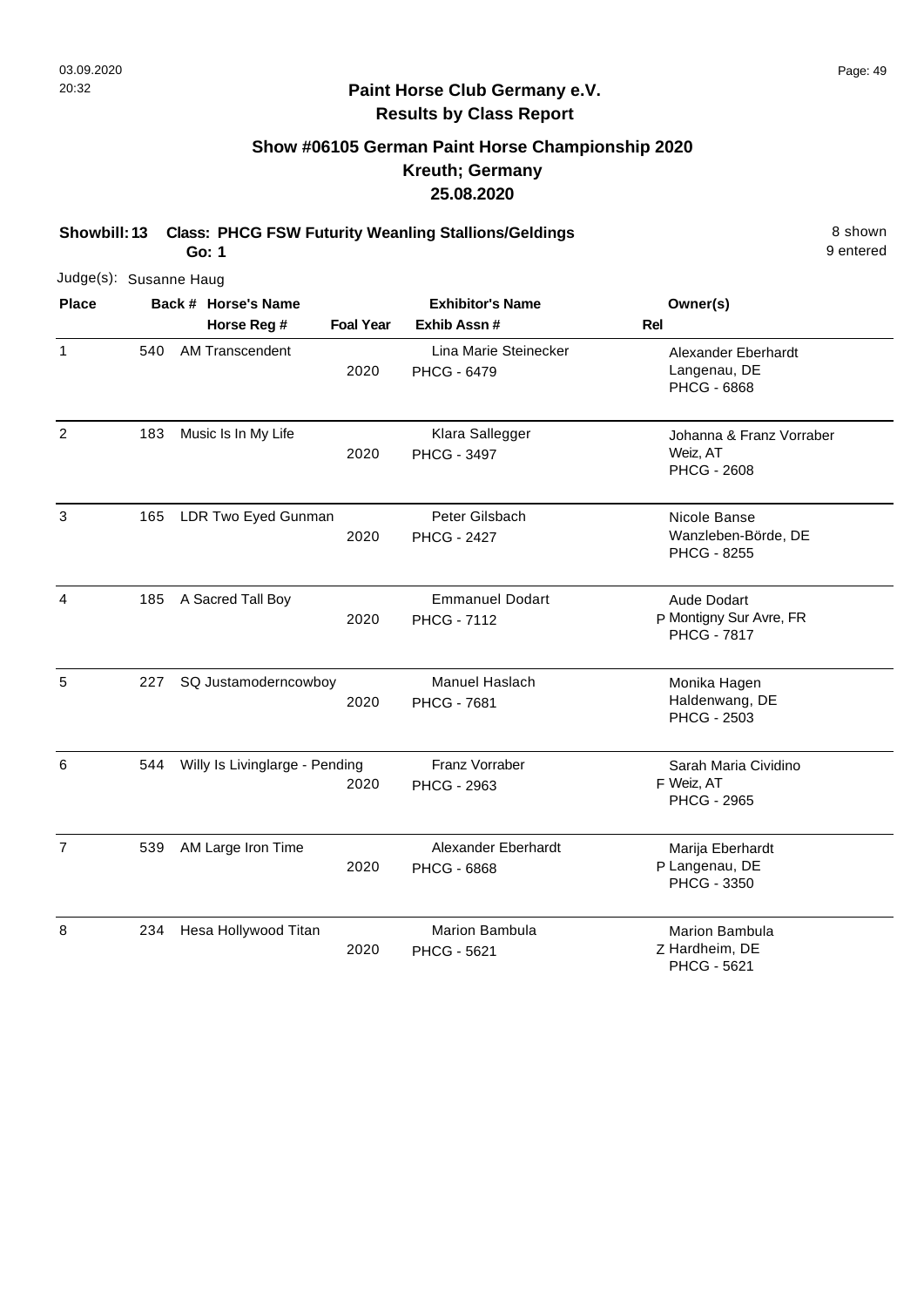# **Show #06106 German Paint Horse Championship 2020 Kreuth; Germany 25.08.2020**

**Showbill: 13 Class: PHCG FSW Futurity Weanling Stallions/Geldings** 8 Shown

**Go: 1**

|                | Judge(s): Sonja Merkle |  |                                |                  |                                              |                                                               |  |  |  |
|----------------|------------------------|--|--------------------------------|------------------|----------------------------------------------|---------------------------------------------------------------|--|--|--|
| <b>Place</b>   |                        |  | Back # Horse's Name            |                  | <b>Exhibitor's Name</b>                      | Owner(s)                                                      |  |  |  |
|                |                        |  | Horse Reg #                    | <b>Foal Year</b> | Exhib Assn#                                  | Rel                                                           |  |  |  |
| 1              | 227                    |  | SQ Justamoderncowboy           | 2020             | Manuel Haslach<br><b>PHCG - 7681</b>         | Monika Hagen<br>Haldenwang, DE<br><b>PHCG - 2503</b>          |  |  |  |
| 2              | 183                    |  | Music Is In My Life            | 2020             | Klara Sallegger<br><b>PHCG - 3497</b>        | Johanna & Franz Vorraber<br>Weiz, AT<br><b>PHCG - 2608</b>    |  |  |  |
| $\sqrt{3}$     | 165                    |  | LDR Two Eyed Gunman            | 2020             | Peter Gilsbach<br><b>PHCG - 2427</b>         | Nicole Banse<br>Wanzleben-Börde, DE<br><b>PHCG - 8255</b>     |  |  |  |
| $\overline{4}$ | 185                    |  | A Sacred Tall Boy              | 2020             | <b>Emmanuel Dodart</b><br><b>PHCG - 7112</b> | Aude Dodart<br>P Montigny Sur Avre, FR<br><b>PHCG - 7817</b>  |  |  |  |
| 5              | 540                    |  | AM Transcendent                | 2020             | Lina Marie Steinecker<br>PHCG - 6479         | Alexander Eberhardt<br>Langenau, DE<br><b>PHCG - 6868</b>     |  |  |  |
| 6              | 544                    |  | Willy Is Livinglarge - Pending | 2020             | Franz Vorraber<br>PHCG - 2963                | Sarah Maria Cividino<br>F Weiz, AT<br><b>PHCG - 2965</b>      |  |  |  |
| $\overline{7}$ | 234                    |  | Hesa Hollywood Titan           | 2020             | <b>Marion Bambula</b><br><b>PHCG - 5621</b>  | <b>Marion Bambula</b><br>Z Hardheim, DE<br><b>PHCG - 5621</b> |  |  |  |
| 8              | 539                    |  | AM Large Iron Time             | 2020             | Alexander Eberhardt<br><b>PHCG - 6868</b>    | Marija Eberhardt<br>P Langenau, DE<br>PHCG - 3350             |  |  |  |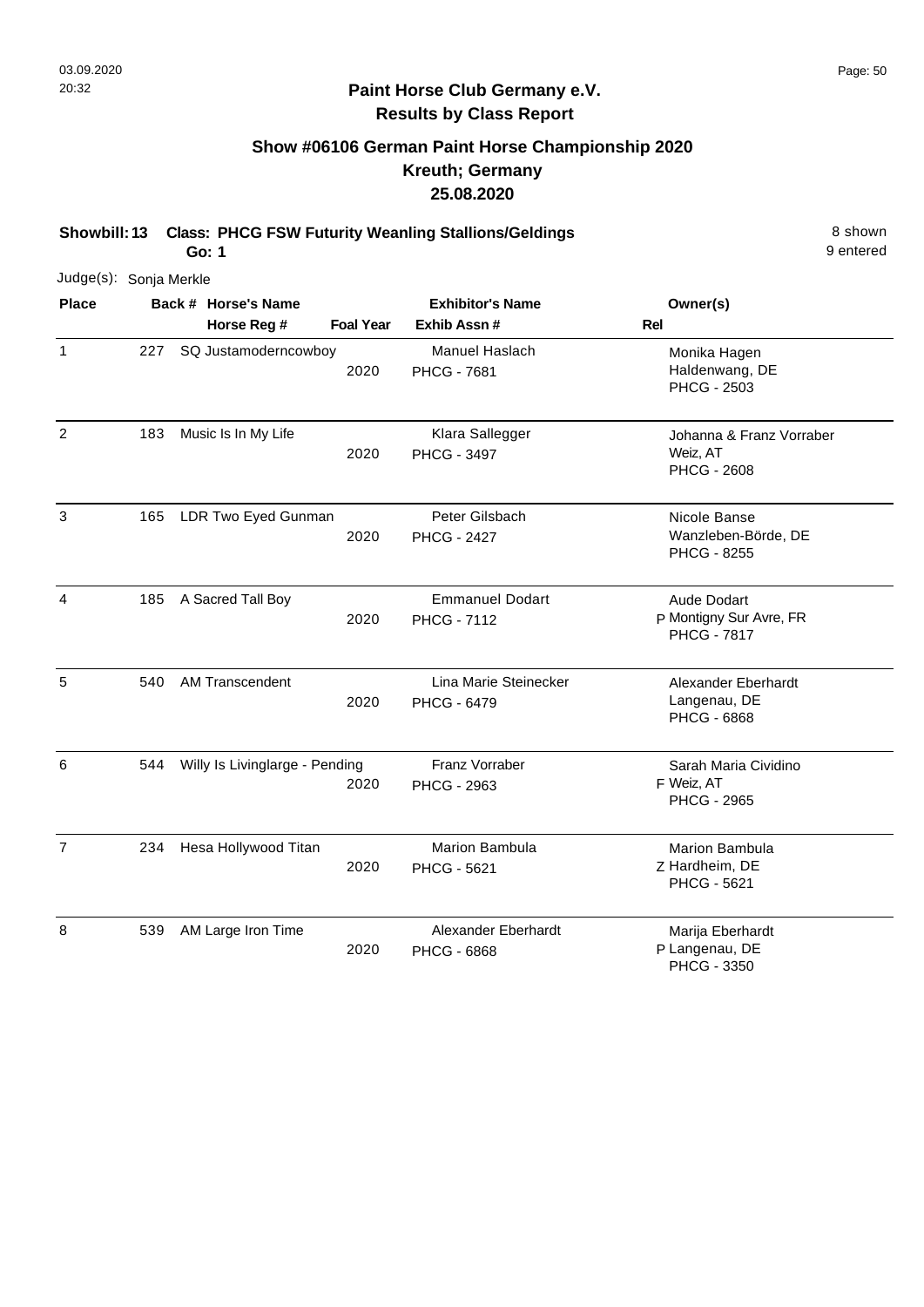# **Show #06107 German Paint Horse Championship 2020 Kreuth; Germany 25.08.2020**

**Showbill: 13 Class: PHCG FSW Futurity Weanling Stallions/Geldings** 8 Shown

**Go: 1**

|                | Judge(s): Nicolas Perrin |  |                                |                  |                                              |                                                                     |  |
|----------------|--------------------------|--|--------------------------------|------------------|----------------------------------------------|---------------------------------------------------------------------|--|
| <b>Place</b>   |                          |  | Back # Horse's Name            |                  | <b>Exhibitor's Name</b>                      | Owner(s)                                                            |  |
|                |                          |  | Horse Reg #                    | <b>Foal Year</b> | Exhib Assn #                                 | Rel                                                                 |  |
| 1              | 540                      |  | <b>AM Transcendent</b>         | 2020             | Lina Marie Steinecker<br><b>PHCG - 6479</b>  | Alexander Eberhardt<br>Langenau, DE<br>PHCG - 6868                  |  |
| $\overline{2}$ | 185                      |  | A Sacred Tall Boy              | 2020             | <b>Emmanuel Dodart</b><br><b>PHCG - 7112</b> | <b>Aude Dodart</b><br>P Montigny Sur Avre, FR<br><b>PHCG - 7817</b> |  |
| 3              | 183                      |  | Music Is In My Life            | 2020             | Klara Sallegger<br><b>PHCG - 3497</b>        | Johanna & Franz Vorraber<br>Weiz, AT<br><b>PHCG - 2608</b>          |  |
| 4              | 227                      |  | SQ Justamoderncowboy           | 2020             | Manuel Haslach<br><b>PHCG - 7681</b>         | Monika Hagen<br>Haldenwang, DE<br><b>PHCG - 2503</b>                |  |
| 5              | 544                      |  | Willy Is Livinglarge - Pending | 2020             | Franz Vorraber<br>PHCG - 2963                | Sarah Maria Cividino<br>F Weiz, AT<br><b>PHCG - 2965</b>            |  |
| 6              | 234                      |  | Hesa Hollywood Titan           | 2020             | <b>Marion Bambula</b><br>PHCG - 5621         | <b>Marion Bambula</b><br>Z Hardheim, DE<br><b>PHCG - 5621</b>       |  |
| $\overline{7}$ | 539                      |  | AM Large Iron Time             | 2020             | Alexander Eberhardt<br>PHCG - 6868           | Marija Eberhardt<br>P Langenau, DE<br><b>PHCG - 3350</b>            |  |
| 8              | 165                      |  | LDR Two Eyed Gunman            | 2020             | Peter Gilsbach<br><b>PHCG - 2427</b>         | Nicole Banse<br>Wanzleben-Börde, DE<br>PHCG - 8255                  |  |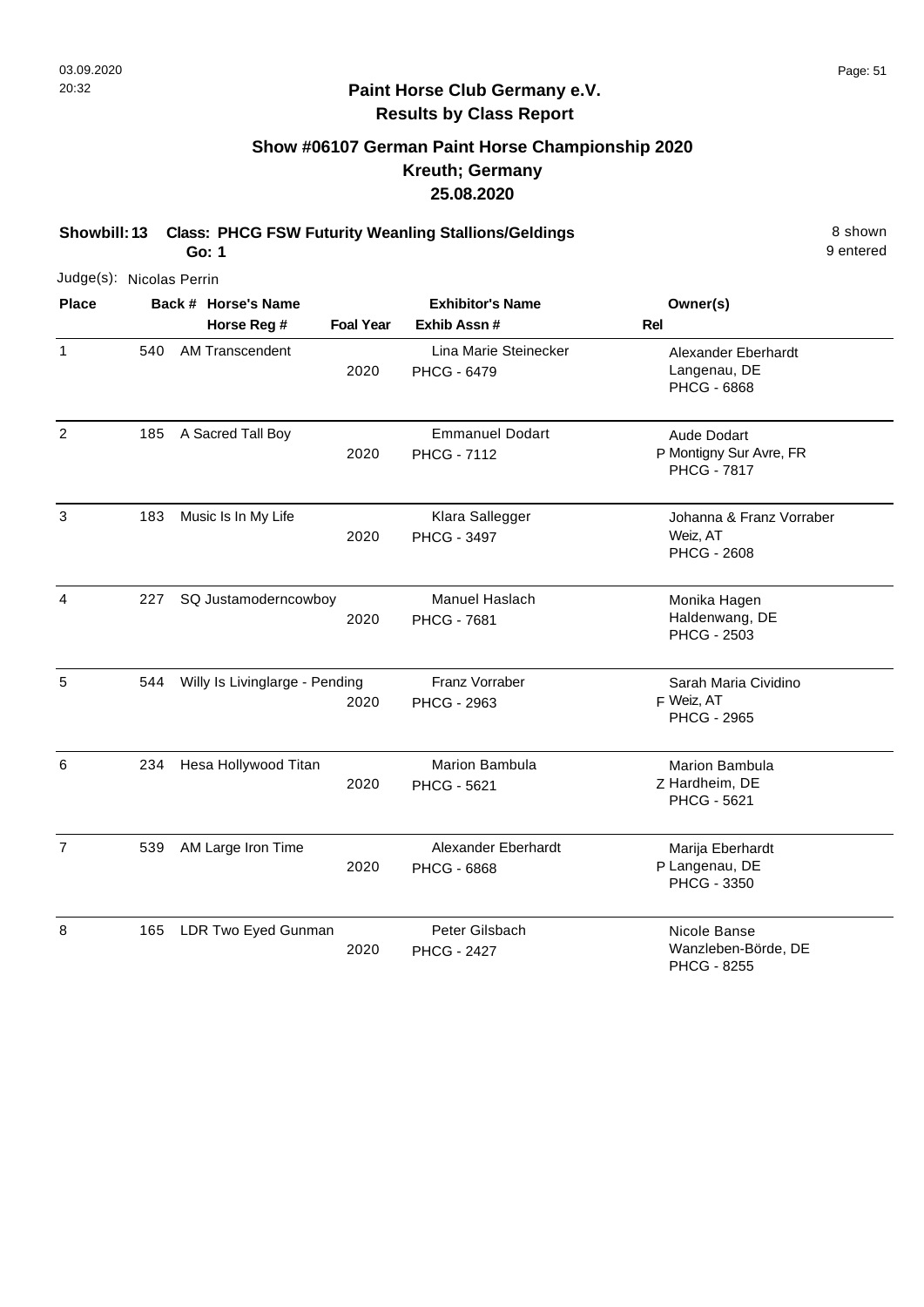# **Show #06108 German Paint Horse Championship 2020 Kreuth; Germany 25.08.2020**

**Showbill: 13 Class: PHCG FSW Futurity Weanling Stallions/Geldings** 8 Shown

**Go: 1**

|                | Judge(s): Pierre Ouellet |  |                                |                  |                                              |                                                                     |  |
|----------------|--------------------------|--|--------------------------------|------------------|----------------------------------------------|---------------------------------------------------------------------|--|
| <b>Place</b>   |                          |  | Back # Horse's Name            |                  | <b>Exhibitor's Name</b>                      | Owner(s)                                                            |  |
|                |                          |  | Horse Reg #                    | <b>Foal Year</b> | Exhib Assn #                                 | Rel                                                                 |  |
| 1              | 540                      |  | <b>AM Transcendent</b>         | 2020             | Lina Marie Steinecker<br><b>PHCG - 6479</b>  | Alexander Eberhardt<br>Langenau, DE<br><b>PHCG - 6868</b>           |  |
| 2              | 183                      |  | Music Is In My Life            | 2020             | Klara Sallegger<br><b>PHCG - 3497</b>        | Johanna & Franz Vorraber<br>Weiz, AT<br><b>PHCG - 2608</b>          |  |
| $\sqrt{3}$     | 544                      |  | Willy Is Livinglarge - Pending | 2020             | Franz Vorraber<br>PHCG - 2963                | Sarah Maria Cividino<br>F Weiz, AT<br><b>PHCG - 2965</b>            |  |
| 4              | 185                      |  | A Sacred Tall Boy              | 2020             | <b>Emmanuel Dodart</b><br><b>PHCG - 7112</b> | <b>Aude Dodart</b><br>P Montigny Sur Avre, FR<br><b>PHCG - 7817</b> |  |
| 5              | 165                      |  | LDR Two Eyed Gunman            | 2020             | Peter Gilsbach<br><b>PHCG - 2427</b>         | Nicole Banse<br>Wanzleben-Börde, DE<br><b>PHCG - 8255</b>           |  |
| 6              | 539                      |  | AM Large Iron Time             | 2020             | Alexander Eberhardt<br><b>PHCG - 6868</b>    | Marija Eberhardt<br>P Langenau, DE<br>PHCG - 3350                   |  |
| $\overline{7}$ | 227                      |  | SQ Justamoderncowboy           | 2020             | Manuel Haslach<br><b>PHCG - 7681</b>         | Monika Hagen<br>Haldenwang, DE<br><b>PHCG - 2503</b>                |  |
| 8              | 234                      |  | Hesa Hollywood Titan           | 2020             | Marion Bambula<br>PHCG - 5621                | Marion Bambula<br>Z Hardheim, DE<br>PHCG - 5621                     |  |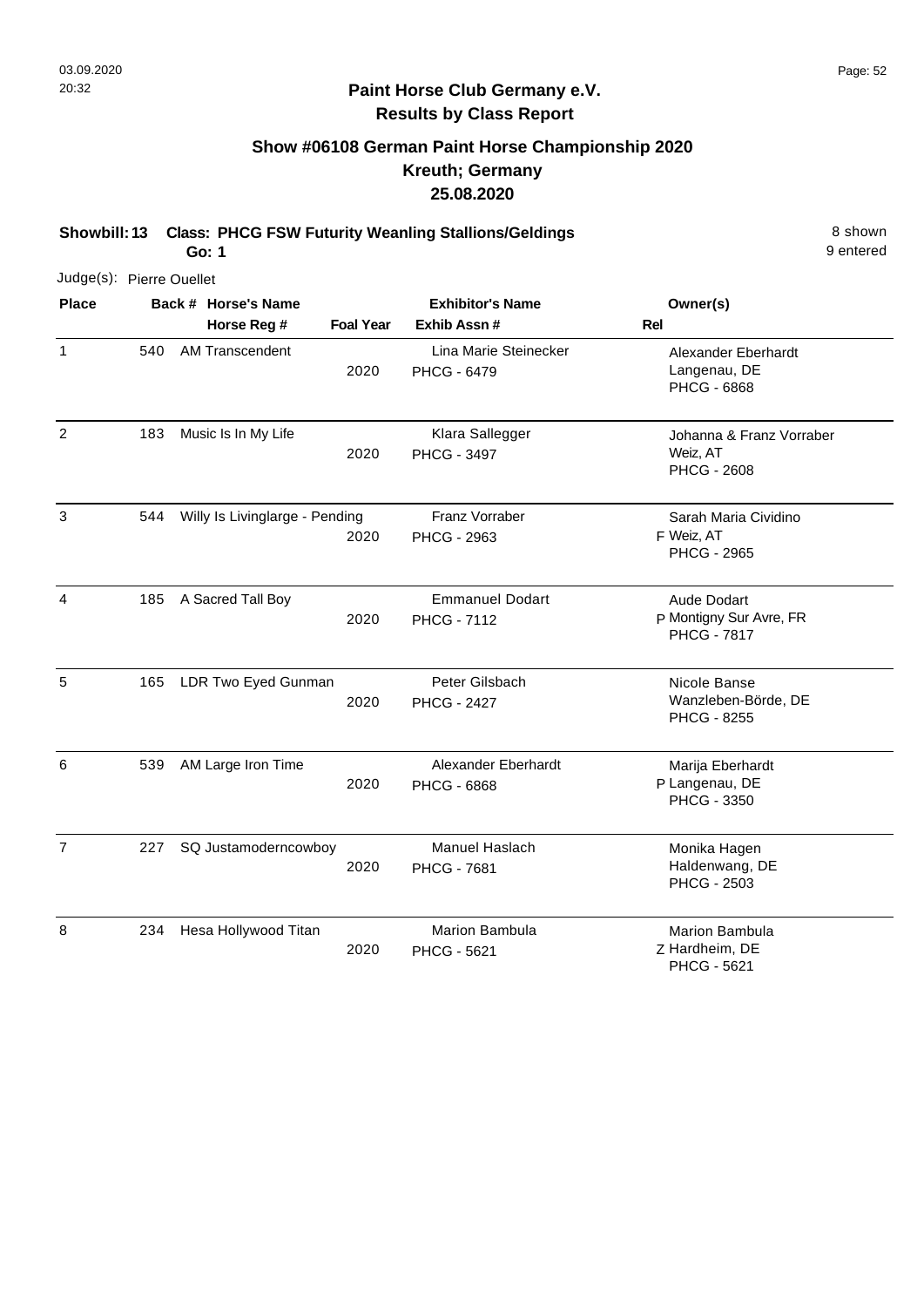#### **Show #06105 German Paint Horse Championship 2020 Kreuth; Germany 25.08.2020**

#### **Showbill: 16 Class: PHCG COC Champion Of Champions** 3 shown

**Go: 1**

Judge(s): Susanne Haug

| <b>Place</b> | Back # Horse's Name    | <b>Exhibitor's Name</b> |                                      | Owner(s)                                                  |
|--------------|------------------------|-------------------------|--------------------------------------|-----------------------------------------------------------|
|              | Horse Reg #            | <b>Foal Year</b>        | Exhib Assn #                         | Rel                                                       |
|              | AM Transcendent<br>540 | 2020                    | Lina Marie Steinecker<br>PHCG - 6479 | Alexander Eberhardt<br>Langenau, DE<br><b>PHCG - 6868</b> |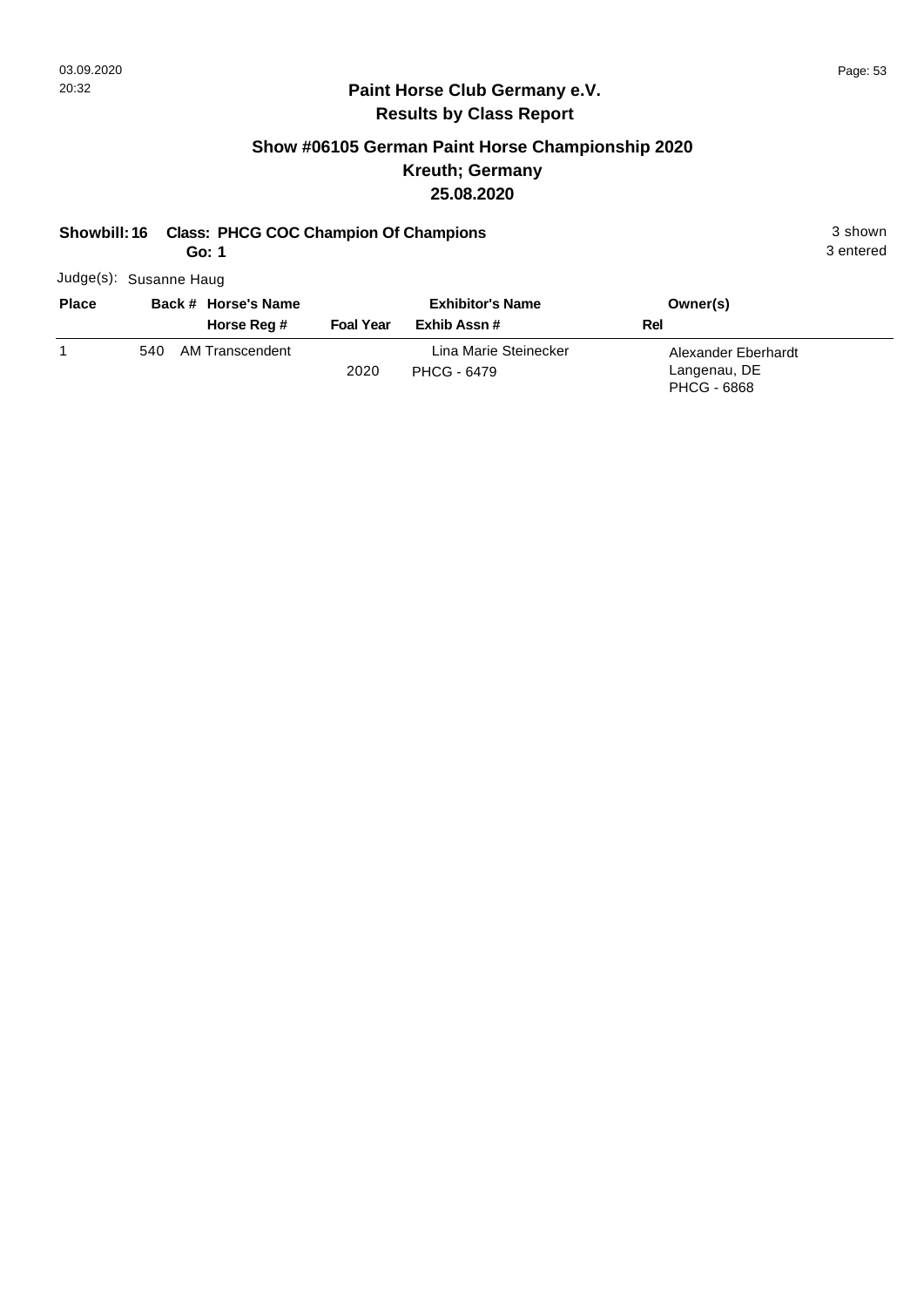3 entered

#### **Paint Horse Club Germany e.V. Results by Class Report**

#### **Show #06106 German Paint Horse Championship 2020 Kreuth; Germany 25.08.2020**

#### **Showbill: 16 Class: PHCG COC Champion Of Champions** 3 shown

**Go: 1**

Judge(s): Sonja Merkle

| <b>Place</b> | Back # Horse's Name<br>Horse Reg # | <b>Foal Year</b> | <b>Exhibitor's Name</b><br>Exhib Assn # | Owner(s)<br>Rel                                        |
|--------------|------------------------------------|------------------|-----------------------------------------|--------------------------------------------------------|
|              | 528 SQ Justlikedancin              | 2020             | Alexandra Rauh<br>PHCG - 6853           | Alexandra Rauh<br>Haldenwang, DE<br><b>PHCG - 6853</b> |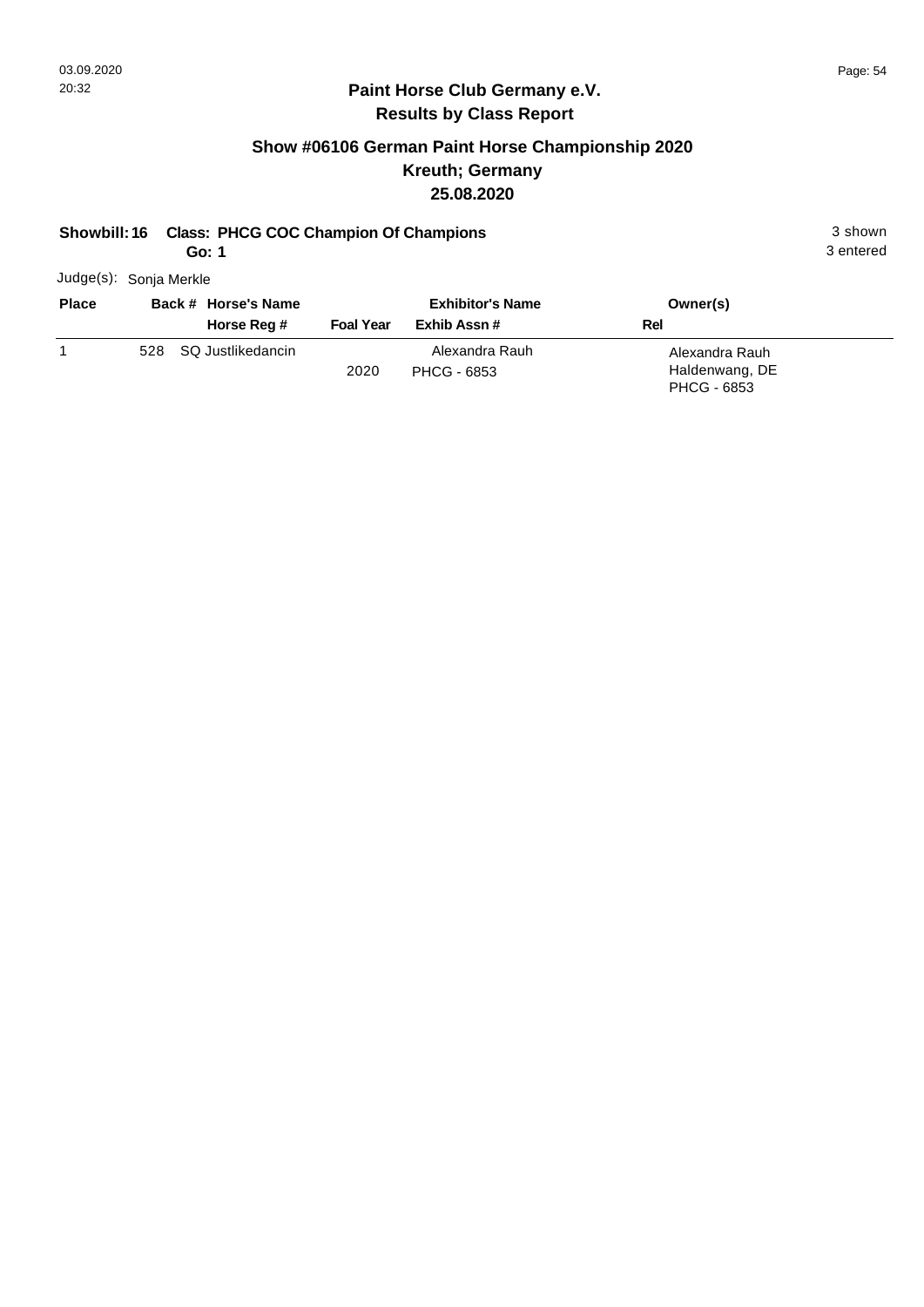#### **Show #06107 German Paint Horse Championship 2020 Kreuth; Germany 25.08.2020**

#### **Showbill: 16 Class: PHCG COC Champion Of Champions** 3 shown

**Go: 1**

Judge(s): Nicolas Perrin

| <b>Place</b> | Back # Horse's Name    |                  | <b>Exhibitor's Name</b>              | Owner(s)                                                  |  |
|--------------|------------------------|------------------|--------------------------------------|-----------------------------------------------------------|--|
|              | Horse Reg #            | <b>Foal Year</b> | Exhib Assn #                         | Rel                                                       |  |
|              | AM Transcendent<br>540 | 2020             | Lina Marie Steinecker<br>PHCG - 6479 | Alexander Eberhardt<br>Langenau, DE<br><b>PHCG - 6868</b> |  |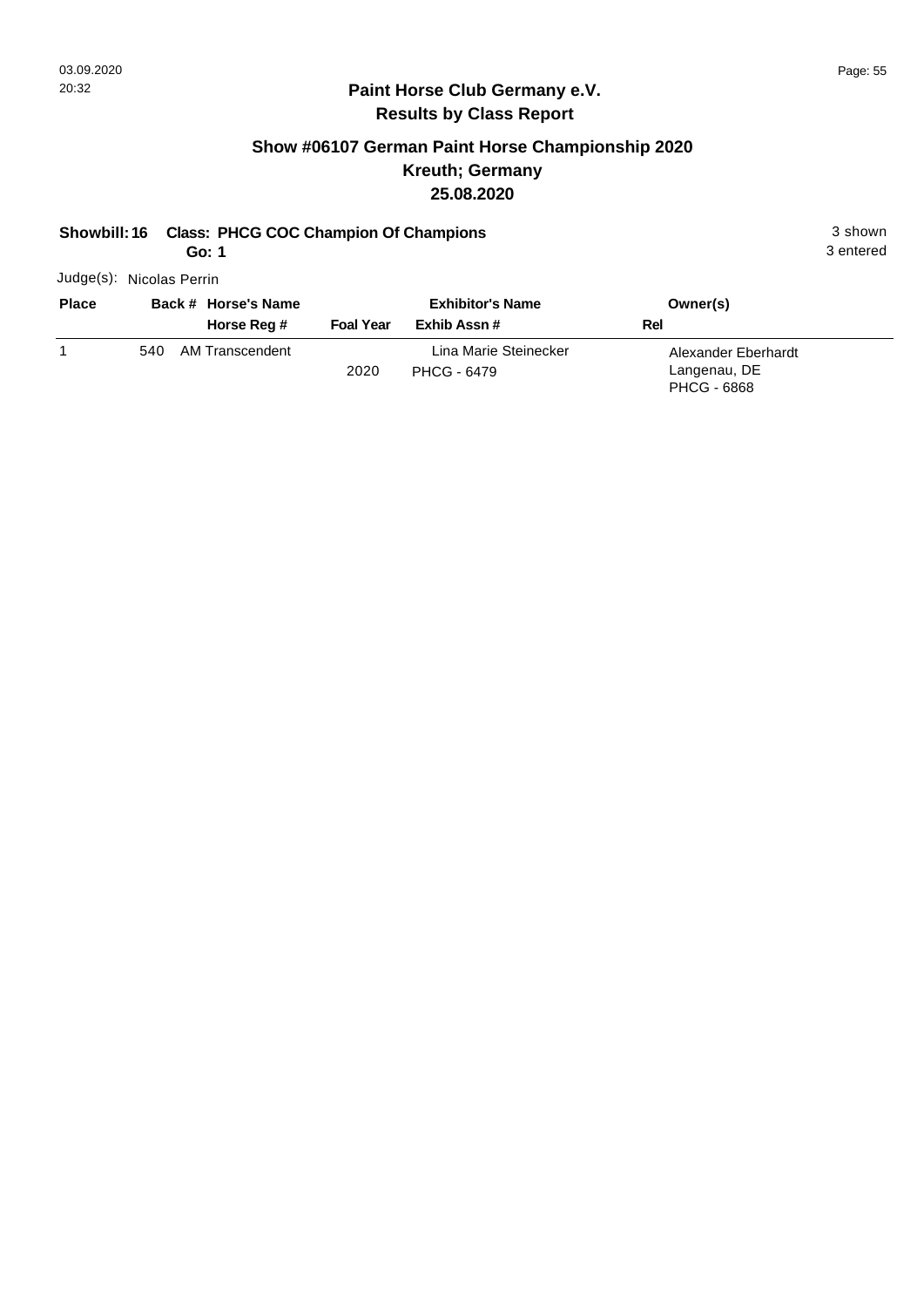3 entered

#### **Paint Horse Club Germany e.V. Results by Class Report**

#### **Show #06108 German Paint Horse Championship 2020 Kreuth; Germany 25.08.2020**

#### **Showbill: 16 Class: PHCG COC Champion Of Champions** 3 shown

**Go: 1**

Judge(s): Pierre Ouellet

| <b>Place</b> | Back # Horse's Name<br>Horse Reg # | <b>Foal Year</b> | <b>Exhibitor's Name</b><br>Exhib Assn # | Owner(s)<br>Rel                                 |
|--------------|------------------------------------|------------------|-----------------------------------------|-------------------------------------------------|
|              | 528 SQ Justlikedancin              | 2020             | Alexandra Rauh<br>PHCG - 6853           | Alexandra Rauh<br>Haldenwang, DE<br>PHCG - 6853 |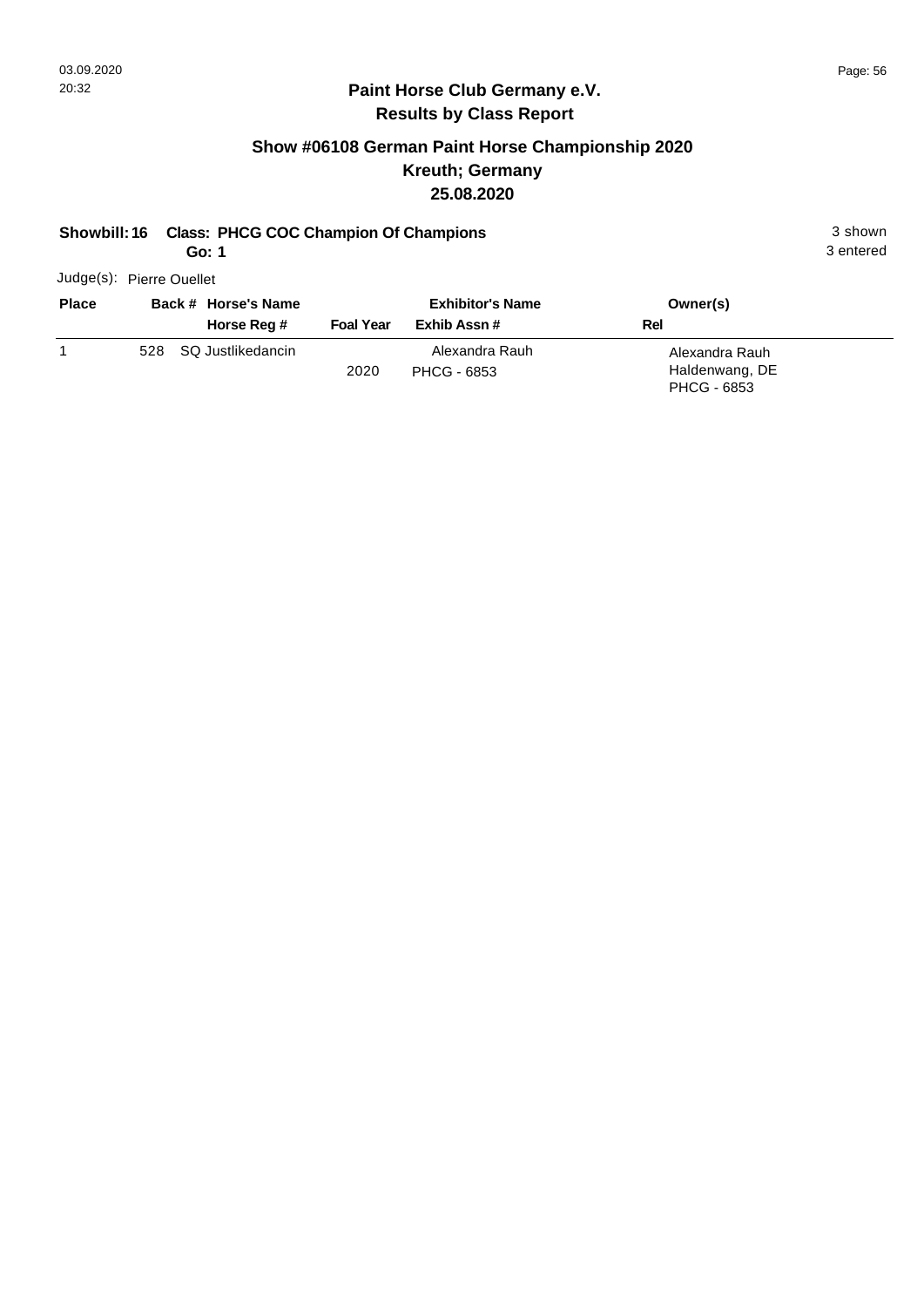#### **Show #06105 German Paint Horse Championship 2020 Kreuth; Germany 25.08.2020**

**Showbill: 17 Class: APHA HM1 Weanling Mares 4 shown** 

**Go: 1**

| <b>Diaco</b> | Rock # Hore            |  |
|--------------|------------------------|--|
|              | Judge(s): Susanne Haug |  |

| <b>Place</b> |     | Back # Horse's Name<br>Horse Reg #       | <b>Foal Year</b> | <b>Exhibitor's Name</b><br>Exhib Assn#   | Owner(s)<br>Rel                                          |
|--------------|-----|------------------------------------------|------------------|------------------------------------------|----------------------------------------------------------|
| 1            | 186 | Magic Light Assets<br>APHA - 01101885    | 2020             | <b>Emmanuel Dodart</b><br>APHA - 8916242 | Aude Dodart<br>P Montigny Sur Avre, FR<br>APHA - 8862496 |
| 2            | 172 | Wait For Dancing Kyra<br>APHA - 01099214 | 2020             | Anja Lea Gerbich<br>APHA - 9158261       | Anja Lea Gerbich<br>Eitting, DE<br>APHA - 9158261        |
| 3            | 226 | SQ Justa Good Machine<br>APHA - 01099414 | 2020             | Verena Klotz<br>APHA - 8648424           | Monika Hagen<br>Haldenwang, DE<br>APHA - 8227089         |
| 4            | 125 | Anytime On Broadway<br>APHA - 01099485   | 2020             | Julia Obermaier<br>APHA - 8935187        | Julia Obermaier<br>Z Egmating, DE<br>APHA - 8935187      |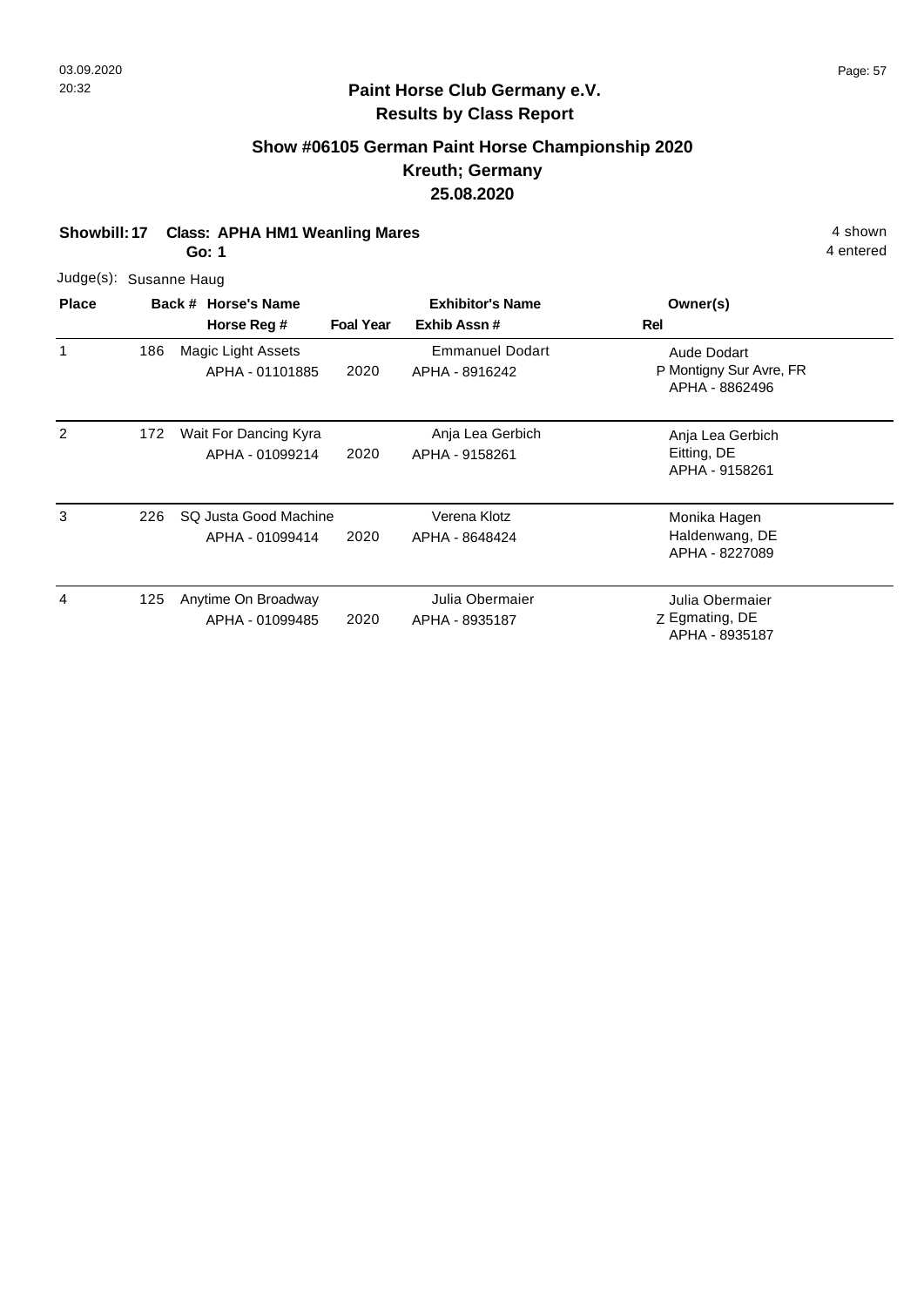#### **Show #06106 German Paint Horse Championship 2020 Kreuth; Germany 25.08.2020**

**Showbill: 17 Class: APHA HM1 Weanling Mares 4 shown** 

**Go: 1**

| <b>Place</b> | <b>Back # Hors</b>     |  |  |  |  |  |
|--------------|------------------------|--|--|--|--|--|
|              | Judge(s): Sonja Merkle |  |  |  |  |  |

| <b>Place</b> |     | Back # Horse's Name<br>Horse Reg #       | <b>Foal Year</b> | <b>Exhibitor's Name</b><br>Exhib Assn#   | Owner(s)<br>Rel                                          |
|--------------|-----|------------------------------------------|------------------|------------------------------------------|----------------------------------------------------------|
|              | 125 | Anytime On Broadway<br>APHA - 01099485   | 2020             | Julia Obermaier<br>APHA - 8935187        | Julia Obermaier<br>Z Egmating, DE<br>APHA - 8935187      |
| 2            | 226 | SQ Justa Good Machine<br>APHA - 01099414 | 2020             | Verena Klotz<br>APHA - 8648424           | Monika Hagen<br>Haldenwang, DE<br>APHA - 8227089         |
| 3            | 186 | Magic Light Assets<br>APHA - 01101885    | 2020             | <b>Emmanuel Dodart</b><br>APHA - 8916242 | Aude Dodart<br>P Montigny Sur Avre, FR<br>APHA - 8862496 |
| 4            | 172 | Wait For Dancing Kyra<br>APHA - 01099214 | 2020             | Anja Lea Gerbich<br>APHA - 9158261       | Anja Lea Gerbich<br>Eitting, DE<br>APHA - 9158261        |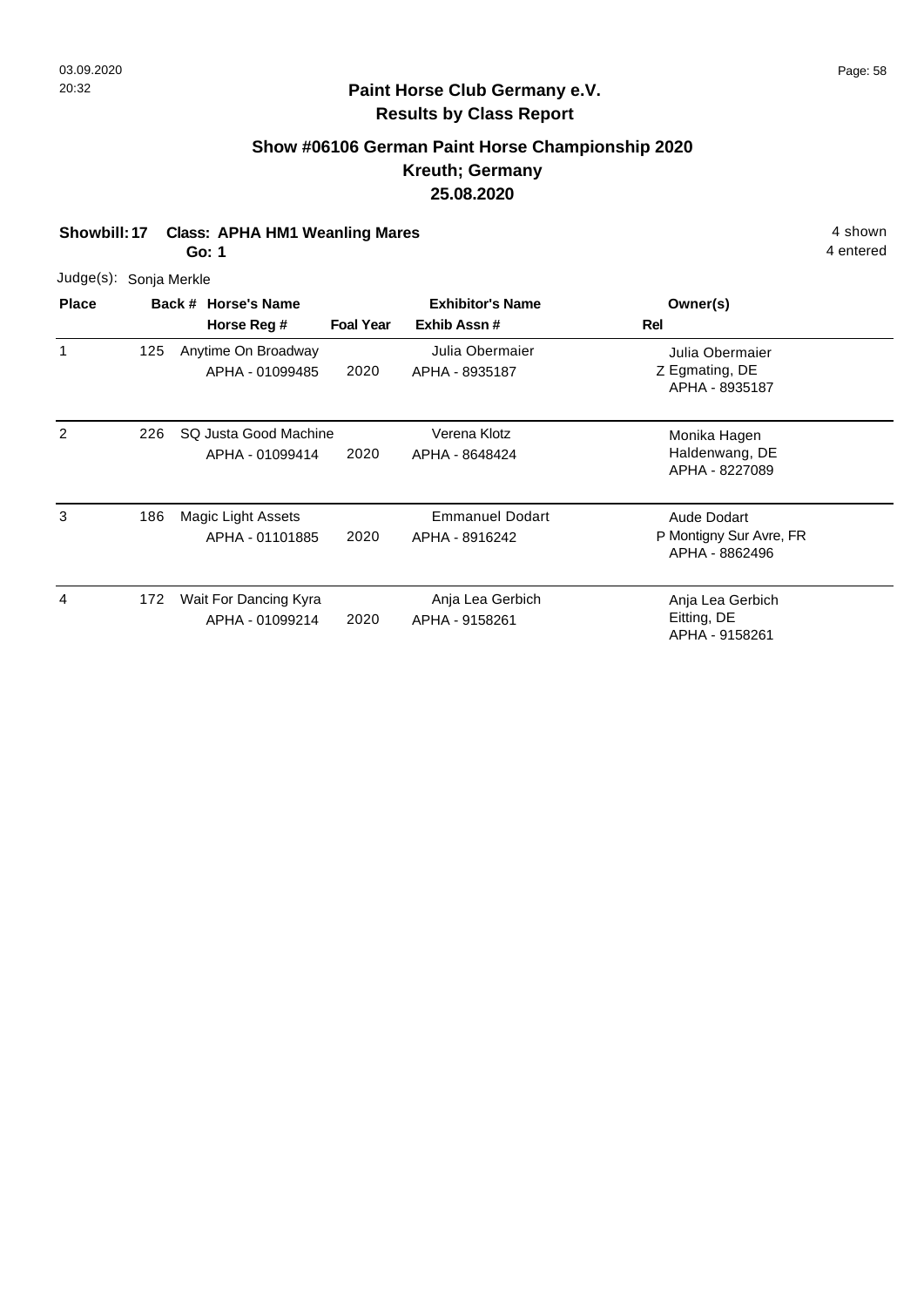#### **Show #06107 German Paint Horse Championship 2020 Kreuth; Germany 25.08.2020**

**Showbill: 17 Class: APHA HM1 Weanling Mares 4 shown** 

**Go: 1**

| <b>Place</b> | Back # Horse             |  |
|--------------|--------------------------|--|
|              | Judge(s): Nicolas Perrin |  |

| <b>Place</b> |     | Back # Horse's Name<br>Horse Reg #       | <b>Foal Year</b> | <b>Exhibitor's Name</b><br>Exhib Assn#   | Owner(s)<br>Rel                                          |
|--------------|-----|------------------------------------------|------------------|------------------------------------------|----------------------------------------------------------|
| 1            | 186 | Magic Light Assets<br>APHA - 01101885    | 2020             | <b>Emmanuel Dodart</b><br>APHA - 8916242 | Aude Dodart<br>P Montigny Sur Avre, FR<br>APHA - 8862496 |
| 2            | 226 | SQ Justa Good Machine<br>APHA - 01099414 | 2020             | Verena Klotz<br>APHA - 8648424           | Monika Hagen<br>Haldenwang, DE<br>APHA - 8227089         |
| 3            | 125 | Anytime On Broadway<br>APHA - 01099485   | 2020             | Julia Obermaier<br>APHA - 8935187        | Julia Obermaier<br>Z Egmating, DE<br>APHA - 8935187      |
| 4            | 172 | Wait For Dancing Kyra<br>APHA - 01099214 | 2020             | Anja Lea Gerbich<br>APHA - 9158261       | Anja Lea Gerbich<br>Eitting, DE<br>APHA - 9158261        |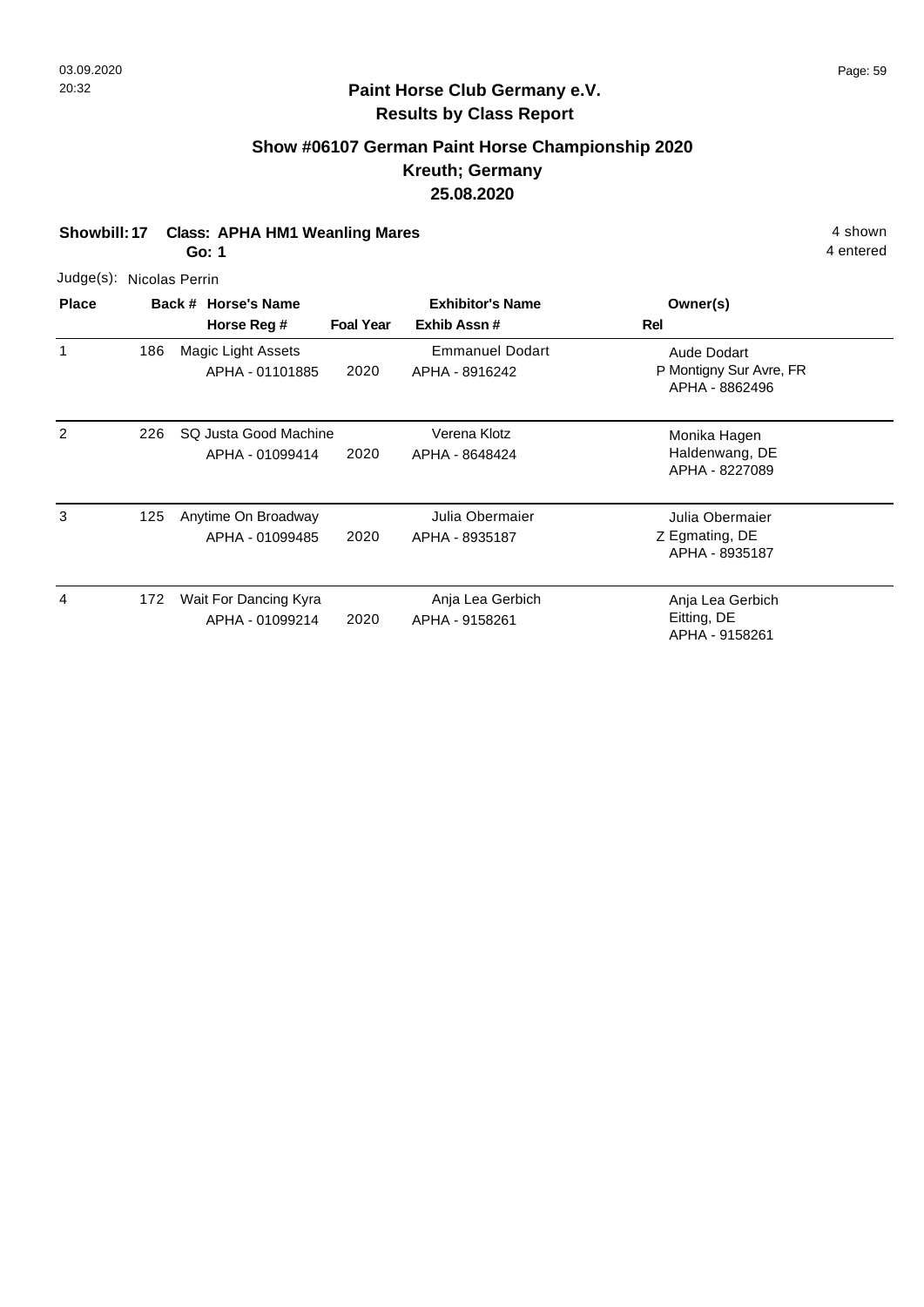## **Show #06108 German Paint Horse Championship 2020 Kreuth; Germany 25.08.2020**

**Showbill: 17 Class: APHA HM1 Weanling Mares 4 shown** 

**Go: 1**

| Judge(s): Pierre Ouellet |  |
|--------------------------|--|
|--------------------------|--|

| <b>Place</b> |     | Back # Horse's Name                      | <b>Exhibitor's Name</b> |                                          | Owner(s)                                                 |
|--------------|-----|------------------------------------------|-------------------------|------------------------------------------|----------------------------------------------------------|
|              |     | Horse Reg #                              | <b>Foal Year</b>        | Exhib Assn#                              | Rel                                                      |
| 1            | 226 | SQ Justa Good Machine<br>APHA - 01099414 | 2020                    | Verena Klotz<br>APHA - 8648424           | Monika Hagen<br>Haldenwang, DE<br>APHA - 8227089         |
| 2            | 186 | Magic Light Assets<br>APHA - 01101885    | 2020                    | <b>Emmanuel Dodart</b><br>APHA - 8916242 | Aude Dodart<br>P Montigny Sur Avre, FR<br>APHA - 8862496 |
| 3            | 172 | Wait For Dancing Kyra<br>APHA - 01099214 | 2020                    | Anja Lea Gerbich<br>APHA - 9158261       | Anja Lea Gerbich<br>Eitting, DE<br>APHA - 9158261        |
| 4            | 125 | Anytime On Broadway<br>APHA - 01099485   | 2020                    | Julia Obermaier<br>APHA - 8935187        | Julia Obermaier<br>Z Egmating, DE<br>APHA - 8935187      |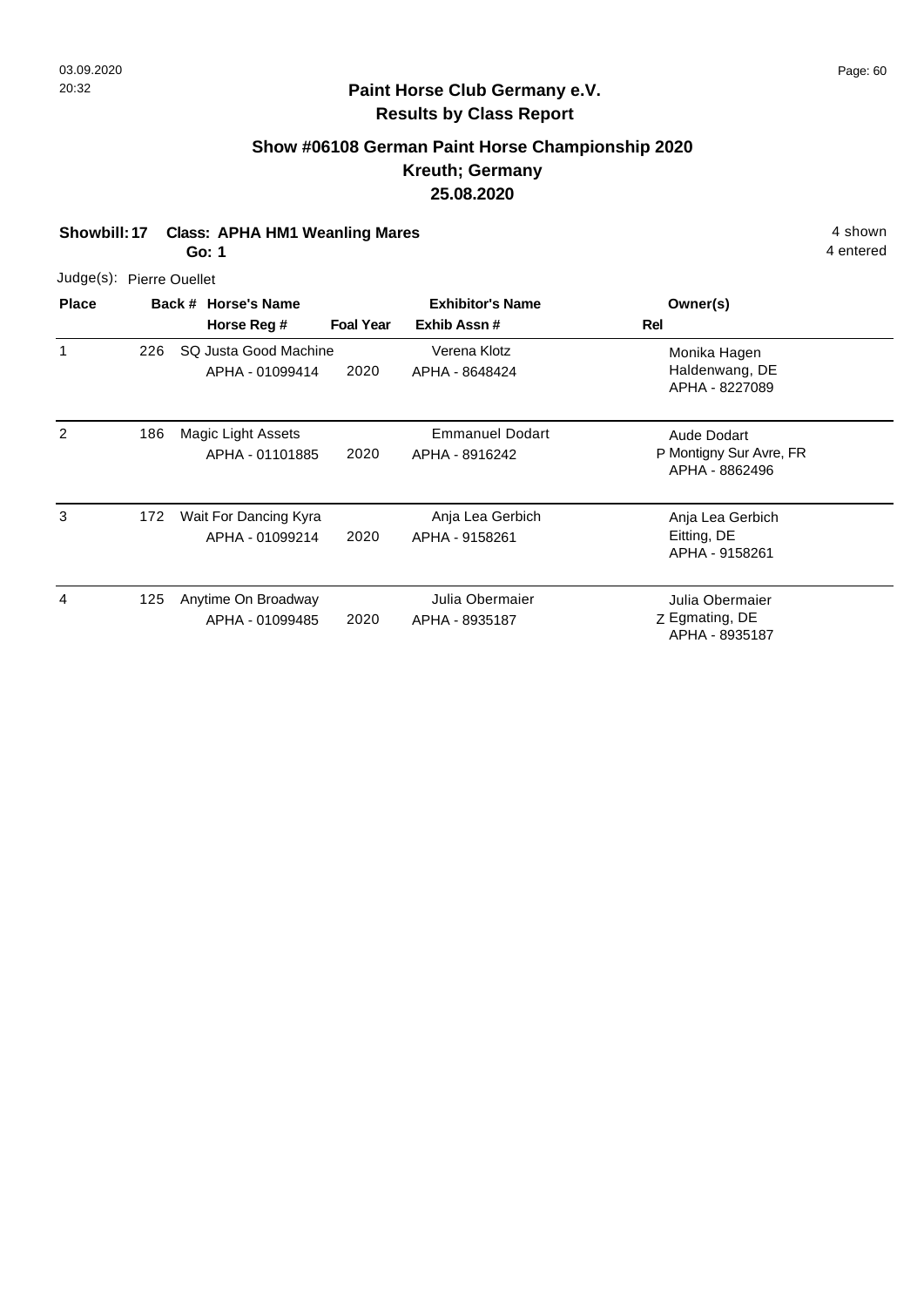# **Show #06105 German Paint Horse Championship 2020 Kreuth; Germany 25.08.2020**

|                        | <b>Class: APHA HM2 Yearling Mares</b><br>Showbill: 18<br>Go: 1 |  |                                         |                  |                                        |                                                         |  |  |
|------------------------|----------------------------------------------------------------|--|-----------------------------------------|------------------|----------------------------------------|---------------------------------------------------------|--|--|
| Judge(s): Susanne Haug |                                                                |  |                                         |                  |                                        |                                                         |  |  |
| <b>Place</b>           |                                                                |  | Back # Horse's Name<br>Horse Reg #      | <b>Foal Year</b> | <b>Exhibitor's Name</b><br>Exhib Assn# | Owner(s)<br>Rel                                         |  |  |
| 1                      | 210                                                            |  | SensationalLopinLexy<br>APHA - 01091718 | 2019             | Anick Worp<br>APHA - 8886945           | Anick Worp<br>Middenbeemster, NL<br>APHA - 8886945      |  |  |
| 2                      | 156                                                            |  | AM Frosty Queen<br>APHA - 01097059      | 2019             | Lea-Marie Eberhardt<br>APHA - 0128359  | Lea-Marie Eberhardt<br>C Langenau, DE<br>APHA - 0128359 |  |  |
| 3                      | 159                                                            |  | Olenas Fairbar<br>APHA - 01093780       | 2019             | <b>Stephanie Riess</b>                 | Erich Kolb<br>Ellgau, DE<br>APHA - 8435505              |  |  |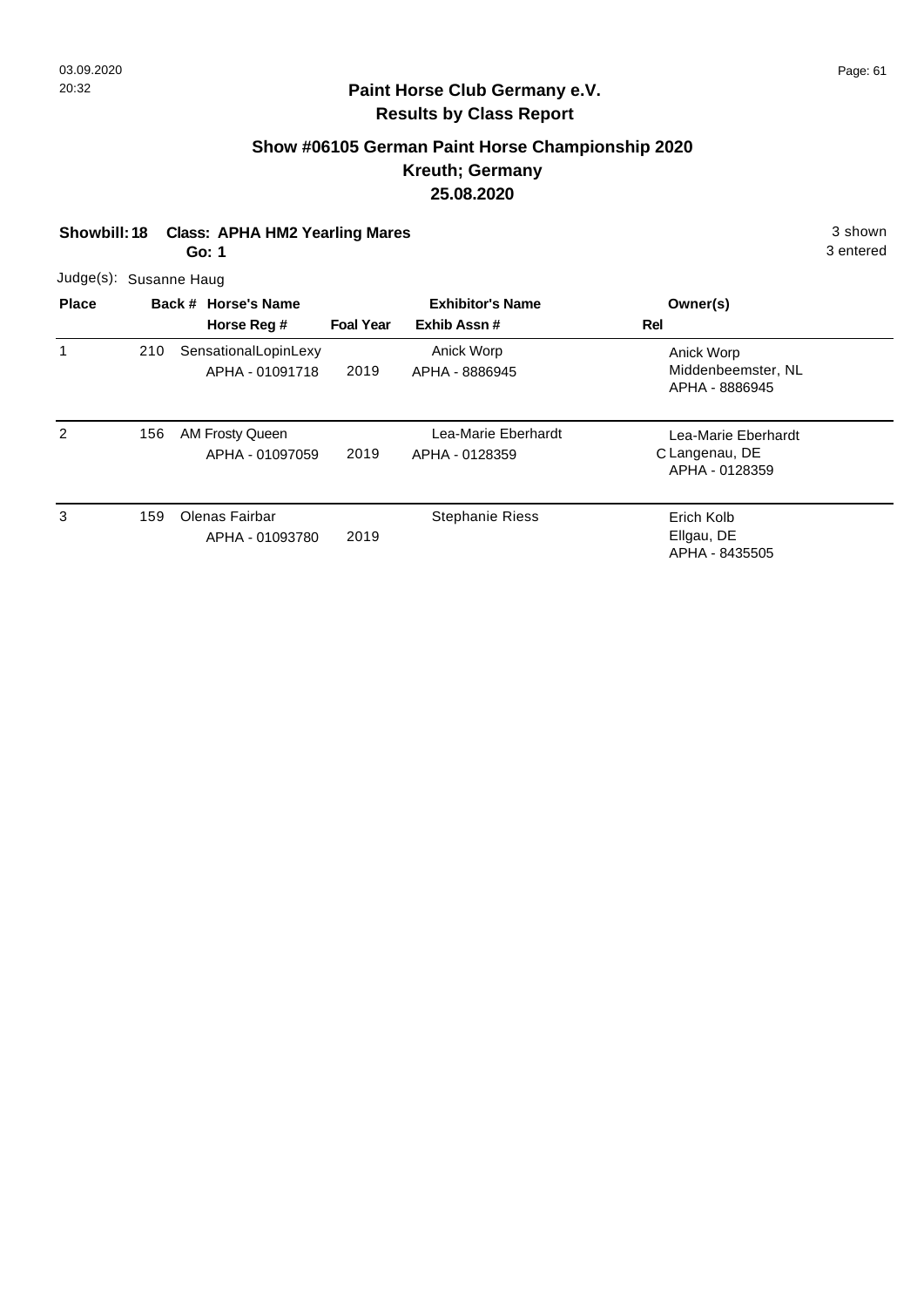# **Show #06106 German Paint Horse Championship 2020 Kreuth; Germany 25.08.2020**

| Showbill: 18 Class: APHA HM2 Yearling Mares | 3 shown |
|---------------------------------------------|---------|
|                                             |         |

**Go: 1**

| <b>Place</b> |     | Back # Horse's Name                     | <b>Exhibitor's Name</b> |                                       | Owner(s)         |                                                         |  |
|--------------|-----|-----------------------------------------|-------------------------|---------------------------------------|------------------|---------------------------------------------------------|--|
|              |     | Horse Reg #                             | <b>Foal Year</b>        | Exhib Assn#                           | <b>Birthdate</b> | Rel                                                     |  |
|              | 156 | AM Frosty Queen<br>APHA - 01097059      | 2019                    | Lea-Marie Eberhardt<br>APHA - 0128359 |                  | Lea-Marie Eberhardt<br>C Langenau, DE<br>APHA - 0128359 |  |
| 2            | 210 | SensationalLopinLexy<br>APHA - 01091718 | 2019                    | Anick Worp<br>APHA - 8886945          |                  | Anick Worp<br>Middenbeemster, NL<br>APHA - 8886945      |  |
| 3            | 159 | Olenas Fairbar<br>APHA - 01093780       | 2019                    | <b>Stephanie Riess</b>                |                  | Erich Kolb<br>Ellgau, DE<br>APHA - 8435505              |  |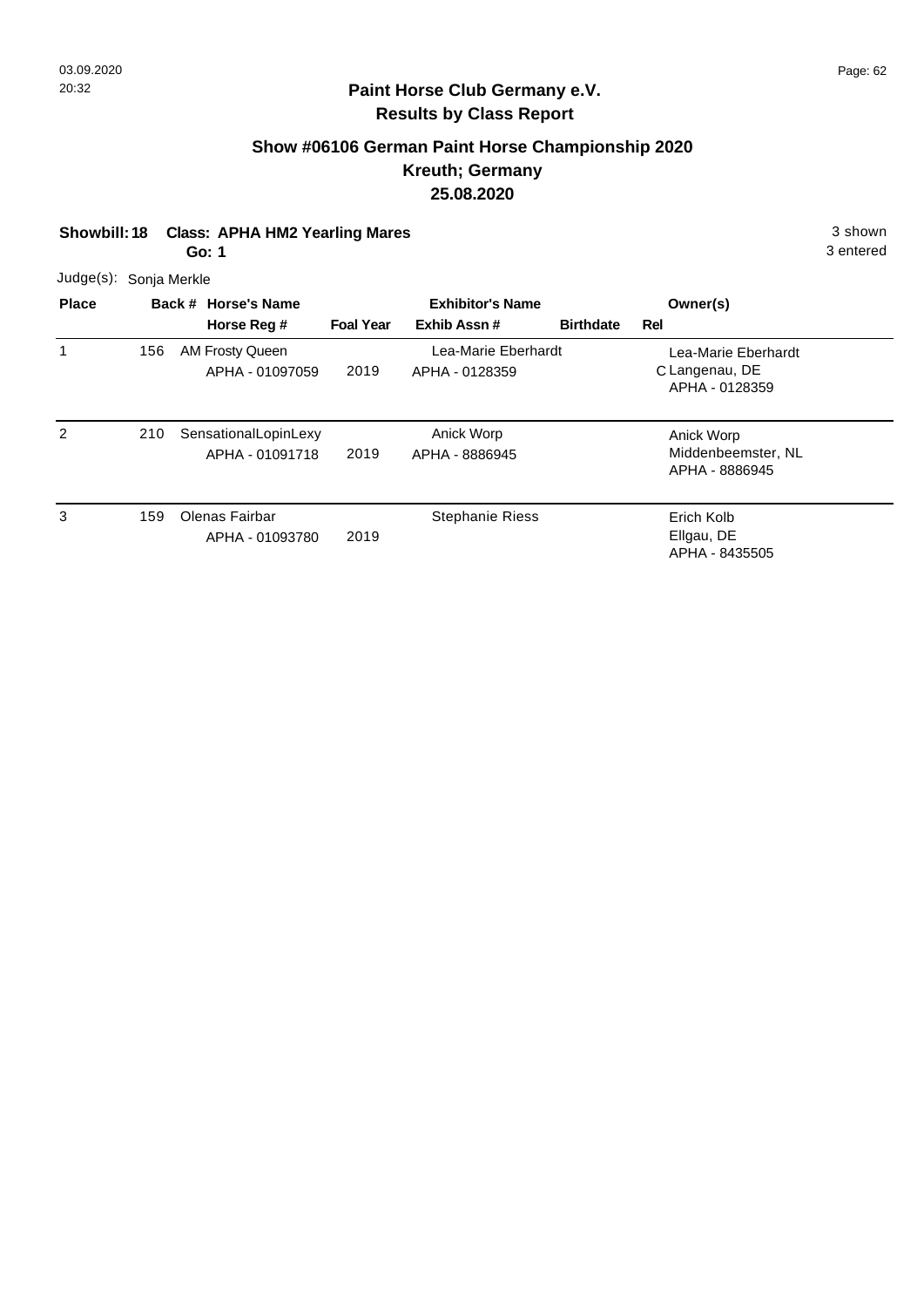# **Show #06107 German Paint Horse Championship 2020 Kreuth; Germany 25.08.2020**

| <b>Class: APHA HM2 Yearling Mares</b><br><b>Showbill: 18</b><br>Go: 1 |     |                                         |                  |                                        | 3 shown<br>3 entered                                    |  |  |  |
|-----------------------------------------------------------------------|-----|-----------------------------------------|------------------|----------------------------------------|---------------------------------------------------------|--|--|--|
| Judge(s): Nicolas Perrin                                              |     |                                         |                  |                                        |                                                         |  |  |  |
| <b>Place</b>                                                          |     | Back # Horse's Name<br>Horse Reg #      | <b>Foal Year</b> | <b>Exhibitor's Name</b><br>Exhib Assn# | Owner(s)<br>Rel                                         |  |  |  |
| 1                                                                     | 210 | SensationalLopinLexy<br>APHA - 01091718 | 2019             | Anick Worp<br>APHA - 8886945           | Anick Worp<br>Middenbeemster, NL<br>APHA - 8886945      |  |  |  |
| $\mathfrak{p}$                                                        | 156 | AM Frosty Queen<br>APHA - 01097059      | 2019             | Lea-Marie Eberhardt<br>APHA - 0128359  | Lea-Marie Eberhardt<br>C Langenau, DE<br>APHA - 0128359 |  |  |  |
| 3                                                                     | 159 | Olenas Fairbar<br>APHA - 01093780       | 2019             | <b>Stephanie Riess</b>                 | Erich Kolb<br>Ellgau, DE<br>APHA - 8435505              |  |  |  |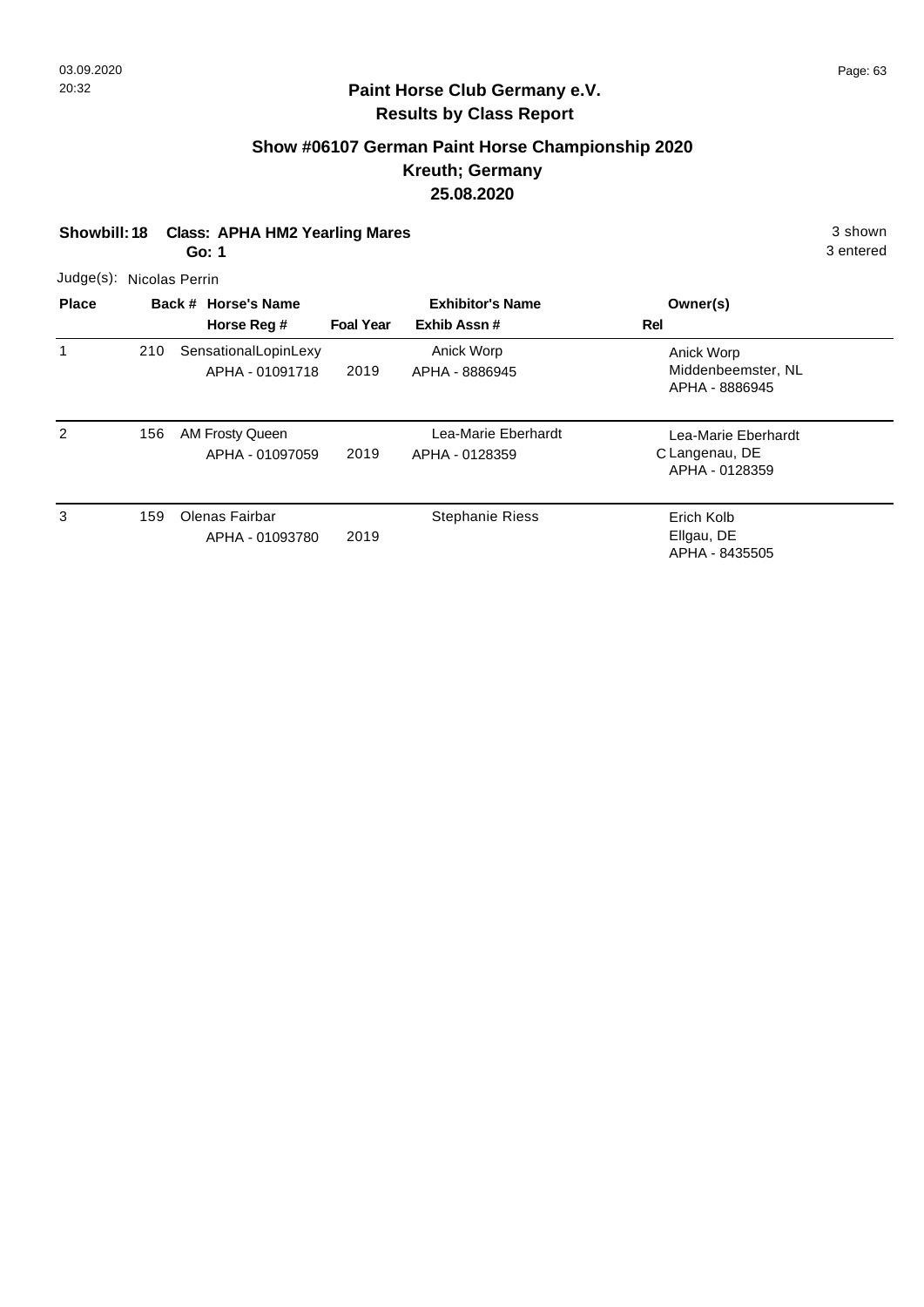### **Show #06108 German Paint Horse Championship 2020 Kreuth; Germany 25.08.2020**

| <b>Class: APHA HM2 Yearling Mares</b><br><b>Showbill: 18</b><br>Go: 1 |     |  |                                           |                  |                                        | 3 shown<br>3 entered                                    |  |  |
|-----------------------------------------------------------------------|-----|--|-------------------------------------------|------------------|----------------------------------------|---------------------------------------------------------|--|--|
| Judge(s): Pierre Ouellet                                              |     |  |                                           |                  |                                        |                                                         |  |  |
| <b>Place</b>                                                          |     |  | Back # Horse's Name<br>Horse Reg #        | <b>Foal Year</b> | <b>Exhibitor's Name</b><br>Exhib Assn# | Owner(s)<br>Rel                                         |  |  |
| 1                                                                     | 210 |  | SensationalLopinLexy<br>APHA - 01091718   | 2019             | Anick Worp<br>APHA - 8886945           | Anick Worp<br>Middenbeemster, NL<br>APHA - 8886945      |  |  |
| $\overline{2}$                                                        | 156 |  | <b>AM Frosty Queen</b><br>APHA - 01097059 | 2019             | Lea-Marie Eberhardt<br>APHA - 0128359  | Lea-Marie Eberhardt<br>C Langenau, DE<br>APHA - 0128359 |  |  |
| 3                                                                     | 159 |  | Olenas Fairbar<br>APHA - 01093780         | 2019             | <b>Stephanie Riess</b>                 | Erich Kolb<br>Ellgau, DE<br>APHA - 8435505              |  |  |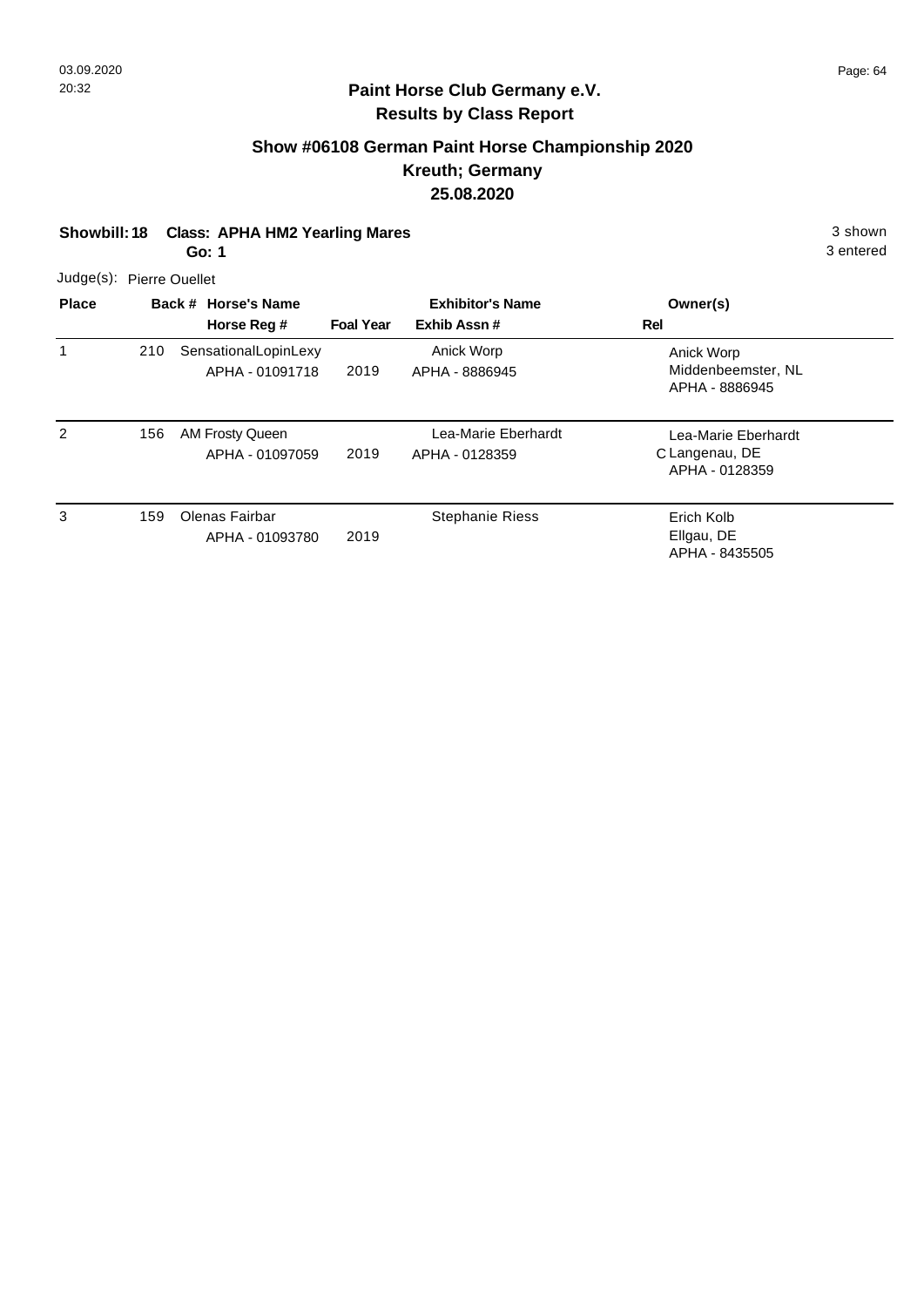# **Show #06105 German Paint Horse Championship 2020 Kreuth; Germany 25.08.2020**

**Showbill: 19 Class: APHA HM3 2 Yr Old Mares** 13 shown

|                        |     | Go: 1                                          |                  |                                          | 14 entered                                                   |
|------------------------|-----|------------------------------------------------|------------------|------------------------------------------|--------------------------------------------------------------|
| Judge(s): Susanne Haug |     |                                                |                  |                                          |                                                              |
| <b>Place</b>           |     | Back # Horse's Name                            |                  | <b>Exhibitor's Name</b>                  | Owner(s)                                                     |
|                        |     | Horse Reg #                                    | <b>Foal Year</b> | Exhib Assn #                             | Rel                                                          |
| $\mathbf{1}$           | 203 | Summer In The City<br>APHA - 01080670          | 2018             | Katja Altenstrasser<br>APHA - 8901830    | Katja Altenstrasser<br>Z Aurach, AT<br>APHA - 8901830        |
| $\overline{2}$         | 189 | Shez Infinity Magic<br>APHA - 01085852         | 2018             | Juergen Ochrana<br>APHA - 8898080        | Angelika Gallitzendoerfer<br>Memmingen, DE<br>APHA - 8203113 |
| 3                      | 182 | <b>Rising Jets</b><br>APHA - 01085380          | 2018             | <b>Theres Fischer</b><br>APHA - 8543651  | <b>Theres Fischer</b><br>Brislach, CH<br>APHA - 8543651      |
| $\overline{4}$         | 170 | So Flit N Awesome<br>APHA - 01084405           | 2018             | Julia Bircher<br>APHA - 0142776          | Julia Bircher<br>Z Laufen, CH<br>APHA - 0142776              |
| 5                      | 110 | Give Up The Ghost<br>APHA - 01090650           | 2018             | Corinna Dahn<br>APHA - 9180448           | Corinna Dahn<br>Z Königsbach-Stein, DE<br>APHA - 9180448     |
| 6                      | 184 | Fancy As I Set<br>APHA - 01083774              | 2018             | <b>Emmanuel Dodart</b><br>APHA - 8916242 | Aude Dodart<br>P Montigny Sur Avre, FR<br>APHA - 8862496     |
| $\overline{7}$         | 191 | <b>Mystic Broker Assets</b><br>APHA - 01084153 | 2018             | <b>Maud Detry</b><br>APHA - 8987447      | <b>Maud Detry</b><br>Z Hampteau, BE<br>APHA - 8987447        |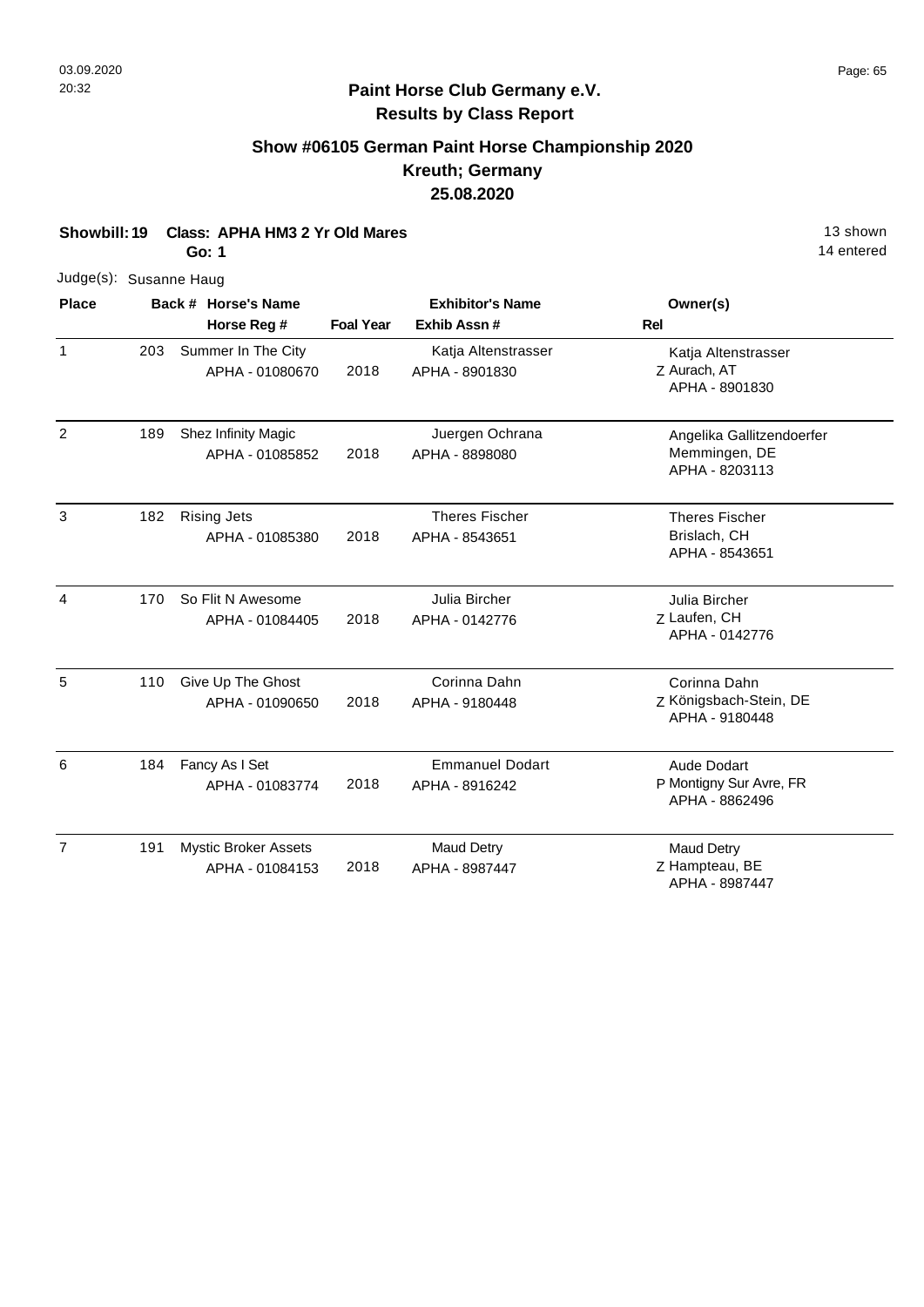# **Show #06106 German Paint Horse Championship 2020 Kreuth; Germany 25.08.2020**

|  | Showbill: 19 Class: APHA HM3 2 Yr Old Mares | 13 shown |
|--|---------------------------------------------|----------|
|--|---------------------------------------------|----------|

**Go: 1**

| Judge(s): Sonja Merkle |     |                                                |                  |                                          |                                                              |
|------------------------|-----|------------------------------------------------|------------------|------------------------------------------|--------------------------------------------------------------|
| <b>Place</b>           |     | Back # Horse's Name                            |                  | <b>Exhibitor's Name</b>                  | Owner(s)                                                     |
|                        |     | Horse Reg #                                    | <b>Foal Year</b> | Exhib Assn#                              | Rel                                                          |
| $\mathbf{1}$           | 189 | Shez Infinity Magic<br>APHA - 01085852         | 2018             | Juergen Ochrana<br>APHA - 8898080        | Angelika Gallitzendoerfer<br>Memmingen, DE<br>APHA - 8203113 |
| 2                      | 182 | <b>Rising Jets</b><br>APHA - 01085380          | 2018             | <b>Theres Fischer</b><br>APHA - 8543651  | <b>Theres Fischer</b><br>Brislach, CH<br>APHA - 8543651      |
| 3                      | 203 | Summer In The City<br>APHA - 01080670          | 2018             | Katja Altenstrasser<br>APHA - 8901830    | Katja Altenstrasser<br>Z Aurach, AT<br>APHA - 8901830        |
| 4                      | 170 | So Flit N Awesome<br>APHA - 01084405           | 2018             | Julia Bircher<br>APHA - 0142776          | Julia Bircher<br>Z Laufen, CH<br>APHA - 0142776              |
| 5                      | 184 | Fancy As I Set<br>APHA - 01083774              | 2018             | <b>Emmanuel Dodart</b><br>APHA - 8916242 | Aude Dodart<br>P Montigny Sur Avre, FR<br>APHA - 8862496     |
| 6                      | 110 | Give Up The Ghost<br>APHA - 01090650           | 2018             | Corinna Dahn<br>APHA - 9180448           | Corinna Dahn<br>Z Königsbach-Stein, DE<br>APHA - 9180448     |
| $\overline{7}$         | 191 | <b>Mystic Broker Assets</b><br>APHA - 01084153 | 2018             | <b>Maud Detry</b><br>APHA - 8987447      | <b>Maud Detry</b><br>Z Hampteau, BE<br>APHA - 8987447        |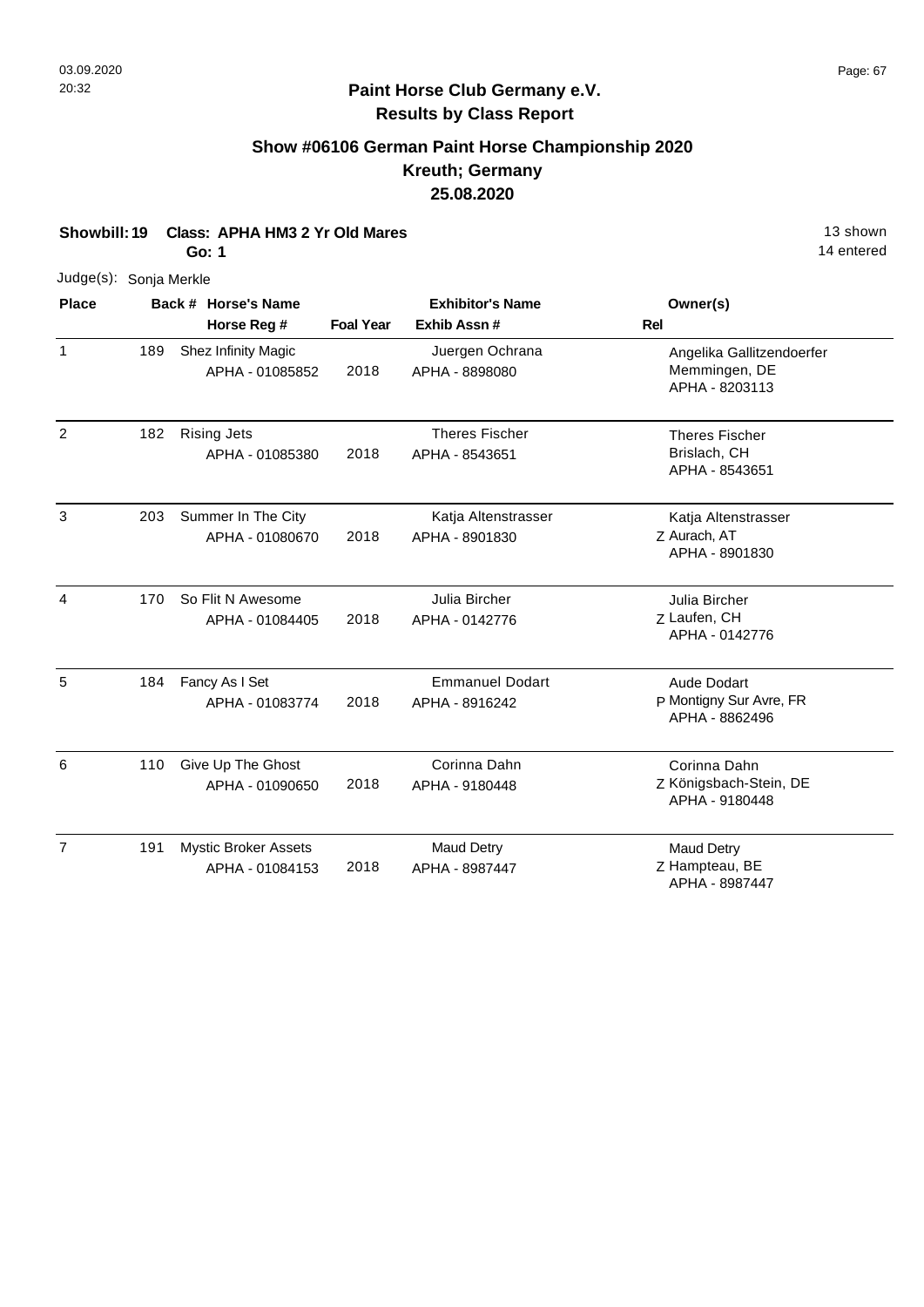# **Show #06107 German Paint Horse Championship 2020 Kreuth; Germany 25.08.2020**

|  | Showbill: 19 Class: APHA HM3 2 Yr Old Mares | 13 shown |
|--|---------------------------------------------|----------|
|--|---------------------------------------------|----------|

**Go: 1**

| Judge(s): Nicolas Perrin |     |                                    |                  |                                         |                                           |  |
|--------------------------|-----|------------------------------------|------------------|-----------------------------------------|-------------------------------------------|--|
| Place                    |     | Back # Horse's Name<br>Horse Reg # | <b>Foal Year</b> | <b>Exhibitor's Name</b><br>Exhib Assn # | Owner(s)<br><b>Rel</b>                    |  |
| $\mathbf{1}$             | 189 | Shez Infinity Magic                |                  | Juergen Ochrana                         | Angelika Gallitzendoerfer                 |  |
|                          |     | APHA - 01085852                    | 2018             | APHA - 8898080                          | Memmingen, DE<br>APHA - 8203113           |  |
| $\overline{2}$           | 182 | <b>Rising Jets</b>                 |                  | <b>Theres Fischer</b>                   | <b>Theres Fischer</b>                     |  |
|                          |     | APHA - 01085380                    | 2018             | APHA - 8543651                          | Brislach, CH<br>APHA - 8543651            |  |
| 3                        | 203 | Summer In The City                 |                  | Katja Altenstrasser                     | Katja Altenstrasser                       |  |
|                          |     | APHA - 01080670                    | 2018             | APHA - 8901830                          | Z Aurach, AT<br>APHA - 8901830            |  |
| 4                        | 170 | So Flit N Awesome                  |                  | Julia Bircher                           | Julia Bircher                             |  |
|                          |     | APHA - 01084405                    | 2018             | APHA - 0142776                          | Z Laufen, CH<br>APHA - 0142776            |  |
| 5                        | 126 | <b>Nakais Nifty Nugget</b>         |                  | Stefanie Kuhn                           | Sara Burton                               |  |
|                          |     | APHA - 01082367                    | 2018             | APHA - 0148999                          | Erligheim, DE<br>APHA - 0135123           |  |
| 6                        | 184 | Fancy As I Set                     |                  | <b>Emmanuel Dodart</b>                  | <b>Aude Dodart</b>                        |  |
|                          |     | APHA - 01083774                    | 2018             | APHA - 8916242                          | P Montigny Sur Avre, FR<br>APHA - 8862496 |  |
| $\overline{7}$           | 191 | <b>Mystic Broker Assets</b>        |                  | <b>Maud Detry</b>                       | <b>Maud Detry</b>                         |  |
|                          |     | APHA - 01084153                    | 2018             | APHA - 8987447                          | Z Hampteau, BE<br>APHA - 8987447          |  |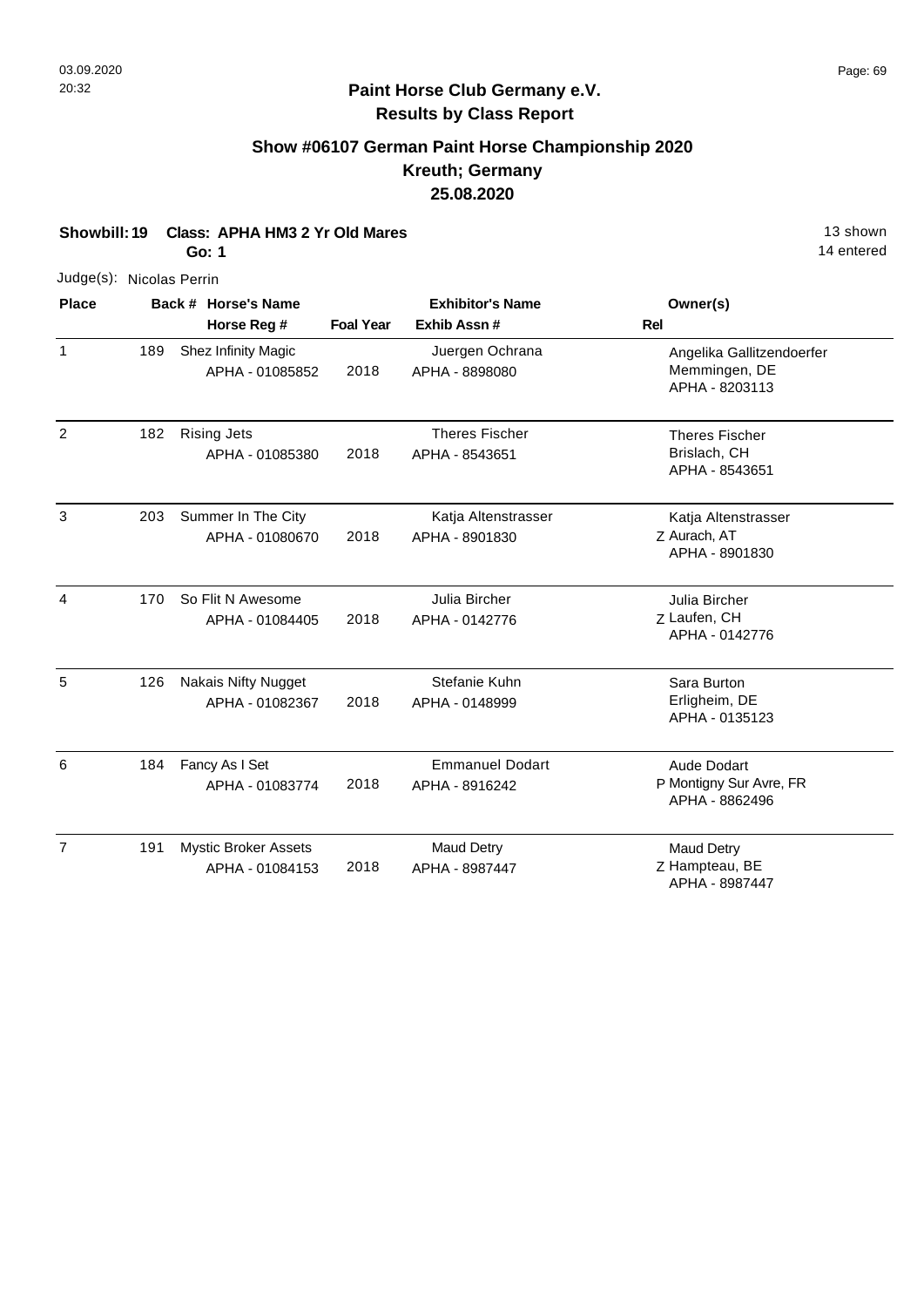#### **Show #06108 German Paint Horse Championship 2020 Kreuth; Germany 25.08.2020**

**Showbill: 19 Class: APHA HM3 2 Yr Old Mares** 13 shown

**Go: 1**

| <b>Diaco</b> | Rock # Horeo             |  |
|--------------|--------------------------|--|
|              | Judge(s): Pierre Ouellet |  |

| <b>Place</b>   |     | Back # Horse's Name<br>Horse Reg #             | <b>Foal Year</b> | <b>Exhibitor's Name</b><br>Exhib Assn#   | Owner(s)<br>Rel                                              |
|----------------|-----|------------------------------------------------|------------------|------------------------------------------|--------------------------------------------------------------|
| $\mathbf{1}$   | 189 | Shez Infinity Magic<br>APHA - 01085852         | 2018             | Juergen Ochrana<br>APHA - 8898080        | Angelika Gallitzendoerfer<br>Memmingen, DE<br>APHA - 8203113 |
| $\overline{2}$ | 203 | Summer In The City<br>APHA - 01080670          | 2018             | Katja Altenstrasser<br>APHA - 8901830    | Katja Altenstrasser<br>Z Aurach, AT<br>APHA - 8901830        |
| 3              | 170 | So Flit N Awesome<br>APHA - 01084405           | 2018             | Julia Bircher<br>APHA - 0142776          | Julia Bircher<br>Z Laufen, CH<br>APHA - 0142776              |
| 4              | 184 | Fancy As I Set<br>APHA - 01083774              | 2018             | <b>Emmanuel Dodart</b><br>APHA - 8916242 | Aude Dodart<br>P Montigny Sur Avre, FR<br>APHA - 8862496     |
| 5              | 164 | Only A Snowflake<br>APHA - 01083680            | 2018             | Ema Zajacova<br>APHA - 9175320           | Tomas Zajac<br>C Roznov P Radhostem, CZ<br>APHA - 8939699    |
| 6              | 182 | <b>Rising Jets</b><br>APHA - 01085380          | 2018             | <b>Theres Fischer</b><br>APHA - 8543651  | <b>Theres Fischer</b><br>Brislach, CH<br>APHA - 8543651      |
| $\overline{7}$ | 191 | <b>Mystic Broker Assets</b><br>APHA - 01084153 | 2018             | <b>Maud Detry</b><br>APHA - 8987447      | Maud Detry<br>Z Hampteau, BE<br>APHA - 8987447               |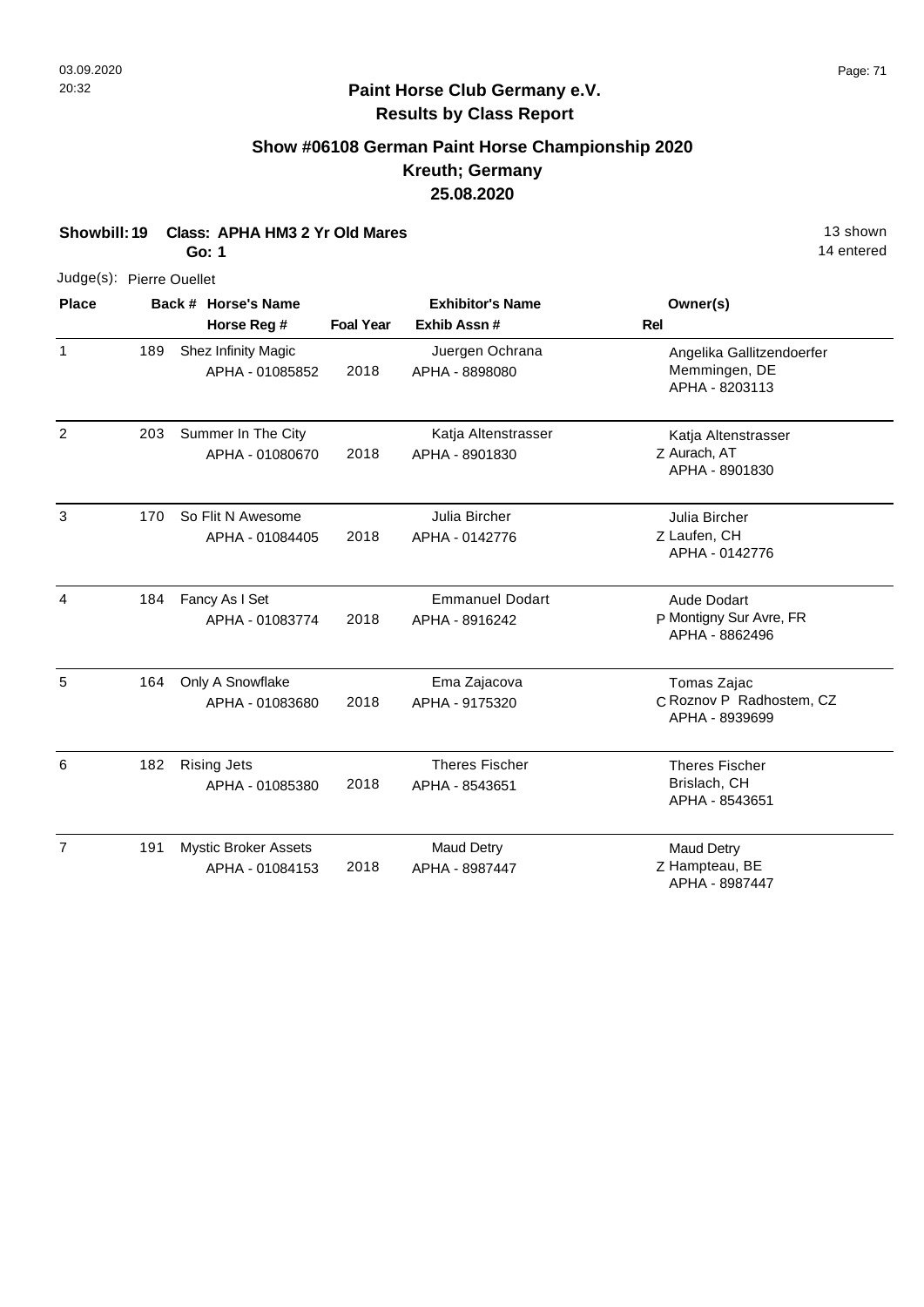#### **Paint Horse Club Germany e.V. Results by Class Report**

# **Show #06105 German Paint Horse Championship 2020 Kreuth; Germany 25.08.2020**

| Showbill: 20 Class: APHA HM4 3 Yr Old Mares | 5 shown   |
|---------------------------------------------|-----------|
| Go: 1                                       | 5 entered |

| 5 shown   |
|-----------|
| 5 entered |

APHA - 9161059

| Judge(s):    |     | Susanne Haug                                 |                  |                                             |                                                              |
|--------------|-----|----------------------------------------------|------------------|---------------------------------------------|--------------------------------------------------------------|
| <b>Place</b> |     | Back # Horse's Name                          |                  | <b>Exhibitor's Name</b>                     | Owner(s)                                                     |
|              |     | Horse Reg #                                  | <b>Foal Year</b> | Exhib Assn#                                 | Rel                                                          |
| 1            | 113 | Remember All<br>APHA - 01074745              | 2017             | Jasmin Schuster<br>APHA - 8341024           | Sabine Gruner<br>Ellgau, DE<br>APHA - 8596390                |
| 2            | 115 | <b>Good Girls Rock</b><br>APHA - 01074332    | 2017             | Dominik Schuster<br>APHA - 8883342          | Dominik Schuster<br>Z Schrozberg, DE<br>APHA - 8883342       |
| 3            | 140 | Her Jeans Fit Good<br>APHA - 01072326        | 2017             | Angelika Gallitzendoerfer<br>APHA - 8203113 | Angelika Gallitzendoerfer<br>Memmingen, DE<br>APHA - 8203113 |
| 4            | 116 | Rods Hot Chocolate<br>APHA - 01070529        | 2017             | Manuela Raedler<br>APHA - 8848260           | Dorina Berger<br>Ellwangen, DE<br>APHA - 8660875             |
| 5            | 153 | <b>Emphys Preety Mary</b><br>APHA - 01072501 | 2017             | Kathrin Haake<br>APHA - 9161059             | Kathrin Haake<br>Z Königsdorf, DE                            |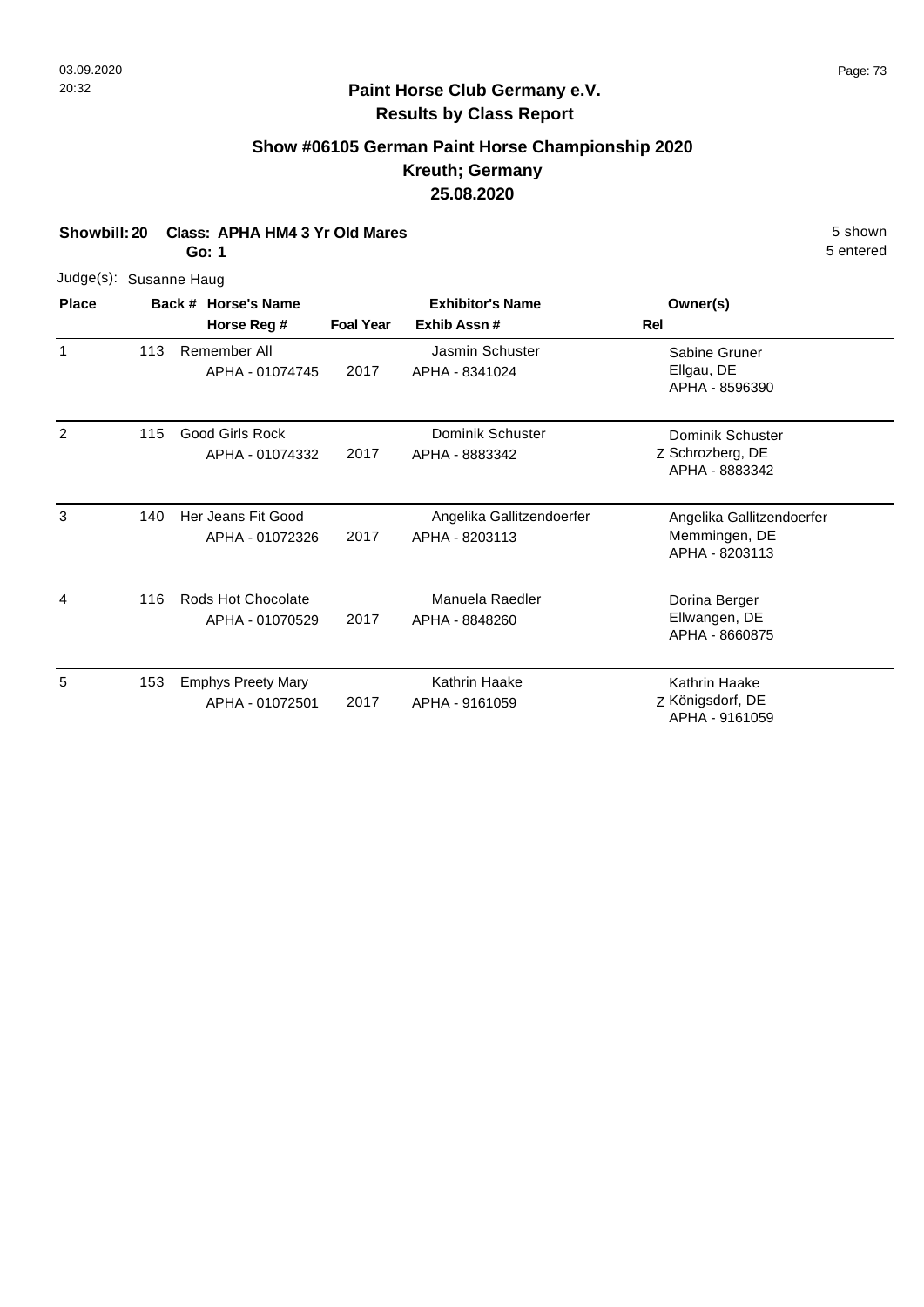#### **Show #06106 German Paint Horse Championship 2020 Kreuth; Germany 25.08.2020**

**Showbill: 20 Class: APHA HM4 3 Yr Old Mares** 5 Shown

**Go: 1**

| Judge(s): Sonja Merkle |     |                                              |                  |                                             |                                                              |
|------------------------|-----|----------------------------------------------|------------------|---------------------------------------------|--------------------------------------------------------------|
| <b>Place</b>           |     | Back # Horse's Name                          |                  | <b>Exhibitor's Name</b>                     | Owner(s)                                                     |
|                        |     | Horse Reg #                                  | <b>Foal Year</b> | Exhib Assn#                                 | Rel                                                          |
| 1                      | 115 | <b>Good Girls Rock</b><br>APHA - 01074332    | 2017             | Dominik Schuster<br>APHA - 8883342          | Dominik Schuster<br>Z Schrozberg, DE<br>APHA - 8883342       |
| 2                      | 113 | Remember All<br>APHA - 01074745              | 2017             | Jasmin Schuster<br>APHA - 8341024           | Sabine Gruner<br>Ellgau, DE<br>APHA - 8596390                |
| 3                      | 116 | Rods Hot Chocolate<br>APHA - 01070529        | 2017             | Manuela Raedler<br>APHA - 8848260           | Dorina Berger<br>Ellwangen, DE<br>APHA - 8660875             |
| 4                      | 140 | Her Jeans Fit Good<br>APHA - 01072326        | 2017             | Angelika Gallitzendoerfer<br>APHA - 8203113 | Angelika Gallitzendoerfer<br>Memmingen, DE<br>APHA - 8203113 |
| 5                      | 153 | <b>Emphys Preety Mary</b><br>APHA - 01072501 | 2017             | Kathrin Haake<br>APHA - 9161059             | Kathrin Haake<br>Z Königsdorf, DE<br>APHA - 9161059          |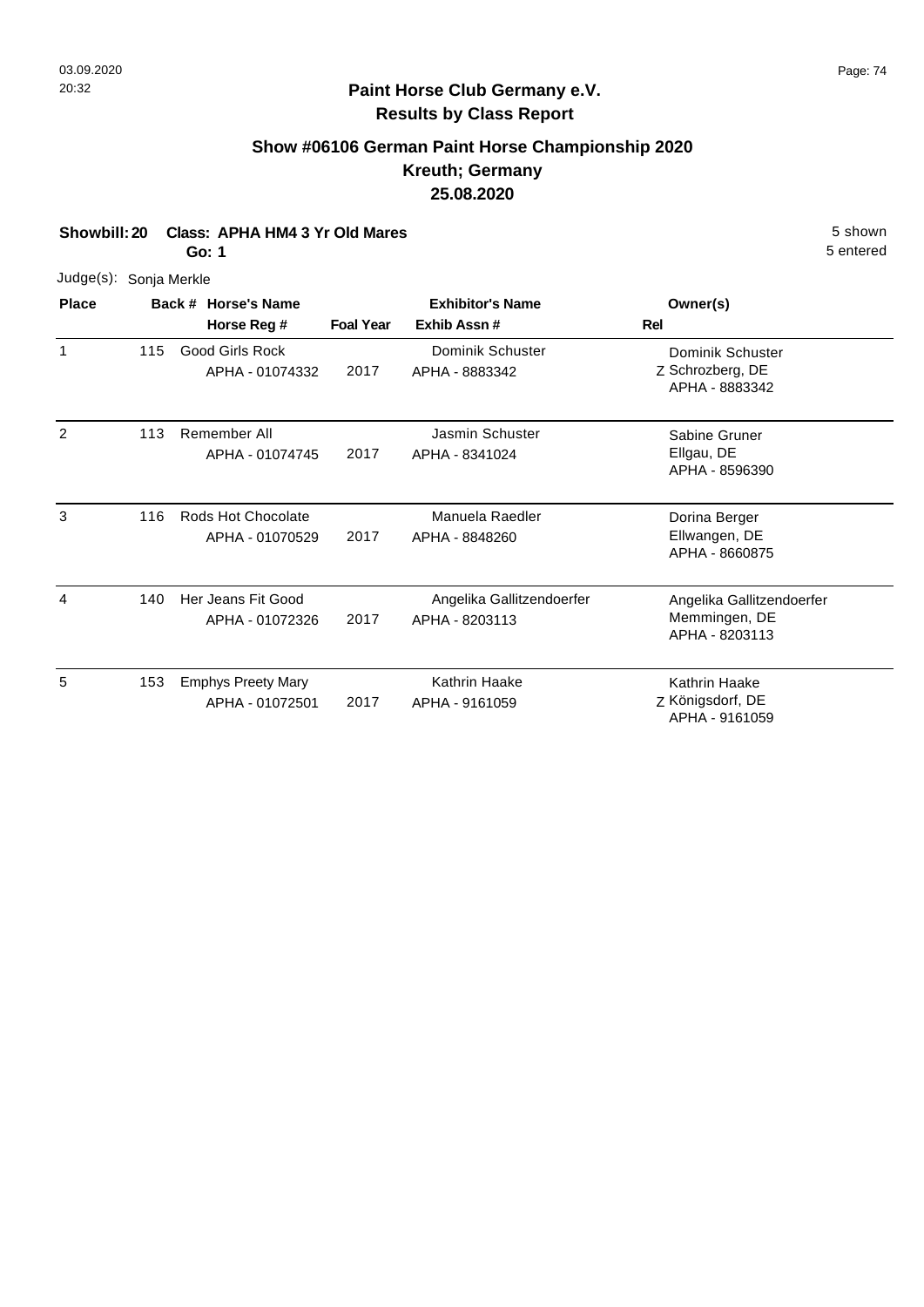# **Show #06107 German Paint Horse Championship 2020 Kreuth; Germany 25.08.2020**

| Showbill: 20 Class: APHA HM4 3 Yr Old Mares<br>5 shown |
|--------------------------------------------------------|
|                                                        |

**Go: 1**

| Judge(s): Nicolas Perrin |     |                                              |                  |                                             |                                                              |
|--------------------------|-----|----------------------------------------------|------------------|---------------------------------------------|--------------------------------------------------------------|
| <b>Place</b>             |     | Back # Horse's Name<br>Horse Reg #           | <b>Foal Year</b> | <b>Exhibitor's Name</b><br>Exhib Assn#      | Owner(s)<br>Rel                                              |
| 1                        | 113 | Remember All<br>APHA - 01074745              | 2017             | Jasmin Schuster<br>APHA - 8341024           | Sabine Gruner<br>Ellgau, DE<br>APHA - 8596390                |
| 2                        | 116 | Rods Hot Chocolate<br>APHA - 01070529        | 2017             | Manuela Raedler<br>APHA - 8848260           | Dorina Berger<br>Ellwangen, DE<br>APHA - 8660875             |
| 3                        | 140 | Her Jeans Fit Good<br>APHA - 01072326        | 2017             | Angelika Gallitzendoerfer<br>APHA - 8203113 | Angelika Gallitzendoerfer<br>Memmingen, DE<br>APHA - 8203113 |
| 4                        | 115 | <b>Good Girls Rock</b><br>APHA - 01074332    | 2017             | Dominik Schuster<br>APHA - 8883342          | Dominik Schuster<br>Z Schrozberg, DE<br>APHA - 8883342       |
| 5                        | 153 | <b>Emphys Preety Mary</b><br>APHA - 01072501 | 2017             | Kathrin Haake<br>APHA - 9161059             | Kathrin Haake<br>Z Königsdorf, DE<br>APHA - 9161059          |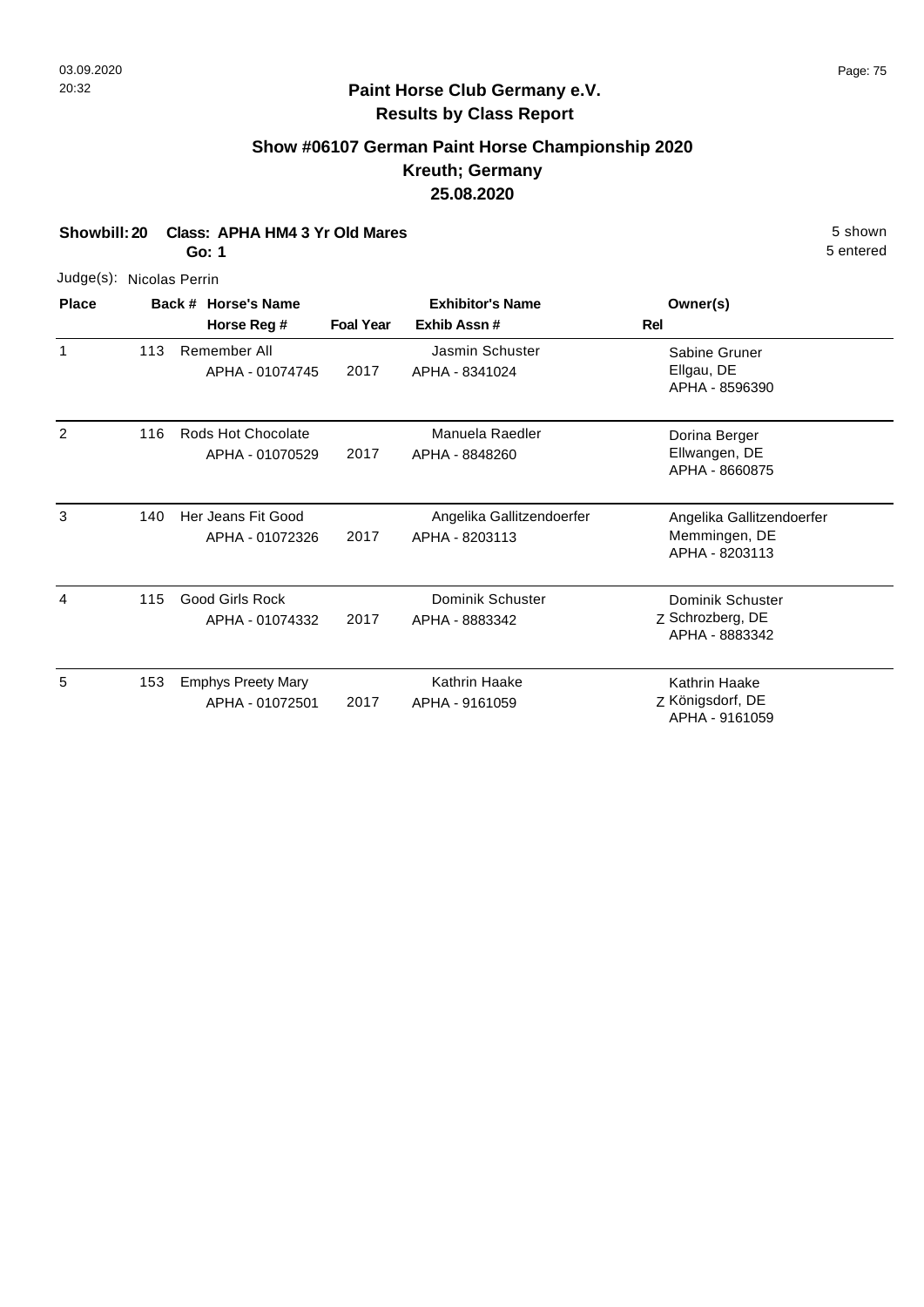# **Show #06108 German Paint Horse Championship 2020 Kreuth; Germany 25.08.2020**

**Showbill: 20 Class: APHA HM4 3 Yr Old Mares** 5 Shown

**Go: 1**

| Judge(s): Pierre Ouellet |     |                                           |                  |                                             |                                                              |
|--------------------------|-----|-------------------------------------------|------------------|---------------------------------------------|--------------------------------------------------------------|
| <b>Place</b>             |     | Back # Horse's Name<br>Horse Reg #        | <b>Foal Year</b> | <b>Exhibitor's Name</b><br>Exhib Assn#      | Owner(s)<br>Rel                                              |
| 1                        | 113 | Remember All<br>APHA - 01074745           | 2017             | Jasmin Schuster<br>APHA - 8341024           | Sabine Gruner<br>Ellgau, DE<br>APHA - 8596390                |
| 2                        | 115 | <b>Good Girls Rock</b><br>APHA - 01074332 | 2017             | Dominik Schuster<br>APHA - 8883342          | Dominik Schuster<br>Z Schrozberg, DE<br>APHA - 8883342       |
| 3                        | 116 | Rods Hot Chocolate<br>APHA - 01070529     | 2017             | Manuela Raedler<br>APHA - 8848260           | Dorina Berger<br>Ellwangen, DE<br>APHA - 8660875             |
| 4                        | 140 | Her Jeans Fit Good<br>APHA - 01072326     | 2017             | Angelika Gallitzendoerfer<br>APHA - 8203113 | Angelika Gallitzendoerfer<br>Memmingen, DE<br>APHA - 8203113 |

| -5 | 153 Emphys Preety Mary<br>APHA - 01072501 | 2017 | Kathrin Haake<br>APHA - 9161059 | Kathrin Haake<br>Z Königsdorf, DE<br>APHA - 9161059 |
|----|-------------------------------------------|------|---------------------------------|-----------------------------------------------------|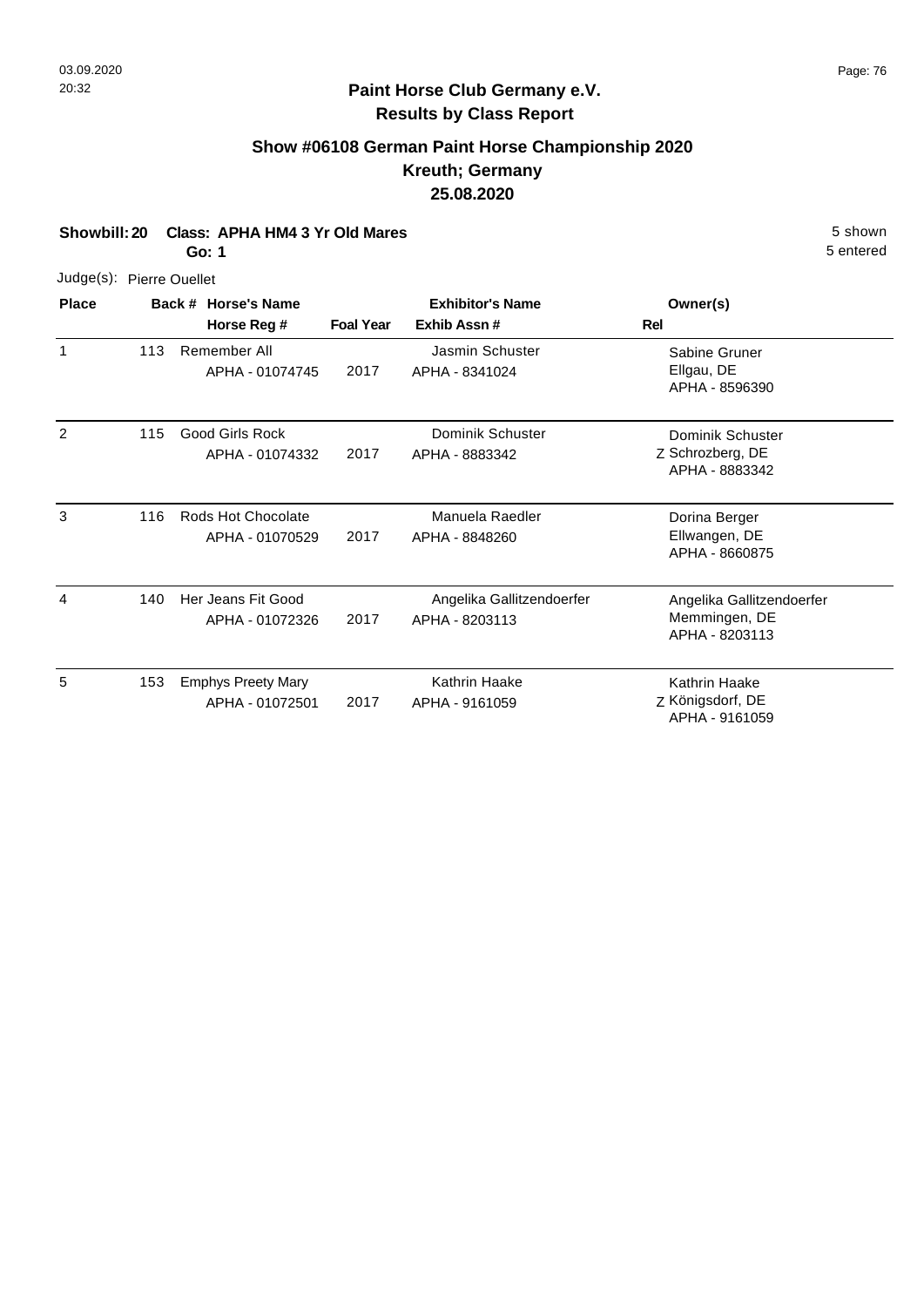# **Show #06105 German Paint Horse Championship 2020 Kreuth; Germany 25.08.2020**

| Showbill: 21<br><b>Class: APHA HM5 Aged Mares</b><br>Go: 1 |     |  |                                                |                  |                                             | 10 shown<br>11 entered                                       |  |
|------------------------------------------------------------|-----|--|------------------------------------------------|------------------|---------------------------------------------|--------------------------------------------------------------|--|
| Judge(s): Susanne Haug                                     |     |  |                                                |                  |                                             |                                                              |  |
| <b>Place</b>                                               |     |  | Back # Horse's Name                            |                  | <b>Exhibitor's Name</b>                     | Owner(s)                                                     |  |
|                                                            |     |  | Horse Reg #                                    | <b>Foal Year</b> | Exhib Assn#                                 | Rel                                                          |  |
| $\mathbf{1}$                                               | 101 |  | Investinthisgirl<br>APHA - 01091761            | 2010             | Anna Guerlich<br>APHA - 8551853             | Hans Joachim Pfaff<br>Oberstreu, DE<br>APHA - 9173493        |  |
| 2                                                          | 136 |  | Shes Lady Assets<br>APHA - 01029640            | 2012             | Chiara Fiorito<br>APHA - 8991854            | Chiara Fiorito<br>Z Romano Dezzelino, IT<br>APHA - 8991854   |  |
| 3                                                          | 147 |  | <b>Guaranteed To Luvme</b><br>APHA - 01070818  | 2016             | Angelika Gallitzendoerfer<br>APHA - 8203113 | Angelika Gallitzendoerfer<br>Memmingen, DE<br>APHA - 8203113 |  |
| 4                                                          | 194 |  | <b>SQ Starlet Cash</b><br>APHA - 01025327      | 2013             | Alexandra Rauh<br>APHA - 8989815            | Alexandra Rauh<br>Haldenwang, DE<br>APHA - 8989815           |  |
| 5                                                          | 167 |  | <b>New Dancing Princess</b><br>APHA - 01060691 | 2016             | Lenka Rollova<br>APHA - 9151373             | Lenka Rollova<br>Z Kladno, CZ<br>APHA - 9151373              |  |
| 6                                                          | 120 |  | Shot Girl<br>APHA - 00994625                   | 2008             | Anna-Alisa Samse<br>APHA - 8982739          | Anna-Alisa Samse<br>Z Hannover, DE<br>APHA - 8982739         |  |
| $\overline{7}$                                             | 173 |  | Sheza Barlink Allison<br>APHA - 01028981       | 2013             | Marcus Hohm<br>APHA - 8604919               | Marcus Hohm<br>Z Neu-Isenburg, DE<br>APHA - 8604919          |  |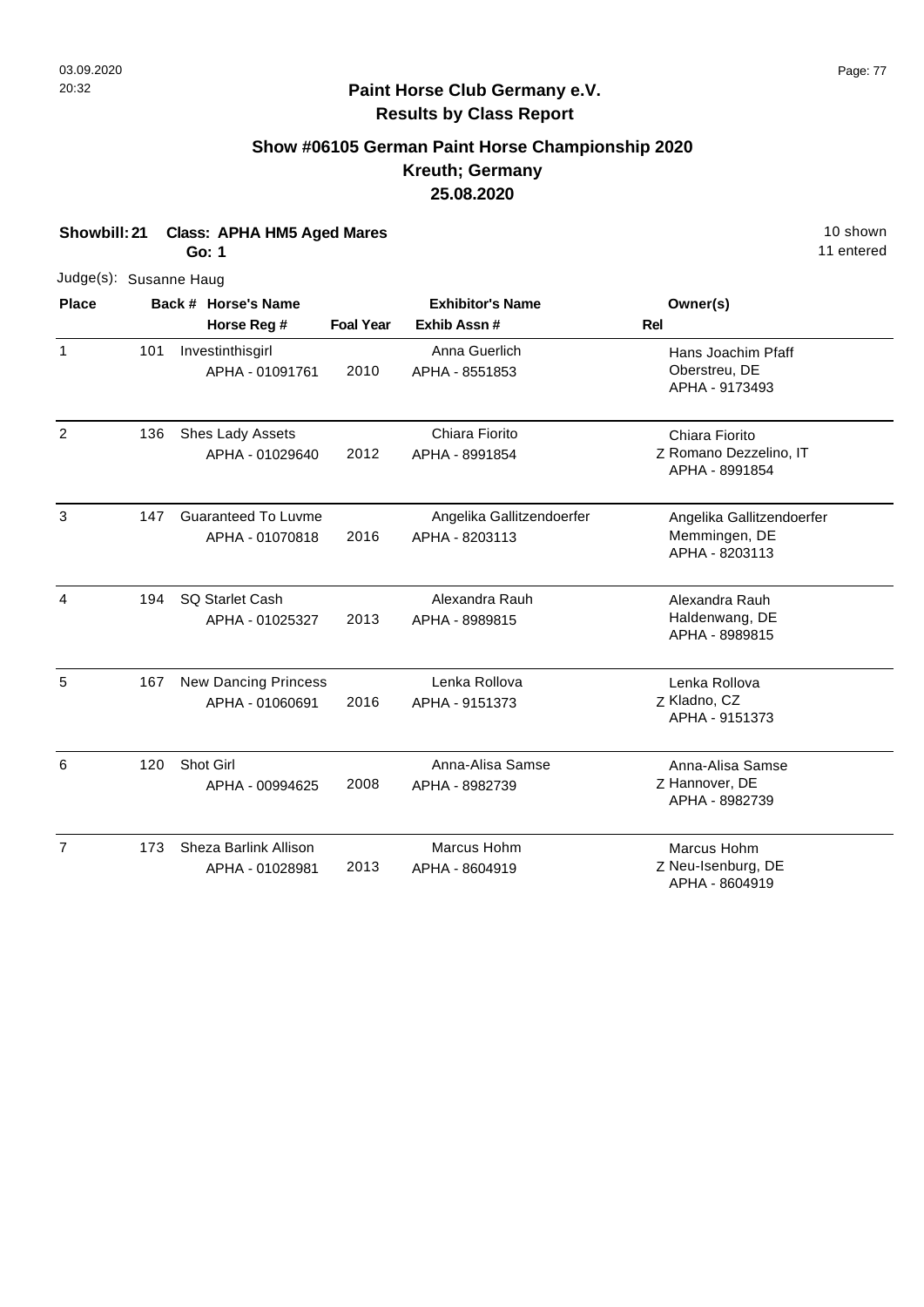# **Show #06106 German Paint Horse Championship 2020 Kreuth; Germany 25.08.2020**

| Showbill: 21<br><b>Class: APHA HM5 Aged Mares</b><br><b>Go: 1</b> |     |  |                             |                  |                           | 10 shown<br>11 entered                   |
|-------------------------------------------------------------------|-----|--|-----------------------------|------------------|---------------------------|------------------------------------------|
| Judge(s): Sonja Merkle                                            |     |  |                             |                  |                           |                                          |
| <b>Place</b>                                                      |     |  | Back # Horse's Name         |                  | <b>Exhibitor's Name</b>   | Owner(s)                                 |
|                                                                   |     |  | Horse Reg #                 | <b>Foal Year</b> | Exhib Assn#               | <b>Rel</b>                               |
| $\mathbf{1}$                                                      | 101 |  | Investinthisgirl            |                  | Anna Guerlich             | Hans Joachim Pfaff                       |
|                                                                   |     |  | APHA - 01091761             | 2010             | APHA - 8551853            | Oberstreu, DE<br>APHA - 9173493          |
| $\overline{2}$                                                    | 147 |  | <b>Guaranteed To Luvme</b>  |                  | Angelika Gallitzendoerfer | Angelika Gallitzendoerfer                |
|                                                                   |     |  | APHA - 01070818             | 2016             | APHA - 8203113            | Memmingen, DE<br>APHA - 8203113          |
| 3                                                                 | 136 |  | Shes Lady Assets            |                  | Chiara Fiorito            | Chiara Fiorito                           |
|                                                                   |     |  | APHA - 01029640             | 2012             | APHA - 8991854            | Z Romano Dezzelino, IT<br>APHA - 8991854 |
| $\overline{4}$                                                    | 167 |  | <b>New Dancing Princess</b> |                  | Lenka Rollova             | Lenka Rollova                            |
|                                                                   |     |  | APHA - 01060691             | 2016             | APHA - 9151373            | Z Kladno, CZ<br>APHA - 9151373           |
| 5                                                                 | 208 |  | Jazz Up An Impulse          |                  | Johanna Grabner           | <b>Brigitte Mayr</b>                     |
|                                                                   |     |  | APHA - 01060549             | 2016             | APHA - 8570983            | Linz, AT<br>APHA - 8846254               |
| 6                                                                 | 220 |  | SH Izzy Ziptlastjewel       |                  | Marija Eberhardt          | Marija Eberhardt                         |
|                                                                   |     |  | APHA - 01040581             | 2014             | APHA - 8659577            | Z Langenau, DE<br>APHA - 8659577         |
| $\overline{7}$                                                    | 173 |  | Sheza Barlink Allison       |                  | Marcus Hohm               | Marcus Hohm                              |
|                                                                   |     |  | APHA - 01028981             | 2013             | APHA - 8604919            | Z Neu-Isenburg, DE<br>APHA - 8604919     |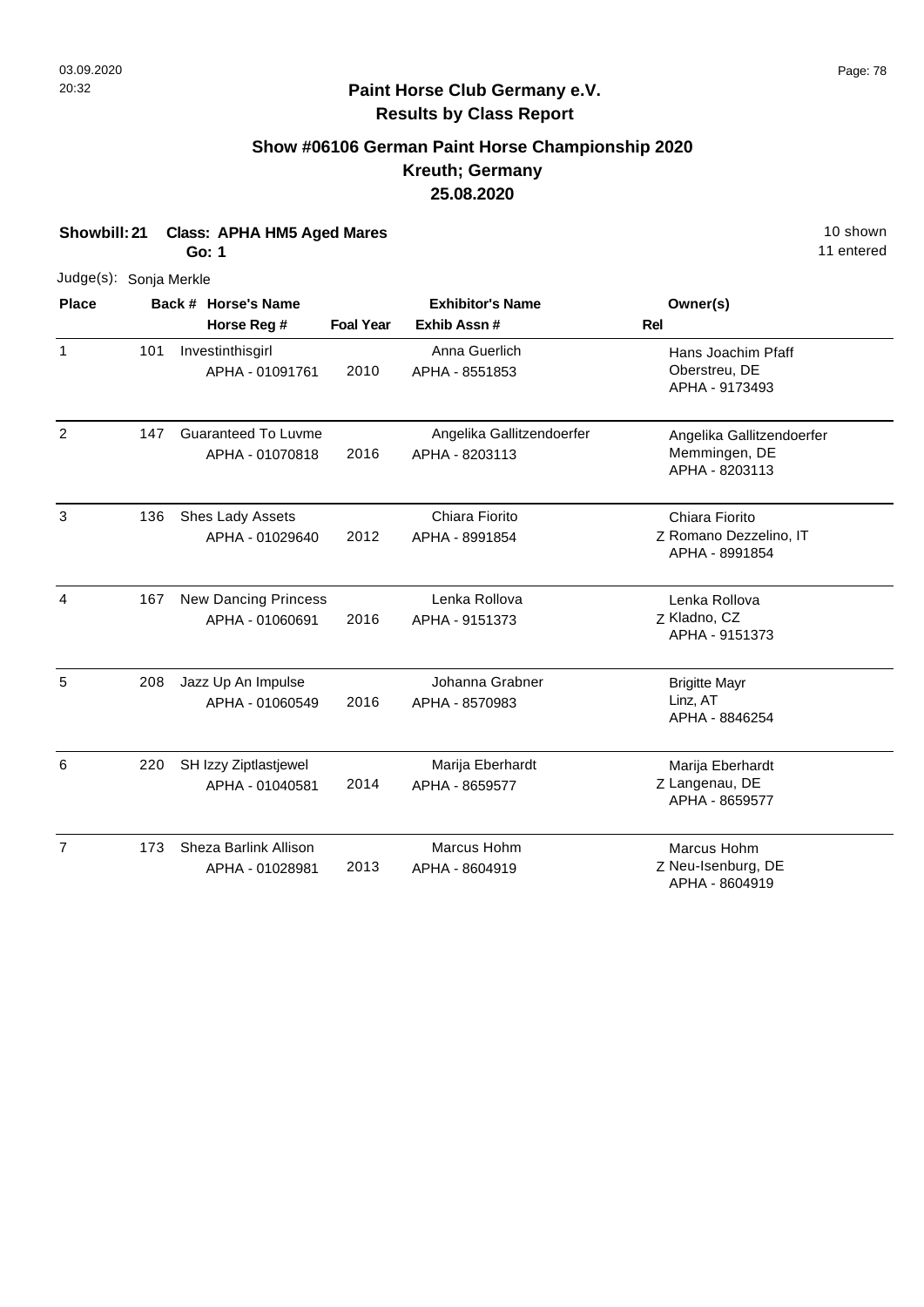# **Show #06107 German Paint Horse Championship 2020 Kreuth; Germany 25.08.2020**

| Showbill: 21<br><b>Class: APHA HM5 Aged Mares</b><br><b>Go: 1</b> |     |  |                                                |                  |                                             | 10 shown<br>11 entered                                       |
|-------------------------------------------------------------------|-----|--|------------------------------------------------|------------------|---------------------------------------------|--------------------------------------------------------------|
| Judge(s): Nicolas Perrin                                          |     |  |                                                |                  |                                             |                                                              |
| <b>Place</b>                                                      |     |  | Back # Horse's Name                            |                  | <b>Exhibitor's Name</b>                     | Owner(s)                                                     |
|                                                                   |     |  | Horse Reg #                                    | <b>Foal Year</b> | Exhib Assn #                                | Rel                                                          |
| $\mathbf{1}$                                                      | 101 |  | Investinthisgirl<br>APHA - 01091761            | 2010             | Anna Guerlich<br>APHA - 8551853             | Hans Joachim Pfaff<br>Oberstreu, DE<br>APHA - 9173493        |
| 2                                                                 | 136 |  | Shes Lady Assets<br>APHA - 01029640            | 2012             | Chiara Fiorito<br>APHA - 8991854            | Chiara Fiorito<br>Z Romano Dezzelino, IT<br>APHA - 8991854   |
| 3                                                                 | 147 |  | <b>Guaranteed To Luvme</b><br>APHA - 01070818  | 2016             | Angelika Gallitzendoerfer<br>APHA - 8203113 | Angelika Gallitzendoerfer<br>Memmingen, DE<br>APHA - 8203113 |
| 4                                                                 | 208 |  | Jazz Up An Impulse<br>APHA - 01060549          | 2016             | Johanna Grabner<br>APHA - 8570983           | <b>Brigitte Mayr</b><br>Linz, AT<br>APHA - 8846254           |
| 5                                                                 | 167 |  | <b>New Dancing Princess</b><br>APHA - 01060691 | 2016             | Lenka Rollova<br>APHA - 9151373             | Lenka Rollova<br>Z Kladno, CZ<br>APHA - 9151373              |
| 6                                                                 | 173 |  | Sheza Barlink Allison<br>APHA - 01028981       | 2013             | Marcus Hohm<br>APHA - 8604919               | Marcus Hohm<br>Z Neu-Isenburg, DE<br>APHA - 8604919          |
| $\overline{7}$                                                    | 194 |  | SQ Starlet Cash<br>APHA - 01025327             | 2013             | Alexandra Rauh<br>APHA - 8989815            | Alexandra Rauh<br>Haldenwang, DE<br>APHA - 8989815           |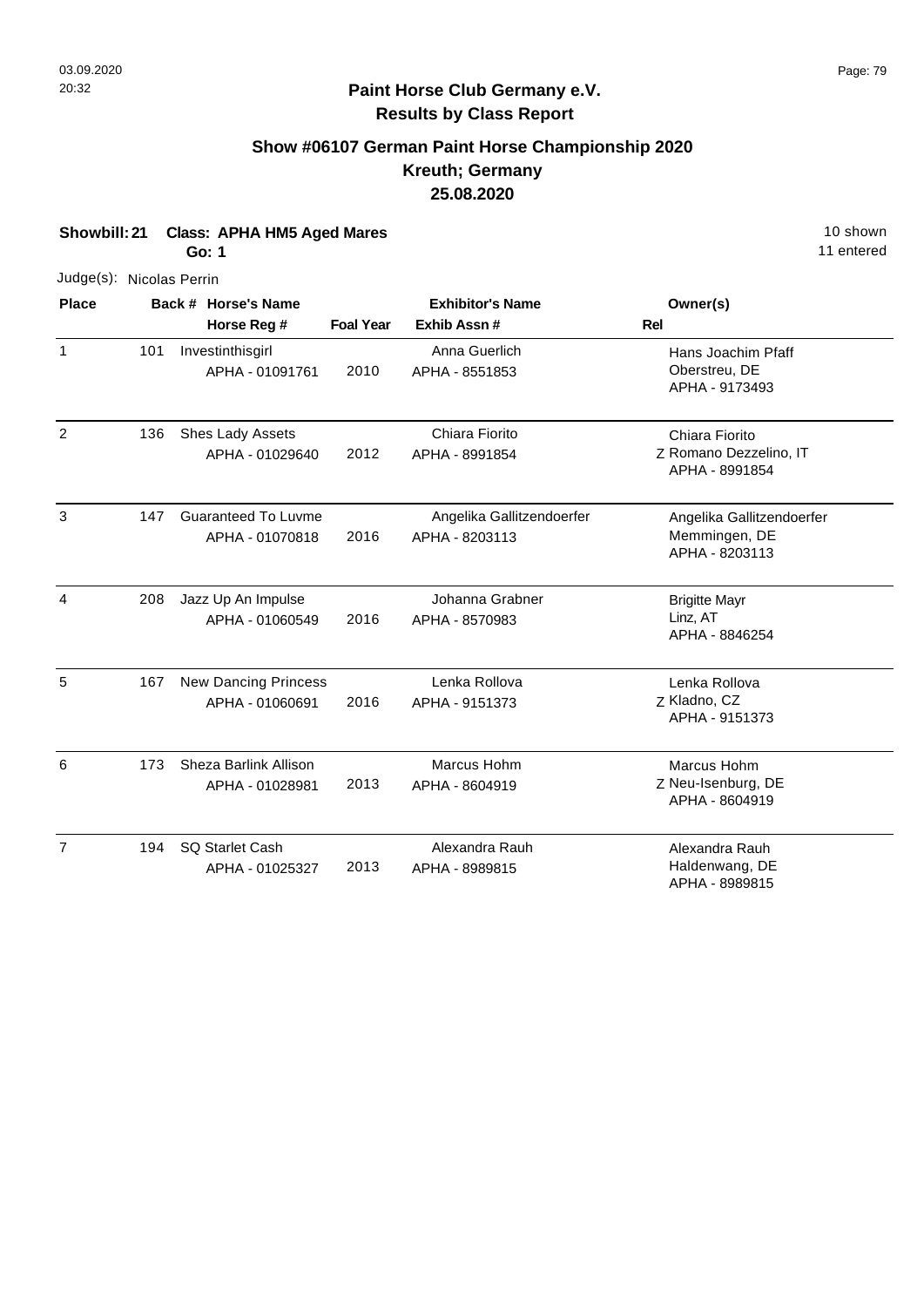# **Show #06108 German Paint Horse Championship 2020 Kreuth; Germany 25.08.2020**

| Showbill: 21<br><b>Class: APHA HM5 Aged Mares</b><br><b>Go: 1</b> |     |  |                                                |                  |                                             |                                                              | 10 shown<br>11 entered |
|-------------------------------------------------------------------|-----|--|------------------------------------------------|------------------|---------------------------------------------|--------------------------------------------------------------|------------------------|
| Judge(s): Pierre Ouellet                                          |     |  |                                                |                  |                                             |                                                              |                        |
| <b>Place</b>                                                      |     |  | Back # Horse's Name                            |                  | <b>Exhibitor's Name</b>                     | Owner(s)                                                     |                        |
|                                                                   |     |  | Horse Reg #                                    | <b>Foal Year</b> | Exhib Assn#                                 | Rel                                                          |                        |
| $\mathbf{1}$                                                      | 101 |  | Investinthisgirl<br>APHA - 01091761            | 2010             | Anna Guerlich<br>APHA - 8551853             | Hans Joachim Pfaff<br>Oberstreu, DE<br>APHA - 9173493        |                        |
| $\overline{2}$                                                    | 167 |  | <b>New Dancing Princess</b><br>APHA - 01060691 | 2016             | Lenka Rollova<br>APHA - 9151373             | Lenka Rollova<br>Z Kladno, CZ<br>APHA - 9151373              |                        |
| 3                                                                 | 136 |  | Shes Lady Assets<br>APHA - 01029640            | 2012             | Chiara Fiorito<br>APHA - 8991854            | Chiara Fiorito<br>Z Romano Dezzelino, IT<br>APHA - 8991854   |                        |
| $\overline{4}$                                                    | 207 |  | <b>Bella Forever R</b><br>APHA - 01060817      | 2016             | Nicole Macakova<br>APHA - 9179433           | Nicole Macakova<br>Z Bezdekov, CZ<br>APHA - 9179433          |                        |
| 5                                                                 | 173 |  | Sheza Barlink Allison<br>APHA - 01028981       | 2013             | Marcus Hohm<br>APHA - 8604919               | Marcus Hohm<br>Z Neu-Isenburg, DE<br>APHA - 8604919          |                        |
| 6                                                                 | 220 |  | SH Izzy Ziptlastjewel<br>APHA - 01040581       | 2014             | Marija Eberhardt<br>APHA - 8659577          | Marija Eberhardt<br>Z Langenau, DE<br>APHA - 8659577         |                        |
| $\overline{7}$                                                    | 147 |  | <b>Guaranteed To Luvme</b><br>APHA - 01070818  | 2016             | Angelika Gallitzendoerfer<br>APHA - 8203113 | Angelika Gallitzendoerfer<br>Memmingen, DE<br>APHA - 8203113 |                        |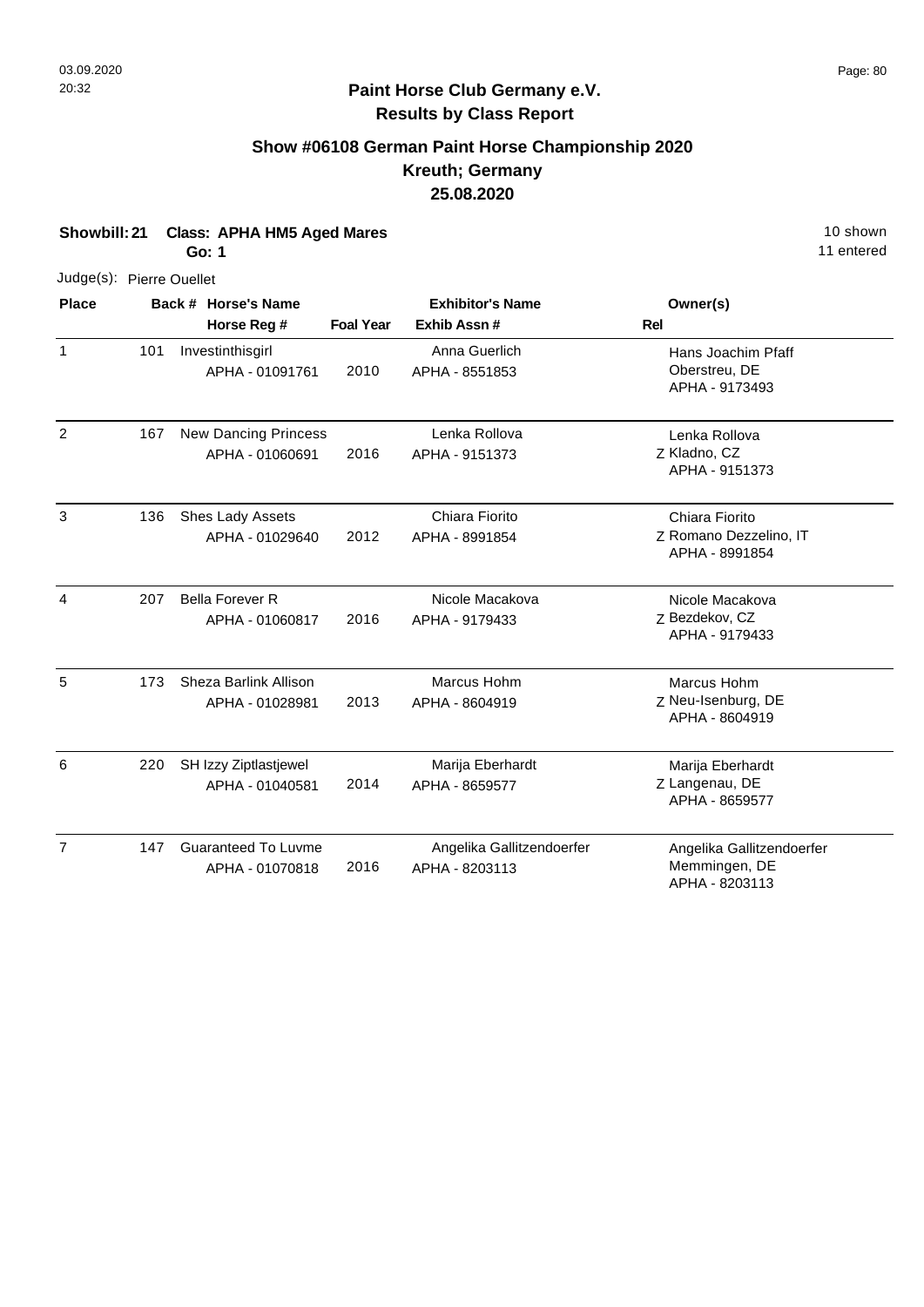#### **Show #06105 German Paint Horse Championship 2020 Kreuth; Germany 25.08.2020**

#### **Showbill: 22 Class: APHA AGC2 Grand Champion Mare** 10 Shown 10 shown

**Go: 1**

Judge(s): Susanne Haug

| <b>Place</b> | Back # Horse's Name                        |                  | <b>Exhibitor's Name</b>         | Owner(s)                                              |
|--------------|--------------------------------------------|------------------|---------------------------------|-------------------------------------------------------|
|              | Horse Reg #                                | <b>Foal Year</b> | Exhib Assn#                     | Rel                                                   |
|              | Investinthisgirl<br>101<br>APHA - 01091761 | 2010             | Anna Guerlich<br>APHA - 8551853 | Hans Joachim Pfaff<br>Oberstreu, DE<br>APHA - 9173493 |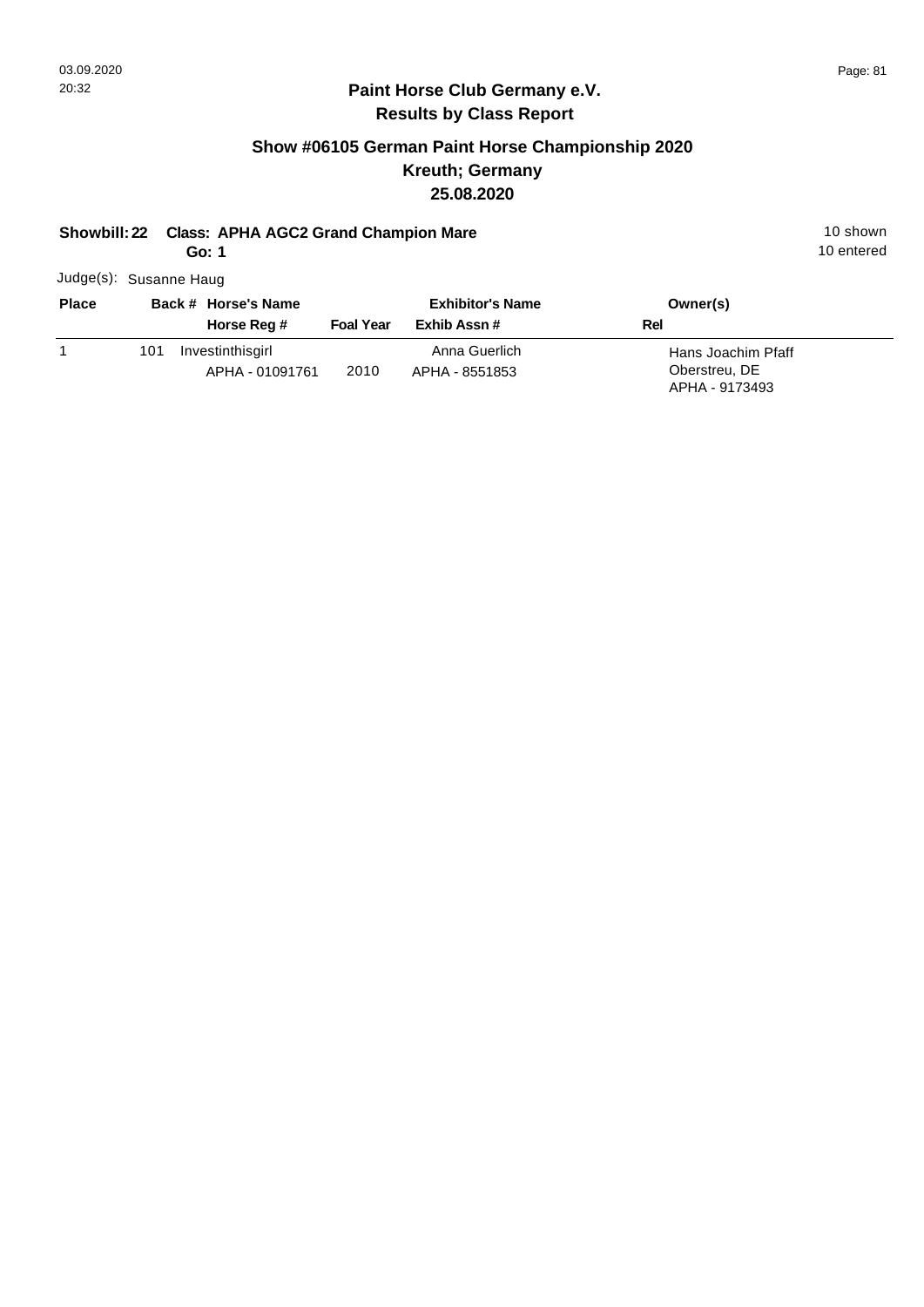#### **Show #06106 German Paint Horse Championship 2020 Kreuth; Germany 25.08.2020**

#### **Showbill: 22 Class: APHA AGC2 Grand Champion Mare** 10 Shown 10 shown

**Go: 1**

Judge(s): Sonja Merkle

| <b>Place</b> |     | Back # Horse's Name                 | <b>Exhibitor's Name</b> |                                 | Owner(s)                                              |  |
|--------------|-----|-------------------------------------|-------------------------|---------------------------------|-------------------------------------------------------|--|
|              |     | Horse Reg #                         | <b>Foal Year</b>        | Exhib Assn #                    | Rel                                                   |  |
|              | 101 | Investinthisgirl<br>APHA - 01091761 | 2010                    | Anna Guerlich<br>APHA - 8551853 | Hans Joachim Pfaff<br>Oberstreu, DE<br>APHA - 9173493 |  |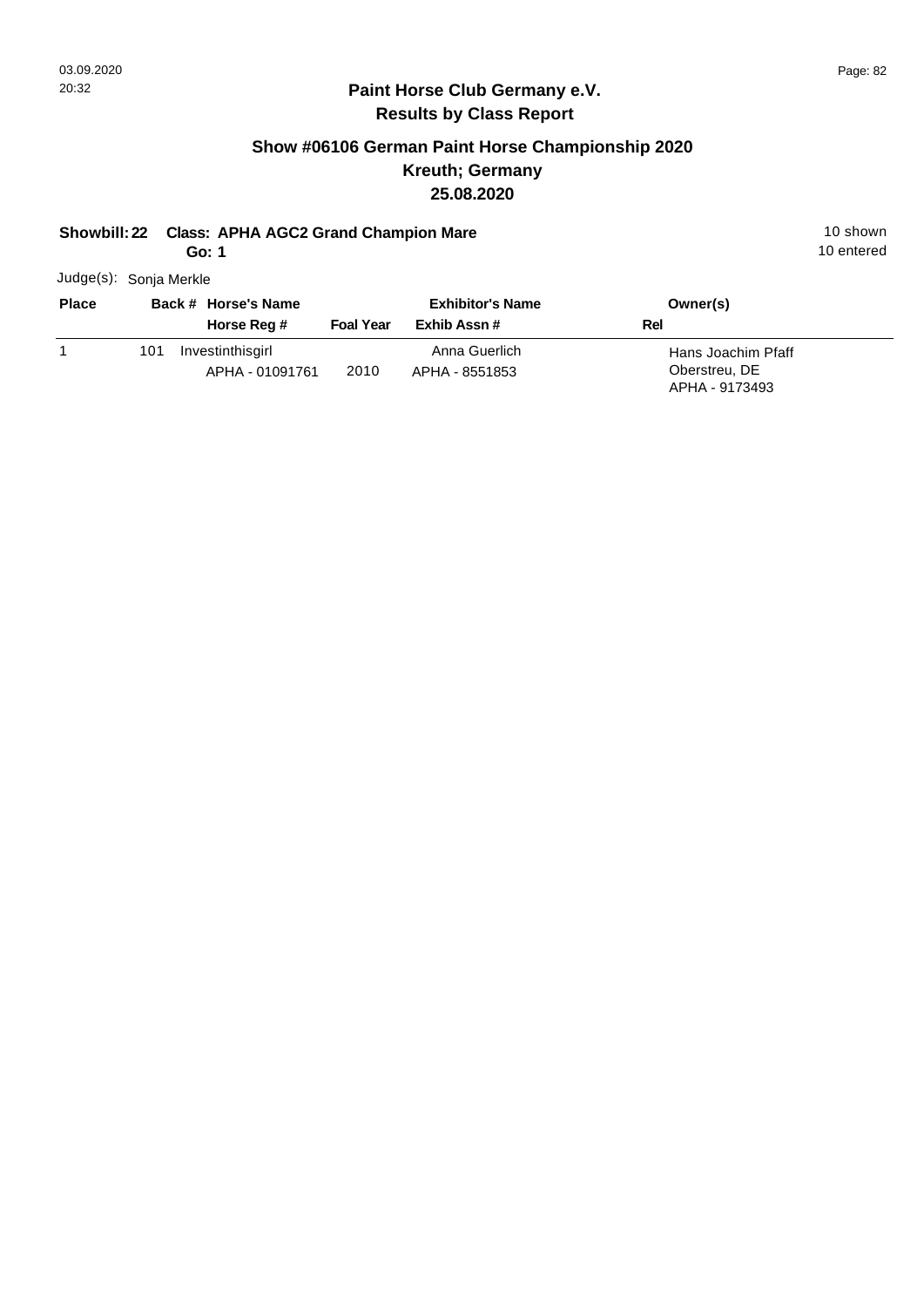#### **Show #06107 German Paint Horse Championship 2020 Kreuth; Germany 25.08.2020**

# **Showbill: 22 Class: APHA AGC2 Grand Champion Mare** 10 Shown 10 shown

**Go: 1**

Judge(s): Nicolas Perrin

| <b>Place</b> |     | Back # Horse's Name                 |                  | <b>Exhibitor's Name</b>         | Owner(s)                                              |
|--------------|-----|-------------------------------------|------------------|---------------------------------|-------------------------------------------------------|
|              |     | Horse Reg #                         | <b>Foal Year</b> | Exhib Assn #                    | Rel                                                   |
|              | 101 | Investinthisgirl<br>APHA - 01091761 | 2010             | Anna Guerlich<br>APHA - 8551853 | Hans Joachim Pfaff<br>Oberstreu, DE<br>APHA - 9173493 |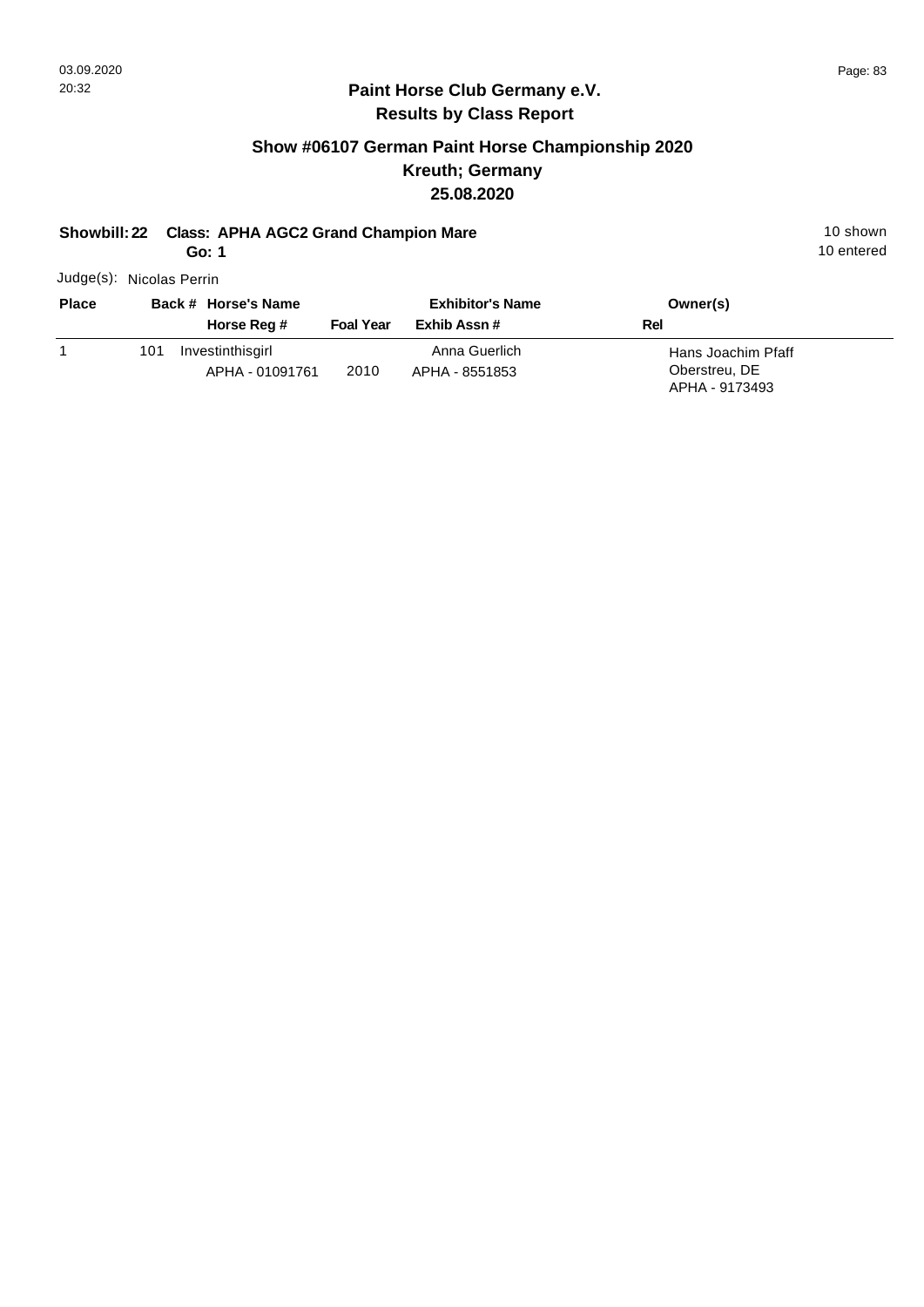#### **Show #06108 German Paint Horse Championship 2020 Kreuth; Germany 25.08.2020**

#### **Showbill: 22 Class: APHA AGC2 Grand Champion Mare** 10 Shown 10 shown

**Go: 1**

Judge(s): Pierre Ouellet

| <b>Place</b> | Back # Horse's Name |                                     |                  | <b>Exhibitor's Name</b>         | Owner(s)                                              |  |
|--------------|---------------------|-------------------------------------|------------------|---------------------------------|-------------------------------------------------------|--|
|              |                     | Horse Reg #                         | <b>Foal Year</b> | Exhib Assn #                    | Rel                                                   |  |
|              | 101                 | Investinthisgirl<br>APHA - 01091761 | 2010             | Anna Guerlich<br>APHA - 8551853 | Hans Joachim Pfaff<br>Oberstreu, DE<br>APHA - 9173493 |  |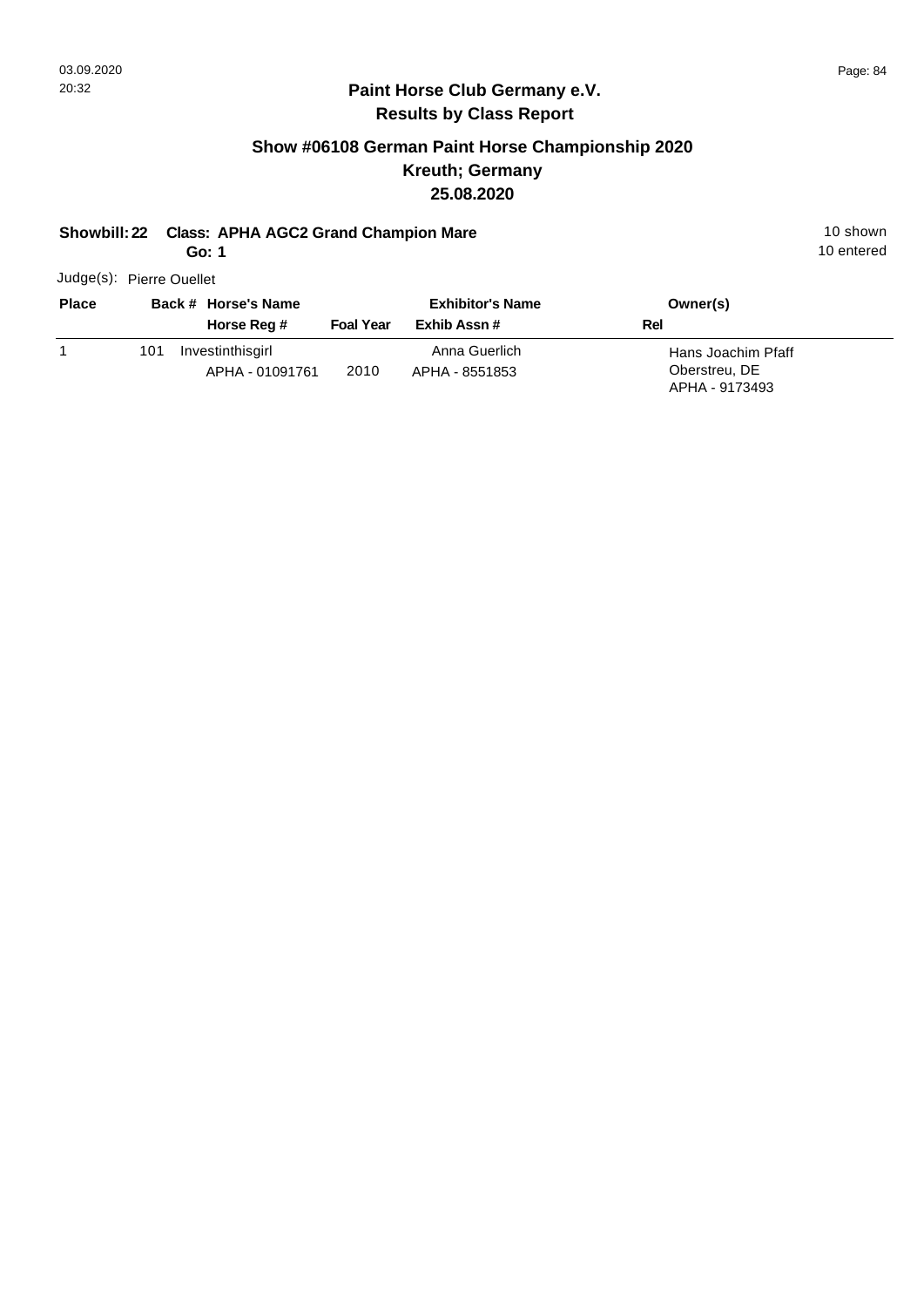## **Show #06105 German Paint Horse Championship 2020 Kreuth; Germany 25.08.2020**

## **Showbill: 23 Class: APHA ARC2 Reserve Champion Mare** 16 Shown 16 shown

**Go: 1**

Judge(s): Susanne Haug

| <b>Place</b> |     | Back # Horse's Name                   | <b>Exhibitor's Name</b> |                                       | Owner(s)                                              |  |
|--------------|-----|---------------------------------------|-------------------------|---------------------------------------|-------------------------------------------------------|--|
|              |     | Horse Reg #                           | <b>Foal Year</b>        | Exhib Assn #                          | Rel                                                   |  |
|              | 203 | Summer In The City<br>APHA - 01080670 | 2018                    | Katja Altenstrasser<br>APHA - 8901830 | Katja Altenstrasser<br>Z Aurach, AT<br>APHA - 8901830 |  |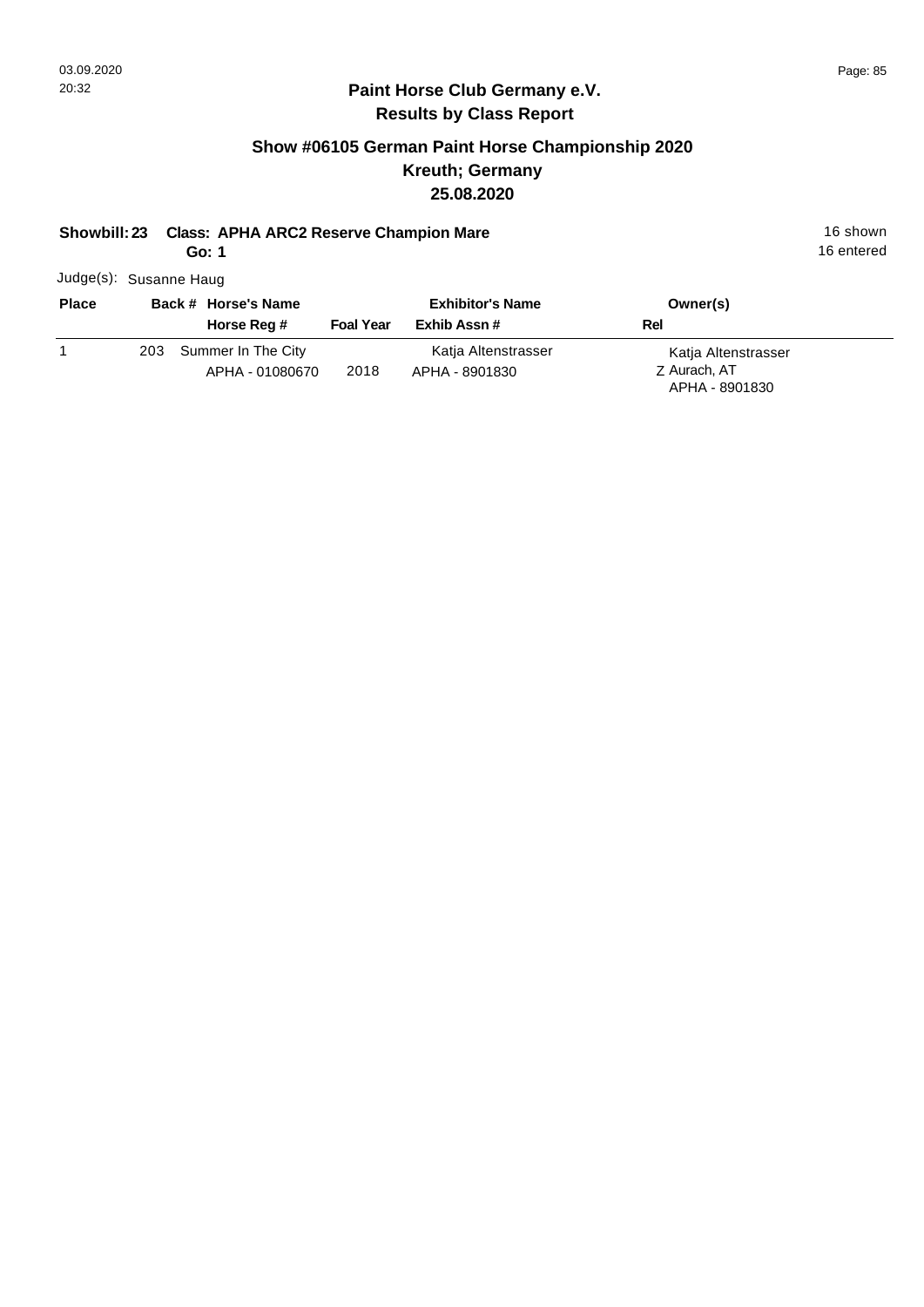## **Show #06106 German Paint Horse Championship 2020 Kreuth; Germany 25.08.2020**

#### **Showbill: 23 Class: APHA ARC2 Reserve Champion Mare** 16 Shown 16 shown

**Go: 1**

16 entered

Judge(s): Sonja Merkle

| <b>Place</b> | Back # Horse's Name                           |                  | <b>Exhibitor's Name</b>           | Owner(s)                                                     |
|--------------|-----------------------------------------------|------------------|-----------------------------------|--------------------------------------------------------------|
|              | Horse Reg #                                   | <b>Foal Year</b> | Exhib Assn #                      | Rel                                                          |
|              | Shez Infinity Magic<br>189<br>APHA - 01085852 | 2018             | Juergen Ochrana<br>APHA - 8898080 | Angelika Gallitzendoerfer<br>Memmingen, DE<br>APHA - 8203113 |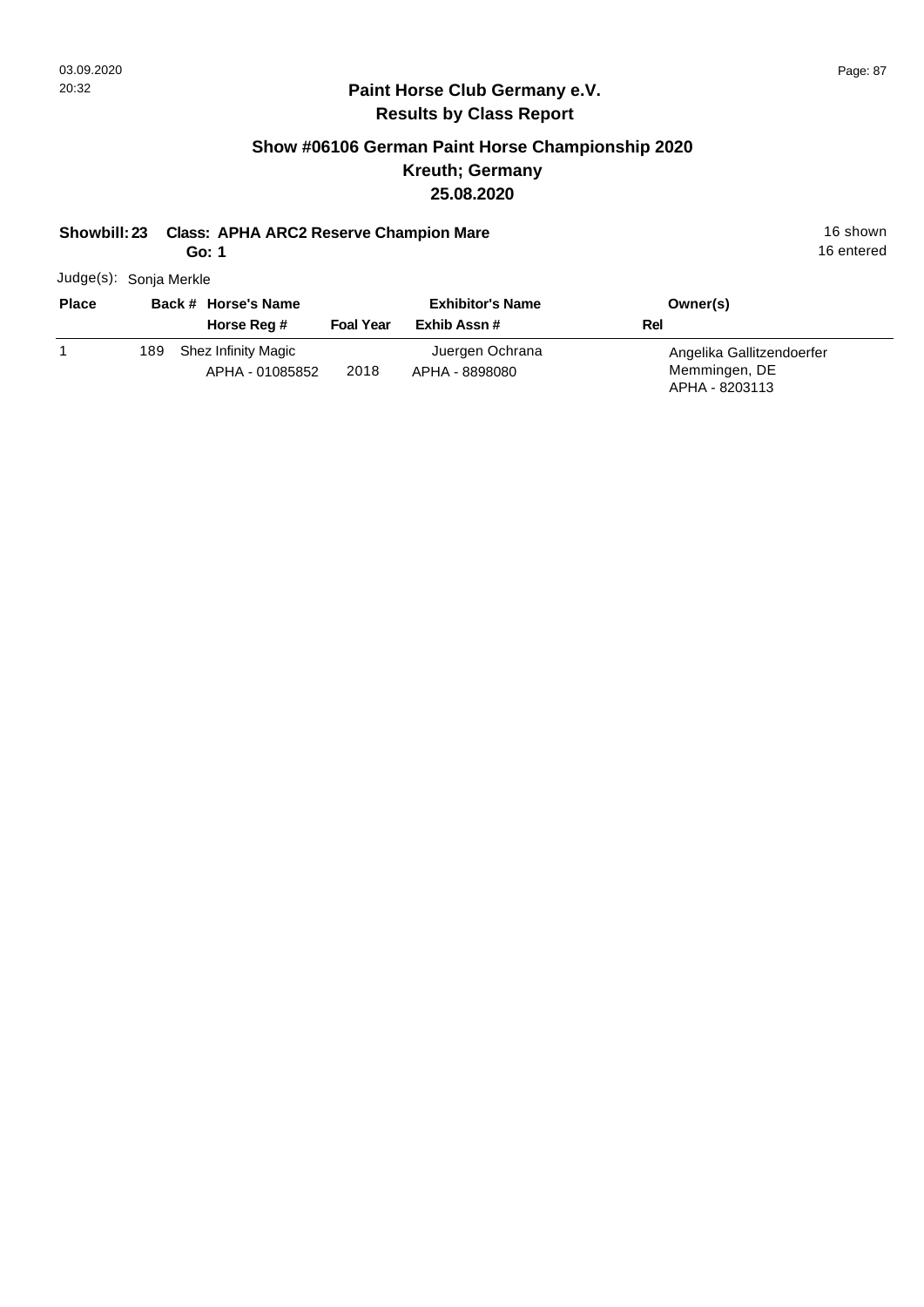## **Show #06107 German Paint Horse Championship 2020 Kreuth; Germany 25.08.2020**

## **Showbill: 23 Class: APHA ARC2 Reserve Champion Mare** 16 Shown 16 shown

**Go: 1**

Judge(s): Nicolas Perrin **Back # Horse's Name Place Owner(s) Exhibitor's Name**

|      | Horse Reg #                     | <b>Foal Year</b> | Exhib Assn #                      | Rel                                           |  |
|------|---------------------------------|------------------|-----------------------------------|-----------------------------------------------|--|
| 113. | Remember All<br>APHA - 01074745 | 2017             | Jasmin Schuster<br>APHA - 8341024 | Sabine Gruner<br>Ellgau, DE<br>APHA - 8596390 |  |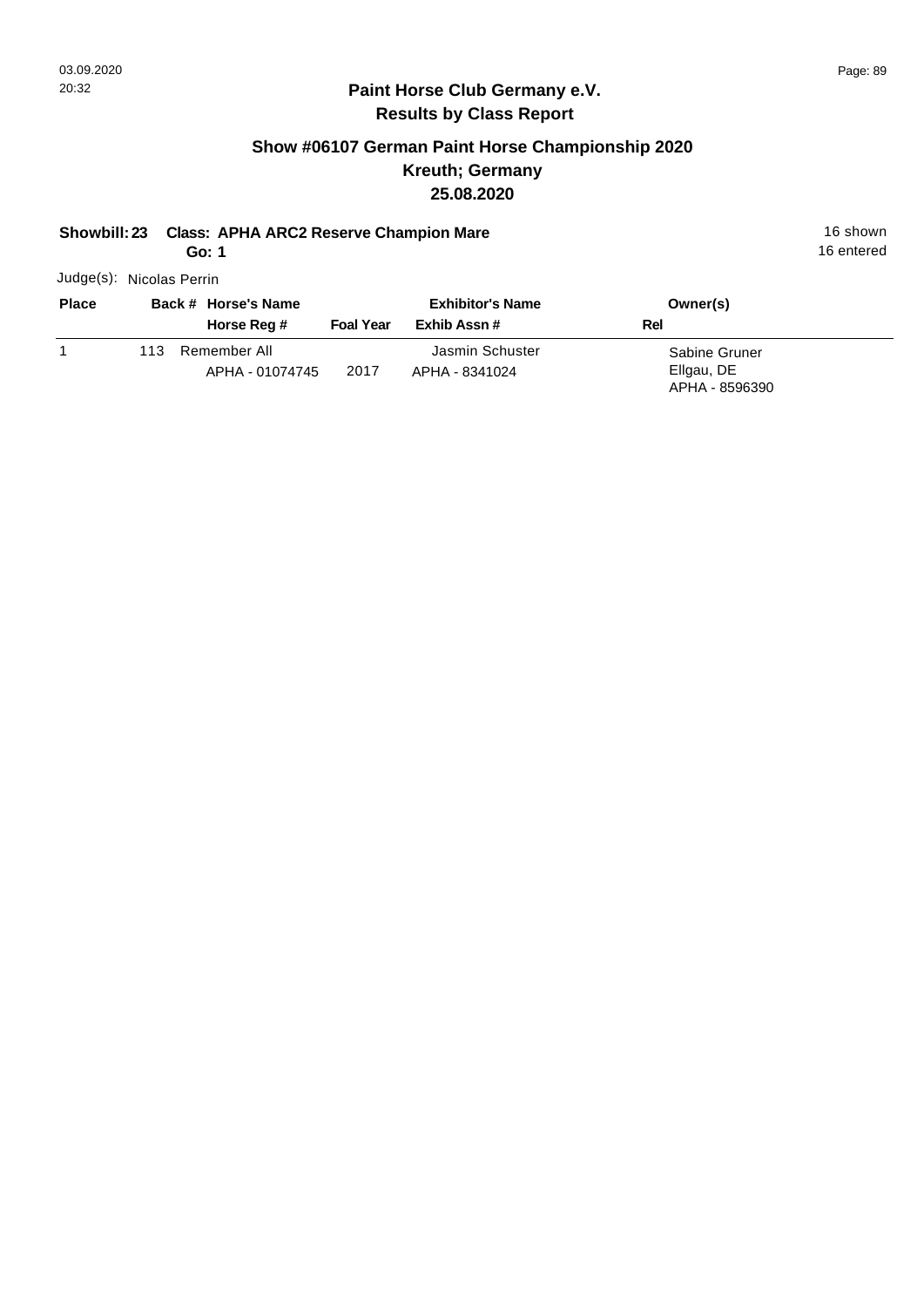## **Show #06108 German Paint Horse Championship 2020 Kreuth; Germany 25.08.2020**

#### **Showbill: 23 Class: APHA ARC2 Reserve Champion Mare** 16 Shown 16 shown

**Go: 1**

Judge(s): Pierre Ouellet

| <b>Place</b> |      | Back # Horse's Name             |                  | <b>Exhibitor's Name</b>           | Owner(s)                                      |
|--------------|------|---------------------------------|------------------|-----------------------------------|-----------------------------------------------|
|              |      | Horse Reg #                     | <b>Foal Year</b> | Exhib Assn #                      | Rel                                           |
|              | 113. | Remember All<br>APHA - 01074745 | 2017             | Jasmin Schuster<br>APHA - 8341024 | Sabine Gruner<br>Ellgau, DE<br>APHA - 8596390 |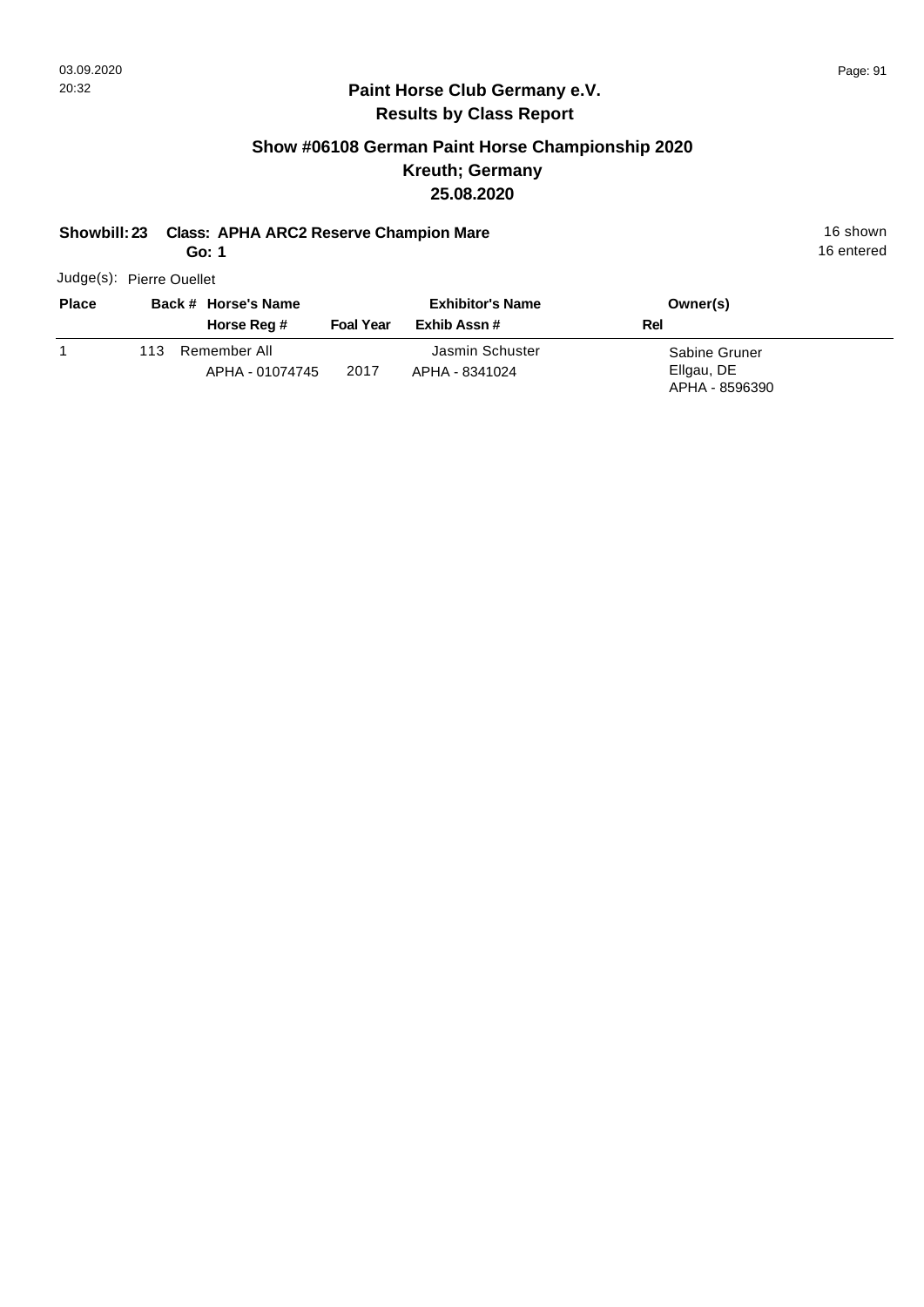#### **Show #06105 German Paint Horse Championship 2020 Kreuth; Germany 25.08.2020**

**Showbill: 24 Class: PHCG MMY Maturity Yearling Mares** 6 Shown 6 shown **Go: 1**

Judge(s): Susanne Haug **Back # Horse's Name Place Owner(s) Horse Reg # Exhib Assn # Foal Year Rel Exhibitor's Name** 1 S Oberstreu, DE Sarah Bonfig PHCG - 8146 2019 502 LX Ultimate Krymsun Maike Englert PHCG - 8148 2 P Aurach Am Hongar, AT Erich Grossfurtner PHCG - 5655 2019 A Head Full Of Dreams Katja Altenstrasser PHCG - 5654 531 3 Z Assling, DE Anna Wendl PHCG - 8312 2019 Coosaders Chaleesi Katja Obermaier PHCG - 2960 504 4 Z Wallhausen, DE Tanja Anderseck PHCG - 8032 2019 Sweet Country Living Tanja Anderseck PHCG - 8032 508 5 Anick Worp 210 SensationalLopinLexy **Anick Worp Anick Worp 3** Anick Worp Middenbeemster, NL PHCG - 8091 2019 PHCG - 8091 6 C Langenau, DE Lea-Marie Eberhardt PHCG - 6785 2019 AM Frosty Queen Lea-Marie Eberhardt PHCG - 6785 156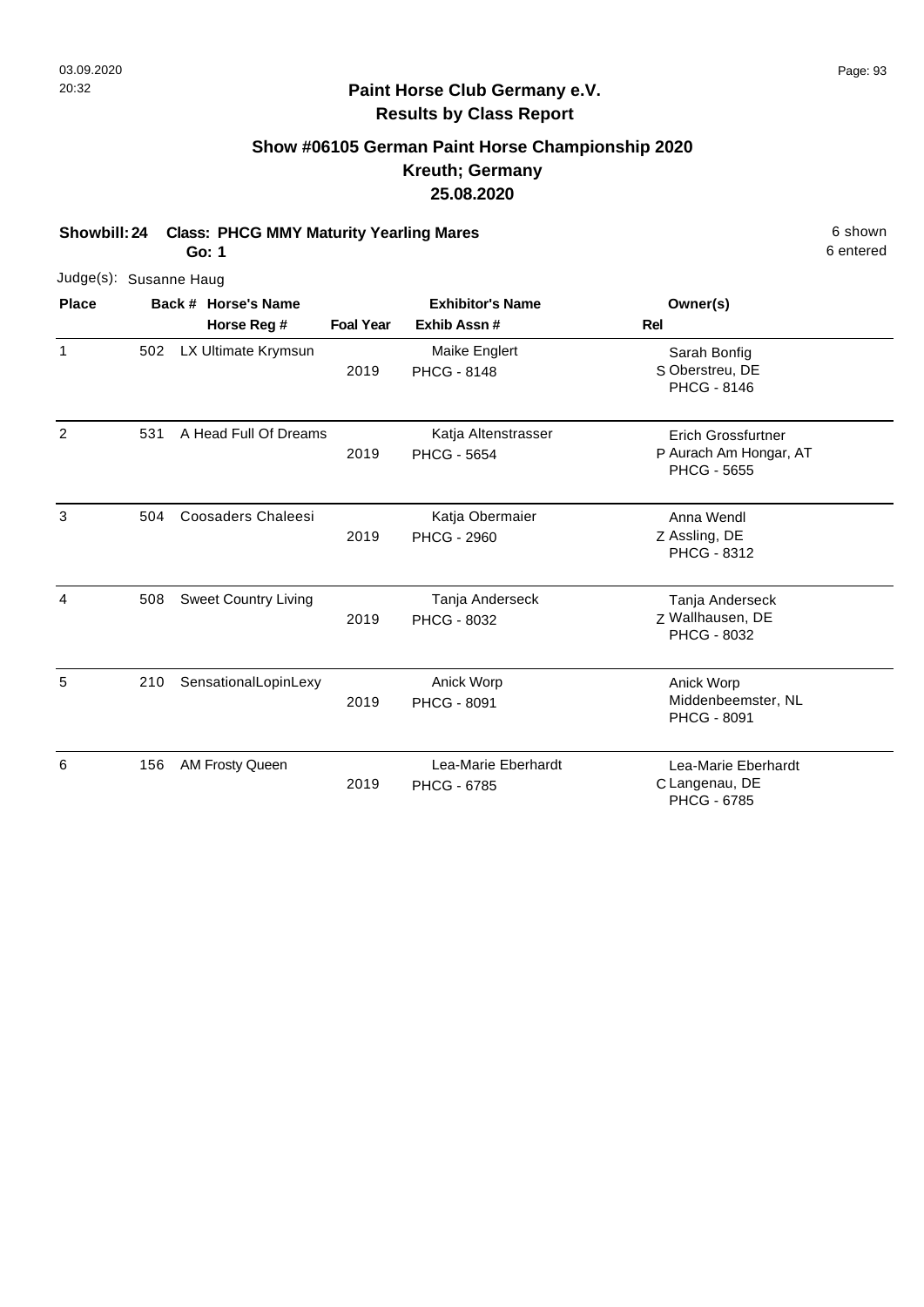## **Show #06106 German Paint Horse Championship 2020 Kreuth; Germany 25.08.2020**

**Showbill: 24 Class: PHCG MMY Maturity Yearling Mares** 6 Shown 6 shown

**Go: 1**

| Judge(s): Sonja Merkle |     |                             |                  |                                           |                                                                           |
|------------------------|-----|-----------------------------|------------------|-------------------------------------------|---------------------------------------------------------------------------|
| Place                  |     | Back # Horse's Name         |                  | <b>Exhibitor's Name</b>                   | Owner(s)                                                                  |
|                        |     | Horse Reg #                 | <b>Foal Year</b> | Exhib Assn#                               | Rel                                                                       |
| $\mathbf{1}$           | 531 | A Head Full Of Dreams       | 2019             | Katja Altenstrasser<br><b>PHCG - 5654</b> | <b>Erich Grossfurtner</b><br>P Aurach Am Hongar, AT<br><b>PHCG - 5655</b> |
| 2                      | 504 | <b>Coosaders Chaleesi</b>   | 2019             | Katja Obermaier<br><b>PHCG - 2960</b>     | Anna Wendl<br>Z Assling, DE<br>PHCG - 8312                                |
| 3                      | 502 | LX Ultimate Krymsun         | 2019             | Maike Englert<br><b>PHCG - 8148</b>       | Sarah Bonfig<br>S Oberstreu, DE<br><b>PHCG - 8146</b>                     |
| 4                      | 210 | SensationalLopinLexy        | 2019             | Anick Worp<br><b>PHCG - 8091</b>          | Anick Worp<br>Middenbeemster, NL<br><b>PHCG - 8091</b>                    |
| 5                      | 156 | AM Frosty Queen             | 2019             | Lea-Marie Eberhardt<br><b>PHCG - 6785</b> | Lea-Marie Eberhardt<br>C Langenau, DE<br><b>PHCG - 6785</b>               |
| 6                      | 508 | <b>Sweet Country Living</b> | 2019             | Tanja Anderseck<br><b>PHCG - 8032</b>     | Tanja Anderseck<br>Z Wallhausen, DE<br>PHCG - 8032                        |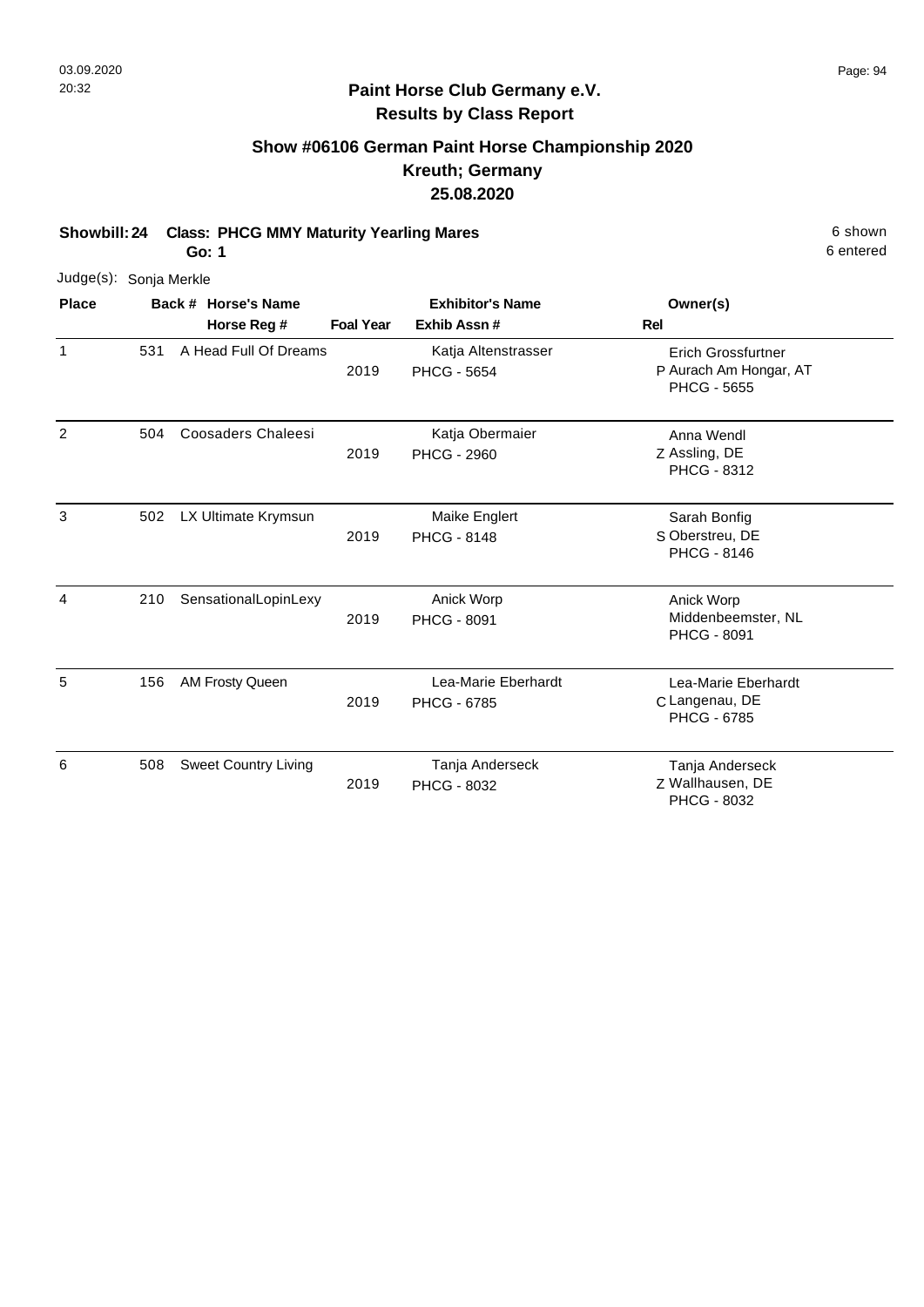## **Show #06107 German Paint Horse Championship 2020 Kreuth; Germany 25.08.2020**

**Showbill: 24 Class: PHCG MMY Maturity Yearling Mares** 6 Shown 6 shown

**Go: 1**

| Judge(s): Nicolas Perrin |     |                             |                  |                                           |                                                                           |
|--------------------------|-----|-----------------------------|------------------|-------------------------------------------|---------------------------------------------------------------------------|
| <b>Place</b>             |     | Back # Horse's Name         |                  | <b>Exhibitor's Name</b>                   | Owner(s)                                                                  |
|                          |     | Horse Reg #                 | <b>Foal Year</b> | Exhib Assn#                               | <b>Rel</b>                                                                |
| 1                        | 502 | LX Ultimate Krymsun         | 2019             | Maike Englert<br><b>PHCG - 8148</b>       | Sarah Bonfig<br>S Oberstreu, DE<br><b>PHCG - 8146</b>                     |
| $\overline{2}$           | 531 | A Head Full Of Dreams       | 2019             | Katja Altenstrasser<br><b>PHCG - 5654</b> | <b>Erich Grossfurtner</b><br>P Aurach Am Hongar, AT<br><b>PHCG - 5655</b> |
| 3                        | 504 | Coosaders Chaleesi          | 2019             | Katja Obermaier<br><b>PHCG - 2960</b>     | Anna Wendl<br>Z Assling, DE<br>PHCG - 8312                                |
| 4                        | 210 | SensationalLopinLexy        | 2019             | Anick Worp<br><b>PHCG - 8091</b>          | Anick Worp<br>Middenbeemster, NL<br><b>PHCG - 8091</b>                    |
| 5                        | 508 | <b>Sweet Country Living</b> | 2019             | Tanja Anderseck<br>PHCG - 8032            | Tanja Anderseck<br>Z Wallhausen, DE<br><b>PHCG - 8032</b>                 |
| 6                        | 156 | AM Frosty Queen             | 2019             | Lea-Marie Eberhardt<br><b>PHCG - 6785</b> | Lea-Marie Eberhardt<br>C Langenau, DE<br><b>PHCG - 6785</b>               |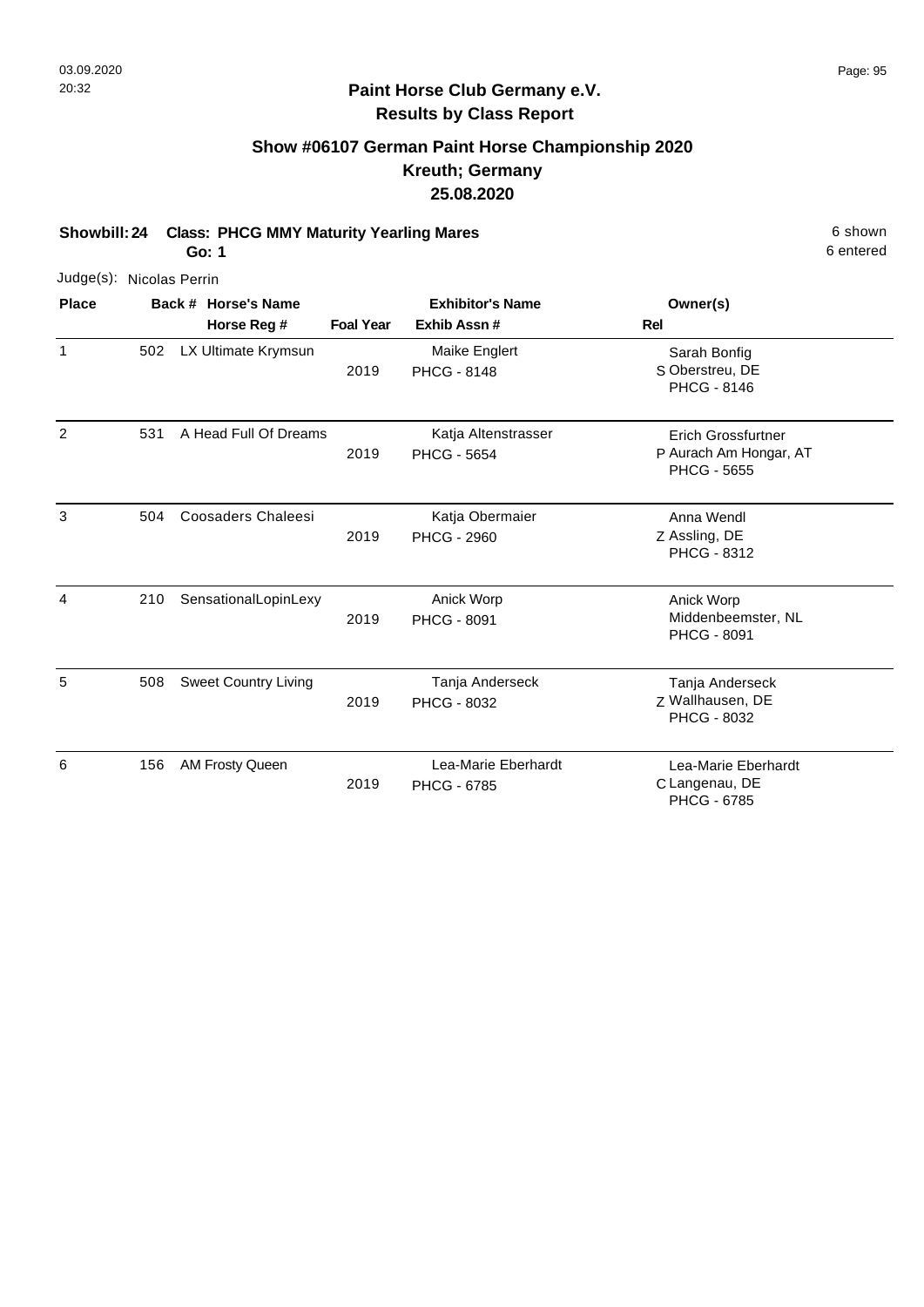## **Show #06108 German Paint Horse Championship 2020 Kreuth; Germany 25.08.2020**

**Showbill: 24 Class: PHCG MMY Maturity Yearling Mares** 6 Shown 6 shown

**Go: 1**

|              | Judge(s): Pierre Ouellet |  |                             |                  |                                           |                                                                           |  |  |  |  |
|--------------|--------------------------|--|-----------------------------|------------------|-------------------------------------------|---------------------------------------------------------------------------|--|--|--|--|
| <b>Place</b> |                          |  | Back # Horse's Name         |                  | <b>Exhibitor's Name</b>                   | Owner(s)                                                                  |  |  |  |  |
|              |                          |  | Horse Reg #                 | <b>Foal Year</b> | Exhib Assn#                               | Rel                                                                       |  |  |  |  |
| 1            | 531                      |  | A Head Full Of Dreams       | 2019             | Katja Altenstrasser<br><b>PHCG - 5654</b> | <b>Erich Grossfurtner</b><br>P Aurach Am Hongar, AT<br><b>PHCG - 5655</b> |  |  |  |  |
| 2            | 502                      |  | LX Ultimate Krymsun         | 2019             | Maike Englert<br><b>PHCG - 8148</b>       | Sarah Bonfig<br>S Oberstreu, DE<br><b>PHCG - 8146</b>                     |  |  |  |  |
| 3            | 504                      |  | <b>Coosaders Chaleesi</b>   | 2019             | Katja Obermaier<br><b>PHCG - 2960</b>     | Anna Wendl<br>Z Assling, DE<br>PHCG - 8312                                |  |  |  |  |
| 4            | 210                      |  | SensationalLopinLexy        | 2019             | Anick Worp<br><b>PHCG - 8091</b>          | Anick Worp<br>Middenbeemster, NL<br>PHCG - 8091                           |  |  |  |  |
| 5            | 508                      |  | <b>Sweet Country Living</b> | 2019             | Tanja Anderseck<br><b>PHCG - 8032</b>     | Tanja Anderseck<br>Z Wallhausen, DE<br>PHCG - 8032                        |  |  |  |  |
| 6            | 156                      |  | AM Frosty Queen             | 2019             | Lea-Marie Eberhardt<br><b>PHCG - 6785</b> | Lea-Marie Eberhardt<br>C Langenau, DE<br>PHCG - 6785                      |  |  |  |  |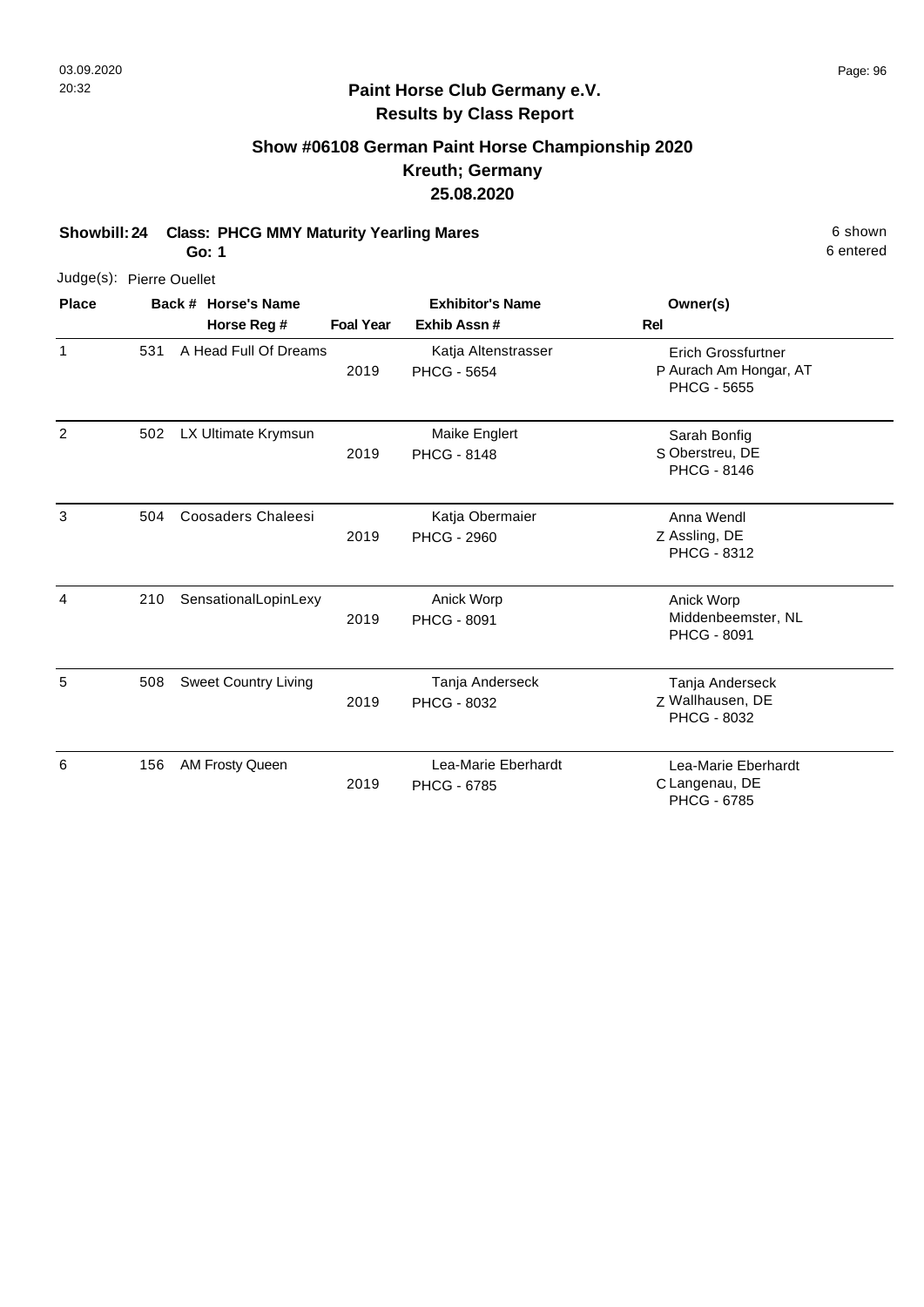## **Show #06105 German Paint Horse Championship 2020 Kreuth; Germany 25.08.2020**

| Showbill: 25<br><b>Class: APHA BHM1 SPB Mares</b><br>Go: 1 |     |                                               |                  |                                       |                                                                       |  |  |
|------------------------------------------------------------|-----|-----------------------------------------------|------------------|---------------------------------------|-----------------------------------------------------------------------|--|--|
| Judge(s): Susanne Haug                                     |     |                                               |                  |                                       |                                                                       |  |  |
| <b>Place</b>                                               |     | Back # Horse's Name                           |                  | <b>Exhibitor's Name</b>               | Owner(s)                                                              |  |  |
|                                                            |     | Horse Reg #                                   | <b>Foal Year</b> | Exhib Assn#                           | Rel                                                                   |  |  |
| $\mathbf{1}$                                               | 509 | <b>Unzippin The Assets</b><br>APHA - 00984654 | 2010             | Dominik Schuster<br>APHA - 8883342    | Jasmin Schuster<br>P Schrozberg, DE<br>APHA - 8341024                 |  |  |
| $\overline{2}$                                             | 546 | Absolute Babe<br>APHA - 01086455              | 2018             | Nina Hardok<br>APHA - 9160808         | Nina Hardok<br>Z Ungenach, AT<br>APHA - 9160808                       |  |  |
| 3                                                          | 504 | <b>Coosaders Chaleesi</b><br>APHA - 01090733  | 2019             | Anna Wendl<br>APHA - 9180296          | Anna Wendl<br>Z Assling, DE<br>APHA - 9180296                         |  |  |
| $\overline{4}$                                             | 501 | Miss Rods Chips<br>APHA - 01081298            | 2018             | Vanessa Fuschier<br>APHA - 9170781    | Vanessa Fuschier<br>Z Todtenweis, DE<br>APHA - 9170781                |  |  |
| 5                                                          | 507 | <b>Blue Shining Gun</b><br>APHA - 01084152    | 2018             | Jasmin Lehnus<br>APHA - 8902477       | Jasmin Lehnus<br>Z Neulingen, DE<br>APHA - 8902477                    |  |  |
| 6                                                          | 531 | A Head Full Of Dreams<br>APHA - 01093580      | 2019             | Katja Altenstrasser<br>APHA - 8901830 | <b>Erich Grossfurtner</b><br>P Aurach Am Hongar, AT<br>APHA - 8899247 |  |  |
| $\overline{7}$                                             | 502 | LX Ultimate Krymsun<br>APHA - 01092768        | 2019             | Maike Englert<br>APHA - 0148971       | Sarah Bonfig<br>S Oberstreu, DE<br>APHA - 9180007                     |  |  |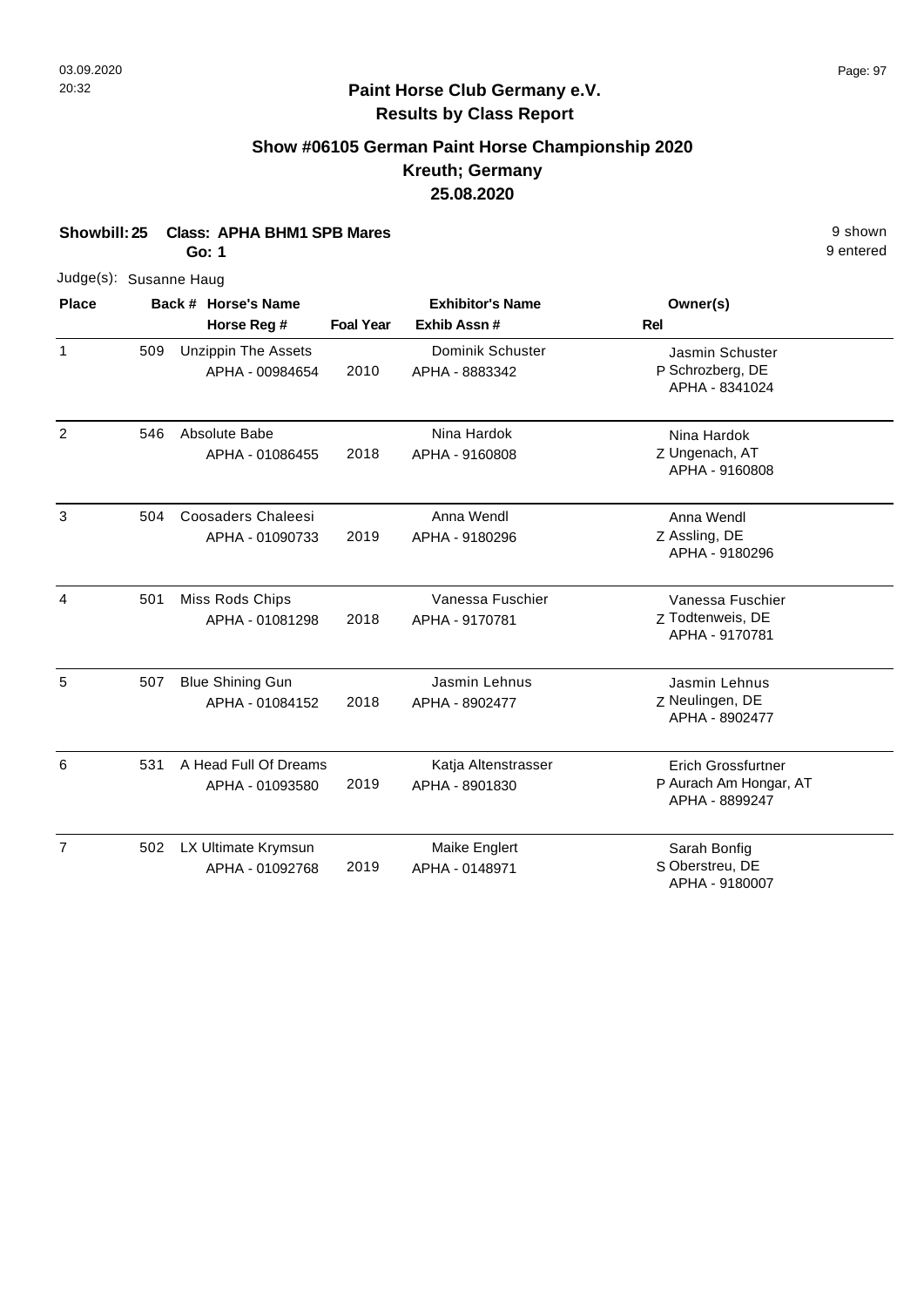## **Show #06106 German Paint Horse Championship 2020 Kreuth; Germany 25.08.2020**

| Showbill: 25           |     | <b>Class: APHA BHM1 SPB Mares</b><br><b>Go: 1</b> |                  |                         |                                          | 9 shown<br>9 entered |
|------------------------|-----|---------------------------------------------------|------------------|-------------------------|------------------------------------------|----------------------|
| Judge(s): Sonja Merkle |     |                                                   |                  |                         |                                          |                      |
| <b>Place</b>           |     | Back # Horse's Name                               |                  | <b>Exhibitor's Name</b> | Owner(s)                                 |                      |
|                        |     | Horse Reg #                                       | <b>Foal Year</b> | Exhib Assn#             | Rel                                      |                      |
| $\mathbf{1}$           | 546 | Absolute Babe                                     |                  | Nina Hardok             | Nina Hardok                              |                      |
|                        |     | APHA - 01086455                                   | 2018             | APHA - 9160808          | Z Ungenach, AT<br>APHA - 9160808         |                      |
| $\overline{2}$         | 531 | A Head Full Of Dreams                             |                  | Katja Altenstrasser     | <b>Erich Grossfurtner</b>                |                      |
|                        |     | APHA - 01093580                                   | 2019             | APHA - 8901830          | P Aurach Am Hongar, AT<br>APHA - 8899247 |                      |
| 3                      | 501 | Miss Rods Chips                                   |                  | Vanessa Fuschier        | Vanessa Fuschier                         |                      |
|                        |     | APHA - 01081298                                   | 2018             | APHA - 9170781          | Z Todtenweis, DE<br>APHA - 9170781       |                      |
| $\overline{4}$         | 509 | <b>Unzippin The Assets</b>                        |                  | Dominik Schuster        | Jasmin Schuster                          |                      |
|                        |     | APHA - 00984654                                   | 2010             | APHA - 8883342          | P Schrozberg, DE<br>APHA - 8341024       |                      |
| 5                      | 528 | SQ Justlikedancin                                 |                  | Alexandra Rauh          | Alexandra Rauh                           |                      |
|                        |     | APHA - 01100555                                   | 2020             | APHA - 8989815          | Haldenwang, DE<br>APHA - 8989815         |                      |
| 6                      | 502 | LX Ultimate Krymsun                               |                  | Maike Englert           | Sarah Bonfig                             |                      |
|                        |     | APHA - 01092768                                   | 2019             | APHA - 0148971          | S Oberstreu, DE<br>APHA - 9180007        |                      |
| $\overline{7}$         | 507 | <b>Blue Shining Gun</b>                           |                  | Jasmin Lehnus           | Jasmin Lehnus                            |                      |
|                        |     | APHA - 01084152                                   | 2018             | APHA - 8902477          | Z Neulingen, DE<br>APHA - 8902477        |                      |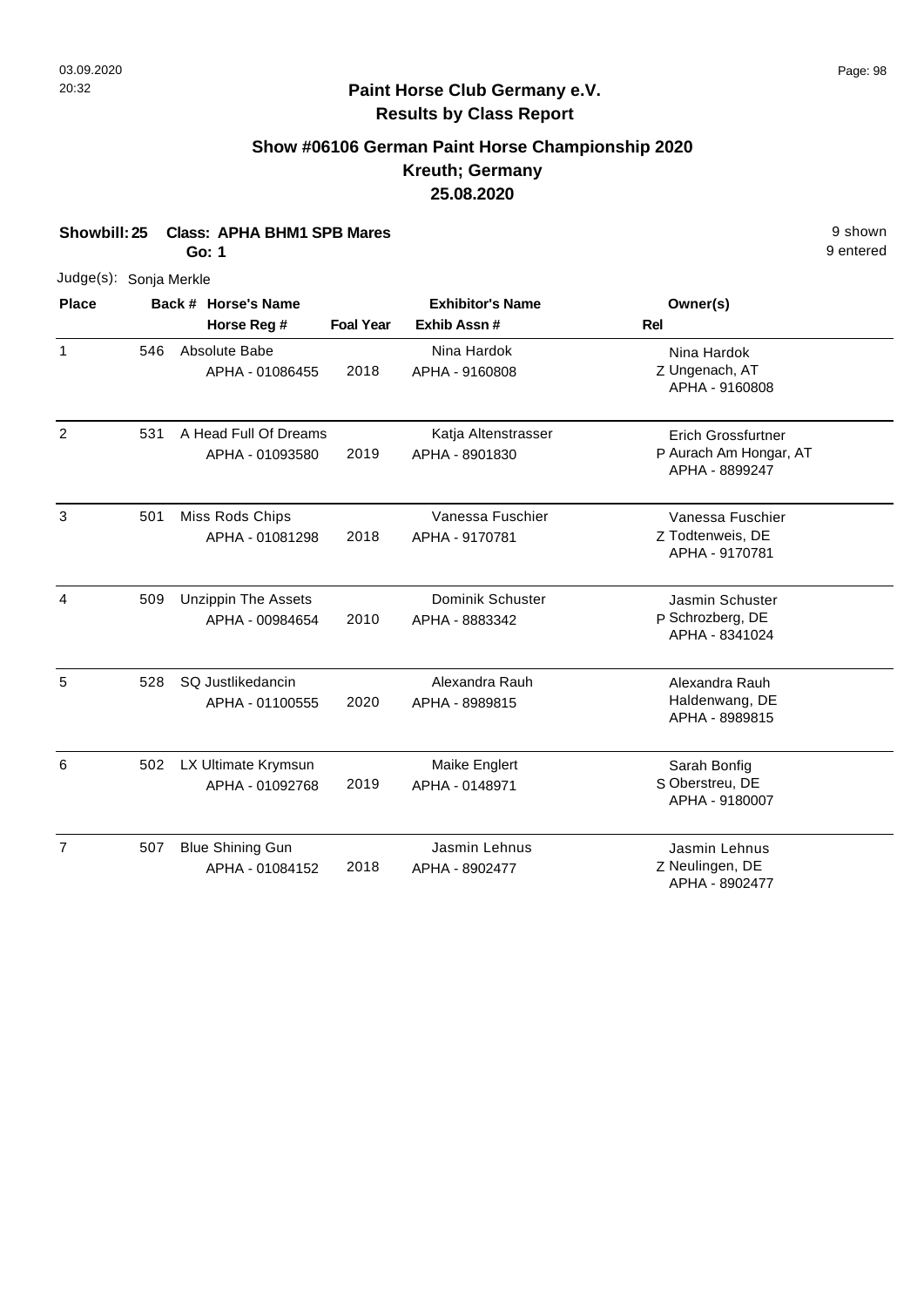## **Show #06107 German Paint Horse Championship 2020 Kreuth; Germany 25.08.2020**

| Showbill: 25             |     | <b>Class: APHA BHM1 SPB Mares</b><br><b>Go: 1</b> |                  |                                       |                                                                       |  |  |
|--------------------------|-----|---------------------------------------------------|------------------|---------------------------------------|-----------------------------------------------------------------------|--|--|
| Judge(s): Nicolas Perrin |     |                                                   |                  |                                       |                                                                       |  |  |
| <b>Place</b>             |     | Back # Horse's Name                               |                  | <b>Exhibitor's Name</b>               | Owner(s)                                                              |  |  |
|                          |     | Horse Reg #                                       | <b>Foal Year</b> | Exhib Assn#                           | <b>Rel</b>                                                            |  |  |
| $\mathbf{1}$             | 509 | <b>Unzippin The Assets</b><br>APHA - 00984654     | 2010             | Dominik Schuster<br>APHA - 8883342    | Jasmin Schuster<br>P Schrozberg, DE<br>APHA - 8341024                 |  |  |
| $\overline{2}$           | 502 | LX Ultimate Krymsun<br>APHA - 01092768            | 2019             | Maike Englert<br>APHA - 0148971       | Sarah Bonfig<br>S Oberstreu, DE<br>APHA - 9180007                     |  |  |
| 3                        | 531 | A Head Full Of Dreams<br>APHA - 01093580          | 2019             | Katja Altenstrasser<br>APHA - 8901830 | <b>Erich Grossfurtner</b><br>P Aurach Am Hongar, AT<br>APHA - 8899247 |  |  |
| $\overline{4}$           | 504 | Coosaders Chaleesi<br>APHA - 01090733             | 2019             | Anna Wendl<br>APHA - 9180296          | Anna Wendl<br>Z Assling, DE<br>APHA - 9180296                         |  |  |
| 5                        | 501 | Miss Rods Chips<br>APHA - 01081298                | 2018             | Vanessa Fuschier<br>APHA - 9170781    | Vanessa Fuschier<br>Z Todtenweis, DE<br>APHA - 9170781                |  |  |
| 6                        | 507 | <b>Blue Shining Gun</b><br>APHA - 01084152        | 2018             | Jasmin Lehnus<br>APHA - 8902477       | Jasmin Lehnus<br>Z Neulingen, DE<br>APHA - 8902477                    |  |  |
| $\overline{7}$           | 528 | SQ Justlikedancin<br>APHA - 01100555              | 2020             | Alexandra Rauh<br>APHA - 8989815      | Alexandra Rauh<br>Haldenwang, DE<br>APHA - 8989815                    |  |  |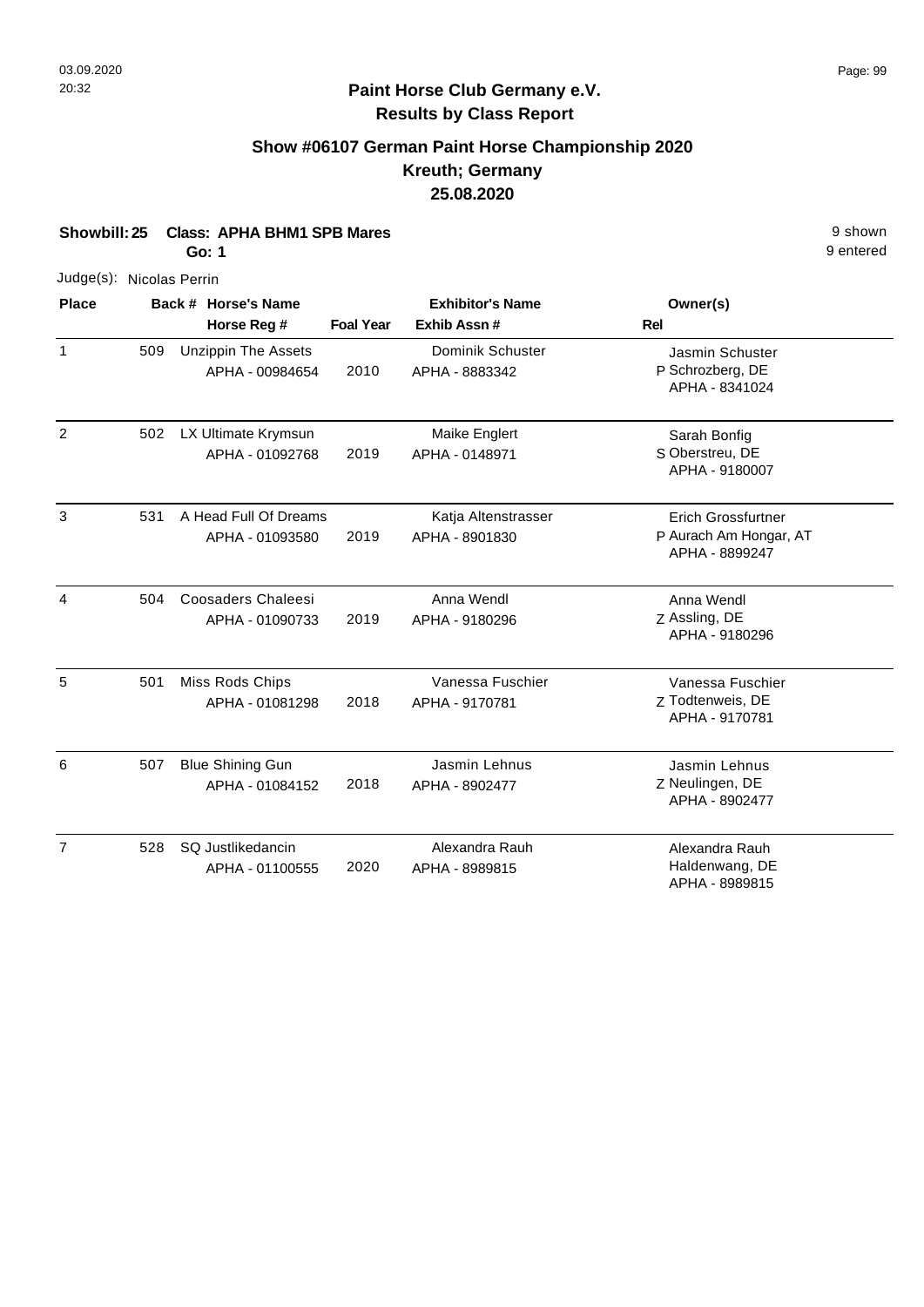## **Show #06108 German Paint Horse Championship 2020 Kreuth; Germany 25.08.2020**

| Showbill: 25             |     | <b>Class: APHA BHM1 SPB Mares</b><br>Go: 1    |                  |                                       |                                                                       | 9 shown<br>9 entered |
|--------------------------|-----|-----------------------------------------------|------------------|---------------------------------------|-----------------------------------------------------------------------|----------------------|
| Judge(s): Pierre Ouellet |     |                                               |                  |                                       |                                                                       |                      |
| <b>Place</b>             |     | Back # Horse's Name                           |                  | <b>Exhibitor's Name</b>               | Owner(s)                                                              |                      |
|                          |     | Horse Reg #                                   | <b>Foal Year</b> | Exhib Assn #                          | <b>Rel</b>                                                            |                      |
| $\mathbf{1}$             | 546 | Absolute Babe<br>APHA - 01086455              | 2018             | Nina Hardok<br>APHA - 9160808         | Nina Hardok<br>Z Ungenach, AT<br>APHA - 9160808                       |                      |
| $\overline{2}$           | 501 | Miss Rods Chips<br>APHA - 01081298            | 2018             | Vanessa Fuschier<br>APHA - 9170781    | Vanessa Fuschier<br>Z Todtenweis, DE<br>APHA - 9170781                |                      |
| 3                        | 509 | <b>Unzippin The Assets</b><br>APHA - 00984654 | 2010             | Dominik Schuster<br>APHA - 8883342    | Jasmin Schuster<br>P Schrozberg, DE<br>APHA - 8341024                 |                      |
| $\overline{4}$           | 528 | SQ Justlikedancin<br>APHA - 01100555          | 2020             | Alexandra Rauh<br>APHA - 8989815      | Alexandra Rauh<br>Haldenwang, DE<br>APHA - 8989815                    |                      |
| 5                        | 531 | A Head Full Of Dreams<br>APHA - 01093580      | 2019             | Katja Altenstrasser<br>APHA - 8901830 | <b>Erich Grossfurtner</b><br>P Aurach Am Hongar, AT<br>APHA - 8899247 |                      |
| 6                        | 502 | LX Ultimate Krymsun<br>APHA - 01092768        | 2019             | Maike Englert<br>APHA - 0148971       | Sarah Bonfig<br>S Oberstreu, DE<br>APHA - 9180007                     |                      |
| $\overline{7}$           | 504 | <b>Coosaders Chaleesi</b><br>APHA - 01090733  | 2019             | Anna Wendl<br>APHA - 9180296          | Anna Wendl<br>Z Assling, DE<br>APHA - 9180296                         |                      |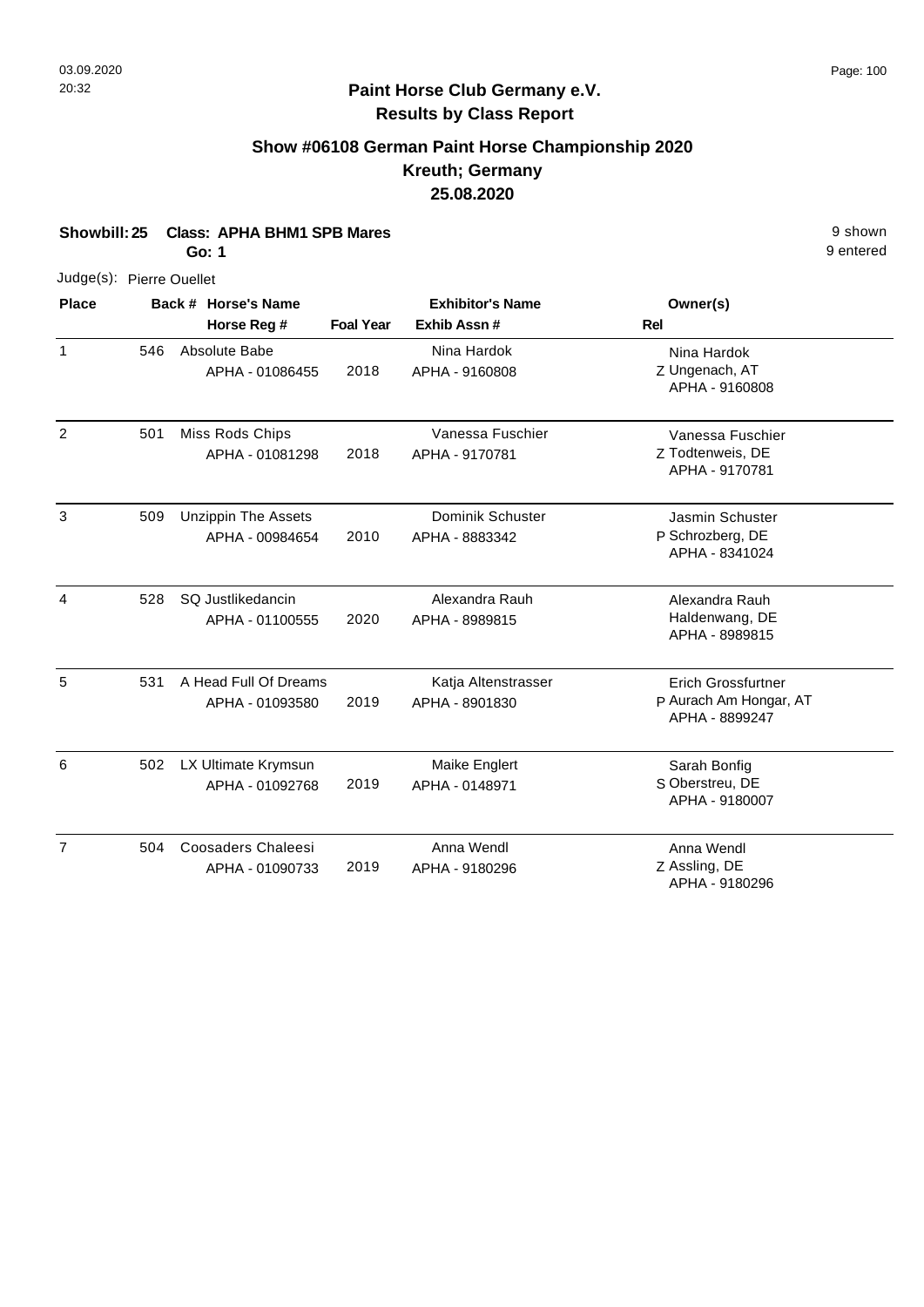#### **Paint Horse Club Germany e.V. Results by Class Report**

## **Show #06105 German Paint Horse Championship 2020 Kreuth; Germany 25.08.2020**

# **Showbill: 26 Class: APHA BGC2 SPB Grand Champion Mare** 2 shown

**Go: 1**

Judge(s): Susanne Haug

| <b>Place</b> |     | Back # Horse's Name<br>Horse Reg #     | <b>Foal Year</b> | <b>Exhibitor's Name</b><br>Exhib Assn # | Owner(s)<br>Rel                                       |
|--------------|-----|----------------------------------------|------------------|-----------------------------------------|-------------------------------------------------------|
|              | 509 | Unzippin The Assets<br>APHA - 00984654 | 2010             | Dominik Schuster<br>APHA - 8883342      | Jasmin Schuster<br>P Schrozberg, DE<br>APHA - 8341024 |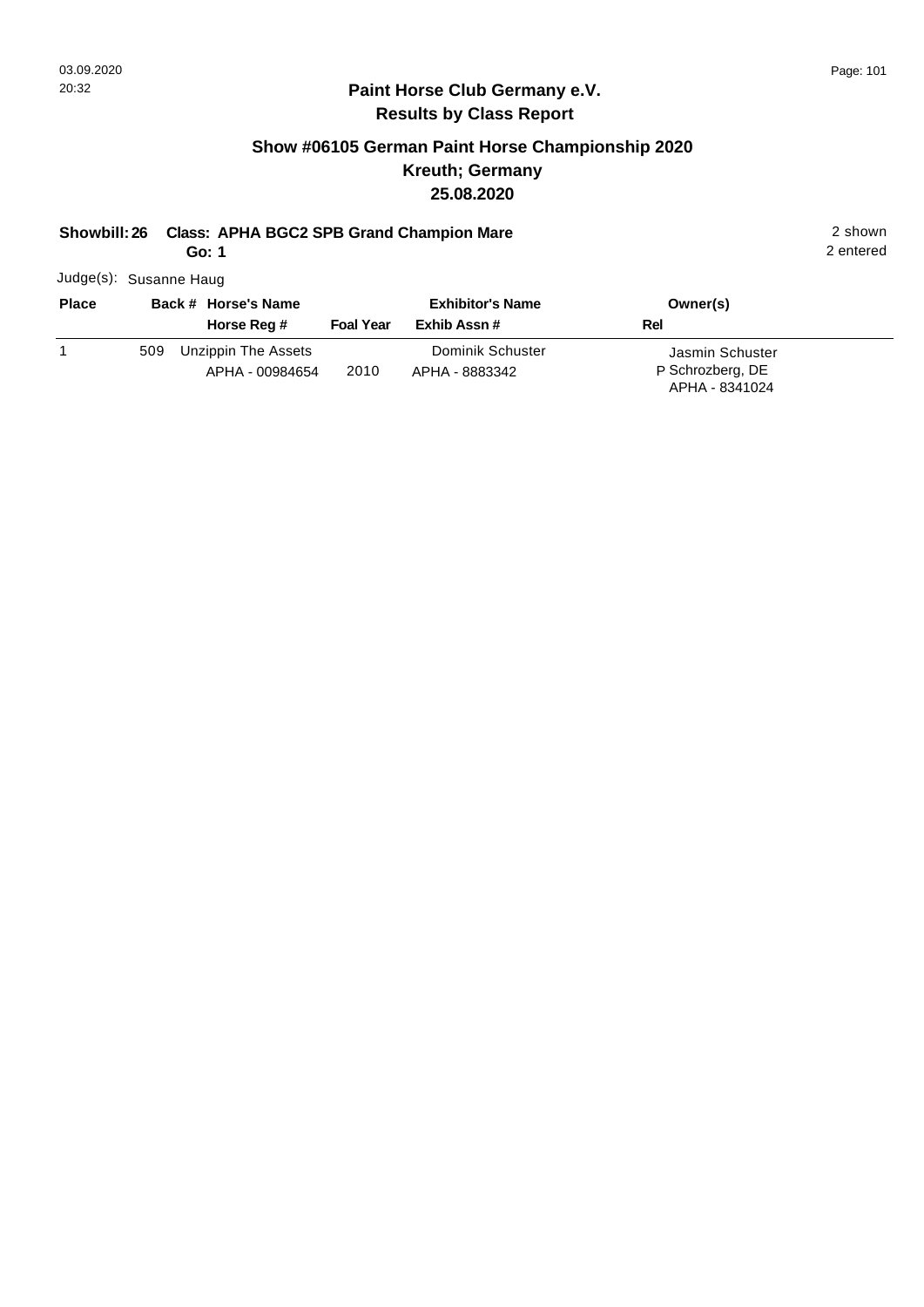#### **Paint Horse Club Germany e.V. Results by Class Report**

## **Show #06106 German Paint Horse Championship 2020 Kreuth; Germany 25.08.2020**

## **Showbill: 26 Class: APHA BGC2 SPB Grand Champion Mare** 2 shown

**Go: 1**

Judge(s): Sonja Merkle

| <b>Place</b> |     | Back # Horse's Name<br>Horse Reg # | <b>Foal Year</b> | <b>Exhibitor's Name</b><br>Exhib Assn # | Owner(s)<br><b>Rel</b>                          |
|--------------|-----|------------------------------------|------------------|-----------------------------------------|-------------------------------------------------|
|              | 546 | Absolute Babe<br>APHA - 01086455   | 2018             | Nina Hardok<br>APHA - 9160808           | Nina Hardok<br>Z Ungenach, AT<br>APHA - 9160808 |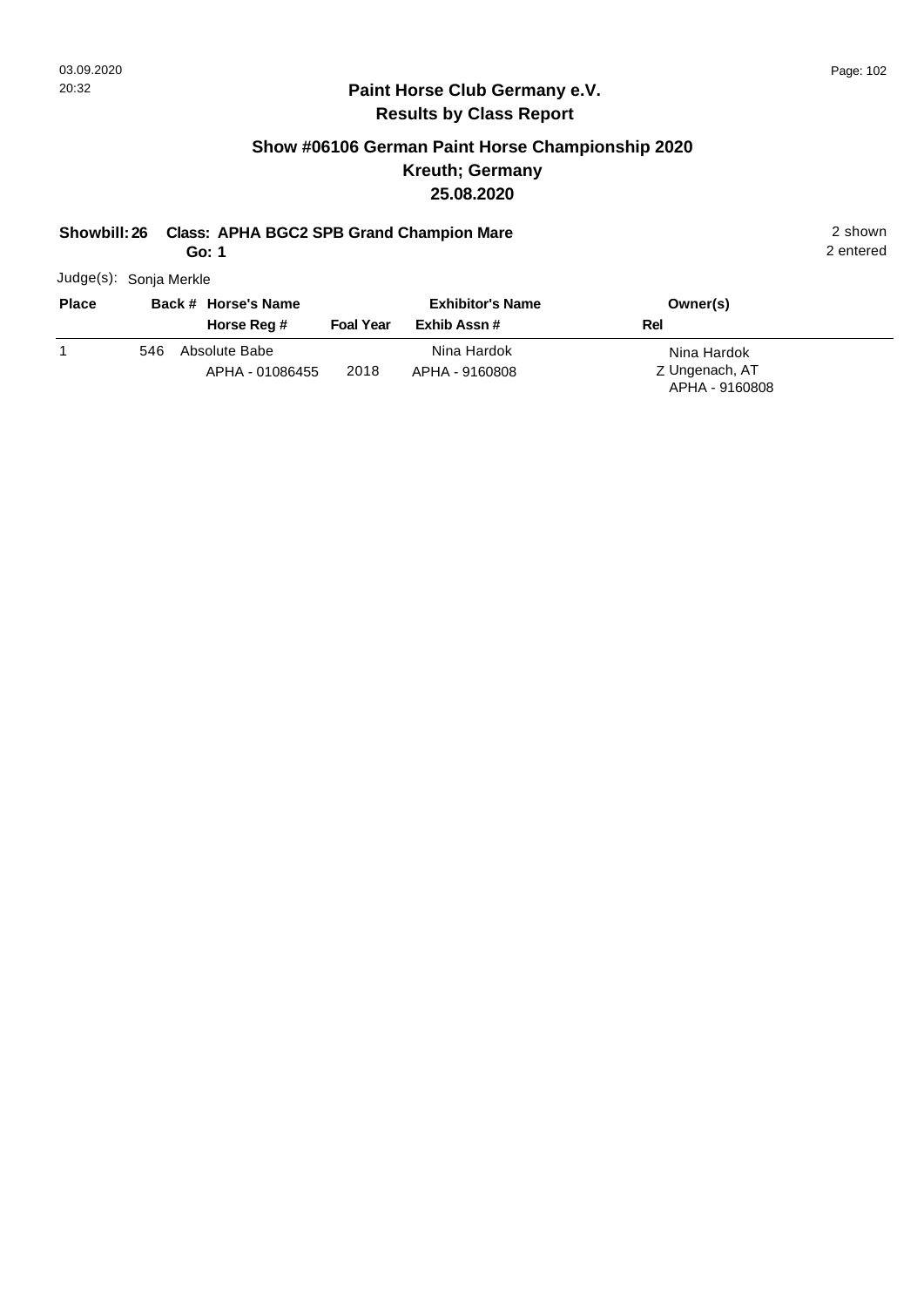#### **Paint Horse Club Germany e.V. Results by Class Report**

## **Show #06107 German Paint Horse Championship 2020 Kreuth; Germany 25.08.2020**

# **Showbill: 26 Class: APHA BGC2 SPB Grand Champion Mare** 2 shown

**Go: 1**

Judge(s): Nicolas Perrin

| <b>Place</b> | Back # Horse's Name<br>Horse Reg #            | <b>Foal Year</b> | <b>Exhibitor's Name</b><br>Exhib Assn # | Owner(s)<br>Rel                                       |  |
|--------------|-----------------------------------------------|------------------|-----------------------------------------|-------------------------------------------------------|--|
|              | Unzippin The Assets<br>509<br>APHA - 00984654 | 2010             | Dominik Schuster<br>APHA - 8883342      | Jasmin Schuster<br>P Schrozberg, DE<br>APHA - 8341024 |  |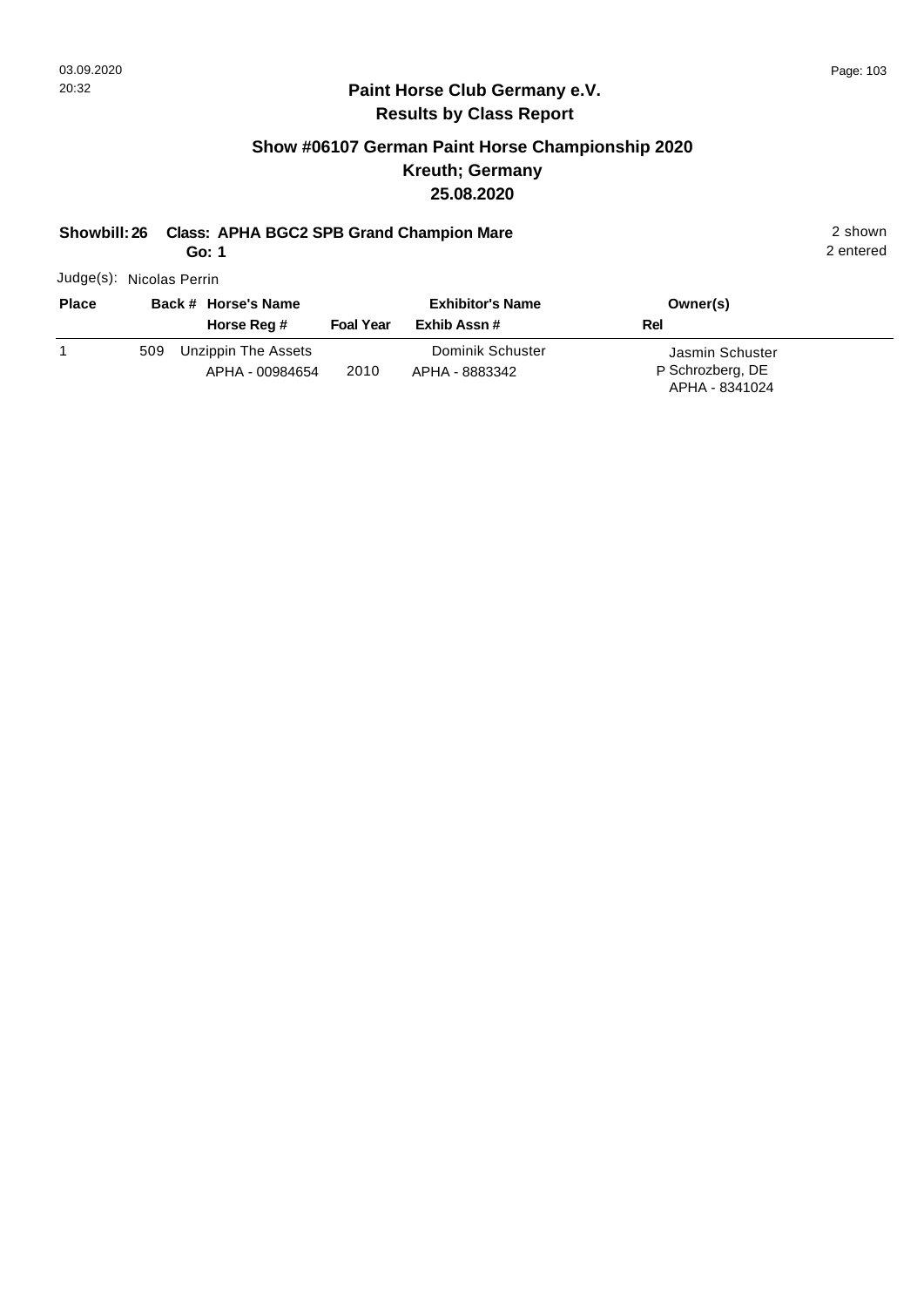#### **Paint Horse Club Germany e.V. Results by Class Report**

## **Show #06108 German Paint Horse Championship 2020 Kreuth; Germany 25.08.2020**

## **Showbill: 26 Class: APHA BGC2 SPB Grand Champion Mare** 2 shown

**Go: 1**

Judge(s): Pierre Ouellet

| <b>Place</b> |     | Back # Horse's Name              |                  | <b>Exhibitor's Name</b>       | Owner(s)                                        |  |
|--------------|-----|----------------------------------|------------------|-------------------------------|-------------------------------------------------|--|
|              |     | Horse Reg #                      | <b>Foal Year</b> | Exhib Assn #                  | Rel                                             |  |
|              | 546 | Absolute Babe<br>APHA - 01086455 | 2018             | Nina Hardok<br>APHA - 9160808 | Nina Hardok<br>Z Ungenach, AT<br>APHA - 9160808 |  |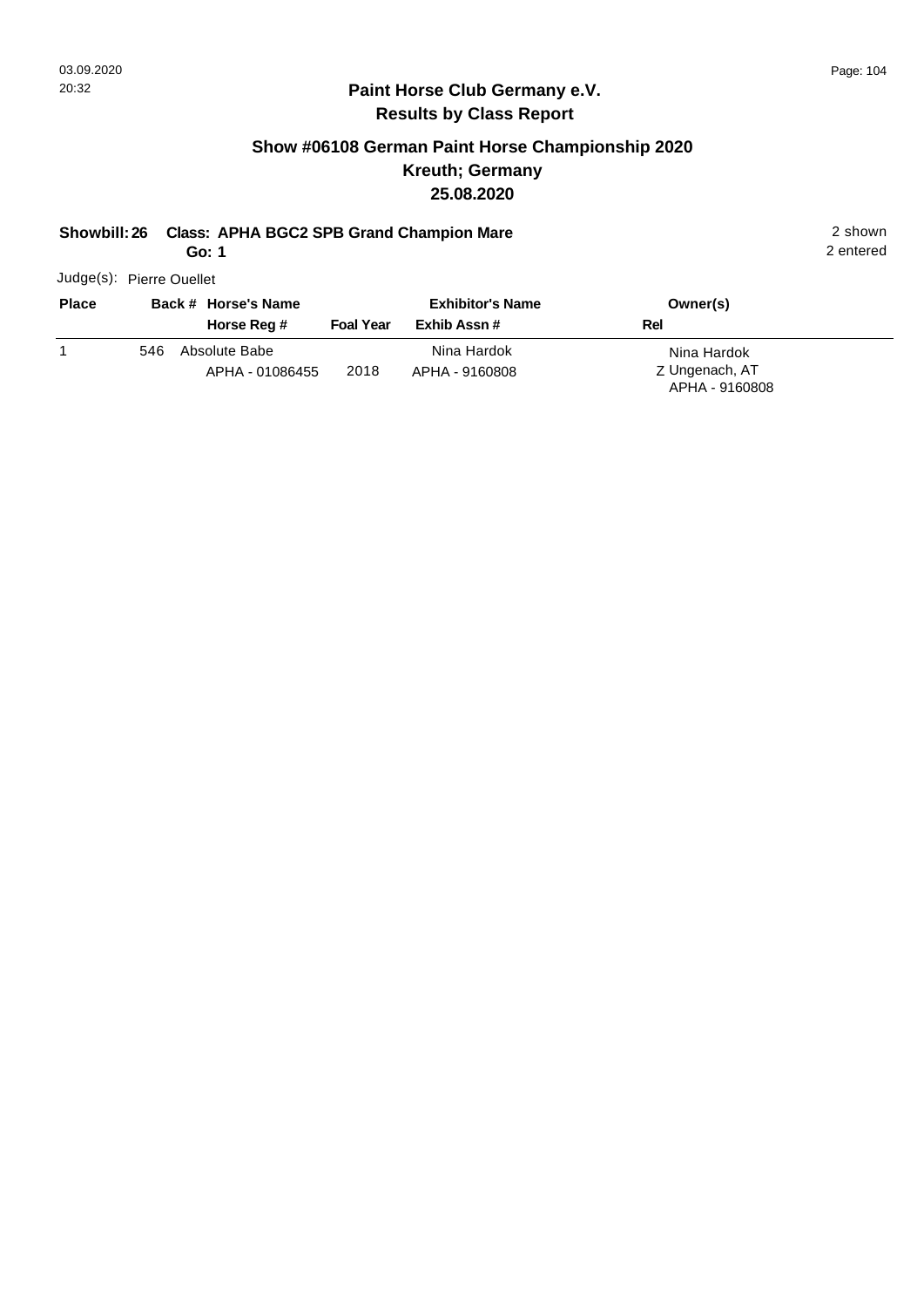#### **Paint Horse Club Germany e.V. Results by Class Report**

## **Show #06105 German Paint Horse Championship 2020 Kreuth; Germany 25.08.2020**

## **Showbill: 27 Class: APHA BRC2 SPB Reserve Champion Mare** 5 Shown 5 shown

**Go: 1**

Judge(s): Susanne Haug

| <b>Place</b> | Back # Horse's Name |                                  | <b>Exhibitor's Name</b> |                               | Owner(s)                      |
|--------------|---------------------|----------------------------------|-------------------------|-------------------------------|-------------------------------|
|              |                     | Horse Reg #                      | <b>Foal Year</b>        | Exhib Assn #                  | Rel                           |
|              | 546                 | Absolute Babe<br>APHA - 01086455 | 2018                    | Nina Hardok<br>APHA - 9160808 | Nina Hardok<br>Z Ungenach, AT |
|              |                     |                                  |                         |                               | APHA - 9160808                |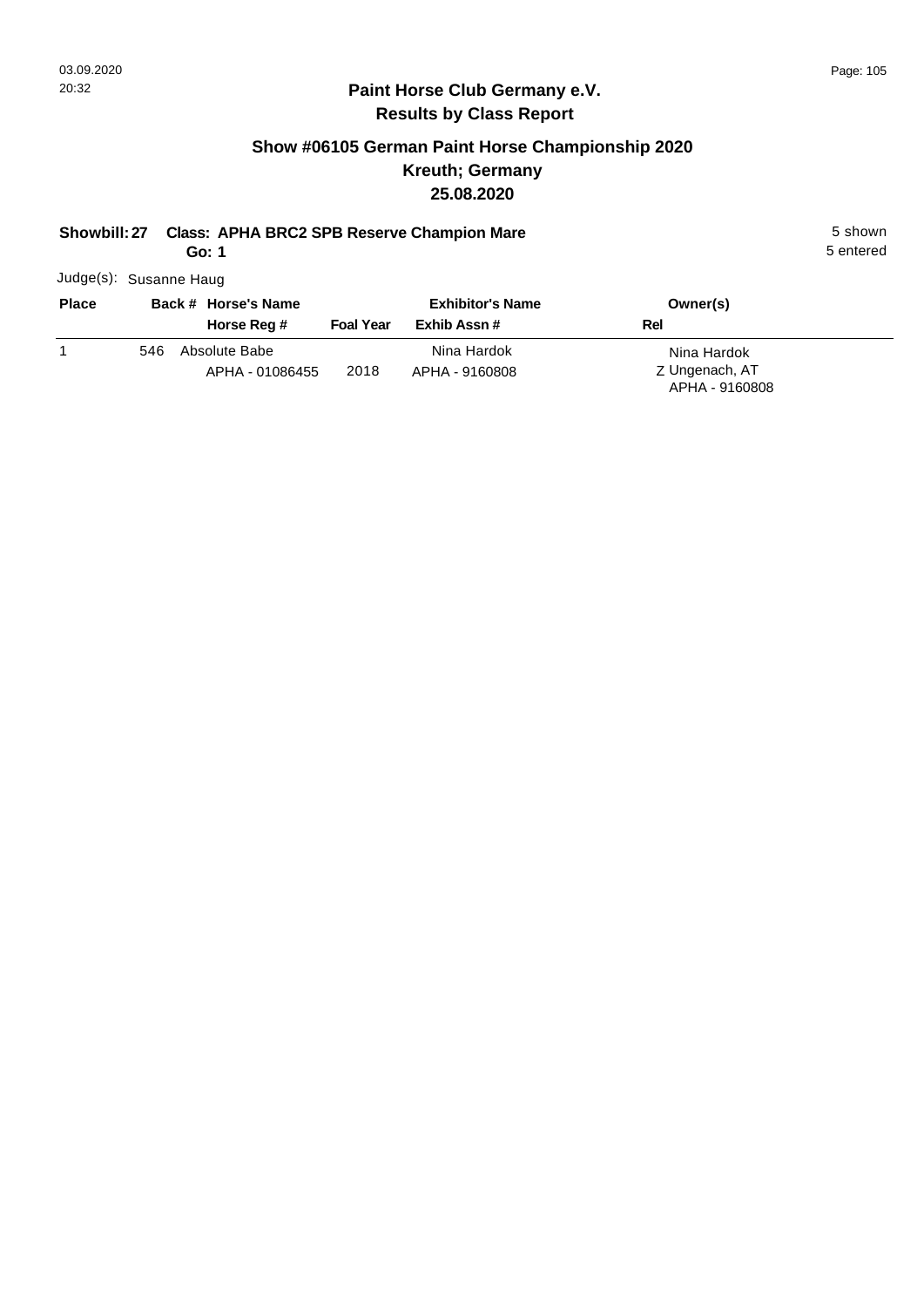#### **Paint Horse Club Germany e.V. Results by Class Report**

### **Show #06106 German Paint Horse Championship 2020 Kreuth; Germany 25.08.2020**

## **Showbill: 27 Class: APHA BRC2 SPB Reserve Champion Mare** 5 Shown

**Go: 1**

Judge(s): Sonja Merkle

| <b>Place</b> |     | Back # Horse's Name   |                  | <b>Exhibitor's Name</b> | Owner(s)                  |
|--------------|-----|-----------------------|------------------|-------------------------|---------------------------|
|              |     | Horse Reg #           | <b>Foal Year</b> | Exhib Assn #            | <b>Rel</b>                |
|              | 531 | A Head Full Of Dreams |                  | Katja Altenstrasser     | <b>Erich Grossfurtner</b> |
|              |     | APHA - 01093580       | 2019             | APHA - 8901830          | P Aurach Am Hongar, AT    |
|              |     |                       |                  |                         | APHA - 8899247            |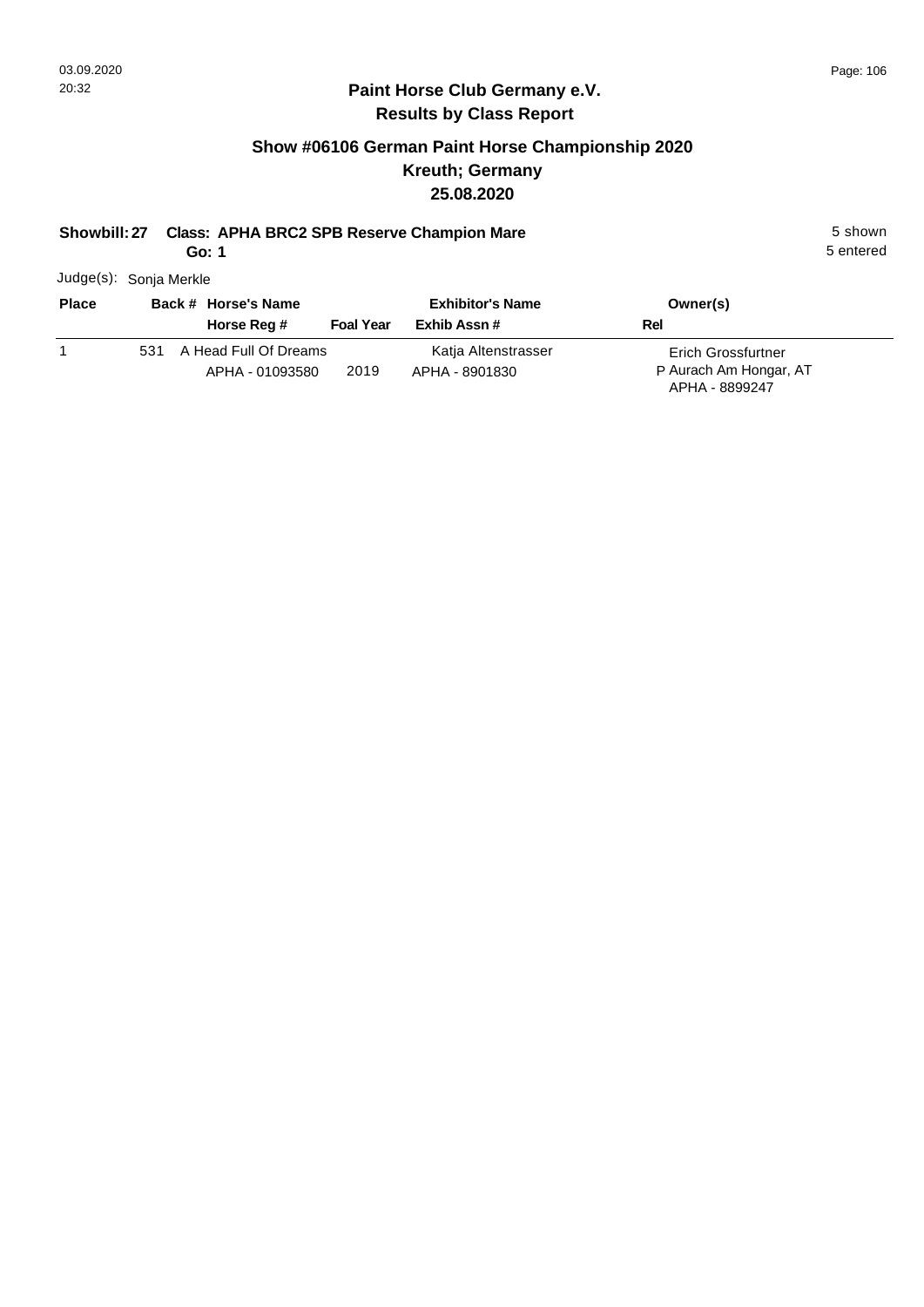#### **Paint Horse Club Germany e.V. Results by Class Report**

## **Show #06107 German Paint Horse Championship 2020 Kreuth; Germany 25.08.2020**

# **Showbill: 27 Class: APHA BRC2 SPB Reserve Champion Mare** 5 Shown 5 shown

**Go: 1**

Judge(s): Nicolas Perrin

| <b>Place</b> | Back # Horse's Name<br>Horse Reg # | <b>Foal Year</b> | <b>Exhibitor's Name</b><br>Exhib Assn # | Owner(s)<br><b>Rel</b>          |
|--------------|------------------------------------|------------------|-----------------------------------------|---------------------------------|
|              | 502 LX Ultimate Krymsun            |                  | Maike Englert                           | Sarah Bonfig<br>S Oberstreu, DE |
|              | APHA - 01092768                    | 2019             | APHA - 0148971                          | APHA - 9180007                  |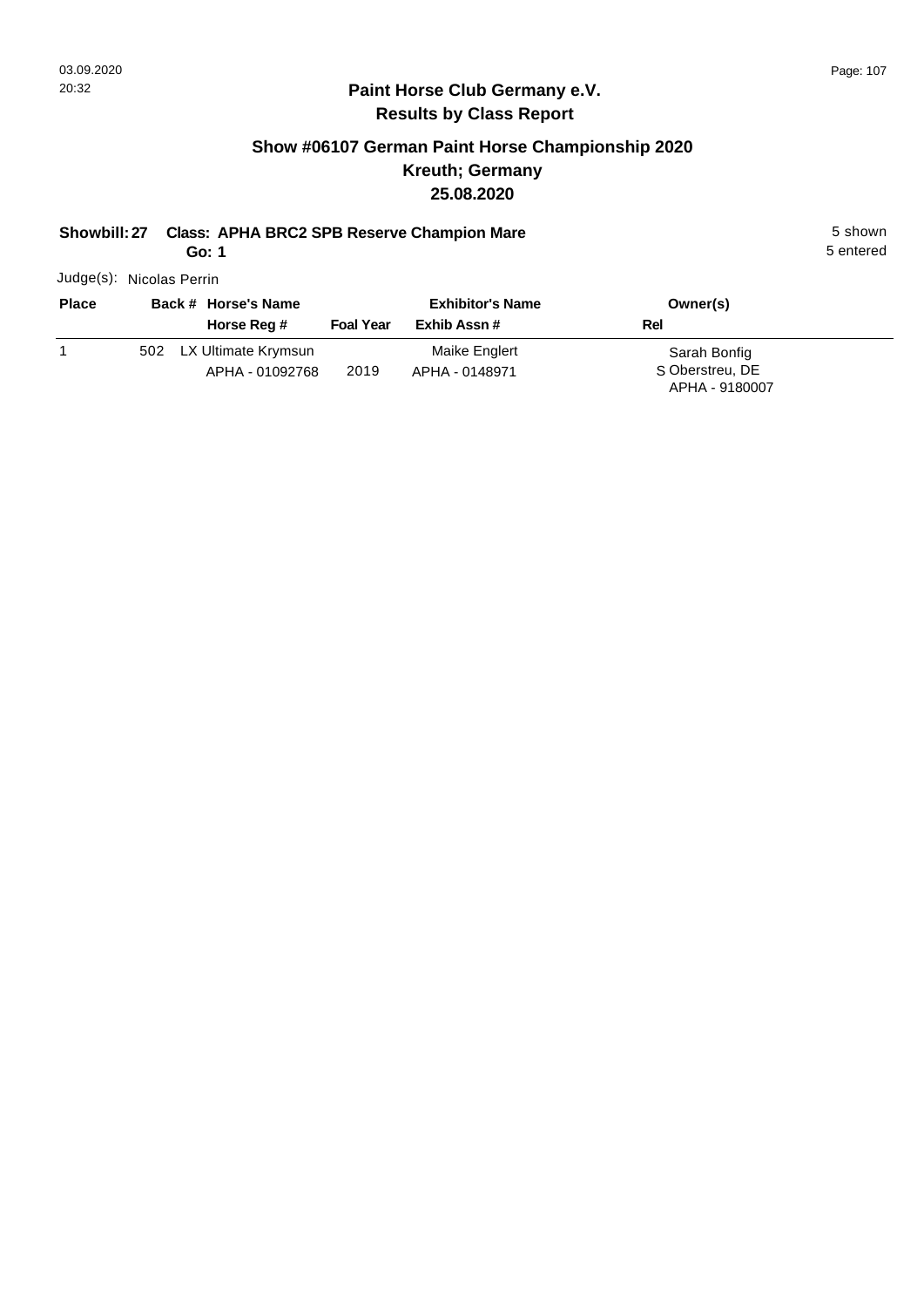#### **Paint Horse Club Germany e.V. Results by Class Report**

## **Show #06108 German Paint Horse Championship 2020 Kreuth; Germany 25.08.2020**

# **Showbill: 27 Class: APHA BRC2 SPB Reserve Champion Mare** 5 Shown 5 shown

**Go: 1**

Judge(s): Pierre Ouellet

| <b>Place</b> |     | Back # Horse's Name<br>Horse Reg # | <b>Foal Year</b> | <b>Exhibitor's Name</b><br>Exhib Assn # | Owner(s)<br>Rel                                        |
|--------------|-----|------------------------------------|------------------|-----------------------------------------|--------------------------------------------------------|
|              | 501 | Miss Rods Chips<br>APHA - 01081298 | 2018             | Vanessa Fuschier<br>APHA - 9170781      | Vanessa Fuschier<br>Z Todtenweis, DE<br>APHA - 9170781 |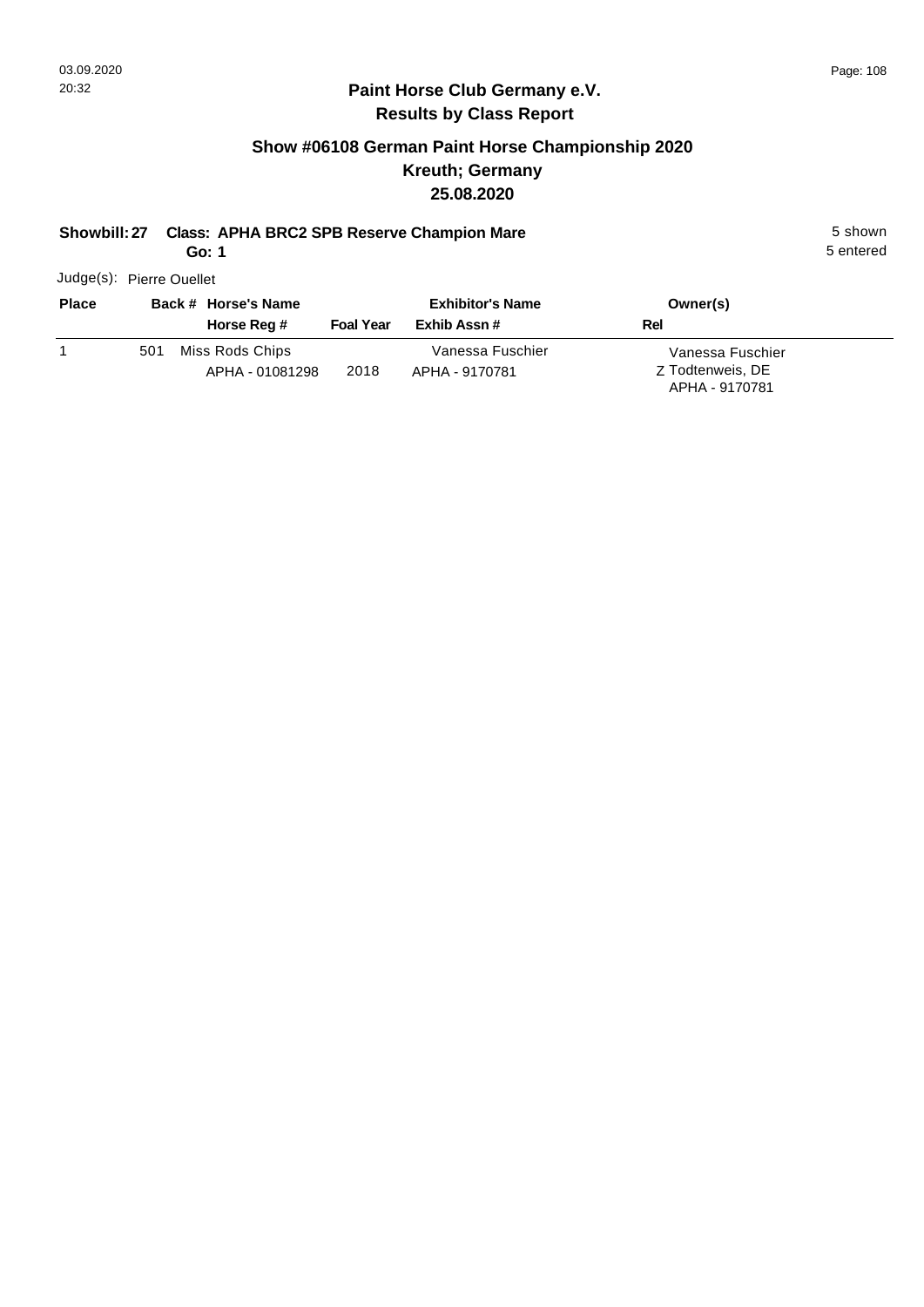## **Show #06105 German Paint Horse Championship 2020 Kreuth; Germany 25.08.2020**

| Showbill: 28           |     | <b>Class: PHCG MM2 Maturity 2-Yr-Old Mares</b><br>Go: 1 | 11 shown<br>12 entered |                                              |                                                                    |
|------------------------|-----|---------------------------------------------------------|------------------------|----------------------------------------------|--------------------------------------------------------------------|
| Judge(s): Susanne Haug |     |                                                         |                        |                                              |                                                                    |
| <b>Place</b>           |     | Back # Horse's Name                                     |                        | <b>Exhibitor's Name</b>                      | Owner(s)                                                           |
|                        |     | Horse Reg #                                             | <b>Foal Year</b>       | Exhib Assn #                                 | <b>Rel</b>                                                         |
| $\mathbf{1}$           | 184 | Fancy As I Set                                          | 2018                   | <b>Emmanuel Dodart</b><br><b>PHCG - 7112</b> | Aude Dodart<br>P Montigny Sur Avre, FR<br><b>PHCG - 7817</b>       |
| $\overline{2}$         | 189 | Shez Infinity Magic                                     | 2018                   | Juergen Ochrana<br>PHCG - 5699               | Angelika Gallitzendoerfer<br>Memmingen, DE<br><b>PHCG - 1256</b>   |
| 3                      | 203 | Summer In The City                                      | 2018                   | Katja Altenstrasser<br><b>PHCG - 5654</b>    | Katja Altenstrasser<br>Z Aurach, AT<br><b>PHCG - 5654</b>          |
| $\overline{4}$         | 501 | Miss Rods Chips                                         | 2018                   | Vanessa Fuschier<br><b>PHCG - 7941</b>       | Vanessa Fuschier<br>Z Todtenweis, DE<br><b>PHCG - 7941</b>         |
| 5                      | 110 | Give Up The Ghost                                       | 2018                   | Corinna Dahn<br><b>PHCG - 8256</b>           | Corinna Dahn<br>Z Königsbach-Stein, DE<br><b>PHCG - 8256</b>       |
| 6                      | 126 | <b>Nakais Nifty Nugget</b>                              | 2018                   | Stefanie Kuhn<br>PHCG - 8295                 | Sara Burton<br>Erligheim, DE<br><b>PHCG - 7273</b>                 |
| $\overline{7}$         | 191 | <b>Mystic Broker Assets</b>                             | 2018                   | <b>Maud Detry</b><br>PHCG - 8108             | <b>Maud Detry</b><br>Z Hampteau, BE<br><b>PHCG - 8108</b>          |
| 8                      | 209 | Cool Colorful Asset                                     | 2018                   | Anick Worp<br>PHCG - 8091                    | Anick Worp<br>Middenbeemster, NL<br><b>PHCG - 8091</b>             |
| 9                      | 201 | Passet And Chips                                        | 2018                   | <b>Helene Fere</b><br><b>PHCG - 8277</b>     | <b>Helene Fere</b><br>Z Illiers L Eveque, FR<br><b>PHCG - 8277</b> |
| 10                     | 197 | Krymsunszipsensation                                    | 2018                   | Sabine Raedler<br>PHCG - 3265                | Sabine Raedler<br>Z Steinen, DE<br>PHCG - 3265                     |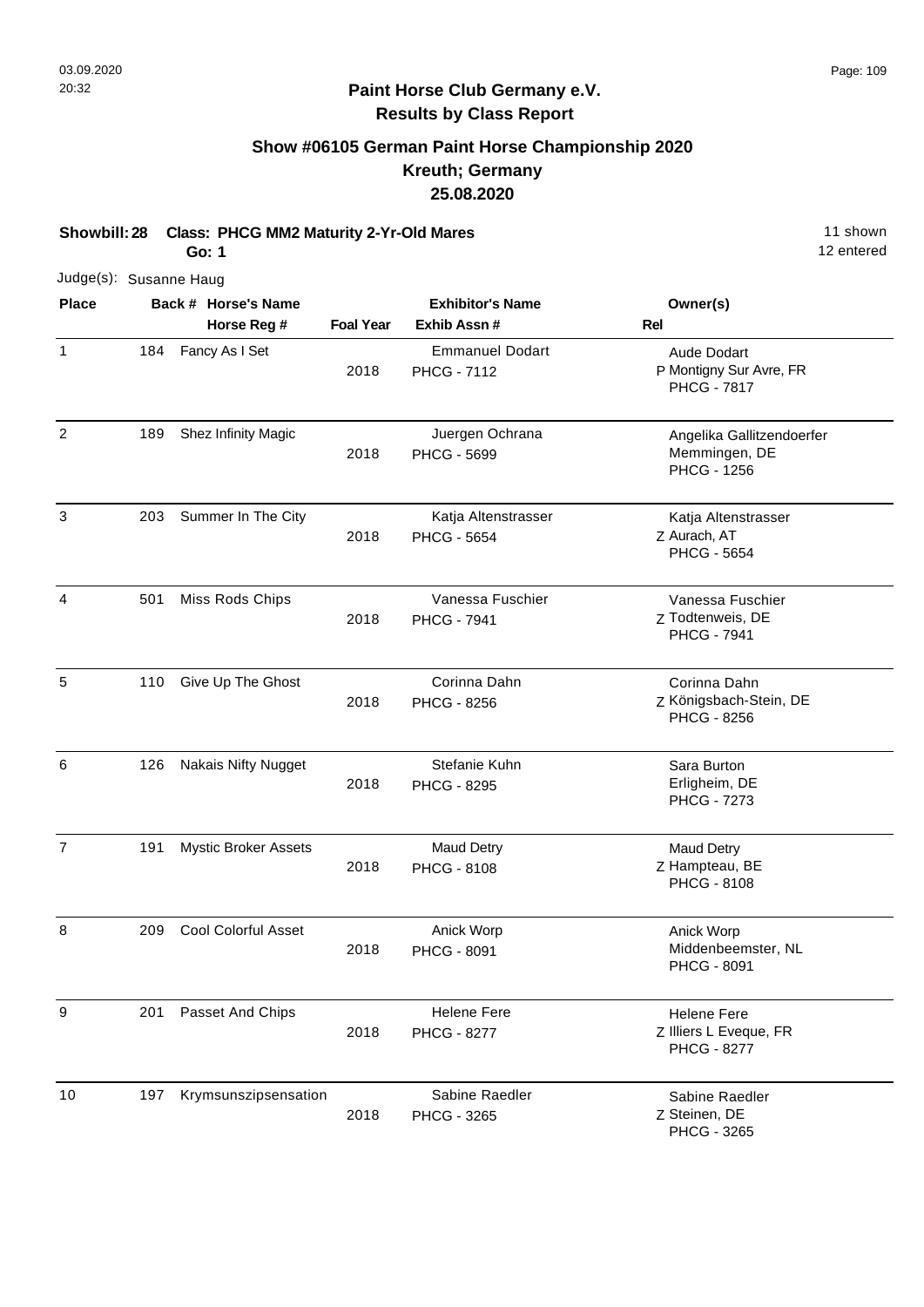## **Show #06106 German Paint Horse Championship 2020 Kreuth; Germany 25.08.2020**

**Showbill: 28 Class: PHCG MM2 Maturity 2-Yr-Old Mares** 11 Shown 11 shown **Go: 1**

| Judge(s): Sonja Merkle |     |                                    |                  |                                              |                                                                     |
|------------------------|-----|------------------------------------|------------------|----------------------------------------------|---------------------------------------------------------------------|
| <b>Place</b>           |     | Back # Horse's Name<br>Horse Reg # | <b>Foal Year</b> | <b>Exhibitor's Name</b><br>Exhib Assn #      | Owner(s)<br>Rel                                                     |
| $\mathbf{1}$           | 501 | Miss Rods Chips                    | 2018             | Vanessa Fuschier<br><b>PHCG - 7941</b>       | Vanessa Fuschier<br>Z Todtenweis, DE<br><b>PHCG - 7941</b>          |
| $\overline{2}$         | 189 | Shez Infinity Magic                | 2018             | Juergen Ochrana<br><b>PHCG - 5699</b>        | Angelika Gallitzendoerfer<br>Memmingen, DE<br><b>PHCG - 1256</b>    |
| 3                      | 184 | Fancy As I Set                     | 2018             | <b>Emmanuel Dodart</b><br><b>PHCG - 7112</b> | <b>Aude Dodart</b><br>P Montigny Sur Avre, FR<br><b>PHCG - 7817</b> |
| $\overline{a}$         | 203 | Summer In The City                 | 2018             | Katja Altenstrasser<br><b>PHCG - 5654</b>    | Katja Altenstrasser<br>Z Aurach, AT<br><b>PHCG - 5654</b>           |
| 5                      | 110 | Give Up The Ghost                  | 2018             | Corinna Dahn<br><b>PHCG - 8256</b>           | Corinna Dahn<br>Z Königsbach-Stein, DE<br>PHCG - 8256               |
| 6                      | 191 | <b>Mystic Broker Assets</b>        | 2018             | <b>Maud Detry</b><br><b>PHCG - 8108</b>      | <b>Maud Detry</b><br>Z Hampteau, BE<br><b>PHCG - 8108</b>           |
| $\overline{7}$         | 126 | Nakais Nifty Nugget                | 2018             | Stefanie Kuhn<br><b>PHCG - 8295</b>          | Sara Burton<br>Erligheim, DE<br><b>PHCG - 7273</b>                  |
| 8                      | 209 | Cool Colorful Asset                | 2018             | Anick Worp<br>PHCG - 8091                    | Anick Worp<br>Middenbeemster, NL<br>PHCG - 8091                     |
| 9                      | 201 | Passet And Chips                   | 2018             | <b>Helene Fere</b><br><b>PHCG - 8277</b>     | <b>Helene Fere</b><br>Z Illiers L Eveque, FR<br><b>PHCG - 8277</b>  |
| 10                     | 197 | Krymsunszipsensation               | 2018             | Sabine Raedler<br>PHCG - 3265                | Sabine Raedler<br>Z Steinen, DE<br>PHCG - 3265                      |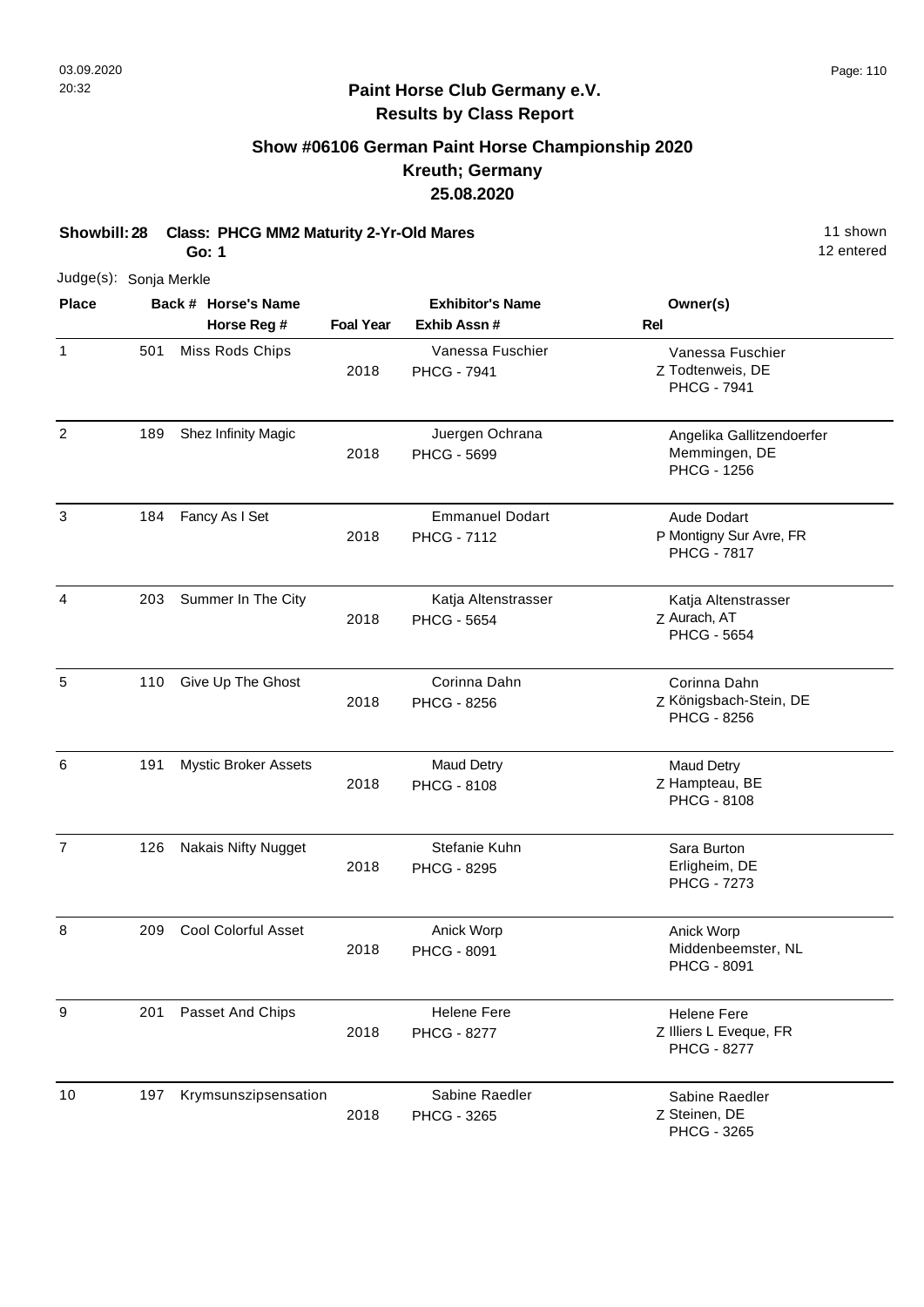## **Show #06107 German Paint Horse Championship 2020 Kreuth; Germany 25.08.2020**

**Showbill: 28 Class: PHCG MM2 Maturity 2-Yr-Old Mares** 11 Shown 11 shown **Go: 1**

|                | Judge(s): Nicolas Perrin |                                    |                  |                                              |                                                                    |  |  |  |
|----------------|--------------------------|------------------------------------|------------------|----------------------------------------------|--------------------------------------------------------------------|--|--|--|
| <b>Place</b>   |                          | Back # Horse's Name<br>Horse Reg # | <b>Foal Year</b> | <b>Exhibitor's Name</b><br>Exhib Assn#       | Owner(s)<br>Rel                                                    |  |  |  |
| $\mathbf{1}$   | 189                      | Shez Infinity Magic                | 2018             | Juergen Ochrana<br>PHCG - 5699               | Angelika Gallitzendoerfer<br>Memmingen, DE<br><b>PHCG - 1256</b>   |  |  |  |
| $\overline{2}$ | 203                      | Summer In The City                 | 2018             | Katja Altenstrasser<br><b>PHCG - 5654</b>    | Katja Altenstrasser<br>Z Aurach, AT<br><b>PHCG - 5654</b>          |  |  |  |
| 3              | 126                      | <b>Nakais Nifty Nugget</b>         | 2018             | Stefanie Kuhn<br>PHCG - 8295                 | Sara Burton<br>Erligheim, DE<br><b>PHCG - 7273</b>                 |  |  |  |
| 4              | 184                      | Fancy As I Set                     | 2018             | <b>Emmanuel Dodart</b><br><b>PHCG - 7112</b> | Aude Dodart<br>P Montigny Sur Avre, FR<br><b>PHCG - 7817</b>       |  |  |  |
| 5              | 110                      | Give Up The Ghost                  | 2018             | Corinna Dahn<br><b>PHCG - 8256</b>           | Corinna Dahn<br>Z Königsbach-Stein, DE<br><b>PHCG - 8256</b>       |  |  |  |
| 6              | 501                      | Miss Rods Chips                    | 2018             | Vanessa Fuschier<br><b>PHCG - 7941</b>       | Vanessa Fuschier<br>Z Todtenweis, DE<br><b>PHCG - 7941</b>         |  |  |  |
| $\overline{7}$ | 191                      | Mystic Broker Assets               | 2018             | <b>Maud Detry</b><br><b>PHCG - 8108</b>      | <b>Maud Detry</b><br>Z Hampteau, BE<br><b>PHCG - 8108</b>          |  |  |  |
| 8              | 197                      | Krymsunszipsensation               | 2018             | Sabine Raedler<br>PHCG - 3265                | Sabine Raedler<br>Z Steinen, DE<br>PHCG - 3265                     |  |  |  |
| $9\,$          | 201                      | Passet And Chips                   | 2018             | <b>Helene Fere</b><br><b>PHCG - 8277</b>     | <b>Helene Fere</b><br>Z Illiers L Eveque, FR<br><b>PHCG - 8277</b> |  |  |  |
| 10             | 209                      | <b>Cool Colorful Asset</b>         | 2018             | Anick Worp<br><b>PHCG - 8091</b>             | Anick Worp<br>Middenbeemster, NL<br><b>PHCG - 8091</b>             |  |  |  |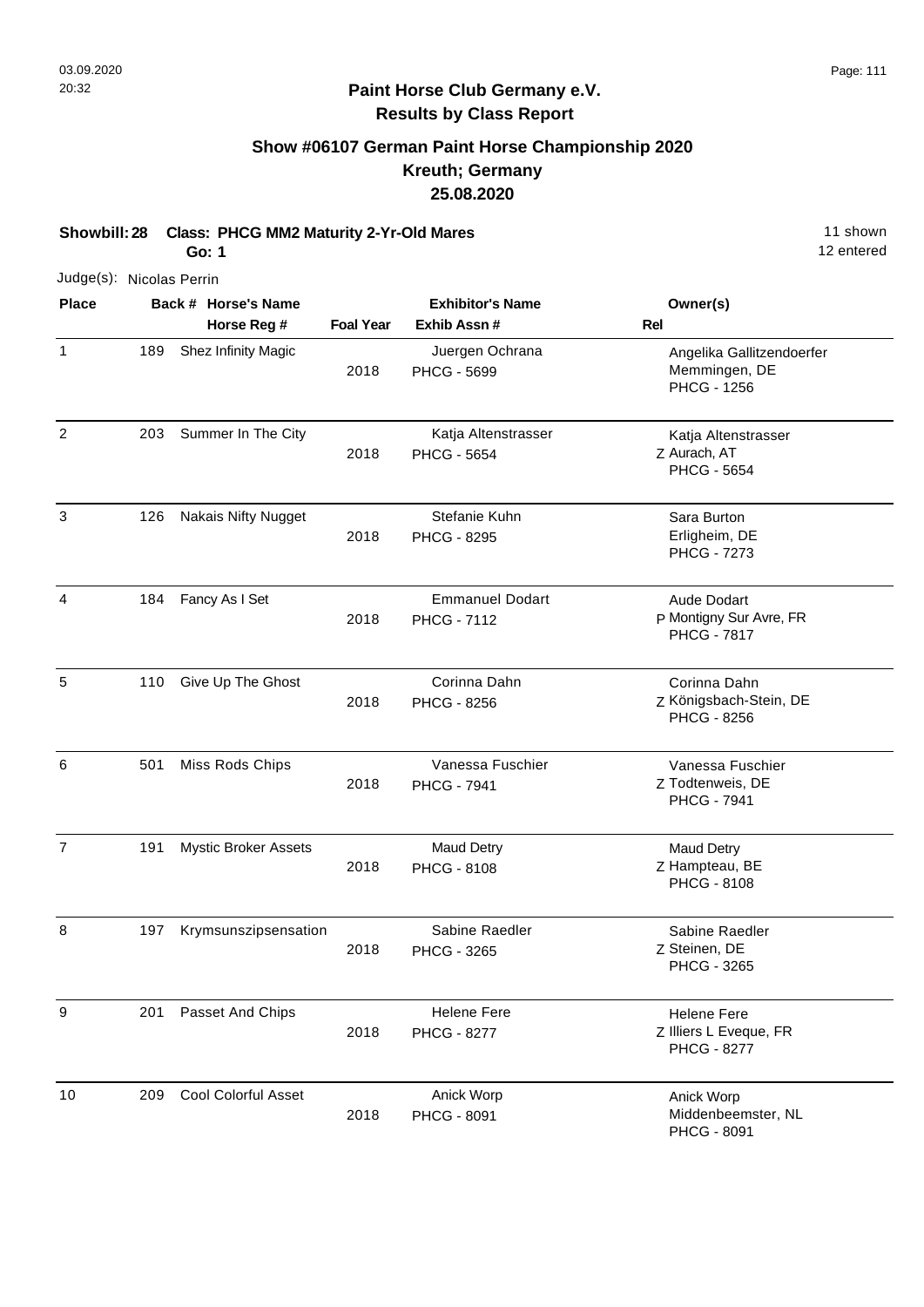## **Show #06108 German Paint Horse Championship 2020 Kreuth; Germany 25.08.2020**

**Showbill: 28 Class: PHCG MM2 Maturity 2-Yr-Old Mares** 11 Shown 11 shown **Go: 1**

Judge(s): Pierre Ouellet

| <b>Place</b>   |     | Back # Horse's Name         |                  | <b>Exhibitor's Name</b>                      | Owner(s)                                                            |
|----------------|-----|-----------------------------|------------------|----------------------------------------------|---------------------------------------------------------------------|
|                |     | Horse Reg #                 | <b>Foal Year</b> | Exhib Assn #                                 | <b>Rel</b>                                                          |
| $\mathbf{1}$   | 189 | Shez Infinity Magic         | 2018             | Juergen Ochrana<br>PHCG - 5699               | Angelika Gallitzendoerfer<br>Memmingen, DE<br><b>PHCG - 1256</b>    |
| 2              | 203 | Summer In The City          | 2018             | Katja Altenstrasser<br><b>PHCG - 5654</b>    | Katja Altenstrasser<br>Z Aurach, AT<br><b>PHCG - 5654</b>           |
| 3              | 501 | Miss Rods Chips             | 2018             | Vanessa Fuschier<br><b>PHCG - 7941</b>       | Vanessa Fuschier<br>Z Todtenweis, DE<br><b>PHCG - 7941</b>          |
| 4              | 110 | Give Up The Ghost           | 2018             | Corinna Dahn<br>PHCG - 8256                  | Corinna Dahn<br>Z Königsbach-Stein, DE<br>PHCG - 8256               |
| 5              | 184 | Fancy As I Set              | 2018             | <b>Emmanuel Dodart</b><br><b>PHCG - 7112</b> | <b>Aude Dodart</b><br>P Montigny Sur Avre, FR<br><b>PHCG - 7817</b> |
| 6              | 197 | Krymsunszipsensation        | 2018             | Sabine Raedler<br>PHCG - 3265                | Sabine Raedler<br>Z Steinen, DE<br>PHCG - 3265                      |
| $\overline{7}$ | 191 | <b>Mystic Broker Assets</b> | 2018             | <b>Maud Detry</b><br><b>PHCG - 8108</b>      | <b>Maud Detry</b><br>Z Hampteau, BE<br>PHCG - 8108                  |
| 8              | 201 | Passet And Chips            | 2018             | <b>Helene Fere</b><br><b>PHCG - 8277</b>     | <b>Helene Fere</b><br>Z Illiers L Eveque, FR<br><b>PHCG - 8277</b>  |
| 9              | 209 | <b>Cool Colorful Asset</b>  | 2018             | Anick Worp<br><b>PHCG - 8091</b>             | Anick Worp<br>Middenbeemster, NL<br>PHCG - 8091                     |
| 10             | 126 | <b>Nakais Nifty Nugget</b>  | 2018             | Stefanie Kuhn<br><b>PHCG - 8295</b>          | Sara Burton<br>Erligheim, DE<br><b>PHCG - 7273</b>                  |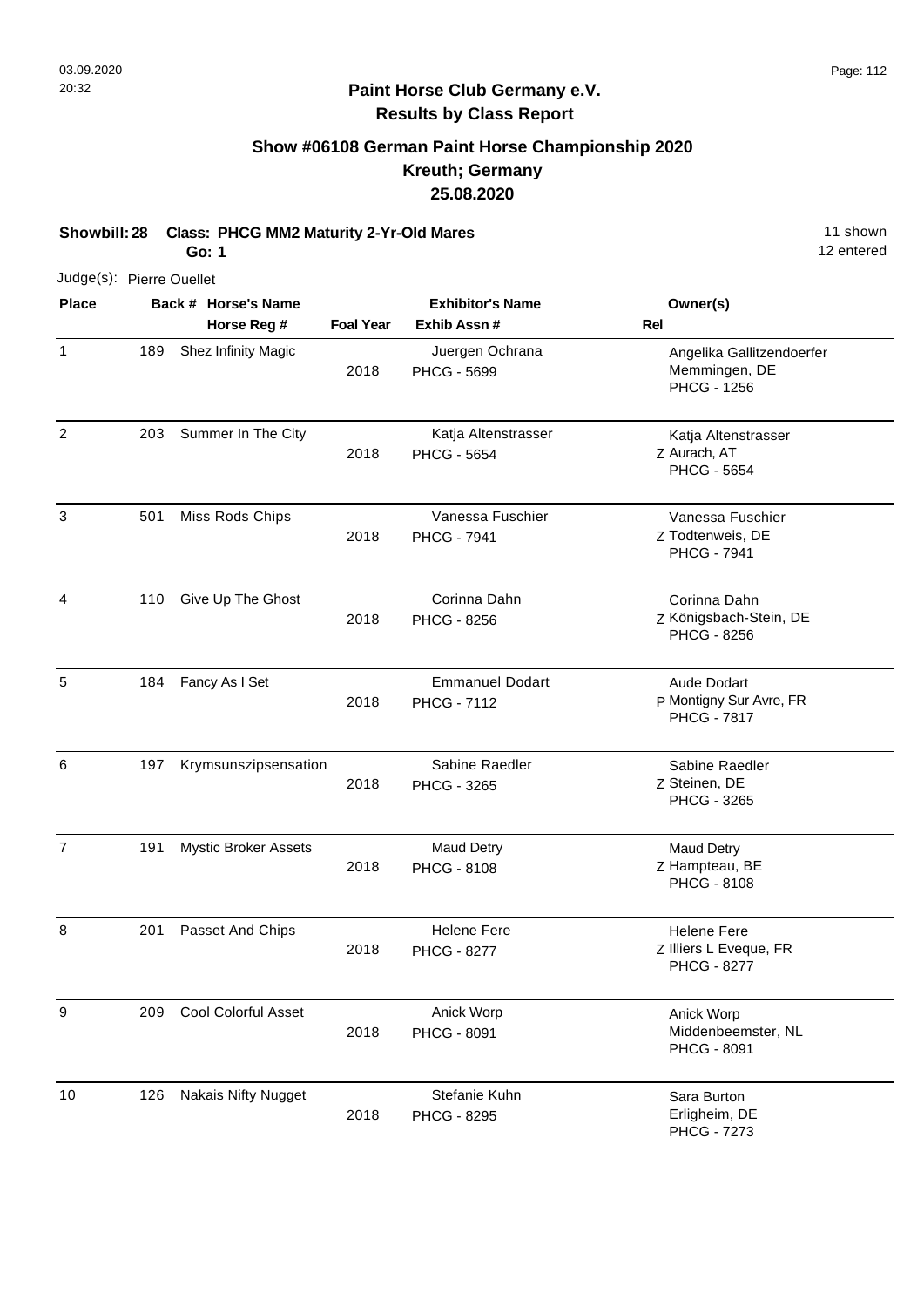## **Show #06105 German Paint Horse Championship 2020 Kreuth; Germany 25.08.2020**

**Showbill: 29 Class: APHA AOC Amateur Overo Color, One Year & Older & All Sexes** 4 shown **Go: 1**

4 entered

Judge(s): Susanne Haug **Back # Horse's Name Place Owner(s) Horse Reg # Exhib Assn # Foal Year Rel Exhibitor's Name** 1 Z Brislach, CH Brigitta Trevisan APHA - 9170228 2018 Sweet Sweet Lovin 179 APHA - 01079990 Brigitta Trevisan APHA - 9170228 2 Z Ellgau, DE Sabine Gruner APHA - 8596390 2017 113 Remember All APHA - 01074745 Sabine Gruner APHA - 8596390

| 3 | 187 | <b>Blues Final Edition</b><br>APHA - 01081490 | 2018 | Barbora Havelkova<br>APHA - 8971586  | Barbora Havelkova<br>Z Roztoky, CZ<br>APHA - 8971586   |
|---|-----|-----------------------------------------------|------|--------------------------------------|--------------------------------------------------------|
| 4 |     | 142 RR Hot N Special<br>APHA - 01071939       | 2017 | Nadine Baumgaertel<br>APHA - 0143108 | Nadine Baumgaertel<br>Z Oberhaid, DE<br>APHA - 0143108 |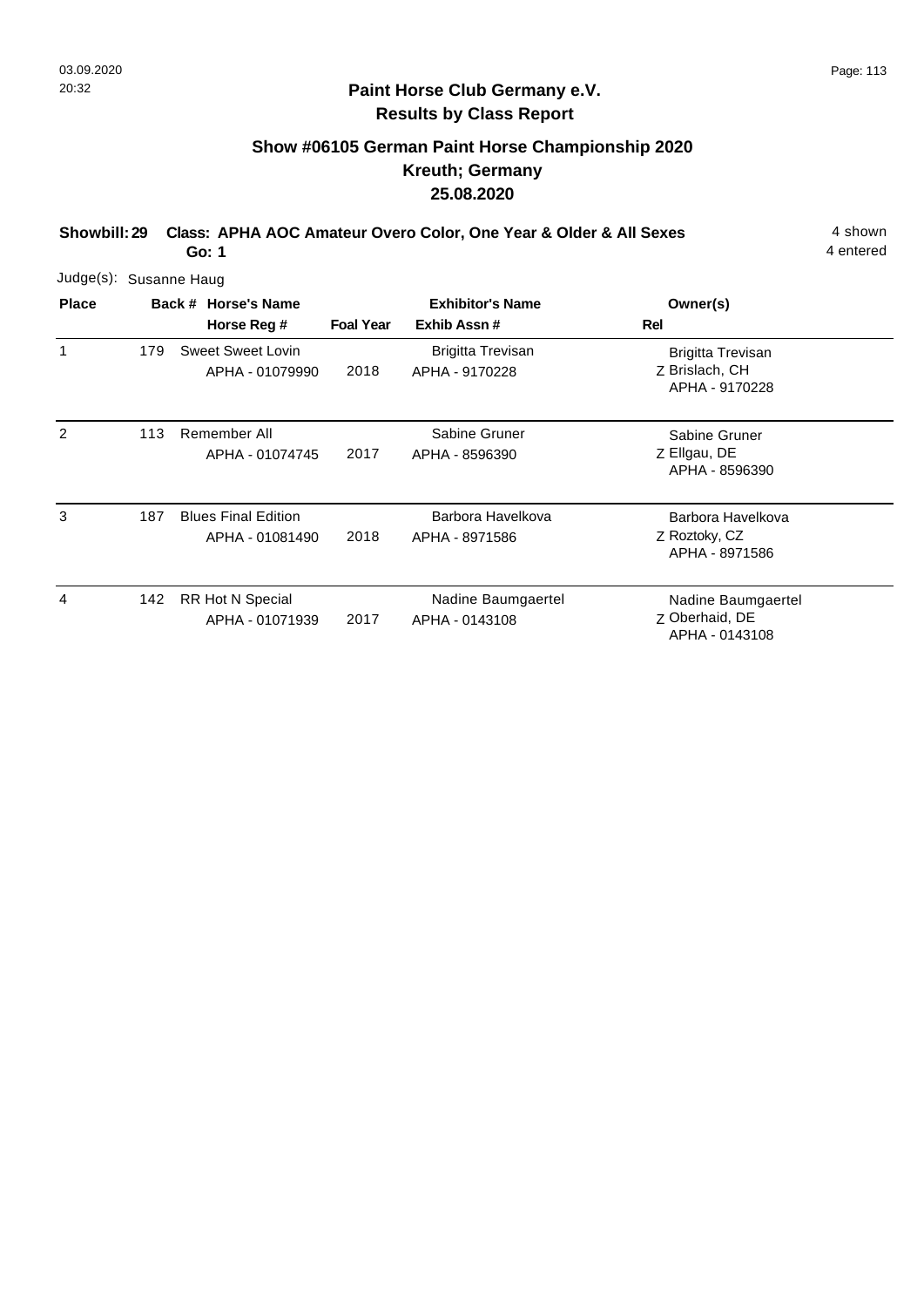## **Show #06106 German Paint Horse Championship 2020 Kreuth; Germany 25.08.2020**

**Showbill: 29 Class: APHA AOC Amateur Overo Color, One Year & Older & All Sexes** 4 shown **Go: 1**

4 entered

APHA - 0143108

| Judge(s):    | Sonja Merkle |                                               |                  |                                            |                                                              |  |  |  |  |  |  |
|--------------|--------------|-----------------------------------------------|------------------|--------------------------------------------|--------------------------------------------------------------|--|--|--|--|--|--|
| <b>Place</b> |              | Back # Horse's Name<br>Horse Reg #            | <b>Foal Year</b> | <b>Exhibitor's Name</b><br>Exhib Assn#     | Owner(s)<br>Rel                                              |  |  |  |  |  |  |
| 1            | 113          | Remember All<br>APHA - 01074745               | 2017             | Sabine Gruner<br>APHA - 8596390            | Sabine Gruner<br>Z Ellgau, DE<br>APHA - 8596390              |  |  |  |  |  |  |
| 2            | 179          | Sweet Sweet Lovin<br>APHA - 01079990          | 2018             | <b>Brigitta Trevisan</b><br>APHA - 9170228 | <b>Brigitta Trevisan</b><br>Z Brislach, CH<br>APHA - 9170228 |  |  |  |  |  |  |
| 3            | 187          | <b>Blues Final Edition</b><br>APHA - 01081490 | 2018             | Barbora Havelkova<br>APHA - 8971586        | Barbora Havelkova<br>Z Roztoky, CZ<br>APHA - 8971586         |  |  |  |  |  |  |
| 4            | 142          | RR Hot N Special<br>APHA - 01071939           | 2017             | Nadine Baumgaertel<br>APHA - 0143108       | Nadine Baumgaertel<br>Z Oberhaid, DE                         |  |  |  |  |  |  |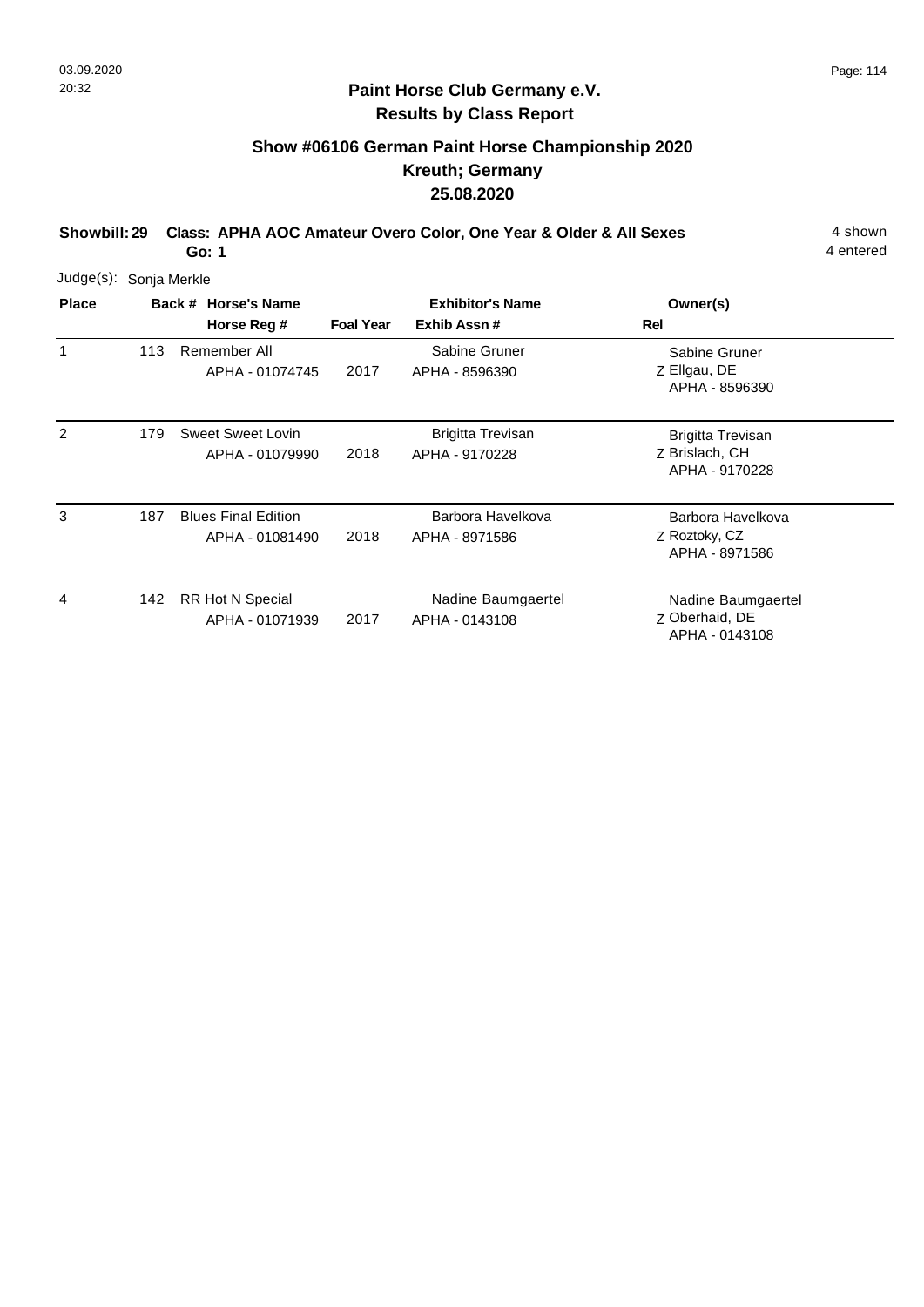## **Show #06107 German Paint Horse Championship 2020 Kreuth; Germany 25.08.2020**

**Showbill: 29 Class: APHA AOC Amateur Overo Color, One Year & Older & All Sexes** 4 shown **Go: 1**

| Judge(s):    | Nicolas Perrin |                                               |                  |                                            |                                                              |
|--------------|----------------|-----------------------------------------------|------------------|--------------------------------------------|--------------------------------------------------------------|
| <b>Place</b> |                | Back # Horse's Name<br>Horse Reg #            | <b>Foal Year</b> | <b>Exhibitor's Name</b><br>Exhib Assn#     | Owner(s)<br><b>Rel</b>                                       |
|              | 113            | Remember All<br>APHA - 01074745               | 2017             | Sabine Gruner<br>APHA - 8596390            | Sabine Gruner<br>Z Ellgau, DE<br>APHA - 8596390              |
| 2            | 187            | <b>Blues Final Edition</b><br>APHA - 01081490 | 2018             | Barbora Havelkova<br>APHA - 8971586        | Barbora Havelkova<br>Z Roztoky, CZ<br>APHA - 8971586         |
| 3            | 179            | Sweet Sweet Lovin<br>APHA - 01079990          | 2018             | <b>Brigitta Trevisan</b><br>APHA - 9170228 | <b>Brigitta Trevisan</b><br>Z Brislach, CH<br>APHA - 9170228 |
| 4            | 142            | RR Hot N Special<br>APHA - 01071939           | 2017             | Nadine Baumgaertel<br>APHA - 0143108       | Nadine Baumgaertel<br>Z Oberhaid, DE<br>APHA - 0143108       |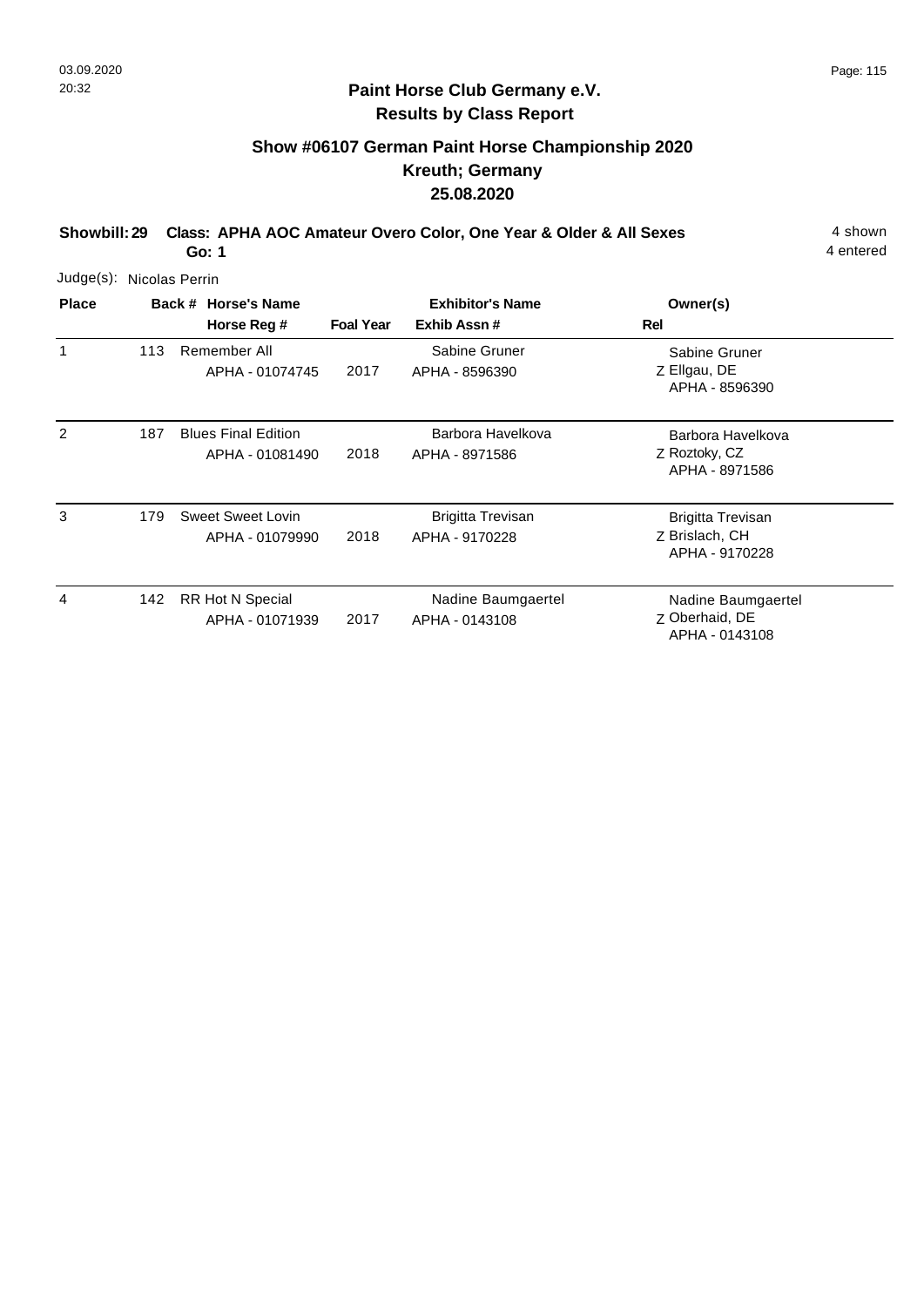## **Show #06108 German Paint Horse Championship 2020 Kreuth; Germany 25.08.2020**

**Showbill: 29 Class: APHA AOC Amateur Overo Color, One Year & Older & All Sexes** 4 shown **Go: 1**

4 entered

APHA - 0143108

| Judge(s): Pierre Ouellet |     |                                               |                  |                                            |                                                              |
|--------------------------|-----|-----------------------------------------------|------------------|--------------------------------------------|--------------------------------------------------------------|
| <b>Place</b>             |     | Back # Horse's Name<br>Horse Reg #            | <b>Foal Year</b> | <b>Exhibitor's Name</b><br>Exhib Assn#     | Owner(s)<br>Rel                                              |
| 1                        | 113 | Remember All<br>APHA - 01074745               | 2017             | Sabine Gruner<br>APHA - 8596390            | Sabine Gruner<br>Z Ellgau, DE<br>APHA - 8596390              |
| 2                        | 187 | <b>Blues Final Edition</b><br>APHA - 01081490 | 2018             | Barbora Havelkova<br>APHA - 8971586        | Barbora Havelkova<br>Z Roztoky, CZ<br>APHA - 8971586         |
| 3                        | 179 | Sweet Sweet Lovin<br>APHA - 01079990          | 2018             | <b>Brigitta Trevisan</b><br>APHA - 9170228 | <b>Brigitta Trevisan</b><br>Z Brislach, CH<br>APHA - 9170228 |
| 4                        | 142 | RR Hot N Special<br>APHA - 01071939           | 2017             | Nadine Baumgaertel<br>APHA - 0143108       | Nadine Baumgaertel<br>Z Oberhaid, DE                         |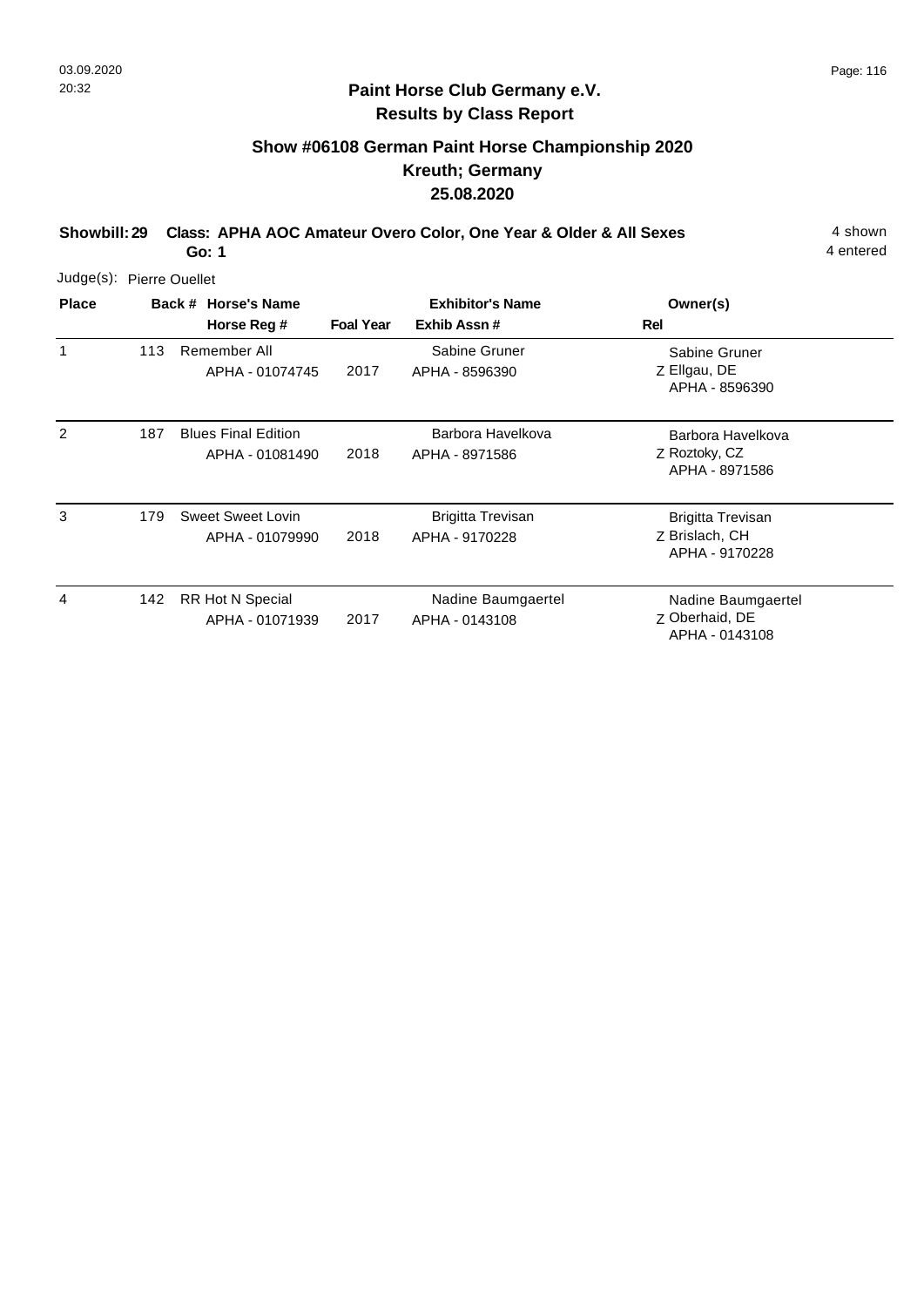## **Show #06105 German Paint Horse Championship 2020 Kreuth; Germany 25.08.2020**

**Showbill: 30 Class: APHA ATC Am Tobiano Color, One Year & Older & All Sexes** 8 Shown **Go: 1**

9 entered

| Judge(s): Susanne Haug |     |                                                |                  |                                        |                                                          |
|------------------------|-----|------------------------------------------------|------------------|----------------------------------------|----------------------------------------------------------|
| <b>Place</b>           |     | Back # Horse's Name<br>Horse Reg #             | <b>Foal Year</b> | <b>Exhibitor's Name</b><br>Exhib Assn# | Owner(s)<br>Rel                                          |
| $\mathbf{1}$           | 235 | <b>BB Lazy Hotroddin</b><br>APHA - 01061690    | 2016             | Stephanie Brueckner<br>APHA - 8982502  | Stephanie Brueckner<br>Z Burscheid, DE<br>APHA - 8982502 |
| $\overline{2}$         | 167 | <b>New Dancing Princess</b><br>APHA - 01060691 | 2016             | Lenka Rollova<br>APHA - 9151373        | Lenka Rollova<br>Z Kladno, CZ<br>APHA - 9151373          |
| 3                      | 152 | Double My Deal<br>APHA - 01081512              | 2018             | Karolina Sailerova<br>APHA - 9176479   | Karolina Sailerova<br>Z Dobrin, CZ<br>APHA - 9176479     |
| 4                      | 157 | TheWayYouMoveMe<br>APHA - 01080649             | 2017             | Alexander Eberhardt<br>APHA - 8918479  | Marija Eberhardt<br>P Langenau, DE<br>APHA - 8659577     |
| 5                      | 123 | LDR Docs Moon Lena<br>APHA - 00831490          | 2005             | Dr. Kerstin Gilsbach<br>APHA - 8590844 | Peter Gilsbach<br>P Boerde Hakel, DE<br>APHA - 8686789   |
| 6                      | 206 | A Set Of Magic<br>APHA - 01083777              | 2018             | Tanja Klink<br>APHA - 8931705          | <b>Mario Klink</b><br>P Nagold, DE<br>APHA - 8926672     |
| $\overline{7}$         | 153 | <b>Emphys Preety Mary</b><br>APHA - 01072501   | 2017             | <b>Kathrin Haake</b><br>APHA - 9161059 | Kathrin Haake<br>Z Königsdorf, DE                        |

Königsdorf, DE APHA - 9161059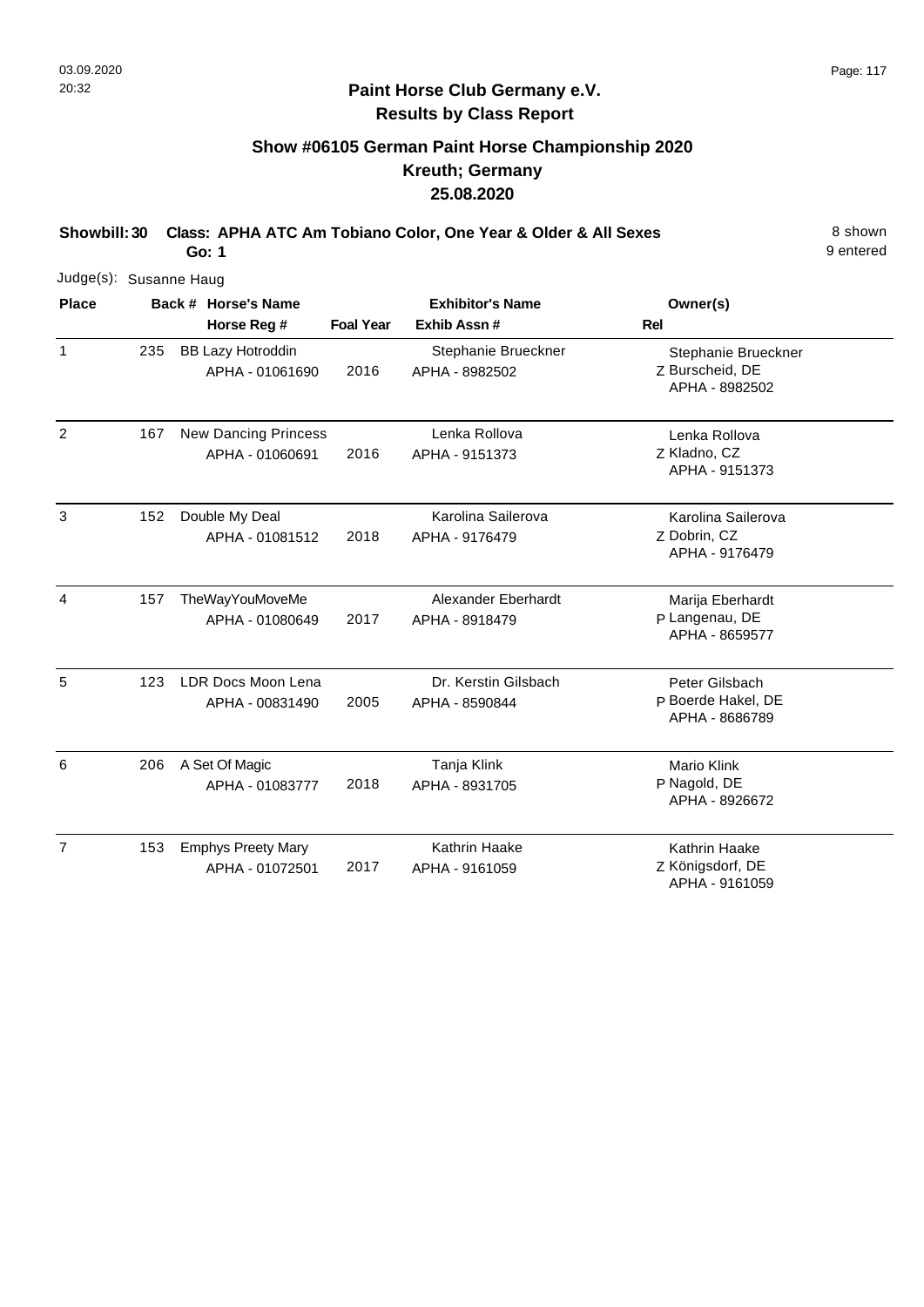## **Show #06106 German Paint Horse Championship 2020 Kreuth; Germany 25.08.2020**

**Showbill: 30 Class: APHA ATC Am Tobiano Color, One Year & Older & All Sexes** 8 Shown **Go: 1**

9 entered

| Judge(s): Sonja Merkle |     |                                                |                  |                                        |                                                                |
|------------------------|-----|------------------------------------------------|------------------|----------------------------------------|----------------------------------------------------------------|
| <b>Place</b>           |     | Back # Horse's Name<br>Horse Reg #             | <b>Foal Year</b> | <b>Exhibitor's Name</b><br>Exhib Assn# | Owner(s)<br>Rel                                                |
| $\mathbf{1}$           | 114 | Stella Simon<br>APHA - 01063563                | 2014             | Monika Pogodda-Cosic<br>APHA - 9166425 | Zoe Christine Cosic<br>MUntergruppenbach, DE<br>APHA - 0138664 |
| 2                      | 206 | A Set Of Magic<br>APHA - 01083777              | 2018             | Tanja Klink<br>APHA - 8931705          | Mario Klink<br>P Nagold, DE<br>APHA - 8926672                  |
| 3                      | 235 | <b>BB Lazy Hotroddin</b><br>APHA - 01061690    | 2016             | Stephanie Brueckner<br>APHA - 8982502  | Stephanie Brueckner<br>Z Burscheid, DE<br>APHA - 8982502       |
| 4                      | 153 | <b>Emphys Preety Mary</b><br>APHA - 01072501   | 2017             | Kathrin Haake<br>APHA - 9161059        | Kathrin Haake<br>Z Königsdorf, DE<br>APHA - 9161059            |
| 5                      | 167 | <b>New Dancing Princess</b><br>APHA - 01060691 | 2016             | Lenka Rollova<br>APHA - 9151373        | Lenka Rollova<br>Z Kladno, CZ<br>APHA - 9151373                |
| 6                      | 157 | TheWayYouMoveMe<br>APHA - 01080649             | 2017             | Alexander Eberhardt<br>APHA - 8918479  | Marija Eberhardt<br>P Langenau, DE<br>APHA - 8659577           |
| $\overline{7}$         | 123 | LDR Docs Moon Lena<br>APHA - 00831490          | 2005             | Dr. Kerstin Gilsbach<br>APHA - 8590844 | Peter Gilsbach<br>P Boerde Hakel, DE                           |

Boerde Hakel, DE APHA - 8686789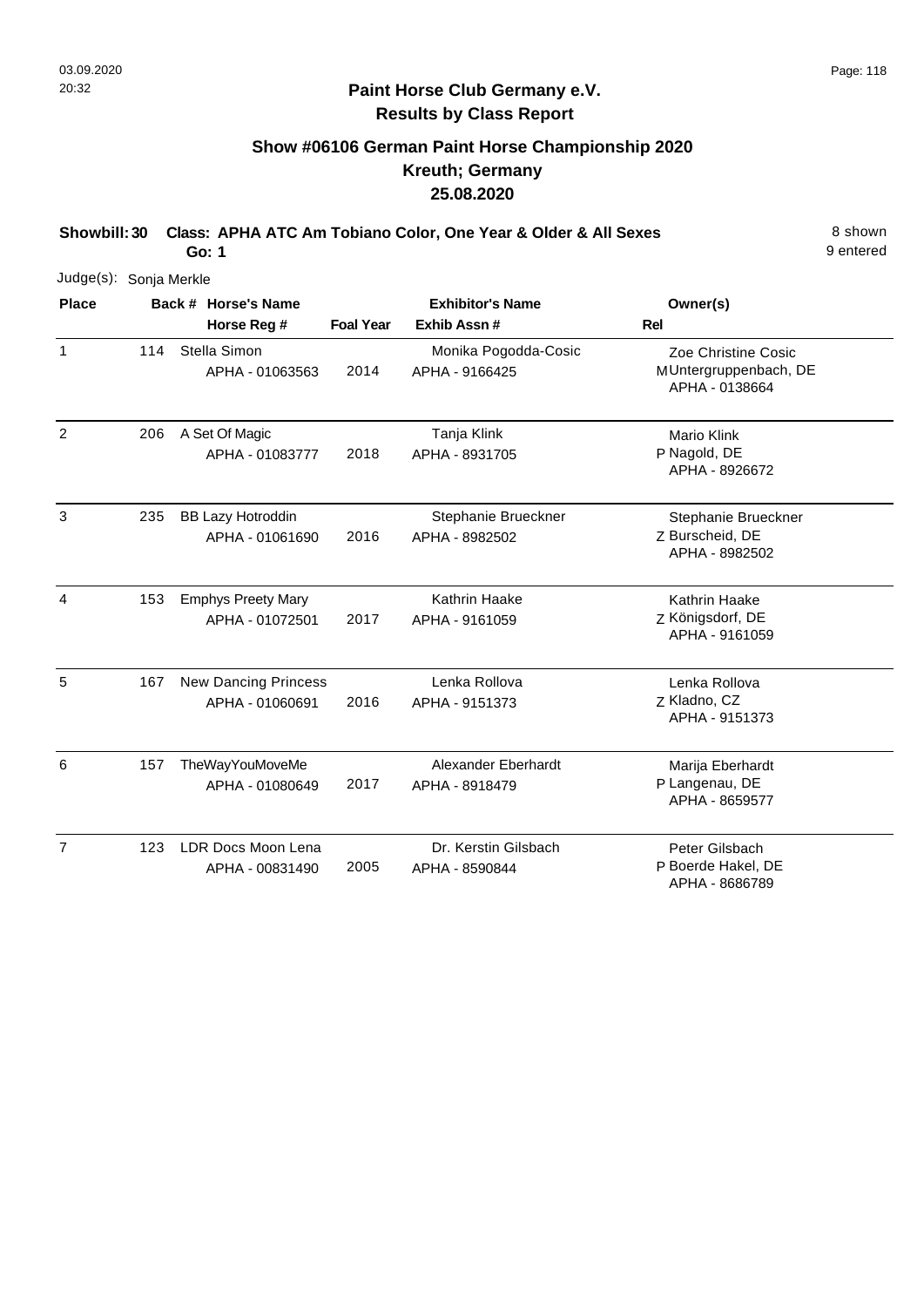## **Show #06107 German Paint Horse Championship 2020 Kreuth; Germany 25.08.2020**

**Showbill: 30 Class: APHA ATC Am Tobiano Color, One Year & Older & All Sexes** 8 Shown **Go: 1**

9 entered

| Judge(s): Nicolas Perrin |     |                                                |                  |                                        |                                                                |  |  |
|--------------------------|-----|------------------------------------------------|------------------|----------------------------------------|----------------------------------------------------------------|--|--|
| <b>Place</b>             |     | Back # Horse's Name                            |                  | <b>Exhibitor's Name</b>                | Owner(s)                                                       |  |  |
|                          |     | Horse Reg #                                    | <b>Foal Year</b> | Exhib Assn #                           | <b>Rel</b>                                                     |  |  |
| $\mathbf{1}$             | 167 | <b>New Dancing Princess</b><br>APHA - 01060691 | 2016             | Lenka Rollova<br>APHA - 9151373        | Lenka Rollova<br>Z Kladno, CZ<br>APHA - 9151373                |  |  |
| $\overline{2}$           | 206 | A Set Of Magic<br>APHA - 01083777              | 2018             | Tanja Klink<br>APHA - 8931705          | Mario Klink<br>P Nagold, DE<br>APHA - 8926672                  |  |  |
| 3                        | 114 | Stella Simon<br>APHA - 01063563                | 2014             | Monika Pogodda-Cosic<br>APHA - 9166425 | Zoe Christine Cosic<br>MUntergruppenbach, DE<br>APHA - 0138664 |  |  |
| 4                        | 235 | <b>BB Lazy Hotroddin</b><br>APHA - 01061690    | 2016             | Stephanie Brueckner<br>APHA - 8982502  | Stephanie Brueckner<br>Z Burscheid, DE<br>APHA - 8982502       |  |  |
| 5                        | 152 | Double My Deal<br>APHA - 01081512              | 2018             | Karolina Sailerova<br>APHA - 9176479   | Karolina Sailerova<br>Z Dobrin, CZ<br>APHA - 9176479           |  |  |
| 6                        | 123 | <b>LDR Docs Moon Lena</b><br>APHA - 00831490   | 2005             | Dr. Kerstin Gilsbach<br>APHA - 8590844 | Peter Gilsbach<br>P Boerde Hakel, DE<br>APHA - 8686789         |  |  |
| $\overline{7}$           | 153 | <b>Emphys Preety Mary</b><br>APHA - 01072501   | 2017             | Kathrin Haake<br>APHA - 9161059        | <b>Kathrin Haake</b><br>Z Königsdorf, DE                       |  |  |

APHA - 9161059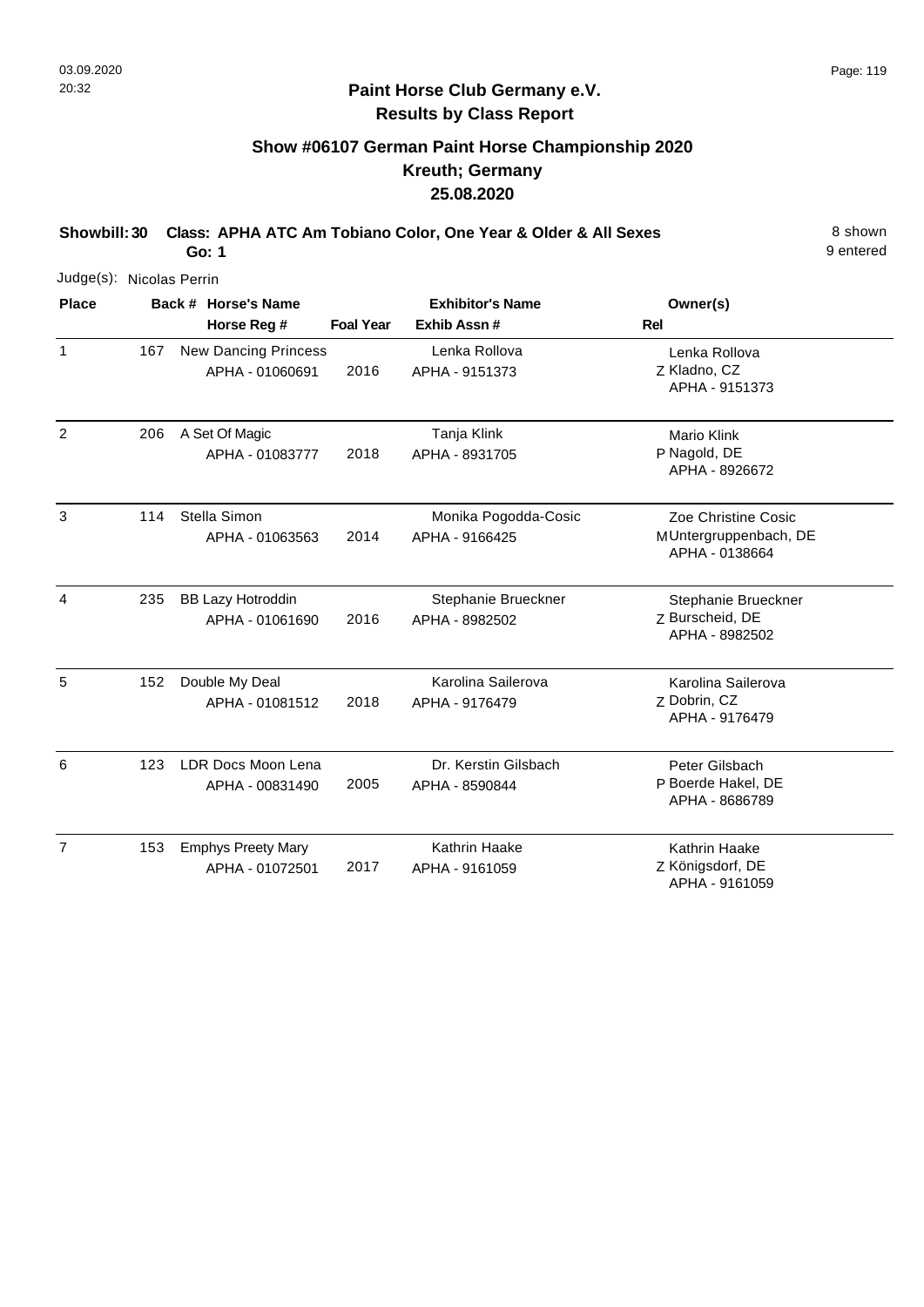## **Show #06108 German Paint Horse Championship 2020 Kreuth; Germany 25.08.2020**

**Showbill: 30 Class: APHA ATC Am Tobiano Color, One Year & Older & All Sexes** 8 Shown **Go: 1**

9 entered

| Judge(s): Pierre Ouellet |     |                                                |                  |                                        |                                                                |
|--------------------------|-----|------------------------------------------------|------------------|----------------------------------------|----------------------------------------------------------------|
| <b>Place</b>             |     | Back # Horse's Name<br>Horse Reg #             | <b>Foal Year</b> | <b>Exhibitor's Name</b><br>Exhib Assn# | Owner(s)<br>Rel                                                |
| $\mathbf{1}$             | 167 | <b>New Dancing Princess</b><br>APHA - 01060691 | 2016             | Lenka Rollova<br>APHA - 9151373        | Lenka Rollova<br>Z Kladno, CZ<br>APHA - 9151373                |
| $\overline{2}$           | 114 | Stella Simon<br>APHA - 01063563                | 2014             | Monika Pogodda-Cosic<br>APHA - 9166425 | Zoe Christine Cosic<br>MUntergruppenbach, DE<br>APHA - 0138664 |
| 3                        | 206 | A Set Of Magic<br>APHA - 01083777              | 2018             | Tanja Klink<br>APHA - 8931705          | <b>Mario Klink</b><br>P Nagold, DE<br>APHA - 8926672           |
| 4                        | 152 | Double My Deal<br>APHA - 01081512              | 2018             | Karolina Sailerova<br>APHA - 9176479   | Karolina Sailerova<br>Z Dobrin, CZ<br>APHA - 9176479           |
| 5                        | 235 | <b>BB Lazy Hotroddin</b><br>APHA - 01061690    | 2016             | Stephanie Brueckner<br>APHA - 8982502  | Stephanie Brueckner<br>Z Burscheid, DE<br>APHA - 8982502       |
| 6                        | 157 | TheWayYouMoveMe<br>APHA - 01080649             | 2017             | Alexander Eberhardt<br>APHA - 8918479  | Marija Eberhardt<br>P Langenau, DE<br>APHA - 8659577           |
| $\overline{7}$           | 123 | LDR Docs Moon Lena<br>APHA - 00831490          | 2005             | Dr. Kerstin Gilsbach<br>APHA - 8590844 | Peter Gilsbach<br>P Boerde Hakel, DE                           |

P Boerde Hakel, DE APHA - 8686789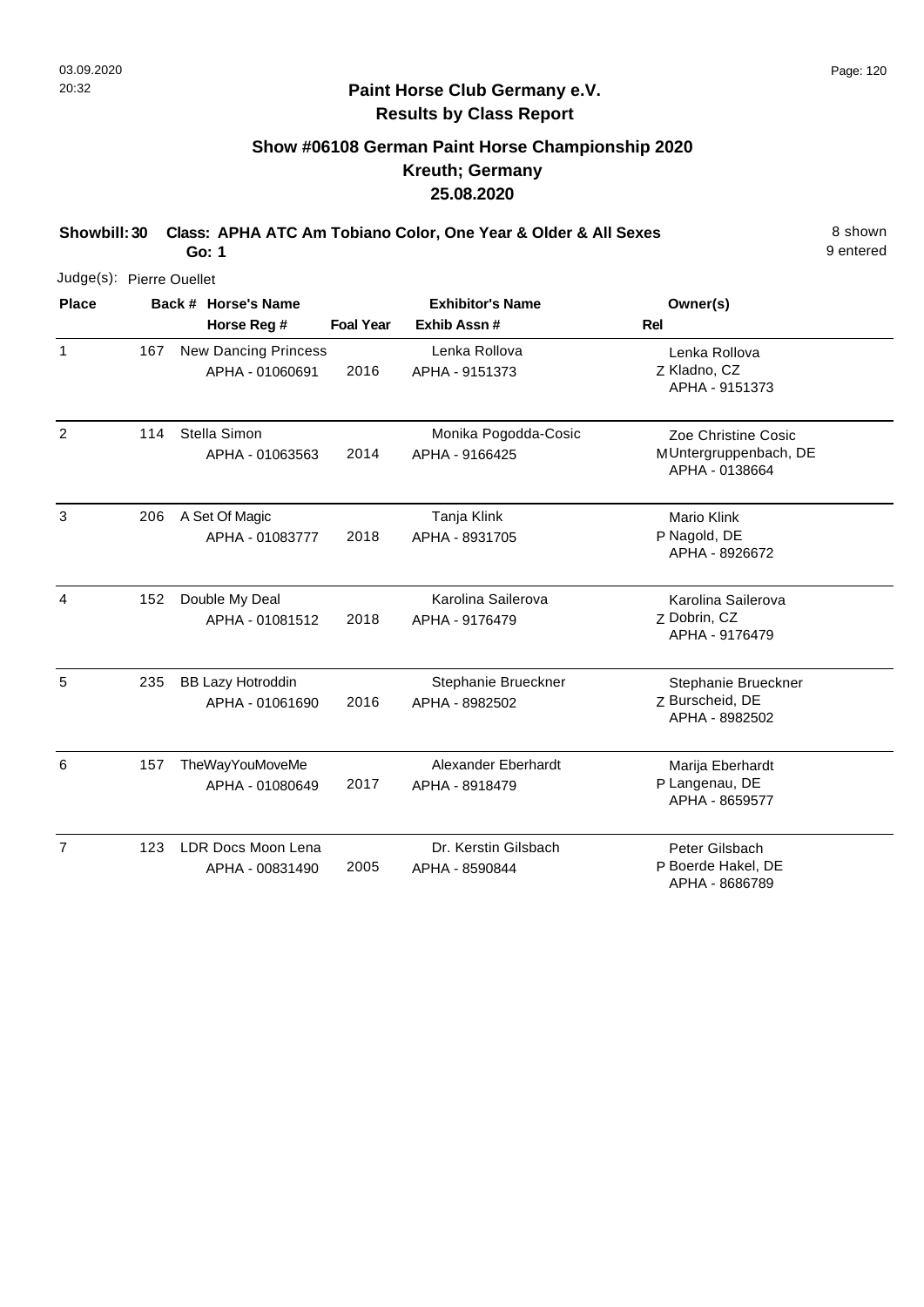## **Show #06105 German Paint Horse Championship 2020 Kreuth; Germany 25.08.2020**

**Showbill: 31 Class: APHA VSH1 Novice Youth Showmanship** 13 Shown

**Go: 1**

| Judge(s): Susanne Haug |     |                                             |                  |                                        |                  |                                                               |
|------------------------|-----|---------------------------------------------|------------------|----------------------------------------|------------------|---------------------------------------------------------------|
| <b>Place</b>           |     | Back # Horse's Name                         |                  | <b>Exhibitor's Name</b>                |                  | Owner(s)                                                      |
|                        |     | Horse Reg #                                 | <b>Foal Year</b> | Exhib Assn#                            | <b>Birthdate</b> | Rel                                                           |
| $\mathbf{1}$           | 175 | <b>Whata Smart Asset</b><br>APHA - 01062003 | 2016             | Christina Mayr<br>APHA - 8982107       |                  | <b>Brigitte Mayr</b><br>C Linz, AT<br>APHA - 8846254          |
| 2                      | 150 | Happy Leo Chocolate<br>APHA - 00865185      | 2006             | Lea Marie Joachim<br>APHA - 9155847    |                  | Jennifer Abroell<br>OBenningen, DE<br>APHA - 8832651          |
| 3                      | 194 | <b>SQ Starlet Cash</b><br>APHA - 01025327   | 2013             | Clara Maurer<br>APHA - 9176091         |                  | Alexandra Rauh<br>OHaldenwang, DE<br>APHA - 8989815           |
| 4                      | 140 | Her Jeans Fit Good<br>APHA - 01072326       | 2017             | Johanna Tamara Kaess<br>APHA - 9160226 |                  | Angelika Gallitzendoerfer<br>OMemmingen, DE<br>APHA - 8203113 |
| 5                      | 230 | Im Miss Josephine<br>APHA - 01063115        | 2016             | Leonie Alisa Maurer<br>APHA - 0148595  |                  | Hans-Georg Holzwarth<br>E Hohenstein, DE<br>APHA - 9148860    |
| 6                      | 116 | Rods Hot Chocolate<br>APHA - 01070529       | 2017             | Lara Berger<br>APHA - 8991303          |                  | Dorina Berger<br>C Ellwangen, DE<br>APHA - 8660875            |
| $\overline{7}$         | 101 | Investinthisgirl<br>APHA - 01091761         | 2010             | Mira Bonfig<br>APHA - 0148972          |                  | Hans Joachim Pfaff<br>D Oberstreu, DE<br>APHA - 9173493       |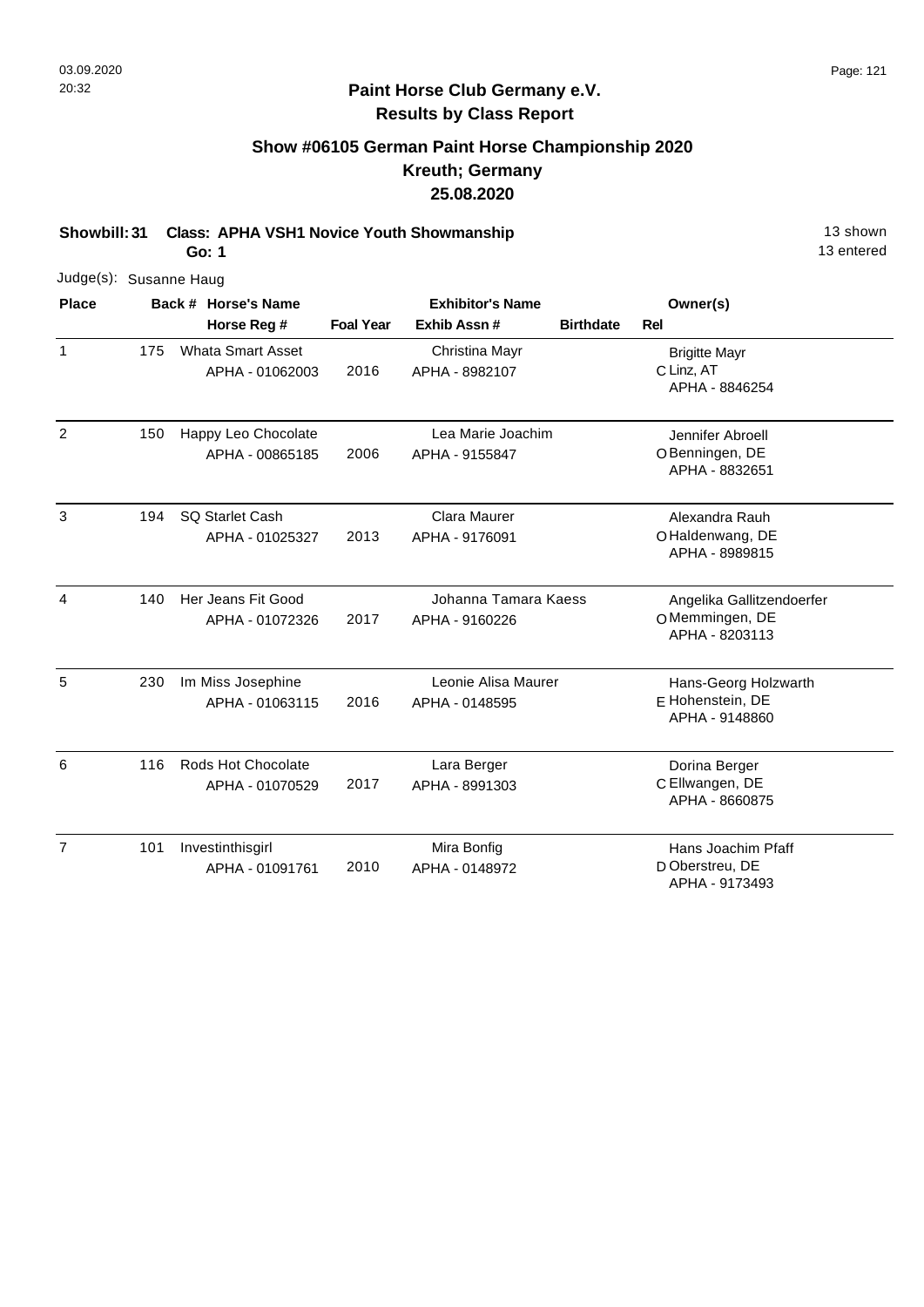## **Show #06106 German Paint Horse Championship 2020 Kreuth; Germany 25.08.2020**

**Showbill: 31 Class: APHA VSH1 Novice Youth Showmanship** 13 Shown

**Go: 1**

| Judge(s):      | Sonja Merkle |                                                |                  |                                        |                  |                                                               |
|----------------|--------------|------------------------------------------------|------------------|----------------------------------------|------------------|---------------------------------------------------------------|
| <b>Place</b>   |              | Back # Horse's Name                            |                  | <b>Exhibitor's Name</b>                |                  | Owner(s)                                                      |
|                |              | Horse Reg #                                    | <b>Foal Year</b> | Exhib Assn #                           | <b>Birthdate</b> | <b>Rel</b>                                                    |
| $\mathbf{1}$   | 175          | <b>Whata Smart Asset</b><br>APHA - 01062003    | 2016             | Christina Mayr<br>APHA - 8982107       |                  | <b>Brigitte Mayr</b><br>C Linz, AT<br>APHA - 8846254          |
| 2              | 150          | Happy Leo Chocolate<br>APHA - 00865185         | 2006             | Lea Marie Joachim<br>APHA - 9155847    |                  | Jennifer Abroell<br>OBenningen, DE<br>APHA - 8832651          |
| 3              | 194          | <b>SQ Starlet Cash</b><br>APHA - 01025327      | 2013             | Clara Maurer<br>APHA - 9176091         |                  | Alexandra Rauh<br>OHaldenwang, DE<br>APHA - 8989815           |
| 4              | 140          | Her Jeans Fit Good<br>APHA - 01072326          | 2017             | Johanna Tamara Kaess<br>APHA - 9160226 |                  | Angelika Gallitzendoerfer<br>OMemmingen, DE<br>APHA - 8203113 |
| 5              | 101          | Investinthisgirl<br>APHA - 01091761            | 2010             | Mira Bonfig<br>APHA - 0148972          |                  | Hans Joachim Pfaff<br>D Oberstreu, DE<br>APHA - 9173493       |
| 6              | 196          | Ima Sensational Mover<br>APHA - 01042885       | 2014             | Kevin Holthuijsen<br>APHA - 9175689    |                  | Charlotte Holthuijsen-Leurs<br>C Venlo, NL<br>APHA - 9143074  |
| $\overline{7}$ | 167          | <b>New Dancing Princess</b><br>APHA - 01060691 | 2016             | Ema Zajacova<br>APHA - 9175320         |                  | Lenka Rollova<br>OKladno, CZ<br>APHA - 9151373                |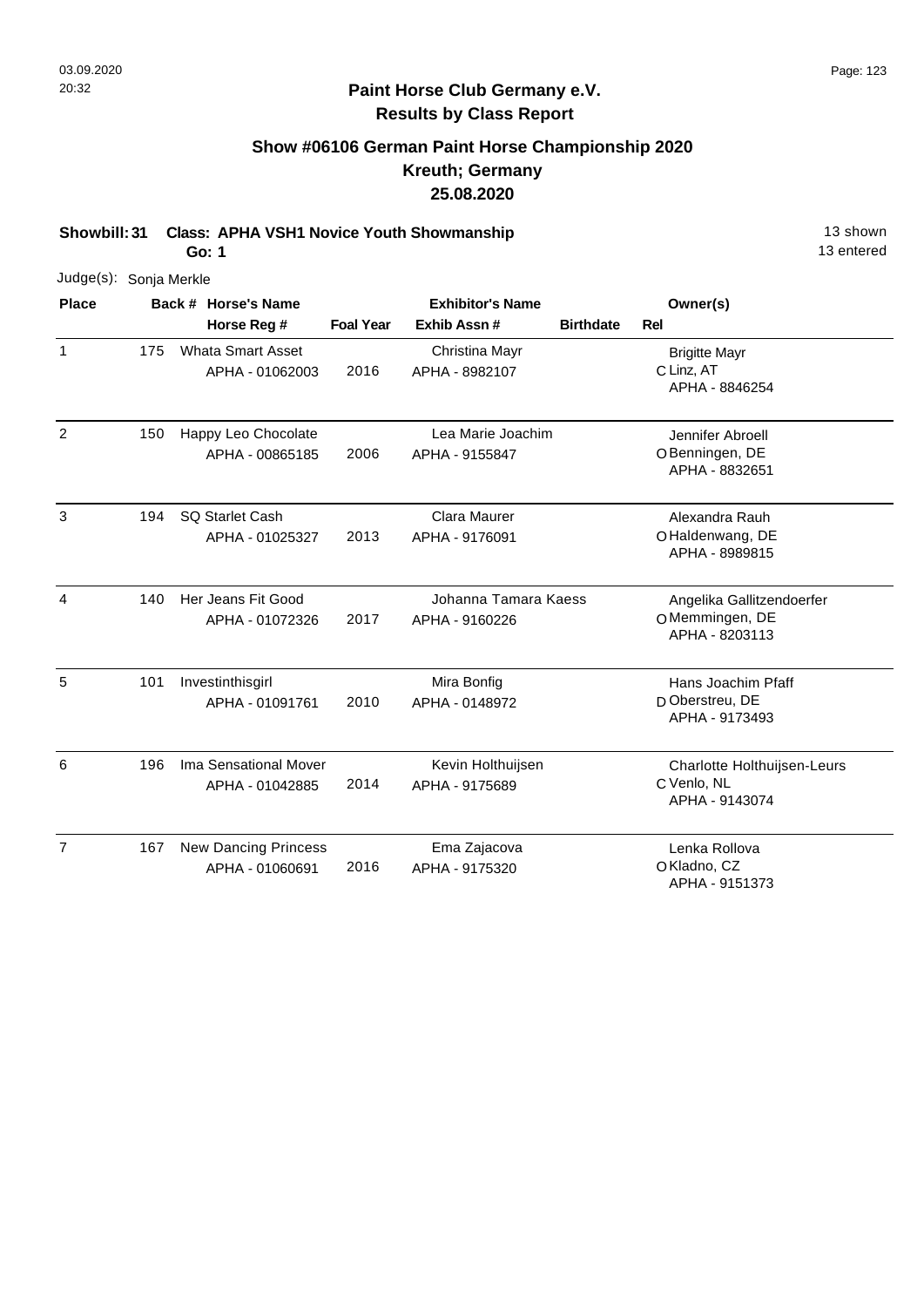## **Show #06107 German Paint Horse Championship 2020 Kreuth; Germany 25.08.2020**

**Showbill: 31 Class: APHA VSH1 Novice Youth Showmanship** 13 Shown

**Go: 1**

| Judge(s): Nicolas Perrin |     |                                                |                  |                                        |                                                               |
|--------------------------|-----|------------------------------------------------|------------------|----------------------------------------|---------------------------------------------------------------|
| <b>Place</b>             |     | Back # Horse's Name                            |                  | <b>Exhibitor's Name</b>                | Owner(s)                                                      |
|                          |     | Horse Reg #                                    | <b>Foal Year</b> | Exhib Assn #                           | Rel<br><b>Birthdate</b>                                       |
| $\mathbf{1}$             | 175 | <b>Whata Smart Asset</b><br>APHA - 01062003    | 2016             | Christina Mayr<br>APHA - 8982107       | <b>Brigitte Mayr</b><br>C Linz, AT<br>APHA - 8846254          |
| 2                        | 194 | <b>SQ Starlet Cash</b><br>APHA - 01025327      | 2013             | Clara Maurer<br>APHA - 9176091         | Alexandra Rauh<br>OHaldenwang, DE<br>APHA - 8989815           |
| 3                        | 150 | Happy Leo Chocolate<br>APHA - 00865185         | 2006             | Lea Marie Joachim<br>APHA - 9155847    | Jennifer Abroell<br>O Benningen, DE<br>APHA - 8832651         |
| $\overline{4}$           | 116 | Rods Hot Chocolate<br>APHA - 01070529          | 2017             | Lara Berger<br>APHA - 8991303          | Dorina Berger<br>C Ellwangen, DE<br>APHA - 8660875            |
| 5                        | 140 | Her Jeans Fit Good<br>APHA - 01072326          | 2017             | Johanna Tamara Kaess<br>APHA - 9160226 | Angelika Gallitzendoerfer<br>OMemmingen, DE<br>APHA - 8203113 |
| 6                        | 230 | Im Miss Josephine<br>APHA - 01063115           | 2016             | Leonie Alisa Maurer<br>APHA - 0148595  | Hans-Georg Holzwarth<br>E Hohenstein, DE<br>APHA - 9148860    |
| $\overline{7}$           | 167 | <b>New Dancing Princess</b><br>APHA - 01060691 | 2016             | Ema Zajacova<br>APHA - 9175320         | Lenka Rollova<br>OKladno, CZ<br>APHA - 9151373                |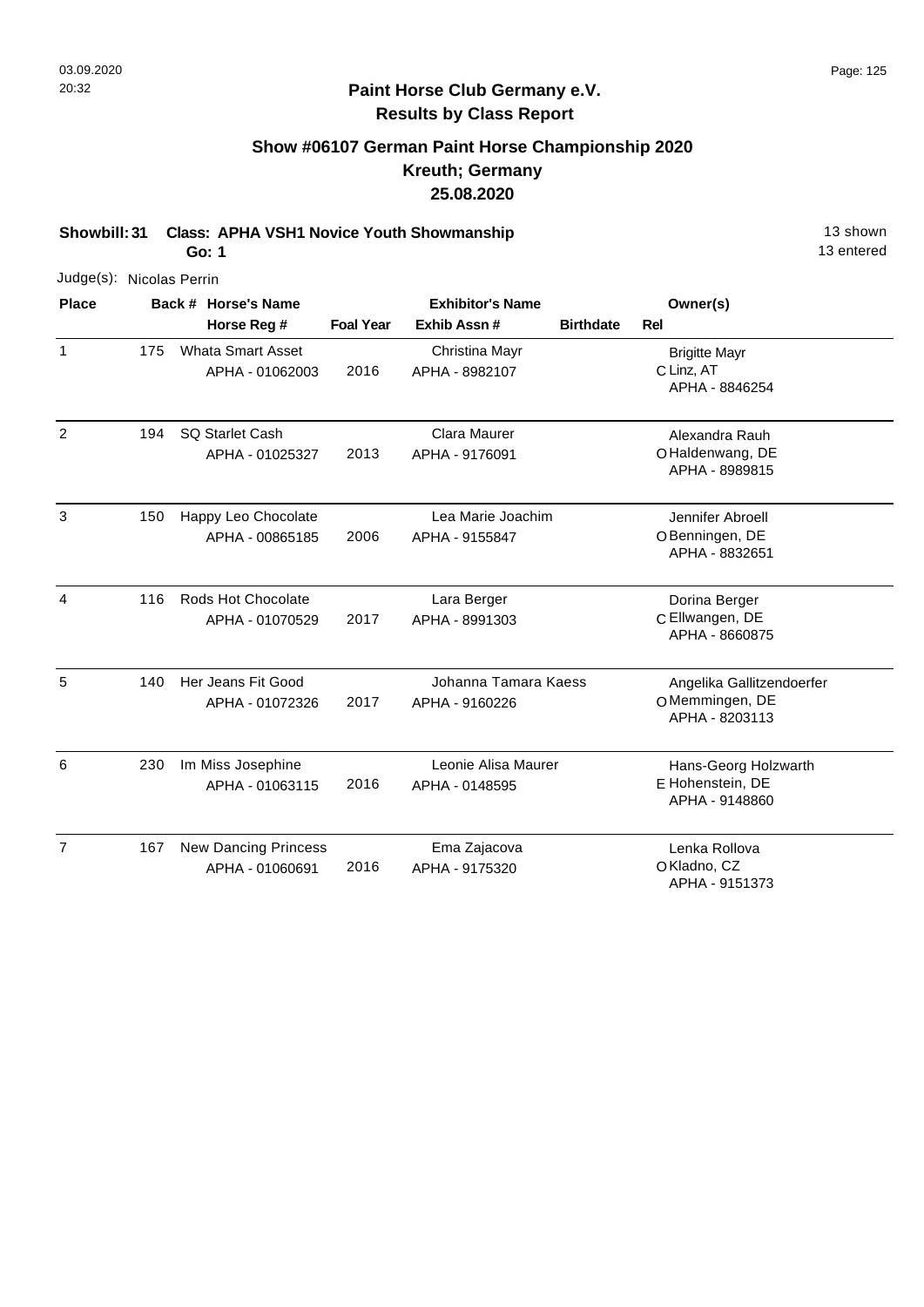## **Show #06108 German Paint Horse Championship 2020 Kreuth; Germany 25.08.2020**

**Showbill: 31 Class: APHA VSH1 Novice Youth Showmanship** 13 Shown

**Go: 1**

| Judge(s): Pierre Ouellet |     |                                                |                  |                                        |                  |                                                               |
|--------------------------|-----|------------------------------------------------|------------------|----------------------------------------|------------------|---------------------------------------------------------------|
| <b>Place</b>             |     | Back # Horse's Name                            |                  | <b>Exhibitor's Name</b>                |                  | Owner(s)                                                      |
|                          |     | Horse Reg #                                    | <b>Foal Year</b> | Exhib Assn #                           | <b>Birthdate</b> | <b>Rel</b>                                                    |
| $\mathbf{1}$             | 175 | <b>Whata Smart Asset</b><br>APHA - 01062003    | 2016             | Christina Mayr<br>APHA - 8982107       |                  | <b>Brigitte Mayr</b><br>C Linz, AT<br>APHA - 8846254          |
| $\overline{2}$           | 140 | Her Jeans Fit Good<br>APHA - 01072326          | 2017             | Johanna Tamara Kaess<br>APHA - 9160226 |                  | Angelika Gallitzendoerfer<br>OMemmingen, DE<br>APHA - 8203113 |
| $\mathbf{3}$             | 194 | <b>SQ Starlet Cash</b><br>APHA - 01025327      | 2013             | Clara Maurer<br>APHA - 9176091         |                  | Alexandra Rauh<br>OHaldenwang, DE<br>APHA - 8989815           |
| $\overline{4}$           | 150 | Happy Leo Chocolate<br>APHA - 00865185         | 2006             | Lea Marie Joachim<br>APHA - 9155847    |                  | Jennifer Abroell<br>O Benningen, DE<br>APHA - 8832651         |
| 5                        | 167 | <b>New Dancing Princess</b><br>APHA - 01060691 | 2016             | Ema Zajacova<br>APHA - 9175320         |                  | Lenka Rollova<br>OKladno, CZ<br>APHA - 9151373                |
| 6                        | 196 | Ima Sensational Mover<br>APHA - 01042885       | 2014             | Kevin Holthuijsen<br>APHA - 9175689    |                  | Charlotte Holthuijsen-Leurs<br>C Venlo, NL<br>APHA - 9143074  |
| $\overline{7}$           | 101 | Investinthisgirl<br>APHA - 01091761            | 2010             | Mira Bonfig<br>APHA - 0148972          |                  | Hans Joachim Pfaff<br>D Oberstreu, DE                         |

APHA - 9173493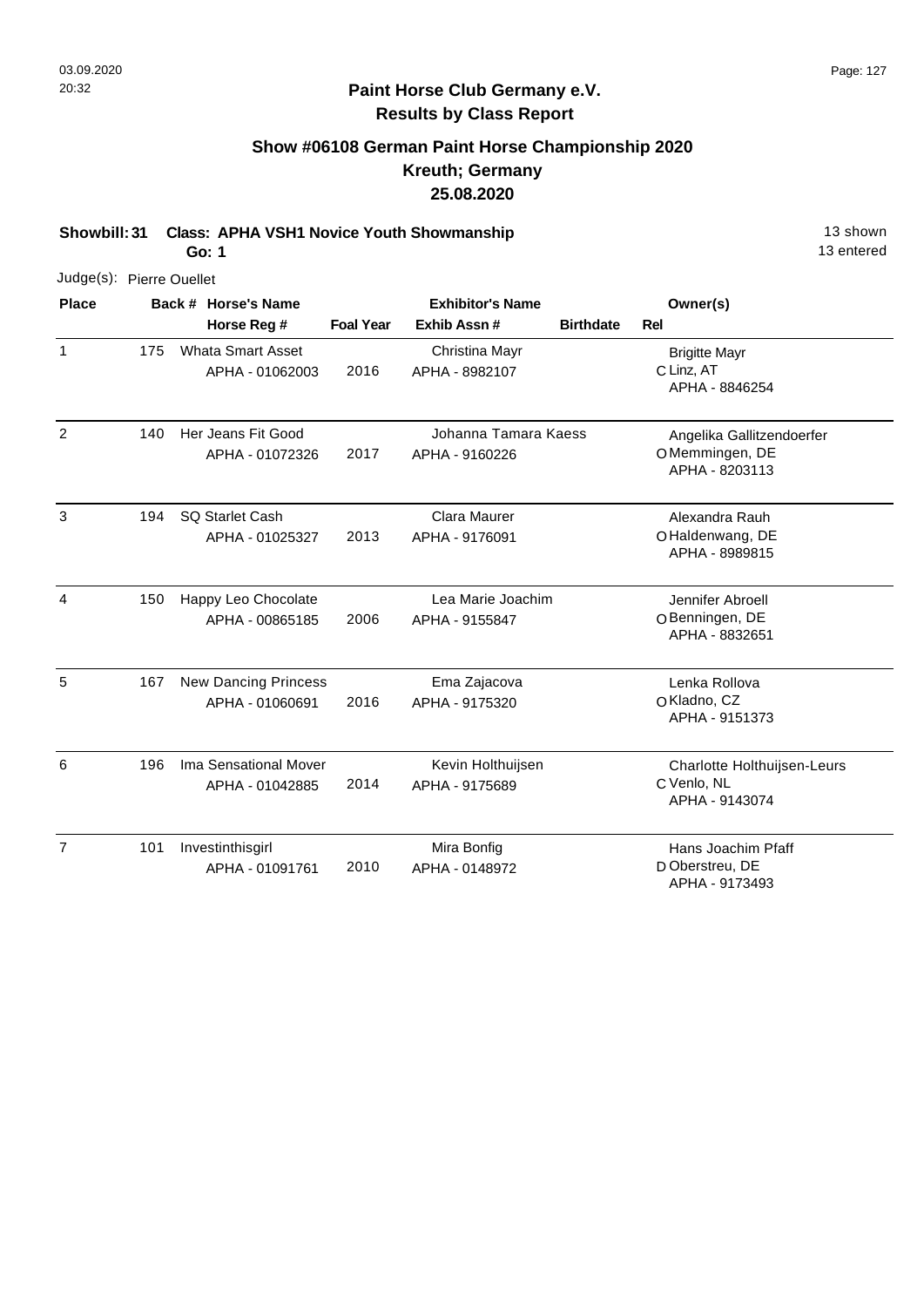# **Show #06105 German Paint Horse Championship 2020 Kreuth; Germany 25.08.2020**

**Showbill: 32 Class: APHA NSH1 Novice Amateur Showmanship** 17 shown

**Go: 1**

| Judge(s): Susanne Haug |     |                                                 |                  |                                            |                                                                |
|------------------------|-----|-------------------------------------------------|------------------|--------------------------------------------|----------------------------------------------------------------|
| <b>Place</b>           |     | Back # Horse's Name<br>Horse Reg #              | <b>Foal Year</b> | <b>Exhibitor's Name</b><br>Exhib Assn #    | Owner(s)<br>Rel                                                |
| $\mathbf{1}$           | 142 | RR Hot N Special<br>APHA - 01071939             | 2017             | Nadine Baumgaertel<br>APHA - 0143108       | Nadine Baumgaertel<br>Z Oberhaid, DE<br>APHA - 0143108         |
| 2                      | 138 | Vajolet So Flower Art<br>APHA - 01001578        | 2010             | Nicoletta Valimberti<br>APHA - 9149006     | Nicoletta Valimberti<br>Z Caravaggio, IT<br>APHA - 9149006     |
| 3                      | 104 | <b>Gamblers First Murphy</b><br>APHA - 00983138 | 2010             | Maike Sprung<br>APHA - 9182987             | Joana Christel Sprogoe<br>OBad Oldesloe, DE<br>APHA - 8955431  |
| 4                      | 207 | <b>Bella Forever R</b><br>APHA - 01060817       | 2016             | Nicole Macakova<br>APHA - 9179433          | Nicole Macakova<br>Z Bezdekov, CZ<br>APHA - 9179433            |
| 5                      | 121 | Magic Leo Notice<br>APHA - 01073253             | 2017             | Doris Schmied<br>APHA - 9165779            | Angelika Gallitzendoerfer<br>OMemmingen, DE<br>APHA - 8203113  |
| 6                      | 112 | Never Out Of Style<br>APHA - 01050966           | 2015             | <b>Silke Schultheiss</b><br>APHA - 8810339 | <b>Silke Schultheiss</b><br>Z Baiersdorf, DE<br>APHA - 8810339 |
| $\overline{7}$         | 167 | <b>New Dancing Princess</b><br>APHA - 01060691  | 2016             | Lenka Rollova<br>APHA - 9151373            | Lenka Rollova<br>Z Kladno, CZ<br>APHA - 9151373                |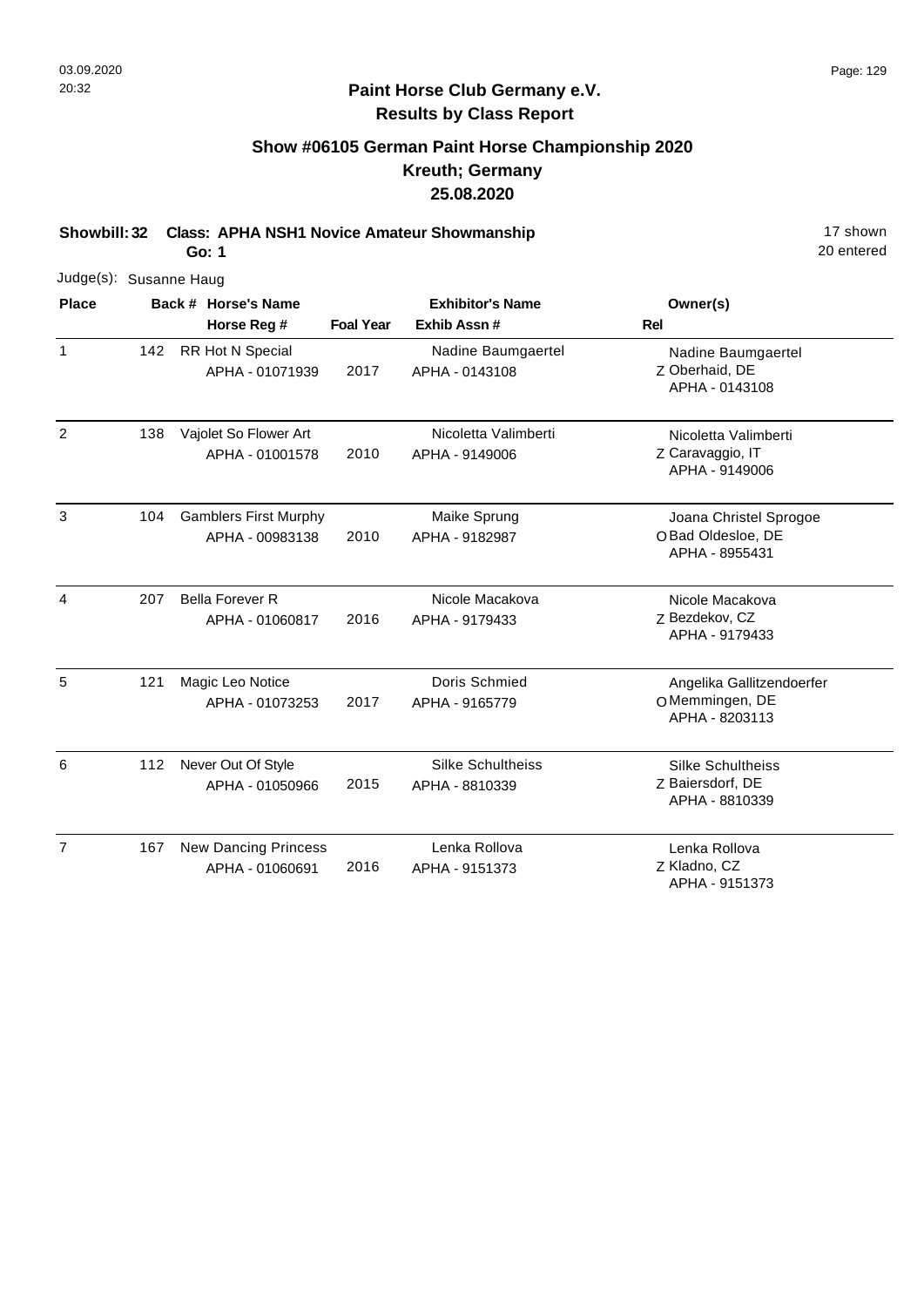# **Show #06106 German Paint Horse Championship 2020 Kreuth; Germany 25.08.2020**

**Showbill: 32 Class: APHA NSH1 Novice Amateur Showmanship** 17 shown

**Go: 1**

| Judge(s): Sonja Merkle |     |                                                 |                  |                                            |                                                                |
|------------------------|-----|-------------------------------------------------|------------------|--------------------------------------------|----------------------------------------------------------------|
| <b>Place</b>           |     | Back # Horse's Name<br>Horse Reg #              | <b>Foal Year</b> | <b>Exhibitor's Name</b><br>Exhib Assn #    | Owner(s)<br><b>Rel</b>                                         |
| $\mathbf{1}$           | 138 | Vajolet So Flower Art<br>APHA - 01001578        | 2010             | Nicoletta Valimberti<br>APHA - 9149006     | Nicoletta Valimberti<br>Z Caravaggio, IT<br>APHA - 9149006     |
| 2                      | 142 | <b>RR Hot N Special</b><br>APHA - 01071939      | 2017             | Nadine Baumgaertel<br>APHA - 0143108       | Nadine Baumgaertel<br>Z Oberhaid, DE<br>APHA - 0143108         |
| 3                      | 207 | <b>Bella Forever R</b><br>APHA - 01060817       | 2016             | Nicole Macakova<br>APHA - 9179433          | Nicole Macakova<br>Z Bezdekov, CZ<br>APHA - 9179433            |
| 4                      | 112 | Never Out Of Style<br>APHA - 01050966           | 2015             | <b>Silke Schultheiss</b><br>APHA - 8810339 | <b>Silke Schultheiss</b><br>Z Baiersdorf, DE<br>APHA - 8810339 |
| 5                      | 121 | Magic Leo Notice<br>APHA - 01073253             | 2017             | Doris Schmied<br>APHA - 9165779            | Angelika Gallitzendoerfer<br>OMemmingen, DE<br>APHA - 8203113  |
| 6                      | 104 | <b>Gamblers First Murphy</b><br>APHA - 00983138 | 2010             | Maike Sprung<br>APHA - 9182987             | Joana Christel Sprogoe<br>O Bad Oldesloe, DE<br>APHA - 8955431 |
| $\overline{7}$         | 167 | <b>New Dancing Princess</b><br>APHA - 01060691  | 2016             | Lenka Rollova<br>APHA - 9151373            | Lenka Rollova<br>Z Kladno, CZ<br>APHA - 9151373                |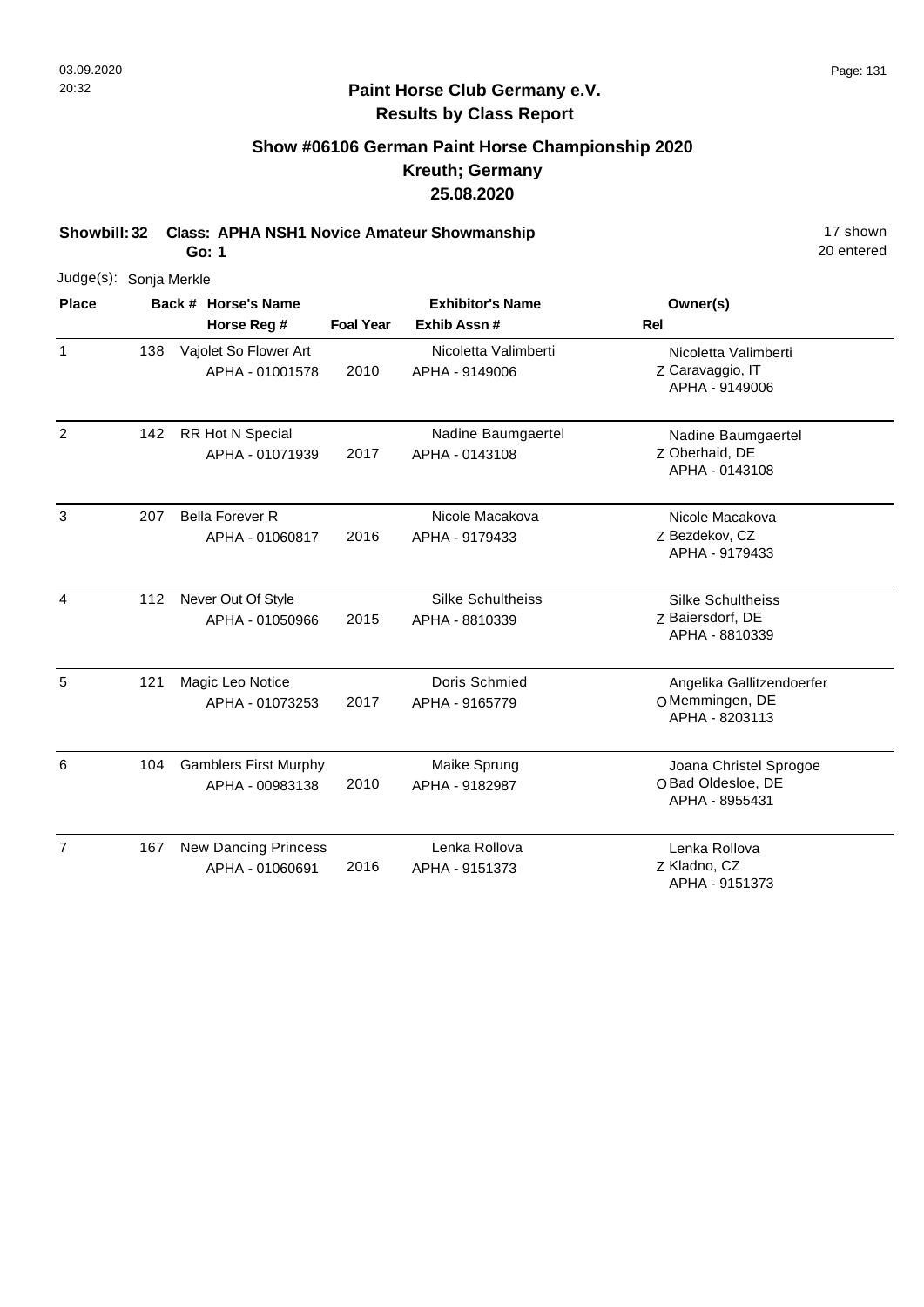# **Show #06107 German Paint Horse Championship 2020 Kreuth; Germany 25.08.2020**

**Showbill: 32 Class: APHA NSH1 Novice Amateur Showmanship** 17 shown

**Go: 1**

|                | Judge(s): Nicolas Perrin |  |                                                 |                  |                                            |                                                                |  |  |
|----------------|--------------------------|--|-------------------------------------------------|------------------|--------------------------------------------|----------------------------------------------------------------|--|--|
| <b>Place</b>   |                          |  | Back # Horse's Name<br>Horse Reg #              | <b>Foal Year</b> | <b>Exhibitor's Name</b><br>Exhib Assn #    | Owner(s)<br><b>Rel</b>                                         |  |  |
| $\mathbf{1}$   | 142                      |  | RR Hot N Special<br>APHA - 01071939             | 2017             | Nadine Baumgaertel<br>APHA - 0143108       | Nadine Baumgaertel<br>Z Oberhaid, DE<br>APHA - 0143108         |  |  |
| 2              | 207                      |  | <b>Bella Forever R</b><br>APHA - 01060817       | 2016             | Nicole Macakova<br>APHA - 9179433          | Nicole Macakova<br>Z Bezdekov, CZ<br>APHA - 9179433            |  |  |
| 3              | 138                      |  | Vajolet So Flower Art<br>APHA - 01001578        | 2010             | Nicoletta Valimberti<br>APHA - 9149006     | Nicoletta Valimberti<br>Z Caravaggio, IT<br>APHA - 9149006     |  |  |
| 4              | 121                      |  | Magic Leo Notice<br>APHA - 01073253             | 2017             | Doris Schmied<br>APHA - 9165779            | Angelika Gallitzendoerfer<br>OMemmingen, DE<br>APHA - 8203113  |  |  |
| 5              | 112                      |  | Never Out Of Style<br>APHA - 01050966           | 2015             | <b>Silke Schultheiss</b><br>APHA - 8810339 | <b>Silke Schultheiss</b><br>Z Baiersdorf, DE<br>APHA - 8810339 |  |  |
| 6              | 104                      |  | <b>Gamblers First Murphy</b><br>APHA - 00983138 | 2010             | Maike Sprung<br>APHA - 9182987             | Joana Christel Sprogoe<br>OBad Oldesloe, DE<br>APHA - 8955431  |  |  |
| $\overline{7}$ | 101                      |  | Investinthisgirl<br>APHA - 01091761             | 2010             | Sarah Bonfig<br>APHA - 9180007             | Hans Joachim Pfaff<br>C Oberstreu, DE<br>APHA - 9173493        |  |  |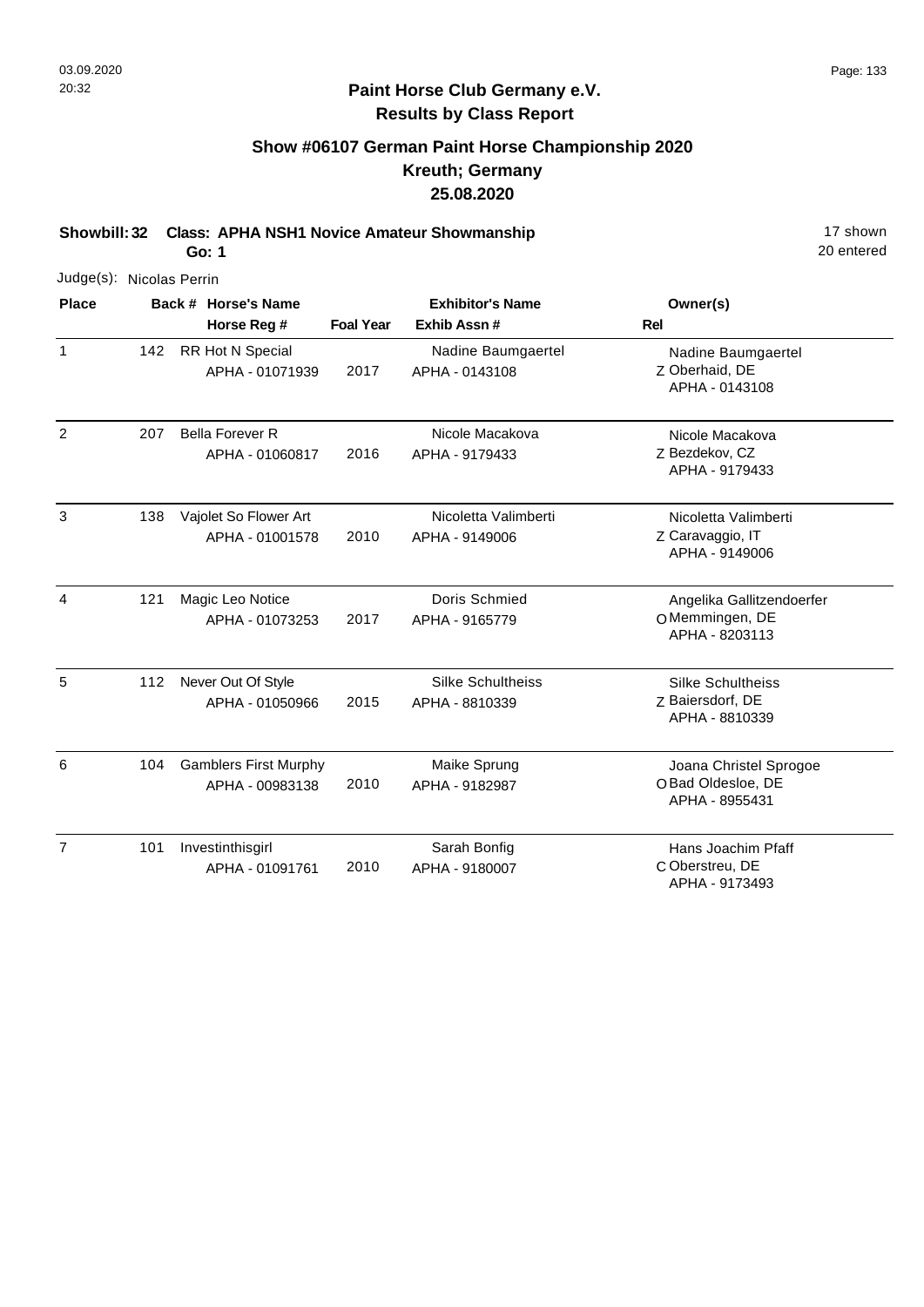# **Show #06108 German Paint Horse Championship 2020 Kreuth; Germany 25.08.2020**

**Showbill: 32 Class: APHA NSH1 Novice Amateur Showmanship** 17 shown

**Go: 1**

| Judge(s): Pierre Ouellet |     |  |                                                |                  |                                        |                                                                |
|--------------------------|-----|--|------------------------------------------------|------------------|----------------------------------------|----------------------------------------------------------------|
| <b>Place</b>             |     |  | Back # Horse's Name                            |                  | <b>Exhibitor's Name</b>                | Owner(s)                                                       |
|                          |     |  | Horse Reg #                                    | <b>Foal Year</b> | Exhib Assn#                            | <b>Rel</b>                                                     |
| $\mathbf{1}$             | 142 |  | RR Hot N Special<br>APHA - 01071939            | 2017             | Nadine Baumgaertel<br>APHA - 0143108   | Nadine Baumgaertel<br>Z Oberhaid, DE<br>APHA - 0143108         |
| $\overline{2}$           | 138 |  | Vajolet So Flower Art<br>APHA - 01001578       | 2010             | Nicoletta Valimberti<br>APHA - 9149006 | Nicoletta Valimberti<br>Z Caravaggio, IT<br>APHA - 9149006     |
| 3                        | 121 |  | Magic Leo Notice<br>APHA - 01073253            | 2017             | Doris Schmied<br>APHA - 9165779        | Angelika Gallitzendoerfer<br>OMemmingen, DE<br>APHA - 8203113  |
| 4                        | 167 |  | <b>New Dancing Princess</b><br>APHA - 01060691 | 2016             | Lenka Rollova<br>APHA - 9151373        | Lenka Rollova<br>Z Kladno, CZ<br>APHA - 9151373                |
| 5                        | 112 |  | Never Out Of Style<br>APHA - 01050966          | 2015             | Silke Schultheiss<br>APHA - 8810339    | <b>Silke Schultheiss</b><br>Z Baiersdorf, DE<br>APHA - 8810339 |
| 6                        | 207 |  | <b>Bella Forever R</b><br>APHA - 01060817      | 2016             | Nicole Macakova<br>APHA - 9179433      | Nicole Macakova<br>Z Bezdekov, CZ<br>APHA - 9179433            |
| $\overline{7}$           | 193 |  | Jacks Cielo Blue Eye<br>APHA - 01036533        | 2013             | Anna Sturm<br>APHA - 8892875           | Anna Sturm<br>Z Kleines Wiesental, DE<br>APHA - 8892875        |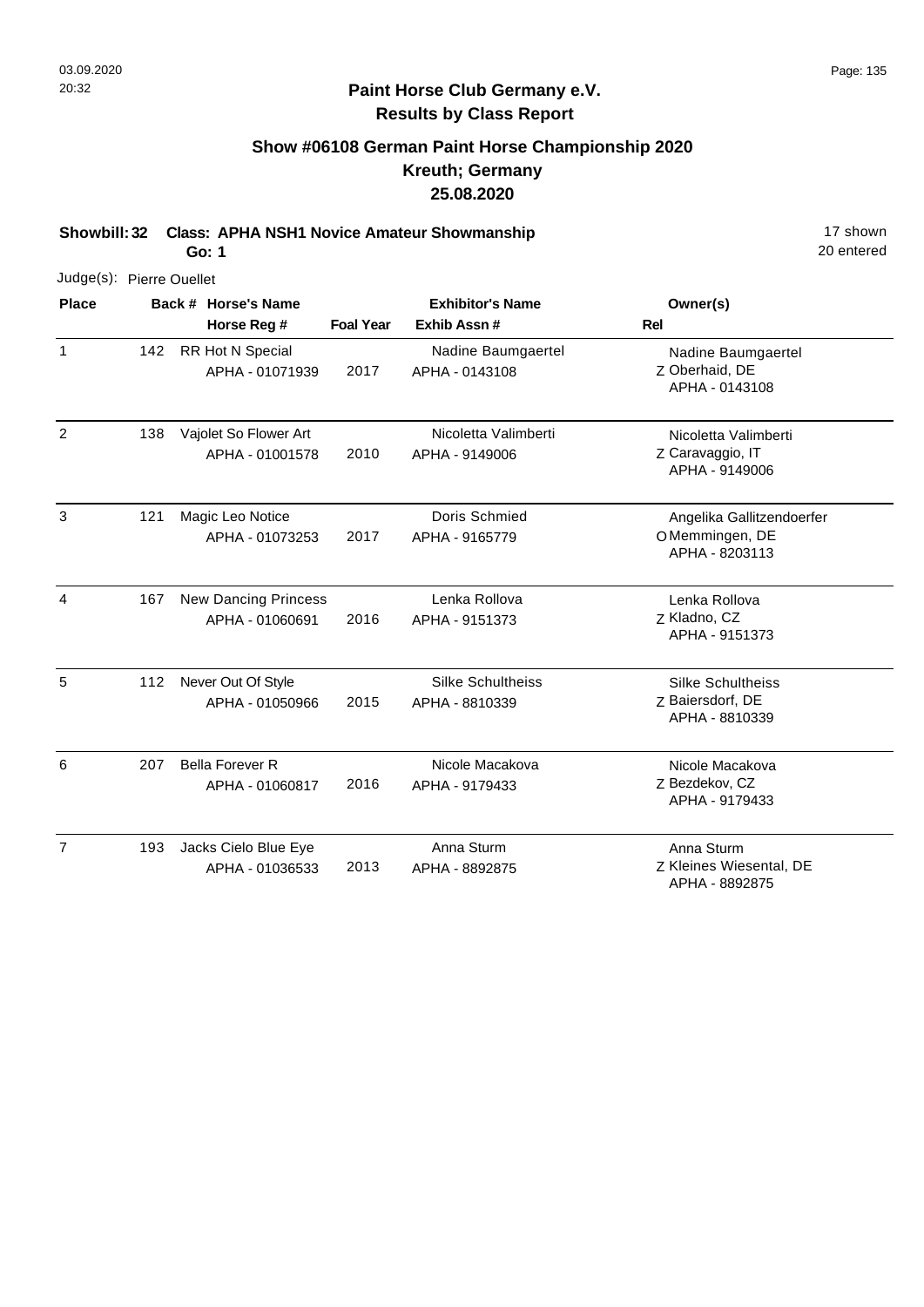# **Show #06105 German Paint Horse Championship 2020 Kreuth; Germany 25.08.2020**

**Showbill: 33 Class: PHCG AP1 Yearl & 2-Yr-Old Longe Line All Paint Registries** 16 Shown

**Go: 1**

18 entered

| Judge(s): Susanne Haug |     |  |                             |                         |                                              |                                                                    |
|------------------------|-----|--|-----------------------------|-------------------------|----------------------------------------------|--------------------------------------------------------------------|
| <b>Place</b>           |     |  | Back # Horse's Name         | <b>Exhibitor's Name</b> |                                              | Owner(s)                                                           |
|                        |     |  | Horse Reg #                 | <b>Foal Year</b>        | Exhib Assn#                                  | Rel                                                                |
| 1                      | 184 |  | Fancy As I Set              | 2018                    | <b>Emmanuel Dodart</b><br><b>PHCG - 7112</b> | Aude Dodart<br>P Montigny Sur Avre, FR<br><b>PHCG - 7817</b>       |
| $\overline{2}$         | 212 |  | <b>RR Suddenly Invited</b>  | 2018                    | Anna Wasiewicz<br><b>PHCG - 7288</b>         | Malgorzata Wasiewicz<br>C Wroclaw, PL<br><b>PHCG - 7553</b>        |
| 3                      | 189 |  | Shez Infinity Magic         | 2018                    | Angelika Gallitzendoerfer<br>PHCG - 1256     | Angelika Gallitzendoerfer<br>Z Memmingen, DE<br><b>PHCG - 1256</b> |
| 4                      | 191 |  | <b>Mystic Broker Assets</b> | 2018                    | <b>Maud Detry</b><br><b>PHCG - 8108</b>      | <b>Maud Detry</b><br>Z Hampteau, BE<br><b>PHCG - 8108</b>          |
| 5                      | 206 |  | A Set Of Magic              | 2018                    | Tanja Klink<br><b>PHCG - 5989</b>            | <b>Mario Klink</b><br>P Nagold, DE<br>PHCG - 8116                  |
| 6                      | 203 |  | Summer In The City          | 2018                    | Katja Altenstrasser<br><b>PHCG - 5654</b>    | Katja Altenstrasser<br>Z Aurach, AT<br><b>PHCG - 5654</b>          |
| 7                      | 231 |  | FirstSensationalHint        | 2018                    | Ivana Pallister<br><b>PHCG - 7366</b>        | Saskia Moeskops<br>C Berg En Terblijt, NL                          |

C Berg En Terblijt, NL PHCG - 7365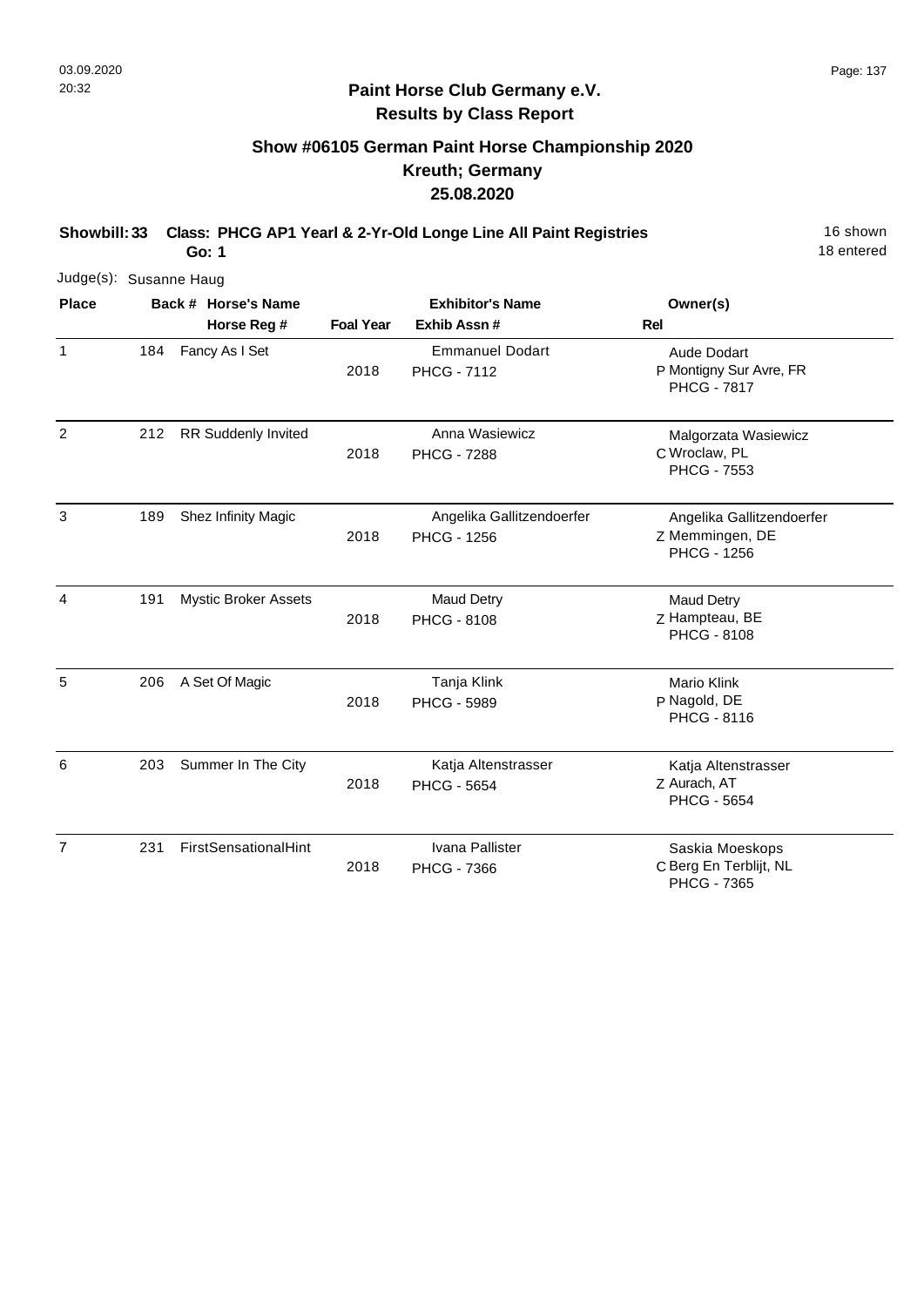# **Show #06106 German Paint Horse Championship 2020 Kreuth; Germany 25.08.2020**

**Showbill: 33 Class: PHCG AP1 Yearl & 2-Yr-Old Longe Line All Paint Registries** 16 Shown

18 entered

| Judge(s): Sonja Merkle |     |                                    |                  |                                                 |                                                                    |
|------------------------|-----|------------------------------------|------------------|-------------------------------------------------|--------------------------------------------------------------------|
| <b>Place</b>           |     | Back # Horse's Name<br>Horse Reg # | <b>Foal Year</b> | <b>Exhibitor's Name</b><br>Exhib Assn#          | Owner(s)<br><b>Rel</b>                                             |
| 1                      | 184 | Fancy As I Set                     | 2018             | <b>Emmanuel Dodart</b><br><b>PHCG - 7112</b>    | Aude Dodart<br>P Montigny Sur Avre, FR<br><b>PHCG - 7817</b>       |
| $\overline{2}$         | 203 | Summer In The City                 | 2018             | Katja Altenstrasser<br><b>PHCG - 5654</b>       | Katja Altenstrasser<br>Z Aurach, AT<br><b>PHCG - 5654</b>          |
| 3                      | 546 | Absolute Babe                      | 2018             | Nina Hardok<br>PHCG - 8309                      | Nina Hardok<br>Z Ungenach, AT<br><b>PHCG - 8309</b>                |
| $\overline{4}$         | 189 | Shez Infinity Magic                | 2018             | Angelika Gallitzendoerfer<br><b>PHCG - 1256</b> | Angelika Gallitzendoerfer<br>Z Memmingen, DE<br><b>PHCG - 1256</b> |
| 5                      | 231 | <b>FirstSensationalHint</b>        | 2018             | Ivana Pallister<br><b>PHCG - 7366</b>           | Saskia Moeskops<br>C Berg En Terblijt, NL<br><b>PHCG - 7365</b>    |
| 6                      | 206 | A Set Of Magic                     | 2018             | Tanja Klink<br><b>PHCG - 5989</b>               | Mario Klink<br>P Nagold, DE<br><b>PHCG - 8116</b>                  |
| $\overline{7}$         | 164 | Only A Snowflake                   | 2018             | Tomas Zajac<br><b>PHCG - 7848</b>               | Tomas Zajac<br>Roznov P Radhostem, CZ<br><b>PHCG - 7848</b>        |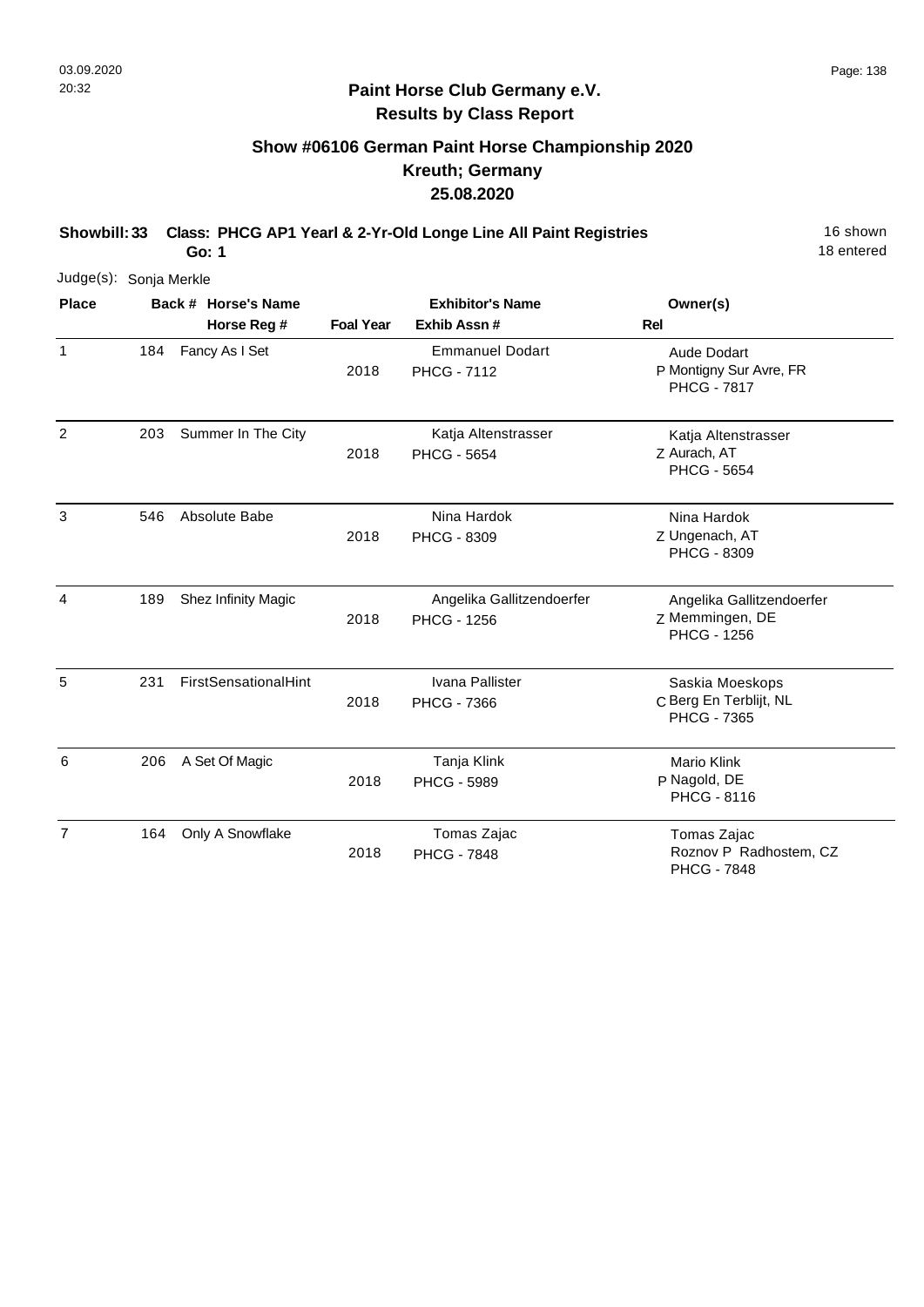## **Show #06107 German Paint Horse Championship 2020 Kreuth; Germany 25.08.2020**

**Showbill: 33 Class: PHCG AP1 Yearl & 2-Yr-Old Longe Line All Paint Registries** 16 Shown

18 entered

|                | Judge(s): Nicolas Perrin |                             |                  |                                                 |                                                                 |  |  |  |  |
|----------------|--------------------------|-----------------------------|------------------|-------------------------------------------------|-----------------------------------------------------------------|--|--|--|--|
| <b>Place</b>   |                          | Back # Horse's Name         |                  | <b>Exhibitor's Name</b>                         | Owner(s)                                                        |  |  |  |  |
|                |                          | Horse Reg #                 | <b>Foal Year</b> | Exhib Assn #                                    | <b>Rel</b>                                                      |  |  |  |  |
| 1              | 231                      | FirstSensationalHint        | 2018             | Ivana Pallister<br><b>PHCG - 7366</b>           | Saskia Moeskops<br>C Berg En Terblijt, NL<br><b>PHCG - 7365</b> |  |  |  |  |
| 2              | 184                      | Fancy As I Set              | 2018             | <b>Emmanuel Dodart</b><br><b>PHCG - 7112</b>    | Aude Dodart<br>P Montigny Sur Avre, FR<br><b>PHCG - 7817</b>    |  |  |  |  |
| 3              | 203                      | Summer In The City          | 2018             | Katja Altenstrasser<br><b>PHCG - 5654</b>       | Katja Altenstrasser<br>Z Aurach, AT<br><b>PHCG - 5654</b>       |  |  |  |  |
| 4              | 546                      | Absolute Babe               | 2018             | Nina Hardok<br>PHCG - 8309                      | Nina Hardok<br>Z Ungenach, AT<br>PHCG - 8309                    |  |  |  |  |
| 5              | 518                      | <b>Special Whisky Blues</b> | 2018             | Adela Rosenkranzova<br><b>PHCG - 7818</b>       | Adela Rosenkranzova<br>Z Krupka, CZ<br><b>PHCG - 7818</b>       |  |  |  |  |
| 6              | 164                      | Only A Snowflake            | 2018             | Tomas Zajac<br><b>PHCG - 7848</b>               | Tomas Zajac<br>Roznov P Radhostem, CZ<br><b>PHCG - 7848</b>     |  |  |  |  |
| $\overline{7}$ | 189                      | Shez Infinity Magic         | 2018             | Angelika Gallitzendoerfer<br><b>PHCG - 1256</b> | Angelika Gallitzendoerfer<br>Z Memmingen, DE<br>PHCG - 1256     |  |  |  |  |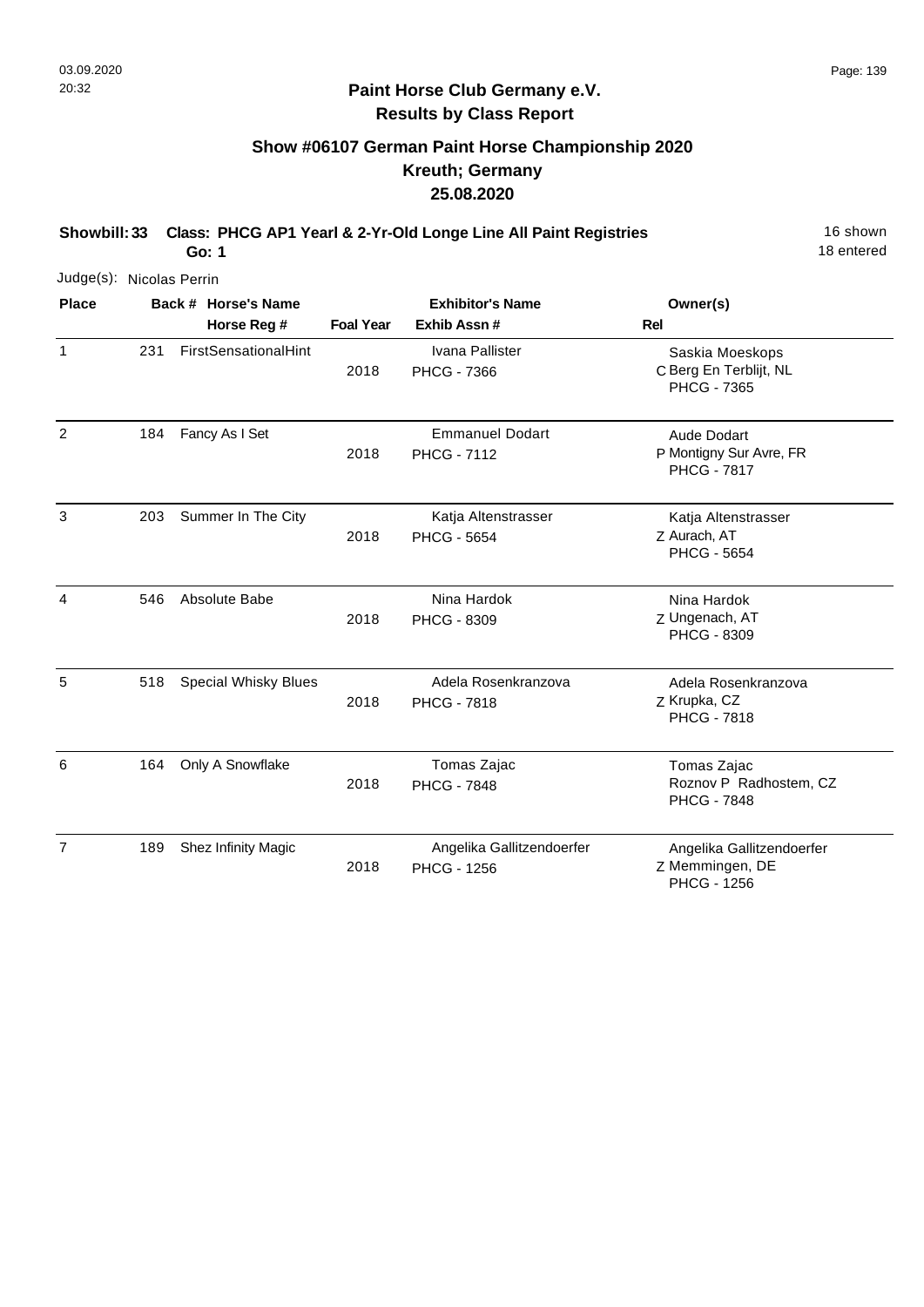# **Show #06108 German Paint Horse Championship 2020 Kreuth; Germany 25.08.2020**

**Showbill: 33 Class: PHCG AP1 Yearl & 2-Yr-Old Longe Line All Paint Registries** 16 Shown

18 entered

| Judge(s): Pierre Ouellet |     |                                    |                  |                                              |                                                                 |
|--------------------------|-----|------------------------------------|------------------|----------------------------------------------|-----------------------------------------------------------------|
| <b>Place</b>             |     | Back # Horse's Name<br>Horse Reg # | <b>Foal Year</b> | <b>Exhibitor's Name</b><br>Exhib Assn #      | Owner(s)<br><b>Rel</b>                                          |
| 1                        | 212 | <b>RR Suddenly Invited</b>         | 2018             | Anna Wasiewicz<br><b>PHCG - 7288</b>         | Malgorzata Wasiewicz<br>C Wroclaw, PL<br><b>PHCG - 7553</b>     |
| $\overline{2}$           | 164 | Only A Snowflake                   | 2018             | Tomas Zajac<br><b>PHCG - 7848</b>            | Tomas Zajac<br>Roznov P Radhostem, CZ<br><b>PHCG - 7848</b>     |
| 3                        | 231 | <b>FirstSensationalHint</b>        | 2018             | Ivana Pallister<br><b>PHCG - 7366</b>        | Saskia Moeskops<br>C Berg En Terblijt, NL<br><b>PHCG - 7365</b> |
| $\overline{4}$           | 203 | Summer In The City                 | 2018             | Katja Altenstrasser<br><b>PHCG - 5654</b>    | Katja Altenstrasser<br>Z Aurach, AT<br><b>PHCG - 5654</b>       |
| 5                        | 518 | <b>Special Whisky Blues</b>        | 2018             | Adela Rosenkranzova<br><b>PHCG - 7818</b>    | Adela Rosenkranzova<br>Z Krupka, CZ<br><b>PHCG - 7818</b>       |
| 6                        | 184 | Fancy As I Set                     | 2018             | <b>Emmanuel Dodart</b><br><b>PHCG - 7112</b> | Aude Dodart<br>P Montigny Sur Avre, FR<br><b>PHCG - 7817</b>    |
| $\overline{7}$           | 501 | Miss Rods Chips                    | 2018             | Vanessa Fuschier<br><b>PHCG - 7941</b>       | Vanessa Fuschier<br>Z Todtenweis, DE<br><b>PHCG - 7941</b>      |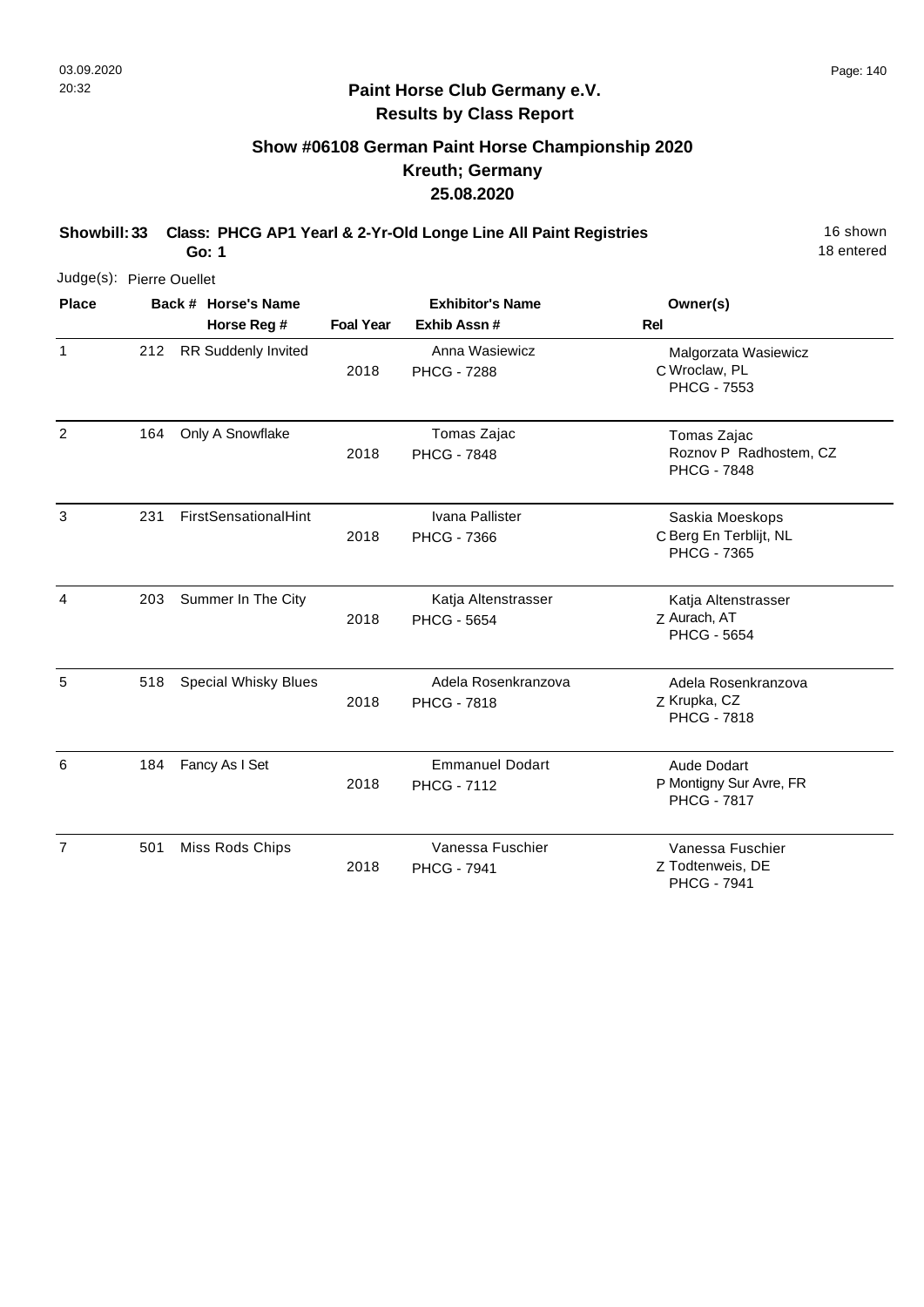# **Show #06105 German Paint Horse Championship 2020 Kreuth; Germany 25.08.2020**

**Showbill: 34 Class: APHA LLN3 Yrlng & 2-Yr-Old Longe Line (Zn 12, 13, 14 only)** 12 shown

13 entered

**Go: 1** Judge(s): Susanne Haug

| <b>Place</b>   |     | Back # Horse's Name<br>Horse Reg #             | <b>Exhibitor's Name</b><br><b>Foal Year</b><br>Exhib Assn# |                                             | Owner(s)<br><b>Rel</b>                                          |
|----------------|-----|------------------------------------------------|------------------------------------------------------------|---------------------------------------------|-----------------------------------------------------------------|
| $\mathbf{1}$   | 184 | Fancy As I Set<br>APHA - 01083774              | 2018                                                       | <b>Emmanuel Dodart</b><br>APHA - 8916242    | <b>Aude Dodart</b><br>P Montigny Sur Avre, FR<br>APHA - 8862496 |
| $\overline{2}$ | 212 | RR Suddenly Invited<br>APHA - 01081918         | 2018                                                       | Anna Wasiewicz<br>APHA - 8963212            | Malgorzata Wasiewicz<br>C Wroclaw, PL<br>APHA - 8960692         |
| 3              | 189 | Shez Infinity Magic<br>APHA - 01085852         | 2018                                                       | Angelika Gallitzendoerfer<br>APHA - 8203113 | Angelika Gallitzendoerfer<br>Z Memmingen, DE<br>APHA - 8203113  |
| 4              | 191 | <b>Mystic Broker Assets</b><br>APHA - 01084153 | 2018                                                       | <b>Maud Detry</b><br>APHA - 8987447         | <b>Maud Detry</b><br>Z Hampteau, BE<br>APHA - 8987447           |
| 5              | 206 | A Set Of Magic<br>APHA - 01083777              | 2018                                                       | Tanja Klink<br>APHA - 8931705               | Mario Klink<br>P Nagold, DE<br>APHA - 8926672                   |
| 6              | 203 | Summer In The City<br>APHA - 01080670          | 2018                                                       | Katja Altenstrasser<br>APHA - 8901830       | Katja Altenstrasser<br>Z Aurach, AT<br>APHA - 8901830           |
| $\overline{7}$ | 231 | FirstSensationalHint<br>APHA - 01082932        | 2018                                                       | Ivana Pallister<br>APHA - 8956841           | Saskia Moeskops<br>C Berg En Terblijt, NL<br>APHA - 8620313     |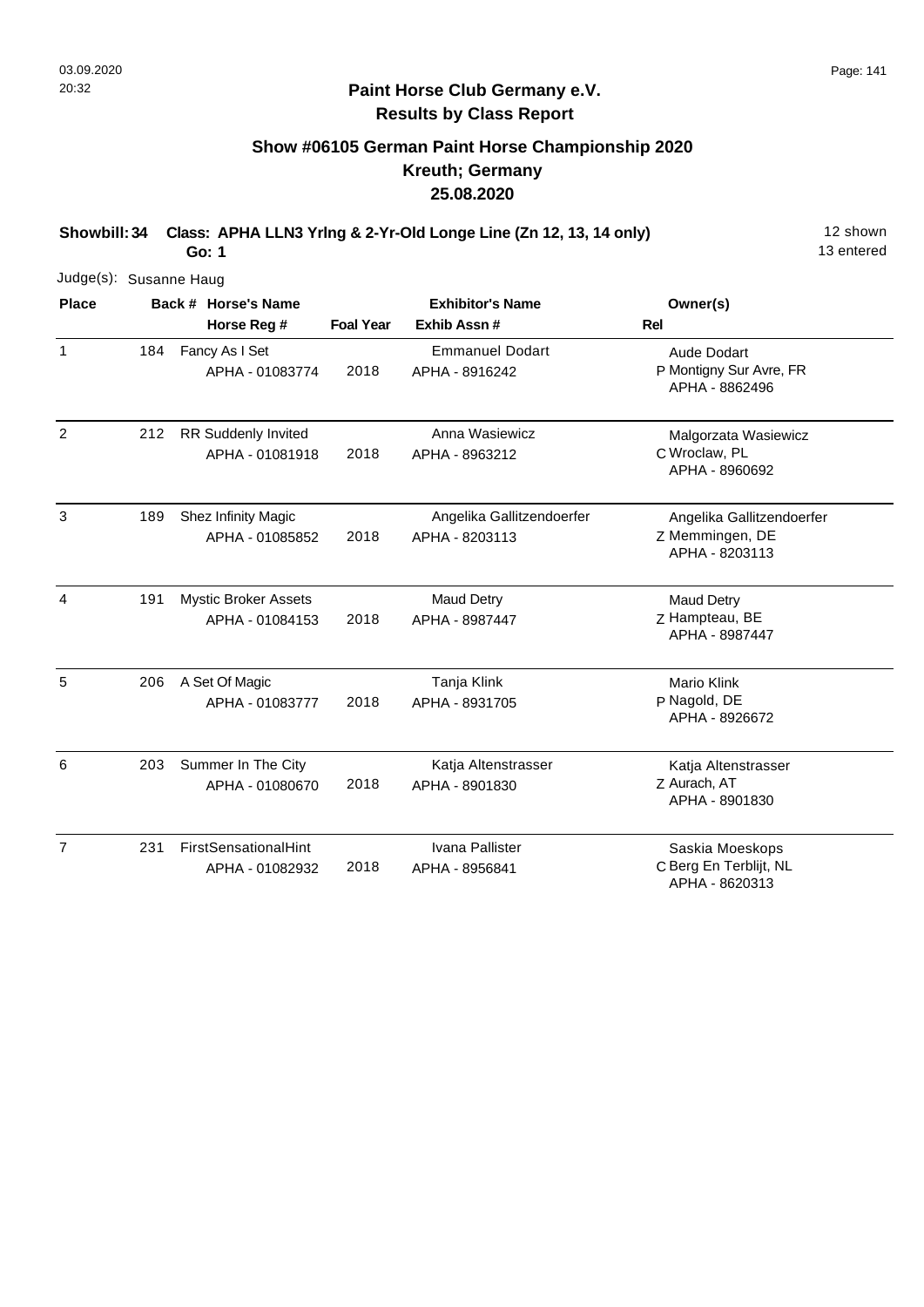## **Show #06106 German Paint Horse Championship 2020 Kreuth; Germany 25.08.2020**

**Showbill: 34 Class: APHA LLN3 Yrlng & 2-Yr-Old Longe Line (Zn 12, 13, 14 only)** 12 shown

13 entered

|                | Judge(s): Sonja Merkle |  |                                                |                         |                                             |                                                                |  |  |  |  |
|----------------|------------------------|--|------------------------------------------------|-------------------------|---------------------------------------------|----------------------------------------------------------------|--|--|--|--|
| <b>Place</b>   |                        |  | Back # Horse's Name                            | <b>Exhibitor's Name</b> |                                             | Owner(s)                                                       |  |  |  |  |
|                |                        |  | Horse Reg #                                    | <b>Foal Year</b>        | Exhib Assn #                                | <b>Rel</b>                                                     |  |  |  |  |
| $\mathbf{1}$   | 184                    |  | Fancy As I Set<br>APHA - 01083774              | 2018                    | <b>Emmanuel Dodart</b><br>APHA - 8916242    | Aude Dodart<br>P Montigny Sur Avre, FR<br>APHA - 8862496       |  |  |  |  |
| $\overline{2}$ | 203                    |  | Summer In The City<br>APHA - 01080670          | 2018                    | Katja Altenstrasser<br>APHA - 8901830       | Katja Altenstrasser<br>Z Aurach, AT<br>APHA - 8901830          |  |  |  |  |
| 3              | 189                    |  | Shez Infinity Magic<br>APHA - 01085852         | 2018                    | Angelika Gallitzendoerfer<br>APHA - 8203113 | Angelika Gallitzendoerfer<br>Z Memmingen, DE<br>APHA - 8203113 |  |  |  |  |
| $\overline{4}$ | 231                    |  | <b>FirstSensationalHint</b><br>APHA - 01082932 | 2018                    | Ivana Pallister<br>APHA - 8956841           | Saskia Moeskops<br>C Berg En Terblijt, NL<br>APHA - 8620313    |  |  |  |  |
| 5              | 206                    |  | A Set Of Magic<br>APHA - 01083777              | 2018                    | Tanja Klink<br>APHA - 8931705               | <b>Mario Klink</b><br>P Nagold, DE<br>APHA - 8926672           |  |  |  |  |
| 6              | 164                    |  | Only A Snowflake<br>APHA - 01083680            | 2018                    | Tomas Zajac<br>APHA - 8939699               | Tomas Zajac<br>Roznov P Radhostem, CZ<br>APHA - 8939699        |  |  |  |  |
| $\overline{7}$ | 191                    |  | <b>Mystic Broker Assets</b><br>APHA - 01084153 | 2018                    | Maud Detry<br>APHA - 8987447                | <b>Maud Detry</b><br>Z Hampteau, BE<br>APHA - 8987447          |  |  |  |  |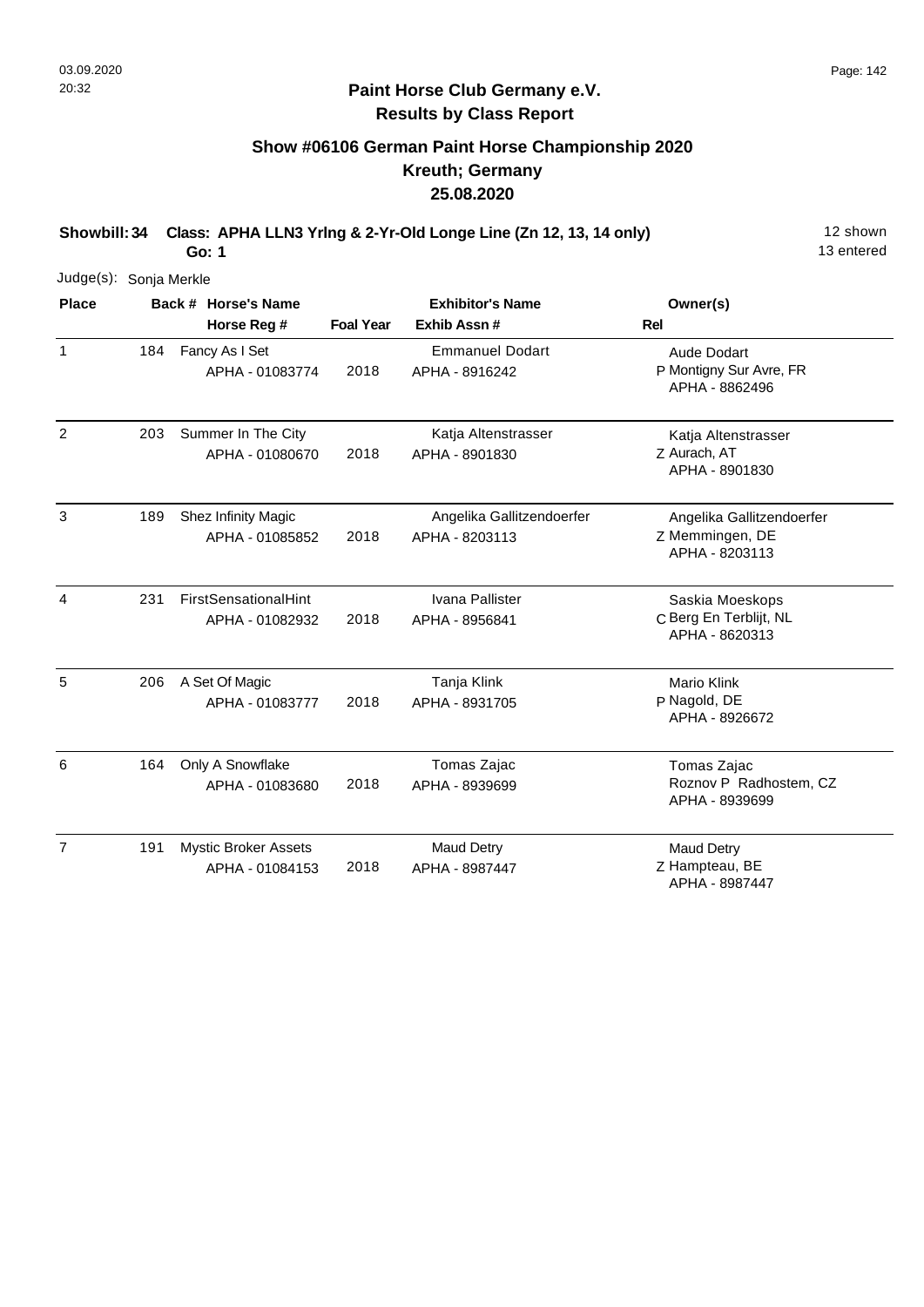## **Show #06107 German Paint Horse Championship 2020 Kreuth; Germany 25.08.2020**

**Showbill: 34 Class: APHA LLN3 Yrlng & 2-Yr-Old Longe Line (Zn 12, 13, 14 only)** 12 shown **Go: 1**

13 entered

Judge(s): Nicolas Perrin **Back # Horse's Name Place Owner(s) Horse Reg # Exhib Assn # Foal Year Rel Exhibitor's Name** 1 C Berg En Terblijt, NL Saskia Moeskops APHA - 8620313 2018 FirstSensationalHint APHA - 01082932 Ivana Pallister APHA - 8956841 231 2 P Montigny Sur Avre, FR Aude Dodart APHA - 8862496 2018 Fancy As I Set APHA - 01083774 Emmanuel Dodart APHA - 8916242 184 3 Z Aurach, AT Katja Altenstrasser APHA - 8901830 2018 Summer In The City APHA - 01080670 Katja Altenstrasser APHA - 8901830 203 4 Tomas Zajac Only A Snowflake Roznov P Radhostem, CZ APHA - 8939699 2018 APHA - 01083680 Tomas Zajac APHA - 8939699 164 5 Angelika Gallitzendoerfer 2018 189 Shez Infinity Magic APHA - 01085852 Angelika Gallitzendoerfer APHA - 8203113

|   |     | APHA - 01085852                        | 2018 | APHA - 8203113                | Z Memmingen, DE<br>APHA - 8203113             |
|---|-----|----------------------------------------|------|-------------------------------|-----------------------------------------------|
| 6 | 206 | A Set Of Magic<br>APHA - 01083777      | 2018 | Tanja Klink<br>APHA - 8931705 | Mario Klink<br>P Nagold, DE<br>APHA - 8926672 |
| 7 | 209 | Cool Colorful Asset<br>APHA - 01084507 | 2018 | Anick Worp<br>APHA - 8886945  | Anick Worp<br>Middenbeemster, NL              |

APHA - 8886945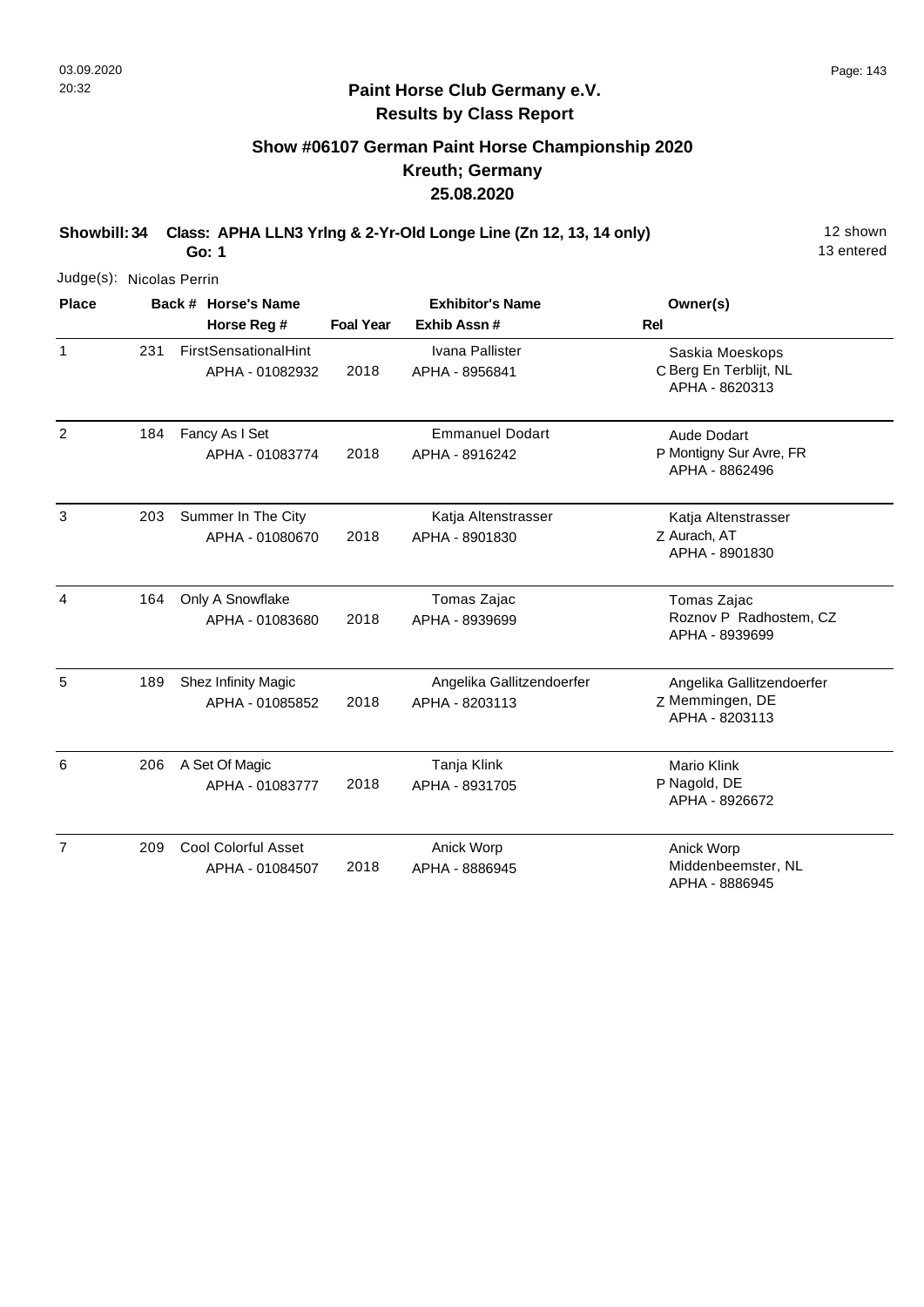# **Show #06108 German Paint Horse Championship 2020 Kreuth; Germany 25.08.2020**

**Showbill: 34 Class: APHA LLN3 Yrlng & 2-Yr-Old Longe Line (Zn 12, 13, 14 only)** 12 shown

13 entered

| Judge(s): Pierre Ouellet |     |                                                |                  |                                          |                                                             |
|--------------------------|-----|------------------------------------------------|------------------|------------------------------------------|-------------------------------------------------------------|
| <b>Place</b>             |     | Back # Horse's Name<br>Horse Reg #             | <b>Foal Year</b> | <b>Exhibitor's Name</b><br>Exhib Assn#   | Owner(s)<br>Rel                                             |
| $\mathbf{1}$             | 212 | RR Suddenly Invited<br>APHA - 01081918         | 2018             | Anna Wasiewicz<br>APHA - 8963212         | Malgorzata Wasiewicz<br>C Wroclaw, PL<br>APHA - 8960692     |
| $\overline{2}$           | 164 | Only A Snowflake<br>APHA - 01083680            | 2018             | Tomas Zajac<br>APHA - 8939699            | Tomas Zajac<br>Roznov P Radhostem, CZ<br>APHA - 8939699     |
| 3                        | 231 | <b>FirstSensationalHint</b><br>APHA - 01082932 | 2018             | Ivana Pallister<br>APHA - 8956841        | Saskia Moeskops<br>C Berg En Terblijt, NL<br>APHA - 8620313 |
| 4                        | 203 | Summer In The City<br>APHA - 01080670          | 2018             | Katja Altenstrasser<br>APHA - 8901830    | Katja Altenstrasser<br>Z Aurach, AT<br>APHA - 8901830       |
| 5                        | 184 | Fancy As I Set<br>APHA - 01083774              | 2018             | <b>Emmanuel Dodart</b><br>APHA - 8916242 | Aude Dodart<br>P Montigny Sur Avre, FR<br>APHA - 8862496    |
| 6                        | 191 | <b>Mystic Broker Assets</b><br>APHA - 01084153 | 2018             | <b>Maud Detry</b><br>APHA - 8987447      | <b>Maud Detry</b><br>Z Hampteau, BE<br>APHA - 8987447       |
| $\overline{7}$           | 209 | <b>Cool Colorful Asset</b><br>APHA - 01084507  | 2018             | Anick Worp<br>APHA - 8886945             | Anick Worp<br>Middenbeemster, NL<br>APHA - 8886945          |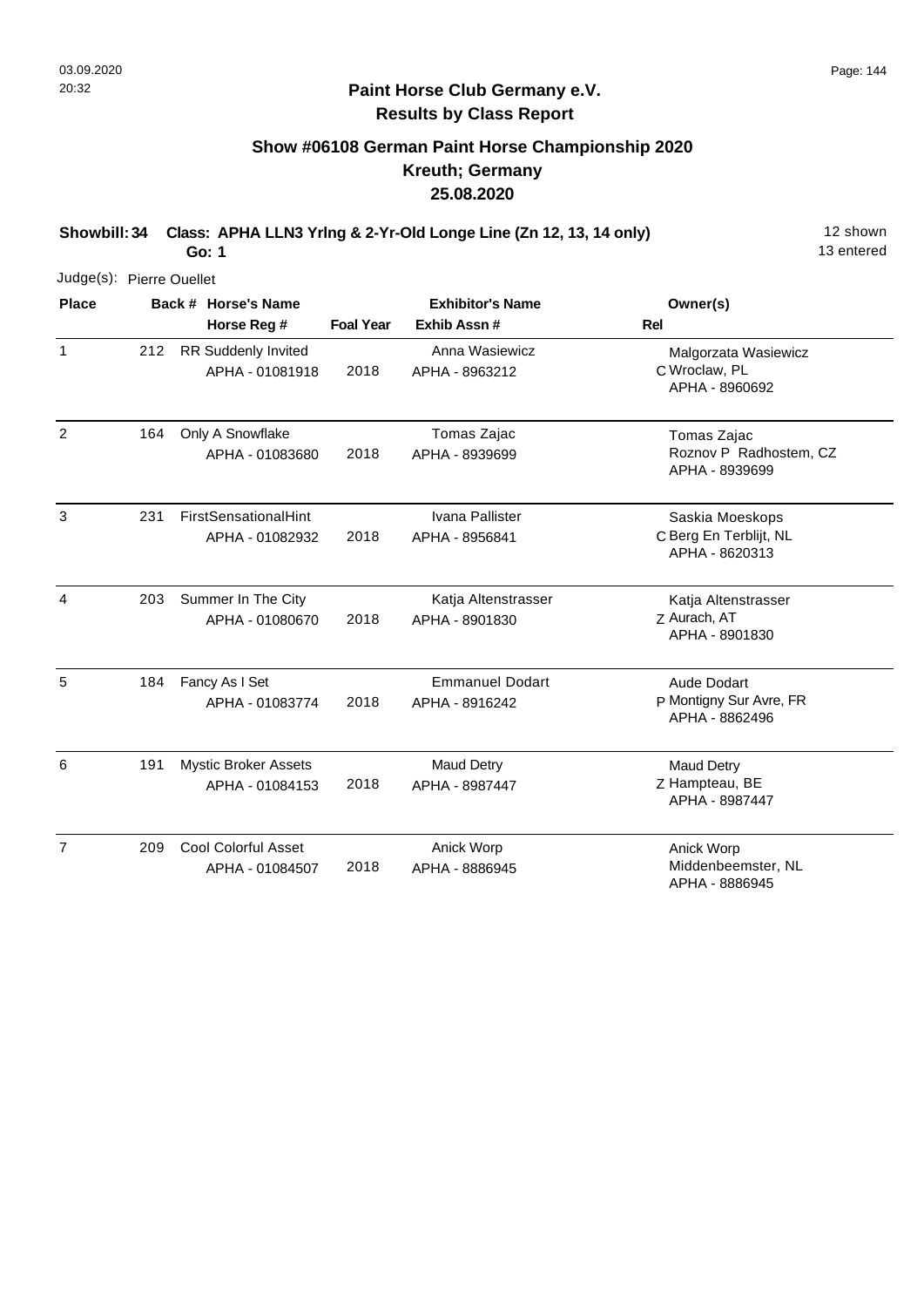# **Show #06105 German Paint Horse Championship 2020 Kreuth; Germany 25.08.2020**

**Showbill: 35 Class: APHA BLL3 SPB Yrlng & 2-Yr-Old LL (Zn 12, 13, 14 only)** 4 shown

**Go: 1**

| Judge(s): Susanne Haug |  |
|------------------------|--|
|                        |  |

| <b>Place</b> |     | Back # Horse's Name                            |                  | <b>Exhibitor's Name</b>               | Owner(s)                                               |
|--------------|-----|------------------------------------------------|------------------|---------------------------------------|--------------------------------------------------------|
|              |     | Horse Reg #                                    | <b>Foal Year</b> | Exhib Assn#                           | Rel                                                    |
| 1            | 518 | <b>Special Whisky Blues</b><br>APHA - 01081489 | 2018             | Adela Rosenkranzova<br>APHA - 8992664 | Adela Rosenkranzova<br>Z Krupka, CZ<br>APHA - 8992664  |
| 2            | 501 | Miss Rods Chips<br>APHA - 01081298             | 2018             | Vanessa Fuschier<br>APHA - 9170781    | Vanessa Fuschier<br>Z Todtenweis, DE<br>APHA - 9170781 |
| 3            | 546 | Absolute Babe<br>APHA - 01086455               | 2018             | Nina Hardok<br>APHA - 9160808         | Nina Hardok<br>Z Ungenach, AT<br>APHA - 9160808        |
| 4            | 524 | Lopin Investment CT<br>APHA - 01093059         | 2019             | Larissa Hahn<br>APHA - 9158353        | Larissa Hahn<br>Z Weisendorf, DE<br>APHA - 9158353     |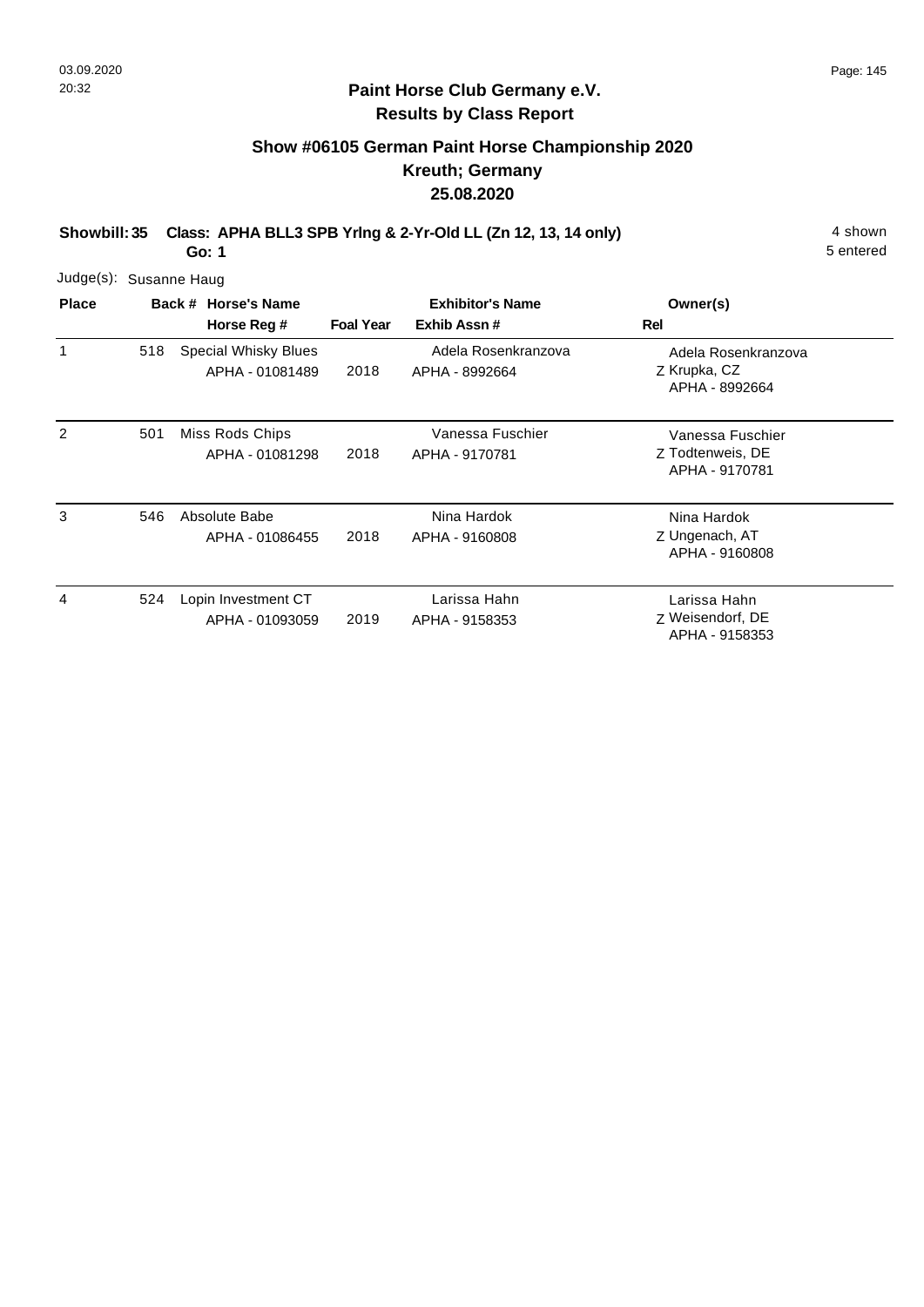## **Paint Horse Club Germany e.V. Results by Class Report**

# **Show #06106 German Paint Horse Championship 2020 Kreuth; Germany 25.08.2020**

**Showbill: 35 Class: APHA BLL3 SPB Yrlng & 2-Yr-Old LL (Zn 12, 13, 14 only)** 4 shown

| Judge(s): Sonja Merkle |     |                                                |                  |                                        |                                                        |
|------------------------|-----|------------------------------------------------|------------------|----------------------------------------|--------------------------------------------------------|
| <b>Place</b>           |     | Back # Horse's Name<br>Horse Reg #             | <b>Foal Year</b> | <b>Exhibitor's Name</b><br>Exhib Assn# | Owner(s)<br><b>Rel</b>                                 |
| 1                      | 546 | Absolute Babe<br>APHA - 01086455               | 2018             | Nina Hardok<br>APHA - 9160808          | Nina Hardok<br>Z Ungenach, AT<br>APHA - 9160808        |
| 2                      | 518 | <b>Special Whisky Blues</b><br>APHA - 01081489 | 2018             | Adela Rosenkranzova<br>APHA - 8992664  | Adela Rosenkranzova<br>Z Krupka, CZ<br>APHA - 8992664  |
| 3                      | 501 | Miss Rods Chips<br>APHA - 01081298             | 2018             | Vanessa Fuschier<br>APHA - 9170781     | Vanessa Fuschier<br>Z Todtenweis, DE<br>APHA - 9170781 |
| 4                      | 524 | Lopin Investment CT<br>APHA - 01093059         | 2019             | Larissa Hahn<br>APHA - 9158353         | Larissa Hahn<br>Z Weisendorf, DE<br>APHA - 9158353     |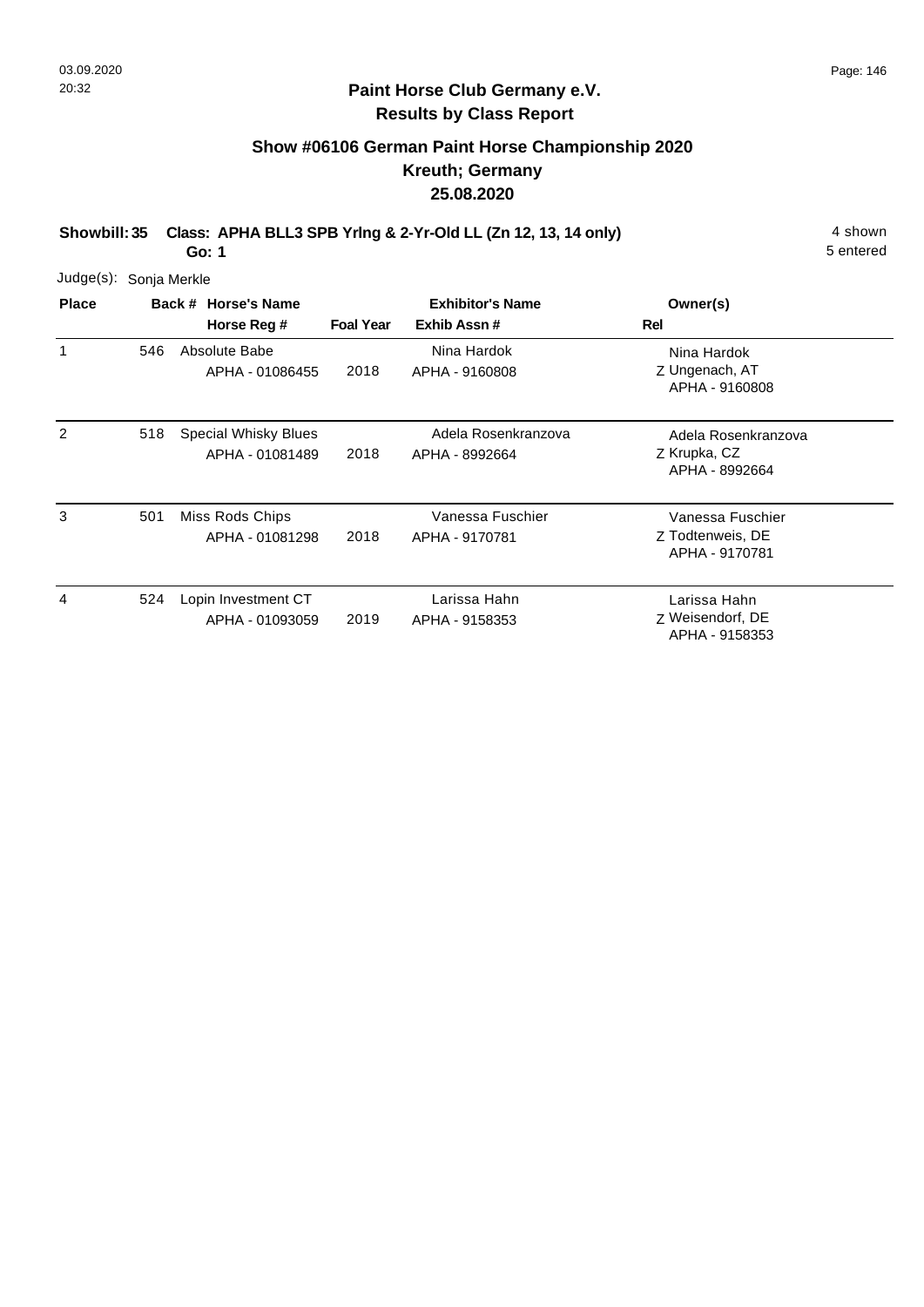## **Paint Horse Club Germany e.V. Results by Class Report**

# **Show #06107 German Paint Horse Championship 2020 Kreuth; Germany 25.08.2020**

**Showbill: 35 Class: APHA BLL3 SPB Yrlng & 2-Yr-Old LL (Zn 12, 13, 14 only)** 4 shown

| Judge(s): Nicolas Perrin |     |                                         |                  |                                        |                                                        |
|--------------------------|-----|-----------------------------------------|------------------|----------------------------------------|--------------------------------------------------------|
| <b>Place</b>             |     | Back # Horse's Name<br>Horse Reg #      | <b>Foal Year</b> | <b>Exhibitor's Name</b><br>Exhib Assn# | Owner(s)<br>Rel                                        |
| 1                        | 546 | Absolute Babe<br>APHA - 01086455        | 2018             | Nina Hardok<br>APHA - 9160808          | Nina Hardok<br>Z Ungenach, AT<br>APHA - 9160808        |
| 2                        | 518 | Special Whisky Blues<br>APHA - 01081489 | 2018             | Adela Rosenkranzova<br>APHA - 8992664  | Adela Rosenkranzova<br>Z Krupka, CZ<br>APHA - 8992664  |
| 3                        | 501 | Miss Rods Chips<br>APHA - 01081298      | 2018             | Vanessa Fuschier<br>APHA - 9170781     | Vanessa Fuschier<br>Z Todtenweis, DE<br>APHA - 9170781 |
| 4                        | 524 | Lopin Investment CT<br>APHA - 01093059  | 2019             | Larissa Hahn<br>APHA - 9158353         | Larissa Hahn<br>Z Weisendorf, DE<br>APHA - 9158353     |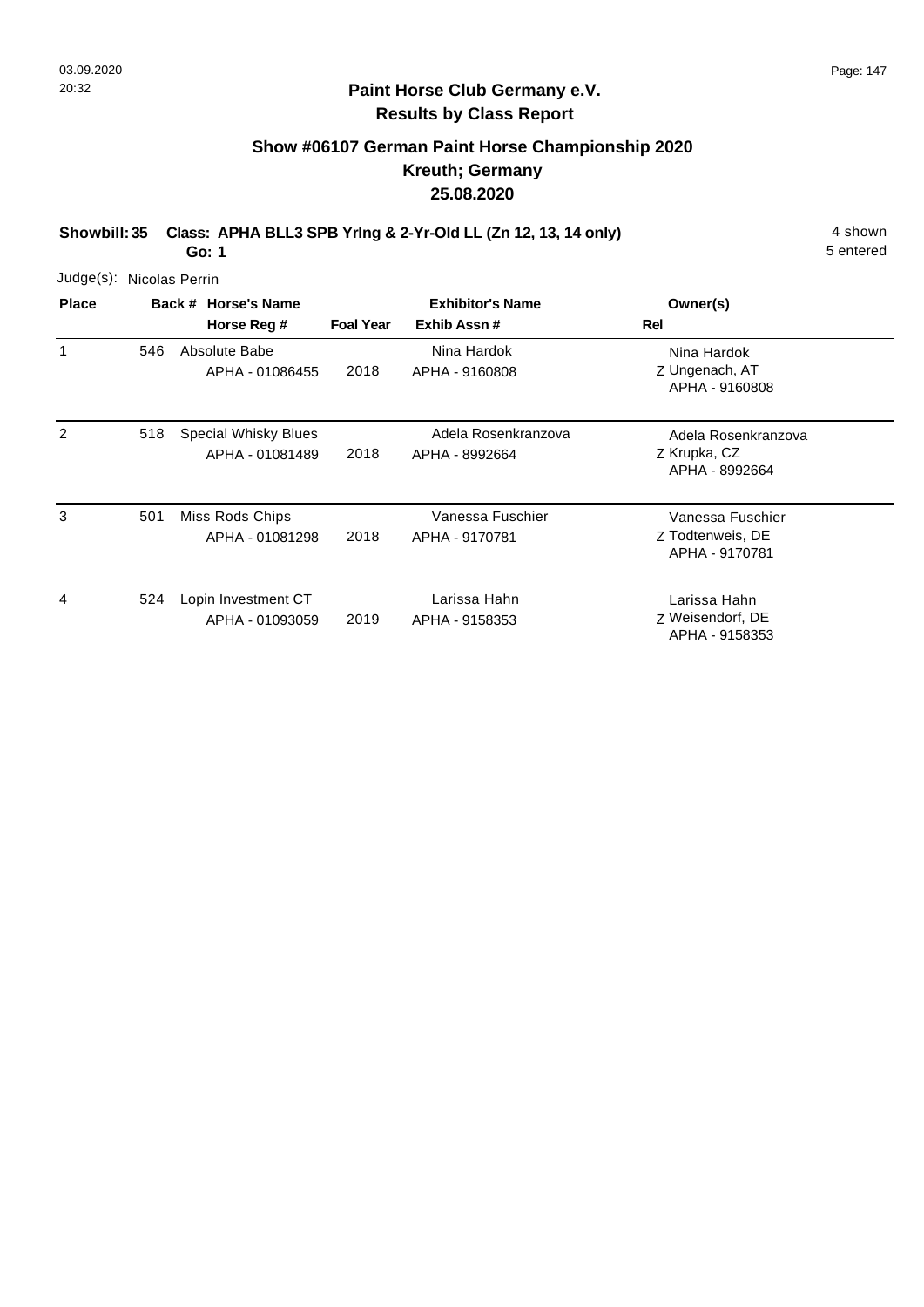## **Paint Horse Club Germany e.V. Results by Class Report**

# **Show #06108 German Paint Horse Championship 2020 Kreuth; Germany 25.08.2020**

**Showbill: 35 Class: APHA BLL3 SPB Yrlng & 2-Yr-Old LL (Zn 12, 13, 14 only)** 4 shown

| Judge(s): Pierre Ouellet |     |                                                |                  |                                       |                                                        |
|--------------------------|-----|------------------------------------------------|------------------|---------------------------------------|--------------------------------------------------------|
| <b>Place</b>             |     | Back # Horse's Name                            |                  | <b>Exhibitor's Name</b>               | Owner(s)                                               |
|                          |     | Horse Reg #                                    | <b>Foal Year</b> | Exhib Assn#                           | Rel                                                    |
| 1                        | 518 | <b>Special Whisky Blues</b><br>APHA - 01081489 | 2018             | Adela Rosenkranzova<br>APHA - 8992664 | Adela Rosenkranzova<br>Z Krupka, CZ<br>APHA - 8992664  |
| $\mathcal{P}$            | 501 | Miss Rods Chips<br>APHA - 01081298             | 2018             | Vanessa Fuschier<br>APHA - 9170781    | Vanessa Fuschier<br>Z Todtenweis, DE<br>APHA - 9170781 |
| 3                        | 546 | Absolute Babe<br>APHA - 01086455               | 2018             | Nina Hardok<br>APHA - 9160808         | Nina Hardok<br>Z Ungenach, AT<br>APHA - 9160808        |
| 4                        | 524 | Lopin Investment CT<br>APHA - 01093059         | 2019             | Larissa Hahn<br>APHA - 9158353        | Larissa Hahn<br>Z Weisendorf, DE<br>APHA - 9158353     |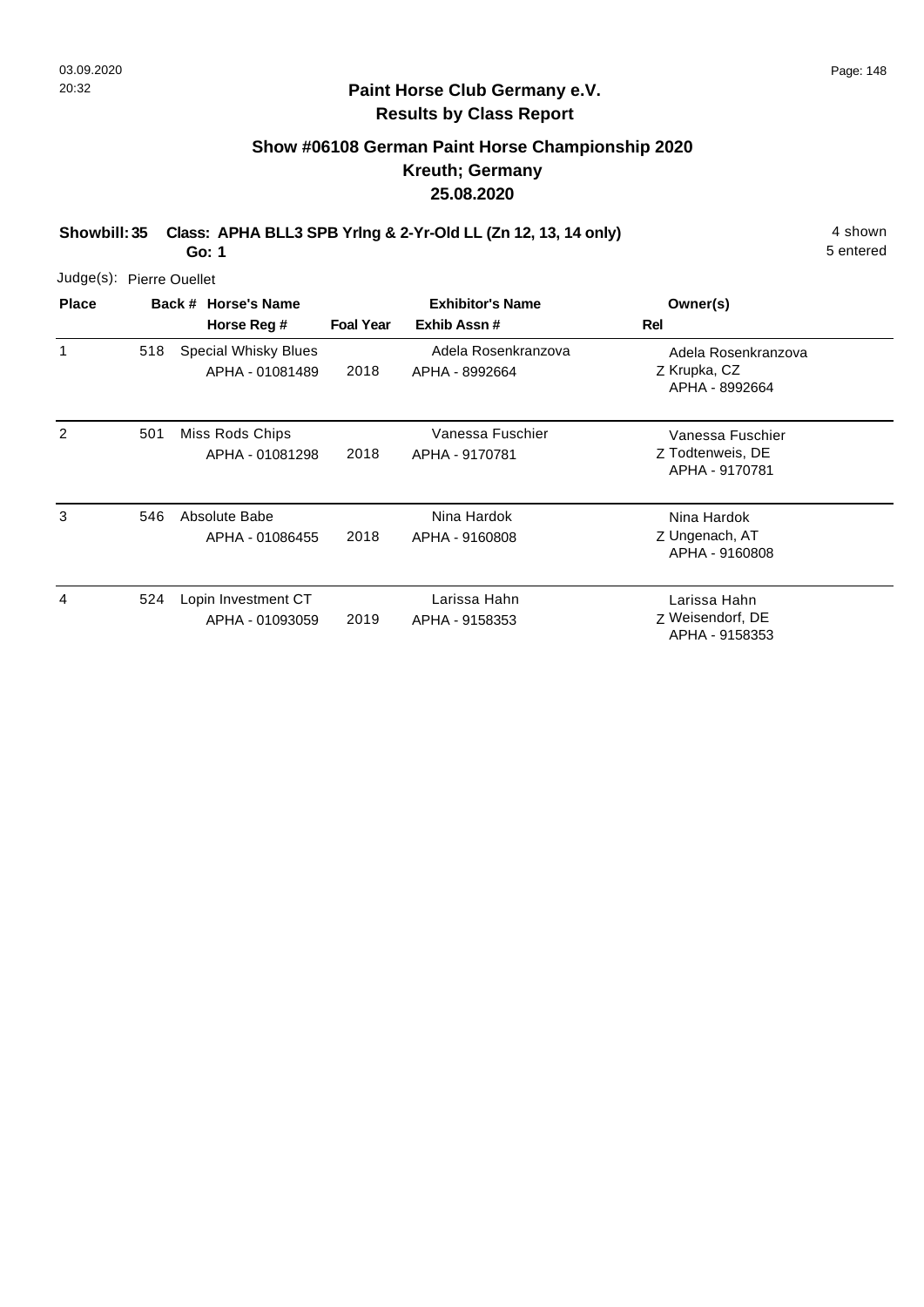# **Show #06105 German Paint Horse Championship 2020 Kreuth; Germany 25.08.2020**

**Showbill: 36 Class: PHCG AP2 Amt Yearl & 2-Yr-Old Longe Line All Paint Registri** 12 shown

12 entered

| Judge(s): Susanne Haug |     |                             |                  |                                           |                                                                     |
|------------------------|-----|-----------------------------|------------------|-------------------------------------------|---------------------------------------------------------------------|
| <b>Place</b>           |     | Back # Horse's Name         |                  | <b>Exhibitor's Name</b>                   | Owner(s)                                                            |
|                        |     | Horse Reg #                 | <b>Foal Year</b> | Exhib Assn #                              | <b>Rel</b>                                                          |
| 1                      | 184 | Fancy As I Set              | 2018             | Aude Dodart<br><b>PHCG - 7817</b>         | <b>Aude Dodart</b><br>Z Montigny Sur Avre, FR<br><b>PHCG - 7817</b> |
| 2                      | 206 | A Set Of Magic              | 2018             | Tanja Klink<br><b>PHCG - 5989</b>         | <b>Mario Klink</b><br>P Nagold, DE<br>PHCG - 8116                   |
| 3                      | 529 | LX Ultimate Blade           | 2018             | Anna Sturm<br><b>PHCG - 5423</b>          | Katharina Sturm<br>S Kleines Wiesental, DE<br>PHCG - 2635           |
| 4                      | 203 | Summer In The City          | 2018             | Katja Altenstrasser<br><b>PHCG - 5654</b> | Katja Altenstrasser<br>Z Aurach, AT<br><b>PHCG - 5654</b>           |
| 5                      | 191 | <b>Mystic Broker Assets</b> | 2018             | <b>Maud Detry</b><br><b>PHCG - 8108</b>   | <b>Maud Detry</b><br>Z Hampteau, BE<br>PHCG - 8108                  |
| 6                      | 518 | <b>Special Whisky Blues</b> | 2018             | Adela Rosenkranzova<br><b>PHCG - 7818</b> | Adela Rosenkranzova<br>Z Krupka, CZ<br><b>PHCG - 7818</b>           |
| 7                      | 189 | Shez Infinity Magic         | 2018             | Juergen Ochrana<br><b>PHCG - 5699</b>     | Angelika Gallitzendoerfer<br>Memmingen, DE<br>PHCG - 1256           |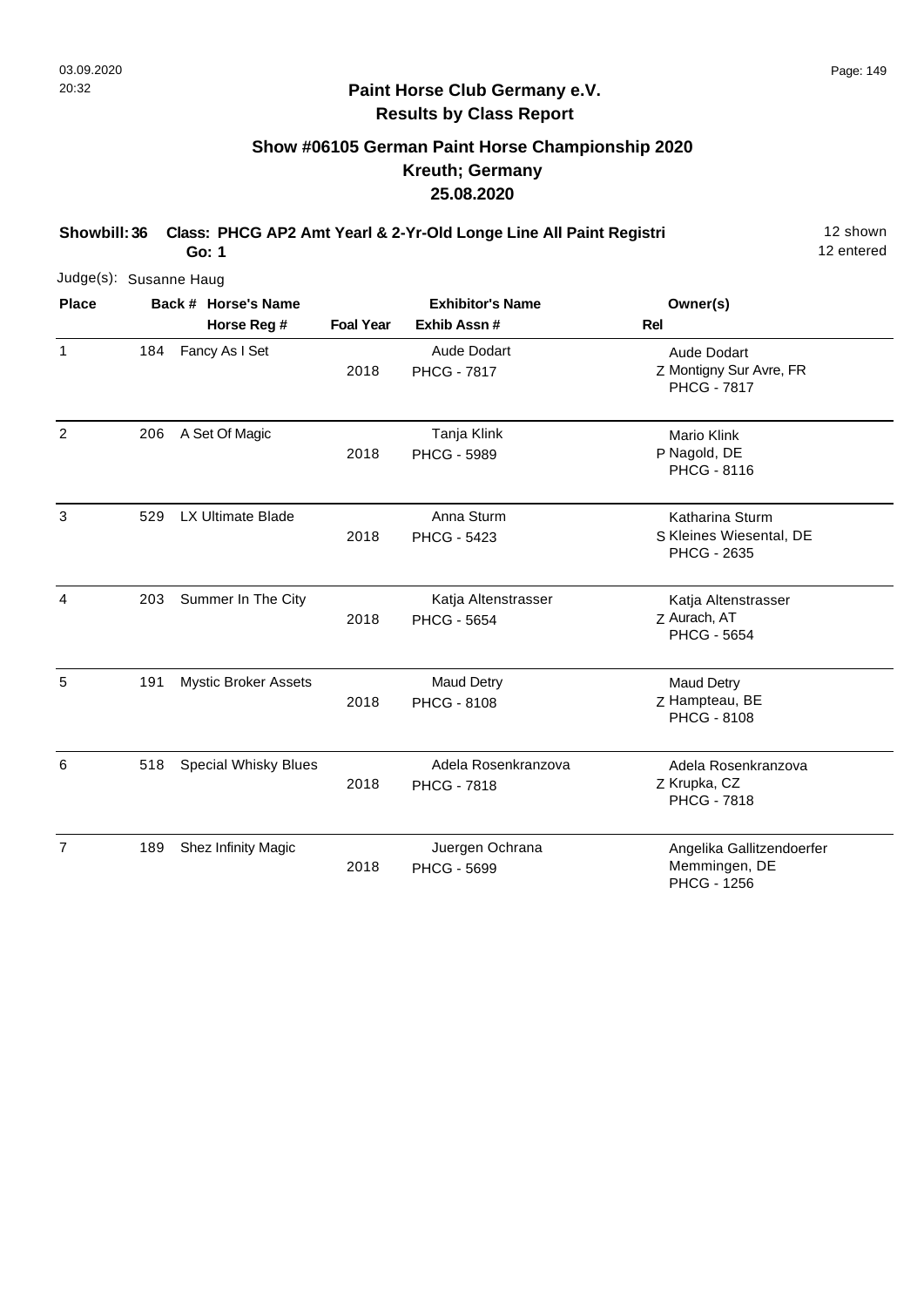# **Show #06106 German Paint Horse Championship 2020 Kreuth; Germany 25.08.2020**

**Showbill: 36 Class: PHCG AP2 Amt Yearl & 2-Yr-Old Longe Line All Paint Registri** 12 shown

12 entered

| Judge(s): Sonja Merkle |     |                                    |                  |                                           |                                                              |
|------------------------|-----|------------------------------------|------------------|-------------------------------------------|--------------------------------------------------------------|
| <b>Place</b>           |     | Back # Horse's Name<br>Horse Reg # | <b>Foal Year</b> | <b>Exhibitor's Name</b><br>Exhib Assn#    | Owner(s)<br><b>Rel</b>                                       |
| 1                      | 184 | Fancy As I Set                     | 2018             | <b>Aude Dodart</b><br><b>PHCG - 7817</b>  | Aude Dodart<br>Z Montigny Sur Avre, FR<br><b>PHCG - 7817</b> |
| 2                      | 203 | Summer In The City                 | 2018             | Katja Altenstrasser<br><b>PHCG - 5654</b> | Katja Altenstrasser<br>Z Aurach, AT<br><b>PHCG - 5654</b>    |
| 3                      | 546 | Absolute Babe                      | 2018             | Nina Hardok<br>PHCG - 8309                | Nina Hardok<br>Z Ungenach, AT<br><b>PHCG - 8309</b>          |
| 4                      | 206 | A Set Of Magic                     | 2018             | Tanja Klink<br><b>PHCG - 5989</b>         | Mario Klink<br>P Nagold, DE<br>PHCG - 8116                   |
| 5                      | 529 | LX Ultimate Blade                  | 2018             | Anna Sturm<br><b>PHCG - 5423</b>          | Katharina Sturm<br>S Kleines Wiesental, DE<br>PHCG - 2635    |
| 6                      | 191 | <b>Mystic Broker Assets</b>        | 2018             | <b>Maud Detry</b><br>PHCG - 8108          | <b>Maud Detry</b><br>Z Hampteau, BE<br><b>PHCG - 8108</b>    |
| $\overline{7}$         | 518 | <b>Special Whisky Blues</b>        | 2018             | Adela Rosenkranzova<br><b>PHCG - 7818</b> | Adela Rosenkranzova<br>Z Krupka, CZ<br><b>PHCG - 7818</b>    |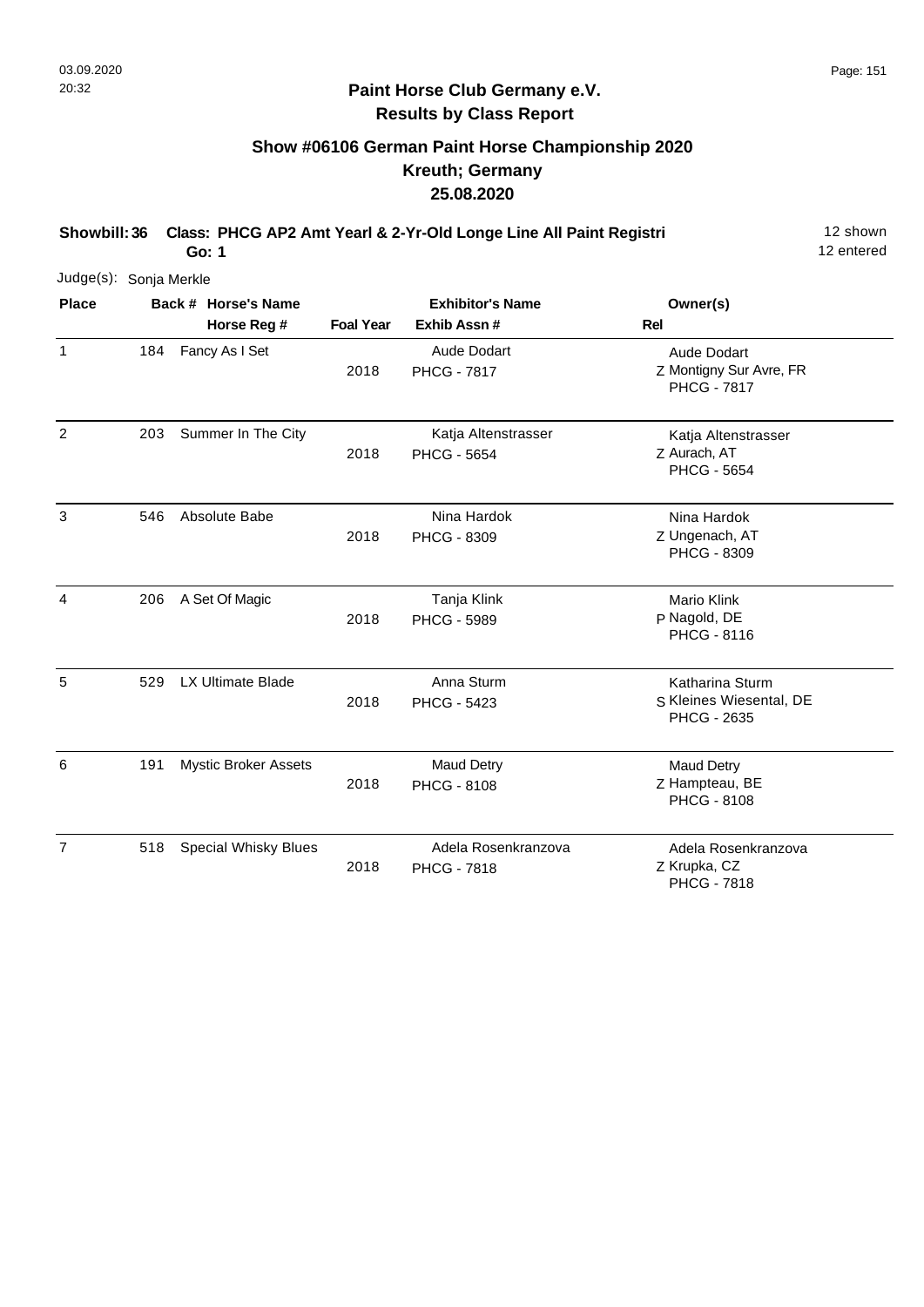7

## **Paint Horse Club Germany e.V. Results by Class Report**

# **Show #06107 German Paint Horse Championship 2020 Kreuth; Germany 25.08.2020**

**Showbill: 36 Class: PHCG AP2 Amt Yearl & 2-Yr-Old Longe Line All Paint Registri** 12 shown **Go: 1**

2018

191 Mystic Broker Assets Maud Detry

12 entered

Z Hampteau, BE Maud Detry

PHCG - 8108

| Judge(s): Nicolas Perrin |     |                                    |                  |                                           |                                                                  |
|--------------------------|-----|------------------------------------|------------------|-------------------------------------------|------------------------------------------------------------------|
| <b>Place</b>             |     | Back # Horse's Name<br>Horse Reg # | <b>Foal Year</b> | <b>Exhibitor's Name</b><br>Exhib Assn #   | Owner(s)<br><b>Rel</b>                                           |
| $\mathbf{1}$             | 529 | <b>LX Ultimate Blade</b>           | 2018             | Anna Sturm<br><b>PHCG - 5423</b>          | Katharina Sturm<br>S Kleines Wiesental, DE<br><b>PHCG - 2635</b> |
| $\overline{2}$           | 184 | Fancy As I Set                     | 2018             | Aude Dodart<br><b>PHCG - 7817</b>         | Aude Dodart<br>Z Montigny Sur Avre, FR<br><b>PHCG - 7817</b>     |
| 3                        | 203 | Summer In The City                 | 2018             | Katja Altenstrasser<br><b>PHCG - 5654</b> | Katja Altenstrasser<br>Z Aurach, AT<br><b>PHCG - 5654</b>        |
| 4                        | 546 | Absolute Babe                      | 2018             | Nina Hardok<br>PHCG - 8309                | Nina Hardok<br>Z Ungenach, AT<br>PHCG - 8309                     |
| 5                        | 518 | <b>Special Whisky Blues</b>        | 2018             | Adela Rosenkranzova<br><b>PHCG - 7818</b> | Adela Rosenkranzova<br>Z Krupka, CZ<br><b>PHCG - 7818</b>        |
| 6                        | 206 | A Set Of Magic                     | 2018             | Tanja Klink<br><b>PHCG - 5989</b>         | <b>Mario Klink</b><br>P Nagold, DE<br>PHCG - 8116                |

PHCG - 8108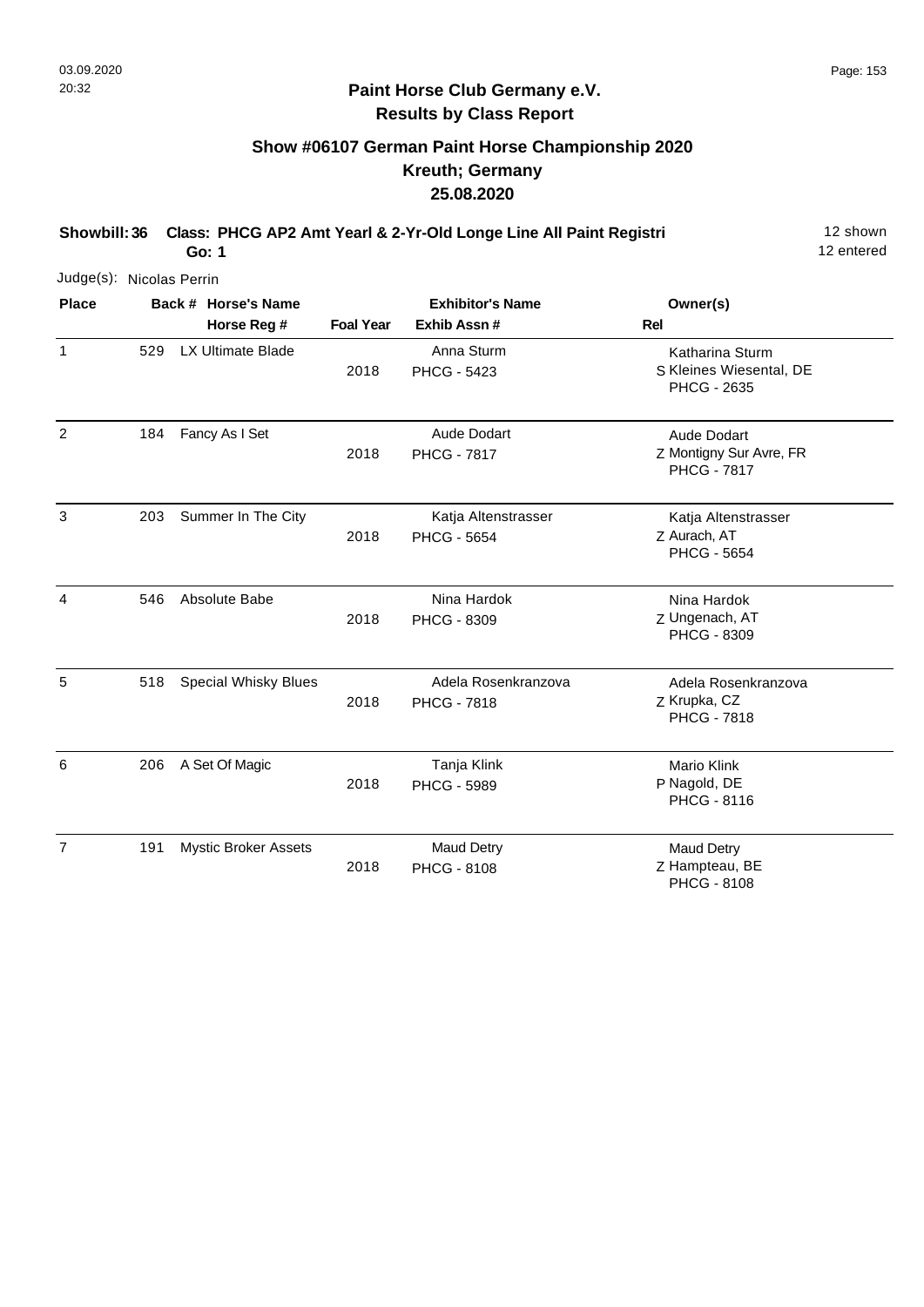# **Show #06108 German Paint Horse Championship 2020 Kreuth; Germany 25.08.2020**

**Showbill: 36 Class: PHCG AP2 Amt Yearl & 2-Yr-Old Longe Line All Paint Registri** 12 shown

12 entered

| Judge(s): Pierre Ouellet |     |                             |                  |                                           |                                                                     |
|--------------------------|-----|-----------------------------|------------------|-------------------------------------------|---------------------------------------------------------------------|
| <b>Place</b>             |     | Back # Horse's Name         |                  | <b>Exhibitor's Name</b>                   | Owner(s)                                                            |
|                          |     | Horse Reg #                 | <b>Foal Year</b> | Exhib Assn #                              | <b>Rel</b>                                                          |
| 1                        | 518 | <b>Special Whisky Blues</b> | 2018             | Adela Rosenkranzova<br><b>PHCG - 7818</b> | Adela Rosenkranzova<br>Z Krupka, CZ<br><b>PHCG - 7818</b>           |
| $\overline{2}$           | 529 | LX Ultimate Blade           | 2018             | Anna Sturm<br><b>PHCG - 5423</b>          | Katharina Sturm<br>S Kleines Wiesental, DE<br><b>PHCG - 2635</b>    |
| 3                        | 501 | Miss Rods Chips             | 2018             | Vanessa Fuschier<br><b>PHCG - 7941</b>    | Vanessa Fuschier<br>Z Todtenweis, DE<br><b>PHCG - 7941</b>          |
| $\overline{4}$           | 203 | Summer In The City          | 2018             | Katja Altenstrasser<br><b>PHCG - 5654</b> | Katja Altenstrasser<br>Z Aurach, AT<br><b>PHCG - 5654</b>           |
| 5                        | 546 | Absolute Babe               | 2018             | Nina Hardok<br><b>PHCG - 8309</b>         | Nina Hardok<br>Z Ungenach, AT<br><b>PHCG - 8309</b>                 |
| 6                        | 105 | Gamblers Depends On         | 2019             | Joana Christel Sprogoe<br>PHCG - 6224     | Joana Christel Sprogoe<br>Z Bad Oldesloe, DE<br><b>PHCG - 6224</b>  |
| 7                        | 184 | Fancy As I Set              | 2018             | Aude Dodart<br><b>PHCG - 7817</b>         | <b>Aude Dodart</b><br>Z Montigny Sur Avre, FR<br><b>PHCG - 7817</b> |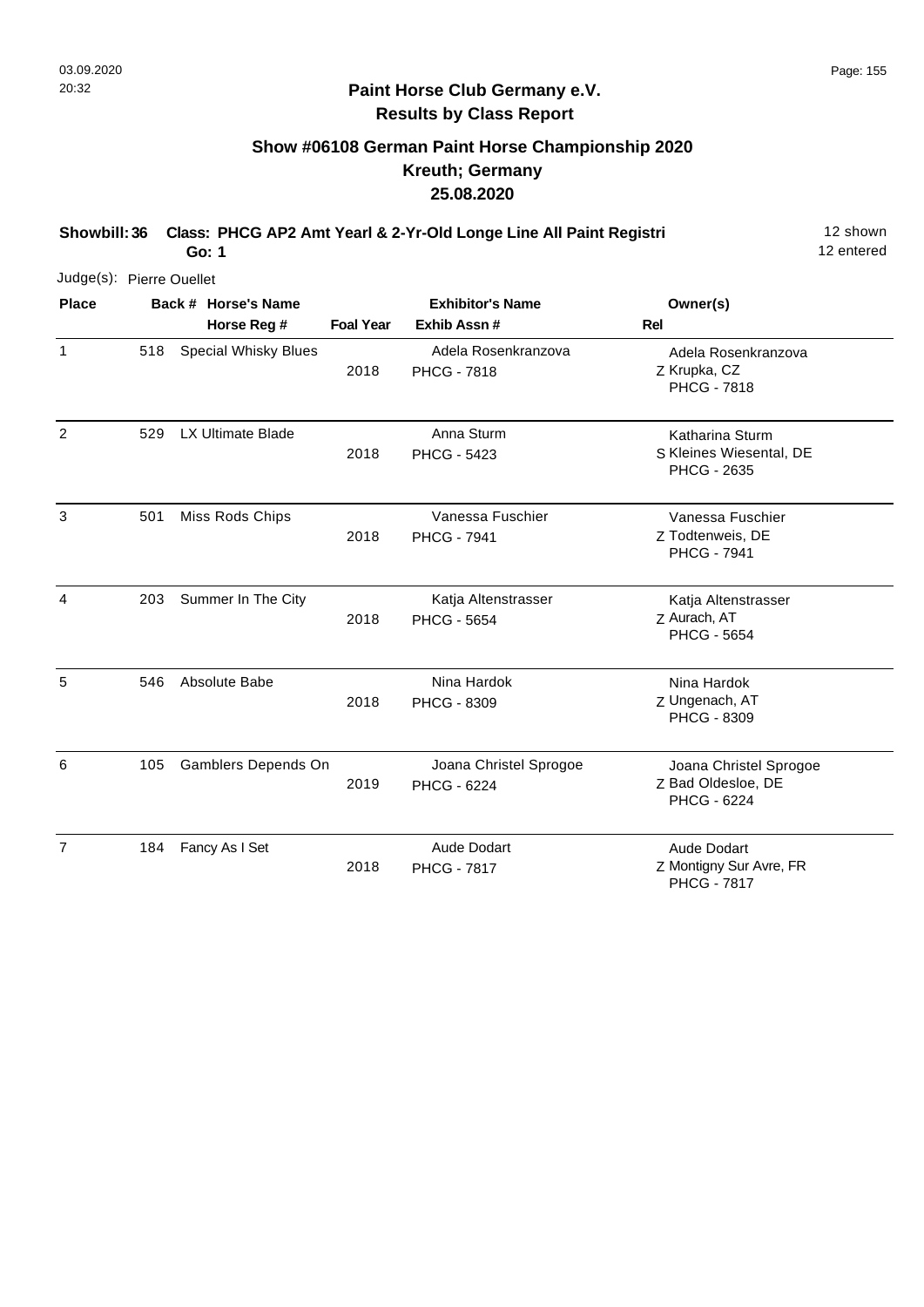# **Show #06105 German Paint Horse Championship 2020 Kreuth; Germany 25.08.2020**

**Showbill: 37 Class: APHA ALL1 Amt Yearling & 2YO Longe Line (Zn 12, 13, 14 only)** 8 shown **Go: 1**

| Judge(s): Susanne Haug |     |                                                |                  |                                          |                                                                |
|------------------------|-----|------------------------------------------------|------------------|------------------------------------------|----------------------------------------------------------------|
| <b>Place</b>           |     | Back # Horse's Name                            |                  | <b>Exhibitor's Name</b>                  | Owner(s)                                                       |
|                        |     | Horse Reg #                                    | <b>Foal Year</b> | Exhib Assn #                             | Rel                                                            |
| 1                      | 184 | Fancy As I Set<br>APHA - 01083774              | 2018             | Aude Dodart<br>APHA - 8862496            | Aude Dodart<br>Z Montigny Sur Avre, FR<br>APHA - 8862496       |
| 2                      | 206 | A Set Of Magic<br>APHA - 01083777              | 2018             | Tanja Klink<br>APHA - 8931705            | <b>Mario Klink</b><br>P Nagold, DE<br>APHA - 8926672           |
| 3                      | 203 | Summer In The City<br>APHA - 01080670          | 2018             | Katja Altenstrasser<br>APHA - 8901830    | Katja Altenstrasser<br>Z Aurach, AT<br>APHA - 8901830          |
| $\overline{4}$         | 191 | <b>Mystic Broker Assets</b><br>APHA - 01084153 | 2018             | <b>Maud Detry</b><br>APHA - 8987447      | Maud Detry<br>Z Hampteau, BE<br>APHA - 8987447                 |
| 5                      | 189 | Shez Infinity Magic<br>APHA - 01085852         | 2018             | Juergen Ochrana<br>APHA - 8898080        | Angelika Gallitzendoerfer<br>Memmingen, DE<br>APHA - 8203113   |
| 6                      | 105 | Gamblers Depends On<br>APHA - 01091156         | 2019             | Joana Christel Sprogoe<br>APHA - 8955431 | Joana Christel Sprogoe<br>Z Bad Oldesloe, DE<br>APHA - 8955431 |
| $\overline{7}$         | 192 | <b>SBW Top Wolf Assets</b><br>APHA - 01092355  | 2019             | <b>Maud Detry</b><br>APHA - 8987447      | <b>Maud Detry</b><br>Z Hampteau, BE<br>APHA - 8987447          |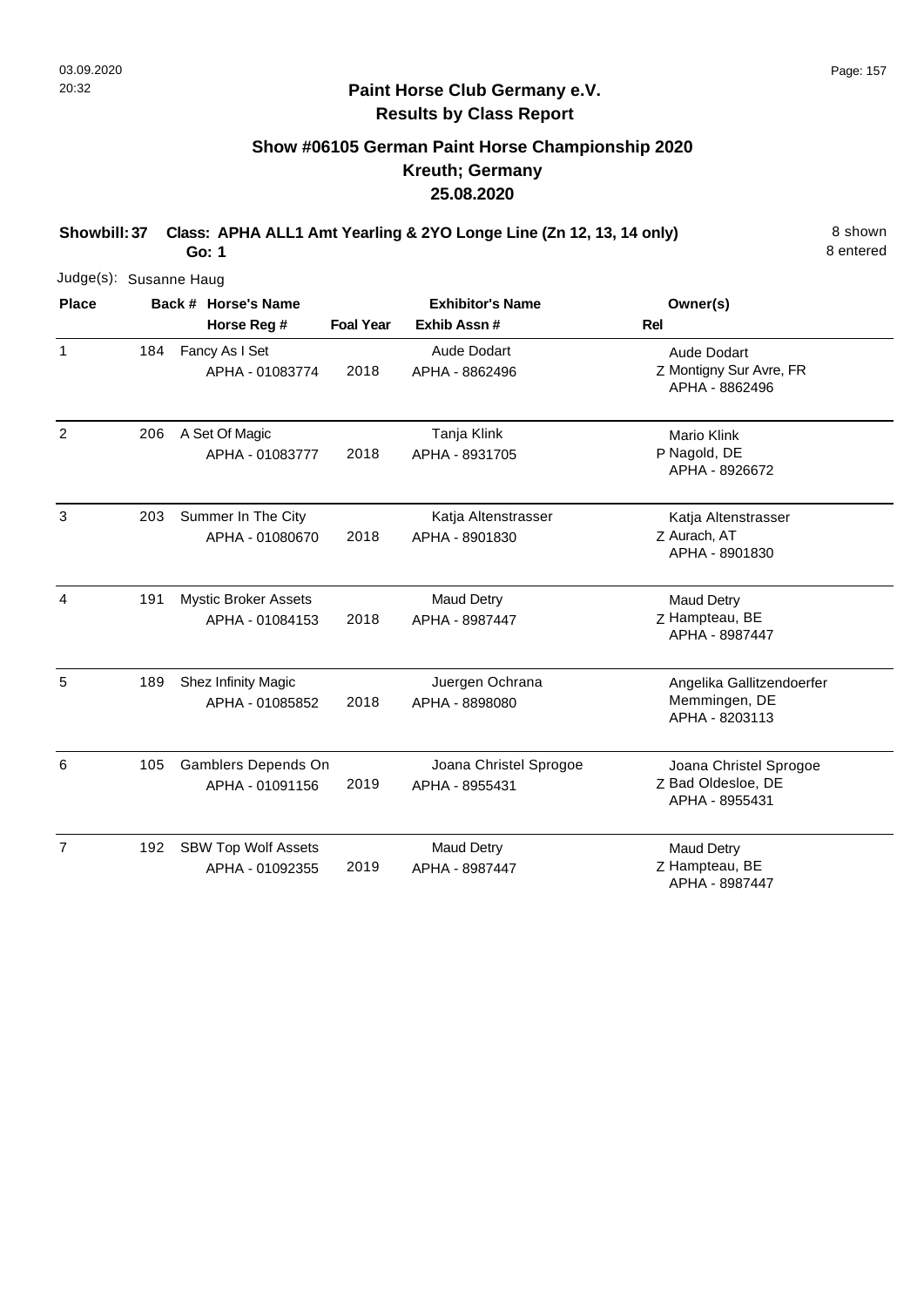# **Show #06106 German Paint Horse Championship 2020 Kreuth; Germany 25.08.2020**

**Showbill: 37 Class: APHA ALL1 Amt Yearling & 2YO Longe Line (Zn 12, 13, 14 only)** 8 shown **Go: 1**

| Judge(s): Sonja Merkle |     |                                                |                  |                                          |                                                                 |
|------------------------|-----|------------------------------------------------|------------------|------------------------------------------|-----------------------------------------------------------------|
| <b>Place</b>           |     | Back # Horse's Name                            |                  | <b>Exhibitor's Name</b>                  | Owner(s)                                                        |
|                        |     | Horse Reg #                                    | <b>Foal Year</b> | Exhib Assn #                             | Rel                                                             |
| $\mathbf{1}$           | 184 | Fancy As I Set<br>APHA - 01083774              | 2018             | <b>Aude Dodart</b><br>APHA - 8862496     | <b>Aude Dodart</b><br>Z Montigny Sur Avre, FR<br>APHA - 8862496 |
| $\overline{2}$         | 203 | Summer In The City<br>APHA - 01080670          | 2018             | Katja Altenstrasser<br>APHA - 8901830    | Katja Altenstrasser<br>Z Aurach, AT<br>APHA - 8901830           |
| 3                      | 206 | A Set Of Magic<br>APHA - 01083777              | 2018             | Tanja Klink<br>APHA - 8931705            | <b>Mario Klink</b><br>P Nagold, DE<br>APHA - 8926672            |
| 4                      | 191 | <b>Mystic Broker Assets</b><br>APHA - 01084153 | 2018             | <b>Maud Detry</b><br>APHA - 8987447      | <b>Maud Detry</b><br>Z Hampteau, BE<br>APHA - 8987447           |
| 5                      | 105 | Gamblers Depends On<br>APHA - 01091156         | 2019             | Joana Christel Sprogoe<br>APHA - 8955431 | Joana Christel Sprogoe<br>Z Bad Oldesloe, DE<br>APHA - 8955431  |
| 6                      | 189 | Shez Infinity Magic<br>APHA - 01085852         | 2018             | Juergen Ochrana<br>APHA - 8898080        | Angelika Gallitzendoerfer<br>Memmingen, DE<br>APHA - 8203113    |
| $\overline{7}$         | 201 | Passet And Chips<br>APHA - 01083776            | 2018             | <b>Helene Fere</b><br>APHA - 8968529     | <b>Helene Fere</b><br>Z Illiers L Eveque, FR<br>APHA - 8968529  |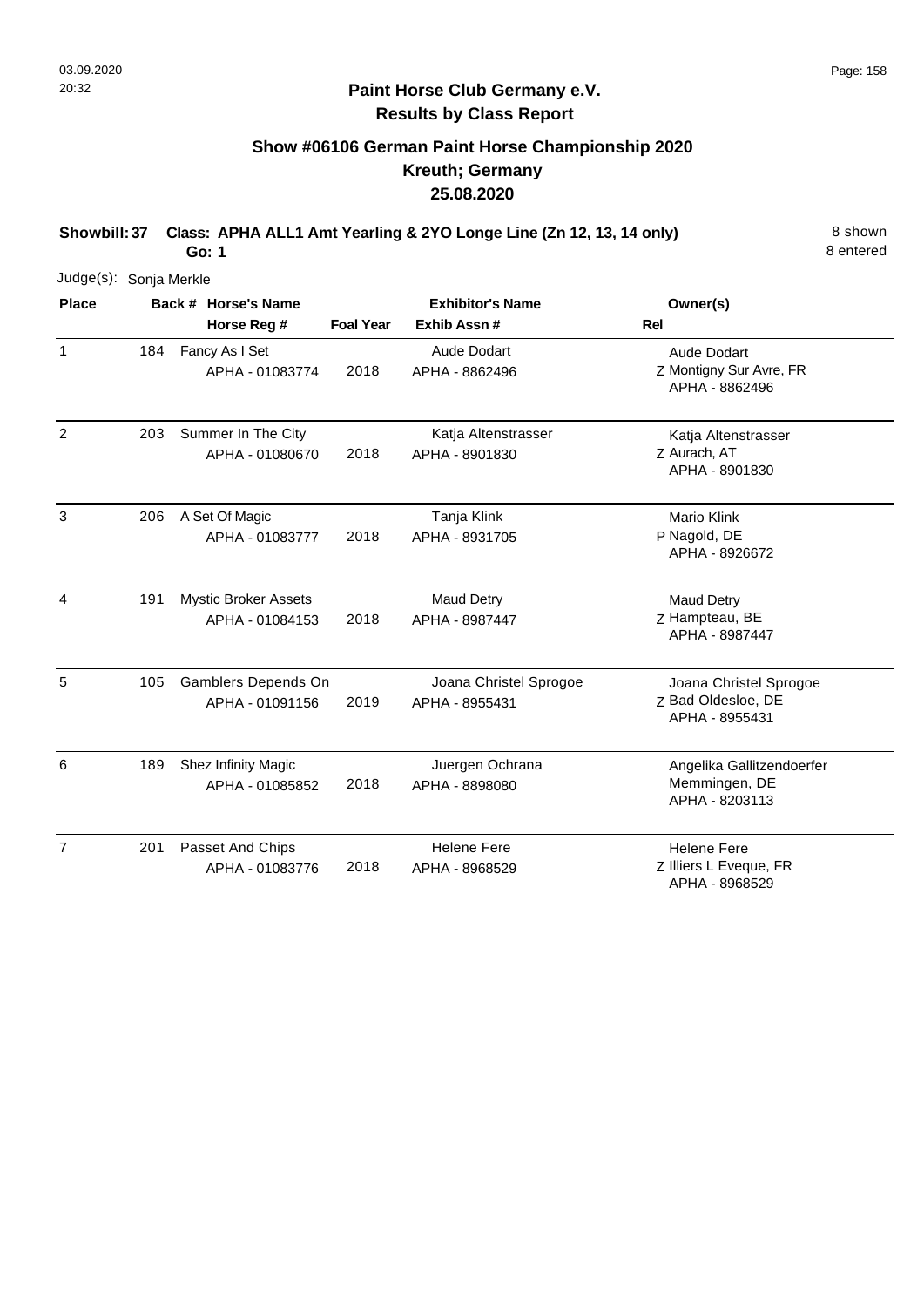# **Show #06107 German Paint Horse Championship 2020 Kreuth; Germany 25.08.2020**

**Showbill: 37 Class: APHA ALL1 Amt Yearling & 2YO Longe Line (Zn 12, 13, 14 only)** 8 shown **Go: 1**

| Judge(s): Nicolas Perrin |     |                                                |                  |                                          |                                                                 |
|--------------------------|-----|------------------------------------------------|------------------|------------------------------------------|-----------------------------------------------------------------|
| <b>Place</b>             |     | Back # Horse's Name                            |                  | <b>Exhibitor's Name</b>                  | Owner(s)                                                        |
|                          |     | Horse Reg #                                    | <b>Foal Year</b> | Exhib Assn #                             | Rel                                                             |
| $\mathbf{1}$             | 184 | Fancy As I Set<br>APHA - 01083774              | 2018             | <b>Aude Dodart</b><br>APHA - 8862496     | <b>Aude Dodart</b><br>Z Montigny Sur Avre, FR<br>APHA - 8862496 |
| $\overline{2}$           | 203 | Summer In The City<br>APHA - 01080670          | 2018             | Katja Altenstrasser<br>APHA - 8901830    | Katja Altenstrasser<br>Z Aurach, AT<br>APHA - 8901830           |
| 3                        | 206 | A Set Of Magic<br>APHA - 01083777              | 2018             | Tanja Klink<br>APHA - 8931705            | <b>Mario Klink</b><br>P Nagold, DE<br>APHA - 8926672            |
| 4                        | 191 | <b>Mystic Broker Assets</b><br>APHA - 01084153 | 2018             | <b>Maud Detry</b><br>APHA - 8987447      | Maud Detry<br>Z Hampteau, BE<br>APHA - 8987447                  |
| 5                        | 201 | Passet And Chips<br>APHA - 01083776            | 2018             | <b>Helene Fere</b><br>APHA - 8968529     | <b>Helene Fere</b><br>Z Illiers L Eveque, FR<br>APHA - 8968529  |
| 6                        | 189 | Shez Infinity Magic<br>APHA - 01085852         | 2018             | Juergen Ochrana<br>APHA - 8898080        | Angelika Gallitzendoerfer<br>Memmingen, DE<br>APHA - 8203113    |
| $\overline{7}$           | 105 | Gamblers Depends On<br>APHA - 01091156         | 2019             | Joana Christel Sprogoe<br>APHA - 8955431 | Joana Christel Sprogoe<br>Z Bad Oldesloe, DE<br>APHA - 8955431  |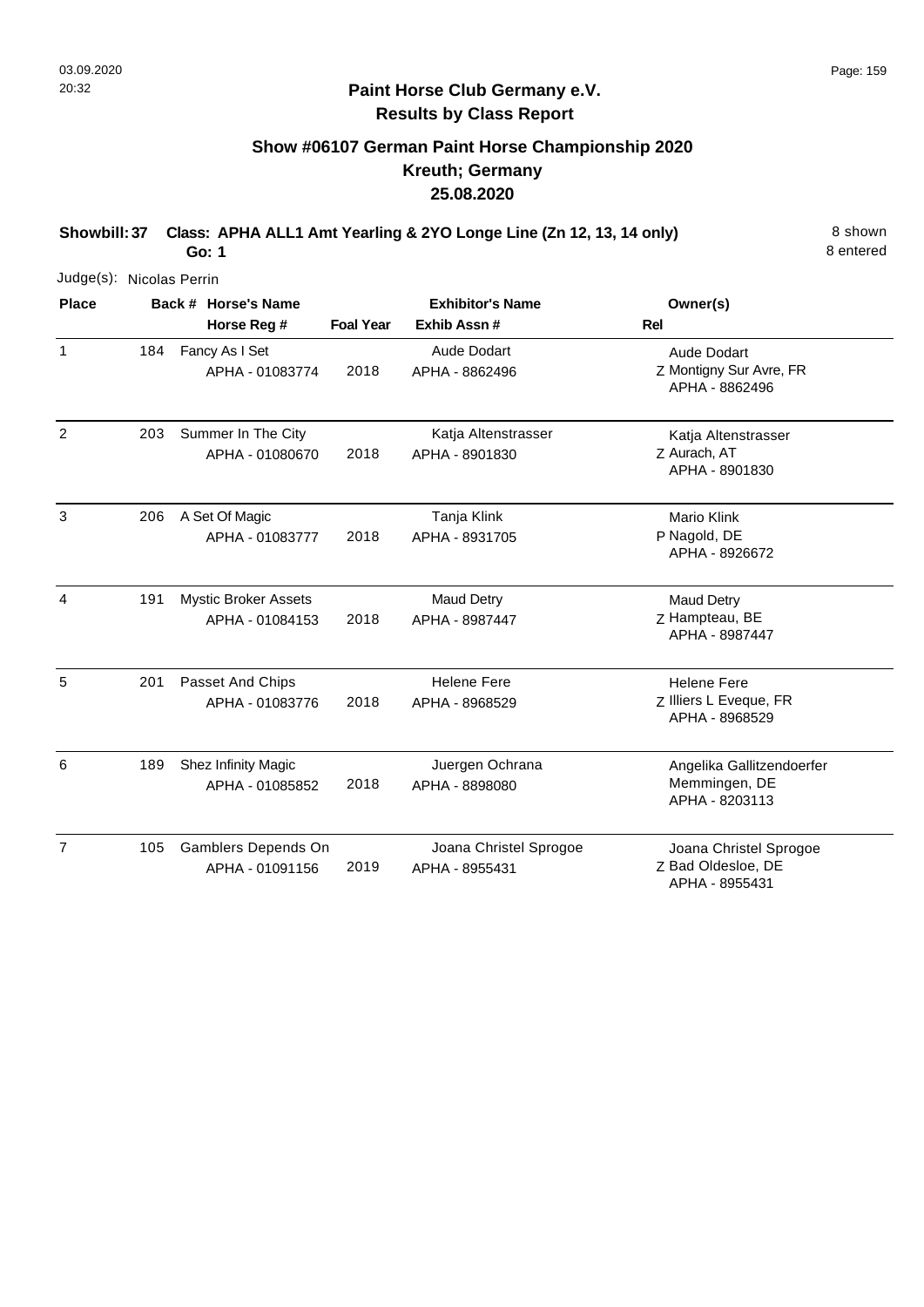# **Show #06108 German Paint Horse Championship 2020 Kreuth; Germany 25.08.2020**

**Showbill: 37 Class: APHA ALL1 Amt Yearling & 2YO Longe Line (Zn 12, 13, 14 only)** 8 shown **Go: 1**

| Judge(s): Pierre Ouellet |     |                                                |                  |                                          |                                                                |
|--------------------------|-----|------------------------------------------------|------------------|------------------------------------------|----------------------------------------------------------------|
| <b>Place</b>             |     | Back # Horse's Name<br>Horse Reg #             | <b>Foal Year</b> | <b>Exhibitor's Name</b><br>Exhib Assn #  | Owner(s)<br><b>Rel</b>                                         |
| $\mathbf{1}$             | 203 | Summer In The City<br>APHA - 01080670          | 2018             | Katja Altenstrasser<br>APHA - 8901830    | Katja Altenstrasser<br>Z Aurach, AT<br>APHA - 8901830          |
| $\overline{2}$           | 105 | Gamblers Depends On<br>APHA - 01091156         | 2019             | Joana Christel Sprogoe<br>APHA - 8955431 | Joana Christel Sprogoe<br>Z Bad Oldesloe, DE<br>APHA - 8955431 |
| 3                        | 184 | Fancy As I Set<br>APHA - 01083774              | 2018             | Aude Dodart<br>APHA - 8862496            | Aude Dodart<br>Z Montigny Sur Avre, FR<br>APHA - 8862496       |
| 4                        | 191 | <b>Mystic Broker Assets</b><br>APHA - 01084153 | 2018             | Maud Detry<br>APHA - 8987447             | <b>Maud Detry</b><br>Z Hampteau, BE<br>APHA - 8987447          |
| 5                        | 206 | A Set Of Magic<br>APHA - 01083777              | 2018             | Tanja Klink<br>APHA - 8931705            | Mario Klink<br>P Nagold, DE<br>APHA - 8926672                  |
| 6                        | 201 | Passet And Chips<br>APHA - 01083776            | 2018             | <b>Helene Fere</b><br>APHA - 8968529     | <b>Helene Fere</b><br>Z Illiers L Eveque, FR<br>APHA - 8968529 |
| $\overline{7}$           | 192 | <b>SBW Top Wolf Assets</b><br>APHA - 01092355  | 2019             | <b>Maud Detry</b><br>APHA - 8987447      | <b>Maud Detry</b><br>Z Hampteau, BE<br>APHA - 8987447          |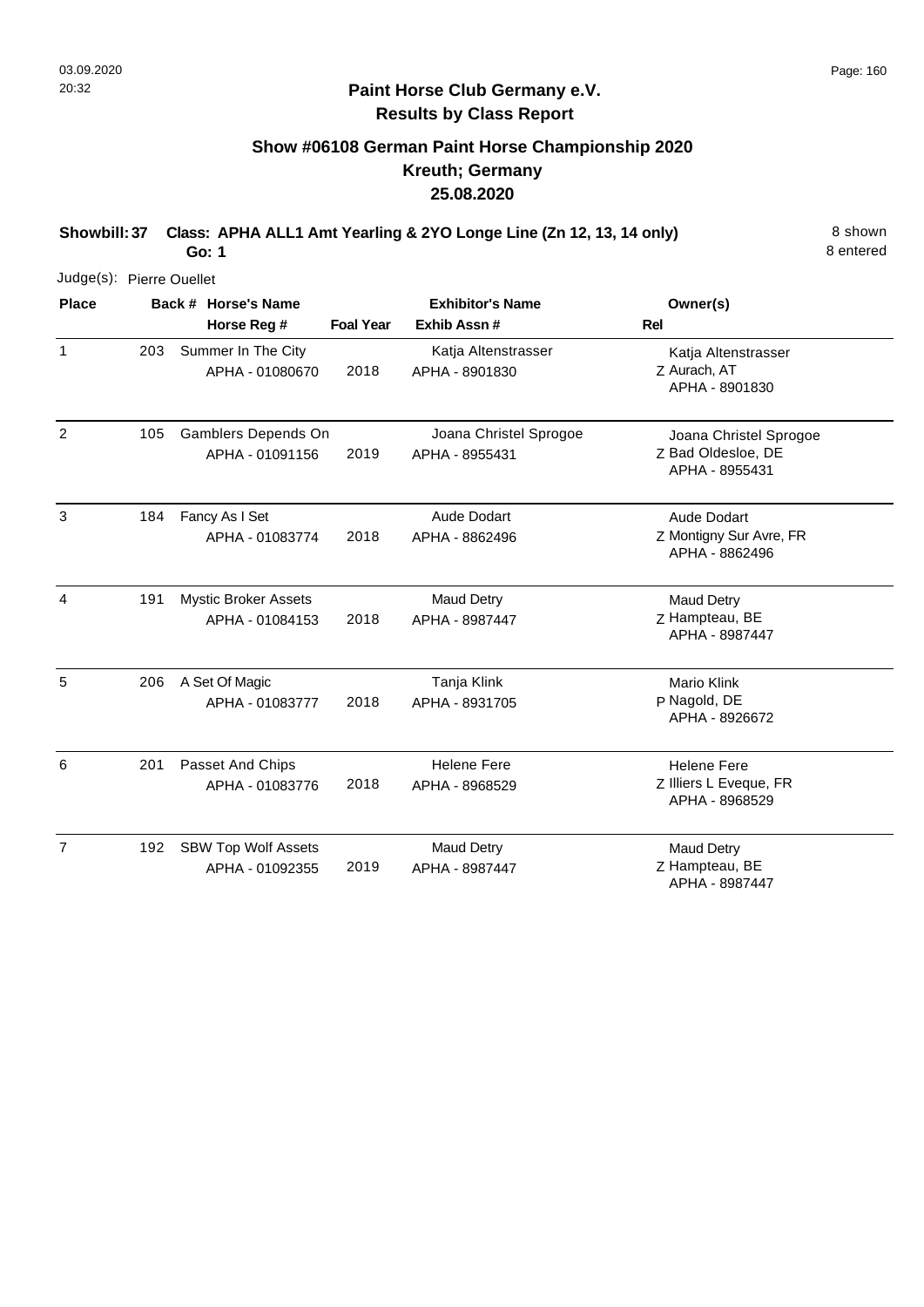# **Show #06105 German Paint Horse Championship 2020 Kreuth; Germany 25.08.2020**

**Showbill: 38 Class: APHA ABL2 Amt SPB Yearling & 2YO LL (Zn 12, 13, 14 only)** 4 shown

**Go: 1**

| <b>Place</b> | Judge(s): Susanne Haug |                                             |                         |                                       |                                                              |  |  |  |  |
|--------------|------------------------|---------------------------------------------|-------------------------|---------------------------------------|--------------------------------------------------------------|--|--|--|--|
|              |                        | Back # Horse's Name                         | <b>Exhibitor's Name</b> | Owner(s)                              |                                                              |  |  |  |  |
|              |                        | Horse Reg #                                 | <b>Foal Year</b>        | Exhib Assn#                           | Rel                                                          |  |  |  |  |
| 1            | 529                    | <b>LX Ultimate Blade</b><br>APHA - 01080684 | 2018                    | Anna Sturm<br>APHA - 8892875          | Katharina Sturm<br>S Kleines Wiesental, DE<br>APHA - 8833279 |  |  |  |  |
| 2            | 518                    | Special Whisky Blues<br>APHA - 01081489     | 2018                    | Adela Rosenkranzova<br>APHA - 8992664 | Adela Rosenkranzova<br>Z Krupka, CZ<br>APHA - 8992664        |  |  |  |  |
| 3            | 501                    | Miss Rods Chips<br>APHA - 01081298          | 2018                    | Vanessa Fuschier<br>APHA - 9170781    | Vanessa Fuschier<br>Z Todtenweis, DE<br>APHA - 9170781       |  |  |  |  |
| 4            | 546                    | Absolute Babe<br>APHA - 01086455            | 2018                    | Nina Hardok<br>APHA - 9160808         | Nina Hardok<br>Z Ungenach, AT<br>APHA - 9160808              |  |  |  |  |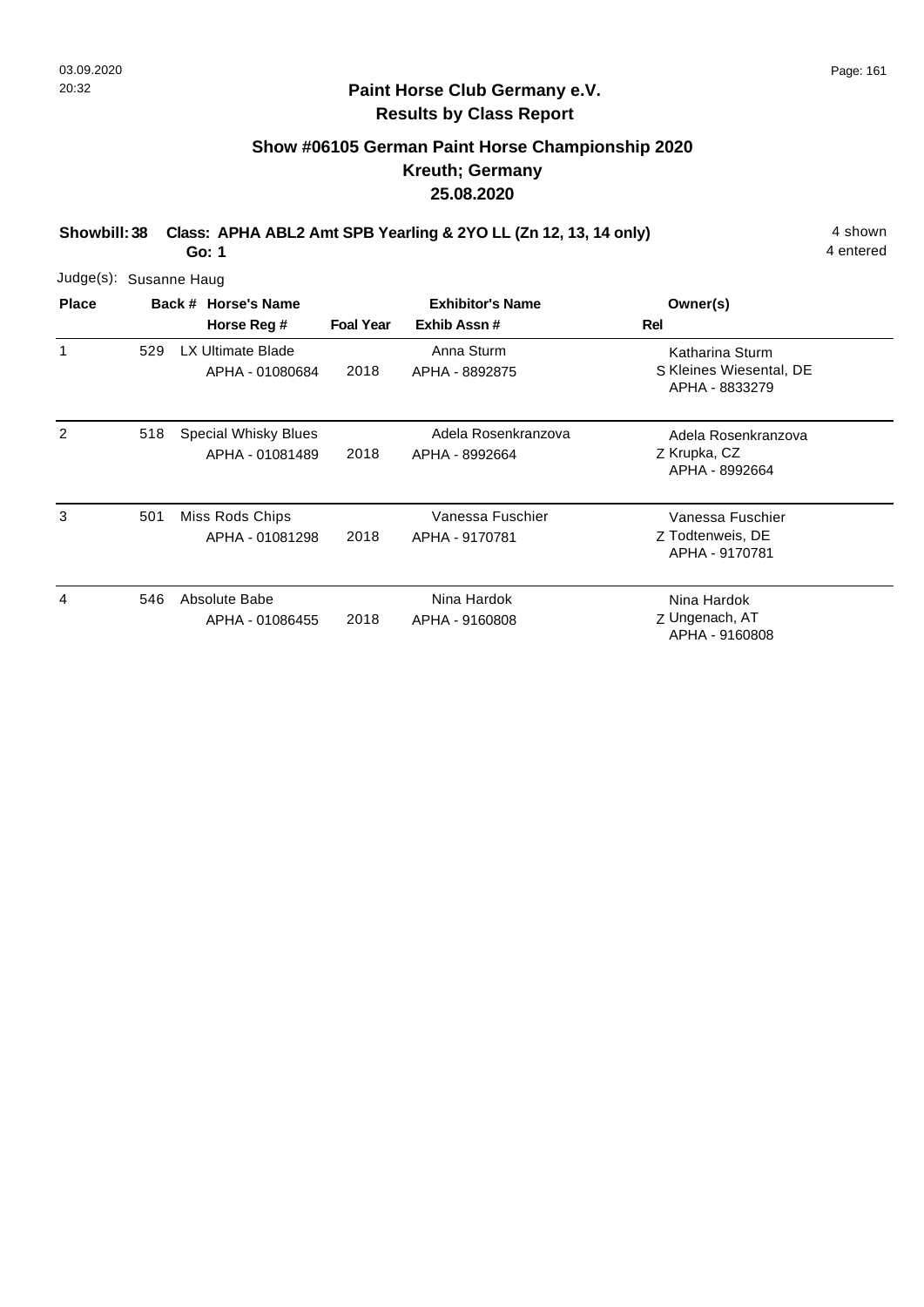# **Show #06106 German Paint Horse Championship 2020 Kreuth; Germany 25.08.2020**

**Showbill: 38 Class: APHA ABL2 Amt SPB Yearling & 2YO LL (Zn 12, 13, 14 only)** 4 shown

**Go: 1**

|              | Judge(s): Sonja Merkle |  |                                                |                  |                                        |                                                              |  |  |  |  |
|--------------|------------------------|--|------------------------------------------------|------------------|----------------------------------------|--------------------------------------------------------------|--|--|--|--|
| <b>Place</b> |                        |  | Back # Horse's Name<br>Horse Reg #             | <b>Foal Year</b> | <b>Exhibitor's Name</b><br>Exhib Assn# | Owner(s)<br><b>Rel</b>                                       |  |  |  |  |
| 1            | 546                    |  | Absolute Babe<br>APHA - 01086455               | 2018             | Nina Hardok<br>APHA - 9160808          | Nina Hardok<br>Z Ungenach, AT<br>APHA - 9160808              |  |  |  |  |
| 2            | 529                    |  | <b>LX Ultimate Blade</b><br>APHA - 01080684    | 2018             | Anna Sturm<br>APHA - 8892875           | Katharina Sturm<br>S Kleines Wiesental, DE<br>APHA - 8833279 |  |  |  |  |
| 3            | 518                    |  | <b>Special Whisky Blues</b><br>APHA - 01081489 | 2018             | Adela Rosenkranzova<br>APHA - 8992664  | Adela Rosenkranzova<br>Z Krupka, CZ<br>APHA - 8992664        |  |  |  |  |
| 4            | 501                    |  | Miss Rods Chips<br>APHA - 01081298             | 2018             | Vanessa Fuschier<br>APHA - 9170781     | Vanessa Fuschier<br>Z Todtenweis, DE<br>APHA - 9170781       |  |  |  |  |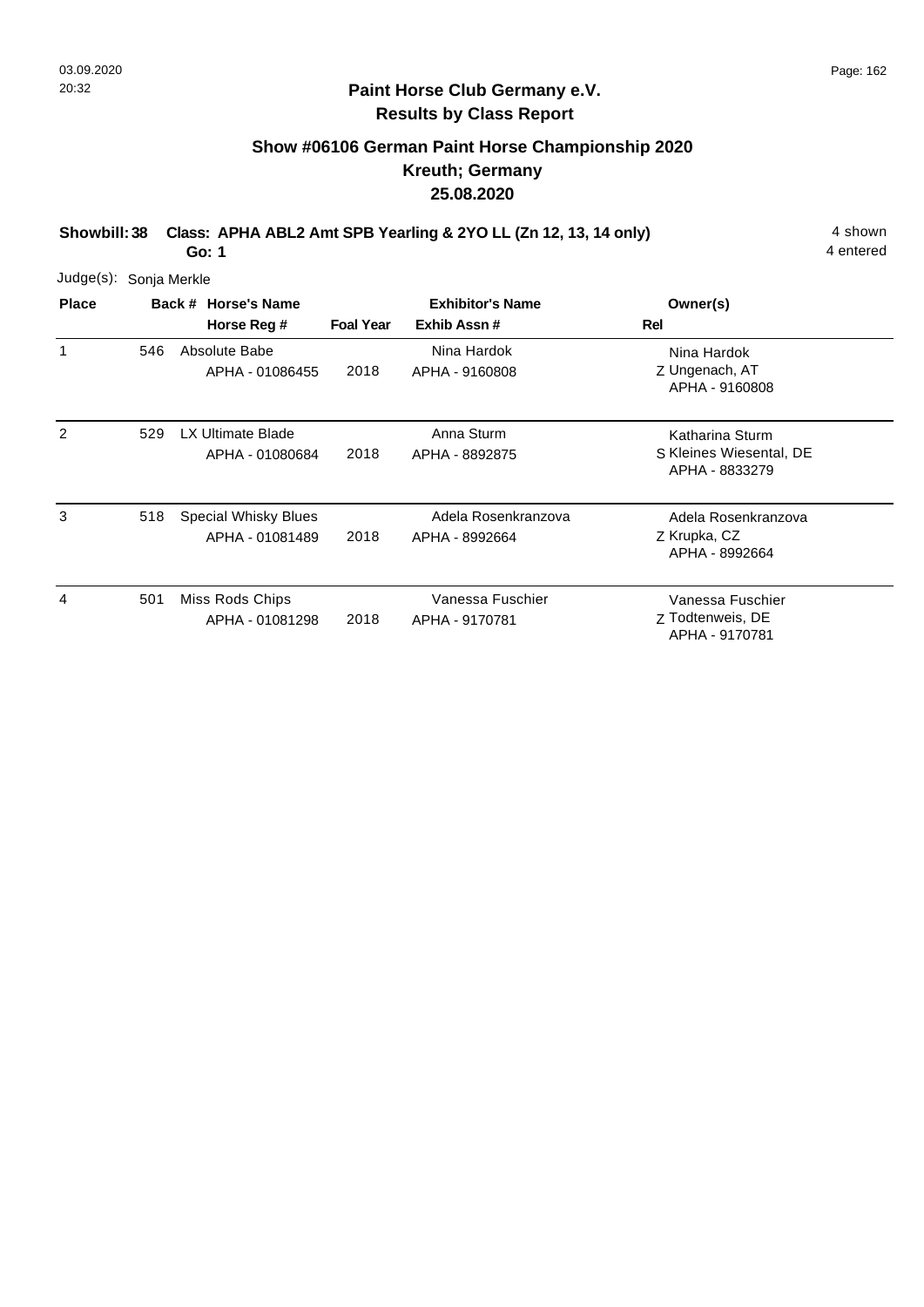# **Show #06107 German Paint Horse Championship 2020 Kreuth; Germany 25.08.2020**

**Showbill: 38 Class: APHA ABL2 Amt SPB Yearling & 2YO LL (Zn 12, 13, 14 only)** 4 shown

**Go: 1**

| <b>Place</b> | Judge(s): Nicolas Perrin |                                             |                         |                                       |                                                              |  |  |  |
|--------------|--------------------------|---------------------------------------------|-------------------------|---------------------------------------|--------------------------------------------------------------|--|--|--|
|              |                          | Back # Horse's Name                         | <b>Exhibitor's Name</b> | Owner(s)                              |                                                              |  |  |  |
|              |                          | Horse Reg #                                 | <b>Foal Year</b>        | Exhib Assn#                           | Rel                                                          |  |  |  |
| 1            | 529                      | <b>LX Ultimate Blade</b><br>APHA - 01080684 | 2018                    | Anna Sturm<br>APHA - 8892875          | Katharina Sturm<br>S Kleines Wiesental, DE<br>APHA - 8833279 |  |  |  |
| 2            | 546                      | Absolute Babe<br>APHA - 01086455            | 2018                    | Nina Hardok<br>APHA - 9160808         | Nina Hardok<br>Z Ungenach, AT<br>APHA - 9160808              |  |  |  |
| 3            | 518                      | Special Whisky Blues<br>APHA - 01081489     | 2018                    | Adela Rosenkranzova<br>APHA - 8992664 | Adela Rosenkranzova<br>Z Krupka, CZ<br>APHA - 8992664        |  |  |  |
| 4            | 501                      | Miss Rods Chips<br>APHA - 01081298          | 2018                    | Vanessa Fuschier<br>APHA - 9170781    | Vanessa Fuschier<br>Z Todtenweis, DE<br>APHA - 9170781       |  |  |  |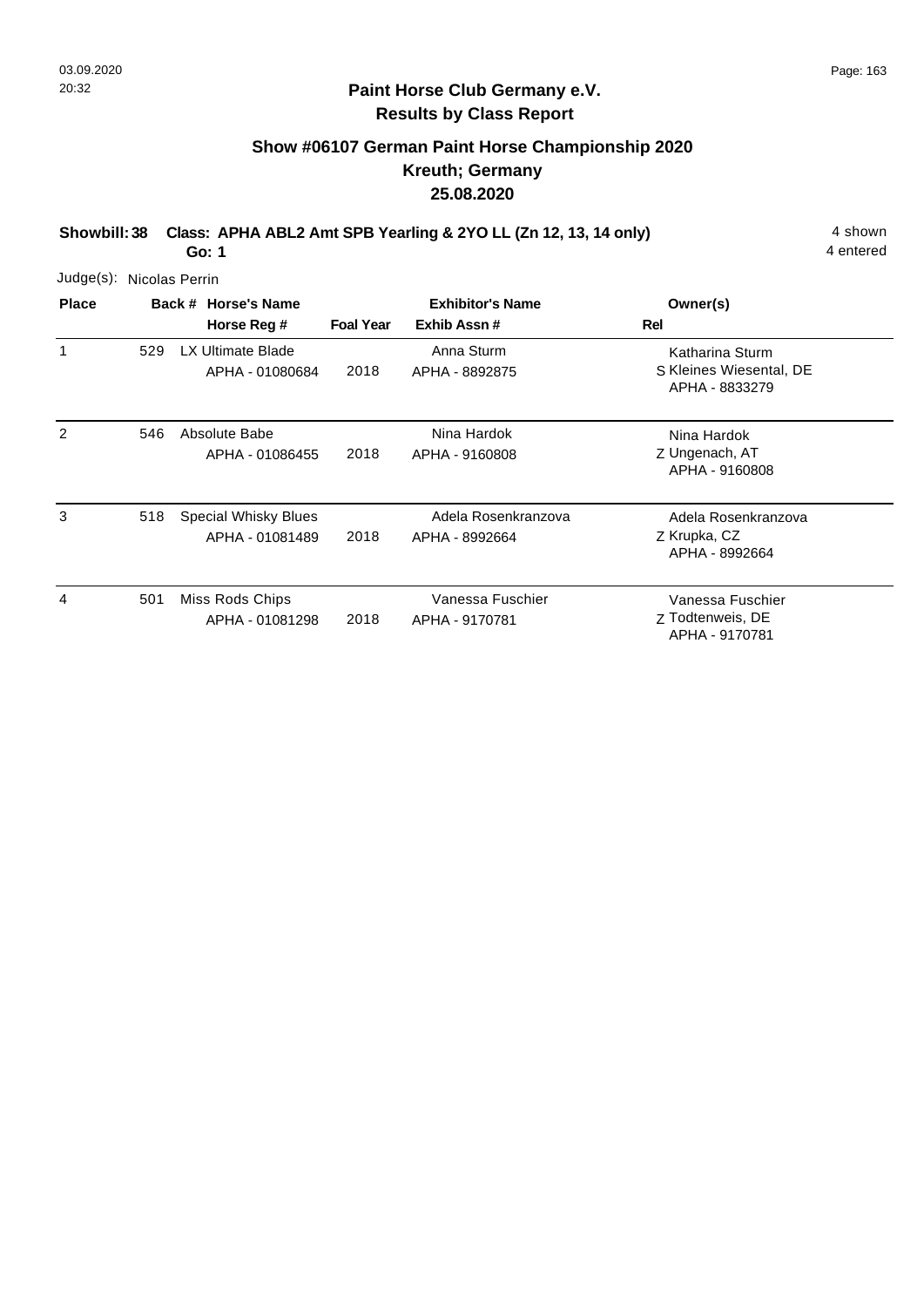# **Show #06108 German Paint Horse Championship 2020 Kreuth; Germany 25.08.2020**

**Showbill: 38 Class: APHA ABL2 Amt SPB Yearling & 2YO LL (Zn 12, 13, 14 only)** 4 shown

**Go: 1**

|              | Judge(s): Pierre Ouellet |                                                |                  |                                        |                                                              |  |  |  |  |
|--------------|--------------------------|------------------------------------------------|------------------|----------------------------------------|--------------------------------------------------------------|--|--|--|--|
| <b>Place</b> |                          | Back # Horse's Name<br>Horse Reg #             | <b>Foal Year</b> | <b>Exhibitor's Name</b><br>Exhib Assn# | Owner(s)<br>Rel                                              |  |  |  |  |
| 1            | 518                      | <b>Special Whisky Blues</b><br>APHA - 01081489 | 2018             | Adela Rosenkranzova<br>APHA - 8992664  | Adela Rosenkranzova<br>Z Krupka, CZ<br>APHA - 8992664        |  |  |  |  |
| 2            | 529                      | <b>LX Ultimate Blade</b><br>APHA - 01080684    | 2018             | Anna Sturm<br>APHA - 8892875           | Katharina Sturm<br>S Kleines Wiesental, DE<br>APHA - 8833279 |  |  |  |  |
| 3            | 501                      | Miss Rods Chips<br>APHA - 01081298             | 2018             | Vanessa Fuschier<br>APHA - 9170781     | Vanessa Fuschier<br>Z Todtenweis, DE<br>APHA - 9170781       |  |  |  |  |
| 4            | 546                      | Absolute Babe<br>APHA - 01086455               | 2018             | Nina Hardok<br>APHA - 9160808          | Nina Hardok<br>Z Ungenach, AT<br>APHA - 9160808              |  |  |  |  |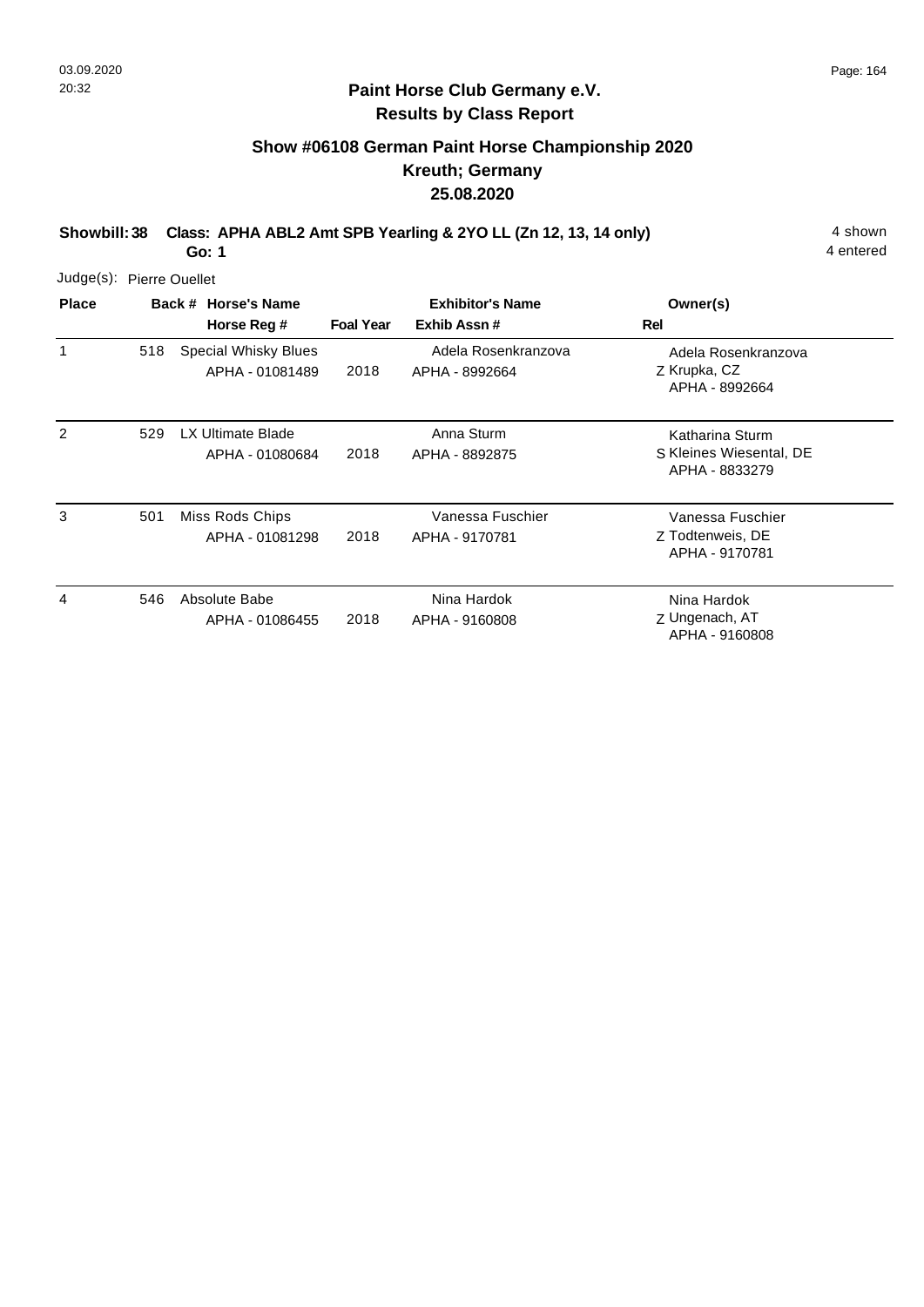# **Show #06105 German Paint Horse Championship 2020 Kreuth; Germany 26.08.2020**

**Showbill: 39 Class: APHA AMH1 Amateur Stallions All Ages** 3 shown

**Go: 1**

3 entered

Judge(s): Susanne Haug

| <b>Place</b> |     | Back # Horse's Name<br>Horse Reg #      | <b>Foal Year</b> | <b>Exhibitor's Name</b><br>Exhib Assn# | Owner(s)<br>Rel                                          |  |
|--------------|-----|-----------------------------------------|------------------|----------------------------------------|----------------------------------------------------------|--|
|              | 157 | TheWayYouMoveMe<br>APHA - 01080649      | 2017             | Alexander Eberhardt<br>APHA - 8918479  | Marija Eberhardt<br>P Langenau, DE<br>APHA - 8659577     |  |
| 2            | 129 | Cody Gun Dee<br>APHA - 01050127         | 2015             | Thomas Weiss<br>APHA - 9147538         | <b>Thomas Weiss</b><br>Z Blonhofen, DE<br>APHA - 9147538 |  |
| 3            | 228 | Roosters Smoking Gun<br>APHA - 01096378 | 2017             | Patricia Winzer<br>APHA - 8983633      | Patricia Winzer<br>Z Schönefeld, DE<br>APHA - 8983633    |  |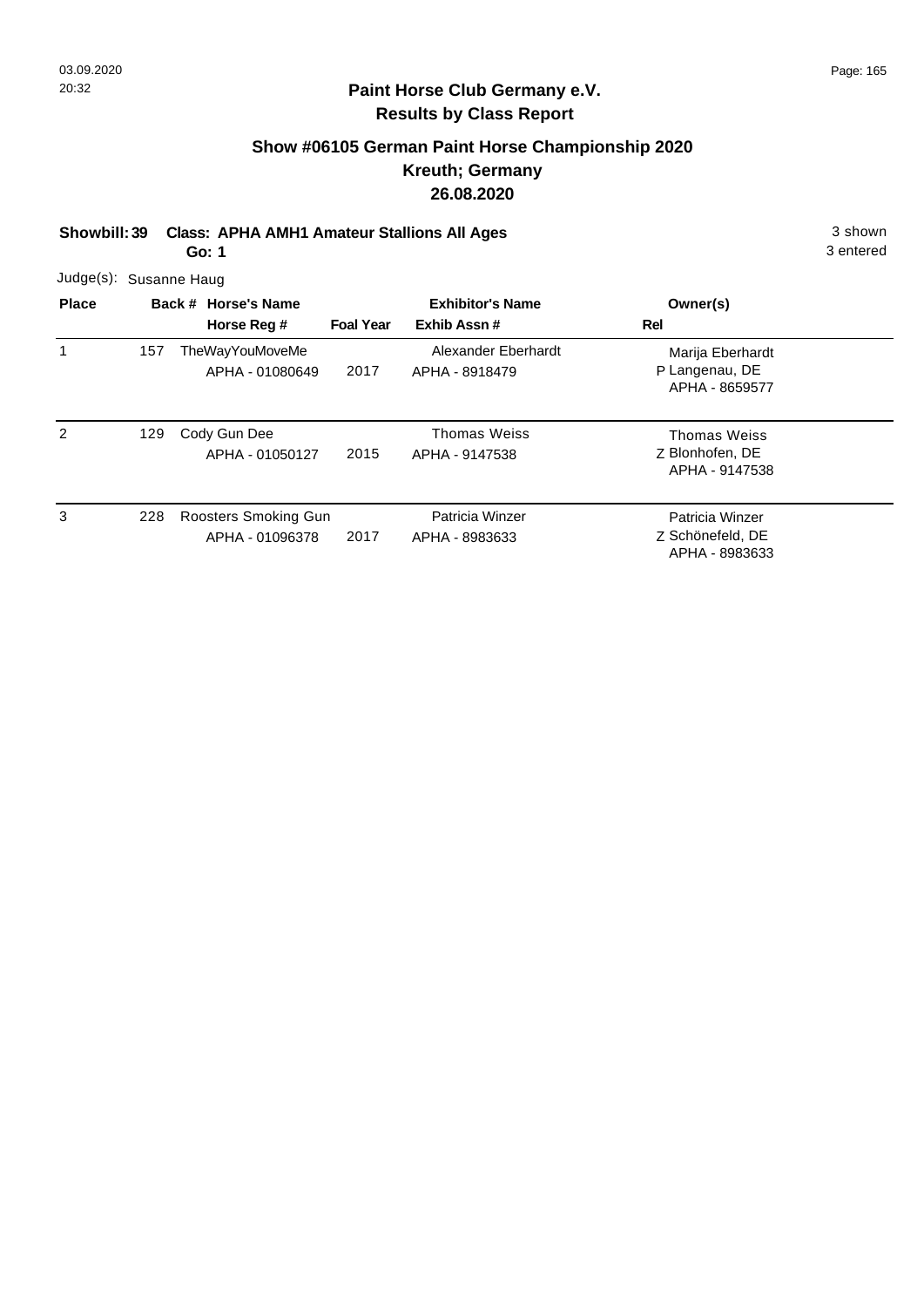# **Show #06106 German Paint Horse Championship 2020 Kreuth; Germany 26.08.2020**

**Showbill: 39 Class: APHA AMH1 Amateur Stallions All Ages** 3 shown

**Go: 1**

3 entered

Judge(s): Sonja Merkle

| <b>Place</b> |     | Back # Horse's Name<br>Horse Reg #        | <b>Foal Year</b> | <b>Exhibitor's Name</b><br>Exhib Assn# | Owner(s)<br>Rel                                          |  |
|--------------|-----|-------------------------------------------|------------------|----------------------------------------|----------------------------------------------------------|--|
|              | 157 | <b>TheWayYouMoveMe</b><br>APHA - 01080649 | 2017             | Alexander Eberhardt<br>APHA - 8918479  | Marija Eberhardt<br>P Langenau, DE<br>APHA - 8659577     |  |
| 2            | 129 | Cody Gun Dee<br>APHA - 01050127           | 2015             | Thomas Weiss<br>APHA - 9147538         | <b>Thomas Weiss</b><br>Z Blonhofen, DE<br>APHA - 9147538 |  |
| 3            | 228 | Roosters Smoking Gun<br>APHA - 01096378   | 2017             | Patricia Winzer<br>APHA - 8983633      | Patricia Winzer<br>Z Schönefeld, DE<br>APHA - 8983633    |  |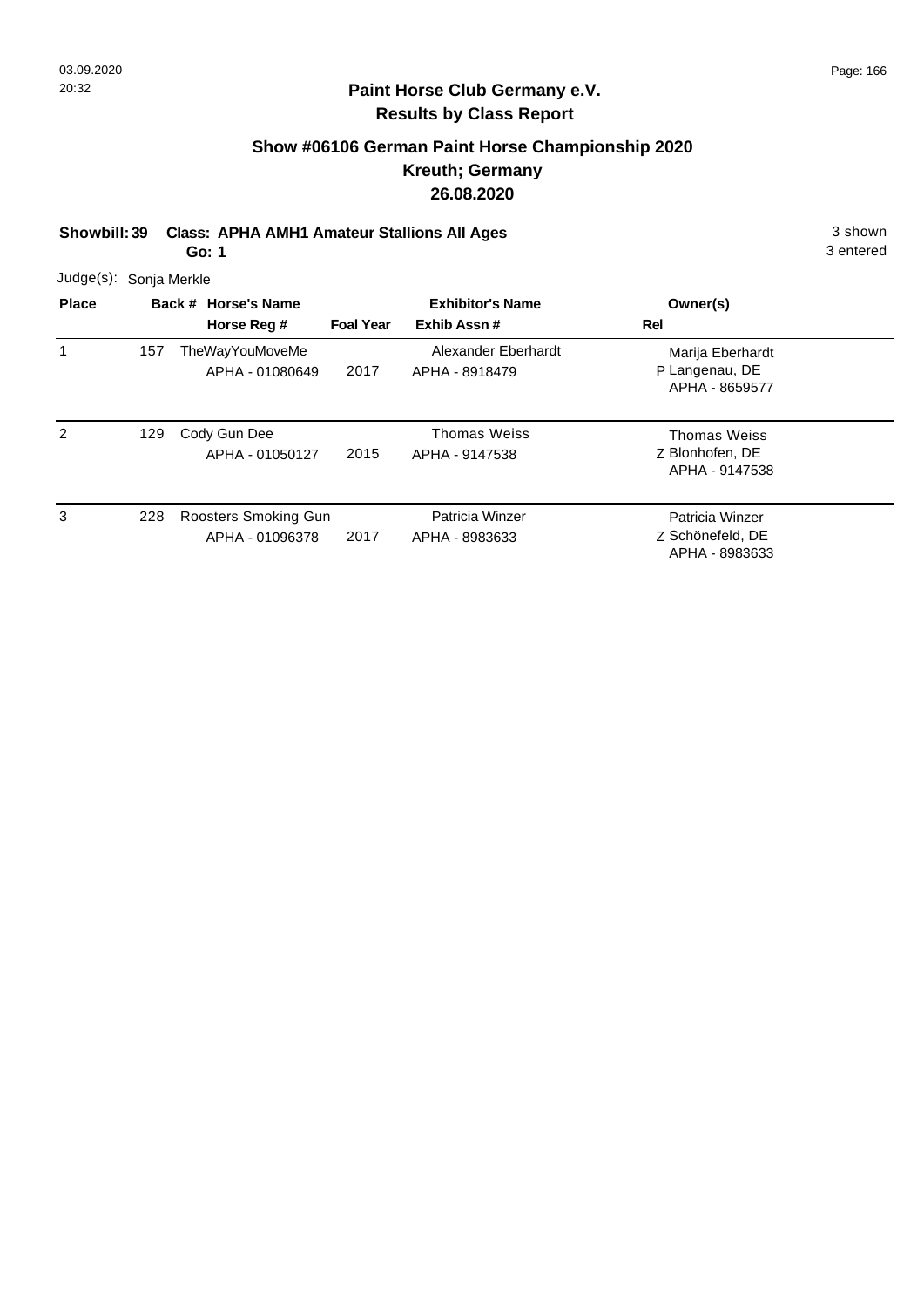# **Show #06107 German Paint Horse Championship 2020 Kreuth; Germany 26.08.2020**

**Showbill: 39 Class: APHA AMH1 Amateur Stallions All Ages** 3 shown

**Go: 1**

3 entered

Judge(s): Nicolas Perrin

| <b>Place</b> |     | Back # Horse's Name                       |                  | <b>Exhibitor's Name</b>               | Owner(s)                                              |  |  |  |  |
|--------------|-----|-------------------------------------------|------------------|---------------------------------------|-------------------------------------------------------|--|--|--|--|
|              |     | Horse Reg #                               | <b>Foal Year</b> | Exhib Assn#                           | Rel                                                   |  |  |  |  |
|              | 157 | <b>TheWayYouMoveMe</b><br>APHA - 01080649 | 2017             | Alexander Eberhardt<br>APHA - 8918479 | Marija Eberhardt<br>P Langenau, DE<br>APHA - 8659577  |  |  |  |  |
| 2            | 129 | Cody Gun Dee<br>APHA - 01050127           | 2015             | Thomas Weiss<br>APHA - 9147538        | Thomas Weiss<br>Z Blonhofen, DE<br>APHA - 9147538     |  |  |  |  |
| 3            | 228 | Roosters Smoking Gun<br>APHA - 01096378   | 2017             | Patricia Winzer<br>APHA - 8983633     | Patricia Winzer<br>Z Schönefeld, DE<br>APHA - 8983633 |  |  |  |  |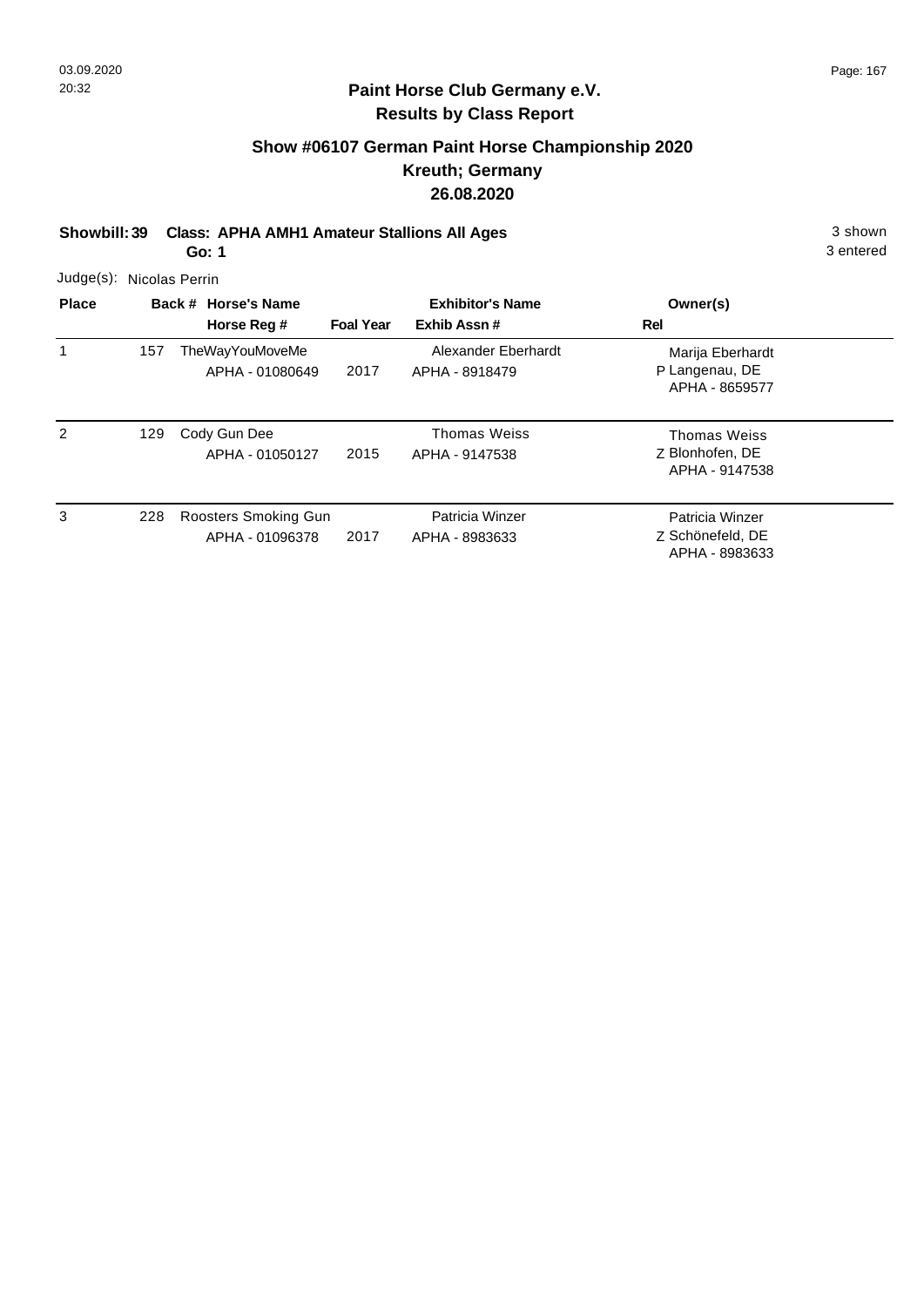# **Show #06108 German Paint Horse Championship 2020 Kreuth; Germany 26.08.2020**

**Showbill: 39 Class: APHA AMH1 Amateur Stallions All Ages** 3 shown

**Go: 1**

3 entered

Judge(s): Pierre Ouellet

| <b>Place</b> |     | Back # Horse's Name<br>Horse Reg #        | <b>Foal Year</b> | <b>Exhibitor's Name</b><br>Exhib Assn# | Owner(s)<br>Rel                                       |  |
|--------------|-----|-------------------------------------------|------------------|----------------------------------------|-------------------------------------------------------|--|
|              | 157 | <b>TheWayYouMoveMe</b><br>APHA - 01080649 | 2017             | Alexander Eberhardt<br>APHA - 8918479  | Marija Eberhardt<br>P Langenau, DE<br>APHA - 8659577  |  |
| 2            | 129 | Cody Gun Dee<br>APHA - 01050127           | 2015             | Thomas Weiss<br>APHA - 9147538         | Thomas Weiss<br>Z Blonhofen, DE<br>APHA - 9147538     |  |
| 3            | 228 | Roosters Smoking Gun<br>APHA - 01096378   | 2017             | Patricia Winzer<br>APHA - 8983633      | Patricia Winzer<br>Z Schönefeld, DE<br>APHA - 8983633 |  |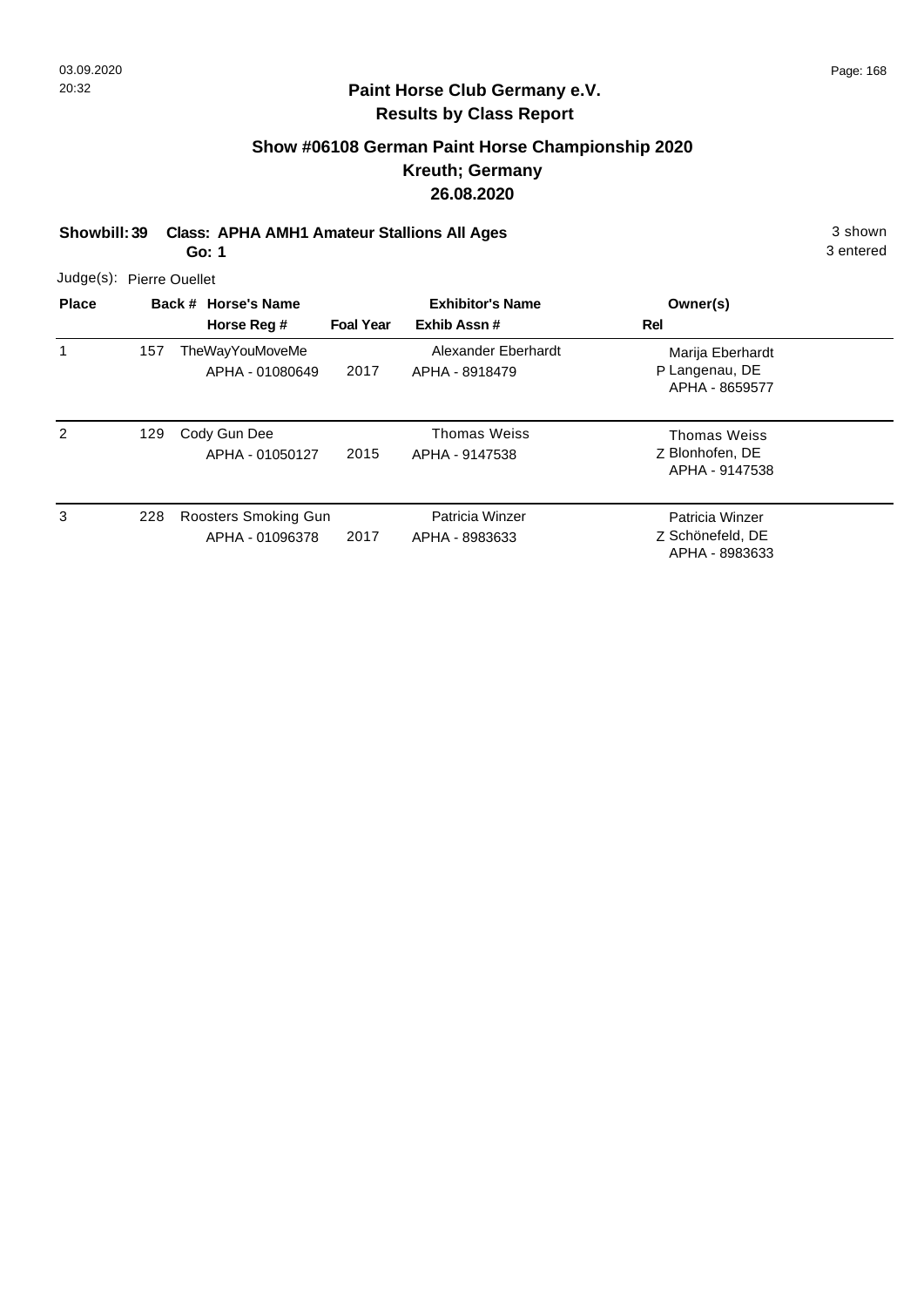# **Show #06105 German Paint Horse Championship 2020 Kreuth; Germany 26.08.2020**

# **Showbill: 40 Class: APHA AGCS Amateur Grand Champion Stallion** 1 shown 1 shown

**Go: 1**

1 entered

Judge(s): Susanne Haug

| <b>Place</b> |     | Back # Horse's Name                |                  | <b>Exhibitor's Name</b>               | Owner(s)                                             |  |
|--------------|-----|------------------------------------|------------------|---------------------------------------|------------------------------------------------------|--|
|              |     | Horse Reg #                        | <b>Foal Year</b> | Exhib Assn #                          | Rel                                                  |  |
|              | 157 | TheWayYouMoveMe<br>APHA - 01080649 | 2017             | Alexander Eberhardt<br>APHA - 8918479 | Marija Eberhardt<br>P Langenau, DE<br>APHA - 8659577 |  |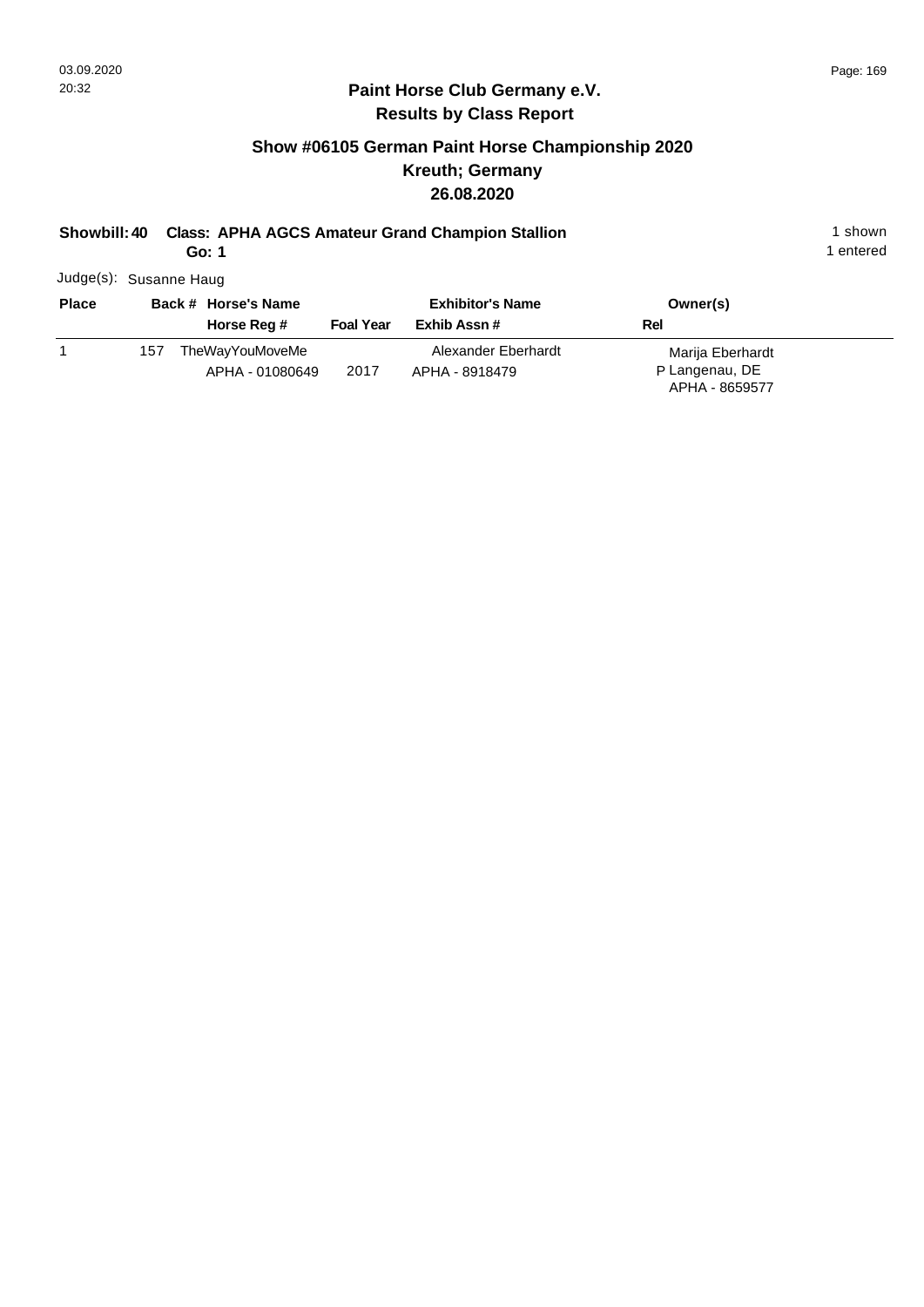# **Show #06106 German Paint Horse Championship 2020 Kreuth; Germany 26.08.2020**

# **Showbill: 40 Class: APHA AGCS Amateur Grand Champion Stallion** 1 shown 1 shown

**Go: 1**

1 entered

Judge(s): Sonja Merkle

| <b>Place</b> |     | Back # Horse's Name                |                  | <b>Exhibitor's Name</b>               | Owner(s)                                             |  |
|--------------|-----|------------------------------------|------------------|---------------------------------------|------------------------------------------------------|--|
|              |     | Horse Reg #                        | <b>Foal Year</b> | Exhib Assn #                          | Rel                                                  |  |
|              | 157 | TheWayYouMoveMe<br>APHA - 01080649 | 2017             | Alexander Eberhardt<br>APHA - 8918479 | Marija Eberhardt<br>P Langenau, DE<br>APHA - 8659577 |  |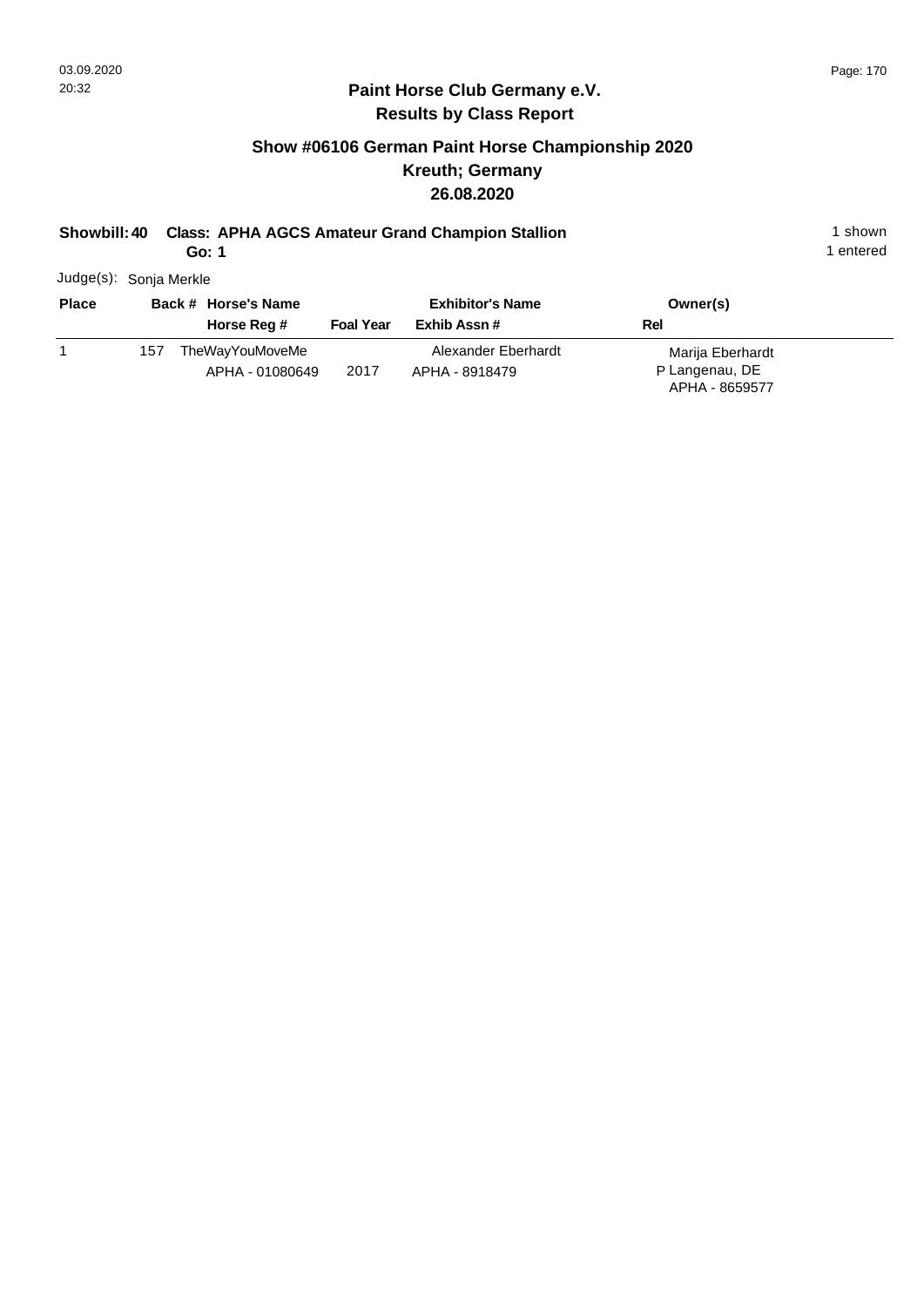# **Show #06107 German Paint Horse Championship 2020 Kreuth; Germany 26.08.2020**

# **Showbill: 40 Class: APHA AGCS Amateur Grand Champion Stallion** 1 shown 1 shown

**Go: 1**

1 entered

Judge(s): Nicolas Perrin

| <b>Place</b> |     | Back # Horse's Name                |                  | <b>Exhibitor's Name</b>               | Owner(s)                                             |  |  |  |
|--------------|-----|------------------------------------|------------------|---------------------------------------|------------------------------------------------------|--|--|--|
|              |     | Horse Reg #                        | <b>Foal Year</b> | Exhib Assn #                          | Rel                                                  |  |  |  |
|              | 157 | TheWayYouMoveMe<br>APHA - 01080649 | 2017             | Alexander Eberhardt<br>APHA - 8918479 | Marija Eberhardt<br>P Langenau, DE<br>APHA - 8659577 |  |  |  |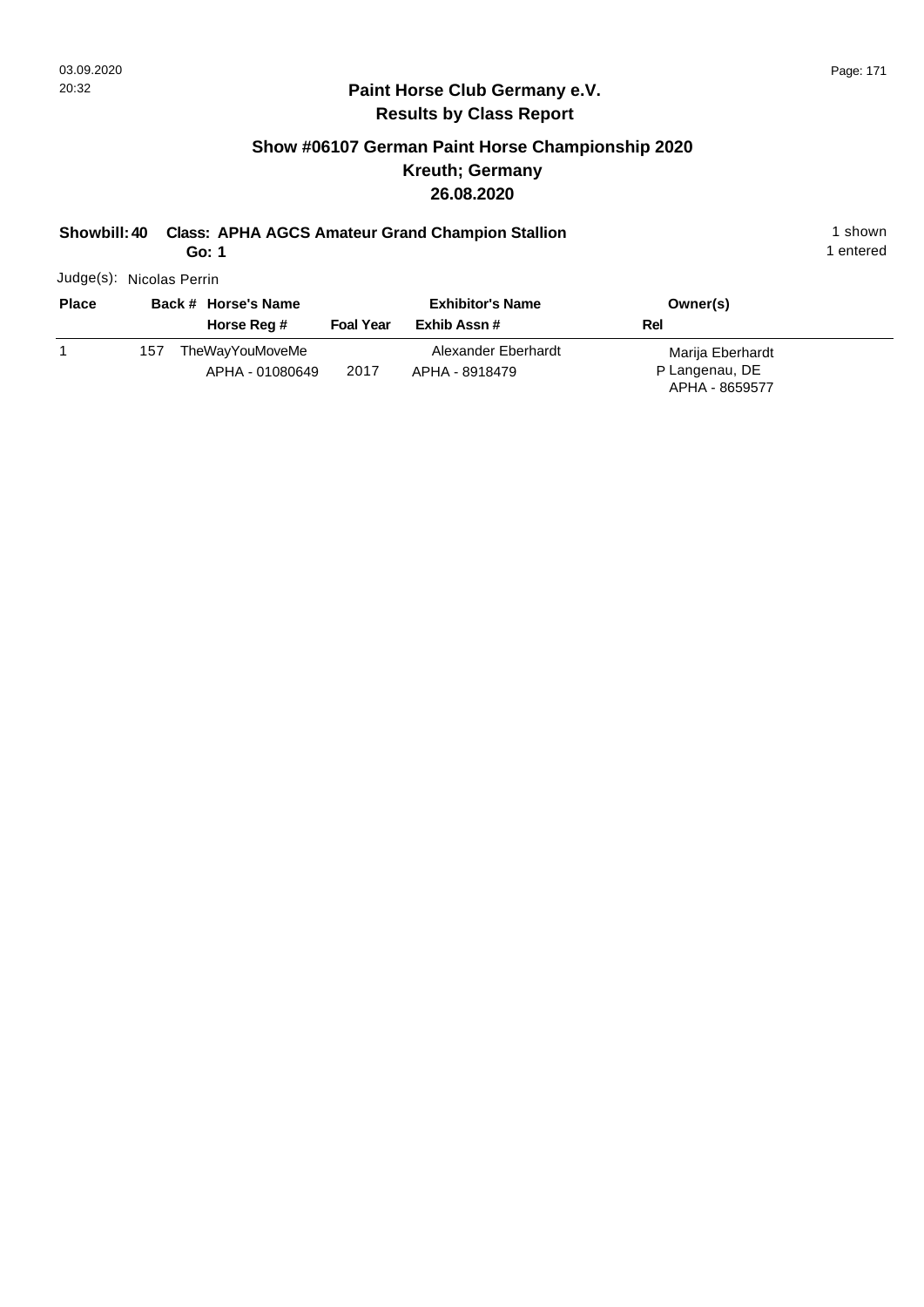## **Paint Horse Club Germany e.V. Results by Class Report**

# **Show #06108 German Paint Horse Championship 2020 Kreuth; Germany 26.08.2020**

# **Showbill: 40 Class: APHA AGCS Amateur Grand Champion Stallion** 1 shown 1 shown

**Go: 1**

Judge(s): Pierre Ouellet

| <b>Place</b> | Back # Horse's Name |                                    | <b>Exhibitor's Name</b> |                     | Owner(s)         |  |
|--------------|---------------------|------------------------------------|-------------------------|---------------------|------------------|--|
|              |                     | Horse Reg #                        | <b>Foal Year</b>        | Exhib Assn #        | Rel              |  |
|              | 157                 | TheWayYouMoveMe<br>APHA - 01080649 | 2017                    | Alexander Eberhardt | Marija Eberhardt |  |
|              |                     |                                    |                         | APHA - 8918479      | P Langenau, DE   |  |
|              |                     |                                    |                         |                     | APHA - 8659577   |  |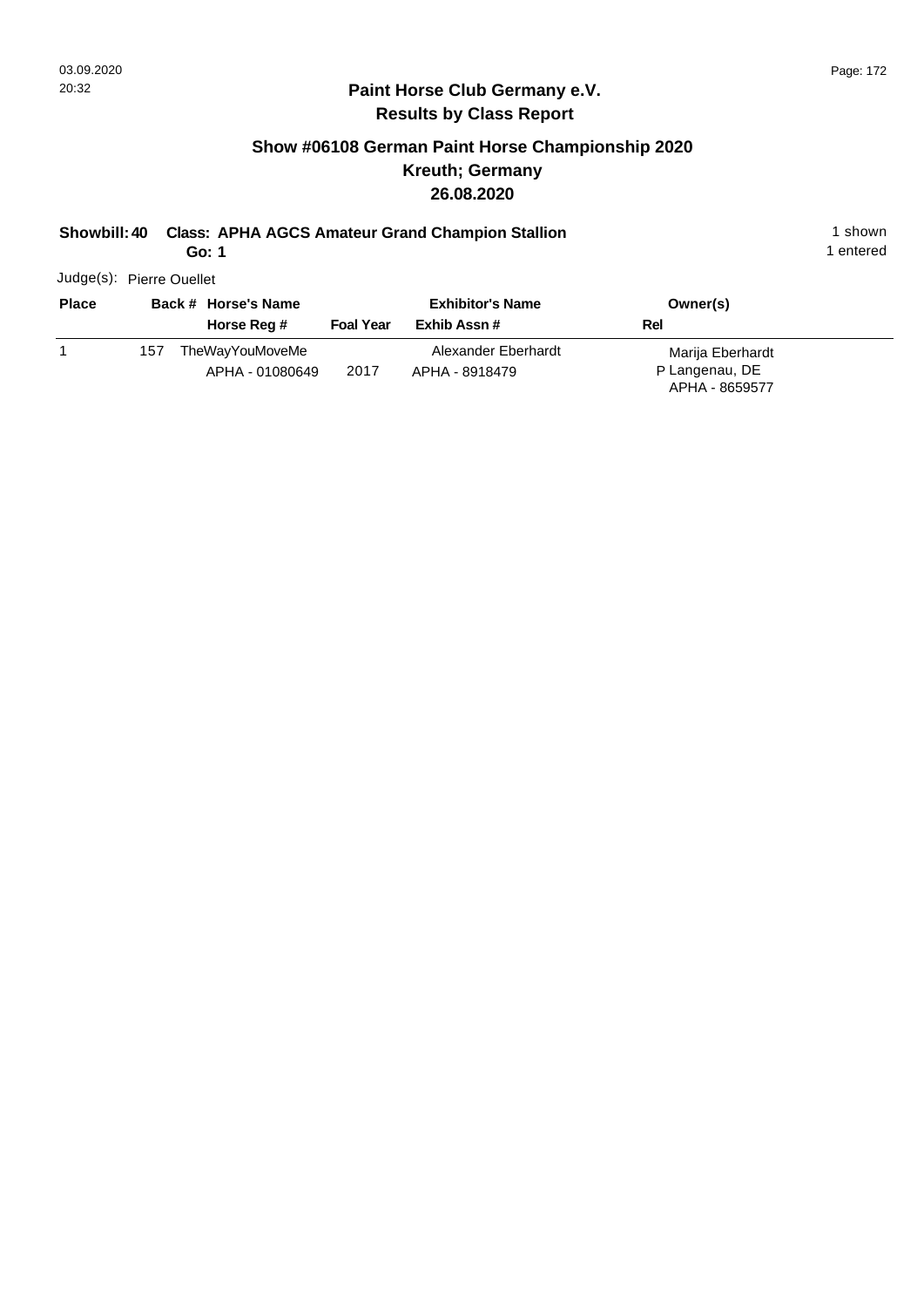## **Show #06105 German Paint Horse Championship 2020 Kreuth; Germany 26.08.2020**

#### **Showbill: 41 Class: APHA ARCS Amateur Reserve Champion Stallion** 2 shown

**Go: 1**

2 entered

Judge(s): Susanne Haug

| <b>Place</b> | Back # Horse's Name |                                 | <b>Exhibitor's Name</b> |                                       | Owner(s)                                          |  |
|--------------|---------------------|---------------------------------|-------------------------|---------------------------------------|---------------------------------------------------|--|
|              |                     | Horse Reg #                     | <b>Foal Year</b>        | Exhib Assn #                          | Rel                                               |  |
|              | 129                 | Cody Gun Dee<br>APHA - 01050127 | 2015                    | <b>Thomas Weiss</b><br>APHA - 9147538 | Thomas Weiss<br>Z Blonhofen, DE<br>APHA - 9147538 |  |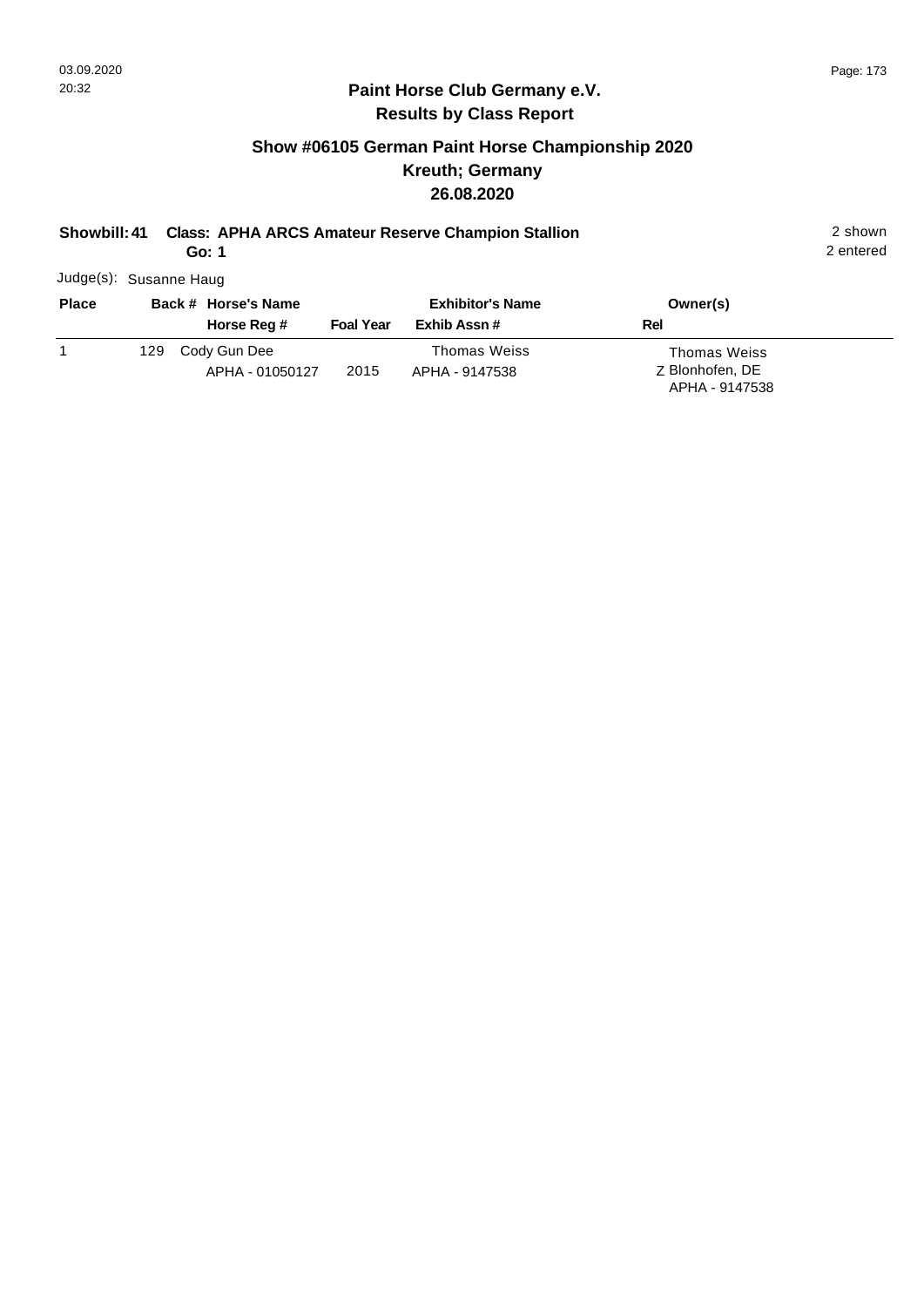## **Show #06106 German Paint Horse Championship 2020 Kreuth; Germany 26.08.2020**

#### **Showbill: 41 Class: APHA ARCS Amateur Reserve Champion Stallion** 2 shown

**Go: 1**

2 entered

Judge(s): Sonja Merkle

| <b>Place</b> |     | Back # Horse's Name             |                  | <b>Exhibitor's Name</b>               | Owner(s)                                          |
|--------------|-----|---------------------------------|------------------|---------------------------------------|---------------------------------------------------|
|              |     | Horse Reg #                     | <b>Foal Year</b> | Exhib Assn #                          | Rel                                               |
|              | 129 | Cody Gun Dee<br>APHA - 01050127 | 2015             | <b>Thomas Weiss</b><br>APHA - 9147538 | Thomas Weiss<br>Z Blonhofen, DE<br>APHA - 9147538 |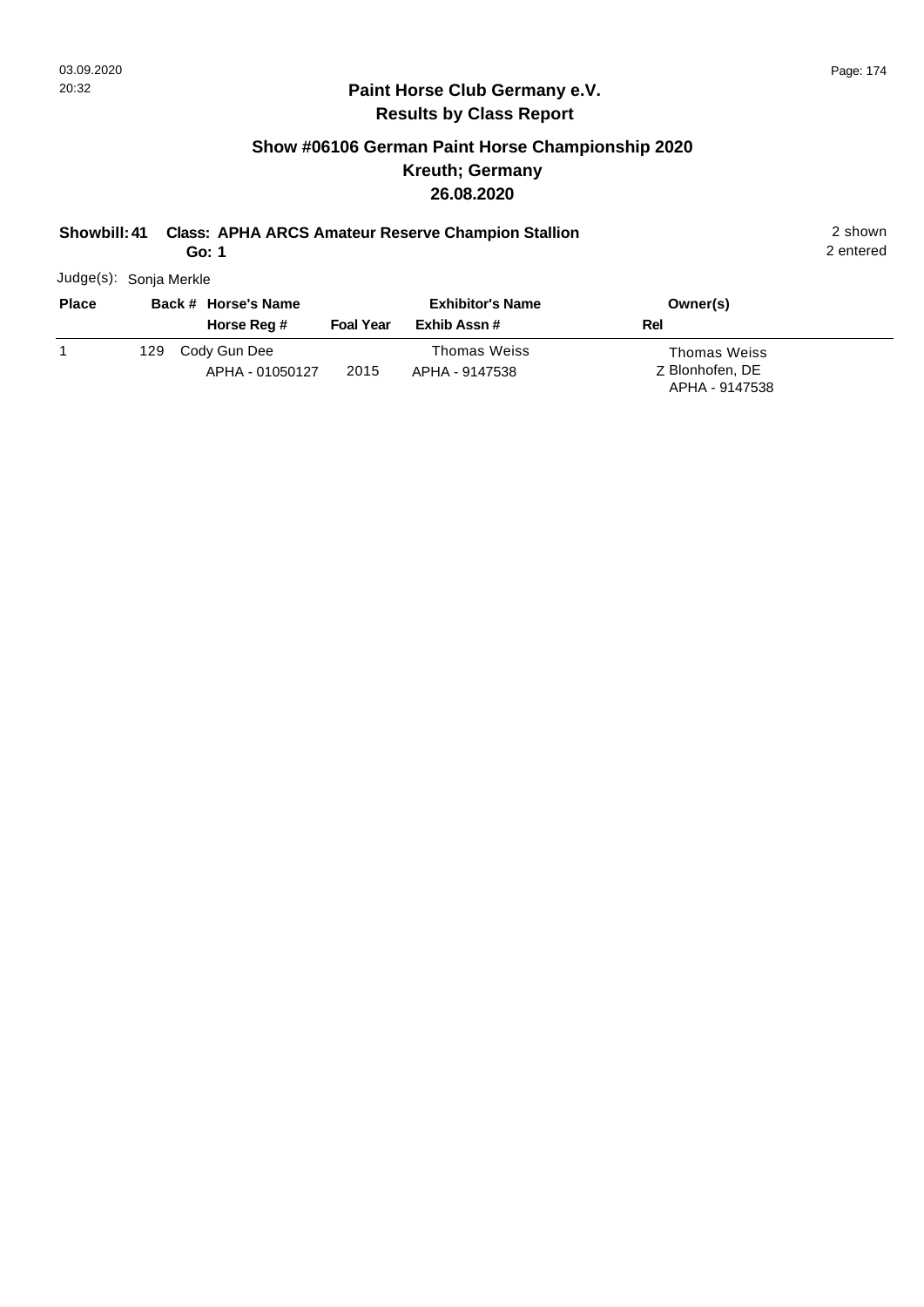## **Show #06107 German Paint Horse Championship 2020 Kreuth; Germany 26.08.2020**

## **Showbill: 41 Class: APHA ARCS Amateur Reserve Champion Stallion** 2 shown

**Go: 1**

2 entered

Judge(s): Nicolas Perrin

| <b>Place</b> | Back # Horse's Name |                                 | <b>Exhibitor's Name</b> |                                | Owner(s)                                                 |  |
|--------------|---------------------|---------------------------------|-------------------------|--------------------------------|----------------------------------------------------------|--|
|              |                     | Horse Reg #                     | <b>Foal Year</b>        | Exhib Assn #                   | Rel                                                      |  |
|              | 129.                | Cody Gun Dee<br>APHA - 01050127 | 2015                    | Thomas Weiss<br>APHA - 9147538 | <b>Thomas Weiss</b><br>Z Blonhofen, DE<br>APHA - 9147538 |  |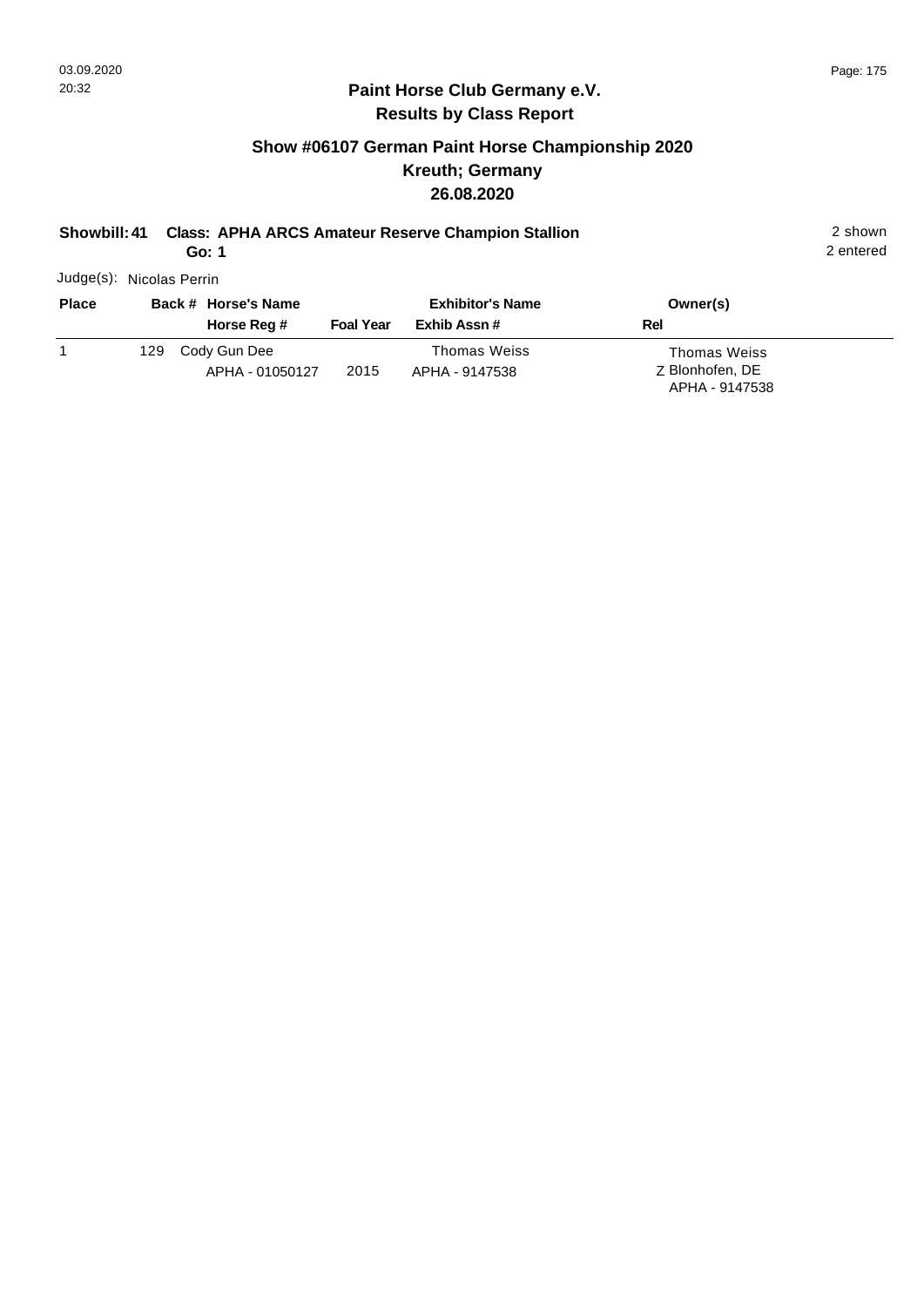## **Show #06108 German Paint Horse Championship 2020 Kreuth; Germany 26.08.2020**

## **Showbill: 41 Class: APHA ARCS Amateur Reserve Champion Stallion** 2 shown

**Go: 1**

2 entered

Judge(s): Pierre Ouellet

| <b>Place</b> |     | Back # Horse's Name             |                  | <b>Exhibitor's Name</b>               | Owner(s)                                                 |
|--------------|-----|---------------------------------|------------------|---------------------------------------|----------------------------------------------------------|
|              |     | Horse Reg #                     | <b>Foal Year</b> | Exhib Assn #                          | Rel                                                      |
|              | 129 | Cody Gun Dee<br>APHA - 01050127 | 2015             | <b>Thomas Weiss</b><br>APHA - 9147538 | <b>Thomas Weiss</b><br>Z Blonhofen, DE<br>APHA - 9147538 |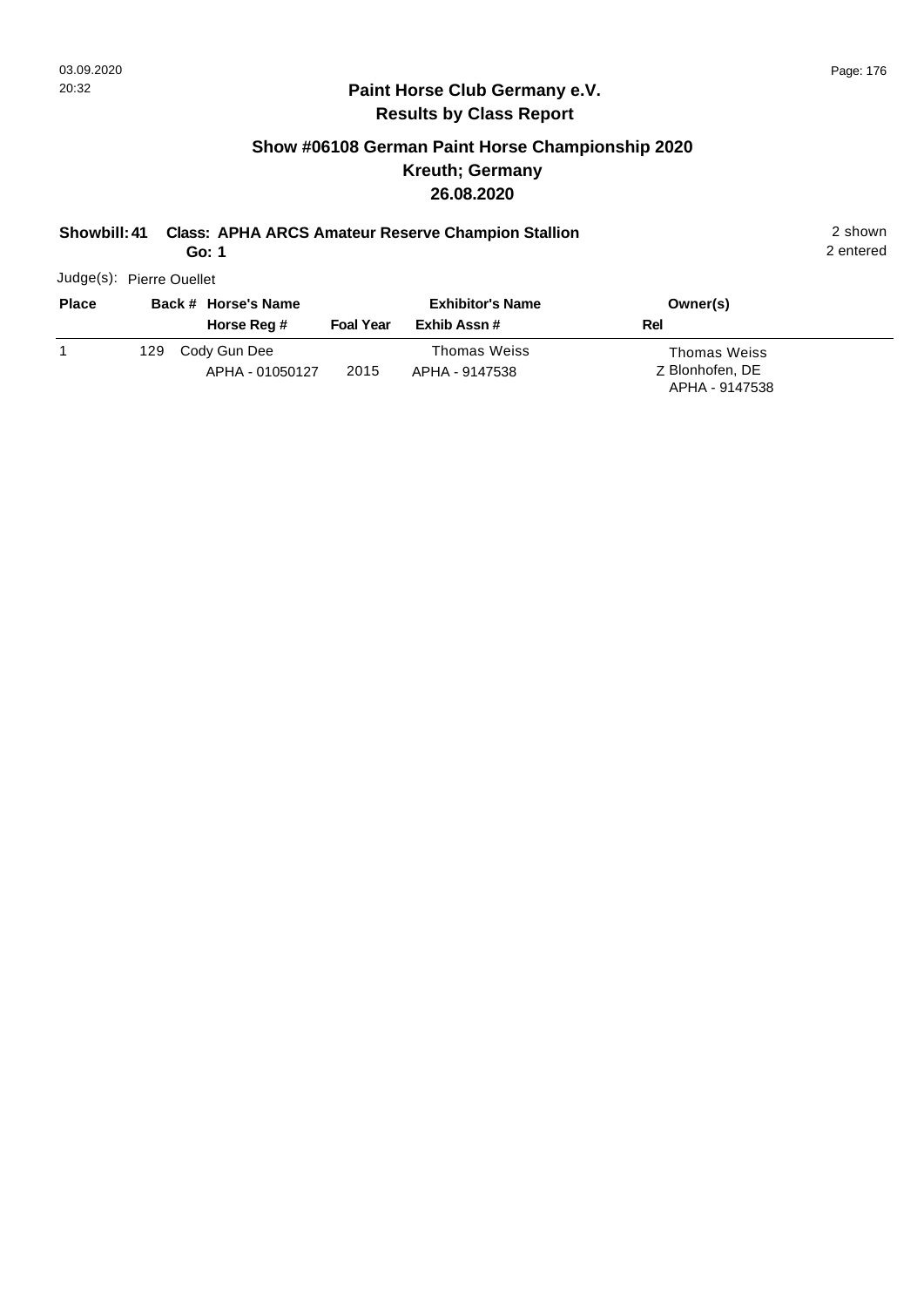#### **Paint Horse Club Germany e.V. Results by Class Report**

## **Show #06105 German Paint Horse Championship 2020 Kreuth; Germany 26.08.2020**

## **Showbill: 42 Class: APHA ABS1 Amt SPB Stallions All Ages** 1 shown

**Go: 1**

Judge(s): Susanne Haug

| <b>Place</b> | Back # Horse's Name |                  |                  | <b>Exhibitor's Name</b> | Owner(s)         |  |
|--------------|---------------------|------------------|------------------|-------------------------|------------------|--|
|              |                     | Horse Reg #      | <b>Foal Year</b> | Exhib Assn #            | Rel              |  |
|              | 538                 | AM Unique Addict |                  | Alexander Eberhardt     | Marija Eberhardt |  |
|              |                     | APHA - 01093070  | 2019             | APHA - 8918479          | P Langenau, DE   |  |
|              |                     |                  |                  |                         | APHA - 8659577   |  |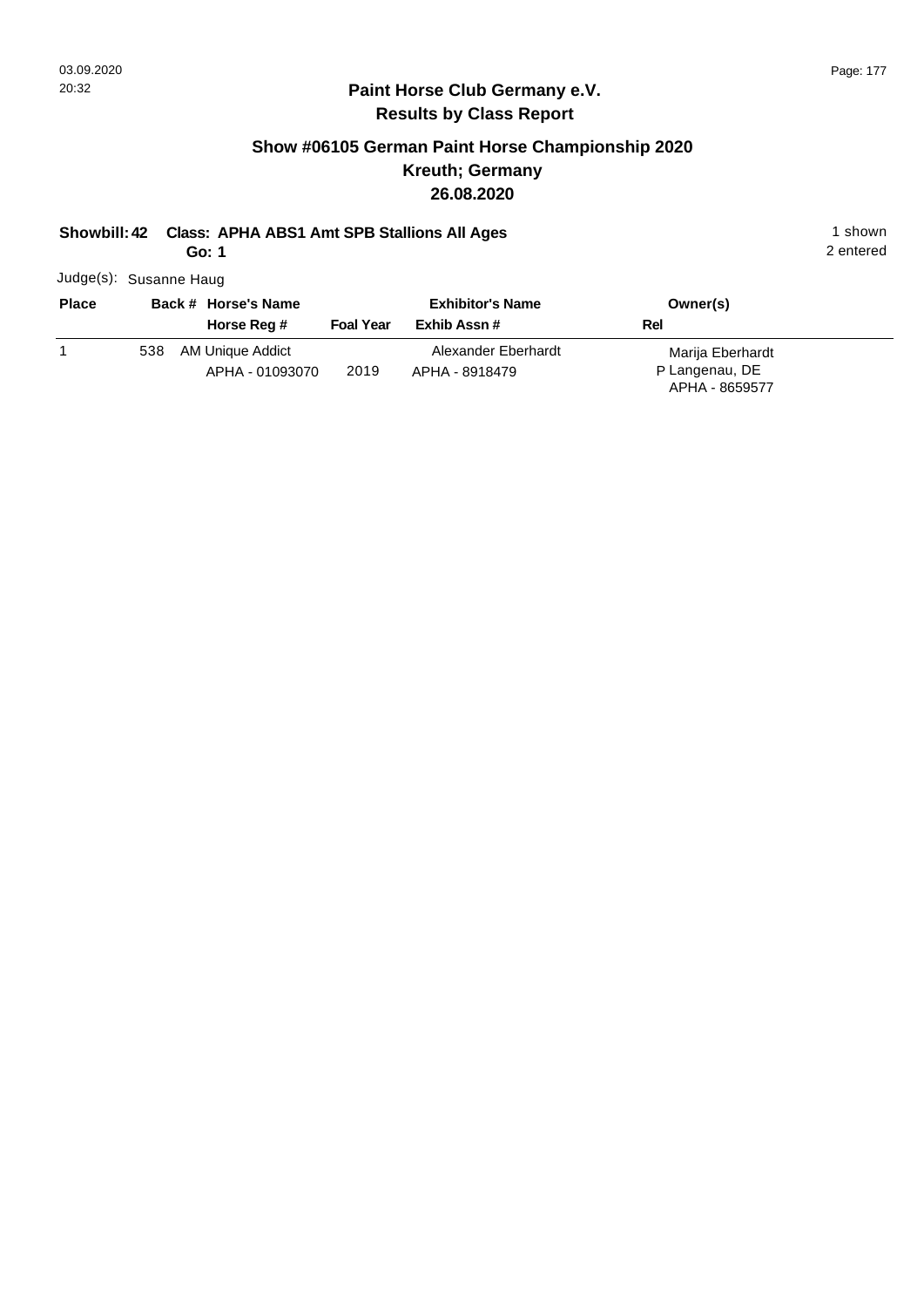#### **Paint Horse Club Germany e.V. Results by Class Report**

## **Show #06106 German Paint Horse Championship 2020 Kreuth; Germany 26.08.2020**

## **Showbill: 42 Class: APHA ABS1 Amt SPB Stallions All Ages** 1 shown

**Go: 1**

Judge(s): Sonja Merkle

| <b>Place</b> |     | Back # Horse's Name                 |                  | <b>Exhibitor's Name</b>               | Owner(s)                                             |  |
|--------------|-----|-------------------------------------|------------------|---------------------------------------|------------------------------------------------------|--|
|              |     | Horse Reg #                         | <b>Foal Year</b> | Exhib Assn #                          | <b>Rel</b>                                           |  |
|              | 538 | AM Unique Addict<br>APHA - 01093070 | 2019             | Alexander Eberhardt<br>APHA - 8918479 | Marija Eberhardt<br>P Langenau, DE<br>APHA - 8659577 |  |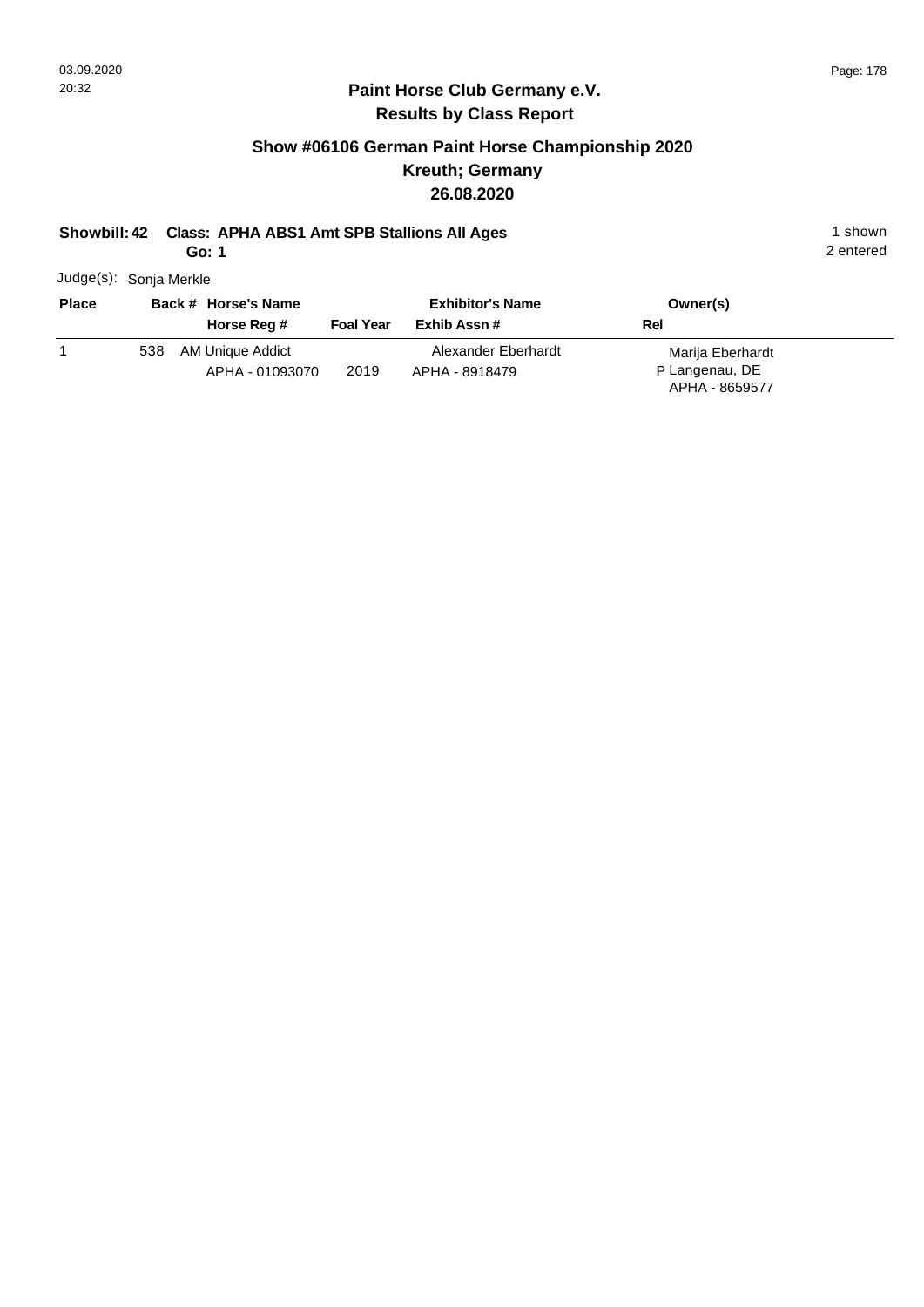#### **Paint Horse Club Germany e.V. Results by Class Report**

## **Show #06107 German Paint Horse Championship 2020 Kreuth; Germany 26.08.2020**

# **Showbill: 42 Class: APHA ABS1 Amt SPB Stallions All Ages** 1 shown

**Go: 1**

Judge(s): Nicolas Perrin

| <b>Place</b> |     | Back # Horse's Name<br>Horse Reg # | <b>Foal Year</b> | <b>Exhibitor's Name</b><br>Exhib Assn # | Owner(s)<br>Rel  |
|--------------|-----|------------------------------------|------------------|-----------------------------------------|------------------|
|              | 538 | AM Unique Addict                   |                  | Alexander Eberhardt                     | Marija Eberhardt |
|              |     | APHA - 01093070                    | 2019             | APHA - 8918479                          | P Langenau, DE   |
|              |     |                                    |                  |                                         | APHA - 8659577   |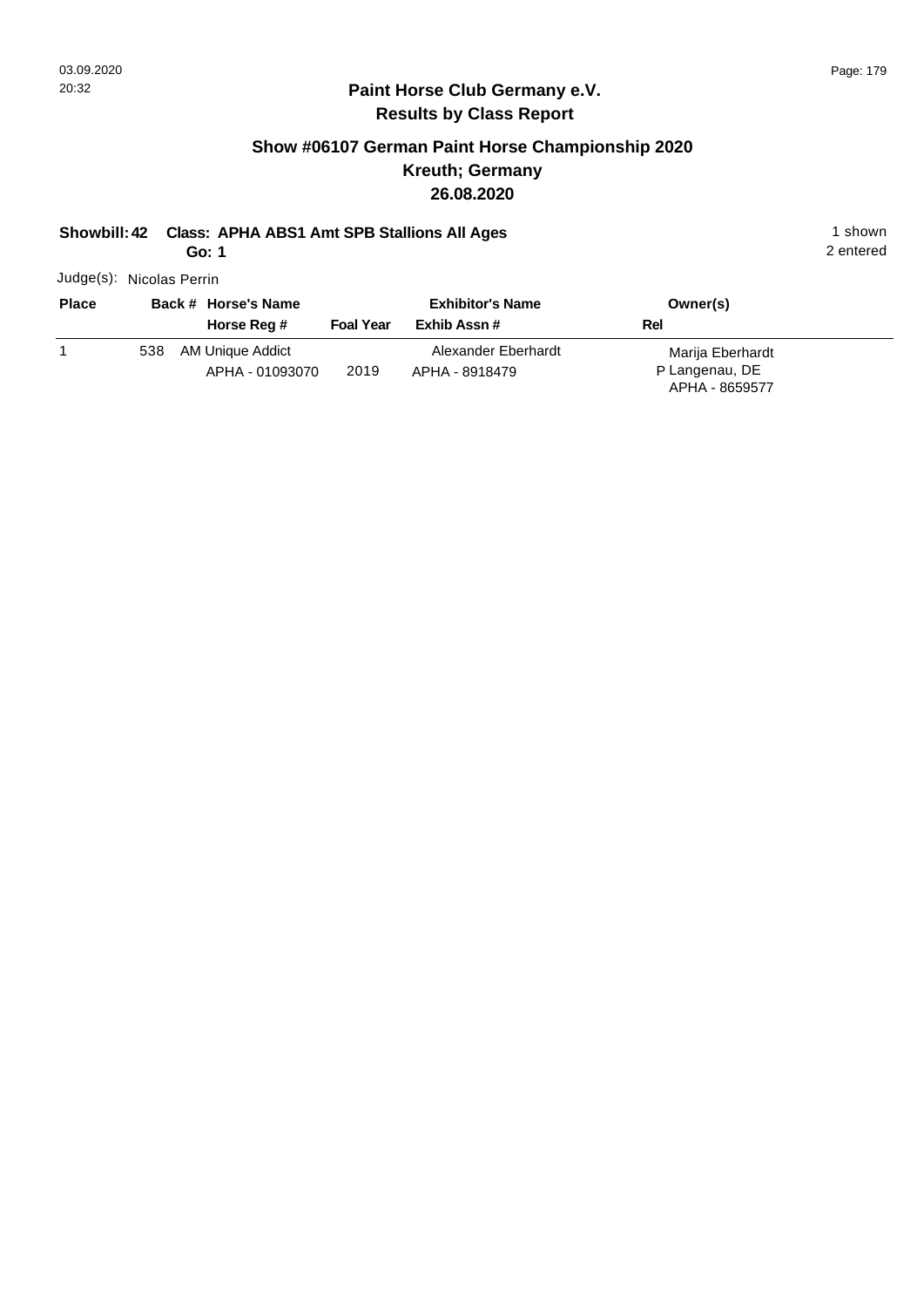#### **Paint Horse Club Germany e.V. Results by Class Report**

## **Show #06108 German Paint Horse Championship 2020 Kreuth; Germany 26.08.2020**

## **Showbill: 42 Class: APHA ABS1 Amt SPB Stallions All Ages** 1 shown

**Go: 1**

Judge(s): Pierre Ouellet

| <b>Place</b> |     | Back # Horse's Name<br>Horse Reg #  | <b>Foal Year</b> | <b>Exhibitor's Name</b><br>Exhib Assn # | Owner(s)<br>Rel                                      |
|--------------|-----|-------------------------------------|------------------|-----------------------------------------|------------------------------------------------------|
|              | 538 | AM Unique Addict<br>APHA - 01093070 | 2019             | Alexander Eberhardt<br>APHA - 8918479   | Marija Eberhardt<br>P Langenau, DE<br>APHA - 8659577 |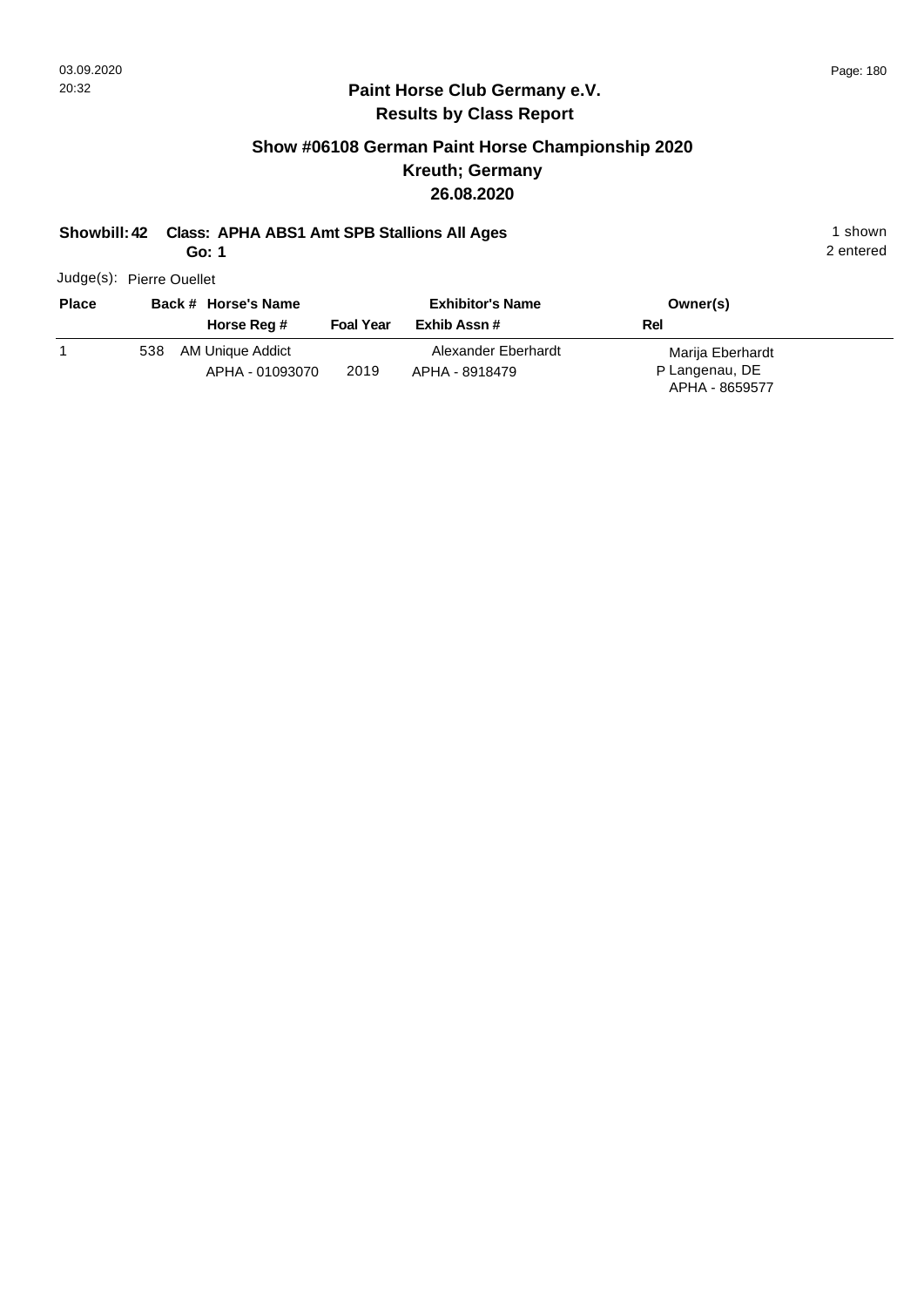## **Show #06105 German Paint Horse Championship 2020 Kreuth; Germany 26.08.2020**

| Showbill: 45<br>Go: 1  |     |                                    |                  | <b>Class: PHCG MSY Maturity Yearling Stallions/Geldings</b> |                                                        |  |
|------------------------|-----|------------------------------------|------------------|-------------------------------------------------------------|--------------------------------------------------------|--|
| Judge(s): Susanne Haug |     |                                    |                  |                                                             |                                                        |  |
| <b>Place</b>           |     | Back # Horse's Name<br>Horse Reg # | <b>Foal Year</b> | <b>Exhibitor's Name</b><br>Exhib Assn#                      | Owner(s)<br>Rel                                        |  |
|                        | 538 | AM Unique Addict                   | 2019             | Lina Marie Steinecker<br><b>PHCG - 6479</b>                 | Marija Eberhardt<br>Langenau, DE<br>PHCG - 3350        |  |
| 2                      | 524 | Lopin Investment CT                | 2019             | Larissa Hahn<br><b>PHCG - 5537</b>                          | Larissa Hahn<br>Z Weisendorf, DE<br><b>PHCG - 5537</b> |  |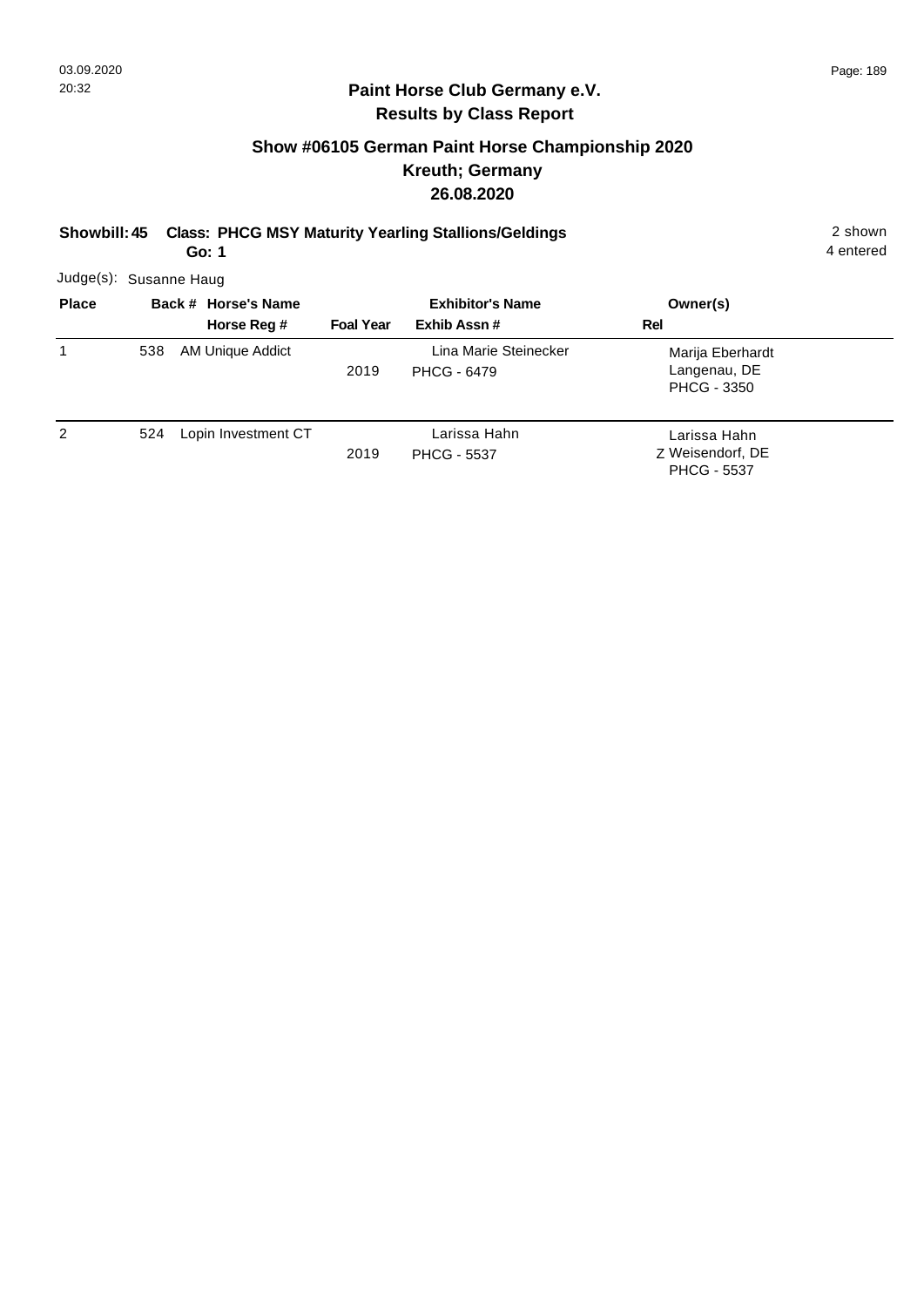## **Show #06106 German Paint Horse Championship 2020 Kreuth; Germany 26.08.2020**

**Showbill: 45 Class: PHCG MSY Maturity Yearling Stallions/Geldings** 2 shown

**Go: 1**

4 entered

Judge(s): Sonja Merkle

| <b>Place</b> |     | Back # Horse's Name |                  | <b>Exhibitor's Name</b>                     | Owner(s)                                               |  |
|--------------|-----|---------------------|------------------|---------------------------------------------|--------------------------------------------------------|--|
|              |     | Horse Reg #         | <b>Foal Year</b> | Exhib Assn #                                | Rel                                                    |  |
|              | 538 | AM Unique Addict    | 2019             | Lina Marie Steinecker<br><b>PHCG - 6479</b> | Marija Eberhardt<br>Langenau, DE<br><b>PHCG - 3350</b> |  |
| 2            | 524 | Lopin Investment CT | 2019             | Larissa Hahn<br><b>PHCG - 5537</b>          | Larissa Hahn<br>Z Weisendorf, DE<br><b>PHCG - 5537</b> |  |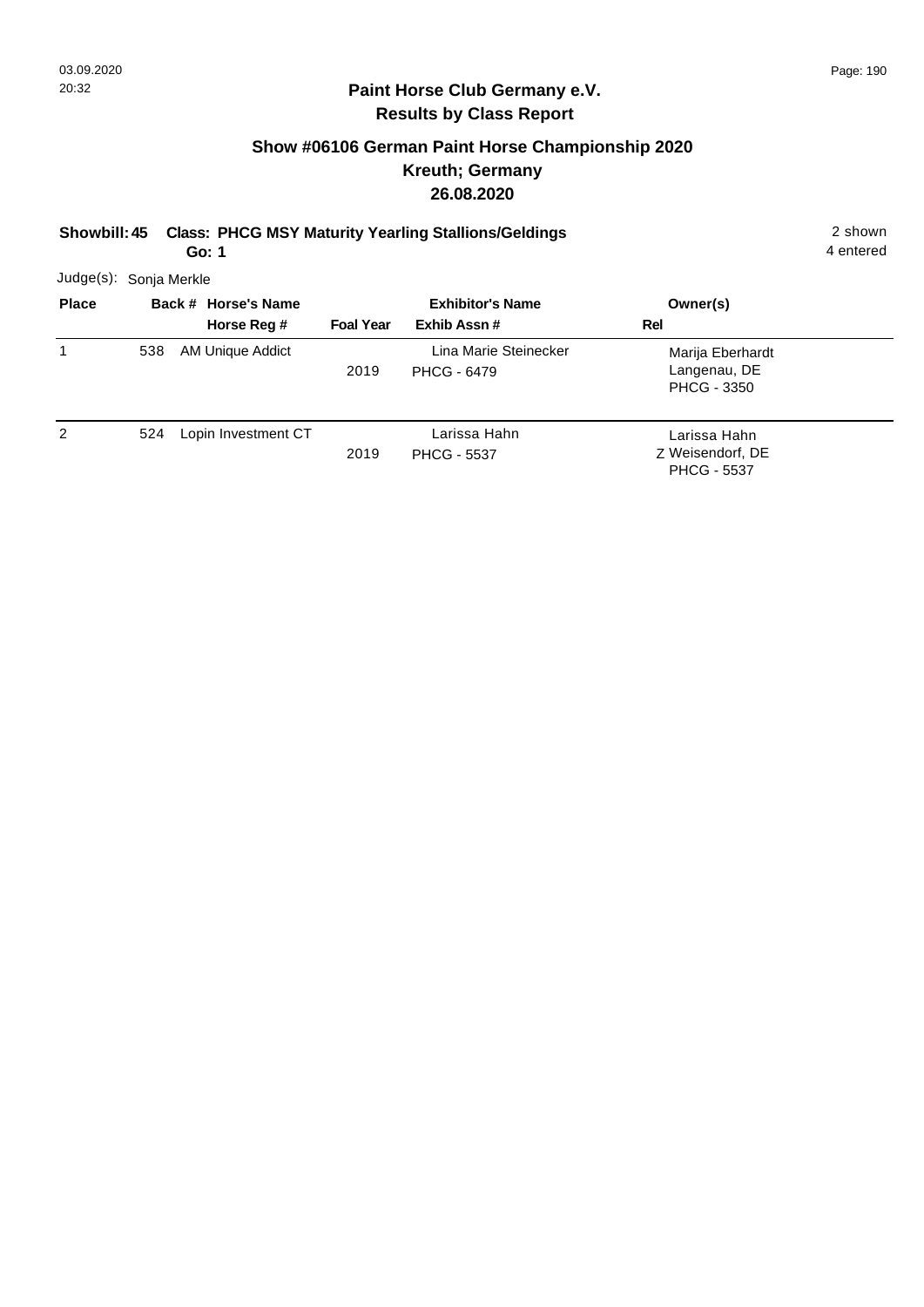## **Show #06107 German Paint Horse Championship 2020 Kreuth; Germany 26.08.2020**

**Showbill: 45 Class: PHCG MSY Maturity Yearling Stallions/Geldings** 2 shown

**Go: 1**

4 entered

Judge(s): Nicolas Perrin

| <b>Place</b> |     | Back # Horse's Name | <b>Exhibitor's Name</b> |                                             | Owner(s)                                               |  |
|--------------|-----|---------------------|-------------------------|---------------------------------------------|--------------------------------------------------------|--|
|              |     | Horse Reg #         | <b>Foal Year</b>        | Exhib Assn#                                 | Rel                                                    |  |
| 1            | 538 | AM Unique Addict    | 2019                    | Lina Marie Steinecker<br><b>PHCG - 6479</b> | Marija Eberhardt<br>Langenau, DE<br><b>PHCG - 3350</b> |  |
| 2            | 524 | Lopin Investment CT | 2019                    | Larissa Hahn<br><b>PHCG - 5537</b>          | Larissa Hahn<br>Z Weisendorf, DE<br><b>PHCG - 5537</b> |  |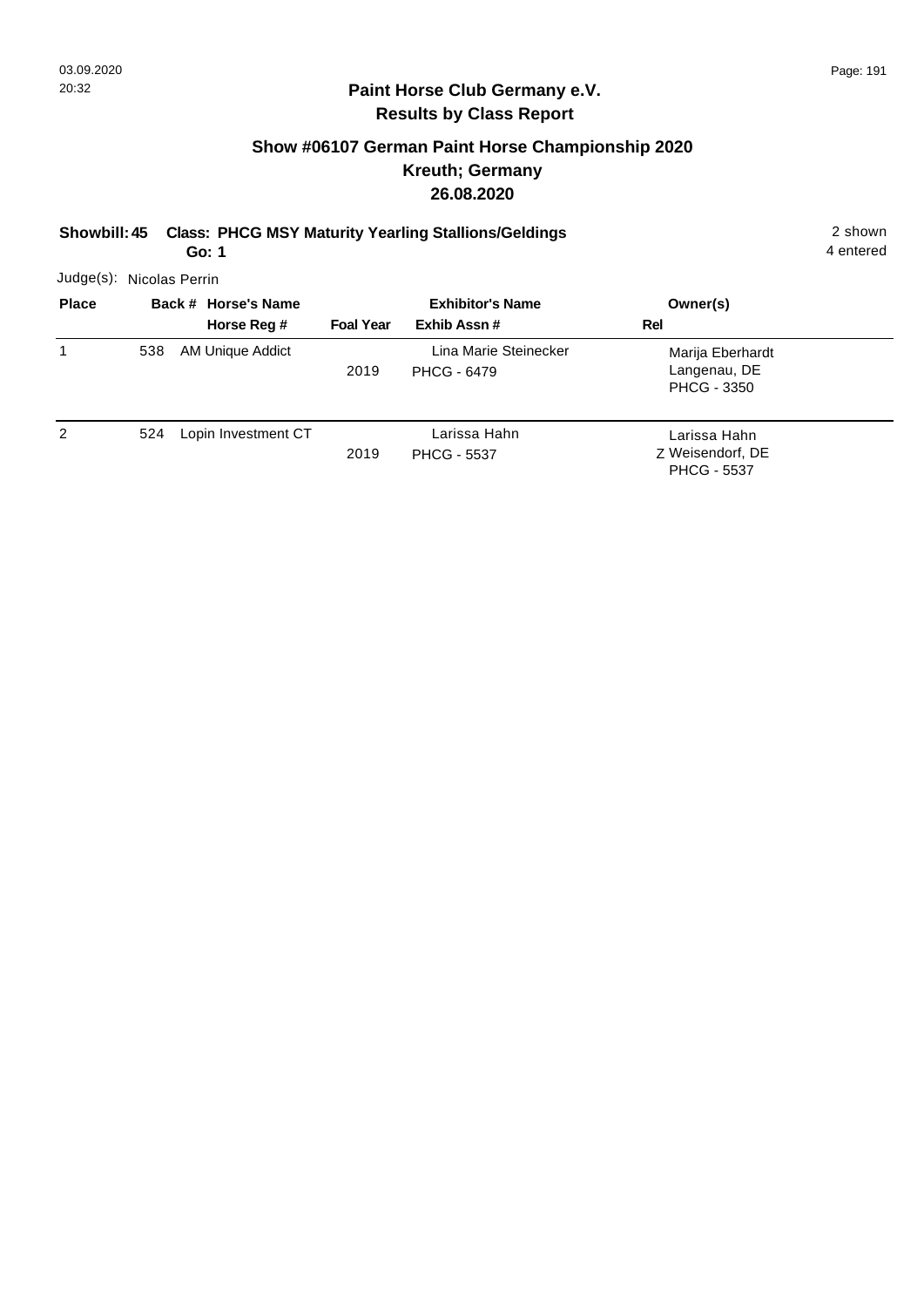## **Show #06108 German Paint Horse Championship 2020 Kreuth; Germany 26.08.2020**

**Showbill: 45 Class: PHCG MSY Maturity Yearling Stallions/Geldings** 2 shown

**Go: 1**

4 entered

Judge(s): Pierre Ouellet

| <b>Place</b> |     | Back # Horse's Name | <b>Exhibitor's Name</b> |                                             | Owner(s)                                               |  |
|--------------|-----|---------------------|-------------------------|---------------------------------------------|--------------------------------------------------------|--|
|              |     | Horse Reg #         | <b>Foal Year</b>        | Exhib Assn#                                 | Rel                                                    |  |
| 1            | 538 | AM Unique Addict    | 2019                    | Lina Marie Steinecker<br><b>PHCG - 6479</b> | Marija Eberhardt<br>Langenau, DE<br><b>PHCG - 3350</b> |  |
| 2            | 524 | Lopin Investment CT | 2019                    | Larissa Hahn<br><b>PHCG - 5537</b>          | Larissa Hahn<br>Z Weisendorf, DE<br><b>PHCG - 5537</b> |  |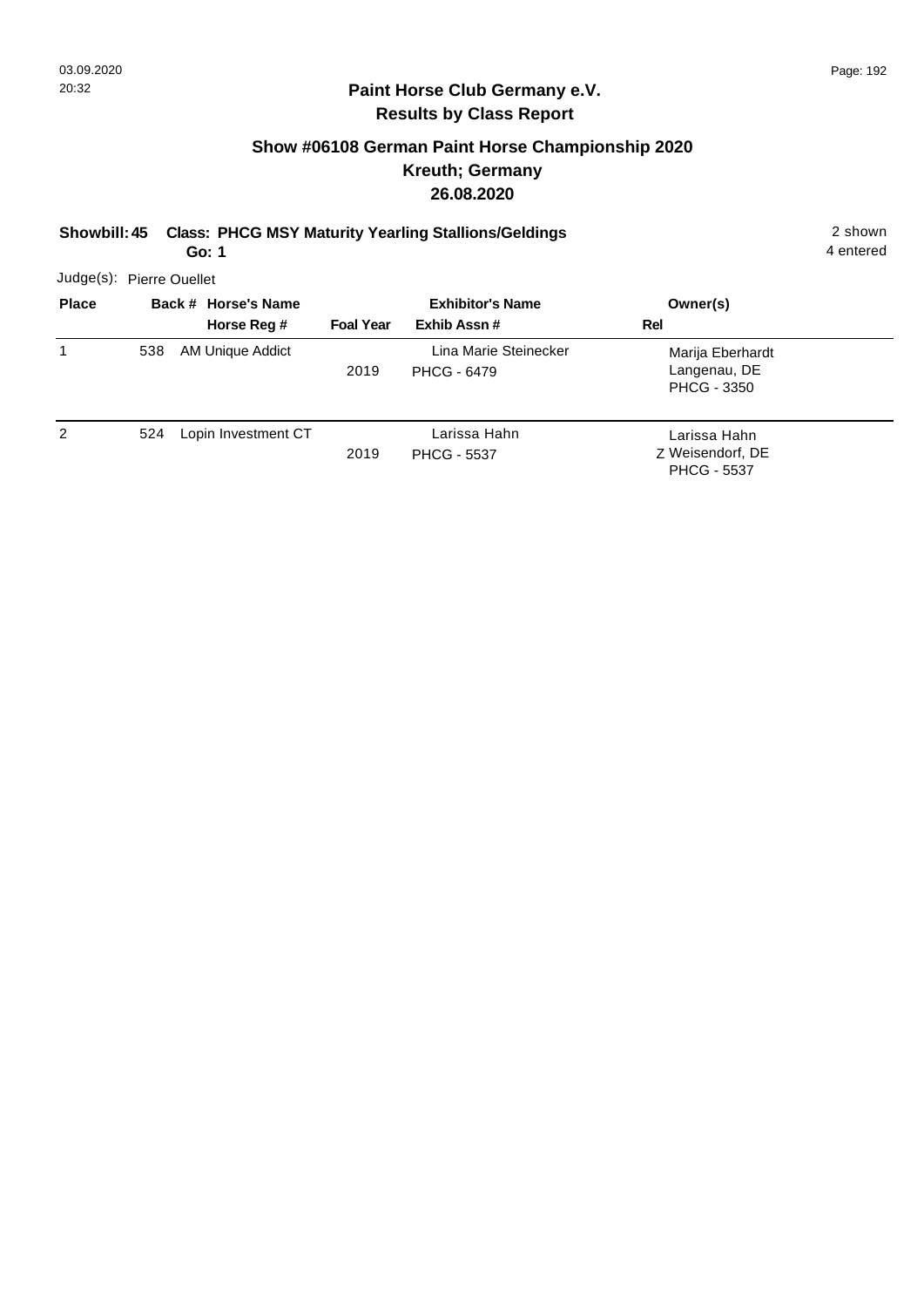## **Show #06105 German Paint Horse Championship 2020 Kreuth; Germany 26.08.2020**

**Showbill: 46 Class: APHA HS1 Weanling Stallions** 3 shown

**Go: 1**

4 entered

Judge(s): Susanne Haug

| <b>Place</b> |     | Back # Horse's Name                     |                  | <b>Exhibitor's Name</b>                  |                  | Owner(s)                                                  |
|--------------|-----|-----------------------------------------|------------------|------------------------------------------|------------------|-----------------------------------------------------------|
|              |     | Horse Reg #                             | <b>Foal Year</b> | Exhib Assn#                              | <b>Birthdate</b> | Rel                                                       |
|              | 221 | AK Imzexyandiknowit<br>APHA - 01100838  | 2020             | Freja Balslev Segelund<br>APHA - 8950795 |                  | Freja Balslev Segelund<br>Haderslev, DK<br>APHA - 8950795 |
| 2            | 234 | Hesa Hollywood Titan<br>APHA - 01100367 | 2020             | Marion Bambula<br>APHA - 0116427         |                  | <b>Marion Bambula</b><br>Z Hardheim, DE<br>APHA - 0116427 |
| 3            | 227 | SQ Justamoderncowboy<br>APHA - 01099416 | 2020             | Manuel Haslach<br>APHA - 0000005         |                  | Monika Hagen<br>Haldenwang, DE<br>APHA - 8227089          |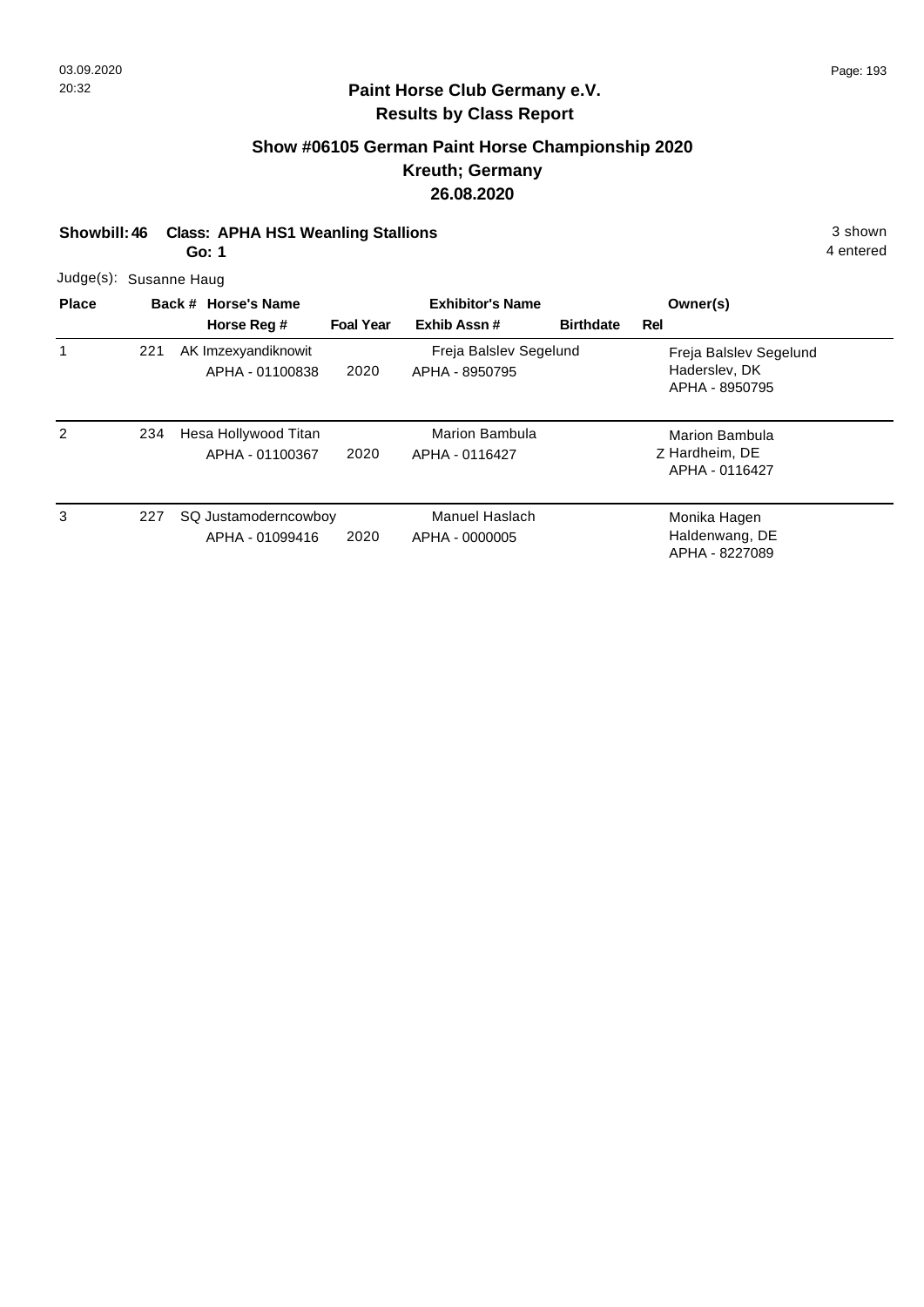## **Show #06106 German Paint Horse Championship 2020 Kreuth; Germany 26.08.2020**

**Showbill: 46 Class: APHA HS1 Weanling Stallions** 3 shown

**Go: 1**

4 entered

Judge(s): Sonja Merkle

| <b>Place</b> |     | Back # Horse's Name<br>Horse Reg #      | <b>Foal Year</b> | <b>Exhibitor's Name</b><br>Exhib Assn#   | Owner(s)<br>Rel                                           |
|--------------|-----|-----------------------------------------|------------------|------------------------------------------|-----------------------------------------------------------|
|              | 234 | Hesa Hollywood Titan<br>APHA - 01100367 | 2020             | Marion Bambula<br>APHA - 0116427         | <b>Marion Bambula</b><br>Z Hardheim, DE<br>APHA - 0116427 |
| 2            | 227 | SQ Justamoderncowboy<br>APHA - 01099416 | 2020             | Manuel Haslach<br>APHA - 0000005         | Monika Hagen<br>Haldenwang, DE<br>APHA - 8227089          |
| 3            | 221 | AK Imzexyandiknowit<br>APHA - 01100838  | 2020             | Freja Balslev Segelund<br>APHA - 8950795 | Freja Balslev Segelund<br>Haderslev, DK<br>APHA - 8950795 |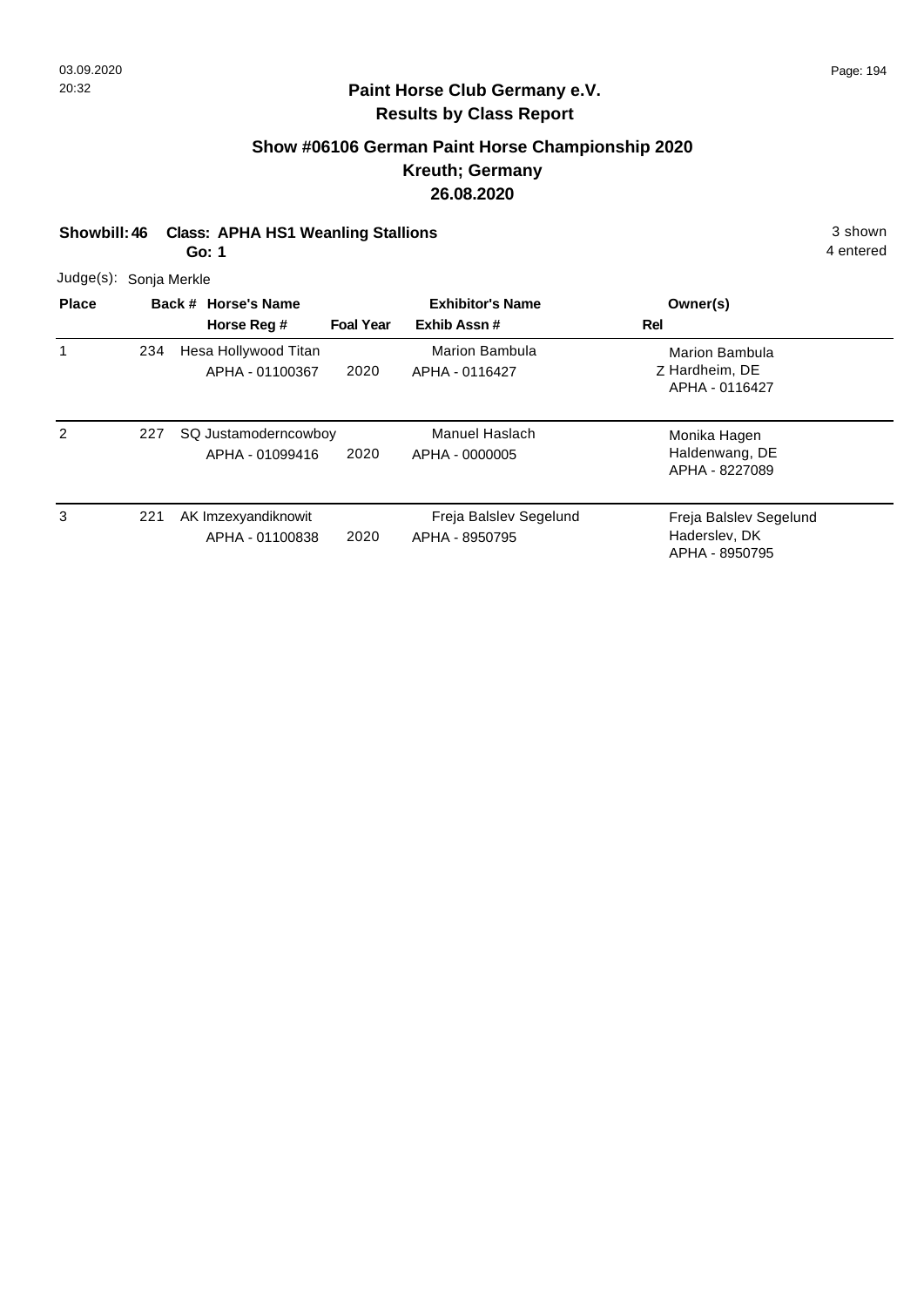## **Show #06107 German Paint Horse Championship 2020 Kreuth; Germany 26.08.2020**

**Showbill: 46 Class: APHA HS1 Weanling Stallions** 3 shown

**Go: 1**

4 entered

Judge(s): Nicolas Perrin

| <b>Place</b> |     | Back # Horse's Name                     | <b>Exhibitor's Name</b> |                                          |                  | Owner(s)                                                  |
|--------------|-----|-----------------------------------------|-------------------------|------------------------------------------|------------------|-----------------------------------------------------------|
|              |     | Horse Reg #                             | <b>Foal Year</b>        | Exhib Assn#                              | <b>Birthdate</b> | Rel                                                       |
|              | 221 | AK Imzexyandiknowit<br>APHA - 01100838  | 2020                    | Freja Balslev Segelund<br>APHA - 8950795 |                  | Freja Balslev Segelund<br>Haderslev, DK<br>APHA - 8950795 |
| 2            | 227 | SQ Justamoderncowboy<br>APHA - 01099416 | 2020                    | Manuel Haslach<br>APHA - 0000005         |                  | Monika Hagen<br>Haldenwang, DE<br>APHA - 8227089          |
| 3            | 234 | Hesa Hollywood Titan<br>APHA - 01100367 | 2020                    | Marion Bambula<br>APHA - 0116427         |                  | <b>Marion Bambula</b><br>Z Hardheim, DE<br>APHA - 0116427 |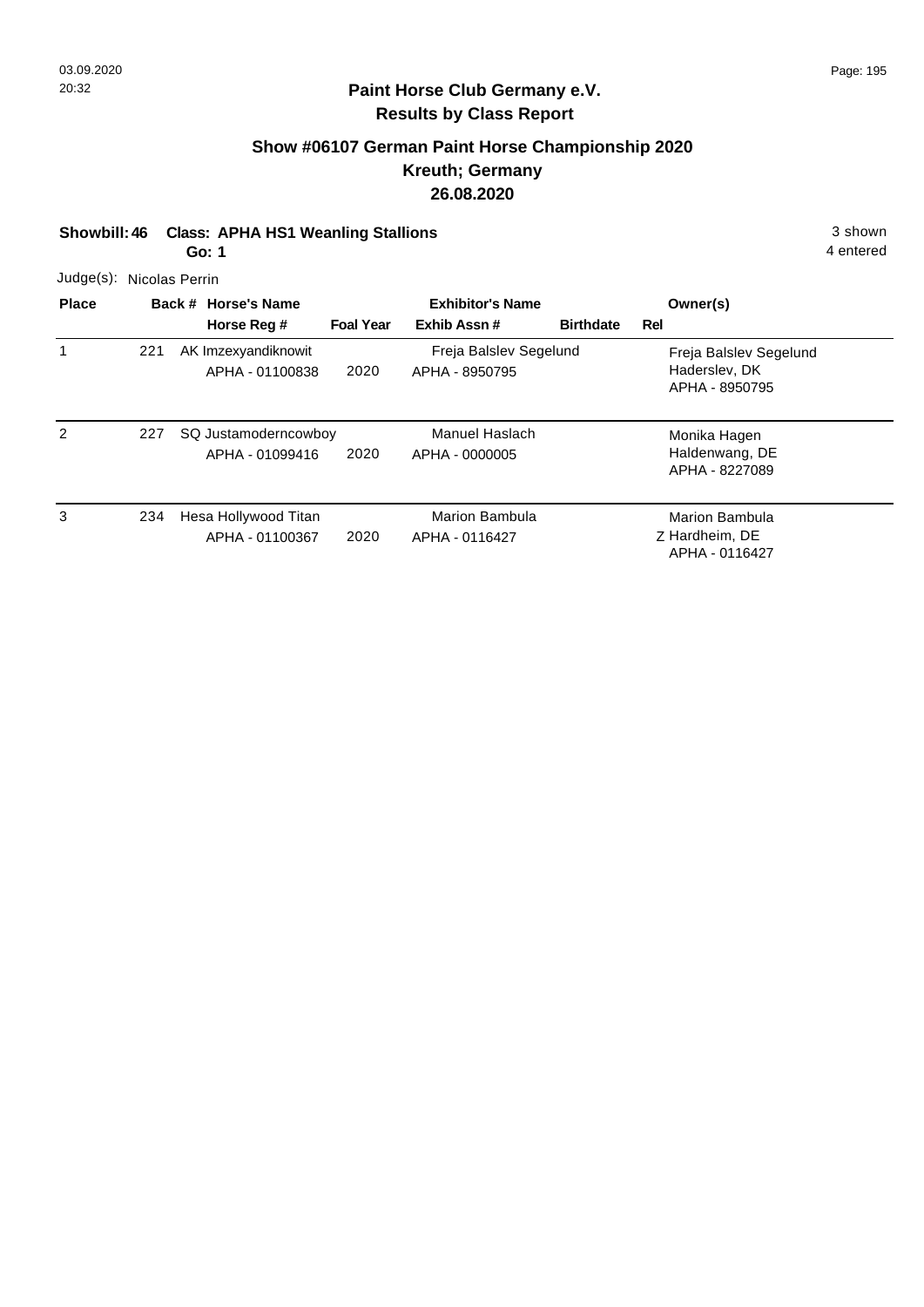## **Show #06108 German Paint Horse Championship 2020 Kreuth; Germany 26.08.2020**

**Showbill: 46 Class: APHA HS1 Weanling Stallions** 3 shown 3 shown

**Go: 1**

4 entered

Judge(s): Pierre Ouellet

| <b>Place</b> |     | Back # Horse's Name<br>Horse Reg #      | <b>Foal Year</b> | <b>Exhibitor's Name</b><br>Exhib Assn#   | Owner(s)<br>Rel                                           |
|--------------|-----|-----------------------------------------|------------------|------------------------------------------|-----------------------------------------------------------|
|              | 234 | Hesa Hollywood Titan<br>APHA - 01100367 | 2020             | Marion Bambula<br>APHA - 0116427         | Marion Bambula<br>Z Hardheim, DE<br>APHA - 0116427        |
| 2            | 221 | AK Imzexyandiknowit<br>APHA - 01100838  | 2020             | Freja Balslev Segelund<br>APHA - 8950795 | Freja Balslev Segelund<br>Haderslev, DK<br>APHA - 8950795 |
| 3            | 227 | SQ Justamoderncowboy<br>APHA - 01099416 | 2020             | Manuel Haslach<br>APHA - 0000005         | Monika Hagen<br>Haldenwang, DE<br>APHA - 8227089          |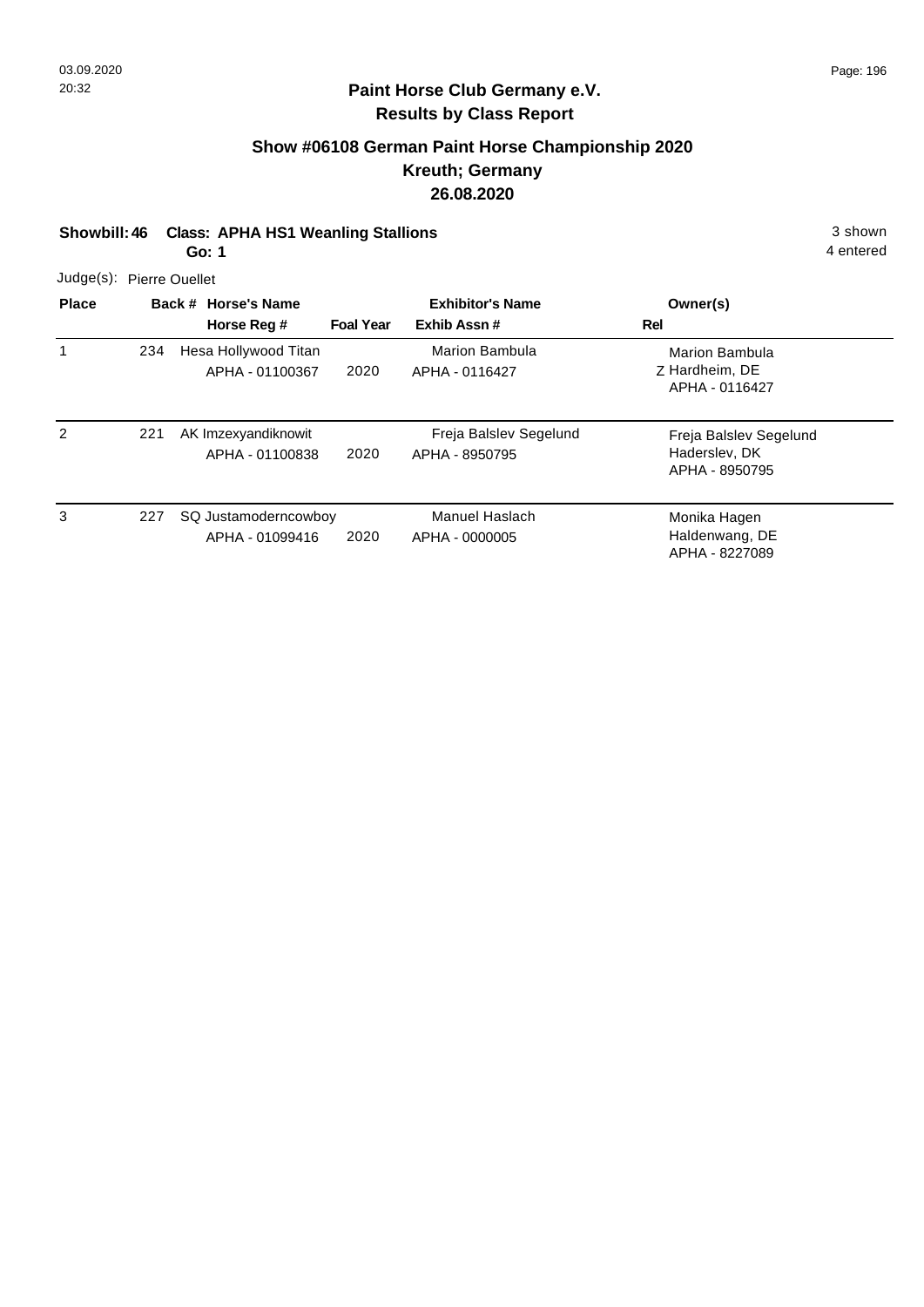#### **Show #06105 German Paint Horse Championship 2020 Kreuth; Germany 26.08.2020**

**Showbill: 47 Class: APHA HS6 Yearling & 2 Yr Old Stallions** 3 shown 3 shown **Go: 1**

Judge(s): Susanne Haug **Back # Horse's Name Place Owner(s) Horse Reg # Exhib Assn # Foal Year Rel Exhibitor's Name** 1 C Wroclaw, PL Malgorzata Wasiewicz APHA - 8960692 2018 212 RR Suddenly Invited APHA - 01081918 Anna Wasiewicz APHA - 8963212 2 Z Hampteau, BE Maud Detry APHA - 8987447 2019 SBW Top Wolf Assets APHA - 01092355 Maud Detry APHA - 8987447 192 3 117 Silent Guns Of Hope **Guenter Gerhard Einert** Guenter Gerhard Einert Guenter Gerhard Einert Weiden Opf, DE 2018 Silent Guns Of Hope APHA - 01085593 Guenter Gerhard Einert APHA - 8993215 117

3 entered

APHA - 8993215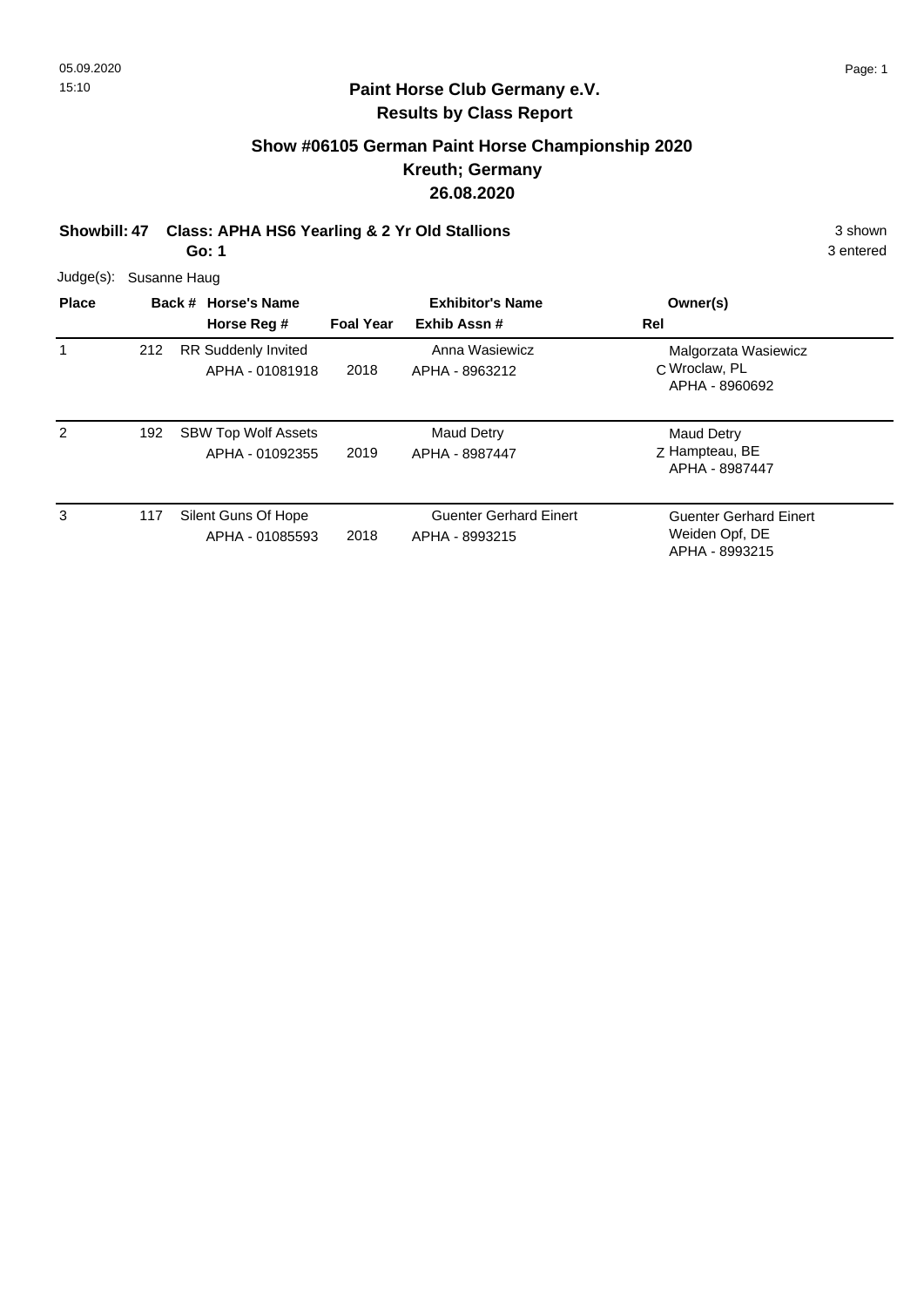## **Show #06106 German Paint Horse Championship 2020 Kreuth; Germany 26.08.2020**

**Showbill: 47 Class: APHA HS6 Yearling & 2 Yr Old Stallions** 3 shown 3 shown

**Go: 1**

| Judge(s):    | Sonja Merkle |                                               |                         |                                                 |                                                            |  |  |  |
|--------------|--------------|-----------------------------------------------|-------------------------|-------------------------------------------------|------------------------------------------------------------|--|--|--|
| <b>Place</b> |              | Back # Horse's Name                           | <b>Exhibitor's Name</b> |                                                 | Owner(s)                                                   |  |  |  |
|              |              | Horse Reg #                                   | <b>Foal Year</b>        | Exhib Assn#                                     | Rel                                                        |  |  |  |
|              | 212          | <b>RR Suddenly Invited</b><br>APHA - 01081918 | 2018                    | Anna Wasiewicz<br>APHA - 8963212                | Malgorzata Wasiewicz<br>C Wroclaw, PL<br>APHA - 8960692    |  |  |  |
| 2            | 117          | Silent Guns Of Hope<br>APHA - 01085593        | 2018                    | <b>Guenter Gerhard Einert</b><br>APHA - 8993215 | Guenter Gerhard Einert<br>Weiden Opf, DE<br>APHA - 8993215 |  |  |  |
| 3            | 192          | <b>SBW Top Wolf Assets</b><br>APHA - 01092355 | 2019                    | <b>Maud Detry</b><br>APHA - 8987447             | <b>Maud Detry</b><br>Z Hampteau, BE<br>APHA - 8987447      |  |  |  |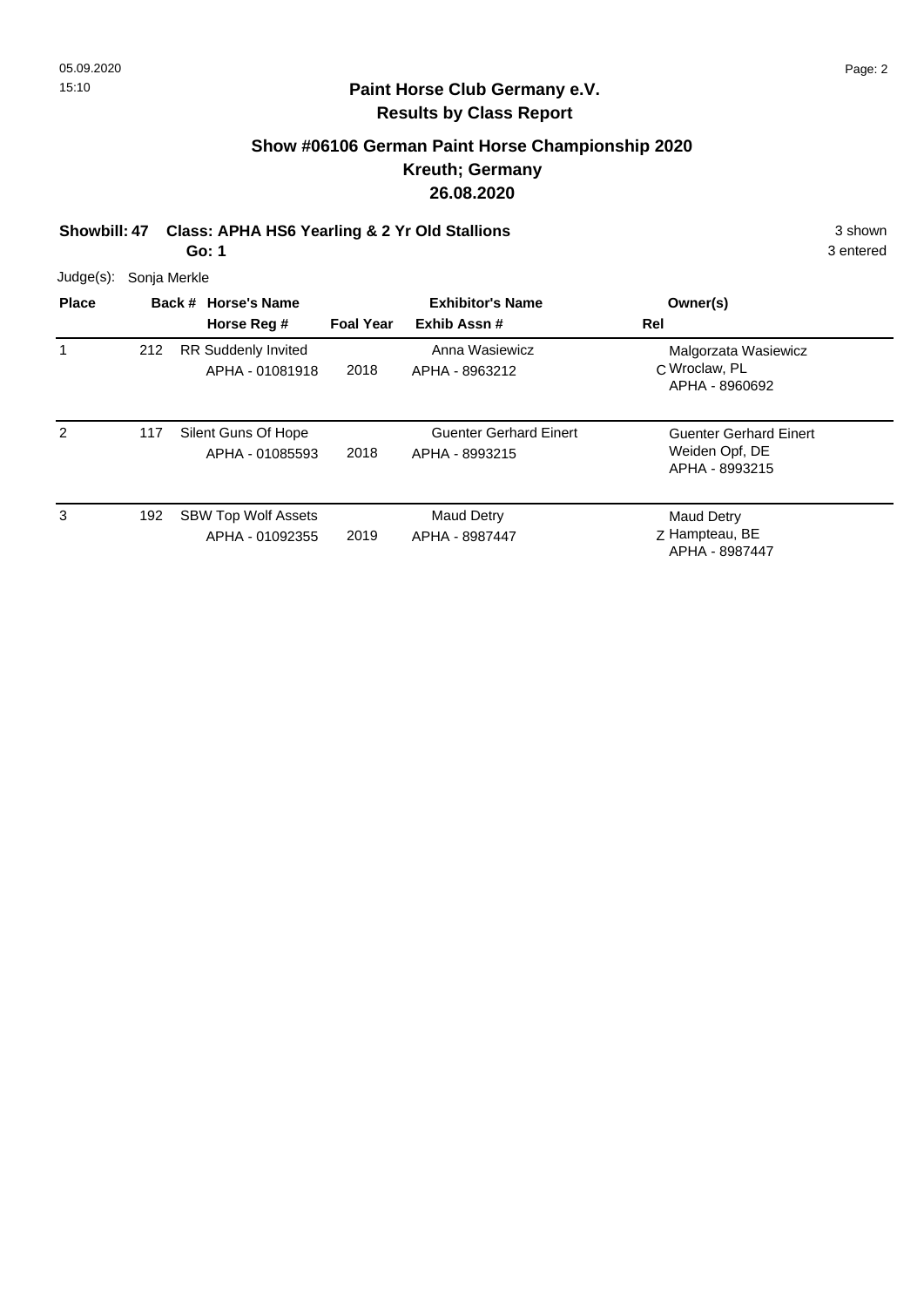#### **Show #06107 German Paint Horse Championship 2020 Kreuth; Germany 26.08.2020**

**Showbill: 47 Class: APHA HS6 Yearling & 2 Yr Old Stallions** 3 shown 3 shown **Go: 1**

Judge(s): Nicolas Perrin **Back # Horse's Name Place Owner(s) Horse Reg # Exhib Assn # Foal Year Rel Exhibitor's Name** 1 C Wroclaw, PL Malgorzata Wasiewicz APHA - 8960692 2018 212 RR Suddenly Invited APHA - 01081918 Anna Wasiewicz APHA - 8963212 2 Z Hampteau, BE Maud Detry APHA - 8987447 2019 SBW Top Wolf Assets APHA - 01092355 Maud Detry APHA - 8987447 192 3 117 Silent Guns Of Hope **Guenter Gerhard Einert** Guenter Gerhard Einert Guenter Gerhard Einert Weiden Opf, DE 2018 Silent Guns Of Hope APHA - 01085593 Guenter Gerhard Einert APHA - 8993215 117

3 entered

APHA - 8993215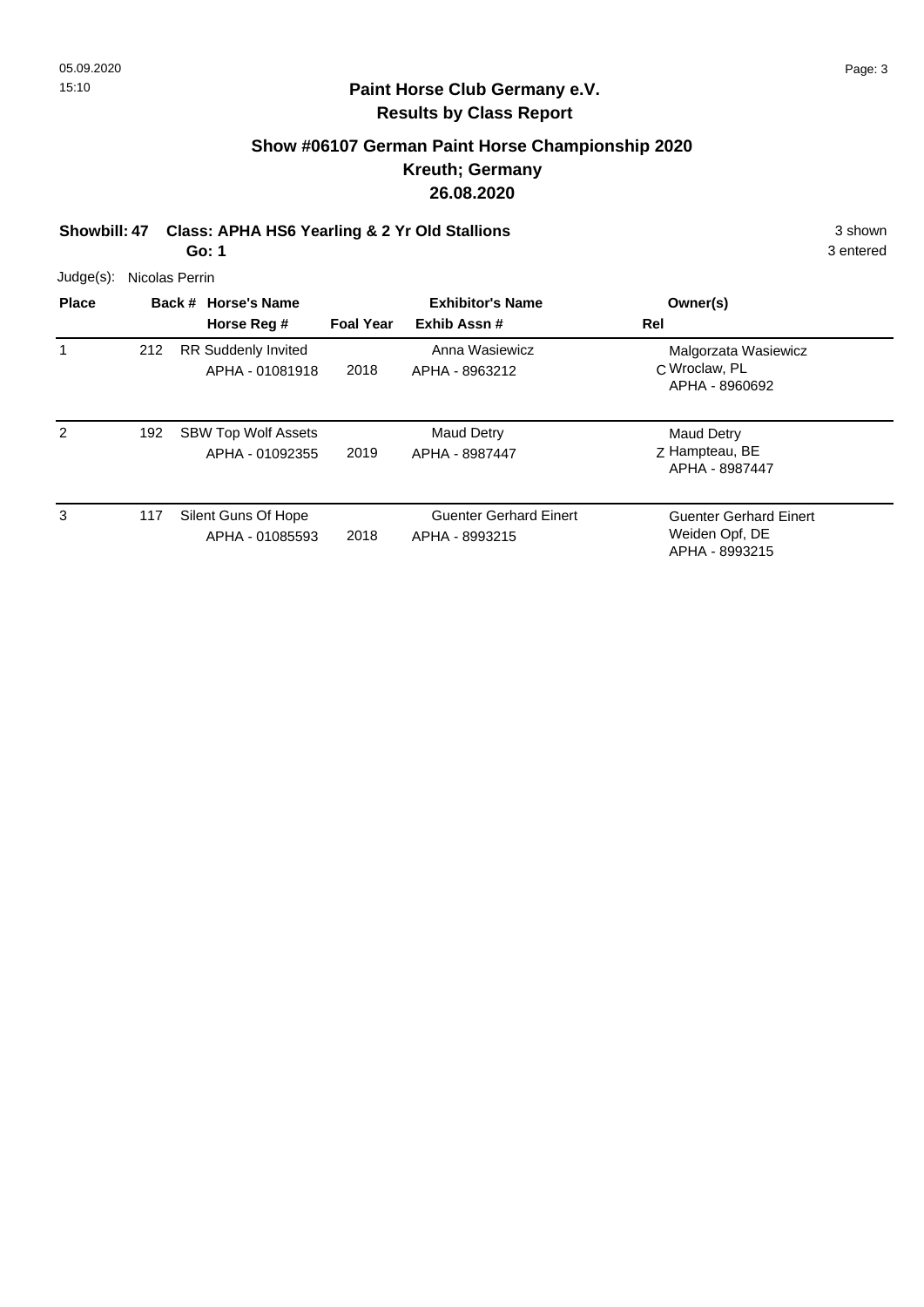## **Show #06108 German Paint Horse Championship 2020 Kreuth; Germany 26.08.2020**

**Showbill: 47 Class: APHA HS6 Yearling & 2 Yr Old Stallions** 3 shown 3 shown

**Go: 1**

| Judge(s):    | <b>Pierre Ouellet</b> |                                               |                  |                                                 |                                                                   |  |  |
|--------------|-----------------------|-----------------------------------------------|------------------|-------------------------------------------------|-------------------------------------------------------------------|--|--|
| <b>Place</b> |                       | Back # Horse's Name<br>Horse Reg #            | <b>Foal Year</b> | <b>Exhibitor's Name</b><br>Exhib Assn#          | Owner(s)<br>Rel                                                   |  |  |
|              | 212                   | <b>RR Suddenly Invited</b><br>APHA - 01081918 | 2018             | Anna Wasiewicz<br>APHA - 8963212                | Malgorzata Wasiewicz<br>C Wroclaw, PL<br>APHA - 8960692           |  |  |
| 2            | 117                   | Silent Guns Of Hope<br>APHA - 01085593        | 2018             | <b>Guenter Gerhard Einert</b><br>APHA - 8993215 | <b>Guenter Gerhard Einert</b><br>Weiden Opf, DE<br>APHA - 8993215 |  |  |
| 3            | 192                   | <b>SBW Top Wolf Assets</b><br>APHA - 01092355 | 2019             | <b>Maud Detry</b><br>APHA - 8987447             | <b>Maud Detry</b><br>Z Hampteau, BE<br>APHA - 8987447             |  |  |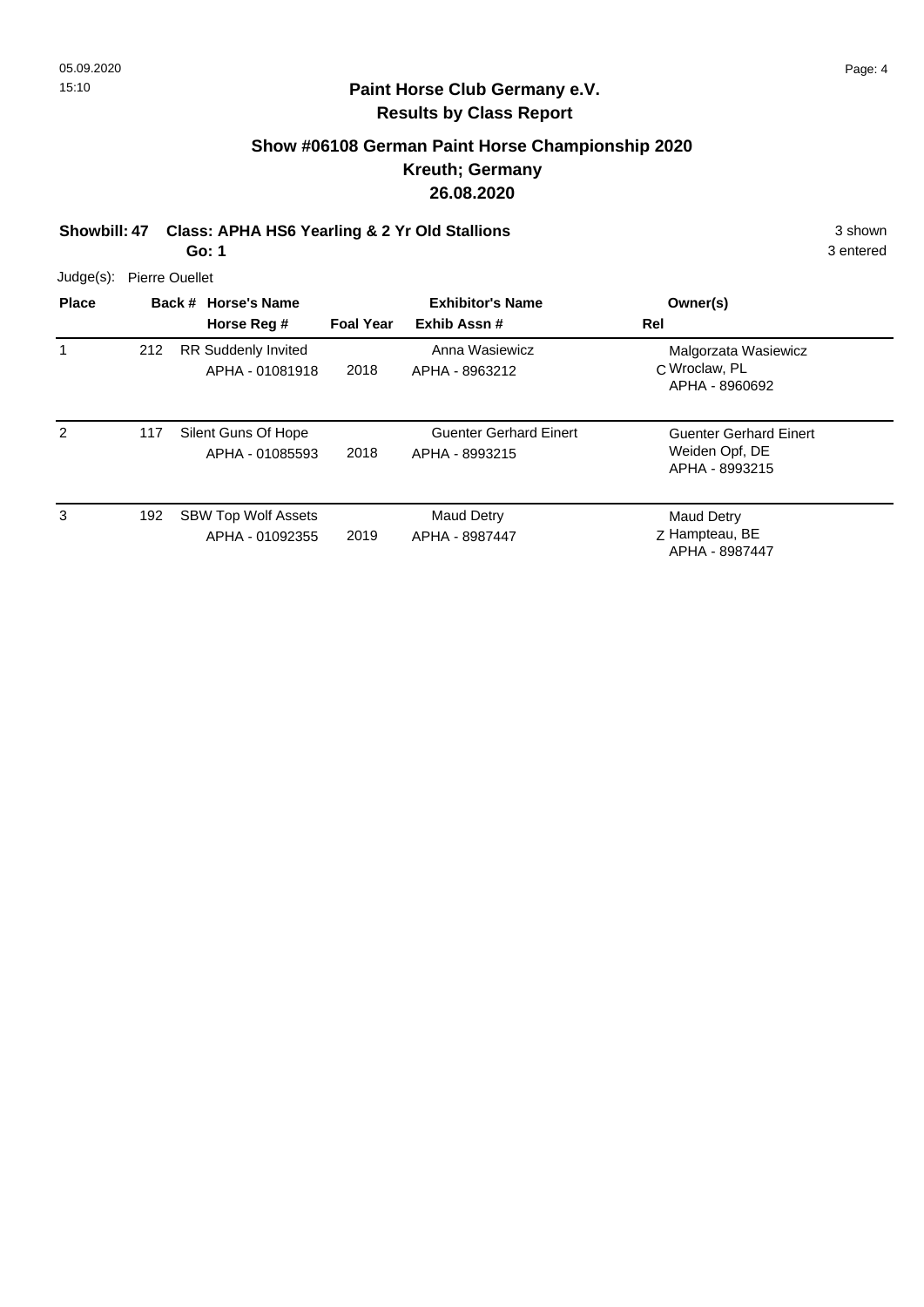## **Show #06105 German Paint Horse Championship 2020 Kreuth; Germany 26.08.2020**

**Showbill: 49 Class: APHA HS9 3 Yr Old & Aged Stallions** 4 shown

**Go: 1**

| Judge(s): Susanne Haug |  |
|------------------------|--|
|                        |  |

| <b>Place</b> |     | Back # Horse's Name                     |                  | <b>Exhibitor's Name</b>               | Owner(s)                                                   |
|--------------|-----|-----------------------------------------|------------------|---------------------------------------|------------------------------------------------------------|
|              |     | Horse Reg #                             | <b>Foal Year</b> | Exhib Assn#                           | Rel                                                        |
| 1            | 177 | Amazing Hot N Rich<br>APHA - 01051624   | 2015             | Saskia Moeskops<br>APHA - 8620313     | <b>Stefan Schrievers</b><br>Nettetal, DE<br>APHA - 8863740 |
| 2            | 157 | TheWayYouMoveMe<br>APHA - 01080649      | 2017             | Alexander Eberhardt<br>APHA - 8918479 | Marija Eberhardt<br>P Langenau, DE<br>APHA - 8659577       |
| 3            | 129 | Cody Gun Dee<br>APHA - 01050127         | 2015             | Monika Strasser<br>APHA - 8765477     | Thomas Weiss<br>Blonhofen, DE<br>APHA - 9147538            |
| 4            | 228 | Roosters Smoking Gun<br>APHA - 01096378 | 2017             | Patricia Winzer<br>APHA - 8983633     | Patricia Winzer<br>Z Schönefeld, DE<br>APHA - 8983633      |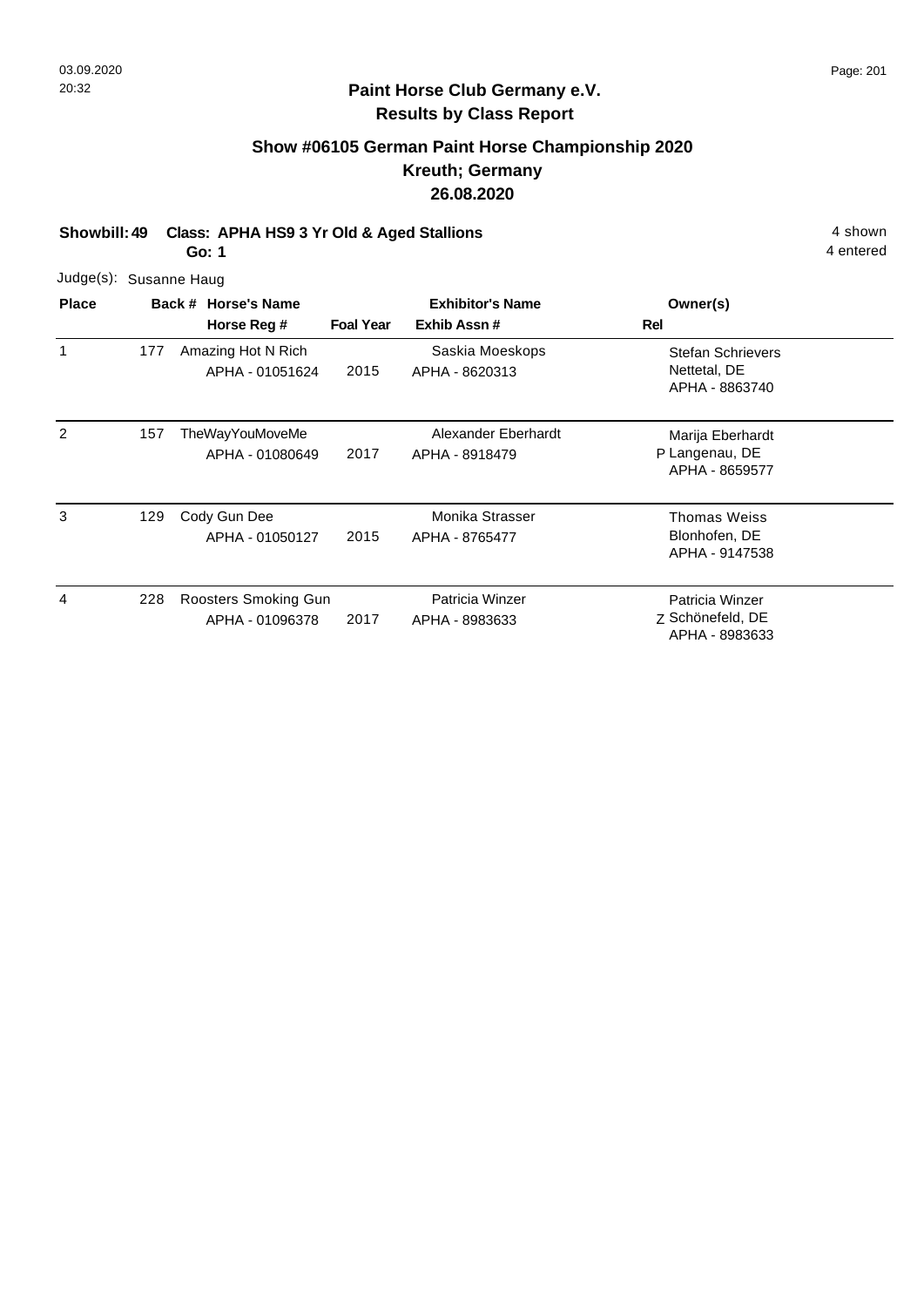## **Show #06106 German Paint Horse Championship 2020 Kreuth; Germany 26.08.2020**

**Showbill: 49 Class: APHA HS9 3 Yr Old & Aged Stallions** 4 shown

**Go: 1**

|              | Judge(s): Sonja Merkle |
|--------------|------------------------|
| <b>Dlass</b> | Daak 4 Us              |

| <b>Place</b> |     | Back # Horse's Name                     | <b>Exhibitor's Name</b> |                                       | Owner(s)                                                   |  |
|--------------|-----|-----------------------------------------|-------------------------|---------------------------------------|------------------------------------------------------------|--|
|              |     | Horse Reg #                             | <b>Foal Year</b>        | Exhib Assn#                           | <b>Rel</b>                                                 |  |
| 1            | 177 | Amazing Hot N Rich<br>APHA - 01051624   | 2015                    | Saskia Moeskops<br>APHA - 8620313     | <b>Stefan Schrievers</b><br>Nettetal, DE<br>APHA - 8863740 |  |
| 2            | 157 | TheWayYouMoveMe<br>APHA - 01080649      | 2017                    | Alexander Eberhardt<br>APHA - 8918479 | Marija Eberhardt<br>P Langenau, DE<br>APHA - 8659577       |  |
| 3            | 129 | Cody Gun Dee<br>APHA - 01050127         | 2015                    | Monika Strasser<br>APHA - 8765477     | Thomas Weiss<br>Blonhofen, DE<br>APHA - 9147538            |  |
| 4            | 228 | Roosters Smoking Gun<br>APHA - 01096378 | 2017                    | Patricia Winzer<br>APHA - 8983633     | Patricia Winzer<br>Z Schönefeld, DE<br>APHA - 8983633      |  |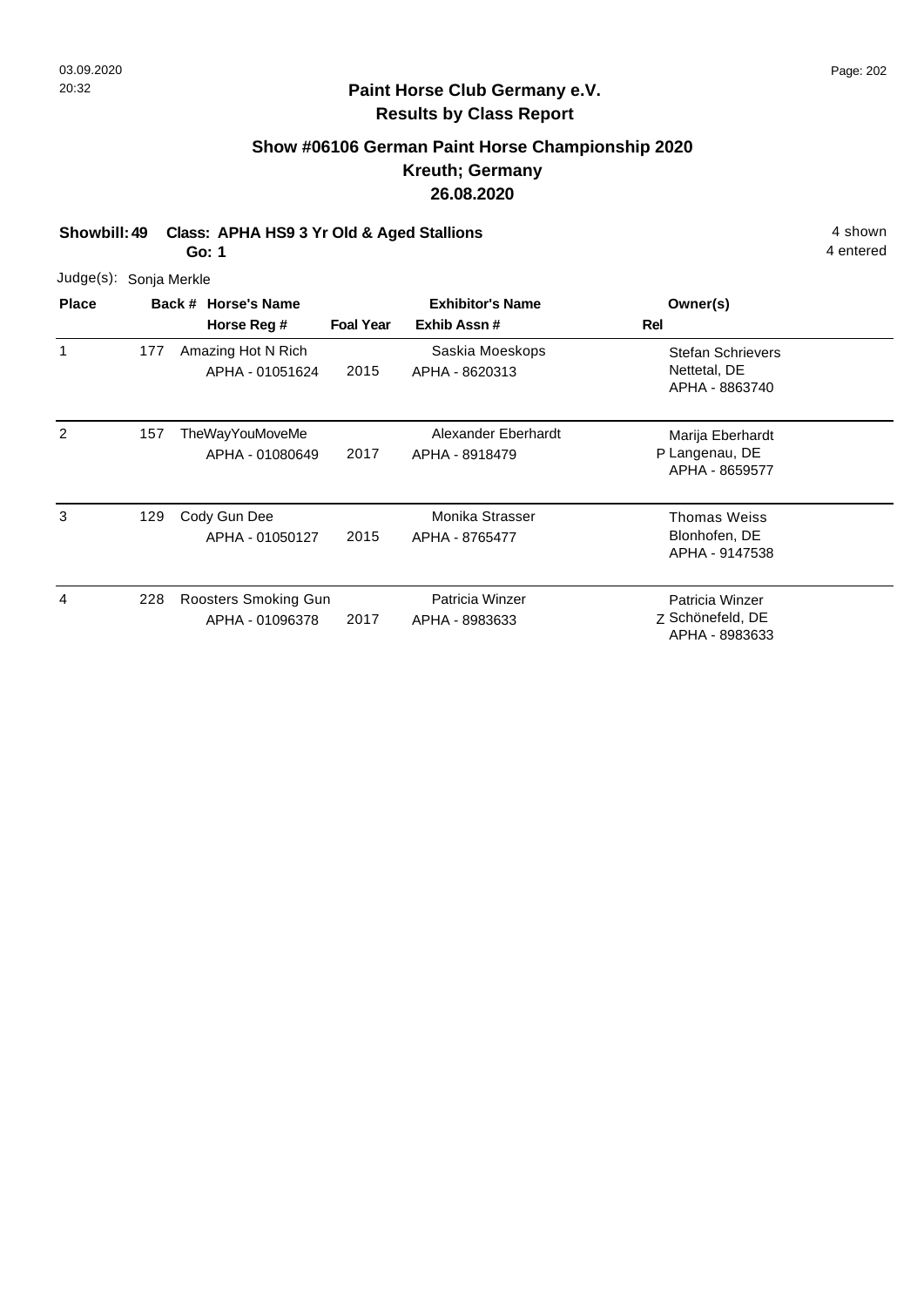## **Show #06107 German Paint Horse Championship 2020 Kreuth; Germany 26.08.2020**

**Showbill: 49 Class: APHA HS9 3 Yr Old & Aged Stallions** 4 shown

**Go: 1**

4 entered

Judge(s): Nicolas Perrin

| <b>Place</b> |     | Back # Horse's Name<br>Horse Reg #      | <b>Foal Year</b> | <b>Exhibitor's Name</b><br>Exhib Assn# | Owner(s)<br>Rel                                            |
|--------------|-----|-----------------------------------------|------------------|----------------------------------------|------------------------------------------------------------|
| 1            | 177 | Amazing Hot N Rich<br>APHA - 01051624   | 2015             | Saskia Moeskops<br>APHA - 8620313      | <b>Stefan Schrievers</b><br>Nettetal, DE<br>APHA - 8863740 |
| 2            | 157 | TheWayYouMoveMe<br>APHA - 01080649      | 2017             | Alexander Eberhardt<br>APHA - 8918479  | Marija Eberhardt<br>P Langenau, DE<br>APHA - 8659577       |
| 3            | 228 | Roosters Smoking Gun<br>APHA - 01096378 | 2017             | Patricia Winzer<br>APHA - 8983633      | Patricia Winzer<br>Z Schönefeld, DE<br>APHA - 8983633      |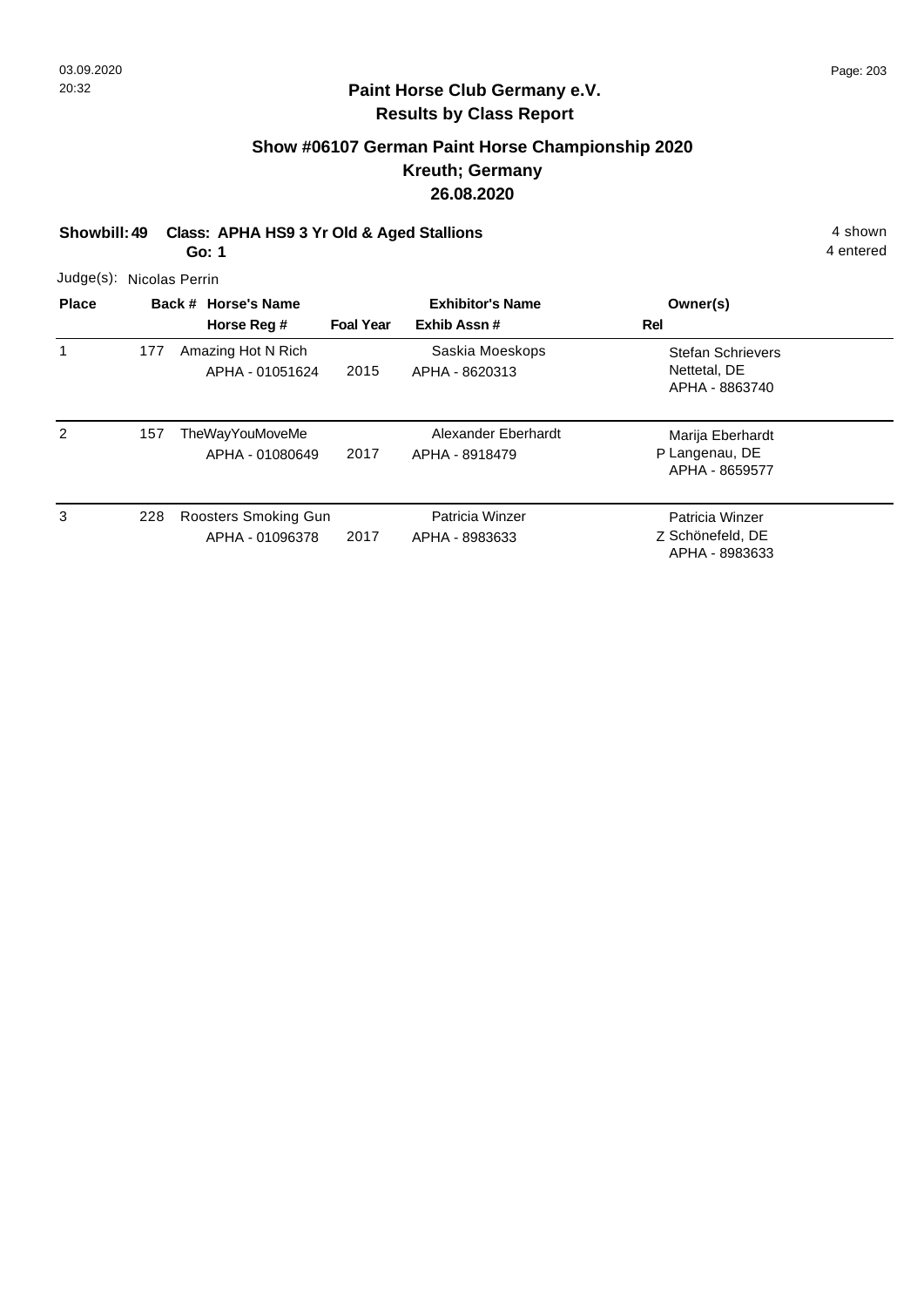## **Show #06108 German Paint Horse Championship 2020 Kreuth; Germany 26.08.2020**

**Showbill: 49 Class: APHA HS9 3 Yr Old & Aged Stallions** 4 shown

**Go: 1**

|  | Judge(s): Pierre Ouellet |
|--|--------------------------|
|--|--------------------------|

| <b>Place</b> |     | Back # Horse's Name                     |                  | <b>Exhibitor's Name</b>               | Owner(s)                                                   |
|--------------|-----|-----------------------------------------|------------------|---------------------------------------|------------------------------------------------------------|
|              |     | Horse Reg #                             | <b>Foal Year</b> | Exhib Assn#                           | Rel                                                        |
|              | 157 | TheWayYouMoveMe<br>APHA - 01080649      | 2017             | Alexander Eberhardt<br>APHA - 8918479 | Marija Eberhardt<br>P Langenau, DE<br>APHA - 8659577       |
| 2            | 129 | Cody Gun Dee<br>APHA - 01050127         | 2015             | Monika Strasser<br>APHA - 8765477     | <b>Thomas Weiss</b><br>Blonhofen, DE<br>APHA - 9147538     |
| 3            | 177 | Amazing Hot N Rich<br>APHA - 01051624   | 2015             | Saskia Moeskops<br>APHA - 8620313     | <b>Stefan Schrievers</b><br>Nettetal, DE<br>APHA - 8863740 |
| 4            | 228 | Roosters Smoking Gun<br>APHA - 01096378 | 2017             | Patricia Winzer<br>APHA - 8983633     | Patricia Winzer<br>Z Schönefeld, DE<br>APHA - 8983633      |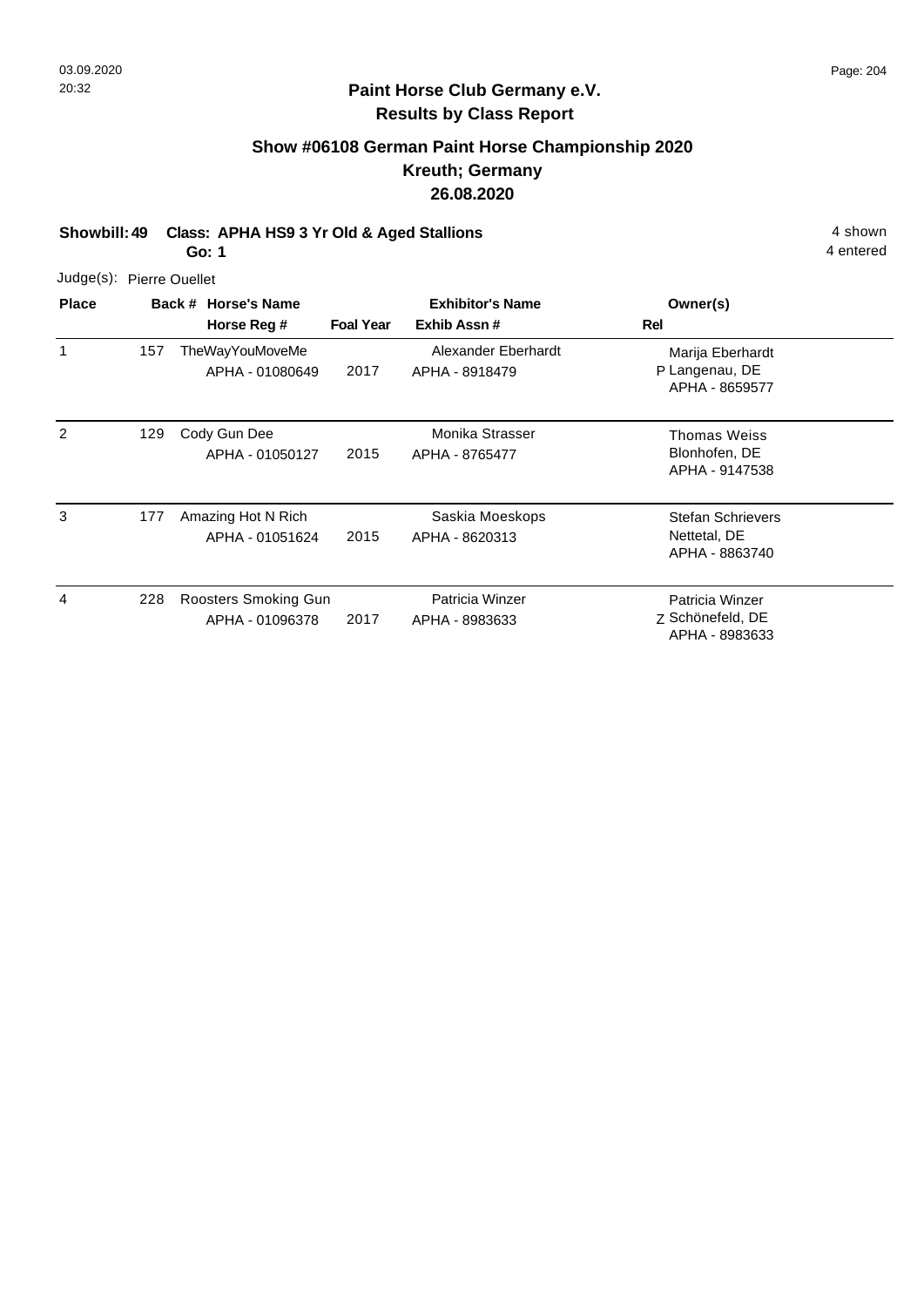### **Paint Horse Club Germany e.V. Results by Class Report**

## **Show #06105 German Paint Horse Championship 2020 Kreuth; Germany 26.08.2020**

### **Showbill: 51 Class: APHA AGC1 Grand Champion Stallion** 5 shown

**Go: 1**

Judge(s): Susanne Haug

| <b>Place</b> |     | Back # Horse's Name<br>Horse Reg #    | <b>Foal Year</b> | <b>Exhibitor's Name</b><br>Exhib Assn # | Owner(s)<br>Rel                                            |
|--------------|-----|---------------------------------------|------------------|-----------------------------------------|------------------------------------------------------------|
|              | 177 | Amazing Hot N Rich<br>APHA - 01051624 | 2015             | Saskia Moeskops<br>APHA - 8620313       | <b>Stefan Schrievers</b><br>Nettetal, DE<br>APHA - 8863740 |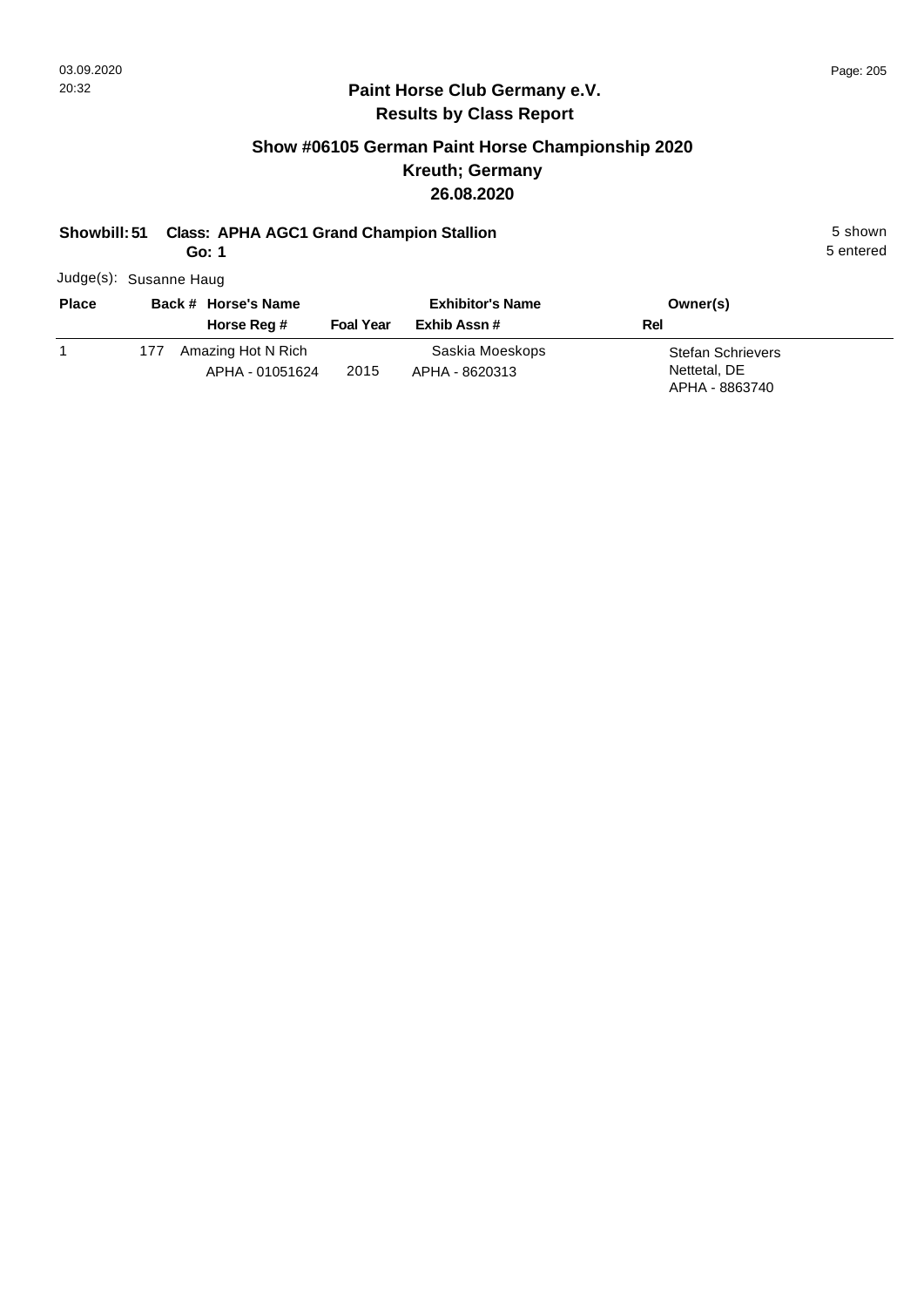### **Paint Horse Club Germany e.V. Results by Class Report**

## **Show #06106 German Paint Horse Championship 2020 Kreuth; Germany 26.08.2020**

#### **Showbill: 51 Class: APHA AGC1 Grand Champion Stallion** 5 shown

**Go: 1**

Judge(s): Sonja Merkle

| <b>Place</b> |     | Back # Horse's Name<br>Horse Reg #    | <b>Foal Year</b> | <b>Exhibitor's Name</b><br>Exhib Assn # | Owner(s)<br>Rel                                            |
|--------------|-----|---------------------------------------|------------------|-----------------------------------------|------------------------------------------------------------|
|              | 177 | Amazing Hot N Rich<br>APHA - 01051624 | 2015             | Saskia Moeskops<br>APHA - 8620313       | <b>Stefan Schrievers</b><br>Nettetal, DE<br>APHA - 8863740 |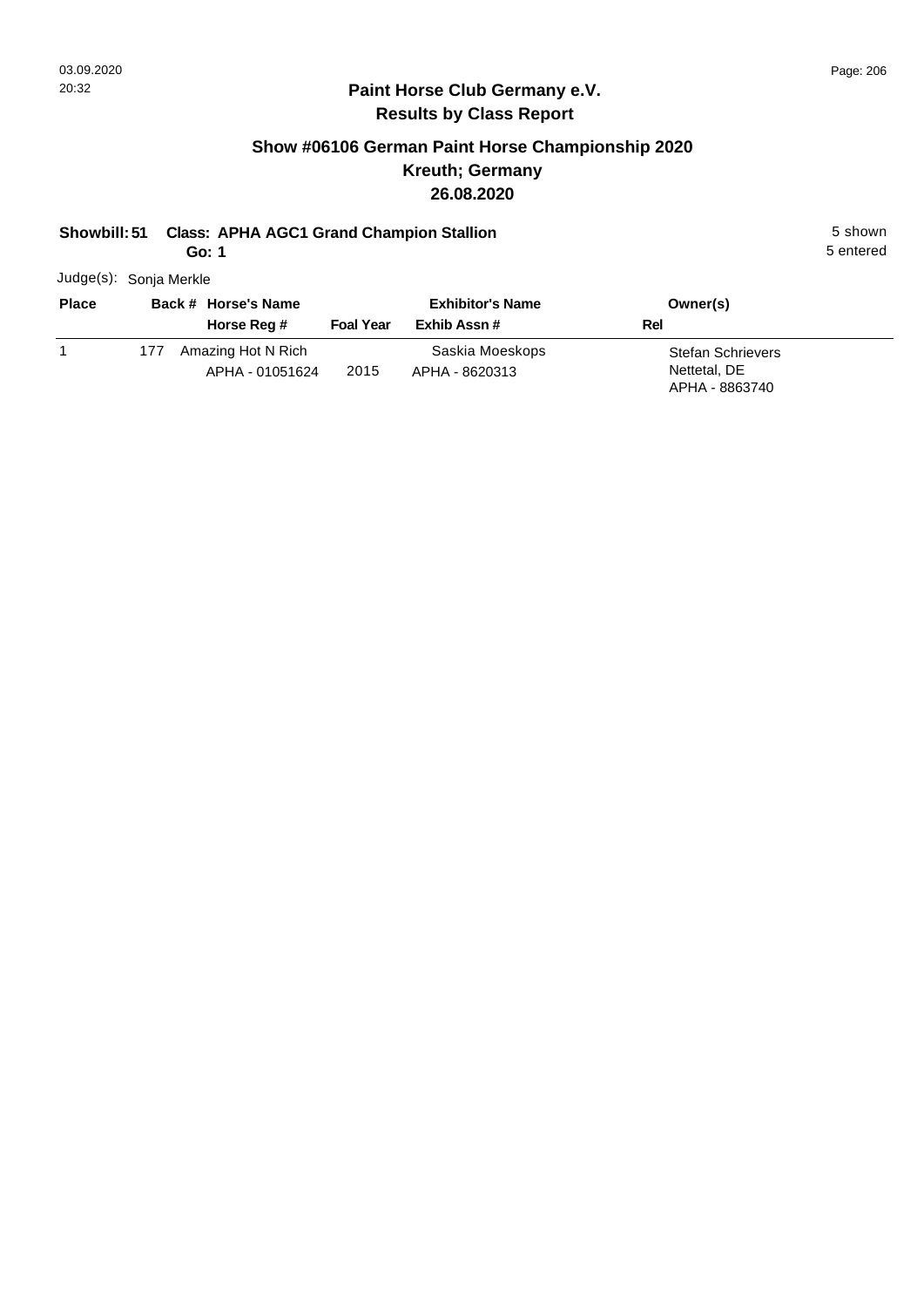### **Paint Horse Club Germany e.V. Results by Class Report**

## **Show #06107 German Paint Horse Championship 2020 Kreuth; Germany 26.08.2020**

## **Showbill: 51 Class: APHA AGC1 Grand Champion Stallion** 5 shown

**Go: 1**

Judge(s): Nicolas Perrin

| <b>Place</b> |     | Back # Horse's Name<br>Horse Reg #    | <b>Foal Year</b> | <b>Exhibitor's Name</b><br>Exhib Assn # | Owner(s)<br>Rel                                            |
|--------------|-----|---------------------------------------|------------------|-----------------------------------------|------------------------------------------------------------|
|              | 177 | Amazing Hot N Rich<br>APHA - 01051624 | 2015             | Saskia Moeskops<br>APHA - 8620313       | <b>Stefan Schrievers</b><br>Nettetal, DE<br>APHA - 8863740 |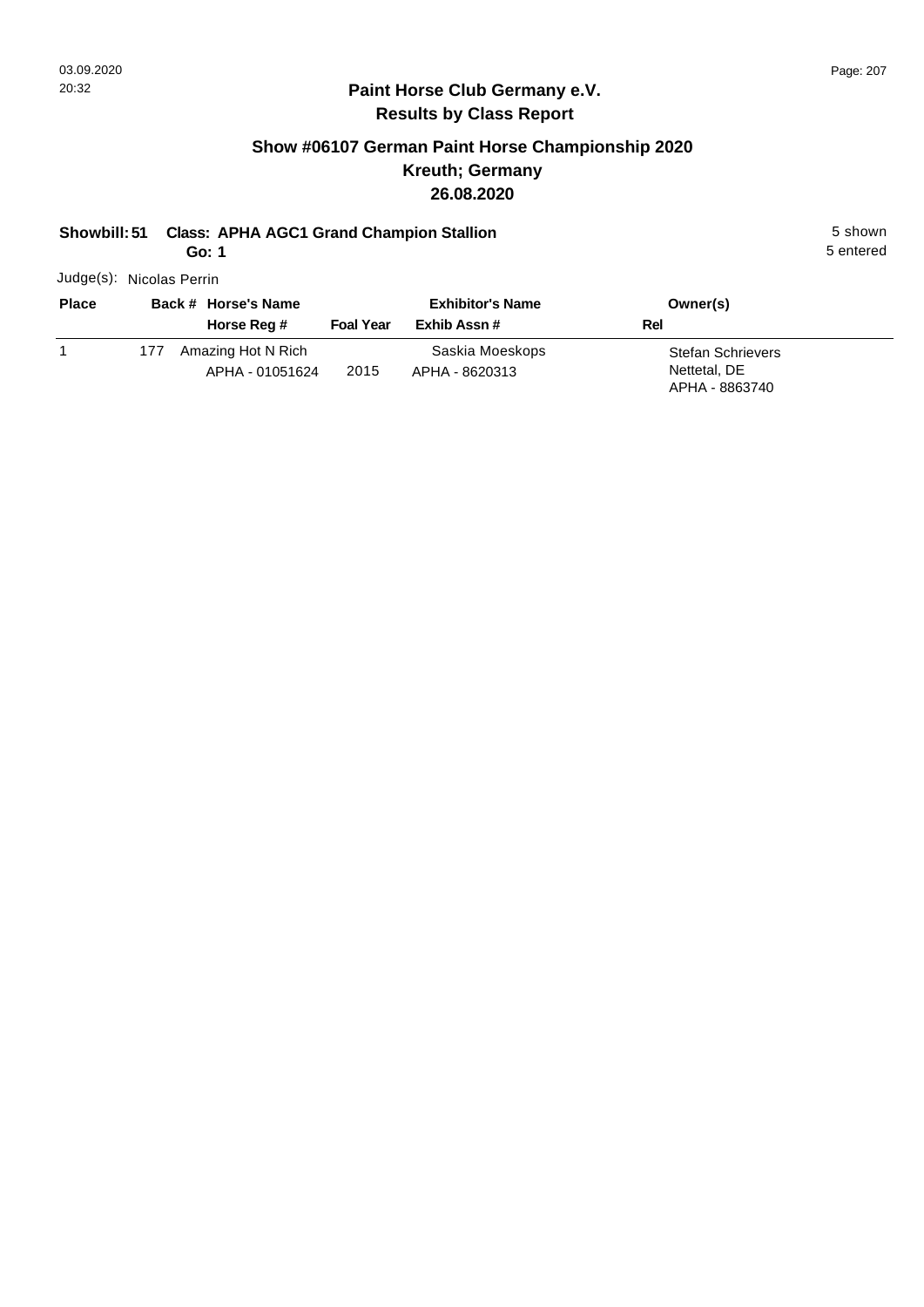### **Paint Horse Club Germany e.V. Results by Class Report**

## **Show #06108 German Paint Horse Championship 2020 Kreuth; Germany 26.08.2020**

#### **Showbill: 51 Class: APHA AGC1 Grand Champion Stallion** 5 shown

**Go: 1**

Judge(s): Pierre Ouellet

| <b>Place</b> |     | Back # Horse's Name                |                  | <b>Exhibitor's Name</b>               | Owner(s)                                             |  |
|--------------|-----|------------------------------------|------------------|---------------------------------------|------------------------------------------------------|--|
|              |     | Horse Reg #                        | <b>Foal Year</b> | Exhib Assn #                          | Rel                                                  |  |
|              | 157 | TheWayYouMoveMe<br>APHA - 01080649 | 2017             | Alexander Eberhardt<br>APHA - 8918479 | Marija Eberhardt<br>P Langenau, DE<br>APHA - 8659577 |  |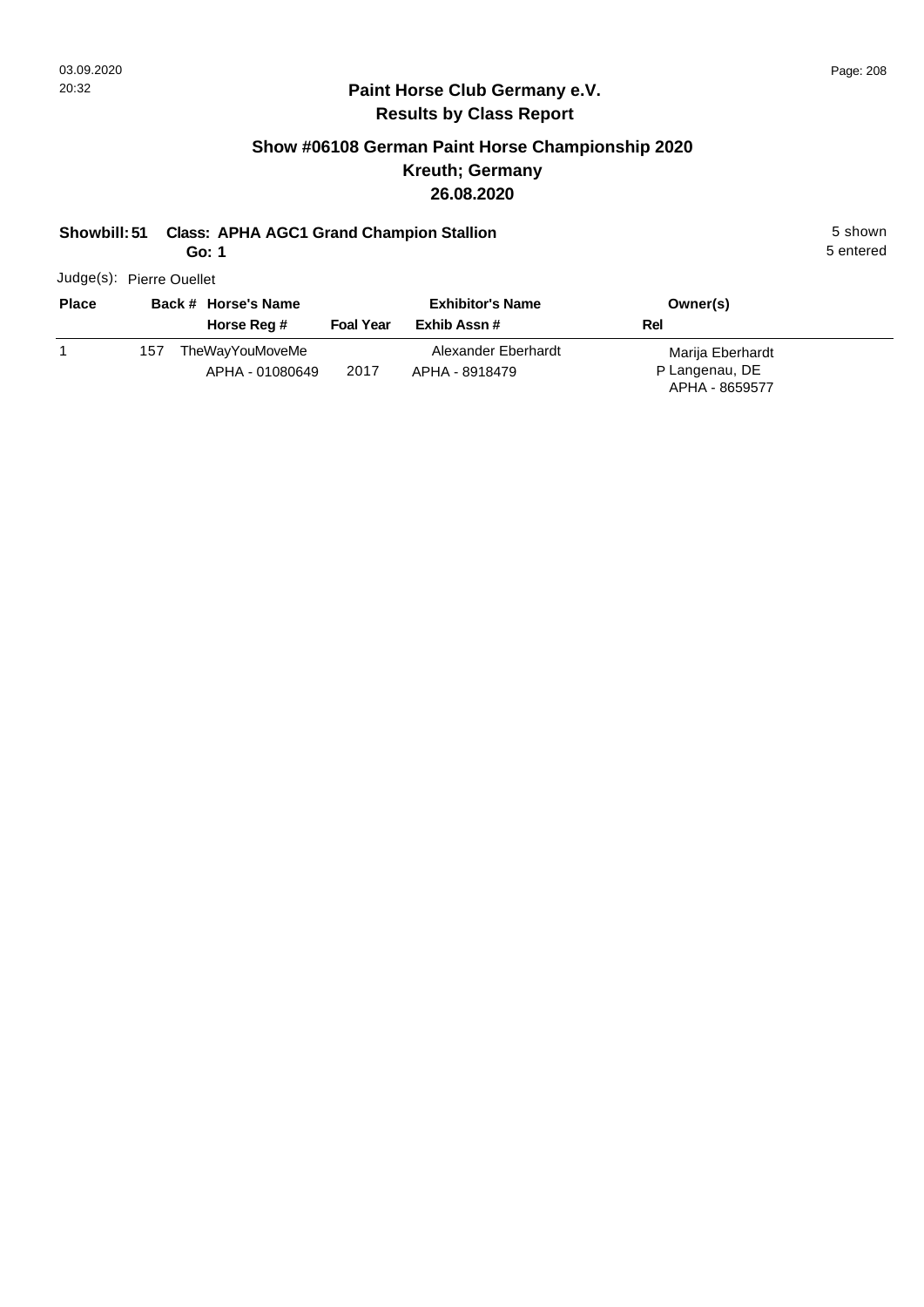#### **Paint Horse Club Germany e.V. Results by Class Report**

## **Show #06105 German Paint Horse Championship 2020 Kreuth; Germany 26.08.2020**

#### **Showbill: 52 Class: APHA ARC1 Reserve Champion Stallion** 8 **Shown** 8 shown

**Go: 1**

Judge(s): Susanne Haug

| <b>Place</b> |     | Back # Horse's Name<br>Horse Reg #        | <b>Foal Year</b> | <b>Exhibitor's Name</b><br>Exhib Assn # | Owner(s)<br><b>Rel</b>                               |  |
|--------------|-----|-------------------------------------------|------------------|-----------------------------------------|------------------------------------------------------|--|
|              | 157 | <b>TheWayYouMoveMe</b><br>APHA - 01080649 | 2017             | Alexander Eberhardt<br>APHA - 8918479   | Marija Eberhardt<br>P Langenau, DE<br>APHA - 8659577 |  |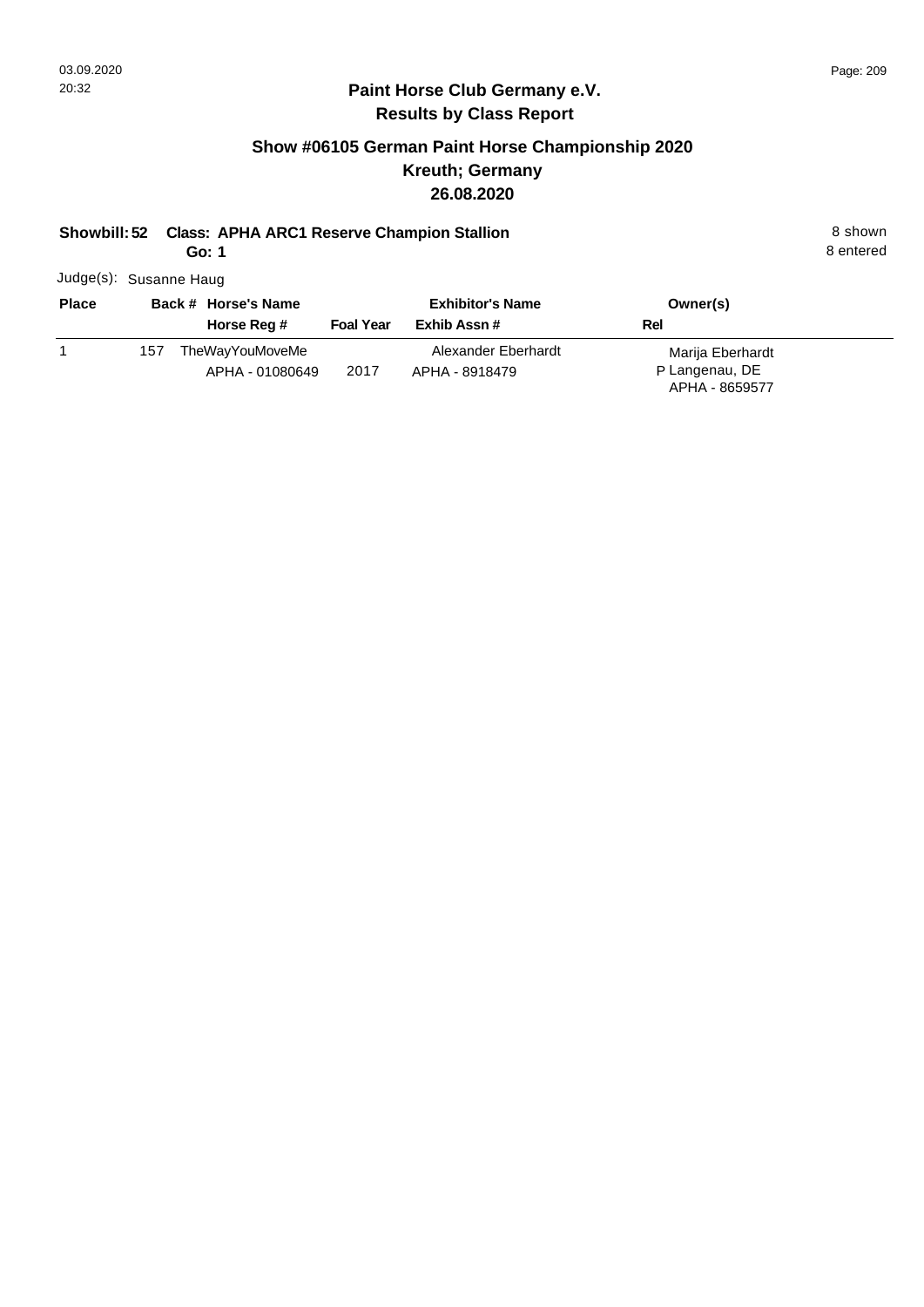## **Show #06106 German Paint Horse Championship 2020 Kreuth; Germany 26.08.2020**

#### **Showbill: 52 Class: APHA ARC1 Reserve Champion Stallion** 8 Shown 8 shown

**Go: 1**

8 entered

Judge(s): Sonja Merkle

| <b>Place</b> | Back # Horse's Name                        |                  | <b>Exhibitor's Name</b>          | Owner(s)                                                |
|--------------|--------------------------------------------|------------------|----------------------------------|---------------------------------------------------------|
|              | Horse Reg #                                | <b>Foal Year</b> | Exhib Assn#                      | Rel                                                     |
|              | 212 RR Suddenly Invited<br>APHA - 01081918 | 2018             | Anna Wasiewicz<br>APHA - 8963212 | Malgorzata Wasiewicz<br>C Wroclaw, PL<br>APHA - 8960692 |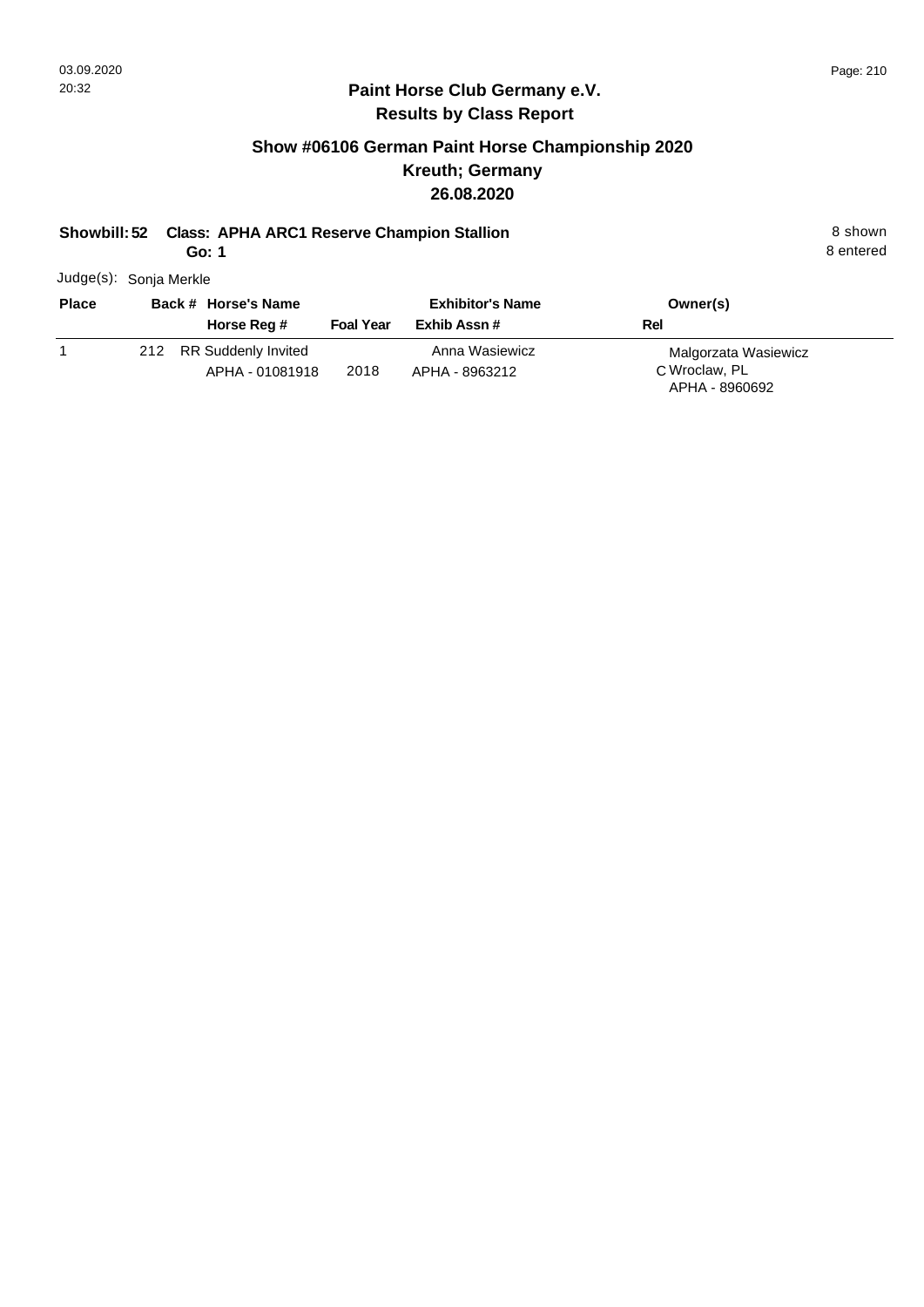## **Show #06107 German Paint Horse Championship 2020 Kreuth; Germany 26.08.2020**

## **Showbill: 52 Class: APHA ARC1 Reserve Champion Stallion** 8 Shown 8 shown

**Go: 1**

Judge(s): Nicolas Perrin

| <b>Place</b> |     | Back # Horse's Name<br>Horse Reg # | <b>Foal Year</b> | <b>Exhibitor's Name</b><br>Exhib Assn # | Owner(s)<br>Rel                                      |  |
|--------------|-----|------------------------------------|------------------|-----------------------------------------|------------------------------------------------------|--|
|              | 157 | TheWayYouMoveMe<br>APHA - 01080649 | 2017             | Alexander Eberhardt<br>APHA - 8918479   | Marija Eberhardt<br>P Langenau, DE<br>APHA - 8659577 |  |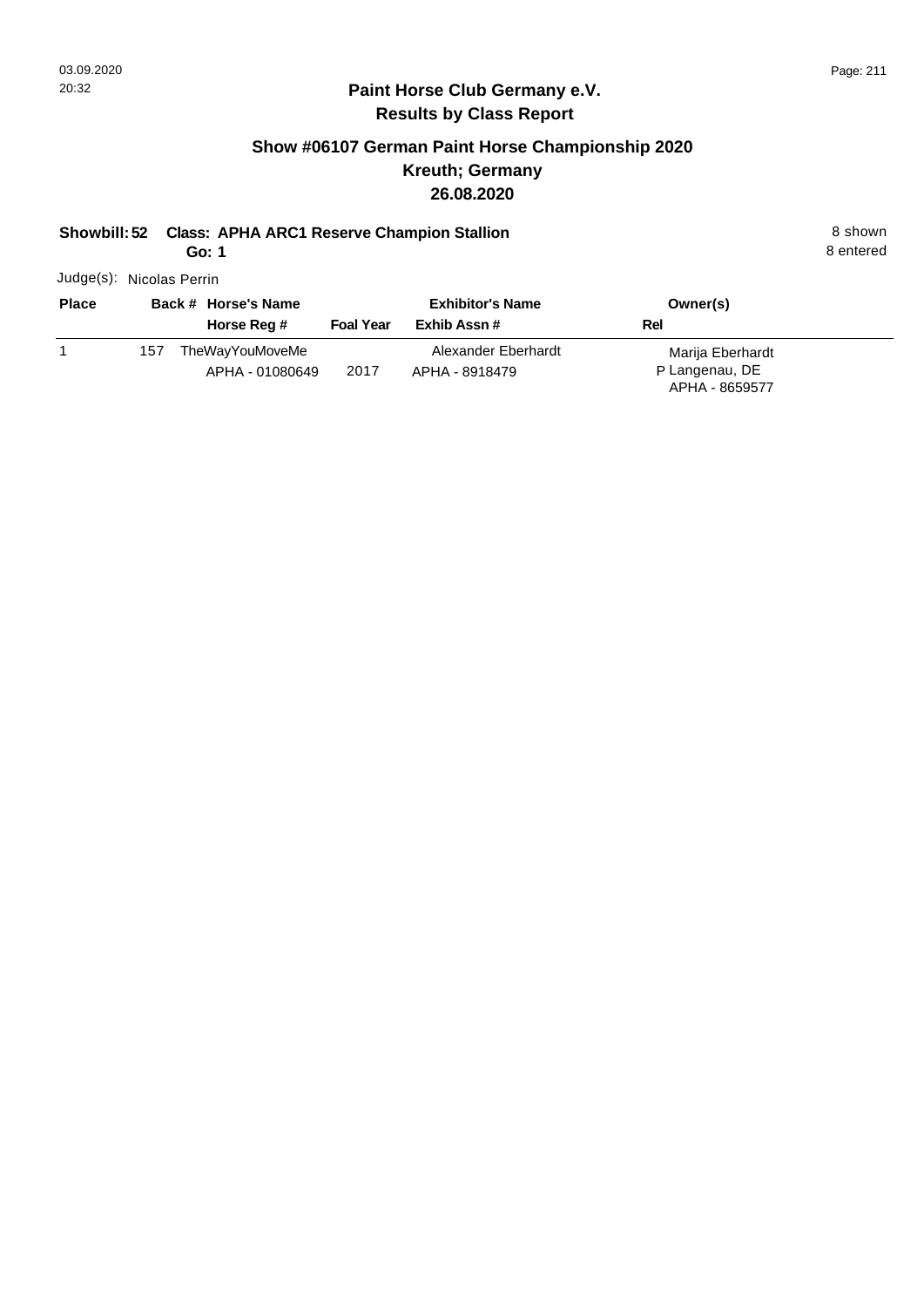## **Show #06108 German Paint Horse Championship 2020 Kreuth; Germany 26.08.2020**

## **Showbill: 52 Class: APHA ARC1 Reserve Champion Stallion** 8 Shown 8 shown

**Go: 1**

Judge(s): Pierre Ouellet

| <b>Place</b> | Back # Horse's Name                    |                  | <b>Exhibitor's Name</b>           | Owner(s)                                        |  |
|--------------|----------------------------------------|------------------|-----------------------------------|-------------------------------------------------|--|
|              | Horse Reg #                            | <b>Foal Year</b> | Exhib Assn #                      | Rel                                             |  |
|              | Cody Gun Dee<br>129<br>APHA - 01050127 | 2015             | Monika Strasser<br>APHA - 8765477 | Thomas Weiss<br>Blonhofen, DE<br>APHA - 9147538 |  |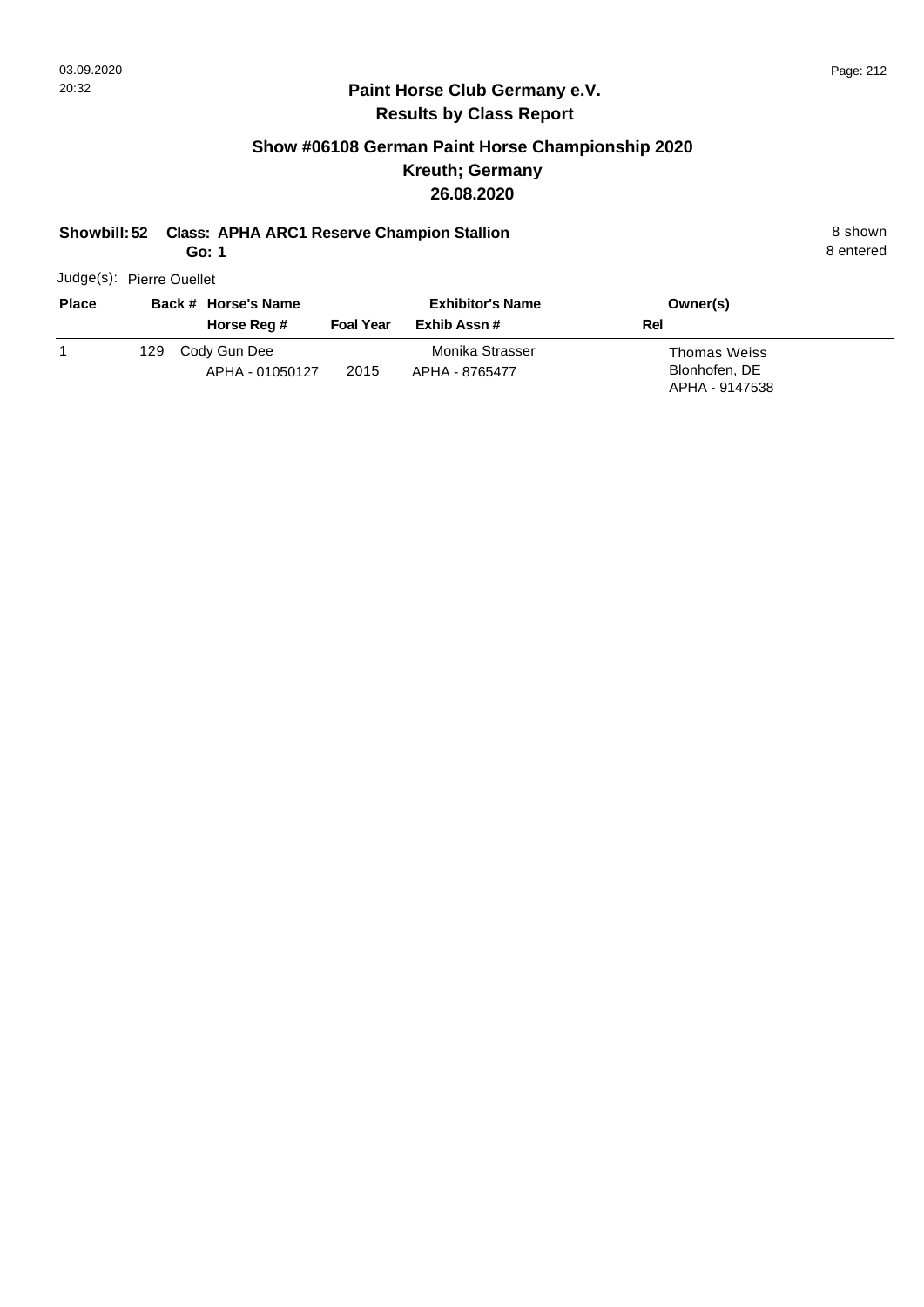#### **Paint Horse Club Germany e.V. Results by Class Report**

#### **Show #06105 German Paint Horse Championship 2020 Kreuth; Germany 26.08.2020**

|                        | Showbill: 53 Class: APHA BHS1 SPB Stallions | 3 shown   |
|------------------------|---------------------------------------------|-----------|
|                        | Go: 1                                       | 4 entered |
| Judge(s): Susanne Haug |                                             |           |

**Back # Horse's Name Place Owner(s) Horse Reg # Exhib Assn # Foal Year Rel Exhibitor's Name** 1 S Kleines Wiesental, DE Katharina Sturm APHA - 8833279 2018 529 LX Ultimate Blade APHA - 01080684 Anna Sturm APHA - 8892875 2 538 AM Unique Addict Lina Marie Steinecker Marija Eberhardt Langenau, DE APHA - 8659577 2019 AM Unique Addict APHA - 01093070 APHA - 8921291 538 3 Transit Farm 2015 512 Roll Sensation TR APHA - 01063044 Moira Gazzola APHA - 0110425

E Fara Vicentino, IT APHA - 8906806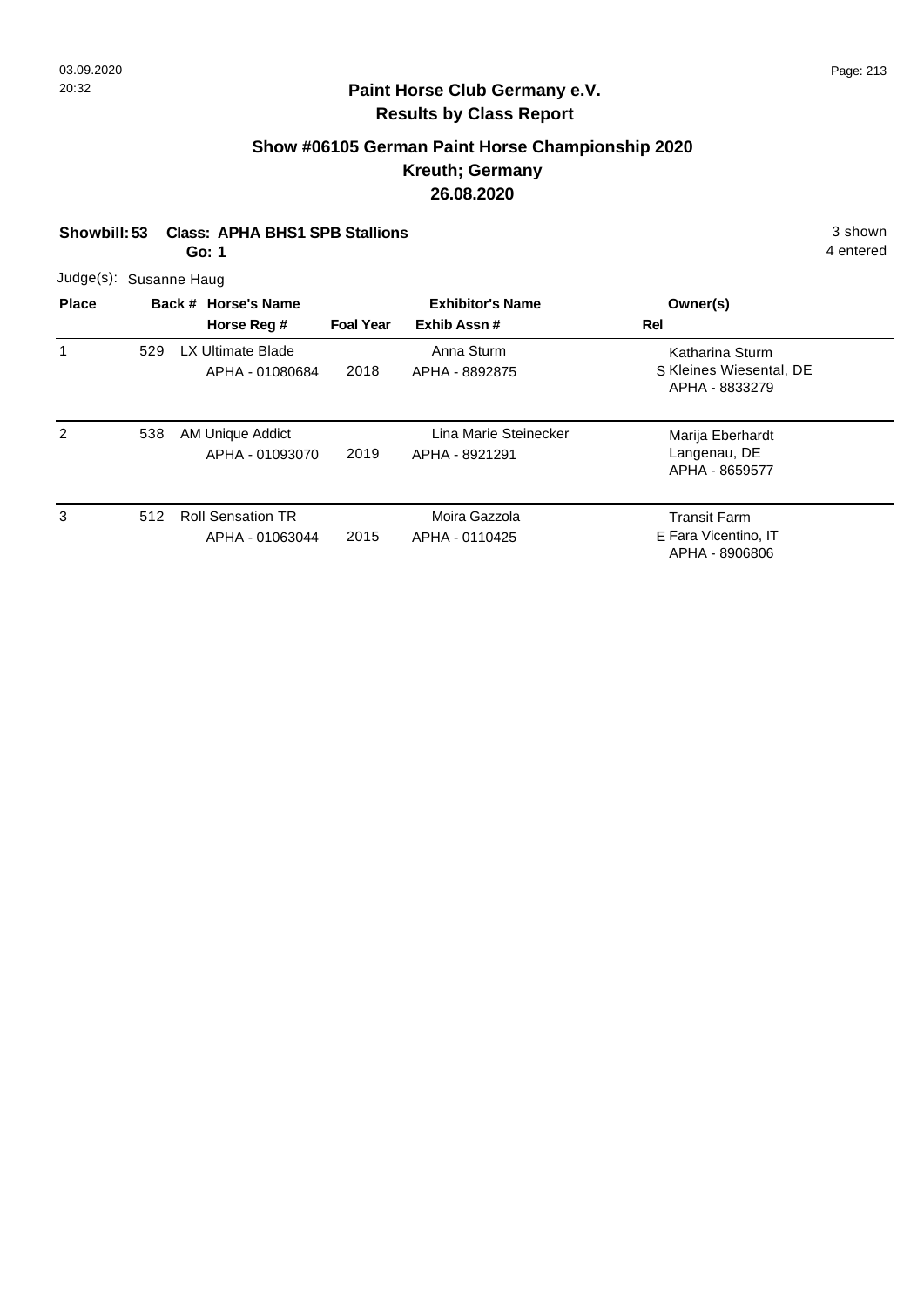## **Show #06106 German Paint Horse Championship 2020 Kreuth; Germany 26.08.2020**

| Showbill: 53 Class: APHA BHS1 SPB Stallions | 3 shown |
|---------------------------------------------|---------|
|                                             |         |

**Go: 1**

|  | Judge(s): Sonja Merkle |
|--|------------------------|
|--|------------------------|

| <b>Place</b> |     | Back # Horse's Name<br>Horse Reg #          | <b>Foal Year</b> | <b>Exhibitor's Name</b><br>Exhib Assn#  | Owner(s)<br>Rel                                               |
|--------------|-----|---------------------------------------------|------------------|-----------------------------------------|---------------------------------------------------------------|
|              | 529 | LX Ultimate Blade<br>APHA - 01080684        | 2018             | Anna Sturm<br>APHA - 8892875            | Katharina Sturm<br>S Kleines Wiesental, DE<br>APHA - 8833279  |
| 2            | 512 | <b>Roll Sensation TR</b><br>APHA - 01063044 | 2015             | Moira Gazzola<br>APHA - 0110425         | <b>Transit Farm</b><br>E Fara Vicentino, IT<br>APHA - 8906806 |
| 3            | 538 | AM Unique Addict<br>APHA - 01093070         | 2019             | Lina Marie Steinecker<br>APHA - 8921291 | Marija Eberhardt<br>Langenau, DE<br>APHA - 8659577            |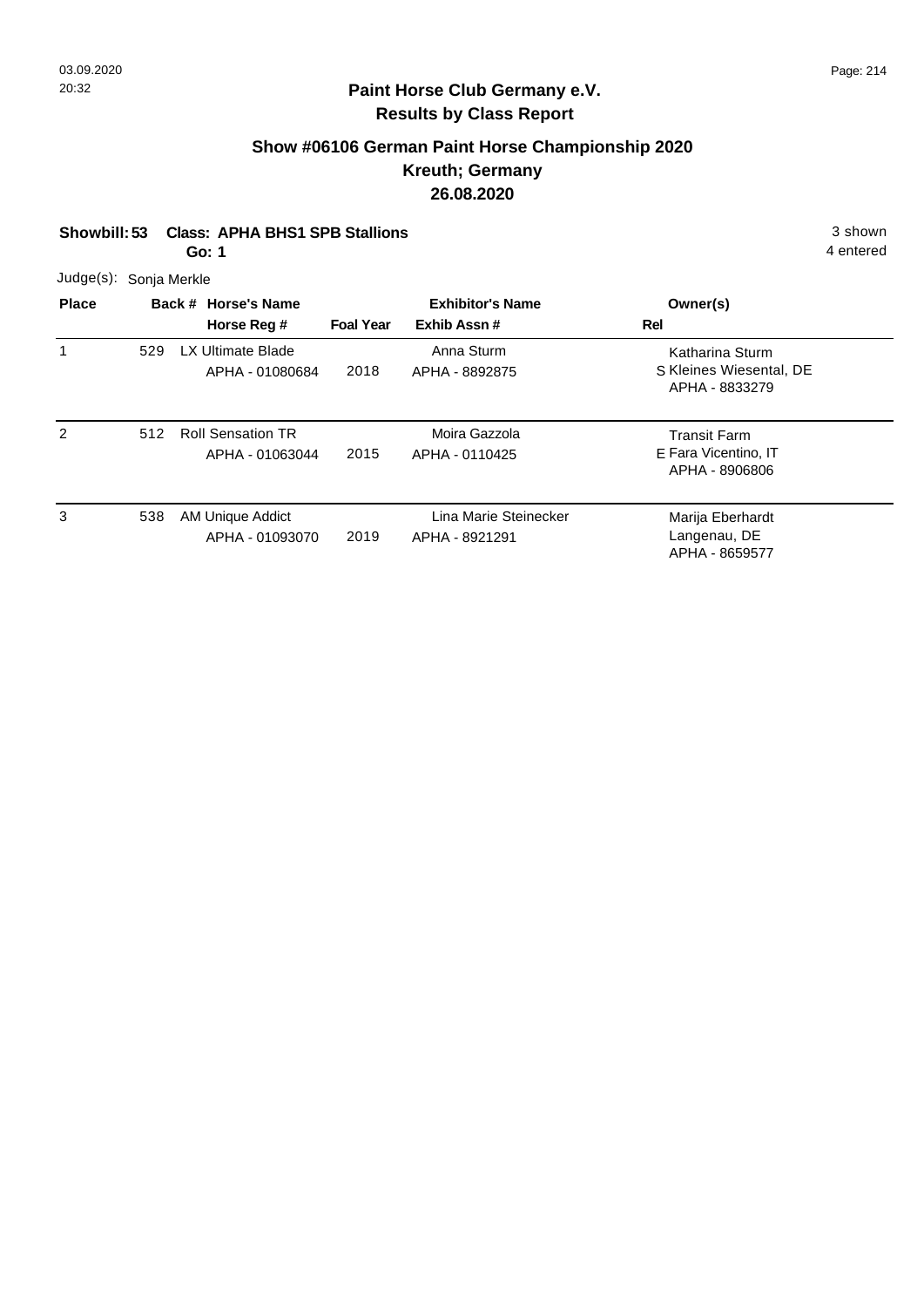## **Show #06107 German Paint Horse Championship 2020 Kreuth; Germany 26.08.2020**

| 3 shown |
|---------|
|         |

**Go: 1**

| Judge(s): Nicolas Perrin |  |  |
|--------------------------|--|--|
|--------------------------|--|--|

| <b>Place</b> |     | Back # Horse's Name                         |                  | <b>Exhibitor's Name</b>                 | Owner(s)                                                      |
|--------------|-----|---------------------------------------------|------------------|-----------------------------------------|---------------------------------------------------------------|
|              |     | Horse Reg #                                 | <b>Foal Year</b> | Exhib Assn#                             | Rel                                                           |
|              | 538 | AM Unique Addict<br>APHA - 01093070         | 2019             | Lina Marie Steinecker<br>APHA - 8921291 | Marija Eberhardt<br>Langenau, DE<br>APHA - 8659577            |
| 2            | 529 | LX Ultimate Blade<br>APHA - 01080684        | 2018             | Anna Sturm<br>APHA - 8892875            | Katharina Sturm<br>S Kleines Wiesental, DE<br>APHA - 8833279  |
| 3            | 512 | <b>Roll Sensation TR</b><br>APHA - 01063044 | 2015             | Moira Gazzola<br>APHA - 0110425         | <b>Transit Farm</b><br>E Fara Vicentino, IT<br>APHA - 8906806 |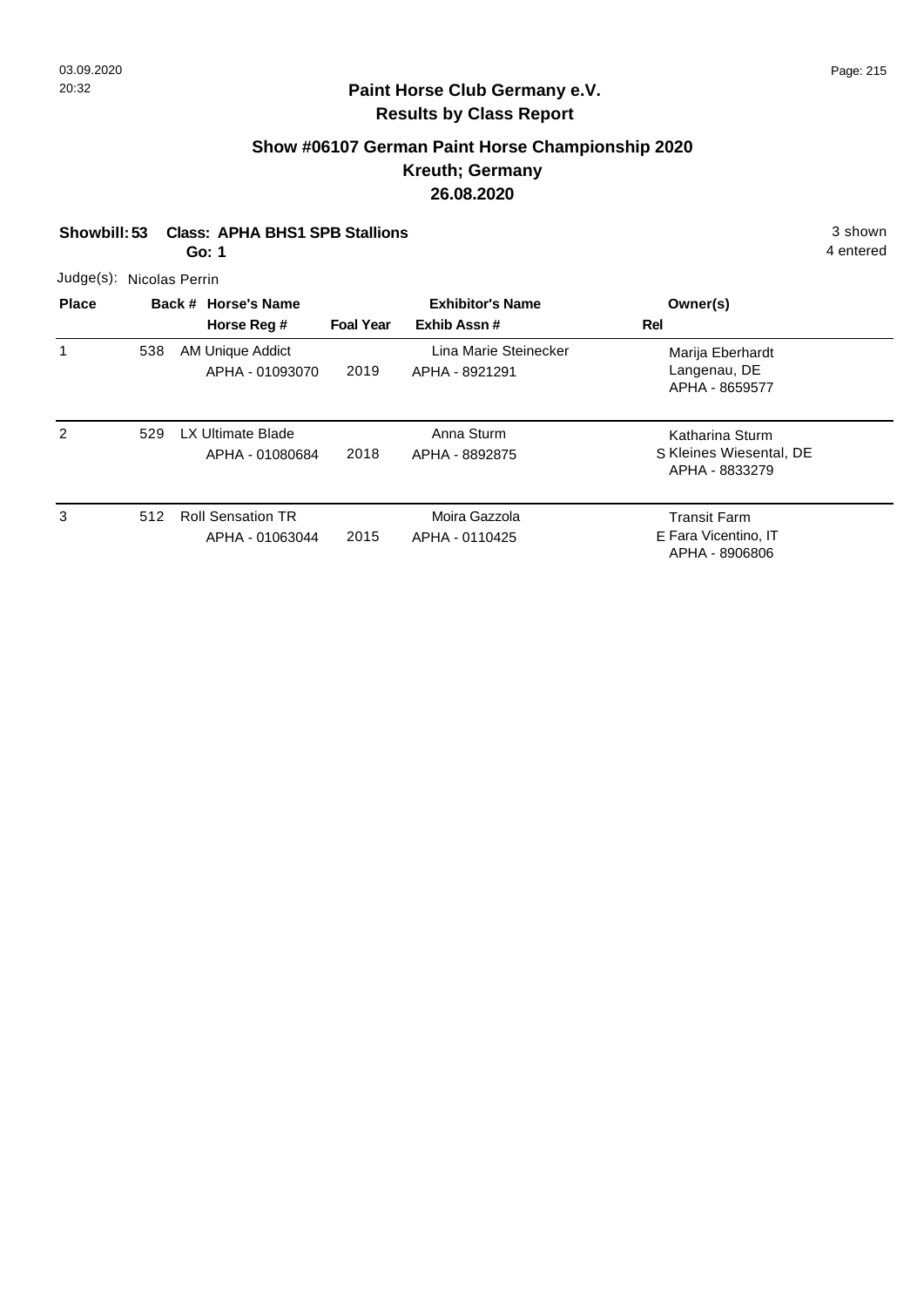## **Show #06108 German Paint Horse Championship 2020 Kreuth; Germany 26.08.2020**

| Showbill: 53 Class: APHA BHS1 SPB Stallions | 3 shown           |
|---------------------------------------------|-------------------|
| $\sim$ $\sim$ $\sim$ $\sim$                 | $\Lambda$ ontorod |

**Go: 1**

| Judge(s): Pierre Ouellet |  |
|--------------------------|--|
|--------------------------|--|

| <b>Place</b> |     | Back # Horse's Name<br>Horse Reg #          | <b>Foal Year</b> | <b>Exhibitor's Name</b><br>Exhib Assn#  | Owner(s)<br>Rel                                               |
|--------------|-----|---------------------------------------------|------------------|-----------------------------------------|---------------------------------------------------------------|
|              | 512 | <b>Roll Sensation TR</b><br>APHA - 01063044 | 2015             | Moira Gazzola<br>APHA - 0110425         | <b>Transit Farm</b><br>E Fara Vicentino, IT<br>APHA - 8906806 |
| 2            | 529 | LX Ultimate Blade<br>APHA - 01080684        | 2018             | Anna Sturm<br>APHA - 8892875            | Katharina Sturm<br>S Kleines Wiesental, DE<br>APHA - 8833279  |
| 3            | 538 | AM Unique Addict<br>APHA - 01093070         | 2019             | Lina Marie Steinecker<br>APHA - 8921291 | Marija Eberhardt<br>Langenau, DE<br>APHA - 8659577            |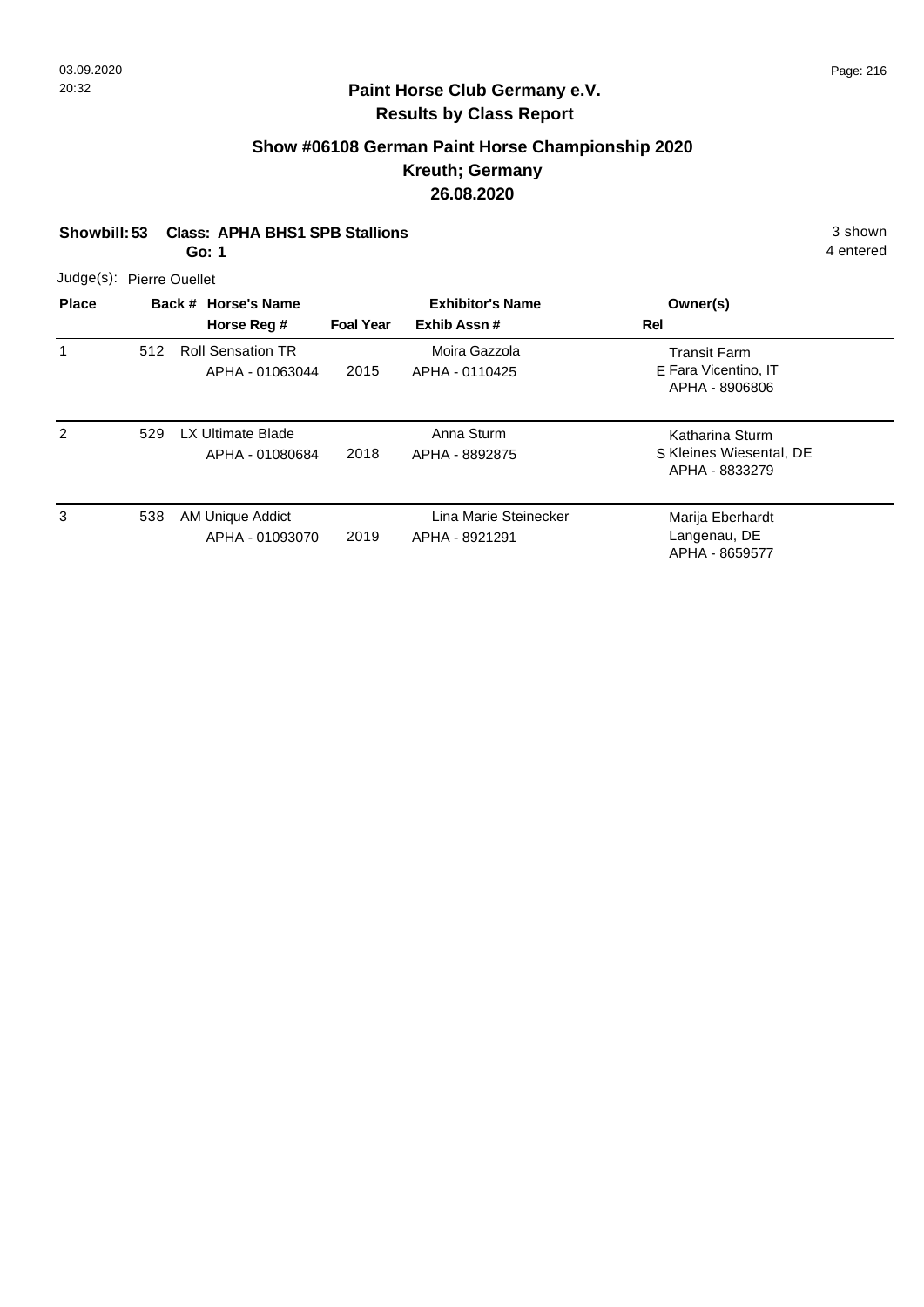3 entered

#### **Paint Horse Club Germany e.V. Results by Class Report**

## **Show #06105 German Paint Horse Championship 2020 Kreuth; Germany 26.08.2020**

# **Showbill: 54 Class: APHA BGC1 SPB Grand Champion Stallion** 3 shown

**Go: 1**

Judge(s): Susanne Haug

| <b>Place</b> |     | Back # Horse's Name<br>Horse Reg #   | <b>Foal Year</b> | <b>Exhibitor's Name</b><br>Exhib Assn # | Owner(s)<br>Rel                                              |
|--------------|-----|--------------------------------------|------------------|-----------------------------------------|--------------------------------------------------------------|
|              | 529 | LX Ultimate Blade<br>APHA - 01080684 | 2018             | Anna Sturm<br>APHA - 8892875            | Katharina Sturm<br>S Kleines Wiesental, DE<br>APHA - 8833279 |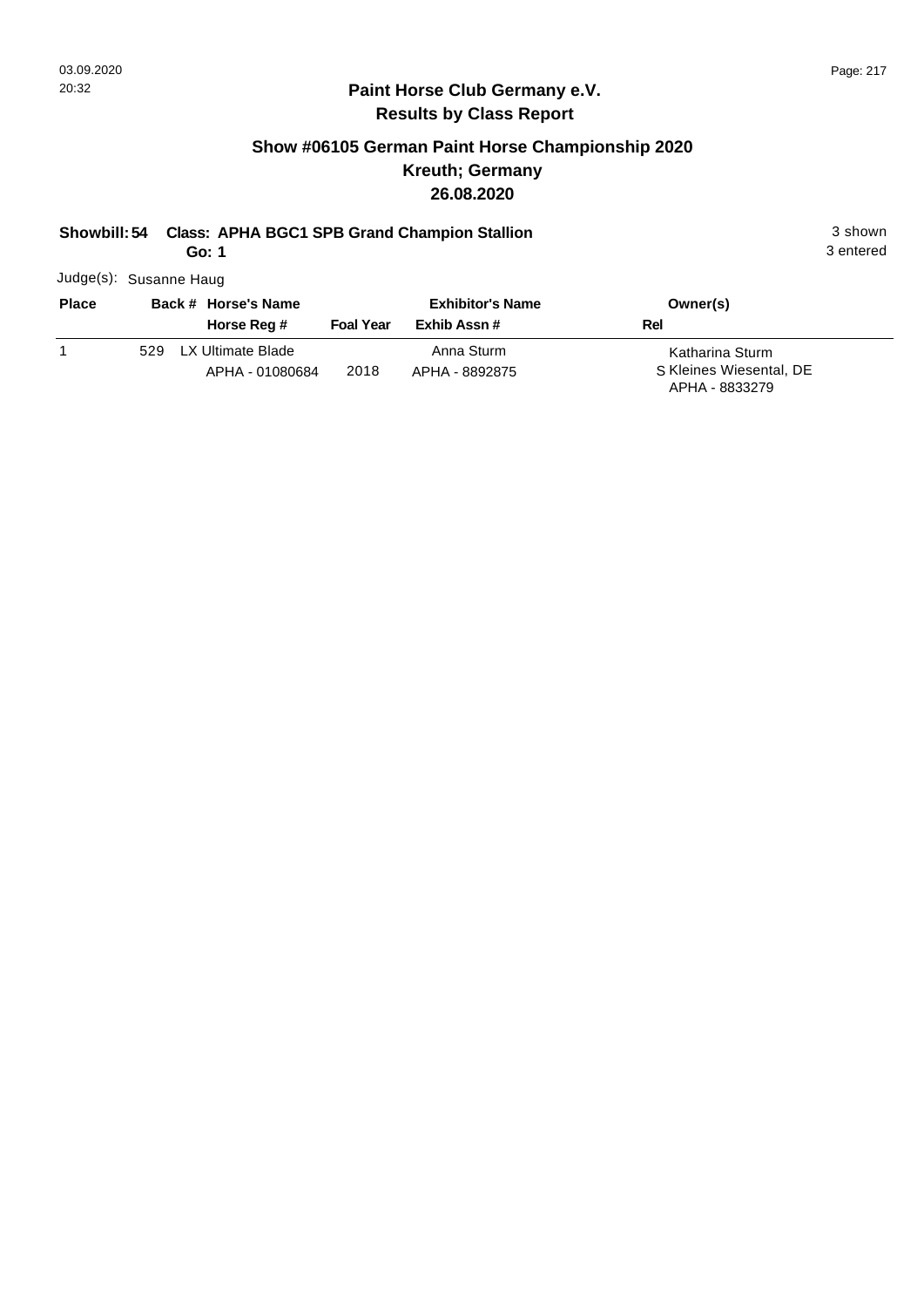3 entered

#### **Paint Horse Club Germany e.V. Results by Class Report**

## **Show #06106 German Paint Horse Championship 2020 Kreuth; Germany 26.08.2020**

## **Showbill: 54 Class: APHA BGC1 SPB Grand Champion Stallion** 3 shown

**Go: 1**

Judge(s): Sonja Merkle

| <b>Place</b> |     | Back # Horse's Name<br>Horse Reg #   | <b>Foal Year</b> | <b>Exhibitor's Name</b><br>Exhib Assn# | Owner(s)<br>Rel                                              |
|--------------|-----|--------------------------------------|------------------|----------------------------------------|--------------------------------------------------------------|
|              | 529 | LX Ultimate Blade<br>APHA - 01080684 | 2018             | Anna Sturm<br>APHA - 8892875           | Katharina Sturm<br>S Kleines Wiesental, DE<br>APHA - 8833279 |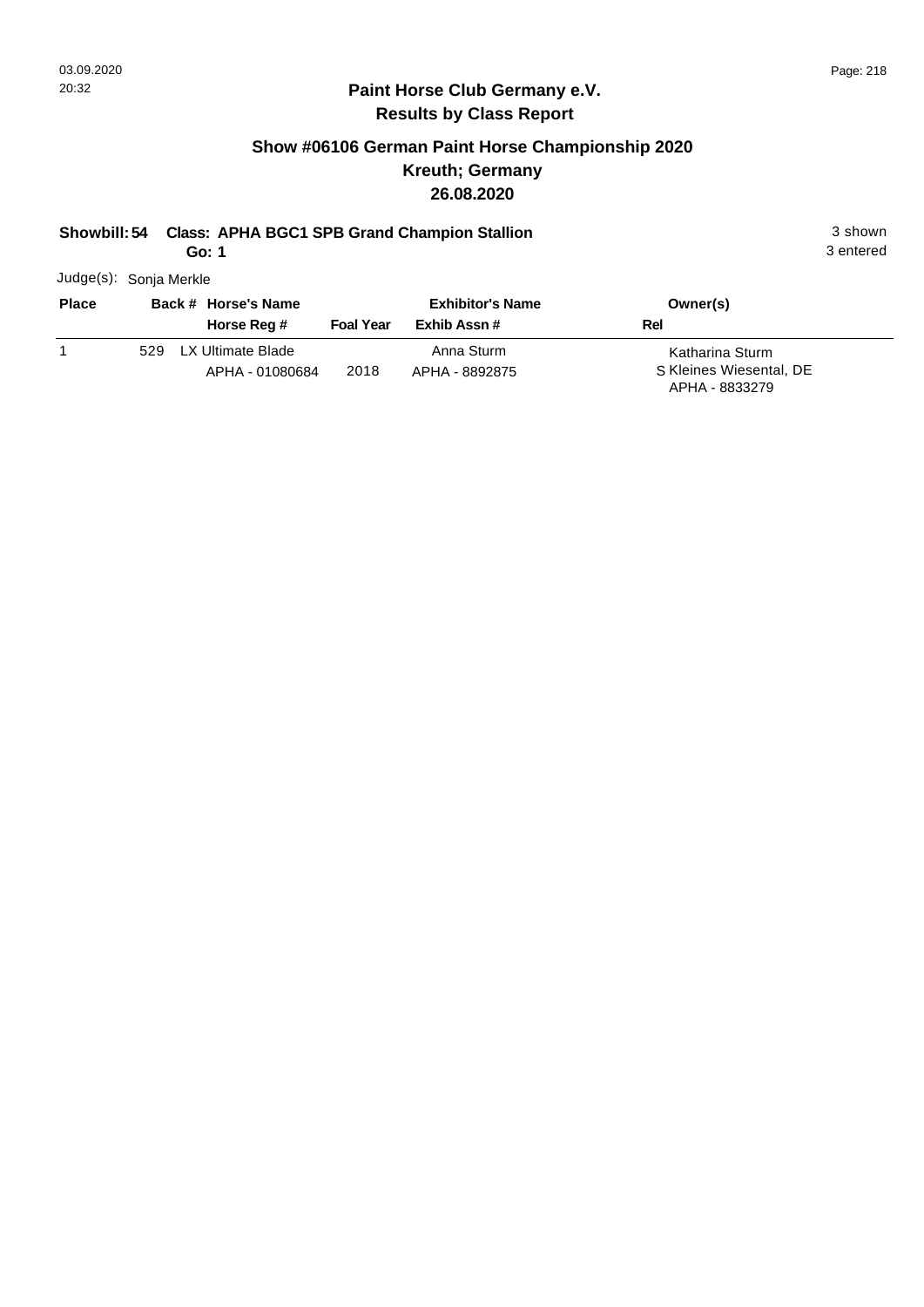## **Show #06107 German Paint Horse Championship 2020 Kreuth; Germany 26.08.2020**

# **Showbill: 54 Class: APHA BGC1 SPB Grand Champion Stallion** 3 shown

**Go: 1**

Judge(s): Nicolas Perrin

| <b>Place</b> | Back # Horse's Name |                                     | <b>Exhibitor's Name</b> |                                         | Owner(s)                                           |  |
|--------------|---------------------|-------------------------------------|-------------------------|-----------------------------------------|----------------------------------------------------|--|
|              |                     | Horse Reg #                         | <b>Foal Year</b>        | Exhib Assn #                            | Rel                                                |  |
|              | 538                 | AM Unique Addict<br>APHA - 01093070 | 2019                    | Lina Marie Steinecker<br>APHA - 8921291 | Marija Eberhardt<br>Langenau, DE<br>APHA - 8659577 |  |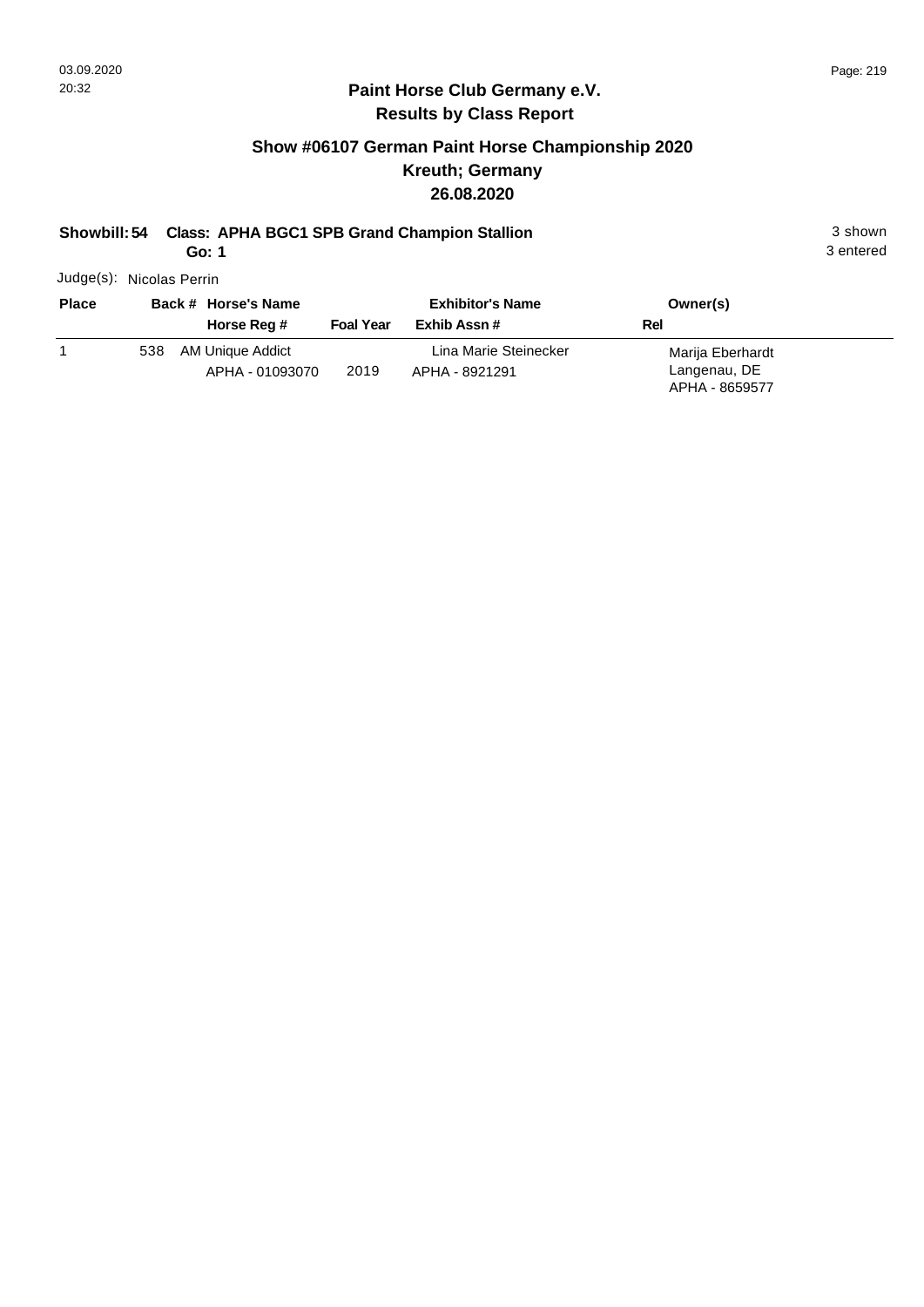3 entered

#### **Paint Horse Club Germany e.V. Results by Class Report**

## **Show #06108 German Paint Horse Championship 2020 Kreuth; Germany 26.08.2020**

# **Showbill: 54 Class: APHA BGC1 SPB Grand Champion Stallion** 3 shown

**Go: 1**

Judge(s): Pierre Ouellet

| <b>Place</b> |     | Back # Horse's Name<br>Horse Reg #   | <b>Foal Year</b> | <b>Exhibitor's Name</b><br>Exhib Assn # | Owner(s)<br>Rel                                               |
|--------------|-----|--------------------------------------|------------------|-----------------------------------------|---------------------------------------------------------------|
|              | 512 | Roll Sensation TR<br>APHA - 01063044 | 2015             | Moira Gazzola<br>APHA - 0110425         | <b>Transit Farm</b><br>E Fara Vicentino, IT<br>APHA - 8906806 |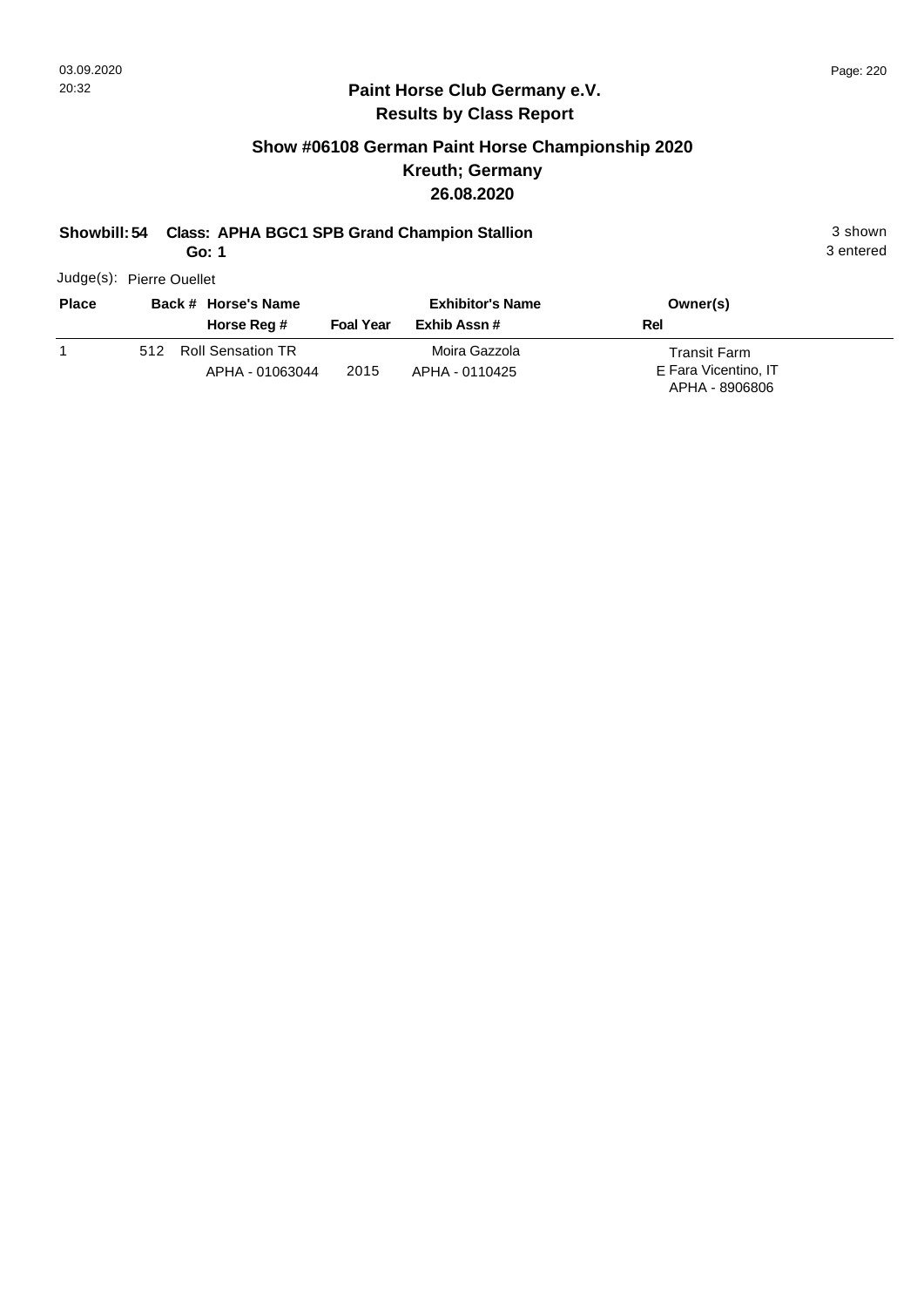3 entered

#### **Paint Horse Club Germany e.V. Results by Class Report**

## **Show #06105 German Paint Horse Championship 2020 Kreuth; Germany 26.08.2020**

## **Showbill: 55 Class: APHA BRC1 SPB Reserve Champion Stallion** 3 shown

**Go: 1**

Judge(s): Susanne Haug

| <b>Place</b> |     | Back # Horse's Name<br>Horse Reg #  | <b>Foal Year</b> | <b>Exhibitor's Name</b><br>Exhib Assn # | Owner(s)<br>Rel                  |
|--------------|-----|-------------------------------------|------------------|-----------------------------------------|----------------------------------|
|              | 538 | AM Unique Addict<br>APHA - 01093070 | 2019             | Lina Marie Steinecker<br>APHA - 8921291 | Marija Eberhardt<br>Langenau, DE |
|              |     |                                     |                  |                                         | APHA - 8659577                   |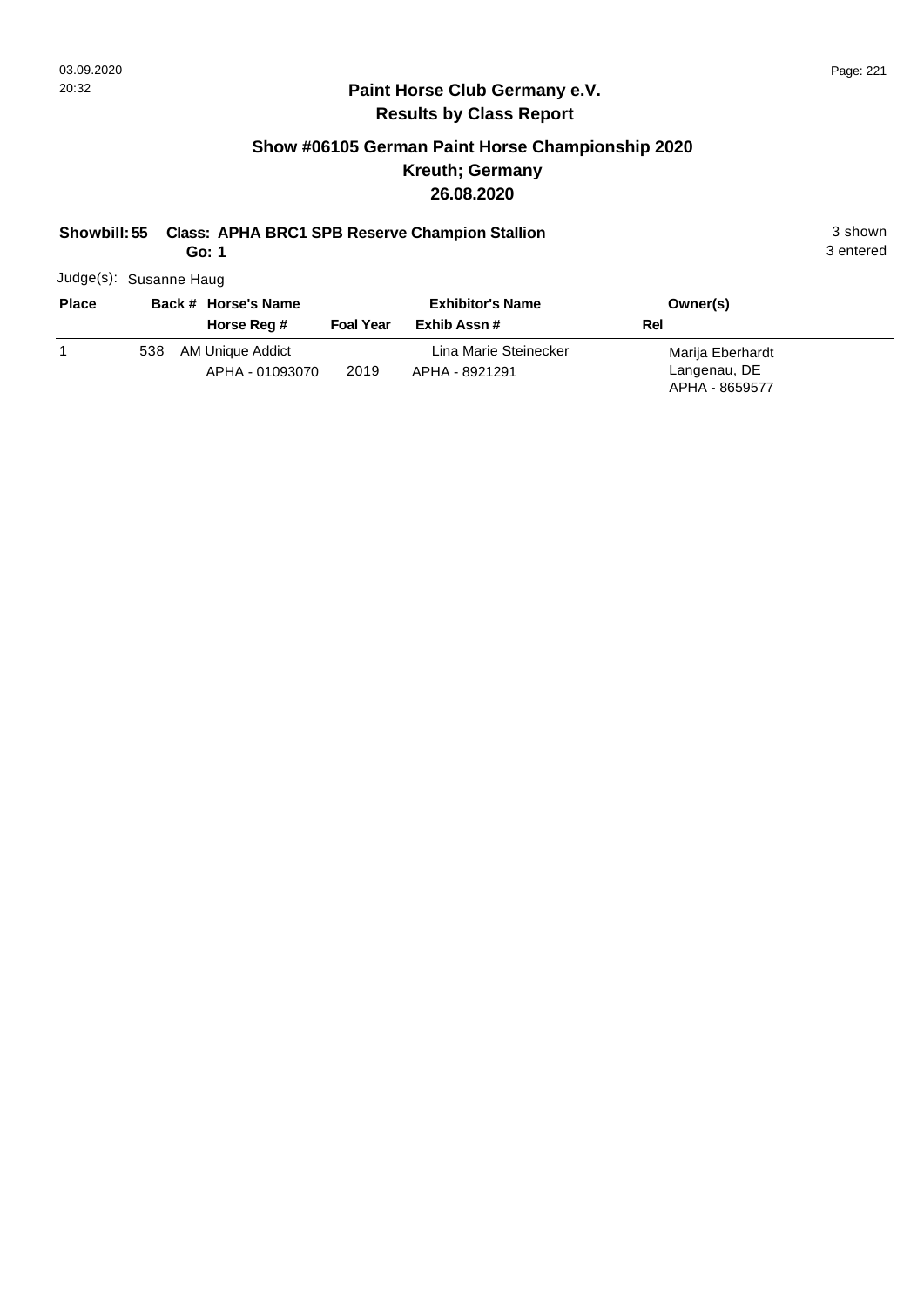## **Show #06106 German Paint Horse Championship 2020 Kreuth; Germany 26.08.2020**

# **Showbill: 55 Class: APHA BRC1 SPB Reserve Champion Stallion** 3 shown

**Go: 1**

3 entered

Judge(s): Sonja Merkle

| <b>Place</b> | Back # Horse's Name |                                             | <b>Exhibitor's Name</b> |                                 | Owner(s)                                                      |  |
|--------------|---------------------|---------------------------------------------|-------------------------|---------------------------------|---------------------------------------------------------------|--|
|              |                     | Horse Reg #                                 | <b>Foal Year</b>        | Exhib Assn #                    | Rel                                                           |  |
|              | 512                 | <b>Roll Sensation TR</b><br>APHA - 01063044 | 2015                    | Moira Gazzola<br>APHA - 0110425 | <b>Transit Farm</b><br>E Fara Vicentino, IT<br>APHA - 8906806 |  |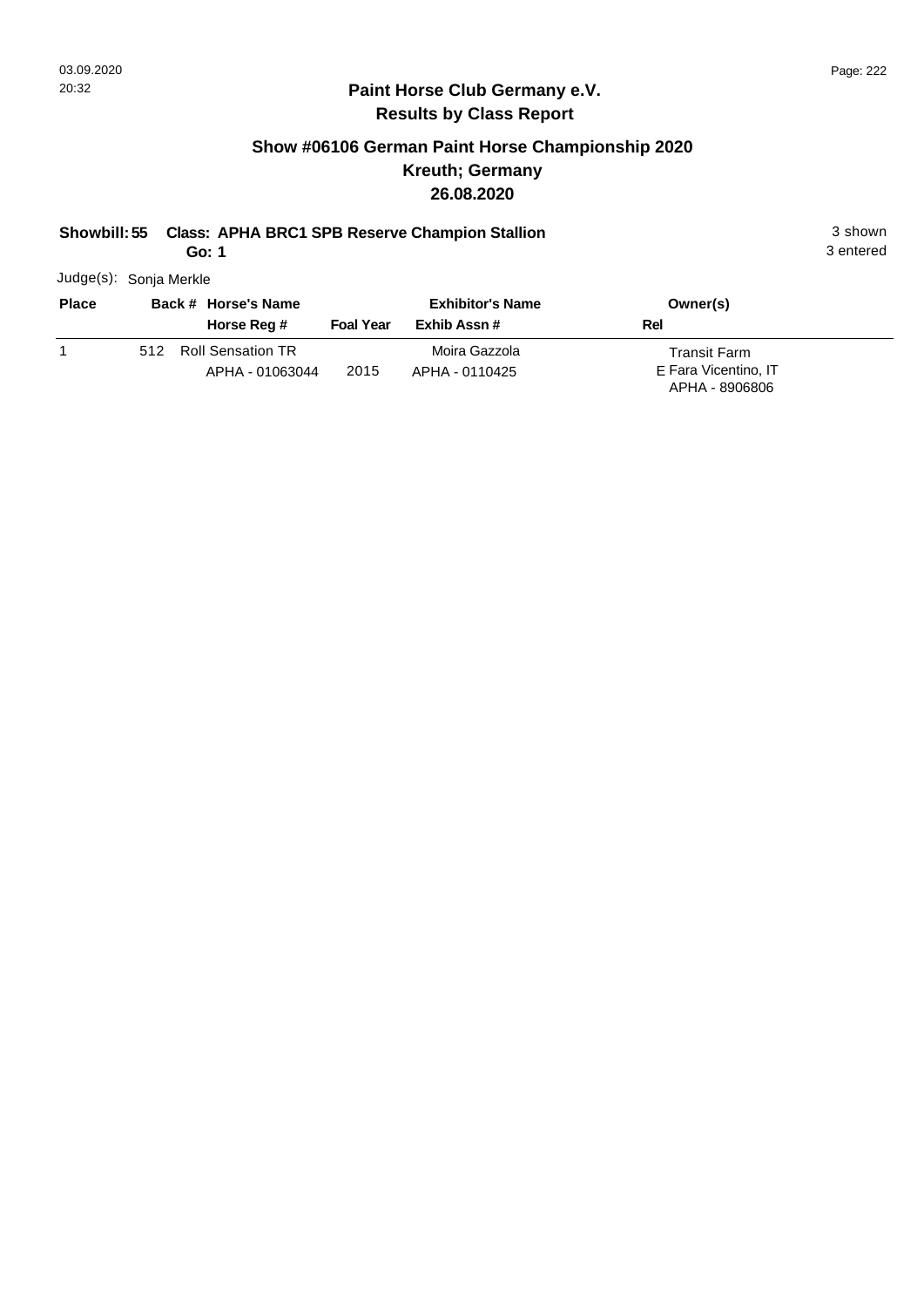## **Show #06107 German Paint Horse Championship 2020 Kreuth; Germany 26.08.2020**

# **Showbill: 55 Class: APHA BRC1 SPB Reserve Champion Stallion** 3 shown

**Go: 1**

3 entered

Judge(s): Nicolas Perrin

| <b>Place</b> | Back # Horse's Name |                                      | <b>Exhibitor's Name</b> |                              | Owner(s)                                                     |
|--------------|---------------------|--------------------------------------|-------------------------|------------------------------|--------------------------------------------------------------|
|              |                     | Horse Reg #                          | <b>Foal Year</b>        | Exhib Assn #                 | Rel                                                          |
|              | 529                 | LX Ultimate Blade<br>APHA - 01080684 | 2018                    | Anna Sturm<br>APHA - 8892875 | Katharina Sturm<br>S Kleines Wiesental, DE<br>APHA - 8833279 |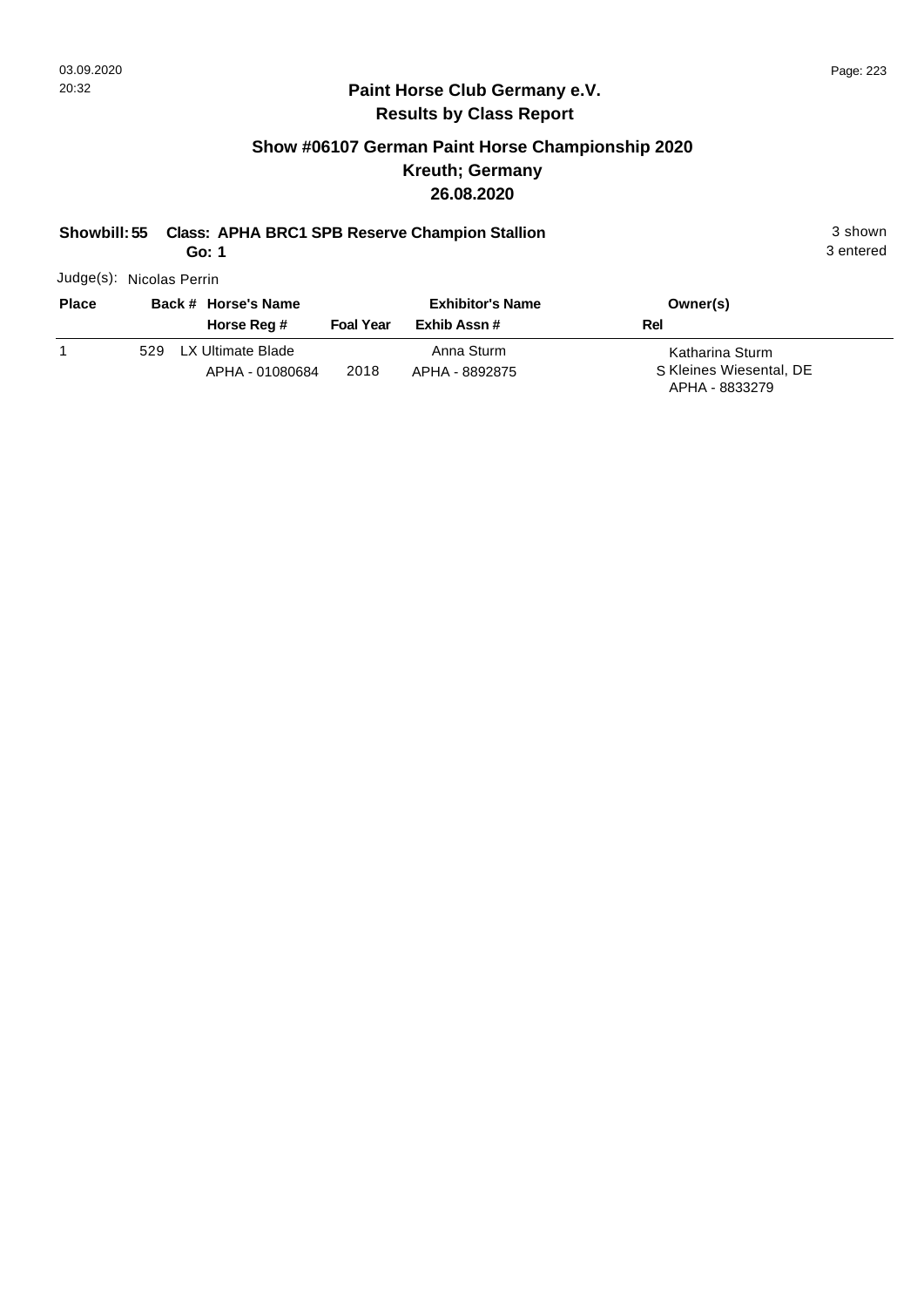3 entered

#### **Paint Horse Club Germany e.V. Results by Class Report**

## **Show #06108 German Paint Horse Championship 2020 Kreuth; Germany 26.08.2020**

# **Showbill: 55 Class: APHA BRC1 SPB Reserve Champion Stallion** 3 shown

**Go: 1**

Judge(s): Pierre Ouellet

| <b>Place</b> | Back # Horse's Name |                                      |                  | <b>Exhibitor's Name</b>      | Owner(s)                                                     |
|--------------|---------------------|--------------------------------------|------------------|------------------------------|--------------------------------------------------------------|
|              |                     | Horse Reg #                          | <b>Foal Year</b> | Exhib Assn #                 | Rel                                                          |
|              | 529                 | LX Ultimate Blade<br>APHA - 01080684 | 2018             | Anna Sturm<br>APHA - 8892875 | Katharina Sturm<br>S Kleines Wiesental, DE<br>APHA - 8833279 |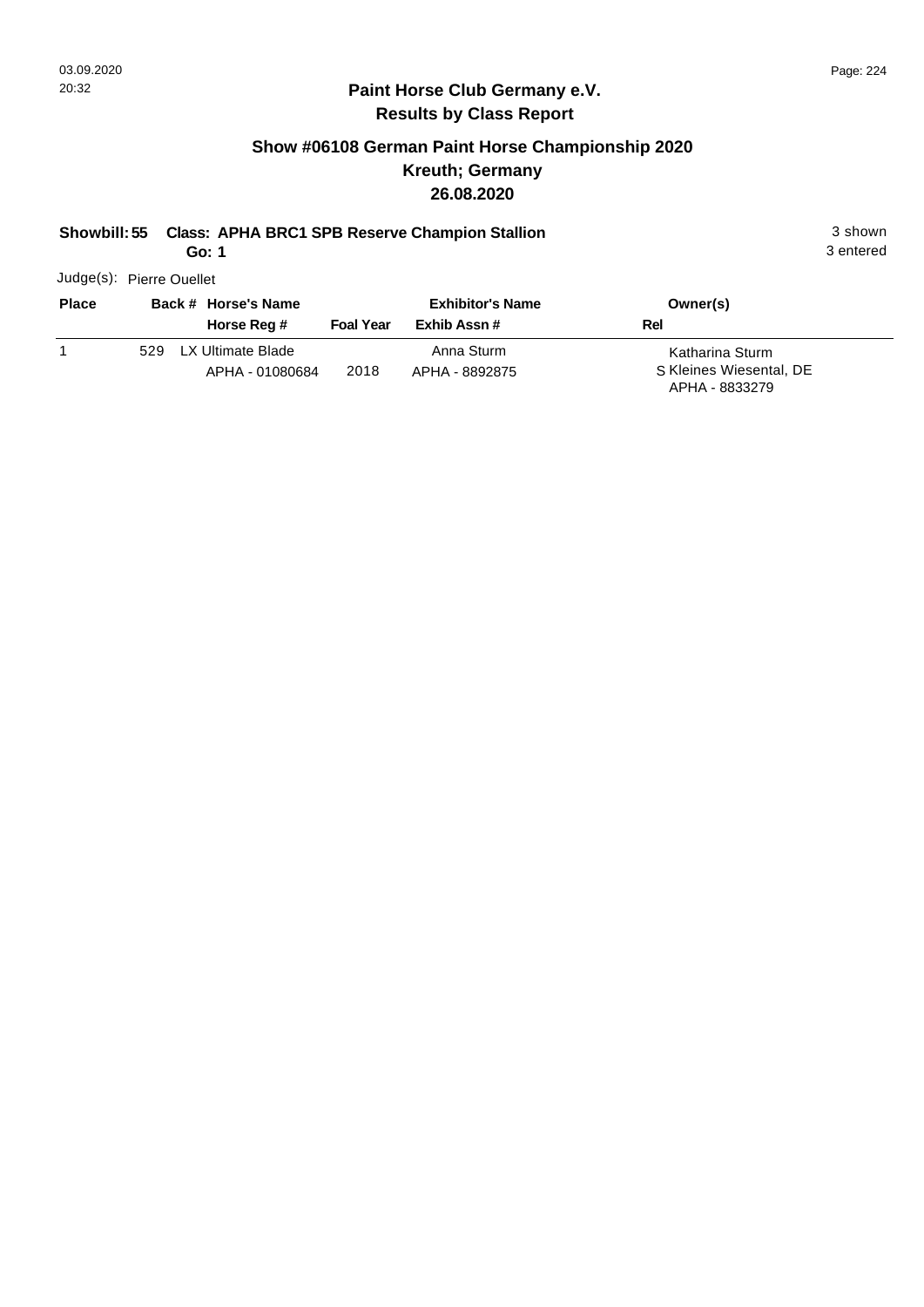## **Show #06105 German Paint Horse Championship 2020 Kreuth; Germany 26.08.2020**

**Showbill: 56 Class: PHCG MS2 Maturity 2-Yr-Old Stallions/Geldings** 4 shown

**Go: 1**

| Judge(s): Susanne Haug |     |                                    |                  |                                                     |                                                                       |
|------------------------|-----|------------------------------------|------------------|-----------------------------------------------------|-----------------------------------------------------------------------|
| <b>Place</b>           |     | Back # Horse's Name<br>Horse Reg # | <b>Foal Year</b> | <b>Exhibitor's Name</b><br>Exhib Assn#              | Owner(s)<br>Rel                                                       |
| 1                      | 212 | <b>RR Suddenly Invited</b>         | 2018             | Anna Wasiewicz<br><b>PHCG - 7288</b>                | Malgorzata Wasiewicz<br>C Wroclaw, PL<br><b>PHCG - 7553</b>           |
| 2                      | 529 | <b>LX Ultimate Blade</b>           | 2018             | Anna Sturm<br><b>PHCG - 5423</b>                    | Katharina Sturm<br>S Kleines Wiesental, DE<br><b>PHCG - 2635</b>      |
| 3                      | 513 | AM Neo Tech                        | 2018             | Corinna Kinzel<br><b>PHCG - 7915</b>                | Corinna Kinzel<br>Z Langenau, DE<br><b>PHCG - 7915</b>                |
| 4                      | 117 | Silent Guns Of Hope                | 2018             | <b>Guenter Gerhard Einert</b><br><b>PHCG - 6981</b> | <b>Guenter Gerhard Einert</b><br>Weiden Opf, DE<br><b>PHCG - 6981</b> |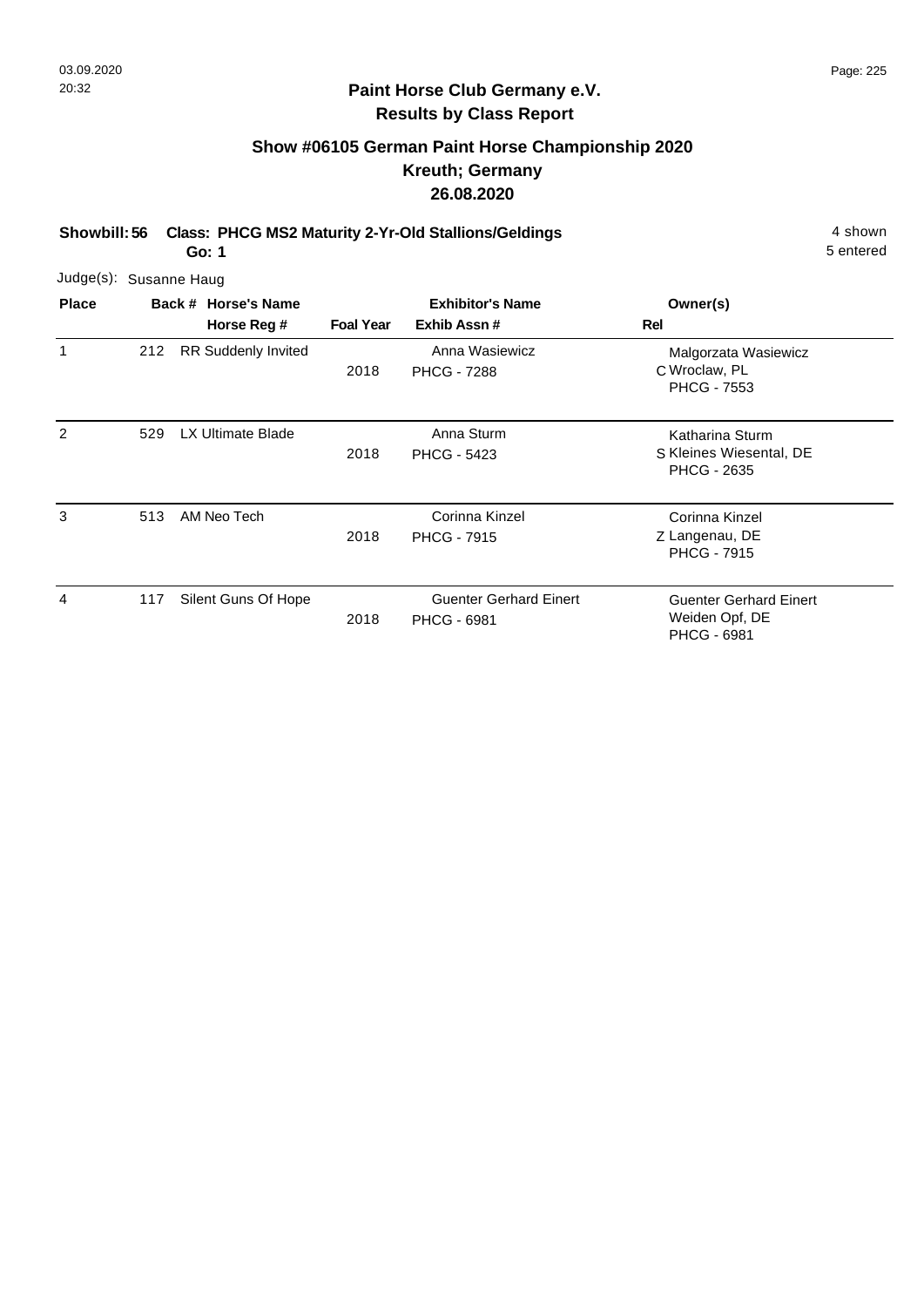## **Show #06106 German Paint Horse Championship 2020 Kreuth; Germany 26.08.2020**

**Showbill: 56 Class: PHCG MS2 Maturity 2-Yr-Old Stallions/Geldings** 4 shown

**Go: 1**

| Judge(s):    | Sonja Merkle |                                    |                  |                                                     |                                                                       |
|--------------|--------------|------------------------------------|------------------|-----------------------------------------------------|-----------------------------------------------------------------------|
| <b>Place</b> |              | Back # Horse's Name<br>Horse Reg # | <b>Foal Year</b> | <b>Exhibitor's Name</b><br>Exhib Assn#              | Owner(s)<br>Rel                                                       |
| 1            | 529          | <b>LX Ultimate Blade</b>           | 2018             | Anna Sturm<br><b>PHCG - 5423</b>                    | Katharina Sturm<br>S Kleines Wiesental, DE<br><b>PHCG - 2635</b>      |
| 2            | 212          | <b>RR Suddenly Invited</b>         | 2018             | Anna Wasiewicz<br><b>PHCG - 7288</b>                | Malgorzata Wasiewicz<br>C Wroclaw, PL<br><b>PHCG - 7553</b>           |
| 3            | 513          | AM Neo Tech                        | 2018             | Corinna Kinzel<br><b>PHCG - 7915</b>                | Corinna Kinzel<br>Z Langenau, DE<br><b>PHCG - 7915</b>                |
| 4            | 117          | Silent Guns Of Hope                | 2018             | <b>Guenter Gerhard Einert</b><br><b>PHCG - 6981</b> | <b>Guenter Gerhard Einert</b><br>Weiden Opf, DE<br><b>PHCG - 6981</b> |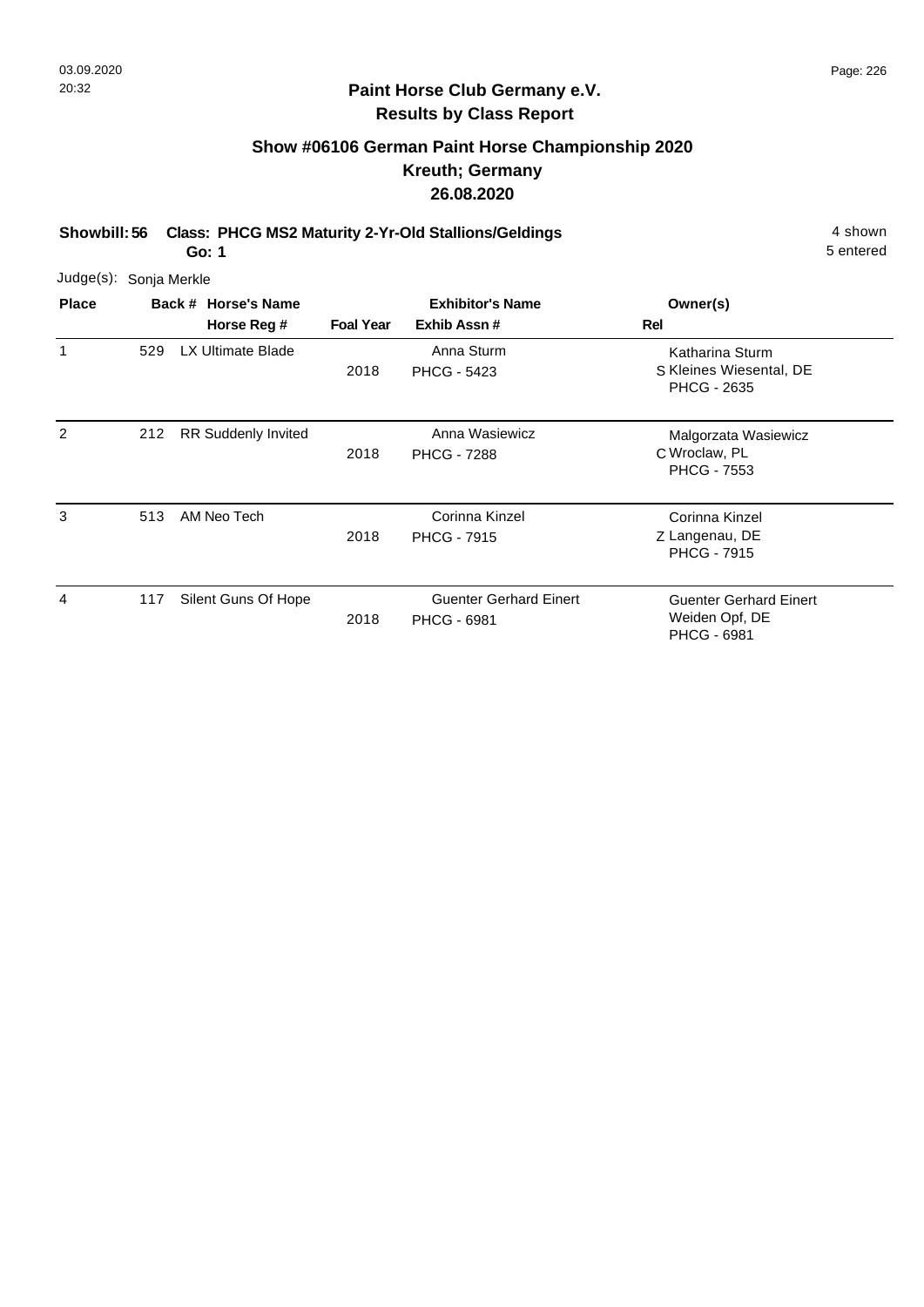# **Show #06107 German Paint Horse Championship 2020 Kreuth; Germany 26.08.2020**

**Showbill: 56 Class: PHCG MS2 Maturity 2-Yr-Old Stallions/Geldings** 4 shown

**Go: 1**

| Judge(s): Nicolas Perrin |     |                                    |                  |                                                     |                                                                       |
|--------------------------|-----|------------------------------------|------------------|-----------------------------------------------------|-----------------------------------------------------------------------|
| <b>Place</b>             |     | Back # Horse's Name<br>Horse Reg # | <b>Foal Year</b> | <b>Exhibitor's Name</b><br>Exhib Assn#              | Owner(s)<br>Rel                                                       |
| 1                        | 529 | LX Ultimate Blade                  | 2018             | Anna Sturm<br><b>PHCG - 5423</b>                    | Katharina Sturm<br>S Kleines Wiesental, DE<br><b>PHCG - 2635</b>      |
| 2                        | 212 | <b>RR Suddenly Invited</b>         | 2018             | Anna Wasiewicz<br><b>PHCG - 7288</b>                | Malgorzata Wasiewicz<br>C Wroclaw, PL<br><b>PHCG - 7553</b>           |
| 3                        | 513 | AM Neo Tech                        | 2018             | Corinna Kinzel<br><b>PHCG - 7915</b>                | Corinna Kinzel<br>Z Langenau, DE<br><b>PHCG - 7915</b>                |
| 4                        | 117 | Silent Guns Of Hope                | 2018             | <b>Guenter Gerhard Einert</b><br><b>PHCG - 6981</b> | <b>Guenter Gerhard Einert</b><br>Weiden Opf, DE<br><b>PHCG - 6981</b> |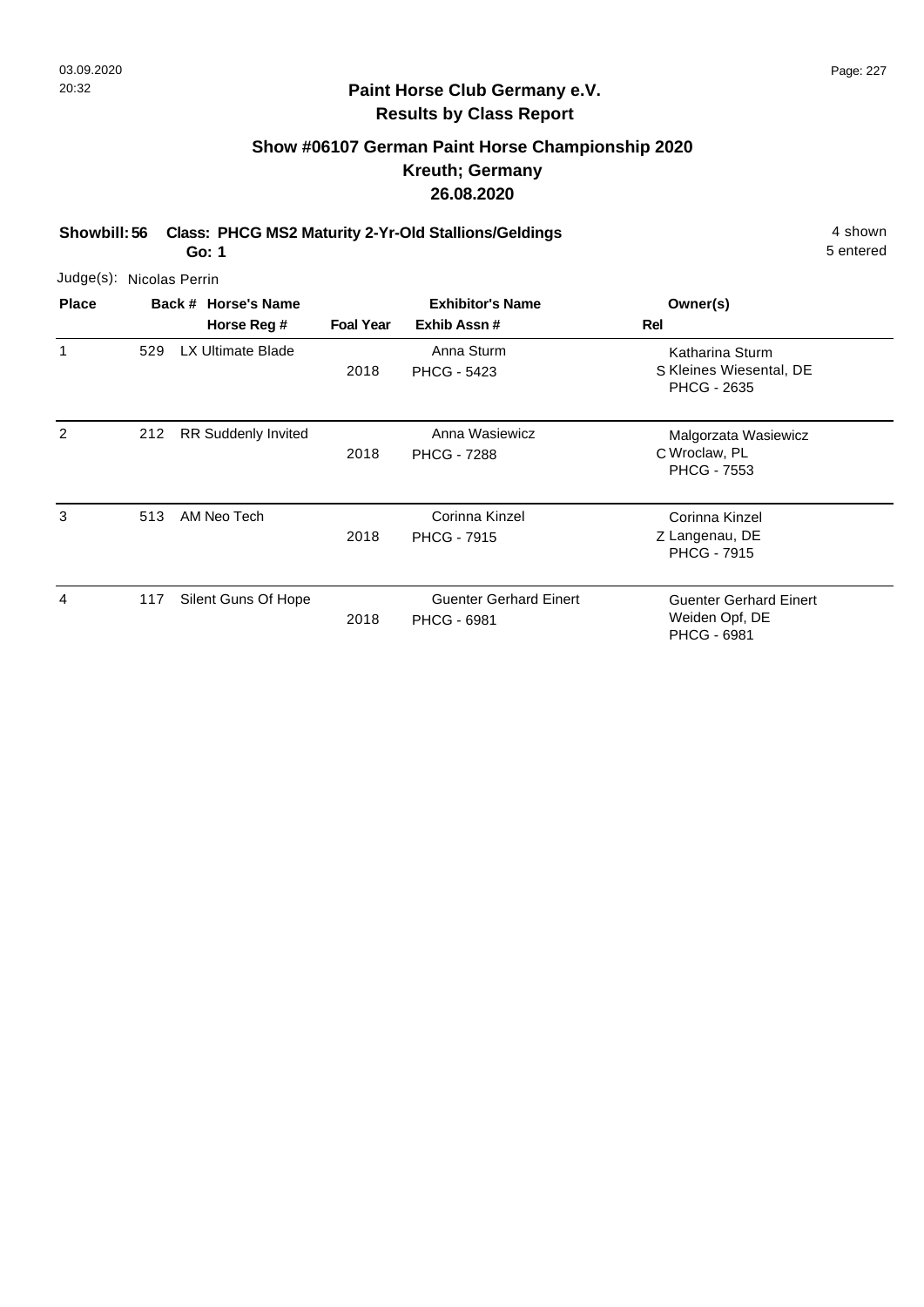## **Show #06108 German Paint Horse Championship 2020 Kreuth; Germany 26.08.2020**

**Showbill: 56 Class: PHCG MS2 Maturity 2-Yr-Old Stallions/Geldings** 4 shown

**Go: 1**

| Judge(s): Pierre Ouellet |     |                                    |                  |                                                     |                                                                       |
|--------------------------|-----|------------------------------------|------------------|-----------------------------------------------------|-----------------------------------------------------------------------|
| <b>Place</b>             |     | Back # Horse's Name<br>Horse Reg # | <b>Foal Year</b> | <b>Exhibitor's Name</b><br>Exhib Assn#              | Owner(s)<br>Rel                                                       |
| 1                        | 529 | <b>LX Ultimate Blade</b>           | 2018             | Anna Sturm<br><b>PHCG - 5423</b>                    | Katharina Sturm<br>S Kleines Wiesental, DE<br><b>PHCG - 2635</b>      |
| 2                        | 212 | <b>RR Suddenly Invited</b>         | 2018             | Anna Wasiewicz<br><b>PHCG - 7288</b>                | Malgorzata Wasiewicz<br>C Wroclaw, PL<br><b>PHCG - 7553</b>           |
| 3                        | 513 | AM Neo Tech                        | 2018             | Corinna Kinzel<br><b>PHCG - 7915</b>                | Corinna Kinzel<br>Z Langenau, DE<br><b>PHCG - 7915</b>                |
| 4                        | 117 | Silent Guns Of Hope                | 2018             | <b>Guenter Gerhard Einert</b><br><b>PHCG - 6981</b> | <b>Guenter Gerhard Einert</b><br>Weiden Opf, DE<br><b>PHCG - 6981</b> |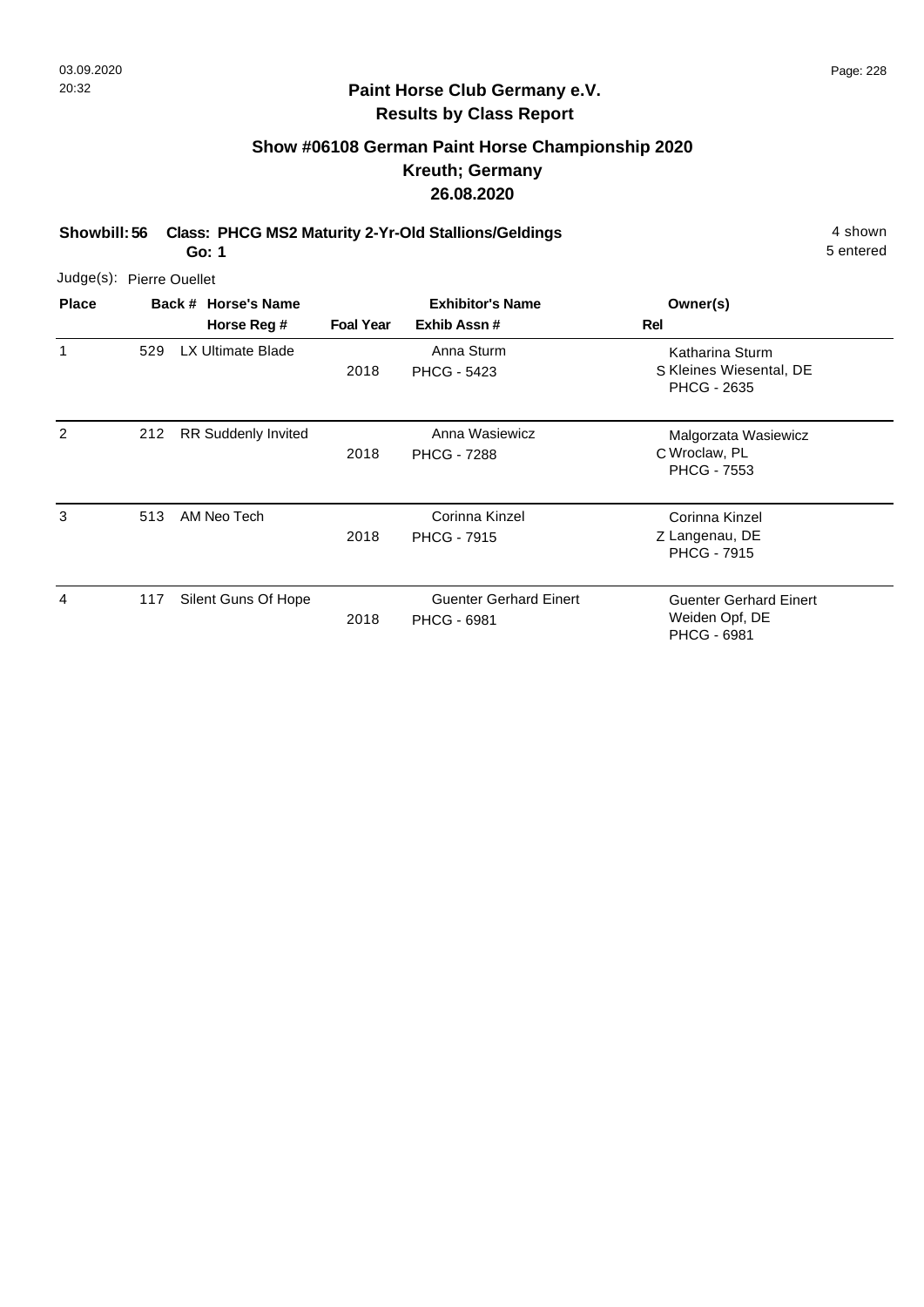## **Show #06105 German Paint Horse Championship 2020 Kreuth; Germany 26.08.2020**

**Showbill: 57 Class: APHA YG1 Youth Geldings All Ages** 7 shown

**Go: 1**

|                | Judge(s): Susanne Haug |  |                                               |                  |                                            |                  |                                                               |  |
|----------------|------------------------|--|-----------------------------------------------|------------------|--------------------------------------------|------------------|---------------------------------------------------------------|--|
| <b>Place</b>   |                        |  | Back # Horse's Name                           |                  | <b>Exhibitor's Name</b>                    |                  | Owner(s)                                                      |  |
|                |                        |  | Horse Reg #                                   | <b>Foal Year</b> | Exhib Assn#                                | <b>Birthdate</b> | Rel                                                           |  |
| $\mathbf{1}$   | 135                    |  | <b>Slash Sensations</b><br>APHA - 01022605    | 2012             | Kendra Simeoni<br>APHA - 8998550           |                  | Lorenza Mel<br>O Scorze, IT<br>APHA - 8993011                 |  |
| $\overline{2}$ | 214                    |  | Hawthorns Pleasantzip<br>APHA - 00958250      | 2008             | Michele Schoenwald<br>APHA - 8978268       |                  | Michele Schoenwald<br>Z Vojens, DK<br>APHA - 8978268          |  |
| 3              | 121                    |  | Magic Leo Notice<br>APHA - 01073253           | 2017             | <b>Fabienne Schesser</b><br>APHA - 0144122 |                  | Angelika Gallitzendoerfer<br>OMemmingen, DE<br>APHA - 8203113 |  |
| 4              | 206                    |  | A Set Of Magic<br>APHA - 01083777             | 2018             | Lea Klink<br>APHA - 0149198                |                  | <b>Mario Klink</b><br>C Nagold, DE<br>APHA - 8926672          |  |
| 5              | 181                    |  | <b>Barlink Heartbroker</b><br>APHA - 01023950 | 2012             | Larissa Hahn<br>APHA - 9158353             |                  | Larissa Hahn<br>Z Weisendorf, DE<br>APHA - 9158353            |  |
| 6              | 155                    |  | Coosaders Mavi<br>APHA - 01070813             | 2017             | Lea-Marie Eberhardt<br>APHA - 0128359      |                  | Lea-Marie Eberhardt<br>Z Langenau, DE<br>APHA - 0128359       |  |
| $\overline{7}$ | 150                    |  | Happy Leo Chocolate<br>APHA - 00865185        | 2006             | Lea Marie Joachim<br>APHA - 9155847        |                  | Jennifer Abroell<br>O Benningen, DE<br>APHA - 8832651         |  |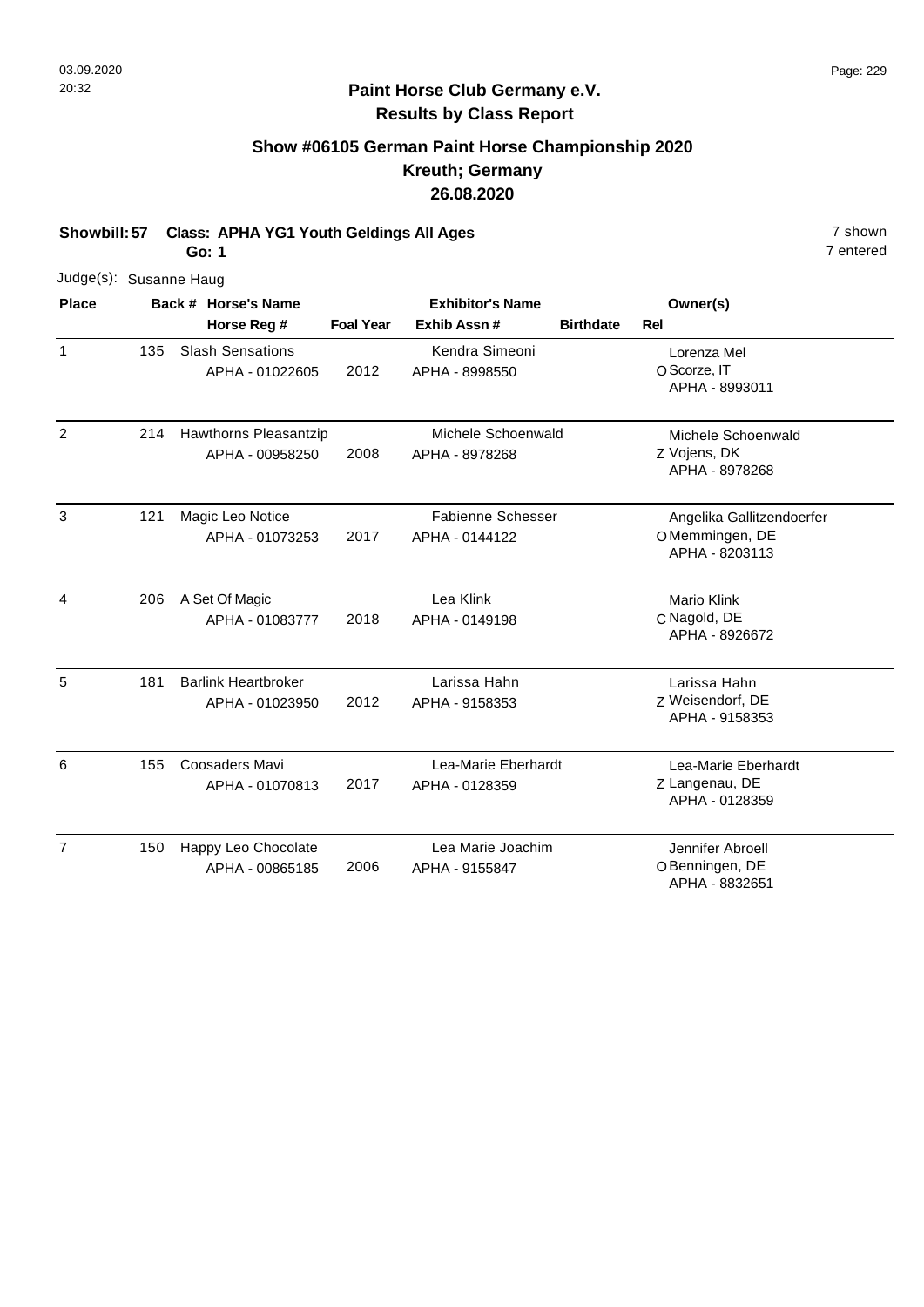## **Show #06106 German Paint Horse Championship 2020 Kreuth; Germany 26.08.2020**

**Showbill: 57 Class: APHA YG1 Youth Geldings All Ages** 7 shown

**Go: 1**

| Judge(s): Sonja Merkle |     |                                               |                         |                                            |                  |                                                               |
|------------------------|-----|-----------------------------------------------|-------------------------|--------------------------------------------|------------------|---------------------------------------------------------------|
| <b>Place</b>           |     | Back # Horse's Name                           | <b>Exhibitor's Name</b> |                                            | Owner(s)         |                                                               |
|                        |     | Horse Reg #                                   | <b>Foal Year</b>        | Exhib Assn#                                | <b>Birthdate</b> | Rel                                                           |
| $\mathbf{1}$           | 135 | <b>Slash Sensations</b><br>APHA - 01022605    | 2012                    | Kendra Simeoni<br>APHA - 8998550           |                  | Lorenza Mel<br>O Scorze, IT<br>APHA - 8993011                 |
| $\overline{2}$         | 121 | Magic Leo Notice<br>APHA - 01073253           | 2017                    | <b>Fabienne Schesser</b><br>APHA - 0144122 |                  | Angelika Gallitzendoerfer<br>OMemmingen, DE<br>APHA - 8203113 |
| 3                      | 214 | Hawthorns Pleasantzip<br>APHA - 00958250      | 2008                    | Michele Schoenwald<br>APHA - 8978268       |                  | Michele Schoenwald<br>Z Vojens, DK<br>APHA - 8978268          |
| 4                      | 155 | Coosaders Mavi<br>APHA - 01070813             | 2017                    | Lea-Marie Eberhardt<br>APHA - 0128359      |                  | Lea-Marie Eberhardt<br>Z Langenau, DE<br>APHA - 0128359       |
| 5                      | 181 | <b>Barlink Heartbroker</b><br>APHA - 01023950 | 2012                    | Larissa Hahn<br>APHA - 9158353             |                  | Larissa Hahn<br>Z Weisendorf, DE<br>APHA - 9158353            |
| 6                      | 150 | Happy Leo Chocolate<br>APHA - 00865185        | 2006                    | Lea Marie Joachim<br>APHA - 9155847        |                  | Jennifer Abroell<br>O Benningen, DE<br>APHA - 8832651         |
| $\overline{7}$         | 206 | A Set Of Magic<br>APHA - 01083777             | 2018                    | Lea Klink<br>APHA - 0149198                |                  | <b>Mario Klink</b><br>C Nagold, DE<br>APHA - 8926672          |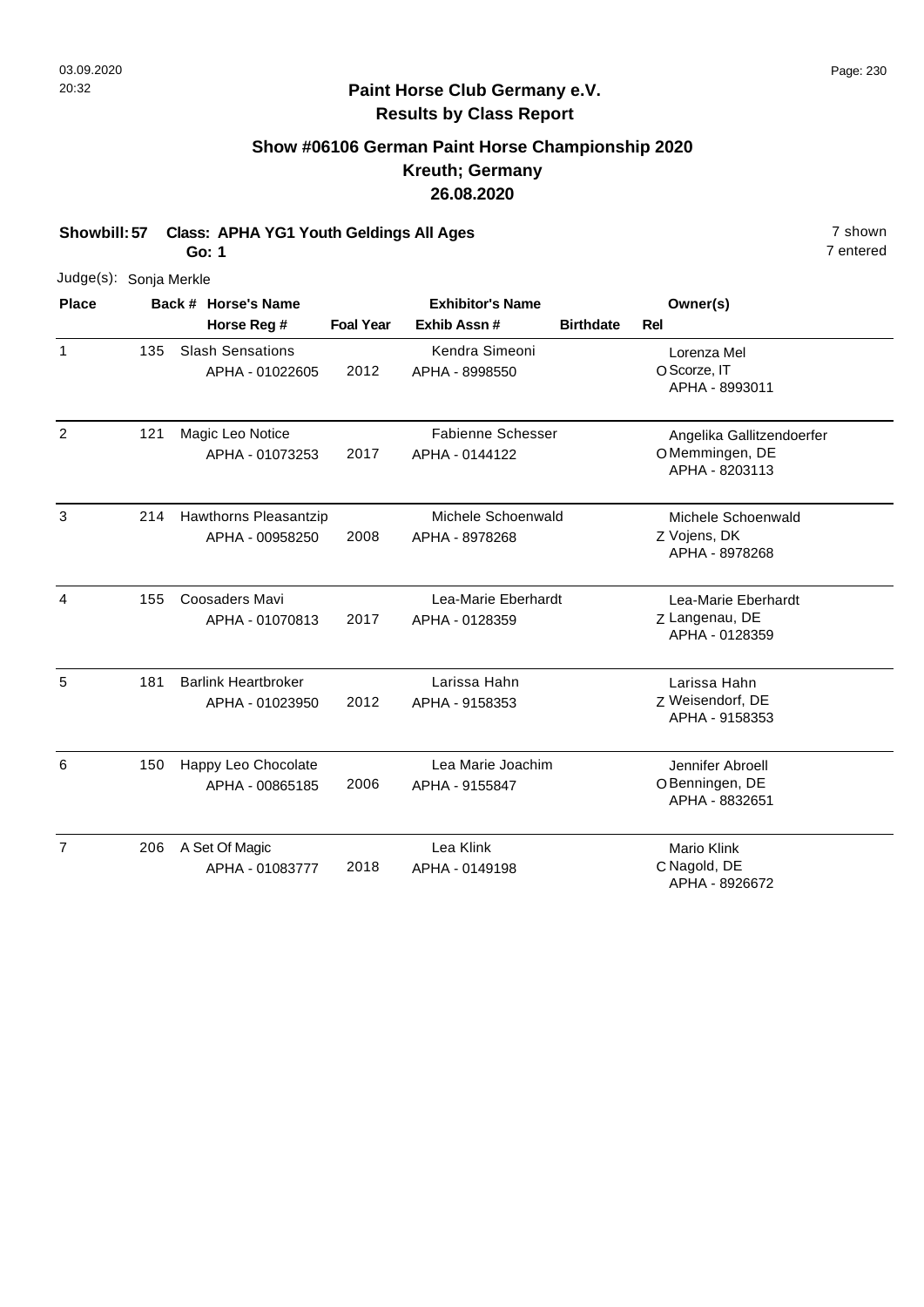## **Show #06107 German Paint Horse Championship 2020 Kreuth; Germany 26.08.2020**

**Showbill: 57 Class: APHA YG1 Youth Geldings All Ages** 7 shown

**Go: 1**

| Judge(s): Nicolas Perrin |     |                                               |                  |                                            |                  |                                                               |
|--------------------------|-----|-----------------------------------------------|------------------|--------------------------------------------|------------------|---------------------------------------------------------------|
| <b>Place</b>             |     | Back # Horse's Name<br>Horse Reg #            | <b>Foal Year</b> | <b>Exhibitor's Name</b><br>Exhib Assn#     | <b>Birthdate</b> | Owner(s)<br><b>Rel</b>                                        |
| $\mathbf{1}$             | 135 | <b>Slash Sensations</b><br>APHA - 01022605    | 2012             | Kendra Simeoni<br>APHA - 8998550           |                  | Lorenza Mel<br>O Scorze, IT<br>APHA - 8993011                 |
| 2                        | 121 | Magic Leo Notice<br>APHA - 01073253           | 2017             | <b>Fabienne Schesser</b><br>APHA - 0144122 |                  | Angelika Gallitzendoerfer<br>OMemmingen, DE<br>APHA - 8203113 |
| 3                        | 214 | Hawthorns Pleasantzip<br>APHA - 00958250      | 2008             | Michele Schoenwald<br>APHA - 8978268       |                  | Michele Schoenwald<br>Z Vojens, DK<br>APHA - 8978268          |
| 4                        | 150 | Happy Leo Chocolate<br>APHA - 00865185        | 2006             | Lea Marie Joachim<br>APHA - 9155847        |                  | Jennifer Abroell<br>O Benningen, DE<br>APHA - 8832651         |
| 5                        | 155 | Coosaders Mavi<br>APHA - 01070813             | 2017             | Lea-Marie Eberhardt<br>APHA - 0128359      |                  | Lea-Marie Eberhardt<br>Z Langenau, DE<br>APHA - 0128359       |
| 6                        | 206 | A Set Of Magic<br>APHA - 01083777             | 2018             | Lea Klink<br>APHA - 0149198                |                  | <b>Mario Klink</b><br>C Nagold, DE<br>APHA - 8926672          |
| $\overline{7}$           | 181 | <b>Barlink Heartbroker</b><br>APHA - 01023950 | 2012             | Larissa Hahn<br>APHA - 9158353             |                  | Larissa Hahn<br>Z Weisendorf, DE<br>APHA - 9158353            |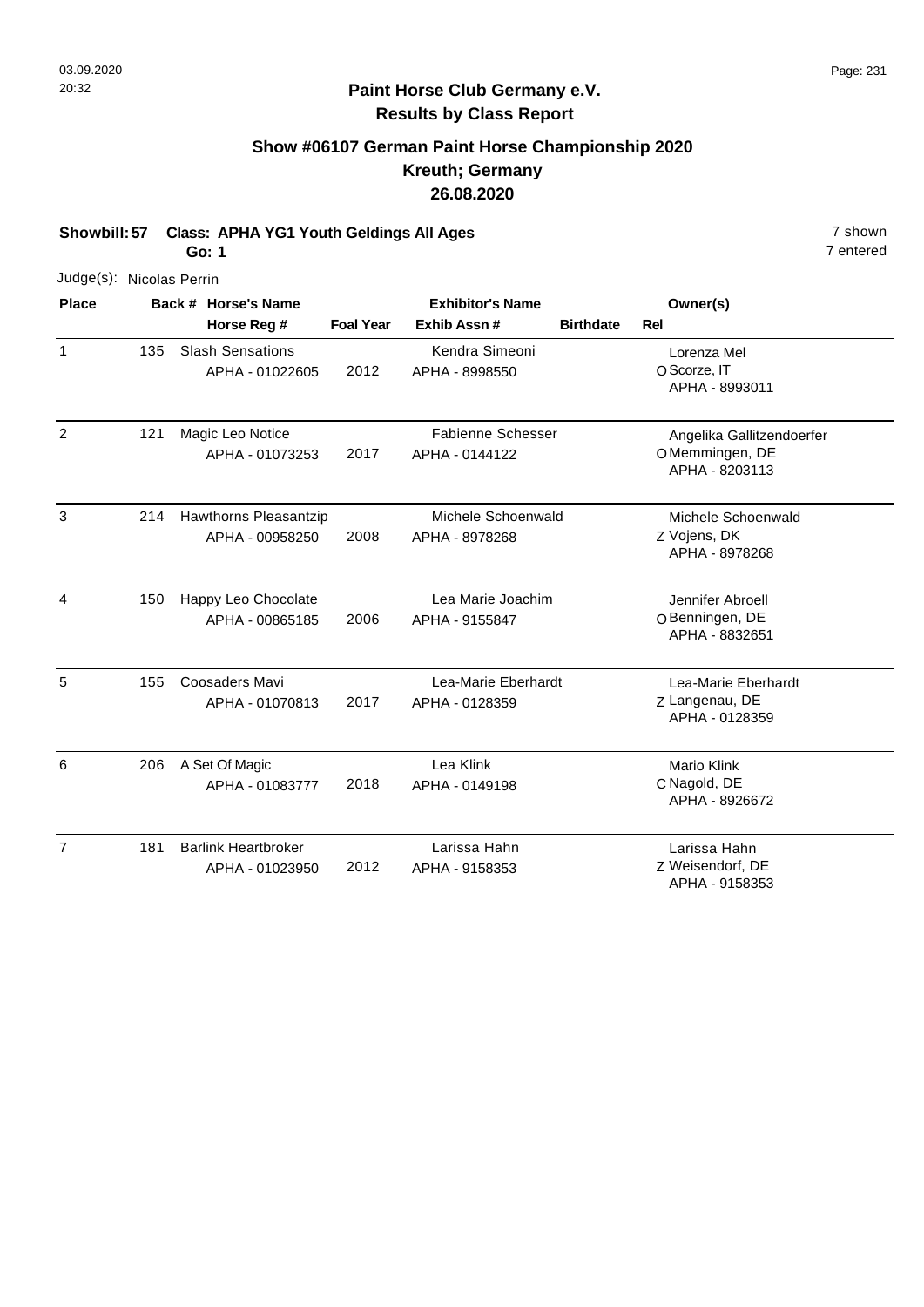## **Show #06108 German Paint Horse Championship 2020 Kreuth; Germany 26.08.2020**

**Showbill: 57 Class: APHA YG1 Youth Geldings All Ages** 7 shown

**Go: 1**

| Judge(s): Pierre Ouellet |     |                                               |                  |                                            |                  |                                                               |
|--------------------------|-----|-----------------------------------------------|------------------|--------------------------------------------|------------------|---------------------------------------------------------------|
| <b>Place</b>             |     | Back # Horse's Name<br>Horse Reg #            | <b>Foal Year</b> | <b>Exhibitor's Name</b><br>Exhib Assn#     | <b>Birthdate</b> | Owner(s)<br><b>Rel</b>                                        |
| $\mathbf{1}$             | 121 | Magic Leo Notice<br>APHA - 01073253           | 2017             | <b>Fabienne Schesser</b><br>APHA - 0144122 |                  | Angelika Gallitzendoerfer<br>OMemmingen, DE<br>APHA - 8203113 |
| $\overline{2}$           | 135 | <b>Slash Sensations</b><br>APHA - 01022605    | 2012             | Kendra Simeoni<br>APHA - 8998550           |                  | Lorenza Mel<br>O Scorze, IT<br>APHA - 8993011                 |
| 3                        | 214 | Hawthorns Pleasantzip<br>APHA - 00958250      | 2008             | Michele Schoenwald<br>APHA - 8978268       |                  | Michele Schoenwald<br>Z Vojens, DK<br>APHA - 8978268          |
| $\overline{4}$           | 206 | A Set Of Magic<br>APHA - 01083777             | 2018             | Lea Klink<br>APHA - 0149198                |                  | Mario Klink<br>C Nagold, DE<br>APHA - 8926672                 |
| 5                        | 155 | Coosaders Mavi<br>APHA - 01070813             | 2017             | Lea-Marie Eberhardt<br>APHA - 0128359      |                  | Lea-Marie Eberhardt<br>Z Langenau, DE<br>APHA - 0128359       |
| 6                        | 150 | Happy Leo Chocolate<br>APHA - 00865185        | 2006             | Lea Marie Joachim<br>APHA - 9155847        |                  | Jennifer Abroell<br>O Benningen, DE<br>APHA - 8832651         |
| $\overline{7}$           | 181 | <b>Barlink Heartbroker</b><br>APHA - 01023950 | 2012             | Larissa Hahn<br>APHA - 9158353             |                  | Larissa Hahn<br>Z Weisendorf, DE<br>APHA - 9158353            |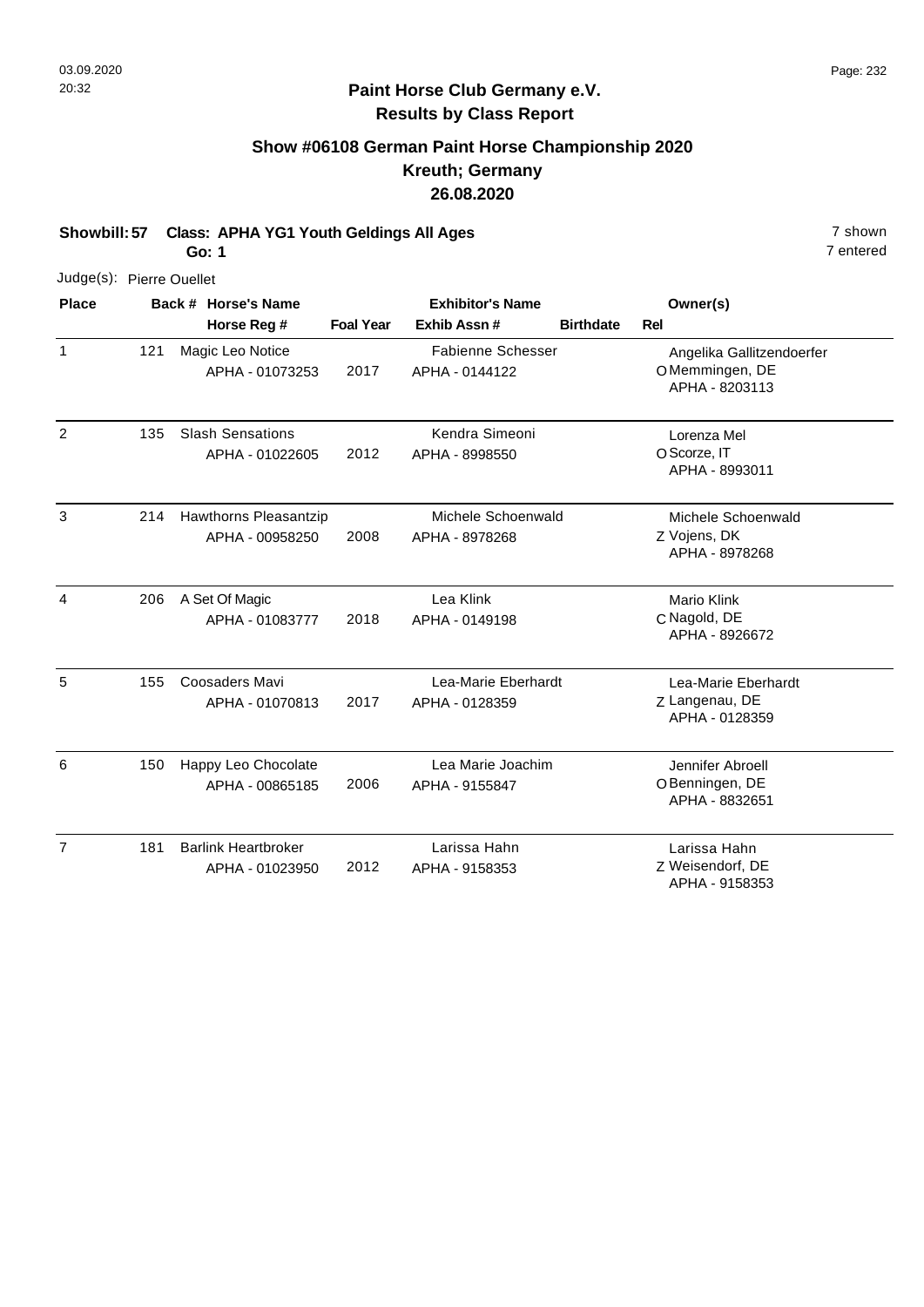## **Show #06105 German Paint Horse Championship 2020 Kreuth; Germany 26.08.2020**

**Showbill: 58 Class: APHA XG1 Youth SPB Geldings All Ages** 4 shown

**Go: 1**

| Judge(s): Susanne Haug |     |                                           |                  |                                        |                  |                                                              |
|------------------------|-----|-------------------------------------------|------------------|----------------------------------------|------------------|--------------------------------------------------------------|
| <b>Place</b>           |     | Back # Horse's Name<br>Horse Reg #        | <b>Foal Year</b> | <b>Exhibitor's Name</b><br>Exhib Assn# | <b>Birthdate</b> | Owner(s)<br>Rel                                              |
| 1                      | 505 | Sam Okie Lena<br>APHA - 00641442          | 2001             | Leonie Busch<br>APHA - 9180502         |                  | Sabrina Busch<br>C Bremervoerde-Bevern, DE<br>APHA - 9156124 |
| 2                      | 513 | AM Neo Tech<br>APHA - 01081514            | 2018             | Lea-Marie Eberhardt<br>APHA - 0128359  |                  | Corinna Kinzel<br>O Langenau, DE<br>APHA - 8918675           |
| 3                      | 524 | Lopin Investment CT<br>APHA - 01093059    | 2019             | Larissa Hahn<br>APHA - 9158353         |                  | Larissa Hahn<br>Z Weisendorf, DE<br>APHA - 9158353           |
| 4                      | 530 | <b>Pure Noticified</b><br>APHA - 01073254 | 2017             | Tim Trenz<br>APHA - 0149194            |                  | <b>Martin Doetzer</b><br>D Pullach, DE<br>APHA - 9159061     |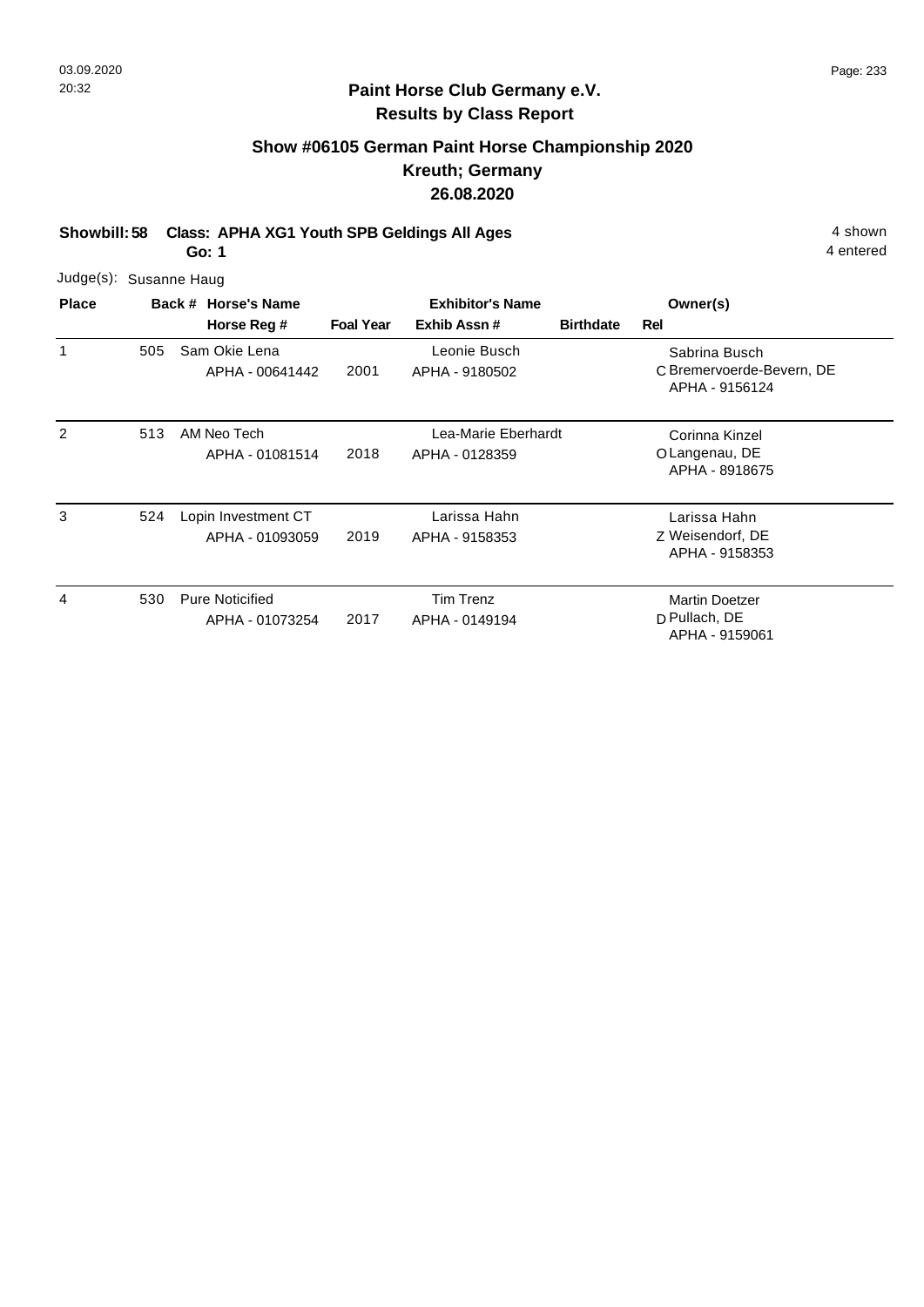## **Show #06106 German Paint Horse Championship 2020 Kreuth; Germany 26.08.2020**

**Showbill: 58 Class: APHA XG1 Youth SPB Geldings All Ages** 4 shown

**Go: 1**

| Judge(s): Sonja Merkle |     |                                           |                  |                                        |                  |                                                              |
|------------------------|-----|-------------------------------------------|------------------|----------------------------------------|------------------|--------------------------------------------------------------|
| <b>Place</b>           |     | Back # Horse's Name<br>Horse Reg #        | <b>Foal Year</b> | <b>Exhibitor's Name</b><br>Exhib Assn# | <b>Birthdate</b> | Owner(s)<br>Rel                                              |
| 1                      | 505 | Sam Okie Lena<br>APHA - 00641442          | 2001             | Leonie Busch<br>APHA - 9180502         |                  | Sabrina Busch<br>C Bremervoerde-Bevern, DE<br>APHA - 9156124 |
| 2                      | 513 | AM Neo Tech<br>APHA - 01081514            | 2018             | Lea-Marie Eberhardt<br>APHA - 0128359  |                  | Corinna Kinzel<br>O Langenau, DE<br>APHA - 8918675           |
| 3                      | 530 | <b>Pure Noticified</b><br>APHA - 01073254 | 2017             | Tim Trenz<br>APHA - 0149194            |                  | <b>Martin Doetzer</b><br>D Pullach, DE<br>APHA - 9159061     |
| 4                      | 524 | Lopin Investment CT<br>APHA - 01093059    | 2019             | Larissa Hahn<br>APHA - 9158353         |                  | Larissa Hahn<br>Z Weisendorf, DE<br>APHA - 9158353           |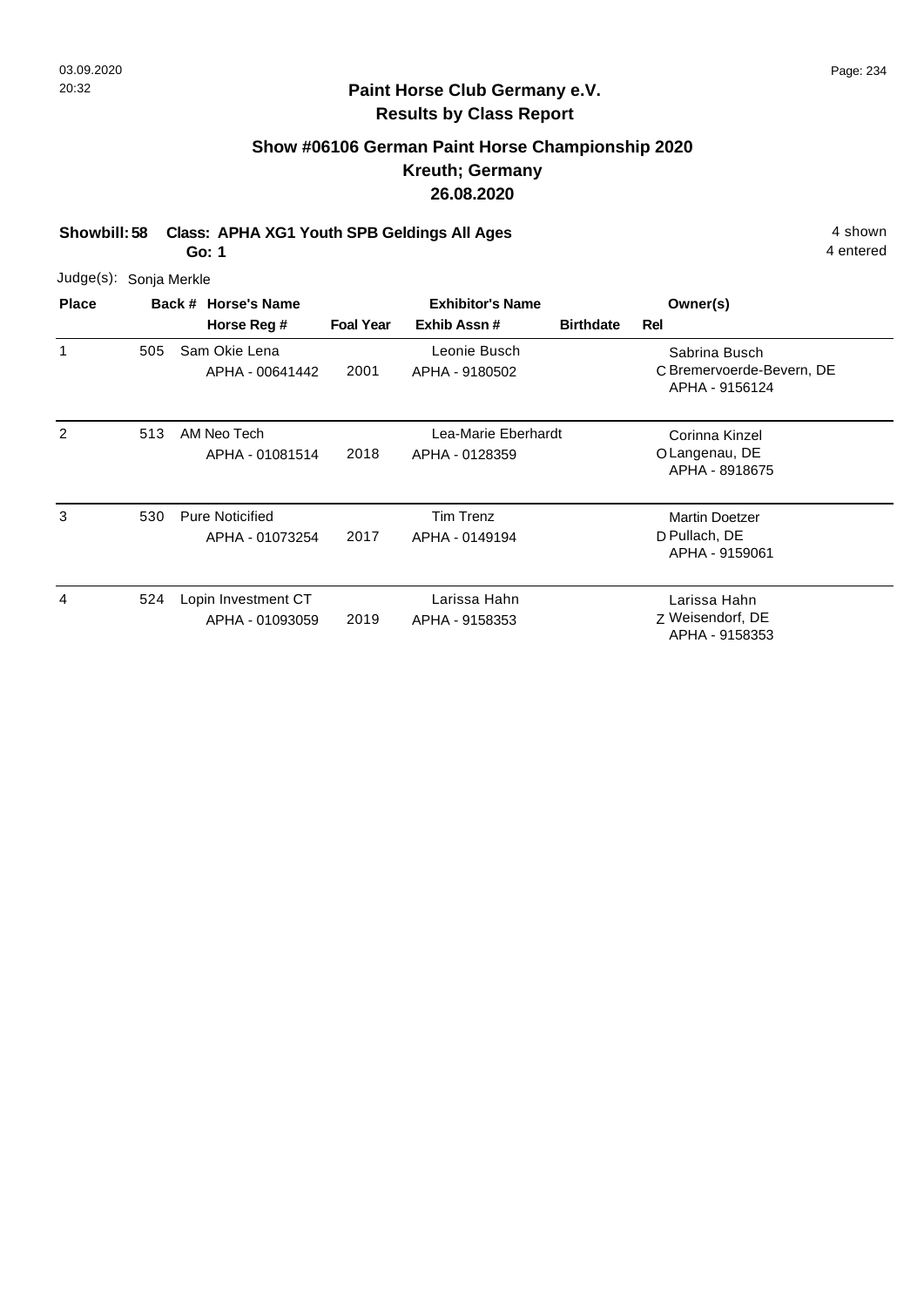## **Show #06107 German Paint Horse Championship 2020 Kreuth; Germany 26.08.2020**

**Showbill: 58 Class: APHA XG1 Youth SPB Geldings All Ages** 4 shown

**Go: 1**

| Judge(s): Nicolas Perrin |     |                                           |                  |                                        |                  |                                                              |
|--------------------------|-----|-------------------------------------------|------------------|----------------------------------------|------------------|--------------------------------------------------------------|
| <b>Place</b>             |     | Back # Horse's Name<br>Horse Reg #        | <b>Foal Year</b> | <b>Exhibitor's Name</b><br>Exhib Assn# | <b>Birthdate</b> | Owner(s)<br>Rel                                              |
| 1                        | 505 | Sam Okie Lena<br>APHA - 00641442          | 2001             | Leonie Busch<br>APHA - 9180502         |                  | Sabrina Busch<br>C Bremervoerde-Bevern, DE<br>APHA - 9156124 |
| 2                        | 513 | AM Neo Tech<br>APHA - 01081514            | 2018             | Lea-Marie Eberhardt<br>APHA - 0128359  |                  | Corinna Kinzel<br>O Langenau, DE<br>APHA - 8918675           |
| 3                        | 524 | Lopin Investment CT<br>APHA - 01093059    | 2019             | Larissa Hahn<br>APHA - 9158353         |                  | Larissa Hahn<br>Z Weisendorf, DE<br>APHA - 9158353           |
| 4                        | 530 | <b>Pure Noticified</b><br>APHA - 01073254 | 2017             | Tim Trenz<br>APHA - 0149194            |                  | <b>Martin Doetzer</b><br>D Pullach, DE<br>APHA - 9159061     |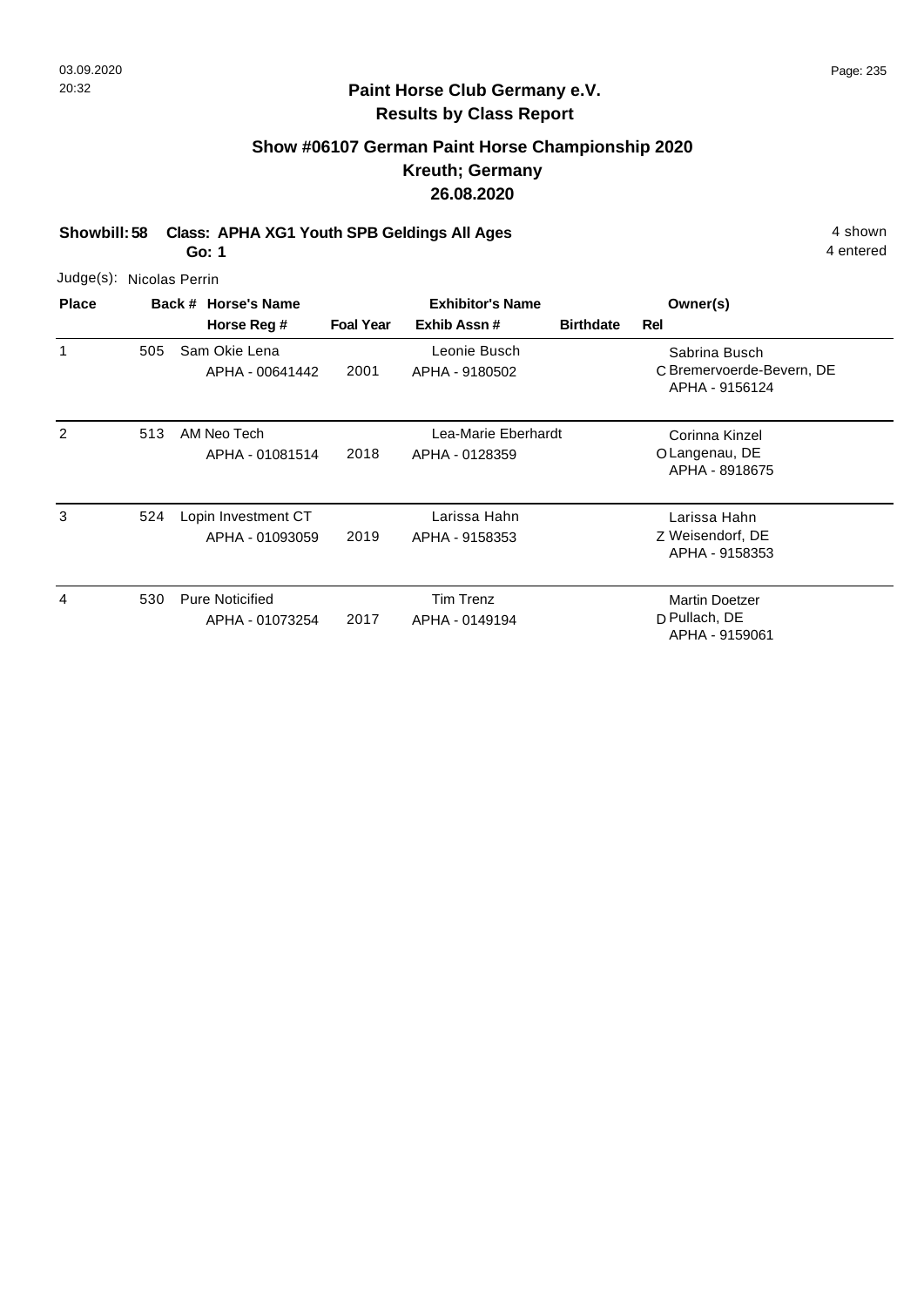## **Show #06108 German Paint Horse Championship 2020 Kreuth; Germany 26.08.2020**

**Showbill: 58 Class: APHA XG1 Youth SPB Geldings All Ages** 4 shown

**Go: 1**

| Judge(s): Pierre Ouellet |     |                                           |                  |                                        |                  |                                                              |
|--------------------------|-----|-------------------------------------------|------------------|----------------------------------------|------------------|--------------------------------------------------------------|
| <b>Place</b>             |     | Back # Horse's Name<br>Horse Reg #        | <b>Foal Year</b> | <b>Exhibitor's Name</b><br>Exhib Assn# | <b>Birthdate</b> | Owner(s)<br>Rel                                              |
| 1                        | 513 | AM Neo Tech<br>APHA - 01081514            | 2018             | Lea-Marie Eberhardt<br>APHA - 0128359  |                  | Corinna Kinzel<br>O Langenau, DE<br>APHA - 8918675           |
| 2                        | 505 | Sam Okie Lena<br>APHA - 00641442          | 2001             | Leonie Busch<br>APHA - 9180502         |                  | Sabrina Busch<br>C Bremervoerde-Bevern, DE<br>APHA - 9156124 |
| 3                        | 530 | <b>Pure Noticified</b><br>APHA - 01073254 | 2017             | Tim Trenz<br>APHA - 0149194            |                  | <b>Martin Doetzer</b><br>D Pullach, DE<br>APHA - 9159061     |
| 4                        | 524 | Lopin Investment CT<br>APHA - 01093059    | 2019             | Larissa Hahn<br>APHA - 9158353         |                  | Larissa Hahn<br>Z Weisendorf, DE<br>APHA - 9158353           |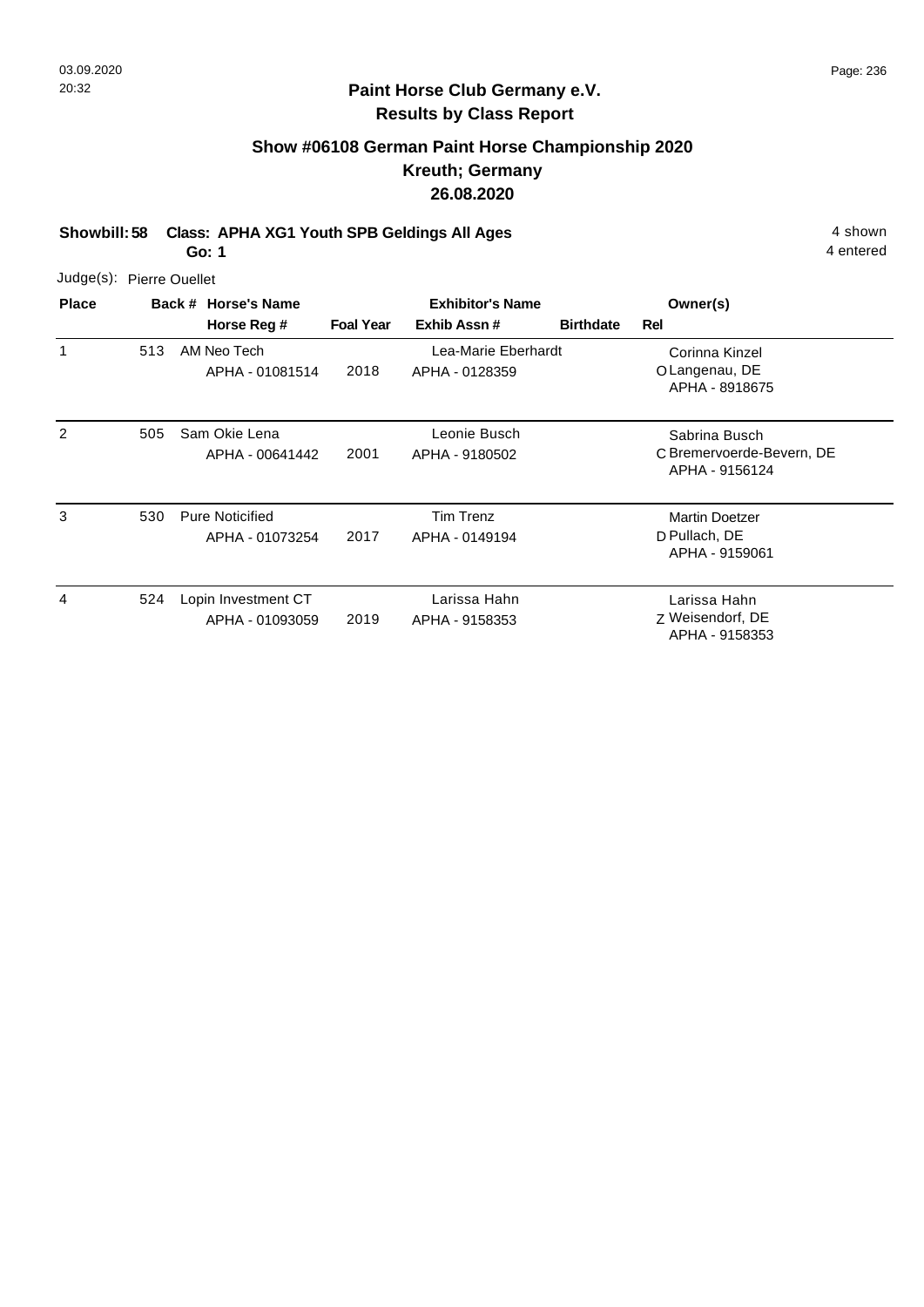## **Show #06105 German Paint Horse Championship 2020 Kreuth; Germany 26.08.2020**

**Showbill: 59 Class: APHA AMH7 Amateur Geldings All Ages** 8 Shown 8 shown

**Go: 1**

9 entered

|                | Judge(s): Susanne Haug |  |                                                 |                  |                                            |                                                                |  |  |  |  |  |
|----------------|------------------------|--|-------------------------------------------------|------------------|--------------------------------------------|----------------------------------------------------------------|--|--|--|--|--|
| <b>Place</b>   |                        |  | Back # Horse's Name                             |                  | <b>Exhibitor's Name</b>                    | Owner(s)                                                       |  |  |  |  |  |
|                |                        |  | Horse Reg #                                     | <b>Foal Year</b> | Exhib Assn#                                | <b>Rel</b>                                                     |  |  |  |  |  |
| 1              | 100                    |  | Large And In Charge<br>APHA - 01034764          | 2013             | Alena Helmcke<br>APHA - 8635014            | Alena Helmcke<br>Z Appel, DE<br>APHA - 8635014                 |  |  |  |  |  |
| 2              | 142                    |  | RR Hot N Special<br>APHA - 01071939             | 2017             | Nadine Baumgaertel<br>APHA - 0143108       | Nadine Baumgaertel<br>Z Oberhaid, DE<br>APHA - 0143108         |  |  |  |  |  |
| 3              | 112                    |  | Never Out Of Style<br>APHA - 01050966           | 2015             | <b>Silke Schultheiss</b><br>APHA - 8810339 | <b>Silke Schultheiss</b><br>Z Baiersdorf, DE<br>APHA - 8810339 |  |  |  |  |  |
| 4              | 202                    |  | Hes A Lucky Delight<br>APHA - 01007309          | 2010             | Annette Mortensen<br>APHA - 8268098        | Viggo & Annette Mortensen<br>Z Tistrup, DK<br>APHA - 8261506   |  |  |  |  |  |
| 5              | 130                    |  | May Be A Mechanic<br>APHA - 01070632            | 2017             | Katharina Tamke<br>APHA - 8782481          | Katharina Tamke<br>Z Neu Wulmstorf, DE<br>APHA - 8782481       |  |  |  |  |  |
| 6              | 193                    |  | Jacks Cielo Blue Eye<br>APHA - 01036533         | 2013             | Anna Sturm<br>APHA - 8892875               | Anna Sturm<br>Z Kleines Wiesental, DE<br>APHA - 8892875        |  |  |  |  |  |
| $\overline{7}$ | 104                    |  | <b>Gamblers First Murphy</b><br>APHA - 00983138 | 2010             | Joana Christel Sprogoe<br>APHA - 8955431   | Joana Christel Sprogoe<br>Z Bad Oldesloe, DE                   |  |  |  |  |  |

APHA - 8955431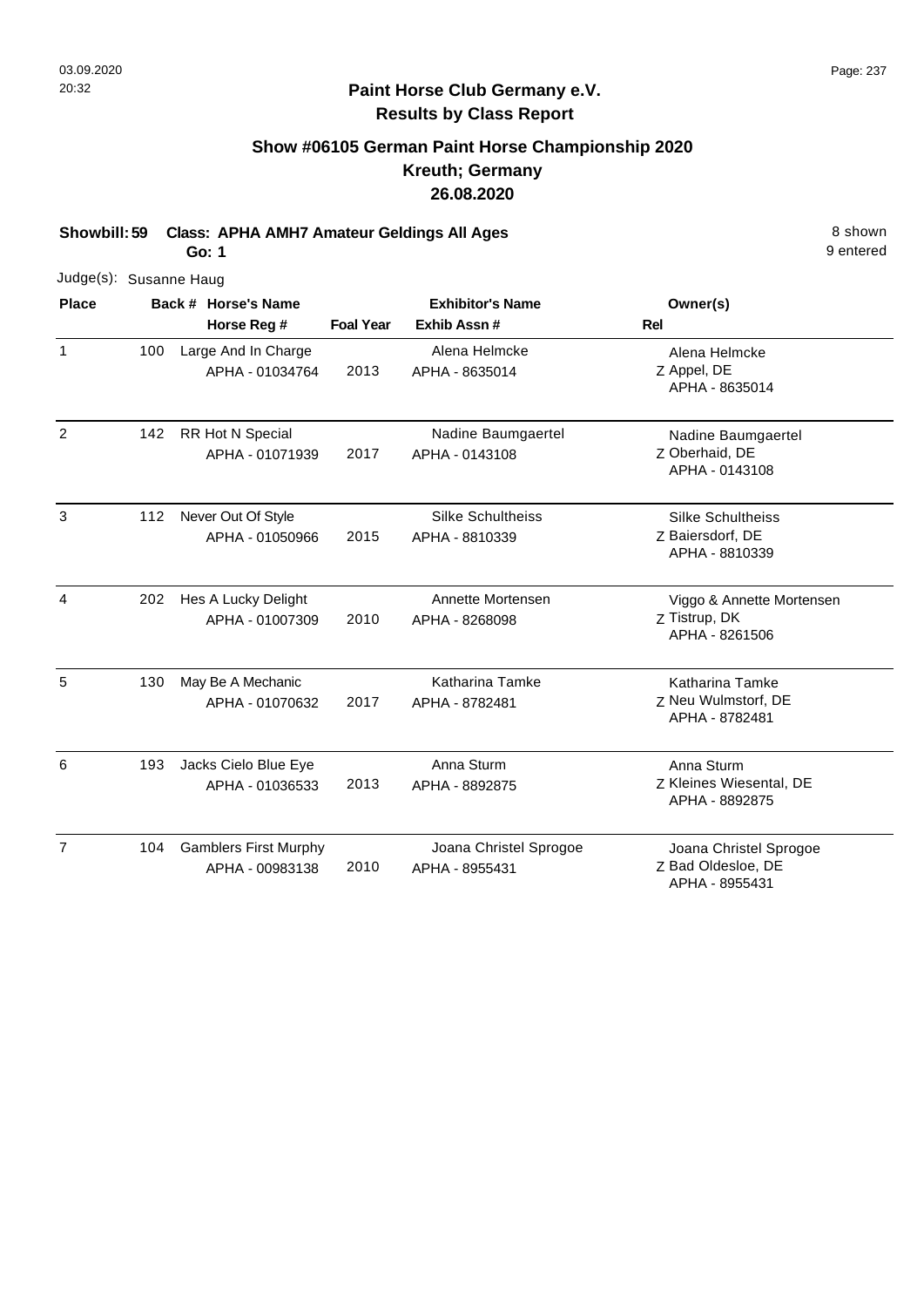## **Show #06106 German Paint Horse Championship 2020 Kreuth; Germany 26.08.2020**

**Showbill: 59 Class: APHA AMH7 Amateur Geldings All Ages** 8 Shown

**Go: 1**

| Judge(s): Sonja Merkle |     |                              |                  |                          |                                           |
|------------------------|-----|------------------------------|------------------|--------------------------|-------------------------------------------|
| <b>Place</b>           |     | Back # Horse's Name          |                  | <b>Exhibitor's Name</b>  | Owner(s)                                  |
|                        |     | Horse Reg #                  | <b>Foal Year</b> | Exhib Assn#              | <b>Rel</b>                                |
| $\mathbf{1}$           | 142 | <b>RR Hot N Special</b>      |                  | Nadine Baumgaertel       | Nadine Baumgaertel                        |
|                        |     | APHA - 01071939              | 2017             | APHA - 0143108           | Z Oberhaid, DE<br>APHA - 0143108          |
| 2                      | 202 | Hes A Lucky Delight          |                  | Annette Mortensen        | Viggo & Annette Mortensen                 |
|                        |     | APHA - 01007309              | 2010             | APHA - 8268098           | Z Tistrup, DK<br>APHA - 8261506           |
| 3                      | 130 | May Be A Mechanic            |                  | Katharina Tamke          | <b>Katharina Tamke</b>                    |
|                        |     | APHA - 01070632              | 2017             | APHA - 8782481           | Z Neu Wulmstorf, DE<br>APHA - 8782481     |
| $\overline{4}$         | 193 | Jacks Cielo Blue Eye         |                  | Anna Sturm               | Anna Sturm                                |
|                        |     | APHA - 01036533              | 2013             | APHA - 8892875           | Z Kleines Wiesental, DE<br>APHA - 8892875 |
| 5                      | 112 | Never Out Of Style           |                  | <b>Silke Schultheiss</b> | <b>Silke Schultheiss</b>                  |
|                        |     | APHA - 01050966              | 2015             | APHA - 8810339           | Z Baiersdorf, DE<br>APHA - 8810339        |
| 6                      | 100 | Large And In Charge          |                  | Alena Helmcke            | Alena Helmcke                             |
|                        |     | APHA - 01034764              | 2013             | APHA - 8635014           | Z Appel, DE<br>APHA - 8635014             |
| $\overline{7}$         | 104 | <b>Gamblers First Murphy</b> |                  | Joana Christel Sprogoe   | Joana Christel Sprogoe                    |
|                        |     | APHA - 00983138              | 2010             | APHA - 8955431           | Z Bad Oldesloe, DE<br>APHA - 8955431      |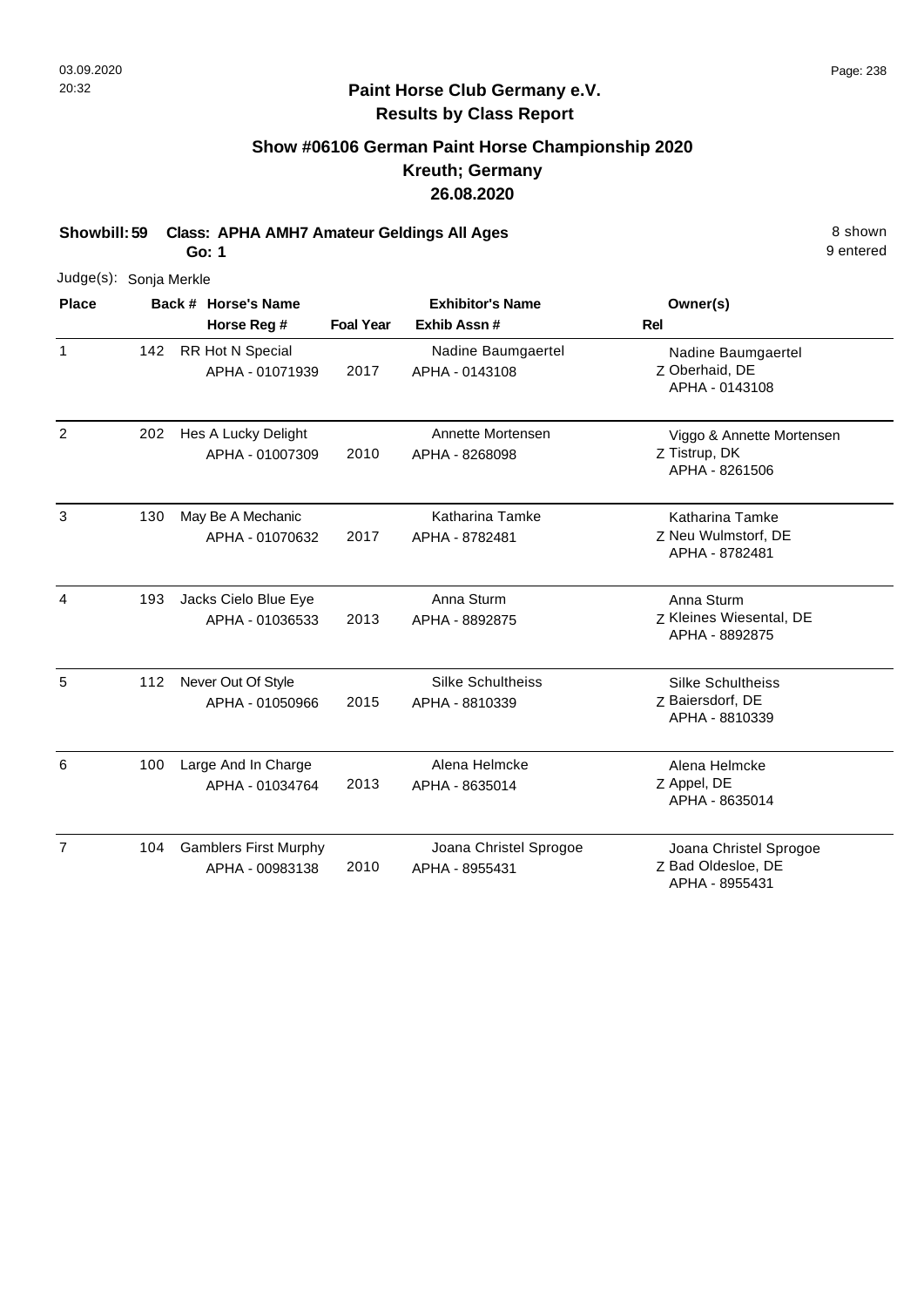## **Show #06107 German Paint Horse Championship 2020 Kreuth; Germany 26.08.2020**

**Showbill: 59 Class: APHA AMH7 Amateur Geldings All Ages** 8 Shown 8 shown

**Go: 1**

| Judge(s): Nicolas Perrin |     |                              |                  |                          |                                           |
|--------------------------|-----|------------------------------|------------------|--------------------------|-------------------------------------------|
| <b>Place</b>             |     | Back # Horse's Name          |                  | <b>Exhibitor's Name</b>  | Owner(s)                                  |
|                          |     | Horse Reg #                  | <b>Foal Year</b> | Exhib Assn#              | <b>Rel</b>                                |
| $\mathbf{1}$             | 104 | <b>Gamblers First Murphy</b> |                  | Joana Christel Sprogoe   | Joana Christel Sprogoe                    |
|                          |     | APHA - 00983138              | 2010             | APHA - 8955431           | Z Bad Oldesloe, DE<br>APHA - 8955431      |
| $\overline{2}$           | 202 | Hes A Lucky Delight          |                  | Annette Mortensen        | Viggo & Annette Mortensen                 |
|                          |     | APHA - 01007309              | 2010             | APHA - 8268098           | Z Tistrup, DK<br>APHA - 8261506           |
| 3                        | 100 | Large And In Charge          |                  | Alena Helmcke            | Alena Helmcke                             |
|                          |     | APHA - 01034764              | 2013             | APHA - 8635014           | Z Appel, DE<br>APHA - 8635014             |
| 4                        | 142 | RR Hot N Special             |                  | Nadine Baumgaertel       | Nadine Baumgaertel                        |
|                          |     | APHA - 01071939              | 2017             | APHA - 0143108           | Z Oberhaid, DE<br>APHA - 0143108          |
| 5                        | 112 | Never Out Of Style           |                  | <b>Silke Schultheiss</b> | <b>Silke Schultheiss</b>                  |
|                          |     | APHA - 01050966              | 2015             | APHA - 8810339           | Z Baiersdorf, DE<br>APHA - 8810339        |
| 6                        | 130 | May Be A Mechanic            |                  | <b>Katharina Tamke</b>   | Katharina Tamke                           |
|                          |     | APHA - 01070632              | 2017             | APHA - 8782481           | Z Neu Wulmstorf, DE<br>APHA - 8782481     |
| $\overline{7}$           | 193 | Jacks Cielo Blue Eye         |                  | Anna Sturm               | Anna Sturm                                |
|                          |     | APHA - 01036533              | 2013             | APHA - 8892875           | Z Kleines Wiesental, DE<br>APHA - 8892875 |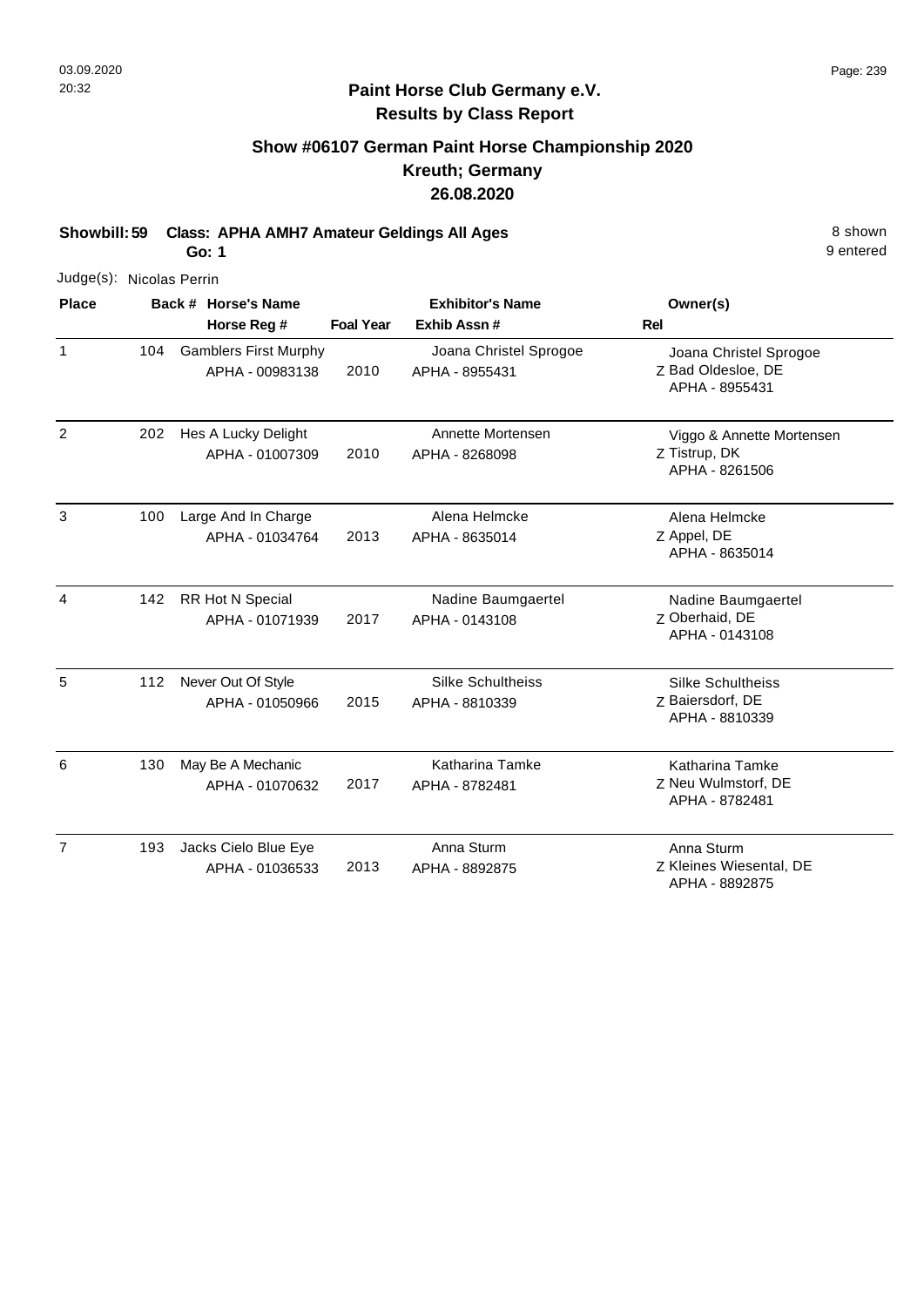## **Show #06108 German Paint Horse Championship 2020 Kreuth; Germany 26.08.2020**

**Showbill: 59 Class: APHA AMH7 Amateur Geldings All Ages** 8 Shown

**Go: 1**

| Judge(s): Pierre Ouellet |     |                                                 |                  |                                          |                                                                |
|--------------------------|-----|-------------------------------------------------|------------------|------------------------------------------|----------------------------------------------------------------|
| <b>Place</b>             |     | Back # Horse's Name<br>Horse Reg #              | <b>Foal Year</b> | <b>Exhibitor's Name</b><br>Exhib Assn #  | Owner(s)<br>Rel                                                |
| $\mathbf{1}$             | 193 | Jacks Cielo Blue Eye<br>APHA - 01036533         | 2013             | Anna Sturm<br>APHA - 8892875             | Anna Sturm<br>Z Kleines Wiesental, DE<br>APHA - 8892875        |
| 2                        | 202 | Hes A Lucky Delight<br>APHA - 01007309          | 2010             | Annette Mortensen<br>APHA - 8268098      | Viggo & Annette Mortensen<br>Z Tistrup, DK<br>APHA - 8261506   |
| 3                        | 104 | <b>Gamblers First Murphy</b><br>APHA - 00983138 | 2010             | Joana Christel Sprogoe<br>APHA - 8955431 | Joana Christel Sprogoe<br>Z Bad Oldesloe, DE<br>APHA - 8955431 |
| 4                        | 100 | Large And In Charge<br>APHA - 01034764          | 2013             | Alena Helmcke<br>APHA - 8635014          | Alena Helmcke<br>Z Appel, DE<br>APHA - 8635014                 |
| 5                        | 130 | May Be A Mechanic<br>APHA - 01070632            | 2017             | Katharina Tamke<br>APHA - 8782481        | Katharina Tamke<br>Z Neu Wulmstorf, DE<br>APHA - 8782481       |
| 6                        | 206 | A Set Of Magic<br>APHA - 01083777               | 2018             | Tanja Klink<br>APHA - 8931705            | Mario Klink<br>P Nagold, DE<br>APHA - 8926672                  |
| $\overline{7}$           | 142 | RR Hot N Special<br>APHA - 01071939             | 2017             | Nadine Baumgaertel<br>APHA - 0143108     | Nadine Baumgaertel<br>Z Oberhaid, DE<br>APHA - 0143108         |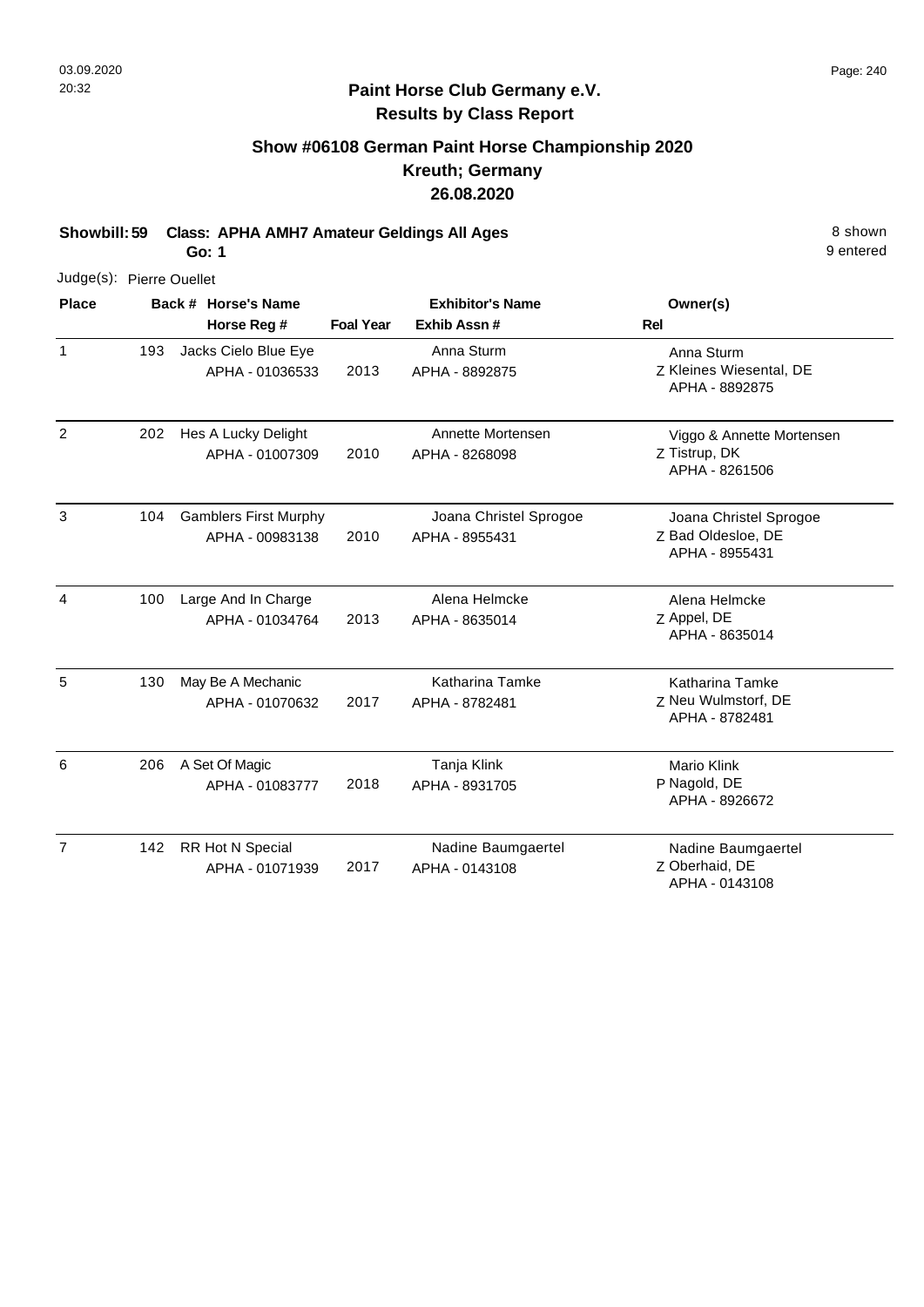## **Show #06105 German Paint Horse Championship 2020 Kreuth; Germany 26.08.2020**

## **Showbill: 60 Class: APHA AGCG Amateur Grand Champion Gelding 5 Shown 5 shown**

**Go: 1**

5 entered

Judge(s): Susanne Haug

| <b>Place</b> | Back # Horse's Name                           | <b>Exhibitor's Name</b> |                                 | Owner(s)                                       |
|--------------|-----------------------------------------------|-------------------------|---------------------------------|------------------------------------------------|
|              | Horse Reg #                                   | <b>Foal Year</b>        | Exhib Assn #                    | Rel                                            |
|              | Large And In Charge<br>100<br>APHA - 01034764 | 2013                    | Alena Helmcke<br>APHA - 8635014 | Alena Helmcke<br>Z Appel, DE<br>APHA - 8635014 |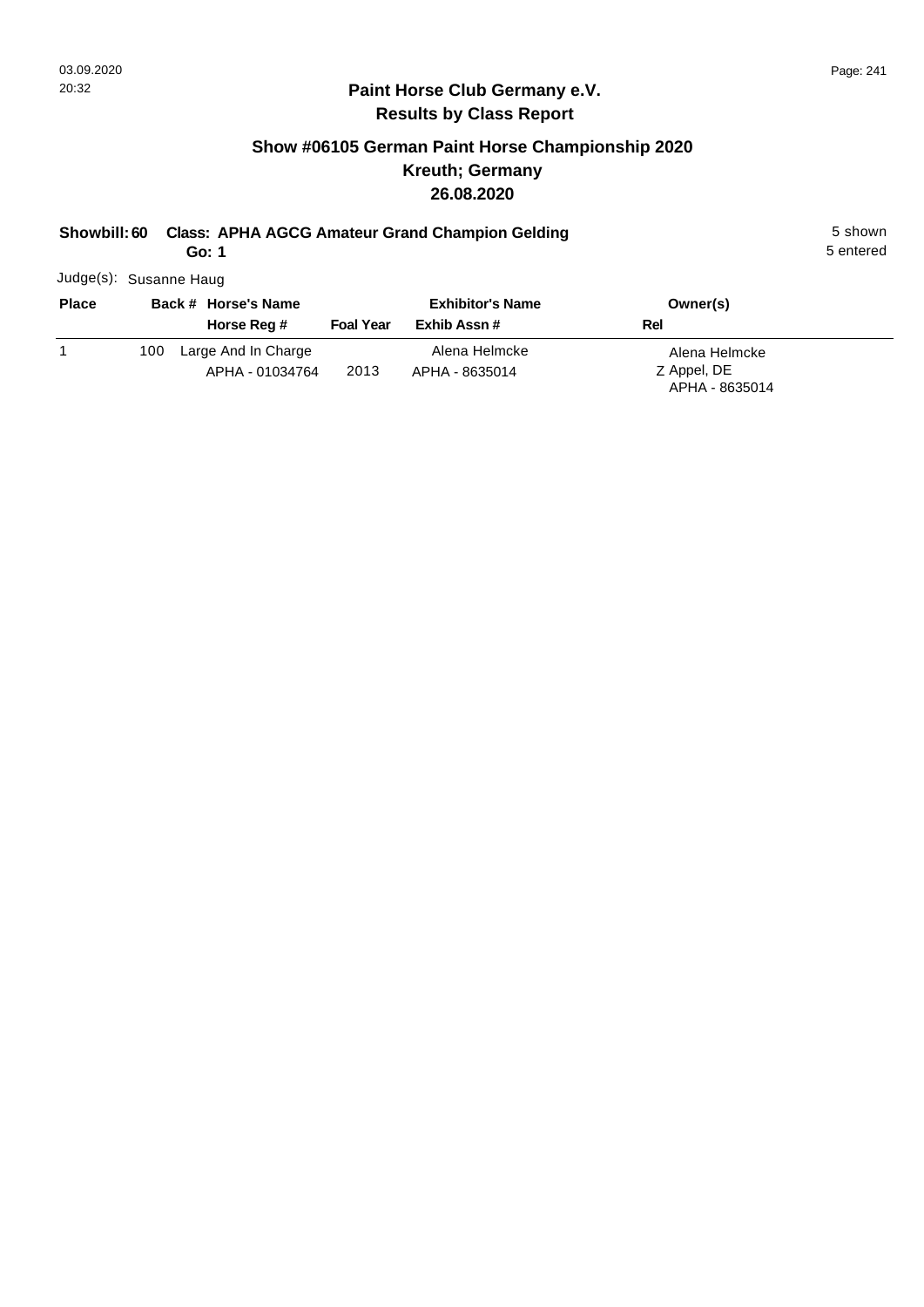## **Show #06106 German Paint Horse Championship 2020 Kreuth; Germany 26.08.2020**

## **Showbill: 60 Class: APHA AGCG Amateur Grand Champion Gelding 5 Shown 5 shown**

**Go: 1**

5 entered

Judge(s): Sonja Merkle

| <b>Place</b> | Back # Horse's Name |                                     | <b>Exhibitor's Name</b> |                                      | Owner(s)                                               |  |
|--------------|---------------------|-------------------------------------|-------------------------|--------------------------------------|--------------------------------------------------------|--|
|              |                     | Horse Reg #                         | <b>Foal Year</b>        | Exhib Assn #                         | Rel                                                    |  |
|              | 142                 | RR Hot N Special<br>APHA - 01071939 | 2017                    | Nadine Baumgaertel<br>APHA - 0143108 | Nadine Baumgaertel<br>Z Oberhaid, DE<br>APHA - 0143108 |  |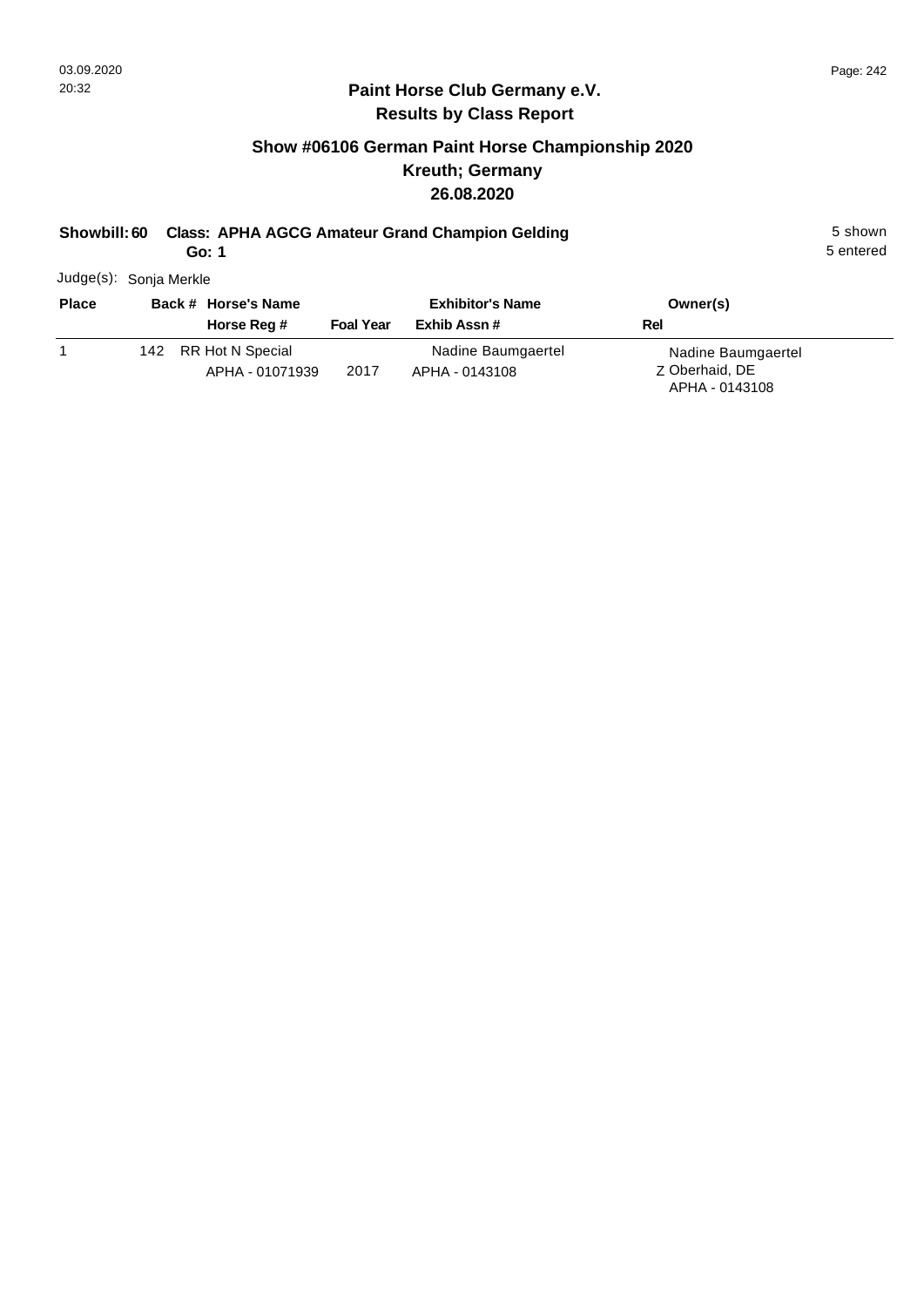## **Show #06107 German Paint Horse Championship 2020 Kreuth; Germany 26.08.2020**

# **Showbill: 60 Class: APHA AGCG Amateur Grand Champion Gelding 5 Shown 5 shown**

**Go: 1**

5 entered

Judge(s): Nicolas Perrin

| <b>Place</b> | Back # Horse's Name                                    | <b>Exhibitor's Name</b> |                                          | Owner(s)                                                       |
|--------------|--------------------------------------------------------|-------------------------|------------------------------------------|----------------------------------------------------------------|
|              | Horse Reg #                                            | <b>Foal Year</b>        | Exhib Assn#                              | Rel                                                            |
|              | <b>Gamblers First Murphy</b><br>104<br>APHA - 00983138 | 2010                    | Joana Christel Sprogoe<br>APHA - 8955431 | Joana Christel Sprogoe<br>Z Bad Oldesloe, DE<br>APHA - 8955431 |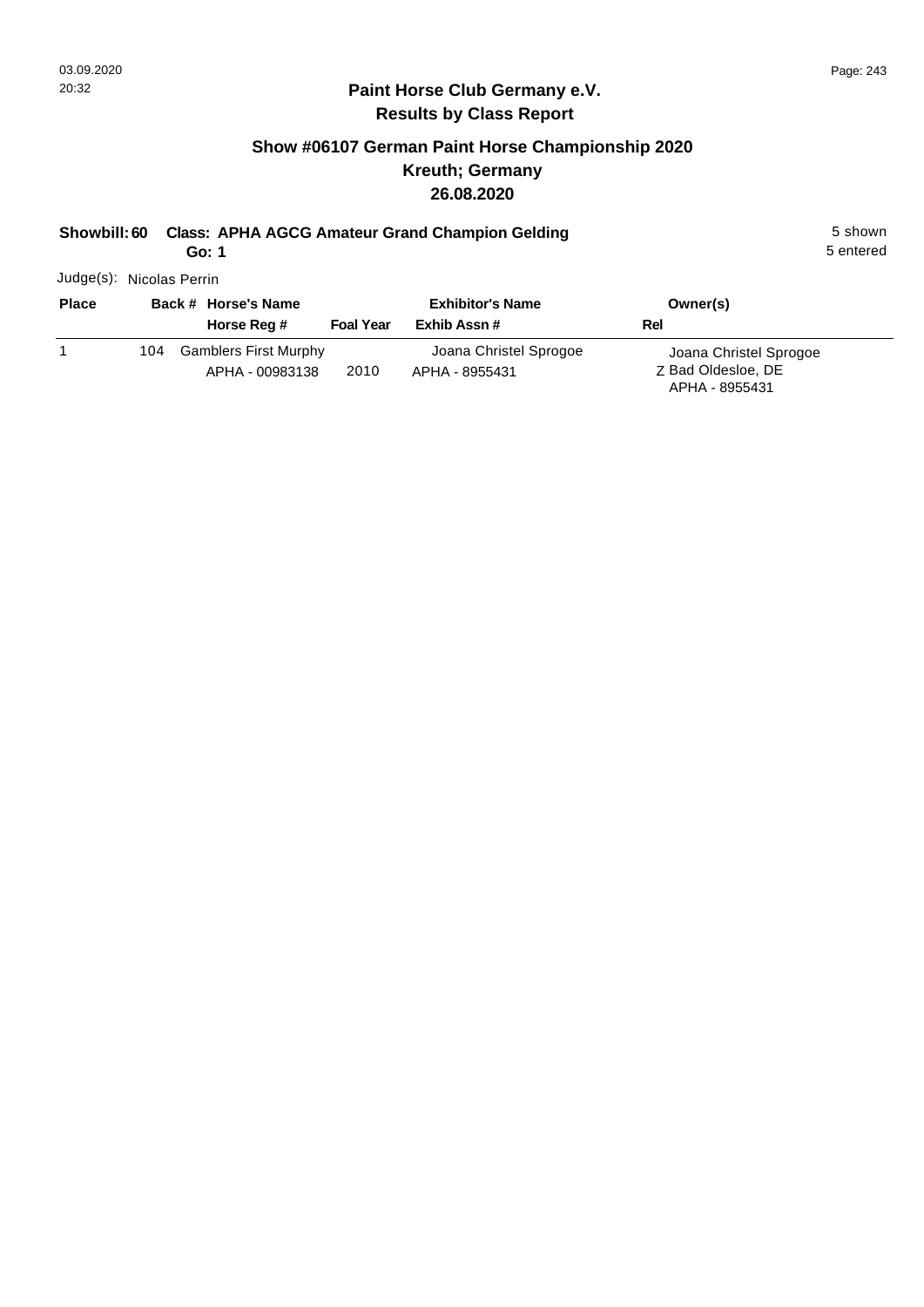## **Show #06108 German Paint Horse Championship 2020 Kreuth; Germany 26.08.2020**

## **Showbill: 60 Class: APHA AGCG Amateur Grand Champion Gelding 5 Shown 5 shown**

**Go: 1**

5 entered

Judge(s): Pierre Ouellet

| <b>Place</b> | Back # Horse's Name                            | <b>Exhibitor's Name</b> |                              | Owner(s)                                                |
|--------------|------------------------------------------------|-------------------------|------------------------------|---------------------------------------------------------|
|              | Horse Reg #                                    | <b>Foal Year</b>        | Exhib Assn #                 | Rel                                                     |
|              | Jacks Cielo Blue Eye<br>193<br>APHA - 01036533 | 2013                    | Anna Sturm<br>APHA - 8892875 | Anna Sturm<br>Z Kleines Wiesental, DE<br>APHA - 8892875 |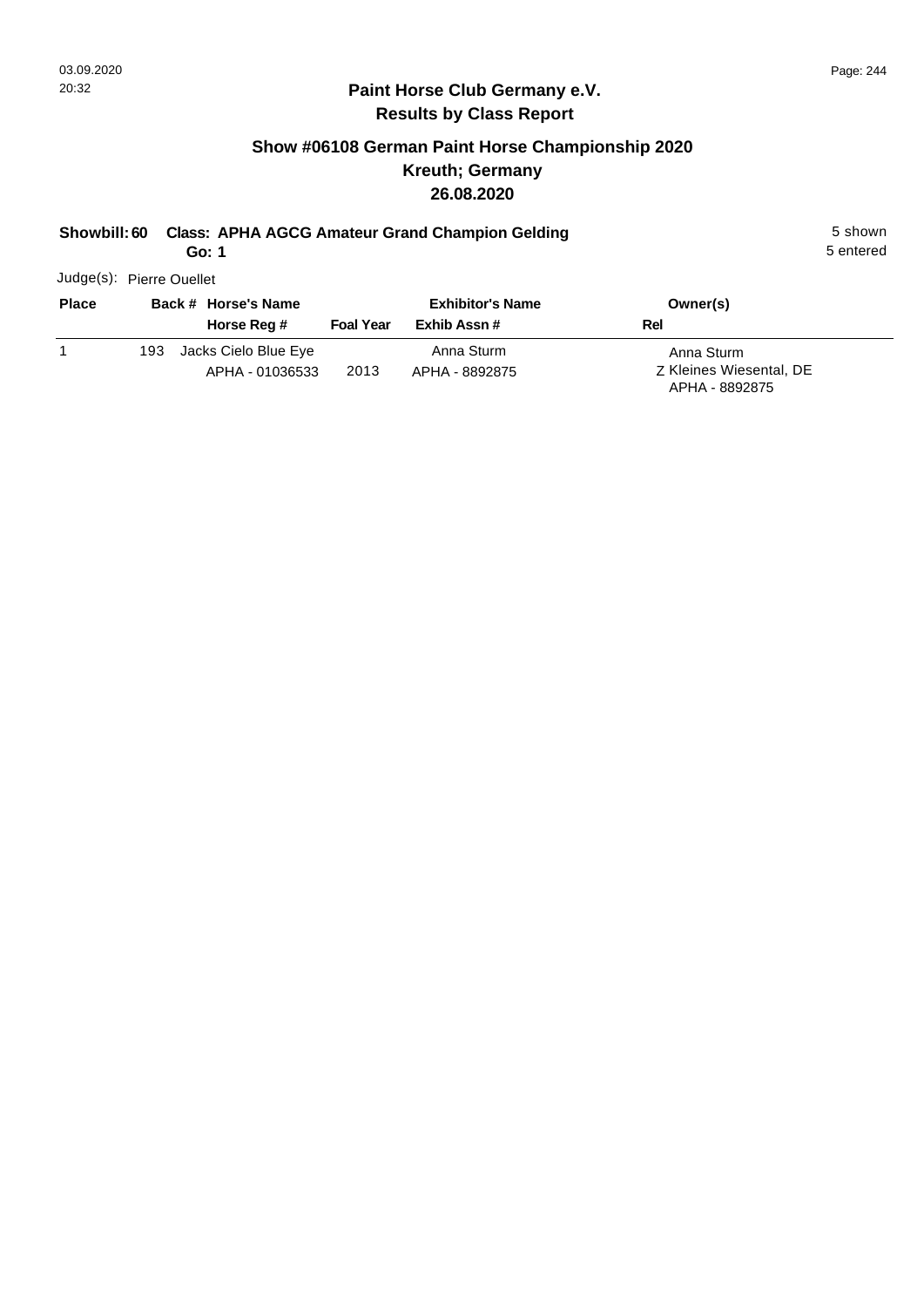## **Show #06105 German Paint Horse Championship 2020 Kreuth; Germany 26.08.2020**

## **Showbill: 61 Class: APHA ARCG Amateur Reserve Champion Gelding 5 Shown 5 shown**

**Go: 1**

5 entered

Judge(s): Susanne Haug

| <b>Place</b> | Back # Horse's Name                        | <b>Exhibitor's Name</b> |                                      | Owner(s)                                               |
|--------------|--------------------------------------------|-------------------------|--------------------------------------|--------------------------------------------------------|
|              | Horse Reg #                                | <b>Foal Year</b>        | Exhib Assn #                         | Rel                                                    |
|              | RR Hot N Special<br>142<br>APHA - 01071939 | 2017                    | Nadine Baumgaertel<br>APHA - 0143108 | Nadine Baumgaertel<br>Z Oberhaid, DE<br>APHA - 0143108 |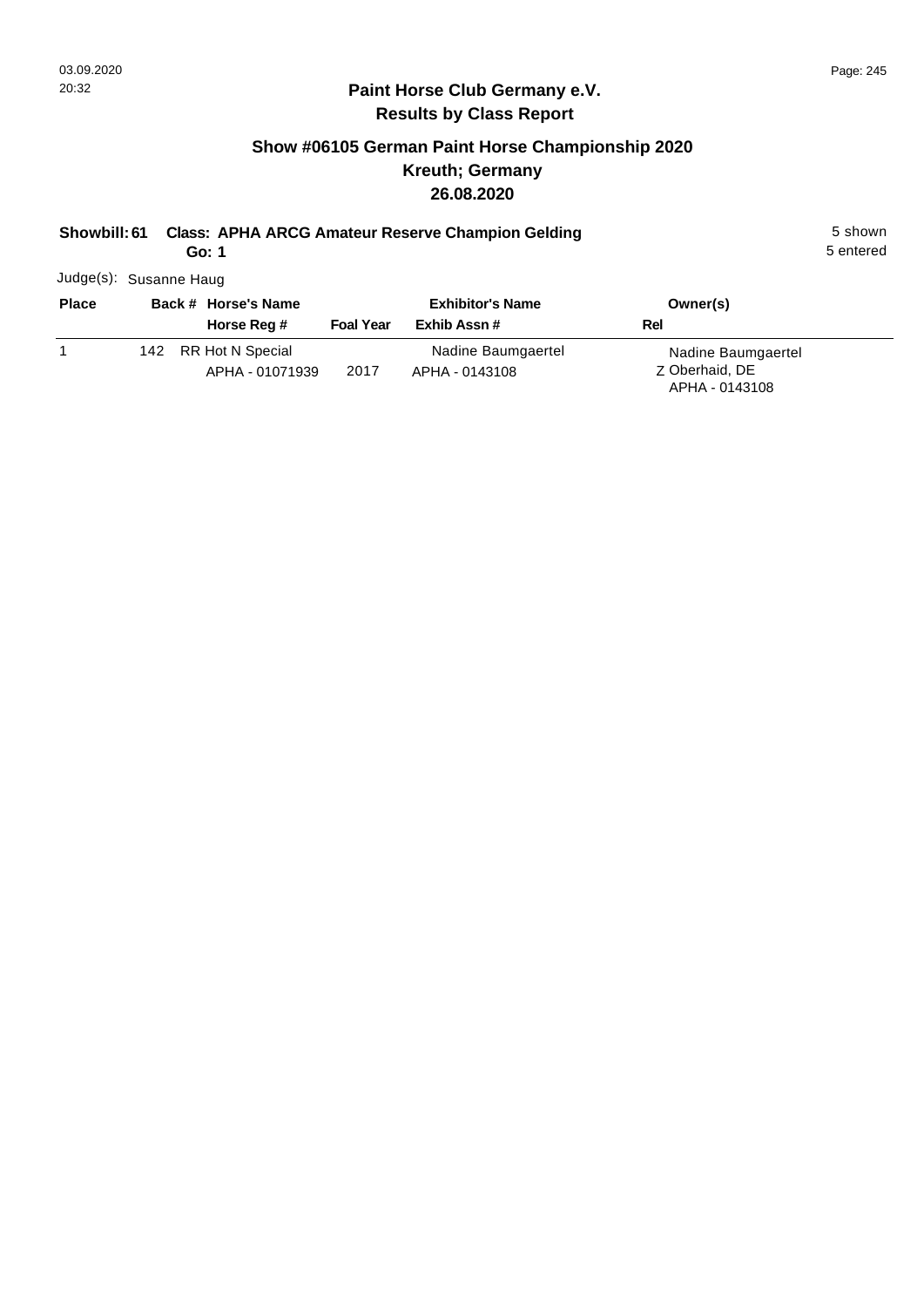## **Show #06106 German Paint Horse Championship 2020 Kreuth; Germany 26.08.2020**

## **Showbill: 61 Class: APHA ARCG Amateur Reserve Champion Gelding 5 Shown 5 shown**

**Go: 1**

5 entered

Judge(s): Sonja Merkle

| <b>Place</b> | Back # Horse's Name                           | <b>Exhibitor's Name</b> |                                     | Owner(s)                                                     |
|--------------|-----------------------------------------------|-------------------------|-------------------------------------|--------------------------------------------------------------|
|              | Horse Reg #                                   | <b>Foal Year</b>        | Exhib Assn#                         | Rel                                                          |
|              | Hes A Lucky Delight<br>202<br>APHA - 01007309 | 2010                    | Annette Mortensen<br>APHA - 8268098 | Viggo & Annette Mortensen<br>Z Tistrup, DK<br>APHA - 8261506 |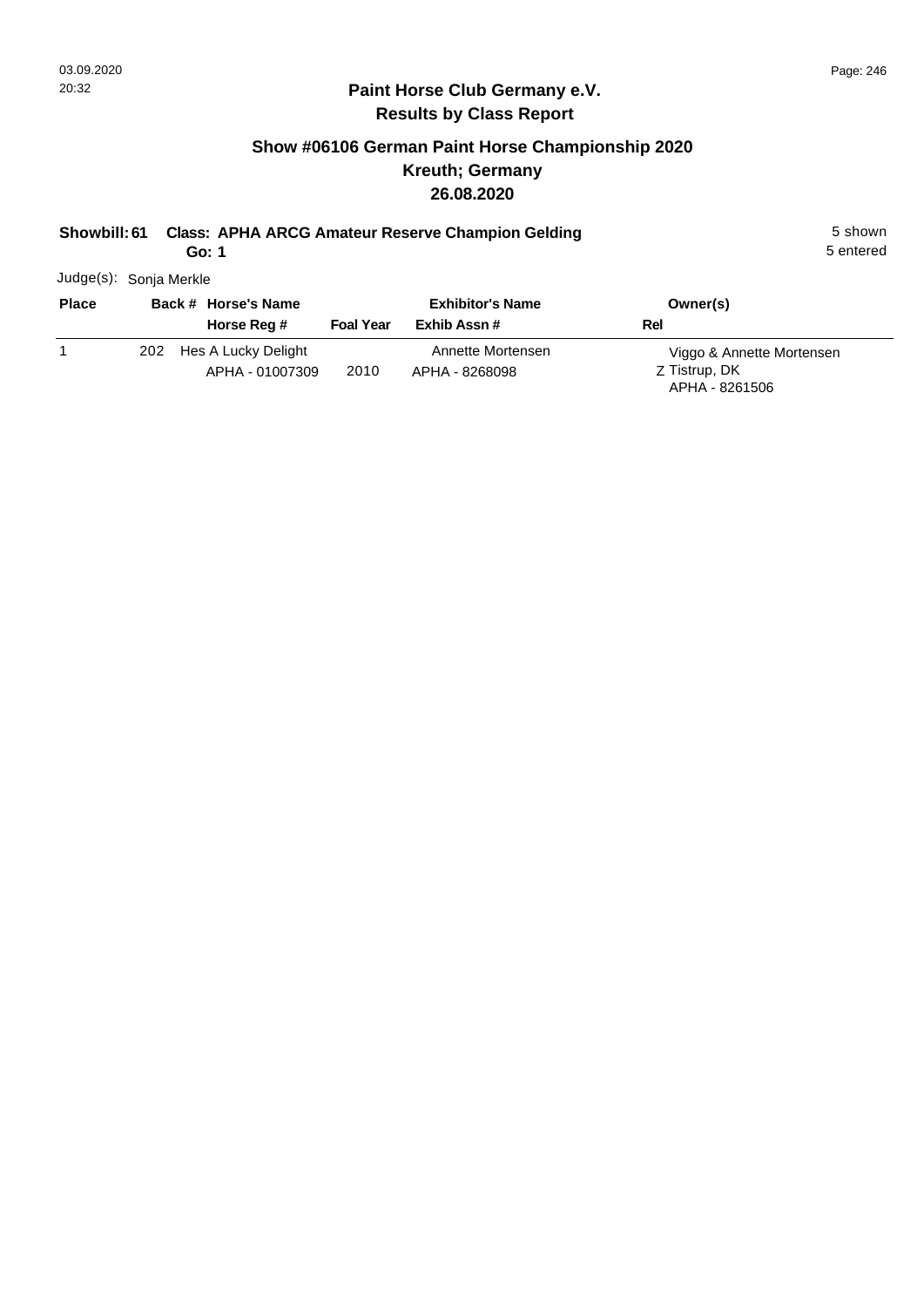## **Show #06107 German Paint Horse Championship 2020 Kreuth; Germany 26.08.2020**

# **Showbill: 61 Class: APHA ARCG Amateur Reserve Champion Gelding 5 Shown 5 shown**

**Go: 1**

5 entered

Judge(s): Nicolas Perrin

| <b>Place</b> | Back # Horse's Name                           | <b>Exhibitor's Name</b> |                                     | Owner(s)                                                     |
|--------------|-----------------------------------------------|-------------------------|-------------------------------------|--------------------------------------------------------------|
|              | Horse Reg #                                   | <b>Foal Year</b>        | Exhib Assn#                         | Rel                                                          |
|              | Hes A Lucky Delight<br>202<br>APHA - 01007309 | 2010                    | Annette Mortensen<br>APHA - 8268098 | Viggo & Annette Mortensen<br>Z Tistrup, DK<br>APHA - 8261506 |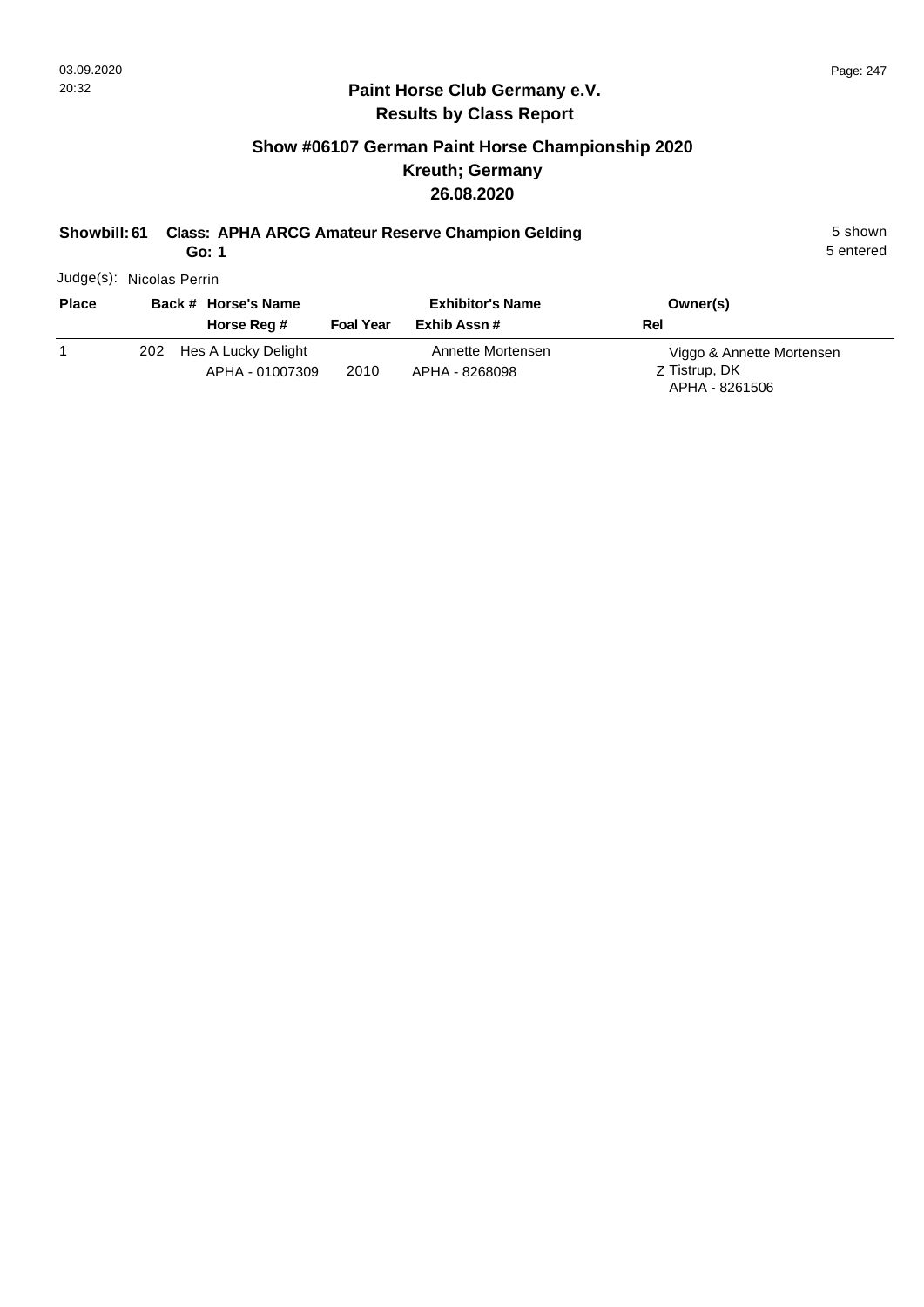## **Show #06108 German Paint Horse Championship 2020 Kreuth; Germany 26.08.2020**

# **Showbill: 61 Class: APHA ARCG Amateur Reserve Champion Gelding 5 Shown 5 shown**

**Go: 1**

5 entered

Judge(s): Pierre Ouellet

| <b>Place</b> | Back # Horse's Name                           | <b>Exhibitor's Name</b> |                                     | Owner(s)                                                     |
|--------------|-----------------------------------------------|-------------------------|-------------------------------------|--------------------------------------------------------------|
|              | Horse Reg #                                   | <b>Foal Year</b>        | Exhib Assn#                         | Rel                                                          |
|              | Hes A Lucky Delight<br>202<br>APHA - 01007309 | 2010                    | Annette Mortensen<br>APHA - 8268098 | Viggo & Annette Mortensen<br>Z Tistrup, DK<br>APHA - 8261506 |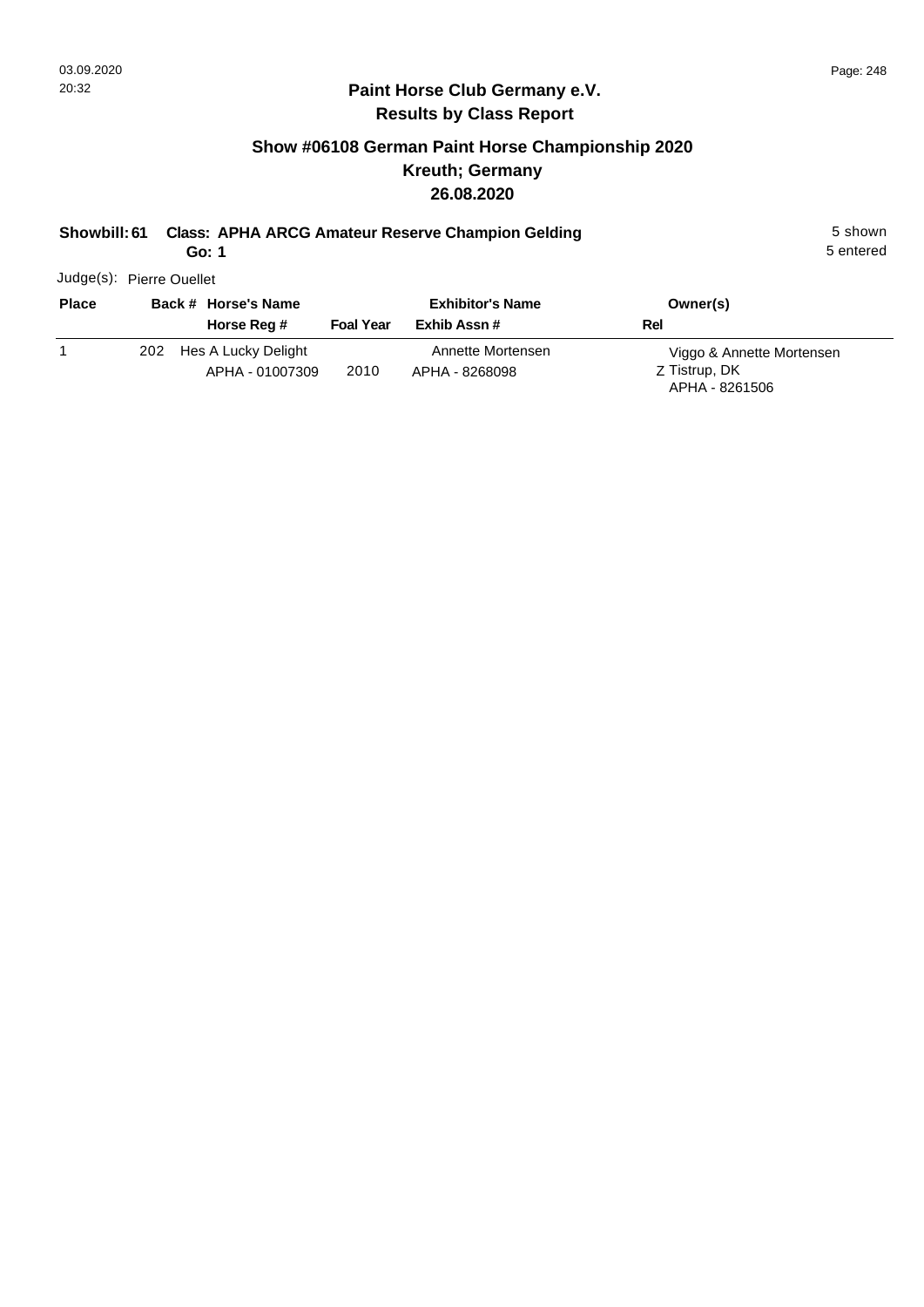#### **Paint Horse Club Germany e.V. Results by Class Report**

## **Show #06105 German Paint Horse Championship 2020 Kreuth; Germany 26.08.2020**

**Showbill: 62 Class: APHA ABS7 Amt SPB Geldings All Ages** 4 shown

**Go: 1**

|              |     | Judge(s): Susanne Haug                   |                  |                                         |                                                              |  |  |  |  |
|--------------|-----|------------------------------------------|------------------|-----------------------------------------|--------------------------------------------------------------|--|--|--|--|
| <b>Place</b> |     | Back # Horse's Name<br>Horse Reg #       | <b>Foal Year</b> | <b>Exhibitor's Name</b><br>Exhib Assn#  | Owner(s)<br>Rel                                              |  |  |  |  |
| 1            | 537 | Move On The Wild Side<br>APHA - 01050974 | 2015             | Theresa Hofbauer<br>APHA - 9161548      | Theresa Hofbauer<br>Z Wels, AT<br>APHA - 9161548             |  |  |  |  |
| 2            | 505 | Sam Okie Lena<br>APHA - 00641442         | 2001             | Sabrina Busch<br>APHA - 9156124         | Sabrina Busch<br>Z Bremervoerde-Bevern, DE<br>APHA - 9156124 |  |  |  |  |
| 3            | 513 | AM Neo Tech<br>APHA - 01081514           | 2018             | Corinna Kinzel<br>APHA - 8918675        | Corinna Kinzel<br>Z Langenau, DE<br>APHA - 8918675           |  |  |  |  |
| 4            | 545 | Certainprinciplechip<br>APHA - 01071312  | 2015             | Dr. Med Cvetan Taskov<br>APHA - 9156481 | Dr. Med Cvetan Taskov<br>Z Ottenhofen, DE<br>APHA - 9156481  |  |  |  |  |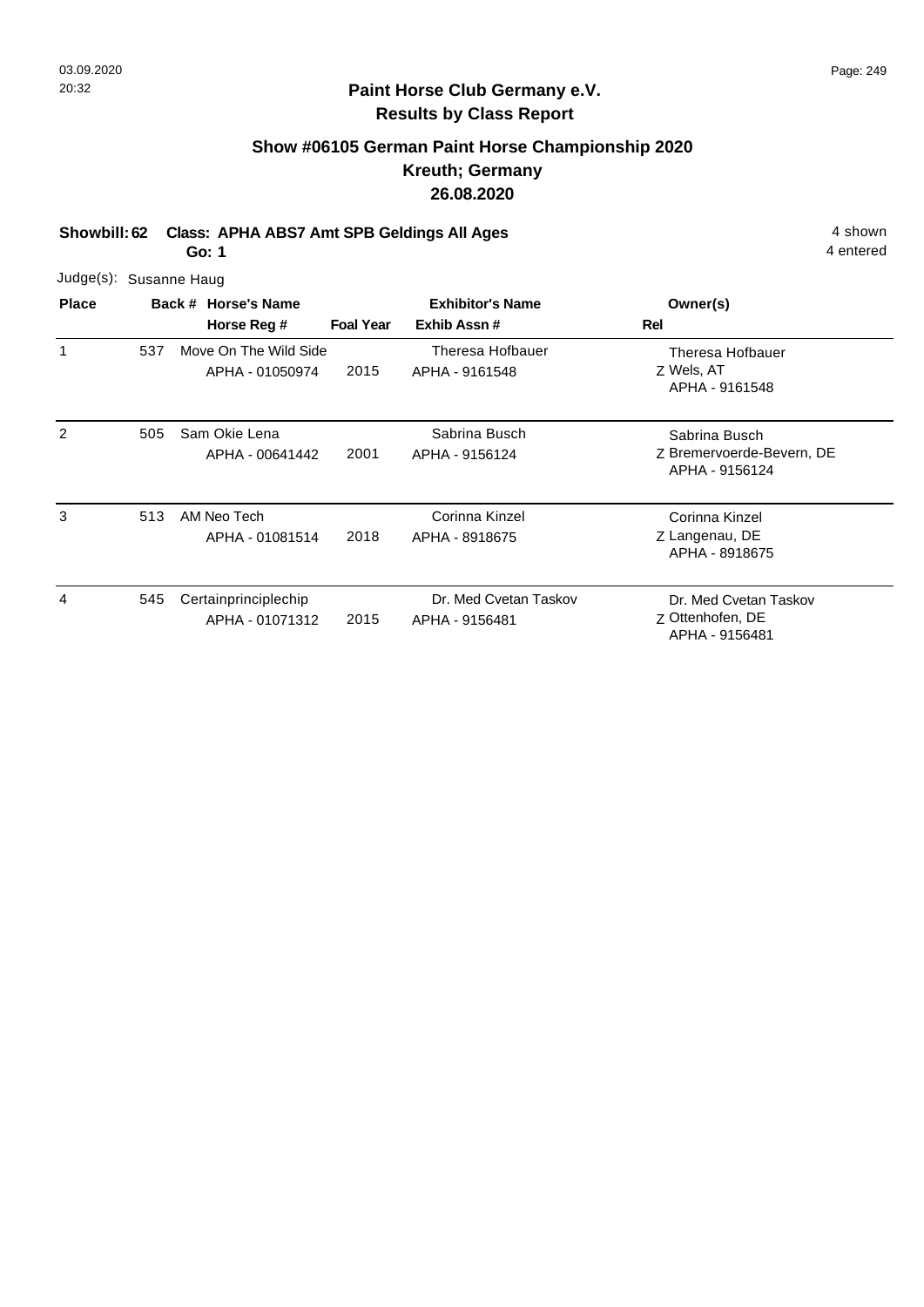#### **Paint Horse Club Germany e.V. Results by Class Report**

## **Show #06106 German Paint Horse Championship 2020 Kreuth; Germany 26.08.2020**

**Showbill: 62 Class: APHA ABS7 Amt SPB Geldings All Ages** 4 shown

**Go: 1**

|              | Judge(s): Sonja Merkle |  |                                          |                  |                                         |                                                              |  |  |  |
|--------------|------------------------|--|------------------------------------------|------------------|-----------------------------------------|--------------------------------------------------------------|--|--|--|
| <b>Place</b> |                        |  | Back # Horse's Name<br>Horse Reg #       | <b>Foal Year</b> | <b>Exhibitor's Name</b><br>Exhib Assn#  | Owner(s)<br>Rel                                              |  |  |  |
| 1            | 545                    |  | Certainprinciplechip<br>APHA - 01071312  | 2015             | Dr. Med Cvetan Taskov<br>APHA - 9156481 | Dr. Med Cvetan Taskov<br>Z Ottenhofen, DE<br>APHA - 9156481  |  |  |  |
| 2            | 537                    |  | Move On The Wild Side<br>APHA - 01050974 | 2015             | Theresa Hofbauer<br>APHA - 9161548      | Theresa Hofbauer<br>Z Wels, AT<br>APHA - 9161548             |  |  |  |
| 3            | 505                    |  | Sam Okie Lena<br>APHA - 00641442         | 2001             | Sabrina Busch<br>APHA - 9156124         | Sabrina Busch<br>Z Bremervoerde-Bevern, DE<br>APHA - 9156124 |  |  |  |
| 4            | 513                    |  | AM Neo Tech<br>APHA - 01081514           | 2018             | Corinna Kinzel<br>APHA - 8918675        | Corinna Kinzel<br>Z Langenau, DE<br>APHA - 8918675           |  |  |  |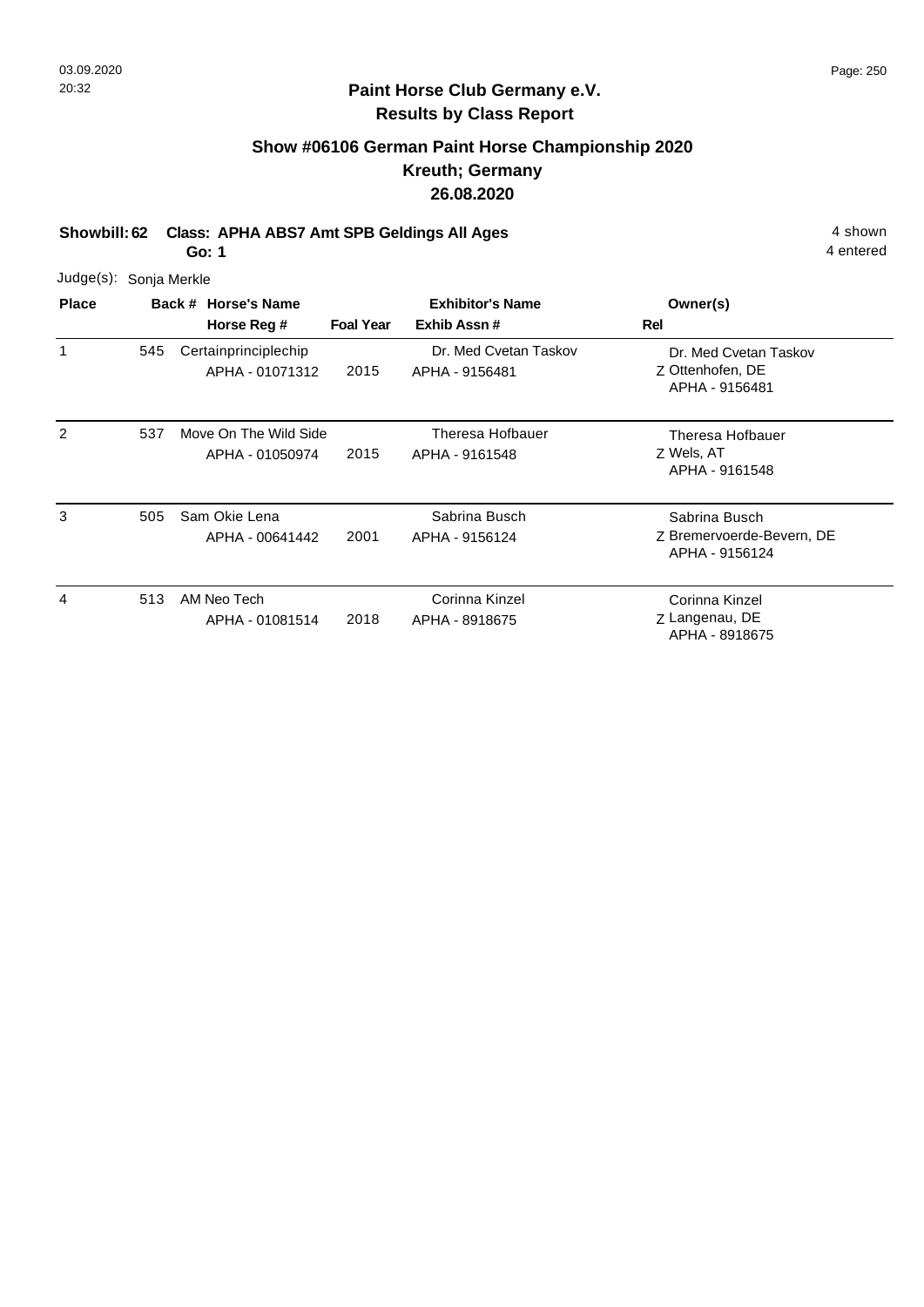## **Show #06107 German Paint Horse Championship 2020 Kreuth; Germany 26.08.2020**

**Showbill: 62 Class: APHA ABS7 Amt SPB Geldings All Ages** 4 shown

**Go: 1**

4 entered

Judge(s): Nicolas Perrin

| <b>Place</b> |     | Back # Horse's Name<br>Horse Reg #       | <b>Foal Year</b> | <b>Exhibitor's Name</b><br>Exhib Assn# | Owner(s)<br>Rel                                              |
|--------------|-----|------------------------------------------|------------------|----------------------------------------|--------------------------------------------------------------|
| 1            | 537 | Move On The Wild Side<br>APHA - 01050974 | 2015             | Theresa Hofbauer<br>APHA - 9161548     | Theresa Hofbauer<br>Z Wels, AT<br>APHA - 9161548             |
| 2            | 505 | Sam Okie Lena<br>APHA - 00641442         | 2001             | Sabrina Busch<br>APHA - 9156124        | Sabrina Busch<br>Z Bremervoerde-Bevern, DE<br>APHA - 9156124 |
| 3            | 513 | AM Neo Tech<br>APHA - 01081514           | 2018             | Corinna Kinzel<br>APHA - 8918675       | Corinna Kinzel<br>Z Langenau, DE<br>APHA - 8918675           |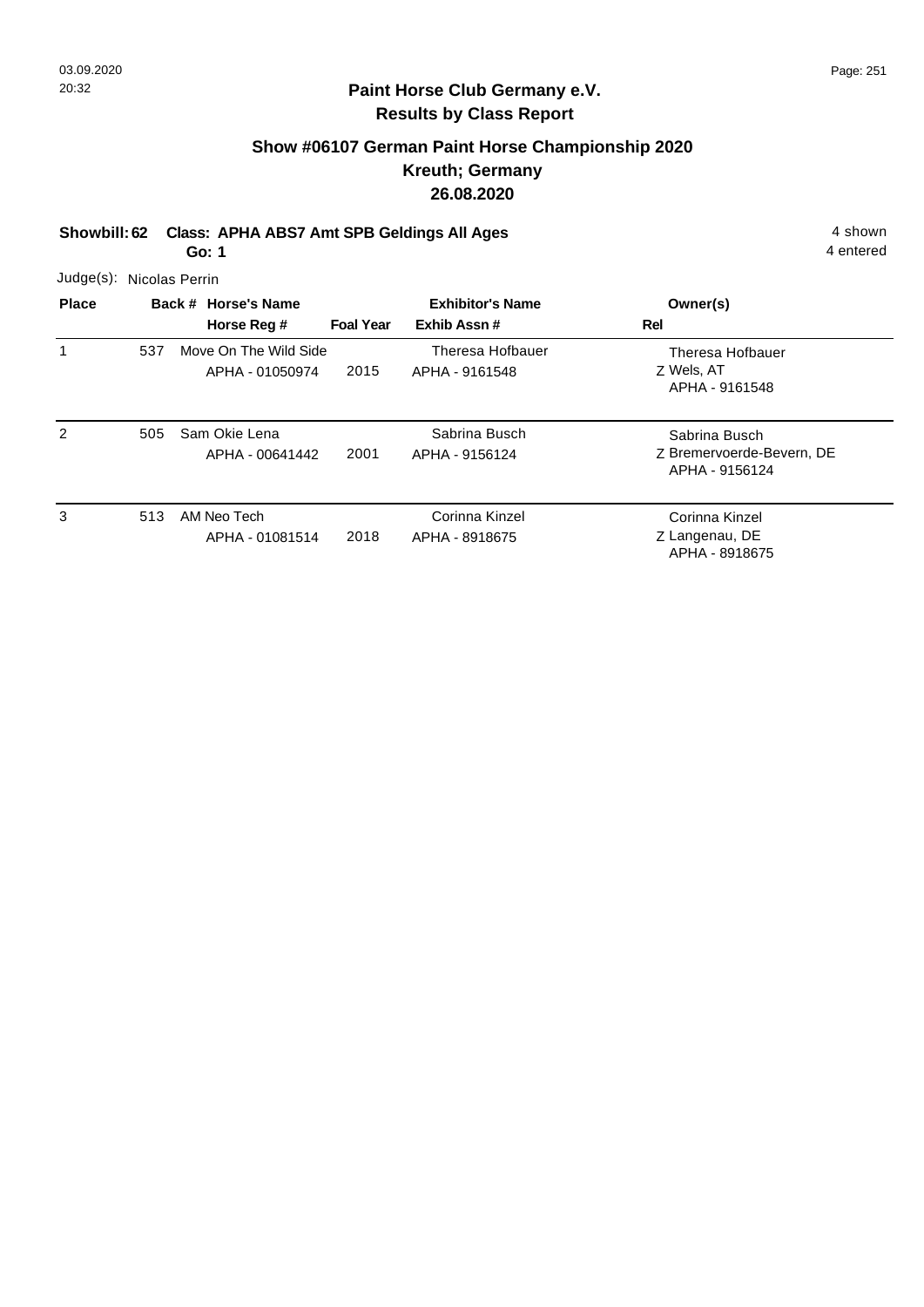## **Show #06108 German Paint Horse Championship 2020 Kreuth; Germany 26.08.2020**

**Showbill: 62 Class: APHA ABS7 Amt SPB Geldings All Ages** 4 shown

**Go: 1**

4 entered

Judge(s): Pierre Ouellet

| <b>Place</b> |     | Back # Horse's Name                      | <b>Exhibitor's Name</b> |                                         | Owner(s)                                                     |
|--------------|-----|------------------------------------------|-------------------------|-----------------------------------------|--------------------------------------------------------------|
|              |     | Horse Reg #                              | <b>Foal Year</b>        | Exhib Assn#                             | Rel                                                          |
| 1            | 537 | Move On The Wild Side<br>APHA - 01050974 | 2015                    | Theresa Hofbauer<br>APHA - 9161548      | Theresa Hofbauer<br>Z Wels, AT<br>APHA - 9161548             |
| 2            | 545 | Certainprinciplechip<br>APHA - 01071312  | 2015                    | Dr. Med Cvetan Taskov<br>APHA - 9156481 | Dr. Med Cvetan Taskov<br>Z Ottenhofen, DE<br>APHA - 9156481  |
| 3            | 505 | Sam Okie Lena<br>APHA - 00641442         | 2001                    | Sabrina Busch<br>APHA - 9156124         | Sabrina Busch<br>Z Bremervoerde-Bevern, DE<br>APHA - 9156124 |
| 4            | 513 | AM Neo Tech<br>APHA - 01081514           | 2018                    | Corinna Kinzel<br>APHA - 8918675        | Corinna Kinzel<br>Z Langenau, DE<br>APHA - 8918675           |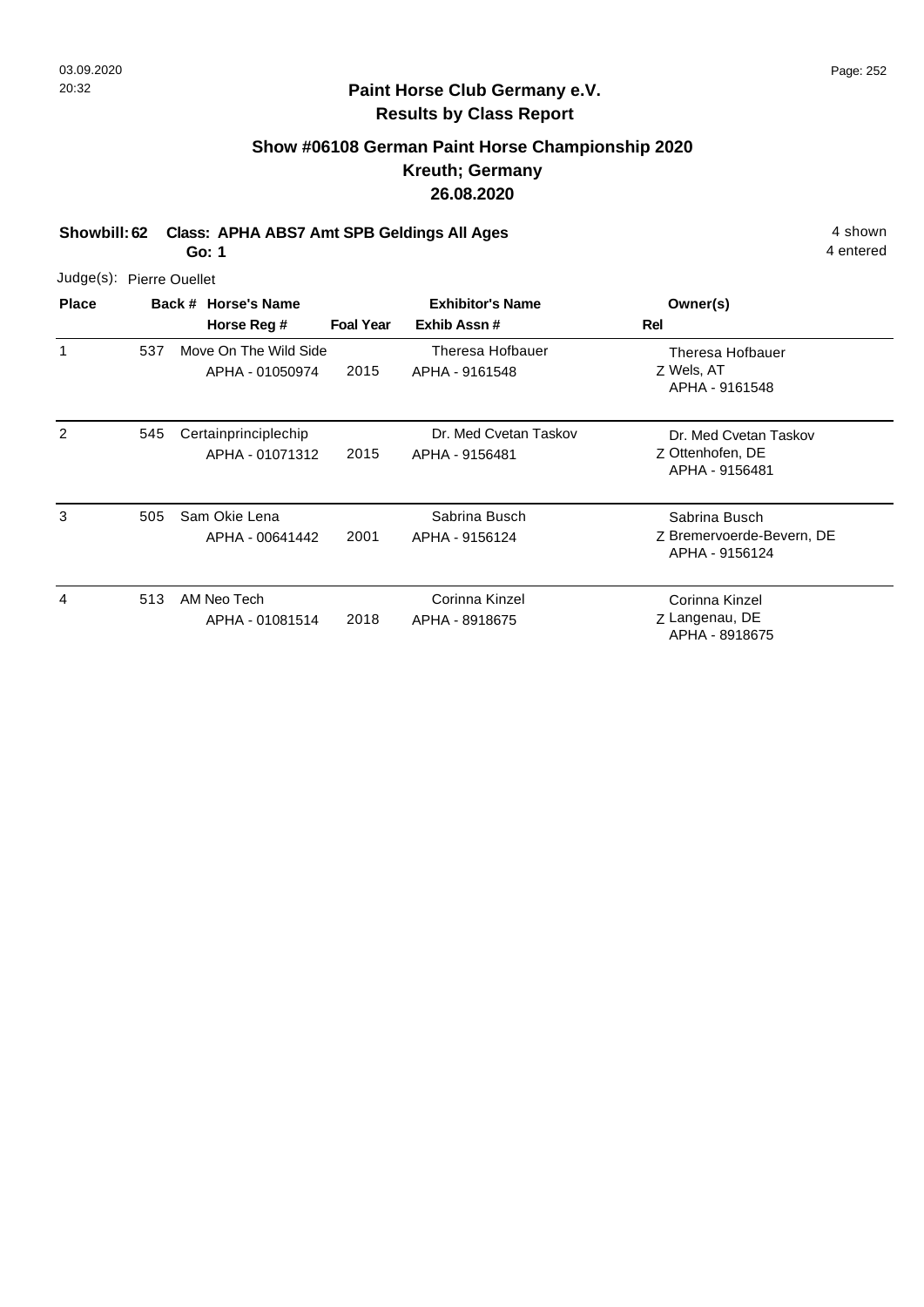#### **Paint Horse Club Germany e.V. Results by Class Report**

## **Show #06105 German Paint Horse Championship 2020 Kreuth; Germany 26.08.2020**

## **Showbill: 63 Class: APHA ABGG Amt SPB Grand Champion Gelding 2 shown 2 shown**

**Go: 1**

Judge(s): Susanne Haug

| <b>Place</b> | Back # Horse's Name |                                          |                  | <b>Exhibitor's Name</b>            |     | Owner(s)                                         |
|--------------|---------------------|------------------------------------------|------------------|------------------------------------|-----|--------------------------------------------------|
|              |                     | Horse Reg #                              | <b>Foal Year</b> | Exhib Assn #                       | Rel |                                                  |
|              | 537                 | Move On The Wild Side<br>APHA - 01050974 | 2015             | Theresa Hofbauer<br>APHA - 9161548 |     | Theresa Hofbauer<br>Z Wels, AT<br>APHA - 9161548 |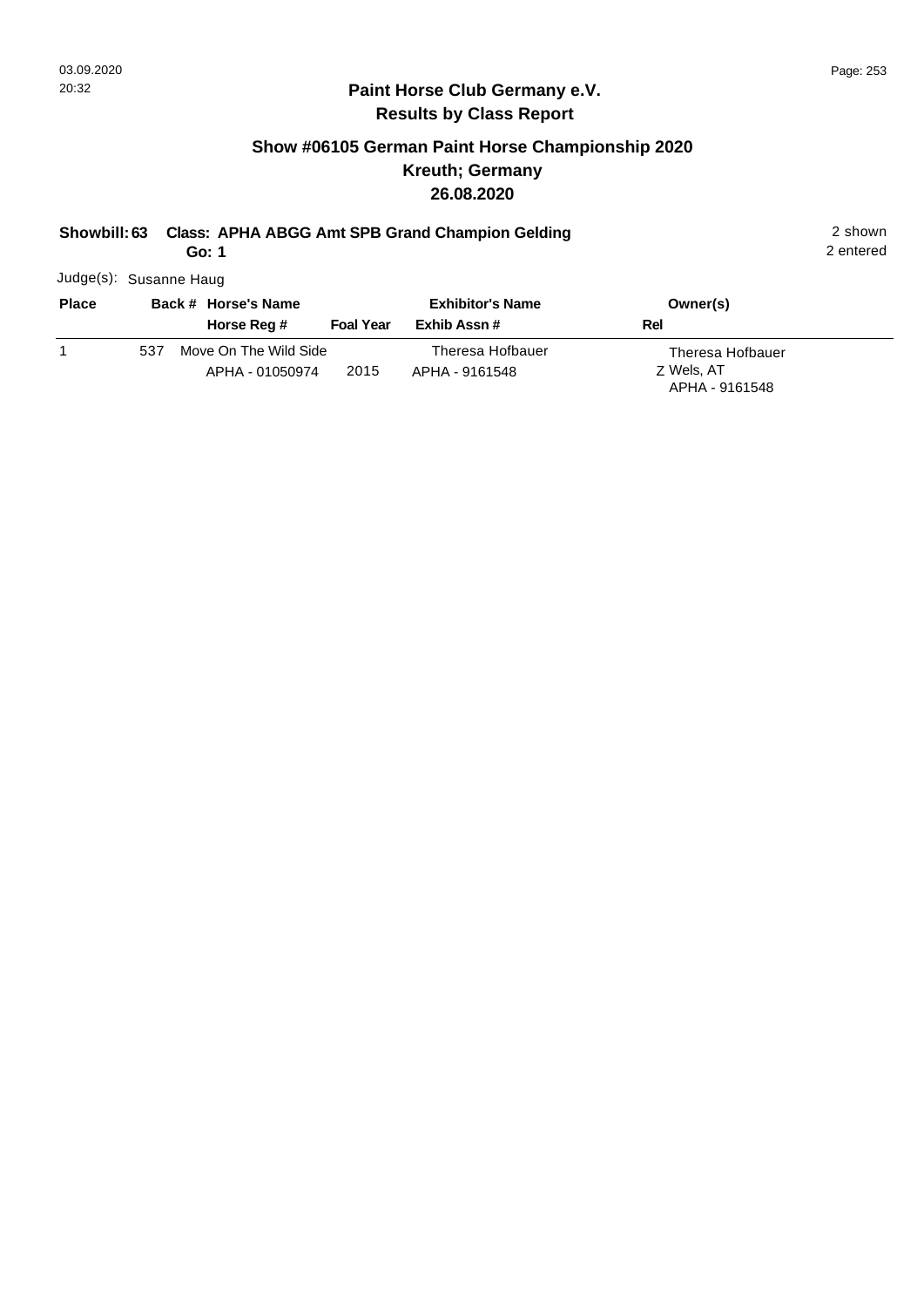## **Show #06106 German Paint Horse Championship 2020 Kreuth; Germany 26.08.2020**

|  | Showbill: 63 Class: APHA ABGG Amt SPB Grand Champion Gelding | 2 shown |
|--|--------------------------------------------------------------|---------|
|--|--------------------------------------------------------------|---------|

2 entered

**Go: 1**

| Judge(s): Sonja Merkle |     |                                         |                  |                                         |                                                             |
|------------------------|-----|-----------------------------------------|------------------|-----------------------------------------|-------------------------------------------------------------|
| <b>Place</b>           |     | Back # Horse's Name<br>Horse Reg #      | <b>Foal Year</b> | <b>Exhibitor's Name</b><br>Exhib Assn#  | Owner(s)<br>Rel                                             |
|                        | 545 | Certainprinciplechip<br>APHA - 01071312 | 2015             | Dr. Med Cvetan Taskov<br>APHA - 9156481 | Dr. Med Cvetan Taskov<br>Z Ottenhofen, DE<br>APHA - 9156481 |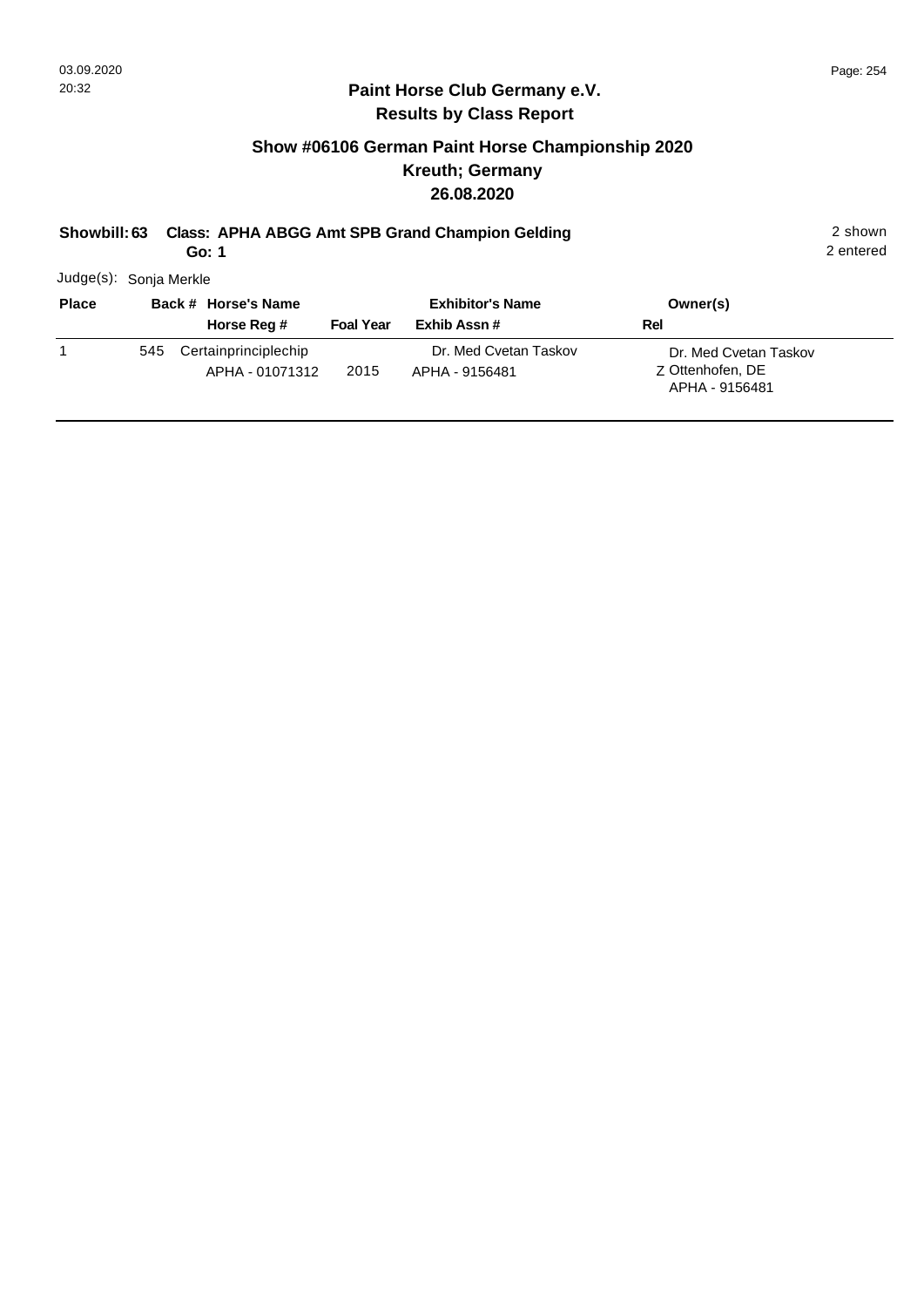#### **Paint Horse Club Germany e.V. Results by Class Report**

## **Show #06107 German Paint Horse Championship 2020 Kreuth; Germany 26.08.2020**

## **Showbill: 63 Class: APHA ABGG Amt SPB Grand Champion Gelding 2 shown 2 shown**

**Go: 1**

Judge(s): Nicolas Perrin

| <b>Place</b> | Back # Horse's Name                             | <b>Exhibitor's Name</b>                    | Owner(s)                                         |
|--------------|-------------------------------------------------|--------------------------------------------|--------------------------------------------------|
|              | <b>Foal Year</b><br>Horse Reg #                 | Exhib Assn #                               | Rel                                              |
|              | Move On The Wild Side<br>537<br>APHA - 01050974 | Theresa Hofbauer<br>2015<br>APHA - 9161548 | Theresa Hofbauer<br>Z Wels, AT<br>APHA - 9161548 |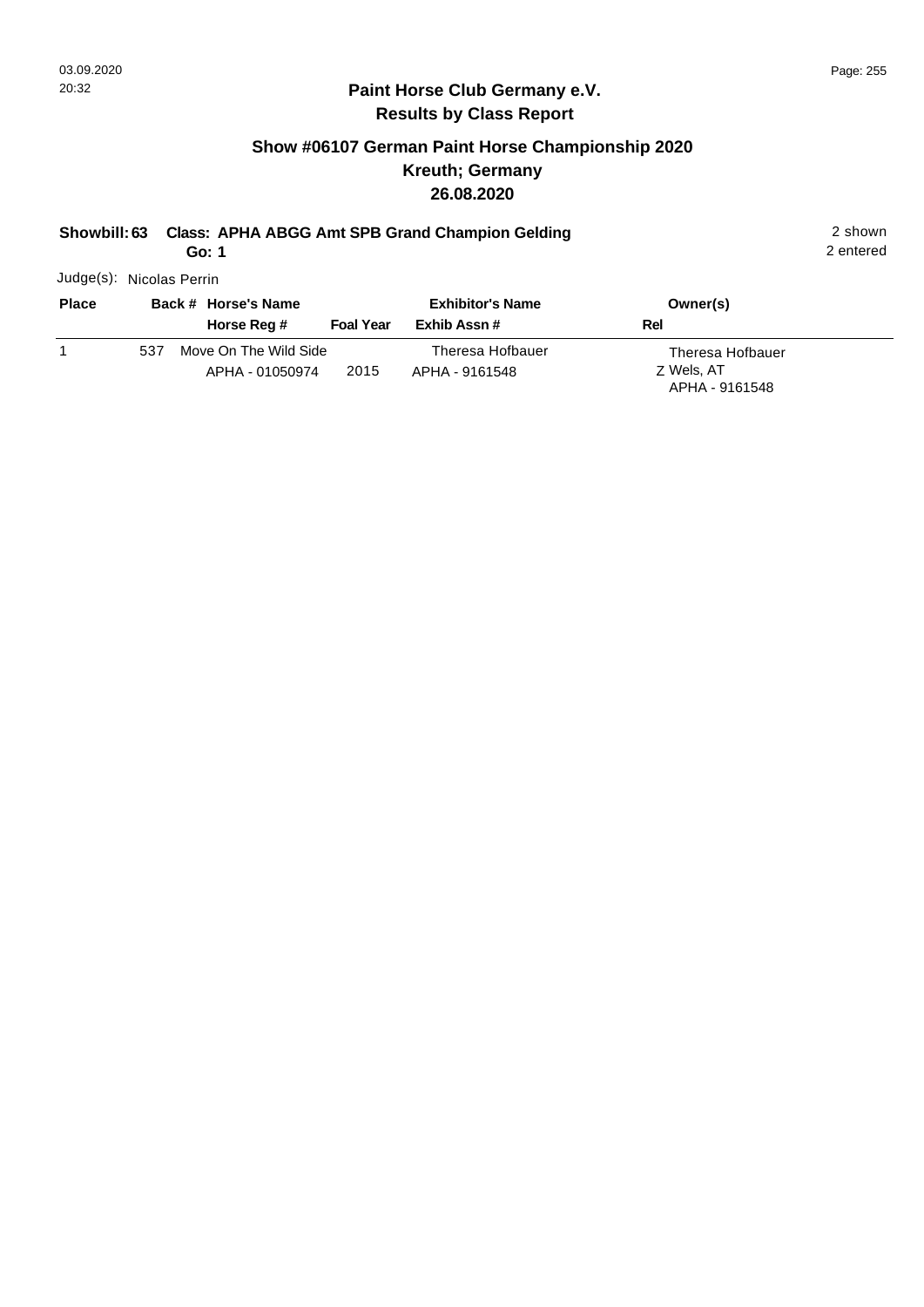#### **Paint Horse Club Germany e.V. Results by Class Report**

## **Show #06108 German Paint Horse Championship 2020 Kreuth; Germany 26.08.2020**

## **Showbill: 63 Class: APHA ABGG Amt SPB Grand Champion Gelding 2 shown 2 shown**

**Go: 1**

Judge(s): Pierre Ouellet

| <b>Place</b> | Back # Horse's Name                             | <b>Exhibitor's Name</b>                    | Owner(s)                                         |
|--------------|-------------------------------------------------|--------------------------------------------|--------------------------------------------------|
|              | Horse Reg #                                     | Exhib Assn #<br><b>Foal Year</b>           | Rel                                              |
|              | Move On The Wild Side<br>537<br>APHA - 01050974 | Theresa Hofbauer<br>2015<br>APHA - 9161548 | Theresa Hofbauer<br>Z Wels, AT<br>APHA - 9161548 |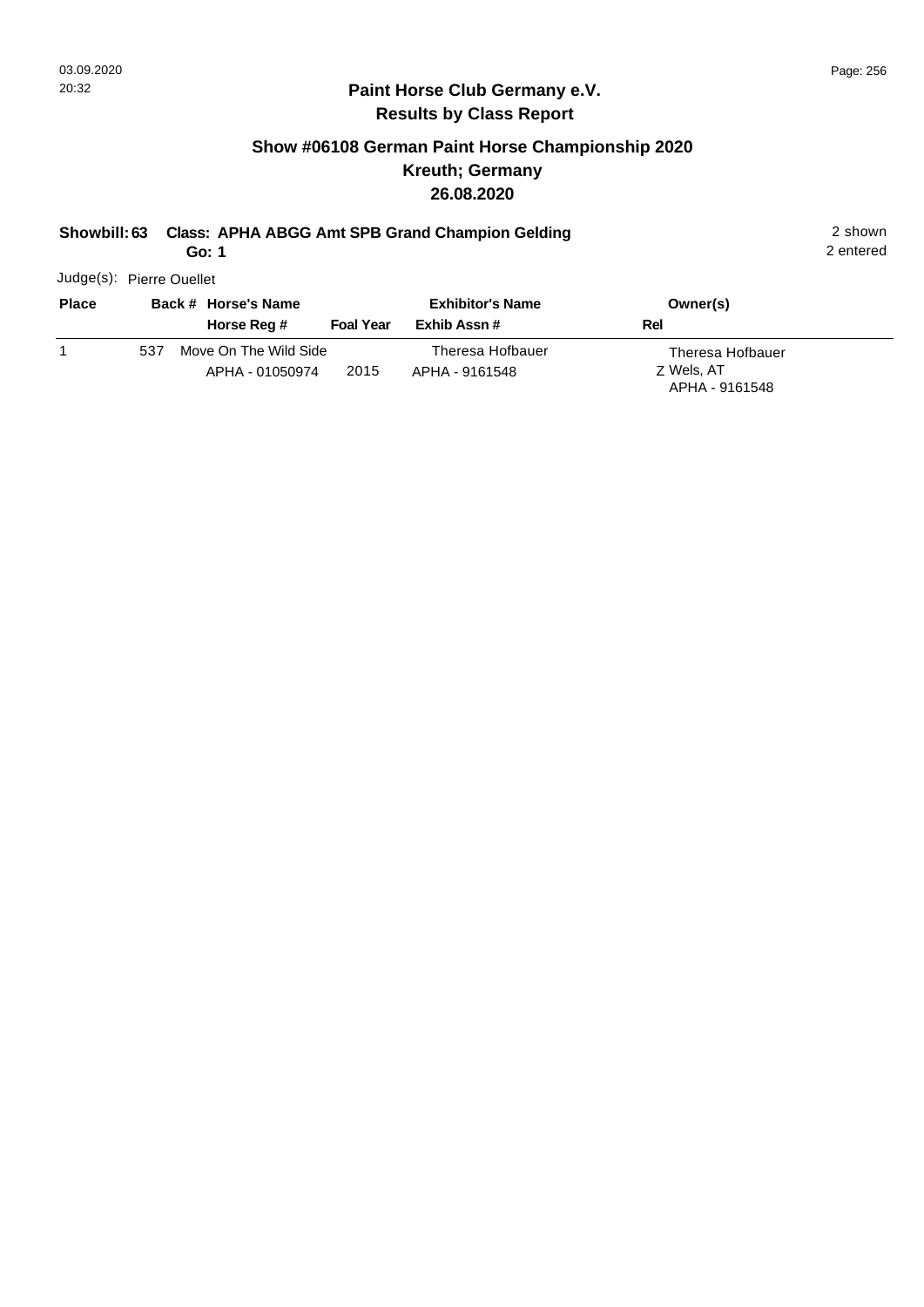## **Show #06105 German Paint Horse Championship 2020 Kreuth; Germany 26.08.2020**

## **Showbill: 64 Class: APHA ABRX Amt SPB Reserve Champion Gelding** 3 shown 3 shown

**Go: 1**

3 entered

Judge(s): Susanne Haug

| <b>Place</b> | Back # Horse's Name                     |                  | <b>Exhibitor's Name</b>         | Owner(s)                                                     |
|--------------|-----------------------------------------|------------------|---------------------------------|--------------------------------------------------------------|
|              | Horse Reg #                             | <b>Foal Year</b> | Exhib Assn #                    | Rel                                                          |
|              | Sam Okie Lena<br>505<br>APHA - 00641442 | 2001             | Sabrina Busch<br>APHA - 9156124 | Sabrina Busch<br>Z Bremervoerde-Bevern, DE<br>APHA - 9156124 |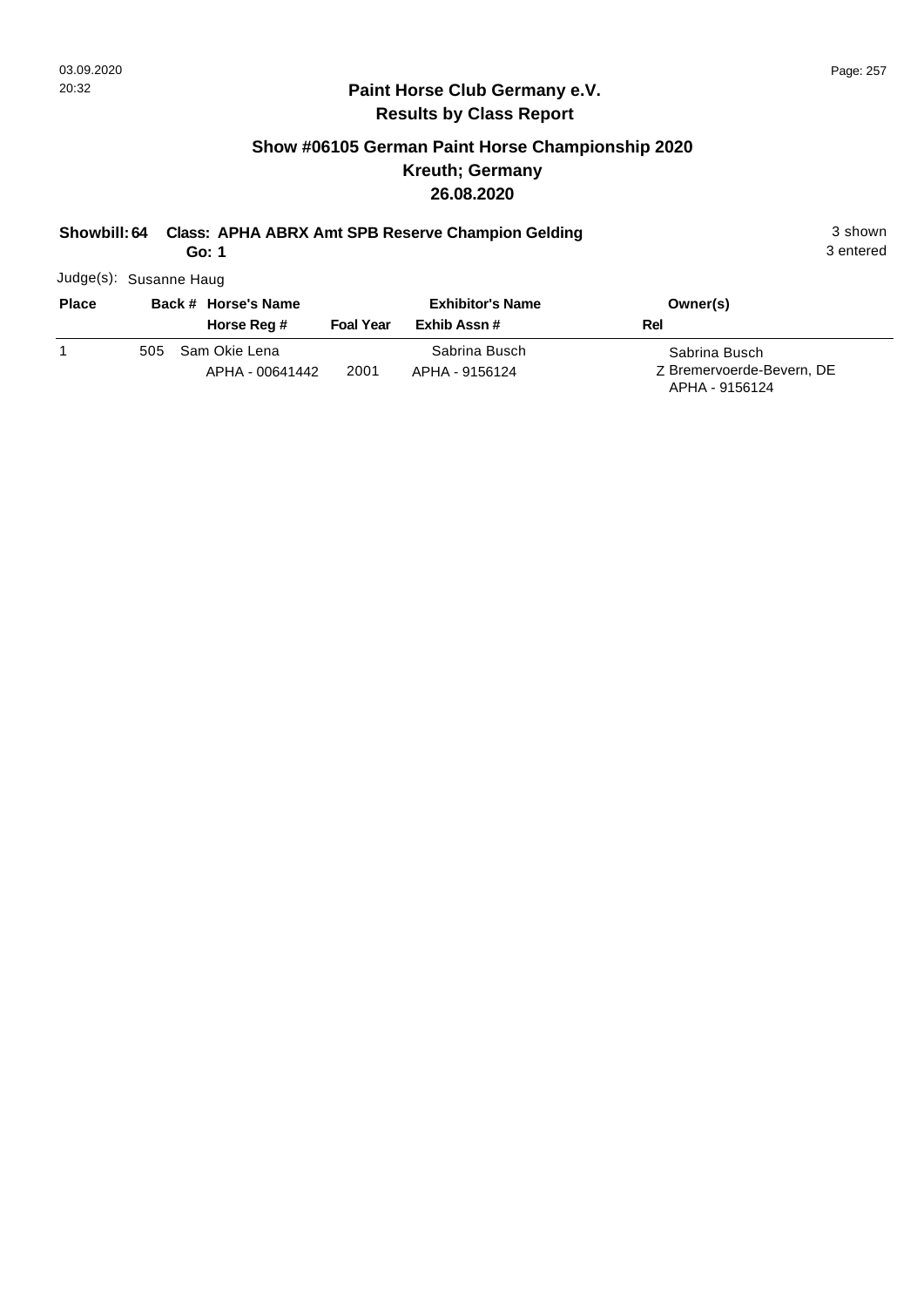## **Show #06106 German Paint Horse Championship 2020 Kreuth; Germany 26.08.2020**

## **Showbill: 64 Class: APHA ABRX Amt SPB Reserve Champion Gelding** 3 shown 3 shown

**Go: 1**

3 entered

Judge(s): Sonja Merkle

| <b>Place</b> | Back # Horse's Name                                     | <b>Exhibitor's Name</b>            | Owner(s)                                         |
|--------------|---------------------------------------------------------|------------------------------------|--------------------------------------------------|
|              | Horse Reg #<br><b>Foal Year</b>                         | Exhib Assn#                        | Rel                                              |
|              | Move On The Wild Side<br>537<br>2015<br>APHA - 01050974 | Theresa Hofbauer<br>APHA - 9161548 | Theresa Hofbauer<br>Z Wels, AT<br>APHA - 9161548 |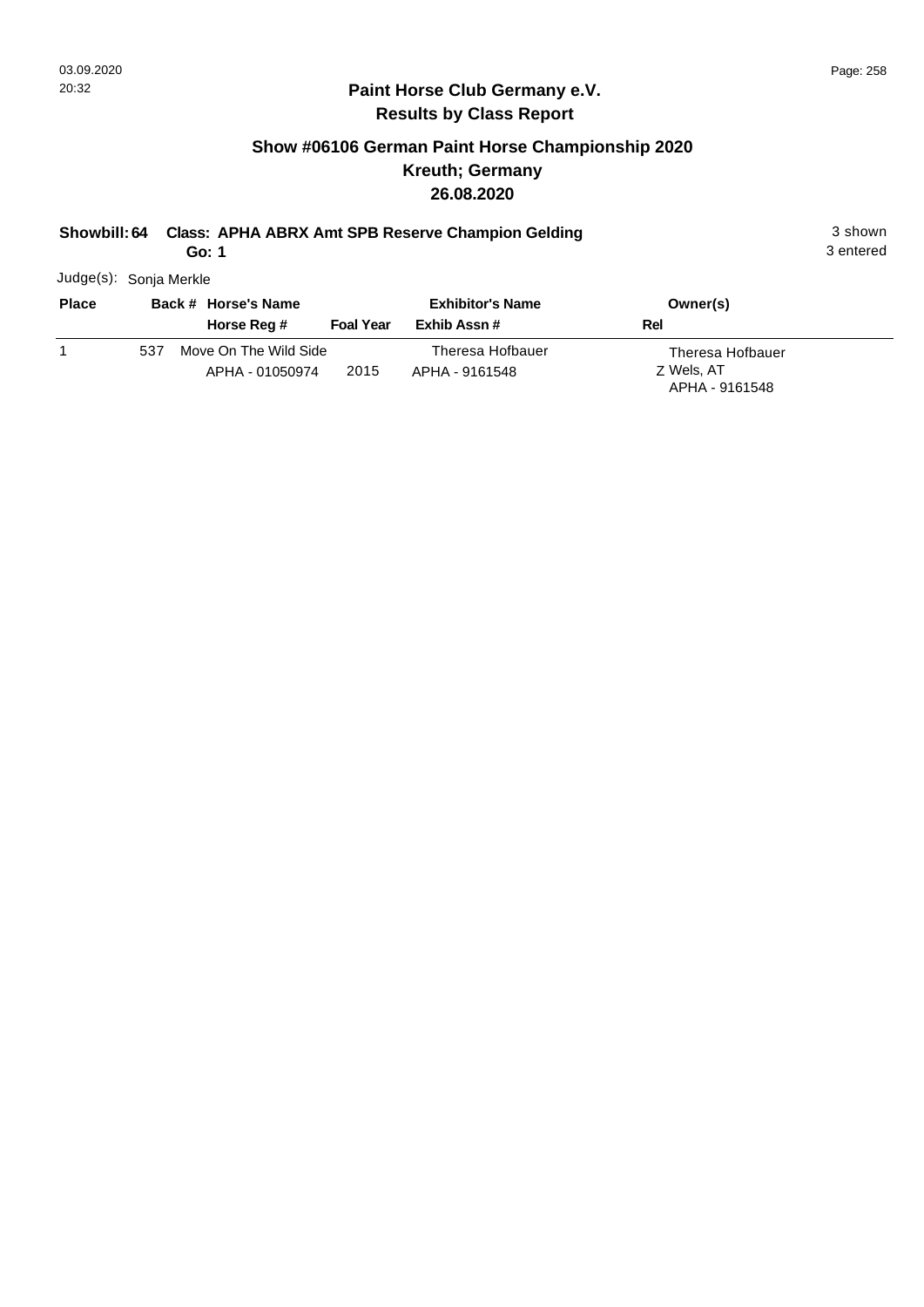## **Show #06107 German Paint Horse Championship 2020 Kreuth; Germany 26.08.2020**

## **Showbill: 64 Class: APHA ABRX Amt SPB Reserve Champion Gelding** 3 shown 3 shown

**Go: 1**

3 entered

Judge(s): Nicolas Perrin

| <b>Place</b> |     | Back # Horse's Name              |                  | <b>Exhibitor's Name</b>         | Owner(s)                                                     |
|--------------|-----|----------------------------------|------------------|---------------------------------|--------------------------------------------------------------|
|              |     | Horse Reg #                      | <b>Foal Year</b> | Exhib Assn#                     | Rel                                                          |
|              | 505 | Sam Okie Lena<br>APHA - 00641442 | 2001             | Sabrina Busch<br>APHA - 9156124 | Sabrina Busch<br>Z Bremervoerde-Bevern, DE<br>APHA - 9156124 |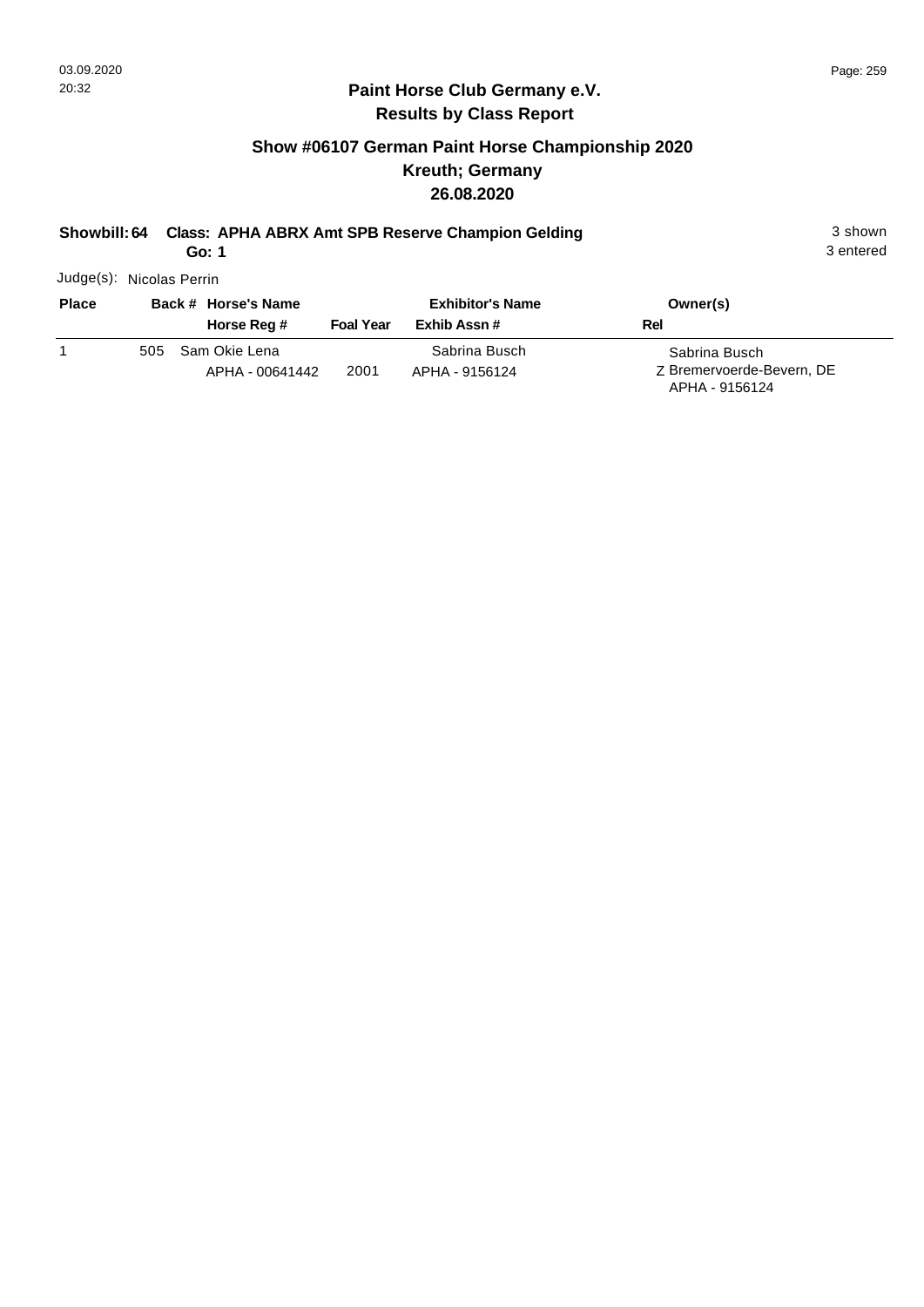## **Show #06108 German Paint Horse Championship 2020 Kreuth; Germany 26.08.2020**

## **Showbill: 64 Class: APHA ABRX Amt SPB Reserve Champion Gelding** 3 shown 3 shown

**Go: 1**

3 entered

Judge(s): Pierre Ouellet

| <b>Place</b> | Back # Horse's Name |                                         | <b>Exhibitor's Name</b> |                                         |     | Owner(s)                                                    |
|--------------|---------------------|-----------------------------------------|-------------------------|-----------------------------------------|-----|-------------------------------------------------------------|
|              |                     | Horse Reg #                             | <b>Foal Year</b>        | Exhib Assn #                            | Rel |                                                             |
|              | 545                 | Certainprinciplechip<br>APHA - 01071312 | 2015                    | Dr. Med Cvetan Taskov<br>APHA - 9156481 |     | Dr. Med Cvetan Taskov<br>Z Ottenhofen, DE<br>APHA - 9156481 |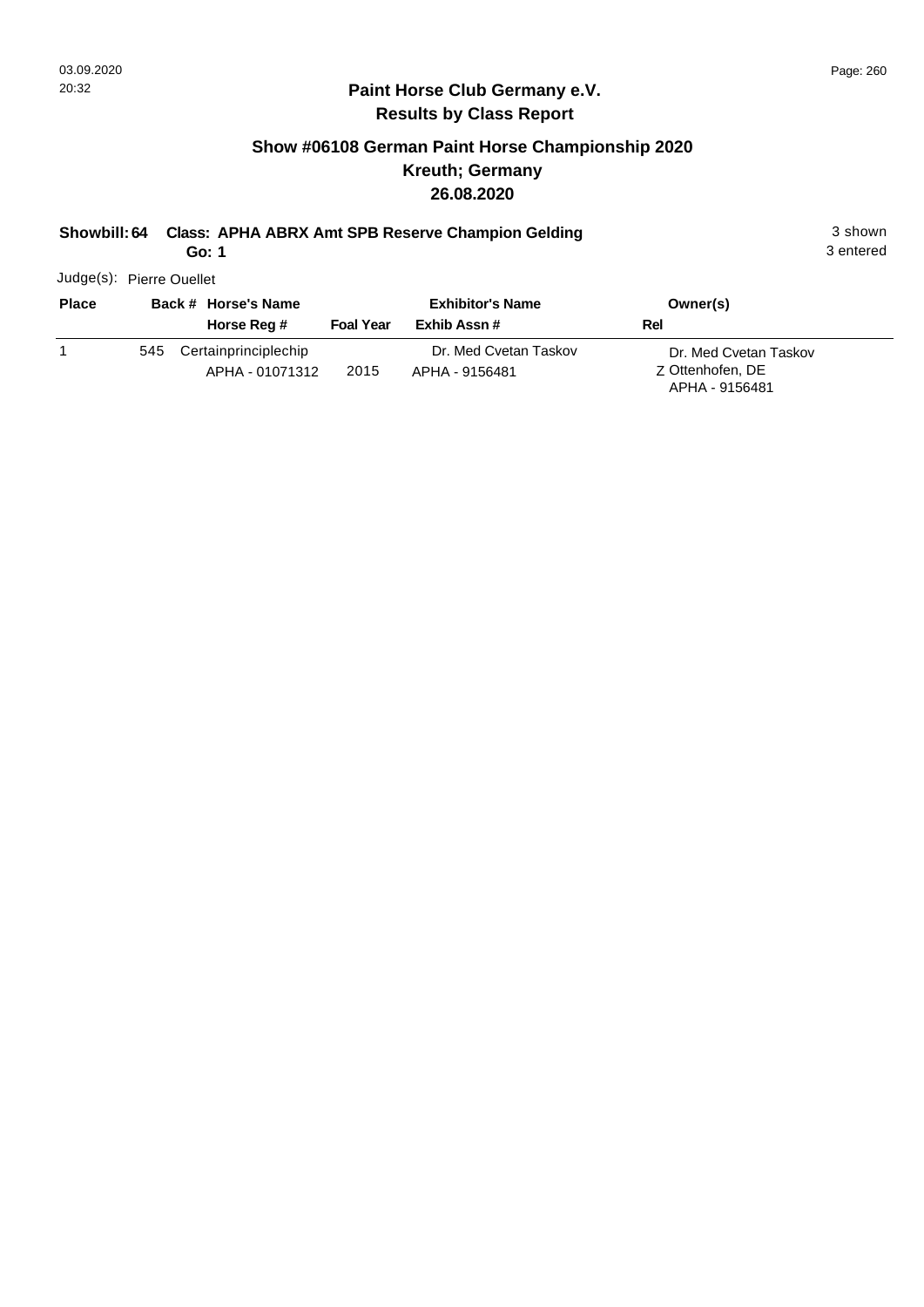## **Show #06105 German Paint Horse Championship 2020 Kreuth; Germany 26.08.2020**

**Showbill: 65 Class: APHA HG6 Yearling & 2 Yr Old Geldings** 3 shown

**Go: 1**

3 entered

Judge(s): Susanne Haug

| <b>Place</b> |     | Back # Horse's Name<br>Horse Reg #            | <b>Foal Year</b> | <b>Exhibitor's Name</b><br>Exhib Assn# | Owner(s)<br>Rel                                              |
|--------------|-----|-----------------------------------------------|------------------|----------------------------------------|--------------------------------------------------------------|
|              | 105 | Gamblers Depends On<br>APHA - 01091156        | 2019             | Carolin Lenz<br>APHA - 9167973         | Joana Christel Sprogoe<br>Bad Oldesloe, DE<br>APHA - 8955431 |
| 2            | 206 | A Set Of Magic<br>APHA - 01083777             | 2018             | Mario Klink<br>APHA - 8926672          | Mario Klink<br>Nagold, DE<br>APHA - 8926672                  |
| 3            | 187 | <b>Blues Final Edition</b><br>APHA - 01081490 | 2018             | Barbora Havelkova<br>APHA - 8971586    | Barbora Havelkova<br>Z Roztoky, CZ<br>APHA - 8971586         |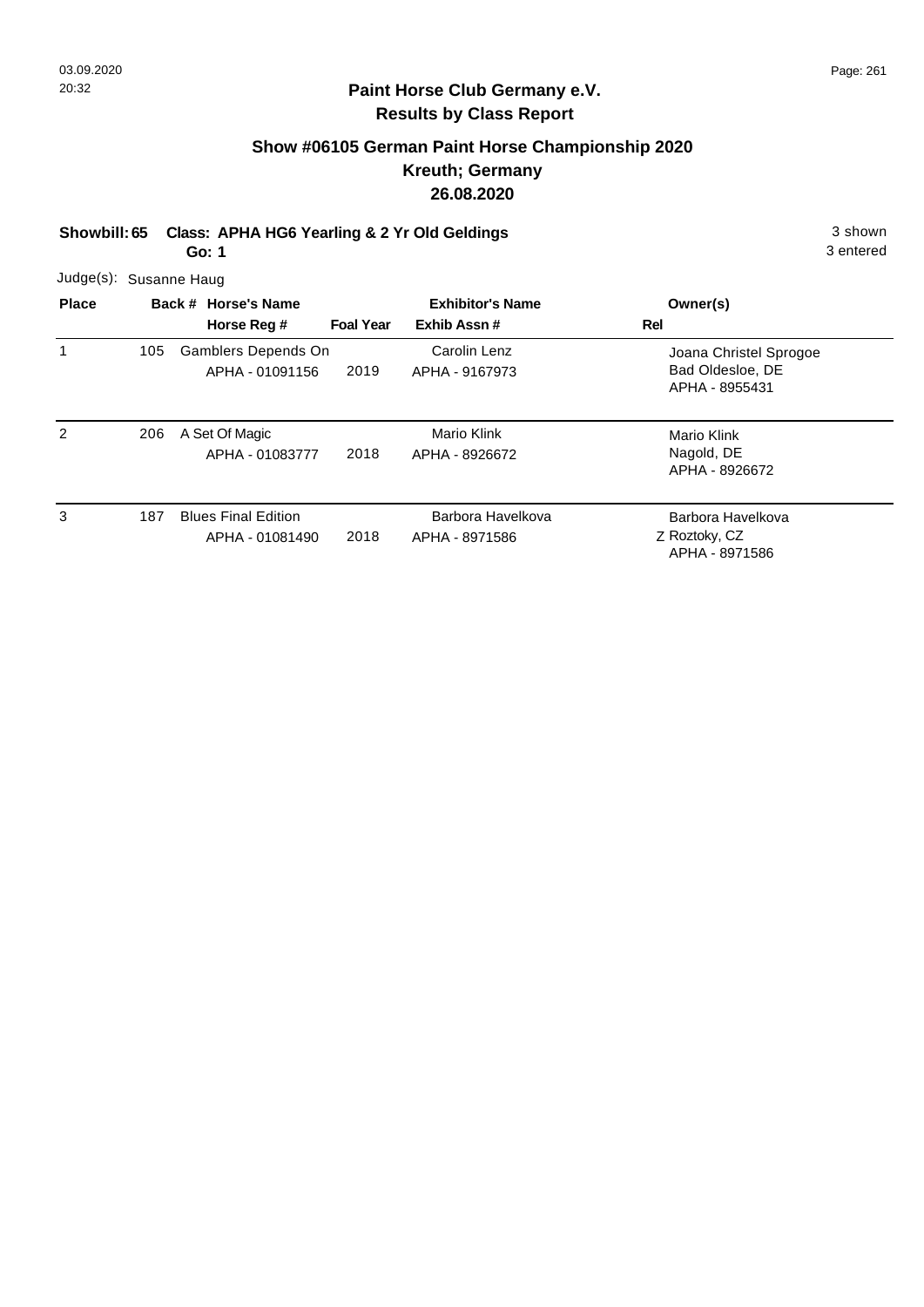## **Show #06106 German Paint Horse Championship 2020 Kreuth; Germany 26.08.2020**

**Showbill: 65 Class: APHA HG6 Yearling & 2 Yr Old Geldings** 3 shown

**Go: 1**

3 entered

Judge(s): Sonja Merkle

| <b>Place</b> |     | Back # Horse's Name<br>Horse Reg #            | <b>Foal Year</b> | <b>Exhibitor's Name</b><br>Exhib Assn# | Owner(s)<br>Rel                                              |
|--------------|-----|-----------------------------------------------|------------------|----------------------------------------|--------------------------------------------------------------|
|              | 105 | Gamblers Depends On<br>APHA - 01091156        | 2019             | Carolin Lenz<br>APHA - 9167973         | Joana Christel Sprogoe<br>Bad Oldesloe, DE<br>APHA - 8955431 |
| 2            | 187 | <b>Blues Final Edition</b><br>APHA - 01081490 | 2018             | Barbora Havelkova<br>APHA - 8971586    | Barbora Havelkova<br>Z Roztoky, CZ<br>APHA - 8971586         |
| 3            | 206 | A Set Of Magic<br>APHA - 01083777             | 2018             | Mario Klink<br>APHA - 8926672          | Mario Klink<br>Nagold, DE<br>APHA - 8926672                  |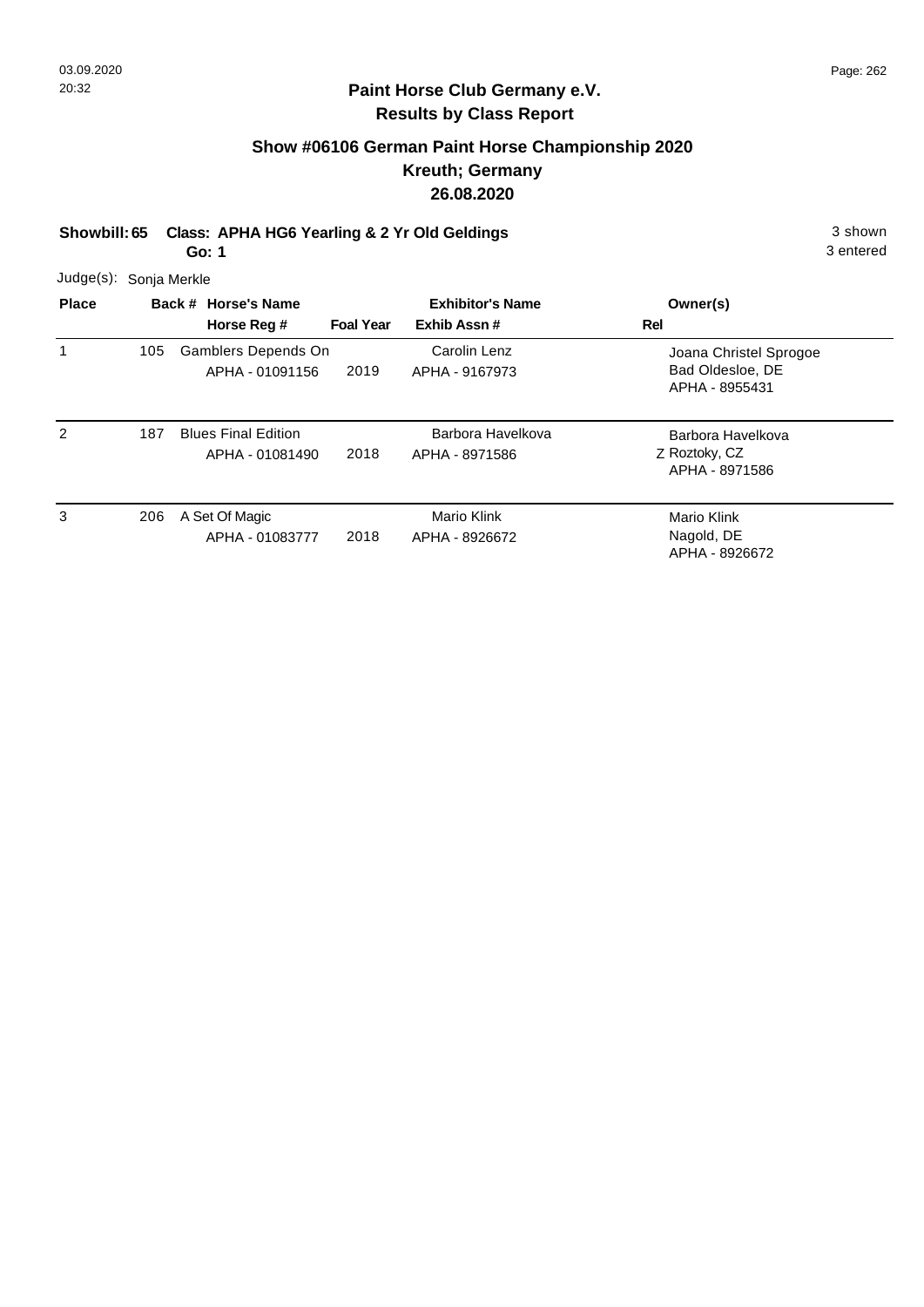## **Show #06107 German Paint Horse Championship 2020 Kreuth; Germany 26.08.2020**

**Showbill: 65 Class: APHA HG6 Yearling & 2 Yr Old Geldings** 3 shown 3 shown

**Go: 1**

3 entered

Judge(s): Nicolas Perrin

| <b>Place</b> |     | Back # Horse's Name<br>Horse Reg #            | <b>Foal Year</b> | <b>Exhibitor's Name</b><br>Exhib Assn# | Owner(s)<br>Rel                                              |
|--------------|-----|-----------------------------------------------|------------------|----------------------------------------|--------------------------------------------------------------|
| 1            | 187 | <b>Blues Final Edition</b><br>APHA - 01081490 | 2018             | Barbora Havelkova<br>APHA - 8971586    | Barbora Havelkova<br>Z Roztoky, CZ<br>APHA - 8971586         |
| 2            | 105 | Gamblers Depends On<br>APHA - 01091156        | 2019             | Carolin Lenz<br>APHA - 9167973         | Joana Christel Sprogoe<br>Bad Oldesloe, DE<br>APHA - 8955431 |
| 3            | 206 | A Set Of Magic<br>APHA - 01083777             | 2018             | Mario Klink<br>APHA - 8926672          | Mario Klink<br>Nagold, DE<br>APHA - 8926672                  |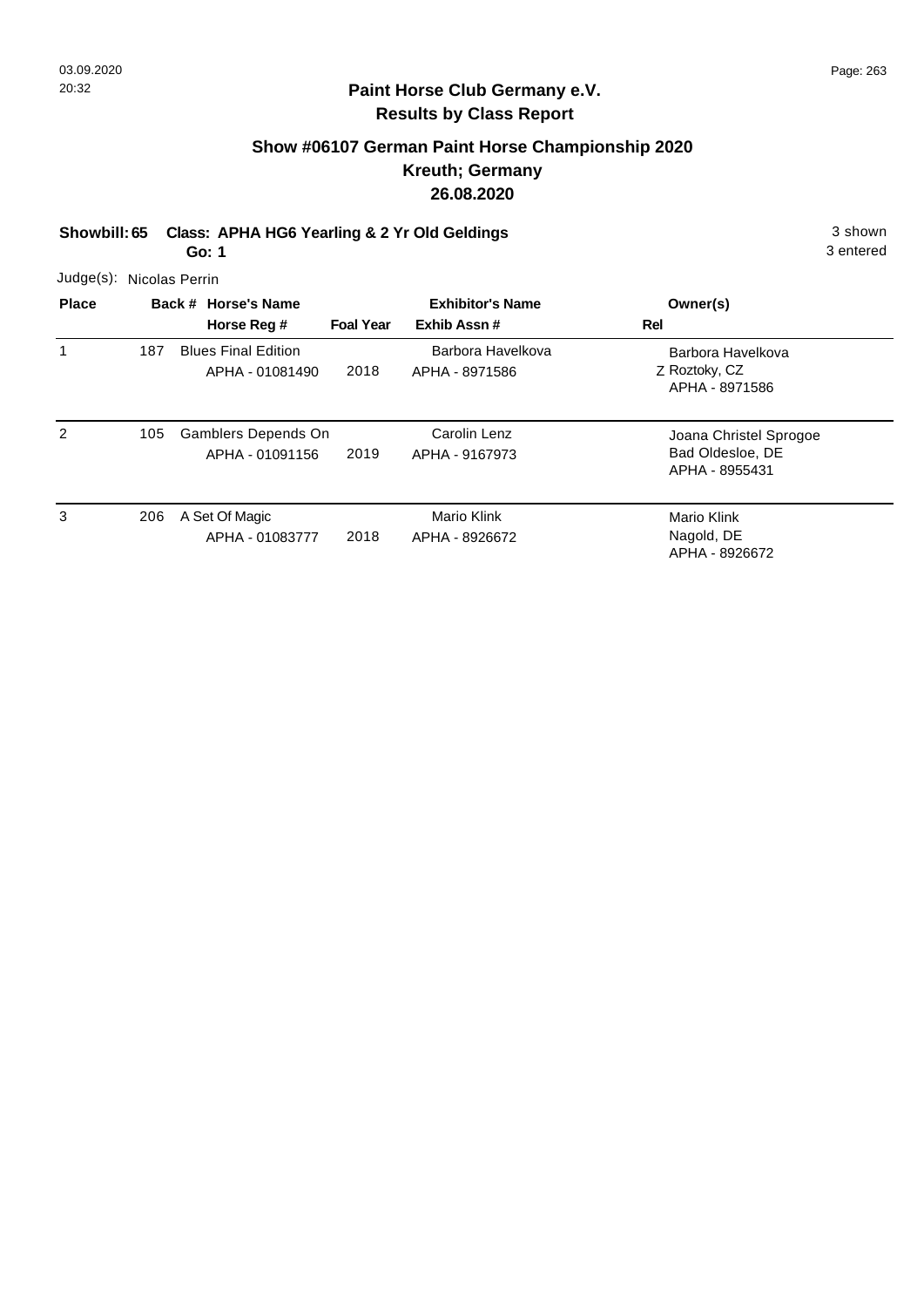## **Show #06108 German Paint Horse Championship 2020 Kreuth; Germany 26.08.2020**

**Showbill: 65 Class: APHA HG6 Yearling & 2 Yr Old Geldings** 3 shown

**Go: 1**

3 entered

Judge(s): Pierre Ouellet

| <b>Place</b> |     | Back # Horse's Name<br>Horse Reg #            | <b>Foal Year</b> | <b>Exhibitor's Name</b><br>Exhib Assn# | Owner(s)<br>Rel                                              |
|--------------|-----|-----------------------------------------------|------------------|----------------------------------------|--------------------------------------------------------------|
|              | 105 | Gamblers Depends On<br>APHA - 01091156        | 2019             | Carolin Lenz<br>APHA - 9167973         | Joana Christel Sprogoe<br>Bad Oldesloe, DE<br>APHA - 8955431 |
| 2            | 206 | A Set Of Magic<br>APHA - 01083777             | 2018             | Mario Klink<br>APHA - 8926672          | Mario Klink<br>Nagold, DE<br>APHA - 8926672                  |
| 3            | 187 | <b>Blues Final Edition</b><br>APHA - 01081490 | 2018             | Barbora Havelkova<br>APHA - 8971586    | Barbora Havelkova<br>Z Roztoky, CZ<br>APHA - 8971586         |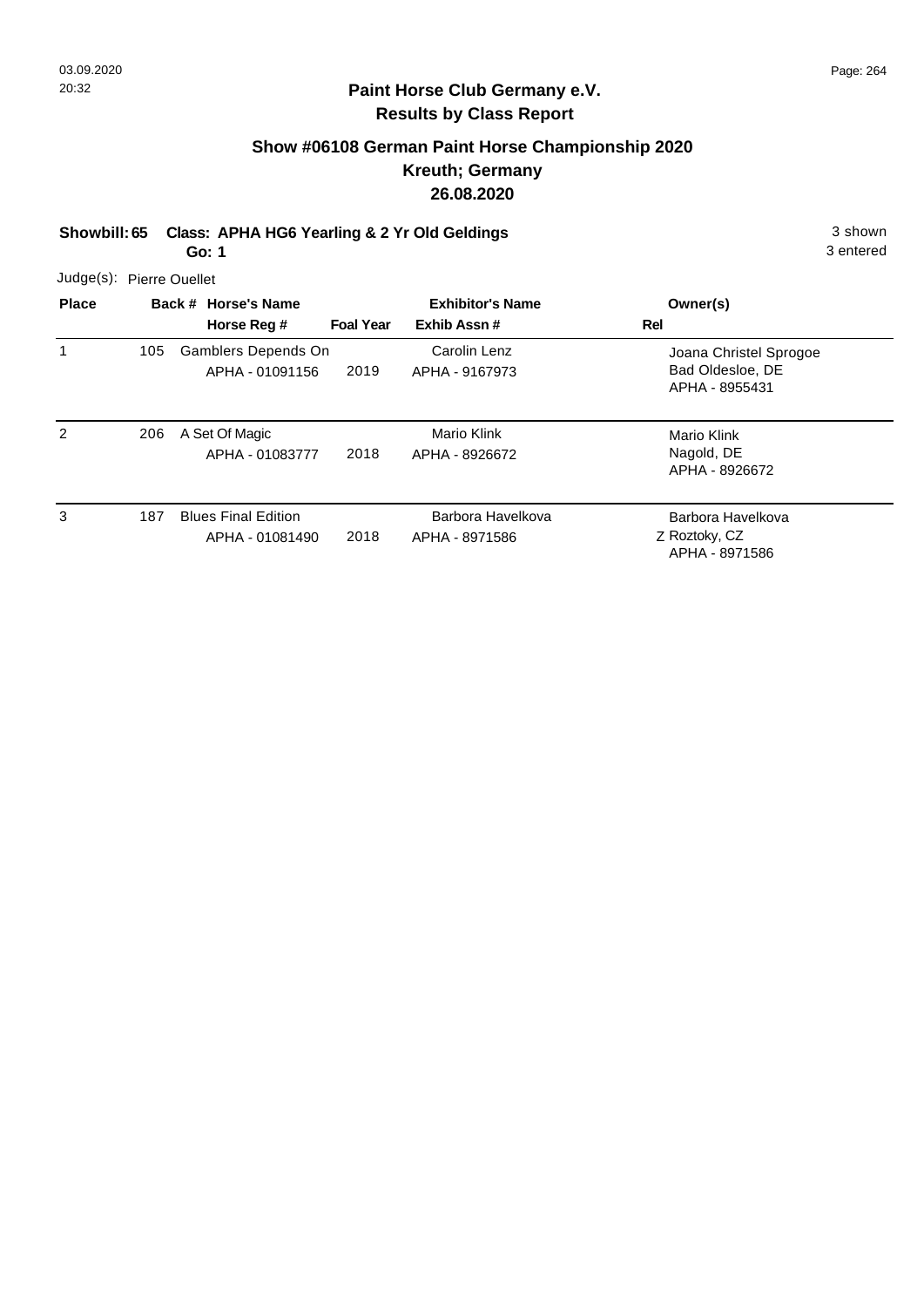## **Show #06105 German Paint Horse Championship 2020 Kreuth; Germany 26.08.2020**

**Showbill: 66 Class: APHA HG9 3 Yr Old & Aged Geldings** 9 Shown 9 shown

**Go: 1**

9 entered

| <b>Place</b><br>$\mathbf{1}$ | Judge(s): Susanne Haug |  |                                               |                                                            |                                             |                                                              |  |  |  |  |
|------------------------------|------------------------|--|-----------------------------------------------|------------------------------------------------------------|---------------------------------------------|--------------------------------------------------------------|--|--|--|--|
|                              |                        |  | Back # Horse's Name<br>Horse Reg #            | <b>Exhibitor's Name</b><br><b>Foal Year</b><br>Exhib Assn# |                                             | Owner(s)<br><b>Rel</b>                                       |  |  |  |  |
|                              | 135                    |  | <b>Slash Sensations</b><br>APHA - 01022605    | 2012                                                       | Ivan Simeoni<br>APHA - 8604597              | Lorenza Mel<br>Scorze, IT<br>APHA - 8993011                  |  |  |  |  |
| 2                            | 121                    |  | Magic Leo Notice<br>APHA - 01073253           | 2017                                                       | Angelika Gallitzendoerfer<br>APHA - 8203113 | Angelika Gallitzendoerfer<br>Memmingen, DE<br>APHA - 8203113 |  |  |  |  |
| 3                            | 193                    |  | Jacks Cielo Blue Eye<br>APHA - 01036533       | 2013                                                       | Anna Sturm<br>APHA - 8892875                | Anna Sturm<br>Z Kleines Wiesental, DE<br>APHA - 8892875      |  |  |  |  |
| 4                            | 142                    |  | <b>RR Hot N Special</b><br>APHA - 01071939    | 2017                                                       | Nadine Baumgaertel<br>APHA - 0143108        | Nadine Baumgaertel<br>Z Oberhaid, DE<br>APHA - 0143108       |  |  |  |  |
| 5                            | 141                    |  | <b>Notice Clues Rocket</b><br>APHA - 01039340 | 2014                                                       | <b>Conrad Gehres</b><br>APHA - 8854345      | Karl F Schettler<br>P Muenchen, DE<br>APHA - 0120705         |  |  |  |  |
| 6                            | 112                    |  | Never Out Of Style<br>APHA - 01050966         | 2015                                                       | <b>Silke Schultheiss</b><br>APHA - 8810339  | Silke Schultheiss<br>Z Baiersdorf, DE<br>APHA - 8810339      |  |  |  |  |
| $\overline{7}$               | 202                    |  | Hes A Lucky Delight<br>APHA - 01007309        | 2010                                                       | Annette Mortensen<br>APHA - 8268098         | Viggo & Annette Mortensen<br>Z Tistrup, DK                   |  |  |  |  |

APHA - 8261506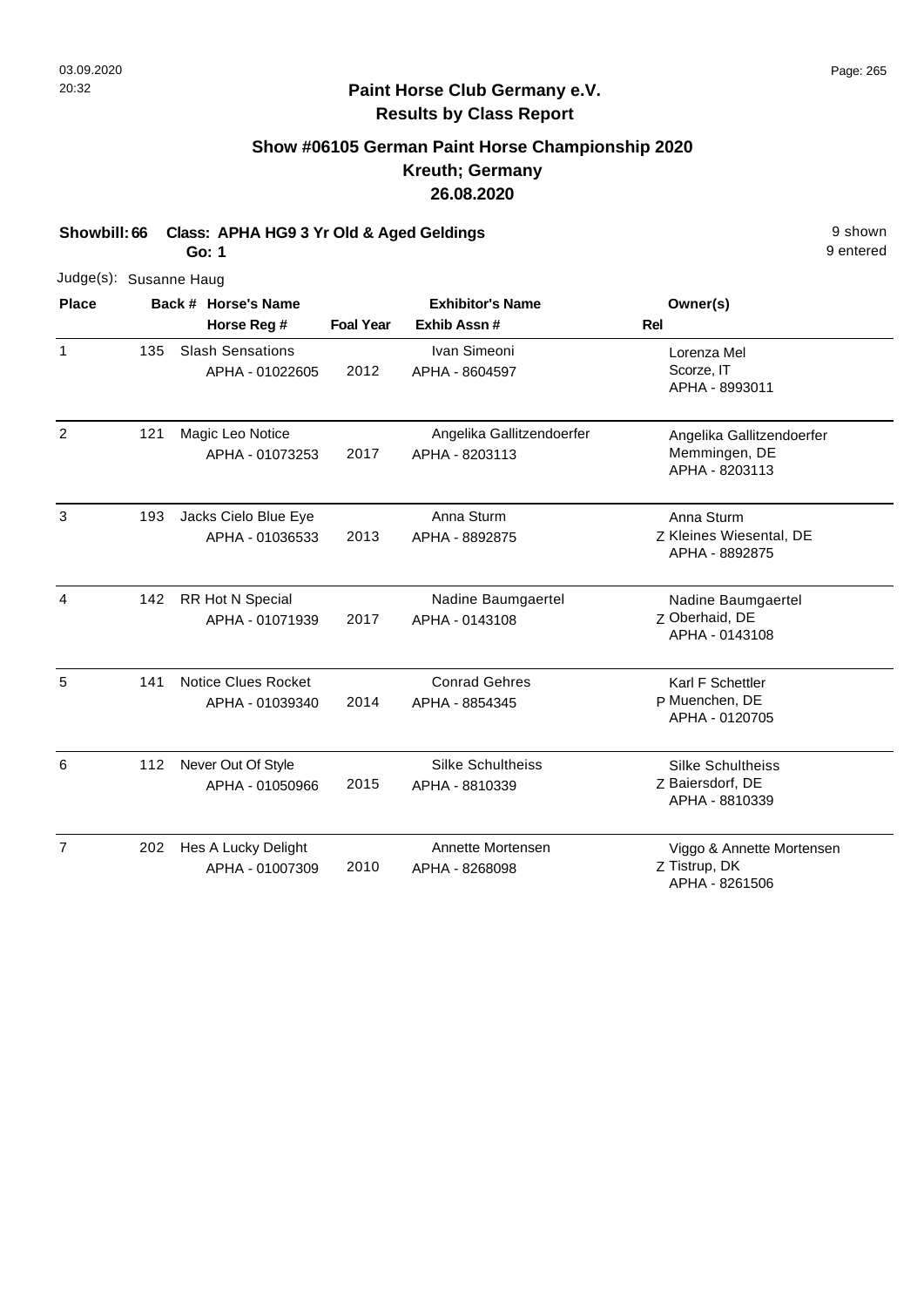## **Show #06106 German Paint Horse Championship 2020 Kreuth; Germany 26.08.2020**

**Showbill: 66 Class: APHA HG9 3 Yr Old & Aged Geldings** 9 Shown 9 shown

**Go: 1**

| Judge(s): Sonja Merkle |     |  |                                               |                  |                                             |                                                                |  |
|------------------------|-----|--|-----------------------------------------------|------------------|---------------------------------------------|----------------------------------------------------------------|--|
| <b>Place</b>           |     |  | Back # Horse's Name<br>Horse Reg #            | <b>Foal Year</b> | <b>Exhibitor's Name</b><br>Exhib Assn #     | Owner(s)<br><b>Rel</b>                                         |  |
| $\mathbf{1}$           | 121 |  | Magic Leo Notice<br>APHA - 01073253           | 2017             | Angelika Gallitzendoerfer<br>APHA - 8203113 | Angelika Gallitzendoerfer<br>Memmingen, DE<br>APHA - 8203113   |  |
| $\overline{2}$         | 135 |  | <b>Slash Sensations</b><br>APHA - 01022605    | 2012             | Ivan Simeoni<br>APHA - 8604597              | Lorenza Mel<br>Scorze, IT<br>APHA - 8993011                    |  |
| 3                      | 142 |  | RR Hot N Special<br>APHA - 01071939           | 2017             | Nadine Baumgaertel<br>APHA - 0143108        | Nadine Baumgaertel<br>Z Oberhaid, DE<br>APHA - 0143108         |  |
| 4                      | 202 |  | Hes A Lucky Delight<br>APHA - 01007309        | 2010             | Annette Mortensen<br>APHA - 8268098         | Viggo & Annette Mortensen<br>Z Tistrup, DK<br>APHA - 8261506   |  |
| 5                      | 155 |  | Coosaders Mavi<br>APHA - 01070813             | 2017             | Lea-Marie Eberhardt<br>APHA - 0128359       | Lea-Marie Eberhardt<br>Z Langenau, DE<br>APHA - 0128359        |  |
| 6                      | 112 |  | Never Out Of Style<br>APHA - 01050966         | 2015             | Silke Schultheiss<br>APHA - 8810339         | <b>Silke Schultheiss</b><br>Z Baiersdorf, DE<br>APHA - 8810339 |  |
| $\overline{7}$         | 141 |  | <b>Notice Clues Rocket</b><br>APHA - 01039340 | 2014             | <b>Conrad Gehres</b><br>APHA - 8854345      | Karl F Schettler<br>P Muenchen, DE<br>APHA - 0120705           |  |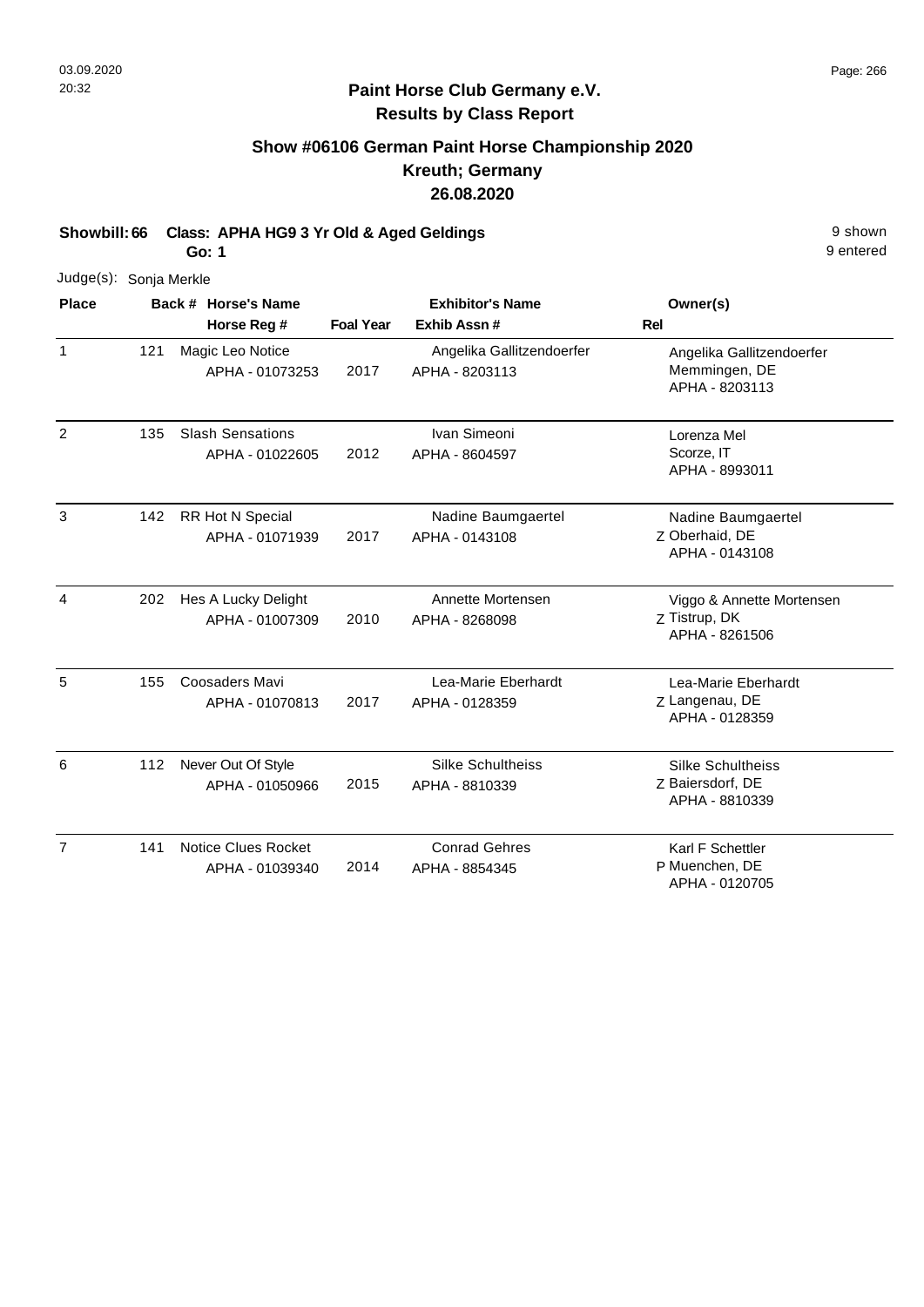## **Show #06107 German Paint Horse Championship 2020 Kreuth; Germany 26.08.2020**

**Showbill: 66 Class: APHA HG9 3 Yr Old & Aged Geldings** 9 Shown 9 shown

**Go: 1**

| Judge(s): Nicolas Perrin |     |                         |                  |                           |                                           |
|--------------------------|-----|-------------------------|------------------|---------------------------|-------------------------------------------|
| <b>Place</b>             |     | Back # Horse's Name     |                  | <b>Exhibitor's Name</b>   | Owner(s)                                  |
|                          |     | Horse Reg #             | <b>Foal Year</b> | Exhib Assn #              | <b>Rel</b>                                |
| $\mathbf{1}$             | 121 | Magic Leo Notice        |                  | Angelika Gallitzendoerfer | Angelika Gallitzendoerfer                 |
|                          |     | APHA - 01073253         | 2017             | APHA - 8203113            | Memmingen, DE<br>APHA - 8203113           |
|                          |     |                         |                  |                           |                                           |
| 2                        | 202 | Hes A Lucky Delight     |                  | Annette Mortensen         | Viggo & Annette Mortensen                 |
|                          |     | APHA - 01007309         | 2010             | APHA - 8268098            | Z Tistrup, DK<br>APHA - 8261506           |
| 3                        | 135 | <b>Slash Sensations</b> |                  | Ivan Simeoni              | Lorenza Mel                               |
|                          |     | APHA - 01022605         | 2012             | APHA - 8604597            | Scorze, IT                                |
|                          |     |                         |                  |                           | APHA - 8993011                            |
| $\overline{4}$           | 112 | Never Out Of Style      |                  | Silke Schultheiss         | <b>Silke Schultheiss</b>                  |
|                          |     | APHA - 01050966         | 2015             | APHA - 8810339            | Z Baiersdorf, DE                          |
|                          |     |                         |                  |                           | APHA - 8810339                            |
| 5                        | 150 | Happy Leo Chocolate     |                  | Lea Marie Joachim         | Jennifer Abroell                          |
|                          |     | APHA - 00865185         | 2006             | APHA - 9155847            | O Benningen, DE                           |
|                          |     |                         |                  |                           | APHA - 8832651                            |
| 6                        | 142 | RR Hot N Special        |                  | Nadine Baumgaertel        | Nadine Baumgaertel                        |
|                          |     | APHA - 01071939         | 2017             | APHA - 0143108            | Z Oberhaid, DE                            |
|                          |     |                         |                  |                           | APHA - 0143108                            |
| $\overline{7}$           | 193 | Jacks Cielo Blue Eye    |                  | Anna Sturm                | Anna Sturm                                |
|                          |     | APHA - 01036533         | 2013             | APHA - 8892875            | Z Kleines Wiesental, DE<br>APHA - 8892875 |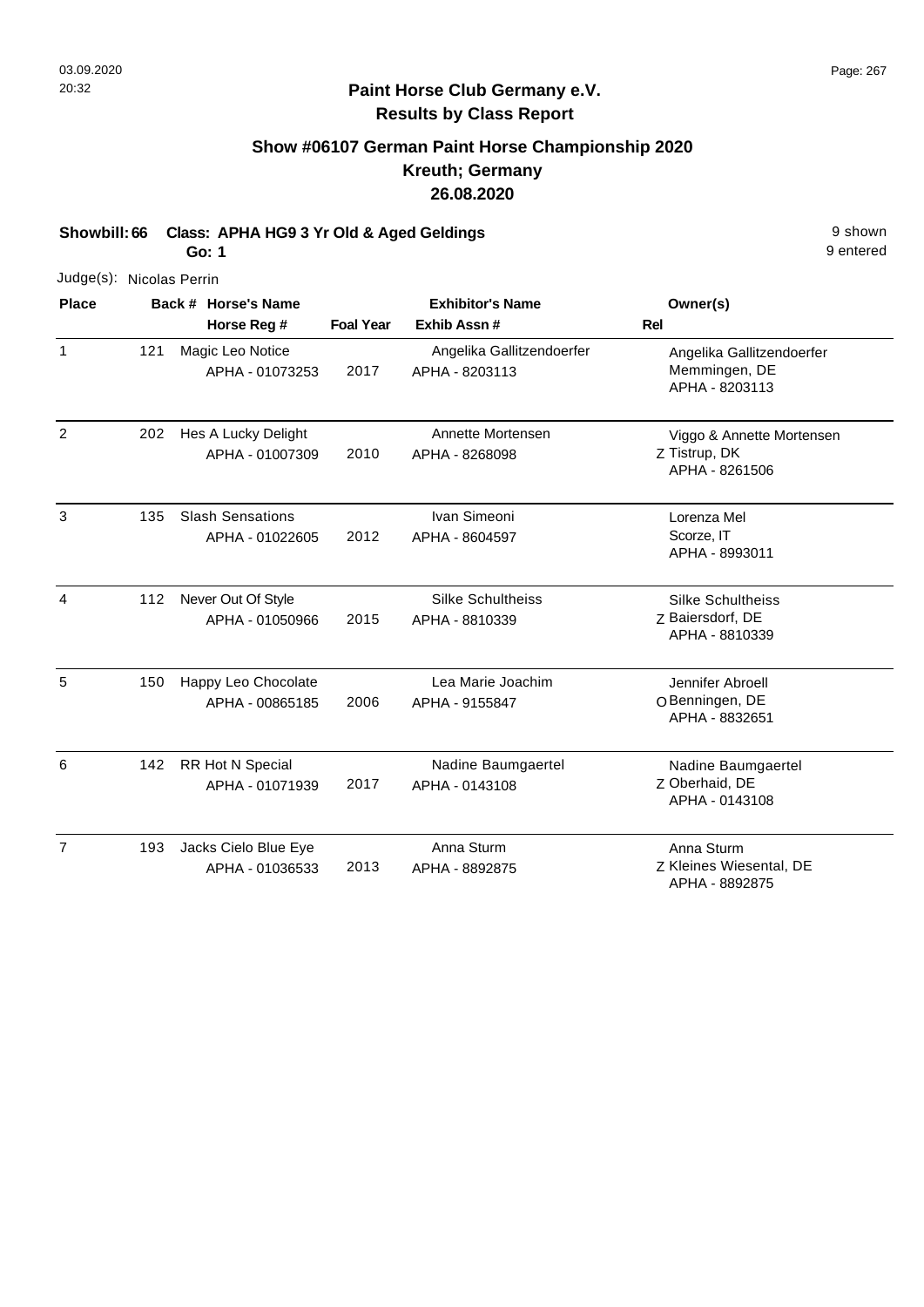## **Show #06108 German Paint Horse Championship 2020 Kreuth; Germany 26.08.2020**

**Showbill: 66 Class: APHA HG9 3 Yr Old & Aged Geldings** 9 Shown 9 shown

**Go: 1**

| Judge(s): Pierre Ouellet |     |                                            |                  |                                             |                                                              |
|--------------------------|-----|--------------------------------------------|------------------|---------------------------------------------|--------------------------------------------------------------|
| <b>Place</b>             |     | Back # Horse's Name<br>Horse Reg #         | <b>Foal Year</b> | <b>Exhibitor's Name</b><br>Exhib Assn#      | Owner(s)<br><b>Rel</b>                                       |
| $\mathbf{1}$             | 121 | Magic Leo Notice<br>APHA - 01073253        | 2017             | Angelika Gallitzendoerfer<br>APHA - 8203113 | Angelika Gallitzendoerfer<br>Memmingen, DE<br>APHA - 8203113 |
| $\overline{2}$           | 202 | Hes A Lucky Delight<br>APHA - 01007309     | 2010             | Annette Mortensen<br>APHA - 8268098         | Viggo & Annette Mortensen<br>Z Tistrup, DK<br>APHA - 8261506 |
| 3                        | 193 | Jacks Cielo Blue Eye<br>APHA - 01036533    | 2013             | Anna Sturm<br>APHA - 8892875                | Anna Sturm<br>Z Kleines Wiesental, DE<br>APHA - 8892875      |
| 4                        | 142 | RR Hot N Special<br>APHA - 01071939        | 2017             | Nadine Baumgaertel<br>APHA - 0143108        | Nadine Baumgaertel<br>Z Oberhaid, DE<br>APHA - 0143108       |
| 5                        | 135 | <b>Slash Sensations</b><br>APHA - 01022605 | 2012             | Ivan Simeoni<br>APHA - 8604597              | Lorenza Mel<br>Scorze, IT<br>APHA - 8993011                  |
| 6                        | 141 | Notice Clues Rocket<br>APHA - 01039340     | 2014             | <b>Conrad Gehres</b><br>APHA - 8854345      | Karl F Schettler<br>P Muenchen, DE<br>APHA - 0120705         |
| $\overline{7}$           | 150 | Happy Leo Chocolate<br>APHA - 00865185     | 2006             | Lea Marie Joachim<br>APHA - 9155847         | Jennifer Abroell<br>O Benningen, DE<br>APHA - 8832651        |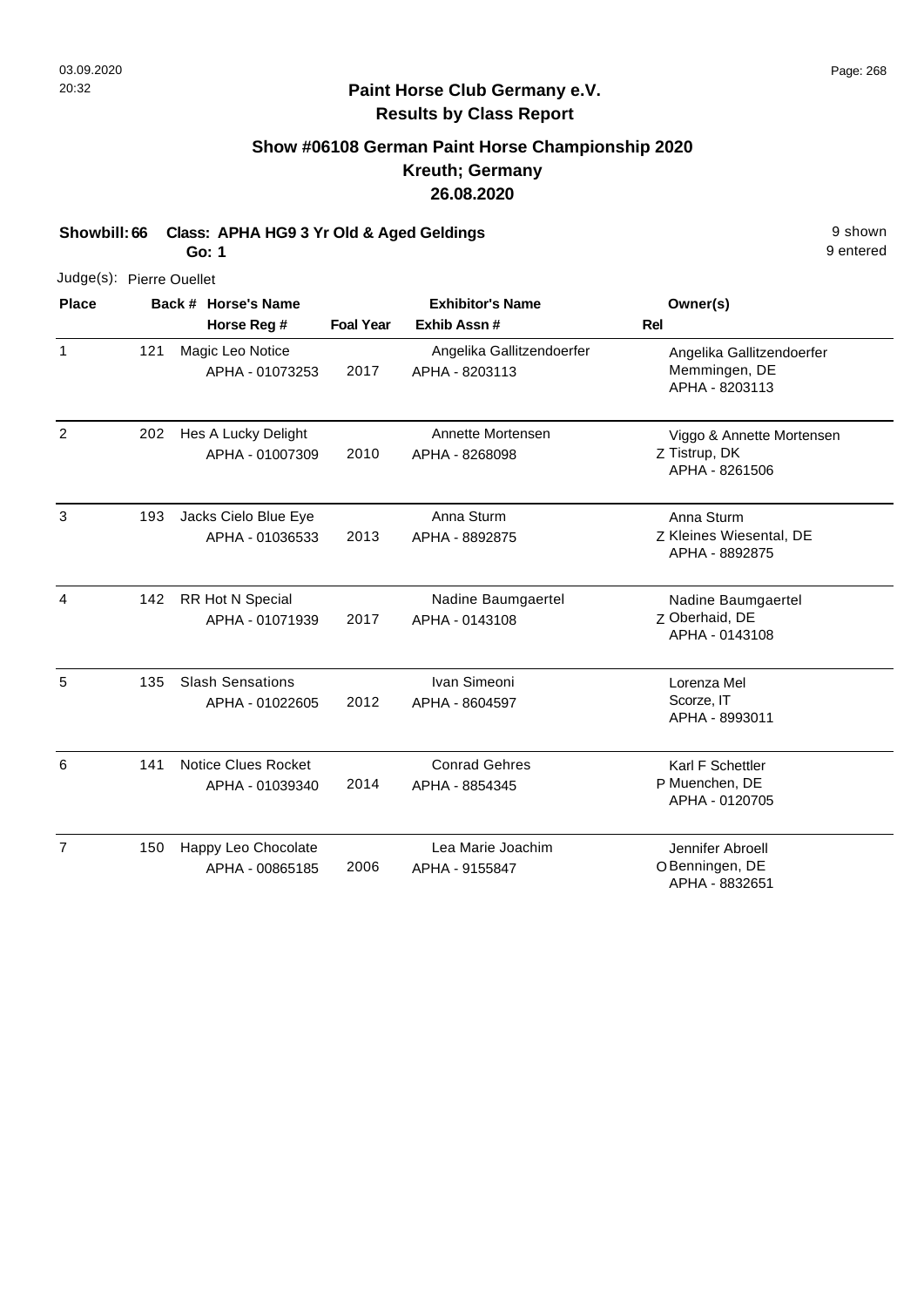#### **Paint Horse Club Germany e.V. Results by Class Report**

## **Show #06105 German Paint Horse Championship 2020 Kreuth; Germany 26.08.2020**

## **Showbill: 67 Class: APHA AGC3 Grand Champion Gelding 4 shown 4 shown**

**Go: 1**

Judge(s): Susanne Haug

| <b>Place</b> | Back # Horse's Name |                                            | <b>Exhibitor's Name</b> |                                | Owner(s)                                    |
|--------------|---------------------|--------------------------------------------|-------------------------|--------------------------------|---------------------------------------------|
|              |                     | Horse Reg #                                | <b>Foal Year</b>        | Exhib Assn #                   | Rel                                         |
|              | 135.                | <b>Slash Sensations</b><br>APHA - 01022605 | 2012                    | Ivan Simeoni<br>APHA - 8604597 | Lorenza Mel<br>Scorze, IT<br>APHA - 8993011 |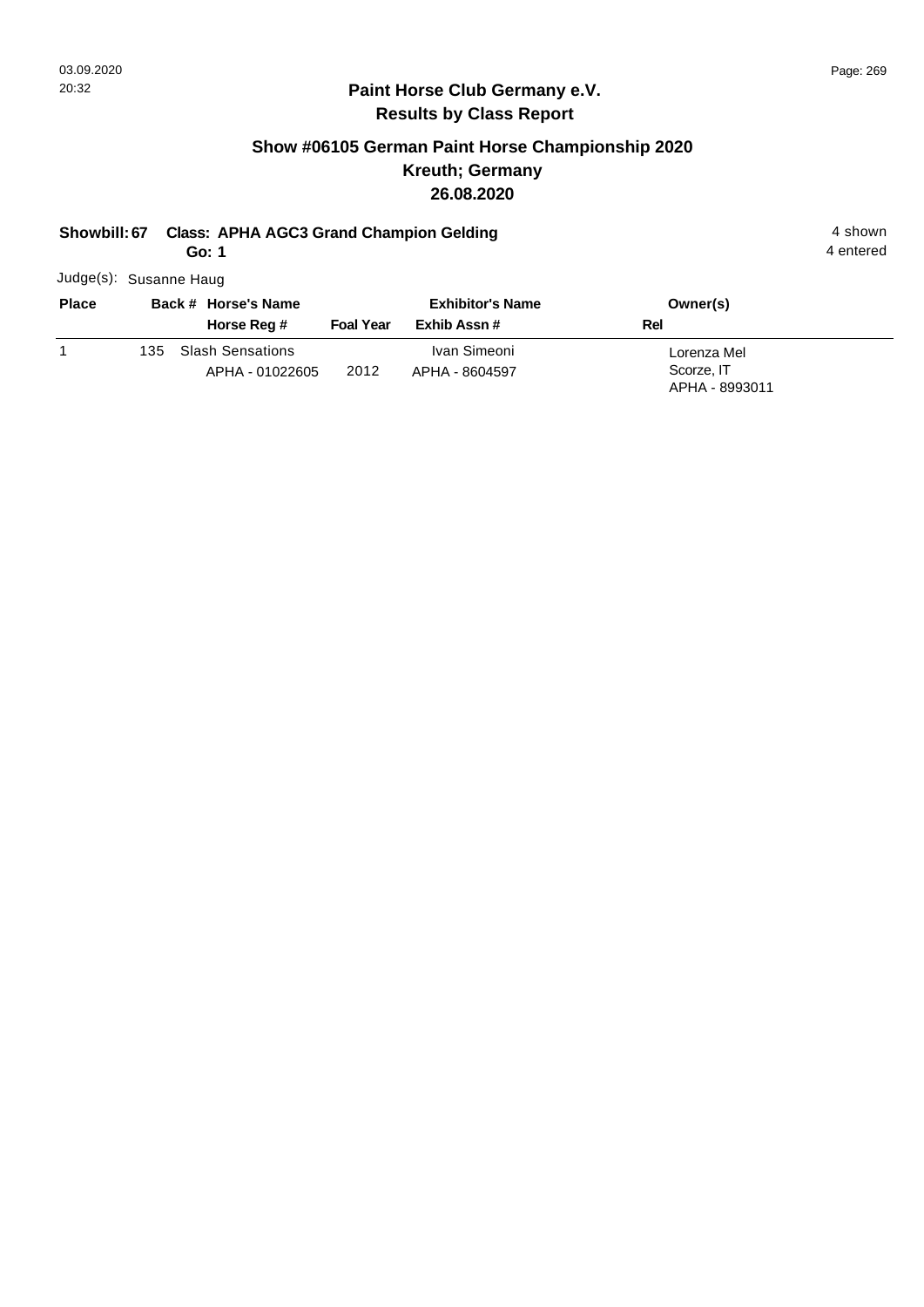#### **Paint Horse Club Germany e.V. Results by Class Report**

## **Show #06106 German Paint Horse Championship 2020 Kreuth; Germany 26.08.2020**

#### **Showbill: 67 Class: APHA AGC3 Grand Champion Gelding 4 shown 4 shown**

**Go: 1**

Judge(s): Sonja Merkle

| <b>Place</b> |     | Back # Horse's Name<br>Horse Reg #  | <b>Foal Year</b> | <b>Exhibitor's Name</b><br>Exhib Assn#      | Owner(s)<br>Rel                                              |
|--------------|-----|-------------------------------------|------------------|---------------------------------------------|--------------------------------------------------------------|
|              | 121 | Magic Leo Notice<br>APHA - 01073253 | 2017             | Angelika Gallitzendoerfer<br>APHA - 8203113 | Angelika Gallitzendoerfer<br>Memmingen, DE<br>APHA - 8203113 |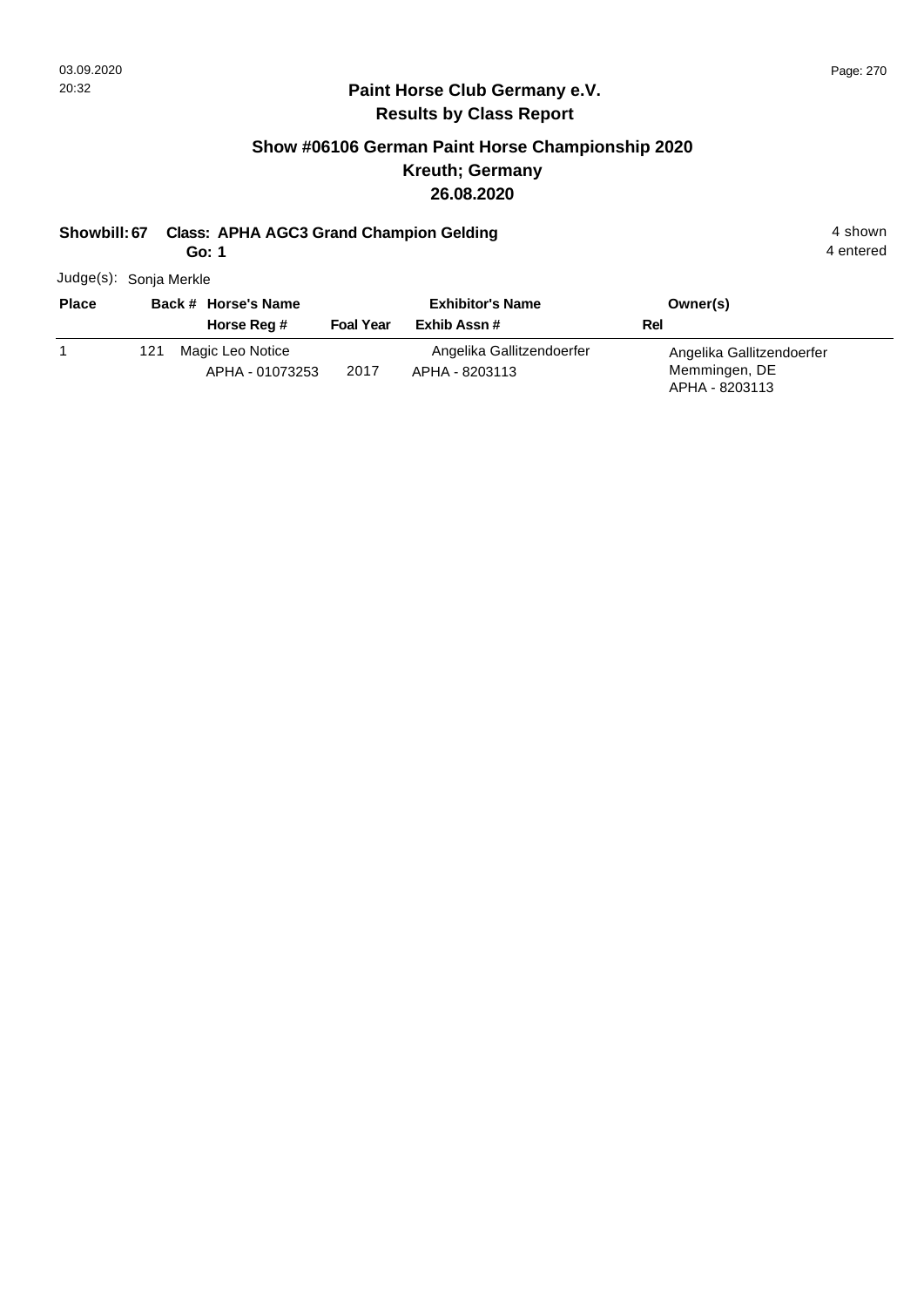#### **Paint Horse Club Germany e.V. Results by Class Report**

## **Show #06107 German Paint Horse Championship 2020 Kreuth; Germany 26.08.2020**

#### **Showbill: 67 Class: APHA AGC3 Grand Champion Gelding 4 shown 4 shown**

**Go: 1**

Judge(s): Nicolas Perrin

| <b>Place</b> |     | Back # Horse's Name<br>Horse Reg #  | <b>Foal Year</b> | <b>Exhibitor's Name</b><br>Exhib Assn#      | Owner(s)<br>Rel                                              |
|--------------|-----|-------------------------------------|------------------|---------------------------------------------|--------------------------------------------------------------|
|              | 121 | Magic Leo Notice<br>APHA - 01073253 | 2017             | Angelika Gallitzendoerfer<br>APHA - 8203113 | Angelika Gallitzendoerfer<br>Memmingen, DE<br>APHA - 8203113 |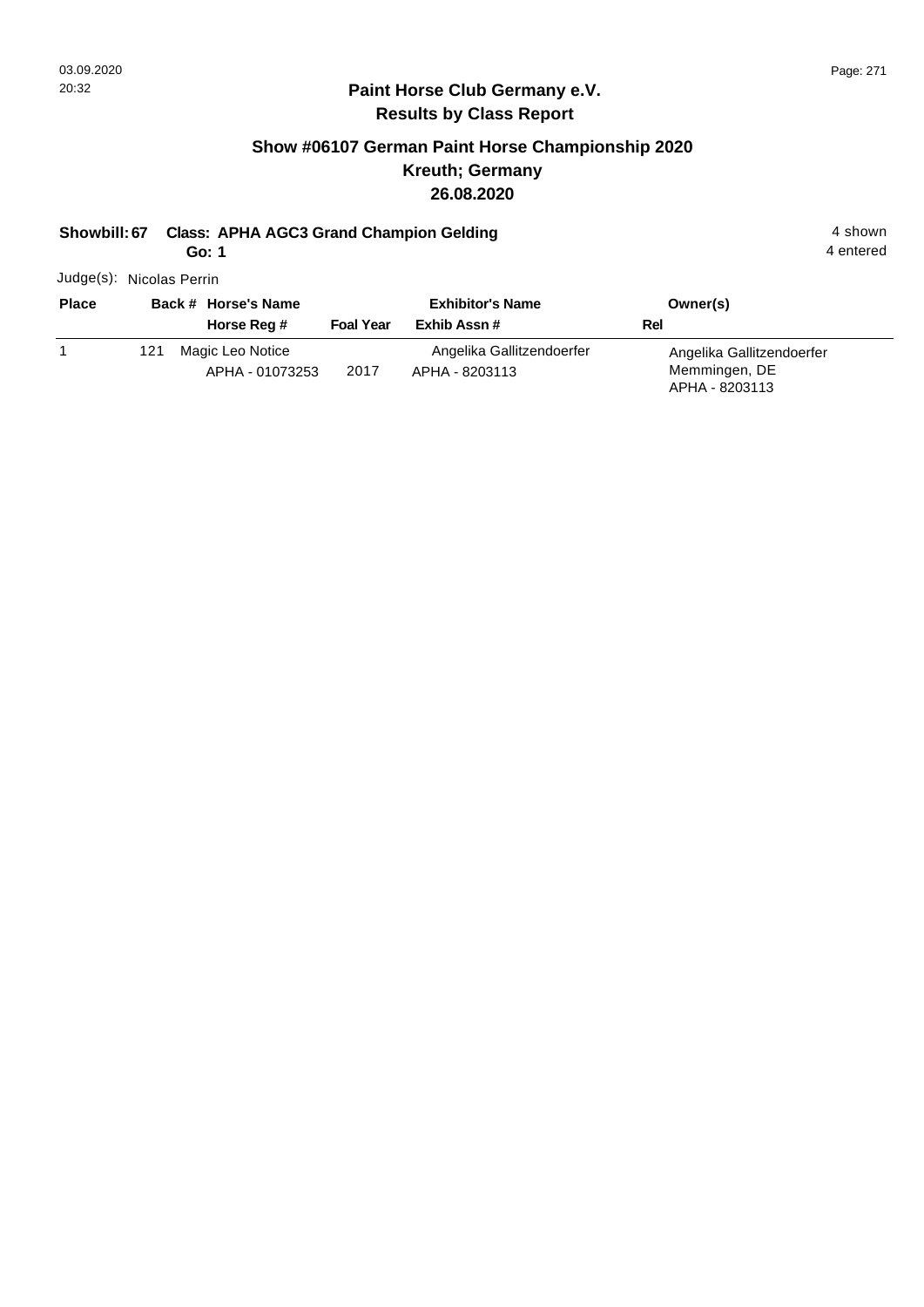#### **Paint Horse Club Germany e.V. Results by Class Report**

## **Show #06108 German Paint Horse Championship 2020 Kreuth; Germany 26.08.2020**

#### **Showbill: 67 Class: APHA AGC3 Grand Champion Gelding 4 shown 4 shown**

**Go: 1**

Judge(s): Pierre Ouellet

| <b>Place</b> |     | Back # Horse's Name                 |                  | <b>Exhibitor's Name</b>                     | Owner(s)                                                     |
|--------------|-----|-------------------------------------|------------------|---------------------------------------------|--------------------------------------------------------------|
|              |     | Horse Reg #                         | <b>Foal Year</b> | Exhib Assn#                                 | Rel                                                          |
|              | 121 | Magic Leo Notice<br>APHA - 01073253 | 2017             | Angelika Gallitzendoerfer<br>APHA - 8203113 | Angelika Gallitzendoerfer<br>Memmingen, DE<br>APHA - 8203113 |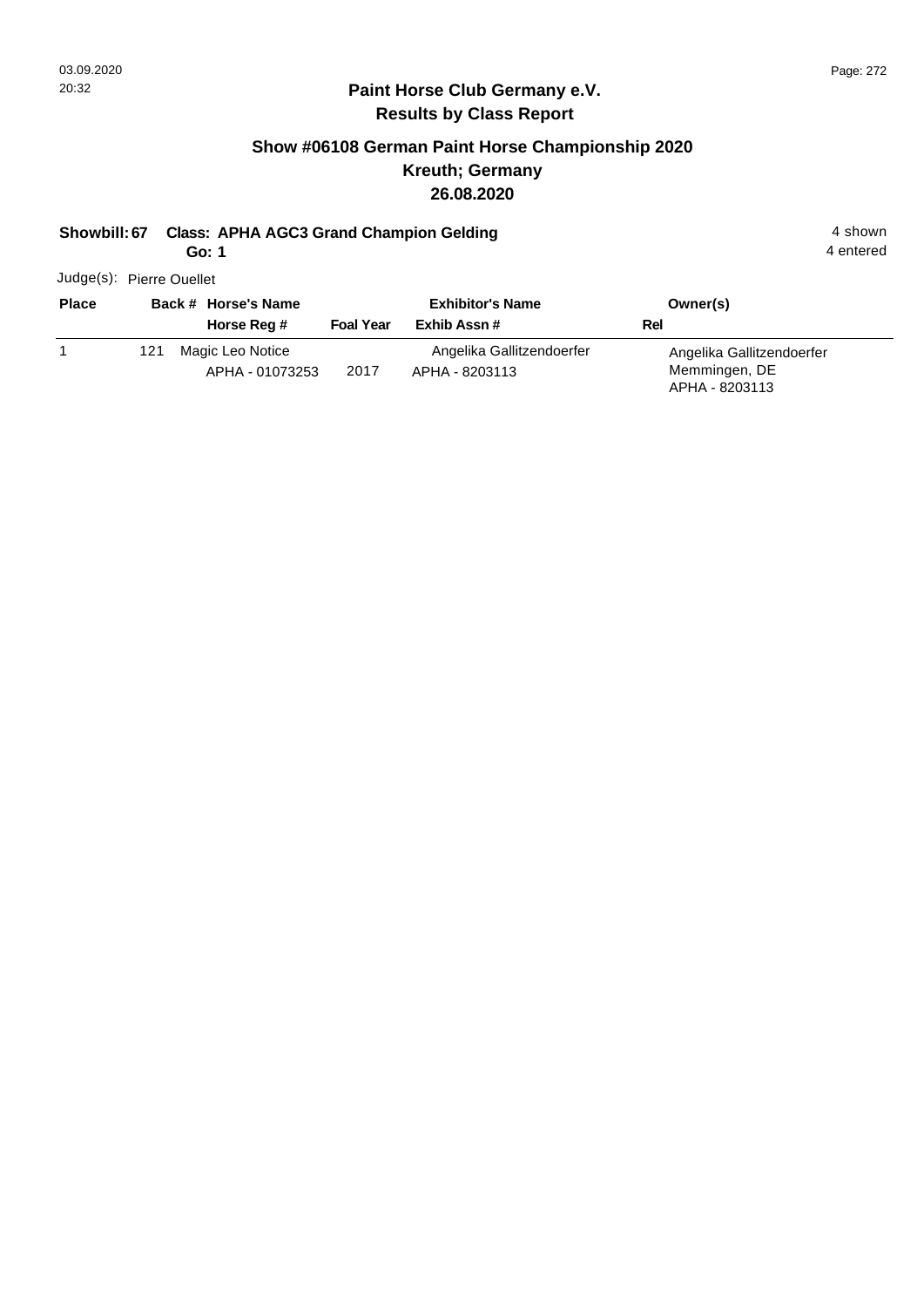#### **Paint Horse Club Germany e.V. Results by Class Report**

## **Show #06105 German Paint Horse Championship 2020 Kreuth; Germany 26.08.2020**

#### **Showbill: 68 Class: APHA ARC3 Reserve Champion Gelding 6 Shown 6 shown 6 shown**

**Go: 1**

Judge(s): Susanne Haug

| <b>Place</b> | Back # Horse's Name |                                     | <b>Exhibitor's Name</b> |                                             | Owner(s)                                                     |
|--------------|---------------------|-------------------------------------|-------------------------|---------------------------------------------|--------------------------------------------------------------|
|              |                     | Horse Reg #                         | <b>Foal Year</b>        | Exhib Assn #                                | Rel                                                          |
|              | 121                 | Magic Leo Notice<br>APHA - 01073253 | 2017                    | Angelika Gallitzendoerfer<br>APHA - 8203113 | Angelika Gallitzendoerfer<br>Memmingen, DE<br>APHA - 8203113 |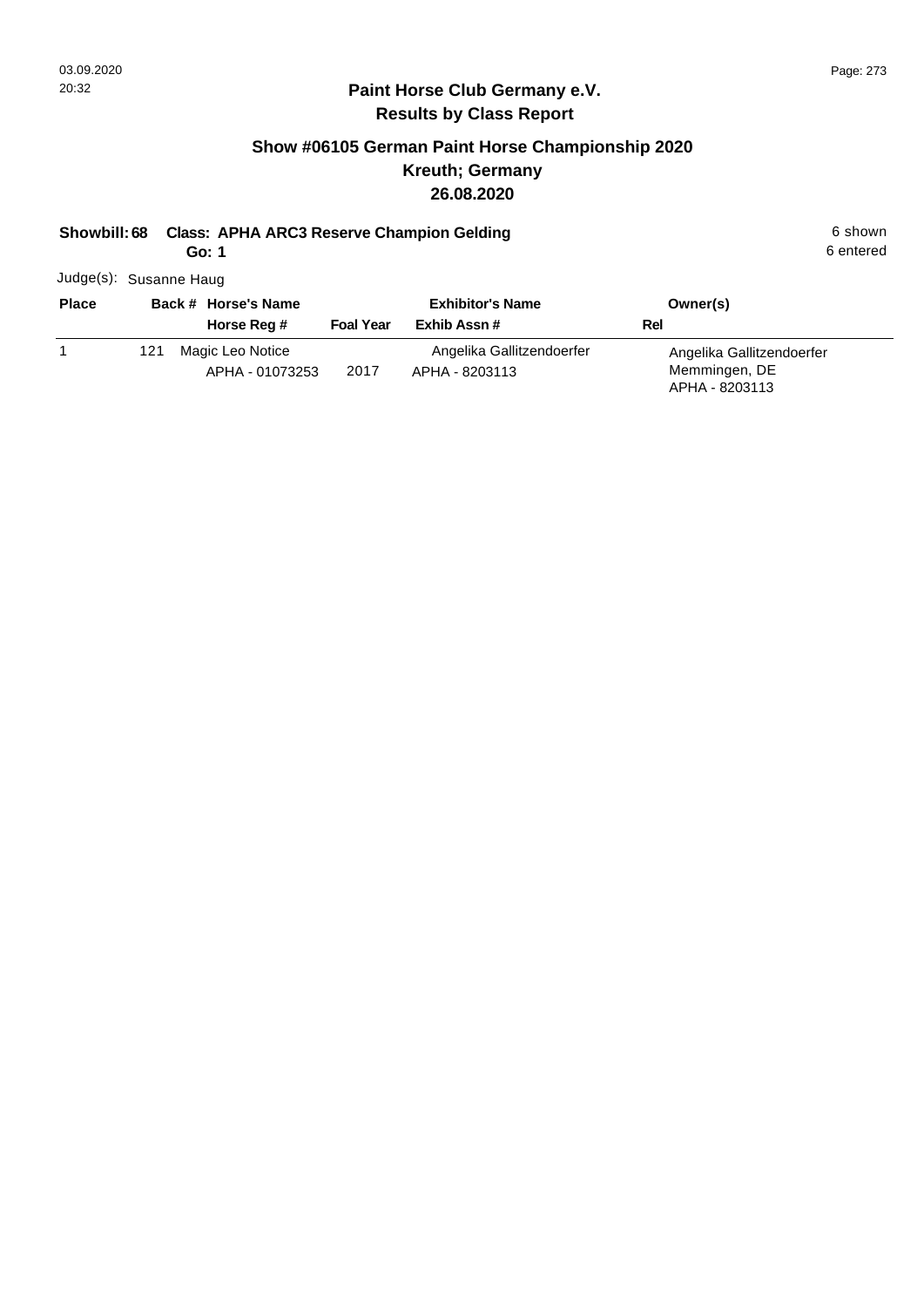## **Show #06106 German Paint Horse Championship 2020 Kreuth; Germany 26.08.2020**

## **Showbill: 68 Class: APHA ARC3 Reserve Champion Gelding 6 Shown 6 shown 6 shown**

**Go: 1**

6 entered

Judge(s): Sonja Merkle

| <b>Place</b> |      | Back # Horse's Name                        | <b>Exhibitor's Name</b> |                                | Owner(s)                  |
|--------------|------|--------------------------------------------|-------------------------|--------------------------------|---------------------------|
|              |      | Horse Reg #                                | <b>Foal Year</b>        | Exhib Assn #                   | Rel                       |
|              | 135. | <b>Slash Sensations</b><br>APHA - 01022605 | 2012                    | Ivan Simeoni<br>APHA - 8604597 | Lorenza Mel<br>Scorze, IT |
|              |      |                                            |                         |                                | APHA - 8993011            |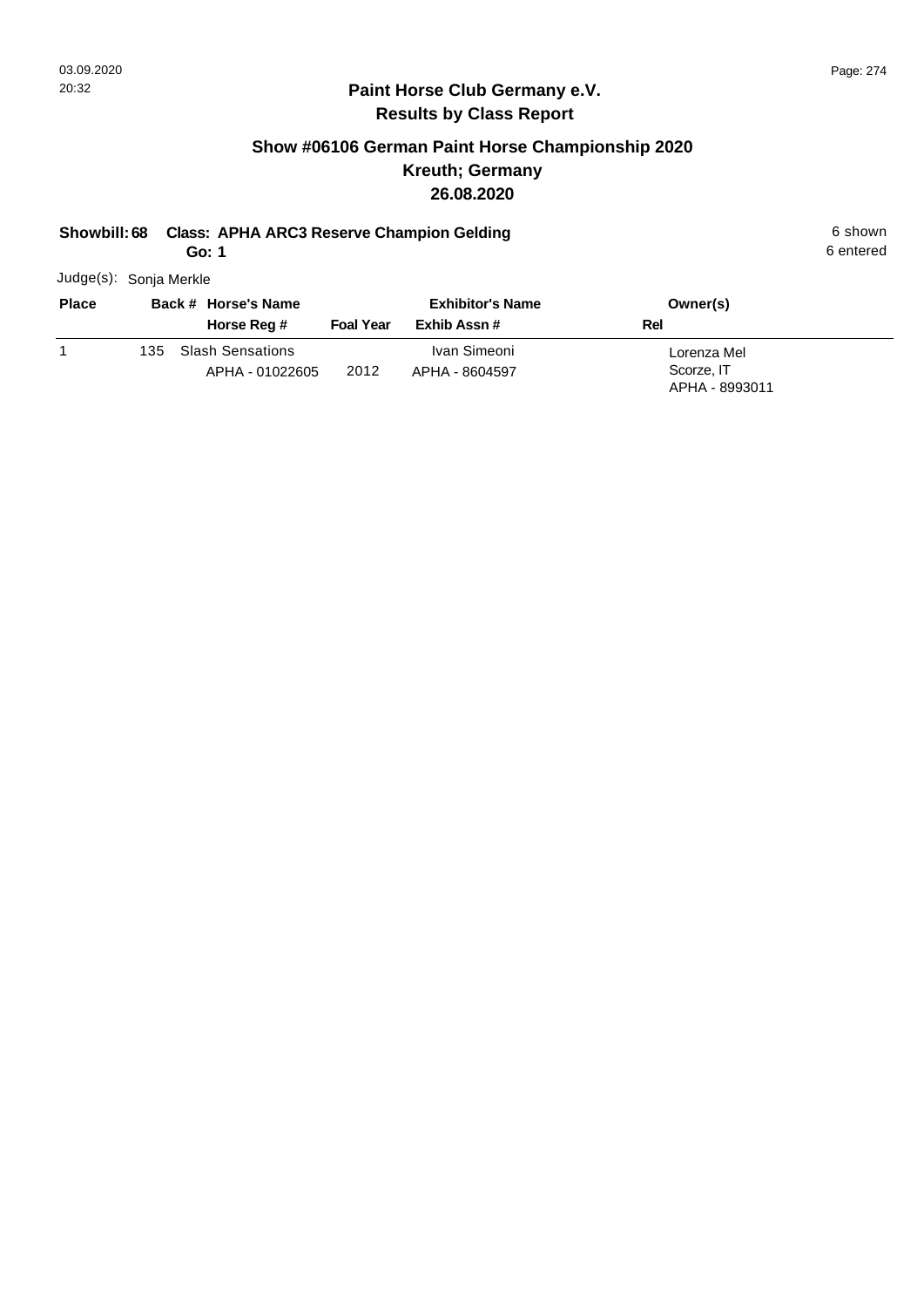## **Show #06107 German Paint Horse Championship 2020 Kreuth; Germany 26.08.2020**

## **Showbill: 68 Class: APHA ARC3 Reserve Champion Gelding 6 Shown 6 shown 6 shown**

**Go: 1**

6 entered

Judge(s): Nicolas Perrin

| <b>Place</b> | Back # Horse's Name                           | <b>Exhibitor's Name</b> |                                     | Owner(s)                                                     |
|--------------|-----------------------------------------------|-------------------------|-------------------------------------|--------------------------------------------------------------|
|              | Horse Reg #                                   | <b>Foal Year</b>        | Exhib Assn#                         | Rel                                                          |
|              | Hes A Lucky Delight<br>202<br>APHA - 01007309 | 2010                    | Annette Mortensen<br>APHA - 8268098 | Viggo & Annette Mortensen<br>Z Tistrup, DK<br>APHA - 8261506 |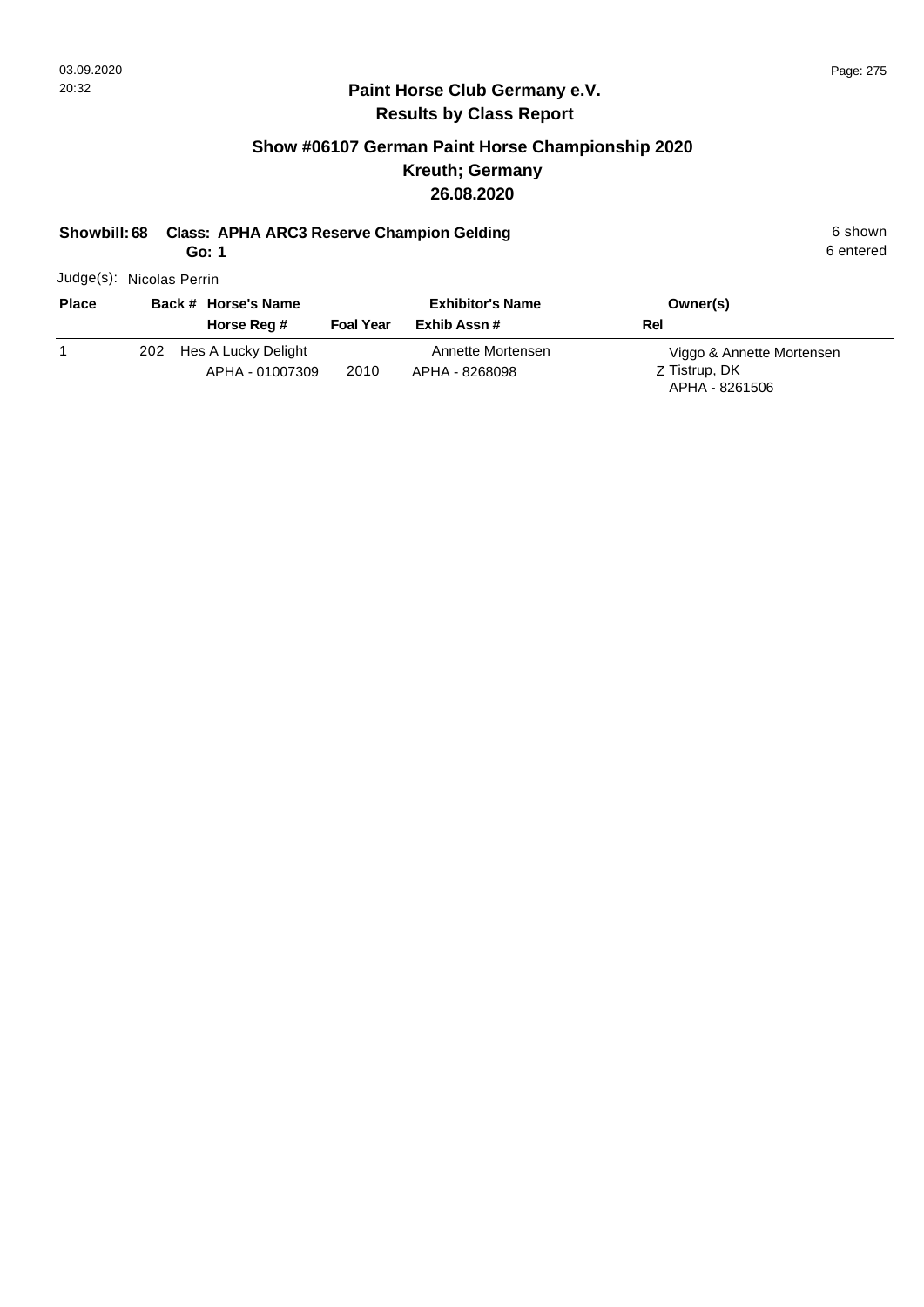#### **Paint Horse Club Germany e.V. Results by Class Report**

## **Show #06108 German Paint Horse Championship 2020 Kreuth; Germany 26.08.2020**

#### **Showbill: 68 Class: APHA ARC3 Reserve Champion Gelding 6 Shown 6 shown 6 shown**

**Go: 1**

Judge(s): Pierre Ouellet

| <b>Place</b> | Back # Horse's Name<br>Horse Reg #         | <b>Foal Year</b> | <b>Exhibitor's Name</b><br>Exhib Assn # | Owner(s)<br>Rel                                              |
|--------------|--------------------------------------------|------------------|-----------------------------------------|--------------------------------------------------------------|
|              | 202 Hes A Lucky Delight<br>APHA - 01007309 | 2010             | Annette Mortensen<br>APHA - 8268098     | Viggo & Annette Mortensen<br>Z Tistrup, DK<br>APHA - 8261506 |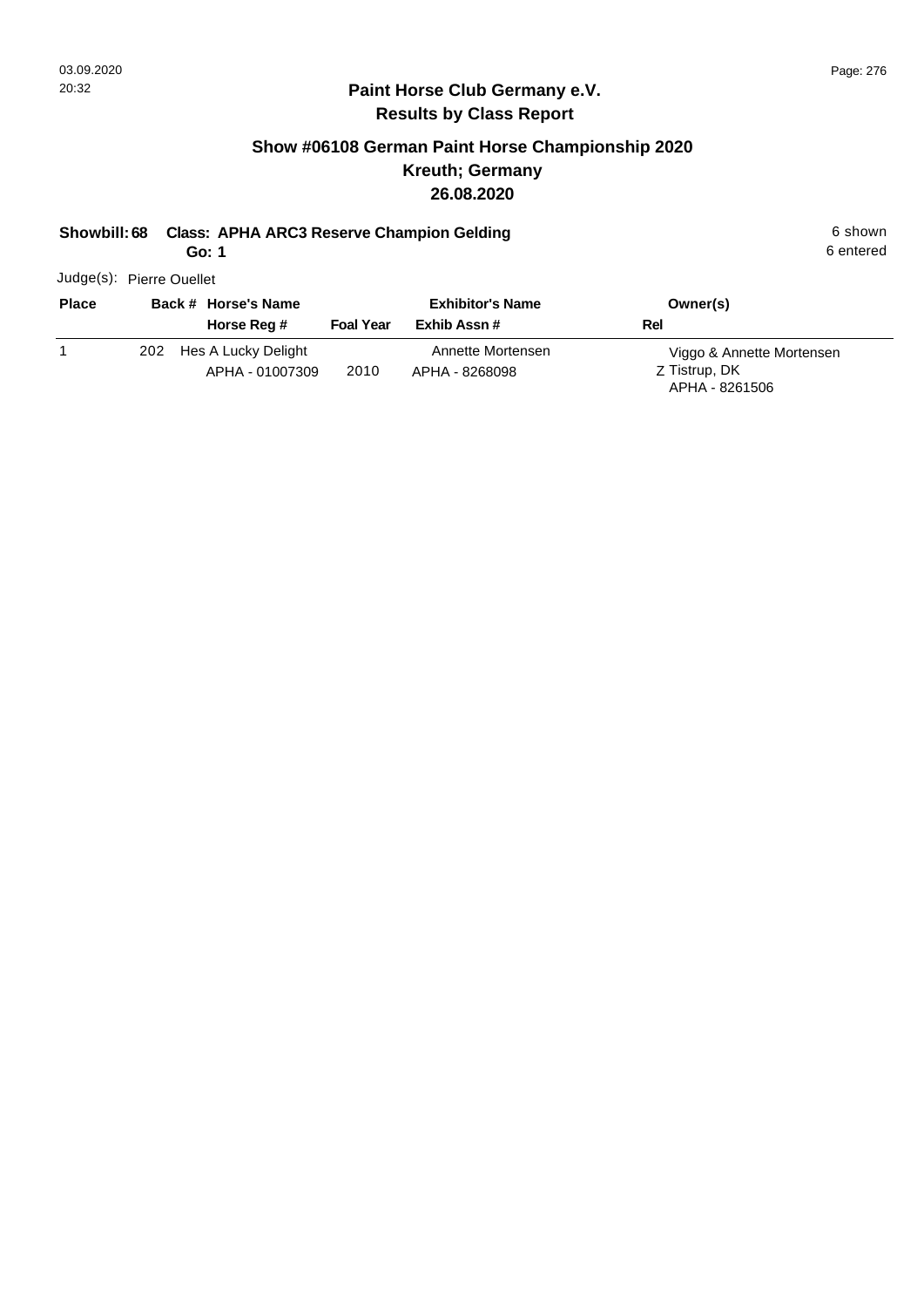$\overline{3}$ 

## **Paint Horse Club Germany e.V. Results by Class Report**

## **Show #06105 German Paint Horse Championship 2020 Kreuth; Germany 26.08.2020**

|  | Showbill: 69 Class: APHA BHG1 SPB Geldings | 5 shown |
|--|--------------------------------------------|---------|
|--|--------------------------------------------|---------|

**Go: 1**

| Judge(s): Susanne Haug<br><b>Place</b> |     |                                           |                  |                                        |                                                              |  |  |
|----------------------------------------|-----|-------------------------------------------|------------------|----------------------------------------|--------------------------------------------------------------|--|--|
|                                        |     | Back # Horse's Name<br>Horse Reg #        | <b>Foal Year</b> | <b>Exhibitor's Name</b><br>Exhib Assn# | Owner(s)<br><b>Rel</b>                                       |  |  |
| 1                                      | 537 | Move On The Wild Side<br>APHA - 01050974  | 2015             | Theresa Hofbauer<br>APHA - 9161548     | Theresa Hofbauer<br>Z Wels, AT<br>APHA - 9161548             |  |  |
| 2                                      | 505 | Sam Okie Lena<br>APHA - 00641442          | 2001             | Sabrina Busch<br>APHA - 9156124        | Sabrina Busch<br>Z Bremervoerde-Bevern, DE<br>APHA - 9156124 |  |  |
| 3                                      | 530 | <b>Pure Noticified</b><br>APHA - 01073254 | 2017             | Silke Trenz<br>APHA - 8963246          | <b>Martin Doetzer</b><br>C Pullach, DE<br>APHA - 9159061     |  |  |
| 4                                      | 513 | AM Neo Tech<br>APHA - 01081514            | 2018             | Corinna Kinzel<br>APHA - 8918675       | Corinna Kinzel<br>Z Langenau, DE<br>APHA - 8918675           |  |  |
| 5                                      | 545 | Certainprinciplechip<br>APHA - 01071312   | 2015             | Monika Strasser<br>APHA - 8765477      | Dr. Med Cvetan Taskov<br>Ottenhofen, DE<br>APHA - 9156481    |  |  |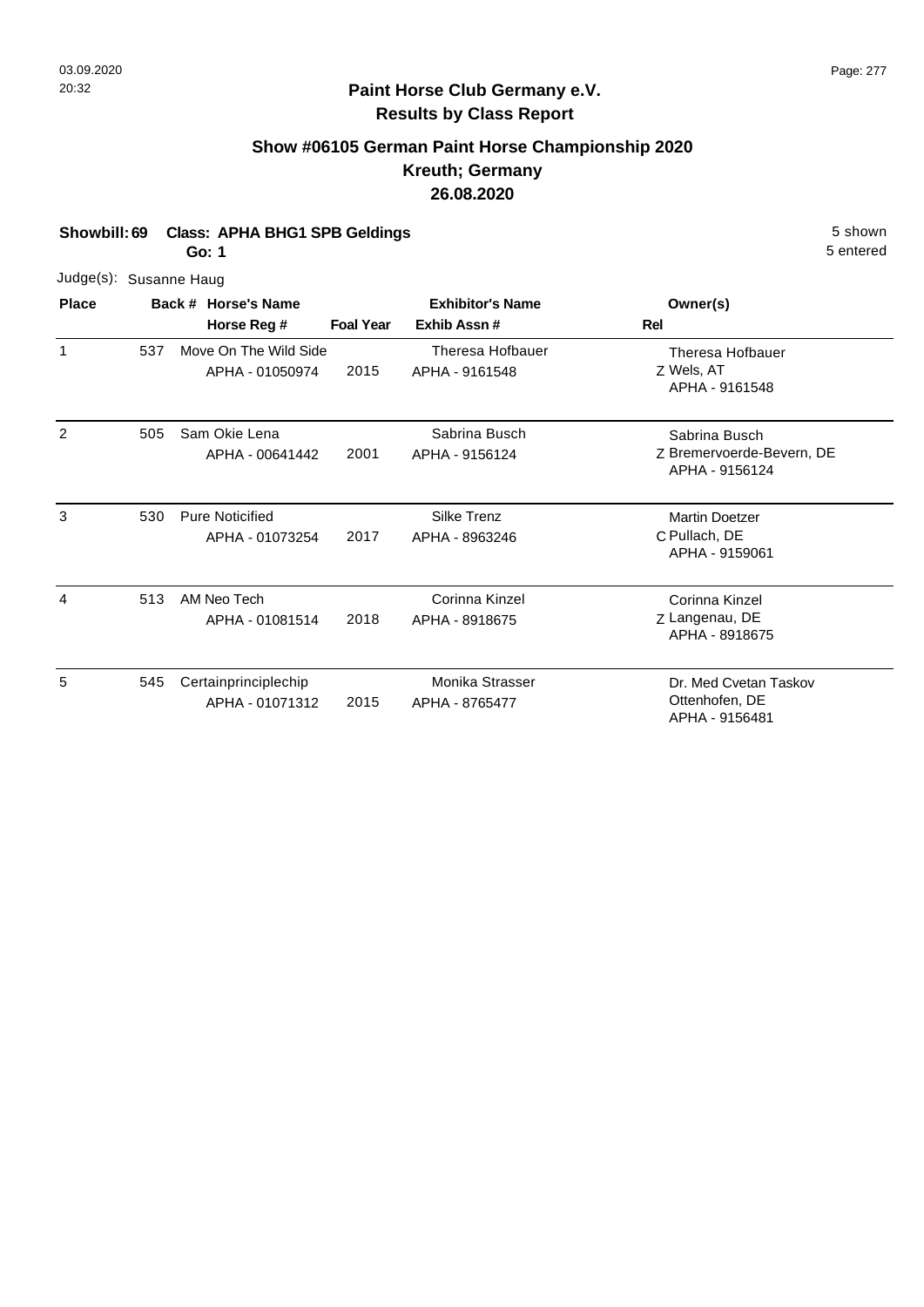## **Show #06106 German Paint Horse Championship 2020 Kreuth; Germany 26.08.2020**

**Showbill: 69 Class: APHA BHG1 SPB Geldings** 5 Shown

**Go: 1**

| Judge(s):    | Sonja Merkle |                                           |                  |                                        |                                                              |
|--------------|--------------|-------------------------------------------|------------------|----------------------------------------|--------------------------------------------------------------|
| <b>Place</b> |              | Back # Horse's Name<br>Horse Reg #        | <b>Foal Year</b> | <b>Exhibitor's Name</b><br>Exhib Assn# | Owner(s)<br><b>Rel</b>                                       |
| $\mathbf{1}$ | 545          | Certainprinciplechip<br>APHA - 01071312   | 2015             | Monika Strasser<br>APHA - 8765477      | Dr. Med Cvetan Taskov<br>Ottenhofen, DE<br>APHA - 9156481    |
| 2            | 537          | Move On The Wild Side<br>APHA - 01050974  | 2015             | Theresa Hofbauer<br>APHA - 9161548     | Theresa Hofbauer<br>Z Wels, AT<br>APHA - 9161548             |
| 3            | 505          | Sam Okie Lena<br>APHA - 00641442          | 2001             | Sabrina Busch<br>APHA - 9156124        | Sabrina Busch<br>Z Bremervoerde-Bevern, DE<br>APHA - 9156124 |
| 4            | 513          | AM Neo Tech<br>APHA - 01081514            | 2018             | Corinna Kinzel<br>APHA - 8918675       | Corinna Kinzel<br>Z Langenau, DE<br>APHA - 8918675           |
| 5            | 530          | <b>Pure Noticified</b><br>APHA - 01073254 | 2017             | <b>Silke Trenz</b><br>APHA - 8963246   | <b>Martin Doetzer</b><br>C Pullach, DE<br>APHA - 9159061     |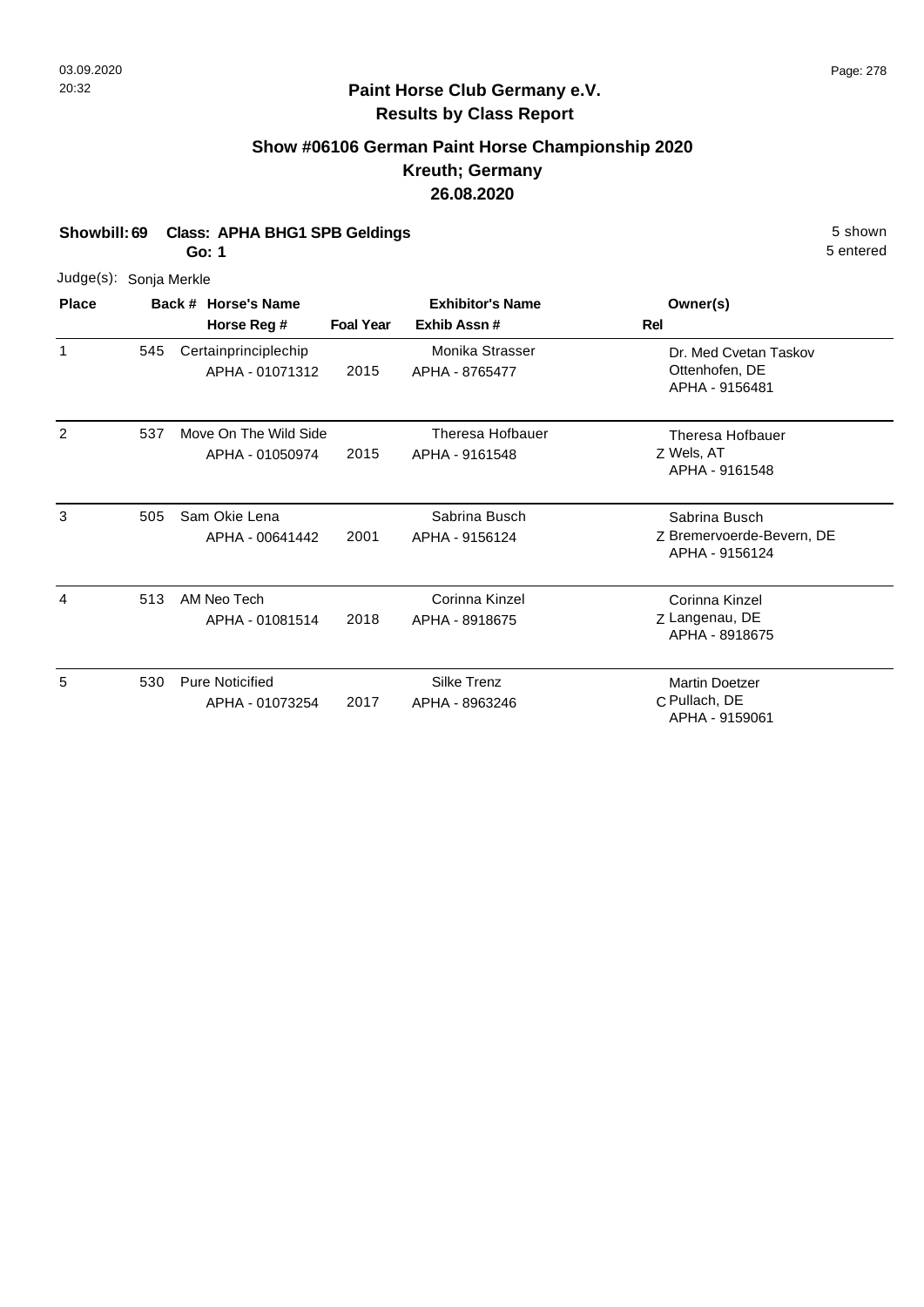## **Show #06107 German Paint Horse Championship 2020 Kreuth; Germany 26.08.2020**

#### **Showbill: 69 Class: APHA BHG1 SPB Geldings** 5 Shown

**Go: 1**

| <b>Place</b> | Back # Hors              |  |  |
|--------------|--------------------------|--|--|
|              | Judge(s): Nicolas Perrin |  |  |

| <b>Place</b> |     | Back # Horse's Name<br>Horse Reg #        | <b>Foal Year</b> | <b>Exhibitor's Name</b><br>Exhib Assn# | Owner(s)<br>Rel                                              |
|--------------|-----|-------------------------------------------|------------------|----------------------------------------|--------------------------------------------------------------|
| $\mathbf 1$  | 537 | Move On The Wild Side<br>APHA - 01050974  | 2015             | Theresa Hofbauer<br>APHA - 9161548     | Theresa Hofbauer<br>Z Wels, AT<br>APHA - 9161548             |
| 2            | 505 | Sam Okie Lena<br>APHA - 00641442          | 2001             | Sabrina Busch<br>APHA - 9156124        | Sabrina Busch<br>Z Bremervoerde-Bevern, DE<br>APHA - 9156124 |
| 3            | 530 | <b>Pure Noticified</b><br>APHA - 01073254 | 2017             | <b>Silke Trenz</b><br>APHA - 8963246   | <b>Martin Doetzer</b><br>C Pullach, DE<br>APHA - 9159061     |
| 4            | 513 | AM Neo Tech<br>APHA - 01081514            | 2018             | Corinna Kinzel<br>APHA - 8918675       | Corinna Kinzel<br>Z Langenau, DE<br>APHA - 8918675           |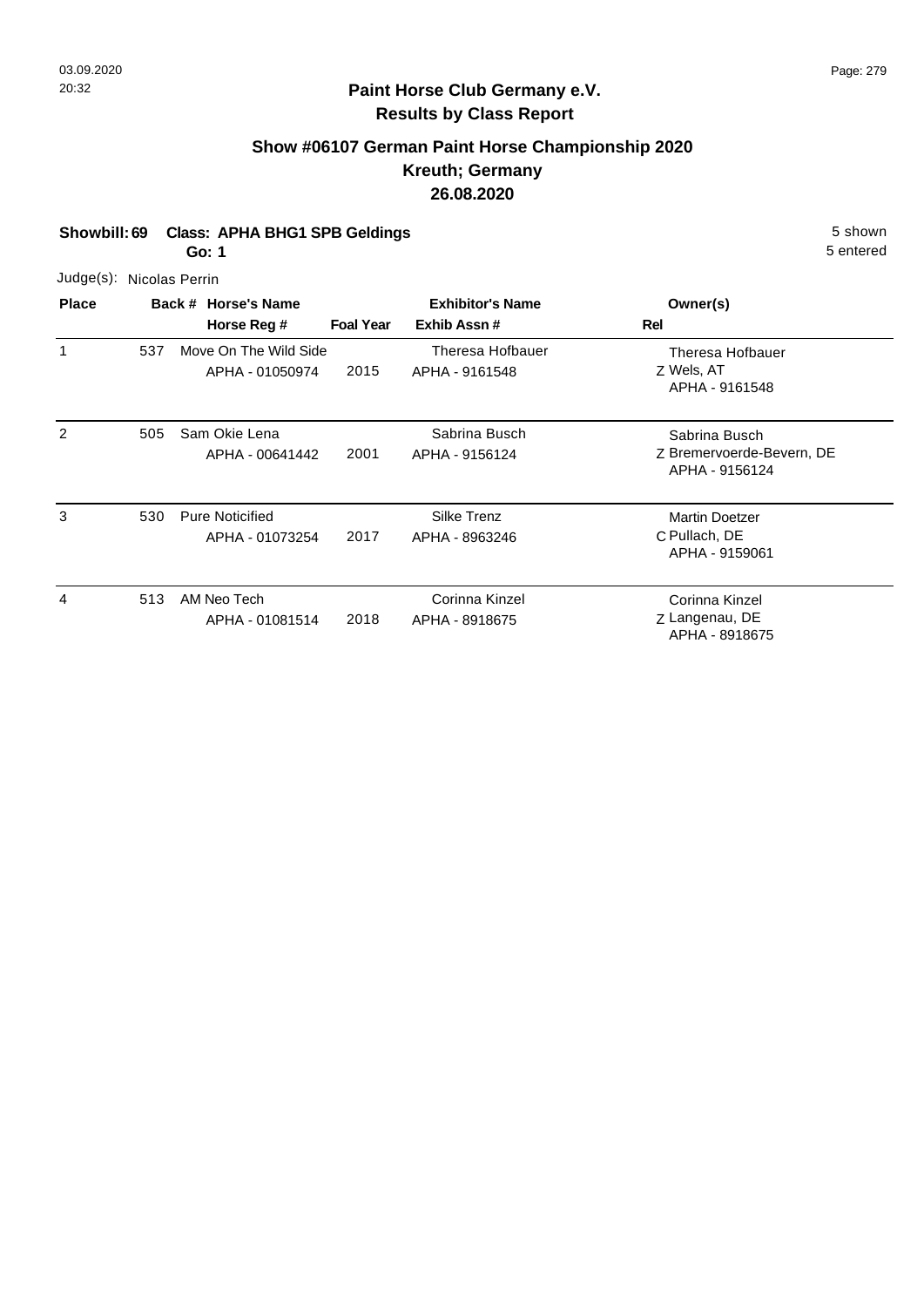## **Show #06108 German Paint Horse Championship 2020 Kreuth; Germany 26.08.2020**

#### **Showbill: 69 Class: APHA BHG1 SPB Geldings** 5 Shown

**Go: 1**

| Judge(s): Pierre Ouellet |     |                                           |                  |                                           |                                                              |
|--------------------------|-----|-------------------------------------------|------------------|-------------------------------------------|--------------------------------------------------------------|
| <b>Place</b>             |     | Back # Horse's Name<br>Horse Reg #        | <b>Foal Year</b> | <b>Exhibitor's Name</b><br>Exhib Assn#    | Owner(s)<br><b>Rel</b>                                       |
| $\mathbf{1}$             | 537 | Move On The Wild Side<br>APHA - 01050974  | 2015             | <b>Theresa Hofbauer</b><br>APHA - 9161548 | Theresa Hofbauer<br>Z Wels, AT<br>APHA - 9161548             |
| 2                        | 545 | Certainprinciplechip<br>APHA - 01071312   | 2015             | Monika Strasser<br>APHA - 8765477         | Dr. Med Cvetan Taskov<br>Ottenhofen, DE<br>APHA - 9156481    |
| 3                        | 530 | <b>Pure Noticified</b><br>APHA - 01073254 | 2017             | Silke Trenz<br>APHA - 8963246             | <b>Martin Doetzer</b><br>C Pullach, DE<br>APHA - 9159061     |
| 4                        | 505 | Sam Okie Lena<br>APHA - 00641442          | 2001             | Sabrina Busch<br>APHA - 9156124           | Sabrina Busch<br>Z Bremervoerde-Bevern, DE<br>APHA - 9156124 |
| 5                        | 513 | AM Neo Tech<br>APHA - 01081514            | 2018             | Corinna Kinzel<br>APHA - 8918675          | Corinna Kinzel<br>Z Langenau, DE<br>APHA - 8918675           |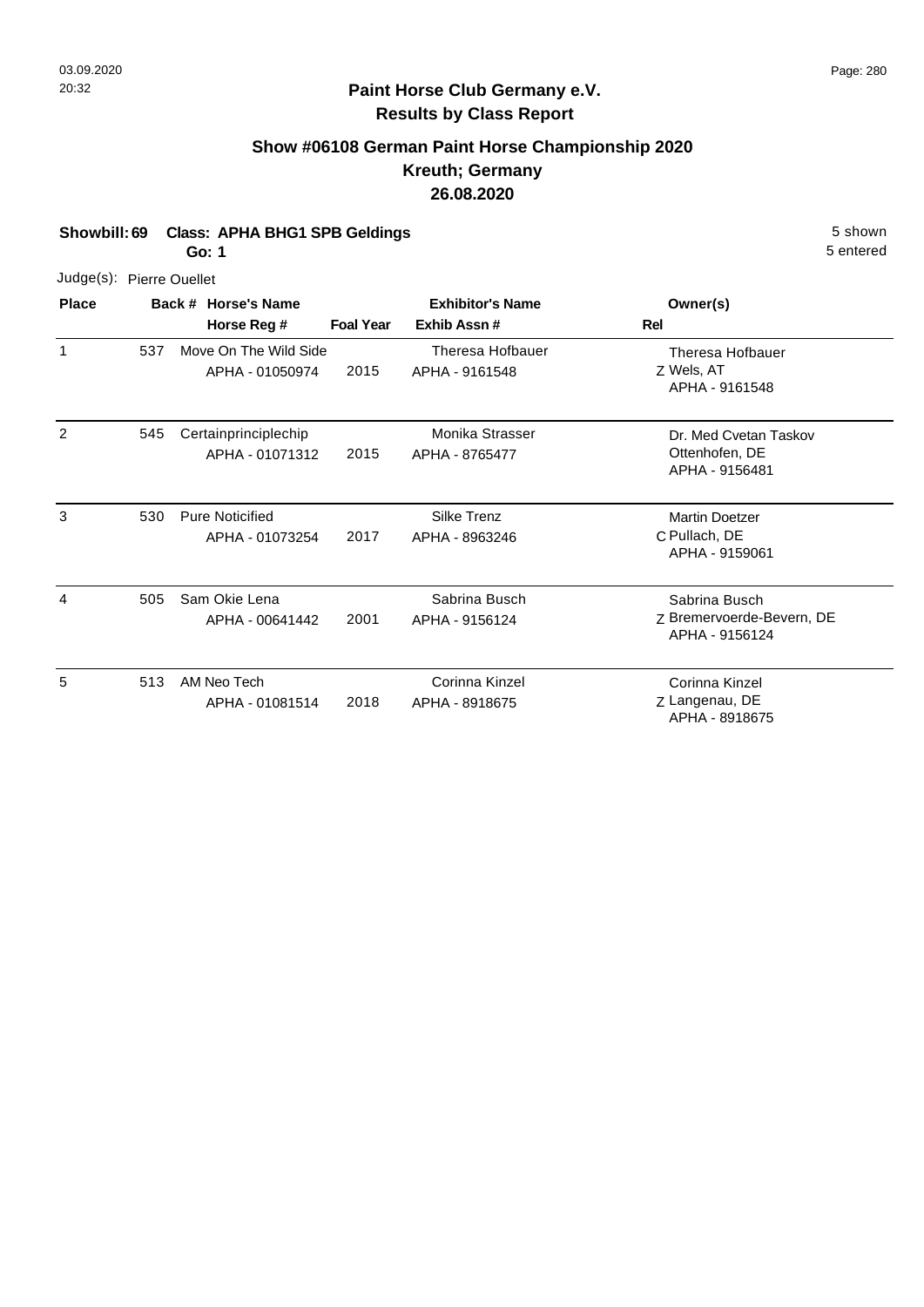#### **Paint Horse Club Germany e.V. Results by Class Report**

## **Show #06105 German Paint Horse Championship 2020 Kreuth; Germany 26.08.2020**

# **Showbill: 70 Class: APHA BGC3 SPB Grand Champion Gelding** 2 shown 2 shown

**Go: 1**

Judge(s): Susanne Haug

| <b>Place</b> | Back # Horse's Name                             |                  | <b>Exhibitor's Name</b>            | Owner(s)                                         |
|--------------|-------------------------------------------------|------------------|------------------------------------|--------------------------------------------------|
|              | Horse Reg #                                     | <b>Foal Year</b> | Exhib Assn #                       | Rel                                              |
|              | Move On The Wild Side<br>537<br>APHA - 01050974 | 2015             | Theresa Hofbauer<br>APHA - 9161548 | Theresa Hofbauer<br>Z Wels, AT<br>APHA - 9161548 |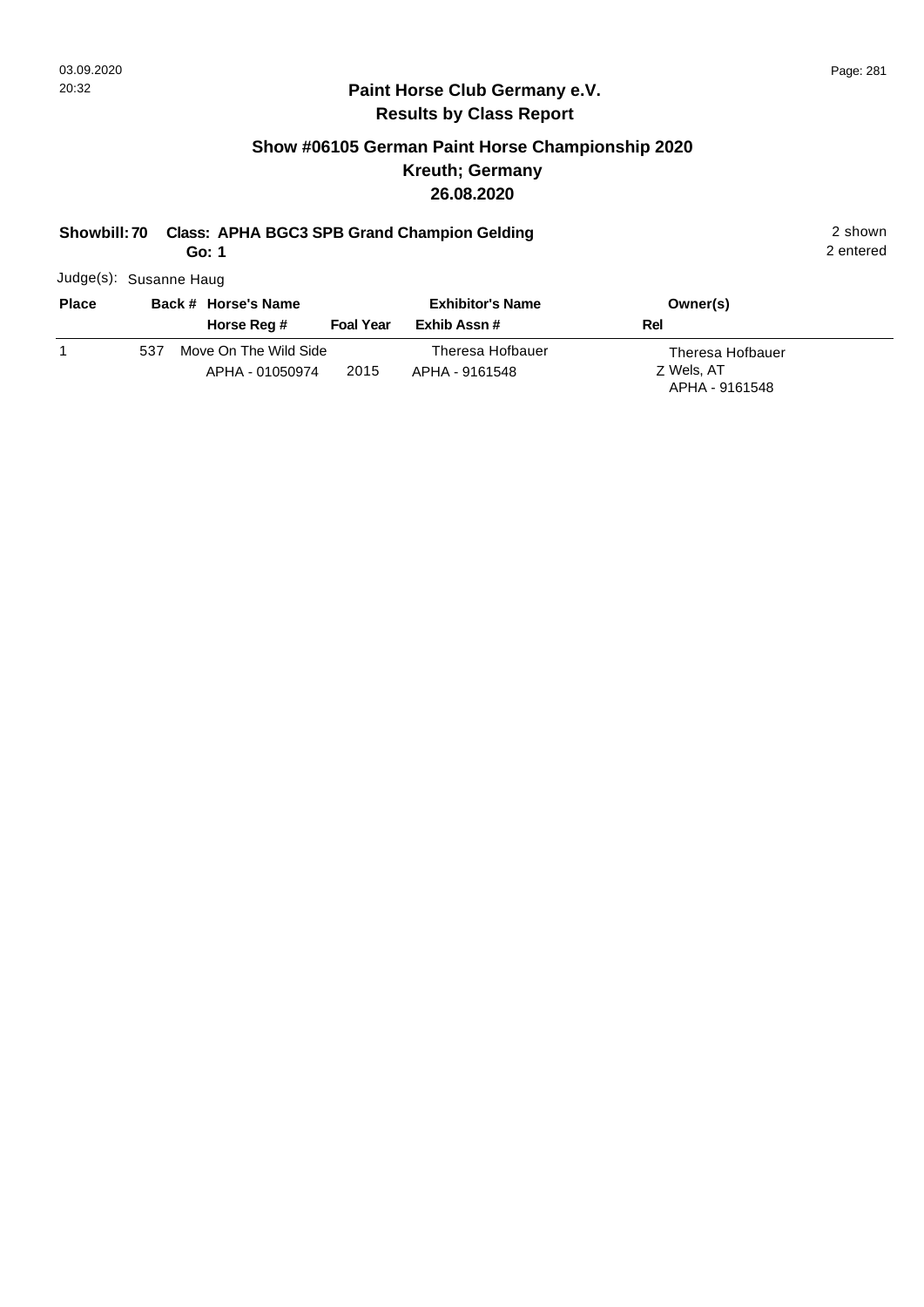#### **Paint Horse Club Germany e.V. Results by Class Report**

## **Show #06106 German Paint Horse Championship 2020 Kreuth; Germany 26.08.2020**

# **Showbill: 70 Class: APHA BGC3 SPB Grand Champion Gelding** 2 shown 2 shown

**Go: 1**

Judge(s): Sonja Merkle

| <b>Place</b> | Back # Horse's Name<br>Horse Reg #          | <b>Foal Year</b> | <b>Exhibitor's Name</b><br>Exhib Assn # | Owner(s)<br>Rel                                           |
|--------------|---------------------------------------------|------------------|-----------------------------------------|-----------------------------------------------------------|
|              | 545 Certainprinciplechip<br>APHA - 01071312 | 2015             | Monika Strasser<br>APHA - 8765477       | Dr. Med Cvetan Taskov<br>Ottenhofen, DE<br>APHA - 9156481 |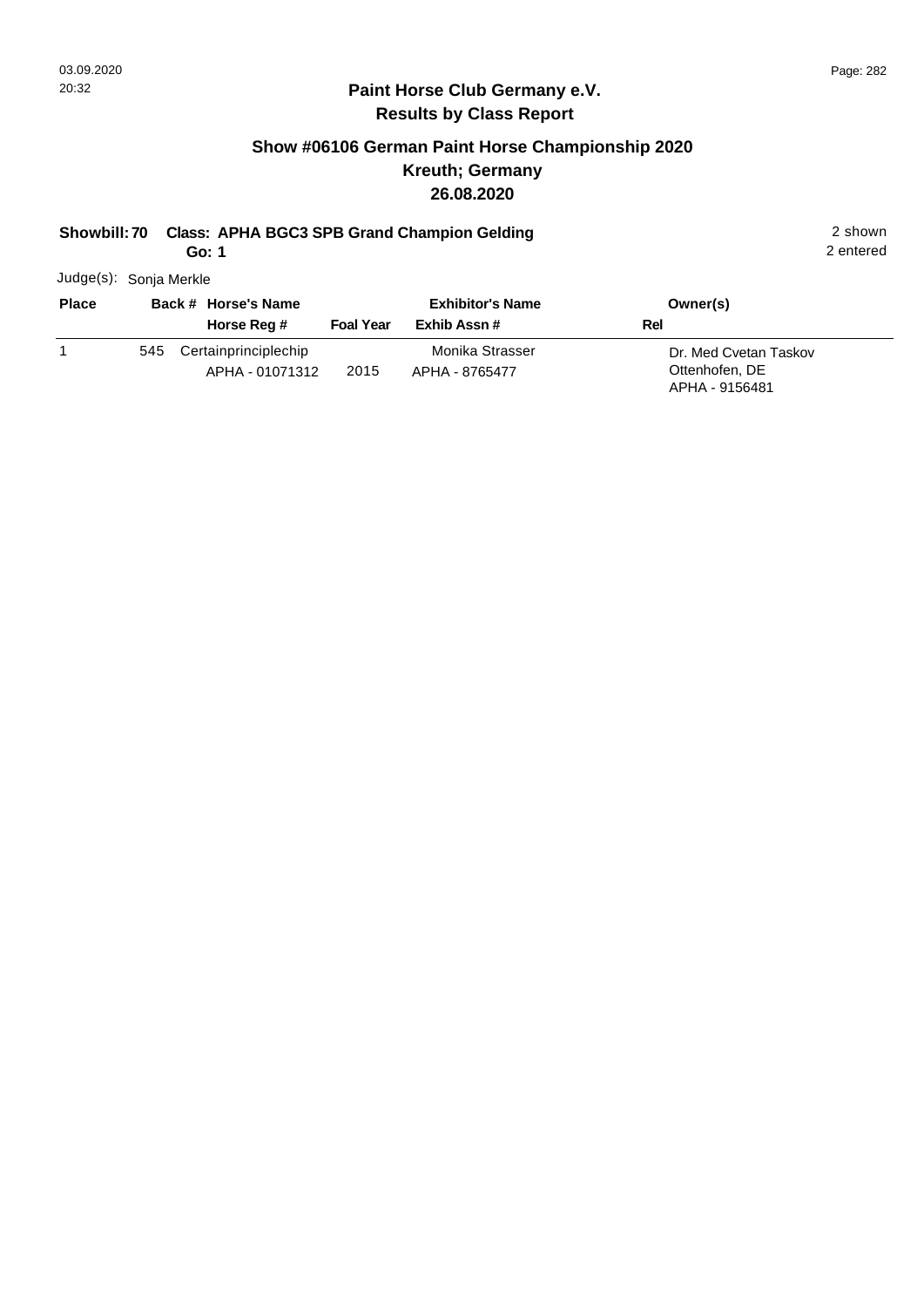#### **Paint Horse Club Germany e.V. Results by Class Report**

## **Show #06107 German Paint Horse Championship 2020 Kreuth; Germany 26.08.2020**

# **Showbill: 70 Class: APHA BGC3 SPB Grand Champion Gelding** 2 shown 2 shown

**Go: 1**

Judge(s): Nicolas Perrin

| <b>Place</b> | Back # Horse's Name                             |                  | <b>Exhibitor's Name</b>            | Owner(s)                                         |
|--------------|-------------------------------------------------|------------------|------------------------------------|--------------------------------------------------|
|              | Horse Reg #                                     | <b>Foal Year</b> | Exhib Assn #                       | Rel                                              |
|              | Move On The Wild Side<br>537<br>APHA - 01050974 | 2015             | Theresa Hofbauer<br>APHA - 9161548 | Theresa Hofbauer<br>Z Wels, AT<br>APHA - 9161548 |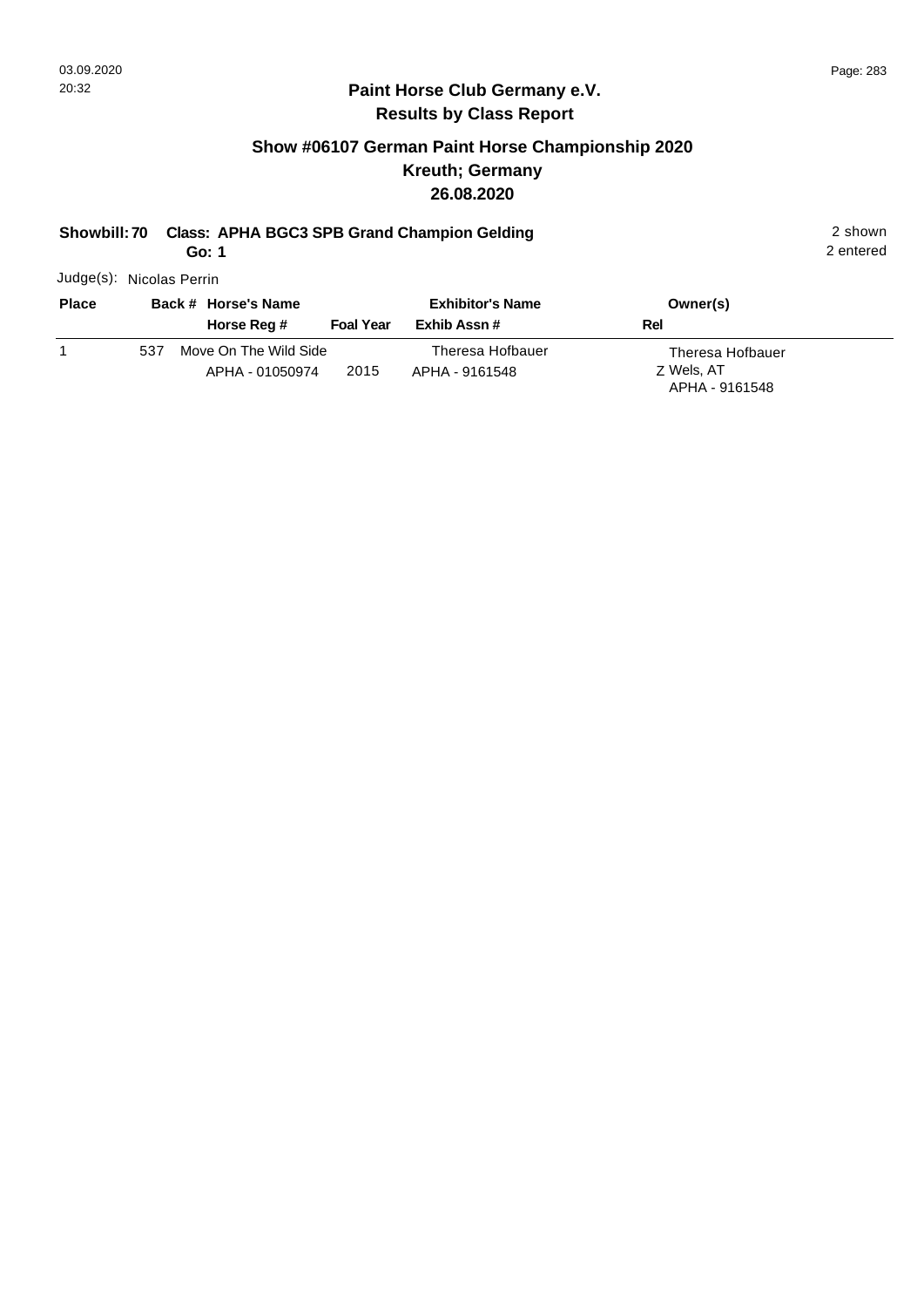#### **Paint Horse Club Germany e.V. Results by Class Report**

## **Show #06108 German Paint Horse Championship 2020 Kreuth; Germany 26.08.2020**

# **Showbill: 70 Class: APHA BGC3 SPB Grand Champion Gelding** 2 shown 2 shown

**Go: 1**

Judge(s): Pierre Ouellet

| <b>Place</b> | Back # Horse's Name                                     | <b>Exhibitor's Name</b>            | Owner(s)                                         |
|--------------|---------------------------------------------------------|------------------------------------|--------------------------------------------------|
|              | <b>Foal Year</b><br>Horse Reg #                         | Exhib Assn #                       | Rel                                              |
|              | Move On The Wild Side<br>537<br>2015<br>APHA - 01050974 | Theresa Hofbauer<br>APHA - 9161548 | Theresa Hofbauer<br>Z Wels, AT<br>APHA - 9161548 |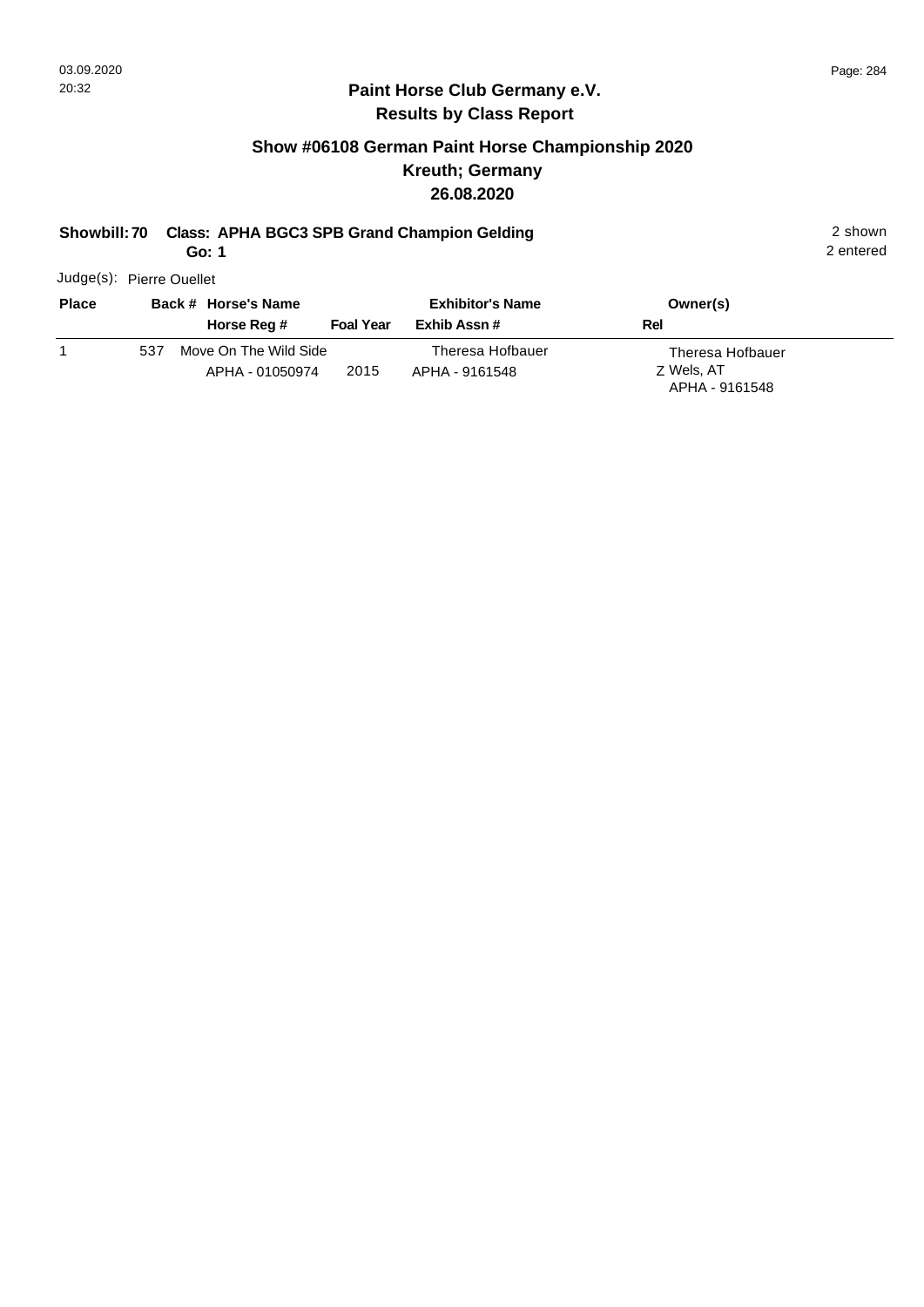#### **Paint Horse Club Germany e.V. Results by Class Report**

## **Show #06105 German Paint Horse Championship 2020 Kreuth; Germany 26.08.2020**

# **Showbill: 71 Class: APHA BRC3 SPB Reserve Champion Gelding 3 Shown 3 shown**

**Go: 1**

Judge(s): Susanne Haug

| <b>Place</b> | Back # Horse's Name<br>Horse Reg #      | <b>Foal Year</b> | <b>Exhibitor's Name</b><br>Exhib Assn # | Owner(s)<br>Rel                                              |
|--------------|-----------------------------------------|------------------|-----------------------------------------|--------------------------------------------------------------|
|              | Sam Okie Lena<br>505<br>APHA - 00641442 | 2001             | Sabrina Busch<br>APHA - 9156124         | Sabrina Busch<br>Z Bremervoerde-Bevern, DE<br>APHA - 9156124 |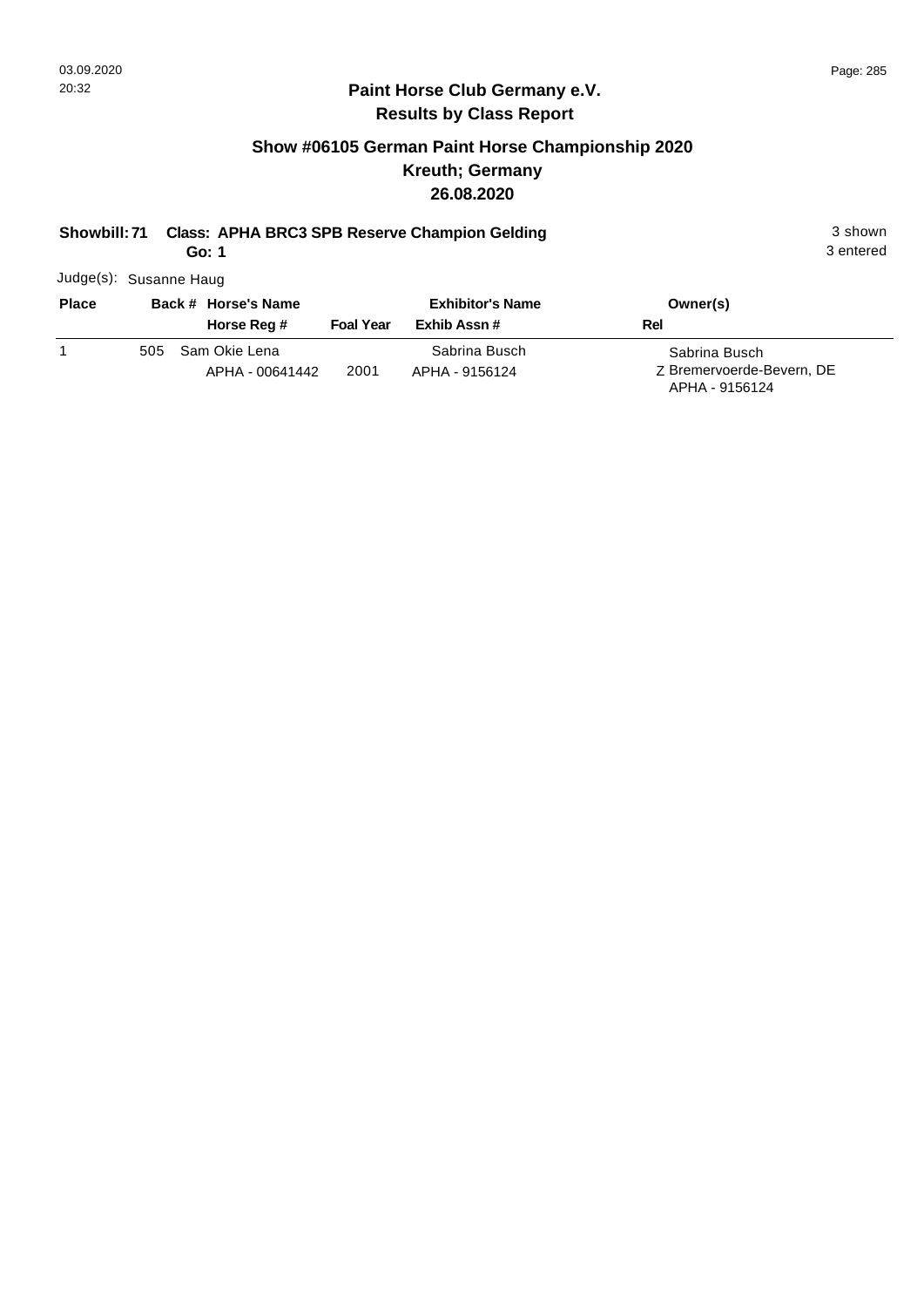#### **Paint Horse Club Germany e.V. Results by Class Report**

## **Show #06106 German Paint Horse Championship 2020 Kreuth; Germany 26.08.2020**

# **Showbill: 71 Class: APHA BRC3 SPB Reserve Champion Gelding 3 Shown 3 shown**

**Go: 1**

Judge(s): Sonja Merkle

| <b>Place</b> |     | Back # Horse's Name<br>Horse Reg #       | <b>Foal Year</b> | <b>Exhibitor's Name</b><br>Exhib Assn # | Owner(s)<br><b>Rel</b>                           |
|--------------|-----|------------------------------------------|------------------|-----------------------------------------|--------------------------------------------------|
|              | 537 | Move On The Wild Side<br>APHA - 01050974 | 2015             | Theresa Hofbauer<br>APHA - 9161548      | Theresa Hofbauer<br>Z Wels, AT<br>APHA - 9161548 |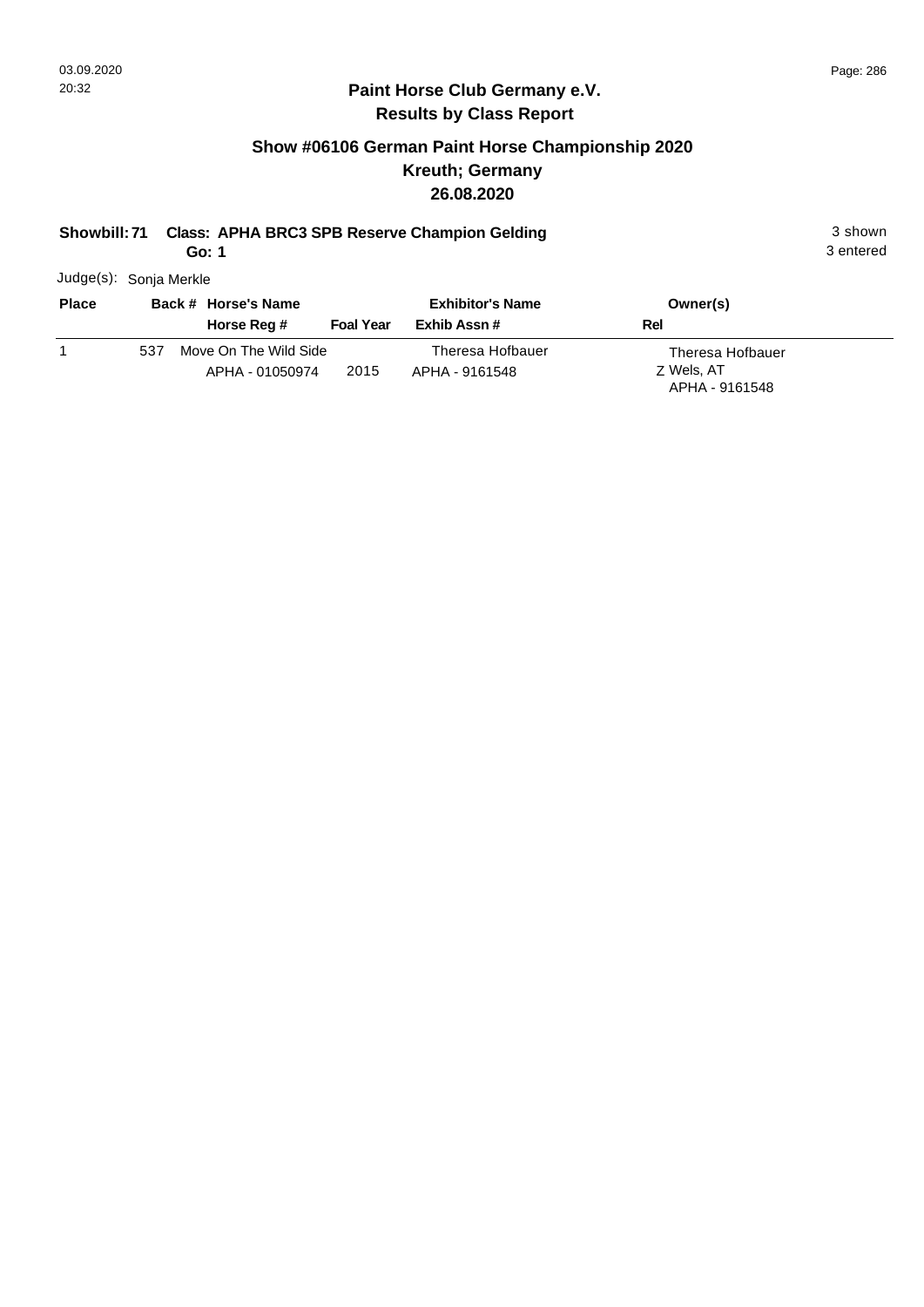## **Show #06107 German Paint Horse Championship 2020 Kreuth; Germany 26.08.2020**

# **Showbill: 71 Class: APHA BRC3 SPB Reserve Champion Gelding 3 Shown 3 shown**

**Go: 1**

3 entered

Judge(s): Nicolas Perrin

| <b>Place</b> | Back # Horse's Name                     |                  | <b>Exhibitor's Name</b>         | Owner(s)                                                     |
|--------------|-----------------------------------------|------------------|---------------------------------|--------------------------------------------------------------|
|              | Horse Reg #                             | <b>Foal Year</b> | Exhib Assn #                    | Rel                                                          |
|              | Sam Okie Lena<br>505<br>APHA - 00641442 | 2001             | Sabrina Busch<br>APHA - 9156124 | Sabrina Busch<br>Z Bremervoerde-Bevern, DE<br>APHA - 9156124 |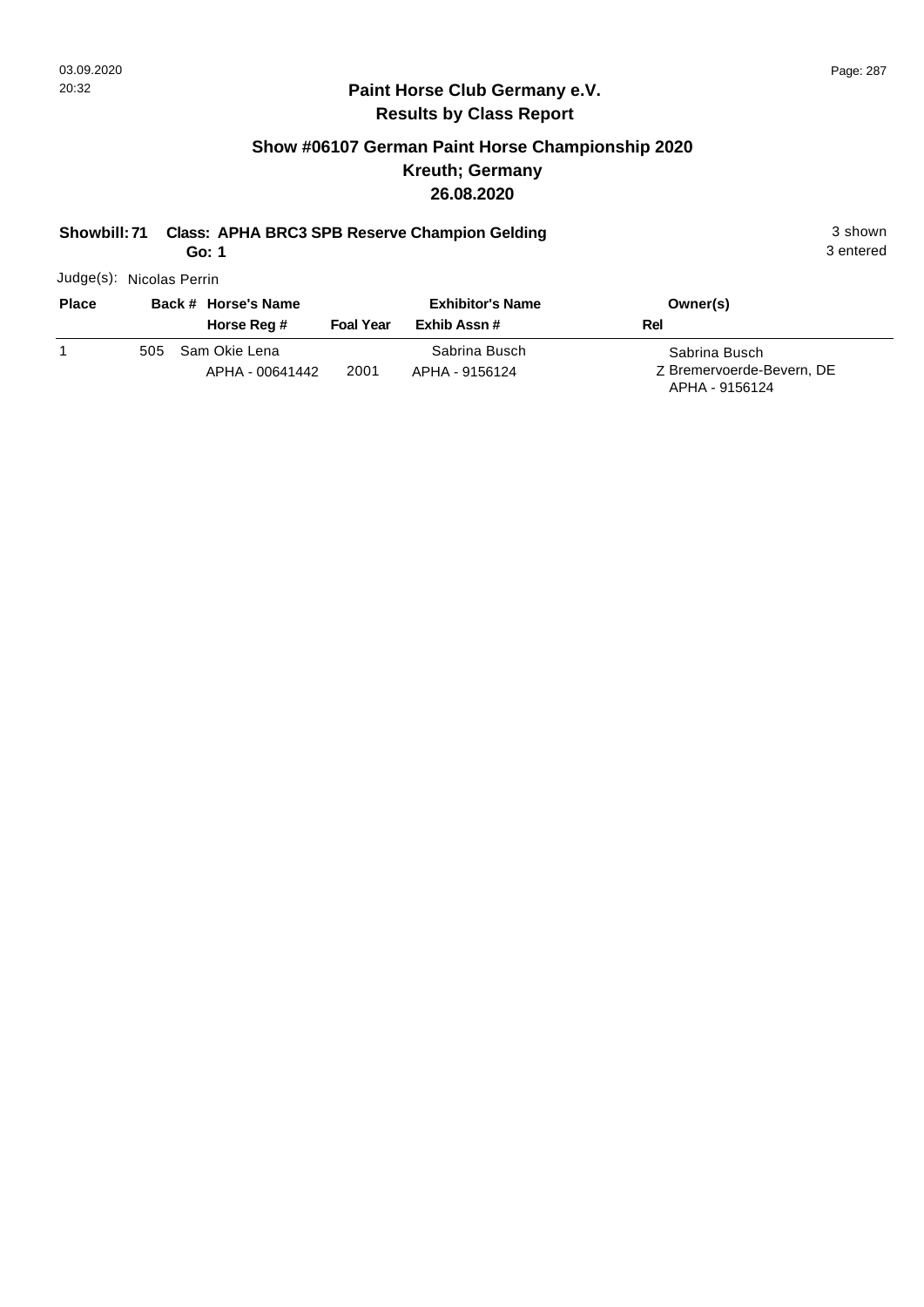#### **Paint Horse Club Germany e.V. Results by Class Report**

## **Show #06108 German Paint Horse Championship 2020 Kreuth; Germany 26.08.2020**

# **Showbill: 71 Class: APHA BRC3 SPB Reserve Champion Gelding** 3 shown 3 shown

**Go: 1**

Judge(s): Pierre Ouellet

| <b>Place</b> | Back # Horse's Name<br>Horse Reg # |                                         | <b>Foal Year</b> | <b>Exhibitor's Name</b><br>Exhib Assn # | Owner(s)<br>Rel                                           |
|--------------|------------------------------------|-----------------------------------------|------------------|-----------------------------------------|-----------------------------------------------------------|
|              | 545                                | Certainprinciplechip<br>APHA - 01071312 | 2015             | Monika Strasser<br>APHA - 8765477       | Dr. Med Cvetan Taskov<br>Ottenhofen, DE<br>APHA - 9156481 |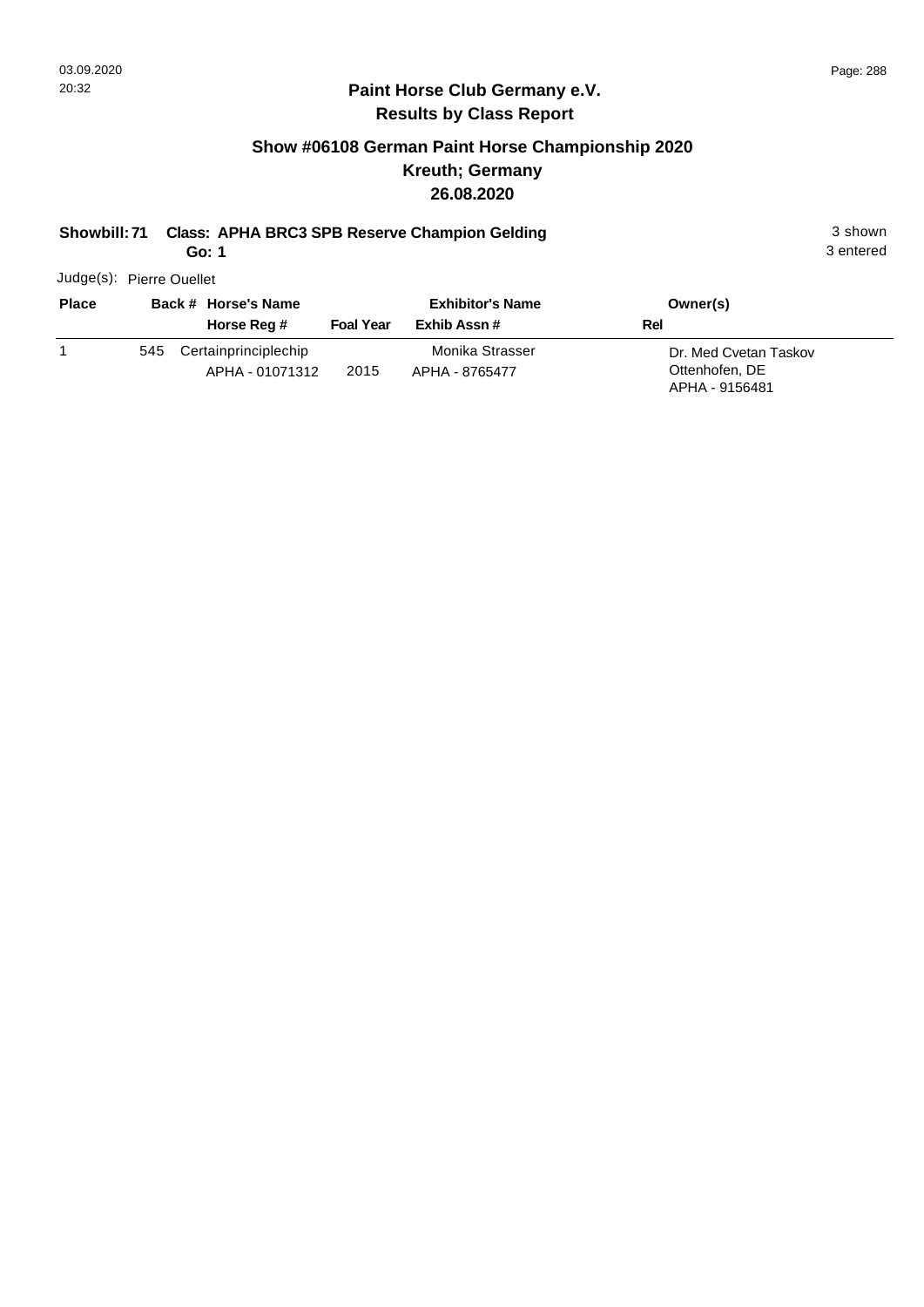7 entered

### **Paint Horse Club Germany e.V. Results by Class Report**

# **Show #06105 German Paint Horse Championship 2020 Kreuth; Germany 26.08.2020**

**Showbill: 72 Class: APHA OCC Overo Color, One Year & Older & All Sexes** 6 shown

|                | Judge(s): Susanne Haug |             |                                               |                         |                                            |                                                              |  |  |  |  |
|----------------|------------------------|-------------|-----------------------------------------------|-------------------------|--------------------------------------------|--------------------------------------------------------------|--|--|--|--|
| <b>Place</b>   |                        |             | Back # Horse's Name                           | <b>Exhibitor's Name</b> |                                            | Owner(s)                                                     |  |  |  |  |
|                |                        | Horse Reg # |                                               | <b>Foal Year</b>        | Exhib Assn#                                | <b>Rel</b>                                                   |  |  |  |  |
| $\mathbf{1}$   | 113                    |             | Remember All<br>APHA - 01074745               | 2017                    | Sabine Gruner<br>APHA - 8596390            | Sabine Gruner<br>Z Ellgau, DE<br>APHA - 8596390              |  |  |  |  |
| $\overline{2}$ | 179                    |             | <b>Sweet Sweet Lovin</b><br>APHA - 01079990   | 2018                    | <b>Brigitta Trevisan</b><br>APHA - 9170228 | <b>Brigitta Trevisan</b><br>Z Brislach, CH<br>APHA - 9170228 |  |  |  |  |
| 3              | 136                    |             | Shes Lady Assets<br>APHA - 01029640           | 2012                    | Chiara Fiorito<br>APHA - 8991854           | Chiara Fiorito<br>Z Romano Dezzelino, IT<br>APHA - 8991854   |  |  |  |  |
| 4              | 187                    |             | <b>Blues Final Edition</b><br>APHA - 01081490 | 2018                    | Barbora Havelkova<br>APHA - 8971586        | Barbora Havelkova<br>Z Roztoky, CZ<br>APHA - 8971586         |  |  |  |  |
| 5              | 182                    |             | <b>Rising Jets</b><br>APHA - 01085380         | 2018                    | <b>Theres Fischer</b><br>APHA - 8543651    | <b>Theres Fischer</b><br>Brislach, CH<br>APHA - 8543651      |  |  |  |  |
| 6              | 155                    |             | <b>Coosaders Mavi</b><br>APHA - 01070813      | 2017                    | Lea-Marie Eberhardt<br>APHA - 0128359      | Lea-Marie Eberhardt<br>Z Langenau, DE<br>APHA - 0128359      |  |  |  |  |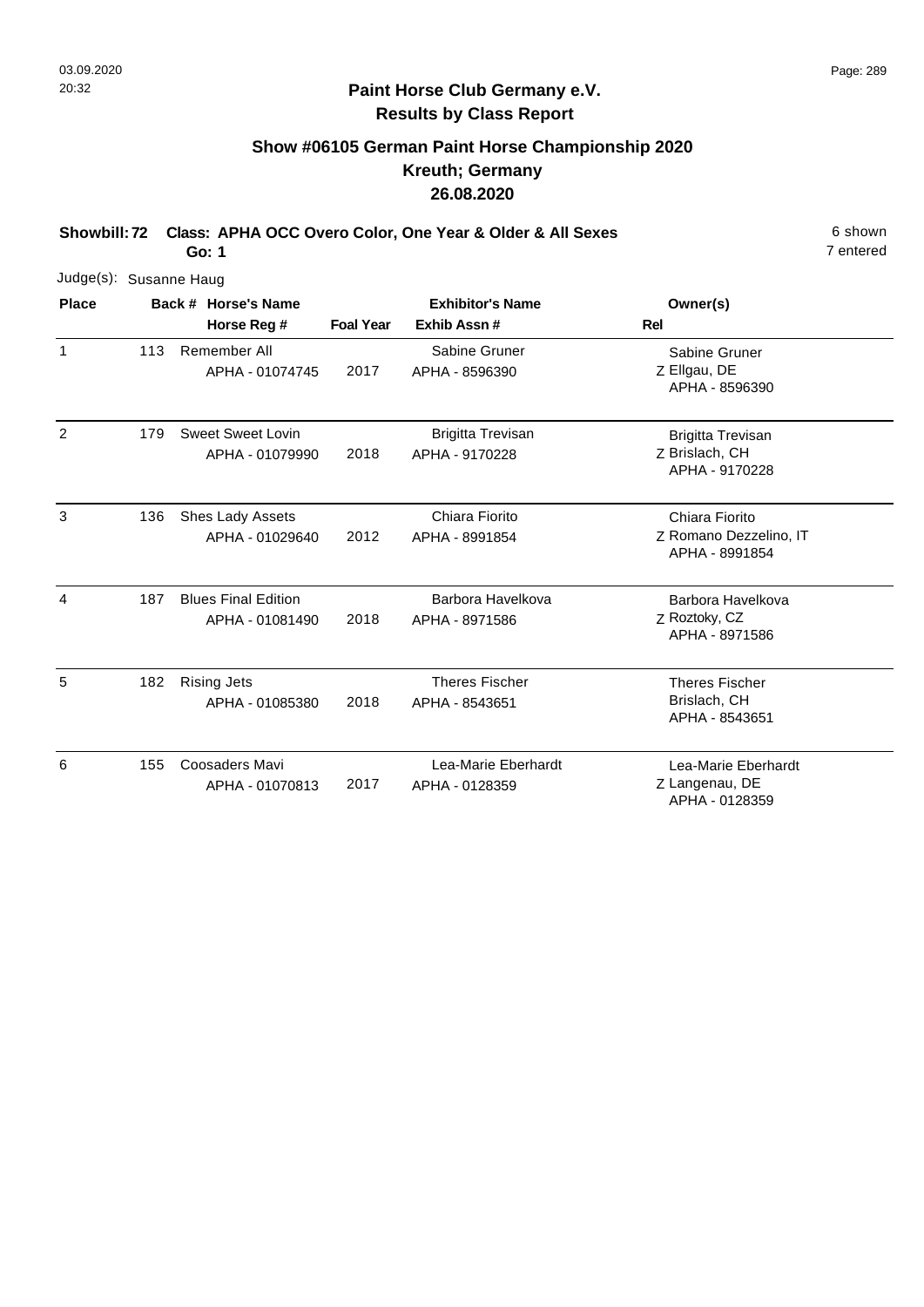7 entered

## **Paint Horse Club Germany e.V. Results by Class Report**

# **Show #06106 German Paint Horse Championship 2020 Kreuth; Germany 26.08.2020**

**Showbill: 72 Class: APHA OCC Overo Color, One Year & Older & All Sexes** 6 shown

| Judge(s):    | Sonja Merkle |                                               |                                                                          |                                            |                                                              |  |  |  |  |  |  |
|--------------|--------------|-----------------------------------------------|--------------------------------------------------------------------------|--------------------------------------------|--------------------------------------------------------------|--|--|--|--|--|--|
| <b>Place</b> |              | Back # Horse's Name                           | <b>Exhibitor's Name</b>                                                  |                                            | Owner(s)                                                     |  |  |  |  |  |  |
|              |              | Horse Reg #                                   | <b>Foal Year</b>                                                         | Exhib Assn#                                | Rel                                                          |  |  |  |  |  |  |
| 1            | 113          | Remember All<br>APHA - 01074745               | Sabine Gruner<br>Sabine Gruner<br>Z Ellgau, DE<br>2017<br>APHA - 8596390 | APHA - 8596390                             |                                                              |  |  |  |  |  |  |
| 2            | 187          | <b>Blues Final Edition</b><br>APHA - 01081490 | 2018                                                                     | Barbora Havelkova<br>APHA - 8971586        | Barbora Havelkova<br>Z Roztoky, CZ<br>APHA - 8971586         |  |  |  |  |  |  |
| 3            | 179          | <b>Sweet Sweet Lovin</b><br>APHA - 01079990   | 2018                                                                     | <b>Brigitta Trevisan</b><br>APHA - 9170228 | <b>Brigitta Trevisan</b><br>Z Brislach, CH<br>APHA - 9170228 |  |  |  |  |  |  |
| 4            | 136          | Shes Lady Assets<br>APHA - 01029640           | 2012                                                                     | Chiara Fiorito<br>APHA - 8991854           | Chiara Fiorito<br>Z Romano Dezzelino, IT<br>APHA - 8991854   |  |  |  |  |  |  |
| 5            | 182          | <b>Rising Jets</b><br>APHA - 01085380         | 2018                                                                     | <b>Theres Fischer</b><br>APHA - 8543651    | <b>Theres Fischer</b><br>Brislach, CH<br>APHA - 8543651      |  |  |  |  |  |  |
| 6            | 155          | Coosaders Mavi<br>APHA - 01070813             | 2017                                                                     | Lea-Marie Eberhardt<br>APHA - 0128359      | Lea-Marie Eberhardt<br>Z Langenau, DE<br>APHA - 0128359      |  |  |  |  |  |  |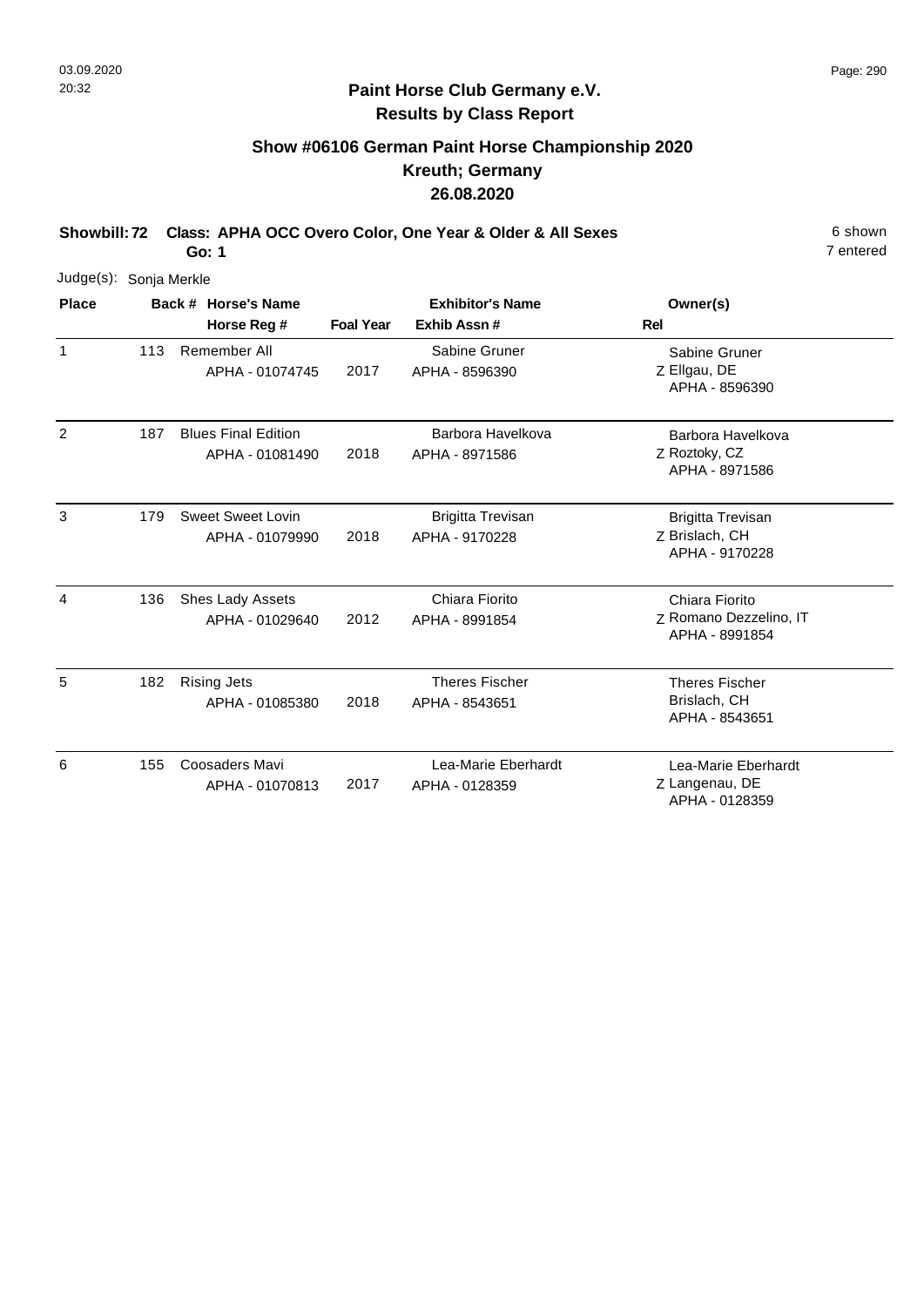# **Show #06107 German Paint Horse Championship 2020 Kreuth; Germany 26.08.2020**

**Showbill: 72 Class: APHA OCC Overo Color, One Year & Older & All Sexes** 6 shown

**Go: 1**

| Judge(s):    | Nicolas Perrin |                                               |                  |                                            |                                                              |
|--------------|----------------|-----------------------------------------------|------------------|--------------------------------------------|--------------------------------------------------------------|
| <b>Place</b> |                | Back # Horse's Name                           |                  | <b>Exhibitor's Name</b>                    | Owner(s)                                                     |
|              |                | Horse Reg #                                   | <b>Foal Year</b> | Exhib Assn#                                | <b>Rel</b>                                                   |
| 1            | 182            | <b>Rising Jets</b><br>APHA - 01085380         | 2018             | <b>Theres Fischer</b><br>APHA - 8543651    | <b>Theres Fischer</b><br>Brislach, CH<br>APHA - 8543651      |
| 2            | 113            | Remember All<br>APHA - 01074745               | 2017             | Sabine Gruner<br>APHA - 8596390            | Sabine Gruner<br>Z Ellgau, DE<br>APHA - 8596390              |
| 3            | 136            | Shes Lady Assets<br>APHA - 01029640           | 2012             | Chiara Fiorito<br>APHA - 8991854           | Chiara Fiorito<br>Z Romano Dezzelino, IT<br>APHA - 8991854   |
| 4            | 179            | <b>Sweet Sweet Lovin</b><br>APHA - 01079990   | 2018             | <b>Brigitta Trevisan</b><br>APHA - 9170228 | <b>Brigitta Trevisan</b><br>Z Brislach, CH<br>APHA - 9170228 |
| 5            | 187            | <b>Blues Final Edition</b><br>APHA - 01081490 | 2018             | Barbora Havelkova<br>APHA - 8971586        | Barbora Havelkova<br>Z Roztoky, CZ<br>APHA - 8971586         |
| 6            | 155            | Coosaders Mavi<br>APHA - 01070813             | 2017             | Lea-Marie Eberhardt<br>APHA - 0128359      | Lea-Marie Eberhardt<br>Z Langenau, DE<br>APHA - 0128359      |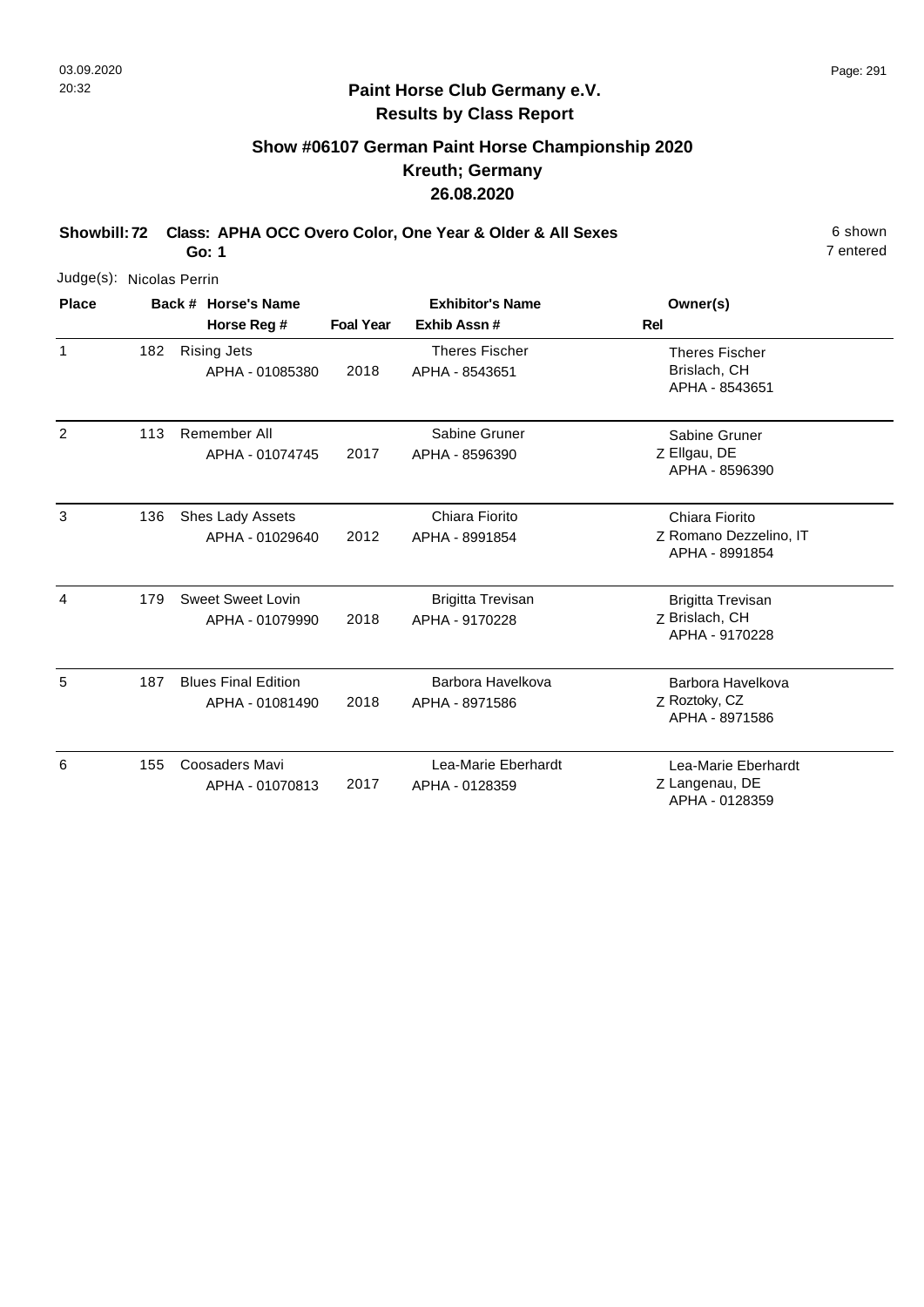# **Show #06108 German Paint Horse Championship 2020 Kreuth; Germany 26.08.2020**

**Showbill: 72 Class: APHA OCC Overo Color, One Year & Older & All Sexes** 6 shown

**Go: 1**

| Judge(s): Pierre Ouellet |     |                                               |                         |                                            |                                                              |
|--------------------------|-----|-----------------------------------------------|-------------------------|--------------------------------------------|--------------------------------------------------------------|
| <b>Place</b>             |     | Back # Horse's Name                           | <b>Exhibitor's Name</b> |                                            | Owner(s)                                                     |
|                          |     | Horse Reg #                                   | <b>Foal Year</b>        | Exhib Assn#                                | Rel                                                          |
| $\mathbf{1}$             | 182 | <b>Rising Jets</b><br>APHA - 01085380         | 2018                    | <b>Theres Fischer</b><br>APHA - 8543651    | <b>Theres Fischer</b><br>Brislach, CH<br>APHA - 8543651      |
| 2                        | 179 | <b>Sweet Sweet Lovin</b><br>APHA - 01079990   | 2018                    | <b>Brigitta Trevisan</b><br>APHA - 9170228 | <b>Brigitta Trevisan</b><br>Z Brislach, CH<br>APHA - 9170228 |
| 3                        | 136 | Shes Lady Assets<br>APHA - 01029640           | 2012                    | Chiara Fiorito<br>APHA - 8991854           | Chiara Fiorito<br>Z Romano Dezzelino, IT<br>APHA - 8991854   |
| 4                        | 113 | Remember All<br>APHA - 01074745               | 2017                    | Sabine Gruner<br>APHA - 8596390            | Sabine Gruner<br>Z Ellgau, DE<br>APHA - 8596390              |
| 5                        | 187 | <b>Blues Final Edition</b><br>APHA - 01081490 | 2018                    | Barbora Havelkova<br>APHA - 8971586        | Barbora Havelkova<br>Z Roztoky, CZ<br>APHA - 8971586         |
| 6                        | 155 | Coosaders Mavi<br>APHA - 01070813             | 2017                    | Lea-Marie Eberhardt<br>APHA - 0128359      | Lea-Marie Eberhardt<br>Z Langenau, DE<br>APHA - 0128359      |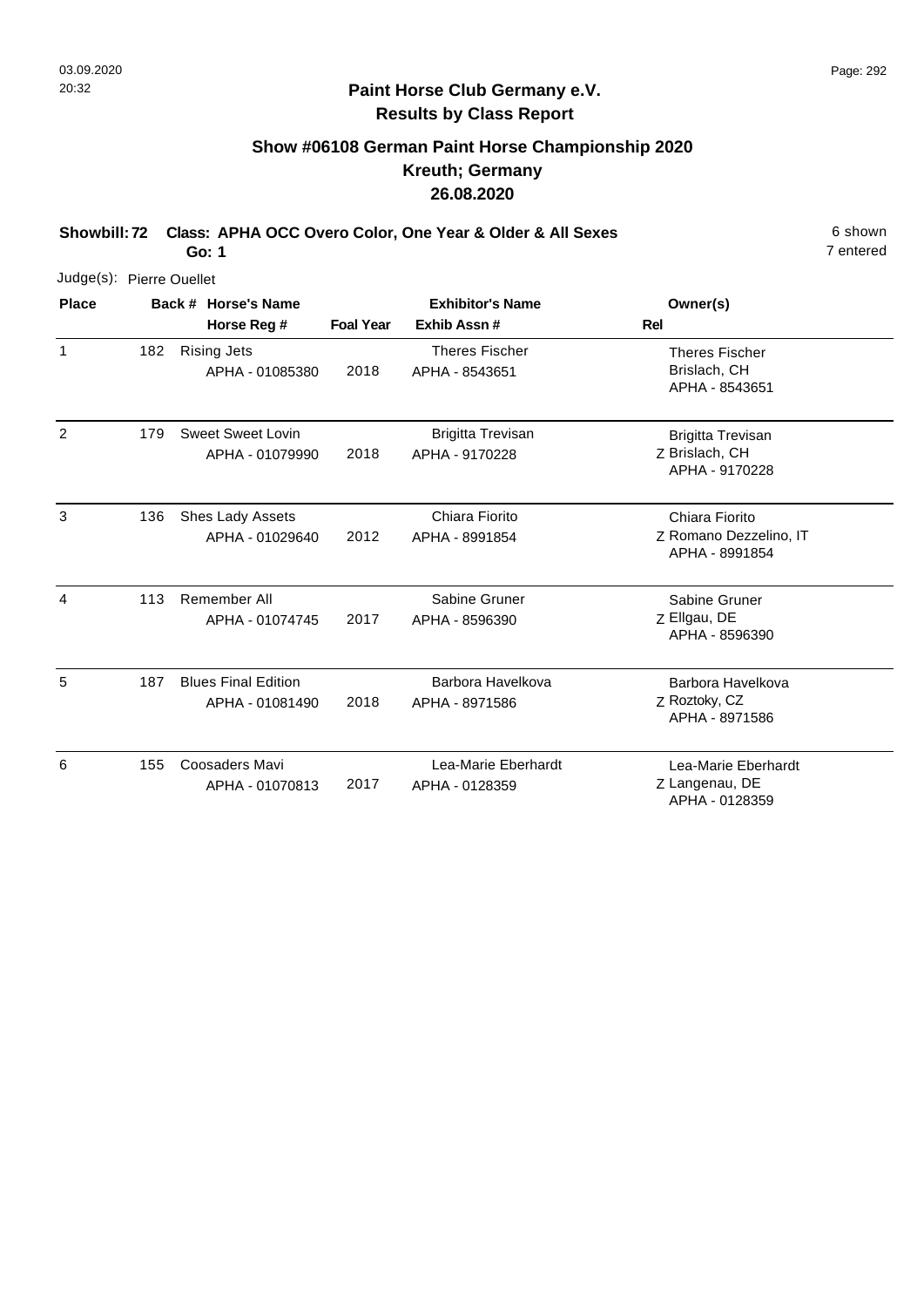# **Show #06105 German Paint Horse Championship 2020 Kreuth; Germany 26.08.2020**

**Showbill: 73 Class: APHA TCC Tobiano Color, One Year & Older & All Sexes** 13 shown **Go: 1**

14 entered

| Judge(s): Susanne Haug |     |                                                |                  |                                            |                                                                |
|------------------------|-----|------------------------------------------------|------------------|--------------------------------------------|----------------------------------------------------------------|
| <b>Place</b>           |     | Back # Horse's Name<br>Horse Reg #             | <b>Foal Year</b> | <b>Exhibitor's Name</b><br>Exhib Assn#     | Owner(s)<br>Rel                                                |
| $\mathbf{1}$           | 131 | <b>Rock Invitation TR</b><br>APHA - 01057741   | 2015             | Ivan Simeoni<br>APHA - 8604597             | <b>Transit Farm</b><br>Fara Vicentino, IT<br>APHA - 8906806    |
| $\overline{2}$         | 235 | <b>BB Lazy Hotroddin</b><br>APHA - 01061690    | 2016             | Stephanie Brueckner<br>APHA - 8982502      | Stephanie Brueckner<br>Z Burscheid, DE<br>APHA - 8982502       |
| 3                      | 148 | Notice Hot Chocolate<br>APHA - 01081690        | 2018             | <b>Fabienne Schesser</b><br>APHA - 0144122 | Katrin Hoeffling<br>O<br>APHA - 9164798                        |
| 4                      | 167 | <b>New Dancing Princess</b><br>APHA - 01060691 | 2016             | Lenka Rollova<br>APHA - 9151373            | Lenka Rollova<br>Z Kladno, CZ<br>APHA - 9151373                |
| 5                      | 102 | Shesa Special Lena<br>APHA - 01025328          | 2013             | <b>Caroline Poesl</b><br>APHA - 9146122    | <b>Caroline Poesl</b><br>Z Bad Griesbach, DE<br>APHA - 9146122 |
| 6                      | 206 | A Set Of Magic<br>APHA - 01083777              | 2018             | Tanja Klink<br>APHA - 8931705              | <b>Mario Klink</b><br>P Nagold, DE<br>APHA - 8926672           |
| $\overline{7}$         | 114 | Stella Simon<br>APHA - 01063563                | 2014             | Zoe Christine Cosic<br>APHA - 0138664      | Zoe Christine Cosic<br>Z Untergruppenbach, DE                  |

APHA - 0138664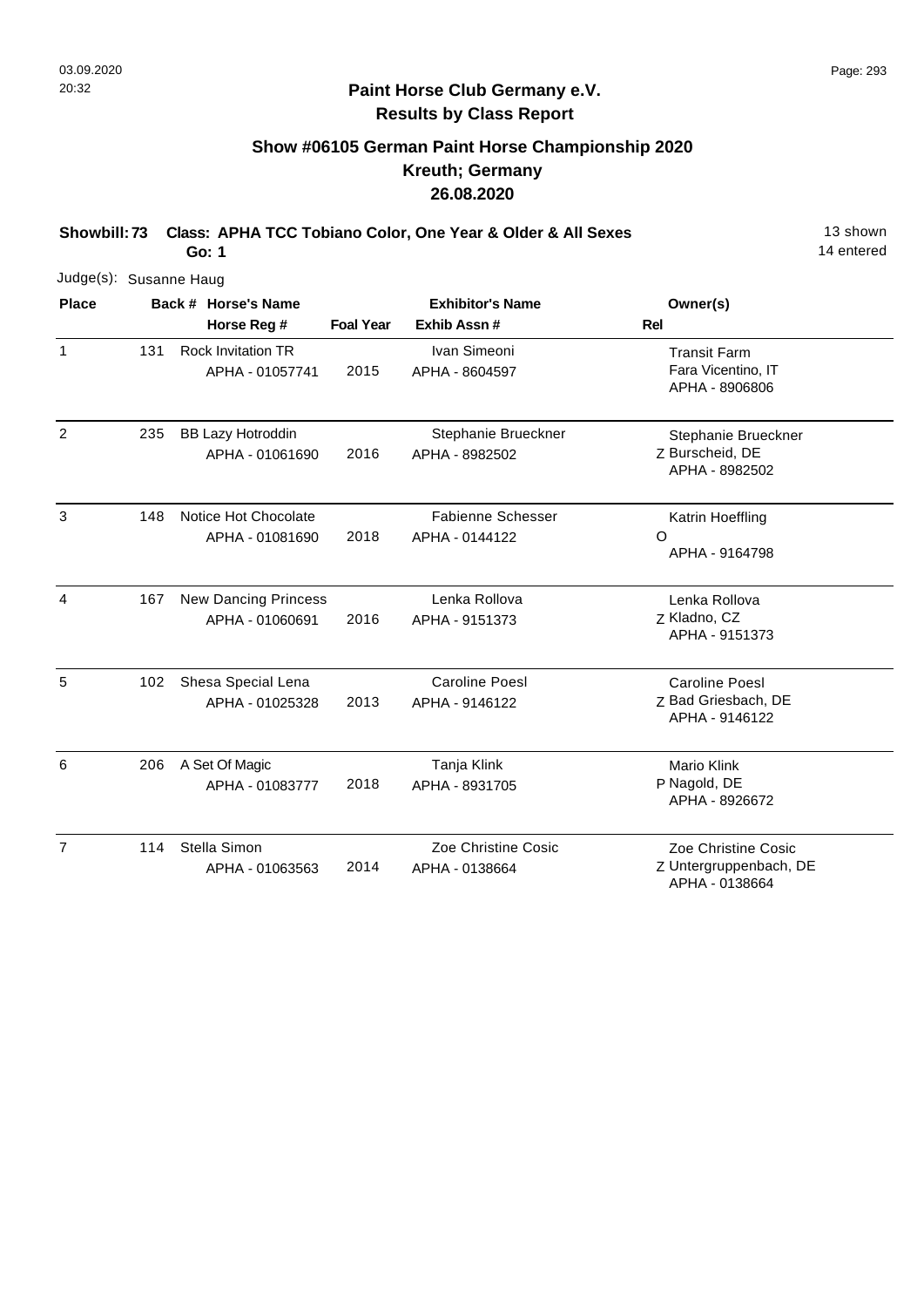14 entered

### **Paint Horse Club Germany e.V. Results by Class Report**

# **Show #06106 German Paint Horse Championship 2020 Kreuth; Germany 26.08.2020**

**Showbill: 73 Class: APHA TCC Tobiano Color, One Year & Older & All Sexes** 13 shown **Go: 1**

|                | Judge(s): Sonja Merkle |  |                                 |                         |                                       |                  |                                               |  |  |  |
|----------------|------------------------|--|---------------------------------|-------------------------|---------------------------------------|------------------|-----------------------------------------------|--|--|--|
| <b>Place</b>   |                        |  | Back # Horse's Name             | <b>Exhibitor's Name</b> |                                       |                  | Owner(s)                                      |  |  |  |
|                |                        |  | Horse Reg #                     | <b>Foal Year</b>        | Exhib Assn#                           | <b>Birthdate</b> | <b>Rel</b>                                    |  |  |  |
| $\mathbf{1}$   | 114                    |  | Stella Simon<br>APHA - 01063563 | 2014                    | Zoe Christine Cosic<br>APHA - 0138664 |                  | Zoe Christine Cosic<br>Z Untergruppenbach, DE |  |  |  |
|                |                        |  |                                 |                         |                                       |                  | APHA - 0138664                                |  |  |  |
| 2              | 206                    |  | A Set Of Magic                  |                         | Tanja Klink                           |                  | <b>Mario Klink</b>                            |  |  |  |
|                |                        |  | APHA - 01083777                 | 2018                    | APHA - 8931705                        |                  | P Nagold, DE<br>APHA - 8926672                |  |  |  |
| 3              | 235                    |  | <b>BB Lazy Hotroddin</b>        |                         | Stephanie Brueckner                   |                  | Stephanie Brueckner                           |  |  |  |
|                |                        |  | APHA - 01061690                 | 2016                    | APHA - 8982502                        |                  | Z Burscheid, DE<br>APHA - 8982502             |  |  |  |
| 4              | 230                    |  | Im Miss Josephine               |                         | Leonie Alisa Maurer                   |                  | Hans-Georg Holzwarth                          |  |  |  |
|                |                        |  | APHA - 01063115                 | 2016                    | APHA - 0148595                        |                  | E Hohenstein, DE<br>APHA - 9148860            |  |  |  |
| 5              | 102                    |  | Shesa Special Lena              |                         | <b>Caroline Poesl</b>                 |                  | <b>Caroline Poesl</b>                         |  |  |  |
|                |                        |  | APHA - 01025328                 | 2013                    | APHA - 9146122                        |                  | Z Bad Griesbach, DE<br>APHA - 9146122         |  |  |  |
| 6              | 167                    |  | <b>New Dancing Princess</b>     |                         | Lenka Rollova                         |                  | Lenka Rollova                                 |  |  |  |
|                |                        |  | APHA - 01060691                 | 2016                    | APHA - 9151373                        |                  | Z Kladno, CZ<br>APHA - 9151373                |  |  |  |
| $\overline{7}$ | 108                    |  | Spooks Hasty Snail              |                         | <b>Patrick Vesic</b>                  |                  | <b>Patrick Vesic</b>                          |  |  |  |
|                |                        |  | APHA - 01010696                 | 2010                    | APHA - 9149118                        |                  | Z Buchloe, DE<br>APHA - 9149118               |  |  |  |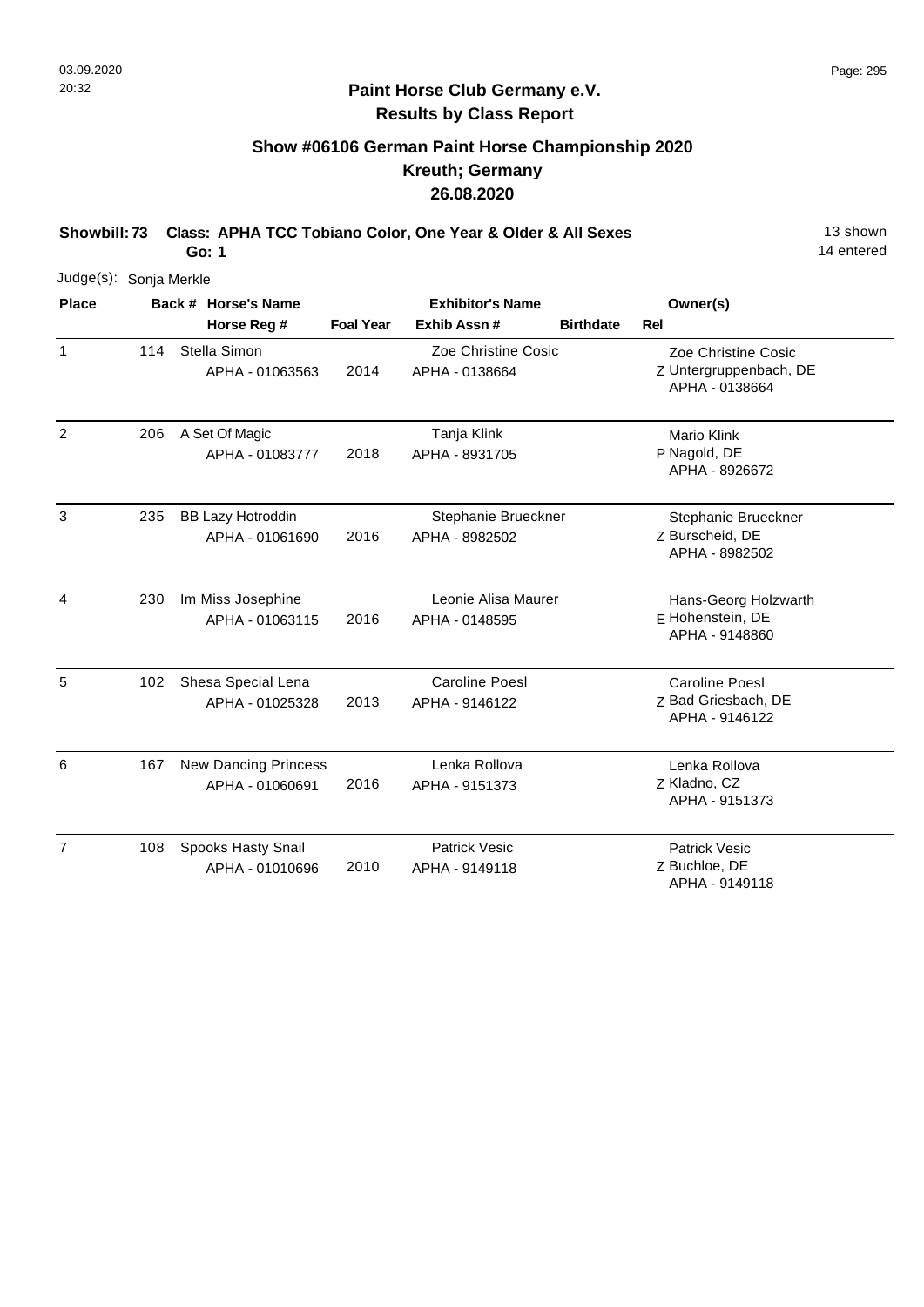# **Show #06107 German Paint Horse Championship 2020 Kreuth; Germany 26.08.2020**

**Showbill: 73 Class: APHA TCC Tobiano Color, One Year & Older & All Sexes** 13 shown **Go: 1**

14 entered

| Judge(s): Nicolas Perrin |     |                                                |                         |                                         |                                                                 |
|--------------------------|-----|------------------------------------------------|-------------------------|-----------------------------------------|-----------------------------------------------------------------|
| <b>Place</b>             |     | Back # Horse's Name                            | <b>Exhibitor's Name</b> |                                         | Owner(s)                                                        |
|                          |     | Horse Reg #                                    | <b>Foal Year</b>        | Exhib Assn #                            | <b>Rel</b>                                                      |
| $\mathbf{1}$             | 167 | <b>New Dancing Princess</b><br>APHA - 01060691 | 2016                    | Lenka Rollova<br>APHA - 9151373         | Lenka Rollova<br>Z Kladno, CZ<br>APHA - 9151373                 |
| $\overline{2}$           | 131 | <b>Rock Invitation TR</b><br>APHA - 01057741   | 2015                    | Ivan Simeoni<br>APHA - 8604597          | <b>Transit Farm</b><br>Fara Vicentino, IT<br>APHA - 8906806     |
| 3                        | 114 | Stella Simon<br>APHA - 01063563                | 2014                    | Zoe Christine Cosic<br>APHA - 0138664   | Zoe Christine Cosic<br>Z Untergruppenbach, DE<br>APHA - 0138664 |
| 4                        | 206 | A Set Of Magic<br>APHA - 01083777              | 2018                    | Tanja Klink<br>APHA - 8931705           | <b>Mario Klink</b><br>P Nagold, DE<br>APHA - 8926672            |
| 5                        | 235 | <b>BB Lazy Hotroddin</b><br>APHA - 01061690    | 2016                    | Stephanie Brueckner<br>APHA - 8982502   | Stephanie Brueckner<br>Z Burscheid, DE<br>APHA - 8982502        |
| 6                        | 102 | Shesa Special Lena<br>APHA - 01025328          | 2013                    | <b>Caroline Poesl</b><br>APHA - 9146122 | <b>Caroline Poesl</b><br>Z Bad Griesbach, DE<br>APHA - 9146122  |
| $\overline{7}$           | 108 | Spooks Hasty Snail<br>APHA - 01010696          | 2010                    | <b>Patrick Vesic</b><br>APHA - 9149118  | <b>Patrick Vesic</b><br>Z Buchloe, DE                           |

Z Buchloe, DE APHA - 9149118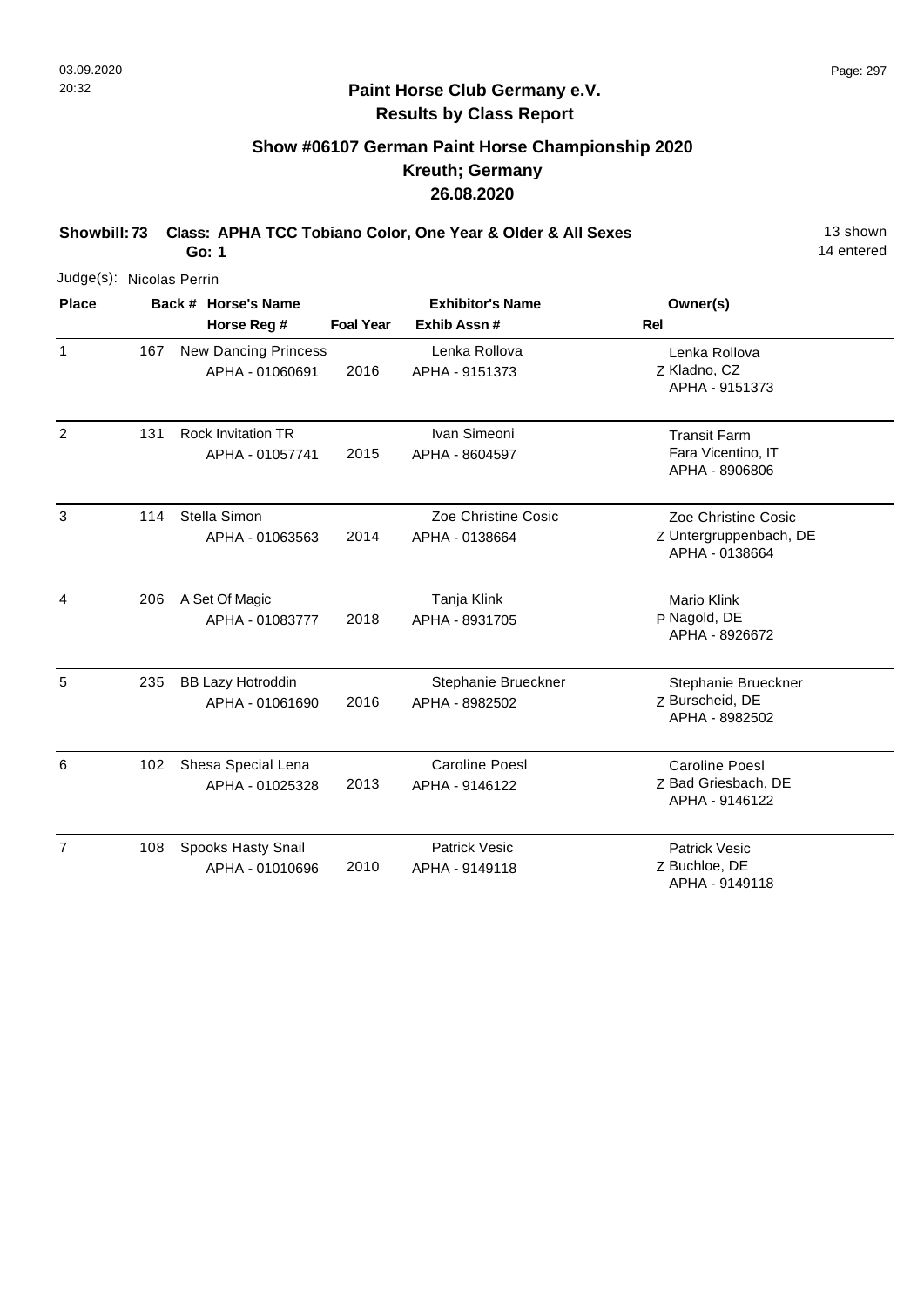# **Show #06108 German Paint Horse Championship 2020 Kreuth; Germany 26.08.2020**

**Showbill: 73 Class: APHA TCC Tobiano Color, One Year & Older & All Sexes** 13 shown **Go: 1**

14 entered

| Judge(s): Pierre Ouellet |     |                                                |                  |                                         |                                                                 |
|--------------------------|-----|------------------------------------------------|------------------|-----------------------------------------|-----------------------------------------------------------------|
| <b>Place</b>             |     | Back # Horse's Name<br>Horse Reg #             | <b>Foal Year</b> | <b>Exhibitor's Name</b><br>Exhib Assn#  | Owner(s)<br>Rel                                                 |
| $\mathbf{1}$             | 131 | <b>Rock Invitation TR</b><br>APHA - 01057741   | 2015             | Ivan Simeoni<br>APHA - 8604597          | <b>Transit Farm</b><br>Fara Vicentino, IT<br>APHA - 8906806     |
| $\overline{2}$           | 157 | TheWayYouMoveMe<br>APHA - 01080649             | 2017             | Alexander Eberhardt<br>APHA - 8918479   | Marija Eberhardt<br>P Langenau, DE<br>APHA - 8659577            |
| 3                        | 102 | Shesa Special Lena<br>APHA - 01025328          | 2013             | <b>Caroline Poesl</b><br>APHA - 9146122 | <b>Caroline Poesl</b><br>Z Bad Griesbach, DE<br>APHA - 9146122  |
| $\overline{4}$           | 167 | <b>New Dancing Princess</b><br>APHA - 01060691 | 2016             | Lenka Rollova<br>APHA - 9151373         | Lenka Rollova<br>Z Kladno, CZ<br>APHA - 9151373                 |
| 5                        | 114 | Stella Simon<br>APHA - 01063563                | 2014             | Zoe Christine Cosic<br>APHA - 0138664   | Zoe Christine Cosic<br>Z Untergruppenbach, DE<br>APHA - 0138664 |
| 6                        | 235 | <b>BB Lazy Hotroddin</b><br>APHA - 01061690    | 2016             | Stephanie Brueckner<br>APHA - 8982502   | Stephanie Brueckner<br>Z Burscheid, DE<br>APHA - 8982502        |
| $\overline{7}$           | 123 | LDR Docs Moon Lena<br>APHA - 00831490          | 2005             | Dr. Kerstin Gilsbach<br>APHA - 8590844  | Peter Gilsbach<br>P Boerde Hakel, DE                            |

P Boerde Hakel, DE APHA - 8686789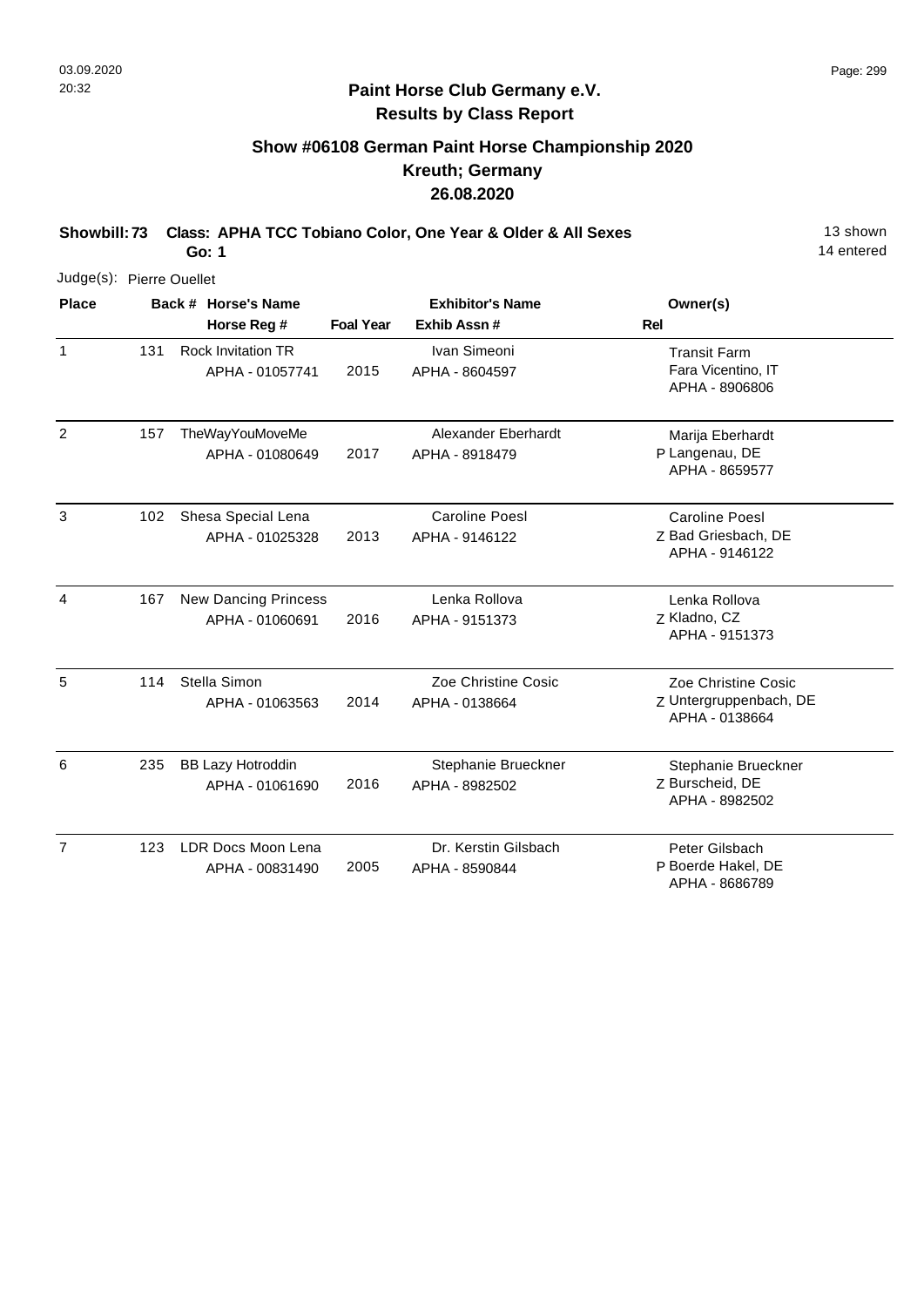# **Show #06105 German Paint Horse Championship 2020 Kreuth; Germany 26.08.2020**

**Showbill: 74 Class: APHA ASH1 Amateur Showmanship All Ages** 17 shown

**Go: 1**

| Judge(s): Susanne Haug |     |                                            |                  |                                               |                                                                        |
|------------------------|-----|--------------------------------------------|------------------|-----------------------------------------------|------------------------------------------------------------------------|
| <b>Place</b>           |     | Back # Horse's Name<br>Horse Reg #         | <b>Foal Year</b> | <b>Exhibitor's Name</b><br>Exhib Assn#        | Owner(s)<br>Rel                                                        |
| $\mathbf{1}$           | 215 | Madam Blues Duffy<br>APHA - 00983349       | 2009             | Freja Aase Olsen<br>APHA - 8823774            | Freja Aase Olsen<br>Z Haderslev, DK<br>APHA - 8823774                  |
| $\overline{2}$         | 151 | Gotta Be Noticed<br>APHA - 01039338        | 2014             | Jennifer Abroell<br>APHA - 8832651            | Jennifer Abroell<br>Z Benningen, DE<br>APHA - 8832651                  |
| $\mathbf{3}$           | 100 | Large And In Charge<br>APHA - 01034764     | 2013             | Alena Helmcke<br>APHA - 8635014               | Alena Helmcke<br>Z Appel, DE<br>APHA - 8635014                         |
| $\overline{4}$         | 163 | SQ Hot Shiny Princess<br>APHA - 01043809   | 2014             | Sabrina Rauh<br>APHA - 8984443                | Monika Hagen<br>E Haldenwang, DE<br>APHA - 8227089                     |
| 5                      | 162 | Missin Hot Chocolate<br>APHA - 00985502    | 2009             | <b>Christina Einsiedler</b><br>APHA - 8903473 | <b>Christina Einsiedler</b><br>Z Bad Groenenbach, DE<br>APHA - 8903473 |
| 6                      | 225 | <b>Genuine Scarface</b><br>APHA - 00923261 | 2006             | Jennifer Stein<br>APHA - 8949404              | Jennifer Stein<br>Z Bad Sassendorf, DE<br>APHA - 8949404               |
| $\overline{7}$         | 138 | Vajolet So Flower Art<br>APHA - 01001578   | 2010             | Nicoletta Valimberti<br>APHA - 9149006        | Nicoletta Valimberti<br>Z Caravaggio, IT<br>APHA - 9149006             |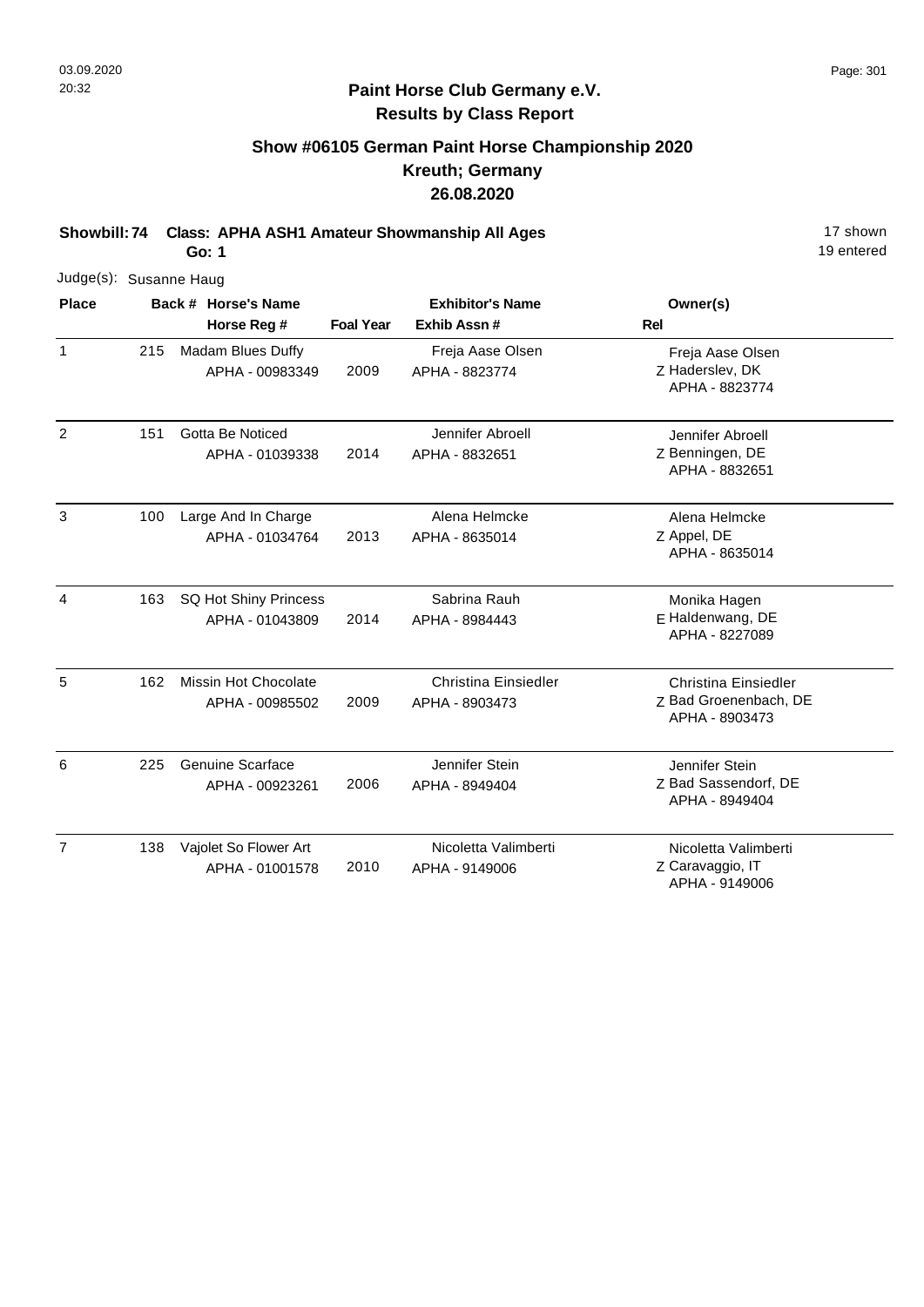19 entered

#### **Paint Horse Club Germany e.V. Results by Class Report**

### **Show #06106 German Paint Horse Championship 2020 Kreuth; Germany 26.08.2020**

**Showbill: 74 Class: APHA ASH1 Amateur Showmanship All Ages** 17 shown

**Go: 1**

Judge(s): Sonja Merkle **Back # Horse's Name Place Owner(s) Horse Reg # Exhib Assn # Foal Year Rel Exhibitor's Name** 1 E Haldenwang, DE Monika Hagen APHA - 8227089 2014 SQ Hot Shiny Princess APHA - 01043809 Sabrina Rauh APHA - 8984443 163 2 Z Haderslev, DK Freja Aase Olsen APHA - 8823774 2009 Madam Blues Duffy APHA - 00983349 Freja Aase Olsen APHA - 8823774 215 3 Z Bad Groenenbach, DE Christina Einsiedler APHA - 8903473 2009 Missin Hot Chocolate APHA - 00985502 Christina Einsiedler APHA - 8903473 162 4 Z Bezdekov, CZ Nicole Macakova APHA - 9179433 2016 Bella Forever R APHA - 01060817 Nicole Macakova APHA - 9179433 207 5 Z Bad Sassendorf, DE Jennifer Stein APHA - 8949404 2006 225 Genuine Scarface APHA - 00923261 Jennifer Stein APHA - 8949404 6 Z Bad Oldesloe, DE Joana Christel Sprogoe APHA - 8955431 2010 Gamblers First Murphy APHA - 00983138 Joana Christel Sprogoe APHA - 8955431 104 7 Z Benningen, DE Jennifer Abroell APHA - 8832651 2014 Gotta Be Noticed APHA - 01039338 Jennifer Abroell APHA - 8832651 151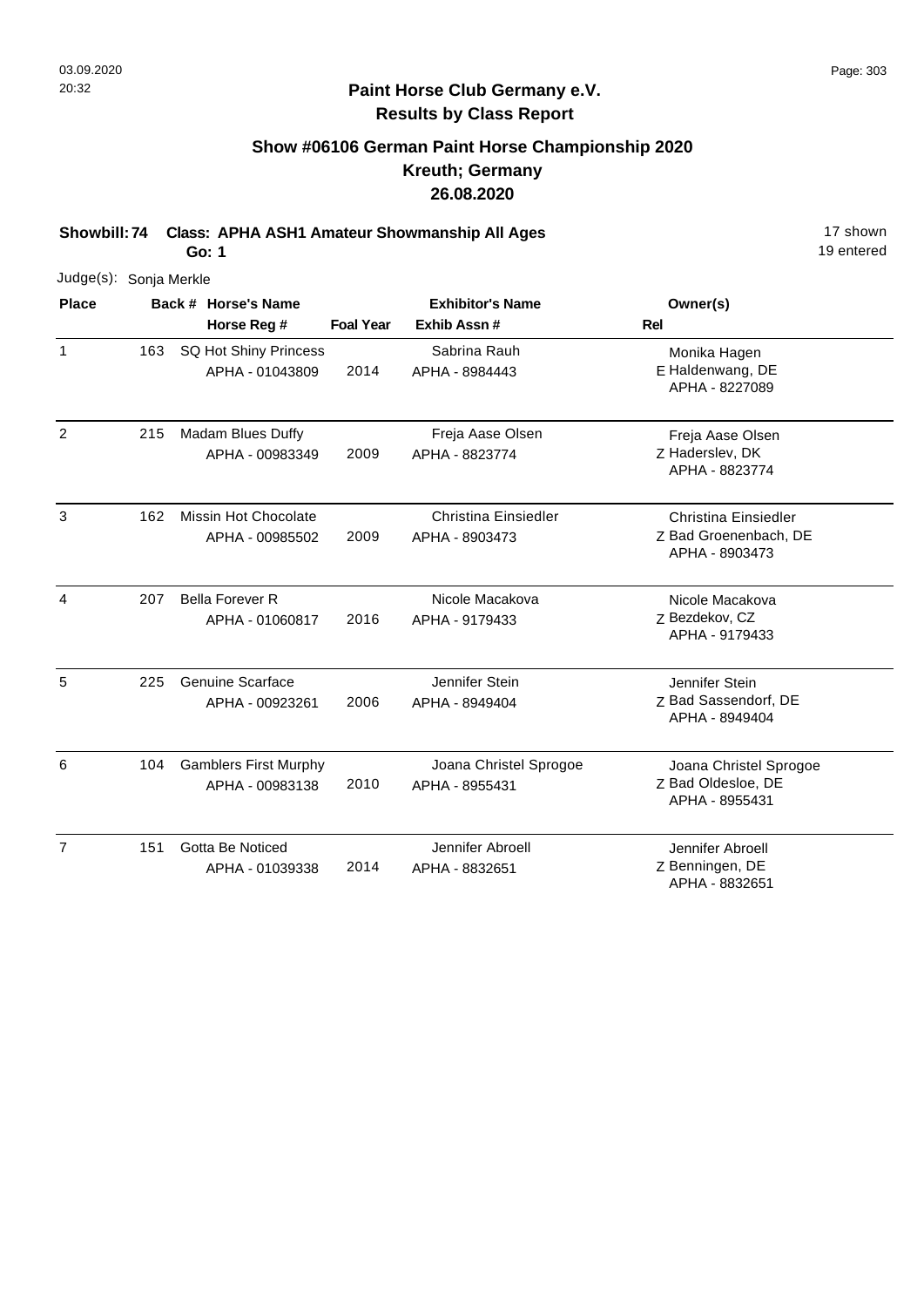# **Show #06107 German Paint Horse Championship 2020 Kreuth; Germany 26.08.2020**

**Showbill: 74 Class: APHA ASH1 Amateur Showmanship All Ages** 17 shown

**Go: 1**

| Judge(s): Nicolas Perrin |     |                                                |                  |                                               |                                                                        |
|--------------------------|-----|------------------------------------------------|------------------|-----------------------------------------------|------------------------------------------------------------------------|
| <b>Place</b>             |     | Back # Horse's Name                            | <b>Foal Year</b> | <b>Exhibitor's Name</b><br>Exhib Assn #       | Owner(s)<br><b>Rel</b>                                                 |
|                          |     | Horse Reg #                                    |                  |                                               |                                                                        |
| $\mathbf{1}$             | 100 | Large And In Charge<br>APHA - 01034764         | 2013             | Alena Helmcke<br>APHA - 8635014               | Alena Helmcke<br>Z Appel, DE<br>APHA - 8635014                         |
| $\overline{2}$           | 215 | Madam Blues Duffy<br>APHA - 00983349           | 2009             | Freja Aase Olsen<br>APHA - 8823774            | Freja Aase Olsen<br>Z Haderslev, DK<br>APHA - 8823774                  |
| 3                        | 151 | Gotta Be Noticed<br>APHA - 01039338            | 2014             | Jennifer Abroell<br>APHA - 8832651            | Jennifer Abroell<br>Z Benningen, DE<br>APHA - 8832651                  |
| 4                        | 163 | SQ Hot Shiny Princess<br>APHA - 01043809       | 2014             | Sabrina Rauh<br>APHA - 8984443                | Monika Hagen<br>E Haldenwang, DE<br>APHA - 8227089                     |
| 5                        | 225 | <b>Genuine Scarface</b><br>APHA - 00923261     | 2006             | Jennifer Stein<br>APHA - 8949404              | Jennifer Stein<br>Z Bad Sassendorf, DE<br>APHA - 8949404               |
| 6                        | 167 | <b>New Dancing Princess</b><br>APHA - 01060691 | 2016             | Lenka Rollova<br>APHA - 9151373               | Lenka Rollova<br>Z Kladno, CZ<br>APHA - 9151373                        |
| $\overline{7}$           | 162 | Missin Hot Chocolate<br>APHA - 00985502        | 2009             | <b>Christina Einsiedler</b><br>APHA - 8903473 | <b>Christina Einsiedler</b><br>Z Bad Groenenbach, DE<br>APHA - 8903473 |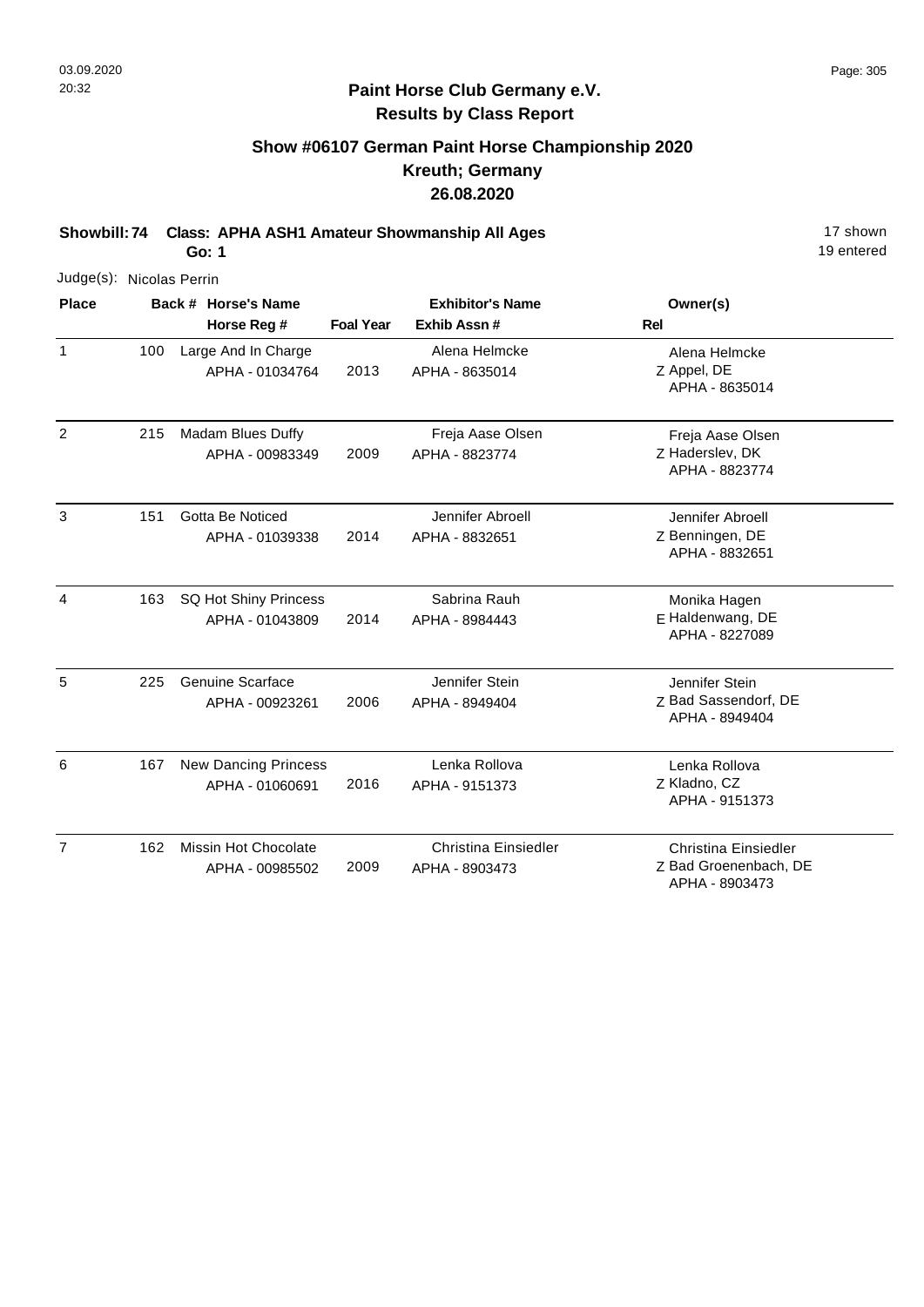1

2

4

5

6

7

19 entered

#### **Paint Horse Club Germany e.V. Results by Class Report**

### **Show #06108 German Paint Horse Championship 2020 Kreuth; Germany 26.08.2020**

**Showbill: 74 Class: APHA ASH1 Amateur Showmanship All Ages** 17 shown

**Go: 1**

Judge(s): Pierre Ouellet **Back # Horse's Name Place Owner(s) Horse Reg # Exhib Assn # Foal Year Rel Exhibitor's Name** Z Appel, DE Alena Helmcke APHA - 8635014 2013 Large And In Charge APHA - 01034764 Alena Helmcke APHA - 8635014 100 Z Bad Groenenbach, DE Christina Einsiedler APHA - 8903473 2009 162 Missin Hot Chocolate APHA - 00985502 Christina Einsiedler APHA - 8903473 3 E Haldenwang, DE Monika Hagen APHA - 8227089 2014 SQ Hot Shiny Princess APHA - 01043809 Sabrina Rauh APHA - 8984443 163 Z Haderslev, DK Freja Aase Olsen APHA - 8823774 2009 Madam Blues Duffy APHA - 00983349 Freja Aase Olsen APHA - 8823774 215 Z Bezdekov, CZ Nicole Macakova APHA - 9179433 2016 207 Bella Forever R APHA - 01060817 Nicole Macakova APHA - 9179433 Z Benningen, DE Jennifer Abroell APHA - 8832651 2014 Gotta Be Noticed APHA - 01039338 Jennifer Abroell APHA - 8832651 151 Z Berumbur, DE Ilka Dirks 2008 Zips Spirit Of LLChip APHA - 00933468 Ilka Dirks APHA - 8659610 107

APHA - 8659610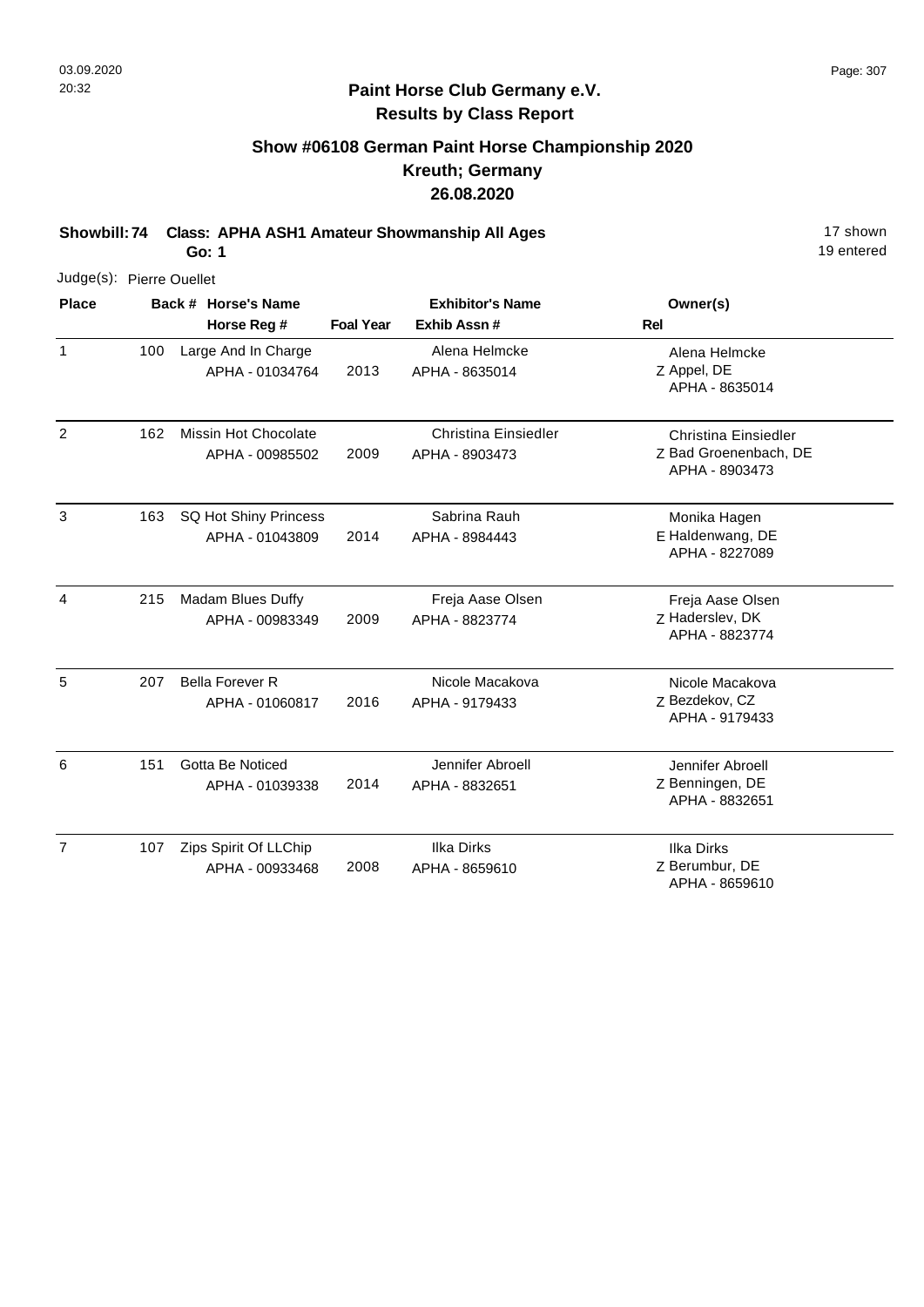8 entered

### **Paint Horse Club Germany e.V. Results by Class Report**

# **Show #06105 German Paint Horse Championship 2020 Kreuth; Germany 26.08.2020**

**Showbill: 75 Class: APHA ABSH Amt SPB Showmanship All Ages** 7 shown

| Judge(s): Susanne Haug |     |                     |                                               |                         |                                           |                                                               |
|------------------------|-----|---------------------|-----------------------------------------------|-------------------------|-------------------------------------------|---------------------------------------------------------------|
| <b>Place</b>           |     | Back # Horse's Name |                                               | <b>Exhibitor's Name</b> |                                           | Owner(s)                                                      |
|                        |     |                     | Horse Reg #                                   | <b>Foal Year</b>        | Exhib Assn #                              | <b>Rel</b>                                                    |
| $\mathbf{1}$           | 509 |                     | <b>Unzippin The Assets</b><br>APHA - 00984654 | 2010                    | Dominik Schuster<br>APHA - 8883342        | Jasmin Schuster<br>P Schrozberg, DE<br>APHA - 8341024         |
| 2                      | 500 |                     | Hot Intent<br>APHA - 01029606                 | 2013                    | Alena Helmcke<br>APHA - 8635014           | Alena Helmcke<br>Z Appel, DE<br>APHA - 8635014                |
| 3                      | 537 |                     | Move On The Wild Side<br>APHA - 01050974      | 2015                    | <b>Theresa Hofbauer</b><br>APHA - 9161548 | Theresa Hofbauer<br>Z Wels, AT<br>APHA - 9161548              |
| 4                      | 505 |                     | Sam Okie Lena<br>APHA - 00641442              | 2001                    | Sabrina Busch<br>APHA - 9156124           | Sabrina Busch<br>Z Bremervoerde-Bevern, DE<br>APHA - 9156124  |
| 5                      | 512 |                     | <b>Roll Sensation TR</b><br>APHA - 01063044   | 2015                    | Moira Gazzola<br>APHA - 0110425           | <b>Transit Farm</b><br>E Fara Vicentino, IT<br>APHA - 8906806 |
| 6                      | 529 |                     | <b>LX Ultimate Blade</b><br>APHA - 01080684   | 2018                    | Anna Sturm<br>APHA - 8892875              | Katharina Sturm<br>S Kleines Wiesental, DE<br>APHA - 8833279  |
| $\overline{7}$         | 526 |                     | Pretty Top Kiss<br>APHA - 00888037            | 2006                    | <b>Marit Heinicke</b><br>APHA - 9152767   | Marit Heinicke<br>Z Wadersloh, DE<br>APHA - 9152767           |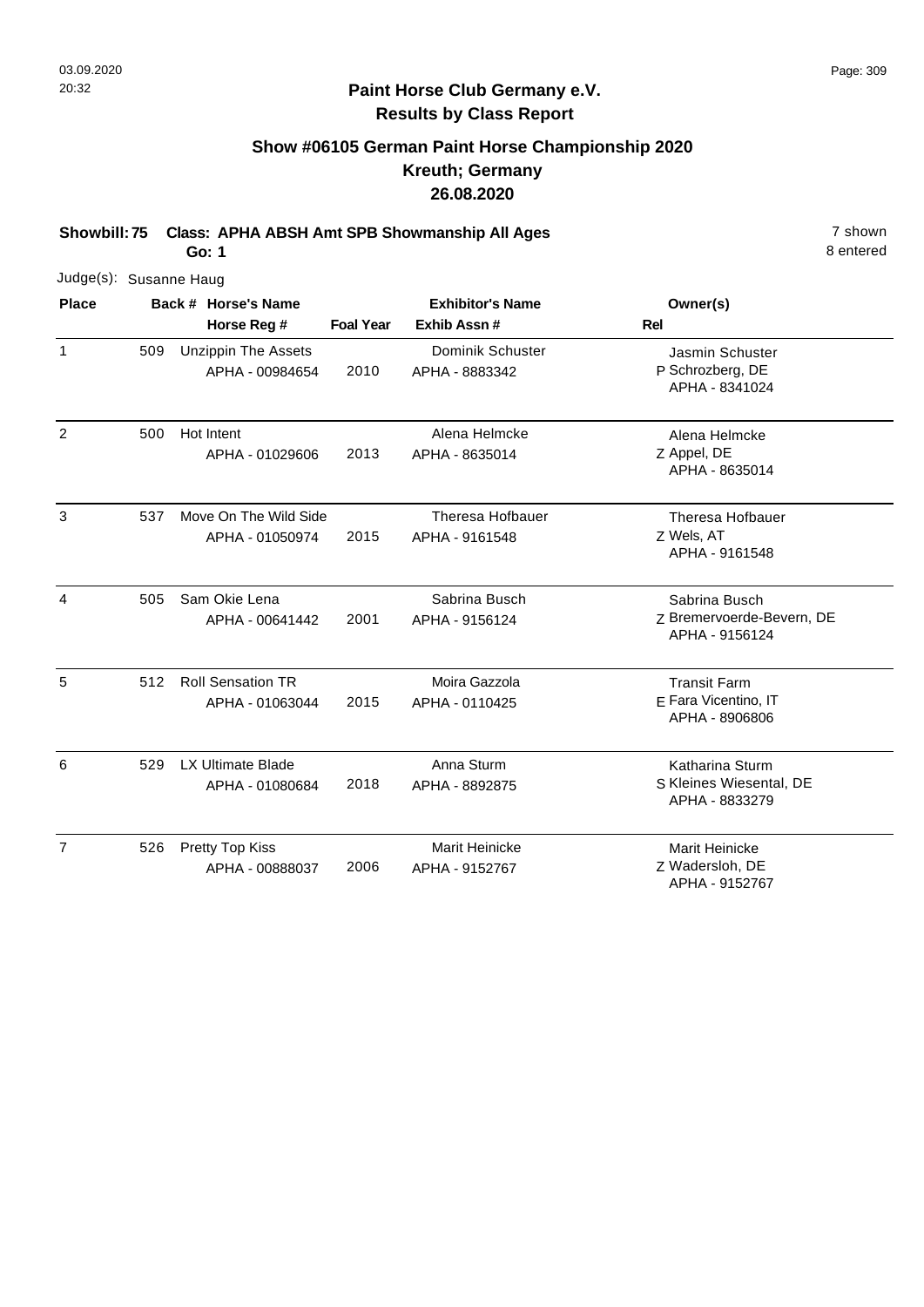8 entered

## **Paint Horse Club Germany e.V. Results by Class Report**

# **Show #06106 German Paint Horse Championship 2020 Kreuth; Germany 26.08.2020**

**Showbill: 75 Class: APHA ABSH Amt SPB Showmanship All Ages** 7 shown

| Judge(s): Sonja Merkle |     |                     |                                               |                         |                                           |                                                               |
|------------------------|-----|---------------------|-----------------------------------------------|-------------------------|-------------------------------------------|---------------------------------------------------------------|
| <b>Place</b>           |     | Back # Horse's Name |                                               | <b>Exhibitor's Name</b> |                                           | Owner(s)                                                      |
|                        |     |                     | Horse Reg #                                   | <b>Foal Year</b>        | Exhib Assn #                              | <b>Rel</b>                                                    |
| $\mathbf{1}$           | 537 |                     | Move On The Wild Side<br>APHA - 01050974      | 2015                    | <b>Theresa Hofbauer</b><br>APHA - 9161548 | Theresa Hofbauer<br>Z Wels, AT<br>APHA - 9161548              |
| 2                      | 500 |                     | Hot Intent<br>APHA - 01029606                 | 2013                    | Alena Helmcke<br>APHA - 8635014           | Alena Helmcke<br>Z Appel, DE<br>APHA - 8635014                |
| 3                      | 509 |                     | <b>Unzippin The Assets</b><br>APHA - 00984654 | 2010                    | Dominik Schuster<br>APHA - 8883342        | Jasmin Schuster<br>P Schrozberg, DE<br>APHA - 8341024         |
| 4                      | 512 |                     | <b>Roll Sensation TR</b><br>APHA - 01063044   | 2015                    | Moira Gazzola<br>APHA - 0110425           | <b>Transit Farm</b><br>E Fara Vicentino, IT<br>APHA - 8906806 |
| 5                      | 505 |                     | Sam Okie Lena<br>APHA - 00641442              | 2001                    | Sabrina Busch<br>APHA - 9156124           | Sabrina Busch<br>Z Bremervoerde-Bevern, DE<br>APHA - 9156124  |
| 6                      | 526 |                     | Pretty Top Kiss<br>APHA - 00888037            | 2006                    | Marit Heinicke<br>APHA - 9152767          | <b>Marit Heinicke</b><br>Z Wadersloh, DE<br>APHA - 9152767    |
| $\overline{7}$         | 529 |                     | <b>LX Ultimate Blade</b><br>APHA - 01080684   | 2018                    | Anna Sturm<br>APHA - 8892875              | Katharina Sturm<br>S Kleines Wiesental, DE<br>APHA - 8833279  |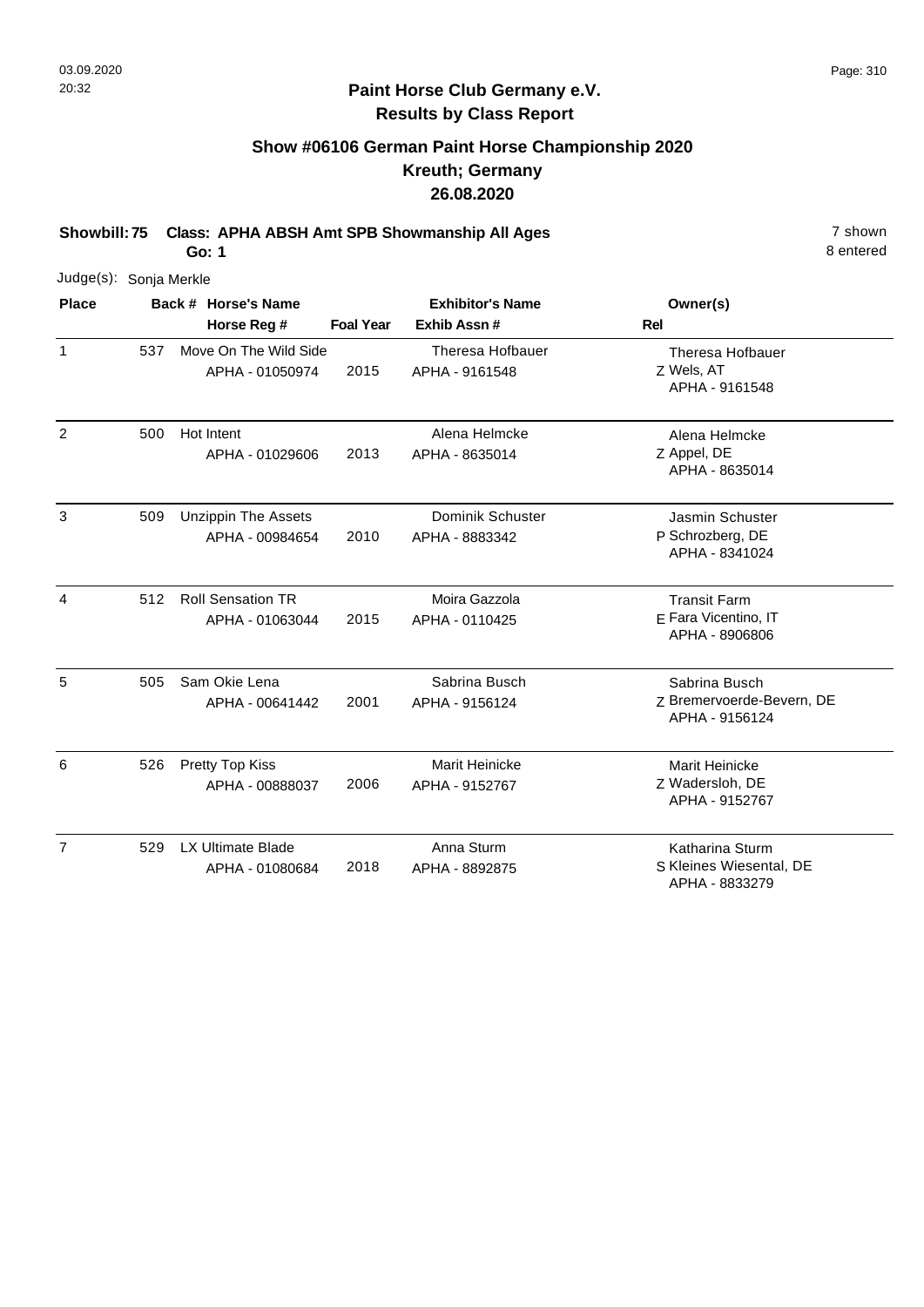# **Show #06107 German Paint Horse Championship 2020 Kreuth; Germany 26.08.2020**

**Showbill: 75 Class: APHA ABSH Amt SPB Showmanship All Ages** 7 shown

**Go: 1**

|                | Judge(s): Nicolas Perrin |  |                                               |                  |                                           |                                                               |  |  |  |  |
|----------------|--------------------------|--|-----------------------------------------------|------------------|-------------------------------------------|---------------------------------------------------------------|--|--|--|--|
| <b>Place</b>   |                          |  | Back # Horse's Name<br>Horse Reg #            | <b>Foal Year</b> | <b>Exhibitor's Name</b><br>Exhib Assn #   | Owner(s)<br>Rel                                               |  |  |  |  |
| $\mathbf{1}$   | 500                      |  | Hot Intent<br>APHA - 01029606                 | 2013             | Alena Helmcke<br>APHA - 8635014           | Alena Helmcke<br>Z Appel, DE<br>APHA - 8635014                |  |  |  |  |
| 2              | 509                      |  | <b>Unzippin The Assets</b><br>APHA - 00984654 | 2010             | Dominik Schuster<br>APHA - 8883342        | Jasmin Schuster<br>P Schrozberg, DE<br>APHA - 8341024         |  |  |  |  |
| 3              | 537                      |  | Move On The Wild Side<br>APHA - 01050974      | 2015             | <b>Theresa Hofbauer</b><br>APHA - 9161548 | <b>Theresa Hofbauer</b><br>Z Wels, AT<br>APHA - 9161548       |  |  |  |  |
| 4              | 505                      |  | Sam Okie Lena<br>APHA - 00641442              | 2001             | Sabrina Busch<br>APHA - 9156124           | Sabrina Busch<br>Z Bremervoerde-Bevern, DE<br>APHA - 9156124  |  |  |  |  |
| 5              | 512                      |  | <b>Roll Sensation TR</b><br>APHA - 01063044   | 2015             | Moira Gazzola<br>APHA - 0110425           | <b>Transit Farm</b><br>E Fara Vicentino, IT<br>APHA - 8906806 |  |  |  |  |
| 6              | 529                      |  | <b>LX Ultimate Blade</b><br>APHA - 01080684   | 2018             | Anna Sturm<br>APHA - 8892875              | Katharina Sturm<br>S Kleines Wiesental, DE<br>APHA - 8833279  |  |  |  |  |
| $\overline{7}$ | 526                      |  | Pretty Top Kiss<br>APHA - 00888037            | 2006             | Marit Heinicke<br>APHA - 9152767          | <b>Marit Heinicke</b><br>Z Wadersloh, DE<br>APHA - 9152767    |  |  |  |  |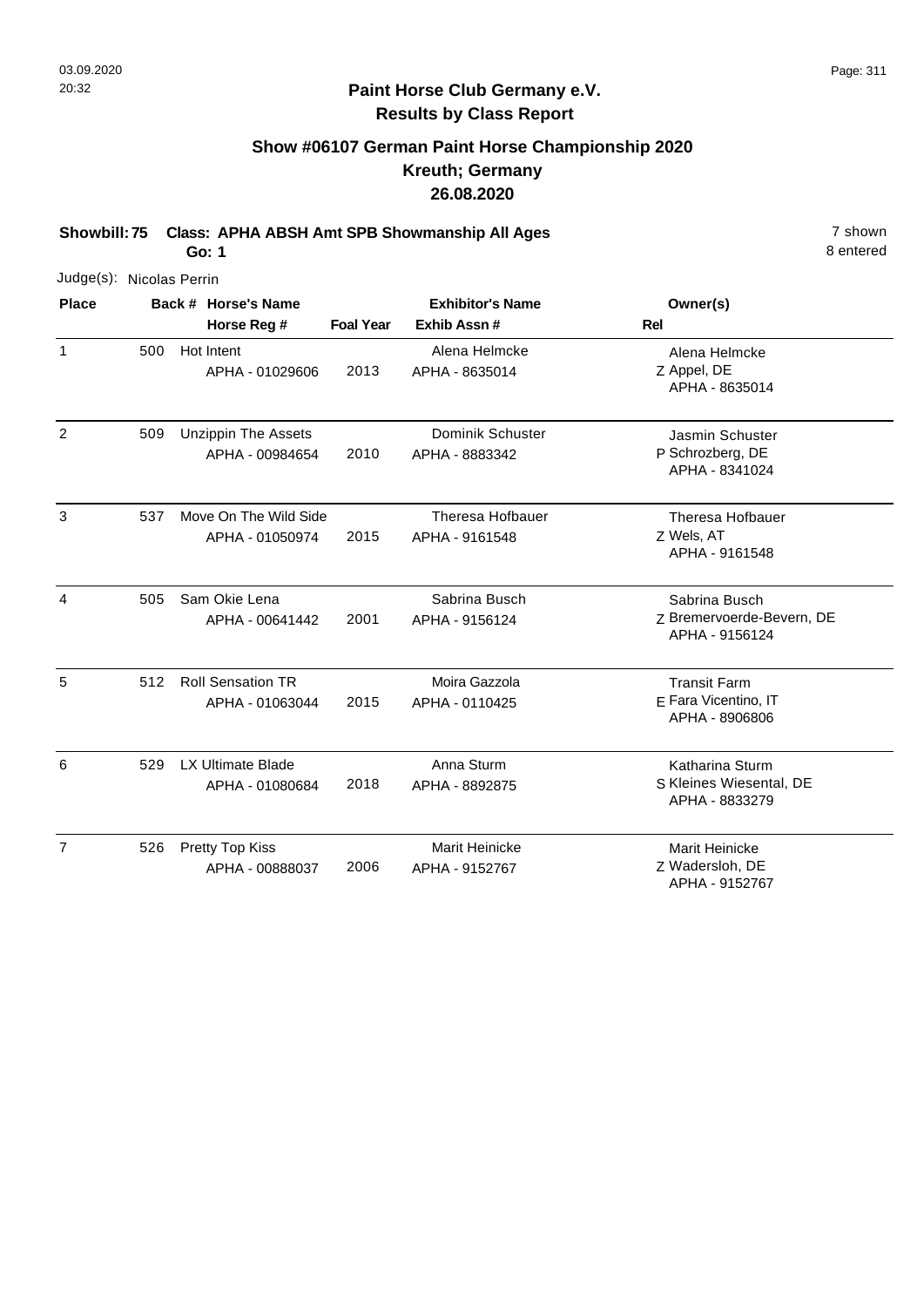# **Show #06108 German Paint Horse Championship 2020 Kreuth; Germany 26.08.2020**

**Showbill: 75 Class: APHA ABSH Amt SPB Showmanship All Ages** 7 shown

**Go: 1**

|                | Judge(s): Pierre Ouellet |  |                                               |                  |                                    |                                                               |  |  |  |  |
|----------------|--------------------------|--|-----------------------------------------------|------------------|------------------------------------|---------------------------------------------------------------|--|--|--|--|
| <b>Place</b>   |                          |  | Back # Horse's Name                           |                  | <b>Exhibitor's Name</b>            | Owner(s)                                                      |  |  |  |  |
|                |                          |  | Horse Reg #                                   | <b>Foal Year</b> | Exhib Assn#                        | <b>Rel</b>                                                    |  |  |  |  |
| $\mathbf{1}$   | 500                      |  | Hot Intent<br>APHA - 01029606                 | 2013             | Alena Helmcke<br>APHA - 8635014    | Alena Helmcke<br>Z Appel, DE<br>APHA - 8635014                |  |  |  |  |
| 2              | 509                      |  | <b>Unzippin The Assets</b><br>APHA - 00984654 | 2010             | Dominik Schuster<br>APHA - 8883342 | Jasmin Schuster<br>P Schrozberg, DE<br>APHA - 8341024         |  |  |  |  |
| 3              | 537                      |  | Move On The Wild Side<br>APHA - 01050974      | 2015             | Theresa Hofbauer<br>APHA - 9161548 | <b>Theresa Hofbauer</b><br>Z Wels, AT<br>APHA - 9161548       |  |  |  |  |
| 4              | 512                      |  | <b>Roll Sensation TR</b><br>APHA - 01063044   | 2015             | Moira Gazzola<br>APHA - 0110425    | <b>Transit Farm</b><br>E Fara Vicentino, IT<br>APHA - 8906806 |  |  |  |  |
| 5              | 505                      |  | Sam Okie Lena<br>APHA - 00641442              | 2001             | Sabrina Busch<br>APHA - 9156124    | Sabrina Busch<br>Z Bremervoerde-Bevern, DE<br>APHA - 9156124  |  |  |  |  |
| 6              | 529                      |  | <b>LX Ultimate Blade</b><br>APHA - 01080684   | 2018             | Anna Sturm<br>APHA - 8892875       | Katharina Sturm<br>S Kleines Wiesental, DE<br>APHA - 8833279  |  |  |  |  |
| $\overline{7}$ | 526                      |  | Pretty Top Kiss<br>APHA - 00888037            | 2006             | Marit Heinicke<br>APHA - 9152767   | Marit Heinicke<br>Z Wadersloh, DE<br>APHA - 9152767           |  |  |  |  |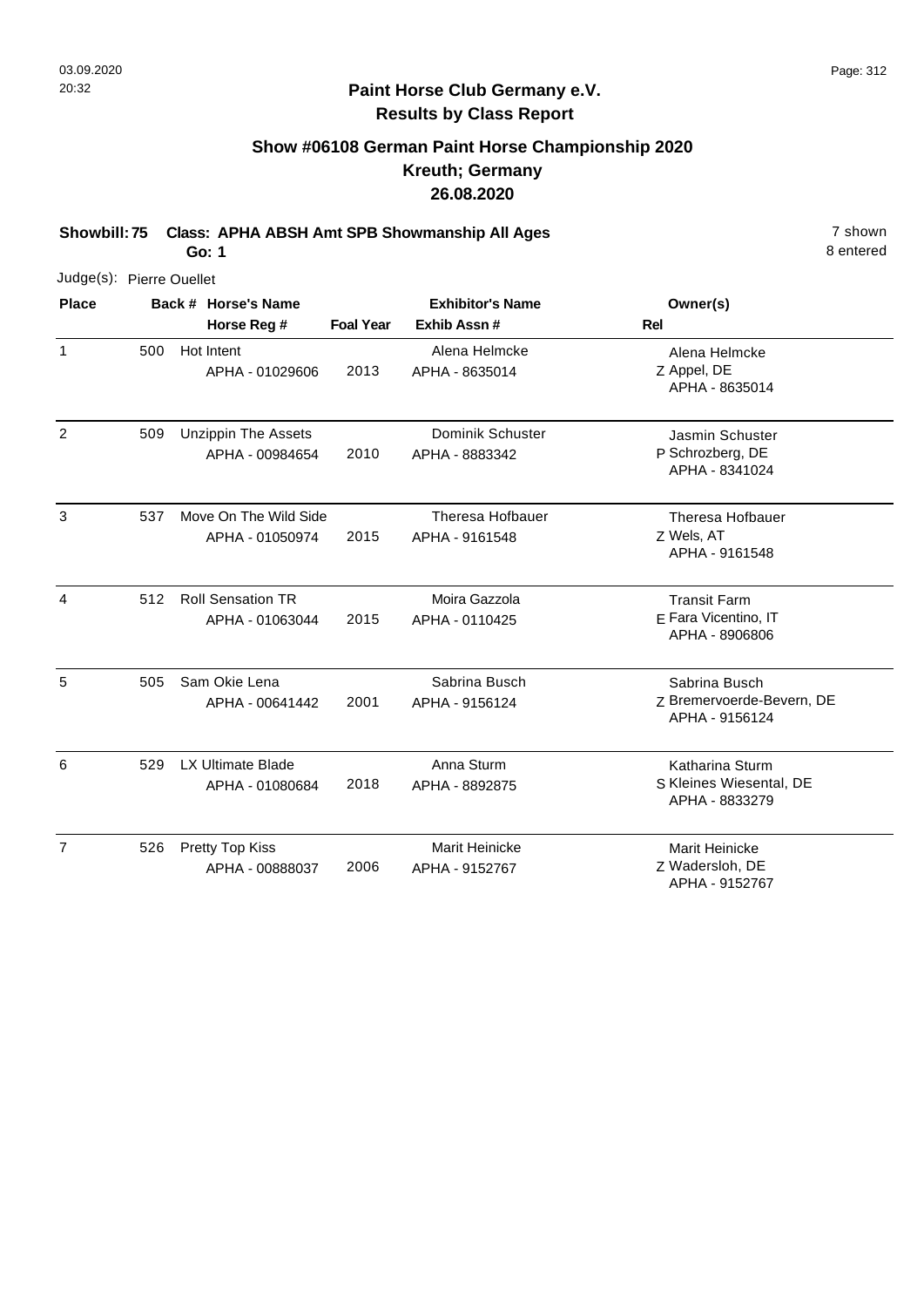# **Show #06105 German Paint Horse Championship 2020 Kreuth; Germany 26.08.2020**

**Showbill: 76 Class: PHCG AP3 Youth Showmanship All Paint Registries** 20 Shown

**Go: 1**

| Judge(s): Susanne Haug |     |                          |                  |                                              |                                                                   |
|------------------------|-----|--------------------------|------------------|----------------------------------------------|-------------------------------------------------------------------|
| <b>Place</b>           |     | Back # Horse's Name      |                  | <b>Exhibitor's Name</b>                      | Owner(s)                                                          |
|                        |     | Horse Reg #              | <b>Foal Year</b> | Exhib Assn #                                 | <b>Rel</b>                                                        |
| $\mathbf{1}$           | 151 | Gotta Be Noticed         | 2014             | Lea Marie Joachim<br><b>PHCG - 7554</b>      | Jennifer Abroell<br>O Benningen, DE<br><b>PHCG - 5307</b>         |
| $\overline{2}$         | 178 | <b>Real Sweet Marks</b>  | 2015             | <b>Janice Remmers</b><br><b>PHCG - 7811</b>  | Ivana Pallister<br>E Berg En Terblijt, NL<br><b>PHCG - 7366</b>   |
| 3                      | 136 | Shes Lady Assets         | 2012             | Chiara Fiorito<br><b>PHCG - 8299</b>         | Chiara Fiorito<br>Z Romano Dezzelino, IT<br><b>PHCG - 8299</b>    |
| 4                      | 175 | <b>Whata Smart Asset</b> | 2016             | Christina Mayr<br>PHCG - 8283                | <b>Brigitte Mayr</b><br>C Linz, AT<br><b>PHCG - 7635</b>          |
| 5                      | 140 | Her Jeans Fit Good       | 2017             | Johanna Tamara Kaess<br><b>PHCG - 7787</b>   | Angelika Gallitzendoerfer<br>OMemmingen, DE<br><b>PHCG - 1256</b> |
| 6                      | 219 | Gamblers Zexy Zip        | 2007             | Freja Balslev Segelund<br><b>PHCG - 7352</b> | Freja Balslev Segelund<br>Z Haderslev, DK<br><b>PHCG - 7352</b>   |
| $\overline{7}$         | 196 | Ima Sensational Mover    | 2014             | Kevin Holthuijsen<br>PHCG - PHCGKH           | Charlotte Holthuijsen-Leurs<br>C Venlo, NL<br>PHCG - 8316         |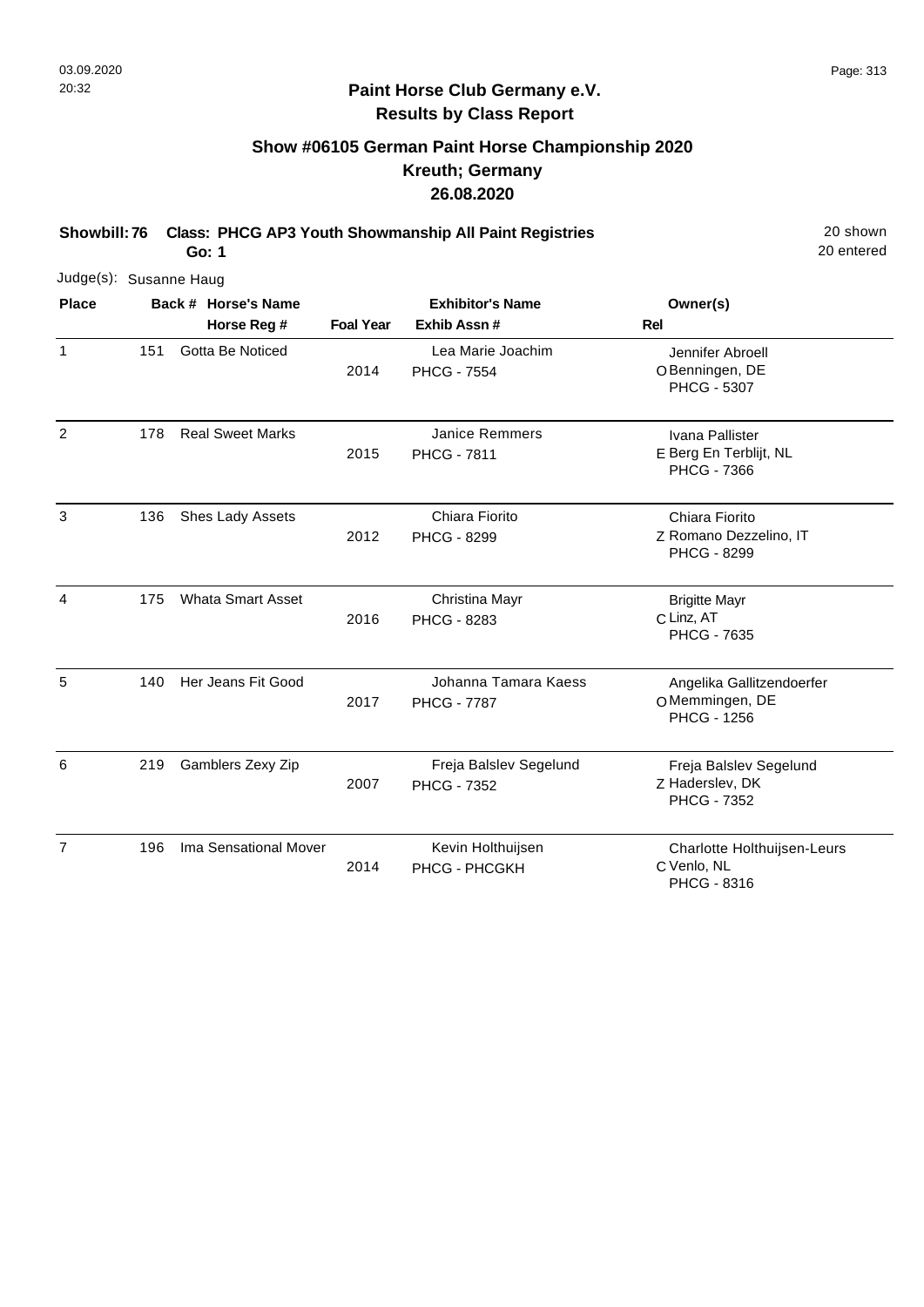# **Show #06106 German Paint Horse Championship 2020 Kreuth; Germany 26.08.2020**

**Showbill: 76 Class: PHCG AP3 Youth Showmanship All Paint Registries** 20 Shown

**Go: 1**

| Judge(s): Sonja Merkle |     |                            |                  |                                               |                                                                   |
|------------------------|-----|----------------------------|------------------|-----------------------------------------------|-------------------------------------------------------------------|
| <b>Place</b>           |     | Back # Horse's Name        |                  | <b>Exhibitor's Name</b>                       | Owner(s)                                                          |
|                        |     | Horse Reg #                | <b>Foal Year</b> | Exhib Assn#                                   | <b>Rel</b>                                                        |
| $\mathbf{1}$           | 175 | <b>Whata Smart Asset</b>   | 2016             | Christina Mayr<br><b>PHCG - 8283</b>          | <b>Brigitte Mayr</b><br>C Linz, AT<br><b>PHCG - 7635</b>          |
| 2                      | 140 | Her Jeans Fit Good         | 2017             | Johanna Tamara Kaess<br><b>PHCG - 7787</b>    | Angelika Gallitzendoerfer<br>OMemmingen, DE<br><b>PHCG - 1256</b> |
| 3                      | 219 | Gamblers Zexy Zip          | 2007             | Freja Balslev Segelund<br><b>PHCG - 7352</b>  | Freja Balslev Segelund<br>Z Haderslev, DK<br><b>PHCG - 7352</b>   |
| 4                      | 136 | Shes Lady Assets           | 2012             | Chiara Fiorito<br><b>PHCG - 8299</b>          | Chiara Fiorito<br>Z Romano Dezzelino, IT<br><b>PHCG - 8299</b>    |
| 5                      | 151 | Gotta Be Noticed           | 2014             | Lea Marie Joachim<br><b>PHCG - 7554</b>       | Jennifer Abroell<br>O Benningen, DE<br><b>PHCG - 5307</b>         |
| 6                      | 509 | <b>Unzippin The Assets</b> | 2010             | Zoe Christine Cosic<br><b>PHCG - 7602</b>     | Jasmin Schuster<br>O Schrozberg, DE<br><b>PHCG - 1250</b>         |
| $\overline{7}$         | 147 | <b>Guaranteed To Luvme</b> | 2016             | <b>Chantal Schimmer</b><br><b>PHCG - 7815</b> | Angelika Gallitzendoerfer<br>OMemmingen, DE<br><b>PHCG - 1256</b> |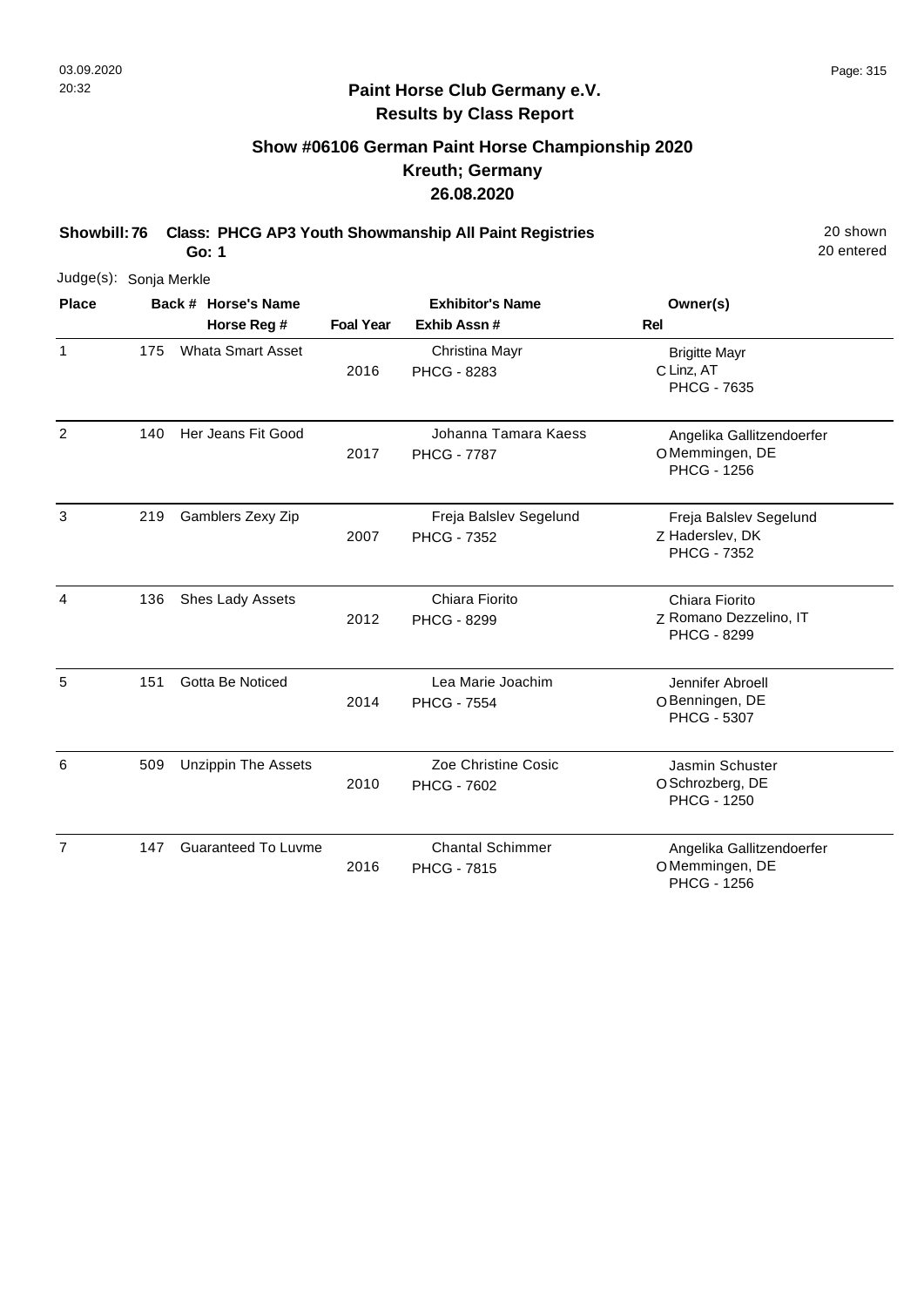# **Show #06107 German Paint Horse Championship 2020 Kreuth; Germany 26.08.2020**

**Showbill: 76 Class: PHCG AP3 Youth Showmanship All Paint Registries** 20 Shown

**Go: 1**

| Judge(s): Nicolas Perrin |     |                            |                  |                                               |                                                                   |
|--------------------------|-----|----------------------------|------------------|-----------------------------------------------|-------------------------------------------------------------------|
| <b>Place</b>             |     | Back # Horse's Name        |                  | <b>Exhibitor's Name</b>                       | Owner(s)                                                          |
|                          |     | Horse Reg #                | <b>Foal Year</b> | Exhib Assn #                                  | <b>Rel</b>                                                        |
| $\mathbf{1}$             | 219 | Gamblers Zexy Zip          | 2007             | Freja Balslev Segelund<br><b>PHCG - 7352</b>  | Freja Balslev Segelund<br>Z Haderslev, DK<br>PHCG - 7352          |
| $\overline{2}$           | 136 | Shes Lady Assets           | 2012             | Chiara Fiorito<br><b>PHCG - 8299</b>          | Chiara Fiorito<br>Z Romano Dezzelino, IT<br><b>PHCG - 8299</b>    |
| 3                        | 175 | <b>Whata Smart Asset</b>   | 2016             | Christina Mayr<br>PHCG - 8283                 | <b>Brigitte Mayr</b><br>C Linz, AT<br><b>PHCG - 7635</b>          |
| 4                        | 151 | Gotta Be Noticed           | 2014             | Lea Marie Joachim<br><b>PHCG - 7554</b>       | Jennifer Abroell<br>O Benningen, DE<br><b>PHCG - 5307</b>         |
| 5                        | 140 | Her Jeans Fit Good         | 2017             | Johanna Tamara Kaess<br><b>PHCG - 7787</b>    | Angelika Gallitzendoerfer<br>OMemmingen, DE<br><b>PHCG - 1256</b> |
| 6                        | 147 | <b>Guaranteed To Luvme</b> | 2016             | <b>Chantal Schimmer</b><br><b>PHCG - 7815</b> | Angelika Gallitzendoerfer<br>OMemmingen, DE<br><b>PHCG - 1256</b> |
| $\overline{7}$           | 178 | <b>Real Sweet Marks</b>    | 2015             | <b>Janice Remmers</b><br><b>PHCG - 7811</b>   | Ivana Pallister<br>E Berg En Terblijt, NL<br><b>PHCG - 7366</b>   |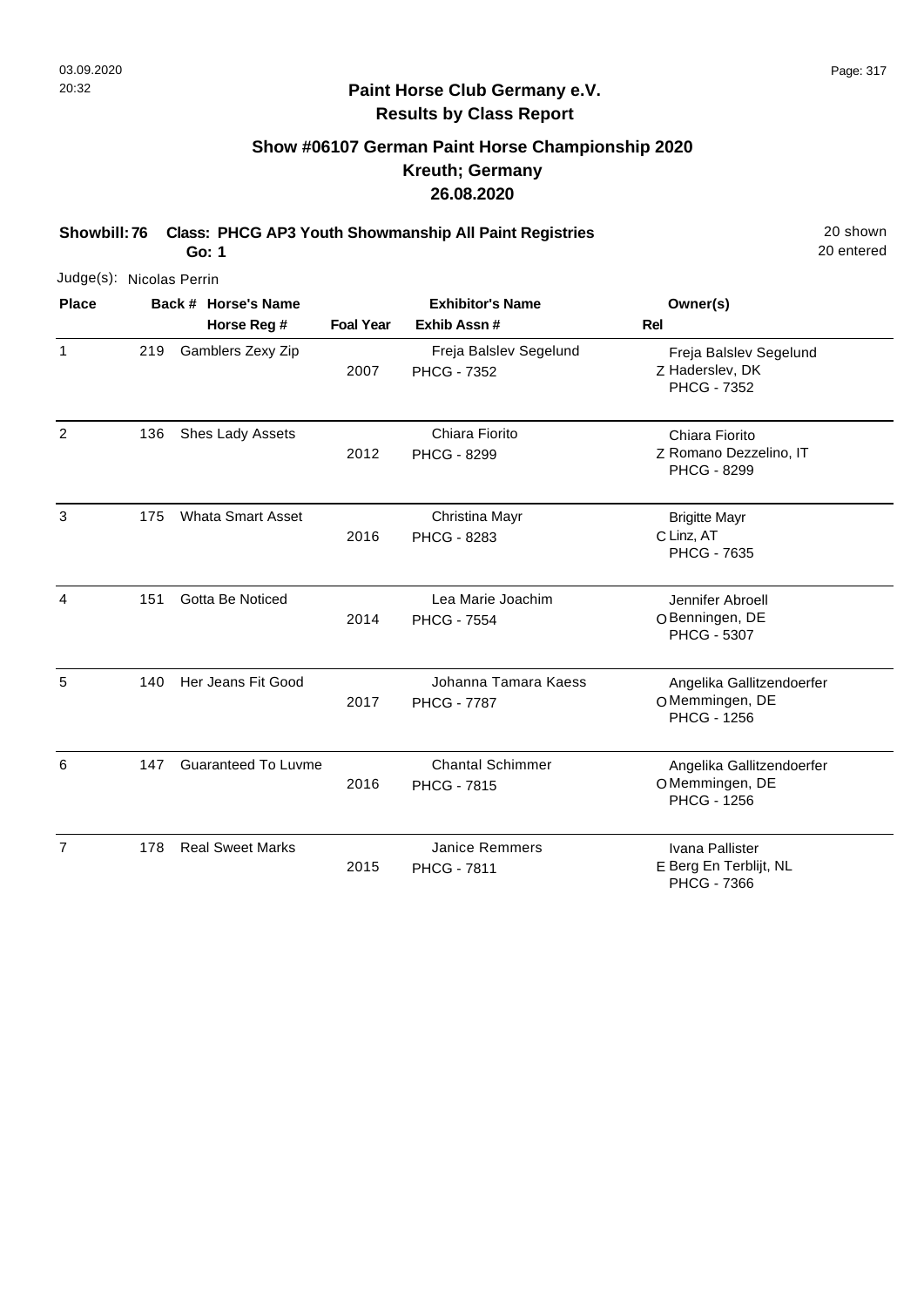# **Show #06108 German Paint Horse Championship 2020 Kreuth; Germany 26.08.2020**

**Showbill: 76 Class: PHCG AP3 Youth Showmanship All Paint Registries** 20 Shown

**Go: 1**

|              | Judge(s): Pierre Ouellet |                          |                  |                                              |                                                                   |  |  |  |  |
|--------------|--------------------------|--------------------------|------------------|----------------------------------------------|-------------------------------------------------------------------|--|--|--|--|
| <b>Place</b> |                          | Back # Horse's Name      |                  | <b>Exhibitor's Name</b>                      | Owner(s)                                                          |  |  |  |  |
|              |                          | Horse Reg #              | <b>Foal Year</b> | Exhib Assn#                                  | Rel                                                               |  |  |  |  |
| $\mathbf{1}$ | 140                      | Her Jeans Fit Good       | 2017             | Johanna Tamara Kaess<br><b>PHCG - 7787</b>   | Angelika Gallitzendoerfer<br>OMemmingen, DE<br><b>PHCG - 1256</b> |  |  |  |  |
| 2            | 175                      | <b>Whata Smart Asset</b> | 2016             | Christina Mayr<br><b>PHCG - 8283</b>         | <b>Brigitte Mayr</b><br>C Linz, AT<br><b>PHCG - 7635</b>          |  |  |  |  |
| 3            | 219                      | Gamblers Zexy Zip        | 2007             | Freja Balslev Segelund<br><b>PHCG - 7352</b> | Freja Balslev Segelund<br>Z Haderslev, DK<br><b>PHCG - 7352</b>   |  |  |  |  |
| 4            | 136                      | Shes Lady Assets         | 2012             | Chiara Fiorito<br>PHCG - 8299                | Chiara Fiorito<br>Z Romano Dezzelino, IT<br><b>PHCG - 8299</b>    |  |  |  |  |
| 5            | 222                      | <b>Gamblers Senci</b>    | 2003             | Siri Marie Rasmussen<br>PHCG - 7353          | Siri Marie Rasmussen<br>Z Haderslev, DK<br>PHCG - 7353            |  |  |  |  |
| 6            | 151                      | Gotta Be Noticed         | 2014             | Lea Marie Joachim<br><b>PHCG - 7554</b>      | Jennifer Abroell<br>O Benningen, DE<br><b>PHCG - 5307</b>         |  |  |  |  |
| 7            | 214                      | Hawthorns Pleasantzip    | 2008             | Michele Schoenwald<br><b>PHCG - 8052</b>     | Michele Schoenwald<br>Z Vojens, DK<br><b>PHCG - 8052</b>          |  |  |  |  |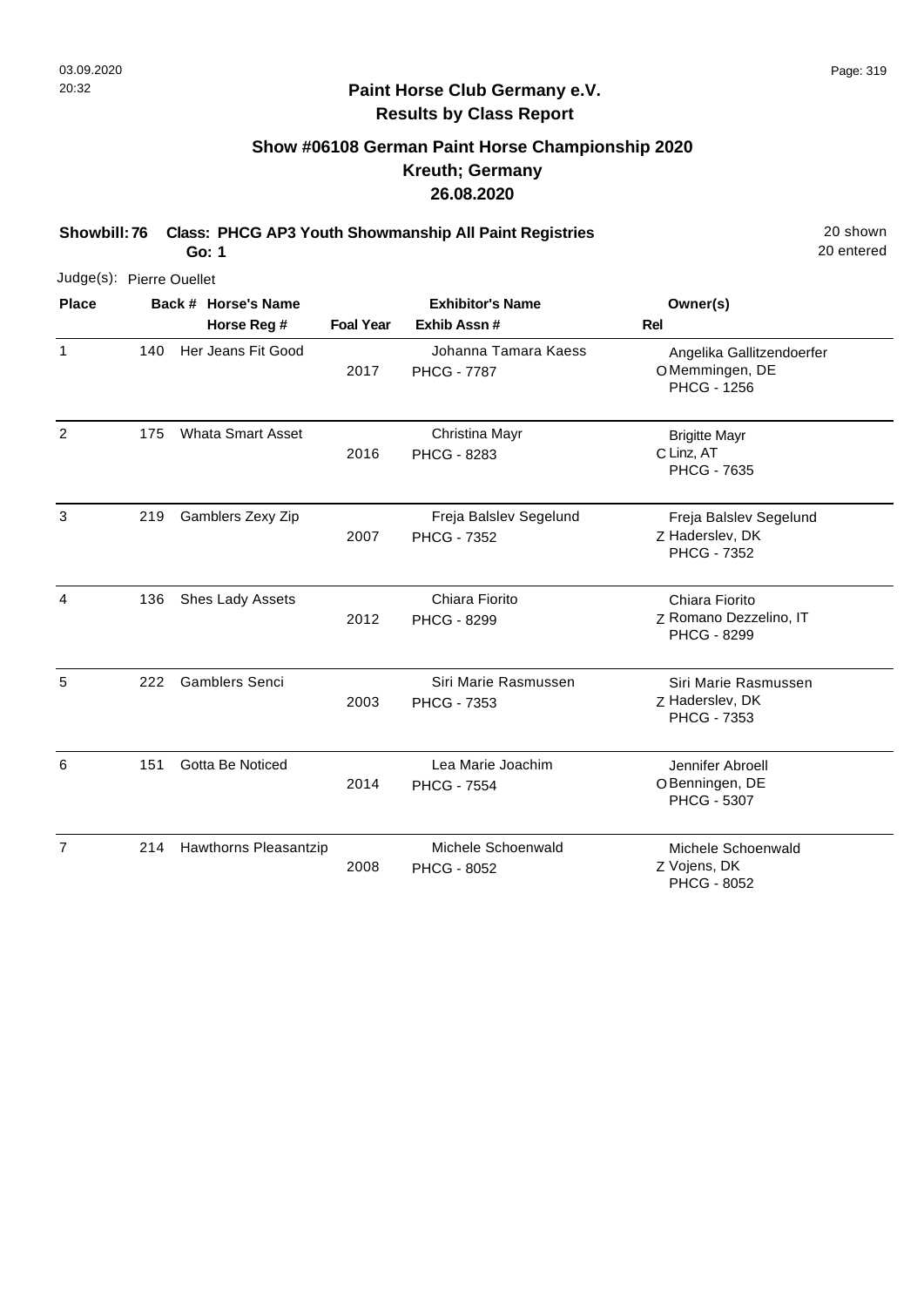# **Show #06105 German Paint Horse Championship 2020 Kreuth; Germany 26.08.2020**

**Showbill: 77 Class: APHA YSH1 Youth Showmanship 18 & Under** 16 Shown 16 shown

**Go: 1**

|                | Judge(s): Susanne Haug |  |                          |                         |                        |                  |                                          |  |  |  |
|----------------|------------------------|--|--------------------------|-------------------------|------------------------|------------------|------------------------------------------|--|--|--|
| <b>Place</b>   |                        |  | Back # Horse's Name      | <b>Exhibitor's Name</b> |                        | Owner(s)         |                                          |  |  |  |
|                |                        |  | Horse Reg #              | <b>Foal Year</b>        | Exhib Assn#            | <b>Birthdate</b> | Rel                                      |  |  |  |
| $\mathbf{1}$   | 151                    |  | Gotta Be Noticed         |                         | Lea Marie Joachim      |                  | Jennifer Abroell                         |  |  |  |
|                |                        |  | APHA - 01039338          | 2014                    | APHA - 9155847         |                  | O Benningen, DE<br>APHA - 8832651        |  |  |  |
| 2              | 178                    |  | <b>Real Sweet Marks</b>  |                         | <b>Janice Remmers</b>  |                  | Ivana Pallister                          |  |  |  |
|                |                        |  | APHA - 01062725          | 2015                    | APHA - 9164917         |                  | E Berg En Terblijt, NL<br>APHA - 8956841 |  |  |  |
| 3              | 136                    |  | Shes Lady Assets         |                         | Chiara Fiorito         |                  | Chiara Fiorito                           |  |  |  |
|                |                        |  | APHA - 01029640          | 2012                    | APHA - 8991854         |                  | Z Romano Dezzelino, IT<br>APHA - 8991854 |  |  |  |
| 4              | 175                    |  | <b>Whata Smart Asset</b> |                         | Christina Mayr         |                  | <b>Brigitte Mayr</b>                     |  |  |  |
|                |                        |  | APHA - 01062003          | 2016                    | APHA - 8982107         |                  | C Linz, AT<br>APHA - 8846254             |  |  |  |
| 5              | 140                    |  | Her Jeans Fit Good       |                         | Johanna Tamara Kaess   |                  | Angelika Gallitzendoerfer                |  |  |  |
|                |                        |  | APHA - 01072326          | 2017                    | APHA - 9160226         |                  | OMemmingen, DE<br>APHA - 8203113         |  |  |  |
| 6              | 219                    |  | Gamblers Zexy Zip        |                         | Freja Balslev Segelund |                  | Freja Balslev Segelund                   |  |  |  |
|                |                        |  | APHA - 00915256          | 2007                    | APHA - 8950795         |                  | Z Haderslev, DK<br>APHA - 8950795        |  |  |  |
| $\overline{7}$ | 196                    |  | Ima Sensational Mover    |                         | Kevin Holthuijsen      |                  | Charlotte Holthuijsen-Leurs              |  |  |  |
|                |                        |  | APHA - 01042885          | 2014                    | APHA - 9175689         |                  | C Venlo, NL<br>APHA - 9143074            |  |  |  |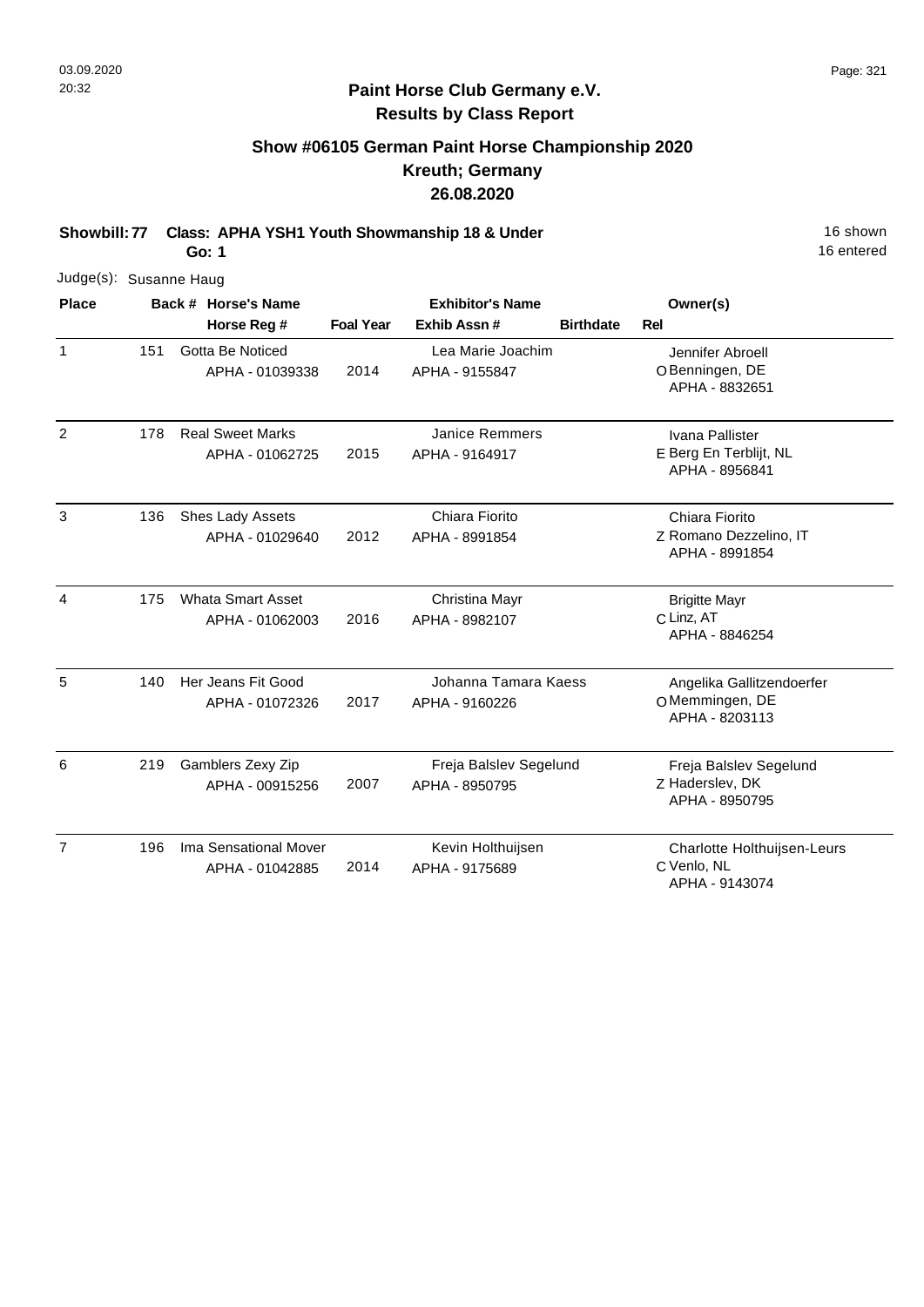# **Show #06106 German Paint Horse Championship 2020 Kreuth; Germany 26.08.2020**

**Showbill: 77 Class: APHA YSH1 Youth Showmanship 18 & Under** 16 Shown 16 shown

**Go: 1**

| Judge(s):      | Sonja Merkle |  |                                               |                  |                                           |                  |                                                                 |  |  |  |
|----------------|--------------|--|-----------------------------------------------|------------------|-------------------------------------------|------------------|-----------------------------------------------------------------|--|--|--|
| <b>Place</b>   |              |  | Back # Horse's Name                           |                  | <b>Exhibitor's Name</b>                   |                  | Owner(s)                                                        |  |  |  |
|                |              |  | Horse Reg #                                   | <b>Foal Year</b> | Exhib Assn#                               | <b>Birthdate</b> | Rel                                                             |  |  |  |
| 1              | 175          |  | <b>Whata Smart Asset</b><br>APHA - 01062003   | 2016             | Christina Mayr<br>APHA - 8982107          |                  | <b>Brigitte Mayr</b><br>C Linz, AT<br>APHA - 8846254            |  |  |  |
| 2              | 140          |  | Her Jeans Fit Good<br>APHA - 01072326         | 2017             | Johanna Tamara Kaess<br>APHA - 9160226    |                  | Angelika Gallitzendoerfer<br>OMemmingen, DE<br>APHA - 8203113   |  |  |  |
| 3              | 219          |  | Gamblers Zexy Zip<br>APHA - 00915256          | 2007             | Freja Balslev Segelund<br>APHA - 8950795  |                  | Freja Balslev Segelund<br>Z Haderslev, DK<br>APHA - 8950795     |  |  |  |
| 4              | 136          |  | Shes Lady Assets<br>APHA - 01029640           | 2012             | Chiara Fiorito<br>APHA - 8991854          |                  | Chiara Fiorito<br>Z Romano Dezzelino, IT<br>APHA - 8991854      |  |  |  |
| 5              | 151          |  | Gotta Be Noticed<br>APHA - 01039338           | 2014             | Lea Marie Joachim<br>APHA - 9155847       |                  | Jennifer Abroell<br>O Benningen, DE<br>APHA - 8832651           |  |  |  |
| 6              | 147          |  | <b>Guaranteed To Luvme</b><br>APHA - 01070818 | 2016             | <b>Chantal Schimmer</b><br>APHA - 9165777 |                  | Angelika Gallitzendoerfer<br>OMemmingen, DE<br>APHA - 8203113   |  |  |  |
| $\overline{7}$ | 114          |  | Stella Simon<br>APHA - 01063563               | 2014             | Zoe Christine Cosic<br>APHA - 0138664     |                  | Zoe Christine Cosic<br>Z Untergruppenbach, DE<br>APHA - 0138664 |  |  |  |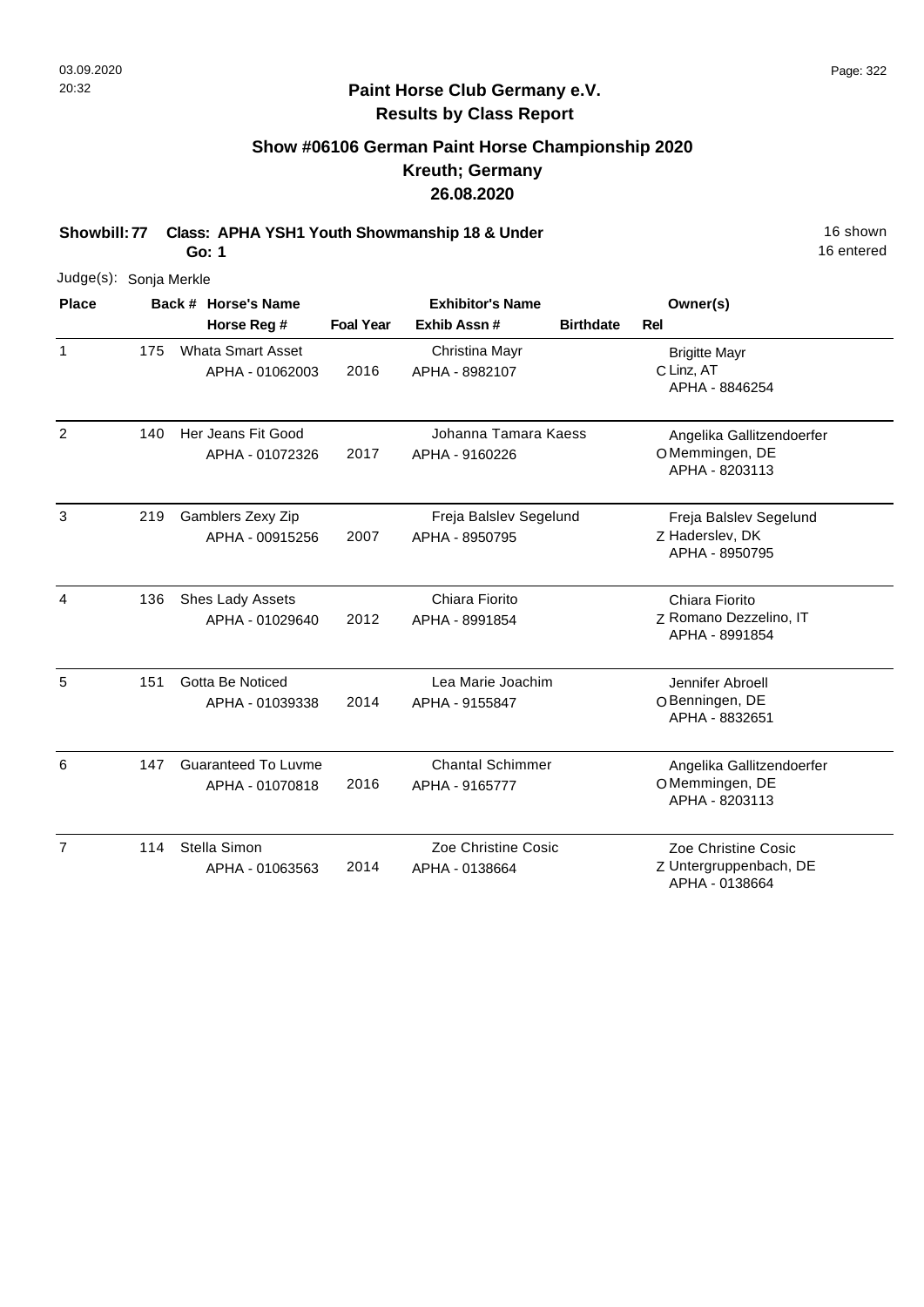# **Show #06107 German Paint Horse Championship 2020 Kreuth; Germany 26.08.2020**

**Showbill: 77 Class: APHA YSH1 Youth Showmanship 18 & Under** 16 Shown 16 shown

**Go: 1**

| Judge(s): Nicolas Perrin |     |                                               |                  |                                           |                  |                                                               |
|--------------------------|-----|-----------------------------------------------|------------------|-------------------------------------------|------------------|---------------------------------------------------------------|
| <b>Place</b>             |     | Back # Horse's Name<br>Horse Reg #            | <b>Foal Year</b> | <b>Exhibitor's Name</b><br>Exhib Assn#    | <b>Birthdate</b> | Owner(s)<br><b>Rel</b>                                        |
| $\mathbf{1}$             | 219 | Gamblers Zexy Zip<br>APHA - 00915256          | 2007             | Freja Balslev Segelund<br>APHA - 8950795  |                  | Freja Balslev Segelund<br>Z Haderslev, DK<br>APHA - 8950795   |
| $\overline{2}$           | 136 | Shes Lady Assets<br>APHA - 01029640           | 2012             | Chiara Fiorito<br>APHA - 8991854          |                  | Chiara Fiorito<br>Z Romano Dezzelino, IT<br>APHA - 8991854    |
| 3                        | 175 | <b>Whata Smart Asset</b><br>APHA - 01062003   | 2016             | Christina Mayr<br>APHA - 8982107          |                  | <b>Brigitte Mayr</b><br>C Linz, AT<br>APHA - 8846254          |
| $\overline{4}$           | 151 | Gotta Be Noticed<br>APHA - 01039338           | 2014             | Lea Marie Joachim<br>APHA - 9155847       |                  | Jennifer Abroell<br>O Benningen, DE<br>APHA - 8832651         |
| 5                        | 140 | Her Jeans Fit Good<br>APHA - 01072326         | 2017             | Johanna Tamara Kaess<br>APHA - 9160226    |                  | Angelika Gallitzendoerfer<br>OMemmingen, DE<br>APHA - 8203113 |
| 6                        | 147 | <b>Guaranteed To Luvme</b><br>APHA - 01070818 | 2016             | <b>Chantal Schimmer</b><br>APHA - 9165777 |                  | Angelika Gallitzendoerfer<br>OMemmingen, DE<br>APHA - 8203113 |
| $\overline{7}$           | 178 | <b>Real Sweet Marks</b><br>APHA - 01062725    | 2015             | <b>Janice Remmers</b><br>APHA - 9164917   |                  | Ivana Pallister<br>E Berg En Terblijt, NL<br>APHA - 8956841   |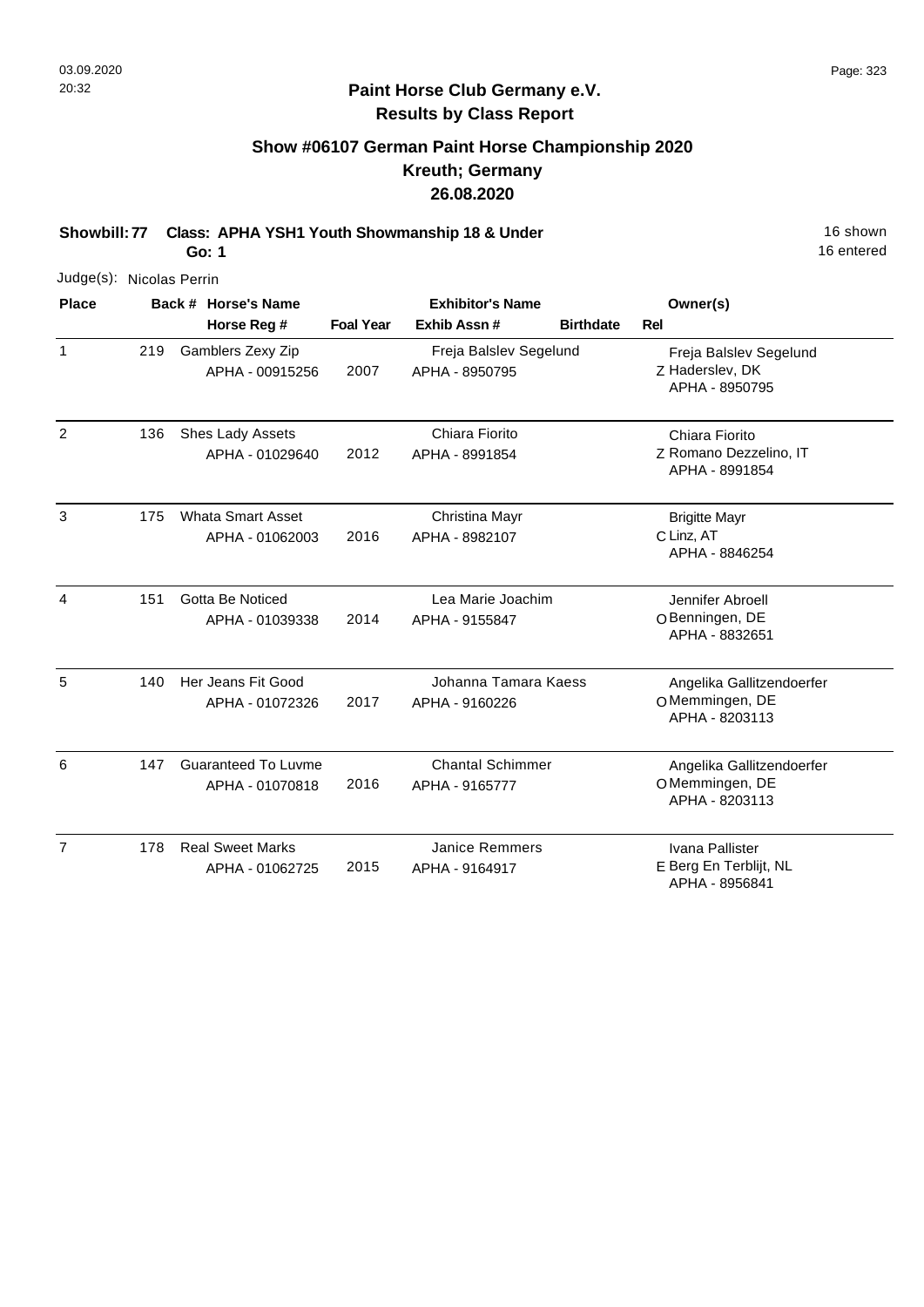# **Show #06108 German Paint Horse Championship 2020 Kreuth; Germany 26.08.2020**

**Showbill: 77 Class: APHA YSH1 Youth Showmanship 18 & Under** 16 Shown 16 shown

**Go: 1**

16 entered

| Judge(s): Pierre Ouellet |     |                                             |                  |                                          |                  |                                                               |
|--------------------------|-----|---------------------------------------------|------------------|------------------------------------------|------------------|---------------------------------------------------------------|
| <b>Place</b>             |     | Back # Horse's Name<br>Horse Reg #          | <b>Foal Year</b> | <b>Exhibitor's Name</b><br>Exhib Assn#   | <b>Birthdate</b> | Owner(s)<br><b>Rel</b>                                        |
| $\mathbf{1}$             | 140 | Her Jeans Fit Good<br>APHA - 01072326       | 2017             | Johanna Tamara Kaess<br>APHA - 9160226   |                  | Angelika Gallitzendoerfer<br>OMemmingen, DE<br>APHA - 8203113 |
| 2                        | 175 | <b>Whata Smart Asset</b><br>APHA - 01062003 | 2016             | Christina Mayr<br>APHA - 8982107         |                  | <b>Brigitte Mayr</b><br>C Linz, AT<br>APHA - 8846254          |
| 3                        | 219 | Gamblers Zexy Zip<br>APHA - 00915256        | 2007             | Freja Balslev Segelund<br>APHA - 8950795 |                  | Freja Balslev Segelund<br>Z Haderslev, DK<br>APHA - 8950795   |
| 4                        | 136 | Shes Lady Assets<br>APHA - 01029640         | 2012             | Chiara Fiorito<br>APHA - 8991854         |                  | Chiara Fiorito<br>Z Romano Dezzelino, IT<br>APHA - 8991854    |
| 5                        | 222 | <b>Gamblers Senci</b><br>APHA - 00743414    | 2003             | Siri Marie Rasmussen<br>APHA - 8950793   |                  | Siri Marie Rasmussen<br>Z Haderslev, DK<br>APHA - 8950793     |
| 6                        | 151 | Gotta Be Noticed<br>APHA - 01039338         | 2014             | Lea Marie Joachim<br>APHA - 9155847      |                  | Jennifer Abroell<br>O Benningen, DE<br>APHA - 8832651         |
| 7                        | 214 | Hawthorns Pleasantzip<br>APHA - 00958250    | 2008             | Michele Schoenwald<br>APHA - 8978268     |                  | Michele Schoenwald<br>Z Vojens, DK                            |

APHA - 8978268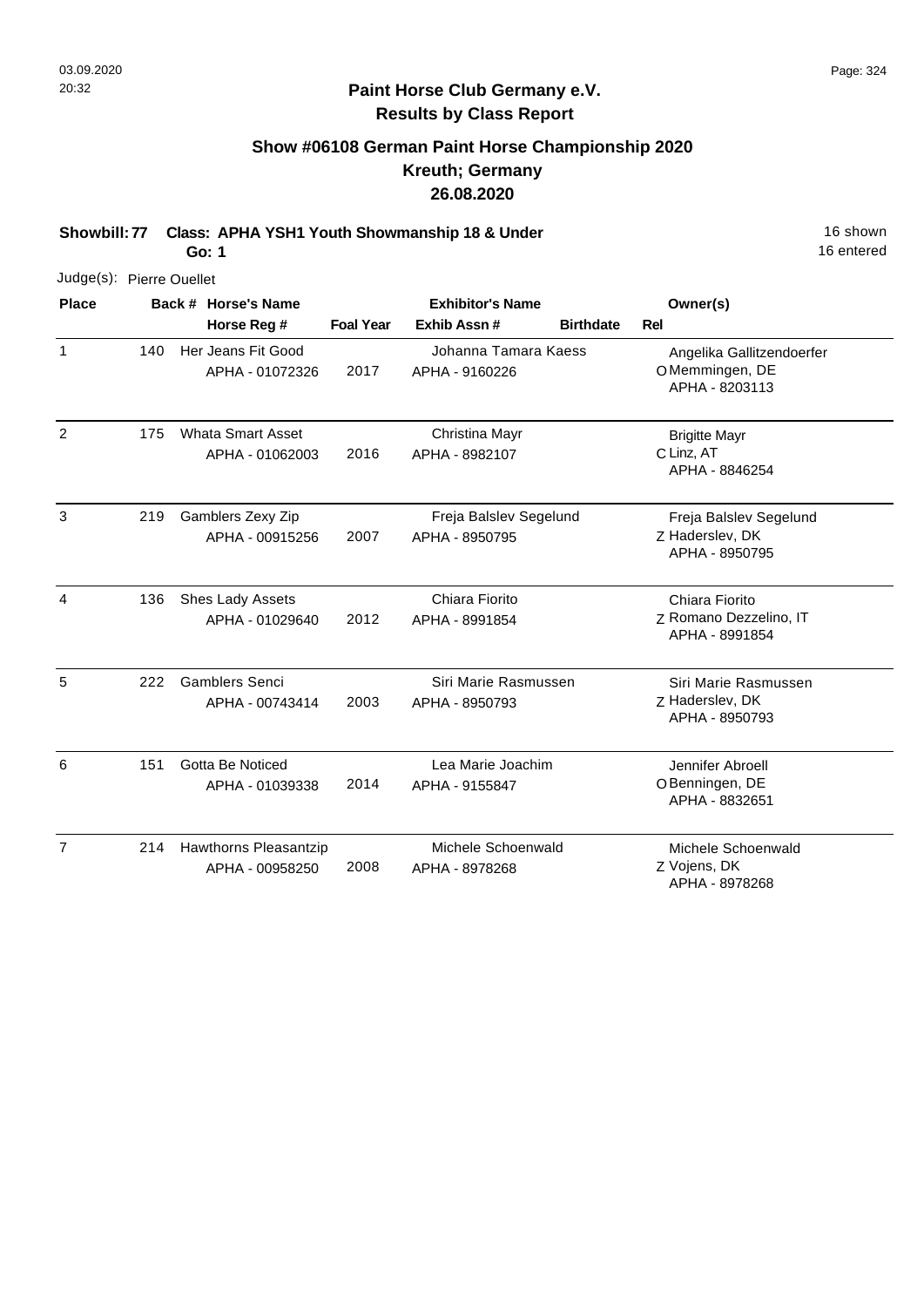$\overline{3}$ 

### **Paint Horse Club Germany e.V. Results by Class Report**

# **Show #06105 German Paint Horse Championship 2020 Kreuth; Germany 26.08.2020**

**Showbill: 78 Class: APHA XSH1 Youth SPB Showmanship 18 & Under** 4 shown

**Go: 1**

|              | Judge(s): Susanne Haug |                                        |                         |                                       |                  |                                                              |  |  |  |  |
|--------------|------------------------|----------------------------------------|-------------------------|---------------------------------------|------------------|--------------------------------------------------------------|--|--|--|--|
| <b>Place</b> |                        | Back # Horse's Name                    | <b>Exhibitor's Name</b> |                                       |                  | Owner(s)                                                     |  |  |  |  |
|              |                        | Horse Reg #                            | <b>Foal Year</b>        | Exhib Assn#                           | <b>Birthdate</b> | Rel                                                          |  |  |  |  |
| 1            | 519                    | No Doubt Im Amazing<br>APHA - 01058953 | 2015                    | Cindy Constantin<br>APHA - 9152275    |                  | <b>Cindy Constantin</b><br>Z Kreischa, DE<br>APHA - 9152275  |  |  |  |  |
| 2            | 509                    | Unzippin The Assets<br>APHA - 00984654 | 2010                    | Zoe Christine Cosic<br>APHA - 0138664 |                  | Jasmin Schuster<br>O Schrozberg, DE<br>APHA - 8341024        |  |  |  |  |
| 3            | 505                    | Sam Okie Lena<br>APHA - 00641442       | 2001                    | Leonie Busch<br>APHA - 9180502        |                  | Sabrina Busch<br>C Bremervoerde-Bevern, DE<br>APHA - 9156124 |  |  |  |  |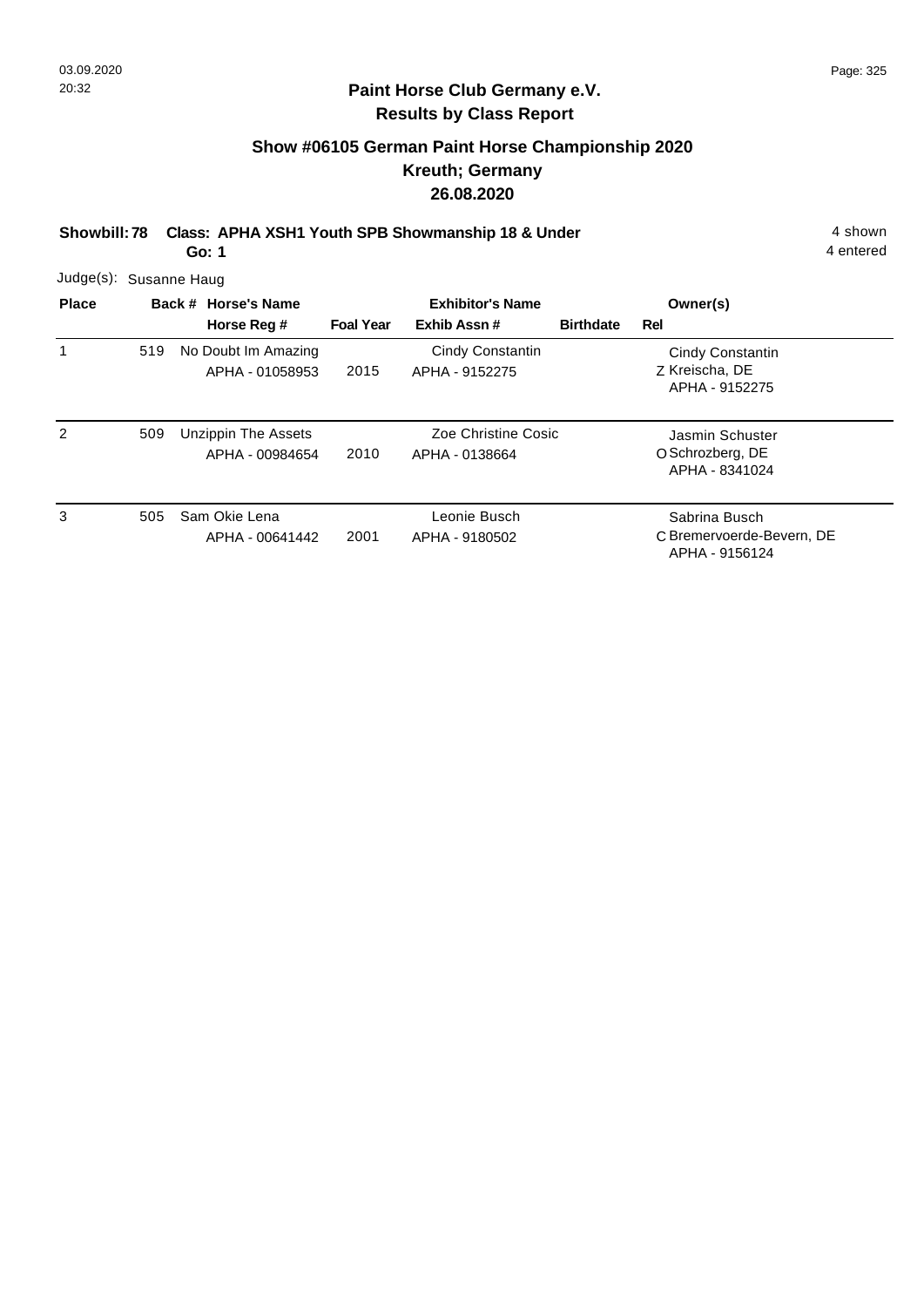# **Show #06106 German Paint Horse Championship 2020 Kreuth; Germany 26.08.2020**

**Showbill: 78 Class: APHA XSH1 Youth SPB Showmanship 18 & Under** 4 shown

**Go: 1**

| $Judge(s)$ : |                     | Sonja Merkle                           |                  |                                       |                  |                                                              |  |  |  |  |  |  |
|--------------|---------------------|----------------------------------------|------------------|---------------------------------------|------------------|--------------------------------------------------------------|--|--|--|--|--|--|
| <b>Place</b> | Back # Horse's Name |                                        |                  | <b>Exhibitor's Name</b>               |                  | Owner(s)                                                     |  |  |  |  |  |  |
|              |                     | Horse Reg #                            | <b>Foal Year</b> | Exhib Assn#                           | <b>Birthdate</b> | Rel                                                          |  |  |  |  |  |  |
| 1            | 509                 | Unzippin The Assets<br>APHA - 00984654 | 2010             | Zoe Christine Cosic<br>APHA - 0138664 |                  | Jasmin Schuster<br>O Schrozberg, DE<br>APHA - 8341024        |  |  |  |  |  |  |
| 2            | 519                 | No Doubt Im Amazing<br>APHA - 01058953 | 2015             | Cindy Constantin<br>APHA - 9152275    |                  | Cindy Constantin<br>Z Kreischa, DE<br>APHA - 9152275         |  |  |  |  |  |  |
| 3            | 505                 | Sam Okie Lena<br>APHA - 00641442       | 2001             | Leonie Busch<br>APHA - 9180502        |                  | Sabrina Busch<br>C Bremervoerde-Bevern, DE<br>APHA - 9156124 |  |  |  |  |  |  |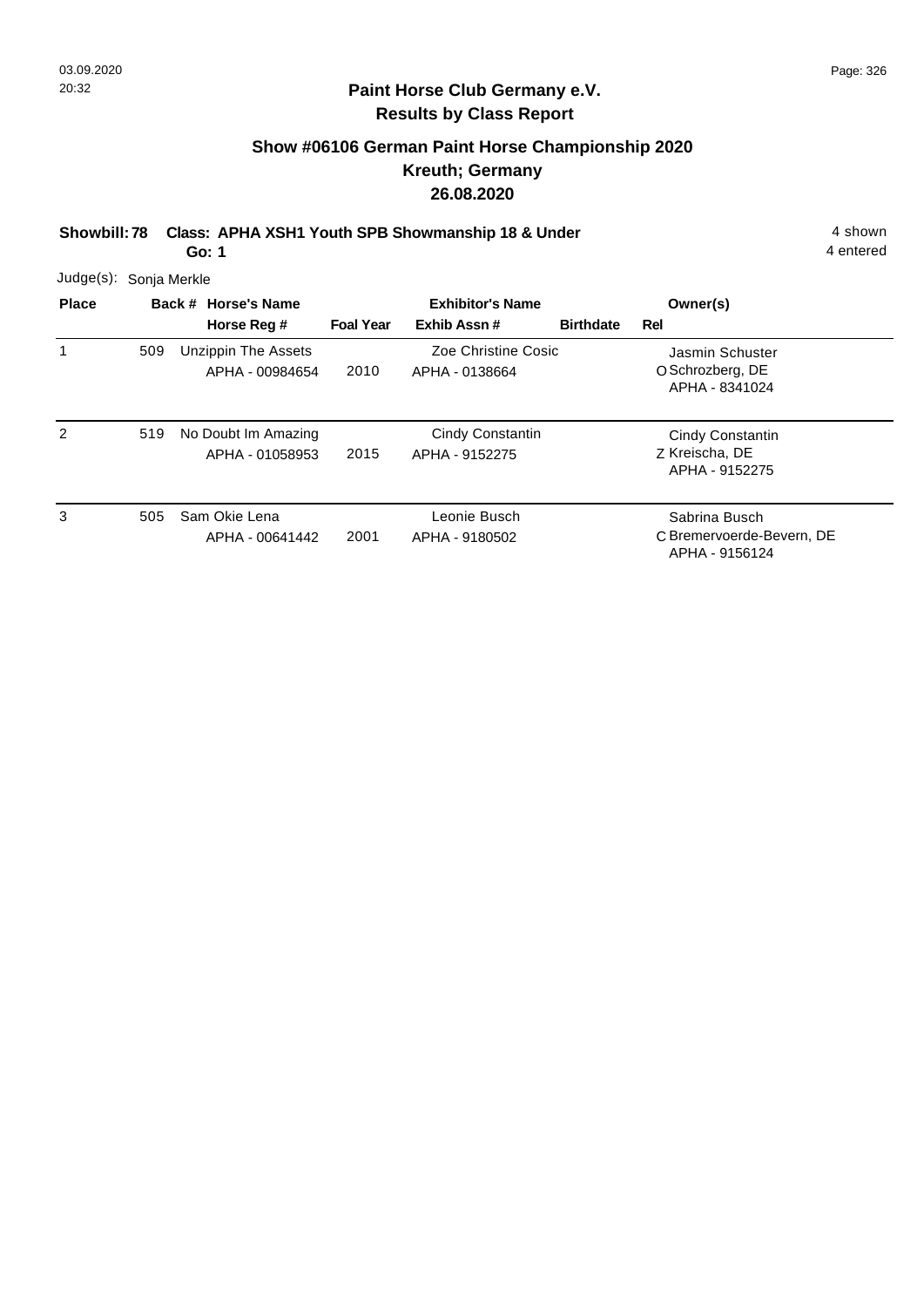# **Show #06107 German Paint Horse Championship 2020 Kreuth; Germany 26.08.2020**

**Showbill: 78 Class: APHA XSH1 Youth SPB Showmanship 18 & Under** 4 shown

**Go: 1**

| Judge(s): Nicolas Perrin |     |                                        |                  |                                       |                  |                                                              |
|--------------------------|-----|----------------------------------------|------------------|---------------------------------------|------------------|--------------------------------------------------------------|
| <b>Place</b>             |     | Back # Horse's Name                    |                  | <b>Exhibitor's Name</b>               |                  | Owner(s)                                                     |
|                          |     | Horse Reg #                            | <b>Foal Year</b> | Exhib Assn#                           | <b>Birthdate</b> | Rel                                                          |
| 1                        | 519 | No Doubt Im Amazing<br>APHA - 01058953 | 2015             | Cindy Constantin<br>APHA - 9152275    |                  | Cindy Constantin<br>Z Kreischa, DE<br>APHA - 9152275         |
| 2                        | 509 | Unzippin The Assets<br>APHA - 00984654 | 2010             | Zoe Christine Cosic<br>APHA - 0138664 |                  | Jasmin Schuster<br>O Schrozberg, DE<br>APHA - 8341024        |
| 3                        | 505 | Sam Okie Lena<br>APHA - 00641442       | 2001             | Leonie Busch<br>APHA - 9180502        |                  | Sabrina Busch<br>C Bremervoerde-Bevern, DE<br>APHA - 9156124 |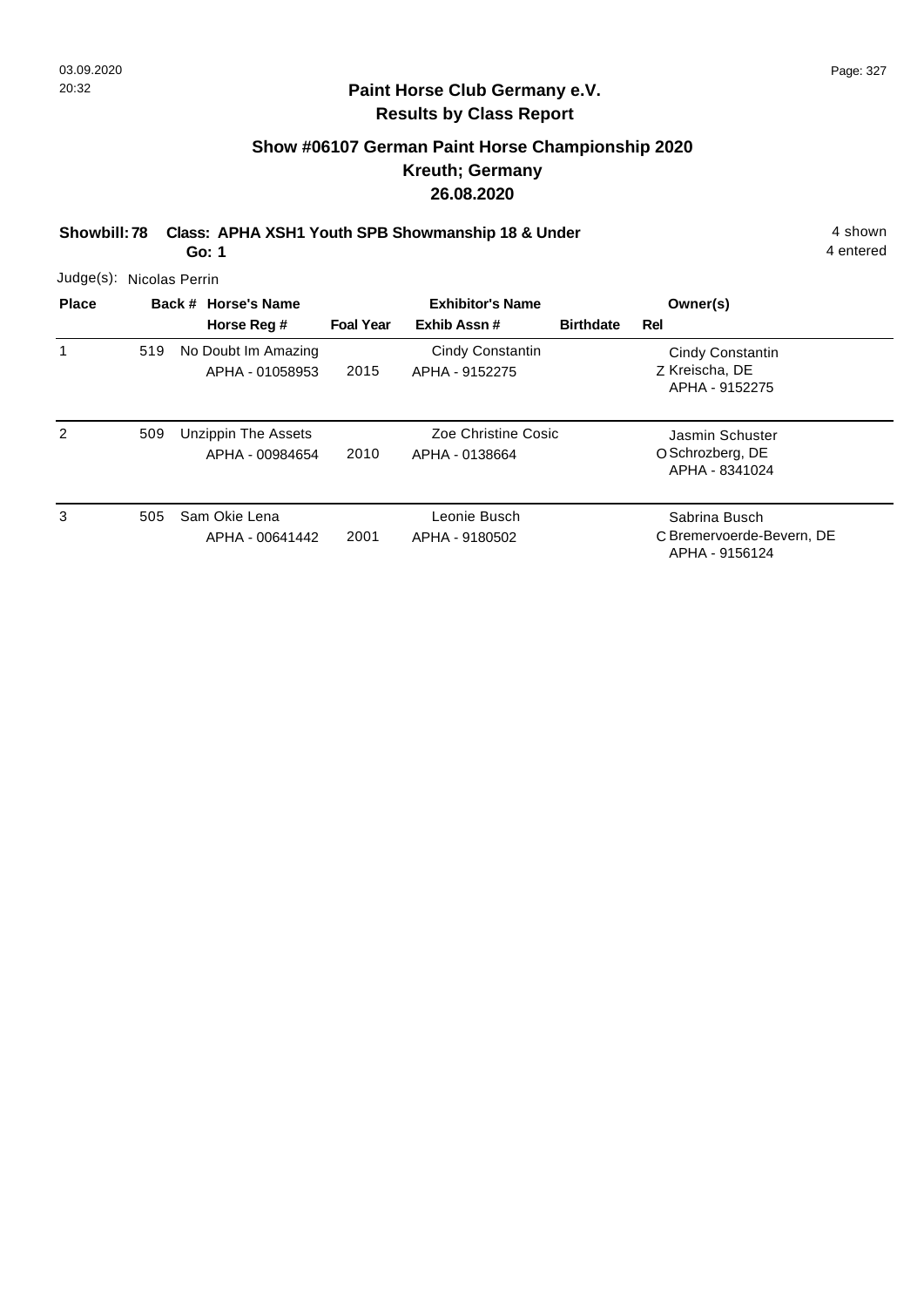# **Show #06108 German Paint Horse Championship 2020 Kreuth; Germany 26.08.2020**

**Showbill: 78 Class: APHA XSH1 Youth SPB Showmanship 18 & Under** 4 shown

**Go: 1**

| Judge(s): Pierre Ouellet |  |
|--------------------------|--|
|                          |  |

| <b>Place</b>  |     | Back # Horse's Name                           | <b>Exhibitor's Name</b> |                                       |                  | Owner(s)                                                     |
|---------------|-----|-----------------------------------------------|-------------------------|---------------------------------------|------------------|--------------------------------------------------------------|
|               |     | Horse Reg #                                   | <b>Foal Year</b>        | Exhib Assn#                           | <b>Birthdate</b> | Rel                                                          |
|               | 509 | <b>Unzippin The Assets</b><br>APHA - 00984654 | 2010                    | Zoe Christine Cosic<br>APHA - 0138664 |                  | Jasmin Schuster<br>O Schrozberg, DE<br>APHA - 8341024        |
| $\mathcal{P}$ | 505 | Sam Okie Lena<br>APHA - 00641442              | 2001                    | Leonie Busch<br>APHA - 9180502        |                  | Sabrina Busch<br>C Bremervoerde-Bevern, DE<br>APHA - 9156124 |
| 3             | 519 | No Doubt Im Amazing<br>APHA - 01058953        | 2015                    | Cindy Constantin<br>APHA - 9152275    |                  | Cindy Constantin<br>Z Kreischa, DE<br>APHA - 9152275         |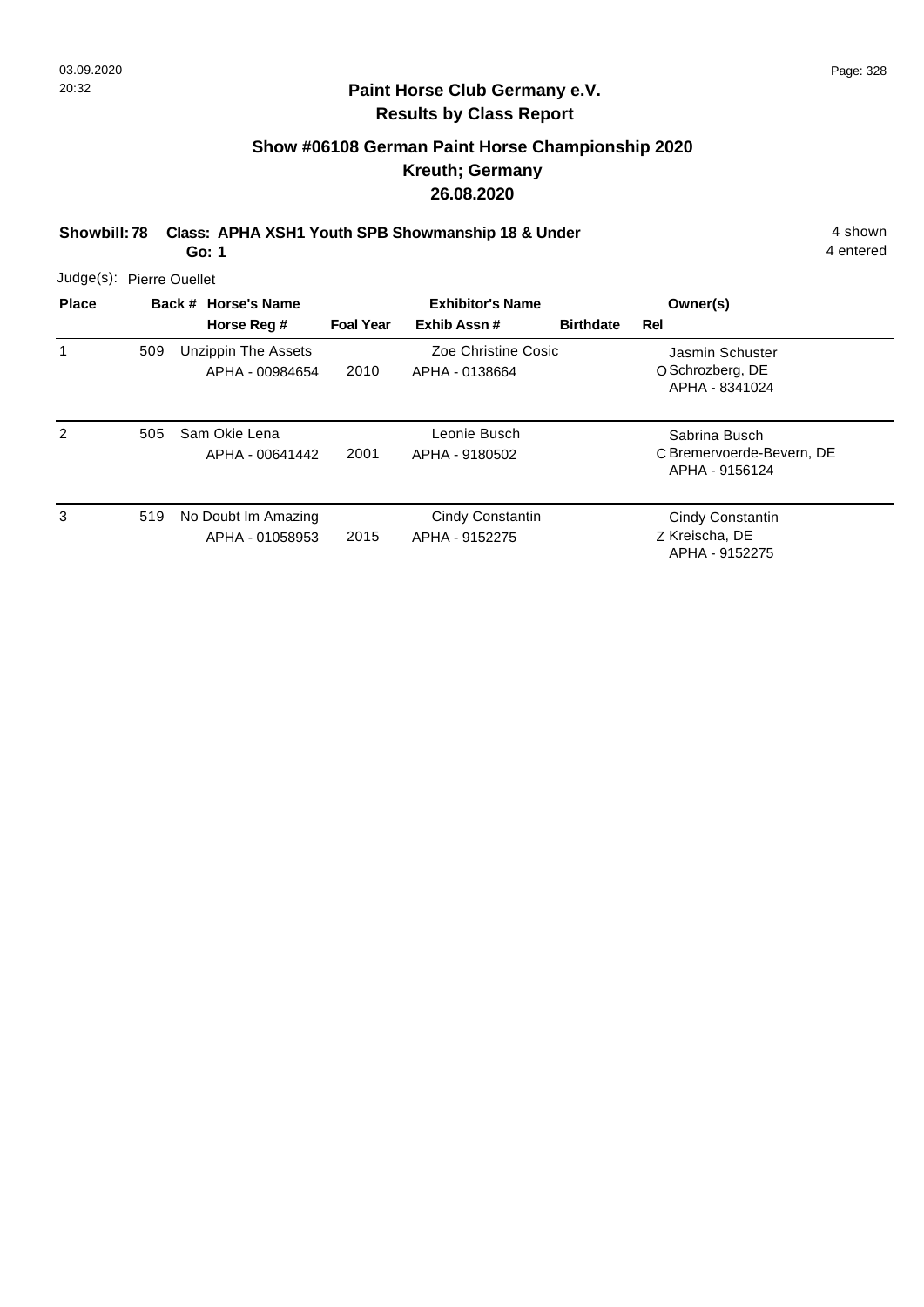# **Show #06105 German Paint Horse Championship 2020 Kreuth; Germany 26.08.2020**

**Showbill: 79 Class: PHCG AP4 Yearl & 2-Yr-Old Trail in Hand All Paint Registrie** 23 shown

28 entered

| Judge(s): Susanne Haug |     |                     |                             |                         |                                              |                                                                     |  |
|------------------------|-----|---------------------|-----------------------------|-------------------------|----------------------------------------------|---------------------------------------------------------------------|--|
| <b>Place</b>           |     | Back # Horse's Name |                             | <b>Exhibitor's Name</b> | Owner(s)                                     |                                                                     |  |
|                        |     |                     | Horse Reg #                 | <b>Foal Year</b>        | Exhib Assn #                                 | <b>Rel</b>                                                          |  |
| $\mathbf{1}$           | 184 |                     | Fancy As I Set              | 2018                    | <b>Emmanuel Dodart</b><br><b>PHCG - 7112</b> | <b>Aude Dodart</b><br>P Montigny Sur Avre, FR<br><b>PHCG - 7817</b> |  |
| 2                      | 170 |                     | So Flit N Awesome           | 2018                    | Julia Bircher<br>PHCG - 8321                 | Julia Bircher<br>Z Laufen, CH<br><b>PHCG - 8321</b>                 |  |
| 3                      | 191 |                     | <b>Mystic Broker Assets</b> | 2018                    | <b>Maud Detry</b><br><b>PHCG - 8108</b>      | <b>Maud Detry</b><br>Z Hampteau, BE<br><b>PHCG - 8108</b>           |  |
| 4                      | 164 |                     | Only A Snowflake            | 2018                    | Tomas Zajac<br><b>PHCG - 7848</b>            | Tomas Zajac<br>Roznov P Radhostem, CZ<br><b>PHCG - 7848</b>         |  |
| 5                      | 508 |                     | <b>Sweet Country Living</b> | 2019                    | Jasmin Schuster<br><b>PHCG - 1250</b>        | Tanja Anderseck<br>Wallhausen, DE<br>PHCG - 8032                    |  |
| 6                      | 126 |                     | <b>Nakais Nifty Nugget</b>  | 2018                    | Stefanie Kuhn<br><b>PHCG - 8295</b>          | Sara Burton<br>Erligheim, DE<br><b>PHCG - 7273</b>                  |  |
| $\overline{7}$         | 182 |                     | <b>Rising Jets</b>          | 2018                    | <b>Theres Fischer</b><br><b>PHCG - 7409</b>  | <b>Theres Fischer</b><br>Brislach, CH<br><b>PHCG - 7409</b>         |  |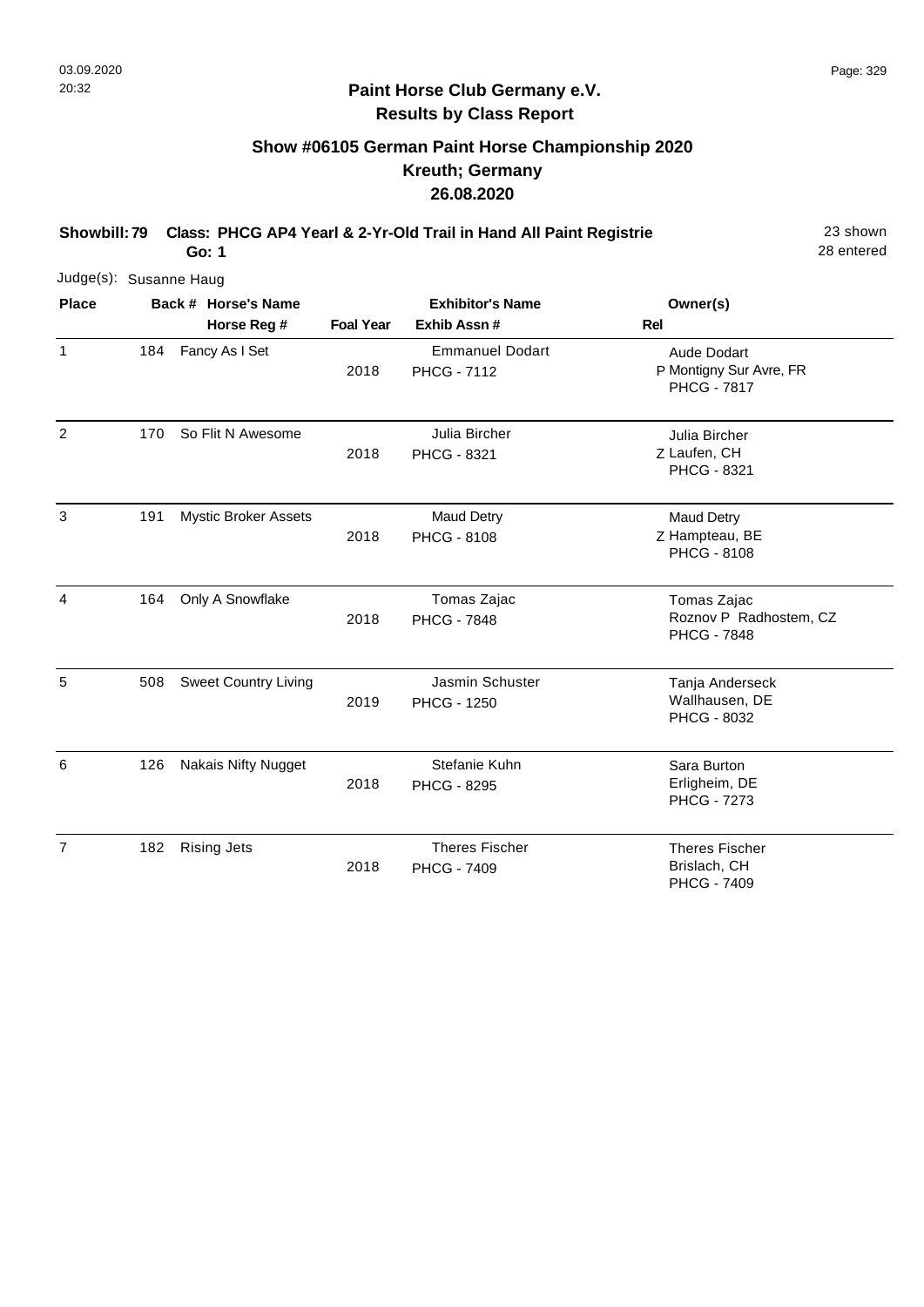# **Show #06106 German Paint Horse Championship 2020 Kreuth; Germany 26.08.2020**

**Showbill: 79 Class: PHCG AP4 Yearl & 2-Yr-Old Trail in Hand All Paint Registrie** 23 shown

28 entered

| Judge(s): Sonja Merkle |     |  |                             |                  |                                              |                                                                     |          |  |
|------------------------|-----|--|-----------------------------|------------------|----------------------------------------------|---------------------------------------------------------------------|----------|--|
| <b>Place</b>           |     |  | Back # Horse's Name         |                  | <b>Exhibitor's Name</b>                      |                                                                     | Owner(s) |  |
|                        |     |  | Horse Reg #                 | <b>Foal Year</b> | Exhib Assn #                                 | <b>Rel</b>                                                          |          |  |
| 1                      | 170 |  | So Flit N Awesome           | 2018             | Julia Bircher<br>PHCG - 8321                 | Julia Bircher<br>Z Laufen, CH<br><b>PHCG - 8321</b>                 |          |  |
| 2                      | 184 |  | Fancy As I Set              | 2018             | <b>Emmanuel Dodart</b><br><b>PHCG - 7112</b> | <b>Aude Dodart</b><br>P Montigny Sur Avre, FR<br><b>PHCG - 7817</b> |          |  |
| 3                      | 191 |  | <b>Mystic Broker Assets</b> | 2018             | Maud Detry<br><b>PHCG - 8108</b>             | <b>Maud Detry</b><br>Z Hampteau, BE<br><b>PHCG - 8108</b>           |          |  |
| 4                      | 164 |  | Only A Snowflake            | 2018             | Tomas Zajac<br><b>PHCG - 7848</b>            | Tomas Zajac<br>Roznov P Radhostem, CZ<br><b>PHCG - 7848</b>         |          |  |
| 5                      | 187 |  | <b>Blues Final Edition</b>  | 2018             | Barbora Havelkova<br><b>PHCG - 8064</b>      | Barbora Havelkova<br>Z Roztoky, CZ<br><b>PHCG - 8064</b>            |          |  |
| 6                      | 501 |  | Miss Rods Chips             | 2018             | Vanessa Fuschier<br><b>PHCG - 7941</b>       | Vanessa Fuschier<br>Z Todtenweis, DE<br><b>PHCG - 7941</b>          |          |  |
| $\overline{7}$         | 518 |  | <b>Special Whisky Blues</b> | 2018             | Adela Rosenkranzova<br><b>PHCG - 7818</b>    | Adela Rosenkranzova<br>Z Krupka, CZ<br><b>PHCG - 7818</b>           |          |  |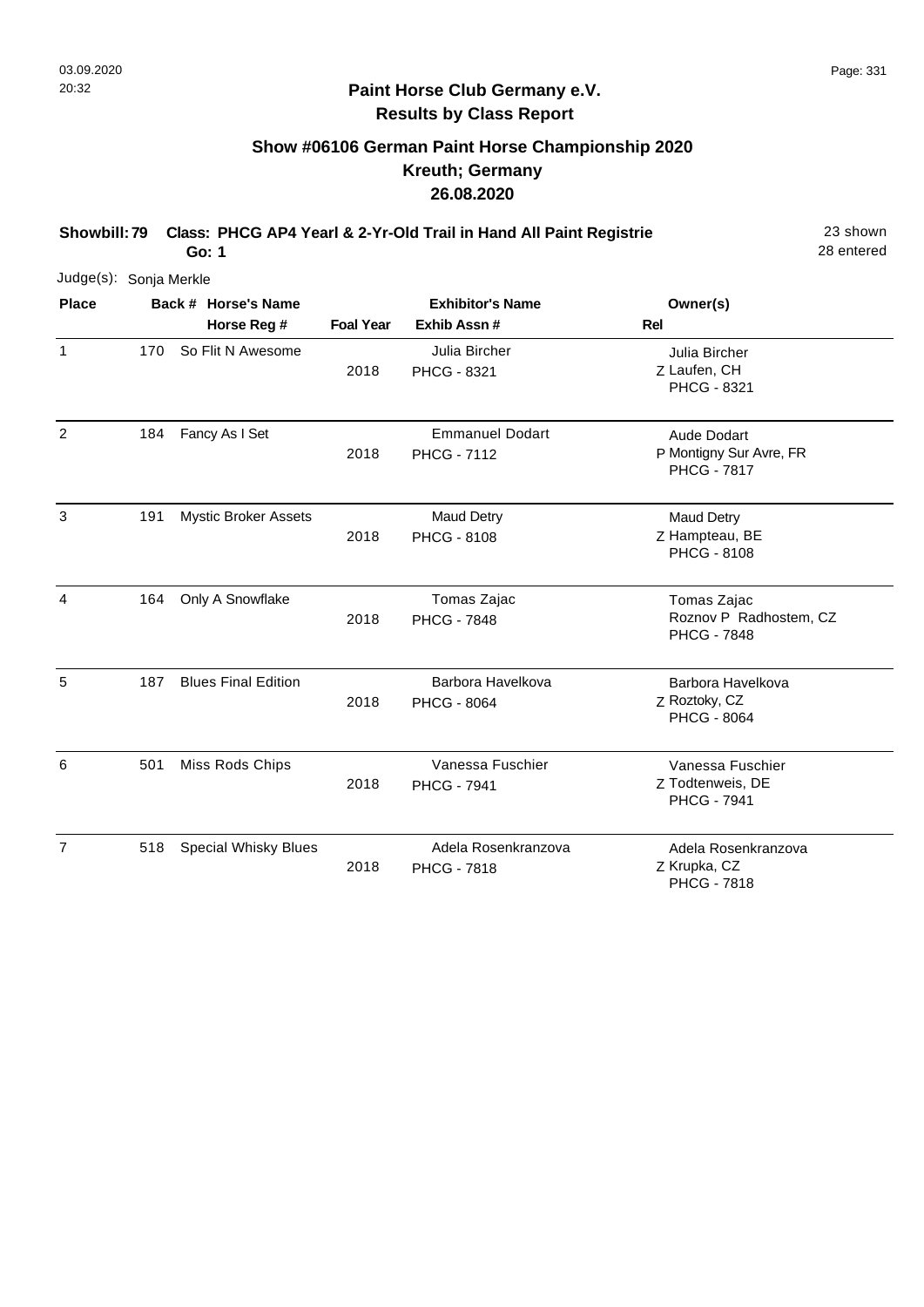# **Show #06107 German Paint Horse Championship 2020 Kreuth; Germany 26.08.2020**

**Showbill: 79 Class: PHCG AP4 Yearl & 2-Yr-Old Trail in Hand All Paint Registrie** 23 shown

28 entered

| Judge(s): Nicolas Perrin |     |  |                            |                  |                                              |                                                                     |  |  |
|--------------------------|-----|--|----------------------------|------------------|----------------------------------------------|---------------------------------------------------------------------|--|--|
| <b>Place</b>             |     |  | Back # Horse's Name        |                  | <b>Exhibitor's Name</b>                      | Owner(s)                                                            |  |  |
|                          |     |  | Horse Reg #                | <b>Foal Year</b> | Exhib Assn #                                 | <b>Rel</b>                                                          |  |  |
| $\mathbf{1}$             | 184 |  | Fancy As I Set             | 2018             | <b>Emmanuel Dodart</b><br><b>PHCG - 7112</b> | <b>Aude Dodart</b><br>P Montigny Sur Avre, FR<br><b>PHCG - 7817</b> |  |  |
| 2                        | 201 |  | Passet And Chips           | 2018             | <b>Helene Fere</b><br><b>PHCG - 8277</b>     | <b>Helene Fere</b><br>Z Illiers L Eveque, FR<br><b>PHCG - 8277</b>  |  |  |
| 3                        | 164 |  | Only A Snowflake           | 2018             | Tomas Zajac<br><b>PHCG - 7848</b>            | Tomas Zajac<br>Roznov P Radhostem, CZ<br><b>PHCG - 7848</b>         |  |  |
| 4                        | 507 |  | <b>Blue Shining Gun</b>    | 2018             | Jasmin Lehnus<br>PHCG - 5235                 | Jasmin Lehnus<br>Z Neulingen, DE<br>PHCG - 5235                     |  |  |
| 5                        | 170 |  | So Flit N Awesome          | 2018             | Julia Bircher<br>PHCG - 8321                 | Julia Bircher<br>Z Laufen, CH<br><b>PHCG - 8321</b>                 |  |  |
| 6                        | 209 |  | <b>Cool Colorful Asset</b> | 2018             | Anick Worp<br><b>PHCG - 8091</b>             | Anick Worp<br>Middenbeemster, NL<br><b>PHCG - 8091</b>              |  |  |
| $\overline{7}$           | 206 |  | A Set Of Magic             | 2018             | Tanja Klink<br><b>PHCG - 5989</b>            | Mario Klink<br>P Nagold, DE<br>PHCG - 8116                          |  |  |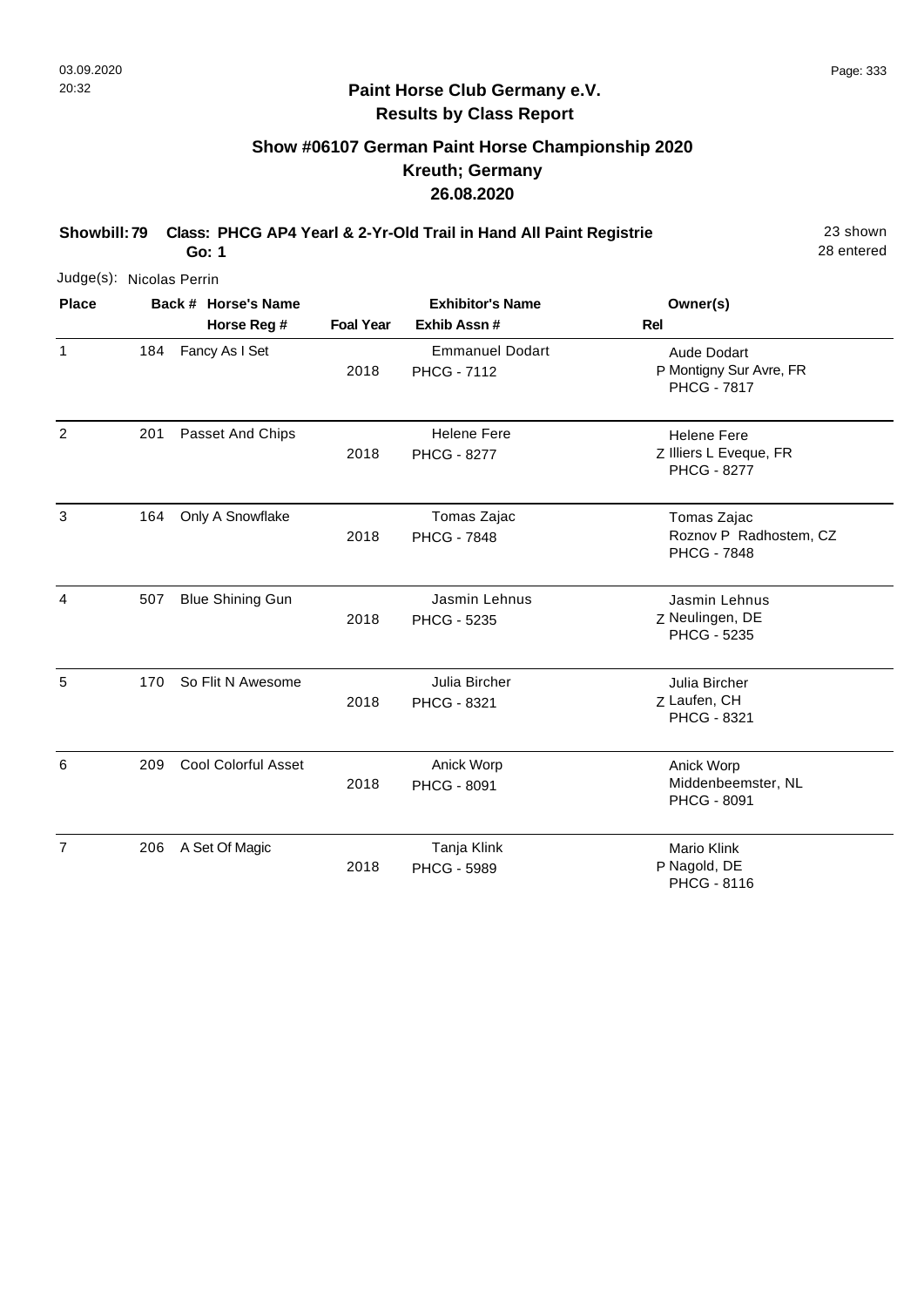# **Show #06108 German Paint Horse Championship 2020 Kreuth; Germany 26.08.2020**

**Showbill: 79 Class: PHCG AP4 Yearl & 2-Yr-Old Trail in Hand All Paint Registrie** 23 shown

28 entered

| Judge(s): Pierre Ouellet |     |                             |                  |                                              |                                                                    |
|--------------------------|-----|-----------------------------|------------------|----------------------------------------------|--------------------------------------------------------------------|
| <b>Place</b>             |     | Back # Horse's Name         |                  | <b>Exhibitor's Name</b>                      | Owner(s)                                                           |
|                          |     | Horse Reg #                 | <b>Foal Year</b> | Exhib Assn #                                 | <b>Rel</b>                                                         |
| $\mathbf{1}$             | 170 | So Flit N Awesome           | 2018             | Julia Bircher<br>PHCG - 8321                 | Julia Bircher<br>Z Laufen, CH<br>PHCG - 8321                       |
| 2                        | 191 | <b>Mystic Broker Assets</b> | 2018             | <b>Maud Detry</b><br><b>PHCG - 8108</b>      | <b>Maud Detry</b><br>Z Hampteau, BE<br><b>PHCG - 8108</b>          |
| 3                        | 184 | Fancy As I Set              | 2018             | <b>Emmanuel Dodart</b><br><b>PHCG - 7112</b> | Aude Dodart<br>P Montigny Sur Avre, FR<br><b>PHCG - 7817</b>       |
| 4                        | 126 | <b>Nakais Nifty Nugget</b>  | 2018             | Stefanie Kuhn<br><b>PHCG - 8295</b>          | Sara Burton<br>Erligheim, DE<br><b>PHCG - 7273</b>                 |
| 5                        | 164 | Only A Snowflake            | 2018             | Tomas Zajac<br><b>PHCG - 7848</b>            | Tomas Zajac<br>Roznov P Radhostem, CZ<br><b>PHCG - 7848</b>        |
| 6                        | 501 | Miss Rods Chips             | 2018             | Vanessa Fuschier<br><b>PHCG - 7941</b>       | Vanessa Fuschier<br>Z Todtenweis, DE<br><b>PHCG - 7941</b>         |
| $\overline{7}$           | 201 | Passet And Chips            | 2018             | <b>Helene Fere</b><br><b>PHCG - 8277</b>     | <b>Helene Fere</b><br>Z Illiers L Eveque, FR<br><b>PHCG - 8277</b> |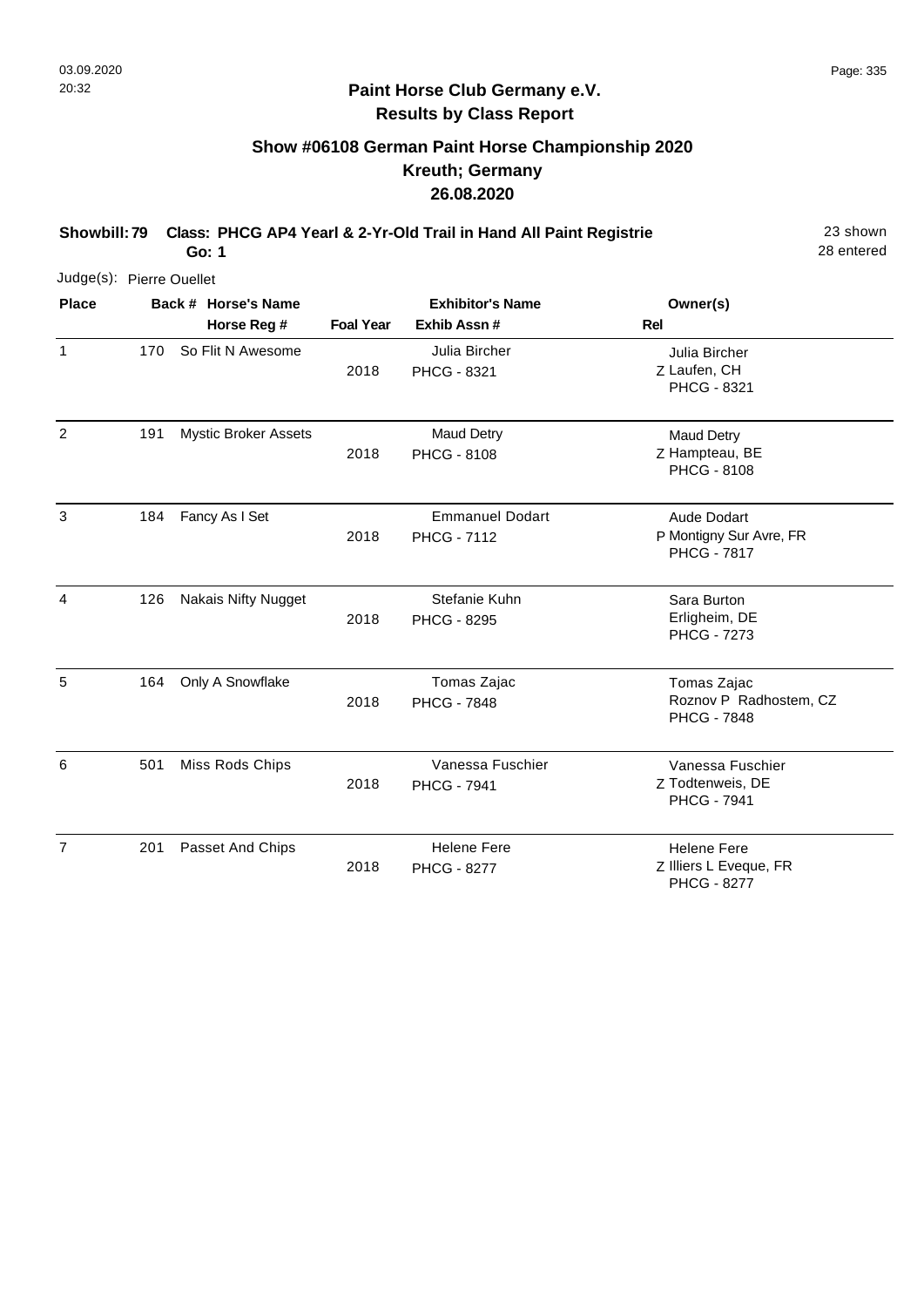# **Show #06105 German Paint Horse Championship 2020 Kreuth; Germany 26.08.2020**

**Showbill: 80 Class: APHA IHT3 Yearling & 2-Yr-Old IH Trail (Zn 12, 13, 14 only)** 17 shown

20 entered

| Judge(s): Susanne Haug |     |                                                |                         |                                          |                                                                 |
|------------------------|-----|------------------------------------------------|-------------------------|------------------------------------------|-----------------------------------------------------------------|
| <b>Place</b>           |     | Back # Horse's Name                            | <b>Exhibitor's Name</b> |                                          | Owner(s)                                                        |
|                        |     | Horse Reg #                                    | <b>Foal Year</b>        | Exhib Assn#                              | Rel                                                             |
| $\mathbf{1}$           | 184 | Fancy As I Set<br>APHA - 01083774              | 2018                    | <b>Emmanuel Dodart</b><br>APHA - 8916242 | <b>Aude Dodart</b><br>P Montigny Sur Avre, FR<br>APHA - 8862496 |
| 2                      | 170 | So Flit N Awesome<br>APHA - 01084405           | 2018                    | Julia Bircher<br>APHA - 0142776          | Julia Bircher<br>Z Laufen, CH<br>APHA - 0142776                 |
| 3                      | 191 | <b>Mystic Broker Assets</b><br>APHA - 01084153 | 2018                    | <b>Maud Detry</b><br>APHA - 8987447      | <b>Maud Detry</b><br>Z Hampteau, BE<br>APHA - 8987447           |
| 4                      | 164 | Only A Snowflake<br>APHA - 01083680            | 2018                    | Tomas Zajac<br>APHA - 8939699            | Tomas Zajac<br>Roznov P Radhostem, CZ<br>APHA - 8939699         |
| 5                      | 126 | <b>Nakais Nifty Nugget</b><br>APHA - 01082367  | 2018                    | Stefanie Kuhn<br>APHA - 0148999          | Sara Burton<br>Erligheim, DE<br>APHA - 0135123                  |
| 6                      | 182 | <b>Rising Jets</b><br>APHA - 01085380          | 2018                    | <b>Theres Fischer</b><br>APHA - 8543651  | <b>Theres Fischer</b><br>Brislach, CH<br>APHA - 8543651         |
| $\overline{7}$         | 209 | <b>Cool Colorful Asset</b><br>APHA - 01084507  | 2018                    | Anick Worp<br>APHA - 8886945             | Anick Worp<br>Middenbeemster, NL<br>APHA - 8886945              |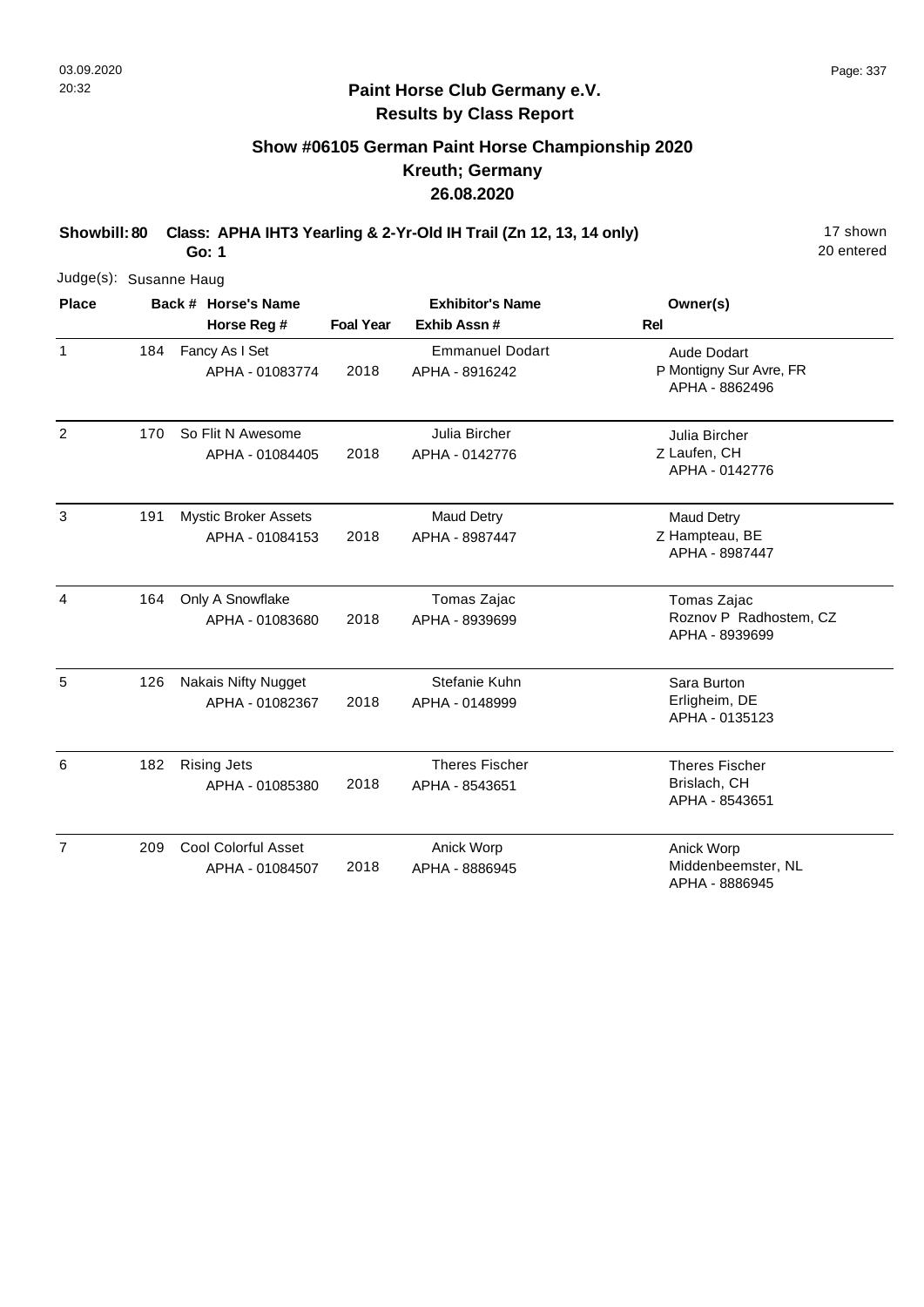# **Show #06106 German Paint Horse Championship 2020 Kreuth; Germany 26.08.2020**

**Showbill: 80 Class: APHA IHT3 Yearling & 2-Yr-Old IH Trail (Zn 12, 13, 14 only)** 17 shown

20 entered

|                | Judge(s): Sonja Merkle |  |                                                |                  |                                          |                                                                |  |  |  |  |  |
|----------------|------------------------|--|------------------------------------------------|------------------|------------------------------------------|----------------------------------------------------------------|--|--|--|--|--|
| <b>Place</b>   |                        |  | Back # Horse's Name                            |                  | <b>Exhibitor's Name</b>                  | Owner(s)                                                       |  |  |  |  |  |
|                |                        |  | Horse Reg #                                    | <b>Foal Year</b> | Exhib Assn#                              | <b>Rel</b>                                                     |  |  |  |  |  |
| 1              | 170                    |  | So Flit N Awesome<br>APHA - 01084405           | 2018             | Julia Bircher<br>APHA - 0142776          | Julia Bircher<br>Z Laufen, CH<br>APHA - 0142776                |  |  |  |  |  |
| 2              | 184                    |  | Fancy As I Set<br>APHA - 01083774              | 2018             | <b>Emmanuel Dodart</b><br>APHA - 8916242 | Aude Dodart<br>P Montigny Sur Avre, FR<br>APHA - 8862496       |  |  |  |  |  |
| 3              | 191                    |  | <b>Mystic Broker Assets</b><br>APHA - 01084153 | 2018             | <b>Maud Detry</b><br>APHA - 8987447      | <b>Maud Detry</b><br>Z Hampteau, BE<br>APHA - 8987447          |  |  |  |  |  |
| 4              | 164                    |  | Only A Snowflake<br>APHA - 01083680            | 2018             | Tomas Zajac<br>APHA - 8939699            | Tomas Zajac<br>Roznov P Radhostem, CZ<br>APHA - 8939699        |  |  |  |  |  |
| 5              | 187                    |  | <b>Blues Final Edition</b><br>APHA - 01081490  | 2018             | Barbora Havelkova<br>APHA - 8971586      | Barbora Havelkova<br>Z Roztoky, CZ<br>APHA - 8971586           |  |  |  |  |  |
| 6              | 126                    |  | <b>Nakais Nifty Nugget</b><br>APHA - 01082367  | 2018             | Stefanie Kuhn<br>APHA - 0148999          | Sara Burton<br>Erligheim, DE<br>APHA - 0135123                 |  |  |  |  |  |
| $\overline{7}$ | 201                    |  | Passet And Chips<br>APHA - 01083776            | 2018             | <b>Helene Fere</b><br>APHA - 8968529     | <b>Helene Fere</b><br>Z Illiers L Eveque, FR<br>APHA - 8968529 |  |  |  |  |  |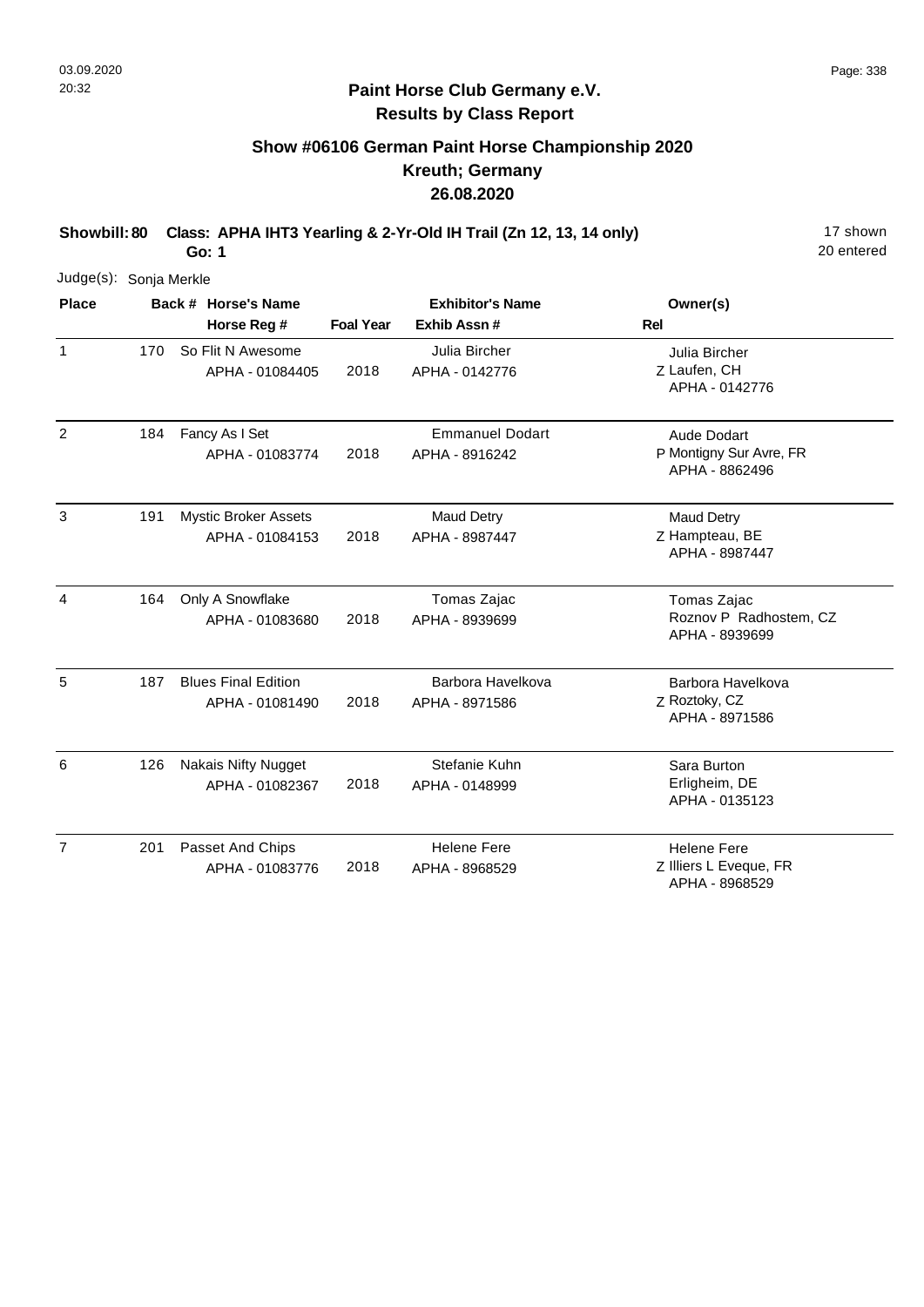# **Show #06107 German Paint Horse Championship 2020 Kreuth; Germany 26.08.2020**

**Showbill: 80 Class: APHA IHT3 Yearling & 2-Yr-Old IH Trail (Zn 12, 13, 14 only)** 17 shown **Go: 1**

20 entered

Judge(s): Nicolas Perrin

| <b>Place</b>   |     | Back # Horse's Name<br>Horse Reg #             | <b>Exhibitor's Name</b><br><b>Foal Year</b><br>Exhib Assn# |                                          | Owner(s)<br><b>Rel</b>                                         |
|----------------|-----|------------------------------------------------|------------------------------------------------------------|------------------------------------------|----------------------------------------------------------------|
| $\mathbf{1}$   | 184 | Fancy As I Set<br>APHA - 01083774              | 2018                                                       | <b>Emmanuel Dodart</b><br>APHA - 8916242 | Aude Dodart<br>P Montigny Sur Avre, FR<br>APHA - 8862496       |
| $\overline{2}$ | 201 | Passet And Chips<br>APHA - 01083776            | 2018                                                       | <b>Helene Fere</b><br>APHA - 8968529     | <b>Helene Fere</b><br>Z Illiers L Eveque, FR<br>APHA - 8968529 |
| 3              | 164 | Only A Snowflake<br>APHA - 01083680            | 2018                                                       | Tomas Zajac<br>APHA - 8939699            | Tomas Zajac<br>Roznov P Radhostem, CZ<br>APHA - 8939699        |
| 4              | 170 | So Flit N Awesome<br>APHA - 01084405           | 2018                                                       | Julia Bircher<br>APHA - 0142776          | Julia Bircher<br>Z Laufen, CH<br>APHA - 0142776                |
| 5              | 209 | <b>Cool Colorful Asset</b><br>APHA - 01084507  | 2018                                                       | Anick Worp<br>APHA - 8886945             | Anick Worp<br>Middenbeemster, NL<br>APHA - 8886945             |
| 6              | 206 | A Set Of Magic<br>APHA - 01083777              | 2018                                                       | Tanja Klink<br>APHA - 8931705            | Mario Klink<br>P Nagold, DE<br>APHA - 8926672                  |
| $\overline{7}$ | 191 | <b>Mystic Broker Assets</b><br>APHA - 01084153 | 2018                                                       | <b>Maud Detry</b><br>APHA - 8987447      | <b>Maud Detry</b><br>Z Hampteau, BE<br>APHA - 8987447          |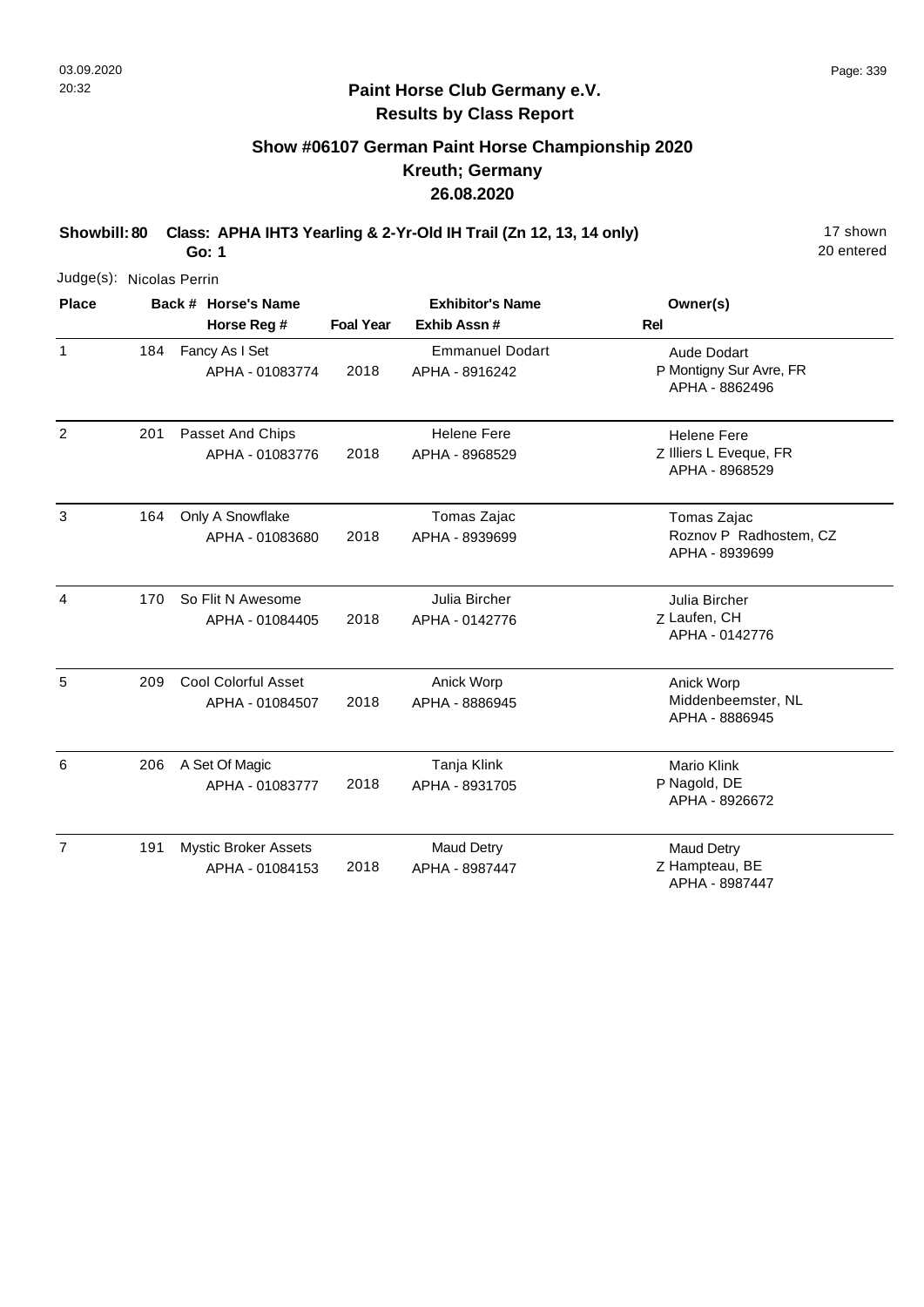# **Show #06108 German Paint Horse Championship 2020 Kreuth; Germany 26.08.2020**

**Showbill: 80 Class: APHA IHT3 Yearling & 2-Yr-Old IH Trail (Zn 12, 13, 14 only)** 17 shown

20 entered

| Judge(s): Pierre Ouellet |     |                                                |                  |                                          |                                                                |
|--------------------------|-----|------------------------------------------------|------------------|------------------------------------------|----------------------------------------------------------------|
| <b>Place</b>             |     | Back # Horse's Name<br>Horse Reg #             | <b>Foal Year</b> | <b>Exhibitor's Name</b><br>Exhib Assn#   | Owner(s)<br><b>Rel</b>                                         |
| $\mathbf{1}$             | 170 | So Flit N Awesome<br>APHA - 01084405           | 2018             | Julia Bircher<br>APHA - 0142776          | Julia Bircher<br>Z Laufen, CH<br>APHA - 0142776                |
| $\overline{2}$           | 191 | <b>Mystic Broker Assets</b><br>APHA - 01084153 | 2018             | <b>Maud Detry</b><br>APHA - 8987447      | Maud Detry<br>Z Hampteau, BE<br>APHA - 8987447                 |
| $\mathbf{3}$             | 184 | Fancy As I Set<br>APHA - 01083774              | 2018             | <b>Emmanuel Dodart</b><br>APHA - 8916242 | Aude Dodart<br>P Montigny Sur Avre, FR<br>APHA - 8862496       |
| 4                        | 126 | <b>Nakais Nifty Nugget</b><br>APHA - 01082367  | 2018             | Stefanie Kuhn<br>APHA - 0148999          | Sara Burton<br>Erligheim, DE<br>APHA - 0135123                 |
| 5                        | 164 | Only A Snowflake<br>APHA - 01083680            | 2018             | Tomas Zajac<br>APHA - 8939699            | Tomas Zajac<br>Roznov P Radhostem, CZ<br>APHA - 8939699        |
| 6                        | 201 | Passet And Chips<br>APHA - 01083776            | 2018             | <b>Helene Fere</b><br>APHA - 8968529     | <b>Helene Fere</b><br>Z Illiers L Eveque, FR<br>APHA - 8968529 |
| $\overline{7}$           | 182 | <b>Rising Jets</b><br>APHA - 01085380          | 2018             | <b>Theres Fischer</b><br>APHA - 8543651  | <b>Theres Fischer</b><br>Brislach, CH<br>APHA - 8543651        |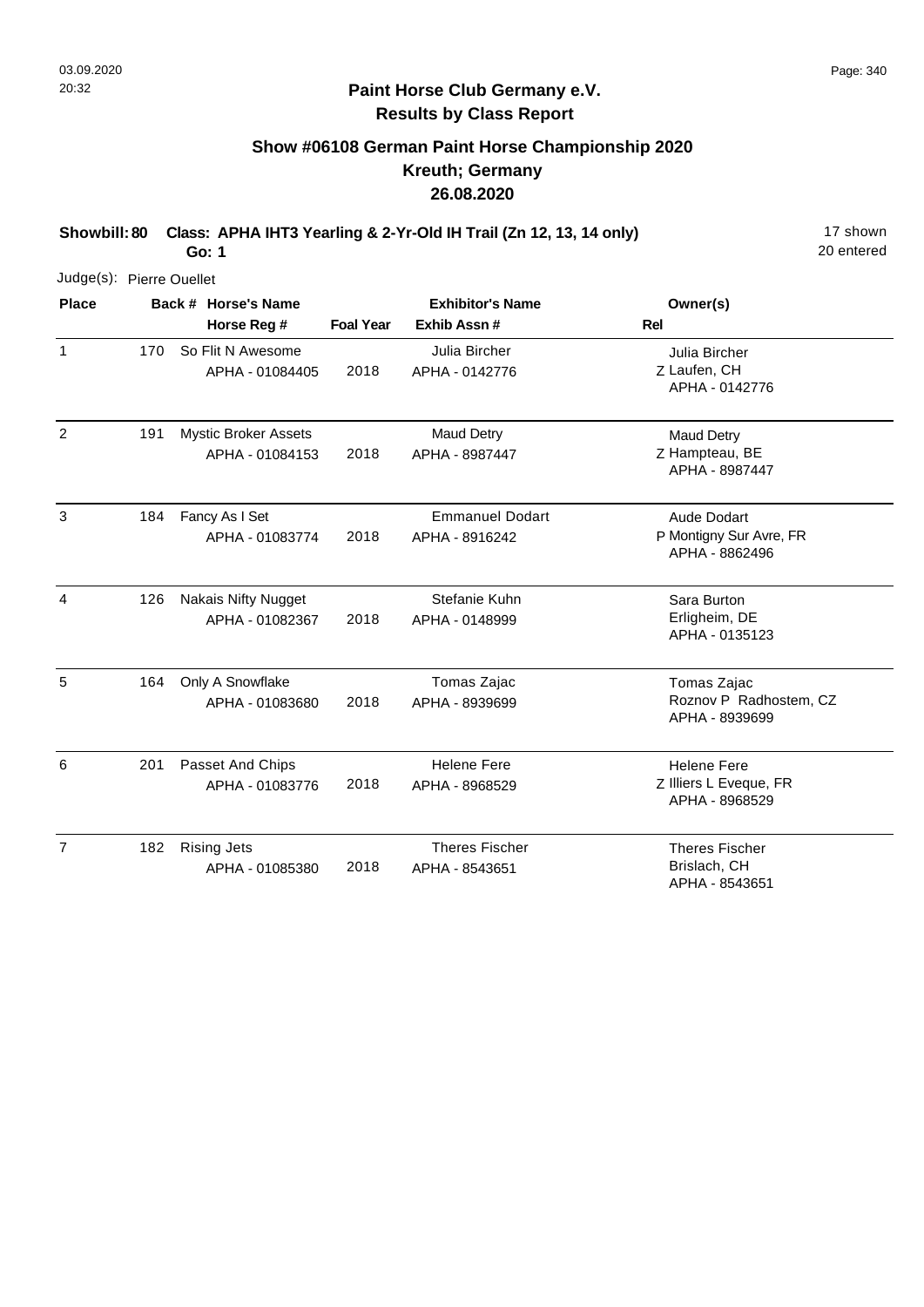### **Paint Horse Club Germany e.V. Results by Class Report**

# **Show #06105 German Paint Horse Championship 2020 Kreuth; Germany 26.08.2020**

| Judge(s): Susanne Haug |     |                                                |                  |                                         |                                                        |
|------------------------|-----|------------------------------------------------|------------------|-----------------------------------------|--------------------------------------------------------|
| <b>Place</b>           |     | Back # Horse's Name<br>Horse Reg #             | <b>Foal Year</b> | <b>Exhibitor's Name</b><br>Exhib Assn#  | Owner(s)<br>Rel                                        |
| $\mathbf{1}$           | 508 | <b>Sweet Country Living</b><br>APHA - 01091434 | 2019             | Jasmin Schuster<br>APHA - 8341024       | Tanja Anderseck<br>Wallhausen, DE<br>APHA - 9160957    |
| 2                      | 518 | <b>Special Whisky Blues</b><br>APHA - 01081489 | 2018             | Adela Rosenkranzova<br>APHA - 8992664   | Adela Rosenkranzova<br>Z Krupka, CZ<br>APHA - 8992664  |
| 3                      | 501 | Miss Rods Chips<br>APHA - 01081298             | 2018             | Vanessa Fuschier<br>APHA - 9170781      | Vanessa Fuschier<br>Z Todtenweis, DE<br>APHA - 9170781 |
| 4                      | 507 | <b>Blue Shining Gun</b><br>APHA - 01084152     | 2018             | Jasmin Lehnus<br>APHA - 8902477         | Jasmin Lehnus<br>Z Neulingen, DE<br>APHA - 8902477     |
| 5                      | 538 | AM Unique Addict<br>APHA - 01093070            | 2019             | Lina Marie Steinecker<br>APHA - 8921291 | Marija Eberhardt<br>Langenau, DE<br>APHA - 8659577     |
| 6                      | 513 | AM Neo Tech<br>APHA - 01081514                 | 2018             | Corinna Kinzel<br>APHA - 8918675        | Corinna Kinzel<br>Z Langenau, DE<br>APHA - 8918675     |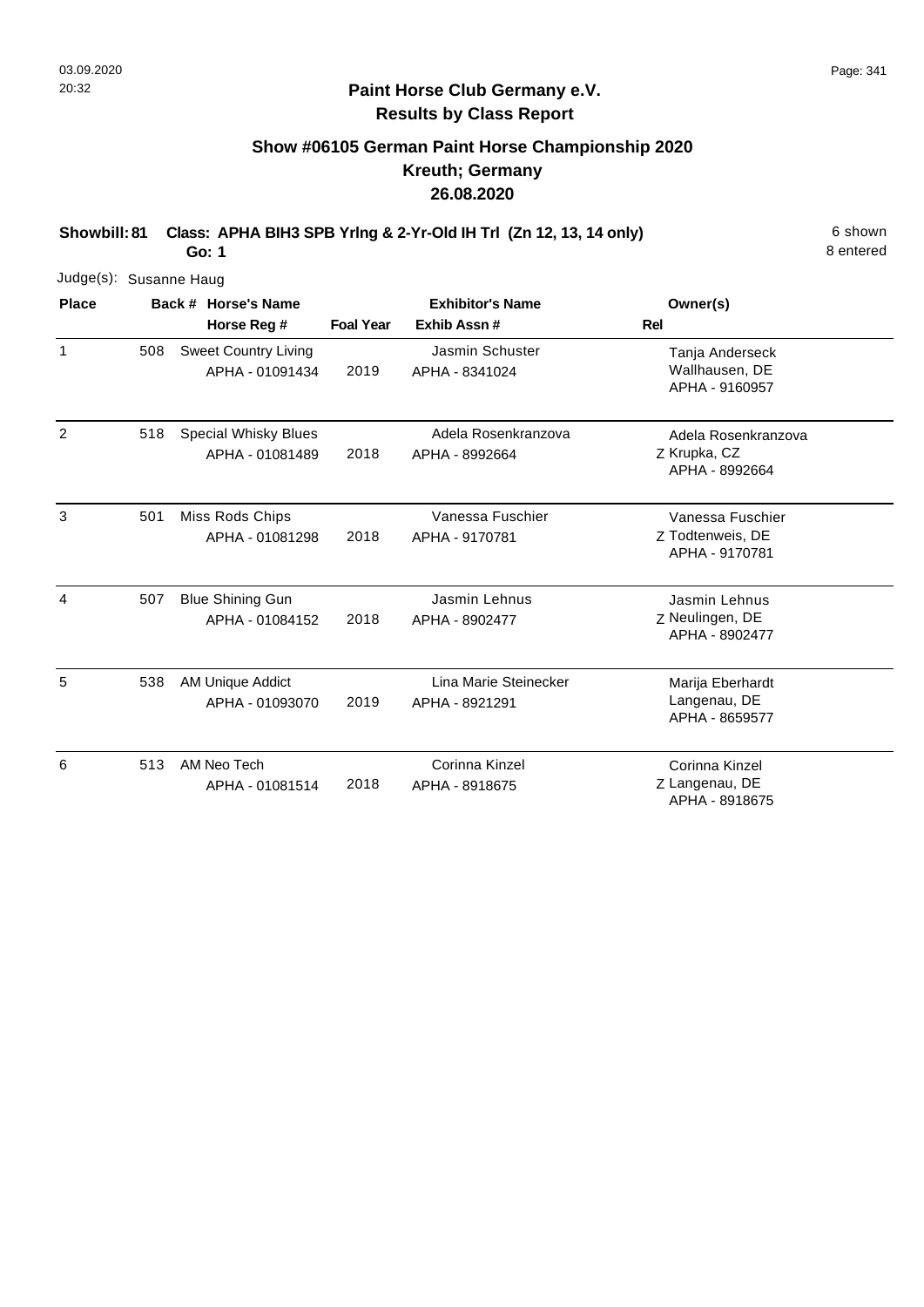### **Paint Horse Club Germany e.V. Results by Class Report**

# **Show #06106 German Paint Horse Championship 2020 Kreuth; Germany 26.08.2020**

| Judge(s): Sonja Merkle |     |                                                |                         |                                         |                                                        |
|------------------------|-----|------------------------------------------------|-------------------------|-----------------------------------------|--------------------------------------------------------|
| <b>Place</b>           |     | Back # Horse's Name                            | <b>Exhibitor's Name</b> |                                         | Owner(s)                                               |
|                        |     | Horse Reg #                                    | <b>Foal Year</b>        | Exhib Assn#                             | <b>Rel</b>                                             |
| 1                      | 501 | Miss Rods Chips<br>APHA - 01081298             | 2018                    | Vanessa Fuschier<br>APHA - 9170781      | Vanessa Fuschier<br>Z Todtenweis, DE<br>APHA - 9170781 |
| $\overline{2}$         | 518 | <b>Special Whisky Blues</b><br>APHA - 01081489 | 2018                    | Adela Rosenkranzova<br>APHA - 8992664   | Adela Rosenkranzova<br>Z Krupka, CZ<br>APHA - 8992664  |
| 3                      | 508 | <b>Sweet Country Living</b><br>APHA - 01091434 | 2019                    | Jasmin Schuster<br>APHA - 8341024       | Tanja Anderseck<br>Wallhausen, DE<br>APHA - 9160957    |
| 4                      | 513 | AM Neo Tech<br>APHA - 01081514                 | 2018                    | Corinna Kinzel<br>APHA - 8918675        | Corinna Kinzel<br>Z Langenau, DE<br>APHA - 8918675     |
| 5                      | 507 | <b>Blue Shining Gun</b><br>APHA - 01084152     | 2018                    | Jasmin Lehnus<br>APHA - 8902477         | Jasmin Lehnus<br>Z Neulingen, DE<br>APHA - 8902477     |
| 6                      | 538 | AM Unique Addict<br>APHA - 01093070            | 2019                    | Lina Marie Steinecker<br>APHA - 8921291 | Marija Eberhardt<br>Langenau, DE<br>APHA - 8659577     |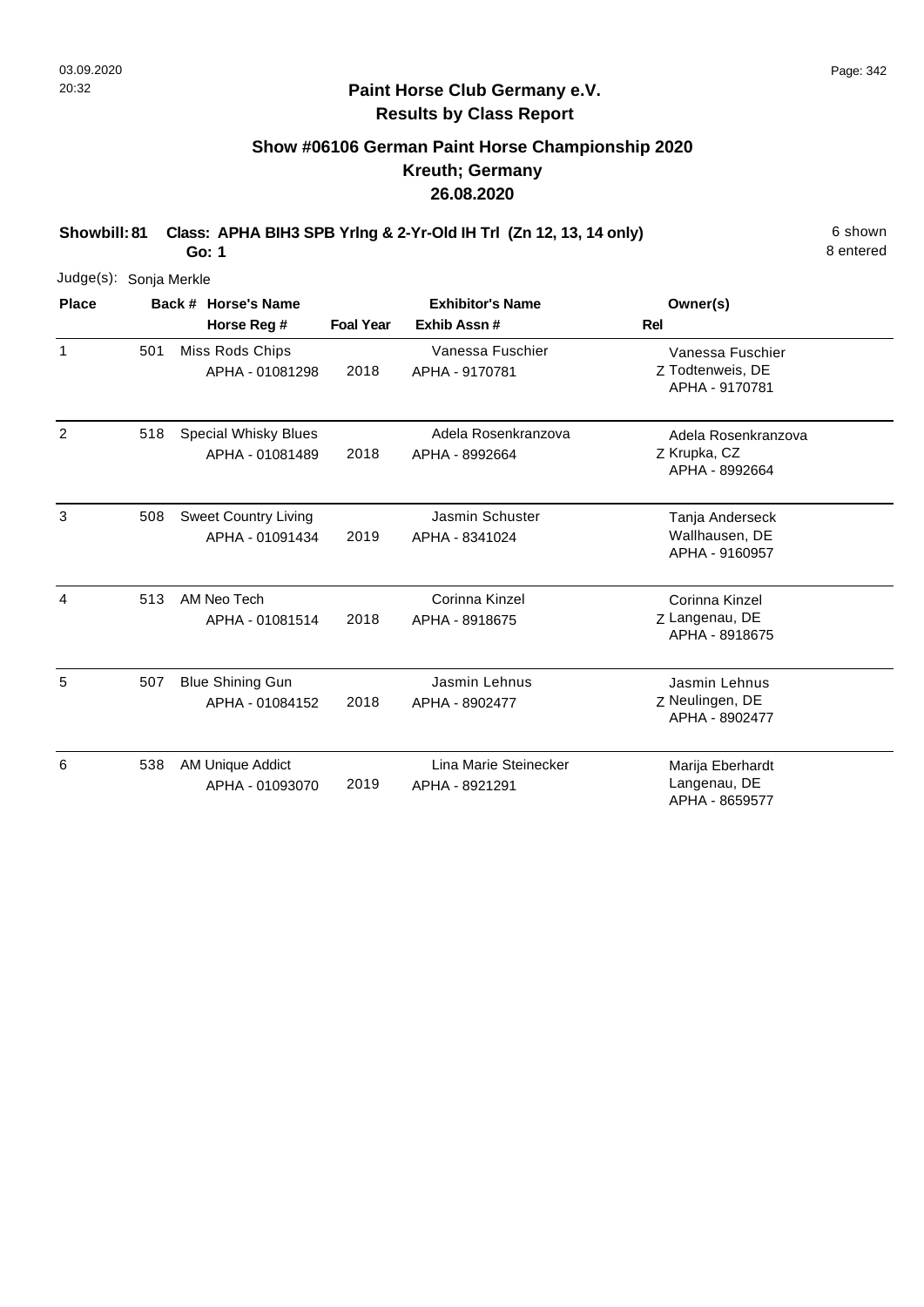### **Paint Horse Club Germany e.V. Results by Class Report**

# **Show #06107 German Paint Horse Championship 2020 Kreuth; Germany 26.08.2020**

| Judge(s):    |     | Nicolas Perrin                                 |                  |                                         |                                                        |
|--------------|-----|------------------------------------------------|------------------|-----------------------------------------|--------------------------------------------------------|
| <b>Place</b> |     | Back # Horse's Name<br>Horse Reg #             | <b>Foal Year</b> | <b>Exhibitor's Name</b><br>Exhib Assn#  | Owner(s)<br>Rel                                        |
| $\mathbf{1}$ | 507 | <b>Blue Shining Gun</b><br>APHA - 01084152     | 2018             | Jasmin Lehnus<br>APHA - 8902477         | Jasmin Lehnus<br>Z Neulingen, DE<br>APHA - 8902477     |
| 2            | 508 | <b>Sweet Country Living</b><br>APHA - 01091434 | 2019             | Jasmin Schuster<br>APHA - 8341024       | Tanja Anderseck<br>Wallhausen, DE<br>APHA - 9160957    |
| 3            | 518 | <b>Special Whisky Blues</b><br>APHA - 01081489 | 2018             | Adela Rosenkranzova<br>APHA - 8992664   | Adela Rosenkranzova<br>Z Krupka, CZ<br>APHA - 8992664  |
| 4            | 501 | Miss Rods Chips<br>APHA - 01081298             | 2018             | Vanessa Fuschier<br>APHA - 9170781      | Vanessa Fuschier<br>Z Todtenweis, DE<br>APHA - 9170781 |
| 5            | 538 | AM Unique Addict<br>APHA - 01093070            | 2019             | Lina Marie Steinecker<br>APHA - 8921291 | Marija Eberhardt<br>Langenau, DE<br>APHA - 8659577     |
| 6            | 513 | AM Neo Tech<br>APHA - 01081514                 | 2018             | Corinna Kinzel<br>APHA - 8918675        | Corinna Kinzel<br>Z Langenau, DE<br>APHA - 8918675     |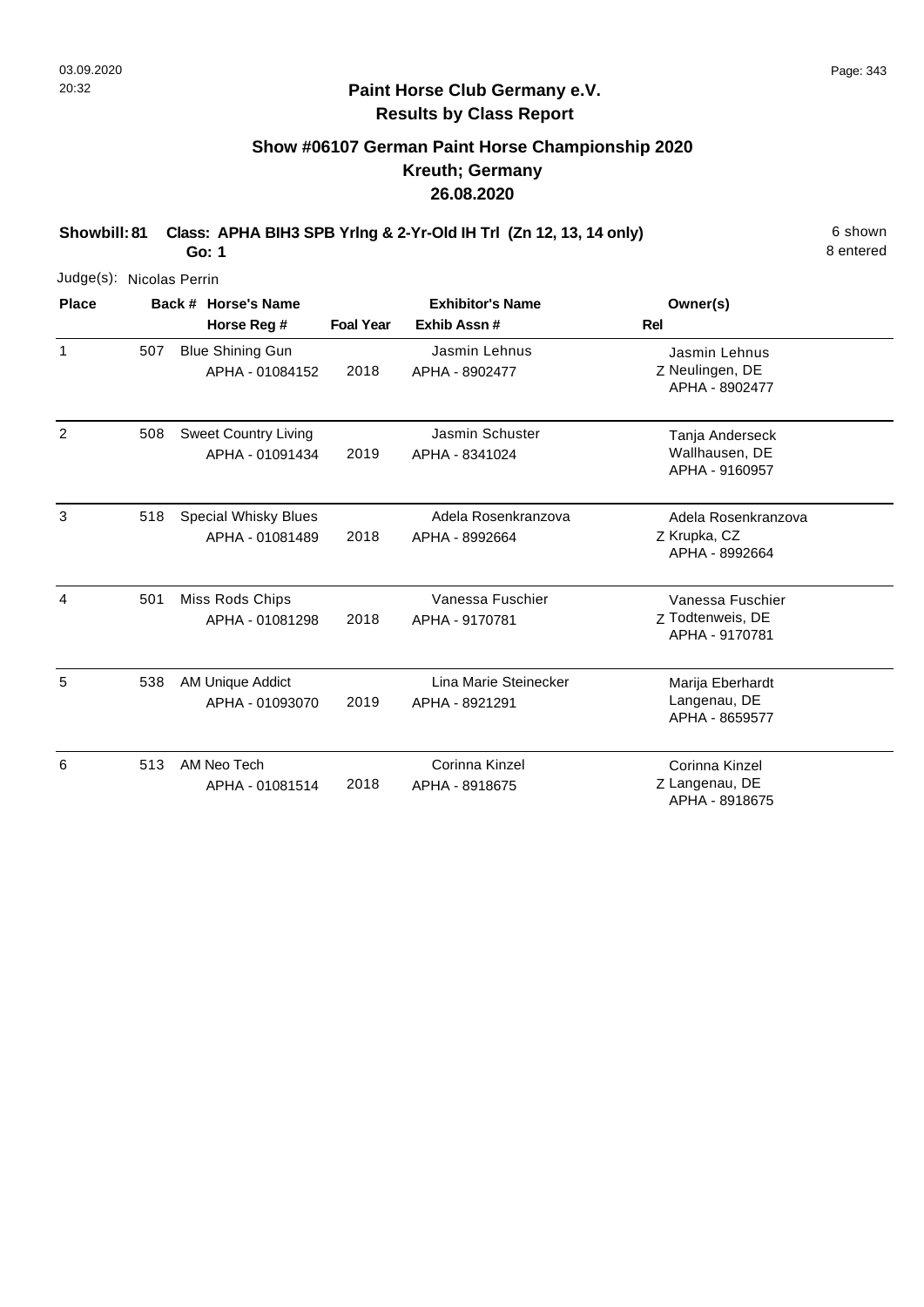#### **Paint Horse Club Germany e.V. Results by Class Report**

# **Show #06108 German Paint Horse Championship 2020 Kreuth; Germany 26.08.2020**

| Judge(s): Pierre Ouellet |     |                                                |                  |                                         |                                                        |
|--------------------------|-----|------------------------------------------------|------------------|-----------------------------------------|--------------------------------------------------------|
| <b>Place</b>             |     | Back # Horse's Name                            |                  | <b>Exhibitor's Name</b>                 | Owner(s)                                               |
|                          |     | Horse Reg #                                    | <b>Foal Year</b> | Exhib Assn#                             | Rel                                                    |
| $\mathbf{1}$             | 501 | Miss Rods Chips<br>APHA - 01081298             | 2018             | Vanessa Fuschier<br>APHA - 9170781      | Vanessa Fuschier<br>Z Todtenweis, DE<br>APHA - 9170781 |
| 2                        | 508 | <b>Sweet Country Living</b><br>APHA - 01091434 | 2019             | Jasmin Schuster<br>APHA - 8341024       | Tanja Anderseck<br>Wallhausen, DE<br>APHA - 9160957    |
| 3                        | 518 | <b>Special Whisky Blues</b><br>APHA - 01081489 | 2018             | Adela Rosenkranzova<br>APHA - 8992664   | Adela Rosenkranzova<br>Z Krupka, CZ<br>APHA - 8992664  |
| 4                        | 507 | <b>Blue Shining Gun</b><br>APHA - 01084152     | 2018             | Jasmin Lehnus<br>APHA - 8902477         | Jasmin Lehnus<br>Z Neulingen, DE<br>APHA - 8902477     |
| 5                        | 513 | AM Neo Tech<br>APHA - 01081514                 | 2018             | Corinna Kinzel<br>APHA - 8918675        | Corinna Kinzel<br>Z Langenau, DE<br>APHA - 8918675     |
| 6                        | 538 | AM Unique Addict<br>APHA - 01093070            | 2019             | Lina Marie Steinecker<br>APHA - 8921291 | Marija Eberhardt<br>Langenau, DE<br>APHA - 8659577     |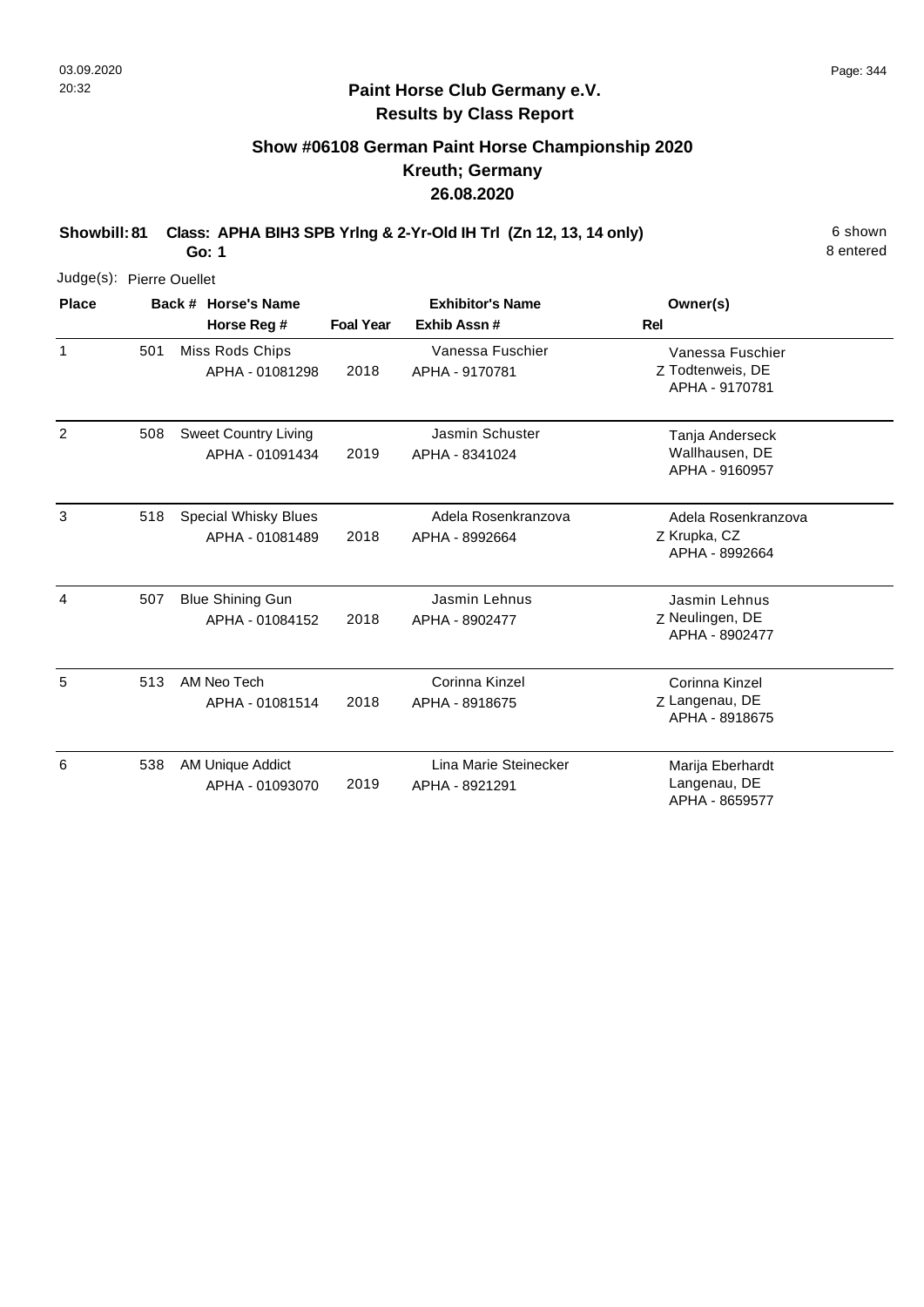**Go: 1**

# **Show #06105 German Paint Horse Championship 2020 Kreuth; Germany 26.08.2020**

**Showbill: 82 Class: PHCG AP5 Amateur Yearling & 2-Yr-Old Trail in Hand All Pain** 18 Shown

20 entered

|                | Judge(s): Susanne Haug |                             |                  |                                         |                                                                  |  |  |  |  |  |  |
|----------------|------------------------|-----------------------------|------------------|-----------------------------------------|------------------------------------------------------------------|--|--|--|--|--|--|
| <b>Place</b>   |                        | Back # Horse's Name         |                  | <b>Exhibitor's Name</b>                 | Owner(s)                                                         |  |  |  |  |  |  |
|                |                        | Horse Reg #                 | <b>Foal Year</b> | Exhib Assn #                            | <b>Rel</b>                                                       |  |  |  |  |  |  |
| 1              | 184                    | Fancy As I Set              | 2018             | Aude Dodart<br><b>PHCG - 7817</b>       | Aude Dodart<br>Z Montigny Sur Avre, FR<br><b>PHCG - 7817</b>     |  |  |  |  |  |  |
| 2              | 191                    | <b>Mystic Broker Assets</b> | 2018             | <b>Maud Detry</b><br><b>PHCG - 8108</b> | <b>Maud Detry</b><br>Z Hampteau, BE<br><b>PHCG - 8108</b>        |  |  |  |  |  |  |
| 3              | 152                    | Double My Deal              | 2018             | Karolina Sailerova                      | Karolina Sailerova<br>Z Dobrin, CZ                               |  |  |  |  |  |  |
| 4              | 179                    | <b>Sweet Sweet Lovin</b>    | 2018             | <b>Brigitta Trevisan</b><br>PHCG - 8320 | <b>Brigitta Trevisan</b><br>Z Brislach, CH<br><b>PHCG - 8320</b> |  |  |  |  |  |  |
| 5              | 507                    | <b>Blue Shining Gun</b>     | 2018             | Jasmin Lehnus<br>PHCG - 5235            | Jasmin Lehnus<br>Z Neulingen, DE<br>PHCG - 5235                  |  |  |  |  |  |  |
| 6              | 206                    | A Set Of Magic              | 2018             | Tanja Klink<br><b>PHCG - 5989</b>       | <b>Mario Klink</b><br>P Nagold, DE<br><b>PHCG - 8116</b>         |  |  |  |  |  |  |
| $\overline{7}$ | 110                    | Give Up The Ghost           | 2018             | Corinna Dahn<br>PHCG - 8256             | Corinna Dahn<br>Z Königsbach-Stein, DE                           |  |  |  |  |  |  |

PHCG - 8256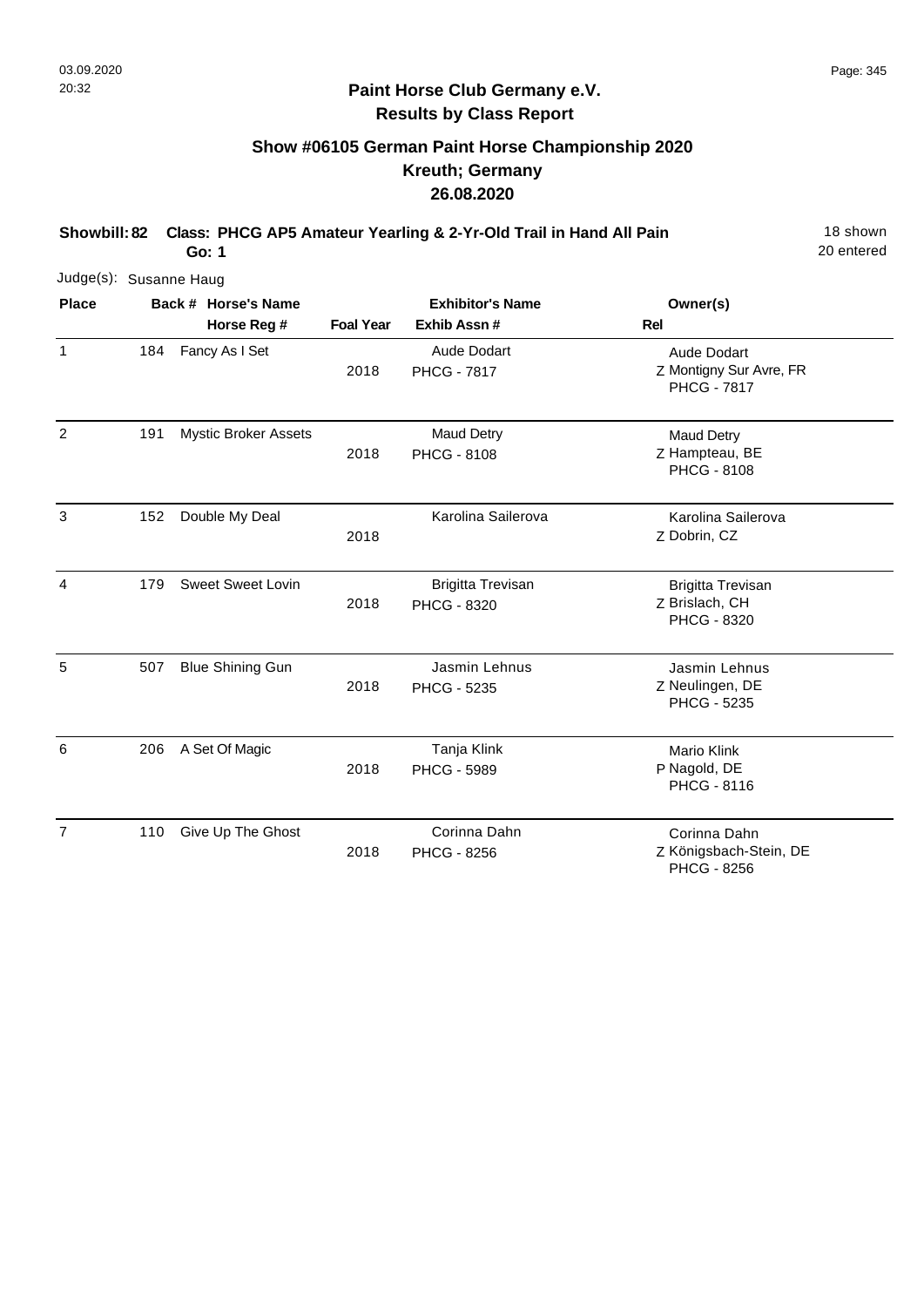# **Show #06106 German Paint Horse Championship 2020 Kreuth; Germany 26.08.2020**

**Showbill: 82 Class: PHCG AP5 Amateur Yearling & 2-Yr-Old Trail in Hand All Pain** 18 Shown **Go: 1**

20 entered

| Judge(s): Sonja Merkle |     |                                    |                  |                                         |                                                                     |
|------------------------|-----|------------------------------------|------------------|-----------------------------------------|---------------------------------------------------------------------|
| <b>Place</b>           |     | Back # Horse's Name<br>Horse Reg # | <b>Foal Year</b> | <b>Exhibitor's Name</b><br>Exhib Assn#  | Owner(s)<br><b>Rel</b>                                              |
| $\mathbf{1}$           | 191 | <b>Mystic Broker Assets</b>        | 2018             | <b>Maud Detry</b><br><b>PHCG - 8108</b> | <b>Maud Detry</b><br>Z Hampteau, BE<br><b>PHCG - 8108</b>           |
| 2                      | 184 | Fancy As I Set                     | 2018             | Aude Dodart<br><b>PHCG - 7817</b>       | <b>Aude Dodart</b><br>Z Montigny Sur Avre, FR<br><b>PHCG - 7817</b> |
| 3                      | 152 | Double My Deal                     | 2018             | Karolina Sailerova                      | Karolina Sailerova<br>Z Dobrin, CZ                                  |
| 4                      | 187 | <b>Blues Final Edition</b>         | 2018             | Barbora Havelkova<br><b>PHCG - 8064</b> | Barbora Havelkova<br>Z Roztoky, CZ<br><b>PHCG - 8064</b>            |
| 5                      | 179 | <b>Sweet Sweet Lovin</b>           | 2018             | <b>Brigitta Trevisan</b><br>PHCG - 8320 | <b>Brigitta Trevisan</b><br>Z Brislach, CH<br>PHCG - 8320           |
| 6                      | 507 | <b>Blue Shining Gun</b>            | 2018             | Jasmin Lehnus<br>PHCG - 5235            | Jasmin Lehnus<br>Z Neulingen, DE<br><b>PHCG - 5235</b>              |
| $\overline{7}$         | 201 | Passet And Chips                   |                  | <b>Helene Fere</b>                      | <b>Helene Fere</b>                                                  |

2018 PHCG - 8277 Z Illiers L Eveque, FR PHCG - 8277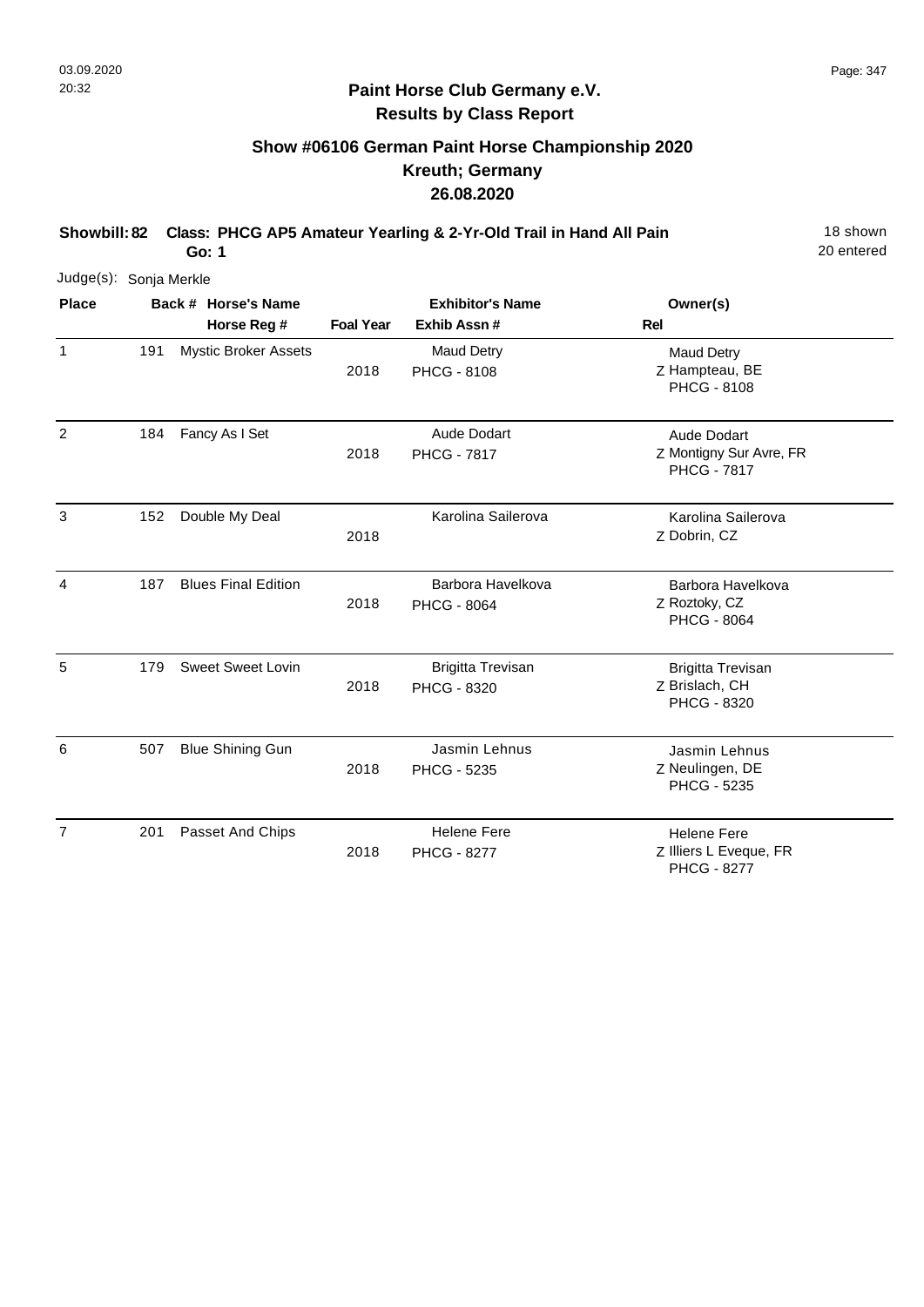# **Show #06107 German Paint Horse Championship 2020 Kreuth; Germany 26.08.2020**

**Showbill: 82 Class: PHCG AP5 Amateur Yearling & 2-Yr-Old Trail in Hand All Pain** 18 Shown **Go: 1**

20 entered

| Judge(s): Nicolas Perrin |     |                             |                  |                                         |                                                              |
|--------------------------|-----|-----------------------------|------------------|-----------------------------------------|--------------------------------------------------------------|
| <b>Place</b>             |     | Back # Horse's Name         |                  | <b>Exhibitor's Name</b>                 | Owner(s)                                                     |
|                          |     | Horse Reg #                 | <b>Foal Year</b> | Exhib Assn#                             | Rel                                                          |
| 1                        | 184 | Fancy As I Set              | 2018             | Aude Dodart<br><b>PHCG - 7817</b>       | Aude Dodart<br>Z Montigny Sur Avre, FR<br><b>PHCG - 7817</b> |
| $\overline{2}$           | 191 | <b>Mystic Broker Assets</b> | 2018             | <b>Maud Detry</b><br><b>PHCG - 8108</b> | <b>Maud Detry</b><br>Z Hampteau, BE<br><b>PHCG - 8108</b>    |
| 3                        | 507 | <b>Blue Shining Gun</b>     | 2018             | Jasmin Lehnus<br>PHCG - 5235            | Jasmin Lehnus<br>Z Neulingen, DE<br><b>PHCG - 5235</b>       |
| 4                        | 110 | Give Up The Ghost           | 2018             | Corinna Dahn<br><b>PHCG - 8256</b>      | Corinna Dahn<br>Z Königsbach-Stein, DE<br>PHCG - 8256        |
| 5                        | 152 | Double My Deal              | 2018             | Karolina Sailerova                      | Karolina Sailerova<br>Z Dobrin, CZ                           |
| 6                        | 206 | A Set Of Magic              | 2018             | Tanja Klink<br><b>PHCG - 5989</b>       | Mario Klink<br>P Nagold, DE<br><b>PHCG - 8116</b>            |
| 7                        | 179 | <b>Sweet Sweet Lovin</b>    | 2018             | <b>Brigitta Trevisan</b><br>PHCG - 8320 | <b>Brigitta Trevisan</b><br>Z Brislach, CH                   |

PHCG - 8320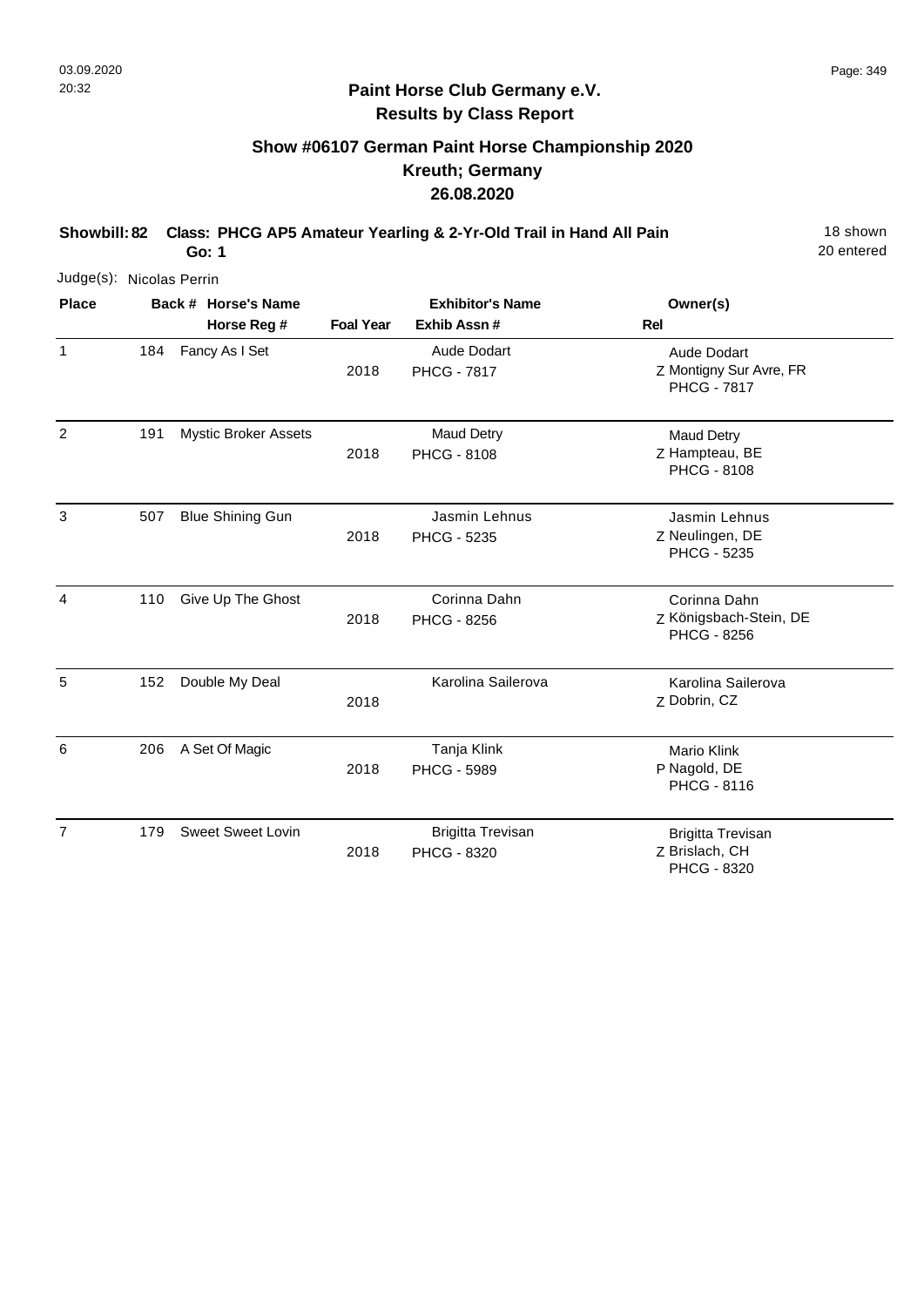# **Show #06108 German Paint Horse Championship 2020 Kreuth; Germany 26.08.2020**

**Showbill: 82 Class: PHCG AP5 Amateur Yearling & 2-Yr-Old Trail in Hand All Pain** 18 Shown

20 entered

**Go: 1**

| Judge(s): Pierre Ouellet |     |                                    |                  |                                          |                                                                    |
|--------------------------|-----|------------------------------------|------------------|------------------------------------------|--------------------------------------------------------------------|
| <b>Place</b>             |     | Back # Horse's Name<br>Horse Reg # | <b>Foal Year</b> | <b>Exhibitor's Name</b><br>Exhib Assn#   | Owner(s)<br>Rel                                                    |
| $\mathbf{1}$             | 191 | <b>Mystic Broker Assets</b>        | 2018             | Maud Detry<br><b>PHCG - 8108</b>         | Maud Detry<br>Z Hampteau, BE<br><b>PHCG - 8108</b>                 |
| 2                        | 184 | Fancy As I Set                     | 2018             | Aude Dodart<br><b>PHCG - 7817</b>        | Aude Dodart<br>Z Montigny Sur Avre, FR<br><b>PHCG - 7817</b>       |
| 3                        | 179 | <b>Sweet Sweet Lovin</b>           | 2018             | <b>Brigitta Trevisan</b><br>PHCG - 8320  | <b>Brigitta Trevisan</b><br>Z Brislach, CH<br>PHCG - 8320          |
| 4                        | 507 | <b>Blue Shining Gun</b>            | 2018             | Jasmin Lehnus<br>PHCG - 5235             | Jasmin Lehnus<br>Z Neulingen, DE<br>PHCG - 5235                    |
| 5                        | 501 | Miss Rods Chips                    | 2018             | Vanessa Fuschier<br><b>PHCG - 7941</b>   | Vanessa Fuschier<br>Z Todtenweis, DE<br><b>PHCG - 7941</b>         |
| 6                        | 110 | Give Up The Ghost                  | 2018             | Corinna Dahn<br>PHCG - 8256              | Corinna Dahn<br>Z Königsbach-Stein, DE<br>PHCG - 8256              |
| $\overline{7}$           | 201 | Passet And Chips                   | 2018             | <b>Helene Fere</b><br><b>PHCG - 8277</b> | <b>Helene Fere</b><br>Z Illiers L Eveque, FR<br><b>PHCG - 8277</b> |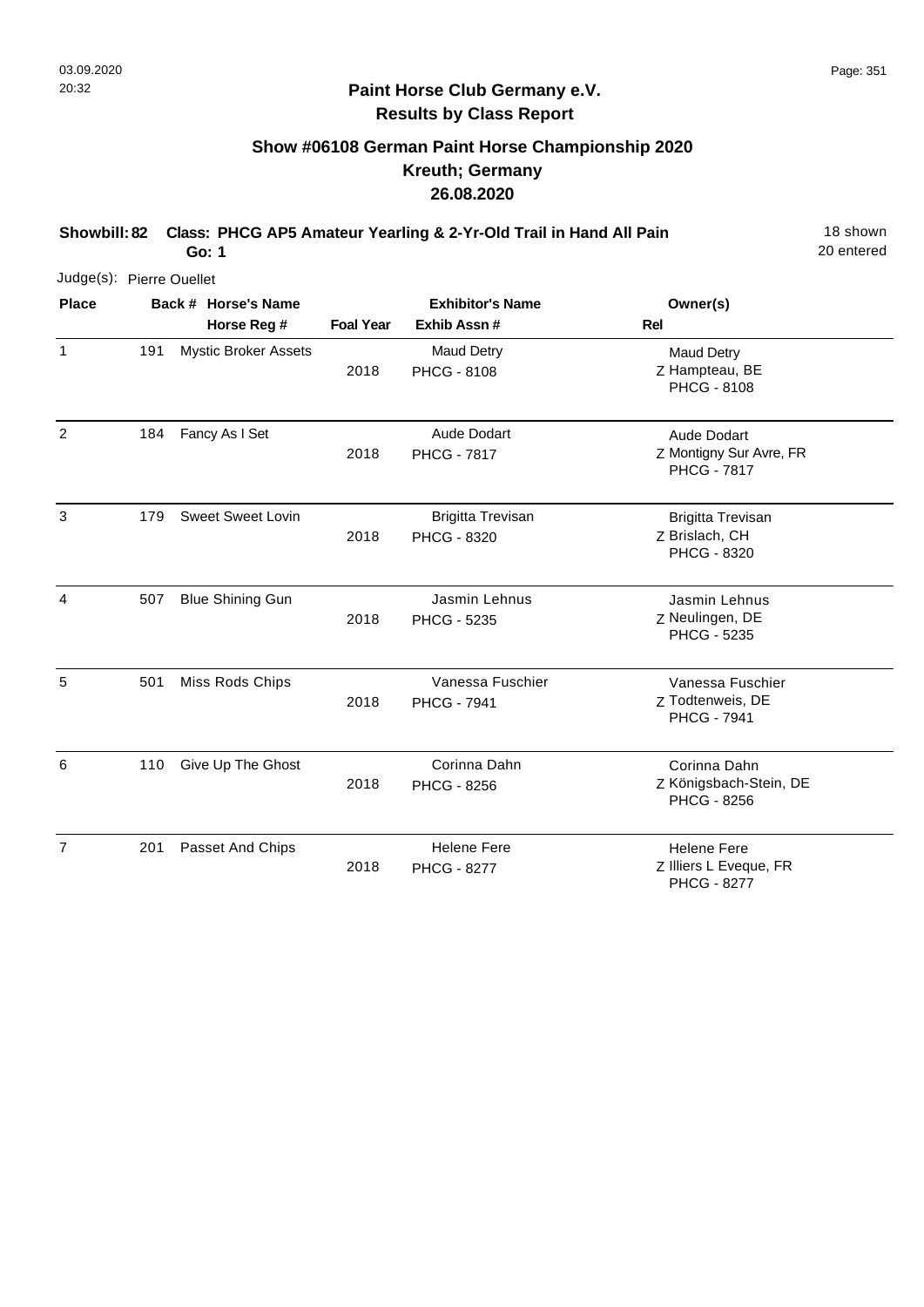# **Show #06105 German Paint Horse Championship 2020 Kreuth; Germany 26.08.2020**

**Showbill: 83 Class: APHA AIH3 Amateur Yearling and Two YO INT (Zn 12, 13, 14)** 11 shown

**Go: 1**

|                | Judge(s): Susanne Haug |                                                |                  |                                            |                                                              |  |  |  |  |  |
|----------------|------------------------|------------------------------------------------|------------------|--------------------------------------------|--------------------------------------------------------------|--|--|--|--|--|
| <b>Place</b>   |                        | Back # Horse's Name<br>Horse Reg #             | <b>Foal Year</b> | <b>Exhibitor's Name</b><br>Exhib Assn#     | Owner(s)<br><b>Rel</b>                                       |  |  |  |  |  |
| $\mathbf{1}$   | 184                    | Fancy As I Set<br>APHA - 01083774              | 2018             | <b>Aude Dodart</b><br>APHA - 8862496       | Aude Dodart<br>Z Montigny Sur Avre, FR<br>APHA - 8862496     |  |  |  |  |  |
| $\overline{2}$ | 191                    | <b>Mystic Broker Assets</b><br>APHA - 01084153 | 2018             | Maud Detry<br>APHA - 8987447               | Maud Detry<br>Z Hampteau, BE<br>APHA - 8987447               |  |  |  |  |  |
| 3              | 152                    | Double My Deal<br>APHA - 01081512              | 2018             | Karolina Sailerova<br>APHA - 9176479       | Karolina Sailerova<br>Z Dobrin, CZ<br>APHA - 9176479         |  |  |  |  |  |
| 4              | 179                    | <b>Sweet Sweet Lovin</b><br>APHA - 01079990    | 2018             | <b>Brigitta Trevisan</b><br>APHA - 9170228 | <b>Brigitta Trevisan</b><br>Z Brislach, CH<br>APHA - 9170228 |  |  |  |  |  |
| 5              | 206                    | A Set Of Magic<br>APHA - 01083777              | 2018             | Tanja Klink<br>APHA - 8931705              | Mario Klink<br>P Nagold, DE<br>APHA - 8926672                |  |  |  |  |  |
| 6              | 110                    | Give Up The Ghost<br>APHA - 01090650           | 2018             | Corinna Dahn<br>APHA - 9180448             | Corinna Dahn<br>Z Königsbach-Stein, DE<br>APHA - 9180448     |  |  |  |  |  |
| $\overline{7}$ | 170                    | So Flit N Awesome<br>APHA - 01084405           | 2018             | Julia Bircher<br>APHA - 0142776            | Julia Bircher<br>Z Laufen, CH<br>APHA - 0142776              |  |  |  |  |  |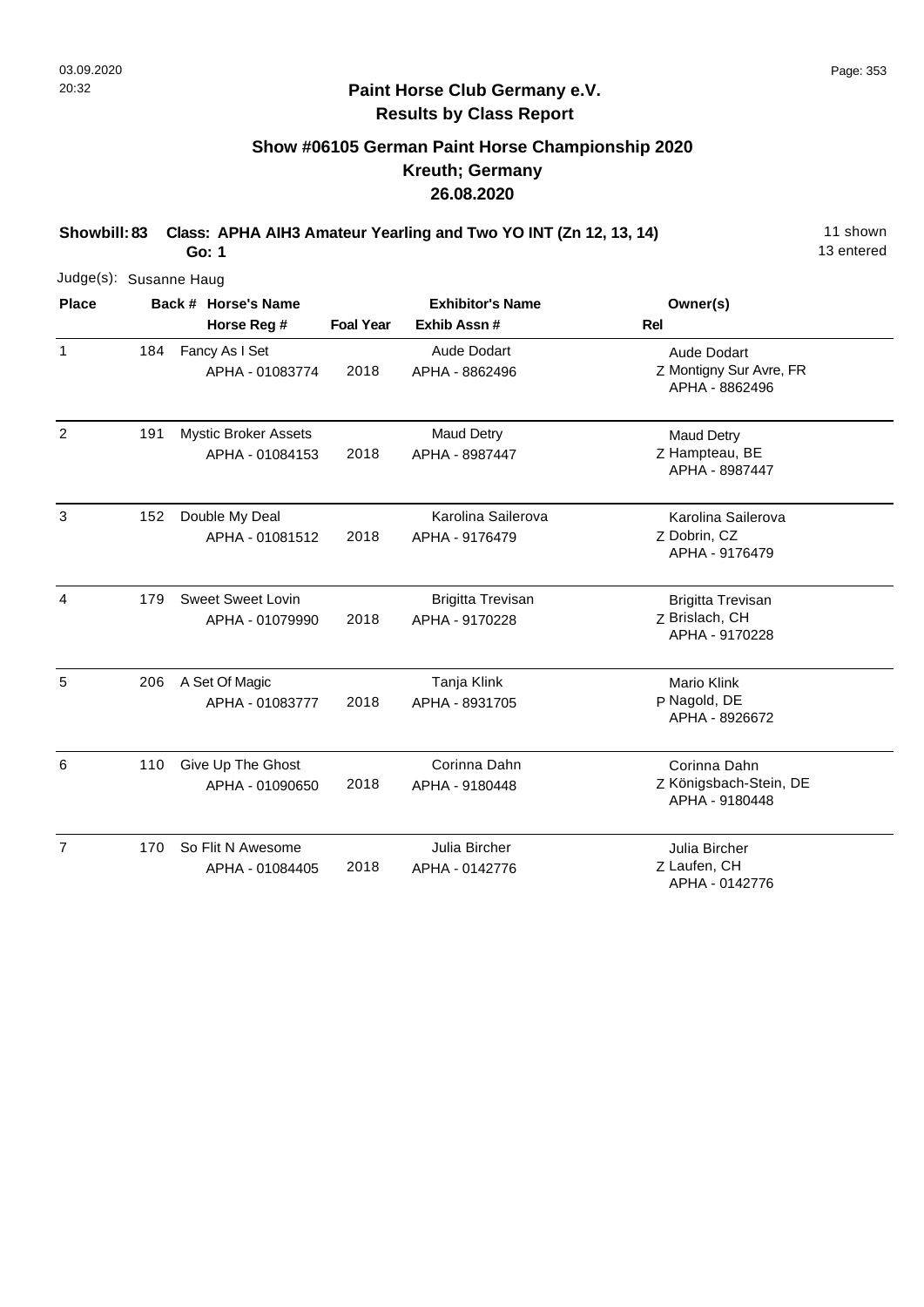# **Show #06106 German Paint Horse Championship 2020 Kreuth; Germany 26.08.2020**

**Showbill: 83 Class: APHA AIH3 Amateur Yearling and Two YO INT (Zn 12, 13, 14)** 11 shown

**Go: 1**

| Judge(s):      | Sonja Merkle |  |                                                |                  |                                            |                                                                |  |  |  |  |
|----------------|--------------|--|------------------------------------------------|------------------|--------------------------------------------|----------------------------------------------------------------|--|--|--|--|
| <b>Place</b>   |              |  | Back # Horse's Name                            |                  | <b>Exhibitor's Name</b>                    | Owner(s)                                                       |  |  |  |  |
|                |              |  | Horse Reg #                                    | <b>Foal Year</b> | Exhib Assn#                                | <b>Rel</b>                                                     |  |  |  |  |
| $\mathbf{1}$   | 191          |  | <b>Mystic Broker Assets</b><br>APHA - 01084153 | 2018             | <b>Maud Detry</b><br>APHA - 8987447        | <b>Maud Detry</b><br>Z Hampteau, BE<br>APHA - 8987447          |  |  |  |  |
| $\overline{2}$ | 184          |  | Fancy As I Set<br>APHA - 01083774              | 2018             | <b>Aude Dodart</b><br>APHA - 8862496       | Aude Dodart<br>Z Montigny Sur Avre, FR<br>APHA - 8862496       |  |  |  |  |
| 3              | 152          |  | Double My Deal<br>APHA - 01081512              | 2018             | Karolina Sailerova<br>APHA - 9176479       | Karolina Sailerova<br>Z Dobrin, CZ<br>APHA - 9176479           |  |  |  |  |
| 4              | 187          |  | <b>Blues Final Edition</b><br>APHA - 01081490  | 2018             | Barbora Havelkova<br>APHA - 8971586        | Barbora Havelkova<br>Z Roztoky, CZ<br>APHA - 8971586           |  |  |  |  |
| 5              | 179          |  | <b>Sweet Sweet Lovin</b><br>APHA - 01079990    | 2018             | <b>Brigitta Trevisan</b><br>APHA - 9170228 | <b>Brigitta Trevisan</b><br>Z Brislach, CH<br>APHA - 9170228   |  |  |  |  |
| 6              | 201          |  | Passet And Chips<br>APHA - 01083776            | 2018             | <b>Helene Fere</b><br>APHA - 8968529       | <b>Helene Fere</b><br>Z Illiers L Eveque, FR<br>APHA - 8968529 |  |  |  |  |
| $\overline{7}$ | 206          |  | A Set Of Magic<br>APHA - 01083777              | 2018             | Tanja Klink<br>APHA - 8931705              | <b>Mario Klink</b><br>P Nagold, DE<br>APHA - 8926672           |  |  |  |  |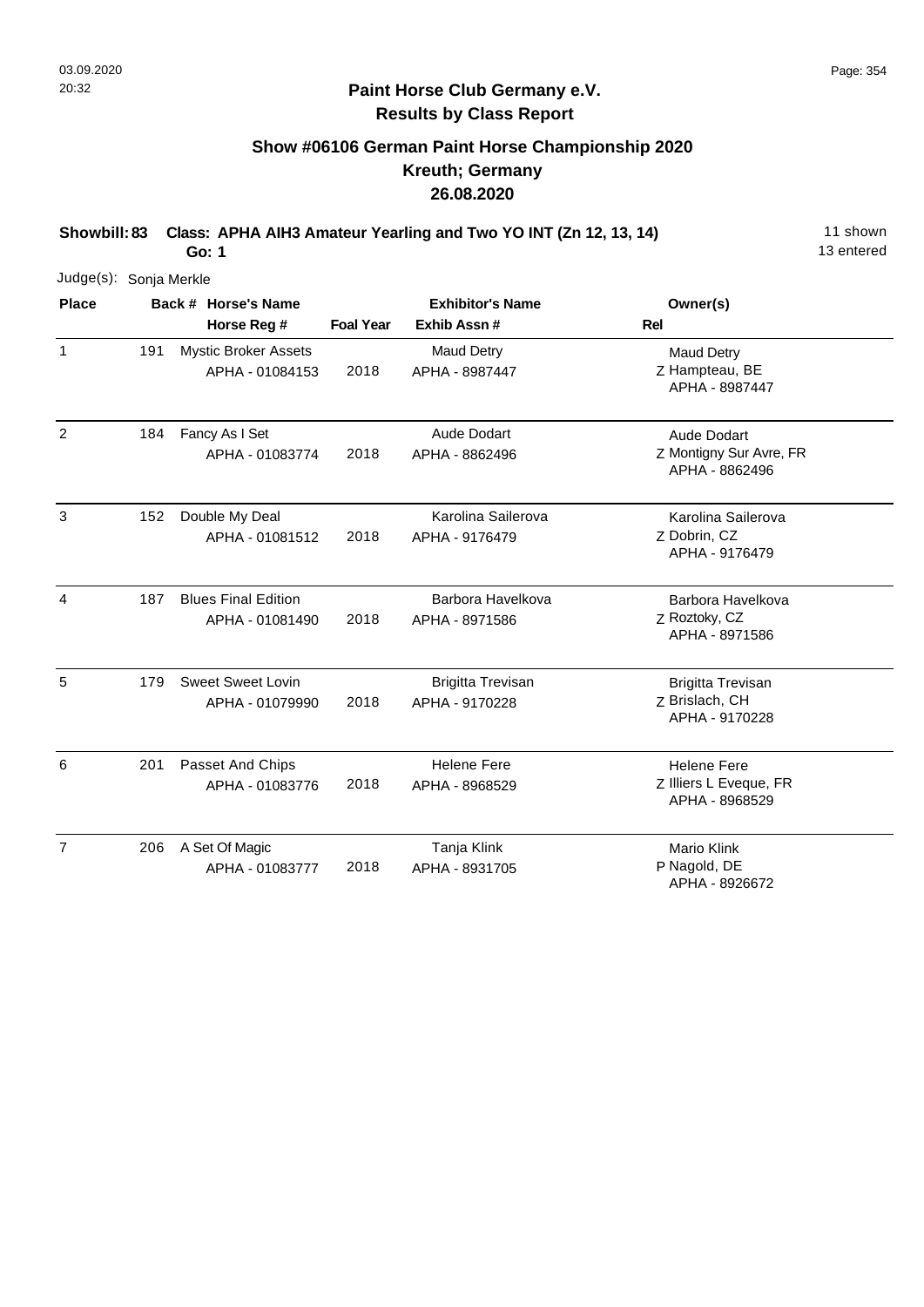# **Show #06107 German Paint Horse Championship 2020 Kreuth; Germany 26.08.2020**

**Showbill: 83 Class: APHA AIH3 Amateur Yearling and Two YO INT (Zn 12, 13, 14)** 11 shown

**Go: 1**

|                | Judge(s): Nicolas Perrin |  |                                                |                  |                                            |                                                              |  |  |  |  |  |
|----------------|--------------------------|--|------------------------------------------------|------------------|--------------------------------------------|--------------------------------------------------------------|--|--|--|--|--|
| <b>Place</b>   |                          |  | Back # Horse's Name                            |                  | <b>Exhibitor's Name</b>                    | Owner(s)                                                     |  |  |  |  |  |
|                |                          |  | Horse Reg #                                    | <b>Foal Year</b> | Exhib Assn#                                | <b>Rel</b>                                                   |  |  |  |  |  |
| $\mathbf{1}$   | 184                      |  | Fancy As I Set<br>APHA - 01083774              | 2018             | <b>Aude Dodart</b><br>APHA - 8862496       | Aude Dodart<br>Z Montigny Sur Avre, FR<br>APHA - 8862496     |  |  |  |  |  |
| $\overline{c}$ | 191                      |  | <b>Mystic Broker Assets</b><br>APHA - 01084153 | 2018             | Maud Detry<br>APHA - 8987447               | <b>Maud Detry</b><br>Z Hampteau, BE<br>APHA - 8987447        |  |  |  |  |  |
| 3              | 110                      |  | Give Up The Ghost<br>APHA - 01090650           | 2018             | Corinna Dahn<br>APHA - 9180448             | Corinna Dahn<br>Z Königsbach-Stein, DE<br>APHA - 9180448     |  |  |  |  |  |
| 4              | 152                      |  | Double My Deal<br>APHA - 01081512              | 2018             | Karolina Sailerova<br>APHA - 9176479       | Karolina Sailerova<br>Z Dobrin, CZ<br>APHA - 9176479         |  |  |  |  |  |
| 5              | 206                      |  | A Set Of Magic<br>APHA - 01083777              | 2018             | Tanja Klink<br>APHA - 8931705              | Mario Klink<br>P Nagold, DE<br>APHA - 8926672                |  |  |  |  |  |
| 6              | 179                      |  | Sweet Sweet Lovin<br>APHA - 01079990           | 2018             | <b>Brigitta Trevisan</b><br>APHA - 9170228 | <b>Brigitta Trevisan</b><br>Z Brislach, CH<br>APHA - 9170228 |  |  |  |  |  |
| $\overline{7}$ | 187                      |  | <b>Blues Final Edition</b><br>APHA - 01081490  | 2018             | Barbora Havelkova<br>APHA - 8971586        | Barbora Havelkova<br>Z Roztoky, CZ<br>APHA - 8971586         |  |  |  |  |  |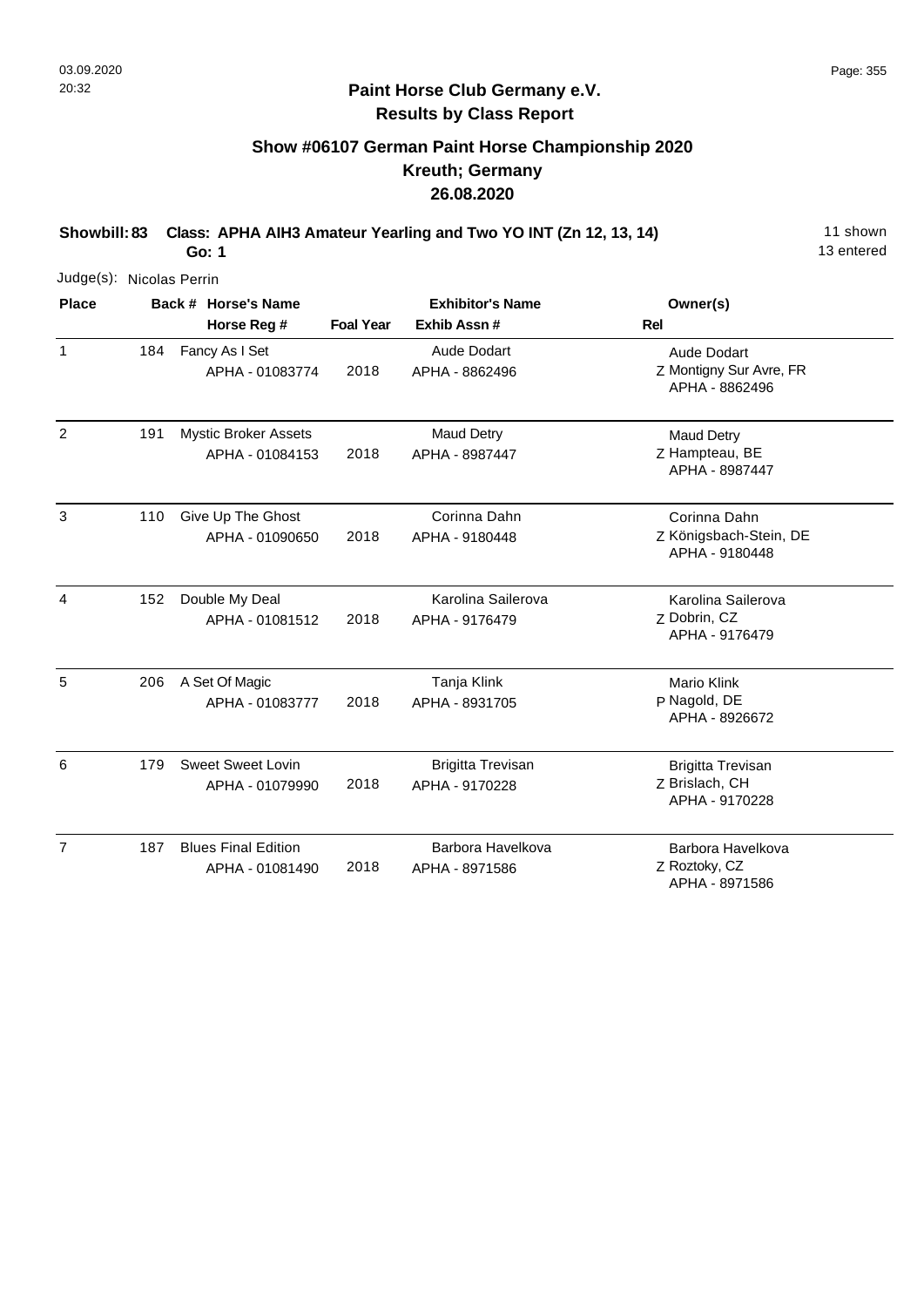# **Show #06108 German Paint Horse Championship 2020 Kreuth; Germany 26.08.2020**

**Showbill: 83 Class: APHA AIH3 Amateur Yearling and Two YO INT (Zn 12, 13, 14)** 11 shown

**Go: 1**

| Judge(s): Pierre Ouellet |     |                                                |                  |                                            |                                                                |
|--------------------------|-----|------------------------------------------------|------------------|--------------------------------------------|----------------------------------------------------------------|
| <b>Place</b>             |     | Back # Horse's Name                            |                  | <b>Exhibitor's Name</b>                    | Owner(s)                                                       |
|                          |     | Horse Reg #                                    | <b>Foal Year</b> | Exhib Assn#                                | <b>Rel</b>                                                     |
| $\mathbf{1}$             | 191 | <b>Mystic Broker Assets</b><br>APHA - 01084153 | 2018             | <b>Maud Detry</b><br>APHA - 8987447        | <b>Maud Detry</b><br>Z Hampteau, BE<br>APHA - 8987447          |
| $\overline{2}$           | 184 | Fancy As I Set<br>APHA - 01083774              | 2018             | <b>Aude Dodart</b><br>APHA - 8862496       | Aude Dodart<br>Z Montigny Sur Avre, FR<br>APHA - 8862496       |
| 3                        | 179 | <b>Sweet Sweet Lovin</b><br>APHA - 01079990    | 2018             | <b>Brigitta Trevisan</b><br>APHA - 9170228 | <b>Brigitta Trevisan</b><br>Z Brislach, CH<br>APHA - 9170228   |
| 4                        | 110 | Give Up The Ghost<br>APHA - 01090650           | 2018             | Corinna Dahn<br>APHA - 9180448             | Corinna Dahn<br>Z Königsbach-Stein, DE<br>APHA - 9180448       |
| 5                        | 201 | Passet And Chips<br>APHA - 01083776            | 2018             | <b>Helene Fere</b><br>APHA - 8968529       | <b>Helene Fere</b><br>Z Illiers L Eveque, FR<br>APHA - 8968529 |
| 6                        | 152 | Double My Deal<br>APHA - 01081512              | 2018             | Karolina Sailerova<br>APHA - 9176479       | Karolina Sailerova<br>Z Dobrin, CZ<br>APHA - 9176479           |
| $\overline{7}$           | 170 | So Flit N Awesome<br>APHA - 01084405           | 2018             | Julia Bircher<br>APHA - 0142776            | Julia Bircher<br>Z Laufen, CH<br>APHA - 0142776                |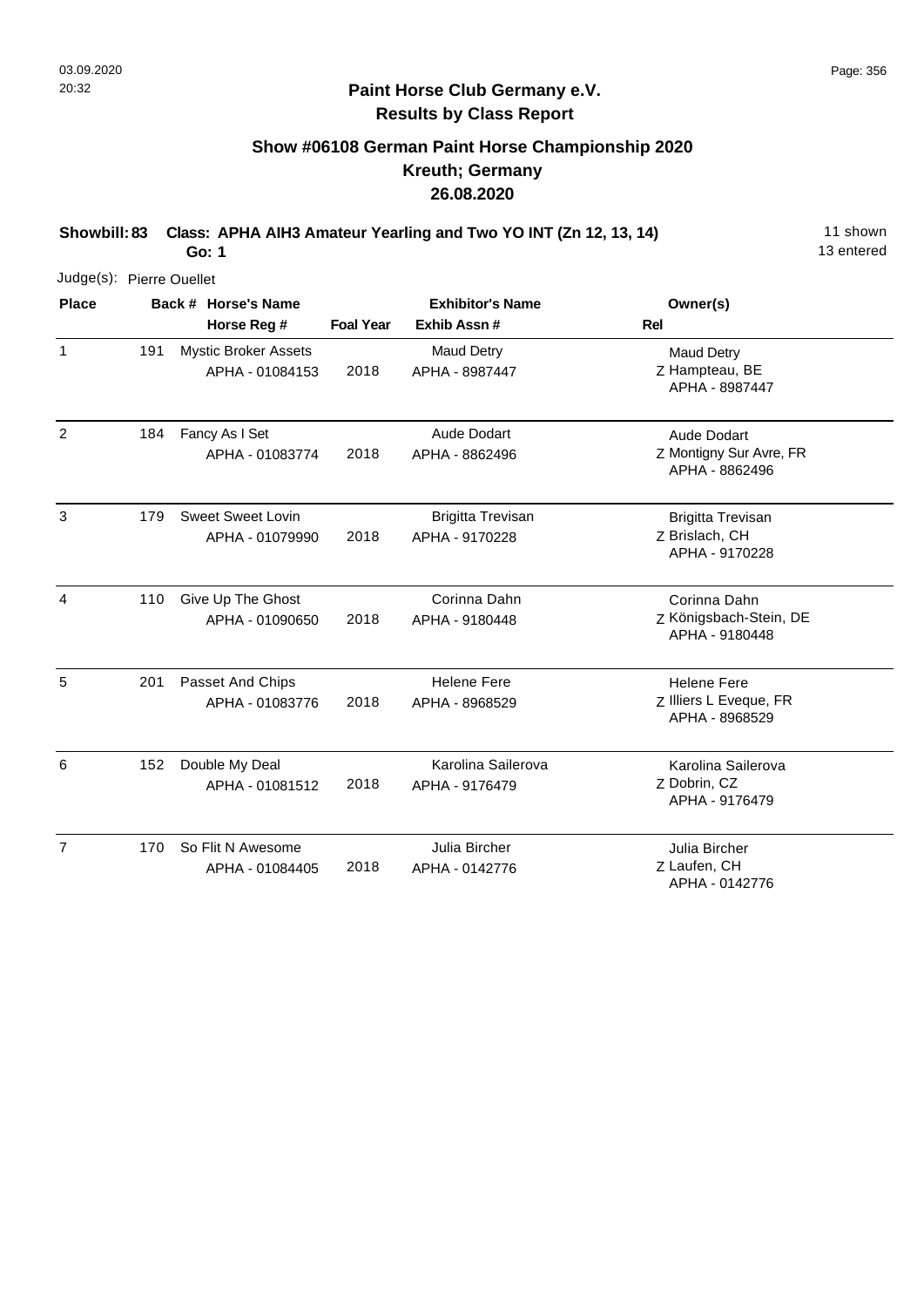# **Show #06105 German Paint Horse Championship 2020 Kreuth; Germany 26.08.2020**

**Showbill: 84 Class: APHA ABI3 Amt SPB Yearling and Two YO IHT (Zn 12, 13, 14)** 7 shown

**Go: 1**

| Judge(s): Susanne Haug |     |                                                |                  |                                       |                                                              |
|------------------------|-----|------------------------------------------------|------------------|---------------------------------------|--------------------------------------------------------------|
| <b>Place</b>           |     | Back # Horse's Name                            |                  | <b>Exhibitor's Name</b>               | Owner(s)                                                     |
|                        |     | Horse Reg #                                    | <b>Foal Year</b> | Exhib Assn #                          | Rel                                                          |
| $\mathbf{1}$           | 507 | <b>Blue Shining Gun</b><br>APHA - 01084152     | 2018             | Jasmin Lehnus<br>APHA - 8902477       | Jasmin Lehnus<br>Z Neulingen, DE<br>APHA - 8902477           |
| 2                      | 518 | <b>Special Whisky Blues</b><br>APHA - 01081489 | 2018             | Adela Rosenkranzova<br>APHA - 8992664 | Adela Rosenkranzova<br>Z Krupka, CZ<br>APHA - 8992664        |
| 3                      | 501 | Miss Rods Chips<br>APHA - 01081298             | 2018             | Vanessa Fuschier<br>APHA - 9170781    | Vanessa Fuschier<br>Z Todtenweis, DE<br>APHA - 9170781       |
| 4                      | 513 | AM Neo Tech<br>APHA - 01081514                 | 2018             | Corinna Kinzel<br>APHA - 8918675      | Corinna Kinzel<br>Z Langenau, DE<br>APHA - 8918675           |
| 5                      | 508 | <b>Sweet Country Living</b><br>APHA - 01091434 | 2019             | Tanja Anderseck<br>APHA - 9160957     | Tanja Anderseck<br>Z Wallhausen, DE<br>APHA - 9160957        |
| 6                      | 529 | <b>LX Ultimate Blade</b><br>APHA - 01080684    | 2018             | Anna Sturm<br>APHA - 8892875          | Katharina Sturm<br>S Kleines Wiesental, DE<br>APHA - 8833279 |
| $\overline{7}$         | 538 | AM Unique Addict<br>APHA - 01093070            | 2019             | Alexander Eberhardt<br>APHA - 8918479 | Marija Eberhardt<br>P Langenau, DE<br>APHA - 8659577         |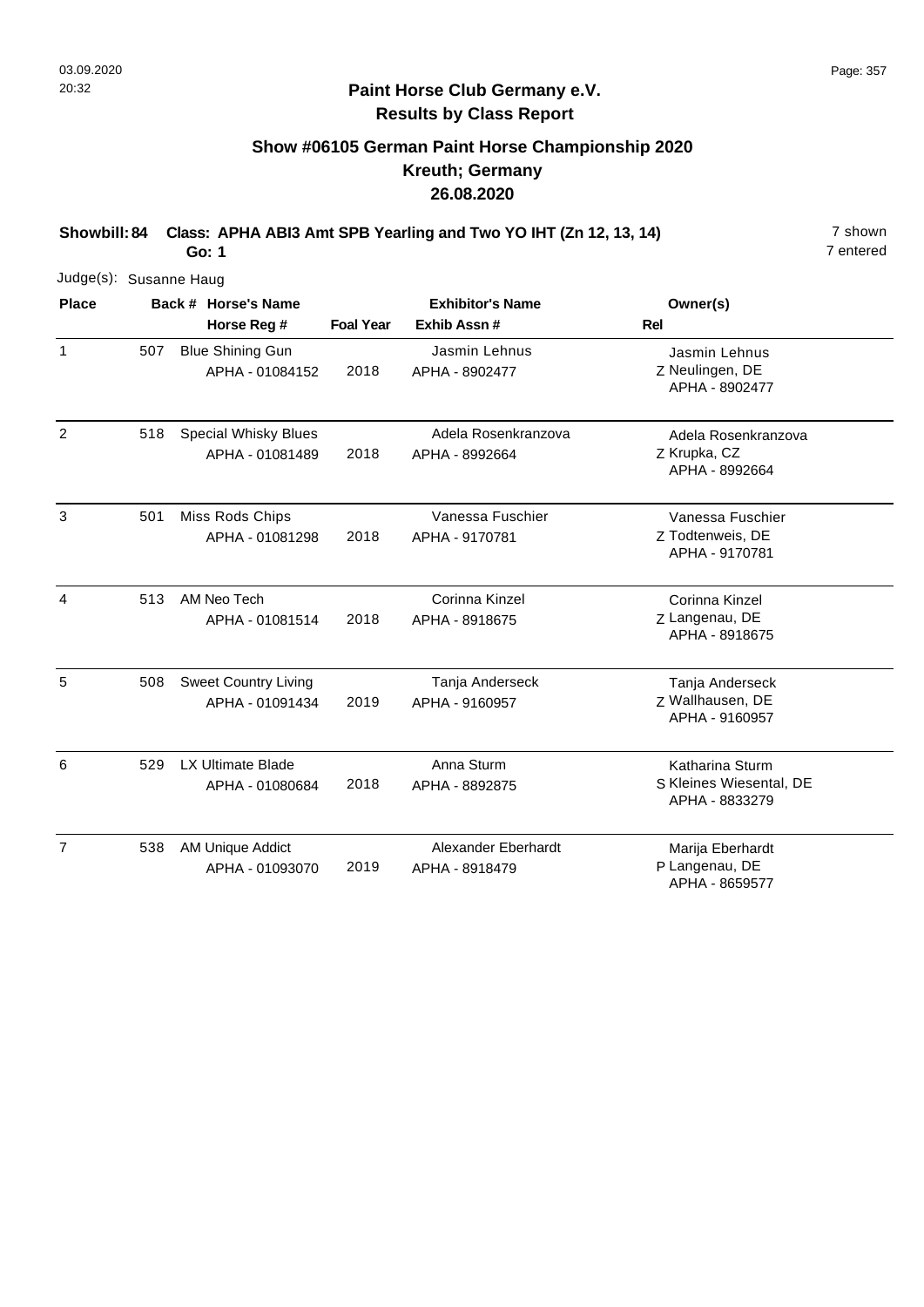# **Show #06106 German Paint Horse Championship 2020 Kreuth; Germany 26.08.2020**

**Showbill: 84 Class: APHA ABI3 Amt SPB Yearling and Two YO IHT (Zn 12, 13, 14)** 7 shown

**Go: 1**

| Judge(s):      | Sonja Merkle |                                                |                  |                                         |                                                                     |
|----------------|--------------|------------------------------------------------|------------------|-----------------------------------------|---------------------------------------------------------------------|
| <b>Place</b>   |              | Back # Horse's Name<br>Horse Reg #             | <b>Foal Year</b> | <b>Exhibitor's Name</b><br>Exhib Assn # | Owner(s)<br>Rel                                                     |
| $\mathbf{1}$   | 507          | <b>Blue Shining Gun</b><br>APHA - 01084152     | 2018             | Jasmin Lehnus<br>APHA - 8902477         | Jasmin Lehnus<br>Z Neulingen, DE<br>APHA - 8902477                  |
| $\overline{2}$ | 518          | <b>Special Whisky Blues</b><br>APHA - 01081489 | 2018             | Adela Rosenkranzova<br>APHA - 8992664   | Adela Rosenkranzova<br>Z Krupka, CZ<br>APHA - 8992664               |
| 3              | 501          | Miss Rods Chips<br>APHA - 01081298             | 2018             | Vanessa Fuschier<br>APHA - 9170781      | Vanessa Fuschier<br>Z Todtenweis, DE<br>APHA - 9170781              |
| 4              | 508          | <b>Sweet Country Living</b><br>APHA - 01091434 | 2019             | Tanja Anderseck<br>APHA - 9160957       | Tanja Anderseck<br>Z Wallhausen, DE<br>APHA - 9160957               |
| 5              | 513          | AM Neo Tech<br>APHA - 01081514                 | 2018             | Corinna Kinzel<br>APHA - 8918675        | Corinna Kinzel<br>Z Langenau, DE<br>APHA - 8918675                  |
| 6              | 529          | <b>LX Ultimate Blade</b><br>APHA - 01080684    | 2018             | Anna Sturm<br>APHA - 8892875            | <b>Katharina Sturm</b><br>S Kleines Wiesental, DE<br>APHA - 8833279 |
| $\overline{7}$ | 538          | AM Unique Addict<br>APHA - 01093070            | 2019             | Alexander Eberhardt<br>APHA - 8918479   | Marija Eberhardt<br>P Langenau, DE<br>APHA - 8659577                |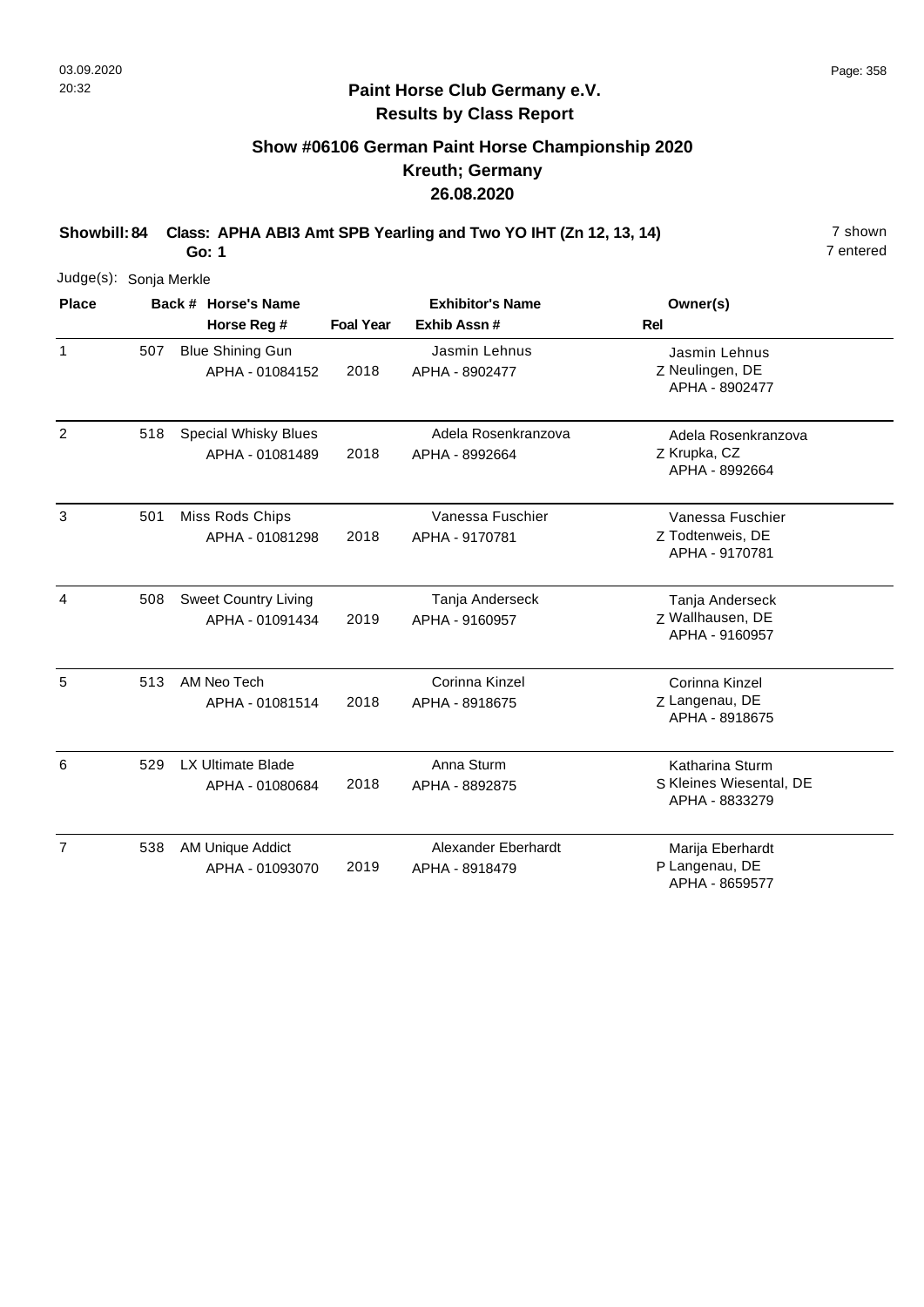# **Show #06107 German Paint Horse Championship 2020 Kreuth; Germany 26.08.2020**

**Showbill: 84 Class: APHA ABI3 Amt SPB Yearling and Two YO IHT (Zn 12, 13, 14)** 7 shown

**Go: 1**

|                | Judge(s): Nicolas Perrin |                                                |                  |                                         |                                                              |  |  |  |
|----------------|--------------------------|------------------------------------------------|------------------|-----------------------------------------|--------------------------------------------------------------|--|--|--|
| <b>Place</b>   |                          | Back # Horse's Name<br>Horse Reg #             | <b>Foal Year</b> | <b>Exhibitor's Name</b><br>Exhib Assn # | Owner(s)<br>Rel                                              |  |  |  |
| $\mathbf{1}$   | 507                      | <b>Blue Shining Gun</b><br>APHA - 01084152     | 2018             | Jasmin Lehnus<br>APHA - 8902477         | Jasmin Lehnus<br>Z Neulingen, DE<br>APHA - 8902477           |  |  |  |
| 2              | 518                      | <b>Special Whisky Blues</b><br>APHA - 01081489 | 2018             | Adela Rosenkranzova<br>APHA - 8992664   | Adela Rosenkranzova<br>Z Krupka, CZ<br>APHA - 8992664        |  |  |  |
| 3              | 513                      | AM Neo Tech<br>APHA - 01081514                 | 2018             | Corinna Kinzel<br>APHA - 8918675        | Corinna Kinzel<br>Z Langenau, DE<br>APHA - 8918675           |  |  |  |
| 4              | 501                      | Miss Rods Chips<br>APHA - 01081298             | 2018             | Vanessa Fuschier<br>APHA - 9170781      | Vanessa Fuschier<br>Z Todtenweis, DE<br>APHA - 9170781       |  |  |  |
| 5              | 508                      | <b>Sweet Country Living</b><br>APHA - 01091434 | 2019             | Tanja Anderseck<br>APHA - 9160957       | Tanja Anderseck<br>Z Wallhausen, DE<br>APHA - 9160957        |  |  |  |
| 6              | 529                      | <b>LX Ultimate Blade</b><br>APHA - 01080684    | 2018             | Anna Sturm<br>APHA - 8892875            | Katharina Sturm<br>S Kleines Wiesental, DE<br>APHA - 8833279 |  |  |  |
| $\overline{7}$ | 538                      | AM Unique Addict<br>APHA - 01093070            | 2019             | Alexander Eberhardt<br>APHA - 8918479   | Marija Eberhardt<br>P Langenau, DE<br>APHA - 8659577         |  |  |  |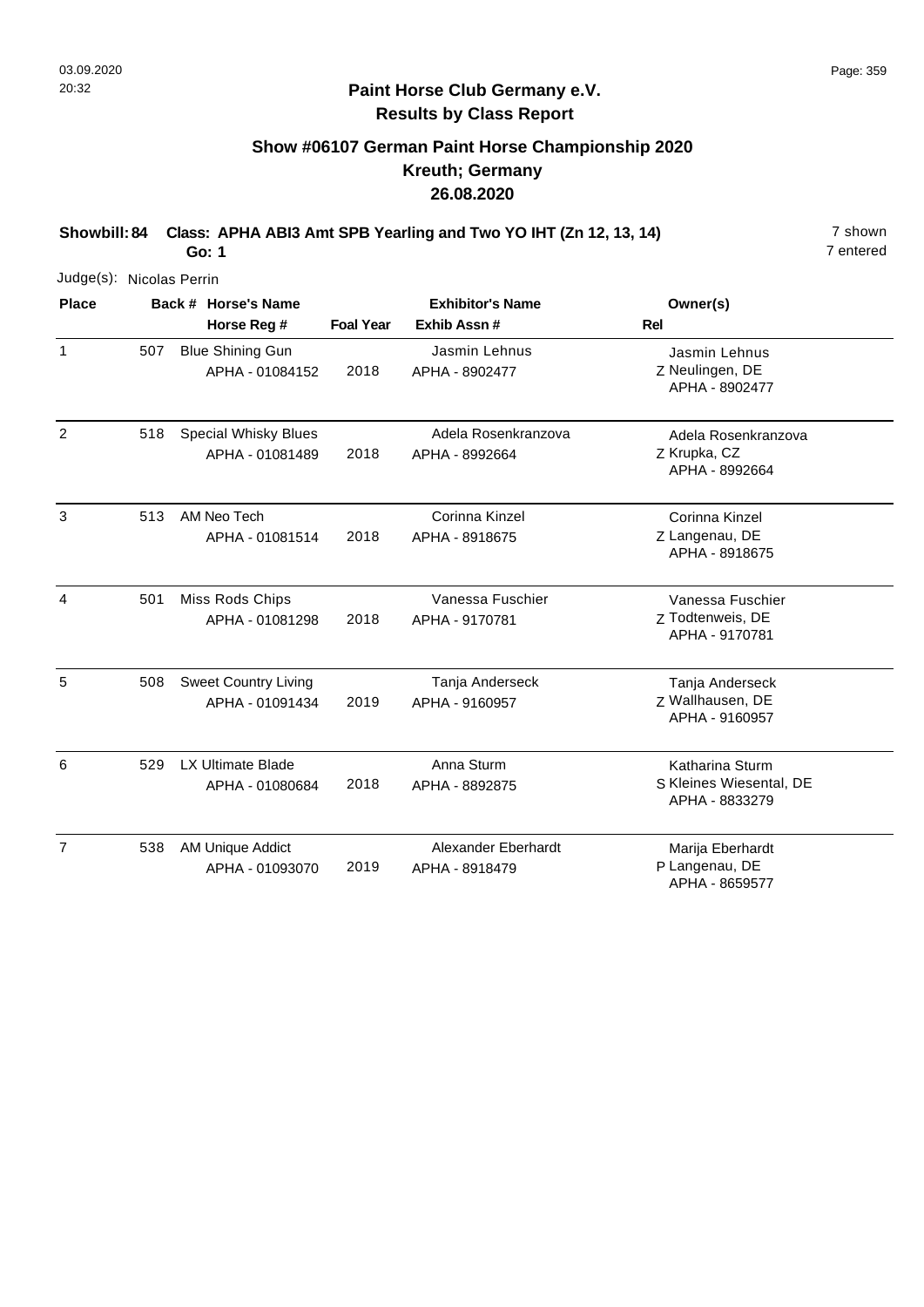# **Show #06108 German Paint Horse Championship 2020 Kreuth; Germany 26.08.2020**

**Showbill: 84 Class: APHA ABI3 Amt SPB Yearling and Two YO IHT (Zn 12, 13, 14)** 7 shown

**Go: 1**

| Judge(s): Pierre Ouellet |     |                                                |                  |                                        |                                                              |
|--------------------------|-----|------------------------------------------------|------------------|----------------------------------------|--------------------------------------------------------------|
| <b>Place</b>             |     | Back # Horse's Name<br>Horse Reg #             | <b>Foal Year</b> | <b>Exhibitor's Name</b><br>Exhib Assn# | Owner(s)<br><b>Rel</b>                                       |
| $\mathbf{1}$             | 507 | <b>Blue Shining Gun</b><br>APHA - 01084152     | 2018             | Jasmin Lehnus<br>APHA - 8902477        | Jasmin Lehnus<br>Z Neulingen, DE<br>APHA - 8902477           |
| $\overline{2}$           | 501 | Miss Rods Chips<br>APHA - 01081298             | 2018             | Vanessa Fuschier<br>APHA - 9170781     | Vanessa Fuschier<br>Z Todtenweis, DE<br>APHA - 9170781       |
| 3                        | 508 | <b>Sweet Country Living</b><br>APHA - 01091434 | 2019             | Tanja Anderseck<br>APHA - 9160957      | Tanja Anderseck<br>Z Wallhausen, DE<br>APHA - 9160957        |
| 4                        | 518 | <b>Special Whisky Blues</b><br>APHA - 01081489 | 2018             | Adela Rosenkranzova<br>APHA - 8992664  | Adela Rosenkranzova<br>Z Krupka, CZ<br>APHA - 8992664        |
| 5                        | 513 | AM Neo Tech<br>APHA - 01081514                 | 2018             | Corinna Kinzel<br>APHA - 8918675       | Corinna Kinzel<br>Z Langenau, DE<br>APHA - 8918675           |
| 6                        | 529 | LX Ultimate Blade<br>APHA - 01080684           | 2018             | Anna Sturm<br>APHA - 8892875           | Katharina Sturm<br>S Kleines Wiesental, DE<br>APHA - 8833279 |
| $\overline{7}$           | 538 | AM Unique Addict<br>APHA - 01093070            | 2019             | Alexander Eberhardt<br>APHA - 8918479  | Marija Eberhardt<br>P Langenau, DE<br>APHA - 8659577         |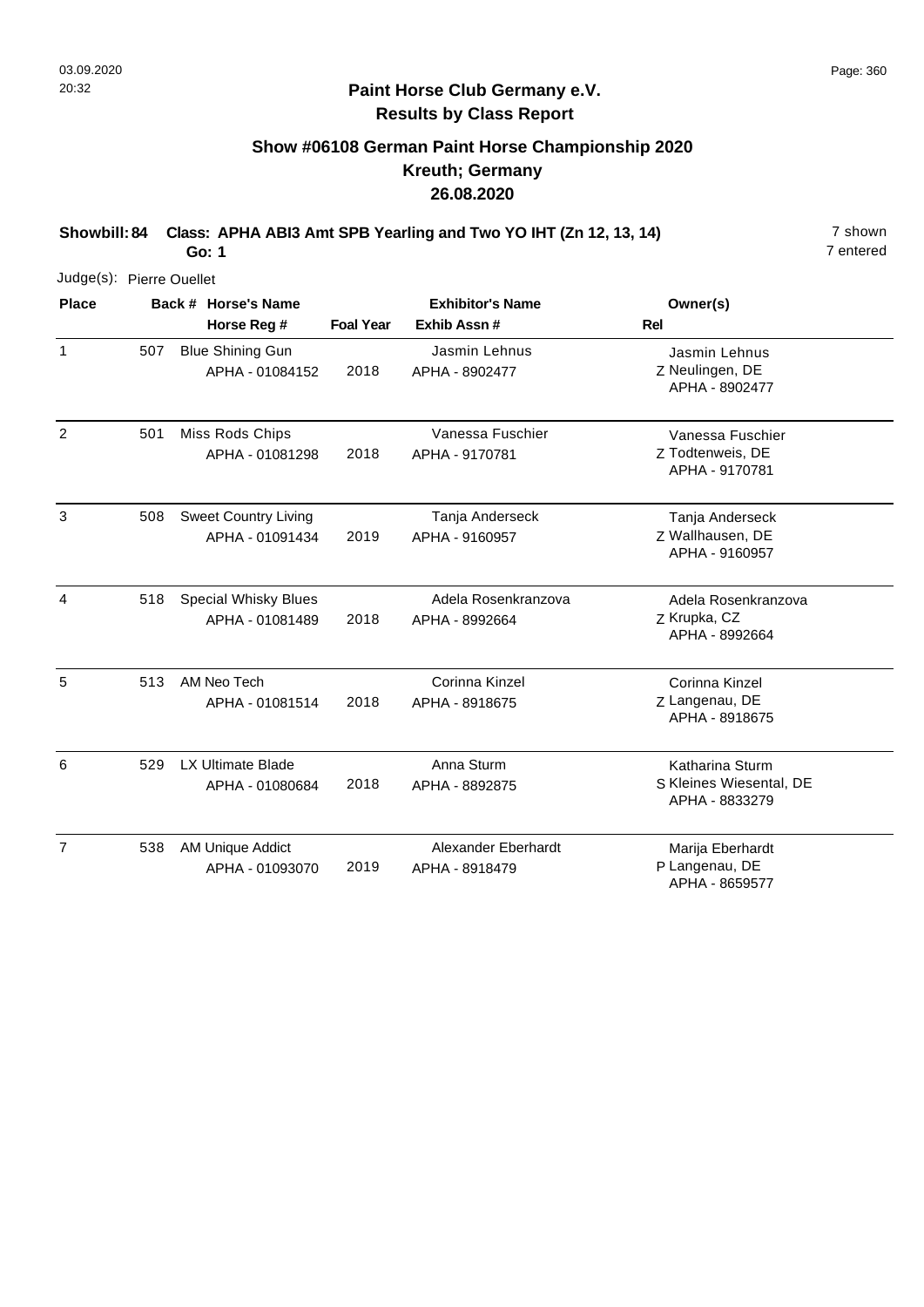# **Show #06105 German Paint Horse Championship 2020 Kreuth; Germany 26.08.2020**

**Showbill: 85 Class: PHCG AP6 Senior Trail All Paint Registries** 27 shown

**Go: 1**

| Judge(s): Susanne Haug |     |                              |                  |                                              |                                                                    |
|------------------------|-----|------------------------------|------------------|----------------------------------------------|--------------------------------------------------------------------|
| <b>Place</b>           |     | Back # Horse's Name          |                  | <b>Exhibitor's Name</b>                      | Owner(s)                                                           |
|                        |     | Horse Reg #                  | <b>Foal Year</b> | Exhib Assn #                                 | Rel                                                                |
| 1                      | 204 | Ima Absolutesensation        | 2012             | Lenka Zdrahalova                             | Irena Tanko<br>Z Zlin, CZ                                          |
| $\overline{2}$         | 149 | AJB Lenas Magic Sign         | 2010             | Stephanie Weigl<br><b>PHCG - 5951</b>        | Stephanie Weigl<br>Z Neufahrn, DE<br><b>PHCG - 5951</b>            |
| 3                      | 104 | <b>Gamblers First Murphy</b> | 2010             | Joana Christel Sprogoe<br><b>PHCG - 6224</b> | Joana Christel Sprogoe<br>Z Bad Oldesloe, DE<br><b>PHCG - 6224</b> |
| 4                      | 161 | Like Smokin Gun              | 2009             | Sarah Maria Cividino<br><b>PHCG - 2965</b>   | Johanna & Franz Vorraber<br>C Weiz, AT<br><b>PHCG - 2608</b>       |
| 5                      | 509 | <b>Unzippin The Assets</b>   | 2010             | Jasmin Schuster<br><b>PHCG - 1250</b>        | Jasmin Schuster<br>Schrozberg, DE<br><b>PHCG - 1250</b>            |
| 6                      | 120 | Shot Girl                    | 2008             | Anna-Alisa Samse<br><b>PHCG - 6752</b>       | Anna-Alisa Samse<br>Z Hannover, DE<br><b>PHCG - 6752</b>           |
| $\overline{7}$         | 111 | <b>Shes Suddenly Best</b>    | 2006             | Sabine Gruner<br><b>PHCG - 2599</b>          | Sabine Gruner<br>Z Ellgau, DE<br><b>PHCG - 2599</b>                |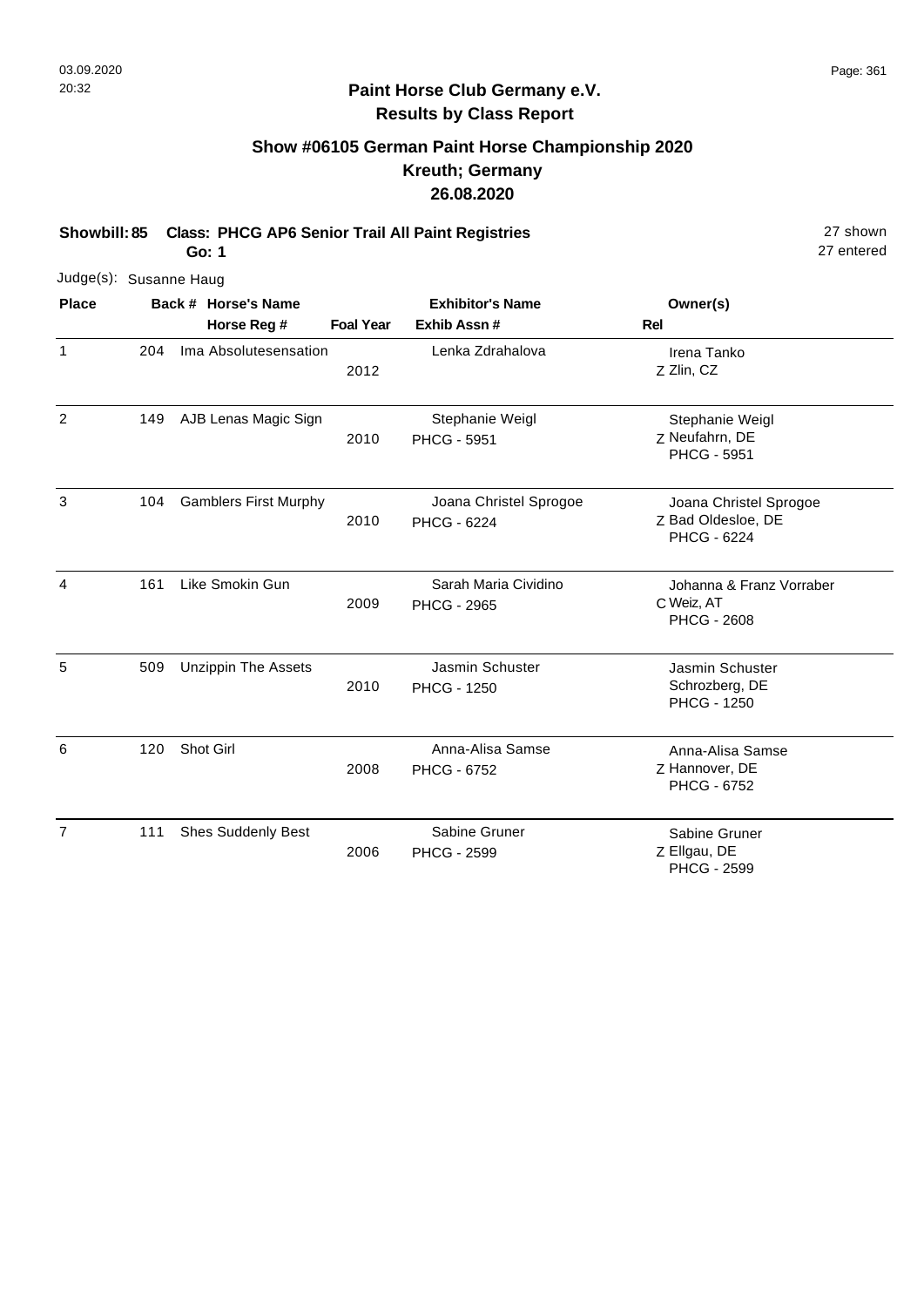# **Show #06106 German Paint Horse Championship 2020 Kreuth; Germany 26.08.2020**

**Showbill: 85 Class: PHCG AP6 Senior Trail All Paint Registries** 27 shown

**Go: 1**

| Judge(s): Sonja Merkle |     |                              |                  |                                            |                                                              |
|------------------------|-----|------------------------------|------------------|--------------------------------------------|--------------------------------------------------------------|
| <b>Place</b>           |     | Back # Horse's Name          |                  | <b>Exhibitor's Name</b>                    | Owner(s)                                                     |
|                        |     | Horse Reg #                  | <b>Foal Year</b> | Exhib Assn #                               | <b>Rel</b>                                                   |
| $\mathbf{1}$           | 204 | Ima Absolutesensation        | 2012             | Lenka Zdrahalova                           | Irena Tanko<br>Z Zlin, CZ                                    |
| $\overline{2}$         | 149 | AJB Lenas Magic Sign         | 2010             | Stephanie Weigl<br><b>PHCG - 5951</b>      | Stephanie Weigl<br>Z Neufahrn, DE<br><b>PHCG - 5951</b>      |
| 3                      | 120 | Shot Girl                    | 2008             | Anna-Alisa Samse<br><b>PHCG - 6752</b>     | Anna-Alisa Samse<br>Z Hannover, DE<br>PHCG - 6752            |
| 4                      | 161 | Like Smokin Gun              | 2009             | Sarah Maria Cividino<br><b>PHCG - 2965</b> | Johanna & Franz Vorraber<br>C Weiz, AT<br><b>PHCG - 2608</b> |
| 5                      | 104 | <b>Gamblers First Murphy</b> | 2010             | Joana Christel Sprogoe<br>PHCG - 6224      | Joana Christel Sprogoe<br>Z Bad Oldesloe, DE<br>PHCG - 6224  |
| 6                      | 516 | <b>Wild Fire Dee</b>         | 2011             | Andrea Fidlerova                           | Jan Drabek<br>E                                              |
| $\overline{7}$         | 509 | <b>Unzippin The Assets</b>   | 2010             | Jasmin Schuster<br><b>PHCG - 1250</b>      | Jasmin Schuster<br>Schrozberg, DE<br><b>PHCG - 1250</b>      |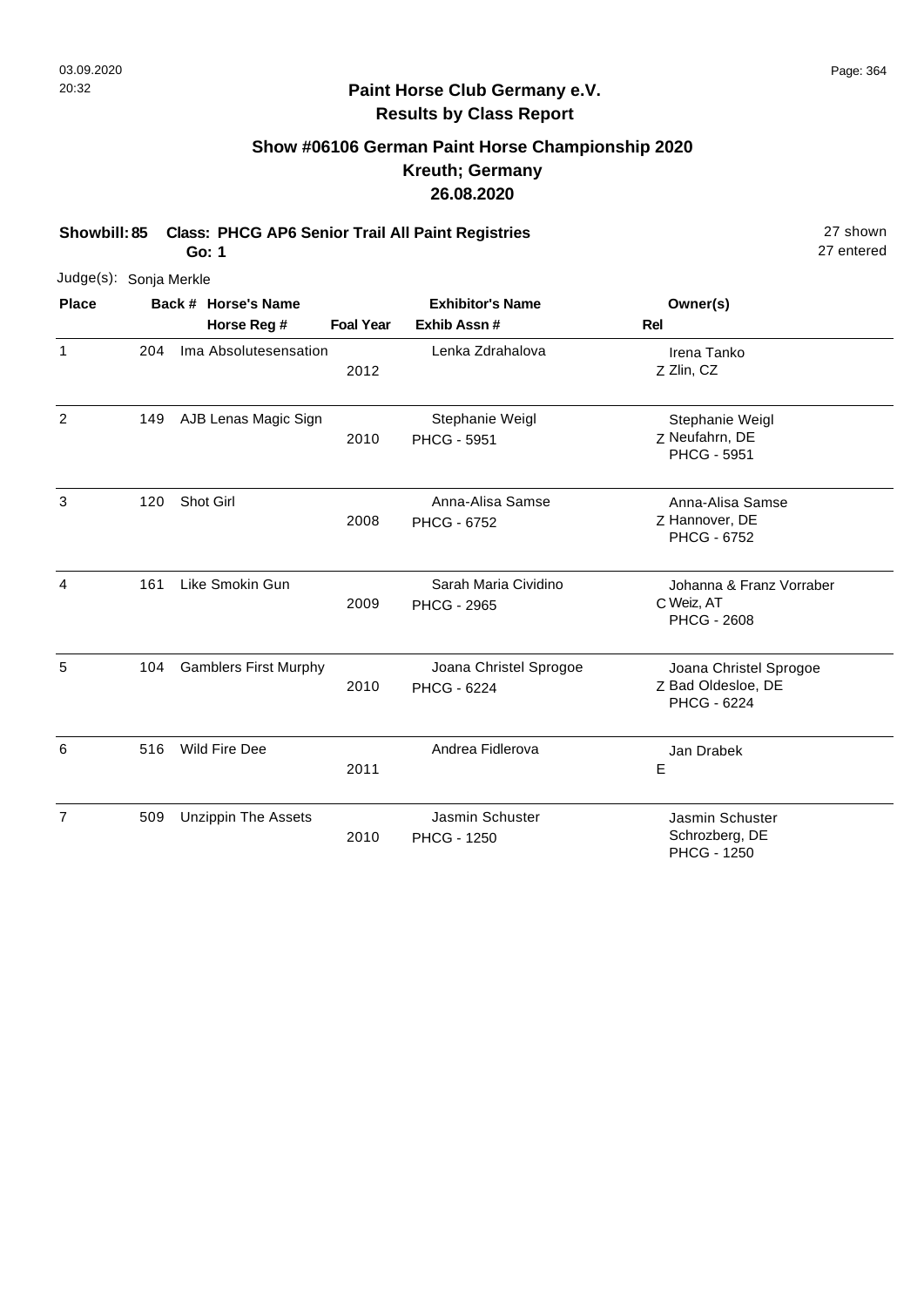# **Show #06107 German Paint Horse Championship 2020 Kreuth; Germany 26.08.2020**

**Showbill: 85 Class: PHCG AP6 Senior Trail All Paint Registries** 27 shown

**Go: 1**

27 entered

| Judge(s): Nicolas Perrin |     |                              |                  |                                              |                                                                    |
|--------------------------|-----|------------------------------|------------------|----------------------------------------------|--------------------------------------------------------------------|
| <b>Place</b>             |     | Back # Horse's Name          |                  | <b>Exhibitor's Name</b>                      | Owner(s)                                                           |
|                          |     | Horse Reg #                  | <b>Foal Year</b> | Exhib Assn#                                  | Rel                                                                |
| $\mathbf{1}$             | 204 | Ima Absolutesensation        | 2012             | Lenka Zdrahalova                             | Irena Tanko<br>Z Zlin, CZ                                          |
| 2                        | 149 | AJB Lenas Magic Sign         | 2010             | Stephanie Weigl<br><b>PHCG - 5951</b>        | Stephanie Weigl<br>Z Neufahrn, DE<br><b>PHCG - 5951</b>            |
| 3                        | 104 | <b>Gamblers First Murphy</b> | 2010             | Joana Christel Sprogoe<br>PHCG - 6224        | Joana Christel Sprogoe<br>Z Bad Oldesloe, DE<br><b>PHCG - 6224</b> |
| 4                        | 161 | Like Smokin Gun              | 2009             | Sarah Maria Cividino<br><b>PHCG - 2965</b>   | Johanna & Franz Vorraber<br>C Weiz, AT<br><b>PHCG - 2608</b>       |
| 5                        | 509 | <b>Unzippin The Assets</b>   | 2010             | Jasmin Schuster<br><b>PHCG - 1250</b>        | Jasmin Schuster<br>Schrozberg, DE<br><b>PHCG - 1250</b>            |
| 6                        | 219 | Gamblers Zexy Zip            | 2007             | Freja Balslev Segelund<br><b>PHCG - 7352</b> | Freja Balslev Segelund<br>Z Haderslev, DK<br><b>PHCG - 7352</b>    |
| $\overline{7}$           | 120 | Shot Girl                    | 2008             | Anna-Alisa Samse<br><b>PHCG - 6752</b>       | Anna-Alisa Samse<br>Z Hannover, DE                                 |

PHCG - 6752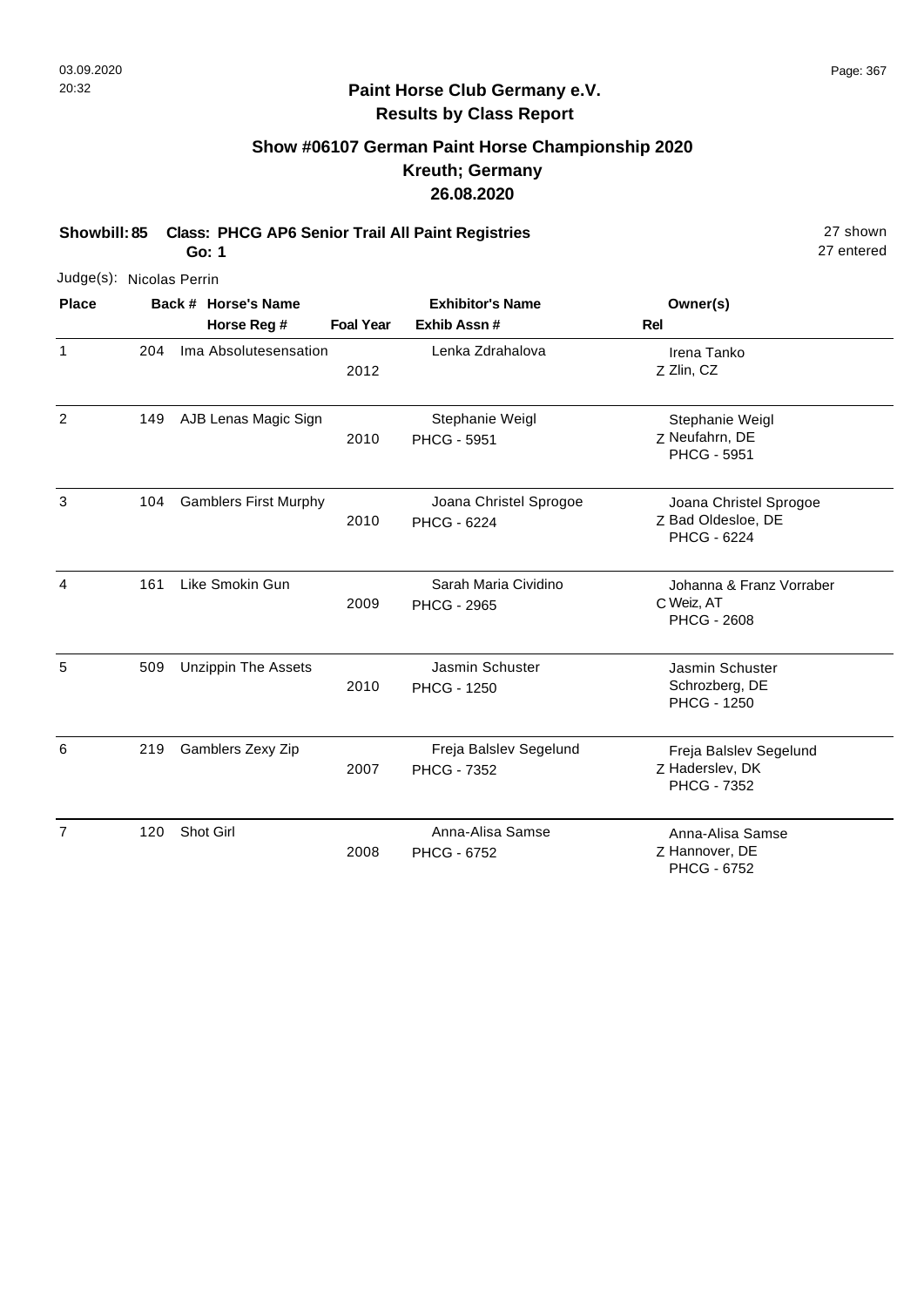### **Paint Horse Club Germany e.V. Results by Class Report**

## **Show #06108 German Paint Horse Championship 2020 Kreuth; Germany 26.08.2020**

**Showbill: 85 Class: PHCG AP6 Senior Trail All Paint Registries** 27 shown

**Go: 1**

| Judge(s): Pierre Ouellet |     |                                    |                  |                                              |                                                                 |
|--------------------------|-----|------------------------------------|------------------|----------------------------------------------|-----------------------------------------------------------------|
| <b>Place</b>             |     | Back # Horse's Name<br>Horse Reg # | <b>Foal Year</b> | <b>Exhibitor's Name</b><br>Exhib Assn#       | Owner(s)<br>Rel                                                 |
| $\mathbf{1}$             | 204 | Ima Absolutesensation              | 2012             | Lenka Zdrahalova                             | Irena Tanko<br>Z Zlin, CZ                                       |
| $\overline{2}$           | 149 | AJB Lenas Magic Sign               | 2010             | Stephanie Weigl<br><b>PHCG - 5951</b>        | Stephanie Weigl<br>Z Neufahrn, DE<br><b>PHCG - 5951</b>         |
| 3                        | 120 | Shot Girl                          | 2008             | Anna-Alisa Samse<br><b>PHCG - 6752</b>       | Anna-Alisa Samse<br>Z Hannover, DE<br><b>PHCG - 6752</b>        |
| 4                        | 161 | Like Smokin Gun                    | 2009             | Sarah Maria Cividino<br><b>PHCG - 2965</b>   | Johanna & Franz Vorraber<br>C Weiz, AT<br><b>PHCG - 2608</b>    |
| 5                        | 509 | <b>Unzippin The Assets</b>         | 2010             | Jasmin Schuster<br><b>PHCG - 1250</b>        | Jasmin Schuster<br>Schrozberg, DE<br><b>PHCG - 1250</b>         |
| 6                        | 219 | Gamblers Zexy Zip                  | 2007             | Freja Balslev Segelund<br><b>PHCG - 7352</b> | Freja Balslev Segelund<br>Z Haderslev, DK<br><b>PHCG - 7352</b> |
| $\overline{7}$           | 104 | <b>Gamblers First Murphy</b>       | 2010             | Joana Christel Sprogoe<br>PHCG - 6224        | Joana Christel Sprogoe<br>Z Bad Oldesloe, DE<br>PHCG - 6224     |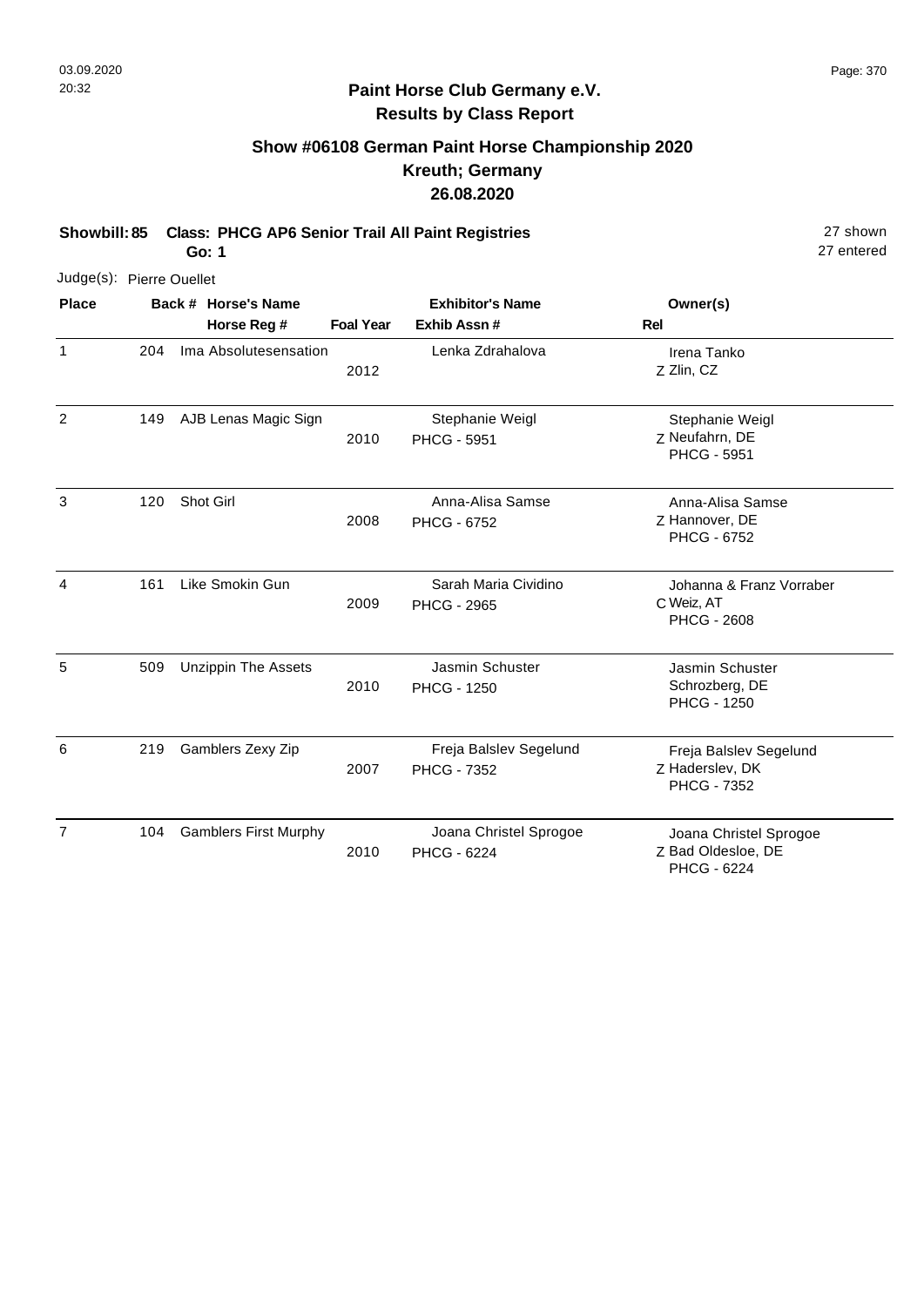### **Show #06105 German Paint Horse Championship 2020 Kreuth; Germany 26.08.2020**

**Showbill: 86 Class: APHA TRL3 Sr Trail** 23 shown **Go: 1** Judge(s): Susanne Haug **Back # Horse's Name Place Owner(s) Horse Reg # Exhib Assn # Foal Year Rel Exhibitor's Name** 1 Z Zlin, CZ Irena Tanko APHA - 8886837 2012 Ima Absolutesensation APHA - 01016301 Lenka Zdrahalova APHA - 8852427 204 2 Z Neufahrn, DE Stephanie Weigl APHA - 8922807 2010 AJB Lenas Magic Sign APHA - 00979479 Stephanie Weigl APHA - 8922807 149 3 Z Bad Oldesloe, DE Joana Christel Sprogoe APHA - 8955431 2010 Gamblers First Murphy APHA - 00983138 Joana Christel Sprogoe APHA - 8955431 104 4 C Weiz, AT Johanna & Franz Vorraber APHA - 8458373 2009 Like Smokin Gun APHA - 00964441 Sarah Maria Cividino APHA - 8497046 161 5 Z Hannover, DE Anna-Alisa Samse APHA - 8982739 2008 120 Shot Girl APHA - 00994625 Anna-Alisa Samse APHA - 8982739 6 Z Ellgau, DE Sabine Gruner APHA - 8596390 2006 Shes Suddenly Best APHA - 00906862 Sabine Gruner APHA - 8596390 111 7 Freja Balslev Segelund 2007 Gamblers Zexy Zip APHA - 00915256 Freja Balslev Segelund APHA - 8950795 219

Z Haderslev, DK APHA - 8950795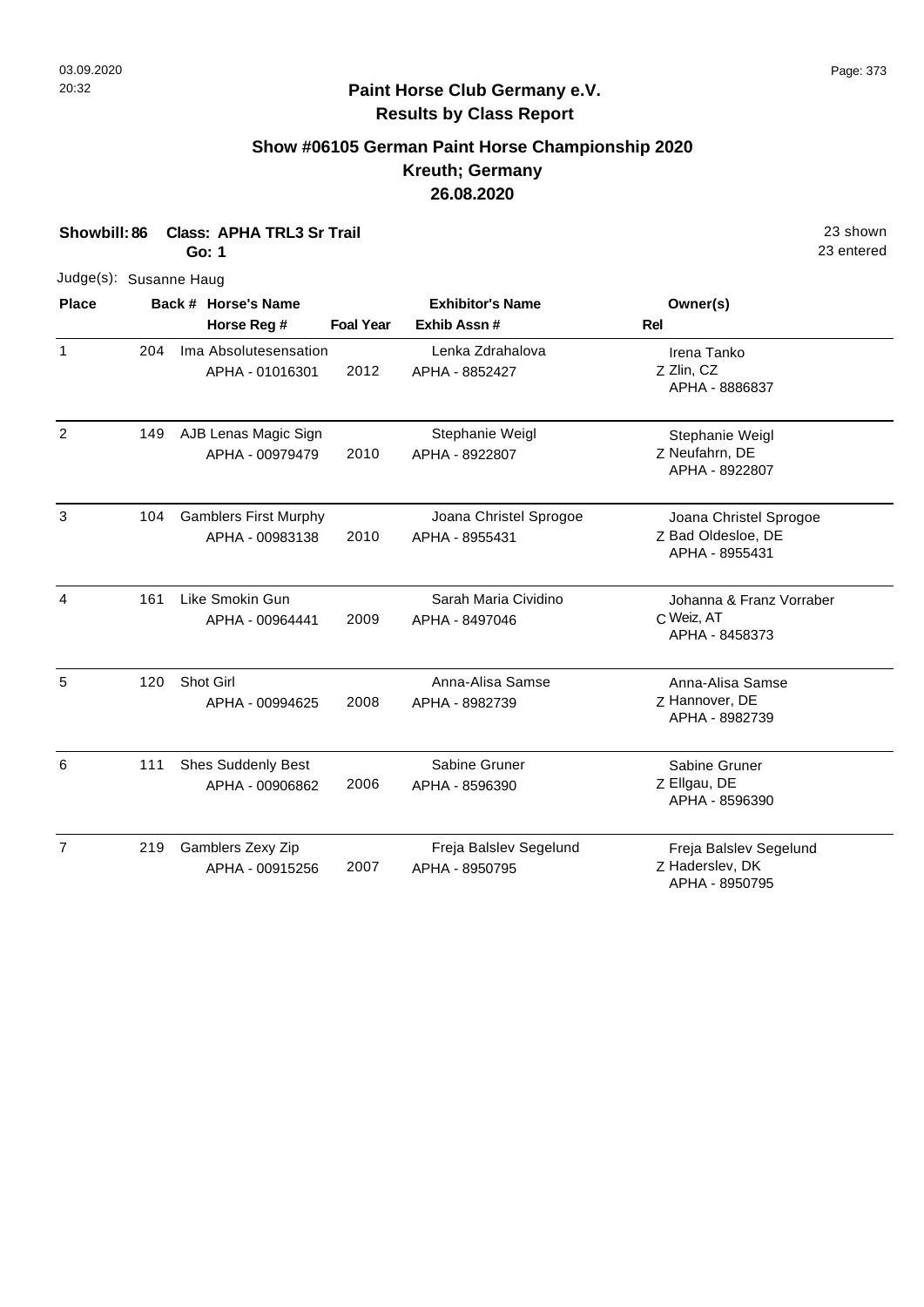### **Paint Horse Club Germany e.V. Results by Class Report**

## **Show #06106 German Paint Horse Championship 2020 Kreuth; Germany 26.08.2020**

**Showbill: 86 Class: APHA TRL3 Sr Trail** 23 shown

**Go: 1**

Judge(s): Sonja Merkle

| <b>Place</b>   |     | Back # Horse's Name                             |                  | <b>Exhibitor's Name</b>                  | Owner(s)                                                       |
|----------------|-----|-------------------------------------------------|------------------|------------------------------------------|----------------------------------------------------------------|
|                |     | Horse Reg #                                     | <b>Foal Year</b> | Exhib Assn#                              | <b>Rel</b>                                                     |
| $\mathbf{1}$   | 204 | Ima Absolutesensation<br>APHA - 01016301        | 2012             | Lenka Zdrahalova<br>APHA - 8852427       | Irena Tanko<br>Z Zlin, CZ<br>APHA - 8886837                    |
| 2              | 149 | AJB Lenas Magic Sign<br>APHA - 00979479         | 2010             | Stephanie Weigl<br>APHA - 8922807        | Stephanie Weigl<br>Z Neufahrn, DE<br>APHA - 8922807            |
| 3              | 120 | Shot Girl<br>APHA - 00994625                    | 2008             | Anna-Alisa Samse<br>APHA - 8982739       | Anna-Alisa Samse<br>Z Hannover, DE<br>APHA - 8982739           |
| 4              | 161 | Like Smokin Gun<br>APHA - 00964441              | 2009             | Sarah Maria Cividino<br>APHA - 8497046   | Johanna & Franz Vorraber<br>C Weiz, AT<br>APHA - 8458373       |
| 5              | 104 | <b>Gamblers First Murphy</b><br>APHA - 00983138 | 2010             | Joana Christel Sprogoe<br>APHA - 8955431 | Joana Christel Sprogoe<br>Z Bad Oldesloe, DE<br>APHA - 8955431 |
| 6              | 219 | Gamblers Zexy Zip<br>APHA - 00915256            | 2007             | Freja Balslev Segelund<br>APHA - 8950795 | Freja Balslev Segelund<br>Z Haderslev, DK<br>APHA - 8950795    |
| $\overline{7}$ | 111 | Shes Suddenly Best<br>APHA - 00906862           | 2006             | Sabine Gruner<br>APHA - 8596390          | Sabine Gruner<br>Z Ellgau, DE<br>APHA - 8596390                |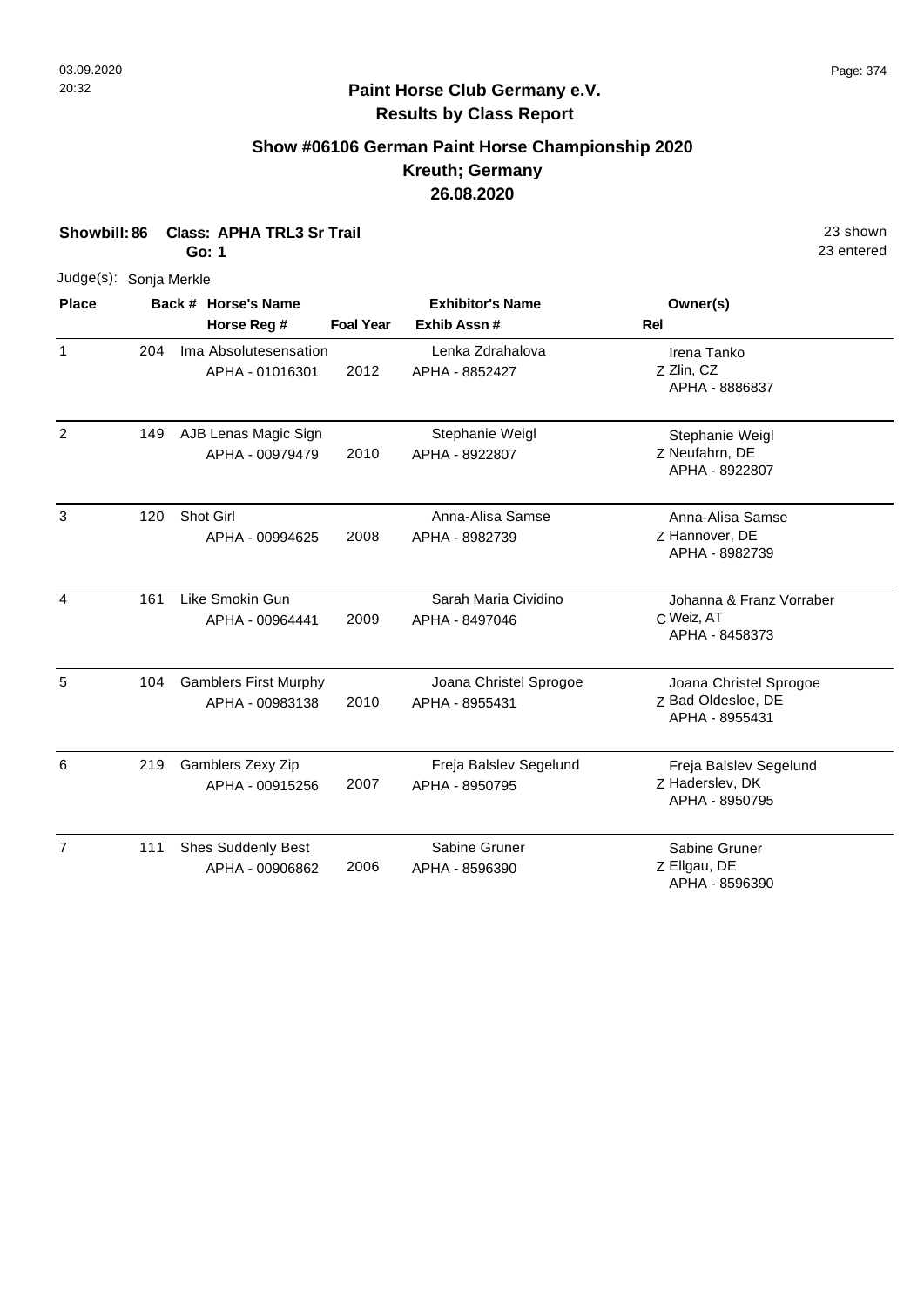### **Paint Horse Club Germany e.V. Results by Class Report**

## **Show #06107 German Paint Horse Championship 2020 Kreuth; Germany 26.08.2020**

**Showbill: 86 Class: APHA TRL3 Sr Trail** 23 shown

**Go: 1**

Judge(s): Nicolas Perrin

| <b>Place</b>   |     | Back # Horse's Name                             |                  | <b>Exhibitor's Name</b>                  | Owner(s)                                                       |
|----------------|-----|-------------------------------------------------|------------------|------------------------------------------|----------------------------------------------------------------|
|                |     | Horse Reg #                                     | <b>Foal Year</b> | Exhib Assn #                             | Rel                                                            |
| $\mathbf{1}$   | 204 | Ima Absolutesensation<br>APHA - 01016301        | 2012             | Lenka Zdrahalova<br>APHA - 8852427       | Irena Tanko<br>Z Zlin, CZ<br>APHA - 8886837                    |
| $\overline{2}$ | 149 | AJB Lenas Magic Sign<br>APHA - 00979479         | 2010             | Stephanie Weigl<br>APHA - 8922807        | Stephanie Weigl<br>Z Neufahrn, DE<br>APHA - 8922807            |
| 3              | 104 | <b>Gamblers First Murphy</b><br>APHA - 00983138 | 2010             | Joana Christel Sprogoe<br>APHA - 8955431 | Joana Christel Sprogoe<br>Z Bad Oldesloe, DE<br>APHA - 8955431 |
| $\overline{4}$ | 161 | Like Smokin Gun<br>APHA - 00964441              | 2009             | Sarah Maria Cividino<br>APHA - 8497046   | Johanna & Franz Vorraber<br>C Weiz, AT<br>APHA - 8458373       |
| 5              | 219 | Gamblers Zexy Zip<br>APHA - 00915256            | 2007             | Freja Balslev Segelund<br>APHA - 8950795 | Freja Balslev Segelund<br>Z Haderslev, DK<br>APHA - 8950795    |
| 6              | 120 | Shot Girl<br>APHA - 00994625                    | 2008             | Anna-Alisa Samse<br>APHA - 8982739       | Anna-Alisa Samse<br>Z Hannover, DE<br>APHA - 8982739           |
| $\overline{7}$ | 111 | <b>Shes Suddenly Best</b><br>APHA - 00906862    | 2006             | Sabine Gruner<br>APHA - 8596390          | Sabine Gruner<br>Z Ellgau, DE<br>APHA - 8596390                |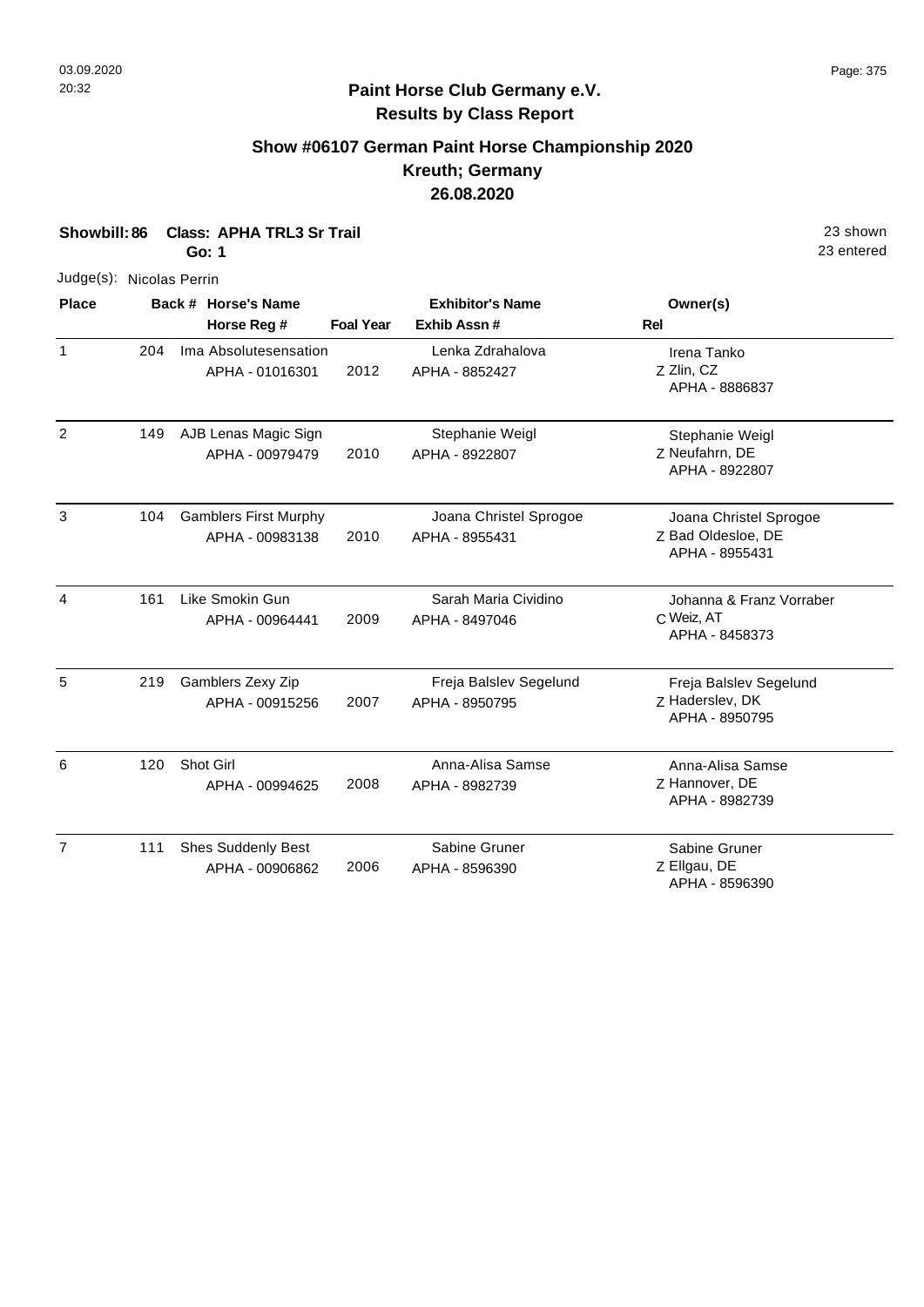# **Paint Horse Club Germany e.V. Results by Class Report**

## **Show #06108 German Paint Horse Championship 2020 Kreuth; Germany 26.08.2020**

**Showbill: 86 Class: APHA TRL3 Sr Trail** 23 shown

**Go: 1**

Judge(s): Pierre Ouellet

| <b>Place</b>   |     | Back # Horse's Name                             |                  | <b>Exhibitor's Name</b>                  | Owner(s)                                                       |
|----------------|-----|-------------------------------------------------|------------------|------------------------------------------|----------------------------------------------------------------|
|                |     | Horse Reg #                                     | <b>Foal Year</b> | Exhib Assn #                             | <b>Rel</b>                                                     |
| $\mathbf{1}$   | 204 | Ima Absolutesensation<br>APHA - 01016301        | 2012             | Lenka Zdrahalova<br>APHA - 8852427       | Irena Tanko<br>Z Zlin, CZ<br>APHA - 8886837                    |
| 2              | 149 | AJB Lenas Magic Sign<br>APHA - 00979479         | 2010             | Stephanie Weigl<br>APHA - 8922807        | Stephanie Weigl<br>Z Neufahrn, DE<br>APHA - 8922807            |
| 3              | 120 | Shot Girl<br>APHA - 00994625                    | 2008             | Anna-Alisa Samse<br>APHA - 8982739       | Anna-Alisa Samse<br>Z Hannover, DE<br>APHA - 8982739           |
| 4              | 161 | Like Smokin Gun<br>APHA - 00964441              | 2009             | Sarah Maria Cividino<br>APHA - 8497046   | Johanna & Franz Vorraber<br>C Weiz, AT<br>APHA - 8458373       |
| 5              | 219 | Gamblers Zexy Zip<br>APHA - 00915256            | 2007             | Freja Balslev Segelund<br>APHA - 8950795 | Freja Balslev Segelund<br>Z Haderslev, DK<br>APHA - 8950795    |
| 6              | 104 | <b>Gamblers First Murphy</b><br>APHA - 00983138 | 2010             | Joana Christel Sprogoe<br>APHA - 8955431 | Joana Christel Sprogoe<br>Z Bad Oldesloe, DE<br>APHA - 8955431 |
| $\overline{7}$ | 135 | <b>Slash Sensations</b><br>APHA - 01022605      | 2012             | Ivan Simeoni<br>APHA - 8604597           | Lorenza Mel<br>Scorze, IT<br>APHA - 8993011                    |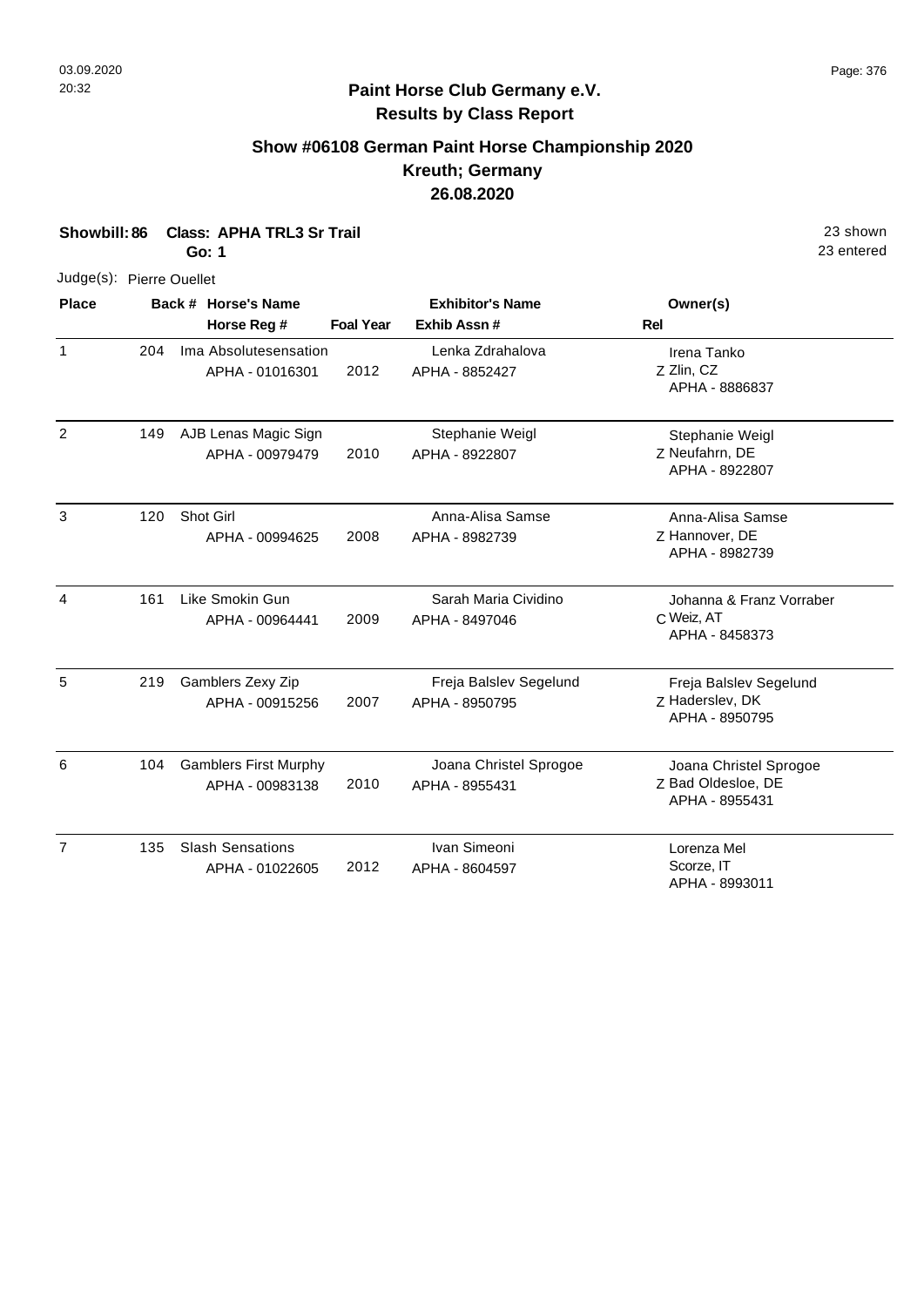## **Show #06105 German Paint Horse Championship 2020 Kreuth; Germany 26.08.2020**

**Showbill: 87 Class: APHA BT3 SPB Sr Trail 4 Shown 2018 12 Shown 4 shown 4 shown 4 shown 4 shown 4 shown 4 shown** 

**Go: 1**

4 entered

Judge(s): Susanne Haug

| <b>Place</b> |     | Back # Horse's Name                           |                  | <b>Exhibitor's Name</b>            | Owner(s)                                            |
|--------------|-----|-----------------------------------------------|------------------|------------------------------------|-----------------------------------------------------|
|              |     | Horse Reg #                                   | <b>Foal Year</b> | Exhib Assn#                        | Rel                                                 |
| 1            | 509 | <b>Unzippin The Assets</b><br>APHA - 00984654 | 2010             | Jasmin Schuster<br>APHA - 8341024  | Jasmin Schuster<br>Schrozberg, DE<br>APHA - 8341024 |
| 2            | 506 | Gatling B Pine Chic<br>APHA - 01045539        | 2014             | Kristin Gerdau<br>APHA - 9172742   | Kristin Gerdau<br>Z Buesum, DE<br>APHA - 9172742    |
| 3            | 516 | Wild Fire Dee<br>APHA - 01002276              | 2011             | Andrea Fidlerova<br>APHA - 0149015 | Jan Drabek<br>E<br>APHA - 8584412                   |
| 4            | 521 | SQ Tinys Special Bell<br>APHA - 00902054      | 2007             | Marie Frey<br>APHA - 8955838       | Marie Frey<br>Oberhaching, DE<br>APHA - 8955838     |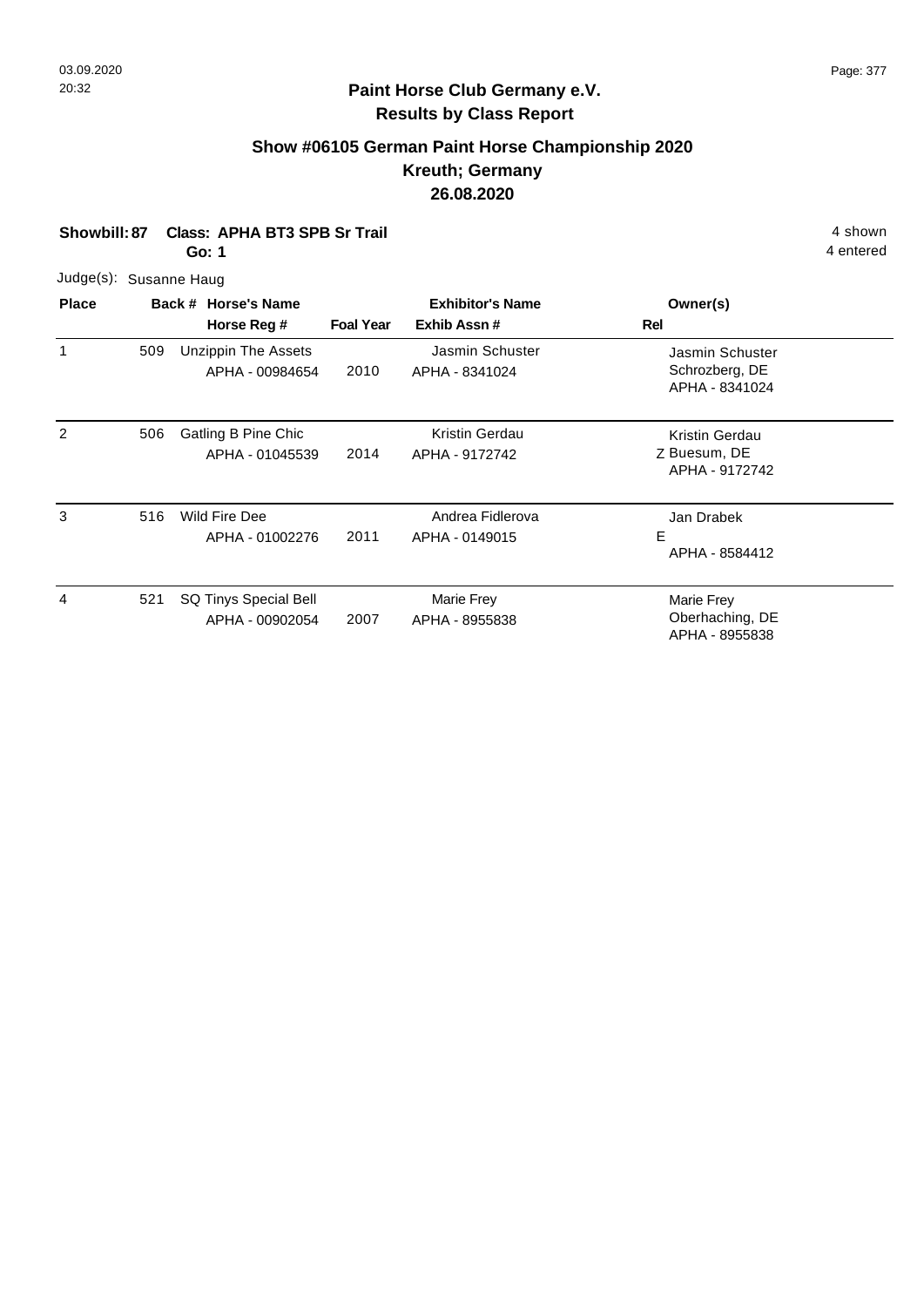## **Paint Horse Club Germany e.V. Results by Class Report**

## **Show #06106 German Paint Horse Championship 2020 Kreuth; Germany 26.08.2020**

**Showbill: 87 Class: APHA BT3 SPB Sr Trail 4 Shown 2018 12 Shown 4 shown 4 shown 4 shown 4 shown 4 shown 4 shown** 

**Go: 1**

Judge(s): Sonja Merkle

| <b>Place</b> |     | Back # Horse's Name                           | <b>Exhibitor's Name</b> |                                    |                  | Owner(s)                                            |  |
|--------------|-----|-----------------------------------------------|-------------------------|------------------------------------|------------------|-----------------------------------------------------|--|
|              |     | Horse Reg #                                   | <b>Foal Year</b>        | Exhib Assn#                        | <b>Birthdate</b> | Rel                                                 |  |
| 1            | 516 | Wild Fire Dee<br>APHA - 01002276              | 2011                    | Andrea Fidlerova<br>APHA - 0149015 |                  | Jan Drabek<br>Е<br>APHA - 8584412                   |  |
| 2            | 509 | <b>Unzippin The Assets</b><br>APHA - 00984654 | 2010                    | Jasmin Schuster<br>APHA - 8341024  |                  | Jasmin Schuster<br>Schrozberg, DE<br>APHA - 8341024 |  |
| 3            | 506 | Gatling B Pine Chic<br>APHA - 01045539        | 2014                    | Kristin Gerdau<br>APHA - 9172742   |                  | Kristin Gerdau<br>Z Buesum, DE<br>APHA - 9172742    |  |
| 4            | 521 | SQ Tinys Special Bell<br>APHA - 00902054      | 2007                    | Marie Frey<br>APHA - 8955838       |                  | Marie Frey<br>Oberhaching, DE<br>APHA - 8955838     |  |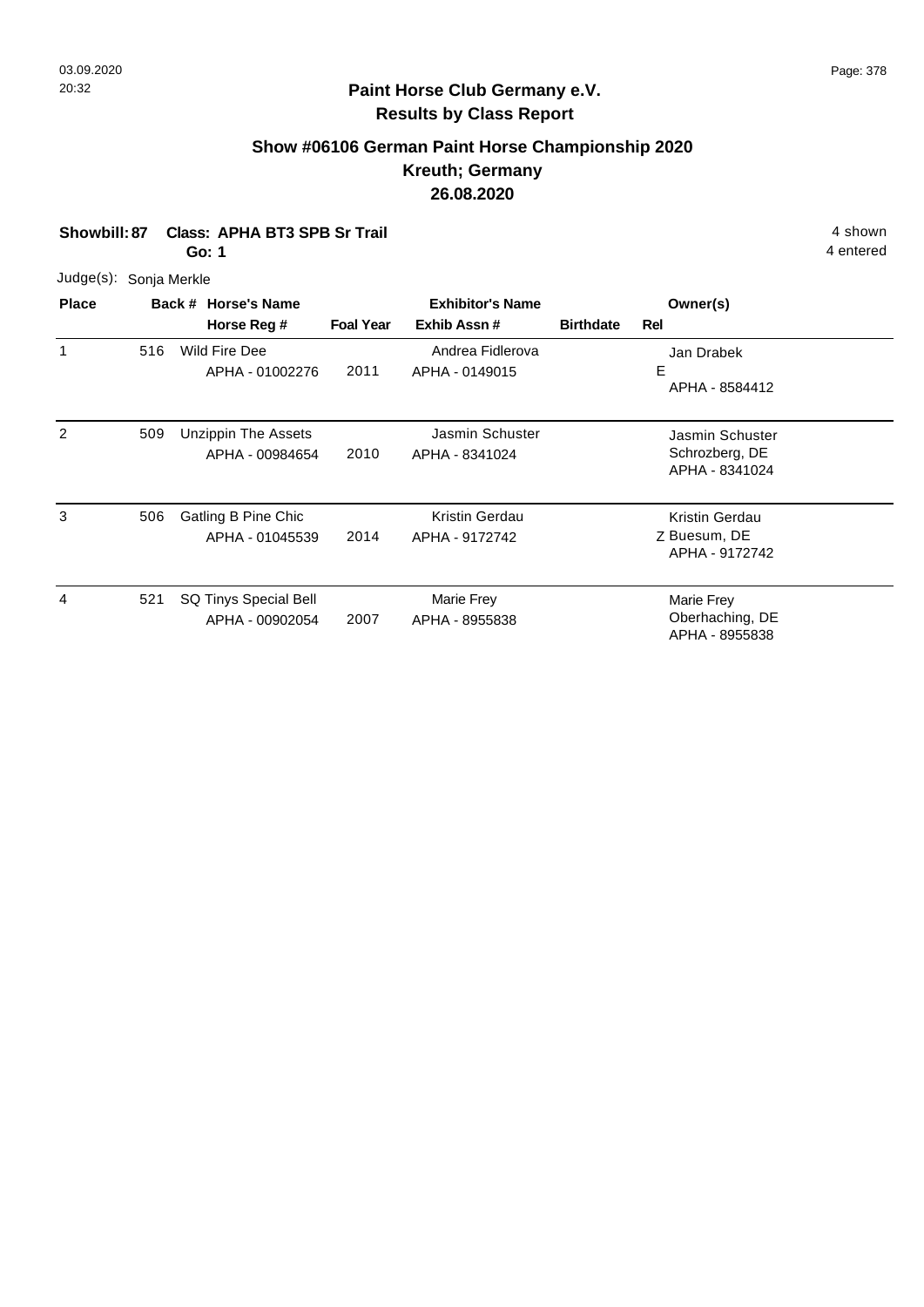## **Show #06107 German Paint Horse Championship 2020 Kreuth; Germany 26.08.2020**

**Showbill: 87 Class: APHA BT3 SPB Sr Trail 4 Shown 2018 12 Shown 4 shown 4 shown 4 shown 4 shown 4 shown 4 shown** 

**Go: 1**

4 entered

Judge(s): Nicolas Perrin

| <b>Place</b> |     | Back # Horse's Name                           |                  | <b>Exhibitor's Name</b>            | Owner(s)                                            |
|--------------|-----|-----------------------------------------------|------------------|------------------------------------|-----------------------------------------------------|
|              |     | Horse Reg #                                   | <b>Foal Year</b> | Exhib Assn#                        | Rel                                                 |
| 1            | 509 | <b>Unzippin The Assets</b><br>APHA - 00984654 | 2010             | Jasmin Schuster<br>APHA - 8341024  | Jasmin Schuster<br>Schrozberg, DE<br>APHA - 8341024 |
| 2            | 516 | Wild Fire Dee<br>APHA - 01002276              | 2011             | Andrea Fidlerova<br>APHA - 0149015 | Jan Drabek<br>E.<br>APHA - 8584412                  |
| 3            | 506 | Gatling B Pine Chic<br>APHA - 01045539        | 2014             | Kristin Gerdau<br>APHA - 9172742   | Kristin Gerdau<br>Z Buesum, DE<br>APHA - 9172742    |
| 4            | 521 | SQ Tinys Special Bell<br>APHA - 00902054      | 2007             | Marie Frey<br>APHA - 8955838       | Marie Frey<br>Oberhaching, DE<br>APHA - 8955838     |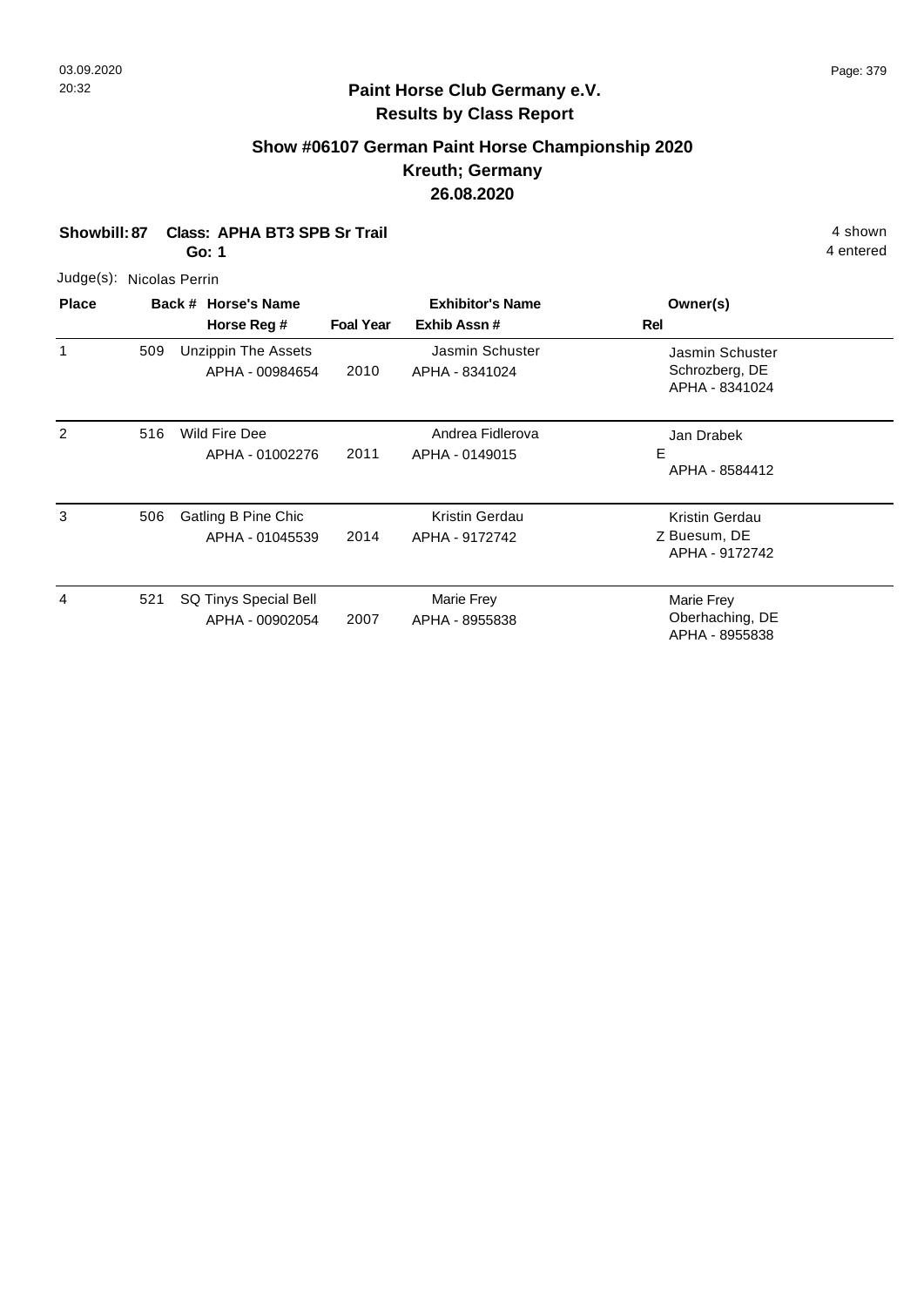## **Show #06108 German Paint Horse Championship 2020 Kreuth; Germany 26.08.2020**

**Showbill: 87 Class: APHA BT3 SPB Sr Trail 4 Shown 2018 12 Shown 4 shown 4 shown 4 shown 4 shown 4 shown 4 shown** 

**Go: 1**

4 entered

Judge(s): Pierre Ouellet

| <b>Place</b>  |     | Back # Horse's Name<br>Horse Reg #       | <b>Foal Year</b> | <b>Exhibitor's Name</b><br>Exhib Assn# | Owner(s)<br>Rel                                     |
|---------------|-----|------------------------------------------|------------------|----------------------------------------|-----------------------------------------------------|
|               | 509 | Unzippin The Assets<br>APHA - 00984654   | 2010             | Jasmin Schuster<br>APHA - 8341024      | Jasmin Schuster<br>Schrozberg, DE<br>APHA - 8341024 |
| $\mathcal{P}$ | 516 | Wild Fire Dee<br>APHA - 01002276         | 2011             | Andrea Fidlerova<br>APHA - 0149015     | Jan Drabek<br>E<br>APHA - 8584412                   |
| 3             | 506 | Gatling B Pine Chic<br>APHA - 01045539   | 2014             | Kristin Gerdau<br>APHA - 9172742       | Kristin Gerdau<br>Z Buesum, DE<br>APHA - 9172742    |
| 4             | 521 | SQ Tinys Special Bell<br>APHA - 00902054 | 2007             | Marie Frey<br>APHA - 8955838           | Marie Frey<br>Oberhaching, DE<br>APHA - 8955838     |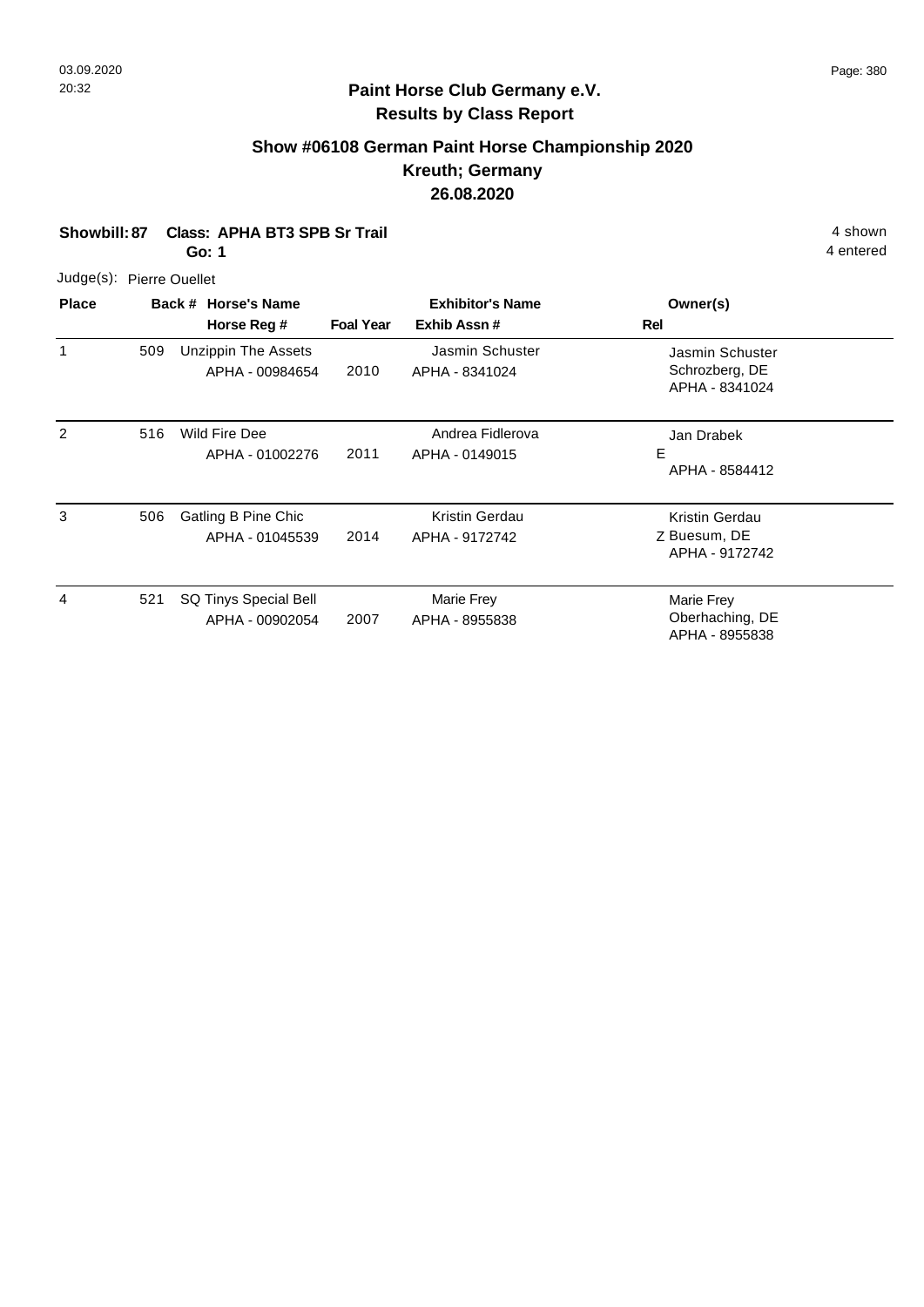# **Show #06105 German Paint Horse Championship 2020 Kreuth; Germany 26.08.2020**

**Showbill: 88 Class: PHCG AP7 Junior Trail All Paint Registries** 17 Shown

**Go: 1**

| Judge(s): Susanne Haug |     |                            |                  |                                                 |                                                                 |
|------------------------|-----|----------------------------|------------------|-------------------------------------------------|-----------------------------------------------------------------|
| <b>Place</b>           |     | Back # Horse's Name        |                  | <b>Exhibitor's Name</b>                         | Owner(s)                                                        |
|                        |     | Horse Reg #                | <b>Foal Year</b> | Exhib Assn #                                    | Rel                                                             |
| 1                      | 177 | Amazing Hot N Rich         | 2015             | Saskia Moeskops<br><b>PHCG - 7365</b>           | <b>Stefan Schrievers</b><br>Nettetal, DE<br><b>PHCG - 5581</b>  |
| 2                      | 133 | Lazy Lopin Asset           | 2017             | Sarah Maria Cividino<br><b>PHCG - 2965</b>      | Johanna Vorraber<br>C<br><b>PHCG - 2608A</b>                    |
| 3                      | 224 | Sudden Zip Of Asset        | 2016             | Sarah Maria Cividino<br><b>PHCG - 2965</b>      | Johanna & Franz Vorraber<br>C Weiz, AT<br><b>PHCG - 2608</b>    |
| $\overline{4}$         | 176 | E Gun                      | 2016             | Sarah Maria Cividino<br><b>PHCG - 2965</b>      | Egon Wolf & Edith Buchberger<br>Weiz, AT<br><b>PHCG - 5808A</b> |
| 5                      | 218 | One N Only Cowgirl         | 2017             | Johanna Grabner<br><b>PHCG - 7097</b>           | Freja Aase Olsen<br>Haderslev, DK<br>PHCG - 8093                |
| 6                      | 144 | Hot N Lopin                | 2016             | Lenka Snablova<br>PHCG - 6196                   | Lenka Snablova<br>Decin, CZ<br>PHCG - 6196                      |
| 7                      | 147 | <b>Guaranteed To Luvme</b> | 2016             | Angelika Gallitzendoerfer<br><b>PHCG - 1256</b> | Angelika Gallitzendoerfer<br>Memmingen, DE<br>PHCG - 1256       |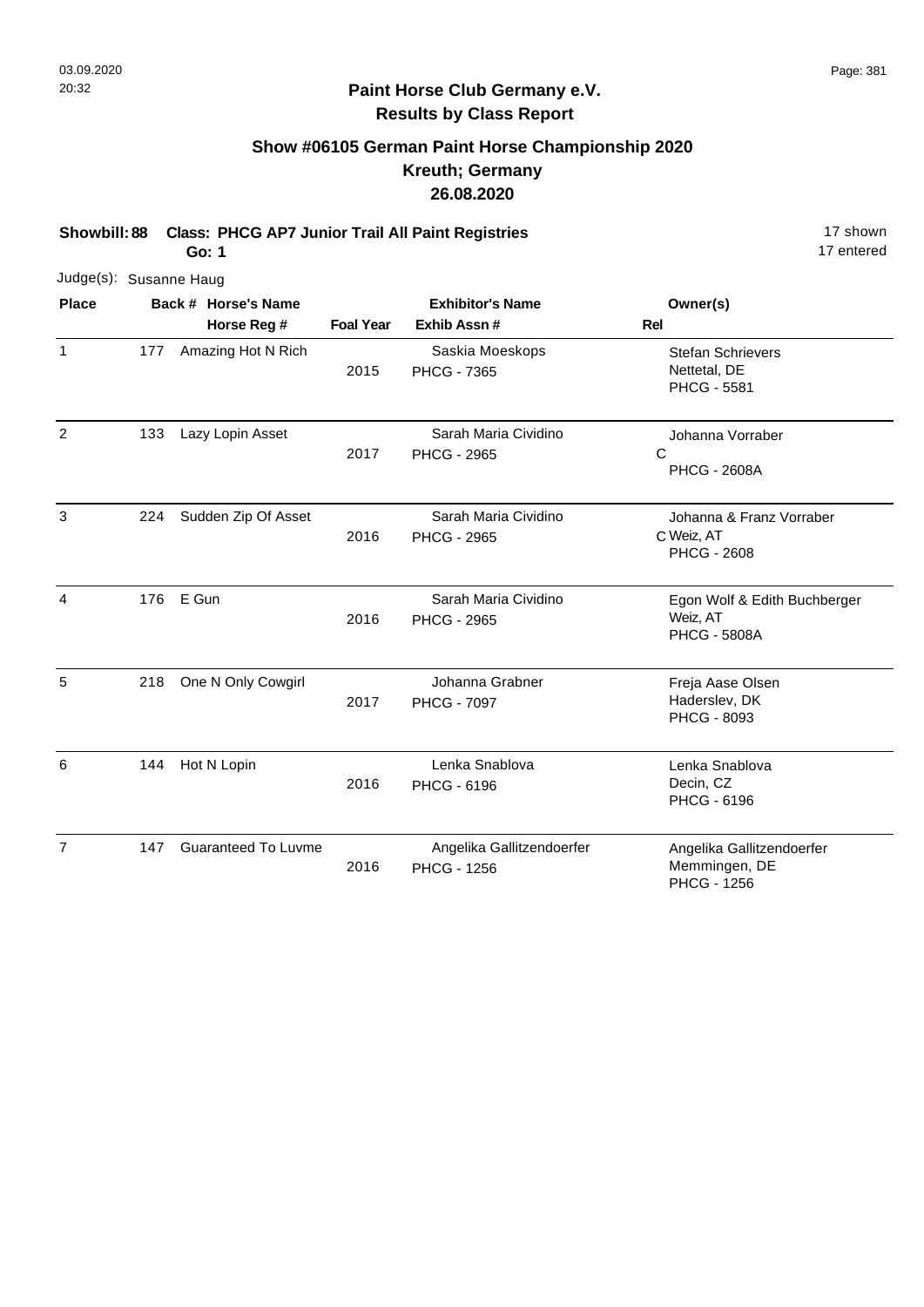### **Paint Horse Club Germany e.V. Results by Class Report**

## **Show #06106 German Paint Horse Championship 2020 Kreuth; Germany 26.08.2020**

**Showbill: 88 Class: PHCG AP7 Junior Trail All Paint Registries** 17 Shown

**Go: 1**

|                | Judge(s): Sonja Merkle |                                    |                  |                                                 |                                                                  |  |  |  |  |
|----------------|------------------------|------------------------------------|------------------|-------------------------------------------------|------------------------------------------------------------------|--|--|--|--|
| <b>Place</b>   |                        | Back # Horse's Name<br>Horse Reg # | <b>Foal Year</b> | <b>Exhibitor's Name</b><br>Exhib Assn #         | Owner(s)<br>Rel                                                  |  |  |  |  |
| 1              | 177                    | Amazing Hot N Rich                 | 2015             | Saskia Moeskops<br><b>PHCG - 7365</b>           | <b>Stefan Schrievers</b><br>Nettetal, DE<br><b>PHCG - 5581</b>   |  |  |  |  |
| 2              | 224                    | Sudden Zip Of Asset                | 2016             | Sarah Maria Cividino<br><b>PHCG - 2965</b>      | Johanna & Franz Vorraber<br>C Weiz, AT<br><b>PHCG - 2608</b>     |  |  |  |  |
| 3              | 133                    | Lazy Lopin Asset                   | 2017             | Sarah Maria Cividino<br><b>PHCG - 2965</b>      | Johanna Vorraber<br>C<br><b>PHCG - 2608A</b>                     |  |  |  |  |
| $\overline{4}$ | 144                    | Hot N Lopin                        | 2016             | Lenka Snablova<br>PHCG - 6196                   | Lenka Snablova<br>Decin, CZ<br>PHCG - 6196                       |  |  |  |  |
| 5              | 176                    | E Gun                              | 2016             | Sarah Maria Cividino<br><b>PHCG - 2965</b>      | Egon Wolf & Edith Buchberger<br>Weiz, AT<br><b>PHCG - 5808A</b>  |  |  |  |  |
| 6              | 218                    | One N Only Cowgirl                 | 2017             | Johanna Grabner<br><b>PHCG - 7097</b>           | Freja Aase Olsen<br>Haderslev, DK<br>PHCG - 8093                 |  |  |  |  |
| $\overline{7}$ | 147                    | <b>Guaranteed To Luvme</b>         | 2016             | Angelika Gallitzendoerfer<br><b>PHCG - 1256</b> | Angelika Gallitzendoerfer<br>Memmingen, DE<br><b>PHCG - 1256</b> |  |  |  |  |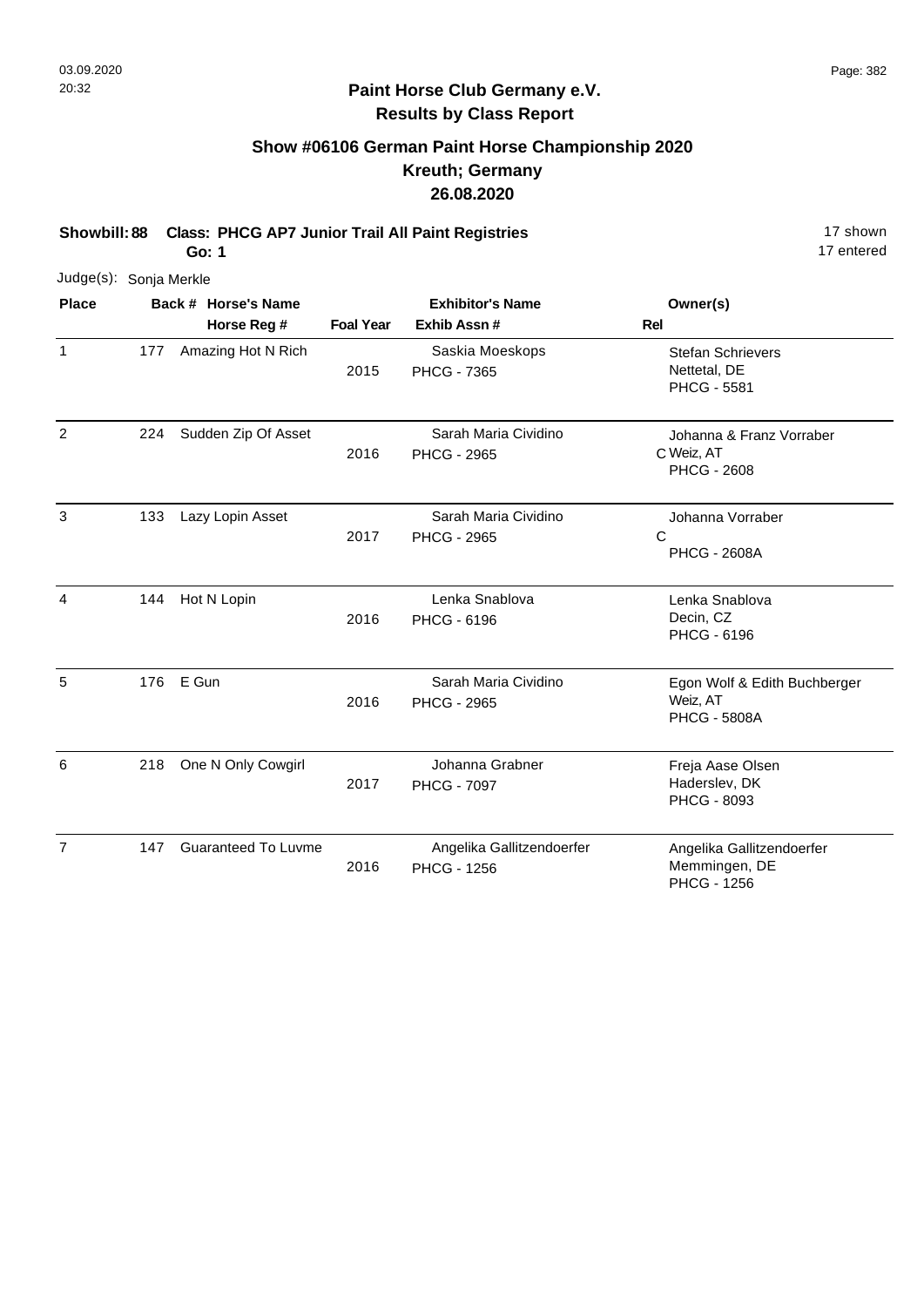# **Show #06107 German Paint Horse Championship 2020 Kreuth; Germany 26.08.2020**

**Showbill: 88 Class: PHCG AP7 Junior Trail All Paint Registries** 17 Shown

**Go: 1**

|              | Judge(s): Nicolas Perrin |                                    |                  |                                            |                                                                 |  |  |  |  |
|--------------|--------------------------|------------------------------------|------------------|--------------------------------------------|-----------------------------------------------------------------|--|--|--|--|
| <b>Place</b> |                          | Back # Horse's Name<br>Horse Reg # | <b>Foal Year</b> | <b>Exhibitor's Name</b><br>Exhib Assn#     | Owner(s)<br>Rel                                                 |  |  |  |  |
| $\mathbf{1}$ | 133                      | Lazy Lopin Asset                   | 2017             | Sarah Maria Cividino<br><b>PHCG - 2965</b> | Johanna Vorraber<br>$\mathsf{C}$<br><b>PHCG - 2608A</b>         |  |  |  |  |
| 2            | 177                      | Amazing Hot N Rich                 | 2015             | Saskia Moeskops<br><b>PHCG - 7365</b>      | <b>Stefan Schrievers</b><br>Nettetal, DE<br><b>PHCG - 5581</b>  |  |  |  |  |
| 3            | 176                      | E Gun                              | 2016             | Sarah Maria Cividino<br><b>PHCG - 2965</b> | Egon Wolf & Edith Buchberger<br>Weiz, AT<br><b>PHCG - 5808A</b> |  |  |  |  |
| 4            | 144                      | Hot N Lopin                        | 2016             | Lenka Snablova<br>PHCG - 6196              | Lenka Snablova<br>Decin, CZ<br>PHCG - 6196                      |  |  |  |  |
| 5            | 224                      | Sudden Zip Of Asset                | 2016             | Sarah Maria Cividino<br><b>PHCG - 2965</b> | Johanna & Franz Vorraber<br>C Weiz, AT<br><b>PHCG - 2608</b>    |  |  |  |  |
| 6            | 218                      | One N Only Cowgirl                 | 2017             | Johanna Grabner<br><b>PHCG - 7097</b>      | Freja Aase Olsen<br>Haderslev, DK<br>PHCG - 8093                |  |  |  |  |
| 7            | 517                      | Zippos Fly Revolution              | 2016             | Veronika Vopickova                         | Veronika Vopickova<br>Merklin, CZ                               |  |  |  |  |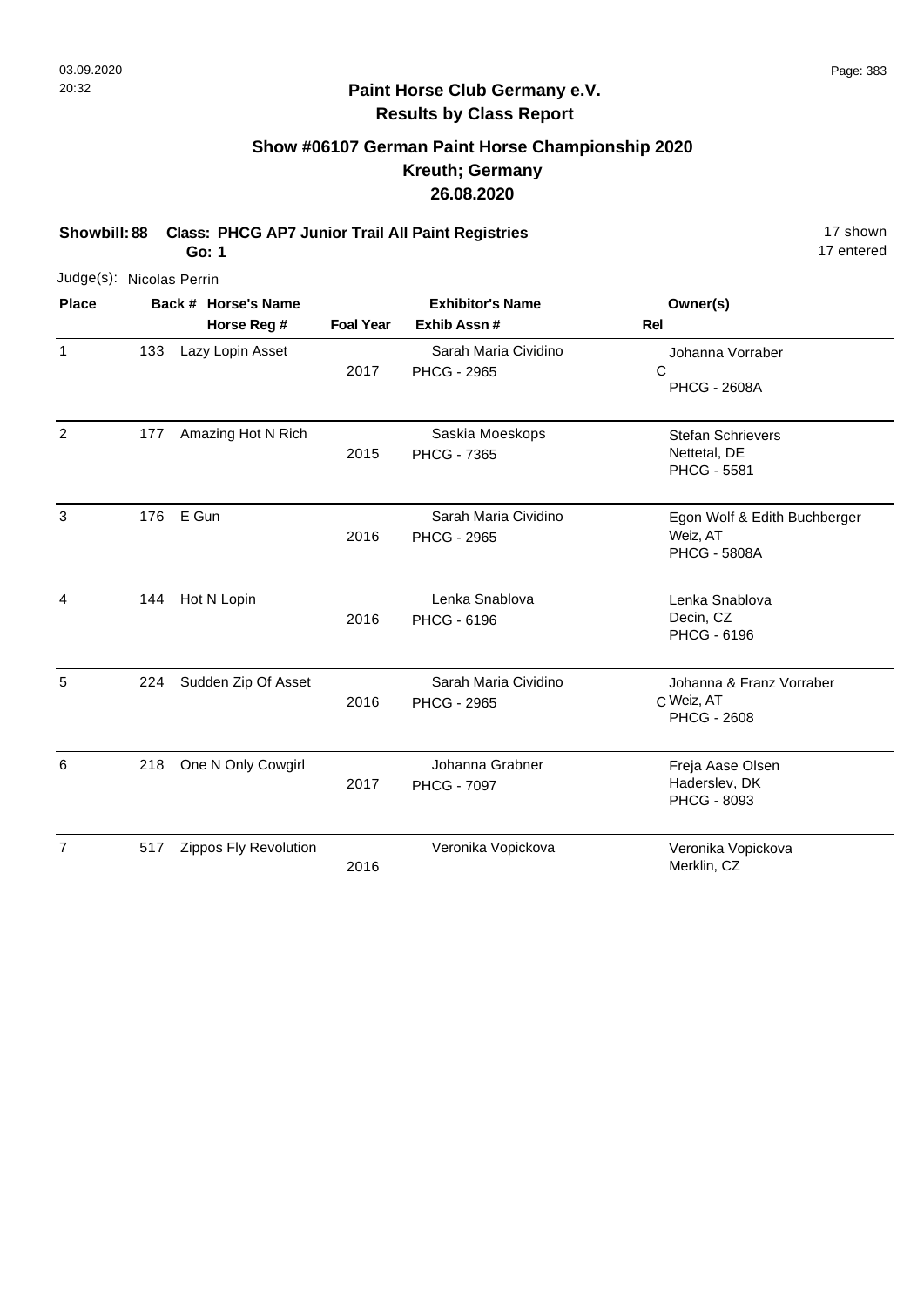$\overline{1}$ 

4

17 entered

### **Paint Horse Club Germany e.V. Results by Class Report**

## **Show #06108 German Paint Horse Championship 2020 Kreuth; Germany 26.08.2020**

**Showbill: 88 Class: PHCG AP7 Junior Trail All Paint Registries** 17 Shown

**Go: 1**

|                | Judge(s): Pierre Ouellet |                       |                  |                                            |                                                                 |  |  |  |  |
|----------------|--------------------------|-----------------------|------------------|--------------------------------------------|-----------------------------------------------------------------|--|--|--|--|
| <b>Place</b>   |                          | Back # Horse's Name   |                  | <b>Exhibitor's Name</b>                    | Owner(s)                                                        |  |  |  |  |
|                |                          | Horse Reg #           | <b>Foal Year</b> | Exhib Assn #                               | <b>Rel</b>                                                      |  |  |  |  |
| 1              | 224                      | Sudden Zip Of Asset   | 2016             | Sarah Maria Cividino<br><b>PHCG - 2965</b> | Johanna & Franz Vorraber<br>C Weiz, AT<br><b>PHCG - 2608</b>    |  |  |  |  |
| $\overline{2}$ | 177                      | Amazing Hot N Rich    | 2015             | Saskia Moeskops<br><b>PHCG - 7365</b>      | <b>Stefan Schrievers</b><br>Nettetal, DE<br><b>PHCG - 5581</b>  |  |  |  |  |
| 3              | 176                      | E Gun                 | 2016             | Sarah Maria Cividino<br><b>PHCG - 2965</b> | Egon Wolf & Edith Buchberger<br>Weiz, AT<br><b>PHCG - 5808A</b> |  |  |  |  |
| 4              | 133                      | Lazy Lopin Asset      | 2017             | Sarah Maria Cividino<br><b>PHCG - 2965</b> | Johanna Vorraber<br>$\mathsf{C}$<br><b>PHCG - 2608A</b>         |  |  |  |  |
| 5              | 144                      | Hot N Lopin           | 2016             | Lenka Snablova<br><b>PHCG - 6196</b>       | Lenka Snablova<br>Decin, CZ<br>PHCG - 6196                      |  |  |  |  |
| 6              | 517                      | Zippos Fly Revolution | 2016             | Veronika Vopickova                         | Veronika Vopickova<br>Merklin, CZ                               |  |  |  |  |
| 7              | 523                      | LE Smart Stylish Lena | 2015             | Sarah Bode<br>PHCG - 6770                  | <b>Yvonne Doerfler</b>                                          |  |  |  |  |

PHCG - 7318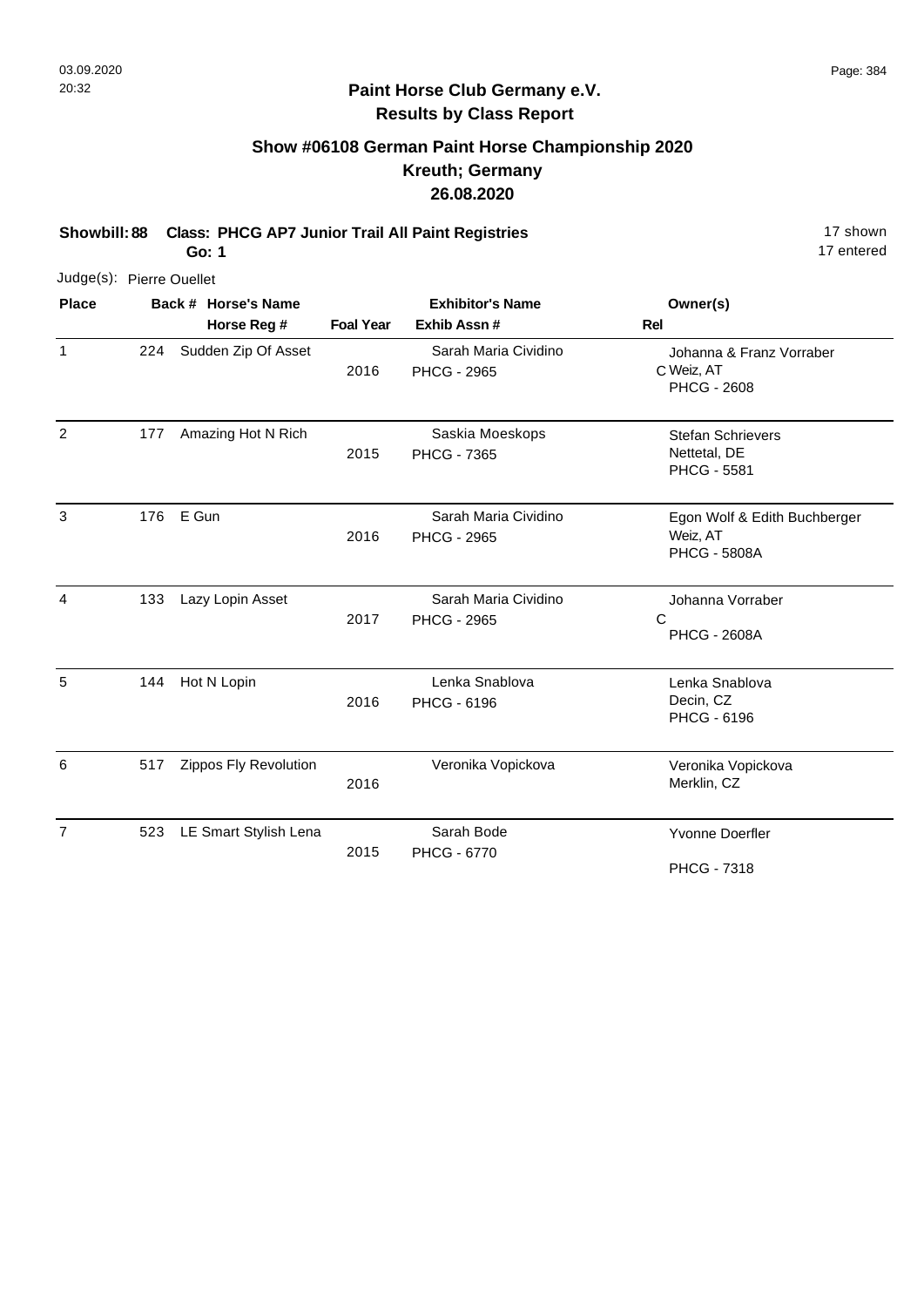# **Show #06105 German Paint Horse Championship 2020 Kreuth; Germany 26.08.2020**

| Showbill: 89           |     | <b>Class: APHA TRL2 Jr Trail</b><br>Go: 1     |                  |                                             | 11 shown<br>11 entered                                       |  |
|------------------------|-----|-----------------------------------------------|------------------|---------------------------------------------|--------------------------------------------------------------|--|
| Judge(s): Susanne Haug |     |                                               |                  |                                             |                                                              |  |
| <b>Place</b>           |     | Back # Horse's Name<br>Horse Reg #            | <b>Foal Year</b> | <b>Exhibitor's Name</b><br>Exhib Assn #     | Owner(s)<br><b>Rel</b>                                       |  |
| $\mathbf{1}$           | 177 | Amazing Hot N Rich<br>APHA - 01051624         | 2015             | Saskia Moeskops<br>APHA - 8620313           | <b>Stefan Schrievers</b><br>Nettetal, DE<br>APHA - 8863740   |  |
| 2                      | 133 | Lazy Lopin Asset<br>APHA - 01072474           | 2017             | Sarah Maria Cividino<br>APHA - 8497046      | Johanna Vorraber<br>C<br>APHA - 8318823                      |  |
| 3                      | 224 | Sudden Zip Of Asset<br>APHA - 01062670        | 2016             | Sarah Maria Cividino<br>APHA - 8497046      | Johanna & Franz Vorraber<br>C Weiz, AT<br>APHA - 8458373     |  |
| $\overline{4}$         | 176 | E Gun<br>APHA - 01062658                      | 2016             | Sarah Maria Cividino<br>APHA - 8497046      | Egon Wolf & Edith Buchberger<br>Weiz, AT<br>APHA - 8925967   |  |
| 5                      | 218 | One N Only Cowgirl<br>APHA - 01075079         | 2017             | Johanna Grabner<br>APHA - 8570983           | Freja Aase Olsen<br>Haderslev, DK<br>APHA - 8823774          |  |
| 6                      | 144 | Hot N Lopin<br>APHA - 01061149                | 2016             | Lenka Snablova<br>APHA - 8622599            | Lenka Snablova<br>Decin, CZ<br>APHA - 8622599                |  |
| $\overline{7}$         | 147 | <b>Guaranteed To Luvme</b><br>APHA - 01070818 | 2016             | Angelika Gallitzendoerfer<br>APHA - 8203113 | Angelika Gallitzendoerfer<br>Memmingen, DE<br>APHA - 8203113 |  |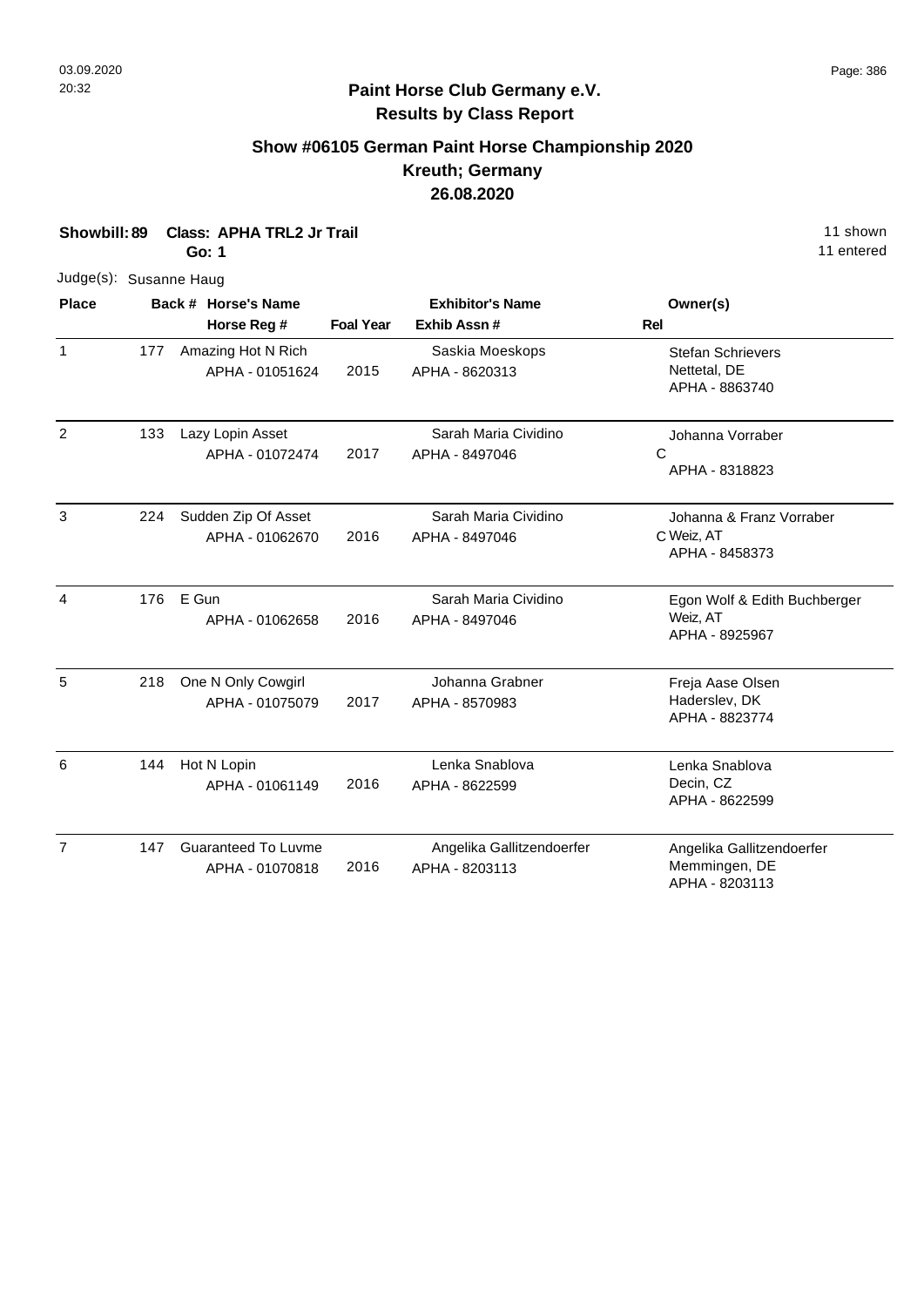# **Show #06106 German Paint Horse Championship 2020 Kreuth; Germany 26.08.2020**

| Showbill: 89           |     | Go: 1 | <b>Class: APHA TRL2 Jr Trail</b>              |                  |                                             | 11 shown<br>11 entered                                       |
|------------------------|-----|-------|-----------------------------------------------|------------------|---------------------------------------------|--------------------------------------------------------------|
| Judge(s): Sonja Merkle |     |       |                                               |                  |                                             |                                                              |
| <b>Place</b>           |     |       | Back # Horse's Name<br>Horse Reg #            | <b>Foal Year</b> | <b>Exhibitor's Name</b><br>Exhib Assn #     | Owner(s)<br>Rel                                              |
| $\mathbf{1}$           | 177 |       | Amazing Hot N Rich<br>APHA - 01051624         | 2015             | Saskia Moeskops<br>APHA - 8620313           | <b>Stefan Schrievers</b><br>Nettetal, DE<br>APHA - 8863740   |
| $\overline{2}$         | 224 |       | Sudden Zip Of Asset<br>APHA - 01062670        | 2016             | Sarah Maria Cividino<br>APHA - 8497046      | Johanna & Franz Vorraber<br>C Weiz, AT<br>APHA - 8458373     |
| 3                      | 133 |       | Lazy Lopin Asset<br>APHA - 01072474           | 2017             | Sarah Maria Cividino<br>APHA - 8497046      | Johanna Vorraber<br>C<br>APHA - 8318823                      |
| 4                      | 144 |       | Hot N Lopin<br>APHA - 01061149                | 2016             | Lenka Snablova<br>APHA - 8622599            | Lenka Snablova<br>Decin, CZ<br>APHA - 8622599                |
| 5                      | 176 | E Gun | APHA - 01062658                               | 2016             | Sarah Maria Cividino<br>APHA - 8497046      | Egon Wolf & Edith Buchberger<br>Weiz, AT<br>APHA - 8925967   |
| 6                      | 218 |       | One N Only Cowgirl<br>APHA - 01075079         | 2017             | Johanna Grabner<br>APHA - 8570983           | Freja Aase Olsen<br>Haderslev, DK<br>APHA - 8823774          |
| $\overline{7}$         | 147 |       | <b>Guaranteed To Luvme</b><br>APHA - 01070818 | 2016             | Angelika Gallitzendoerfer<br>APHA - 8203113 | Angelika Gallitzendoerfer<br>Memmingen, DE<br>APHA - 8203113 |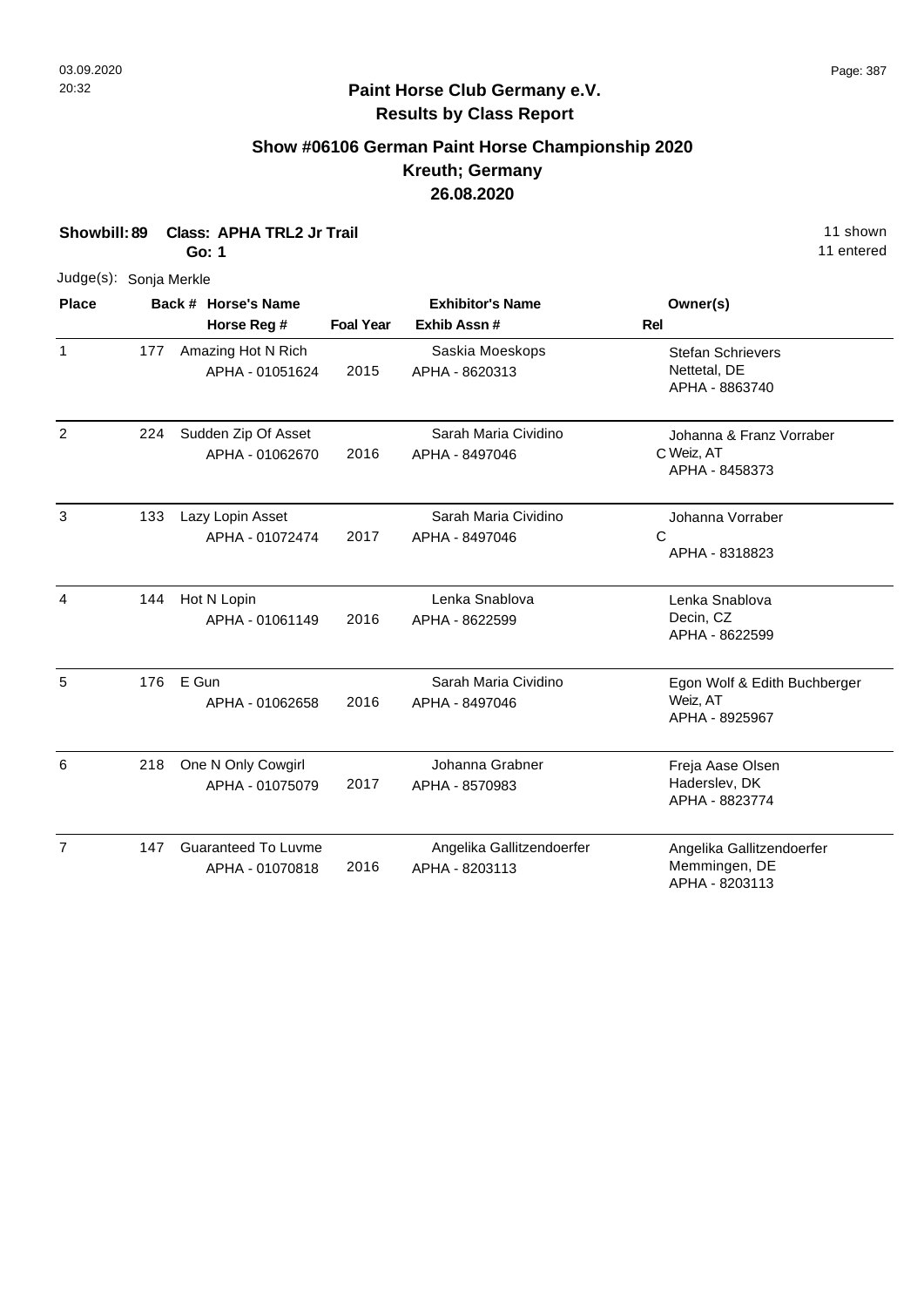### **Show #06107 German Paint Horse Championship 2020 Kreuth; Germany 26.08.2020**

**Showbill: 89 Class: APHA TRL2 Jr Trail** 11 shown **Go: 1** Judge(s): Nicolas Perrin **Back # Horse's Name Place Owner(s) Horse Reg # Exhib Assn # Foal Year Rel Exhibitor's Name** 1 2017 133 Lazy Lopin Asset APHA - 01072474 Sarah Maria Cividino APHA - 8497046 2 177 Amazing Hot N Rich Saskia Moeskops Stefan Schrievers Saskia Moeskops 177

Nettetal, DE APHA - 8863740 2015 APHA - 01051624 APHA - 8620313 3 176 E Gun Sarah Maria Cividino Egon Wolf & Edith Buchberger Weiz, AT APHA - 8925967 2016 E Gun 176 APHA - 01062658 Sarah Maria Cividino APHA - 8497046 4 144 Hot N Lopin **144 Example 2018** Lenka Snablova **Container Lenka Snablova** Lenka Snablova Decin, CZ APHA - 8622599 2016 Hot N Lopin APHA - 01061149 Lenka Snablova APHA - 8622599 144 5 C Weiz, AT Johanna & Franz Vorraber APHA - 8458373 2016 Sudden Zip Of Asset APHA - 01062670 Sarah Maria Cividino APHA - 8497046 224 6 Freja Aase Olsen (218 One N Only Cowgirl The State Action Additional Grabner Treja Aase Olsen Haderslev, DK APHA - 8823774 2017 APHA - 01075079 Johanna Grabner APHA - 8570983 218 7 147 Guaranteed To Luvme **Angelika Gallitzendoerfer** Angelika Gallitzendoerfer Memmingen, DE APHA - 8203113 2016 Guaranteed To Luvme APHA - 01070818 Angelika Gallitzendoerfer APHA - 8203113 147

11 entered

C

Johanna Vorraber

APHA - 8318823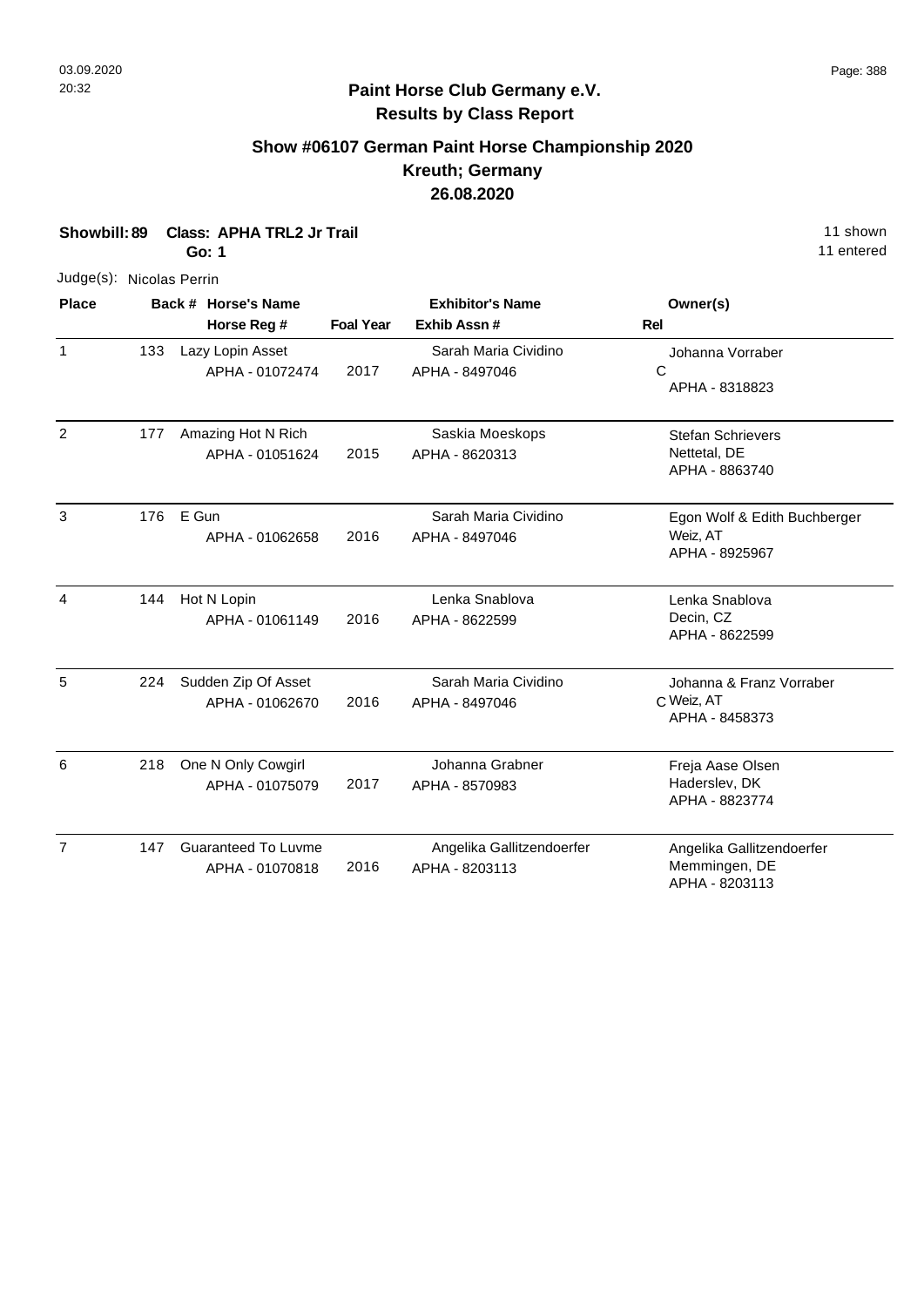# **Show #06108 German Paint Horse Championship 2020 Kreuth; Germany 26.08.2020**

| Showbill: 89<br><b>Class: APHA TRL2 Jr Trail</b><br><b>Go: 1</b> |     |                                               |                  | 11 shown<br>11 entered                      |                                                            |
|------------------------------------------------------------------|-----|-----------------------------------------------|------------------|---------------------------------------------|------------------------------------------------------------|
| Judge(s): Pierre Ouellet                                         |     |                                               |                  |                                             |                                                            |
| <b>Place</b>                                                     |     | Back # Horse's Name<br>Horse Reg #            | <b>Foal Year</b> | <b>Exhibitor's Name</b><br>Exhib Assn#      | Owner(s)<br><b>Rel</b>                                     |
| $\mathbf{1}$                                                     | 224 | Sudden Zip Of Asset<br>APHA - 01062670        | 2016             | Sarah Maria Cividino<br>APHA - 8497046      | Johanna & Franz Vorraber<br>C Weiz, AT<br>APHA - 8458373   |
| $\overline{2}$                                                   | 177 | Amazing Hot N Rich<br>APHA - 01051624         | 2015             | Saskia Moeskops<br>APHA - 8620313           | <b>Stefan Schrievers</b><br>Nettetal, DE<br>APHA - 8863740 |
| 3                                                                | 176 | E Gun<br>APHA - 01062658                      | 2016             | Sarah Maria Cividino<br>APHA - 8497046      | Egon Wolf & Edith Buchberger<br>Weiz, AT<br>APHA - 8925967 |
| 4                                                                | 133 | Lazy Lopin Asset<br>APHA - 01072474           | 2017             | Sarah Maria Cividino<br>APHA - 8497046      | Johanna Vorraber<br>C<br>APHA - 8318823                    |
| 5                                                                | 144 | Hot N Lopin<br>APHA - 01061149                | 2016             | Lenka Snablova<br>APHA - 8622599            | Lenka Snablova<br>Decin, CZ<br>APHA - 8622599              |
| 6                                                                | 218 | One N Only Cowgirl<br>APHA - 01075079         | 2017             | Johanna Grabner<br>APHA - 8570983           | Freja Aase Olsen<br>Haderslev, DK<br>APHA - 8823774        |
| $\overline{7}$                                                   | 147 | <b>Guaranteed To Luvme</b><br>APHA - 01070818 | 2016             | Angelika Gallitzendoerfer<br>APHA - 8203113 | Angelika Gallitzendoerfer<br>Memmingen, DE                 |

APHA - 8203113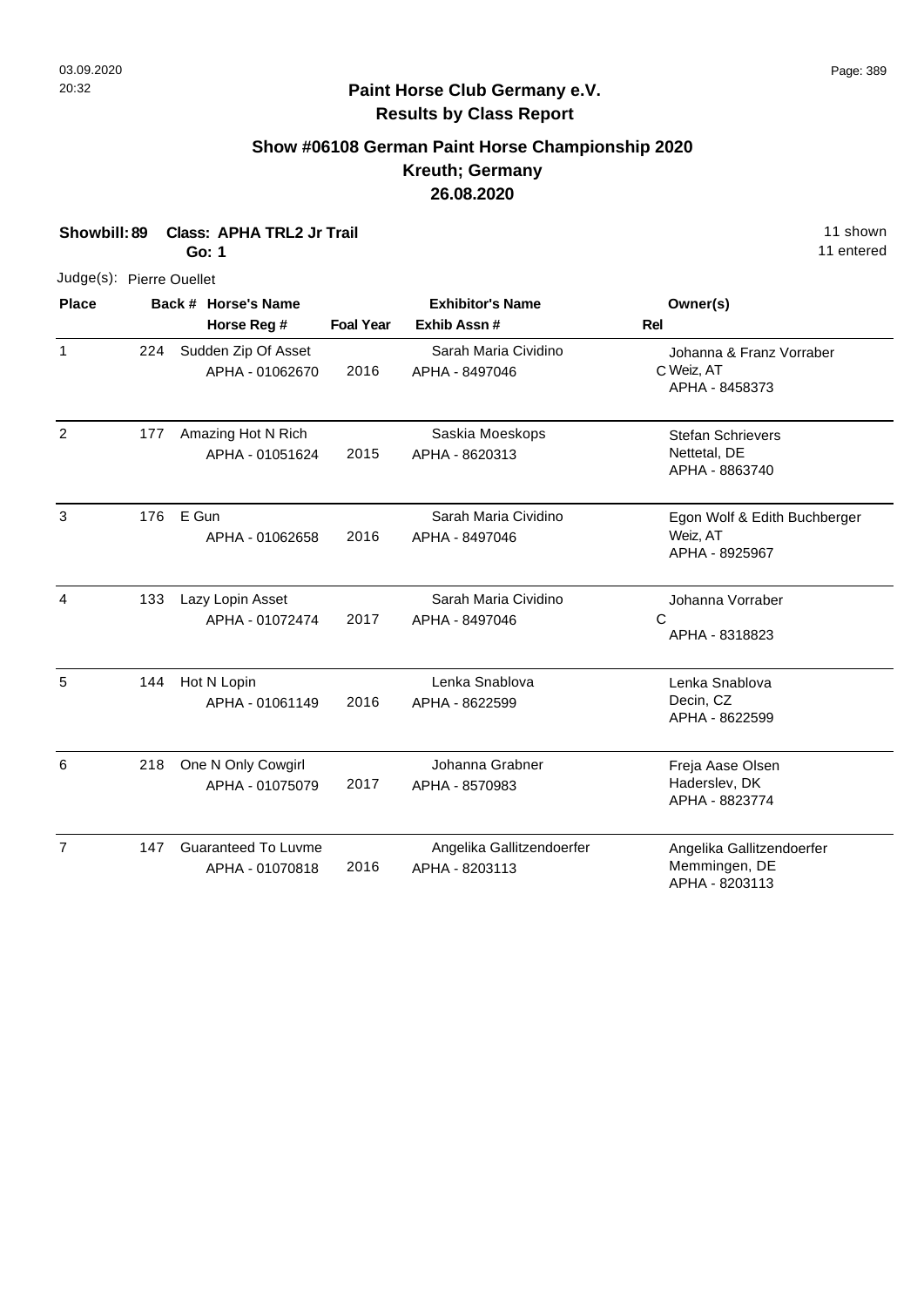# **Show #06105 German Paint Horse Championship 2020 Kreuth; Germany 26.08.2020**

| Class: APHA BT2 SPB Jr Trail<br>Showbill: 90<br>Go: 1 |     |                                          |                  | 6 shown<br>6 entered                   |                                                          |  |
|-------------------------------------------------------|-----|------------------------------------------|------------------|----------------------------------------|----------------------------------------------------------|--|
| Judge(s): Susanne Haug                                |     |                                          |                  |                                        |                                                          |  |
| <b>Place</b>                                          |     | Back # Horse's Name<br>Horse Reg #       | <b>Foal Year</b> | <b>Exhibitor's Name</b><br>Exhib Assn# | Owner(s)<br><b>Rel</b>                                   |  |
| 1                                                     | 510 | CPH Ostin Always Ice<br>APHA - 01058582  | 2015             | Anja Finkenwirth<br>APHA - 9148533     | Anja Finkenwirth<br>Z Kahl Am Main, DE<br>APHA - 9148533 |  |
| $\mathcal{P}$                                         | 517 | Zippos Fly Revolution<br>APHA - 01062499 | 2016             | Veronika Vopickova<br>APHA - 8980724   | Veronika Vopickova<br>Merklin, CZ<br>APHA - 8980724      |  |
| 3                                                     | 523 | LE Smart Stylish Lena<br>APHA - 01048366 | 2015             | Sarah Bode<br>APHA - 8962694           | Yvonne Doerfler<br>APHA - 9148072                        |  |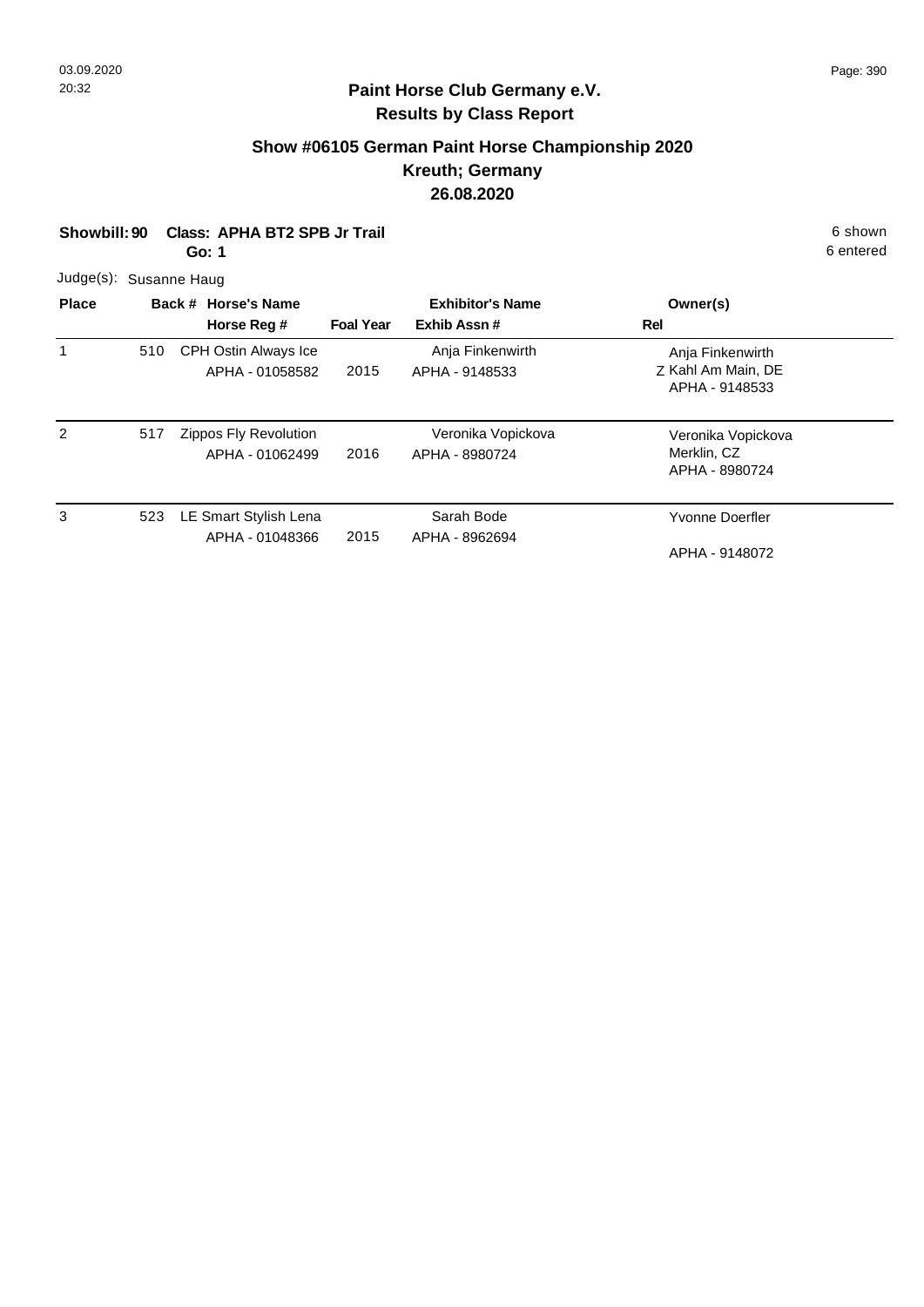# **Show #06106 German Paint Horse Championship 2020 Kreuth; Germany 26.08.2020**

| Showbill: 90  |              | <b>Class: APHA BT2 SPB Jr Trail</b><br>Go: 1 |                  |                                        |                                                          | 6 shown<br>6 entered |
|---------------|--------------|----------------------------------------------|------------------|----------------------------------------|----------------------------------------------------------|----------------------|
| Judge(s):     | Sonja Merkle |                                              |                  |                                        |                                                          |                      |
| <b>Place</b>  |              | Back # Horse's Name<br>Horse Reg #           | <b>Foal Year</b> | <b>Exhibitor's Name</b><br>Exhib Assn# | Owner(s)<br>Rel                                          |                      |
|               | 517          | Zippos Fly Revolution<br>APHA - 01062499     | 2016             | Veronika Vopickova<br>APHA - 8980724   | Veronika Vopickova<br>Merklin, CZ<br>APHA - 8980724      |                      |
| $\mathcal{P}$ | 510          | CPH Ostin Always Ice<br>APHA - 01058582      | 2015             | Anja Finkenwirth<br>APHA - 9148533     | Anja Finkenwirth<br>Z Kahl Am Main, DE<br>APHA - 9148533 |                      |
| 3             | 523          | LE Smart Stylish Lena<br>APHA - 01048366     | 2015             | Sarah Bode<br>APHA - 8962694           | Yvonne Doerfler<br>APHA - 9148072                        |                      |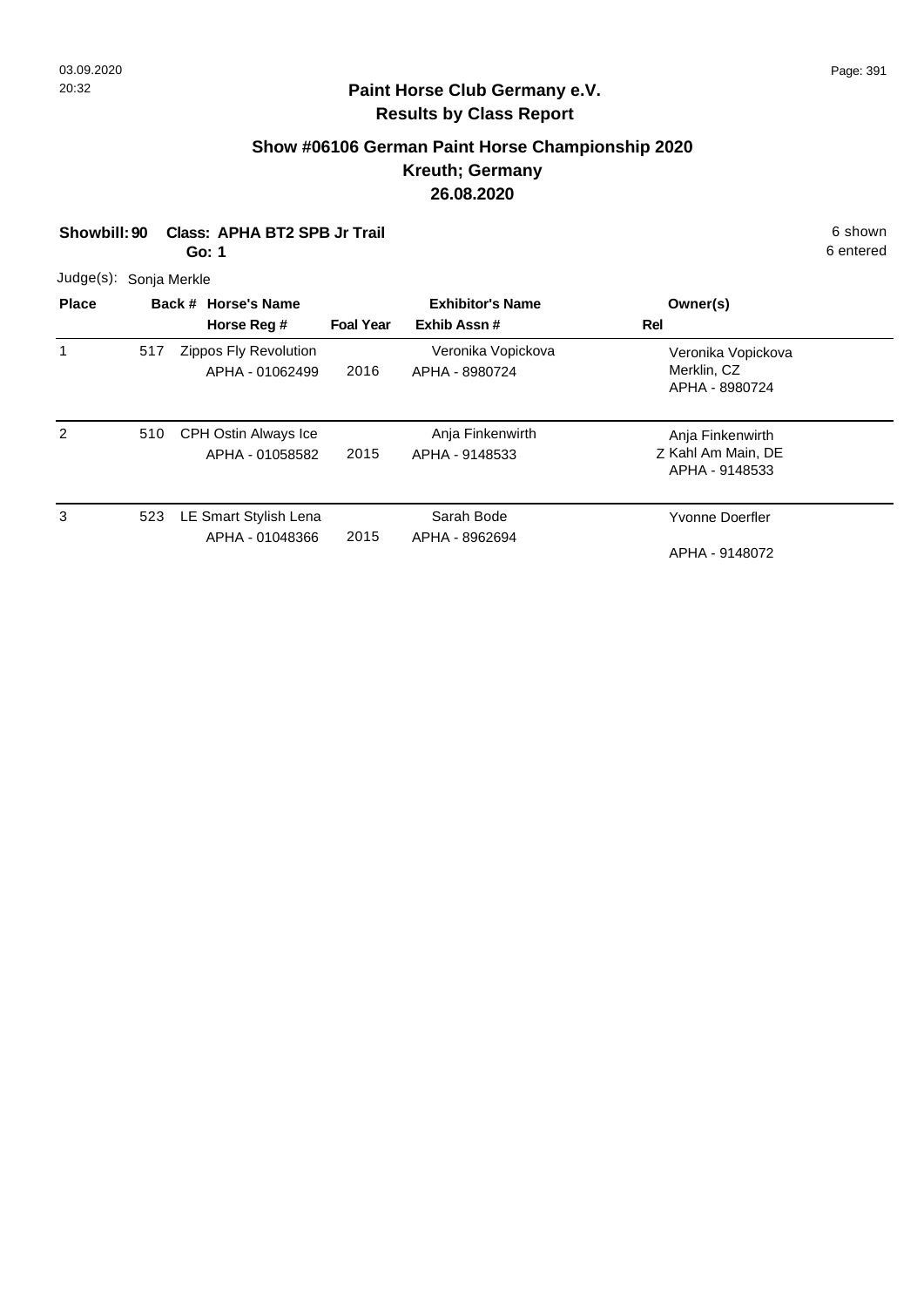# **Show #06107 German Paint Horse Championship 2020 Kreuth; Germany 26.08.2020**

| Showbill: 90 |                | Class: APHA BT2 SPB Jr Trail<br>Go: 1    |                  | 6 shown<br>6 entered                   |                                                          |  |
|--------------|----------------|------------------------------------------|------------------|----------------------------------------|----------------------------------------------------------|--|
| Judge(s):    | Nicolas Perrin |                                          |                  |                                        |                                                          |  |
| <b>Place</b> |                | Back # Horse's Name<br>Horse Reg #       | <b>Foal Year</b> | <b>Exhibitor's Name</b><br>Exhib Assn# | Owner(s)<br><b>Rel</b>                                   |  |
| $\mathbf{1}$ | 517            | Zippos Fly Revolution<br>APHA - 01062499 | 2016             | Veronika Vopickova<br>APHA - 8980724   | Veronika Vopickova<br>Merklin, CZ<br>APHA - 8980724      |  |
| 2            | 523            | LE Smart Stylish Lena<br>APHA - 01048366 | 2015             | Sarah Bode<br>APHA - 8962694           | Yvonne Doerfler<br>APHA - 9148072                        |  |
| 3            | 510            | CPH Ostin Always Ice<br>APHA - 01058582  | 2015             | Anja Finkenwirth<br>APHA - 9148533     | Anja Finkenwirth<br>Z Kahl Am Main, DE<br>APHA - 9148533 |  |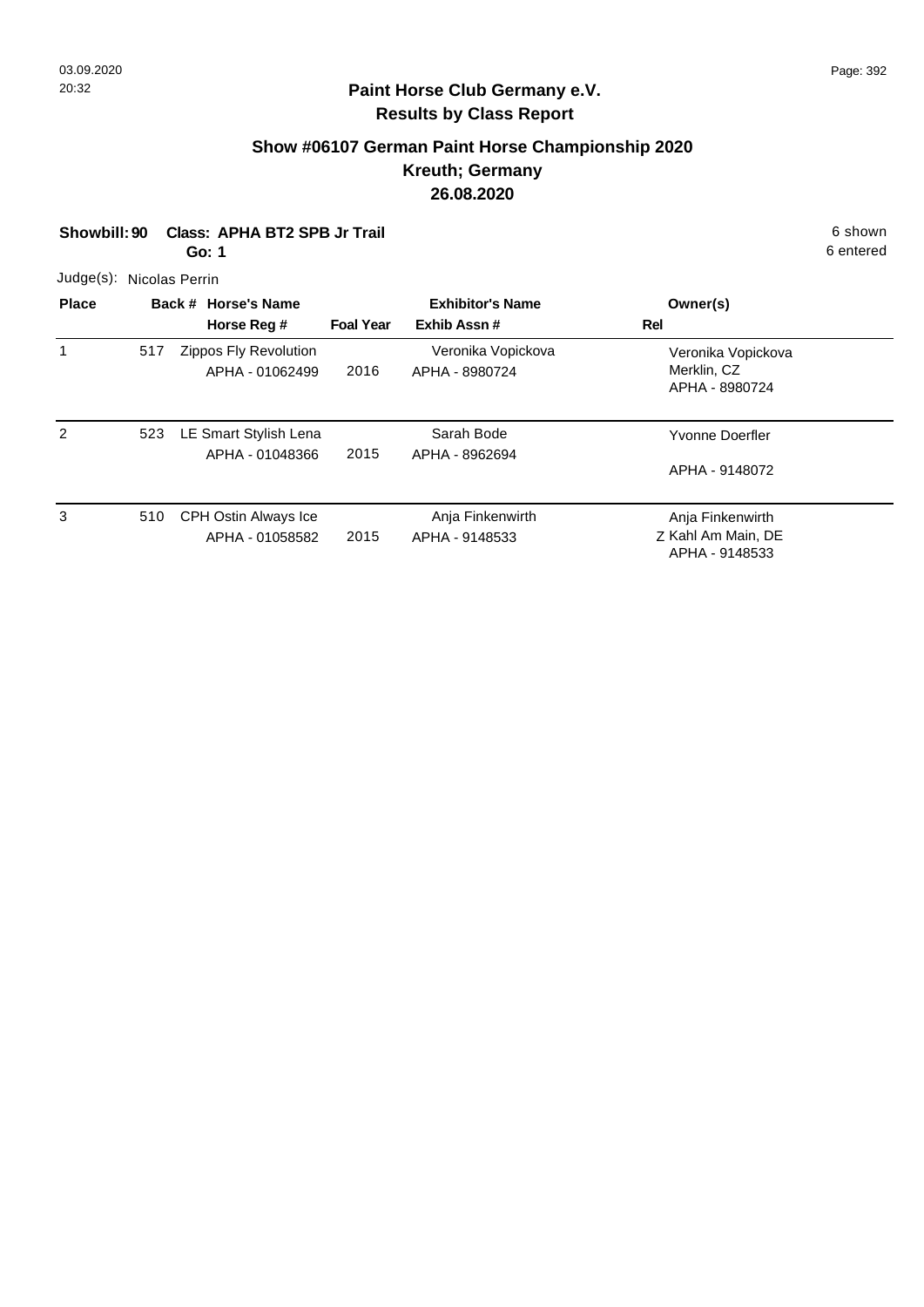#### **Paint Horse Club Germany e.V. Results by Class Report**

# **Show #06108 German Paint Horse Championship 2020 Kreuth; Germany 26.08.2020**

|                          | Class: APHA BT2 SPB Jr Trail<br>Showbill: 90<br>Go: 1 |  |                                          |                  |                                        |                                                          | 6 shown<br>6 entered |  |
|--------------------------|-------------------------------------------------------|--|------------------------------------------|------------------|----------------------------------------|----------------------------------------------------------|----------------------|--|
| Judge(s): Pierre Ouellet |                                                       |  |                                          |                  |                                        |                                                          |                      |  |
| <b>Place</b>             |                                                       |  | Back # Horse's Name<br>Horse Reg #       | <b>Foal Year</b> | <b>Exhibitor's Name</b><br>Exhib Assn# | Owner(s)<br>Rel                                          |                      |  |
| $\mathbf{1}$             | 517                                                   |  | Zippos Fly Revolution<br>APHA - 01062499 | 2016             | Veronika Vopickova<br>APHA - 8980724   | Veronika Vopickova<br>Merklin, CZ<br>APHA - 8980724      |                      |  |
| $\mathcal{P}$            | 523                                                   |  | LE Smart Stylish Lena<br>APHA - 01048366 | 2015             | Sarah Bode<br>APHA - 8962694           | Yvonne Doerfler<br>APHA - 9148072                        |                      |  |
| 3                        | 510                                                   |  | CPH Ostin Always Ice<br>APHA - 01058582  | 2015             | Anja Finkenwirth<br>APHA - 9148533     | Anja Finkenwirth<br>Z Kahl Am Main, DE<br>APHA - 9148533 |                      |  |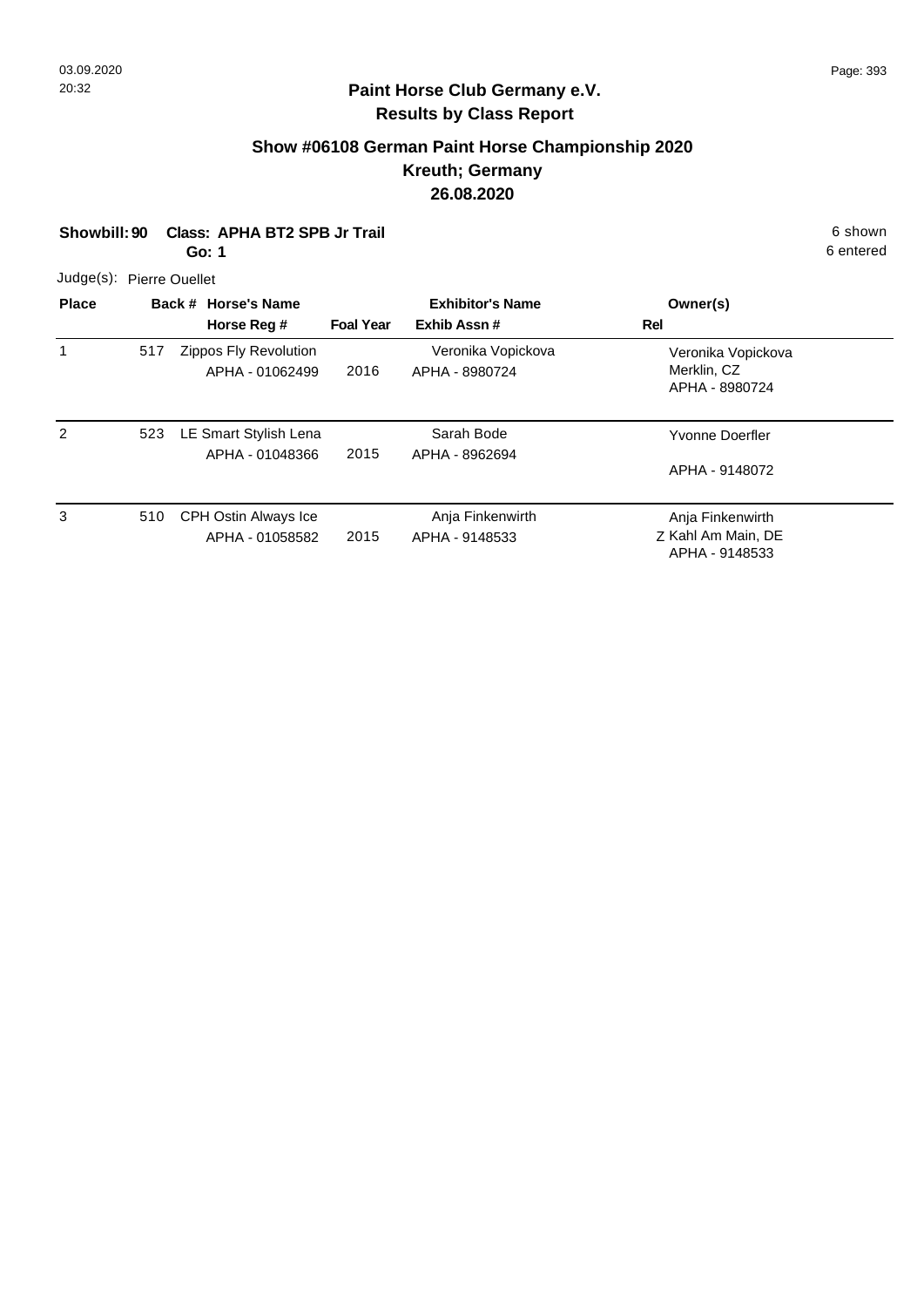7

# **Paint Horse Club Germany e.V. Results by Class Report**

# **Show #06105 German Paint Horse Championship 2020 Kreuth; Germany 27.08.2020**

**Showbill: 92 Class: APHA VT1 Novice Youth Trail 11 Shown 11 shown 11 shown 11 shown** 

|                |     | Go: 1                                         |                  |                                            |                  | 11 e                                                          |
|----------------|-----|-----------------------------------------------|------------------|--------------------------------------------|------------------|---------------------------------------------------------------|
| Judge(s):      |     | Susanne Haug                                  |                  |                                            |                  |                                                               |
| <b>Place</b>   |     | Back # Horse's Name<br>Horse Reg #            | <b>Foal Year</b> | <b>Exhibitor's Name</b><br>Exhib Assn#     | <b>Birthdate</b> | Owner(s)<br>Rel                                               |
| $\mathbf{1}$   | 161 | Like Smokin Gun<br>APHA - 00964441            | 2009             | Joanna Sallegger<br>APHA - 8972209         |                  | Johanna & Franz Vorraber<br>O Weiz, AT<br>APHA - 8458373      |
| 2              | 141 | Notice Clues Rocket<br>APHA - 01039340        | 2014             | <b>Fabienne Schesser</b><br>APHA - 0144122 |                  | Karl F Schettler<br>O Muenchen, DE<br>APHA - 0120705          |
| 3              | 150 | Happy Leo Chocolate<br>APHA - 00865185        | 2006             | Lea Marie Joachim<br>APHA - 9155847        |                  | Jennifer Abroell<br>O Benningen, DE<br>APHA - 8832651         |
| $\overline{4}$ | 222 | <b>Gamblers Senci</b><br>APHA - 00743414      | 2003             | Siri Marie Rasmussen<br>APHA - 8950793     |                  | Siri Marie Rasmussen<br>Z Haderslev, DK<br>APHA - 8950793     |
| 5              | 147 | <b>Guaranteed To Luvme</b><br>APHA - 01070818 | 2016             | <b>Chantal Schimmer</b><br>APHA - 9165777  |                  | Angelika Gallitzendoerfer<br>OMemmingen, DE<br>APHA - 8203113 |
| 6              | 196 | Ima Sensational Mover<br>APHA - 01042885      | 2014             | Kevin Holthuijsen<br>APHA - 9175689        |                  | Charlotte Holthuijsen-Leurs<br>C Venlo, NL<br>APHA - 9143074  |

| 181 | <b>Barlink Heartbroker</b> |      | Larissa Hahn   | Larissa Hahn     |
|-----|----------------------------|------|----------------|------------------|
|     | APHA - 01023950            | 2012 | APHA - 9158353 | Z Weisendorf, DE |
|     |                            |      |                | APHA - 9158353   |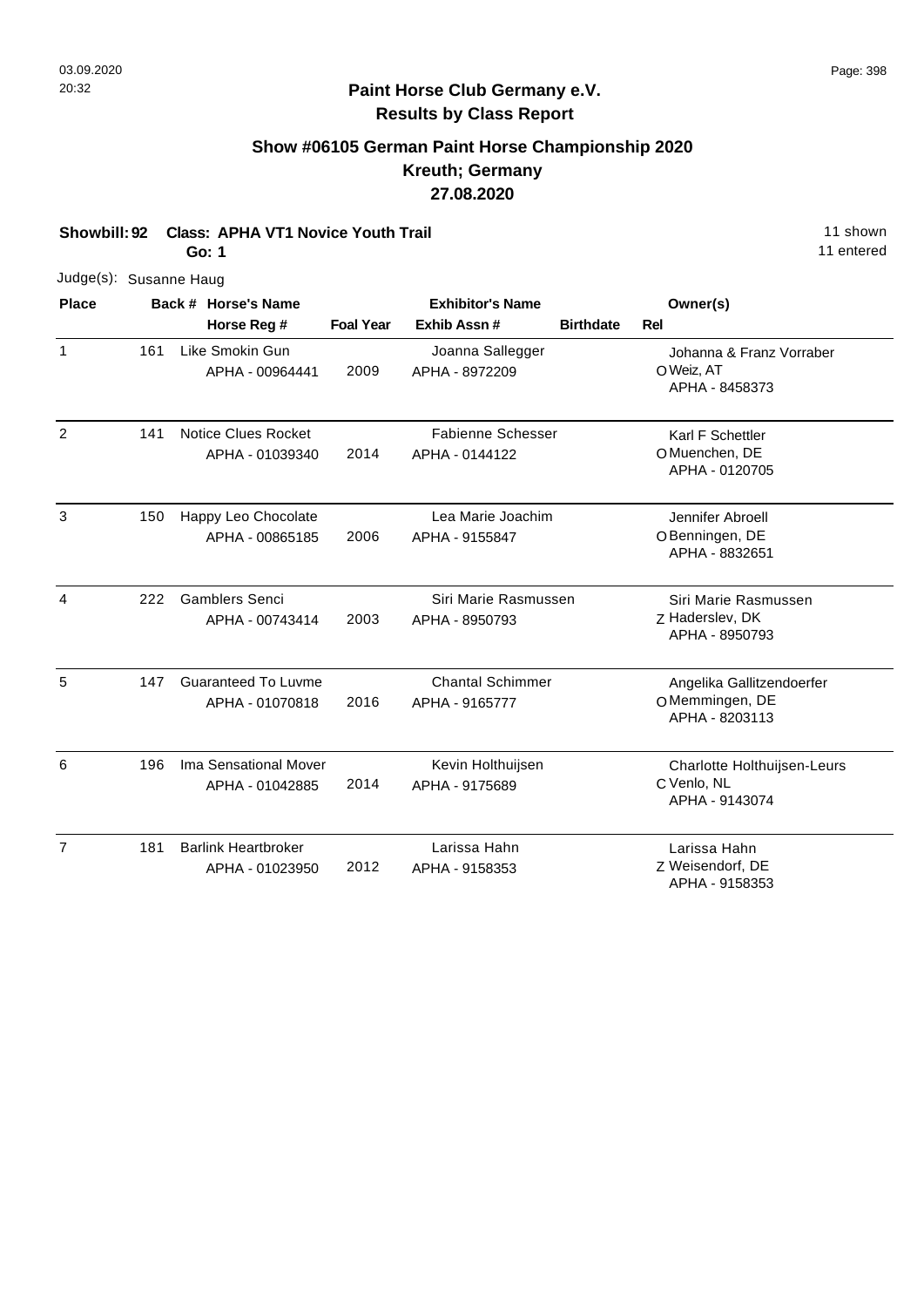$\overline{7}$ 

# **Paint Horse Club Germany e.V. Results by Class Report**

# **Show #06106 German Paint Horse Championship 2020 Kreuth; Germany 27.08.2020**

**Showbill: 92 Class: APHA VT1 Novice Youth Trail 11 Shown 11 shown 11 shown 11 shown** 

**Go: 1**

|                        |     | Go: 1                                         |                  |                                            |                  | 11 entered                                                   |
|------------------------|-----|-----------------------------------------------|------------------|--------------------------------------------|------------------|--------------------------------------------------------------|
| Judge(s): Sonja Merkle |     |                                               |                  |                                            |                  |                                                              |
| <b>Place</b>           |     | Back # Horse's Name<br>Horse Reg #            | <b>Foal Year</b> | <b>Exhibitor's Name</b><br>Exhib Assn#     | <b>Birthdate</b> | Owner(s)<br><b>Rel</b>                                       |
| $\mathbf{1}$           | 161 | Like Smokin Gun<br>APHA - 00964441            | 2009             | Joanna Sallegger<br>APHA - 8972209         |                  | Johanna & Franz Vorraber<br>O Weiz, AT<br>APHA - 8458373     |
| 2                      | 141 | <b>Notice Clues Rocket</b><br>APHA - 01039340 | 2014             | <b>Fabienne Schesser</b><br>APHA - 0144122 |                  | Karl F Schettler<br>O Muenchen, DE<br>APHA - 0120705         |
| 3                      | 150 | Happy Leo Chocolate<br>APHA - 00865185        | 2006             | Lea Marie Joachim<br>APHA - 9155847        |                  | Jennifer Abroell<br>O Benningen, DE<br>APHA - 8832651        |
| 4                      | 196 | Ima Sensational Mover<br>APHA - 01042885      | 2014             | Kevin Holthuijsen<br>APHA - 9175689        |                  | Charlotte Holthuijsen-Leurs<br>C Venlo, NL<br>APHA - 9143074 |
| 5                      | 222 | <b>Gamblers Senci</b><br>APHA - 00743414      | 2003             | Siri Marie Rasmussen<br>APHA - 8950793     |                  | Siri Marie Rasmussen<br>Z Haderslev, DK<br>APHA - 8950793    |
| 6                      | 181 | <b>Barlink Heartbroker</b><br>APHA - 01023950 | 2012             | Larissa Hahn<br>APHA - 9158353             |                  | Larissa Hahn<br>Z Weisendorf, DE<br>APHA - 9158353           |
| $\overline{7}$         | 136 | Shes Lady Assets<br>APHA - 01029640           | 2012             | Chiara Fiorito<br>APHA - 8991854           |                  | Chiara Fiorito<br>Z Romano Dezzelino, IT<br>APHA - 8991854   |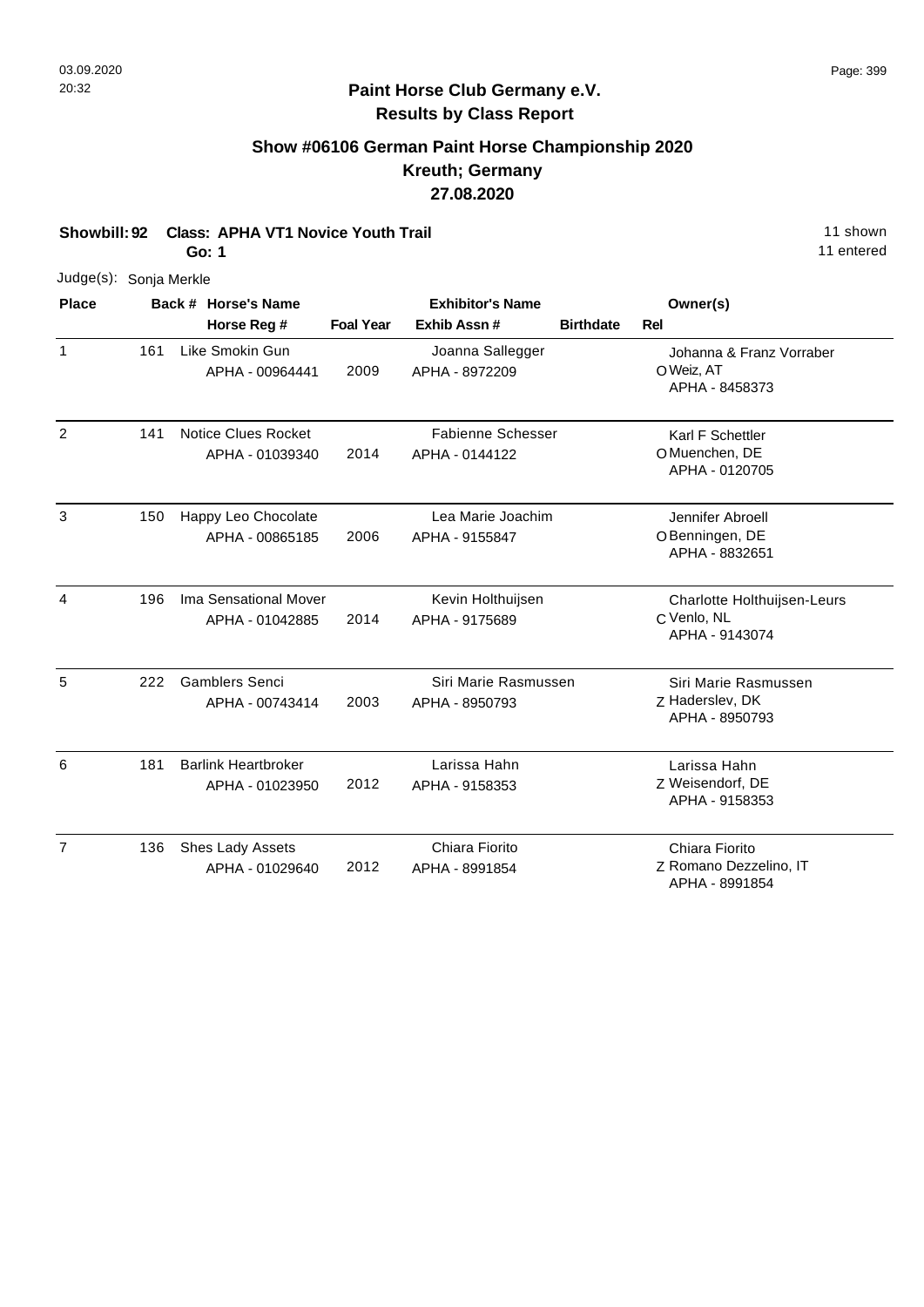# **Show #06107 German Paint Horse Championship 2020 Kreuth; Germany 27.08.2020**

**Showbill: 92 Class: APHA VT1 Novice Youth Trail 11 Shown 11 shown 11 shown** 

**Go: 1**

| Judge(s): Nicolas Perrin |     |                                               |                  |                                           |                  |                                                               |
|--------------------------|-----|-----------------------------------------------|------------------|-------------------------------------------|------------------|---------------------------------------------------------------|
| <b>Place</b>             |     | Back # Horse's Name                           |                  | <b>Exhibitor's Name</b>                   |                  | Owner(s)                                                      |
|                          |     | Horse Reg #                                   | <b>Foal Year</b> | Exhib Assn#                               | <b>Birthdate</b> | <b>Rel</b>                                                    |
| 1                        | 161 | Like Smokin Gun<br>APHA - 00964441            | 2009             | Joanna Sallegger<br>APHA - 8972209        |                  | Johanna & Franz Vorraber<br>O Weiz, AT<br>APHA - 8458373      |
| $\overline{2}$           | 150 | Happy Leo Chocolate<br>APHA - 00865185        | 2006             | Lea Marie Joachim<br>APHA - 9155847       |                  | Jennifer Abroell<br>OBenningen, DE<br>APHA - 8832651          |
| 3                        | 141 | <b>Notice Clues Rocket</b><br>APHA - 01039340 | 2014             | Fabienne Schesser<br>APHA - 0144122       |                  | Karl F Schettler<br>O Muenchen, DE<br>APHA - 0120705          |
| $\overline{4}$           | 181 | <b>Barlink Heartbroker</b><br>APHA - 01023950 | 2012             | Larissa Hahn<br>APHA - 9158353            |                  | Larissa Hahn<br>Z Weisendorf, DE<br>APHA - 9158353            |
| 5                        | 196 | Ima Sensational Mover<br>APHA - 01042885      | 2014             | Kevin Holthuijsen<br>APHA - 9175689       |                  | Charlotte Holthuijsen-Leurs<br>C Venlo, NL<br>APHA - 9143074  |
| 6                        | 147 | <b>Guaranteed To Luvme</b><br>APHA - 01070818 | 2016             | <b>Chantal Schimmer</b><br>APHA - 9165777 |                  | Angelika Gallitzendoerfer<br>OMemmingen, DE<br>APHA - 8203113 |
| $\overline{7}$           | 136 | Shes Lady Assets<br>APHA - 01029640           | 2012             | Chiara Fiorito<br>APHA - 8991854          |                  | Chiara Fiorito<br>Z Romano Dezzelino, IT<br>APHA - 8991854    |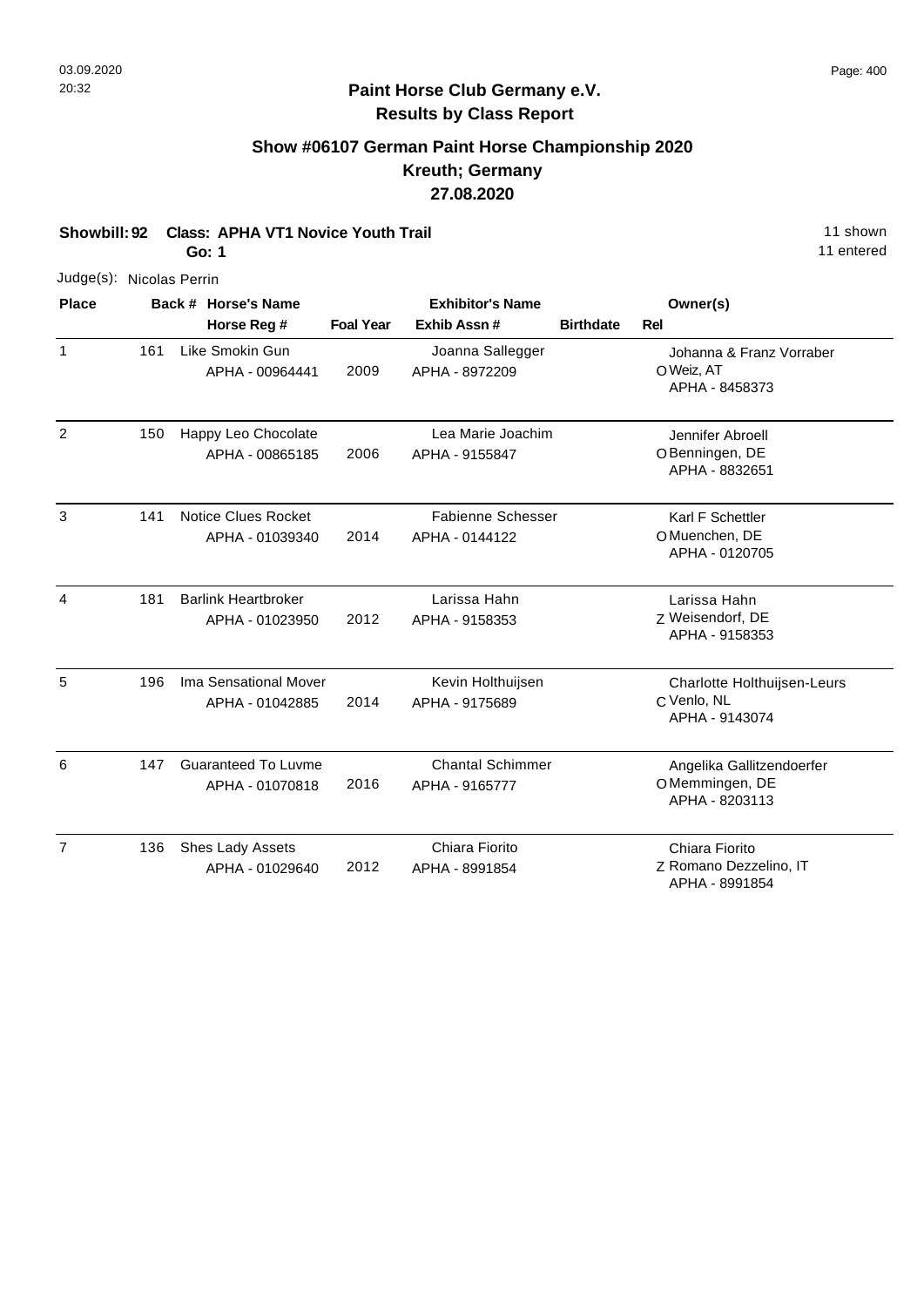# **Paint Horse Club Germany e.V. Results by Class Report**

# **Show #06108 German Paint Horse Championship 2020 Kreuth; Germany 27.08.2020**

| Showbill: 92             |     | <b>Class: APHA VT1 Novice Youth Trail</b><br>Go: 1 |                  | 11 shown<br>11 entered                     |                  |                                                               |
|--------------------------|-----|----------------------------------------------------|------------------|--------------------------------------------|------------------|---------------------------------------------------------------|
| Judge(s): Pierre Ouellet |     |                                                    |                  |                                            |                  |                                                               |
| <b>Place</b>             |     | Back # Horse's Name<br>Horse Reg #                 | <b>Foal Year</b> | <b>Exhibitor's Name</b><br>Exhib Assn #    | <b>Birthdate</b> | Owner(s)<br>Rel                                               |
| $\mathbf{1}$             | 161 | Like Smokin Gun<br>APHA - 00964441                 | 2009             | Joanna Sallegger<br>APHA - 8972209         |                  | Johanna & Franz Vorraber<br>O Weiz, AT<br>APHA - 8458373      |
| $\overline{2}$           | 150 | Happy Leo Chocolate<br>APHA - 00865185             | 2006             | Lea Marie Joachim<br>APHA - 9155847        |                  | Jennifer Abroell<br>O Benningen, DE<br>APHA - 8832651         |
| 3                        | 141 | <b>Notice Clues Rocket</b><br>APHA - 01039340      | 2014             | <b>Fabienne Schesser</b><br>APHA - 0144122 |                  | Karl F Schettler<br>O Muenchen, DE<br>APHA - 0120705          |
| 4                        | 196 | Ima Sensational Mover<br>APHA - 01042885           | 2014             | Kevin Holthuijsen<br>APHA - 9175689        |                  | Charlotte Holthuijsen-Leurs<br>C Venlo, NL<br>APHA - 9143074  |
| 5                        | 147 | <b>Guaranteed To Luvme</b><br>APHA - 01070818      | 2016             | <b>Chantal Schimmer</b><br>APHA - 9165777  |                  | Angelika Gallitzendoerfer<br>OMemmingen, DE<br>APHA - 8203113 |
| 6                        | 181 | <b>Barlink Heartbroker</b><br>APHA - 01023950      | 2012             | Larissa Hahn<br>APHA - 9158353             |                  | Larissa Hahn<br>Z Weisendorf, DE<br>APHA - 9158353            |
| $\overline{7}$           | 222 | <b>Gamblers Senci</b><br>APHA - 00743414           | 2003             | Siri Marie Rasmussen<br>APHA - 8950793     |                  | Siri Marie Rasmussen<br>Z Haderslev, DK                       |

APHA - 8950793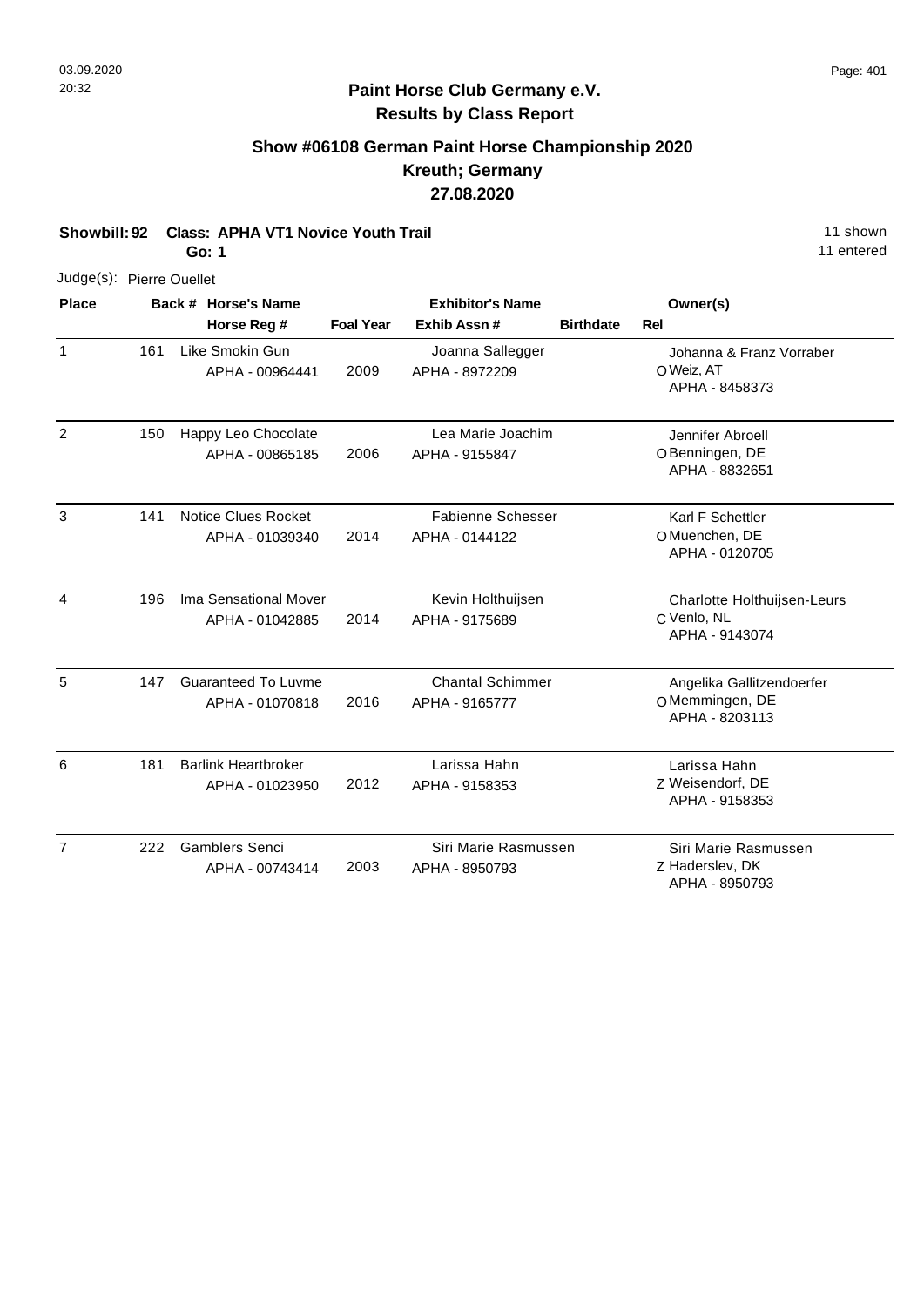7

#### **Paint Horse Club Germany e.V. Results by Class Report**

# **Show #06105 German Paint Horse Championship 2020 Kreuth; Germany 27.08.2020**

**Showbill: 93 Class: APHA NT1 Novice Amateur Trail 15 Shown 15 shown Go: 1**

17 entered

Z Kahl Am Main, DE Hanna Rothermel

APHA - 8991111

| Judge(s): Susanne Haug |     |                                              |                  |                                         |                                                         |  |
|------------------------|-----|----------------------------------------------|------------------|-----------------------------------------|---------------------------------------------------------|--|
| <b>Place</b>           |     | Back # Horse's Name                          |                  | <b>Exhibitor's Name</b>                 | Owner(s)                                                |  |
|                        |     | Horse Reg #                                  | <b>Foal Year</b> | Exhib Assn #                            | <b>Rel</b>                                              |  |
| $\mathbf{1}$           | 163 | SQ Hot Shiny Princess<br>APHA - 01043809     | 2014             | Sabrina Rauh<br>APHA - 8984443          | Monika Hagen<br>E Haldenwang, DE<br>APHA - 8227089      |  |
| $\overline{2}$         | 102 | Shesa Special Lena<br>APHA - 01025328        | 2013             | <b>Caroline Poesl</b><br>APHA - 9146122 | Caroline Poesl<br>Z Bad Griesbach, DE<br>APHA - 9146122 |  |
| 3                      | 108 | Spooks Hasty Snail<br>APHA - 01010696        | 2010             | Patrick Vesic<br>APHA - 9149118         | <b>Patrick Vesic</b><br>Z Buchloe, DE<br>APHA - 9149118 |  |
| 4                      | 158 | Genuine Technique<br>APHA - 00830779         | 2005             | Ewald Feldmann<br>APHA - 8735286        | Ewald Feldmann<br>Z Wiesendangen, CH<br>APHA - 8735286  |  |
| 5                      | 123 | LDR Docs Moon Lena<br>APHA - 00831490        | 2005             | Dr. Kerstin Gilsbach<br>APHA - 8590844  | Peter Gilsbach<br>P Boerde Hakel, DE<br>APHA - 8686789  |  |
| 6                      | 103 | <b>Gamblers Real Deal</b><br>APHA - 01016088 | 2012             | Lena Wiest<br>APHA - 8910481            | Lena Wiest<br>Z Aalen, DE<br>APHA - 8910481             |  |

Hanna Rothermel

APHA - 8991111

2005

109 Parsans Business

APHA - 00867417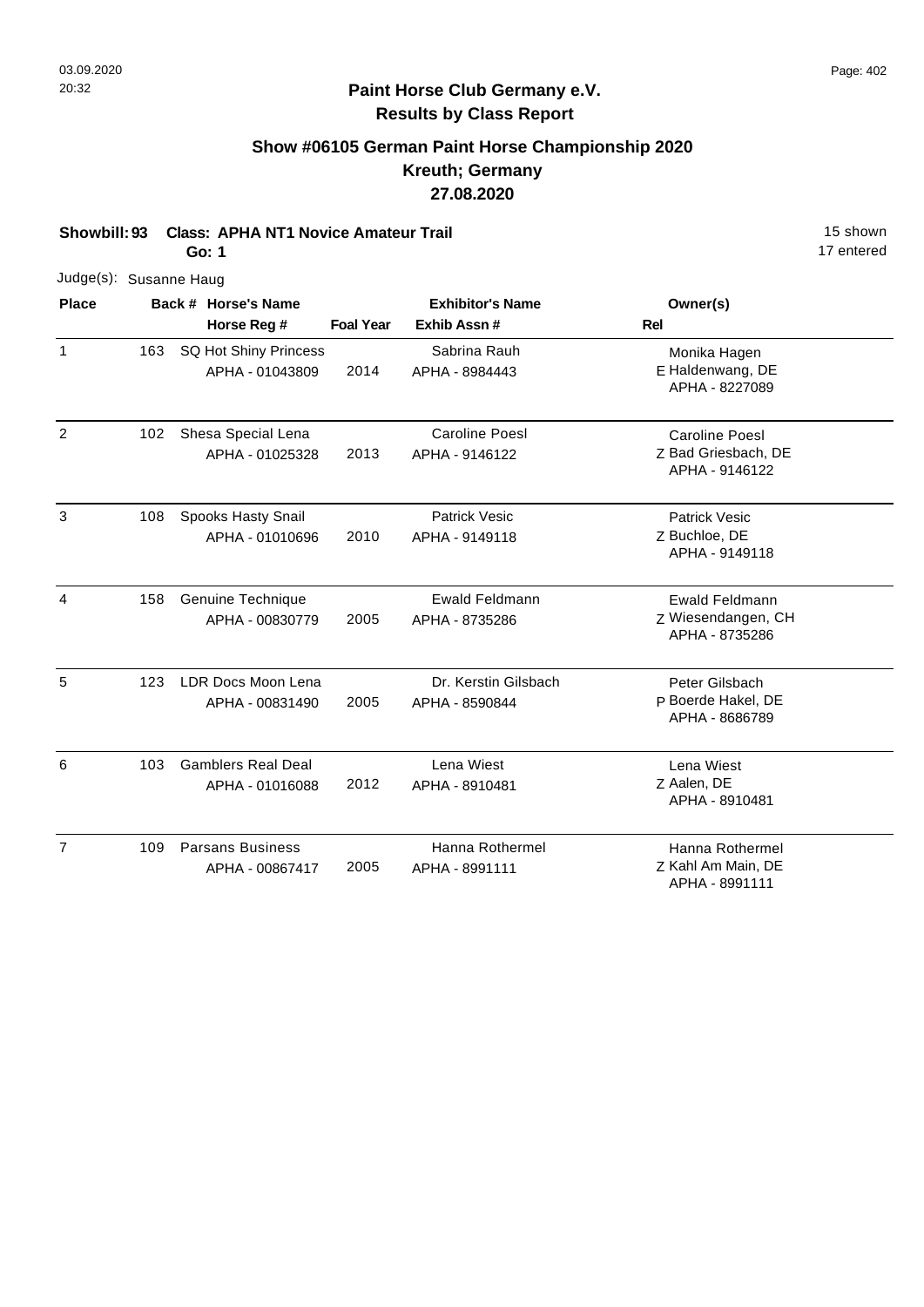### **Show #06106 German Paint Horse Championship 2020 Kreuth; Germany 27.08.2020**

**Showbill: 93 Class: APHA NT1 Novice Amateur Trail 15 Shown 15 shown** 

**Go: 1**

| Judge(s): Sonja Merkle |     |                                                 |                  |                                         |                                                                |
|------------------------|-----|-------------------------------------------------|------------------|-----------------------------------------|----------------------------------------------------------------|
| <b>Place</b>           |     | Back # Horse's Name<br>Horse Reg #              | <b>Foal Year</b> | <b>Exhibitor's Name</b><br>Exhib Assn#  | Owner(s)<br><b>Rel</b>                                         |
| 1                      | 163 | <b>SQ Hot Shiny Princess</b><br>APHA - 01043809 | 2014             | Sabrina Rauh<br>APHA - 8984443          | Monika Hagen<br>E Haldenwang, DE<br>APHA - 8227089             |
| $\overline{2}$         | 102 | Shesa Special Lena<br>APHA - 01025328           | 2013             | <b>Caroline Poesl</b><br>APHA - 9146122 | <b>Caroline Poesl</b><br>Z Bad Griesbach, DE<br>APHA - 9146122 |
| 3                      | 158 | Genuine Technique<br>APHA - 00830779            | 2005             | Ewald Feldmann<br>APHA - 8735286        | <b>Ewald Feldmann</b><br>Z Wiesendangen, CH<br>APHA - 8735286  |
| $\overline{4}$         | 108 | Spooks Hasty Snail<br>APHA - 01010696           | 2010             | <b>Patrick Vesic</b><br>APHA - 9149118  | <b>Patrick Vesic</b><br>Z Buchloe, DE<br>APHA - 9149118        |
| 5                      | 123 | LDR Docs Moon Lena<br>APHA - 00831490           | 2005             | Dr. Kerstin Gilsbach<br>APHA - 8590844  | Peter Gilsbach<br>P Boerde Hakel, DE<br>APHA - 8686789         |
| 6                      | 109 | <b>Parsans Business</b><br>APHA - 00867417      | 2005             | Hanna Rothermel<br>APHA - 8991111       | Hanna Rothermel<br>Z Kahl Am Main, DE<br>APHA - 8991111        |
| $\overline{7}$         | 103 | <b>Gamblers Real Deal</b><br>APHA - 01016088    | 2012             | Lena Wiest<br>APHA - 8910481            | Lena Wiest<br>Z Aalen, DE<br>APHA - 8910481                    |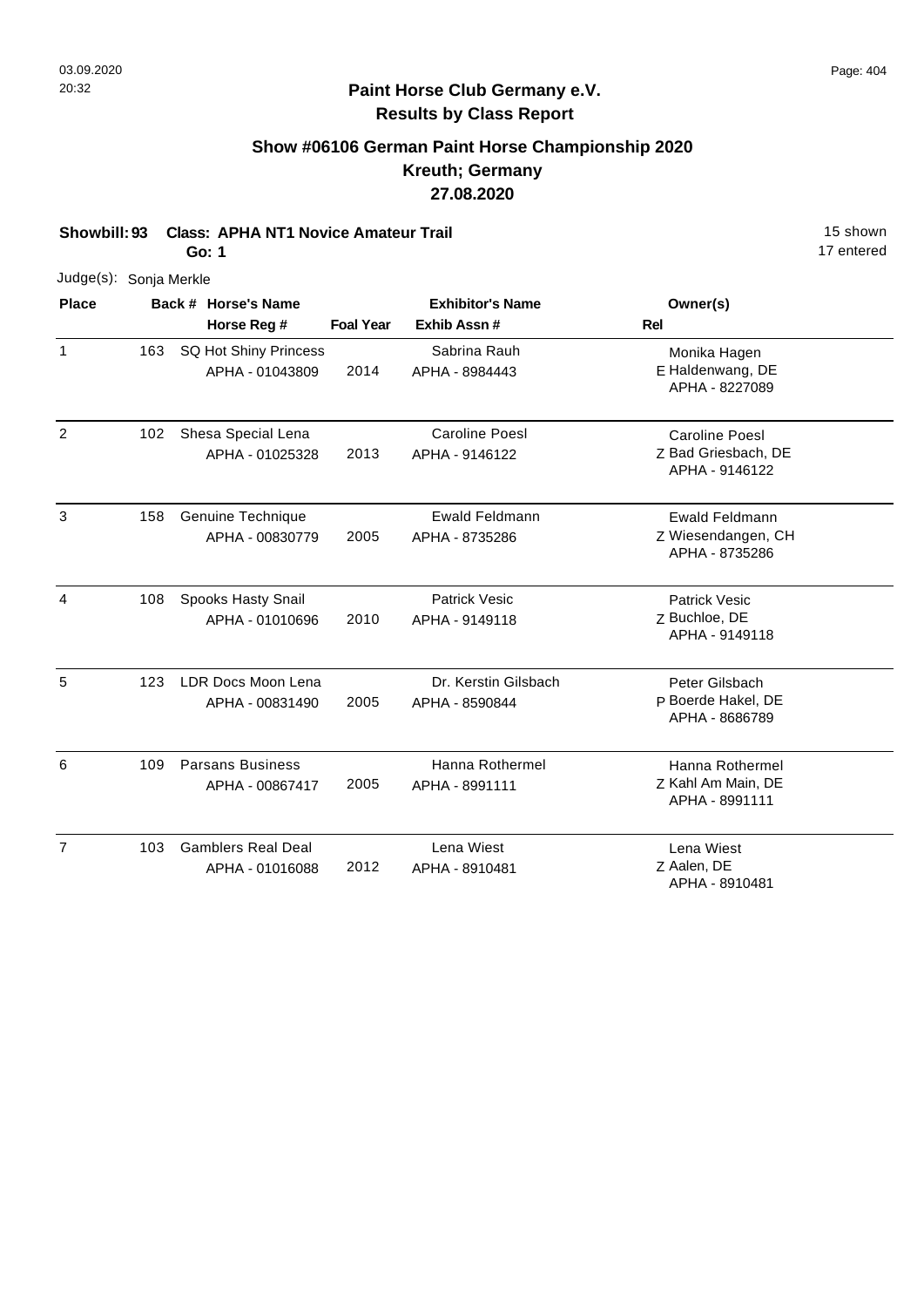# **Show #06107 German Paint Horse Championship 2020 Kreuth; Germany 27.08.2020**

**Showbill: 93 Class: APHA NT1 Novice Amateur Trail 15 Shown 15 shown** 

**Go: 1**

| Judge(s): Nicolas Perrin |     |                                              |                  |                                         |                                                                |
|--------------------------|-----|----------------------------------------------|------------------|-----------------------------------------|----------------------------------------------------------------|
| <b>Place</b>             |     | Back # Horse's Name<br>Horse Reg #           | <b>Foal Year</b> | <b>Exhibitor's Name</b><br>Exhib Assn # | Owner(s)<br>Rel                                                |
| 1                        | 163 | SQ Hot Shiny Princess<br>APHA - 01043809     | 2014             | Sabrina Rauh<br>APHA - 8984443          | Monika Hagen<br>E Haldenwang, DE<br>APHA - 8227089             |
| $\overline{2}$           | 102 | Shesa Special Lena<br>APHA - 01025328        | 2013             | <b>Caroline Poesl</b><br>APHA - 9146122 | <b>Caroline Poesl</b><br>Z Bad Griesbach, DE<br>APHA - 9146122 |
| 3                        | 108 | Spooks Hasty Snail<br>APHA - 01010696        | 2010             | <b>Patrick Vesic</b><br>APHA - 9149118  | <b>Patrick Vesic</b><br>Z Buchloe, DE<br>APHA - 9149118        |
| $\overline{4}$           | 123 | LDR Docs Moon Lena<br>APHA - 00831490        | 2005             | Dr. Kerstin Gilsbach<br>APHA - 8590844  | Peter Gilsbach<br>P Boerde Hakel, DE<br>APHA - 8686789         |
| 5                        | 158 | Genuine Technique<br>APHA - 00830779         | 2005             | <b>Ewald Feldmann</b><br>APHA - 8735286 | <b>Ewald Feldmann</b><br>Z Wiesendangen, CH<br>APHA - 8735286  |
| 6                        | 109 | <b>Parsans Business</b><br>APHA - 00867417   | 2005             | Hanna Rothermel<br>APHA - 8991111       | Hanna Rothermel<br>Z Kahl Am Main, DE<br>APHA - 8991111        |
| $\overline{7}$           | 103 | <b>Gamblers Real Deal</b><br>APHA - 01016088 | 2012             | Lena Wiest<br>APHA - 8910481            | Lena Wiest<br>Z Aalen, DE<br>APHA - 8910481                    |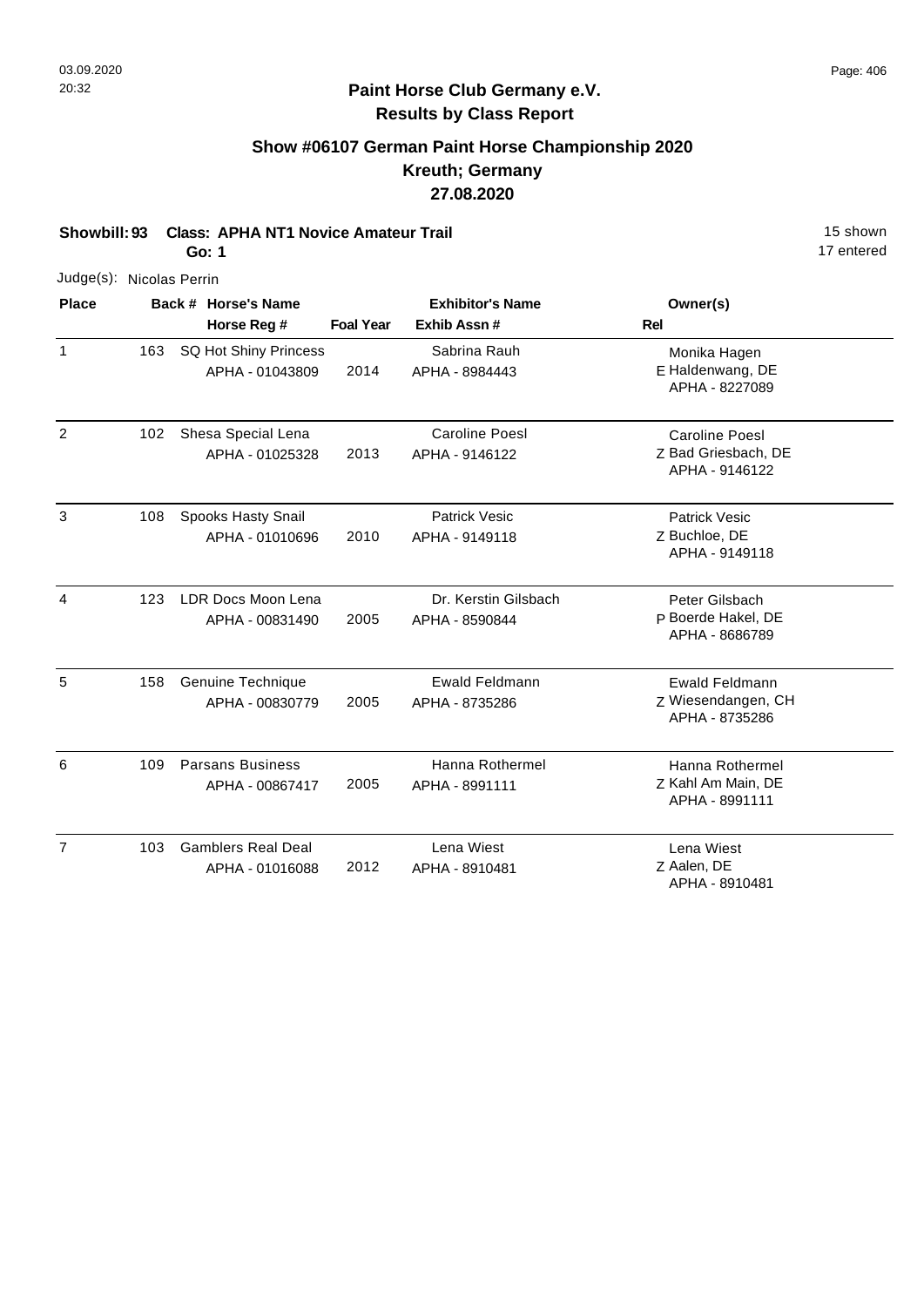# **Show #06108 German Paint Horse Championship 2020 Kreuth; Germany 27.08.2020**

**Showbill: 93 Class: APHA NT1 Novice Amateur Trail 15 Shown 15 shown** 

**Go: 1**

| Judge(s): Pierre Ouellet |     |                                            |                  |                                         |                                                                |
|--------------------------|-----|--------------------------------------------|------------------|-----------------------------------------|----------------------------------------------------------------|
| <b>Place</b>             |     | Back # Horse's Name<br>Horse Reg #         | <b>Foal Year</b> | <b>Exhibitor's Name</b><br>Exhib Assn#  | Owner(s)<br>Rel                                                |
| $\mathbf{1}$             | 163 | SQ Hot Shiny Princess<br>APHA - 01043809   | 2014             | Sabrina Rauh<br>APHA - 8984443          | Monika Hagen<br>E Haldenwang, DE<br>APHA - 8227089             |
| $\overline{2}$           | 102 | Shesa Special Lena<br>APHA - 01025328      | 2013             | <b>Caroline Poesl</b><br>APHA - 9146122 | <b>Caroline Poesl</b><br>Z Bad Griesbach, DE<br>APHA - 9146122 |
| 3                        | 158 | Genuine Technique<br>APHA - 00830779       | 2005             | Ewald Feldmann<br>APHA - 8735286        | <b>Ewald Feldmann</b><br>Z Wiesendangen, CH<br>APHA - 8735286  |
| $\overline{4}$           | 108 | Spooks Hasty Snail<br>APHA - 01010696      | 2010             | <b>Patrick Vesic</b><br>APHA - 9149118  | <b>Patrick Vesic</b><br>Z Buchloe, DE<br>APHA - 9149118        |
| 5                        | 123 | LDR Docs Moon Lena<br>APHA - 00831490      | 2005             | Dr. Kerstin Gilsbach<br>APHA - 8590844  | Peter Gilsbach<br>P Boerde Hakel, DE<br>APHA - 8686789         |
| 6                        | 109 | <b>Parsans Business</b><br>APHA - 00867417 | 2005             | Hanna Rothermel<br>APHA - 8991111       | Hanna Rothermel<br>Z Kahl Am Main, DE<br>APHA - 8991111        |
| $\overline{7}$           | 225 | <b>Genuine Scarface</b><br>APHA - 00923261 | 2006             | Jennifer Stein<br>APHA - 8949404        | Jennifer Stein<br>Z Bad Sassendorf, DE<br>APHA - 8949404       |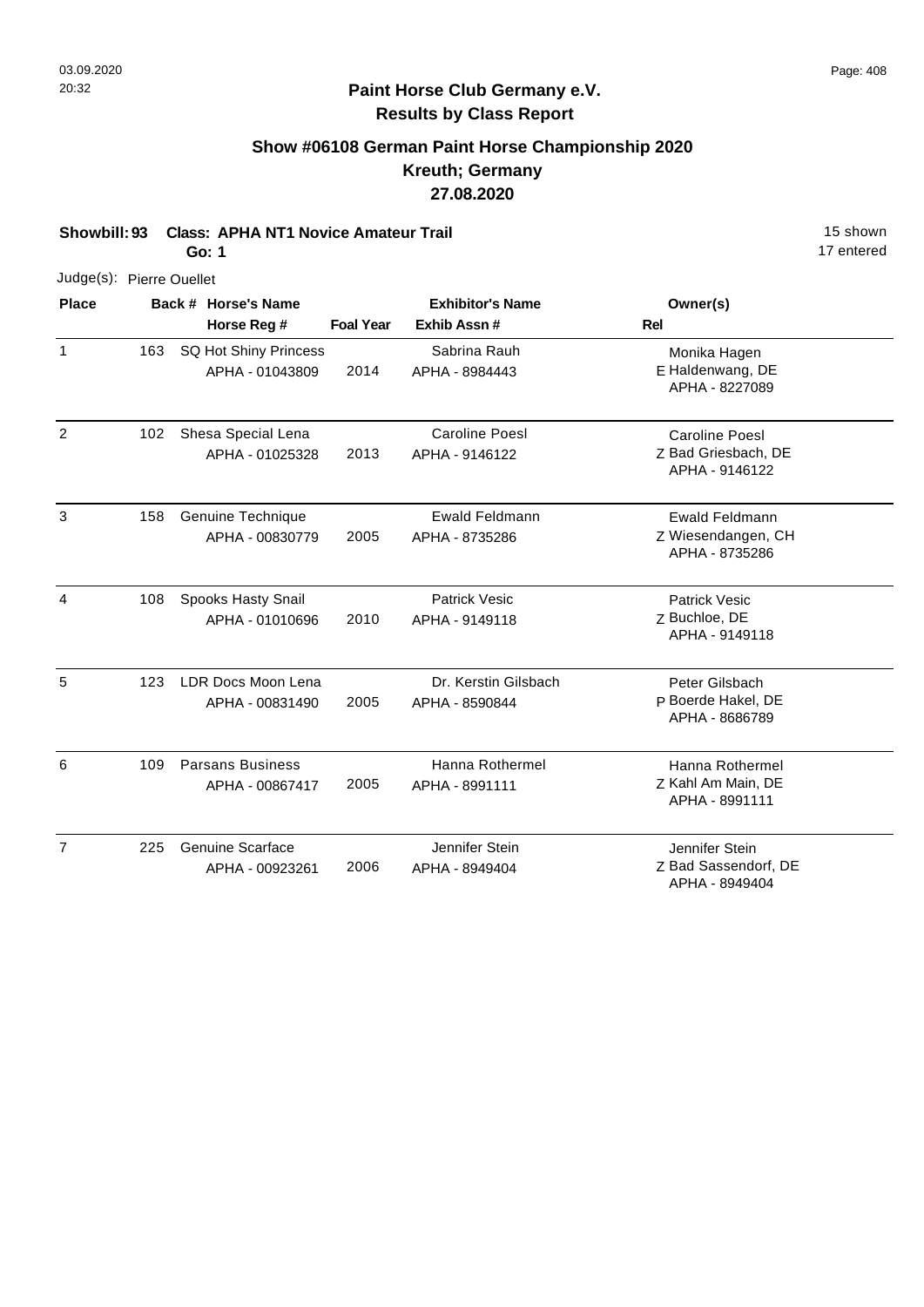# **Show #06105 German Paint Horse Championship 2020 Kreuth; Germany 27.08.2020**

**Showbill: 94 Class: PHCG AP8 Green Trail All Ages All Paint Registries** 26 Shown

30 entered

**Go: 1**

| Judge(s): Susanne Haug |     |                                    |                  |                                            |                                                              |
|------------------------|-----|------------------------------------|------------------|--------------------------------------------|--------------------------------------------------------------|
| <b>Place</b>           |     | Back # Horse's Name<br>Horse Reg # | <b>Foal Year</b> | <b>Exhibitor's Name</b><br>Exhib Assn #    | Owner(s)<br><b>Rel</b>                                       |
| $\mathbf{1}$           | 223 | Catch This Diamond                 | 2014             | Klara Sallegger<br>PHCG - 3497             | <b>Birgit Zoehrer</b>                                        |
| $\overline{2}$         | 144 | Hot N Lopin                        | 2016             | Lenka Snablova<br>PHCG - 6196              | Lenka Snablova<br>Decin, CZ<br>PHCG - 6196                   |
| 3                      | 506 | Gatling B Pine Chic                | 2014             | Kristin Gerdau<br>PHCG - 7933              | <b>Kristin Gerdau</b><br>Z Buesum, DE<br>PHCG - 7933         |
| 4                      | 510 | CPH Ostin Always Ice               | 2015             | Anja Finkenwirth<br><b>PHCG - 8187</b>     | Anja Finkenwirth<br>Z Kahl Am Main, DE<br><b>PHCG - 8187</b> |
| 5                      | 512 | <b>Roll Sensation TR</b>           | 2015             | Moira Gazzola<br><b>PHCG - 6497</b>        | <b>Transit Farm</b><br>E Fara Vicentino, IT<br>PHCG - 8319   |
| 6                      | 133 | Lazy Lopin Asset                   | 2017             | Sarah Maria Cividino<br><b>PHCG - 2965</b> | Johanna Vorraber<br>C<br><b>PHCG - 2608A</b>                 |
| $\overline{7}$         | 101 | Investinthisgirl                   | 2010             | Anna Guerlich<br><b>PHCG - 3184</b>        | Hans Joachim Pfaff<br>Oberstreu, DE<br>PHCG - 8310           |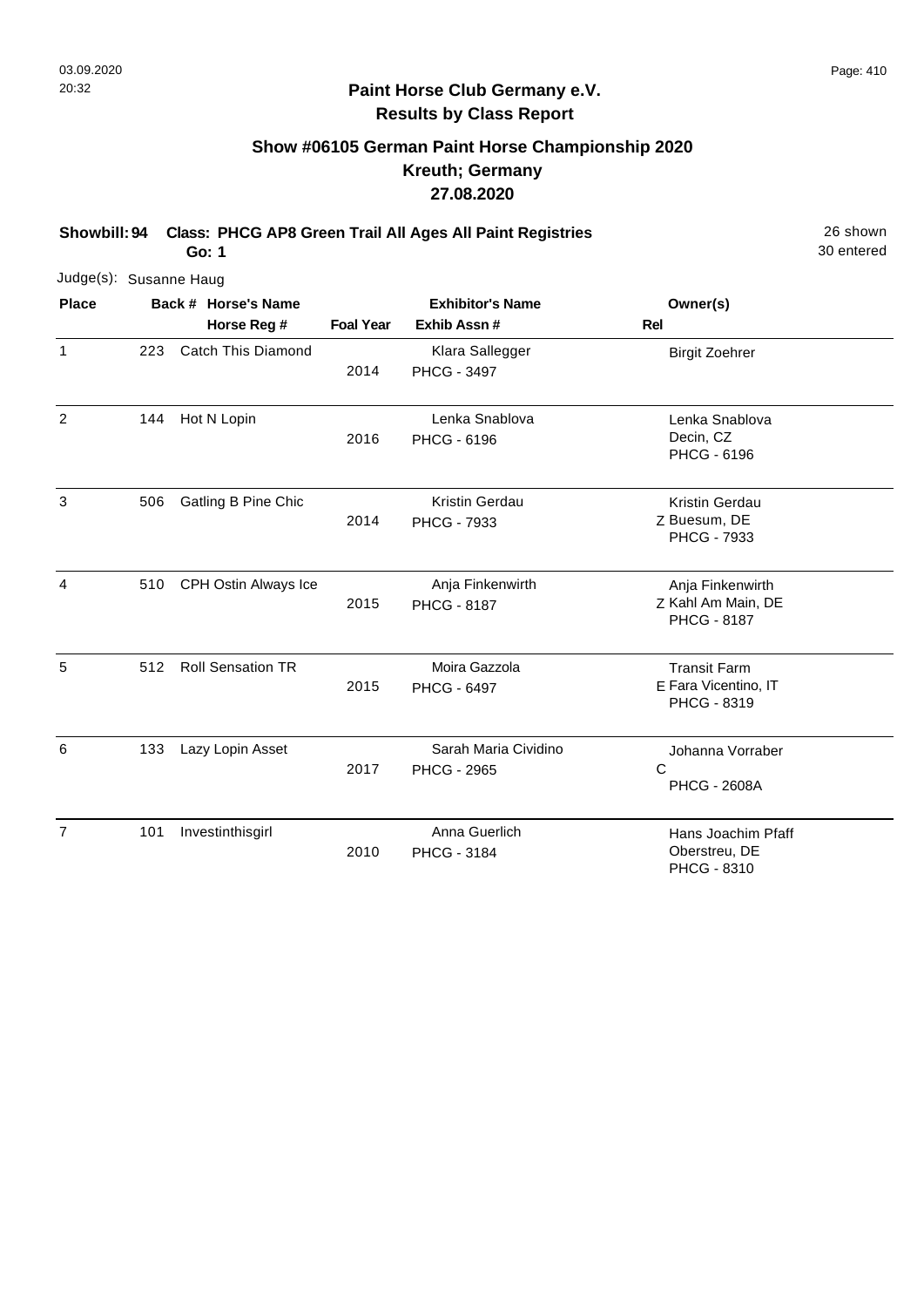# **Show #06106 German Paint Horse Championship 2020 Kreuth; Germany 27.08.2020**

**Showbill: 94 Class: PHCG AP8 Green Trail All Ages All Paint Registries** 26 Shown

**Go: 1**

| Judge(s): Sonja Merkle |     |                          |                  |                                            |                                                              |
|------------------------|-----|--------------------------|------------------|--------------------------------------------|--------------------------------------------------------------|
| <b>Place</b>           |     | Back # Horse's Name      |                  | <b>Exhibitor's Name</b>                    | Owner(s)                                                     |
|                        |     | Horse Reg #              | <b>Foal Year</b> | Exhib Assn#                                | <b>Rel</b>                                                   |
| 1                      | 223 | Catch This Diamond       | 2014             | Klara Sallegger<br>PHCG - 3497             | <b>Birgit Zoehrer</b>                                        |
| 2                      | 506 | Gatling B Pine Chic      | 2014             | <b>Kristin Gerdau</b><br>PHCG - 7933       | Kristin Gerdau<br>Z Buesum, DE<br>PHCG - 7933                |
| 3                      | 133 | Lazy Lopin Asset         | 2017             | Sarah Maria Cividino<br><b>PHCG - 2965</b> | Johanna Vorraber<br>C<br><b>PHCG - 2608A</b>                 |
| 4                      | 510 | CPH Ostin Always Ice     | 2015             | Anja Finkenwirth<br><b>PHCG - 8187</b>     | Anja Finkenwirth<br>Z Kahl Am Main, DE<br><b>PHCG - 8187</b> |
| 5                      | 101 | Investinthisgirl         | 2010             | Anna Guerlich<br>PHCG - 3184               | Hans Joachim Pfaff<br>Oberstreu, DE<br>PHCG - 8310           |
| 6                      | 512 | <b>Roll Sensation TR</b> | 2015             | Moira Gazzola<br><b>PHCG - 6497</b>        | <b>Transit Farm</b><br>E Fara Vicentino, IT<br>PHCG - 8319   |
| $\overline{7}$         | 144 | Hot N Lopin              | 2016             | Lenka Snablova<br>PHCG - 6196              | Lenka Snablova<br>Decin, CZ<br>PHCG - 6196                   |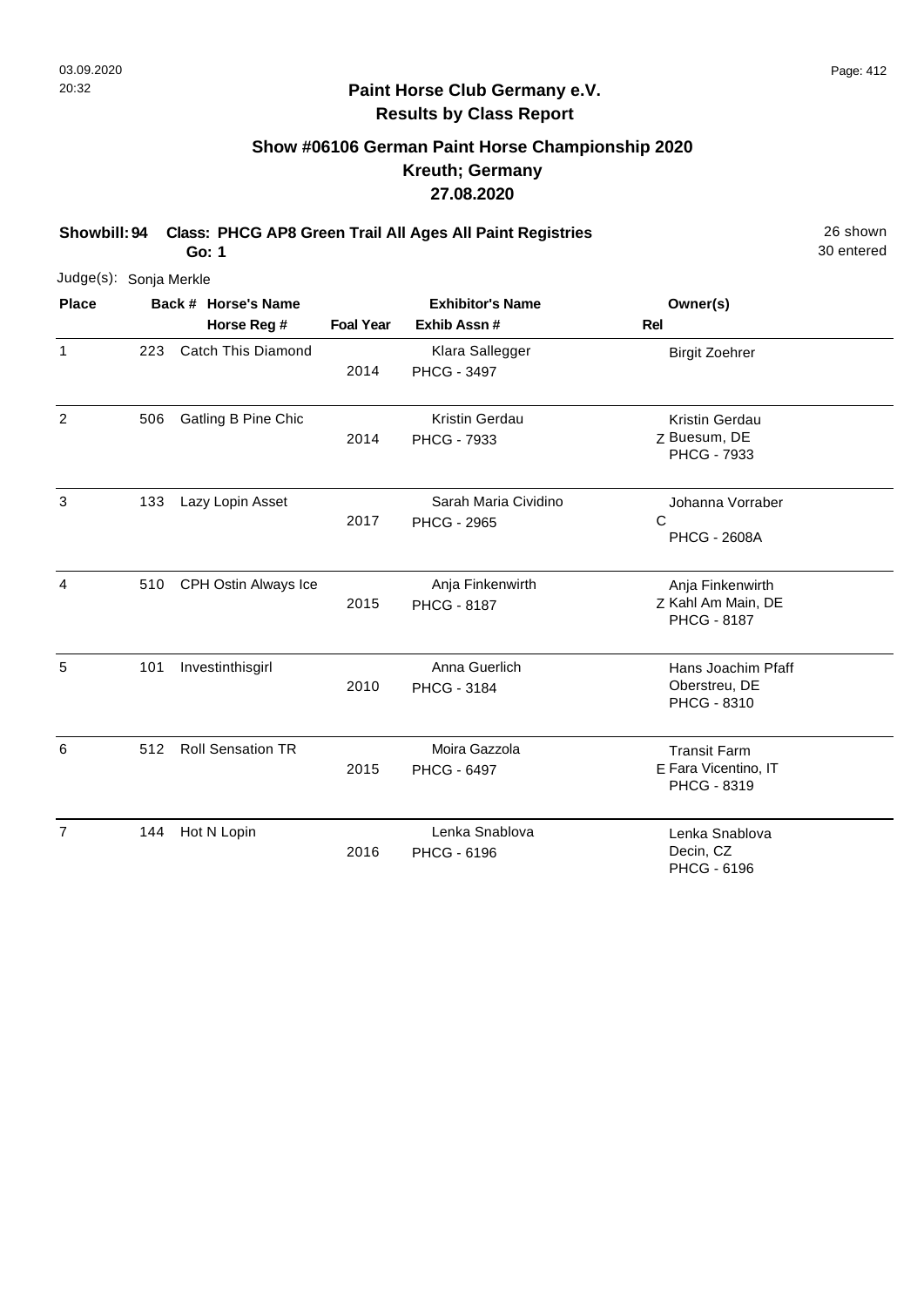# **Show #06107 German Paint Horse Championship 2020 Kreuth; Germany 27.08.2020**

**Showbill: 94 Class: PHCG AP8 Green Trail All Ages All Paint Registries** 26 Shown

30 entered

**Go: 1**

| Judge(s): Nicolas Perrin |     |                           |                  |                                            |                                                              |
|--------------------------|-----|---------------------------|------------------|--------------------------------------------|--------------------------------------------------------------|
| <b>Place</b>             |     | Back # Horse's Name       |                  | <b>Exhibitor's Name</b>                    | Owner(s)                                                     |
|                          |     | Horse Reg #               | <b>Foal Year</b> | Exhib Assn #                               | <b>Rel</b>                                                   |
| $\mathbf{1}$             | 223 | <b>Catch This Diamond</b> | 2014             | Klara Sallegger<br>PHCG - 3497             | <b>Birgit Zoehrer</b>                                        |
| $\overline{2}$           | 133 | Lazy Lopin Asset          | 2017             | Sarah Maria Cividino<br><b>PHCG - 2965</b> | Johanna Vorraber<br>С<br><b>PHCG - 2608A</b>                 |
| 3                        | 144 | Hot N Lopin               | 2016             | Lenka Snablova<br>PHCG - 6196              | Lenka Snablova<br>Decin, CZ<br><b>PHCG - 6196</b>            |
| 4                        | 512 | <b>Roll Sensation TR</b>  | 2015             | Moira Gazzola<br><b>PHCG - 6497</b>        | <b>Transit Farm</b><br>E Fara Vicentino, IT<br>PHCG - 8319   |
| 5                        | 506 | Gatling B Pine Chic       | 2014             | Kristin Gerdau<br>PHCG - 7933              | Kristin Gerdau<br>Z Buesum, DE<br><b>PHCG - 7933</b>         |
| 6                        | 510 | CPH Ostin Always Ice      | 2015             | Anja Finkenwirth<br><b>PHCG - 8187</b>     | Anja Finkenwirth<br>Z Kahl Am Main, DE<br><b>PHCG - 8187</b> |
| $\overline{7}$           | 101 | Investinthisgirl          | 2010             | Anna Guerlich<br><b>PHCG - 3184</b>        | Hans Joachim Pfaff<br>Oberstreu, DE<br>PHCG - 8310           |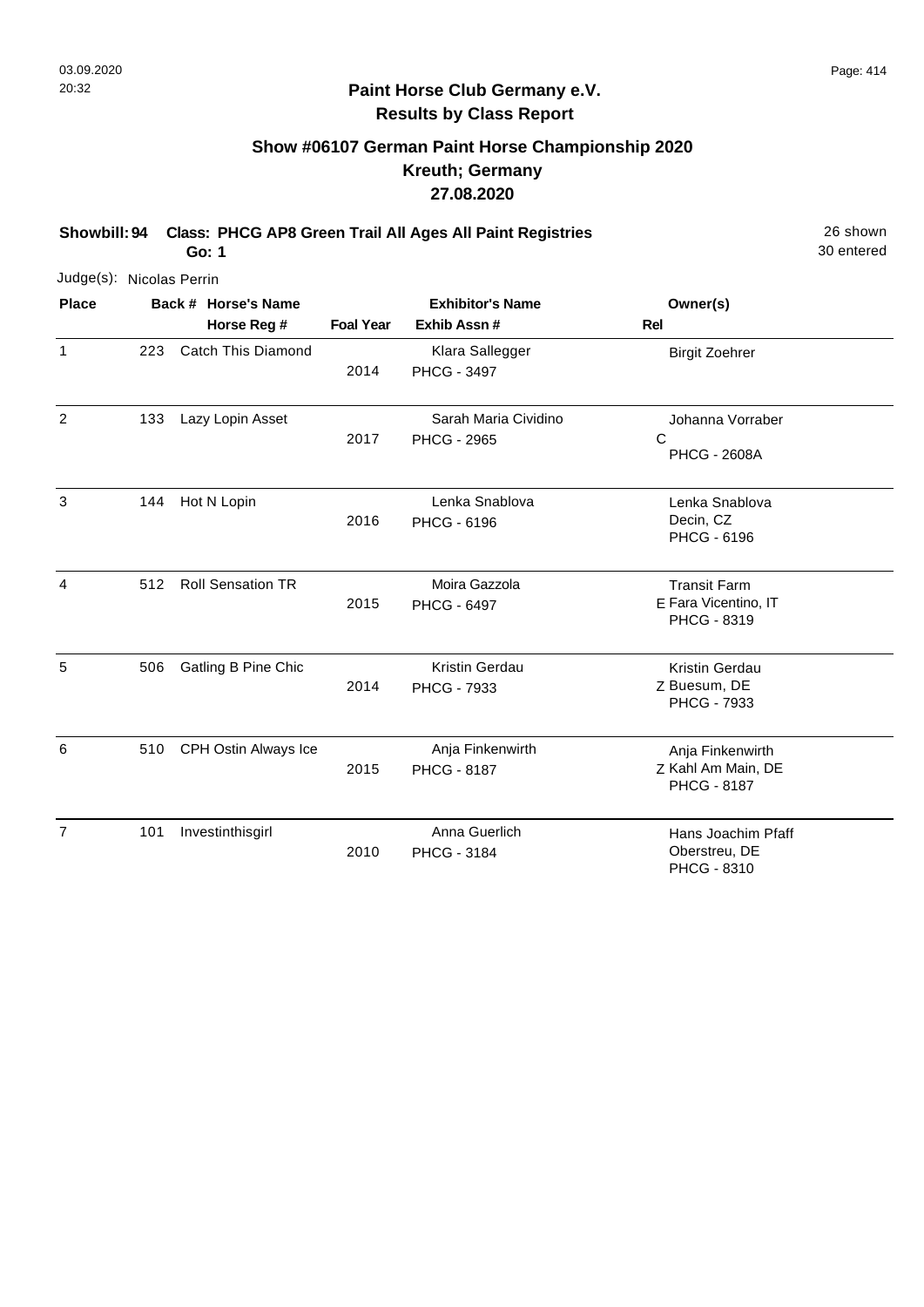# **Show #06108 German Paint Horse Championship 2020 Kreuth; Germany 27.08.2020**

**Showbill: 94 Class: PHCG AP8 Green Trail All Ages All Paint Registries** 26 Shown

**Go: 1**

| Judge(s): Pierre Ouellet |     |                          |                  |                                            |                                                              |
|--------------------------|-----|--------------------------|------------------|--------------------------------------------|--------------------------------------------------------------|
| <b>Place</b>             |     | Back # Horse's Name      |                  | <b>Exhibitor's Name</b>                    | Owner(s)                                                     |
|                          |     | Horse Reg #              | <b>Foal Year</b> | Exhib Assn #                               | <b>Rel</b>                                                   |
| $\mathbf{1}$             | 223 | Catch This Diamond       | 2014             | Klara Sallegger<br><b>PHCG - 3497</b>      | <b>Birgit Zoehrer</b>                                        |
| $\overline{2}$           | 133 | Lazy Lopin Asset         | 2017             | Sarah Maria Cividino<br><b>PHCG - 2965</b> | Johanna Vorraber<br>C<br><b>PHCG - 2608A</b>                 |
| 3                        | 506 | Gatling B Pine Chic      | 2014             | Kristin Gerdau<br>PHCG - 7933              | Kristin Gerdau<br>Z Buesum, DE<br><b>PHCG - 7933</b>         |
| 4                        | 510 | CPH Ostin Always Ice     | 2015             | Anja Finkenwirth<br><b>PHCG - 8187</b>     | Anja Finkenwirth<br>Z Kahl Am Main, DE<br><b>PHCG - 8187</b> |
| 5                        | 144 | Hot N Lopin              | 2016             | Lenka Snablova<br>PHCG - 6196              | Lenka Snablova<br>Decin, CZ<br><b>PHCG - 6196</b>            |
| 6                        | 512 | <b>Roll Sensation TR</b> | 2015             | Moira Gazzola<br><b>PHCG - 6497</b>        | <b>Transit Farm</b><br>E Fara Vicentino, IT<br>PHCG - 8319   |
| $\overline{7}$           | 101 | Investinthisgirl         | 2010             | Anna Guerlich<br>PHCG - 3184               | Hans Joachim Pfaff<br>Oberstreu, DE<br>PHCG - 8310           |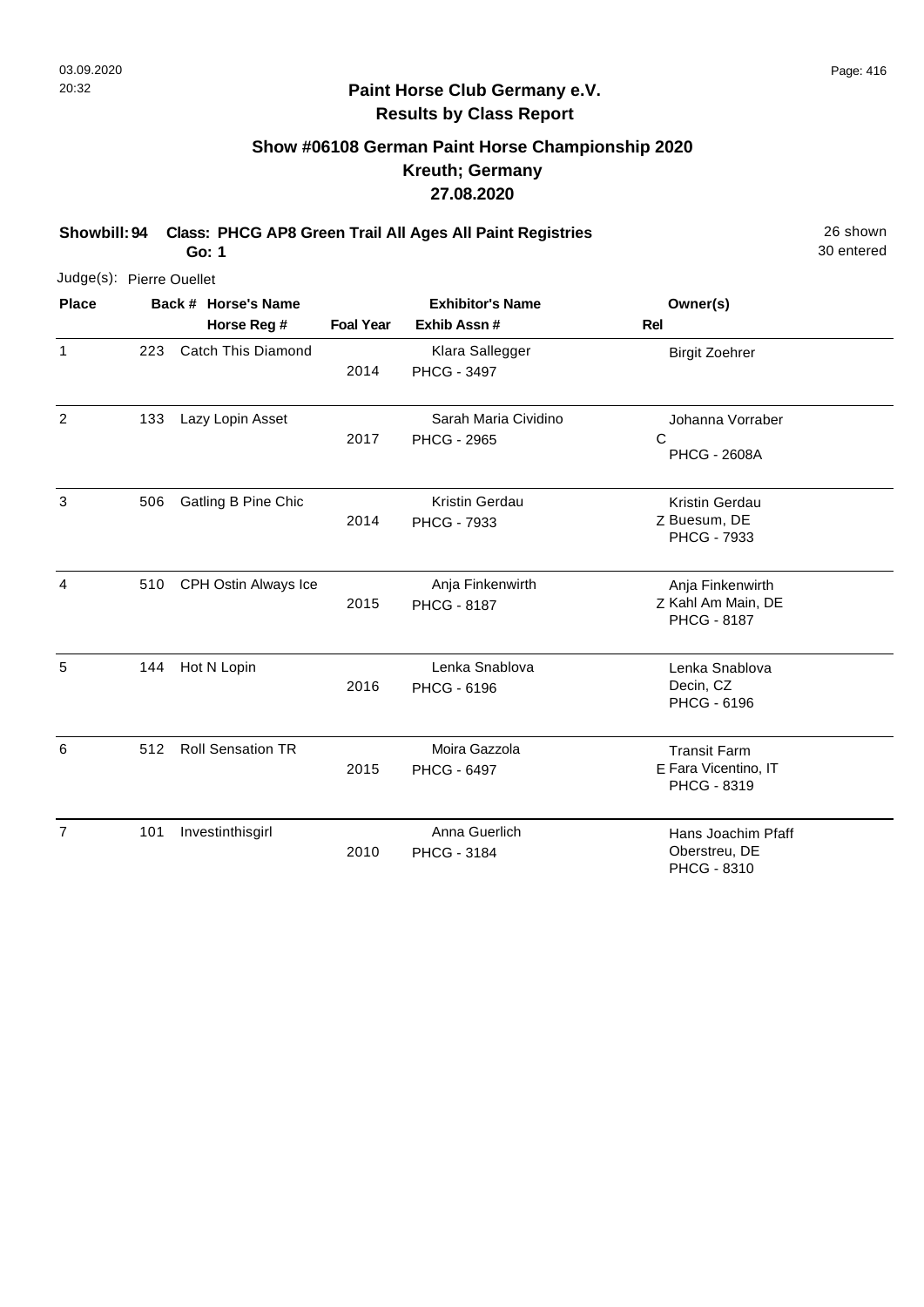# **Show #06105 German Paint Horse Championship 2020 Kreuth; Germany 27.08.2020**

**Showbill: 95 Class: APHA GTR Green Trail All Ages** 14 Shown

**Go: 1**

| Judge(s): Susanne Haug |     |                           |                  |                         |                                    |
|------------------------|-----|---------------------------|------------------|-------------------------|------------------------------------|
| <b>Place</b>           |     | Back # Horse's Name       |                  | <b>Exhibitor's Name</b> | Owner(s)                           |
|                        |     | Horse Reg #               | <b>Foal Year</b> | Exhib Assn #            | Rel                                |
| 1                      | 223 | <b>Catch This Diamond</b> |                  | Klara Sallegger         | <b>Birgit Zoehrer</b>              |
|                        |     | APHA - 01044051           | 2014             | APHA - 8808416          | APHA - 8821255                     |
| 2                      | 144 | Hot N Lopin               |                  | Lenka Snablova          | Lenka Snablova                     |
|                        |     | APHA - 01061149           | 2016             | APHA - 8622599          | Decin, CZ<br>APHA - 8622599        |
| 3                      | 133 | Lazy Lopin Asset          |                  | Sarah Maria Cividino    | Johanna Vorraber                   |
|                        |     | APHA - 01072474           | 2017             | APHA - 8497046          | C<br>APHA - 8318823                |
| $\overline{4}$         | 101 | Investinthisgirl          |                  | Anna Guerlich           | Hans Joachim Pfaff                 |
|                        |     | APHA - 01091761           | 2010             | APHA - 8551853          | Oberstreu, DE<br>APHA - 9173493    |
| 5                      | 235 | <b>BB Lazy Hotroddin</b>  |                  | Stephanie Brueckner     | Stephanie Brueckner                |
|                        |     | APHA - 01061690           | 2016             | APHA - 8982502          | Z Burscheid, DE<br>APHA - 8982502  |
| 6                      | 213 | Noticed I Am Happy        |                  | Andrea Janke            | Angelika Gallitzendoerfer          |
|                        |     | APHA - 01049784           | 2015             | APHA - 8991717          | OMemmingen, DE<br>APHA - 8203113   |
| $\overline{7}$         | 173 | Sheza Barlink Allison     |                  | Verena Klotz            | Marcus Hohm                        |
|                        |     | APHA - 01028981           | 2013             | APHA - 8648424          | Neu-Isenburg, DE<br>APHA - 8604919 |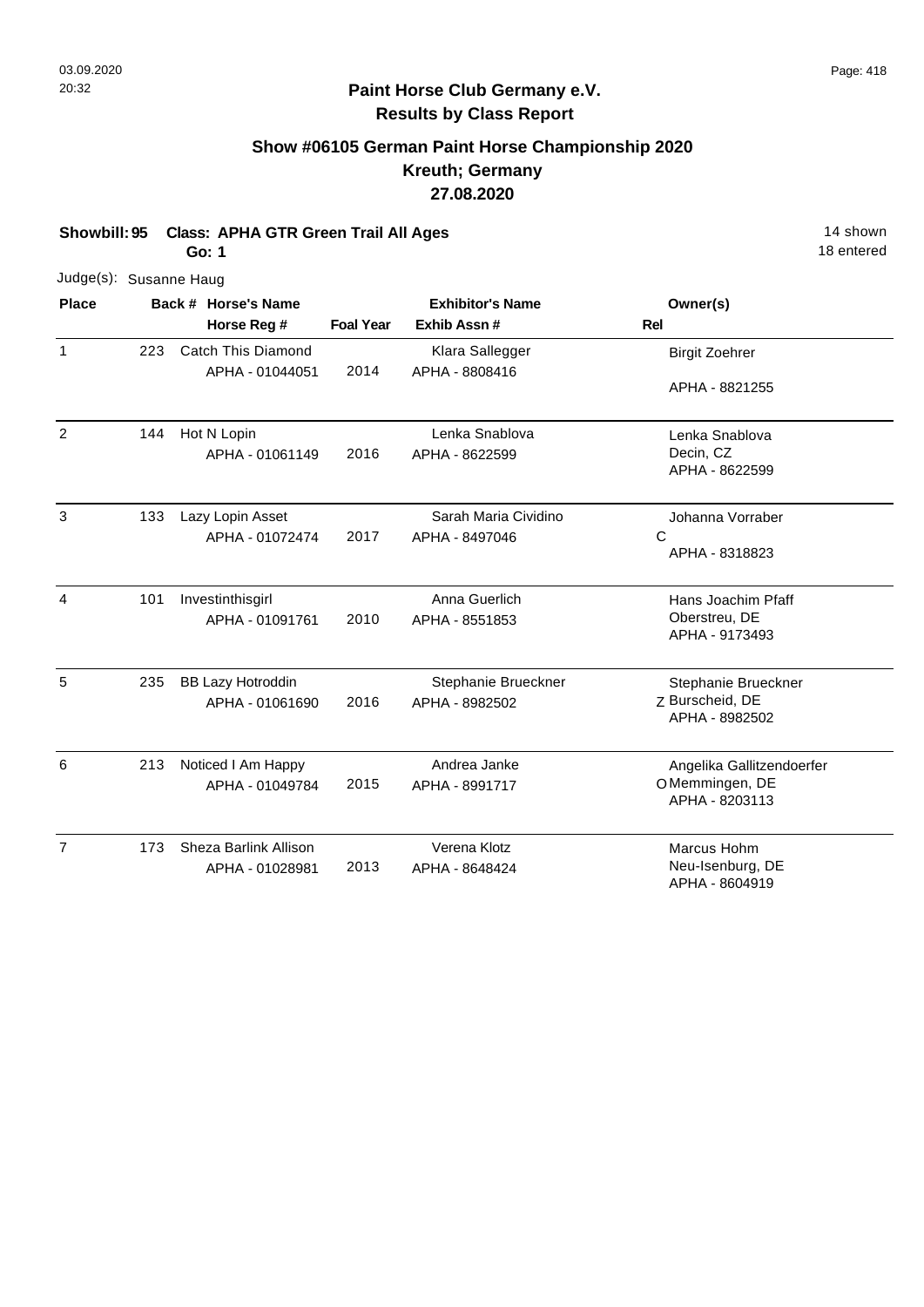# **Show #06106 German Paint Horse Championship 2020 Kreuth; Germany 27.08.2020**

**Showbill: 95 Class: APHA GTR Green Trail All Ages** 14 Shown 14 shown

**Go: 1**

| Judge(s): Sonja Merkle |     |                           |                         |                      |                                    |
|------------------------|-----|---------------------------|-------------------------|----------------------|------------------------------------|
| <b>Place</b>           |     | Back # Horse's Name       | <b>Exhibitor's Name</b> |                      | Owner(s)                           |
|                        |     | Horse Reg #               | <b>Foal Year</b>        | Exhib Assn#          | <b>Rel</b>                         |
| 1                      | 223 | <b>Catch This Diamond</b> |                         | Klara Sallegger      | <b>Birgit Zoehrer</b>              |
|                        |     | APHA - 01044051           | 2014                    | APHA - 8808416       | APHA - 8821255                     |
| $\overline{2}$         | 133 | Lazy Lopin Asset          |                         | Sarah Maria Cividino | Johanna Vorraber                   |
|                        |     | APHA - 01072474           | 2017                    | APHA - 8497046       | $\mathsf{C}$<br>APHA - 8318823     |
| 3                      | 101 | Investinthisgirl          |                         | Anna Guerlich        | Hans Joachim Pfaff                 |
|                        |     | APHA - 01091761           | 2010                    | APHA - 8551853       | Oberstreu, DE<br>APHA - 9173493    |
| $\overline{4}$         | 144 | Hot N Lopin               |                         | Lenka Snablova       | Lenka Snablova                     |
|                        |     | APHA - 01061149           | 2016                    | APHA - 8622599       | Decin, CZ<br>APHA - 8622599        |
| 5                      | 213 | Noticed I Am Happy        |                         | Andrea Janke         | Angelika Gallitzendoerfer          |
|                        |     | APHA - 01049784           | 2015                    | APHA - 8991717       | OMemmingen, DE<br>APHA - 8203113   |
| 6                      | 173 | Sheza Barlink Allison     |                         | Verena Klotz         | Marcus Hohm                        |
|                        |     | APHA - 01028981           | 2013                    | APHA - 8648424       | Neu-Isenburg, DE<br>APHA - 8604919 |
| $\overline{7}$         | 235 | <b>BB Lazy Hotroddin</b>  |                         | Stephanie Brueckner  | Stephanie Brueckner                |
|                        |     | APHA - 01061690           | 2016                    | APHA - 8982502       | Z Burscheid, DE<br>APHA - 8982502  |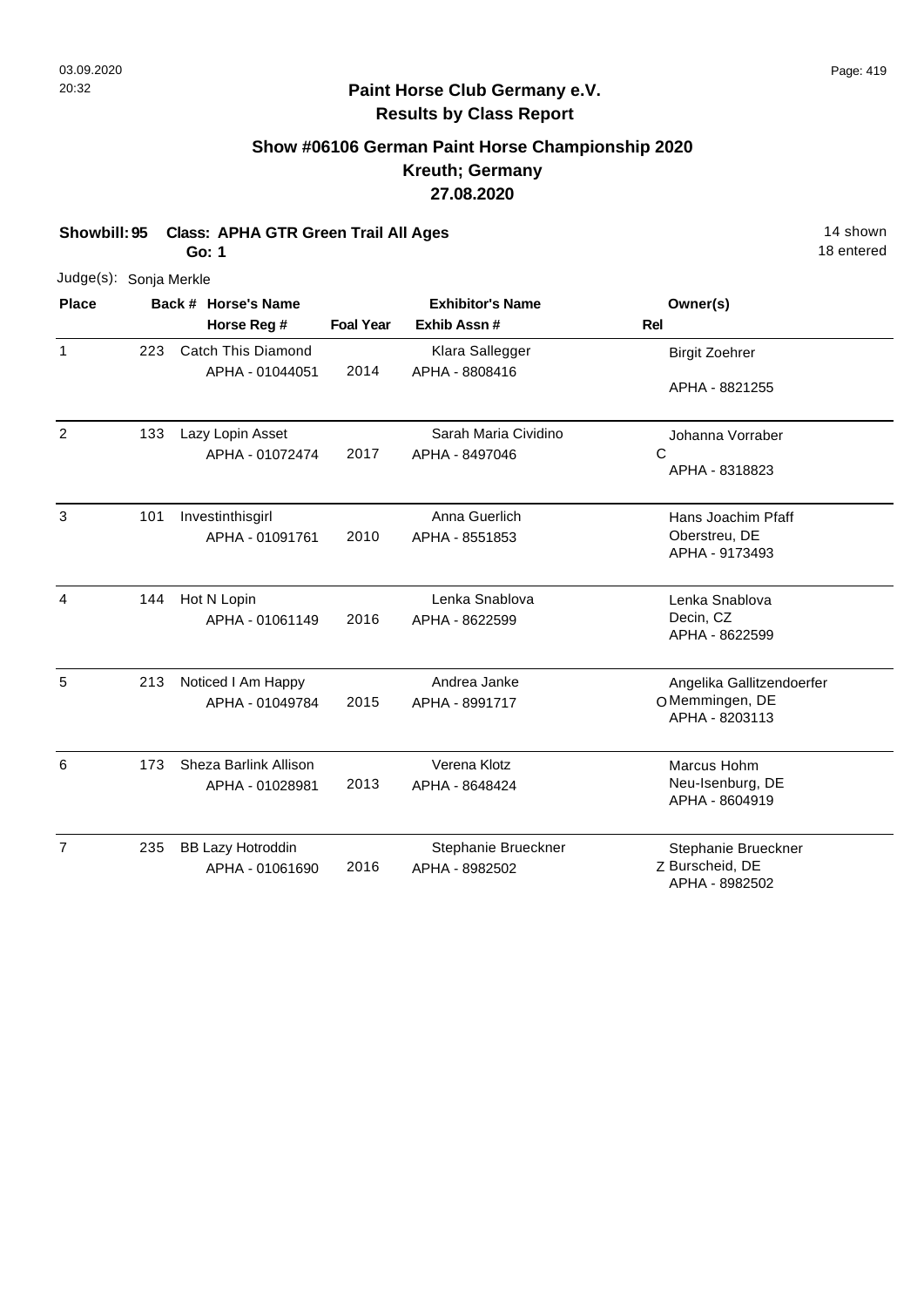# **Show #06107 German Paint Horse Championship 2020 Kreuth; Germany 27.08.2020**

**Showbill: 95 Class: APHA GTR Green Trail All Ages** 14 Shown

**Go: 1**

| Judge(s): Nicolas Perrin |     |                           |                  |                         |                           |
|--------------------------|-----|---------------------------|------------------|-------------------------|---------------------------|
| <b>Place</b>             |     | Back # Horse's Name       |                  | <b>Exhibitor's Name</b> | Owner(s)                  |
|                          |     | Horse Reg #               | <b>Foal Year</b> | Exhib Assn #            | <b>Rel</b>                |
| 1                        | 223 | <b>Catch This Diamond</b> |                  | Klara Sallegger         | <b>Birgit Zoehrer</b>     |
|                          |     | APHA - 01044051           | 2014             | APHA - 8808416          | APHA - 8821255            |
| $\overline{2}$           | 133 | Lazy Lopin Asset          |                  | Sarah Maria Cividino    | Johanna Vorraber          |
|                          |     | APHA - 01072474           | 2017             | APHA - 8497046          | C                         |
|                          |     |                           |                  |                         | APHA - 8318823            |
| 3                        | 144 | Hot N Lopin               |                  | Lenka Snablova          | Lenka Snablova            |
|                          |     | APHA - 01061149           | 2016             | APHA - 8622599          | Decin, CZ                 |
|                          |     |                           |                  |                         | APHA - 8622599            |
| 4                        | 101 | Investinthisgirl          |                  | Anna Guerlich           | Hans Joachim Pfaff        |
|                          |     | APHA - 01091761           | 2010             | APHA - 8551853          | Oberstreu, DE             |
|                          |     |                           |                  |                         | APHA - 9173493            |
| 5                        | 213 | Noticed I Am Happy        |                  | Andrea Janke            | Angelika Gallitzendoerfer |
|                          |     | APHA - 01049784           | 2015             | APHA - 8991717          | OMemmingen, DE            |
|                          |     |                           |                  |                         | APHA - 8203113            |
| 6                        | 173 | Sheza Barlink Allison     |                  | Verena Klotz            | Marcus Hohm               |
|                          |     | APHA - 01028981           | 2013             | APHA - 8648424          | Neu-Isenburg, DE          |
|                          |     |                           |                  |                         | APHA - 8604919            |
| $\overline{7}$           | 235 | <b>BB Lazy Hotroddin</b>  |                  | Stephanie Brueckner     | Stephanie Brueckner       |
|                          |     | APHA - 01061690           | 2016             | APHA - 8982502          | Z Burscheid, DE           |
|                          |     |                           |                  |                         | APHA - 8982502            |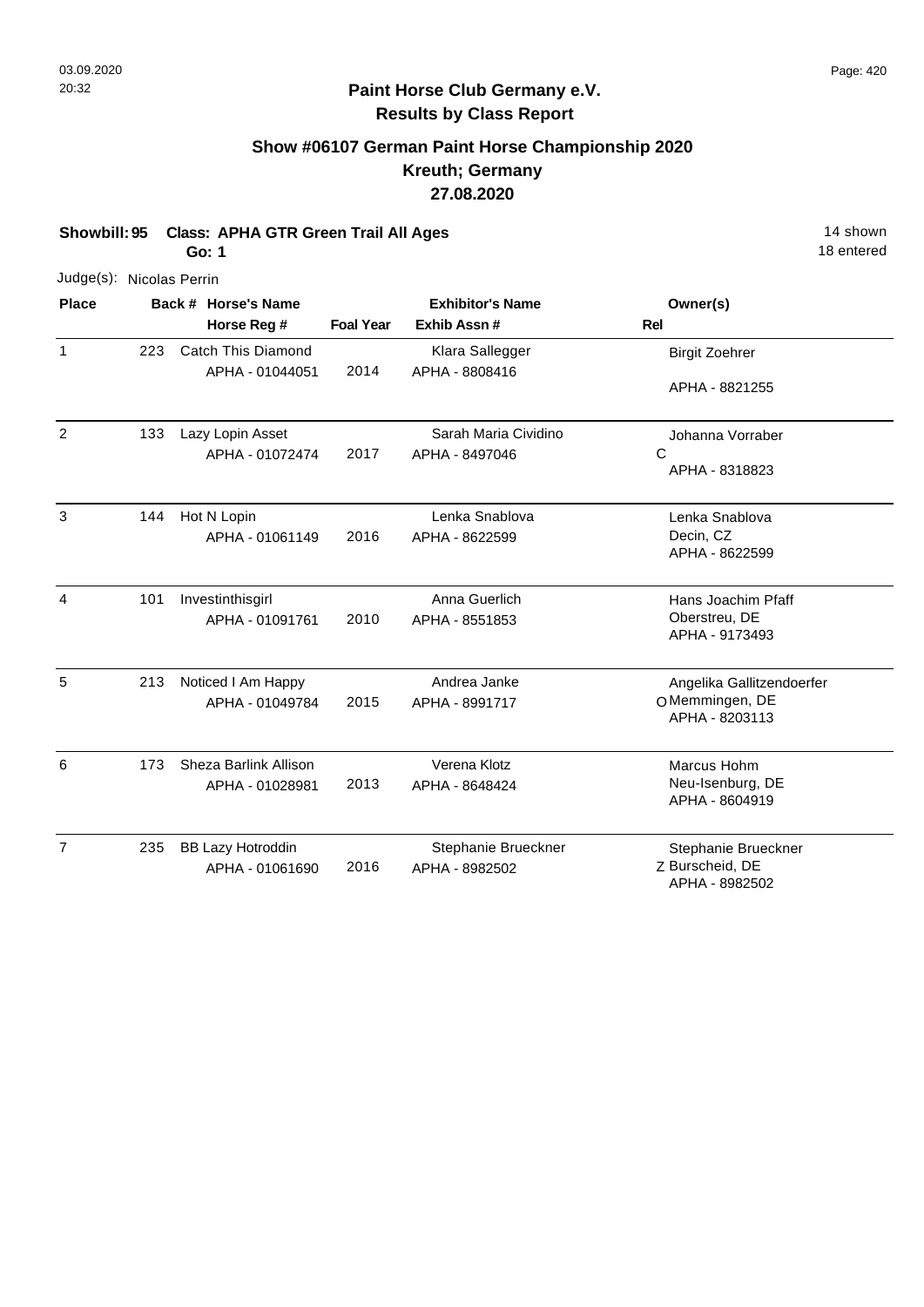# **Show #06108 German Paint Horse Championship 2020 Kreuth; Germany 27.08.2020**

**Showbill: 95 Class: APHA GTR Green Trail All Ages** 14 Shown

**Go: 1**

| Judge(s): Pierre Ouellet |     |                                       |                         |                                   |                                    |
|--------------------------|-----|---------------------------------------|-------------------------|-----------------------------------|------------------------------------|
| <b>Place</b>             |     | Back # Horse's Name                   | <b>Exhibitor's Name</b> |                                   | Owner(s)                           |
|                          |     | Horse Reg #                           | <b>Foal Year</b>        | Exhib Assn #                      | Rel                                |
| $\mathbf{1}$             | 223 | Catch This Diamond<br>APHA - 01044051 | 2014                    | Klara Sallegger<br>APHA - 8808416 | <b>Birgit Zoehrer</b>              |
|                          |     |                                       |                         |                                   | APHA - 8821255                     |
| 2                        | 133 | Lazy Lopin Asset                      |                         | Sarah Maria Cividino              | Johanna Vorraber                   |
|                          |     | APHA - 01072474                       | 2017                    | APHA - 8497046                    | C                                  |
|                          |     |                                       |                         |                                   | APHA - 8318823                     |
| 3                        | 144 | Hot N Lopin                           |                         | Lenka Snablova                    | Lenka Snablova                     |
|                          |     | APHA - 01061149                       | 2016                    | APHA - 8622599                    | Decin, CZ                          |
|                          |     |                                       |                         |                                   | APHA - 8622599                     |
| $\overline{4}$           | 101 | Investinthisgirl                      |                         | Anna Guerlich                     | Hans Joachim Pfaff                 |
|                          |     | APHA - 01091761                       | 2010                    | APHA - 8551853                    | Oberstreu, DE<br>APHA - 9173493    |
| 5                        | 235 | <b>BB Lazy Hotroddin</b>              |                         | Stephanie Brueckner               | Stephanie Brueckner                |
|                          |     | APHA - 01061690                       | 2016                    | APHA - 8982502                    | Z Burscheid, DE                    |
|                          |     |                                       |                         |                                   | APHA - 8982502                     |
| 6                        | 173 | Sheza Barlink Allison                 |                         | Verena Klotz                      | Marcus Hohm                        |
|                          |     | APHA - 01028981                       | 2013                    | APHA - 8648424                    | Neu-Isenburg, DE<br>APHA - 8604919 |
| $\overline{7}$           | 213 | Noticed I Am Happy                    |                         | Andrea Janke                      | Angelika Gallitzendoerfer          |
|                          |     | APHA - 01049784                       | 2015                    | APHA - 8991717                    | OMemmingen, DE<br>APHA - 8203113   |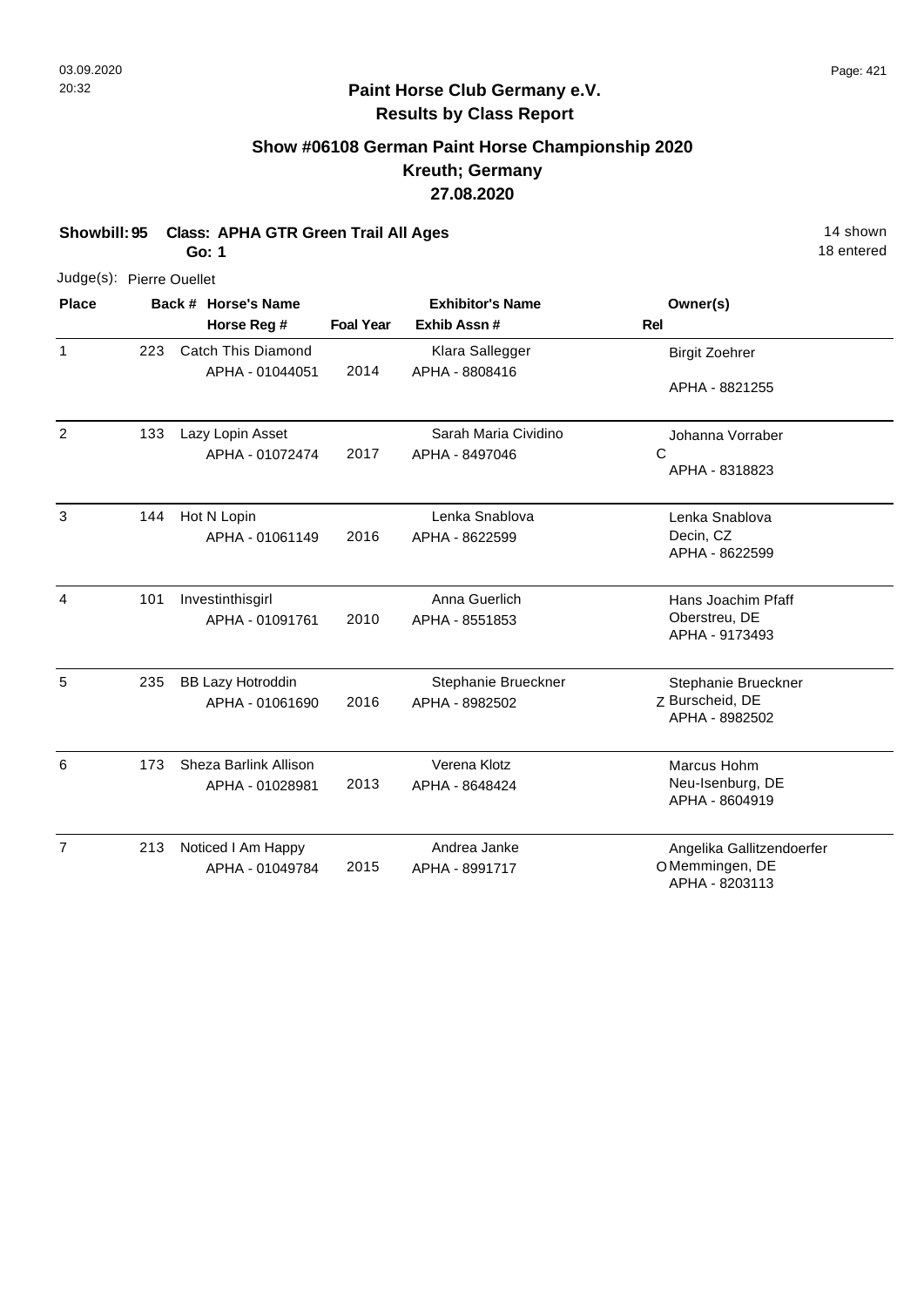# **Show #06105 German Paint Horse Championship 2020 Kreuth; Germany 27.08.2020**

**Showbill: 96 Class: APHA BGTR SPB Green Trail 12 Shown 12 Shown 12 Shown** 

**Go: 1**

| Judge(s): Susanne Haug |     |                                             |                  |                                         |                  |                                                               |  |
|------------------------|-----|---------------------------------------------|------------------|-----------------------------------------|------------------|---------------------------------------------------------------|--|
| <b>Place</b>           |     | Back # Horse's Name                         |                  | <b>Exhibitor's Name</b>                 |                  | Owner(s)                                                      |  |
|                        |     | Horse Reg #                                 | <b>Foal Year</b> | Exhib Assn#                             | <b>Birthdate</b> | <b>Rel</b>                                                    |  |
| $\mathbf{1}$           | 506 | Gatling B Pine Chic<br>APHA - 01045539      | 2014             | <b>Kristin Gerdau</b><br>APHA - 9172742 |                  | Kristin Gerdau<br>Z Buesum, DE<br>APHA - 9172742              |  |
| $\overline{2}$         | 510 | CPH Ostin Always Ice<br>APHA - 01058582     | 2015             | Anja Finkenwirth<br>APHA - 9148533      |                  | Anja Finkenwirth<br>Z Kahl Am Main, DE<br>APHA - 9148533      |  |
| 3                      | 512 | <b>Roll Sensation TR</b><br>APHA - 01063044 | 2015             | Moira Gazzola<br>APHA - 0110425         |                  | <b>Transit Farm</b><br>E Fara Vicentino, IT<br>APHA - 8906806 |  |
| $\overline{4}$         | 537 | Move On The Wild Side<br>APHA - 01050974    | 2015             | Theresa Hofbauer<br>APHA - 9161548      |                  | Theresa Hofbauer<br>Z Wels, AT<br>APHA - 9161548              |  |
| 5                      | 516 | Wild Fire Dee<br>APHA - 01002276            | 2011             | Andrea Fidlerova<br>APHA - 0149015      |                  | Jan Drabek<br>E<br>APHA - 8584412                             |  |
| 6                      | 523 | LE Smart Stylish Lena<br>APHA - 01048366    | 2015             | Sarah Bode<br>APHA - 8962694            |                  | Yvonne Doerfler<br>APHA - 9148072                             |  |
| $\overline{7}$         | 511 | Be Ice Gotta Gun<br>APHA - 01055205         | 2015             | Dagmar Dietl<br>APHA - 9176722          |                  | Dagmar Dietl<br>Achslach, DE<br>APHA - 9176722                |  |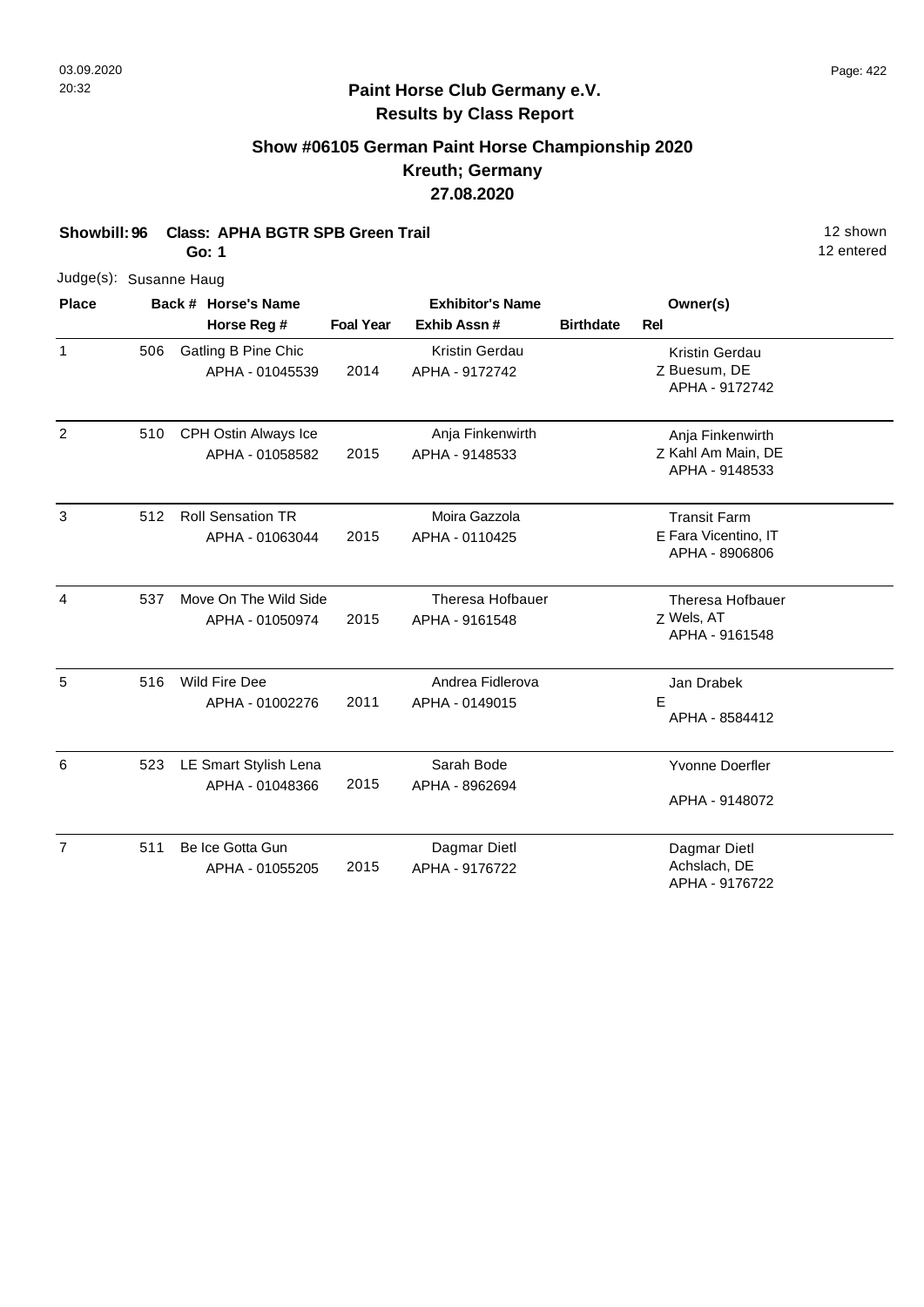# **Show #06106 German Paint Horse Championship 2020 Kreuth; Germany 27.08.2020**

**Showbill: 96 Class: APHA BGTR SPB Green Trail 12 Shown 12 Shown 12 Shown** 

**Go: 1**

| Judge(s): Sonja Merkle |     |                                        |                  |                                         |                  |                                        |
|------------------------|-----|----------------------------------------|------------------|-----------------------------------------|------------------|----------------------------------------|
| <b>Place</b>           |     | Back # Horse's Name                    |                  | <b>Exhibitor's Name</b>                 |                  | Owner(s)                               |
|                        |     | Horse Reg #                            | <b>Foal Year</b> | Exhib Assn #                            | <b>Birthdate</b> | <b>Rel</b>                             |
| 1                      | 506 | Gatling B Pine Chic<br>APHA - 01045539 | 2014             | <b>Kristin Gerdau</b><br>APHA - 9172742 |                  | Kristin Gerdau<br>Z Buesum, DE         |
|                        |     |                                        |                  |                                         |                  | APHA - 9172742                         |
| $\overline{2}$         | 510 | <b>CPH Ostin Always Ice</b>            |                  | Anja Finkenwirth                        |                  | Anja Finkenwirth                       |
|                        |     | APHA - 01058582                        | 2015             | APHA - 9148533                          |                  | Z Kahl Am Main, DE<br>APHA - 9148533   |
| 3                      | 512 | <b>Roll Sensation TR</b>               |                  | Moira Gazzola                           |                  | <b>Transit Farm</b>                    |
|                        |     | APHA - 01063044                        | 2015             | APHA - 0110425                          |                  | E Fara Vicentino, IT<br>APHA - 8906806 |
|                        |     |                                        |                  |                                         |                  |                                        |
| 4                      | 516 | Wild Fire Dee                          |                  | Andrea Fidlerova                        |                  | Jan Drabek                             |
|                        |     | APHA - 01002276                        | 2011             | APHA - 0149015                          |                  | E<br>APHA - 8584412                    |
| 5                      | 523 | LE Smart Stylish Lena                  |                  | Sarah Bode                              |                  | <b>Yvonne Doerfler</b>                 |
|                        |     | APHA - 01048366                        | 2015             | APHA - 8962694                          |                  | APHA - 9148072                         |
| 6                      | 537 | Move On The Wild Side                  |                  | <b>Theresa Hofbauer</b>                 |                  | <b>Theresa Hofbauer</b>                |
|                        |     | APHA - 01050974                        | 2015             | APHA - 9161548                          |                  | Z Wels, AT<br>APHA - 9161548           |
| $\overline{7}$         | 511 | Be Ice Gotta Gun                       |                  | Dagmar Dietl                            |                  | Dagmar Dietl                           |
|                        |     | APHA - 01055205                        | 2015             | APHA - 9176722                          |                  | Achslach, DE<br>APHA - 9176722         |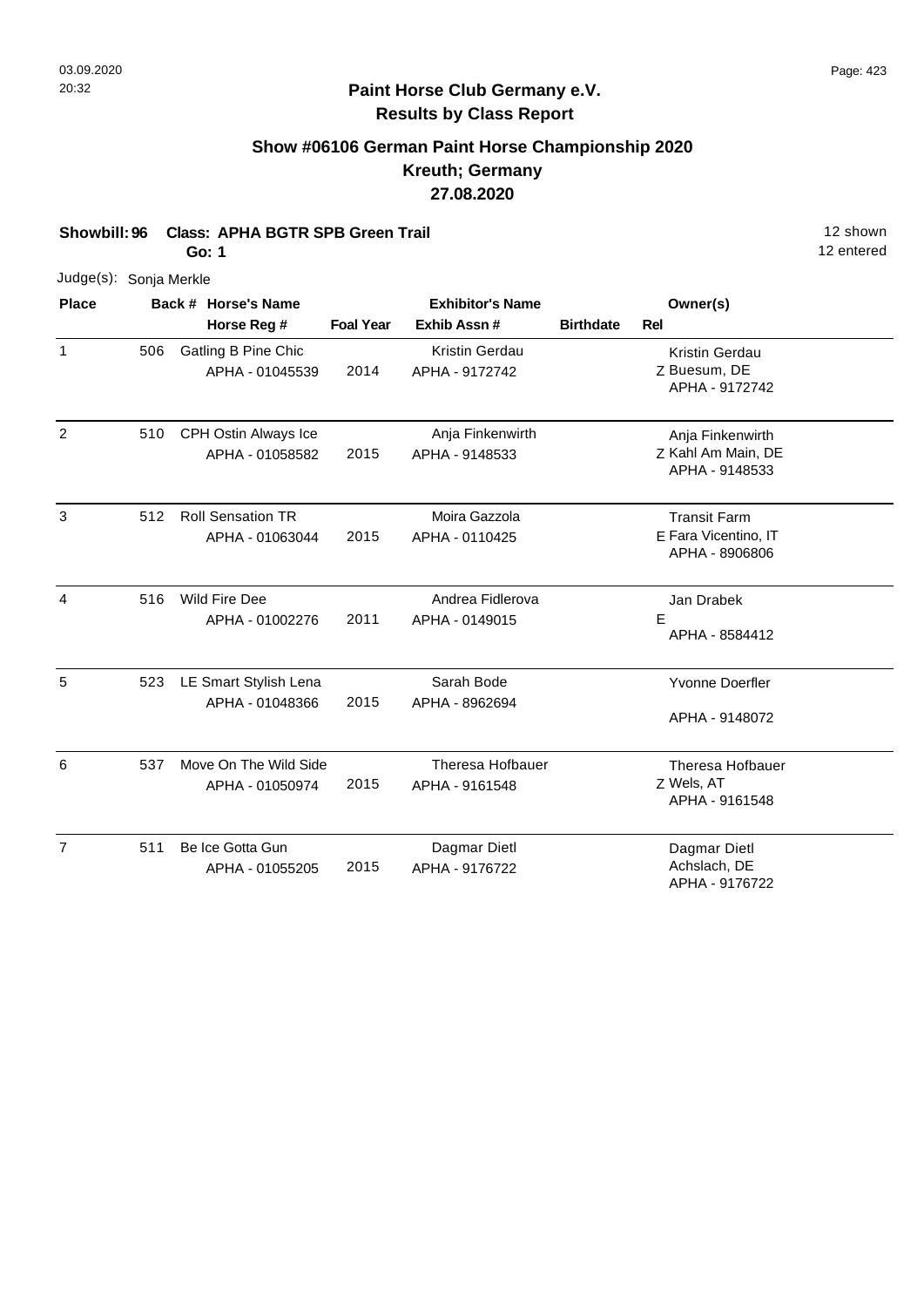# **Show #06107 German Paint Horse Championship 2020 Kreuth; Germany 27.08.2020**

**Showbill: 96 Class: APHA BGTR SPB Green Trail 12 Shown 12 Shown 12 Shown** 

**Go: 1**

| Judge(s): Nicolas Perrin |     |                                             |                  |                                           |                                                               |
|--------------------------|-----|---------------------------------------------|------------------|-------------------------------------------|---------------------------------------------------------------|
| <b>Place</b>             |     | Back # Horse's Name<br>Horse Reg #          | <b>Foal Year</b> | <b>Exhibitor's Name</b><br>Exhib Assn#    | Owner(s)<br>Rel                                               |
| $\mathbf{1}$             | 512 | <b>Roll Sensation TR</b><br>APHA - 01063044 | 2015             | Moira Gazzola<br>APHA - 0110425           | <b>Transit Farm</b><br>E Fara Vicentino, IT<br>APHA - 8906806 |
| $\overline{2}$           | 506 | Gatling B Pine Chic<br>APHA - 01045539      | 2014             | <b>Kristin Gerdau</b><br>APHA - 9172742   | Kristin Gerdau<br>Z Buesum, DE<br>APHA - 9172742              |
| 3                        | 510 | CPH Ostin Always Ice<br>APHA - 01058582     | 2015             | Anja Finkenwirth<br>APHA - 9148533        | Anja Finkenwirth<br>Z Kahl Am Main, DE<br>APHA - 9148533      |
| 4                        | 537 | Move On The Wild Side<br>APHA - 01050974    | 2015             | <b>Theresa Hofbauer</b><br>APHA - 9161548 | <b>Theresa Hofbauer</b><br>Z Wels, AT<br>APHA - 9161548       |
| 5                        | 516 | Wild Fire Dee<br>APHA - 01002276            | 2011             | Andrea Fidlerova<br>APHA - 0149015        | Jan Drabek<br>Е<br>APHA - 8584412                             |
| 6                        | 523 | LE Smart Stylish Lena<br>APHA - 01048366    | 2015             | Sarah Bode<br>APHA - 8962694              | Yvonne Doerfler<br>APHA - 9148072                             |
| $\overline{7}$           | 511 | Be Ice Gotta Gun<br>APHA - 01055205         | 2015             | Dagmar Dietl<br>APHA - 9176722            | Dagmar Dietl<br>Achslach, DE<br>APHA - 9176722                |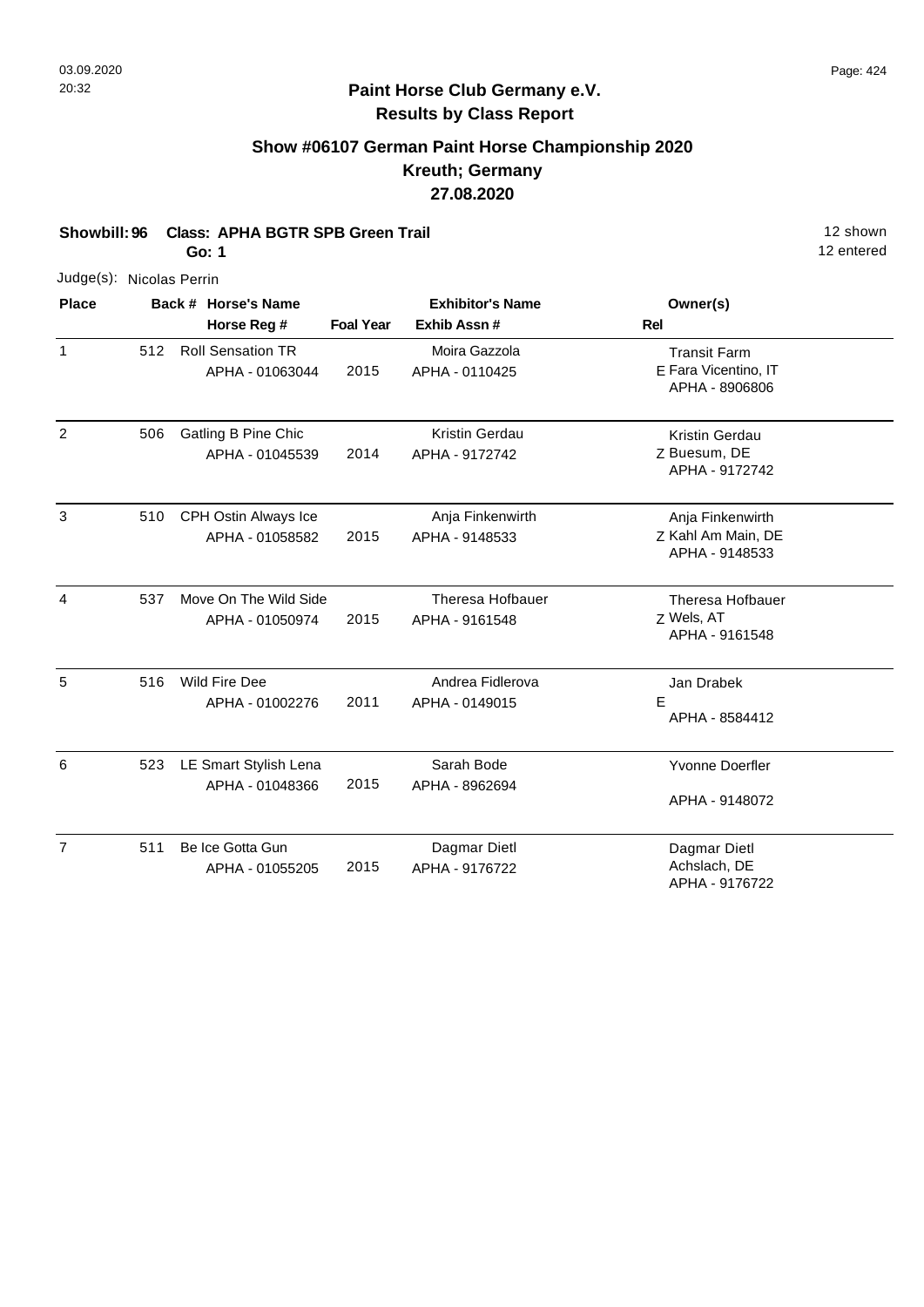#### **Paint Horse Club Germany e.V. Results by Class Report**

# **Show #06108 German Paint Horse Championship 2020 Kreuth; Germany 27.08.2020**

**Showbill: 96 Class: APHA BGTR SPB Green Trail 12 Shown 12 shown** 

**Go: 1**

12 entered

| Judge(s): Pierre Ouellet |     |                                             |                  |                                           |                  |                                                               |  |
|--------------------------|-----|---------------------------------------------|------------------|-------------------------------------------|------------------|---------------------------------------------------------------|--|
| <b>Place</b>             |     | Back # Horse's Name                         |                  | <b>Exhibitor's Name</b>                   |                  | Owner(s)                                                      |  |
|                          |     | Horse Reg #                                 | <b>Foal Year</b> | Exhib Assn #                              | <b>Birthdate</b> | <b>Rel</b>                                                    |  |
| 1                        | 506 | Gatling B Pine Chic<br>APHA - 01045539      | 2014             | <b>Kristin Gerdau</b><br>APHA - 9172742   |                  | Kristin Gerdau<br>Z Buesum, DE<br>APHA - 9172742              |  |
| $\overline{2}$           | 510 | CPH Ostin Always Ice<br>APHA - 01058582     | 2015             | Anja Finkenwirth<br>APHA - 9148533        |                  | Anja Finkenwirth<br>Z Kahl Am Main, DE<br>APHA - 9148533      |  |
| 3                        | 512 | <b>Roll Sensation TR</b><br>APHA - 01063044 | 2015             | Moira Gazzola<br>APHA - 0110425           |                  | <b>Transit Farm</b><br>E Fara Vicentino, IT<br>APHA - 8906806 |  |
| 4                        | 523 | LE Smart Stylish Lena<br>APHA - 01048366    | 2015             | Sarah Bode<br>APHA - 8962694              |                  | <b>Yvonne Doerfler</b><br>APHA - 9148072                      |  |
| 5                        | 537 | Move On The Wild Side<br>APHA - 01050974    | 2015             | <b>Theresa Hofbauer</b><br>APHA - 9161548 |                  | Theresa Hofbauer<br>Z Wels, AT<br>APHA - 9161548              |  |
| 6                        | 511 | Be Ice Gotta Gun<br>APHA - 01055205         | 2015             | Dagmar Dietl<br>APHA - 9176722            |                  | Dagmar Dietl<br>Achslach, DE<br>APHA - 9176722                |  |
| $\overline{7}$           | 516 | <b>Wild Fire Dee</b><br>APHA - 01002276     | 2011             | Andrea Fidlerova<br>APHA - 0149015        |                  | Jan Drabek<br>Е                                               |  |

APHA - 8584412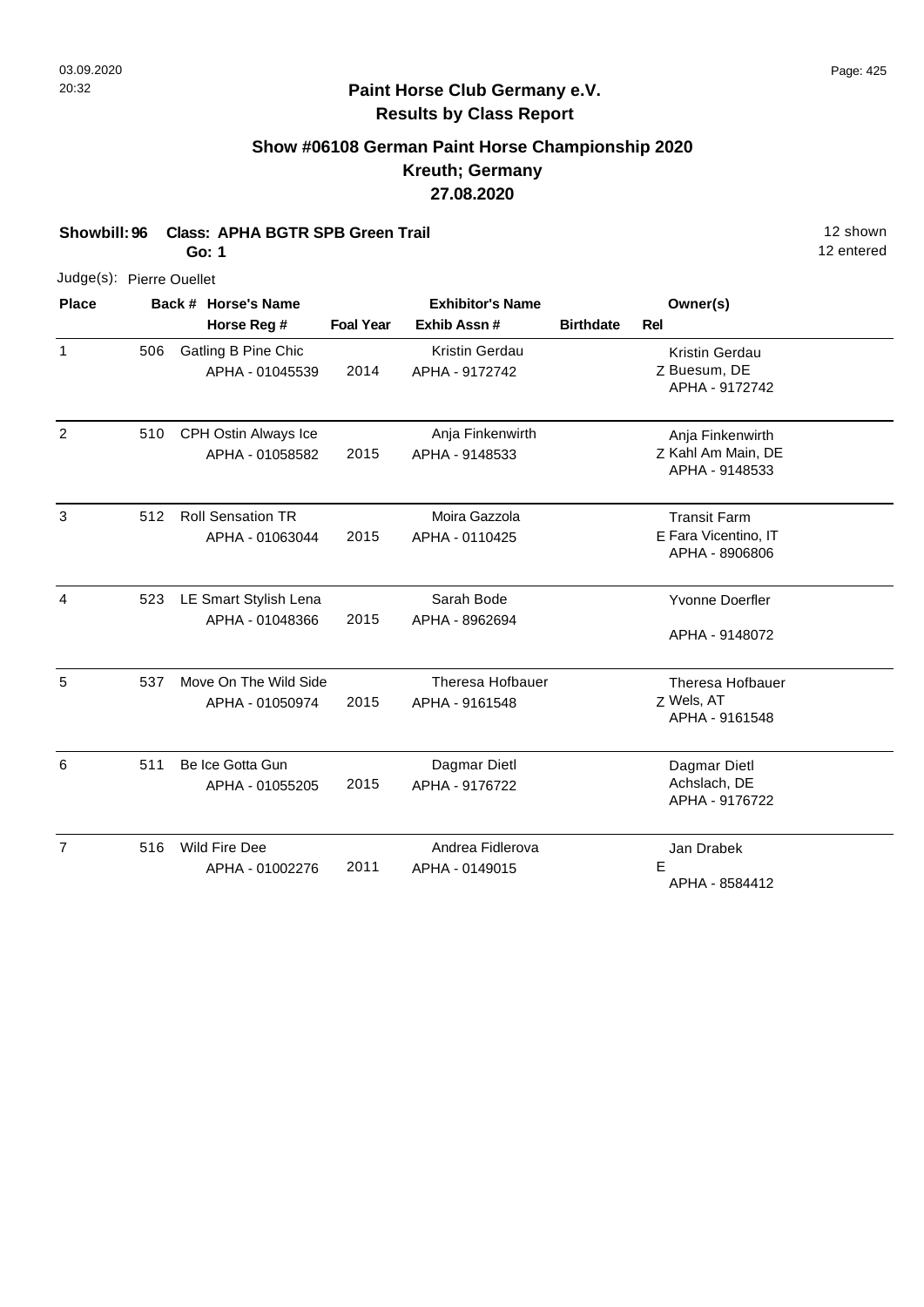# **Show #06105 German Paint Horse Championship 2020 Kreuth; Germany 27.08.2020**

| <b>Showbill: 97</b> |     |                        | <b>Class: PHCG MT Maturity Trail 5-6 Years</b><br>Go: 1                                                             |      |                                                 |                                                          | 4 shown<br>4 entered |  |
|---------------------|-----|------------------------|---------------------------------------------------------------------------------------------------------------------|------|-------------------------------------------------|----------------------------------------------------------|----------------------|--|
|                     |     | Judge(s): Susanne Haug |                                                                                                                     |      |                                                 |                                                          |                      |  |
| <b>Place</b>        |     |                        | <b>Exhibitor's Name</b><br>Back # Horse's Name<br>Owner(s)<br>Horse Reg #<br>Exhib Assn#<br><b>Foal Year</b><br>Rel |      |                                                 |                                                          |                      |  |
| 1                   | 163 |                        | SQ Hot Shiny Princess                                                                                               | 2014 | Verena Klotz<br><b>PHCG - 1610</b>              | Monika Hagen<br>Haldenwang, DE<br><b>PHCG - 2503</b>     |                      |  |
| 2                   | 141 |                        | Notice Clues Rocket                                                                                                 | 2014 | Angelika Gallitzendoerfer<br><b>PHCG - 1256</b> | Karl F Schettler<br>Z Muenchen, DE<br><b>PHCG - 7387</b> |                      |  |

3

2014 151 Gotta Be Noticed **Gotta Be Struck** Jennifer Abroell PHCG - 5307

Z Benningen, DE Jennifer Abroell PHCG - 5307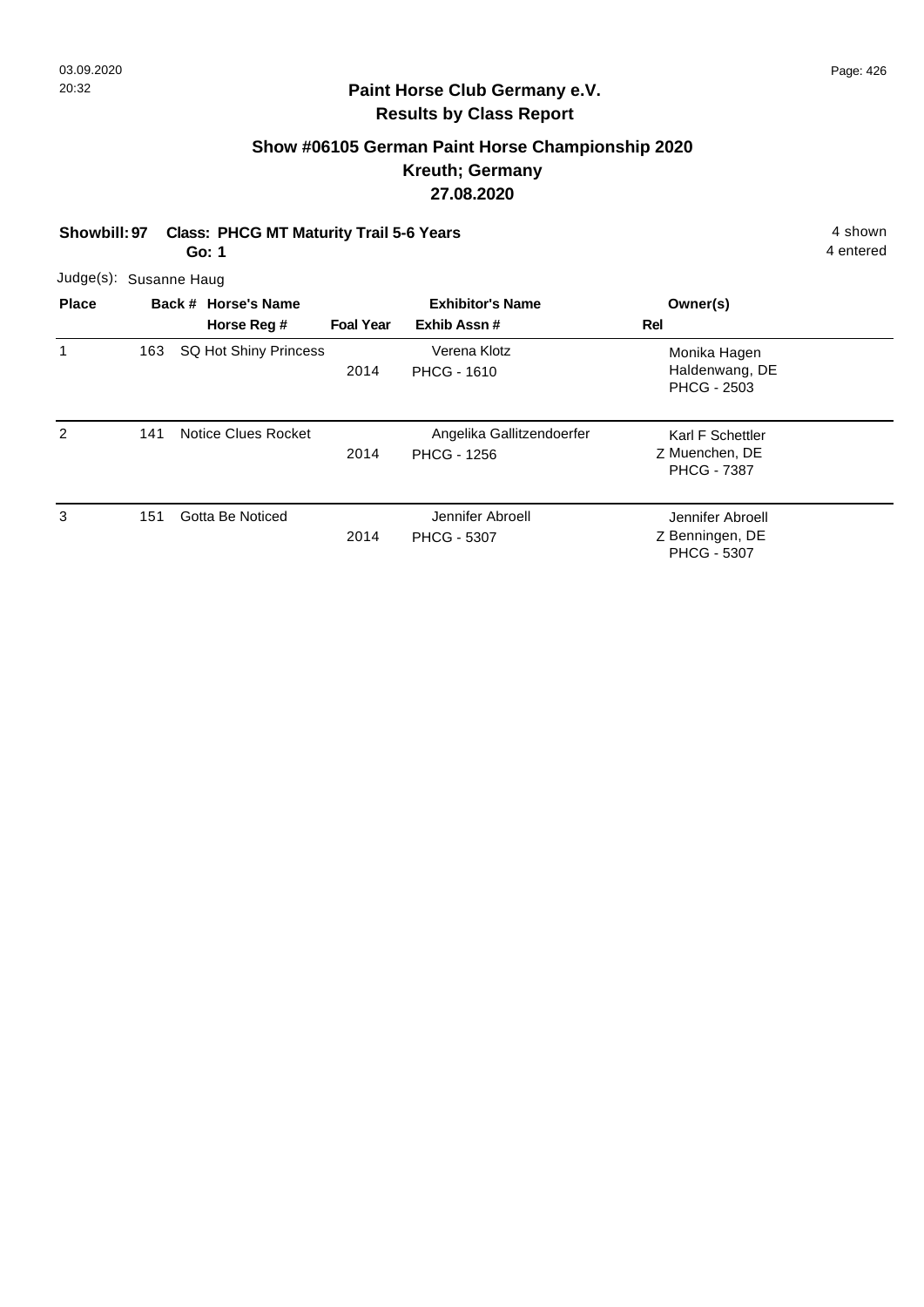#### **Show #06106 German Paint Horse Championship 2020 Kreuth; Germany 27.08.2020**

**Showbill: 97 Class: PHCG MT Maturity Trail 5-6 Years** 4 Shown 4 shown

**Go: 1**

| <b>Place</b> |     | Back # Horse's Name   | <b>Exhibitor's Name</b> |                                                 | Owner(s)                                                  |
|--------------|-----|-----------------------|-------------------------|-------------------------------------------------|-----------------------------------------------------------|
|              |     | Horse Reg #           | <b>Foal Year</b>        | Exhib Assn#                                     | Rel                                                       |
|              | 163 | SQ Hot Shiny Princess | 2014                    | Verena Klotz<br><b>PHCG - 1610</b>              | Monika Hagen<br>Haldenwang, DE<br><b>PHCG - 2503</b>      |
| 2            | 141 | Notice Clues Rocket   | 2014                    | Angelika Gallitzendoerfer<br><b>PHCG - 1256</b> | Karl F Schettler<br>Z Muenchen, DE<br><b>PHCG - 7387</b>  |
| 3            | 151 | Gotta Be Noticed      | 2014                    | Jennifer Abroell<br><b>PHCG - 5307</b>          | Jennifer Abroell<br>Z Benningen, DE<br><b>PHCG - 5307</b> |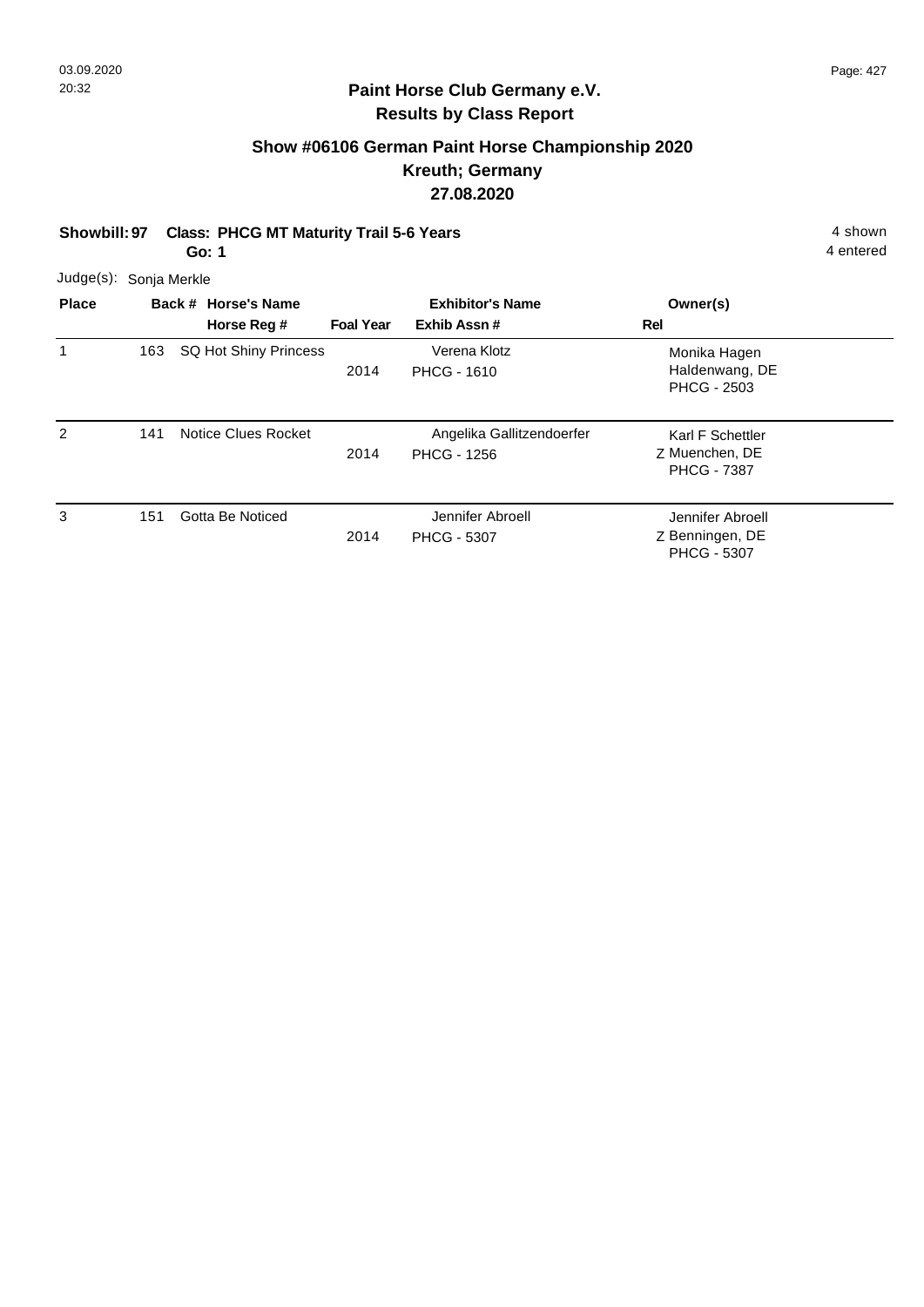# **Show #06107 German Paint Horse Championship 2020 Kreuth; Germany 27.08.2020**

#### **Showbill: 97 Class: PHCG MT Maturity Trail 5-6 Years** 4 Shown 4 shown **Go: 1**

4 entered

Judge(s): Nicolas Perrin

| <b>Place</b>  |     | Back # Horse's Name<br>Horse Reg # | <b>Foal Year</b> | <b>Exhibitor's Name</b><br>Exhib Assn#          | Owner(s)<br>Rel                                           |
|---------------|-----|------------------------------------|------------------|-------------------------------------------------|-----------------------------------------------------------|
|               | 163 | SQ Hot Shiny Princess              | 2014             | Verena Klotz<br><b>PHCG - 1610</b>              | Monika Hagen<br>Haldenwang, DE<br><b>PHCG - 2503</b>      |
| $\mathcal{P}$ | 141 | Notice Clues Rocket                | 2014             | Angelika Gallitzendoerfer<br><b>PHCG - 1256</b> | Karl F Schettler<br>Z Muenchen, DE<br><b>PHCG - 7387</b>  |
| 3             | 151 | Gotta Be Noticed                   | 2014             | Jennifer Abroell<br><b>PHCG - 5307</b>          | Jennifer Abroell<br>Z Benningen, DE<br><b>PHCG - 5307</b> |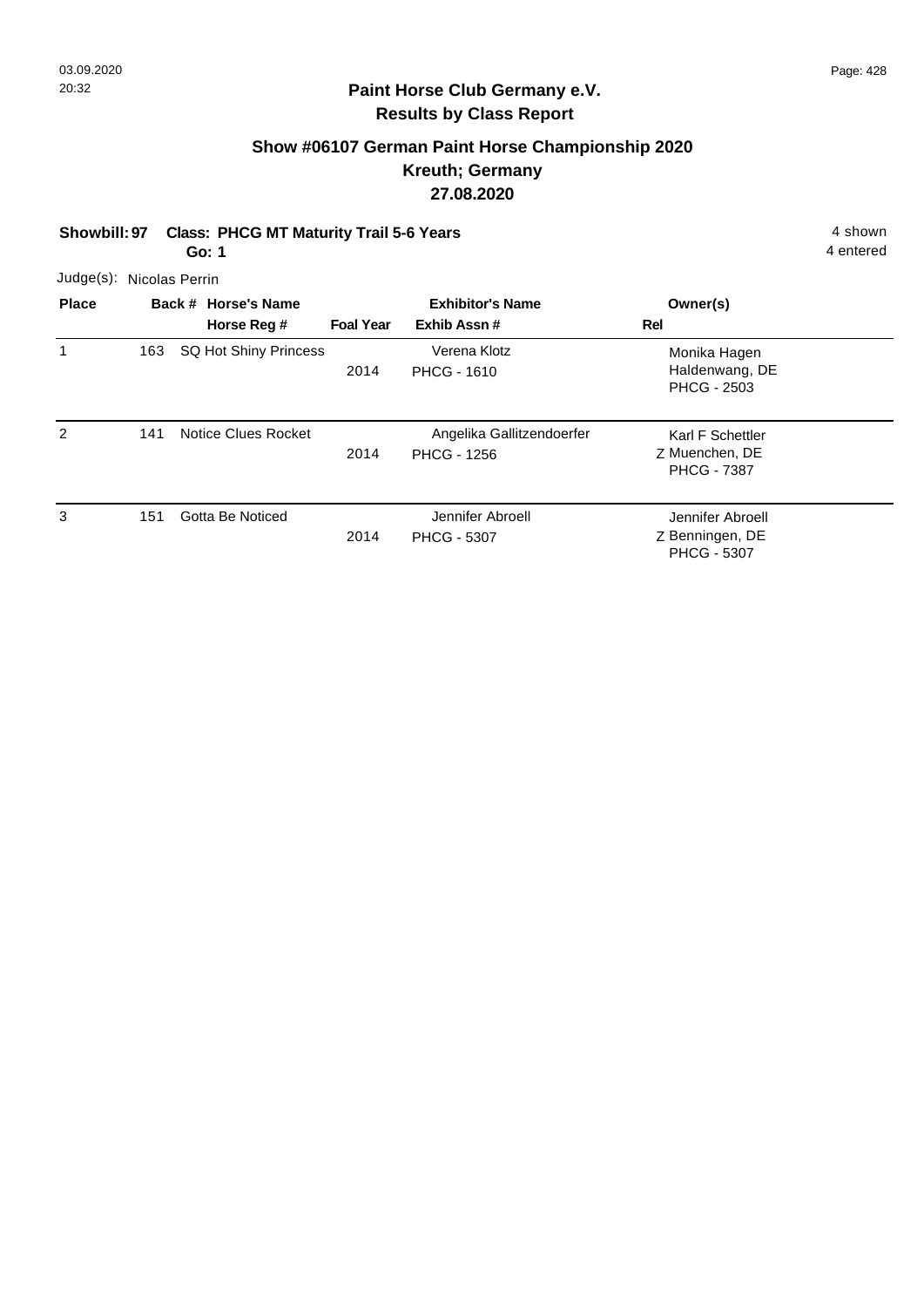# **Show #06108 German Paint Horse Championship 2020 Kreuth; Germany 27.08.2020**

# **Showbill: 97 Class: PHCG MT Maturity Trail 5-6 Years** 4 Shown 4 shown

**Go: 1**

|              | Judge(s): Pierre Ouellet |                |
|--------------|--------------------------|----------------|
| <b>Diase</b> |                          | Dook # Horos's |

| <b>Place</b> |     | Back # Horse's Name   | <b>Exhibitor's Name</b> |                                                 | Owner(s)                                                  |  |
|--------------|-----|-----------------------|-------------------------|-------------------------------------------------|-----------------------------------------------------------|--|
|              |     | Horse Reg #           | <b>Foal Year</b>        | Exhib Assn#                                     | Rel                                                       |  |
| 1            | 163 | SQ Hot Shiny Princess | 2014                    | Verena Klotz<br><b>PHCG - 1610</b>              | Monika Hagen<br>Haldenwang, DE<br><b>PHCG - 2503</b>      |  |
| 2            | 141 | Notice Clues Rocket   | 2014                    | Angelika Gallitzendoerfer<br><b>PHCG - 1256</b> | Karl F Schettler<br>Z Muenchen, DE<br><b>PHCG - 7387</b>  |  |
| 3            | 151 | Gotta Be Noticed      | 2014                    | Jennifer Abroell<br><b>PHCG - 5307</b>          | Jennifer Abroell<br>Z Benningen, DE<br><b>PHCG - 5307</b> |  |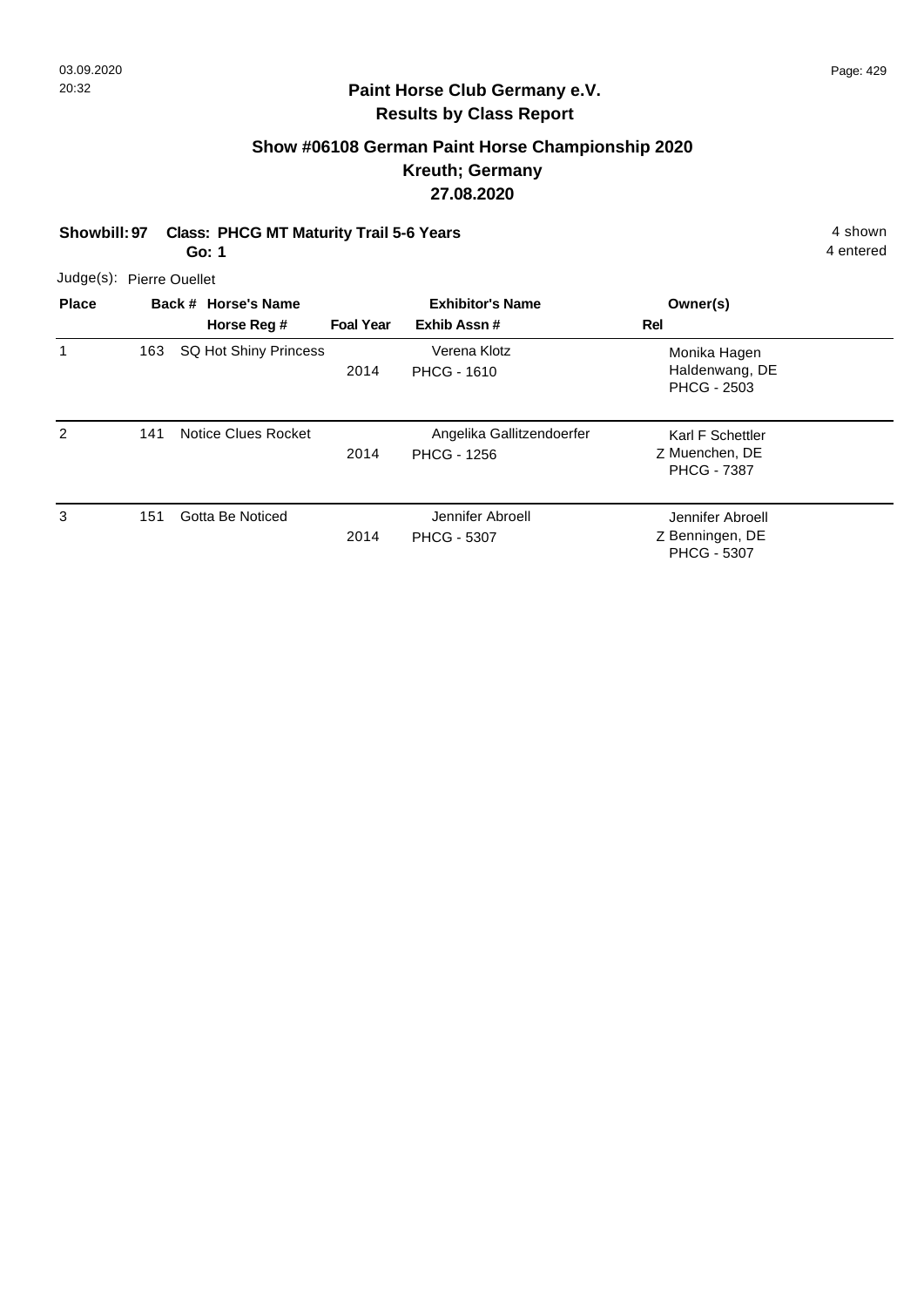# **Show #06105 German Paint Horse Championship 2020 Kreuth; Germany 27.08.2020**

**Showbill: 98 Class: PHCG AP9 Youth Trail 18 & Under All Paint Registries** 14 Shown

**Go: 1**

15 entered

| Judge(s): Susanne Haug |     |                            |                         |                                              |                                                                 |  |
|------------------------|-----|----------------------------|-------------------------|----------------------------------------------|-----------------------------------------------------------------|--|
| <b>Place</b>           |     | Back # Horse's Name        | <b>Exhibitor's Name</b> |                                              | Owner(s)                                                        |  |
|                        |     | Horse Reg #                | <b>Foal Year</b>        | Exhib Assn #                                 | Rel                                                             |  |
| $\mathbf{1}$           | 211 | Coups Chinook              | 2011                    | <b>Felix Friess</b><br><b>PHCG - 8297</b>    | <b>Felix Friess</b><br>Z Weiz, AT<br><b>PHCG - 8297</b>         |  |
| $\overline{2}$         | 161 | Like Smokin Gun            | 2009                    | Joanna Sallegger<br><b>PHCG - 8281</b>       | Johanna & Franz Vorraber<br>O Weiz, AT<br><b>PHCG - 2608</b>    |  |
| 3                      | 219 | Gamblers Zexy Zip          | 2007                    | Freja Balslev Segelund<br><b>PHCG - 7352</b> | Freja Balslev Segelund<br>Z Haderslev, DK<br><b>PHCG - 7352</b> |  |
| 4                      | 506 | Gatling B Pine Chic        | 2014                    | Kristin Gerdau<br>PHCG - 7933                | Kristin Gerdau<br>Z Buesum, DE<br>PHCG - 7933                   |  |
| 5                      | 509 | <b>Unzippin The Assets</b> | 2010                    | Zoe Christine Cosic<br><b>PHCG - 7602</b>    | Jasmin Schuster<br>O Schrozberg, DE<br><b>PHCG - 1250</b>       |  |
| 6                      | 141 | <b>Notice Clues Rocket</b> | 2014                    | Johanna Tamara Kaess<br><b>PHCG - 7787</b>   | Karl F Schettler<br>O Muenchen, DE<br><b>PHCG - 7387</b>        |  |
| 7                      | 196 | Ima Sensational Mover      | 2014                    | Kevin Holthuijsen<br>PHCG - PHCGKH           | Charlotte Holthuijsen-Leurs<br>C Venlo, NL                      |  |

PHCG - 8316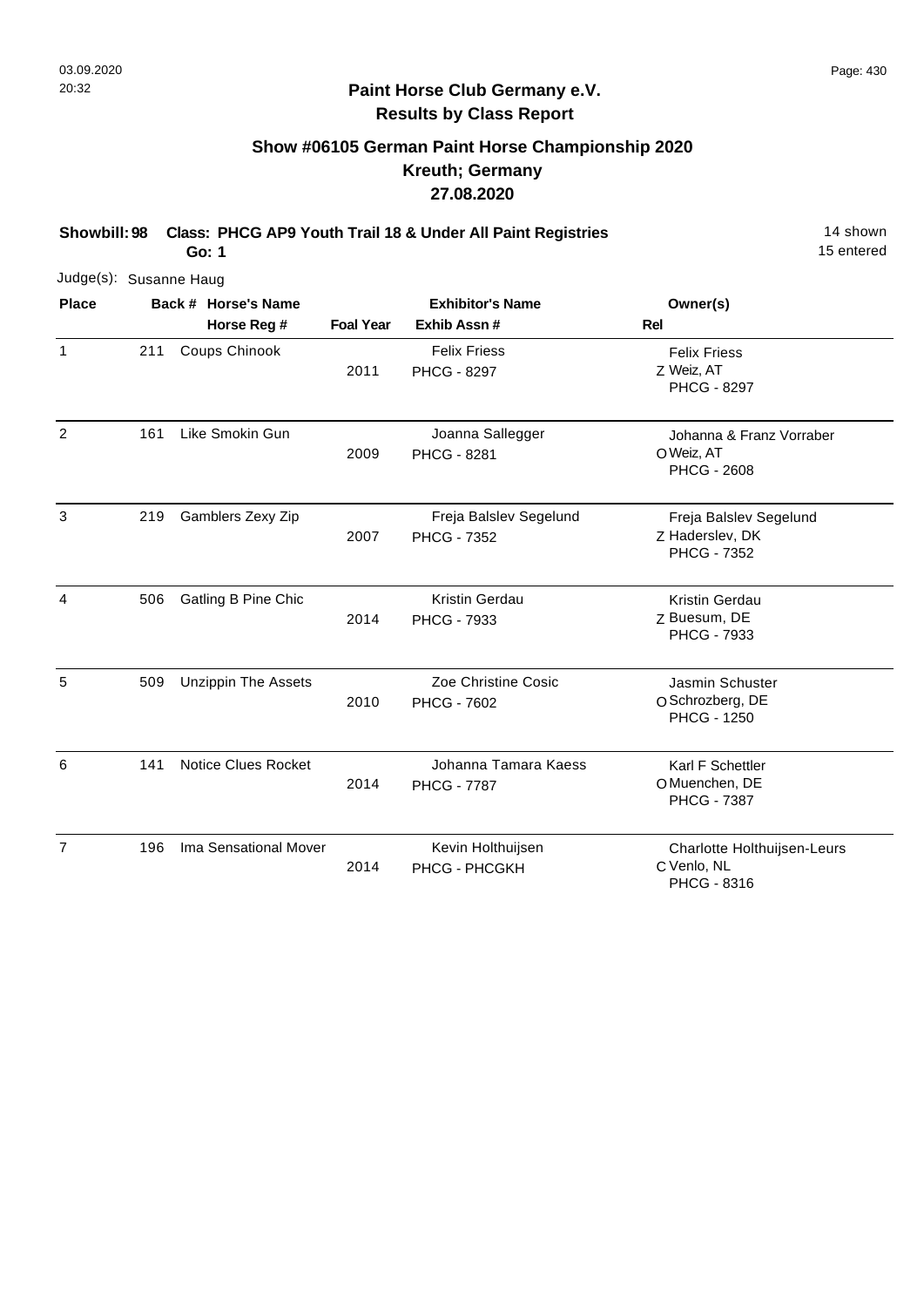7

#### **Paint Horse Club Germany e.V. Results by Class Report**

# **Show #06106 German Paint Horse Championship 2020 Kreuth; Germany 27.08.2020**

**Showbill: 98 Class: PHCG AP9 Youth Trail 18 & Under All Paint Registries** 11 **14 shown** 

2014 196 Ima Sensational Mover Kevin Holthuijsen

**Go: 1**

15 entered

| Judge(s): Sonja Merkle |     |                            |                  |                                              |                                                                 |
|------------------------|-----|----------------------------|------------------|----------------------------------------------|-----------------------------------------------------------------|
| <b>Place</b>           |     | Back # Horse's Name        |                  | <b>Exhibitor's Name</b>                      | Owner(s)                                                        |
|                        |     | Horse Reg #                | <b>Foal Year</b> | Exhib Assn#                                  | Rel                                                             |
| 1                      | 211 | Coups Chinook              | 2011             | <b>Felix Friess</b><br><b>PHCG - 8297</b>    | <b>Felix Friess</b><br>Z Weiz, AT<br><b>PHCG - 8297</b>         |
| 2                      | 219 | Gamblers Zexy Zip          | 2007             | Freja Balslev Segelund<br><b>PHCG - 7352</b> | Freja Balslev Segelund<br>Z Haderslev, DK<br><b>PHCG - 7352</b> |
| 3                      | 161 | Like Smokin Gun            | 2009             | Joanna Sallegger<br>PHCG - 8281              | Johanna & Franz Vorraber<br>O Weiz, AT<br><b>PHCG - 2608</b>    |
| 4                      | 506 | Gatling B Pine Chic        | 2014             | Kristin Gerdau<br>PHCG - 7933                | Kristin Gerdau<br>Z Buesum, DE<br>PHCG - 7933                   |
| 5                      | 509 | <b>Unzippin The Assets</b> | 2010             | Zoe Christine Cosic<br><b>PHCG - 7602</b>    | Jasmin Schuster<br>O Schrozberg, DE<br><b>PHCG - 1250</b>       |
| 6                      | 128 | A Special Zips Beauty      | 2011             | Nadja Egerter<br><b>PHCG - 7796</b>          | Nadja Egerter<br>Z Waldau, DE<br><b>PHCG - 7796</b>             |

PHCG - PHCGKH

C Venlo, NL

PHCG - 8316

Charlotte Holthuijsen-Leurs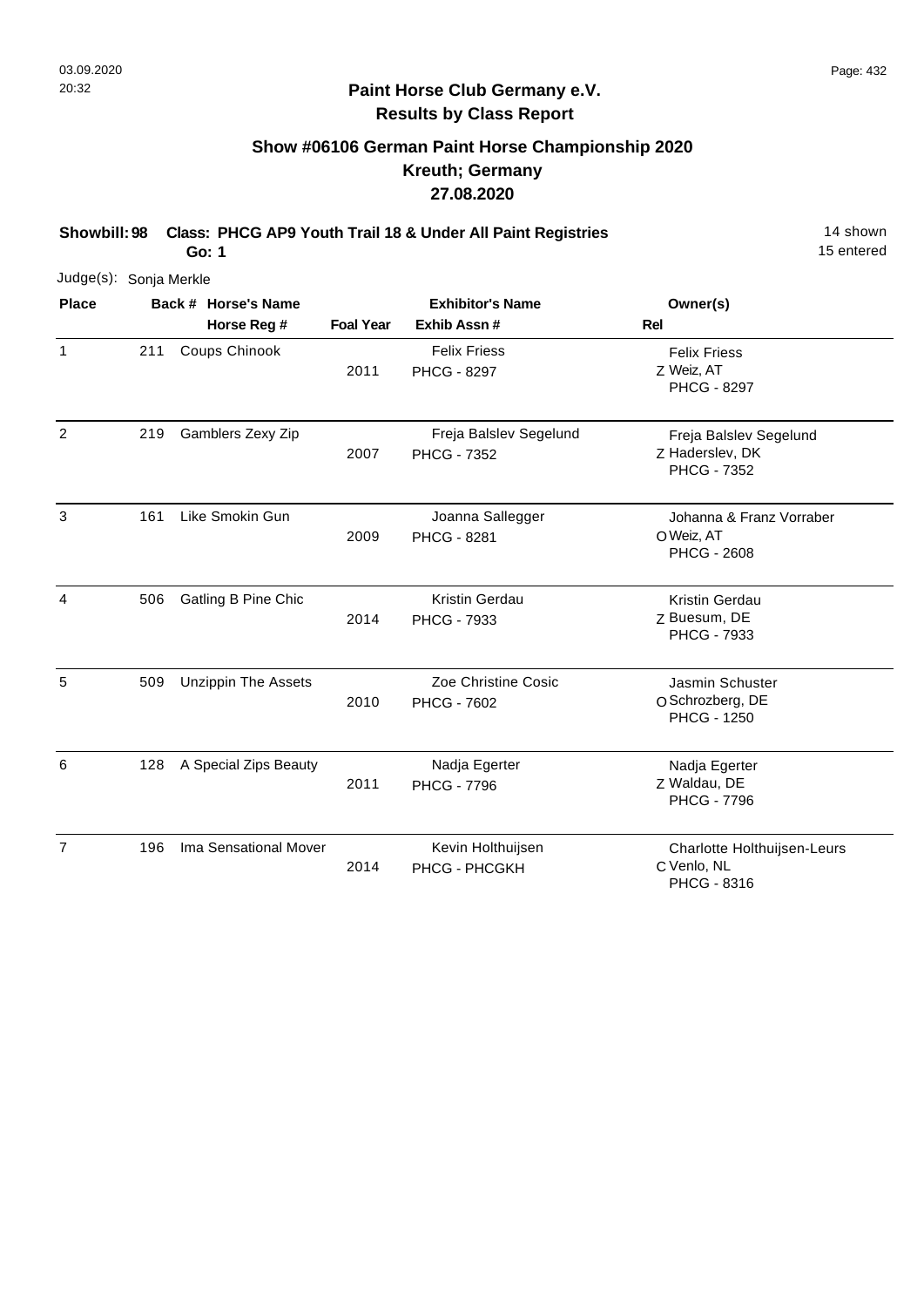#### **Paint Horse Club Germany e.V. Results by Class Report**

# **Show #06107 German Paint Horse Championship 2020 Kreuth; Germany 27.08.2020**

**Showbill: 98 Class: PHCG AP9 Youth Trail 18 & Under All Paint Registries** 11 **14 shown** 

2014 196 Ima Sensational Mover Kevin Holthuijsen 15 entered

|                          |     | Go: 1                      |                  |                                              | 15 entered                                                   |
|--------------------------|-----|----------------------------|------------------|----------------------------------------------|--------------------------------------------------------------|
| Judge(s): Nicolas Perrin |     |                            |                  |                                              |                                                              |
| <b>Place</b>             |     | Back # Horse's Name        |                  | <b>Exhibitor's Name</b>                      | Owner(s)                                                     |
|                          |     | Horse Reg #                | <b>Foal Year</b> | Exhib Assn#                                  | Rel                                                          |
| $\mathbf{1}$             | 211 | Coups Chinook              | 2011             | <b>Felix Friess</b><br>PHCG - 8297           | <b>Felix Friess</b><br>Z Weiz, AT<br><b>PHCG - 8297</b>      |
| $\overline{2}$           | 219 | Gamblers Zexy Zip          | 2007             | Freja Balslev Segelund<br><b>PHCG - 7352</b> | Freja Balslev Segelund<br>Z Haderslev, DK<br>PHCG - 7352     |
| 3                        | 506 | Gatling B Pine Chic        | 2014             | <b>Kristin Gerdau</b><br>PHCG - 7933         | Kristin Gerdau<br>Z Buesum, DE<br>PHCG - 7933                |
| 4                        | 509 | <b>Unzippin The Assets</b> | 2010             | Zoe Christine Cosic<br><b>PHCG - 7602</b>    | Jasmin Schuster<br>O Schrozberg, DE<br><b>PHCG - 1250</b>    |
| 5                        | 161 | Like Smokin Gun            | 2009             | Joanna Sallegger<br><b>PHCG - 8281</b>       | Johanna & Franz Vorraber<br>O Weiz, AT<br><b>PHCG - 2608</b> |
| 6                        | 128 | A Special Zips Beauty      | 2011             | Nadja Egerter<br><b>PHCG - 7796</b>          | Nadja Egerter<br>Z Waldau, DE<br><b>PHCG - 7796</b>          |
| $\overline{7}$           | 196 | Ima Sensational Mover      |                  | Kevin Holthuijsen                            | Charlotte Holthuijsen-Leurs                                  |

PHCG - PHCGKH

C Venlo, NL

PHCG - 8316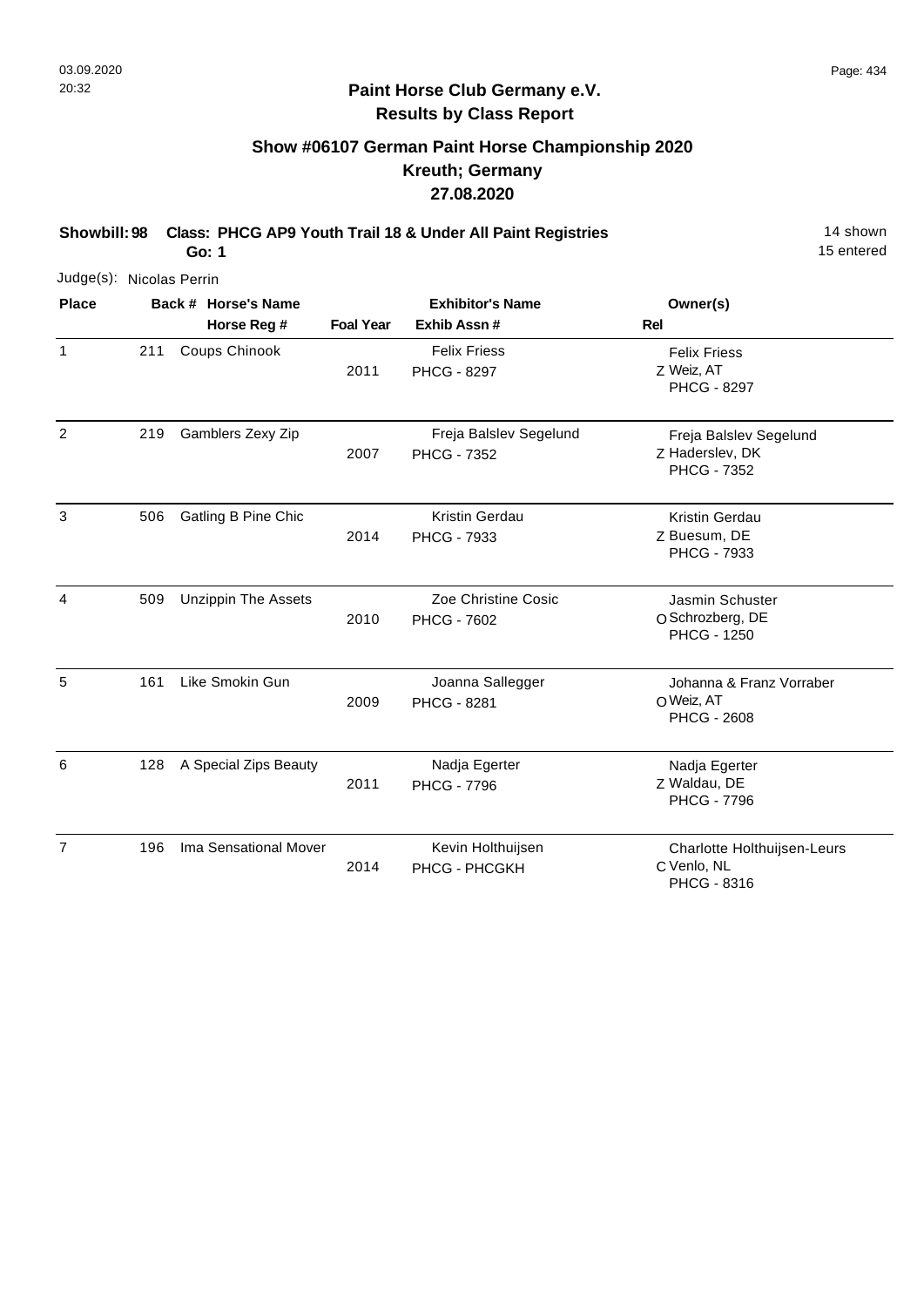# **Show #06108 German Paint Horse Championship 2020 Kreuth; Germany 27.08.2020**

**Showbill: 98 Class: PHCG AP9 Youth Trail 18 & Under All Paint Registries** 11 **14 shown** 

**Go: 1**

15 entered

| Judge(s): Pierre Ouellet |     |                            |                  |                                              |                                                                 |
|--------------------------|-----|----------------------------|------------------|----------------------------------------------|-----------------------------------------------------------------|
| <b>Place</b>             |     | Back # Horse's Name        |                  | <b>Exhibitor's Name</b>                      | Owner(s)                                                        |
|                          |     | Horse Reg #                | <b>Foal Year</b> | Exhib Assn#                                  | <b>Rel</b>                                                      |
| $\mathbf{1}$             | 211 | Coups Chinook              | 2011             | <b>Felix Friess</b><br><b>PHCG - 8297</b>    | <b>Felix Friess</b><br>Z Weiz, AT<br><b>PHCG - 8297</b>         |
| $\overline{2}$           | 506 | Gatling B Pine Chic        | 2014             | Kristin Gerdau<br><b>PHCG - 7933</b>         | Kristin Gerdau<br>Z Buesum, DE<br>PHCG - 7933                   |
| 3                        | 219 | Gamblers Zexy Zip          | 2007             | Freja Balslev Segelund<br><b>PHCG - 7352</b> | Freja Balslev Segelund<br>Z Haderslev, DK<br><b>PHCG - 7352</b> |
| 4                        | 161 | Like Smokin Gun            | 2009             | Joanna Sallegger<br><b>PHCG - 8281</b>       | Johanna & Franz Vorraber<br>O Weiz, AT<br><b>PHCG - 2608</b>    |
| 5                        | 141 | <b>Notice Clues Rocket</b> | 2014             | Johanna Tamara Kaess<br><b>PHCG - 7787</b>   | Karl F Schettler<br>O Muenchen, DE<br><b>PHCG - 7387</b>        |
| 6                        | 154 | Smart Like My Daddy        | 2011             | Lea-Marie Eberhardt<br><b>PHCG - 6785</b>    | Marija Eberhardt<br>C Langenau, DE<br>PHCG - 3350               |
| $\overline{7}$           | 196 | Ima Sensational Mover      |                  | Kevin Holthuijsen                            | Charlotte Holthuijsen-Leurs                                     |

PHCG - PHCGKH

2014

C Venlo, NL

PHCG - 8316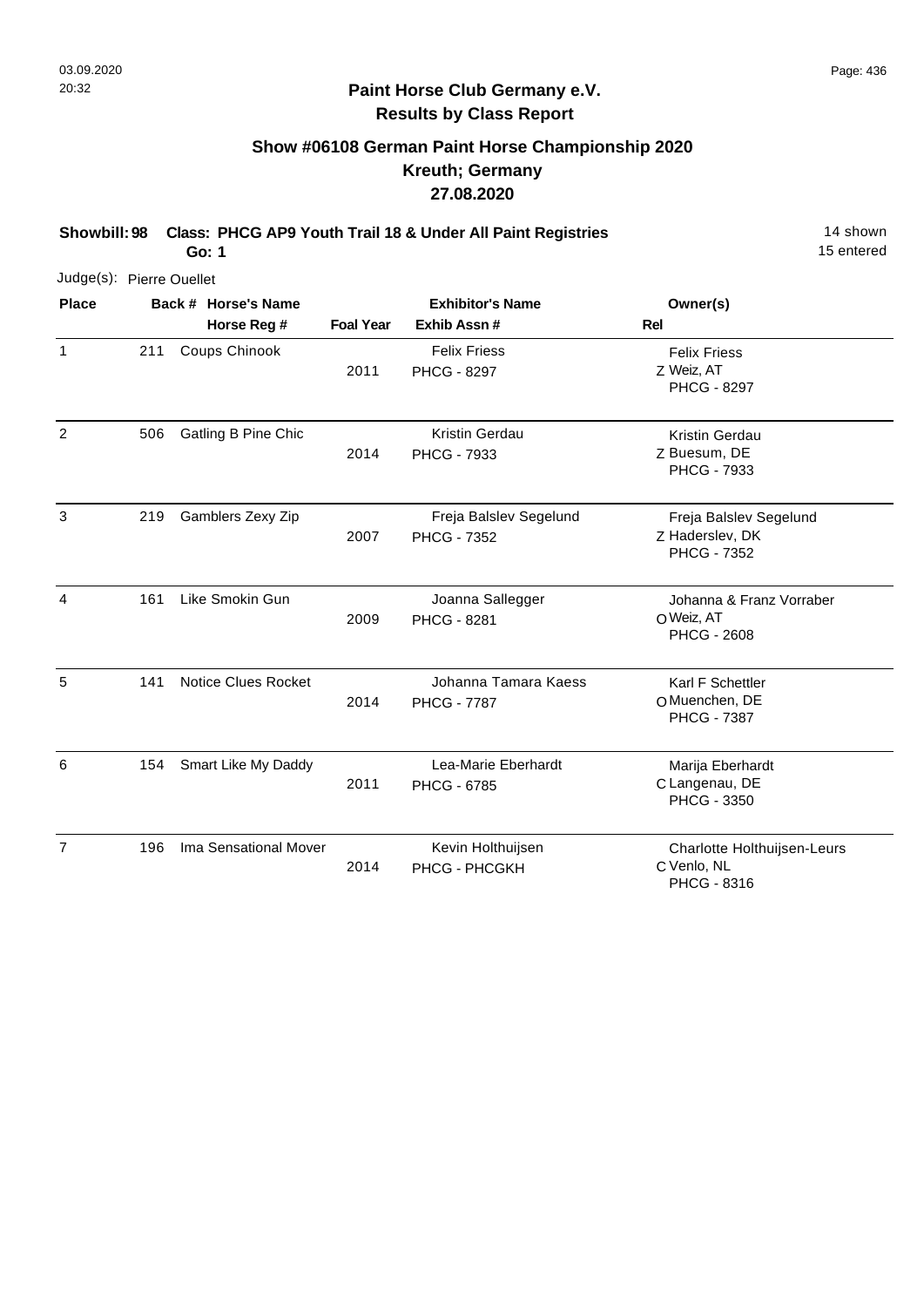# **Show #06105 German Paint Horse Championship 2020 Kreuth; Germany 27.08.2020**

**Showbill: 99 Class: APHA YT1 Youth Trail 18 & Under 10 Shown 10 shown 10 shown 10 shown Go: 1**

| Judge(s): Susanne Haug |     |                            |                  |                         |                  |                                   |
|------------------------|-----|----------------------------|------------------|-------------------------|------------------|-----------------------------------|
| <b>Place</b>           |     | Back # Horse's Name        |                  | <b>Exhibitor's Name</b> |                  | Owner(s)                          |
|                        |     | Horse Reg #                | <b>Foal Year</b> | Exhib Assn#             | <b>Birthdate</b> | Rel                               |
| 1                      | 211 | Coups Chinook              |                  | <b>Felix Friess</b>     |                  | <b>Felix Friess</b>               |
|                        |     | APHA - 01005851            | 2011             | APHA - 0134725          |                  | Z Weiz, AT<br>APHA - 0134725      |
| $\overline{2}$         | 161 | Like Smokin Gun            |                  | Joanna Sallegger        |                  | Johanna & Franz Vorraber          |
|                        |     | APHA - 00964441            | 2009             | APHA - 8972209          |                  | O Weiz, AT<br>APHA - 8458373      |
| 3                      | 219 | Gamblers Zexy Zip          |                  | Freja Balslev Segelund  |                  | Freja Balslev Segelund            |
|                        |     | APHA - 00915256            | 2007             | APHA - 8950795          |                  | Z Haderslev, DK<br>APHA - 8950795 |
| 4                      | 141 | <b>Notice Clues Rocket</b> |                  | Johanna Tamara Kaess    |                  | Karl F Schettler                  |
|                        |     | APHA - 01039340            | 2014             | APHA - 9160226          |                  | O Muenchen, DE<br>APHA - 0120705  |
| 5                      | 196 | Ima Sensational Mover      |                  | Kevin Holthuijsen       |                  | Charlotte Holthuijsen-Leurs       |
|                        |     | APHA - 01042885            | 2014             | APHA - 9175689          |                  | C Venlo, NL<br>APHA - 9143074     |
| 6                      | 222 | <b>Gamblers Senci</b>      |                  | Siri Marie Rasmussen    |                  | Siri Marie Rasmussen              |
|                        |     | APHA - 00743414            | 2003             | APHA - 8950793          |                  | Z Haderslev, DK<br>APHA - 8950793 |
| $\overline{7}$         | 154 | Smart Like My Daddy        |                  | Lea-Marie Eberhardt     |                  | Marija Eberhardt                  |
|                        |     | APHA - 00998573            | 2011             | APHA - 0128359          |                  | C Langenau, DE<br>APHA - 8659577  |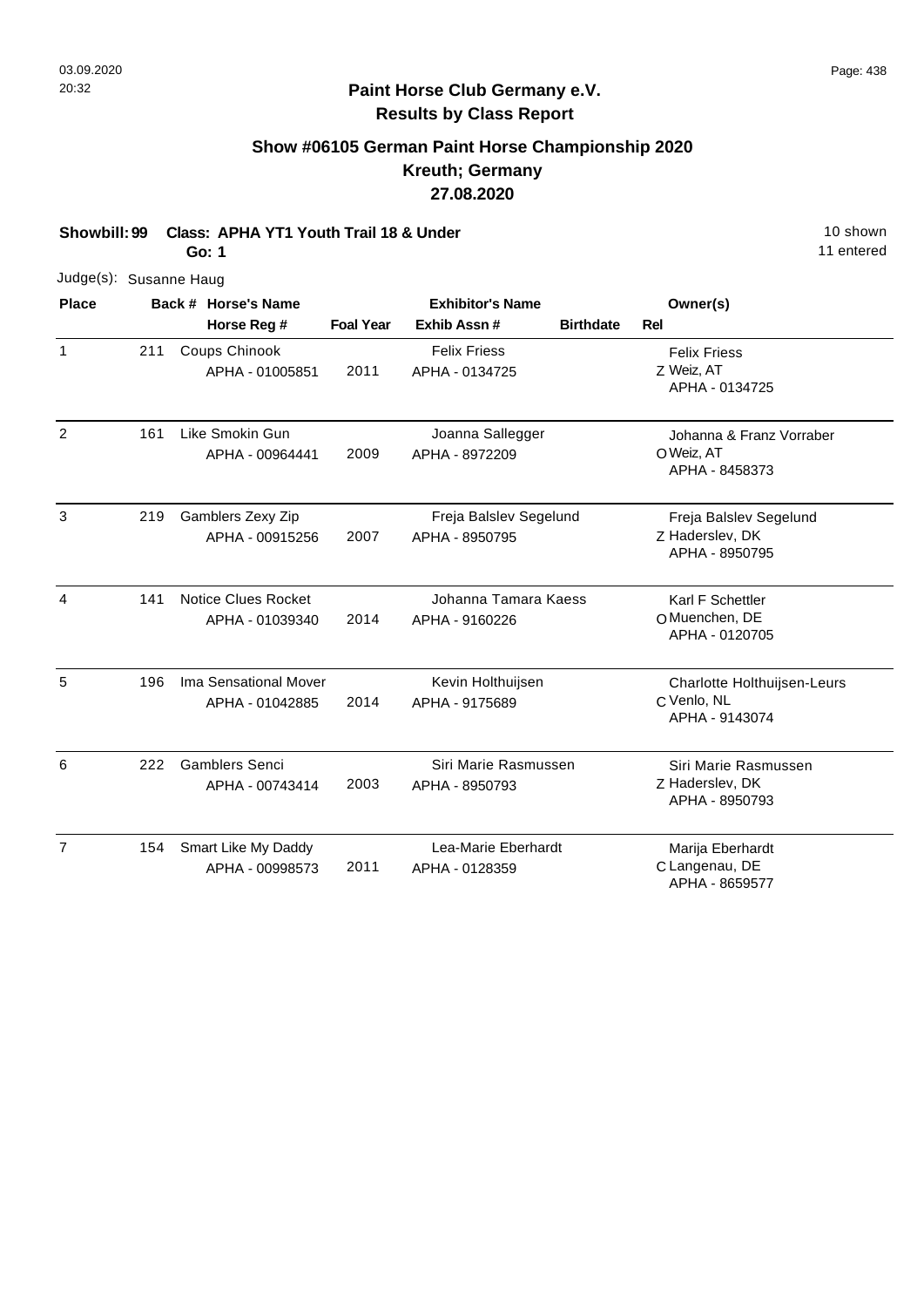# **Show #06106 German Paint Horse Championship 2020 Kreuth; Germany 27.08.2020**

**Showbill: 99 Class: APHA YT1 Youth Trail 18 & Under 10 Shown 10 shown 10 shown 10 shown** 

**Go: 1**

| Judge(s): Sonja Merkle |     |                                               |                  |                                          |                  |                                                              |
|------------------------|-----|-----------------------------------------------|------------------|------------------------------------------|------------------|--------------------------------------------------------------|
| <b>Place</b>           |     | Back # Horse's Name<br>Horse Reg #            | <b>Foal Year</b> | <b>Exhibitor's Name</b><br>Exhib Assn#   | <b>Birthdate</b> | Owner(s)<br><b>Rel</b>                                       |
| 1                      | 211 | Coups Chinook<br>APHA - 01005851              | 2011             | <b>Felix Friess</b><br>APHA - 0134725    |                  | <b>Felix Friess</b><br>Z Weiz, AT<br>APHA - 0134725          |
| $\overline{2}$         | 219 | Gamblers Zexy Zip<br>APHA - 00915256          | 2007             | Freja Balslev Segelund<br>APHA - 8950795 |                  | Freja Balslev Segelund<br>Z Haderslev, DK<br>APHA - 8950795  |
| 3                      | 161 | Like Smokin Gun<br>APHA - 00964441            | 2009             | Joanna Sallegger<br>APHA - 8972209       |                  | Johanna & Franz Vorraber<br>O Weiz, AT<br>APHA - 8458373     |
| $\overline{4}$         | 128 | A Special Zips Beauty<br>APHA - 00999577      | 2011             | Nadja Egerter<br>APHA - 9167264          |                  | Nadja Egerter<br>Z Waldau, DE<br>APHA - 9167264              |
| 5                      | 196 | Ima Sensational Mover<br>APHA - 01042885      | 2014             | Kevin Holthuijsen<br>APHA - 9175689      |                  | Charlotte Holthuijsen-Leurs<br>C Venlo, NL<br>APHA - 9143074 |
| 6                      | 141 | <b>Notice Clues Rocket</b><br>APHA - 01039340 | 2014             | Johanna Tamara Kaess<br>APHA - 9160226   |                  | Karl F Schettler<br>O Muenchen, DE<br>APHA - 0120705         |
| $\overline{7}$         | 154 | Smart Like My Daddy<br>APHA - 00998573        | 2011             | Lea-Marie Eberhardt<br>APHA - 0128359    |                  | Marija Eberhardt<br>C Langenau, DE<br>APHA - 8659577         |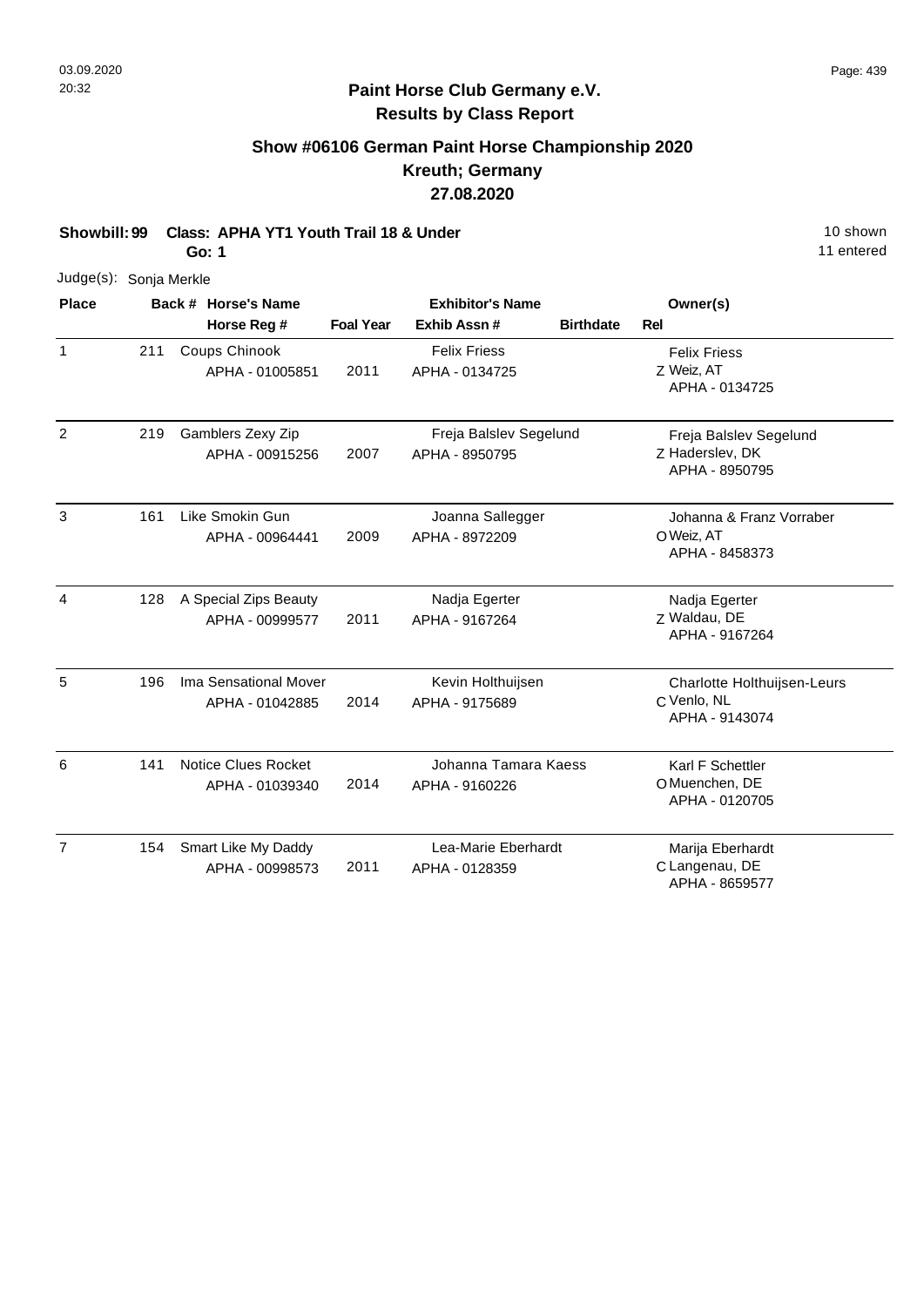# **Show #06107 German Paint Horse Championship 2020 Kreuth; Germany 27.08.2020**

**Showbill: 99 Class: APHA YT1 Youth Trail 18 & Under** 19 **10 Shown** 10 shown **Go: 1**

| Judge(s): Nicolas Perrin |     |                                               |                  |                                          |                  |                                                              |
|--------------------------|-----|-----------------------------------------------|------------------|------------------------------------------|------------------|--------------------------------------------------------------|
| <b>Place</b>             |     | Back # Horse's Name<br>Horse Reg #            | <b>Foal Year</b> | <b>Exhibitor's Name</b><br>Exhib Assn #  | <b>Birthdate</b> | Owner(s)<br>Rel                                              |
| $\mathbf{1}$             | 211 | Coups Chinook<br>APHA - 01005851              | 2011             | <b>Felix Friess</b><br>APHA - 0134725    |                  | <b>Felix Friess</b><br>Z Weiz, AT<br>APHA - 0134725          |
| $\overline{2}$           | 219 | Gamblers Zexy Zip<br>APHA - 00915256          | 2007             | Freja Balslev Segelund<br>APHA - 8950795 |                  | Freja Balslev Segelund<br>Z Haderslev, DK<br>APHA - 8950795  |
| 3                        | 161 | Like Smokin Gun<br>APHA - 00964441            | 2009             | Joanna Sallegger<br>APHA - 8972209       |                  | Johanna & Franz Vorraber<br>O Weiz, AT<br>APHA - 8458373     |
| 4                        | 128 | A Special Zips Beauty<br>APHA - 00999577      | 2011             | Nadja Egerter<br>APHA - 9167264          |                  | Nadja Egerter<br>Z Waldau, DE<br>APHA - 9167264              |
| 5                        | 196 | Ima Sensational Mover<br>APHA - 01042885      | 2014             | Kevin Holthuijsen<br>APHA - 9175689      |                  | Charlotte Holthuijsen-Leurs<br>C Venlo, NL<br>APHA - 9143074 |
| 6                        | 141 | <b>Notice Clues Rocket</b><br>APHA - 01039340 | 2014             | Johanna Tamara Kaess<br>APHA - 9160226   |                  | Karl F Schettler<br>O Muenchen, DE<br>APHA - 0120705         |
| $\overline{7}$           | 222 | <b>Gamblers Senci</b><br>APHA - 00743414      | 2003             | Siri Marie Rasmussen<br>APHA - 8950793   |                  | Siri Marie Rasmussen<br>Z Haderslev, DK<br>APHA - 8950793    |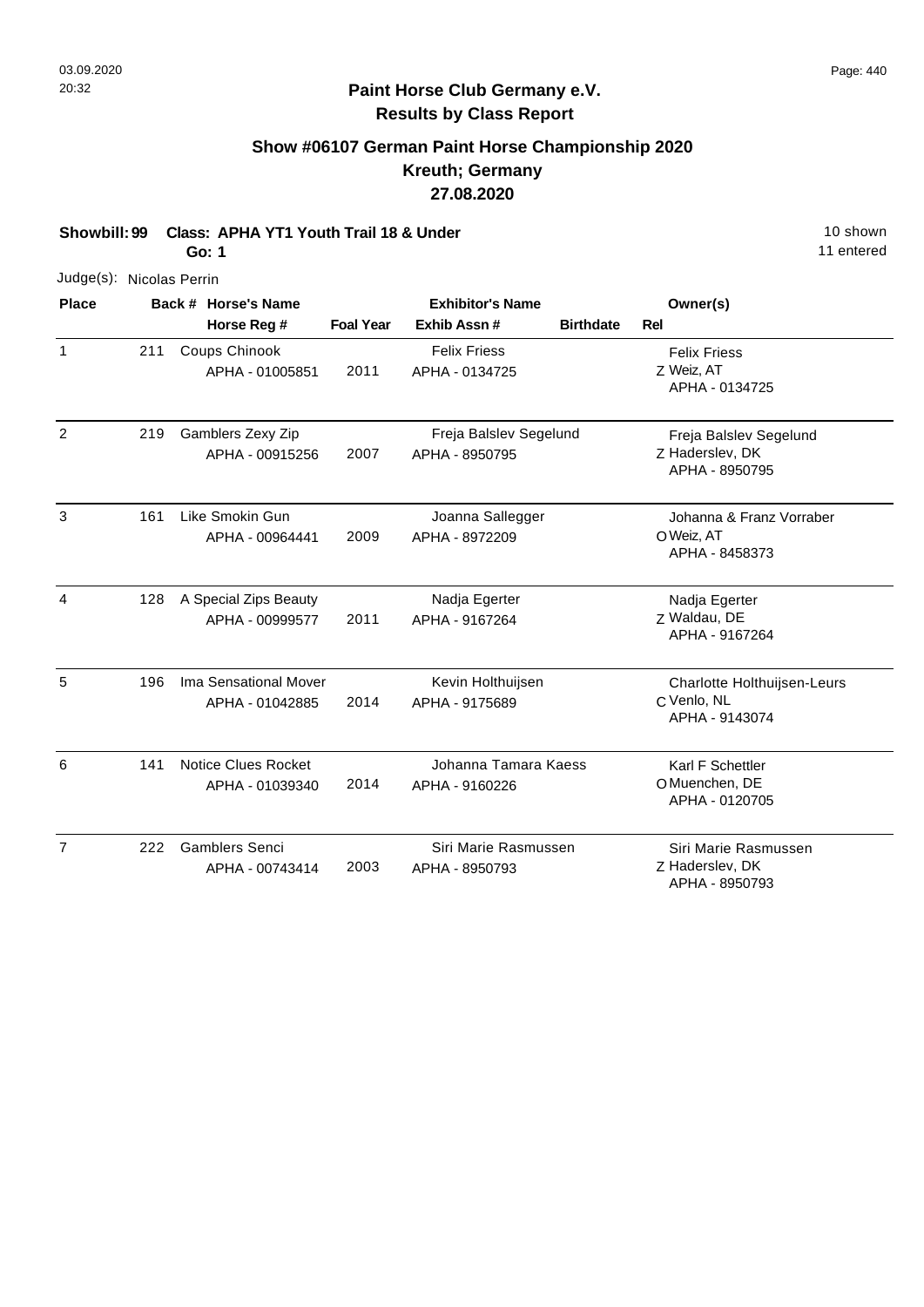# **Show #06108 German Paint Horse Championship 2020 Kreuth; Germany 27.08.2020**

**Showbill: 99 Class: APHA YT1 Youth Trail 18 & Under** 19 **10 Shown** 10 shown

**Go: 1**

| Judge(s): Pierre Ouellet |     |  |                            |                  |                         |                  |                                   |
|--------------------------|-----|--|----------------------------|------------------|-------------------------|------------------|-----------------------------------|
| Place                    |     |  | Back # Horse's Name        |                  | <b>Exhibitor's Name</b> |                  | Owner(s)                          |
|                          |     |  | Horse Reg #                | <b>Foal Year</b> | Exhib Assn#             | <b>Birthdate</b> | Rel                               |
| 1                        | 222 |  | <b>Gamblers Senci</b>      |                  | Siri Marie Rasmussen    |                  | Siri Marie Rasmussen              |
|                          |     |  | APHA - 00743414            | 2003             | APHA - 8950793          |                  | Z Haderslev, DK<br>APHA - 8950793 |
| $\overline{2}$           | 219 |  | Gamblers Zexy Zip          |                  | Freja Balslev Segelund  |                  | Freja Balslev Segelund            |
|                          |     |  | APHA - 00915256            | 2007             | APHA - 8950795          |                  | Z Haderslev, DK<br>APHA - 8950795 |
| 3                        | 161 |  | Like Smokin Gun            |                  | Joanna Sallegger        |                  | Johanna & Franz Vorraber          |
|                          |     |  | APHA - 00964441            | 2009             | APHA - 8972209          |                  | O Weiz, AT<br>APHA - 8458373      |
| 4                        | 141 |  | <b>Notice Clues Rocket</b> |                  | Johanna Tamara Kaess    |                  | Karl F Schettler                  |
|                          |     |  | APHA - 01039340            | 2014             | APHA - 9160226          |                  | O Muenchen, DE<br>APHA - 0120705  |
| 5                        | 154 |  | Smart Like My Daddy        |                  | Lea-Marie Eberhardt     |                  | Marija Eberhardt                  |
|                          |     |  | APHA - 00998573            | 2011             | APHA - 0128359          |                  | C Langenau, DE<br>APHA - 8659577  |
| 6                        | 196 |  | Ima Sensational Mover      |                  | Kevin Holthuijsen       |                  | Charlotte Holthuijsen-Leurs       |
|                          |     |  | APHA - 01042885            | 2014             | APHA - 9175689          |                  | C Venlo, NL<br>APHA - 9143074     |
| $\overline{7}$           | 128 |  | A Special Zips Beauty      |                  | Nadja Egerter           |                  | Nadja Egerter                     |
|                          |     |  | APHA - 00999577            | 2011             | APHA - 9167264          |                  | Z Waldau, DE<br>APHA - 9167264    |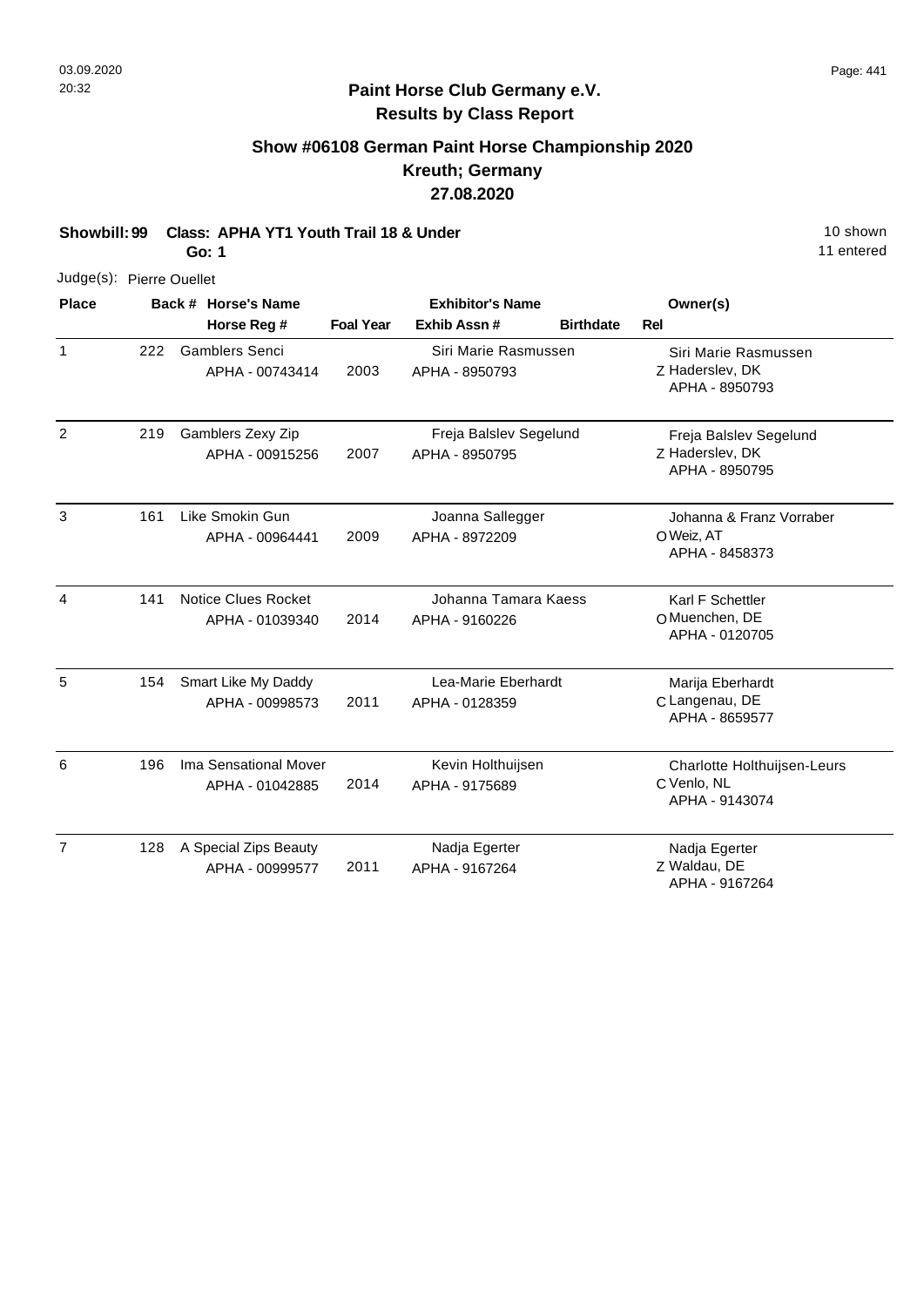# **Show #06105 German Paint Horse Championship 2020 Kreuth; Germany 27.08.2020**

**Showbill: 100 Class: APHA XT1 Youth SPB Trail 18 & Under** 4 shown

**Go: 1**

4 entered

Judge(s): Susanne Haug

| <b>Place</b> |     | Back # Horse's Name                    | <b>Exhibitor's Name</b> |                                       |                  | Owner(s)                                                  |  |
|--------------|-----|----------------------------------------|-------------------------|---------------------------------------|------------------|-----------------------------------------------------------|--|
|              |     | Horse Reg #                            | <b>Foal Year</b>        | Exhib Assn#                           | <b>Birthdate</b> | Rel                                                       |  |
|              | 506 | Gatling B Pine Chic<br>APHA - 01045539 | 2014                    | Kristin Gerdau<br>APHA - 9172742      |                  | Kristin Gerdau<br>Z Buesum, DE<br>APHA - 9172742          |  |
| 2            | 509 | Unzippin The Assets<br>APHA - 00984654 | 2010                    | Zoe Christine Cosic<br>APHA - 0138664 |                  | Jasmin Schuster<br>O Schrozberg, DE<br>APHA - 8341024     |  |
| 3            | 535 | Light Smokin Peppy<br>APHA - 01064110  | 2016                    | Jule Staehly<br>APHA - 9168491        |                  | Michael Theobald<br>O Mandelbachtal, DE<br>APHA - 8650323 |  |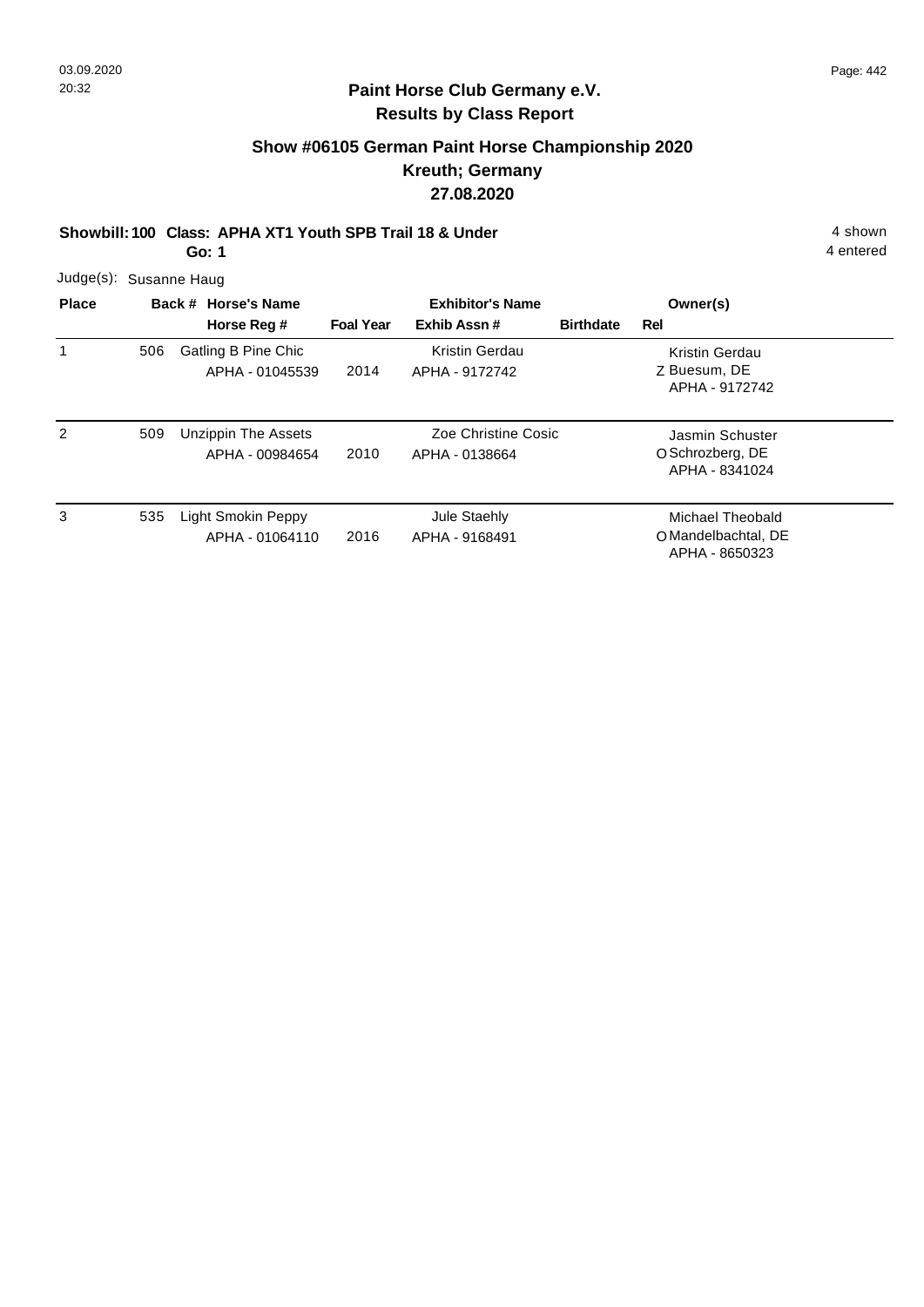# **Show #06106 German Paint Horse Championship 2020 Kreuth; Germany 27.08.2020**

**Showbill: 100 Class: APHA XT1 Youth SPB Trail 18 & Under** 4 shown

**Go: 1**

| Judge(s): Sonja Merkle |  |
|------------------------|--|
|                        |  |

| <b>Place</b> |     | Back # Horse's Name                    |                  | <b>Exhibitor's Name</b>               |                  | Owner(s)                                                  |  |
|--------------|-----|----------------------------------------|------------------|---------------------------------------|------------------|-----------------------------------------------------------|--|
|              |     | Horse Reg #                            | <b>Foal Year</b> | Exhib Assn#                           | <b>Birthdate</b> | Rel                                                       |  |
|              | 506 | Gatling B Pine Chic<br>APHA - 01045539 | 2014             | Kristin Gerdau<br>APHA - 9172742      |                  | Kristin Gerdau<br>Z Buesum, DE<br>APHA - 9172742          |  |
| 2            | 509 | Unzippin The Assets<br>APHA - 00984654 | 2010             | Zoe Christine Cosic<br>APHA - 0138664 |                  | Jasmin Schuster<br>O Schrozberg, DE<br>APHA - 8341024     |  |
| 3            | 535 | Light Smokin Peppy<br>APHA - 01064110  | 2016             | Jule Staehly<br>APHA - 9168491        |                  | Michael Theobald<br>O Mandelbachtal, DE<br>APHA - 8650323 |  |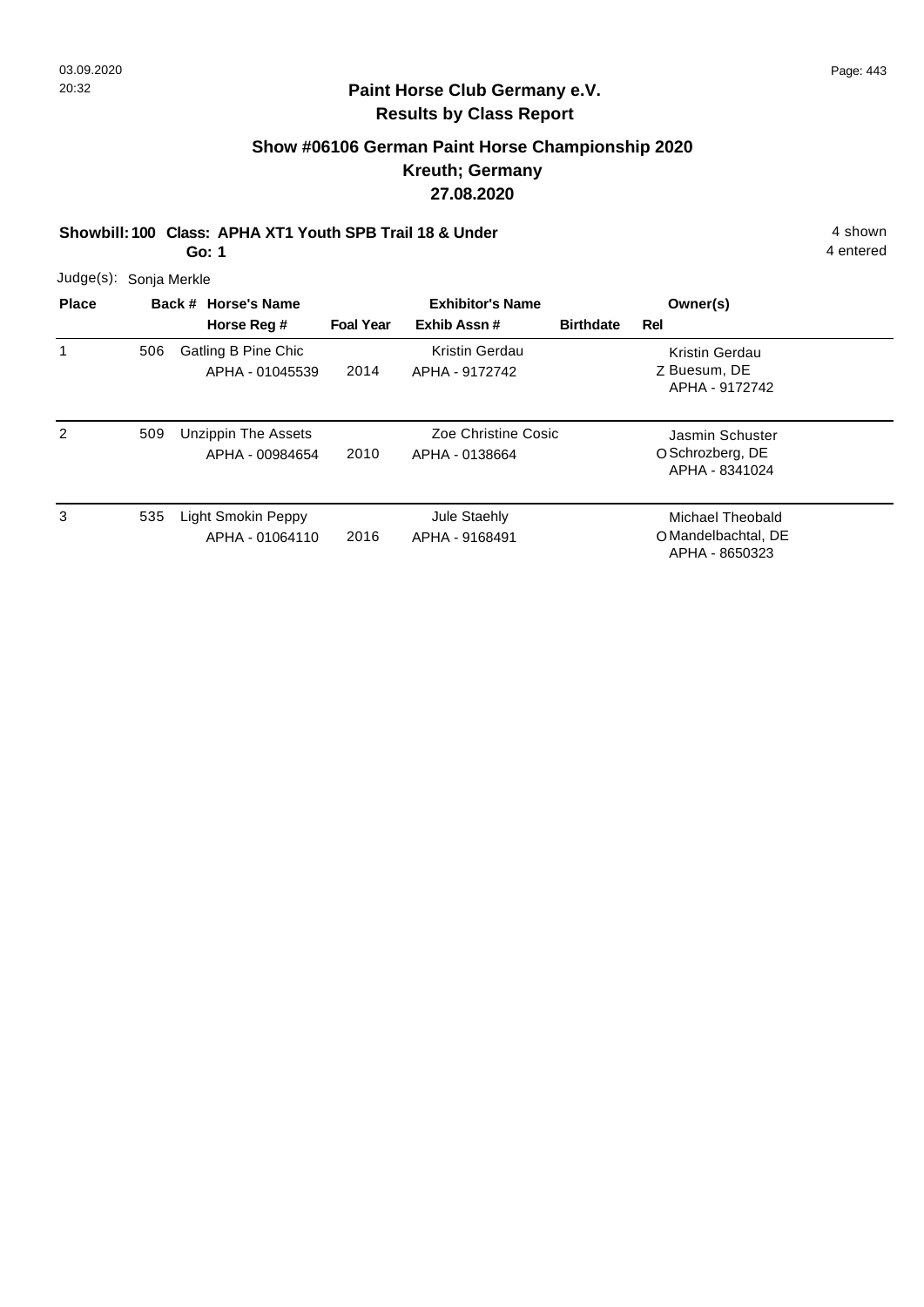# **Show #06107 German Paint Horse Championship 2020 Kreuth; Germany 27.08.2020**

**Showbill: 100 Class: APHA XT1 Youth SPB Trail 18 & Under** 4 shown

**Go: 1**

| Judge(s): Nicolas Perrin |  |
|--------------------------|--|
|                          |  |

| <b>Place</b> |     | Back # Horse's Name                           |                  | <b>Exhibitor's Name</b>               |                  | Owner(s)                                                  |  |
|--------------|-----|-----------------------------------------------|------------------|---------------------------------------|------------------|-----------------------------------------------------------|--|
|              |     | Horse Reg #                                   | <b>Foal Year</b> | Exhib Assn#                           | <b>Birthdate</b> | Rel                                                       |  |
|              | 506 | <b>Gatling B Pine Chic</b><br>APHA - 01045539 | 2014             | Kristin Gerdau<br>APHA - 9172742      |                  | Kristin Gerdau<br>Z Buesum, DE<br>APHA - 9172742          |  |
| 2            | 509 | Unzippin The Assets<br>APHA - 00984654        | 2010             | Zoe Christine Cosic<br>APHA - 0138664 |                  | Jasmin Schuster<br>O Schrozberg, DE<br>APHA - 8341024     |  |
| 3            | 535 | Light Smokin Peppy<br>APHA - 01064110         | 2016             | Jule Staehly<br>APHA - 9168491        |                  | Michael Theobald<br>O Mandelbachtal, DE<br>APHA - 8650323 |  |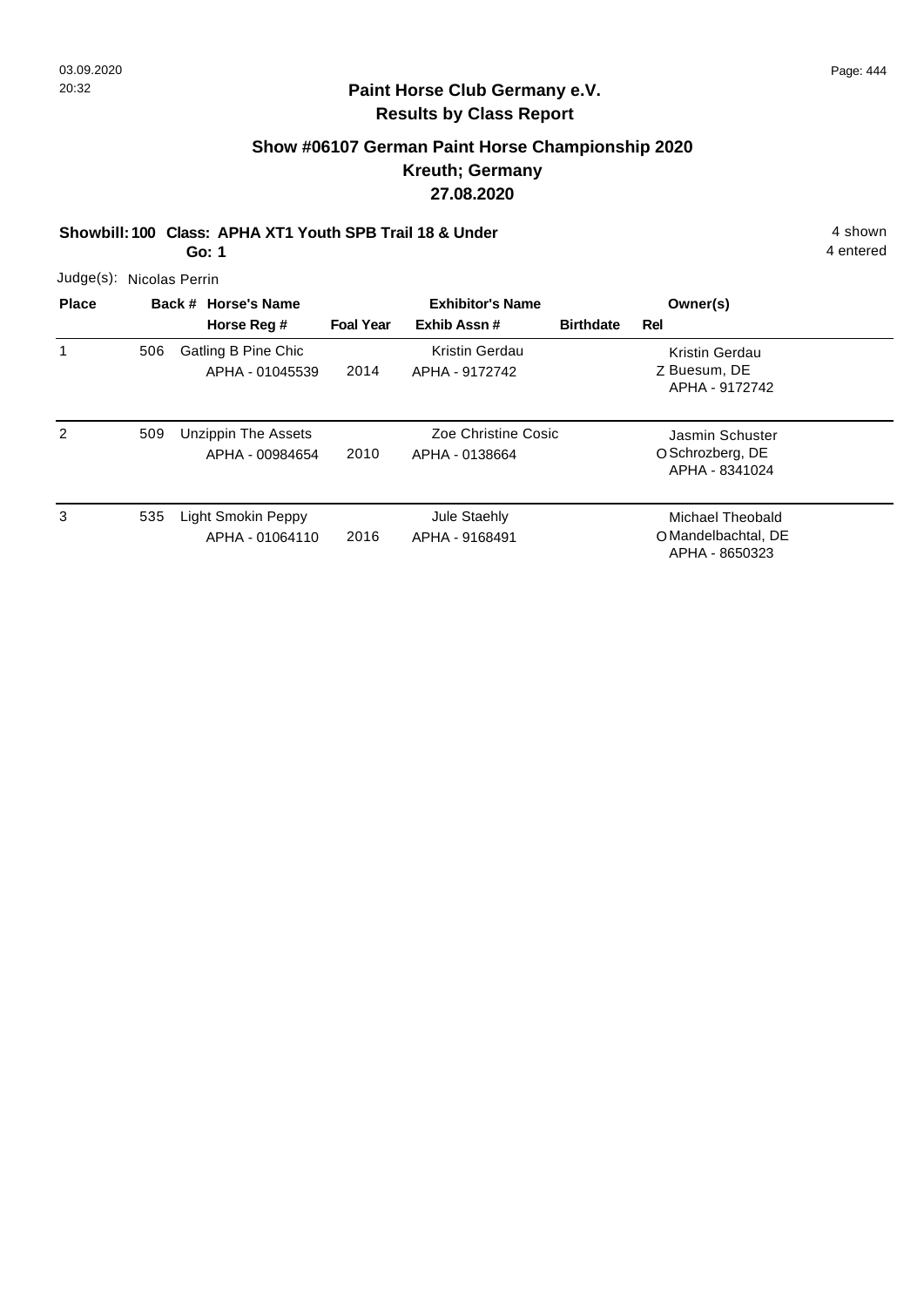# **Show #06108 German Paint Horse Championship 2020 Kreuth; Germany 27.08.2020**

**Showbill: 100 Class: APHA XT1 Youth SPB Trail 18 & Under** 4 shown

**Go: 1**

| Judge(s): Pierre Ouellet |
|--------------------------|
|                          |

| <b>Place</b> |     | Back # Horse's Name                    | <b>Exhibitor's Name</b> |                                       |                  | Owner(s)                                                  |  |
|--------------|-----|----------------------------------------|-------------------------|---------------------------------------|------------------|-----------------------------------------------------------|--|
|              |     | Horse Reg #                            | <b>Foal Year</b>        | Exhib Assn#                           | <b>Birthdate</b> | Rel                                                       |  |
|              | 506 | Gatling B Pine Chic<br>APHA - 01045539 | 2014                    | Kristin Gerdau<br>APHA - 9172742      |                  | Kristin Gerdau<br>Z Buesum, DE<br>APHA - 9172742          |  |
| 2            | 509 | Unzippin The Assets<br>APHA - 00984654 | 2010                    | Zoe Christine Cosic<br>APHA - 0138664 |                  | Jasmin Schuster<br>O Schrozberg, DE<br>APHA - 8341024     |  |
| 3            | 535 | Light Smokin Peppy<br>APHA - 01064110  | 2016                    | Jule Staehly<br>APHA - 9168491        |                  | Michael Theobald<br>O Mandelbachtal, DE<br>APHA - 8650323 |  |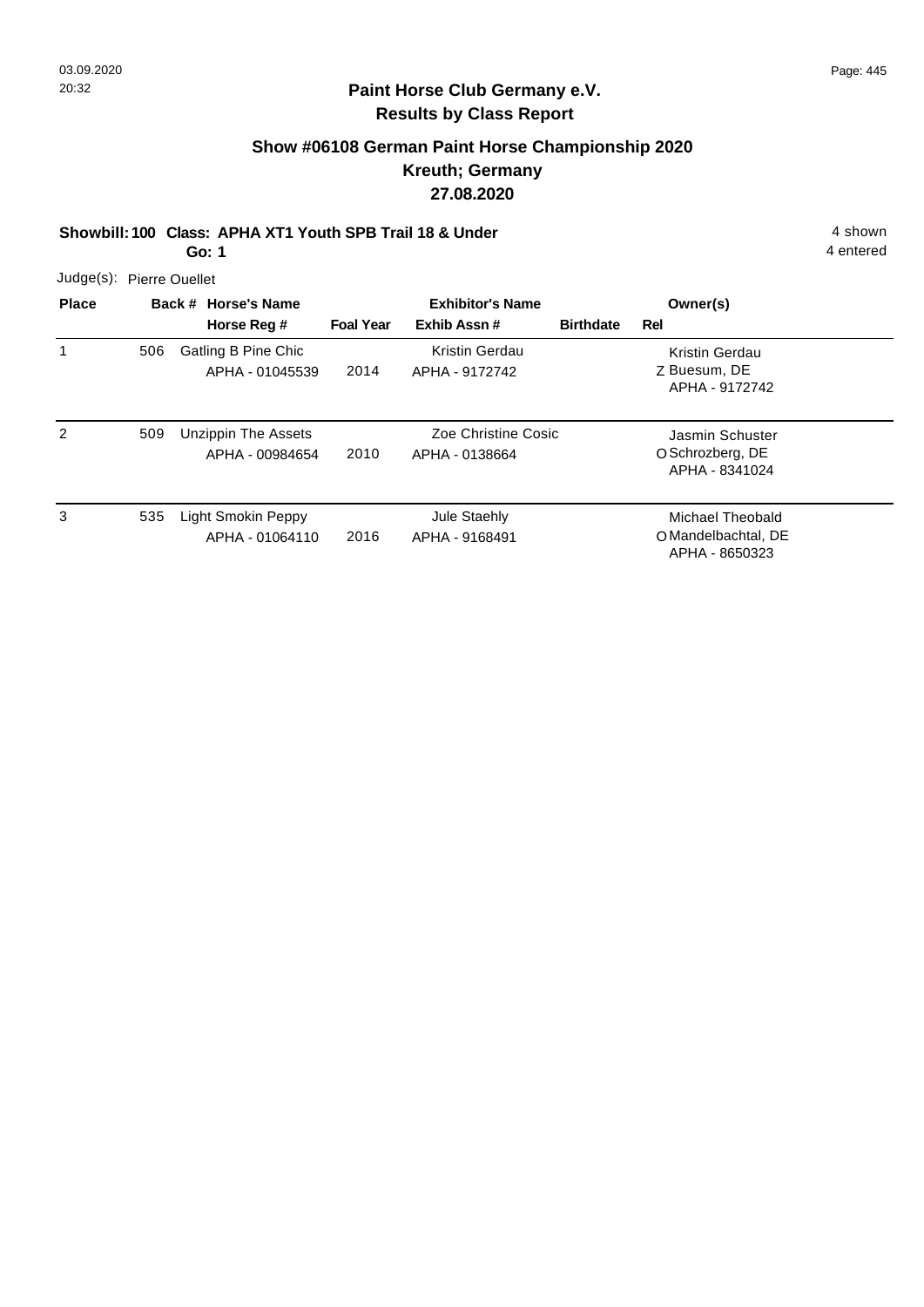#### **Paint Horse Club Germany e.V. Results by Class Report**

# **Show #06105 German Paint Horse Championship 2020 Kreuth; Germany 27.08.2020**

**Showbill: 101 Class: PHCG AP10 Amateur Trail All Ages All Paint Registries** 18 Shown

**Go: 1**

| Judge(s): Susanne Haug |     |                              |                  |                                            |                                                                    |
|------------------------|-----|------------------------------|------------------|--------------------------------------------|--------------------------------------------------------------------|
| <b>Place</b>           |     | Back # Horse's Name          |                  | <b>Exhibitor's Name</b>                    | Owner(s)                                                           |
|                        |     | Horse Reg #                  | <b>Foal Year</b> | Exhib Assn #                               | <b>Rel</b>                                                         |
| 1                      | 104 | <b>Gamblers First Murphy</b> | 2010             | Joana Christel Sprogoe<br>PHCG - 6224      | Joana Christel Sprogoe<br>Z Bad Oldesloe, DE<br><b>PHCG - 6224</b> |
| 2                      | 161 | Like Smokin Gun              | 2009             | Sarah Maria Cividino<br><b>PHCG - 2965</b> | Johanna & Franz Vorraber<br>C Weiz, AT<br><b>PHCG - 2608</b>       |
| 3                      | 149 | AJB Lenas Magic Sign         | 2010             | Stephanie Weigl<br><b>PHCG - 5951</b>      | Stephanie Weigl<br>Z Neufahrn, DE<br><b>PHCG - 5951</b>            |
| 4                      | 120 | Shot Girl                    | 2008             | Anna-Alisa Samse<br>PHCG - 6752            | Anna-Alisa Samse<br>Z Hannover, DE<br>PHCG - 6752                  |
| 5                      | 188 | <b>Brunettes Only</b>        | 2010             | Juergen Ochrana<br><b>PHCG - 5699</b>      | Juergen Ochrana<br>Z Marktoberdorf, DE<br>PHCG - 5699              |
| 6                      | 205 | <b>Gimmie A Sensation</b>    | 2005             | Tanja Klink<br><b>PHCG - 5989</b>          | Tanja Klink<br>Z Nagold, DE<br><b>PHCG - 5989</b>                  |
| $\overline{7}$         | 150 | Happy Leo Chocolate          | 2006             | Jennifer Abroell<br>PHCG - 5307            | Jennifer Abroell<br>Z Benningen, DE<br><b>PHCG - 5307</b>          |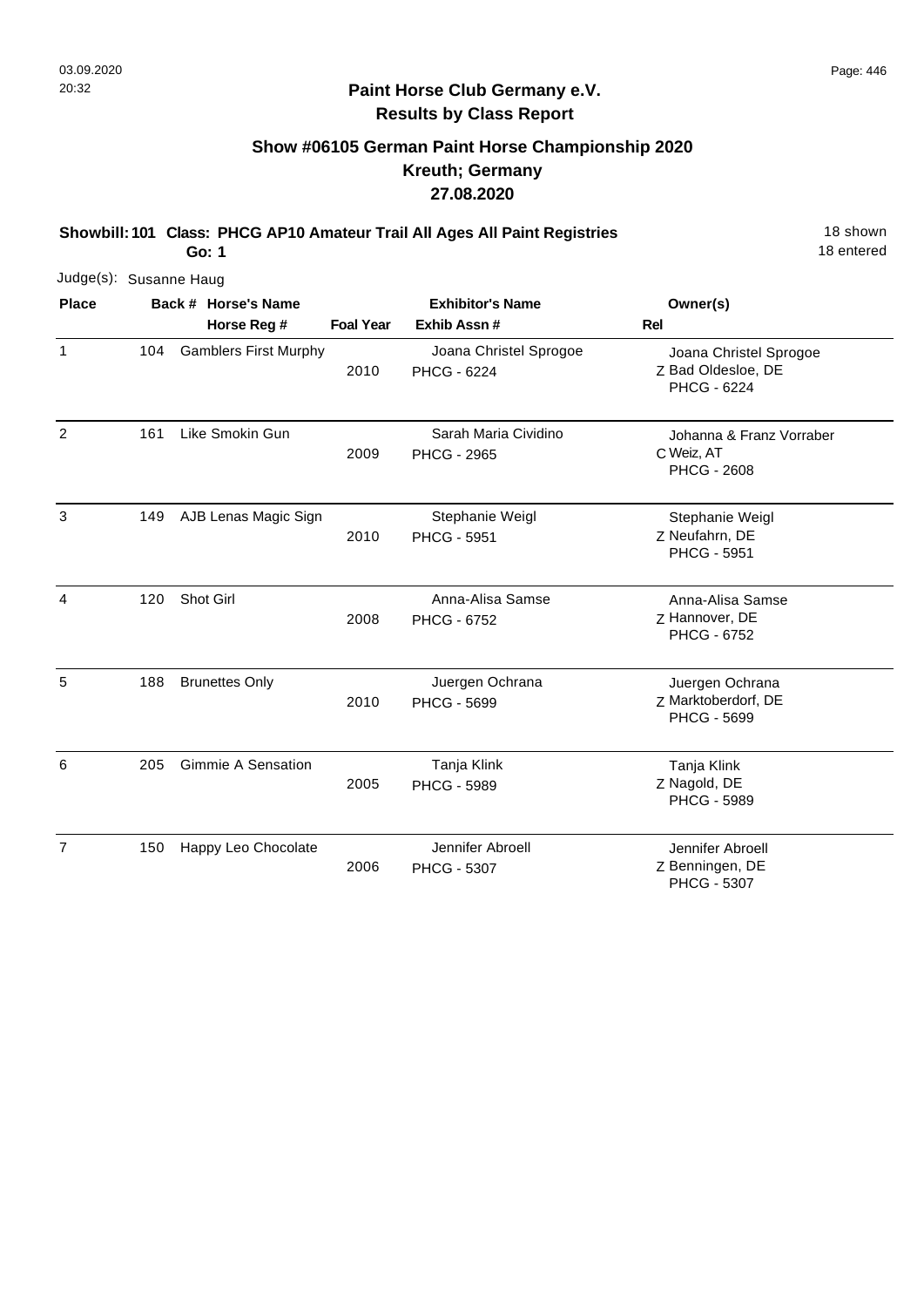#### **Paint Horse Club Germany e.V. Results by Class Report**

# **Show #06106 German Paint Horse Championship 2020 Kreuth; Germany 27.08.2020**

**Showbill: 101 Class: PHCG AP10 Amateur Trail All Ages All Paint Registries** 18 Shown

**Go: 1**

|                | Judge(s): Sonja Merkle |  |                              |                  |                                            |                                                              |  |  |  |  |
|----------------|------------------------|--|------------------------------|------------------|--------------------------------------------|--------------------------------------------------------------|--|--|--|--|
| <b>Place</b>   |                        |  | Back # Horse's Name          |                  | <b>Exhibitor's Name</b>                    | Owner(s)                                                     |  |  |  |  |
|                |                        |  | Horse Reg #                  | <b>Foal Year</b> | Exhib Assn #                               | <b>Rel</b>                                                   |  |  |  |  |
| 1              | 104                    |  | <b>Gamblers First Murphy</b> | 2010             | Joana Christel Sprogoe<br>PHCG - 6224      | Joana Christel Sprogoe<br>Z Bad Oldesloe, DE<br>PHCG - 6224  |  |  |  |  |
| 2              | 149                    |  | AJB Lenas Magic Sign         | 2010             | Stephanie Weigl<br><b>PHCG - 5951</b>      | Stephanie Weigl<br>Z Neufahrn, DE<br><b>PHCG - 5951</b>      |  |  |  |  |
| 3              | 120                    |  | Shot Girl                    | 2008             | Anna-Alisa Samse<br>PHCG - 6752            | Anna-Alisa Samse<br>Z Hannover, DE<br><b>PHCG - 6752</b>     |  |  |  |  |
| 4              | 205                    |  | <b>Gimmie A Sensation</b>    | 2005             | Tanja Klink<br><b>PHCG - 5989</b>          | Tanja Klink<br>Z Nagold, DE<br><b>PHCG - 5989</b>            |  |  |  |  |
| 5              | 161                    |  | Like Smokin Gun              | 2009             | Sarah Maria Cividino<br><b>PHCG - 2965</b> | Johanna & Franz Vorraber<br>C Weiz, AT<br><b>PHCG - 2608</b> |  |  |  |  |
| 6              | 188                    |  | <b>Brunettes Only</b>        | 2010             | Juergen Ochrana<br><b>PHCG - 5699</b>      | Juergen Ochrana<br>Z Marktoberdorf, DE<br><b>PHCG - 5699</b> |  |  |  |  |
| $\overline{7}$ | 500                    |  | Hot Intent                   | 2013             | Alena Helmcke<br><b>PHCG - 2851</b>        | Alena Helmcke<br>Z Appel, DE<br><b>PHCG - 2851</b>           |  |  |  |  |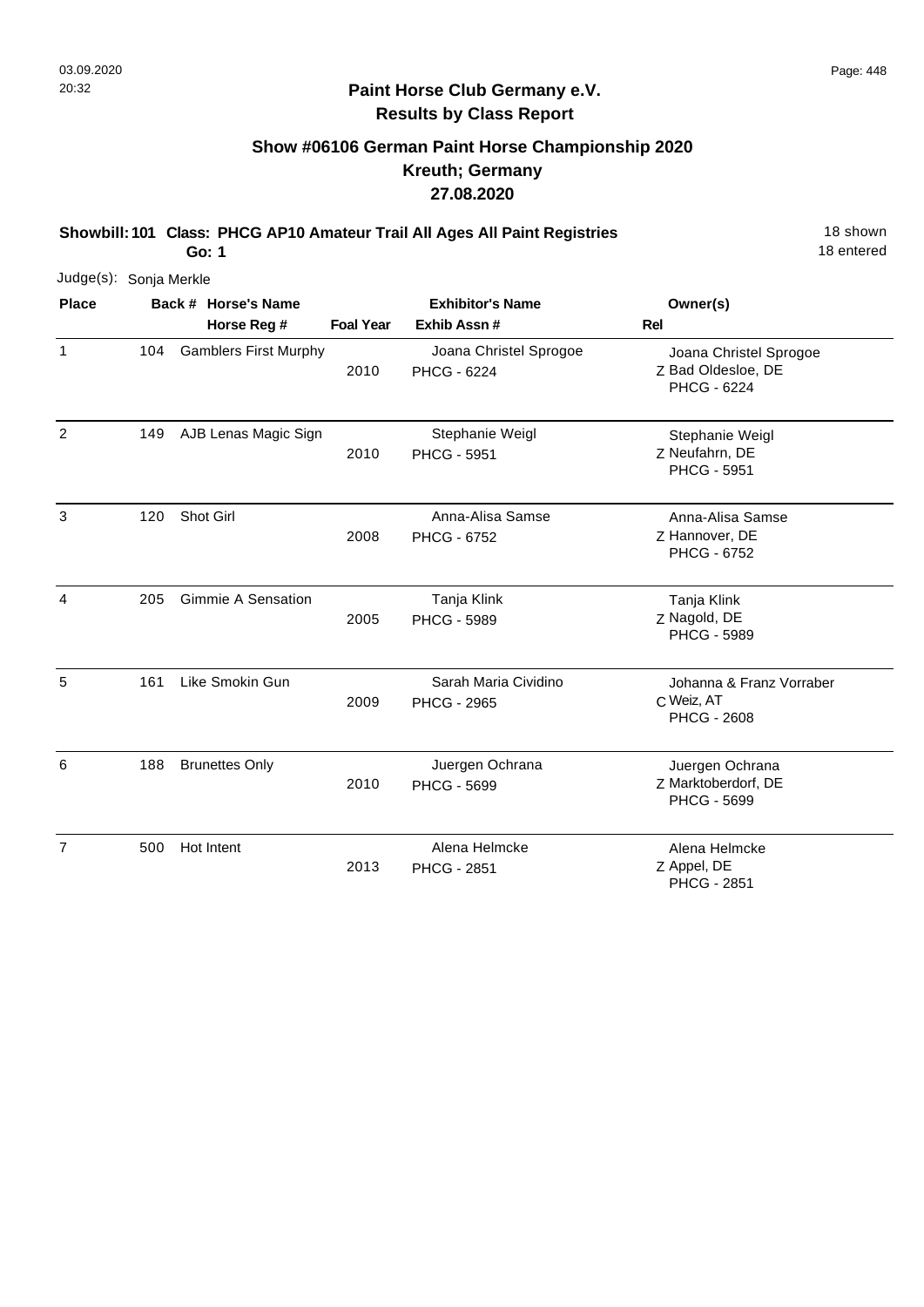# **Show #06107 German Paint Horse Championship 2020 Kreuth; Germany 27.08.2020**

**Showbill: 101 Class: PHCG AP10 Amateur Trail All Ages All Paint Registries** 18 Shown

**Go: 1**

18 entered

| Judge(s): Nicolas Perrin |     |                                    |                  |                                            |                                                                     |
|--------------------------|-----|------------------------------------|------------------|--------------------------------------------|---------------------------------------------------------------------|
| <b>Place</b>             |     | Back # Horse's Name<br>Horse Reg # | <b>Foal Year</b> | <b>Exhibitor's Name</b><br>Exhib Assn#     | Owner(s)<br>Rel                                                     |
| $\mathbf{1}$             | 161 | Like Smokin Gun                    | 2009             | Sarah Maria Cividino<br><b>PHCG - 2965</b> | Johanna & Franz Vorraber<br>C Weiz, AT<br><b>PHCG - 2608</b>        |
| $\overline{2}$           | 188 | <b>Brunettes Only</b>              | 2010             | Juergen Ochrana<br>PHCG - 5699             | Juergen Ochrana<br>Z Marktoberdorf, DE<br>PHCG - 5699               |
| 3                        | 205 | <b>Gimmie A Sensation</b>          | 2005             | Tanja Klink<br><b>PHCG - 5989</b>          | Tanja Klink<br>Z Nagold, DE<br><b>PHCG - 5989</b>                   |
| 4                        | 162 | <b>Missin Hot Chocolate</b>        | 2009             | <b>Christina Einsiedler</b><br>PHCG - 5803 | Christina Einsiedler<br>Z Bad Groenenbach, DE<br><b>PHCG - 5803</b> |
| 5                        | 500 | Hot Intent                         | 2013             | Alena Helmcke<br>PHCG - 2851               | Alena Helmcke<br>Z Appel, DE<br><b>PHCG - 2851</b>                  |
| 6                        | 120 | Shot Girl                          | 2008             | Anna-Alisa Samse<br><b>PHCG - 6752</b>     | Anna-Alisa Samse<br>Z Hannover, DE<br>PHCG - 6752                   |
| $\overline{7}$           | 150 | Happy Leo Chocolate                | 2006             | Jennifer Abroell<br><b>PHCG - 5307</b>     | Jennifer Abroell<br>Z Benningen, DE                                 |

PHCG - 5307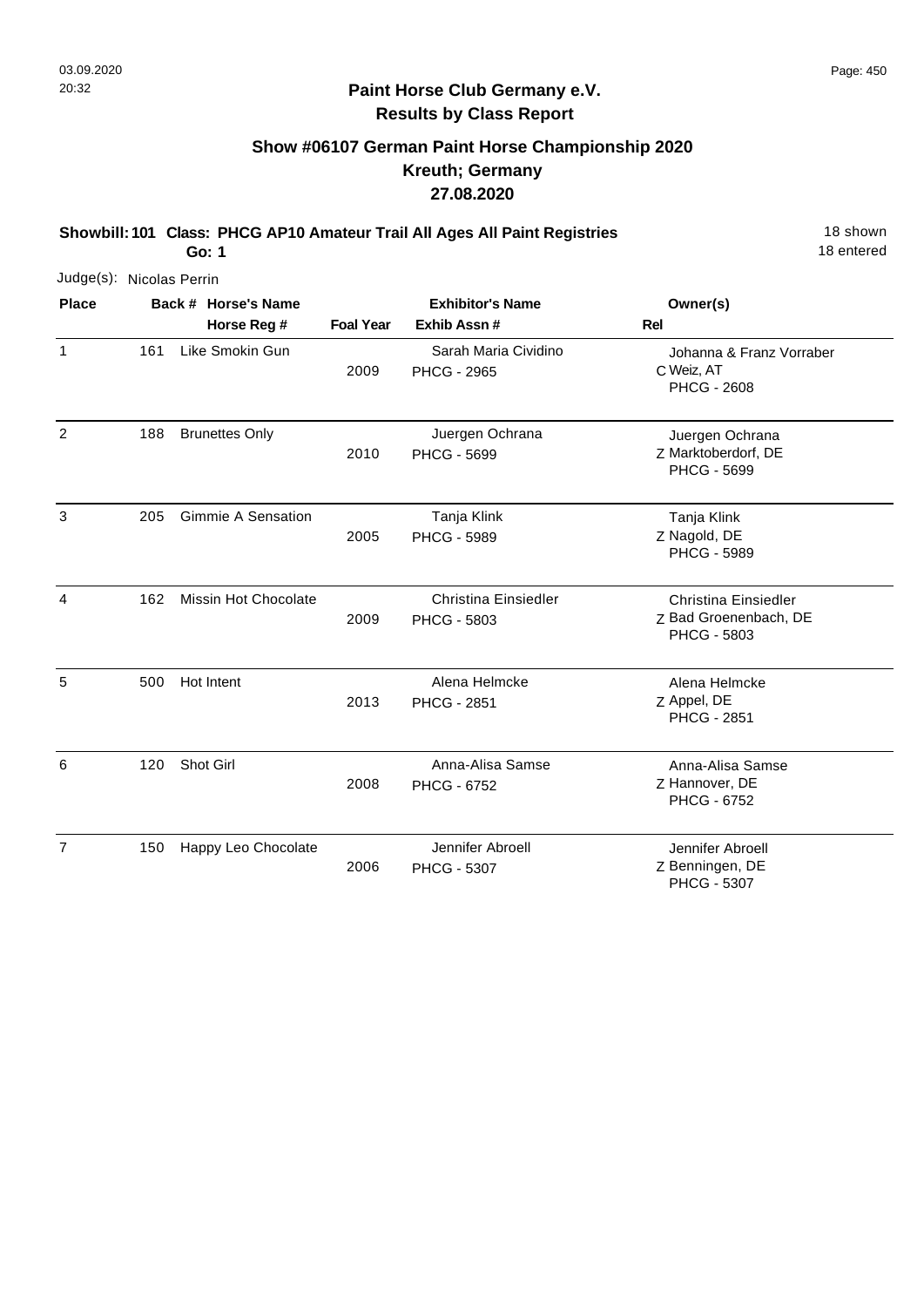# **Show #06108 German Paint Horse Championship 2020 Kreuth; Germany 27.08.2020**

**Showbill: 101 Class: PHCG AP10 Amateur Trail All Ages All Paint Registries** 18 Shown

2010

18 entered

Z Marktoberdorf, DE

PHCG - 5699

|                          |     | Go: 1                        |                  |                                              | 18 entered                                                   |
|--------------------------|-----|------------------------------|------------------|----------------------------------------------|--------------------------------------------------------------|
| Judge(s): Pierre Ouellet |     |                              |                  |                                              |                                                              |
| <b>Place</b>             |     | Back # Horse's Name          |                  | <b>Exhibitor's Name</b>                      | Owner(s)                                                     |
|                          |     | Horse Reg #                  | <b>Foal Year</b> | Exhib Assn#                                  | Rel                                                          |
| 1                        | 161 | Like Smokin Gun              | 2009             | Sarah Maria Cividino<br><b>PHCG - 2965</b>   | Johanna & Franz Vorraber<br>C Weiz, AT<br><b>PHCG - 2608</b> |
| 2                        | 500 | Hot Intent                   | 2013             | Alena Helmcke<br><b>PHCG - 2851</b>          | Alena Helmcke<br>Z Appel, DE<br><b>PHCG - 2851</b>           |
| 3                        | 104 | <b>Gamblers First Murphy</b> | 2010             | Joana Christel Sprogoe<br><b>PHCG - 6224</b> | Joana Christel Sprogoe<br>Z Bad Oldesloe, DE<br>PHCG - 6224  |
| 4                        | 120 | Shot Girl                    | 2008             | Anna-Alisa Samse<br>PHCG - 6752              | Anna-Alisa Samse<br>Z Hannover, DE<br><b>PHCG - 6752</b>     |
| 5                        | 149 | AJB Lenas Magic Sign         | 2010             | Stephanie Weigl<br>PHCG - 5951               | Stephanie Weigl<br>Z Neufahrn, DE<br><b>PHCG - 5951</b>      |
| 6                        | 509 | <b>Unzippin The Assets</b>   | 2010             | Dominik Schuster<br>PHCG - 5370              | Jasmin Schuster<br>P Schrozberg, DE<br><b>PHCG - 1250</b>    |
| $\overline{7}$           | 188 | <b>Brunettes Only</b>        |                  | Juergen Ochrana                              | Juergen Ochrana                                              |

PHCG - 5699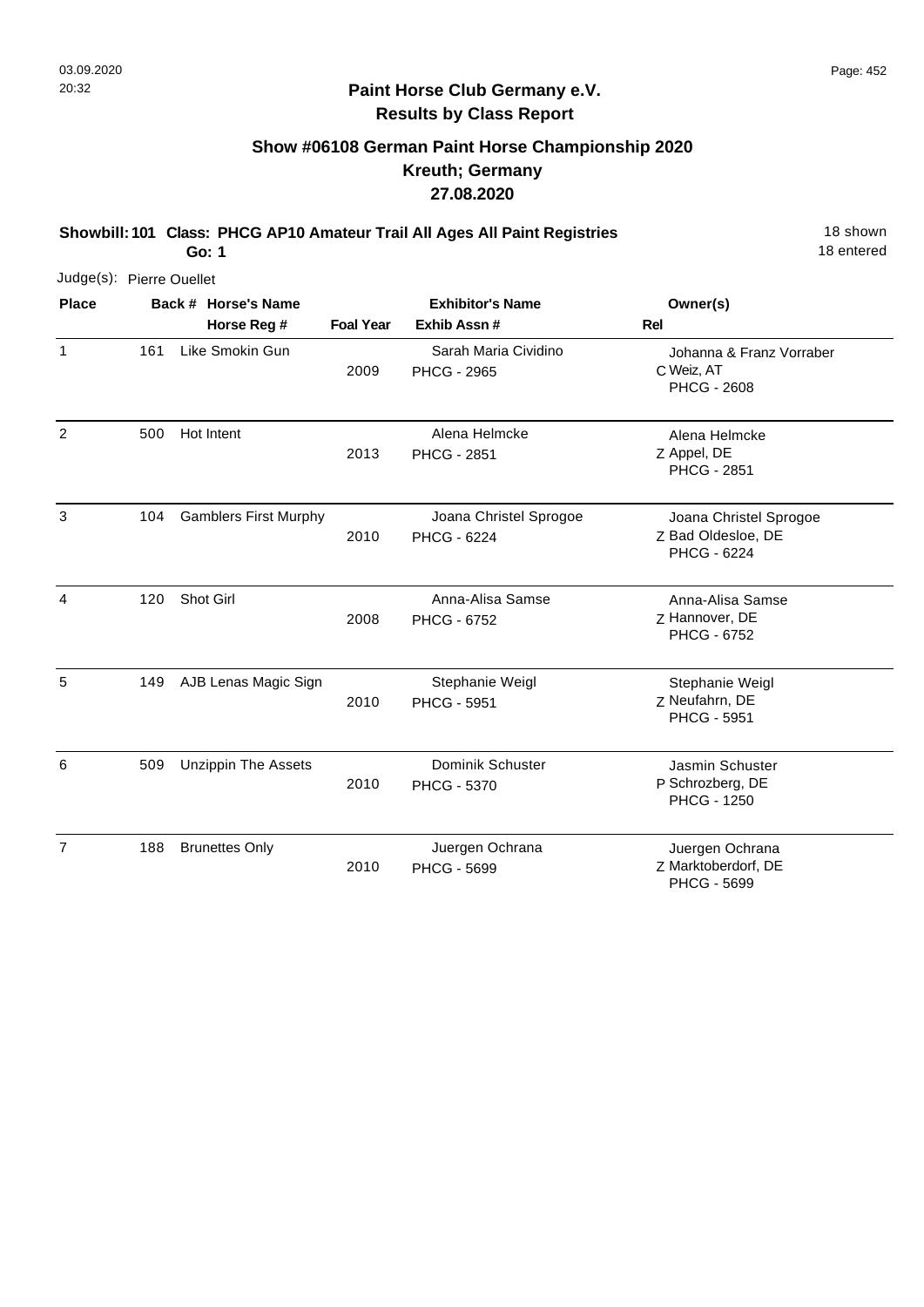# **Show #06105 German Paint Horse Championship 2020 Kreuth; Germany 27.08.2020**

**Showbill: 102 Class: APHA AT1 Amateur Trail All Ages** 15 Shown

**Go: 1**

| Judge(s): Susanne Haug |     |                                                 |                  |                                          |                                                                |
|------------------------|-----|-------------------------------------------------|------------------|------------------------------------------|----------------------------------------------------------------|
| <b>Place</b>           |     | Back # Horse's Name                             |                  | <b>Exhibitor's Name</b>                  | Owner(s)                                                       |
|                        |     | Horse Reg #                                     | <b>Foal Year</b> | Exhib Assn#                              | Rel                                                            |
| $\mathbf{1}$           | 104 | <b>Gamblers First Murphy</b><br>APHA - 00983138 | 2010             | Joana Christel Sprogoe<br>APHA - 8955431 | Joana Christel Sprogoe<br>Z Bad Oldesloe, DE<br>APHA - 8955431 |
| 2                      | 161 | Like Smokin Gun<br>APHA - 00964441              | 2009             | Sarah Maria Cividino<br>APHA - 8497046   | Johanna & Franz Vorraber<br>C Weiz, AT<br>APHA - 8458373       |
| 3                      | 149 | AJB Lenas Magic Sign<br>APHA - 00979479         | 2010             | Stephanie Weigl<br>APHA - 8922807        | Stephanie Weigl<br>Z Neufahrn, DE<br>APHA - 8922807            |
| 4                      | 120 | Shot Girl<br>APHA - 00994625                    | 2008             | Anna-Alisa Samse<br>APHA - 8982739       | Anna-Alisa Samse<br>Z Hannover, DE<br>APHA - 8982739           |
| 5                      | 188 | <b>Brunettes Only</b><br>APHA - 00985769        | 2010             | Juergen Ochrana<br>APHA - 8898080        | Juergen Ochrana<br>Z Marktoberdorf, DE<br>APHA - 8898080       |
| 6                      | 205 | <b>Gimmie A Sensation</b><br>APHA - 00856990    | 2005             | Tanja Klink<br>APHA - 8931705            | Tanja Klink<br>Z Nagold, DE<br>APHA - 8931705                  |
| $\overline{7}$         | 150 | Happy Leo Chocolate<br>APHA - 00865185          | 2006             | Jennifer Abroell<br>APHA - 8832651       | Jennifer Abroell<br>Z Benningen, DE<br>APHA - 8832651          |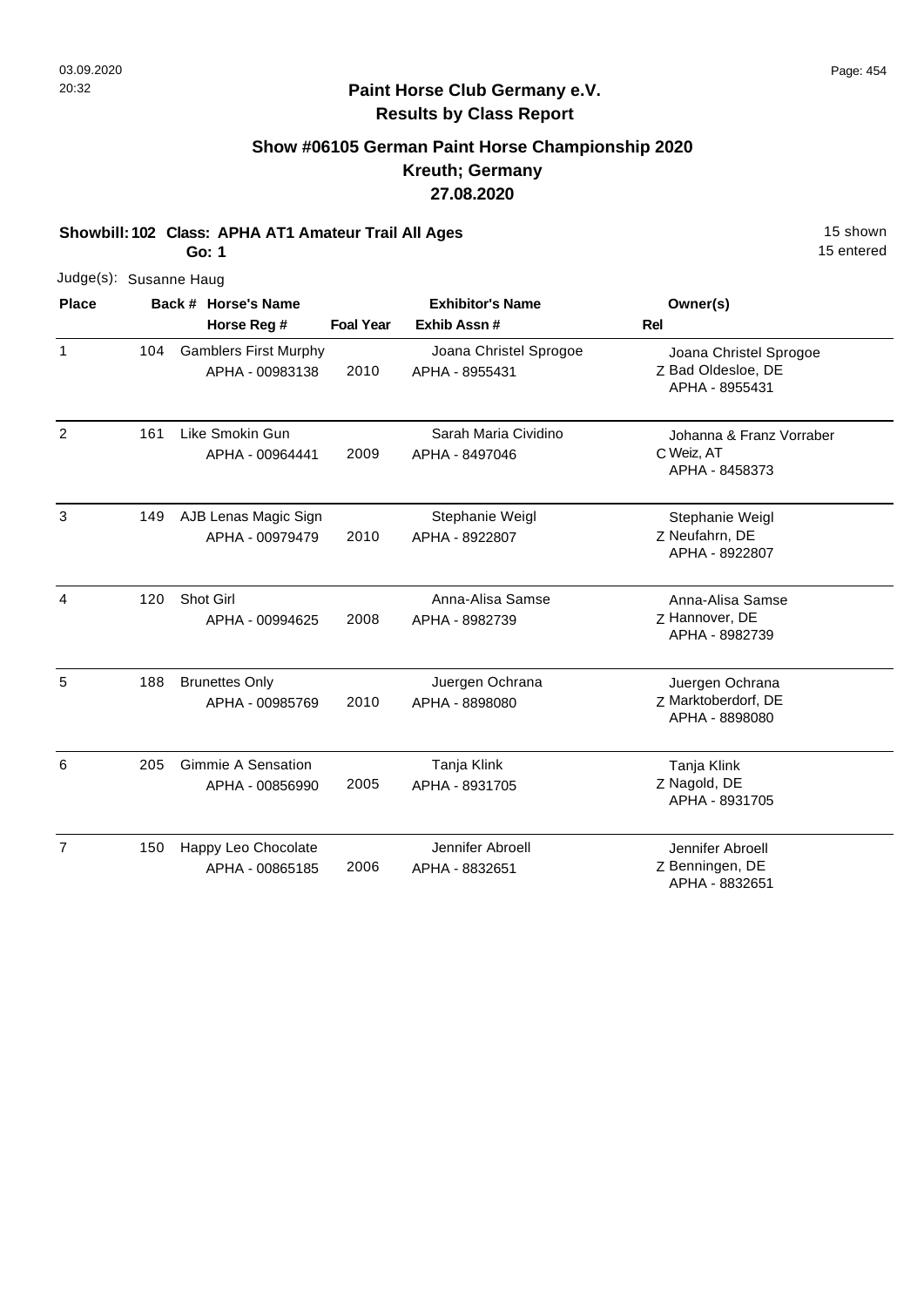# **Show #06106 German Paint Horse Championship 2020 Kreuth; Germany 27.08.2020**

**Showbill: 102 Class: APHA AT1 Amateur Trail All Ages** 15 Shown

**Go: 1**

|                | Judge(s): Sonja Merkle |  |                                                 |                  |                                          |                                                                |  |  |  |
|----------------|------------------------|--|-------------------------------------------------|------------------|------------------------------------------|----------------------------------------------------------------|--|--|--|
| <b>Place</b>   |                        |  | Back # Horse's Name                             |                  | <b>Exhibitor's Name</b>                  | Owner(s)                                                       |  |  |  |
|                |                        |  | Horse Reg #                                     | <b>Foal Year</b> | Exhib Assn#                              | <b>Rel</b>                                                     |  |  |  |
| $\mathbf{1}$   | 104                    |  | <b>Gamblers First Murphy</b><br>APHA - 00983138 | 2010             | Joana Christel Sprogoe<br>APHA - 8955431 | Joana Christel Sprogoe<br>Z Bad Oldesloe, DE<br>APHA - 8955431 |  |  |  |
| 2              | 149                    |  | AJB Lenas Magic Sign<br>APHA - 00979479         | 2010             | Stephanie Weigl<br>APHA - 8922807        | Stephanie Weigl<br>Z Neufahrn, DE<br>APHA - 8922807            |  |  |  |
| 3              | 120                    |  | Shot Girl<br>APHA - 00994625                    | 2008             | Anna-Alisa Samse<br>APHA - 8982739       | Anna-Alisa Samse<br>Z Hannover, DE<br>APHA - 8982739           |  |  |  |
| 4              | 205                    |  | <b>Gimmie A Sensation</b><br>APHA - 00856990    | 2005             | Tanja Klink<br>APHA - 8931705            | Tanja Klink<br>Z Nagold, DE<br>APHA - 8931705                  |  |  |  |
| 5              | 161                    |  | Like Smokin Gun<br>APHA - 00964441              | 2009             | Sarah Maria Cividino<br>APHA - 8497046   | Johanna & Franz Vorraber<br>C Weiz, AT<br>APHA - 8458373       |  |  |  |
| 6              | 188                    |  | <b>Brunettes Only</b><br>APHA - 00985769        | 2010             | Juergen Ochrana<br>APHA - 8898080        | Juergen Ochrana<br>Z Marktoberdorf, DE<br>APHA - 8898080       |  |  |  |
| $\overline{7}$ | 150                    |  | Happy Leo Chocolate<br>APHA - 00865185          | 2006             | Jennifer Abroell<br>APHA - 8832651       | Jennifer Abroell<br>Z Benningen, DE<br>APHA - 8832651          |  |  |  |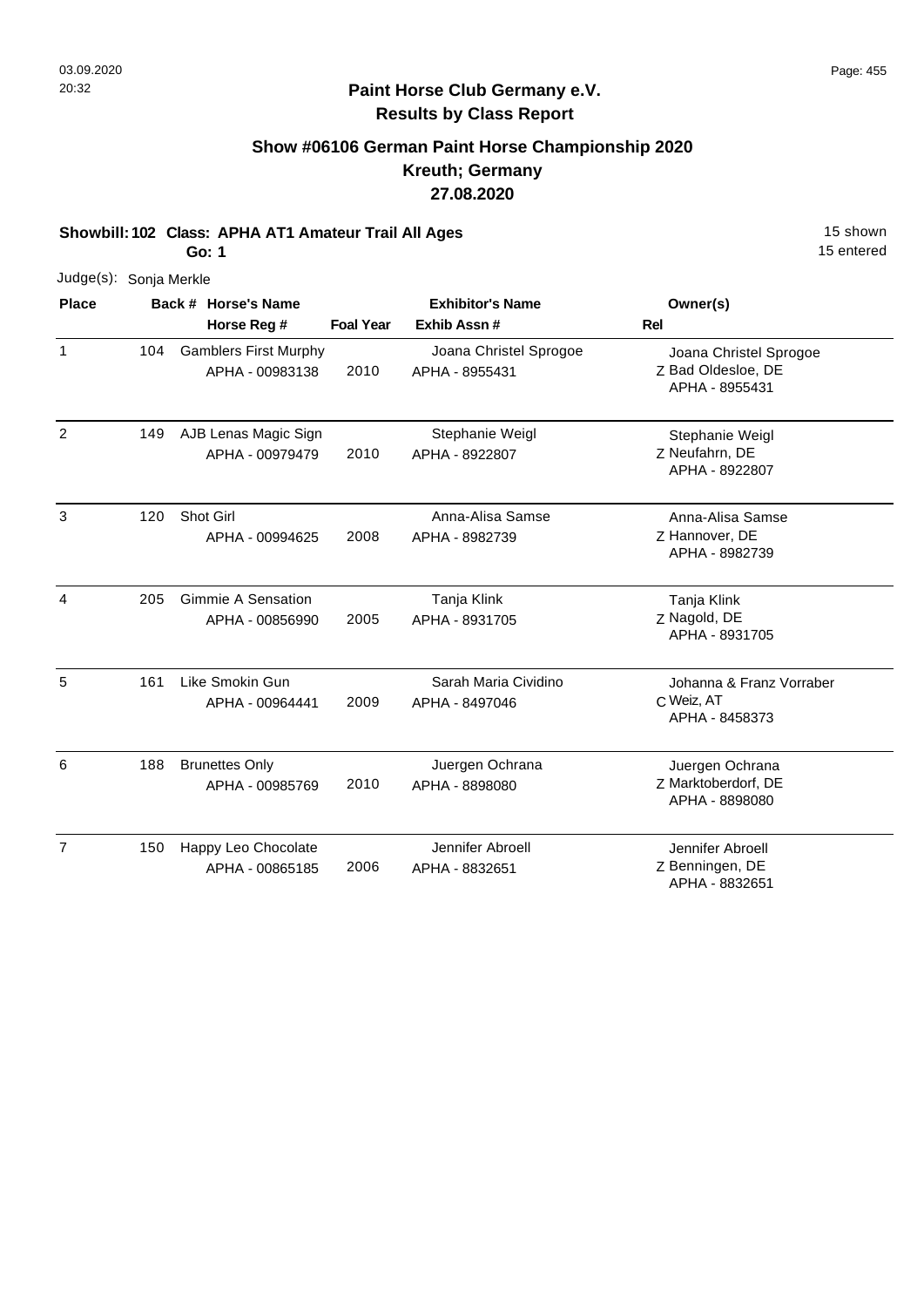# **Show #06107 German Paint Horse Championship 2020 Kreuth; Germany 27.08.2020**

**Showbill: 102 Class: APHA AT1 Amateur Trail All Ages** 15 Shown

**Go: 1**

| Judge(s): Nicolas Perrin |     |                                                 |                  |                                               |                                                                        |
|--------------------------|-----|-------------------------------------------------|------------------|-----------------------------------------------|------------------------------------------------------------------------|
| <b>Place</b>             |     | Back # Horse's Name                             |                  | <b>Exhibitor's Name</b>                       | Owner(s)                                                               |
|                          |     | Horse Reg #                                     | <b>Foal Year</b> | Exhib Assn #                                  | <b>Rel</b>                                                             |
| 1                        | 161 | Like Smokin Gun<br>APHA - 00964441              | 2009             | Sarah Maria Cividino<br>APHA - 8497046        | Johanna & Franz Vorraber<br>C Weiz, AT<br>APHA - 8458373               |
| 2                        | 188 | <b>Brunettes Only</b><br>APHA - 00985769        | 2010             | Juergen Ochrana<br>APHA - 8898080             | Juergen Ochrana<br>Z Marktoberdorf, DE<br>APHA - 8898080               |
| 3                        | 205 | <b>Gimmie A Sensation</b><br>APHA - 00856990    | 2005             | Tanja Klink<br>APHA - 8931705                 | Tanja Klink<br>Z Nagold, DE<br>APHA - 8931705                          |
| 4                        | 162 | <b>Missin Hot Chocolate</b><br>APHA - 00985502  | 2009             | <b>Christina Einsiedler</b><br>APHA - 8903473 | <b>Christina Einsiedler</b><br>Z Bad Groenenbach, DE<br>APHA - 8903473 |
| 5                        | 120 | Shot Girl<br>APHA - 00994625                    | 2008             | Anna-Alisa Samse<br>APHA - 8982739            | Anna-Alisa Samse<br>Z Hannover, DE<br>APHA - 8982739                   |
| 6                        | 150 | Happy Leo Chocolate<br>APHA - 00865185          | 2006             | Jennifer Abroell<br>APHA - 8832651            | Jennifer Abroell<br>Z Benningen, DE<br>APHA - 8832651                  |
| $\overline{7}$           | 104 | <b>Gamblers First Murphy</b><br>APHA - 00983138 | 2010             | Joana Christel Sprogoe<br>APHA - 8955431      | Joana Christel Sprogoe<br>Z Bad Oldesloe, DE<br>APHA - 8955431         |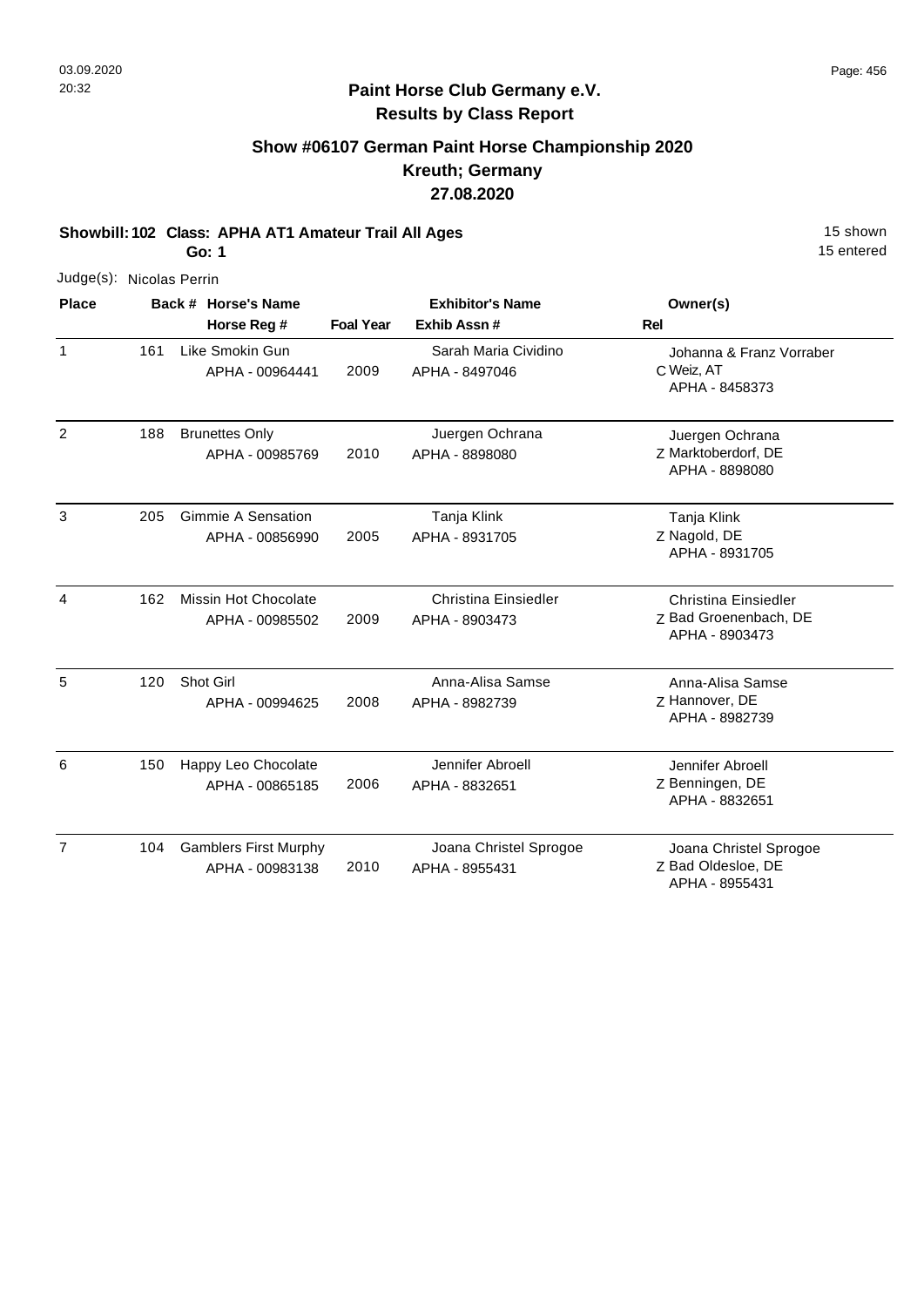# **Show #06108 German Paint Horse Championship 2020 Kreuth; Germany 27.08.2020**

**Showbill: 102 Class: APHA AT1 Amateur Trail All Ages** 15 Shown

**Go: 1**

| Judge(s): Pierre Ouellet |     |                                                 |                  |                                          |                                                                |
|--------------------------|-----|-------------------------------------------------|------------------|------------------------------------------|----------------------------------------------------------------|
| <b>Place</b>             |     | Back # Horse's Name                             |                  | <b>Exhibitor's Name</b>                  | Owner(s)                                                       |
|                          |     | Horse Reg #                                     | <b>Foal Year</b> | Exhib Assn #                             | <b>Rel</b>                                                     |
| $\mathbf{1}$             | 161 | Like Smokin Gun<br>APHA - 00964441              | 2009             | Sarah Maria Cividino<br>APHA - 8497046   | Johanna & Franz Vorraber<br>C Weiz, AT<br>APHA - 8458373       |
| 2                        | 104 | <b>Gamblers First Murphy</b><br>APHA - 00983138 | 2010             | Joana Christel Sprogoe<br>APHA - 8955431 | Joana Christel Sprogoe<br>Z Bad Oldesloe, DE<br>APHA - 8955431 |
| 3                        | 120 | Shot Girl<br>APHA - 00994625                    | 2008             | Anna-Alisa Samse<br>APHA - 8982739       | Anna-Alisa Samse<br>Z Hannover, DE<br>APHA - 8982739           |
| 4                        | 149 | AJB Lenas Magic Sign<br>APHA - 00979479         | 2010             | Stephanie Weigl<br>APHA - 8922807        | Stephanie Weigl<br>Z Neufahrn, DE<br>APHA - 8922807            |
| 5                        | 188 | <b>Brunettes Only</b><br>APHA - 00985769        | 2010             | Juergen Ochrana<br>APHA - 8898080        | Juergen Ochrana<br>Z Marktoberdorf, DE<br>APHA - 8898080       |
| 6                        | 150 | Happy Leo Chocolate<br>APHA - 00865185          | 2006             | Jennifer Abroell<br>APHA - 8832651       | Jennifer Abroell<br>Z Benningen, DE<br>APHA - 8832651          |
| $\overline{7}$           | 158 | Genuine Technique<br>APHA - 00830779            | 2005             | <b>Ewald Feldmann</b><br>APHA - 8735286  | <b>Ewald Feldmann</b><br>Z Wiesendangen, CH<br>APHA - 8735286  |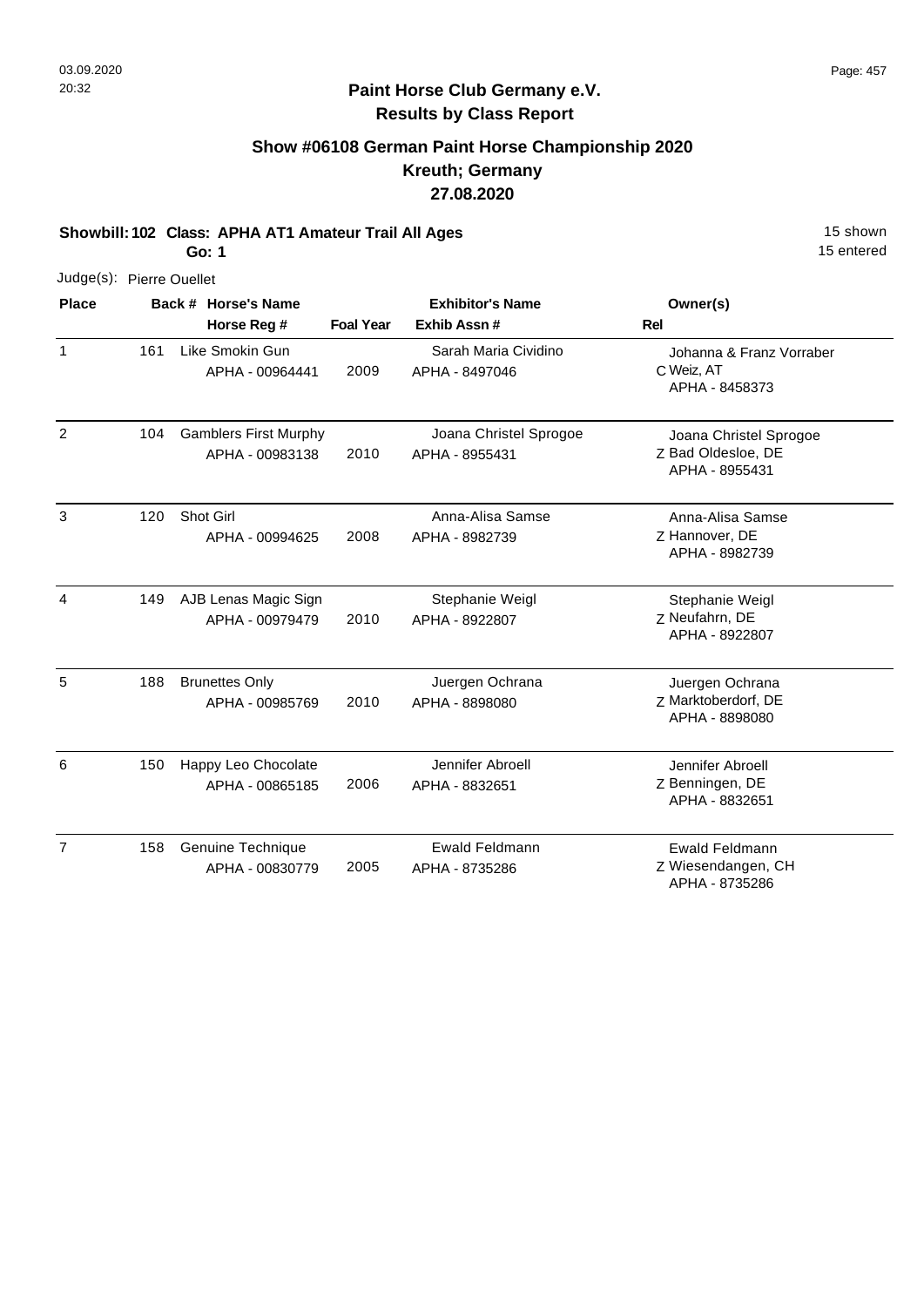# **Show #06105 German Paint Horse Championship 2020 Kreuth; Germany 27.08.2020**

**Showbill: 103 Class: APHA ABT Amt SPB Trail All Ages** 3 shown

**Go: 1**

3 entered

Judge(s): Susanne Haug

| <b>Place</b> | Back # Horse's Name<br>Horse Reg # |                                         | <b>Foal Year</b> | <b>Exhibitor's Name</b><br>Exhib Assn# | Owner(s)<br>Rel                                          |
|--------------|------------------------------------|-----------------------------------------|------------------|----------------------------------------|----------------------------------------------------------|
| 1            | 500                                | Hot Intent<br>APHA - 01029606           | 2013             | Alena Helmcke<br>APHA - 8635014        | Alena Helmcke<br>Z Appel, DE<br>APHA - 8635014           |
| 2            | 509                                | Unzippin The Assets<br>APHA - 00984654  | 2010             | Dominik Schuster<br>APHA - 8883342     | Jasmin Schuster<br>P Schrozberg, DE<br>APHA - 8341024    |
| 3            | 510                                | CPH Ostin Always Ice<br>APHA - 01058582 | 2015             | Anja Finkenwirth<br>APHA - 9148533     | Anja Finkenwirth<br>Z Kahl Am Main, DE<br>APHA - 9148533 |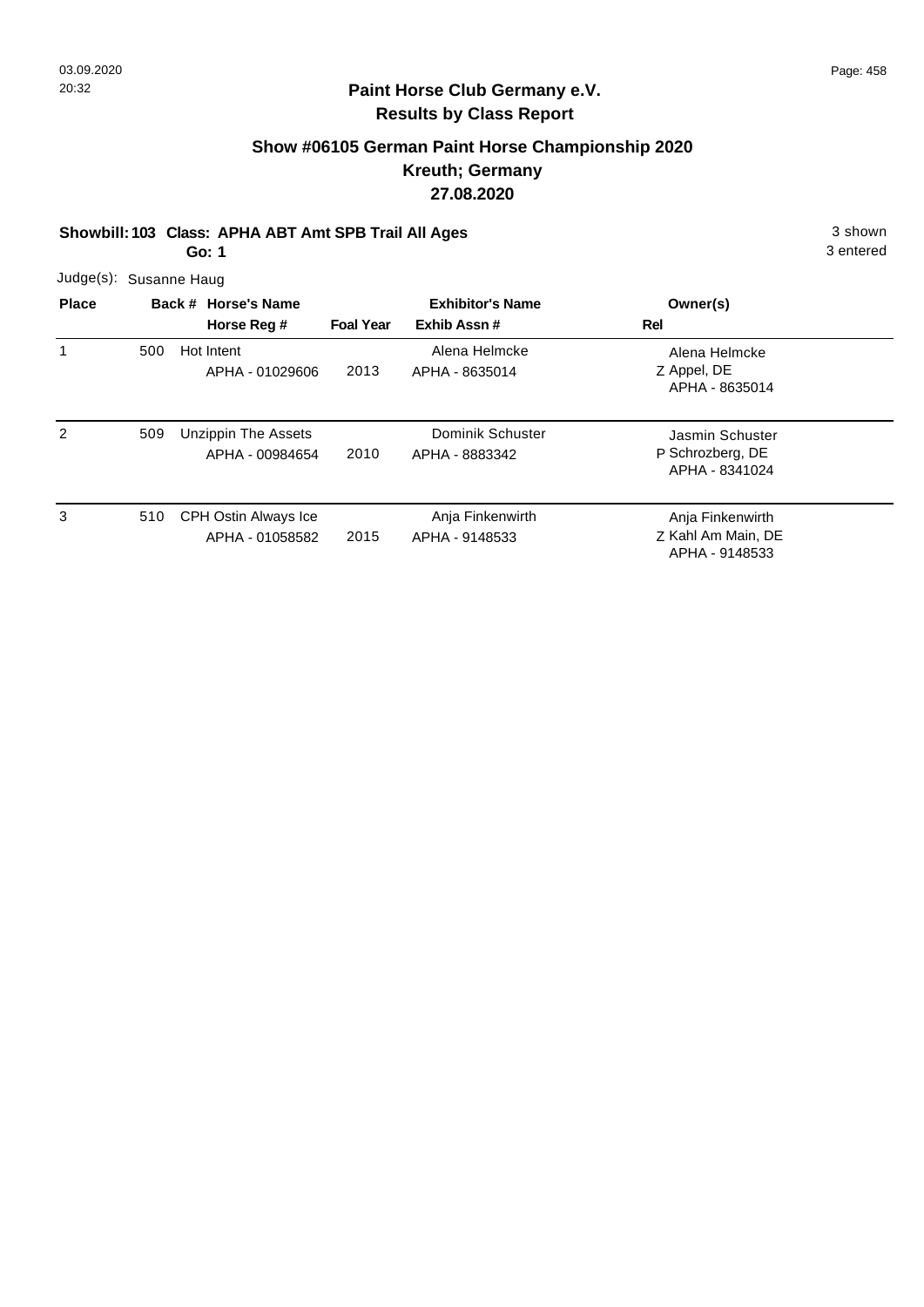# **Show #06106 German Paint Horse Championship 2020 Kreuth; Germany 27.08.2020**

**Showbill: 103 Class: APHA ABT Amt SPB Trail All Ages** 3 shown

**Go: 1**

3 entered

Judge(s): Sonja Merkle

| <b>Place</b> |     | Back # Horse's Name                     | <b>Exhibitor's Name</b> |                                    | Owner(s)                                                 |
|--------------|-----|-----------------------------------------|-------------------------|------------------------------------|----------------------------------------------------------|
|              |     | Horse Reg #                             | <b>Foal Year</b>        | Exhib Assn#                        | Rel                                                      |
| 1            | 500 | Hot Intent<br>APHA - 01029606           | 2013                    | Alena Helmcke<br>APHA - 8635014    | Alena Helmcke<br>Z Appel, DE<br>APHA - 8635014           |
| 2            | 509 | Unzippin The Assets<br>APHA - 00984654  | 2010                    | Dominik Schuster<br>APHA - 8883342 | Jasmin Schuster<br>P Schrozberg, DE<br>APHA - 8341024    |
| 3            | 510 | CPH Ostin Always Ice<br>APHA - 01058582 | 2015                    | Anja Finkenwirth<br>APHA - 9148533 | Anja Finkenwirth<br>Z Kahl Am Main, DE<br>APHA - 9148533 |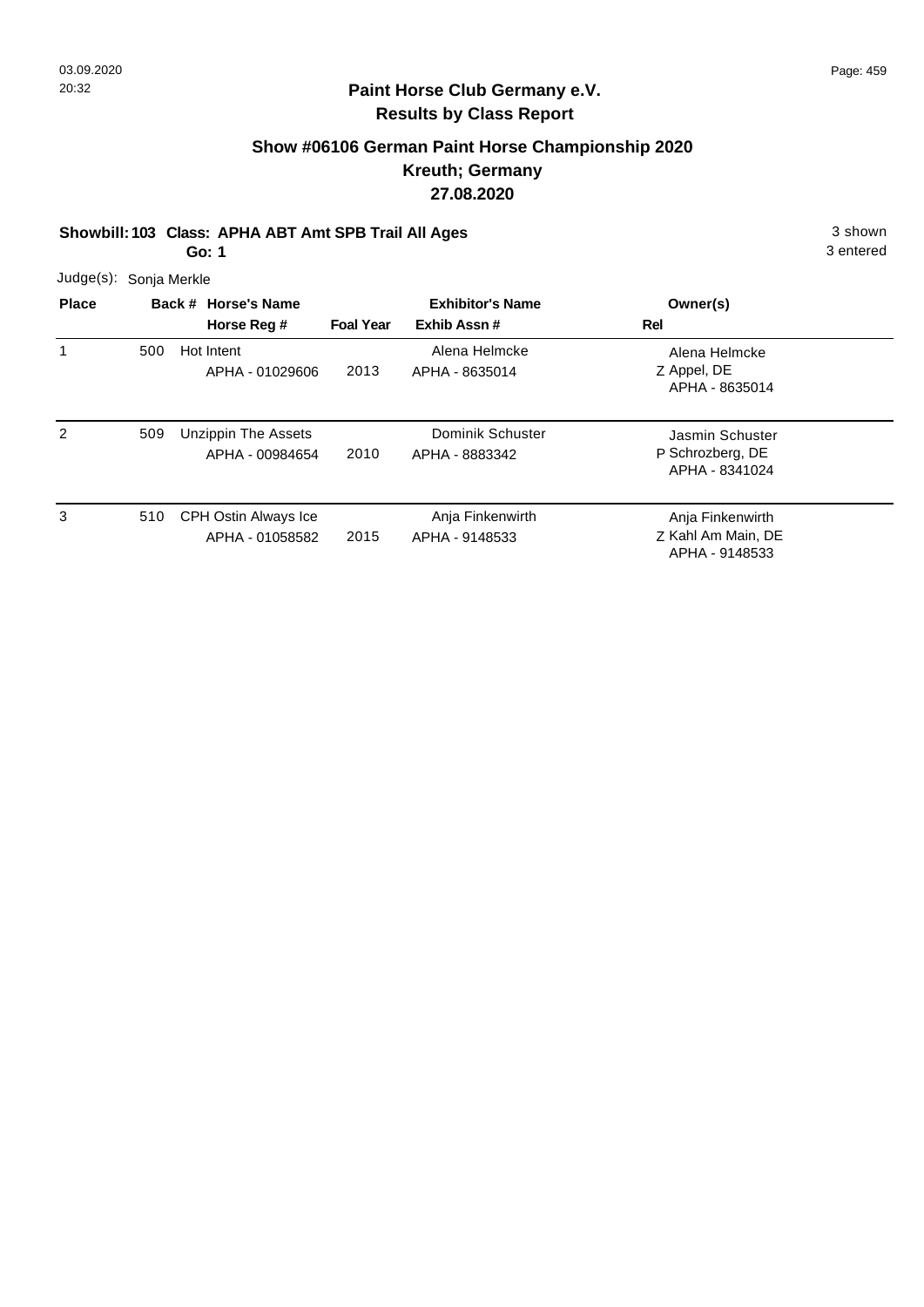# **Show #06107 German Paint Horse Championship 2020 Kreuth; Germany 27.08.2020**

**Showbill: 103 Class: APHA ABT Amt SPB Trail All Ages** 3 shown

**Go: 1**

3 entered

Judge(s): Nicolas Perrin

| <b>Place</b> |     | Back # Horse's Name                     |                  | <b>Exhibitor's Name</b>            | Owner(s)                                                 |
|--------------|-----|-----------------------------------------|------------------|------------------------------------|----------------------------------------------------------|
|              |     | Horse Reg #                             | <b>Foal Year</b> | Exhib Assn#                        | Rel                                                      |
| 1            | 500 | Hot Intent<br>APHA - 01029606           | 2013             | Alena Helmcke<br>APHA - 8635014    | Alena Helmcke<br>Z Appel, DE<br>APHA - 8635014           |
| 2            | 509 | Unzippin The Assets<br>APHA - 00984654  | 2010             | Dominik Schuster<br>APHA - 8883342 | Jasmin Schuster<br>P Schrozberg, DE<br>APHA - 8341024    |
| 3            | 510 | CPH Ostin Always Ice<br>APHA - 01058582 | 2015             | Anja Finkenwirth<br>APHA - 9148533 | Anja Finkenwirth<br>Z Kahl Am Main, DE<br>APHA - 9148533 |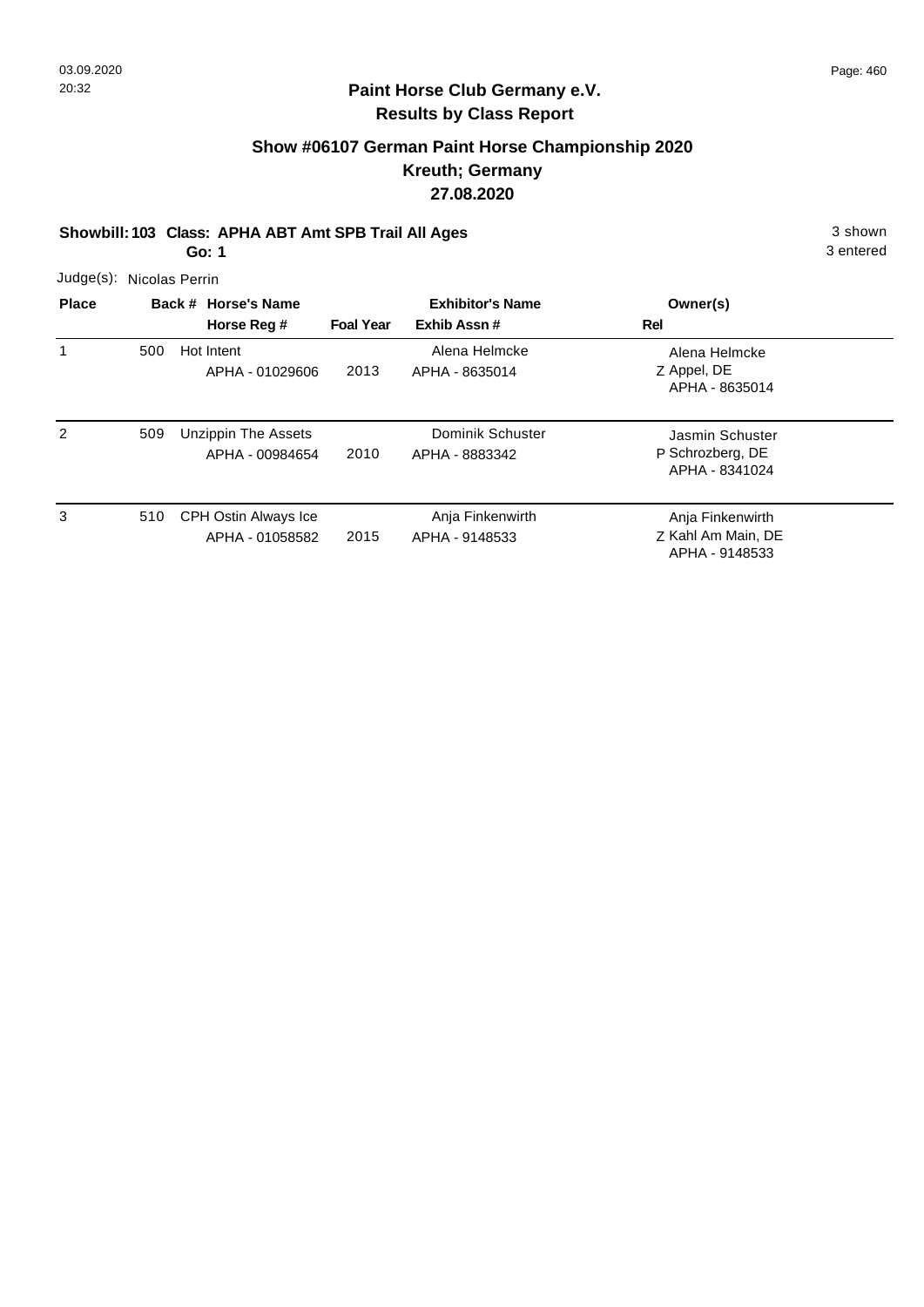# **Show #06108 German Paint Horse Championship 2020 Kreuth; Germany 27.08.2020**

**Showbill: 103 Class: APHA ABT Amt SPB Trail All Ages** 3 shown

**Go: 1**

3 entered

Judge(s): Pierre Ouellet

| <b>Place</b> | Back # Horse's Name<br>Horse Reg # |                                         | <b>Exhibitor's Name</b><br>Exhib Assn#<br><b>Foal Year</b> |                                    | Owner(s)<br>Rel                                          |
|--------------|------------------------------------|-----------------------------------------|------------------------------------------------------------|------------------------------------|----------------------------------------------------------|
| 1            | 500                                | Hot Intent<br>APHA - 01029606           | 2013                                                       | Alena Helmcke<br>APHA - 8635014    | Alena Helmcke<br>Z Appel, DE<br>APHA - 8635014           |
| 2            | 509                                | Unzippin The Assets<br>APHA - 00984654  | 2010                                                       | Dominik Schuster<br>APHA - 8883342 | Jasmin Schuster<br>P Schrozberg, DE<br>APHA - 8341024    |
| 3            | 510                                | CPH Ostin Always Ice<br>APHA - 01058582 | 2015                                                       | Anja Finkenwirth<br>APHA - 9148533 | Anja Finkenwirth<br>Z Kahl Am Main, DE<br>APHA - 9148533 |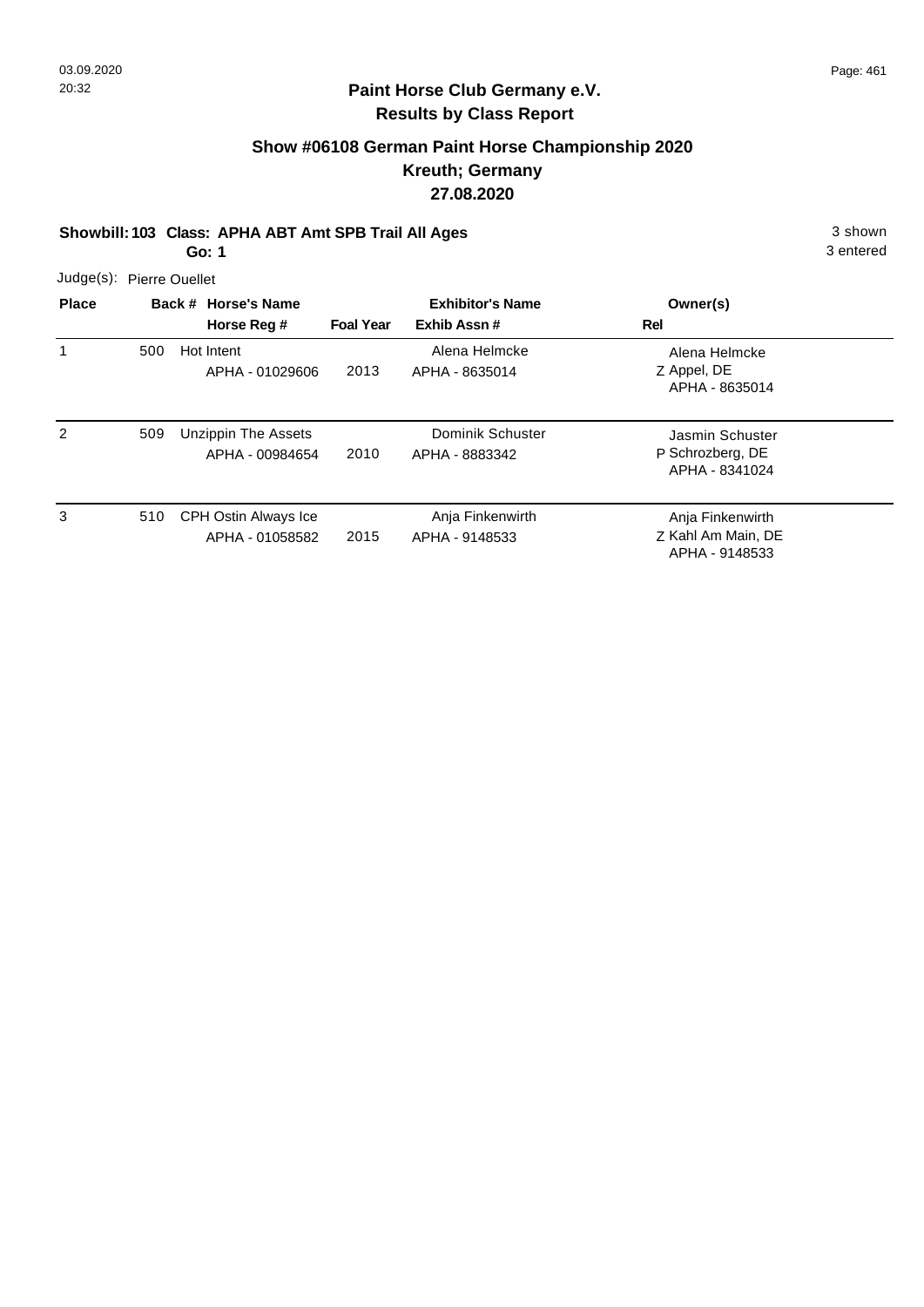# **Show #06105 German Paint Horse Championship 2020 Kreuth; Germany 27.08.2020**

**Showbill: 104 Class: PHCG AP11 Youth Lead Line All Paint Registries** 7 shown

**Go: 1**

7 entered

|                | Judge(s): Susanne Haug |                            |                  |                                               |                                                           |  |  |  |  |  |
|----------------|------------------------|----------------------------|------------------|-----------------------------------------------|-----------------------------------------------------------|--|--|--|--|--|
| <b>Place</b>   |                        | Back # Horse's Name        |                  | <b>Exhibitor's Name</b>                       | Owner(s)                                                  |  |  |  |  |  |
|                |                        | Horse Reg #                | <b>Foal Year</b> | Exhib Assn #                                  | Rel                                                       |  |  |  |  |  |
| $\mathbf{1}$   | 135                    | <b>Slash Sensations</b>    | 2012             | Kendra Simeoni<br>PHCG - 8302                 | Lorenza Mel<br>O Scorze, IT<br><b>PHCG - 8292</b>         |  |  |  |  |  |
| 2              | 115                    | <b>Good Girls Rock</b>     | 2017             | Marilou Schuster<br><b>PHCG - 7686</b>        | Dominik Schuster<br>C Schrozberg, DE<br>PHCG - 5370       |  |  |  |  |  |
| 3              | 119                    | Kims Olena Step            | 2010             | Milla Dias                                    | Magali Dias<br>C Cruchten, LU<br><b>PHCG - 6846</b>       |  |  |  |  |  |
| 4              | 509                    | <b>Unzippin The Assets</b> | 2010             | <b>Isabella Fohrer</b><br><b>PHCG - 8272</b>  | Jasmin Schuster<br>O Schrozberg, DE<br><b>PHCG - 1250</b> |  |  |  |  |  |
| 5              | 181                    | <b>Barlink Heartbroker</b> | 2012             | Amelina Oppelt                                | Larissa Hahn<br>OWeisendorf, DE<br><b>PHCG - 5537</b>     |  |  |  |  |  |
| 6              | 111                    | <b>Shes Suddenly Best</b>  | 2006             | <b>Helen Fohrer</b><br><b>PHCG - 8273</b>     | Sabine Gruner<br>O Ellgau, DE<br><b>PHCG - 2599</b>       |  |  |  |  |  |
| $\overline{7}$ | 113                    | Remember All               | 2017             | Lotta Mathilda Schuster<br><b>PHCG - 7687</b> | Sabine Gruner<br>O Ellgau, DE                             |  |  |  |  |  |

PHCG - 2599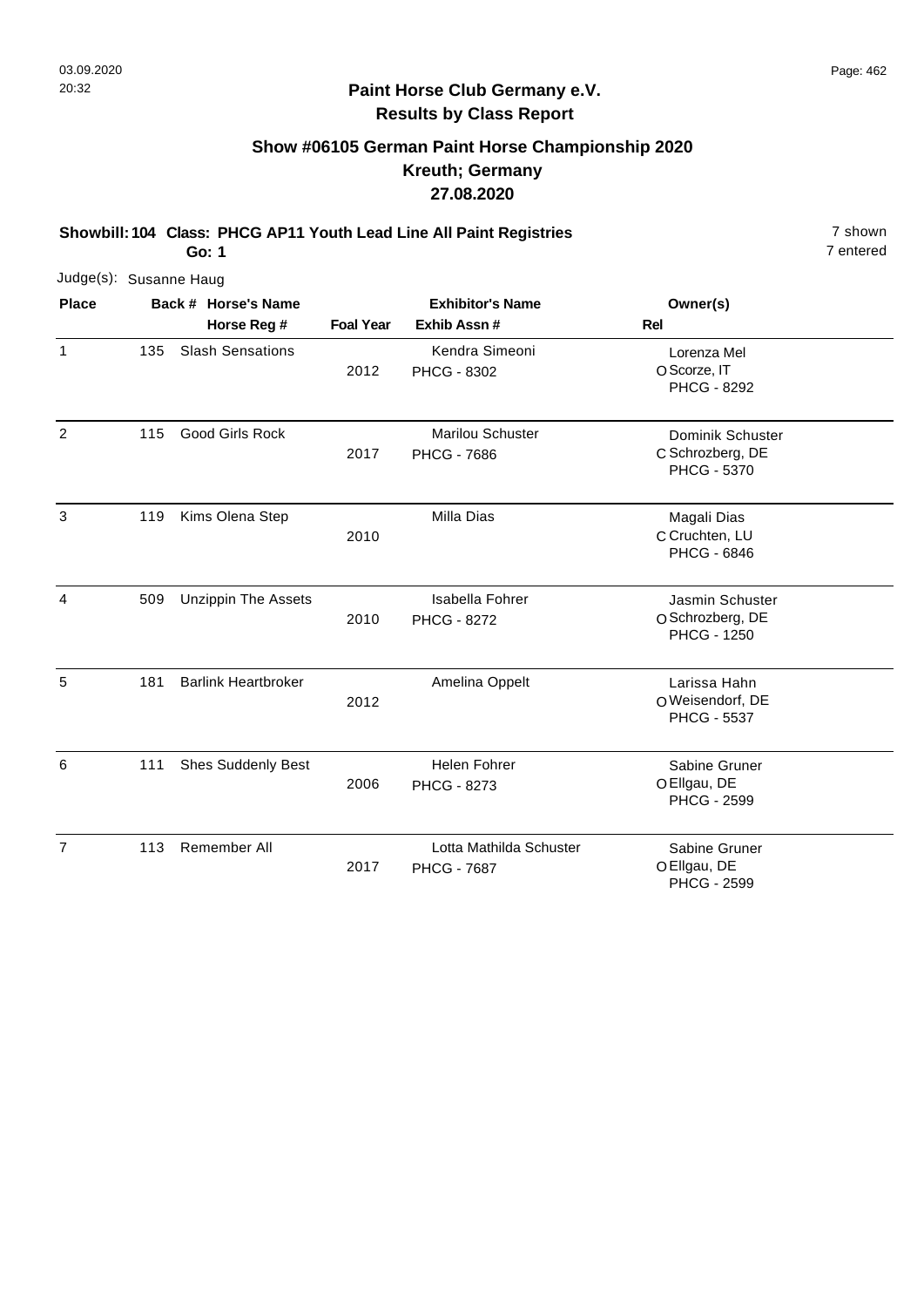#### **Paint Horse Club Germany e.V. Results by Class Report**

# **Show #06106 German Paint Horse Championship 2020 Kreuth; Germany 27.08.2020**

**Showbill: 104 Class: PHCG AP11 Youth Lead Line All Paint Registries** 7 shown

**Go: 1**

| Judge(s): Sonja Merkle |     |                                    |                  |                                               |                                                           |
|------------------------|-----|------------------------------------|------------------|-----------------------------------------------|-----------------------------------------------------------|
| <b>Place</b>           |     | Back # Horse's Name<br>Horse Reg # | <b>Foal Year</b> | <b>Exhibitor's Name</b><br>Exhib Assn #       | Owner(s)<br><b>Rel</b>                                    |
| 1                      | 135 | <b>Slash Sensations</b>            | 2012             | Kendra Simeoni<br>PHCG - 8302                 | Lorenza Mel<br>O Scorze, IT<br><b>PHCG - 8292</b>         |
| $\overline{2}$         | 115 | <b>Good Girls Rock</b>             | 2017             | <b>Marilou Schuster</b><br><b>PHCG - 7686</b> | Dominik Schuster<br>C Schrozberg, DE<br>PHCG - 5370       |
| 3                      | 509 | <b>Unzippin The Assets</b>         | 2010             | Isabella Fohrer<br><b>PHCG - 8272</b>         | Jasmin Schuster<br>O Schrozberg, DE<br><b>PHCG - 1250</b> |
| 4                      | 119 | Kims Olena Step                    | 2010             | Milla Dias                                    | Magali Dias<br>C Cruchten, LU<br><b>PHCG - 6846</b>       |
| 5                      | 181 | <b>Barlink Heartbroker</b>         | 2012             | Amelina Oppelt                                | Larissa Hahn<br>OWeisendorf, DE<br><b>PHCG - 5537</b>     |
| 6                      | 111 | Shes Suddenly Best                 | 2006             | Helen Fohrer<br>PHCG - 8273                   | Sabine Gruner<br>O Ellgau, DE<br><b>PHCG - 2599</b>       |
| 7                      | 113 | Remember All                       | 2017             | Lotta Mathilda Schuster<br><b>PHCG - 7687</b> | Sabine Gruner<br>O Ellgau, DE                             |

PHCG - 2599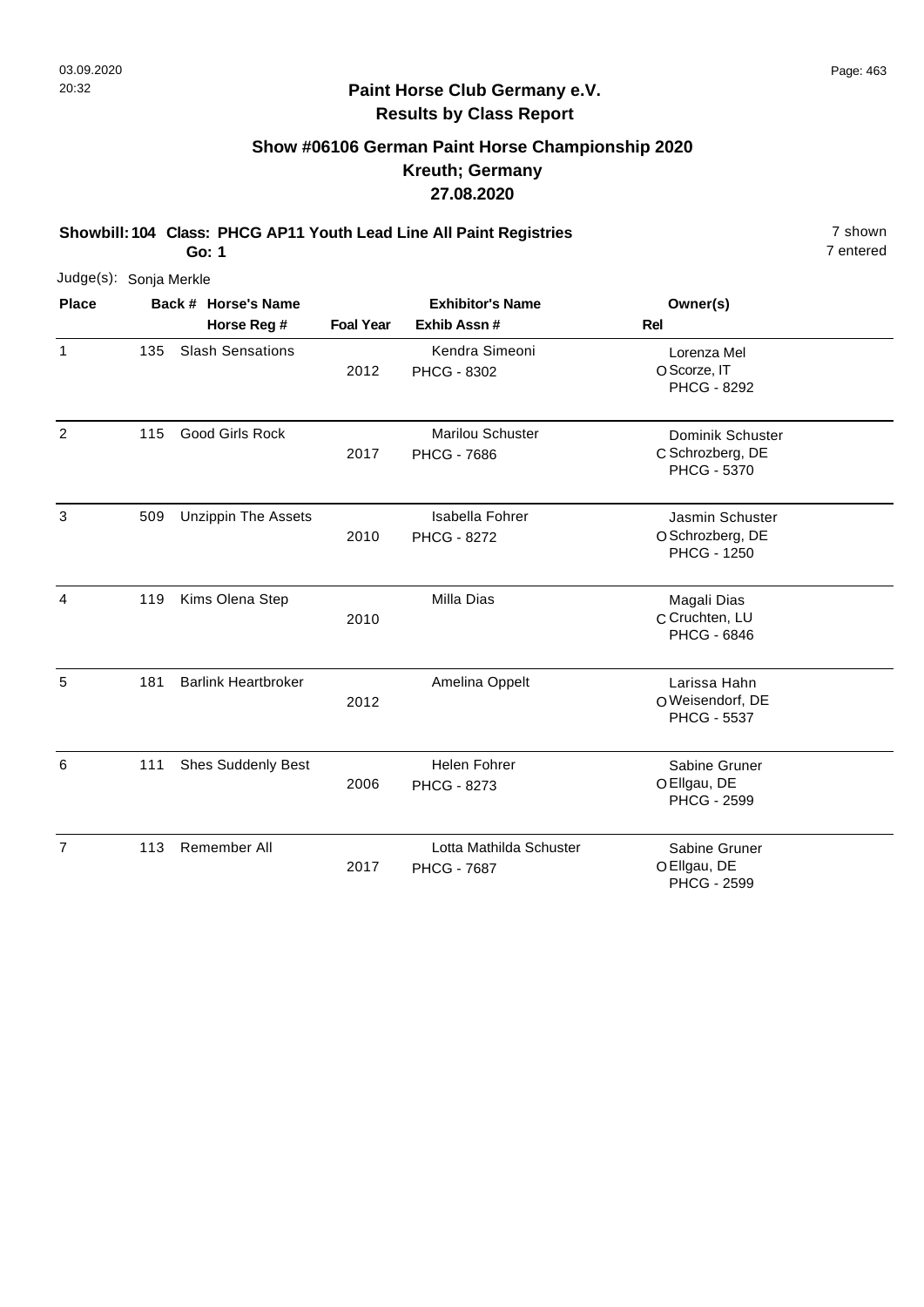# **Show #06107 German Paint Horse Championship 2020 Kreuth; Germany 27.08.2020**

**Showbill: 104 Class: PHCG AP11 Youth Lead Line All Paint Registries** 7 shown **Go: 1**

7 entered

| Judge(s): Nicolas Perrin |     |                            |                  |                                               |                                                           |  |
|--------------------------|-----|----------------------------|------------------|-----------------------------------------------|-----------------------------------------------------------|--|
| <b>Place</b>             |     | Back # Horse's Name        |                  | <b>Exhibitor's Name</b>                       | Owner(s)                                                  |  |
|                          |     | Horse Reg #                | <b>Foal Year</b> | Exhib Assn#                                   | Rel                                                       |  |
| $\mathbf{1}$             | 135 | <b>Slash Sensations</b>    | 2012             | Kendra Simeoni<br>PHCG - 8302                 | Lorenza Mel<br>O Scorze, IT<br><b>PHCG - 8292</b>         |  |
| 2                        | 115 | <b>Good Girls Rock</b>     | 2017             | <b>Marilou Schuster</b><br><b>PHCG - 7686</b> | Dominik Schuster<br>C Schrozberg, DE<br>PHCG - 5370       |  |
| 3                        | 509 | <b>Unzippin The Assets</b> | 2010             | Isabella Fohrer<br><b>PHCG - 8272</b>         | Jasmin Schuster<br>O Schrozberg, DE<br><b>PHCG - 1250</b> |  |
| 4                        | 111 | Shes Suddenly Best         | 2006             | <b>Helen Fohrer</b><br>PHCG - 8273            | Sabine Gruner<br>O Ellgau, DE<br><b>PHCG - 2599</b>       |  |
| 5                        | 113 | Remember All               | 2017             | Lotta Mathilda Schuster<br><b>PHCG - 7687</b> | Sabine Gruner<br>O Ellgau, DE<br><b>PHCG - 2599</b>       |  |
| 6                        | 119 | Kims Olena Step            | 2010             | Milla Dias                                    | Magali Dias<br>C Cruchten, LU<br><b>PHCG - 6846</b>       |  |
| $\overline{7}$           | 181 | <b>Barlink Heartbroker</b> | 2012             | Amelina Oppelt                                | Larissa Hahn<br>O Weisendorf, DE                          |  |

O Weisendorf, DE PHCG - 5537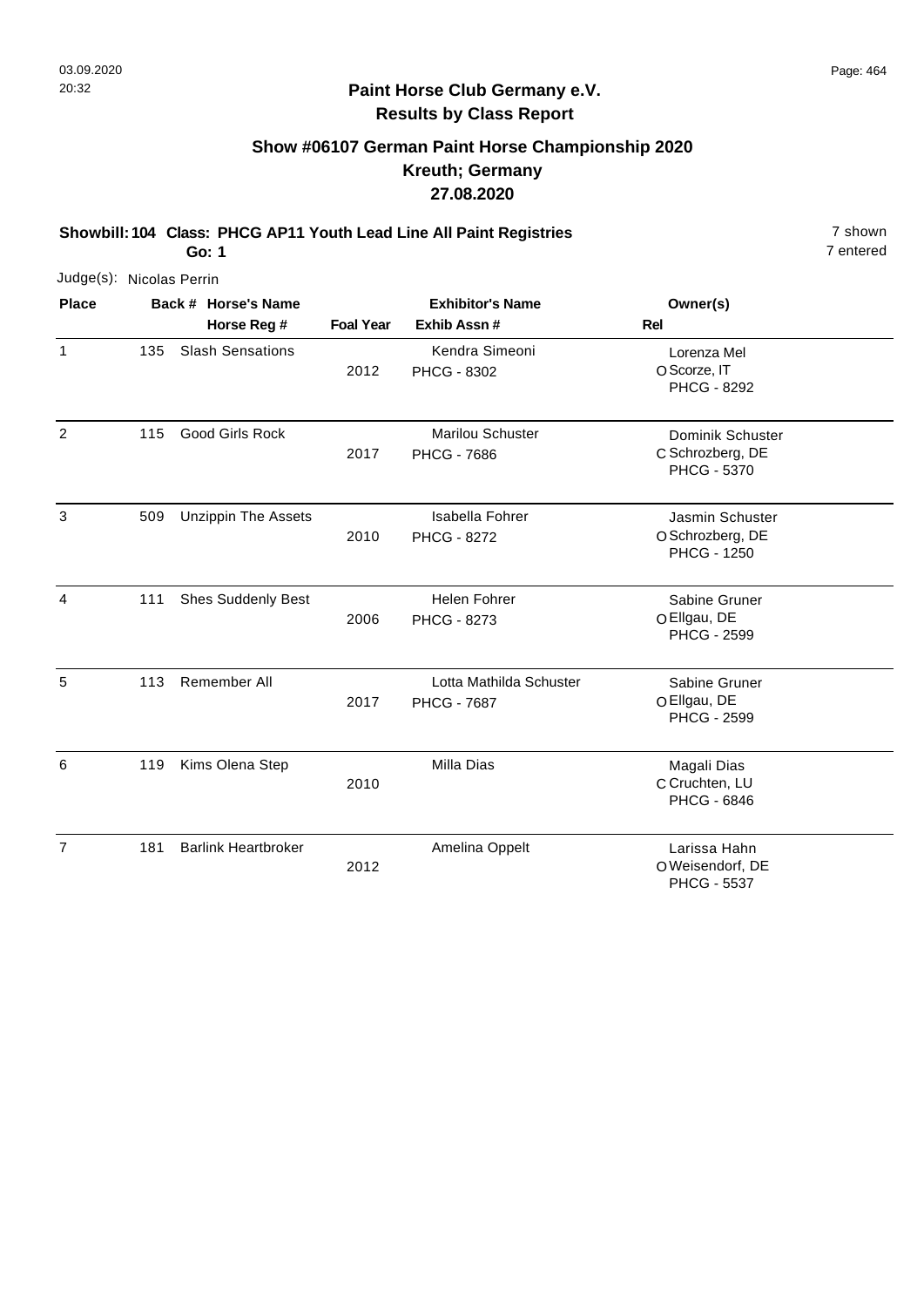7

7 entered

#### **Paint Horse Club Germany e.V. Results by Class Report**

# **Show #06108 German Paint Horse Championship 2020 Kreuth; Germany 27.08.2020**

**Showbill: 104 Class: PHCG AP11 Youth Lead Line All Paint Registries** 7 shown

2006

PHCG - 8273

111 Shes Suddenly Best **Helen Fohrer** 

**Go: 1**

| Judge(s): Pierre Ouellet |     |                            |                  |                                               |                                                           |
|--------------------------|-----|----------------------------|------------------|-----------------------------------------------|-----------------------------------------------------------|
| <b>Place</b>             |     | Back # Horse's Name        |                  | <b>Exhibitor's Name</b>                       | Owner(s)                                                  |
|                          |     | Horse Reg #                | <b>Foal Year</b> | Exhib Assn #                                  | Rel                                                       |
| $\mathbf{1}$             | 135 | <b>Slash Sensations</b>    | 2012             | Kendra Simeoni<br>PHCG - 8302                 | Lorenza Mel<br>O Scorze, IT<br>PHCG - 8292                |
| $\overline{2}$           | 115 | <b>Good Girls Rock</b>     | 2017             | <b>Marilou Schuster</b><br><b>PHCG - 7686</b> | Dominik Schuster<br>C Schrozberg, DE<br>PHCG - 5370       |
| 3                        | 119 | Kims Olena Step            | 2010             | <b>Milla Dias</b>                             | Magali Dias<br>C Cruchten, LU<br><b>PHCG - 6846</b>       |
| 4                        | 181 | <b>Barlink Heartbroker</b> | 2012             | Amelina Oppelt                                | Larissa Hahn<br>O Weisendorf, DE<br><b>PHCG - 5537</b>    |
| 5                        | 509 | <b>Unzippin The Assets</b> | 2010             | Isabella Fohrer<br><b>PHCG - 8272</b>         | Jasmin Schuster<br>O Schrozberg, DE<br><b>PHCG - 1250</b> |
| 6                        | 113 | Remember All               | 2017             | Lotta Mathilda Schuster<br><b>PHCG - 7687</b> | Sabine Gruner<br>O Ellgau, DE<br><b>PHCG - 2599</b>       |

O Ellgau, DE Sabine Gruner

PHCG - 2599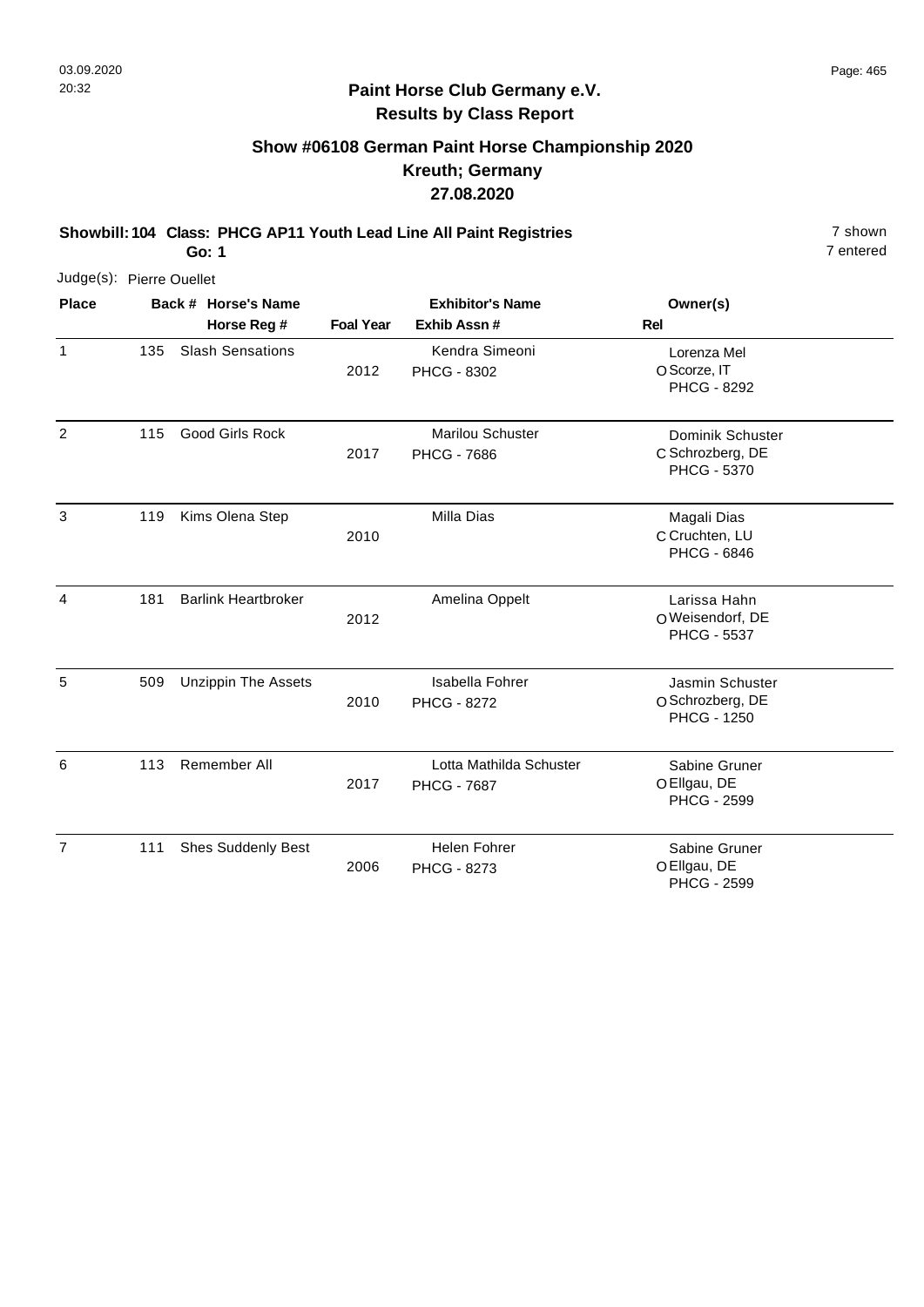# **Show #06105 German Paint Horse Championship 2020 Kreuth; Germany 27.08.2020**

**Showbill: 105 Class: APHA YLL Youth Lead Line 8 & Under** 6 **Shown** 6 shown **Go: 1**

| Judge(s): Susanne Haug |     |                                            |                  |                                    |                  |                                                        |
|------------------------|-----|--------------------------------------------|------------------|------------------------------------|------------------|--------------------------------------------------------|
| <b>Place</b>           |     | Back # Horse's Name                        |                  | <b>Exhibitor's Name</b>            |                  | Owner(s)                                               |
|                        |     | Horse Reg #                                | <b>Foal Year</b> | Exhib Assn#                        | <b>Birthdate</b> | Rel                                                    |
| 1                      | 135 | <b>Slash Sensations</b><br>APHA - 01022605 | 2012             | Kendra Simeoni<br>APHA - 8998550   |                  | Lorenza Mel<br>O Scorze, IT<br>APHA - 8993011          |
| 2                      | 115 | <b>Good Girls Rock</b><br>APHA - 01074332  | 2017             | Marilou Schuster<br>APHA - 9144462 |                  | Dominik Schuster<br>C Schrozberg, DE<br>APHA - 8883342 |
| 3                      | 119 | Kims Olena Step                            |                  | Milla Dias                         |                  | Magali Dias                                            |

| 3 | 119 | Kims Olena Step<br>APHA - 00987179            | 2010 | Milla Dias<br>APHA - 0000002              | Magali Dias<br>C Cruchten, LU<br>APHA - 8873578    |  |
|---|-----|-----------------------------------------------|------|-------------------------------------------|----------------------------------------------------|--|
| 4 | 181 | <b>Barlink Heartbroker</b><br>APHA - 01023950 | 2012 | Amelina Oppelt<br>APHA - 0000001          | Larissa Hahn<br>O Weisendorf, DE<br>APHA - 9158353 |  |
| 5 | 111 | <b>Shes Suddenly Best</b><br>APHA - 00906862  | 2006 | Helen Fohrer<br>APHA - 0000003            | Sabine Gruner<br>O Ellgau, DE<br>APHA - 8596390    |  |
| 6 | 113 | Remember All<br>APHA - 01074745               | 2017 | Lotta Mathilda Schuster<br>APHA - 9153896 | Sabine Gruner<br>O Ellgau, DE<br>APHA - 8596390    |  |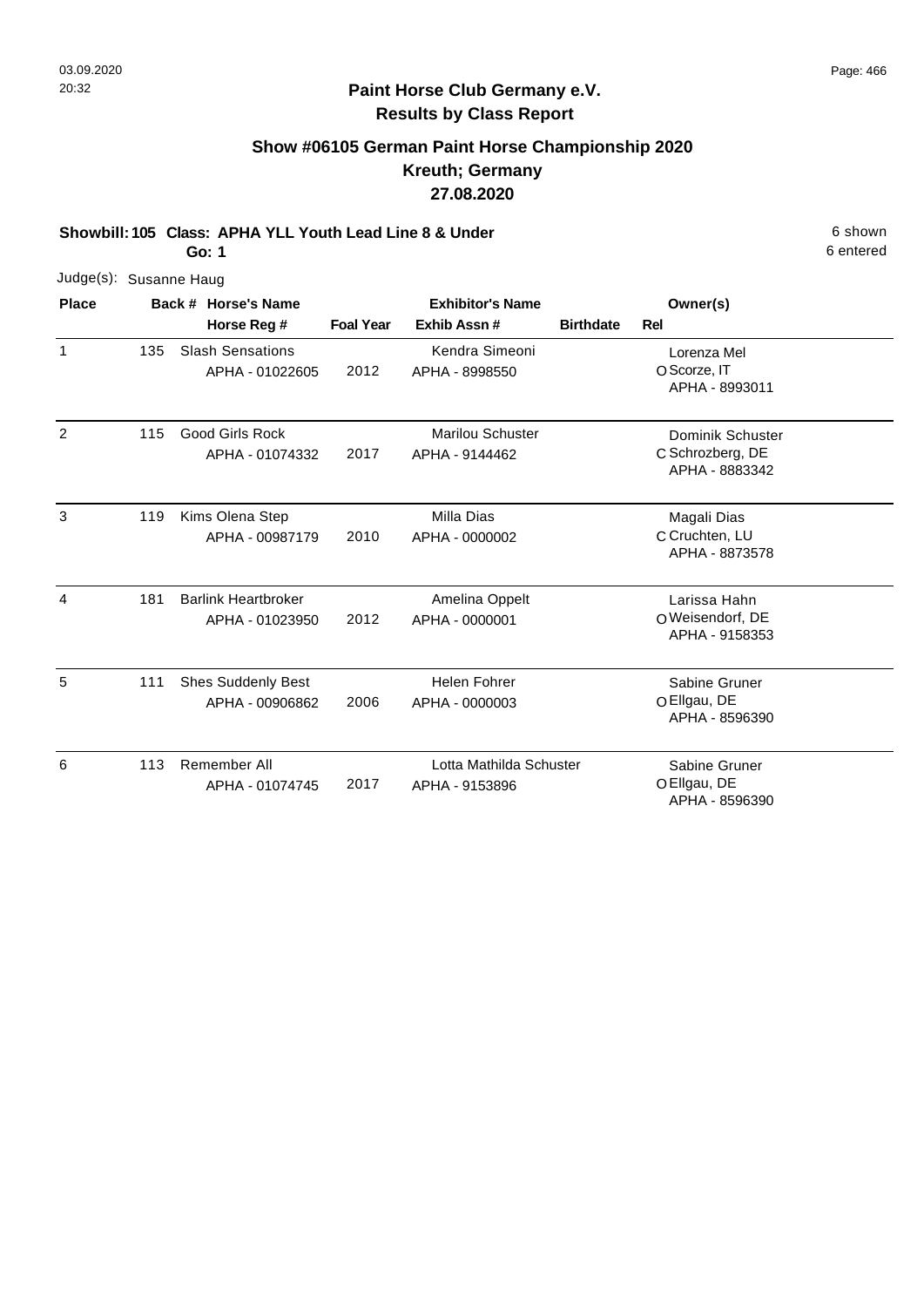# **Show #06106 German Paint Horse Championship 2020 Kreuth; Germany 27.08.2020**

**Showbill: 105 Class: APHA YLL Youth Lead Line 8 & Under** 6 **Shown** 6 shown

**Go: 1**

| Judge(s):      | Sonja Merkle |                                               |                  |                                           |                  |                                                        |
|----------------|--------------|-----------------------------------------------|------------------|-------------------------------------------|------------------|--------------------------------------------------------|
| <b>Place</b>   |              | Back # Horse's Name                           |                  | <b>Exhibitor's Name</b>                   |                  | Owner(s)                                               |
|                |              | Horse Reg #                                   | <b>Foal Year</b> | Exhib Assn #                              | <b>Birthdate</b> | Rel                                                    |
| 1              | 135          | <b>Slash Sensations</b><br>APHA - 01022605    | 2012             | Kendra Simeoni<br>APHA - 8998550          |                  | Lorenza Mel<br>O Scorze, IT<br>APHA - 8993011          |
| $\overline{2}$ | 115          | <b>Good Girls Rock</b><br>APHA - 01074332     | 2017             | <b>Marilou Schuster</b><br>APHA - 9144462 |                  | Dominik Schuster<br>C Schrozberg, DE<br>APHA - 8883342 |
| 3              | 119          | Kims Olena Step<br>APHA - 00987179            | 2010             | Milla Dias<br>APHA - 0000002              |                  | Magali Dias<br>C Cruchten, LU<br>APHA - 8873578        |
| 4              | 181          | <b>Barlink Heartbroker</b><br>APHA - 01023950 | 2012             | Amelina Oppelt<br>APHA - 0000001          |                  | Larissa Hahn<br>O Weisendorf, DE<br>APHA - 9158353     |
| 5              | 111          | <b>Shes Suddenly Best</b><br>APHA - 00906862  | 2006             | <b>Helen Fohrer</b><br>APHA - 0000003     |                  | Sabine Gruner<br>O Ellgau, DE<br>APHA - 8596390        |
| 6              | 113          | Remember All<br>APHA - 01074745               | 2017             | Lotta Mathilda Schuster<br>APHA - 9153896 |                  | Sabine Gruner<br>O Ellgau, DE<br>APHA - 8596390        |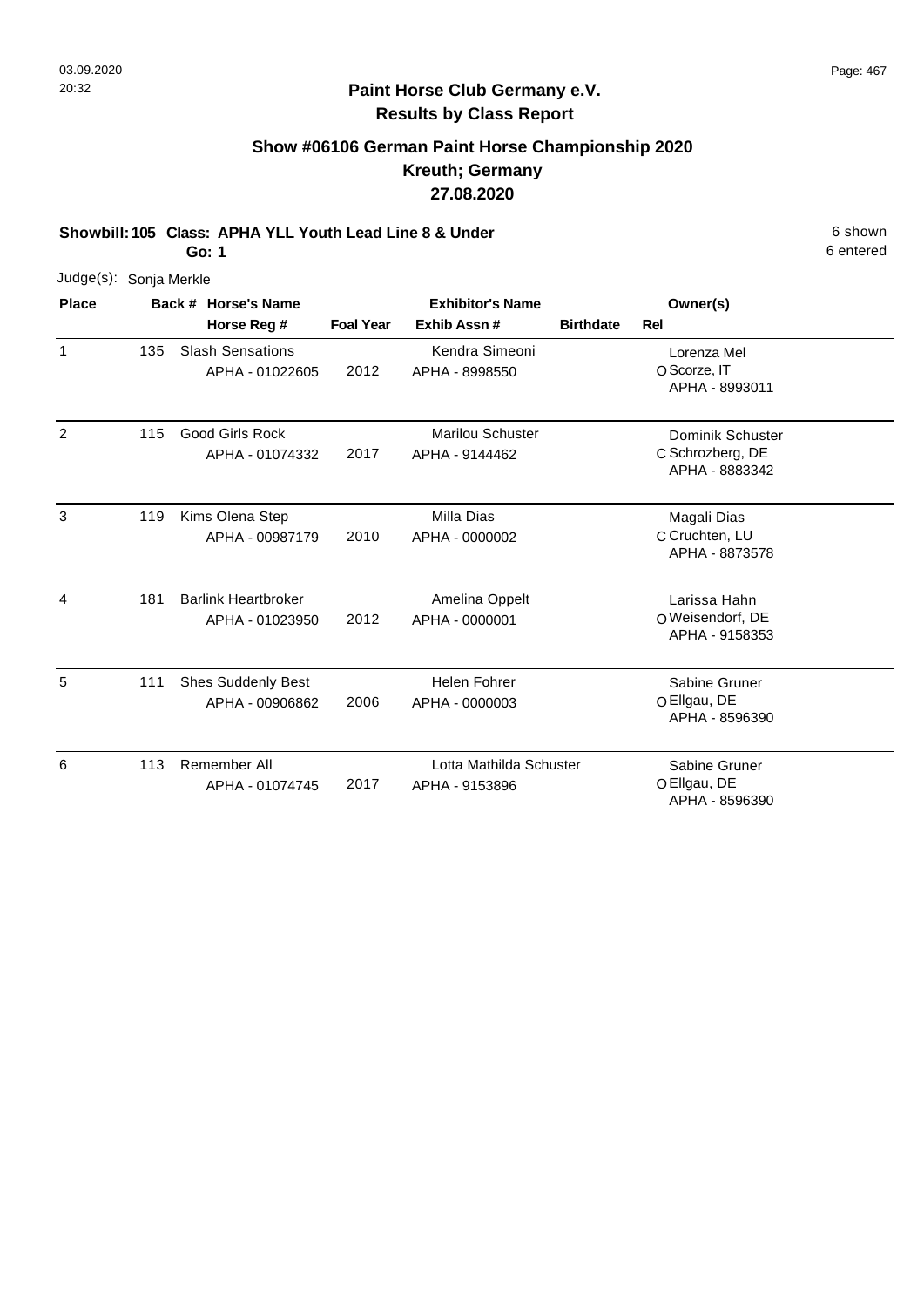# **Show #06107 German Paint Horse Championship 2020 Kreuth; Germany 27.08.2020**

**Showbill: 105 Class: APHA YLL Youth Lead Line 8 & Under** 6 **Shown** 6 shown **Go: 1**

6 entered

APHA - 9158353

| Judge(s): Nicolas Perrin |     |                            |                  |                         |                                    |
|--------------------------|-----|----------------------------|------------------|-------------------------|------------------------------------|
| <b>Place</b>             |     | Back # Horse's Name        |                  | <b>Exhibitor's Name</b> | Owner(s)                           |
|                          |     | Horse Reg #                | <b>Foal Year</b> | Exhib Assn#             | <b>Birthdate</b><br><b>Rel</b>     |
| $\mathbf{1}$             | 135 | <b>Slash Sensations</b>    |                  | Kendra Simeoni          | Lorenza Mel                        |
|                          |     | APHA - 01022605            | 2012             | APHA - 8998550          | O Scorze, IT<br>APHA - 8993011     |
| 2                        | 115 | <b>Good Girls Rock</b>     |                  | <b>Marilou Schuster</b> | Dominik Schuster                   |
|                          |     | APHA - 01074332            | 2017             | APHA - 9144462          | C Schrozberg, DE<br>APHA - 8883342 |
| 3                        | 111 | <b>Shes Suddenly Best</b>  |                  | <b>Helen Fohrer</b>     | Sabine Gruner                      |
|                          |     | APHA - 00906862            | 2006             | APHA - 0000003          | O Ellgau, DE<br>APHA - 8596390     |
| 4                        | 113 | Remember All               |                  | Lotta Mathilda Schuster | Sabine Gruner                      |
|                          |     | APHA - 01074745            | 2017             | APHA - 9153896          | O Ellgau, DE<br>APHA - 8596390     |
| 5                        | 119 | Kims Olena Step            |                  | Milla Dias              | Magali Dias                        |
|                          |     | APHA - 00987179            | 2010             | APHA - 0000002          | C Cruchten, LU<br>APHA - 8873578   |
| 6                        | 181 | <b>Barlink Heartbroker</b> |                  | Amelina Oppelt          | Larissa Hahn                       |
|                          |     | APHA - 01023950            | 2012             | APHA - 0000001          | O Weisendorf, DE                   |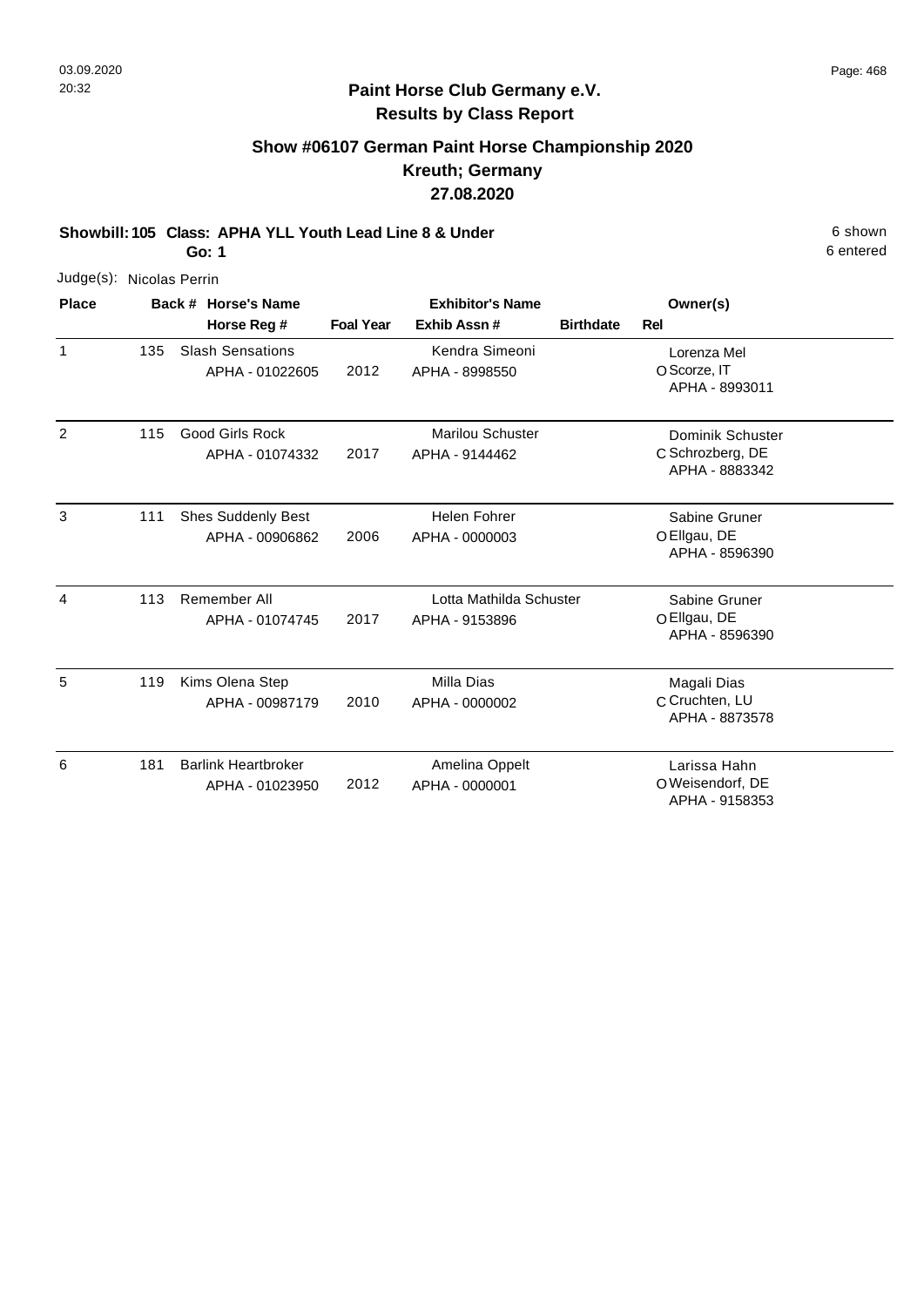# **Show #06108 German Paint Horse Championship 2020 Kreuth; Germany 27.08.2020**

**Showbill: 105 Class: APHA YLL Youth Lead Line 8 & Under** 6 **Shown** 6 shown

**Go: 1**

| Judge(s): Pierre Ouellet |     |                                               |                  |                                           |                  |                                                        |  |
|--------------------------|-----|-----------------------------------------------|------------------|-------------------------------------------|------------------|--------------------------------------------------------|--|
| <b>Place</b>             |     | Back # Horse's Name                           |                  | <b>Exhibitor's Name</b>                   |                  | Owner(s)                                               |  |
|                          |     | Horse Reg #                                   | <b>Foal Year</b> | Exhib Assn#                               | <b>Birthdate</b> | Rel                                                    |  |
| 1                        | 135 | <b>Slash Sensations</b><br>APHA - 01022605    | 2012             | Kendra Simeoni<br>APHA - 8998550          |                  | Lorenza Mel<br>O Scorze, IT<br>APHA - 8993011          |  |
| 2                        | 115 | <b>Good Girls Rock</b><br>APHA - 01074332     | 2017             | <b>Marilou Schuster</b><br>APHA - 9144462 |                  | Dominik Schuster<br>C Schrozberg, DE<br>APHA - 8883342 |  |
| 3                        | 119 | Kims Olena Step<br>APHA - 00987179            | 2010             | Milla Dias<br>APHA - 0000002              |                  | Magali Dias<br>C Cruchten, LU<br>APHA - 8873578        |  |
| 4                        | 181 | <b>Barlink Heartbroker</b><br>APHA - 01023950 | 2012             | Amelina Oppelt<br>APHA - 0000001          |                  | Larissa Hahn<br>O Weisendorf, DE<br>APHA - 9158353     |  |
| 5                        | 113 | Remember All<br>APHA - 01074745               | 2017             | Lotta Mathilda Schuster<br>APHA - 9153896 |                  | Sabine Gruner<br>O Ellgau, DE<br>APHA - 8596390        |  |
| 6                        | 111 | <b>Shes Suddenly Best</b><br>APHA - 00906862  | 2006             | <b>Helen Fohrer</b><br>APHA - 0000003     |                  | Sabine Gruner<br>O Ellgau, DE<br>APHA - 8596390        |  |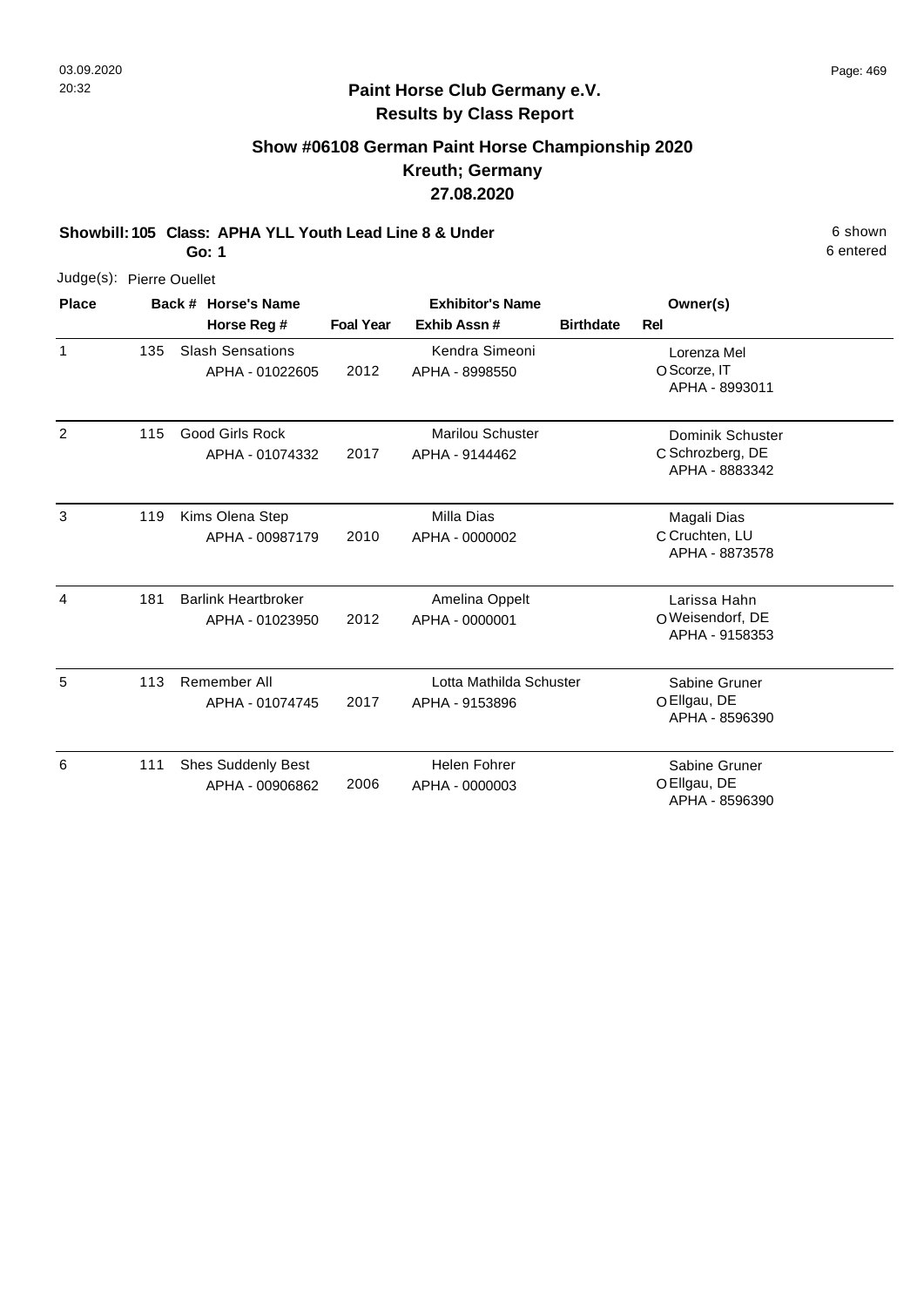#### **Paint Horse Club Germany e.V. Results by Class Report**

# **Show #06105 German Paint Horse Championship 2020 Kreuth; Germany 27.08.2020**

# **Showbill: 106 Class: APHA XLL Youth SPB Lead Line 8 & Under** 1 shown 1 shown

**Go: 1**

Judge(s): Susanne Haug

| <b>Place</b> |     | Back # Horse's Name                    | <b>Exhibitor's Name</b> |                                   |                  | Owner(s)                                              |
|--------------|-----|----------------------------------------|-------------------------|-----------------------------------|------------------|-------------------------------------------------------|
|              |     | Horse Reg #                            | <b>Foal Year</b>        | Exhib Assn #                      | <b>Birthdate</b> | Rel                                                   |
|              | 509 | Unzippin The Assets<br>APHA - 00984654 | 2010                    | Isabella Fohrer<br>APHA - 0000004 |                  | Jasmin Schuster<br>O Schrozberg, DE<br>APHA - 8341024 |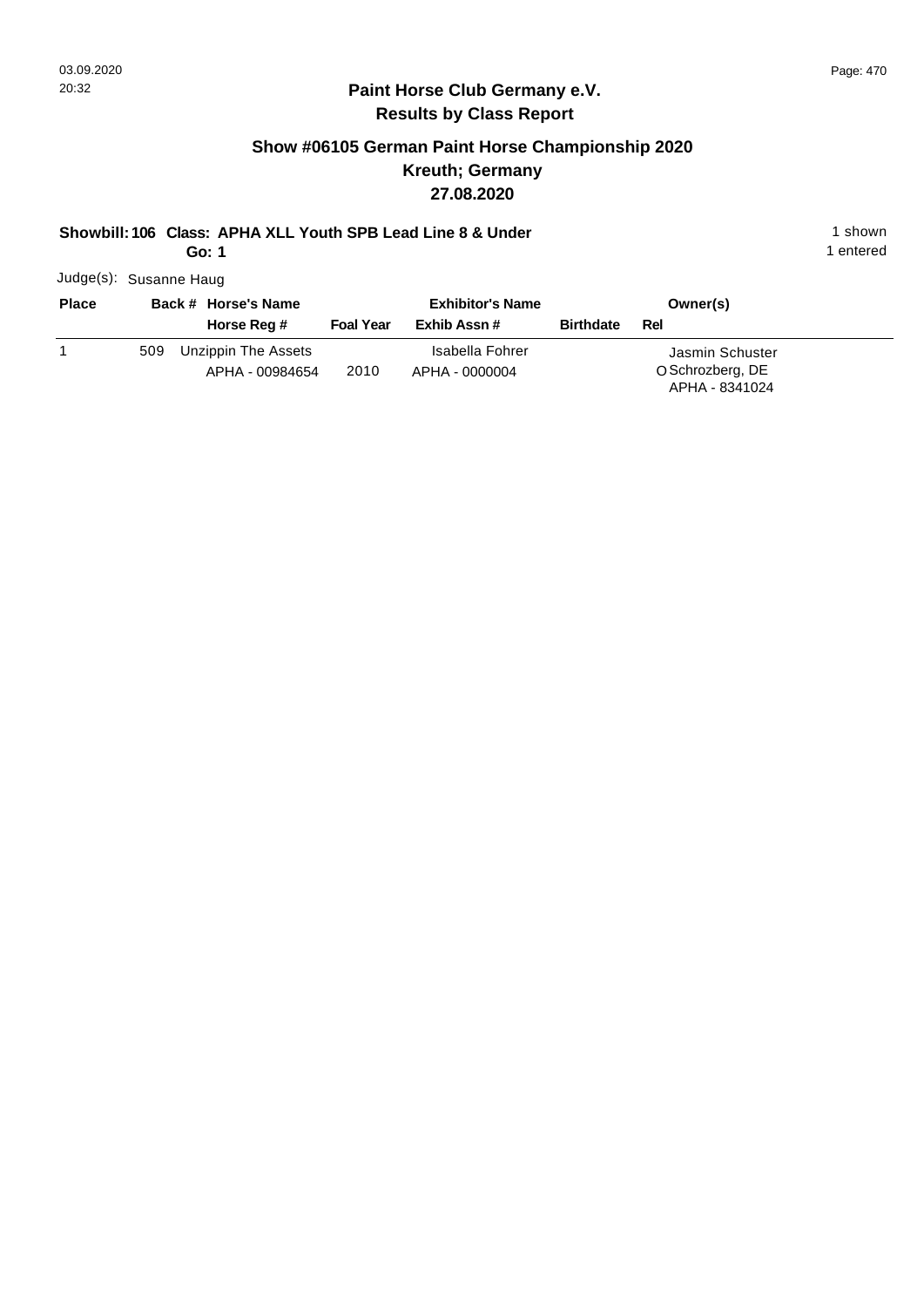#### **Paint Horse Club Germany e.V. Results by Class Report**

# **Show #06106 German Paint Horse Championship 2020 Kreuth; Germany 27.08.2020**

# **Showbill: 106 Class: APHA XLL Youth SPB Lead Line 8 & Under** 1 shown 1 shown

**Go: 1**

Judge(s): Sonja Merkle

| <b>Place</b> |     | Back # Horse's Name                    | <b>Exhibitor's Name</b> |                                   |                  | Owner(s)                                              |
|--------------|-----|----------------------------------------|-------------------------|-----------------------------------|------------------|-------------------------------------------------------|
|              |     | Horse Reg #                            | <b>Foal Year</b>        | Exhib Assn #                      | <b>Birthdate</b> | Rel                                                   |
|              | 509 | Unzippin The Assets<br>APHA - 00984654 | 2010                    | Isabella Fohrer<br>APHA - 0000004 |                  | Jasmin Schuster<br>O Schrozberg, DE<br>APHA - 8341024 |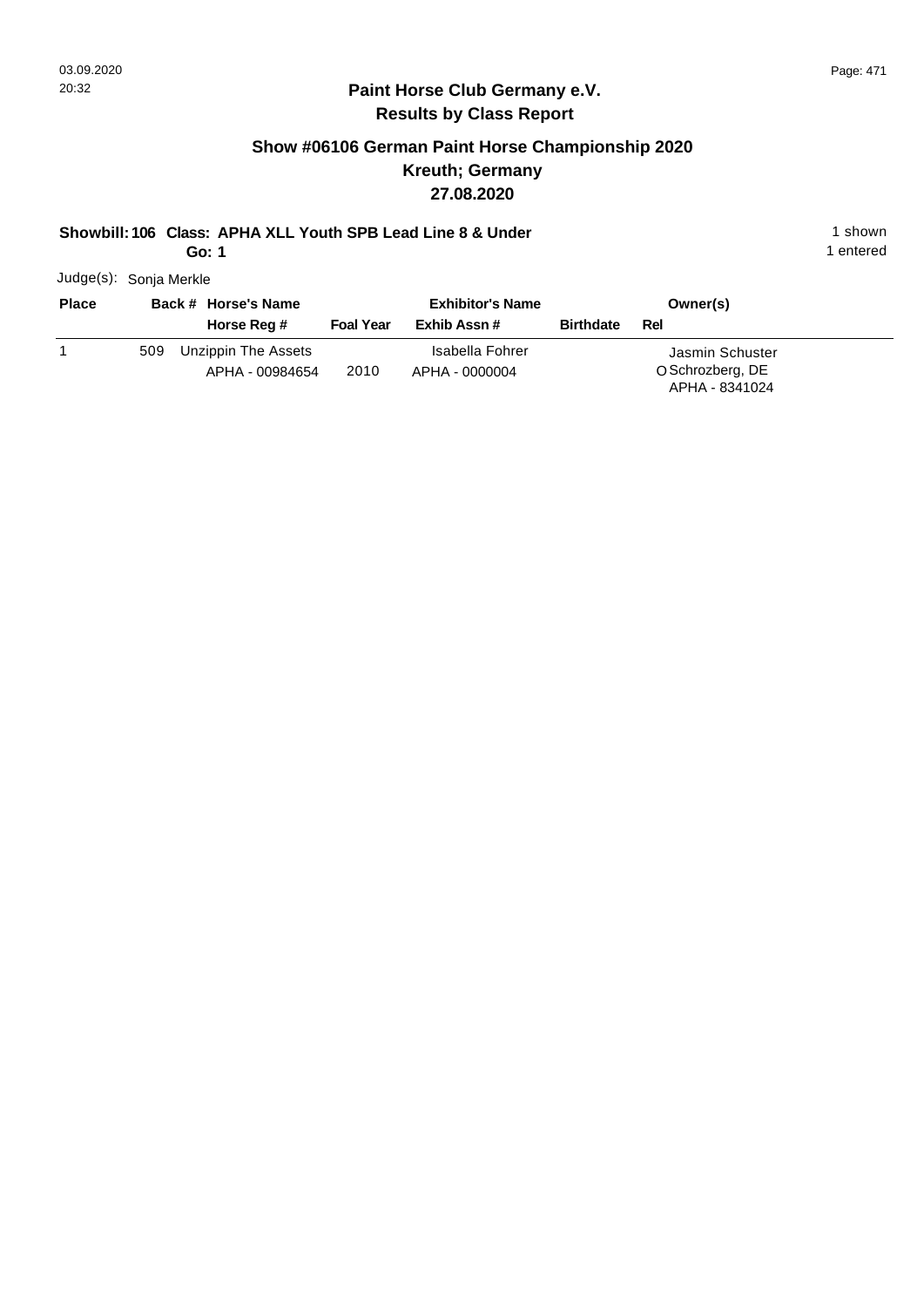#### **Paint Horse Club Germany e.V. Results by Class Report**

# **Show #06107 German Paint Horse Championship 2020 Kreuth; Germany 27.08.2020**

# **Showbill: 106 Class: APHA XLL Youth SPB Lead Line 8 & Under** 1 shown 1 shown

**Go: 1**

Judge(s): Nicolas Perrin

| <b>Place</b> |     | Back # Horse's Name                    |                  | <b>Exhibitor's Name</b>           |                  | Owner(s)                                              |
|--------------|-----|----------------------------------------|------------------|-----------------------------------|------------------|-------------------------------------------------------|
|              |     | Horse Reg #                            | <b>Foal Year</b> | Exhib Assn #                      | <b>Birthdate</b> | Rel                                                   |
|              | 509 | Unzippin The Assets<br>APHA - 00984654 | 2010             | Isabella Fohrer<br>APHA - 0000004 |                  | Jasmin Schuster<br>O Schrozberg, DE<br>APHA - 8341024 |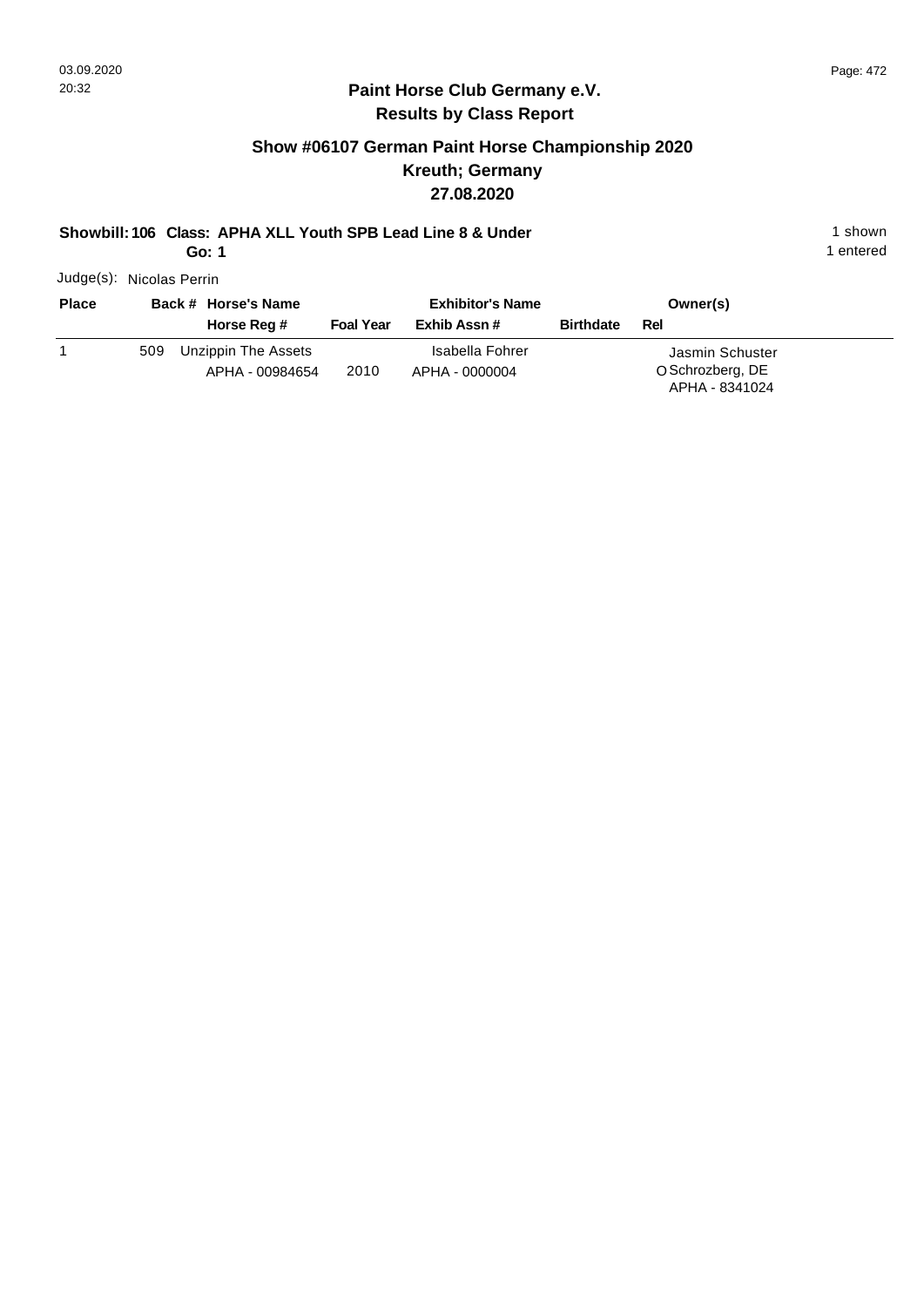#### **Paint Horse Club Germany e.V. Results by Class Report**

# **Show #06108 German Paint Horse Championship 2020 Kreuth; Germany 27.08.2020**

# **Showbill: 106 Class: APHA XLL Youth SPB Lead Line 8 & Under** 1 shown 1 shown

**Go: 1**

Judge(s): Pierre Ouellet

| <b>Place</b> |     | Back # Horse's Name                    | <b>Exhibitor's Name</b> |                                   |                  | Owner(s)                                              |  |
|--------------|-----|----------------------------------------|-------------------------|-----------------------------------|------------------|-------------------------------------------------------|--|
|              |     | Horse Reg #                            | <b>Foal Year</b>        | Exhib Assn #                      | <b>Birthdate</b> | Rel                                                   |  |
|              | 509 | Unzippin The Assets<br>APHA - 00984654 | 2010                    | Isabella Fohrer<br>APHA - 0000004 |                  | Jasmin Schuster<br>O Schrozberg, DE<br>APHA - 8341024 |  |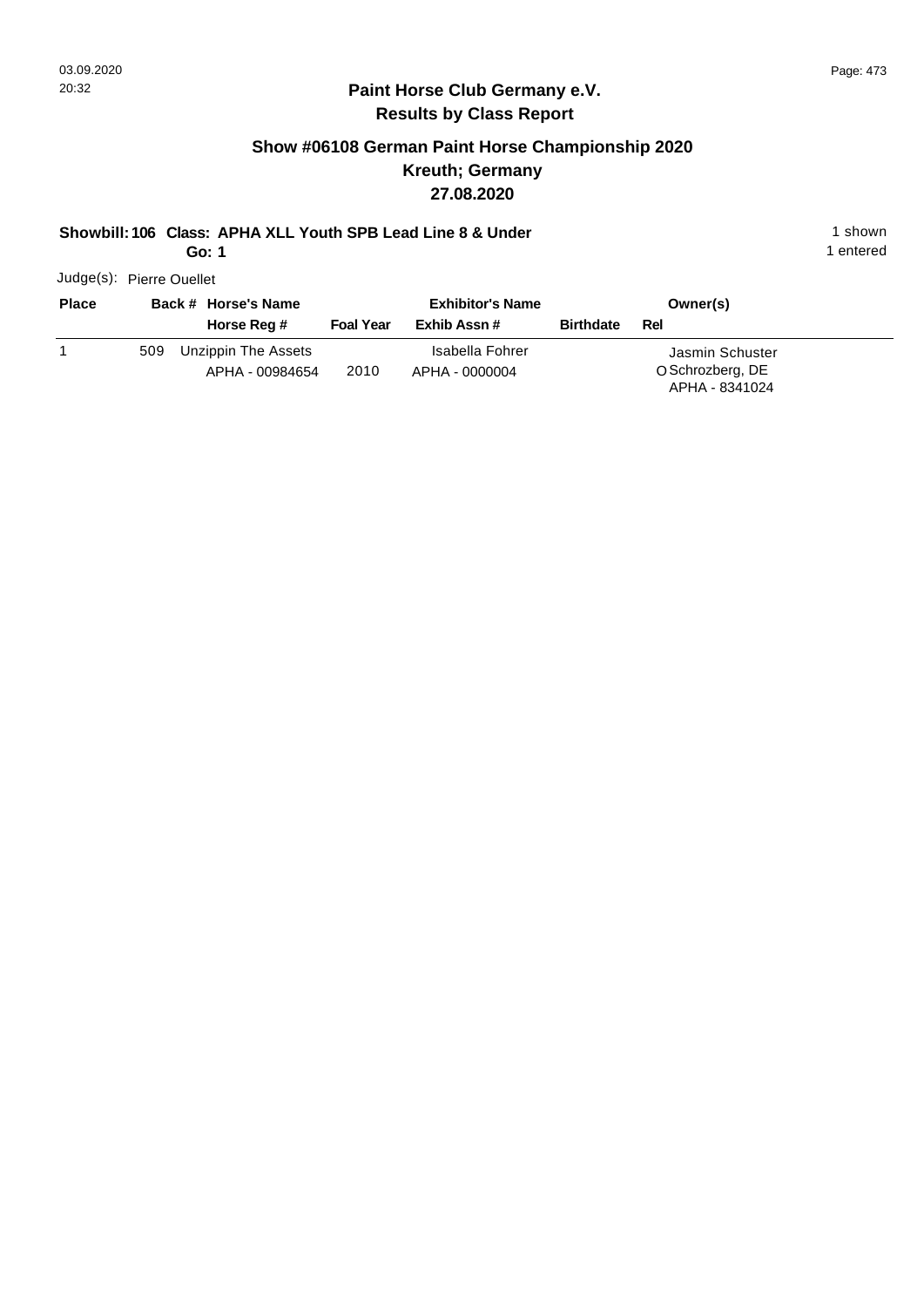# **Show #06105 German Paint Horse Championship 2020 Kreuth; Germany 27.08.2020**

**Showbill: 107 Class: APHA VH1 Novice Youth Western Horsemanship** 9 shown

**Go: 1**

| Judge(s): Susanne Haug |     |                                                |                  |                                           |                  |                                                               |
|------------------------|-----|------------------------------------------------|------------------|-------------------------------------------|------------------|---------------------------------------------------------------|
| <b>Place</b>           |     | Back # Horse's Name                            |                  | <b>Exhibitor's Name</b>                   |                  | Owner(s)                                                      |
|                        |     | Horse Reg #                                    | <b>Foal Year</b> | Exhib Assn#                               | <b>Birthdate</b> | Rel                                                           |
| $\mathbf{1}$           | 136 | Shes Lady Assets<br>APHA - 01029640            | 2012             | Chiara Fiorito<br>APHA - 8991854          |                  | Chiara Fiorito<br>Z Romano Dezzelino, IT<br>APHA - 8991854    |
| 2                      | 167 | <b>New Dancing Princess</b><br>APHA - 01060691 | 2016             | Ema Zajacova<br>APHA - 9175320            |                  | Lenka Rollova<br>OKladno, CZ<br>APHA - 9151373                |
| 3                      | 102 | Shesa Special Lena<br>APHA - 01025328          | 2013             | Janine Wallner<br>APHA - 9176606          |                  | <b>Caroline Poesl</b><br>OBad Griesbach, DE<br>APHA - 9146122 |
| 4                      | 230 | Im Miss Josephine<br>APHA - 01063115           | 2016             | Leonie Alisa Maurer<br>APHA - 0148595     |                  | Hans-Georg Holzwarth<br>E Hohenstein, DE<br>APHA - 9148860    |
| 5                      | 196 | Ima Sensational Mover<br>APHA - 01042885       | 2014             | Kevin Holthuijsen<br>APHA - 9175689       |                  | Charlotte Holthuijsen-Leurs<br>C Venlo, NL<br>APHA - 9143074  |
| 6                      | 132 | Mr Rockin Rango RR<br>APHA - 01030643          | 2013             | <b>Charlotte Amrath</b><br>APHA - 9165935 |                  | Sabrina Warias<br>S Viersen, DE<br>APHA - 8916825             |
| $\overline{7}$         | 150 | Happy Leo Chocolate<br>APHA - 00865185         | 2006             | Lea Marie Joachim<br>APHA - 9155847       |                  | Jennifer Abroell<br>O Benningen, DE<br>APHA - 8832651         |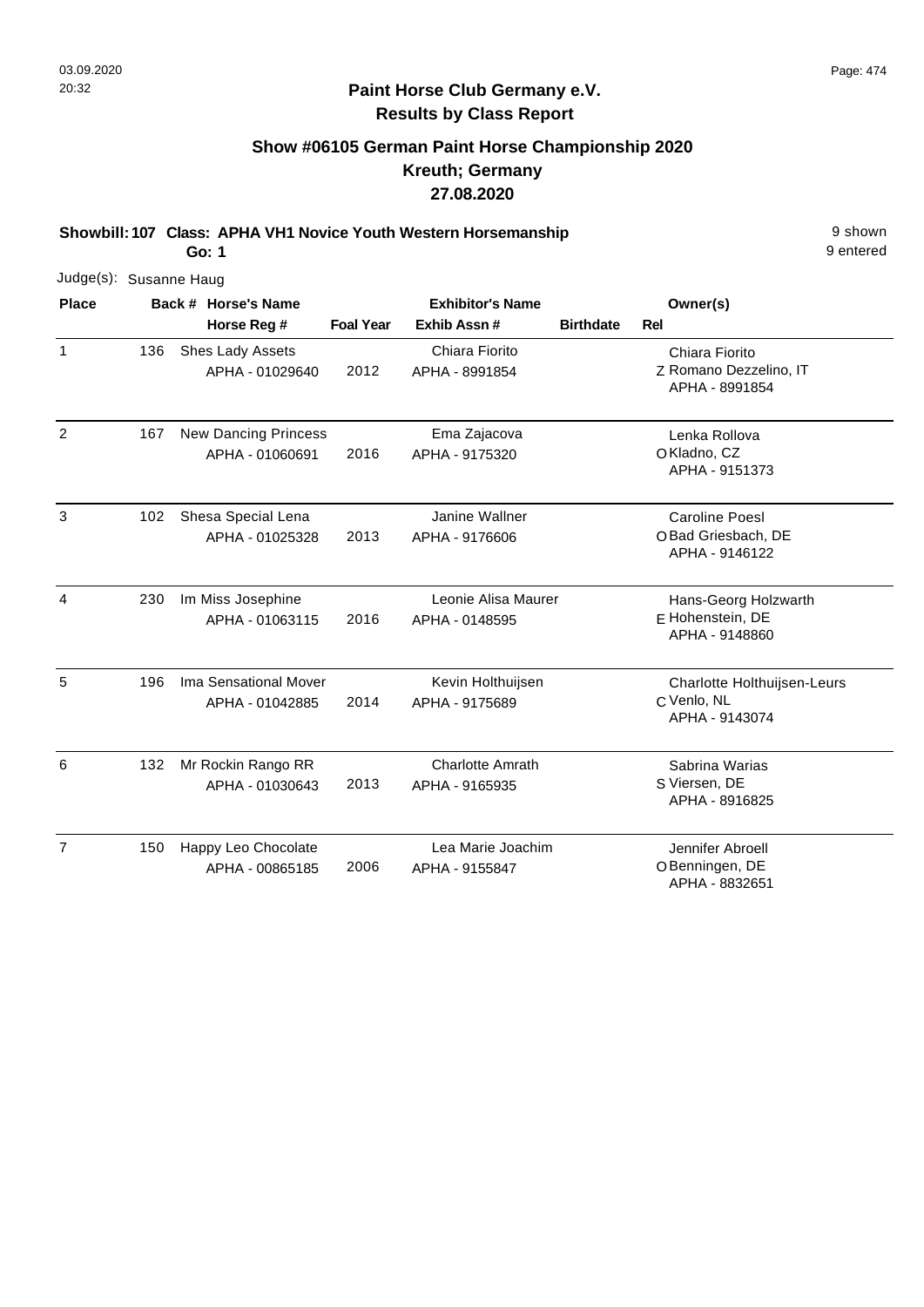# **Show #06106 German Paint Horse Championship 2020 Kreuth; Germany 27.08.2020**

**Showbill: 107 Class: APHA VH1 Novice Youth Western Horsemanship** 9 shown

**Go: 1**

| Judge(s): Sonja Merkle |     |                                                |                  |                                           |                  |                                                               |
|------------------------|-----|------------------------------------------------|------------------|-------------------------------------------|------------------|---------------------------------------------------------------|
| <b>Place</b>           |     | Back # Horse's Name<br>Horse Reg #             | <b>Foal Year</b> | <b>Exhibitor's Name</b><br>Exhib Assn #   | <b>Birthdate</b> | Owner(s)<br><b>Rel</b>                                        |
| $\mathbf{1}$           | 136 | Shes Lady Assets<br>APHA - 01029640            | 2012             | Chiara Fiorito<br>APHA - 8991854          |                  | Chiara Fiorito<br>Z Romano Dezzelino, IT<br>APHA - 8991854    |
| 2                      | 167 | <b>New Dancing Princess</b><br>APHA - 01060691 | 2016             | Ema Zajacova<br>APHA - 9175320            |                  | Lenka Rollova<br>OKladno, CZ<br>APHA - 9151373                |
| 3                      | 102 | Shesa Special Lena<br>APHA - 01025328          | 2013             | Janine Wallner<br>APHA - 9176606          |                  | <b>Caroline Poesl</b><br>OBad Griesbach, DE<br>APHA - 9146122 |
| 4                      | 230 | Im Miss Josephine<br>APHA - 01063115           | 2016             | Leonie Alisa Maurer<br>APHA - 0148595     |                  | Hans-Georg Holzwarth<br>E Hohenstein, DE<br>APHA - 9148860    |
| 5                      | 196 | Ima Sensational Mover<br>APHA - 01042885       | 2014             | Kevin Holthuijsen<br>APHA - 9175689       |                  | Charlotte Holthuijsen-Leurs<br>C Venlo, NL<br>APHA - 9143074  |
| 6                      | 132 | Mr Rockin Rango RR<br>APHA - 01030643          | 2013             | <b>Charlotte Amrath</b><br>APHA - 9165935 |                  | Sabrina Warias<br>S Viersen, DE<br>APHA - 8916825             |
| $\overline{7}$         | 150 | Happy Leo Chocolate<br>APHA - 00865185         | 2006             | Lea Marie Joachim<br>APHA - 9155847       |                  | Jennifer Abroell<br>OBenningen, DE<br>APHA - 8832651          |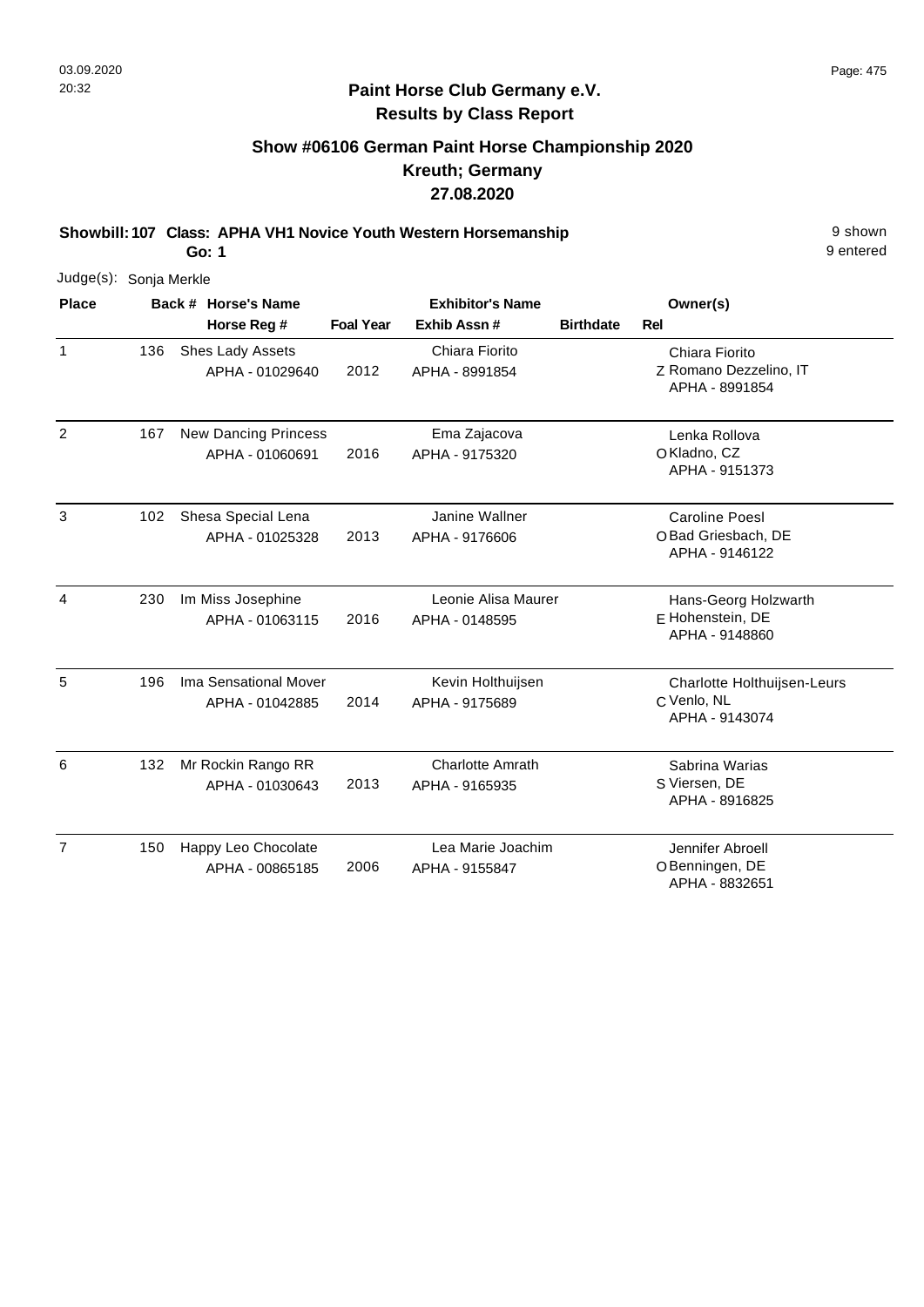# **Show #06107 German Paint Horse Championship 2020 Kreuth; Germany 27.08.2020**

**Showbill: 107 Class: APHA VH1 Novice Youth Western Horsemanship** 9 shown

**Go: 1**

| Judge(s): Nicolas Perrin |     |                                                |                  |                                           |                  |                                                               |
|--------------------------|-----|------------------------------------------------|------------------|-------------------------------------------|------------------|---------------------------------------------------------------|
| <b>Place</b>             |     | Back # Horse's Name<br>Horse Reg #             | <b>Foal Year</b> | <b>Exhibitor's Name</b><br>Exhib Assn #   | <b>Birthdate</b> | Owner(s)<br><b>Rel</b>                                        |
| $\mathbf{1}$             | 136 | Shes Lady Assets<br>APHA - 01029640            | 2012             | Chiara Fiorito<br>APHA - 8991854          |                  | Chiara Fiorito<br>Z Romano Dezzelino, IT<br>APHA - 8991854    |
| 2                        | 102 | Shesa Special Lena<br>APHA - 01025328          | 2013             | Janine Wallner<br>APHA - 9176606          |                  | <b>Caroline Poesl</b><br>OBad Griesbach, DE<br>APHA - 9146122 |
| 3                        | 167 | <b>New Dancing Princess</b><br>APHA - 01060691 | 2016             | Ema Zajacova<br>APHA - 9175320            |                  | Lenka Rollova<br>OKladno, CZ<br>APHA - 9151373                |
| 4                        | 196 | Ima Sensational Mover<br>APHA - 01042885       | 2014             | Kevin Holthuijsen<br>APHA - 9175689       |                  | Charlotte Holthuijsen-Leurs<br>C Venlo, NL<br>APHA - 9143074  |
| 5                        | 230 | Im Miss Josephine<br>APHA - 01063115           | 2016             | Leonie Alisa Maurer<br>APHA - 0148595     |                  | Hans-Georg Holzwarth<br>E Hohenstein, DE<br>APHA - 9148860    |
| 6                        | 132 | Mr Rockin Rango RR<br>APHA - 01030643          | 2013             | <b>Charlotte Amrath</b><br>APHA - 9165935 |                  | Sabrina Warias<br>S Viersen, DE<br>APHA - 8916825             |
| $\overline{7}$           | 150 | Happy Leo Chocolate<br>APHA - 00865185         | 2006             | Lea Marie Joachim<br>APHA - 9155847       |                  | Jennifer Abroell<br>OBenningen, DE<br>APHA - 8832651          |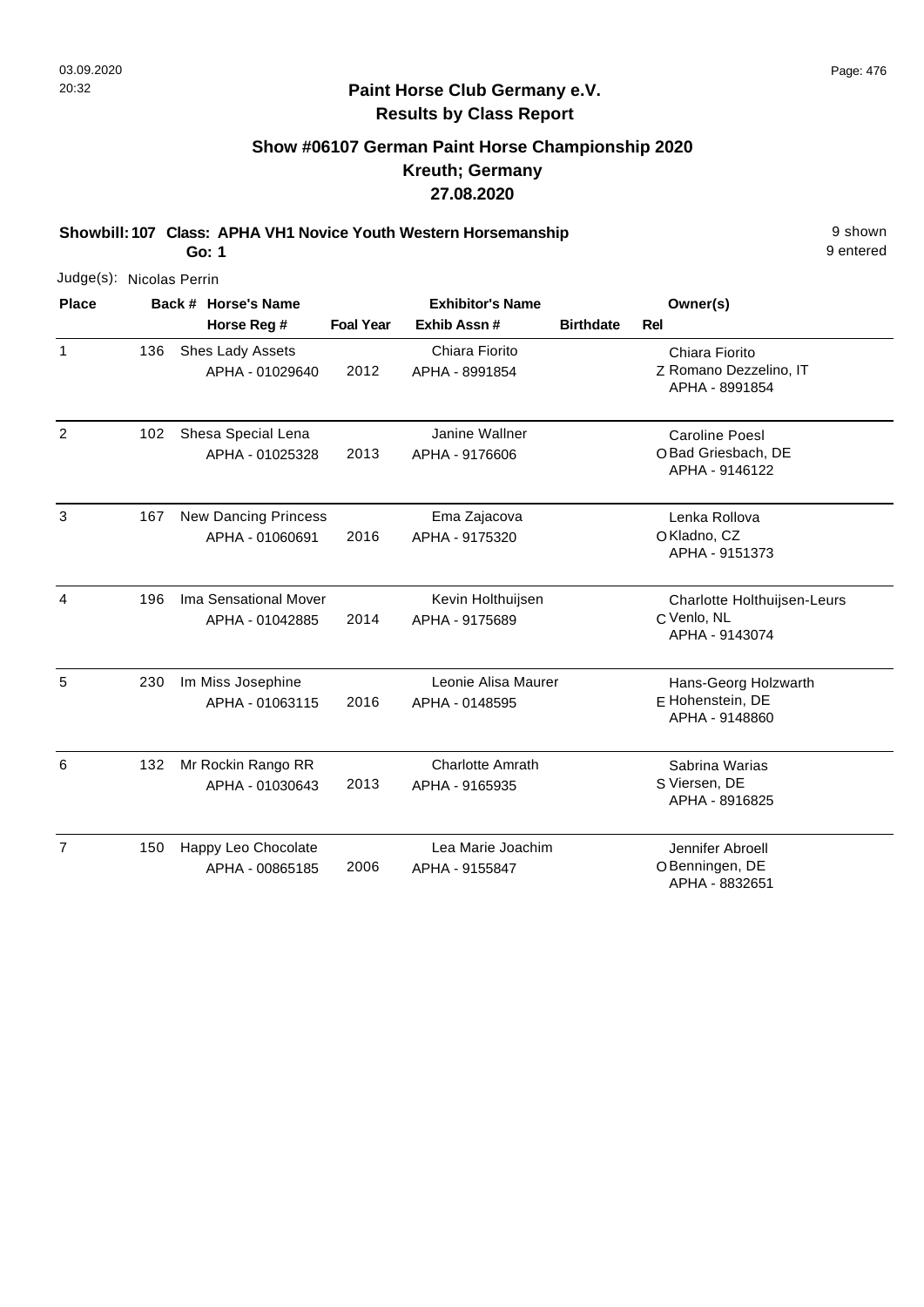# **Show #06108 German Paint Horse Championship 2020 Kreuth; Germany 27.08.2020**

**Showbill: 107 Class: APHA VH1 Novice Youth Western Horsemanship** 9 shown

**Go: 1**

| Judge(s): Pierre Ouellet |     |                                                |                  |                                           |                  |                                                               |
|--------------------------|-----|------------------------------------------------|------------------|-------------------------------------------|------------------|---------------------------------------------------------------|
| <b>Place</b>             |     | Back # Horse's Name                            |                  | <b>Exhibitor's Name</b>                   |                  | Owner(s)                                                      |
|                          |     | Horse Reg #                                    | <b>Foal Year</b> | Exhib Assn #                              | <b>Birthdate</b> | <b>Rel</b>                                                    |
| $\mathbf{1}$             | 136 | Shes Lady Assets<br>APHA - 01029640            | 2012             | Chiara Fiorito<br>APHA - 8991854          |                  | Chiara Fiorito<br>Z Romano Dezzelino, IT<br>APHA - 8991854    |
| $\overline{2}$           | 167 | <b>New Dancing Princess</b><br>APHA - 01060691 | 2016             | Ema Zajacova<br>APHA - 9175320            |                  | Lenka Rollova<br>OKladno, CZ<br>APHA - 9151373                |
| 3                        | 102 | Shesa Special Lena<br>APHA - 01025328          | 2013             | Janine Wallner<br>APHA - 9176606          |                  | <b>Caroline Poesl</b><br>OBad Griesbach, DE<br>APHA - 9146122 |
| 4                        | 230 | Im Miss Josephine<br>APHA - 01063115           | 2016             | Leonie Alisa Maurer<br>APHA - 0148595     |                  | Hans-Georg Holzwarth<br>E Hohenstein, DE<br>APHA - 9148860    |
| 5                        | 132 | Mr Rockin Rango RR<br>APHA - 01030643          | 2013             | <b>Charlotte Amrath</b><br>APHA - 9165935 |                  | Sabrina Warias<br>S Viersen, DE<br>APHA - 8916825             |
| 6                        | 196 | Ima Sensational Mover<br>APHA - 01042885       | 2014             | Kevin Holthuijsen<br>APHA - 9175689       |                  | Charlotte Holthuijsen-Leurs<br>C Venlo, NL<br>APHA - 9143074  |
| $\overline{7}$           | 150 | Happy Leo Chocolate<br>APHA - 00865185         | 2006             | Lea Marie Joachim<br>APHA - 9155847       |                  | Jennifer Abroell<br>OBenningen, DE<br>APHA - 8832651          |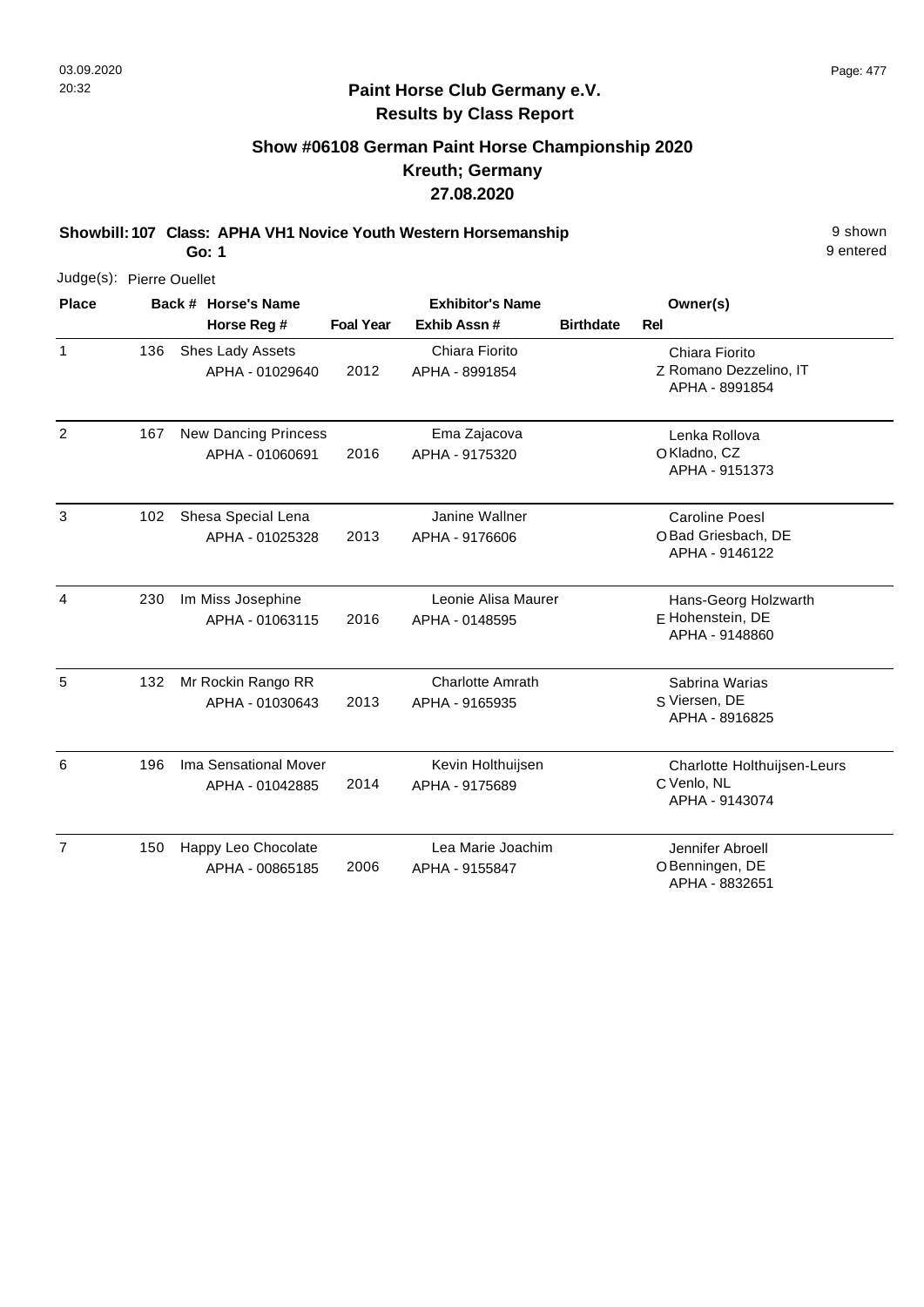# **Show #06105 German Paint Horse Championship 2020 Kreuth; Germany 27.08.2020**

**Showbill: 108 Class: APHA NH1 Novice Amateur Western Horsemanship** 17 Shown

**Go: 1**

|                |     | Judge(s): Susanne Haug |                                                 |                  |                                          |                                                                |  |  |  |
|----------------|-----|------------------------|-------------------------------------------------|------------------|------------------------------------------|----------------------------------------------------------------|--|--|--|
| <b>Place</b>   |     |                        | Back # Horse's Name                             |                  | <b>Exhibitor's Name</b>                  | Owner(s)                                                       |  |  |  |
|                |     |                        | Horse Reg #                                     | <b>Foal Year</b> | Exhib Assn#                              | Rel                                                            |  |  |  |
| 1              | 104 |                        | <b>Gamblers First Murphy</b><br>APHA - 00983138 | 2010             | Joana Christel Sprogoe<br>APHA - 8955431 | Joana Christel Sprogoe<br>Z Bad Oldesloe, DE<br>APHA - 8955431 |  |  |  |
| $\overline{2}$ | 107 |                        | Zips Spirit Of LLChip<br>APHA - 00933468        | 2008             | <b>Ilka Dirks</b><br>APHA - 8659610      | <b>Ilka Dirks</b><br>Z Berumbur, DE<br>APHA - 8659610          |  |  |  |
| 3              | 106 |                        | Shawnee Tash Jack<br>APHA - 01016841            | 2012             | <b>Barbara Haass</b><br>APHA - 8906831   | <b>Barbara Haass</b><br>Z Illingen, DE<br>APHA - 8906831       |  |  |  |
| 4              | 111 |                        | <b>Shes Suddenly Best</b><br>APHA - 00906862    | 2006             | Sabine Gruner<br>APHA - 8596390          | Sabine Gruner<br>Z Ellgau, DE<br>APHA - 8596390                |  |  |  |
| 5              | 166 |                        | Docs J Deltas Prime<br>APHA - 01043776          | 2014             | Franziska Mueller<br>APHA - 9161581      | Franziska Mueller<br>Z Giesen, DE<br>APHA - 9161581            |  |  |  |
| 6              | 101 |                        | Investinthisgirl<br>APHA - 01091761             | 2010             | Sarah Bonfig<br>APHA - 9180007           | Hans Joachim Pfaff<br>C Oberstreu, DE<br>APHA - 9173493        |  |  |  |
| $\overline{7}$ | 103 |                        | <b>Gamblers Real Deal</b><br>APHA - 01016088    | 2012             | Lena Wiest<br>APHA - 8910481             | Lena Wiest<br>Z Aalen, DE                                      |  |  |  |

APHA - 8910481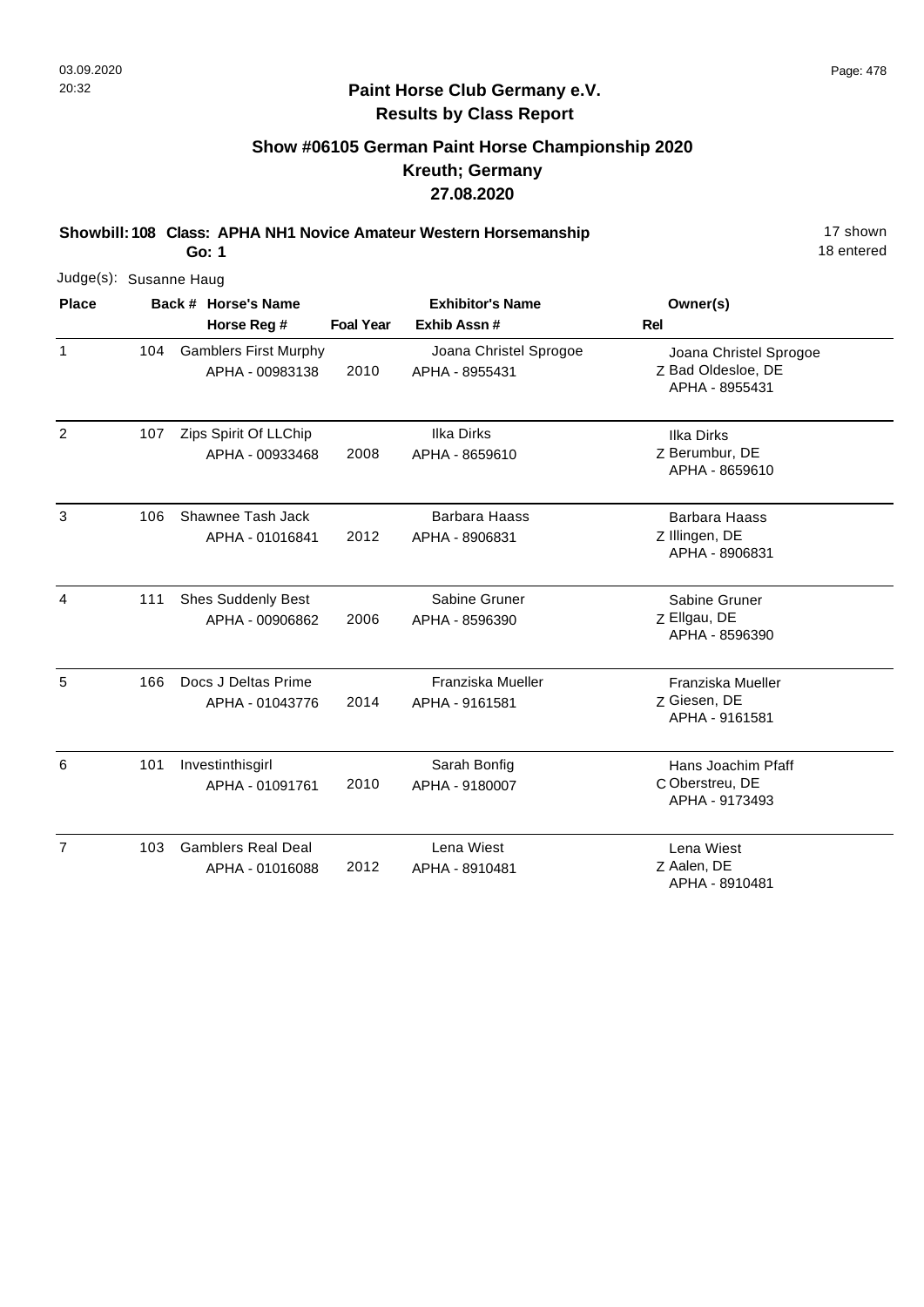# **Show #06106 German Paint Horse Championship 2020 Kreuth; Germany 27.08.2020**

**Showbill: 108 Class: APHA NH1 Novice Amateur Western Horsemanship** 17 Shown

**Go: 1**

| Judge(s): Sonja Merkle |     |                                                 |                  |                                          |                                                                |
|------------------------|-----|-------------------------------------------------|------------------|------------------------------------------|----------------------------------------------------------------|
| <b>Place</b>           |     | Back # Horse's Name<br>Horse Reg #              | <b>Foal Year</b> | <b>Exhibitor's Name</b><br>Exhib Assn #  | Owner(s)<br><b>Rel</b>                                         |
| $\mathbf{1}$           | 104 | <b>Gamblers First Murphy</b><br>APHA - 00983138 | 2010             | Joana Christel Sprogoe<br>APHA - 8955431 | Joana Christel Sprogoe<br>Z Bad Oldesloe, DE<br>APHA - 8955431 |
| 2                      | 101 | Investinthisgirl<br>APHA - 01091761             | 2010             | Sarah Bonfig<br>APHA - 9180007           | Hans Joachim Pfaff<br>C Oberstreu, DE<br>APHA - 9173493        |
| 3                      | 207 | <b>Bella Forever R</b><br>APHA - 01060817       | 2016             | Nicole Macakova<br>APHA - 9179433        | Nicole Macakova<br>Z Bezdekov, CZ<br>APHA - 9179433            |
| 4                      | 111 | <b>Shes Suddenly Best</b><br>APHA - 00906862    | 2006             | Sabine Gruner<br>APHA - 8596390          | Sabine Gruner<br>Z Ellgau, DE<br>APHA - 8596390                |
| 5                      | 107 | Zips Spirit Of LLChip<br>APHA - 00933468        | 2008             | <b>Ilka Dirks</b><br>APHA - 8659610      | <b>Ilka Dirks</b><br>Z Berumbur, DE<br>APHA - 8659610          |
| 6                      | 106 | Shawnee Tash Jack<br>APHA - 01016841            | 2012             | <b>Barbara Haass</b><br>APHA - 8906831   | <b>Barbara Haass</b><br>Z Illingen, DE<br>APHA - 8906831       |
| $\overline{7}$         | 102 | Shesa Special Lena<br>APHA - 01025328           | 2013             | <b>Caroline Poesl</b><br>APHA - 9146122  | <b>Caroline Poesl</b><br>Z Bad Griesbach, DE<br>APHA - 9146122 |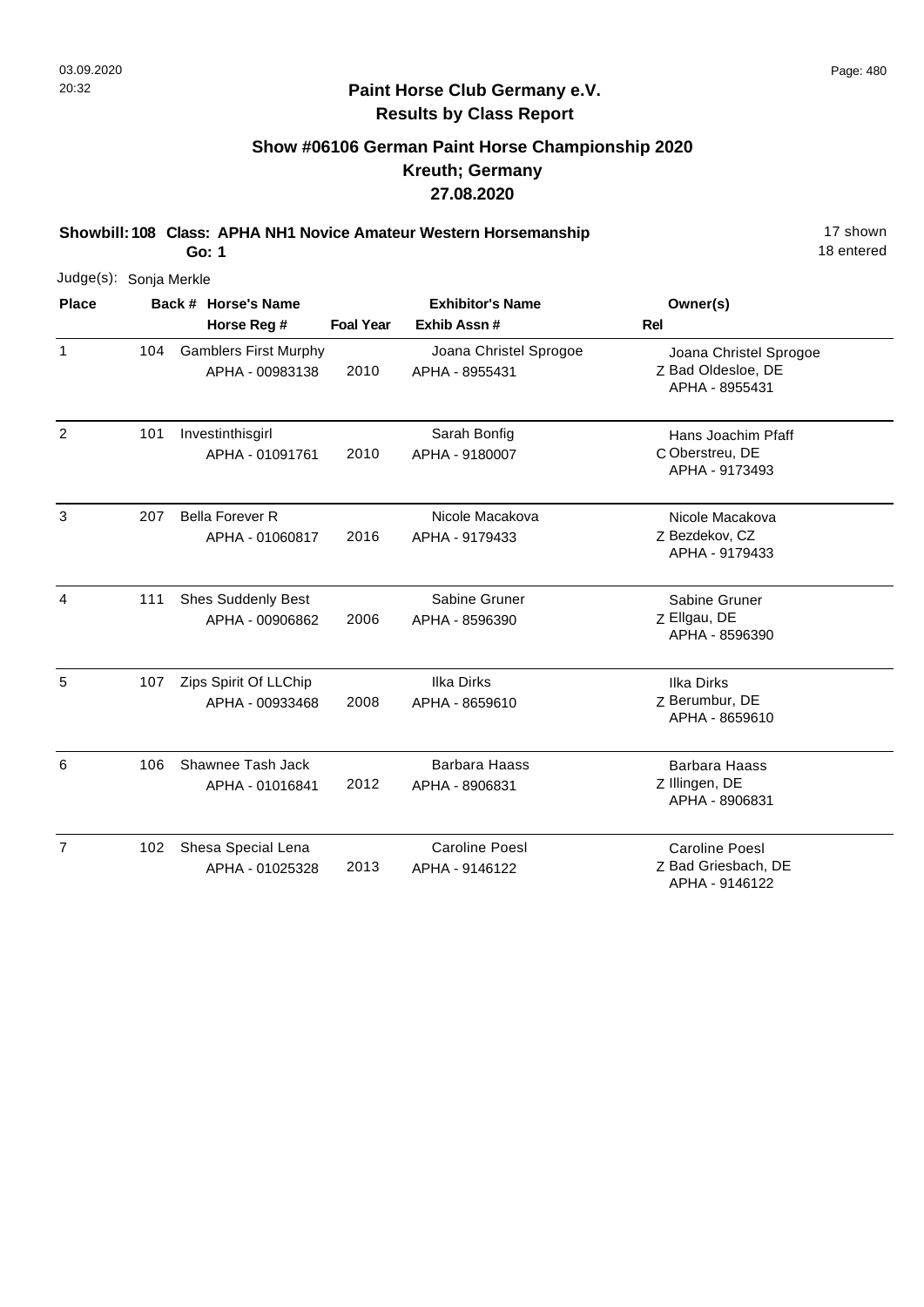# **Show #06107 German Paint Horse Championship 2020 Kreuth; Germany 27.08.2020**

**Showbill: 108 Class: APHA NH1 Novice Amateur Western Horsemanship** 17 Shown

**Go: 1**

| Judge(s): Nicolas Perrin |     |                                                 |                  |                                          |                                                                |
|--------------------------|-----|-------------------------------------------------|------------------|------------------------------------------|----------------------------------------------------------------|
| <b>Place</b>             |     | Back # Horse's Name<br>Horse Reg #              | <b>Foal Year</b> | <b>Exhibitor's Name</b><br>Exhib Assn#   | Owner(s)<br><b>Rel</b>                                         |
| $\mathbf{1}$             | 111 | <b>Shes Suddenly Best</b><br>APHA - 00906862    | 2006             | Sabine Gruner<br>APHA - 8596390          | Sabine Gruner<br>Z Ellgau, DE<br>APHA - 8596390                |
| 2                        | 104 | <b>Gamblers First Murphy</b><br>APHA - 00983138 | 2010             | Joana Christel Sprogoe<br>APHA - 8955431 | Joana Christel Sprogoe<br>Z Bad Oldesloe, DE<br>APHA - 8955431 |
| 3                        | 207 | <b>Bella Forever R</b><br>APHA - 01060817       | 2016             | Nicole Macakova<br>APHA - 9179433        | Nicole Macakova<br>Z Bezdekov, CZ<br>APHA - 9179433            |
| 4                        | 103 | <b>Gamblers Real Deal</b><br>APHA - 01016088    | 2012             | Lena Wiest<br>APHA - 8910481             | Lena Wiest<br>Z Aalen, DE<br>APHA - 8910481                    |
| 5                        | 102 | Shesa Special Lena<br>APHA - 01025328           | 2013             | <b>Caroline Poesl</b><br>APHA - 9146122  | <b>Caroline Poesl</b><br>Z Bad Griesbach, DE<br>APHA - 9146122 |
| 6                        | 101 | Investinthisgirl<br>APHA - 01091761             | 2010             | Sarah Bonfig<br>APHA - 9180007           | Hans Joachim Pfaff<br>C Oberstreu, DE<br>APHA - 9173493        |
| $\overline{7}$           | 106 | Shawnee Tash Jack<br>APHA - 01016841            | 2012             | <b>Barbara Haass</b><br>APHA - 8906831   | <b>Barbara Haass</b><br>Z Illingen, DE<br>APHA - 8906831       |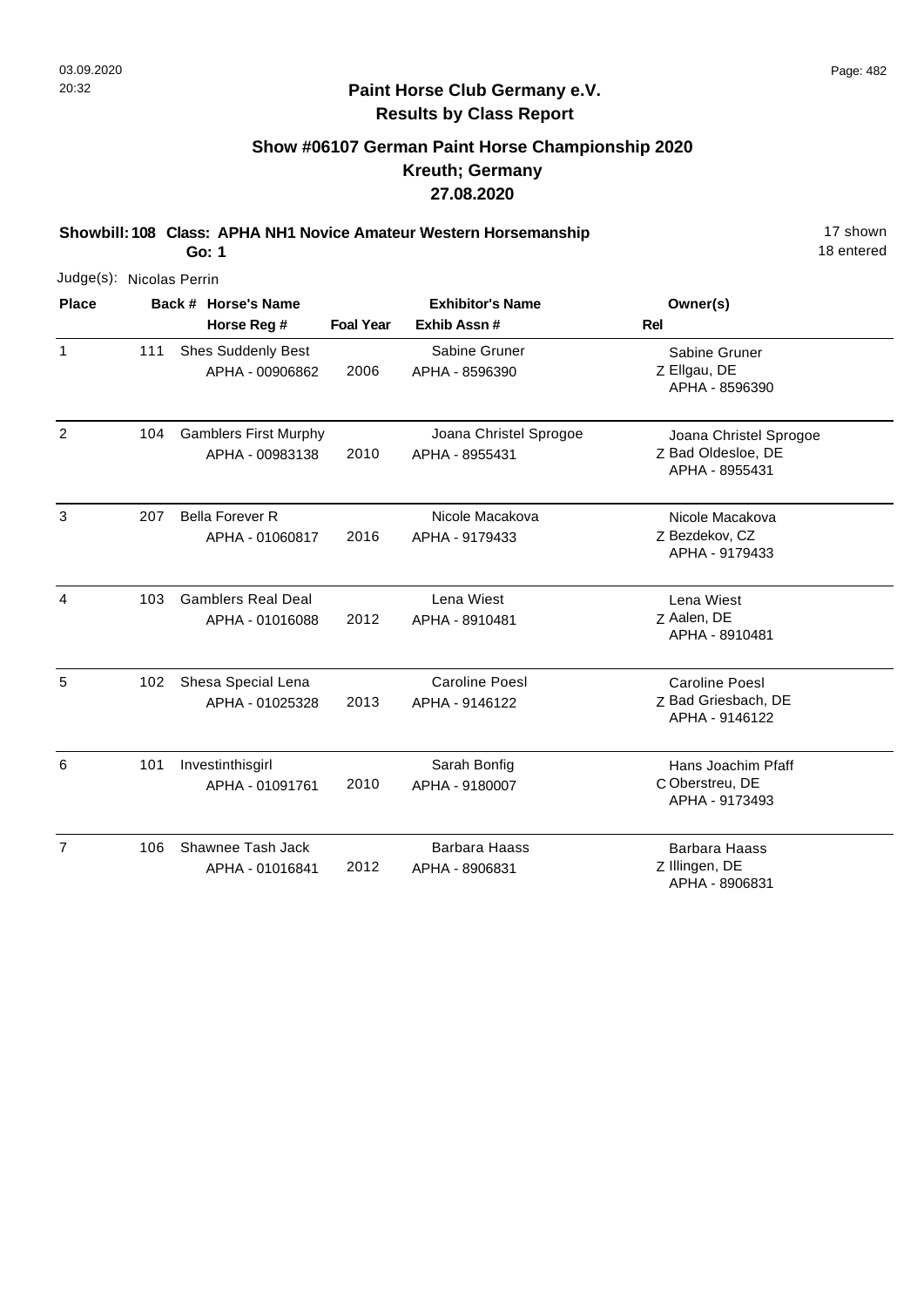# **Show #06108 German Paint Horse Championship 2020 Kreuth; Germany 27.08.2020**

**Showbill: 108 Class: APHA NH1 Novice Amateur Western Horsemanship** 17 Shown

**Go: 1**

| Judge(s): Pierre Ouellet |     |  |                                                 |                  |                                          |                                                                |
|--------------------------|-----|--|-------------------------------------------------|------------------|------------------------------------------|----------------------------------------------------------------|
| <b>Place</b>             |     |  | Back # Horse's Name<br>Horse Reg #              | <b>Foal Year</b> | <b>Exhibitor's Name</b><br>Exhib Assn #  | Owner(s)<br><b>Rel</b>                                         |
|                          |     |  |                                                 |                  |                                          |                                                                |
| $\mathbf{1}$             | 104 |  | <b>Gamblers First Murphy</b><br>APHA - 00983138 | 2010             | Joana Christel Sprogoe<br>APHA - 8955431 | Joana Christel Sprogoe<br>Z Bad Oldesloe, DE<br>APHA - 8955431 |
| 2                        | 207 |  | <b>Bella Forever R</b><br>APHA - 01060817       | 2016             | Nicole Macakova<br>APHA - 9179433        | Nicole Macakova<br>Z Bezdekov, CZ<br>APHA - 9179433            |
| 3                        | 102 |  | Shesa Special Lena<br>APHA - 01025328           | 2013             | Caroline Poesl<br>APHA - 9146122         | <b>Caroline Poesl</b><br>Z Bad Griesbach, DE<br>APHA - 9146122 |
| $\overline{4}$           | 106 |  | Shawnee Tash Jack<br>APHA - 01016841            | 2012             | <b>Barbara Haass</b><br>APHA - 8906831   | <b>Barbara Haass</b><br>Z Illingen, DE<br>APHA - 8906831       |
| 5                        | 111 |  | <b>Shes Suddenly Best</b><br>APHA - 00906862    | 2006             | Sabine Gruner<br>APHA - 8596390          | Sabine Gruner<br>Z Ellgau, DE<br>APHA - 8596390                |
| 6                        | 107 |  | Zips Spirit Of LLChip<br>APHA - 00933468        | 2008             | Ilka Dirks<br>APHA - 8659610             | <b>Ilka Dirks</b><br>Z Berumbur, DE<br>APHA - 8659610          |
| $\overline{7}$           | 109 |  | <b>Parsans Business</b><br>APHA - 00867417      | 2005             | Hanna Rothermel<br>APHA - 8991111        | Hanna Rothermel<br>Z Kahl Am Main, DE<br>APHA - 8991111        |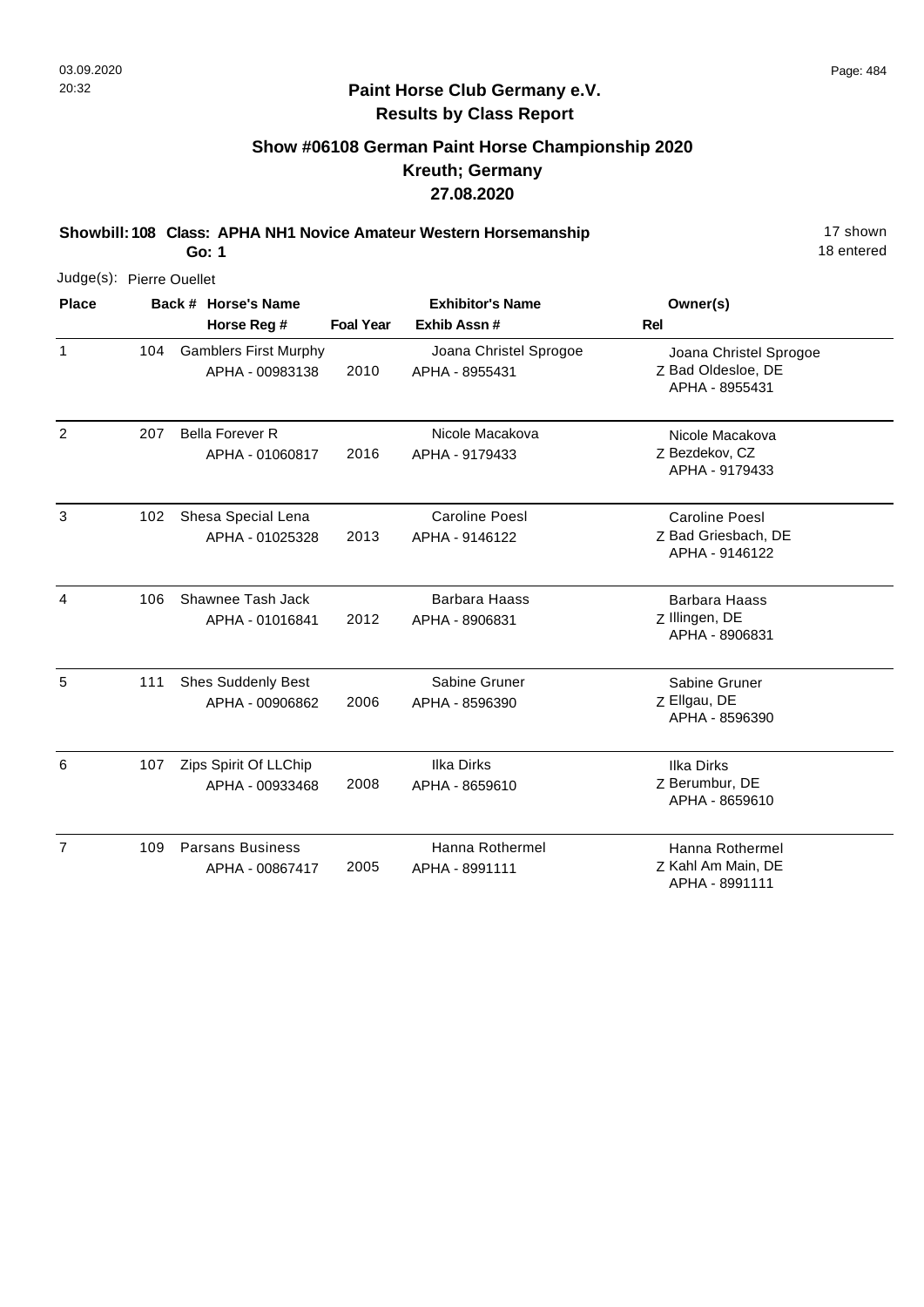**Go: 1**

#### **Paint Horse Club Germany e.V. Results by Class Report**

## **Show #06105 German Paint Horse Championship 2020 Kreuth; Germany 27.08.2020**

**Showbill: 109 Class: PHCG AP12 Green Western Riding All Ages All Paint Registries** 7 shown

| Judge(s): Susanne Haug |     |                            |                  |                                                 |                                                                     |
|------------------------|-----|----------------------------|------------------|-------------------------------------------------|---------------------------------------------------------------------|
| <b>Place</b>           |     | Back # Horse's Name        |                  | <b>Exhibitor's Name</b>                         | Owner(s)                                                            |
|                        |     | Horse Reg #                | <b>Foal Year</b> | Exhib Assn#                                     | <b>Rel</b>                                                          |
| 1                      | 211 | Coups Chinook              | 2011             | <b>Felix Friess</b><br><b>PHCG - 8297</b>       | <b>Felix Friess</b><br>Z Weiz, AT<br><b>PHCG - 8297</b>             |
| $\overline{2}$         | 100 | Large And In Charge        | 2013             | Alena Helmcke<br><b>PHCG - 2851</b>             | Alena Helmcke<br>Z Appel, DE<br><b>PHCG - 2851</b>                  |
| 3                      | 177 | Amazing Hot N Rich         | 2015             | Saskia Moeskops<br><b>PHCG - 7365</b>           | <b>Stefan Schrievers</b><br>Nettetal, DE<br><b>PHCG - 5581</b>      |
| 4                      | 141 | <b>Notice Clues Rocket</b> | 2014             | Angelika Gallitzendoerfer<br><b>PHCG - 1256</b> | Karl F Schettler<br>Z Muenchen, DE<br><b>PHCG - 7387</b>            |
| 5                      | 511 | Be Ice Gotta Gun           | 2015             | Dagmar Dietl<br><b>PHCG - 8288</b>              | Dagmar Dietl<br>Achslach, DE<br><b>PHCG - 8288</b>                  |
| 6                      | 114 | Stella Simon               | 2014             | Zoe Christine Cosic<br><b>PHCG - 7602</b>       | Zoe Christine Cosic<br>Z Untergruppenbach, DE<br><b>PHCG - 7602</b> |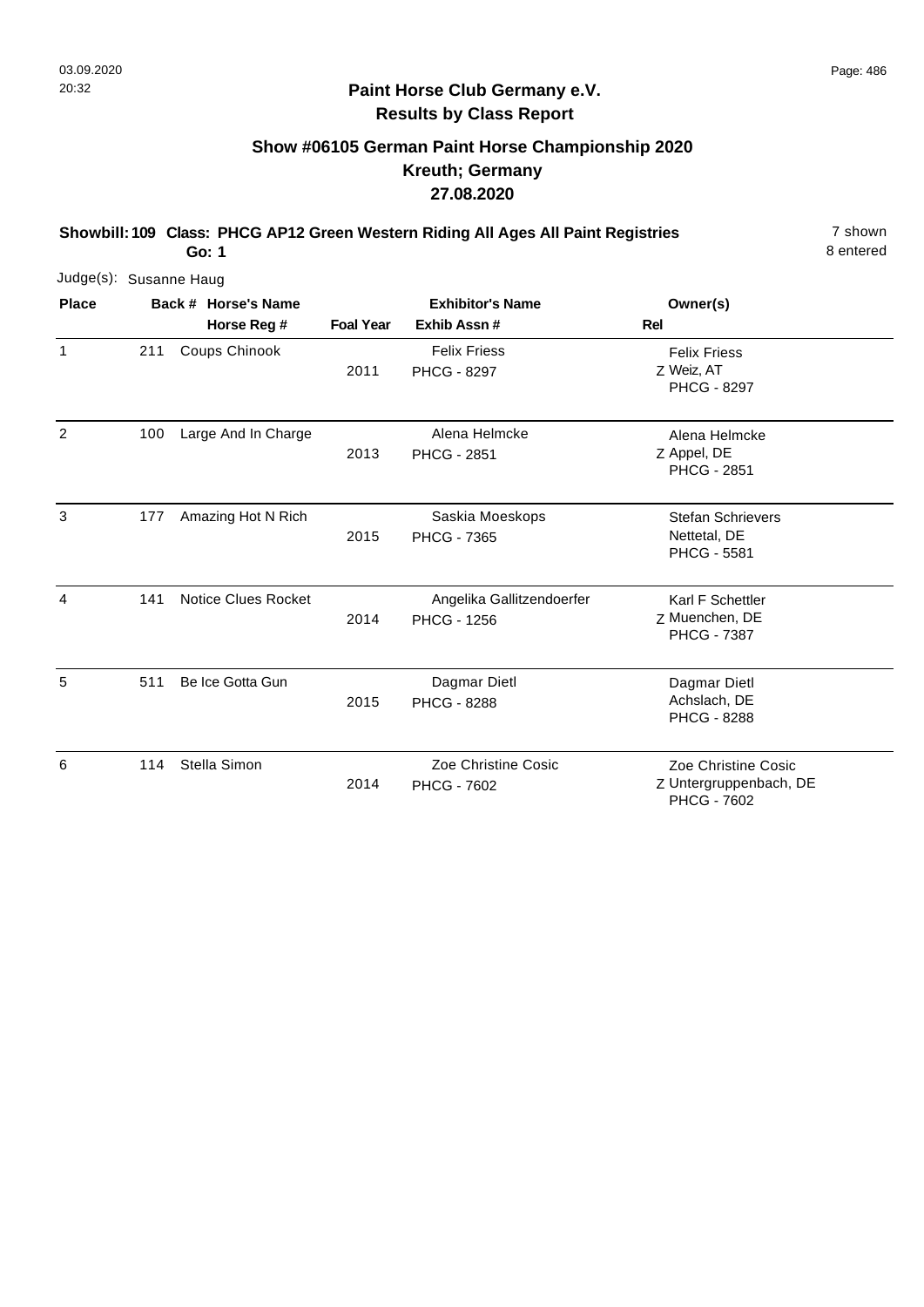**Go: 1**

#### **Paint Horse Club Germany e.V. Results by Class Report**

## **Show #06106 German Paint Horse Championship 2020 Kreuth; Germany 27.08.2020**

**Showbill: 109 Class: PHCG AP12 Green Western Riding All Ages All Paint Registries** 7 shown

| Judge(s): Sonja Merkle |     |                     |                  |                                                 |                                                                     |
|------------------------|-----|---------------------|------------------|-------------------------------------------------|---------------------------------------------------------------------|
| <b>Place</b>           |     | Back # Horse's Name |                  | <b>Exhibitor's Name</b>                         | Owner(s)                                                            |
|                        |     | Horse Reg #         | <b>Foal Year</b> | Exhib Assn#                                     | <b>Rel</b>                                                          |
| $\mathbf{1}$           | 211 | Coups Chinook       | 2011             | <b>Felix Friess</b><br><b>PHCG - 8297</b>       | <b>Felix Friess</b><br>Z Weiz, AT<br><b>PHCG - 8297</b>             |
| 2                      | 100 | Large And In Charge | 2013             | Alena Helmcke<br><b>PHCG - 2851</b>             | Alena Helmcke<br>Z Appel, DE<br><b>PHCG - 2851</b>                  |
| 3                      | 177 | Amazing Hot N Rich  | 2015             | Saskia Moeskops<br><b>PHCG - 7365</b>           | <b>Stefan Schrievers</b><br>Nettetal, DE<br><b>PHCG - 5581</b>      |
| 4                      | 141 | Notice Clues Rocket | 2014             | Angelika Gallitzendoerfer<br><b>PHCG - 1256</b> | Karl F Schettler<br>Z Muenchen, DE<br><b>PHCG - 7387</b>            |
| 5                      | 511 | Be Ice Gotta Gun    | 2015             | Dagmar Dietl<br><b>PHCG - 8288</b>              | Dagmar Dietl<br>Achslach, DE<br><b>PHCG - 8288</b>                  |
| 6                      | 114 | Stella Simon        | 2014             | Zoe Christine Cosic<br><b>PHCG - 7602</b>       | Zoe Christine Cosic<br>Z Untergruppenbach, DE<br><b>PHCG - 7602</b> |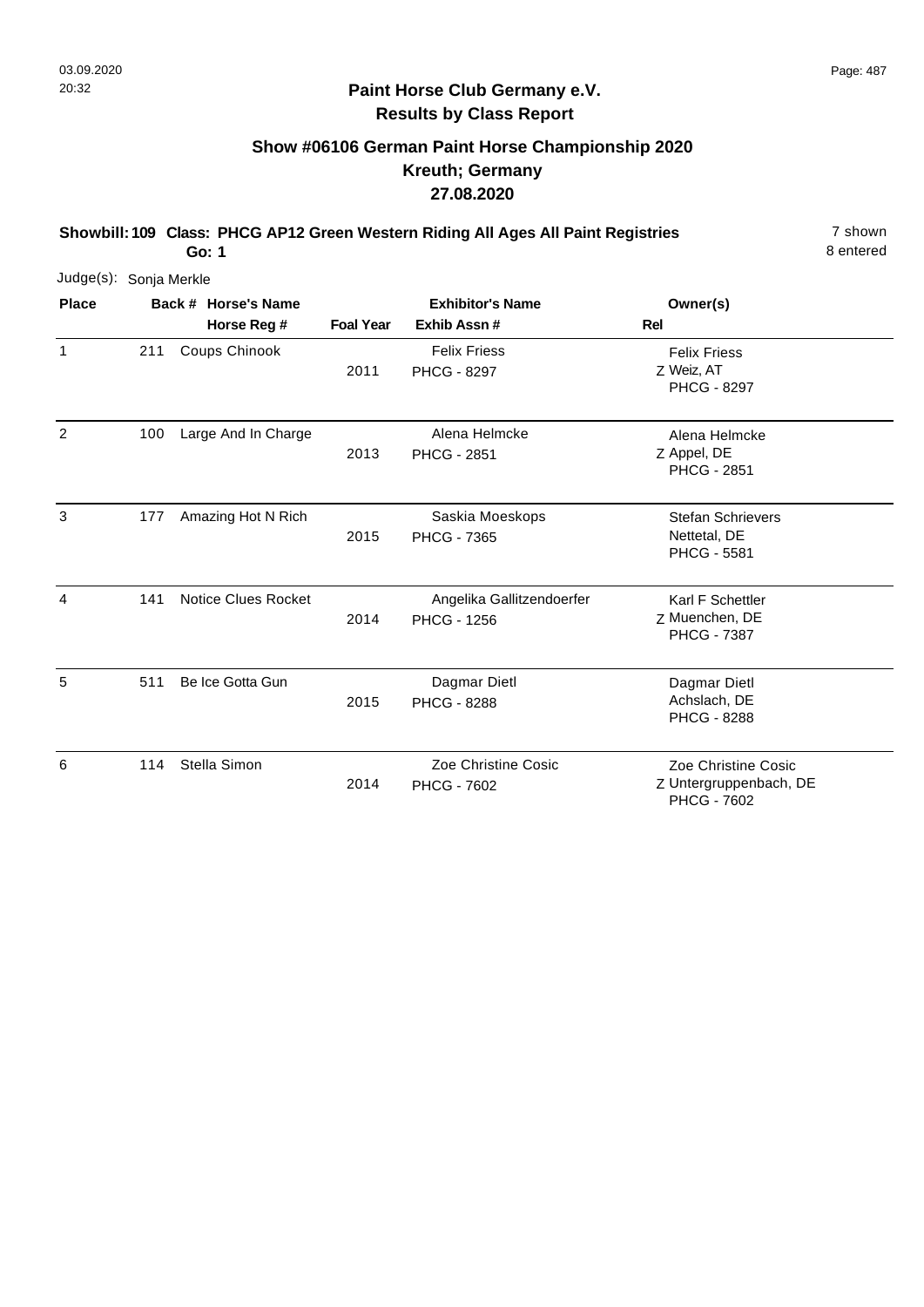**Go: 1**

#### **Paint Horse Club Germany e.V. Results by Class Report**

## **Show #06107 German Paint Horse Championship 2020 Kreuth; Germany 27.08.2020**

**Showbill: 109 Class: PHCG AP12 Green Western Riding All Ages All Paint Registries** 7 shown

| Judge(s): Nicolas Perrin |     |                     |                  |                                                 |                                                                     |
|--------------------------|-----|---------------------|------------------|-------------------------------------------------|---------------------------------------------------------------------|
| <b>Place</b>             |     | Back # Horse's Name |                  | <b>Exhibitor's Name</b>                         | Owner(s)                                                            |
|                          |     | Horse Reg #         | <b>Foal Year</b> | Exhib Assn#                                     | <b>Rel</b>                                                          |
| 1                        | 211 | Coups Chinook       | 2011             | <b>Felix Friess</b><br><b>PHCG - 8297</b>       | <b>Felix Friess</b><br>Z Weiz, AT<br><b>PHCG - 8297</b>             |
| $\overline{2}$           | 177 | Amazing Hot N Rich  | 2015             | Saskia Moeskops<br><b>PHCG - 7365</b>           | <b>Stefan Schrievers</b><br>Nettetal, DE<br><b>PHCG - 5581</b>      |
| 3                        | 100 | Large And In Charge | 2013             | Alena Helmcke<br><b>PHCG - 2851</b>             | Alena Helmcke<br>Z Appel, DE<br><b>PHCG - 2851</b>                  |
| 4                        | 141 | Notice Clues Rocket | 2014             | Angelika Gallitzendoerfer<br><b>PHCG - 1256</b> | Karl F Schettler<br>Z Muenchen, DE<br><b>PHCG - 7387</b>            |
| 5                        | 511 | Be Ice Gotta Gun    | 2015             | Dagmar Dietl<br><b>PHCG - 8288</b>              | Dagmar Dietl<br>Achslach, DE<br><b>PHCG - 8288</b>                  |
| 6                        | 114 | Stella Simon        | 2014             | Zoe Christine Cosic<br><b>PHCG - 7602</b>       | Zoe Christine Cosic<br>Z Untergruppenbach, DE<br><b>PHCG - 7602</b> |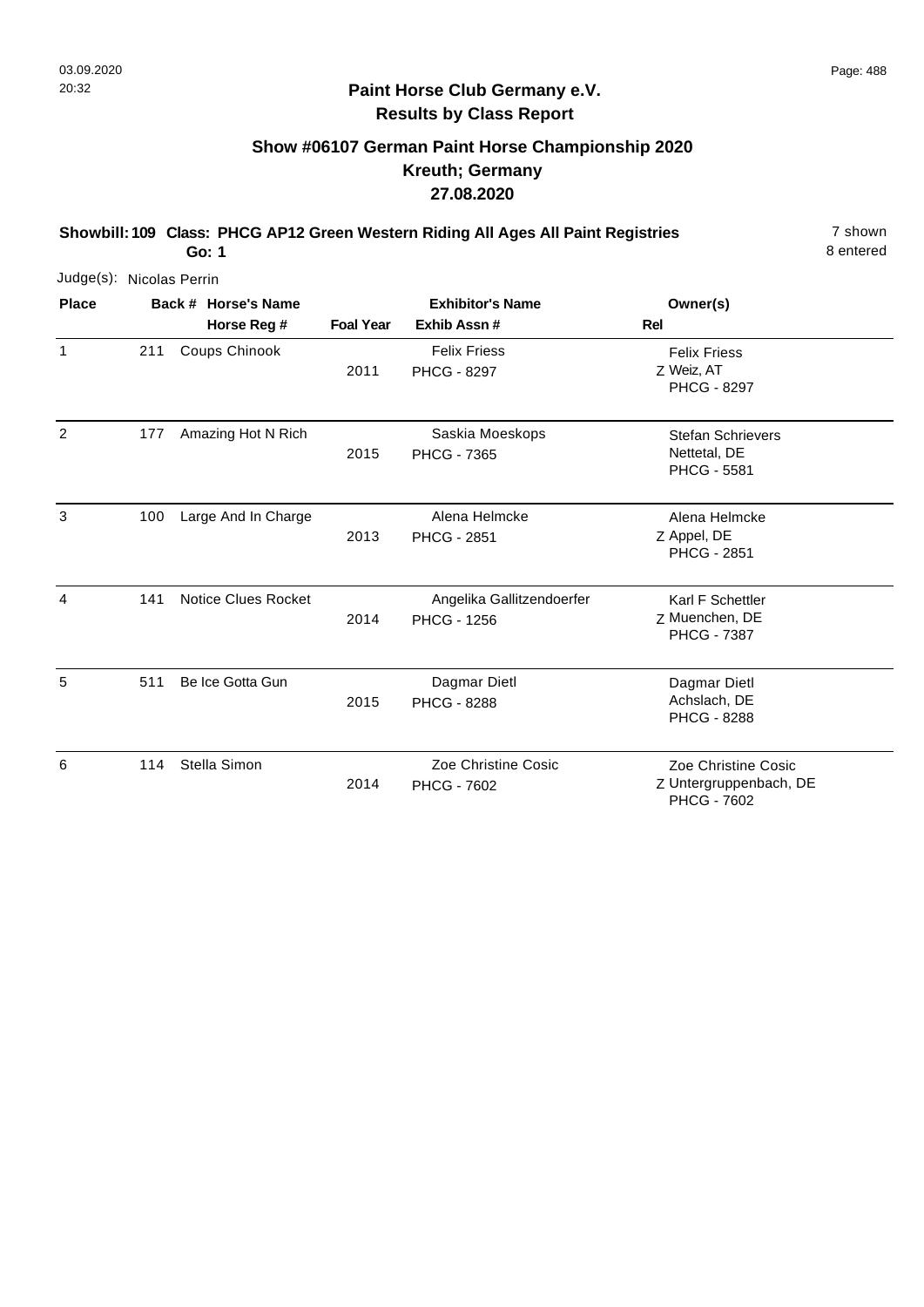## **Show #06108 German Paint Horse Championship 2020 Kreuth; Germany 27.08.2020**

**Showbill: 109 Class: PHCG AP12 Green Western Riding All Ages All Paint Registries** 7 shown

| Judge(s): Pierre Ouellet |     |                            |                  |                           |                          |
|--------------------------|-----|----------------------------|------------------|---------------------------|--------------------------|
| <b>Place</b>             |     | Back # Horse's Name        |                  | <b>Exhibitor's Name</b>   | Owner(s)                 |
|                          |     | Horse Reg #                | <b>Foal Year</b> | Exhib Assn #              | Rel                      |
| $\mathbf{1}$             | 100 | Large And In Charge        |                  | Alena Helmcke             | Alena Helmcke            |
|                          |     |                            | 2013             | <b>PHCG - 2851</b>        | Z Appel, DE              |
|                          |     |                            |                  |                           | <b>PHCG - 2851</b>       |
| $\overline{2}$           | 211 | Coups Chinook              |                  | <b>Felix Friess</b>       | <b>Felix Friess</b>      |
|                          |     |                            | 2011             | <b>PHCG - 8297</b>        | Z Weiz, AT               |
|                          |     |                            |                  |                           | <b>PHCG - 8297</b>       |
| 3                        | 177 | Amazing Hot N Rich         |                  | Saskia Moeskops           | <b>Stefan Schrievers</b> |
|                          |     |                            | 2015             | <b>PHCG - 7365</b>        | Nettetal, DE             |
|                          |     |                            |                  |                           | <b>PHCG - 5581</b>       |
| 4                        | 141 | <b>Notice Clues Rocket</b> |                  | Angelika Gallitzendoerfer | Karl F Schettler         |
|                          |     |                            | 2014             | <b>PHCG - 1256</b>        | Z Muenchen, DE           |
|                          |     |                            |                  |                           | <b>PHCG - 7387</b>       |
| 5                        | 511 | Be Ice Gotta Gun           |                  | Dagmar Dietl              | Dagmar Dietl             |
|                          |     |                            | 2015             | <b>PHCG - 8288</b>        | Achslach, DE             |
|                          |     |                            |                  |                           | <b>PHCG - 8288</b>       |
| 6                        | 114 | Stella Simon               |                  | Zoe Christine Cosic       | Zoe Christine Cosic      |
|                          |     |                            | 2014             | <b>PHCG - 7602</b>        | Z Untergruppenbach, DE   |
|                          |     |                            |                  |                           | <b>PHCG - 7602</b>       |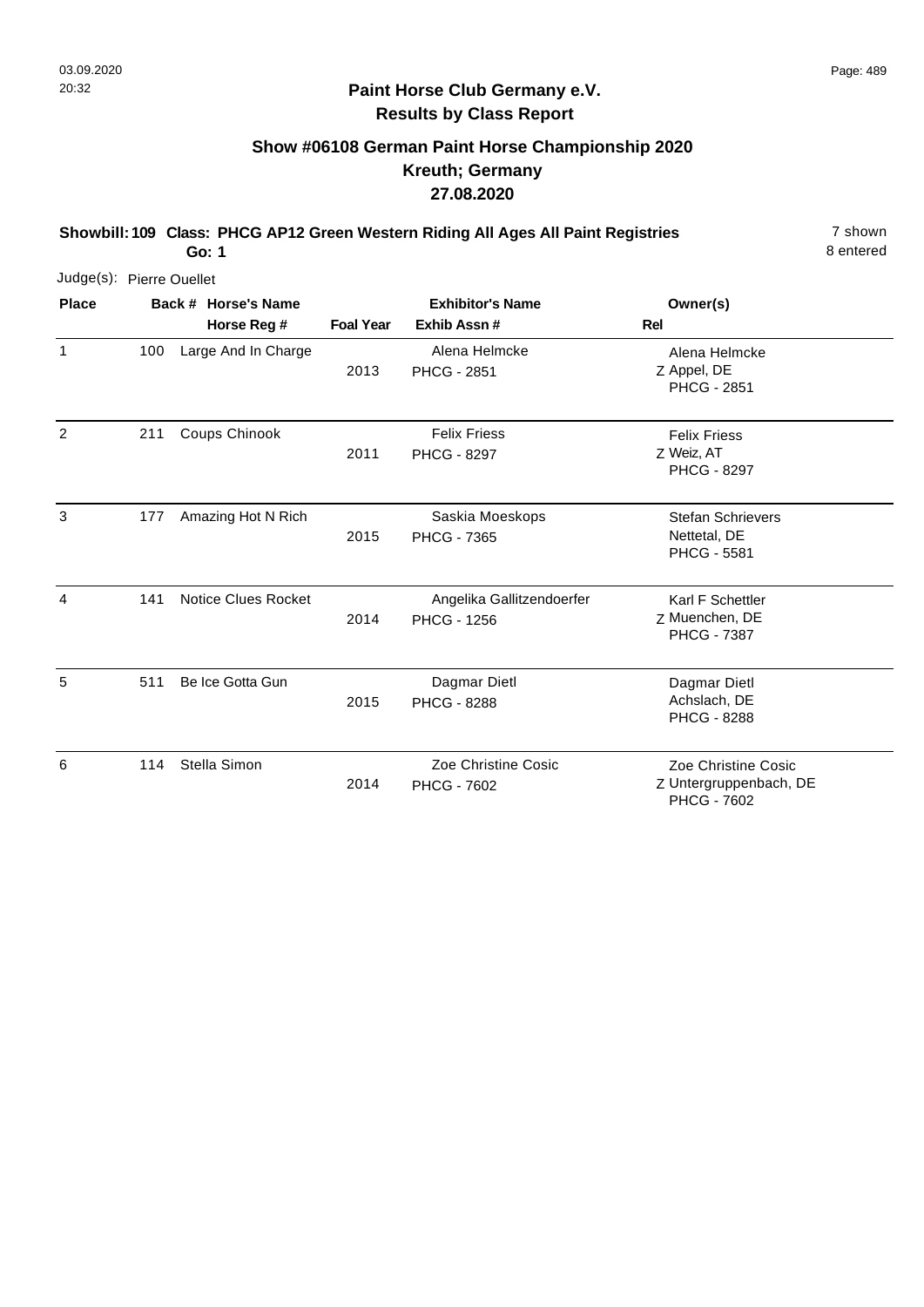## **Show #06105 German Paint Horse Championship 2020 Kreuth; Germany 27.08.2020**

**Showbill: 110 Class: APHA GWR Green Western Riding All Ages** 5 Shown

**Go: 1**

| Judge(s): Susanne Haug |     |                                        |                  |                                             |                  |                                                                 |  |
|------------------------|-----|----------------------------------------|------------------|---------------------------------------------|------------------|-----------------------------------------------------------------|--|
| <b>Place</b>           |     | Back # Horse's Name                    |                  | <b>Exhibitor's Name</b>                     |                  | Owner(s)                                                        |  |
|                        |     | Horse Reg #                            | <b>Foal Year</b> | Exhib Assn#                                 | <b>Birthdate</b> | Rel                                                             |  |
| 1                      | 211 | Coups Chinook<br>APHA - 01005851       | 2011             | <b>Felix Friess</b><br>APHA - 0134725       |                  | <b>Felix Friess</b><br>Z Weiz, AT<br>APHA - 0134725             |  |
| 2                      | 100 | Large And In Charge<br>APHA - 01034764 | 2013             | Alena Helmcke<br>APHA - 8635014             |                  | Alena Helmcke<br>Z Appel, DE<br>APHA - 8635014                  |  |
| 3                      | 177 | Amazing Hot N Rich<br>APHA - 01051624  | 2015             | Saskia Moeskops<br>APHA - 8620313           |                  | <b>Stefan Schrievers</b><br>Nettetal, DE<br>APHA - 8863740      |  |
| 4                      | 141 | Notice Clues Rocket<br>APHA - 01039340 | 2014             | Angelika Gallitzendoerfer<br>APHA - 8203113 |                  | Karl F Schettler<br>Z Muenchen, DE<br>APHA - 0120705            |  |
| 5                      | 114 | Stella Simon<br>APHA - 01063563        | 2014             | Zoe Christine Cosic<br>APHA - 0138664       |                  | Zoe Christine Cosic<br>Z Untergruppenbach, DE<br>APHA - 0138664 |  |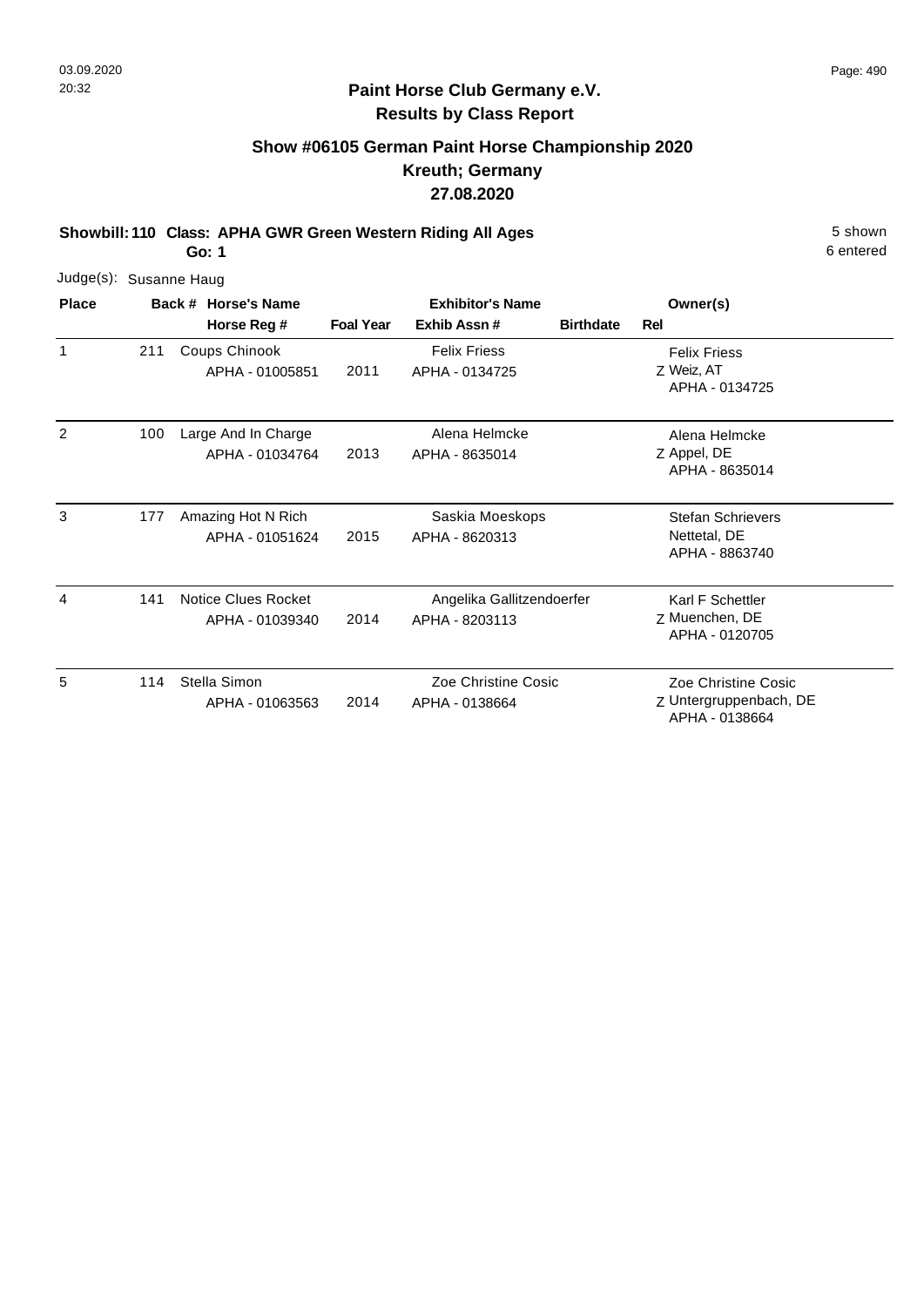## **Show #06106 German Paint Horse Championship 2020 Kreuth; Germany 27.08.2020**

**Showbill: 110 Class: APHA GWR Green Western Riding All Ages** 5 Shown

**Go: 1**

| Judge(s):    | Sonja Merkle |                                        |                  |                                             |                  |                                                                 |  |
|--------------|--------------|----------------------------------------|------------------|---------------------------------------------|------------------|-----------------------------------------------------------------|--|
| <b>Place</b> |              | Back # Horse's Name                    |                  | <b>Exhibitor's Name</b>                     |                  | Owner(s)                                                        |  |
|              |              | Horse Reg #                            | <b>Foal Year</b> | Exhib Assn#                                 | <b>Birthdate</b> | Rel                                                             |  |
| 1            | 211          | Coups Chinook<br>APHA - 01005851       | 2011             | <b>Felix Friess</b><br>APHA - 0134725       |                  | <b>Felix Friess</b><br>Z Weiz, AT<br>APHA - 0134725             |  |
| 2            | 100          | Large And In Charge<br>APHA - 01034764 | 2013             | Alena Helmcke<br>APHA - 8635014             |                  | Alena Helmcke<br>Z Appel, DE<br>APHA - 8635014                  |  |
| 3            | 177          | Amazing Hot N Rich<br>APHA - 01051624  | 2015             | Saskia Moeskops<br>APHA - 8620313           |                  | <b>Stefan Schrievers</b><br>Nettetal, DE<br>APHA - 8863740      |  |
| 4            | 141          | Notice Clues Rocket<br>APHA - 01039340 | 2014             | Angelika Gallitzendoerfer<br>APHA - 8203113 |                  | Karl F Schettler<br>Z Muenchen, DE<br>APHA - 0120705            |  |
| 5            | 114          | Stella Simon<br>APHA - 01063563        | 2014             | Zoe Christine Cosic<br>APHA - 0138664       |                  | Zoe Christine Cosic<br>Z Untergruppenbach, DE<br>APHA - 0138664 |  |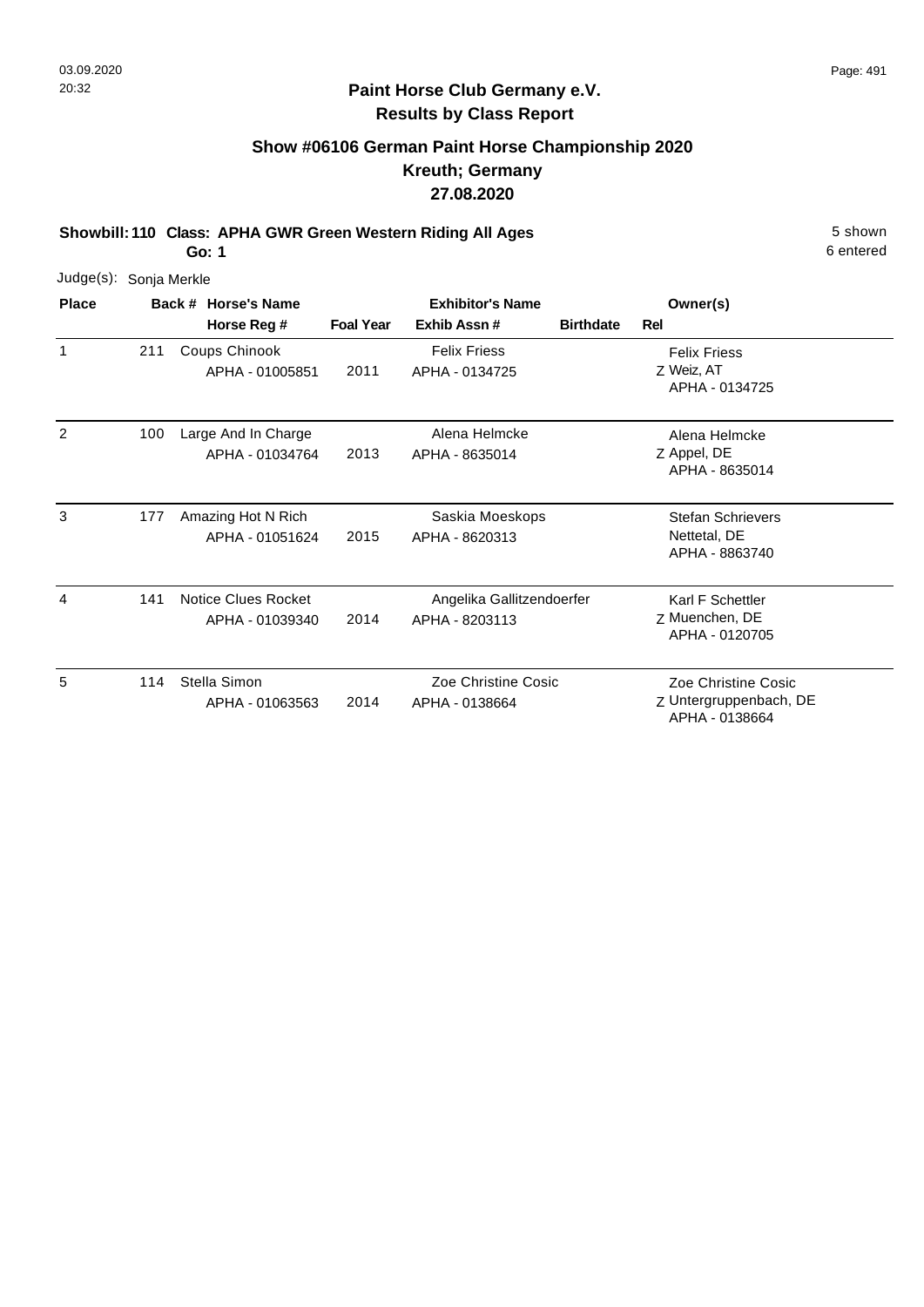## **Show #06107 German Paint Horse Championship 2020 Kreuth; Germany 27.08.2020**

**Showbill: 110 Class: APHA GWR Green Western Riding All Ages** 5 Shown **Go: 1**

| Judge(s):    | Nicolas Perrin |                                               |                  |                                             |                  |                                                                 |
|--------------|----------------|-----------------------------------------------|------------------|---------------------------------------------|------------------|-----------------------------------------------------------------|
| <b>Place</b> |                | Back # Horse's Name                           |                  | <b>Exhibitor's Name</b>                     |                  | Owner(s)                                                        |
|              |                | Horse Reg #                                   | <b>Foal Year</b> | Exhib Assn#                                 | <b>Birthdate</b> | <b>Rel</b>                                                      |
| 1            | 211            | Coups Chinook<br>APHA - 01005851              | 2011             | <b>Felix Friess</b><br>APHA - 0134725       |                  | <b>Felix Friess</b><br>Z Weiz, AT<br>APHA - 0134725             |
| 2            | 177            | Amazing Hot N Rich<br>APHA - 01051624         | 2015             | Saskia Moeskops<br>APHA - 8620313           |                  | <b>Stefan Schrievers</b><br>Nettetal, DE<br>APHA - 8863740      |
| 3            | 100            | Large And In Charge<br>APHA - 01034764        | 2013             | Alena Helmcke<br>APHA - 8635014             |                  | Alena Helmcke<br>Z Appel, DE<br>APHA - 8635014                  |
| 4            | 141            | <b>Notice Clues Rocket</b><br>APHA - 01039340 | 2014             | Angelika Gallitzendoerfer<br>APHA - 8203113 |                  | Karl F Schettler<br>Z Muenchen, DE<br>APHA - 0120705            |
| 5            | 114            | Stella Simon<br>APHA - 01063563               | 2014             | Zoe Christine Cosic<br>APHA - 0138664       |                  | Zoe Christine Cosic<br>Z Untergruppenbach, DE<br>APHA - 0138664 |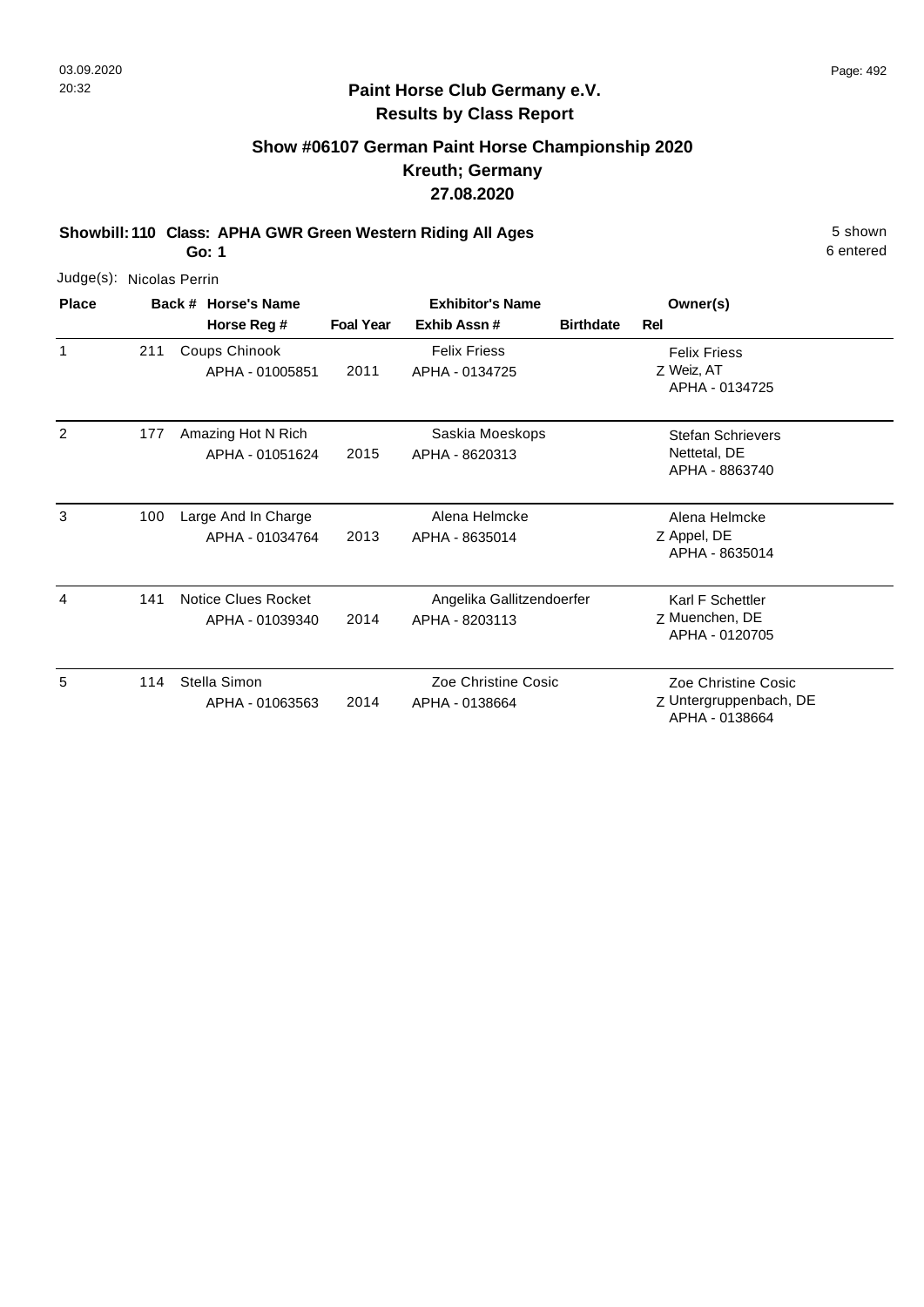## **Show #06108 German Paint Horse Championship 2020 Kreuth; Germany 27.08.2020**

**Showbill: 110 Class: APHA GWR Green Western Riding All Ages** 5 Shown

6 entered

| Judge(s):    |     | <b>Pierre Ouellet</b>                  |                  |                                             |                                                                 |
|--------------|-----|----------------------------------------|------------------|---------------------------------------------|-----------------------------------------------------------------|
| <b>Place</b> |     | Back # Horse's Name<br>Horse Reg #     | <b>Foal Year</b> | <b>Exhibitor's Name</b><br>Exhib Assn#      | Owner(s)<br>Rel                                                 |
| 1            | 100 | Large And In Charge<br>APHA - 01034764 | 2013             | Alena Helmcke<br>APHA - 8635014             | Alena Helmcke<br>Z Appel, DE<br>APHA - 8635014                  |
| 2            | 211 | Coups Chinook<br>APHA - 01005851       | 2011             | <b>Felix Friess</b><br>APHA - 0134725       | <b>Felix Friess</b><br>Z Weiz, AT<br>APHA - 0134725             |
| 3            | 177 | Amazing Hot N Rich<br>APHA - 01051624  | 2015             | Saskia Moeskops<br>APHA - 8620313           | <b>Stefan Schrievers</b><br>Nettetal, DE<br>APHA - 8863740      |
| 4            | 141 | Notice Clues Rocket<br>APHA - 01039340 | 2014             | Angelika Gallitzendoerfer<br>APHA - 8203113 | Karl F Schettler<br>Z Muenchen, DE<br>APHA - 0120705            |
| 5            | 114 | Stella Simon<br>APHA - 01063563        | 2014             | Zoe Christine Cosic<br>APHA - 0138664       | Zoe Christine Cosic<br>Z Untergruppenbach, DE<br>APHA - 0138664 |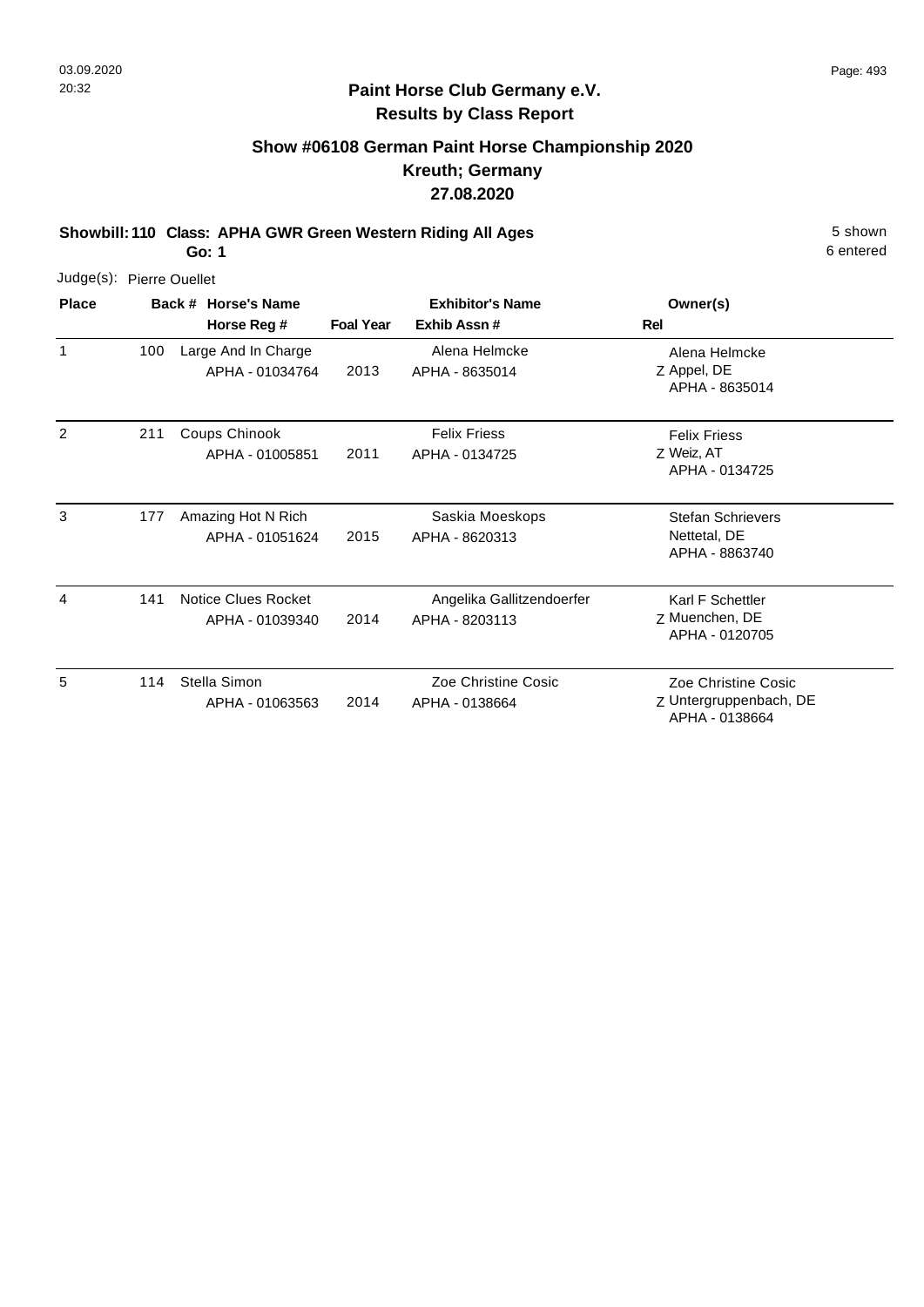#### **Paint Horse Club Germany e.V. Results by Class Report**

## **Show #06105 German Paint Horse Championship 2020 Kreuth; Germany 27.08.2020**

# **Showbill: 111 Class: APHA BGWR SPB Green Western Riding** 2 shown

**Go: 1**

Judge(s): Susanne Haug

| <b>Place</b> |     | Back # Horse's Name<br>Horse Reg #  | <b>Foal Year</b> | <b>Exhibitor's Name</b><br>Exhib Assn # | Owner(s)<br>Rel              |
|--------------|-----|-------------------------------------|------------------|-----------------------------------------|------------------------------|
|              | 511 | Be Ice Gotta Gun<br>APHA - 01055205 | 2015             | Dagmar Dietl<br>APHA - 9176722          | Dagmar Dietl<br>Achslach, DE |
|              |     |                                     |                  |                                         | APHA - 9176722               |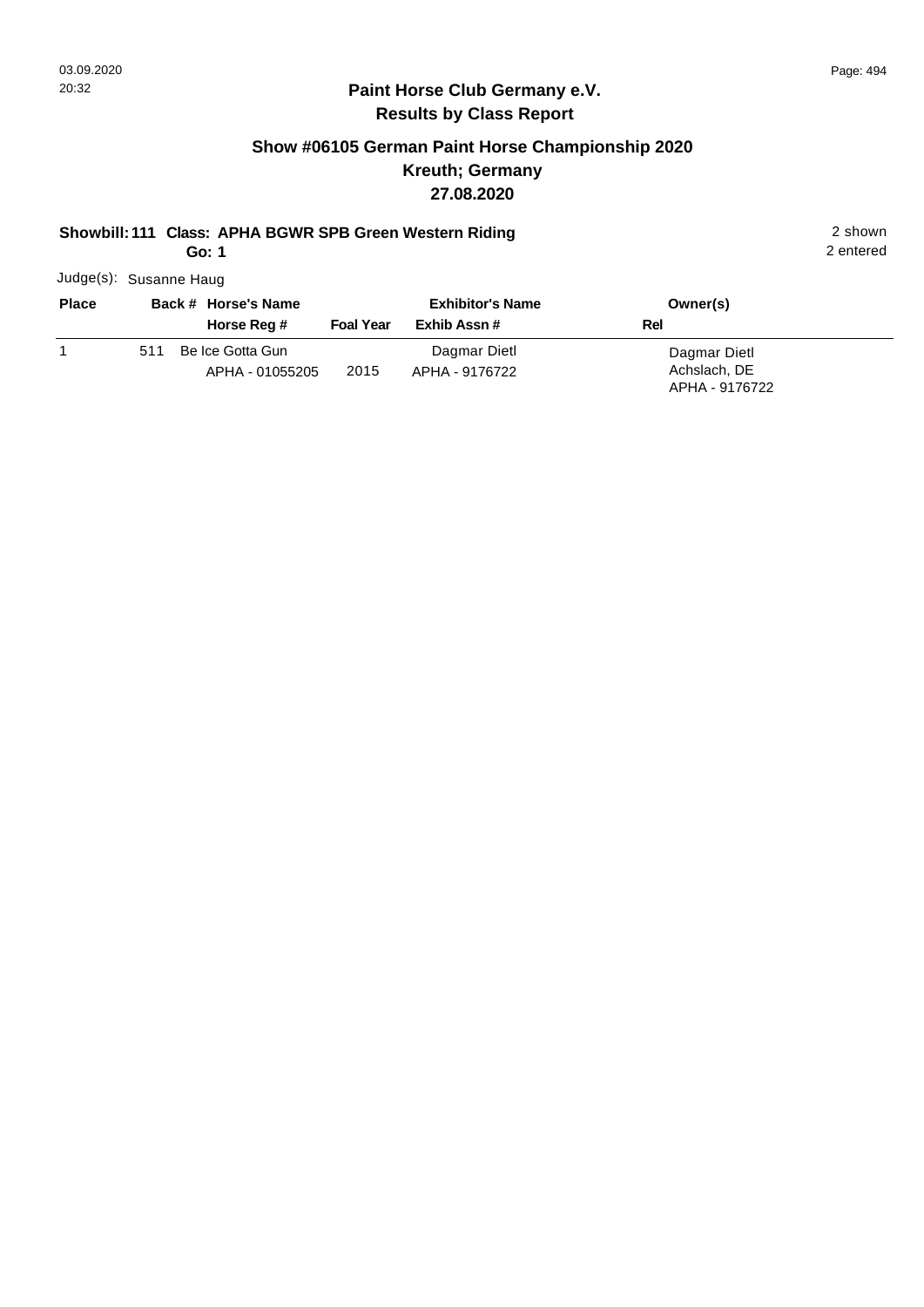#### **Paint Horse Club Germany e.V. Results by Class Report**

## **Show #06106 German Paint Horse Championship 2020 Kreuth; Germany 27.08.2020**

## **Showbill: 111 Class: APHA BGWR SPB Green Western Riding** 2 shown

**Go: 1**

Judge(s): Sonja Merkle

| <b>Place</b> |     | Back # Horse's Name<br>Horse Reg # | <b>Foal Year</b> | <b>Exhibitor's Name</b><br>Exhib Assn # | Owner(s)<br>Rel              |
|--------------|-----|------------------------------------|------------------|-----------------------------------------|------------------------------|
|              | 511 | Be Ice Gotta Gun                   |                  | Dagmar Dietl                            | Dagmar Dietl<br>Achslach, DE |
|              |     | APHA - 01055205                    | 2015             | APHA - 9176722                          | APHA - 9176722               |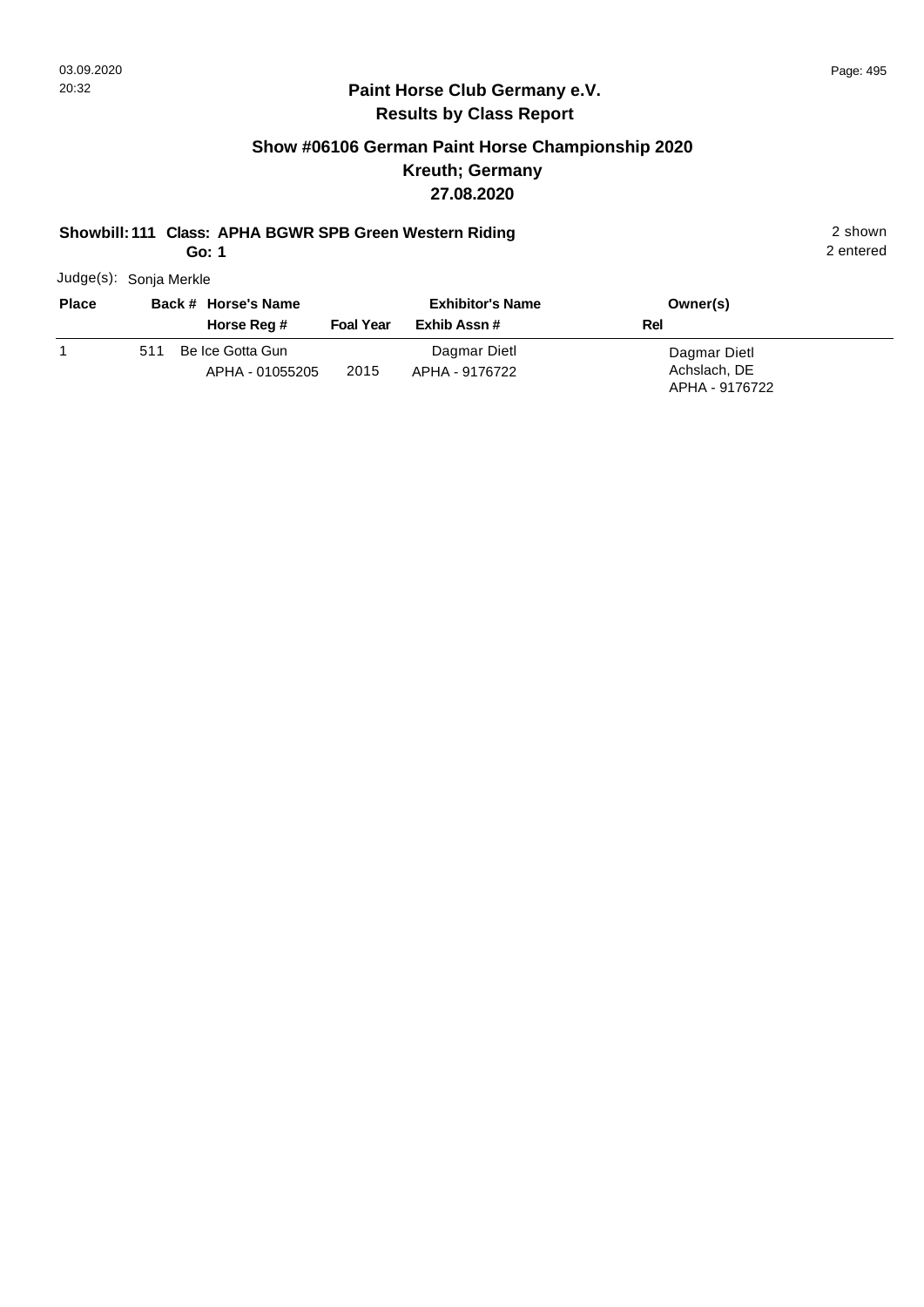#### **Paint Horse Club Germany e.V. Results by Class Report**

## **Show #06107 German Paint Horse Championship 2020 Kreuth; Germany 27.08.2020**

# **Showbill: 111 Class: APHA BGWR SPB Green Western Riding** 2 shown

**Go: 1**

Judge(s): Nicolas Perrin

| <b>Place</b> |     | Back # Horse's Name<br>Horse Reg # | <b>Foal Year</b> | <b>Exhibitor's Name</b><br>Exhib Assn # | Owner(s)<br><b>Rel</b>         |
|--------------|-----|------------------------------------|------------------|-----------------------------------------|--------------------------------|
|              | 511 | Be Ice Gotta Gun                   |                  | Dagmar Dietl                            | Dagmar Dietl                   |
|              |     | APHA - 01055205                    | 2015             | APHA - 9176722                          | Achslach, DE<br>APHA - 9176722 |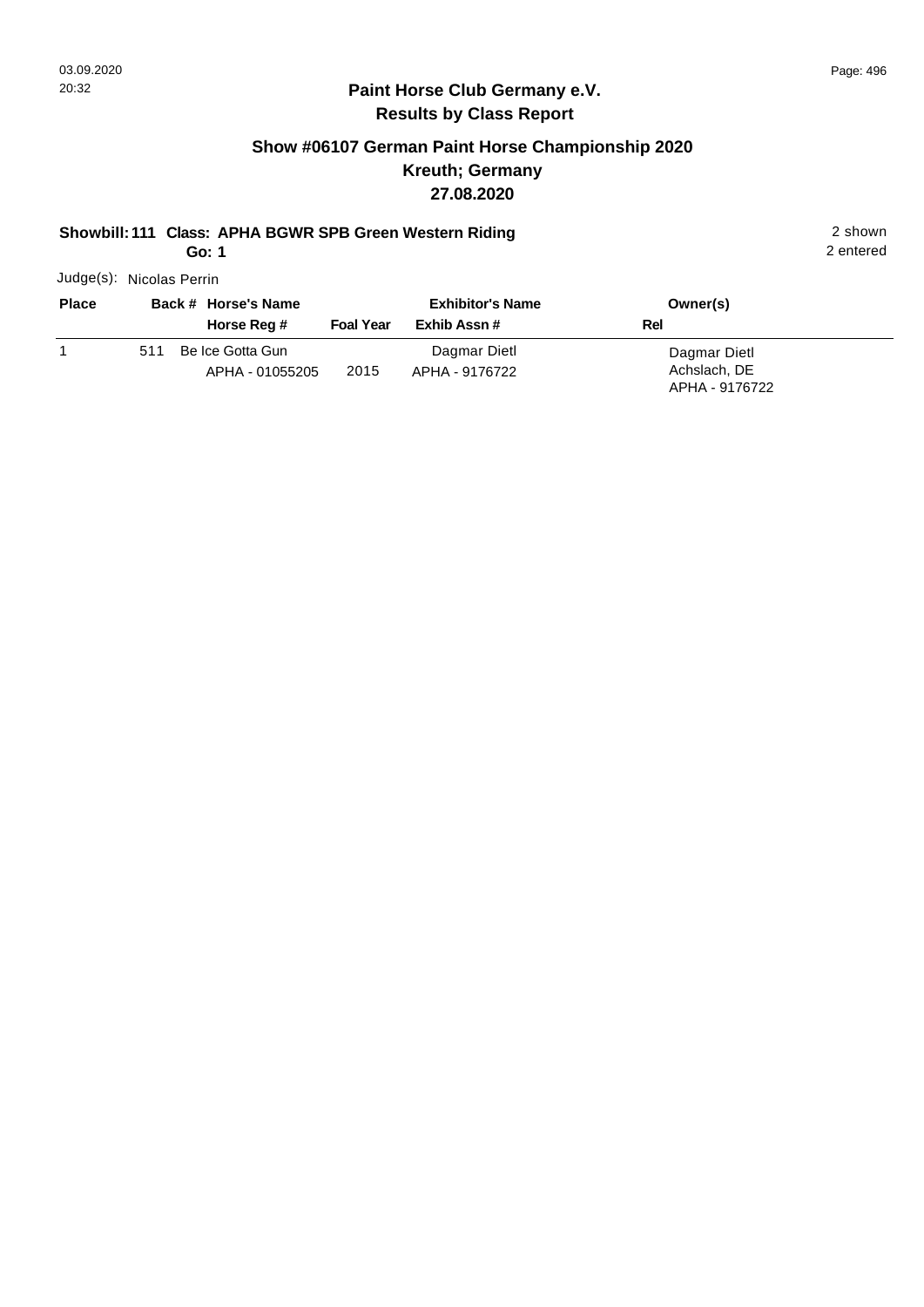#### **Paint Horse Club Germany e.V. Results by Class Report**

## **Show #06108 German Paint Horse Championship 2020 Kreuth; Germany 27.08.2020**

## **Showbill: 111 Class: APHA BGWR SPB Green Western Riding** 2 shown

**Go: 1**

Judge(s): Pierre Ouellet

| <b>Place</b> |     | Back # Horse's Name<br>Horse Reg #  | <b>Foal Year</b> | <b>Exhibitor's Name</b><br>Exhib Assn # | Owner(s)<br>Rel                                |  |
|--------------|-----|-------------------------------------|------------------|-----------------------------------------|------------------------------------------------|--|
|              | 511 | Be Ice Gotta Gun<br>APHA - 01055205 | 2015             | Dagmar Dietl<br>APHA - 9176722          | Dagmar Dietl<br>Achslach, DE<br>APHA - 9176722 |  |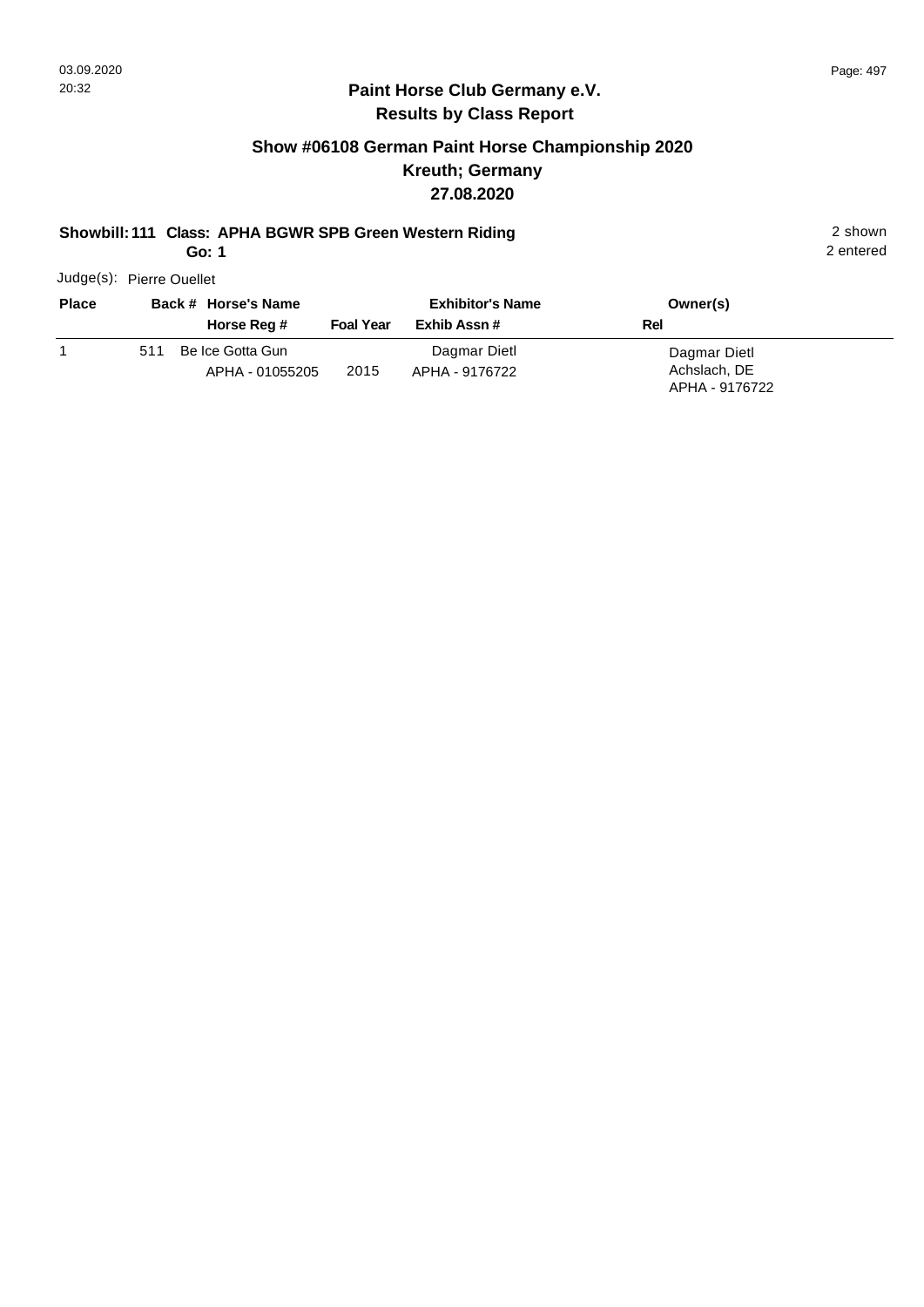## **Show #06105 German Paint Horse Championship 2020 Kreuth; Germany 27.08.2020**

**Showbill: 115 Class: PHCG AP14 Amateur Western Riding All Ages All Paint Registri** 9 shown

9 entered

| Judge(s): Susanne Haug |     |                                    |                  |                                              |                                                              |
|------------------------|-----|------------------------------------|------------------|----------------------------------------------|--------------------------------------------------------------|
| <b>Place</b>           |     | Back # Horse's Name<br>Horse Reg # | <b>Foal Year</b> | <b>Exhibitor's Name</b><br>Exhib Assn#       | Owner(s)<br>Rel                                              |
| $\mathbf{1}$           | 104 | <b>Gamblers First Murphy</b>       | 2010             | Joana Christel Sprogoe<br><b>PHCG - 6224</b> | Joana Christel Sprogoe<br>Z Bad Oldesloe, DE<br>PHCG - 6224  |
| 2                      | 205 | <b>Gimmie A Sensation</b>          | 2005             | Tanja Klink<br><b>PHCG - 5989</b>            | Tanja Klink<br>Z Nagold, DE<br><b>PHCG - 5989</b>            |
| 3                      | 100 | Large And In Charge                | 2013             | Alena Helmcke<br><b>PHCG - 2851</b>          | Alena Helmcke<br>Z Appel, DE<br><b>PHCG - 2851</b>           |
| 4                      | 188 | <b>Brunettes Only</b>              | 2010             | Juergen Ochrana<br>PHCG - 5699               | Juergen Ochrana<br>Z Marktoberdorf, DE<br>PHCG - 5699        |
| 5                      | 149 | AJB Lenas Magic Sign               | 2010             | Stephanie Weigl<br><b>PHCG - 5951</b>        | Stephanie Weigl<br>Z Neufahrn, DE<br><b>PHCG - 5951</b>      |
| 6                      | 158 | Genuine Technique                  | 2005             | Ewald Feldmann<br><b>PHCG - 8278</b>         | Ewald Feldmann<br>Z Wiesendangen, CH<br><b>PHCG - 8278</b>   |
| $\overline{7}$         | 161 | Like Smokin Gun                    | 2009             | Sarah Maria Cividino<br><b>PHCG - 2965</b>   | Johanna & Franz Vorraber<br>C Weiz, AT<br><b>PHCG - 2608</b> |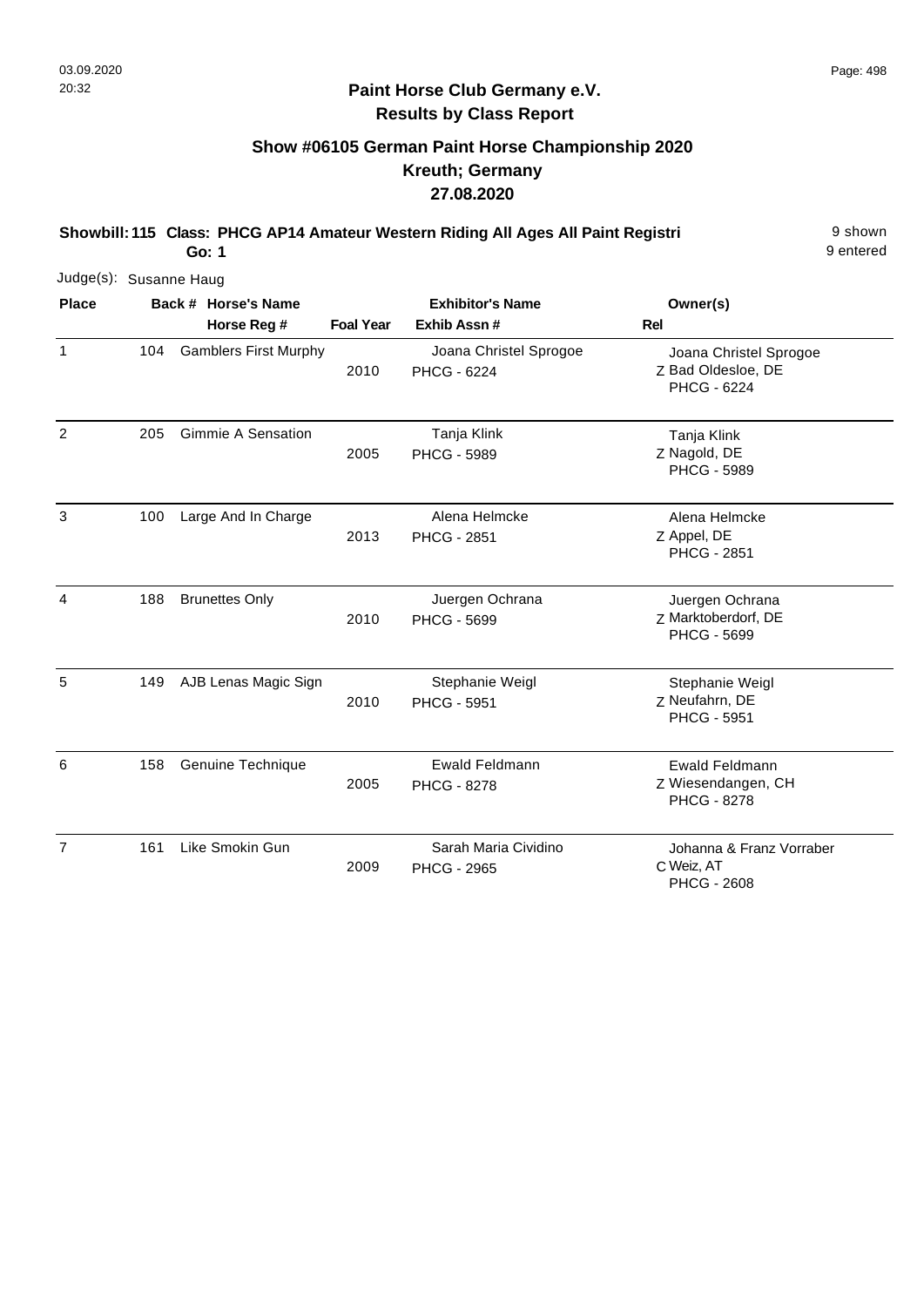## **Show #06106 German Paint Horse Championship 2020 Kreuth; Germany 27.08.2020**

**Showbill: 115 Class: PHCG AP14 Amateur Western Riding All Ages All Paint Registri** 9 shown

9 entered

| Judge(s): Sonja Merkle |     |                              |                  |                                             |                                                              |
|------------------------|-----|------------------------------|------------------|---------------------------------------------|--------------------------------------------------------------|
| <b>Place</b>           |     | Back # Horse's Name          |                  | <b>Exhibitor's Name</b>                     | Owner(s)                                                     |
|                        |     | Horse Reg #                  | <b>Foal Year</b> | Exhib Assn #                                | <b>Rel</b>                                                   |
| $\mathbf{1}$           | 104 | <b>Gamblers First Murphy</b> | 2010             | Joana Christel Sprogoe<br>PHCG - 6224       | Joana Christel Sprogoe<br>Z Bad Oldesloe, DE<br>PHCG - 6224  |
| 2                      | 205 | <b>Gimmie A Sensation</b>    | 2005             | Tanja Klink<br><b>PHCG - 5989</b>           | Tanja Klink<br>Z Nagold, DE<br><b>PHCG - 5989</b>            |
| 3                      | 100 | Large And In Charge          | 2013             | Alena Helmcke<br><b>PHCG - 2851</b>         | Alena Helmcke<br>Z Appel, DE<br><b>PHCG - 2851</b>           |
| 4                      | 188 | <b>Brunettes Only</b>        | 2010             | Juergen Ochrana<br>PHCG - 5699              | Juergen Ochrana<br>Z Marktoberdorf, DE<br><b>PHCG - 5699</b> |
| 5                      | 161 | Like Smokin Gun              | 2009             | Sarah Maria Cividino<br><b>PHCG - 2965</b>  | Johanna & Franz Vorraber<br>C Weiz, AT<br><b>PHCG - 2608</b> |
| 6                      | 149 | AJB Lenas Magic Sign         | 2010             | Stephanie Weigl<br><b>PHCG - 5951</b>       | Stephanie Weigl<br>Z Neufahrn, DE<br><b>PHCG - 5951</b>      |
| 7                      | 158 | Genuine Technique            | 2005             | <b>Ewald Feldmann</b><br><b>PHCG - 8278</b> | Ewald Feldmann<br>Z Wiesendangen, CH<br><b>PHCG - 8278</b>   |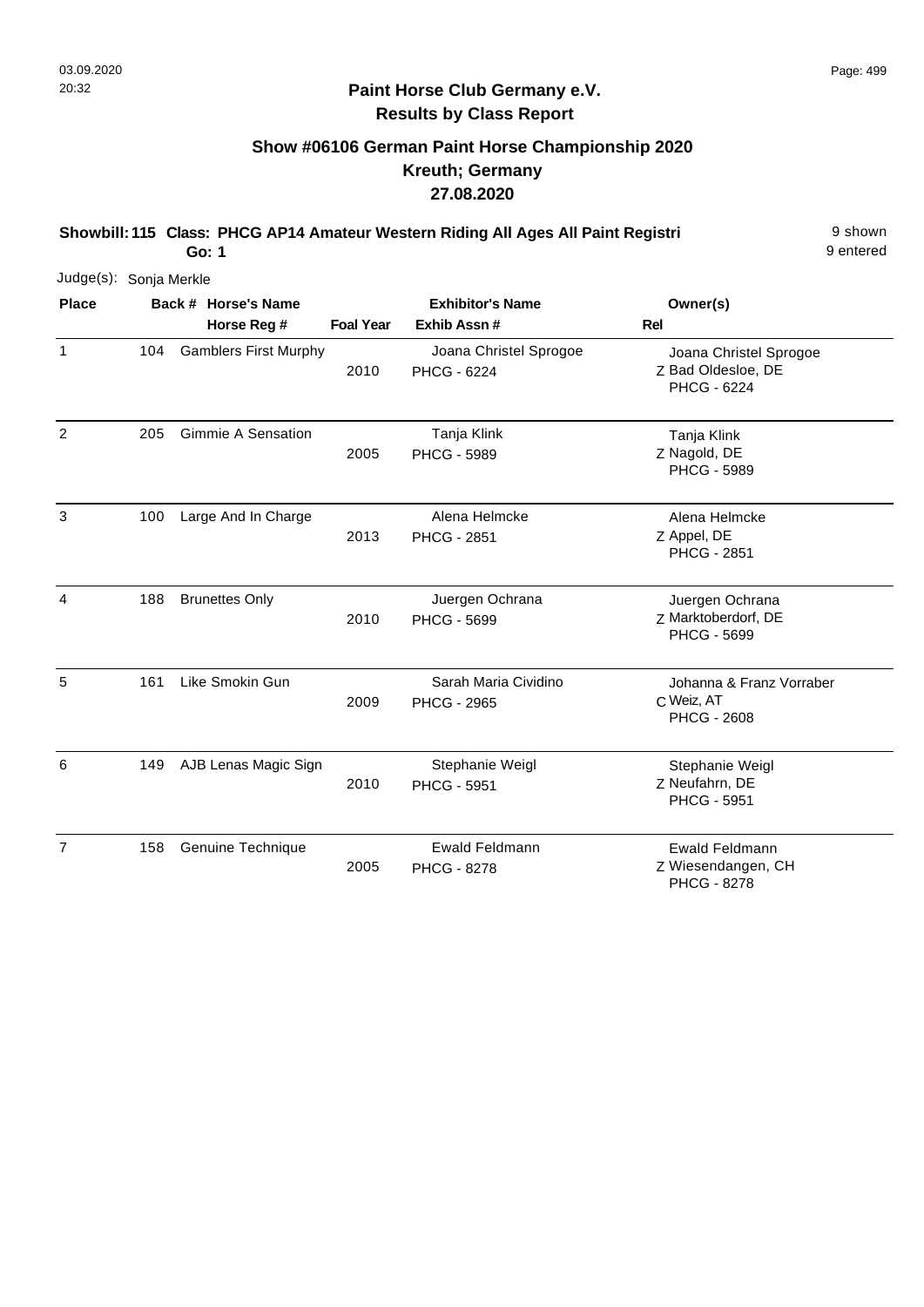## **Show #06107 German Paint Horse Championship 2020 Kreuth; Germany 27.08.2020**

**Showbill: 115 Class: PHCG AP14 Amateur Western Riding All Ages All Paint Registri** 9 shown **Go: 1**

9 entered

| Judge(s): Nicolas Perrin |     |                                    |                  |                                             |                                                              |
|--------------------------|-----|------------------------------------|------------------|---------------------------------------------|--------------------------------------------------------------|
| <b>Place</b>             |     | Back # Horse's Name<br>Horse Reg # | <b>Foal Year</b> | <b>Exhibitor's Name</b><br>Exhib Assn #     | Owner(s)<br>Rel                                              |
| $\mathbf{1}$             | 100 | Large And In Charge                | 2013             | Alena Helmcke<br><b>PHCG - 2851</b>         | Alena Helmcke<br>Z Appel, DE<br><b>PHCG - 2851</b>           |
| $\overline{2}$           | 104 | <b>Gamblers First Murphy</b>       | 2010             | Joana Christel Sprogoe<br>PHCG - 6224       | Joana Christel Sprogoe<br>Z Bad Oldesloe, DE<br>PHCG - 6224  |
| 3                        | 188 | <b>Brunettes Only</b>              | 2010             | Juergen Ochrana<br><b>PHCG - 5699</b>       | Juergen Ochrana<br>Z Marktoberdorf, DE<br><b>PHCG - 5699</b> |
| 4                        | 205 | <b>Gimmie A Sensation</b>          | 2005             | Tanja Klink<br><b>PHCG - 5989</b>           | Tanja Klink<br>Z Nagold, DE<br><b>PHCG - 5989</b>            |
| 5                        | 161 | Like Smokin Gun                    | 2009             | Sarah Maria Cividino<br><b>PHCG - 2965</b>  | Johanna & Franz Vorraber<br>C Weiz, AT<br><b>PHCG - 2608</b> |
| 6                        | 149 | AJB Lenas Magic Sign               | 2010             | Stephanie Weigl<br><b>PHCG - 5951</b>       | Stephanie Weigl<br>Z Neufahrn, DE<br><b>PHCG - 5951</b>      |
| $\overline{7}$           | 158 | Genuine Technique                  | 2005             | <b>Ewald Feldmann</b><br><b>PHCG - 8278</b> | Ewald Feldmann<br>Z Wiesendangen, CH                         |

PHCG - 8278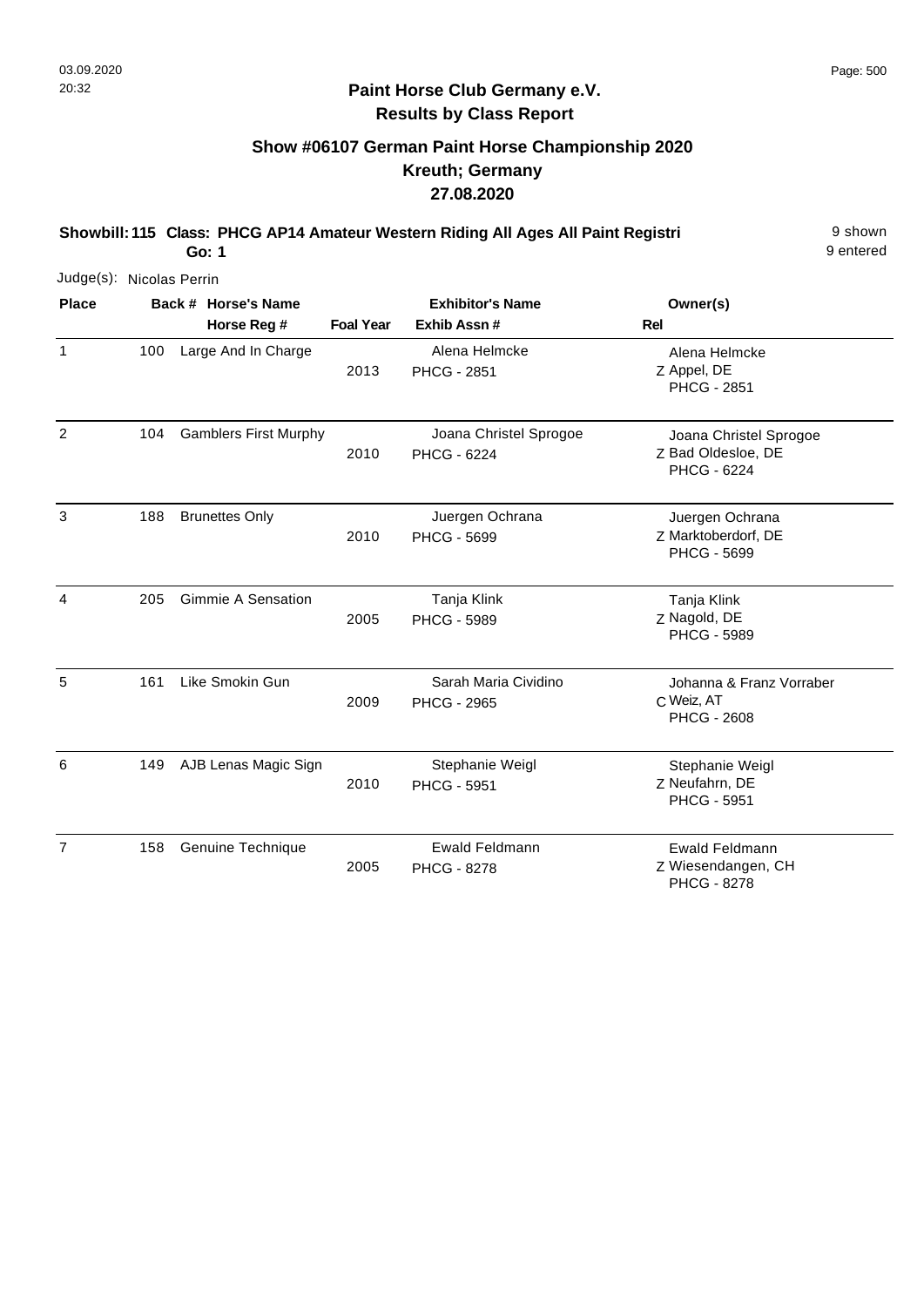## **Show #06108 German Paint Horse Championship 2020 Kreuth; Germany 27.08.2020**

**Showbill: 115 Class: PHCG AP14 Amateur Western Riding All Ages All Paint Registri** 9 shown

9 entered

| Judge(s): Pierre Ouellet |     |                                    |                  |                                             |                                                                    |
|--------------------------|-----|------------------------------------|------------------|---------------------------------------------|--------------------------------------------------------------------|
| <b>Place</b>             |     | Back # Horse's Name<br>Horse Reg # | <b>Foal Year</b> | <b>Exhibitor's Name</b><br>Exhib Assn#      | Owner(s)<br>Rel                                                    |
| $\mathbf{1}$             | 100 | Large And In Charge                | 2013             | Alena Helmcke<br><b>PHCG - 2851</b>         | Alena Helmcke<br>Z Appel, DE<br><b>PHCG - 2851</b>                 |
| 2                        | 104 | <b>Gamblers First Murphy</b>       | 2010             | Joana Christel Sprogoe<br>PHCG - 6224       | Joana Christel Sprogoe<br>Z Bad Oldesloe, DE<br><b>PHCG - 6224</b> |
| 3                        | 149 | AJB Lenas Magic Sign               | 2010             | Stephanie Weigl<br><b>PHCG - 5951</b>       | Stephanie Weigl<br>Z Neufahrn, DE<br><b>PHCG - 5951</b>            |
| 4                        | 188 | <b>Brunettes Only</b>              | 2010             | Juergen Ochrana<br>PHCG - 5699              | Juergen Ochrana<br>Z Marktoberdorf, DE<br><b>PHCG - 5699</b>       |
| 5                        | 205 | <b>Gimmie A Sensation</b>          | 2005             | Tanja Klink<br><b>PHCG - 5989</b>           | Tanja Klink<br>Z Nagold, DE<br><b>PHCG - 5989</b>                  |
| 6                        | 161 | Like Smokin Gun                    | 2009             | Sarah Maria Cividino<br><b>PHCG - 2965</b>  | Johanna & Franz Vorraber<br>C Weiz, AT<br><b>PHCG - 2608</b>       |
| 7                        | 158 | Genuine Technique                  | 2005             | <b>Ewald Feldmann</b><br><b>PHCG - 8278</b> | Ewald Feldmann<br>Z Wiesendangen, CH<br><b>PHCG - 8278</b>         |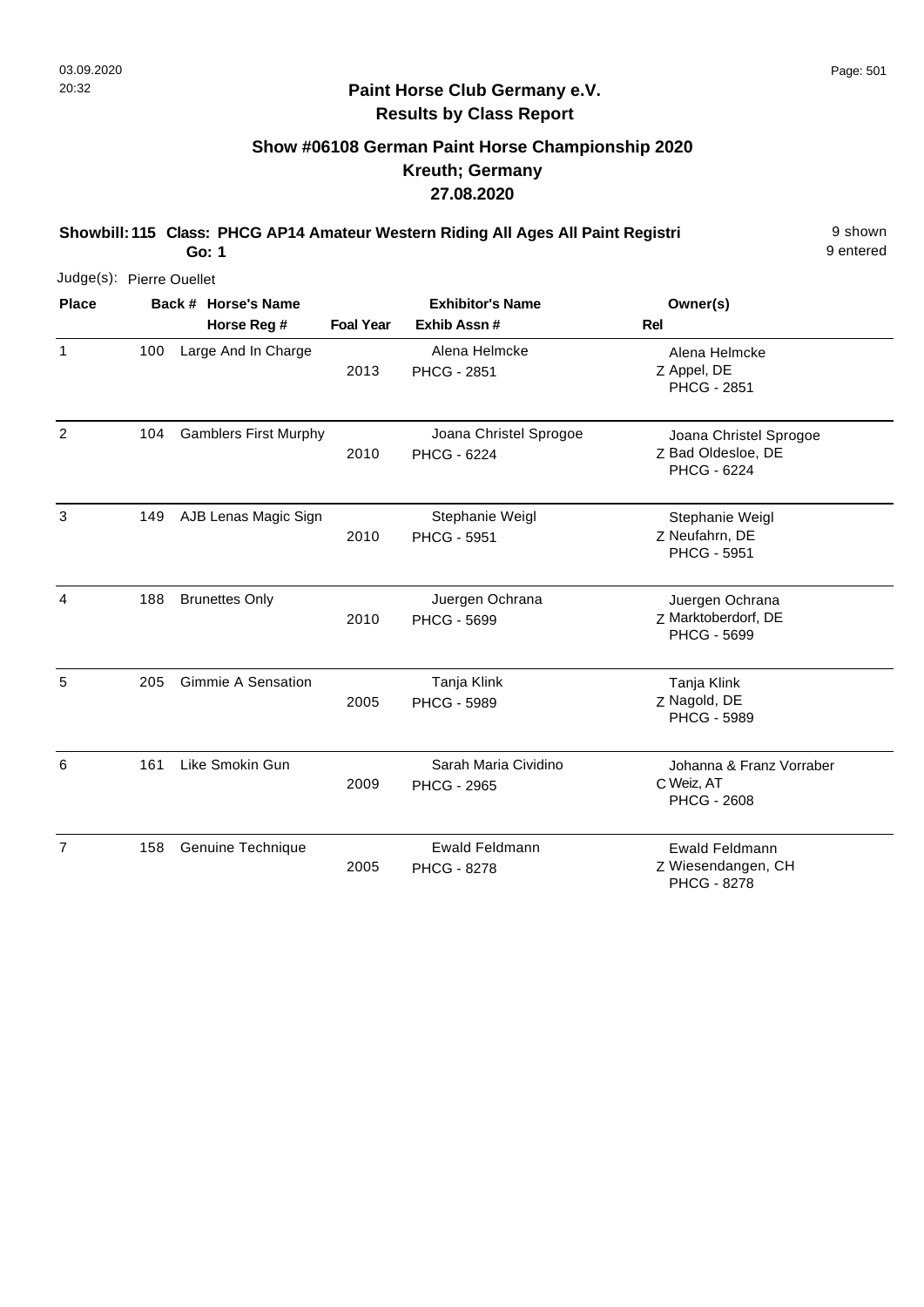#### **Paint Horse Club Germany e.V. Results by Class Report**

## **Show #06105 German Paint Horse Championship 2020 Kreuth; Germany 27.08.2020**

**Showbill: 116 Class: APHA AWR1 Amateur Western Riding All Ages** 9 shown

|                |     | Judge(s): Susanne Haug |                                                 |                         |                                          |                                                                |  |  |  |  |
|----------------|-----|------------------------|-------------------------------------------------|-------------------------|------------------------------------------|----------------------------------------------------------------|--|--|--|--|
| <b>Place</b>   |     | Back # Horse's Name    |                                                 | <b>Exhibitor's Name</b> |                                          | Owner(s)                                                       |  |  |  |  |
|                |     |                        | Horse Reg #                                     | <b>Foal Year</b>        | Exhib Assn #                             | <b>Rel</b>                                                     |  |  |  |  |
| $\mathbf{1}$   | 104 |                        | <b>Gamblers First Murphy</b><br>APHA - 00983138 | 2010                    | Joana Christel Sprogoe<br>APHA - 8955431 | Joana Christel Sprogoe<br>Z Bad Oldesloe, DE<br>APHA - 8955431 |  |  |  |  |
| $\overline{2}$ | 205 |                        | <b>Gimmie A Sensation</b><br>APHA - 00856990    | 2005                    | Tanja Klink<br>APHA - 8931705            | Tanja Klink<br>Z Nagold, DE<br>APHA - 8931705                  |  |  |  |  |
| 3              | 100 |                        | Large And In Charge<br>APHA - 01034764          | 2013                    | Alena Helmcke<br>APHA - 8635014          | Alena Helmcke<br>Z Appel, DE<br>APHA - 8635014                 |  |  |  |  |
| 4              | 188 |                        | <b>Brunettes Only</b><br>APHA - 00985769        | 2010                    | Juergen Ochrana<br>APHA - 8898080        | Juergen Ochrana<br>Z Marktoberdorf, DE<br>APHA - 8898080       |  |  |  |  |
| 5              | 149 |                        | AJB Lenas Magic Sign<br>APHA - 00979479         | 2010                    | Stephanie Weigl<br>APHA - 8922807        | Stephanie Weigl<br>Z Neufahrn, DE<br>APHA - 8922807            |  |  |  |  |
| 6              | 158 |                        | Genuine Technique<br>APHA - 00830779            | 2005                    | Ewald Feldmann<br>APHA - 8735286         | Ewald Feldmann<br>Z Wiesendangen, CH<br>APHA - 8735286         |  |  |  |  |
| $\overline{7}$ | 161 |                        | Like Smokin Gun<br>APHA - 00964441              | 2009                    | Sarah Maria Cividino<br>APHA - 8497046   | Johanna & Franz Vorraber<br>C Weiz, AT<br>APHA - 8458373       |  |  |  |  |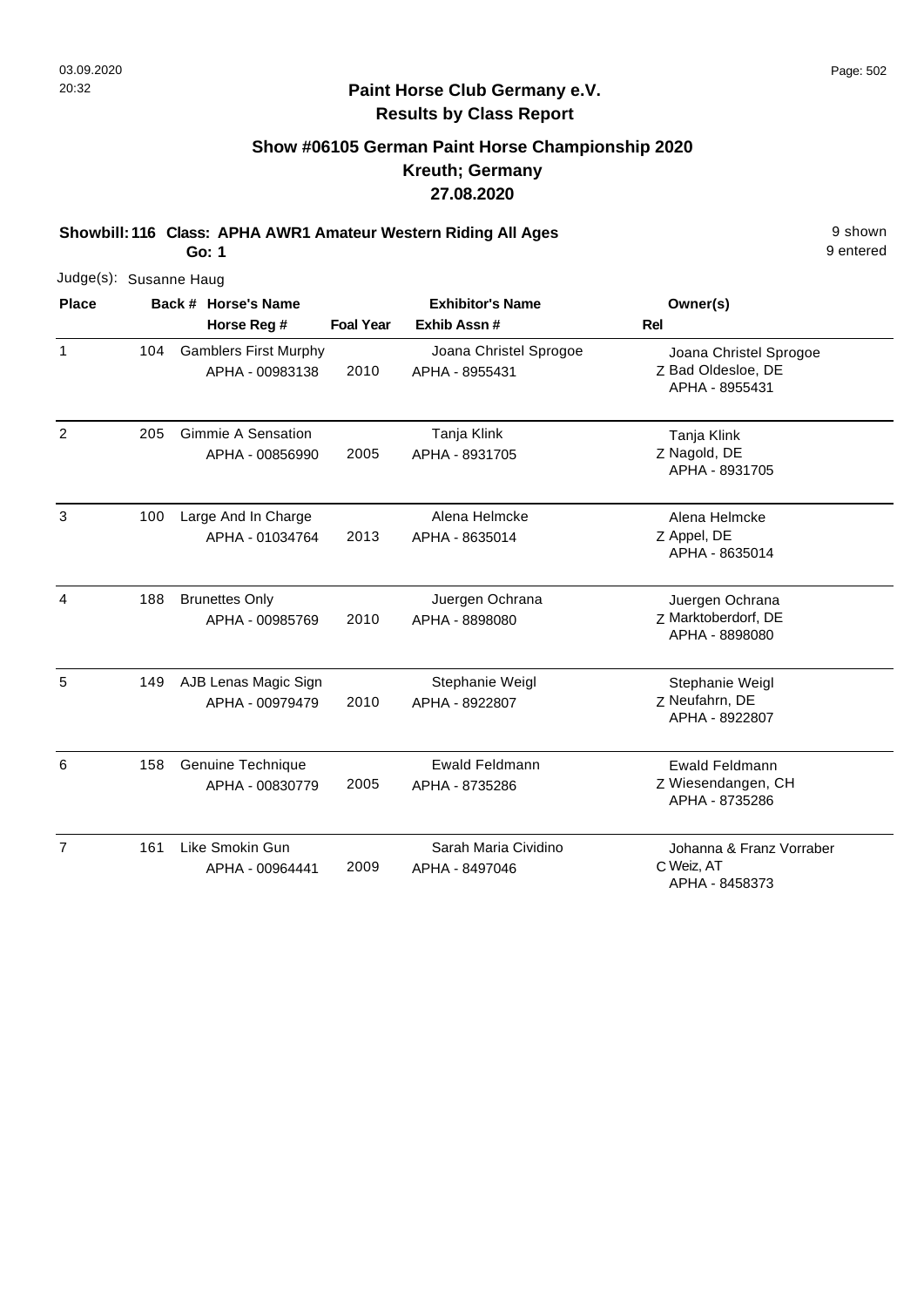## **Show #06106 German Paint Horse Championship 2020 Kreuth; Germany 27.08.2020**

**Showbill: 116 Class: APHA AWR1 Amateur Western Riding All Ages** 9 shown

**Go: 1**

| Judge(s): Sonja Merkle |     |                                                 |                  |                                          |                                                                |
|------------------------|-----|-------------------------------------------------|------------------|------------------------------------------|----------------------------------------------------------------|
| <b>Place</b>           |     | Back # Horse's Name<br>Horse Reg #              | <b>Foal Year</b> | <b>Exhibitor's Name</b><br>Exhib Assn #  | Owner(s)<br>Rel                                                |
| $\mathbf{1}$           | 104 | <b>Gamblers First Murphy</b><br>APHA - 00983138 | 2010             | Joana Christel Sprogoe<br>APHA - 8955431 | Joana Christel Sprogoe<br>Z Bad Oldesloe, DE<br>APHA - 8955431 |
| $\overline{2}$         | 205 | <b>Gimmie A Sensation</b><br>APHA - 00856990    | 2005             | Tanja Klink<br>APHA - 8931705            | Tanja Klink<br>Z Nagold, DE<br>APHA - 8931705                  |
| 3                      | 100 | Large And In Charge<br>APHA - 01034764          | 2013             | Alena Helmcke<br>APHA - 8635014          | Alena Helmcke<br>Z Appel, DE<br>APHA - 8635014                 |
| $\overline{4}$         | 188 | <b>Brunettes Only</b><br>APHA - 00985769        | 2010             | Juergen Ochrana<br>APHA - 8898080        | Juergen Ochrana<br>Z Marktoberdorf, DE<br>APHA - 8898080       |
| 5                      | 161 | Like Smokin Gun<br>APHA - 00964441              | 2009             | Sarah Maria Cividino<br>APHA - 8497046   | Johanna & Franz Vorraber<br>C Weiz, AT<br>APHA - 8458373       |
| 6                      | 149 | AJB Lenas Magic Sign<br>APHA - 00979479         | 2010             | Stephanie Weigl<br>APHA - 8922807        | Stephanie Weigl<br>Z Neufahrn, DE<br>APHA - 8922807            |
| $\overline{7}$         | 158 | Genuine Technique<br>APHA - 00830779            | 2005             | Ewald Feldmann<br>APHA - 8735286         | Ewald Feldmann<br>Z Wiesendangen, CH<br>APHA - 8735286         |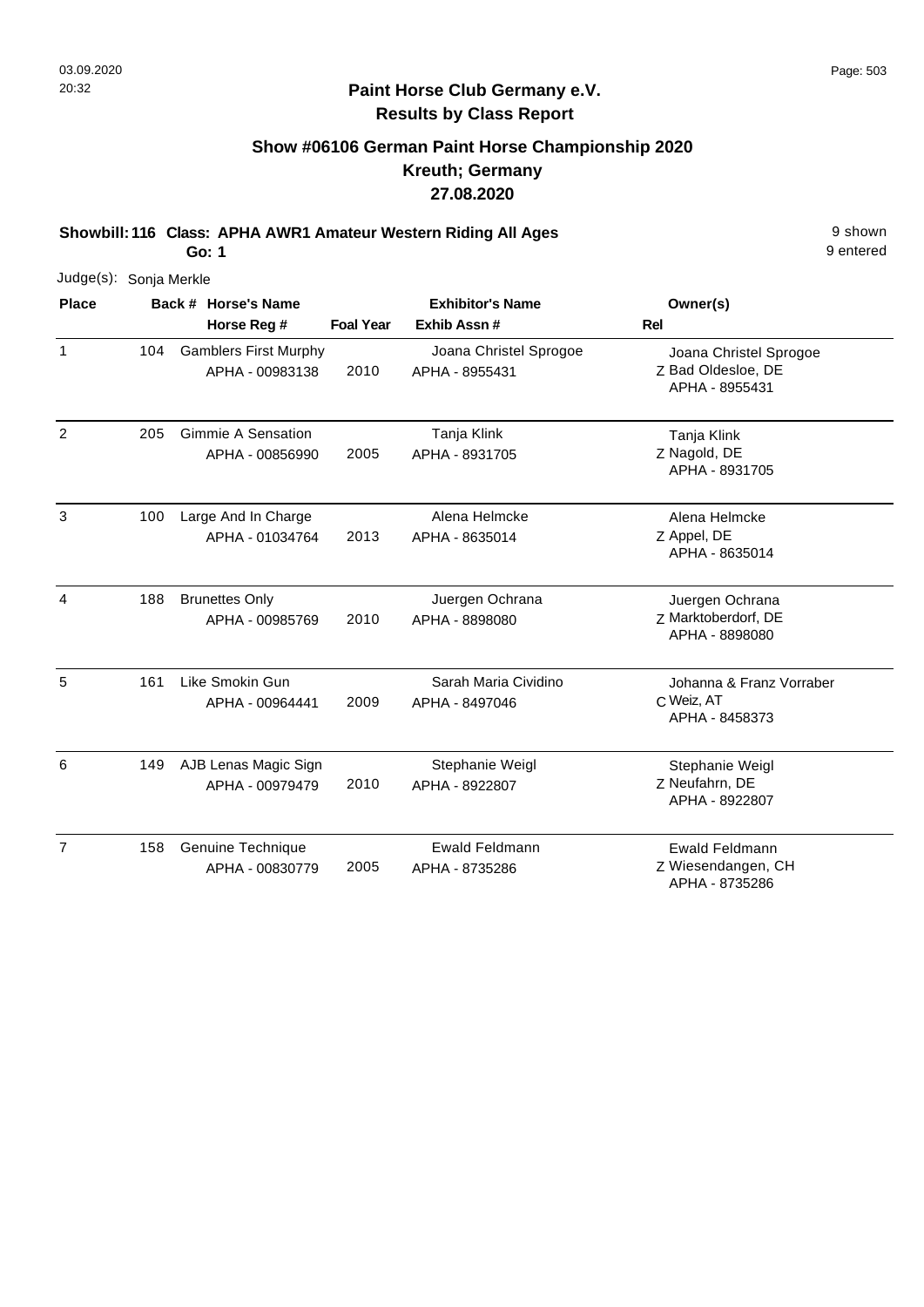#### **Paint Horse Club Germany e.V. Results by Class Report**

## **Show #06107 German Paint Horse Championship 2020 Kreuth; Germany 27.08.2020**

**Showbill: 116 Class: APHA AWR1 Amateur Western Riding All Ages** 9 shown

| Judge(s): Nicolas Perrin |     |                                                 |                  |                                          |                                                                |
|--------------------------|-----|-------------------------------------------------|------------------|------------------------------------------|----------------------------------------------------------------|
| <b>Place</b>             |     | Back # Horse's Name                             |                  | <b>Exhibitor's Name</b>                  | Owner(s)                                                       |
|                          |     | Horse Reg #                                     | <b>Foal Year</b> | Exhib Assn #                             | <b>Rel</b>                                                     |
| $\mathbf{1}$             | 100 | Large And In Charge<br>APHA - 01034764          | 2013             | Alena Helmcke<br>APHA - 8635014          | Alena Helmcke<br>Z Appel, DE<br>APHA - 8635014                 |
| 2                        | 104 | <b>Gamblers First Murphy</b><br>APHA - 00983138 | 2010             | Joana Christel Sprogoe<br>APHA - 8955431 | Joana Christel Sprogoe<br>Z Bad Oldesloe, DE<br>APHA - 8955431 |
| 3                        | 188 | <b>Brunettes Only</b><br>APHA - 00985769        | 2010             | Juergen Ochrana<br>APHA - 8898080        | Juergen Ochrana<br>Z Marktoberdorf, DE<br>APHA - 8898080       |
| 4                        | 205 | Gimmie A Sensation<br>APHA - 00856990           | 2005             | Tanja Klink<br>APHA - 8931705            | Tanja Klink<br>Z Nagold, DE<br>APHA - 8931705                  |
| 5                        | 161 | Like Smokin Gun<br>APHA - 00964441              | 2009             | Sarah Maria Cividino<br>APHA - 8497046   | Johanna & Franz Vorraber<br>C Weiz, AT<br>APHA - 8458373       |
| 6                        | 149 | AJB Lenas Magic Sign<br>APHA - 00979479         | 2010             | Stephanie Weigl<br>APHA - 8922807        | Stephanie Weigl<br>Z Neufahrn, DE<br>APHA - 8922807            |
| $\overline{7}$           | 158 | Genuine Technique<br>APHA - 00830779            | 2005             | Ewald Feldmann<br>APHA - 8735286         | Ewald Feldmann<br>Z Wiesendangen, CH<br>APHA - 8735286         |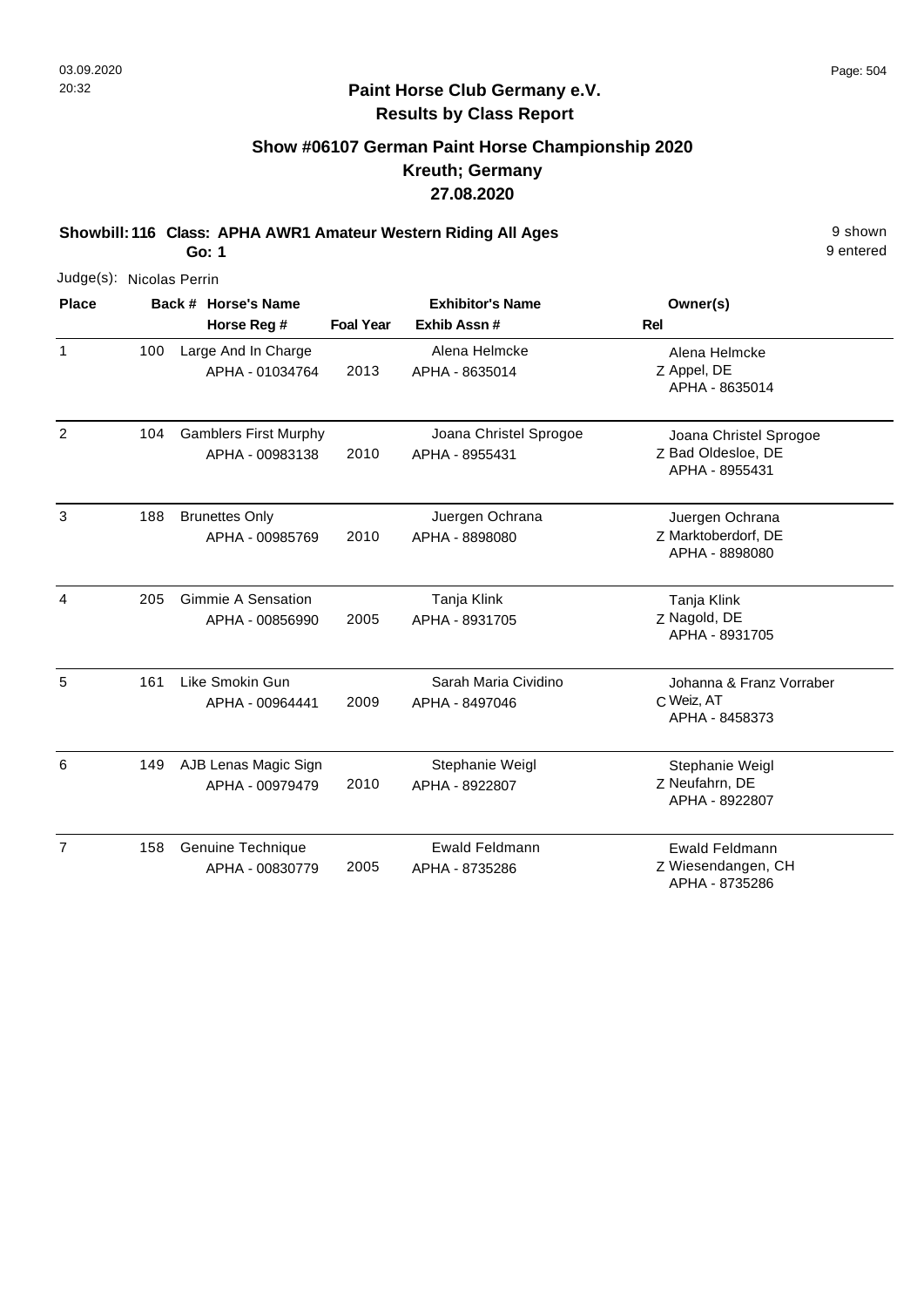#### **Paint Horse Club Germany e.V. Results by Class Report**

## **Show #06108 German Paint Horse Championship 2020 Kreuth; Germany 27.08.2020**

**Showbill: 116 Class: APHA AWR1 Amateur Western Riding All Ages** 9 shown

| Judge(s): Pierre Ouellet |     |                                                 |                  |                                          |                                                                |  |  |
|--------------------------|-----|-------------------------------------------------|------------------|------------------------------------------|----------------------------------------------------------------|--|--|
| <b>Place</b>             |     | Back # Horse's Name                             |                  | <b>Exhibitor's Name</b>                  | Owner(s)                                                       |  |  |
|                          |     | Horse Reg #                                     | <b>Foal Year</b> | Exhib Assn #                             | <b>Rel</b>                                                     |  |  |
| $\mathbf{1}$             | 100 | Large And In Charge<br>APHA - 01034764          | 2013             | Alena Helmcke<br>APHA - 8635014          | Alena Helmcke<br>Z Appel, DE<br>APHA - 8635014                 |  |  |
| $\overline{2}$           | 104 | <b>Gamblers First Murphy</b><br>APHA - 00983138 | 2010             | Joana Christel Sprogoe<br>APHA - 8955431 | Joana Christel Sprogoe<br>Z Bad Oldesloe, DE<br>APHA - 8955431 |  |  |
| 3                        | 149 | AJB Lenas Magic Sign<br>APHA - 00979479         | 2010             | Stephanie Weigl<br>APHA - 8922807        | Stephanie Weigl<br>Z Neufahrn, DE<br>APHA - 8922807            |  |  |
| 4                        | 188 | <b>Brunettes Only</b><br>APHA - 00985769        | 2010             | Juergen Ochrana<br>APHA - 8898080        | Juergen Ochrana<br>Z Marktoberdorf, DE<br>APHA - 8898080       |  |  |
| 5                        | 205 | <b>Gimmie A Sensation</b><br>APHA - 00856990    | 2005             | Tanja Klink<br>APHA - 8931705            | Tanja Klink<br>Z Nagold, DE<br>APHA - 8931705                  |  |  |
| 6                        | 161 | Like Smokin Gun<br>APHA - 00964441              | 2009             | Sarah Maria Cividino<br>APHA - 8497046   | Johanna & Franz Vorraber<br>C Weiz, AT<br>APHA - 8458373       |  |  |
| $\overline{7}$           | 158 | Genuine Technique<br>APHA - 00830779            | 2005             | Ewald Feldmann<br>APHA - 8735286         | <b>Ewald Feldmann</b><br>Z Wiesendangen, CH<br>APHA - 8735286  |  |  |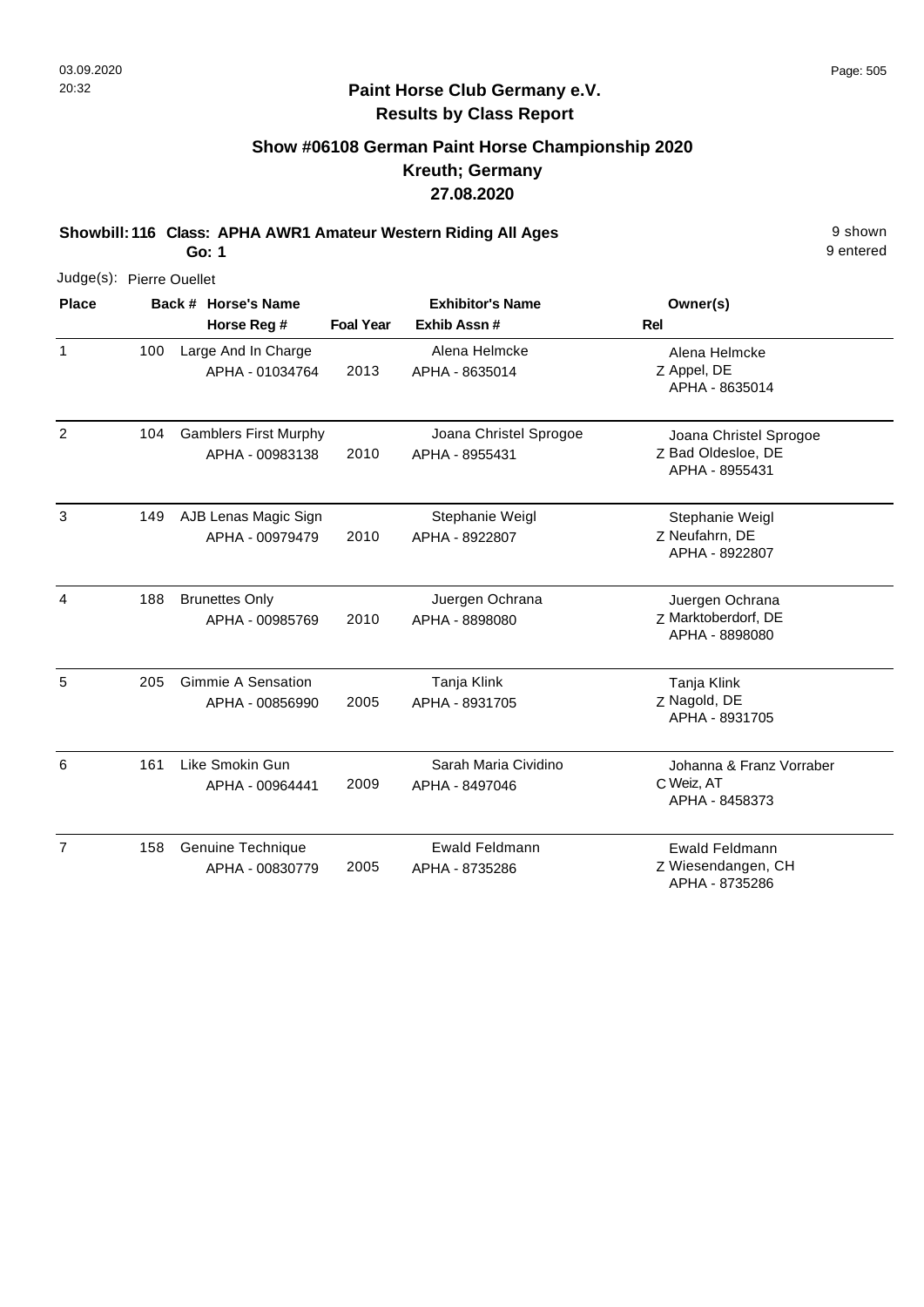## **Show #06105 German Paint Horse Championship 2020 Kreuth; Germany 27.08.2020**

**Showbill: 118 Class: PHCG AP15 Western Riding All Ages All Paint Registries** 9 Shown

**Go: 1**

|                |     | Judge(s): Susanne Haug |                            |                  |                                                 |                                                                   |  |  |  |  |  |
|----------------|-----|------------------------|----------------------------|------------------|-------------------------------------------------|-------------------------------------------------------------------|--|--|--|--|--|
| <b>Place</b>   |     |                        | Back # Horse's Name        |                  | <b>Exhibitor's Name</b>                         | Owner(s)                                                          |  |  |  |  |  |
|                |     |                        | Horse Reg #                | <b>Foal Year</b> | Exhib Assn #                                    | <b>Rel</b>                                                        |  |  |  |  |  |
| 1              | 188 |                        | <b>Brunettes Only</b>      | 2010             | Angelika Gallitzendoerfer<br><b>PHCG - 1256</b> | Juergen Ochrana<br>Marktoberdorf, DE<br><b>PHCG - 5699</b>        |  |  |  |  |  |
| $\overline{2}$ | 149 |                        | AJB Lenas Magic Sign       | 2010             | Stephanie Weigl<br><b>PHCG - 5951</b>           | Stephanie Weigl<br>Z Neufahrn, DE<br><b>PHCG - 5951</b>           |  |  |  |  |  |
| 3              | 205 |                        | Gimmie A Sensation         | 2005             | Tanja Klink<br><b>PHCG - 5989</b>               | Tanja Klink<br>Z Nagold, DE<br><b>PHCG - 5989</b>                 |  |  |  |  |  |
| 4              | 219 |                        | Gamblers Zexy Zip          | 2007             | Freja Balslev Segelund<br><b>PHCG - 7352</b>    | Freja Balslev Segelund<br>Z Haderslev, DK<br><b>PHCG - 7352</b>   |  |  |  |  |  |
| 5              | 204 |                        | Ima Absolutesensation      | 2012             | Lenka Zdrahalova                                | Irena Tanko<br>Z Zlin, CZ                                         |  |  |  |  |  |
| 6              | 158 |                        | Genuine Technique          | 2005             | Ewald Feldmann<br><b>PHCG - 8278</b>            | <b>Ewald Feldmann</b><br>Z Wiesendangen, CH<br><b>PHCG - 8278</b> |  |  |  |  |  |
| $\overline{7}$ | 141 |                        | <b>Notice Clues Rocket</b> | 2014             | Angelika Gallitzendoerfer<br><b>PHCG - 1256</b> | Karl F Schettler<br>Z Muenchen, DE<br><b>PHCG - 7387</b>          |  |  |  |  |  |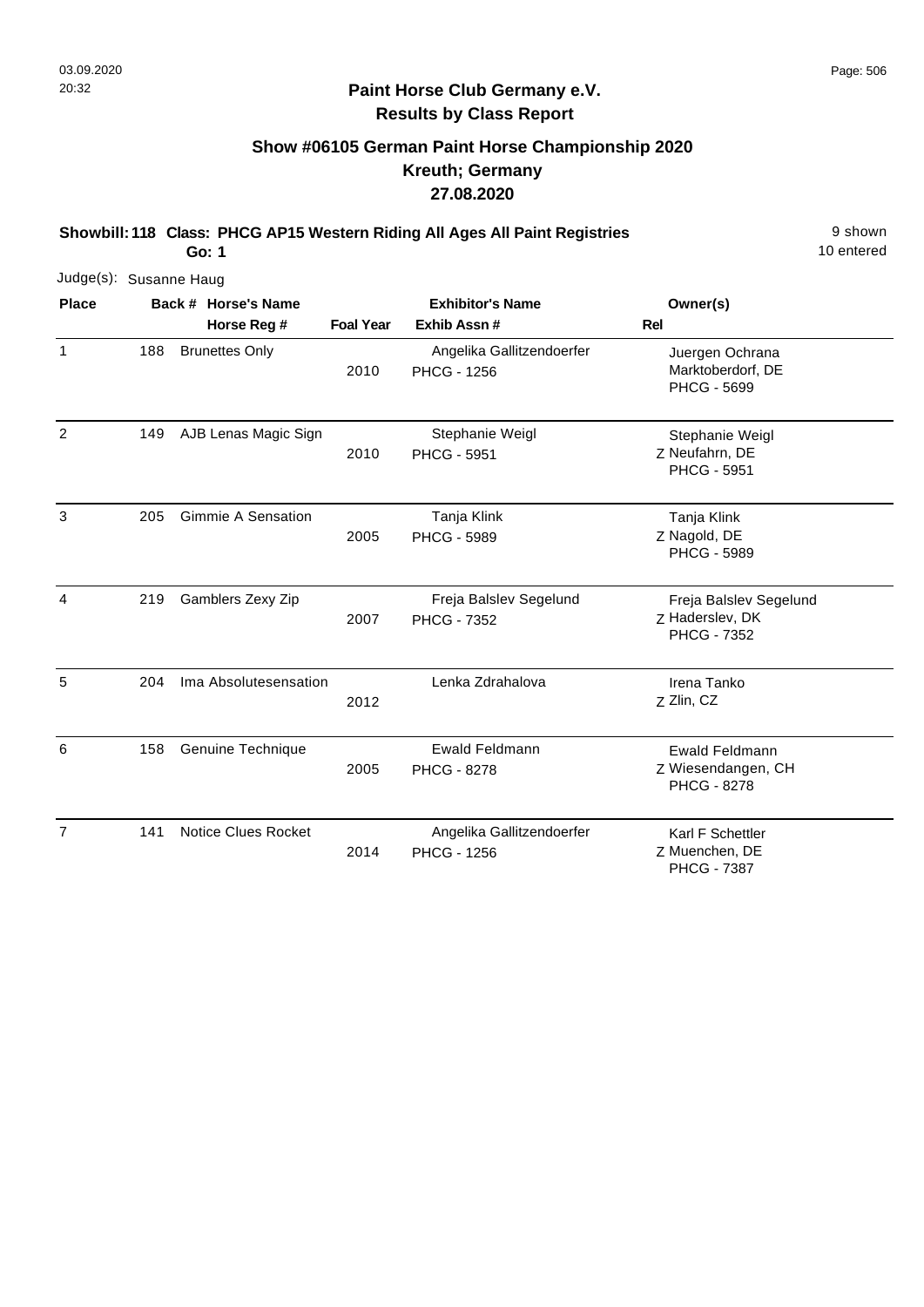## **Show #06106 German Paint Horse Championship 2020 Kreuth; Germany 27.08.2020**

**Showbill: 118 Class: PHCG AP15 Western Riding All Ages All Paint Registries** 9 Shown

10 entered

| Judge(s): Sonja Merkle |     |                                    |                  |                                                 |                                                            |
|------------------------|-----|------------------------------------|------------------|-------------------------------------------------|------------------------------------------------------------|
| <b>Place</b>           |     | Back # Horse's Name<br>Horse Reg # | <b>Foal Year</b> | <b>Exhibitor's Name</b><br>Exhib Assn #         | Owner(s)<br>Rel                                            |
| $\mathbf{1}$           | 149 | AJB Lenas Magic Sign               | 2010             | Stephanie Weigl<br><b>PHCG - 5951</b>           | Stephanie Weigl<br>Z Neufahrn, DE<br><b>PHCG - 5951</b>    |
| $\overline{2}$         | 188 | <b>Brunettes Only</b>              | 2010             | Angelika Gallitzendoerfer<br><b>PHCG - 1256</b> | Juergen Ochrana<br>Marktoberdorf, DE<br><b>PHCG - 5699</b> |
| 3                      | 205 | <b>Gimmie A Sensation</b>          | 2005             | Tanja Klink<br><b>PHCG - 5989</b>               | Tanja Klink<br>Z Nagold, DE<br><b>PHCG - 5989</b>          |
| 4                      | 204 | Ima Absolutesensation              | 2012             | Lenka Zdrahalova                                | Irena Tanko<br>Z Zlin, CZ                                  |
| 5                      | 219 | Gamblers Zexy Zip                  | 2007             | Freja Balslev Segelund<br><b>PHCG - 7352</b>    | Freja Balslev Segelund<br>Z Haderslev, DK<br>PHCG - 7352   |
| 6                      | 158 | Genuine Technique                  | 2005             | <b>Ewald Feldmann</b><br><b>PHCG - 8278</b>     | Ewald Feldmann<br>Z Wiesendangen, CH<br><b>PHCG - 8278</b> |
| 7                      | 120 | Shot Girl                          | 2008             | Anna-Alisa Samse<br><b>PHCG - 6752</b>          | Anna-Alisa Samse<br>Z Hannover, DE<br><b>PHCG - 6752</b>   |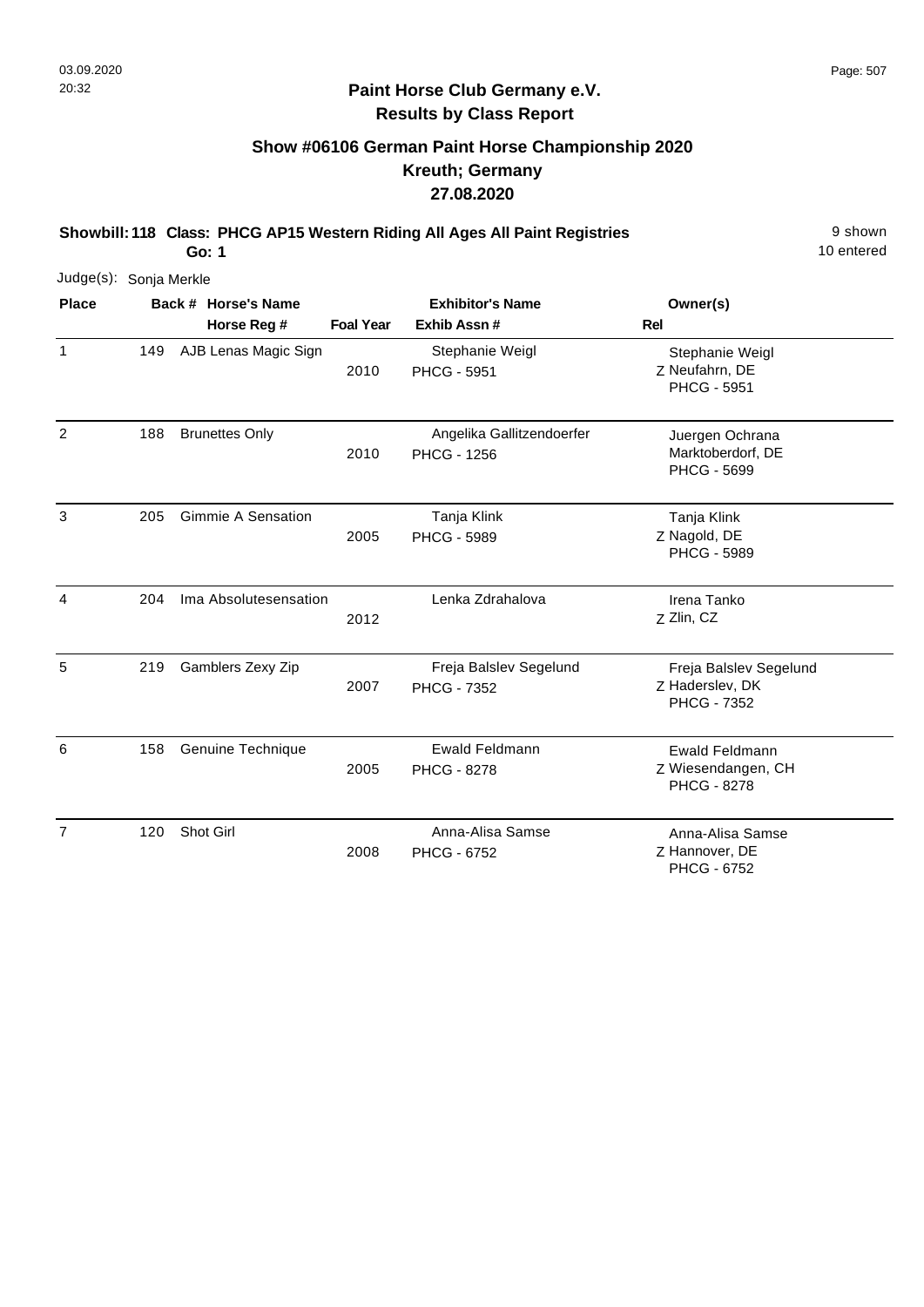1

2

4

5

6

#### **Paint Horse Club Germany e.V. Results by Class Report**

## **Show #06107 German Paint Horse Championship 2020 Kreuth; Germany 27.08.2020**

**Showbill: 118 Class: PHCG AP15 Western Riding All Ages All Paint Registries** 9 Shown

**Go: 1**

Judge(s): Nicolas Perrin **Back # Horse's Name Place Owner(s) Horse Reg # Exhib Assn # Foal Year Rel Exhibitor's Name** Z 2012 Zlin, CZ Irena Tanko 204 Ima Absolutesensation Lenka Zdrahalova Z Neufahrn, DE Stephanie Weigl PHCG - 5951 2010 AJB Lenas Magic Sign Stephanie Weigl PHCG - 5951 149 3 Juergen Ochrana Brunettes Only Angelika Gallitzendoerfer Marktoberdorf, DE PHCG - 5699 2010 PHCG - 1256 188 Z Nagold, DE Tanja Klink PHCG - 5989 2005 Gimmie A Sensation Tanja Klink PHCG - 5989 205 Z Wiesendangen, CH Ewald Feldmann PHCG - 8278 2005 Genuine Technique **EWALD** Ewald Feldmann PHCG - 8278 158 Z Haderslev, DK Freja Balslev Segelund PHCG - 7352 2007 Freja Balslev Segelund PHCG - 7352 219 Gamblers Zexy Zip

7 177 Amazing Hot N Rich Saskia Moeskops Stefan Schrievers Nettetal, DE PHCG - 5581 2015 PHCG - 7365 177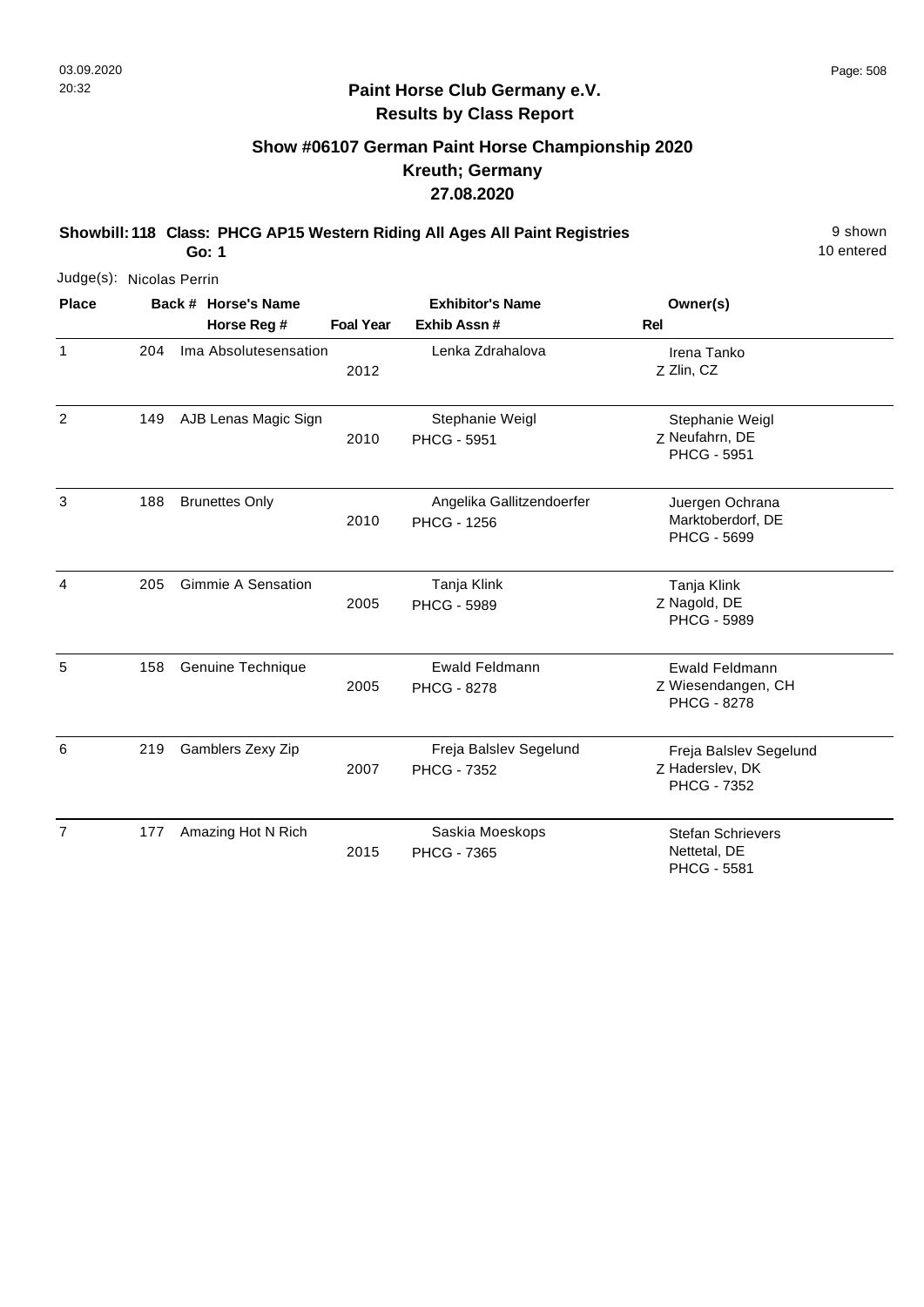#### **Paint Horse Club Germany e.V. Results by Class Report**

## **Show #06108 German Paint Horse Championship 2020 Kreuth; Germany 27.08.2020**

**Showbill: 118 Class: PHCG AP15 Western Riding All Ages All Paint Registries** 9 Shown

| Judge(s): Pierre Ouellet |     |                           |                  |                                                 |                                                                   |
|--------------------------|-----|---------------------------|------------------|-------------------------------------------------|-------------------------------------------------------------------|
| <b>Place</b>             |     | Back # Horse's Name       |                  | <b>Exhibitor's Name</b>                         | Owner(s)                                                          |
|                          |     | Horse Reg #               | <b>Foal Year</b> | Exhib Assn #                                    | Rel                                                               |
| $\mathbf{1}$             | 204 | Ima Absolutesensation     | 2012             | Lenka Zdrahalova                                | Irena Tanko<br>Z Zlin, CZ                                         |
| 2                        | 149 | AJB Lenas Magic Sign      | 2010             | Stephanie Weigl<br><b>PHCG - 5951</b>           | Stephanie Weigl<br>Z Neufahrn, DE<br><b>PHCG - 5951</b>           |
| 3                        | 188 | <b>Brunettes Only</b>     | 2010             | Angelika Gallitzendoerfer<br><b>PHCG - 1256</b> | Juergen Ochrana<br>Marktoberdorf, DE<br><b>PHCG - 5699</b>        |
| 4                        | 205 | <b>Gimmie A Sensation</b> | 2005             | Tanja Klink<br><b>PHCG - 5989</b>               | Tanja Klink<br>Z Nagold, DE<br><b>PHCG - 5989</b>                 |
| 5                        | 158 | Genuine Technique         | 2005             | <b>Ewald Feldmann</b><br><b>PHCG - 8278</b>     | <b>Ewald Feldmann</b><br>Z Wiesendangen, CH<br><b>PHCG - 8278</b> |
| 6                        | 219 | Gamblers Zexy Zip         | 2007             | Freja Balslev Segelund<br><b>PHCG - 7352</b>    | Freja Balslev Segelund<br>Z Haderslev, DK<br><b>PHCG - 7352</b>   |
| 7                        | 177 | Amazing Hot N Rich        | 2015             | Saskia Moeskops<br><b>PHCG - 7365</b>           | <b>Stefan Schrievers</b><br>Nettetal, DE<br>PHCG - 5581           |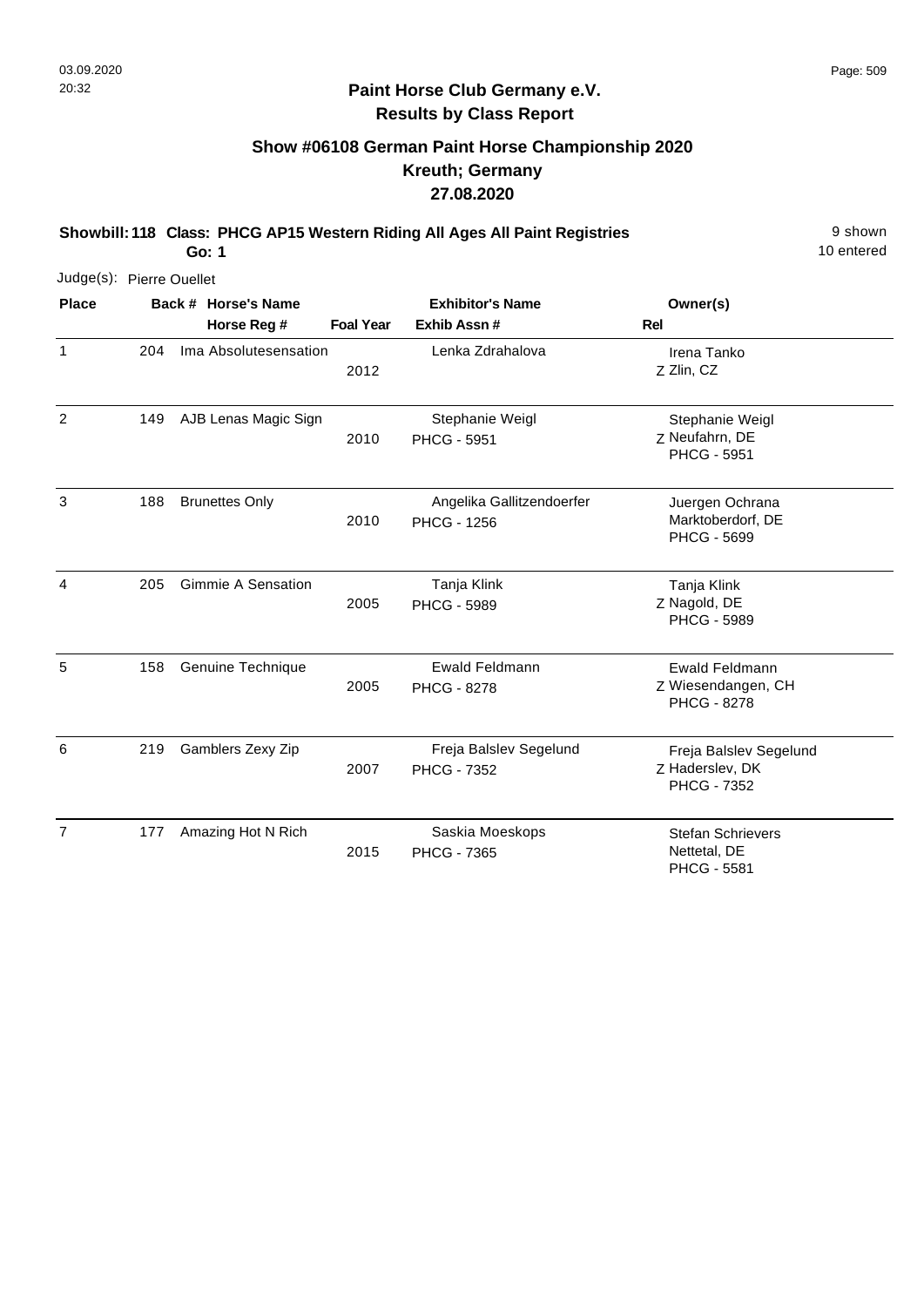## **Show #06105 German Paint Horse Championship 2020 Kreuth; Germany 27.08.2020**

**Showbill: 119 Class: APHA WR1 Western Riding All Ages** 9 shown

**Go: 1**

|                | Judge(s): Susanne Haug |  |                                               |                  |                                             |                                                               |  |  |  |
|----------------|------------------------|--|-----------------------------------------------|------------------|---------------------------------------------|---------------------------------------------------------------|--|--|--|
| <b>Place</b>   |                        |  | Back # Horse's Name                           |                  | <b>Exhibitor's Name</b>                     | Owner(s)                                                      |  |  |  |
|                |                        |  | Horse Reg #                                   | <b>Foal Year</b> | Exhib Assn#                                 | Rel                                                           |  |  |  |
| $\mathbf{1}$   | 188                    |  | <b>Brunettes Only</b><br>APHA - 00985769      | 2010             | Angelika Gallitzendoerfer<br>APHA - 8203113 | Juergen Ochrana<br>Marktoberdorf, DE<br>APHA - 8898080        |  |  |  |
| $\overline{2}$ | 149                    |  | AJB Lenas Magic Sign<br>APHA - 00979479       | 2010             | Stephanie Weigl<br>APHA - 8922807           | Stephanie Weigl<br>Z Neufahrn, DE<br>APHA - 8922807           |  |  |  |
| 3              | 205                    |  | <b>Gimmie A Sensation</b><br>APHA - 00856990  | 2005             | Tanja Klink<br>APHA - 8931705               | Tanja Klink<br>Z Nagold, DE<br>APHA - 8931705                 |  |  |  |
| 4              | 219                    |  | Gamblers Zexy Zip<br>APHA - 00915256          | 2007             | Freja Balslev Segelund<br>APHA - 8950795    | Freja Balslev Segelund<br>Z Haderslev, DK<br>APHA - 8950795   |  |  |  |
| 5              | 204                    |  | Ima Absolutesensation<br>APHA - 01016301      | 2012             | Lenka Zdrahalova<br>APHA - 8852427          | Irena Tanko<br>Z Zlin, CZ<br>APHA - 8886837                   |  |  |  |
| 6              | 158                    |  | Genuine Technique<br>APHA - 00830779          | 2005             | <b>Ewald Feldmann</b><br>APHA - 8735286     | <b>Ewald Feldmann</b><br>Z Wiesendangen, CH<br>APHA - 8735286 |  |  |  |
| $\overline{7}$ | 141                    |  | <b>Notice Clues Rocket</b><br>APHA - 01039340 | 2014             | Angelika Gallitzendoerfer<br>APHA - 8203113 | Karl F Schettler<br>Z Muenchen, DE<br>APHA - 0120705          |  |  |  |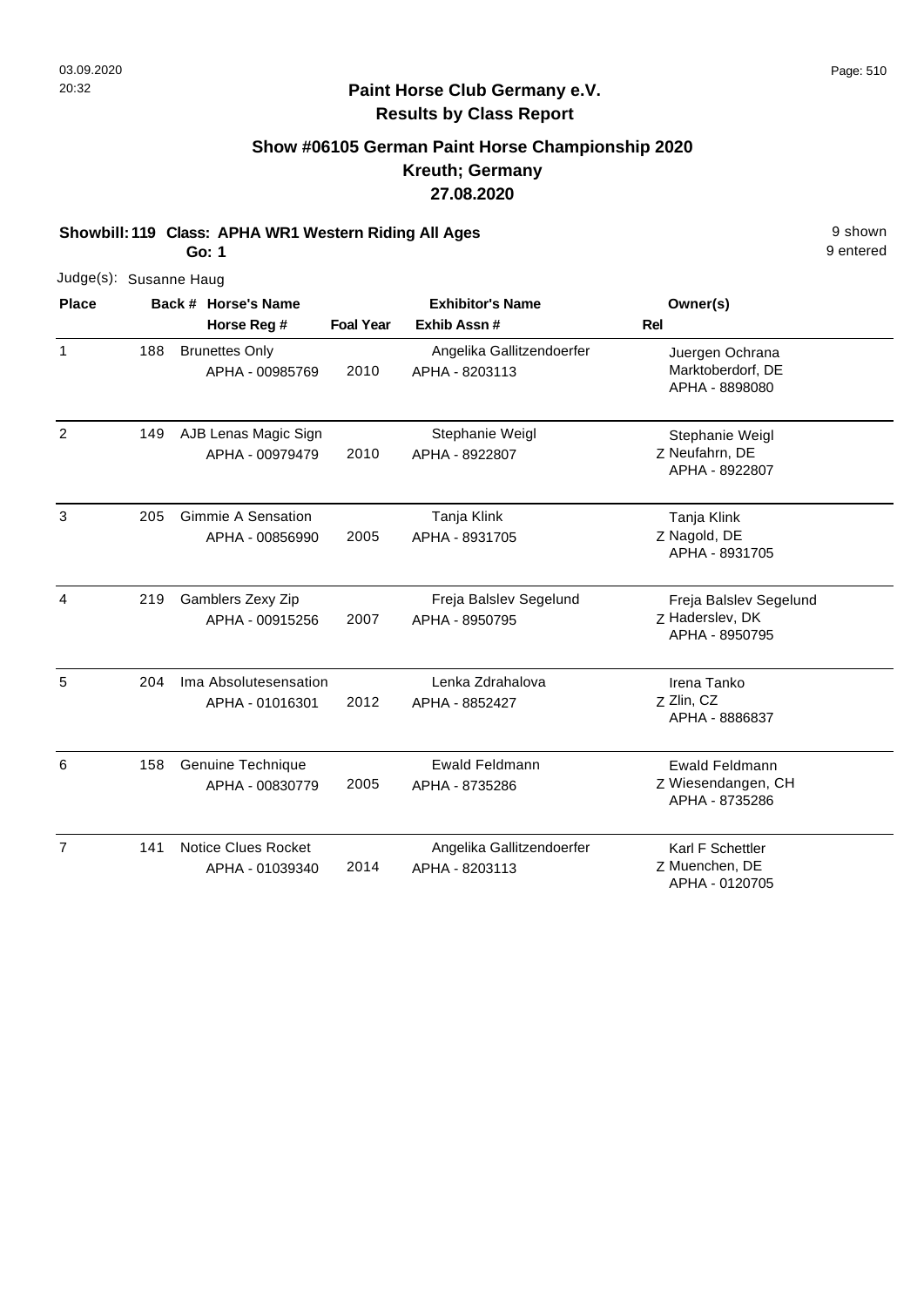## **Show #06106 German Paint Horse Championship 2020 Kreuth; Germany 27.08.2020**

**Showbill: 119 Class: APHA WR1 Western Riding All Ages** 9 shown

**Go: 1**

| <b>Place</b>   |     | Judge(s): Sonja Merkle<br>Back # Horse's Name | <b>Exhibitor's Name</b> |                                             |                                                               |
|----------------|-----|-----------------------------------------------|-------------------------|---------------------------------------------|---------------------------------------------------------------|
|                |     | Horse Reg #                                   | <b>Foal Year</b>        | Exhib Assn #                                | Owner(s)<br><b>Rel</b>                                        |
| $\mathbf{1}$   | 149 | AJB Lenas Magic Sign<br>APHA - 00979479       | 2010                    | Stephanie Weigl<br>APHA - 8922807           | Stephanie Weigl<br>Z Neufahrn, DE<br>APHA - 8922807           |
| $\overline{2}$ | 188 | <b>Brunettes Only</b><br>APHA - 00985769      | 2010                    | Angelika Gallitzendoerfer<br>APHA - 8203113 | Juergen Ochrana<br>Marktoberdorf, DE<br>APHA - 8898080        |
| 3              | 205 | <b>Gimmie A Sensation</b><br>APHA - 00856990  | 2005                    | Tanja Klink<br>APHA - 8931705               | Tanja Klink<br>Z Nagold, DE<br>APHA - 8931705                 |
| 4              | 204 | Ima Absolutesensation<br>APHA - 01016301      | 2012                    | Lenka Zdrahalova<br>APHA - 8852427          | Irena Tanko<br>Z Zlin, CZ<br>APHA - 8886837                   |
| 5              | 219 | Gamblers Zexy Zip<br>APHA - 00915256          | 2007                    | Freja Balslev Segelund<br>APHA - 8950795    | Freja Balslev Segelund<br>Z Haderslev, DK<br>APHA - 8950795   |
| 6              | 158 | Genuine Technique<br>APHA - 00830779          | 2005                    | Ewald Feldmann<br>APHA - 8735286            | <b>Ewald Feldmann</b><br>Z Wiesendangen, CH<br>APHA - 8735286 |
| $\overline{7}$ | 120 | Shot Girl<br>APHA - 00994625                  | 2008                    | Anna-Alisa Samse<br>APHA - 8982739          | Anna-Alisa Samse<br>Z Hannover, DE<br>APHA - 8982739          |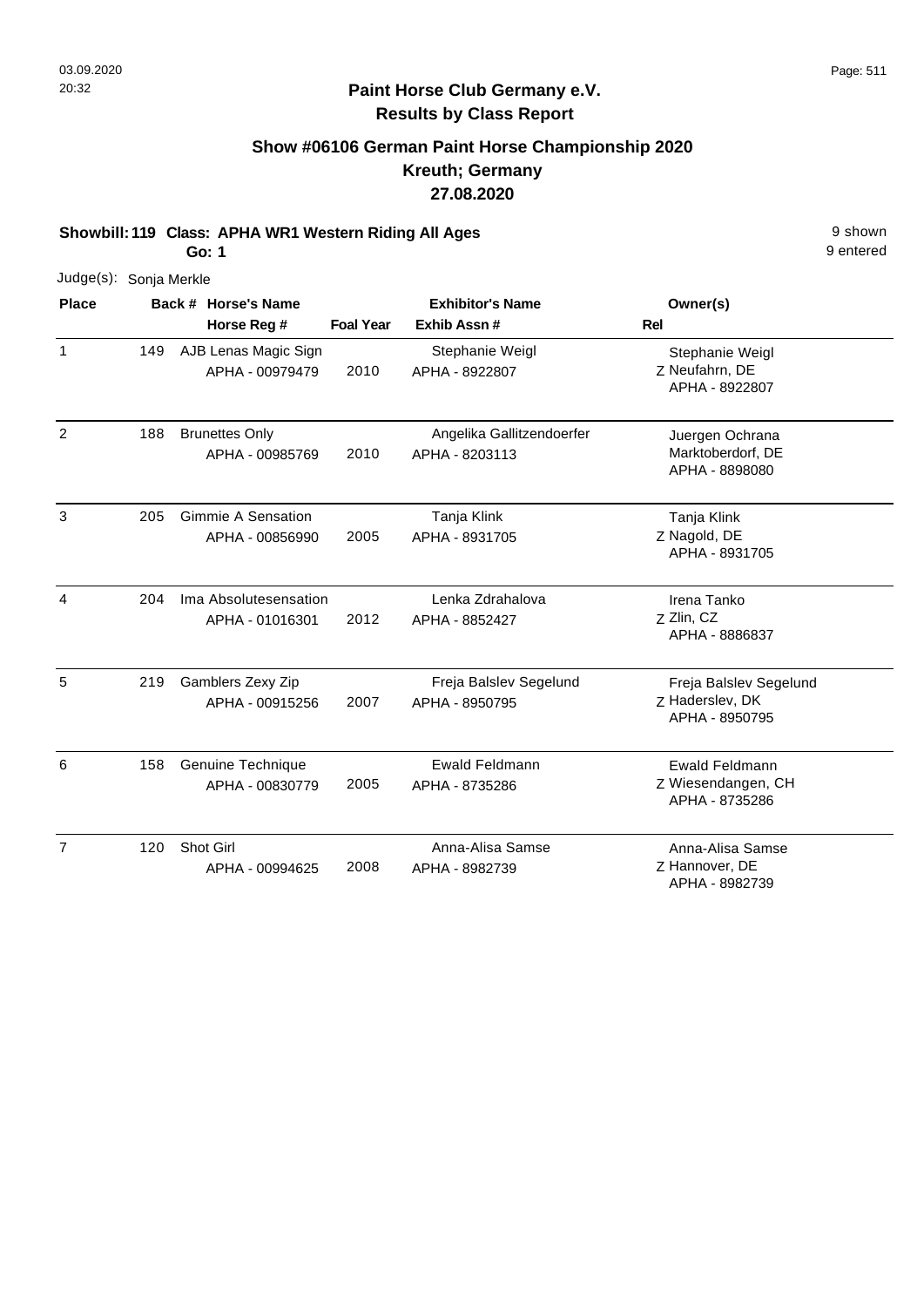## **Show #06107 German Paint Horse Championship 2020 Kreuth; Germany 27.08.2020**

**Showbill: 119 Class: APHA WR1 Western Riding All Ages** 9 shown

**Go: 1**

|                | Judge(s): Nicolas Perrin |  |                                              |                  |                                             |                                                               |  |  |  |  |
|----------------|--------------------------|--|----------------------------------------------|------------------|---------------------------------------------|---------------------------------------------------------------|--|--|--|--|
| <b>Place</b>   |                          |  | Back # Horse's Name<br>Horse Reg #           | <b>Foal Year</b> | <b>Exhibitor's Name</b><br>Exhib Assn#      | Owner(s)<br>Rel                                               |  |  |  |  |
| $\mathbf{1}$   | 204                      |  | Ima Absolutesensation<br>APHA - 01016301     | 2012             | Lenka Zdrahalova<br>APHA - 8852427          | Irena Tanko<br>Z Zlin, CZ<br>APHA - 8886837                   |  |  |  |  |
| $\overline{2}$ | 149                      |  | AJB Lenas Magic Sign<br>APHA - 00979479      | 2010             | Stephanie Weigl<br>APHA - 8922807           | Stephanie Weigl<br>Z Neufahrn, DE<br>APHA - 8922807           |  |  |  |  |
| 3              | 188                      |  | <b>Brunettes Only</b><br>APHA - 00985769     | 2010             | Angelika Gallitzendoerfer<br>APHA - 8203113 | Juergen Ochrana<br>Marktoberdorf, DE<br>APHA - 8898080        |  |  |  |  |
| $\overline{4}$ | 205                      |  | <b>Gimmie A Sensation</b><br>APHA - 00856990 | 2005             | Tanja Klink<br>APHA - 8931705               | Tanja Klink<br>Z Nagold, DE<br>APHA - 8931705                 |  |  |  |  |
| 5              | 158                      |  | Genuine Technique<br>APHA - 00830779         | 2005             | <b>Ewald Feldmann</b><br>APHA - 8735286     | <b>Ewald Feldmann</b><br>Z Wiesendangen, CH<br>APHA - 8735286 |  |  |  |  |
| 6              | 219                      |  | Gamblers Zexy Zip<br>APHA - 00915256         | 2007             | Freja Balslev Segelund<br>APHA - 8950795    | Freja Balslev Segelund<br>Z Haderslev, DK<br>APHA - 8950795   |  |  |  |  |
| $\overline{7}$ | 177                      |  | Amazing Hot N Rich<br>APHA - 01051624        | 2015             | Saskia Moeskops<br>APHA - 8620313           | <b>Stefan Schrievers</b><br>Nettetal, DE<br>APHA - 8863740    |  |  |  |  |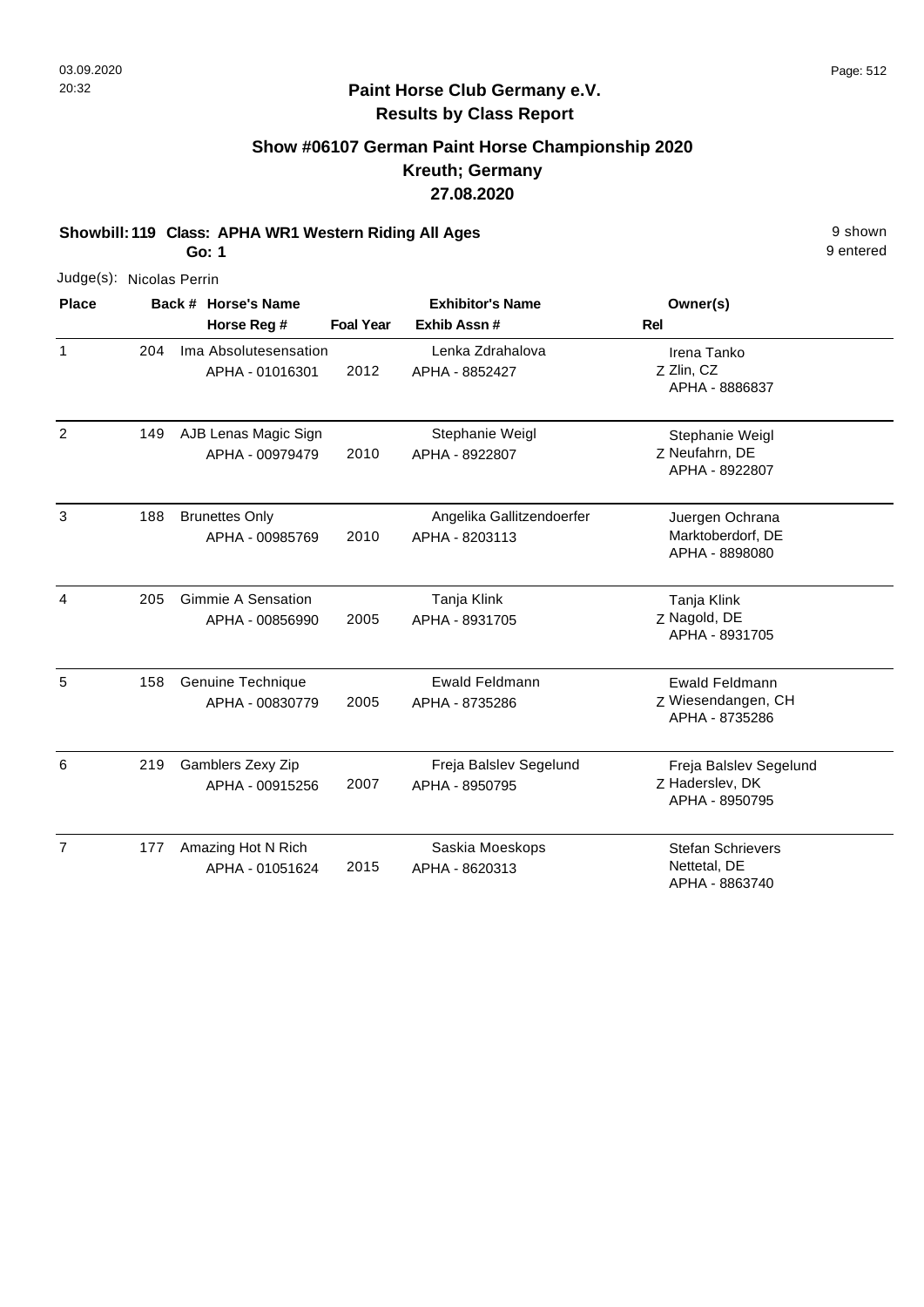## **Show #06108 German Paint Horse Championship 2020 Kreuth; Germany 27.08.2020**

**Showbill: 119 Class: APHA WR1 Western Riding All Ages** 9 shown

**Go: 1**

|                | Judge(s): Pierre Ouellet |  |                                              |                  |                                             |                                                             |
|----------------|--------------------------|--|----------------------------------------------|------------------|---------------------------------------------|-------------------------------------------------------------|
| <b>Place</b>   |                          |  | Back # Horse's Name                          |                  | <b>Exhibitor's Name</b>                     | Owner(s)                                                    |
|                |                          |  | Horse Reg #                                  | <b>Foal Year</b> | Exhib Assn#                                 | <b>Rel</b>                                                  |
| $\mathbf{1}$   | 204                      |  | Ima Absolutesensation<br>APHA - 01016301     | 2012             | Lenka Zdrahalova<br>APHA - 8852427          | Irena Tanko<br>Z Zlin, CZ<br>APHA - 8886837                 |
| 2              | 149                      |  | AJB Lenas Magic Sign<br>APHA - 00979479      | 2010             | Stephanie Weigl<br>APHA - 8922807           | Stephanie Weigl<br>Z Neufahrn, DE<br>APHA - 8922807         |
| 3              | 188                      |  | <b>Brunettes Only</b><br>APHA - 00985769     | 2010             | Angelika Gallitzendoerfer<br>APHA - 8203113 | Juergen Ochrana<br>Marktoberdorf, DE<br>APHA - 8898080      |
| 4              | 205                      |  | <b>Gimmie A Sensation</b><br>APHA - 00856990 | 2005             | Tanja Klink<br>APHA - 8931705               | Tanja Klink<br>Z Nagold, DE<br>APHA - 8931705               |
| 5              | 158                      |  | Genuine Technique<br>APHA - 00830779         | 2005             | Ewald Feldmann<br>APHA - 8735286            | Ewald Feldmann<br>Z Wiesendangen, CH<br>APHA - 8735286      |
| 6              | 219                      |  | Gamblers Zexy Zip<br>APHA - 00915256         | 2007             | Freja Balslev Segelund<br>APHA - 8950795    | Freja Balslev Segelund<br>Z Haderslev, DK<br>APHA - 8950795 |
| $\overline{7}$ | 177                      |  | Amazing Hot N Rich<br>APHA - 01051624        | 2015             | Saskia Moeskops<br>APHA - 8620313           | <b>Stefan Schrievers</b><br>Nettetal, DE<br>APHA - 8863740  |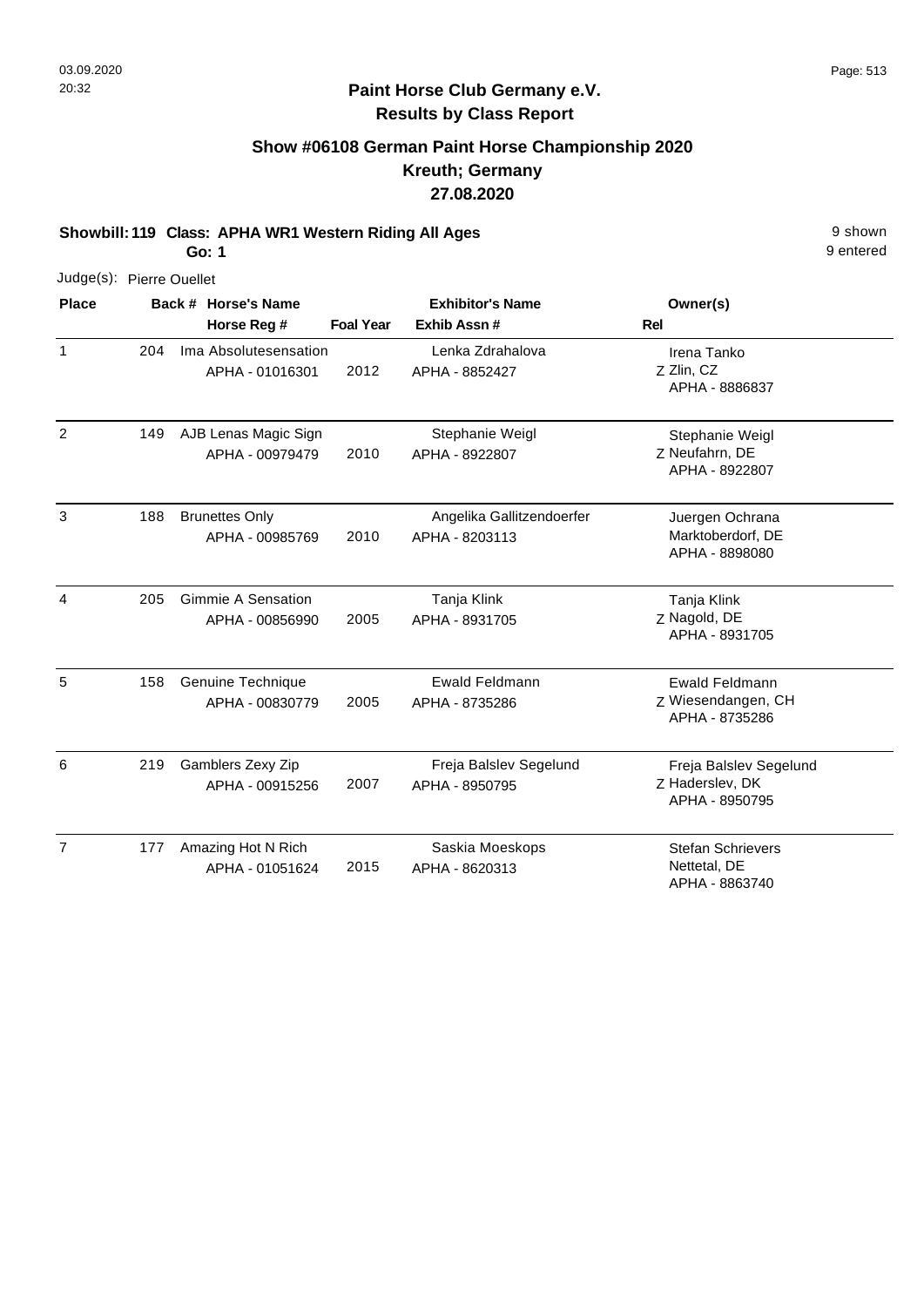## **Show #06105 German Paint Horse Championship 2020 Kreuth; Germany 27.08.2020**

**Showbill: 121 Class: APHA VWP1 Novice Youth Western Pleasure** 8 **Shown** 8 shown

**Go: 1**

|                | Judge(s): Susanne Haug |                                             |                         |                                            |                  |                                                               |  |  |  |  |
|----------------|------------------------|---------------------------------------------|-------------------------|--------------------------------------------|------------------|---------------------------------------------------------------|--|--|--|--|
| <b>Place</b>   |                        | Back # Horse's Name                         | <b>Exhibitor's Name</b> |                                            | Owner(s)         |                                                               |  |  |  |  |
|                |                        | Horse Reg #                                 | <b>Foal Year</b>        | Exhib Assn #                               | <b>Birthdate</b> | <b>Rel</b>                                                    |  |  |  |  |
| $\mathbf{1}$   | 136                    | Shes Lady Assets<br>APHA - 01029640         | 2012                    | Chiara Fiorito<br>APHA - 8991854           |                  | Chiara Fiorito<br>Z Romano Dezzelino, IT<br>APHA - 8991854    |  |  |  |  |
| $\overline{2}$ | 161                    | Like Smokin Gun<br>APHA - 00964441          | 2009                    | Marie Christine Fladl<br>APHA - 9142669    |                  | Johanna & Franz Vorraber<br>O Weiz, AT<br>APHA - 8458373      |  |  |  |  |
| 3              | 196                    | Ima Sensational Mover<br>APHA - 01042885    | 2014                    | Kevin Holthuijsen<br>APHA - 9175689        |                  | Charlotte Holthuijsen-Leurs<br>C Venlo, NL<br>APHA - 9143074  |  |  |  |  |
| 4              | 132                    | Mr Rockin Rango RR<br>APHA - 01030643       | 2013                    | <b>Charlotte Amrath</b><br>APHA - 9165935  |                  | Sabrina Warias<br>S Viersen, DE<br>APHA - 8916825             |  |  |  |  |
| 5              | 175                    | <b>Whata Smart Asset</b><br>APHA - 01062003 | 2016                    | Christina Mayr<br>APHA - 8982107           |                  | <b>Brigitte Mayr</b><br>C Linz, AT<br>APHA - 8846254          |  |  |  |  |
| 6              | 121                    | Magic Leo Notice<br>APHA - 01073253         | 2017                    | <b>Fabienne Schesser</b><br>APHA - 0144122 |                  | Angelika Gallitzendoerfer<br>OMemmingen, DE<br>APHA - 8203113 |  |  |  |  |
| $\overline{7}$ | 151                    | Gotta Be Noticed<br>APHA - 01039338         | 2014                    | Lea Marie Joachim<br>APHA - 9155847        |                  | Jennifer Abroell<br>O Benningen, DE<br>APHA - 8832651         |  |  |  |  |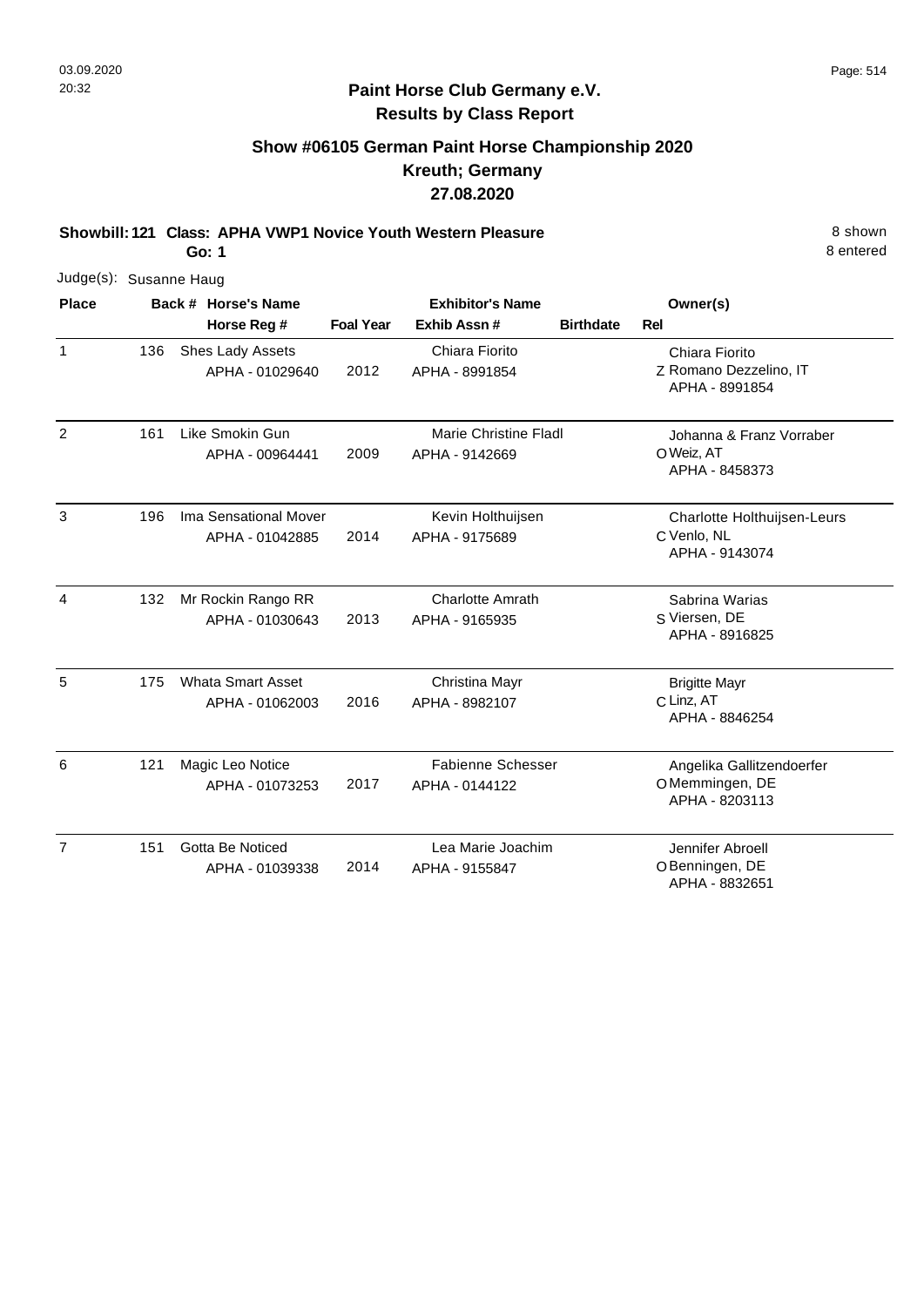### **Paint Horse Club Germany e.V. Results by Class Report**

## **Show #06106 German Paint Horse Championship 2020 Kreuth; Germany 27.08.2020**

**Showbill: 121 Class: APHA VWP1 Novice Youth Western Pleasure** 8 **Shown** 8 shown

|                | Judge(s): Sonja Merkle |  |                                             |                         |                                            |                  |                                                               |  |  |  |
|----------------|------------------------|--|---------------------------------------------|-------------------------|--------------------------------------------|------------------|---------------------------------------------------------------|--|--|--|
| <b>Place</b>   |                        |  | Back # Horse's Name                         | <b>Exhibitor's Name</b> |                                            |                  | Owner(s)                                                      |  |  |  |
|                |                        |  | Horse Reg #                                 | <b>Foal Year</b>        | Exhib Assn #                               | <b>Birthdate</b> | <b>Rel</b>                                                    |  |  |  |
| $\mathbf{1}$   | 161                    |  | Like Smokin Gun<br>APHA - 00964441          | 2009                    | Marie Christine Fladl<br>APHA - 9142669    |                  | Johanna & Franz Vorraber<br>O Weiz, AT<br>APHA - 8458373      |  |  |  |
| $\overline{c}$ | 196                    |  | Ima Sensational Mover<br>APHA - 01042885    | 2014                    | Kevin Holthuijsen<br>APHA - 9175689        |                  | Charlotte Holthuijsen-Leurs<br>C Venlo, NL<br>APHA - 9143074  |  |  |  |
| 3              | 136                    |  | Shes Lady Assets<br>APHA - 01029640         | 2012                    | Chiara Fiorito<br>APHA - 8991854           |                  | Chiara Fiorito<br>Z Romano Dezzelino, IT<br>APHA - 8991854    |  |  |  |
| 4              | 175                    |  | <b>Whata Smart Asset</b><br>APHA - 01062003 | 2016                    | Christina Mayr<br>APHA - 8982107           |                  | <b>Brigitte Mayr</b><br>C Linz, AT<br>APHA - 8846254          |  |  |  |
| 5              | 121                    |  | Magic Leo Notice<br>APHA - 01073253         | 2017                    | <b>Fabienne Schesser</b><br>APHA - 0144122 |                  | Angelika Gallitzendoerfer<br>OMemmingen, DE<br>APHA - 8203113 |  |  |  |
| 6              | 132                    |  | Mr Rockin Rango RR<br>APHA - 01030643       | 2013                    | <b>Charlotte Amrath</b><br>APHA - 9165935  |                  | Sabrina Warias<br>S Viersen, DE<br>APHA - 8916825             |  |  |  |
| $\overline{7}$ | 151                    |  | Gotta Be Noticed<br>APHA - 01039338         | 2014                    | Lea Marie Joachim<br>APHA - 9155847        |                  | Jennifer Abroell<br>O Benningen, DE<br>APHA - 8832651         |  |  |  |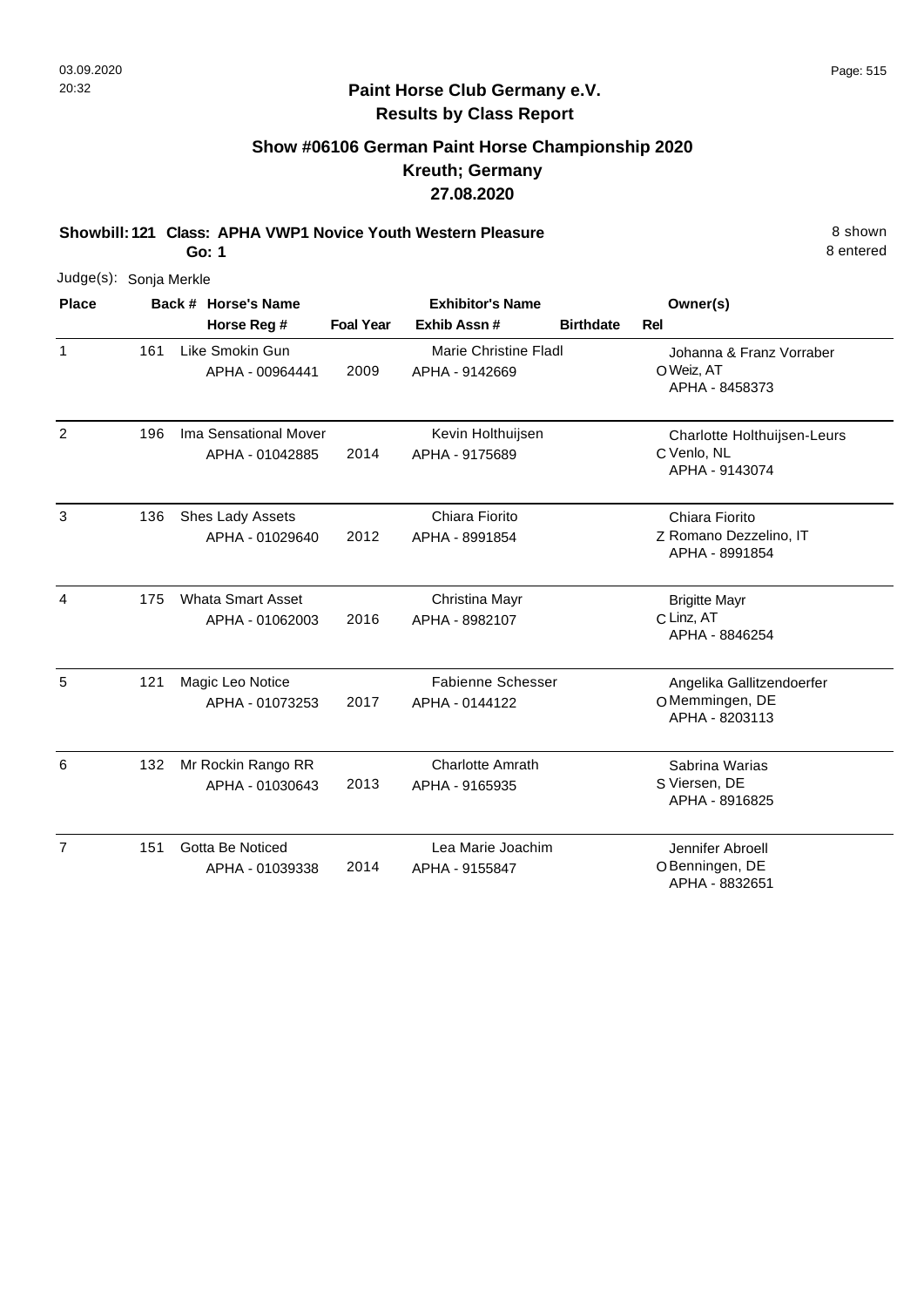## **Paint Horse Club Germany e.V. Results by Class Report**

## **Show #06107 German Paint Horse Championship 2020 Kreuth; Germany 27.08.2020**

**Showbill: 121 Class: APHA VWP1 Novice Youth Western Pleasure** 8 **Shown** 8 shown

|                | Judge(s): Nicolas Perrin |  |                                             |                  |                                                |                  |                                                               |  |  |  |
|----------------|--------------------------|--|---------------------------------------------|------------------|------------------------------------------------|------------------|---------------------------------------------------------------|--|--|--|
| <b>Place</b>   |                          |  | Back # Horse's Name                         |                  | <b>Exhibitor's Name</b>                        |                  | Owner(s)                                                      |  |  |  |
|                |                          |  | Horse Reg #                                 | <b>Foal Year</b> | Exhib Assn #                                   | <b>Birthdate</b> | Rel                                                           |  |  |  |
| $\mathbf{1}$   | 161                      |  | Like Smokin Gun<br>APHA - 00964441          | 2009             | <b>Marie Christine Fladl</b><br>APHA - 9142669 |                  | Johanna & Franz Vorraber<br>O Weiz, AT<br>APHA - 8458373      |  |  |  |
| $\overline{2}$ | 196                      |  | Ima Sensational Mover<br>APHA - 01042885    | 2014             | Kevin Holthuijsen<br>APHA - 9175689            |                  | Charlotte Holthuijsen-Leurs<br>C Venlo, NL<br>APHA - 9143074  |  |  |  |
| 3              | 136                      |  | Shes Lady Assets<br>APHA - 01029640         | 2012             | Chiara Fiorito<br>APHA - 8991854               |                  | Chiara Fiorito<br>Z Romano Dezzelino, IT<br>APHA - 8991854    |  |  |  |
| 4              | 121                      |  | Magic Leo Notice<br>APHA - 01073253         | 2017             | <b>Fabienne Schesser</b><br>APHA - 0144122     |                  | Angelika Gallitzendoerfer<br>OMemmingen, DE<br>APHA - 8203113 |  |  |  |
| 5              | 132                      |  | Mr Rockin Rango RR<br>APHA - 01030643       | 2013             | <b>Charlotte Amrath</b><br>APHA - 9165935      |                  | Sabrina Warias<br>S Viersen, DE<br>APHA - 8916825             |  |  |  |
| 6              | 175                      |  | <b>Whata Smart Asset</b><br>APHA - 01062003 | 2016             | Christina Mayr<br>APHA - 8982107               |                  | <b>Brigitte Mayr</b><br>C Linz, AT<br>APHA - 8846254          |  |  |  |
| $\overline{7}$ | 151                      |  | Gotta Be Noticed<br>APHA - 01039338         | 2014             | Lea Marie Joachim<br>APHA - 9155847            |                  | Jennifer Abroell<br>OBenningen, DE<br>APHA - 8832651          |  |  |  |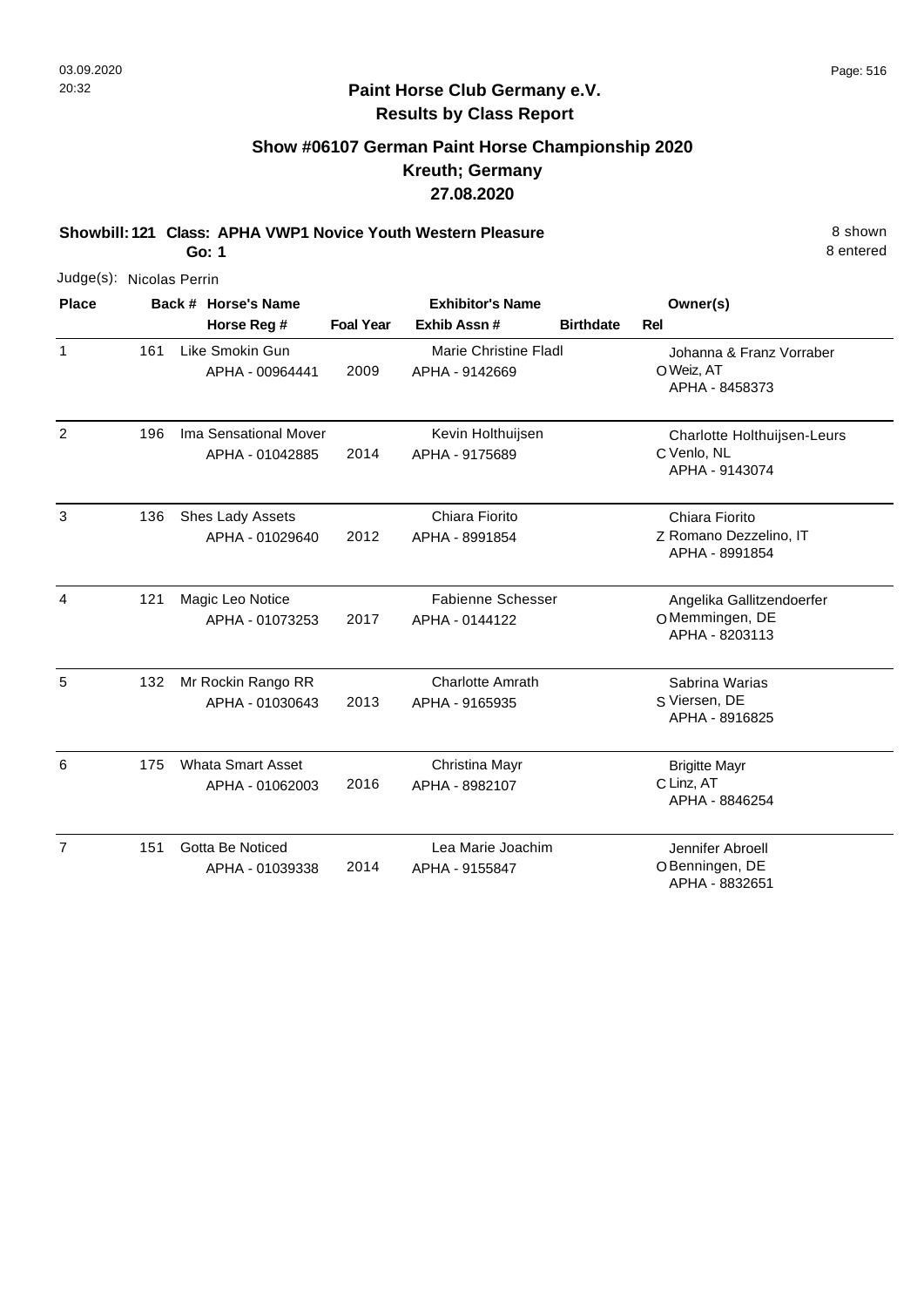## **Show #06108 German Paint Horse Championship 2020 Kreuth; Germany 27.08.2020**

**Showbill: 121 Class: APHA VWP1 Novice Youth Western Pleasure** 8 **Shown** 8 shown **Go: 1**

| Judge(s): Pierre Ouellet |     |  |                                             |                  |                                           |                  |                                                               |  |
|--------------------------|-----|--|---------------------------------------------|------------------|-------------------------------------------|------------------|---------------------------------------------------------------|--|
| <b>Place</b>             |     |  | Back # Horse's Name                         |                  | <b>Exhibitor's Name</b>                   |                  | Owner(s)                                                      |  |
|                          |     |  | Horse Reg #                                 | <b>Foal Year</b> | Exhib Assn#                               | <b>Birthdate</b> | <b>Rel</b>                                                    |  |
| $\mathbf{1}$             | 196 |  | Ima Sensational Mover<br>APHA - 01042885    | 2014             | Kevin Holthuijsen<br>APHA - 9175689       |                  | Charlotte Holthuijsen-Leurs<br>C Venlo, NL<br>APHA - 9143074  |  |
| $\overline{2}$           | 161 |  | Like Smokin Gun<br>APHA - 00964441          | 2009             | Marie Christine Fladl<br>APHA - 9142669   |                  | Johanna & Franz Vorraber<br>O Weiz, AT<br>APHA - 8458373      |  |
| 3                        | 136 |  | Shes Lady Assets<br>APHA - 01029640         | 2012             | Chiara Fiorito<br>APHA - 8991854          |                  | Chiara Fiorito<br>Z Romano Dezzelino, IT<br>APHA - 8991854    |  |
| $\overline{4}$           | 175 |  | <b>Whata Smart Asset</b><br>APHA - 01062003 | 2016             | Christina Mayr<br>APHA - 8982107          |                  | <b>Brigitte Mayr</b><br>C Linz, AT<br>APHA - 8846254          |  |
| 5                        | 151 |  | Gotta Be Noticed<br>APHA - 01039338         | 2014             | Lea Marie Joachim<br>APHA - 9155847       |                  | Jennifer Abroell<br>O Benningen, DE<br>APHA - 8832651         |  |
| 6                        | 132 |  | Mr Rockin Rango RR<br>APHA - 01030643       | 2013             | <b>Charlotte Amrath</b><br>APHA - 9165935 |                  | Sabrina Warias<br>S Viersen, DE<br>APHA - 8916825             |  |
| $\overline{7}$           | 140 |  | Her Jeans Fit Good<br>APHA - 01072326       | 2017             | Johanna Tamara Kaess<br>APHA - 9160226    |                  | Angelika Gallitzendoerfer<br>OMemmingen, DE<br>APHA - 8203113 |  |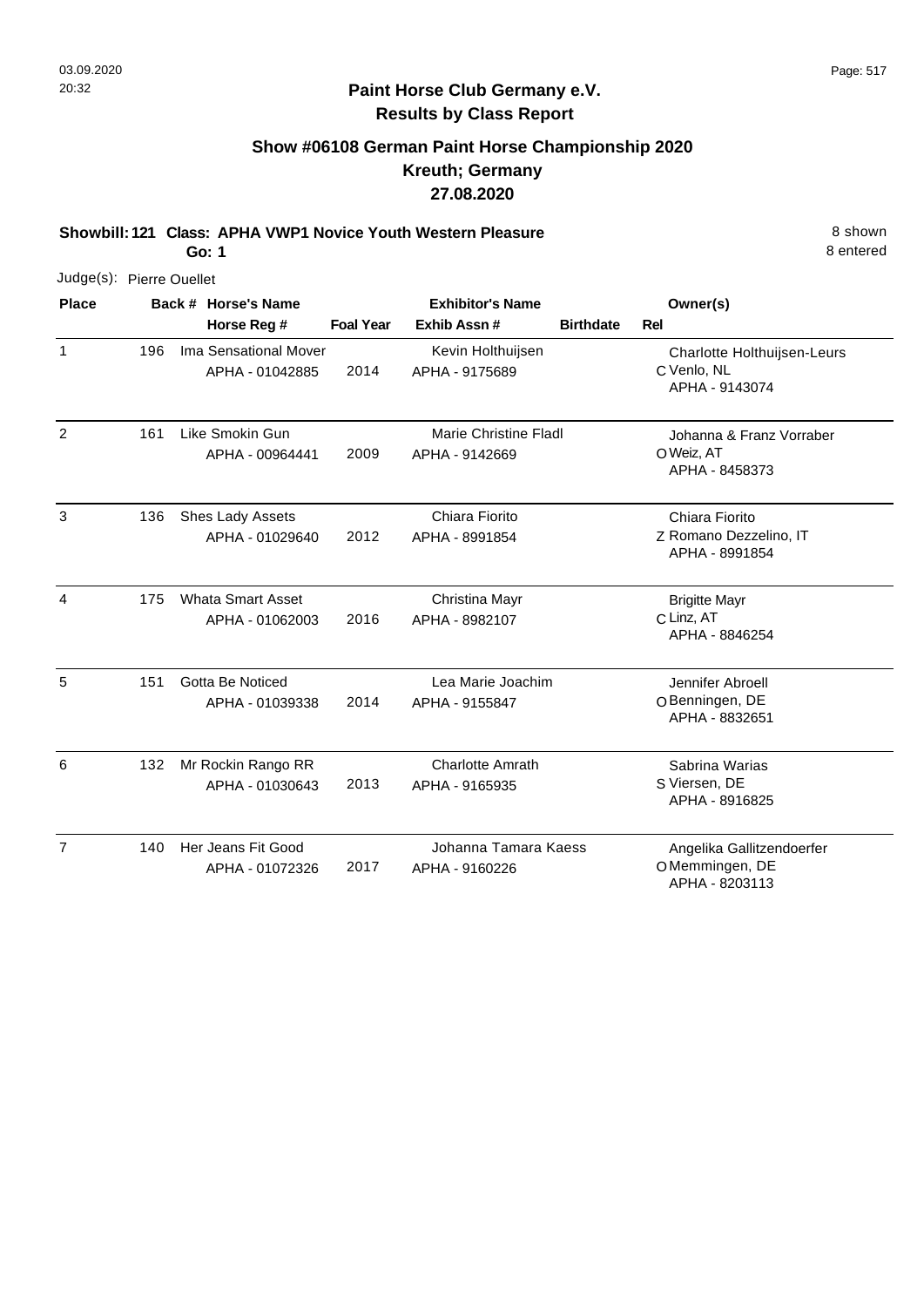## **Show #06105 German Paint Horse Championship 2020 Kreuth; Germany 27.08.2020**

**Showbill: 122 Class: APHA NWP1 Novice Amateur Western Pleasure** 13 Shown

**Go: 1**

| Judge(s): Susanne Haug |     |                                             |                  |                                         |                                                              |
|------------------------|-----|---------------------------------------------|------------------|-----------------------------------------|--------------------------------------------------------------|
| <b>Place</b>           |     | Back # Horse's Name<br>Horse Reg #          | <b>Foal Year</b> | <b>Exhibitor's Name</b><br>Exhib Assn # | Owner(s)<br>Rel                                              |
| $\mathbf{1}$           | 207 | <b>Bella Forever R</b><br>APHA - 01060817   | 2016             | Nicole Macakova<br>APHA - 9179433       | Nicole Macakova<br>Z Bezdekov, CZ<br>APHA - 9179433          |
| 2                      | 101 | Investinthisgirl<br>APHA - 01091761         | 2010             | Sarah Bonfig<br>APHA - 9180007          | Hans Joachim Pfaff<br>C Oberstreu, DE<br>APHA - 9173493      |
| 3                      | 235 | <b>BB Lazy Hotroddin</b><br>APHA - 01061690 | 2016             | Stephanie Brueckner<br>APHA - 8982502   | Stephanie Brueckner<br>Z Burscheid, DE<br>APHA - 8982502     |
| $\overline{4}$         | 108 | Spooks Hasty Snail<br>APHA - 01010696       | 2010             | <b>Patrick Vesic</b><br>APHA - 9149118  | <b>Patrick Vesic</b><br>Z Buchloe, DE<br>APHA - 9149118      |
| 5                      | 176 | E Gun<br>APHA - 01062658                    | 2016             | Egon Wolf<br>APHA - 8917642             | Egon Wolf & Edith Buchberger<br>Z Weiz, AT<br>APHA - 8925967 |
| 6                      | 137 | Winslow Of Sercam<br>APHA - 01055154        | 2015             | Luca De Bortoli<br>APHA - 8980608       | Luca De Bortoli<br>Z Trevignano, IT<br>APHA - 8980608        |
| $\overline{7}$         | 166 | Docs J Deltas Prime<br>APHA - 01043776      | 2014             | Franziska Mueller<br>APHA - 9161581     | Franziska Mueller<br>Z Giesen, DE<br>APHA - 9161581          |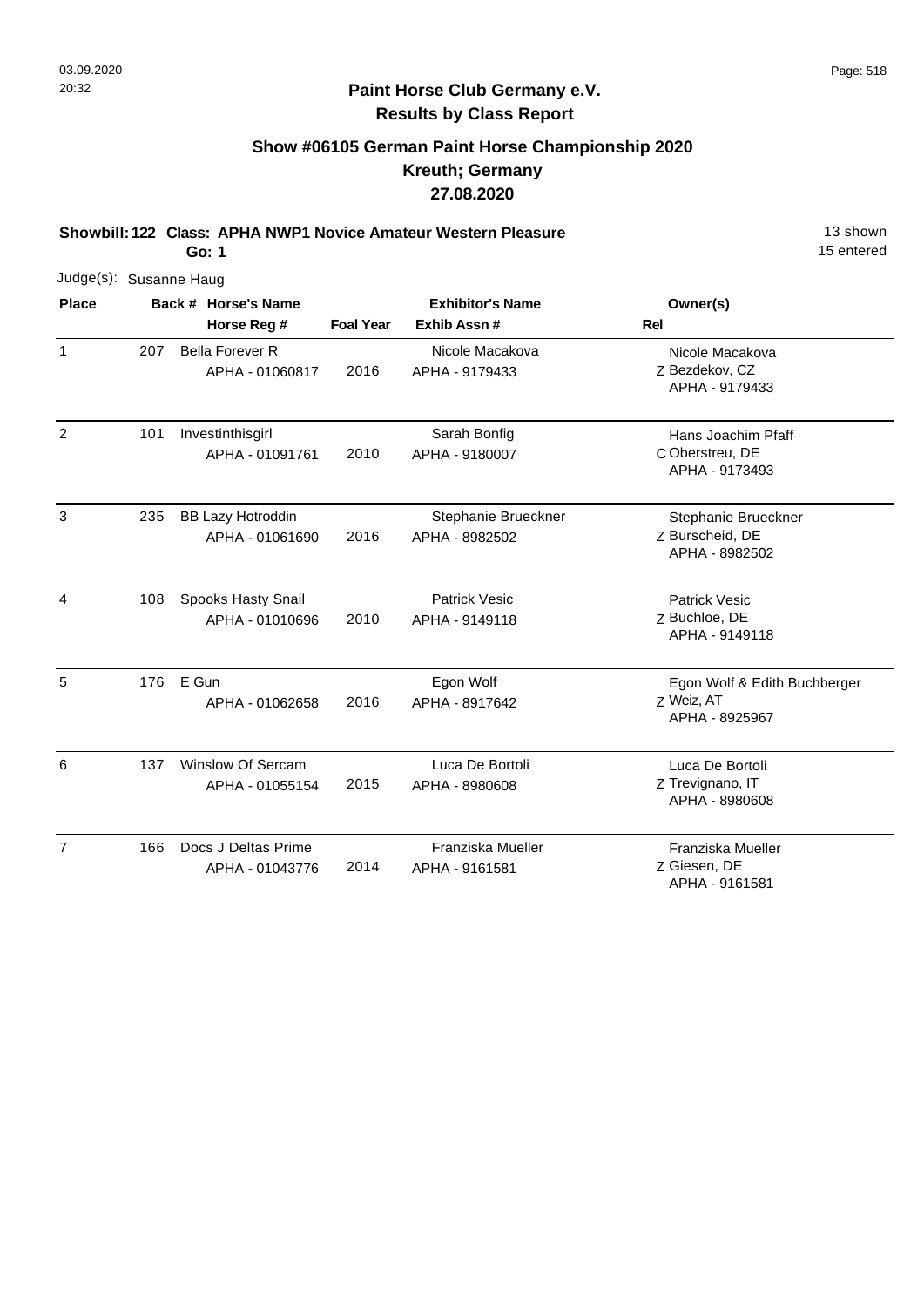## **Show #06106 German Paint Horse Championship 2020 Kreuth; Germany 27.08.2020**

**Showbill: 122 Class: APHA NWP1 Novice Amateur Western Pleasure** 13 Shown

**Go: 1**

| Judge(s): Sonja Merkle |     |                                             |                  |                                        |                                                              |
|------------------------|-----|---------------------------------------------|------------------|----------------------------------------|--------------------------------------------------------------|
| <b>Place</b>           |     | Back # Horse's Name                         |                  | <b>Exhibitor's Name</b>                | Owner(s)                                                     |
|                        |     | Horse Reg #                                 | <b>Foal Year</b> | Exhib Assn #                           | Rel                                                          |
| $\mathbf{1}$           | 101 | Investinthisgirl<br>APHA - 01091761         | 2010             | Sarah Bonfig<br>APHA - 9180007         | Hans Joachim Pfaff<br>C Oberstreu, DE<br>APHA - 9173493      |
| 2                      | 207 | <b>Bella Forever R</b><br>APHA - 01060817   | 2016             | Nicole Macakova<br>APHA - 9179433      | Nicole Macakova<br>Z Bezdekov, CZ<br>APHA - 9179433          |
| 3                      | 176 | E Gun<br>APHA - 01062658                    | 2016             | Egon Wolf<br>APHA - 8917642            | Egon Wolf & Edith Buchberger<br>Z Weiz, AT<br>APHA - 8925967 |
| 4                      | 108 | Spooks Hasty Snail<br>APHA - 01010696       | 2010             | <b>Patrick Vesic</b><br>APHA - 9149118 | <b>Patrick Vesic</b><br>Z Buchloe, DE<br>APHA - 9149118      |
| 5                      | 235 | <b>BB Lazy Hotroddin</b><br>APHA - 01061690 | 2016             | Stephanie Brueckner<br>APHA - 8982502  | Stephanie Brueckner<br>Z Burscheid, DE<br>APHA - 8982502     |
| 6                      | 166 | Docs J Deltas Prime<br>APHA - 01043776      | 2014             | Franziska Mueller<br>APHA - 9161581    | Franziska Mueller<br>Z Giesen, DE<br>APHA - 9161581          |
| $\overline{7}$         | 106 | Shawnee Tash Jack<br>APHA - 01016841        | 2012             | <b>Barbara Haass</b><br>APHA - 8906831 | <b>Barbara Haass</b><br>Z Illingen, DE<br>APHA - 8906831     |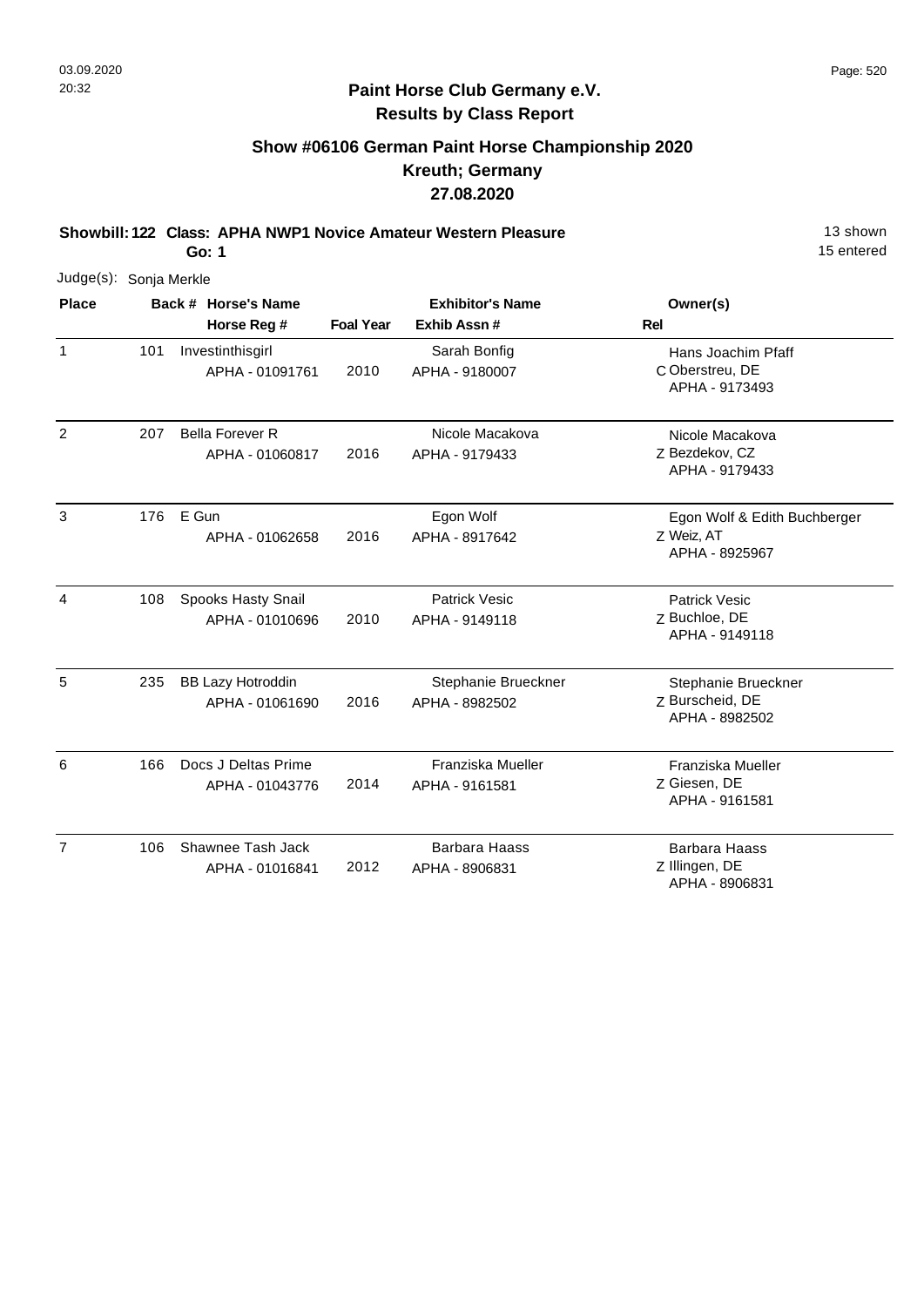## **Show #06107 German Paint Horse Championship 2020 Kreuth; Germany 27.08.2020**

**Showbill: 122 Class: APHA NWP1 Novice Amateur Western Pleasure** 13 Shown

**Go: 1**

|                | Judge(s): Nicolas Perrin |                                             |                  |                                         |                                                              |  |  |  |  |
|----------------|--------------------------|---------------------------------------------|------------------|-----------------------------------------|--------------------------------------------------------------|--|--|--|--|
| <b>Place</b>   |                          | Back # Horse's Name<br>Horse Reg #          | <b>Foal Year</b> | <b>Exhibitor's Name</b><br>Exhib Assn # | Owner(s)<br>Rel                                              |  |  |  |  |
| $\mathbf{1}$   | 207                      | <b>Bella Forever R</b><br>APHA - 01060817   | 2016             | Nicole Macakova<br>APHA - 9179433       | Nicole Macakova<br>Z Bezdekov, CZ<br>APHA - 9179433          |  |  |  |  |
| $\overline{2}$ | 101                      | Investinthisgirl<br>APHA - 01091761         | 2010             | Sarah Bonfig<br>APHA - 9180007          | Hans Joachim Pfaff<br>C Oberstreu, DE<br>APHA - 9173493      |  |  |  |  |
| 3              | 176                      | E Gun<br>APHA - 01062658                    | 2016             | Egon Wolf<br>APHA - 8917642             | Egon Wolf & Edith Buchberger<br>Z Weiz, AT<br>APHA - 8925967 |  |  |  |  |
| $\overline{4}$ | 235                      | <b>BB Lazy Hotroddin</b><br>APHA - 01061690 | 2016             | Stephanie Brueckner<br>APHA - 8982502   | Stephanie Brueckner<br>Z Burscheid, DE<br>APHA - 8982502     |  |  |  |  |
| 5              | 115                      | <b>Good Girls Rock</b><br>APHA - 01074332   | 2017             | Rebecca Herrscher<br>APHA - 9146182     | Dominik Schuster<br>O Schrozberg, DE<br>APHA - 8883342       |  |  |  |  |
| 6              | 108                      | Spooks Hasty Snail<br>APHA - 01010696       | 2010             | <b>Patrick Vesic</b><br>APHA - 9149118  | <b>Patrick Vesic</b><br>Z Buchloe, DE<br>APHA - 9149118      |  |  |  |  |
| $\overline{7}$ | 106                      | Shawnee Tash Jack<br>APHA - 01016841        | 2012             | <b>Barbara Haass</b><br>APHA - 8906831  | <b>Barbara Haass</b><br>Z Illingen, DE<br>APHA - 8906831     |  |  |  |  |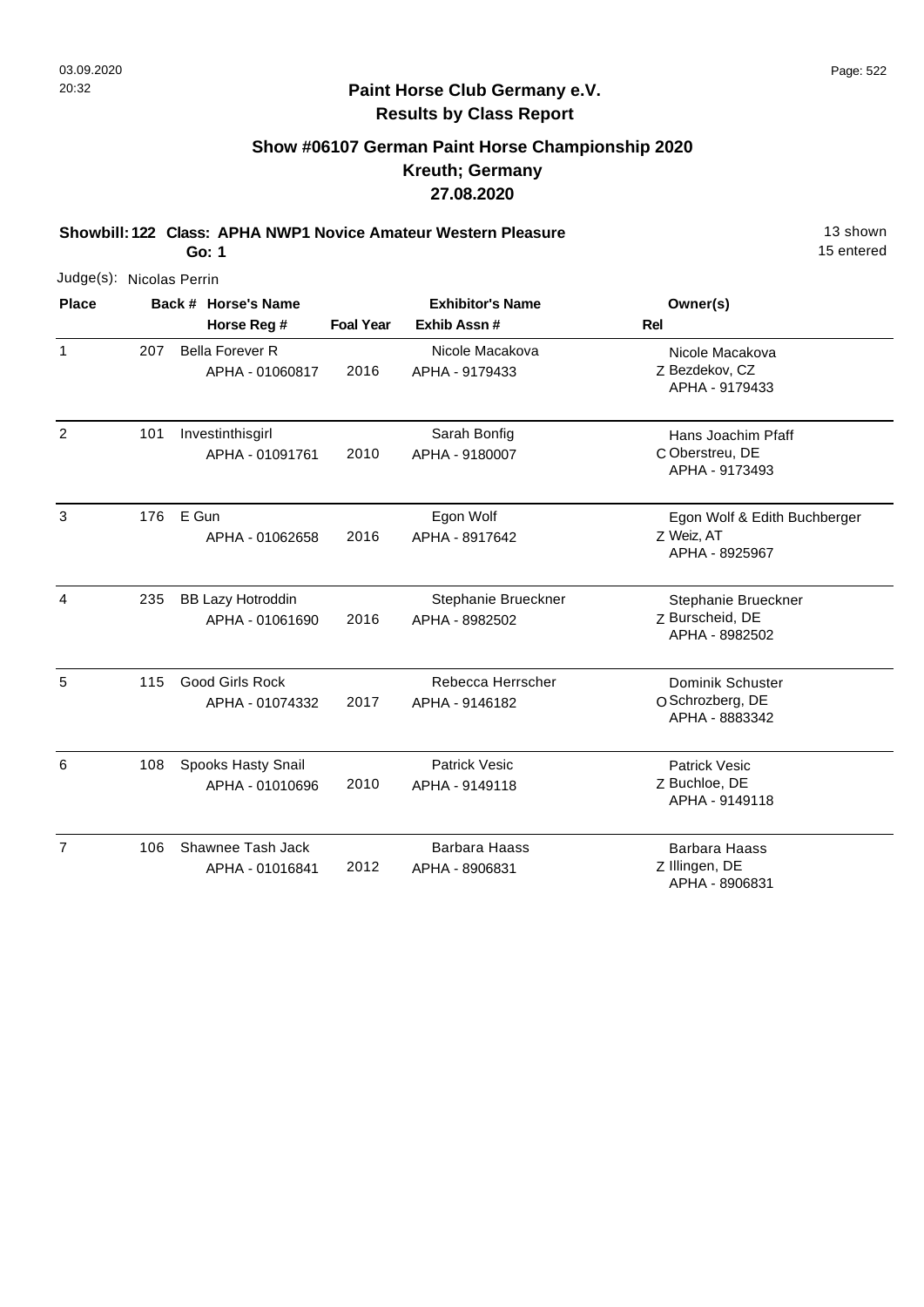## **Show #06108 German Paint Horse Championship 2020 Kreuth; Germany 27.08.2020**

**Showbill: 122 Class: APHA NWP1 Novice Amateur Western Pleasure** 13 Shown

**Go: 1**

|                | Judge(s): Pierre Ouellet |                                             |                         |                                        |                                                              |  |  |  |  |
|----------------|--------------------------|---------------------------------------------|-------------------------|----------------------------------------|--------------------------------------------------------------|--|--|--|--|
| <b>Place</b>   |                          | Back # Horse's Name                         | <b>Exhibitor's Name</b> |                                        | Owner(s)                                                     |  |  |  |  |
|                |                          | Horse Reg #                                 | <b>Foal Year</b>        | Exhib Assn#                            | <b>Rel</b>                                                   |  |  |  |  |
| $\mathbf{1}$   | 101                      | Investinthisgirl<br>APHA - 01091761         | 2010                    | Sarah Bonfig<br>APHA - 9180007         | Hans Joachim Pfaff<br>C Oberstreu, DE<br>APHA - 9173493      |  |  |  |  |
| 2              | 176                      | E Gun<br>APHA - 01062658                    | 2016                    | Egon Wolf<br>APHA - 8917642            | Egon Wolf & Edith Buchberger<br>Z Weiz, AT<br>APHA - 8925967 |  |  |  |  |
| 3              | 235                      | <b>BB Lazy Hotroddin</b><br>APHA - 01061690 | 2016                    | Stephanie Brueckner<br>APHA - 8982502  | Stephanie Brueckner<br>Z Burscheid, DE<br>APHA - 8982502     |  |  |  |  |
| $\overline{4}$ | 195                      | SQ The Ultimate Cash<br>APHA - 01059688     | 2016                    | Carmen Hoepfl<br>APHA - 8995189        | Carmen Hoepfl<br>Z Haldenwang, DE<br>APHA - 8995189          |  |  |  |  |
| 5              | 166                      | Docs J Deltas Prime<br>APHA - 01043776      | 2014                    | Franziska Mueller<br>APHA - 9161581    | Franziska Mueller<br>Z Giesen, DE<br>APHA - 9161581          |  |  |  |  |
| 6              | 207                      | <b>Bella Forever R</b><br>APHA - 01060817   | 2016                    | Nicole Macakova<br>APHA - 9179433      | Nicole Macakova<br>Z Bezdekov, CZ<br>APHA - 9179433          |  |  |  |  |
| $\overline{7}$ | 108                      | Spooks Hasty Snail<br>APHA - 01010696       | 2010                    | <b>Patrick Vesic</b><br>APHA - 9149118 | <b>Patrick Vesic</b><br>Z Buchloe, DE<br>APHA - 9149118      |  |  |  |  |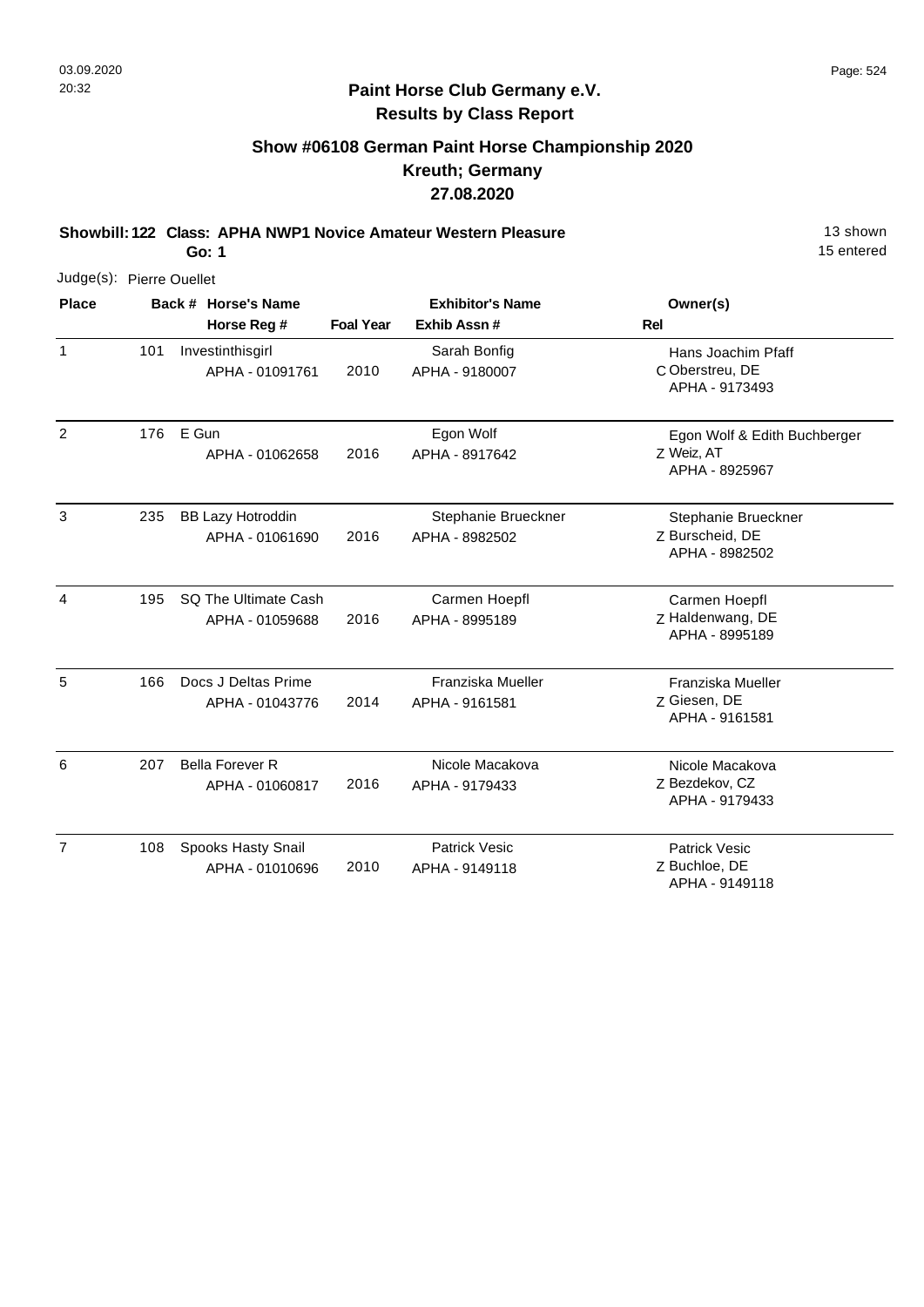# **Show #06105 German Paint Horse Championship 2020 Kreuth; Germany 27.08.2020**

**Showbill: 123 Class: PHCG MP Maturity Western Pleasure 5-6 Years** 4 Shown 4 shown

**Go: 1**

| Judge(s): Susanne Haug |     |                       |                  |                                                 |                                                                    |
|------------------------|-----|-----------------------|------------------|-------------------------------------------------|--------------------------------------------------------------------|
| <b>Place</b>           |     | Back # Horse's Name   |                  | <b>Exhibitor's Name</b>                         | Owner(s)                                                           |
|                        |     | Horse Reg #           | <b>Foal Year</b> | Exhib Assn#                                     | Rel                                                                |
| 1                      | 163 | SQ Hot Shiny Princess | 2014             | Verena Klotz<br><b>PHCG - 1610</b>              | Monika Hagen<br>Haldenwang, DE<br><b>PHCG - 2503</b>               |
| 2                      | 141 | Notice Clues Rocket   | 2014             | Angelika Gallitzendoerfer<br><b>PHCG - 1256</b> | Karl F Schettler<br>Z Muenchen, DE<br><b>PHCG - 7387</b>           |
| 3                      | 112 | Never Out Of Style    | 2015             | Anna Guerlich<br><b>PHCG - 3184</b>             | <b>Silke Schultheiss</b><br>Baiersdorf, DE<br><b>PHCG - 7589</b>   |
| 4                      | 213 | Noticed I Am Happy    | 2015             | Andrea Janke<br><b>PHCG - 6973</b>              | Angelika Gallitzendoerfer<br>O Memmingen, DE<br><b>PHCG - 1256</b> |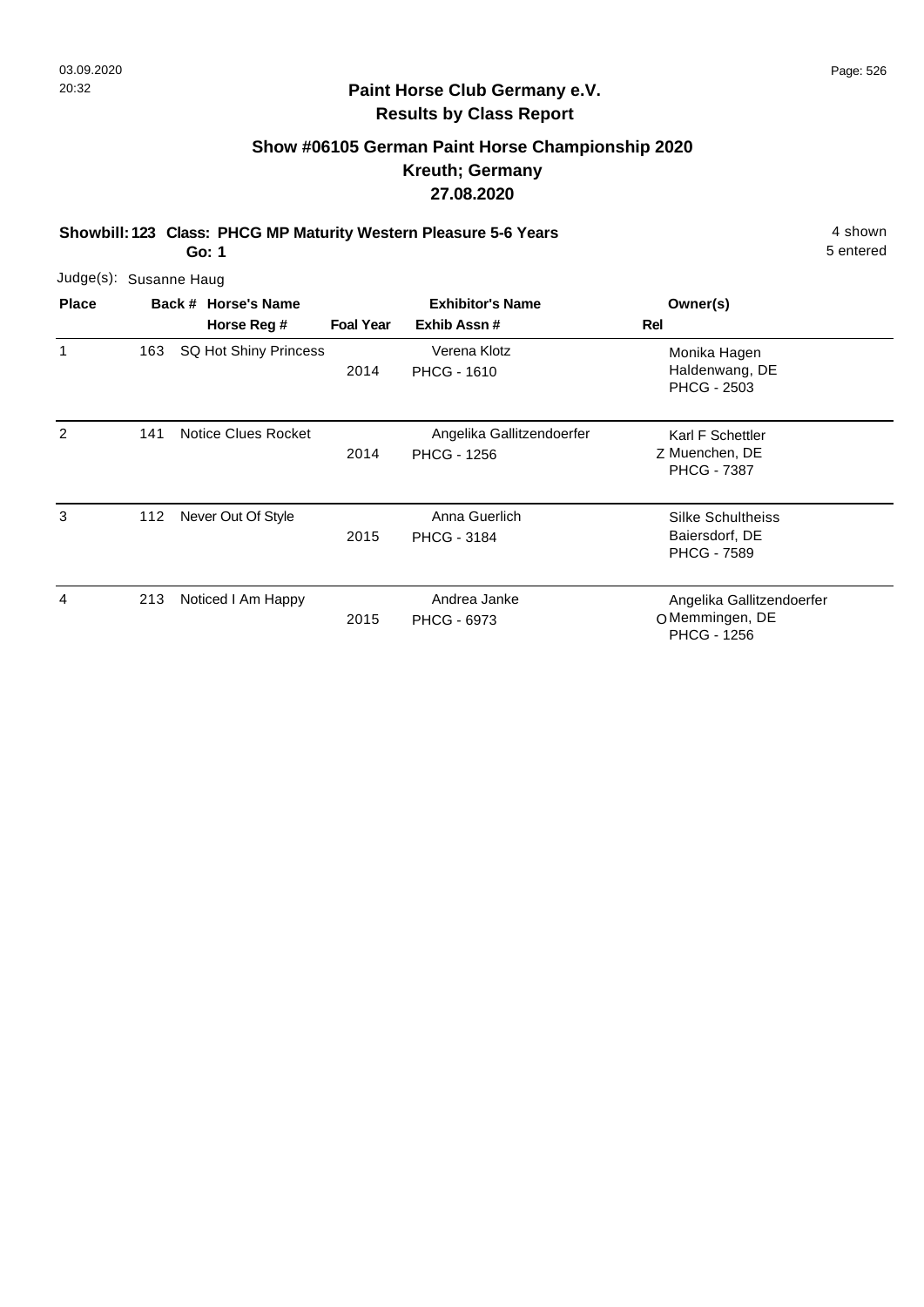# **Show #06106 German Paint Horse Championship 2020 Kreuth; Germany 27.08.2020**

**Showbill: 123 Class: PHCG MP Maturity Western Pleasure 5-6 Years** 4 Shown 4 shown

**Go: 1**

| Judge(s): Sonja Merkle |     |                            |                         |                                                 |                                                                    |
|------------------------|-----|----------------------------|-------------------------|-------------------------------------------------|--------------------------------------------------------------------|
| <b>Place</b>           |     | Back # Horse's Name        | <b>Exhibitor's Name</b> |                                                 | Owner(s)                                                           |
|                        |     | Horse Reg #                | <b>Foal Year</b>        | Exhib Assn#                                     | Rel                                                                |
| 1                      | 163 | SQ Hot Shiny Princess      | 2014                    | Verena Klotz<br><b>PHCG - 1610</b>              | Monika Hagen<br>Haldenwang, DE<br><b>PHCG - 2503</b>               |
| 2                      | 141 | <b>Notice Clues Rocket</b> | 2014                    | Angelika Gallitzendoerfer<br><b>PHCG - 1256</b> | Karl F Schettler<br>Z Muenchen, DE<br><b>PHCG - 7387</b>           |
| 3                      | 112 | Never Out Of Style         | 2015                    | Anna Guerlich<br><b>PHCG - 3184</b>             | Silke Schultheiss<br>Baiersdorf, DE<br><b>PHCG - 7589</b>          |
| 4                      | 213 | Noticed I Am Happy         | 2015                    | Andrea Janke<br><b>PHCG - 6973</b>              | Angelika Gallitzendoerfer<br>O Memmingen, DE<br><b>PHCG - 1256</b> |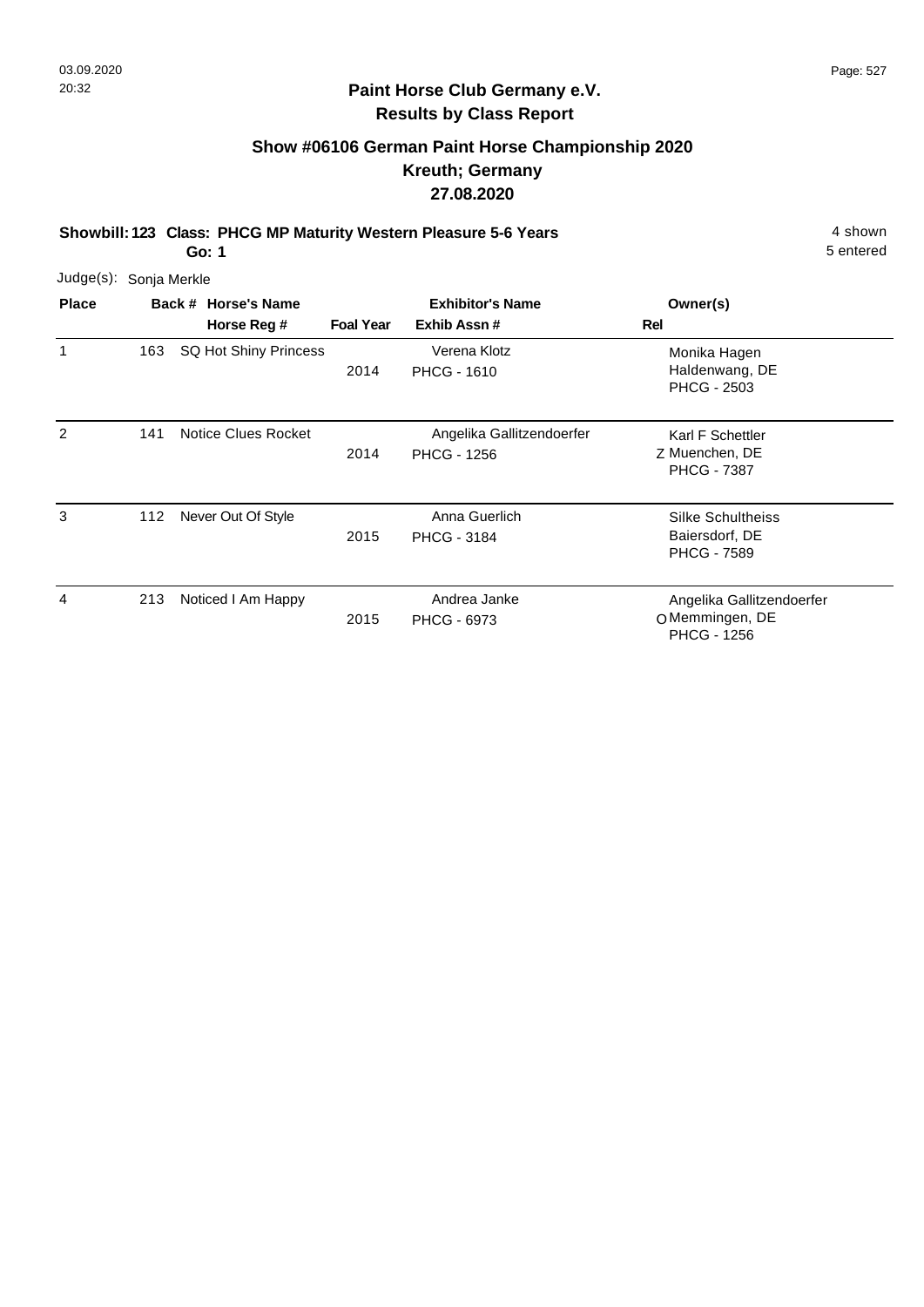# **Show #06107 German Paint Horse Championship 2020 Kreuth; Germany 27.08.2020**

**Showbill: 123 Class: PHCG MP Maturity Western Pleasure 5-6 Years** 4 Shown 4 shown

**Go: 1**

| Judge(s):    |     | Nicolas Perrin                     |                  |                                                 |                                                                   |
|--------------|-----|------------------------------------|------------------|-------------------------------------------------|-------------------------------------------------------------------|
| <b>Place</b> |     | Back # Horse's Name<br>Horse Reg # | <b>Foal Year</b> | <b>Exhibitor's Name</b><br>Exhib Assn#          | Owner(s)<br>Rel                                                   |
| 1            | 163 | SQ Hot Shiny Princess              | 2014             | Verena Klotz<br><b>PHCG - 1610</b>              | Monika Hagen<br>Haldenwang, DE<br><b>PHCG - 2503</b>              |
| 2            | 141 | Notice Clues Rocket                | 2014             | Angelika Gallitzendoerfer<br><b>PHCG - 1256</b> | Karl F Schettler<br>Z Muenchen, DE<br><b>PHCG - 7387</b>          |
| 3            | 112 | Never Out Of Style                 | 2015             | Anna Guerlich<br><b>PHCG - 3184</b>             | <b>Silke Schultheiss</b><br>Baiersdorf, DE<br><b>PHCG - 7589</b>  |
| 4            | 213 | Noticed I Am Happy                 | 2015             | Andrea Janke<br><b>PHCG - 6973</b>              | Angelika Gallitzendoerfer<br>OMemmingen, DE<br><b>PHCG - 1256</b> |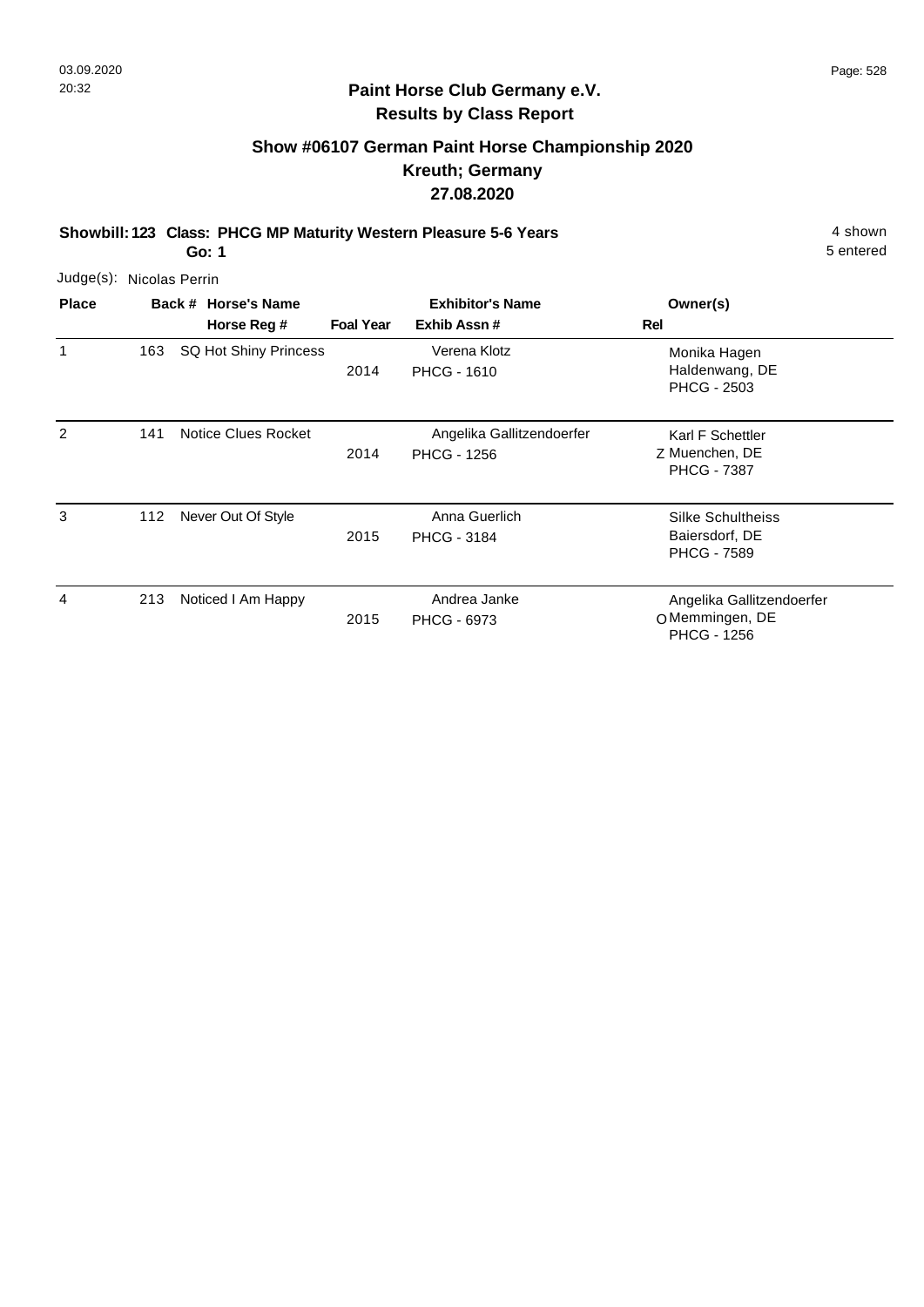# **Show #06108 German Paint Horse Championship 2020 Kreuth; Germany 27.08.2020**

**Showbill: 123 Class: PHCG MP Maturity Western Pleasure 5-6 Years** 4 Shown 4 shown

**Go: 1**

| Judge(s): Pierre Ouellet |     |                                    |                  |                                                 |                                                                    |
|--------------------------|-----|------------------------------------|------------------|-------------------------------------------------|--------------------------------------------------------------------|
| <b>Place</b>             |     | Back # Horse's Name<br>Horse Reg # | <b>Foal Year</b> | <b>Exhibitor's Name</b><br>Exhib Assn#          | Owner(s)<br>Rel                                                    |
| 1                        | 112 | Never Out Of Style                 | 2015             | Anna Guerlich<br><b>PHCG - 3184</b>             | <b>Silke Schultheiss</b><br>Baiersdorf, DE<br><b>PHCG - 7589</b>   |
| 2                        | 141 | Notice Clues Rocket                | 2014             | Angelika Gallitzendoerfer<br><b>PHCG - 1256</b> | Karl F Schettler<br>Z Muenchen, DE<br><b>PHCG - 7387</b>           |
| 3                        | 163 | SQ Hot Shiny Princess              | 2014             | Verena Klotz<br><b>PHCG - 1610</b>              | Monika Hagen<br>Haldenwang, DE<br><b>PHCG - 2503</b>               |
| 4                        | 213 | Noticed I Am Happy                 | 2015             | Andrea Janke<br><b>PHCG - 6973</b>              | Angelika Gallitzendoerfer<br>O Memmingen, DE<br><b>PHCG - 1256</b> |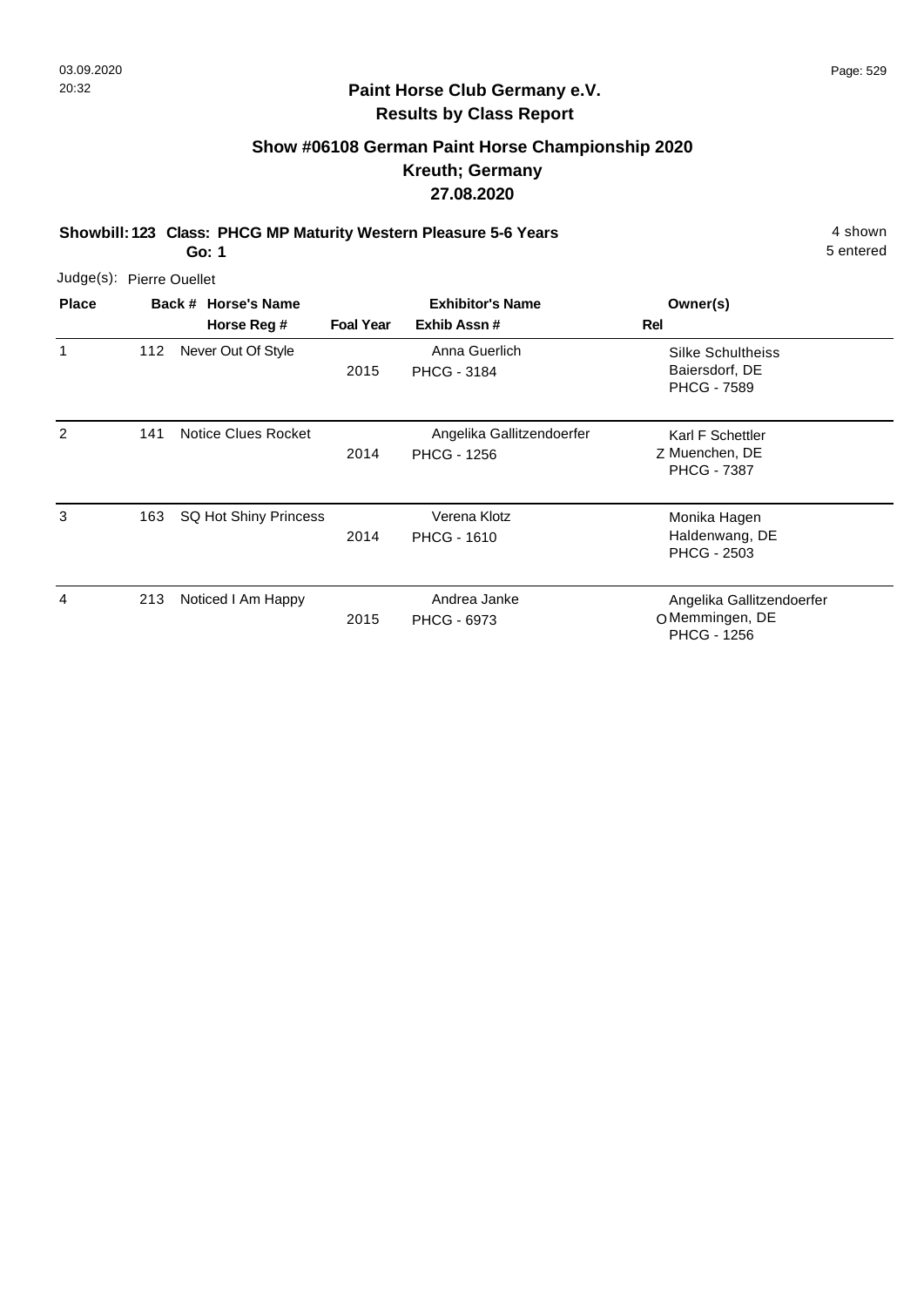## **Paint Horse Club Germany e.V. Results by Class Report**

# **Show #06105 German Paint Horse Championship 2020 Kreuth; Germany 27.08.2020**

**Showbill: 124 Class: APHA GWP Green Western Pleasure All Ages** 16 Shown 16 shown

**Go: 1**

| Judge(s): Susanne Haug |     |                                             |                  |                                        |                                                             |
|------------------------|-----|---------------------------------------------|------------------|----------------------------------------|-------------------------------------------------------------|
| <b>Place</b>           |     | Back # Horse's Name<br>Horse Reg #          | <b>Foal Year</b> | <b>Exhibitor's Name</b><br>Exhib Assn# | Owner(s)<br><b>Rel</b>                                      |
| $\mathbf{1}$           | 133 | Lazy Lopin Asset<br>APHA - 01072474         | 2017             | Sarah Maria Cividino<br>APHA - 8497046 | Johanna Vorraber<br>C<br>APHA - 8318823                     |
| $\overline{2}$         | 101 | Investinthisgirl<br>APHA - 01091761         | 2010             | Anna Guerlich<br>APHA - 8551853        | Hans Joachim Pfaff<br>Oberstreu, DE<br>APHA - 9173493       |
| 3                      | 178 | <b>Real Sweet Marks</b><br>APHA - 01062725  | 2015             | Ivana Pallister<br>APHA - 8956841      | Ivana Pallister<br>Z Berg En Terblijt, NL<br>APHA - 8956841 |
| 4                      | 235 | <b>BB Lazy Hotroddin</b><br>APHA - 01061690 | 2016             | Stephanie Brueckner<br>APHA - 8982502  | Stephanie Brueckner<br>Z Burscheid, DE<br>APHA - 8982502    |
| 5                      | 223 | Catch This Diamond<br>APHA - 01044051       | 2014             | Klara Sallegger<br>APHA - 8808416      | <b>Birgit Zoehrer</b><br>APHA - 8821255                     |
| 6                      | 218 | One N Only Cowgirl<br>APHA - 01075079       | 2017             | Freja Aase Olsen<br>APHA - 8823774     | Freja Aase Olsen<br>Z Haderslev, DK<br>APHA - 8823774       |

|  | 116 Rods Hot Chocolate |      | Manuela Raedler | Dorina Berger                   |
|--|------------------------|------|-----------------|---------------------------------|
|  | APHA - 01070529        | 2017 | APHA - 8848260  | Ellwangen, DE<br>APHA - 8660875 |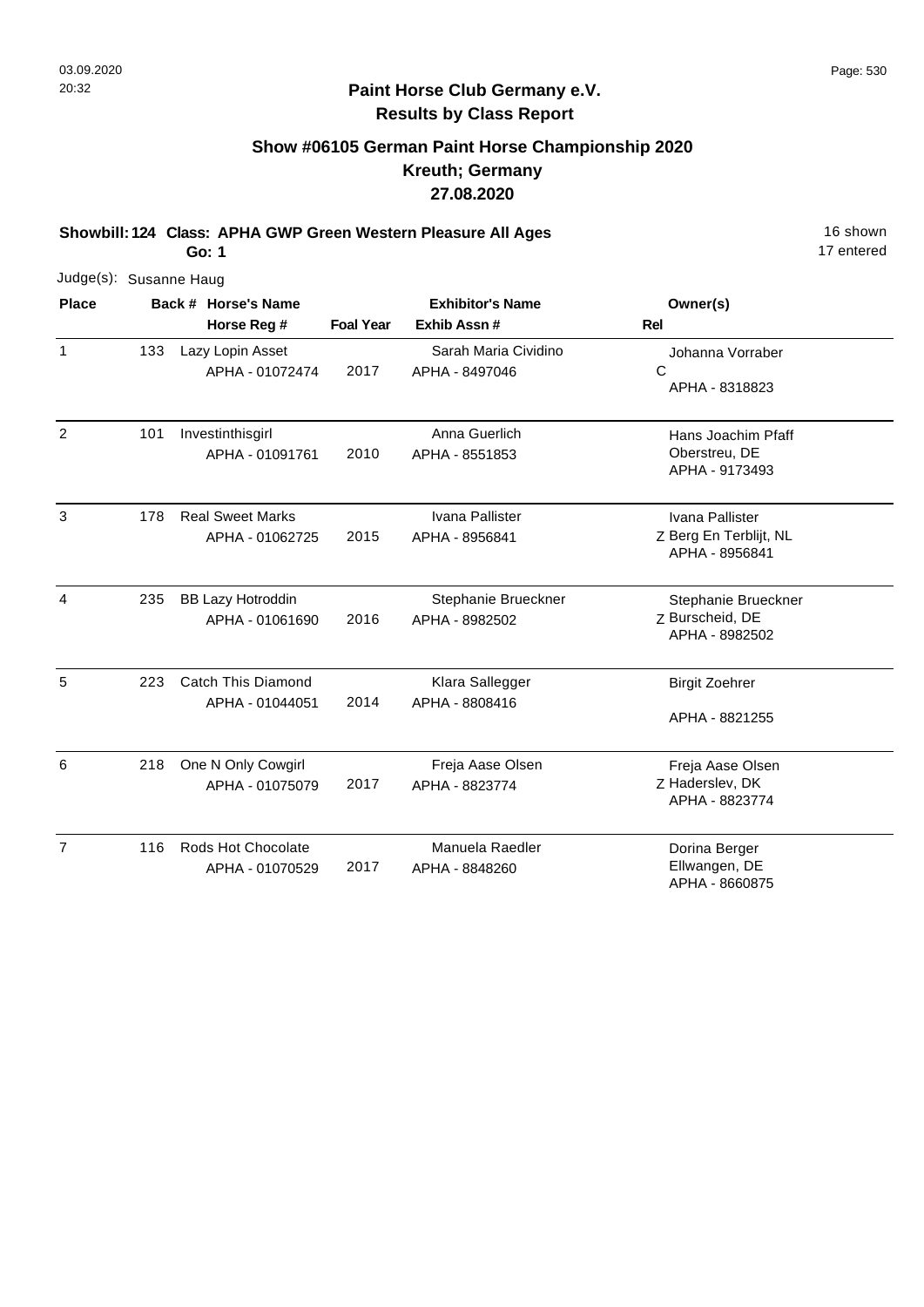# **Show #06106 German Paint Horse Championship 2020 Kreuth; Germany 27.08.2020**

**Showbill: 124 Class: APHA GWP Green Western Pleasure All Ages** 16 Shown

**Go: 1**

| Judge(s): Sonja Merkle |     |                          |                  |                         |                        |
|------------------------|-----|--------------------------|------------------|-------------------------|------------------------|
| <b>Place</b>           |     | Back # Horse's Name      |                  | <b>Exhibitor's Name</b> | Owner(s)               |
|                        |     | Horse Reg #              | <b>Foal Year</b> | Exhib Assn #            | <b>Rel</b>             |
| $\mathbf{1}$           | 133 | Lazy Lopin Asset         |                  | Sarah Maria Cividino    | Johanna Vorraber       |
|                        |     | APHA - 01072474          | 2017             | APHA - 8497046          | $\mathsf{C}$           |
|                        |     |                          |                  |                         | APHA - 8318823         |
| 2                      | 101 | Investinthisgirl         |                  | Anna Guerlich           | Hans Joachim Pfaff     |
|                        |     | APHA - 01091761          | 2010             | APHA - 8551853          | Oberstreu, DE          |
|                        |     |                          |                  |                         | APHA - 9173493         |
| 3                      | 207 | <b>Bella Forever R</b>   |                  | Lenka Zdrahalova        | Nicole Macakova        |
|                        |     | APHA - 01060817          | 2016             | APHA - 8852427          | Bezdekov, CZ           |
|                        |     |                          |                  |                         | APHA - 9179433         |
| 4                      | 218 | One N Only Cowgirl       |                  | Freja Aase Olsen        | Freja Aase Olsen       |
|                        |     | APHA - 01075079          | 2017             | APHA - 8823774          | Z Haderslev, DK        |
|                        |     |                          |                  |                         | APHA - 8823774         |
| 5                      | 223 | Catch This Diamond       |                  | Klara Sallegger         | <b>Birgit Zoehrer</b>  |
|                        |     | APHA - 01044051          | 2014             | APHA - 8808416          |                        |
|                        |     |                          |                  |                         | APHA - 8821255         |
| 6                      | 178 | <b>Real Sweet Marks</b>  |                  | Ivana Pallister         | Ivana Pallister        |
|                        |     | APHA - 01062725          | 2015             | APHA - 8956841          | Z Berg En Terblijt, NL |
|                        |     |                          |                  |                         | APHA - 8956841         |
| $\overline{7}$         | 235 | <b>BB Lazy Hotroddin</b> |                  | Stephanie Brueckner     | Stephanie Brueckner    |
|                        |     | APHA - 01061690          | 2016             | APHA - 8982502          | Z Burscheid, DE        |
|                        |     |                          |                  |                         | APHA - 8982502         |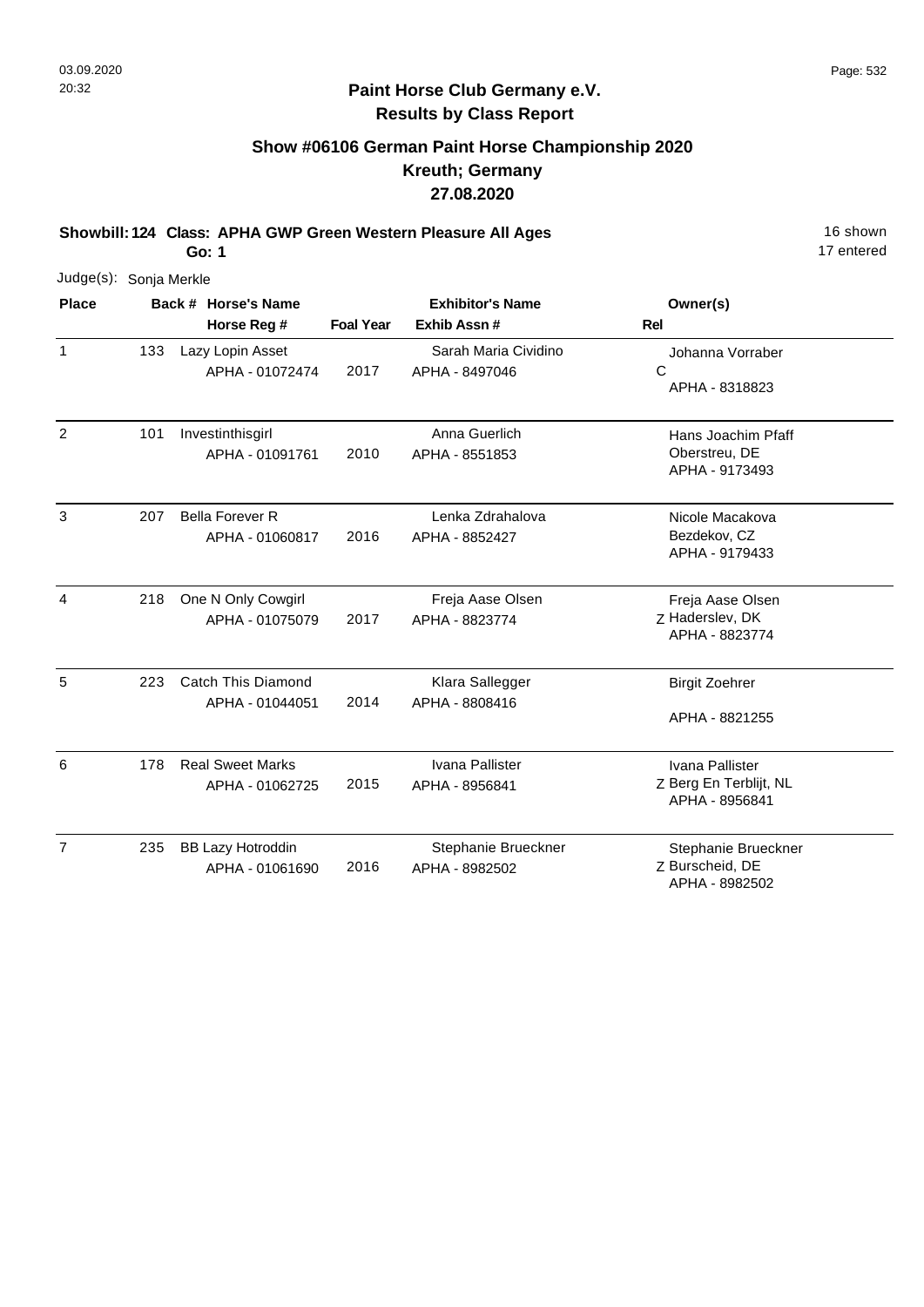## **Paint Horse Club Germany e.V. Results by Class Report**

# **Show #06107 German Paint Horse Championship 2020 Kreuth; Germany 27.08.2020**

**Showbill: 124 Class: APHA GWP Green Western Pleasure All Ages** 16 Shown

| Judge(s): Nicolas Perrin |     |                                             |                  |                                        |                                                             |
|--------------------------|-----|---------------------------------------------|------------------|----------------------------------------|-------------------------------------------------------------|
| <b>Place</b>             |     | Back # Horse's Name                         |                  | <b>Exhibitor's Name</b>                | Owner(s)                                                    |
|                          |     | Horse Reg #                                 | <b>Foal Year</b> | Exhib Assn #                           | <b>Rel</b>                                                  |
| $\mathbf{1}$             | 133 | Lazy Lopin Asset<br>APHA - 01072474         | 2017             | Sarah Maria Cividino<br>APHA - 8497046 | Johanna Vorraber<br>$\mathsf{C}$<br>APHA - 8318823          |
| 2                        | 207 | <b>Bella Forever R</b><br>APHA - 01060817   | 2016             | Lenka Zdrahalova<br>APHA - 8852427     | Nicole Macakova<br>Bezdekov, CZ<br>APHA - 9179433           |
| 3                        | 178 | <b>Real Sweet Marks</b><br>APHA - 01062725  | 2015             | Ivana Pallister<br>APHA - 8956841      | Ivana Pallister<br>Z Berg En Terblijt, NL<br>APHA - 8956841 |
| 4                        | 101 | Investinthisgirl<br>APHA - 01091761         | 2010             | Anna Guerlich<br>APHA - 8551853        | Hans Joachim Pfaff<br>Oberstreu, DE<br>APHA - 9173493       |
| 5                        | 116 | Rods Hot Chocolate<br>APHA - 01070529       | 2017             | Manuela Raedler<br>APHA - 8848260      | Dorina Berger<br>Ellwangen, DE<br>APHA - 8660875            |
| 6                        | 218 | One N Only Cowgirl<br>APHA - 01075079       | 2017             | Freja Aase Olsen<br>APHA - 8823774     | Freja Aase Olsen<br>Z Haderslev, DK<br>APHA - 8823774       |
| $\overline{7}$           | 235 | <b>BB Lazy Hotroddin</b><br>APHA - 01061690 | 2016             | Stephanie Brueckner<br>APHA - 8982502  | Stephanie Brueckner<br>Z Burscheid, DE<br>APHA - 8982502    |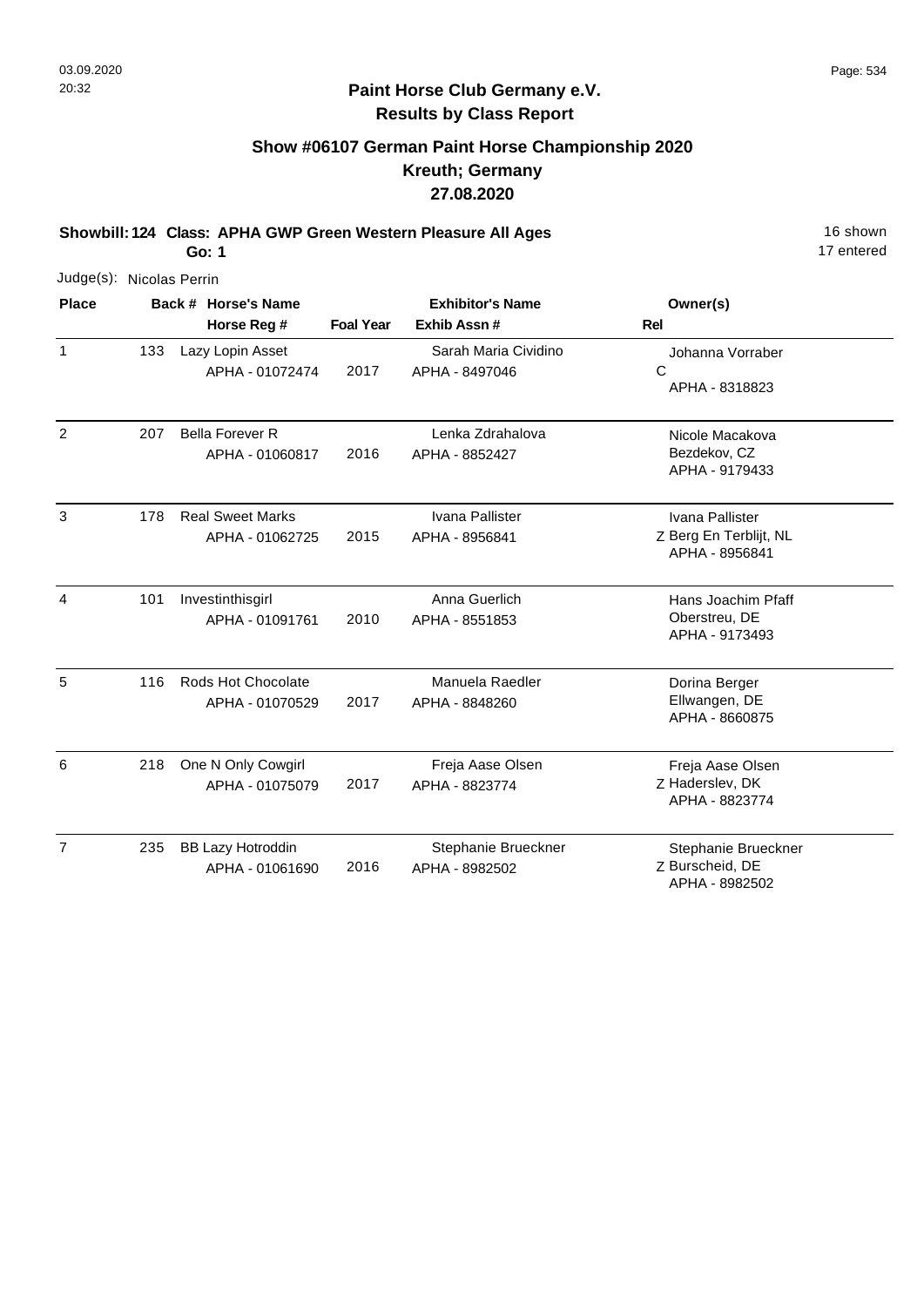## **Paint Horse Club Germany e.V. Results by Class Report**

# **Show #06108 German Paint Horse Championship 2020 Kreuth; Germany 27.08.2020**

**Showbill: 124 Class: APHA GWP Green Western Pleasure All Ages** 16 Shown

| Judge(s): Pierre Ouellet |     |                                             |                  |                                        |                                                             |
|--------------------------|-----|---------------------------------------------|------------------|----------------------------------------|-------------------------------------------------------------|
| <b>Place</b>             |     | Back # Horse's Name                         |                  | <b>Exhibitor's Name</b>                | Owner(s)                                                    |
|                          |     | Horse Reg #                                 | <b>Foal Year</b> | Exhib Assn#                            | <b>Rel</b>                                                  |
| $\mathbf{1}$             | 133 | Lazy Lopin Asset<br>APHA - 01072474         | 2017             | Sarah Maria Cividino<br>APHA - 8497046 | Johanna Vorraber<br>$\mathsf{C}$<br>APHA - 8318823          |
| $\overline{2}$           | 116 | Rods Hot Chocolate<br>APHA - 01070529       | 2017             | Manuela Raedler<br>APHA - 8848260      | Dorina Berger<br>Ellwangen, DE<br>APHA - 8660875            |
| 3                        | 218 | One N Only Cowgirl<br>APHA - 01075079       | 2017             | Freja Aase Olsen<br>APHA - 8823774     | Freja Aase Olsen<br>Z Haderslev, DK<br>APHA - 8823774       |
| 4                        | 101 | Investinthisgirl<br>APHA - 01091761         | 2010             | Anna Guerlich<br>APHA - 8551853        | Hans Joachim Pfaff<br>Oberstreu, DE<br>APHA - 9173493       |
| 5                        | 178 | <b>Real Sweet Marks</b><br>APHA - 01062725  | 2015             | Ivana Pallister<br>APHA - 8956841      | Ivana Pallister<br>Z Berg En Terblijt, NL<br>APHA - 8956841 |
| 6                        | 235 | <b>BB Lazy Hotroddin</b><br>APHA - 01061690 | 2016             | Stephanie Brueckner<br>APHA - 8982502  | Stephanie Brueckner<br>Z Burscheid, DE<br>APHA - 8982502    |
| $\overline{7}$           | 207 | <b>Bella Forever R</b><br>APHA - 01060817   | 2016             | Lenka Zdrahalova<br>APHA - 8852427     | Nicole Macakova<br>Bezdekov, CZ<br>APHA - 9179433           |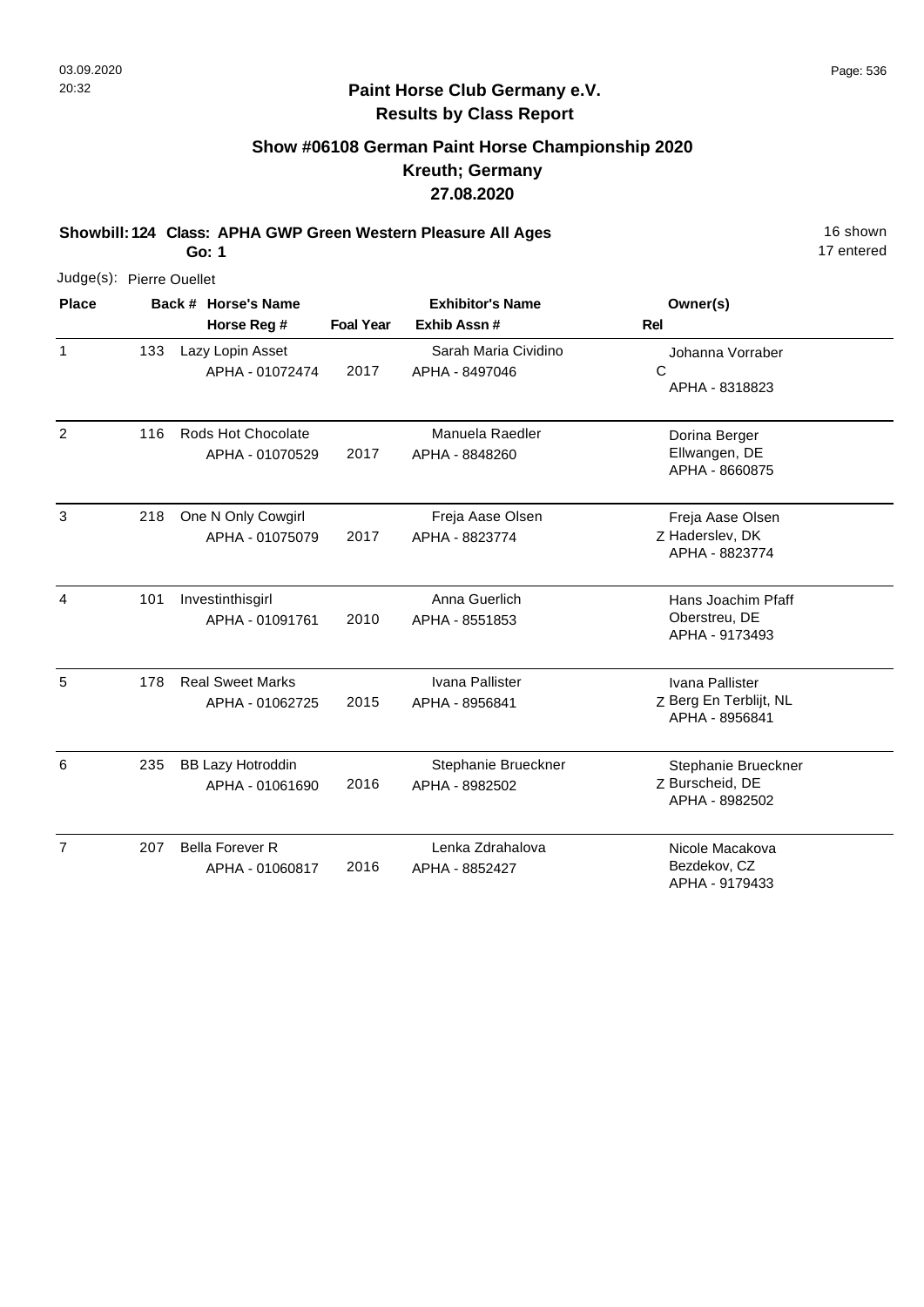## **Paint Horse Club Germany e.V. Results by Class Report**

# **Show #06105 German Paint Horse Championship 2020 Kreuth; Germany 27.08.2020**

**Showbill: 125 Class: APHA BGWP SPB Green Western Pleasure** 5 Shown 5 shown

| Judge(s): Susanne Haug |     |                                          |                                               |                                                          |                                                              |
|------------------------|-----|------------------------------------------|-----------------------------------------------|----------------------------------------------------------|--------------------------------------------------------------|
| <b>Place</b>           |     | Back # Horse's Name<br>Horse Reg #       | <b>Foal Year</b>                              | <b>Exhibitor's Name</b><br>Exhib Assn#                   | Owner(s)<br>Rel                                              |
| 1                      | 525 | Invest In A Sensation<br>APHA - 01055831 | Viktoria Zehetmeier<br>2015<br>APHA - 9163052 | Viktoria Zehetmeier<br>Heldenstein, DE<br>APHA - 9163052 |                                                              |
| 2                      | 517 | Zippos Fly Revolution<br>APHA - 01062499 | 2016                                          | Veronika Vopickova<br>APHA - 8980724                     | Veronika Vopickova<br>Merklin, CZ<br>APHA - 8980724          |
| 3                      | 516 | Wild Fire Dee<br>APHA - 01002276         | 2011                                          | Andrea Fidlerova<br>APHA - 0149015                       | Jan Drabek<br>E<br>APHA - 8584412                            |
| 4                      | 519 | No Doubt Im Amazing<br>APHA - 01058953   | 2015                                          | <b>Cindy Constantin</b><br>APHA - 9152275                | Cindy Constantin<br>Z Kreischa, DE<br>APHA - 9152275         |
| 5                      | 515 | Cinnamon Gun<br>APHA - 01011507          | 2011                                          | Dana Bohlender<br>APHA - 9183323                         | Dana Bohlender<br>Z Weisenheim Am Sand, DE<br>APHA - 9183323 |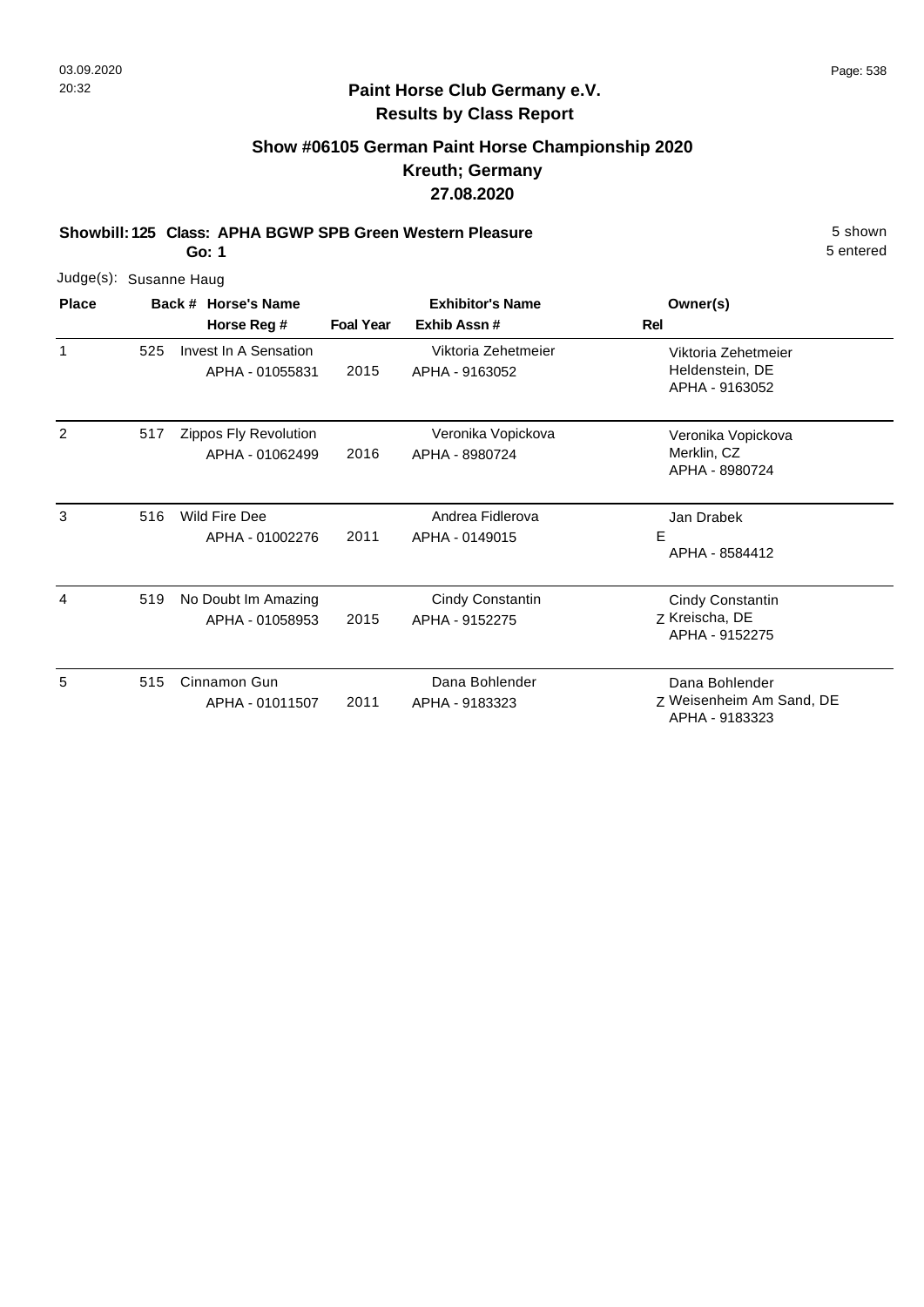# **Show #06106 German Paint Horse Championship 2020 Kreuth; Germany 27.08.2020**

**Showbill: 125 Class: APHA BGWP SPB Green Western Pleasure** 5 Shown 5 shown

**Go: 1**

| Judge(s):    | Sonja Merkle |                                          |                  |                                        |                                                              |
|--------------|--------------|------------------------------------------|------------------|----------------------------------------|--------------------------------------------------------------|
| <b>Place</b> |              | Back # Horse's Name<br>Horse Reg #       | <b>Foal Year</b> | <b>Exhibitor's Name</b><br>Exhib Assn# | Owner(s)<br>Rel                                              |
| 1            | 525          | Invest In A Sensation<br>APHA - 01055831 | 2015             | Viktoria Zehetmeier<br>APHA - 9163052  | Viktoria Zehetmeier<br>Heldenstein, DE<br>APHA - 9163052     |
| 2            | 517          | Zippos Fly Revolution<br>APHA - 01062499 | 2016             | Veronika Vopickova<br>APHA - 8980724   | Veronika Vopickova<br>Merklin, CZ<br>APHA - 8980724          |
| 3            | 516          | Wild Fire Dee<br>APHA - 01002276         | 2011             | Andrea Fidlerova<br>APHA - 0149015     | Jan Drabek<br>Е<br>APHA - 8584412                            |
| 4            | 519          | No Doubt Im Amazing<br>APHA - 01058953   | 2015             | Cindy Constantin<br>APHA - 9152275     | Cindy Constantin<br>Z Kreischa, DE<br>APHA - 9152275         |
| 5            | 515          | Cinnamon Gun<br>APHA - 01011507          | 2011             | Dana Bohlender<br>APHA - 9183323       | Dana Bohlender<br>Z Weisenheim Am Sand, DE<br>APHA - 9183323 |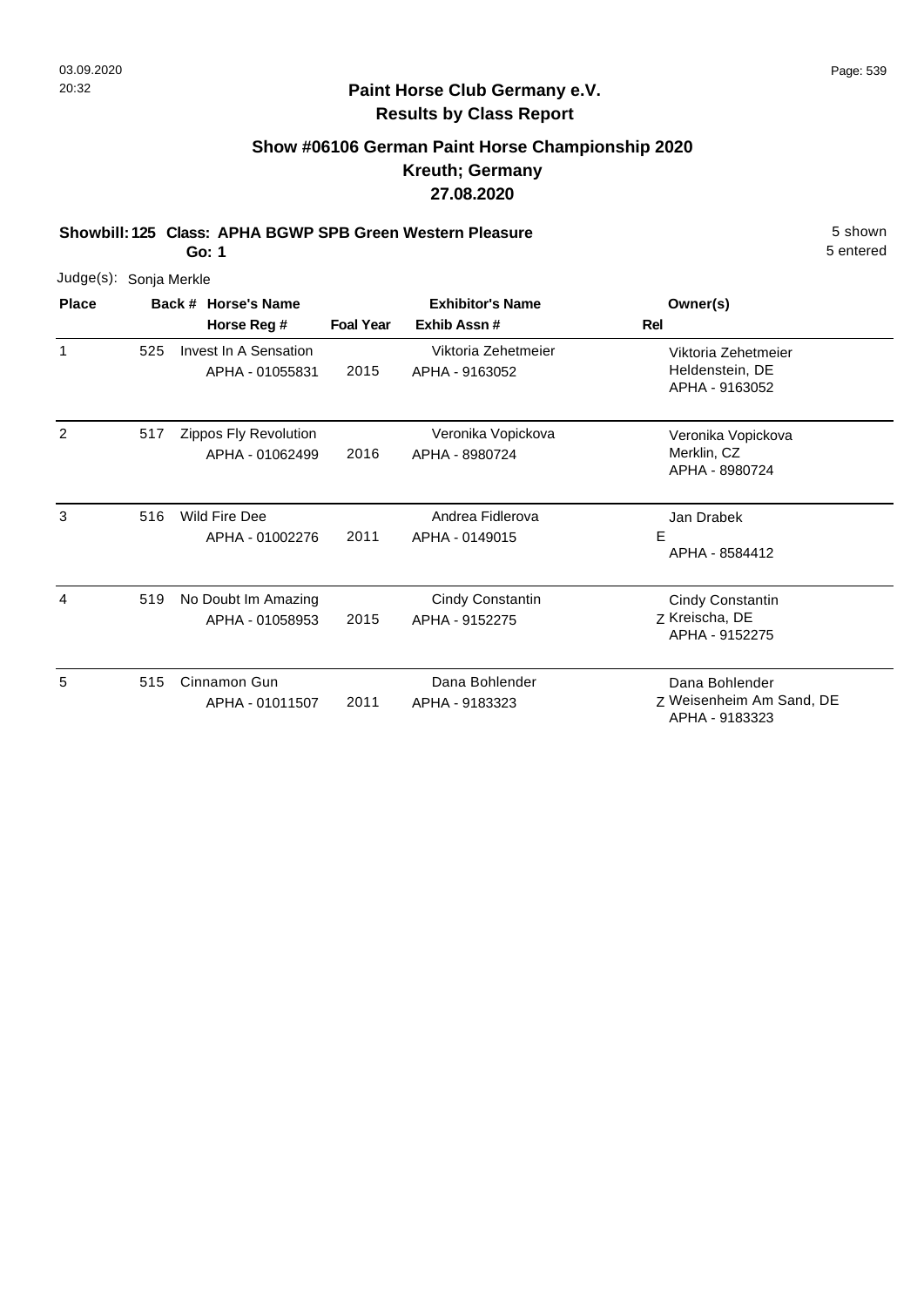# **Show #06107 German Paint Horse Championship 2020 Kreuth; Germany 27.08.2020**

**Showbill: 125 Class: APHA BGWP SPB Green Western Pleasure** 5 Shown 5 shown

**Go: 1**

| Judge(s): Nicolas Perrin |     |                                          |                  |                                        |                                                              |
|--------------------------|-----|------------------------------------------|------------------|----------------------------------------|--------------------------------------------------------------|
| <b>Place</b>             |     | Back # Horse's Name<br>Horse Reg #       | <b>Foal Year</b> | <b>Exhibitor's Name</b><br>Exhib Assn# | Owner(s)<br>Rel                                              |
| 1                        | 525 | Invest In A Sensation<br>APHA - 01055831 | 2015             | Viktoria Zehetmeier<br>APHA - 9163052  | Viktoria Zehetmeier<br>Heldenstein, DE<br>APHA - 9163052     |
| 2                        | 516 | Wild Fire Dee<br>APHA - 01002276         | 2011             | Andrea Fidlerova<br>APHA - 0149015     | Jan Drabek<br>Е<br>APHA - 8584412                            |
| 3                        | 517 | Zippos Fly Revolution<br>APHA - 01062499 | 2016             | Veronika Vopickova<br>APHA - 8980724   | Veronika Vopickova<br>Merklin, CZ<br>APHA - 8980724          |
| 4                        | 519 | No Doubt Im Amazing<br>APHA - 01058953   | 2015             | Cindy Constantin<br>APHA - 9152275     | Cindy Constantin<br>Z Kreischa, DE<br>APHA - 9152275         |
| 5                        | 515 | Cinnamon Gun<br>APHA - 01011507          | 2011             | Dana Bohlender<br>APHA - 9183323       | Dana Bohlender<br>Z Weisenheim Am Sand, DE<br>APHA - 9183323 |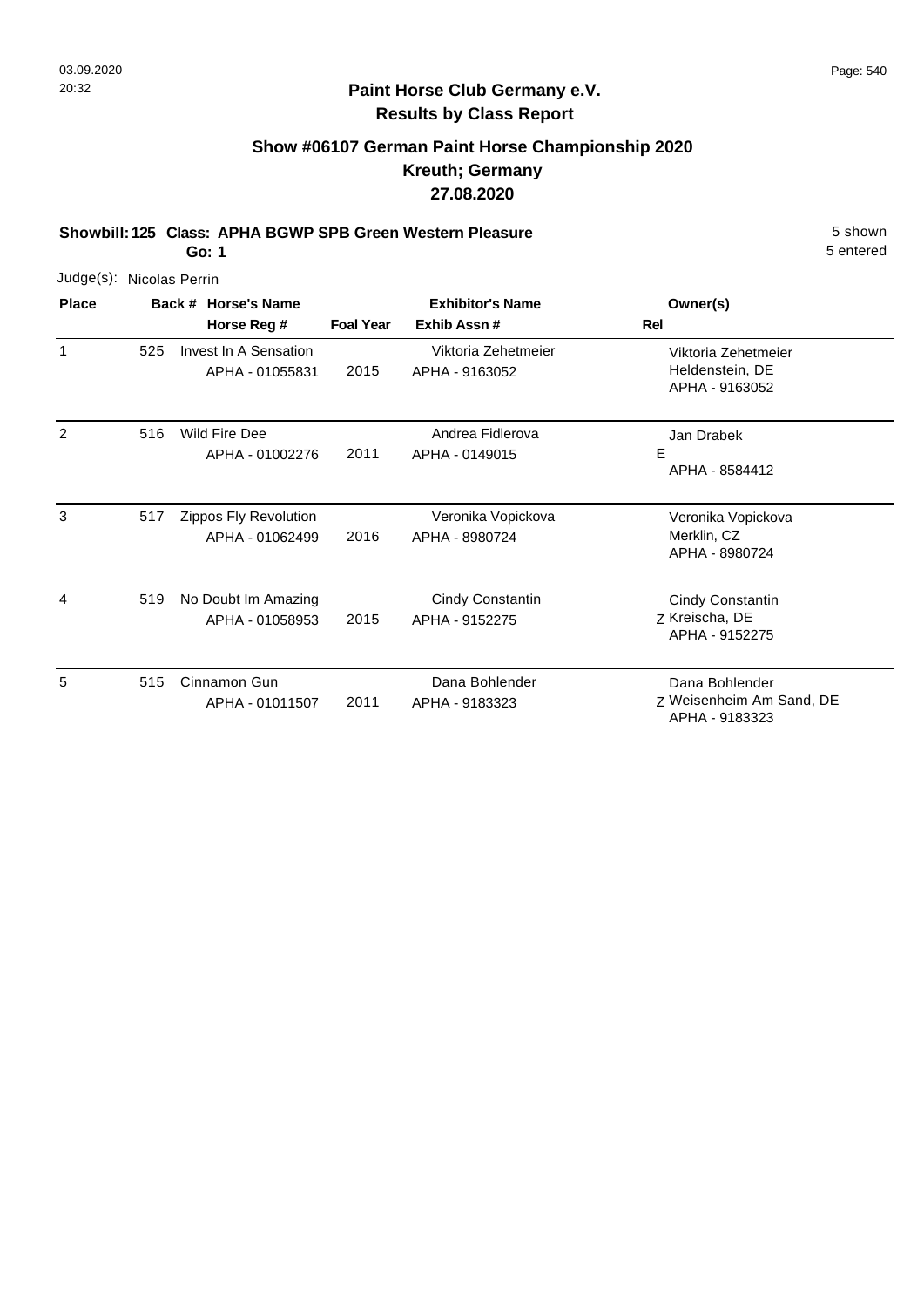## **Paint Horse Club Germany e.V. Results by Class Report**

# **Show #06108 German Paint Horse Championship 2020 Kreuth; Germany 27.08.2020**

**Showbill: 125 Class: APHA BGWP SPB Green Western Pleasure** 5 Shown 5 shown

| Judge(s): Pierre Ouellet |     |                                          |                  |                                           |                                                              |
|--------------------------|-----|------------------------------------------|------------------|-------------------------------------------|--------------------------------------------------------------|
| <b>Place</b>             |     | Back # Horse's Name<br>Horse Reg #       | <b>Foal Year</b> | <b>Exhibitor's Name</b><br>Exhib Assn#    | Owner(s)<br>Rel                                              |
| 1                        | 525 | Invest In A Sensation<br>APHA - 01055831 | 2015             | Viktoria Zehetmeier<br>APHA - 9163052     | Viktoria Zehetmeier<br>Heldenstein, DE<br>APHA - 9163052     |
| 2                        | 517 | Zippos Fly Revolution<br>APHA - 01062499 | 2016             | Veronika Vopickova<br>APHA - 8980724      | Veronika Vopickova<br>Merklin, CZ<br>APHA - 8980724          |
| 3                        | 519 | No Doubt Im Amazing<br>APHA - 01058953   | 2015             | <b>Cindy Constantin</b><br>APHA - 9152275 | Cindy Constantin<br>Z Kreischa, DE<br>APHA - 9152275         |
| 4                        | 516 | Wild Fire Dee<br>APHA - 01002276         | 2011             | Andrea Fidlerova<br>APHA - 0149015        | Jan Drabek<br>E<br>APHA - 8584412                            |
| 5                        | 515 | Cinnamon Gun<br>APHA - 01011507          | 2011             | Dana Bohlender<br>APHA - 9183323          | Dana Bohlender<br>Z Weisenheim Am Sand, DE<br>APHA - 9183323 |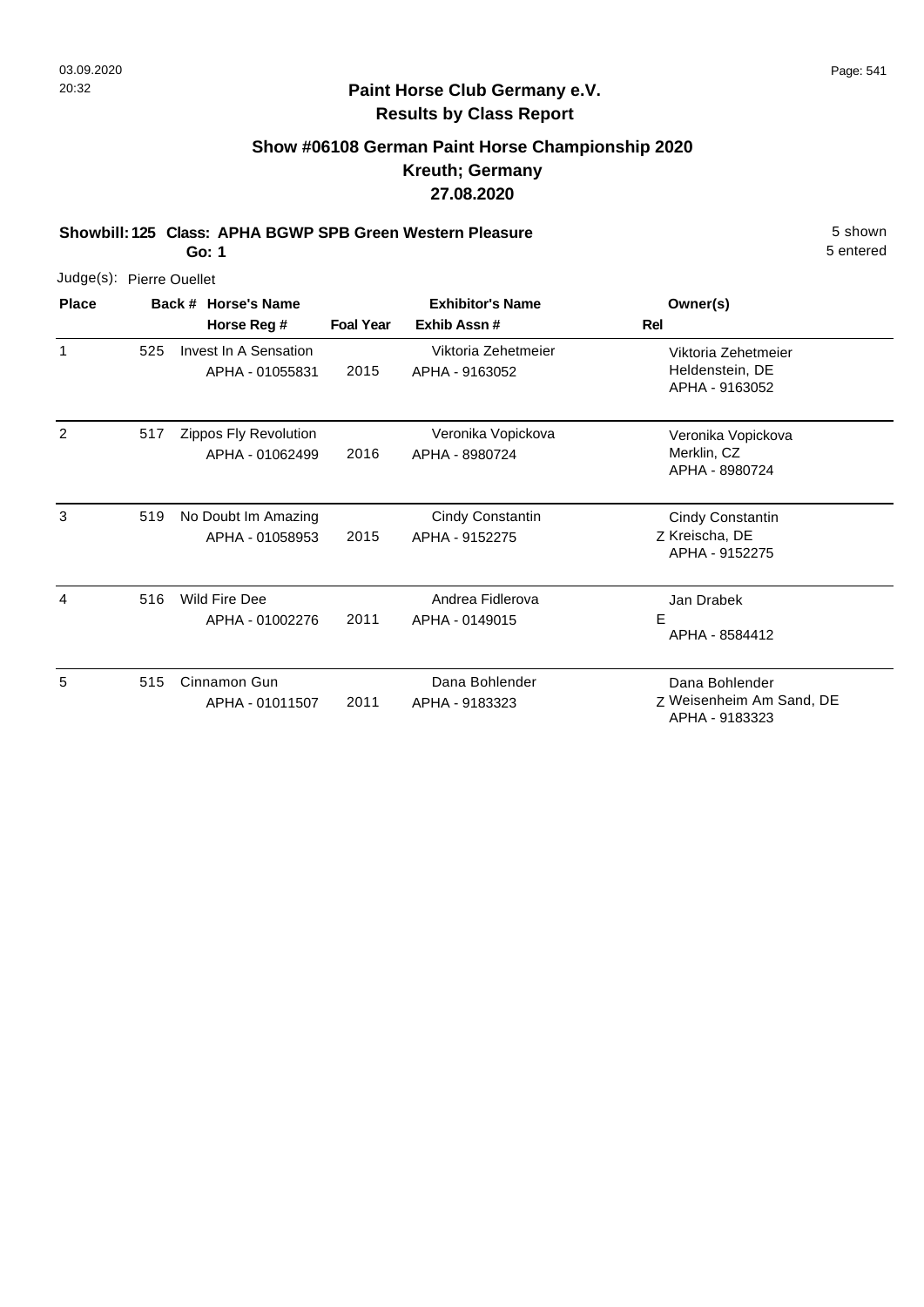# **Show #06105 German Paint Horse Championship 2020 Kreuth; Germany 27.08.2020**

**Showbill: 126 Class: APHA WP2 Jr Western Pleasure** 17 Shown

**Go: 1**

| <b>Place</b> |                        | Back # Horse's Na |
|--------------|------------------------|-------------------|
|              | Judge(s): Susanne Haug |                   |

| <b>Place</b>   |     | Back # Horse's Name                          |                  | <b>Exhibitor's Name</b>                | Owner(s)                                                    |
|----------------|-----|----------------------------------------------|------------------|----------------------------------------|-------------------------------------------------------------|
|                |     | Horse Reg #                                  | <b>Foal Year</b> | Exhib Assn#                            | Rel                                                         |
| $\mathbf{1}$   | 133 | Lazy Lopin Asset<br>APHA - 01072474          | 2017             | Sarah Maria Cividino<br>APHA - 8497046 | Johanna Vorraber<br>C<br>APHA - 8318823                     |
| 2              | 131 | <b>Rock Invitation TR</b><br>APHA - 01057741 | 2015             | Ivan Simeoni<br>APHA - 8604597         | <b>Transit Farm</b><br>Fara Vicentino, IT<br>APHA - 8906806 |
| $\mathbf{3}$   | 139 | Scenic Lacey Gal<br>APHA - 01059371          | 2015             | Matteo Sala<br>APHA - 0105163          | Silvia Pozzoli<br>Mariano Comense Co, IT<br>APHA - 8447498  |
| $\overline{4}$ | 177 | Amazing Hot N Rich<br>APHA - 01051624        | 2015             | Saskia Moeskops<br>APHA - 8620313      | <b>Stefan Schrievers</b><br>Nettetal, DE<br>APHA - 8863740  |
| 5              | 224 | Sudden Zip Of Asset<br>APHA - 01062670       | 2016             | Joanna Sallegger<br>APHA - 8972209     | Johanna & Franz Vorraber<br>Weiz, AT<br>APHA - 8458373      |
| 6              | 235 | <b>BB Lazy Hotroddin</b><br>APHA - 01061690  | 2016             | Stephanie Brueckner<br>APHA - 8982502  | Stephanie Brueckner<br>Z Burscheid, DE<br>APHA - 8982502    |
| $\overline{7}$ | 207 | <b>Bella Forever R</b><br>APHA - 01060817    | 2016             | Lenka Zdrahalova<br>APHA - 8852427     | Nicole Macakova<br>Bezdekov, CZ<br>APHA - 9179433           |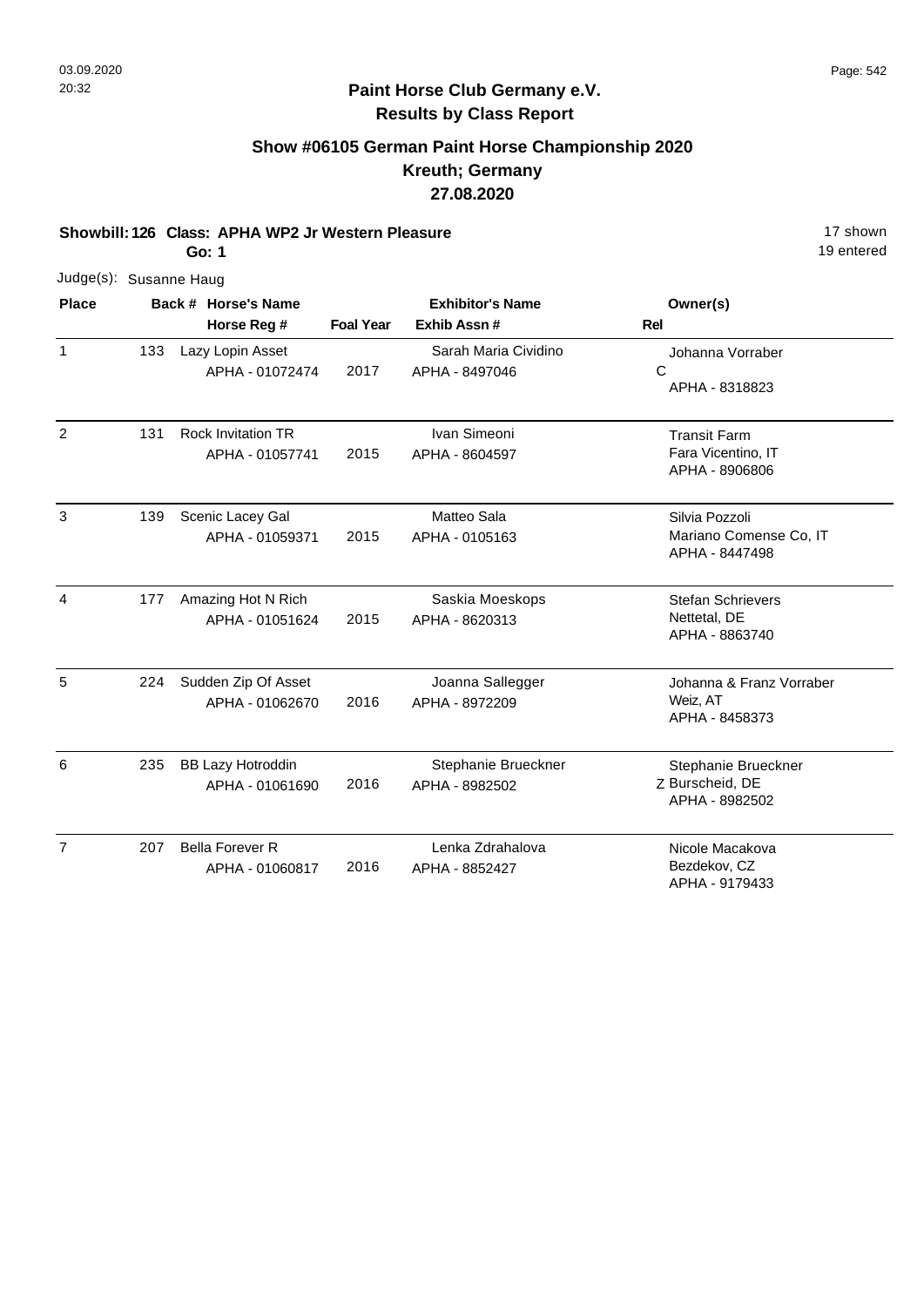# **Show #06106 German Paint Horse Championship 2020 Kreuth; Germany 27.08.2020**

**Showbill: 126 Class: APHA WP2 Jr Western Pleasure** 17 Shown

**Go: 1**

|              | Judge(s): Sonja Merkle                       |           |                         |          |
|--------------|----------------------------------------------|-----------|-------------------------|----------|
| <b>Place</b> | Back # Horse's Name                          |           | <b>Exhibitor's Name</b> | Owner(s) |
|              | $H$ <sub>arg</sub> $R$ $D$ <sub>am</sub> $#$ | Eagl Vasr | Evhih Acon #            | וגם      |

|                |     | Horse Reg #                                | <b>Foal Year</b> | Exhib Assn #                           | <b>Rel</b>                                                  |
|----------------|-----|--------------------------------------------|------------------|----------------------------------------|-------------------------------------------------------------|
| $\mathbf{1}$   | 133 | Lazy Lopin Asset<br>APHA - 01072474        | 2017             | Sarah Maria Cividino<br>APHA - 8497046 | Johanna Vorraber<br>C<br>APHA - 8318823                     |
| $\overline{2}$ | 177 | Amazing Hot N Rich<br>APHA - 01051624      | 2015             | Saskia Moeskops<br>APHA - 8620313      | <b>Stefan Schrievers</b><br>Nettetal, DE<br>APHA - 8863740  |
| 3              | 224 | Sudden Zip Of Asset<br>APHA - 01062670     | 2016             | Joanna Sallegger<br>APHA - 8972209     | Johanna & Franz Vorraber<br>Weiz, AT<br>APHA - 8458373      |
| 4              | 218 | One N Only Cowgirl<br>APHA - 01075079      | 2017             | Freja Aase Olsen<br>APHA - 8823774     | Freja Aase Olsen<br>Z Haderslev, DK<br>APHA - 8823774       |
| 5              | 139 | Scenic Lacey Gal<br>APHA - 01059371        | 2015             | Matteo Sala<br>APHA - 0105163          | Silvia Pozzoli<br>Mariano Comense Co, IT<br>APHA - 8447498  |
| 6              | 178 | <b>Real Sweet Marks</b><br>APHA - 01062725 | 2015             | Ivana Pallister<br>APHA - 8956841      | Ivana Pallister<br>Z Berg En Terblijt, NL<br>APHA - 8956841 |
| $\overline{7}$ | 207 | <b>Bella Forever R</b><br>APHA - 01060817  | 2016             | Lenka Zdrahalova<br>APHA - 8852427     | Nicole Macakova<br>Bezdekov, CZ<br>APHA - 9179433           |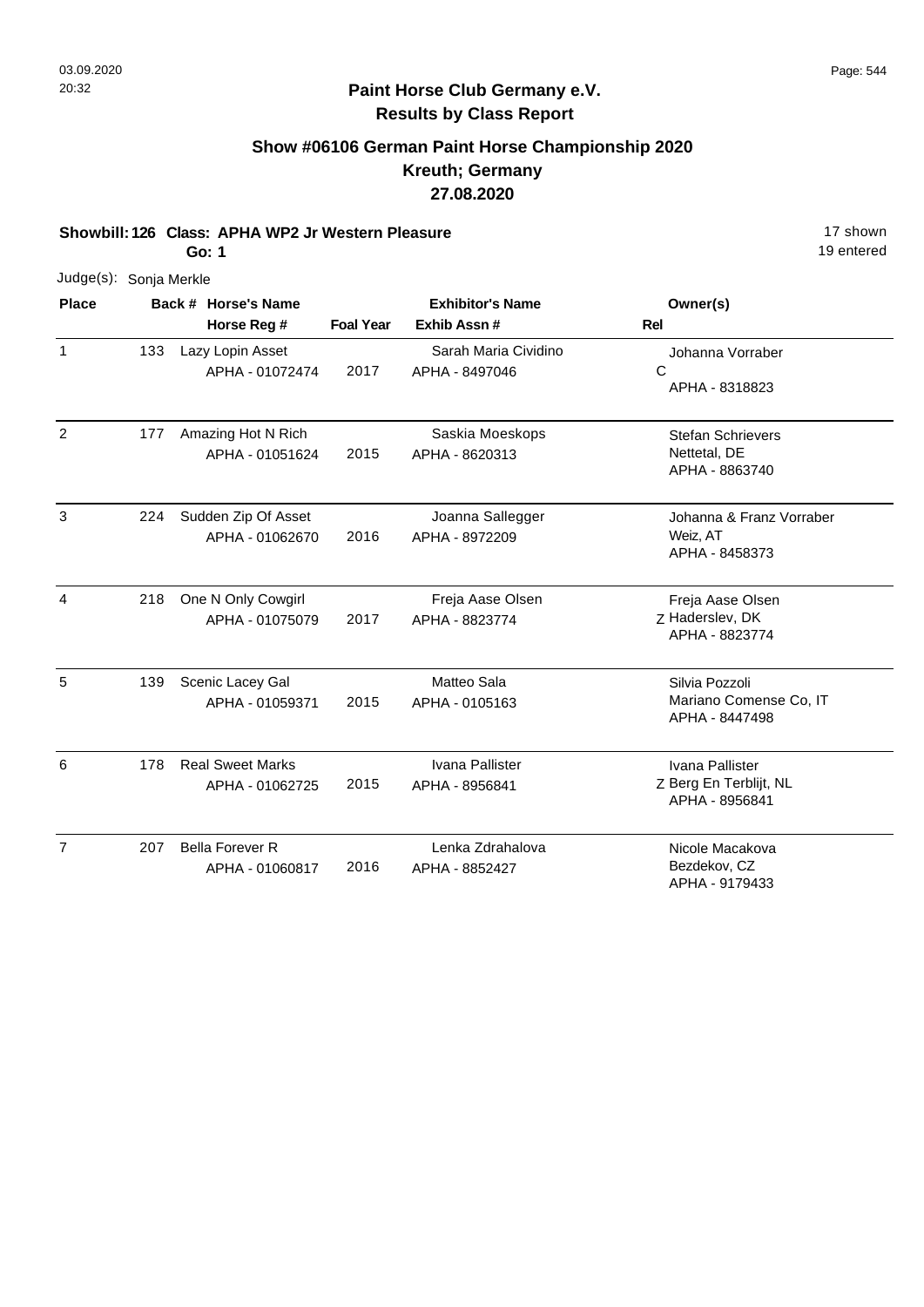### **Paint Horse Club Germany e.V. Results by Class Report**

# **Show #06107 German Paint Horse Championship 2020 Kreuth; Germany 27.08.2020**

**Showbill: 126 Class: APHA WP2 Jr Western Pleasure** 17 Shown

**Go: 1**

19 entered

| ו טט                     |     |       |                                              |                         |                                        | יט טוונטוט                                                  |  |  |
|--------------------------|-----|-------|----------------------------------------------|-------------------------|----------------------------------------|-------------------------------------------------------------|--|--|
| Judge(s): Nicolas Perrin |     |       |                                              |                         |                                        |                                                             |  |  |
| <b>Place</b>             |     |       | Back # Horse's Name                          | <b>Exhibitor's Name</b> |                                        | Owner(s)                                                    |  |  |
|                          |     |       | Horse Reg #                                  | <b>Foal Year</b>        | Exhib Assn#                            | Rel                                                         |  |  |
| 1                        | 133 |       | Lazy Lopin Asset<br>APHA - 01072474          | 2017                    | Sarah Maria Cividino<br>APHA - 8497046 | Johanna Vorraber<br>C<br>APHA - 8318823                     |  |  |
| 2                        | 178 |       | <b>Real Sweet Marks</b><br>APHA - 01062725   | 2015                    | Ivana Pallister<br>APHA - 8956841      | Ivana Pallister<br>Z Berg En Terblijt, NL<br>APHA - 8956841 |  |  |
| 3                        | 139 |       | Scenic Lacey Gal<br>APHA - 01059371          | 2015                    | Matteo Sala<br>APHA - 0105163          | Silvia Pozzoli<br>Mariano Comense Co, IT<br>APHA - 8447498  |  |  |
| 4                        | 131 |       | <b>Rock Invitation TR</b><br>APHA - 01057741 | 2015                    | Ivan Simeoni<br>APHA - 8604597         | <b>Transit Farm</b><br>Fara Vicentino, IT<br>APHA - 8906806 |  |  |
| 5                        | 207 |       | <b>Bella Forever R</b><br>APHA - 01060817    | 2016                    | Lenka Zdrahalova<br>APHA - 8852427     | Nicole Macakova<br>Bezdekov, CZ<br>APHA - 9179433           |  |  |
| 6                        | 224 |       | Sudden Zip Of Asset<br>APHA - 01062670       | 2016                    | Joanna Sallegger<br>APHA - 8972209     | Johanna & Franz Vorraber<br>Weiz, AT<br>APHA - 8458373      |  |  |
| 7                        | 176 | E Gun | APHA - 01062658                              | 2016                    | Egon Wolf<br>APHA - 8917642            | Egon Wolf & Edith Buchberger<br>Z Weiz, AT                  |  |  |

APHA - 8925967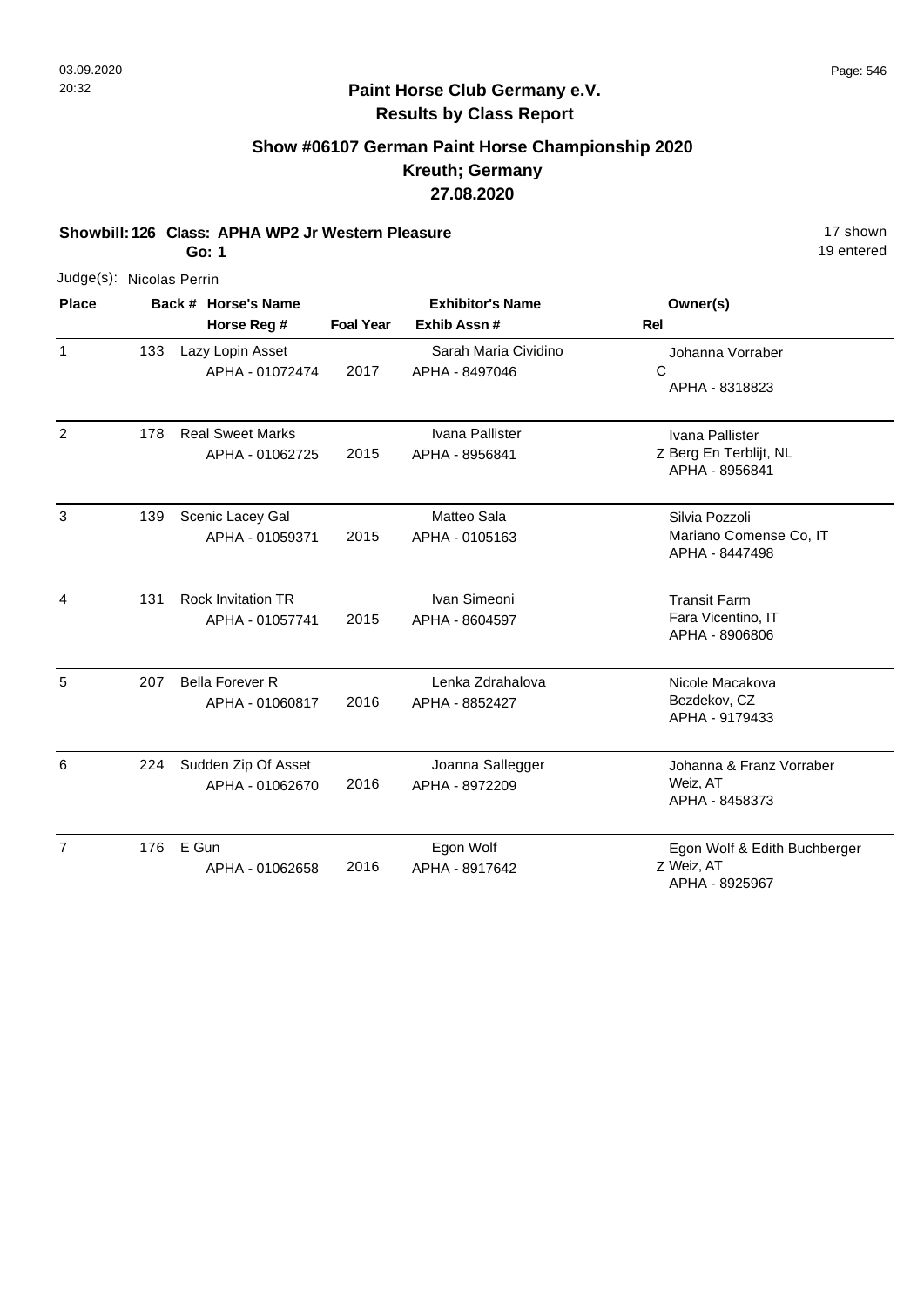# **Show #06108 German Paint Horse Championship 2020 Kreuth; Germany 27.08.2020**

**Showbill: 126 Class: APHA WP2 Jr Western Pleasure** 17 Shown

**Go: 1**

| $Judge(s)$ : |     | <b>Pierre Ouellet</b>                        |                  |                                        |                                                             |
|--------------|-----|----------------------------------------------|------------------|----------------------------------------|-------------------------------------------------------------|
| <b>Place</b> |     | Back # Horse's Name<br>Horse Reg #           | <b>Foal Year</b> | <b>Exhibitor's Name</b><br>Exhib Assn# | Owner(s)<br>Rel                                             |
| $\mathbf{1}$ | 133 | Lazy Lopin Asset<br>APHA - 01072474          | 2017             | Sarah Maria Cividino<br>APHA - 8497046 | Johanna Vorraber<br>С<br>APHA - 8318823                     |
| 2            | 218 | One N Only Cowgirl<br>APHA - 01075079        | 2017             | Freja Aase Olsen<br>APHA - 8823774     | Freja Aase Olsen<br>Z Haderslev, DK<br>APHA - 8823774       |
| 3            | 131 | <b>Rock Invitation TR</b><br>APHA - 01057741 | 2015             | Ivan Simeoni<br>APHA - 8604597         | <b>Transit Farm</b><br>Fara Vicentino, IT<br>APHA - 8906806 |
| 4            | 139 | Scenic Lacey Gal<br>APHA - 01059371          | 2015             | Matteo Sala<br>APHA - 0105163          | Silvia Pozzoli<br>Mariano Comense Co, IT<br>APHA - 8447498  |
| 5            | 207 | <b>Bella Forever R</b><br>APHA - 01060817    | 2016             | Lenka Zdrahalova<br>APHA - 8852427     | Nicole Macakova<br>Bezdekov, CZ<br>APHA - 9179433           |

| 6 | 176 | E Gun<br>APHA - 01062658 | 2016 | Egon Wolf<br>APHA - 8917642 | Egon Wolf & Edith Buchberger<br>Z Weiz, AT<br>APHA - 8925967 |
|---|-----|--------------------------|------|-----------------------------|--------------------------------------------------------------|
|   | 116 | Rods Hot Chocolate       |      | Manuela Raedler             | Dorina Berger                                                |
|   |     | APHA - 01070529          | 2017 | APHA - 8848260              | Ellwangen, DE<br>APHA - 8660875                              |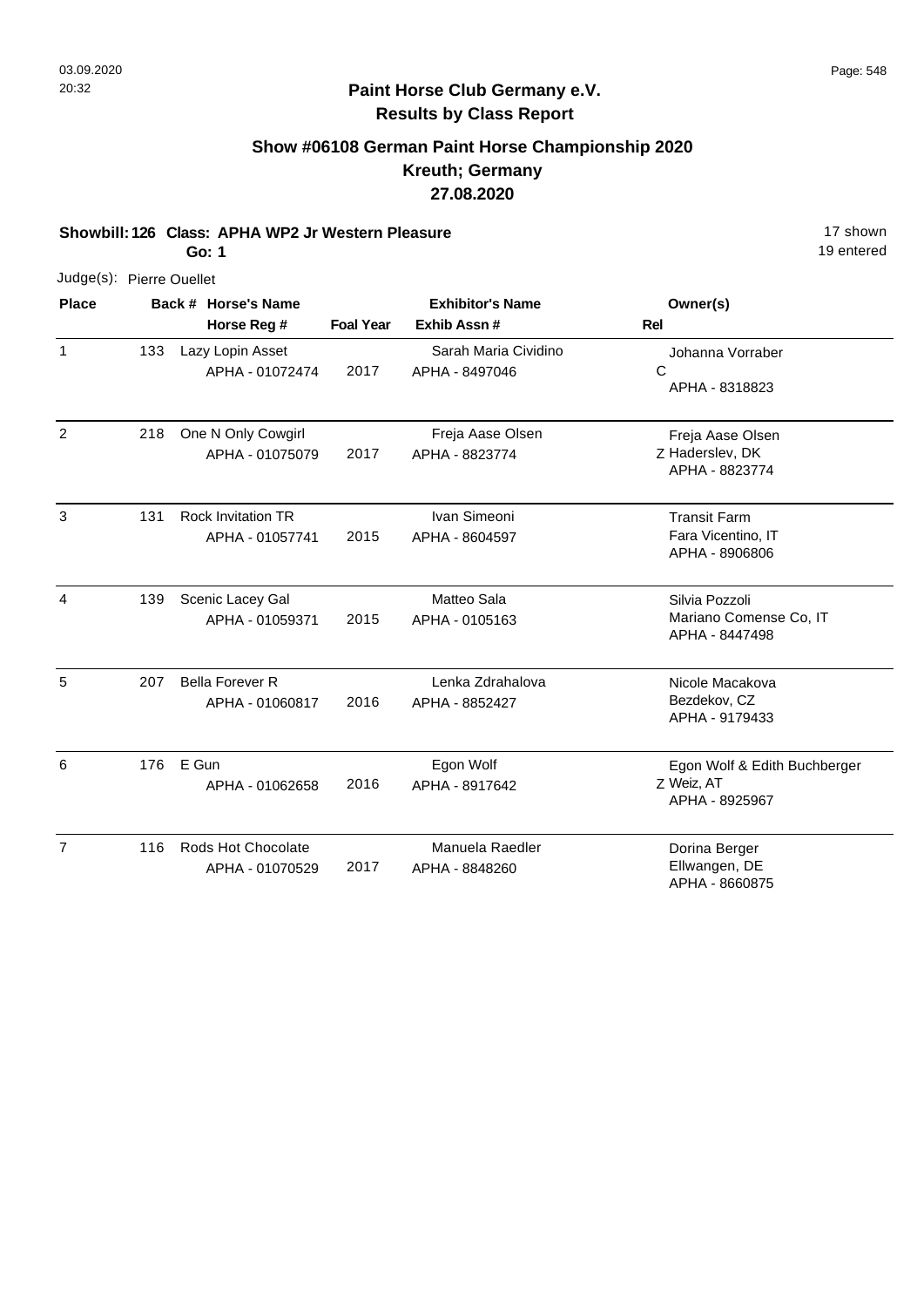# **Paint Horse Club Germany e.V. Results by Class Report**

# **Show #06105 German Paint Horse Championship 2020 Kreuth; Germany 27.08.2020**

**Showbill: 127 Class: APHA WP3 Sr Western Pleasure** 10 Shown

|                        |     | Go: 1                                           |                  |                                         | 10 entered                                                      |
|------------------------|-----|-------------------------------------------------|------------------|-----------------------------------------|-----------------------------------------------------------------|
| Judge(s): Susanne Haug |     |                                                 |                  |                                         |                                                                 |
| <b>Place</b>           |     | Back # Horse's Name<br>Horse Reg #              | <b>Foal Year</b> | <b>Exhibitor's Name</b><br>Exhib Assn # | Owner(s)<br><b>Rel</b>                                          |
| $\mathbf{1}$           | 161 | Like Smokin Gun<br>APHA - 00964441              | 2009             | Sarah Maria Cividino<br>APHA - 8497046  | Johanna & Franz Vorraber<br>C Weiz, AT<br>APHA - 8458373        |
| $\overline{2}$         | 162 | Missin Hot Chocolate<br>APHA - 00985502         | 2009             | Christina Einsiedler<br>APHA - 8903473  | Christina Einsiedler<br>Z Bad Groenenbach, DE<br>APHA - 8903473 |
| 3                      | 202 | Hes A Lucky Delight<br>APHA - 01007309          | 2010             | Annette Mortensen<br>APHA - 8268098     | Viggo & Annette Mortensen<br>Z Tistrup, DK<br>APHA - 8261506    |
| $\overline{4}$         | 135 | <b>Slash Sensations</b><br>APHA - 01022605      | 2012             | Matteo Sala<br>APHA - 0105163           | Lorenza Mel<br>Scorze, IT<br>APHA - 8993011                     |
| 5                      | 223 | Catch This Diamond<br>APHA - 01044051           | 2014             | Klara Sallegger<br>APHA - 8808416       | <b>Birgit Zoehrer</b><br>APHA - 8821255                         |
| 6                      | 205 | <b>Gimmie A Sensation</b><br>APHA - 00856990    | 2005             | Tanja Klink<br>APHA - 8931705           | Tanja Klink<br>Z Nagold, DE<br>APHA - 8931705                   |
| $\overline{7}$         | 163 | <b>SQ Hot Shiny Princess</b><br>APHA - 01043809 | 2014             | Verena Klotz<br>APHA - 8648424          | Monika Hagen<br>Haldenwang, DE<br>APHA - 8227089                |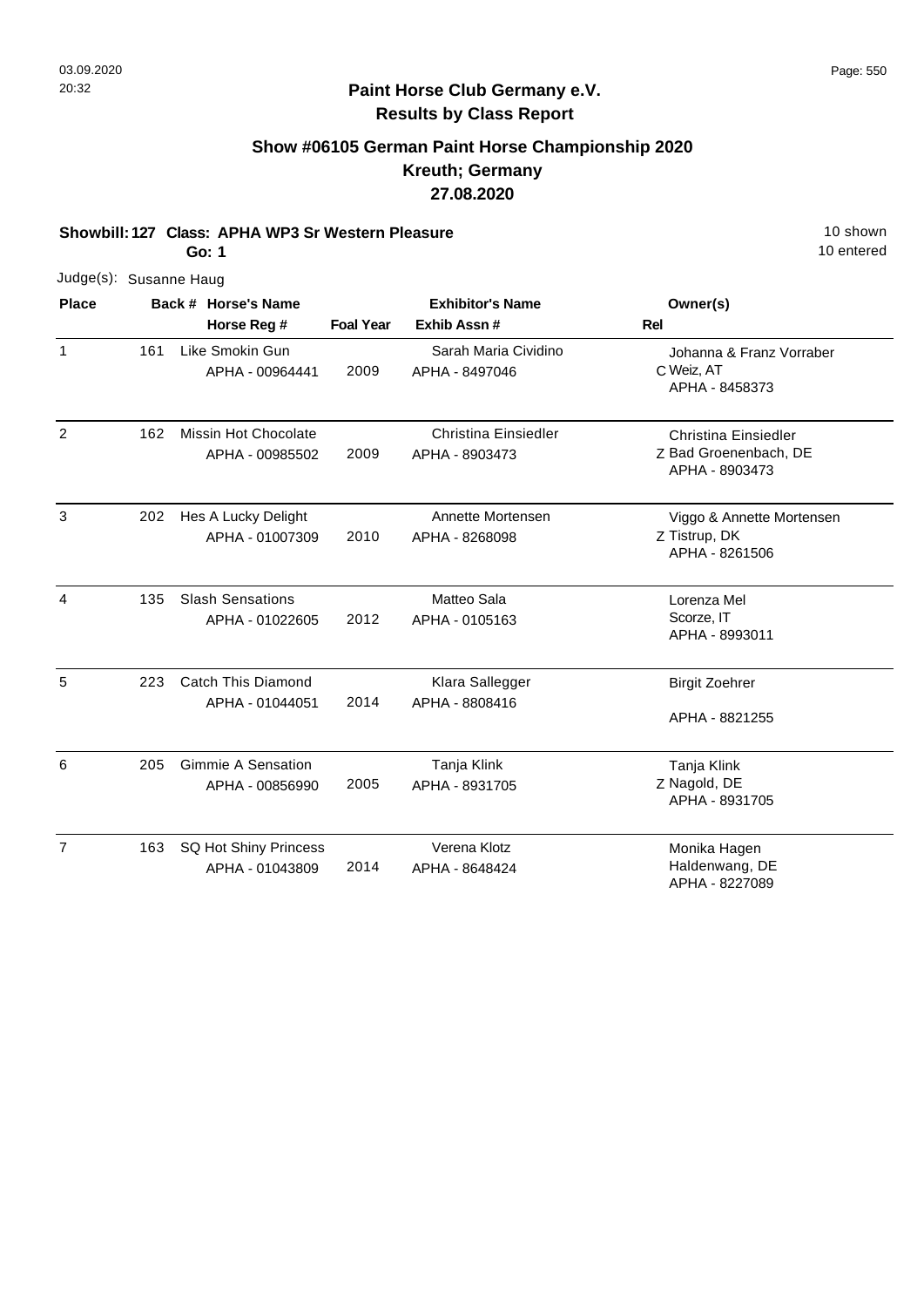# **Show #06106 German Paint Horse Championship 2020 Kreuth; Germany 27.08.2020**

**Showbill: 127 Class: APHA WP3 Sr Western Pleasure** 10 **Shown** 10 shown

**Go: 1**

| Judge(s): Sonja Merkle |     |                                              |                  |                                               |                                                                 |
|------------------------|-----|----------------------------------------------|------------------|-----------------------------------------------|-----------------------------------------------------------------|
| <b>Place</b>           |     | Back # Horse's Name<br>Horse Reg #           | <b>Foal Year</b> | <b>Exhibitor's Name</b><br>Exhib Assn#        | Owner(s)<br>Rel                                                 |
| 1                      | 161 | Like Smokin Gun<br>APHA - 00964441           | 2009             | Sarah Maria Cividino<br>APHA - 8497046        | Johanna & Franz Vorraber<br>C Weiz, AT<br>APHA - 8458373        |
| $\overline{2}$         | 135 | <b>Slash Sensations</b><br>APHA - 01022605   | 2012             | Matteo Sala<br>APHA - 0105163                 | Lorenza Mel<br>Scorze, IT<br>APHA - 8993011                     |
| 3                      | 162 | Missin Hot Chocolate<br>APHA - 00985502      | 2009             | <b>Christina Einsiedler</b><br>APHA - 8903473 | Christina Einsiedler<br>Z Bad Groenenbach, DE<br>APHA - 8903473 |
| 4                      | 202 | Hes A Lucky Delight<br>APHA - 01007309       | 2010             | Annette Mortensen<br>APHA - 8268098           | Viggo & Annette Mortensen<br>Z Tistrup, DK<br>APHA - 8261506    |
| 5                      | 163 | SQ Hot Shiny Princess<br>APHA - 01043809     | 2014             | Verena Klotz<br>APHA - 8648424                | Monika Hagen<br>Haldenwang, DE<br>APHA - 8227089                |
| 6                      | 205 | <b>Gimmie A Sensation</b><br>APHA - 00856990 | 2005             | Tanja Klink<br>APHA - 8931705                 | Tanja Klink<br>Z Nagold, DE<br>APHA - 8931705                   |
| $\overline{7}$         | 204 | Ima Absolutesensation<br>APHA - 01016301     | 2012             | Lenka Zdrahalova<br>APHA - 8852427            | Irena Tanko<br>Z Zlin, CZ<br>APHA - 8886837                     |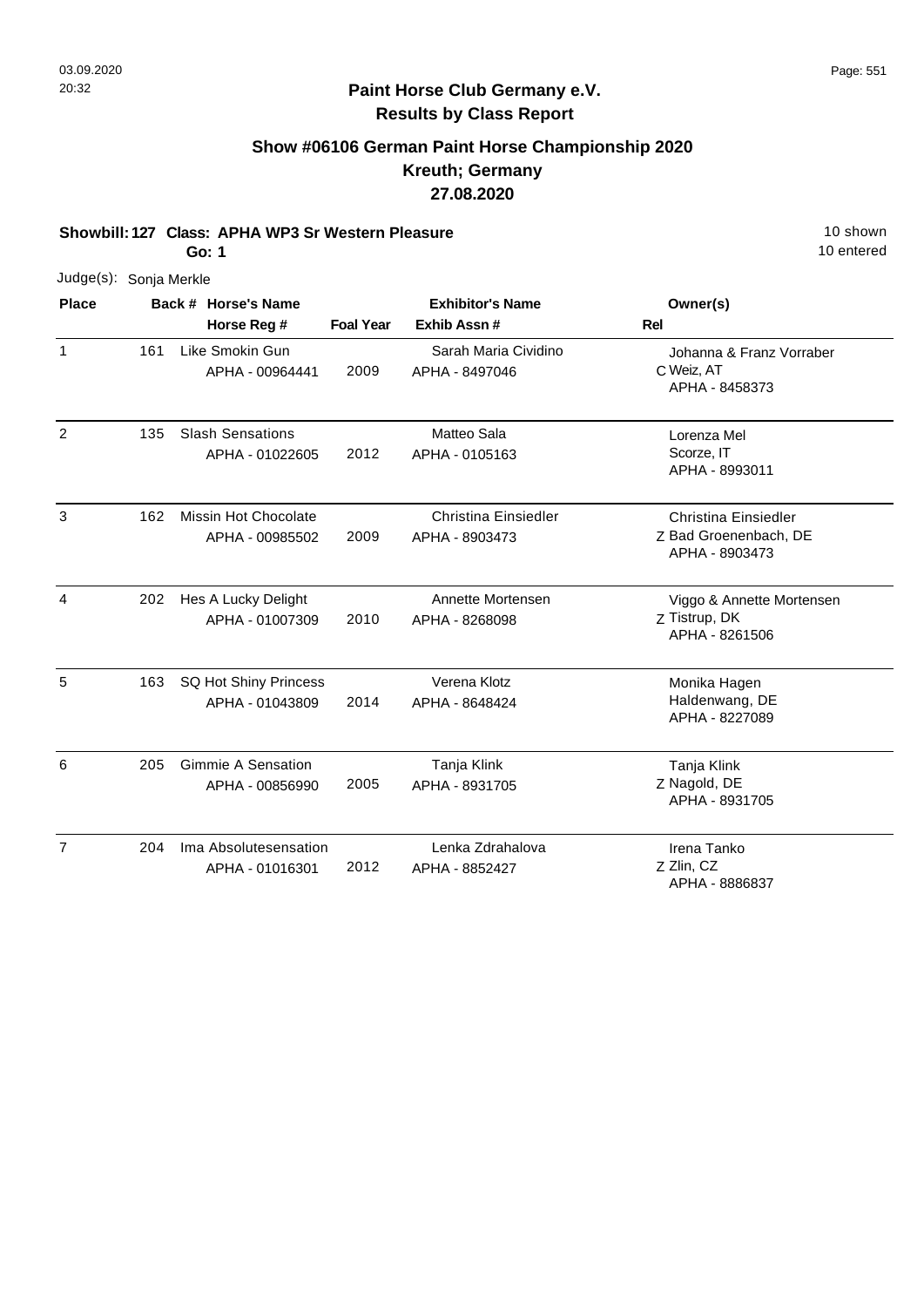# **Show #06107 German Paint Horse Championship 2020 Kreuth; Germany 27.08.2020**

**Showbill: 127 Class: APHA WP3 Sr Western Pleasure** 10 Shown

**Go: 1**

| Judge(s): Nicolas Perrin |     |                                              |                  |                                        |                                                                        |
|--------------------------|-----|----------------------------------------------|------------------|----------------------------------------|------------------------------------------------------------------------|
| <b>Place</b>             |     | Back # Horse's Name                          |                  | <b>Exhibitor's Name</b>                | Owner(s)                                                               |
|                          |     | Horse Reg #                                  | <b>Foal Year</b> | Exhib Assn #                           | Rel                                                                    |
| $\mathbf{1}$             | 161 | Like Smokin Gun<br>APHA - 00964441           | 2009             | Sarah Maria Cividino<br>APHA - 8497046 | Johanna & Franz Vorraber<br>C Weiz, AT<br>APHA - 8458373               |
| 2                        | 135 | <b>Slash Sensations</b><br>APHA - 01022605   | 2012             | Matteo Sala<br>APHA - 0105163          | Lorenza Mel<br>Scorze, IT<br>APHA - 8993011                            |
| 3                        | 204 | Ima Absolutesensation<br>APHA - 01016301     | 2012             | Lenka Zdrahalova<br>APHA - 8852427     | Irena Tanko<br>Z Zlin, CZ<br>APHA - 8886837                            |
| $\overline{4}$           | 162 | Missin Hot Chocolate<br>APHA - 00985502      | 2009             | Christina Einsiedler<br>APHA - 8903473 | <b>Christina Einsiedler</b><br>Z Bad Groenenbach, DE<br>APHA - 8903473 |
| 5                        | 223 | <b>Catch This Diamond</b><br>APHA - 01044051 | 2014             | Klara Sallegger<br>APHA - 8808416      | <b>Birgit Zoehrer</b><br>APHA - 8821255                                |
| 6                        | 205 | <b>Gimmie A Sensation</b><br>APHA - 00856990 | 2005             | Tanja Klink<br>APHA - 8931705          | Tanja Klink<br>Z Nagold, DE<br>APHA - 8931705                          |
| $\overline{7}$           | 163 | SQ Hot Shiny Princess<br>APHA - 01043809     | 2014             | Verena Klotz<br>APHA - 8648424         | Monika Hagen<br>Haldenwang, DE<br>APHA - 8227089                       |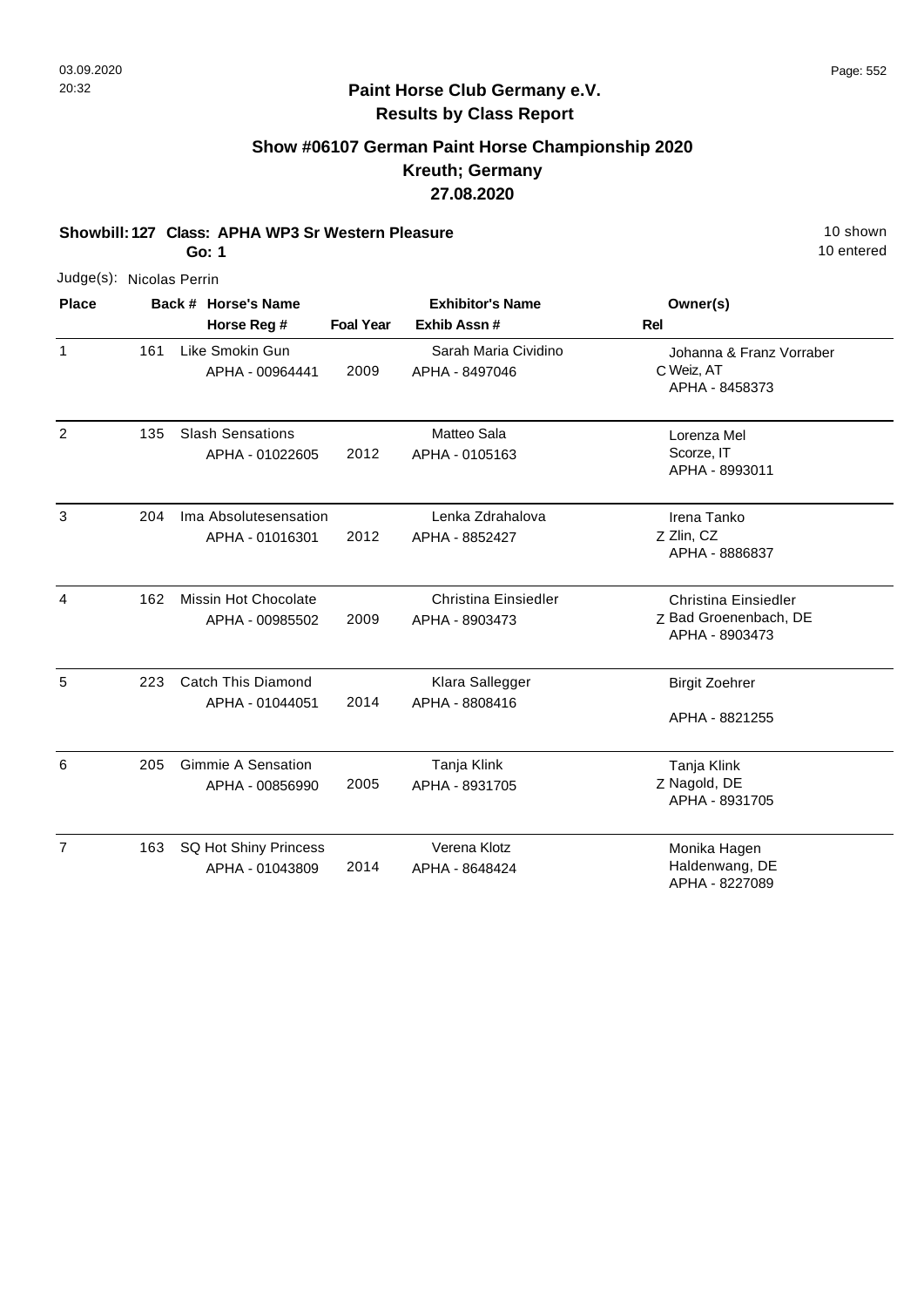# **Show #06108 German Paint Horse Championship 2020 Kreuth; Germany 27.08.2020**

**Showbill: 127 Class: APHA WP3 Sr Western Pleasure** 10 **Shown** 10 shown

**Go: 1**

| Judge(s): Pierre Ouellet |     |                                            |                  |                                         |                                                          |
|--------------------------|-----|--------------------------------------------|------------------|-----------------------------------------|----------------------------------------------------------|
| <b>Place</b>             |     | Back # Horse's Name<br>Horse Reg #         | <b>Foal Year</b> | <b>Exhibitor's Name</b><br>Exhib Assn # | Owner(s)<br><b>Rel</b>                                   |
| 1                        | 135 | <b>Slash Sensations</b><br>APHA - 01022605 | 2012             | Matteo Sala<br>APHA - 0105163           | Lorenza Mel<br>Scorze, IT<br>APHA - 8993011              |
| $\overline{2}$           | 161 | Like Smokin Gun<br>APHA - 00964441         | 2009             | Sarah Maria Cividino<br>APHA - 8497046  | Johanna & Franz Vorraber<br>C Weiz, AT<br>APHA - 8458373 |
| 3                        | 163 | SQ Hot Shiny Princess<br>APHA - 01043809   | 2014             | Verena Klotz<br>APHA - 8648424          | Monika Hagen<br>Haldenwang, DE<br>APHA - 8227089         |
| $\overline{4}$           | 205 | Gimmie A Sensation<br>APHA - 00856990      | 2005             | Tanja Klink<br>APHA - 8931705           | Tanja Klink<br>Z Nagold, DE<br>APHA - 8931705            |
| 5                        | 223 | Catch This Diamond<br>APHA - 01044051      | 2014             | Klara Sallegger<br>APHA - 8808416       | <b>Birgit Zoehrer</b><br>APHA - 8821255                  |
| 6                        | 204 | Ima Absolutesensation<br>APHA - 01016301   | 2012             | Lenka Zdrahalova<br>APHA - 8852427      | Irena Tanko<br>Z Zlin, CZ<br>APHA - 8886837              |
| $\overline{7}$           | 194 | SQ Starlet Cash<br>APHA - 01025327         | 2013             | Alexandra Rauh<br>APHA - 8989815        | Alexandra Rauh<br>Haldenwang, DE<br>APHA - 8989815       |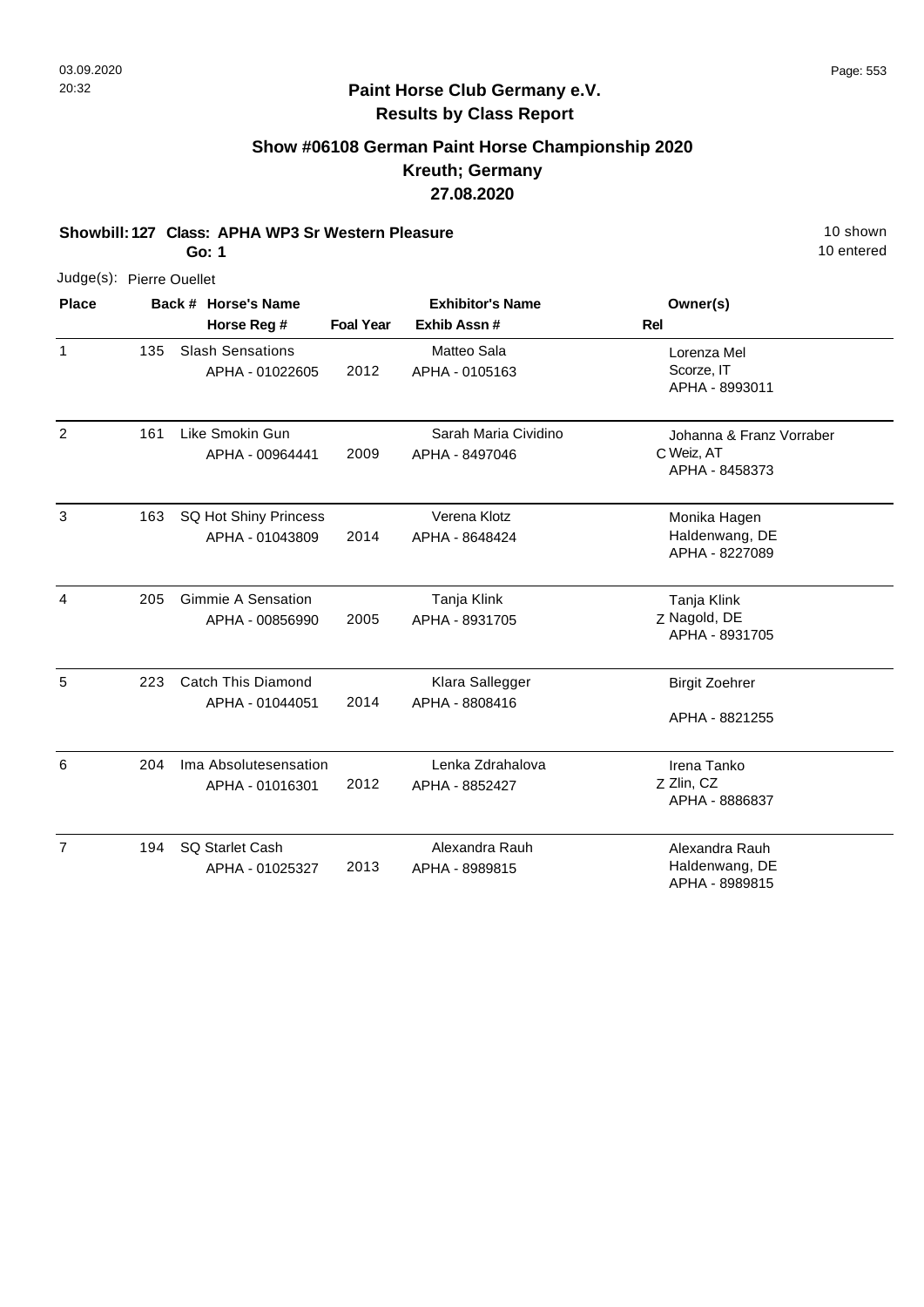# **Show #06105 German Paint Horse Championship 2020 Kreuth; Germany 27.08.2020**

**Showbill: 128 Class: APHA BWP1 SPB Western Pleasure** 4 shown

**Go: 1**

| Judge(s): Susanne Haug |  |
|------------------------|--|
|                        |  |

| <b>Place</b> |     | Back # Horse's Name                           | <b>Exhibitor's Name</b> |                                       | Owner(s)                                                      |
|--------------|-----|-----------------------------------------------|-------------------------|---------------------------------------|---------------------------------------------------------------|
|              |     | Horse Reg #                                   | <b>Foal Year</b>        | Exhib Assn#                           | Rel                                                           |
| 1            | 525 | Invest In A Sensation<br>APHA - 01055831      | 2015                    | Viktoria Zehetmeier<br>APHA - 9163052 | Viktoria Zehetmeier<br>Heldenstein, DE<br>APHA - 9163052      |
| 2            | 512 | <b>Roll Sensation TR</b><br>APHA - 01063044   | 2015                    | Moira Gazzola<br>APHA - 0110425       | <b>Transit Farm</b><br>E Fara Vicentino, IT<br>APHA - 8906806 |
| 3            | 509 | <b>Unzippin The Assets</b><br>APHA - 00984654 | 2010                    | Jasmin Schuster<br>APHA - 8341024     | Jasmin Schuster<br>Schrozberg, DE<br>APHA - 8341024           |
| 4            | 517 | Zippos Fly Revolution<br>APHA - 01062499      | 2016                    | Veronika Vopickova<br>APHA - 8980724  | Veronika Vopickova<br>Merklin, CZ<br>APHA - 8980724           |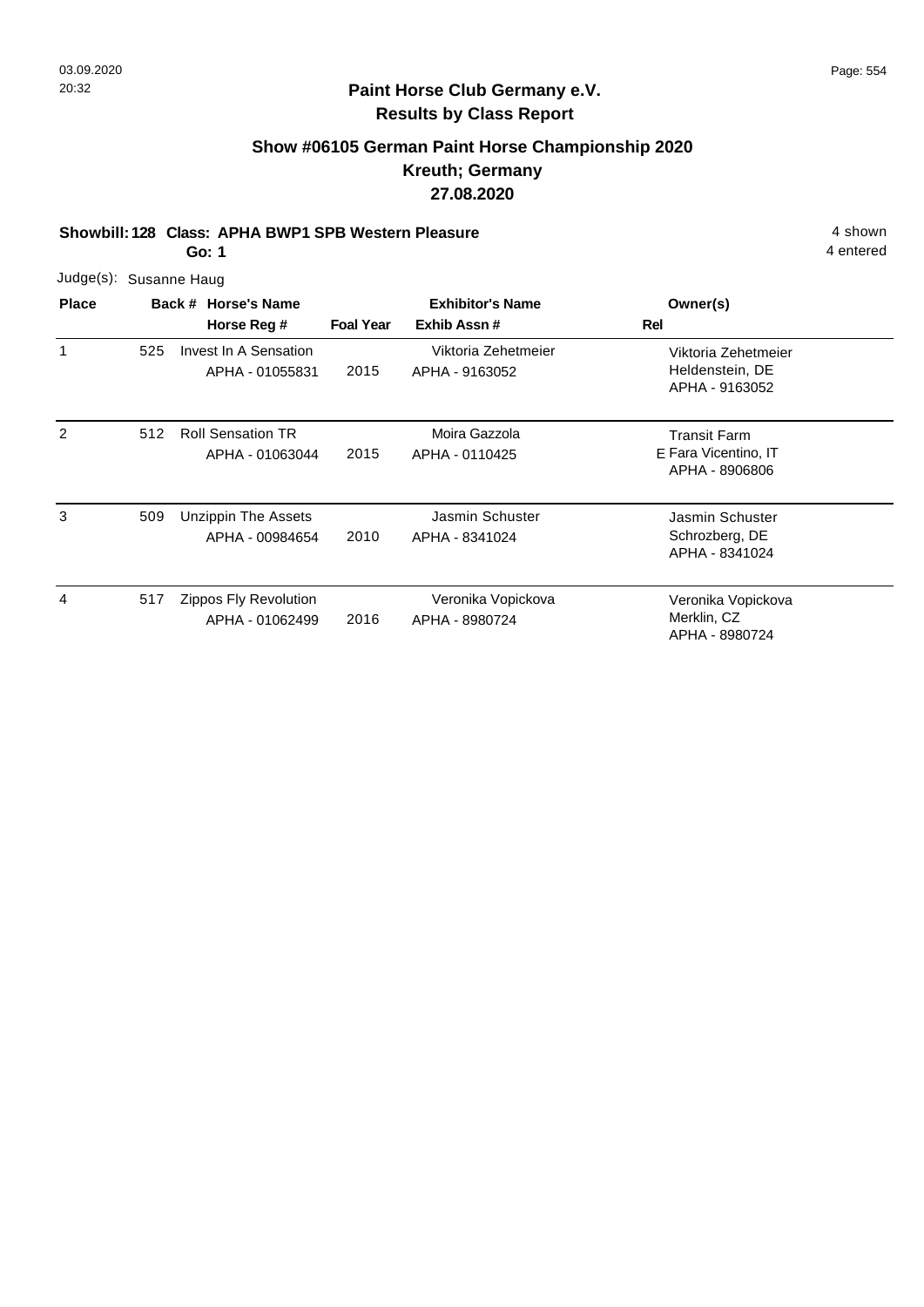# **Show #06106 German Paint Horse Championship 2020 Kreuth; Germany 27.08.2020**

**Showbill: 128 Class: APHA BWP1 SPB Western Pleasure** 4 shown

**Go: 1**

| Judge(s): Sonja Merkle |  |  |
|------------------------|--|--|
|                        |  |  |

| <b>Place</b> |     | Back # Horse's Name<br>Horse Reg #            | <b>Foal Year</b> | <b>Exhibitor's Name</b><br>Exhib Assn# | Owner(s)<br>Rel                                          |
|--------------|-----|-----------------------------------------------|------------------|----------------------------------------|----------------------------------------------------------|
| 1            | 512 | <b>Roll Sensation TR</b><br>APHA - 01063044   | 2015             | Moira Gazzola<br>APHA - 0110425        | Transit Farm<br>E Fara Vicentino, IT<br>APHA - 8906806   |
| 2            | 525 | Invest In A Sensation<br>APHA - 01055831      | 2015             | Viktoria Zehetmeier<br>APHA - 9163052  | Viktoria Zehetmeier<br>Heldenstein, DE<br>APHA - 9163052 |
| 3            | 509 | <b>Unzippin The Assets</b><br>APHA - 00984654 | 2010             | Jasmin Schuster<br>APHA - 8341024      | Jasmin Schuster<br>Schrozberg, DE<br>APHA - 8341024      |
| 4            | 517 | Zippos Fly Revolution<br>APHA - 01062499      | 2016             | Veronika Vopickova<br>APHA - 8980724   | Veronika Vopickova<br>Merklin, CZ<br>APHA - 8980724      |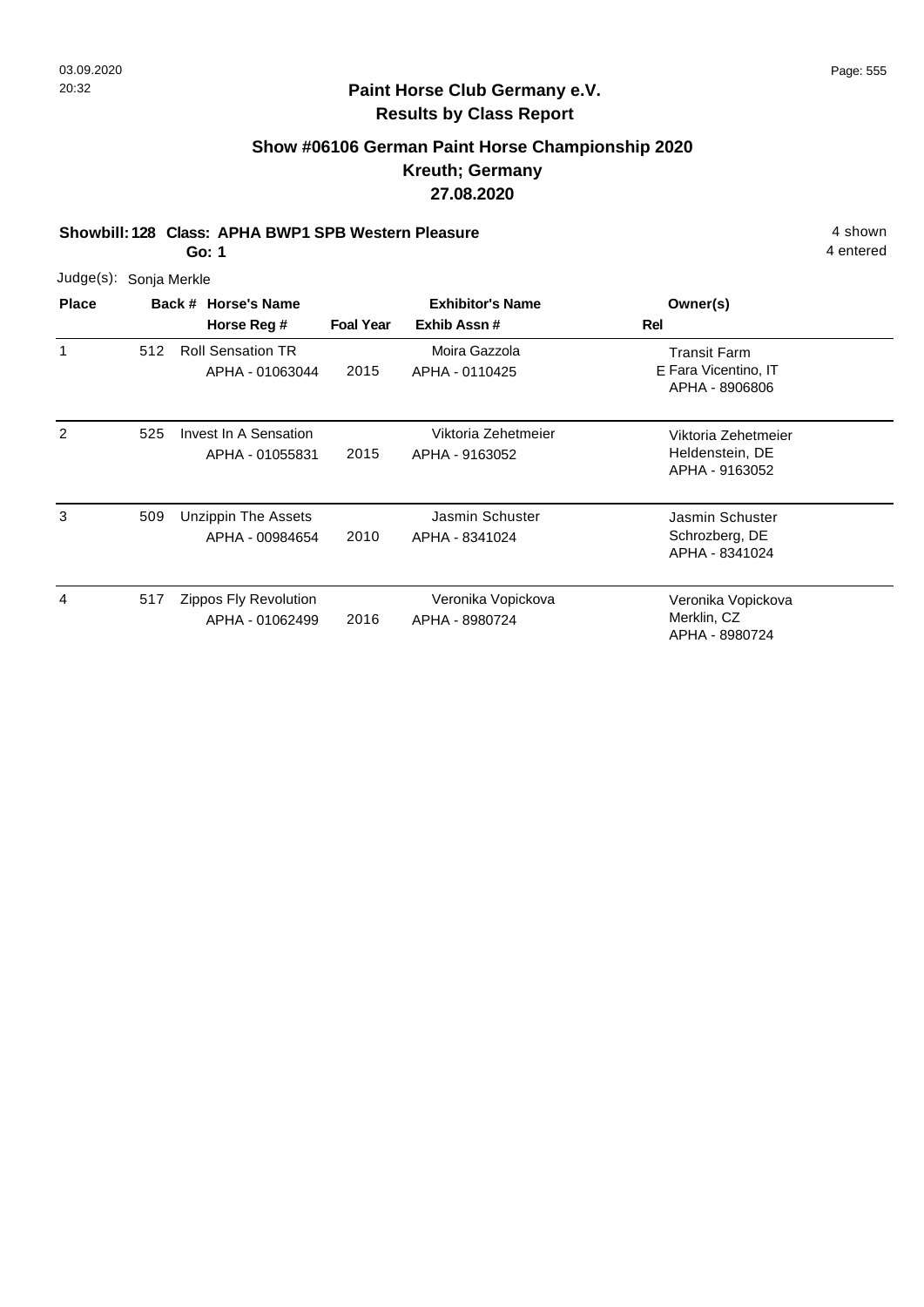# **Show #06107 German Paint Horse Championship 2020 Kreuth; Germany 27.08.2020**

**Showbill: 128 Class: APHA BWP1 SPB Western Pleasure** 4 shown

**Go: 1**

|                | Judge(s): Nicolas Perrin |                                             |                  |                                        |                                                               |  |  |  |  |  |  |  |
|----------------|--------------------------|---------------------------------------------|------------------|----------------------------------------|---------------------------------------------------------------|--|--|--|--|--|--|--|
| <b>Place</b>   |                          | Back # Horse's Name<br>Horse Reg #          | <b>Foal Year</b> | <b>Exhibitor's Name</b><br>Exhib Assn# | Owner(s)<br>Rel                                               |  |  |  |  |  |  |  |
| 1              | 512                      | <b>Roll Sensation TR</b><br>APHA - 01063044 | 2015             | Moira Gazzola<br>APHA - 0110425        | <b>Transit Farm</b><br>E Fara Vicentino, IT<br>APHA - 8906806 |  |  |  |  |  |  |  |
| $\overline{c}$ | 525                      | Invest In A Sensation<br>APHA - 01055831    | 2015             | Viktoria Zehetmeier<br>APHA - 9163052  | Viktoria Zehetmeier<br>Heldenstein, DE<br>APHA - 9163052      |  |  |  |  |  |  |  |
| 3              | 509                      | Unzippin The Assets<br>APHA - 00984654      | 2010             | Jasmin Schuster<br>APHA - 8341024      | Jasmin Schuster<br>Schrozberg, DE<br>APHA - 8341024           |  |  |  |  |  |  |  |
| 4              | 517                      | Zippos Fly Revolution<br>APHA - 01062499    | 2016             | Veronika Vopickova<br>APHA - 8980724   | Veronika Vopickova<br>Merklin, CZ<br>APHA - 8980724           |  |  |  |  |  |  |  |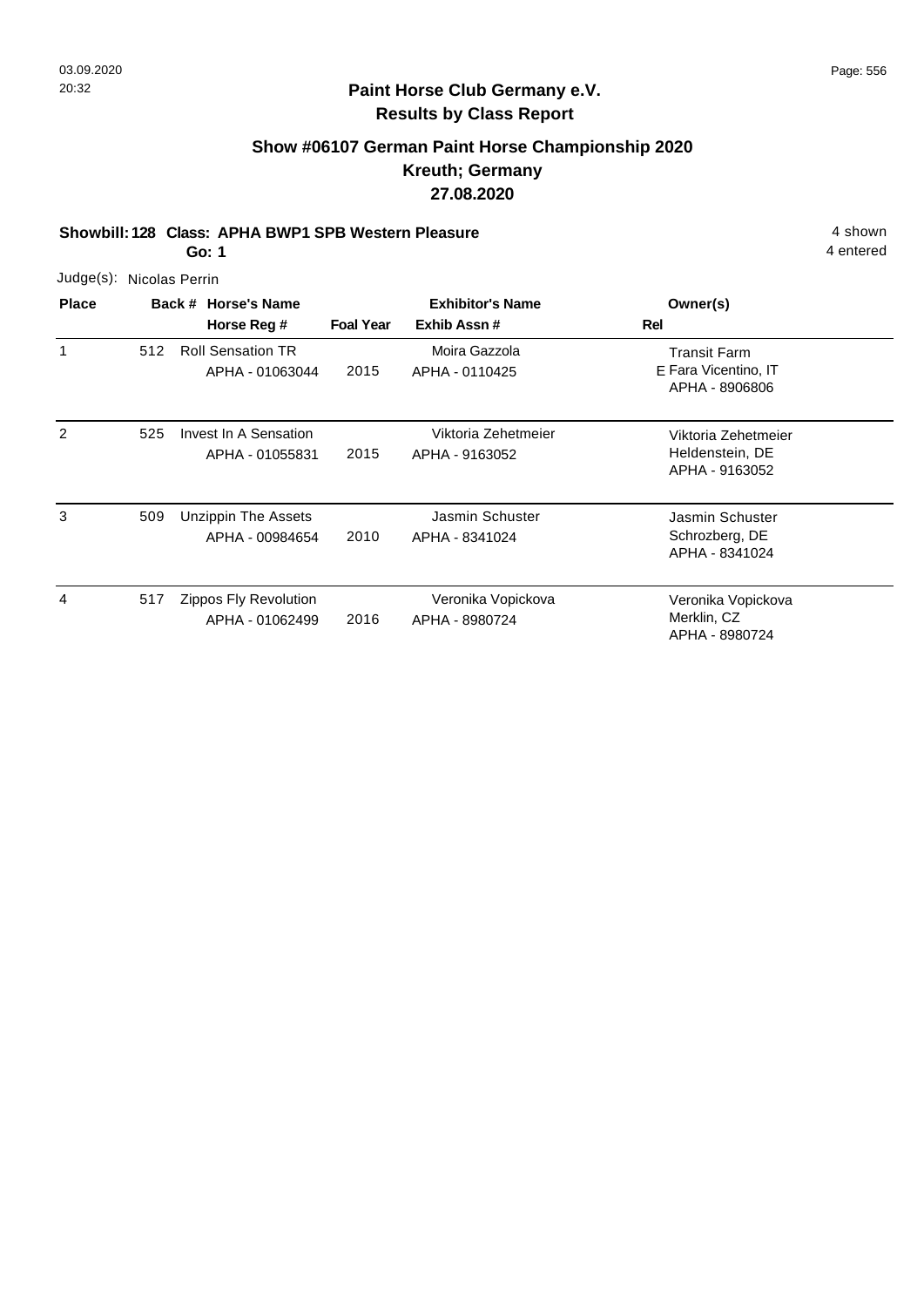# **Show #06108 German Paint Horse Championship 2020 Kreuth; Germany 27.08.2020**

**Showbill: 128 Class: APHA BWP1 SPB Western Pleasure** 4 shown

**Go: 1**

| Judge(s): Pierre Ouellet |  |
|--------------------------|--|
|                          |  |

| <b>Place</b> |     | Back # Horse's Name                           | <b>Exhibitor's Name</b> |                                       | Owner(s)                                                 |
|--------------|-----|-----------------------------------------------|-------------------------|---------------------------------------|----------------------------------------------------------|
|              |     | Horse Reg #                                   | <b>Foal Year</b>        | Exhib Assn#                           | Rel                                                      |
| 1            | 525 | Invest In A Sensation<br>APHA - 01055831      | 2015                    | Viktoria Zehetmeier<br>APHA - 9163052 | Viktoria Zehetmeier<br>Heldenstein, DE<br>APHA - 9163052 |
| 2            | 512 | <b>Roll Sensation TR</b><br>APHA - 01063044   | 2015                    | Moira Gazzola<br>APHA - 0110425       | Transit Farm<br>E Fara Vicentino, IT<br>APHA - 8906806   |
| 3            | 517 | Zippos Fly Revolution<br>APHA - 01062499      | 2016                    | Veronika Vopickova<br>APHA - 8980724  | Veronika Vopickova<br>Merklin, CZ<br>APHA - 8980724      |
| 4            | 509 | <b>Unzippin The Assets</b><br>APHA - 00984654 | 2010                    | Jasmin Schuster<br>APHA - 8341024     | Jasmin Schuster<br>Schrozberg, DE<br>APHA - 8341024      |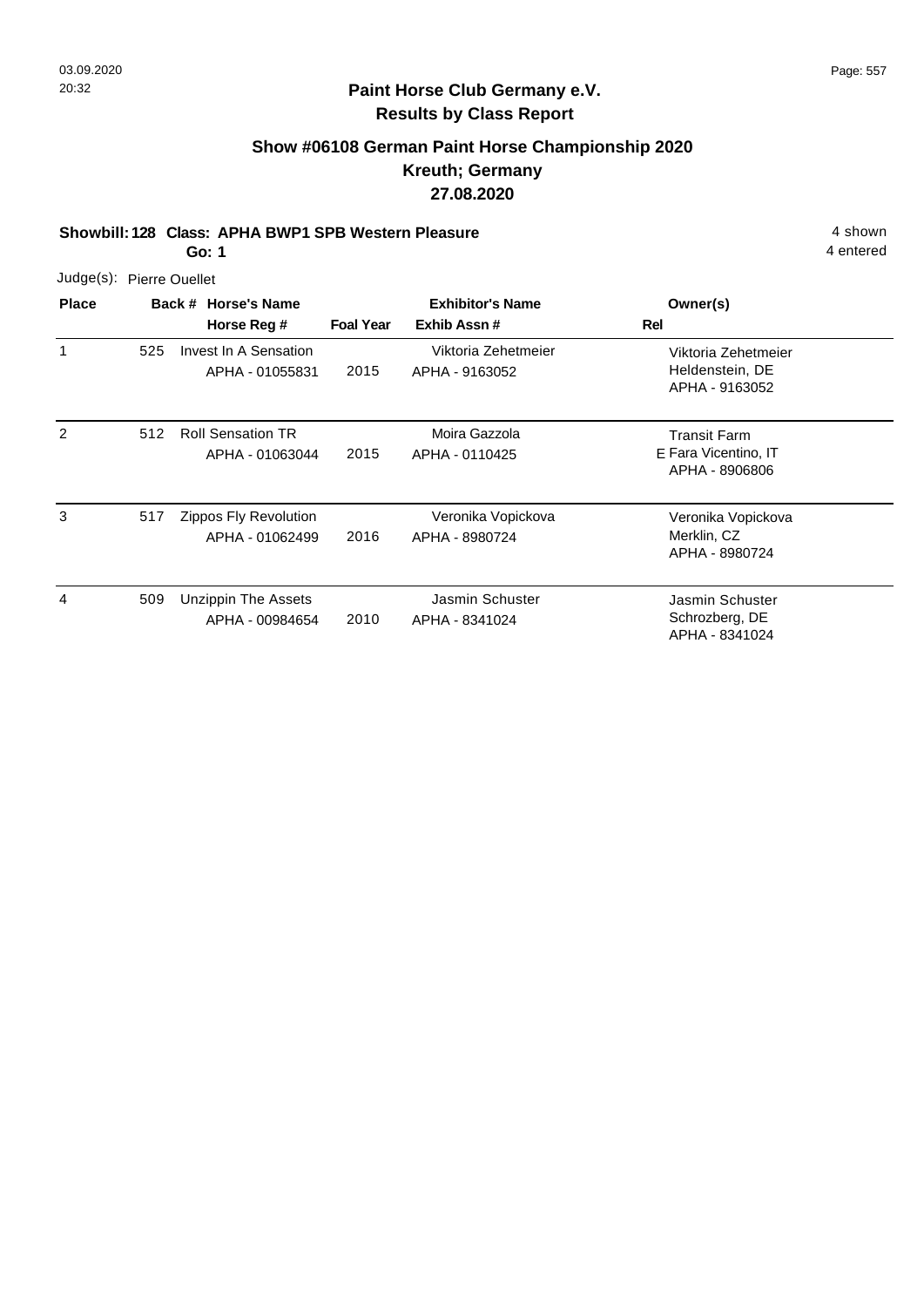# **Show #06105 German Paint Horse Championship 2020 Kreuth; Germany 28.08.2020**

**Showbill: 131 Class: APHA VBH1 Novice Youth Hunter Under Saddle** 6 Shown

**Go: 1**

| Judge(s): Susanne Haug |     |                                               |                  |                                            |                  |                                                               |
|------------------------|-----|-----------------------------------------------|------------------|--------------------------------------------|------------------|---------------------------------------------------------------|
| <b>Place</b>           |     | Back # Horse's Name                           |                  | <b>Exhibitor's Name</b>                    |                  | Owner(s)                                                      |
|                        |     | Horse Reg #                                   | <b>Foal Year</b> | Exhib Assn#                                | <b>Birthdate</b> | Rel                                                           |
| $\mathbf{1}$           | 140 | Her Jeans Fit Good<br>APHA - 01072326         | 2017             | Johanna Tamara Kaess<br>APHA - 9160226     |                  | Angelika Gallitzendoerfer<br>OMemmingen, DE<br>APHA - 8203113 |
| 2                      | 181 | <b>Barlink Heartbroker</b><br>APHA - 01023950 | 2012             | Larissa Hahn<br>APHA - 9158353             |                  | Larissa Hahn<br>Z Weisendorf, DE<br>APHA - 9158353            |
| 3                      | 196 | Ima Sensational Mover<br>APHA - 01042885      | 2014             | Kevin Holthuijsen<br>APHA - 9175689        |                  | Charlotte Holthuijsen-Leurs<br>C Venlo, NL<br>APHA - 9143074  |
| $\overline{4}$         | 222 | <b>Gamblers Senci</b><br>APHA - 00743414      | 2003             | Siri Marie Rasmussen<br>APHA - 8950793     |                  | Siri Marie Rasmussen<br>Z Haderslev, DK<br>APHA - 8950793     |
| 5                      | 147 | <b>Guaranteed To Luvme</b><br>APHA - 01070818 | 2016             | <b>Chantal Schimmer</b><br>APHA - 9165777  |                  | Angelika Gallitzendoerfer<br>OMemmingen, DE<br>APHA - 8203113 |
| 6                      | 141 | <b>Notice Clues Rocket</b><br>APHA - 01039340 | 2014             | <b>Fabienne Schesser</b><br>APHA - 0144122 |                  | Karl F Schettler<br>O Muenchen, DE<br>APHA - 0120705          |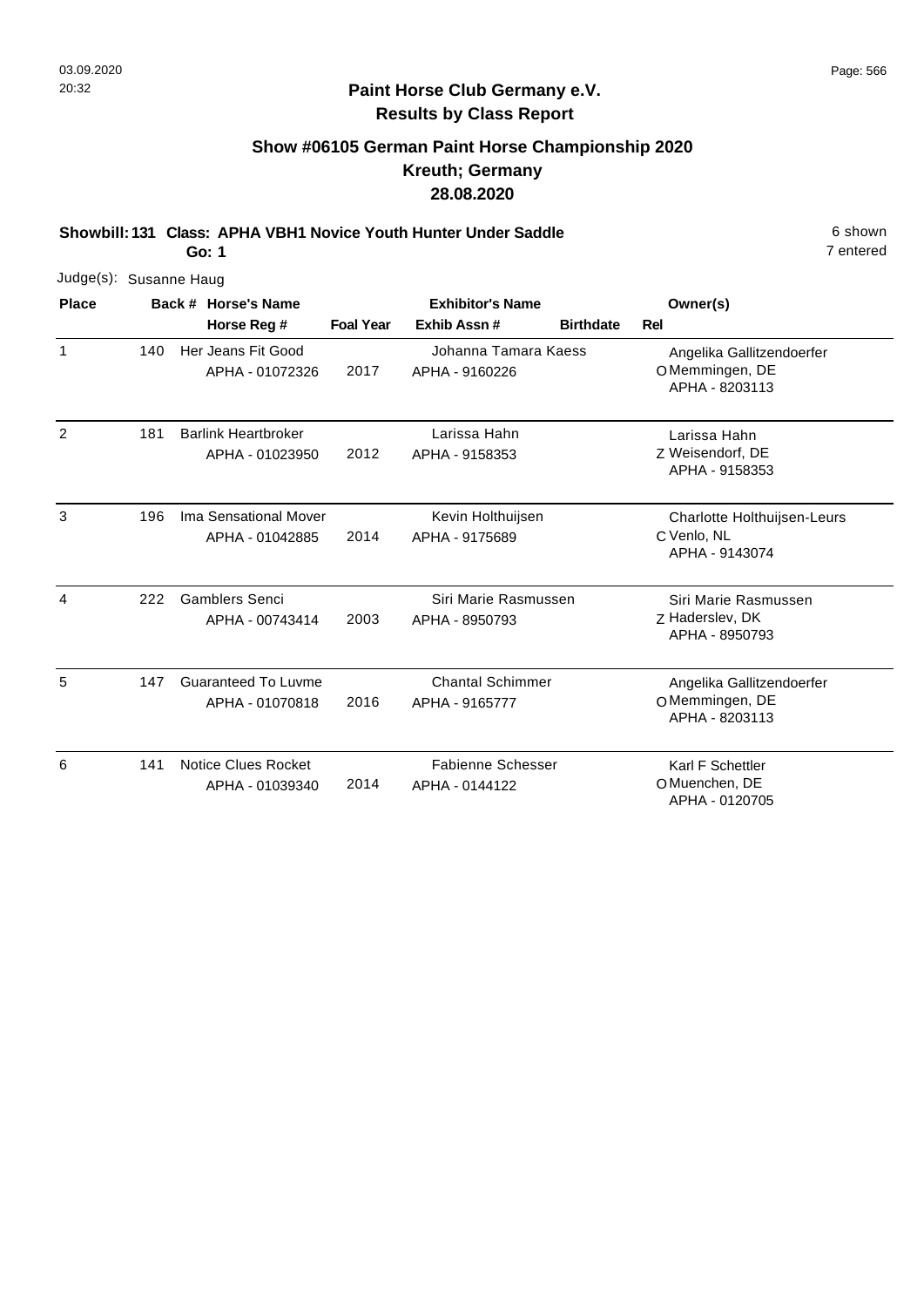### **Paint Horse Club Germany e.V. Results by Class Report**

# **Show #06106 German Paint Horse Championship 2020 Kreuth; Germany 28.08.2020**

**Showbill: 131 Class: APHA VBH1 Novice Youth Hunter Under Saddle** 6 Shown

| Judge(s): Sonja Merkle |     |                                               |                         |                                |                  |                                                    |
|------------------------|-----|-----------------------------------------------|-------------------------|--------------------------------|------------------|----------------------------------------------------|
| <b>Place</b>           |     | Back # Horse's Name                           | <b>Exhibitor's Name</b> |                                | Owner(s)         |                                                    |
|                        |     | Horse Reg #                                   | <b>Foal Year</b>        | Exhib Assn#                    | <b>Birthdate</b> | Rel                                                |
| 1                      | 181 | <b>Barlink Heartbroker</b><br>APHA - 01023950 | 2012                    | Larissa Hahn<br>APHA - 9158353 |                  | Larissa Hahn<br>Z Weisendorf, DE<br>APHA - 9158353 |
| $\overline{2}$         | 140 | Her Jeans Fit Good                            |                         | Johanna Tamara Kaess           |                  | Angelika Gallitzendoerfer                          |
|                        |     | APHA - 01072326                               | 2017                    | APHA - 9160226                 |                  | OMemmingen, DE<br>APHA - 8203113                   |
| 3                      | 141 | Notice Clues Rocket                           |                         | <b>Fabienne Schesser</b>       |                  | Karl F Schettler                                   |
|                        |     | APHA - 01039340                               | 2014                    | APHA - 0144122                 |                  | O Muenchen, DE<br>APHA - 0120705                   |
| 4                      | 196 | Ima Sensational Mover                         |                         | Kevin Holthuijsen              |                  | Charlotte Holthuijsen-Leurs                        |
|                        |     | APHA - 01042885                               | 2014                    | APHA - 9175689                 |                  | C Venlo, NL<br>APHA - 9143074                      |
| 5                      | 222 | <b>Gamblers Senci</b>                         |                         | Siri Marie Rasmussen           |                  | Siri Marie Rasmussen                               |
|                        |     | APHA - 00743414                               | 2003                    | APHA - 8950793                 |                  | Z Haderslev, DK<br>APHA - 8950793                  |
| 6                      | 147 | <b>Guaranteed To Luvme</b>                    |                         | <b>Chantal Schimmer</b>        |                  | Angelika Gallitzendoerfer                          |
|                        |     | APHA - 01070818                               | 2016                    | APHA - 9165777                 |                  | OMemmingen, DE<br>APHA - 8203113                   |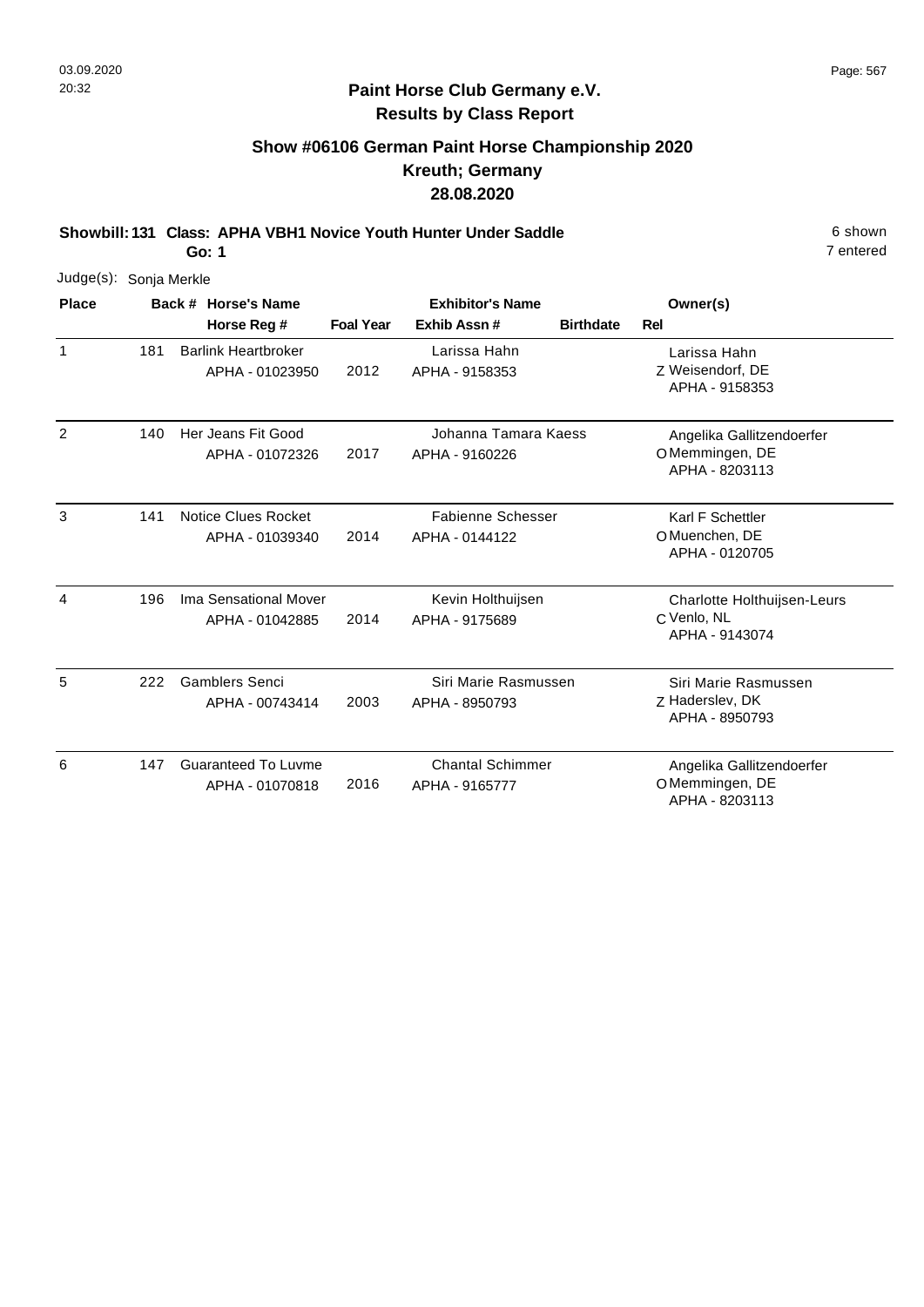APHA - 8203113

#### **Paint Horse Club Germany e.V. Results by Class Report**

# **Show #06107 German Paint Horse Championship 2020 Kreuth; Germany 28.08.2020**

**Showbill: 131 Class: APHA VBH1 Novice Youth Hunter Under Saddle** 6 Shown

| Judge(s): Nicolas Perrin |     |  |                                               |                         |                                            |                  |                                                               |
|--------------------------|-----|--|-----------------------------------------------|-------------------------|--------------------------------------------|------------------|---------------------------------------------------------------|
| <b>Place</b>             |     |  | Back # Horse's Name                           | <b>Exhibitor's Name</b> |                                            |                  | Owner(s)                                                      |
|                          |     |  | Horse Reg #                                   | <b>Foal Year</b>        | Exhib Assn#                                | <b>Birthdate</b> | Rel                                                           |
| 1                        | 140 |  | Her Jeans Fit Good<br>APHA - 01072326         | 2017                    | Johanna Tamara Kaess<br>APHA - 9160226     |                  | Angelika Gallitzendoerfer<br>OMemmingen, DE<br>APHA - 8203113 |
| $\overline{c}$           | 196 |  | Ima Sensational Mover<br>APHA - 01042885      | 2014                    | Kevin Holthuijsen<br>APHA - 9175689        |                  | Charlotte Holthuijsen-Leurs<br>C Venlo, NL<br>APHA - 9143074  |
| 3                        | 181 |  | <b>Barlink Heartbroker</b><br>APHA - 01023950 | 2012                    | Larissa Hahn<br>APHA - 9158353             |                  | Larissa Hahn<br>Z Weisendorf, DE<br>APHA - 9158353            |
| 4                        | 141 |  | <b>Notice Clues Rocket</b><br>APHA - 01039340 | 2014                    | <b>Fabienne Schesser</b><br>APHA - 0144122 |                  | Karl F Schettler<br>O Muenchen, DE<br>APHA - 0120705          |
| 5                        | 222 |  | <b>Gamblers Senci</b><br>APHA - 00743414      | 2003                    | Siri Marie Rasmussen<br>APHA - 8950793     |                  | Siri Marie Rasmussen<br>Z Haderslev, DK<br>APHA - 8950793     |
| 6                        | 147 |  | <b>Guaranteed To Luvme</b><br>APHA - 01070818 | 2016                    | <b>Chantal Schimmer</b><br>APHA - 9165777  |                  | Angelika Gallitzendoerfer<br>OMemmingen, DE                   |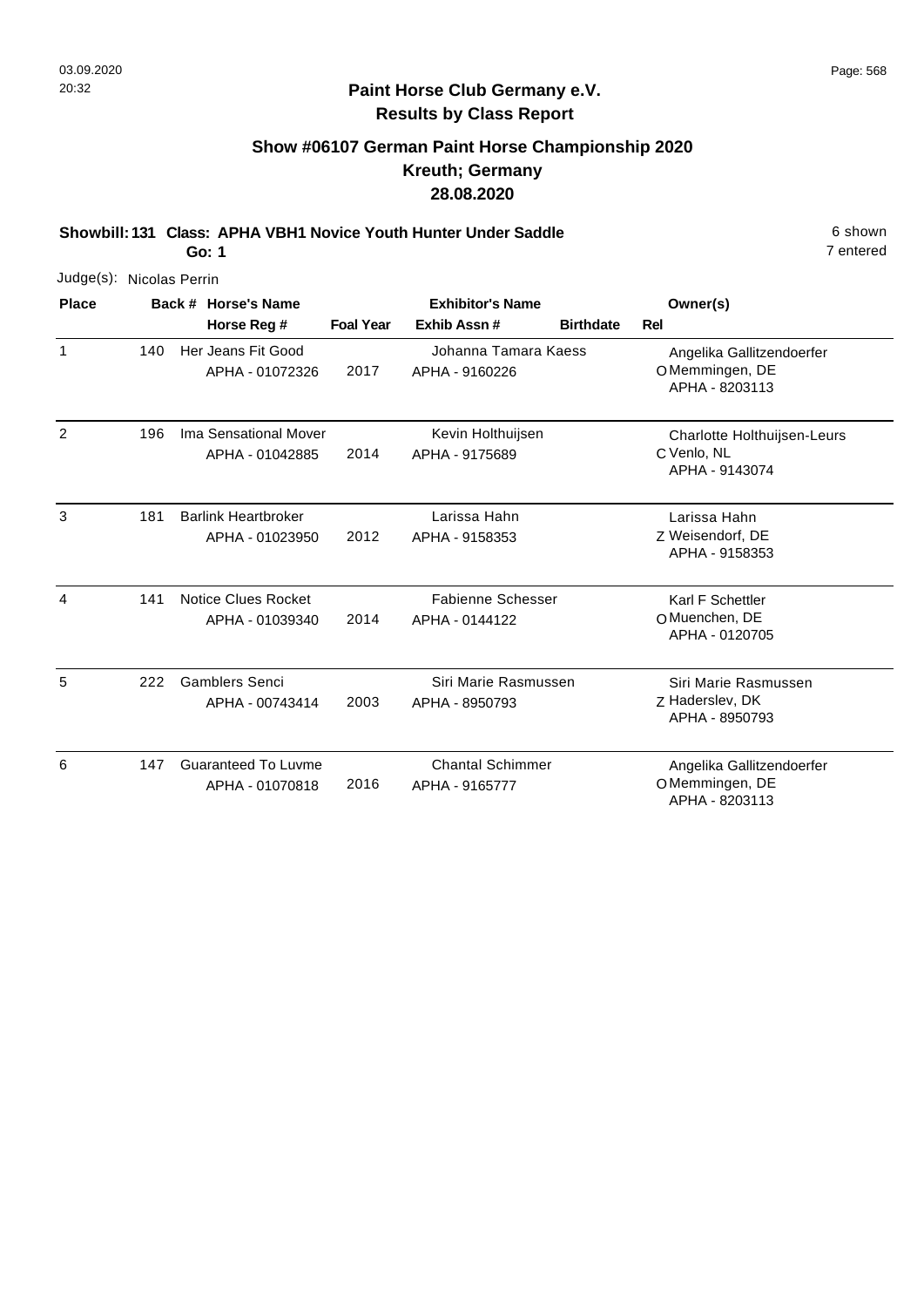## **Paint Horse Club Germany e.V. Results by Class Report**

# **Show #06108 German Paint Horse Championship 2020 Kreuth; Germany 28.08.2020**

**Showbill: 131 Class: APHA VBH1 Novice Youth Hunter Under Saddle** 6 Shown

| Judge(s): Pierre Ouellet |     |                     |                                               |                  |                                            |                  |                                                               |
|--------------------------|-----|---------------------|-----------------------------------------------|------------------|--------------------------------------------|------------------|---------------------------------------------------------------|
| <b>Place</b>             |     | Back # Horse's Name |                                               |                  | <b>Exhibitor's Name</b>                    |                  | Owner(s)                                                      |
|                          |     |                     | Horse Reg #                                   | <b>Foal Year</b> | Exhib Assn#                                | <b>Birthdate</b> | Rel                                                           |
| 1                        | 141 |                     | <b>Notice Clues Rocket</b><br>APHA - 01039340 | 2014             | <b>Fabienne Schesser</b><br>APHA - 0144122 |                  | Karl F Schettler<br>O Muenchen, DE<br>APHA - 0120705          |
| 2                        | 140 |                     | Her Jeans Fit Good<br>APHA - 01072326         | 2017             | Johanna Tamara Kaess<br>APHA - 9160226     |                  | Angelika Gallitzendoerfer<br>OMemmingen, DE<br>APHA - 8203113 |
| 3                        | 196 |                     | Ima Sensational Mover<br>APHA - 01042885      | 2014             | Kevin Holthuijsen<br>APHA - 9175689        |                  | Charlotte Holthuijsen-Leurs<br>C Venlo, NL<br>APHA - 9143074  |
| 4                        | 222 |                     | <b>Gamblers Senci</b><br>APHA - 00743414      | 2003             | Siri Marie Rasmussen<br>APHA - 8950793     |                  | Siri Marie Rasmussen<br>Z Haderslev, DK<br>APHA - 8950793     |
| 5                        | 147 |                     | <b>Guaranteed To Luvme</b><br>APHA - 01070818 | 2016             | <b>Chantal Schimmer</b><br>APHA - 9165777  |                  | Angelika Gallitzendoerfer<br>OMemmingen, DE<br>APHA - 8203113 |
| 6                        | 181 |                     | <b>Barlink Heartbroker</b><br>APHA - 01023950 | 2012             | Larissa Hahn<br>APHA - 9158353             |                  | Larissa Hahn<br>Z Weisendorf, DE<br>APHA - 9158353            |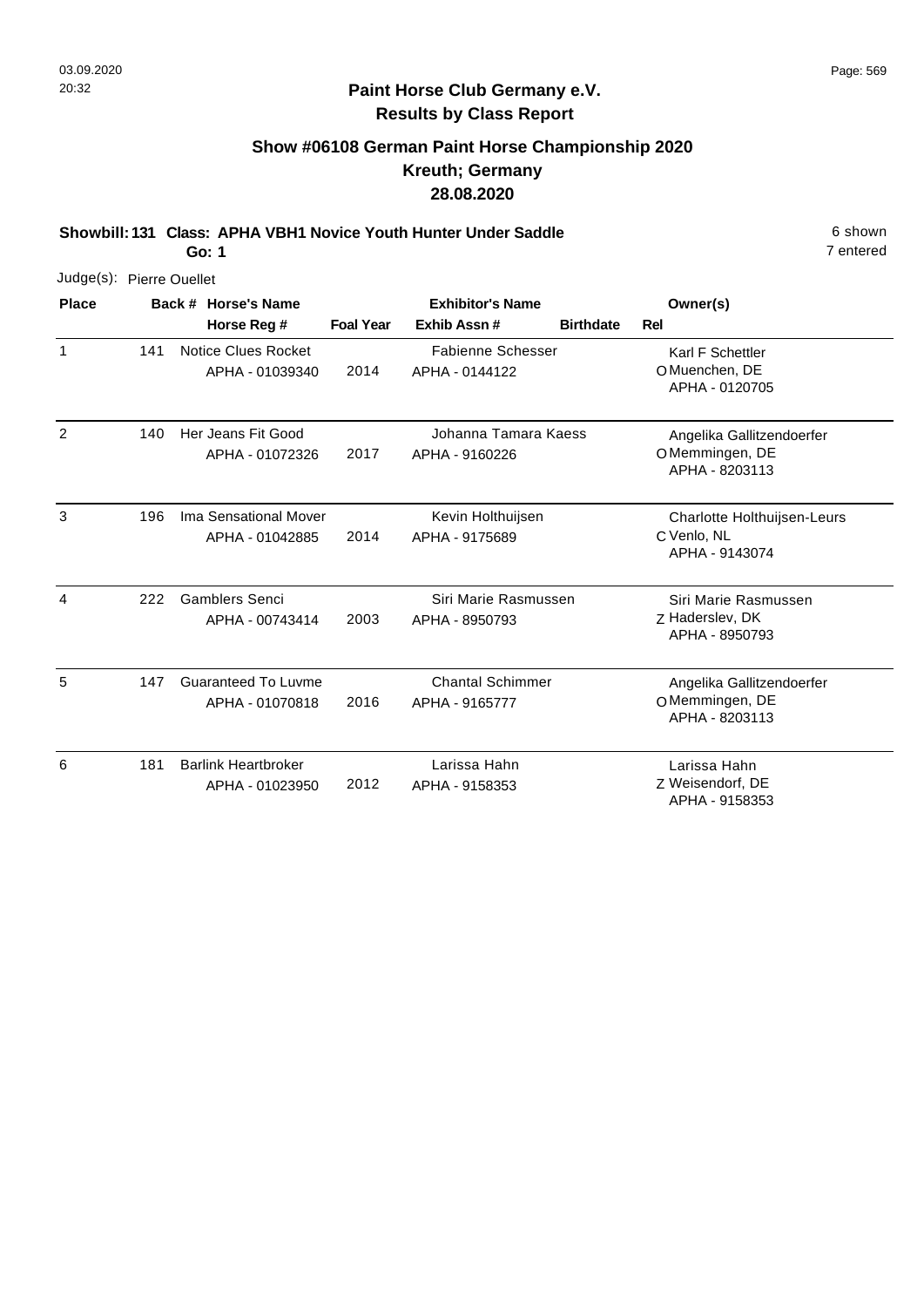### **Paint Horse Club Germany e.V. Results by Class Report**

# **Show #06105 German Paint Horse Championship 2020 Kreuth; Germany 28.08.2020**

**Showbill: 132 Class: APHA NBH1 Novice Amateur Hunter Under Saddle** 13 Shown

**Go: 1**

|                | Judge(s): Susanne Haug |  |                                              |                  |                                        |                                                          |  |  |  |  |  |  |
|----------------|------------------------|--|----------------------------------------------|------------------|----------------------------------------|----------------------------------------------------------|--|--|--|--|--|--|
| <b>Place</b>   |                        |  | Back # Horse's Name                          |                  | <b>Exhibitor's Name</b>                | Owner(s)                                                 |  |  |  |  |  |  |
|                |                        |  | Horse Reg #                                  | <b>Foal Year</b> | Exhib Assn#                            | Rel                                                      |  |  |  |  |  |  |
| $\mathbf{1}$   | 166                    |  | Docs J Deltas Prime<br>APHA - 01043776       | 2014             | Franziska Mueller<br>APHA - 9161581    | Franziska Mueller<br>Z Giesen, DE<br>APHA - 9161581      |  |  |  |  |  |  |
| 2              | 103                    |  | <b>Gamblers Real Deal</b><br>APHA - 01016088 | 2012             | Lena Wiest<br>APHA - 8910481           | Lena Wiest<br>Z Aalen, DE<br>APHA - 8910481              |  |  |  |  |  |  |
| 3              | 235                    |  | <b>BB Lazy Hotroddin</b><br>APHA - 01061690  | 2016             | Stephanie Brueckner<br>APHA - 8982502  | Stephanie Brueckner<br>Z Burscheid, DE<br>APHA - 8982502 |  |  |  |  |  |  |
| 4              | 111                    |  | <b>Shes Suddenly Best</b><br>APHA - 00906862 | 2006             | Sabine Gruner<br>APHA - 8596390        | Sabine Gruner<br>Z Ellgau, DE<br>APHA - 8596390          |  |  |  |  |  |  |
| 5              | 225                    |  | Genuine Scarface<br>APHA - 00923261          | 2006             | Jennifer Stein<br>APHA - 8949404       | Jennifer Stein<br>Z Bad Sassendorf, DE<br>APHA - 8949404 |  |  |  |  |  |  |
| 6              | 207                    |  | <b>Bella Forever R</b><br>APHA - 01060817    | 2016             | Nicole Macakova<br>APHA - 9179433      | Nicole Macakova<br>Z Bezdekov, CZ<br>APHA - 9179433      |  |  |  |  |  |  |
| $\overline{7}$ | 138                    |  | Vajolet So Flower Art<br>APHA - 01001578     | 2010             | Nicoletta Valimberti<br>APHA - 9149006 | Nicoletta Valimberti<br>Z Caravaggio, IT                 |  |  |  |  |  |  |

APHA - 9149006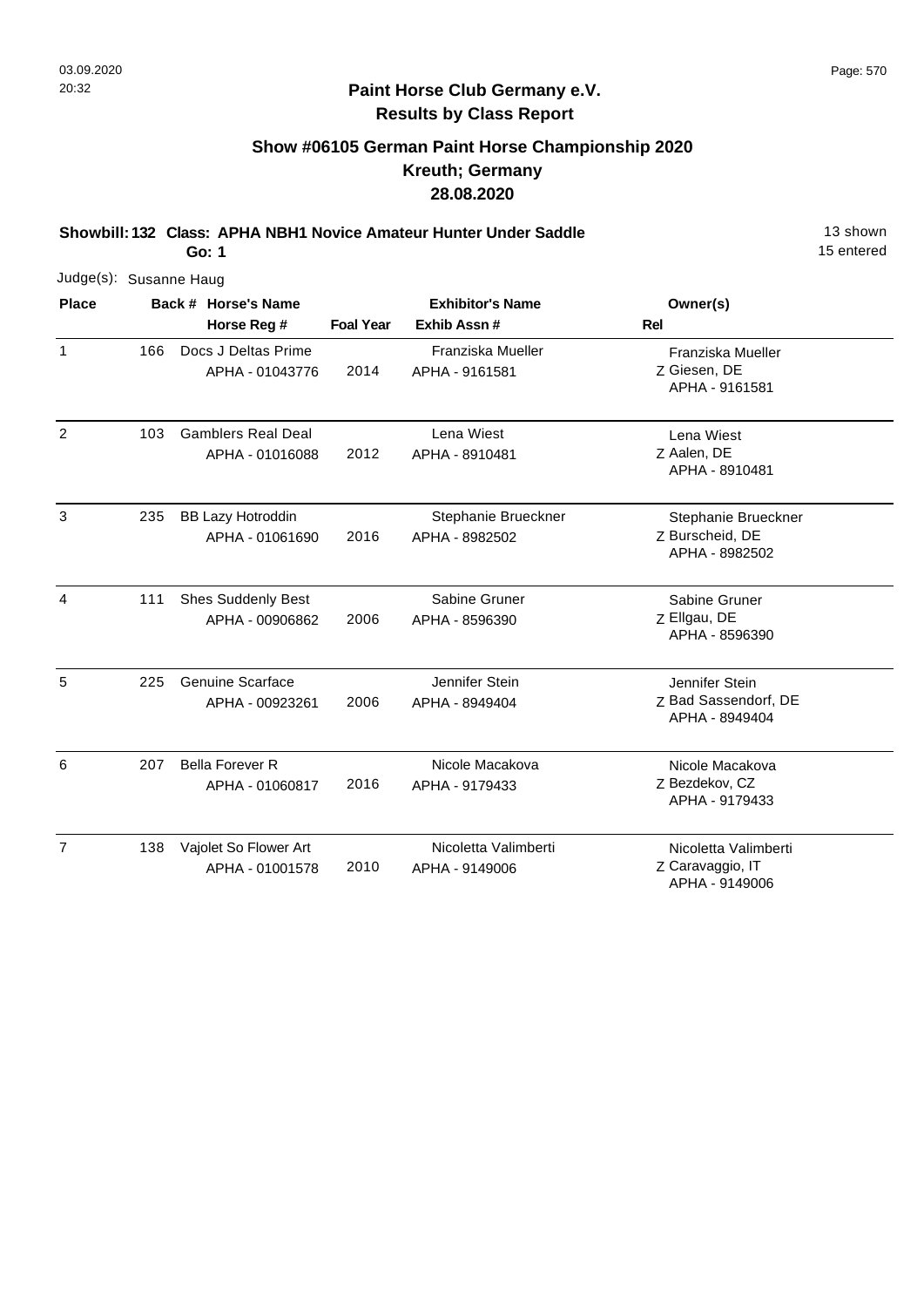# **Show #06106 German Paint Horse Championship 2020 Kreuth; Germany 28.08.2020**

**Showbill: 132 Class: APHA NBH1 Novice Amateur Hunter Under Saddle** 13 Shown

**Go: 1**

| Judge(s): Sonja Merkle |     |                                               |                  |                                         |                                                          |
|------------------------|-----|-----------------------------------------------|------------------|-----------------------------------------|----------------------------------------------------------|
| <b>Place</b>           |     | Back # Horse's Name<br>Horse Reg #            | <b>Foal Year</b> | <b>Exhibitor's Name</b><br>Exhib Assn # | Owner(s)<br>Rel                                          |
| $\mathbf{1}$           | 103 | <b>Gamblers Real Deal</b><br>APHA - 01016088  | 2012             | Lena Wiest<br>APHA - 8910481            | Lena Wiest<br>Z Aalen, DE<br>APHA - 8910481              |
| $\overline{2}$         | 180 | <b>Ultimately Addicted</b><br>APHA - 01054061 | 2015             | Michaela Ossenkopp<br>APHA - 0000006    | Michaela Ossenkopp<br>Ζ<br>APHA - 0000006                |
| $\mathbf{3}$           | 235 | <b>BB Lazy Hotroddin</b><br>APHA - 01061690   | 2016             | Stephanie Brueckner<br>APHA - 8982502   | Stephanie Brueckner<br>Z Burscheid, DE<br>APHA - 8982502 |
| $\overline{4}$         | 166 | Docs J Deltas Prime<br>APHA - 01043776        | 2014             | Franziska Mueller<br>APHA - 9161581     | Franziska Mueller<br>Z Giesen, DE<br>APHA - 9161581      |
| 5                      | 207 | <b>Bella Forever R</b><br>APHA - 01060817     | 2016             | Nicole Macakova<br>APHA - 9179433       | Nicole Macakova<br>Z Bezdekov, CZ<br>APHA - 9179433      |
| 6                      | 225 | <b>Genuine Scarface</b><br>APHA - 00923261    | 2006             | Jennifer Stein<br>APHA - 8949404        | Jennifer Stein<br>Z Bad Sassendorf, DE<br>APHA - 8949404 |
| $\overline{7}$         | 171 | Wiselys Valentine<br>APHA - 01065927          | 2016             | Sandra Rued<br>APHA - 8738092           | Sandra Rued<br>Z Memmingen, DE<br>APHA - 8738092         |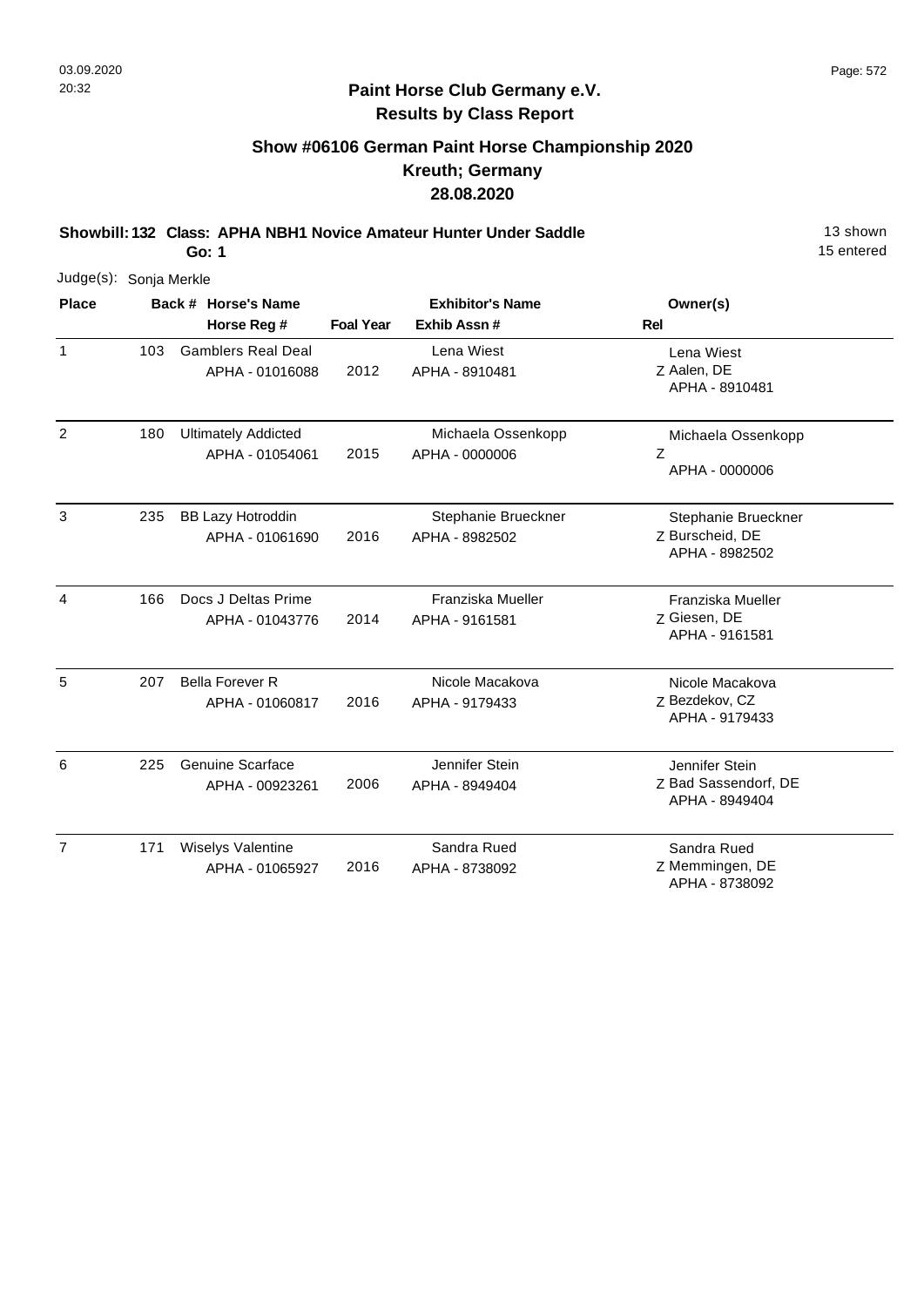## **Paint Horse Club Germany e.V. Results by Class Report**

# **Show #06107 German Paint Horse Championship 2020 Kreuth; Germany 28.08.2020**

**Showbill: 132 Class: APHA NBH1 Novice Amateur Hunter Under Saddle** 13 Shown

**Go: 1**

| Judge(s): Nicolas Perrin |     |                                              |                  |                                         |                                                               |  |  |  |
|--------------------------|-----|----------------------------------------------|------------------|-----------------------------------------|---------------------------------------------------------------|--|--|--|
| <b>Place</b>             |     | Back # Horse's Name<br>Horse Reg #           | <b>Foal Year</b> | <b>Exhibitor's Name</b><br>Exhib Assn # | Owner(s)<br><b>Rel</b>                                        |  |  |  |
| $\mathbf{1}$             | 166 | Docs J Deltas Prime<br>APHA - 01043776       | 2014             | Franziska Mueller<br>APHA - 9161581     | Franziska Mueller<br>Z Giesen, DE<br>APHA - 9161581           |  |  |  |
| 2                        | 171 | <b>Wiselys Valentine</b><br>APHA - 01065927  | 2016             | Sandra Rued<br>APHA - 8738092           | Sandra Rued<br>Z Memmingen, DE<br>APHA - 8738092              |  |  |  |
| 3                        | 235 | <b>BB Lazy Hotroddin</b><br>APHA - 01061690  | 2016             | Stephanie Brueckner<br>APHA - 8982502   | Stephanie Brueckner<br>Z Burscheid, DE<br>APHA - 8982502      |  |  |  |
| $\overline{4}$           | 207 | <b>Bella Forever R</b><br>APHA - 01060817    | 2016             | Nicole Macakova<br>APHA - 9179433       | Nicole Macakova<br>Z Bezdekov, CZ<br>APHA - 9179433           |  |  |  |
| 5                        | 103 | <b>Gamblers Real Deal</b><br>APHA - 01016088 | 2012             | Lena Wiest<br>APHA - 8910481            | Lena Wiest<br>Z Aalen, DE<br>APHA - 8910481                   |  |  |  |
| 6                        | 158 | Genuine Technique<br>APHA - 00830779         | 2005             | Ewald Feldmann<br>APHA - 8735286        | <b>Ewald Feldmann</b><br>Z Wiesendangen, CH<br>APHA - 8735286 |  |  |  |
| $\overline{7}$           | 111 | <b>Shes Suddenly Best</b><br>APHA - 00906862 | 2006             | Sabine Gruner<br>APHA - 8596390         | Sabine Gruner<br>Z Ellgau, DE                                 |  |  |  |

APHA - 8596390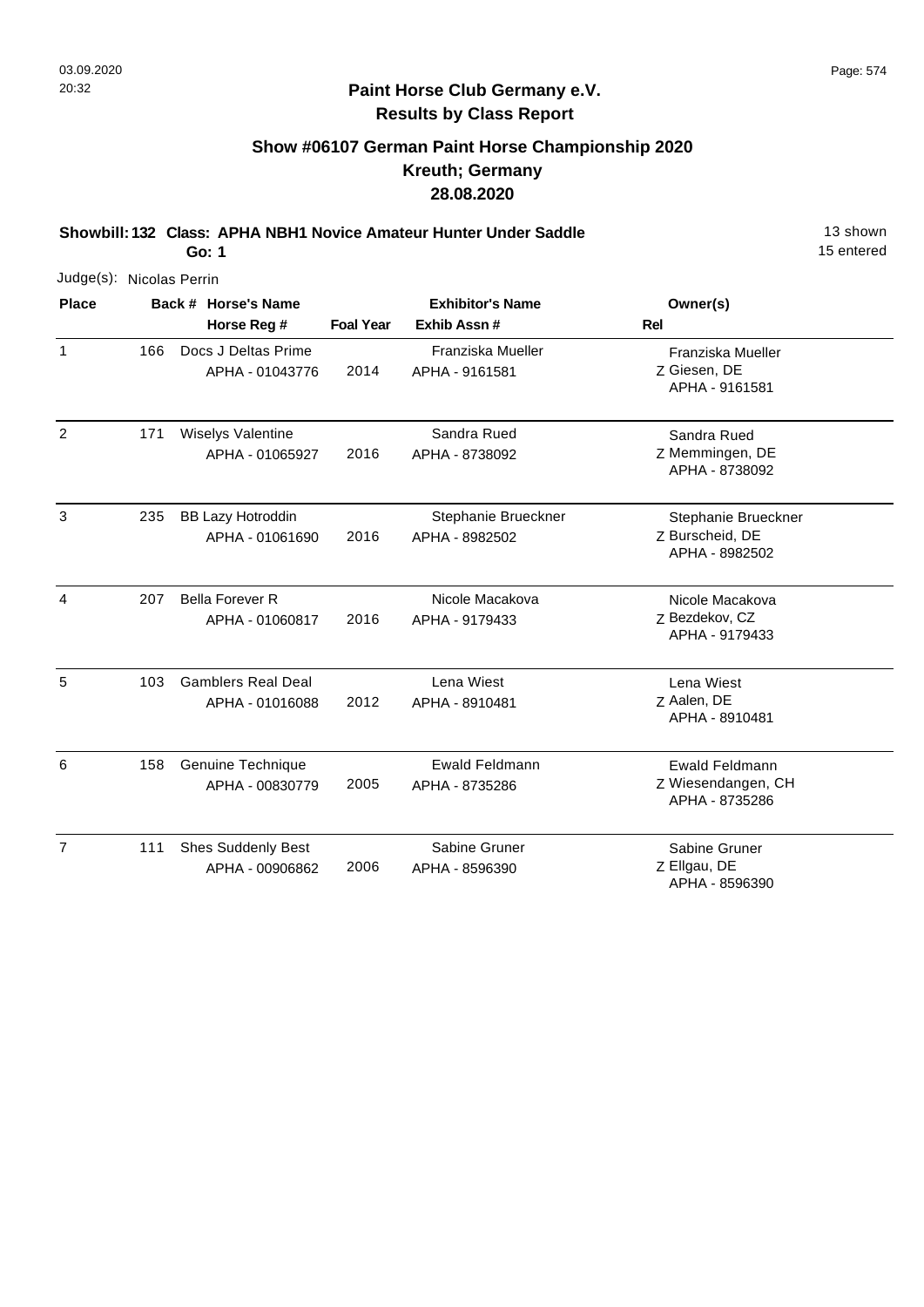# **Show #06108 German Paint Horse Championship 2020 Kreuth; Germany 28.08.2020**

**Showbill: 132 Class: APHA NBH1 Novice Amateur Hunter Under Saddle** 13 Shown

**Go: 1**

| Judge(s): Pierre Ouellet |     |                                              |                  |                                       |                                                          |  |  |  |
|--------------------------|-----|----------------------------------------------|------------------|---------------------------------------|----------------------------------------------------------|--|--|--|
| <b>Place</b>             |     | Back # Horse's Name                          |                  | <b>Exhibitor's Name</b>               | Owner(s)                                                 |  |  |  |
|                          |     | Horse Reg #                                  | <b>Foal Year</b> | Exhib Assn#                           | Rel                                                      |  |  |  |
| $\mathbf{1}$             | 103 | <b>Gamblers Real Deal</b><br>APHA - 01016088 | 2012             | Lena Wiest<br>APHA - 8910481          | Lena Wiest<br>Z Aalen, DE<br>APHA - 8910481              |  |  |  |
| 2                        | 207 | <b>Bella Forever R</b><br>APHA - 01060817    | 2016             | Nicole Macakova<br>APHA - 9179433     | Nicole Macakova<br>Z Bezdekov, CZ<br>APHA - 9179433      |  |  |  |
| 3                        | 171 | Wiselys Valentine<br>APHA - 01065927         | 2016             | Sandra Rued<br>APHA - 8738092         | Sandra Rued<br>Z Memmingen, DE<br>APHA - 8738092         |  |  |  |
| 4                        | 166 | Docs J Deltas Prime<br>APHA - 01043776       | 2014             | Franziska Mueller<br>APHA - 9161581   | Franziska Mueller<br>Z Giesen, DE<br>APHA - 9161581      |  |  |  |
| 5                        | 235 | <b>BB Lazy Hotroddin</b><br>APHA - 01061690  | 2016             | Stephanie Brueckner<br>APHA - 8982502 | Stephanie Brueckner<br>Z Burscheid, DE<br>APHA - 8982502 |  |  |  |
| 6                        | 146 | <b>Bluesdeltainsocks</b><br>APHA - 01038571  | 2014             | Alena Rohrer<br>APHA - 9145734        | Alena Rohrer<br>Z Marxzell, DE<br>APHA - 9145734         |  |  |  |
| $\overline{7}$           | 111 | <b>Shes Suddenly Best</b><br>APHA - 00906862 | 2006             | Sabine Gruner<br>APHA - 8596390       | Sabine Gruner<br>Z Ellgau, DE<br>APHA - 8596390          |  |  |  |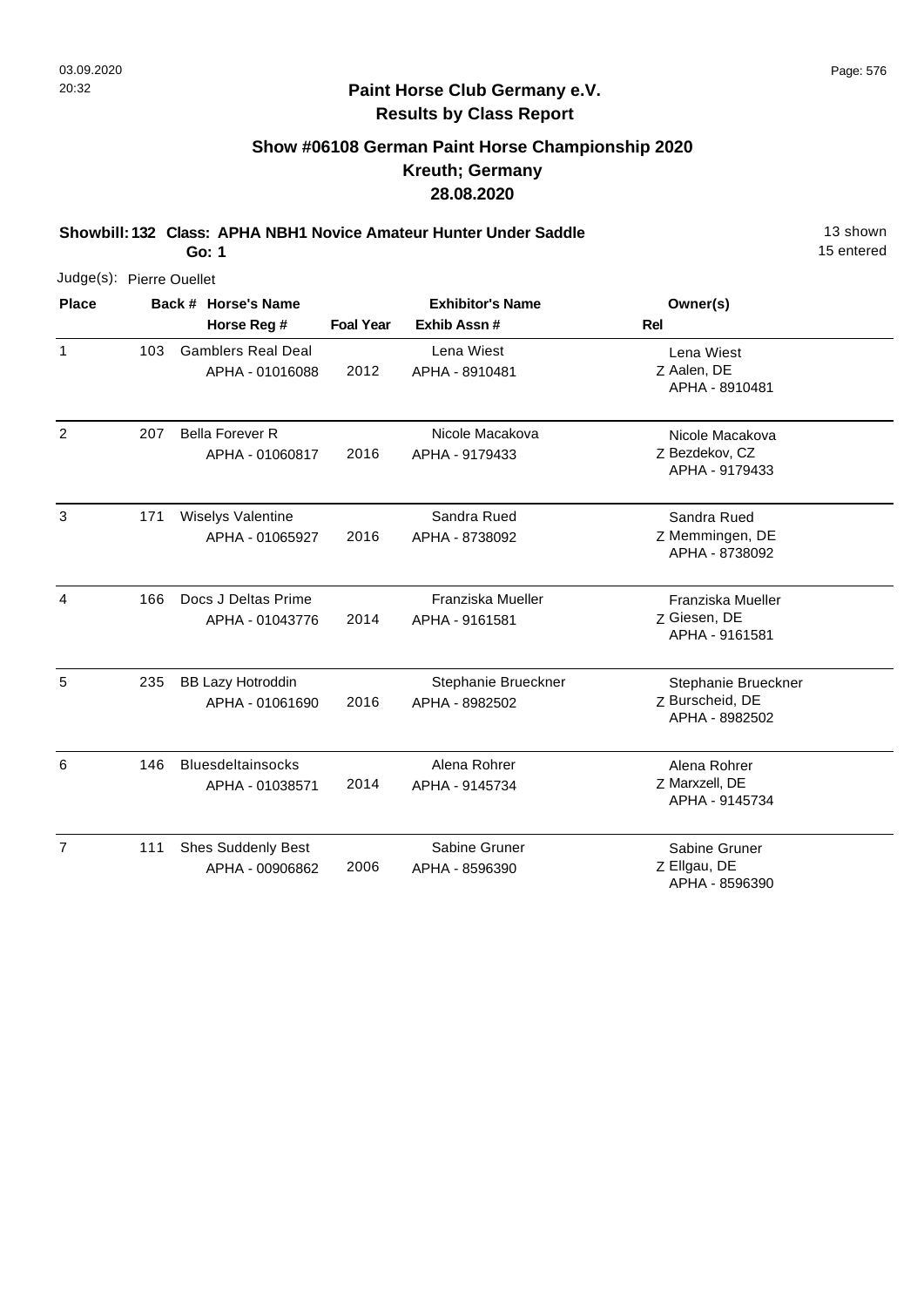# **Show #06105 German Paint Horse Championship 2020 Kreuth; Germany 28.08.2020**

**Showbill: 133 Class: APHA BPH2 Jr Hunter Under Saddle** 13 Shown

**Go: 1**

|                              | Judge(s): Susanne Haug |  |                                               |                         |                                       |                                                              |  |  |  |
|------------------------------|------------------------|--|-----------------------------------------------|-------------------------|---------------------------------------|--------------------------------------------------------------|--|--|--|
| <b>Place</b><br>$\mathbf{1}$ |                        |  | Back # Horse's Name                           | <b>Exhibitor's Name</b> |                                       | Owner(s)                                                     |  |  |  |
|                              |                        |  | Horse Reg #                                   | <b>Foal Year</b>        | Exhib Assn #                          | Rel                                                          |  |  |  |
|                              | 112                    |  | Never Out Of Style<br>APHA - 01050966         | 2015                    | Anna Guerlich<br>APHA - 8551853       | <b>Silke Schultheiss</b><br>Baiersdorf, DE<br>APHA - 8810339 |  |  |  |
| $\overline{2}$               | 177                    |  | Amazing Hot N Rich<br>APHA - 01051624         | 2015                    | Saskia Moeskops<br>APHA - 8620313     | <b>Stefan Schrievers</b><br>Nettetal, DE<br>APHA - 8863740   |  |  |  |
| 3                            | 235                    |  | <b>BB Lazy Hotroddin</b><br>APHA - 01061690   | 2016                    | Stephanie Brueckner<br>APHA - 8982502 | Stephanie Brueckner<br>Z Burscheid, DE<br>APHA - 8982502     |  |  |  |
| 4                            | 118                    |  | Living A Large Time<br>APHA - 01057112        | 2015                    | Heiko Keuchel<br>APHA - 7145686       | Heiko Keuchel<br>Soltau, DE<br>APHA - 7145686                |  |  |  |
| 5                            | 113                    |  | Remember All<br>APHA - 01074745               | 2017                    | Jasmin Schuster<br>APHA - 8341024     | Sabine Gruner<br>Ellgau, DE<br>APHA - 8596390                |  |  |  |
| 6                            | 180                    |  | <b>Ultimately Addicted</b><br>APHA - 01054061 | 2015                    | Sarah Bode<br>APHA - 8962694          | Michaela Ossenkopp<br>APHA - 0000006                         |  |  |  |
| $\overline{7}$               | 155                    |  | Coosaders Mavi<br>APHA - 01070813             | 2017                    | Lea-Marie Eberhardt<br>APHA - 0128359 | Lea-Marie Eberhardt<br>Z Langenau, DE<br>APHA - 0128359      |  |  |  |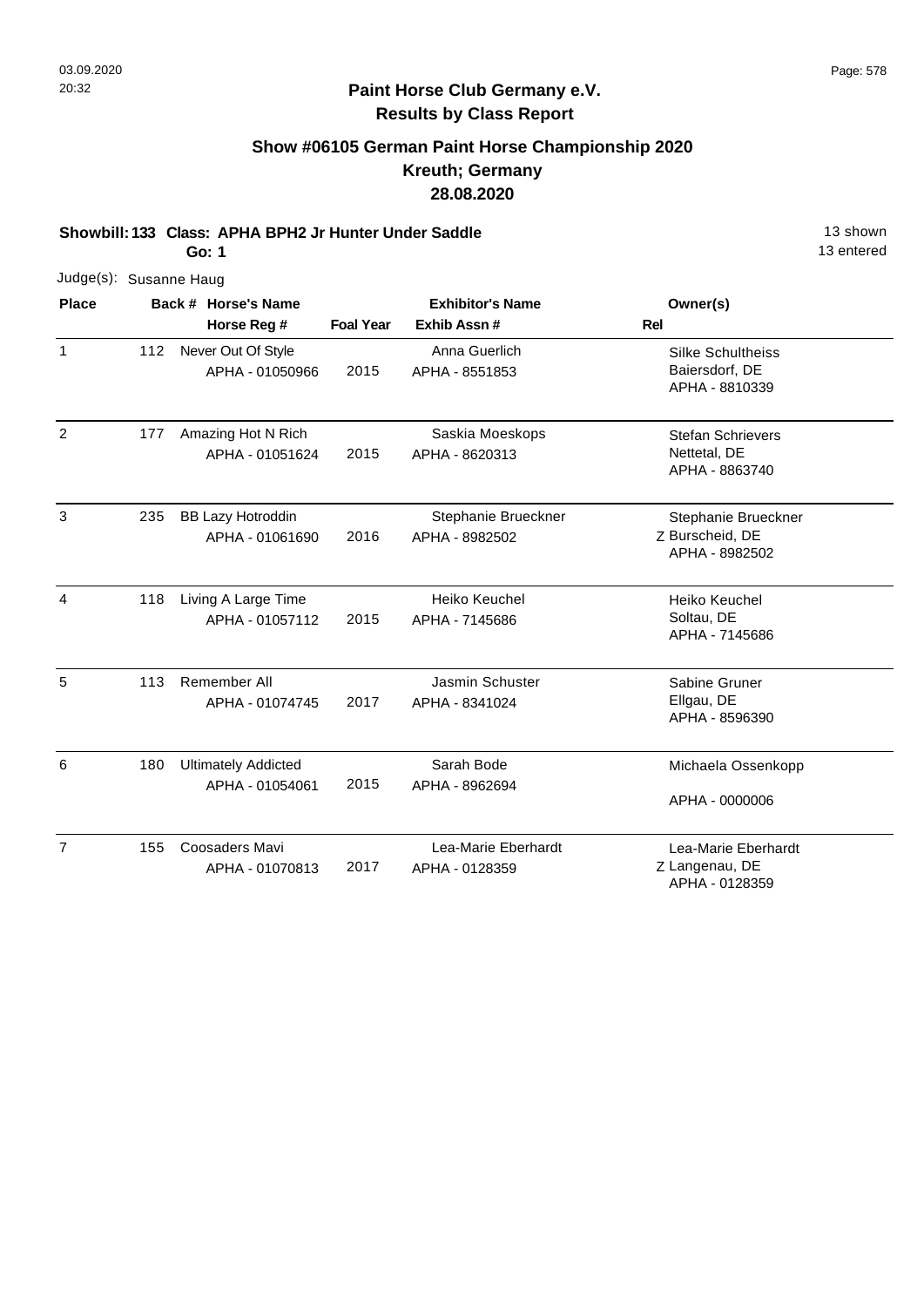# **Show #06106 German Paint Horse Championship 2020 Kreuth; Germany 28.08.2020**

**Showbill: 133 Class: APHA BPH2 Jr Hunter Under Saddle** 13 Shown

**Go: 1**

| Judge(s): Sonja Merkle |     |                                             |                  |                                       |                                                              |
|------------------------|-----|---------------------------------------------|------------------|---------------------------------------|--------------------------------------------------------------|
| <b>Place</b>           |     | Back # Horse's Name                         |                  | <b>Exhibitor's Name</b>               | Owner(s)                                                     |
|                        |     | Horse Reg #                                 | <b>Foal Year</b> | Exhib Assn #                          | <b>Rel</b>                                                   |
| $\mathbf{1}$           | 177 | Amazing Hot N Rich<br>APHA - 01051624       | 2015             | Saskia Moeskops<br>APHA - 8620313     | <b>Stefan Schrievers</b><br>Nettetal, DE<br>APHA - 8863740   |
| 2                      | 112 | Never Out Of Style<br>APHA - 01050966       | 2015             | Anna Guerlich<br>APHA - 8551853       | <b>Silke Schultheiss</b><br>Baiersdorf, DE<br>APHA - 8810339 |
| 3                      | 171 | <b>Wiselys Valentine</b><br>APHA - 01065927 | 2016             | Sandra Rued<br>APHA - 8738092         | Sandra Rued<br>Z Memmingen, DE<br>APHA - 8738092             |
| 4                      | 235 | <b>BB Lazy Hotroddin</b><br>APHA - 01061690 | 2016             | Stephanie Brueckner<br>APHA - 8982502 | Stephanie Brueckner<br>Z Burscheid, DE<br>APHA - 8982502     |
| 5                      | 144 | Hot N Lopin<br>APHA - 01061149              | 2016             | Lenka Snablova<br>APHA - 8622599      | Lenka Snablova<br>Decin, CZ<br>APHA - 8622599                |
| 6                      | 178 | <b>Real Sweet Marks</b><br>APHA - 01062725  | 2015             | Ivana Pallister<br>APHA - 8956841     | Ivana Pallister<br>Z Berg En Terblijt, NL<br>APHA - 8956841  |
| $\overline{7}$         | 207 | <b>Bella Forever R</b><br>APHA - 01060817   | 2016             | Nicole Macakova<br>APHA - 9179433     | Nicole Macakova<br>Z Bezdekov, CZ<br>APHA - 9179433          |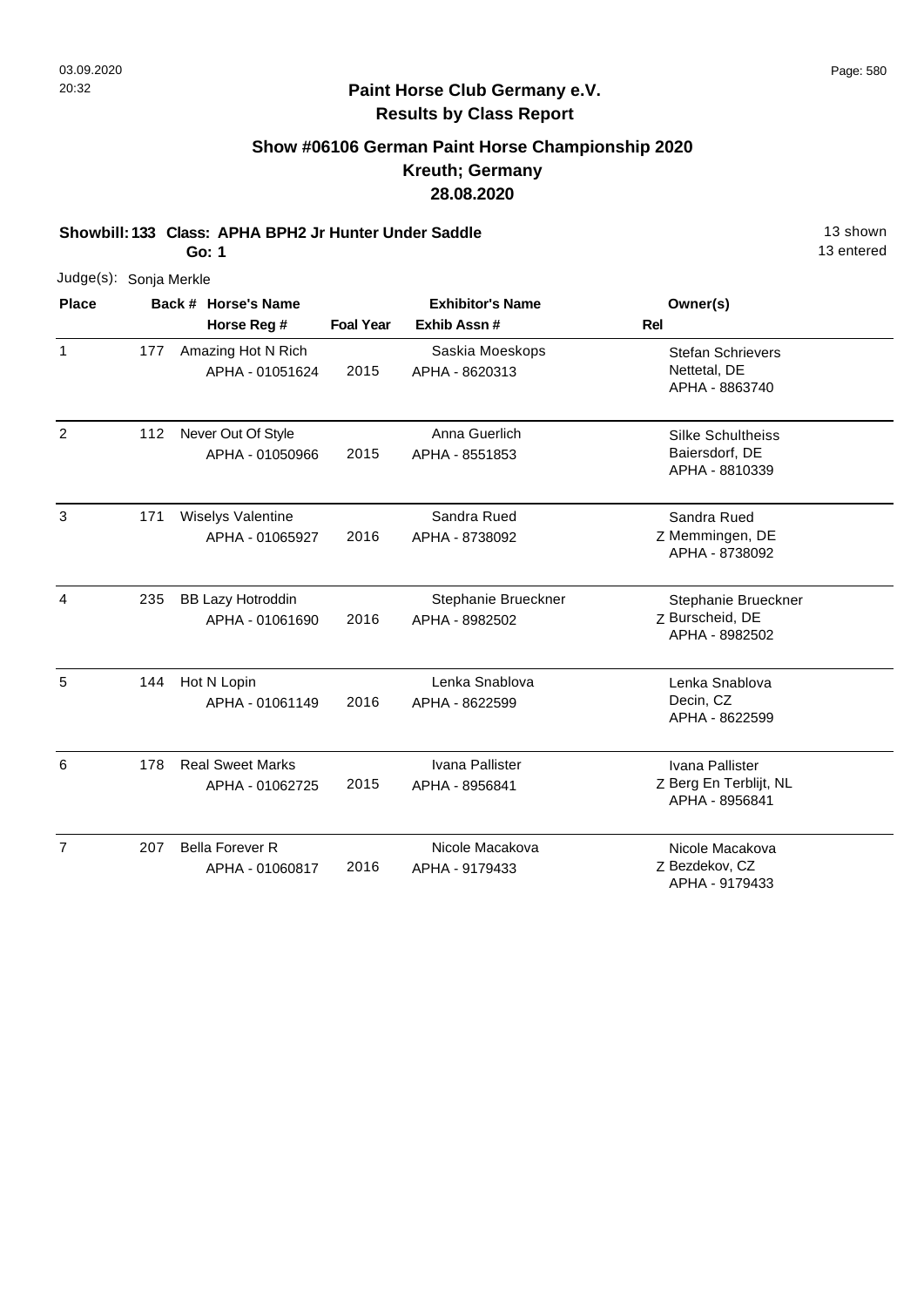# **Show #06107 German Paint Horse Championship 2020 Kreuth; Germany 28.08.2020**

**Showbill: 133 Class: APHA BPH2 Jr Hunter Under Saddle** 13 Shown

**Go: 1**

|                | Judge(s): Nicolas Perrin |                                             |                  |                                       |                                                               |  |  |  |  |  |
|----------------|--------------------------|---------------------------------------------|------------------|---------------------------------------|---------------------------------------------------------------|--|--|--|--|--|
| <b>Place</b>   |                          | Back # Horse's Name                         |                  | <b>Exhibitor's Name</b>               | Owner(s)                                                      |  |  |  |  |  |
|                |                          | Horse Reg #                                 | <b>Foal Year</b> | Exhib Assn #                          | Rel                                                           |  |  |  |  |  |
| $\mathbf{1}$   | 177                      | Amazing Hot N Rich<br>APHA - 01051624       | 2015             | Saskia Moeskops<br>APHA - 8620313     | <b>Stefan Schrievers</b><br>Nettetal, DE<br>APHA - 8863740    |  |  |  |  |  |
| 2              | 113                      | Remember All<br>APHA - 01074745             | 2017             | Jasmin Schuster<br>APHA - 8341024     | Sabine Gruner<br>Ellgau, DE<br>APHA - 8596390                 |  |  |  |  |  |
| 3              | 112                      | Never Out Of Style<br>APHA - 01050966       | 2015             | Anna Guerlich<br>APHA - 8551853       | Silke Schultheiss<br>Baiersdorf, DE<br>APHA - 8810339         |  |  |  |  |  |
| 4              | 144                      | Hot N Lopin<br>APHA - 01061149              | 2016             | Lenka Snablova<br>APHA - 8622599      | Lenka Snablova<br>Decin, CZ<br>APHA - 8622599                 |  |  |  |  |  |
| 5              | 235                      | <b>BB Lazy Hotroddin</b><br>APHA - 01061690 | 2016             | Stephanie Brueckner<br>APHA - 8982502 | Stephanie Brueckner<br>Z Burscheid, DE<br>APHA - 8982502      |  |  |  |  |  |
| 6              | 130                      | May Be A Mechanic<br>APHA - 01070632        | 2017             | Carolin Lenz<br>APHA - 9167973        | <b>Katharina Tamke</b><br>Neu Wulmstorf, DE<br>APHA - 8782481 |  |  |  |  |  |
| $\overline{7}$ | 207                      | <b>Bella Forever R</b><br>APHA - 01060817   | 2016             | Nicole Macakova<br>APHA - 9179433     | Nicole Macakova<br>Z Bezdekov, CZ<br>APHA - 9179433           |  |  |  |  |  |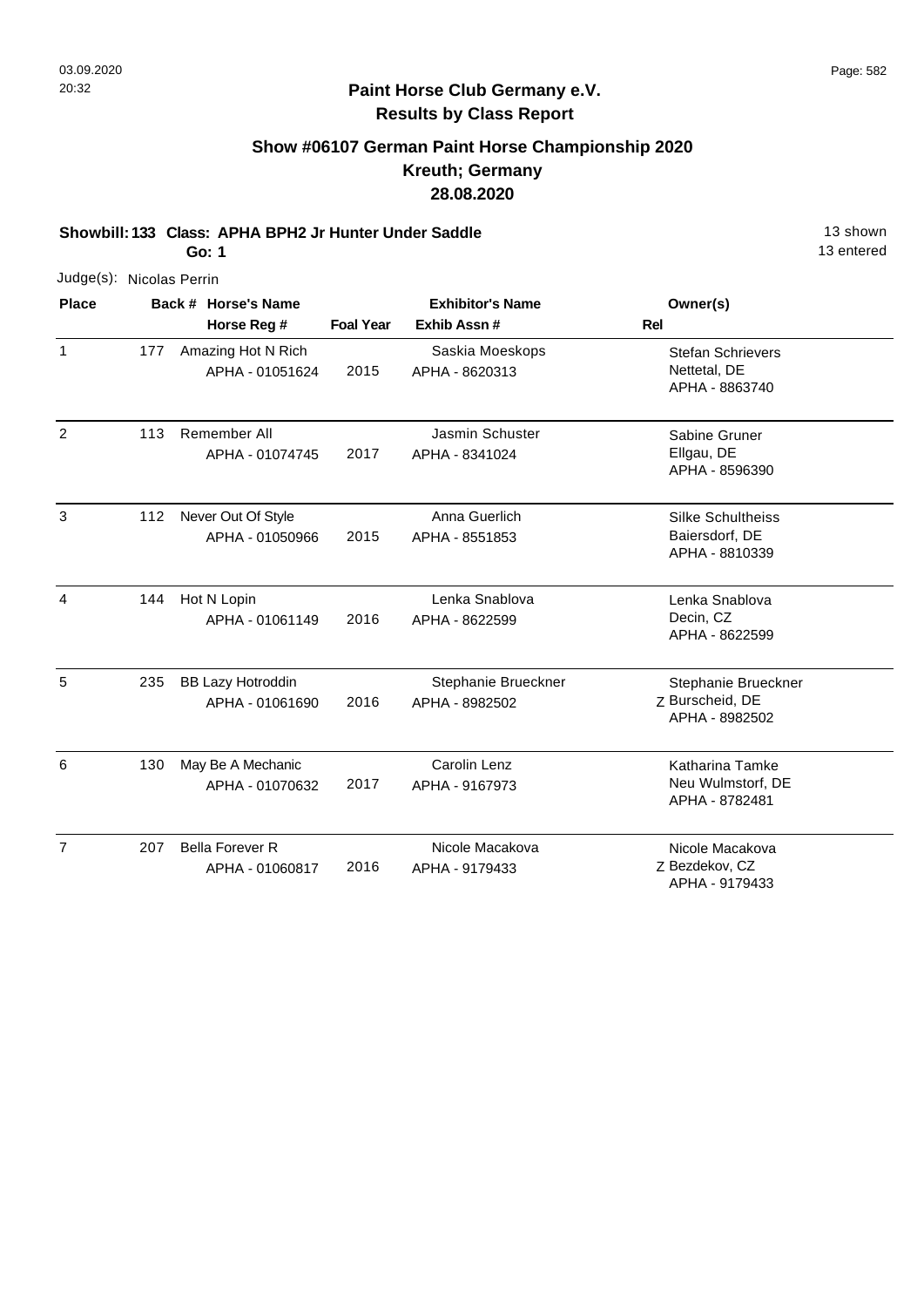# **Show #06108 German Paint Horse Championship 2020 Kreuth; Germany 28.08.2020**

**Showbill: 133 Class: APHA BPH2 Jr Hunter Under Saddle** 13 Shown

**Go: 1**

| Judge(s): Pierre Ouellet |     |                                             |                  |                                         |                                                              |
|--------------------------|-----|---------------------------------------------|------------------|-----------------------------------------|--------------------------------------------------------------|
| <b>Place</b>             |     | Back # Horse's Name<br>Horse Reg #          | <b>Foal Year</b> | <b>Exhibitor's Name</b><br>Exhib Assn # | Owner(s)<br><b>Rel</b>                                       |
| 1                        | 112 | Never Out Of Style<br>APHA - 01050966       | 2015             | Anna Guerlich<br>APHA - 8551853         | <b>Silke Schultheiss</b><br>Baiersdorf, DE<br>APHA - 8810339 |
| $\overline{2}$           | 113 | Remember All<br>APHA - 01074745             | 2017             | Jasmin Schuster<br>APHA - 8341024       | Sabine Gruner<br>Ellgau, DE<br>APHA - 8596390                |
| 3                        | 177 | Amazing Hot N Rich<br>APHA - 01051624       | 2015             | Saskia Moeskops<br>APHA - 8620313       | <b>Stefan Schrievers</b><br>Nettetal, DE<br>APHA - 8863740   |
| $\overline{4}$           | 207 | <b>Bella Forever R</b><br>APHA - 01060817   | 2016             | Nicole Macakova<br>APHA - 9179433       | Nicole Macakova<br>Z Bezdekov, CZ<br>APHA - 9179433          |
| 5                        | 235 | <b>BB Lazy Hotroddin</b><br>APHA - 01061690 | 2016             | Stephanie Brueckner<br>APHA - 8982502   | Stephanie Brueckner<br>Z Burscheid, DE<br>APHA - 8982502     |
| 6                        | 144 | Hot N Lopin<br>APHA - 01061149              | 2016             | Lenka Snablova<br>APHA - 8622599        | Lenka Snablova<br>Decin, CZ<br>APHA - 8622599                |
| $\overline{7}$           | 130 | May Be A Mechanic<br>APHA - 01070632        | 2017             | Carolin Lenz<br>APHA - 9167973          | Katharina Tamke<br>Neu Wulmstorf, DE<br>APHA - 8782481       |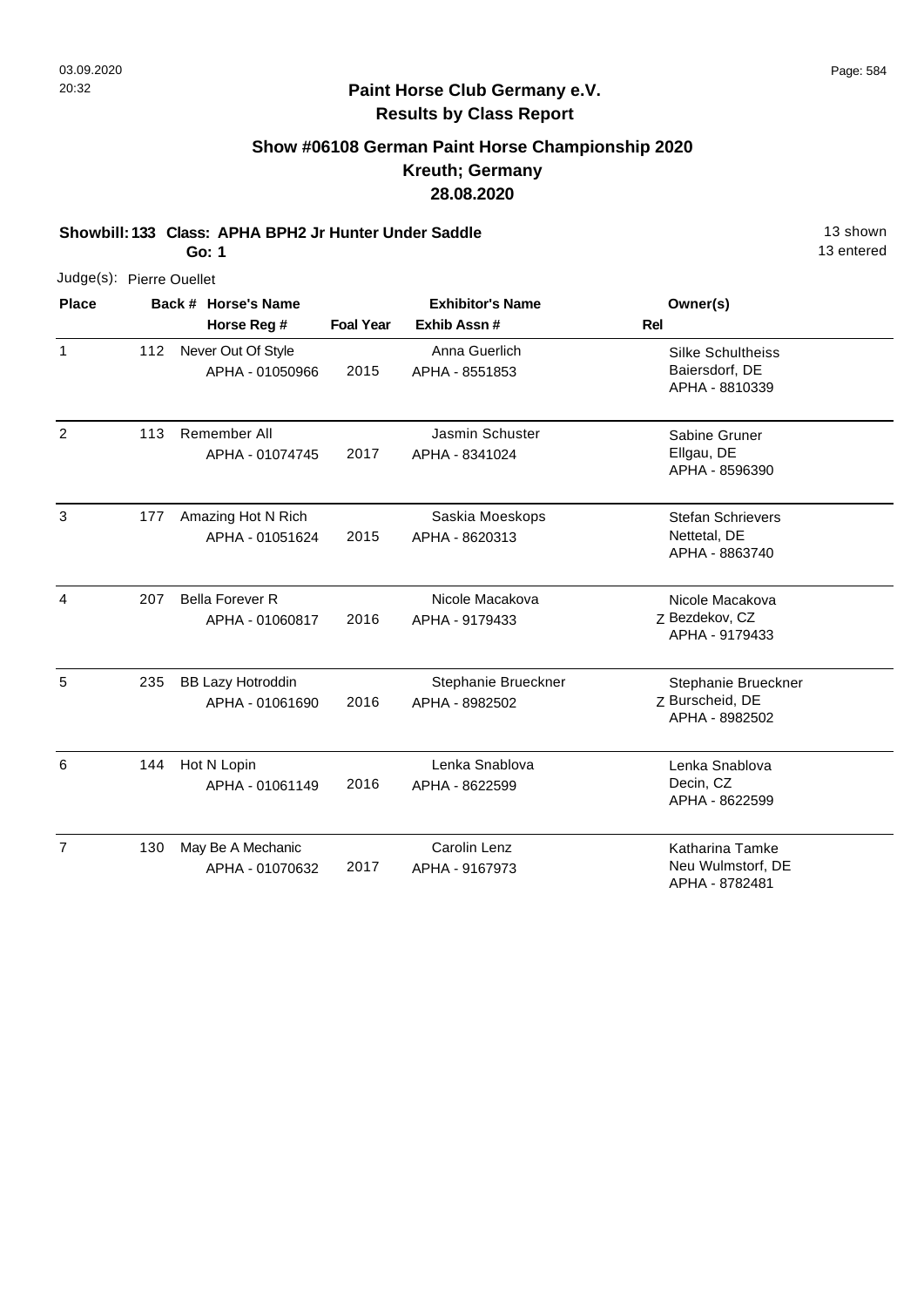## **Show #06105 German Paint Horse Championship 2020 Kreuth; Germany 28.08.2020**

**Showbill: 134 Class: APHA BPH3 Sr Hunter Under Saddle** 9 shown

**Go: 1**

| Judge(s): Susanne Haug |     |  |                        |                  |                         |                                           |
|------------------------|-----|--|------------------------|------------------|-------------------------|-------------------------------------------|
| <b>Place</b>           |     |  | Back # Horse's Name    |                  | <b>Exhibitor's Name</b> | Owner(s)                                  |
|                        |     |  | Horse Reg #            | <b>Foal Year</b> | Exhib Assn#             | <b>Rel</b>                                |
| $\mathbf{1}$           | 100 |  | Large And In Charge    |                  | Alena Helmcke           | Alena Helmcke<br>Z Appel, DE              |
|                        |     |  | APHA - 01034764        | 2013             | APHA - 8635014          | APHA - 8635014                            |
| $\overline{2}$         | 173 |  | Sheza Barlink Allison  |                  | Verena Klotz            | Marcus Hohm                               |
|                        |     |  | APHA - 01028981        | 2013             | APHA - 8648424          | Neu-Isenburg, DE<br>APHA - 8604919        |
| 3                      | 194 |  | <b>SQ Starlet Cash</b> |                  | Alexandra Rauh          | Alexandra Rauh                            |
|                        |     |  | APHA - 01025327        | 2013             | APHA - 8989815          | Haldenwang, DE<br>APHA - 8989815          |
| $\overline{4}$         | 193 |  | Jacks Cielo Blue Eye   |                  | Anna Sturm              | Anna Sturm                                |
|                        |     |  | APHA - 01036533        | 2013             | APHA - 8892875          | Z Kleines Wiesental, DE<br>APHA - 8892875 |
| 5                      | 202 |  | Hes A Lucky Delight    |                  | Annette Mortensen       | Viggo & Annette Mortensen                 |
|                        |     |  | APHA - 01007309        | 2010             | APHA - 8268098          | Z Tistrup, DK<br>APHA - 8261506           |
| 6                      | 214 |  | Hawthorns Pleasantzip  |                  | Michele Schoenwald      | Michele Schoenwald                        |
|                        |     |  | APHA - 00958250        | 2008             | APHA - 8978268          | Z Vojens, DK<br>APHA - 8978268            |
| $\overline{7}$         | 215 |  | Madam Blues Duffy      |                  | Freja Aase Olsen        | Freja Aase Olsen                          |
|                        |     |  | APHA - 00983349        | 2009             | APHA - 8823774          | Z Haderslev, DK<br>APHA - 8823774         |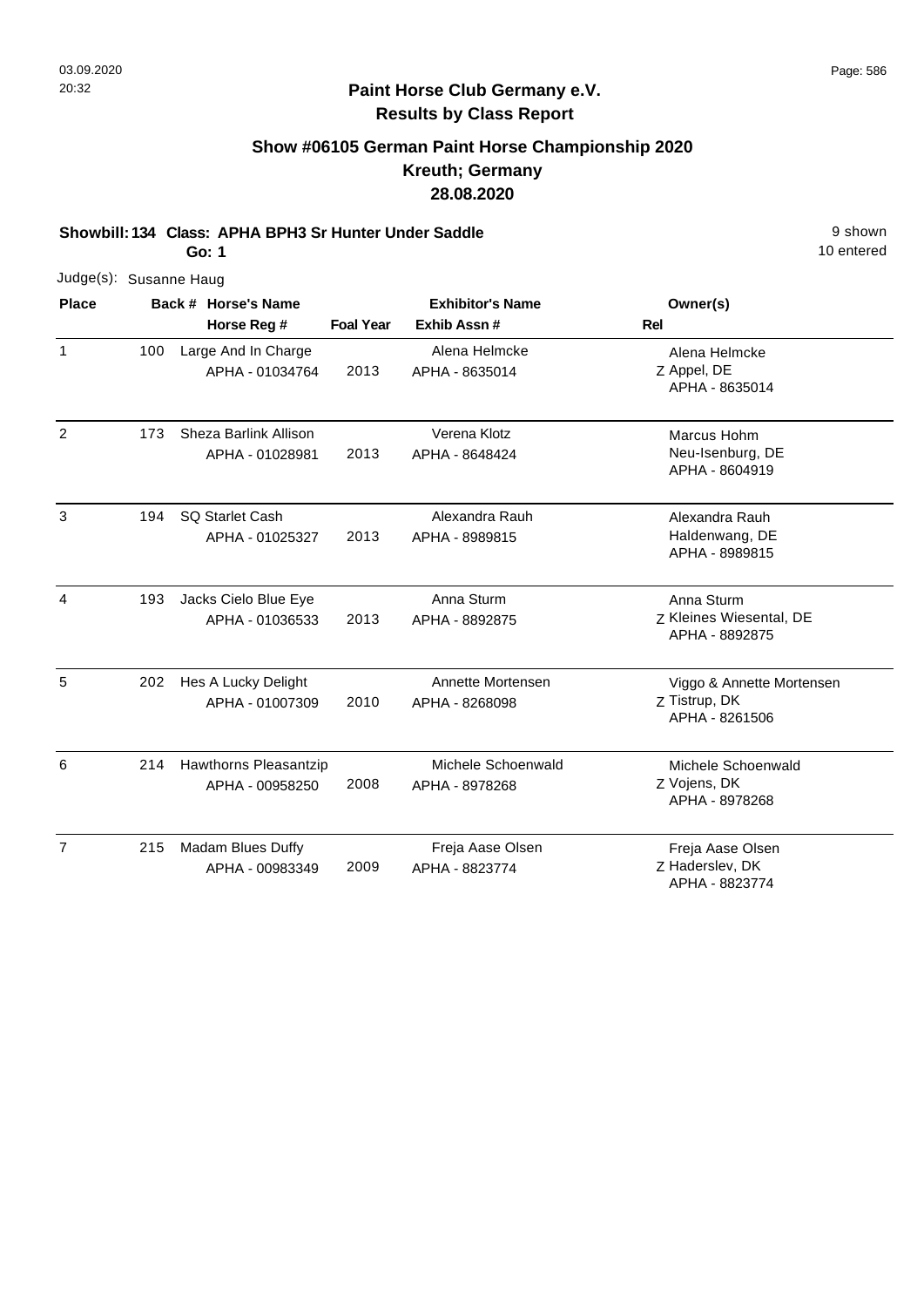7

#### **Paint Horse Club Germany e.V. Results by Class Report**

## **Show #06106 German Paint Horse Championship 2020 Kreuth; Germany 28.08.2020**

**Showbill: 134 Class: APHA BPH3 Sr Hunter Under Saddle** 9 shown

entered

|                |              | Go: 1                                           |                  |                                        |                  |                                                         | 10 |
|----------------|--------------|-------------------------------------------------|------------------|----------------------------------------|------------------|---------------------------------------------------------|----|
| Judge(s):      | Sonja Merkle |                                                 |                  |                                        |                  |                                                         |    |
| <b>Place</b>   |              | Back # Horse's Name<br>Horse Reg #              | <b>Foal Year</b> | <b>Exhibitor's Name</b><br>Exhib Assn# | <b>Birthdate</b> | Owner(s)<br>Rel                                         |    |
| $\mathbf{1}$   | 214          | <b>Hawthorns Pleasantzip</b><br>APHA - 00958250 | 2008             | Michele Schoenwald<br>APHA - 8978268   |                  | Michele Schoenwald<br>Z Vojens, DK<br>APHA - 8978268    |    |
| $\overline{2}$ | 100          | Large And In Charge<br>APHA - 01034764          | 2013             | Alena Helmcke<br>APHA - 8635014        |                  | Alena Helmcke<br>Z Appel, DE<br>APHA - 8635014          |    |
| 3              | 173          | Sheza Barlink Allison<br>APHA - 01028981        | 2013             | Verena Klotz<br>APHA - 8648424         |                  | Marcus Hohm<br>Neu-Isenburg, DE<br>APHA - 8604919       |    |
| 4              | 193          | Jacks Cielo Blue Eye<br>APHA - 01036533         | 2013             | Anna Sturm<br>APHA - 8892875           |                  | Anna Sturm<br>Z Kleines Wiesental, DE<br>APHA - 8892875 |    |
| 5              | 215          | Madam Blues Duffy<br>APHA - 00983349            | 2009             | Freja Aase Olsen<br>APHA - 8823774     |                  | Freja Aase Olsen<br>Z Haderslev, DK<br>APHA - 8823774   |    |
| 6              | 194          | <b>SQ Starlet Cash</b><br>APHA - 01025327       | 2013             | Alexandra Rauh<br>APHA - 8989815       |                  | Alexandra Rauh<br>Haldenwang, DE<br>APHA - 8989815      |    |

Z Tistrup, DK Viggo & Annette Mortensen APHA - 8261506 2010 202 Hes A Lucky Delight APHA - 01007309 Annette Mortensen APHA - 8268098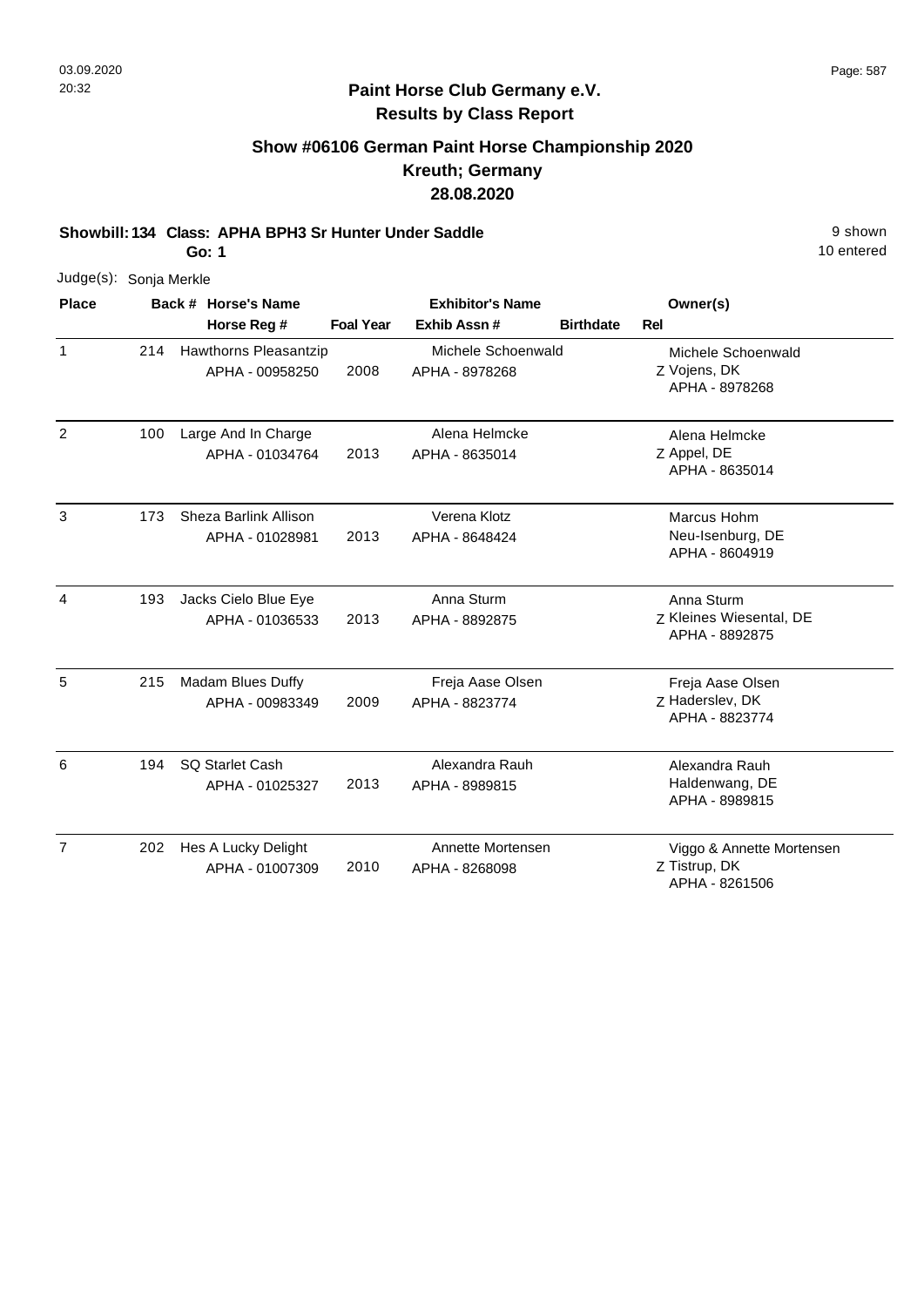## **Show #06107 German Paint Horse Championship 2020 Kreuth; Germany 28.08.2020**

**Showbill: 134 Class: APHA BPH3 Sr Hunter Under Saddle** 9 shown

**Go: 1**

| Judge(s): Nicolas Perrin |     |                       |                  |                         |                                           |
|--------------------------|-----|-----------------------|------------------|-------------------------|-------------------------------------------|
| <b>Place</b>             |     | Back # Horse's Name   |                  | <b>Exhibitor's Name</b> | Owner(s)                                  |
|                          |     | Horse Reg #           | <b>Foal Year</b> | Exhib Assn #            | <b>Rel</b>                                |
| 1                        | 100 | Large And In Charge   |                  | Alena Helmcke           | Alena Helmcke                             |
|                          |     | APHA - 01034764       | 2013             | APHA - 8635014          | Z Appel, DE<br>APHA - 8635014             |
| 2                        | 214 | Hawthorns Pleasantzip |                  | Michele Schoenwald      | Michele Schoenwald                        |
|                          |     | APHA - 00958250       | 2008             | APHA - 8978268          | Z Vojens, DK<br>APHA - 8978268            |
| 3                        | 188 | <b>Brunettes Only</b> |                  | Juergen Ochrana         | Juergen Ochrana                           |
|                          |     | APHA - 00985769       | 2010             | APHA - 8898080          | Z Marktoberdorf, DE<br>APHA - 8898080     |
| $\overline{4}$           | 173 | Sheza Barlink Allison |                  | Verena Klotz            | Marcus Hohm                               |
|                          |     | APHA - 01028981       | 2013             | APHA - 8648424          | Neu-Isenburg, DE<br>APHA - 8604919        |
| 5                        | 193 | Jacks Cielo Blue Eye  |                  | Anna Sturm              | Anna Sturm                                |
|                          |     | APHA - 01036533       | 2013             | APHA - 8892875          | Z Kleines Wiesental, DE<br>APHA - 8892875 |
| 6                        | 202 | Hes A Lucky Delight   |                  | Annette Mortensen       | Viggo & Annette Mortensen                 |
|                          |     | APHA - 01007309       | 2010             | APHA - 8268098          | Z Tistrup, DK<br>APHA - 8261506           |
| $\overline{7}$           | 215 | Madam Blues Duffy     |                  | Freja Aase Olsen        | Freja Aase Olsen                          |
|                          |     | APHA - 00983349       | 2009             | APHA - 8823774          | Z Haderslev, DK<br>APHA - 8823774         |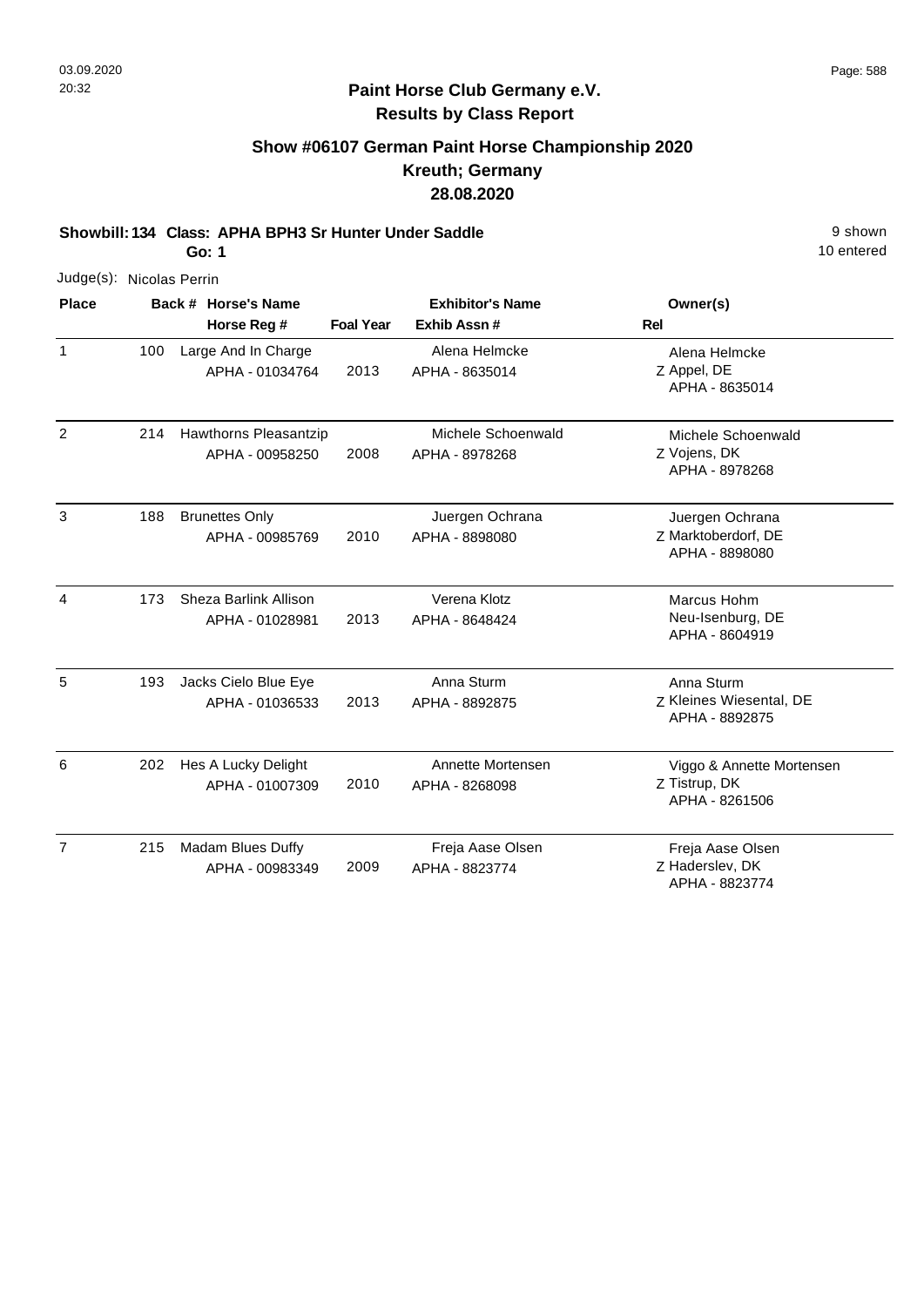## **Show #06108 German Paint Horse Championship 2020 Kreuth; Germany 28.08.2020**

**Showbill: 134 Class: APHA BPH3 Sr Hunter Under Saddle** 9 shown

**Go: 1**

| Judge(s): Pierre Ouellet |     |                     |                                          |                  |                                      |                                                              |
|--------------------------|-----|---------------------|------------------------------------------|------------------|--------------------------------------|--------------------------------------------------------------|
| <b>Place</b>             |     | Back # Horse's Name | <b>Exhibitor's Name</b>                  | Owner(s)         |                                      |                                                              |
|                          |     |                     | Horse Reg #                              | <b>Foal Year</b> | Exhib Assn#                          | <b>Rel</b>                                                   |
| $\mathbf{1}$             | 100 |                     | Large And In Charge<br>APHA - 01034764   | 2013             | Alena Helmcke<br>APHA - 8635014      | Alena Helmcke<br>Z Appel, DE<br>APHA - 8635014               |
| 2                        | 214 |                     | Hawthorns Pleasantzip<br>APHA - 00958250 | 2008             | Michele Schoenwald<br>APHA - 8978268 | Michele Schoenwald<br>Z Vojens, DK<br>APHA - 8978268         |
| 3                        | 202 |                     | Hes A Lucky Delight<br>APHA - 01007309   | 2010             | Annette Mortensen<br>APHA - 8268098  | Viggo & Annette Mortensen<br>Z Tistrup, DK<br>APHA - 8261506 |
| 4                        | 193 |                     | Jacks Cielo Blue Eye<br>APHA - 01036533  | 2013             | Anna Sturm<br>APHA - 8892875         | Anna Sturm<br>Z Kleines Wiesental, DE<br>APHA - 8892875      |
| 5                        | 215 |                     | Madam Blues Duffy<br>APHA - 00983349     | 2009             | Freja Aase Olsen<br>APHA - 8823774   | Freja Aase Olsen<br>Z Haderslev, DK<br>APHA - 8823774        |
| 6                        | 173 |                     | Sheza Barlink Allison<br>APHA - 01028981 | 2013             | Verena Klotz<br>APHA - 8648424       | Marcus Hohm<br>Neu-Isenburg, DE<br>APHA - 8604919            |
| $\overline{7}$           | 220 |                     | SH Izzy Ziptlastjewel<br>APHA - 01040581 | 2014             | Marija Eberhardt<br>APHA - 8659577   | Marija Eberhardt<br>Z Langenau, DE<br>APHA - 8659577         |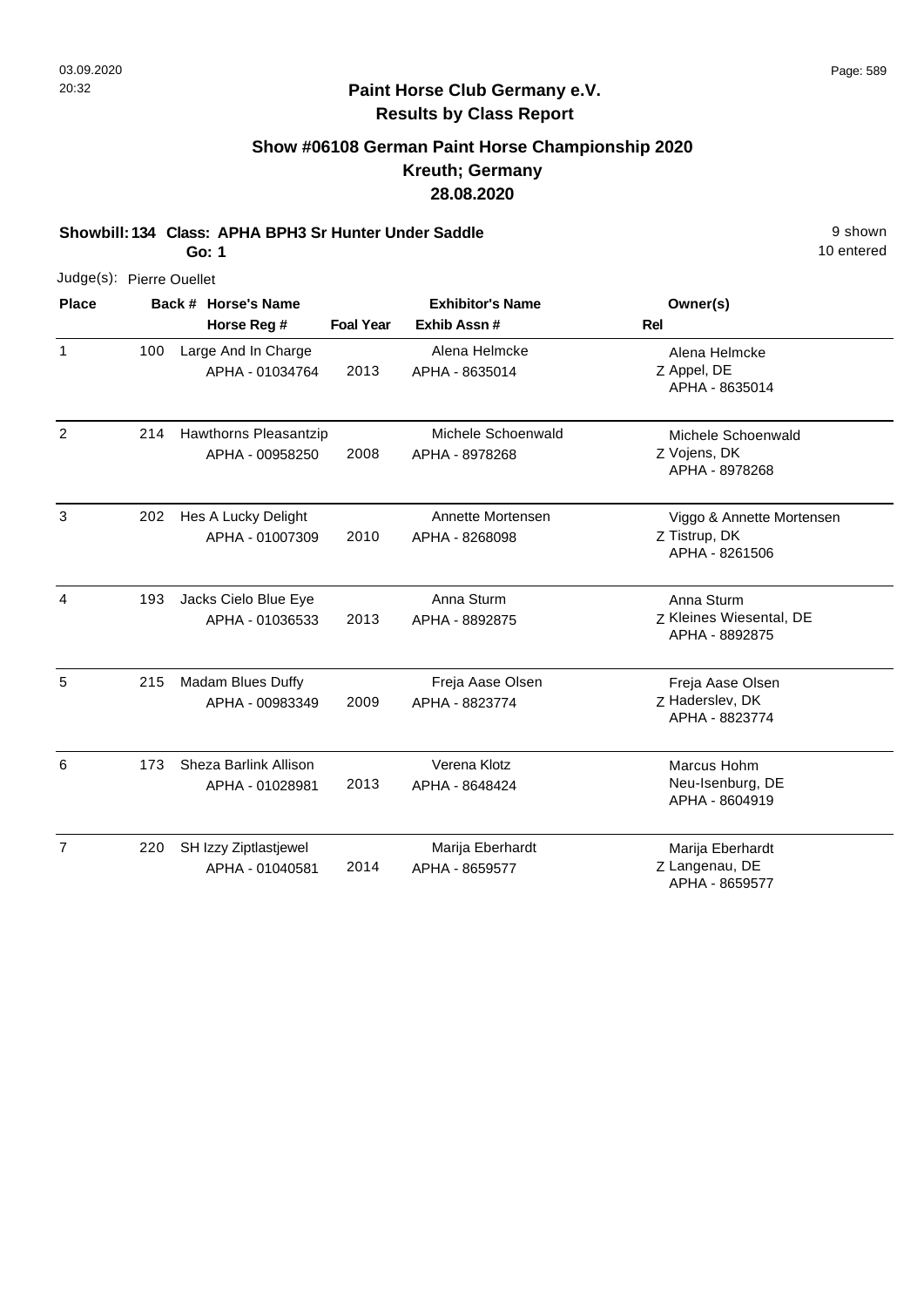## **Show #06105 German Paint Horse Championship 2020 Kreuth; Germany 28.08.2020**

**Showbill: 135 Class: APHA BBH1 SPB Hunter Under Saddle** 4 shown

**Go: 1**

| Judge(s): Susanne Haug |             |
|------------------------|-------------|
|                        | _ _ _ _ _ _ |

| <b>Place</b> |     | Back # Horse's Name                      | <b>Exhibitor's Name</b> |                                       | Owner(s)                                                     |
|--------------|-----|------------------------------------------|-------------------------|---------------------------------------|--------------------------------------------------------------|
|              |     | Horse Reg #                              | <b>Foal Year</b>        | Exhib Assn#                           | Rel                                                          |
| 1            | 525 | Invest In A Sensation<br>APHA - 01055831 | 2015                    | Viktoria Zehetmeier<br>APHA - 9163052 | Viktoria Zehetmeier<br>Heldenstein, DE<br>APHA - 9163052     |
| 2            | 517 | Zippos Fly Revolution<br>APHA - 01062499 | 2016                    | Veronika Vopickova<br>APHA - 8980724  | Veronika Vopickova<br>Merklin, CZ<br>APHA - 8980724          |
| 3            | 537 | Move On The Wild Side<br>APHA - 01050974 | 2015                    | Theresa Hofbauer<br>APHA - 9161548    | Theresa Hofbauer<br>Z Wels, AT<br>APHA - 9161548             |
| 4            | 515 | Cinnamon Gun<br>APHA - 01011507          | 2011                    | Dana Bohlender<br>APHA - 9183323      | Dana Bohlender<br>Z Weisenheim Am Sand, DE<br>APHA - 9183323 |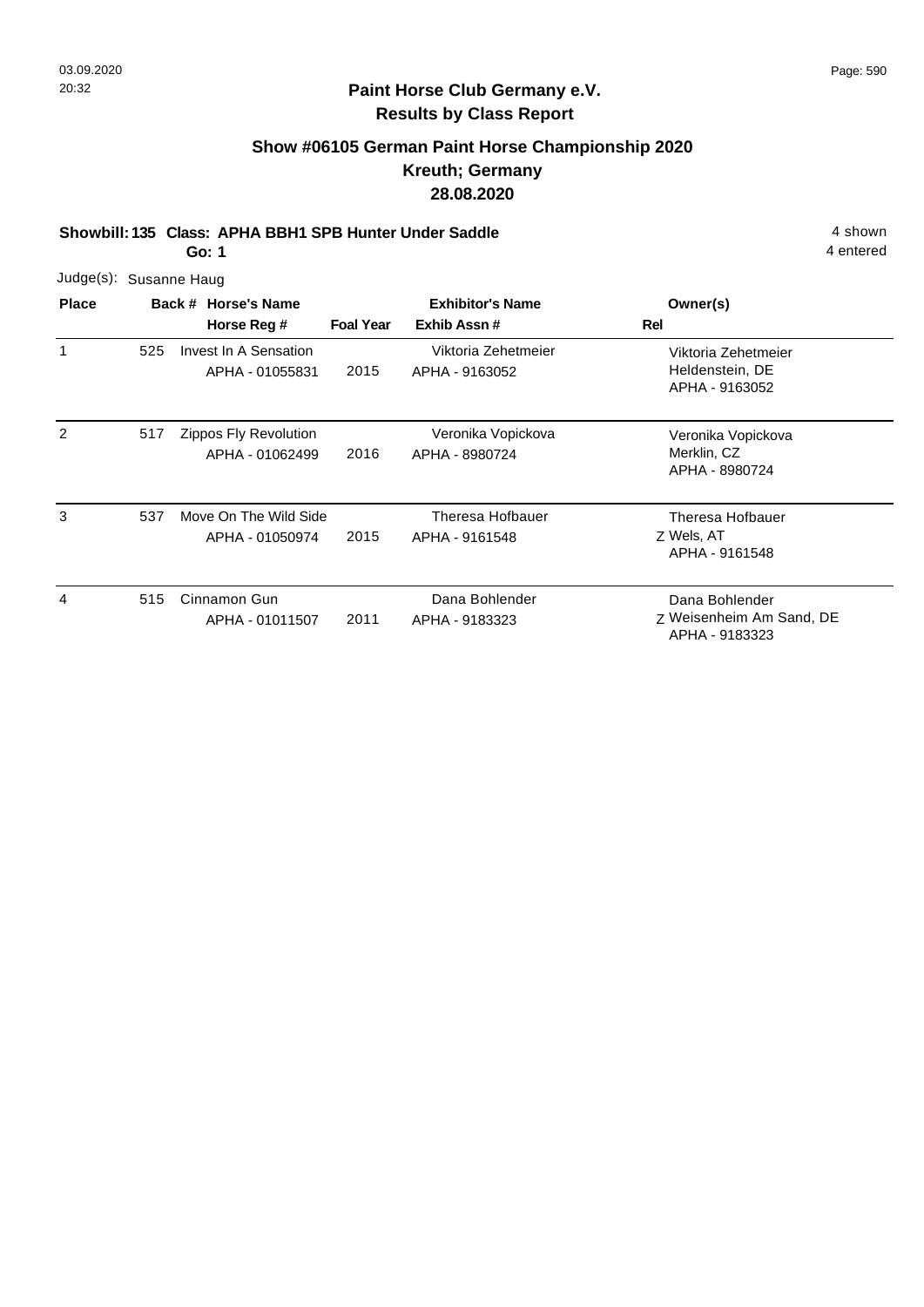## **Show #06106 German Paint Horse Championship 2020 Kreuth; Germany 28.08.2020**

**Showbill: 135 Class: APHA BBH1 SPB Hunter Under Saddle** 4 shown

**Go: 1**

| Judge(s):    |     | Sonja Merkle                             |                  |                                        |                                                              |  |  |  |  |  |  |
|--------------|-----|------------------------------------------|------------------|----------------------------------------|--------------------------------------------------------------|--|--|--|--|--|--|
| <b>Place</b> |     | Back # Horse's Name<br>Horse Reg #       | <b>Foal Year</b> | <b>Exhibitor's Name</b><br>Exhib Assn# | Owner(s)<br>Rel                                              |  |  |  |  |  |  |
| 1            | 525 | Invest In A Sensation<br>APHA - 01055831 | 2015             | Viktoria Zehetmeier<br>APHA - 9163052  | Viktoria Zehetmeier<br>Heldenstein, DE<br>APHA - 9163052     |  |  |  |  |  |  |
| 2            | 517 | Zippos Fly Revolution<br>APHA - 01062499 | 2016             | Veronika Vopickova<br>APHA - 8980724   | Veronika Vopickova<br>Merklin, CZ<br>APHA - 8980724          |  |  |  |  |  |  |
| 3            | 537 | Move On The Wild Side<br>APHA - 01050974 | 2015             | Theresa Hofbauer<br>APHA - 9161548     | Theresa Hofbauer<br>Z Wels, AT<br>APHA - 9161548             |  |  |  |  |  |  |
| 4            | 515 | Cinnamon Gun<br>APHA - 01011507          | 2011             | Dana Bohlender<br>APHA - 9183323       | Dana Bohlender<br>Z Weisenheim Am Sand, DE<br>APHA - 9183323 |  |  |  |  |  |  |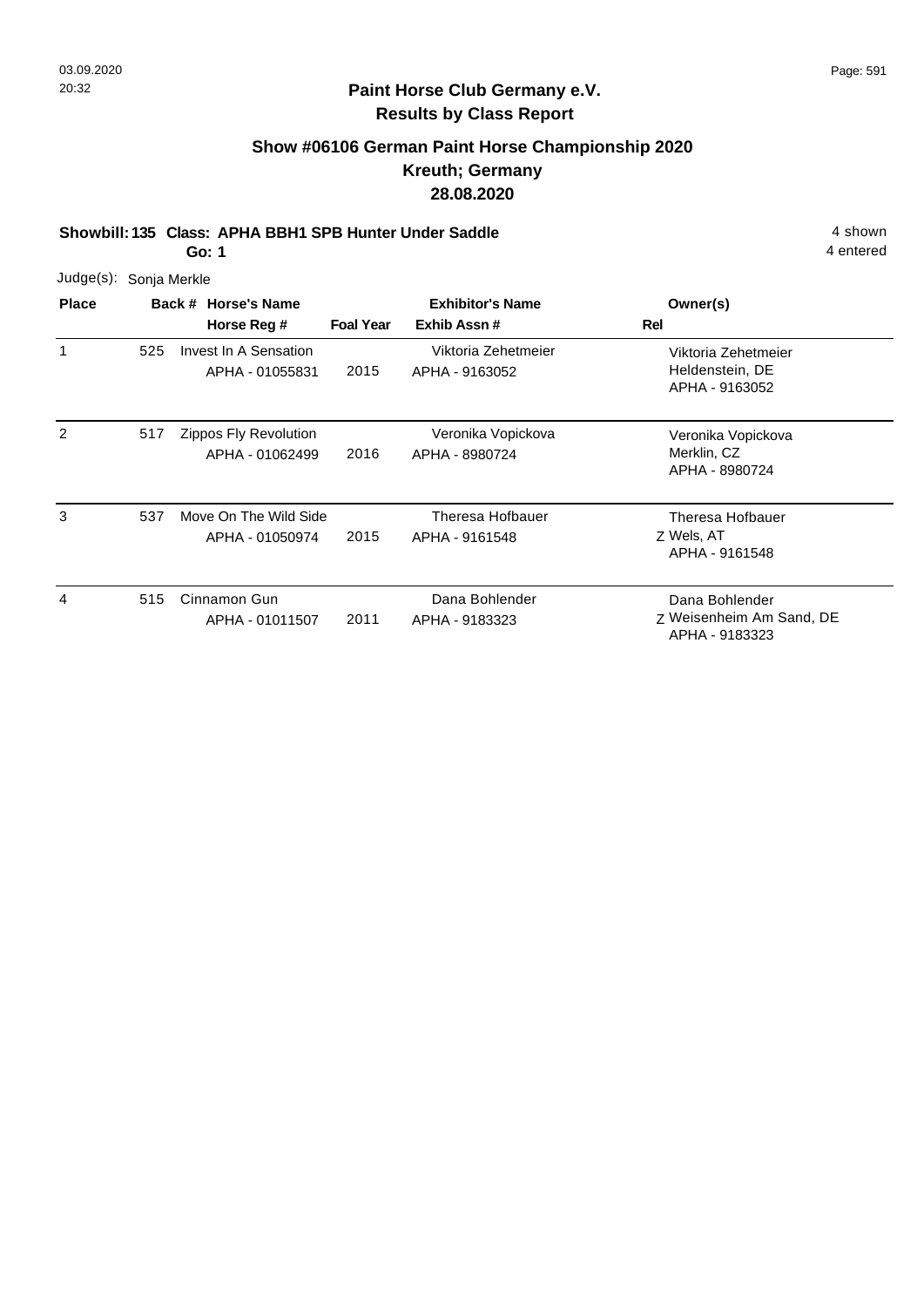# **Show #06107 German Paint Horse Championship 2020 Kreuth; Germany 28.08.2020**

**Showbill: 135 Class: APHA BBH1 SPB Hunter Under Saddle** 4 shown

**Go: 1**

| Judge(s):    |     | Nicolas Perrin                           |                  |                                        |                                                              |
|--------------|-----|------------------------------------------|------------------|----------------------------------------|--------------------------------------------------------------|
| <b>Place</b> |     | Back # Horse's Name<br>Horse Reg #       | <b>Foal Year</b> | <b>Exhibitor's Name</b><br>Exhib Assn# | Owner(s)<br>Rel                                              |
|              | 525 | Invest In A Sensation<br>APHA - 01055831 | 2015             | Viktoria Zehetmeier<br>APHA - 9163052  | Viktoria Zehetmeier<br>Heldenstein, DE<br>APHA - 9163052     |
| 2            | 517 | Zippos Fly Revolution<br>APHA - 01062499 | 2016             | Veronika Vopickova<br>APHA - 8980724   | Veronika Vopickova<br>Merklin, CZ<br>APHA - 8980724          |
| 3            | 537 | Move On The Wild Side<br>APHA - 01050974 | 2015             | Theresa Hofbauer<br>APHA - 9161548     | Theresa Hofbauer<br>Z Wels, AT<br>APHA - 9161548             |
| 4            | 515 | Cinnamon Gun<br>APHA - 01011507          | 2011             | Dana Bohlender<br>APHA - 9183323       | Dana Bohlender<br>Z Weisenheim Am Sand, DE<br>APHA - 9183323 |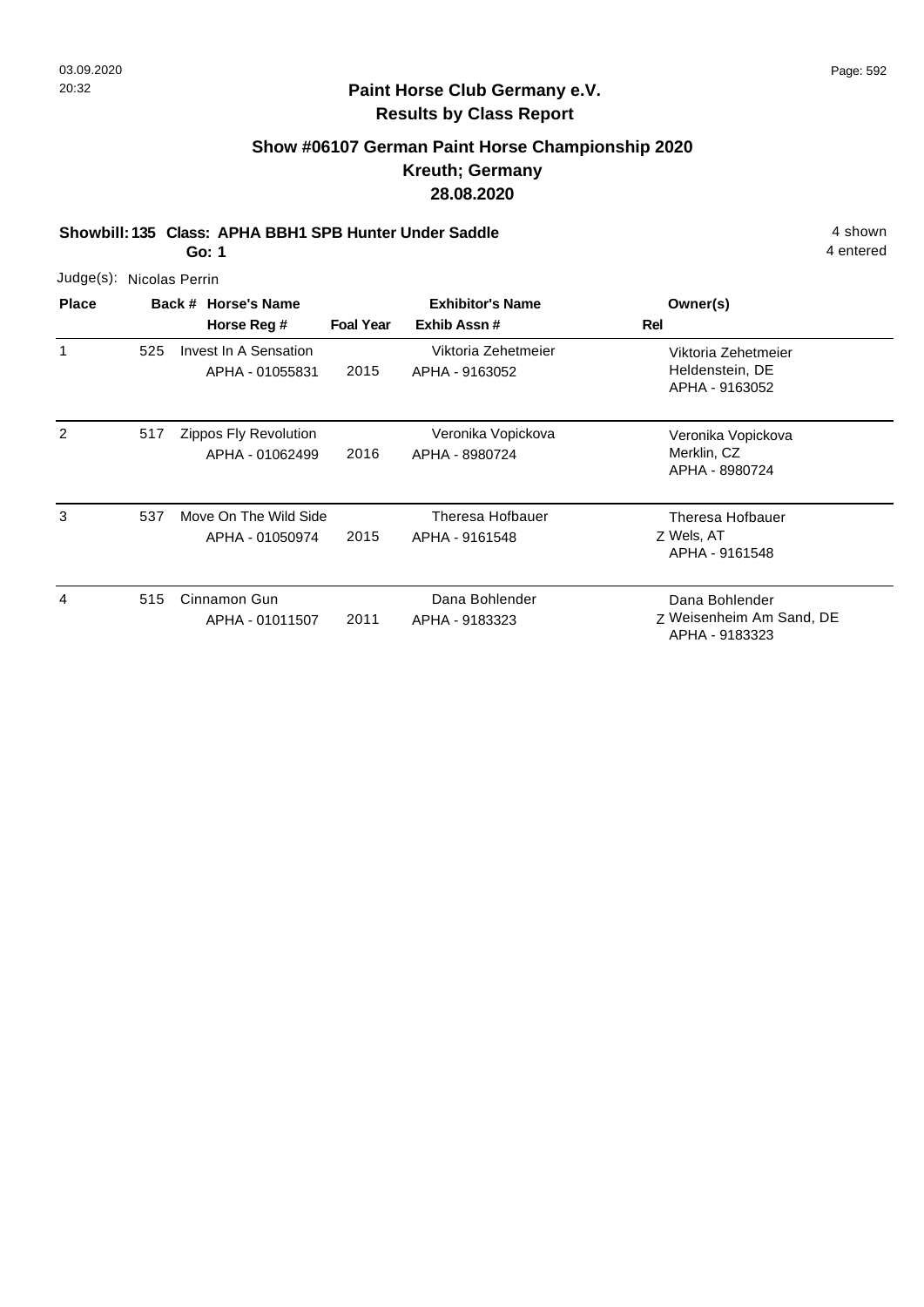## **Paint Horse Club Germany e.V. Results by Class Report**

## **Show #06108 German Paint Horse Championship 2020 Kreuth; Germany 28.08.2020**

**Showbill: 135 Class: APHA BBH1 SPB Hunter Under Saddle** 4 shown

**Go: 1**

| Judge(s): Pierre Ouellet |     |                                          |                  |                                        |                                                              |
|--------------------------|-----|------------------------------------------|------------------|----------------------------------------|--------------------------------------------------------------|
| <b>Place</b>             |     | Back # Horse's Name<br>Horse Reg #       | <b>Foal Year</b> | <b>Exhibitor's Name</b><br>Exhib Assn# | Owner(s)<br>Rel                                              |
| 1                        | 525 | Invest In A Sensation<br>APHA - 01055831 | 2015             | Viktoria Zehetmeier<br>APHA - 9163052  | Viktoria Zehetmeier<br>Heldenstein, DE<br>APHA - 9163052     |
| 2                        | 517 | Zippos Fly Revolution<br>APHA - 01062499 | 2016             | Veronika Vopickova<br>APHA - 8980724   | Veronika Vopickova<br>Merklin, CZ<br>APHA - 8980724          |
| 3                        | 537 | Move On The Wild Side<br>APHA - 01050974 | 2015             | Theresa Hofbauer<br>APHA - 9161548     | Theresa Hofbauer<br>Z Wels, AT<br>APHA - 9161548             |
| 4                        | 515 | Cinnamon Gun<br>APHA - 01011507          | 2011             | Dana Bohlender<br>APHA - 9183323       | Dana Bohlender<br>Z Weisenheim Am Sand, DE<br>APHA - 9183323 |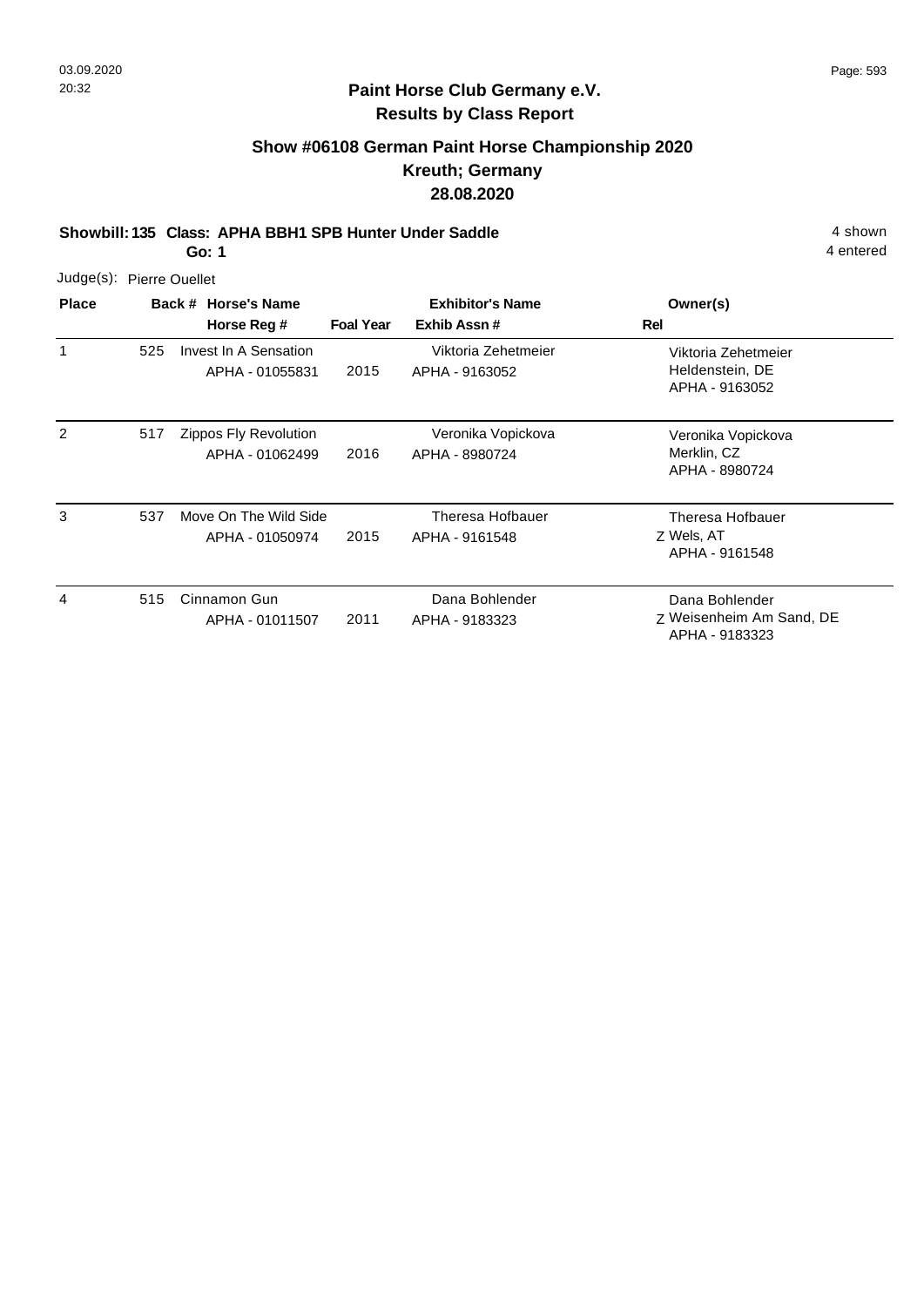#### **Paint Horse Club Germany e.V. Results by Class Report**

# **Show #06105 German Paint Horse Championship 2020 Kreuth; Germany 28.08.2020**

**Showbill: 136 Class: PHCG MH Maturity Hunter Under Saddle 5-6 Years** 6 Shown 6 shown

| Judge(s): Susanne Haug |     |                            |                  |                                                 |                                                                  |
|------------------------|-----|----------------------------|------------------|-------------------------------------------------|------------------------------------------------------------------|
| <b>Place</b>           |     | Back # Horse's Name        |                  | <b>Exhibitor's Name</b>                         | Owner(s)                                                         |
|                        |     | Horse Reg #                | <b>Foal Year</b> | Exhib Assn#                                     | <b>Rel</b>                                                       |
| 1                      | 112 | Never Out Of Style         | 2015             | Anna Guerlich<br><b>PHCG - 3184</b>             | <b>Silke Schultheiss</b><br>Baiersdorf, DE<br><b>PHCG - 7589</b> |
| 2                      | 537 | Move On The Wild Side      | 2015             | Theresa Hofbauer<br><b>PHCG - 8279</b>          | Theresa Hofbauer<br>Z Wels, AT<br><b>PHCG - 8279</b>             |
| 3                      | 166 | Docs J Deltas Prime        | 2014             | Franziska Mueller<br><b>PHCG - 7683</b>         | Franziska Mueller<br>Z Giesen, DE<br><b>PHCG - 7683</b>          |
| 4                      | 151 | <b>Gotta Be Noticed</b>    | 2014             | Jennifer Abroell<br><b>PHCG - 5307</b>          | Jennifer Abroell<br>Z Benningen, DE<br><b>PHCG - 5307</b>        |
| 5                      | 163 | SQ Hot Shiny Princess      | 2014             | Verena Klotz<br><b>PHCG - 1610</b>              | Monika Hagen<br>Haldenwang, DE<br><b>PHCG - 2503</b>             |
| 6                      | 141 | <b>Notice Clues Rocket</b> | 2014             | Angelika Gallitzendoerfer<br><b>PHCG - 1256</b> | Karl F Schettler<br>Z Muenchen, DE<br><b>PHCG - 7387</b>         |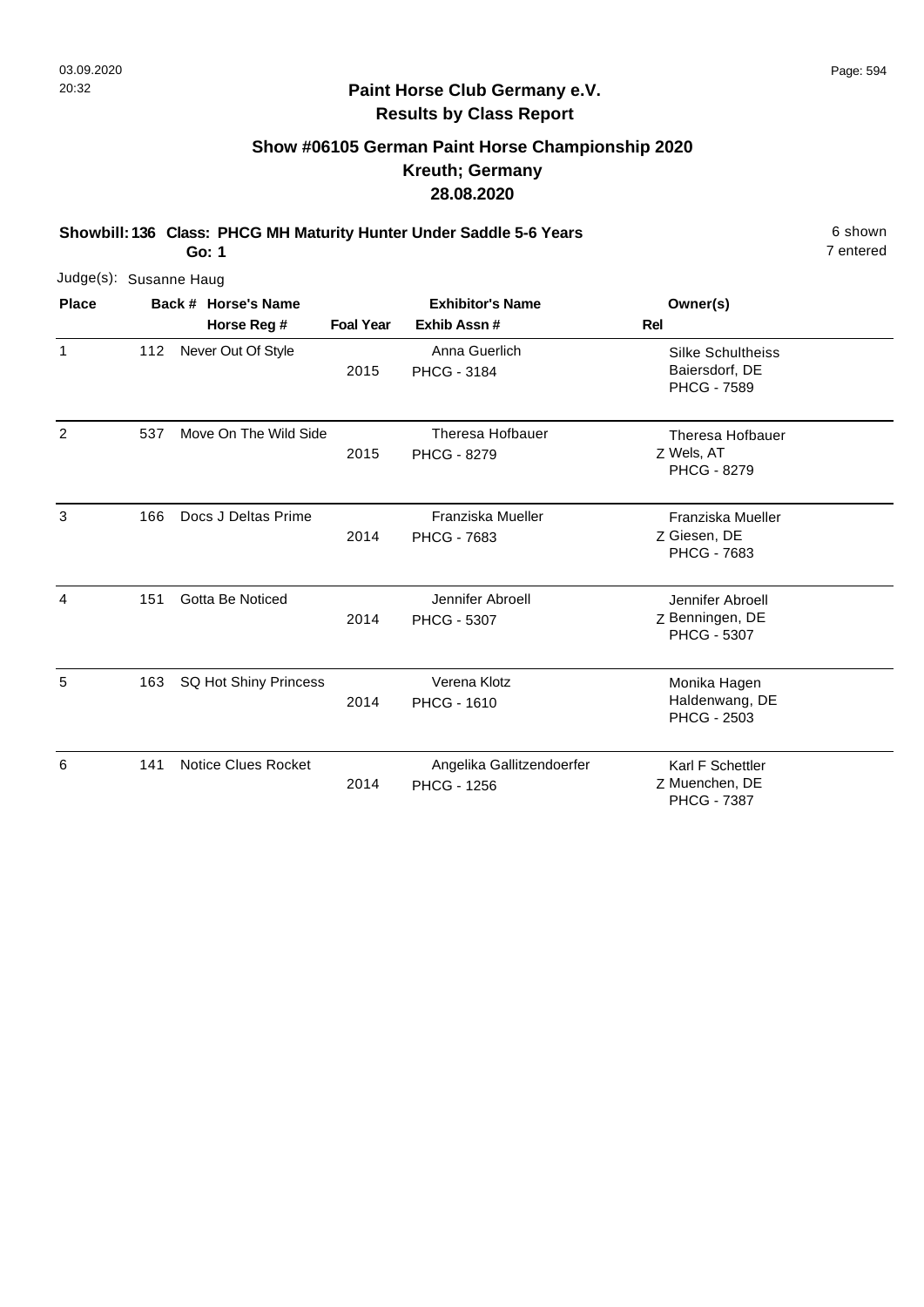#### **Paint Horse Club Germany e.V. Results by Class Report**

# **Show #06106 German Paint Horse Championship 2020 Kreuth; Germany 28.08.2020**

**Showbill: 136 Class: PHCG MH Maturity Hunter Under Saddle 5-6 Years** 6 Shown 6 shown

| Judge(s):      | Sonja Merkle |                       |                         |                                                 |                                                                  |
|----------------|--------------|-----------------------|-------------------------|-------------------------------------------------|------------------------------------------------------------------|
| <b>Place</b>   |              | Back # Horse's Name   | <b>Exhibitor's Name</b> |                                                 | Owner(s)                                                         |
|                |              | Horse Reg #           | <b>Foal Year</b>        | Exhib Assn #                                    | <b>Rel</b>                                                       |
| 1              | 163          | SQ Hot Shiny Princess | 2014                    | Verena Klotz<br><b>PHCG - 1610</b>              | Monika Hagen<br>Haldenwang, DE<br><b>PHCG - 2503</b>             |
| $\overline{c}$ | 112          | Never Out Of Style    | 2015                    | Anna Guerlich<br><b>PHCG - 3184</b>             | <b>Silke Schultheiss</b><br>Baiersdorf, DE<br><b>PHCG - 7589</b> |
| 3              | 166          | Docs J Deltas Prime   | 2014                    | Franziska Mueller<br><b>PHCG - 7683</b>         | Franziska Mueller<br>Z Giesen, DE<br>PHCG - 7683                 |
| 4              | 151          | Gotta Be Noticed      | 2014                    | Jennifer Abroell<br><b>PHCG - 5307</b>          | Jennifer Abroell<br>Z Benningen, DE<br><b>PHCG - 5307</b>        |
| 5              | 537          | Move On The Wild Side | 2015                    | Theresa Hofbauer<br><b>PHCG - 8279</b>          | Theresa Hofbauer<br>Z Wels, AT<br><b>PHCG - 8279</b>             |
| 6              | 141          | Notice Clues Rocket   | 2014                    | Angelika Gallitzendoerfer<br><b>PHCG - 1256</b> | Karl F Schettler<br>Z Muenchen, DE<br><b>PHCG - 7387</b>         |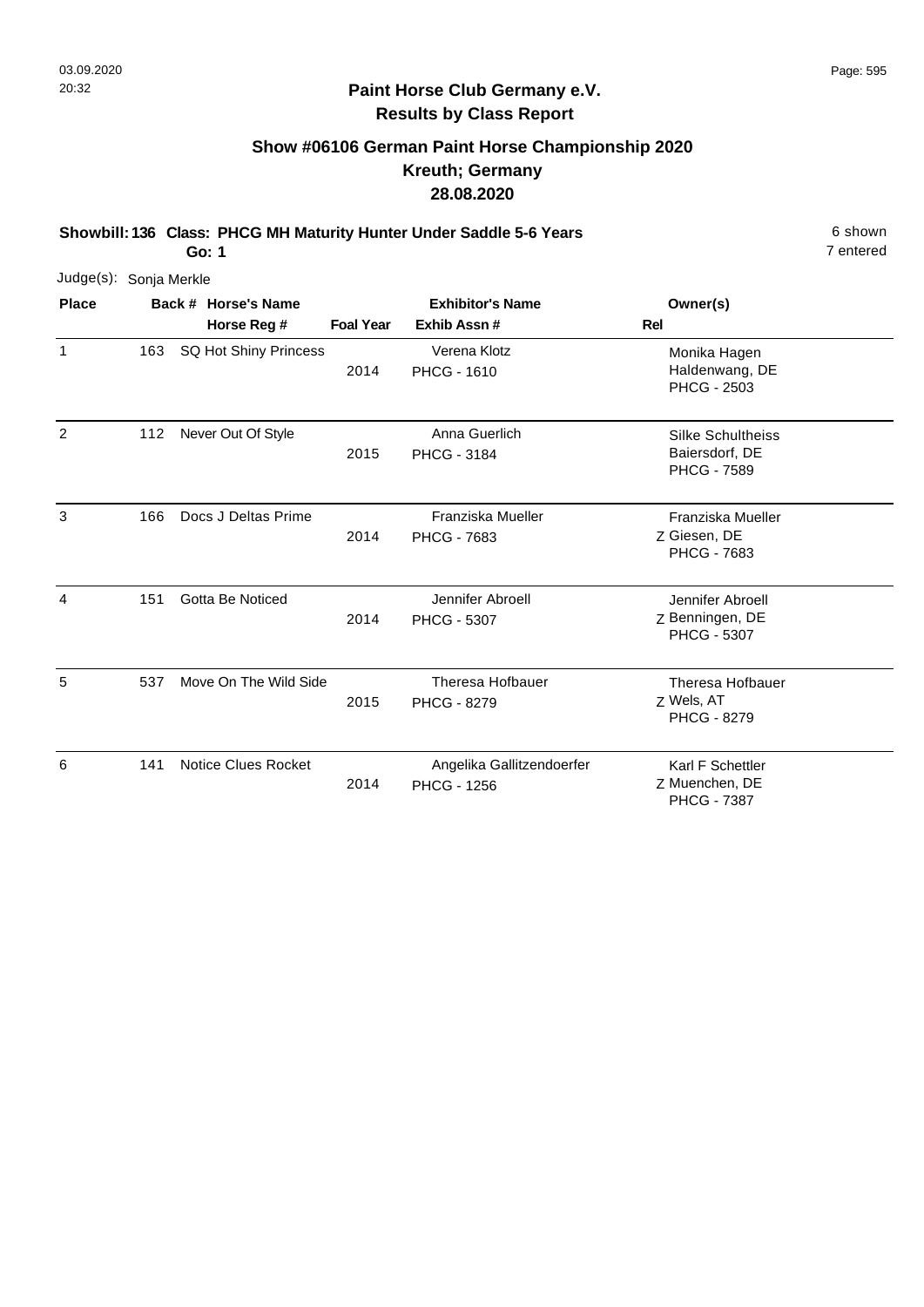# **Show #06107 German Paint Horse Championship 2020 Kreuth; Germany 28.08.2020**

**Showbill: 136 Class: PHCG MH Maturity Hunter Under Saddle 5-6 Years** 6 Shown 6 shown

**Go: 1**

| Judge(s): Nicolas Perrin |     |                            |                  |                                                 |                                                                  |
|--------------------------|-----|----------------------------|------------------|-------------------------------------------------|------------------------------------------------------------------|
| <b>Place</b>             |     | Back # Horse's Name        |                  | <b>Exhibitor's Name</b>                         | Owner(s)                                                         |
|                          |     | Horse Reg #                | <b>Foal Year</b> | Exhib Assn#                                     | Rel                                                              |
| 1                        | 163 | SQ Hot Shiny Princess      | 2014             | Verena Klotz<br><b>PHCG - 1610</b>              | Monika Hagen<br>Haldenwang, DE<br><b>PHCG - 2503</b>             |
| 2                        | 112 | Never Out Of Style         | 2015             | Anna Guerlich<br><b>PHCG - 3184</b>             | <b>Silke Schultheiss</b><br>Baiersdorf, DE<br><b>PHCG - 7589</b> |
| 3                        | 166 | Docs J Deltas Prime        | 2014             | Franziska Mueller<br><b>PHCG - 7683</b>         | Franziska Mueller<br>Z Giesen, DE<br>PHCG - 7683                 |
| 4                        | 141 | <b>Notice Clues Rocket</b> | 2014             | Angelika Gallitzendoerfer<br><b>PHCG - 1256</b> | Karl F Schettler<br>Z Muenchen, DE<br><b>PHCG - 7387</b>         |
| 5                        | 537 | Move On The Wild Side      | 2015             | Theresa Hofbauer<br><b>PHCG - 8279</b>          | Theresa Hofbauer<br>Z Wels, AT<br><b>PHCG - 8279</b>             |
| 6                        | 151 | Gotta Be Noticed           | 2014             | Jennifer Abroell<br><b>PHCG - 5307</b>          | Jennifer Abroell<br>Z Benningen, DE<br><b>PHCG - 5307</b>        |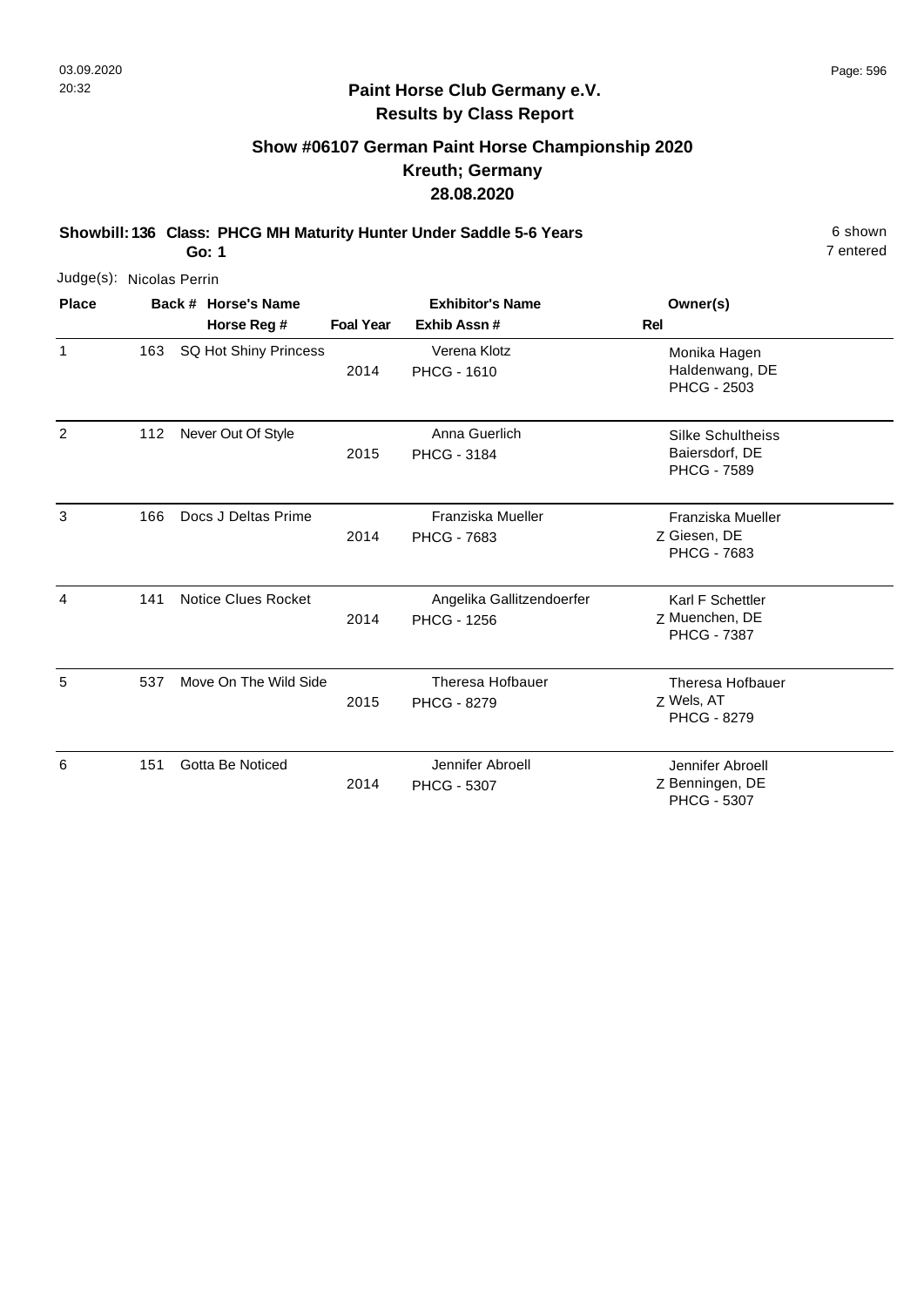# **Show #06108 German Paint Horse Championship 2020 Kreuth; Germany 28.08.2020**

**Showbill: 136 Class: PHCG MH Maturity Hunter Under Saddle 5-6 Years** 6 Shown 6 shown

**Go: 1**

| Judge(s): Pierre Ouellet |     |                            |                         |                                                 |                                                                  |
|--------------------------|-----|----------------------------|-------------------------|-------------------------------------------------|------------------------------------------------------------------|
| <b>Place</b>             |     | Back # Horse's Name        | <b>Exhibitor's Name</b> |                                                 | Owner(s)                                                         |
|                          |     | Horse Reg #                | <b>Foal Year</b>        | Exhib Assn#                                     | Rel                                                              |
| 1                        | 163 | SQ Hot Shiny Princess      | 2014                    | Verena Klotz<br><b>PHCG - 1610</b>              | Monika Hagen<br>Haldenwang, DE<br><b>PHCG - 2503</b>             |
| 2                        | 112 | Never Out Of Style         | 2015                    | Anna Guerlich<br><b>PHCG - 3184</b>             | <b>Silke Schultheiss</b><br>Baiersdorf, DE<br><b>PHCG - 7589</b> |
| 3                        | 166 | Docs J Deltas Prime        | 2014                    | Franziska Mueller<br><b>PHCG - 7683</b>         | Franziska Mueller<br>Z Giesen, DE<br>PHCG - 7683                 |
| $\overline{4}$           | 141 | <b>Notice Clues Rocket</b> | 2014                    | Angelika Gallitzendoerfer<br><b>PHCG - 1256</b> | Karl F Schettler<br>Z Muenchen, DE<br><b>PHCG - 7387</b>         |
| 5                        | 151 | Gotta Be Noticed           | 2014                    | Jennifer Abroell<br><b>PHCG - 5307</b>          | Jennifer Abroell<br>Z Benningen, DE<br><b>PHCG - 5307</b>        |
| 6                        | 537 | Move On The Wild Side      | 2015                    | <b>Theresa Hofbauer</b><br><b>PHCG - 8279</b>   | Theresa Hofbauer<br>Z Wels, AT<br><b>PHCG - 8279</b>             |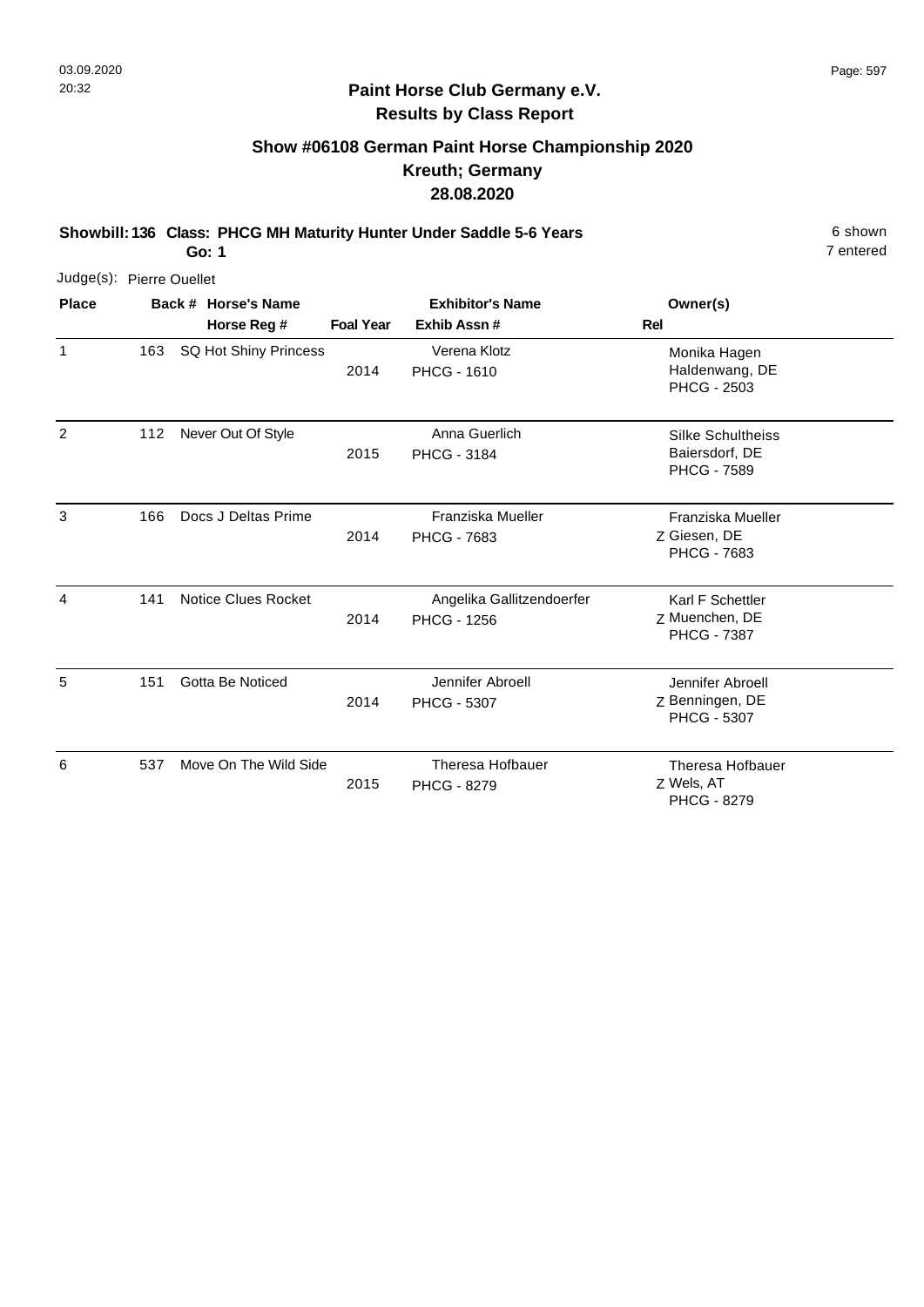# **Show #06105 German Paint Horse Championship 2020 Kreuth; Germany 28.08.2020**

**Showbill: 137 Class: APHA VEE1 Novice Youth Hunt Seat Equitation** 3 shown

**Go: 1**

| Judge(s): Susanne Haug |     |                                               |                         |                                       |                  |                                                                 |
|------------------------|-----|-----------------------------------------------|-------------------------|---------------------------------------|------------------|-----------------------------------------------------------------|
| <b>Place</b>           |     | Back # Horse's Name                           | <b>Exhibitor's Name</b> |                                       |                  | Owner(s)                                                        |
|                        |     | Horse Reg #                                   | <b>Foal Year</b>        | Exhib Assn#                           | <b>Birthdate</b> | Rel                                                             |
|                        | 181 | <b>Barlink Heartbroker</b><br>APHA - 01023950 | 2012                    | Larissa Hahn<br>APHA - 9158353        |                  | Larissa Hahn<br>Z Weisendorf, DE<br>APHA - 9158353              |
| 2                      | 196 | Ima Sensational Mover<br>APHA - 01042885      | 2014                    | Kevin Holthuijsen<br>APHA - 9175689   |                  | Charlotte Holthuijsen-Leurs<br>C Venlo, NL<br>APHA - 9143074    |
| 3                      | 114 | Stella Simon<br>APHA - 01063563               | 2014                    | Zoe Christine Cosic<br>APHA - 0138664 |                  | Zoe Christine Cosic<br>Z Untergruppenbach, DE<br>APHA - 0138664 |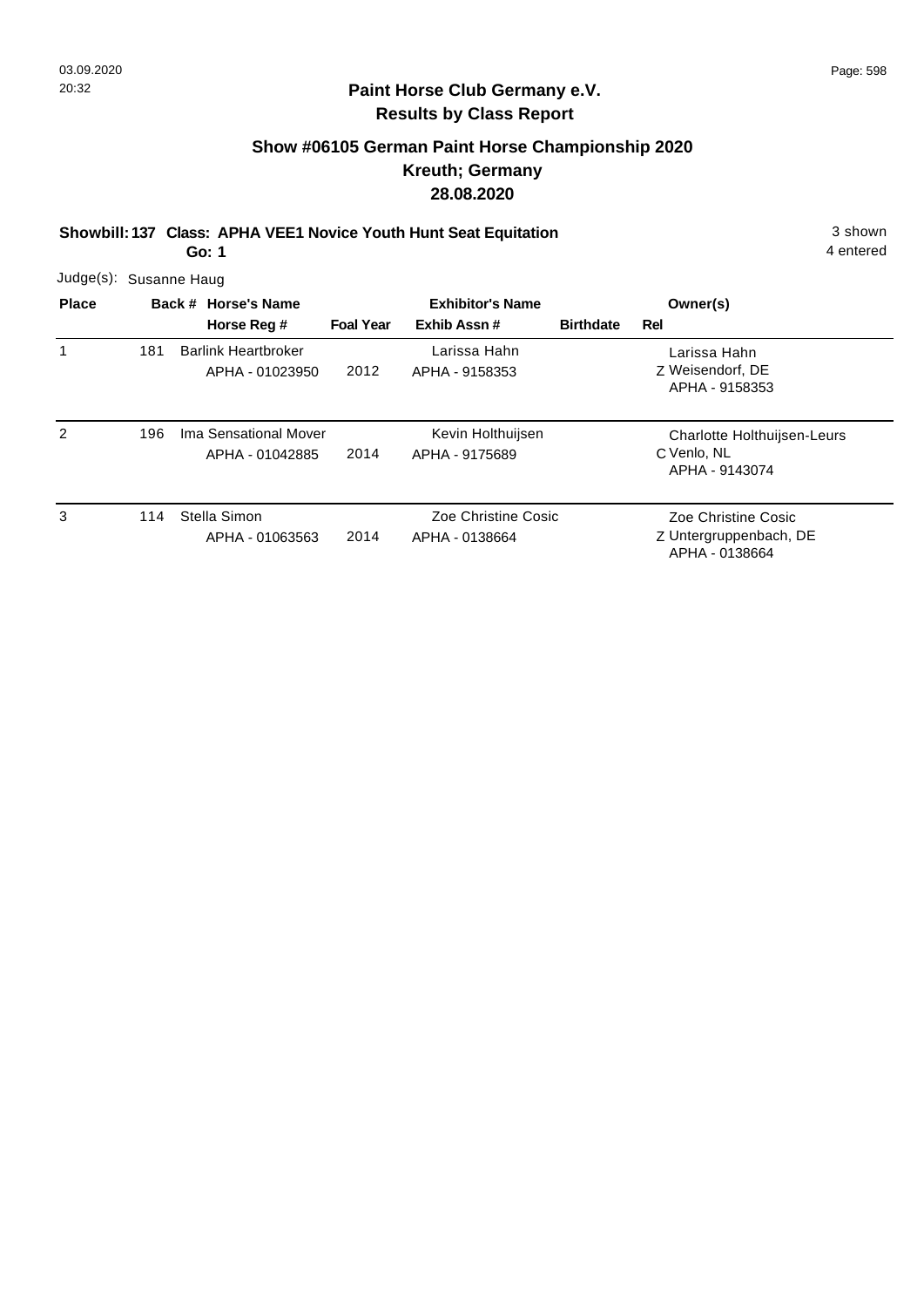#### **Paint Horse Club Germany e.V. Results by Class Report**

# **Show #06106 German Paint Horse Championship 2020 Kreuth; Germany 28.08.2020**

**Showbill: 137 Class: APHA VEE1 Novice Youth Hunt Seat Equitation** 3 shown

**Go: 1**

| Judge(s): Sonja Merkle |     |                                               |                         |                                       |                  |                                                              |
|------------------------|-----|-----------------------------------------------|-------------------------|---------------------------------------|------------------|--------------------------------------------------------------|
| <b>Place</b>           |     | Back # Horse's Name                           | <b>Exhibitor's Name</b> |                                       |                  | Owner(s)                                                     |
|                        |     | Horse Reg #                                   | <b>Foal Year</b>        | Exhib Assn#                           | <b>Birthdate</b> | Rel                                                          |
|                        | 181 | <b>Barlink Heartbroker</b><br>APHA - 01023950 | 2012                    | Larissa Hahn<br>APHA - 9158353        |                  | Larissa Hahn<br>Z Weisendorf, DE<br>APHA - 9158353           |
| 2                      | 196 | Ima Sensational Mover<br>APHA - 01042885      | 2014                    | Kevin Holthuijsen<br>APHA - 9175689   |                  | Charlotte Holthuijsen-Leurs<br>C Venlo, NL<br>APHA - 9143074 |
| 3                      | 114 | Stella Simon<br>APHA - 01063563               | 2014                    | Zoe Christine Cosic<br>APHA - 0138664 |                  | Zoe Christine Cosic<br>Z Untergruppenbach, DE                |

APHA - 0138664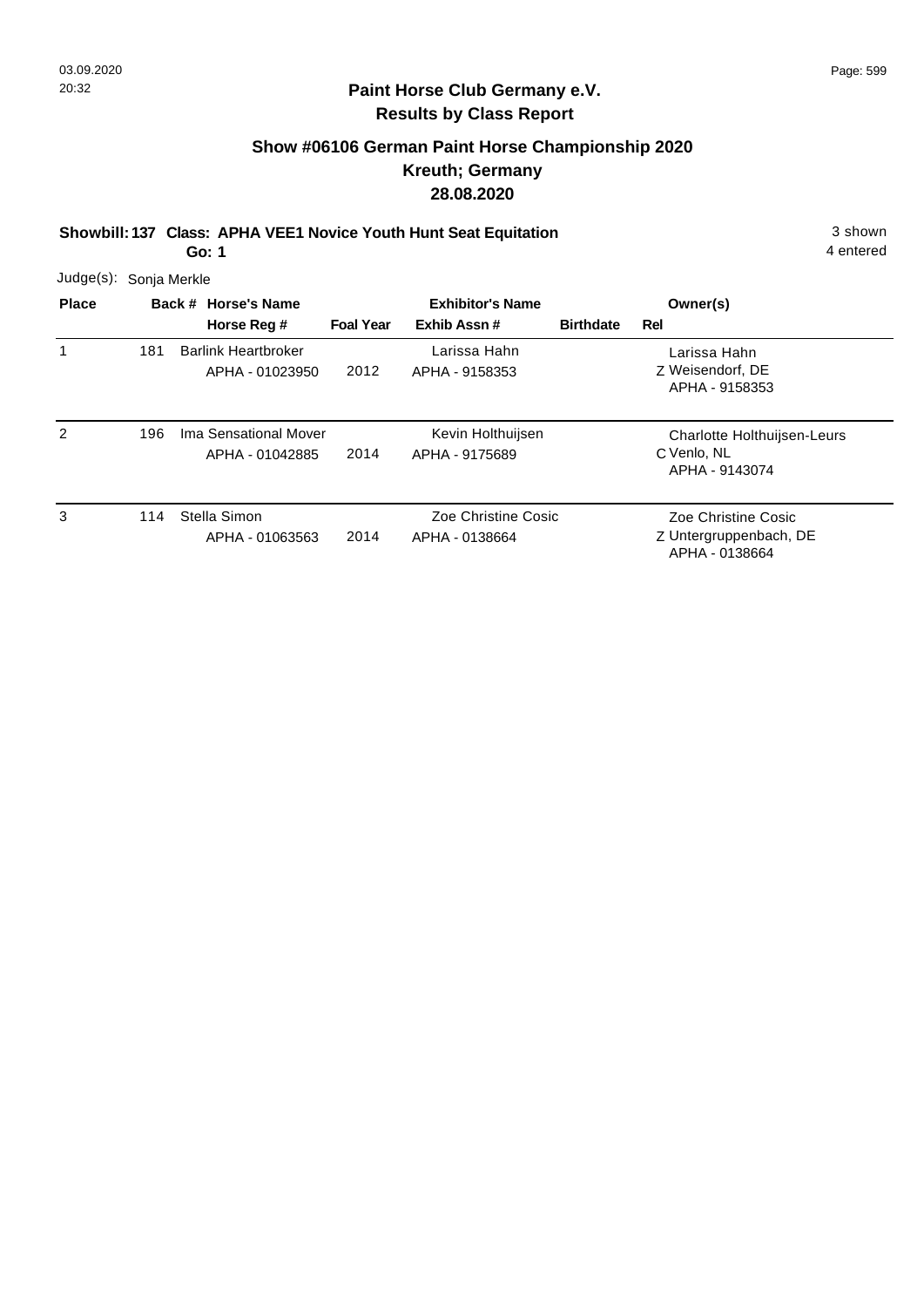# **Show #06107 German Paint Horse Championship 2020 Kreuth; Germany 28.08.2020**

**Showbill: 137 Class: APHA VEE1 Novice Youth Hunt Seat Equitation** 3 shown

**Go: 1**

| <b>Place</b> |     | Back # Horse's Name                           | <b>Exhibitor's Name</b> |                                       |                  | Owner(s)                                                        |
|--------------|-----|-----------------------------------------------|-------------------------|---------------------------------------|------------------|-----------------------------------------------------------------|
|              |     | Horse Reg #                                   | <b>Foal Year</b>        | Exhib Assn#                           | <b>Birthdate</b> | Rel                                                             |
| 1            | 114 | Stella Simon<br>APHA - 01063563               | 2014                    | Zoe Christine Cosic<br>APHA - 0138664 |                  | Zoe Christine Cosic<br>Z Untergruppenbach, DE<br>APHA - 0138664 |
| 2            | 181 | <b>Barlink Heartbroker</b><br>APHA - 01023950 | 2012                    | Larissa Hahn<br>APHA - 9158353        |                  | Larissa Hahn<br>Z Weisendorf, DE<br>APHA - 9158353              |
| 3            | 196 | Ima Sensational Mover<br>APHA - 01042885      | 2014                    | Kevin Holthuijsen<br>APHA - 9175689   |                  | Charlotte Holthuijsen-Leurs<br>C Venlo, NL<br>APHA - 9143074    |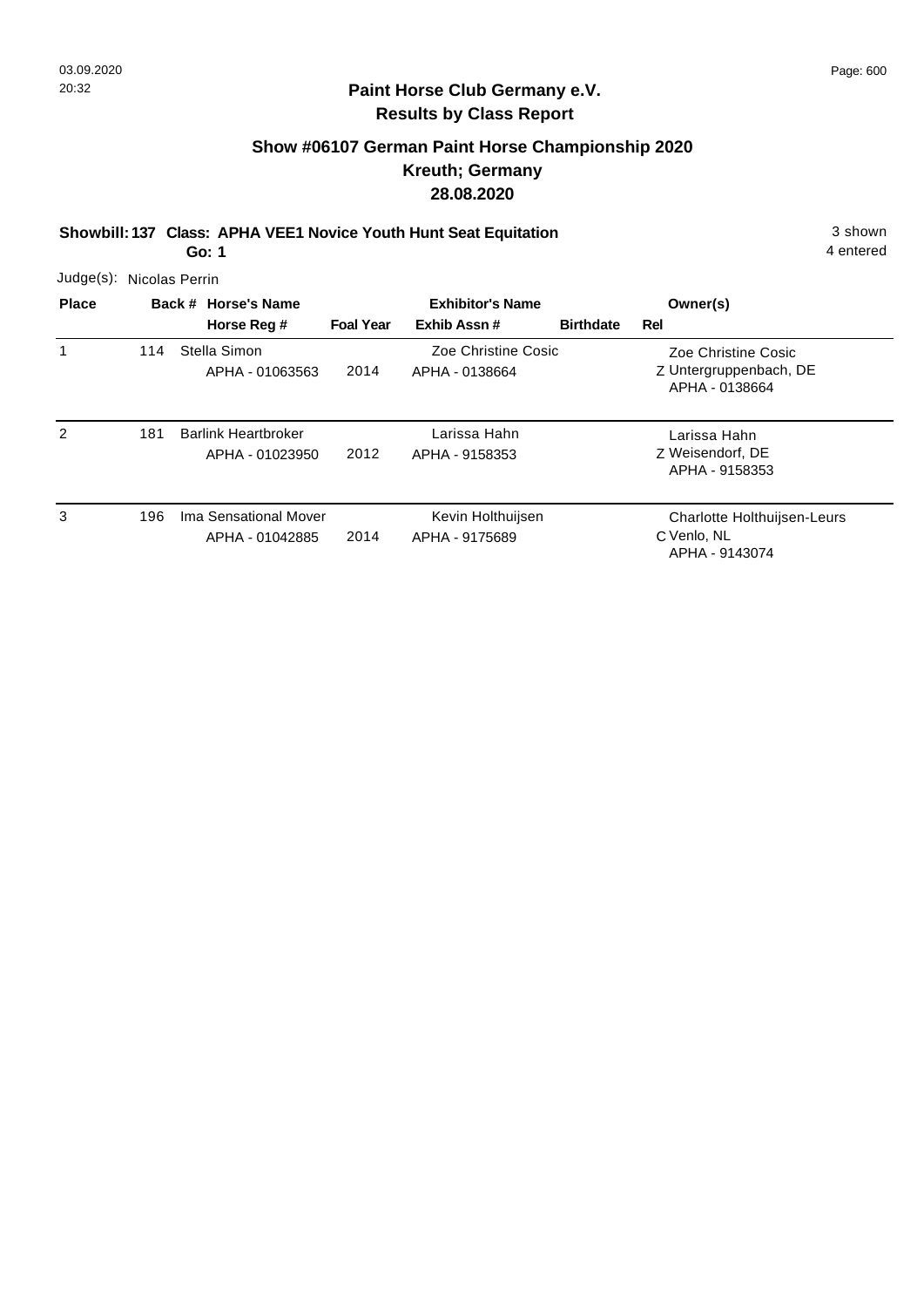1

#### **Paint Horse Club Germany e.V. Results by Class Report**

# **Show #06108 German Paint Horse Championship 2020 Kreuth; Germany 28.08.2020**

**Showbill: 137 Class: APHA VEE1 Novice Youth Hunt Seat Equitation** 3 shown

|                          |                     | Go: 1                      |                         |                |                  |                  | 4 entered |
|--------------------------|---------------------|----------------------------|-------------------------|----------------|------------------|------------------|-----------|
| Judge(s): Pierre Ouellet |                     |                            |                         |                |                  |                  |           |
| Place                    | Back # Horse's Name |                            | <b>Exhibitor's Name</b> |                |                  | Owner(s)         |           |
|                          |                     | Horse Reg #                | <b>Foal Year</b>        | Exhib Assn #   | <b>Birthdate</b> | Rel              |           |
|                          | 181                 | <b>Barlink Heartbroker</b> |                         | Larissa Hahn   |                  | Larissa Hahn     |           |
|                          |                     | APHA - 01023950            | 2012                    | APHA - 9158353 |                  | Z Weisendorf, DE |           |

|   |     |                                          |      |                                       | APHA - 9158353                                                  |
|---|-----|------------------------------------------|------|---------------------------------------|-----------------------------------------------------------------|
| 2 | 196 | Ima Sensational Mover<br>APHA - 01042885 | 2014 | Kevin Holthuijsen<br>APHA - 9175689   | Charlotte Holthuijsen-Leurs<br>C Venlo, NL<br>APHA - 9143074    |
| 3 | 114 | Stella Simon<br>APHA - 01063563          | 2014 | Zoe Christine Cosic<br>APHA - 0138664 | Zoe Christine Cosic<br>Z Untergruppenbach, DE<br>APHA - 0138664 |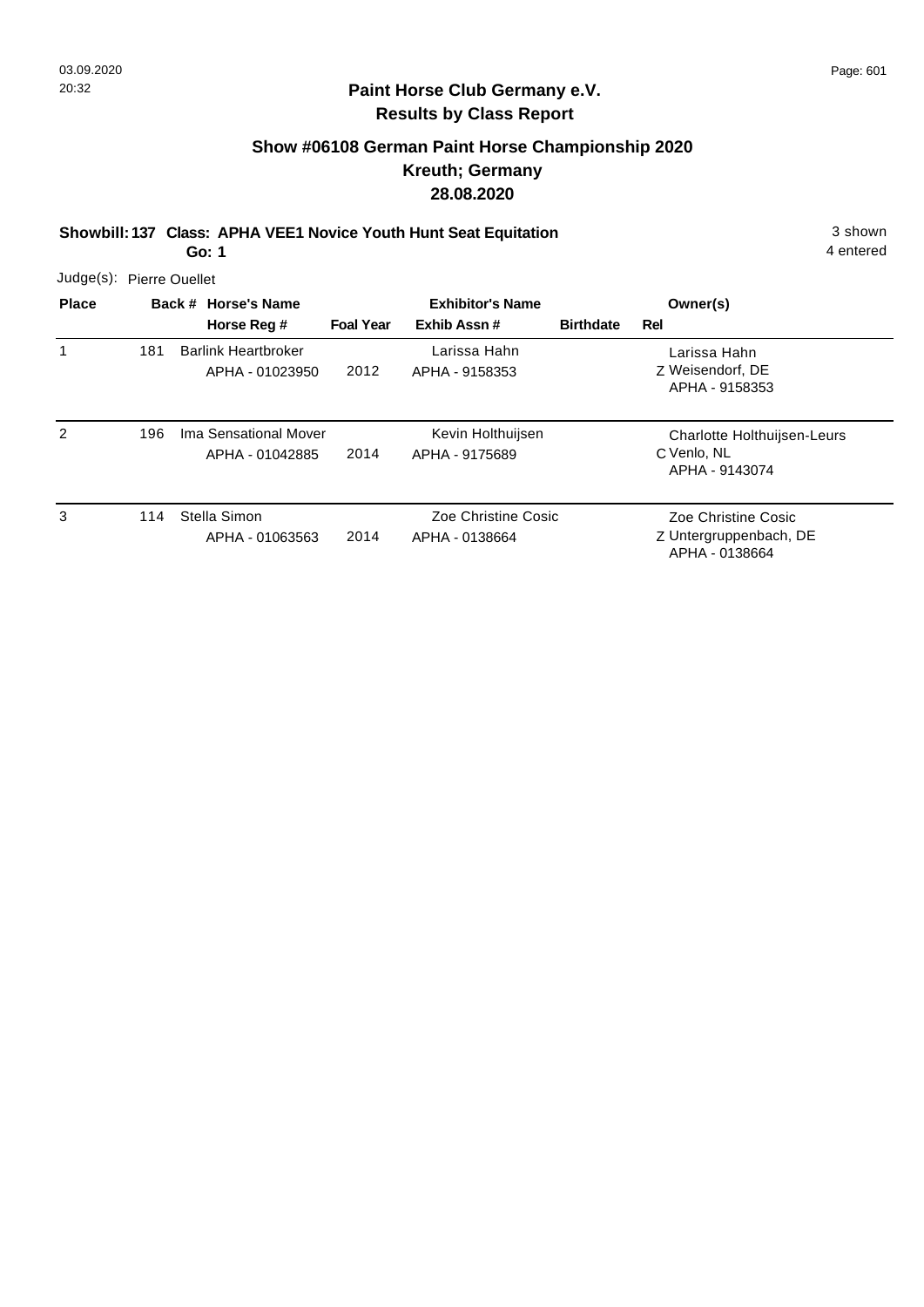# **Show #06105 German Paint Horse Championship 2020 Kreuth; Germany 28.08.2020**

**Showbill: 138 Class: APHA NHS1 Novice Amateur Hunt Seat Equitation** 10 Shown 10 shown

**Go: 1**

| Judge(s): Susanne Haug |     |                                                 |                  |                                          |                                                                |  |  |  |
|------------------------|-----|-------------------------------------------------|------------------|------------------------------------------|----------------------------------------------------------------|--|--|--|
| <b>Place</b>           |     | Back # Horse's Name                             |                  | <b>Exhibitor's Name</b>                  | Owner(s)                                                       |  |  |  |
|                        |     | Horse Reg #                                     | <b>Foal Year</b> | Exhib Assn #                             | <b>Rel</b>                                                     |  |  |  |
| $\mathbf{1}$           | 103 | <b>Gamblers Real Deal</b><br>APHA - 01016088    | 2012             | Lena Wiest<br>APHA - 8910481             | Lena Wiest<br>Z Aalen, DE<br>APHA - 8910481                    |  |  |  |
| $\overline{2}$         | 104 | <b>Gamblers First Murphy</b><br>APHA - 00983138 | 2010             | Joana Christel Sprogoe<br>APHA - 8955431 | Joana Christel Sprogoe<br>Z Bad Oldesloe, DE<br>APHA - 8955431 |  |  |  |
| 3                      | 101 | Investinthisgirl<br>APHA - 01091761             | 2010             | Sarah Bonfig<br>APHA - 9180007           | Hans Joachim Pfaff<br>C Oberstreu, DE<br>APHA - 9173493        |  |  |  |
| $\overline{4}$         | 166 | Docs J Deltas Prime<br>APHA - 01043776          | 2014             | Franziska Mueller<br>APHA - 9161581      | Franziska Mueller<br>Z Giesen, DE<br>APHA - 9161581            |  |  |  |
| 5                      | 107 | Zips Spirit Of LLChip<br>APHA - 00933468        | 2008             | <b>Ilka Dirks</b><br>APHA - 8659610      | <b>Ilka Dirks</b><br>Z Berumbur, DE<br>APHA - 8659610          |  |  |  |
| 6                      | 158 | Genuine Technique<br>APHA - 00830779            | 2005             | <b>Ewald Feldmann</b><br>APHA - 8735286  | <b>Ewald Feldmann</b><br>Z Wiesendangen, CH<br>APHA - 8735286  |  |  |  |
| $\overline{7}$         | 235 | <b>BB Lazy Hotroddin</b><br>APHA - 01061690     | 2016             | Stephanie Brueckner<br>APHA - 8982502    | Stephanie Brueckner<br>Z Burscheid, DE<br>APHA - 8982502       |  |  |  |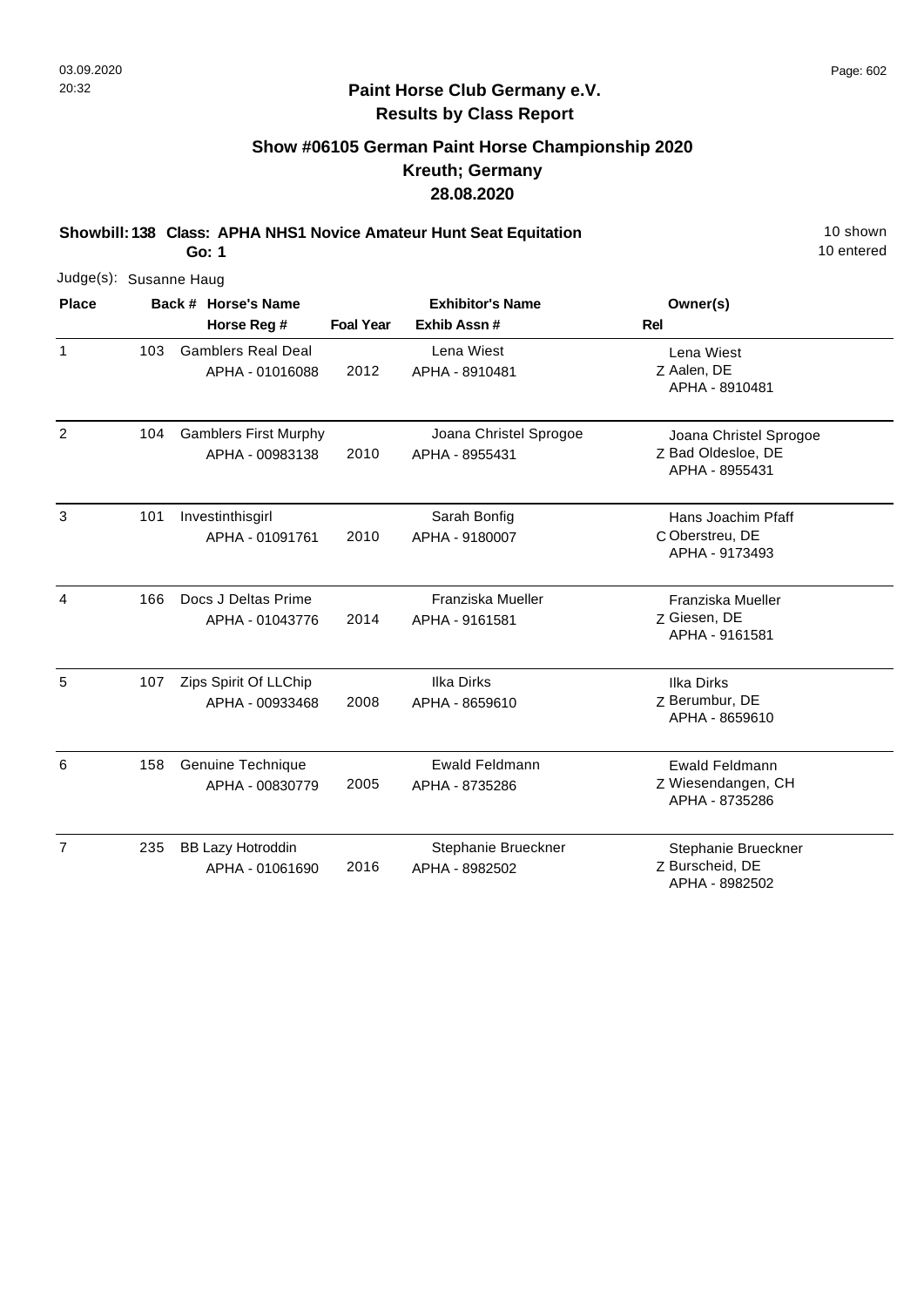#### **Paint Horse Club Germany e.V. Results by Class Report**

# **Show #06106 German Paint Horse Championship 2020 Kreuth; Germany 28.08.2020**

**Showbill: 138 Class: APHA NHS1 Novice Amateur Hunt Seat Equitation** 10 Shown 10 shown

**Go: 1**

|                | Judge(s): Sonja Merkle |  |                                                 |                  |                                          |                                                                |  |  |  |  |
|----------------|------------------------|--|-------------------------------------------------|------------------|------------------------------------------|----------------------------------------------------------------|--|--|--|--|
| <b>Place</b>   |                        |  | Back # Horse's Name                             |                  | <b>Exhibitor's Name</b>                  | Owner(s)                                                       |  |  |  |  |
|                |                        |  | Horse Reg #                                     | <b>Foal Year</b> | Exhib Assn#                              | Rel                                                            |  |  |  |  |
| $\mathbf{1}$   | 166                    |  | Docs J Deltas Prime<br>APHA - 01043776          | 2014             | Franziska Mueller<br>APHA - 9161581      | Franziska Mueller<br>Z Giesen, DE<br>APHA - 9161581            |  |  |  |  |
| $\overline{2}$ | 103                    |  | <b>Gamblers Real Deal</b><br>APHA - 01016088    | 2012             | Lena Wiest<br>APHA - 8910481             | Lena Wiest<br>Z Aalen, DE<br>APHA - 8910481                    |  |  |  |  |
| 3              | 104                    |  | <b>Gamblers First Murphy</b><br>APHA - 00983138 | 2010             | Joana Christel Sprogoe<br>APHA - 8955431 | Joana Christel Sprogoe<br>Z Bad Oldesloe, DE<br>APHA - 8955431 |  |  |  |  |
| 4              | 158                    |  | Genuine Technique<br>APHA - 00830779            | 2005             | Ewald Feldmann<br>APHA - 8735286         | <b>Ewald Feldmann</b><br>Z Wiesendangen, CH<br>APHA - 8735286  |  |  |  |  |
| 5              | 101                    |  | Investinthisgirl<br>APHA - 01091761             | 2010             | Sarah Bonfig<br>APHA - 9180007           | Hans Joachim Pfaff<br>C Oberstreu, DE<br>APHA - 9173493        |  |  |  |  |
| 6              | 107                    |  | Zips Spirit Of LLChip<br>APHA - 00933468        | 2008             | <b>Ilka Dirks</b><br>APHA - 8659610      | <b>Ilka Dirks</b><br>Z Berumbur, DE<br>APHA - 8659610          |  |  |  |  |
| $\overline{7}$ | 235                    |  | <b>BB Lazy Hotroddin</b><br>APHA - 01061690     | 2016             | Stephanie Brueckner<br>APHA - 8982502    | Stephanie Brueckner<br>Z Burscheid, DE                         |  |  |  |  |

APHA - 8982502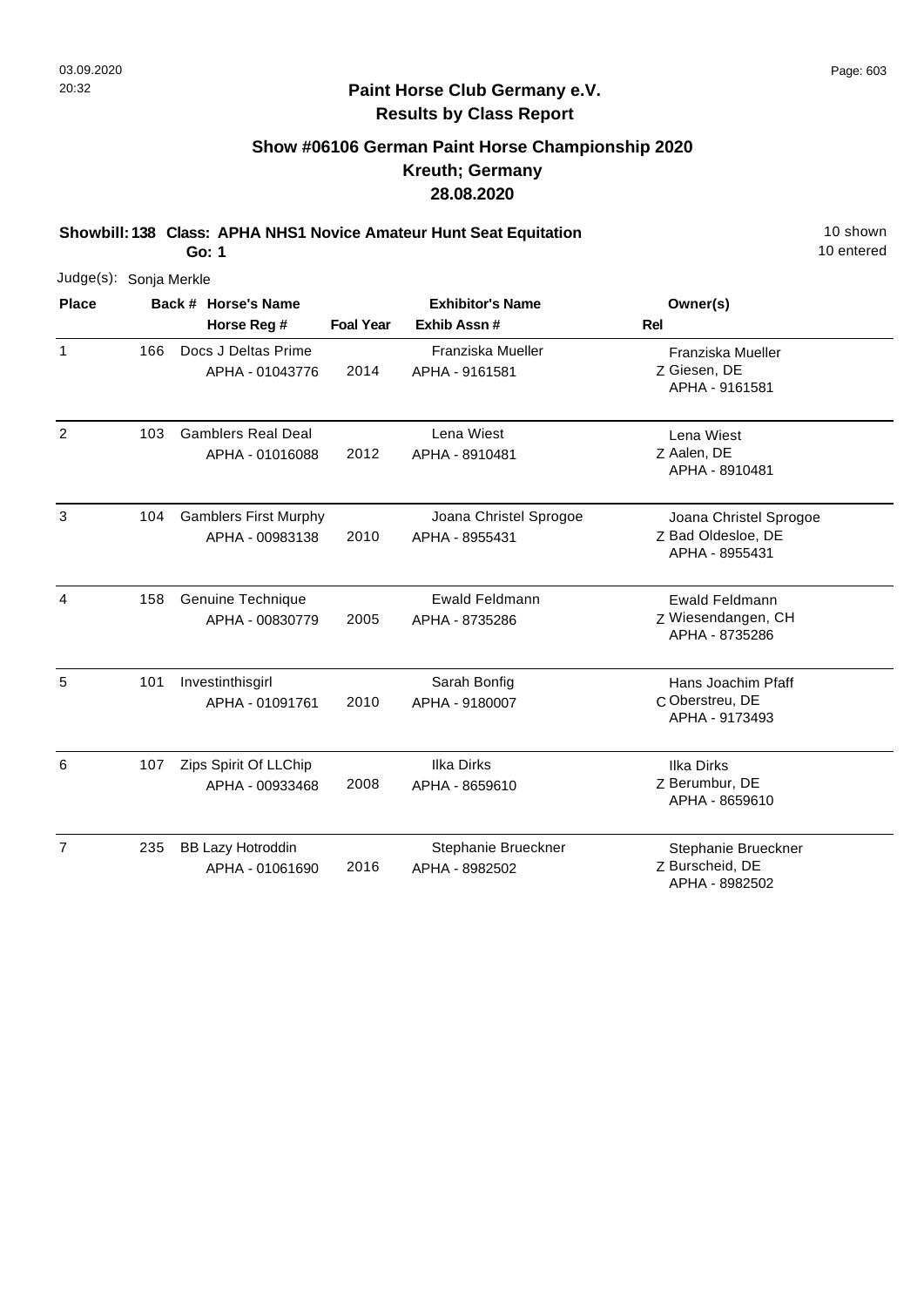#### **Paint Horse Club Germany e.V. Results by Class Report**

# **Show #06107 German Paint Horse Championship 2020 Kreuth; Germany 28.08.2020**

**Showbill: 138 Class: APHA NHS1 Novice Amateur Hunt Seat Equitation** 10 Shown 10 shown

**Go: 1**

|                | Judge(s): Nicolas Perrin |  |                                                 |                  |                                          |                                                                |  |  |  |  |
|----------------|--------------------------|--|-------------------------------------------------|------------------|------------------------------------------|----------------------------------------------------------------|--|--|--|--|
| <b>Place</b>   |                          |  | Back # Horse's Name<br>Horse Reg #              | <b>Foal Year</b> | <b>Exhibitor's Name</b><br>Exhib Assn #  | Owner(s)<br>Rel                                                |  |  |  |  |
| $\mathbf{1}$   | 166                      |  | Docs J Deltas Prime<br>APHA - 01043776          | 2014             | Franziska Mueller<br>APHA - 9161581      | Franziska Mueller<br>Z Giesen, DE<br>APHA - 9161581            |  |  |  |  |
| 2              | 104                      |  | <b>Gamblers First Murphy</b><br>APHA - 00983138 | 2010             | Joana Christel Sprogoe<br>APHA - 8955431 | Joana Christel Sprogoe<br>Z Bad Oldesloe, DE<br>APHA - 8955431 |  |  |  |  |
| 3              | 103                      |  | <b>Gamblers Real Deal</b><br>APHA - 01016088    | 2012             | Lena Wiest<br>APHA - 8910481             | Lena Wiest<br>Z Aalen, DE<br>APHA - 8910481                    |  |  |  |  |
| $\overline{4}$ | 158                      |  | Genuine Technique<br>APHA - 00830779            | 2005             | <b>Ewald Feldmann</b><br>APHA - 8735286  | <b>Ewald Feldmann</b><br>Z Wiesendangen, CH<br>APHA - 8735286  |  |  |  |  |
| 5              | 101                      |  | Investinthisgirl<br>APHA - 01091761             | 2010             | Sarah Bonfig<br>APHA - 9180007           | Hans Joachim Pfaff<br>C Oberstreu, DE<br>APHA - 9173493        |  |  |  |  |
| 6              | 225                      |  | <b>Genuine Scarface</b><br>APHA - 00923261      | 2006             | Jennifer Stein<br>APHA - 8949404         | Jennifer Stein<br>Z Bad Sassendorf, DE<br>APHA - 8949404       |  |  |  |  |
| $\overline{7}$ | 107                      |  | Zips Spirit Of LLChip<br>APHA - 00933468        | 2008             | <b>Ilka Dirks</b><br>APHA - 8659610      | <b>Ilka Dirks</b><br>Z Berumbur, DE                            |  |  |  |  |

APHA - 8659610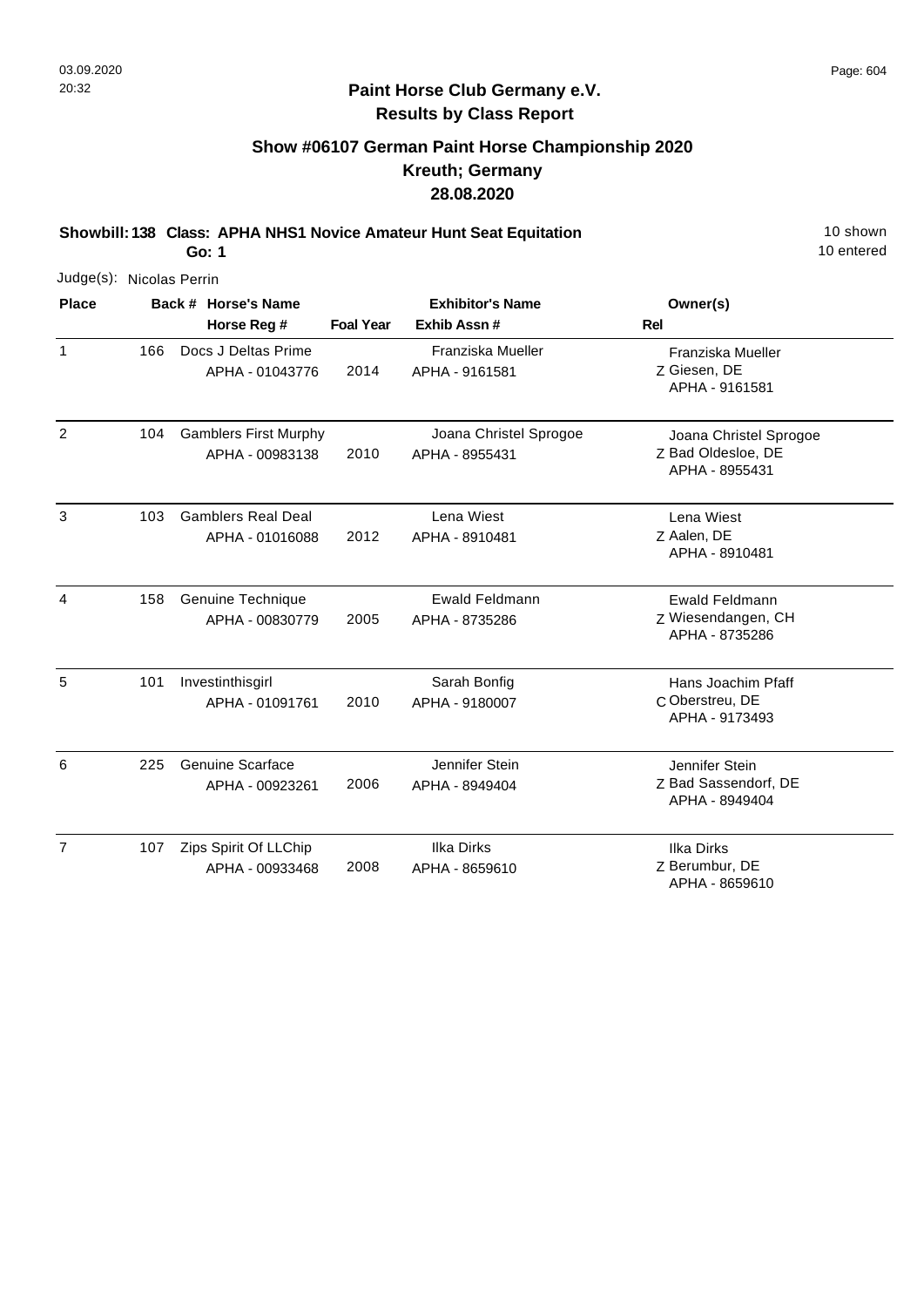## **Show #06108 German Paint Horse Championship 2020 Kreuth; Germany 28.08.2020**

**Showbill: 138 Class: APHA NHS1 Novice Amateur Hunt Seat Equitation** 10 Shown 10 shown

**Go: 1**

| Judge(s): Pierre Ouellet |     |                                                 |                  |                                          |                                                                |
|--------------------------|-----|-------------------------------------------------|------------------|------------------------------------------|----------------------------------------------------------------|
| <b>Place</b>             |     | Back # Horse's Name<br>Horse Reg #              | <b>Foal Year</b> | <b>Exhibitor's Name</b><br>Exhib Assn #  | Owner(s)<br>Rel                                                |
| $\mathbf{1}$             | 107 | Zips Spirit Of LLChip<br>APHA - 00933468        | 2008             | Ilka Dirks<br>APHA - 8659610             | <b>Ilka Dirks</b><br>Z Berumbur, DE<br>APHA - 8659610          |
| $\overline{2}$           | 104 | <b>Gamblers First Murphy</b><br>APHA - 00983138 | 2010             | Joana Christel Sprogoe<br>APHA - 8955431 | Joana Christel Sprogoe<br>Z Bad Oldesloe, DE<br>APHA - 8955431 |
| $\mathbf{3}$             | 166 | Docs J Deltas Prime<br>APHA - 01043776          | 2014             | Franziska Mueller<br>APHA - 9161581      | Franziska Mueller<br>Z Giesen, DE<br>APHA - 9161581            |
| $\overline{4}$           | 225 | Genuine Scarface<br>APHA - 00923261             | 2006             | Jennifer Stein<br>APHA - 8949404         | Jennifer Stein<br>Z Bad Sassendorf, DE<br>APHA - 8949404       |
| 5                        | 193 | Jacks Cielo Blue Eye<br>APHA - 01036533         | 2013             | Anna Sturm<br>APHA - 8892875             | Anna Sturm<br>Z Kleines Wiesental, DE<br>APHA - 8892875        |
| 6                        | 146 | <b>Bluesdeltainsocks</b><br>APHA - 01038571     | 2014             | Alena Rohrer<br>APHA - 9145734           | Alena Rohrer<br>Z Marxzell, DE<br>APHA - 9145734               |
| $\overline{7}$           | 158 | Genuine Technique<br>APHA - 00830779            | 2005             | Ewald Feldmann<br>APHA - 8735286         | <b>Ewald Feldmann</b><br>Z Wiesendangen, CH<br>APHA - 8735286  |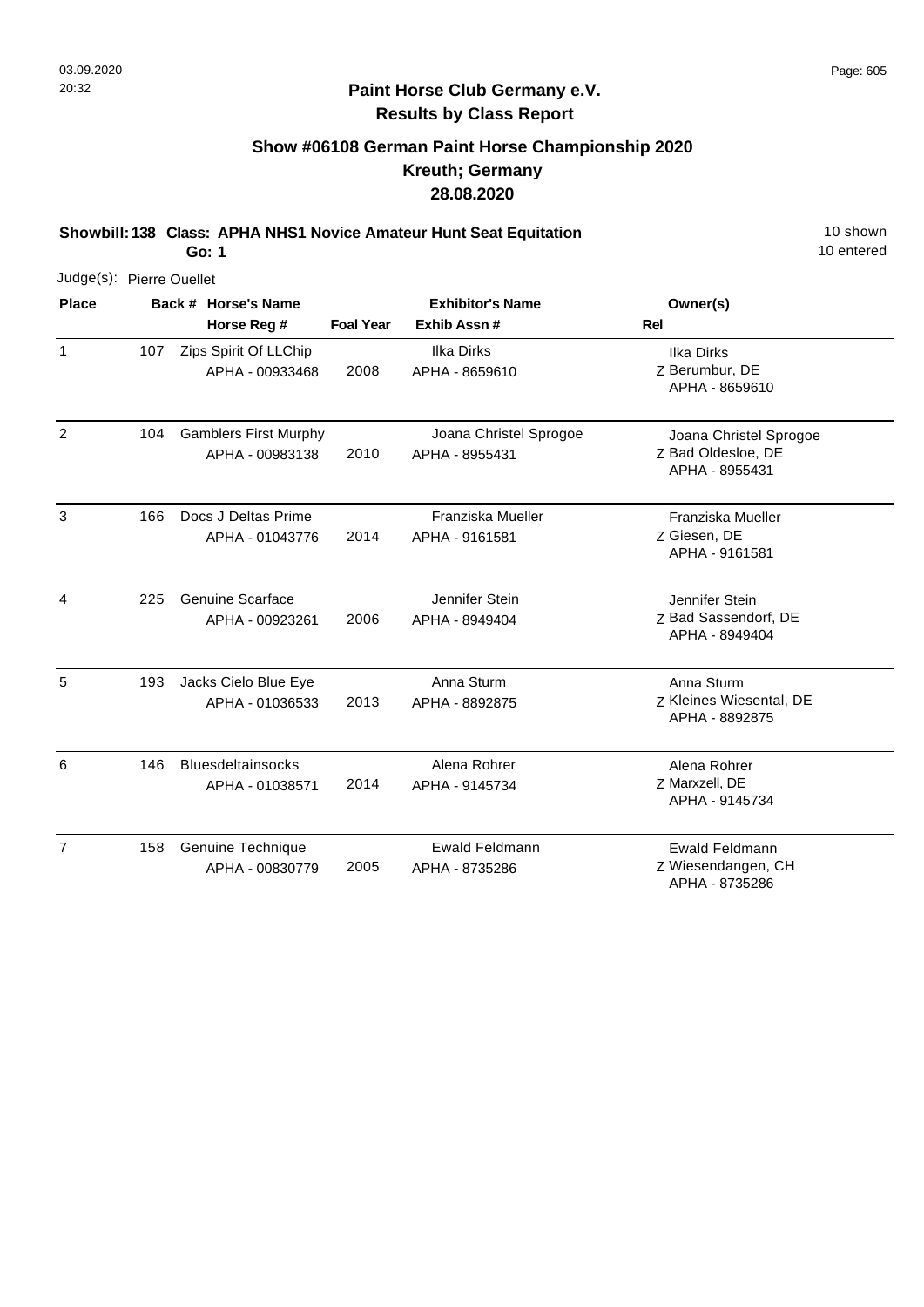#### **Paint Horse Club Germany e.V. Results by Class Report**

# **Show #06105 German Paint Horse Championship 2020 Kreuth; Germany 28.08.2020**

**Showbill: 140 Class: APHA NRP1 Novice Amateur Ranch Riding All Ages** 5 Shown

| Judge(s): Susanne Haug |     |                                            |                  |                                         |                                                                |
|------------------------|-----|--------------------------------------------|------------------|-----------------------------------------|----------------------------------------------------------------|
| <b>Place</b>           |     | Back # Horse's Name<br>Horse Reg #         | <b>Foal Year</b> | <b>Exhibitor's Name</b><br>Exhib Assn#  | Owner(s)<br><b>Rel</b>                                         |
| 1                      | 109 | <b>Parsans Business</b><br>APHA - 00867417 | 2005             | Hanna Rothermel<br>APHA - 8991111       | Hanna Rothermel<br>Z Kahl Am Main, DE<br>APHA - 8991111        |
| 2                      | 102 | Shesa Special Lena<br>APHA - 01025328      | 2013             | <b>Caroline Poesl</b><br>APHA - 9146122 | <b>Caroline Poesl</b><br>Z Bad Griesbach, DE<br>APHA - 9146122 |
| 3                      | 168 | LDR Smoking Lil Step<br>APHA - 01039699    | 2014             | Jessica Ziegler<br>APHA - 8981161       | Jessica Ziegler<br>Z Schwaneberg, DE<br>APHA - 8981161         |
| 4                      | 225 | Genuine Scarface<br>APHA - 00923261        | 2006             | Jennifer Stein<br>APHA - 8949404        | Jennifer Stein<br>Z Bad Sassendorf, DE<br>APHA - 8949404       |
| 5                      | 107 | Zips Spirit Of LLChip<br>APHA - 00933468   | 2008             | Ilka Dirks<br>APHA - 8659610            | Ilka Dirks<br>Z Berumbur, DE<br>APHA - 8659610                 |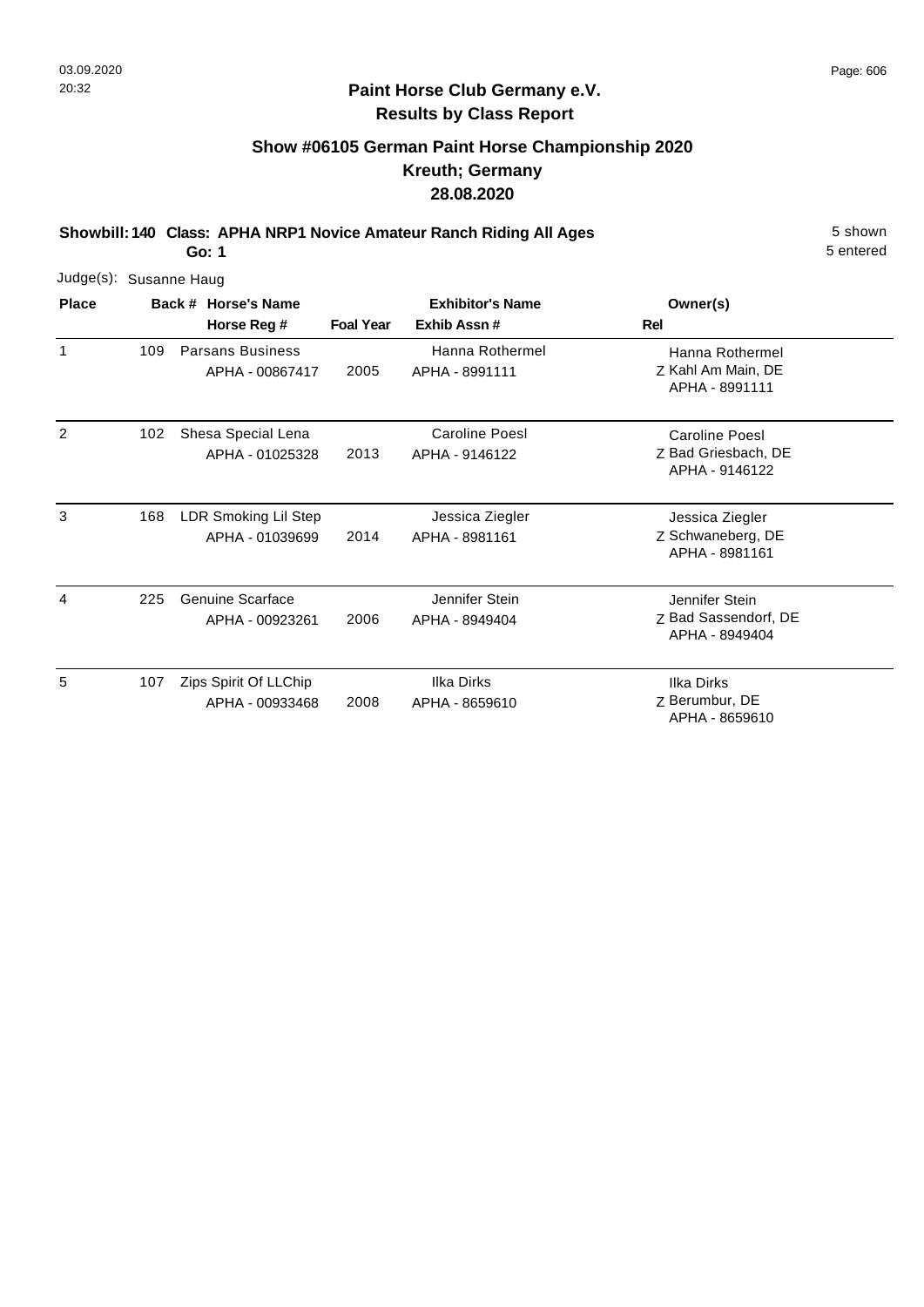#### **Paint Horse Club Germany e.V. Results by Class Report**

# **Show #06106 German Paint Horse Championship 2020 Kreuth; Germany 28.08.2020**

**Showbill: 140 Class: APHA NRP1 Novice Amateur Ranch Riding All Ages** 5 Shown

| Judge(s): Sonja Merkle |     |                                            |                  |                                         |                                                                |
|------------------------|-----|--------------------------------------------|------------------|-----------------------------------------|----------------------------------------------------------------|
| <b>Place</b>           |     | Back # Horse's Name                        |                  | <b>Exhibitor's Name</b>                 | Owner(s)                                                       |
|                        |     | Horse Reg #                                | <b>Foal Year</b> | Exhib Assn#                             | <b>Rel</b>                                                     |
| 1                      | 168 | LDR Smoking Lil Step<br>APHA - 01039699    | 2014             | Jessica Ziegler<br>APHA - 8981161       | Jessica Ziegler<br>Z Schwaneberg, DE<br>APHA - 8981161         |
| 2                      | 102 | Shesa Special Lena<br>APHA - 01025328      | 2013             | <b>Caroline Poesl</b><br>APHA - 9146122 | <b>Caroline Poesl</b><br>Z Bad Griesbach, DE<br>APHA - 9146122 |
| 3                      | 109 | <b>Parsans Business</b><br>APHA - 00867417 | 2005             | Hanna Rothermel<br>APHA - 8991111       | Hanna Rothermel<br>Z Kahl Am Main, DE<br>APHA - 8991111        |
| 4                      | 225 | Genuine Scarface<br>APHA - 00923261        | 2006             | Jennifer Stein<br>APHA - 8949404        | Jennifer Stein<br>Z Bad Sassendorf, DE<br>APHA - 8949404       |
| 5                      | 107 | Zips Spirit Of LLChip<br>APHA - 00933468   | 2008             | Ilka Dirks<br>APHA - 8659610            | <b>Ilka Dirks</b><br>Z Berumbur, DE<br>APHA - 8659610          |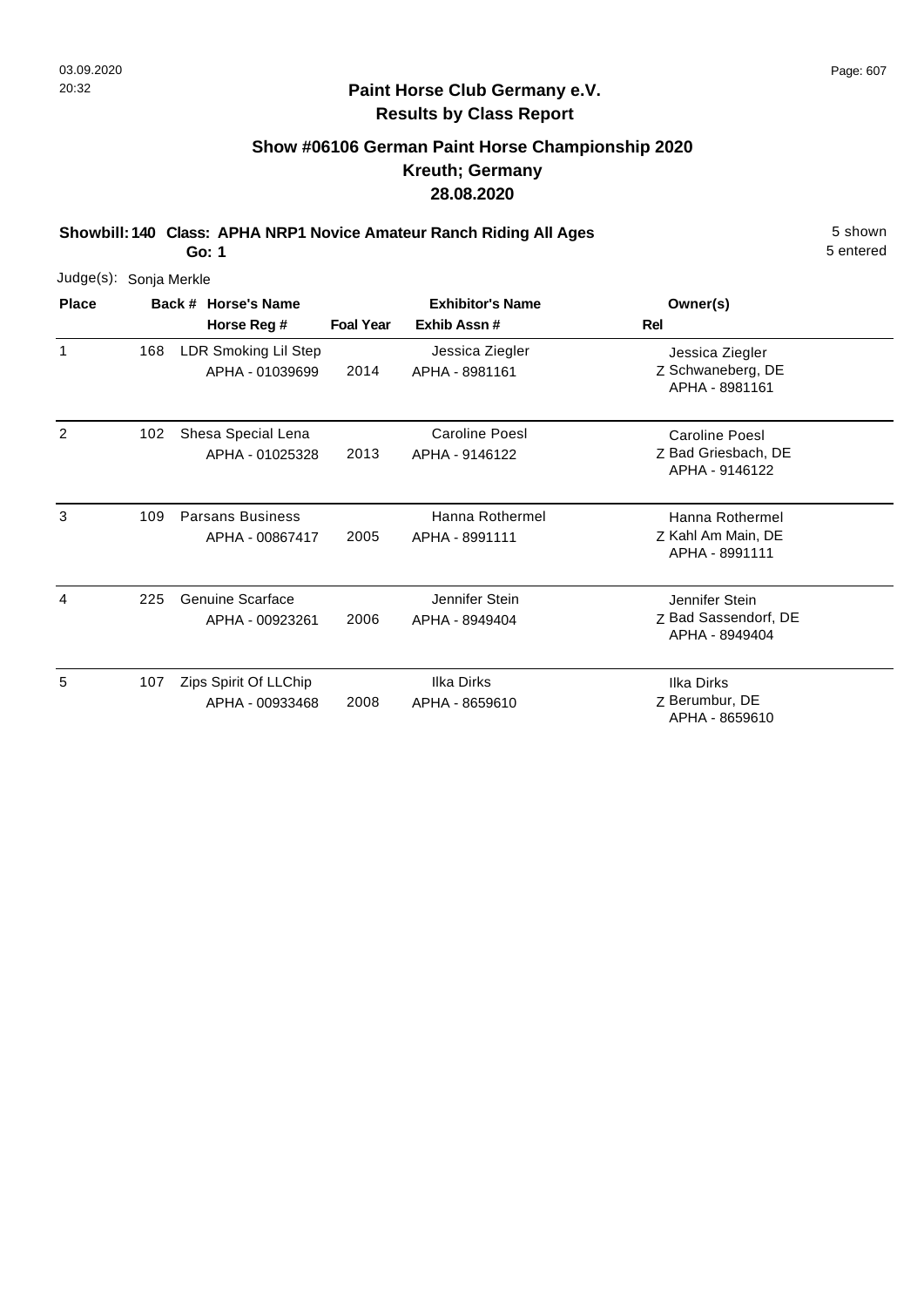#### **Paint Horse Club Germany e.V. Results by Class Report**

# **Show #06107 German Paint Horse Championship 2020 Kreuth; Germany 28.08.2020**

**Showbill: 140 Class: APHA NRP1 Novice Amateur Ranch Riding All Ages** 5 Shown

| Judge(s): Nicolas Perrin |     |                                            |                  |                                        |                                                                |
|--------------------------|-----|--------------------------------------------|------------------|----------------------------------------|----------------------------------------------------------------|
| <b>Place</b>             |     | Back # Horse's Name<br>Horse Reg #         | <b>Foal Year</b> | <b>Exhibitor's Name</b><br>Exhib Assn# | Owner(s)<br>Rel                                                |
| 1                        | 168 | LDR Smoking Lil Step<br>APHA - 01039699    | 2014             | Jessica Ziegler<br>APHA - 8981161      | Jessica Ziegler<br>Z Schwaneberg, DE<br>APHA - 8981161         |
| 2                        | 109 | <b>Parsans Business</b><br>APHA - 00867417 | 2005             | Hanna Rothermel<br>APHA - 8991111      | Hanna Rothermel<br>Z Kahl Am Main, DE<br>APHA - 8991111        |
| 3                        | 102 | Shesa Special Lena<br>APHA - 01025328      | 2013             | Caroline Poesl<br>APHA - 9146122       | <b>Caroline Poesl</b><br>Z Bad Griesbach, DE<br>APHA - 9146122 |
| 4                        | 225 | Genuine Scarface<br>APHA - 00923261        | 2006             | Jennifer Stein<br>APHA - 8949404       | Jennifer Stein<br>Z Bad Sassendorf, DE<br>APHA - 8949404       |
| 5                        | 107 | Zips Spirit Of LLChip<br>APHA - 00933468   | 2008             | Ilka Dirks<br>APHA - 8659610           | Ilka Dirks<br>Z Berumbur, DE<br>APHA - 8659610                 |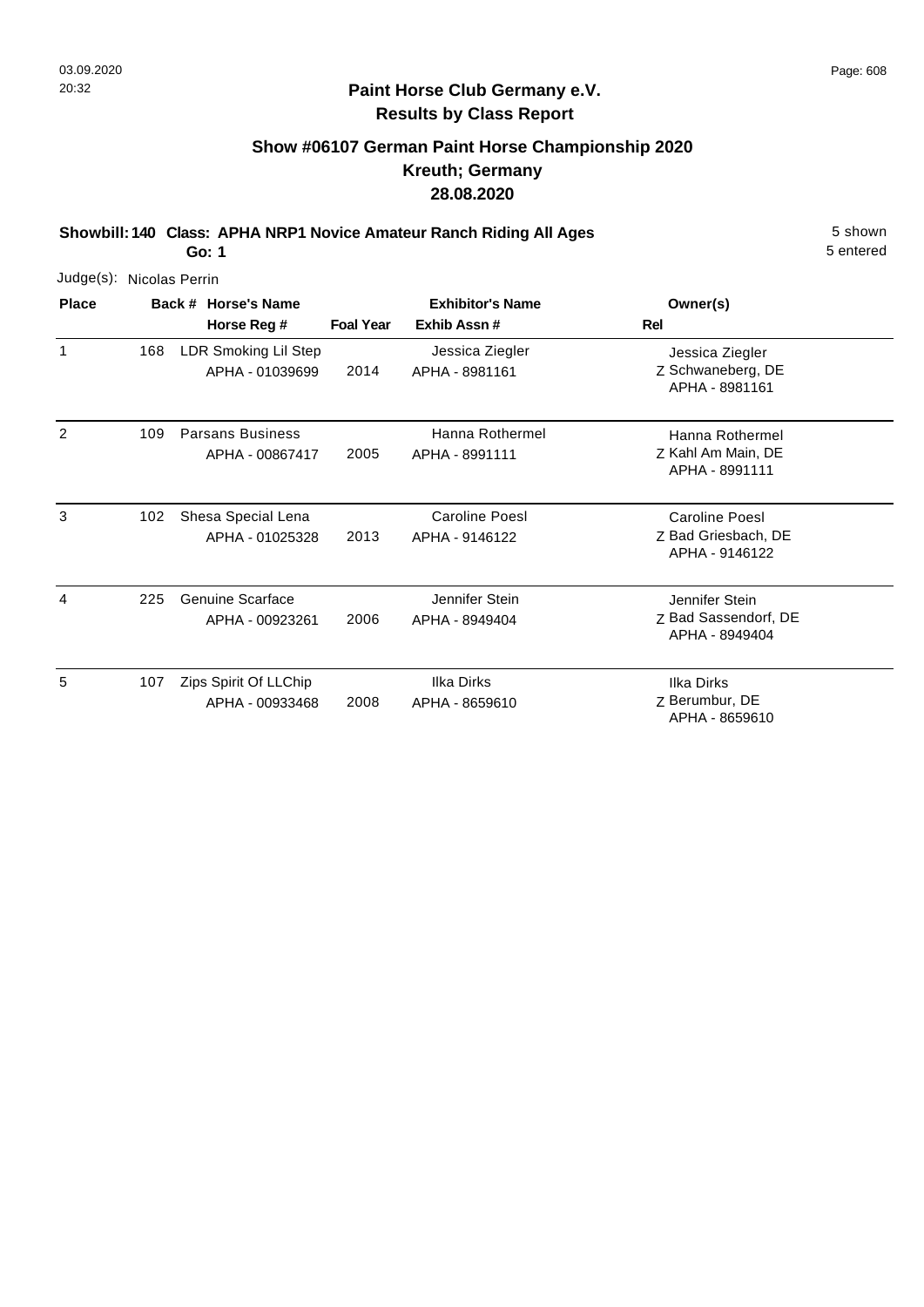#### **Paint Horse Club Germany e.V. Results by Class Report**

# **Show #06108 German Paint Horse Championship 2020 Kreuth; Germany 28.08.2020**

**Showbill: 140 Class: APHA NRP1 Novice Amateur Ranch Riding All Ages** 5 Shown

| Judge(s): Pierre Ouellet |     |                                            |                  |                                         |                                                                |
|--------------------------|-----|--------------------------------------------|------------------|-----------------------------------------|----------------------------------------------------------------|
| <b>Place</b>             |     | Back # Horse's Name<br>Horse Reg #         | <b>Foal Year</b> | <b>Exhibitor's Name</b><br>Exhib Assn#  | Owner(s)<br>Rel                                                |
| 1                        | 168 | LDR Smoking Lil Step<br>APHA - 01039699    | 2014             | Jessica Ziegler<br>APHA - 8981161       | Jessica Ziegler<br>Z Schwaneberg, DE<br>APHA - 8981161         |
| 2                        | 102 | Shesa Special Lena<br>APHA - 01025328      | 2013             | <b>Caroline Poesl</b><br>APHA - 9146122 | <b>Caroline Poesl</b><br>Z Bad Griesbach, DE<br>APHA - 9146122 |
| 3                        | 109 | <b>Parsans Business</b><br>APHA - 00867417 | 2005             | Hanna Rothermel<br>APHA - 8991111       | Hanna Rothermel<br>Z Kahl Am Main, DE<br>APHA - 8991111        |
| 4                        | 107 | Zips Spirit Of LLChip<br>APHA - 00933468   | 2008             | Ilka Dirks<br>APHA - 8659610            | Ilka Dirks<br>Z Berumbur, DE<br>APHA - 8659610                 |
| 5                        | 225 | <b>Genuine Scarface</b><br>APHA - 00923261 | 2006             | Jennifer Stein<br>APHA - 8949404        | Jennifer Stein<br>Z Bad Sassendorf, DE<br>APHA - 8949404       |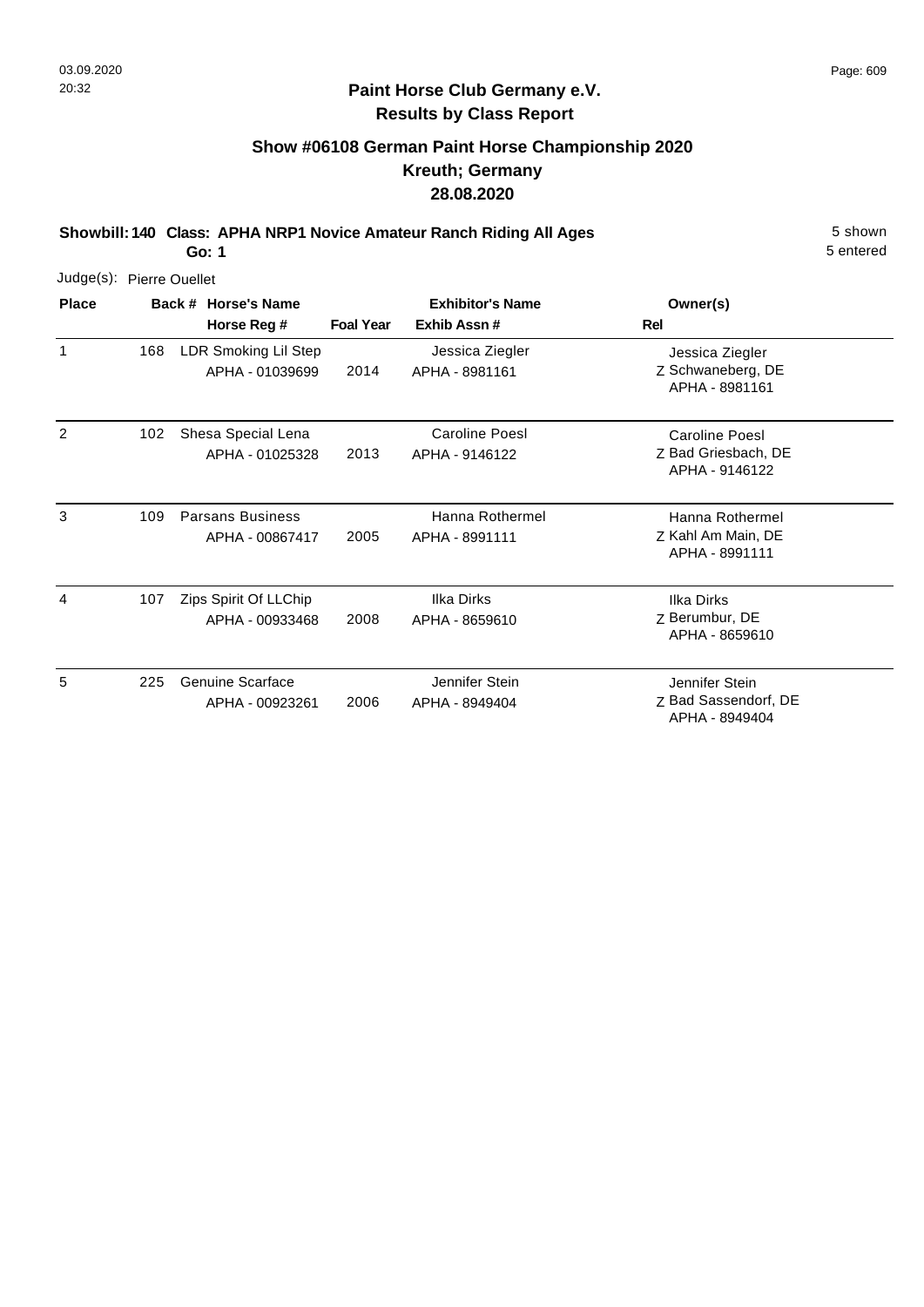#### **Paint Horse Club Germany e.V. Results by Class Report**

# **Show #06105 German Paint Horse Championship 2020 Kreuth; Germany 28.08.2020**

**Showbill: 141 Class: PHCG AP16 Ranch Riding All Paint Registries** 16 Shown 16 shown

| Judge(s): Susanne Haug |     |                            |                  |                                            |                                                                |
|------------------------|-----|----------------------------|------------------|--------------------------------------------|----------------------------------------------------------------|
| <b>Place</b>           |     | Back # Horse's Name        |                  | <b>Exhibitor's Name</b>                    | Owner(s)                                                       |
|                        |     | Horse Reg #                | <b>Foal Year</b> | Exhib Assn #                               | Rel                                                            |
| $\mathbf{1}$           | 120 | Shot Girl                  | 2008             | Anna-Alisa Samse<br>PHCG - 6752            | Anna-Alisa Samse<br>Z Hannover, DE<br><b>PHCG - 6752</b>       |
| 2                      | 149 | AJB Lenas Magic Sign       | 2010             | Stephanie Weigl<br><b>PHCG - 5951</b>      | Stephanie Weigl<br>Z Neufahrn, DE<br><b>PHCG - 5951</b>        |
| 3                      | 123 | LDR Docs Moon Lena         | 2005             | Dr. Kerstin Gilsbach<br><b>PHCG - 2027</b> | Peter Gilsbach<br>P Boerde Hakel, DE<br><b>PHCG - 2427</b>     |
| $\overline{4}$         | 109 | <b>Parsans Business</b>    | 2005             | Hanna Rothermel<br><b>PHCG - 8287</b>      | Hanna Rothermel<br>Z Kahl Am Main, DE<br><b>PHCG - 8287</b>    |
| 5                      | 549 | Last One Commander         | 2011             | Barbara Braun<br><b>PHCG - 7459</b>        | Barbara Braun<br>Z Iffeldorf, DE<br><b>PHCG - 7459</b>         |
| 6                      | 122 | <b>LDR Twenty One Guns</b> | 2012             | <b>Elias Ernst</b><br><b>PHCG - 5160</b>   | Dr. Kerstin Gilsbach<br>Boerde Hakel, DE<br><b>PHCG - 2027</b> |
| $\overline{7}$         | 506 | Gatling B Pine Chic        | 2014             | <b>Kristin Gerdau</b><br>PHCG - 7933       | Kristin Gerdau<br>Z Buesum, DE<br>PHCG - 7933                  |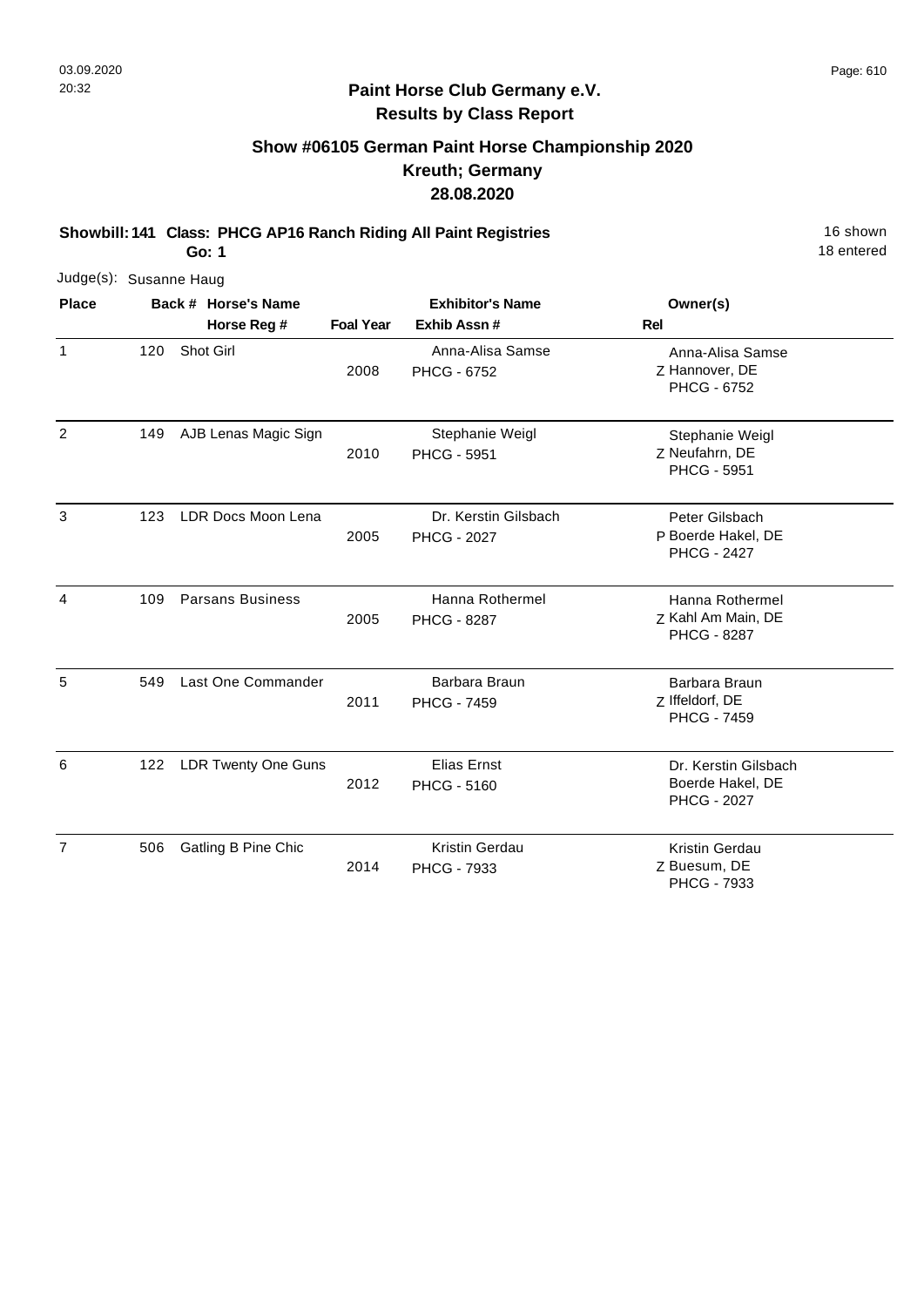# **Show #06106 German Paint Horse Championship 2020 Kreuth; Germany 28.08.2020**

**Showbill: 141 Class: PHCG AP16 Ranch Riding All Paint Registries** 16 Shown 16 shown

**Go: 1**

| Judge(s): Sonja Merkle |     |                              |                  |                                        |                                                              |
|------------------------|-----|------------------------------|------------------|----------------------------------------|--------------------------------------------------------------|
| <b>Place</b>           |     | Back # Horse's Name          |                  | <b>Exhibitor's Name</b>                | Owner(s)                                                     |
|                        |     | Horse Reg #                  | <b>Foal Year</b> | Exhib Assn #                           | <b>Rel</b>                                                   |
| $\mathbf{1}$           | 120 | Shot Girl                    | 2008             | Anna-Alisa Samse<br><b>PHCG - 6752</b> | Anna-Alisa Samse<br>Z Hannover, DE<br>PHCG - 6752            |
| $\overline{2}$         | 109 | <b>Parsans Business</b>      | 2005             | Hanna Rothermel<br><b>PHCG - 8287</b>  | Hanna Rothermel<br>Z Kahl Am Main, DE<br><b>PHCG - 8287</b>  |
| 3                      | 506 | Gatling B Pine Chic          | 2014             | Kristin Gerdau<br>PHCG - 7933          | Kristin Gerdau<br>Z Buesum, DE<br>PHCG - 7933                |
| 4                      | 143 | <b>SQ Sweet Classic Mary</b> | 2006             | Tanja Freund<br>PHCG - 8323            | Tanja Freund<br>Tiefenbach, DE<br>PHCG - 8323                |
| 5                      | 510 | CPH Ostin Always Ice         | 2015             | Anja Finkenwirth<br><b>PHCG - 8187</b> | Anja Finkenwirth<br>Z Kahl Am Main, DE<br><b>PHCG - 8187</b> |
| 6                      | 549 | Last One Commander           | 2011             | Barbara Braun<br><b>PHCG - 7459</b>    | Barbara Braun<br>Z Iffeldorf, DE<br><b>PHCG - 7459</b>       |
| $\overline{7}$         | 149 | AJB Lenas Magic Sign         | 2010             | Stephanie Weigl<br>PHCG - 5951         | Stephanie Weigl<br>Z Neufahrn, DE<br>PHCG - 5951             |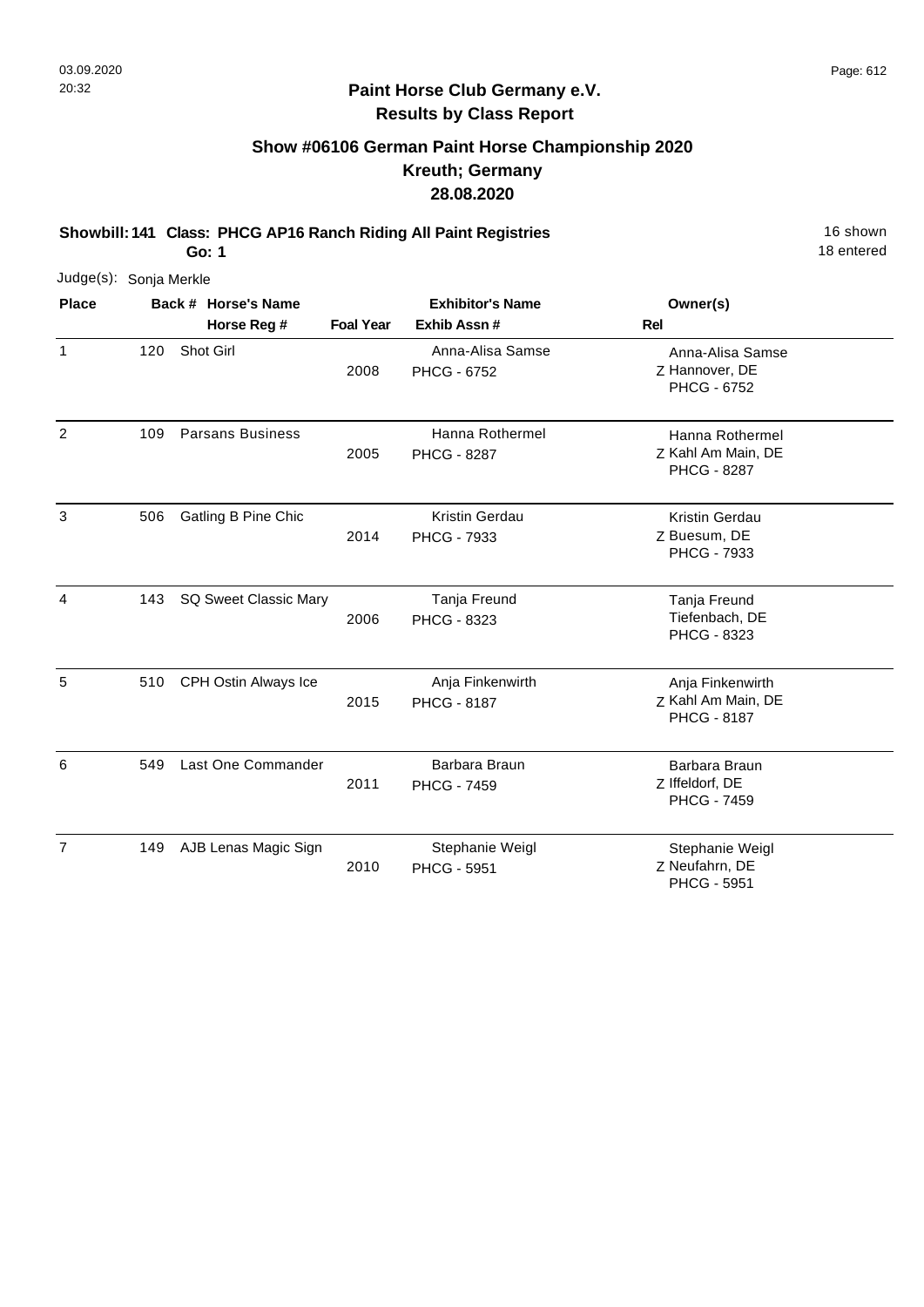# **Show #06107 German Paint Horse Championship 2020 Kreuth; Germany 28.08.2020**

**Showbill: 141 Class: PHCG AP16 Ranch Riding All Paint Registries** 16 Shown 16 shown

**Go: 1**

| Judge(s): Nicolas Perrin |     |                            |                  |                                            |                                                                |
|--------------------------|-----|----------------------------|------------------|--------------------------------------------|----------------------------------------------------------------|
| <b>Place</b>             |     | Back # Horse's Name        |                  | <b>Exhibitor's Name</b>                    | Owner(s)                                                       |
|                          |     | Horse Reg #                | <b>Foal Year</b> | Exhib Assn #                               | <b>Rel</b>                                                     |
| $\mathbf{1}$             | 120 | Shot Girl                  | 2008             | Anna-Alisa Samse<br><b>PHCG - 6752</b>     | Anna-Alisa Samse<br>Z Hannover, DE<br>PHCG - 6752              |
| $\overline{c}$           | 149 | AJB Lenas Magic Sign       | 2010             | Stephanie Weigl<br><b>PHCG - 5951</b>      | Stephanie Weigl<br>Z Neufahrn, DE<br><b>PHCG - 5951</b>        |
| 3                        | 506 | Gatling B Pine Chic        | 2014             | Kristin Gerdau<br>PHCG - 7933              | Kristin Gerdau<br>Z Buesum, DE<br>PHCG - 7933                  |
| 4                        | 173 | Sheza Barlink Allison      | 2013             | Verena Klotz<br><b>PHCG - 1610</b>         | Marcus Hohm<br>Neu-Isenburg, DE<br><b>PHCG - 1784</b>          |
| 5                        | 122 | <b>LDR Twenty One Guns</b> | 2012             | <b>Elias Ernst</b><br><b>PHCG - 5160</b>   | Dr. Kerstin Gilsbach<br>Boerde Hakel, DE<br><b>PHCG - 2027</b> |
| 6                        | 523 | LE Smart Stylish Lena      | 2015             | Sarah Bode<br>PHCG - 6770                  | Yvonne Doerfler<br><b>PHCG - 7318</b>                          |
| $\overline{7}$           | 123 | LDR Docs Moon Lena         | 2005             | Dr. Kerstin Gilsbach<br><b>PHCG - 2027</b> | Peter Gilsbach<br>P Boerde Hakel, DE<br><b>PHCG - 2427</b>     |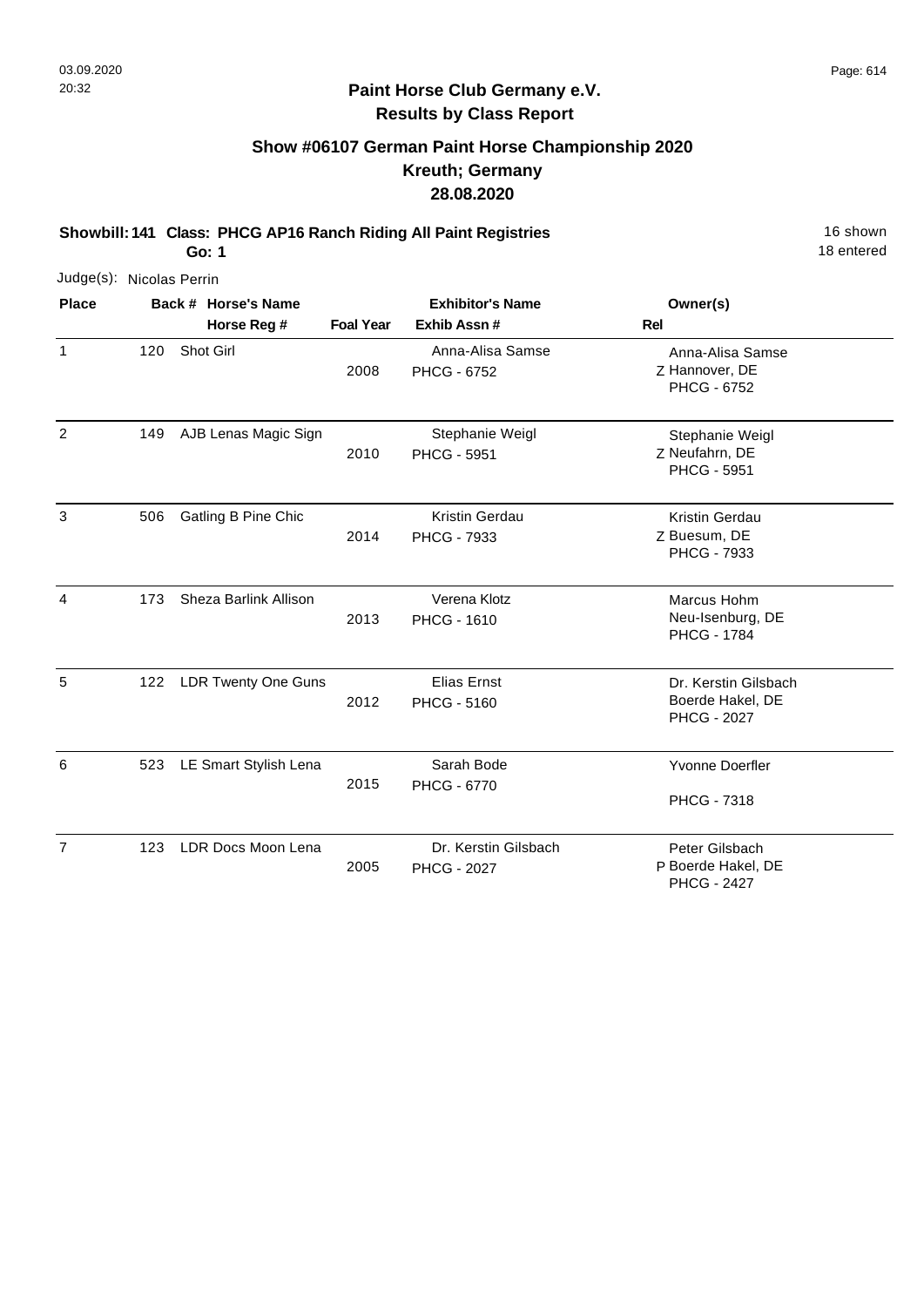#### **Paint Horse Club Germany e.V. Results by Class Report**

# **Show #06108 German Paint Horse Championship 2020 Kreuth; Germany 28.08.2020**

**Showbill: 141 Class: PHCG AP16 Ranch Riding All Paint Registries** 16 Shown 16 shown

| Judge(s): Pierre Ouellet |     |                            |                  |                                                 |                                                                |
|--------------------------|-----|----------------------------|------------------|-------------------------------------------------|----------------------------------------------------------------|
| <b>Place</b>             |     | Back # Horse's Name        |                  | <b>Exhibitor's Name</b>                         | Owner(s)                                                       |
|                          |     | Horse Reg #                | <b>Foal Year</b> | Exhib Assn #                                    | <b>Rel</b>                                                     |
| $\mathbf{1}$             | 120 | Shot Girl                  | 2008             | Anna-Alisa Samse<br>PHCG - 6752                 | Anna-Alisa Samse<br>Z Hannover, DE<br>PHCG - 6752              |
| $\overline{2}$           | 149 | AJB Lenas Magic Sign       | 2010             | Stephanie Weigl<br><b>PHCG - 5951</b>           | Stephanie Weigl<br>Z Neufahrn, DE<br><b>PHCG - 5951</b>        |
| 3                        | 122 | <b>LDR Twenty One Guns</b> | 2012             | Elias Ernst<br><b>PHCG - 5160</b>               | Dr. Kerstin Gilsbach<br>Boerde Hakel, DE<br><b>PHCG - 2027</b> |
| 4                        | 109 | <b>Parsans Business</b>    | 2005             | Hanna Rothermel<br><b>PHCG - 8287</b>           | Hanna Rothermel<br>Z Kahl Am Main, DE<br><b>PHCG - 8287</b>    |
| 5                        | 173 | Sheza Barlink Allison      | 2013             | Verena Klotz<br><b>PHCG - 1610</b>              | Marcus Hohm<br>Neu-Isenburg, DE<br><b>PHCG - 1784</b>          |
| 6                        | 506 | Gatling B Pine Chic        | 2014             | Kristin Gerdau<br>PHCG - 7933                   | Kristin Gerdau<br>Z Buesum, DE<br>PHCG - 7933                  |
| $\overline{7}$           | 141 | <b>Notice Clues Rocket</b> | 2014             | Angelika Gallitzendoerfer<br><b>PHCG - 1256</b> | Karl F Schettler<br>Z Muenchen, DE<br><b>PHCG - 7387</b>       |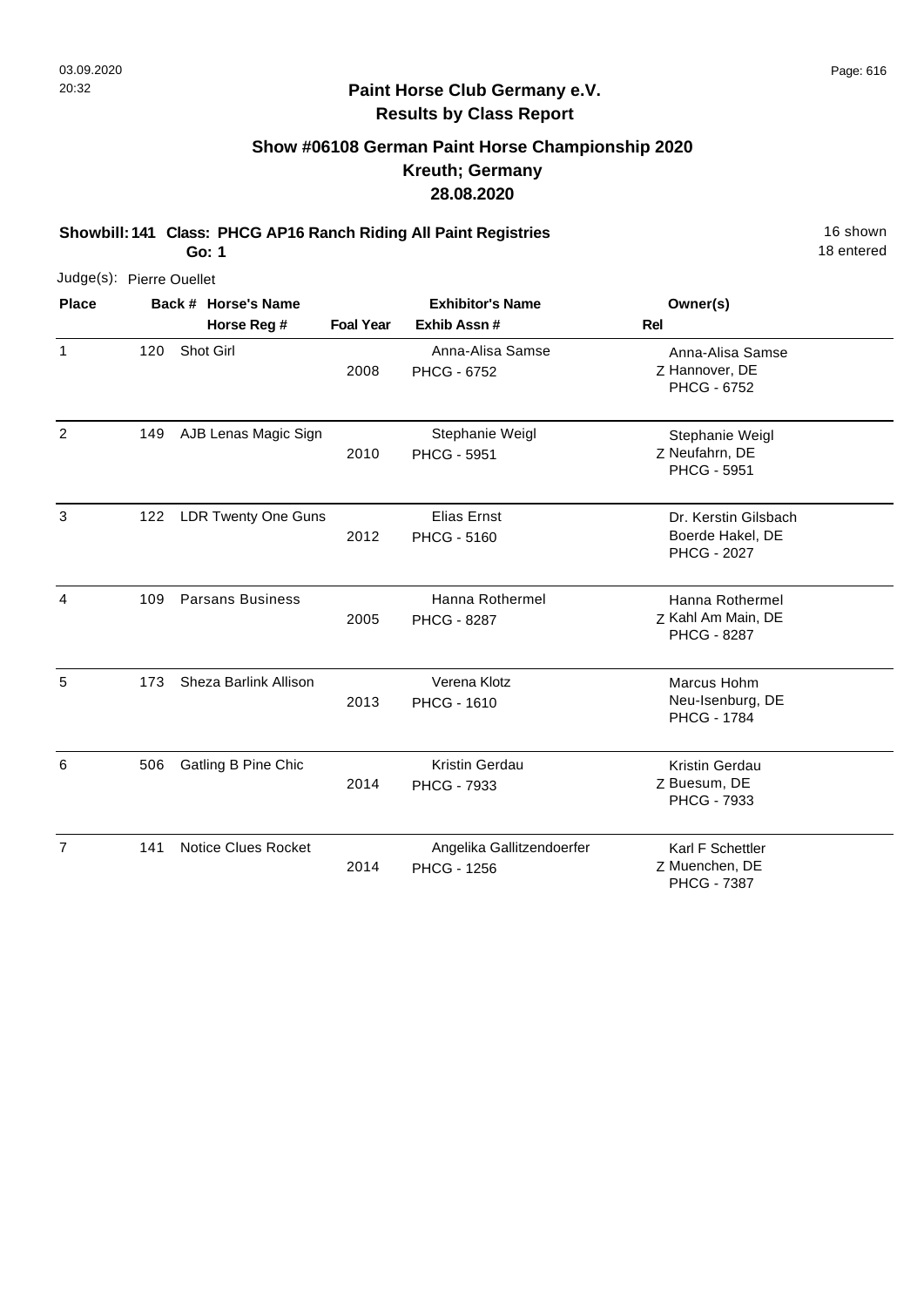## **Show #06105 German Paint Horse Championship 2020 Kreuth; Germany 28.08.2020**

**Showbill: 142 Class: APHA RHP1 Ranch Riding All Ages** 9 shown

**Go: 1**

| Judge(s): Susanne Haug |     |                                               |                  |                                             |                                                            |
|------------------------|-----|-----------------------------------------------|------------------|---------------------------------------------|------------------------------------------------------------|
| <b>Place</b>           |     | Back # Horse's Name                           |                  | <b>Exhibitor's Name</b>                     | Owner(s)                                                   |
|                        |     | Horse Reg #                                   | <b>Foal Year</b> | Exhib Assn #                                | <b>Rel</b>                                                 |
| $\mathbf{1}$           | 120 | Shot Girl<br>APHA - 00994625                  | 2008             | Anna-Alisa Samse<br>APHA - 8982739          | Anna-Alisa Samse<br>Z Hannover, DE<br>APHA - 8982739       |
| 2                      | 149 | AJB Lenas Magic Sign<br>APHA - 00979479       | 2010             | Stephanie Weigl<br>APHA - 8922807           | Stephanie Weigl<br>Z Neufahrn, DE<br>APHA - 8922807        |
| 3                      | 123 | LDR Docs Moon Lena<br>APHA - 00831490         | 2005             | Dr. Kerstin Gilsbach<br>APHA - 8590844      | Peter Gilsbach<br>P Boerde Hakel, DE<br>APHA - 8686789     |
| $\overline{4}$         | 109 | <b>Parsans Business</b><br>APHA - 00867417    | 2005             | Hanna Rothermel<br>APHA - 8991111           | Hanna Rothermel<br>Z Kahl Am Main, DE<br>APHA - 8991111    |
| 5                      | 122 | <b>LDR Twenty One Guns</b><br>APHA - 01013629 | 2012             | Elias Ernst<br>APHA - 8877290               | Dr. Kerstin Gilsbach<br>Boerde Hakel, DE<br>APHA - 8590844 |
| 6                      | 173 | Sheza Barlink Allison<br>APHA - 01028981      | 2013             | Verena Klotz<br>APHA - 8648424              | Marcus Hohm<br>Neu-Isenburg, DE<br>APHA - 8604919          |
| $\overline{7}$         | 141 | <b>Notice Clues Rocket</b><br>APHA - 01039340 | 2014             | Angelika Gallitzendoerfer<br>APHA - 8203113 | Karl F Schettler<br>Z Muenchen, DE<br>APHA - 0120705       |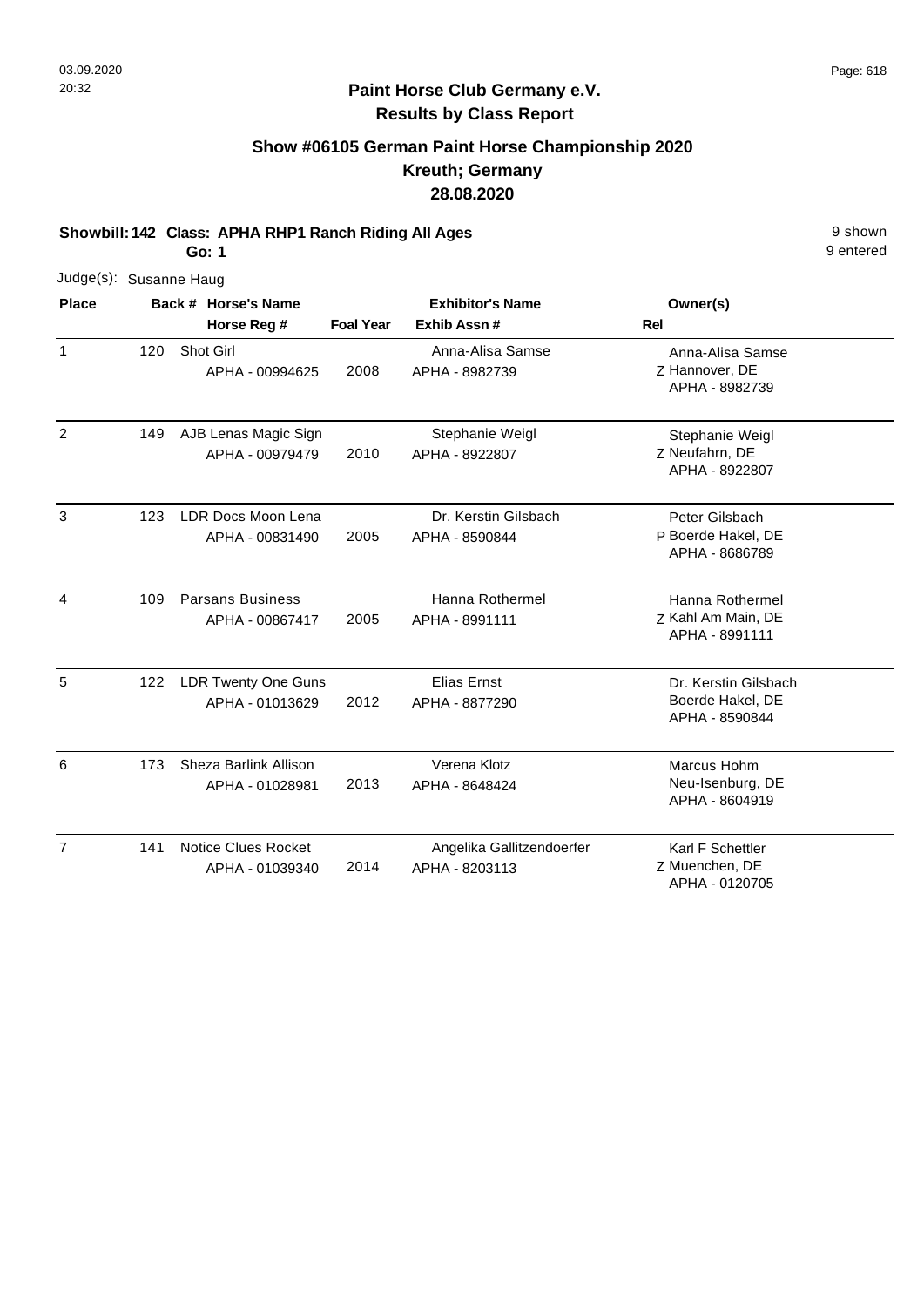## **Show #06106 German Paint Horse Championship 2020 Kreuth; Germany 28.08.2020**

**Showbill: 142 Class: APHA RHP1 Ranch Riding All Ages** 9 shown

**Go: 1**

| Judge(s): Sonja Merkle |     |  |                                               |                  |                                        |                                                            |
|------------------------|-----|--|-----------------------------------------------|------------------|----------------------------------------|------------------------------------------------------------|
| <b>Place</b>           |     |  | Back # Horse's Name                           |                  | <b>Exhibitor's Name</b>                | Owner(s)                                                   |
|                        |     |  | Horse Reg #                                   | <b>Foal Year</b> | Exhib Assn #                           | <b>Rel</b>                                                 |
| 1                      | 120 |  | Shot Girl<br>APHA - 00994625                  | 2008             | Anna-Alisa Samse<br>APHA - 8982739     | Anna-Alisa Samse<br>Z Hannover, DE<br>APHA - 8982739       |
| $\overline{2}$         | 109 |  | <b>Parsans Business</b><br>APHA - 00867417    | 2005             | Hanna Rothermel<br>APHA - 8991111      | Hanna Rothermel<br>Z Kahl Am Main, DE<br>APHA - 8991111    |
| 3                      | 143 |  | SQ Sweet Classic Mary<br>APHA - 00863392      | 2006             | Tanja Freund<br>APHA - 9174669         | Tanja Freund<br>Tiefenbach, DE<br>APHA - 9174669           |
| $\overline{4}$         | 149 |  | AJB Lenas Magic Sign<br>APHA - 00979479       | 2010             | Stephanie Weigl<br>APHA - 8922807      | Stephanie Weigl<br>Z Neufahrn, DE<br>APHA - 8922807        |
| 5                      | 122 |  | <b>LDR Twenty One Guns</b><br>APHA - 01013629 | 2012             | Elias Ernst<br>APHA - 8877290          | Dr. Kerstin Gilsbach<br>Boerde Hakel, DE<br>APHA - 8590844 |
| 6                      | 173 |  | Sheza Barlink Allison<br>APHA - 01028981      | 2013             | Verena Klotz<br>APHA - 8648424         | Marcus Hohm<br>Neu-Isenburg, DE<br>APHA - 8604919          |
| $\overline{7}$         | 123 |  | LDR Docs Moon Lena<br>APHA - 00831490         | 2005             | Dr. Kerstin Gilsbach<br>APHA - 8590844 | Peter Gilsbach<br>P Boerde Hakel, DE<br>APHA - 8686789     |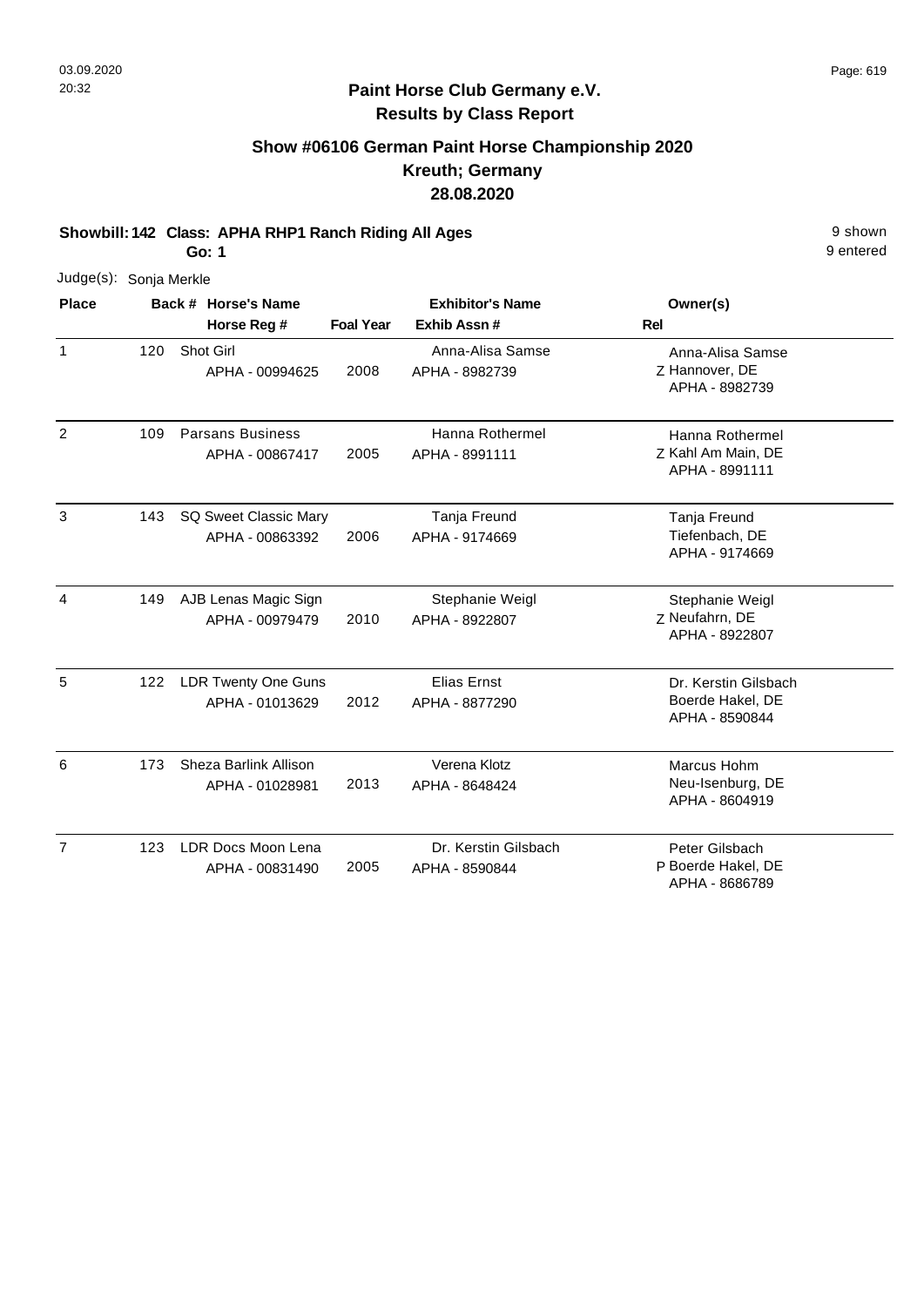Judge(s):

1

2

5

9 entered

#### **Paint Horse Club Germany e.V. Results by Class Report**

# **Show #06107 German Paint Horse Championship 2020 Kreuth; Germany 28.08.2020**

**Showbill: 142 Class: APHA RHP1 Ranch Riding All Ages** 9 shown

| Judge(s):    | Nicolas Perrin |                                               |                  |                                        |                                                            |  |
|--------------|----------------|-----------------------------------------------|------------------|----------------------------------------|------------------------------------------------------------|--|
| <b>Place</b> |                | Back # Horse's Name<br>Horse Reg #            | <b>Foal Year</b> | <b>Exhibitor's Name</b><br>Exhib Assn# | Owner(s)<br><b>Rel</b>                                     |  |
| 1            | 120            | Shot Girl<br>APHA - 00994625                  | 2008             | Anna-Alisa Samse<br>APHA - 8982739     | Anna-Alisa Samse<br>Z Hannover, DE<br>APHA - 8982739       |  |
| 2            | 149            | AJB Lenas Magic Sign<br>APHA - 00979479       | 2010             | Stephanie Weigl<br>APHA - 8922807      | Stephanie Weigl<br>Z Neufahrn, DE<br>APHA - 8922807        |  |
| 3            | 173            | Sheza Barlink Allison<br>APHA - 01028981      | 2013             | Verena Klotz<br>APHA - 8648424         | Marcus Hohm<br>Neu-Isenburg, DE<br>APHA - 8604919          |  |
| 4            | 122            | LDR Twenty One Guns<br>APHA - 01013629        | 2012             | <b>Elias Ernst</b><br>APHA - 8877290   | Dr. Kerstin Gilsbach<br>Boerde Hakel, DE<br>APHA - 8590844 |  |
| 5            | 123            | LDR Docs Moon Lena<br>APHA - 00831490         | 2005             | Dr. Kerstin Gilsbach<br>APHA - 8590844 | Peter Gilsbach<br>P Boerde Hakel, DE<br>APHA - 8686789     |  |
| 6            | 143            | <b>SQ Sweet Classic Mary</b><br>ADLIA AORROOM | ว∩∩ค             | Tanja Freund<br>ADLIA 0474660          | Tanja Freund<br>Tiefenhach DE                              |  |

|     | APHA - 00863392                        | zuup | APHA - 9174669                              | Tielenbach, DE<br>APHA - 9174669   |  |
|-----|----------------------------------------|------|---------------------------------------------|------------------------------------|--|
| 141 | Notice Clues Rocket<br>APHA - 01039340 | 2014 | Angelika Gallitzendoerfer<br>APHA - 8203113 | Karl F Schettler<br>Z Muenchen. DE |  |
|     |                                        |      |                                             | APHA - 0120705                     |  |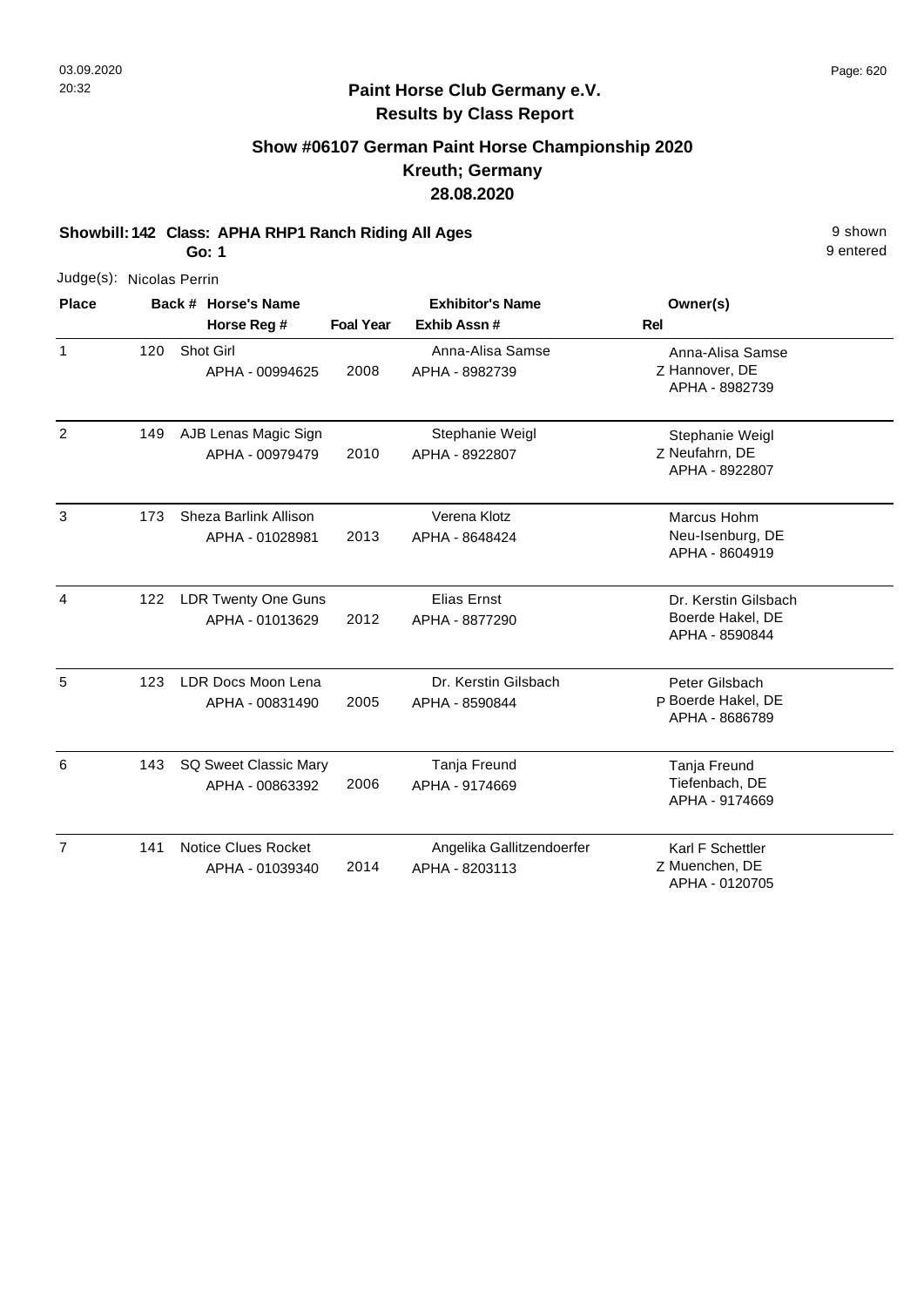## **Show #06108 German Paint Horse Championship 2020 Kreuth; Germany 28.08.2020**

**Showbill: 142 Class: APHA RHP1 Ranch Riding All Ages** 9 shown

**Go: 1**

| Judge(s): Pierre Ouellet |     |                                               |                  |                                             |                                                            |
|--------------------------|-----|-----------------------------------------------|------------------|---------------------------------------------|------------------------------------------------------------|
| <b>Place</b>             |     | Back # Horse's Name                           |                  | <b>Exhibitor's Name</b>                     | Owner(s)                                                   |
|                          |     | Horse Reg #                                   | <b>Foal Year</b> | Exhib Assn#                                 | <b>Rel</b>                                                 |
| $\mathbf{1}$             | 120 | Shot Girl<br>APHA - 00994625                  | 2008             | Anna-Alisa Samse<br>APHA - 8982739          | Anna-Alisa Samse<br>Z Hannover, DE<br>APHA - 8982739       |
| 2                        | 149 | AJB Lenas Magic Sign<br>APHA - 00979479       | 2010             | Stephanie Weigl<br>APHA - 8922807           | Stephanie Weigl<br>Z Neufahrn, DE<br>APHA - 8922807        |
| 3                        | 122 | <b>LDR Twenty One Guns</b><br>APHA - 01013629 | 2012             | <b>Elias Ernst</b><br>APHA - 8877290        | Dr. Kerstin Gilsbach<br>Boerde Hakel, DE<br>APHA - 8590844 |
| $\overline{4}$           | 109 | <b>Parsans Business</b><br>APHA - 00867417    | 2005             | Hanna Rothermel<br>APHA - 8991111           | Hanna Rothermel<br>Z Kahl Am Main, DE<br>APHA - 8991111    |
| 5                        | 173 | Sheza Barlink Allison<br>APHA - 01028981      | 2013             | Verena Klotz<br>APHA - 8648424              | Marcus Hohm<br>Neu-Isenburg, DE<br>APHA - 8604919          |
| 6                        | 141 | Notice Clues Rocket<br>APHA - 01039340        | 2014             | Angelika Gallitzendoerfer<br>APHA - 8203113 | Karl F Schettler<br>Z Muenchen, DE<br>APHA - 0120705       |
| $\overline{7}$           | 123 | LDR Docs Moon Lena<br>APHA - 00831490         | 2005             | Dr. Kerstin Gilsbach<br>APHA - 8590844      | Peter Gilsbach<br>P Boerde Hakel, DE<br>APHA - 8686789     |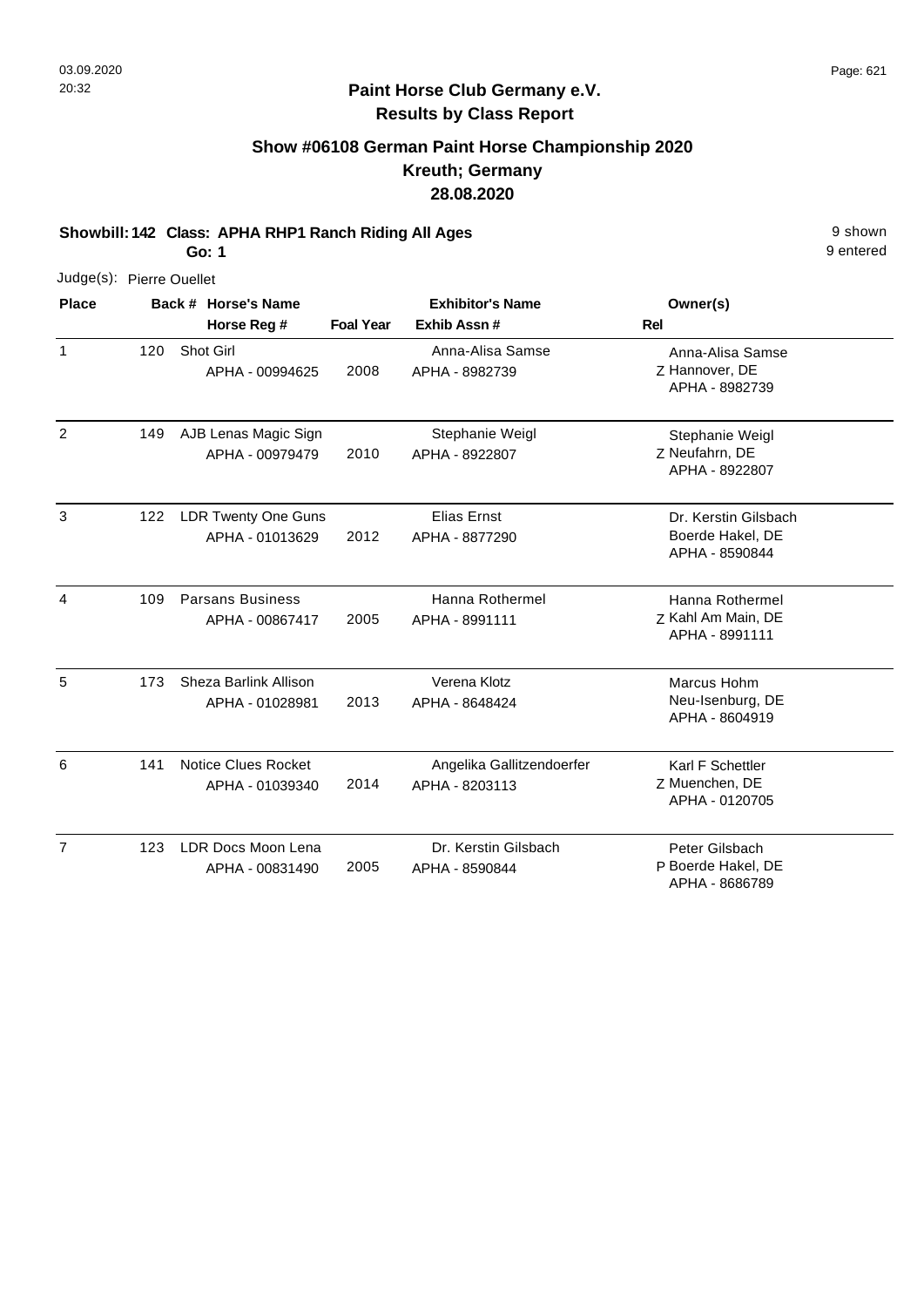#### **Paint Horse Club Germany e.V. Results by Class Report**

# **Show #06105 German Paint Horse Championship 2020 Kreuth; Germany 28.08.2020**

**Showbill: 143 Class: APHA BRP1 SPB Ranch Riding All Ages** 7 shown

| Judge(s): Susanne Haug |     |                             |                  |                         |                                   |
|------------------------|-----|-----------------------------|------------------|-------------------------|-----------------------------------|
| <b>Place</b>           |     | Back # Horse's Name         |                  | <b>Exhibitor's Name</b> | Owner(s)                          |
|                        |     | Horse Reg #                 | <b>Foal Year</b> | Exhib Assn #            | <b>Rel</b>                        |
| $\mathbf{1}$           | 549 | Last One Commander          |                  | Barbara Braun           | Barbara Braun                     |
|                        |     | APHA - 01020240             | 2011             | APHA - 9153178          | Z Iffeldorf, DE<br>APHA - 9153178 |
| 2                      | 506 | <b>Gatling B Pine Chic</b>  |                  | <b>Kristin Gerdau</b>   | Kristin Gerdau                    |
|                        |     | APHA - 01045539             | 2014             | APHA - 9172742          | Z Buesum, DE                      |
|                        |     |                             |                  |                         | APHA - 9172742                    |
| 3                      | 510 | <b>CPH Ostin Always Ice</b> |                  | Anja Finkenwirth        | Anja Finkenwirth                  |
|                        |     | APHA - 01058582             | 2015             | APHA - 9148533          | Z Kahl Am Main, DE                |
|                        |     |                             |                  |                         | APHA - 9148533                    |
| 4                      | 523 | LE Smart Stylish Lena       |                  | Sarah Bode              | <b>Yvonne Doerfler</b>            |
|                        |     | APHA - 01048366             | 2015             | APHA - 8962694          |                                   |
|                        |     |                             |                  |                         | APHA - 9148072                    |
| 5                      | 533 | FR Prettys Red Gun          |                  | <b>Flora Eichler</b>    | Susann Eichler                    |
|                        |     | APHA - 00993283             | 2010             | APHA - 9141948          | C Mannheim, DE                    |
|                        |     |                             |                  |                         | APHA - 8578713                    |
| 6                      | 511 | Be Ice Gotta Gun            |                  | Dagmar Dietl            | Dagmar Dietl                      |
|                        |     | APHA - 01055205             | 2015             | APHA - 9176722          | Achslach, DE                      |
|                        |     |                             |                  |                         | APHA - 9176722                    |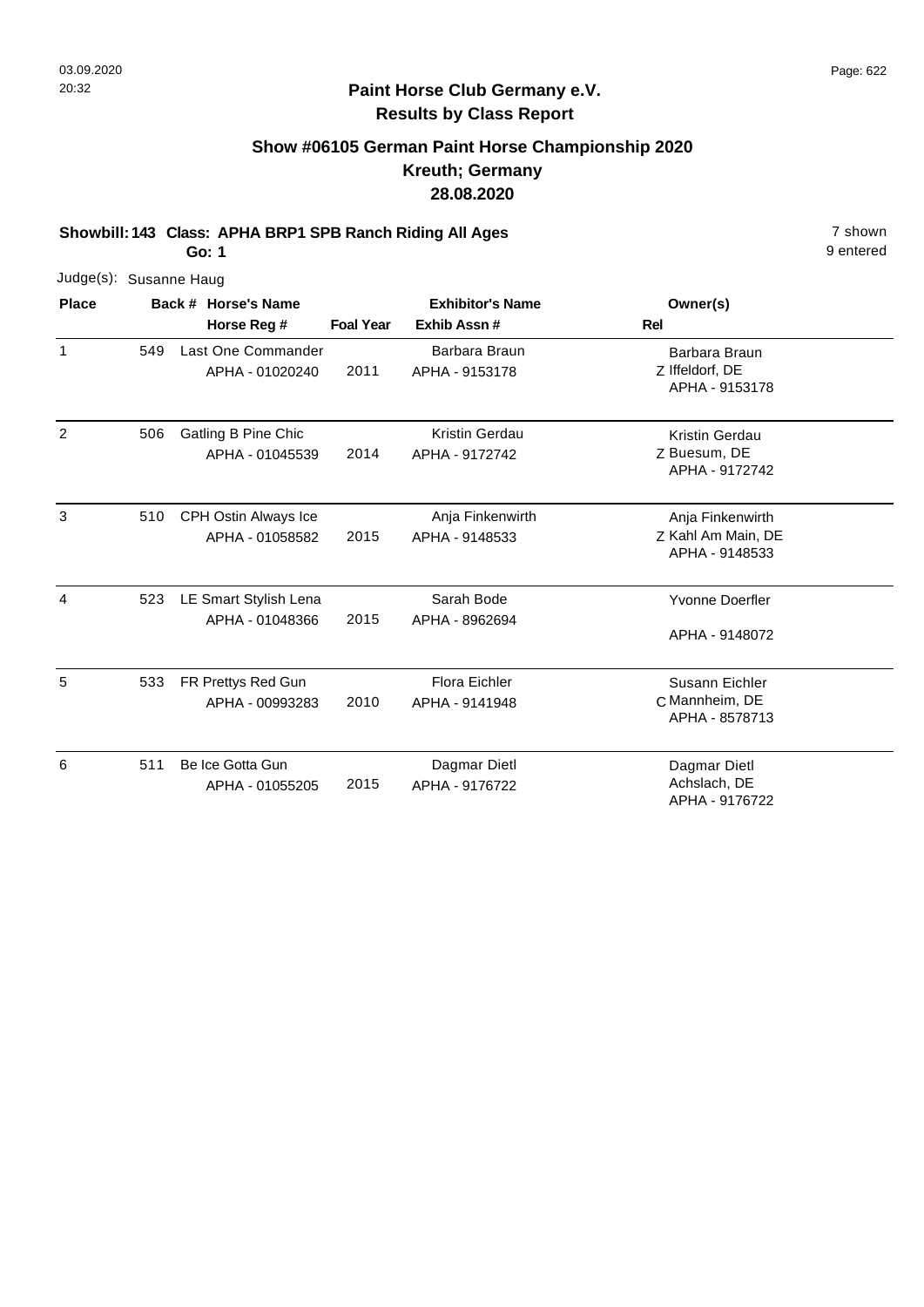# **Show #06106 German Paint Horse Championship 2020 Kreuth; Germany 28.08.2020**

**Showbill: 143 Class: APHA BRP1 SPB Ranch Riding All Ages** 7 shown

**Go: 1**

|                | Judge(s): Sonja Merkle |  |                       |                  |                         |                  |                                      |  |  |  |  |
|----------------|------------------------|--|-----------------------|------------------|-------------------------|------------------|--------------------------------------|--|--|--|--|
| <b>Place</b>   |                        |  | Back # Horse's Name   |                  | <b>Exhibitor's Name</b> |                  | Owner(s)                             |  |  |  |  |
|                |                        |  | Horse Reg #           | <b>Foal Year</b> | Exhib Assn #            | <b>Birthdate</b> | Rel                                  |  |  |  |  |
| 1              | 506                    |  | Gatling B Pine Chic   |                  | <b>Kristin Gerdau</b>   |                  | Kristin Gerdau                       |  |  |  |  |
|                |                        |  | APHA - 01045539       | 2014             | APHA - 9172742          |                  | Z Buesum, DE<br>APHA - 9172742       |  |  |  |  |
| $\overline{2}$ | 510                    |  | CPH Ostin Always Ice  |                  | Anja Finkenwirth        |                  | Anja Finkenwirth                     |  |  |  |  |
|                |                        |  | APHA - 01058582       | 2015             | APHA - 9148533          |                  | Z Kahl Am Main, DE<br>APHA - 9148533 |  |  |  |  |
| 3              | 549                    |  | Last One Commander    |                  | Barbara Braun           |                  | Barbara Braun                        |  |  |  |  |
|                |                        |  | APHA - 01020240       | 2011             | APHA - 9153178          |                  | Z Iffeldorf, DE<br>APHA - 9153178    |  |  |  |  |
| 4              | 523                    |  | LE Smart Stylish Lena |                  | Sarah Bode              |                  | <b>Yvonne Doerfler</b>               |  |  |  |  |
|                |                        |  | APHA - 01048366       | 2015             | APHA - 8962694          |                  | APHA - 9148072                       |  |  |  |  |
| 5              | 533                    |  | FR Prettys Red Gun    |                  | <b>Flora Eichler</b>    |                  | Susann Eichler                       |  |  |  |  |
|                |                        |  | APHA - 00993283       | 2010             | APHA - 9141948          |                  | C Mannheim, DE<br>APHA - 8578713     |  |  |  |  |
| 6              | 511                    |  | Be Ice Gotta Gun      |                  | Dagmar Dietl            |                  | Dagmar Dietl                         |  |  |  |  |
|                |                        |  | APHA - 01055205       | 2015             | APHA - 9176722          |                  | Achslach, DE<br>APHA - 9176722       |  |  |  |  |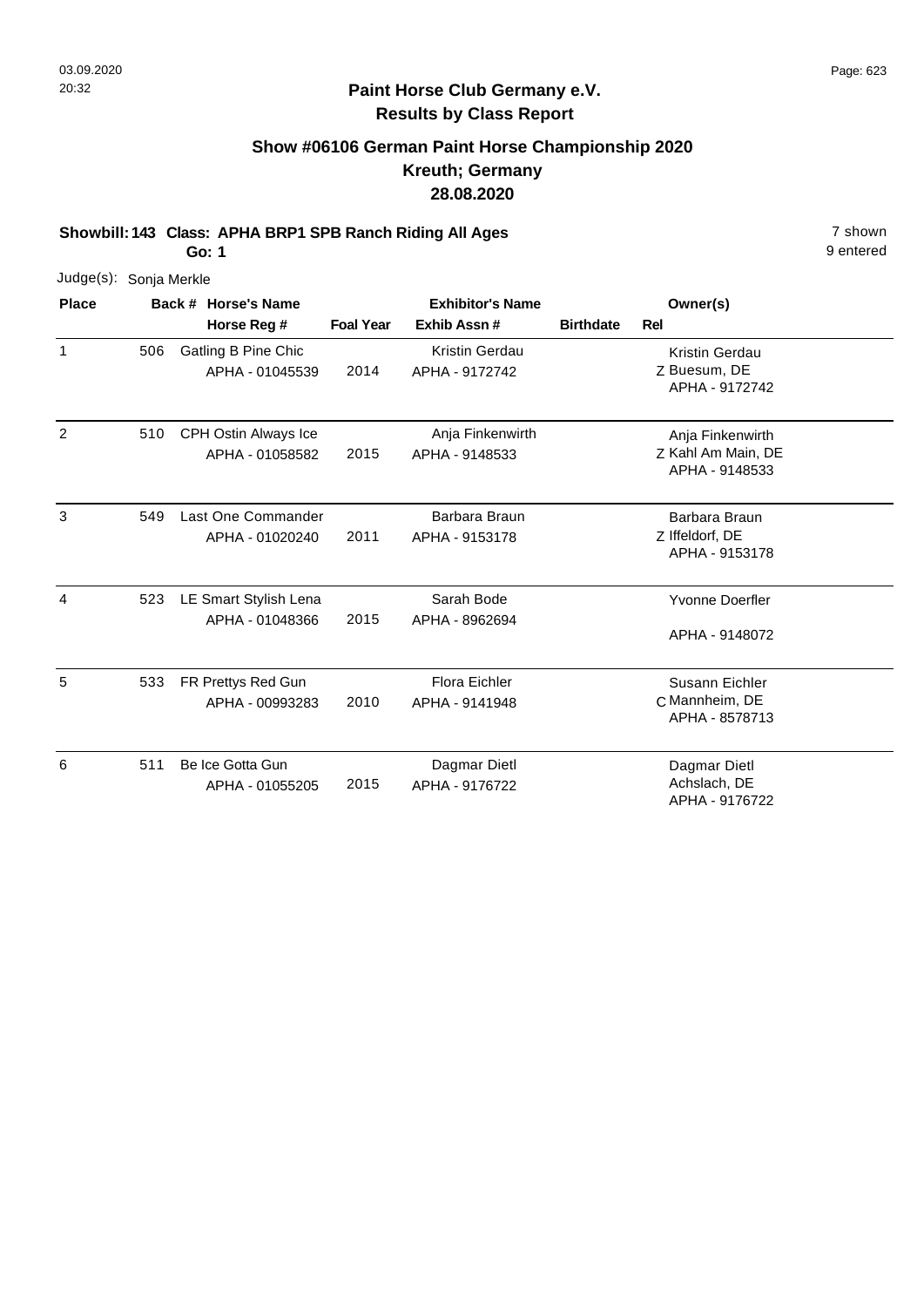# **Show #06107 German Paint Horse Championship 2020 Kreuth; Germany 28.08.2020**

**Showbill: 143 Class: APHA BRP1 SPB Ranch Riding All Ages** 7 shown

**Go: 1**

|                | Judge(s): Nicolas Perrin |  |                       |                  |                         |                  |                        |  |  |  |  |
|----------------|--------------------------|--|-----------------------|------------------|-------------------------|------------------|------------------------|--|--|--|--|
| <b>Place</b>   |                          |  | Back # Horse's Name   |                  | <b>Exhibitor's Name</b> |                  | Owner(s)               |  |  |  |  |
|                |                          |  | Horse Reg #           | <b>Foal Year</b> | Exhib Assn#             | <b>Birthdate</b> | Rel                    |  |  |  |  |
| 1              | 506                      |  | Gatling B Pine Chic   |                  | <b>Kristin Gerdau</b>   |                  | Kristin Gerdau         |  |  |  |  |
|                |                          |  | APHA - 01045539       | 2014             | APHA - 9172742          |                  | Z Buesum, DE           |  |  |  |  |
|                |                          |  |                       |                  |                         |                  | APHA - 9172742         |  |  |  |  |
| $\overline{2}$ | 523                      |  | LE Smart Stylish Lena |                  | Sarah Bode              |                  | <b>Yvonne Doerfler</b> |  |  |  |  |
|                |                          |  | APHA - 01048366       | 2015             | APHA - 8962694          |                  |                        |  |  |  |  |
|                |                          |  |                       |                  |                         |                  | APHA - 9148072         |  |  |  |  |
| 3              | 510                      |  | CPH Ostin Always Ice  |                  | Anja Finkenwirth        |                  | Anja Finkenwirth       |  |  |  |  |
|                |                          |  | APHA - 01058582       | 2015             | APHA - 9148533          |                  | Z Kahl Am Main, DE     |  |  |  |  |
|                |                          |  |                       |                  |                         |                  | APHA - 9148533         |  |  |  |  |
| 4              | 549                      |  | Last One Commander    |                  | Barbara Braun           |                  | Barbara Braun          |  |  |  |  |
|                |                          |  | APHA - 01020240       | 2011             | APHA - 9153178          |                  | Z Iffeldorf, DE        |  |  |  |  |
|                |                          |  |                       |                  |                         |                  | APHA - 9153178         |  |  |  |  |
| 5              | 511                      |  | Be Ice Gotta Gun      |                  | Dagmar Dietl            |                  | Dagmar Dietl           |  |  |  |  |
|                |                          |  | APHA - 01055205       | 2015             | APHA - 9176722          |                  | Achslach, DE           |  |  |  |  |
|                |                          |  |                       |                  |                         |                  | APHA - 9176722         |  |  |  |  |
| 6              | 533                      |  | FR Prettys Red Gun    |                  | <b>Flora Eichler</b>    |                  | Susann Eichler         |  |  |  |  |
|                |                          |  | APHA - 00993283       | 2010             | APHA - 9141948          |                  | C Mannheim, DE         |  |  |  |  |
|                |                          |  |                       |                  |                         |                  | APHA - 8578713         |  |  |  |  |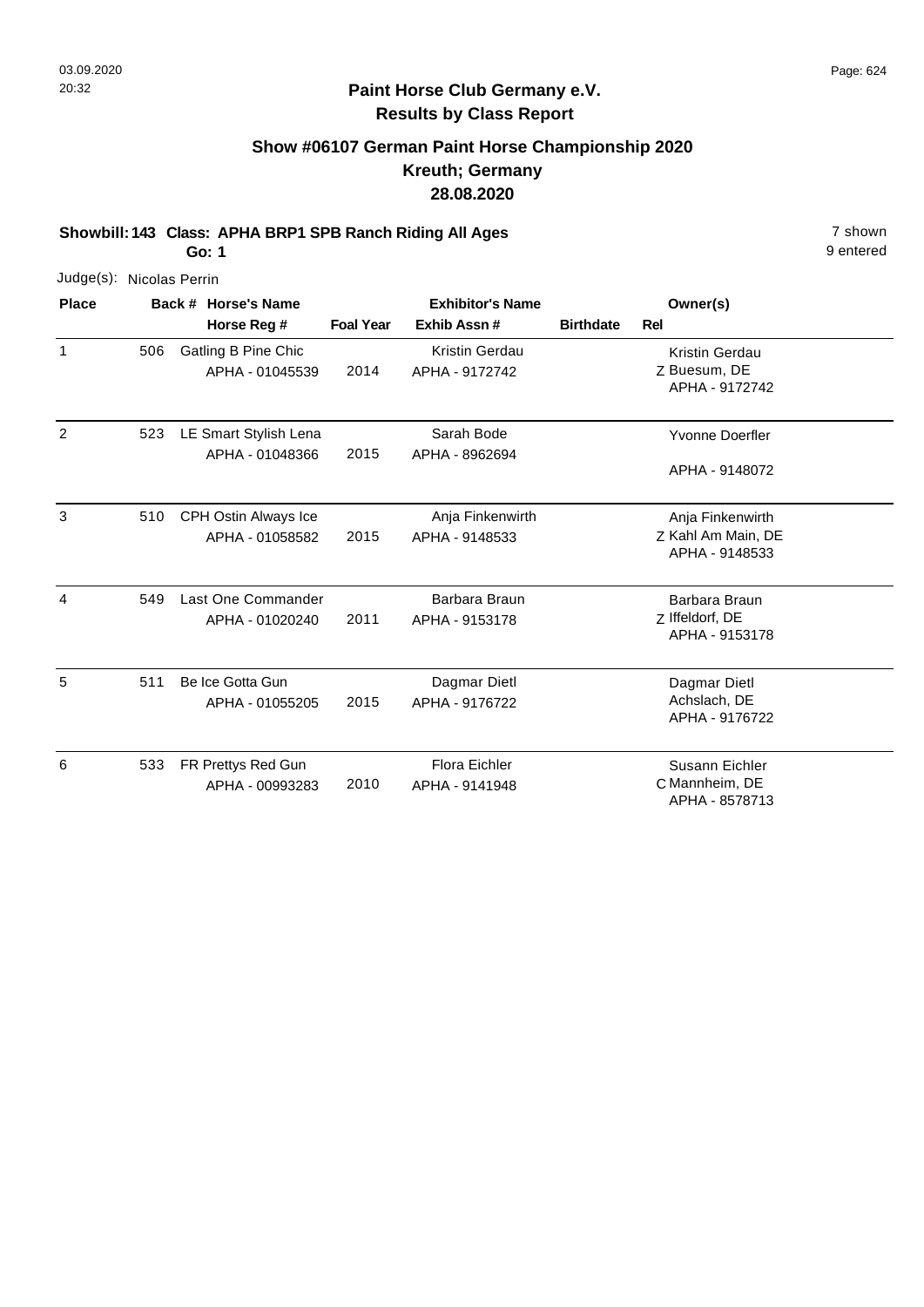## **Show #06108 German Paint Horse Championship 2020 Kreuth; Germany 28.08.2020**

**Showbill: 143 Class: APHA BRP1 SPB Ranch Riding All Ages** 7 shown

**Go: 1**

|              | Judge(s): Pierre Ouellet |  |                                               |                  |                                         |                  |                                      |  |  |  |  |
|--------------|--------------------------|--|-----------------------------------------------|------------------|-----------------------------------------|------------------|--------------------------------------|--|--|--|--|
| <b>Place</b> |                          |  | Back # Horse's Name                           |                  | <b>Exhibitor's Name</b>                 |                  | Owner(s)                             |  |  |  |  |
|              |                          |  | Horse Reg #                                   | <b>Foal Year</b> | Exhib Assn#                             | <b>Birthdate</b> | <b>Rel</b>                           |  |  |  |  |
| $\mathbf{1}$ | 506                      |  | <b>Gatling B Pine Chic</b><br>APHA - 01045539 | 2014             | <b>Kristin Gerdau</b><br>APHA - 9172742 |                  | Kristin Gerdau<br>Z Buesum, DE       |  |  |  |  |
|              |                          |  |                                               |                  |                                         |                  | APHA - 9172742                       |  |  |  |  |
| 2            | 549                      |  | Last One Commander                            |                  | Barbara Braun                           |                  | Barbara Braun                        |  |  |  |  |
|              |                          |  | APHA - 01020240                               | 2011             | APHA - 9153178                          |                  | Z Iffeldorf, DE<br>APHA - 9153178    |  |  |  |  |
| 3            | 523                      |  | LE Smart Stylish Lena                         |                  | Sarah Bode                              |                  | <b>Yvonne Doerfler</b>               |  |  |  |  |
|              |                          |  | APHA - 01048366                               | 2015             | APHA - 8962694                          |                  | APHA - 9148072                       |  |  |  |  |
| 4            | 510                      |  | CPH Ostin Always Ice                          |                  | Anja Finkenwirth                        |                  | Anja Finkenwirth                     |  |  |  |  |
|              |                          |  | APHA - 01058582                               | 2015             | APHA - 9148533                          |                  | Z Kahl Am Main, DE<br>APHA - 9148533 |  |  |  |  |
| 5            | 511                      |  | Be Ice Gotta Gun                              |                  | Dagmar Dietl                            |                  | Dagmar Dietl                         |  |  |  |  |
|              |                          |  | APHA - 01055205                               | 2015             | APHA - 9176722                          |                  | Achslach, DE<br>APHA - 9176722       |  |  |  |  |
| 6            | 533                      |  | FR Prettys Red Gun                            |                  | Flora Eichler                           |                  | Susann Eichler                       |  |  |  |  |
|              |                          |  | APHA - 00993283                               | 2010             | APHA - 9141948                          |                  | C Mannheim, DE<br>APHA - 8578713     |  |  |  |  |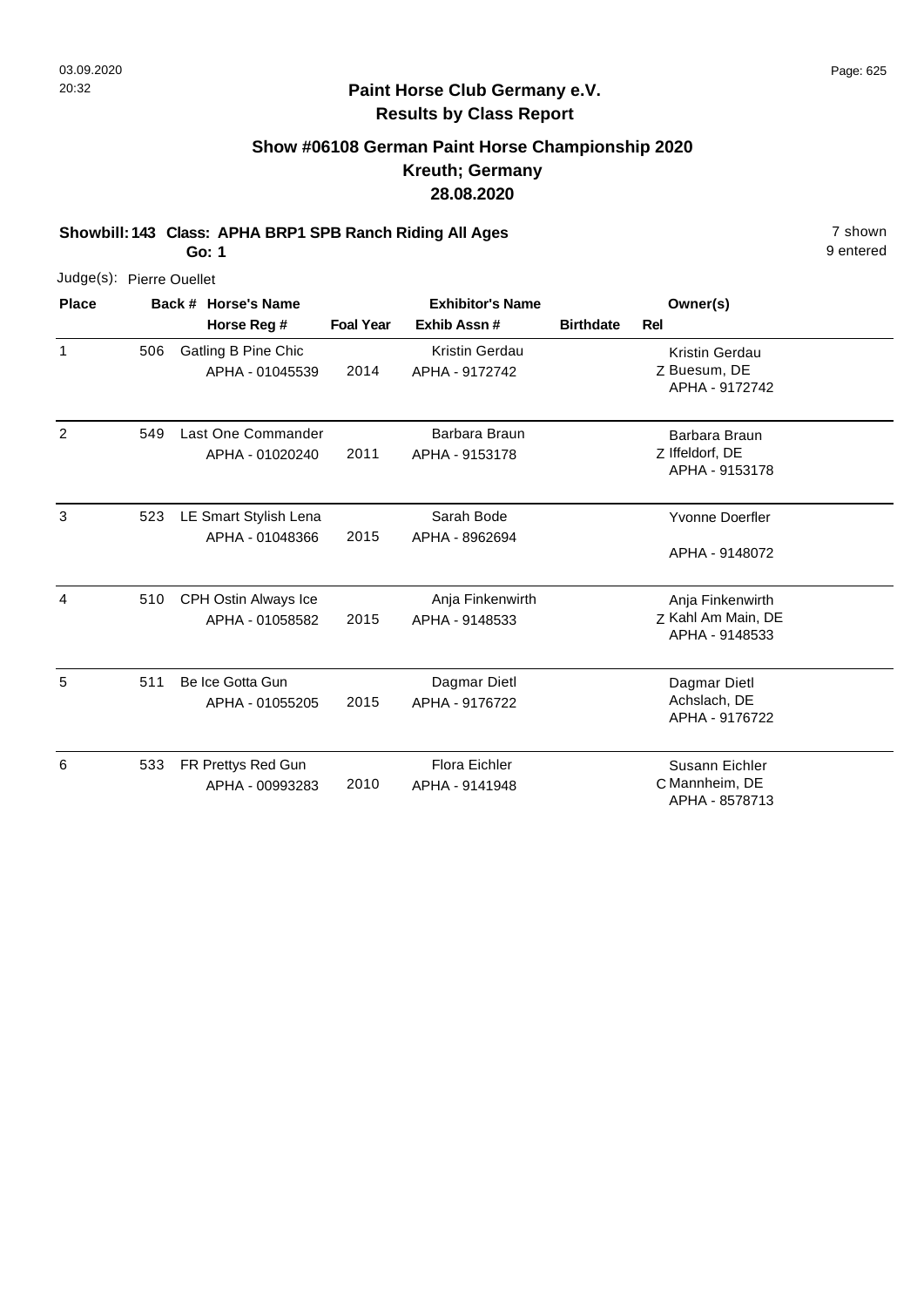## **Show #06105 German Paint Horse Championship 2020 Kreuth; Germany 28.08.2020**

**Showbill: 144 Class: PHCG AP17 Youth W. Horsemanship All Paint Registries** 14 Shown

**Go: 1**

17 entered

|              | Judge(s): Susanne Haug |  |                       |                  |                                              |                                                                 |  |  |  |  |
|--------------|------------------------|--|-----------------------|------------------|----------------------------------------------|-----------------------------------------------------------------|--|--|--|--|
| <b>Place</b> |                        |  | Back # Horse's Name   |                  | <b>Exhibitor's Name</b>                      | Owner(s)                                                        |  |  |  |  |
|              |                        |  | Horse Reg #           | <b>Foal Year</b> | Exhib Assn#                                  | Rel                                                             |  |  |  |  |
| 1            | 128                    |  | A Special Zips Beauty | 2011             | Nadja Egerter<br><b>PHCG - 7796</b>          | Nadja Egerter<br>Z Waldau, DE<br><b>PHCG - 7796</b>             |  |  |  |  |
| 2            | 214                    |  | Hawthorns Pleasantzip | 2008             | Michele Schoenwald<br><b>PHCG - 8052</b>     | Michele Schoenwald<br>Z Vojens, DK<br><b>PHCG - 8052</b>        |  |  |  |  |
| 3            | 222                    |  | <b>Gamblers Senci</b> | 2003             | Siri Marie Rasmussen<br><b>PHCG - 7353</b>   | Siri Marie Rasmussen<br>Z Haderslev, DK<br>PHCG - 7353          |  |  |  |  |
| 4            | 219                    |  | Gamblers Zexy Zip     | 2007             | Freja Balslev Segelund<br><b>PHCG - 7352</b> | Freja Balslev Segelund<br>Z Haderslev, DK<br><b>PHCG - 7352</b> |  |  |  |  |
| 5            | 154                    |  | Smart Like My Daddy   | 2011             | Lea-Marie Eberhardt<br><b>PHCG - 6785</b>    | Marija Eberhardt<br>C Langenau, DE<br><b>PHCG - 3350</b>        |  |  |  |  |
| 6            | 136                    |  | Shes Lady Assets      | 2012             | Chiara Fiorito<br><b>PHCG - 8299</b>         | Chiara Fiorito<br>Z Romano Dezzelino, IT<br><b>PHCG - 8299</b>  |  |  |  |  |
| 7            | 114                    |  | Stella Simon          | 2014             | Zoe Christine Cosic<br><b>PHCG - 7602</b>    | Zoe Christine Cosic<br>Z Untergruppenbach, DE                   |  |  |  |  |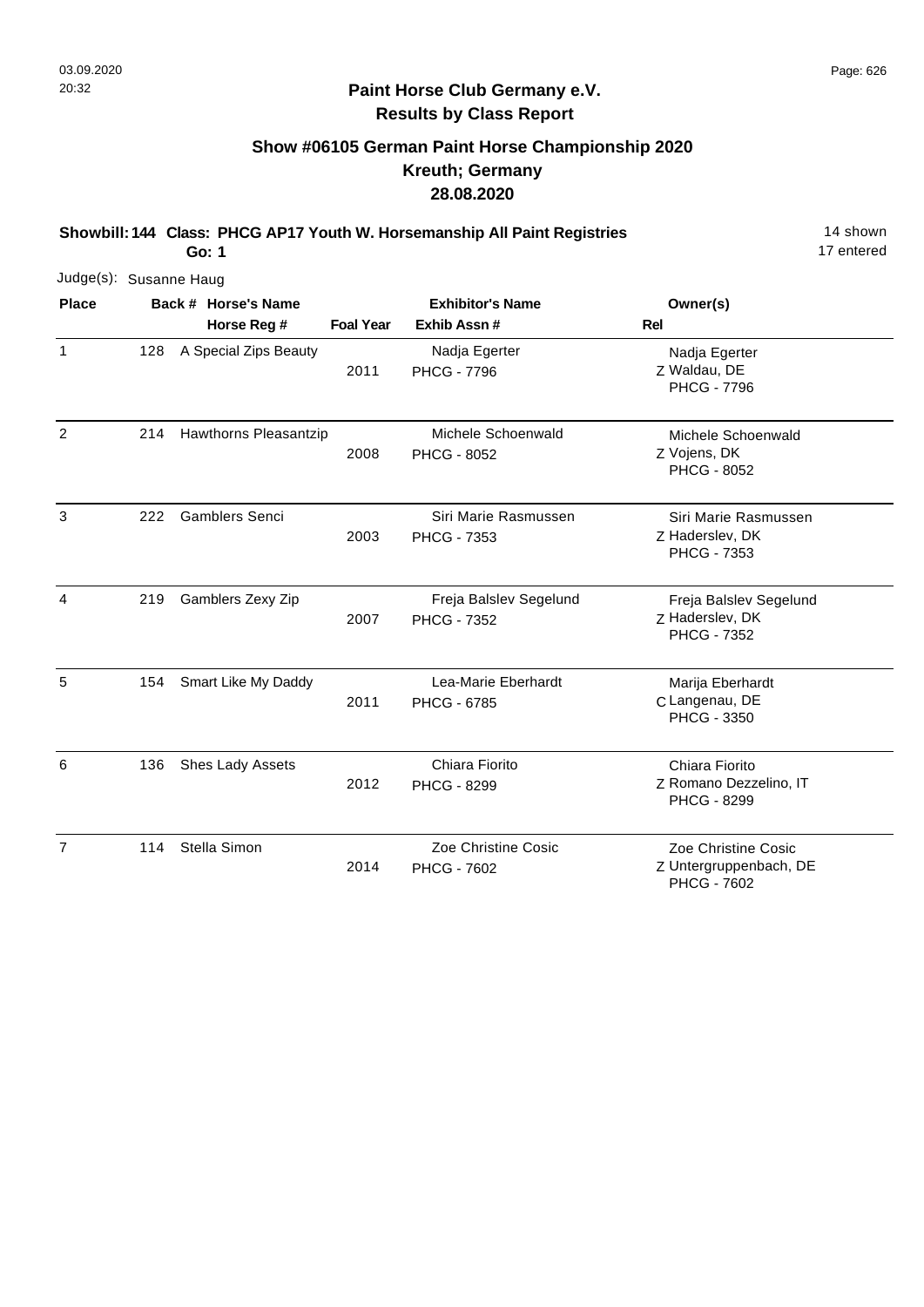### **Paint Horse Club Germany e.V. Results by Class Report**

## **Show #06106 German Paint Horse Championship 2020 Kreuth; Germany 28.08.2020**

**Showbill: 144 Class: PHCG AP17 Youth W. Horsemanship All Paint Registries** 14 Shown

**Go: 1**

17 entered

| Judge(s): Sonja Merkle |     |                       |                  |                                              |                                                                 |
|------------------------|-----|-----------------------|------------------|----------------------------------------------|-----------------------------------------------------------------|
| <b>Place</b>           |     | Back # Horse's Name   |                  | <b>Exhibitor's Name</b>                      | Owner(s)                                                        |
|                        |     | Horse Reg #           | <b>Foal Year</b> | Exhib Assn#                                  | <b>Rel</b>                                                      |
| $\mathbf{1}$           | 128 | A Special Zips Beauty | 2011             | Nadja Egerter<br><b>PHCG - 7796</b>          | Nadja Egerter<br>Z Waldau, DE<br><b>PHCG - 7796</b>             |
| $\overline{2}$         | 219 | Gamblers Zexy Zip     | 2007             | Freja Balslev Segelund<br><b>PHCG - 7352</b> | Freja Balslev Segelund<br>Z Haderslev, DK<br><b>PHCG - 7352</b> |
| 3                      | 154 | Smart Like My Daddy   | 2011             | Lea-Marie Eberhardt<br><b>PHCG - 6785</b>    | Marija Eberhardt<br>C Langenau, DE<br>PHCG - 3350               |
| 4                      | 214 | Hawthorns Pleasantzip | 2008             | Michele Schoenwald<br><b>PHCG - 8052</b>     | Michele Schoenwald<br>Z Vojens, DK<br>PHCG - 8052               |
| 5                      | 222 | <b>Gamblers Senci</b> | 2003             | Siri Marie Rasmussen<br>PHCG - 7353          | Siri Marie Rasmussen<br>Z Haderslev, DK<br>PHCG - 7353          |
| 6                      | 136 | Shes Lady Assets      | 2012             | Chiara Fiorito<br><b>PHCG - 8299</b>         | Chiara Fiorito<br>Z Romano Dezzelino, IT<br><b>PHCG - 8299</b>  |
| $\overline{7}$         | 114 | Stella Simon          |                  | Zoe Christine Cosic                          | Zoe Christine Cosic                                             |

2014 PHCG - 7602

Z

Untergruppenbach, DE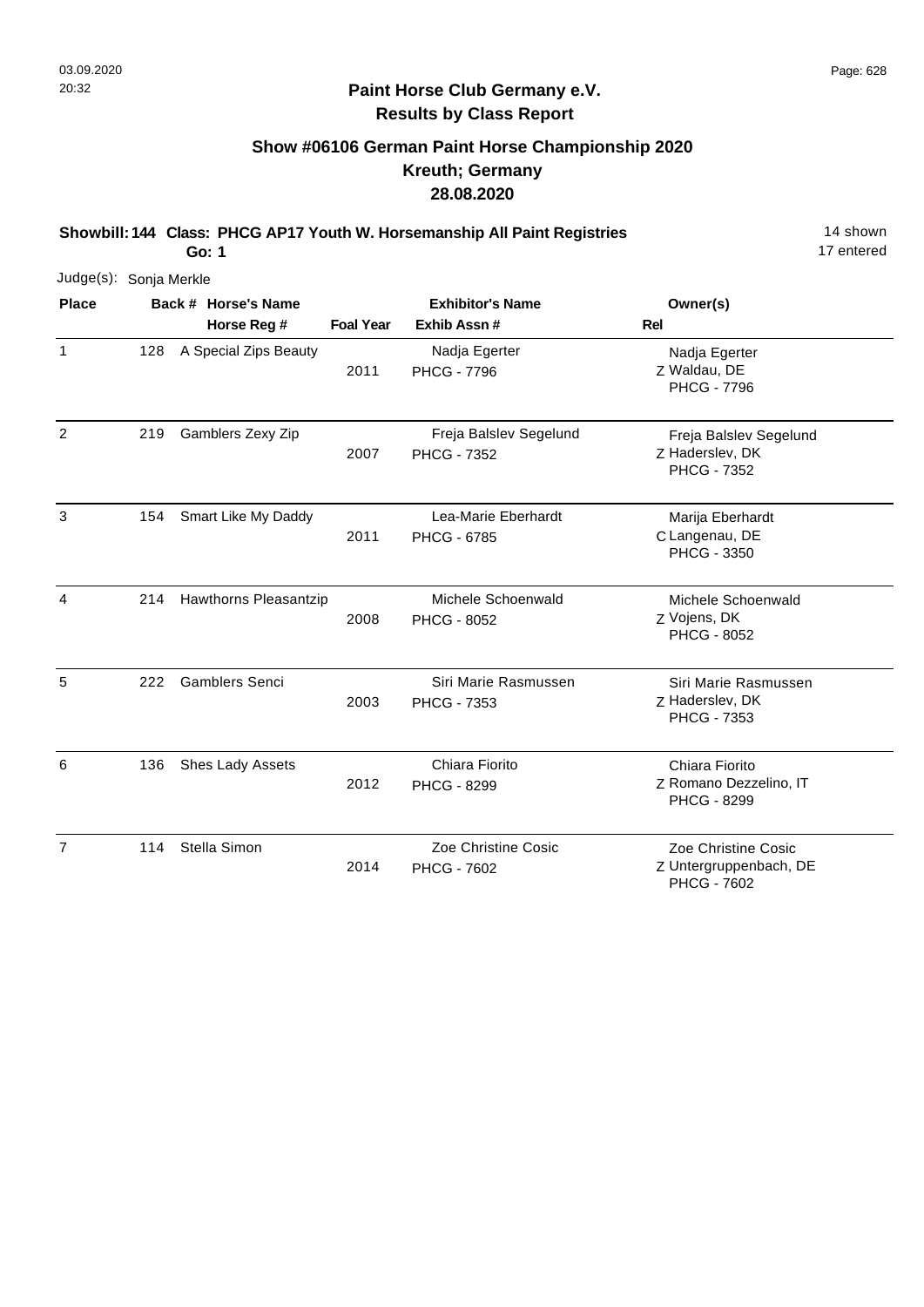### **Paint Horse Club Germany e.V. Results by Class Report**

# **Show #06107 German Paint Horse Championship 2020 Kreuth; Germany 28.08.2020**

**Showbill: 144 Class: PHCG AP17 Youth W. Horsemanship All Paint Registries** 14 Shown

17 entered

|                          |     | 17 entered<br>Go: 1   |                  |                                              |                                                                 |  |  |  |  |
|--------------------------|-----|-----------------------|------------------|----------------------------------------------|-----------------------------------------------------------------|--|--|--|--|
| Judge(s): Nicolas Perrin |     |                       |                  |                                              |                                                                 |  |  |  |  |
| <b>Place</b>             |     | Back # Horse's Name   |                  | <b>Exhibitor's Name</b>                      | Owner(s)                                                        |  |  |  |  |
|                          |     | Horse Reg #           | <b>Foal Year</b> | Exhib Assn #                                 | Rel                                                             |  |  |  |  |
| $\mathbf{1}$             | 128 | A Special Zips Beauty | 2011             | Nadja Egerter<br><b>PHCG - 7796</b>          | Nadja Egerter<br>Z Waldau, DE<br><b>PHCG - 7796</b>             |  |  |  |  |
| 2                        | 214 | Hawthorns Pleasantzip | 2008             | Michele Schoenwald<br>PHCG - 8052            | Michele Schoenwald<br>Z Vojens, DK<br><b>PHCG - 8052</b>        |  |  |  |  |
| 3                        | 154 | Smart Like My Daddy   | 2011             | Lea-Marie Eberhardt<br><b>PHCG - 6785</b>    | Marija Eberhardt<br>C Langenau, DE<br>PHCG - 3350               |  |  |  |  |
| 4                        | 136 | Shes Lady Assets      | 2012             | Chiara Fiorito<br><b>PHCG - 8299</b>         | Chiara Fiorito<br>Z Romano Dezzelino, IT<br><b>PHCG - 8299</b>  |  |  |  |  |
| 5                        | 222 | <b>Gamblers Senci</b> | 2003             | Siri Marie Rasmussen<br>PHCG - 7353          | Siri Marie Rasmussen<br>Z Haderslev, DK<br>PHCG - 7353          |  |  |  |  |
| 6                        | 219 | Gamblers Zexy Zip     | 2007             | Freja Balslev Segelund<br><b>PHCG - 7352</b> | Freja Balslev Segelund<br>Z Haderslev, DK<br><b>PHCG - 7352</b> |  |  |  |  |
| $\overline{7}$           | 114 | Stella Simon          |                  | Zoe Christine Cosic                          | Zoe Christine Cosic                                             |  |  |  |  |

2014 PHCG - 7602

Z

Untergruppenbach, DE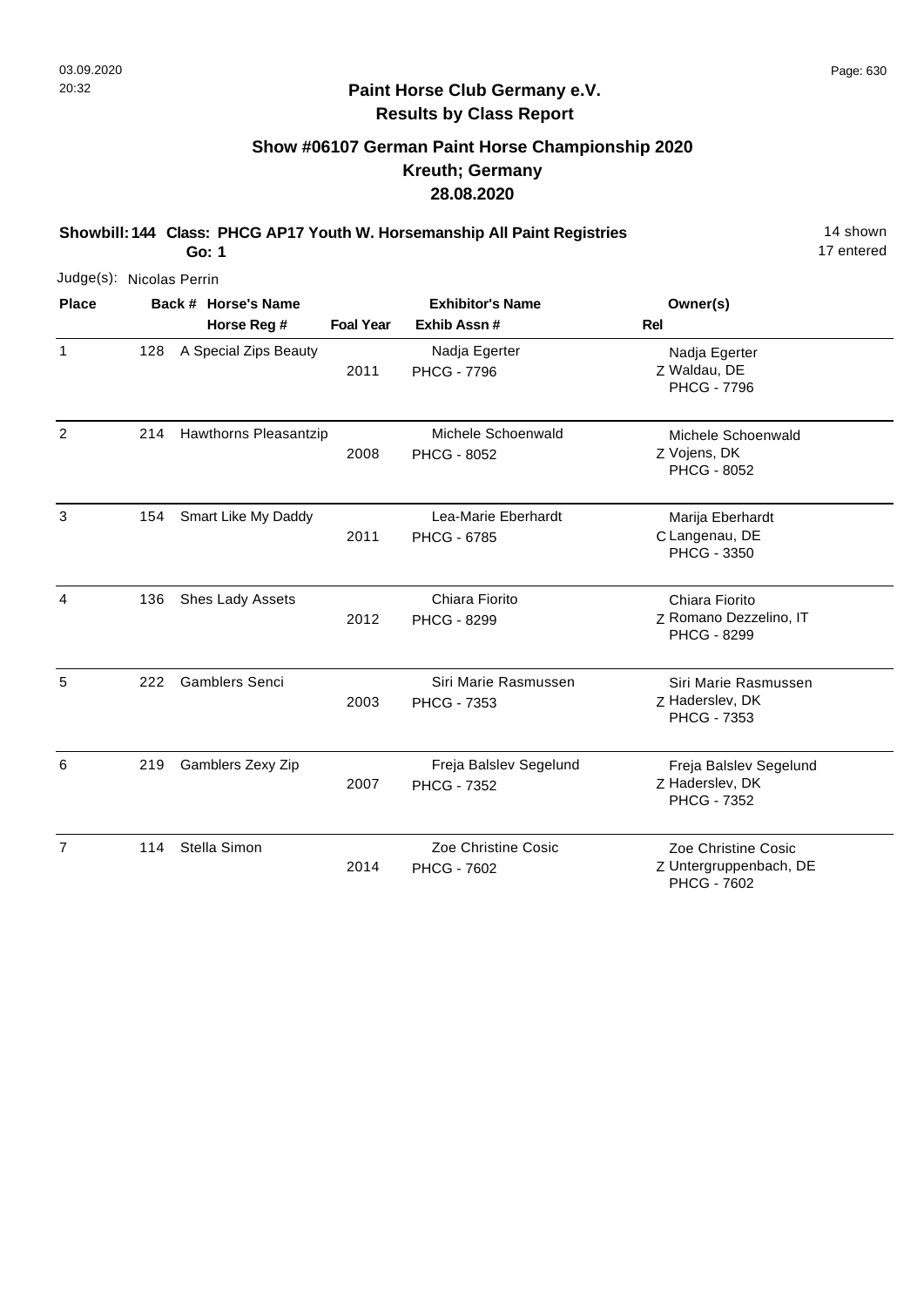## **Show #06108 German Paint Horse Championship 2020 Kreuth; Germany 28.08.2020**

**Showbill: 144 Class: PHCG AP17 Youth W. Horsemanship All Paint Registries** 14 Shown

**Go: 1**

17 entered

| Judge(s): Pierre Ouellet |     |                       |                  |                                              |                                                                 |
|--------------------------|-----|-----------------------|------------------|----------------------------------------------|-----------------------------------------------------------------|
| <b>Place</b>             |     | Back # Horse's Name   |                  | <b>Exhibitor's Name</b>                      | Owner(s)                                                        |
|                          |     | Horse Reg #           | <b>Foal Year</b> | Exhib Assn #                                 | Rel                                                             |
| $\mathbf{1}$             | 219 | Gamblers Zexy Zip     | 2007             | Freja Balslev Segelund<br><b>PHCG - 7352</b> | Freja Balslev Segelund<br>Z Haderslev, DK<br><b>PHCG - 7352</b> |
| 2                        | 222 | <b>Gamblers Senci</b> | 2003             | Siri Marie Rasmussen<br><b>PHCG - 7353</b>   | Siri Marie Rasmussen<br>Z Haderslev, DK<br>PHCG - 7353          |
| 3                        | 128 | A Special Zips Beauty | 2011             | Nadja Egerter<br><b>PHCG - 7796</b>          | Nadja Egerter<br>Z Waldau, DE<br><b>PHCG - 7796</b>             |
| 4                        | 136 | Shes Lady Assets      | 2012             | Chiara Fiorito<br><b>PHCG - 8299</b>         | Chiara Fiorito<br>Z Romano Dezzelino, IT<br>PHCG - 8299         |
| 5                        | 154 | Smart Like My Daddy   | 2011             | Lea-Marie Eberhardt<br><b>PHCG - 6785</b>    | Marija Eberhardt<br>C Langenau, DE<br><b>PHCG - 3350</b>        |
| 6                        | 214 | Hawthorns Pleasantzip | 2008             | Michele Schoenwald<br><b>PHCG - 8052</b>     | Michele Schoenwald<br>Z Vojens, DK<br>PHCG - 8052               |
| $\overline{7}$           | 114 | Stella Simon          | 2014             | Zoe Christine Cosic<br><b>PHCG - 7602</b>    | Zoe Christine Cosic<br>Z Untergruppenbach, DE                   |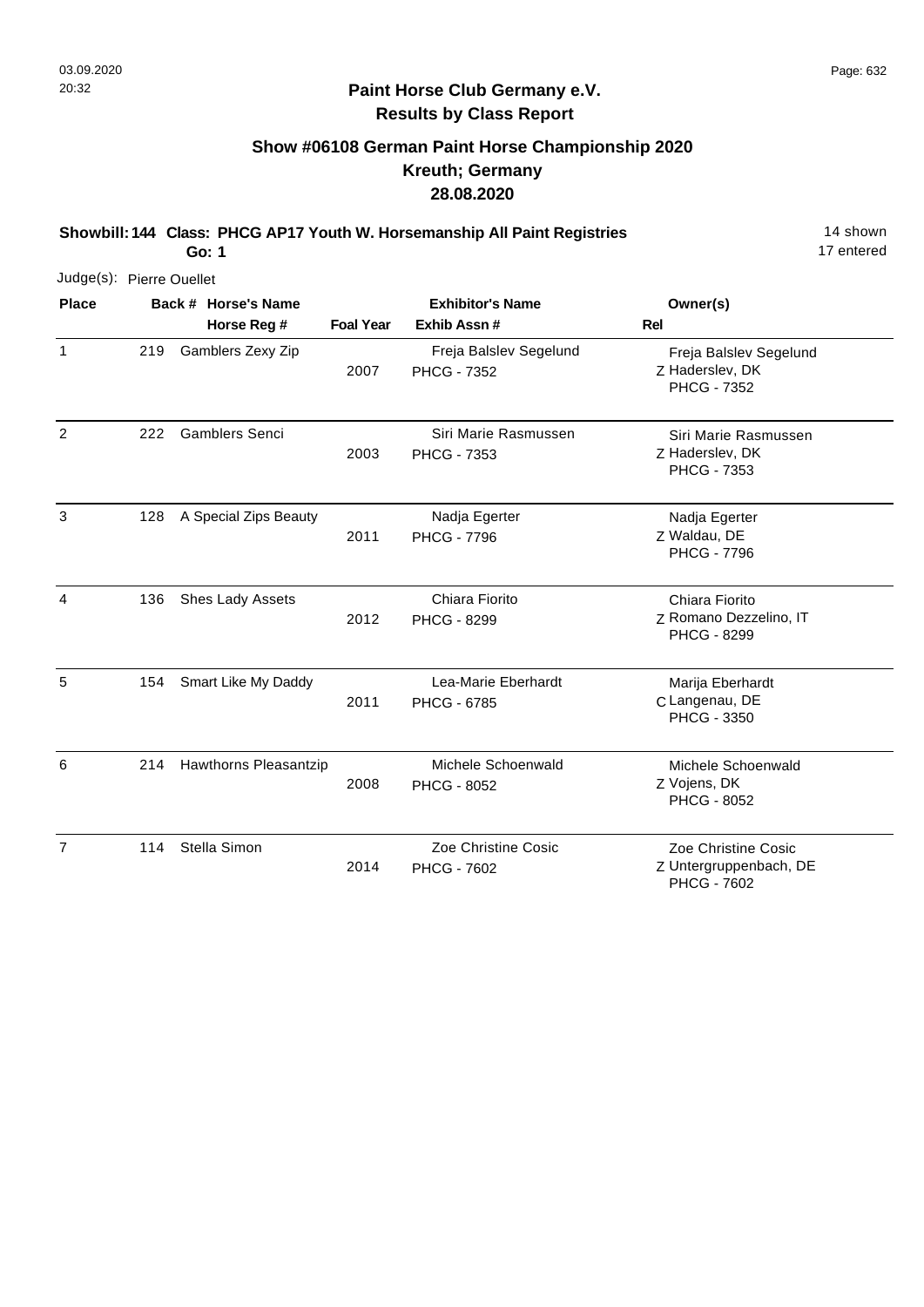13 entered

### **Paint Horse Club Germany e.V. Results by Class Report**

## **Show #06105 German Paint Horse Championship 2020 Kreuth; Germany 28.08.2020**

**Showbill: 145 Class: APHA YH1 Youth Western Horsemanship 18 & Under** 12 Shown

**Go: 1**

| Judge(s): Susanne Haug |     |                                          |                  |                                          |                  |                                                             |
|------------------------|-----|------------------------------------------|------------------|------------------------------------------|------------------|-------------------------------------------------------------|
| <b>Place</b>           |     | Back # Horse's Name<br>Horse Reg #       | <b>Foal Year</b> | <b>Exhibitor's Name</b><br>Exhib Assn#   | <b>Birthdate</b> | Owner(s)<br><b>Rel</b>                                      |
| 1                      | 128 | A Special Zips Beauty<br>APHA - 00999577 | 2011             | Nadja Egerter<br>APHA - 9167264          |                  | Nadja Egerter<br>Z Waldau, DE<br>APHA - 9167264             |
| $\overline{c}$         | 214 | Hawthorns Pleasantzip<br>APHA - 00958250 | 2008             | Michele Schoenwald<br>APHA - 8978268     |                  | Michele Schoenwald<br>Z Vojens, DK<br>APHA - 8978268        |
| 3                      | 222 | <b>Gamblers Senci</b><br>APHA - 00743414 | 2003             | Siri Marie Rasmussen<br>APHA - 8950793   |                  | Siri Marie Rasmussen<br>Z Haderslev, DK<br>APHA - 8950793   |
| 4                      | 219 | Gamblers Zexy Zip<br>APHA - 00915256     | 2007             | Freja Balslev Segelund<br>APHA - 8950795 |                  | Freja Balslev Segelund<br>Z Haderslev, DK<br>APHA - 8950795 |
| 5                      | 154 | Smart Like My Daddy<br>APHA - 00998573   | 2011             | Lea-Marie Eberhardt<br>APHA - 0128359    |                  | Marija Eberhardt<br>C Langenau, DE<br>APHA - 8659577        |
| 6                      | 136 | Shes Lady Assets<br>APHA - 01029640      | 2012             | Chiara Fiorito<br>APHA - 8991854         |                  | Chiara Fiorito<br>Z Romano Dezzelino, IT<br>APHA - 8991854  |
| $\overline{7}$         | 114 | Stella Simon<br>APHA - 01063563          | 2014             | Zoe Christine Cosic<br>APHA - 0138664    |                  | Zoe Christine Cosic<br>Z Untergruppenbach, DE               |

Z Untergruppenbach, DE

APHA - 0138664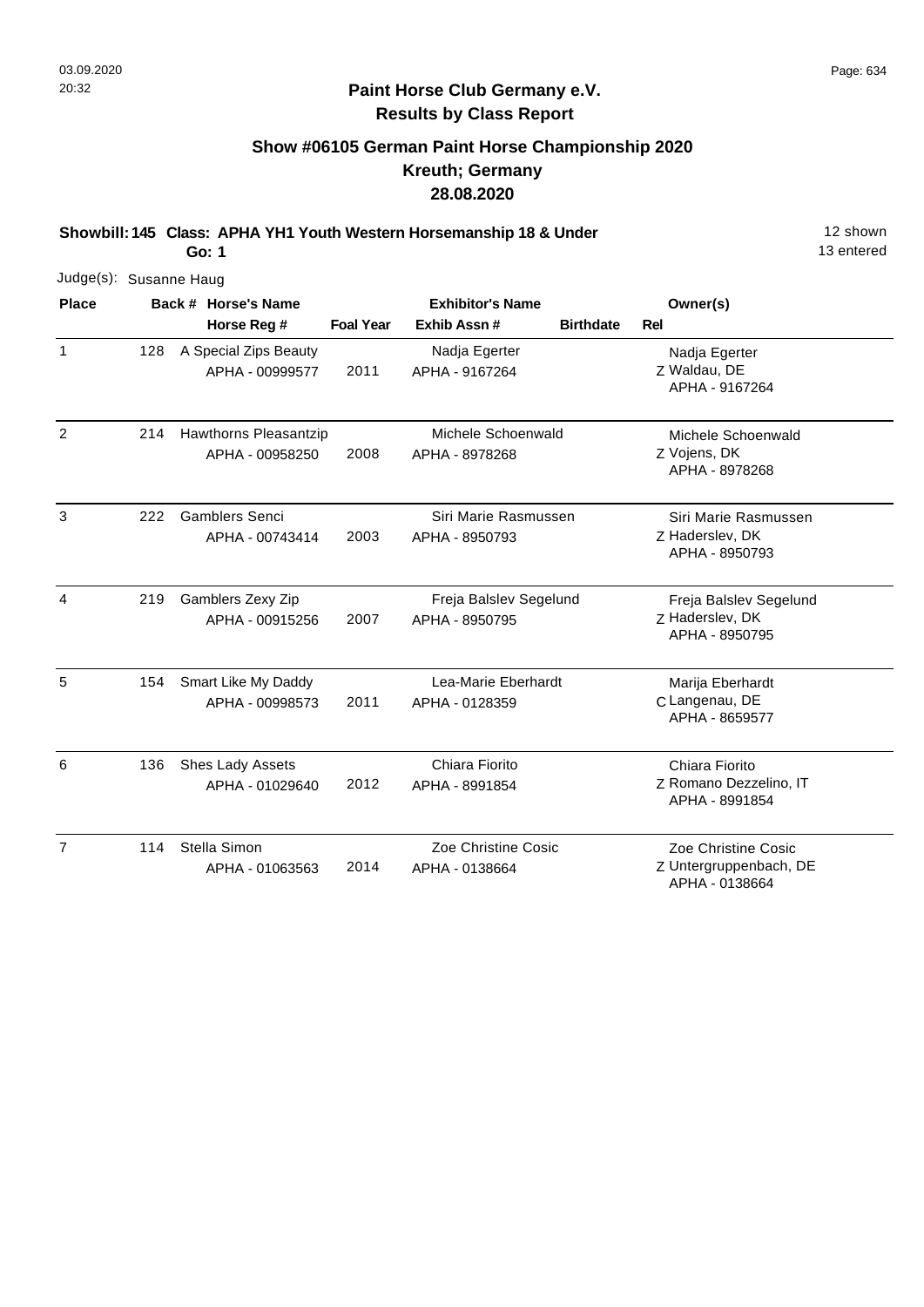1

2

3

4

5

6

7

13 entered

Z Untergruppenbach, DE Zoe Christine Cosic

APHA - 0138664

### **Paint Horse Club Germany e.V. Results by Class Report**

## **Show #06106 German Paint Horse Championship 2020 Kreuth; Germany 28.08.2020**

**Showbill: 145 Class: APHA YH1 Youth Western Horsemanship 18 & Under** 18 **30 12 Shown** 

2014

**Go: 1**

Stella Simon

114

APHA - 01063563

Judge(s): Sonja Merkle **Back # Horse's Name Place Owner(s) Horse Reg # Exhib Assn # Foal Year Birthdate Rel Exhibitor's Name** Z Waldau, DE Nadja Egerter APHA - 9167264 2011 128 A Special Zips Beauty APHA - 00999577 Nadja Egerter APHA - 9167264 Z Haderslev, DK Freja Balslev Segelund APHA - 8950795 2007 Gamblers Zexy Zip APHA - 00915256 Freja Balslev Segelund APHA - 8950795 219 C Langenau, DE Marija Eberhardt APHA - 8659577 2011 Smart Like My Daddy APHA - 00998573 Lea-Marie Eberhardt APHA - 0128359 154 Z Vojens, DK Michele Schoenwald APHA - 8978268 2008 Hawthorns Pleasantzip APHA - 00958250 Michele Schoenwald APHA - 8978268 214 Z Haderslev, DK Siri Marie Rasmussen APHA - 8950793 2003 222 Gamblers Senci APHA - 00743414 Siri Marie Rasmussen APHA - 8950793 Z Romano Dezzelino, IT Chiara Fiorito APHA - 8991854 2012 Shes Lady Assets APHA - 01029640 Chiara Fiorito APHA - 8991854 136

Zoe Christine Cosic

APHA - 0138664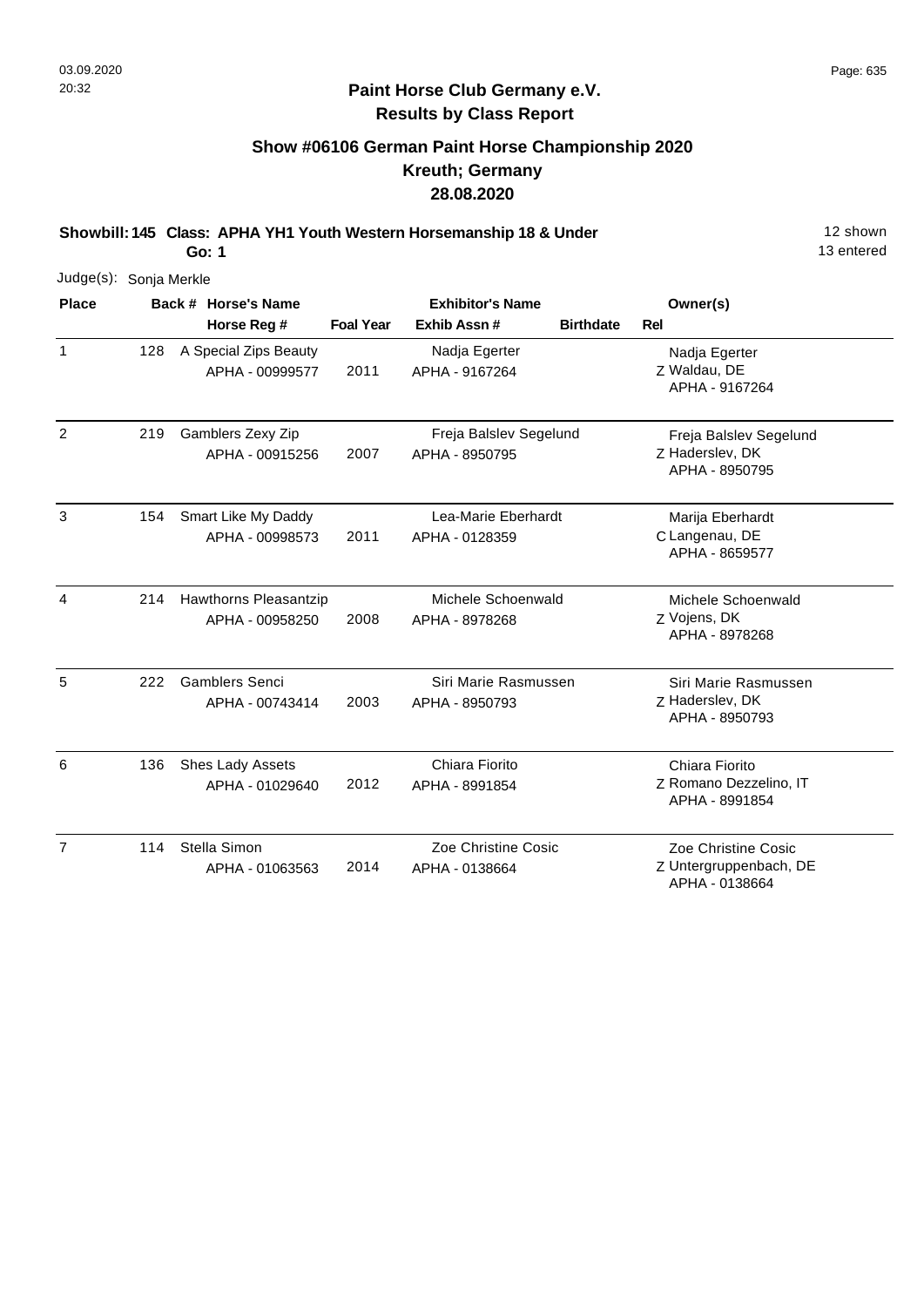## **Show #06107 German Paint Horse Championship 2020 Kreuth; Germany 28.08.2020**

**Showbill: 145 Class: APHA YH1 Youth Western Horsemanship 18 & Under** 12 Shown

**Go: 1**

| Judge(s): Nicolas Perrin |     |                                          |                  |                                          |                  |                                                                 |  |  |
|--------------------------|-----|------------------------------------------|------------------|------------------------------------------|------------------|-----------------------------------------------------------------|--|--|
| <b>Place</b>             |     | Back # Horse's Name                      |                  | <b>Exhibitor's Name</b>                  |                  | Owner(s)                                                        |  |  |
|                          |     | Horse Reg #                              | <b>Foal Year</b> | Exhib Assn#                              | <b>Birthdate</b> | <b>Rel</b>                                                      |  |  |
| $\mathbf{1}$             | 128 | A Special Zips Beauty<br>APHA - 00999577 | 2011             | Nadja Egerter<br>APHA - 9167264          |                  | Nadja Egerter<br>Z Waldau, DE<br>APHA - 9167264                 |  |  |
| 2                        | 214 | Hawthorns Pleasantzip<br>APHA - 00958250 | 2008             | Michele Schoenwald<br>APHA - 8978268     |                  | Michele Schoenwald<br>Z Vojens, DK<br>APHA - 8978268            |  |  |
| 3                        | 154 | Smart Like My Daddy<br>APHA - 00998573   | 2011             | Lea-Marie Eberhardt<br>APHA - 0128359    |                  | Marija Eberhardt<br>C Langenau, DE<br>APHA - 8659577            |  |  |
| 4                        | 136 | Shes Lady Assets<br>APHA - 01029640      | 2012             | Chiara Fiorito<br>APHA - 8991854         |                  | Chiara Fiorito<br>Z Romano Dezzelino, IT<br>APHA - 8991854      |  |  |
| 5                        | 222 | <b>Gamblers Senci</b><br>APHA - 00743414 | 2003             | Siri Marie Rasmussen<br>APHA - 8950793   |                  | Siri Marie Rasmussen<br>Z Haderslev, DK<br>APHA - 8950793       |  |  |
| 6                        | 219 | Gamblers Zexy Zip<br>APHA - 00915256     | 2007             | Freja Balslev Segelund<br>APHA - 8950795 |                  | Freja Balslev Segelund<br>Z Haderslev, DK<br>APHA - 8950795     |  |  |
| $\overline{7}$           | 114 | Stella Simon<br>APHA - 01063563          | 2014             | Zoe Christine Cosic<br>APHA - 0138664    |                  | Zoe Christine Cosic<br>Z Untergruppenbach, DE<br>APHA - 0138664 |  |  |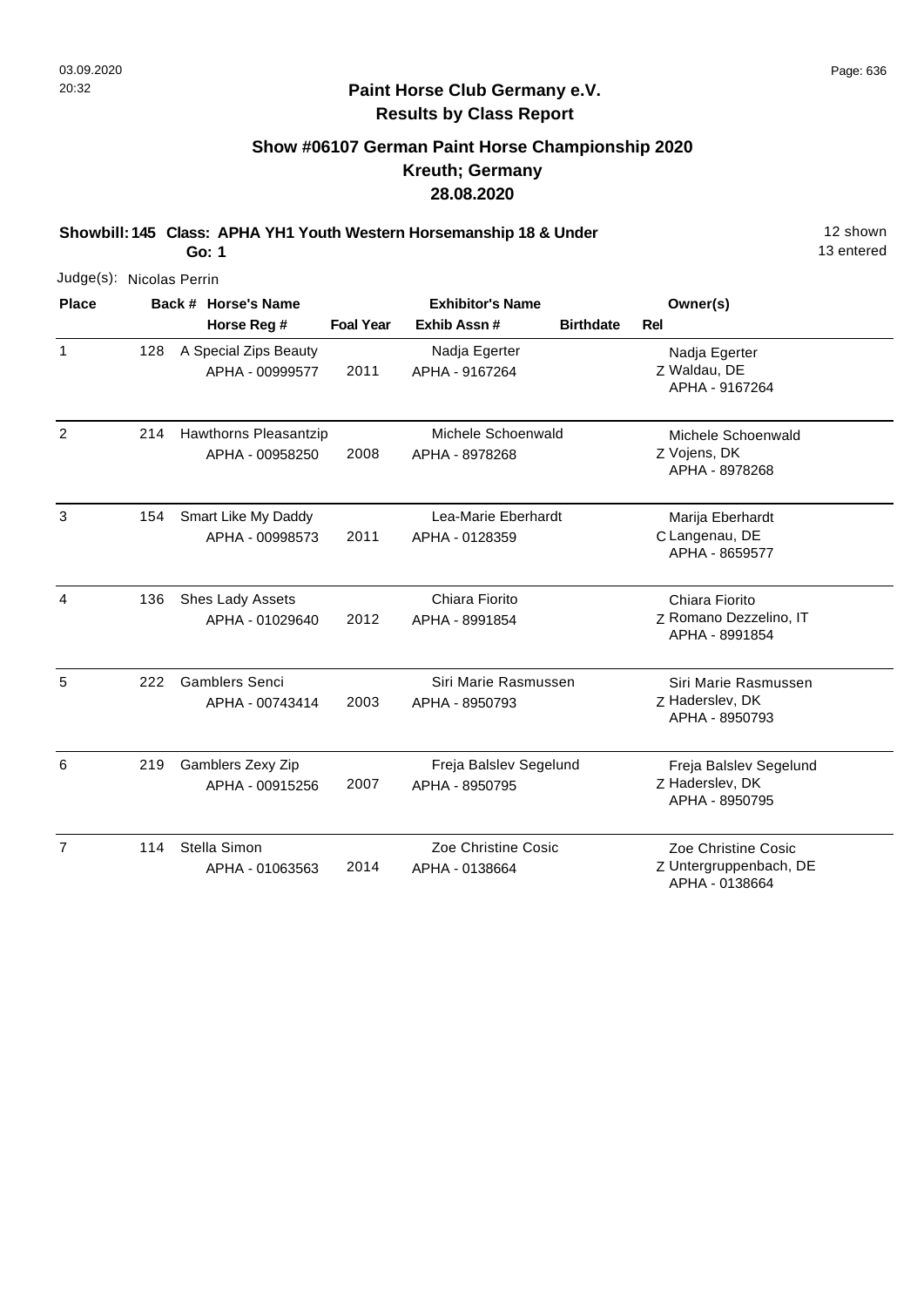## **Show #06108 German Paint Horse Championship 2020 Kreuth; Germany 28.08.2020**

**Showbill: 145 Class: APHA YH1 Youth Western Horsemanship 18 & Under** 12 Shown

**Go: 1**

| Judge(s): Pierre Ouellet |     |                       |                         |                        |                  |                                          |
|--------------------------|-----|-----------------------|-------------------------|------------------------|------------------|------------------------------------------|
| <b>Place</b>             |     | Back # Horse's Name   | <b>Exhibitor's Name</b> |                        | Owner(s)         |                                          |
|                          |     | Horse Reg #           | <b>Foal Year</b>        | Exhib Assn#            | <b>Birthdate</b> | <b>Rel</b>                               |
| $\mathbf{1}$             | 219 | Gamblers Zexy Zip     |                         | Freja Balslev Segelund |                  | Freja Balslev Segelund                   |
|                          |     | APHA - 00915256       | 2007                    | APHA - 8950795         |                  | Z Haderslev, DK<br>APHA - 8950795        |
| 2                        | 222 | <b>Gamblers Senci</b> |                         | Siri Marie Rasmussen   |                  | Siri Marie Rasmussen                     |
|                          |     | APHA - 00743414       | 2003                    | APHA - 8950793         |                  | Z Haderslev, DK<br>APHA - 8950793        |
| 3                        | 128 | A Special Zips Beauty |                         | Nadja Egerter          |                  | Nadja Egerter                            |
|                          |     | APHA - 00999577       | 2011                    | APHA - 9167264         |                  | Z Waldau, DE<br>APHA - 9167264           |
| $\overline{4}$           | 136 | Shes Lady Assets      |                         | Chiara Fiorito         |                  | Chiara Fiorito                           |
|                          |     | APHA - 01029640       | 2012                    | APHA - 8991854         |                  | Z Romano Dezzelino, IT<br>APHA - 8991854 |
| 5                        | 154 | Smart Like My Daddy   |                         | Lea-Marie Eberhardt    |                  | Marija Eberhardt                         |
|                          |     | APHA - 00998573       | 2011                    | APHA - 0128359         |                  | C Langenau, DE<br>APHA - 8659577         |
| 6                        | 214 | Hawthorns Pleasantzip |                         | Michele Schoenwald     |                  | Michele Schoenwald                       |
|                          |     | APHA - 00958250       | 2008                    | APHA - 8978268         |                  | Z Vojens, DK<br>APHA - 8978268           |
| $\overline{7}$           | 114 | Stella Simon          |                         | Zoe Christine Cosic    |                  | Zoe Christine Cosic                      |
|                          |     | APHA - 01063563       | 2014                    | APHA - 0138664         |                  | Z Untergruppenbach, DE<br>APHA - 0138664 |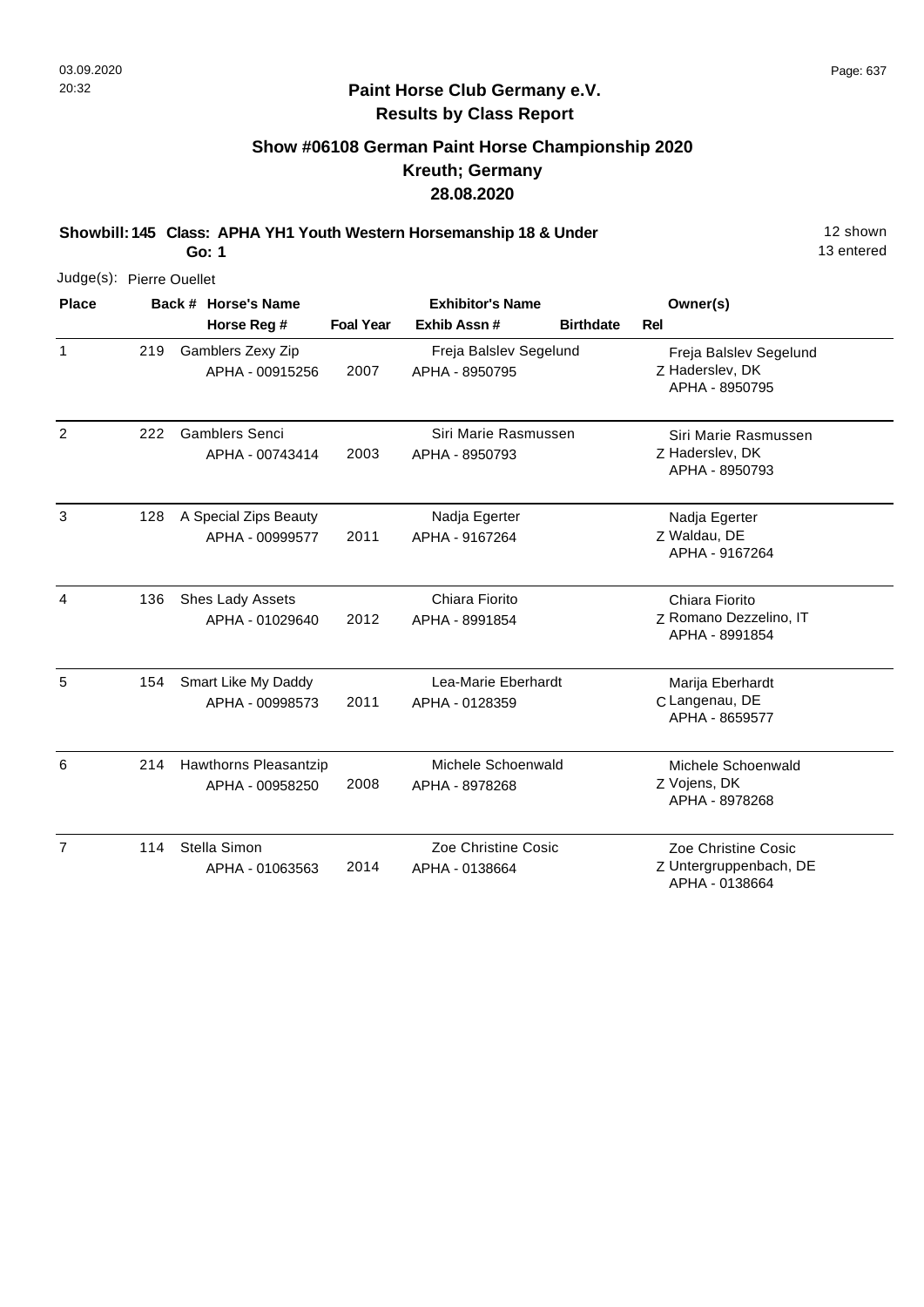## **Show #06105 German Paint Horse Championship 2020 Kreuth; Germany 28.08.2020**

## **Showbill: 146 Class: APHA XH1 Youth SPB Western Horsemanship 18 & Under** 2 shown

**Go: 1**

4 entered

Judge(s): Susanne Haug

| <b>Place</b> |     | Back # Horse's Name |                  | <b>Exhibitor's Name</b> | Owner(s)         |                  |  |
|--------------|-----|---------------------|------------------|-------------------------|------------------|------------------|--|
|              |     | Horse Reg #         | <b>Foal Year</b> | Exhib Assn #            | <b>Birthdate</b> | Rel              |  |
|              | 509 | Unzippin The Assets |                  | Zoe Christine Cosic     |                  | Jasmin Schuster  |  |
|              |     | APHA - 00984654     | 2010             | APHA - 0138664          |                  | O Schrozberg, DE |  |
|              |     |                     |                  |                         |                  | APHA - 8341024   |  |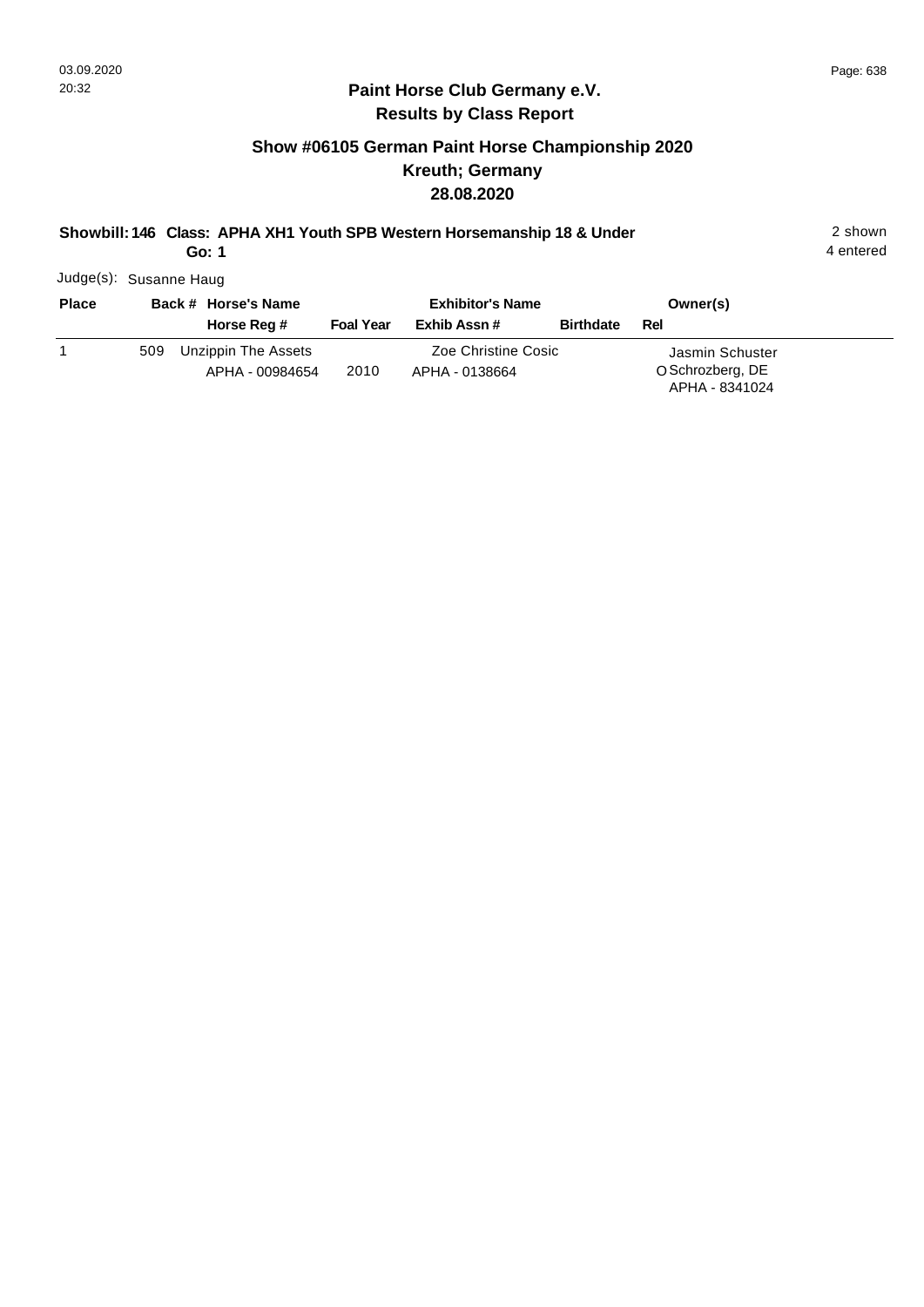## **Show #06106 German Paint Horse Championship 2020 Kreuth; Germany 28.08.2020**

**Showbill: 146 Class: APHA XH1 Youth SPB Western Horsemanship 18 & Under** 2 shown

**Go: 1**

4 entered

Judge(s): Sonja Merkle

| <b>Place</b> |     | Back # Horse's Name |                  | <b>Exhibitor's Name</b> | Owner(s)         |                  |  |
|--------------|-----|---------------------|------------------|-------------------------|------------------|------------------|--|
|              |     | Horse Reg #         | <b>Foal Year</b> | Exhib Assn #            | <b>Birthdate</b> | Rel              |  |
|              | 509 | Unzippin The Assets |                  | Zoe Christine Cosic     |                  | Jasmin Schuster  |  |
|              |     | APHA - 00984654     | 2010             | APHA - 0138664          |                  | O Schrozberg, DE |  |
|              |     |                     |                  |                         |                  | APHA - 8341024   |  |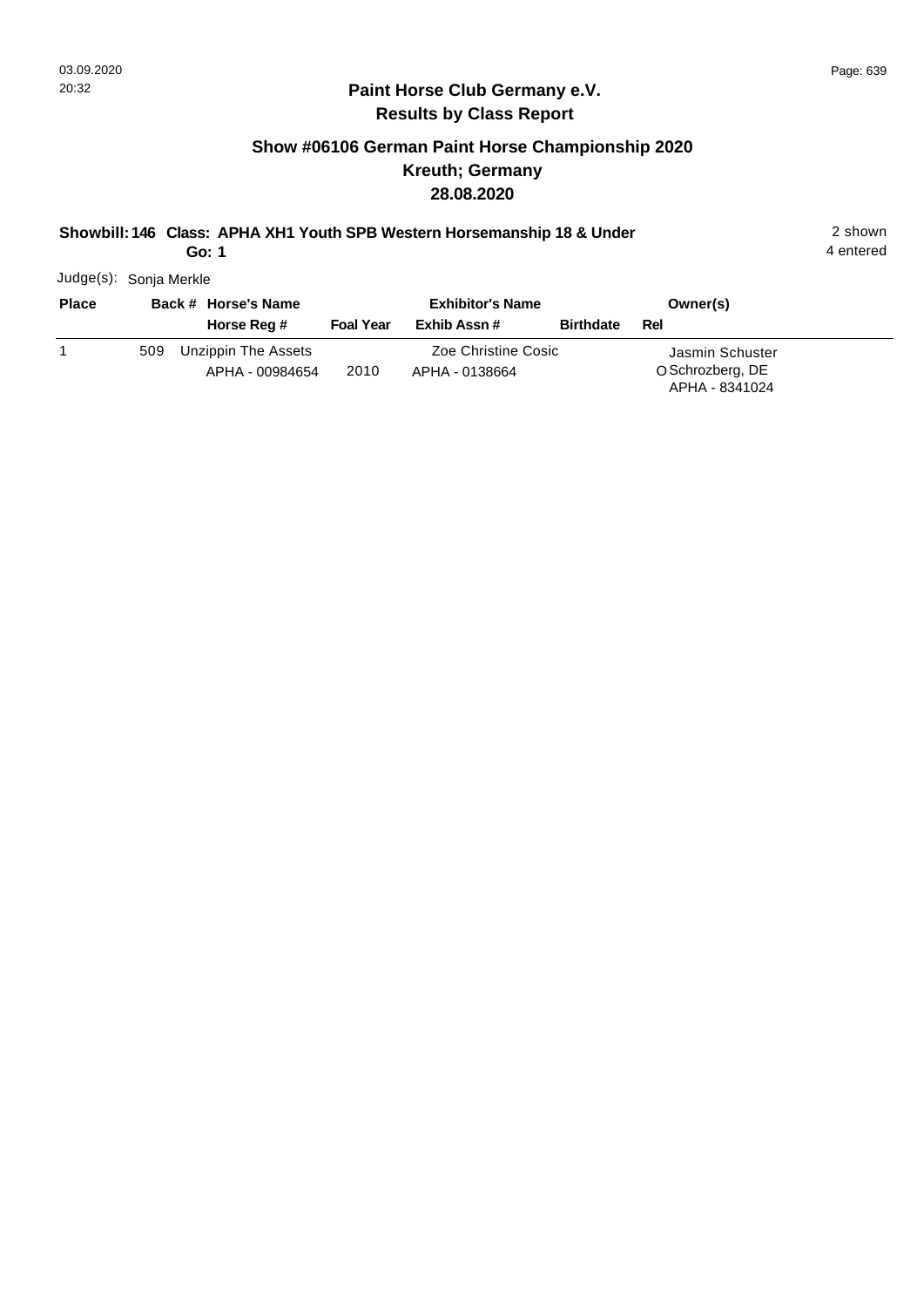## **Show #06107 German Paint Horse Championship 2020 Kreuth; Germany 28.08.2020**

**Showbill: 146 Class: APHA XH1 Youth SPB Western Horsemanship 18 & Under** 2 shown

**Go: 1**

4 entered

Judge(s): Nicolas Perrin

| <b>Place</b> |     | Back # Horse's Name |                  | <b>Exhibitor's Name</b> | Owner(s)         |                  |  |
|--------------|-----|---------------------|------------------|-------------------------|------------------|------------------|--|
|              |     | Horse Reg #         | <b>Foal Year</b> | Exhib Assn #            | <b>Birthdate</b> | Rel              |  |
|              | 509 | Unzippin The Assets |                  | Zoe Christine Cosic     |                  | Jasmin Schuster  |  |
|              |     | APHA - 00984654     | 2010             | APHA - 0138664          |                  | O Schrozberg, DE |  |
|              |     |                     |                  |                         |                  | APHA - 8341024   |  |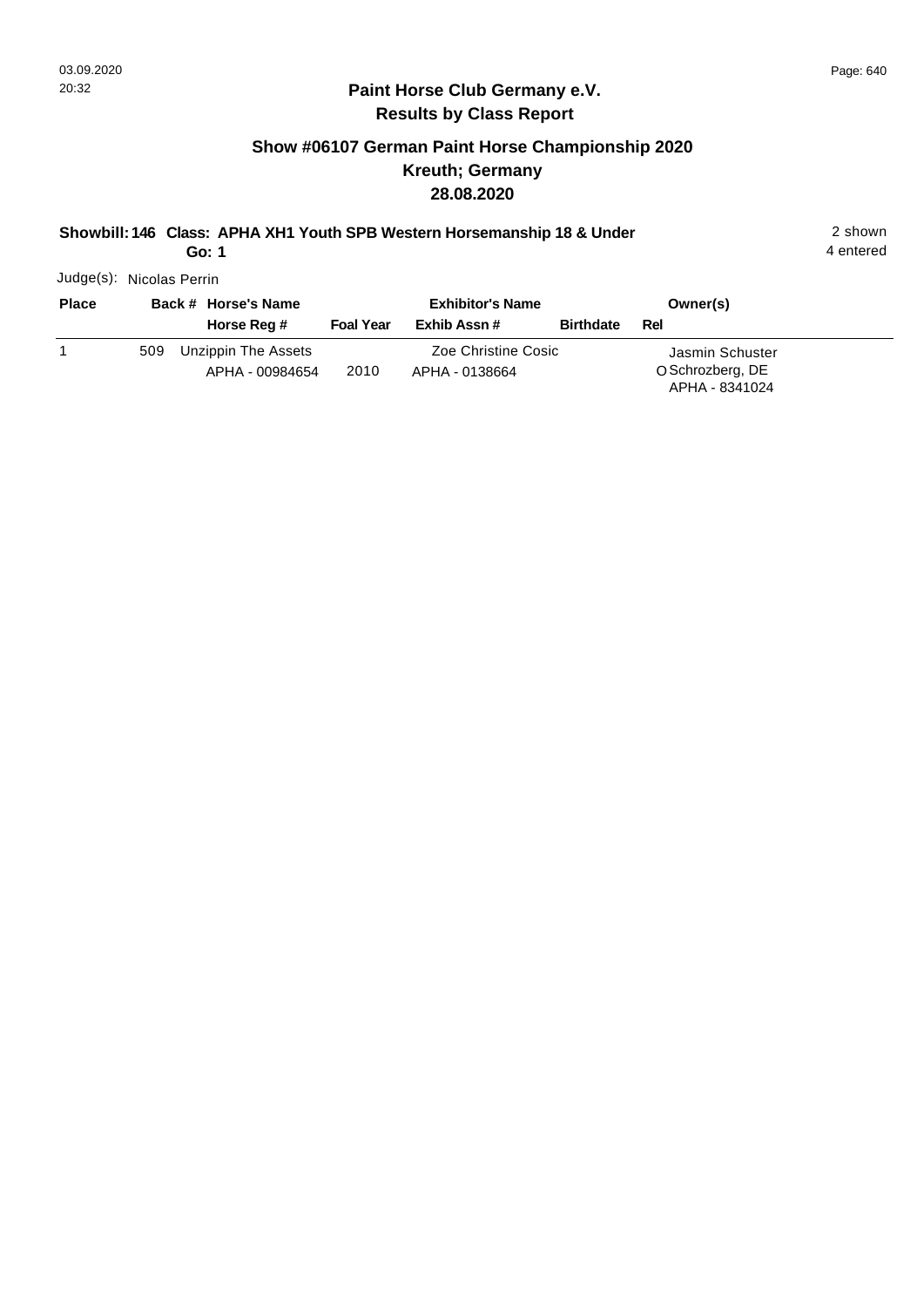## **Show #06108 German Paint Horse Championship 2020 Kreuth; Germany 28.08.2020**

**Showbill: 146 Class: APHA XH1 Youth SPB Western Horsemanship 18 & Under** 2 shown

**Go: 1**

4 entered

Judge(s): Pierre Ouellet

| <b>Place</b> | Back # Horse's Name |                     | <b>Exhibitor's Name</b> |                     |                  | Owner(s)         |
|--------------|---------------------|---------------------|-------------------------|---------------------|------------------|------------------|
|              |                     | Horse Reg #         | <b>Foal Year</b>        | Exhib Assn #        | <b>Birthdate</b> | Rel              |
|              | 509                 | Unzippin The Assets |                         | Zoe Christine Cosic |                  | Jasmin Schuster  |
|              |                     | APHA - 00984654     | 2010                    | APHA - 0138664      |                  | O Schrozberg, DE |
|              |                     |                     |                         |                     |                  | APHA - 8341024   |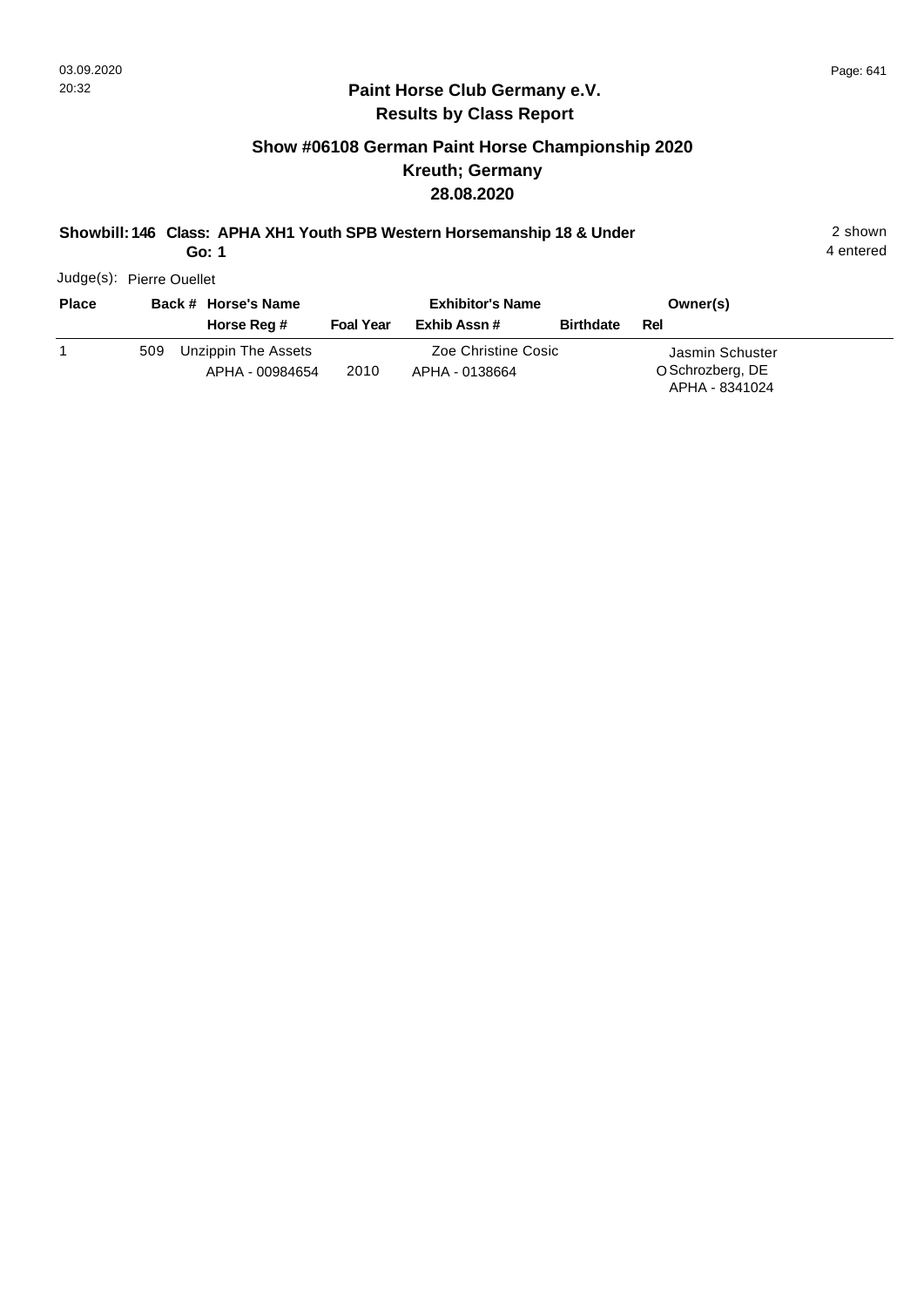## **Paint Horse Club Germany e.V. Results by Class Report**

## **Show #06105 German Paint Horse Championship 2020 Kreuth; Germany 28.08.2020**

**Showbill: 147 Class: APHA AH1 Amateur Western Horsemanship All Ages** 17 Shown

|                |     | Judge(s): Susanne Haug |                                                 |                         |                                          |                                                                |  |  |  |  |
|----------------|-----|------------------------|-------------------------------------------------|-------------------------|------------------------------------------|----------------------------------------------------------------|--|--|--|--|
| <b>Place</b>   |     |                        | Back # Horse's Name                             | <b>Exhibitor's Name</b> |                                          | Owner(s)                                                       |  |  |  |  |
|                |     |                        | Horse Reg #                                     | <b>Foal Year</b>        | Exhib Assn#                              | <b>Rel</b>                                                     |  |  |  |  |
| $\mathbf{1}$   | 161 |                        | Like Smokin Gun<br>APHA - 00964441              | 2009                    | Sarah Maria Cividino<br>APHA - 8497046   | Johanna & Franz Vorraber<br>C Weiz, AT<br>APHA - 8458373       |  |  |  |  |
| $\overline{c}$ | 215 |                        | Madam Blues Duffy<br>APHA - 00983349            | 2009                    | Freja Aase Olsen<br>APHA - 8823774       | Freja Aase Olsen<br>Z Haderslev, DK<br>APHA - 8823774          |  |  |  |  |
| 3              | 100 |                        | Large And In Charge<br>APHA - 01034764          | 2013                    | Alena Helmcke<br>APHA - 8635014          | Alena Helmcke<br>Z Appel, DE<br>APHA - 8635014                 |  |  |  |  |
| 4              | 104 |                        | <b>Gamblers First Murphy</b><br>APHA - 00983138 | 2010                    | Joana Christel Sprogoe<br>APHA - 8955431 | Joana Christel Sprogoe<br>Z Bad Oldesloe, DE<br>APHA - 8955431 |  |  |  |  |
| 5              | 158 |                        | Genuine Technique<br>APHA - 00830779            | 2005                    | <b>Ewald Feldmann</b><br>APHA - 8735286  | Ewald Feldmann<br>Z Wiesendangen, CH<br>APHA - 8735286         |  |  |  |  |
| 6              | 149 |                        | AJB Lenas Magic Sign<br>APHA - 00979479         | 2010                    | Stephanie Weigl<br>APHA - 8922807        | Stephanie Weigl<br>Z Neufahrn, DE<br>APHA - 8922807            |  |  |  |  |
| $\overline{7}$ | 107 |                        | Zips Spirit Of LLChip<br>APHA - 00933468        | 2008                    | Ilka Dirks<br>APHA - 8659610             | <b>Ilka Dirks</b><br>Z Berumbur, DE<br>APHA - 8659610          |  |  |  |  |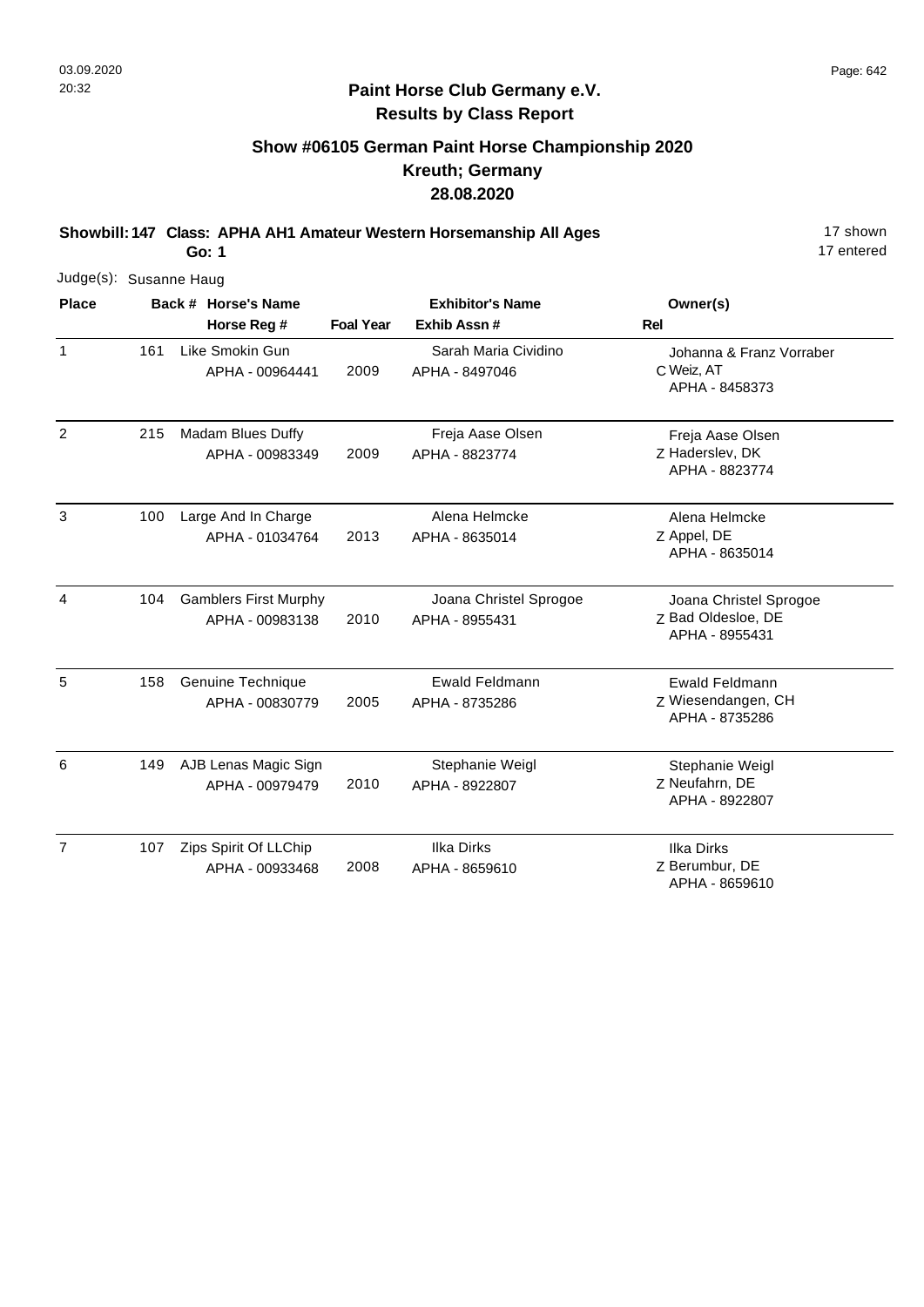## **Paint Horse Club Germany e.V. Results by Class Report**

## **Show #06106 German Paint Horse Championship 2020 Kreuth; Germany 28.08.2020**

**Showbill: 147 Class: APHA AH1 Amateur Western Horsemanship All Ages** 17 Shown

**Go: 1**

|                | Judge(s): Sonja Merkle |  |                                                 |                  |                                          |                                                                |  |  |  |  |  |
|----------------|------------------------|--|-------------------------------------------------|------------------|------------------------------------------|----------------------------------------------------------------|--|--|--|--|--|
| <b>Place</b>   |                        |  | Back # Horse's Name<br>Horse Reg #              | <b>Foal Year</b> | <b>Exhibitor's Name</b><br>Exhib Assn#   | Owner(s)<br>Rel                                                |  |  |  |  |  |
| $\mathbf{1}$   | 161                    |  | Like Smokin Gun<br>APHA - 00964441              | 2009             | Sarah Maria Cividino<br>APHA - 8497046   | Johanna & Franz Vorraber<br>C Weiz, AT<br>APHA - 8458373       |  |  |  |  |  |
| $\overline{2}$ | 215                    |  | Madam Blues Duffy<br>APHA - 00983349            | 2009             | Freja Aase Olsen<br>APHA - 8823774       | Freja Aase Olsen<br>Z Haderslev, DK<br>APHA - 8823774          |  |  |  |  |  |
| 3              | 149                    |  | AJB Lenas Magic Sign<br>APHA - 00979479         | 2010             | Stephanie Weigl<br>APHA - 8922807        | Stephanie Weigl<br>Z Neufahrn, DE<br>APHA - 8922807            |  |  |  |  |  |
| 4              | 104                    |  | <b>Gamblers First Murphy</b><br>APHA - 00983138 | 2010             | Joana Christel Sprogoe<br>APHA - 8955431 | Joana Christel Sprogoe<br>Z Bad Oldesloe, DE<br>APHA - 8955431 |  |  |  |  |  |
| 5              | 163                    |  | SQ Hot Shiny Princess<br>APHA - 01043809        | 2014             | Sabrina Rauh<br>APHA - 8984443           | Monika Hagen<br>E Haldenwang, DE<br>APHA - 8227089             |  |  |  |  |  |
| 6              | 100                    |  | Large And In Charge<br>APHA - 01034764          | 2013             | Alena Helmcke<br>APHA - 8635014          | Alena Helmcke<br>Z Appel, DE<br>APHA - 8635014                 |  |  |  |  |  |
| $\overline{7}$ | 107                    |  | Zips Spirit Of LLChip<br>APHA - 00933468        | 2008             | <b>Ilka Dirks</b><br>APHA - 8659610      | <b>Ilka Dirks</b><br>Z Berumbur, DE                            |  |  |  |  |  |

APHA - 8659610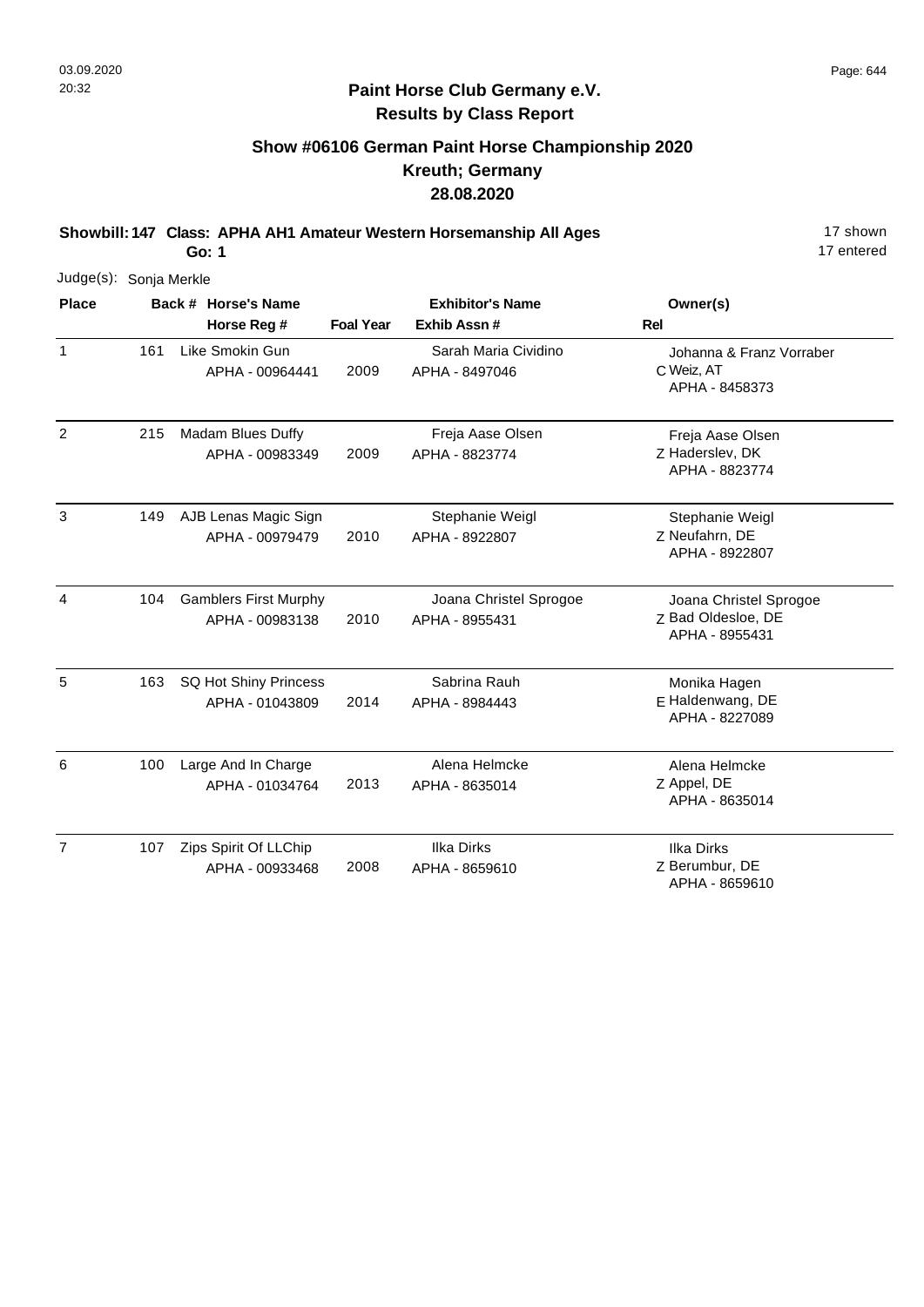## **Paint Horse Club Germany e.V. Results by Class Report**

# **Show #06107 German Paint Horse Championship 2020 Kreuth; Germany 28.08.2020**

**Showbill: 147 Class: APHA AH1 Amateur Western Horsemanship All Ages** 17 shown

|                | Judge(s): Nicolas Perrin |                     |                                                 |                         |                                          |                                                                |  |  |  |  |
|----------------|--------------------------|---------------------|-------------------------------------------------|-------------------------|------------------------------------------|----------------------------------------------------------------|--|--|--|--|
| <b>Place</b>   |                          | Back # Horse's Name |                                                 | <b>Exhibitor's Name</b> |                                          | Owner(s)                                                       |  |  |  |  |
|                |                          |                     | Horse Reg #                                     | <b>Foal Year</b>        | Exhib Assn #                             | <b>Rel</b>                                                     |  |  |  |  |
| $\mathbf{1}$   | 161                      |                     | Like Smokin Gun<br>APHA - 00964441              | 2009                    | Sarah Maria Cividino<br>APHA - 8497046   | Johanna & Franz Vorraber<br>C Weiz, AT<br>APHA - 8458373       |  |  |  |  |
| $\overline{2}$ | 100                      |                     | Large And In Charge<br>APHA - 01034764          | 2013                    | Alena Helmcke<br>APHA - 8635014          | Alena Helmcke<br>Z Appel, DE<br>APHA - 8635014                 |  |  |  |  |
| 3              | 215                      |                     | Madam Blues Duffy<br>APHA - 00983349            | 2009                    | Freja Aase Olsen<br>APHA - 8823774       | Freja Aase Olsen<br>Z Haderslev, DK<br>APHA - 8823774          |  |  |  |  |
| 4              | 104                      |                     | <b>Gamblers First Murphy</b><br>APHA - 00983138 | 2010                    | Joana Christel Sprogoe<br>APHA - 8955431 | Joana Christel Sprogoe<br>Z Bad Oldesloe, DE<br>APHA - 8955431 |  |  |  |  |
| 5              | 188                      |                     | <b>Brunettes Only</b><br>APHA - 00985769        | 2010                    | Juergen Ochrana<br>APHA - 8898080        | Juergen Ochrana<br>Z Marktoberdorf, DE<br>APHA - 8898080       |  |  |  |  |
| 6              | 205                      |                     | <b>Gimmie A Sensation</b><br>APHA - 00856990    | 2005                    | Tanja Klink<br>APHA - 8931705            | Tanja Klink<br>Z Nagold, DE<br>APHA - 8931705                  |  |  |  |  |
| $\overline{7}$ | 149                      |                     | AJB Lenas Magic Sign<br>APHA - 00979479         | 2010                    | Stephanie Weigl<br>APHA - 8922807        | Stephanie Weigl<br>Z Neufahrn, DE<br>APHA - 8922807            |  |  |  |  |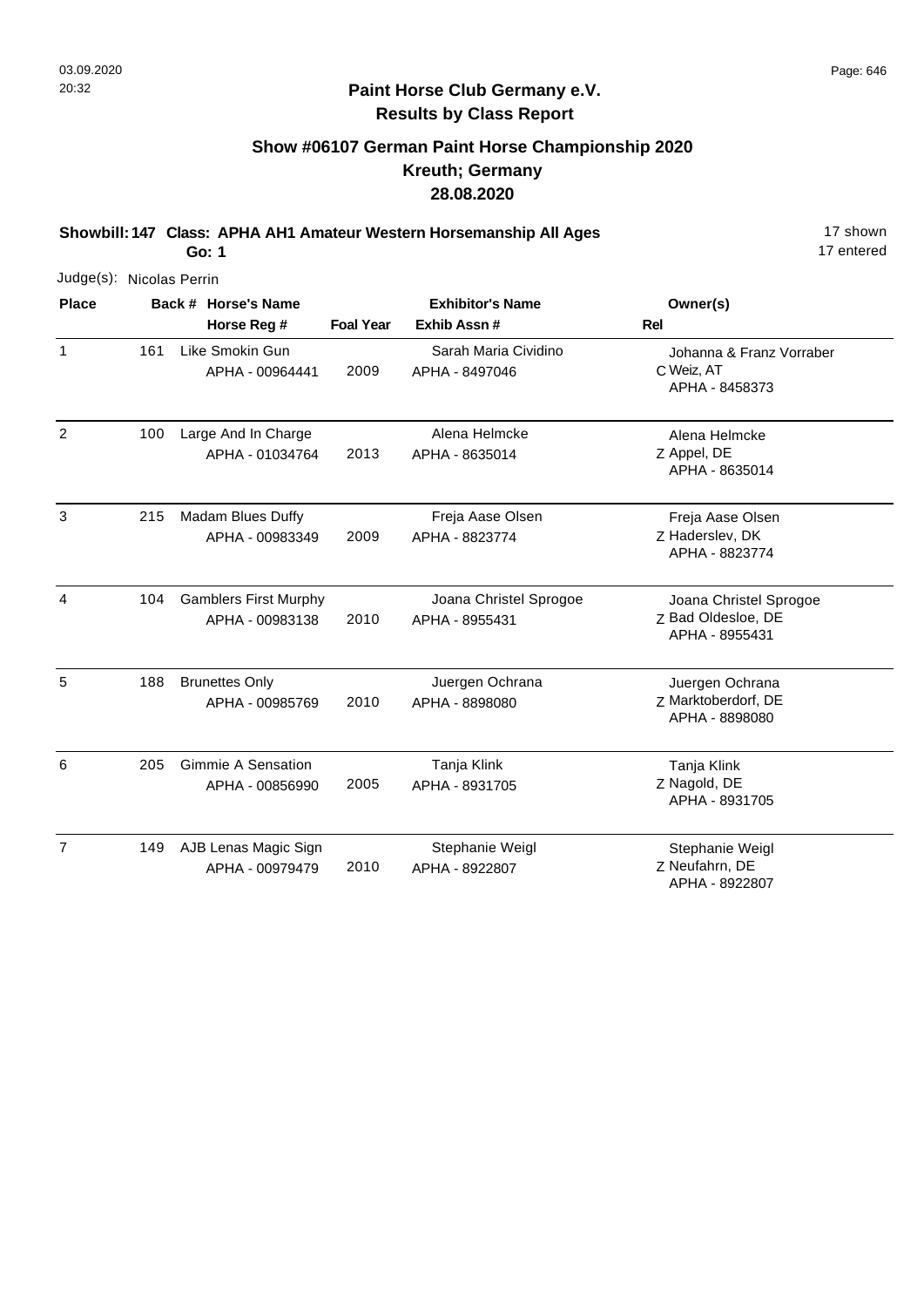## **Paint Horse Club Germany e.V. Results by Class Report**

## **Show #06108 German Paint Horse Championship 2020 Kreuth; Germany 28.08.2020**

**Showbill: 147 Class: APHA AH1 Amateur Western Horsemanship All Ages** 17 Shown

**Go: 1**

|                | Judge(s): Pierre Ouellet |  |                                                 |                  |                                          |                                                                |  |  |  |  |  |
|----------------|--------------------------|--|-------------------------------------------------|------------------|------------------------------------------|----------------------------------------------------------------|--|--|--|--|--|
| <b>Place</b>   |                          |  | Back # Horse's Name<br>Horse Reg #              | <b>Foal Year</b> | <b>Exhibitor's Name</b><br>Exhib Assn#   | Owner(s)<br>Rel                                                |  |  |  |  |  |
| $\mathbf{1}$   | 100                      |  | Large And In Charge<br>APHA - 01034764          | 2013             | Alena Helmcke<br>APHA - 8635014          | Alena Helmcke<br>Z Appel, DE<br>APHA - 8635014                 |  |  |  |  |  |
| $\overline{2}$ | 104                      |  | <b>Gamblers First Murphy</b><br>APHA - 00983138 | 2010             | Joana Christel Sprogoe<br>APHA - 8955431 | Joana Christel Sprogoe<br>Z Bad Oldesloe, DE<br>APHA - 8955431 |  |  |  |  |  |
| 3              | 161                      |  | Like Smokin Gun<br>APHA - 00964441              | 2009             | Sarah Maria Cividino<br>APHA - 8497046   | Johanna & Franz Vorraber<br>C Weiz, AT<br>APHA - 8458373       |  |  |  |  |  |
| 4              | 149                      |  | AJB Lenas Magic Sign<br>APHA - 00979479         | 2010             | Stephanie Weigl<br>APHA - 8922807        | Stephanie Weigl<br>Z Neufahrn, DE<br>APHA - 8922807            |  |  |  |  |  |
| 5              | 120                      |  | Shot Girl<br>APHA - 00994625                    | 2008             | Anna-Alisa Samse<br>APHA - 8982739       | Anna-Alisa Samse<br>Z Hannover, DE<br>APHA - 8982739           |  |  |  |  |  |
| 6              | 215                      |  | Madam Blues Duffy<br>APHA - 00983349            | 2009             | Freja Aase Olsen<br>APHA - 8823774       | Freja Aase Olsen<br>Z Haderslev, DK<br>APHA - 8823774          |  |  |  |  |  |
| 7              | 106                      |  | Shawnee Tash Jack<br>APHA - 01016841            | 2012             | <b>Barbara Haass</b><br>APHA - 8906831   | <b>Barbara Haass</b><br>Z Illingen, DE                         |  |  |  |  |  |

APHA - 8906831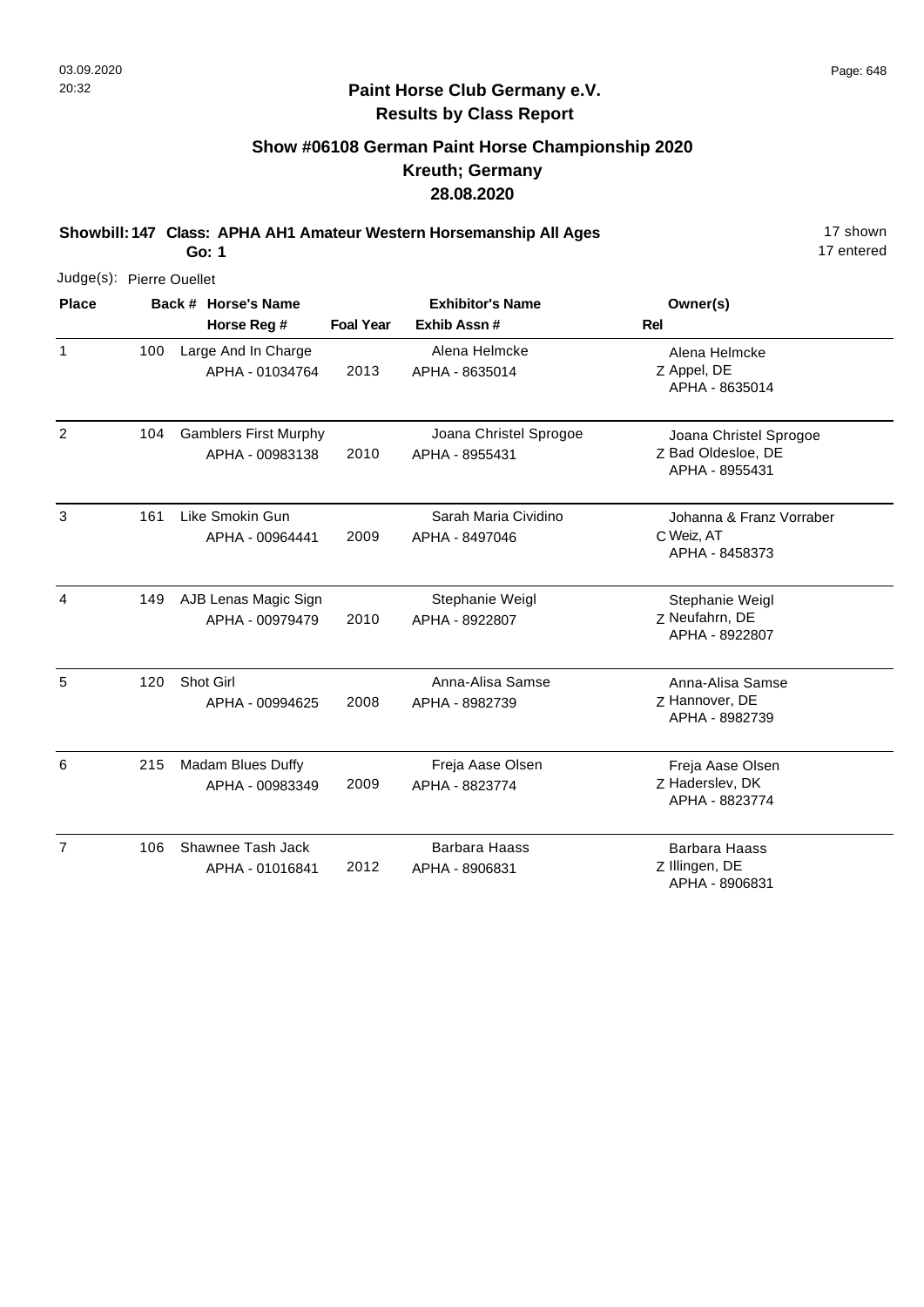## **Paint Horse Club Germany e.V. Results by Class Report**

# **Show #06105 German Paint Horse Championship 2020 Kreuth; Germany 28.08.2020**

**Showbill: 148 Class: APHA ABHM Amt SPB Western Horsemanship All Ages** 4 shown

|              | Judge(s): Susanne Haug |                                         |                  |                                        |                                                              |  |  |  |  |  |  |
|--------------|------------------------|-----------------------------------------|------------------|----------------------------------------|--------------------------------------------------------------|--|--|--|--|--|--|
| <b>Place</b> |                        | Back # Horse's Name<br>Horse Reg #      | <b>Foal Year</b> | <b>Exhibitor's Name</b><br>Exhib Assn# | Owner(s)<br>Rel                                              |  |  |  |  |  |  |
| 1            | 500                    | Hot Intent<br>APHA - 01029606           | 2013             | Alena Helmcke<br>APHA - 8635014        | Alena Helmcke<br>Z Appel, DE<br>APHA - 8635014               |  |  |  |  |  |  |
| 2            | 505                    | Sam Okie Lena<br>APHA - 00641442        | 2001             | Sabrina Busch<br>APHA - 9156124        | Sabrina Busch<br>Z Bremervoerde-Bevern, DE<br>APHA - 9156124 |  |  |  |  |  |  |
| 3            | 510                    | CPH Ostin Always Ice<br>APHA - 01058582 | 2015             | Anja Finkenwirth<br>APHA - 9148533     | Anja Finkenwirth<br>Z Kahl Am Main, DE<br>APHA - 9148533     |  |  |  |  |  |  |
| 4            | 527                    | <b>Shining Dark</b><br>APHA - 01048084  | 2012             | Roman Fabisch<br>APHA - 8990015        | Roman Fabisch<br>Z Oberhausen, DE<br>APHA - 8990015          |  |  |  |  |  |  |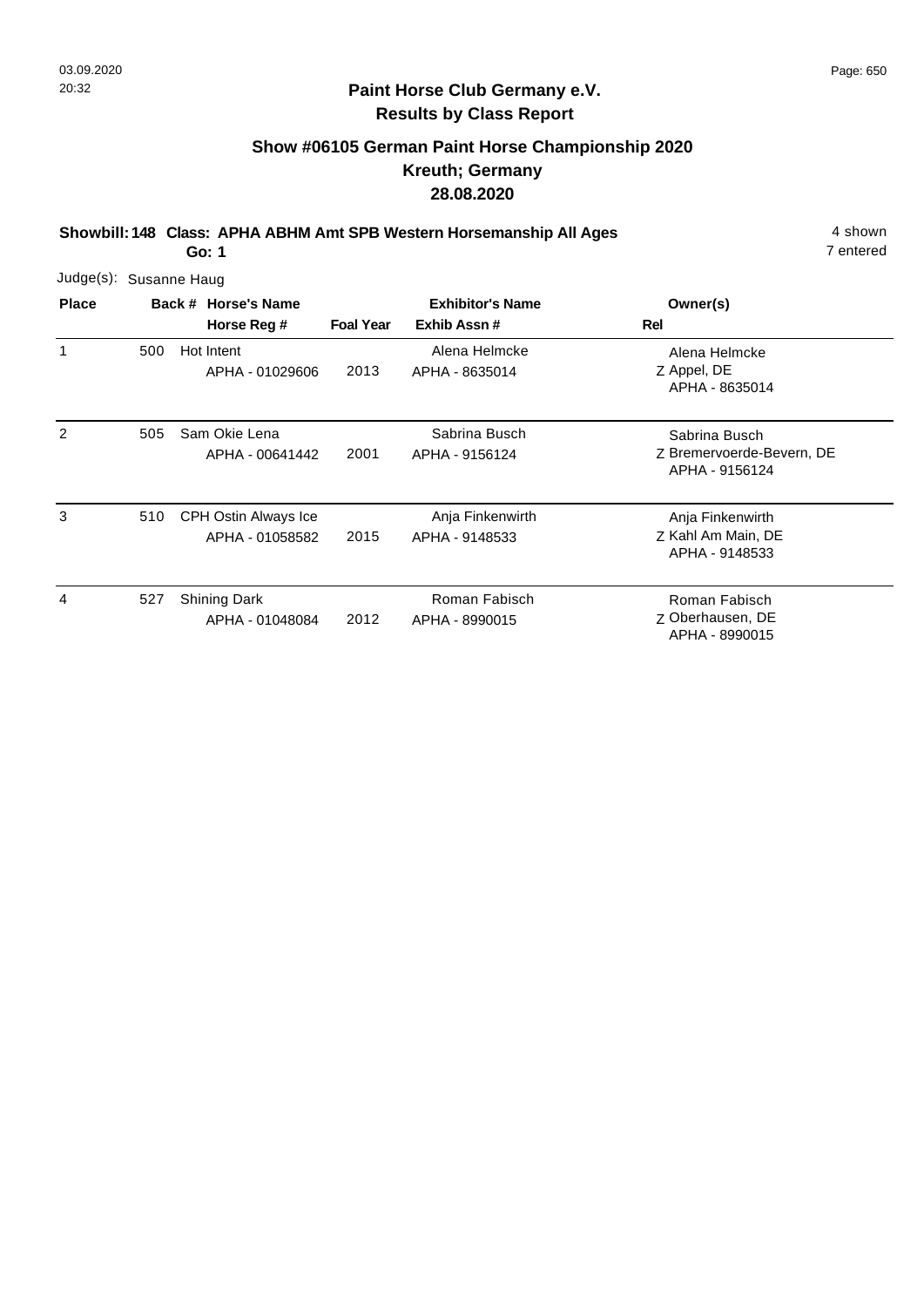## **Paint Horse Club Germany e.V. Results by Class Report**

# **Show #06106 German Paint Horse Championship 2020 Kreuth; Germany 28.08.2020**

**Showbill: 148 Class: APHA ABHM Amt SPB Western Horsemanship All Ages** 4 shown

| Judge(s):    | Sonja Merkle |                                                |                  |                                        |                                                              |  |  |  |  |  |
|--------------|--------------|------------------------------------------------|------------------|----------------------------------------|--------------------------------------------------------------|--|--|--|--|--|
| <b>Place</b> |              | Back # Horse's Name<br>Horse Reg #             | <b>Foal Year</b> | <b>Exhibitor's Name</b><br>Exhib Assn# | Owner(s)<br>Rel                                              |  |  |  |  |  |
| 1            | 500          | Hot Intent<br>APHA - 01029606                  | 2013             | Alena Helmcke<br>APHA - 8635014        | Alena Helmcke<br>Z Appel, DE<br>APHA - 8635014               |  |  |  |  |  |
| 2            | 510          | <b>CPH Ostin Always Ice</b><br>APHA - 01058582 | 2015             | Anja Finkenwirth<br>APHA - 9148533     | Anja Finkenwirth<br>Z Kahl Am Main, DE<br>APHA - 9148533     |  |  |  |  |  |
| 3            | 505          | Sam Okie Lena<br>APHA - 00641442               | 2001             | Sabrina Busch<br>APHA - 9156124        | Sabrina Busch<br>Z Bremervoerde-Bevern, DE<br>APHA - 9156124 |  |  |  |  |  |
| 4            | 527          | <b>Shining Dark</b><br>APHA - 01048084         | 2012             | Roman Fabisch<br>APHA - 8990015        | Roman Fabisch<br>Z Oberhausen, DE<br>APHA - 8990015          |  |  |  |  |  |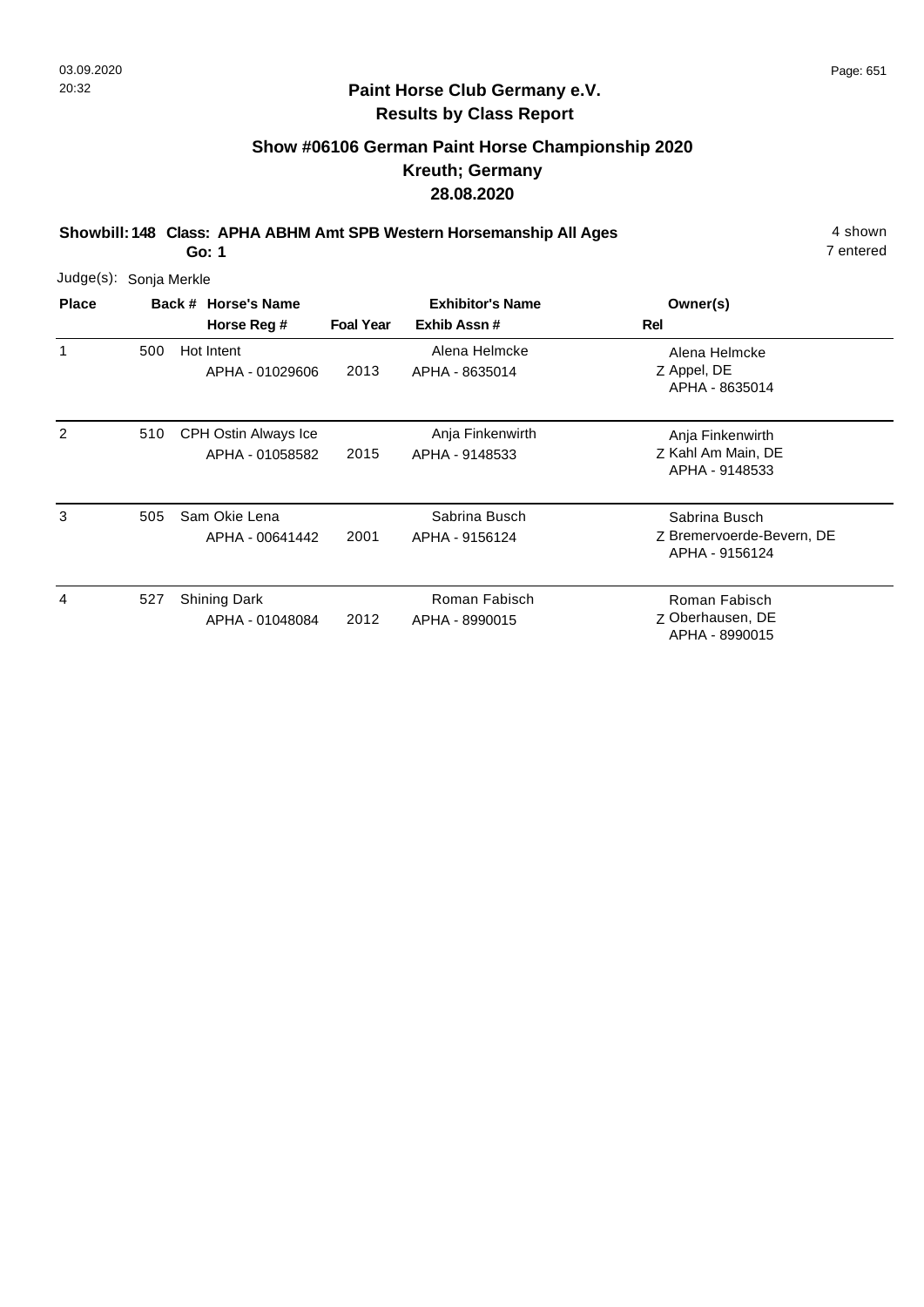### **Paint Horse Club Germany e.V. Results by Class Report**

# **Show #06107 German Paint Horse Championship 2020 Kreuth; Germany 28.08.2020**

**Showbill: 148 Class: APHA ABHM Amt SPB Western Horsemanship All Ages** 4 shown

| Judge(s): Nicolas Perrin |     |                                                |                  |                                        |                                                              |
|--------------------------|-----|------------------------------------------------|------------------|----------------------------------------|--------------------------------------------------------------|
| <b>Place</b>             |     | Back # Horse's Name<br>Horse Reg #             | <b>Foal Year</b> | <b>Exhibitor's Name</b><br>Exhib Assn# | Owner(s)<br><b>Rel</b>                                       |
| 1                        | 500 | Hot Intent<br>APHA - 01029606                  | 2013             | Alena Helmcke<br>APHA - 8635014        | Alena Helmcke<br>Z Appel, DE<br>APHA - 8635014               |
| 2                        | 505 | Sam Okie Lena<br>APHA - 00641442               | 2001             | Sabrina Busch<br>APHA - 9156124        | Sabrina Busch<br>Z Bremervoerde-Bevern, DE<br>APHA - 9156124 |
| 3                        | 510 | <b>CPH Ostin Always Ice</b><br>APHA - 01058582 | 2015             | Anja Finkenwirth<br>APHA - 9148533     | Anja Finkenwirth<br>Z Kahl Am Main, DE<br>APHA - 9148533     |
| 4                        | 527 | <b>Shining Dark</b><br>APHA - 01048084         | 2012             | Roman Fabisch<br>APHA - 8990015        | Roman Fabisch<br>Z Oberhausen, DE<br>APHA - 8990015          |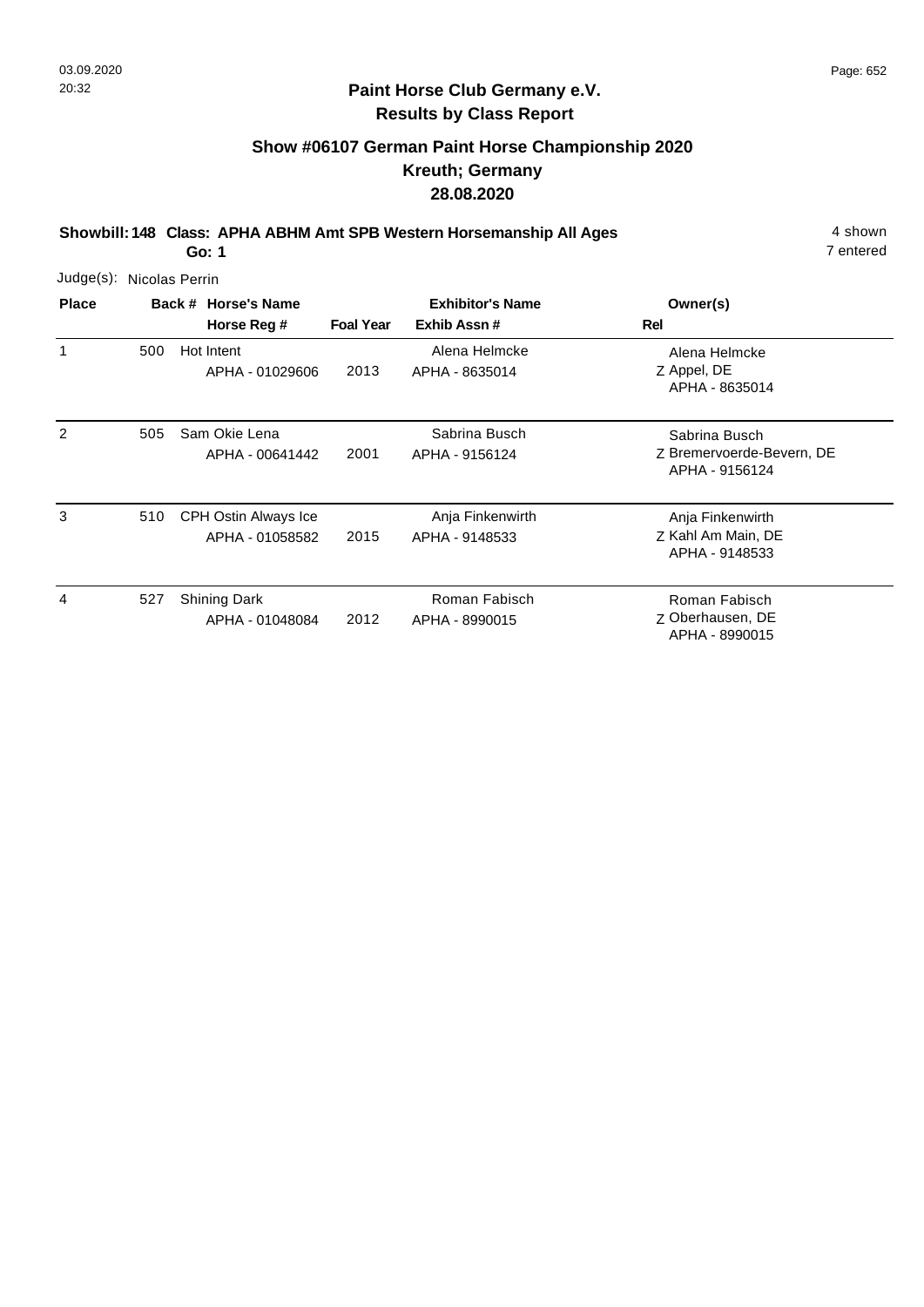### **Paint Horse Club Germany e.V. Results by Class Report**

# **Show #06108 German Paint Horse Championship 2020 Kreuth; Germany 28.08.2020**

**Showbill: 148 Class: APHA ABHM Amt SPB Western Horsemanship All Ages** 4 shown

| Judge(s): Pierre Ouellet |     |  |                                         |                  |                                        |                                                              |
|--------------------------|-----|--|-----------------------------------------|------------------|----------------------------------------|--------------------------------------------------------------|
| <b>Place</b>             |     |  | Back # Horse's Name<br>Horse Reg #      | <b>Foal Year</b> | <b>Exhibitor's Name</b><br>Exhib Assn# | Owner(s)<br><b>Rel</b>                                       |
| 1                        | 500 |  | Hot Intent<br>APHA - 01029606           | 2013             | Alena Helmcke<br>APHA - 8635014        | Alena Helmcke<br>Z Appel, DE<br>APHA - 8635014               |
| 2                        | 510 |  | CPH Ostin Always Ice<br>APHA - 01058582 | 2015             | Anja Finkenwirth<br>APHA - 9148533     | Anja Finkenwirth<br>Z Kahl Am Main, DE<br>APHA - 9148533     |
| 3                        | 505 |  | Sam Okie Lena<br>APHA - 00641442        | 2001             | Sabrina Busch<br>APHA - 9156124        | Sabrina Busch<br>Z Bremervoerde-Bevern, DE<br>APHA - 9156124 |
| 4                        | 527 |  | <b>Shining Dark</b><br>APHA - 01048084  | 2012             | Roman Fabisch<br>APHA - 8990015        | Roman Fabisch<br>Z Oberhausen, DE<br>APHA - 8990015          |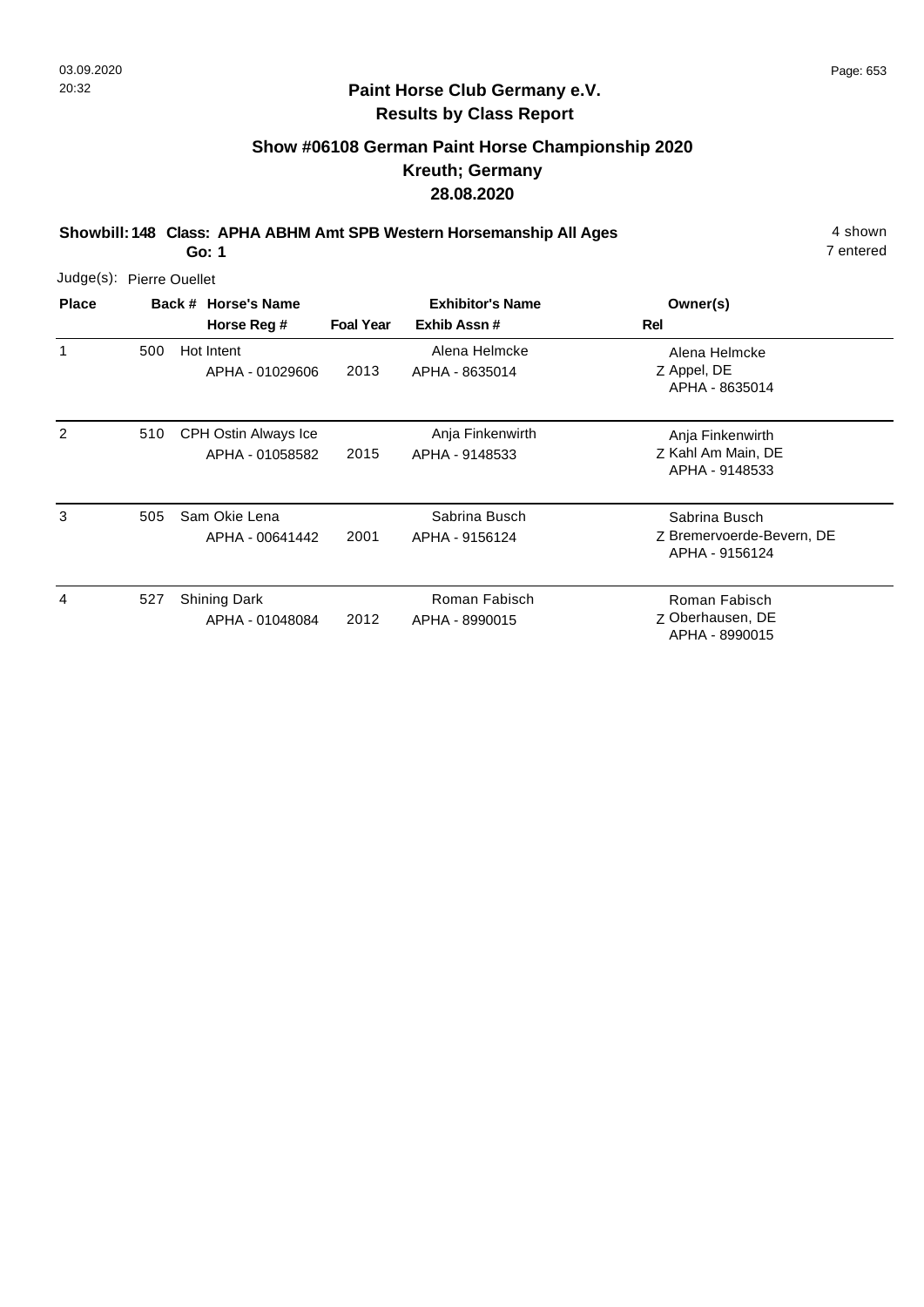## **Show #06105 German Paint Horse Championship 2020 Kreuth; Germany 28.08.2020**

**Showbill: 149 Class: APHA YWP1 Youth Western Pleasure 18 & Under** 19 **10 Shown** 

**Go: 1**

| Judge(s): Susanne Haug |     |                       |                         |                     |                  |                             |
|------------------------|-----|-----------------------|-------------------------|---------------------|------------------|-----------------------------|
| <b>Place</b>           |     | Back # Horse's Name   | <b>Exhibitor's Name</b> |                     |                  | Owner(s)                    |
|                        |     | Horse Reg #           | <b>Foal Year</b>        | Exhib Assn #        | <b>Birthdate</b> | <b>Rel</b>                  |
| 1                      | 133 | Lazy Lopin Asset      |                         | <b>Felix Friess</b> |                  | Johanna Vorraber            |
|                        |     | APHA - 01072474       | 2017                    | APHA - 0134725      |                  | K                           |
|                        |     |                       |                         |                     |                  | APHA - 8318823              |
| $\overline{2}$         | 136 | Shes Lady Assets      |                         | Chiara Fiorito      |                  | Chiara Fiorito              |
|                        |     | APHA - 01029640       | 2012                    | APHA - 8991854      |                  | Z Romano Dezzelino, IT      |
|                        |     |                       |                         |                     |                  | APHA - 8991854              |
| 3                      | 161 | Like Smokin Gun       |                         | Joanna Sallegger    |                  | Johanna & Franz Vorraber    |
|                        |     | APHA - 00964441       | 2009                    | APHA - 8972209      |                  | O Weiz, AT                  |
|                        |     |                       |                         |                     |                  | APHA - 8458373              |
| 4                      | 128 | A Special Zips Beauty |                         | Nadja Egerter       |                  | Nadja Egerter               |
|                        |     | APHA - 00999577       | 2011                    | APHA - 9167264      |                  | Z Waldau, DE                |
|                        |     |                       |                         |                     |                  | APHA - 9167264              |
| 5                      | 114 | Stella Simon          |                         | Zoe Christine Cosic |                  | Zoe Christine Cosic         |
|                        |     | APHA - 01063563       | 2014                    | APHA - 0138664      |                  | Z Untergruppenbach, DE      |
|                        |     |                       |                         |                     |                  | APHA - 0138664              |
| 6                      | 196 | Ima Sensational Mover |                         | Kevin Holthuijsen   |                  | Charlotte Holthuijsen-Leurs |
|                        |     | APHA - 01042885       | 2014                    | APHA - 9175689      |                  | C Venlo, NL                 |
|                        |     |                       |                         |                     |                  | APHA - 9143074              |
| $\overline{7}$         | 214 | Hawthorns Pleasantzip |                         | Michele Schoenwald  |                  | Michele Schoenwald          |
|                        |     | APHA - 00958250       | 2008                    | APHA - 8978268      |                  | Z Vojens, DK                |
|                        |     |                       |                         |                     |                  | APHA - 8978268              |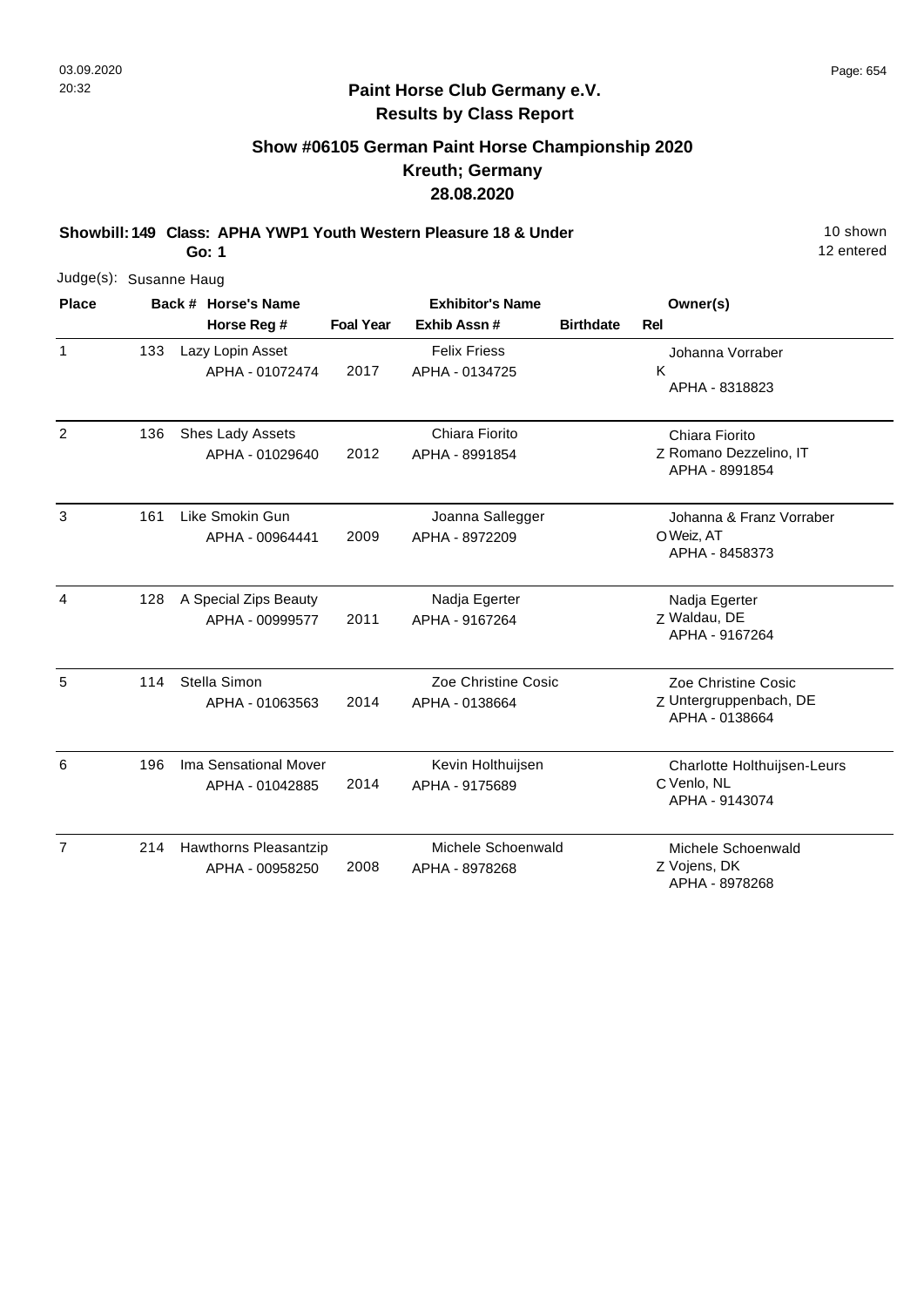## **Show #06106 German Paint Horse Championship 2020 Kreuth; Germany 28.08.2020**

**Showbill: 149 Class: APHA YWP1 Youth Western Pleasure 18 & Under** 19 **10 Shown** 

**Go: 1**

| <b>Place</b>   |     | Back # Horse's Name   |                  | <b>Exhibitor's Name</b> |                  | Owner(s)                                 |
|----------------|-----|-----------------------|------------------|-------------------------|------------------|------------------------------------------|
|                |     | Horse Reg #           | <b>Foal Year</b> | Exhib Assn#             | <b>Birthdate</b> | Rel                                      |
| $\mathbf{1}$   | 133 | Lazy Lopin Asset      |                  | <b>Felix Friess</b>     |                  | Johanna Vorraber                         |
|                |     | APHA - 01072474       | 2017             | APHA - 0134725          |                  | K<br>APHA - 8318823                      |
| 2              | 161 | Like Smokin Gun       |                  | Joanna Sallegger        |                  | Johanna & Franz Vorraber                 |
|                |     | APHA - 00964441       | 2009             | APHA - 8972209          |                  | O Weiz, AT<br>APHA - 8458373             |
| 3              | 114 | Stella Simon          |                  | Zoe Christine Cosic     |                  | Zoe Christine Cosic                      |
|                |     | APHA - 01063563       | 2014             | APHA - 0138664          |                  | Z Untergruppenbach, DE<br>APHA - 0138664 |
| 4              | 196 | Ima Sensational Mover |                  | Kevin Holthuijsen       |                  | Charlotte Holthuijsen-Leurs              |
|                |     | APHA - 01042885       | 2014             | APHA - 9175689          |                  | C Venlo, NL<br>APHA - 9143074            |
| 5              | 136 | Shes Lady Assets      |                  | Chiara Fiorito          |                  | Chiara Fiorito                           |
|                |     | APHA - 01029640       | 2012             | APHA - 8991854          |                  | Z Romano Dezzelino, IT<br>APHA - 8991854 |
| 6              | 214 | Hawthorns Pleasantzip |                  | Michele Schoenwald      |                  | Michele Schoenwald                       |
|                |     | APHA - 00958250       | 2008             | APHA - 8978268          |                  | Z Vojens, DK<br>APHA - 8978268           |
| $\overline{7}$ | 219 | Gamblers Zexy Zip     |                  | Freja Balslev Segelund  |                  | Freja Balslev Segelund                   |
|                |     | APHA - 00915256       | 2007             | APHA - 8950795          |                  | Z Haderslev, DK<br>APHA - 8950795        |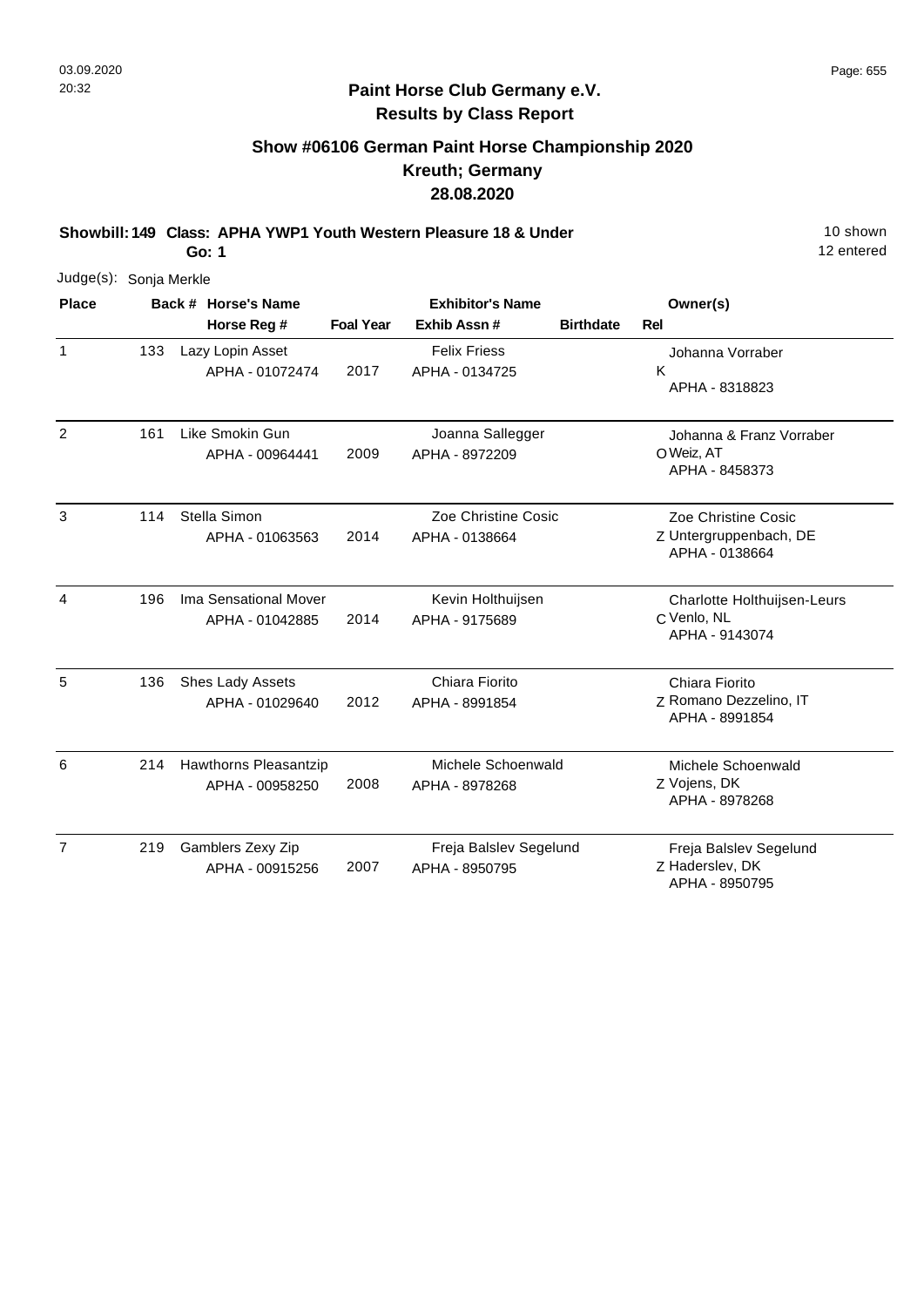# **Show #06107 German Paint Horse Championship 2020 Kreuth; Germany 28.08.2020**

**Showbill: 149 Class: APHA YWP1 Youth Western Pleasure 18 & Under** 19 **10 Shown** 

**Go: 1**

12 entered

| Judge(s): Nicolas Perrin |     |  |                       |                  |                         |                  |                                          |
|--------------------------|-----|--|-----------------------|------------------|-------------------------|------------------|------------------------------------------|
| <b>Place</b>             |     |  | Back # Horse's Name   |                  | <b>Exhibitor's Name</b> |                  | Owner(s)                                 |
|                          |     |  | Horse Reg #           | <b>Foal Year</b> | Exhib Assn#             | <b>Birthdate</b> | Rel                                      |
| $\mathbf{1}$             | 133 |  | Lazy Lopin Asset      |                  | <b>Felix Friess</b>     |                  | Johanna Vorraber                         |
|                          |     |  | APHA - 01072474       | 2017             | APHA - 0134725          |                  | K<br>APHA - 8318823                      |
| 2                        | 161 |  | Like Smokin Gun       |                  | Joanna Sallegger        |                  | Johanna & Franz Vorraber                 |
|                          |     |  | APHA - 00964441       | 2009             | APHA - 8972209          |                  | O Weiz, AT<br>APHA - 8458373             |
| 3                        | 114 |  | Stella Simon          |                  | Zoe Christine Cosic     |                  | Zoe Christine Cosic                      |
|                          |     |  | APHA - 01063563       | 2014             | APHA - 0138664          |                  | Z Untergruppenbach, DE<br>APHA - 0138664 |
| 4                        | 196 |  | Ima Sensational Mover |                  | Kevin Holthuijsen       |                  | Charlotte Holthuijsen-Leurs              |
|                          |     |  | APHA - 01042885       | 2014             | APHA - 9175689          |                  | C Venlo, NL<br>APHA - 9143074            |
| 5                        | 136 |  | Shes Lady Assets      |                  | Chiara Fiorito          |                  | Chiara Fiorito                           |
|                          |     |  | APHA - 01029640       | 2012             | APHA - 8991854          |                  | Z Romano Dezzelino, IT<br>APHA - 8991854 |
| 6                        | 214 |  | Hawthorns Pleasantzip |                  | Michele Schoenwald      |                  | Michele Schoenwald                       |
|                          |     |  | APHA - 00958250       | 2008             | APHA - 8978268          |                  | Z Vojens, DK<br>APHA - 8978268           |
| 7                        | 219 |  | Gamblers Zexy Zip     |                  | Freja Balslev Segelund  |                  | Freja Balslev Segelund                   |
|                          |     |  | APHA - 00915256       | 2007             | APHA - 8950795          |                  | Z Haderslev, DK                          |

APHA - 8950795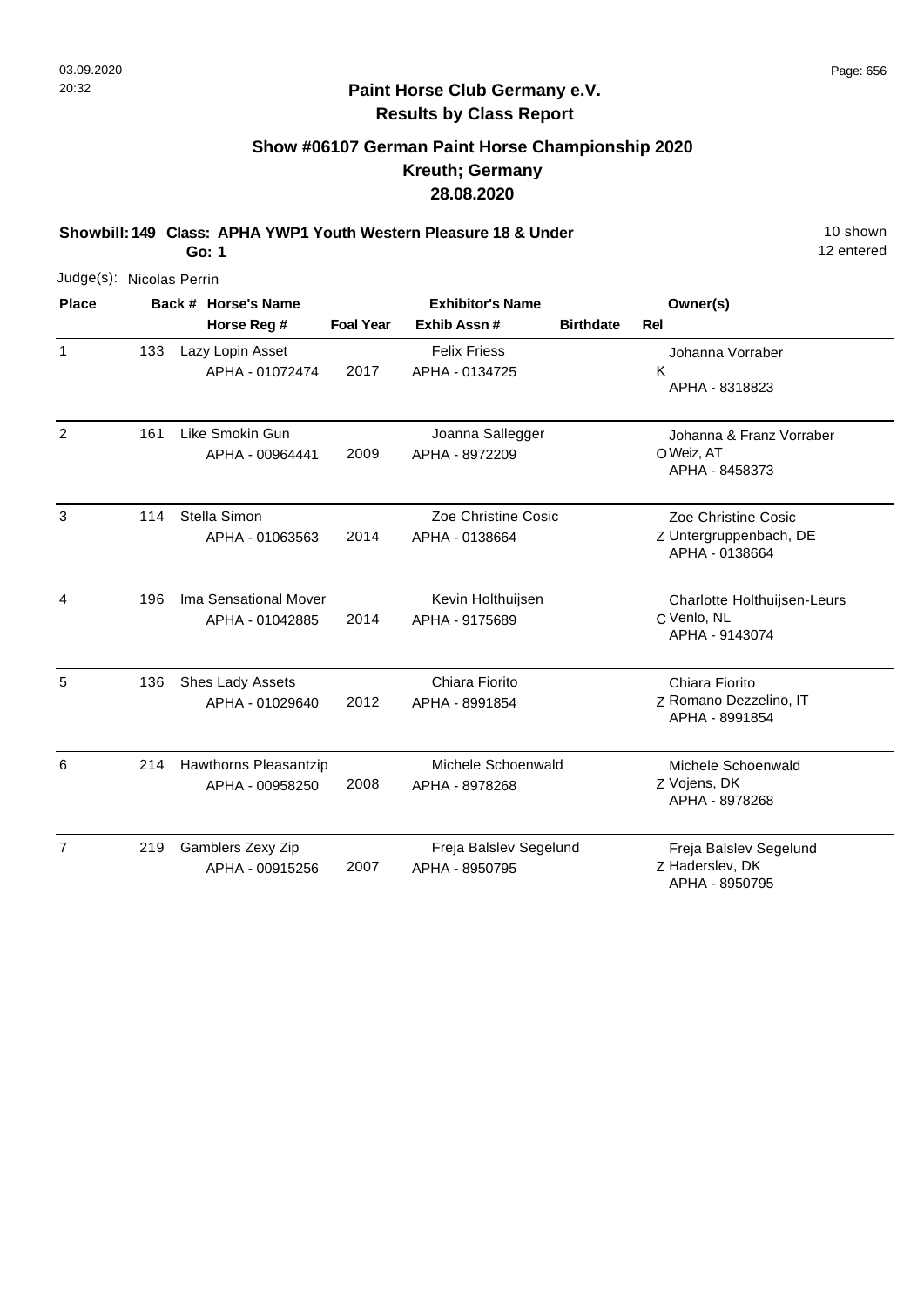## **Paint Horse Club Germany e.V. Results by Class Report**

## **Show #06108 German Paint Horse Championship 2020 Kreuth; Germany 28.08.2020**

**Showbill: 149 Class: APHA YWP1 Youth Western Pleasure 18 & Under** 19 **10 Shown** 

| Judge(s): Pierre Ouellet |     |                                          |                  |                                          |                  |                                                                 |
|--------------------------|-----|------------------------------------------|------------------|------------------------------------------|------------------|-----------------------------------------------------------------|
| <b>Place</b>             |     | Back # Horse's Name                      |                  | <b>Exhibitor's Name</b>                  |                  | Owner(s)                                                        |
|                          |     | Horse Reg #                              | <b>Foal Year</b> | Exhib Assn#                              | <b>Birthdate</b> | Rel                                                             |
| $\mathbf{1}$             | 161 | Like Smokin Gun<br>APHA - 00964441       | 2009             | Joanna Sallegger<br>APHA - 8972209       |                  | Johanna & Franz Vorraber<br>O Weiz, AT<br>APHA - 8458373        |
| $\overline{2}$           | 133 | Lazy Lopin Asset<br>APHA - 01072474      | 2017             | <b>Felix Friess</b><br>APHA - 0134725    |                  | Johanna Vorraber<br>K<br>APHA - 8318823                         |
| 3                        | 196 | Ima Sensational Mover<br>APHA - 01042885 | 2014             | Kevin Holthuijsen<br>APHA - 9175689      |                  | Charlotte Holthuijsen-Leurs<br>C Venlo, NL<br>APHA - 9143074    |
| 4                        | 114 | Stella Simon<br>APHA - 01063563          | 2014             | Zoe Christine Cosic<br>APHA - 0138664    |                  | Zoe Christine Cosic<br>Z Untergruppenbach, DE<br>APHA - 0138664 |
| 5                        | 214 | Hawthorns Pleasantzip<br>APHA - 00958250 | 2008             | Michele Schoenwald<br>APHA - 8978268     |                  | Michele Schoenwald<br>Z Vojens, DK<br>APHA - 8978268            |
| 6                        | 136 | Shes Lady Assets<br>APHA - 01029640      | 2012             | Chiara Fiorito<br>APHA - 8991854         |                  | Chiara Fiorito<br>Z Romano Dezzelino, IT<br>APHA - 8991854      |
| $\overline{7}$           | 219 | Gamblers Zexy Zip<br>APHA - 00915256     | 2007             | Freja Balslev Segelund<br>APHA - 8950795 |                  | Freja Balslev Segelund<br>Z Haderslev, DK<br>APHA - 8950795     |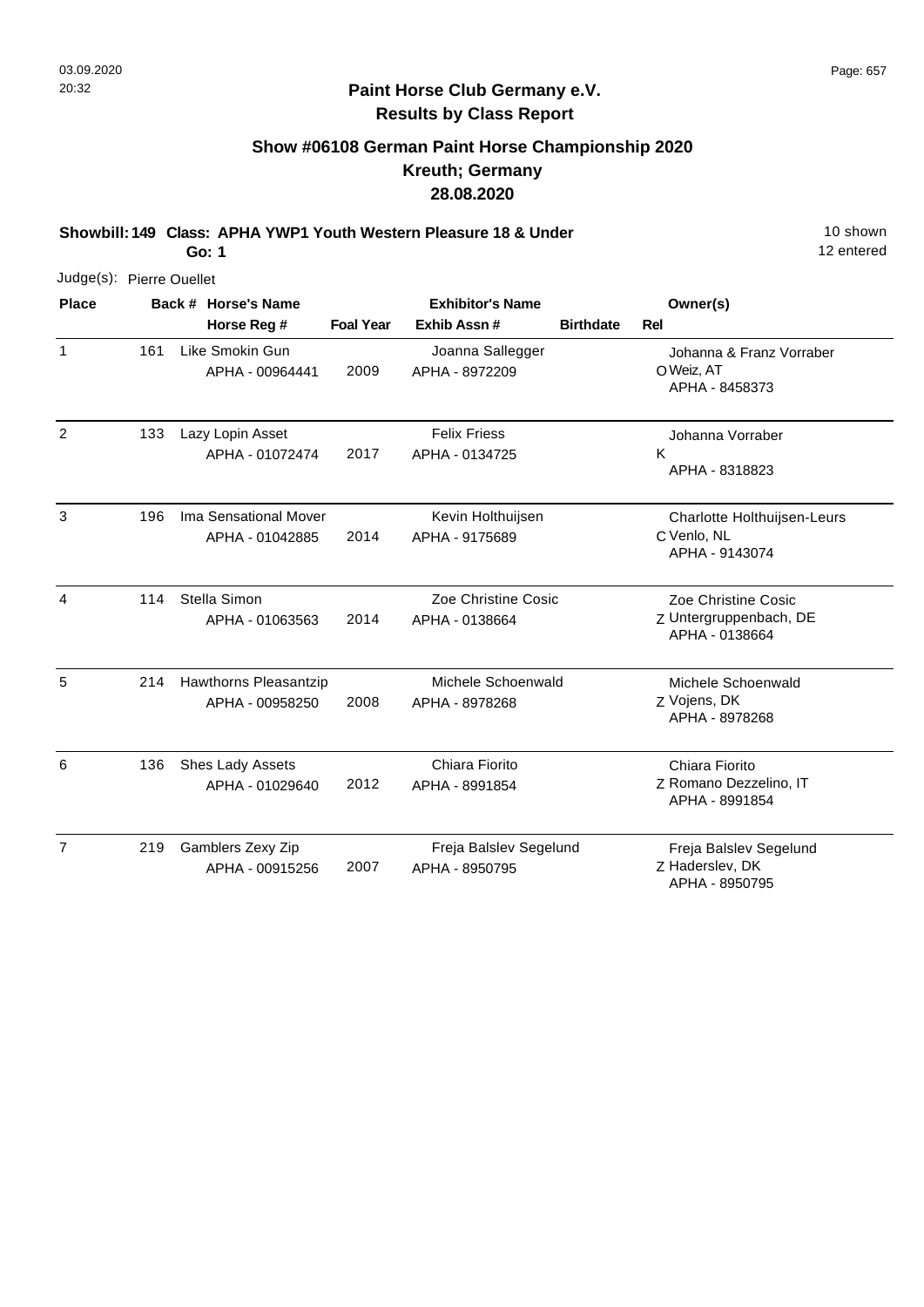## **Show #06105 German Paint Horse Championship 2020 Kreuth; Germany 28.08.2020**

**Showbill: 150 Class: APHA XWP1 Youth SPB Western Pleasure 18 & Under** 3 Shown

**Go: 1**

| <b>Place</b> | Back # Horse's Name |                                        | <b>Exhibitor's Name</b> |                                       | Owner(s)         |                                                           |  |
|--------------|---------------------|----------------------------------------|-------------------------|---------------------------------------|------------------|-----------------------------------------------------------|--|
|              |                     | Horse Reg #                            | <b>Foal Year</b>        | Exhib Assn#                           | <b>Birthdate</b> | Rel                                                       |  |
|              | 509                 | Unzippin The Assets<br>APHA - 00984654 | 2010                    | Zoe Christine Cosic<br>APHA - 0138664 |                  | Jasmin Schuster<br>O Schrozberg, DE<br>APHA - 8341024     |  |
| 2            | 535                 | Light Smokin Peppy<br>APHA - 01064110  | 2016                    | Jule Staehly<br>APHA - 9168491        |                  | Michael Theobald<br>O Mandelbachtal, DE<br>APHA - 8650323 |  |
| 3            | 519                 | No Doubt Im Amazing<br>APHA - 01058953 | 2015                    | Cindy Constantin<br>APHA - 9152275    |                  | Cindy Constantin<br>Z Kreischa, DE<br>APHA - 9152275      |  |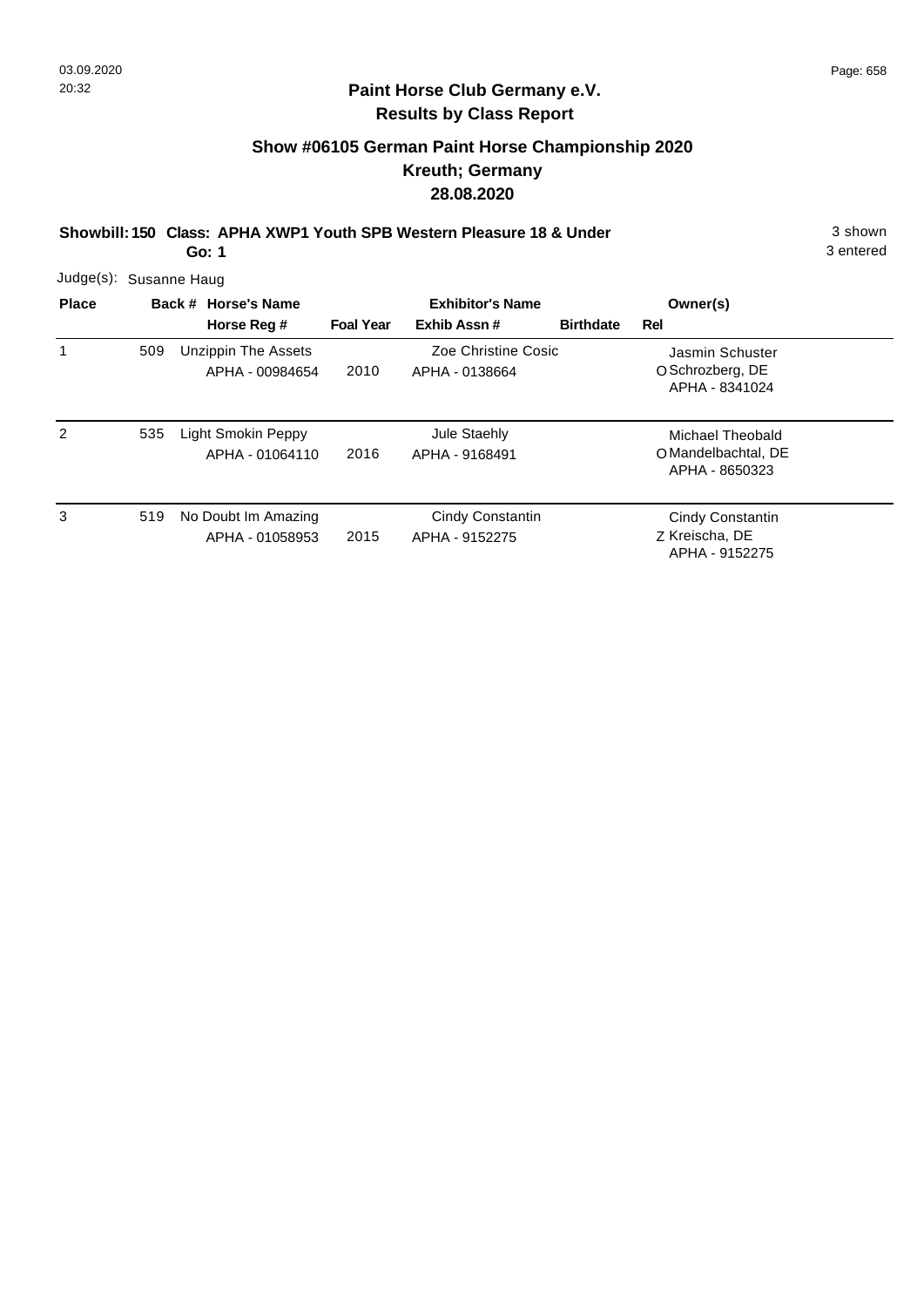## **Show #06106 German Paint Horse Championship 2020 Kreuth; Germany 28.08.2020**

**Showbill: 150 Class: APHA XWP1 Youth SPB Western Pleasure 18 & Under** 3 Shown

**Go: 1**

| <b>Place</b> | Judge(s): Sonja Merkle<br>Back # Horse's Name |                                               |                  | <b>Exhibitor's Name</b>               | Owner(s)         |                                                           |
|--------------|-----------------------------------------------|-----------------------------------------------|------------------|---------------------------------------|------------------|-----------------------------------------------------------|
|              |                                               | Horse Reg #                                   | <b>Foal Year</b> | Exhib Assn#                           | <b>Birthdate</b> | Rel                                                       |
| 1            | 509                                           | <b>Unzippin The Assets</b><br>APHA - 00984654 | 2010             | Zoe Christine Cosic<br>APHA - 0138664 |                  | Jasmin Schuster<br>O Schrozberg, DE<br>APHA - 8341024     |
| 2            | 535                                           | Light Smokin Peppy<br>APHA - 01064110         | 2016             | Jule Staehly<br>APHA - 9168491        |                  | Michael Theobald<br>O Mandelbachtal, DE<br>APHA - 8650323 |
| 3            | 519                                           | No Doubt Im Amazing<br>APHA - 01058953        | 2015             | Cindy Constantin<br>APHA - 9152275    |                  | Cindy Constantin<br>Z Kreischa, DE<br>APHA - 9152275      |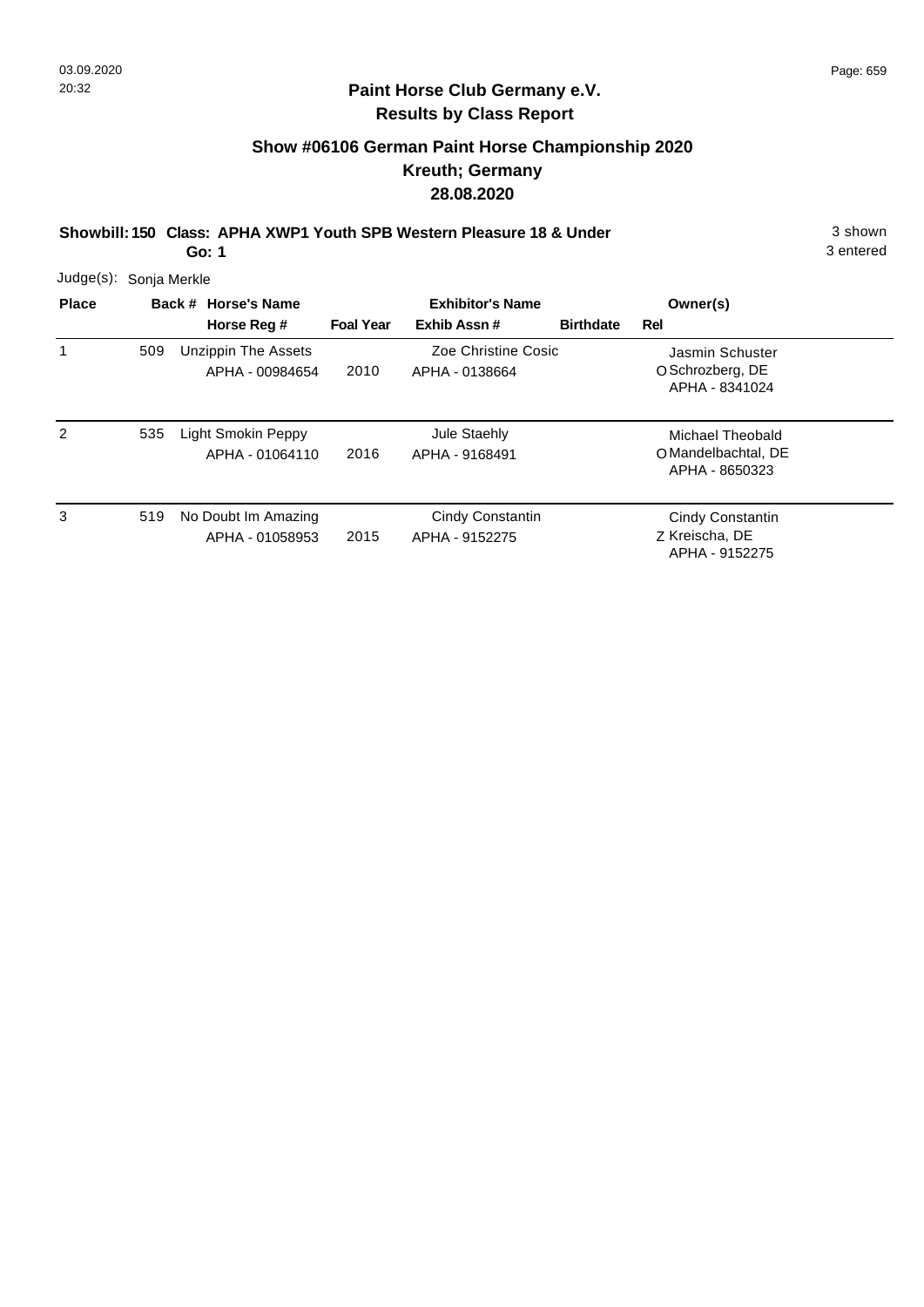## **Paint Horse Club Germany e.V. Results by Class Report**

## **Show #06107 German Paint Horse Championship 2020 Kreuth; Germany 28.08.2020**

**Showbill: 150 Class: APHA XWP1 Youth SPB Western Pleasure 18 & Under** 3 shown

| Judge(s): Nicolas Perrin |     |                                               |                  |                                       |                  |                                                           |  |
|--------------------------|-----|-----------------------------------------------|------------------|---------------------------------------|------------------|-----------------------------------------------------------|--|
| <b>Place</b>             |     | Back # Horse's Name                           |                  | <b>Exhibitor's Name</b>               |                  | Owner(s)                                                  |  |
|                          |     | Horse Reg #                                   | <b>Foal Year</b> | Exhib Assn#                           | <b>Birthdate</b> | Rel                                                       |  |
|                          | 509 | <b>Unzippin The Assets</b><br>APHA - 00984654 | 2010             | Zoe Christine Cosic<br>APHA - 0138664 |                  | Jasmin Schuster<br>O Schrozberg, DE<br>APHA - 8341024     |  |
| 2                        | 535 | <b>Light Smokin Peppy</b><br>APHA - 01064110  | 2016             | Jule Staehly<br>APHA - 9168491        |                  | Michael Theobald<br>O Mandelbachtal, DE<br>APHA - 8650323 |  |
| 3                        | 519 | No Doubt Im Amazing<br>APHA - 01058953        | 2015             | Cindy Constantin<br>APHA - 9152275    |                  | Cindy Constantin<br>Z Kreischa, DE<br>APHA - 9152275      |  |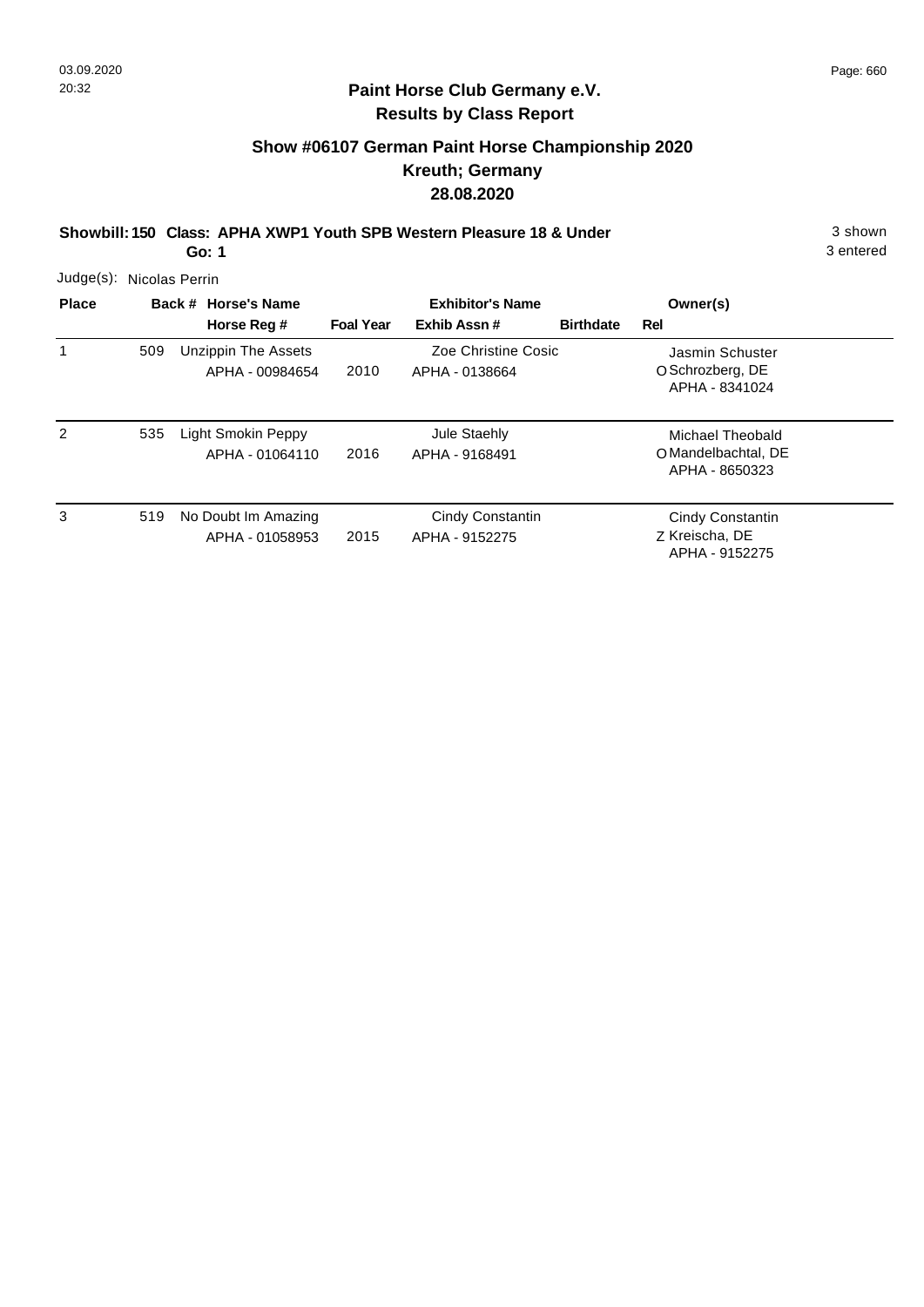## **Show #06108 German Paint Horse Championship 2020 Kreuth; Germany 28.08.2020**

**Showbill: 150 Class: APHA XWP1 Youth SPB Western Pleasure 18 & Under** 3 Shown

**Go: 1**

| Judge(s): Pierre Ouellet |  |
|--------------------------|--|
|                          |  |

| <b>Place</b> | Back # Horse's Name |                                        |                  | <b>Exhibitor's Name</b>               | Owner(s)         |                                                             |
|--------------|---------------------|----------------------------------------|------------------|---------------------------------------|------------------|-------------------------------------------------------------|
|              |                     | Horse Reg #                            | <b>Foal Year</b> | Exhib Assn#                           | <b>Birthdate</b> | Rel                                                         |
|              | 509                 | Unzippin The Assets<br>APHA - 00984654 | 2010             | Zoe Christine Cosic<br>APHA - 0138664 |                  | Jasmin Schuster<br>O Schrozberg, DE<br>APHA - 8341024       |
| 2            | 535                 | Light Smokin Peppy<br>APHA - 01064110  | 2016             | Jule Staehly<br>APHA - 9168491        |                  | Michael Theobald<br>O Mandelbachtal, DE<br>APHA - 8650323   |
| 3            | 519                 | No Doubt Im Amazing<br>APHA - 01058953 | 2015             | Cindy Constantin<br>APHA - 9152275    |                  | <b>Cindy Constantin</b><br>Z Kreischa, DE<br>APHA - 9152275 |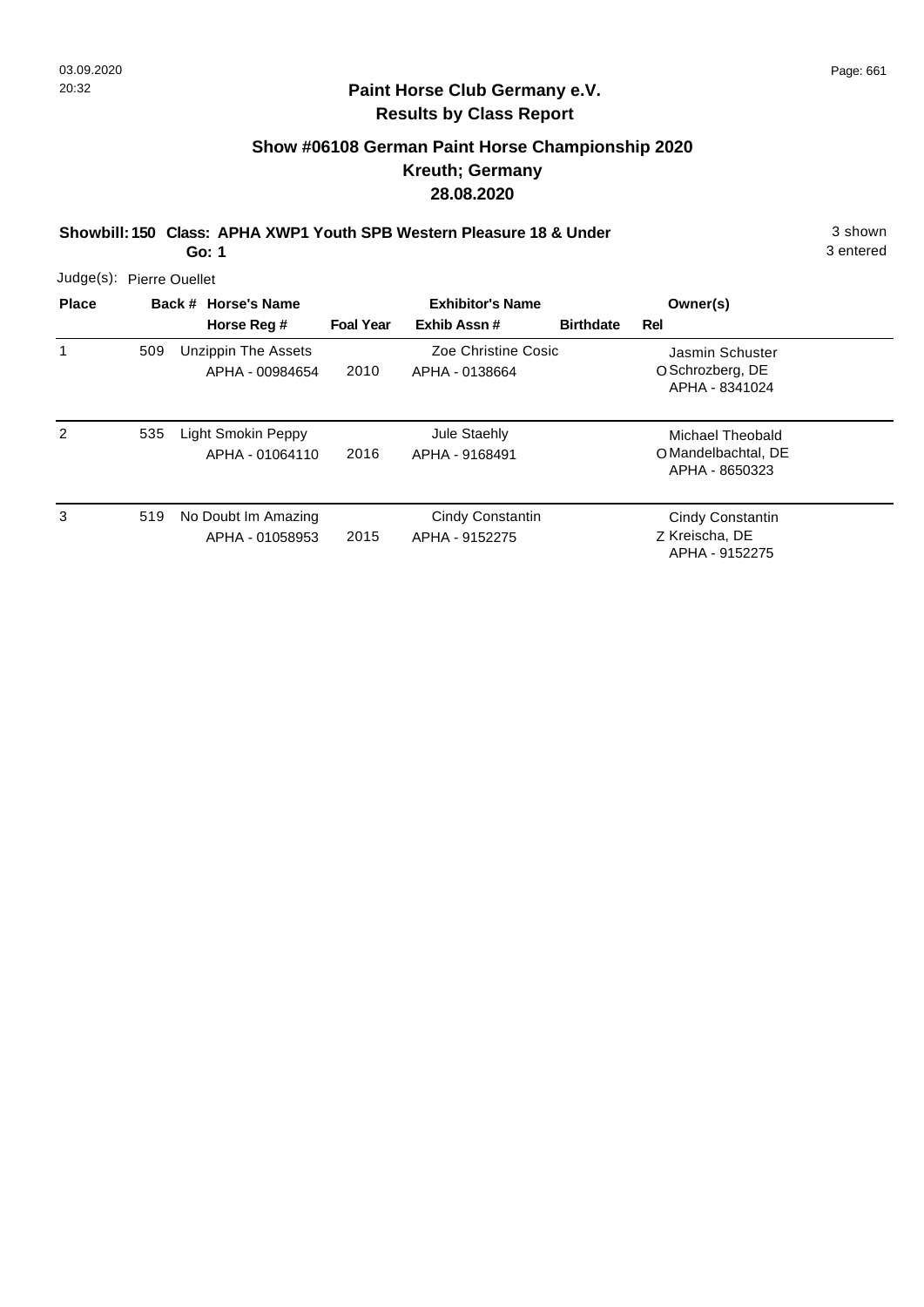## **Show #06105 German Paint Horse Championship 2020 Kreuth; Germany 28.08.2020**

**Showbill: 151 Class: APHA AWP1 Amateur Western Pleasure All Ages** 14 Shown

**Go: 1**

| Judge(s): Susanne Haug |     |                                           |                  |                                        |                                                              |
|------------------------|-----|-------------------------------------------|------------------|----------------------------------------|--------------------------------------------------------------|
| <b>Place</b>           |     | Back # Horse's Name                       |                  | <b>Exhibitor's Name</b>                | Owner(s)                                                     |
|                        |     | Horse Reg #                               | <b>Foal Year</b> | Exhib Assn#                            | <b>Rel</b>                                                   |
| $\mathbf{1}$           | 207 | <b>Bella Forever R</b><br>APHA - 01060817 | 2016             | Nicole Macakova<br>APHA - 9179433      | Nicole Macakova<br>Z Bezdekov, CZ<br>APHA - 9179433          |
| 2                      | 161 | Like Smokin Gun<br>APHA - 00964441        | 2009             | Sarah Maria Cividino<br>APHA - 8497046 | Johanna & Franz Vorraber<br>C Weiz, AT<br>APHA - 8458373     |
| 3                      | 101 | Investinthisgirl<br>APHA - 01091761       | 2010             | Sarah Bonfig<br>APHA - 9180007         | Hans Joachim Pfaff<br>C Oberstreu, DE<br>APHA - 9173493      |
| $\overline{4}$         | 202 | Hes A Lucky Delight<br>APHA - 01007309    | 2010             | Annette Mortensen<br>APHA - 8268098    | Viggo & Annette Mortensen<br>Z Tistrup, DK<br>APHA - 8261506 |
| 5                      | 139 | Scenic Lacey Gal<br>APHA - 01059371       | 2015             | Silvia Pozzoli<br>APHA - 8447498       | Silvia Pozzoli<br>Z Mariano Comense Co, IT<br>APHA - 8447498 |
| 6                      | 218 | One N Only Cowgirl<br>APHA - 01075079     | 2017             | Freja Aase Olsen<br>APHA - 8823774     | Freja Aase Olsen<br>Z Haderslev, DK<br>APHA - 8823774        |
| $\overline{7}$         | 205 | Gimmie A Sensation<br>APHA - 00856990     | 2005             | Tanja Klink<br>APHA - 8931705          | Tanja Klink<br>Z Nagold, DE<br>APHA - 8931705                |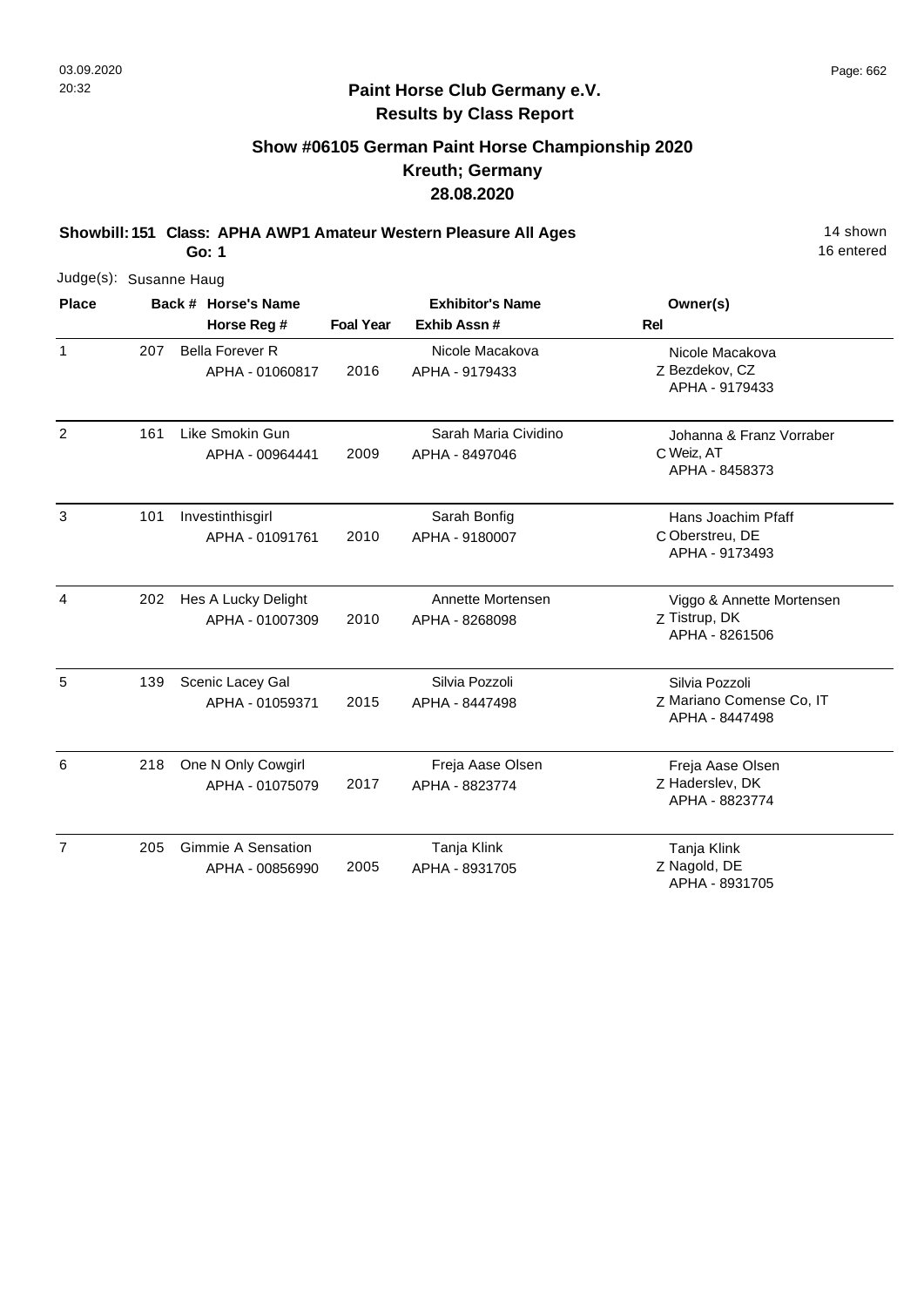## **Show #06106 German Paint Horse Championship 2020 Kreuth; Germany 28.08.2020**

**Showbill: 151 Class: APHA AWP1 Amateur Western Pleasure All Ages** 14 Shown

**Go: 1**

| Judge(s): Sonja Merkle |     |                                              |                  |                                               |                                                                        |
|------------------------|-----|----------------------------------------------|------------------|-----------------------------------------------|------------------------------------------------------------------------|
| <b>Place</b>           |     | Back # Horse's Name                          |                  | <b>Exhibitor's Name</b>                       | Owner(s)                                                               |
|                        |     | Horse Reg #                                  | <b>Foal Year</b> | Exhib Assn#                                   | <b>Rel</b>                                                             |
| $\mathbf{1}$           | 161 | Like Smokin Gun<br>APHA - 00964441           | 2009             | Sarah Maria Cividino<br>APHA - 8497046        | Johanna & Franz Vorraber<br>C Weiz, AT<br>APHA - 8458373               |
| 2                      | 101 | Investinthisgirl<br>APHA - 01091761          | 2010             | Sarah Bonfig<br>APHA - 9180007                | Hans Joachim Pfaff<br>C Oberstreu, DE<br>APHA - 9173493                |
| $\mathbf{3}$           | 207 | <b>Bella Forever R</b><br>APHA - 01060817    | 2016             | Nicole Macakova<br>APHA - 9179433             | Nicole Macakova<br>Z Bezdekov, CZ<br>APHA - 9179433                    |
| 4                      | 162 | Missin Hot Chocolate<br>APHA - 00985502      | 2009             | <b>Christina Einsiedler</b><br>APHA - 8903473 | <b>Christina Einsiedler</b><br>Z Bad Groenenbach, DE<br>APHA - 8903473 |
| 5                      | 188 | <b>Brunettes Only</b><br>APHA - 00985769     | 2010             | Juergen Ochrana<br>APHA - 8898080             | Juergen Ochrana<br>Z Marktoberdorf, DE<br>APHA - 8898080               |
| 6                      | 205 | <b>Gimmie A Sensation</b><br>APHA - 00856990 | 2005             | Tanja Klink<br>APHA - 8931705                 | Tanja Klink<br>Z Nagold, DE<br>APHA - 8931705                          |
| $\overline{7}$         | 111 | <b>Shes Suddenly Best</b><br>APHA - 00906862 | 2006             | Sabine Gruner<br>APHA - 8596390               | Sabine Gruner<br>Z Ellgau, DE<br>APHA - 8596390                        |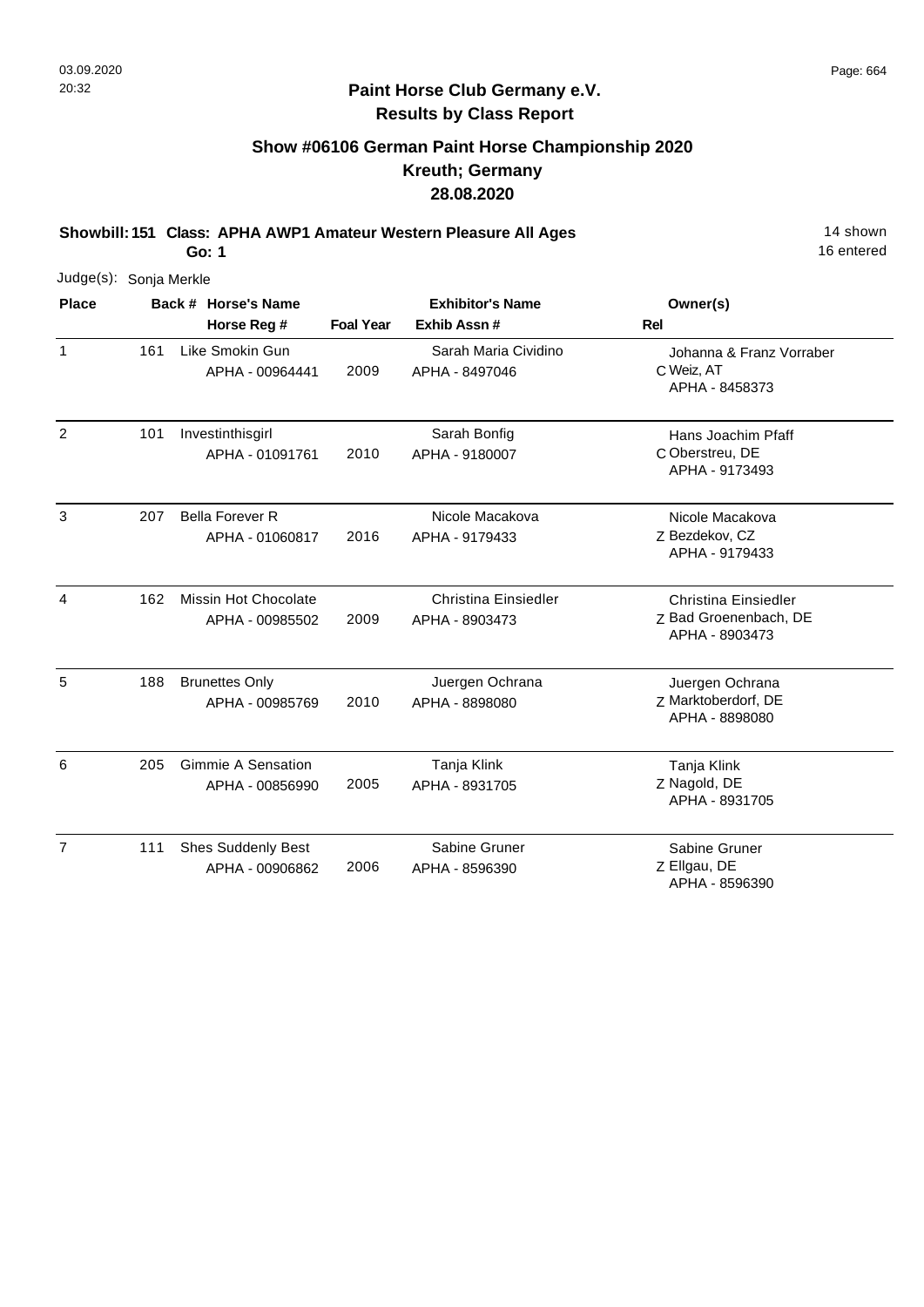## **Paint Horse Club Germany e.V. Results by Class Report**

## **Show #06107 German Paint Horse Championship 2020 Kreuth; Germany 28.08.2020**

**Showbill: 151 Class: APHA AWP1 Amateur Western Pleasure All Ages** 14 Shown

| Judge(s): Nicolas Perrin |     |                                              |                  |                                        |                                                              |
|--------------------------|-----|----------------------------------------------|------------------|----------------------------------------|--------------------------------------------------------------|
| <b>Place</b>             |     | Back # Horse's Name                          |                  | <b>Exhibitor's Name</b>                | Owner(s)                                                     |
|                          |     | Horse Reg #                                  | <b>Foal Year</b> | Exhib Assn#                            | Rel                                                          |
| $\mathbf{1}$             | 161 | Like Smokin Gun<br>APHA - 00964441           | 2009             | Sarah Maria Cividino<br>APHA - 8497046 | Johanna & Franz Vorraber<br>C Weiz, AT<br>APHA - 8458373     |
| $\overline{2}$           | 139 | Scenic Lacey Gal<br>APHA - 01059371          | 2015             | Silvia Pozzoli<br>APHA - 8447498       | Silvia Pozzoli<br>Z Mariano Comense Co, IT<br>APHA - 8447498 |
| 3                        | 207 | <b>Bella Forever R</b><br>APHA - 01060817    | 2016             | Nicole Macakova<br>APHA - 9179433      | Nicole Macakova<br>Z Bezdekov, CZ<br>APHA - 9179433          |
| 4                        | 205 | <b>Gimmie A Sensation</b><br>APHA - 00856990 | 2005             | Tanja Klink<br>APHA - 8931705          | Tanja Klink<br>Z Nagold, DE<br>APHA - 8931705                |
| 5                        | 202 | Hes A Lucky Delight<br>APHA - 01007309       | 2010             | Annette Mortensen<br>APHA - 8268098    | Viggo & Annette Mortensen<br>Z Tistrup, DK<br>APHA - 8261506 |
| 6                        | 218 | One N Only Cowgirl<br>APHA - 01075079        | 2017             | Freja Aase Olsen<br>APHA - 8823774     | Freja Aase Olsen<br>Z Haderslev, DK<br>APHA - 8823774        |
| $\overline{7}$           | 106 | Shawnee Tash Jack<br>APHA - 01016841         | 2012             | <b>Barbara Haass</b><br>APHA - 8906831 | <b>Barbara Haass</b><br>Z Illingen, DE<br>APHA - 8906831     |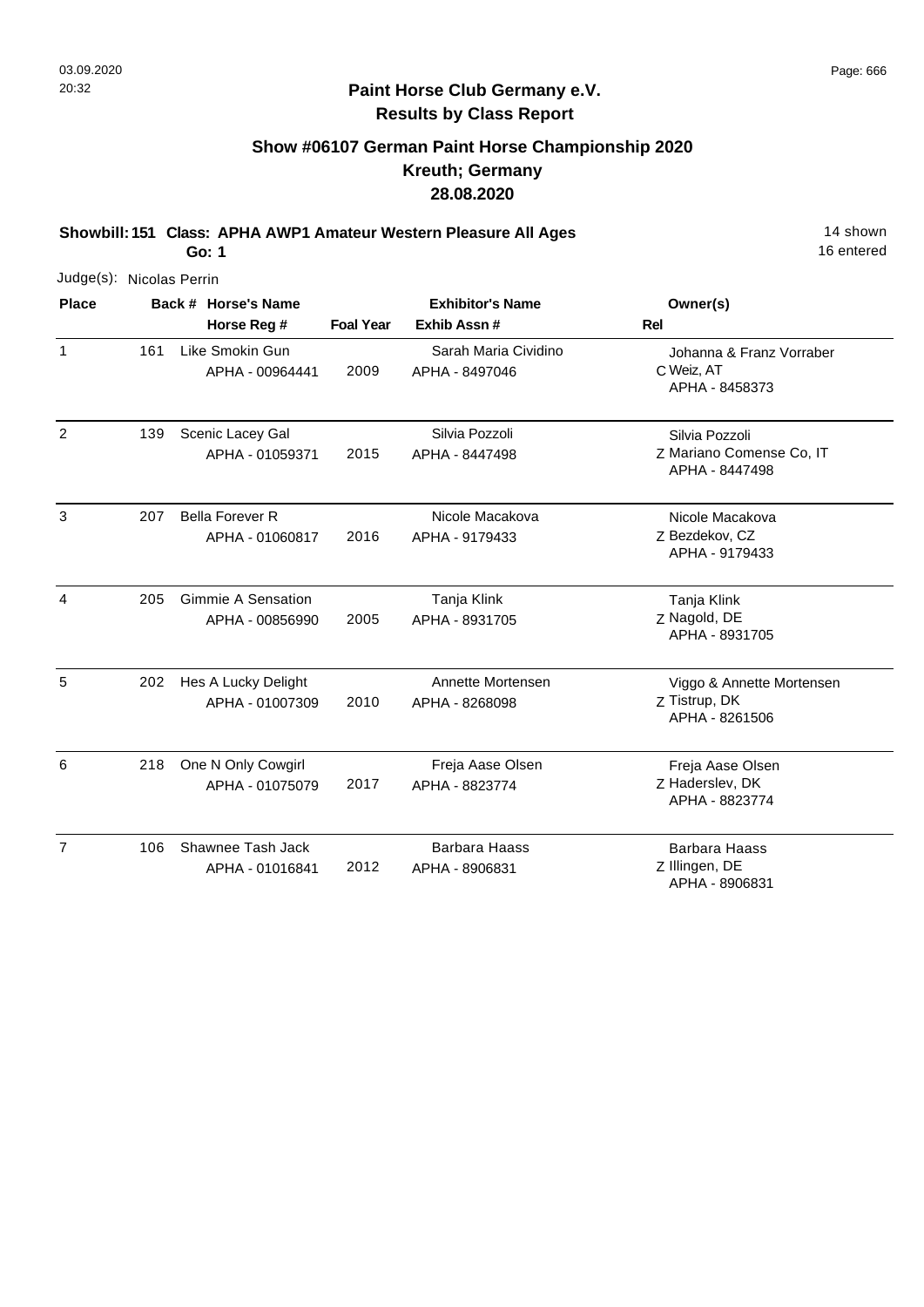## **Show #06108 German Paint Horse Championship 2020 Kreuth; Germany 28.08.2020**

**Showbill: 151 Class: APHA AWP1 Amateur Western Pleasure All Ages** 14 Shown

**Go: 1**

| Judge(s): Pierre Ouellet |     |                                              |                  |                                        |                                                              |
|--------------------------|-----|----------------------------------------------|------------------|----------------------------------------|--------------------------------------------------------------|
| <b>Place</b>             |     | Back # Horse's Name<br>Horse Reg #           | <b>Foal Year</b> | <b>Exhibitor's Name</b><br>Exhib Assn# | Owner(s)<br><b>Rel</b>                                       |
| 1                        | 161 | Like Smokin Gun<br>APHA - 00964441           | 2009             | Sarah Maria Cividino<br>APHA - 8497046 | Johanna & Franz Vorraber<br>C Weiz, AT<br>APHA - 8458373     |
| $\overline{2}$           | 205 | Gimmie A Sensation<br>APHA - 00856990        | 2005             | Tanja Klink<br>APHA - 8931705          | Tanja Klink<br>Z Nagold, DE<br>APHA - 8931705                |
| 3                        | 207 | <b>Bella Forever R</b><br>APHA - 01060817    | 2016             | Nicole Macakova<br>APHA - 9179433      | Nicole Macakova<br>Z Bezdekov, CZ<br>APHA - 9179433          |
| $\overline{4}$           | 139 | Scenic Lacey Gal<br>APHA - 01059371          | 2015             | Silvia Pozzoli<br>APHA - 8447498       | Silvia Pozzoli<br>Z Mariano Comense Co, IT<br>APHA - 8447498 |
| 5                        | 188 | <b>Brunettes Only</b><br>APHA - 00985769     | 2010             | Juergen Ochrana<br>APHA - 8898080      | Juergen Ochrana<br>Z Marktoberdorf, DE<br>APHA - 8898080     |
| 6                        | 202 | Hes A Lucky Delight<br>APHA - 01007309       | 2010             | Annette Mortensen<br>APHA - 8268098    | Viggo & Annette Mortensen<br>Z Tistrup, DK<br>APHA - 8261506 |
| $\overline{7}$           | 111 | <b>Shes Suddenly Best</b><br>APHA - 00906862 | 2006             | Sabine Gruner<br>APHA - 8596390        | Sabine Gruner<br>Z Ellgau, DE<br>APHA - 8596390              |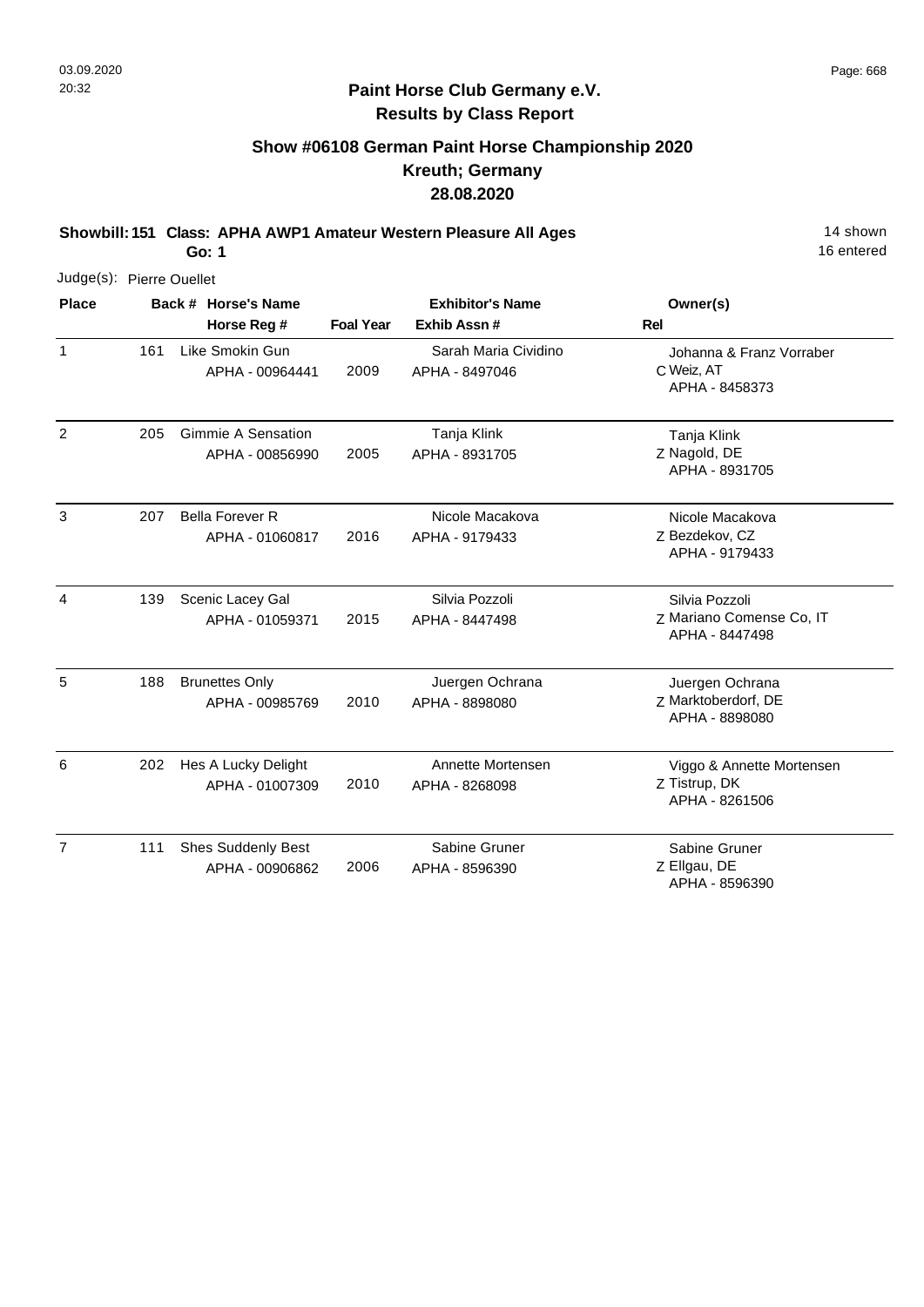## **Show #06105 German Paint Horse Championship 2020 Kreuth; Germany 28.08.2020**

**Showbill: 152 Class: PHCG FP Futurity Western Pleasure 3-4 Years** 8 Shown 8 shown **Go: 1**

9 entered

| Judge(s): Susanne Haug |     |                           |                  |                                            |                                                                   |
|------------------------|-----|---------------------------|------------------|--------------------------------------------|-------------------------------------------------------------------|
| <b>Place</b>           |     | Back # Horse's Name       |                  | <b>Exhibitor's Name</b>                    | Owner(s)                                                          |
|                        |     | Horse Reg #               | <b>Foal Year</b> | Exhib Assn#                                | <b>Rel</b>                                                        |
| $\mathbf{1}$           | 133 | Lazy Lopin Asset          | 2017             | Sarah Maria Cividino<br><b>PHCG - 2965</b> | Johanna Vorraber<br>C<br><b>PHCG - 2608A</b>                      |
| $\overline{2}$         | 218 | One N Only Cowgirl        | 2017             | Freja Aase Olsen<br><b>PHCG - 8093</b>     | Freja Aase Olsen<br>Z Haderslev, DK<br>PHCG - 8093                |
| 3                      | 224 | Sudden Zip Of Asset       | 2016             | Joanna Sallegger<br>PHCG - 8281            | Johanna & Franz Vorraber<br>Weiz, AT<br><b>PHCG - 2608</b>        |
| 4                      | 176 | E Gun                     | 2016             | Egon Wolf<br><b>PHCG - 5808</b>            | Egon Wolf & Edith Buchberger<br>Z Weiz, AT<br><b>PHCG - 5808A</b> |
| 5                      | 155 | <b>Coosaders Mavi</b>     | 2017             | Lea-Marie Eberhardt<br><b>PHCG - 6785</b>  | Lea-Marie Eberhardt<br>Z Langenau, DE<br><b>PHCG - 6785</b>       |
| 6                      | 175 | <b>Whata Smart Asset</b>  | 2016             | Christina Mayr<br>PHCG - 8283              | <b>Brigitte Mayr</b><br>C Linz, AT<br><b>PHCG - 7635</b>          |
| $\overline{7}$         | 208 | Jazz Up An Impulse        | 2016             | Johanna Grabner<br><b>PHCG - 7097</b>      | <b>Brigitte Mayr</b><br>Linz, AT<br>PHCG - 7635                   |
| 8                      | 535 | <b>Light Smokin Peppy</b> | 2016             | Jule Staehly<br><b>PHCG - 6915</b>         | <b>Michael Theobald</b><br>O Mandelbachtal, DE                    |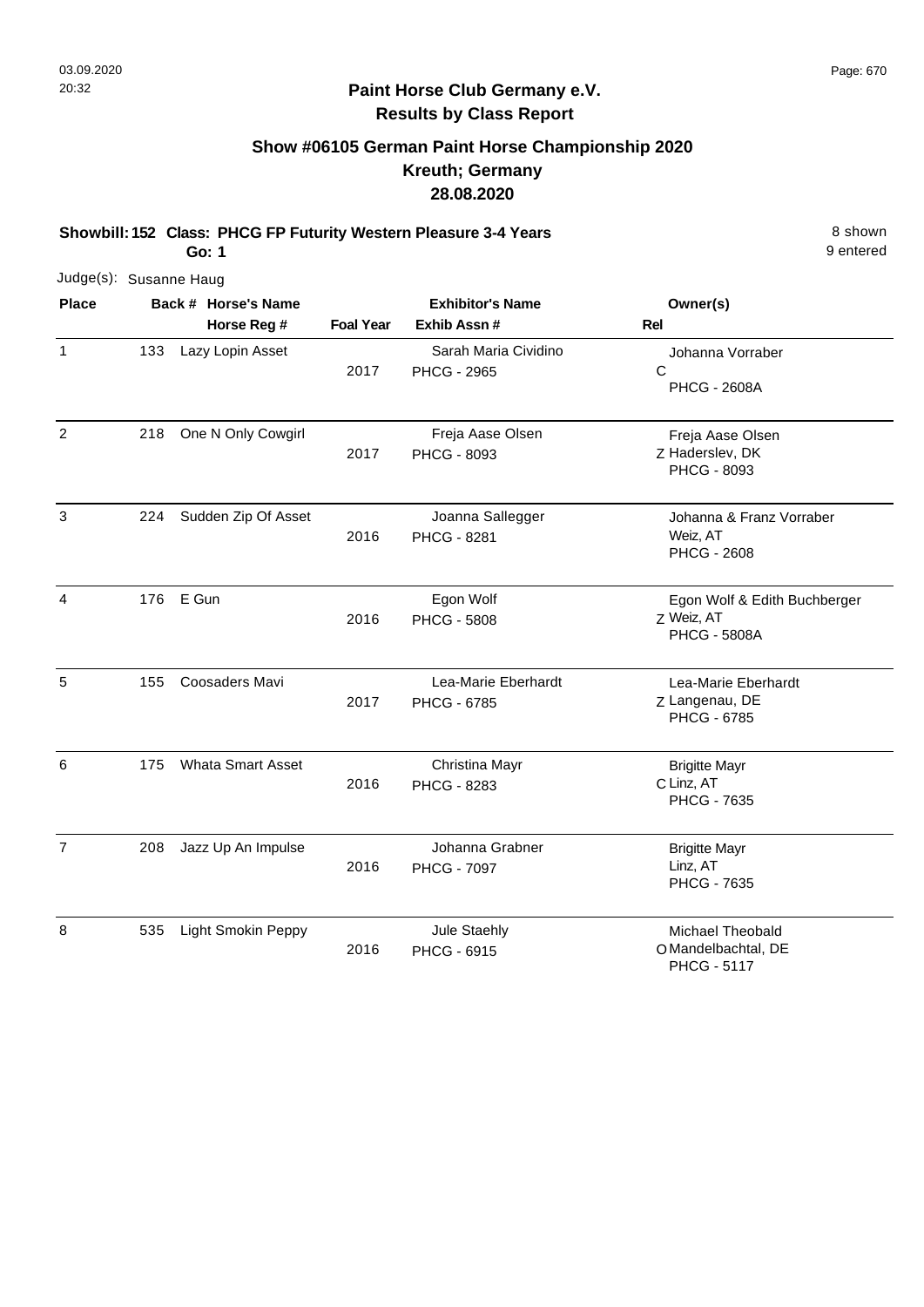# **Show #06106 German Paint Horse Championship 2020 Kreuth; Germany 28.08.2020**

**Showbill: 152 Class: PHCG FP Futurity Western Pleasure 3-4 Years** 8 Shown 8 shown **Go: 1**

9 entered

| Judge(s): Sonja Merkle |     |                           |                  |                                            |                                                                   |
|------------------------|-----|---------------------------|------------------|--------------------------------------------|-------------------------------------------------------------------|
| <b>Place</b>           |     | Back # Horse's Name       |                  | <b>Exhibitor's Name</b>                    | Owner(s)                                                          |
|                        |     | Horse Reg #               | <b>Foal Year</b> | Exhib Assn #                               | Rel                                                               |
| 1                      | 133 | Lazy Lopin Asset          | 2017             | Sarah Maria Cividino<br><b>PHCG - 2965</b> | Johanna Vorraber<br>$\mathsf{C}$<br><b>PHCG - 2608A</b>           |
| $\overline{c}$         | 218 | One N Only Cowgirl        | 2017             | Freja Aase Olsen<br>PHCG - 8093            | Freja Aase Olsen<br>Z Haderslev, DK<br>PHCG - 8093                |
| 3                      | 176 | E Gun                     | 2016             | Egon Wolf<br><b>PHCG - 5808</b>            | Egon Wolf & Edith Buchberger<br>Z Weiz, AT<br><b>PHCG - 5808A</b> |
| 4                      | 208 | Jazz Up An Impulse        | 2016             | Johanna Grabner<br><b>PHCG - 7097</b>      | <b>Brigitte Mayr</b><br>Linz, AT<br>PHCG - 7635                   |
| 5                      | 224 | Sudden Zip Of Asset       | 2016             | Joanna Sallegger<br><b>PHCG - 8281</b>     | Johanna & Franz Vorraber<br>Weiz, AT<br><b>PHCG - 2608</b>        |
| 6                      | 155 | Coosaders Mavi            | 2017             | Lea-Marie Eberhardt<br><b>PHCG - 6785</b>  | Lea-Marie Eberhardt<br>Z Langenau, DE<br><b>PHCG - 6785</b>       |
| $\overline{7}$         | 175 | <b>Whata Smart Asset</b>  | 2016             | Christina Mayr<br>PHCG - 8283              | <b>Brigitte Mayr</b><br>C Linz, AT<br>PHCG - 7635                 |
| 8                      | 535 | <b>Light Smokin Peppy</b> | 2016             | Jule Staehly<br>PHCG - 6915                | Michael Theobald<br>O Mandelbachtal, DE                           |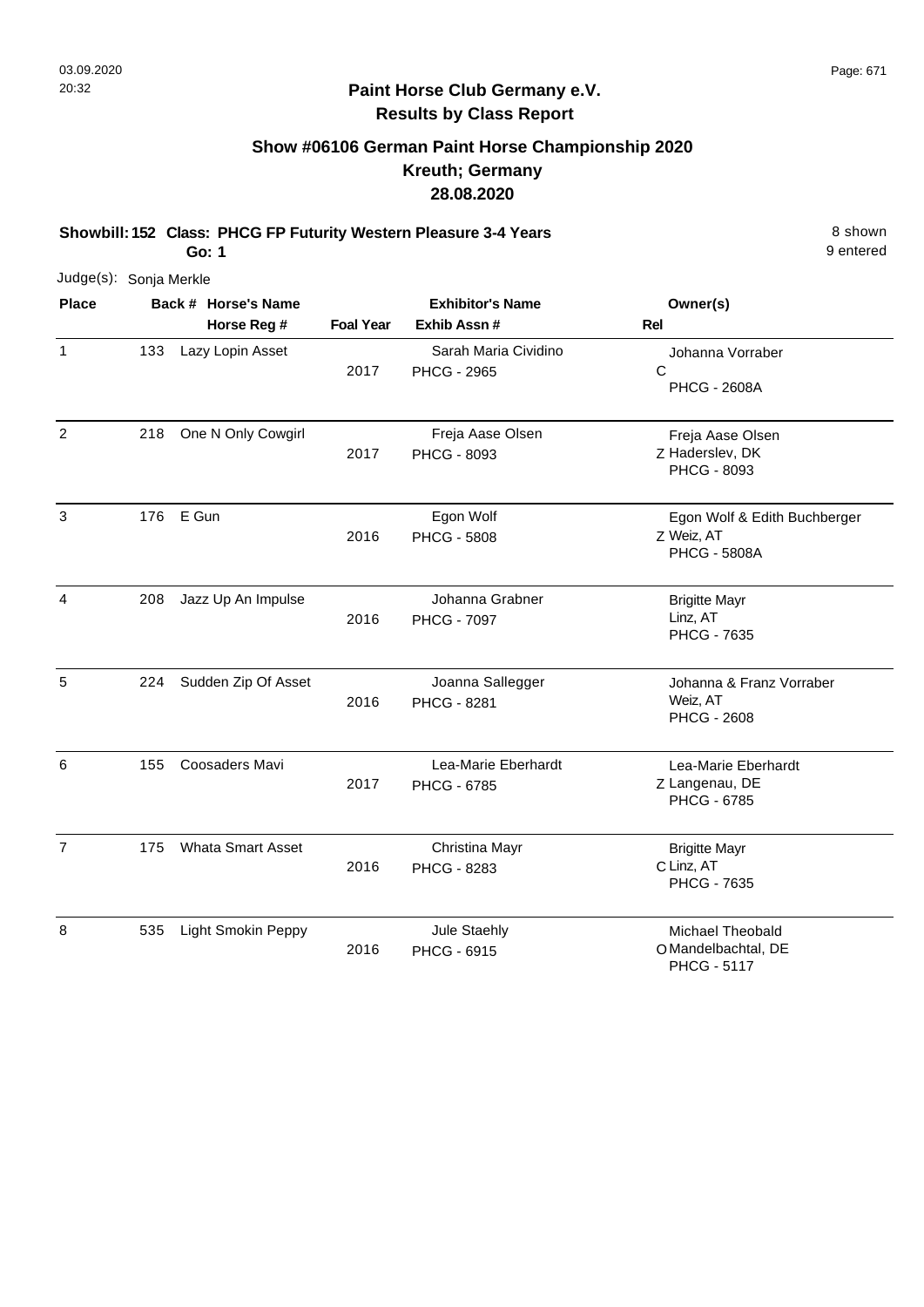# **Show #06107 German Paint Horse Championship 2020 Kreuth; Germany 28.08.2020**

**Showbill: 152 Class: PHCG FP Futurity Western Pleasure 3-4 Years** 8 Shown 8 shown **Go: 1**

| Judge(s): Nicolas Perrin |     |                                    |                  |                                            |                                                                      |
|--------------------------|-----|------------------------------------|------------------|--------------------------------------------|----------------------------------------------------------------------|
| <b>Place</b>             |     | Back # Horse's Name<br>Horse Reg # | <b>Foal Year</b> | <b>Exhibitor's Name</b><br>Exhib Assn#     | Owner(s)<br><b>Rel</b>                                               |
| $\mathbf{1}$             | 133 | Lazy Lopin Asset                   | 2017             | Sarah Maria Cividino<br><b>PHCG - 2965</b> | Johanna Vorraber<br>C<br><b>PHCG - 2608A</b>                         |
| $\overline{2}$           | 224 | Sudden Zip Of Asset                | 2016             | Joanna Sallegger<br>PHCG - 8281            | Johanna & Franz Vorraber<br>Weiz, AT<br><b>PHCG - 2608</b>           |
| 3                        | 176 | E Gun                              | 2016             | Egon Wolf<br><b>PHCG - 5808</b>            | Egon Wolf & Edith Buchberger<br>Z Weiz, AT<br><b>PHCG - 5808A</b>    |
| $\overline{4}$           | 208 | Jazz Up An Impulse                 | 2016             | Johanna Grabner<br><b>PHCG - 7097</b>      | <b>Brigitte Mayr</b><br>Linz, AT<br>PHCG - 7635                      |
| 5                        | 175 | <b>Whata Smart Asset</b>           | 2016             | Christina Mayr<br>PHCG - 8283              | <b>Brigitte Mayr</b><br>C Linz, AT<br>PHCG - 7635                    |
| 6                        | 218 | One N Only Cowgirl                 | 2017             | Freja Aase Olsen<br>PHCG - 8093            | Freja Aase Olsen<br>Z Haderslev, DK<br>PHCG - 8093                   |
| $\overline{7}$           | 155 | <b>Coosaders Mavi</b>              | 2017             | Lea-Marie Eberhardt<br><b>PHCG - 6785</b>  | Lea-Marie Eberhardt<br>Z Langenau, DE<br><b>PHCG - 6785</b>          |
| 8                        | 535 | <b>Light Smokin Peppy</b>          | 2016             | Jule Staehly<br>PHCG - 6915                | <b>Michael Theobald</b><br>O Mandelbachtal, DE<br><b>PHCG - 5117</b> |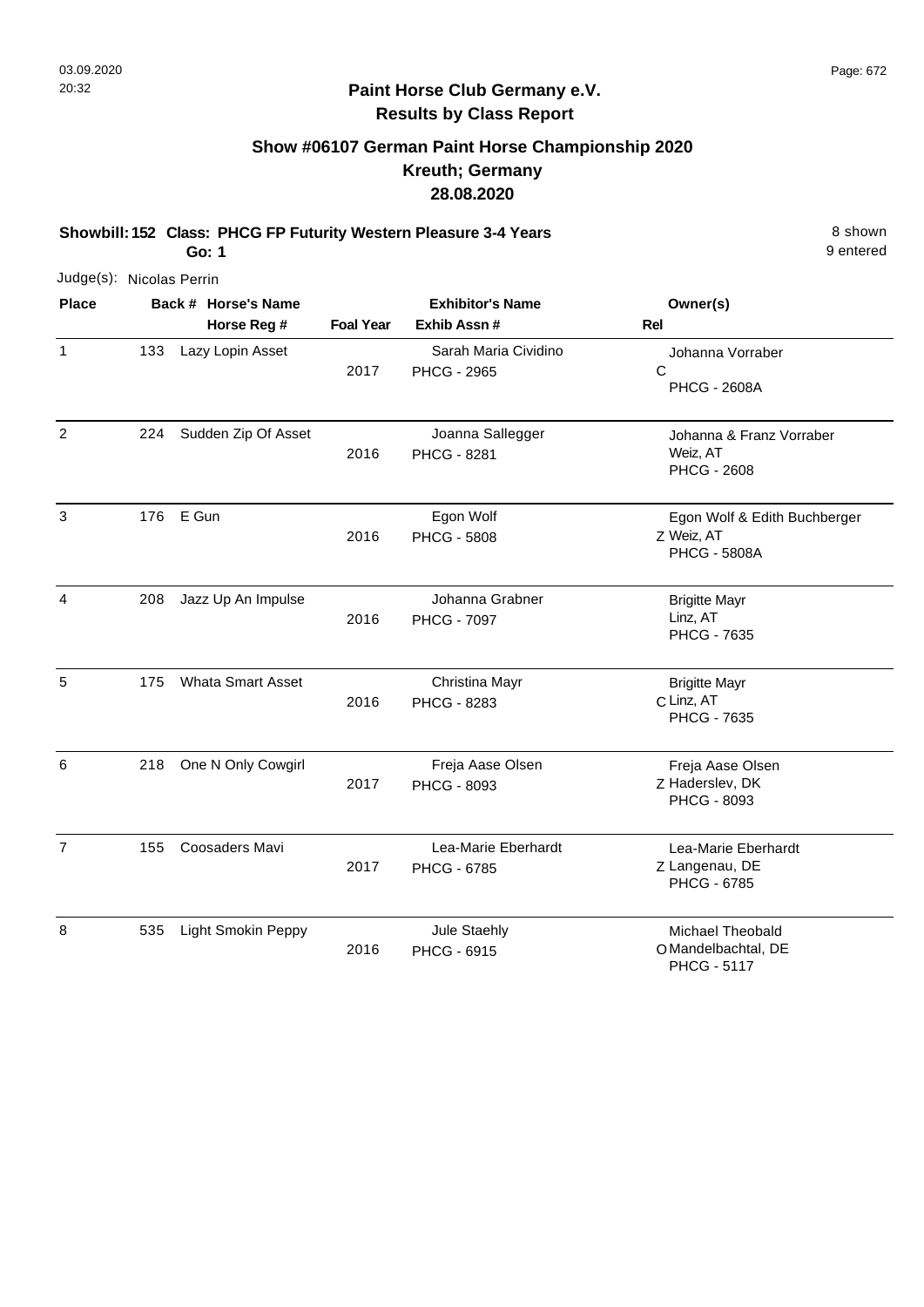## **Show #06108 German Paint Horse Championship 2020 Kreuth; Germany 28.08.2020**

**Showbill: 152 Class: PHCG FP Futurity Western Pleasure 3-4 Years** 8 Shown 8 shown **Go: 1**

|                | Judge(s): Pierre Ouellet |                                    |                  |                                            |                                                                   |
|----------------|--------------------------|------------------------------------|------------------|--------------------------------------------|-------------------------------------------------------------------|
| <b>Place</b>   |                          | Back # Horse's Name<br>Horse Reg # | <b>Foal Year</b> | <b>Exhibitor's Name</b><br>Exhib Assn #    | Owner(s)<br>Rel                                                   |
| $\mathbf{1}$   | 133                      | Lazy Lopin Asset                   | 2017             | Sarah Maria Cividino<br><b>PHCG - 2965</b> | Johanna Vorraber<br>$\mathsf{C}$<br><b>PHCG - 2608A</b>           |
| 2              | 176                      | E Gun                              | 2016             | Egon Wolf<br><b>PHCG - 5808</b>            | Egon Wolf & Edith Buchberger<br>Z Weiz, AT<br><b>PHCG - 5808A</b> |
| 3              | 224                      | Sudden Zip Of Asset                | 2016             | Joanna Sallegger<br><b>PHCG - 8281</b>     | Johanna & Franz Vorraber<br>Weiz, AT<br><b>PHCG - 2608</b>        |
| 4              | 218                      | One N Only Cowgirl                 | 2017             | Freja Aase Olsen<br>PHCG - 8093            | Freja Aase Olsen<br>Z Haderslev, DK<br>PHCG - 8093                |
| 5              | 208                      | Jazz Up An Impulse                 | 2016             | Johanna Grabner<br><b>PHCG - 7097</b>      | <b>Brigitte Mayr</b><br>Linz, AT<br><b>PHCG - 7635</b>            |
| 6              | 175                      | <b>Whata Smart Asset</b>           | 2016             | Christina Mayr<br>PHCG - 8283              | <b>Brigitte Mayr</b><br>C Linz, AT<br><b>PHCG - 7635</b>          |
| $\overline{7}$ | 155                      | <b>Coosaders Mavi</b>              | 2017             | Lea-Marie Eberhardt<br><b>PHCG - 6785</b>  | Lea-Marie Eberhardt<br>Z Langenau, DE<br>PHCG - 6785              |
| 8              | 535                      | <b>Light Smokin Peppy</b>          | 2016             | Jule Staehly<br>PHCG - 6915                | Michael Theobald<br>O Mandelbachtal, DE<br><b>PHCG - 5117</b>     |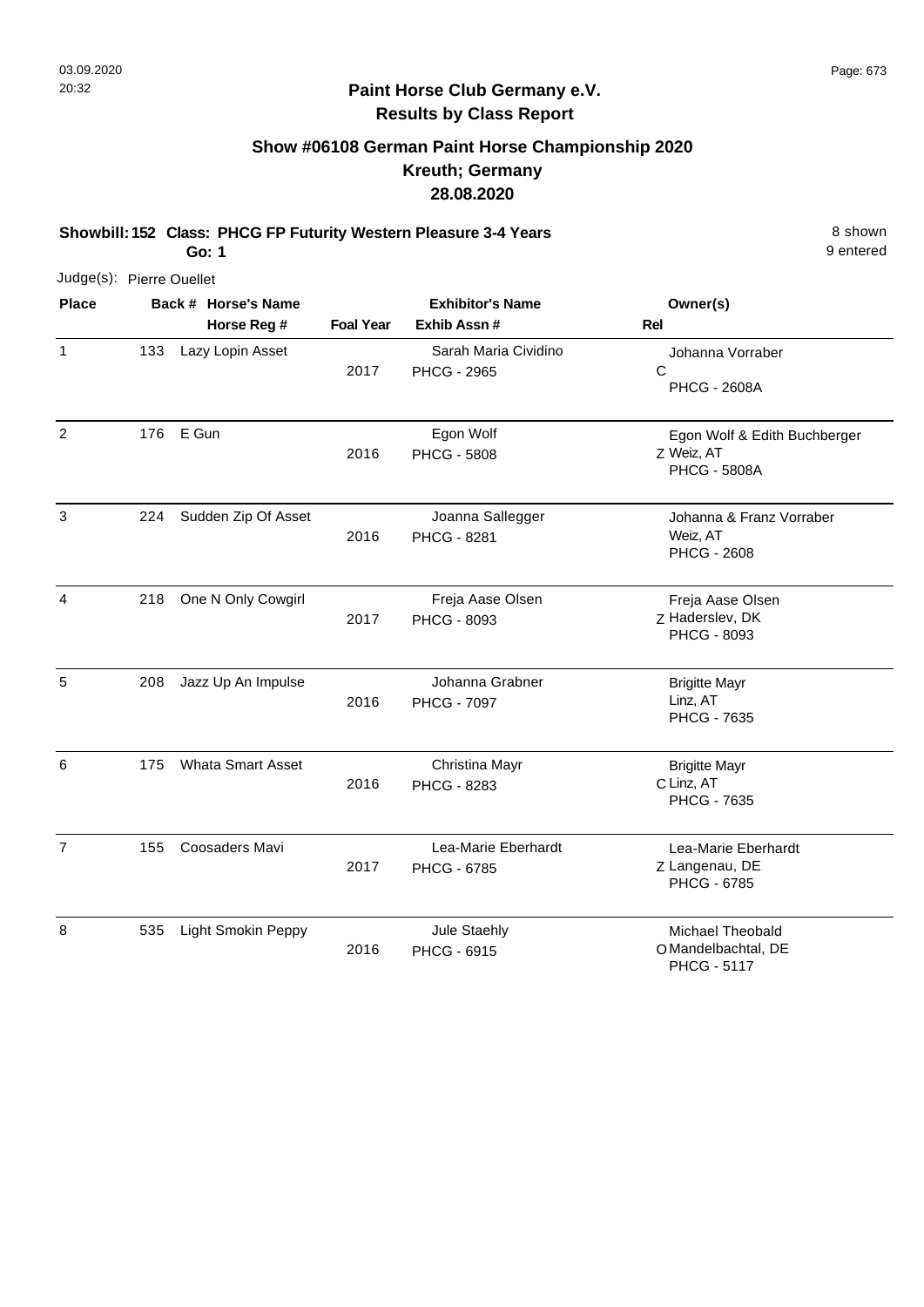# **Show #06105 German Paint Horse Championship 2020 Kreuth; Germany 28.08.2020**

**Showbill: 153 Class: APHA ABWP Amt SPB Western Pleasure All Ages** 5 Shown

**Go: 1**

| Judge(s):      | Susanne Haug |                                               |                  |                                         |                                                               |
|----------------|--------------|-----------------------------------------------|------------------|-----------------------------------------|---------------------------------------------------------------|
| <b>Place</b>   |              | Back # Horse's Name<br>Horse Reg #            | <b>Foal Year</b> | <b>Exhibitor's Name</b><br>Exhib Assn#  | Owner(s)<br><b>Rel</b>                                        |
| 1              | 500          | Hot Intent<br>APHA - 01029606                 | 2013             | Alena Helmcke<br>APHA - 8635014         | Alena Helmcke<br>Z Appel, DE<br>APHA - 8635014                |
| $\overline{2}$ | 512          | <b>Roll Sensation TR</b><br>APHA - 01063044   | 2015             | Moira Gazzola<br>APHA - 0110425         | <b>Transit Farm</b><br>E Fara Vicentino, IT<br>APHA - 8906806 |
| 3              | 526          | Pretty Top Kiss<br>APHA - 00888037            | 2006             | <b>Marit Heinicke</b><br>APHA - 9152767 | Marit Heinicke<br>Z Wadersloh, DE<br>APHA - 9152767           |
| 4              | 509          | <b>Unzippin The Assets</b><br>APHA - 00984654 | 2010             | Dominik Schuster<br>APHA - 8883342      | Jasmin Schuster<br>P Schrozberg, DE<br>APHA - 8341024         |
| 5              | 515          | Cinnamon Gun<br>APHA - 01011507               | 2011             | Dana Bohlender<br>APHA - 9183323        | Dana Bohlender<br>Z Weisenheim Am Sand, DE<br>APHA - 9183323  |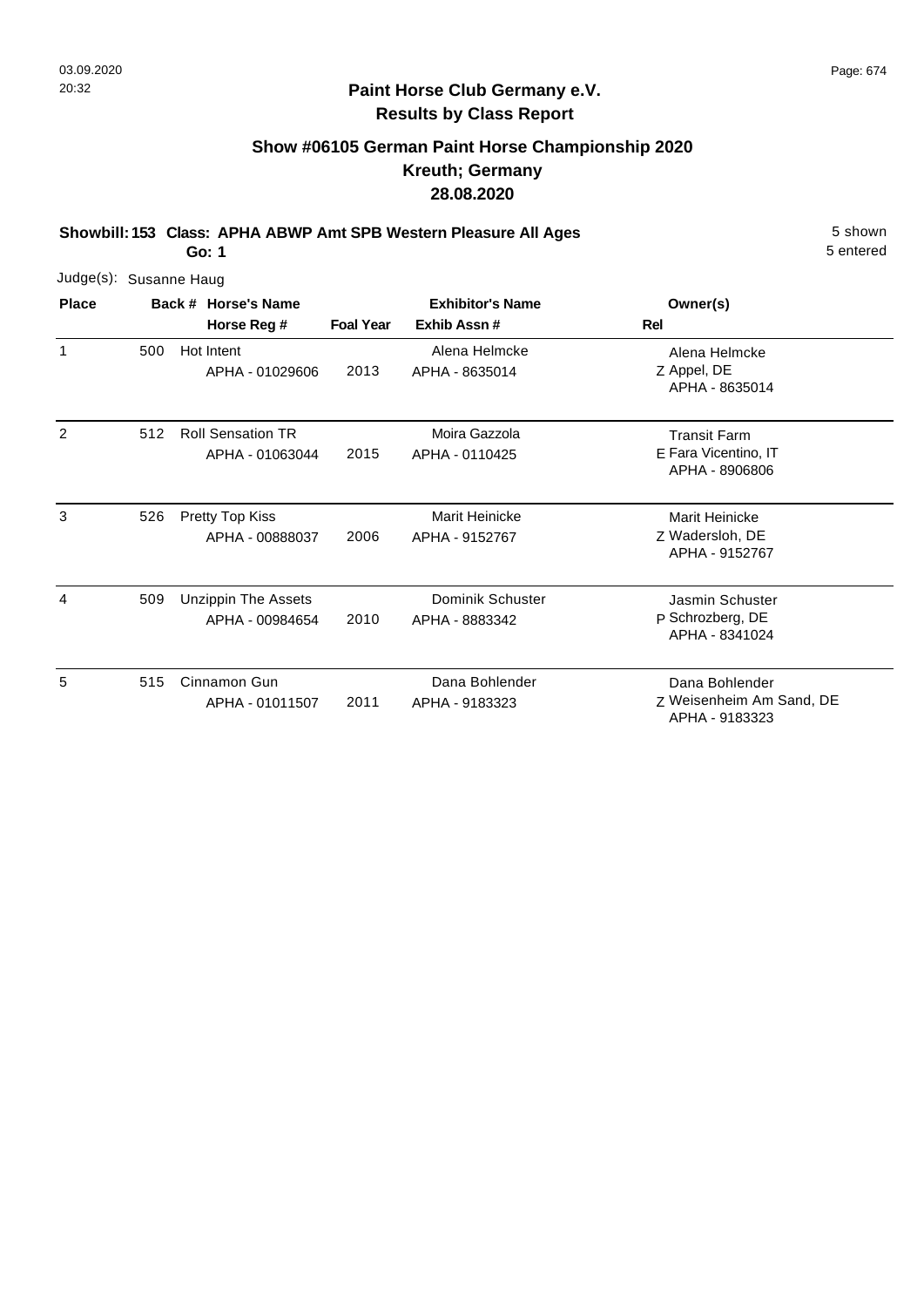# **Show #06106 German Paint Horse Championship 2020 Kreuth; Germany 28.08.2020**

**Showbill: 153 Class: APHA ABWP Amt SPB Western Pleasure All Ages** 5 Shown

**Go: 1**

| Judge(s):    | Sonja Merkle |                                               |                  |                                        |                                                               |
|--------------|--------------|-----------------------------------------------|------------------|----------------------------------------|---------------------------------------------------------------|
| <b>Place</b> |              | Back # Horse's Name<br>Horse Reg #            | <b>Foal Year</b> | <b>Exhibitor's Name</b><br>Exhib Assn# | Owner(s)<br>Rel                                               |
| $\mathbf{1}$ | 500          | Hot Intent<br>APHA - 01029606                 | 2013             | Alena Helmcke<br>APHA - 8635014        | Alena Helmcke<br>Z Appel, DE<br>APHA - 8635014                |
| 2            | 509          | <b>Unzippin The Assets</b><br>APHA - 00984654 | 2010             | Dominik Schuster<br>APHA - 8883342     | Jasmin Schuster<br>P Schrozberg, DE<br>APHA - 8341024         |
| 3            | 512          | <b>Roll Sensation TR</b><br>APHA - 01063044   | 2015             | Moira Gazzola<br>APHA - 0110425        | <b>Transit Farm</b><br>E Fara Vicentino, IT<br>APHA - 8906806 |
| 4            | 526          | Pretty Top Kiss<br>APHA - 00888037            | 2006             | Marit Heinicke<br>APHA - 9152767       | Marit Heinicke<br>Z Wadersloh, DE<br>APHA - 9152767           |
| 5            | 515          | Cinnamon Gun<br>APHA - 01011507               | 2011             | Dana Bohlender<br>APHA - 9183323       | Dana Bohlender<br>Z Weisenheim Am Sand, DE<br>APHA - 9183323  |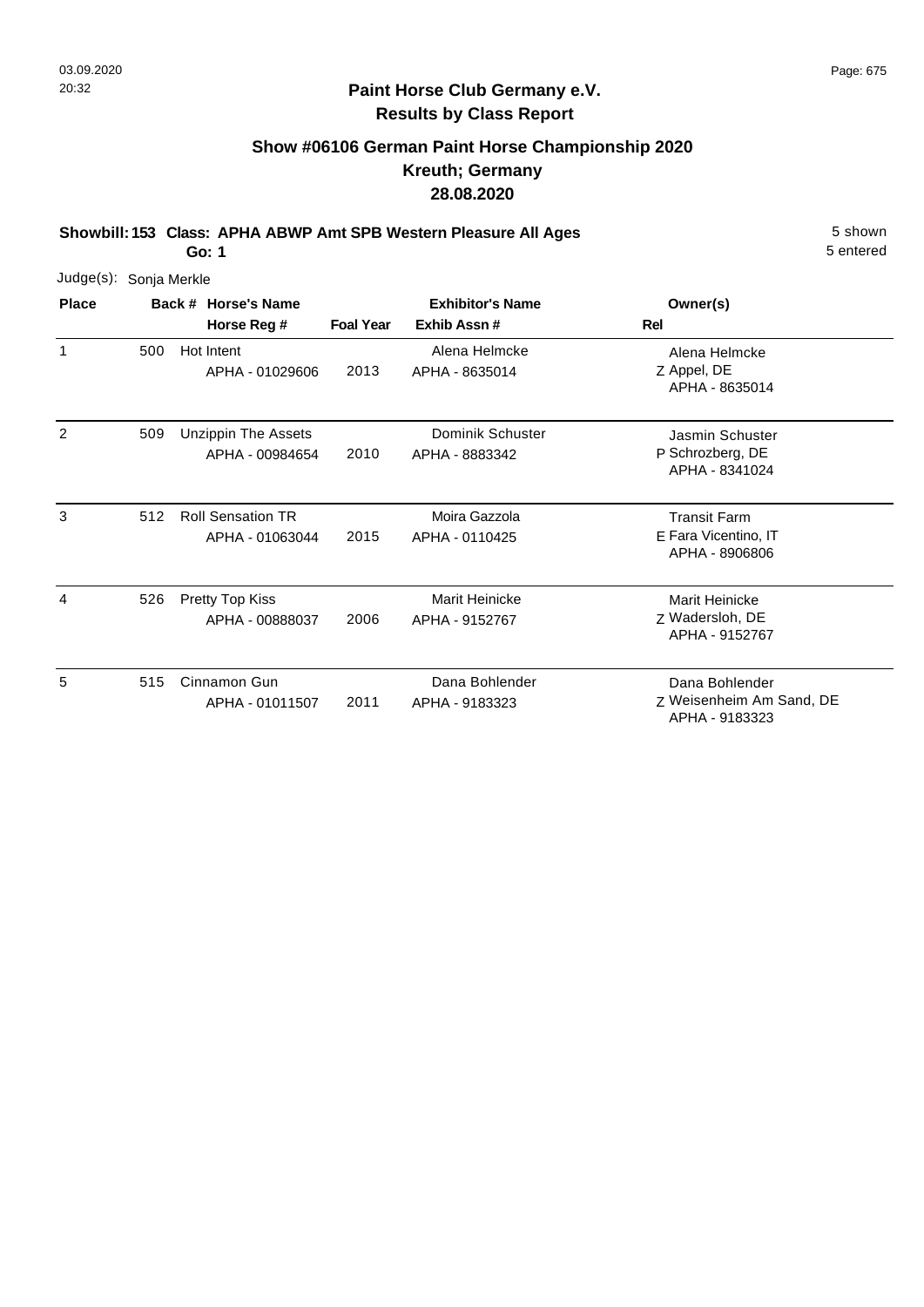### **Paint Horse Club Germany e.V. Results by Class Report**

# **Show #06107 German Paint Horse Championship 2020 Kreuth; Germany 28.08.2020**

**Showbill: 153 Class: APHA ABWP Amt SPB Western Pleasure All Ages** 5 Shown

| Judge(s): Nicolas Perrin |     |                                               |                  |                                         |                                                               |
|--------------------------|-----|-----------------------------------------------|------------------|-----------------------------------------|---------------------------------------------------------------|
| <b>Place</b>             |     | Back # Horse's Name<br>Horse Reg #            | <b>Foal Year</b> | <b>Exhibitor's Name</b><br>Exhib Assn#  | Owner(s)<br>Rel                                               |
| 1                        | 500 | Hot Intent<br>APHA - 01029606                 | 2013             | Alena Helmcke<br>APHA - 8635014         | Alena Helmcke<br>Z Appel, DE<br>APHA - 8635014                |
| 2                        | 509 | <b>Unzippin The Assets</b><br>APHA - 00984654 | 2010             | Dominik Schuster<br>APHA - 8883342      | Jasmin Schuster<br>P Schrozberg, DE<br>APHA - 8341024         |
| 3                        | 512 | <b>Roll Sensation TR</b><br>APHA - 01063044   | 2015             | Moira Gazzola<br>APHA - 0110425         | <b>Transit Farm</b><br>E Fara Vicentino, IT<br>APHA - 8906806 |
| 4                        | 515 | Cinnamon Gun<br>APHA - 01011507               | 2011             | Dana Bohlender<br>APHA - 9183323        | Dana Bohlender<br>Z Weisenheim Am Sand, DE<br>APHA - 9183323  |
| 5                        | 526 | Pretty Top Kiss<br>APHA - 00888037            | 2006             | <b>Marit Heinicke</b><br>APHA - 9152767 | <b>Marit Heinicke</b><br>Z Wadersloh, DE<br>APHA - 9152767    |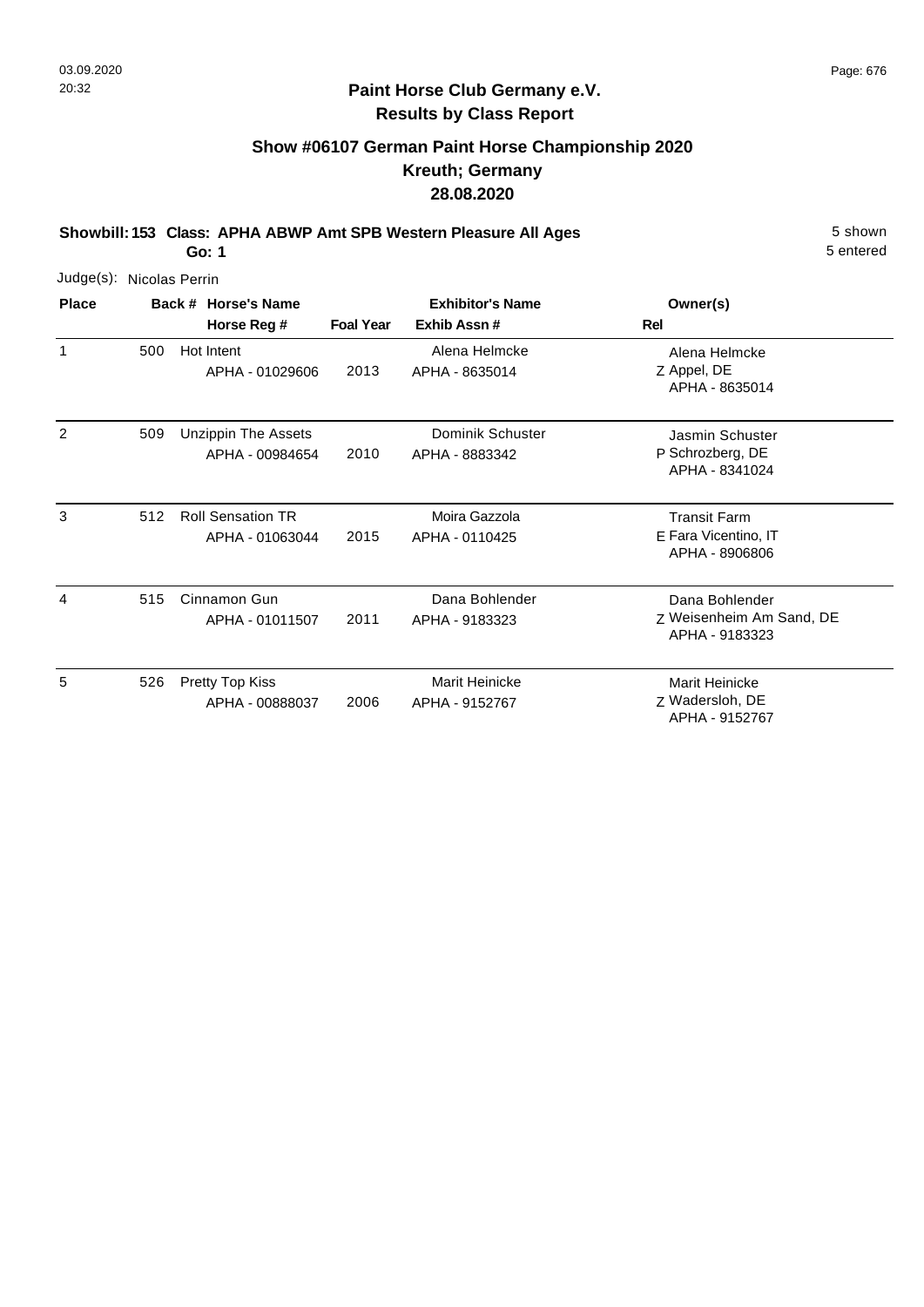# **Show #06108 German Paint Horse Championship 2020 Kreuth; Germany 28.08.2020**

**Showbill: 153 Class: APHA ABWP Amt SPB Western Pleasure All Ages** 5 Shown

**Go: 1**

| Judge(s):      | <b>Pierre Ouellet</b> |                                               |                  |                                        |                                                               |
|----------------|-----------------------|-----------------------------------------------|------------------|----------------------------------------|---------------------------------------------------------------|
| <b>Place</b>   |                       | Back # Horse's Name<br>Horse Reg #            | <b>Foal Year</b> | <b>Exhibitor's Name</b><br>Exhib Assn# | Owner(s)<br>Rel                                               |
| 1              | 500                   | Hot Intent<br>APHA - 01029606                 | 2013             | Alena Helmcke<br>APHA - 8635014        | Alena Helmcke<br>Z Appel, DE<br>APHA - 8635014                |
| $\overline{2}$ | 526                   | Pretty Top Kiss<br>APHA - 00888037            | 2006             | Marit Heinicke<br>APHA - 9152767       | Marit Heinicke<br>Z Wadersloh, DE<br>APHA - 9152767           |
| 3              | 509                   | <b>Unzippin The Assets</b><br>APHA - 00984654 | 2010             | Dominik Schuster<br>APHA - 8883342     | Jasmin Schuster<br>P Schrozberg, DE<br>APHA - 8341024         |
| 4              | 515                   | Cinnamon Gun<br>APHA - 01011507               | 2011             | Dana Bohlender<br>APHA - 9183323       | Dana Bohlender<br>Z Weisenheim Am Sand, DE<br>APHA - 9183323  |
| 5              | 512                   | <b>Roll Sensation TR</b><br>APHA - 01063044   | 2015             | Moira Gazzola<br>APHA - 0110425        | <b>Transit Farm</b><br>E Fara Vicentino, IT<br>APHA - 8906806 |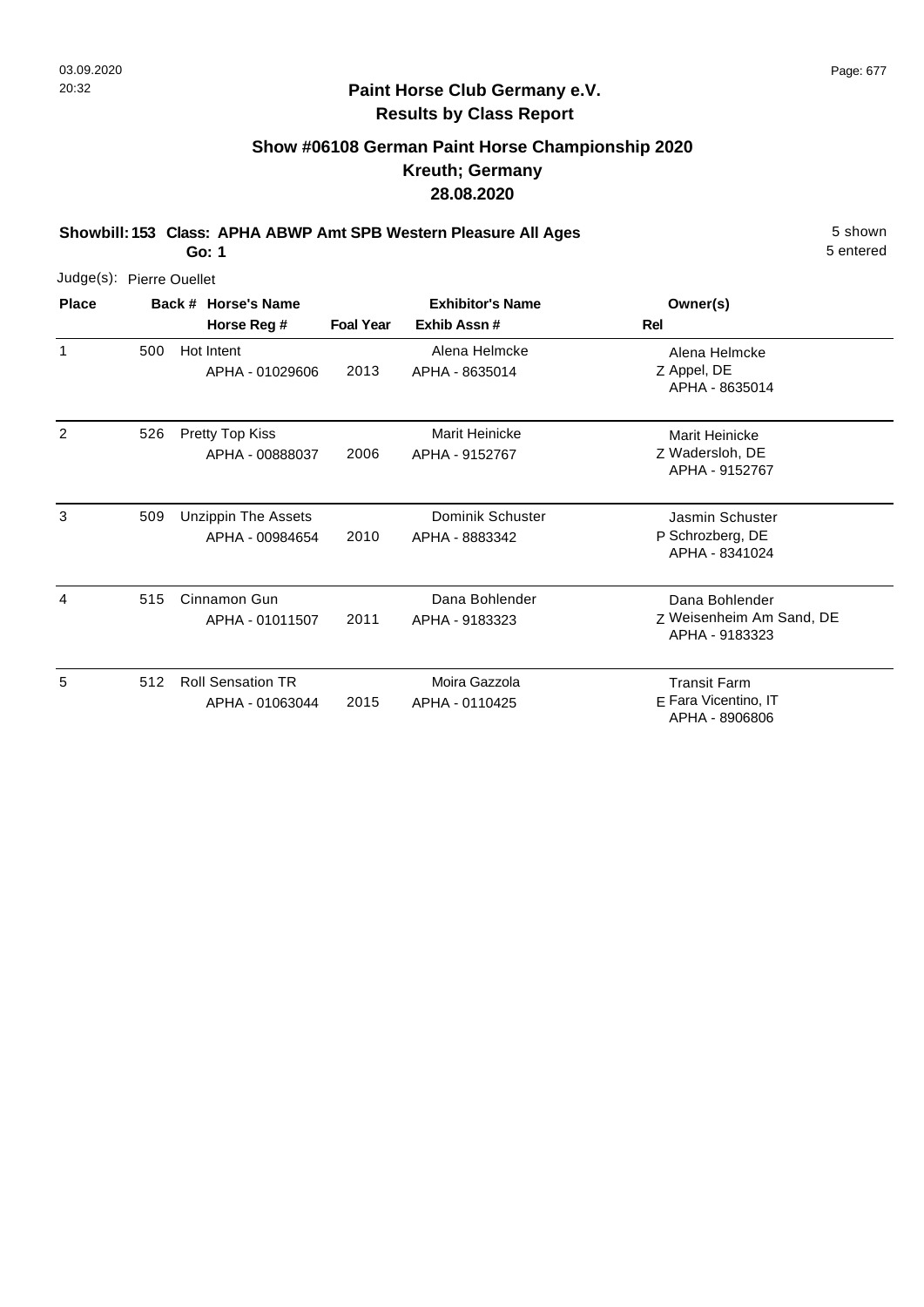## **Paint Horse Club Germany e.V. Results by Class Report**

## **Show #06105 German Paint Horse Championship 2020 Kreuth; Germany 28.08.2020**

#### **Showbill: 155 Class: APHA NR1 Novice Amateur Reining 1 shown 1 shown**

**Go: 1**

Judge(s): Susanne Haug

| <b>Place</b> | Back # Horse's Name    |                  | <b>Exhibitor's Name</b> | Owner(s)       |  |
|--------------|------------------------|------------------|-------------------------|----------------|--|
|              | Horse Reg #            | <b>Foal Year</b> | Exhib Assn #            | Rel            |  |
|              | Kims Olena Step<br>119 |                  | Magali Dias             | Magali Dias    |  |
|              | APHA - 00987179        | 2010             | APHA - 8873578          | Z Cruchten, LU |  |
|              |                        |                  |                         | APHA - 8873578 |  |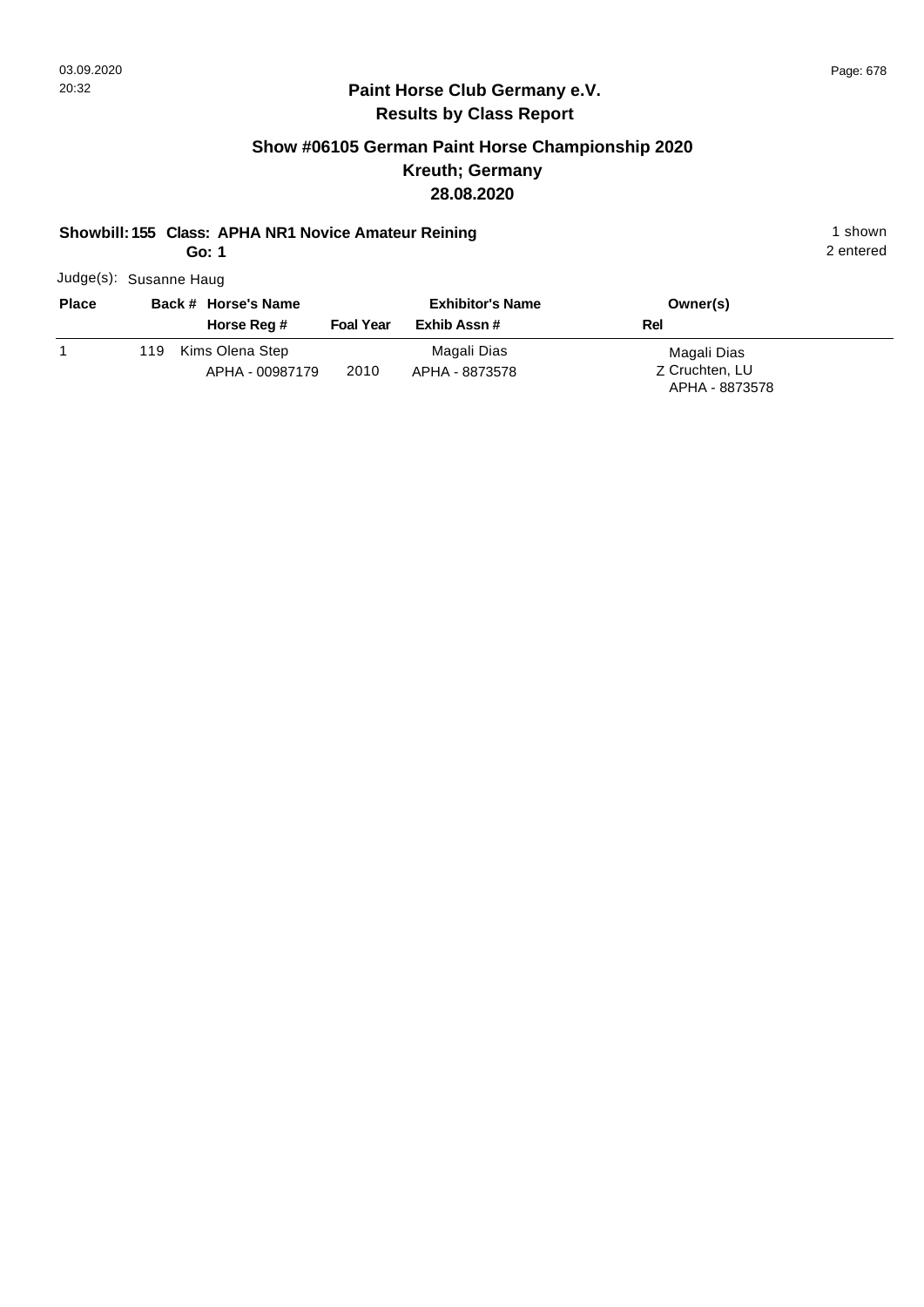## **Paint Horse Club Germany e.V. Results by Class Report**

## **Show #06106 German Paint Horse Championship 2020 Kreuth; Germany 28.08.2020**

#### **Showbill: 155 Class: APHA NR1 Novice Amateur Reining 1 shown 1 shown**

**Go: 1**

Judge(s): Sonja Merkle

| <b>Place</b> | Back # Horse's Name<br>Horse Reg #        | <b>Foal Year</b> | <b>Exhibitor's Name</b><br>Exhib Assn # | Owner(s)<br>Rel               |
|--------------|-------------------------------------------|------------------|-----------------------------------------|-------------------------------|
|              | Kims Olena Step<br>119<br>APHA - 00987179 | 2010             | Magali Dias<br>APHA - 8873578           | Magali Dias<br>Z Cruchten, LU |
|              |                                           |                  |                                         | APHA - 8873578                |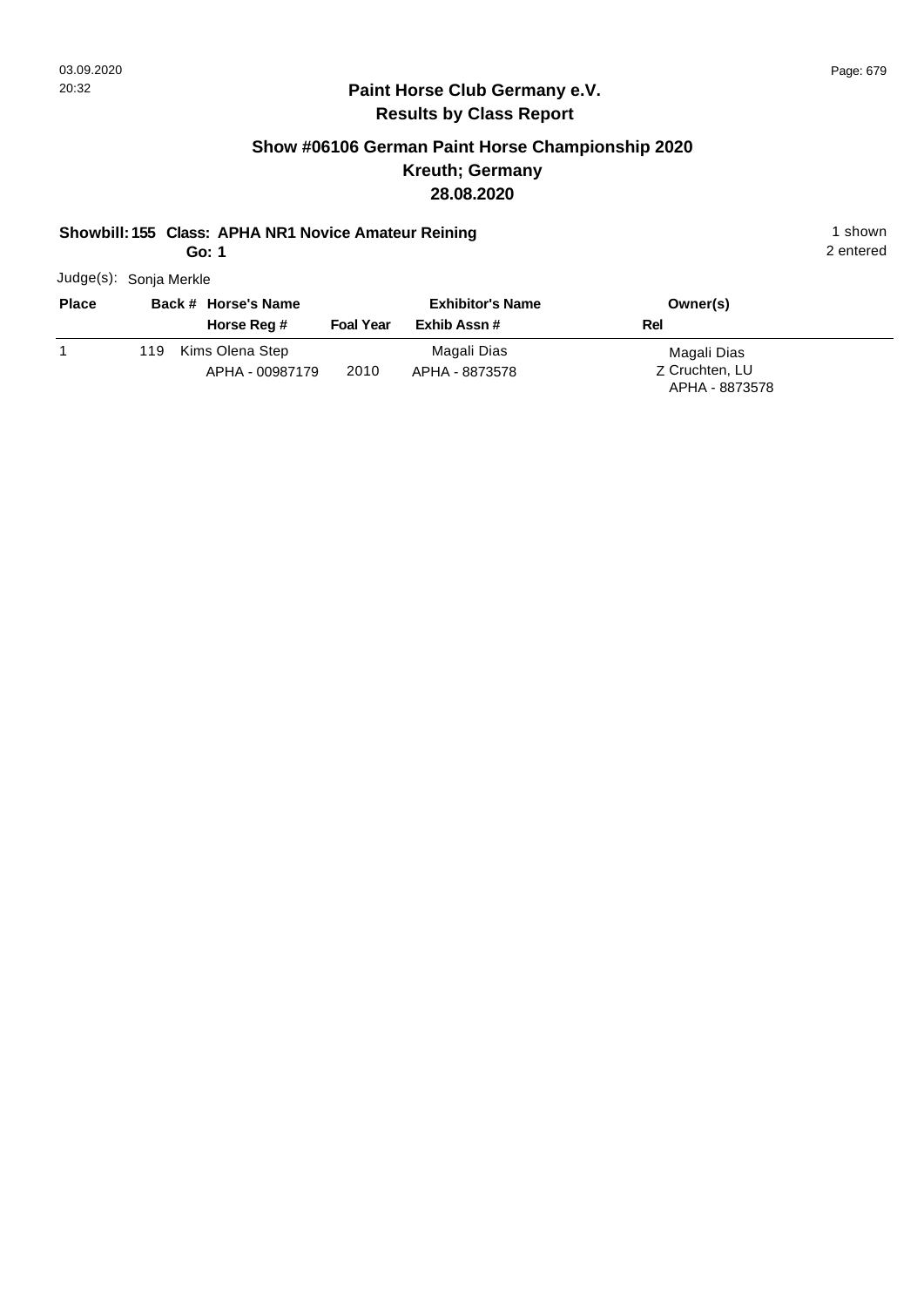## **Paint Horse Club Germany e.V. Results by Class Report**

## **Show #06107 German Paint Horse Championship 2020 Kreuth; Germany 28.08.2020**

#### **Showbill: 155 Class: APHA NR1 Novice Amateur Reining 1 shown 1 shown**

**Go: 1**

Judge(s): Nicolas Perrin

| <b>Place</b> | Back # Horse's Name<br>Horse Reg # | <b>Foal Year</b> | <b>Exhibitor's Name</b><br>Exhib Assn # | Owner(s)<br><b>Rel</b>           |
|--------------|------------------------------------|------------------|-----------------------------------------|----------------------------------|
|              | Kims Olena Step<br>119             |                  | Magali Dias                             | Magali Dias                      |
|              | APHA - 00987179                    | 2010             | APHA - 8873578                          | Z Cruchten, LU<br>APHA - 8873578 |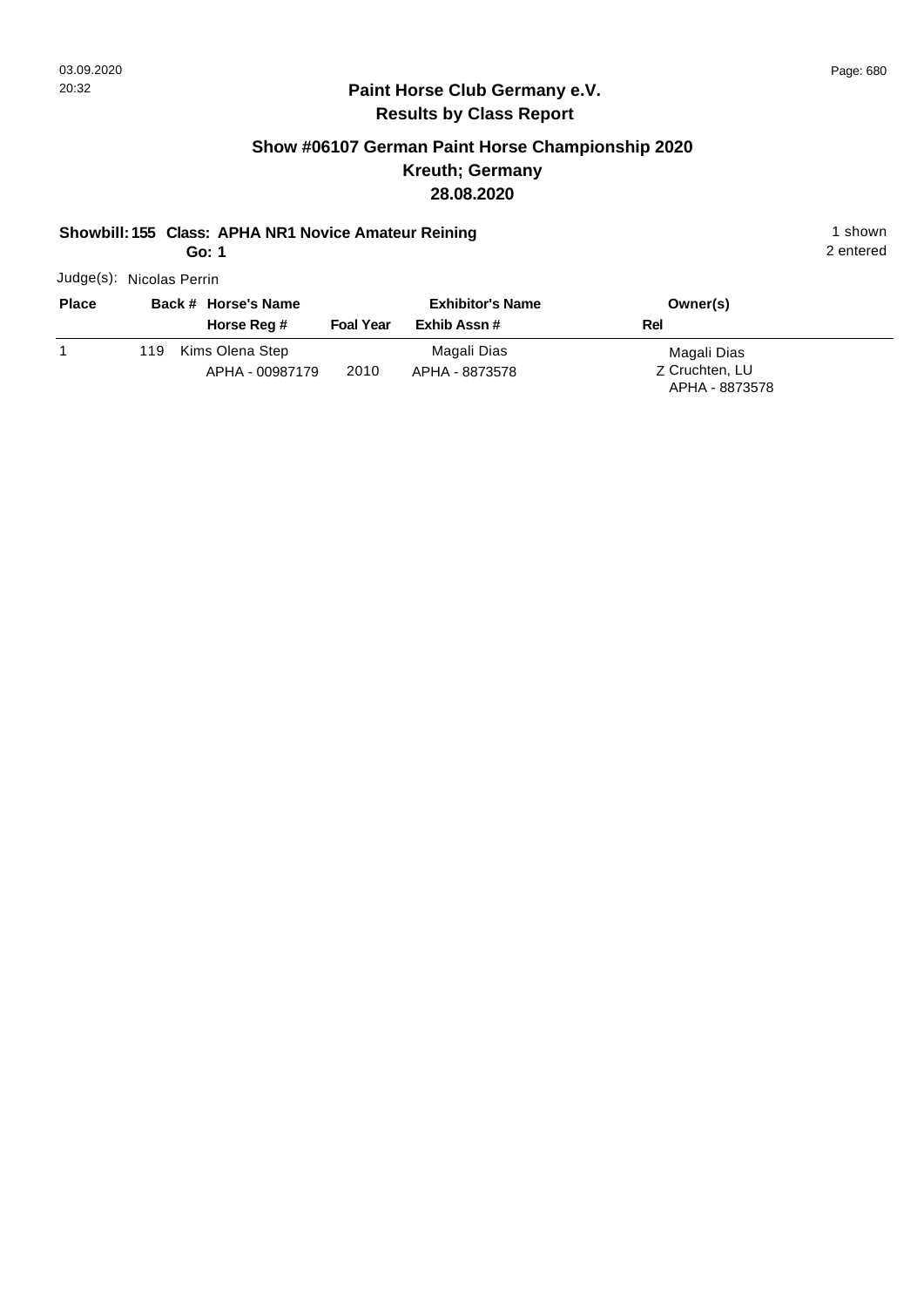## **Paint Horse Club Germany e.V. Results by Class Report**

## **Show #06108 German Paint Horse Championship 2020 Kreuth; Germany 28.08.2020**

#### **Showbill: 155 Class: APHA NR1 Novice Amateur Reining 1 shown 1 shown**

**Go: 1**

Judge(s): Pierre Ouellet

| <b>Place</b> |      | Back # Horse's Name |                  | <b>Exhibitor's Name</b> | Owner(s)       |
|--------------|------|---------------------|------------------|-------------------------|----------------|
|              |      | Horse Reg #         | <b>Foal Year</b> | Exhib Assn #            | Rel            |
|              | 119. | Kims Olena Step     |                  | Magali Dias             | Magali Dias    |
|              |      | APHA - 00987179     | 2010             | APHA - 8873578          | Z Cruchten, LU |
|              |      |                     |                  |                         | APHA - 8873578 |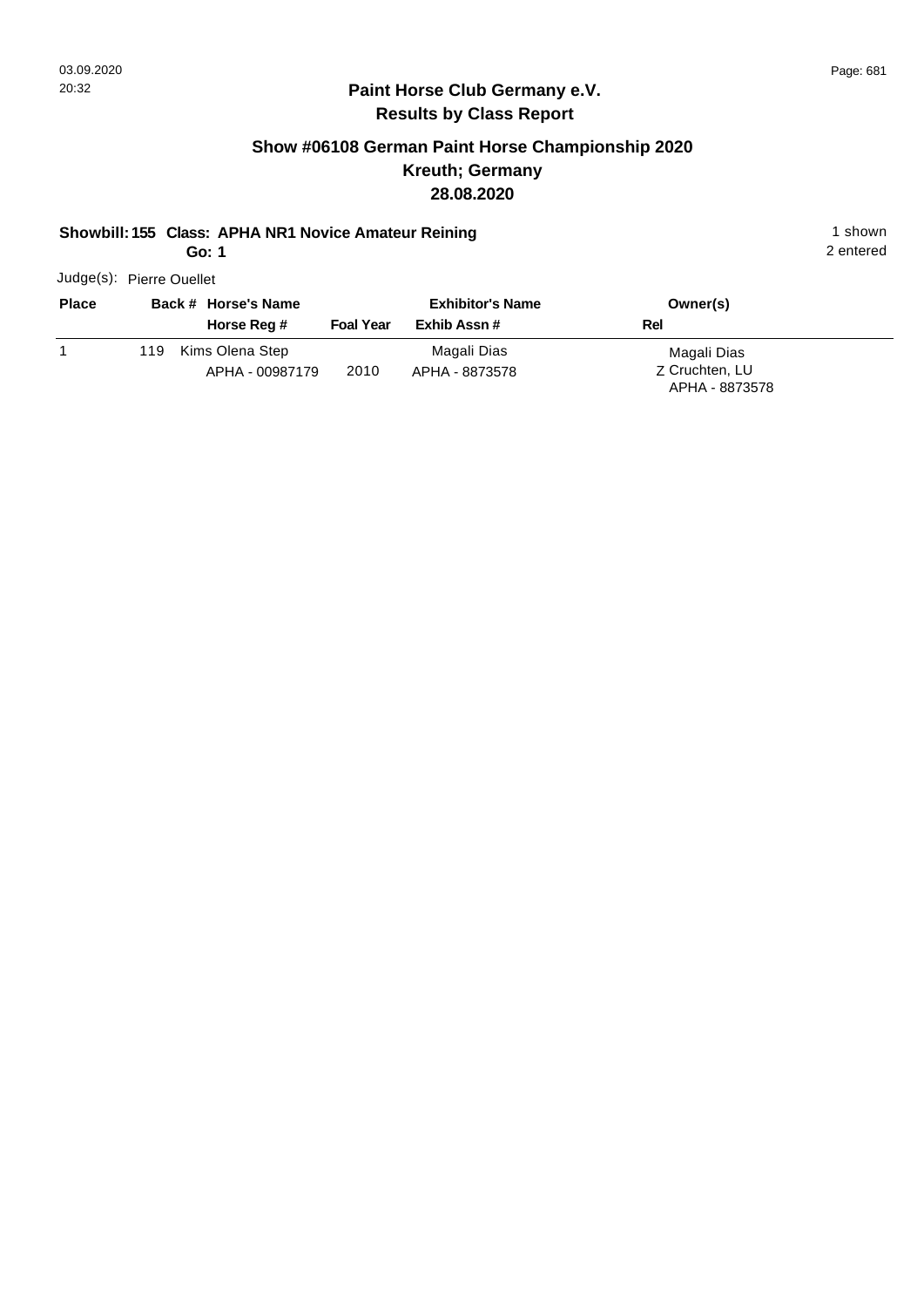## **Show #06105 German Paint Horse Championship 2020 Kreuth; Germany 28.08.2020**

**Showbill: 156 Class: PHCG AP18 Youth Reining 18 & Under All Paint Registries** 3 shown

3 entered

|              | Judge(s): Susanne Haug |                            |                         |                                            |                                                          |  |  |  |
|--------------|------------------------|----------------------------|-------------------------|--------------------------------------------|----------------------------------------------------------|--|--|--|
| <b>Place</b> | Back # Horse's Name    |                            | <b>Exhibitor's Name</b> |                                            | Owner(s)                                                 |  |  |  |
|              |                        | Horse Reg #                | <b>Foal Year</b>        | Exhib Assn#                                | Rel                                                      |  |  |  |
| 1            | 506                    | <b>Gatling B Pine Chic</b> | 2014                    | Kristin Gerdau<br><b>PHCG - 7933</b>       | Kristin Gerdau<br>Z Buesum, DE<br><b>PHCG - 7933</b>     |  |  |  |
| 2            | 154                    | Smart Like My Daddy        | 2011                    | Lea-Marie Eberhardt<br><b>PHCG - 6785</b>  | Marija Eberhardt<br>C Langenau, DE<br><b>PHCG - 3350</b> |  |  |  |
| 3            | 533                    | FR Prettys Red Gun         | 2010                    | <b>Flora Eichler</b><br><b>PHCG - 7210</b> | Susann Eichler<br>C Mannheim, DE<br><b>PHCG - 7209</b>   |  |  |  |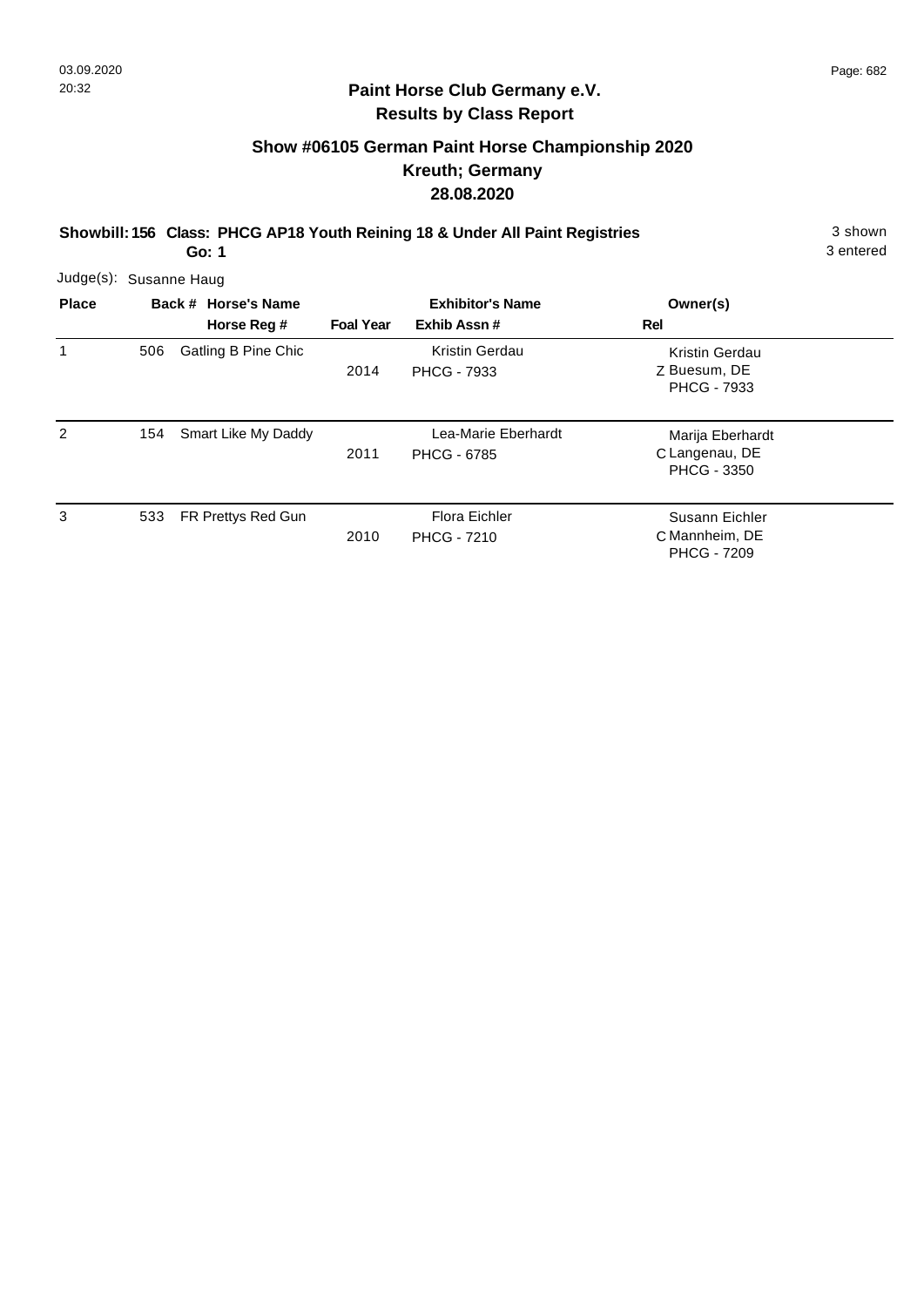## **Show #06106 German Paint Horse Championship 2020 Kreuth; Germany 28.08.2020**

**Showbill: 156 Class: PHCG AP18 Youth Reining 18 & Under All Paint Registries** 3 shown

3 entered

| Judge(s):    | Sonja Merkle        |                     |                         |                                            |                                                          |  |
|--------------|---------------------|---------------------|-------------------------|--------------------------------------------|----------------------------------------------------------|--|
| <b>Place</b> | Back # Horse's Name |                     | <b>Exhibitor's Name</b> |                                            | Owner(s)                                                 |  |
|              |                     | Horse Reg #         | <b>Foal Year</b>        | Exhib Assn#                                | Rel                                                      |  |
| 1            | 506                 | Gatling B Pine Chic | 2014                    | Kristin Gerdau<br><b>PHCG - 7933</b>       | Kristin Gerdau<br>Z Buesum, DE<br><b>PHCG - 7933</b>     |  |
| 2            | 154                 | Smart Like My Daddy | 2011                    | Lea-Marie Eberhardt<br><b>PHCG - 6785</b>  | Marija Eberhardt<br>C Langenau, DE<br><b>PHCG - 3350</b> |  |
| 3            | 533                 | FR Prettys Red Gun  | 2010                    | <b>Flora Eichler</b><br><b>PHCG - 7210</b> | Susann Eichler<br>C Mannheim, DE<br><b>PHCG - 7209</b>   |  |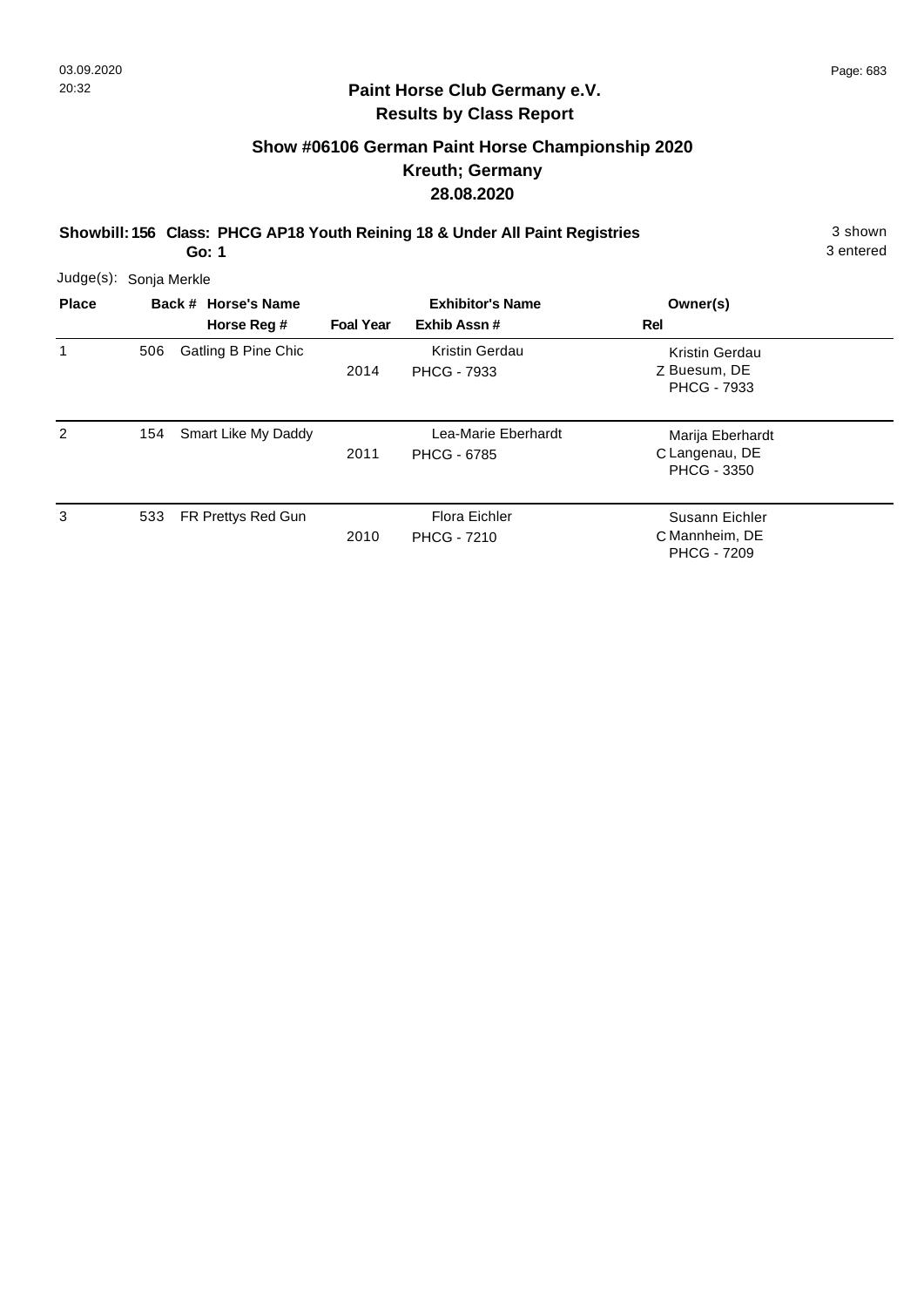# **Show #06107 German Paint Horse Championship 2020 Kreuth; Germany 28.08.2020**

**Showbill: 156 Class: PHCG AP18 Youth Reining 18 & Under All Paint Registries** 3 shown

3 entered

| Judge(s): Nicolas Perrin |     |                                    |                  |                                             |                                                        |  |
|--------------------------|-----|------------------------------------|------------------|---------------------------------------------|--------------------------------------------------------|--|
| <b>Place</b>             |     | Back # Horse's Name<br>Horse Reg # | <b>Foal Year</b> | <b>Exhibitor's Name</b><br>Exhib Assn#      | Owner(s)<br>Rel                                        |  |
| 1                        | 506 | Gatling B Pine Chic                | 2014             | <b>Kristin Gerdau</b><br><b>PHCG - 7933</b> | Kristin Gerdau<br>Z Buesum, DE<br><b>PHCG - 7933</b>   |  |
| 2                        | 154 | Smart Like My Daddy                | 2011             | Lea-Marie Eberhardt<br><b>PHCG - 6785</b>   | Marija Eberhardt<br>C Langenau, DE<br>PHCG - 3350      |  |
| 3                        | 533 | FR Prettys Red Gun                 | 2010             | Flora Eichler<br><b>PHCG - 7210</b>         | Susann Eichler<br>C Mannheim, DE<br><b>PHCG - 7209</b> |  |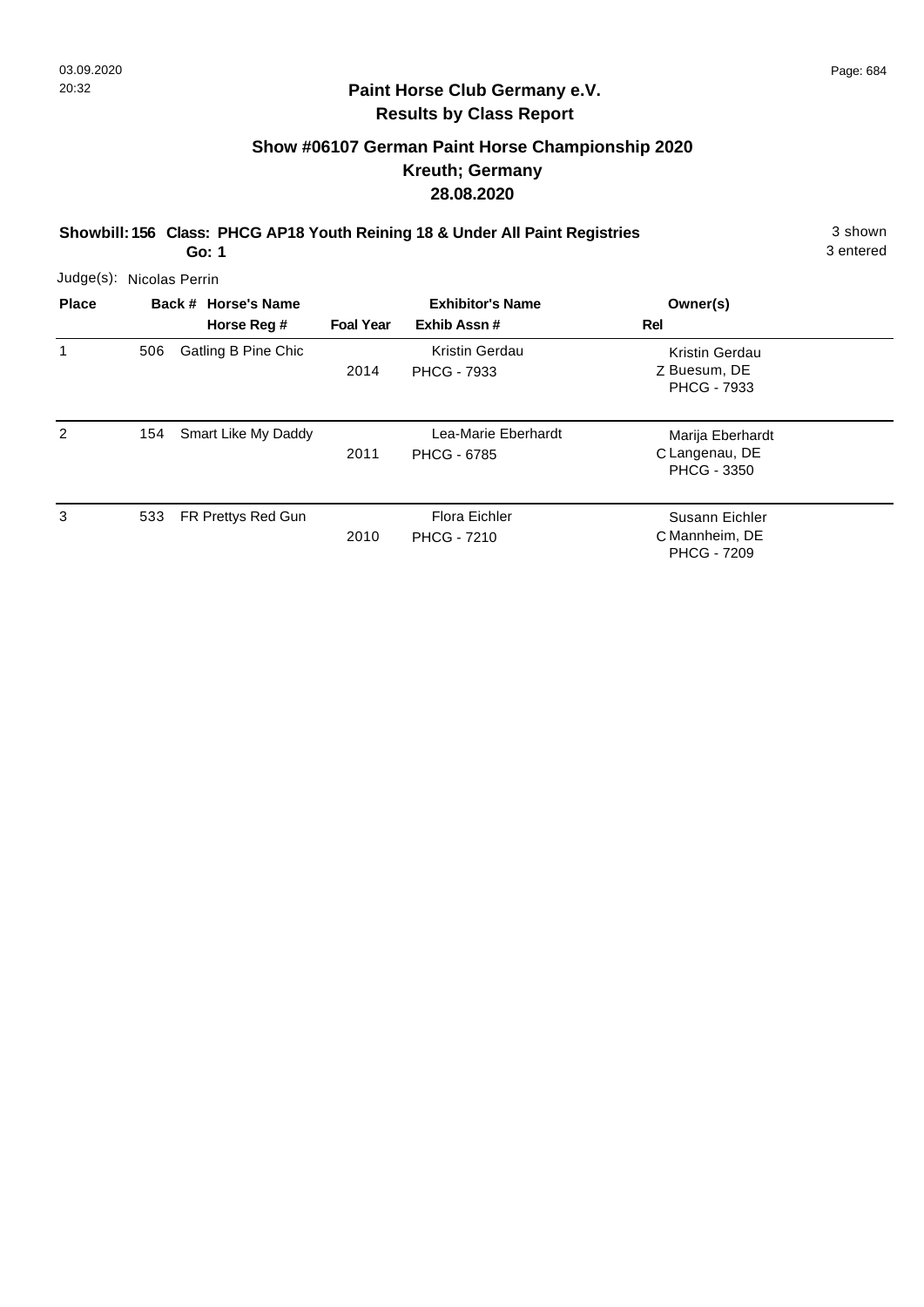## **Show #06108 German Paint Horse Championship 2020 Kreuth; Germany 28.08.2020**

**Showbill: 156 Class: PHCG AP18 Youth Reining 18 & Under All Paint Registries** 3 shown

3 entered

| Judge(s): Pierre Ouellet |     |                     |                  |                                      |                                                          |  |
|--------------------------|-----|---------------------|------------------|--------------------------------------|----------------------------------------------------------|--|
| <b>Place</b>             |     | Back # Horse's Name |                  | <b>Exhibitor's Name</b>              | Owner(s)                                                 |  |
|                          |     | Horse Reg #         | <b>Foal Year</b> | Exhib Assn#                          | Rel                                                      |  |
| 1                        | 506 | Gatling B Pine Chic | 2014             | Kristin Gerdau<br><b>PHCG - 7933</b> | Kristin Gerdau<br>Z Buesum, DE<br><b>PHCG - 7933</b>     |  |
| 2                        | 154 | Smart Like My Daddy | 2011             | Lea-Marie Eberhardt<br>PHCG - 6785   | Marija Eberhardt<br>C Langenau, DE<br><b>PHCG - 3350</b> |  |
| 3                        | 533 | FR Prettys Red Gun  | 2010             | Flora Eichler<br><b>PHCG - 7210</b>  | Susann Eichler<br>C Mannheim, DE<br><b>PHCG - 7209</b>   |  |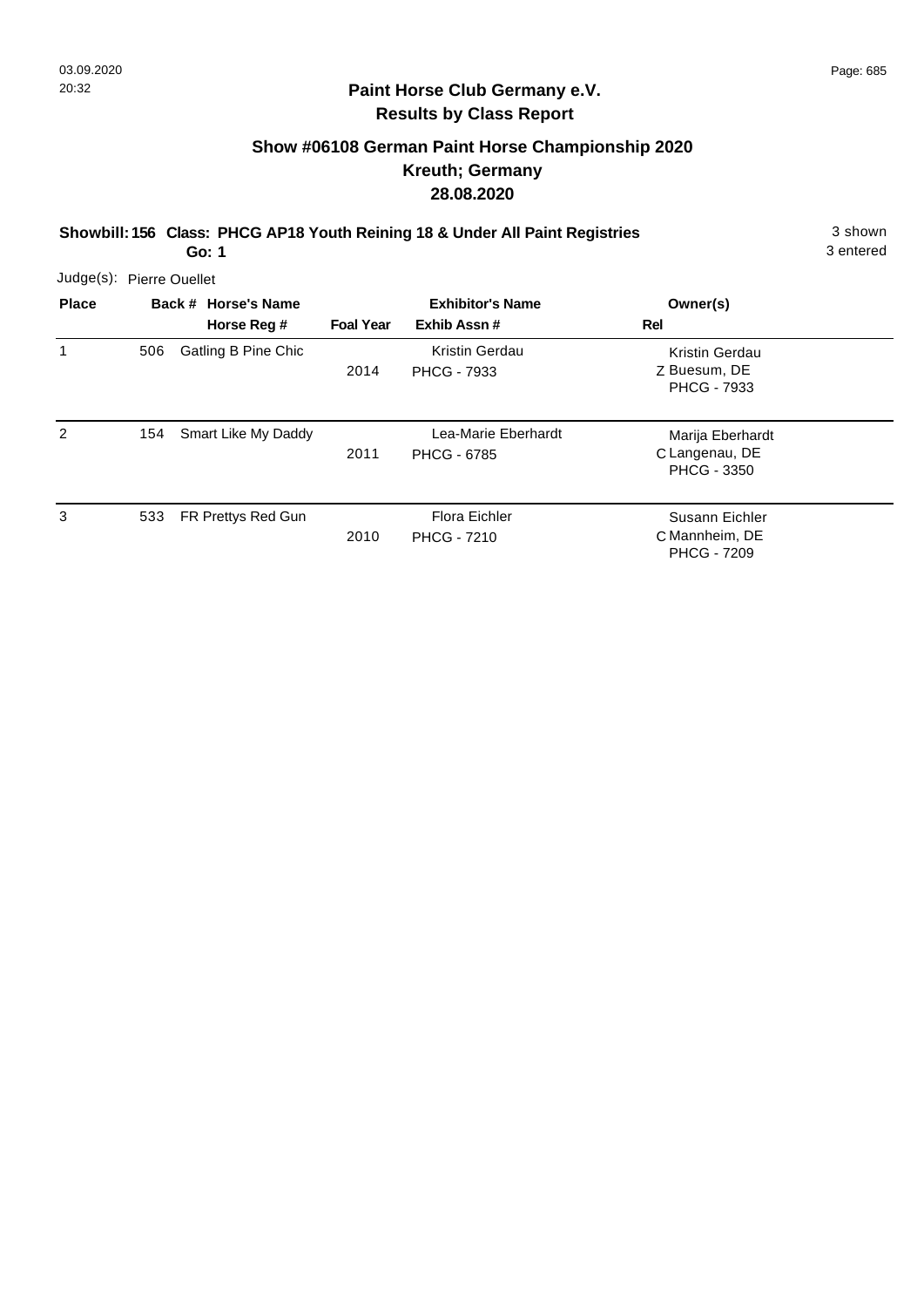## **Paint Horse Club Germany e.V. Results by Class Report**

## **Show #06105 German Paint Horse Championship 2020 Kreuth; Germany 28.08.2020**

#### **Showbill: 157 Class: APHA YR1 Youth Reining 18 & Under** 1 **Shown** 1 shown

**Go: 1**

Judge(s): Susanne Haug

| <b>Place</b> | Back # Horse's Name     |                  | <b>Exhibitor's Name</b> | Owner(s)         |                                  |
|--------------|-------------------------|------------------|-------------------------|------------------|----------------------------------|
|              | Horse Reg #             | <b>Foal Year</b> | Exhib Assn #            | <b>Birthdate</b> | Rel                              |
|              | 154 Smart Like My Daddy |                  | Lea-Marie Eberhardt     |                  | Marija Eberhardt                 |
|              | APHA - 00998573         | 2011             | APHA - 0128359          |                  | C Langenau, DE<br>APHA - 8659577 |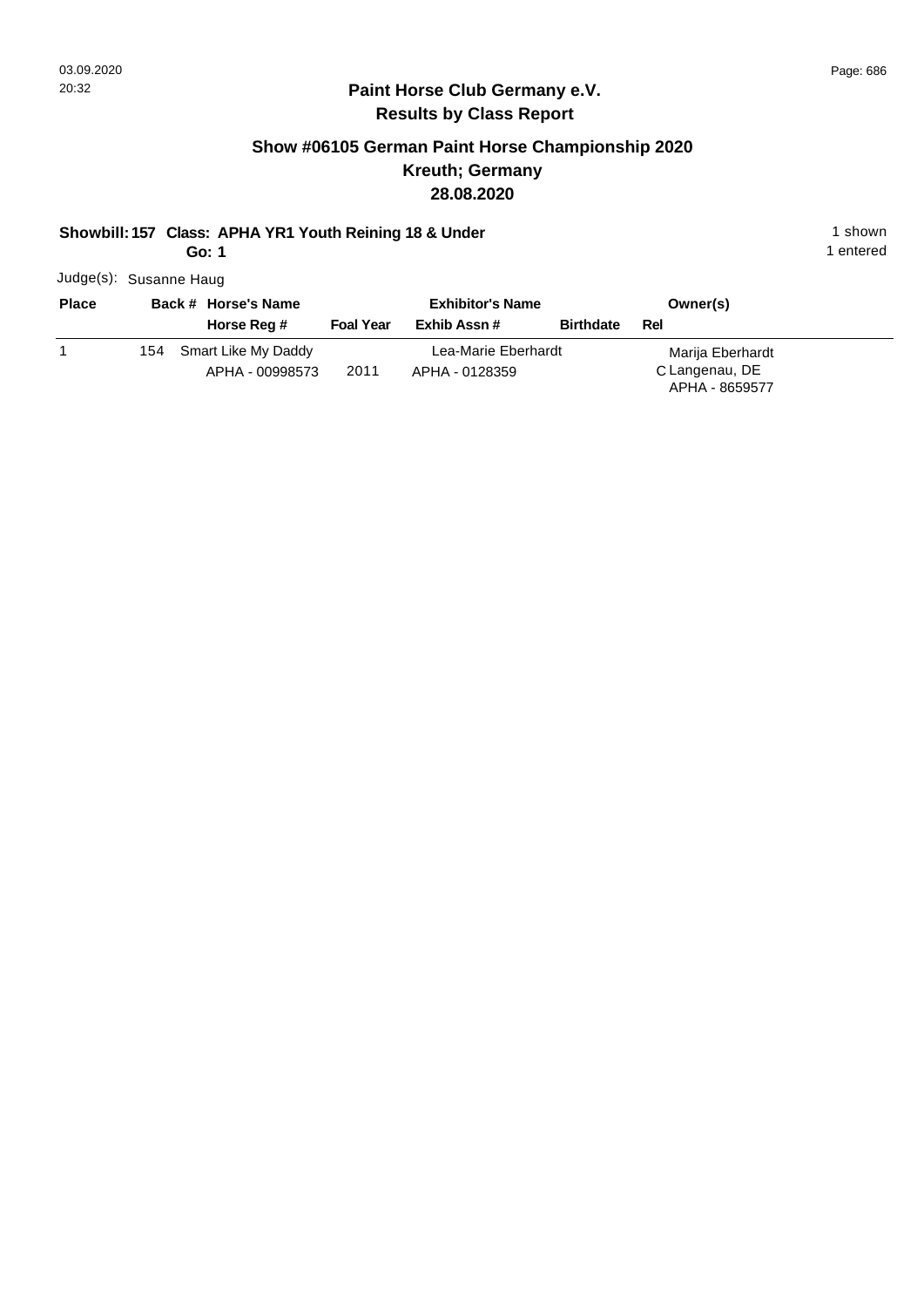## **Paint Horse Club Germany e.V. Results by Class Report**

## **Show #06106 German Paint Horse Championship 2020 Kreuth; Germany 28.08.2020**

#### **Showbill: 157 Class: APHA YR1 Youth Reining 18 & Under** 1 **Shown** 1 shown

**Go: 1**

Judge(s): Sonja Merkle

| <b>Place</b> |     | Back # Horse's Name |                  | <b>Exhibitor's Name</b> | Owner(s)         |                  |
|--------------|-----|---------------------|------------------|-------------------------|------------------|------------------|
|              |     | Horse Reg #         | <b>Foal Year</b> | Exhib Assn#             | <b>Birthdate</b> | Rel              |
|              | 154 | Smart Like My Daddy |                  | Lea-Marie Eberhardt     |                  | Marija Eberhardt |
|              |     | APHA - 00998573     | 2011             | APHA - 0128359          |                  | C Langenau, DE   |
|              |     |                     |                  |                         |                  | APHA - 8659577   |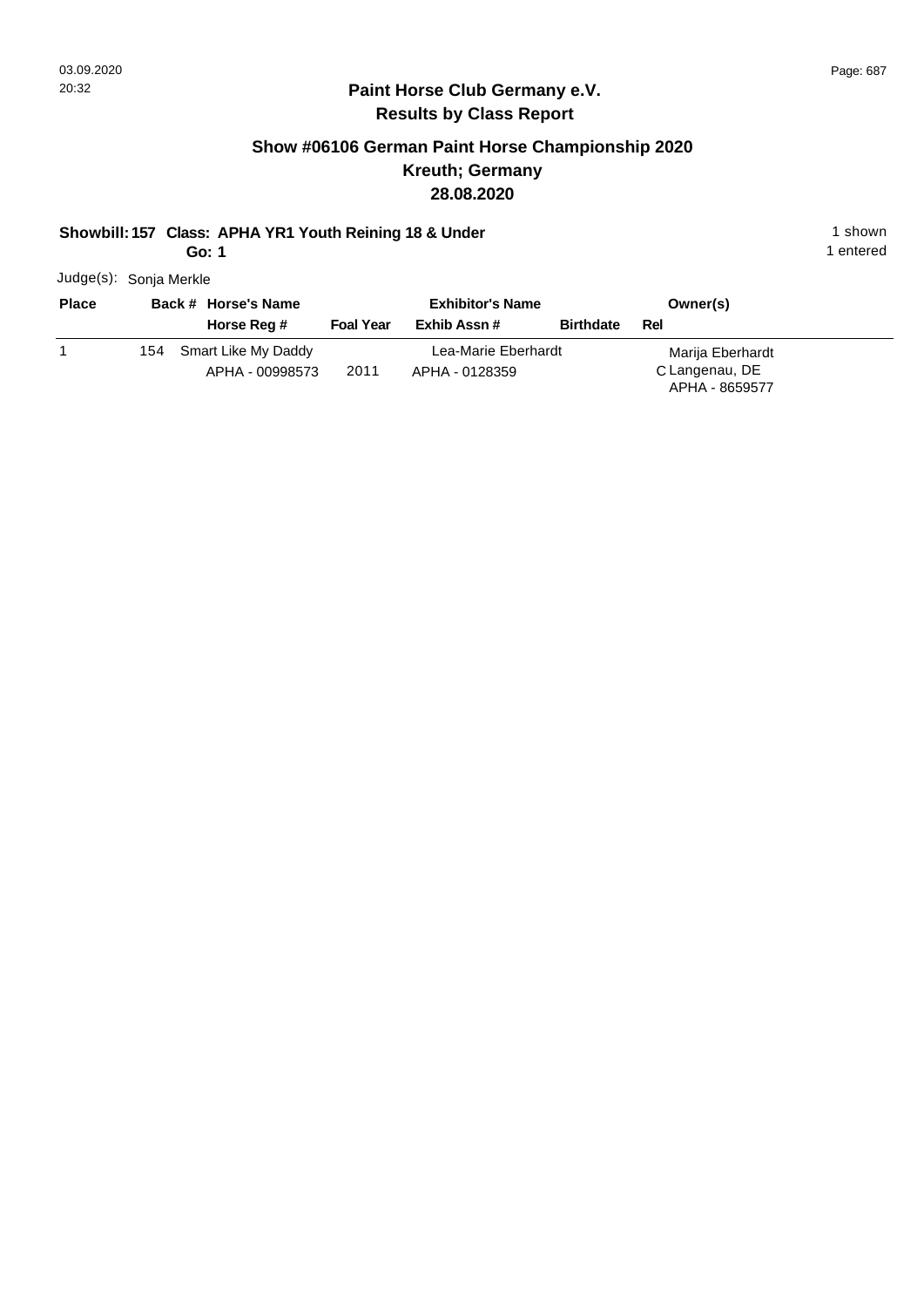## **Paint Horse Club Germany e.V. Results by Class Report**

## **Show #06107 German Paint Horse Championship 2020 Kreuth; Germany 28.08.2020**

#### **Showbill: 157 Class: APHA YR1 Youth Reining 18 & Under** 1 **Shown** 1 shown

**Go: 1**

Judge(s): Nicolas Perrin

| <b>Place</b> |     | Back # Horse's Name |                  | <b>Exhibitor's Name</b> | Owner(s)         |                                  |
|--------------|-----|---------------------|------------------|-------------------------|------------------|----------------------------------|
|              |     | Horse Reg #         | <b>Foal Year</b> | Exhib Assn #            | <b>Birthdate</b> | Rel                              |
|              | 154 | Smart Like My Daddy |                  | Lea-Marie Eberhardt     |                  | Marija Eberhardt                 |
|              |     | APHA - 00998573     | 2011             | APHA - 0128359          |                  | C Langenau, DE<br>APHA - 8659577 |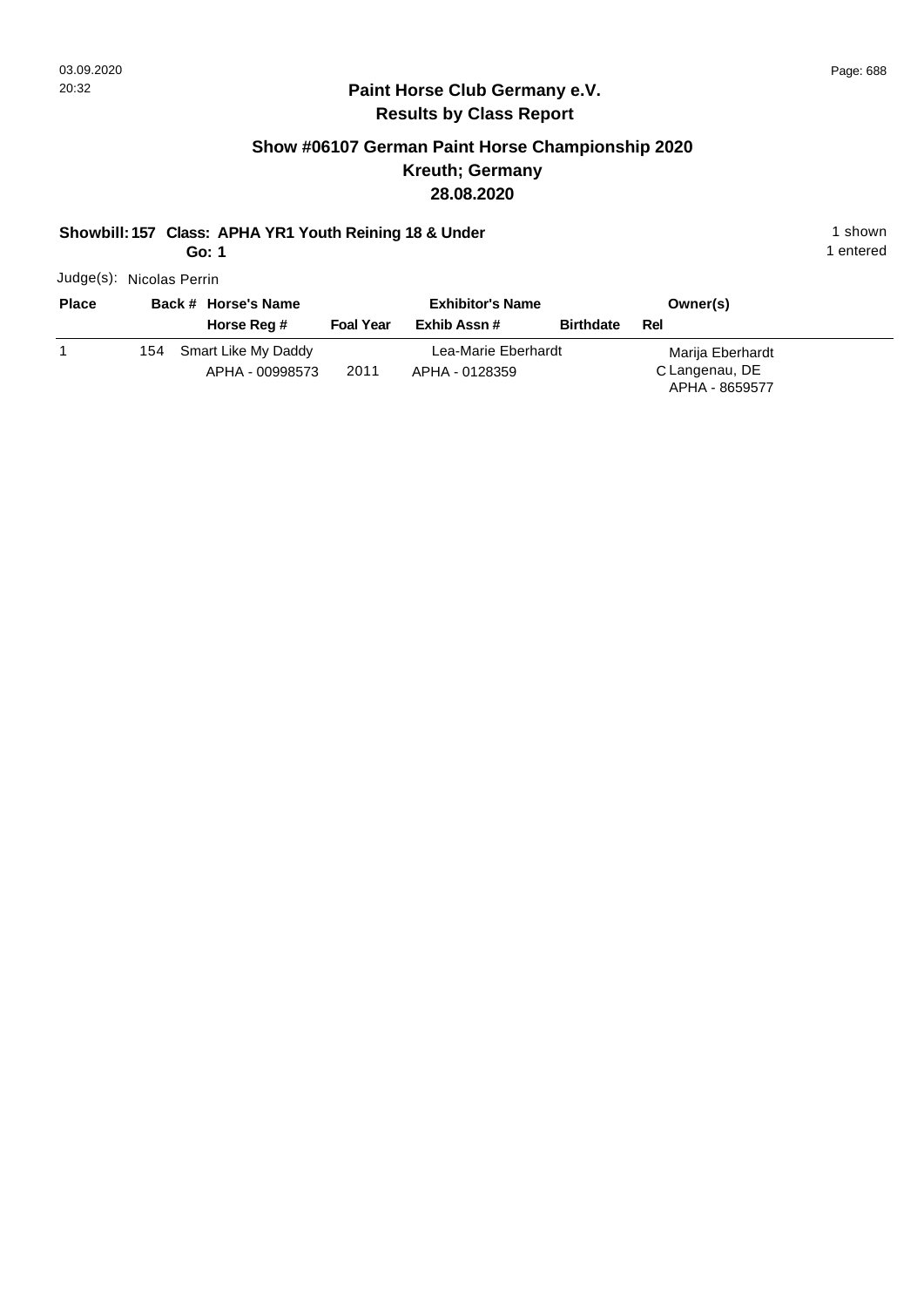## **Paint Horse Club Germany e.V. Results by Class Report**

## **Show #06108 German Paint Horse Championship 2020 Kreuth; Germany 28.08.2020**

#### **Showbill: 157 Class: APHA YR1 Youth Reining 18 & Under** 1 **Shown** 1 shown

**Go: 1**

Judge(s): Pierre Ouellet

| <b>Place</b> | Back # Horse's Name     |                  | <b>Exhibitor's Name</b> |                  | Owner(s)                         |
|--------------|-------------------------|------------------|-------------------------|------------------|----------------------------------|
|              | Horse Reg #             | <b>Foal Year</b> | Exhib Assn #            | <b>Birthdate</b> | <b>Rel</b>                       |
|              | 154 Smart Like My Daddy |                  | Lea-Marie Eberhardt     |                  | Marija Eberhardt                 |
|              | APHA - 00998573         | 2011             | APHA - 0128359          |                  | C Langenau, DE<br>APHA - 8659577 |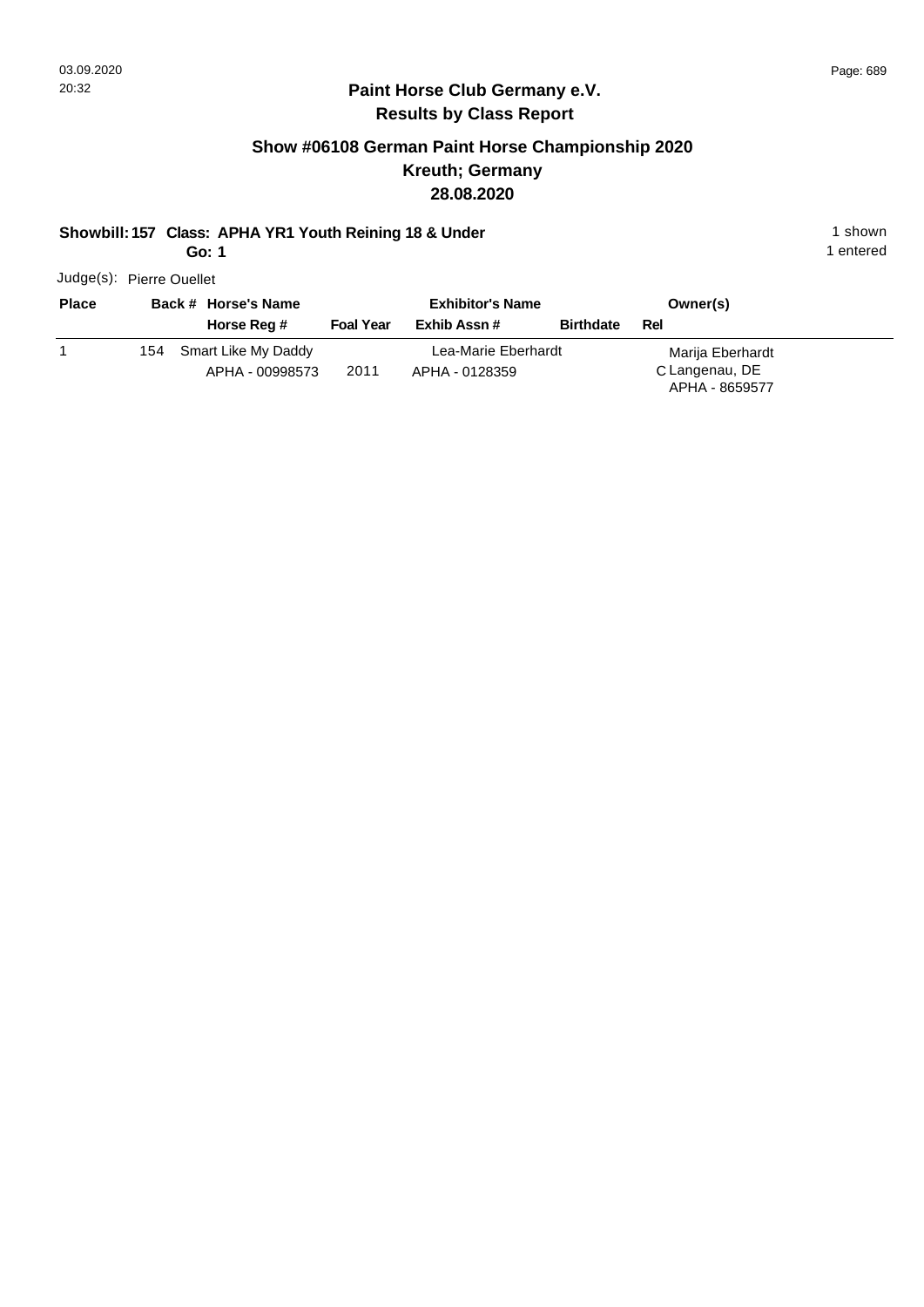# **Show #06105 German Paint Horse Championship 2020 Kreuth; Germany 28.08.2020**

**Showbill: 158 Class: APHA XR1 Youth SPB Reining 18 & Under** 2 shown

**Go: 1**

2 entered

Judge(s): Susanne Haug

| <b>Place</b> |     | Back # Horse's Name                    | <b>Exhibitor's Name</b> |                                  |                  | Owner(s)                                           |  |
|--------------|-----|----------------------------------------|-------------------------|----------------------------------|------------------|----------------------------------------------------|--|
|              |     | Horse Reg #                            | <b>Foal Year</b>        | Exhib Assn#                      | <b>Birthdate</b> | Rel                                                |  |
| 1            | 506 | Gatling B Pine Chic<br>APHA - 01045539 | 2014                    | Kristin Gerdau<br>APHA - 9172742 |                  | Kristin Gerdau<br>Z Buesum, DE<br>APHA - 9172742   |  |
| 2            | 533 | FR Prettys Red Gun<br>APHA - 00993283  | 2010                    | Flora Eichler<br>APHA - 9141948  |                  | Susann Eichler<br>C Mannheim, DE<br>APHA - 8578713 |  |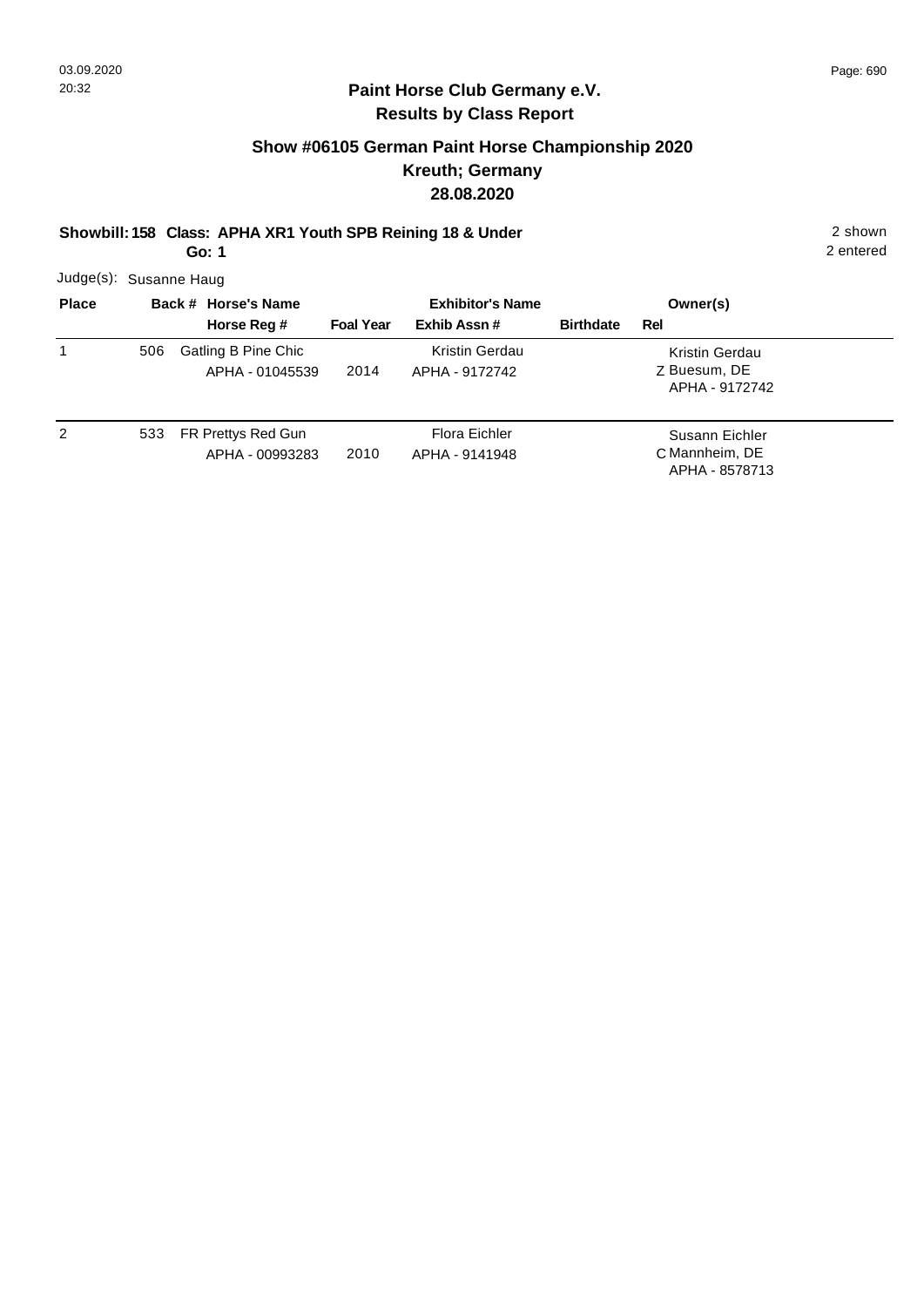## **Show #06106 German Paint Horse Championship 2020 Kreuth; Germany 28.08.2020**

**Showbill: 158 Class: APHA XR1 Youth SPB Reining 18 & Under** 2 shown

**Go: 1**

2 entered

Judge(s): Sonja Merkle

| <b>Place</b> | Back # Horse's Name |                                        | <b>Exhibitor's Name</b> |                                  | Owner(s)         |                                                    |  |
|--------------|---------------------|----------------------------------------|-------------------------|----------------------------------|------------------|----------------------------------------------------|--|
|              |                     | Horse Reg #                            | <b>Foal Year</b>        | Exhib Assn#                      | <b>Birthdate</b> | Rel                                                |  |
| 1            | 506                 | Gatling B Pine Chic<br>APHA - 01045539 | 2014                    | Kristin Gerdau<br>APHA - 9172742 |                  | Kristin Gerdau<br>Z Buesum, DE<br>APHA - 9172742   |  |
| 2            | 533                 | FR Prettys Red Gun<br>APHA - 00993283  | 2010                    | Flora Eichler<br>APHA - 9141948  |                  | Susann Eichler<br>C Mannheim, DE<br>APHA - 8578713 |  |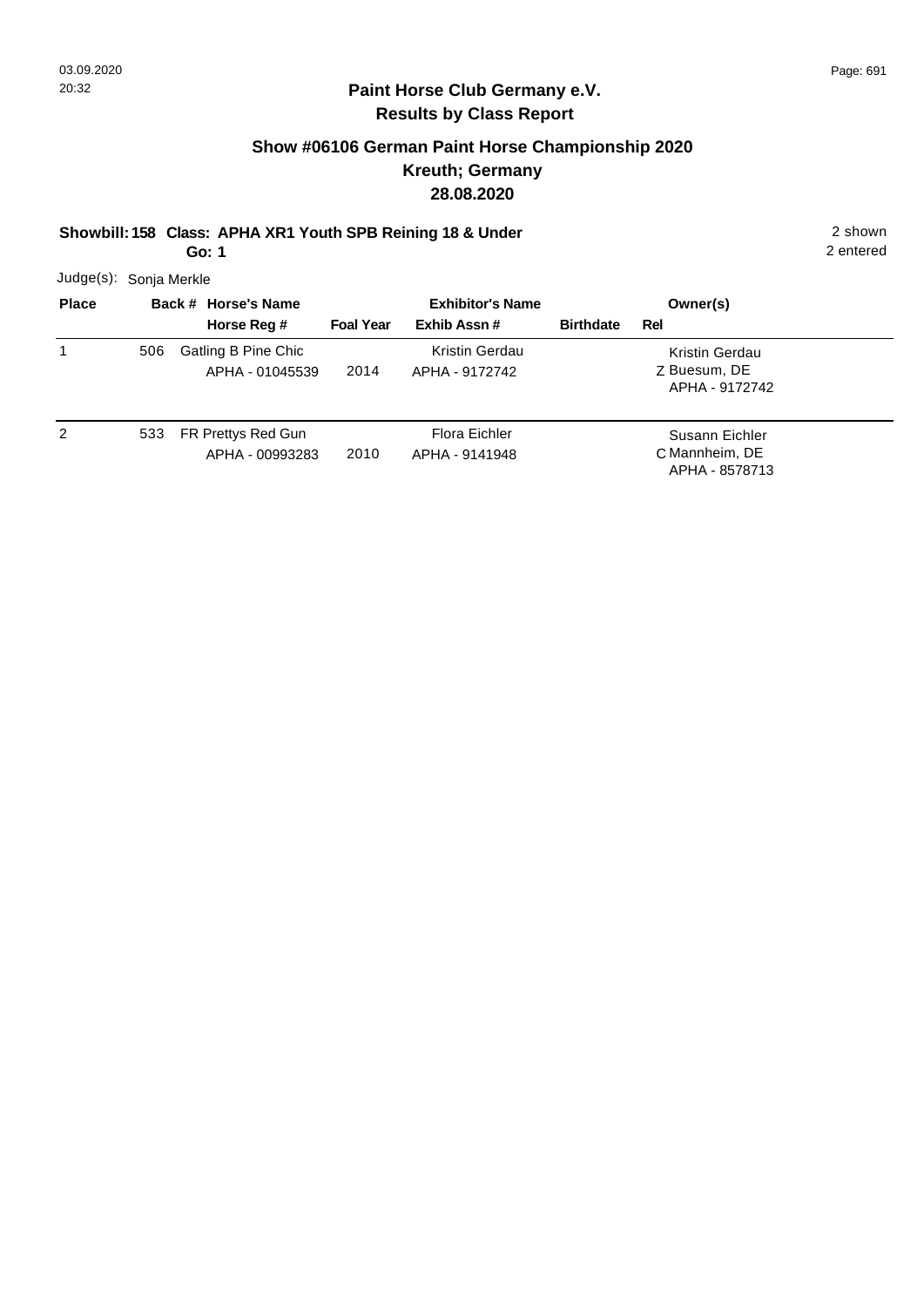# **Show #06107 German Paint Horse Championship 2020 Kreuth; Germany 28.08.2020**

# **Showbill: 158 Class: APHA XR1 Youth SPB Reining 18 & Under** 2 shown

**Go: 1**

2 entered

Judge(s): Nicolas Perrin

| <b>Place</b> | Back # Horse's Name |                                        | <b>Exhibitor's Name</b> |                                  |                  | Owner(s)                                           |  |
|--------------|---------------------|----------------------------------------|-------------------------|----------------------------------|------------------|----------------------------------------------------|--|
|              |                     | Horse Reg #                            | <b>Foal Year</b>        | Exhib Assn#                      | <b>Birthdate</b> | Rel                                                |  |
| 1            | 506                 | Gatling B Pine Chic<br>APHA - 01045539 | 2014                    | Kristin Gerdau<br>APHA - 9172742 |                  | Kristin Gerdau<br>Z Buesum, DE<br>APHA - 9172742   |  |
| 2            | 533                 | FR Prettys Red Gun<br>APHA - 00993283  | 2010                    | Flora Eichler<br>APHA - 9141948  |                  | Susann Eichler<br>C Mannheim, DE<br>APHA - 8578713 |  |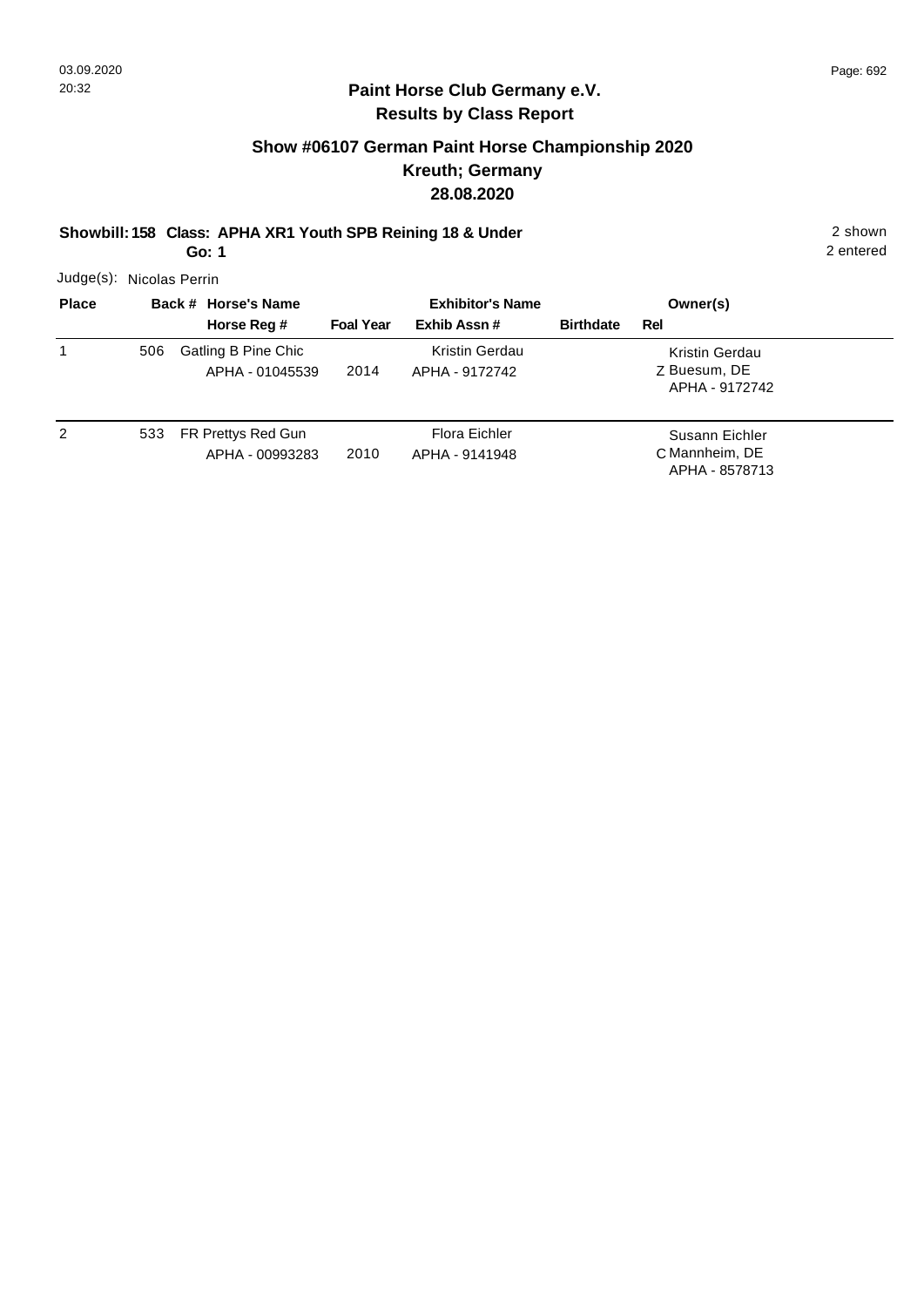## **Show #06108 German Paint Horse Championship 2020 Kreuth; Germany 28.08.2020**

**Showbill: 158 Class: APHA XR1 Youth SPB Reining 18 & Under** 2 shown

**Go: 1**

2 entered

Judge(s): Pierre Ouellet

| <b>Place</b> |     | Back # Horse's Name                    | <b>Exhibitor's Name</b> |                                  |                  | Owner(s)                                           |  |
|--------------|-----|----------------------------------------|-------------------------|----------------------------------|------------------|----------------------------------------------------|--|
|              |     | Horse Reg #                            | <b>Foal Year</b>        | Exhib Assn#                      | <b>Birthdate</b> | Rel                                                |  |
| 1            | 506 | Gatling B Pine Chic<br>APHA - 01045539 | 2014                    | Kristin Gerdau<br>APHA - 9172742 |                  | Kristin Gerdau<br>Z Buesum, DE<br>APHA - 9172742   |  |
| 2            | 533 | FR Prettys Red Gun<br>APHA - 00993283  | 2010                    | Flora Eichler<br>APHA - 9141948  |                  | Susann Eichler<br>C Mannheim, DE<br>APHA - 8578713 |  |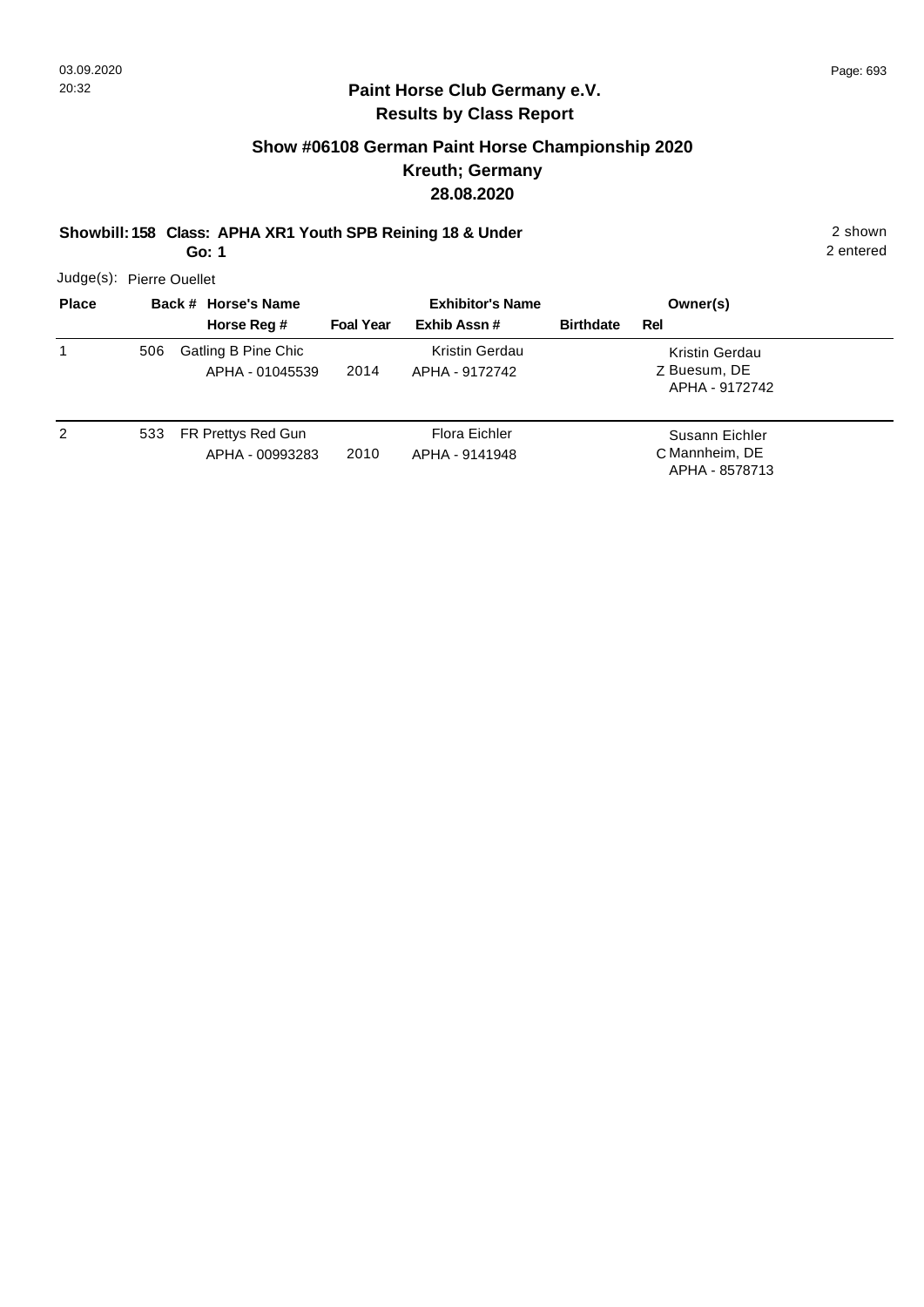## **Paint Horse Club Germany e.V. Results by Class Report**

## **Show #06107 German Paint Horse Championship 2020 Kreuth; Germany 28.08.2020**

#### **Showbill: 159 Class: PHCG MR Maturity Reining 6-7 Years** 1 Shown 1 shown

**Go: 1**

Judge(s): Nicolas Perrin

| <b>Place</b> | Back # Horse's Name<br>Horse Reg # | <b>Foal Year</b> | <b>Exhibitor's Name</b><br>Exhib Assn # | Owner(s)<br>Rel                                            |
|--------------|------------------------------------|------------------|-----------------------------------------|------------------------------------------------------------|
|              | 168 LDR Smoking Lil Step           | 2014             | Jessica Ziegler<br><b>PHCG - 5572</b>   | Jessica Ziegler<br>Z Schwaneberg, DE<br><b>PHCG - 5572</b> |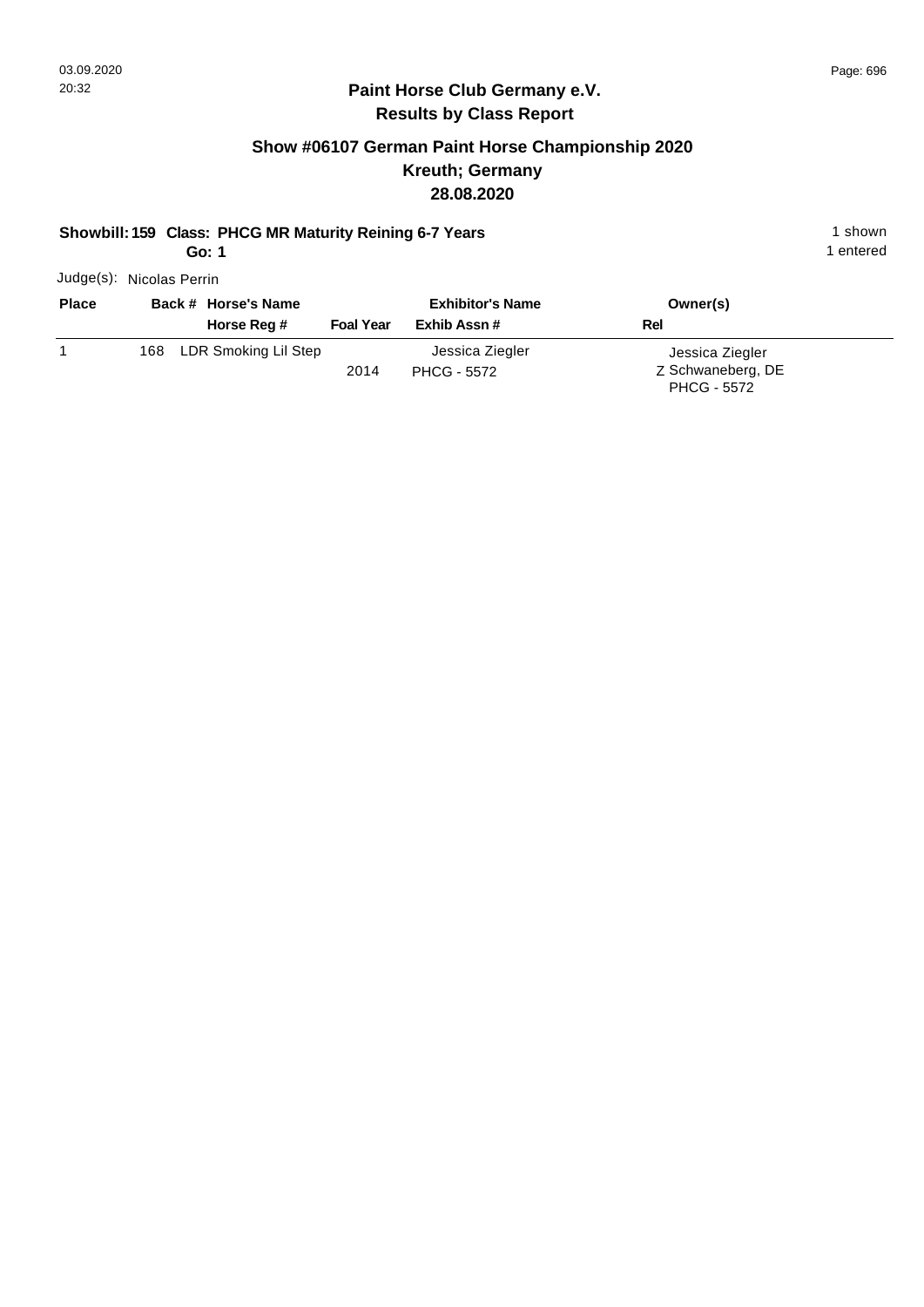# **Show #06105 German Paint Horse Championship 2020 Kreuth; Germany 28.08.2020**

**Showbill: 160 Class: PHCG AP19 Amateur Reining All Ages All Paint Registries** 8 shown

**Go: 1**

8 entered

| Judge(s): Susanne Haug |     |                            |                  |                                            |                                                                  |
|------------------------|-----|----------------------------|------------------|--------------------------------------------|------------------------------------------------------------------|
| <b>Place</b>           |     | Back # Horse's Name        |                  | <b>Exhibitor's Name</b>                    | Owner(s)                                                         |
|                        |     | Horse Reg #                | <b>Foal Year</b> | Exhib Assn #                               | <b>Rel</b>                                                       |
| $\mathbf{1}$           | 119 | Kims Olena Step            | 2010             | Magali Dias<br>PHCG - 6846                 | Magali Dias<br>Z Cruchten, LU<br><b>PHCG - 6846</b>              |
| $\overline{c}$         | 547 | <b>Lil Sweetness Gun</b>   | 2016             | Stefan Loeffler<br>PHCG - 8322             | Stefan Loeffler<br>Z Kronach, DE<br><b>PHCG - 8322</b>           |
| 3                      | 536 | <b>Big Lovely Shine</b>    | 2014             | Christine Ursula Wilinski<br>PHCG - 7355   | Christine Ursula Wilinski<br>Z Windeck, DE<br><b>PHCG - 7355</b> |
| 4                      | 548 | Hollywood Gun Flash        | 2015             | Sandra Grella<br>PHCG - 5628               | Sandra Grella<br>Z Aiterhofen, DE<br><b>PHCG - 5628</b>          |
| 5                      | 122 | <b>LDR Twenty One Guns</b> | 2012             | Dr. Kerstin Gilsbach<br><b>PHCG - 2027</b> | Dr. Kerstin Gilsbach<br>Z Boerde Hakel, DE<br><b>PHCG - 2027</b> |
| 6                      | 515 | Cinnamon Gun               | 2011             | Dana Bohlender<br><b>PHCG - 8262</b>       | Dana Bohlender<br>Z Weisenheim Am Sand, DE<br><b>PHCG - 8262</b> |
| $\overline{7}$         | 527 | <b>Shining Dark</b>        | 2012             | Roman Fabisch<br><b>PHCG - 7978</b>        | Roman Fabisch<br>Z Oberhausen, DE                                |

Z Oberhausen, DE PHCG - 7978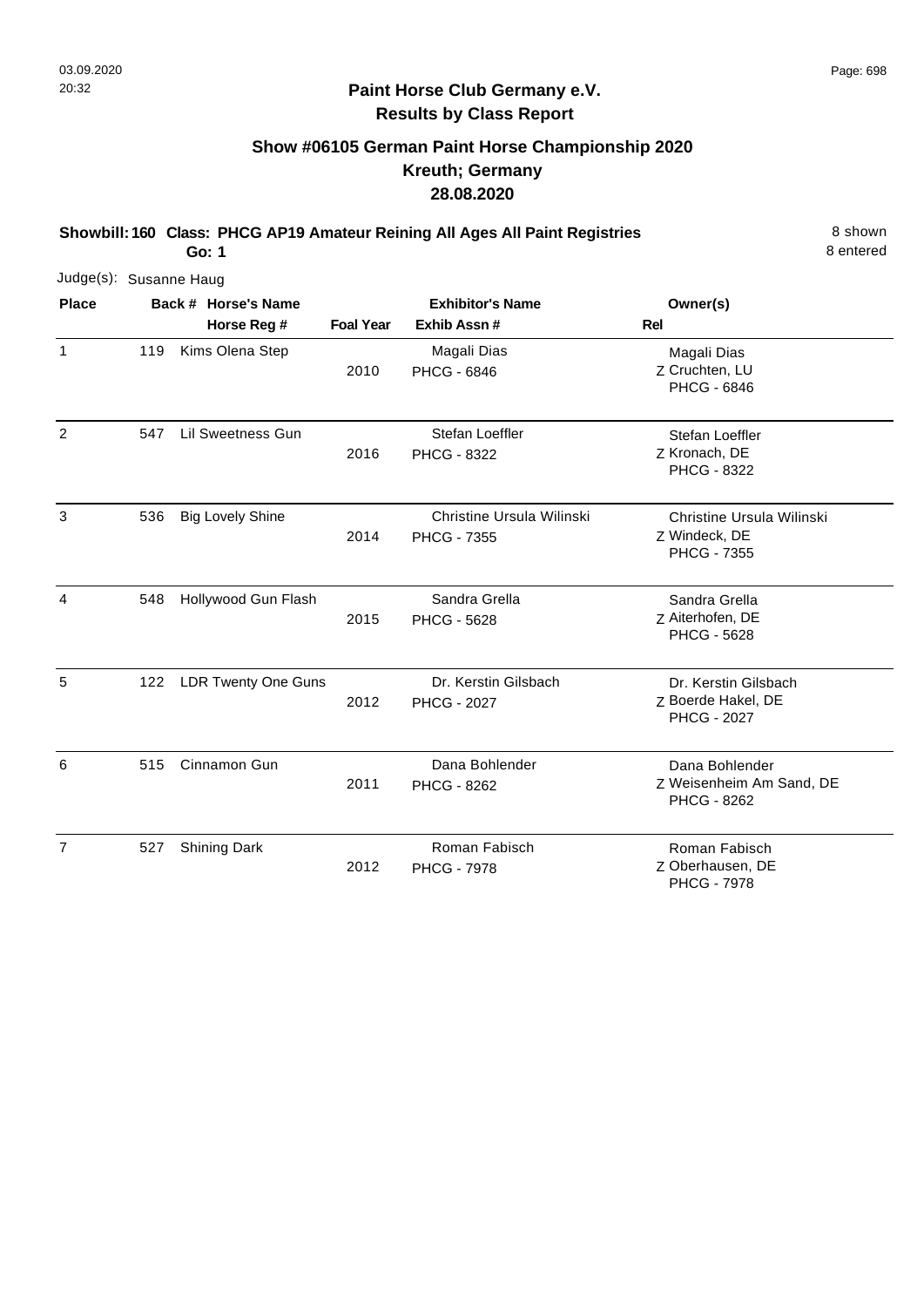# **Show #06106 German Paint Horse Championship 2020 Kreuth; Germany 28.08.2020**

**Showbill: 160 Class: PHCG AP19 Amateur Reining All Ages All Paint Registries** 8 shown

**Go: 1**

8 entered

PHCG - 7978

| Judge(s): Sonja Merkle |     |                            |                  |                                                 |                                                                         |
|------------------------|-----|----------------------------|------------------|-------------------------------------------------|-------------------------------------------------------------------------|
| <b>Place</b>           |     | Back # Horse's Name        |                  | <b>Exhibitor's Name</b>                         | Owner(s)                                                                |
|                        |     | Horse Reg #                | <b>Foal Year</b> | Exhib Assn #                                    | <b>Rel</b>                                                              |
| 1                      | 119 | Kims Olena Step            | 2010             | Magali Dias<br>PHCG - 6846                      | Magali Dias<br>Z Cruchten, LU<br>PHCG - 6846                            |
| 2                      | 547 | Lil Sweetness Gun          | 2016             | Stefan Loeffler<br>PHCG - 8322                  | Stefan Loeffler<br>Z Kronach, DE<br>PHCG - 8322                         |
| 3                      | 536 | <b>Big Lovely Shine</b>    | 2014             | Christine Ursula Wilinski<br><b>PHCG - 7355</b> | <b>Christine Ursula Wilinski</b><br>Z Windeck, DE<br><b>PHCG - 7355</b> |
| 4                      | 548 | Hollywood Gun Flash        | 2015             | Sandra Grella<br><b>PHCG - 5628</b>             | Sandra Grella<br>Z Aiterhofen, DE<br><b>PHCG - 5628</b>                 |
| 5                      | 515 | Cinnamon Gun               | 2011             | Dana Bohlender<br>PHCG - 8262                   | Dana Bohlender<br>Z Weisenheim Am Sand, DE<br><b>PHCG - 8262</b>        |
| 6                      | 122 | <b>LDR Twenty One Guns</b> | 2012             | Dr. Kerstin Gilsbach<br><b>PHCG - 2027</b>      | Dr. Kerstin Gilsbach<br>Z Boerde Hakel, DE<br><b>PHCG - 2027</b>        |
| $\overline{7}$         | 527 | <b>Shining Dark</b>        | 2012             | Roman Fabisch<br><b>PHCG - 7978</b>             | Roman Fabisch<br>Z Oberhausen, DE                                       |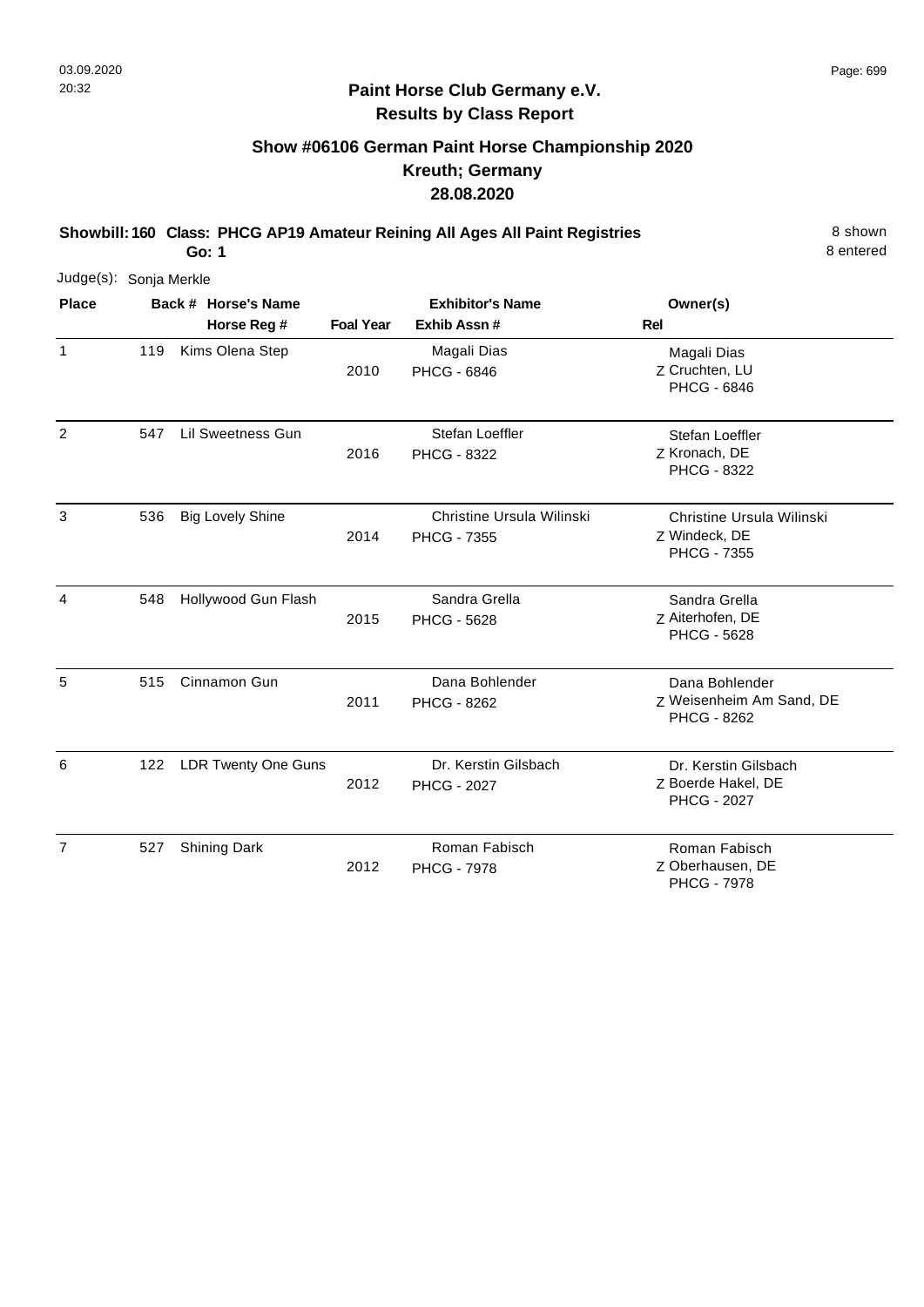# **Show #06107 German Paint Horse Championship 2020 Kreuth; Germany 28.08.2020**

**Showbill: 160 Class: PHCG AP19 Amateur Reining All Ages All Paint Registries** 8 shown

**Go: 1**

8 entered

| Judge(s): Nicolas Perrin |     |                                    |                  |                                                 |                                                                  |
|--------------------------|-----|------------------------------------|------------------|-------------------------------------------------|------------------------------------------------------------------|
| <b>Place</b>             |     | Back # Horse's Name<br>Horse Reg # | <b>Foal Year</b> | <b>Exhibitor's Name</b><br>Exhib Assn #         | Owner(s)<br><b>Rel</b>                                           |
| $\mathbf{1}$             | 536 | <b>Big Lovely Shine</b>            | 2014             | Christine Ursula Wilinski<br><b>PHCG - 7355</b> | Christine Ursula Wilinski<br>Z Windeck, DE<br><b>PHCG - 7355</b> |
| $\overline{c}$           | 547 | Lil Sweetness Gun                  | 2016             | Stefan Loeffler<br>PHCG - 8322                  | Stefan Loeffler<br>Z Kronach, DE<br>PHCG - 8322                  |
| 3                        | 119 | Kims Olena Step                    | 2010             | Magali Dias<br><b>PHCG - 6846</b>               | Magali Dias<br>Z Cruchten, LU<br><b>PHCG - 6846</b>              |
| 4                        | 548 | Hollywood Gun Flash                | 2015             | Sandra Grella<br><b>PHCG - 5628</b>             | Sandra Grella<br>Z Aiterhofen, DE<br><b>PHCG - 5628</b>          |
| 5                        | 122 | <b>LDR Twenty One Guns</b>         | 2012             | Dr. Kerstin Gilsbach<br><b>PHCG - 2027</b>      | Dr. Kerstin Gilsbach<br>Z Boerde Hakel, DE<br><b>PHCG - 2027</b> |
| 6                        | 515 | Cinnamon Gun                       | 2011             | Dana Bohlender<br><b>PHCG - 8262</b>            | Dana Bohlender<br>Z Weisenheim Am Sand, DE<br>PHCG - 8262        |
| $\overline{7}$           | 527 | <b>Shining Dark</b>                | 2012             | Roman Fabisch<br><b>PHCG - 7978</b>             | Roman Fabisch<br>Z Oberhausen, DE                                |

Oberhausen, DE PHCG - 7978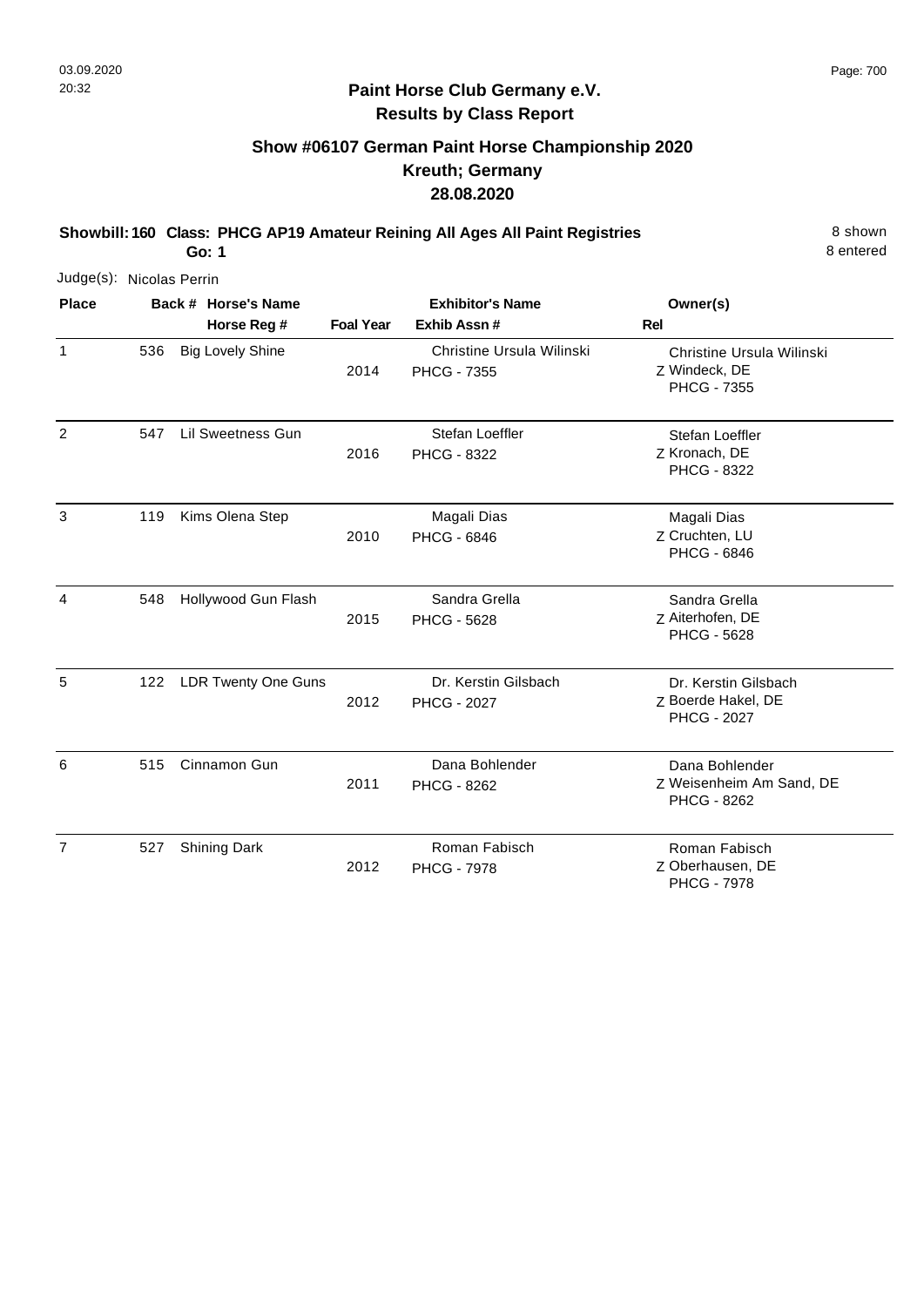# **Show #06108 German Paint Horse Championship 2020 Kreuth; Germany 28.08.2020**

**Showbill: 160 Class: PHCG AP19 Amateur Reining All Ages All Paint Registries** 8 shown

**Go: 1**

8 entered

| Judge(s): Pierre Ouellet |     |                            |                  |                                                 |                                                                         |
|--------------------------|-----|----------------------------|------------------|-------------------------------------------------|-------------------------------------------------------------------------|
| <b>Place</b>             |     | Back # Horse's Name        |                  | <b>Exhibitor's Name</b>                         | Owner(s)                                                                |
|                          |     | Horse Reg #                | <b>Foal Year</b> | Exhib Assn #                                    | Rel                                                                     |
| $\mathbf{1}$             | 119 | Kims Olena Step            | 2010             | Magali Dias<br><b>PHCG - 6846</b>               | Magali Dias<br>Z Cruchten, LU<br><b>PHCG - 6846</b>                     |
| 2                        | 536 | <b>Big Lovely Shine</b>    | 2014             | Christine Ursula Wilinski<br><b>PHCG - 7355</b> | <b>Christine Ursula Wilinski</b><br>Z Windeck, DE<br><b>PHCG - 7355</b> |
| 3                        | 548 | Hollywood Gun Flash        | 2015             | Sandra Grella<br><b>PHCG - 5628</b>             | Sandra Grella<br>Z Aiterhofen, DE<br><b>PHCG - 5628</b>                 |
| 4                        | 547 | Lil Sweetness Gun          | 2016             | Stefan Loeffler<br>PHCG - 8322                  | Stefan Loeffler<br>Z Kronach, DE<br><b>PHCG - 8322</b>                  |
| 5                        | 515 | Cinnamon Gun               | 2011             | Dana Bohlender<br><b>PHCG - 8262</b>            | Dana Bohlender<br>Z Weisenheim Am Sand, DE<br><b>PHCG - 8262</b>        |
| 6                        | 122 | <b>LDR Twenty One Guns</b> | 2012             | Dr. Kerstin Gilsbach<br><b>PHCG - 2027</b>      | Dr. Kerstin Gilsbach<br>Z Boerde Hakel, DE<br><b>PHCG - 2027</b>        |
| 7                        | 527 | <b>Shining Dark</b>        | 2012             | Roman Fabisch<br><b>PHCG - 7978</b>             | Roman Fabisch<br>Z Oberhausen, DE                                       |

Z Oberhausen, DE PHCG - 7978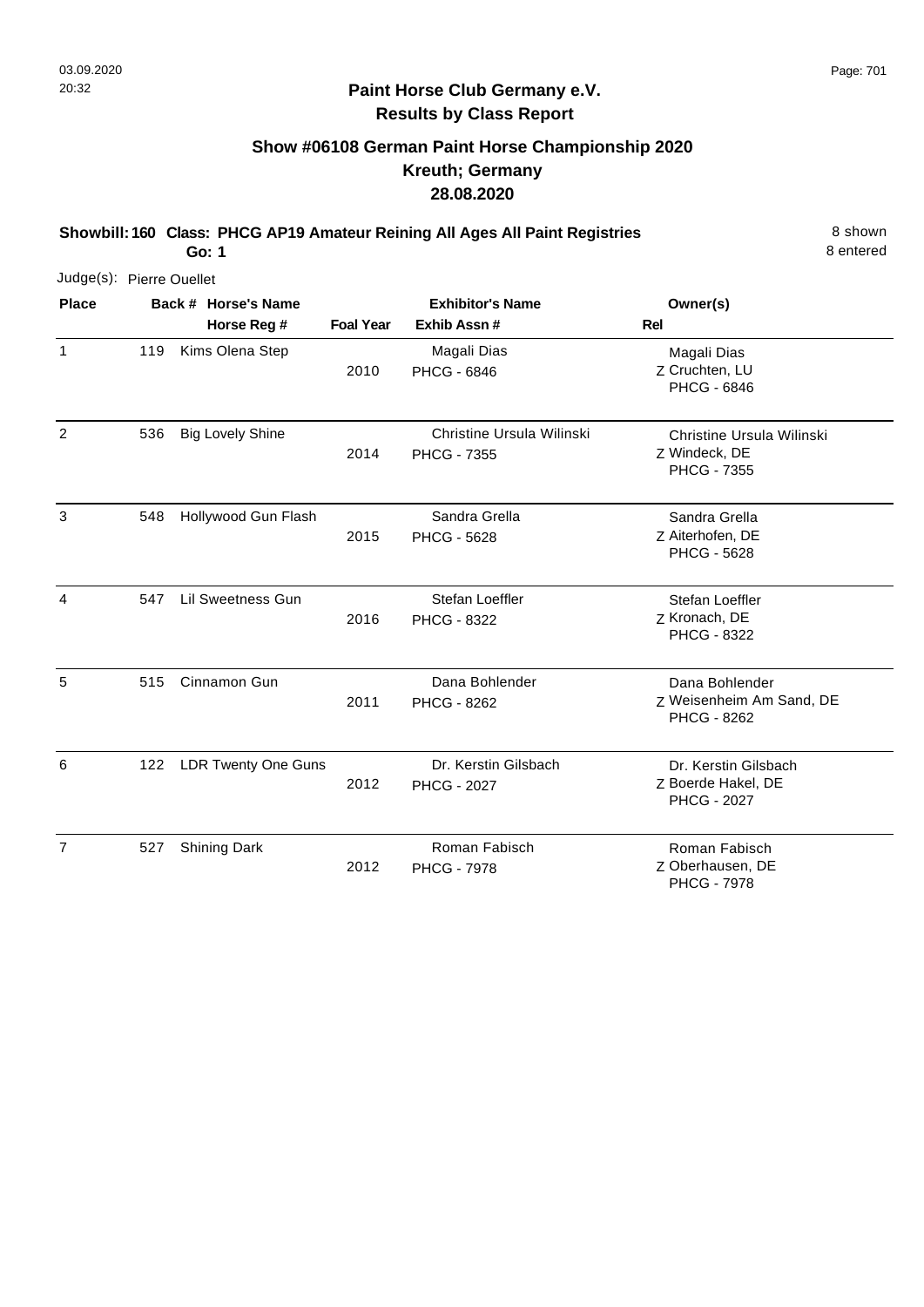## **Show #06105 German Paint Horse Championship 2020 Kreuth; Germany 28.08.2020**

**Showbill: 161 Class: APHA AR1 Amateur Reining All Ages** 3 shown 3 shown

**Go: 1**

3 entered

Judge(s): Susanne Haug

| <b>Place</b> |     | Back # Horse's Name<br>Horse Reg #     | <b>Foal Year</b> | <b>Exhibitor's Name</b><br>Exhib Assn# | Owner(s)<br>Rel                                              |
|--------------|-----|----------------------------------------|------------------|----------------------------------------|--------------------------------------------------------------|
| 1            | 119 | Kims Olena Step<br>APHA - 00987179     | 2010             | Magali Dias<br>APHA - 8873578          | Magali Dias<br>Z Cruchten, LU<br>APHA - 8873578              |
| 2            | 122 | LDR Twenty One Guns<br>APHA - 01013629 | 2012             | Dr. Kerstin Gilsbach<br>APHA - 8590844 | Dr. Kerstin Gilsbach<br>Z Boerde Hakel, DE<br>APHA - 8590844 |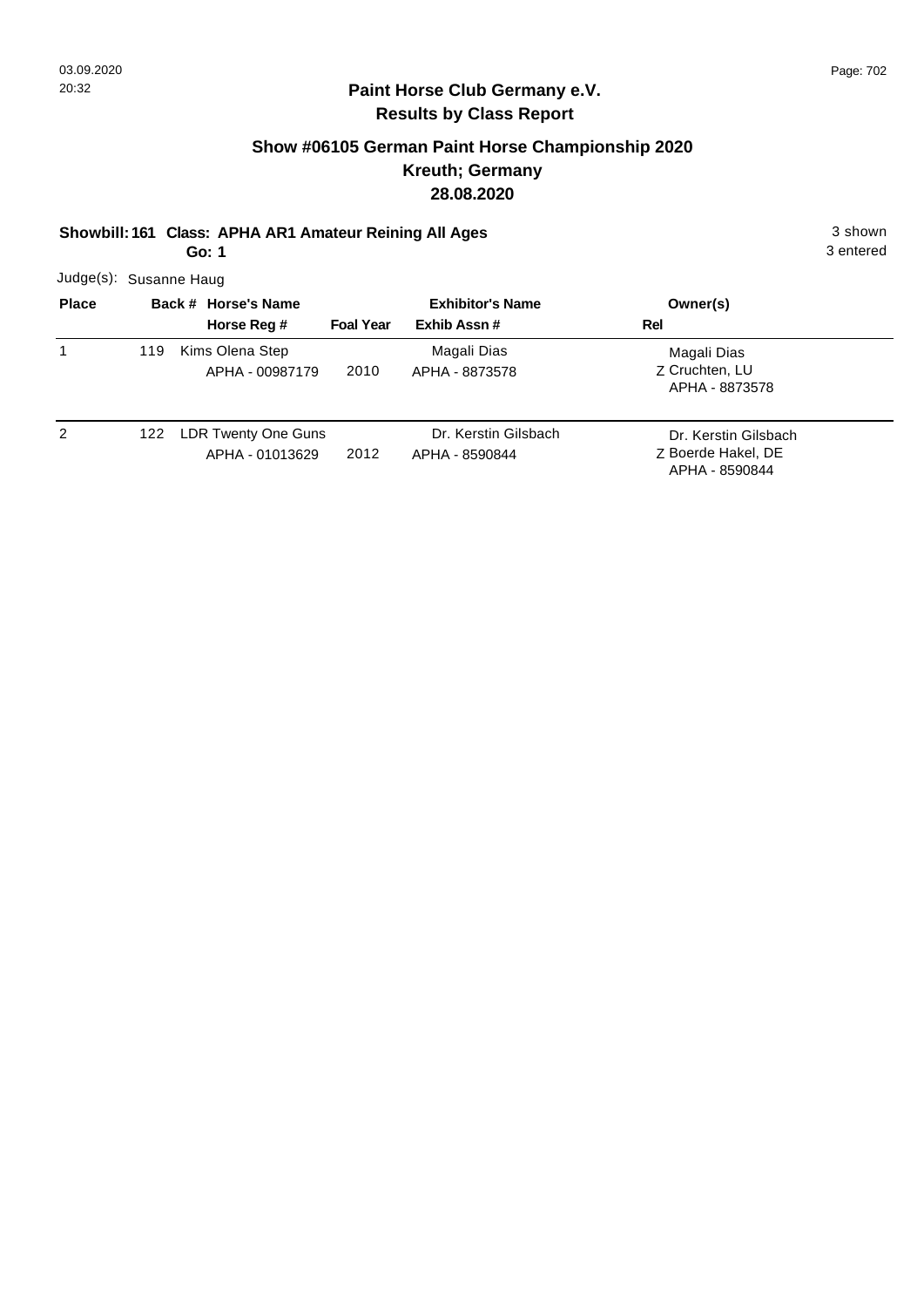## **Show #06106 German Paint Horse Championship 2020 Kreuth; Germany 28.08.2020**

**Showbill: 161 Class: APHA AR1 Amateur Reining All Ages** 3 shown 3 shown

**Go: 1**

3 entered

Judge(s): Sonja Merkle

| <b>Place</b> |     | Back # Horse's Name                    | <b>Exhibitor's Name</b> |                                        | Owner(s)                                                     |  |
|--------------|-----|----------------------------------------|-------------------------|----------------------------------------|--------------------------------------------------------------|--|
|              |     | Horse Reg #                            | <b>Foal Year</b>        | Exhib Assn#                            | Rel                                                          |  |
|              | 119 | Kims Olena Step<br>APHA - 00987179     | 2010                    | Magali Dias<br>APHA - 8873578          | Magali Dias<br>Z Cruchten, LU<br>APHA - 8873578              |  |
| 2            | 122 | LDR Twenty One Guns<br>APHA - 01013629 | 2012                    | Dr. Kerstin Gilsbach<br>APHA - 8590844 | Dr. Kerstin Gilsbach<br>Z Boerde Hakel, DE<br>APHA - 8590844 |  |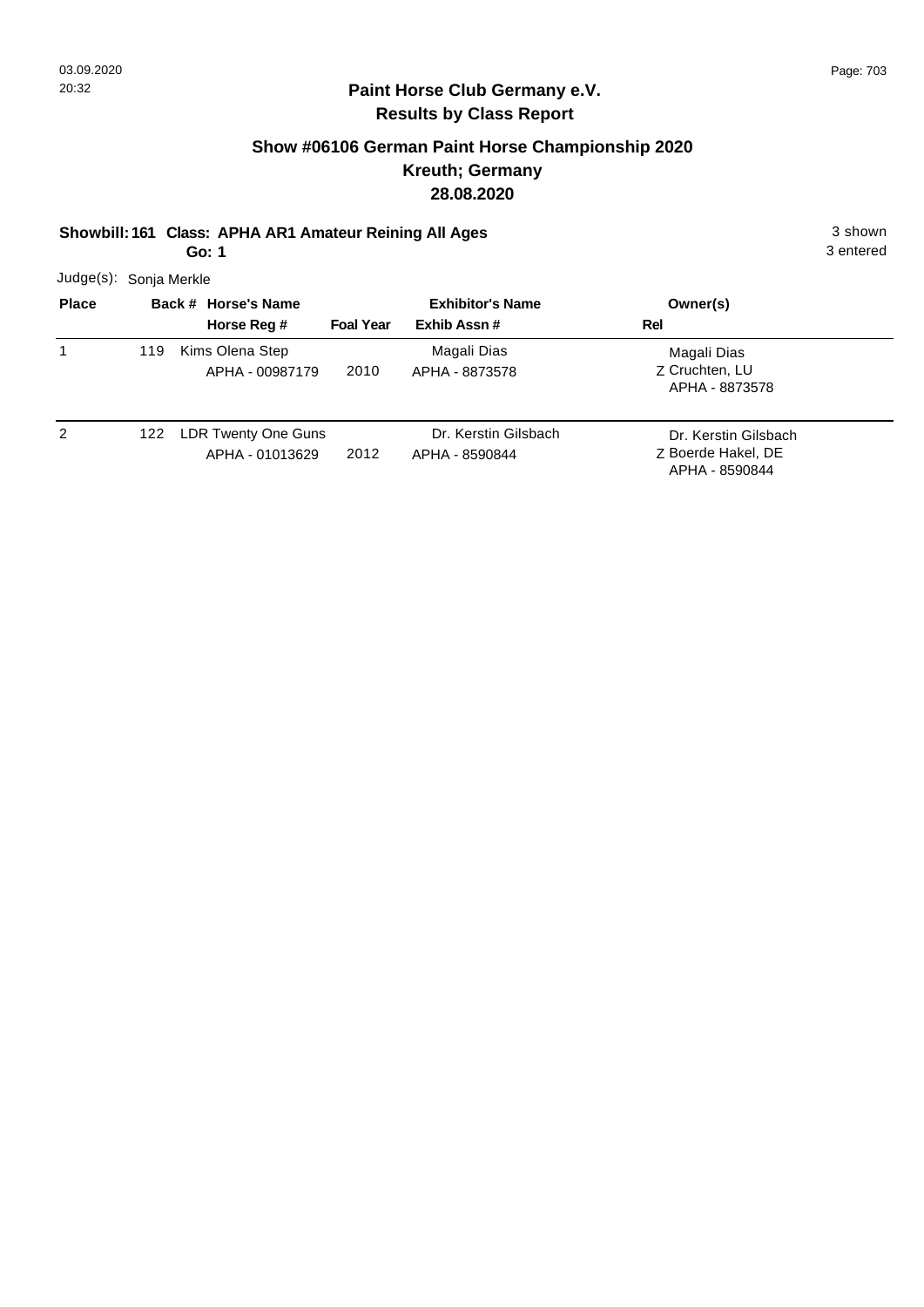## **Show #06107 German Paint Horse Championship 2020 Kreuth; Germany 28.08.2020**

**Showbill: 161 Class: APHA AR1 Amateur Reining All Ages** 3 shown 3 shown

**Go: 1**

3 entered

Judge(s): Nicolas Perrin

| <b>Place</b> |     | Back # Horse's Name                    | <b>Exhibitor's Name</b> |                                        | Owner(s)                                                     |  |
|--------------|-----|----------------------------------------|-------------------------|----------------------------------------|--------------------------------------------------------------|--|
|              |     | Horse Reg #                            | <b>Foal Year</b>        | Exhib Assn#                            | Rel                                                          |  |
|              | 119 | Kims Olena Step<br>APHA - 00987179     | 2010                    | Magali Dias<br>APHA - 8873578          | Magali Dias<br>Z Cruchten, LU<br>APHA - 8873578              |  |
| 2            | 122 | LDR Twenty One Guns<br>APHA - 01013629 | 2012                    | Dr. Kerstin Gilsbach<br>APHA - 8590844 | Dr. Kerstin Gilsbach<br>Z Boerde Hakel, DE<br>APHA - 8590844 |  |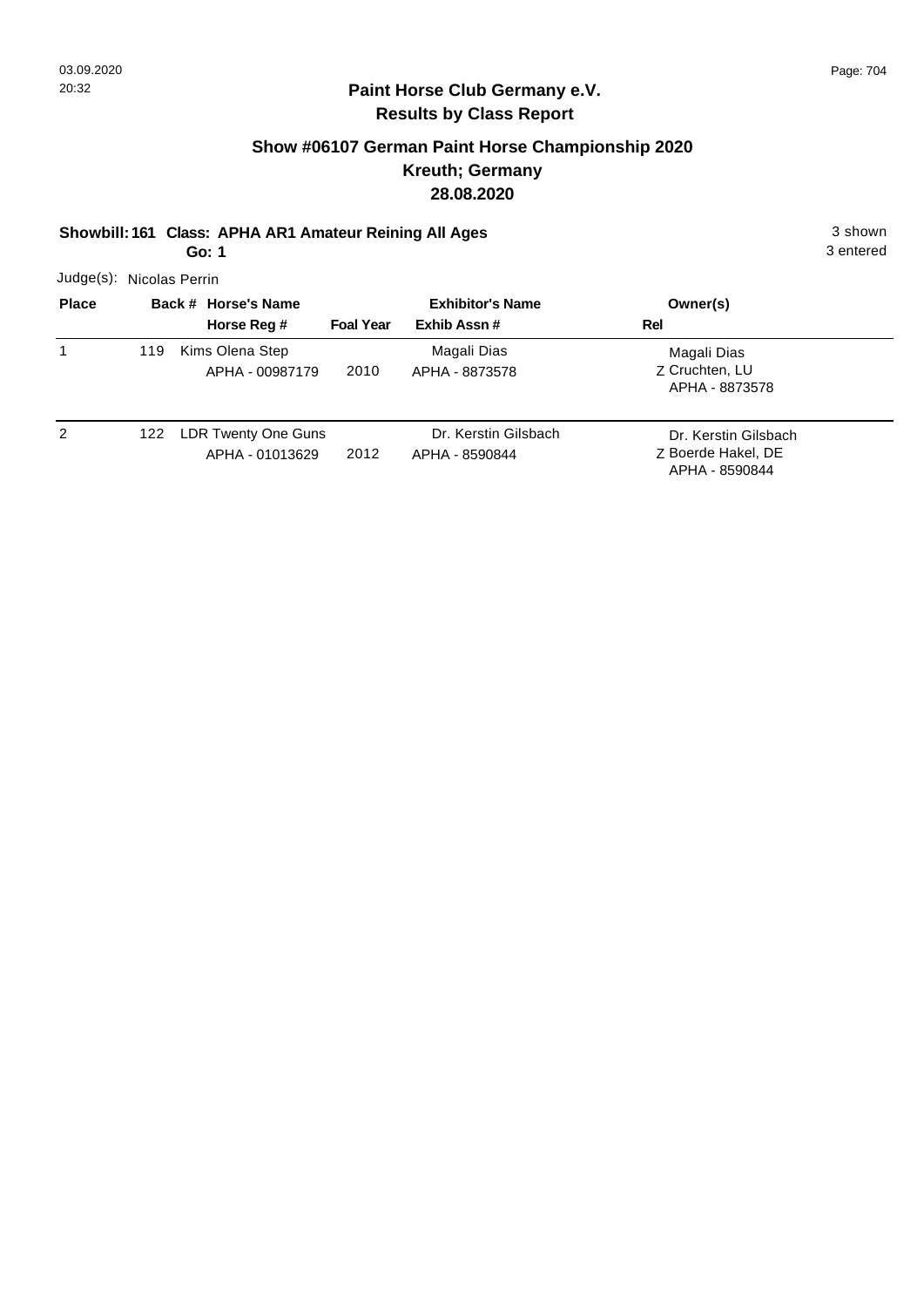## **Show #06108 German Paint Horse Championship 2020 Kreuth; Germany 28.08.2020**

**Showbill: 161 Class: APHA AR1 Amateur Reining All Ages** 3 shown 3 shown

**Go: 1**

3 entered

Judge(s): Pierre Ouellet

| <b>Place</b> |     | Back # Horse's Name                               | <b>Foal Year</b> | <b>Exhibitor's Name</b><br>Exhib Assn# | Owner(s)<br>Rel                                              |
|--------------|-----|---------------------------------------------------|------------------|----------------------------------------|--------------------------------------------------------------|
| 1            | 119 | Horse Reg #<br>Kims Olena Step<br>APHA - 00987179 | 2010             | Magali Dias<br>APHA - 8873578          | Magali Dias<br>Z Cruchten, LU<br>APHA - 8873578              |
| 2            | 122 | LDR Twenty One Guns<br>APHA - 01013629            | 2012             | Dr. Kerstin Gilsbach<br>APHA - 8590844 | Dr. Kerstin Gilsbach<br>Z Boerde Hakel, DE<br>APHA - 8590844 |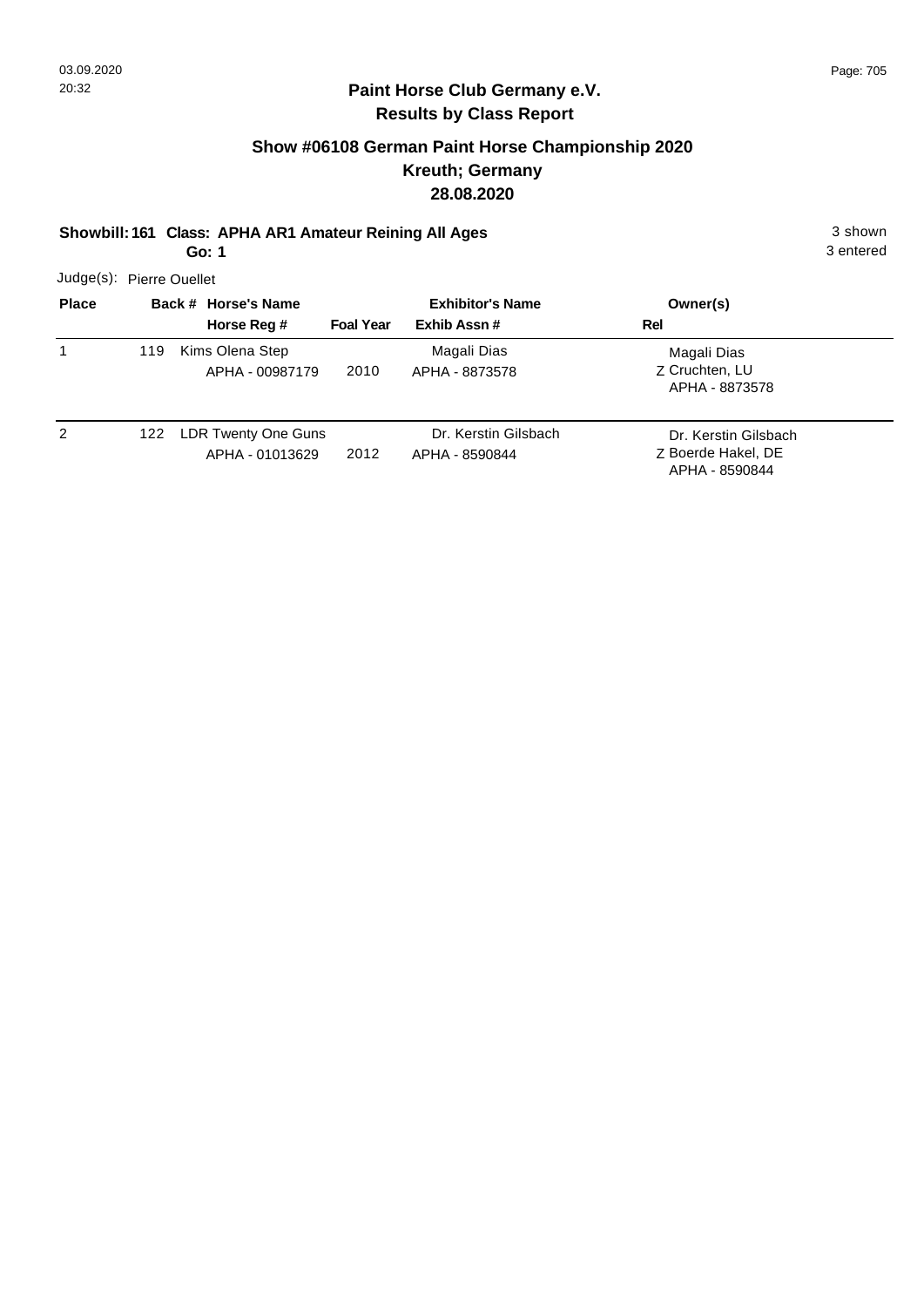## **Show #06105 German Paint Horse Championship 2020 Kreuth; Germany 28.08.2020**

**Showbill: 162 Class: APHA ABRG Amt SPB Reining All Ages** 5 Shown

**Go: 1**

| Judge(s):    | Susanne Haug |  |                                            |                  |                                             |                                                              |  |  |  |
|--------------|--------------|--|--------------------------------------------|------------------|---------------------------------------------|--------------------------------------------------------------|--|--|--|
| <b>Place</b> |              |  | Back # Horse's Name<br>Horse Reg #         | <b>Foal Year</b> | <b>Exhibitor's Name</b><br>Exhib Assn#      | Owner(s)<br>Rel                                              |  |  |  |
| $\mathbf{1}$ | 547          |  | Lil Sweetness Gun<br>APHA - 01064178       | 2016             | Stefan Loeffler<br>APHA - 9154983           | Stefan Loeffler<br>Z Kronach, DE<br>APHA - 9154983           |  |  |  |
| 2            | 536          |  | <b>Big Lovely Shine</b><br>APHA - 01078309 | 2014             | Christine Ursula Wilinski<br>APHA - 8937490 | Christine Ursula Wilinski<br>Z Windeck, DE<br>APHA - 8937490 |  |  |  |
| 3            | 548          |  | Hollywood Gun Flash<br>APHA - 01056010     | 2015             | Sandra Grella<br>APHA - 8902133             | Sandra Grella<br>Z Aiterhofen, DE<br>APHA - 8902133          |  |  |  |
| 4            | 515          |  | Cinnamon Gun<br>APHA - 01011507            | 2011             | Dana Bohlender<br>APHA - 9183323            | Dana Bohlender<br>Z Weisenheim Am Sand, DE<br>APHA - 9183323 |  |  |  |
| 5            | 527          |  | <b>Shining Dark</b><br>APHA - 01048084     | 2012             | Roman Fabisch<br>APHA - 8990015             | Roman Fabisch<br>Z Oberhausen, DE<br>APHA - 8990015          |  |  |  |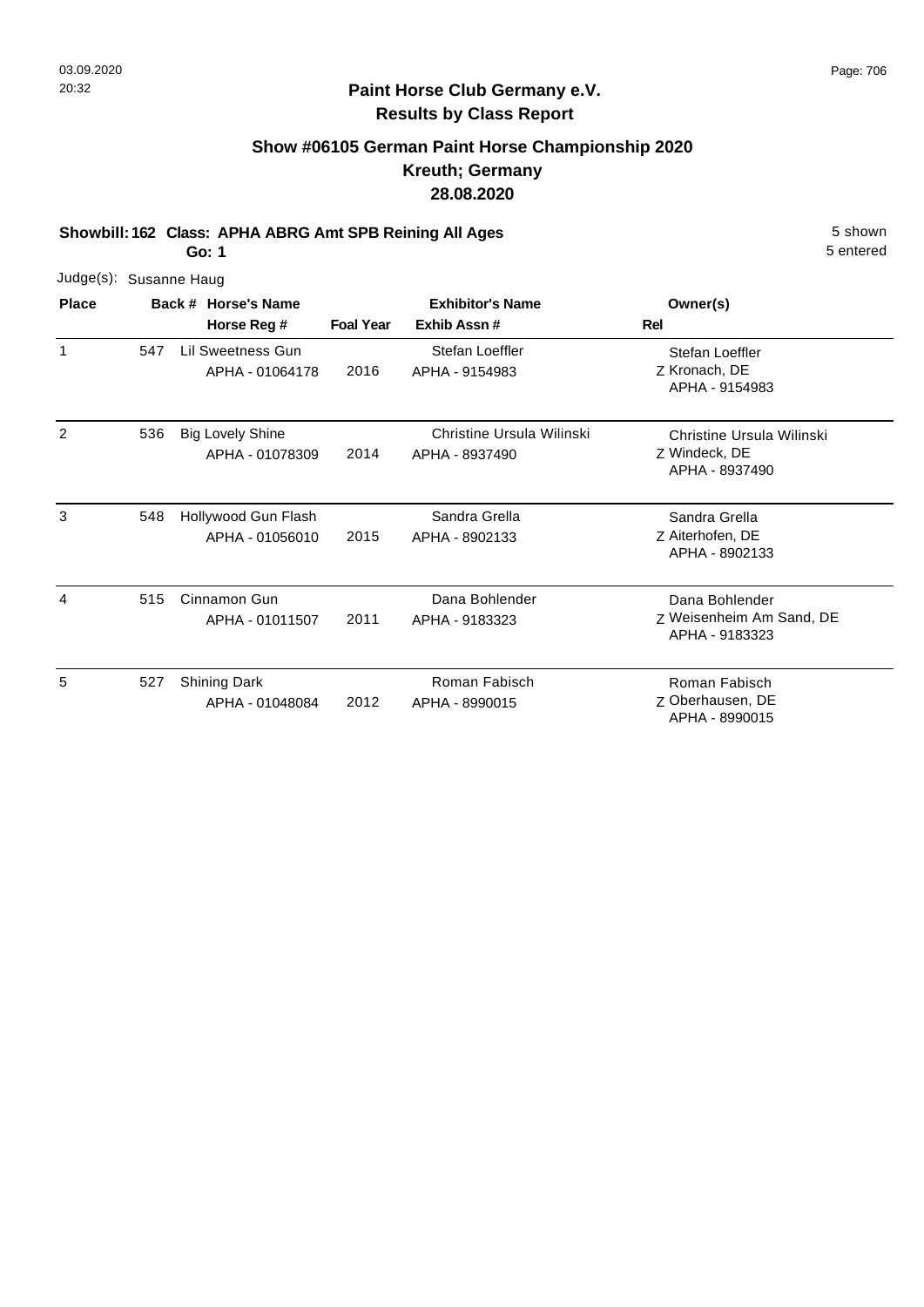## **Show #06106 German Paint Horse Championship 2020 Kreuth; Germany 28.08.2020**

**Showbill: 162 Class: APHA ABRG Amt SPB Reining All Ages** 5 Shown

**Go: 1**

| Judge(s):    | Sonja Merkle |                                            |                  |                                             |                                                              |
|--------------|--------------|--------------------------------------------|------------------|---------------------------------------------|--------------------------------------------------------------|
| <b>Place</b> |              | Back # Horse's Name<br>Horse Reg #         | <b>Foal Year</b> | <b>Exhibitor's Name</b><br>Exhib Assn#      | Owner(s)<br>Rel                                              |
| $\mathbf{1}$ | 547          | Lil Sweetness Gun<br>APHA - 01064178       | 2016             | Stefan Loeffler<br>APHA - 9154983           | Stefan Loeffler<br>Z Kronach, DE<br>APHA - 9154983           |
| 2            | 536          | <b>Big Lovely Shine</b><br>APHA - 01078309 | 2014             | Christine Ursula Wilinski<br>APHA - 8937490 | Christine Ursula Wilinski<br>Z Windeck, DE<br>APHA - 8937490 |
| 3            | 548          | Hollywood Gun Flash<br>APHA - 01056010     | 2015             | Sandra Grella<br>APHA - 8902133             | Sandra Grella<br>Z Aiterhofen, DE<br>APHA - 8902133          |
| 4            | 515          | Cinnamon Gun<br>APHA - 01011507            | 2011             | Dana Bohlender<br>APHA - 9183323            | Dana Bohlender<br>Z Weisenheim Am Sand, DE<br>APHA - 9183323 |
| 5            | 527          | <b>Shining Dark</b><br>APHA - 01048084     | 2012             | Roman Fabisch<br>APHA - 8990015             | Roman Fabisch<br>Z Oberhausen, DE<br>APHA - 8990015          |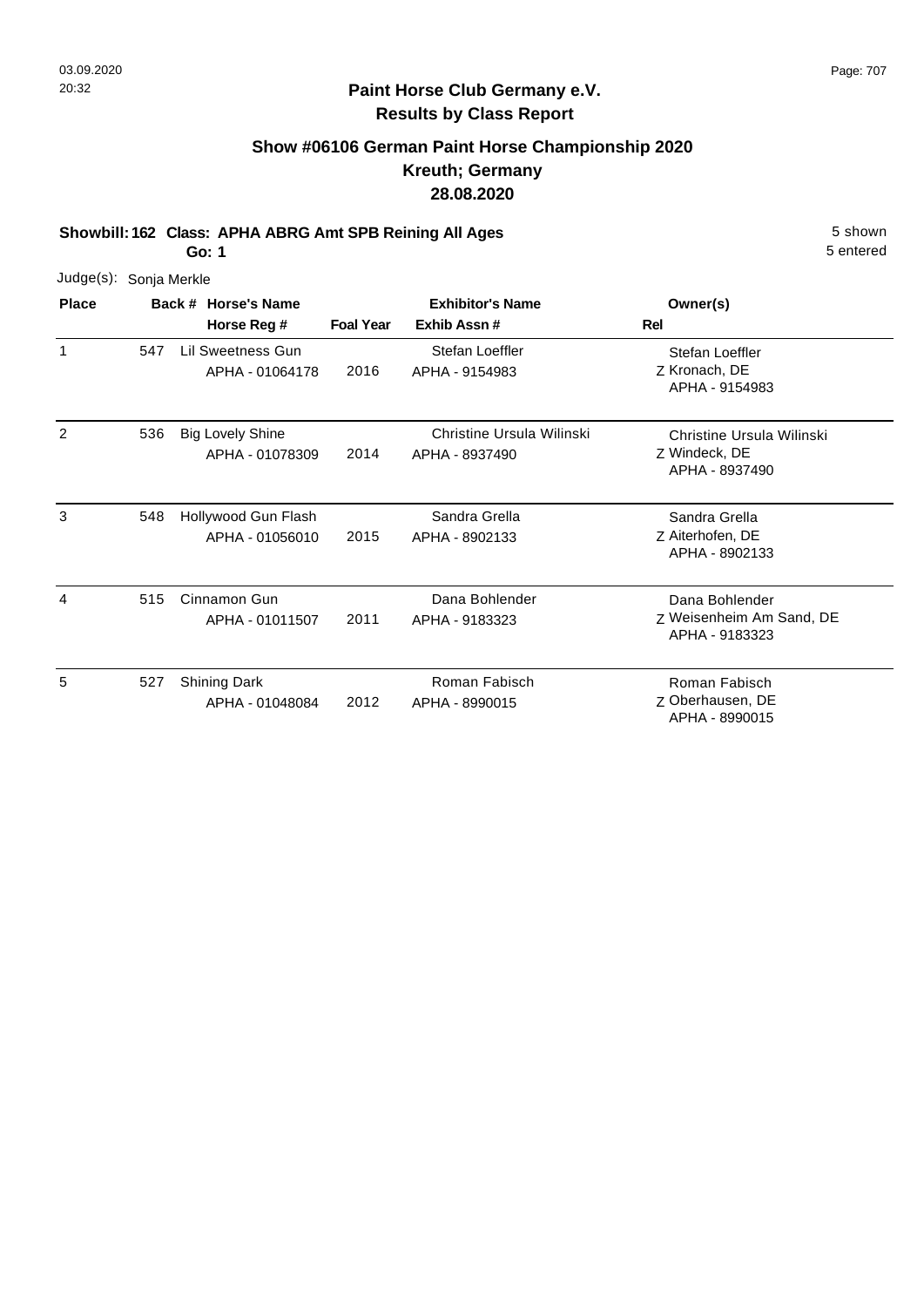## **Show #06107 German Paint Horse Championship 2020 Kreuth; Germany 28.08.2020**

**Showbill: 162 Class: APHA ABRG Amt SPB Reining All Ages** 5 Shown

**Go: 1**

| Judge(s):    | Nicolas Perrin |                                            |                  |                                             |                                                              |
|--------------|----------------|--------------------------------------------|------------------|---------------------------------------------|--------------------------------------------------------------|
| <b>Place</b> |                | Back # Horse's Name<br>Horse Reg #         | <b>Foal Year</b> | <b>Exhibitor's Name</b><br>Exhib Assn#      | Owner(s)<br><b>Rel</b>                                       |
| 1            | 536            | <b>Big Lovely Shine</b><br>APHA - 01078309 | 2014             | Christine Ursula Wilinski<br>APHA - 8937490 | Christine Ursula Wilinski<br>Z Windeck, DE<br>APHA - 8937490 |
| 2            | 547            | Lil Sweetness Gun<br>APHA - 01064178       | 2016             | Stefan Loeffler<br>APHA - 9154983           | Stefan Loeffler<br>Z Kronach, DE<br>APHA - 9154983           |
| 3            | 548            | Hollywood Gun Flash<br>APHA - 01056010     | 2015             | Sandra Grella<br>APHA - 8902133             | Sandra Grella<br>Z Aiterhofen, DE<br>APHA - 8902133          |
| 4            | 515            | Cinnamon Gun<br>APHA - 01011507            | 2011             | Dana Bohlender<br>APHA - 9183323            | Dana Bohlender<br>Z Weisenheim Am Sand, DE<br>APHA - 9183323 |
| 5            | 527            | <b>Shining Dark</b><br>APHA - 01048084     | 2012             | Roman Fabisch<br>APHA - 8990015             | Roman Fabisch<br>Z Oberhausen, DE<br>APHA - 8990015          |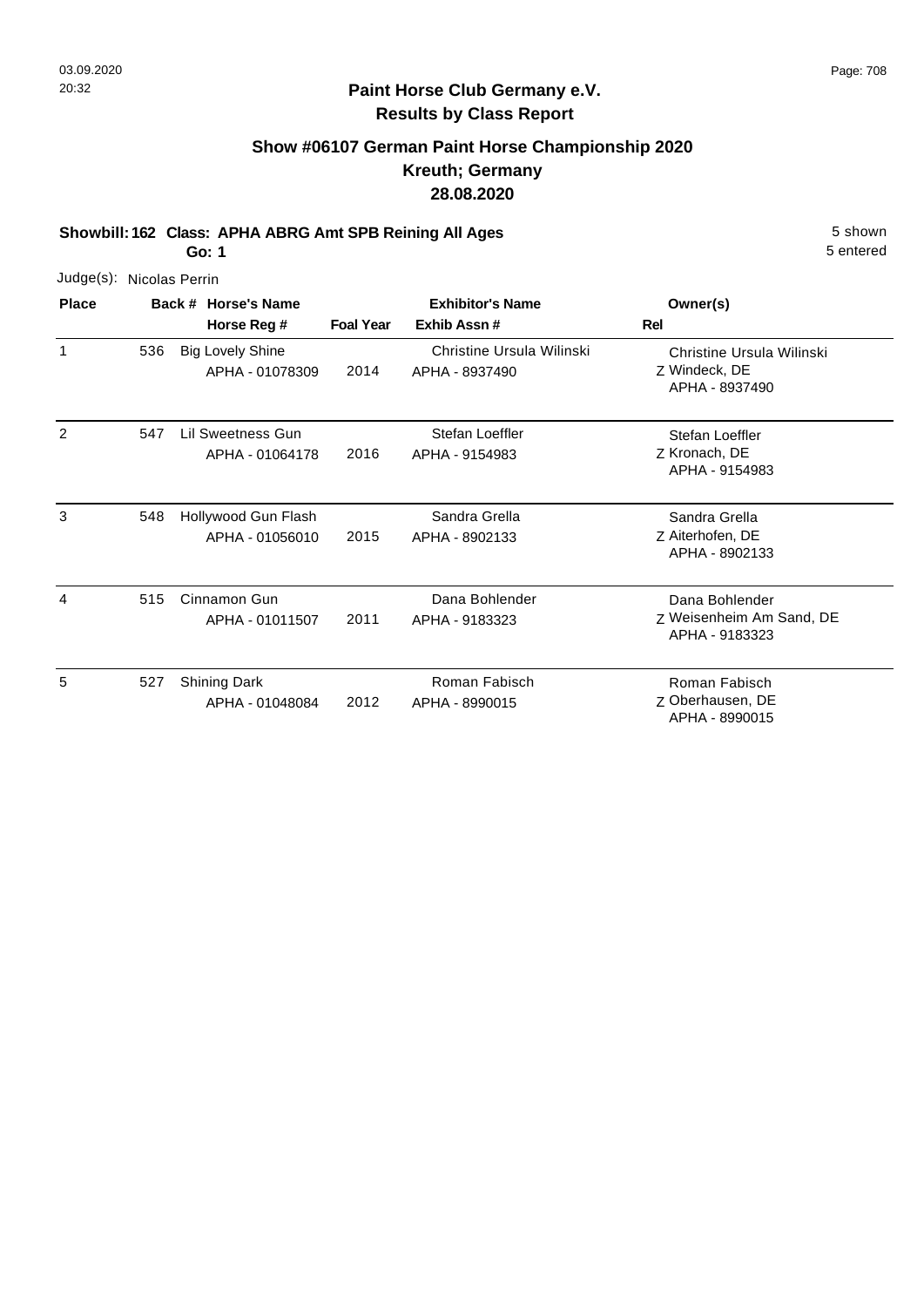## **Show #06108 German Paint Horse Championship 2020 Kreuth; Germany 28.08.2020**

**Showbill: 162 Class: APHA ABRG Amt SPB Reining All Ages** 5 Shown

**Go: 1**

| Judge(s):    | <b>Pierre Ouellet</b> |                                            |                  |                                             |                                                              |
|--------------|-----------------------|--------------------------------------------|------------------|---------------------------------------------|--------------------------------------------------------------|
| <b>Place</b> |                       | Back # Horse's Name<br>Horse Reg #         | <b>Foal Year</b> | <b>Exhibitor's Name</b><br>Exhib Assn#      | Owner(s)<br>Rel                                              |
| $\mathbf{1}$ | 536                   | <b>Big Lovely Shine</b><br>APHA - 01078309 | 2014             | Christine Ursula Wilinski<br>APHA - 8937490 | Christine Ursula Wilinski<br>Z Windeck, DE<br>APHA - 8937490 |
| 2            | 548                   | Hollywood Gun Flash<br>APHA - 01056010     | 2015             | Sandra Grella<br>APHA - 8902133             | Sandra Grella<br>Z Aiterhofen, DE<br>APHA - 8902133          |
| 3            | 547                   | Lil Sweetness Gun<br>APHA - 01064178       | 2016             | Stefan Loeffler<br>APHA - 9154983           | Stefan Loeffler<br>Z Kronach, DE<br>APHA - 9154983           |
| 4            | 515                   | Cinnamon Gun<br>APHA - 01011507            | 2011             | Dana Bohlender<br>APHA - 9183323            | Dana Bohlender<br>Z Weisenheim Am Sand, DE<br>APHA - 9183323 |
| 5            | 527                   | <b>Shining Dark</b><br>APHA - 01048084     | 2012             | Roman Fabisch<br>APHA - 8990015             | Roman Fabisch<br>Z Oberhausen, DE<br>APHA - 8990015          |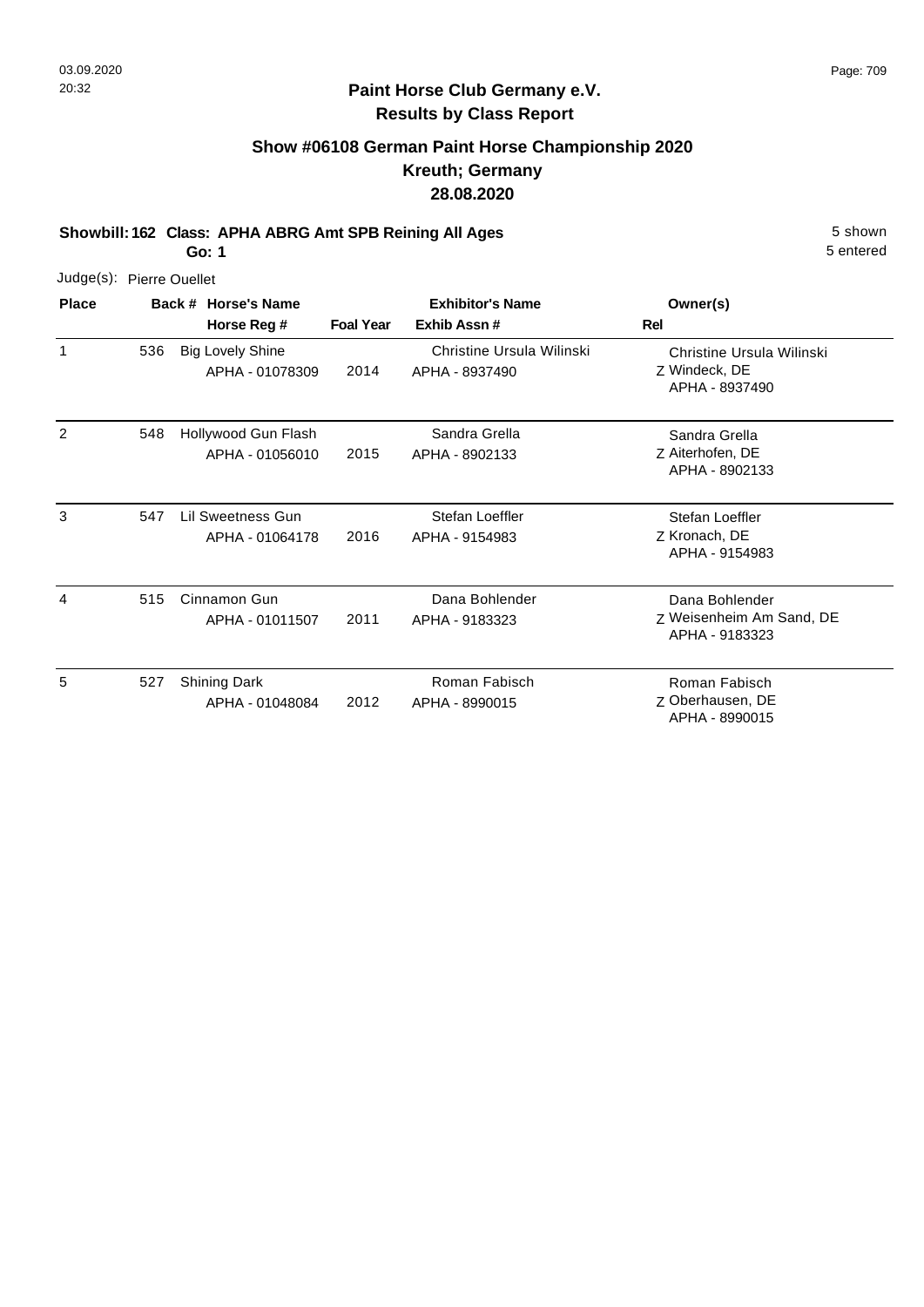## **Show #06107 German Paint Horse Championship 2020 Kreuth; Germany 28.08.2020**

#### **Showbill: 163 Class: PHCG FR Futurity Reining 4-5 Years** 4 Shown 4 shown

**Go: 1**

4 entered

Judge(s): Nicolas Perrin

| <b>Place</b> |     | Back # Horse's Name |                  | <b>Exhibitor's Name</b>              | Owner(s)                                                   |
|--------------|-----|---------------------|------------------|--------------------------------------|------------------------------------------------------------|
|              |     | Horse Reg #         | <b>Foal Year</b> | Exhib Assn#                          | Rel                                                        |
| 1            | 233 | Sweet Big Gun       | 2016             | Julia Staedele<br><b>PHCG - 6489</b> | Simone Quaeck<br>C Holzgünz, DE<br><b>PHCG - 2615</b>      |
| 2            | 160 | <b>KB Dealashya</b> | 2015             | Elias Ernst<br><b>PHCG - 5160</b>    | Johanna & Franz Vorraber<br>Weiz, AT<br><b>PHCG - 2608</b> |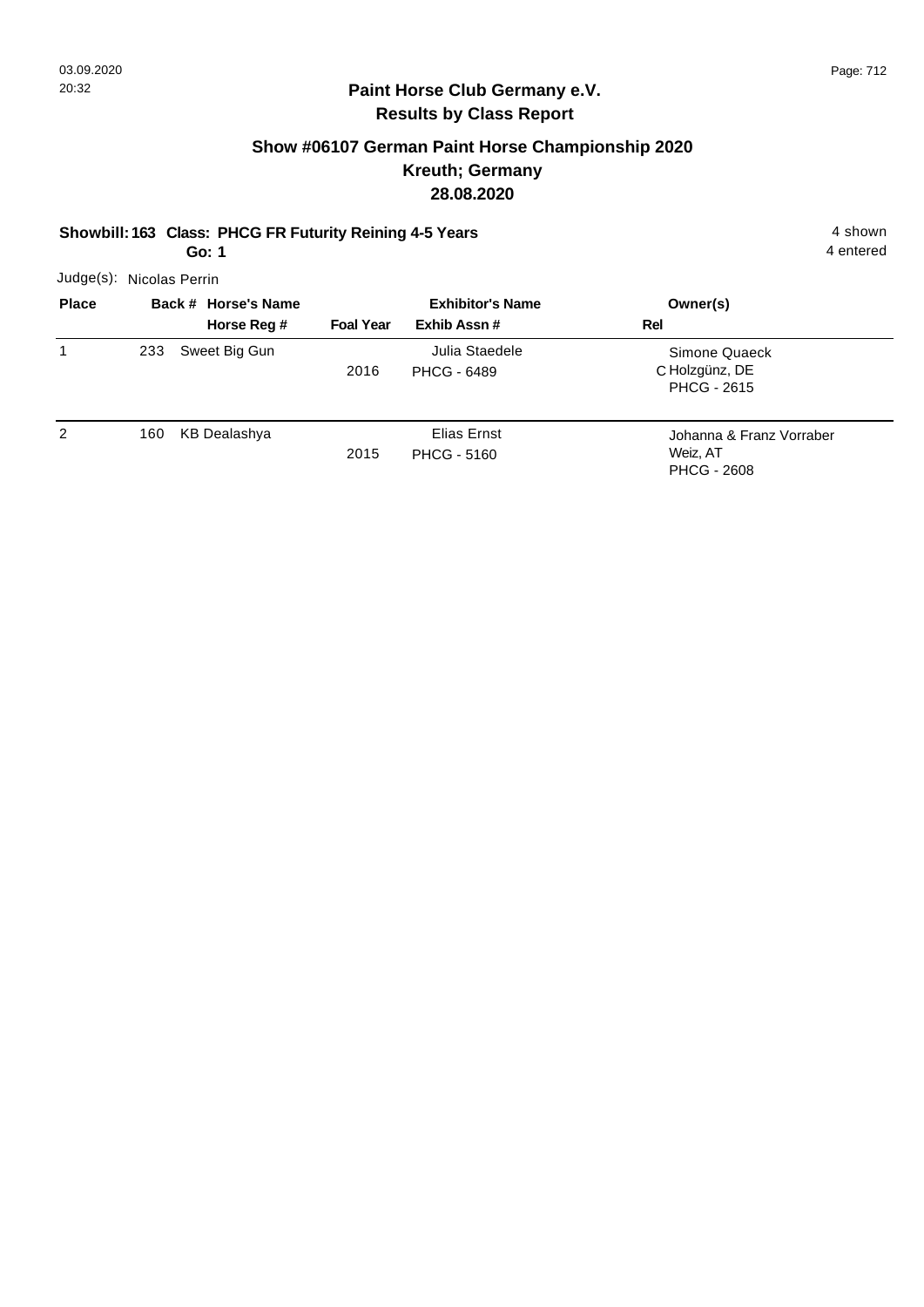## **Show #06108 German Paint Horse Championship 2020 Kreuth; Germany 28.08.2020**

# **Showbill: 163 Class: PHCG FR Futurity Reining 4-5 Years** 4 Shown 4 shown

**Go: 1**

4 entered

Judge(s): Johanna Grabner

| <b>Place</b> |     | Back # Horse's Name |                  | <b>Exhibitor's Name</b>              | Owner(s)                                                   |
|--------------|-----|---------------------|------------------|--------------------------------------|------------------------------------------------------------|
|              |     | Horse Reg #         | <b>Foal Year</b> | Exhib Assn#                          | Rel                                                        |
| 1            | 233 | Sweet Big Gun       | 2016             | Julia Staedele<br><b>PHCG - 6489</b> | Simone Quaeck<br>C Holzgünz, DE<br><b>PHCG - 2615</b>      |
| 2            | 160 | <b>KB Dealashya</b> | 2015             | Elias Ernst<br><b>PHCG - 5160</b>    | Johanna & Franz Vorraber<br>Weiz, AT<br><b>PHCG - 2608</b> |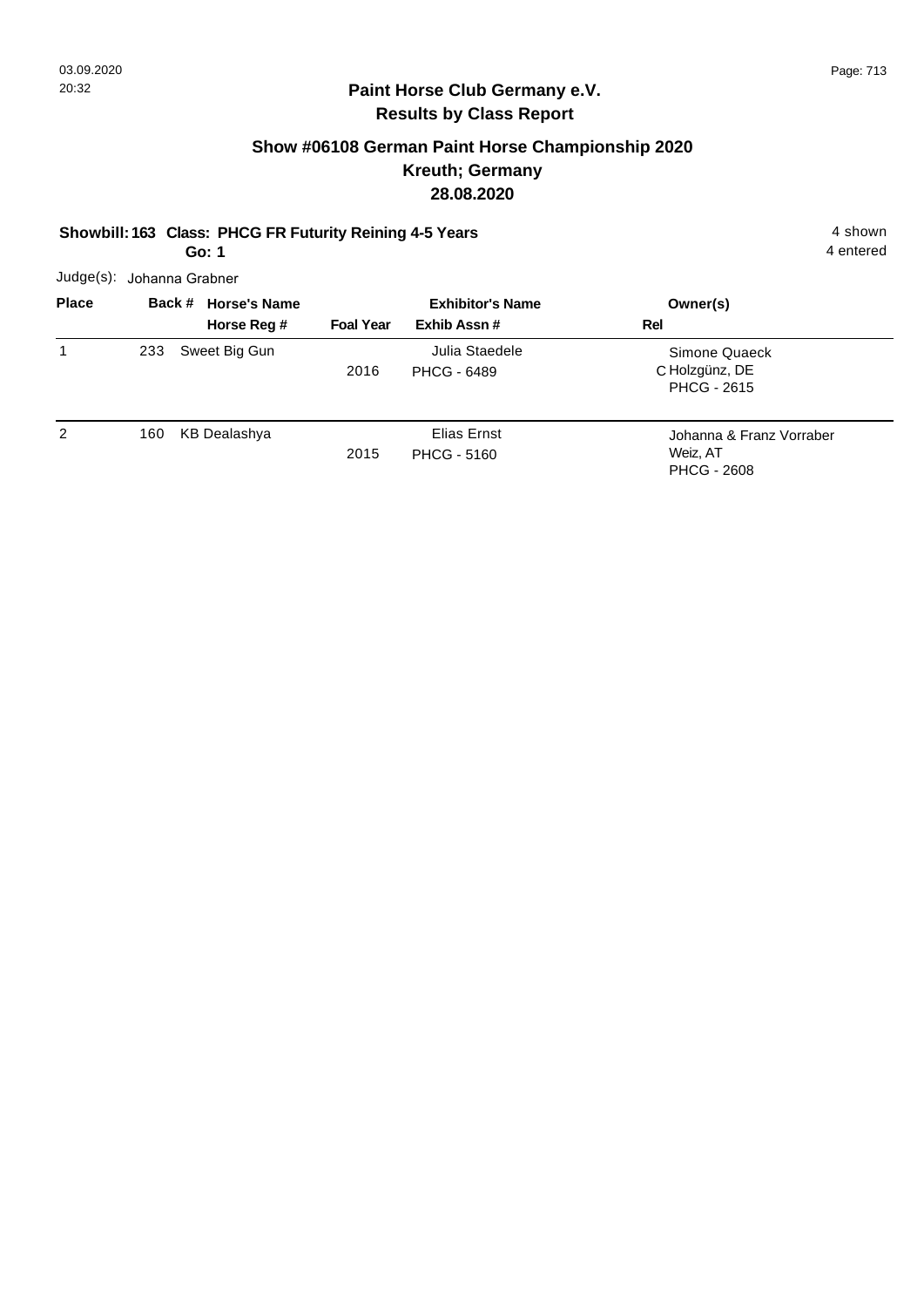## **Show #06105 German Paint Horse Championship 2020 Kreuth; Germany 29.08.2020**

**Showbill: 166 Class: APHA YHH1 Youth Hunter Hack 18 & Under** 3 shown

**Go: 1**

| <b>Place</b>  |     | Back # Horse's Name                      | <b>Exhibitor's Name</b> |                                       |                  | Owner(s)                                                            |
|---------------|-----|------------------------------------------|-------------------------|---------------------------------------|------------------|---------------------------------------------------------------------|
|               |     | Horse Reg #                              | <b>Foal Year</b>        | Exhib Assn#                           | <b>Birthdate</b> | Rel                                                                 |
|               | 196 | Ima Sensational Mover<br>APHA - 01042885 | 2014                    | Kevin Holthuijsen<br>APHA - 9175689   |                  | <b>Charlotte Holthuijsen-Leurs</b><br>C Venlo, NL<br>APHA - 9143074 |
| $\mathcal{P}$ | 114 | Stella Simon<br>APHA - 01063563          | 2014                    | Zoe Christine Cosic<br>APHA - 0138664 |                  | Zoe Christine Cosic<br>Z Untergruppenbach, DE<br>APHA - 0138664     |
| 3             | 154 | Smart Like My Daddy<br>APHA - 00998573   | 2011                    | Lea-Marie Eberhardt<br>APHA - 0128359 |                  | Marija Eberhardt<br>C Langenau, DE<br>APHA - 8659577                |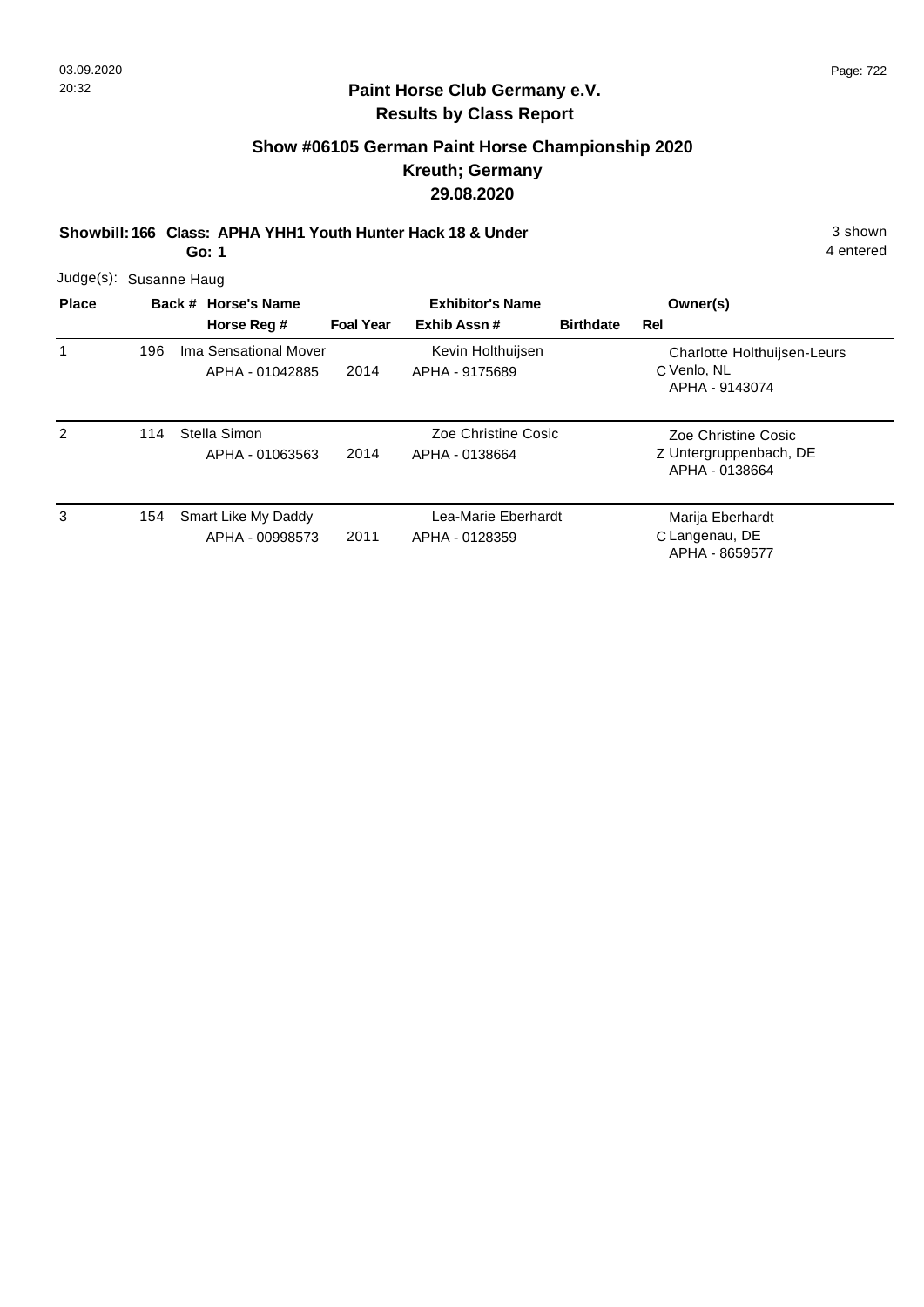## **Show #06106 German Paint Horse Championship 2020 Kreuth; Germany 29.08.2020**

**Showbill: 166 Class: APHA YHH1 Youth Hunter Hack 18 & Under** 3 shown

**Go: 1**

|  | Judge(s): Sonja Merkle |  |
|--|------------------------|--|
|--|------------------------|--|

| <b>Place</b> |     | Back # Horse's Name                      | <b>Exhibitor's Name</b> |                                       |                  | Owner(s)                                                        |
|--------------|-----|------------------------------------------|-------------------------|---------------------------------------|------------------|-----------------------------------------------------------------|
|              |     | Horse Reg #                              | <b>Foal Year</b>        | Exhib Assn#                           | <b>Birthdate</b> | Rel                                                             |
|              | 114 | Stella Simon<br>APHA - 01063563          | 2014                    | Zoe Christine Cosic<br>APHA - 0138664 |                  | Zoe Christine Cosic<br>Z Untergruppenbach, DE<br>APHA - 0138664 |
| 2            | 196 | Ima Sensational Mover<br>APHA - 01042885 | 2014                    | Kevin Holthuijsen<br>APHA - 9175689   |                  | Charlotte Holthuijsen-Leurs<br>C Venlo, NL<br>APHA - 9143074    |
| 3            | 154 | Smart Like My Daddy<br>APHA - 00998573   | 2011                    | Lea-Marie Eberhardt<br>APHA - 0128359 |                  | Marija Eberhardt<br>C Langenau, DE<br>APHA - 8659577            |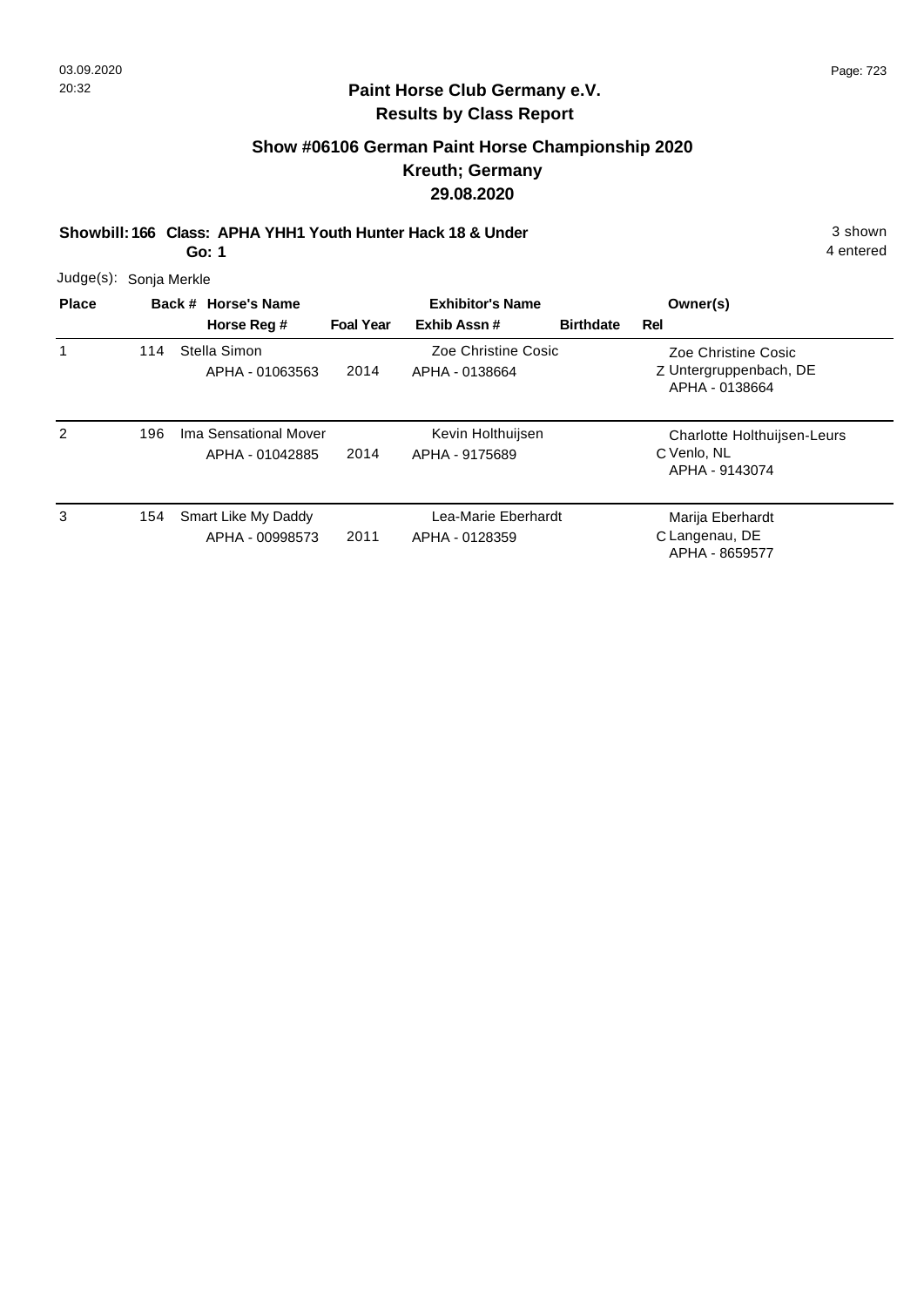## **Show #06107 German Paint Horse Championship 2020 Kreuth; Germany 29.08.2020**

Z Untergruppenbach, DE Zoe Christine Cosic

**Showbill: 166 Class: APHA YHH1 Youth Hunter Hack 18 & Under** 3 shown

**Go: 1**

|              | Judge(s): Nicolas Perrin |                     |                  |                         |                  |             |
|--------------|--------------------------|---------------------|------------------|-------------------------|------------------|-------------|
| <b>Place</b> |                          | Back # Horse's Name |                  | <b>Exhibitor's Name</b> |                  | Owner(s)    |
|              |                          | Horse Reg #         | <b>Foal Year</b> | Exhib Assn#             | <b>Birthdate</b> | Rel         |
|              | 114                      | Stella Simon        |                  | Zoe Christine Cosic     |                  | Zoe Chris   |
|              |                          | APHA - 01063563     | 2014             | APHA - 0138664          |                  | Z Untergrup |

|   |     |                                          |      |                                       | APHA - 0138664                                               |
|---|-----|------------------------------------------|------|---------------------------------------|--------------------------------------------------------------|
| 2 | 196 | Ima Sensational Mover<br>APHA - 01042885 | 2014 | Kevin Holthuijsen<br>APHA - 9175689   | Charlotte Holthuijsen-Leurs<br>C Venlo, NL<br>APHA - 9143074 |
| 3 | 154 | Smart Like My Daddy<br>APHA - 00998573   | 2011 | Lea-Marie Eberhardt<br>APHA - 0128359 | Marija Eberhardt<br>C Langenau, DE<br>APHA - 8659577         |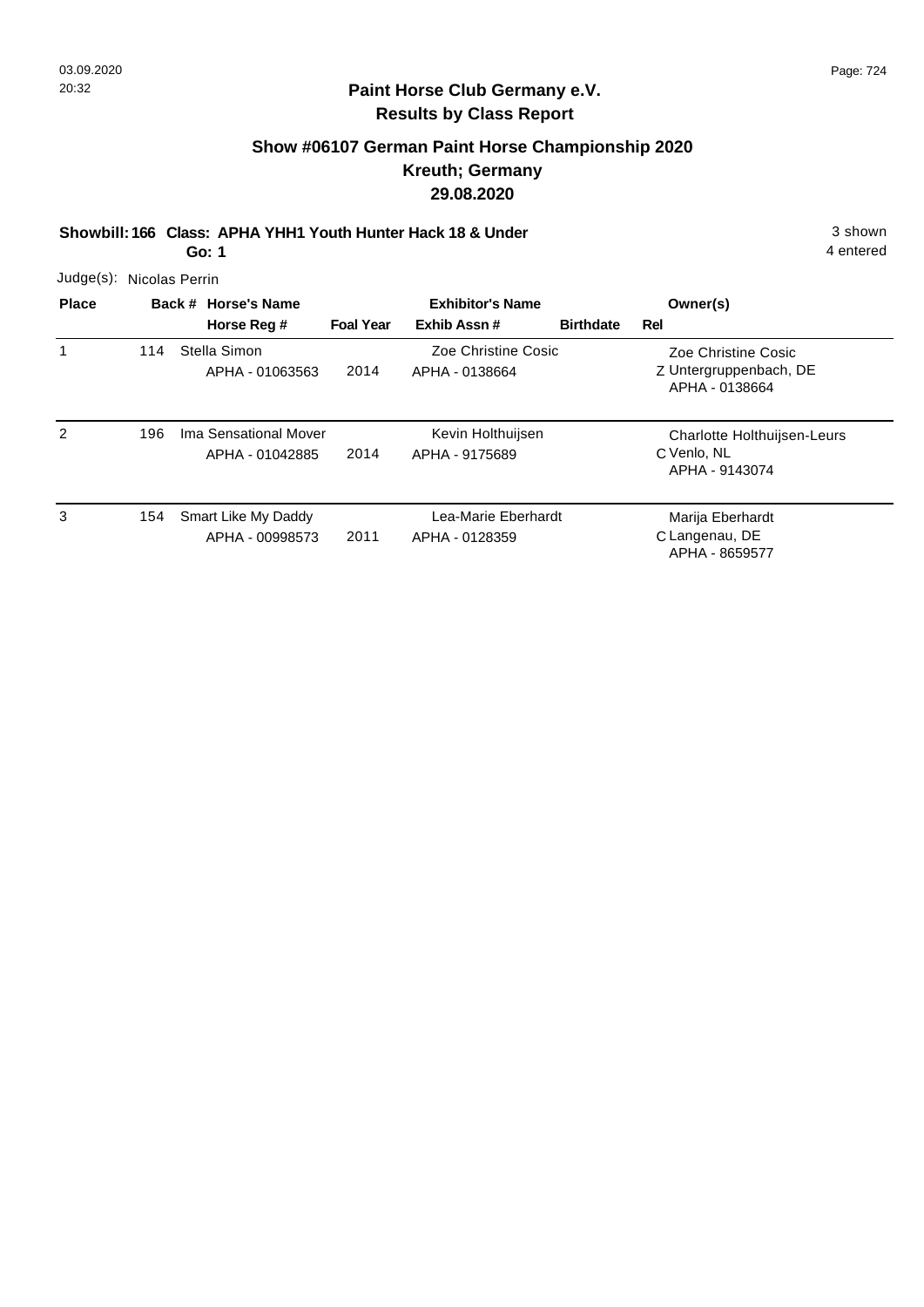## **Show #06108 German Paint Horse Championship 2020 Kreuth; Germany 29.08.2020**

**Showbill: 166 Class: APHA YHH1 Youth Hunter Hack 18 & Under** 3 shown

**Go: 1**

| Judge(s): Pierre Ouellet |
|--------------------------|
|                          |

| <b>Place</b> |     | Back # Horse's Name                      |                  | <b>Exhibitor's Name</b>               | Owner(s)         |                                                                 |
|--------------|-----|------------------------------------------|------------------|---------------------------------------|------------------|-----------------------------------------------------------------|
|              |     | Horse Reg #                              | <b>Foal Year</b> | Exhib Assn#                           | <b>Birthdate</b> | Rel                                                             |
|              | 114 | Stella Simon<br>APHA - 01063563          | 2014             | Zoe Christine Cosic<br>APHA - 0138664 |                  | Zoe Christine Cosic<br>Z Untergruppenbach, DE<br>APHA - 0138664 |
| 2            | 196 | Ima Sensational Mover<br>APHA - 01042885 | 2014             | Kevin Holthuijsen<br>APHA - 9175689   |                  | Charlotte Holthuijsen-Leurs<br>C Venlo, NL<br>APHA - 9143074    |
| 3            | 154 | Smart Like My Daddy<br>APHA - 00998573   | 2011             | Lea-Marie Eberhardt<br>APHA - 0128359 |                  | Marija Eberhardt<br>C Langenau, DE<br>APHA - 8659577            |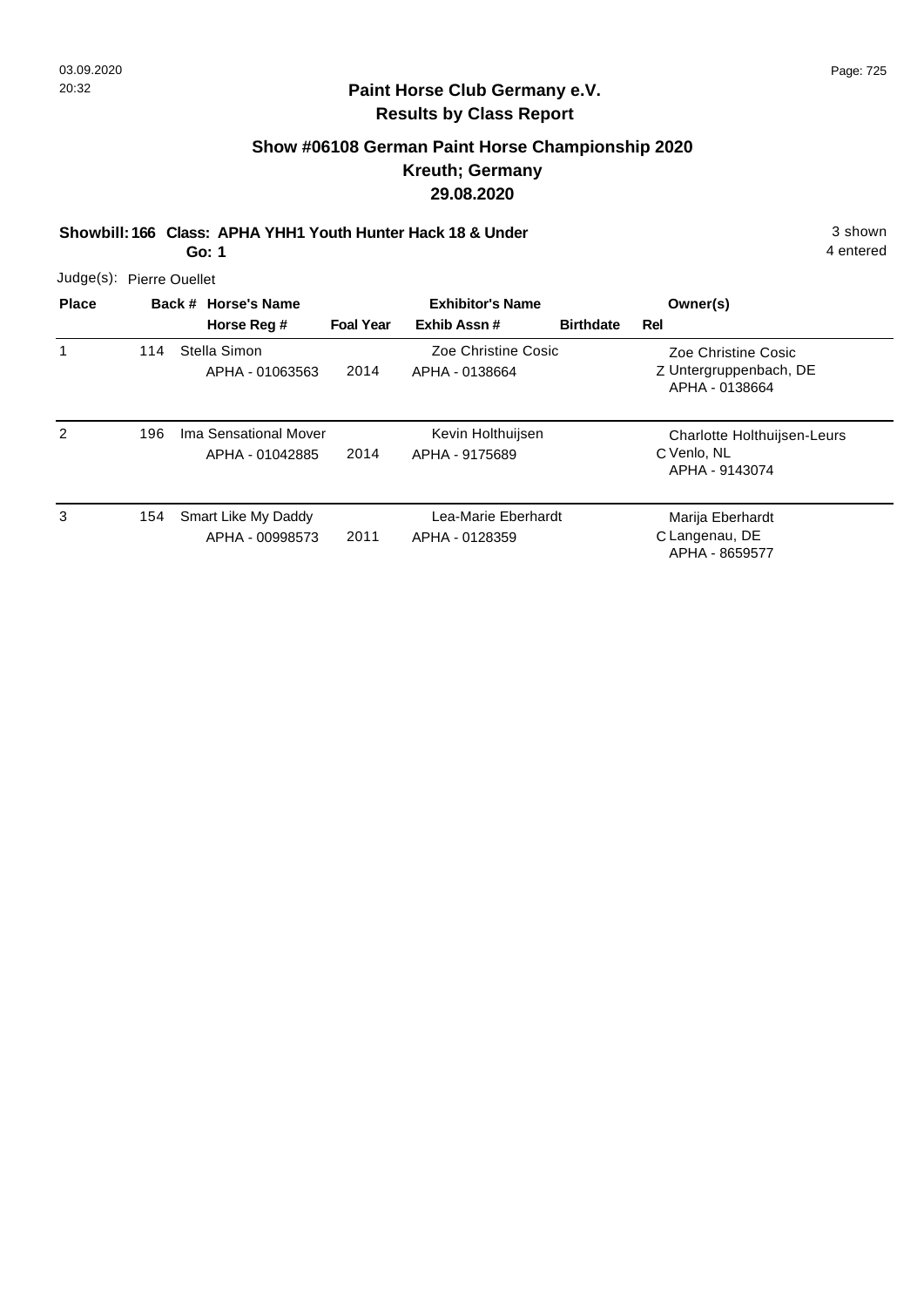## **Paint Horse Club Germany e.V. Results by Class Report**

## **Show #06105 German Paint Horse Championship 2020 Kreuth; Germany 29.08.2020**

#### **Showbill: 170 Class: APHA HH1 Hunter Hack All Ages** 1 shown

**Go: 1**

Judge(s): Susanne Haug

|  |             |                     |                 |                  | Owner(s)                                       |                  |  |
|--|-------------|---------------------|-----------------|------------------|------------------------------------------------|------------------|--|
|  | Horse Reg # | <b>Foal Year</b>    | Exhib Assn #    | <b>Birthdate</b> | Rel                                            |                  |  |
|  | 154         | Smart Like My Daddy |                 |                  |                                                | Marija Eberhardt |  |
|  |             | 2011                | APHA - 0128359  |                  | C Langenau, DE<br>APHA - 8659577               |                  |  |
|  |             | Back # Horse's Name | APHA - 00998573 |                  | <b>Exhibitor's Name</b><br>Lea-Marie Eberhardt |                  |  |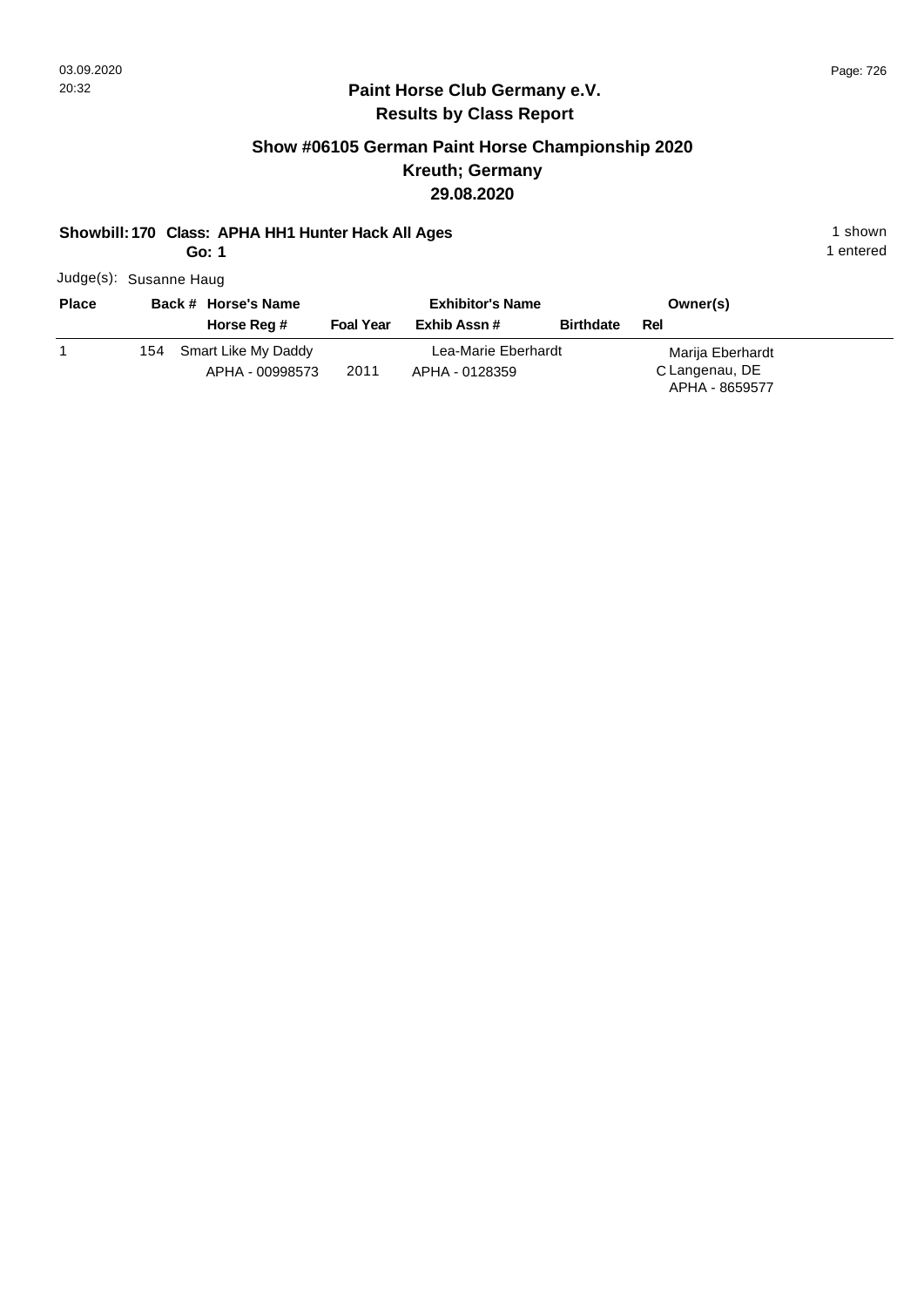## **Paint Horse Club Germany e.V. Results by Class Report**

## **Show #06106 German Paint Horse Championship 2020 Kreuth; Germany 29.08.2020**

#### **Showbill: 170 Class: APHA HH1 Hunter Hack All Ages** 1 shown

**Go: 1**

Judge(s): Sonja Merkle

| <b>Place</b> |     | Back # Horse's Name | <b>Exhibitor's Name</b> |                     |                  | Owner(s)                         |
|--------------|-----|---------------------|-------------------------|---------------------|------------------|----------------------------------|
|              |     | Horse Reg #         | <b>Foal Year</b>        | Exhib Assn #        | <b>Birthdate</b> | Rel                              |
|              | 154 | Smart Like My Daddy |                         | Lea-Marie Eberhardt |                  | Marija Eberhardt                 |
|              |     | APHA - 00998573     | 2011                    | APHA - 0128359      |                  | C Langenau, DE<br>APHA - 8659577 |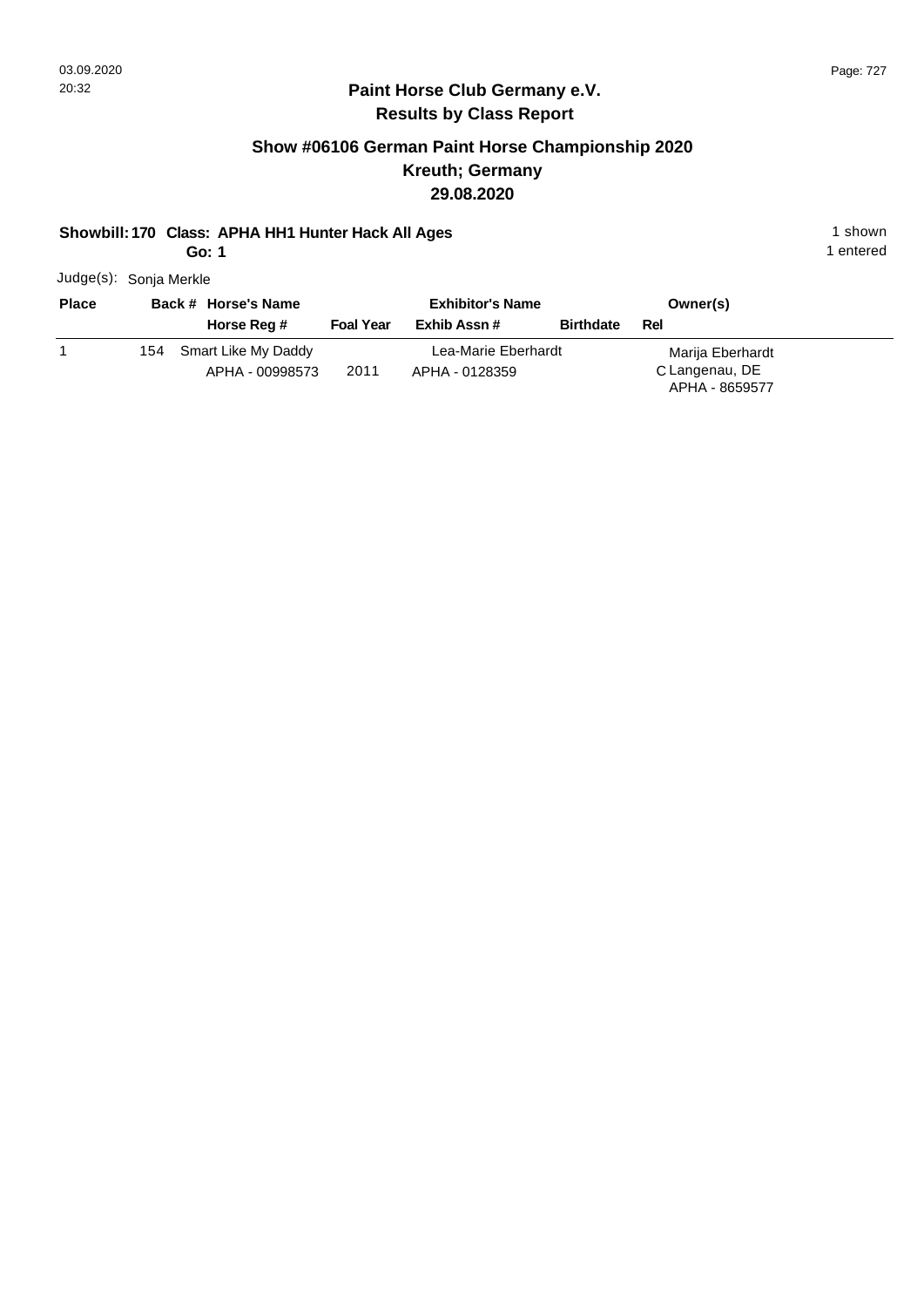## **Paint Horse Club Germany e.V. Results by Class Report**

## **Show #06107 German Paint Horse Championship 2020 Kreuth; Germany 29.08.2020**

#### **Showbill: 170 Class: APHA HH1 Hunter Hack All Ages** 1 shown

**Go: 1**

Judge(s): Nicolas Perrin

| <b>Place</b> |     | Back # Horse's Name                    |                  | <b>Exhibitor's Name</b>               |                  | Owner(s)                                             |
|--------------|-----|----------------------------------------|------------------|---------------------------------------|------------------|------------------------------------------------------|
|              |     | Horse Reg #                            | <b>Foal Year</b> | Exhib Assn #                          | <b>Birthdate</b> | Rel                                                  |
|              | 154 | Smart Like My Daddy<br>APHA - 00998573 | 2011             | Lea-Marie Eberhardt<br>APHA - 0128359 |                  | Marija Eberhardt<br>C Langenau, DE<br>APHA - 8659577 |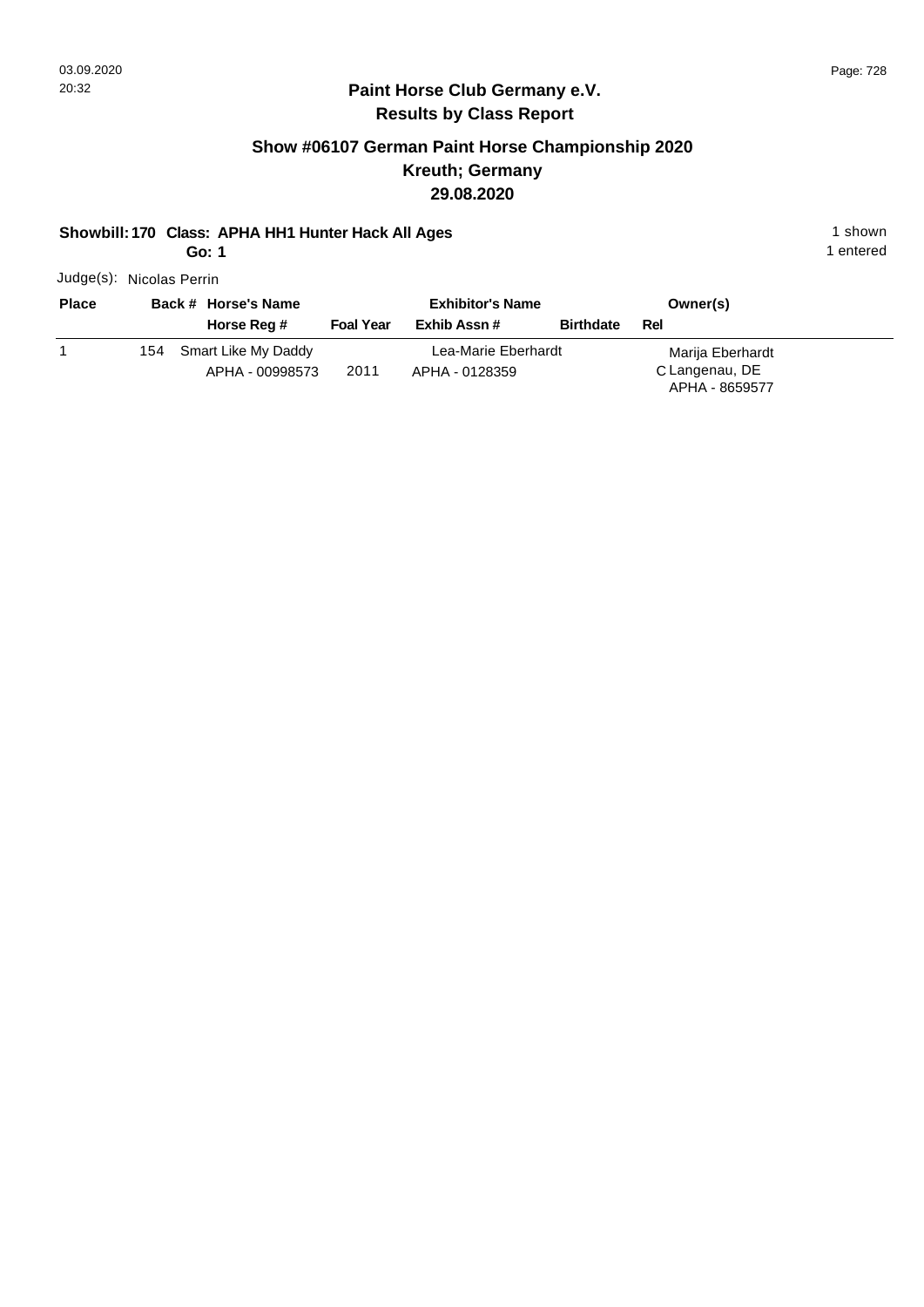## **Paint Horse Club Germany e.V. Results by Class Report**

## **Show #06108 German Paint Horse Championship 2020 Kreuth; Germany 29.08.2020**

#### **Showbill: 170 Class: APHA HH1 Hunter Hack All Ages** 1 shown

**Go: 1**

Judge(s): Pierre Ouellet

| <b>Place</b> |     | Back # Horse's Name |                  | <b>Exhibitor's Name</b> |                  | Owner(s)                         |  |
|--------------|-----|---------------------|------------------|-------------------------|------------------|----------------------------------|--|
|              |     | Horse Reg #         | <b>Foal Year</b> | Exhib Assn #            | <b>Birthdate</b> | Rel                              |  |
|              | 154 | Smart Like My Daddy |                  | Lea-Marie Eberhardt     |                  | Marija Eberhardt                 |  |
|              |     | APHA - 00998573     | 2011             | APHA - 0128359          |                  | C Langenau, DE<br>APHA - 8659577 |  |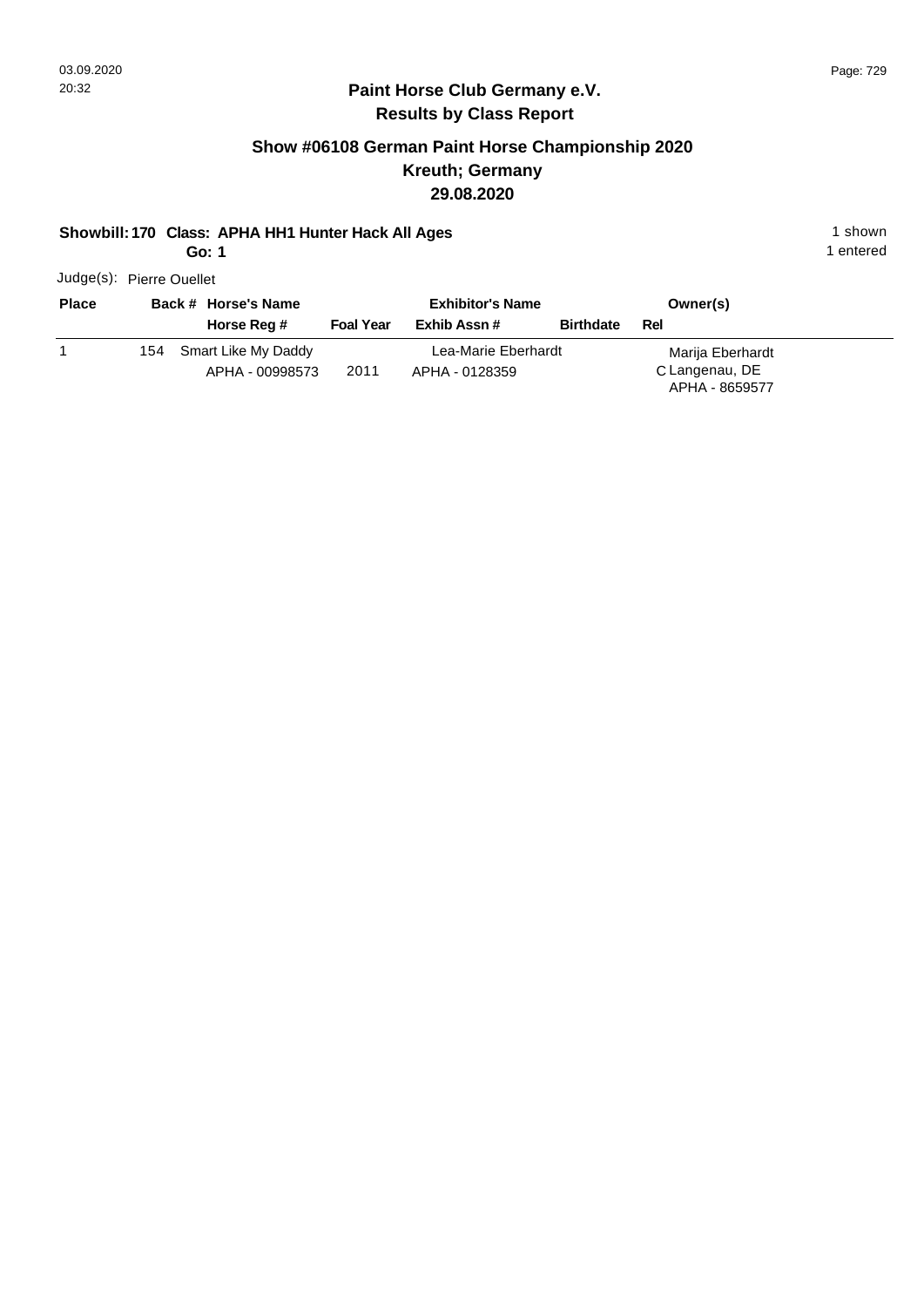## **Show #06105 German Paint Horse Championship 2020 Kreuth; Germany 29.08.2020**

**Showbill: 172 Class: APHA ABH1 Amateur Hunter Under Saddle** 10 Shown

**Go: 1**

| Judge(s): Susanne Haug |     |  |                                                 |                         |                                               |                                                                        |
|------------------------|-----|--|-------------------------------------------------|-------------------------|-----------------------------------------------|------------------------------------------------------------------------|
| <b>Place</b>           |     |  | Back # Horse's Name                             | <b>Exhibitor's Name</b> |                                               | Owner(s)                                                               |
|                        |     |  | Horse Reg #                                     | <b>Foal Year</b>        | Exhib Assn#                                   | <b>Rel</b>                                                             |
| $\mathbf{1}$           | 100 |  | Large And In Charge<br>APHA - 01034764          | 2013                    | Alena Helmcke<br>APHA - 8635014               | Alena Helmcke<br>Z Appel, DE<br>APHA - 8635014                         |
| 2                      | 215 |  | Madam Blues Duffy<br>APHA - 00983349            | 2009                    | Freja Aase Olsen<br>APHA - 8823774            | Freja Aase Olsen<br>Z Haderslev, DK<br>APHA - 8823774                  |
| 3                      | 166 |  | Docs J Deltas Prime<br>APHA - 01043776          | 2014                    | Franziska Mueller<br>APHA - 9161581           | Franziska Mueller<br>Z Giesen, DE<br>APHA - 9161581                    |
| 4                      | 104 |  | <b>Gamblers First Murphy</b><br>APHA - 00983138 | 2010                    | Joana Christel Sprogoe<br>APHA - 8955431      | Joana Christel Sprogoe<br>Z Bad Oldesloe, DE<br>APHA - 8955431         |
| 5                      | 193 |  | Jacks Cielo Blue Eye<br>APHA - 01036533         | 2013                    | Anna Sturm<br>APHA - 8892875                  | Anna Sturm<br>Z Kleines Wiesental, DE<br>APHA - 8892875                |
| 6                      | 162 |  | Missin Hot Chocolate<br>APHA - 00985502         | 2009                    | <b>Christina Einsiedler</b><br>APHA - 8903473 | <b>Christina Einsiedler</b><br>Z Bad Groenenbach, DE<br>APHA - 8903473 |
| $\overline{7}$         | 103 |  | <b>Gamblers Real Deal</b><br>APHA - 01016088    | 2012                    | Lena Wiest<br>APHA - 8910481                  | Lena Wiest<br>Z Aalen, DE<br>APHA - 8910481                            |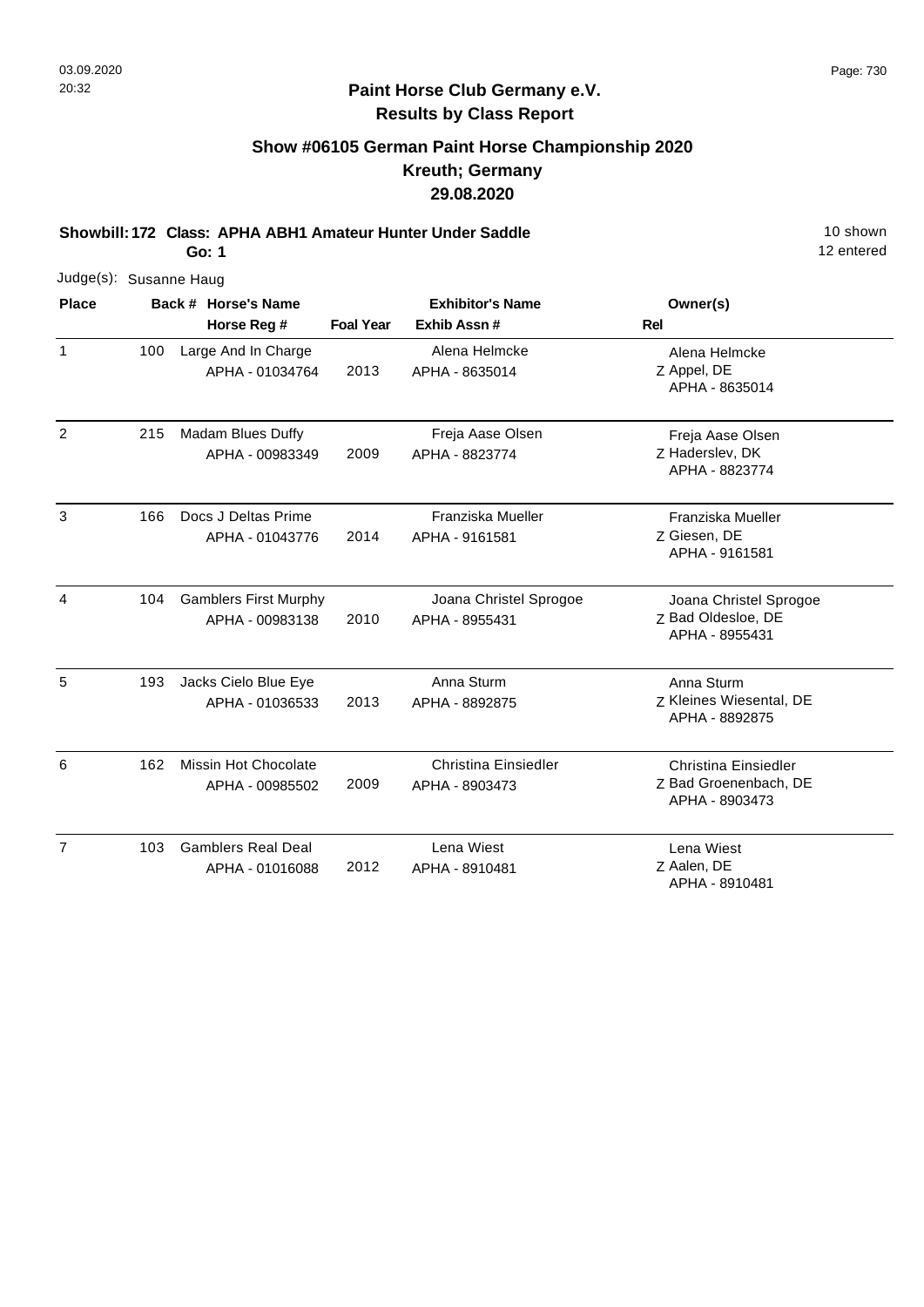## **Paint Horse Club Germany e.V. Results by Class Report**

# **Show #06106 German Paint Horse Championship 2020 Kreuth; Germany 29.08.2020**

**Showbill: 172 Class: APHA ABH1 Amateur Hunter Under Saddle** 10 Shown

| Judge(s): Sonja Merkle |     |                                                |                  |                                               |                                                                        |
|------------------------|-----|------------------------------------------------|------------------|-----------------------------------------------|------------------------------------------------------------------------|
| <b>Place</b>           |     | Back # Horse's Name                            |                  | <b>Exhibitor's Name</b>                       | Owner(s)                                                               |
|                        |     | Horse Reg #                                    | <b>Foal Year</b> | Exhib Assn#                                   | Rel                                                                    |
| $\mathbf{1}$           | 100 | Large And In Charge<br>APHA - 01034764         | 2013             | Alena Helmcke<br>APHA - 8635014               | Alena Helmcke<br>Z Appel, DE<br>APHA - 8635014                         |
| $\overline{2}$         | 193 | Jacks Cielo Blue Eye<br>APHA - 01036533        | 2013             | Anna Sturm<br>APHA - 8892875                  | Anna Sturm<br>Z Kleines Wiesental, DE<br>APHA - 8892875                |
| 3                      | 171 | Wiselys Valentine<br>APHA - 01065927           | 2016             | Sandra Rued<br>APHA - 8738092                 | Sandra Rued<br>Z Memmingen, DE<br>APHA - 8738092                       |
| 4                      | 166 | Docs J Deltas Prime<br>APHA - 01043776         | 2014             | Franziska Mueller<br>APHA - 9161581           | Franziska Mueller<br>Z Giesen, DE<br>APHA - 9161581                    |
| 5                      | 162 | <b>Missin Hot Chocolate</b><br>APHA - 00985502 | 2009             | <b>Christina Einsiedler</b><br>APHA - 8903473 | <b>Christina Einsiedler</b><br>Z Bad Groenenbach, DE<br>APHA - 8903473 |
| 6                      | 215 | Madam Blues Duffy<br>APHA - 00983349           | 2009             | Freja Aase Olsen<br>APHA - 8823774            | Freja Aase Olsen<br>Z Haderslev, DK<br>APHA - 8823774                  |
| $\overline{7}$         | 103 | <b>Gamblers Real Deal</b><br>APHA - 01016088   | 2012             | Lena Wiest<br>APHA - 8910481                  | Lena Wiest<br>Z Aalen, DE<br>APHA - 8910481                            |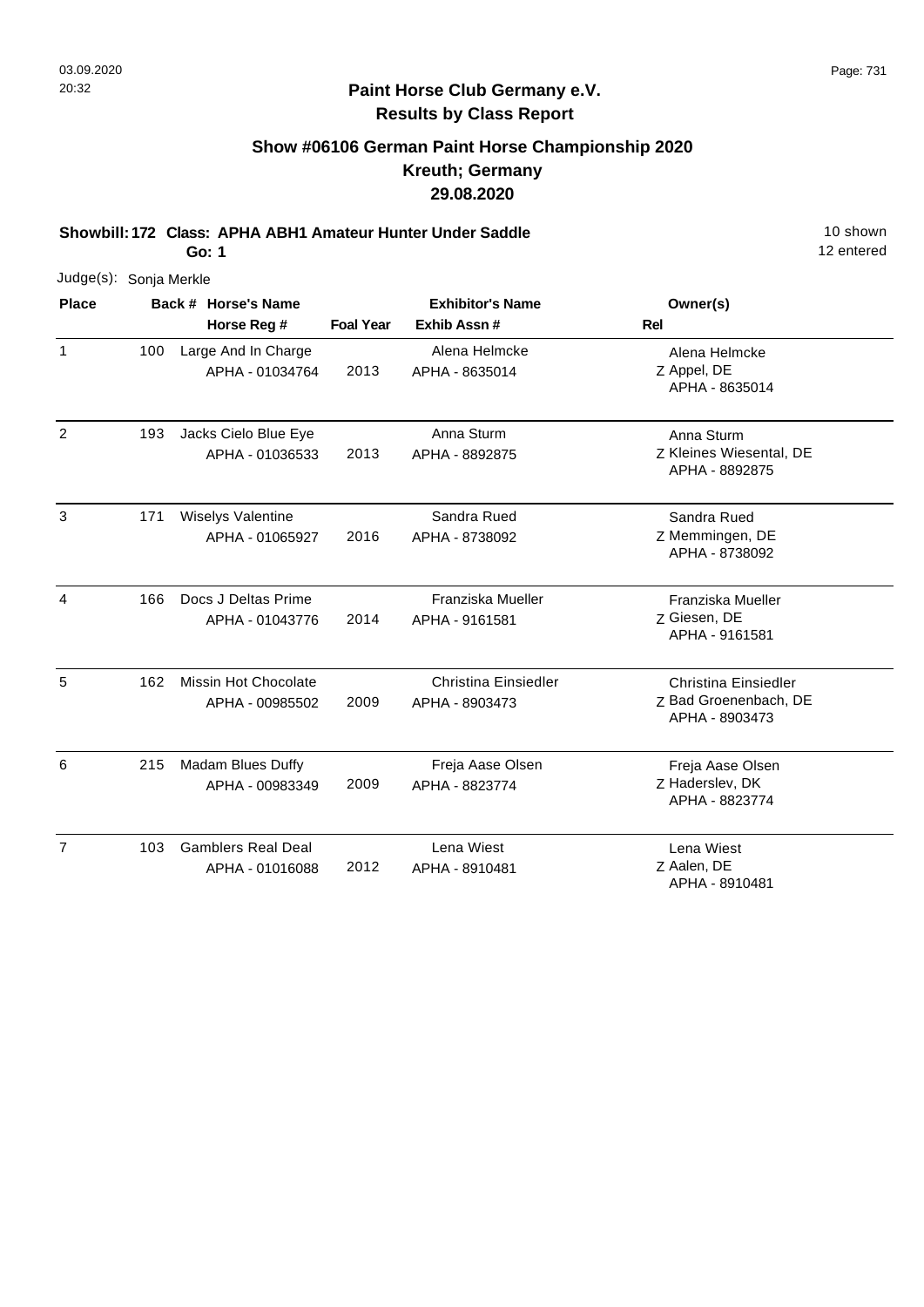## **Paint Horse Club Germany e.V. Results by Class Report**

# **Show #06107 German Paint Horse Championship 2020 Kreuth; Germany 29.08.2020**

**Showbill: 172 Class: APHA ABH1 Amateur Hunter Under Saddle** 10 Shown

|                | Judge(s): Nicolas Perrin |  |                                                 |                  |                                               |                                                                 |  |  |  |  |  |
|----------------|--------------------------|--|-------------------------------------------------|------------------|-----------------------------------------------|-----------------------------------------------------------------|--|--|--|--|--|
| <b>Place</b>   |                          |  | Back # Horse's Name                             |                  | <b>Exhibitor's Name</b>                       | Owner(s)                                                        |  |  |  |  |  |
|                |                          |  | Horse Reg #                                     | <b>Foal Year</b> | Exhib Assn #                                  | <b>Rel</b>                                                      |  |  |  |  |  |
| $\mathbf{1}$   | 100                      |  | Large And In Charge<br>APHA - 01034764          | 2013             | Alena Helmcke<br>APHA - 8635014               | Alena Helmcke<br>Z Appel, DE<br>APHA - 8635014                  |  |  |  |  |  |
| $\overline{c}$ | 166                      |  | Docs J Deltas Prime<br>APHA - 01043776          | 2014             | Franziska Mueller<br>APHA - 9161581           | Franziska Mueller<br>Z Giesen, DE<br>APHA - 9161581             |  |  |  |  |  |
| 3              | 193                      |  | Jacks Cielo Blue Eye<br>APHA - 01036533         | 2013             | Anna Sturm<br>APHA - 8892875                  | Anna Sturm<br>Z Kleines Wiesental, DE<br>APHA - 8892875         |  |  |  |  |  |
| 4              | 104                      |  | <b>Gamblers First Murphy</b><br>APHA - 00983138 | 2010             | Joana Christel Sprogoe<br>APHA - 8955431      | Joana Christel Sprogoe<br>Z Bad Oldesloe, DE<br>APHA - 8955431  |  |  |  |  |  |
| 5              | 215                      |  | Madam Blues Duffy<br>APHA - 00983349            | 2009             | Freja Aase Olsen<br>APHA - 8823774            | Freja Aase Olsen<br>Z Haderslev, DK<br>APHA - 8823774           |  |  |  |  |  |
| 6              | 162                      |  | <b>Missin Hot Chocolate</b><br>APHA - 00985502  | 2009             | <b>Christina Einsiedler</b><br>APHA - 8903473 | Christina Einsiedler<br>Z Bad Groenenbach, DE<br>APHA - 8903473 |  |  |  |  |  |
| $\overline{7}$ | 171                      |  | <b>Wiselys Valentine</b><br>APHA - 01065927     | 2016             | Sandra Rued<br>APHA - 8738092                 | Sandra Rued<br>Z Memmingen, DE<br>APHA - 8738092                |  |  |  |  |  |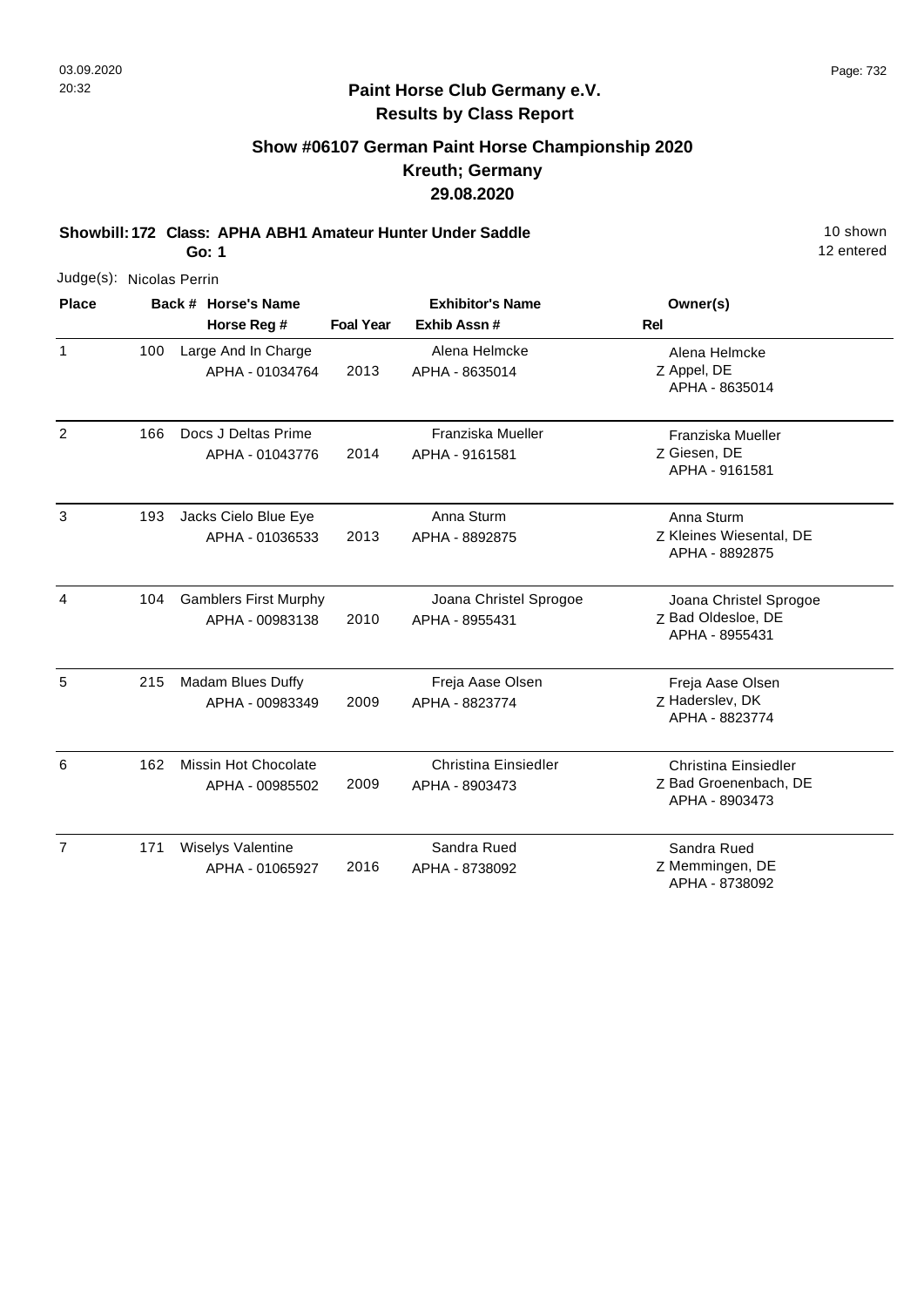### **Paint Horse Club Germany e.V. Results by Class Report**

# **Show #06108 German Paint Horse Championship 2020 Kreuth; Germany 29.08.2020**

**Showbill: 172 Class: APHA ABH1 Amateur Hunter Under Saddle** 10 Shown

| Judge(s): Pierre Ouellet |     |                                                 |                  |                                               |                                                                        |
|--------------------------|-----|-------------------------------------------------|------------------|-----------------------------------------------|------------------------------------------------------------------------|
| <b>Place</b>             |     | Back # Horse's Name                             |                  | <b>Exhibitor's Name</b>                       | Owner(s)                                                               |
|                          |     | Horse Reg #                                     | <b>Foal Year</b> | Exhib Assn#                                   | <b>Rel</b>                                                             |
| $\mathbf{1}$             | 100 | Large And In Charge<br>APHA - 01034764          | 2013             | Alena Helmcke<br>APHA - 8635014               | Alena Helmcke<br>Z Appel, DE<br>APHA - 8635014                         |
| $\overline{2}$           | 166 | Docs J Deltas Prime<br>APHA - 01043776          | 2014             | Franziska Mueller<br>APHA - 9161581           | Franziska Mueller<br>Z Giesen, DE<br>APHA - 9161581                    |
| 3                        | 193 | Jacks Cielo Blue Eye<br>APHA - 01036533         | 2013             | Anna Sturm<br>APHA - 8892875                  | Anna Sturm<br>Z Kleines Wiesental, DE<br>APHA - 8892875                |
| 4                        | 215 | Madam Blues Duffy<br>APHA - 00983349            | 2009             | Freja Aase Olsen<br>APHA - 8823774            | Freja Aase Olsen<br>Z Haderslev, DK<br>APHA - 8823774                  |
| 5                        | 162 | Missin Hot Chocolate<br>APHA - 00985502         | 2009             | <b>Christina Einsiedler</b><br>APHA - 8903473 | <b>Christina Einsiedler</b><br>Z Bad Groenenbach, DE<br>APHA - 8903473 |
| 6                        | 180 | <b>Ultimately Addicted</b><br>APHA - 01054061   | 2015             | Michaela Ossenkopp<br>APHA - 0000006          | Michaela Ossenkopp<br>Z<br>APHA - 0000006                              |
| $\overline{7}$           | 104 | <b>Gamblers First Murphy</b><br>APHA - 00983138 | 2010             | Joana Christel Sprogoe<br>APHA - 8955431      | Joana Christel Sprogoe<br>Z Bad Oldesloe, DE<br>APHA - 8955431         |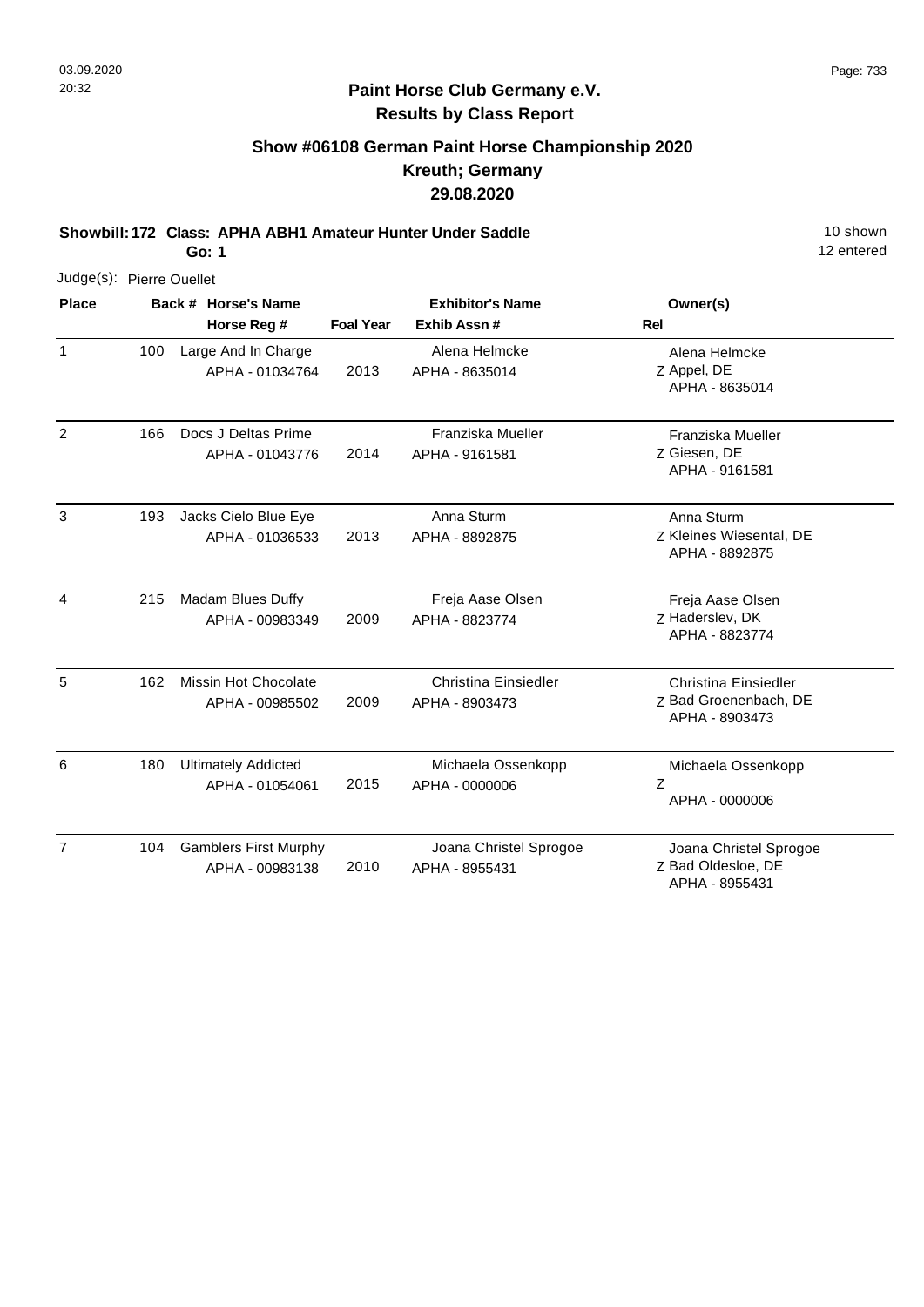## **Show #06105 German Paint Horse Championship 2020 Kreuth; Germany 29.08.2020**

**Showbill: 173 Class: APHA YBH1 Youth Hunter Under Saddle 18 & Under** 8 **Shown** 8 shown

**Go: 1**

| Judge(s): Susanne Haug |     |                                               |                  |                                          |                  |                                                             |
|------------------------|-----|-----------------------------------------------|------------------|------------------------------------------|------------------|-------------------------------------------------------------|
| <b>Place</b>           |     | Back # Horse's Name                           |                  | <b>Exhibitor's Name</b>                  |                  | Owner(s)                                                    |
|                        |     | Horse Reg #                                   | <b>Foal Year</b> | Exhib Assn#                              | <b>Birthdate</b> | Rel                                                         |
| $\mathbf{1}$           | 214 | Hawthorns Pleasantzip<br>APHA - 00958250      | 2008             | Michele Schoenwald<br>APHA - 8978268     |                  | Michele Schoenwald<br>Z Vojens, DK<br>APHA - 8978268        |
| 2                      | 128 | A Special Zips Beauty<br>APHA - 00999577      | 2011             | Nadja Egerter<br>APHA - 9167264          |                  | Nadja Egerter<br>Z Waldau, DE<br>APHA - 9167264             |
| 3                      | 154 | Smart Like My Daddy<br>APHA - 00998573        | 2011             | Lea-Marie Eberhardt<br>APHA - 0128359    |                  | Marija Eberhardt<br>C Langenau, DE<br>APHA - 8659577        |
| 4                      | 181 | <b>Barlink Heartbroker</b><br>APHA - 01023950 | 2012             | Larissa Hahn<br>APHA - 9158353           |                  | Larissa Hahn<br>Z Weisendorf, DE<br>APHA - 9158353          |
| 5                      | 222 | <b>Gamblers Senci</b><br>APHA - 00743414      | 2003             | Siri Marie Rasmussen<br>APHA - 8950793   |                  | Siri Marie Rasmussen<br>Z Haderslev, DK<br>APHA - 8950793   |
| 6                      | 219 | Gamblers Zexy Zip<br>APHA - 00915256          | 2007             | Freja Balslev Segelund<br>APHA - 8950795 |                  | Freja Balslev Segelund<br>Z Haderslev, DK<br>APHA - 8950795 |
| $\overline{7}$         | 175 | <b>Whata Smart Asset</b><br>APHA - 01062003   | 2016             | Christina Mayr<br>APHA - 8982107         |                  | <b>Brigitte Mayr</b><br>C Linz, AT<br>APHA - 8846254        |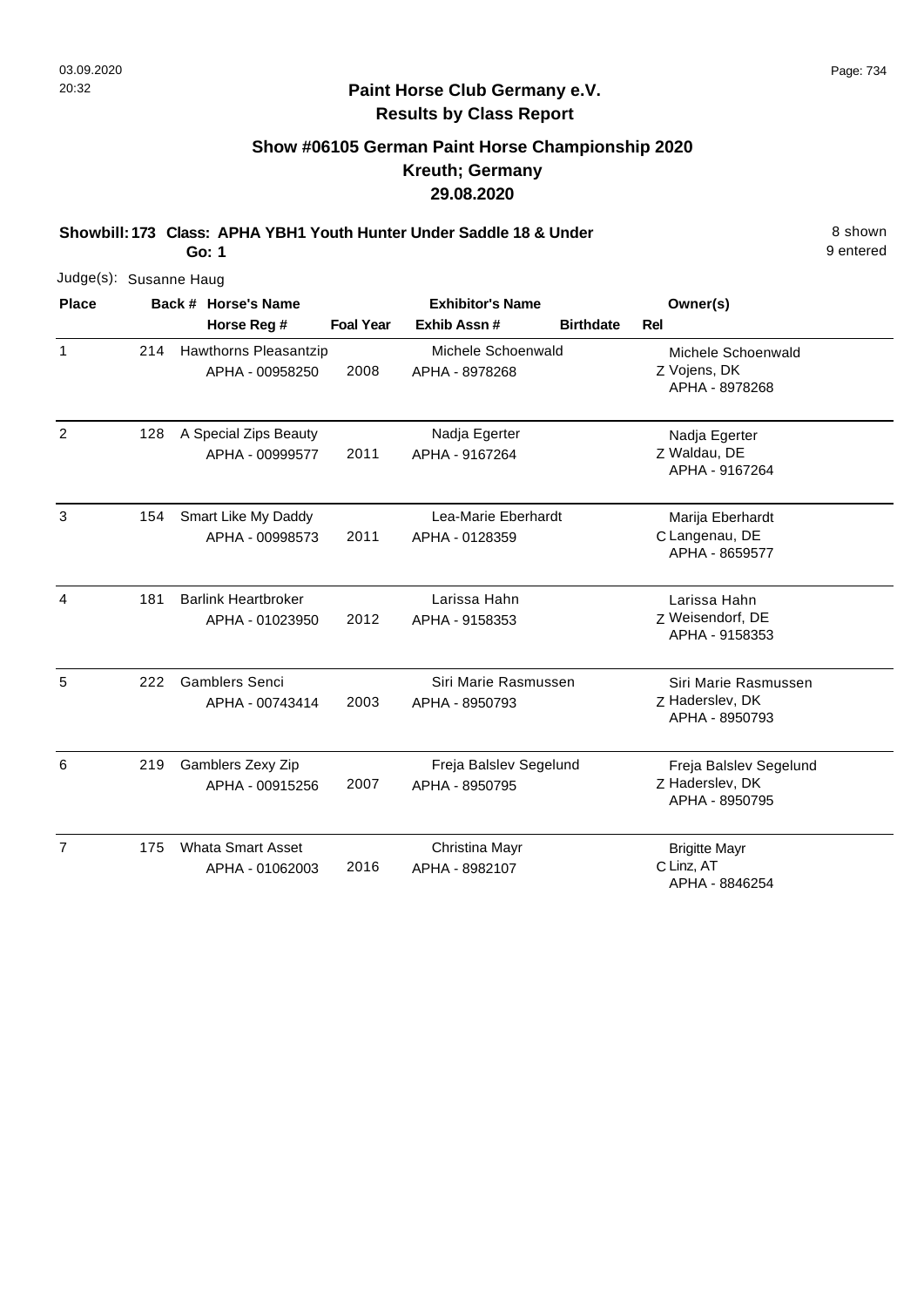#### **Paint Horse Club Germany e.V. Results by Class Report**

# **Show #06106 German Paint Horse Championship 2020 Kreuth; Germany 29.08.2020**

**Showbill: 173 Class: APHA YBH1 Youth Hunter Under Saddle 18 & Under** 8 **Shown** 8 shown

| Judge(s): Sonja Merkle |     |                                               |                  |                                          |                  |                                                             |
|------------------------|-----|-----------------------------------------------|------------------|------------------------------------------|------------------|-------------------------------------------------------------|
| <b>Place</b>           |     | Back # Horse's Name                           |                  | <b>Exhibitor's Name</b>                  |                  | Owner(s)                                                    |
|                        |     | Horse Reg #                                   | <b>Foal Year</b> | Exhib Assn#                              | <b>Birthdate</b> | <b>Rel</b>                                                  |
| $\mathbf{1}$           | 214 | Hawthorns Pleasantzip<br>APHA - 00958250      | 2008             | Michele Schoenwald<br>APHA - 8978268     |                  | Michele Schoenwald<br>Z Vojens, DK<br>APHA - 8978268        |
| $\overline{2}$         | 128 | A Special Zips Beauty<br>APHA - 00999577      | 2011             | Nadja Egerter<br>APHA - 9167264          |                  | Nadja Egerter<br>Z Waldau, DE<br>APHA - 9167264             |
| 3                      | 175 | <b>Whata Smart Asset</b><br>APHA - 01062003   | 2016             | Christina Mayr<br>APHA - 8982107         |                  | <b>Brigitte Mayr</b><br>C Linz, AT<br>APHA - 8846254        |
| 4                      | 154 | Smart Like My Daddy<br>APHA - 00998573        | 2011             | Lea-Marie Eberhardt<br>APHA - 0128359    |                  | Marija Eberhardt<br>C Langenau, DE<br>APHA - 8659577        |
| 5                      | 181 | <b>Barlink Heartbroker</b><br>APHA - 01023950 | 2012             | Larissa Hahn<br>APHA - 9158353           |                  | Larissa Hahn<br>Z Weisendorf, DE<br>APHA - 9158353          |
| 6                      | 219 | Gamblers Zexy Zip<br>APHA - 00915256          | 2007             | Freja Balslev Segelund<br>APHA - 8950795 |                  | Freja Balslev Segelund<br>Z Haderslev, DK<br>APHA - 8950795 |
| $\overline{7}$         | 178 | <b>Real Sweet Marks</b><br>APHA - 01062725    | 2015             | <b>Janice Remmers</b><br>APHA - 9164917  |                  | Ivana Pallister<br>E Berg En Terblijt, NL<br>APHA - 8956841 |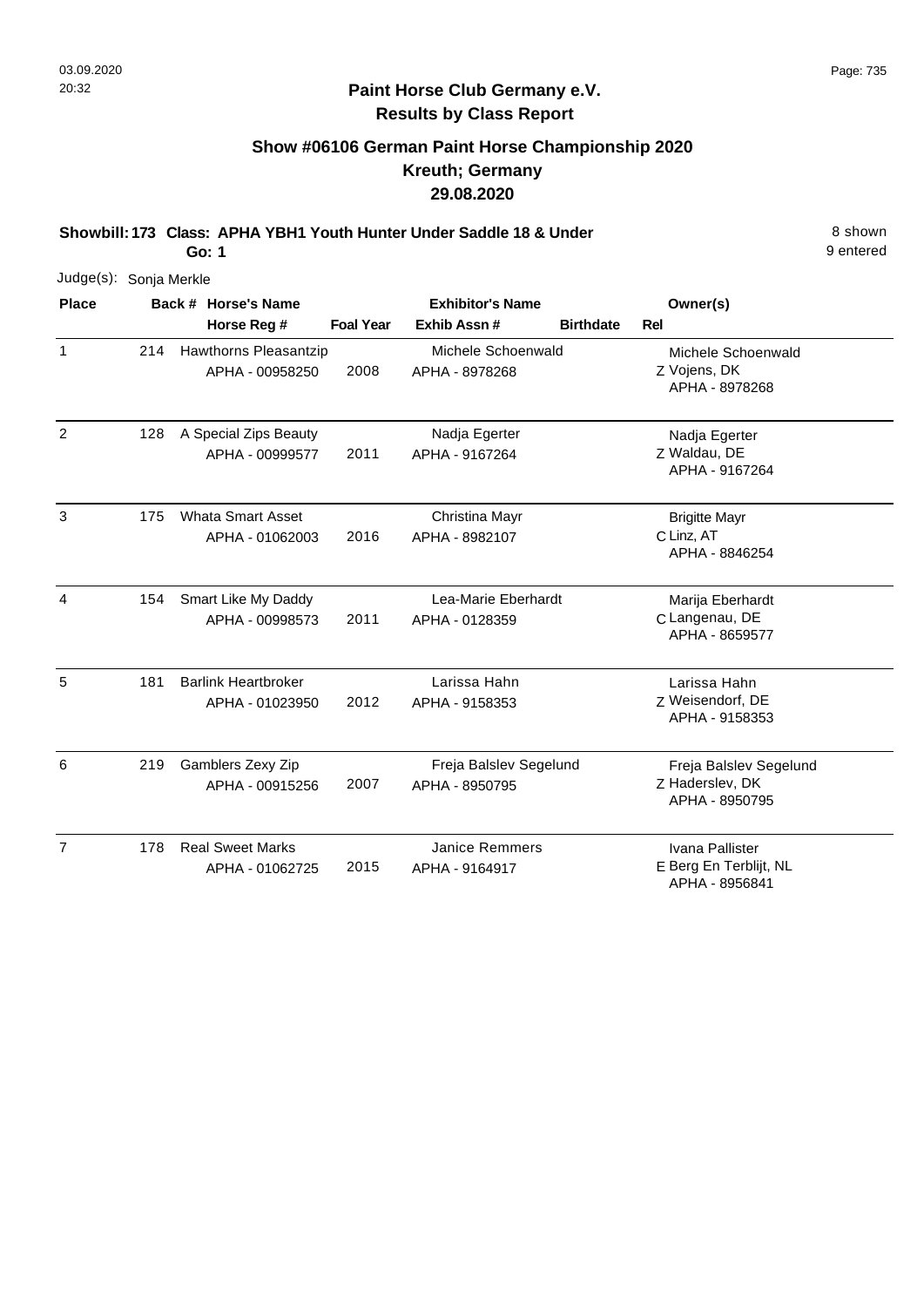# **Show #06107 German Paint Horse Championship 2020 Kreuth; Germany 29.08.2020**

**Showbill: 173 Class: APHA YBH1 Youth Hunter Under Saddle 18 & Under** 8 **Shown** 8 shown

**Go: 1**

| Judge(s): Nicolas Perrin |     |                                               |                  |                                         |                  |                                                             |
|--------------------------|-----|-----------------------------------------------|------------------|-----------------------------------------|------------------|-------------------------------------------------------------|
| <b>Place</b>             |     | Back # Horse's Name                           |                  | <b>Exhibitor's Name</b>                 |                  | Owner(s)                                                    |
|                          |     | Horse Reg #                                   | <b>Foal Year</b> | Exhib Assn#                             | <b>Birthdate</b> | <b>Rel</b>                                                  |
| $\mathbf{1}$             | 175 | <b>Whata Smart Asset</b><br>APHA - 01062003   | 2016             | Christina Mayr<br>APHA - 8982107        |                  | <b>Brigitte Mayr</b><br>C Linz, AT<br>APHA - 8846254        |
| $\overline{2}$           | 214 | Hawthorns Pleasantzip<br>APHA - 00958250      | 2008             | Michele Schoenwald<br>APHA - 8978268    |                  | Michele Schoenwald<br>Z Vojens, DK<br>APHA - 8978268        |
| 3                        | 181 | <b>Barlink Heartbroker</b><br>APHA - 01023950 | 2012             | Larissa Hahn<br>APHA - 9158353          |                  | Larissa Hahn<br>Z Weisendorf, DE<br>APHA - 9158353          |
| 4                        | 128 | A Special Zips Beauty<br>APHA - 00999577      | 2011             | Nadja Egerter<br>APHA - 9167264         |                  | Nadja Egerter<br>Z Waldau, DE<br>APHA - 9167264             |
| 5                        | 178 | <b>Real Sweet Marks</b><br>APHA - 01062725    | 2015             | <b>Janice Remmers</b><br>APHA - 9164917 |                  | Ivana Pallister<br>E Berg En Terblijt, NL<br>APHA - 8956841 |
| 6                        | 154 | Smart Like My Daddy<br>APHA - 00998573        | 2011             | Lea-Marie Eberhardt<br>APHA - 0128359   |                  | Marija Eberhardt<br>C Langenau, DE<br>APHA - 8659577        |
| $\overline{7}$           | 222 | <b>Gamblers Senci</b><br>APHA - 00743414      | 2003             | Siri Marie Rasmussen<br>APHA - 8950793  |                  | Siri Marie Rasmussen<br>Z Haderslev, DK<br>APHA - 8950793   |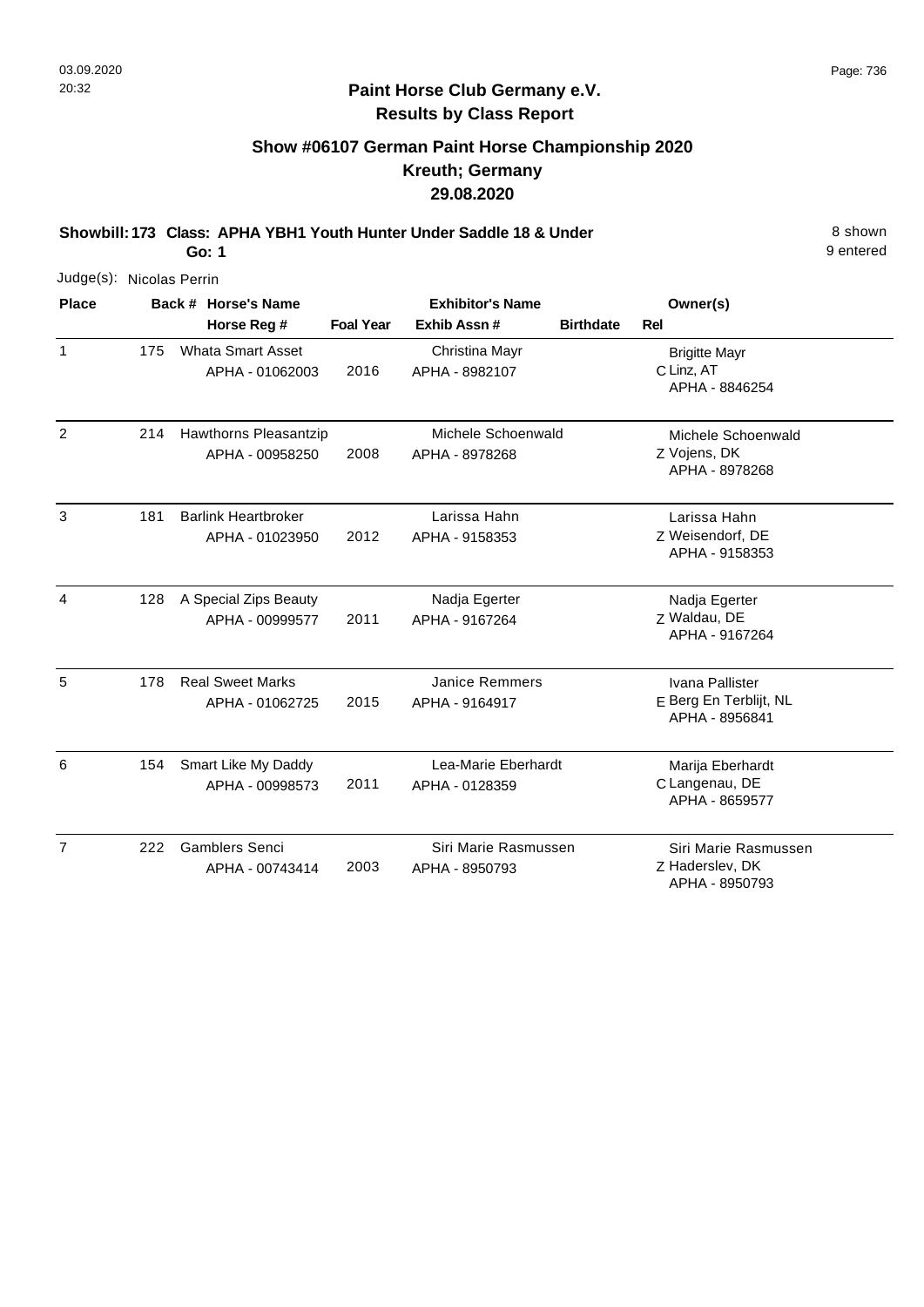#### **Paint Horse Club Germany e.V. Results by Class Report**

## **Show #06108 German Paint Horse Championship 2020 Kreuth; Germany 29.08.2020**

**Showbill: 173 Class: APHA YBH1 Youth Hunter Under Saddle 18 & Under** 8 **Shown** 8 shown

| Judge(s): Pierre Ouellet |     |                            |                  |                         |                  |                                    |
|--------------------------|-----|----------------------------|------------------|-------------------------|------------------|------------------------------------|
| <b>Place</b>             |     | Back # Horse's Name        |                  | <b>Exhibitor's Name</b> |                  | Owner(s)                           |
|                          |     | Horse Reg #                | <b>Foal Year</b> | Exhib Assn#             | <b>Birthdate</b> | <b>Rel</b>                         |
| $\mathbf{1}$             | 214 | Hawthorns Pleasantzip      |                  | Michele Schoenwald      |                  | Michele Schoenwald                 |
|                          |     | APHA - 00958250            | 2008             | APHA - 8978268          |                  | Z Vojens, DK<br>APHA - 8978268     |
| $\overline{2}$           | 154 | Smart Like My Daddy        |                  | Lea-Marie Eberhardt     |                  | Marija Eberhardt                   |
|                          |     | APHA - 00998573            | 2011             | APHA - 0128359          |                  | C Langenau, DE<br>APHA - 8659577   |
| 3                        | 175 | <b>Whata Smart Asset</b>   |                  | Christina Mayr          |                  | <b>Brigitte Mayr</b>               |
|                          |     | APHA - 01062003            | 2016             | APHA - 8982107          |                  | C Linz, AT<br>APHA - 8846254       |
| 4                        | 222 | <b>Gamblers Senci</b>      |                  | Siri Marie Rasmussen    |                  | Siri Marie Rasmussen               |
|                          |     | APHA - 00743414            | 2003             | APHA - 8950793          |                  | Z Haderslev, DK<br>APHA - 8950793  |
| 5                        | 219 | Gamblers Zexy Zip          |                  | Freja Balslev Segelund  |                  | Freja Balslev Segelund             |
|                          |     | APHA - 00915256            | 2007             | APHA - 8950795          |                  | Z Haderslev, DK<br>APHA - 8950795  |
| 6                        | 128 | A Special Zips Beauty      |                  | Nadja Egerter           |                  | Nadja Egerter                      |
|                          |     | APHA - 00999577            | 2011             | APHA - 9167264          |                  | Z Waldau, DE<br>APHA - 9167264     |
| $\overline{7}$           | 181 | <b>Barlink Heartbroker</b> |                  | Larissa Hahn            |                  | Larissa Hahn                       |
|                          |     | APHA - 01023950            | 2012             | APHA - 9158353          |                  | Z Weisendorf, DE<br>APHA - 9158353 |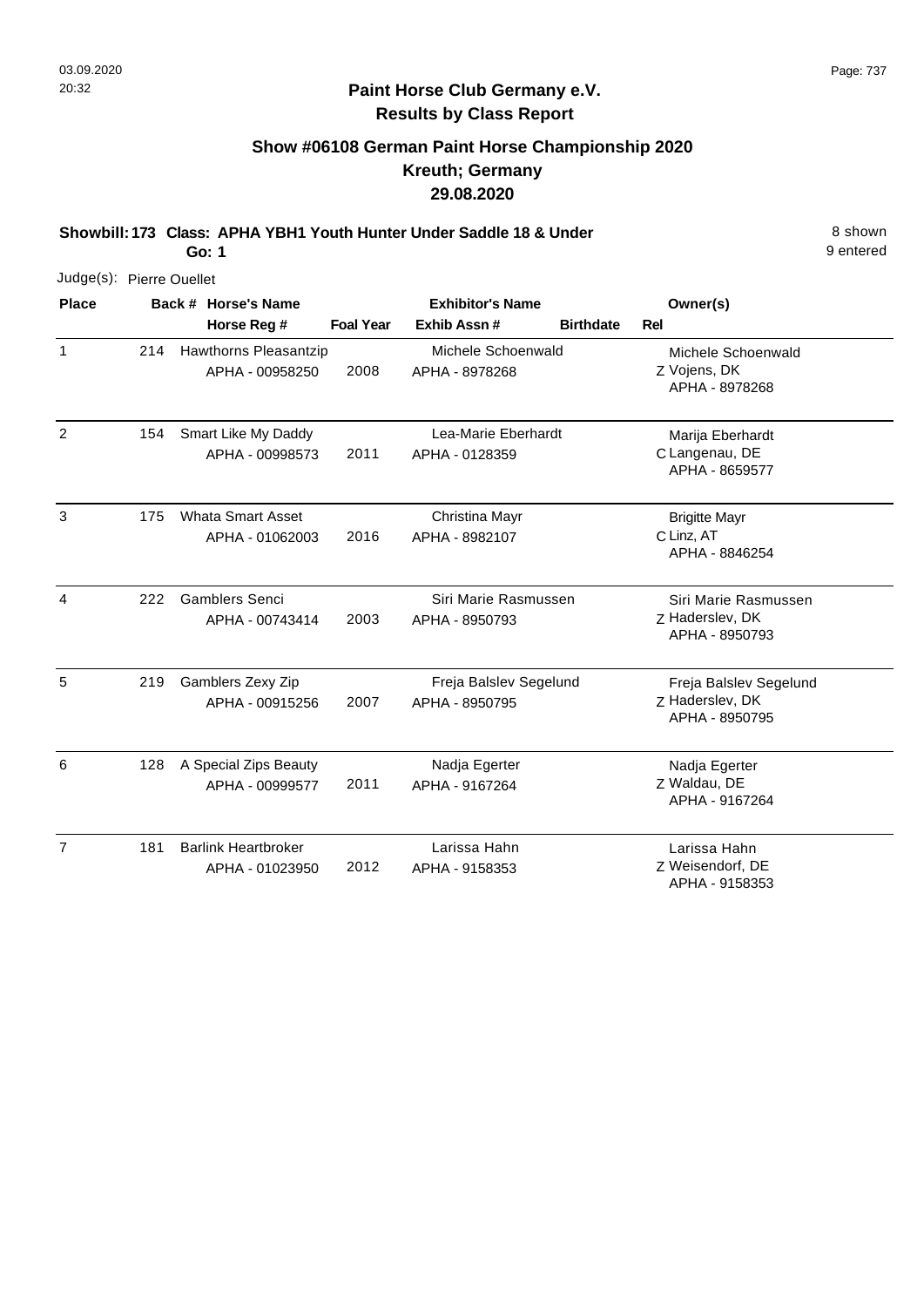#### **Paint Horse Club Germany e.V. Results by Class Report**

## **Show #06105 German Paint Horse Championship 2020 Kreuth; Germany 29.08.2020**

**Showbill: 174 Class: APHA XBH1 Youth SPB Hunter Under Saddle 18 & Under** 3 shown

| Judge(s):      | Susanne Haug |                                        |                  |                                    |                  |                                                              |  |
|----------------|--------------|----------------------------------------|------------------|------------------------------------|------------------|--------------------------------------------------------------|--|
| <b>Place</b>   |              | Back # Horse's Name                    |                  | <b>Exhibitor's Name</b>            |                  | Owner(s)                                                     |  |
|                |              | Horse Reg #                            | <b>Foal Year</b> | Exhib Assn#                        | <b>Birthdate</b> | Rel                                                          |  |
|                | 533          | FR Prettys Red Gun<br>APHA - 00993283  | 2010             | Flora Eichler<br>APHA - 9141948    |                  | Susann Eichler<br>C Mannheim, DE<br>APHA - 8578713           |  |
| $\overline{2}$ | 534          | Jacs Lady In Red<br>APHA - 00984000    | 2010             | Jule Staehly<br>APHA - 9168491     |                  | <b>Tatjana Staehly</b><br>C Mauschbach, DE<br>APHA - 8398967 |  |
| 3              | 519          | No Doubt Im Amazing<br>APHA - 01058953 | 2015             | Cindy Constantin<br>APHA - 9152275 |                  | Cindy Constantin<br>Z Kreischa, DE<br>APHA - 9152275         |  |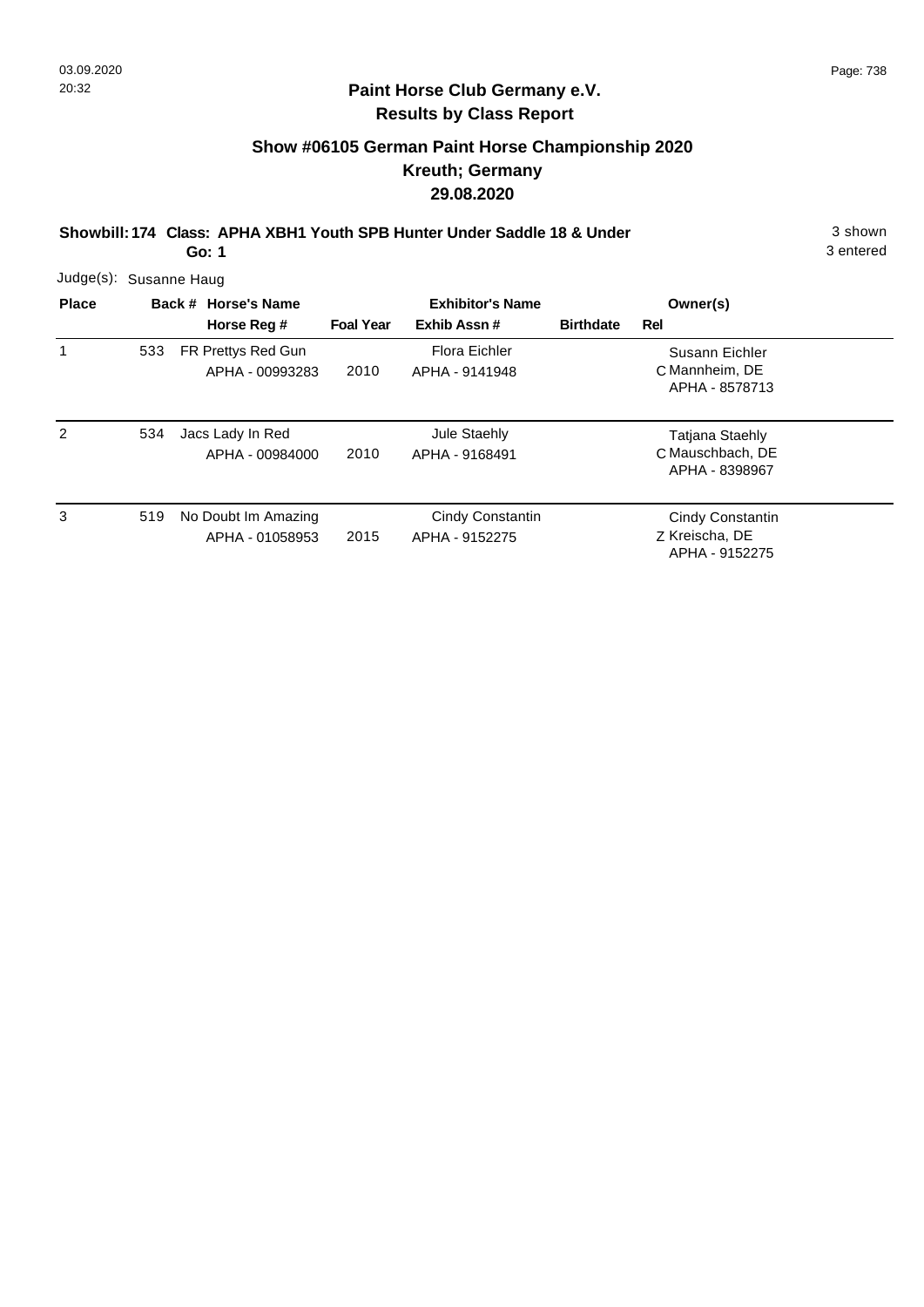#### **Paint Horse Club Germany e.V. Results by Class Report**

# **Show #06106 German Paint Horse Championship 2020 Kreuth; Germany 29.08.2020**

**Showbill: 174 Class: APHA XBH1 Youth SPB Hunter Under Saddle 18 & Under** 3 shown

| Judge(s):    | Sonja Merkle |                                        |                  |                                    |                  |                                                              |  |  |  |  |  |
|--------------|--------------|----------------------------------------|------------------|------------------------------------|------------------|--------------------------------------------------------------|--|--|--|--|--|
| <b>Place</b> |              | Back # Horse's Name                    |                  | <b>Exhibitor's Name</b>            |                  | Owner(s)                                                     |  |  |  |  |  |
|              |              | Horse Reg #                            | <b>Foal Year</b> | Exhib Assn#                        | <b>Birthdate</b> | Rel                                                          |  |  |  |  |  |
|              | 533          | FR Prettys Red Gun<br>APHA - 00993283  | 2010             | Flora Eichler<br>APHA - 9141948    |                  | Susann Eichler<br>C Mannheim, DE<br>APHA - 8578713           |  |  |  |  |  |
| 2            | 534          | Jacs Lady In Red<br>APHA - 00984000    | 2010             | Jule Staehly<br>APHA - 9168491     |                  | <b>Tatjana Staehly</b><br>C Mauschbach, DE<br>APHA - 8398967 |  |  |  |  |  |
| 3            | 519          | No Doubt Im Amazing<br>APHA - 01058953 | 2015             | Cindy Constantin<br>APHA - 9152275 |                  | Cindy Constantin<br>Z Kreischa, DE<br>APHA - 9152275         |  |  |  |  |  |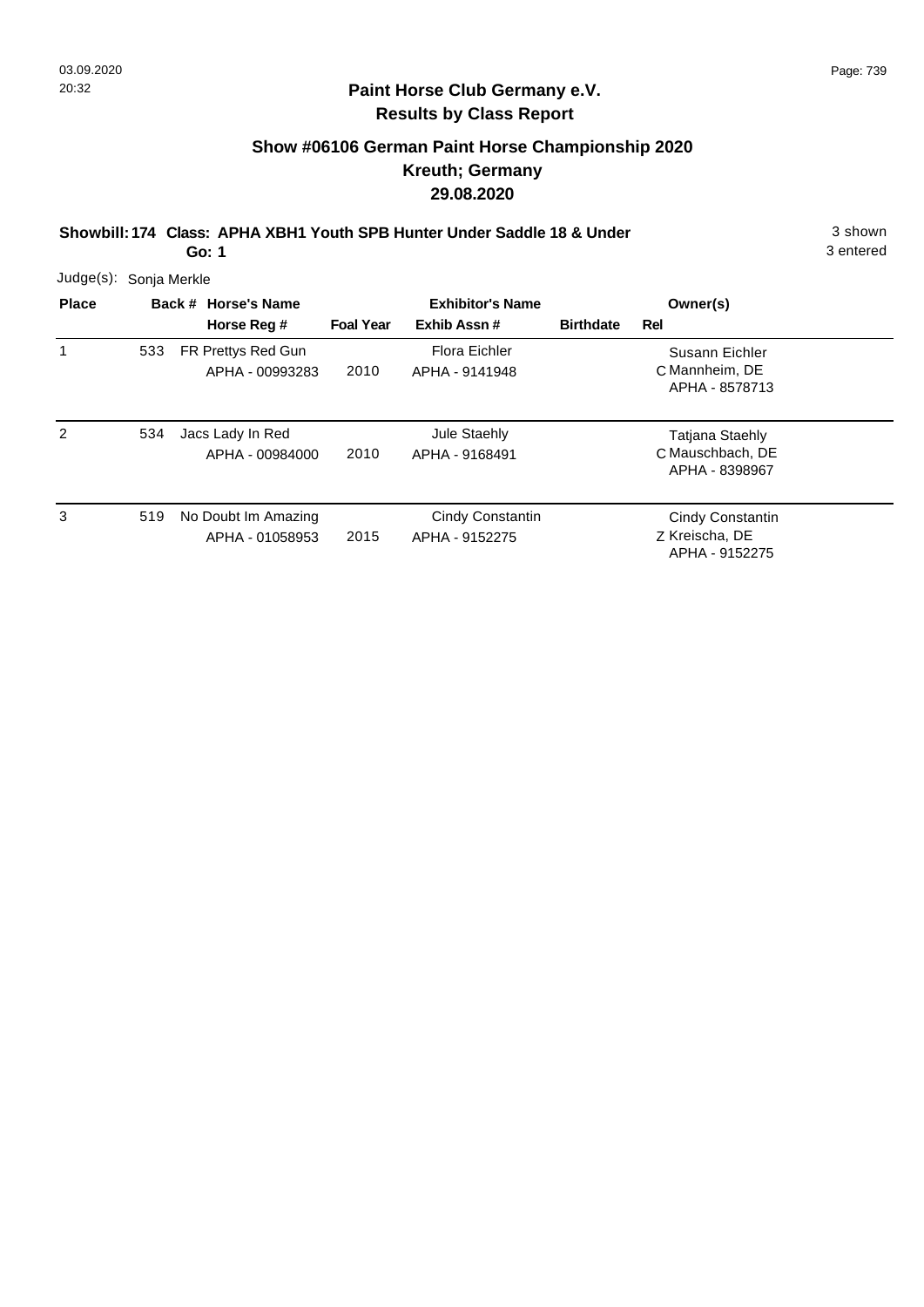#### **Paint Horse Club Germany e.V. Results by Class Report**

# **Show #06107 German Paint Horse Championship 2020 Kreuth; Germany 29.08.2020**

**Showbill: 174 Class: APHA XBH1 Youth SPB Hunter Under Saddle 18 & Under** 3 shown

| Judge(s):    | Nicolas Perrin |  |                                        |                         |                                    |                  |                                                              |  |  |  |  |
|--------------|----------------|--|----------------------------------------|-------------------------|------------------------------------|------------------|--------------------------------------------------------------|--|--|--|--|
| <b>Place</b> |                |  | Back # Horse's Name                    | <b>Exhibitor's Name</b> |                                    |                  | Owner(s)                                                     |  |  |  |  |
|              |                |  | Horse Reg #                            | <b>Foal Year</b>        | Exhib Assn#                        | <b>Birthdate</b> | Rel                                                          |  |  |  |  |
| 1            | 533            |  | FR Prettys Red Gun<br>APHA - 00993283  | 2010                    | Flora Eichler<br>APHA - 9141948    |                  | Susann Eichler<br>C Mannheim, DE<br>APHA - 8578713           |  |  |  |  |
| 2            | 534            |  | Jacs Lady In Red<br>APHA - 00984000    | 2010                    | Jule Staehly<br>APHA - 9168491     |                  | <b>Tatjana Staehly</b><br>C Mauschbach, DE<br>APHA - 8398967 |  |  |  |  |
| 3            | 519            |  | No Doubt Im Amazing<br>APHA - 01058953 | 2015                    | Cindy Constantin<br>APHA - 9152275 |                  | Cindy Constantin<br>Z Kreischa, DE<br>APHA - 9152275         |  |  |  |  |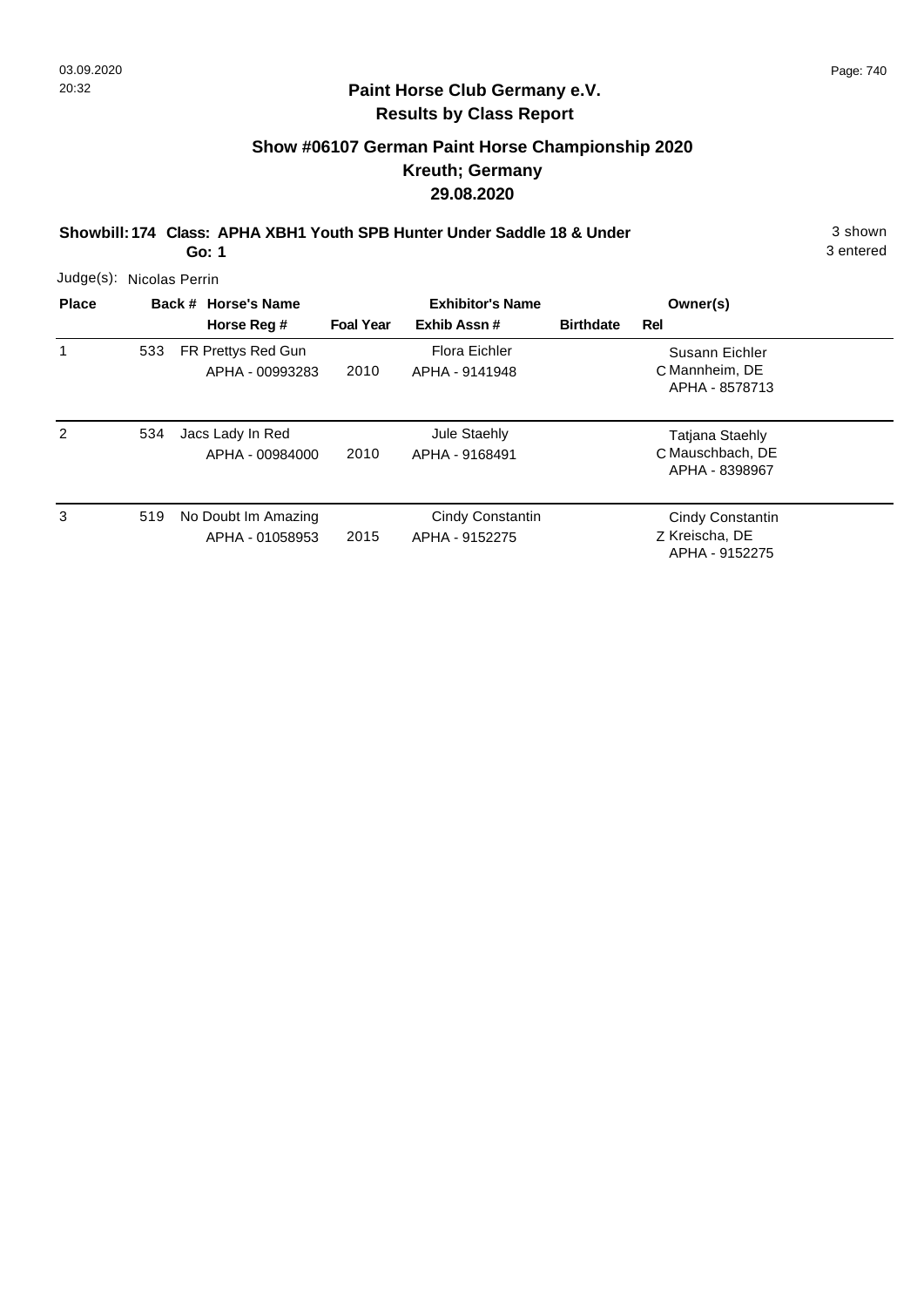### **Paint Horse Club Germany e.V. Results by Class Report**

## **Show #06108 German Paint Horse Championship 2020 Kreuth; Germany 29.08.2020**

**Showbill: 174 Class: APHA XBH1 Youth SPB Hunter Under Saddle 18 & Under** 3 shown

| Judge(s):      | Pierre Ouellet |                                        |                  |                                    |                  |                                                              |  |
|----------------|----------------|----------------------------------------|------------------|------------------------------------|------------------|--------------------------------------------------------------|--|
| <b>Place</b>   |                | Back # Horse's Name                    |                  | <b>Exhibitor's Name</b>            |                  | Owner(s)                                                     |  |
|                |                | Horse Reg #                            | <b>Foal Year</b> | Exhib Assn#                        | <b>Birthdate</b> | Rel                                                          |  |
|                | 533            | FR Prettys Red Gun<br>APHA - 00993283  | 2010             | Flora Eichler<br>APHA - 9141948    |                  | Susann Eichler<br>C Mannheim, DE<br>APHA - 8578713           |  |
| $\overline{2}$ | 534            | Jacs Lady In Red<br>APHA - 00984000    | 2010             | Jule Staehly<br>APHA - 9168491     |                  | <b>Tatjana Staehly</b><br>C Mauschbach, DE<br>APHA - 8398967 |  |
| 3              | 519            | No Doubt Im Amazing<br>APHA - 01058953 | 2015             | Cindy Constantin<br>APHA - 9152275 |                  | Cindy Constantin<br>Z Kreischa, DE<br>APHA - 9152275         |  |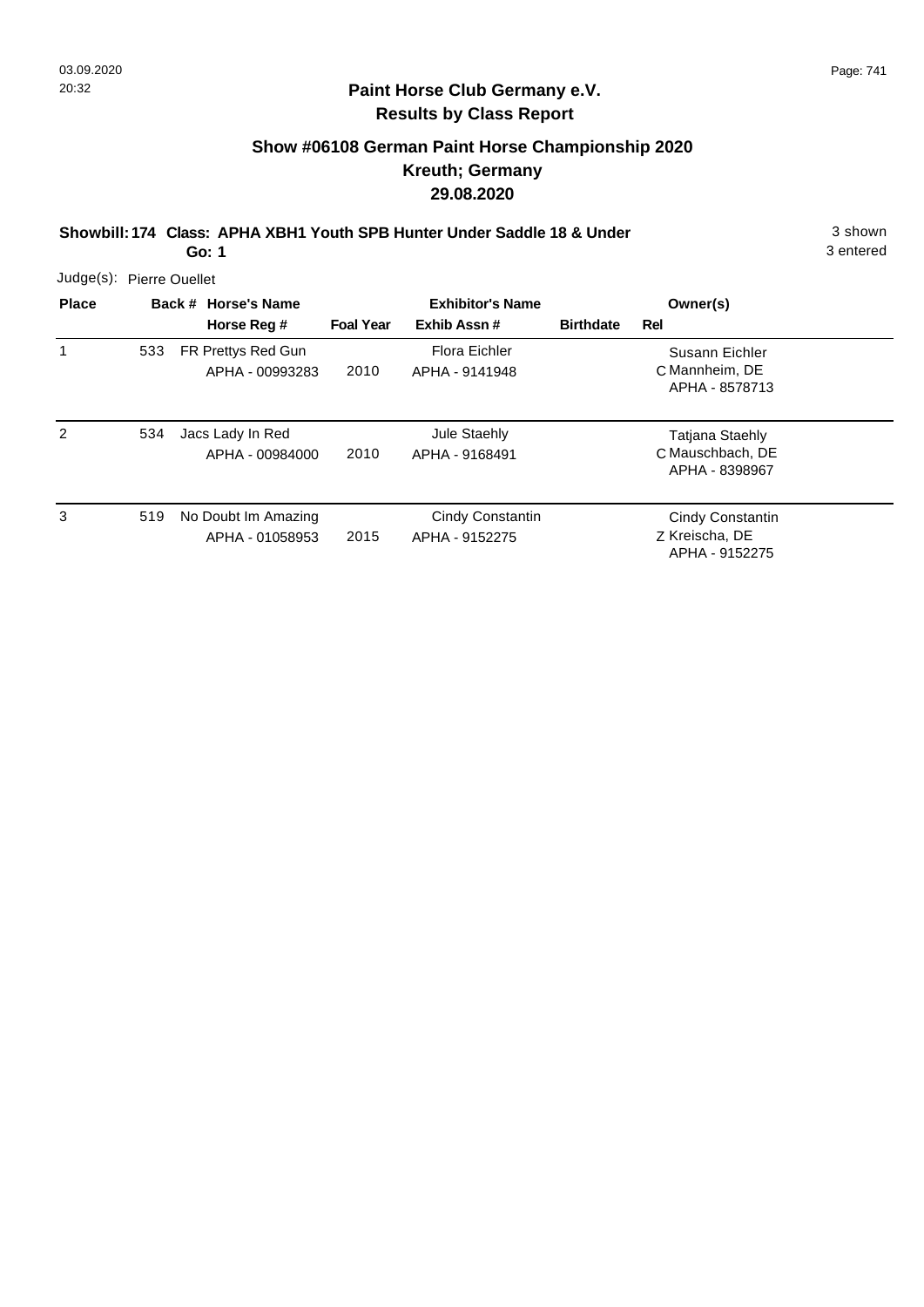# **Show #06105 German Paint Horse Championship 2020 Kreuth; Germany 29.08.2020**

**Showbill: 175 Class: APHA ABBH Amt SPB Hunter Under Saddle** 2 shown

**Go: 1**

3 entered

Judge(s): Susanne Haug

| <b>Place</b> |     | Back # Horse's Name                | <b>Exhibitor's Name</b> |                                  | Owner(s)                                            |
|--------------|-----|------------------------------------|-------------------------|----------------------------------|-----------------------------------------------------|
|              |     | Horse Reg #                        | <b>Foal Year</b>        | Exhib Assn #                     | Rel                                                 |
|              | 500 | Hot Intent<br>APHA - 01029606      | 2013                    | Alena Helmcke<br>APHA - 8635014  | Alena Helmcke<br>Z Appel, DE<br>APHA - 8635014      |
| 2            | 526 | Pretty Top Kiss<br>APHA - 00888037 | 2006                    | Marit Heinicke<br>APHA - 9152767 | Marit Heinicke<br>Z Wadersloh, DE<br>APHA - 9152767 |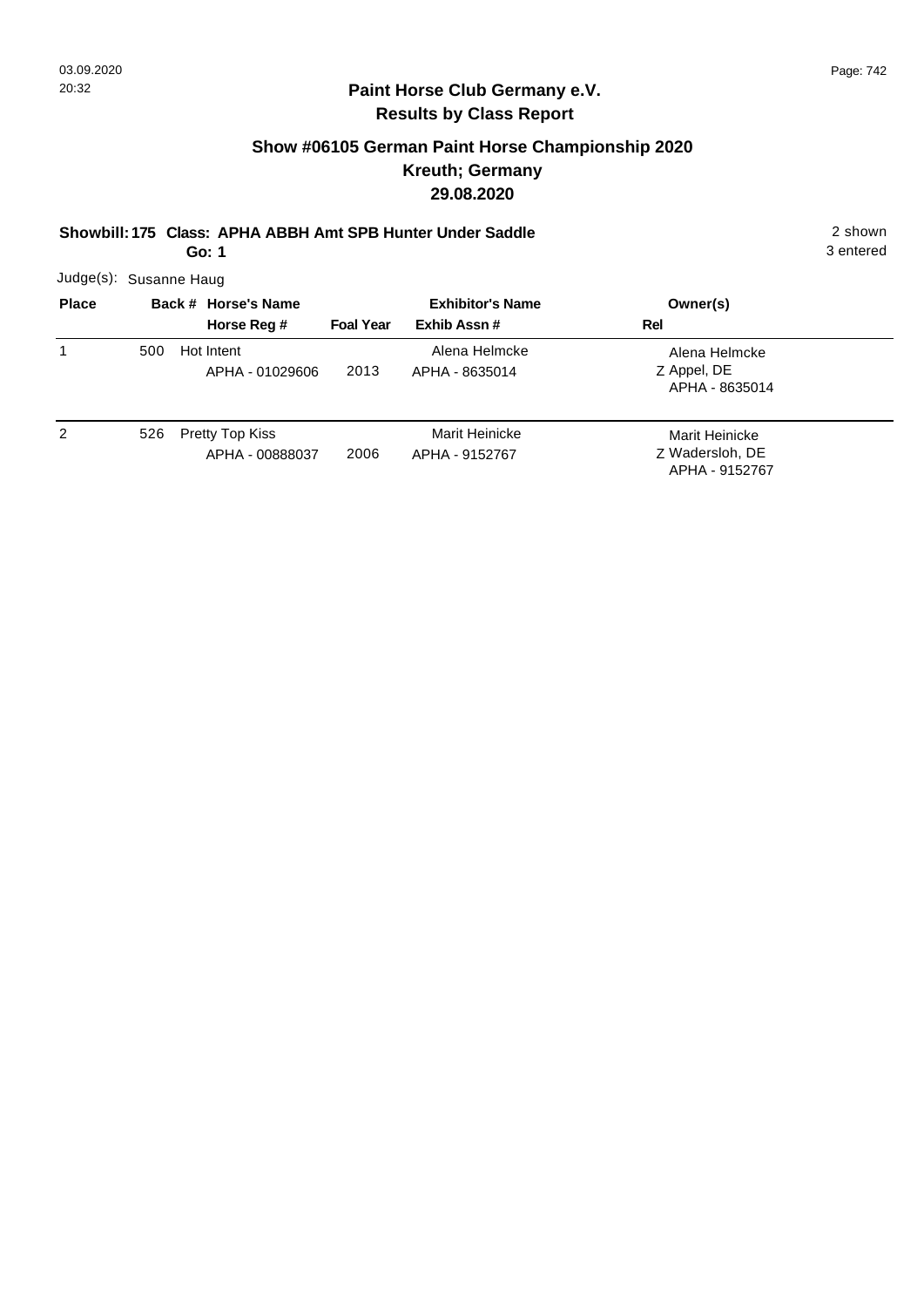# **Show #06106 German Paint Horse Championship 2020 Kreuth; Germany 29.08.2020**

**Showbill: 175 Class: APHA ABBH Amt SPB Hunter Under Saddle** 2 shown

**Go: 1**

| Judge(s): Sonja Merkle |  |
|------------------------|--|
|------------------------|--|

| <b>Place</b> |     | Back # Horse's Name                |                  | <b>Exhibitor's Name</b>          | Owner(s)                                            |  |
|--------------|-----|------------------------------------|------------------|----------------------------------|-----------------------------------------------------|--|
|              |     | Horse Reg #                        | <b>Foal Year</b> | Exhib Assn#                      | Rel                                                 |  |
|              | 500 | Hot Intent<br>APHA - 01029606      | 2013             | Alena Helmcke<br>APHA - 8635014  | Alena Helmcke<br>Z Appel, DE<br>APHA - 8635014      |  |
| 2            | 526 | Pretty Top Kiss<br>APHA - 00888037 | 2006             | Marit Heinicke<br>APHA - 9152767 | Marit Heinicke<br>Z Wadersloh, DE<br>APHA - 9152767 |  |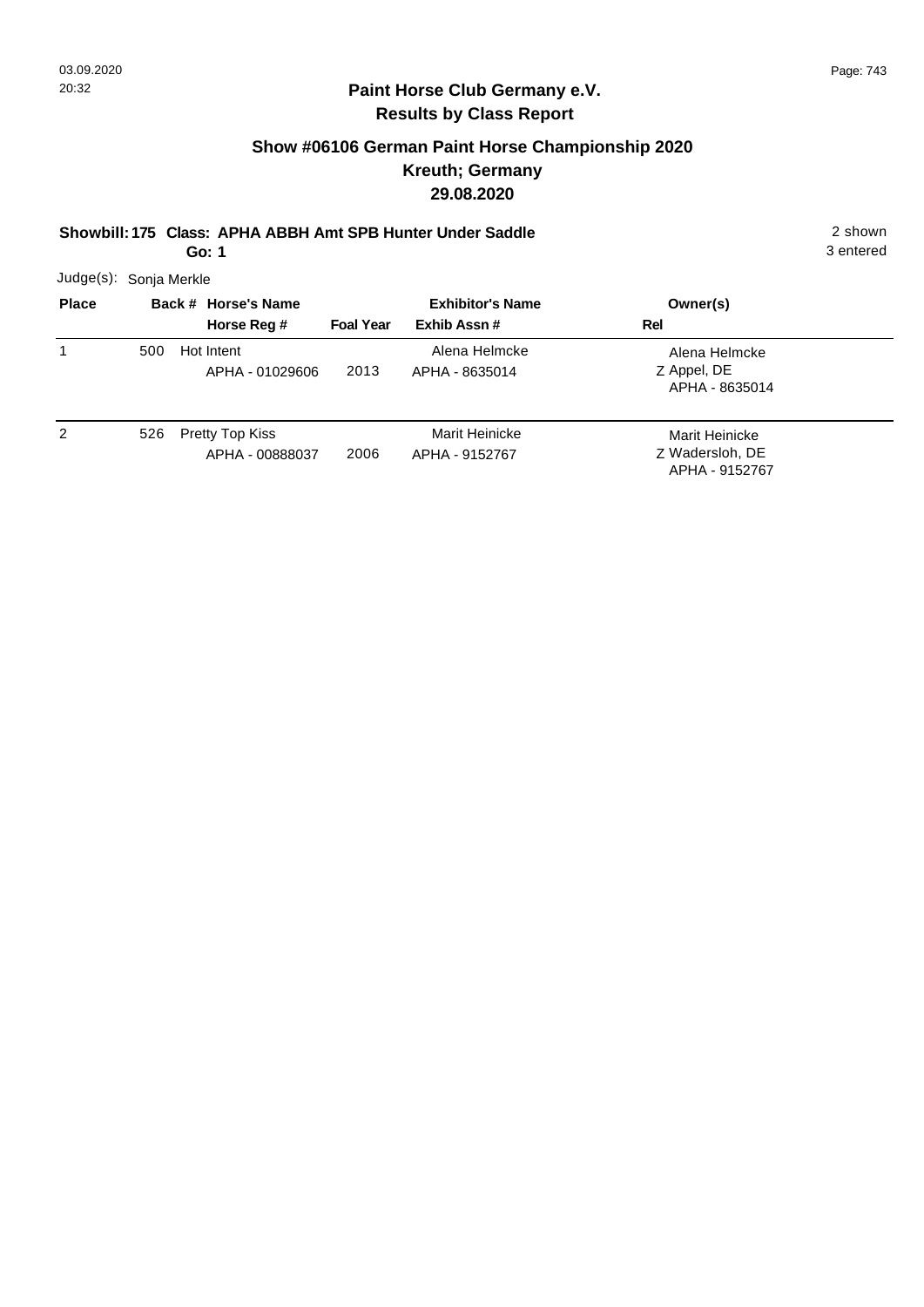# **Show #06107 German Paint Horse Championship 2020 Kreuth; Germany 29.08.2020**

**Showbill: 175 Class: APHA ABBH Amt SPB Hunter Under Saddle** 2 shown

**Go: 1**

3 entered

Judge(s): Nicolas Perrin

| <b>Place</b> |     |            | Back # Horse's Name                |                  | <b>Exhibitor's Name</b>          | Owner(s)                                            |
|--------------|-----|------------|------------------------------------|------------------|----------------------------------|-----------------------------------------------------|
|              |     |            | Horse Reg #                        | <b>Foal Year</b> | Exhib Assn#                      | Rel                                                 |
|              | 500 | Hot Intent | APHA - 01029606                    | 2013             | Alena Helmcke<br>APHA - 8635014  | Alena Helmcke<br>Z Appel, DE<br>APHA - 8635014      |
| 2            | 526 |            | Pretty Top Kiss<br>APHA - 00888037 | 2006             | Marit Heinicke<br>APHA - 9152767 | Marit Heinicke<br>Z Wadersloh, DE<br>APHA - 9152767 |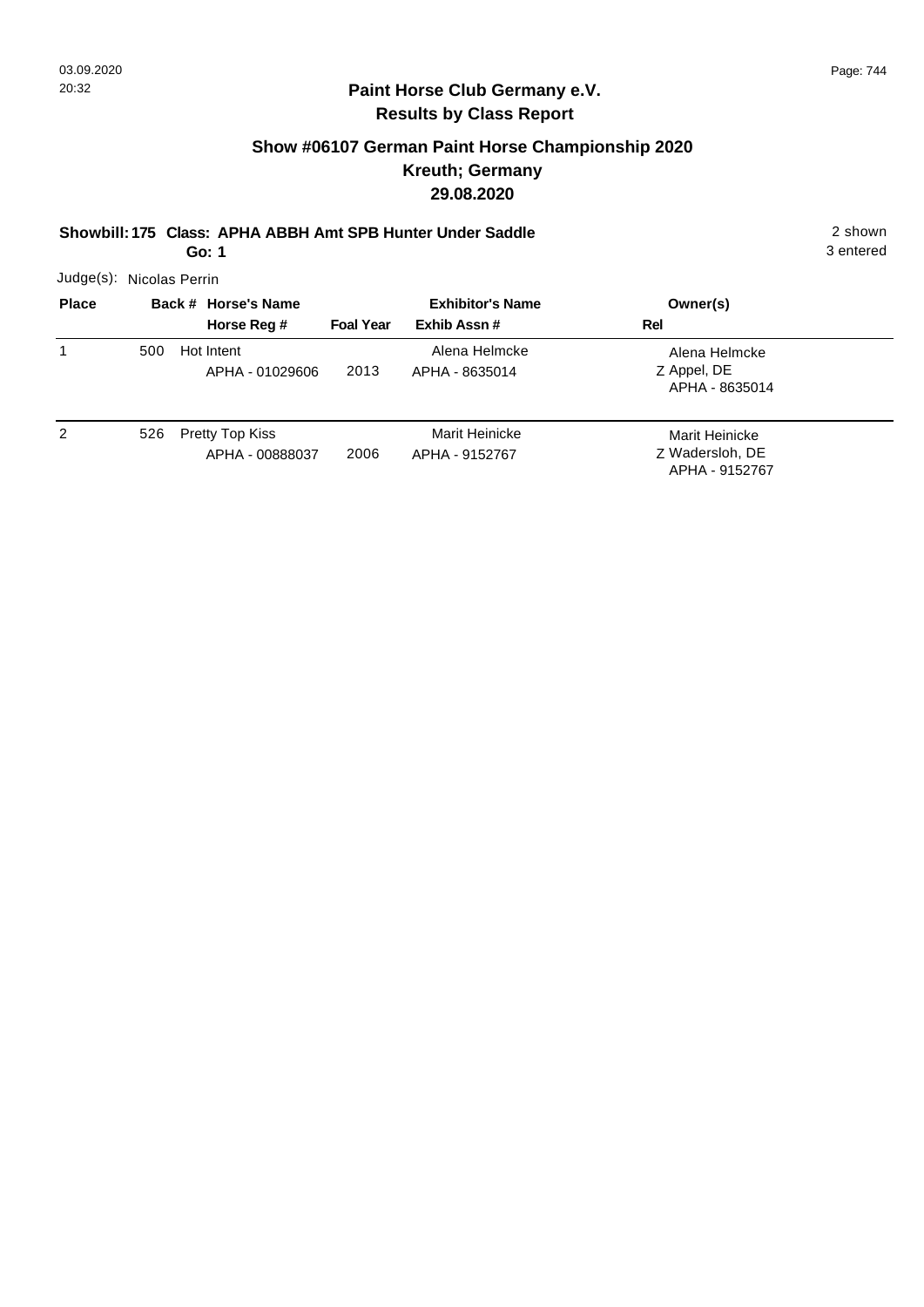## **Show #06108 German Paint Horse Championship 2020 Kreuth; Germany 29.08.2020**

**Showbill: 175 Class: APHA ABBH Amt SPB Hunter Under Saddle** 2 shown

**Go: 1**

3 entered

Judge(s): Pierre Ouellet

| <b>Place</b> |     | Back # Horse's Name                |                  | <b>Exhibitor's Name</b>          | Owner(s)                                            |
|--------------|-----|------------------------------------|------------------|----------------------------------|-----------------------------------------------------|
|              |     | Horse Reg #                        | <b>Foal Year</b> | Exhib Assn#                      | Rel                                                 |
| 1            | 500 | Hot Intent<br>APHA - 01029606      | 2013             | Alena Helmcke<br>APHA - 8635014  | Alena Helmcke<br>Z Appel, DE<br>APHA - 8635014      |
| 2            | 526 | Pretty Top Kiss<br>APHA - 00888037 | 2006             | Marit Heinicke<br>APHA - 9152767 | Marit Heinicke<br>Z Wadersloh, DE<br>APHA - 9152767 |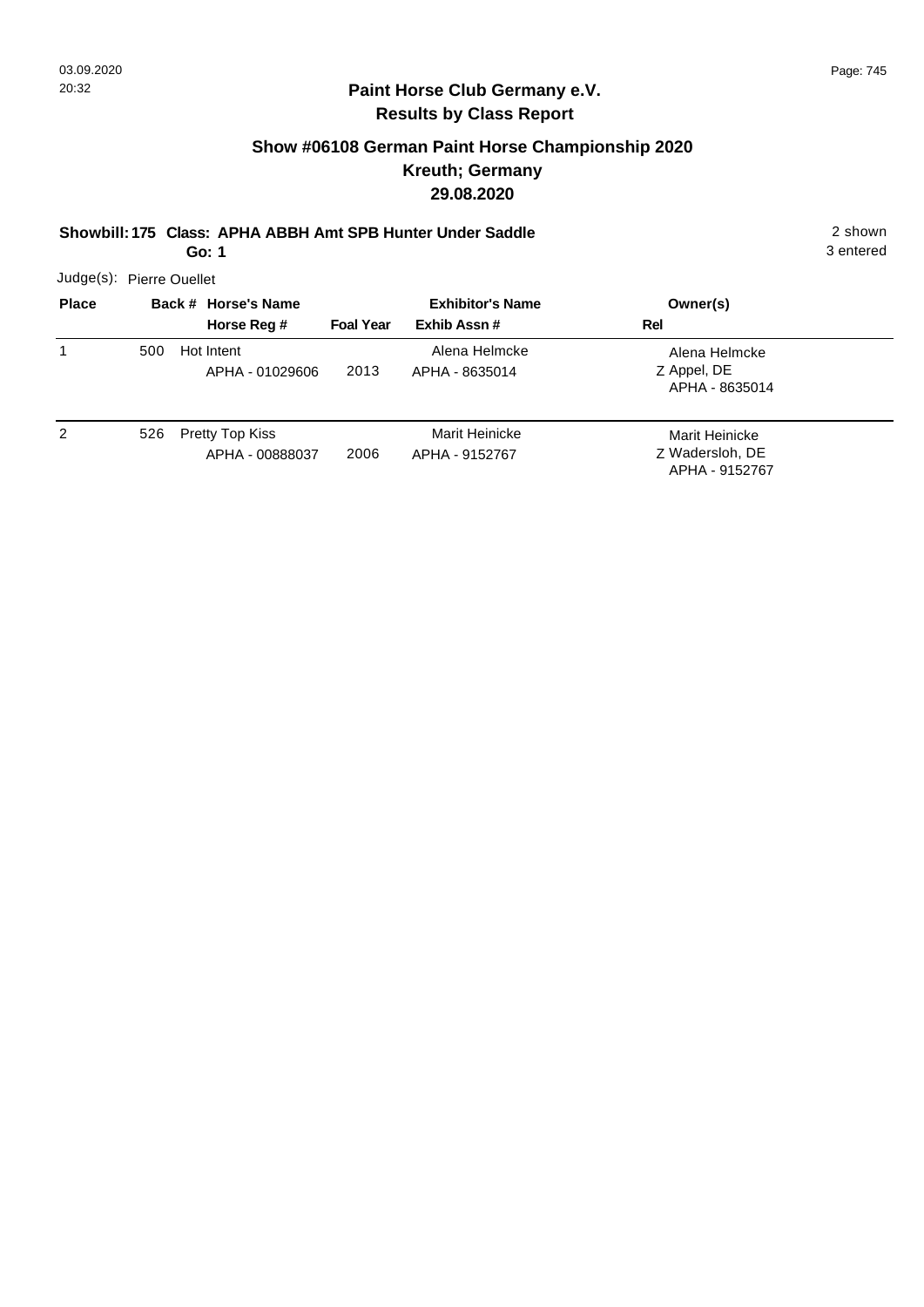### **Paint Horse Club Germany e.V. Results by Class Report**

## **Show #06105 German Paint Horse Championship 2020 Kreuth; Germany 29.08.2020**

**Showbill: 176 Class: APHA GHU Green Hunter Under Saddle All Ages** 7 shown

|                | Judge(s): Susanne Haug |                                               |                         |                                       |                                                          |  |  |  |  |  |  |
|----------------|------------------------|-----------------------------------------------|-------------------------|---------------------------------------|----------------------------------------------------------|--|--|--|--|--|--|
| <b>Place</b>   |                        | Back # Horse's Name                           | <b>Exhibitor's Name</b> |                                       | Owner(s)                                                 |  |  |  |  |  |  |
|                |                        | Horse Reg #                                   | <b>Foal Year</b>        | Exhib Assn #                          | <b>Rel</b>                                               |  |  |  |  |  |  |
| $\mathbf{1}$   | 118                    | Living A Large Time<br>APHA - 01057112        | 2015                    | Heiko Keuchel<br>APHA - 7145686       | Heiko Keuchel<br>Soltau, DE<br>APHA - 7145686            |  |  |  |  |  |  |
| $\overline{2}$ | 235                    | <b>BB Lazy Hotroddin</b><br>APHA - 01061690   | 2016                    | Stephanie Brueckner<br>APHA - 8982502 | Stephanie Brueckner<br>Z Burscheid, DE<br>APHA - 8982502 |  |  |  |  |  |  |
| 3              | 113                    | Remember All<br>APHA - 01074745               | 2017                    | Jasmin Schuster<br>APHA - 8341024     | Sabine Gruner<br>Ellgau, DE<br>APHA - 8596390            |  |  |  |  |  |  |
| $\overline{4}$ | 151                    | Gotta Be Noticed<br>APHA - 01039338           | 2014                    | Jennifer Abroell<br>APHA - 8832651    | Jennifer Abroell<br>Z Benningen, DE<br>APHA - 8832651    |  |  |  |  |  |  |
| 5              | 144                    | Hot N Lopin<br>APHA - 01061149                | 2016                    | Lenka Snablova<br>APHA - 8622599      | Lenka Snablova<br>Decin, CZ<br>APHA - 8622599            |  |  |  |  |  |  |
| 6              | 171                    | Wiselys Valentine<br>APHA - 01065927          | 2016                    | Sandra Rued<br>APHA - 8738092         | Sandra Rued<br>Z Memmingen, DE<br>APHA - 8738092         |  |  |  |  |  |  |
| $\overline{7}$ | 180                    | <b>Ultimately Addicted</b><br>APHA - 01054061 | 2015                    | Sarah Bode<br>APHA - 8962694          | Michaela Ossenkopp<br>APHA - 0000006                     |  |  |  |  |  |  |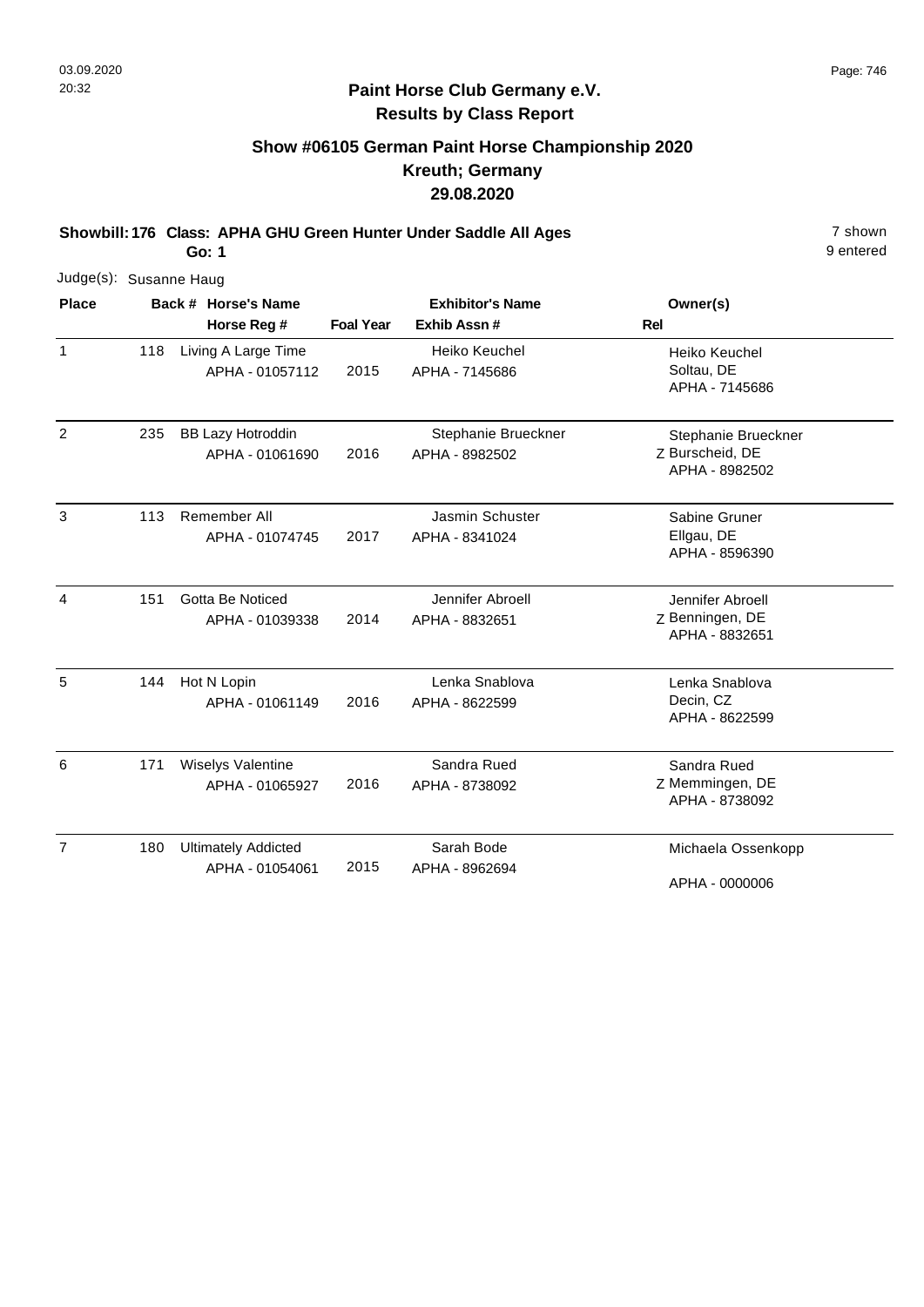### **Paint Horse Club Germany e.V. Results by Class Report**

# **Show #06106 German Paint Horse Championship 2020 Kreuth; Germany 29.08.2020**

**Showbill: 176 Class: APHA GHU Green Hunter Under Saddle All Ages** 7 shown

| Judge(s): Sonja Merkle |     |                                               |                  |                                       |                                                          |
|------------------------|-----|-----------------------------------------------|------------------|---------------------------------------|----------------------------------------------------------|
| <b>Place</b>           |     | Back # Horse's Name                           |                  | <b>Exhibitor's Name</b>               | Owner(s)                                                 |
|                        |     | Horse Reg #                                   | <b>Foal Year</b> | Exhib Assn#                           | Rel                                                      |
| $\mathbf{1}$           | 144 | Hot N Lopin<br>APHA - 01061149                | 2016             | Lenka Snablova<br>APHA - 8622599      | Lenka Snablova<br>Decin, CZ<br>APHA - 8622599            |
| $\overline{2}$         | 235 | <b>BB Lazy Hotroddin</b><br>APHA - 01061690   | 2016             | Stephanie Brueckner<br>APHA - 8982502 | Stephanie Brueckner<br>Z Burscheid, DE<br>APHA - 8982502 |
| 3                      | 171 | Wiselys Valentine<br>APHA - 01065927          | 2016             | Sandra Rued<br>APHA - 8738092         | Sandra Rued<br>Z Memmingen, DE<br>APHA - 8738092         |
| 4                      | 151 | Gotta Be Noticed<br>APHA - 01039338           | 2014             | Jennifer Abroell<br>APHA - 8832651    | Jennifer Abroell<br>Z Benningen, DE<br>APHA - 8832651    |
| 5                      | 118 | Living A Large Time<br>APHA - 01057112        | 2015             | Heiko Keuchel<br>APHA - 7145686       | Heiko Keuchel<br>Soltau, DE<br>APHA - 7145686            |
| 6                      | 180 | <b>Ultimately Addicted</b><br>APHA - 01054061 | 2015             | Sarah Bode<br>APHA - 8962694          | Michaela Ossenkopp<br>APHA - 0000006                     |
| $\overline{7}$         | 113 | Remember All<br>APHA - 01074745               | 2017             | Jasmin Schuster<br>APHA - 8341024     | Sabine Gruner<br>Ellgau, DE<br>APHA - 8596390            |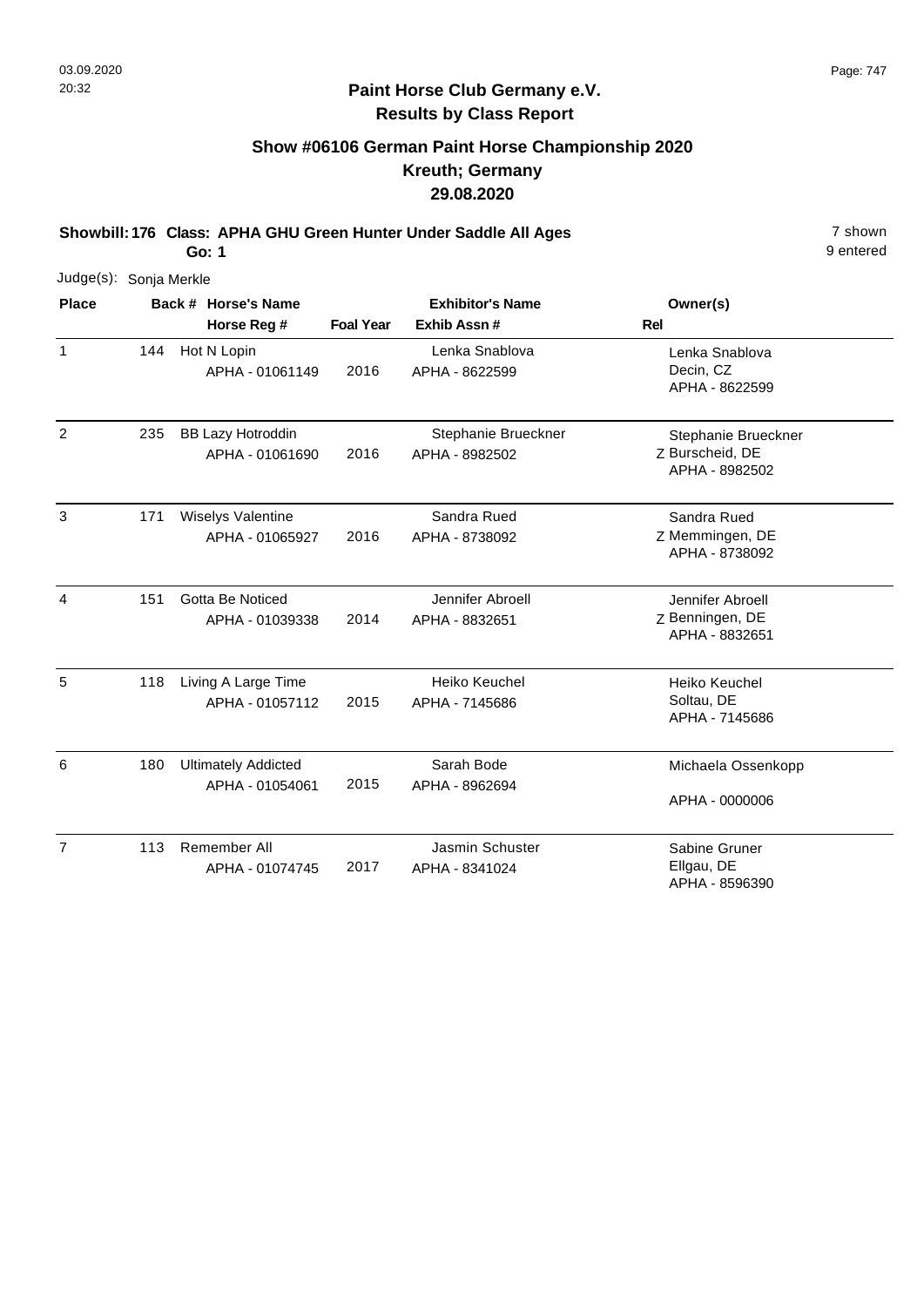### **Paint Horse Club Germany e.V. Results by Class Report**

# **Show #06107 German Paint Horse Championship 2020 Kreuth; Germany 29.08.2020**

**Showbill: 176 Class: APHA GHU Green Hunter Under Saddle All Ages** 7 shown

| Judge(s): Nicolas Perrin |     |                                               |                  |                                       |                                                          |
|--------------------------|-----|-----------------------------------------------|------------------|---------------------------------------|----------------------------------------------------------|
| <b>Place</b>             |     | Back # Horse's Name                           |                  | <b>Exhibitor's Name</b>               | Owner(s)                                                 |
|                          |     | Horse Reg #                                   | <b>Foal Year</b> | Exhib Assn #                          | <b>Rel</b>                                               |
| $\mathbf{1}$             | 113 | Remember All<br>APHA - 01074745               | 2017             | Jasmin Schuster<br>APHA - 8341024     | Sabine Gruner<br>Ellgau, DE<br>APHA - 8596390            |
| $\overline{2}$           | 118 | Living A Large Time<br>APHA - 01057112        | 2015             | Heiko Keuchel<br>APHA - 7145686       | Heiko Keuchel<br>Soltau, DE<br>APHA - 7145686            |
| 3                        | 144 | Hot N Lopin<br>APHA - 01061149                | 2016             | Lenka Snablova<br>APHA - 8622599      | Lenka Snablova<br>Decin, CZ<br>APHA - 8622599            |
| $\overline{4}$           | 171 | Wiselys Valentine<br>APHA - 01065927          | 2016             | Sandra Rued<br>APHA - 8738092         | Sandra Rued<br>Z Memmingen, DE<br>APHA - 8738092         |
| 5                        | 235 | <b>BB Lazy Hotroddin</b><br>APHA - 01061690   | 2016             | Stephanie Brueckner<br>APHA - 8982502 | Stephanie Brueckner<br>Z Burscheid, DE<br>APHA - 8982502 |
| 6                        | 180 | <b>Ultimately Addicted</b><br>APHA - 01054061 | 2015             | Sarah Bode<br>APHA - 8962694          | Michaela Ossenkopp<br>APHA - 0000006                     |
| $\overline{7}$           | 151 | Gotta Be Noticed<br>APHA - 01039338           | 2014             | Jennifer Abroell<br>APHA - 8832651    | Jennifer Abroell<br>Z Benningen, DE<br>APHA - 8832651    |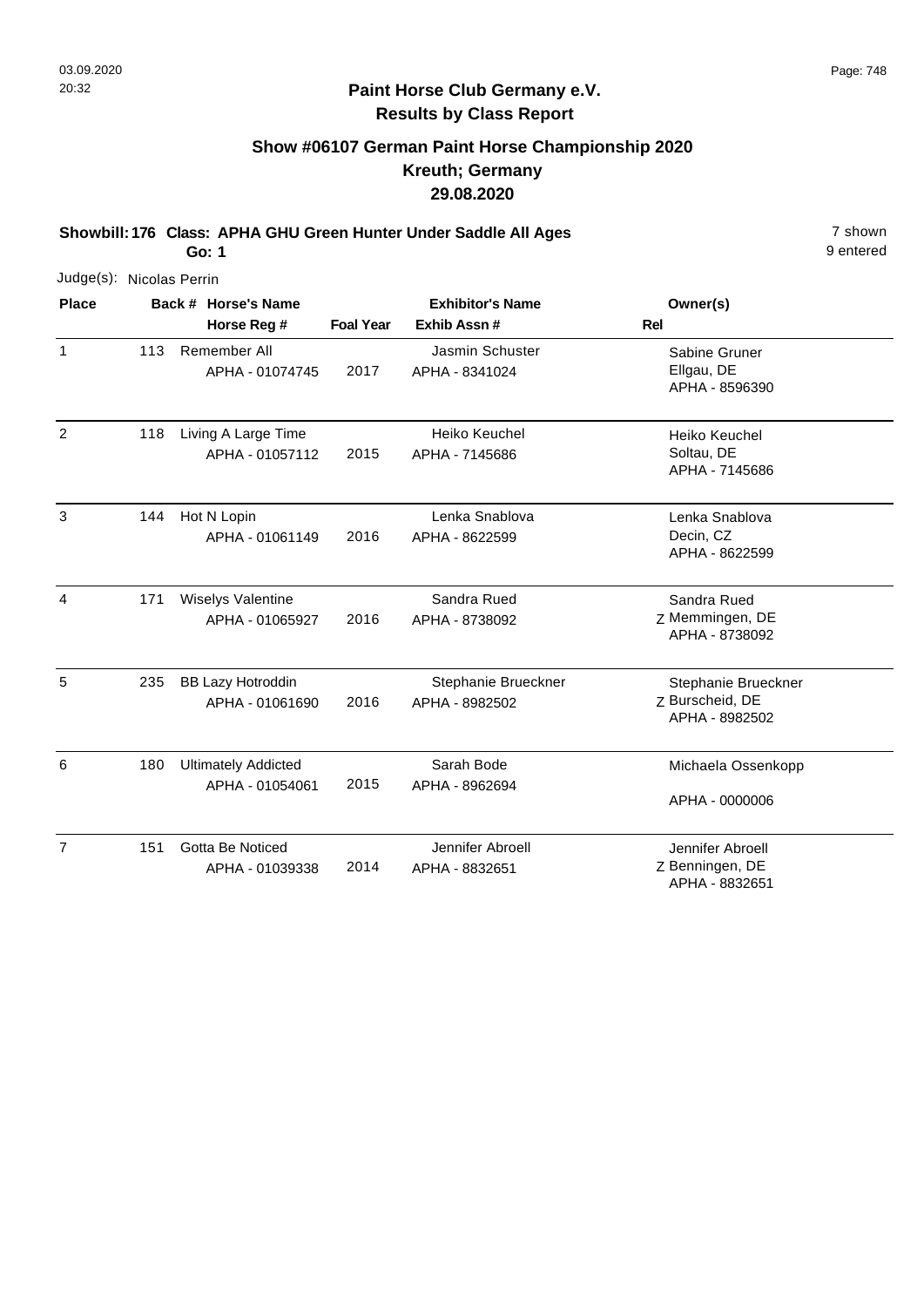### **Paint Horse Club Germany e.V. Results by Class Report**

# **Show #06108 German Paint Horse Championship 2020 Kreuth; Germany 29.08.2020**

**Showbill: 176 Class: APHA GHU Green Hunter Under Saddle All Ages** 7 shown

| Judge(s): Pierre Ouellet |     |                                               |                  |                                       |                                                          |
|--------------------------|-----|-----------------------------------------------|------------------|---------------------------------------|----------------------------------------------------------|
| <b>Place</b>             |     | Back # Horse's Name                           |                  | <b>Exhibitor's Name</b>               | Owner(s)                                                 |
|                          |     | Horse Reg #                                   | <b>Foal Year</b> | Exhib Assn #                          | <b>Rel</b>                                               |
| $\mathbf{1}$             | 113 | Remember All<br>APHA - 01074745               | 2017             | Jasmin Schuster<br>APHA - 8341024     | Sabine Gruner<br>Ellgau, DE<br>APHA - 8596390            |
| 2                        | 118 | Living A Large Time<br>APHA - 01057112        | 2015             | Heiko Keuchel<br>APHA - 7145686       | Heiko Keuchel<br>Soltau, DE<br>APHA - 7145686            |
| 3                        | 144 | Hot N Lopin<br>APHA - 01061149                | 2016             | Lenka Snablova<br>APHA - 8622599      | Lenka Snablova<br>Decin, CZ<br>APHA - 8622599            |
| 4                        | 235 | <b>BB Lazy Hotroddin</b><br>APHA - 01061690   | 2016             | Stephanie Brueckner<br>APHA - 8982502 | Stephanie Brueckner<br>Z Burscheid, DE<br>APHA - 8982502 |
| 5                        | 180 | <b>Ultimately Addicted</b><br>APHA - 01054061 | 2015             | Sarah Bode<br>APHA - 8962694          | Michaela Ossenkopp<br>APHA - 0000006                     |
| 6                        | 151 | Gotta Be Noticed<br>APHA - 01039338           | 2014             | Jennifer Abroell<br>APHA - 8832651    | Jennifer Abroell<br>Z Benningen, DE<br>APHA - 8832651    |
| $\overline{7}$           | 171 | Wiselys Valentine<br>APHA - 01065927          | 2016             | Sandra Rued<br>APHA - 8738092         | Sandra Rued<br>Z Memmingen, DE<br>APHA - 8738092         |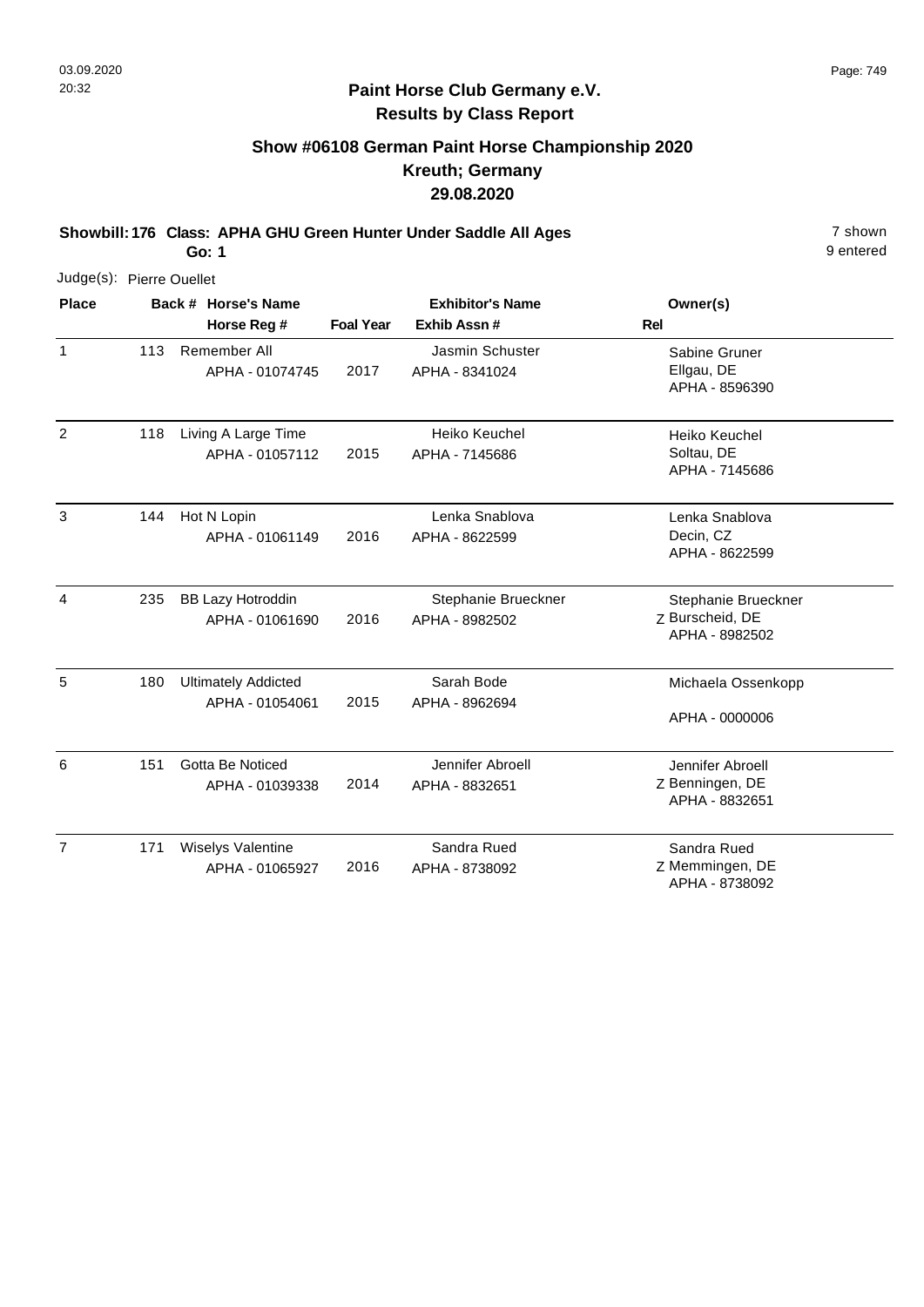### **Paint Horse Club Germany e.V. Results by Class Report**

# **Show #06105 German Paint Horse Championship 2020 Kreuth; Germany 29.08.2020**

**Showbill: 178 Class: APHA AHS1 Amateur Hunt Seat Equitation All Ages** 6 Shown

|                | Judge(s): Susanne Haug |  |                                          |                  |                                        |                                                                        |  |  |  |  |  |
|----------------|------------------------|--|------------------------------------------|------------------|----------------------------------------|------------------------------------------------------------------------|--|--|--|--|--|
| <b>Place</b>   |                        |  | Back # Horse's Name                      |                  | <b>Exhibitor's Name</b>                | Owner(s)                                                               |  |  |  |  |  |
|                |                        |  | Horse Reg #                              | <b>Foal Year</b> | Exhib Assn#                            | <b>Rel</b>                                                             |  |  |  |  |  |
| 1              | 151                    |  | Gotta Be Noticed<br>APHA - 01039338      | 2014             | Jennifer Abroell<br>APHA - 8832651     | Jennifer Abroell<br>Z Benningen, DE<br>APHA - 8832651                  |  |  |  |  |  |
| $\overline{2}$ | 215                    |  | Madam Blues Duffy<br>APHA - 00983349     | 2009             | Freja Aase Olsen<br>APHA - 8823774     | Freja Aase Olsen<br>Z Haderslev, DK<br>APHA - 8823774                  |  |  |  |  |  |
| 3              | 100                    |  | Large And In Charge<br>APHA - 01034764   | 2013             | Alena Helmcke<br>APHA - 8635014        | Alena Helmcke<br>Z Appel, DE<br>APHA - 8635014                         |  |  |  |  |  |
| 4              | 107                    |  | Zips Spirit Of LLChip<br>APHA - 00933468 | 2008             | <b>Ilka Dirks</b><br>APHA - 8659610    | <b>Ilka Dirks</b><br>Z Berumbur, DE<br>APHA - 8659610                  |  |  |  |  |  |
| 5              | 166                    |  | Docs J Deltas Prime<br>APHA - 01043776   | 2014             | Franziska Mueller<br>APHA - 9161581    | Franziska Mueller<br>Z Giesen, DE<br>APHA - 9161581                    |  |  |  |  |  |
| 6              | 162                    |  | Missin Hot Chocolate<br>APHA - 00985502  | 2009             | Christina Einsiedler<br>APHA - 8903473 | <b>Christina Einsiedler</b><br>Z Bad Groenenbach, DE<br>APHA - 8903473 |  |  |  |  |  |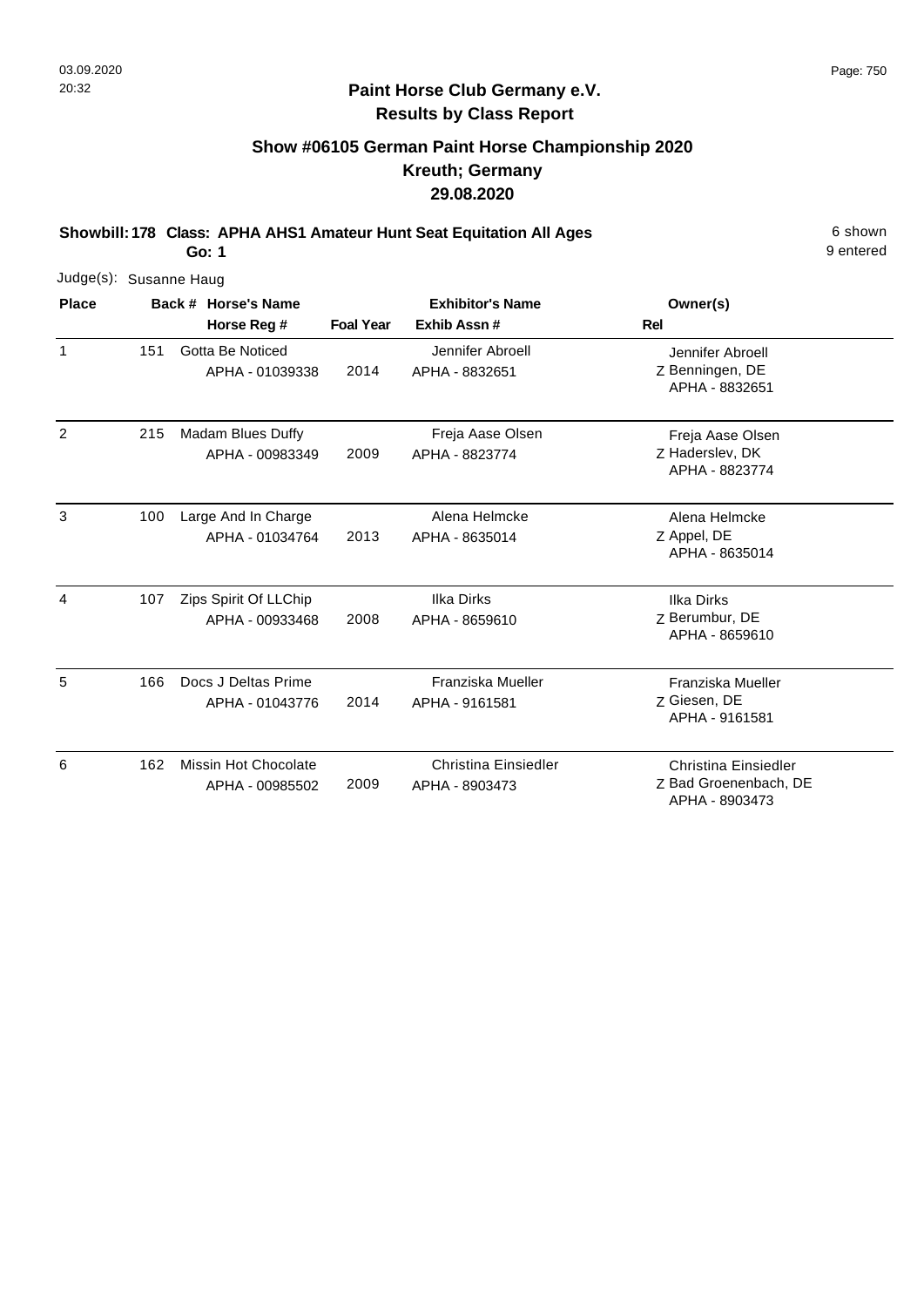#### **Paint Horse Club Germany e.V. Results by Class Report**

# **Show #06106 German Paint Horse Championship 2020 Kreuth; Germany 29.08.2020**

**Showbill: 178 Class: APHA AHS1 Amateur Hunt Seat Equitation All Ages** 6 Shown

|              | Judge(s): Sonja Merkle |  |                                          |                         |                                        |                                                                        |  |  |  |  |  |
|--------------|------------------------|--|------------------------------------------|-------------------------|----------------------------------------|------------------------------------------------------------------------|--|--|--|--|--|
| <b>Place</b> |                        |  | Back # Horse's Name                      | <b>Exhibitor's Name</b> |                                        | Owner(s)                                                               |  |  |  |  |  |
|              |                        |  | Horse Reg #                              | <b>Foal Year</b>        | Exhib Assn#                            | <b>Rel</b>                                                             |  |  |  |  |  |
| 1            | 151                    |  | Gotta Be Noticed<br>APHA - 01039338      | 2014                    | Jennifer Abroell<br>APHA - 8832651     | Jennifer Abroell<br>Z Benningen, DE<br>APHA - 8832651                  |  |  |  |  |  |
| 2            | 215                    |  | Madam Blues Duffy<br>APHA - 00983349     | 2009                    | Freja Aase Olsen<br>APHA - 8823774     | Freja Aase Olsen<br>Z Haderslev, DK<br>APHA - 8823774                  |  |  |  |  |  |
| 3            | 100                    |  | Large And In Charge<br>APHA - 01034764   | 2013                    | Alena Helmcke<br>APHA - 8635014        | Alena Helmcke<br>Z Appel, DE<br>APHA - 8635014                         |  |  |  |  |  |
| 4            | 107                    |  | Zips Spirit Of LLChip<br>APHA - 00933468 | 2008                    | <b>Ilka Dirks</b><br>APHA - 8659610    | <b>Ilka Dirks</b><br>Z Berumbur, DE<br>APHA - 8659610                  |  |  |  |  |  |
| 5            | 162                    |  | Missin Hot Chocolate<br>APHA - 00985502  | 2009                    | Christina Einsiedler<br>APHA - 8903473 | <b>Christina Einsiedler</b><br>Z Bad Groenenbach, DE<br>APHA - 8903473 |  |  |  |  |  |
| 6            | 166                    |  | Docs J Deltas Prime<br>APHA - 01043776   | 2014                    | Franziska Mueller<br>APHA - 9161581    | Franziska Mueller<br>Z Giesen, DE<br>APHA - 9161581                    |  |  |  |  |  |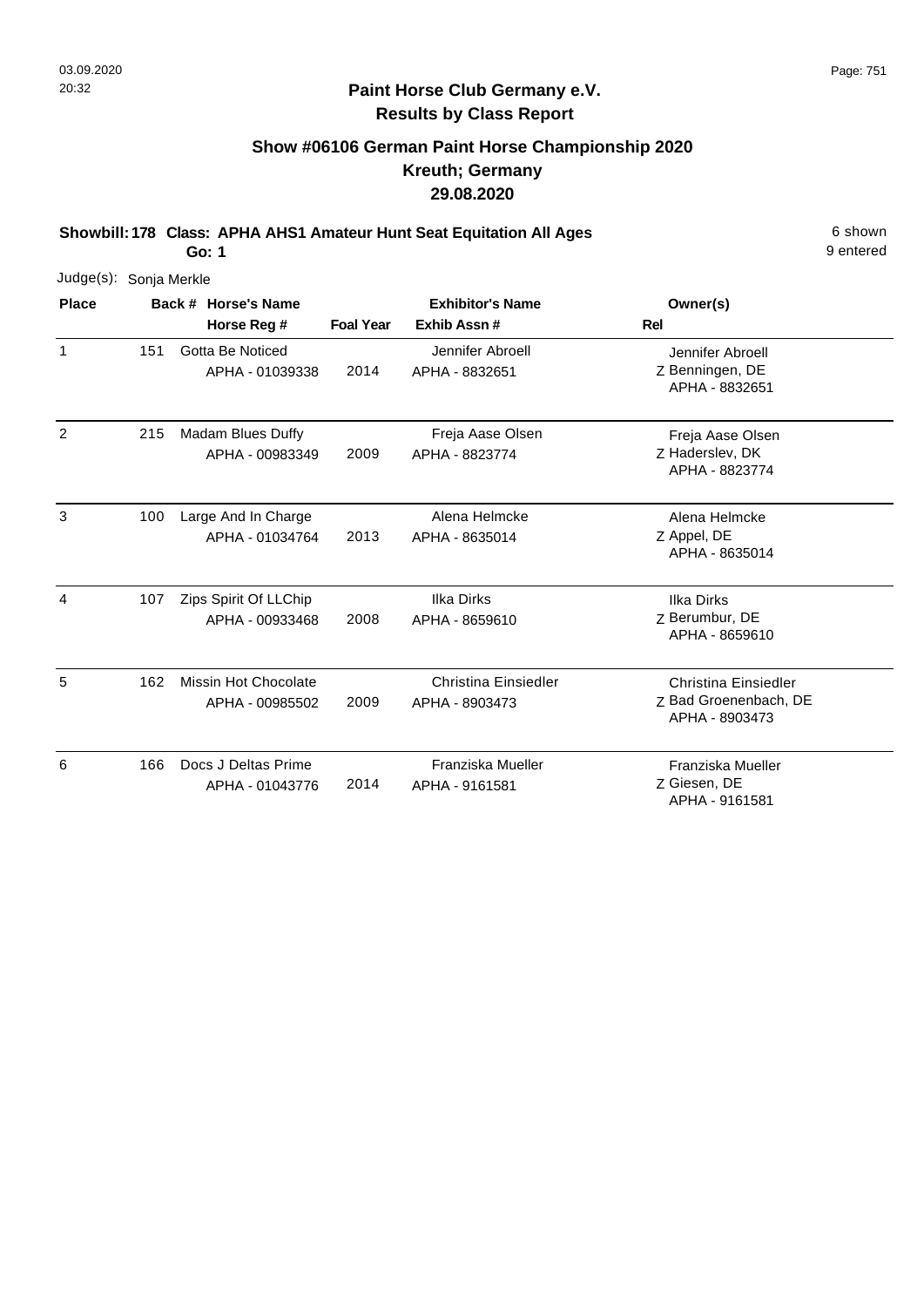### **Paint Horse Club Germany e.V. Results by Class Report**

# **Show #06107 German Paint Horse Championship 2020 Kreuth; Germany 29.08.2020**

**Showbill: 178 Class: APHA AHS1 Amateur Hunt Seat Equitation All Ages** 6 Shown

| Judge(s): Nicolas Perrin |     |                                          |                  |                                        |                                                                 |
|--------------------------|-----|------------------------------------------|------------------|----------------------------------------|-----------------------------------------------------------------|
| <b>Place</b>             |     | Back # Horse's Name                      |                  | <b>Exhibitor's Name</b>                | Owner(s)                                                        |
|                          |     | Horse Reg #                              | <b>Foal Year</b> | Exhib Assn#                            | <b>Rel</b>                                                      |
| 1                        | 215 | Madam Blues Duffy<br>APHA - 00983349     | 2009             | Freja Aase Olsen<br>APHA - 8823774     | Freja Aase Olsen<br>Z Haderslev, DK<br>APHA - 8823774           |
| $\overline{2}$           | 100 | Large And In Charge<br>APHA - 01034764   | 2013             | Alena Helmcke<br>APHA - 8635014        | Alena Helmcke<br>Z Appel, DE<br>APHA - 8635014                  |
| 3                        | 151 | Gotta Be Noticed<br>APHA - 01039338      | 2014             | Jennifer Abroell<br>APHA - 8832651     | Jennifer Abroell<br>Z Benningen, DE<br>APHA - 8832651           |
| 4                        | 107 | Zips Spirit Of LLChip<br>APHA - 00933468 | 2008             | <b>Ilka Dirks</b><br>APHA - 8659610    | <b>Ilka Dirks</b><br>Z Berumbur, DE<br>APHA - 8659610           |
| 5                        | 166 | Docs J Deltas Prime<br>APHA - 01043776   | 2014             | Franziska Mueller<br>APHA - 9161581    | Franziska Mueller<br>Z Giesen, DE<br>APHA - 9161581             |
| 6                        | 162 | Missin Hot Chocolate<br>APHA - 00985502  | 2009             | Christina Einsiedler<br>APHA - 8903473 | Christina Einsiedler<br>Z Bad Groenenbach, DE<br>APHA - 8903473 |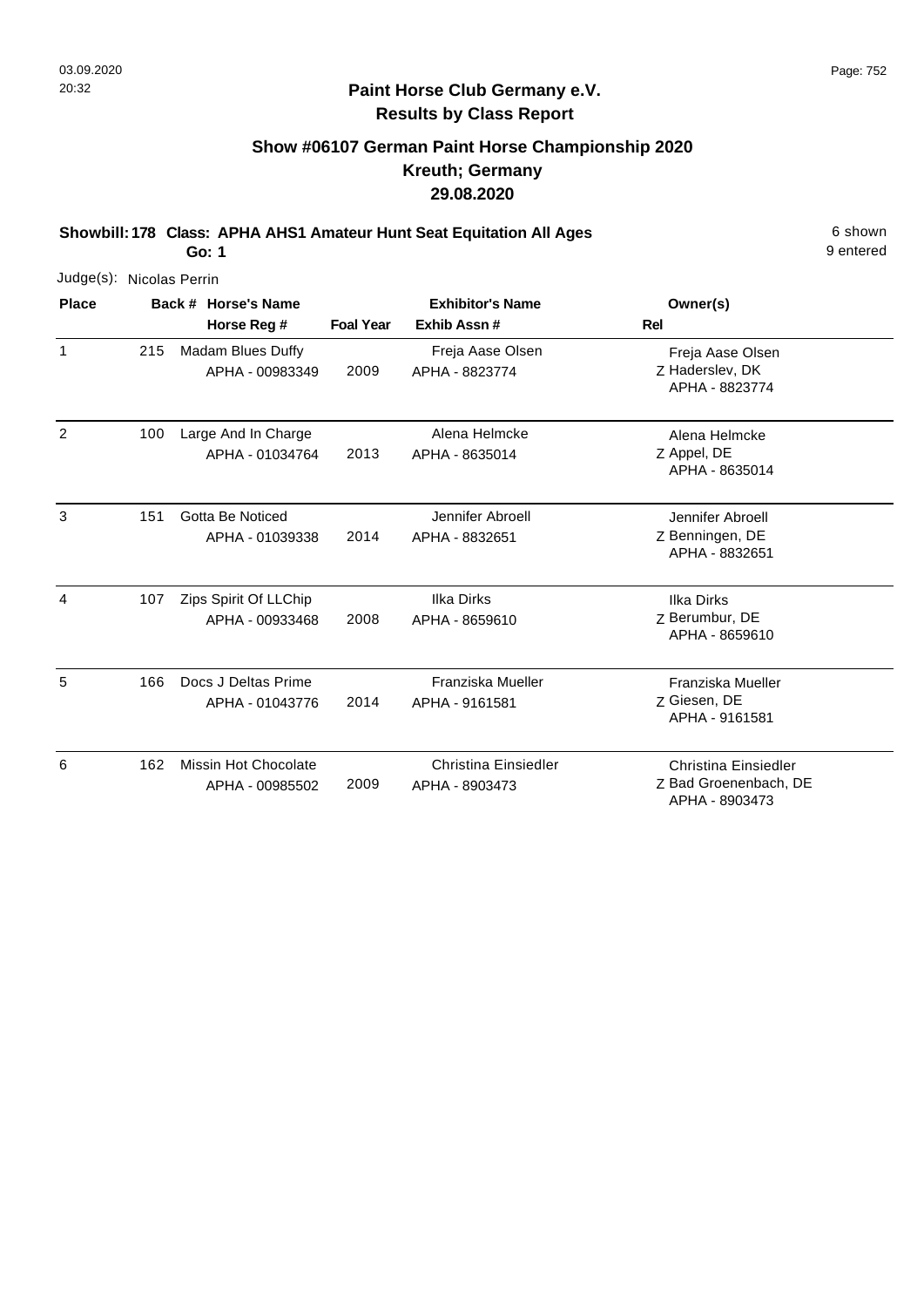### **Paint Horse Club Germany e.V. Results by Class Report**

# **Show #06108 German Paint Horse Championship 2020 Kreuth; Germany 29.08.2020**

**Showbill: 178 Class: APHA AHS1 Amateur Hunt Seat Equitation All Ages** 6 Shown

|                | Judge(s): Pierre Ouellet |                                          |                  |                                               |                                                                        |  |  |  |  |  |  |
|----------------|--------------------------|------------------------------------------|------------------|-----------------------------------------------|------------------------------------------------------------------------|--|--|--|--|--|--|
| <b>Place</b>   |                          | Back # Horse's Name<br>Horse Reg #       | <b>Foal Year</b> | <b>Exhibitor's Name</b><br>Exhib Assn#        | Owner(s)<br><b>Rel</b>                                                 |  |  |  |  |  |  |
| 1              | 100                      | Large And In Charge<br>APHA - 01034764   | 2013             | Alena Helmcke<br>APHA - 8635014               | Alena Helmcke<br>Z Appel, DE<br>APHA - 8635014                         |  |  |  |  |  |  |
| $\overline{2}$ | 151                      | Gotta Be Noticed<br>APHA - 01039338      | 2014             | Jennifer Abroell<br>APHA - 8832651            | Jennifer Abroell<br>Z Benningen, DE<br>APHA - 8832651                  |  |  |  |  |  |  |
| 3              | 166                      | Docs J Deltas Prime<br>APHA - 01043776   | 2014             | Franziska Mueller<br>APHA - 9161581           | Franziska Mueller<br>Z Giesen, DE<br>APHA - 9161581                    |  |  |  |  |  |  |
| 4              | 215                      | Madam Blues Duffy<br>APHA - 00983349     | 2009             | Freja Aase Olsen<br>APHA - 8823774            | Freja Aase Olsen<br>Z Haderslev, DK<br>APHA - 8823774                  |  |  |  |  |  |  |
| 5              | 162                      | Missin Hot Chocolate<br>APHA - 00985502  | 2009             | <b>Christina Einsiedler</b><br>APHA - 8903473 | <b>Christina Einsiedler</b><br>Z Bad Groenenbach, DE<br>APHA - 8903473 |  |  |  |  |  |  |
| 6              | 107                      | Zips Spirit Of LLChip<br>APHA - 00933468 | 2008             | Ilka Dirks<br>APHA - 8659610                  | <b>Ilka Dirks</b><br>Z Berumbur, DE<br>APHA - 8659610                  |  |  |  |  |  |  |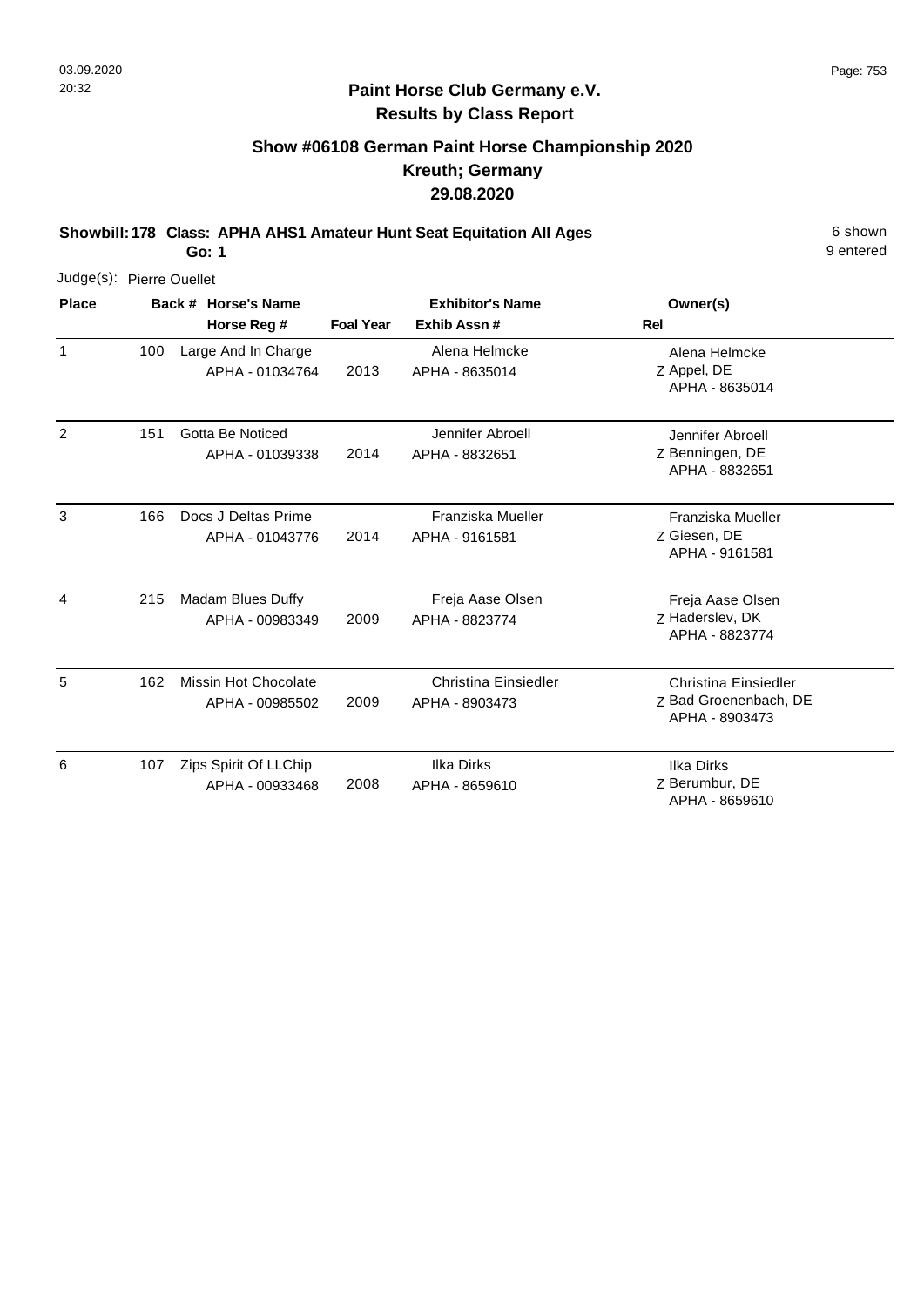# **Show #06105 German Paint Horse Championship 2020 Kreuth; Germany 29.08.2020**

**Showbill: 179 Class: PHCG AP20 Youth Hunt Seat Equitation All Paint Registries** 9 shown

**Go: 1**

| Judge(s): Susanne Haug |     |                                    |                  |                                              |                                                                     |
|------------------------|-----|------------------------------------|------------------|----------------------------------------------|---------------------------------------------------------------------|
| <b>Place</b>           |     | Back # Horse's Name<br>Horse Reg # | <b>Foal Year</b> | <b>Exhibitor's Name</b><br>Exhib Assn#       | Owner(s)<br>Rel                                                     |
| 1                      | 154 | Smart Like My Daddy                | 2011             | Lea-Marie Eberhardt<br>PHCG - 6785           | Marija Eberhardt<br>C Langenau, DE<br>PHCG - 3350                   |
| 2                      | 114 | Stella Simon                       | 2014             | Zoe Christine Cosic<br><b>PHCG - 7602</b>    | Zoe Christine Cosic<br>Z Untergruppenbach, DE<br><b>PHCG - 7602</b> |
| 3                      | 181 | <b>Barlink Heartbroker</b>         | 2012             | Larissa Hahn<br><b>PHCG - 5537</b>           | Larissa Hahn<br>Z Weisendorf, DE<br><b>PHCG - 5537</b>              |
| 4                      | 219 | Gamblers Zexy Zip                  | 2007             | Freja Balslev Segelund<br><b>PHCG - 7352</b> | Freja Balslev Segelund<br>Z Haderslev, DK<br><b>PHCG - 7352</b>     |
| 5                      | 214 | Hawthorns Pleasantzip              | 2008             | Michele Schoenwald<br><b>PHCG - 8052</b>     | Michele Schoenwald<br>Z Vojens, DK<br><b>PHCG - 8052</b>            |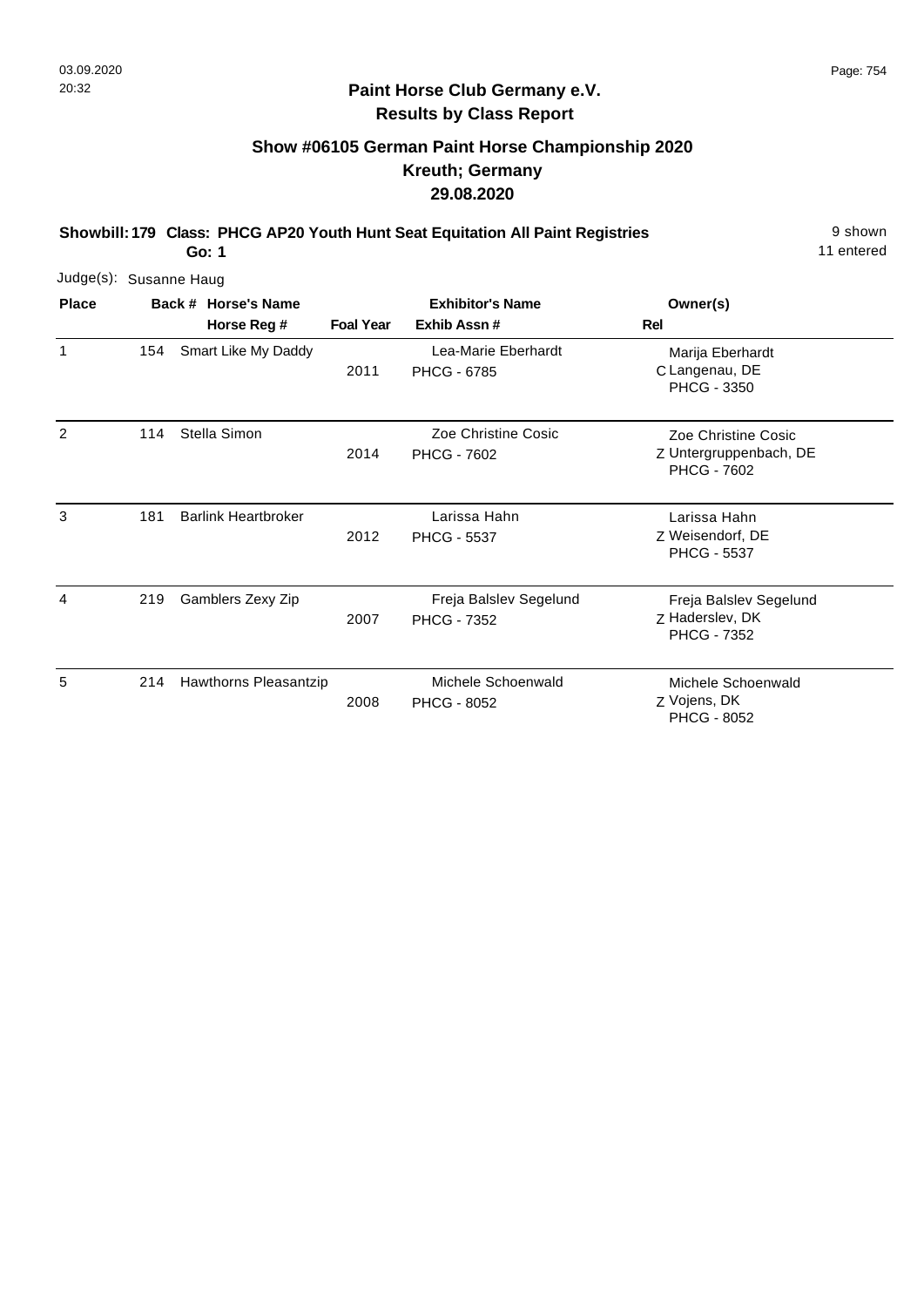# **Show #06106 German Paint Horse Championship 2020 Kreuth; Germany 29.08.2020**

**Showbill: 179 Class: PHCG AP20 Youth Hunt Seat Equitation All Paint Registries** 9 shown

**Go: 1**

| Judge(s): Sonja Merkle |     |                            |                  |                                              |                                                                     |
|------------------------|-----|----------------------------|------------------|----------------------------------------------|---------------------------------------------------------------------|
| <b>Place</b>           |     | Back # Horse's Name        |                  | <b>Exhibitor's Name</b>                      | Owner(s)                                                            |
|                        |     | Horse Reg #                | <b>Foal Year</b> | Exhib Assn#                                  | Rel                                                                 |
| 1                      | 181 | <b>Barlink Heartbroker</b> | 2012             | Larissa Hahn<br><b>PHCG - 5537</b>           | Larissa Hahn<br>Z Weisendorf, DE<br><b>PHCG - 5537</b>              |
| 2                      | 154 | Smart Like My Daddy        | 2011             | Lea-Marie Eberhardt<br><b>PHCG - 6785</b>    | Marija Eberhardt<br>C Langenau, DE<br><b>PHCG - 3350</b>            |
| 3                      | 114 | Stella Simon               | 2014             | Zoe Christine Cosic<br><b>PHCG - 7602</b>    | Zoe Christine Cosic<br>Z Untergruppenbach, DE<br><b>PHCG - 7602</b> |
| 4                      | 219 | Gamblers Zexy Zip          | 2007             | Freja Balslev Segelund<br><b>PHCG - 7352</b> | Freja Balslev Segelund<br>Z Haderslev, DK<br><b>PHCG - 7352</b>     |
| 5                      | 214 | Hawthorns Pleasantzip      | 2008             | Michele Schoenwald<br><b>PHCG - 8052</b>     | Michele Schoenwald<br>Z Vojens, DK<br><b>PHCG - 8052</b>            |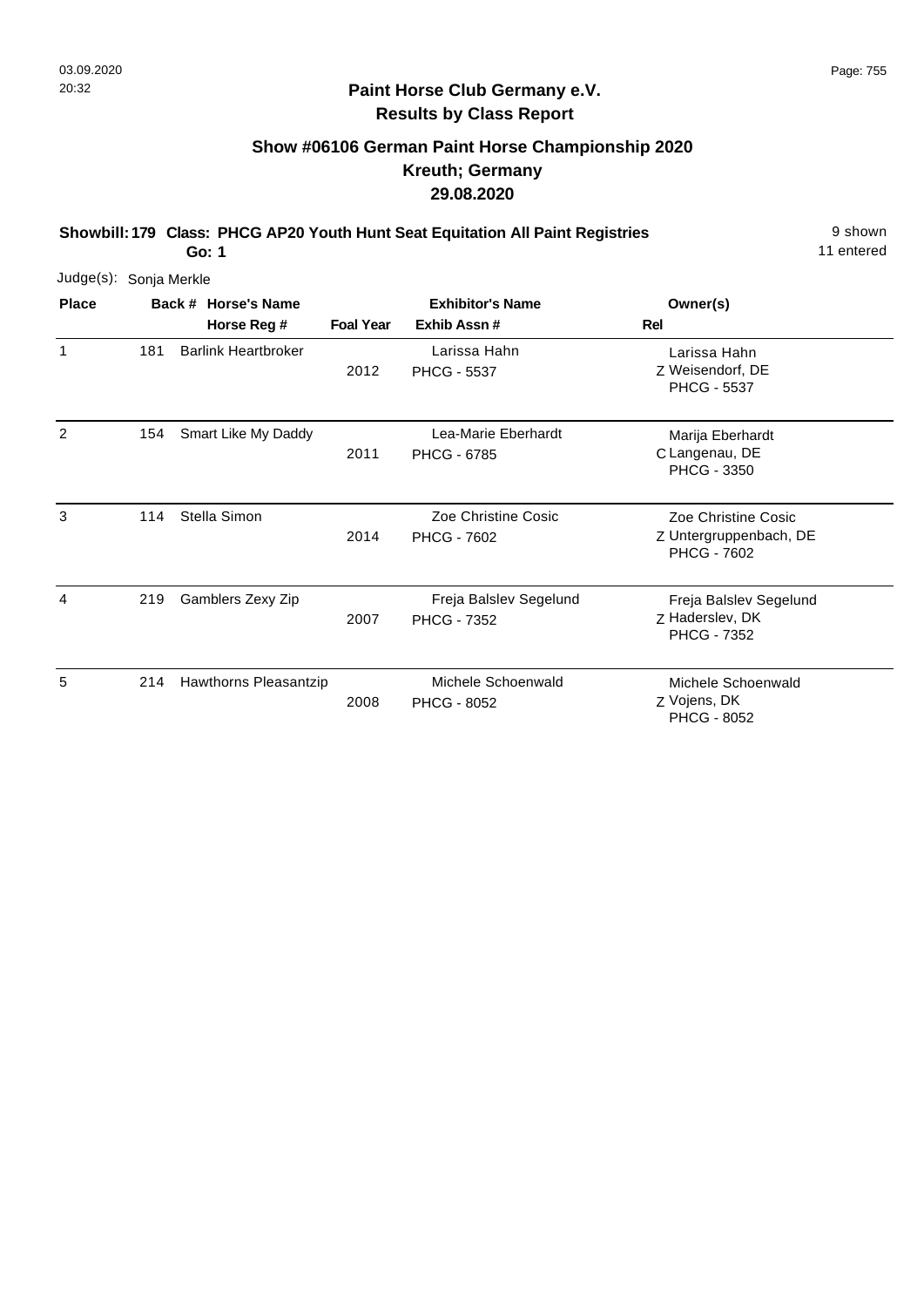# **Show #06107 German Paint Horse Championship 2020 Kreuth; Germany 29.08.2020**

**Showbill: 179 Class: PHCG AP20 Youth Hunt Seat Equitation All Paint Registries** 9 shown

11 entered

| Judge(s):    | Nicolas Perrin |                                    |                  |                                              |                                                                     |  |  |
|--------------|----------------|------------------------------------|------------------|----------------------------------------------|---------------------------------------------------------------------|--|--|
| <b>Place</b> |                | Back # Horse's Name<br>Horse Reg # | <b>Foal Year</b> | <b>Exhibitor's Name</b><br>Exhib Assn#       | Owner(s)<br>Rel                                                     |  |  |
| 1            | 214            | Hawthorns Pleasantzip              | 2008             | Michele Schoenwald<br><b>PHCG - 8052</b>     | Michele Schoenwald<br>Z Vojens, DK<br><b>PHCG - 8052</b>            |  |  |
| 2            | 114            | Stella Simon                       | 2014             | Zoe Christine Cosic<br><b>PHCG - 7602</b>    | Zoe Christine Cosic<br>Z Untergruppenbach, DE<br><b>PHCG - 7602</b> |  |  |
| 3            | 154            | Smart Like My Daddy                | 2011             | Lea-Marie Eberhardt<br><b>PHCG - 6785</b>    | Marija Eberhardt<br>C Langenau, DE<br><b>PHCG - 3350</b>            |  |  |
| 4            | 181            | <b>Barlink Heartbroker</b>         | 2012             | Larissa Hahn<br><b>PHCG - 5537</b>           | Larissa Hahn<br>Z Weisendorf, DE<br><b>PHCG - 5537</b>              |  |  |
| 5            | 219            | Gamblers Zexy Zip                  | 2007             | Freja Balslev Segelund<br><b>PHCG - 7352</b> | Freja Balslev Segelund<br>Z Haderslev, DK<br><b>PHCG - 7352</b>     |  |  |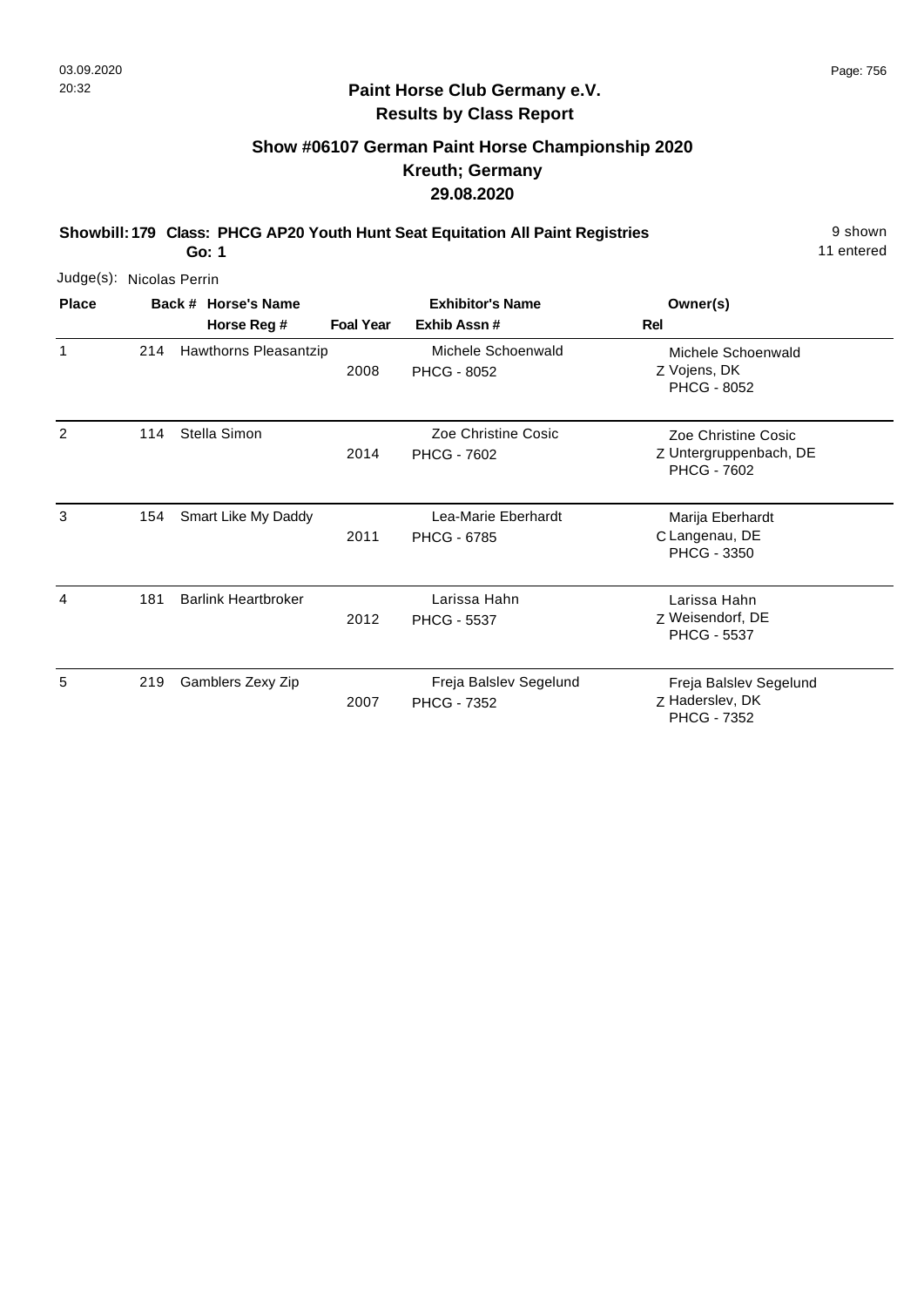# **Show #06108 German Paint Horse Championship 2020 Kreuth; Germany 29.08.2020**

**Showbill: 179 Class: PHCG AP20 Youth Hunt Seat Equitation All Paint Registries** 9 shown

11 entered

| Judge(s): Pierre Ouellet |     |                                    |                  |                                              |                                                                     |
|--------------------------|-----|------------------------------------|------------------|----------------------------------------------|---------------------------------------------------------------------|
| <b>Place</b>             |     | Back # Horse's Name<br>Horse Reg # | <b>Foal Year</b> | <b>Exhibitor's Name</b><br>Exhib Assn#       | Owner(s)<br><b>Rel</b>                                              |
| $\mathbf{1}$             | 154 | Smart Like My Daddy                | 2011             | Lea-Marie Eberhardt<br><b>PHCG - 6785</b>    | Marija Eberhardt<br>C Langenau, DE<br><b>PHCG - 3350</b>            |
| 2                        | 219 | Gamblers Zexy Zip                  | 2007             | Freja Balslev Segelund<br><b>PHCG - 7352</b> | Freja Balslev Segelund<br>Z Haderslev, DK<br><b>PHCG - 7352</b>     |
| 3                        | 181 | <b>Barlink Heartbroker</b>         | 2012             | Larissa Hahn<br><b>PHCG - 5537</b>           | Larissa Hahn<br>Z Weisendorf, DE<br><b>PHCG - 5537</b>              |
| 4                        | 114 | Stella Simon                       | 2014             | Zoe Christine Cosic<br><b>PHCG - 7602</b>    | Zoe Christine Cosic<br>Z Untergruppenbach, DE<br><b>PHCG - 7602</b> |
| 5                        | 214 | Hawthorns Pleasantzip              | 2008             | Michele Schoenwald<br><b>PHCG - 8052</b>     | Michele Schoenwald<br>Z Vojens, DK<br><b>PHCG - 8052</b>            |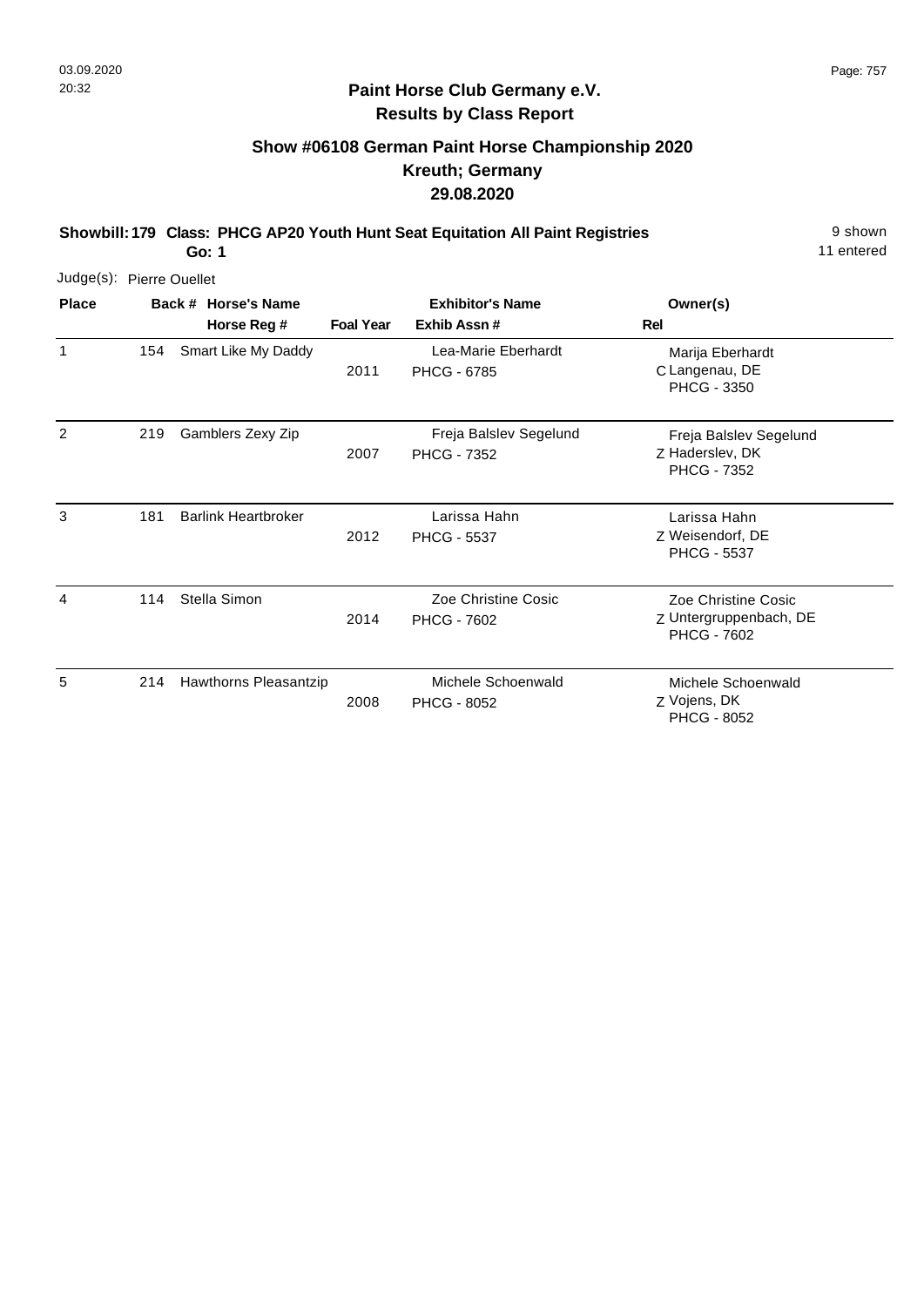# **Show #06105 German Paint Horse Championship 2020 Kreuth; Germany 29.08.2020**

**Showbill: 180 Class: APHA YEE1 Youth Hunt Seat Equitation 18 & Under** 8 Shown **Go: 1**

| Judge(s):    | Susanne Haug |  |                                               |                  |                                          |                  |                                                                 |
|--------------|--------------|--|-----------------------------------------------|------------------|------------------------------------------|------------------|-----------------------------------------------------------------|
| <b>Place</b> |              |  | Back # Horse's Name                           |                  | <b>Exhibitor's Name</b>                  |                  | Owner(s)                                                        |
|              |              |  | Horse Reg #                                   | <b>Foal Year</b> | Exhib Assn#                              | <b>Birthdate</b> | Rel                                                             |
|              | 154          |  | Smart Like My Daddy<br>APHA - 00998573        | 2011             | Lea-Marie Eberhardt<br>APHA - 0128359    |                  | Marija Eberhardt<br>C Langenau, DE<br>APHA - 8659577            |
| 2            | 114          |  | Stella Simon<br>APHA - 01063563               | 2014             | Zoe Christine Cosic<br>APHA - 0138664    |                  | Zoe Christine Cosic<br>Z Untergruppenbach, DE<br>APHA - 0138664 |
| 3            | 181          |  | <b>Barlink Heartbroker</b><br>APHA - 01023950 | 2012             | Larissa Hahn<br>APHA - 9158353           |                  | Larissa Hahn<br>Z Weisendorf, DE<br>APHA - 9158353              |
| 4            | 219          |  | Gamblers Zexy Zip<br>APHA - 00915256          | 2007             | Freja Balslev Segelund<br>APHA - 8950795 |                  | Freja Balslev Segelund<br>Z Haderslev, DK<br>APHA - 8950795     |
| 5            | 214          |  | Hawthorns Pleasantzip<br>APHA - 00958250      | 2008             | Michele Schoenwald<br>APHA - 8978268     |                  | Michele Schoenwald<br>Z Vojens, DK<br>APHA - 8978268            |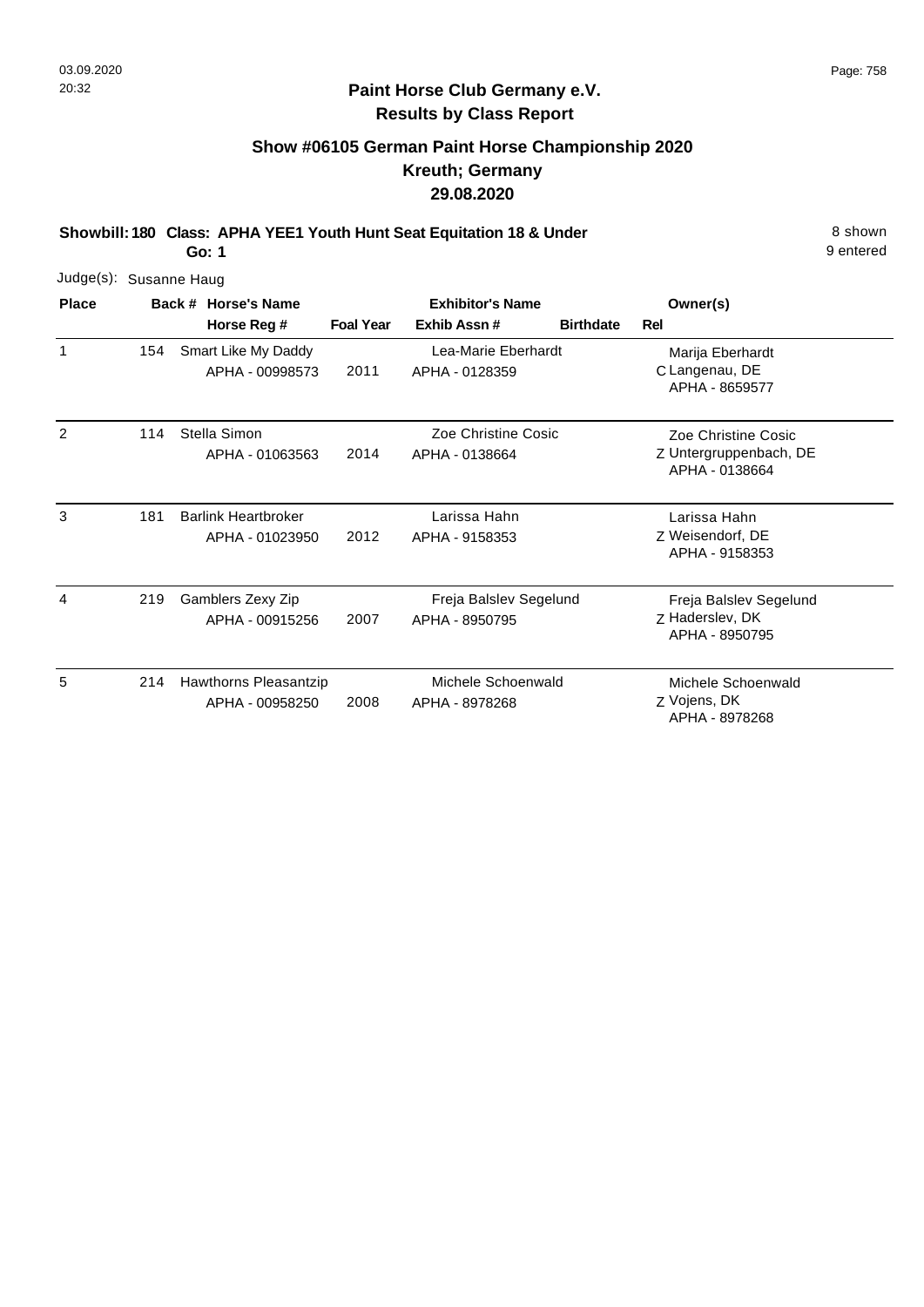# **Show #06106 German Paint Horse Championship 2020 Kreuth; Germany 29.08.2020**

**Showbill: 180 Class: APHA YEE1 Youth Hunt Seat Equitation 18 & Under** 8 Shown

**Go: 1**

| Judge(s): Sonja Merkle |     |                                               |                  |                                          |                  |                                                                 |
|------------------------|-----|-----------------------------------------------|------------------|------------------------------------------|------------------|-----------------------------------------------------------------|
| <b>Place</b>           |     | Back # Horse's Name                           |                  | <b>Exhibitor's Name</b>                  |                  | Owner(s)                                                        |
|                        |     | Horse Reg #                                   | <b>Foal Year</b> | Exhib Assn#                              | <b>Birthdate</b> | Rel                                                             |
| 1                      | 181 | <b>Barlink Heartbroker</b><br>APHA - 01023950 | 2012             | Larissa Hahn<br>APHA - 9158353           |                  | Larissa Hahn<br>Z Weisendorf, DE<br>APHA - 9158353              |
| 2                      | 154 | Smart Like My Daddy<br>APHA - 00998573        | 2011             | Lea-Marie Eberhardt<br>APHA - 0128359    |                  | Marija Eberhardt<br>C Langenau, DE<br>APHA - 8659577            |
| 3                      | 114 | Stella Simon<br>APHA - 01063563               | 2014             | Zoe Christine Cosic<br>APHA - 0138664    |                  | Zoe Christine Cosic<br>Z Untergruppenbach, DE<br>APHA - 0138664 |
| 4                      | 219 | Gamblers Zexy Zip<br>APHA - 00915256          | 2007             | Freja Balslev Segelund<br>APHA - 8950795 |                  | Freja Balslev Segelund<br>Z Haderslev, DK<br>APHA - 8950795     |
| 5                      | 214 | Hawthorns Pleasantzip<br>APHA - 00958250      | 2008             | Michele Schoenwald<br>APHA - 8978268     |                  | Michele Schoenwald<br>Z Vojens, DK<br>APHA - 8978268            |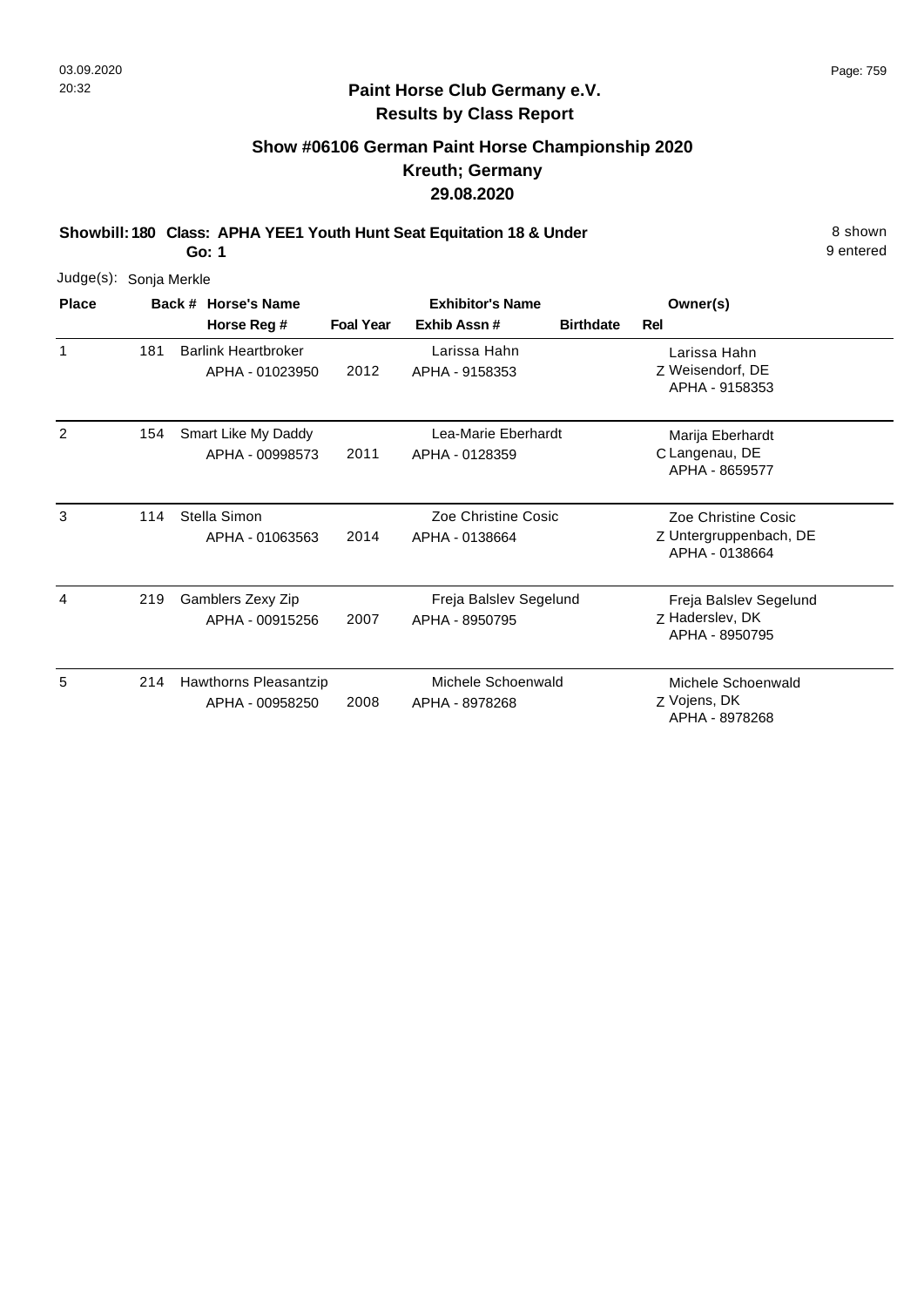# **Show #06107 German Paint Horse Championship 2020 Kreuth; Germany 29.08.2020**

**Showbill: 180 Class: APHA YEE1 Youth Hunt Seat Equitation 18 & Under** 8 Shown 8 shown **Go: 1**

| Judge(s):    | Nicolas Perrin |                                               |                  |                                          |                  |                                                                 |
|--------------|----------------|-----------------------------------------------|------------------|------------------------------------------|------------------|-----------------------------------------------------------------|
| <b>Place</b> |                | Back # Horse's Name                           |                  | <b>Exhibitor's Name</b>                  |                  | Owner(s)                                                        |
|              |                | Horse Reg #                                   | <b>Foal Year</b> | Exhib Assn#                              | <b>Birthdate</b> | <b>Rel</b>                                                      |
| 1            | 214            | Hawthorns Pleasantzip<br>APHA - 00958250      | 2008             | Michele Schoenwald<br>APHA - 8978268     |                  | Michele Schoenwald<br>Z Vojens, DK<br>APHA - 8978268            |
| 2            | 114            | Stella Simon<br>APHA - 01063563               | 2014             | Zoe Christine Cosic<br>APHA - 0138664    |                  | Zoe Christine Cosic<br>Z Untergruppenbach, DE<br>APHA - 0138664 |
| 3            | 154            | Smart Like My Daddy<br>APHA - 00998573        | 2011             | Lea-Marie Eberhardt<br>APHA - 0128359    |                  | Marija Eberhardt<br>C Langenau, DE<br>APHA - 8659577            |
| 4            | 181            | <b>Barlink Heartbroker</b><br>APHA - 01023950 | 2012             | Larissa Hahn<br>APHA - 9158353           |                  | Larissa Hahn<br>Z Weisendorf, DE<br>APHA - 9158353              |
| 5            | 219            | Gamblers Zexy Zip<br>APHA - 00915256          | 2007             | Freja Balslev Segelund<br>APHA - 8950795 |                  | Freja Balslev Segelund<br>Z Haderslev, DK<br>APHA - 8950795     |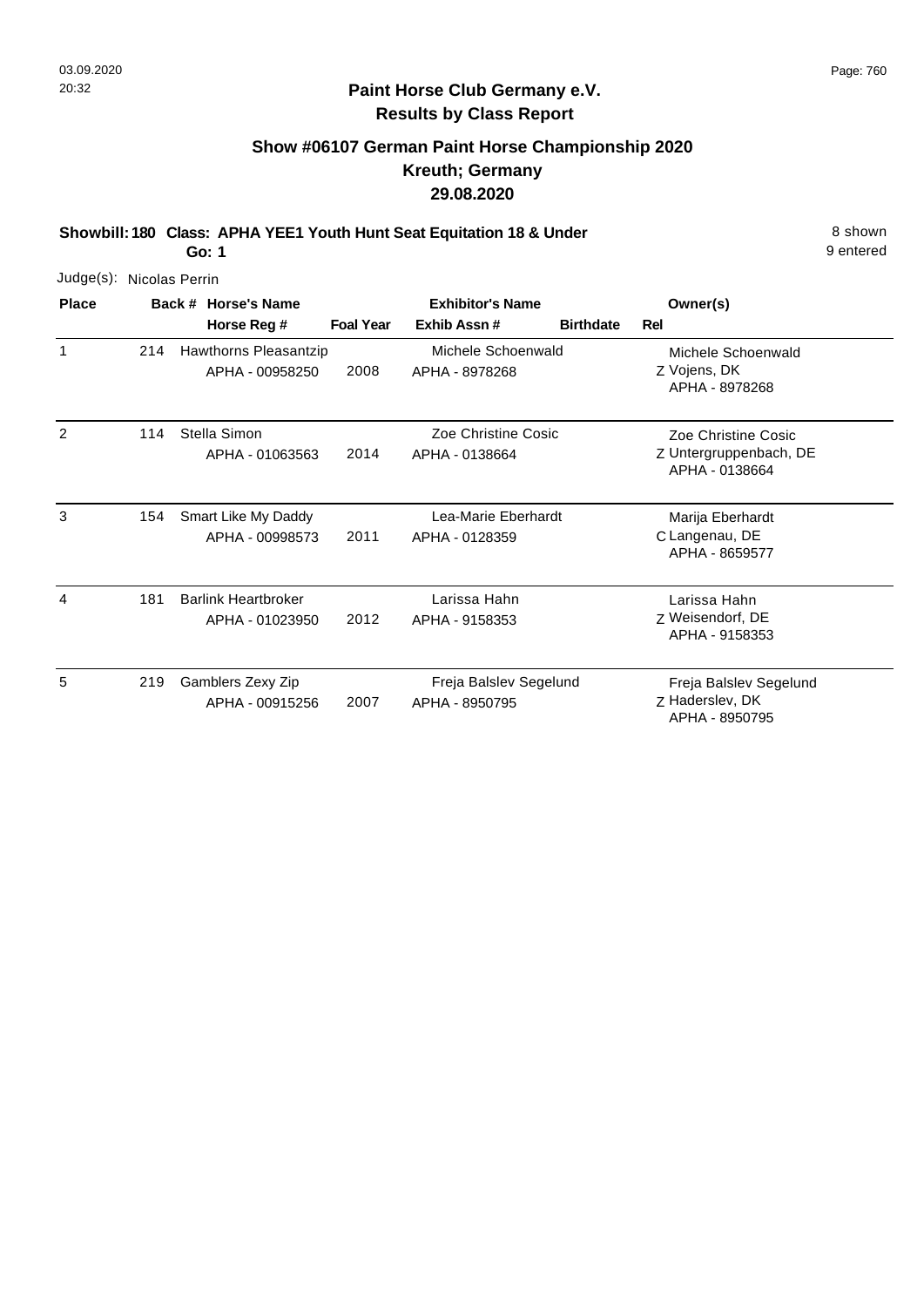9 entered

## **Paint Horse Club Germany e.V. Results by Class Report**

# **Show #06108 German Paint Horse Championship 2020 Kreuth; Germany 29.08.2020**

**Showbill: 180 Class: APHA YEE1 Youth Hunt Seat Equitation 18 & Under** 8 Shown

**Go: 1**

| Judge(s):      | <b>Pierre Ouellet</b> |                                               |                  |                                          |                  |                                                                 |
|----------------|-----------------------|-----------------------------------------------|------------------|------------------------------------------|------------------|-----------------------------------------------------------------|
| <b>Place</b>   |                       | Back # Horse's Name                           |                  | <b>Exhibitor's Name</b>                  |                  | Owner(s)                                                        |
|                |                       | Horse Reg #                                   | <b>Foal Year</b> | Exhib Assn#                              | <b>Birthdate</b> | Rel                                                             |
| 1              | 154                   | Smart Like My Daddy<br>APHA - 00998573        | 2011             | Lea-Marie Eberhardt<br>APHA - 0128359    |                  | Marija Eberhardt<br>C Langenau, DE<br>APHA - 8659577            |
| $\overline{2}$ | 219                   | Gamblers Zexy Zip<br>APHA - 00915256          | 2007             | Freja Balslev Segelund<br>APHA - 8950795 |                  | Freja Balslev Segelund<br>Z Haderslev, DK<br>APHA - 8950795     |
| 3              | 181                   | <b>Barlink Heartbroker</b><br>APHA - 01023950 | 2012             | Larissa Hahn<br>APHA - 9158353           |                  | Larissa Hahn<br>Z Weisendorf, DE<br>APHA - 9158353              |
| 4              | 114                   | Stella Simon<br>APHA - 01063563               | 2014             | Zoe Christine Cosic<br>APHA - 0138664    |                  | Zoe Christine Cosic<br>Z Untergruppenbach, DE<br>APHA - 0138664 |
| 5              | 214                   | Hawthorns Pleasantzip<br>APHA - 00958250      | 2008             | Michele Schoenwald<br>APHA - 8978268     |                  | Michele Schoenwald<br>Z Vojens, DK<br>APHA - 8978268            |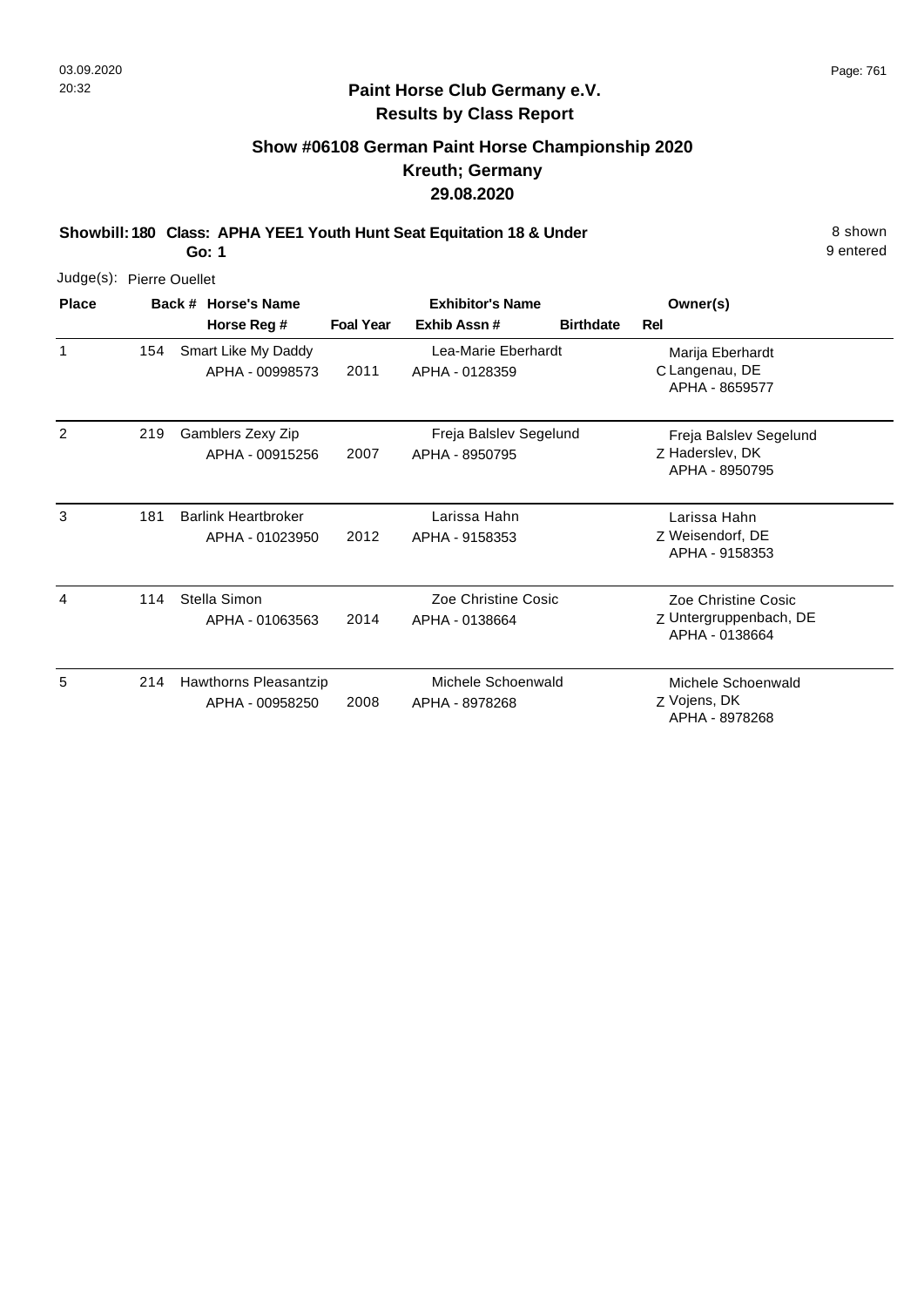# **Show #06105 German Paint Horse Championship 2020 Kreuth; Germany 29.08.2020**

**Showbill: 183 Class: PHCG AP21 Youth Ranch Riding All Paint Registries** 5 shown

**Go: 1**

| Judge(s): Susanne Haug |     |                     |                  |                                           |                                                                  |
|------------------------|-----|---------------------|------------------|-------------------------------------------|------------------------------------------------------------------|
| <b>Place</b>           |     | Back # Horse's Name |                  | <b>Exhibitor's Name</b>                   | Owner(s)                                                         |
|                        |     | Horse Reg #         | <b>Foal Year</b> | Exhib Assn#                               | Rel                                                              |
| 1                      | 506 | Gatling B Pine Chic | 2014             | Kristin Gerdau<br><b>PHCG - 7933</b>      | Kristin Gerdau<br>Z Buesum, DE<br><b>PHCG - 7933</b>             |
| 2                      | 154 | Smart Like My Daddy | 2011             | Lea-Marie Eberhardt<br><b>PHCG - 6785</b> | Marija Eberhardt<br>C Langenau, DE<br><b>PHCG - 3350</b>         |
| 2                      | 533 | FR Prettys Red Gun  | 2010             | Flora Eichler<br><b>PHCG - 7210</b>       | Susann Eichler<br>C Mannheim, DE<br><b>PHCG - 7209</b>           |
| 4                      | 230 | Im Miss Josephine   | 2016             | Leonie Alisa Maurer<br>PHCG - 8289        | Hans-Georg Holzwarth<br>E Hohenstein, DE<br><b>PHCG - 7394</b>   |
| 5                      | 534 | Jacs Lady In Red    | 2010             | Jule Staehly<br><b>PHCG - 6915</b>        | <b>Tatjana Staehly</b><br>C Mauschbach, DE<br><b>PHCG - 2216</b> |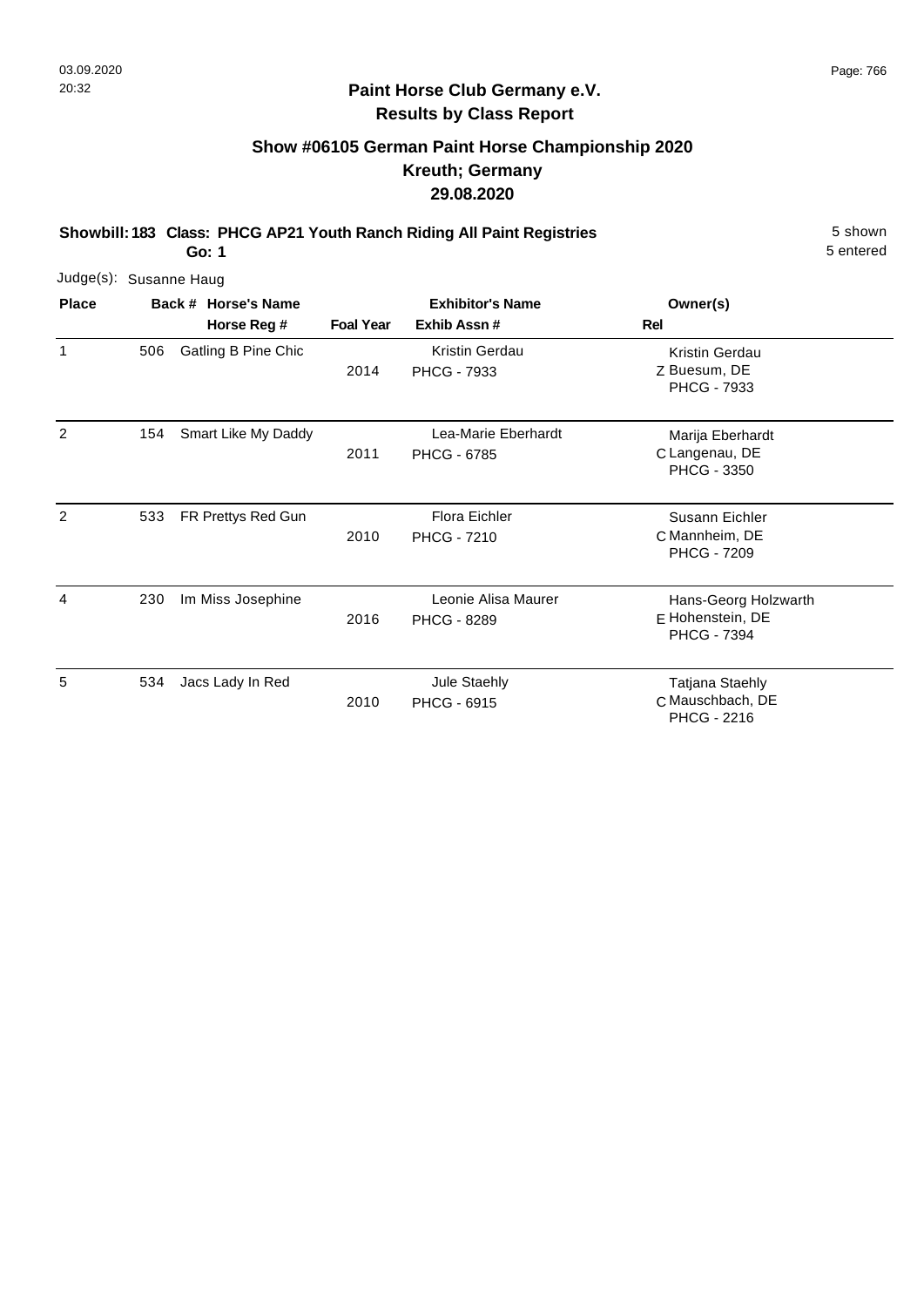# **Show #06106 German Paint Horse Championship 2020 Kreuth; Germany 29.08.2020**

**Showbill: 183 Class: PHCG AP21 Youth Ranch Riding All Paint Registries** 5 shown

**Go: 1**

| Judge(s): Sonja Merkle |     |                     |                  |                                           |                                                                |
|------------------------|-----|---------------------|------------------|-------------------------------------------|----------------------------------------------------------------|
| <b>Place</b>           |     | Back # Horse's Name |                  | <b>Exhibitor's Name</b>                   | Owner(s)                                                       |
|                        |     | Horse Reg #         | <b>Foal Year</b> | Exhib Assn#                               | Rel                                                            |
| 1                      | 506 | Gatling B Pine Chic | 2014             | Kristin Gerdau<br><b>PHCG - 7933</b>      | Kristin Gerdau<br>Z Buesum, DE<br>PHCG - 7933                  |
| 2                      | 154 | Smart Like My Daddy | 2011             | Lea-Marie Eberhardt<br><b>PHCG - 6785</b> | Marija Eberhardt<br>C Langenau, DE<br><b>PHCG - 3350</b>       |
| 3                      | 230 | Im Miss Josephine   | 2016             | Leonie Alisa Maurer<br><b>PHCG - 8289</b> | Hans-Georg Holzwarth<br>E Hohenstein, DE<br><b>PHCG - 7394</b> |
| 4                      | 533 | FR Prettys Red Gun  | 2010             | Flora Eichler<br><b>PHCG - 7210</b>       | Susann Eichler<br>C Mannheim, DE<br><b>PHCG - 7209</b>         |
| 5                      | 534 | Jacs Lady In Red    | 2010             | Jule Staehly<br><b>PHCG - 6915</b>        | Tatjana Staehly<br>C Mauschbach, DE<br>PHCG - 2216             |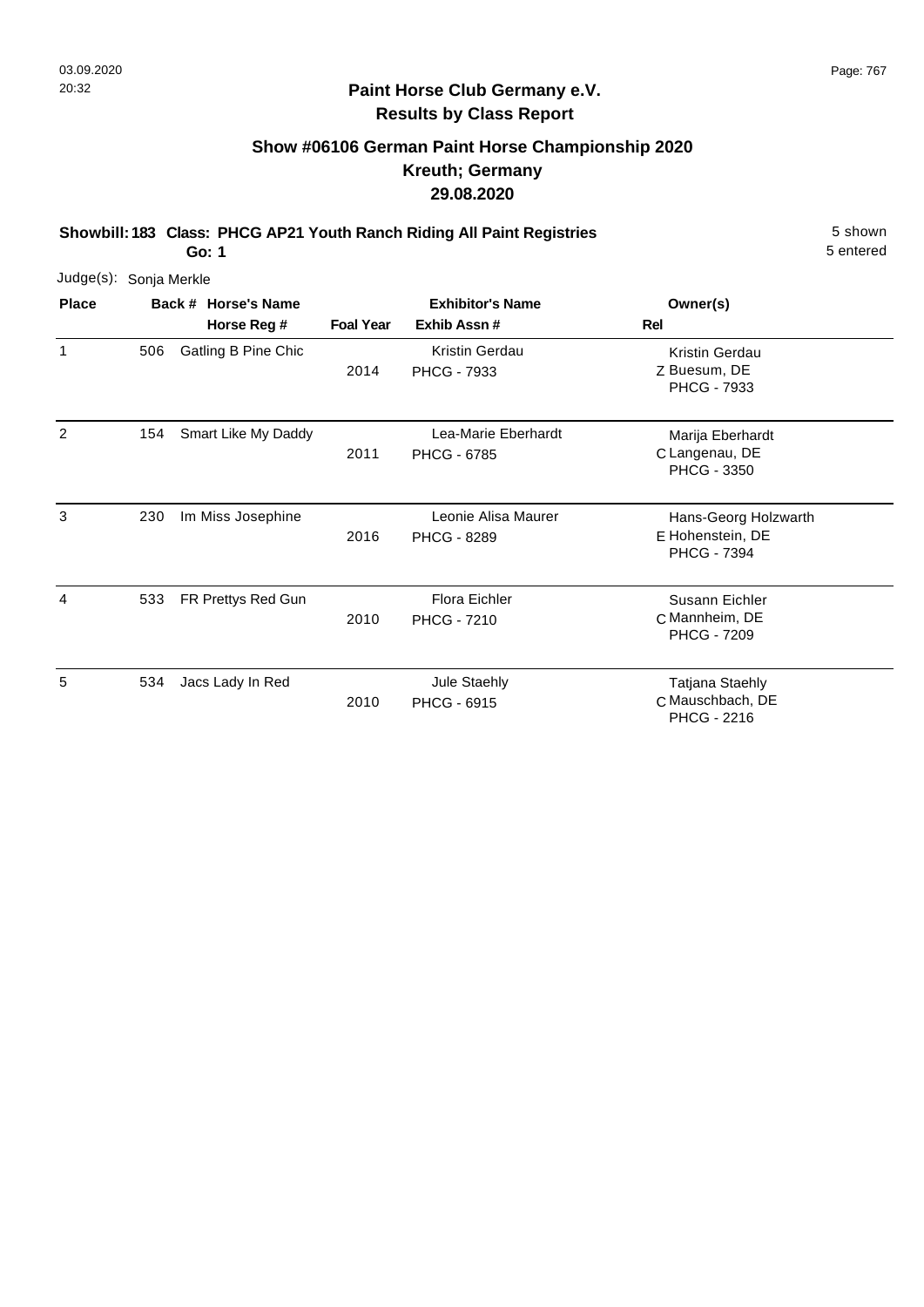# **Show #06107 German Paint Horse Championship 2020 Kreuth; Germany 29.08.2020**

**Showbill: 183 Class: PHCG AP21 Youth Ranch Riding All Paint Registries** 5 shown

**Go: 1**

| Judge(s): Nicolas Perrin |     |                     |                  |                                           |                                                                |
|--------------------------|-----|---------------------|------------------|-------------------------------------------|----------------------------------------------------------------|
| <b>Place</b>             |     | Back # Horse's Name |                  | <b>Exhibitor's Name</b>                   | Owner(s)                                                       |
|                          |     | Horse Reg #         | <b>Foal Year</b> | Exhib Assn#                               | Rel                                                            |
| 1                        | 506 | Gatling B Pine Chic | 2014             | Kristin Gerdau<br>PHCG - 7933             | Kristin Gerdau<br>Z Buesum, DE<br><b>PHCG - 7933</b>           |
| 2                        | 154 | Smart Like My Daddy | 2011             | Lea-Marie Eberhardt<br><b>PHCG - 6785</b> | Marija Eberhardt<br>C Langenau, DE<br><b>PHCG - 3350</b>       |
| 3                        | 533 | FR Prettys Red Gun  | 2010             | Flora Eichler<br><b>PHCG - 7210</b>       | Susann Eichler<br>C Mannheim, DE<br><b>PHCG - 7209</b>         |
| 4                        | 230 | Im Miss Josephine   | 2016             | Leonie Alisa Maurer<br>PHCG - 8289        | Hans-Georg Holzwarth<br>E Hohenstein, DE<br><b>PHCG - 7394</b> |
| 5                        | 534 | Jacs Lady In Red    | 2010             | Jule Staehly<br><b>PHCG - 6915</b>        | <b>Tatjana Staehly</b><br>C Mauschbach, DE<br>PHCG - 2216      |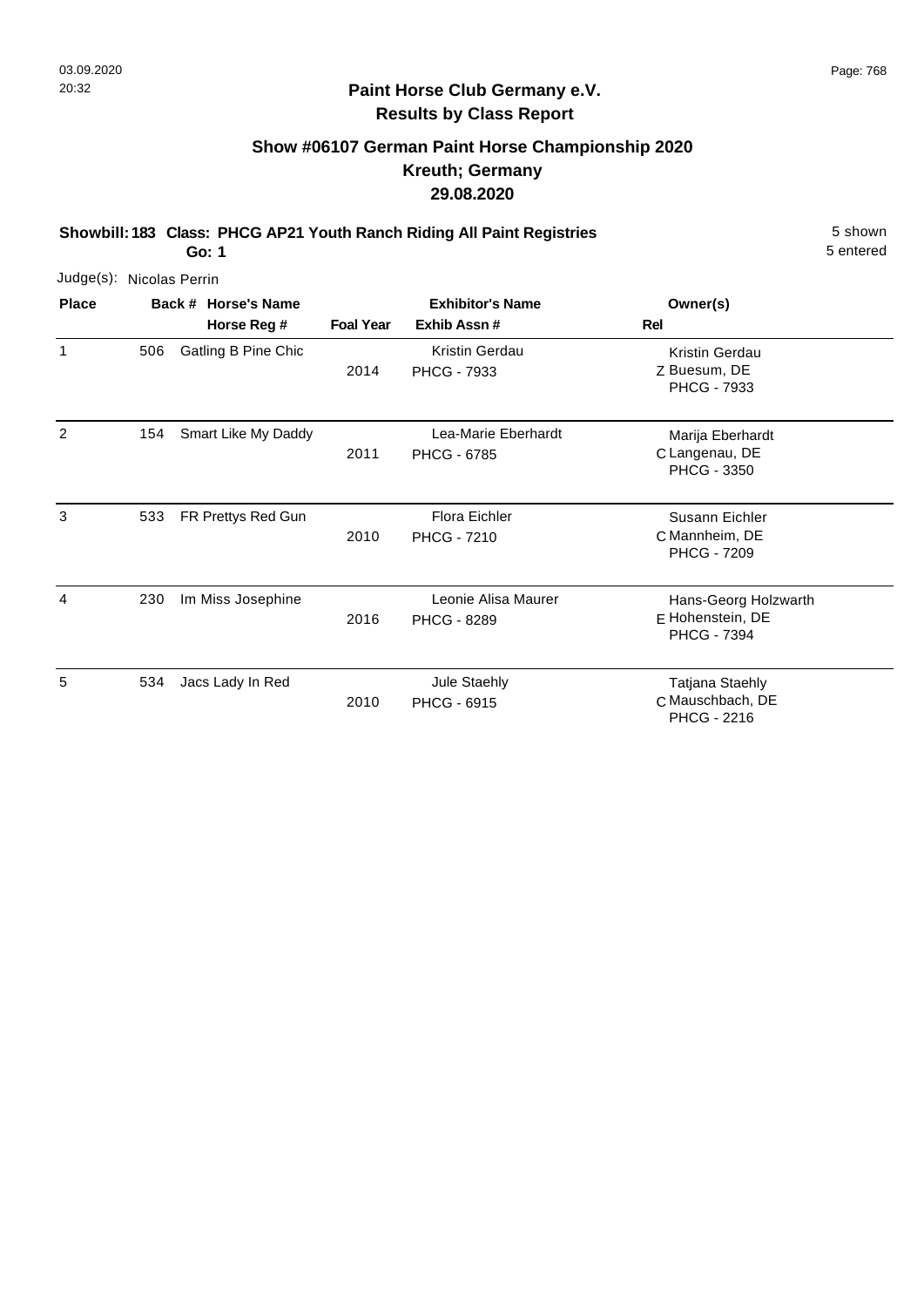# **Show #06108 German Paint Horse Championship 2020 Kreuth; Germany 29.08.2020**

**Showbill: 183 Class: PHCG AP21 Youth Ranch Riding All Paint Registries** 5 shown

**Go: 1**

| Judge(s): Pierre Ouellet |     |                     |                  |                                            |                                                                |
|--------------------------|-----|---------------------|------------------|--------------------------------------------|----------------------------------------------------------------|
| <b>Place</b>             |     | Back # Horse's Name |                  | <b>Exhibitor's Name</b>                    | Owner(s)                                                       |
|                          |     | Horse Reg #         | <b>Foal Year</b> | Exhib Assn#                                | Rel                                                            |
| 1                        | 506 | Gatling B Pine Chic | 2014             | Kristin Gerdau<br><b>PHCG - 7933</b>       | Kristin Gerdau<br>Z Buesum, DE<br><b>PHCG - 7933</b>           |
| 2                        | 154 | Smart Like My Daddy | 2011             | Lea-Marie Eberhardt<br><b>PHCG - 6785</b>  | Marija Eberhardt<br>C Langenau, DE<br><b>PHCG - 3350</b>       |
| 3                        | 533 | FR Prettys Red Gun  | 2010             | <b>Flora Eichler</b><br><b>PHCG - 7210</b> | Susann Eichler<br>C Mannheim, DE<br><b>PHCG - 7209</b>         |
| 4                        | 230 | Im Miss Josephine   | 2016             | Leonie Alisa Maurer<br><b>PHCG - 8289</b>  | Hans-Georg Holzwarth<br>E Hohenstein, DE<br><b>PHCG - 7394</b> |
| 5                        | 534 | Jacs Lady In Red    | 2010             | Jule Staehly<br><b>PHCG - 6915</b>         | <b>Tatjana Staehly</b><br>C Mauschbach, DE<br>PHCG - 2216      |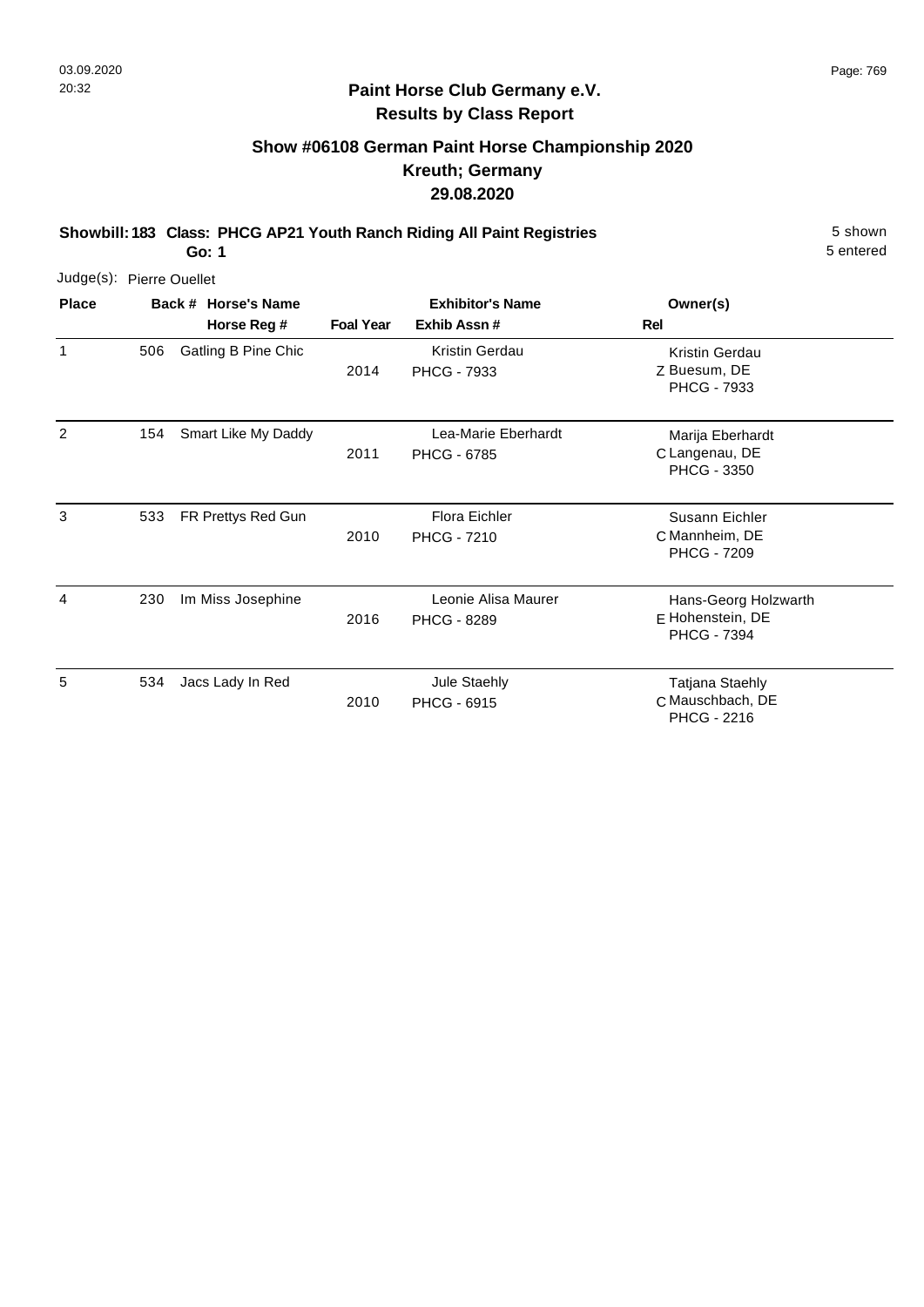# **Show #06105 German Paint Horse Championship 2020 Kreuth; Germany 29.08.2020**

**Showbill: 184 Class: APHA YRP1 Youth Ranch Riding 18 & Under** 2 shown

**Go: 1**

2 entered

Judge(s): Susanne Haug

| <b>Place</b> |     | Back # Horse's Name                    | <b>Exhibitor's Name</b> |                                       |                  | Owner(s)                                                   |
|--------------|-----|----------------------------------------|-------------------------|---------------------------------------|------------------|------------------------------------------------------------|
|              |     | Horse Reg #                            | <b>Foal Year</b>        | Exhib Assn #                          | <b>Birthdate</b> | Rel                                                        |
| 1            | 154 | Smart Like My Daddy<br>APHA - 00998573 | 2011                    | Lea-Marie Eberhardt<br>APHA - 0128359 |                  | Marija Eberhardt<br>C Langenau, DE<br>APHA - 8659577       |
| 2            | 230 | Im Miss Josephine<br>APHA - 01063115   | 2016                    | Leonie Alisa Maurer<br>APHA - 0148595 |                  | Hans-Georg Holzwarth<br>E Hohenstein, DE<br>APHA - 9148860 |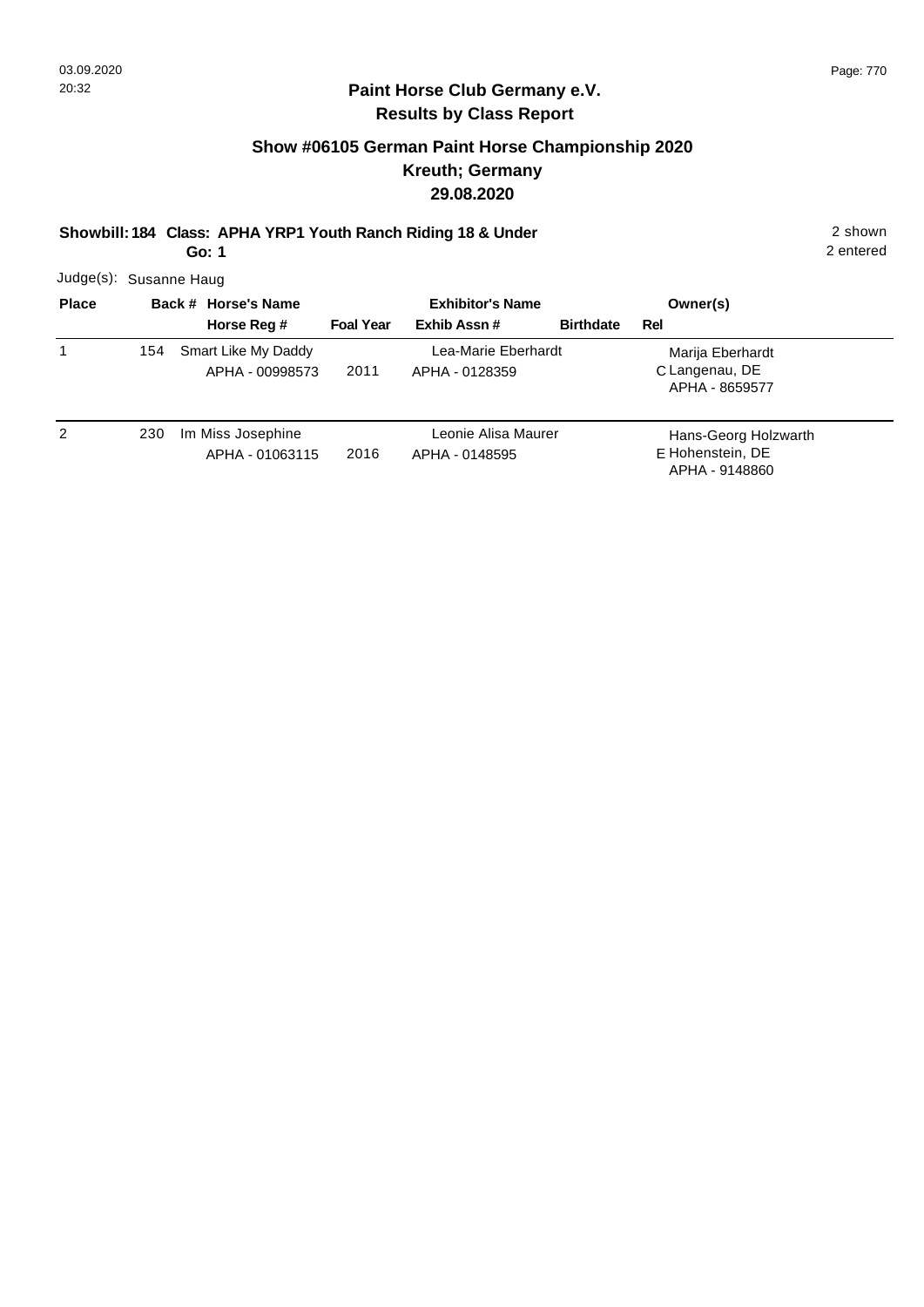# **Show #06106 German Paint Horse Championship 2020 Kreuth; Germany 29.08.2020**

**Showbill: 184 Class: APHA YRP1 Youth Ranch Riding 18 & Under** 2 shown

**Go: 1**

2 entered

Judge(s): Sonja Merkle

| <b>Place</b> |     | Back # Horse's Name                  | <b>Exhibitor's Name</b> |                                       |                  | Owner(s)                                                   |
|--------------|-----|--------------------------------------|-------------------------|---------------------------------------|------------------|------------------------------------------------------------|
|              |     | Horse Reg #                          | <b>Foal Year</b>        | Exhib Assn#                           | <b>Birthdate</b> | Rel                                                        |
| 1            | 154 | Smart Like My Daddy                  |                         | Lea-Marie Eberhardt                   |                  | Marija Eberhardt                                           |
|              |     | APHA - 00998573                      | 2011                    | APHA - 0128359                        |                  | C Langenau, DE<br>APHA - 8659577                           |
| 2            | 230 | Im Miss Josephine<br>APHA - 01063115 | 2016                    | Leonie Alisa Maurer<br>APHA - 0148595 |                  | Hans-Georg Holzwarth<br>E Hohenstein, DE<br>APHA - 9148860 |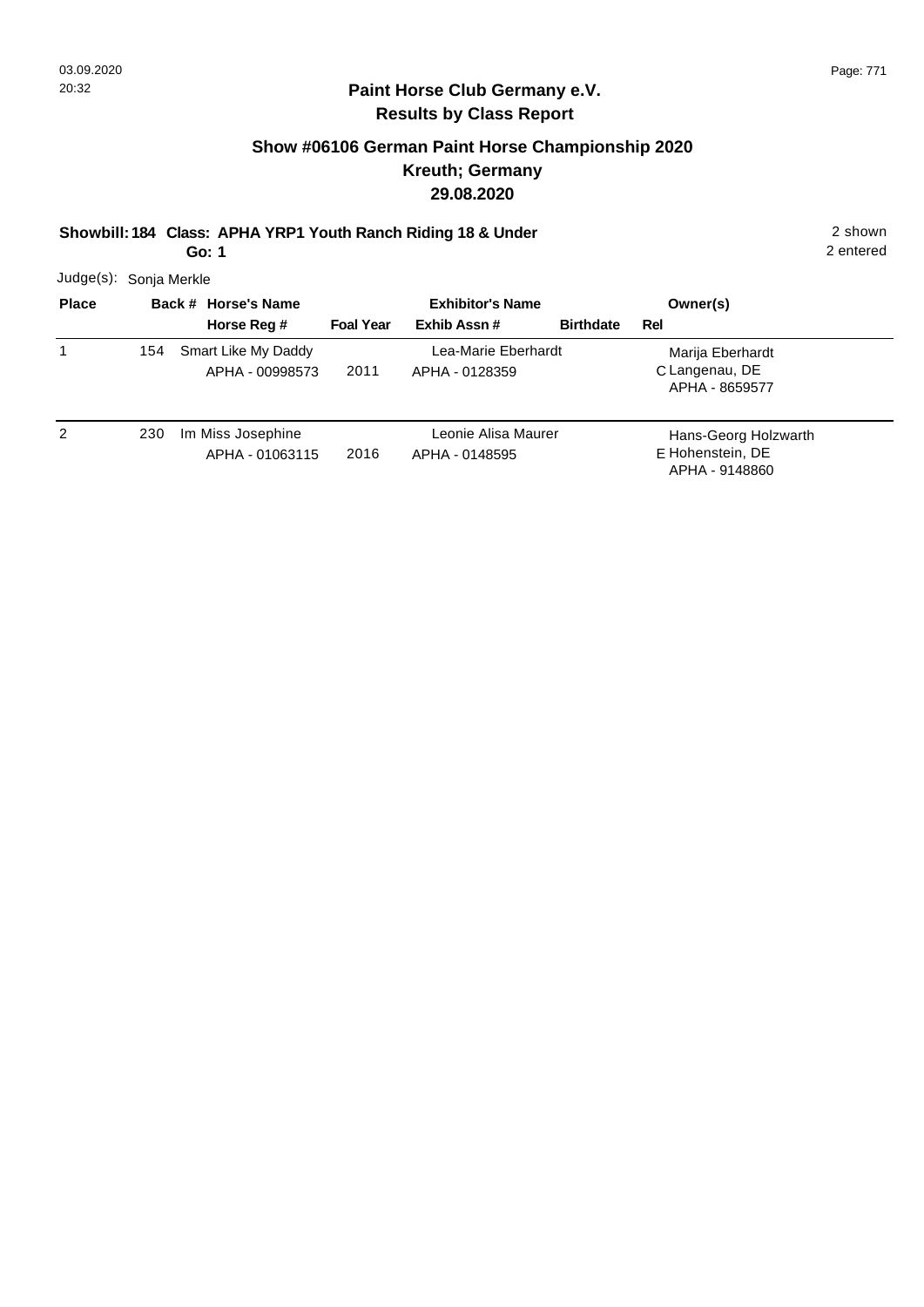# **Show #06107 German Paint Horse Championship 2020 Kreuth; Germany 29.08.2020**

**Showbill: 184 Class: APHA YRP1 Youth Ranch Riding 18 & Under** 2 shown

**Go: 1**

2 entered

Judge(s): Nicolas Perrin

| <b>Place</b> |     | Back # Horse's Name                    | <b>Exhibitor's Name</b> |                                       |                  | Owner(s)                                                   |
|--------------|-----|----------------------------------------|-------------------------|---------------------------------------|------------------|------------------------------------------------------------|
|              |     | Horse Reg #                            | <b>Foal Year</b>        | Exhib Assn#                           | <b>Birthdate</b> | Rel                                                        |
| 1            | 154 | Smart Like My Daddy<br>APHA - 00998573 | 2011                    | Lea-Marie Eberhardt<br>APHA - 0128359 |                  | Marija Eberhardt<br>C Langenau, DE<br>APHA - 8659577       |
| 2            | 230 | Im Miss Josephine<br>APHA - 01063115   | 2016                    | Leonie Alisa Maurer<br>APHA - 0148595 |                  | Hans-Georg Holzwarth<br>E Hohenstein, DE<br>APHA - 9148860 |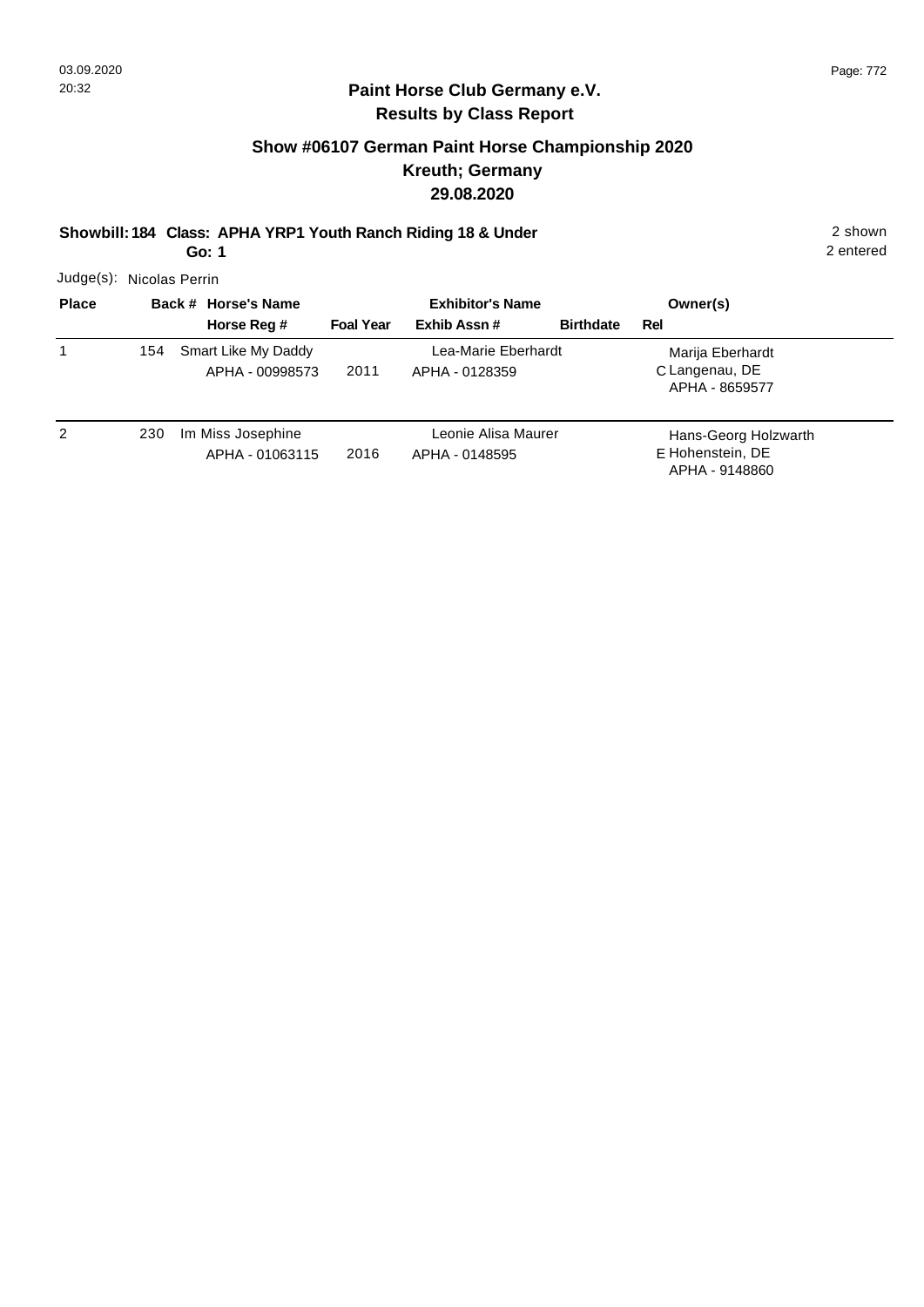# **Show #06108 German Paint Horse Championship 2020 Kreuth; Germany 29.08.2020**

**Showbill: 184 Class: APHA YRP1 Youth Ranch Riding 18 & Under** 2 shown

**Go: 1**

2 entered

Judge(s): Pierre Ouellet

| <b>Place</b> |     | Back # Horse's Name                    | <b>Exhibitor's Name</b> |                                       |                  | Owner(s)                                                   |
|--------------|-----|----------------------------------------|-------------------------|---------------------------------------|------------------|------------------------------------------------------------|
|              |     | Horse Reg #                            | <b>Foal Year</b>        | Exhib Assn #                          | <b>Birthdate</b> | Rel                                                        |
|              | 154 | Smart Like My Daddy<br>APHA - 00998573 | 2011                    | Lea-Marie Eberhardt<br>APHA - 0128359 |                  | Marija Eberhardt<br>C Langenau, DE<br>APHA - 8659577       |
| 2            | 230 | Im Miss Josephine<br>APHA - 01063115   | 2016                    | Leonie Alisa Maurer<br>APHA - 0148595 |                  | Hans-Georg Holzwarth<br>E Hohenstein, DE<br>APHA - 9148860 |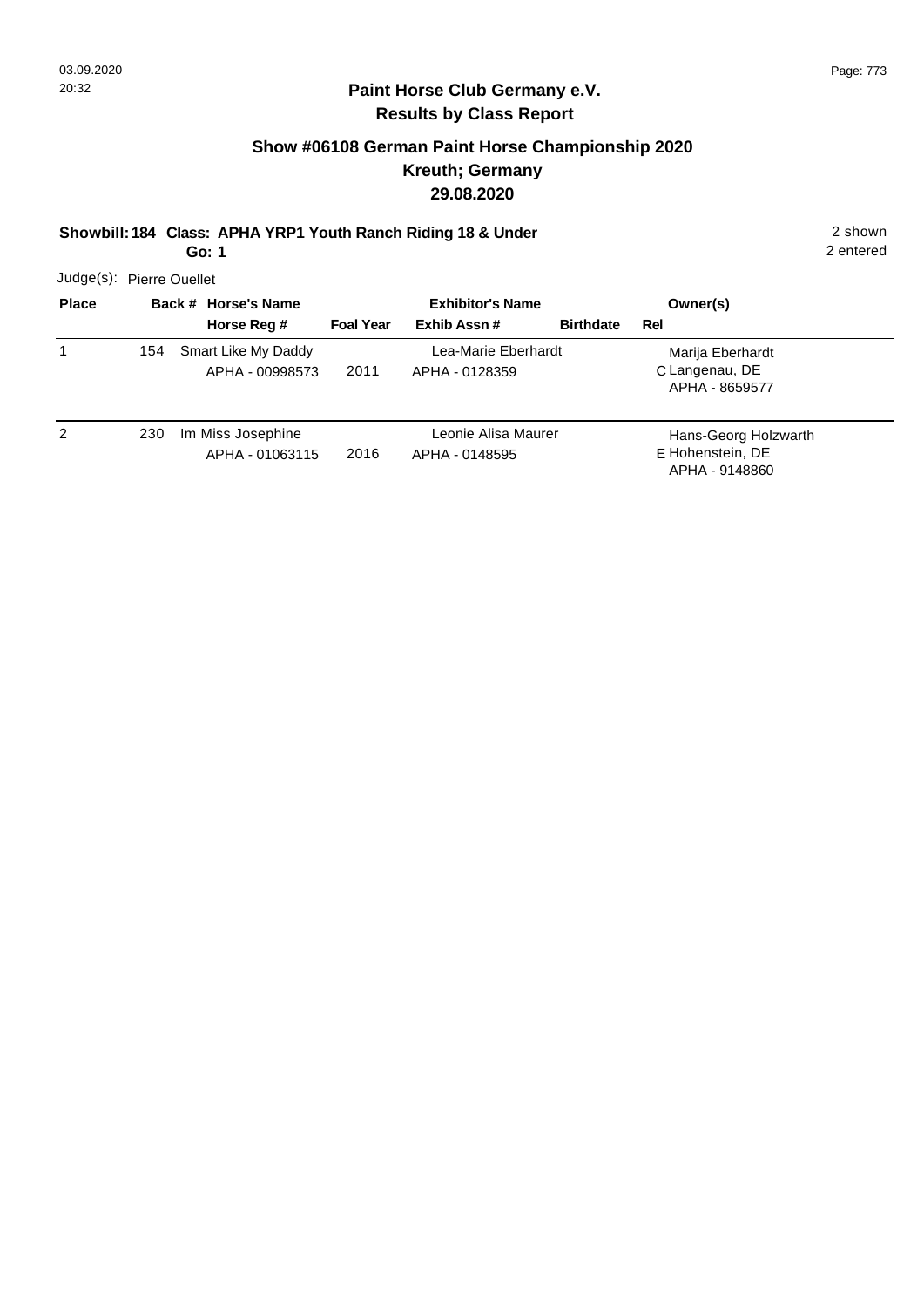# **Show #06105 German Paint Horse Championship 2020 Kreuth; Germany 29.08.2020**

**Showbill: 185 Class: APHA XRP1 Youth SPB Ranch Riding 18 & Under** 3 shown

**Go: 1**

|              | Judge(s): Susanne Haug |                                        |                  |                                  |                  |                                                       |  |  |  |  |  |
|--------------|------------------------|----------------------------------------|------------------|----------------------------------|------------------|-------------------------------------------------------|--|--|--|--|--|
| <b>Place</b> |                        | Back # Horse's Name                    |                  | <b>Exhibitor's Name</b>          |                  | Owner(s)                                              |  |  |  |  |  |
|              |                        | Horse Reg #                            | <b>Foal Year</b> | Exhib Assn#                      | <b>Birthdate</b> | Rel                                                   |  |  |  |  |  |
| $\mathbf{1}$ | 506                    | Gatling B Pine Chic<br>APHA - 01045539 | 2014             | Kristin Gerdau<br>APHA - 9172742 |                  | Kristin Gerdau<br>Z Buesum, DE<br>APHA - 9172742      |  |  |  |  |  |
| 2            | 533                    | FR Prettys Red Gun<br>APHA - 00993283  | 2010             | Flora Eichler<br>APHA - 9141948  |                  | Susann Eichler<br>C Mannheim, DE<br>APHA - 8578713    |  |  |  |  |  |
| 3            | 534                    | Jacs Lady In Red<br>APHA - 00984000    | 2010             | Jule Staehly<br>APHA - 9168491   |                  | Tatjana Staehly<br>C Mauschbach, DE<br>APHA - 8398967 |  |  |  |  |  |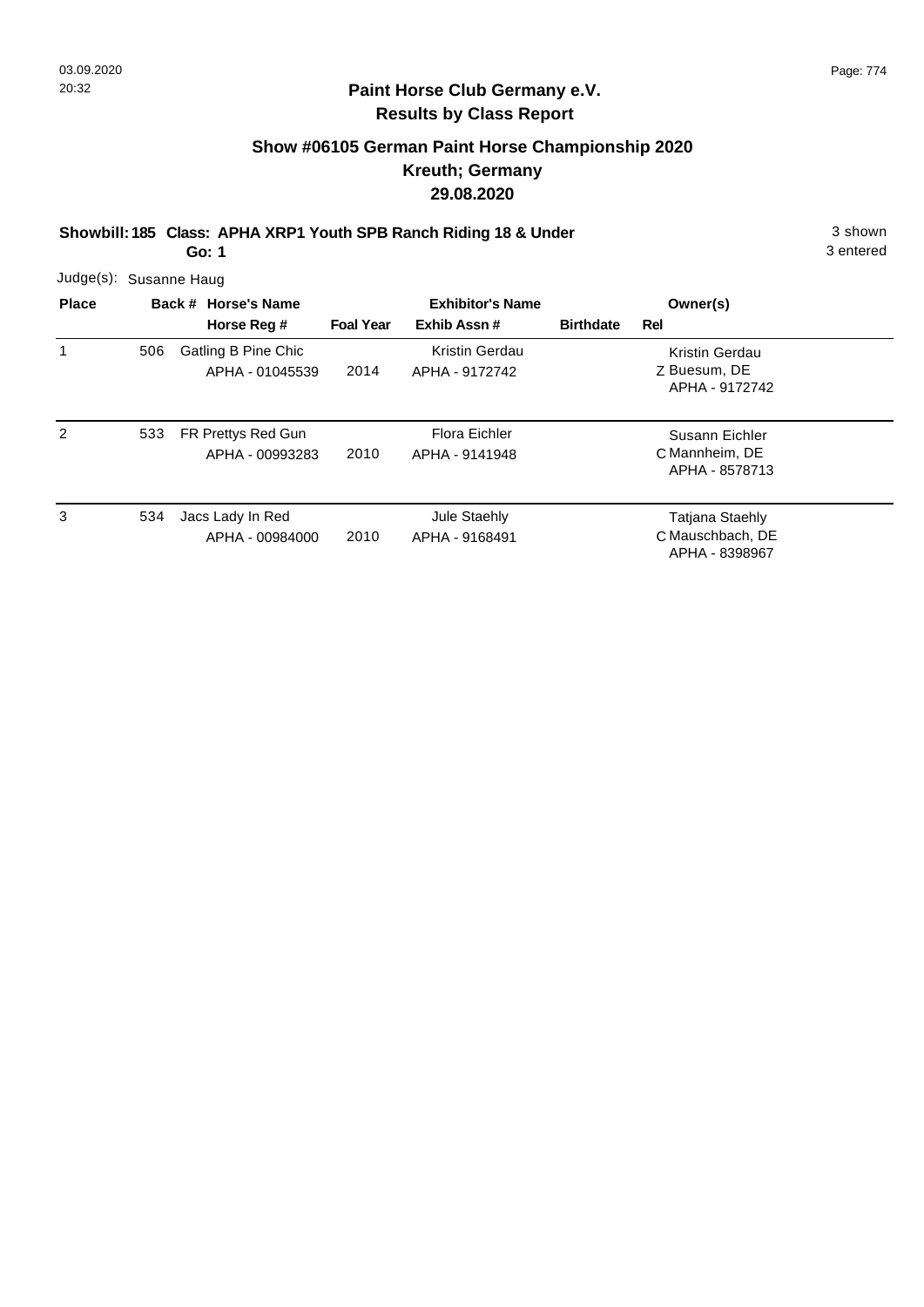# **Show #06106 German Paint Horse Championship 2020 Kreuth; Germany 29.08.2020**

**Showbill: 185 Class: APHA XRP1 Youth SPB Ranch Riding 18 & Under** 3 shown

**Go: 1**

|              | Judge(s): Sonja Merkle |  |                                        |                         |                                  |                  |                                                              |  |  |  |  |
|--------------|------------------------|--|----------------------------------------|-------------------------|----------------------------------|------------------|--------------------------------------------------------------|--|--|--|--|
| <b>Place</b> |                        |  | Back # Horse's Name                    | <b>Exhibitor's Name</b> |                                  | Owner(s)         |                                                              |  |  |  |  |
|              |                        |  | Horse Reg #                            | <b>Foal Year</b>        | Exhib Assn#                      | <b>Birthdate</b> | Rel                                                          |  |  |  |  |
| 1            | 506                    |  | Gatling B Pine Chic<br>APHA - 01045539 | 2014                    | Kristin Gerdau<br>APHA - 9172742 |                  | Kristin Gerdau<br>Z Buesum, DE<br>APHA - 9172742             |  |  |  |  |
| 2            | 533                    |  | FR Prettys Red Gun<br>APHA - 00993283  | 2010                    | Flora Eichler<br>APHA - 9141948  |                  | Susann Eichler<br>C Mannheim, DE<br>APHA - 8578713           |  |  |  |  |
| 3            | 534                    |  | Jacs Lady In Red<br>APHA - 00984000    | 2010                    | Jule Staehly<br>APHA - 9168491   |                  | <b>Tatjana Staehly</b><br>C Mauschbach, DE<br>APHA - 8398967 |  |  |  |  |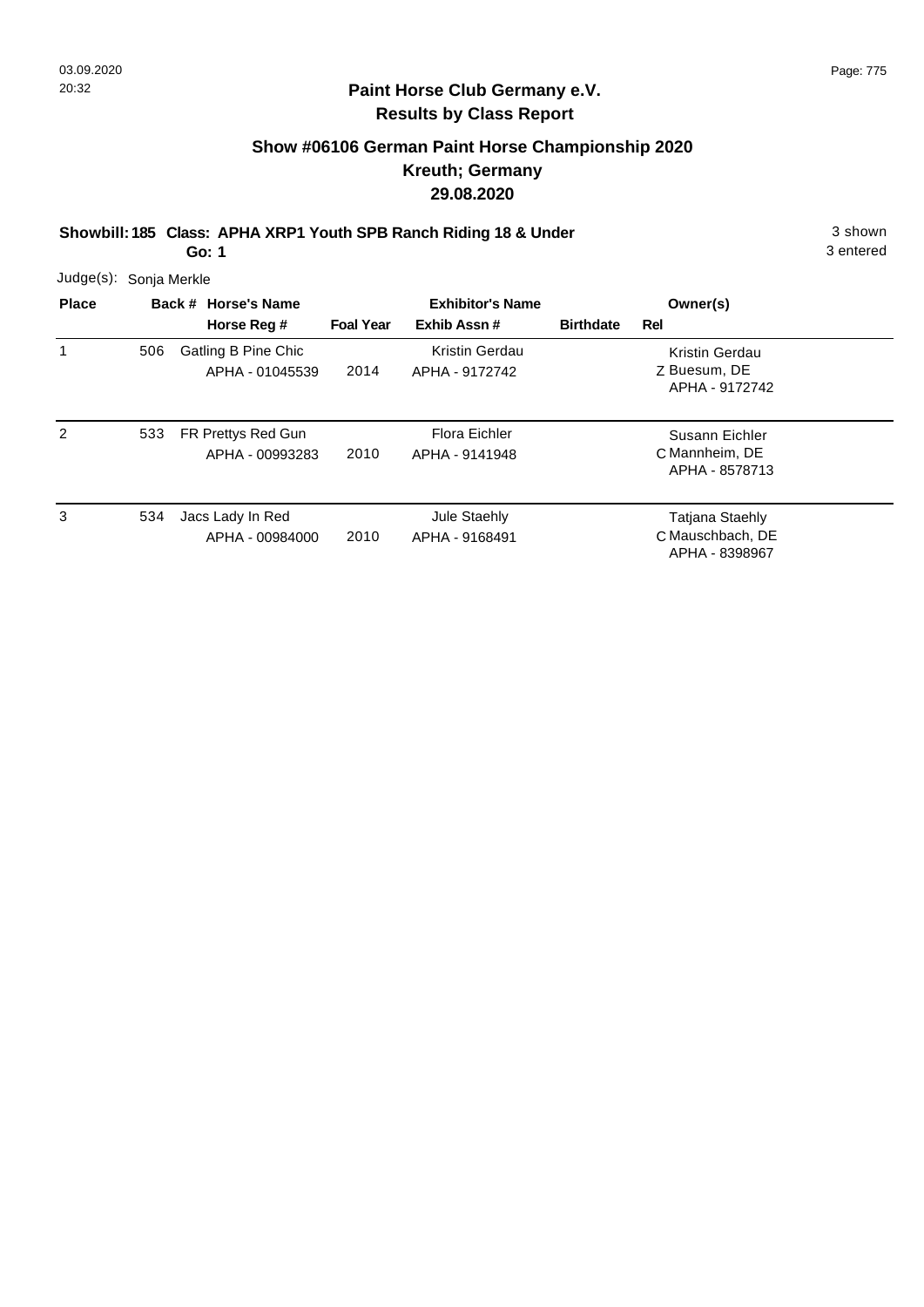# **Show #06107 German Paint Horse Championship 2020 Kreuth; Germany 29.08.2020**

**Showbill: 185 Class: APHA XRP1 Youth SPB Ranch Riding 18 & Under** 3 shown

**Go: 1**

| $Judge(s)$ :   | Nicolas Perrin |  |                                        |                                                            |                                  |                  |                                                              |  |  |  |  |
|----------------|----------------|--|----------------------------------------|------------------------------------------------------------|----------------------------------|------------------|--------------------------------------------------------------|--|--|--|--|
| <b>Place</b>   |                |  | Back # Horse's Name<br>Horse Reg #     | <b>Exhibitor's Name</b><br>Exhib Assn#<br><b>Foal Year</b> |                                  | <b>Birthdate</b> | Owner(s)<br>Rel                                              |  |  |  |  |
| 1              | 506            |  | Gatling B Pine Chic<br>APHA - 01045539 | 2014                                                       | Kristin Gerdau<br>APHA - 9172742 |                  | Kristin Gerdau<br>Z Buesum, DE<br>APHA - 9172742             |  |  |  |  |
| $\overline{2}$ | 533            |  | FR Prettys Red Gun<br>APHA - 00993283  | 2010                                                       | Flora Eichler<br>APHA - 9141948  |                  | Susann Eichler<br>C Mannheim, DE<br>APHA - 8578713           |  |  |  |  |
| 3              | 534            |  | Jacs Lady In Red<br>APHA - 00984000    | 2010                                                       | Jule Staehly<br>APHA - 9168491   |                  | <b>Tatjana Staehly</b><br>C Mauschbach, DE<br>APHA - 8398967 |  |  |  |  |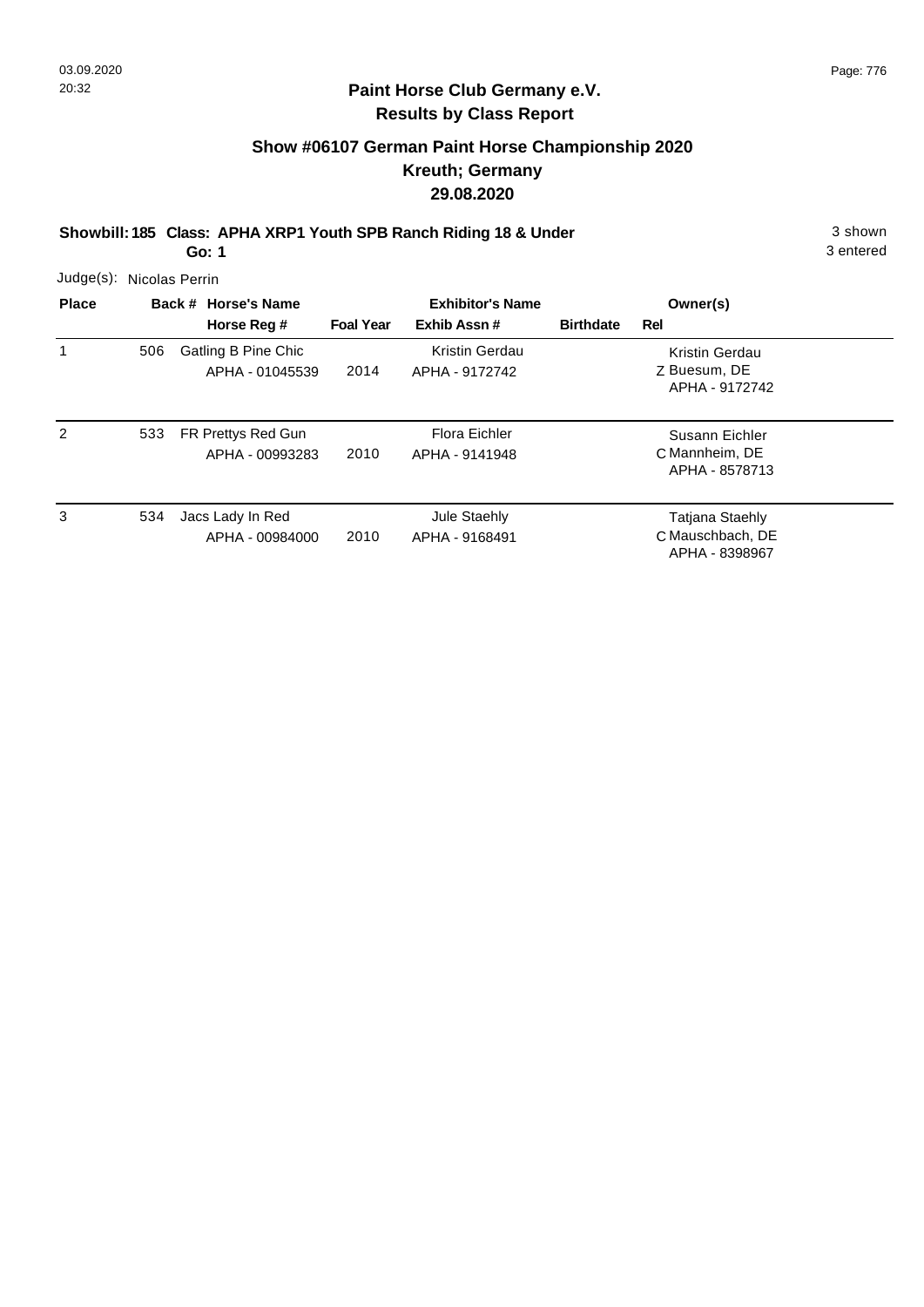# **Show #06108 German Paint Horse Championship 2020 Kreuth; Germany 29.08.2020**

**Showbill: 185 Class: APHA XRP1 Youth SPB Ranch Riding 18 & Under** 3 shown

**Go: 1**

| Judge(s): Pierre Ouellet<br><b>Place</b> |     | Back # Horse's Name                    | <b>Exhibitor's Name</b> |                                  | Owner(s)         |                                                              |  |
|------------------------------------------|-----|----------------------------------------|-------------------------|----------------------------------|------------------|--------------------------------------------------------------|--|
|                                          |     | Horse Reg #                            | <b>Foal Year</b>        | Exhib Assn#                      | <b>Birthdate</b> | <b>Rel</b>                                                   |  |
| 1                                        | 506 | Gatling B Pine Chic<br>APHA - 01045539 | 2014                    | Kristin Gerdau<br>APHA - 9172742 |                  | Kristin Gerdau<br>Z Buesum, DE<br>APHA - 9172742             |  |
| 2                                        | 533 | FR Prettys Red Gun<br>APHA - 00993283  | 2010                    | Flora Eichler<br>APHA - 9141948  |                  | Susann Eichler<br>C Mannheim, DE<br>APHA - 8578713           |  |
| 3                                        | 534 | Jacs Lady In Red<br>APHA - 00984000    | 2010                    | Jule Staehly<br>APHA - 9168491   |                  | <b>Tatjana Staehly</b><br>C Mauschbach, DE<br>APHA - 8398967 |  |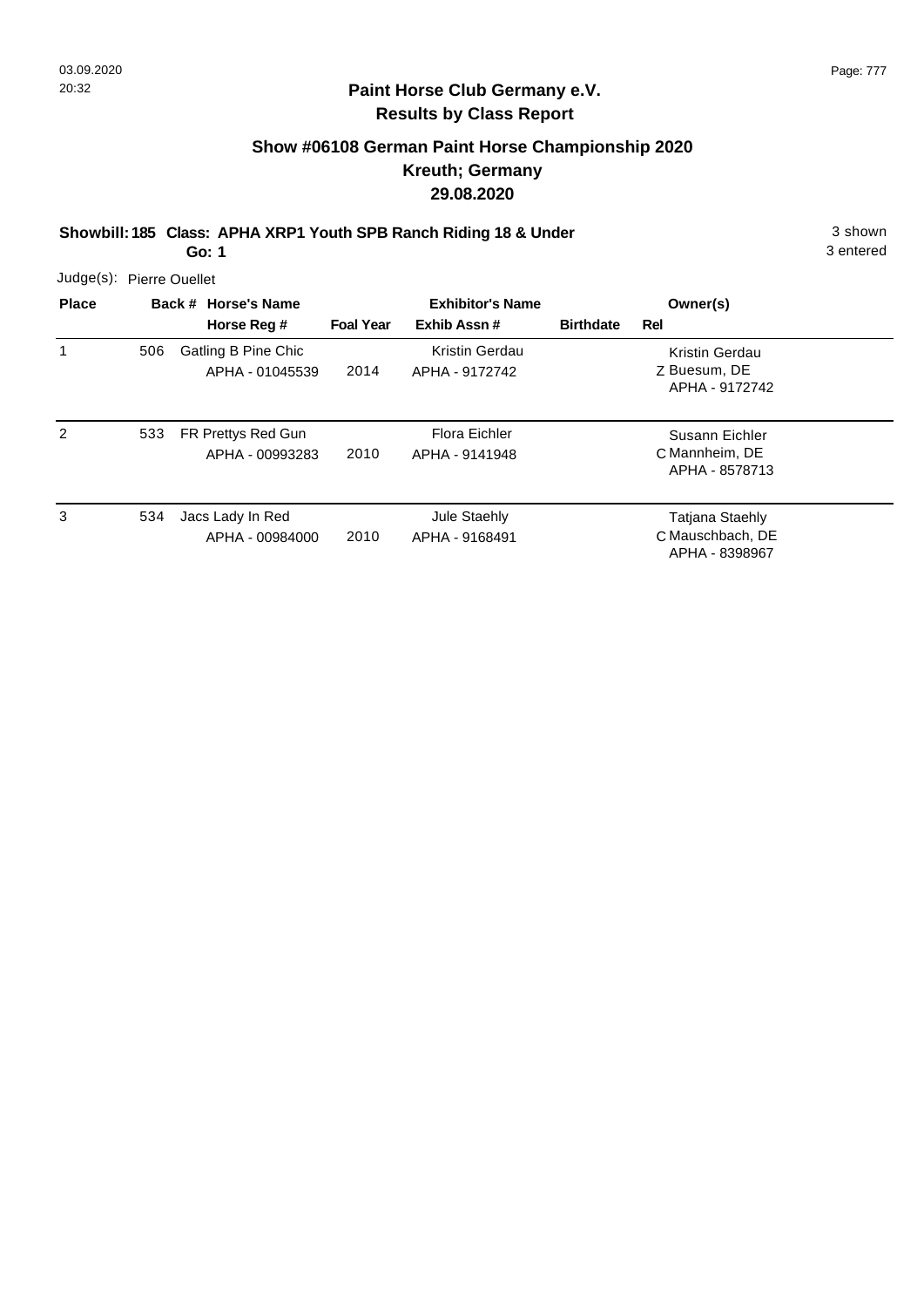# **Show #06105 German Paint Horse Championship 2020 Kreuth; Germany 29.08.2020**

**Showbill: 186 Class: PHCG AP22 Amateur Ranch Riding All Paint Registries** 9 shown

**Go: 1**

9 entered

|                |     | Judge(s): Susanne Haug |                         |                  |                                            |                                                                    |  |  |  |  |  |  |  |
|----------------|-----|------------------------|-------------------------|------------------|--------------------------------------------|--------------------------------------------------------------------|--|--|--|--|--|--|--|
| <b>Place</b>   |     |                        | Back # Horse's Name     |                  | <b>Exhibitor's Name</b>                    | Owner(s)                                                           |  |  |  |  |  |  |  |
|                |     |                        | Horse Reg #             | <b>Foal Year</b> | Exhib Assn#                                | <b>Rel</b>                                                         |  |  |  |  |  |  |  |
| $\mathbf{1}$   | 149 |                        | AJB Lenas Magic Sign    | 2010             | Stephanie Weigl<br><b>PHCG - 5951</b>      | Stephanie Weigl<br>Z Neufahrn, DE<br>PHCG - 5951                   |  |  |  |  |  |  |  |
| 2              | 123 |                        | LDR Docs Moon Lena      | 2005             | Dr. Kerstin Gilsbach<br><b>PHCG - 2027</b> | Peter Gilsbach<br>P Boerde Hakel, DE<br><b>PHCG - 2427</b>         |  |  |  |  |  |  |  |
| 3              | 510 |                        | CPH Ostin Always Ice    | 2015             | Anja Finkenwirth<br><b>PHCG - 8187</b>     | Anja Finkenwirth<br>Z Kahl Am Main, DE<br><b>PHCG - 8187</b>       |  |  |  |  |  |  |  |
| 4              | 102 |                        | Shesa Special Lena      | 2013             | Caroline Poesl<br><b>PHCG - 7221</b>       | <b>Caroline Poesl</b><br>Z Bad Griesbach, DE<br><b>PHCG - 7221</b> |  |  |  |  |  |  |  |
| 5              | 505 |                        | Sam Okie Lena           | 2001             | Sabrina Busch<br><b>PHCG - 7541</b>        | Sabrina Busch<br>Z Bremervoerde-Bevern, DE<br><b>PHCG - 7541</b>   |  |  |  |  |  |  |  |
| 6              | 225 |                        | <b>Genuine Scarface</b> | 2006             | Jennifer Stein<br>PHCG - 6397              | Jennifer Stein<br>Z Bad Sassendorf, DE<br>PHCG - 6397              |  |  |  |  |  |  |  |
| $\overline{7}$ | 109 |                        | <b>Parsans Business</b> | 2005             | Hanna Rothermel<br><b>PHCG - 8287</b>      | Hanna Rothermel<br>Z Kahl Am Main, DE                              |  |  |  |  |  |  |  |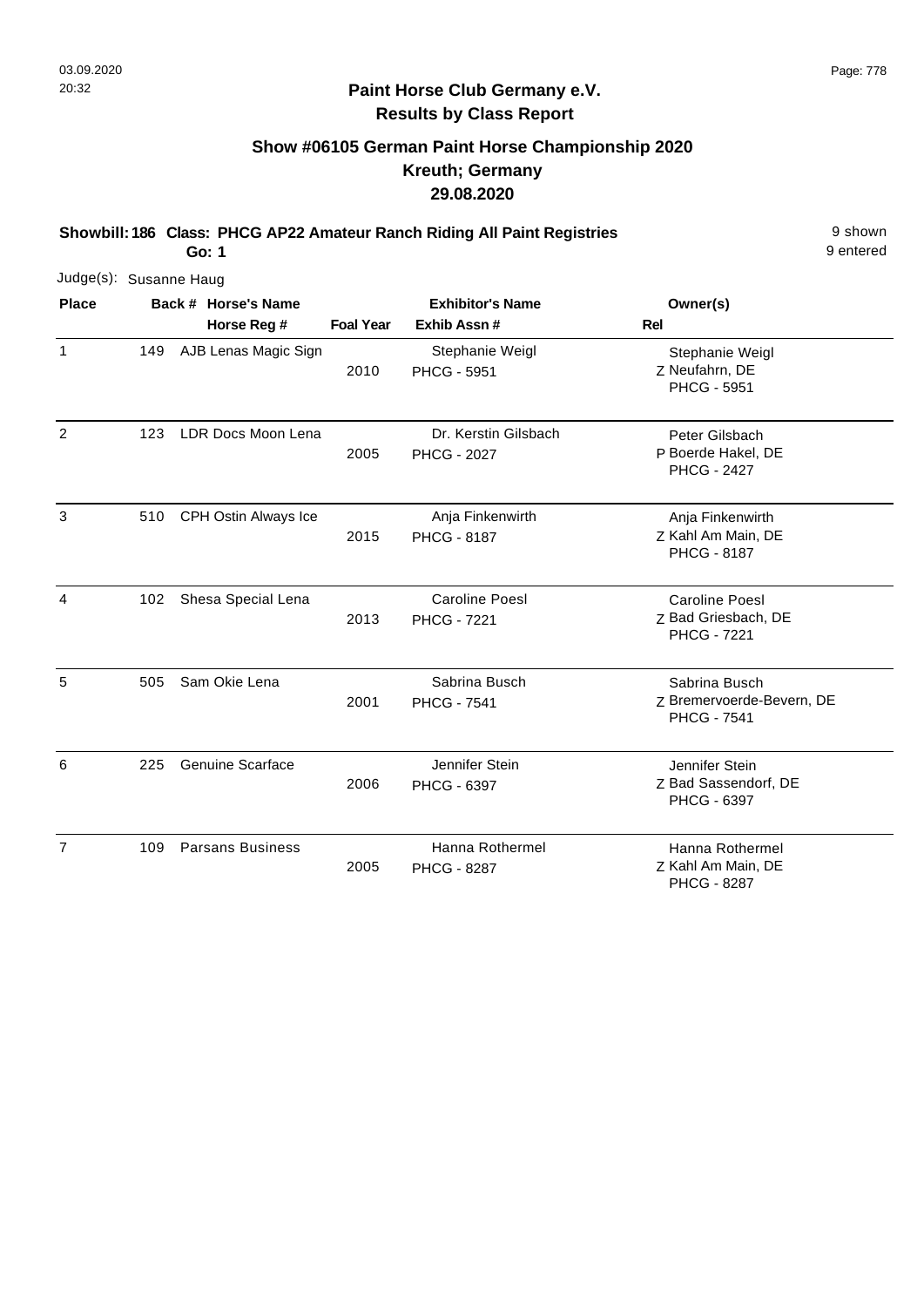# **Show #06106 German Paint Horse Championship 2020 Kreuth; Germany 29.08.2020**

**Showbill: 186 Class: PHCG AP22 Amateur Ranch Riding All Paint Registries** 9 shown

**Go: 1**

9 entered

| Judge(s): Sonja Merkle |     |                                    |                  |                                             |                                                                    |
|------------------------|-----|------------------------------------|------------------|---------------------------------------------|--------------------------------------------------------------------|
| <b>Place</b>           |     | Back # Horse's Name<br>Horse Reg # | <b>Foal Year</b> | <b>Exhibitor's Name</b><br>Exhib Assn#      | Owner(s)<br>Rel                                                    |
| $\mathbf{1}$           | 149 | AJB Lenas Magic Sign               | 2010             | Stephanie Weigl<br><b>PHCG - 5951</b>       | Stephanie Weigl<br>Z Neufahrn, DE<br>PHCG - 5951                   |
| 2                      | 510 | CPH Ostin Always Ice               | 2015             | Anja Finkenwirth<br><b>PHCG - 8187</b>      | Anja Finkenwirth<br>Z Kahl Am Main, DE<br><b>PHCG - 8187</b>       |
| 3                      | 102 | Shesa Special Lena                 | 2013             | <b>Caroline Poesl</b><br><b>PHCG - 7221</b> | <b>Caroline Poesl</b><br>Z Bad Griesbach, DE<br><b>PHCG - 7221</b> |
| 4                      | 123 | LDR Docs Moon Lena                 | 2005             | Dr. Kerstin Gilsbach<br><b>PHCG - 2027</b>  | Peter Gilsbach<br>P Boerde Hakel, DE<br><b>PHCG - 2427</b>         |
| 5                      | 505 | Sam Okie Lena                      | 2001             | Sabrina Busch<br><b>PHCG - 7541</b>         | Sabrina Busch<br>Z Bremervoerde-Bevern, DE<br><b>PHCG - 7541</b>   |
| 6                      | 225 | <b>Genuine Scarface</b>            | 2006             | Jennifer Stein<br>PHCG - 6397               | Jennifer Stein<br>Z Bad Sassendorf, DE<br><b>PHCG - 6397</b>       |
| $\overline{7}$         | 109 | <b>Parsans Business</b>            | 2005             | Hanna Rothermel<br><b>PHCG - 8287</b>       | Hanna Rothermel<br>Z Kahl Am Main, DE                              |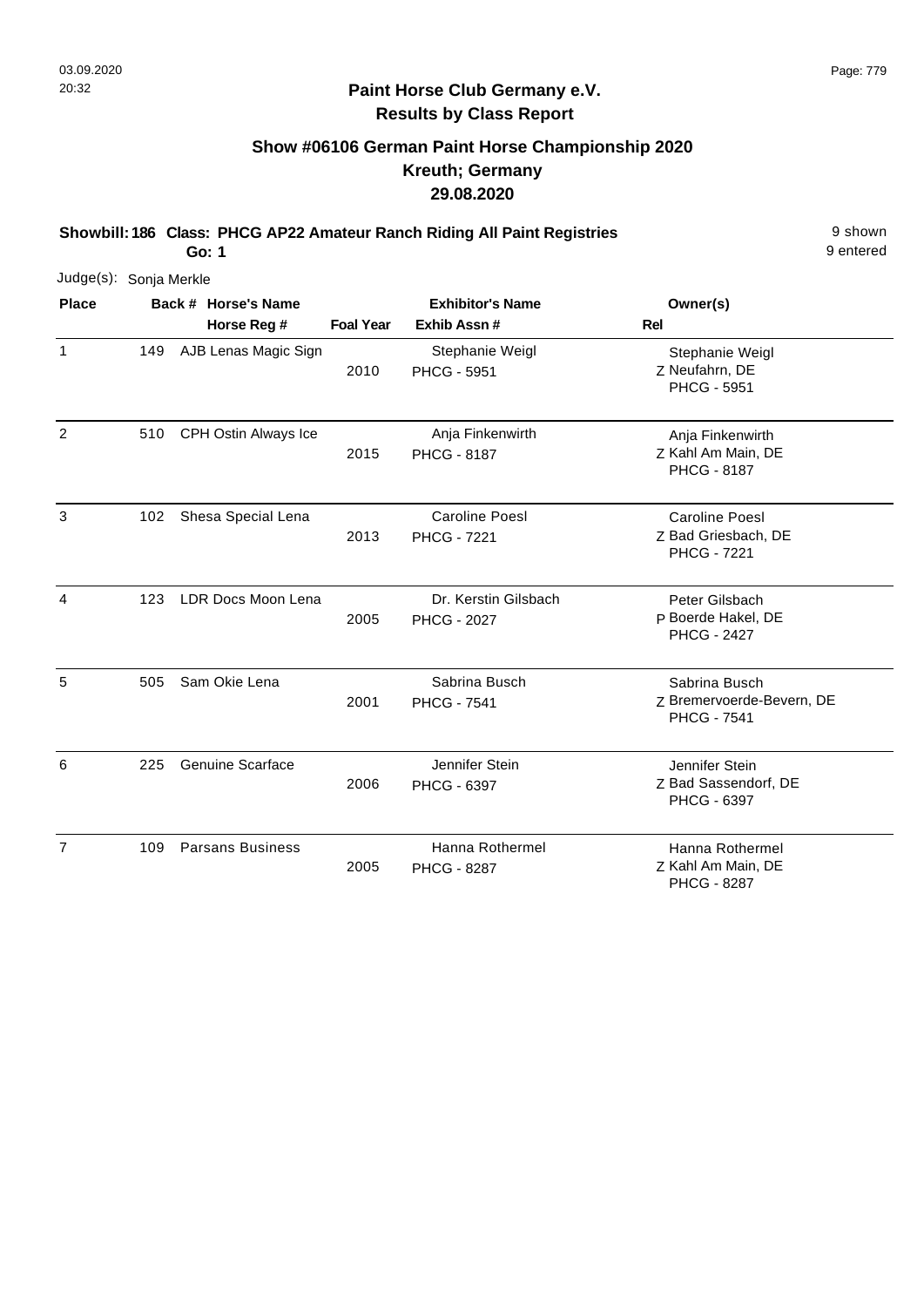# **Show #06107 German Paint Horse Championship 2020 Kreuth; Germany 29.08.2020**

**Showbill: 186 Class: PHCG AP22 Amateur Ranch Riding All Paint Registries** 9 shown

**Go: 1**

9 entered

| Judge(s): Nicolas Perrin |     |                                    |                  |                                         |                                                                    |
|--------------------------|-----|------------------------------------|------------------|-----------------------------------------|--------------------------------------------------------------------|
| <b>Place</b>             |     | Back # Horse's Name<br>Horse Reg # | <b>Foal Year</b> | <b>Exhibitor's Name</b><br>Exhib Assn # | Owner(s)<br><b>Rel</b>                                             |
| 1                        | 149 | AJB Lenas Magic Sign               | 2010             | Stephanie Weigl<br><b>PHCG - 5951</b>   | Stephanie Weigl<br>Z Neufahrn, DE<br><b>PHCG - 5951</b>            |
| $\overline{2}$           | 510 | CPH Ostin Always Ice               | 2015             | Anja Finkenwirth<br><b>PHCG - 8187</b>  | Anja Finkenwirth<br>Z Kahl Am Main, DE<br><b>PHCG - 8187</b>       |
| 3                        | 107 | Zips Spirit Of LLChip              | 2008             | <b>Ilka Dirks</b><br><b>PHCG - 5761</b> | <b>Ilka Dirks</b><br>Z Berumbur, DE<br>PHCG - 5761                 |
| 4                        | 102 | Shesa Special Lena                 | 2013             | Caroline Poesl<br><b>PHCG - 7221</b>    | <b>Caroline Poesl</b><br>Z Bad Griesbach, DE<br><b>PHCG - 7221</b> |
| 5                        | 109 | <b>Parsans Business</b>            | 2005             | Hanna Rothermel<br><b>PHCG - 8287</b>   | Hanna Rothermel<br>Z Kahl Am Main, DE<br><b>PHCG - 8287</b>        |
| 6                        | 505 | Sam Okie Lena                      | 2001             | Sabrina Busch<br><b>PHCG - 7541</b>     | Sabrina Busch<br>Z Bremervoerde-Bevern, DE<br><b>PHCG - 7541</b>   |
| $\overline{7}$           | 225 | <b>Genuine Scarface</b>            | 2006             | Jennifer Stein<br>PHCG - 6397           | Jennifer Stein<br>Z Bad Sassendorf, DE                             |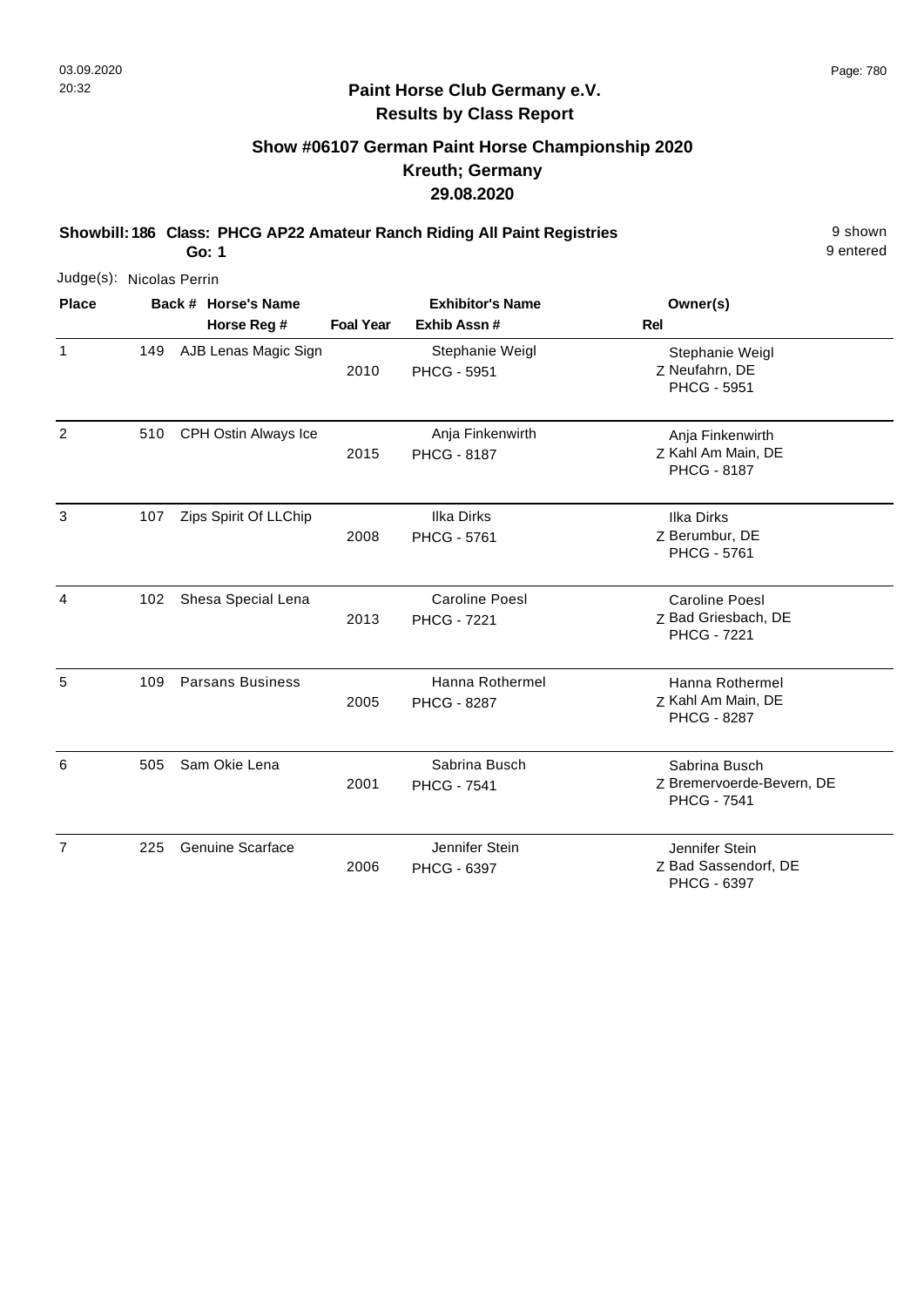# **Show #06108 German Paint Horse Championship 2020 Kreuth; Germany 29.08.2020**

**Showbill: 186 Class: PHCG AP22 Amateur Ranch Riding All Paint Registries** 9 shown

**Go: 1**

9 entered

|                | Judge(s): Pierre Ouellet |                                    |                  |                                            |                                                                    |  |  |  |  |  |  |
|----------------|--------------------------|------------------------------------|------------------|--------------------------------------------|--------------------------------------------------------------------|--|--|--|--|--|--|
| <b>Place</b>   |                          | Back # Horse's Name<br>Horse Reg # | <b>Foal Year</b> | <b>Exhibitor's Name</b><br>Exhib Assn#     | Owner(s)<br><b>Rel</b>                                             |  |  |  |  |  |  |
| 1              | 149                      | AJB Lenas Magic Sign               | 2010             | Stephanie Weigl<br><b>PHCG - 5951</b>      | Stephanie Weigl<br>Z Neufahrn, DE<br><b>PHCG - 5951</b>            |  |  |  |  |  |  |
| $\overline{2}$ | 109                      | <b>Parsans Business</b>            | 2005             | Hanna Rothermel<br><b>PHCG - 8287</b>      | Hanna Rothermel<br>Z Kahl Am Main, DE<br><b>PHCG - 8287</b>        |  |  |  |  |  |  |
| 3              | 102                      | Shesa Special Lena                 | 2013             | Caroline Poesl<br><b>PHCG - 7221</b>       | <b>Caroline Poesl</b><br>Z Bad Griesbach, DE<br><b>PHCG - 7221</b> |  |  |  |  |  |  |
| 4              | 510                      | CPH Ostin Always Ice               | 2015             | Anja Finkenwirth<br><b>PHCG - 8187</b>     | Anja Finkenwirth<br>Z Kahl Am Main, DE<br><b>PHCG - 8187</b>       |  |  |  |  |  |  |
| 5              | 123                      | LDR Docs Moon Lena                 | 2005             | Dr. Kerstin Gilsbach<br><b>PHCG - 2027</b> | Peter Gilsbach<br>P Boerde Hakel, DE<br><b>PHCG - 2427</b>         |  |  |  |  |  |  |
| 6              | 505                      | Sam Okie Lena                      | 2001             | Sabrina Busch<br><b>PHCG - 7541</b>        | Sabrina Busch<br>Z Bremervoerde-Bevern, DE<br><b>PHCG - 7541</b>   |  |  |  |  |  |  |
| $\overline{7}$ | 225                      | <b>Genuine Scarface</b>            | 2006             | Jennifer Stein<br>PHCG - 6397              | Jennifer Stein<br>Z Bad Sassendorf, DE                             |  |  |  |  |  |  |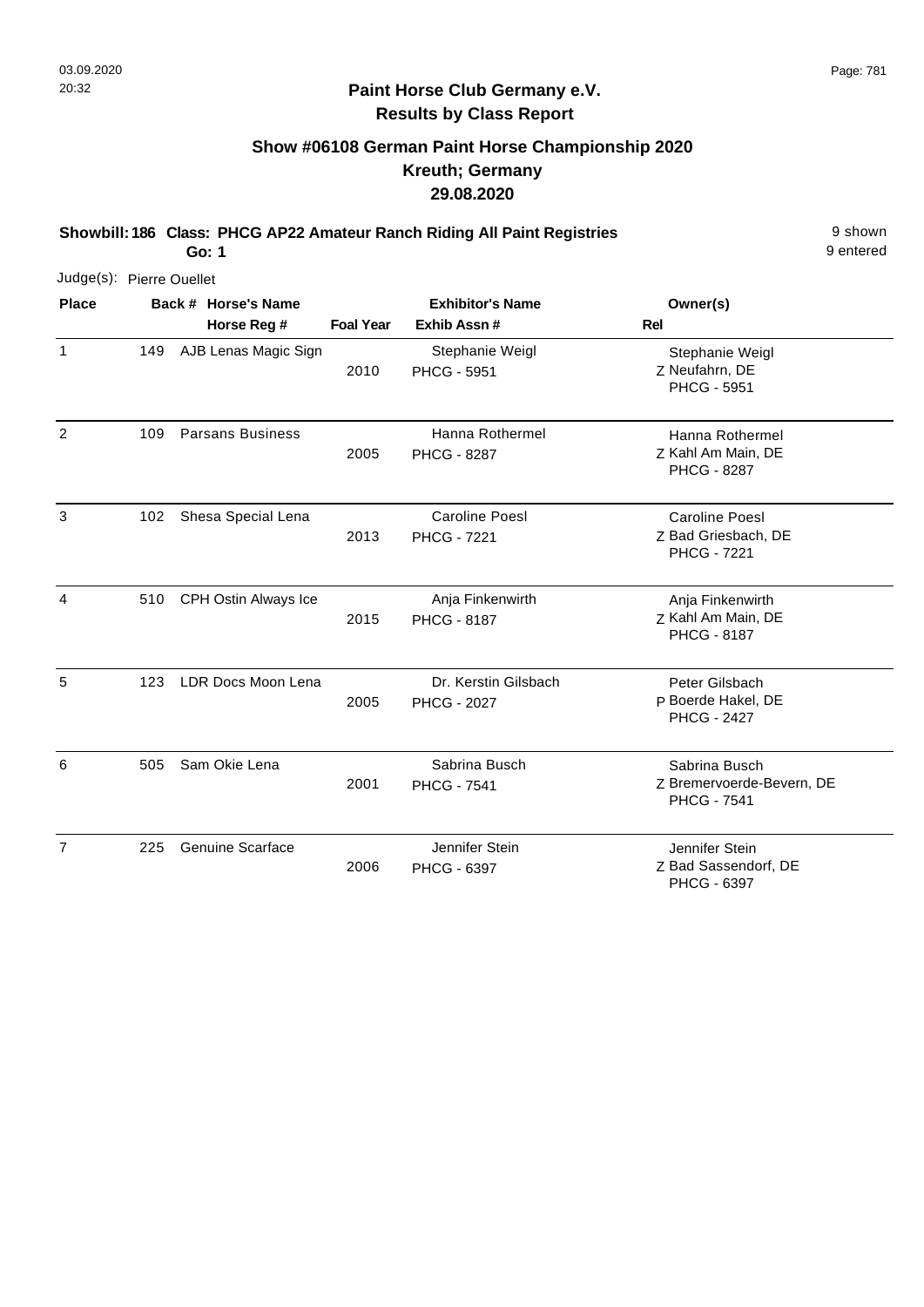# **Show #06105 German Paint Horse Championship 2020 Kreuth; Germany 29.08.2020**

**Showbill: 187 Class: APHA ARP1 Amateur Ranch Riding All Ages** 7 shown

**Go: 1**

| Judge(s): Susanne Haug |     |                                            |                  |                                        |                                                          |
|------------------------|-----|--------------------------------------------|------------------|----------------------------------------|----------------------------------------------------------|
| <b>Place</b>           |     | Back # Horse's Name                        |                  | <b>Exhibitor's Name</b>                | Owner(s)                                                 |
|                        |     | Horse Reg #                                | <b>Foal Year</b> | Exhib Assn#                            | <b>Rel</b>                                               |
| $\mathbf{1}$           | 149 | AJB Lenas Magic Sign<br>APHA - 00979479    | 2010             | Stephanie Weigl<br>APHA - 8922807      | Stephanie Weigl<br>Z Neufahrn, DE<br>APHA - 8922807      |
| 2                      | 123 | LDR Docs Moon Lena<br>APHA - 00831490      | 2005             | Dr. Kerstin Gilsbach<br>APHA - 8590844 | Peter Gilsbach<br>P Boerde Hakel, DE<br>APHA - 8686789   |
| 3                      | 102 | Shesa Special Lena<br>APHA - 01025328      | 2013             | Caroline Poesl<br>APHA - 9146122       | Caroline Poesl<br>Z Bad Griesbach, DE<br>APHA - 9146122  |
| 4                      | 225 | Genuine Scarface<br>APHA - 00923261        | 2006             | Jennifer Stein<br>APHA - 8949404       | Jennifer Stein<br>Z Bad Sassendorf, DE<br>APHA - 8949404 |
| 5                      | 109 | <b>Parsans Business</b><br>APHA - 00867417 | 2005             | Hanna Rothermel<br>APHA - 8991111      | Hanna Rothermel<br>Z Kahl Am Main, DE<br>APHA - 8991111  |
| 6                      | 107 | Zips Spirit Of LLChip<br>APHA - 00933468   | 2008             | Ilka Dirks<br>APHA - 8659610           | <b>Ilka Dirks</b><br>Z Berumbur, DE<br>APHA - 8659610    |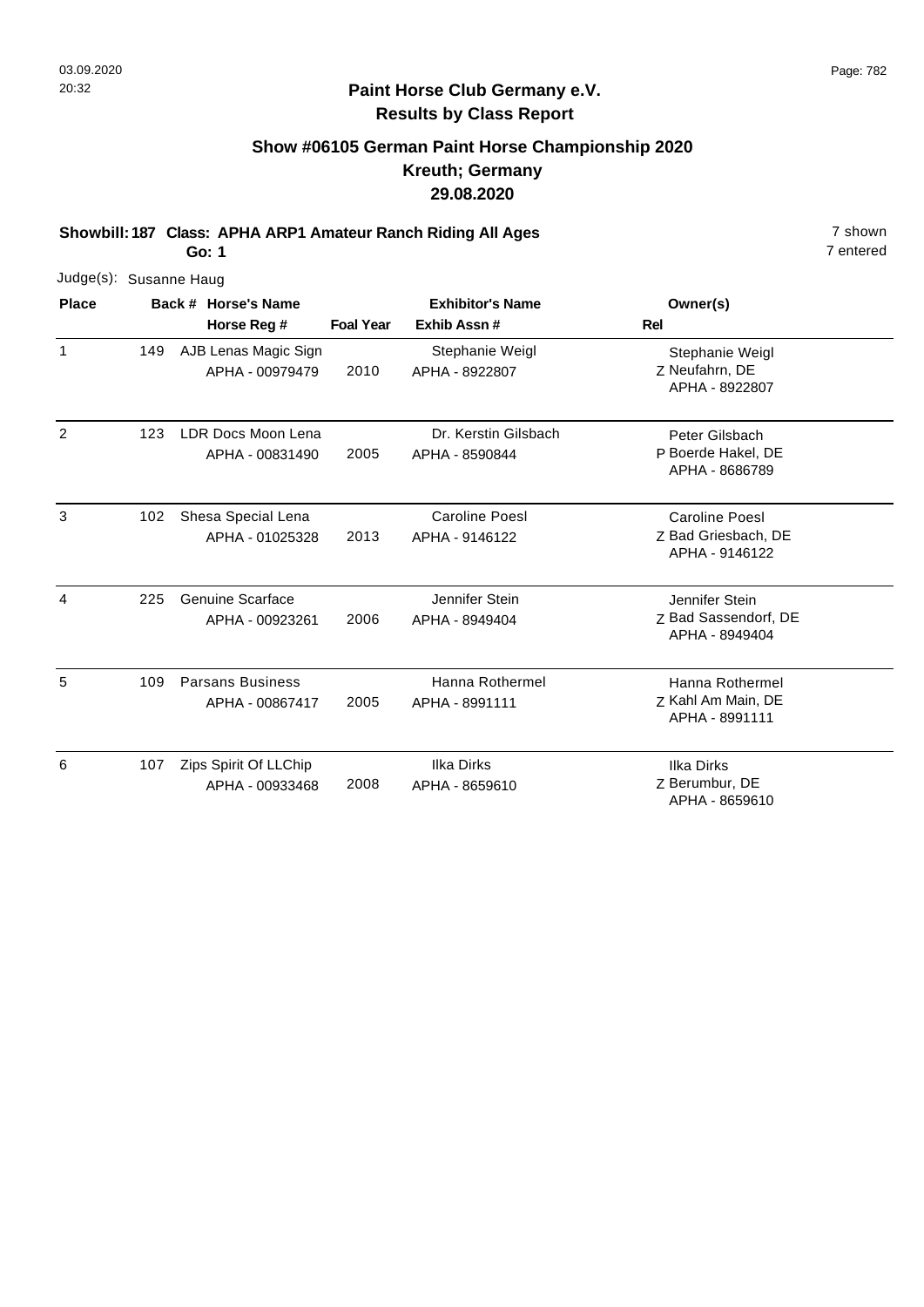7 entered

## **Paint Horse Club Germany e.V. Results by Class Report**

# **Show #06106 German Paint Horse Championship 2020 Kreuth; Germany 29.08.2020**

**Showbill: 187 Class: APHA ARP1 Amateur Ranch Riding All Ages** 7 shown

**Go: 1**

|                | Judge(s): Sonja Merkle |  |                                            |                  |                                        |                                                                |  |  |  |  |  |
|----------------|------------------------|--|--------------------------------------------|------------------|----------------------------------------|----------------------------------------------------------------|--|--|--|--|--|
| <b>Place</b>   |                        |  | Back # Horse's Name                        |                  | <b>Exhibitor's Name</b>                | Owner(s)                                                       |  |  |  |  |  |
|                |                        |  | Horse Reg #                                | <b>Foal Year</b> | Exhib Assn#                            | Rel                                                            |  |  |  |  |  |
| $\mathbf{1}$   | 149                    |  | AJB Lenas Magic Sign<br>APHA - 00979479    | 2010             | Stephanie Weigl<br>APHA - 8922807      | Stephanie Weigl<br>Z Neufahrn, DE<br>APHA - 8922807            |  |  |  |  |  |
| $\overline{2}$ | 102                    |  | Shesa Special Lena<br>APHA - 01025328      | 2013             | Caroline Poesl<br>APHA - 9146122       | <b>Caroline Poesl</b><br>Z Bad Griesbach, DE<br>APHA - 9146122 |  |  |  |  |  |
| 3              | 123                    |  | LDR Docs Moon Lena<br>APHA - 00831490      | 2005             | Dr. Kerstin Gilsbach<br>APHA - 8590844 | Peter Gilsbach<br>P Boerde Hakel, DE<br>APHA - 8686789         |  |  |  |  |  |
| 4              | 225                    |  | <b>Genuine Scarface</b><br>APHA - 00923261 | 2006             | Jennifer Stein<br>APHA - 8949404       | Jennifer Stein<br>Z Bad Sassendorf, DE<br>APHA - 8949404       |  |  |  |  |  |
| 5              | 109                    |  | <b>Parsans Business</b><br>APHA - 00867417 | 2005             | Hanna Rothermel<br>APHA - 8991111      | Hanna Rothermel<br>Z Kahl Am Main, DE<br>APHA - 8991111        |  |  |  |  |  |
| 6              | 107                    |  | Zips Spirit Of LLChip<br>APHA - 00933468   | 2008             | <b>Ilka Dirks</b><br>APHA - 8659610    | <b>Ilka Dirks</b><br>Z Berumbur, DE<br>APHA - 8659610          |  |  |  |  |  |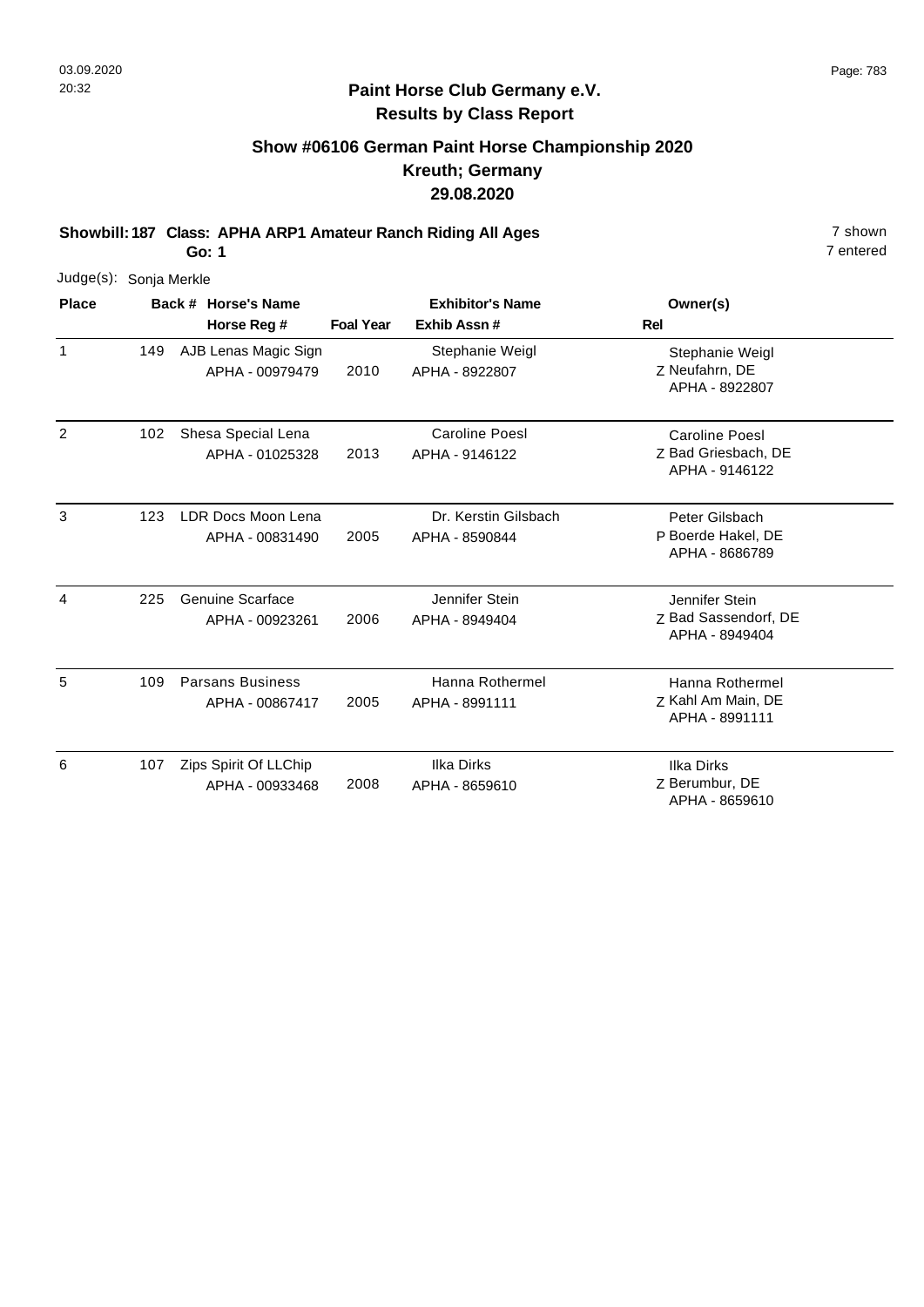# **Show #06107 German Paint Horse Championship 2020 Kreuth; Germany 29.08.2020**

**Showbill: 187 Class: APHA ARP1 Amateur Ranch Riding All Ages** 7 shown

**Go: 1**

| Judge(s):    |     | Nicolas Perrin                             |                  |                                         |                                                          |
|--------------|-----|--------------------------------------------|------------------|-----------------------------------------|----------------------------------------------------------|
| <b>Place</b> |     | Back # Horse's Name                        |                  | <b>Exhibitor's Name</b>                 | Owner(s)                                                 |
|              |     | Horse Reg #                                | <b>Foal Year</b> | Exhib Assn#                             | <b>Rel</b>                                               |
| $\mathbf{1}$ | 149 | AJB Lenas Magic Sign<br>APHA - 00979479    | 2010             | Stephanie Weigl<br>APHA - 8922807       | Stephanie Weigl<br>Z Neufahrn, DE<br>APHA - 8922807      |
| 2            | 107 | Zips Spirit Of LLChip<br>APHA - 00933468   | 2008             | <b>Ilka Dirks</b><br>APHA - 8659610     | <b>Ilka Dirks</b><br>Z Berumbur, DE<br>APHA - 8659610    |
| 3            | 102 | Shesa Special Lena<br>APHA - 01025328      | 2013             | <b>Caroline Poesl</b><br>APHA - 9146122 | Caroline Poesl<br>Z Bad Griesbach, DE<br>APHA - 9146122  |
| 4            | 109 | <b>Parsans Business</b><br>APHA - 00867417 | 2005             | Hanna Rothermel<br>APHA - 8991111       | Hanna Rothermel<br>Z Kahl Am Main, DE<br>APHA - 8991111  |
| 5            | 225 | <b>Genuine Scarface</b><br>APHA - 00923261 | 2006             | Jennifer Stein<br>APHA - 8949404        | Jennifer Stein<br>Z Bad Sassendorf, DE<br>APHA - 8949404 |
| 6            | 123 | LDR Docs Moon Lena<br>APHA - 00831490      | 2005             | Dr. Kerstin Gilsbach<br>APHA - 8590844  | Peter Gilsbach<br>P Boerde Hakel, DE<br>APHA - 8686789   |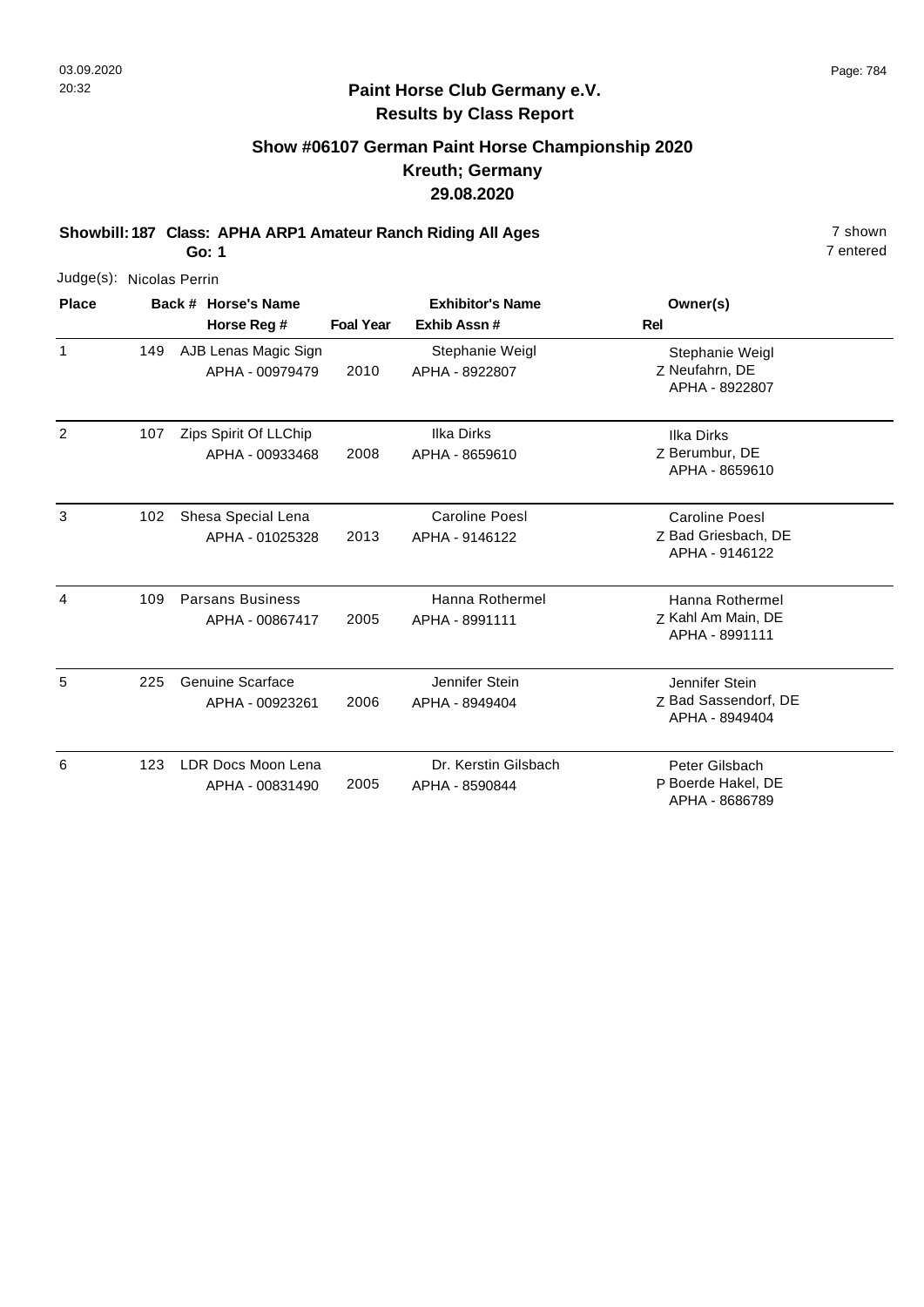7 entered

## **Paint Horse Club Germany e.V. Results by Class Report**

# **Show #06108 German Paint Horse Championship 2020 Kreuth; Germany 29.08.2020**

**Showbill: 187 Class: APHA ARP1 Amateur Ranch Riding All Ages** 7 shown

**Go: 1**

|                | Judge(s): Pierre Ouellet |  |                                            |                  |                                        |                                                                |  |  |  |  |  |
|----------------|--------------------------|--|--------------------------------------------|------------------|----------------------------------------|----------------------------------------------------------------|--|--|--|--|--|
| <b>Place</b>   |                          |  | Back # Horse's Name                        |                  | <b>Exhibitor's Name</b>                | Owner(s)                                                       |  |  |  |  |  |
|                |                          |  | Horse Reg #                                | <b>Foal Year</b> | Exhib Assn#                            | Rel                                                            |  |  |  |  |  |
| 1              | 149                      |  | AJB Lenas Magic Sign<br>APHA - 00979479    | 2010             | Stephanie Weigl<br>APHA - 8922807      | Stephanie Weigl<br>Z Neufahrn, DE<br>APHA - 8922807            |  |  |  |  |  |
| $\overline{2}$ | 109                      |  | <b>Parsans Business</b><br>APHA - 00867417 | 2005             | Hanna Rothermel<br>APHA - 8991111      | Hanna Rothermel<br>Z Kahl Am Main, DE<br>APHA - 8991111        |  |  |  |  |  |
| 3              | 102                      |  | Shesa Special Lena<br>APHA - 01025328      | 2013             | Caroline Poesl<br>APHA - 9146122       | <b>Caroline Poesl</b><br>Z Bad Griesbach, DE<br>APHA - 9146122 |  |  |  |  |  |
| 4              | 123                      |  | LDR Docs Moon Lena<br>APHA - 00831490      | 2005             | Dr. Kerstin Gilsbach<br>APHA - 8590844 | Peter Gilsbach<br>P Boerde Hakel, DE<br>APHA - 8686789         |  |  |  |  |  |
| 5              | 225                      |  | <b>Genuine Scarface</b><br>APHA - 00923261 | 2006             | Jennifer Stein<br>APHA - 8949404       | Jennifer Stein<br>Z Bad Sassendorf, DE<br>APHA - 8949404       |  |  |  |  |  |
| 6              | 107                      |  | Zips Spirit Of LLChip<br>APHA - 00933468   | 2008             | Ilka Dirks<br>APHA - 8659610           | <b>Ilka Dirks</b><br>Z Berumbur, DE<br>APHA - 8659610          |  |  |  |  |  |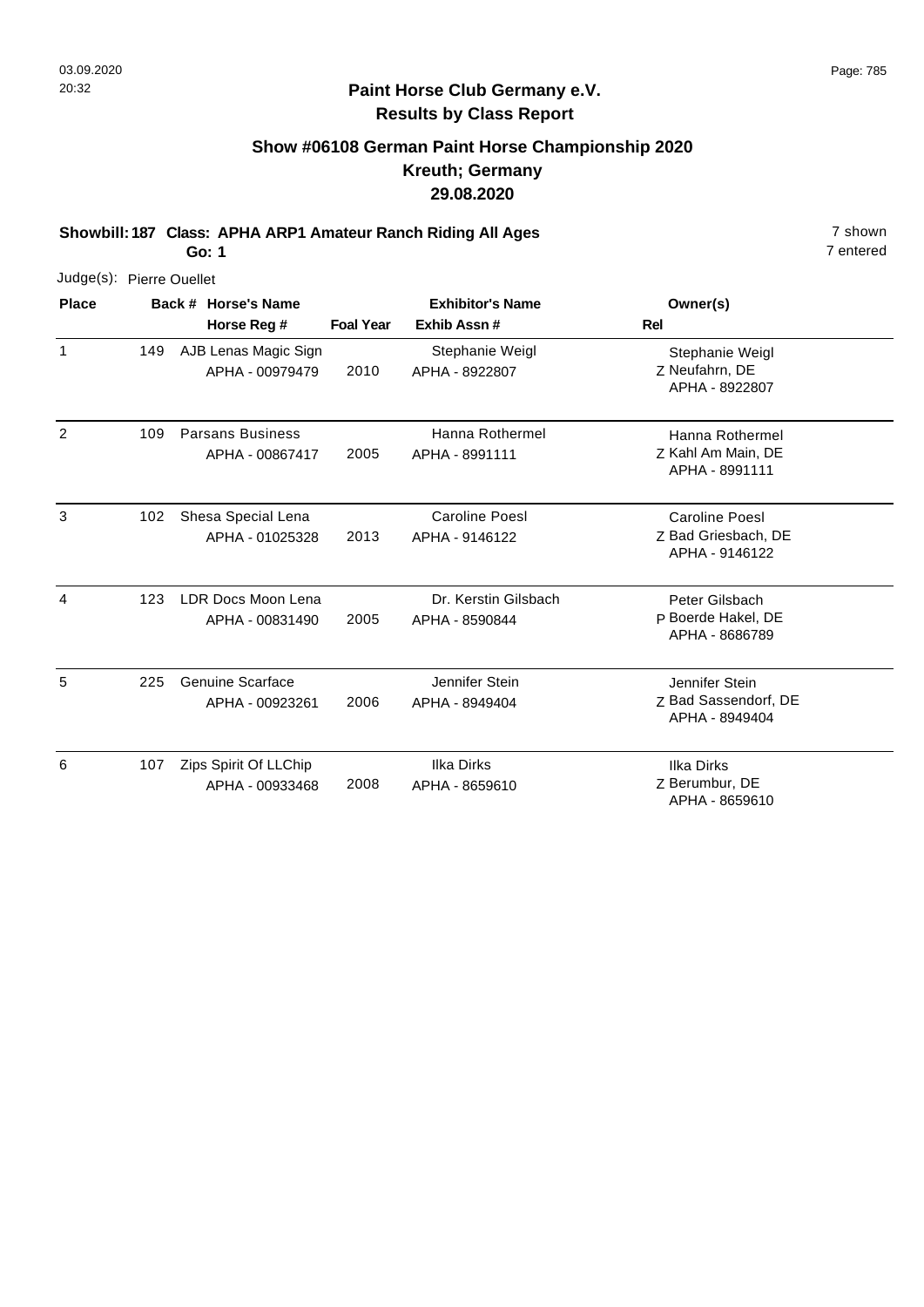# **Show #06105 German Paint Horse Championship 2020 Kreuth; Germany 29.08.2020**

**Showbill: 188 Class: APHA ABRP Amt SPB Ranch Riding All Ages** 2 shown

**Go: 1**

2 entered

Judge(s): Susanne Haug

| <b>Place</b> |     | Back # Horse's Name<br>Horse Reg #      | <b>Foal Year</b> | <b>Exhibitor's Name</b><br>Exhib Assn # | Owner(s)<br>Rel                                              |
|--------------|-----|-----------------------------------------|------------------|-----------------------------------------|--------------------------------------------------------------|
| 1            | 510 | CPH Ostin Always Ice<br>APHA - 01058582 | 2015             | Anja Finkenwirth<br>APHA - 9148533      | Anja Finkenwirth<br>Z Kahl Am Main, DE<br>APHA - 9148533     |
| 2            | 505 | Sam Okie Lena<br>APHA - 00641442        | 2001             | Sabrina Busch<br>APHA - 9156124         | Sabrina Busch<br>Z Bremervoerde-Bevern, DE<br>APHA - 9156124 |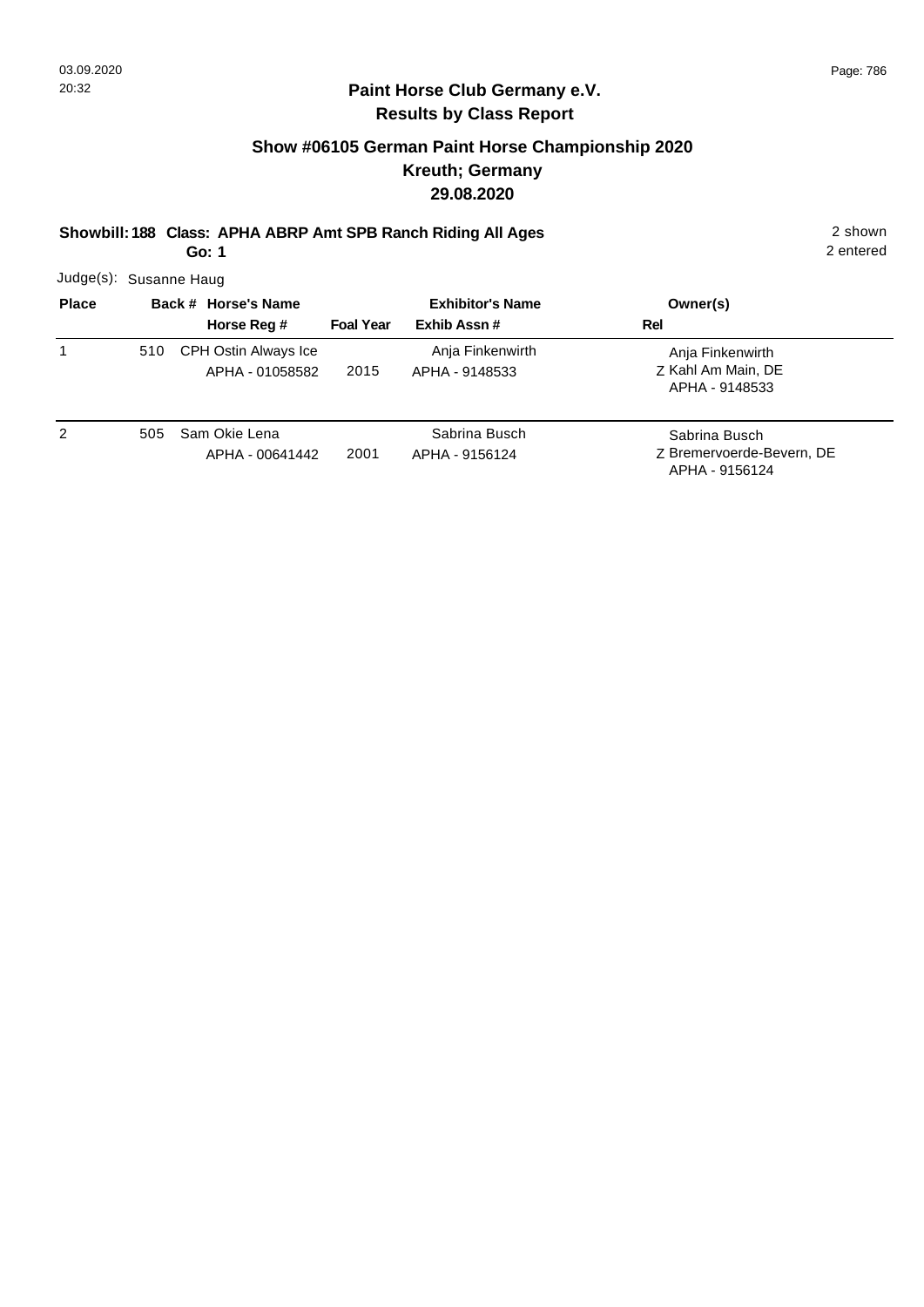# **Show #06106 German Paint Horse Championship 2020 Kreuth; Germany 29.08.2020**

**Showbill: 188 Class: APHA ABRP Amt SPB Ranch Riding All Ages** 2 shown

**Go: 1**

|  | Judge(s): Sonja Merkle |
|--|------------------------|
|--|------------------------|

| <b>Place</b> |     | Back # Horse's Name                     |                  | <b>Exhibitor's Name</b>            | Owner(s)                                                     |
|--------------|-----|-----------------------------------------|------------------|------------------------------------|--------------------------------------------------------------|
|              |     | Horse Reg #                             | <b>Foal Year</b> | Exhib Assn#                        | Rel                                                          |
|              | 510 | CPH Ostin Always Ice<br>APHA - 01058582 | 2015             | Anja Finkenwirth<br>APHA - 9148533 | Anja Finkenwirth<br>Z Kahl Am Main, DE<br>APHA - 9148533     |
| 2            | 505 | Sam Okie Lena<br>APHA - 00641442        | 2001             | Sabrina Busch<br>APHA - 9156124    | Sabrina Busch<br>Z Bremervoerde-Bevern, DE<br>APHA - 9156124 |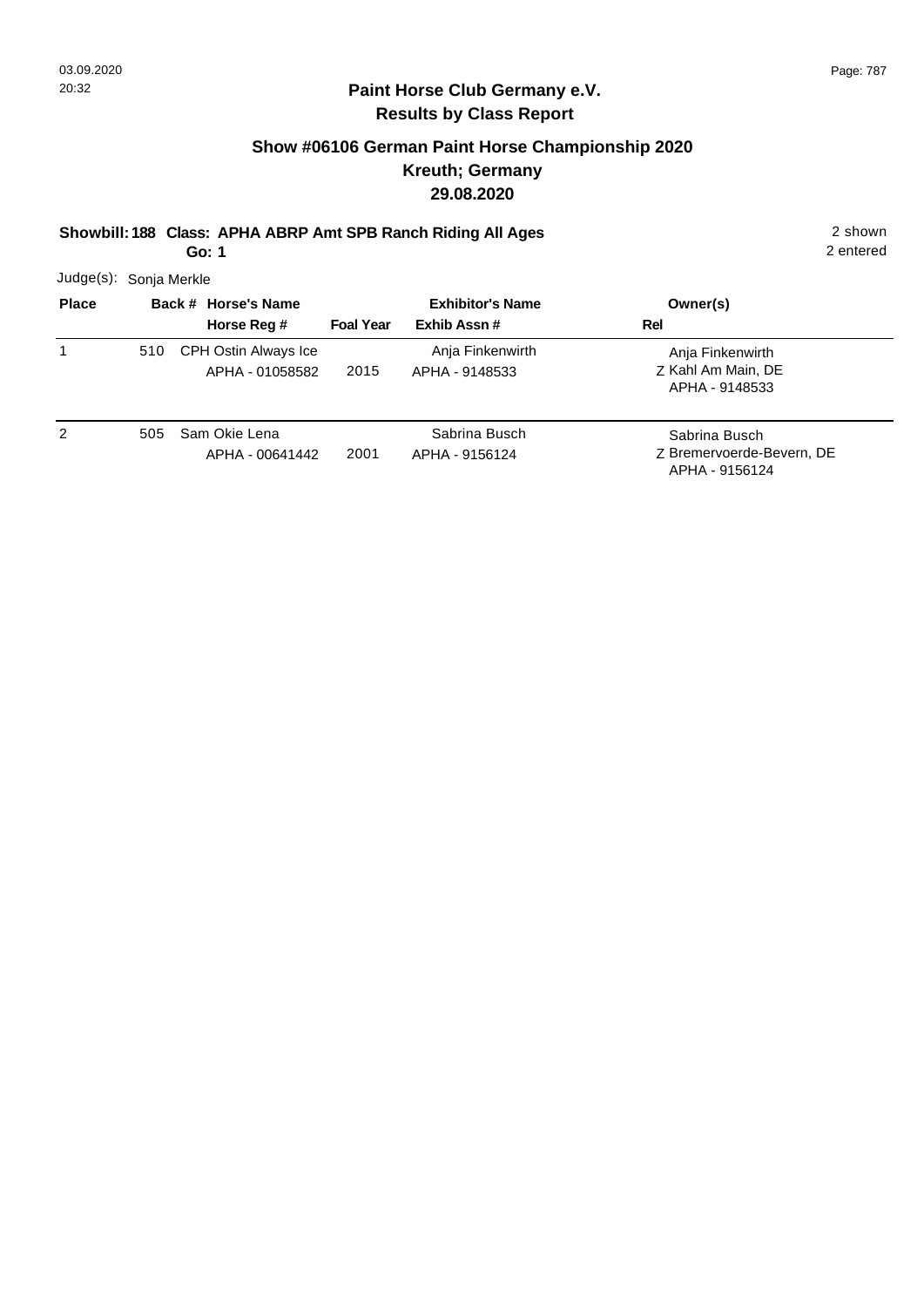# **Show #06107 German Paint Horse Championship 2020 Kreuth; Germany 29.08.2020**

**Showbill: 188 Class: APHA ABRP Amt SPB Ranch Riding All Ages** 2 shown

**Go: 1**

2 entered

Judge(s): Nicolas Perrin

| <b>Place</b> |     | Back # Horse's Name<br>Horse Reg #      | <b>Foal Year</b> | <b>Exhibitor's Name</b><br>Exhib Assn# | Owner(s)<br>Rel                                              |
|--------------|-----|-----------------------------------------|------------------|----------------------------------------|--------------------------------------------------------------|
| 1            | 510 | CPH Ostin Always Ice<br>APHA - 01058582 | 2015             | Anja Finkenwirth<br>APHA - 9148533     | Anja Finkenwirth<br>Z Kahl Am Main, DE<br>APHA - 9148533     |
| 2            | 505 | Sam Okie Lena<br>APHA - 00641442        | 2001             | Sabrina Busch<br>APHA - 9156124        | Sabrina Busch<br>Z Bremervoerde-Bevern, DE<br>APHA - 9156124 |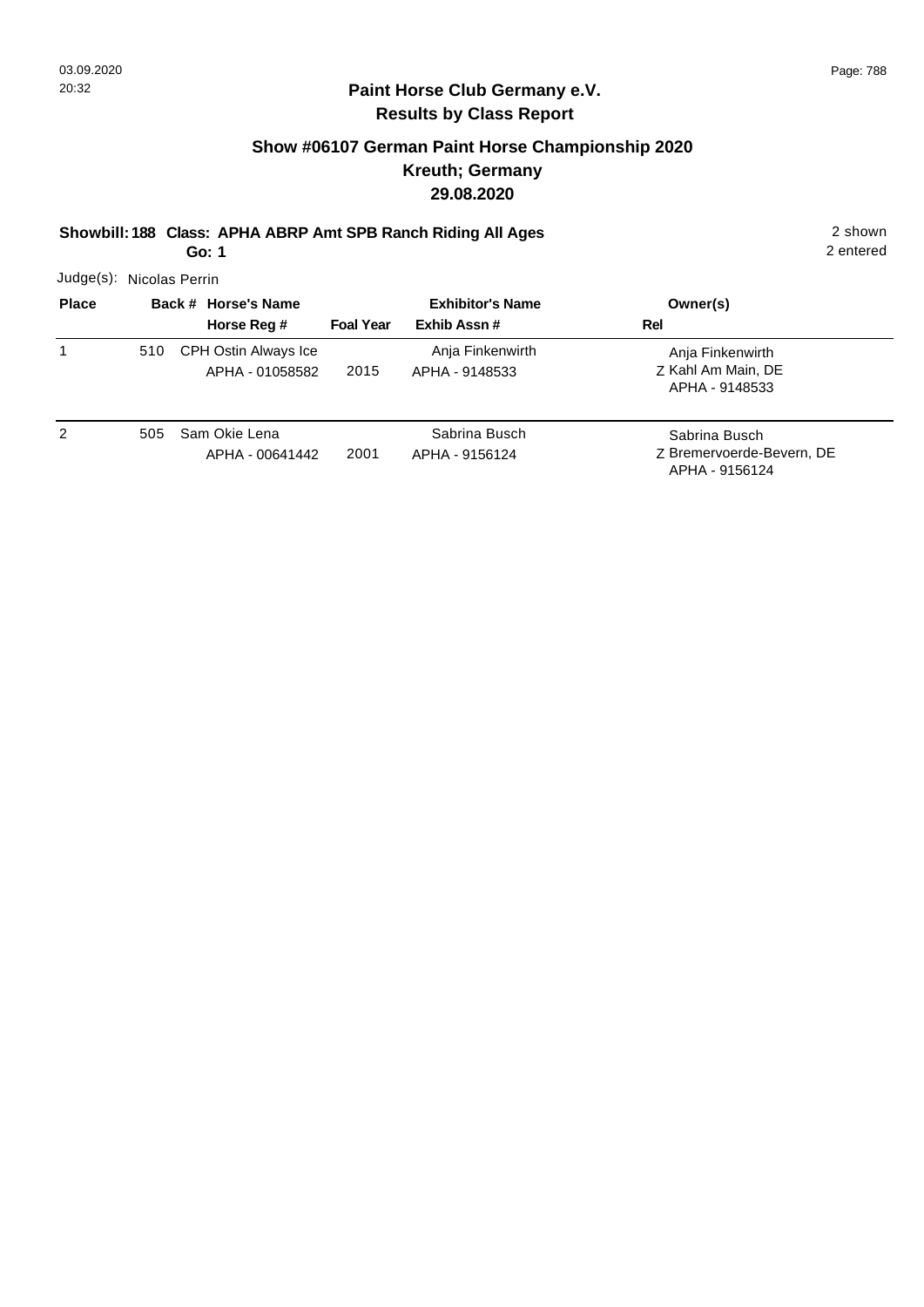# **Show #06108 German Paint Horse Championship 2020 Kreuth; Germany 29.08.2020**

**Showbill: 188 Class: APHA ABRP Amt SPB Ranch Riding All Ages** 2 shown

**Go: 1**

2 entered

Judge(s): Pierre Ouellet

| <b>Place</b> |     | Back # Horse's Name<br>Horse Reg #      | <b>Foal Year</b> | <b>Exhibitor's Name</b><br>Exhib Assn# | Owner(s)<br>Rel                                              |
|--------------|-----|-----------------------------------------|------------------|----------------------------------------|--------------------------------------------------------------|
| $\mathbf{1}$ | 510 | CPH Ostin Always Ice<br>APHA - 01058582 | 2015             | Anja Finkenwirth<br>APHA - 9148533     | Anja Finkenwirth<br>Z Kahl Am Main, DE<br>APHA - 9148533     |
| 2            | 505 | Sam Okie Lena<br>APHA - 00641442        | 2001             | Sabrina Busch<br>APHA - 9156124        | Sabrina Busch<br>Z Bremervoerde-Bevern, DE<br>APHA - 9156124 |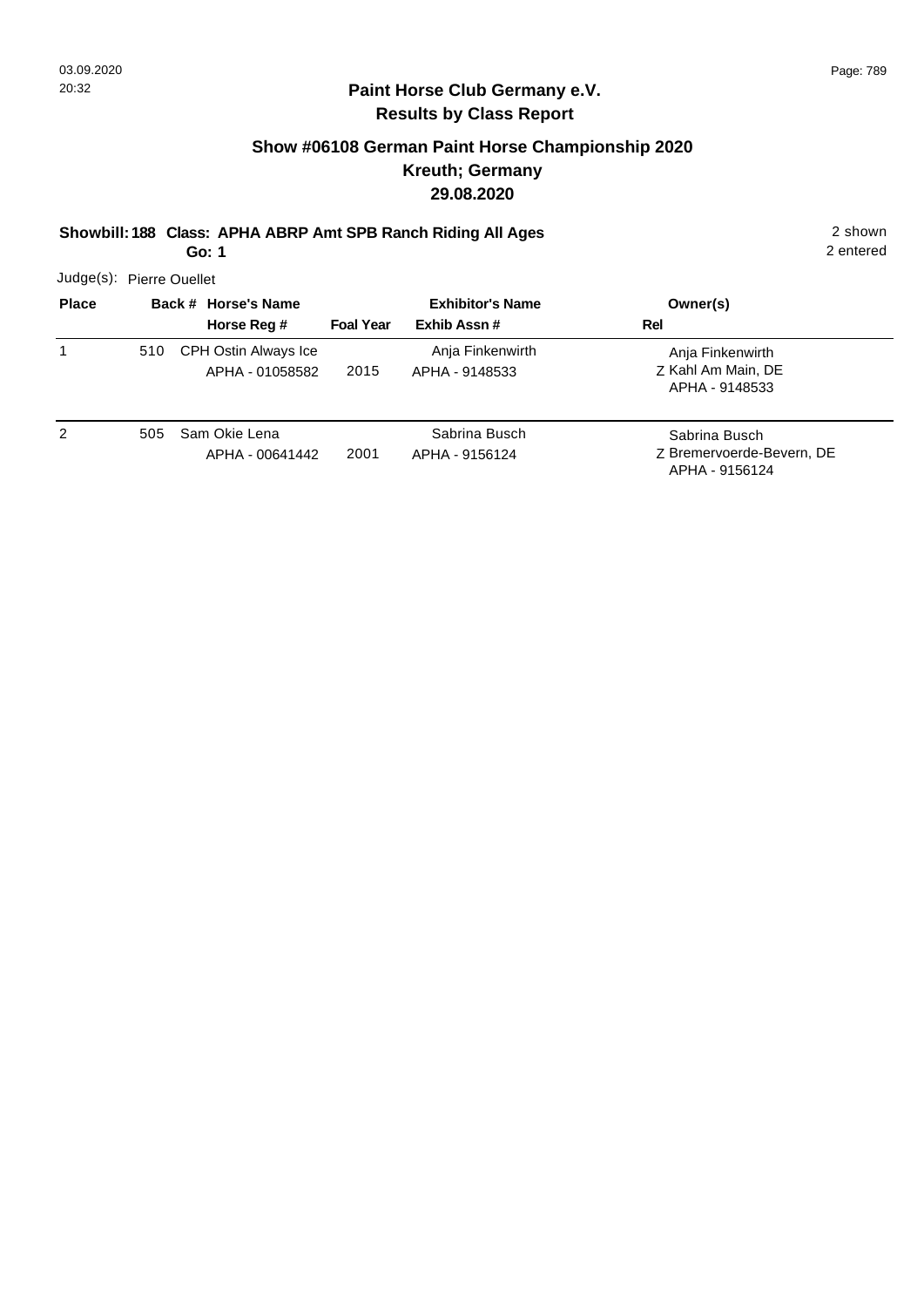# **Show #06105 German Paint Horse Championship 2020 Kreuth; Germany 29.08.2020**

**Showbill: 189 Class: PHCG AP23 Green Reining All Paint Registries** 13 Shown

**Go: 1**

| Judge(s): Susanne Haug |     |                              |                  |                                          |                                                                |
|------------------------|-----|------------------------------|------------------|------------------------------------------|----------------------------------------------------------------|
| <b>Place</b>           |     | Back # Horse's Name          |                  | <b>Exhibitor's Name</b>                  | Owner(s)                                                       |
|                        |     | Horse Reg #                  | <b>Foal Year</b> | Exhib Assn#                              | Rel                                                            |
| $\mathbf{1}$           | 160 | <b>KB Dealashya</b>          | 2015             | <b>Elias Ernst</b><br><b>PHCG - 5160</b> | Johanna & Franz Vorraber<br>Weiz, AT<br><b>PHCG - 2608</b>     |
| $\overline{2}$         | 532 | <b>LDR Guns N Revolution</b> | 2016             | Elias Ernst<br><b>PHCG - 5160</b>        | Nadja Steup<br>Nisterau, DE<br><b>PHCG - 8286</b>              |
| 3                      | 514 | Spark N White                | 2016             | Michael Hartmann<br><b>PHCG - 8280</b>   | Jessica Hartmann<br>P Losheim Am See, DE<br><b>PHCG - 8282</b> |
| 4                      | 547 | Lil Sweetness Gun            | 2016             | Stefan Loeffler<br>PHCG - 8322           | Stefan Loeffler<br>Z Kronach, DE<br>PHCG - 8322                |
| 5                      | 549 | Last One Commander           | 2011             | Barbara Braun<br><b>PHCG - 7459</b>      | Barbara Braun<br>Z Iffeldorf, DE<br>PHCG - 7459                |
| 6                      | 168 | <b>LDR Smoking Lil Step</b>  | 2014             | Jessica Ziegler<br><b>PHCG - 5572</b>    | Jessica Ziegler<br>Z Schwaneberg, DE<br><b>PHCG - 5572</b>     |
| $\overline{7}$         | 521 | SQ Tinys Special Bell        | 2007             | Marie Frey<br>PHCG - PHCGMF              | Marie Frey<br>Oberhaching, DE<br>PHCG - PHCGMF                 |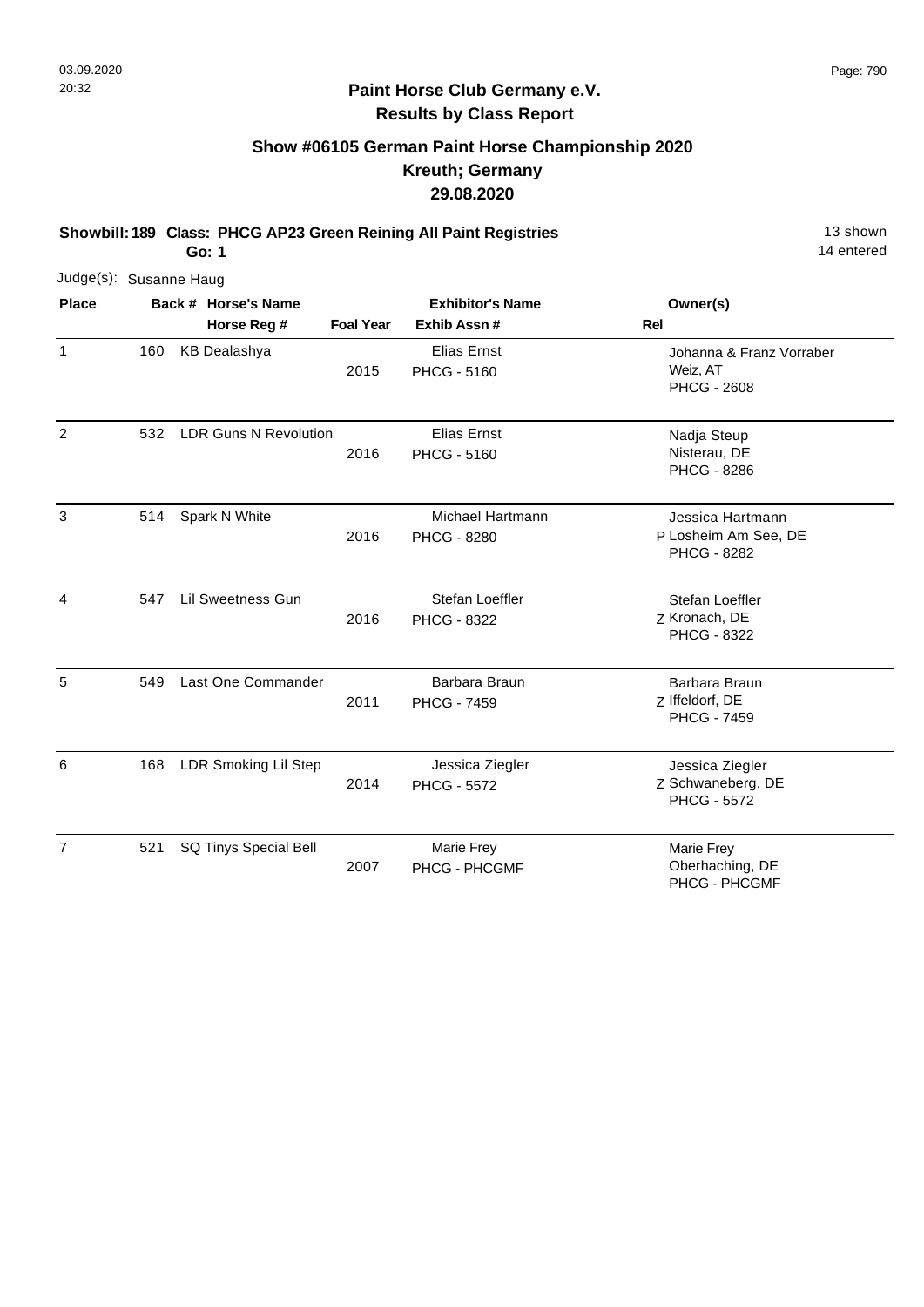# **Show #06106 German Paint Horse Championship 2020 Kreuth; Germany 29.08.2020**

**Showbill: 189 Class: PHCG AP23 Green Reining All Paint Registries** 13 Shown

**Go: 1**

|                | Judge(s): Sonja Merkle |  |                              |                  |                                          |                                                                |
|----------------|------------------------|--|------------------------------|------------------|------------------------------------------|----------------------------------------------------------------|
| <b>Place</b>   |                        |  | Back # Horse's Name          |                  | <b>Exhibitor's Name</b>                  | Owner(s)                                                       |
|                |                        |  | Horse Reg #                  | <b>Foal Year</b> | Exhib Assn#                              | Rel                                                            |
| 1              | 160                    |  | <b>KB Dealashya</b>          | 2015             | <b>Elias Ernst</b><br><b>PHCG - 5160</b> | Johanna & Franz Vorraber<br>Weiz, AT<br><b>PHCG - 2608</b>     |
| 2              | 547                    |  | <b>Lil Sweetness Gun</b>     | 2016             | Stefan Loeffler<br>PHCG - 8322           | Stefan Loeffler<br>Z Kronach, DE<br><b>PHCG - 8322</b>         |
| 3              | 549                    |  | Last One Commander           | 2011             | Barbara Braun<br><b>PHCG - 7459</b>      | Barbara Braun<br>Z Iffeldorf, DE<br><b>PHCG - 7459</b>         |
| 4              | 515                    |  | Cinnamon Gun                 | 2011             | Dana Bohlender<br><b>PHCG - 8262</b>     | Dana Bohlender<br>Z Weisenheim Am Sand, DE<br>PHCG - 8262      |
| 5              | 168                    |  | <b>LDR Smoking Lil Step</b>  | 2014             | Jessica Ziegler<br><b>PHCG - 5572</b>    | Jessica Ziegler<br>Z Schwaneberg, DE<br><b>PHCG - 5572</b>     |
| 6              | 514                    |  | Spark N White                | 2016             | Michael Hartmann<br><b>PHCG - 8280</b>   | Jessica Hartmann<br>P Losheim Am See, DE<br><b>PHCG - 8282</b> |
| $\overline{7}$ | 532                    |  | <b>LDR Guns N Revolution</b> | 2016             | <b>Elias Ernst</b><br><b>PHCG - 5160</b> | Nadja Steup<br>Nisterau, DE<br>PHCG - 8286                     |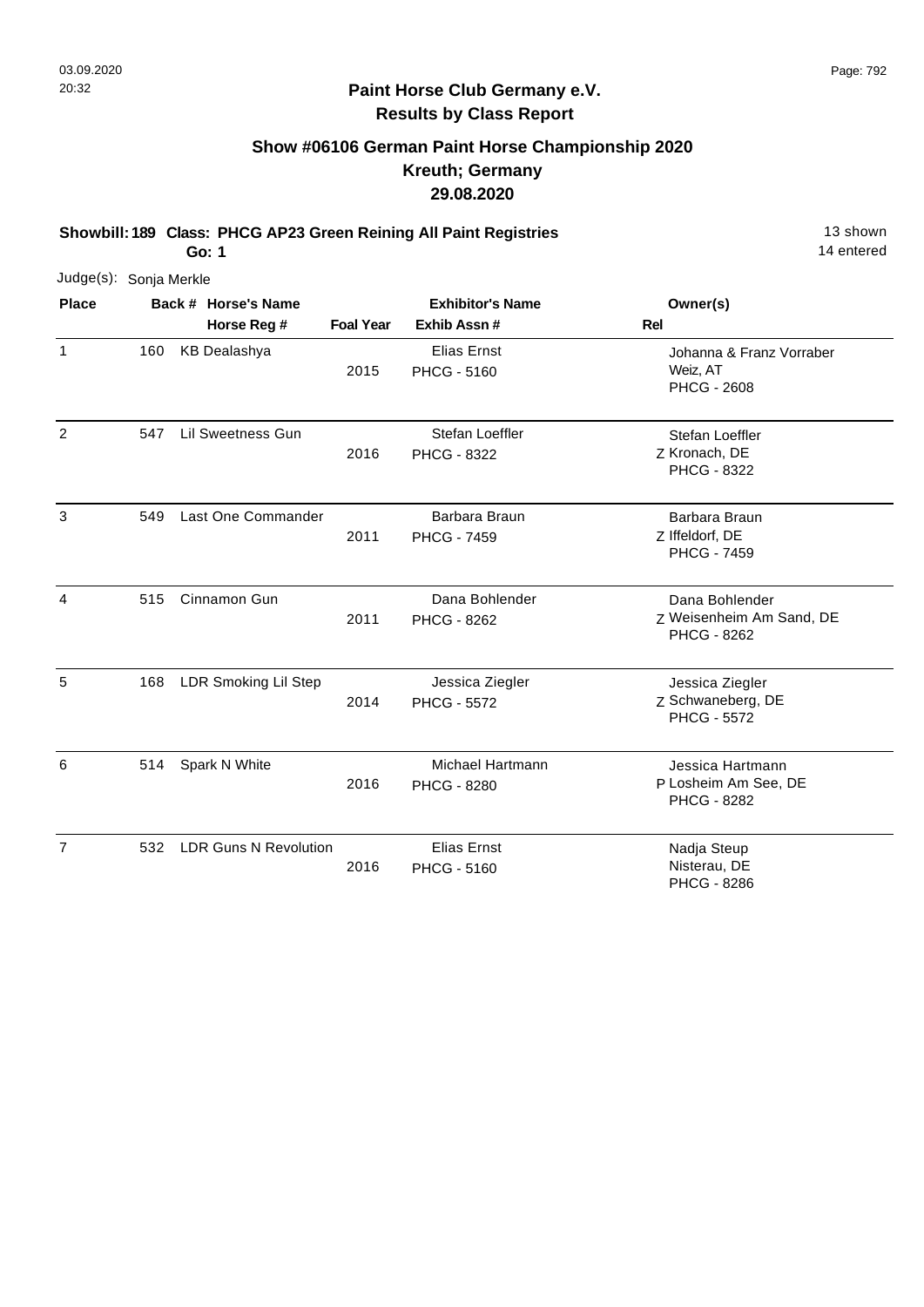# **Show #06107 German Paint Horse Championship 2020 Kreuth; Germany 29.08.2020**

**Showbill: 189 Class: PHCG AP23 Green Reining All Paint Registries** 13 Shown

**Go: 1**

14 entered

| Judge(s): Nicolas Perrin |     |                              |                  |                                          |                                                            |
|--------------------------|-----|------------------------------|------------------|------------------------------------------|------------------------------------------------------------|
| <b>Place</b>             |     | Back # Horse's Name          |                  | <b>Exhibitor's Name</b>                  | Owner(s)                                                   |
|                          |     | Horse Reg #                  | <b>Foal Year</b> | Exhib Assn#                              | <b>Rel</b>                                                 |
| $\mathbf{1}$             | 160 | <b>KB Dealashya</b>          | 2015             | <b>Elias Ernst</b><br><b>PHCG - 5160</b> | Johanna & Franz Vorraber<br>Weiz, AT<br><b>PHCG - 2608</b> |
| 2                        | 514 | Spark N White                | 2016             | Michael Hartmann<br><b>PHCG - 8280</b>   | Jessica Hartmann<br>P Losheim Am See, DE<br>PHCG - 8282    |
| 3                        | 547 | Lil Sweetness Gun            | 2016             | Stefan Loeffler<br>PHCG - 8322           | Stefan Loeffler<br>Z Kronach, DE<br><b>PHCG - 8322</b>     |
| 4                        | 532 | <b>LDR Guns N Revolution</b> | 2016             | Elias Ernst<br><b>PHCG - 5160</b>        | Nadja Steup<br>Nisterau, DE<br><b>PHCG - 8286</b>          |
| 5                        | 168 | LDR Smoking Lil Step         | 2014             | Jessica Ziegler<br><b>PHCG - 5572</b>    | Jessica Ziegler<br>Z Schwaneberg, DE<br><b>PHCG - 5572</b> |
| 6                        | 549 | Last One Commander           | 2011             | Barbara Braun<br><b>PHCG - 7459</b>      | Barbara Braun<br>Z Iffeldorf, DE<br><b>PHCG - 7459</b>     |
| $\overline{7}$           | 527 | <b>Shining Dark</b>          | 2012             | Roman Fabisch<br><b>PHCG - 7978</b>      | Roman Fabisch<br>Z Oberhausen, DE                          |

Z Oberhausen, DE PHCG - 7978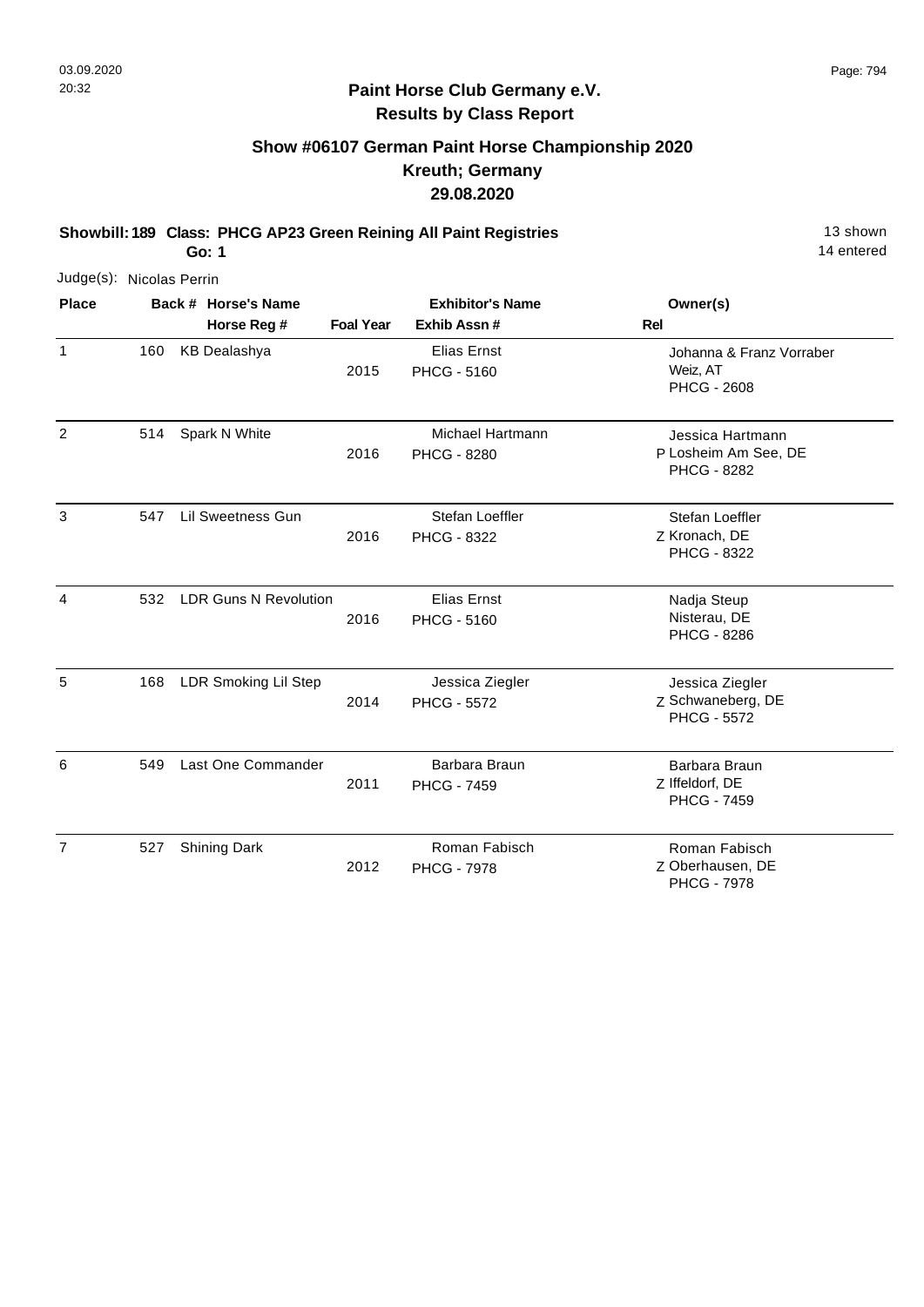# **Show #06108 German Paint Horse Championship 2020 Kreuth; Germany 29.08.2020**

**Showbill: 189 Class: PHCG AP23 Green Reining All Paint Registries** 13 Shown

**Go: 1**

14 entered

| Judge(s): Pierre Ouellet |     |                     |                              |                         |                                        |                                                                |
|--------------------------|-----|---------------------|------------------------------|-------------------------|----------------------------------------|----------------------------------------------------------------|
| <b>Place</b>             |     | Back # Horse's Name |                              | <b>Exhibitor's Name</b> |                                        | Owner(s)                                                       |
|                          |     |                     | Horse Reg #                  | <b>Foal Year</b>        | Exhib Assn #                           | <b>Rel</b>                                                     |
| $\mathbf{1}$             | 160 |                     | <b>KB Dealashya</b>          | 2015                    | Elias Ernst<br><b>PHCG - 5160</b>      | Johanna & Franz Vorraber<br>Weiz, AT<br><b>PHCG - 2608</b>     |
| $\overline{2}$           | 514 |                     | Spark N White                | 2016                    | Michael Hartmann<br><b>PHCG - 8280</b> | Jessica Hartmann<br>P Losheim Am See, DE<br><b>PHCG - 8282</b> |
| 3                        | 547 |                     | Lil Sweetness Gun            | 2016                    | Stefan Loeffler<br>PHCG - 8322         | Stefan Loeffler<br>Z Kronach, DE<br>PHCG - 8322                |
| 4                        | 532 |                     | <b>LDR Guns N Revolution</b> | 2016                    | Elias Ernst<br><b>PHCG - 5160</b>      | Nadja Steup<br>Nisterau, DE<br><b>PHCG - 8286</b>              |
| 5                        | 549 |                     | Last One Commander           | 2011                    | Barbara Braun<br><b>PHCG - 7459</b>    | Barbara Braun<br>Z Iffeldorf, DE<br><b>PHCG - 7459</b>         |
| 6                        | 506 |                     | <b>Gatling B Pine Chic</b>   | 2014                    | <b>Kristin Gerdau</b><br>PHCG - 7933   | <b>Kristin Gerdau</b><br>Z Buesum, DE<br>PHCG - 7933           |
| $\overline{7}$           | 515 |                     | Cinnamon Gun                 | 2011                    | Dana Bohlender<br><b>PHCG - 8262</b>   | Dana Bohlender<br>Z Weisenheim Am Sand, DE                     |

Z Weisenheim Am Sand, DE PHCG - 8262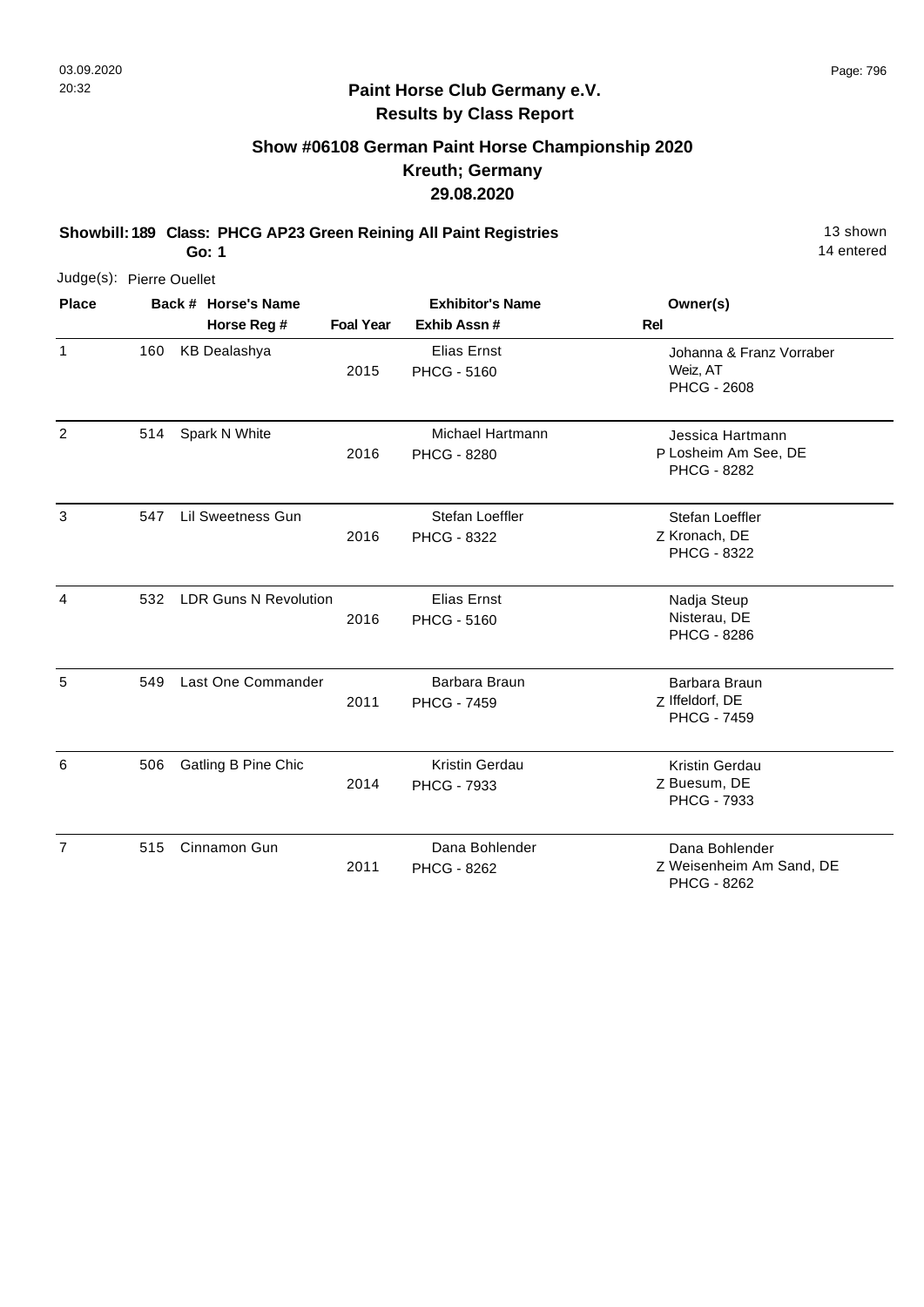## **Show #06105 German Paint Horse Championship 2020 Kreuth; Germany 29.08.2020**

#### **Showbill: 190 Class: APHA GRNG Green Reining All Ages** 3 shown

**Go: 1**

3 entered

Judge(s): Susanne Haug

| <b>Place</b> |     | Back # Horse's Name                     |                  | <b>Exhibitor's Name</b>           | Owner(s)                                               |
|--------------|-----|-----------------------------------------|------------------|-----------------------------------|--------------------------------------------------------|
|              |     | Horse Reg #                             | <b>Foal Year</b> | Exhib Assn#                       | Rel                                                    |
| 1            | 160 | <b>KB Dealashya</b><br>APHA - 01057147  | 2015             | Elias Ernst<br>APHA - 8877290     | Johanna & Franz Vorraber<br>Weiz, AT<br>APHA - 8458373 |
| 2            | 168 | LDR Smoking Lil Step<br>APHA - 01039699 | 2014             | Jessica Ziegler<br>APHA - 8981161 | Jessica Ziegler<br>Z Schwaneberg, DE<br>APHA - 8981161 |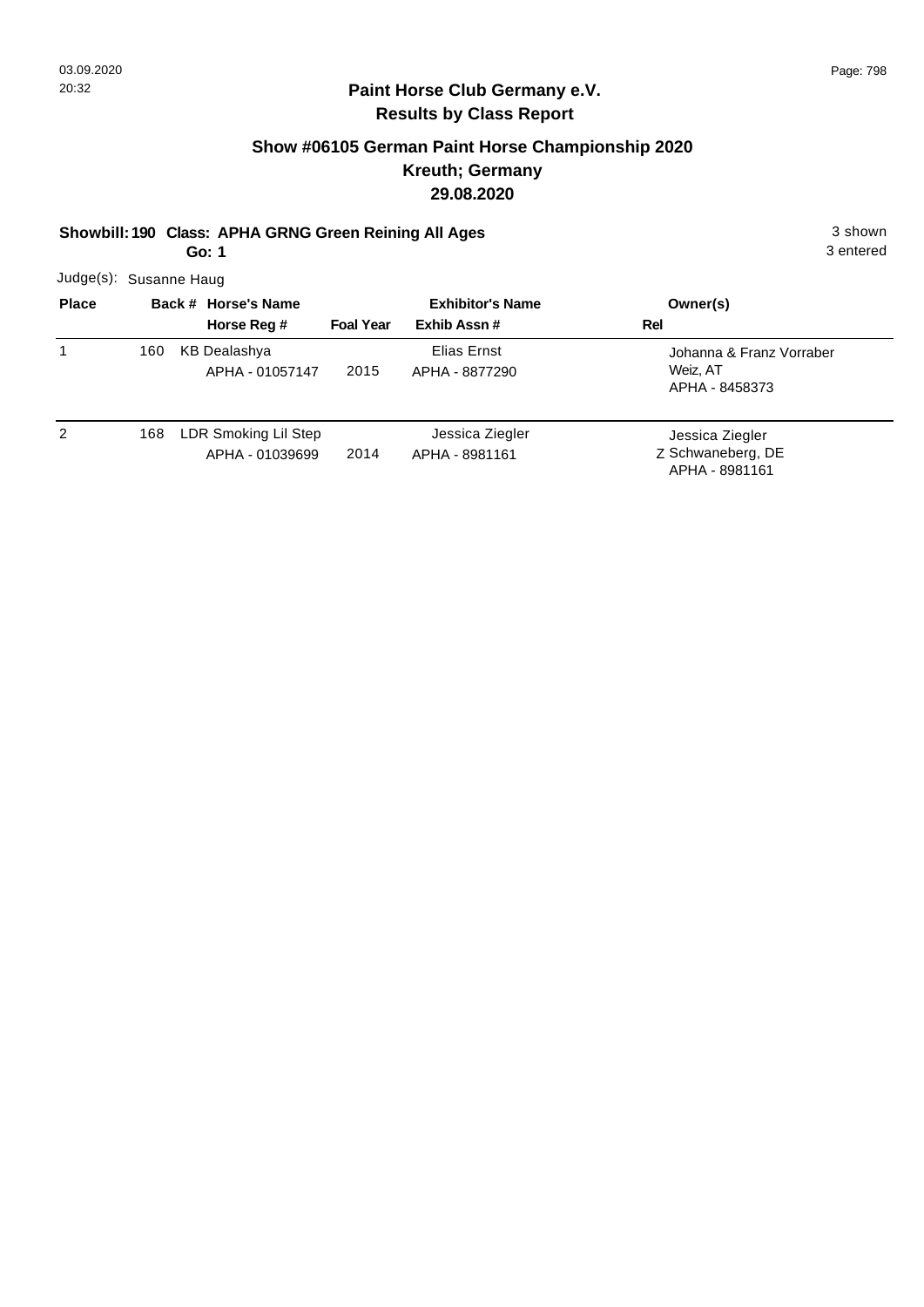# **Show #06106 German Paint Horse Championship 2020 Kreuth; Germany 29.08.2020**

**Showbill: 190 Class: APHA GRNG Green Reining All Ages** 3 shown

**Go: 1**

3 entered

Judge(s): Sonja Merkle

| <b>Place</b> |     | Back # Horse's Name                     |                  | <b>Exhibitor's Name</b>           | Owner(s)                                               |
|--------------|-----|-----------------------------------------|------------------|-----------------------------------|--------------------------------------------------------|
|              |     | Horse Reg #                             | <b>Foal Year</b> | Exhib Assn#                       | Rel                                                    |
| 1            | 160 | <b>KB Dealashya</b><br>APHA - 01057147  | 2015             | Elias Ernst<br>APHA - 8877290     | Johanna & Franz Vorraber<br>Weiz, AT<br>APHA - 8458373 |
| 2            | 168 | LDR Smoking Lil Step<br>APHA - 01039699 | 2014             | Jessica Ziegler<br>APHA - 8981161 | Jessica Ziegler<br>Z Schwaneberg, DE<br>APHA - 8981161 |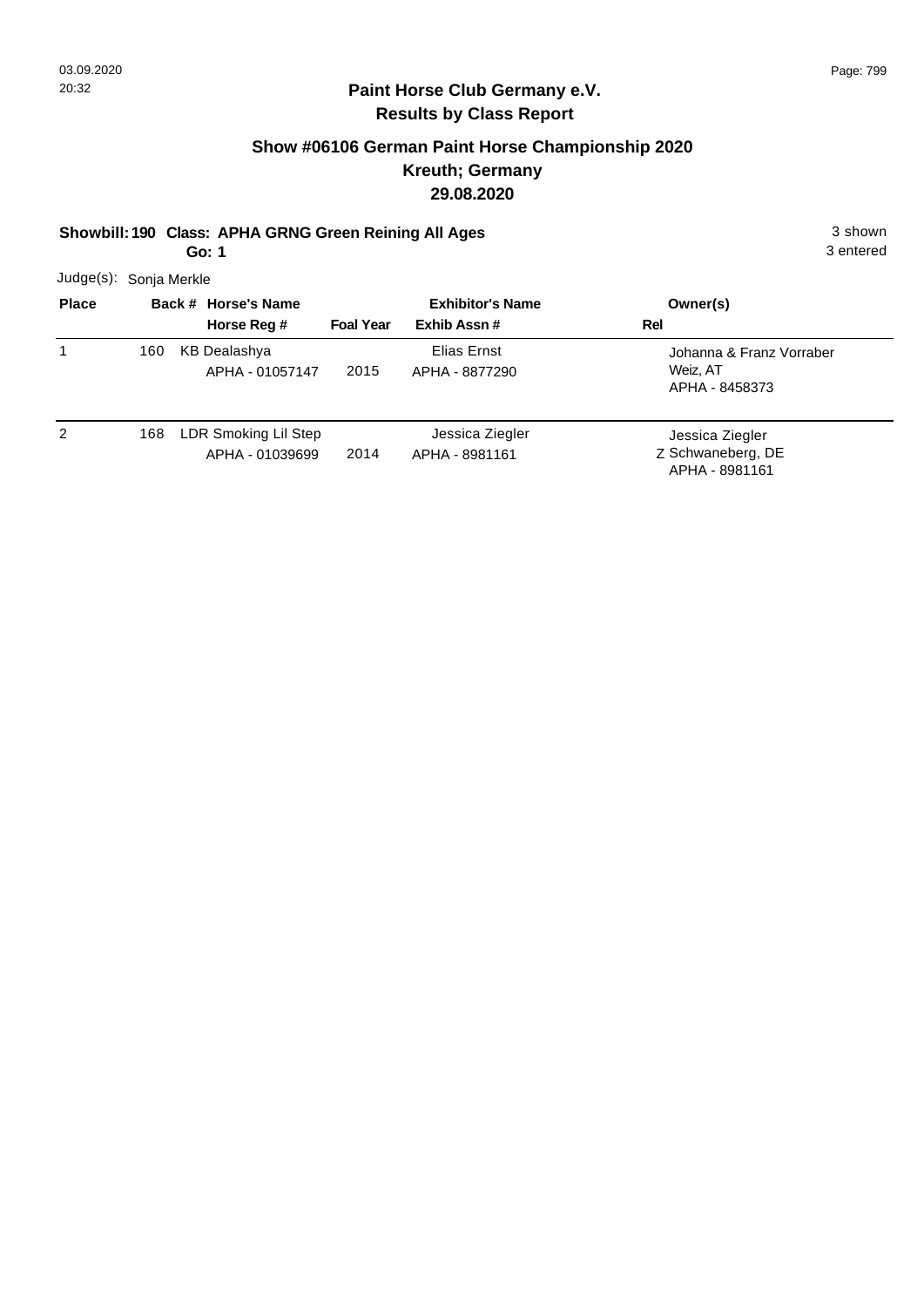# **Show #06107 German Paint Horse Championship 2020 Kreuth; Germany 29.08.2020**

## **Showbill: 190 Class: APHA GRNG Green Reining All Ages** 3 shown

**Go: 1**

3 entered

Judge(s): Nicolas Perrin

| <b>Place</b> |     | Back # Horse's Name                     |                  | <b>Exhibitor's Name</b>           | Owner(s)                                               |
|--------------|-----|-----------------------------------------|------------------|-----------------------------------|--------------------------------------------------------|
|              |     | Horse Reg #                             | <b>Foal Year</b> | Exhib Assn#                       | Rel                                                    |
| 1            | 160 | <b>KB Dealashya</b><br>APHA - 01057147  | 2015             | Elias Ernst<br>APHA - 8877290     | Johanna & Franz Vorraber<br>Weiz, AT<br>APHA - 8458373 |
| 2            | 168 | LDR Smoking Lil Step<br>APHA - 01039699 | 2014             | Jessica Ziegler<br>APHA - 8981161 | Jessica Ziegler<br>Z Schwaneberg, DE<br>APHA - 8981161 |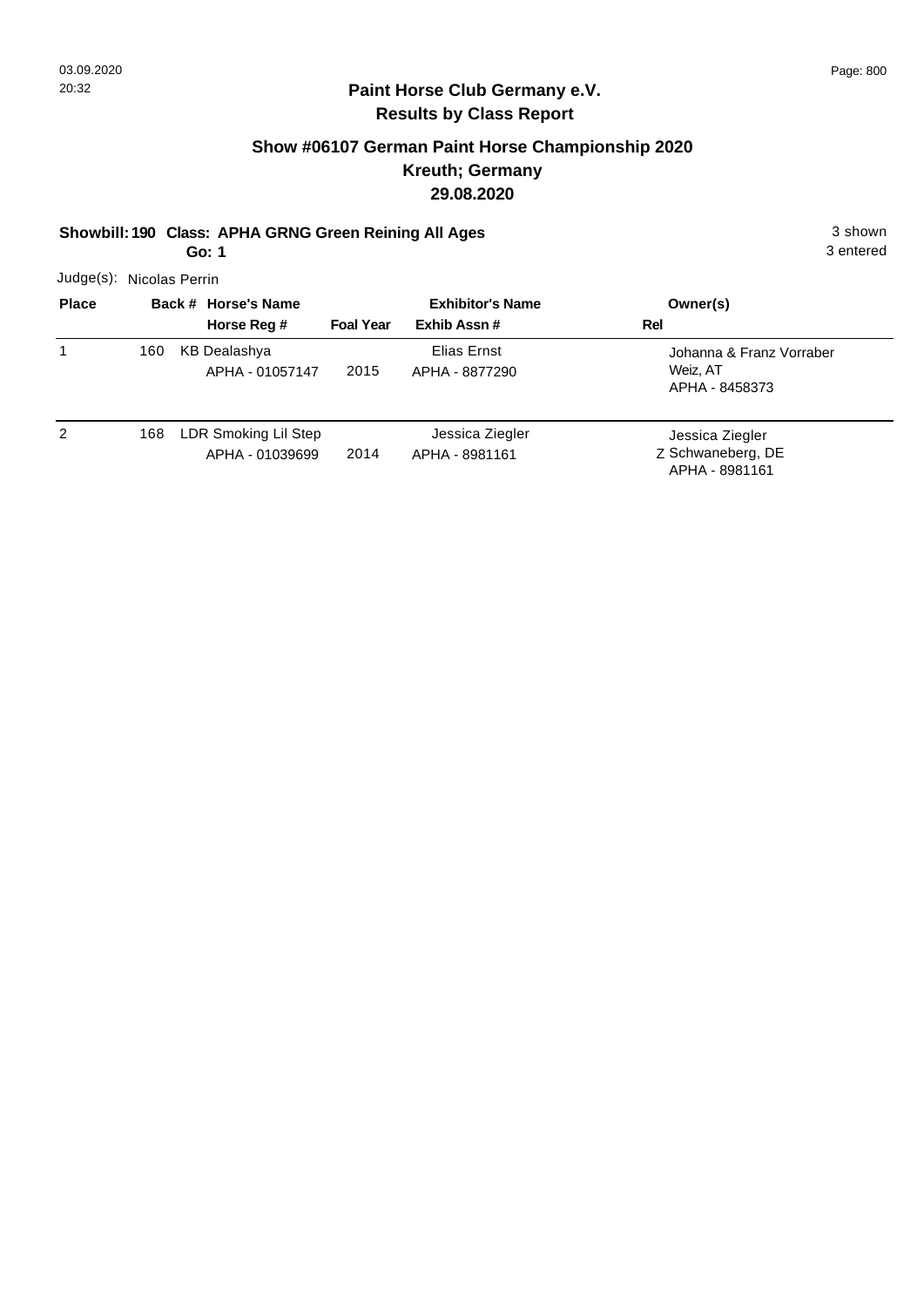# **Show #06108 German Paint Horse Championship 2020 Kreuth; Germany 29.08.2020**

## **Showbill: 190 Class: APHA GRNG Green Reining All Ages** 3 shown

**Go: 1**

3 entered

Judge(s): Pierre Ouellet

| <b>Place</b> |     | Back # Horse's Name                     |                  | <b>Exhibitor's Name</b>           | Owner(s)                                               |
|--------------|-----|-----------------------------------------|------------------|-----------------------------------|--------------------------------------------------------|
|              |     | Horse Reg #                             | <b>Foal Year</b> | Exhib Assn #                      | Rel                                                    |
| 1            | 160 | <b>KB Dealashya</b><br>APHA - 01057147  | 2015             | Elias Ernst<br>APHA - 8877290     | Johanna & Franz Vorraber<br>Weiz. AT<br>APHA - 8458373 |
| 2            | 168 | LDR Smoking Lil Step<br>APHA - 01039699 | 2014             | Jessica Ziegler<br>APHA - 8981161 | Jessica Ziegler<br>Z Schwaneberg, DE<br>APHA - 8981161 |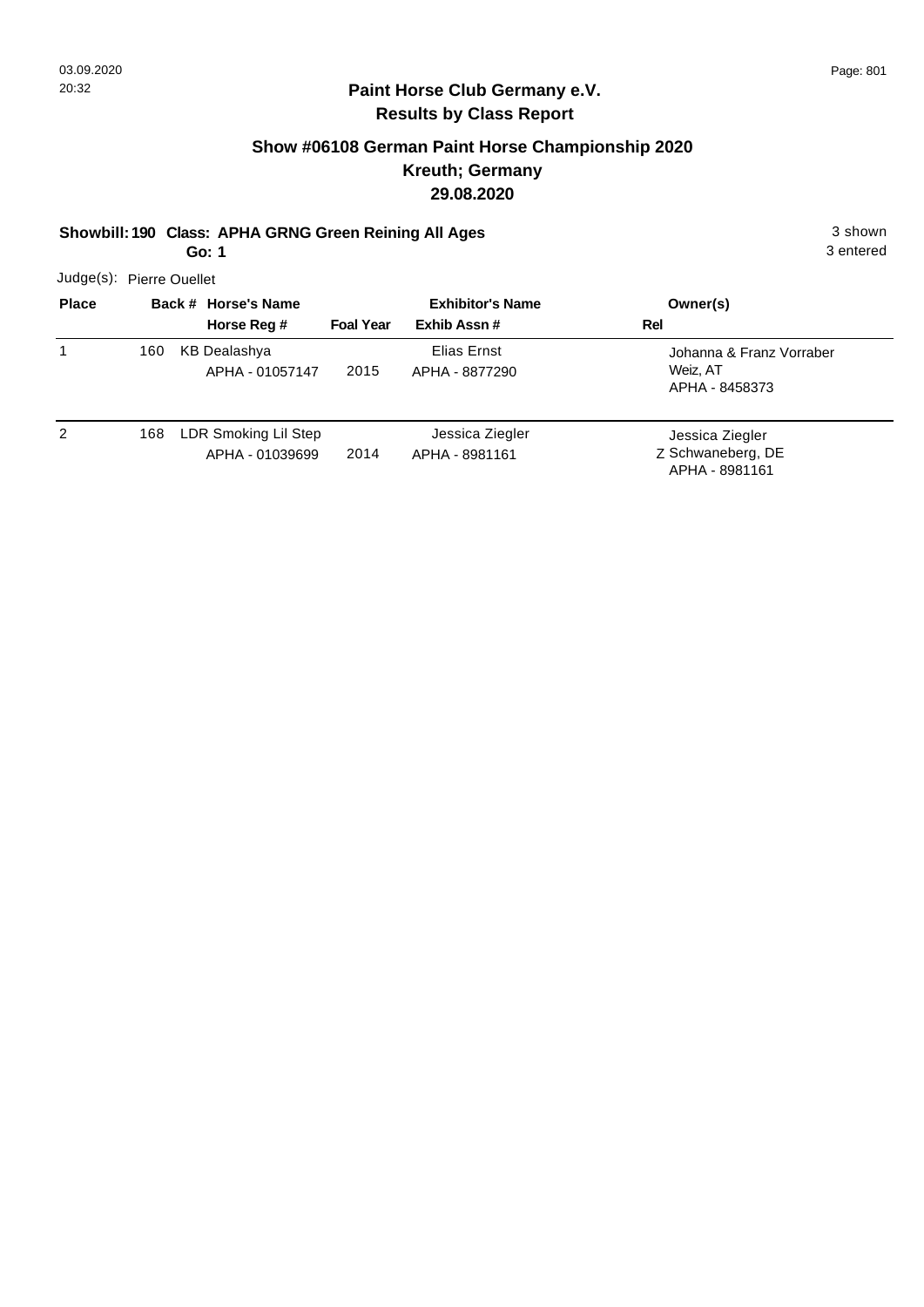## **Paint Horse Club Germany e.V. Results by Class Report**

# **Show #06105 German Paint Horse Championship 2020 Kreuth; Germany 29.08.2020**

**Showbill: 191 Class: APHA BGRN SPB Green Reining** 10 Shown 10 shown

.<br>d

| Go: 1          |                        |                                 |                                                 |      |                                    | 11 entere                                                  |  |
|----------------|------------------------|---------------------------------|-------------------------------------------------|------|------------------------------------|------------------------------------------------------------|--|
|                | Judge(s): Susanne Haug |                                 |                                                 |      |                                    |                                                            |  |
| <b>Place</b>   |                        |                                 | Back # Horse's Name                             |      | <b>Exhibitor's Name</b>            | Owner(s)                                                   |  |
|                |                        | Horse Reg #<br><b>Foal Year</b> | Exhib Assn#                                     | Rel  |                                    |                                                            |  |
| $\mathbf{1}$   | 532                    |                                 | <b>LDR Guns N Revolution</b><br>APHA - 01061661 | 2016 | Elias Ernst<br>APHA - 8877290      | Nadja Steup<br>Nisterau, DE<br>APHA - 0149095              |  |
| $\overline{2}$ | 514                    |                                 | Spark N White<br>APHA - 01075222                | 2016 | Michael Hartmann<br>APHA - 9182201 | Jessica Hartmann<br>P Losheim Am See, DE<br>APHA - 9182465 |  |
| 3              | 547                    |                                 | <b>Lil Sweetness Gun</b><br>APHA - 01064178     | 2016 | Stefan Loeffler<br>APHA - 9154983  | Stefan Loeffler<br>Z Kronach, DE<br>APHA - 9154983         |  |
| 4              | 549                    |                                 | Last One Commander<br>APHA - 01020240           | 2011 | Barbara Braun<br>APHA - 9153178    | Barbara Braun<br>Z Iffeldorf, DE<br>APHA - 9153178         |  |
| 5              | 521                    |                                 | SQ Tinys Special Bell<br>APHA - 00902054        | 2007 | Marie Frey<br>APHA - 8955838       | Marie Frey<br>Oberhaching, DE<br>APHA - 8955838            |  |
| 6              | 527                    |                                 | <b>Shining Dark</b><br>APHA - 01048084          | 2012 | Roman Fabisch<br>APHA - 8990015    | Roman Fabisch<br>Z Oberhausen, DE<br>APHA - 8990015        |  |
| $\overline{7}$ | 515                    |                                 | Cinnamon Gun<br>APHA - 01011507                 | 2011 | Dana Bohlender<br>APHA - 9183323   | Dana Bohlender<br>Z Weisenheim Am Sand, DE                 |  |

Z Weisenheim Am Sand, DE APHA - 9183323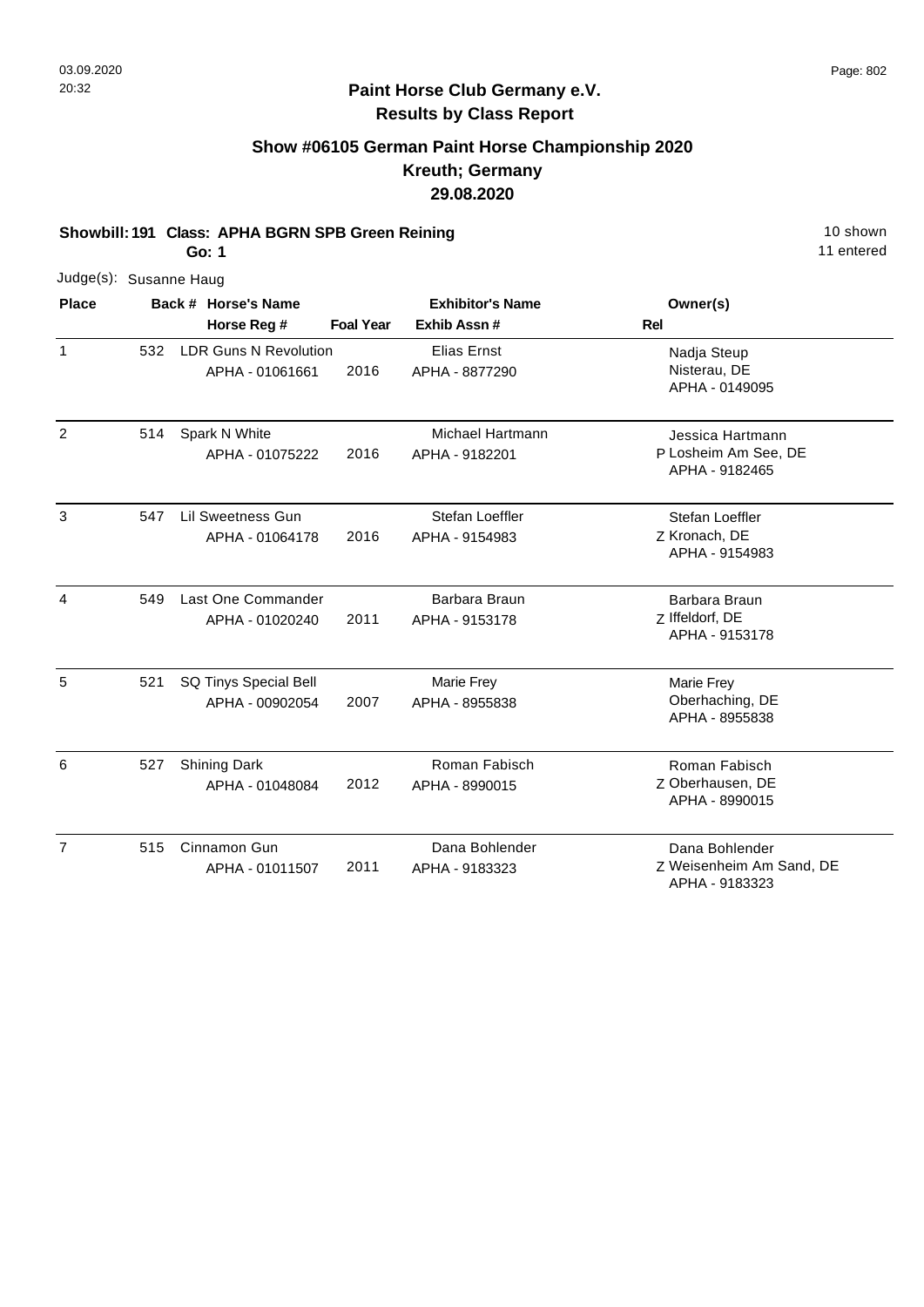# **Show #06106 German Paint Horse Championship 2020 Kreuth; Germany 29.08.2020**

**Showbill: 191 Class: APHA BGRN SPB Green Reining 10 Shown 10 shown** 

**Go: 1**

| Judge(s): Sonja Merkle |     |                                                 |                  |                                     |                                                              |
|------------------------|-----|-------------------------------------------------|------------------|-------------------------------------|--------------------------------------------------------------|
| <b>Place</b>           |     | Back # Horse's Name                             |                  | <b>Exhibitor's Name</b>             | Owner(s)                                                     |
|                        |     | Horse Reg #                                     | <b>Foal Year</b> | Exhib Assn#                         | <b>Rel</b>                                                   |
| $\mathbf{1}$           | 547 | Lil Sweetness Gun<br>APHA - 01064178            | 2016             | Stefan Loeffler<br>APHA - 9154983   | Stefan Loeffler<br>Z Kronach, DE<br>APHA - 9154983           |
| 2                      | 549 | Last One Commander<br>APHA - 01020240           | 2011             | Barbara Braun<br>APHA - 9153178     | Barbara Braun<br>Z Iffeldorf, DE<br>APHA - 9153178           |
| 3                      | 515 | Cinnamon Gun<br>APHA - 01011507                 | 2011             | Dana Bohlender<br>APHA - 9183323    | Dana Bohlender<br>Z Weisenheim Am Sand, DE<br>APHA - 9183323 |
| 4                      | 514 | Spark N White<br>APHA - 01075222                | 2016             | Michael Hartmann<br>APHA - 9182201  | Jessica Hartmann<br>P Losheim Am See, DE<br>APHA - 9182465   |
| 5                      | 532 | <b>LDR Guns N Revolution</b><br>APHA - 01061661 | 2016             | Elias Ernst<br>APHA - 8877290       | Nadja Steup<br>Nisterau, DE<br>APHA - 0149095                |
| 6                      | 521 | SQ Tinys Special Bell<br>APHA - 00902054        | 2007             | <b>Marie Frey</b><br>APHA - 8955838 | Marie Frey<br>Oberhaching, DE<br>APHA - 8955838              |
| $\overline{7}$         | 527 | <b>Shining Dark</b><br>APHA - 01048084          | 2012             | Roman Fabisch<br>APHA - 8990015     | Roman Fabisch<br>Z Oberhausen, DE<br>APHA - 8990015          |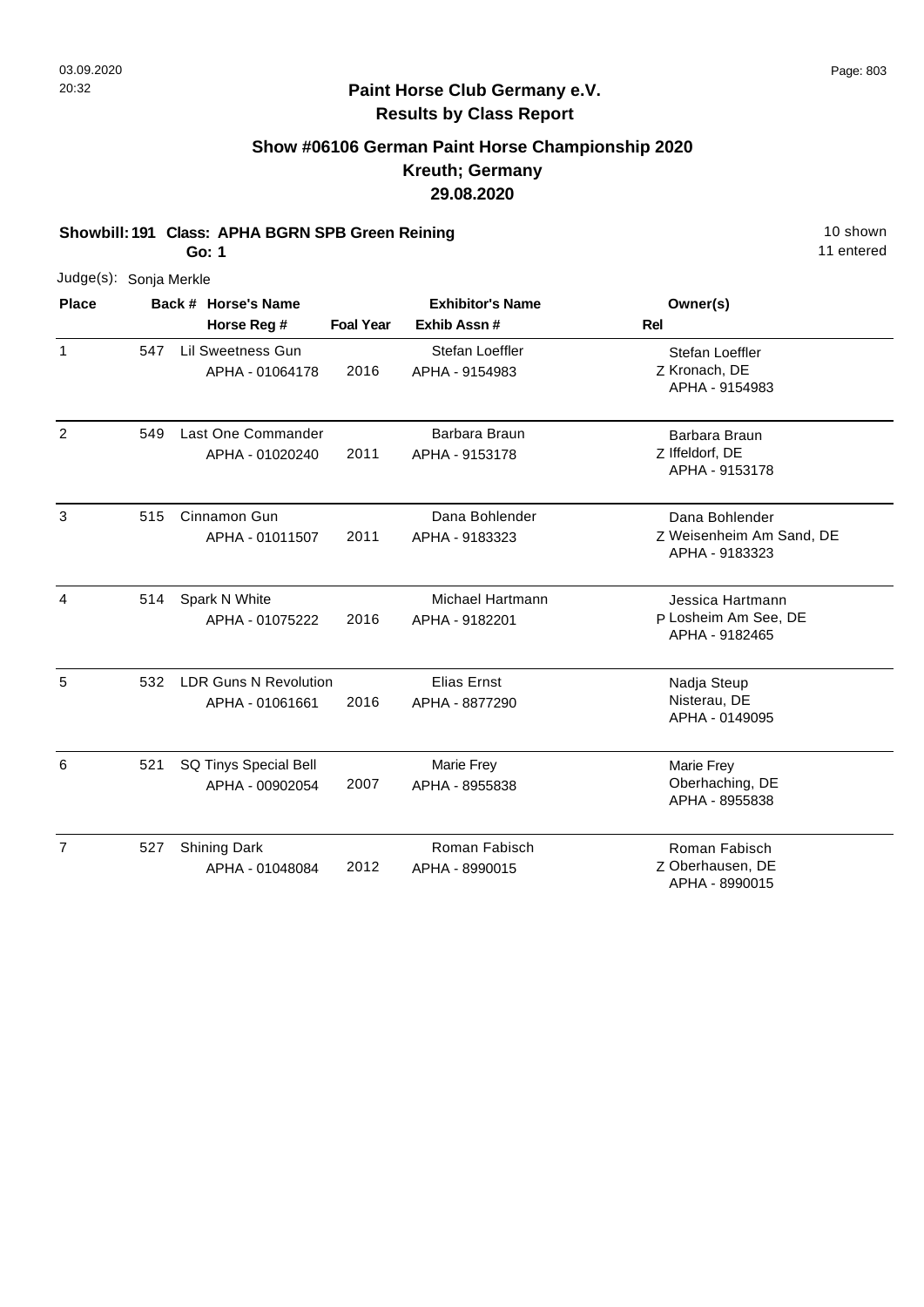# **Show #06107 German Paint Horse Championship 2020 Kreuth; Germany 29.08.2020**

**Showbill: 191 Class: APHA BGRN SPB Green Reining 10 Shown 10 shown** 

**Go: 1**

11 entered

P Losheim Am See, DE Jessica Hartmann

APHA - 9182465

APHA - 9154983

Z Kronach, DE Stefan Loeffler

| Judge(s): Nicolas Perrin |     |                                                 |                  |                                        |                                     |
|--------------------------|-----|-------------------------------------------------|------------------|----------------------------------------|-------------------------------------|
| <b>Place</b>             |     | Back # Horse's Name<br>Horse Reg #              | <b>Foal Year</b> | <b>Exhibitor's Name</b><br>Exhib Assn# | Owner(s)<br>Rel                     |
|                          | 514 | Spark N White<br>APHA - 01075222                | 2016             | Michael Hartmann<br>APHA - 9182201     | Jessica H<br>P Losheim<br>APHA - 9  |
| $\mathcal{P}$            | 547 | Lil Sweetness Gun<br>APHA - 01064178            | 2016             | Stefan Loeffler<br>APHA - 9154983      | Stefan Lo<br>Z Kronach,<br>APHA - 9 |
| 3                        | 532 | <b>LDR Guns N Revolution</b><br>APHA - 01061661 | 2016             | Elias Ernst<br>APHA - 8877290          | Nadja Ste<br>Nisterau,<br>APHA - 0  |

| 3              | 532 | <b>LDR Guns N Revolution</b>             |      | Elias Ernst                      |                                                              |
|----------------|-----|------------------------------------------|------|----------------------------------|--------------------------------------------------------------|
|                |     | APHA - 01061661                          | 2016 | APHA - 8877290                   | Nadja Steup<br>Nisterau, DE<br>APHA - 0149095                |
| 4              | 549 | Last One Commander<br>APHA - 01020240    | 2011 | Barbara Braun<br>APHA - 9153178  | Barbara Braun<br>Z Iffeldorf, DE<br>APHA - 9153178           |
| 5              | 527 | <b>Shining Dark</b><br>APHA - 01048084   | 2012 | Roman Fabisch<br>APHA - 8990015  | Roman Fabisch<br>Z Oberhausen, DE<br>APHA - 8990015          |
| 6              | 515 | Cinnamon Gun<br>APHA - 01011507          | 2011 | Dana Bohlender<br>APHA - 9183323 | Dana Bohlender<br>Z Weisenheim Am Sand, DE<br>APHA - 9183323 |
| $\overline{7}$ | 521 | SQ Tinys Special Bell<br>APHA - 00902054 | 2007 | Marie Frey<br>APHA - 8955838     | Marie Frey<br>Oberhaching, DE<br>APHA - 8955838              |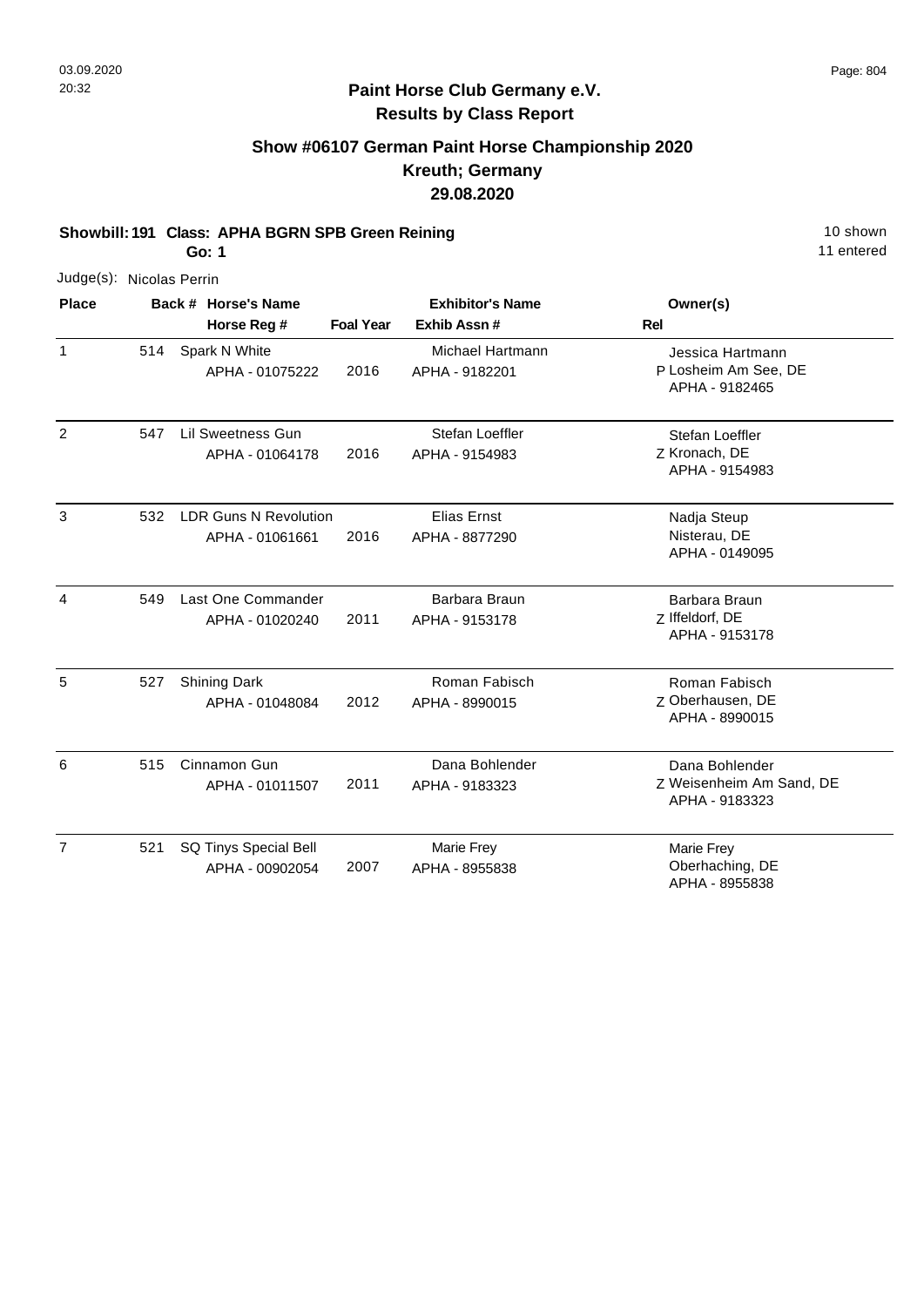# **Show #06108 German Paint Horse Championship 2020 Kreuth; Germany 29.08.2020**

**Showbill: 191 Class: APHA BGRN SPB Green Reining 10 Shown 10 shown** 

**Go: 1**

|              | Judge(s): Pierre Ouellet |                     |
|--------------|--------------------------|---------------------|
| <b>Place</b> |                          | Back # Horse's Name |

| <b>Place</b>   | Back # Horse's Name |                                                 | <b>Exhibitor's Name</b> |                                      | Owner(s)                                                     |  |
|----------------|---------------------|-------------------------------------------------|-------------------------|--------------------------------------|--------------------------------------------------------------|--|
|                |                     | Horse Reg #                                     | <b>Foal Year</b>        | Exhib Assn #                         | <b>Rel</b>                                                   |  |
| $\mathbf{1}$   | 514                 | Spark N White<br>APHA - 01075222                | 2016                    | Michael Hartmann<br>APHA - 9182201   | Jessica Hartmann<br>P Losheim Am See, DE<br>APHA - 9182465   |  |
| $\overline{2}$ | 547                 | <b>Lil Sweetness Gun</b><br>APHA - 01064178     | 2016                    | Stefan Loeffler<br>APHA - 9154983    | Stefan Loeffler<br>Z Kronach, DE<br>APHA - 9154983           |  |
| $\mathbf{3}$   | 532                 | <b>LDR Guns N Revolution</b><br>APHA - 01061661 | 2016                    | <b>Elias Ernst</b><br>APHA - 8877290 | Nadja Steup<br>Nisterau, DE<br>APHA - 0149095                |  |
| 4              | 549                 | Last One Commander<br>APHA - 01020240           | 2011                    | Barbara Braun<br>APHA - 9153178      | Barbara Braun<br>Z Iffeldorf, DE<br>APHA - 9153178           |  |
| 5              | 506                 | Gatling B Pine Chic<br>APHA - 01045539          | 2014                    | Kristin Gerdau<br>APHA - 9172742     | Kristin Gerdau<br>Z Buesum, DE<br>APHA - 9172742             |  |
| 6              | 515                 | Cinnamon Gun<br>APHA - 01011507                 | 2011                    | Dana Bohlender<br>APHA - 9183323     | Dana Bohlender<br>Z Weisenheim Am Sand, DE<br>APHA - 9183323 |  |
| $\overline{7}$ | 521                 | SQ Tinys Special Bell<br>APHA - 00902054        | 2007                    | Marie Frey<br>APHA - 8955838         | Marie Frey<br>Oberhaching, DE<br>APHA - 8955838              |  |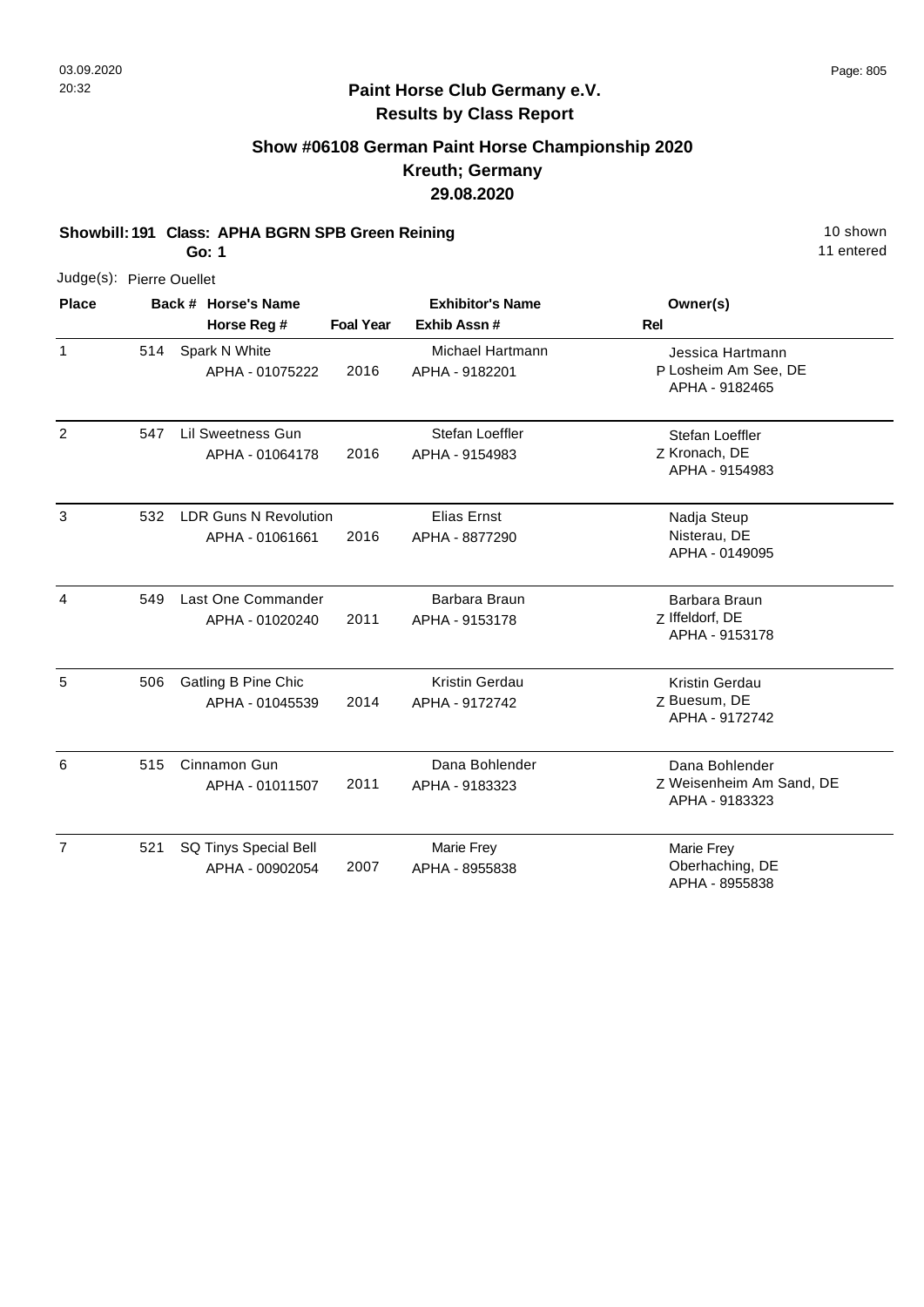# **Show #06105 German Paint Horse Championship 2020 Kreuth; Germany 29.08.2020**

**Showbill: 192 Class: PHCG AP24 Senior Reining All Paint Registries** 8 Shown

**Go: 1**

| Judge(s): Susanne Haug |     |                            |                  |                                                 |                                                                  |
|------------------------|-----|----------------------------|------------------|-------------------------------------------------|------------------------------------------------------------------|
| <b>Place</b>           |     | Back # Horse's Name        |                  | <b>Exhibitor's Name</b>                         | Owner(s)                                                         |
|                        |     | Horse Reg #                | <b>Foal Year</b> | Exhib Assn#                                     | <b>Rel</b>                                                       |
| $\mathbf{1}$           | 536 | <b>Big Lovely Shine</b>    | 2014             | Christine Ursula Wilinski<br><b>PHCG - 7355</b> | Christine Ursula Wilinski<br>Z Windeck, DE<br><b>PHCG - 7355</b> |
| $\overline{2}$         | 122 | <b>LDR Twenty One Guns</b> | 2012             | <b>Elias Ernst</b><br><b>PHCG - 5160</b>        | Dr. Kerstin Gilsbach<br>Boerde Hakel, DE<br><b>PHCG - 2027</b>   |
| 3                      | 119 | Kims Olena Step            | 2010             | Magali Dias<br><b>PHCG - 6846</b>               | Magali Dias<br>Z Cruchten, LU<br><b>PHCG - 6846</b>              |
| 4                      | 549 | Last One Commander         | 2011             | Barbara Braun<br><b>PHCG - 7459</b>             | Barbara Braun<br>Z Iffeldorf, DE<br><b>PHCG - 7459</b>           |
| 5                      | 168 | LDR Smoking Lil Step       | 2014             | Jessica Ziegler<br><b>PHCG - 5572</b>           | Jessica Ziegler<br>Z Schwaneberg, DE<br><b>PHCG - 5572</b>       |
| 6                      | 527 | <b>Shining Dark</b>        | 2012             | Roman Fabisch<br><b>PHCG - 7978</b>             | Roman Fabisch<br>Z Oberhausen, DE<br><b>PHCG - 7978</b>          |
| $\overline{7}$         | 515 | Cinnamon Gun               | 2011             | Alexander Ripper<br><b>PHCG - 7569</b>          | Dana Bohlender<br>Weisenheim Am Sand, DE<br><b>PHCG - 8262</b>   |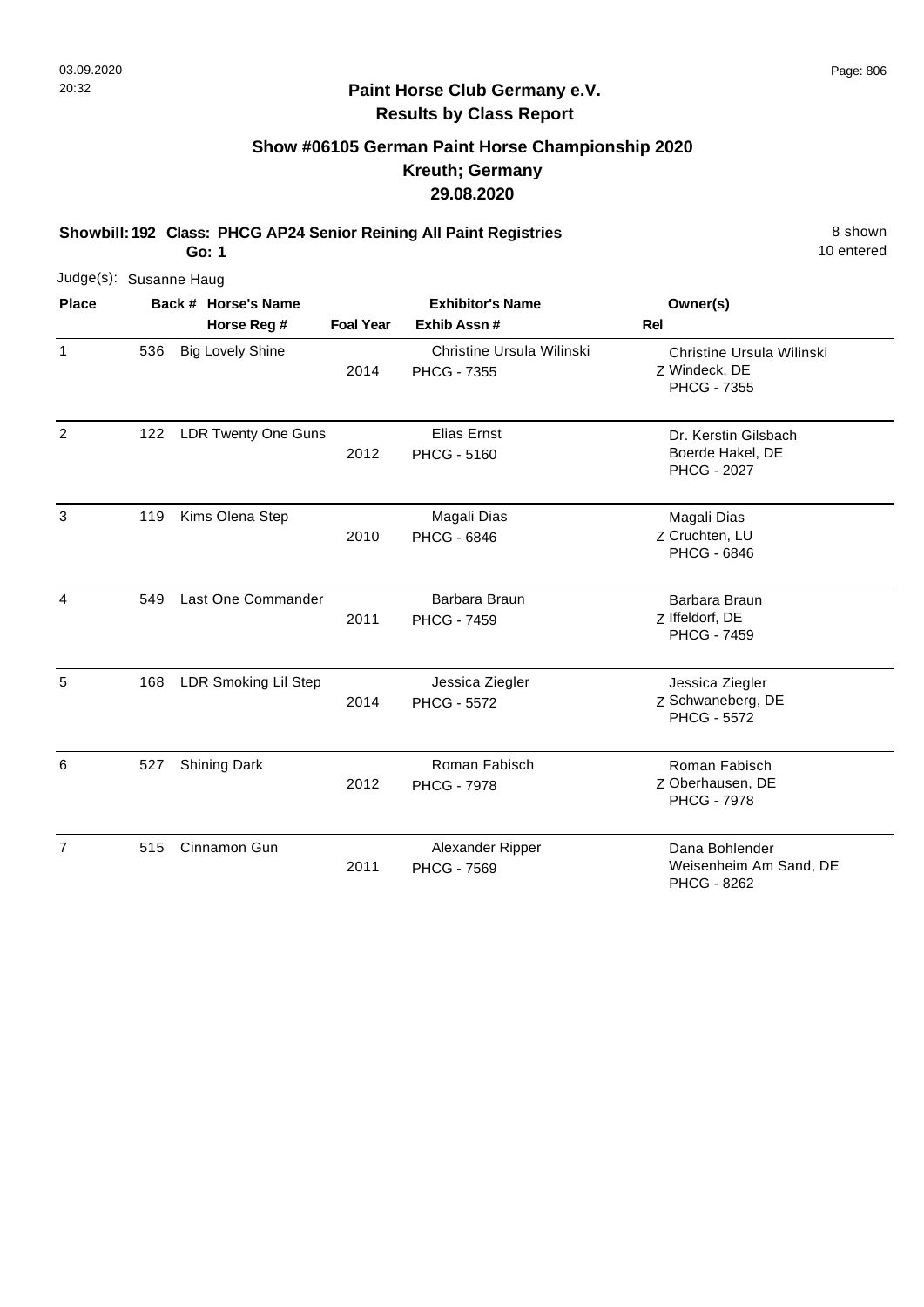1

2

3

4

6

10 entered

#### **Paint Horse Club Germany e.V. Results by Class Report**

#### **Show #06106 German Paint Horse Championship 2020 Kreuth; Germany 29.08.2020**

**Showbill: 192 Class: PHCG AP24 Senior Reining All Paint Registries** 8 Shown

**Go: 1**

Judge(s): Sonja Merkle **Back # Horse's Name Place Owner(s) Horse Reg # Exhib Assn # Foal Year Rel Exhibitor's Name** Z Windeck, DE Christine Ursula Wilinski PHCG - 7355 2014 Christine Ursula Wilinski PHCG - 7355 536 Big Lovely Shine Z Iffeldorf, DE Barbara Braun PHCG - 7459 2011 Last One Commander **Barbara Braun** PHCG - 7459 549 Z Schwaneberg, DE Jessica Ziegler PHCG - 5572 2014 168 LDR Smoking Lil Step **Step Step Step Step Step Step Step Step** Jessica Ziegler PHCG - 5572 Z Oberhausen, DE Roman Fabisch PHCG - 7978 2012 Shining Dark **Roman Fabisch** PHCG - 7978 527 5 122 LDR Twenty One Guns **Elias Ernst Elias Ernst Dr. Kerstin Gilsbach** Boerde Hakel, DE PHCG - 2027 2012 PHCG - 5160 Z Cruchten, LU Magali Dias PHCG - 6846 2010 Kims Olena Step Magali Dias PHCG - 6846 119 7 515 Cinnamon Gun **Dana Bohlender Burger State State State State State State State State State State State State State State State State State State State State State State State State State State State State State State** Weisenheim Am Sand, DE 2011 Alexander Ripper PHCG - 7569

PHCG - 8262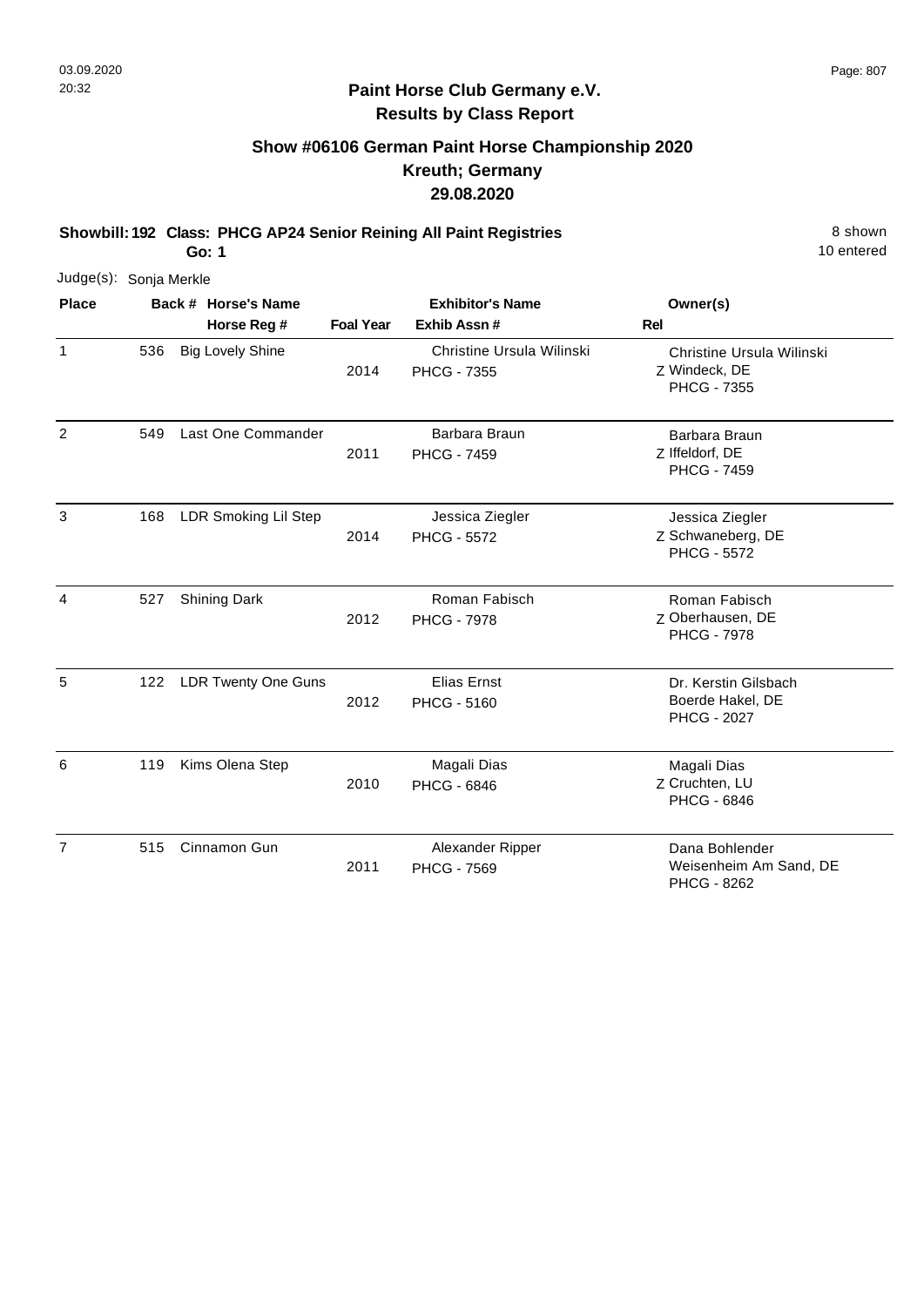1

2

4

5

#### **Paint Horse Club Germany e.V. Results by Class Report**

#### **Show #06107 German Paint Horse Championship 2020 Kreuth; Germany 29.08.2020**

**Showbill: 192 Class: PHCG AP24 Senior Reining All Paint Registries** 8 Shown

**Go: 1**

Judge(s): Nicolas Perrin **Back # Horse's Name Place Owner(s) Horse Reg # Exhib Assn # Foal Year Rel Exhibitor's Name** Z Windeck, DE Christine Ursula Wilinski PHCG - 7355 2014 Christine Ursula Wilinski PHCG - 7355 536 Big Lovely Shine Z Iffeldorf, DE Barbara Braun PHCG - 7459 2011 549 Last One Commander **Barbara Braun** PHCG - 7459 3 122 LDR Twenty One Guns **Elias Ernst** Filias Ernst **Dr. Kerstin Gilsbach** Boerde Hakel, DE PHCG - 2027 2012 PHCG - 5160 Z Schwaneberg, DE Jessica Ziegler PHCG - 5572 2014 LDR Smoking Lil Step **Jessica Ziegler** PHCG - 5572 168 Z Cruchten, LU Magali Dias PHCG - 6846 2010 119 Kims Olena Step Magali Dias PHCG - 6846 Alexander Ripper

|                     | 2011 | <b>PHCG - 7569</b> | Weisenheim Am Sand, DE<br><b>PHCG - 8262</b> |
|---------------------|------|--------------------|----------------------------------------------|
| Shining Dark<br>527 |      | Roman Fabisch      | Roman Fabisch                                |
|                     | 2012 | <b>PHCG - 7978</b> | Z Oberhausen, DE                             |
|                     |      |                    | <b>PHCG - 7978</b>                           |

6 515 Cinnamon Gun **Dana Bohlender Burger State State State State State State State State State State State State State State State State State State State State State State State State State State State State State State**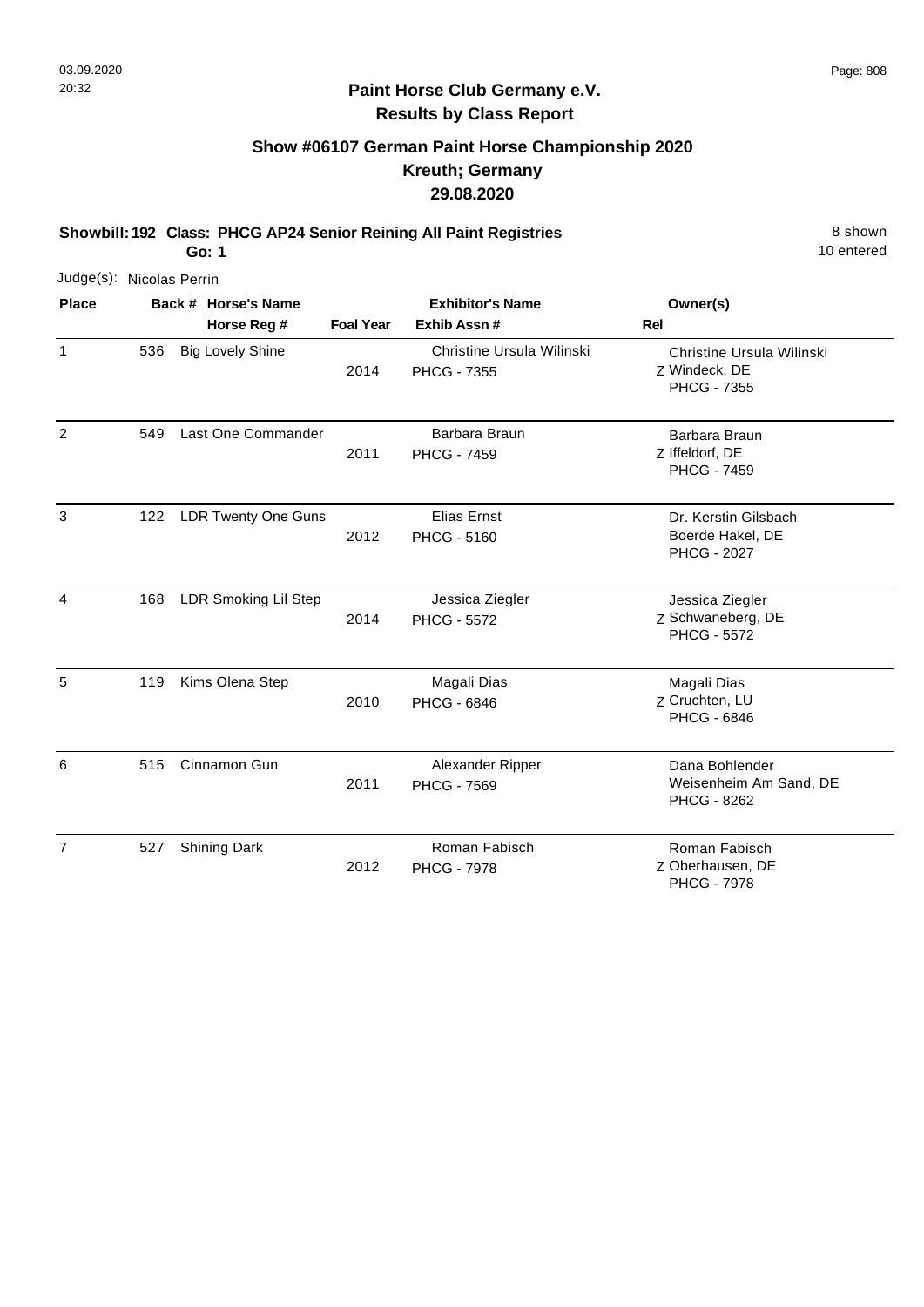#### **Paint Horse Club Germany e.V. Results by Class Report**

# **Show #06108 German Paint Horse Championship 2020 Kreuth; Germany 29.08.2020**

**Showbill: 192 Class: PHCG AP24 Senior Reining All Paint Registries** 8 Shown

| Judge(s): Pierre Ouellet |     |                             |                  |                                                 |                                                                  |
|--------------------------|-----|-----------------------------|------------------|-------------------------------------------------|------------------------------------------------------------------|
| <b>Place</b>             |     | Back # Horse's Name         |                  | <b>Exhibitor's Name</b>                         | Owner(s)                                                         |
|                          |     | Horse Reg #                 | <b>Foal Year</b> | Exhib Assn#                                     | Rel                                                              |
| $\mathbf{1}$             | 536 | <b>Big Lovely Shine</b>     | 2014             | Christine Ursula Wilinski<br><b>PHCG - 7355</b> | Christine Ursula Wilinski<br>Z Windeck, DE<br><b>PHCG - 7355</b> |
| $\overline{2}$           | 168 | <b>LDR Smoking Lil Step</b> | 2014             | Jessica Ziegler<br><b>PHCG - 5572</b>           | Jessica Ziegler<br>Z Schwaneberg, DE<br><b>PHCG - 5572</b>       |
| 3                        | 549 | Last One Commander          | 2011             | Barbara Braun<br><b>PHCG - 7459</b>             | Barbara Braun<br>Z Iffeldorf, DE<br><b>PHCG - 7459</b>           |
| 4                        | 122 | <b>LDR Twenty One Guns</b>  | 2012             | Elias Ernst<br><b>PHCG - 5160</b>               | Dr. Kerstin Gilsbach<br>Boerde Hakel, DE<br><b>PHCG - 2027</b>   |
| 5                        | 119 | Kims Olena Step             | 2010             | Magali Dias<br><b>PHCG - 6846</b>               | Magali Dias<br>Z Cruchten, LU<br><b>PHCG - 6846</b>              |
| 6                        | 527 | <b>Shining Dark</b>         | 2012             | Roman Fabisch<br><b>PHCG - 7978</b>             | Roman Fabisch<br>Z Oberhausen, DE<br><b>PHCG - 7978</b>          |
| $\overline{7}$           | 515 | Cinnamon Gun                | 2011             | Alexander Ripper<br><b>PHCG - 7569</b>          | Dana Bohlender<br>Weisenheim Am Sand, DE<br>PHCG - 8262          |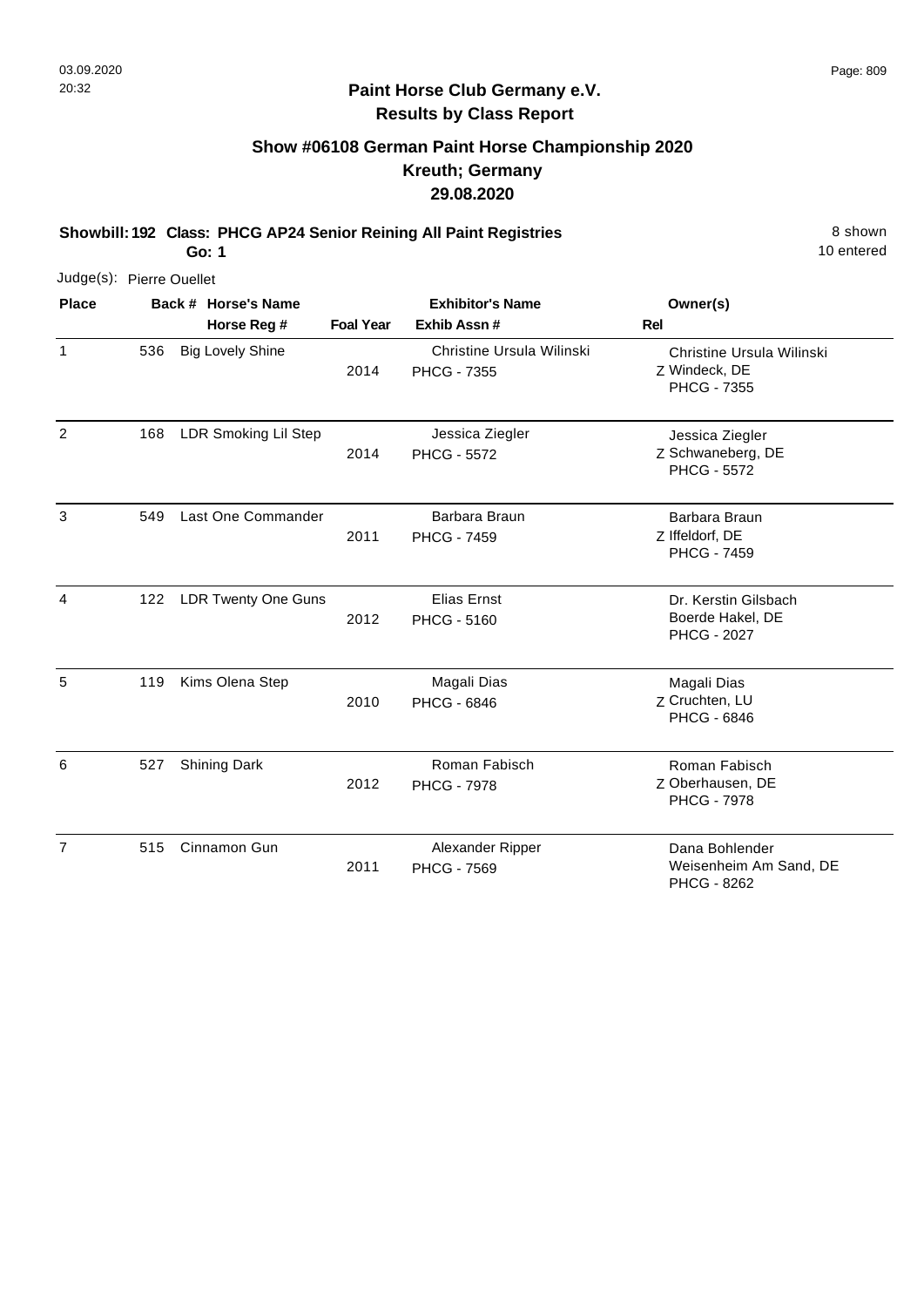APHA - 8981161

# **Paint Horse Club Germany e.V. Results by Class Report**

# **Show #06105 German Paint Horse Championship 2020 Kreuth; Germany 29.08.2020**

| Showbill: 193 Class: APHA RNG3 Sr Reining | 3 shown   |
|-------------------------------------------|-----------|
| Go: 1                                     | 5 entered |
| Judge(s): Susanne Haug                    |           |

| <b>Place</b> |     | Back # Horse's Name<br>Horse Reg #      | <b>Foal Year</b> | <b>Exhibitor's Name</b><br>Exhib Assn# | Owner(s)<br>Rel                                            |
|--------------|-----|-----------------------------------------|------------------|----------------------------------------|------------------------------------------------------------|
| 1            | 122 | LDR Twenty One Guns<br>APHA - 01013629  | 2012             | Elias Ernst<br>APHA - 8877290          | Dr. Kerstin Gilsbach<br>Boerde Hakel, DE<br>APHA - 8590844 |
| 2            | 119 | Kims Olena Step<br>APHA - 00987179      | 2010             | Magali Dias<br>APHA - 8873578          | Magali Dias<br>Z Cruchten, LU<br>APHA - 8873578            |
| 3            | 168 | LDR Smoking Lil Step<br>APHA - 01039699 | 2014             | Jessica Ziegler<br>APHA - 8981161      | Jessica Ziegler<br>Z Schwaneberg, DE                       |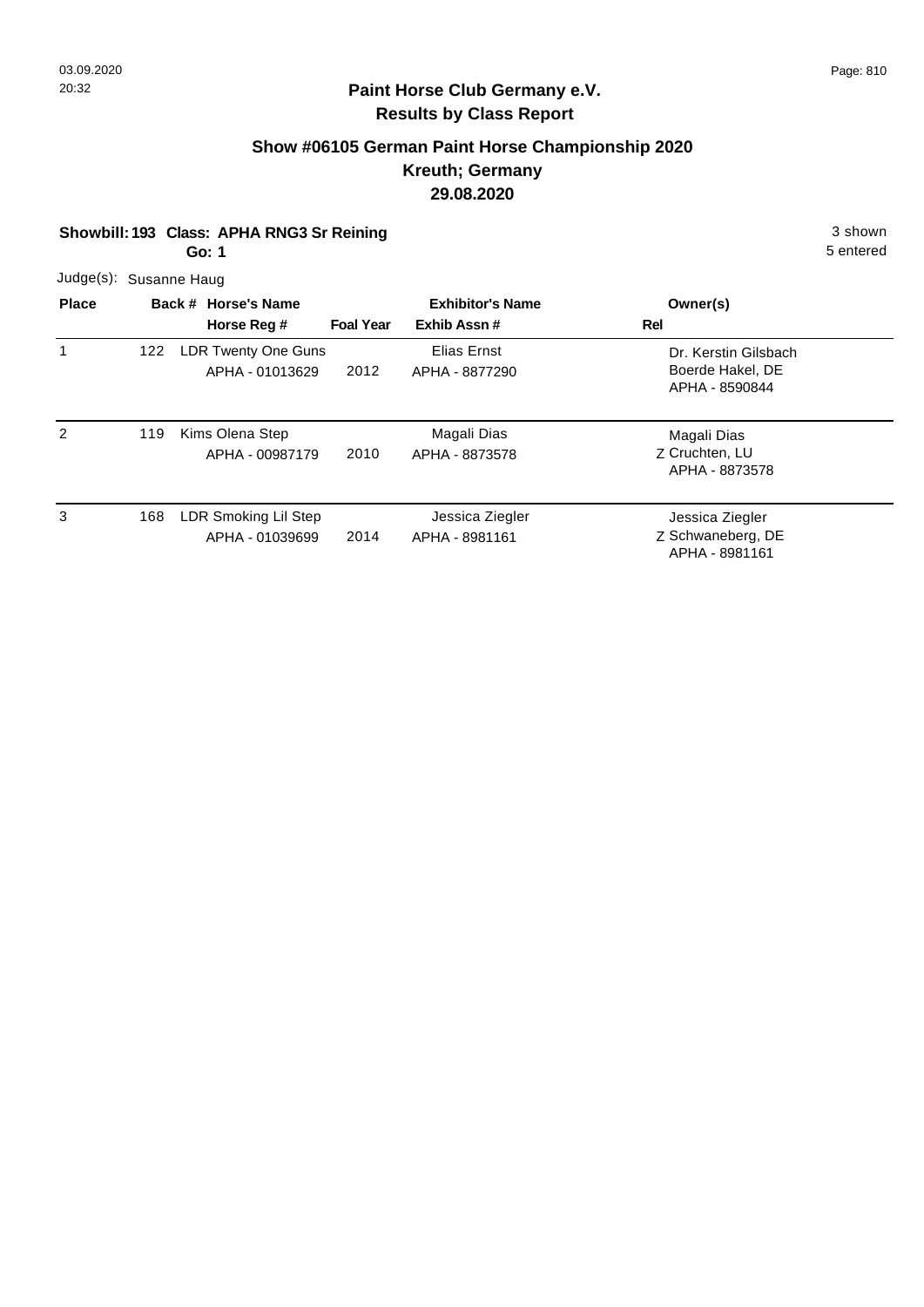## **Show #06106 German Paint Horse Championship 2020 Kreuth; Germany 29.08.2020**

**Showbill: 193 Class: APHA RNG3 Sr Reining 3 shown 3 shown 3 shown Go: 1**

5 entered

Judge(s): Sonja Merkle

| <b>Place</b> |     | Back # Horse's Name<br>Horse Reg #      | <b>Foal Year</b> | <b>Exhibitor's Name</b><br>Exhib Assn# | Owner(s)<br>Rel                                            |
|--------------|-----|-----------------------------------------|------------------|----------------------------------------|------------------------------------------------------------|
| 1            | 168 | LDR Smoking Lil Step<br>APHA - 01039699 | 2014             | Jessica Ziegler<br>APHA - 8981161      | Jessica Ziegler<br>Z Schwaneberg, DE<br>APHA - 8981161     |
| 2            | 122 | LDR Twenty One Guns<br>APHA - 01013629  | 2012             | Elias Ernst<br>APHA - 8877290          | Dr. Kerstin Gilsbach<br>Boerde Hakel, DE<br>APHA - 8590844 |
| 3            | 119 | Kims Olena Step<br>APHA - 00987179      | 2010             | Magali Dias<br>APHA - 8873578          | Magali Dias<br>Z Cruchten, LU<br>APHA - 8873578            |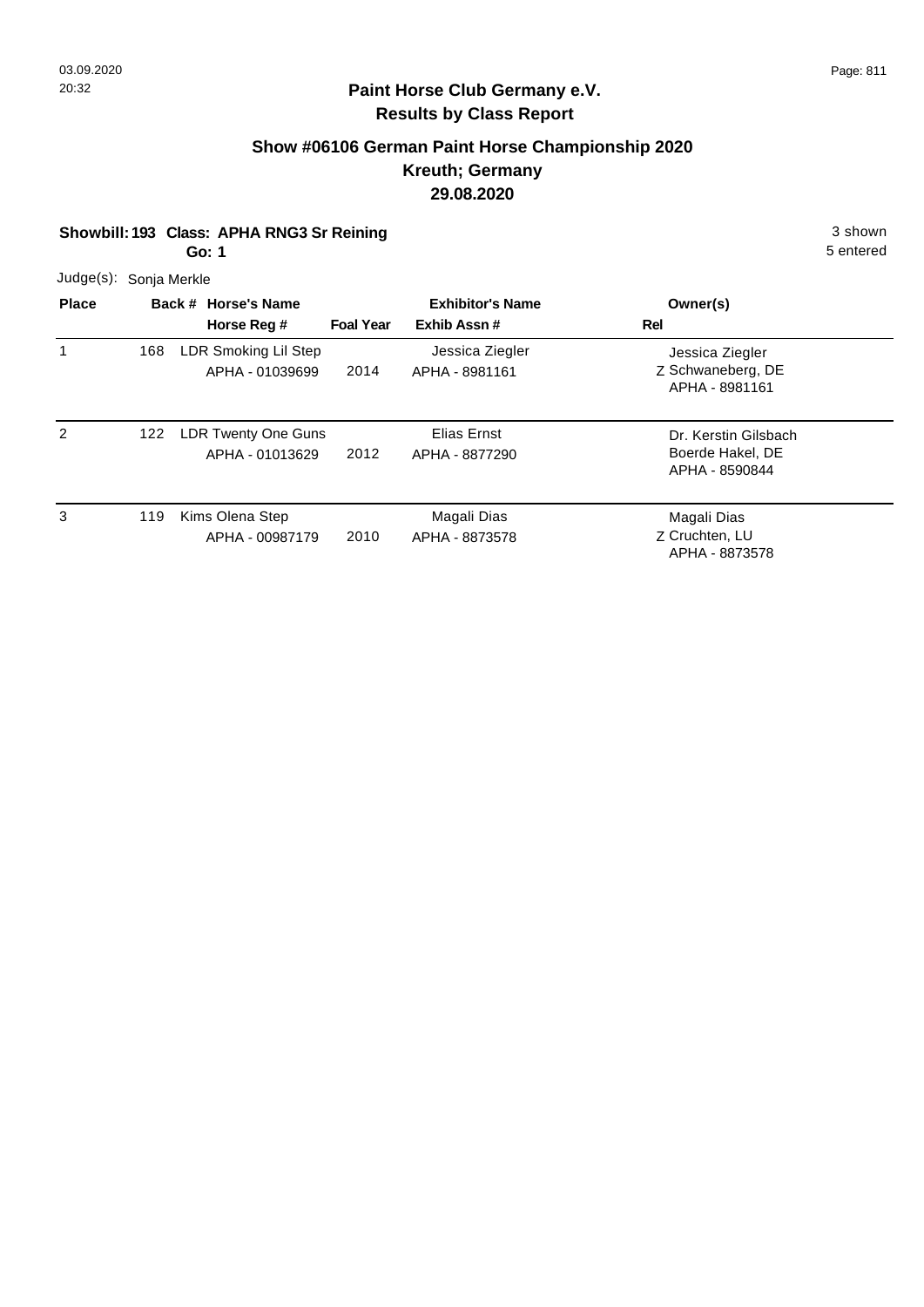# **Show #06107 German Paint Horse Championship 2020 Kreuth; Germany 29.08.2020**

| Showbill: 193 Class: APHA RNG3 Sr Reining | 3 shown   |
|-------------------------------------------|-----------|
| Go: 1                                     | 5 entered |

| Judge(s): Nicolas Perrin |  |  |
|--------------------------|--|--|
|--------------------------|--|--|

| <b>Place</b> |     | Back # Horse's Name<br>Horse Reg #      | <b>Foal Year</b> | <b>Exhibitor's Name</b><br>Exhib Assn# | Owner(s)<br>Rel                                            |
|--------------|-----|-----------------------------------------|------------------|----------------------------------------|------------------------------------------------------------|
|              | 122 | LDR Twenty One Guns<br>APHA - 01013629  | 2012             | Elias Ernst<br>APHA - 8877290          | Dr. Kerstin Gilsbach<br>Boerde Hakel, DE<br>APHA - 8590844 |
| 2            | 168 | LDR Smoking Lil Step<br>APHA - 01039699 | 2014             | Jessica Ziegler<br>APHA - 8981161      | Jessica Ziegler<br>Z Schwaneberg, DE<br>APHA - 8981161     |
| 3            | 119 | Kims Olena Step<br>APHA - 00987179      | 2010             | Magali Dias<br>APHA - 8873578          | Magali Dias<br>Z Cruchten, LU<br>APHA - 8873578            |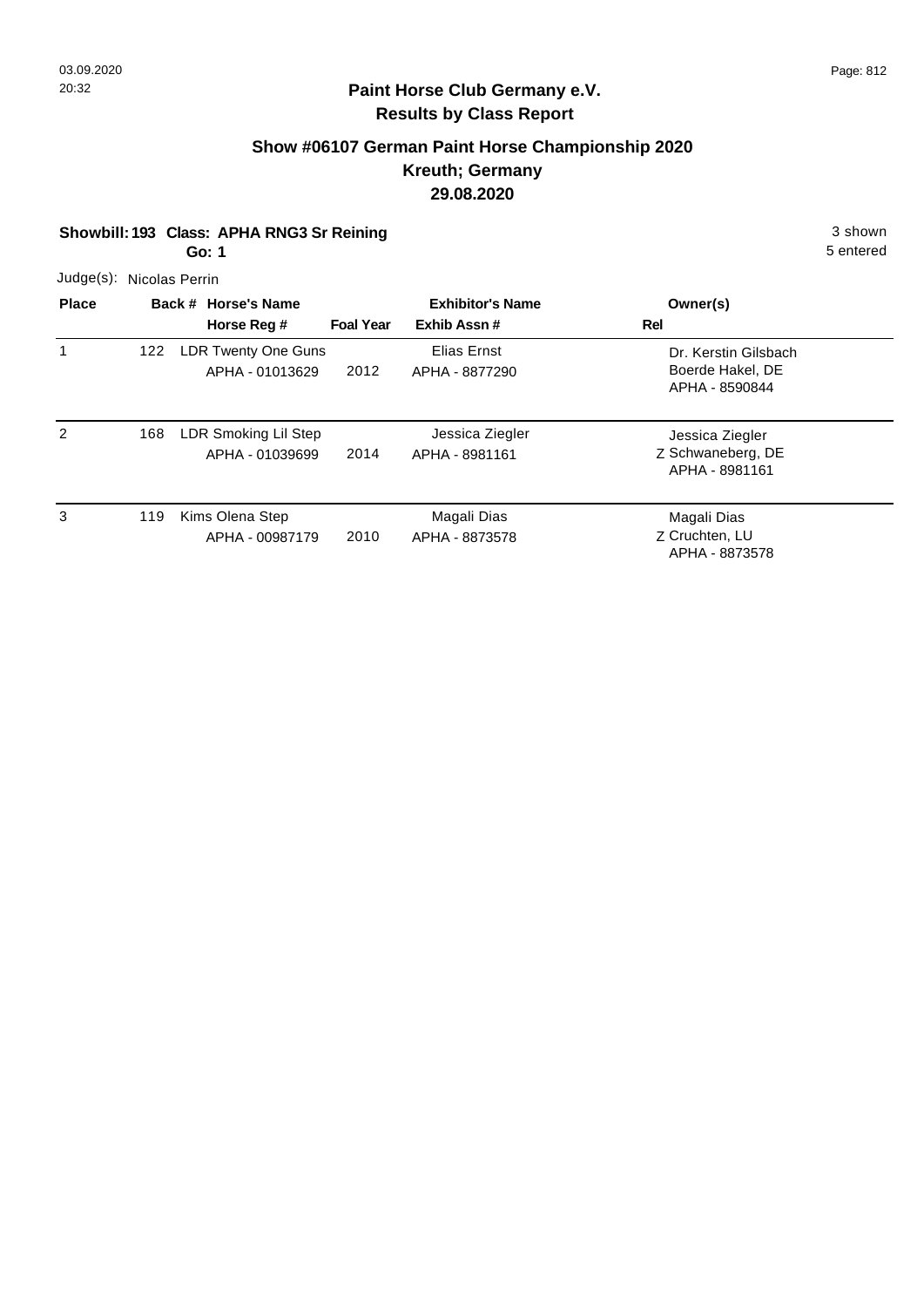## **Show #06108 German Paint Horse Championship 2020 Kreuth; Germany 29.08.2020**

**Showbill: 193 Class: APHA RNG3 Sr Reining 3 shown 3 shown 3 shown** 

**Go: 1**

5 entered

Judge(s): Pierre Ouellet

| <b>Place</b> |     | Back # Horse's Name<br>Horse Reg #            | <b>Foal Year</b> | <b>Exhibitor's Name</b><br>Exhib Assn# | Owner(s)<br>Rel                                            |
|--------------|-----|-----------------------------------------------|------------------|----------------------------------------|------------------------------------------------------------|
|              | 168 | LDR Smoking Lil Step<br>APHA - 01039699       | 2014             | Jessica Ziegler<br>APHA - 8981161      | Jessica Ziegler<br>Z Schwaneberg, DE<br>APHA - 8981161     |
| 2            | 122 | <b>LDR Twenty One Guns</b><br>APHA - 01013629 | 2012             | Elias Ernst<br>APHA - 8877290          | Dr. Kerstin Gilsbach<br>Boerde Hakel, DE<br>APHA - 8590844 |
| 3            | 119 | Kims Olena Step<br>APHA - 00987179            | 2010             | Magali Dias<br>APHA - 8873578          | Magali Dias<br>Z Cruchten, LU<br>APHA - 8873578            |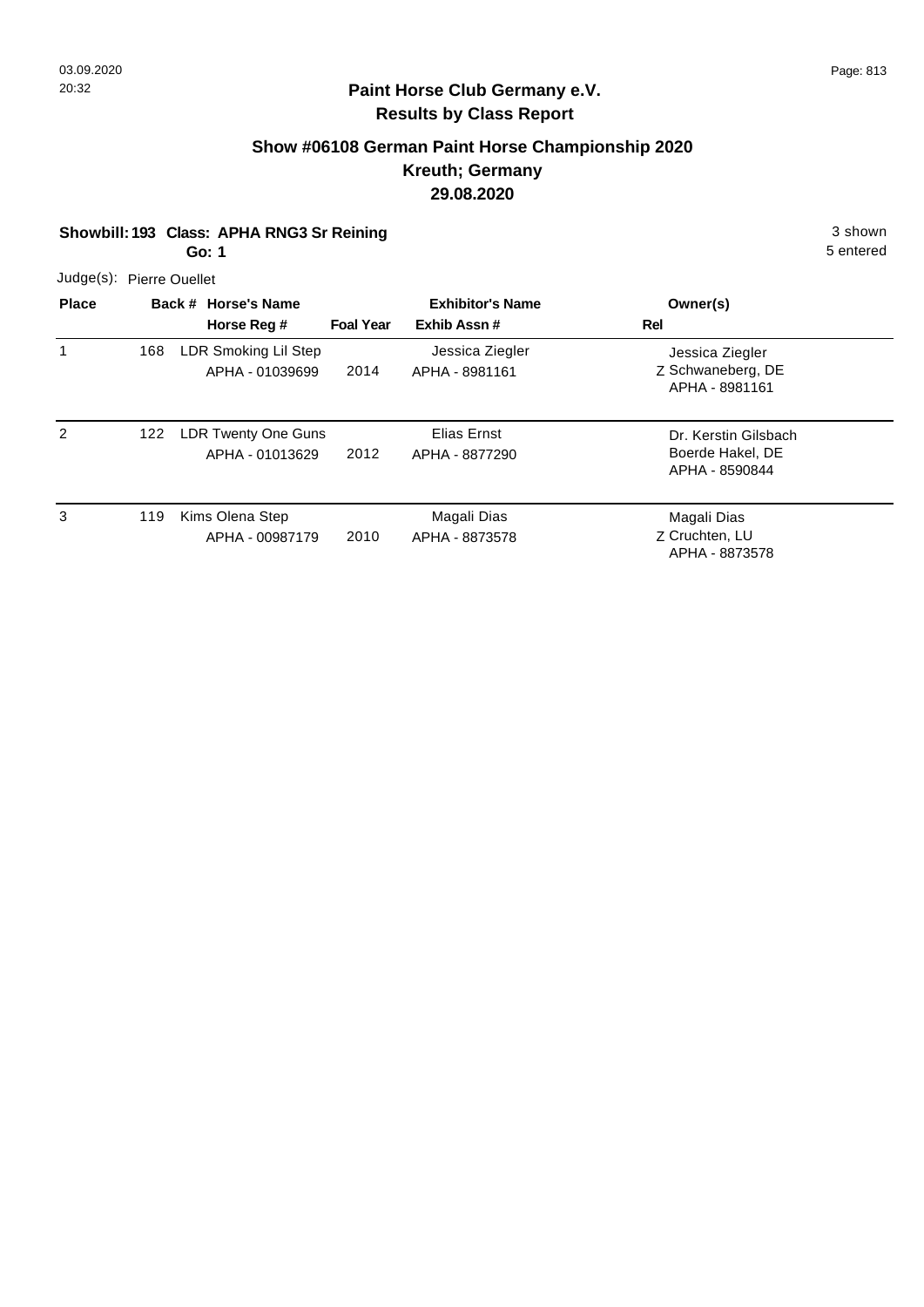## **Show #06105 German Paint Horse Championship 2020 Kreuth; Germany 29.08.2020**

#### **Showbill: 194 Class: APHA BRG3 SPB Sr Reining 5 Shown 5 Shown 5 shown**

**Go: 1**

| Judge(s): Susanne Haug |  |
|------------------------|--|
|                        |  |

| <b>Place</b> |     | Back # Horse's Name                        | <b>Exhibitor's Name</b> |                                             | Owner(s)                                                     |
|--------------|-----|--------------------------------------------|-------------------------|---------------------------------------------|--------------------------------------------------------------|
|              |     | Horse Reg #                                | <b>Foal Year</b>        | Exhib Assn#                                 | Rel                                                          |
|              | 536 | <b>Big Lovely Shine</b><br>APHA - 01078309 | 2014                    | Christine Ursula Wilinski<br>APHA - 8937490 | Christine Ursula Wilinski<br>Z Windeck, DE<br>APHA - 8937490 |
| 2            | 549 | Last One Commander<br>APHA - 01020240      | 2011                    | Barbara Braun<br>APHA - 9153178             | Barbara Braun<br>Z Iffeldorf, DE<br>APHA - 9153178           |
| 3            | 527 | Shining Dark<br>APHA - 01048084            | 2012                    | Roman Fabisch<br>APHA - 8990015             | Roman Fabisch<br>Z Oberhausen, DE<br>APHA - 8990015          |
| 4            | 515 | Cinnamon Gun<br>APHA - 01011507            | 2011                    | Alexander Ripper<br>APHA - 0000008          | Dana Bohlender<br>Weisenheim Am Sand, DE<br>APHA - 9183323   |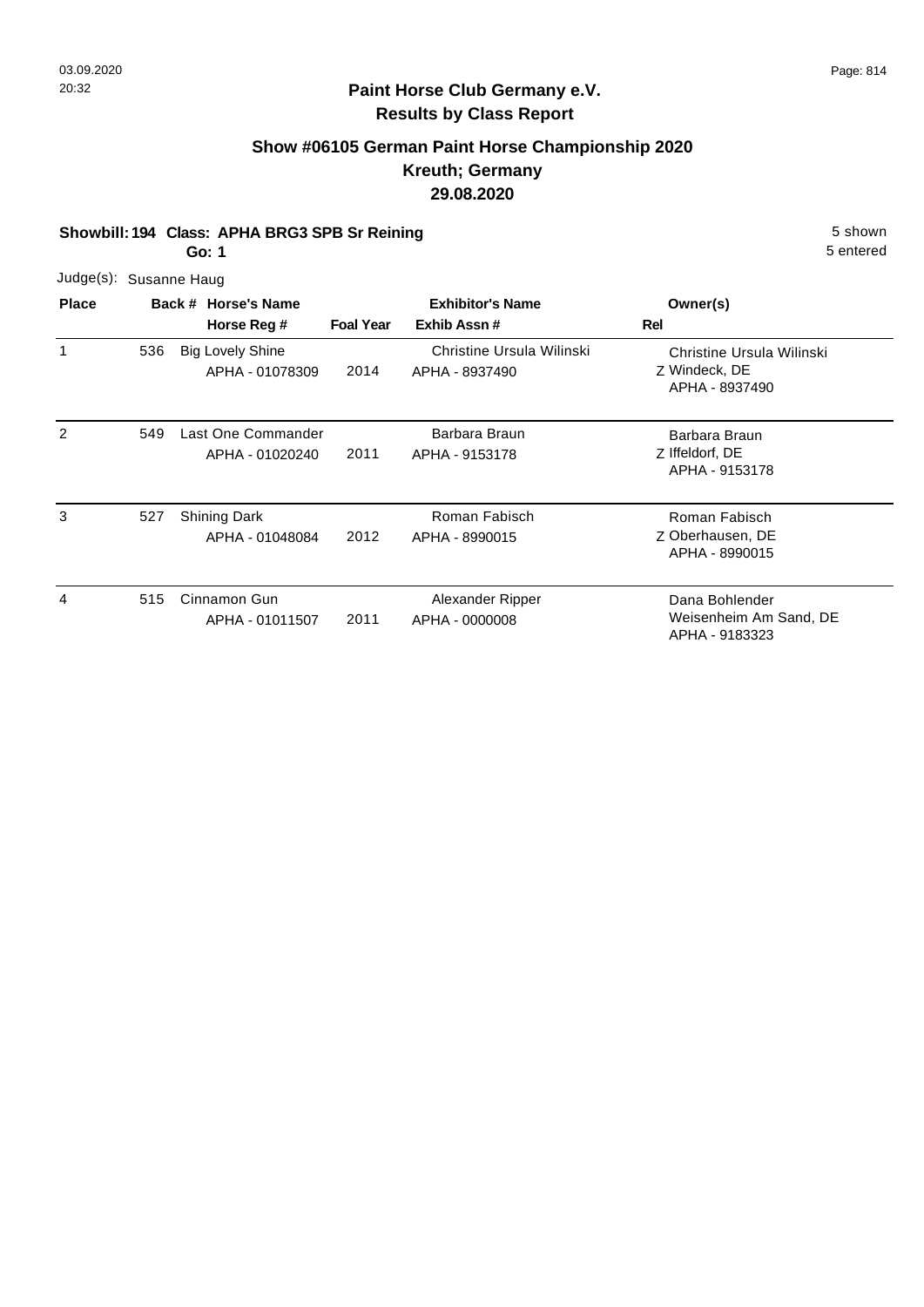## **Show #06106 German Paint Horse Championship 2020 Kreuth; Germany 29.08.2020**

#### **Showbill: 194 Class: APHA BRG3 SPB Sr Reining 5 Shown 5 Shown 5 shown**

**Go: 1**

5 entered

APHA - 9183323

|                        |     | ו טט                                       |                  |                                             | ວ ຕາແ                                                        |
|------------------------|-----|--------------------------------------------|------------------|---------------------------------------------|--------------------------------------------------------------|
| Judge(s): Sonja Merkle |     |                                            |                  |                                             |                                                              |
| <b>Place</b>           |     | Back # Horse's Name<br>Horse Reg #         | <b>Foal Year</b> | <b>Exhibitor's Name</b><br>Exhib Assn#      | Owner(s)<br>Rel                                              |
| 1                      | 536 | <b>Big Lovely Shine</b><br>APHA - 01078309 | 2014             | Christine Ursula Wilinski<br>APHA - 8937490 | Christine Ursula Wilinski<br>Z Windeck, DE<br>APHA - 8937490 |
| $\overline{c}$         | 549 | Last One Commander<br>APHA - 01020240      | 2011             | Barbara Braun<br>APHA - 9153178             | Barbara Braun<br>Z Iffeldorf, DE<br>APHA - 9153178           |
| 3                      | 527 | <b>Shining Dark</b><br>APHA - 01048084     | 2012             | Roman Fabisch<br>APHA - 8990015             | Roman Fabisch<br>Z Oberhausen, DE<br>APHA - 8990015          |
| 4                      | 515 | Cinnamon Gun<br>APHA - 01011507            | 2011             | Alexander Ripper<br>APHA - 0000008          | Dana Bohlender<br>Weisenheim Am Sand, DE                     |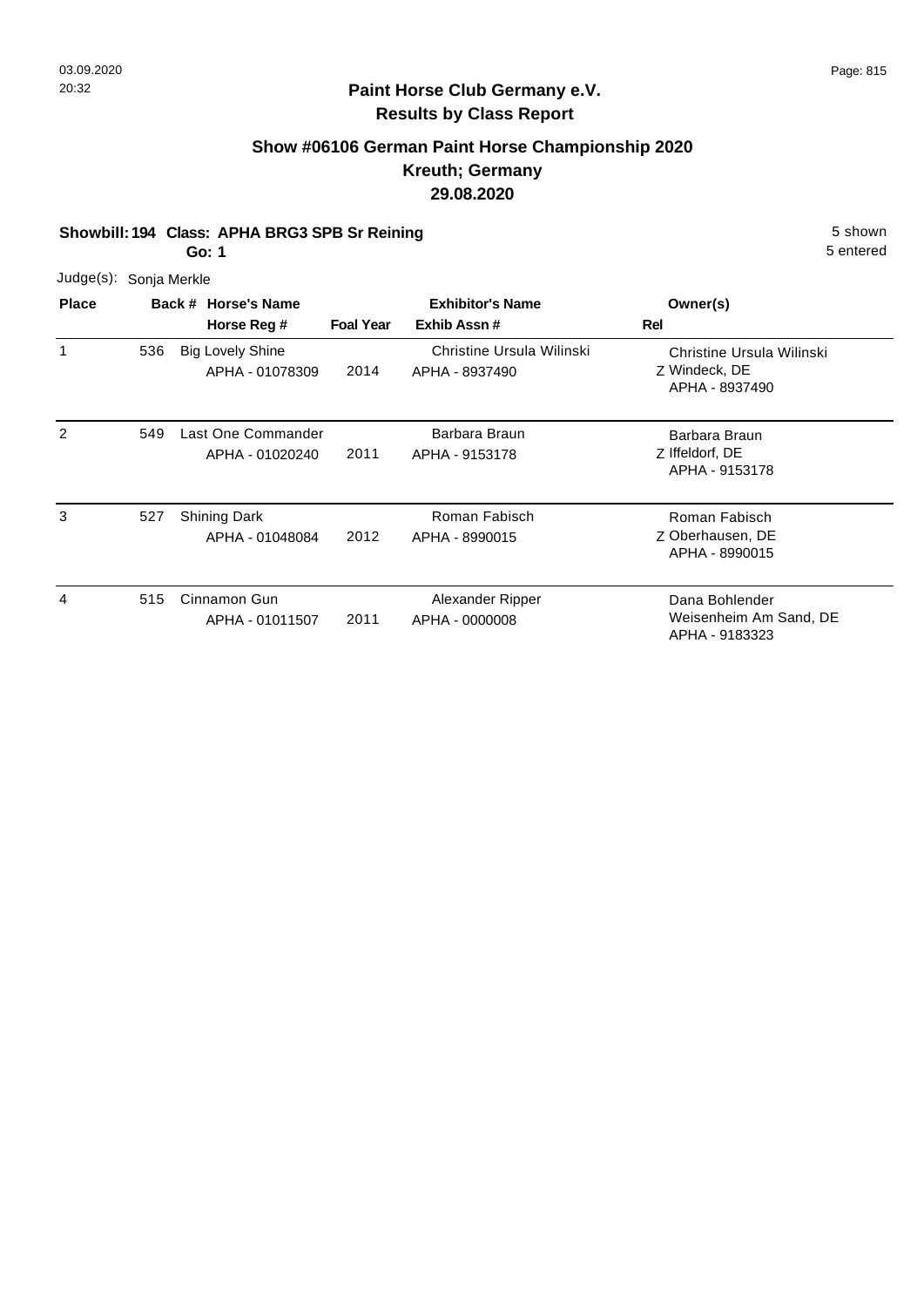# **Paint Horse Club Germany e.V. Results by Class Report**

# **Show #06107 German Paint Horse Championship 2020 Kreuth; Germany 29.08.2020**

#### **Showbill: 194 Class: APHA BRG3 SPB Sr Reining 5 Shown 5 Shown 5 shown**

**Go: 1**

|              |                | ו טש                                       |                  |                                             | 0 011 10 U                                                   |
|--------------|----------------|--------------------------------------------|------------------|---------------------------------------------|--------------------------------------------------------------|
| Judge(s):    | Nicolas Perrin |                                            |                  |                                             |                                                              |
| <b>Place</b> |                | Back # Horse's Name<br>Horse Reg #         | <b>Foal Year</b> | <b>Exhibitor's Name</b><br>Exhib Assn#      | Owner(s)<br>Rel                                              |
| 1            | 536            | <b>Big Lovely Shine</b><br>APHA - 01078309 | 2014             | Christine Ursula Wilinski<br>APHA - 8937490 | Christine Ursula Wilinski<br>Z Windeck, DE<br>APHA - 8937490 |
| 2            | 549            | Last One Commander<br>APHA - 01020240      | 2011             | Barbara Braun<br>APHA - 9153178             | Barbara Braun<br>Z Iffeldorf, DE<br>APHA - 9153178           |
| 3            | 515            | Cinnamon Gun<br>APHA - 01011507            | 2011             | Alexander Ripper<br>APHA - 0000008          | Dana Bohlender<br>Weisenheim Am Sand, DE<br>APHA - 9183323   |
| 4            | 527            | <b>Shining Dark</b><br>APHA - 01048084     | 2012             | Roman Fabisch<br>APHA - 8990015             | Roman Fabisch<br>Z Oberhausen, DE<br>APHA - 8990015          |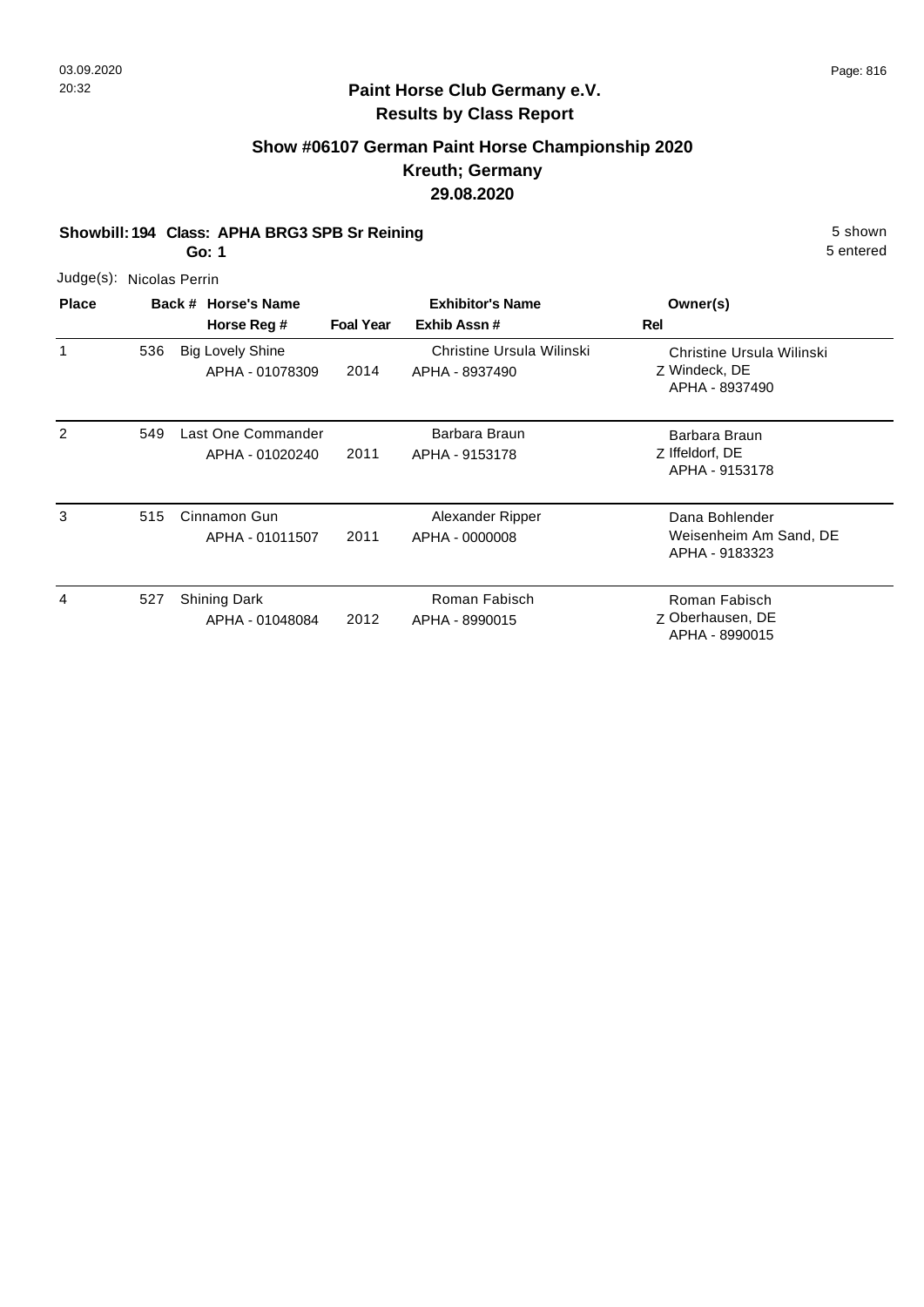## **Show #06108 German Paint Horse Championship 2020 Kreuth; Germany 29.08.2020**

#### **Showbill: 194 Class: APHA BRG3 SPB Sr Reining 5 Shown 5 Shown 5 shown**

**Go: 1**

| <b>Place</b> | Back # Horse             |  |
|--------------|--------------------------|--|
|              | Judge(s): Pierre Ouellet |  |

| <b>Place</b> |     | Back # Horse's Name<br>Horse Reg #         | <b>Foal Year</b> | <b>Exhibitor's Name</b><br>Exhib Assn#      | Owner(s)<br>Rel                                              |
|--------------|-----|--------------------------------------------|------------------|---------------------------------------------|--------------------------------------------------------------|
| 1            | 536 | <b>Big Lovely Shine</b><br>APHA - 01078309 | 2014             | Christine Ursula Wilinski<br>APHA - 8937490 | Christine Ursula Wilinski<br>Z Windeck, DE<br>APHA - 8937490 |
| 2            | 549 | Last One Commander<br>APHA - 01020240      | 2011             | Barbara Braun<br>APHA - 9153178             | Barbara Braun<br>Z Iffeldorf, DE<br>APHA - 9153178           |
| 3            | 527 | Shining Dark<br>APHA - 01048084            | 2012             | Roman Fabisch<br>APHA - 8990015             | Roman Fabisch<br>Z Oberhausen, DE<br>APHA - 8990015          |
| 4            | 515 | Cinnamon Gun<br>APHA - 01011507            | 2011             | Alexander Ripper<br>APHA - 0000008          | Dana Bohlender<br>Weisenheim Am Sand, DE<br>APHA - 9183323   |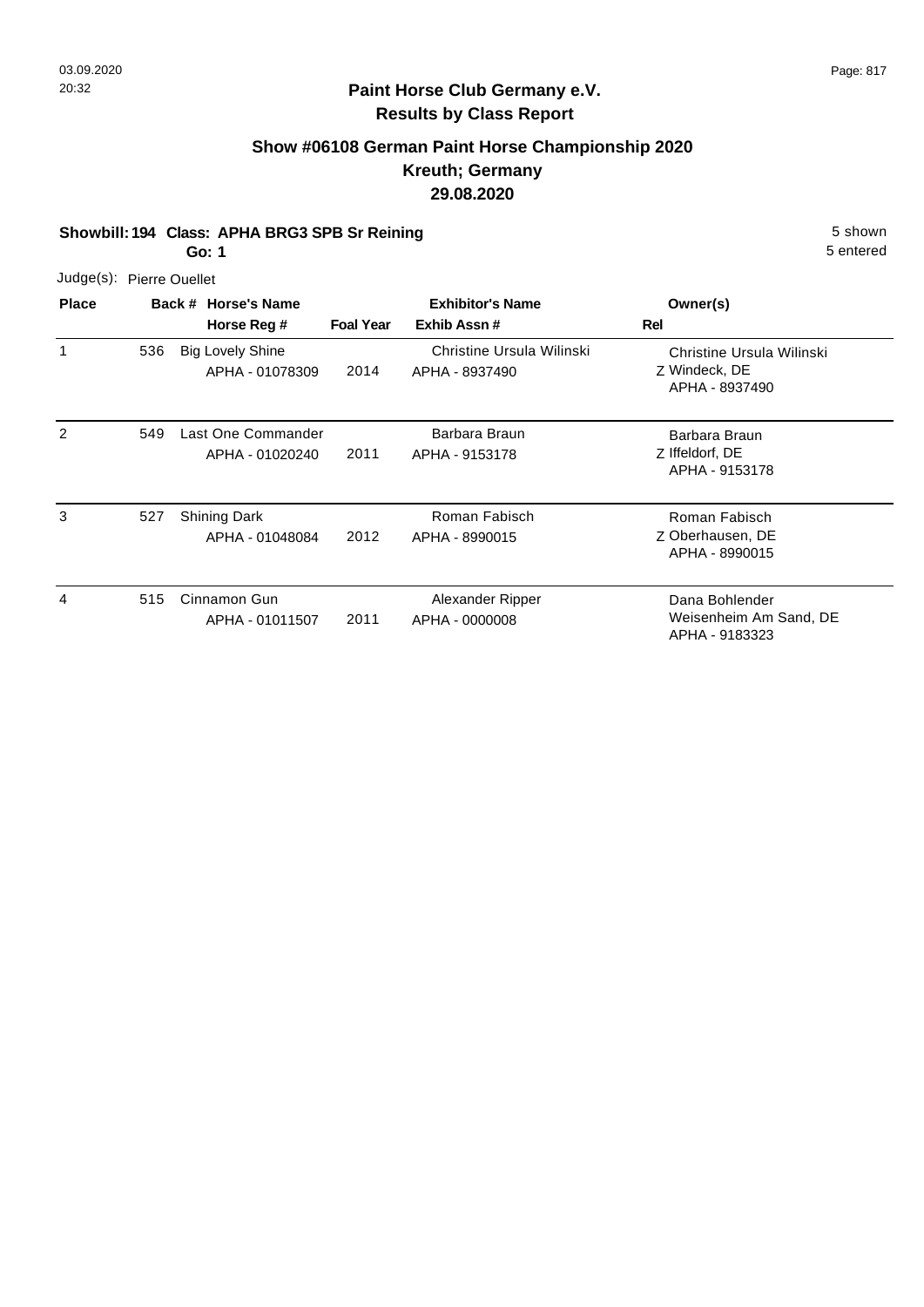#### **Paint Horse Club Germany e.V. Results by Class Report**

# **Show #06105 German Paint Horse Championship 2020 Kreuth; Germany 29.08.2020**

**Showbill: 195 Class: PHCG AP25 Junior Reining All Paint Registries** 6 shown

| Judge(s): Susanne Haug |     |                              |                  |                                          |                                                                |
|------------------------|-----|------------------------------|------------------|------------------------------------------|----------------------------------------------------------------|
| <b>Place</b>           |     | Back # Horse's Name          |                  | <b>Exhibitor's Name</b>                  | Owner(s)                                                       |
|                        |     | Horse Reg #                  | <b>Foal Year</b> | Exhib Assn#                              | Rel                                                            |
| $\mathbf 1$            | 532 | <b>LDR Guns N Revolution</b> | 2016             | <b>Elias Ernst</b><br><b>PHCG - 5160</b> | Nadja Steup<br>Nisterau, DE<br><b>PHCG - 8286</b>              |
| 2                      | 514 | Spark N White                | 2016             | Michael Hartmann<br><b>PHCG - 8280</b>   | Jessica Hartmann<br>P Losheim Am See, DE<br><b>PHCG - 8282</b> |
| 3                      | 160 | <b>KB Dealashya</b>          | 2015             | <b>Elias Ernst</b><br><b>PHCG - 5160</b> | Johanna & Franz Vorraber<br>Weiz, AT<br><b>PHCG - 2608</b>     |
| $\overline{4}$         | 548 | Hollywood Gun Flash          | 2015             | Sandra Grella<br><b>PHCG - 5628</b>      | Sandra Grella<br>Z Aiterhofen, DE<br><b>PHCG - 5628</b>        |
| 5                      | 547 | Lil Sweetness Gun            | 2016             | Stefan Loeffler<br>PHCG - 8322           | Stefan Loeffler<br>Z Kronach, DE<br><b>PHCG - 8322</b>         |
| 6                      | 523 | LE Smart Stylish Lena        | 2015             | Sarah Bode<br><b>PHCG - 6770</b>         | <b>Yvonne Doerfler</b><br><b>PHCG - 7318</b>                   |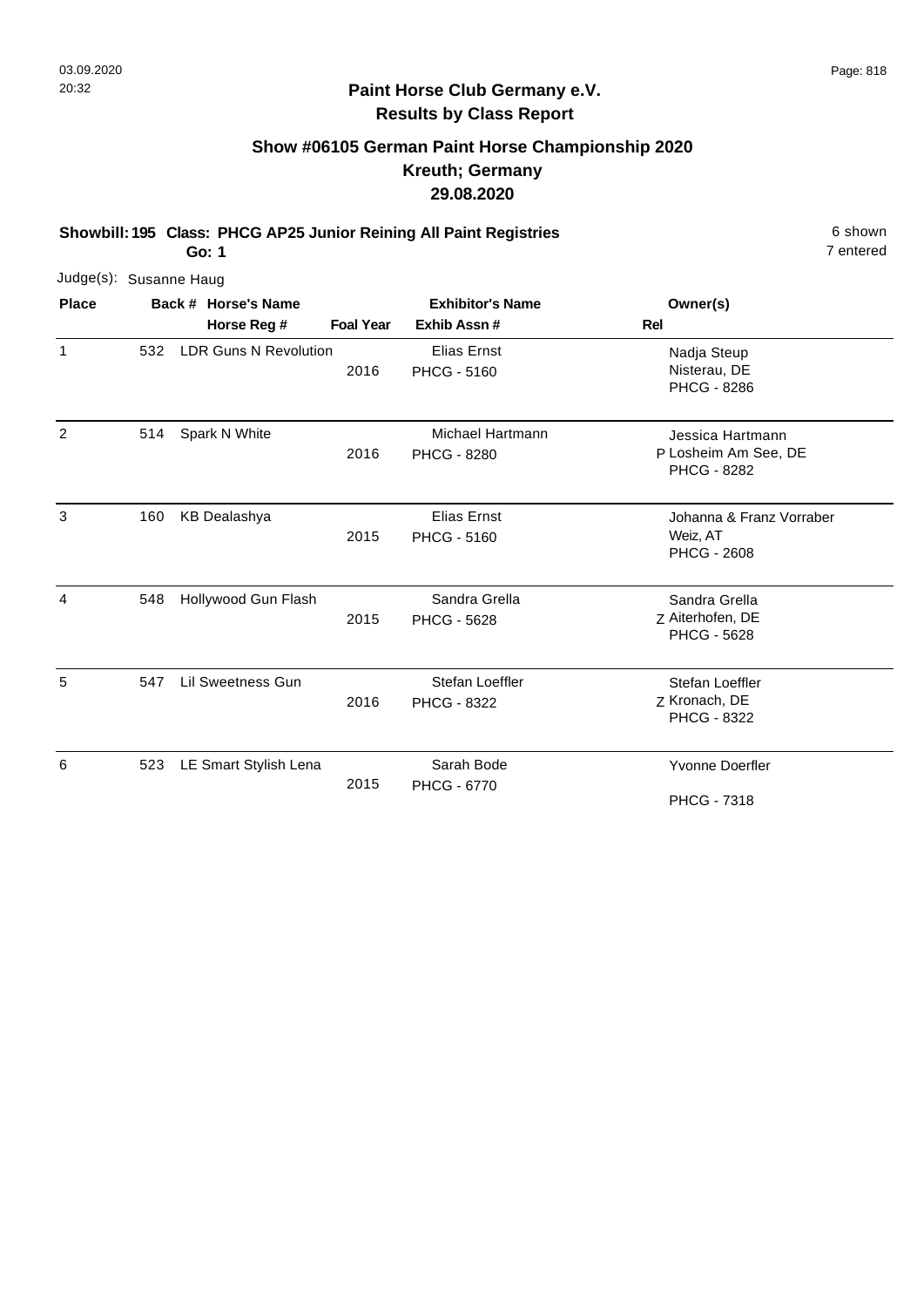#### **Paint Horse Club Germany e.V. Results by Class Report**

# **Show #06106 German Paint Horse Championship 2020 Kreuth; Germany 29.08.2020**

**Showbill: 195 Class: PHCG AP25 Junior Reining All Paint Registries** 6 shown

| Judge(s): Sonja Merkle |     |                              |                  |                                          |                                                                |
|------------------------|-----|------------------------------|------------------|------------------------------------------|----------------------------------------------------------------|
| <b>Place</b>           |     | Back # Horse's Name          |                  | <b>Exhibitor's Name</b>                  | Owner(s)                                                       |
|                        |     | Horse Reg #                  | <b>Foal Year</b> | Exhib Assn#                              | <b>Rel</b>                                                     |
| $\mathbf{1}$           | 532 | <b>LDR Guns N Revolution</b> | 2016             | Elias Ernst<br><b>PHCG - 5160</b>        | Nadja Steup<br>Nisterau, DE<br><b>PHCG - 8286</b>              |
| 2                      | 514 | Spark N White                | 2016             | Michael Hartmann<br><b>PHCG - 8280</b>   | Jessica Hartmann<br>P Losheim Am See, DE<br><b>PHCG - 8282</b> |
| 3                      | 160 | <b>KB Dealashya</b>          | 2015             | <b>Elias Ernst</b><br><b>PHCG - 5160</b> | Johanna & Franz Vorraber<br>Weiz, AT<br><b>PHCG - 2608</b>     |
| 4                      | 547 | Lil Sweetness Gun            | 2016             | Stefan Loeffler<br>PHCG - 8322           | Stefan Loeffler<br>Z Kronach, DE<br><b>PHCG - 8322</b>         |
| 5                      | 548 | Hollywood Gun Flash          | 2015             | Sandra Grella<br><b>PHCG - 5628</b>      | Sandra Grella<br>Z Aiterhofen, DE<br><b>PHCG - 5628</b>        |
| 6                      | 523 | LE Smart Stylish Lena        | 2015             | Sarah Bode<br><b>PHCG - 6770</b>         | <b>Yvonne Doerfler</b><br><b>PHCG - 7318</b>                   |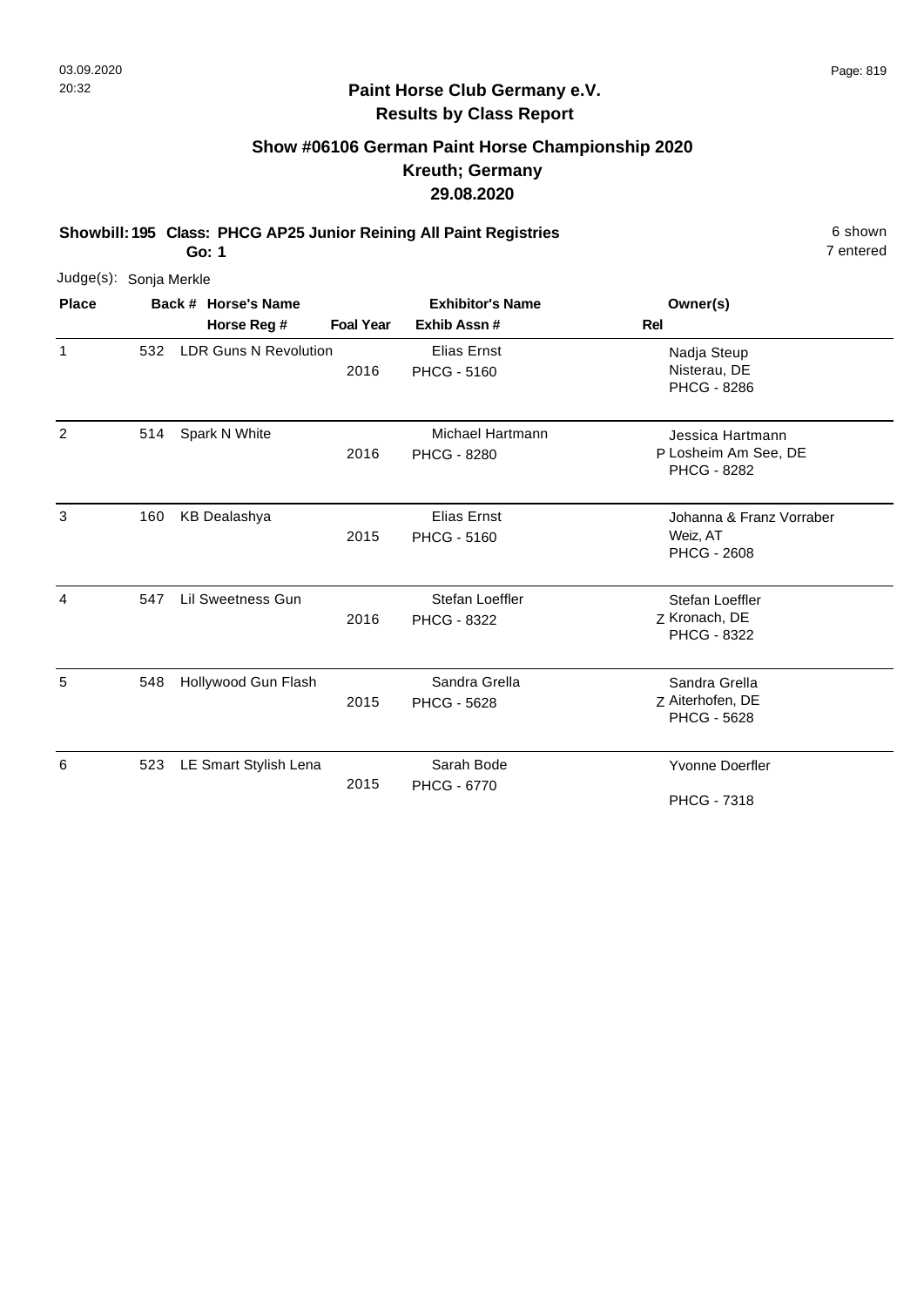#### **Paint Horse Club Germany e.V. Results by Class Report**

# **Show #06107 German Paint Horse Championship 2020 Kreuth; Germany 29.08.2020**

**Showbill: 195 Class: PHCG AP25 Junior Reining All Paint Registries** 6 shown

| Judge(s): Nicolas Perrin |     |                              |                  |                                               |                                                                |
|--------------------------|-----|------------------------------|------------------|-----------------------------------------------|----------------------------------------------------------------|
| <b>Place</b>             |     | Back # Horse's Name          |                  | <b>Exhibitor's Name</b>                       | Owner(s)                                                       |
|                          |     | Horse Reg #                  | <b>Foal Year</b> | Exhib Assn#                                   | Rel                                                            |
| 1                        | 532 | <b>LDR Guns N Revolution</b> | 2016             | <b>Elias Ernst</b><br><b>PHCG - 5160</b>      | Nadja Steup<br>Nisterau, DE<br><b>PHCG - 8286</b>              |
| 2                        | 160 | <b>KB Dealashya</b>          | 2015             | <b>Elias Ernst</b><br><b>PHCG - 5160</b>      | Johanna & Franz Vorraber<br>Weiz, AT<br><b>PHCG - 2608</b>     |
| 3                        | 514 | Spark N White                | 2016             | <b>Michael Hartmann</b><br><b>PHCG - 8280</b> | Jessica Hartmann<br>P Losheim Am See, DE<br><b>PHCG - 8282</b> |
| 4                        | 547 | Lil Sweetness Gun            | 2016             | Stefan Loeffler<br><b>PHCG - 8322</b>         | Stefan Loeffler<br>Z Kronach, DE<br>PHCG - 8322                |
| 5                        | 548 | Hollywood Gun Flash          | 2015             | Sandra Grella<br><b>PHCG - 5628</b>           | Sandra Grella<br>Z Aiterhofen, DE<br>PHCG - 5628               |
| 6                        | 523 | LE Smart Stylish Lena        | 2015             | Sarah Bode<br><b>PHCG - 6770</b>              | <b>Yvonne Doerfler</b><br><b>PHCG - 7318</b>                   |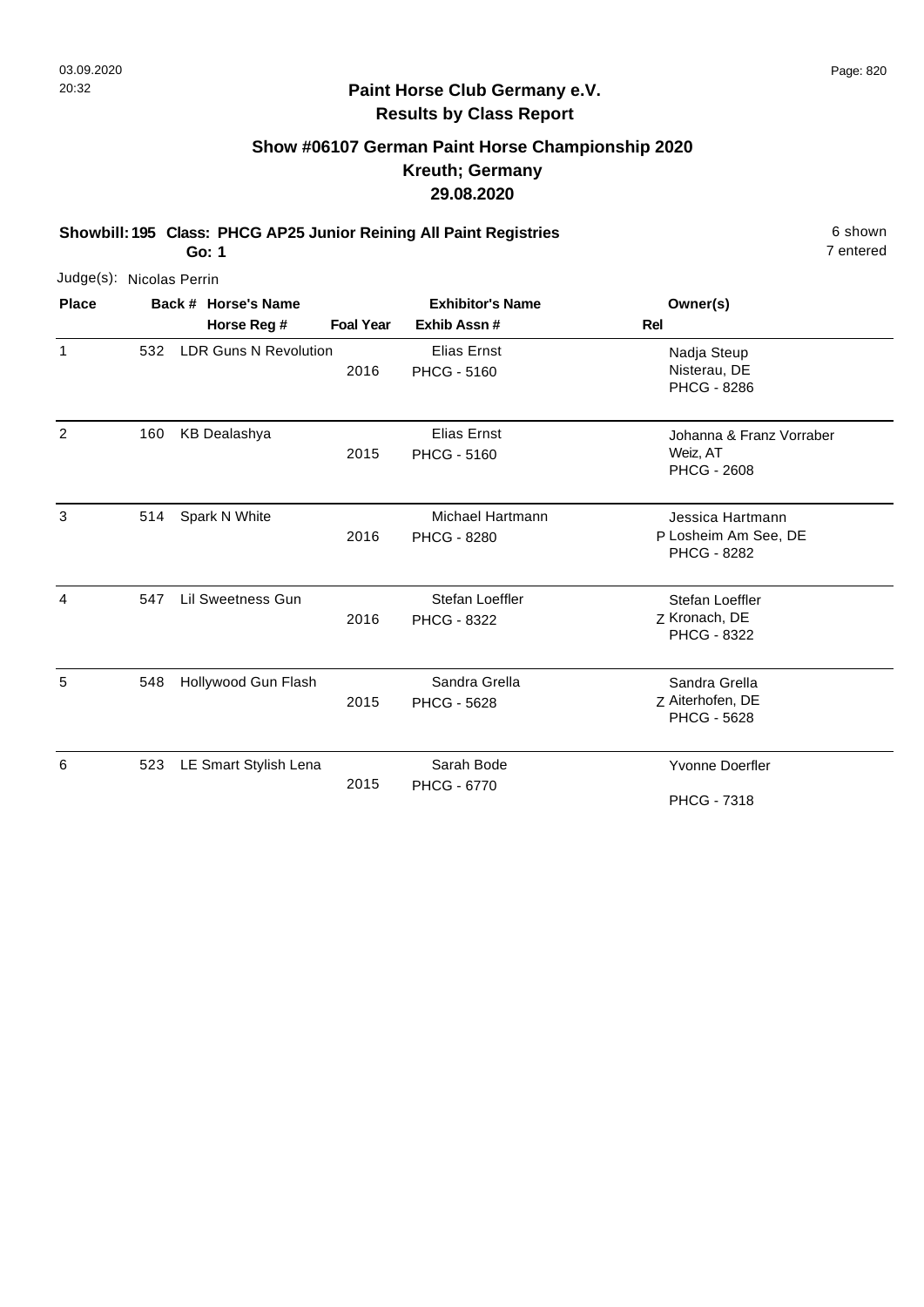2

7 entered

#### **Paint Horse Club Germany e.V. Results by Class Report**

# **Show #06108 German Paint Horse Championship 2020 Kreuth; Germany 29.08.2020**

**Showbill: 195 Class: PHCG AP25 Junior Reining All Paint Registries** 6 shown

**Go: 1**

|                          |     | ---                   |                  |                                        |                                                   |
|--------------------------|-----|-----------------------|------------------|----------------------------------------|---------------------------------------------------|
| Judge(s): Pierre Ouellet |     |                       |                  |                                        |                                                   |
| <b>Place</b>             |     | Back # Horse's Name   |                  | <b>Exhibitor's Name</b>                | Owner(s)                                          |
|                          |     | Horse Reg #           | <b>Foal Year</b> | Exhib Assn#                            | Rel                                               |
|                          | 532 | LDR Guns N Revolution | 2016             | Elias Ernst<br><b>PHCG - 5160</b>      | Nadja Steup<br>Nisterau, DE<br><b>PHCG - 8286</b> |
| 2                        | 514 | Spark N White         | 2016             | Michael Hartmann<br><b>PHCG - 8280</b> | Jessica Hartmann<br>P Losheim Am See, DE          |

|     |                       |      |                                       | <b>PHCG - 8282</b>                                         |
|-----|-----------------------|------|---------------------------------------|------------------------------------------------------------|
| 160 | <b>KB Dealashya</b>   | 2015 | Elias Ernst<br><b>PHCG - 5160</b>     | Johanna & Franz Vorraber<br>Weiz, AT<br><b>PHCG - 2608</b> |
| 548 | Hollywood Gun Flash   | 2015 | Sandra Grella<br><b>PHCG - 5628</b>   | Sandra Grella<br>Z Aiterhofen, DE<br><b>PHCG - 5628</b>    |
| 547 | Lil Sweetness Gun     | 2016 | Stefan Loeffler<br><b>PHCG - 8322</b> | Stefan Loeffler<br>Z Kronach, DE<br><b>PHCG - 8322</b>     |
| 523 | LE Smart Stylish Lena | 2015 | Sarah Bode<br><b>PHCG - 6770</b>      | <b>Yvonne Doerfler</b><br><b>PHCG - 7318</b>               |
|     |                       |      |                                       |                                                            |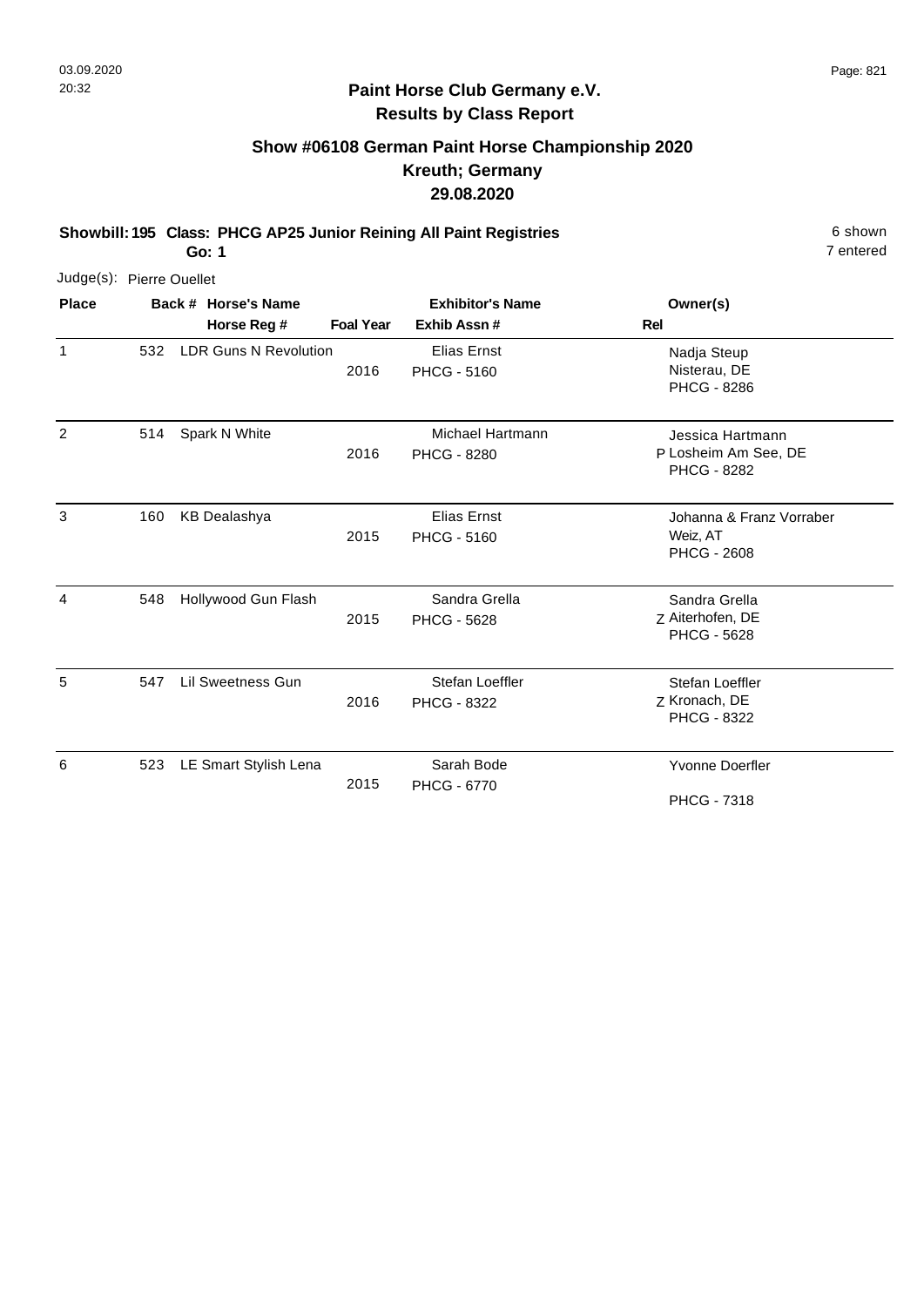#### **Paint Horse Club Germany e.V. Results by Class Report**

## **Show #06105 German Paint Horse Championship 2020 Kreuth; Germany 29.08.2020**

#### **Showbill: 196 Class: APHA RNG2 Jr Reining 1 shown 1 shown 1 shown**

**Go: 1**

Judge(s): Susanne Haug

| <b>Place</b> | Back # Horse's Name<br>Horse Reg #     | <b>Foal Year</b> | <b>Exhibitor's Name</b><br>Exhib Assn# | Owner(s)<br>Rel                                        |
|--------------|----------------------------------------|------------------|----------------------------------------|--------------------------------------------------------|
|              | KB Dealashya<br>160<br>APHA - 01057147 | 2015             | Elias Ernst<br>APHA - 8877290          | Johanna & Franz Vorraber<br>Weiz, AT<br>APHA - 8458373 |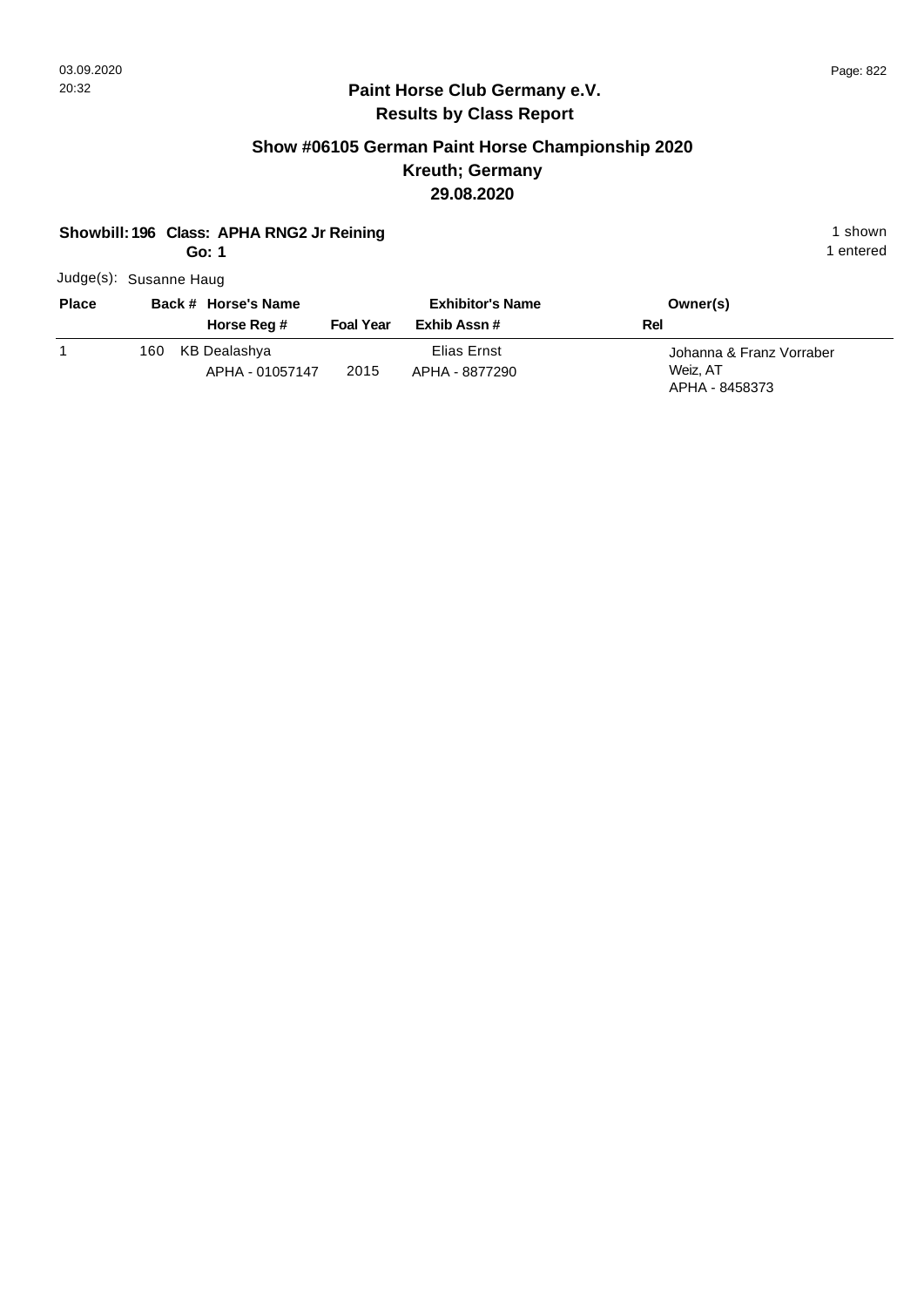#### **Paint Horse Club Germany e.V. Results by Class Report**

## **Show #06106 German Paint Horse Championship 2020 Kreuth; Germany 29.08.2020**

#### **Showbill: 196 Class: APHA RNG2 Jr Reining 1 shown 1 shown 1 shown**

**Go: 1**

Judge(s): Sonja Merkle

| <b>Place</b> | Back # Horse's Name<br>Horse Reg #      | <b>Foal Year</b> | <b>Exhibitor's Name</b><br>Exhib Assn # | Owner(s)<br>Rel                                        |
|--------------|-----------------------------------------|------------------|-----------------------------------------|--------------------------------------------------------|
|              | KB Dealashya<br>160.<br>APHA - 01057147 | 2015             | Elias Ernst<br>APHA - 8877290           | Johanna & Franz Vorraber<br>Weiz, AT<br>APHA - 8458373 |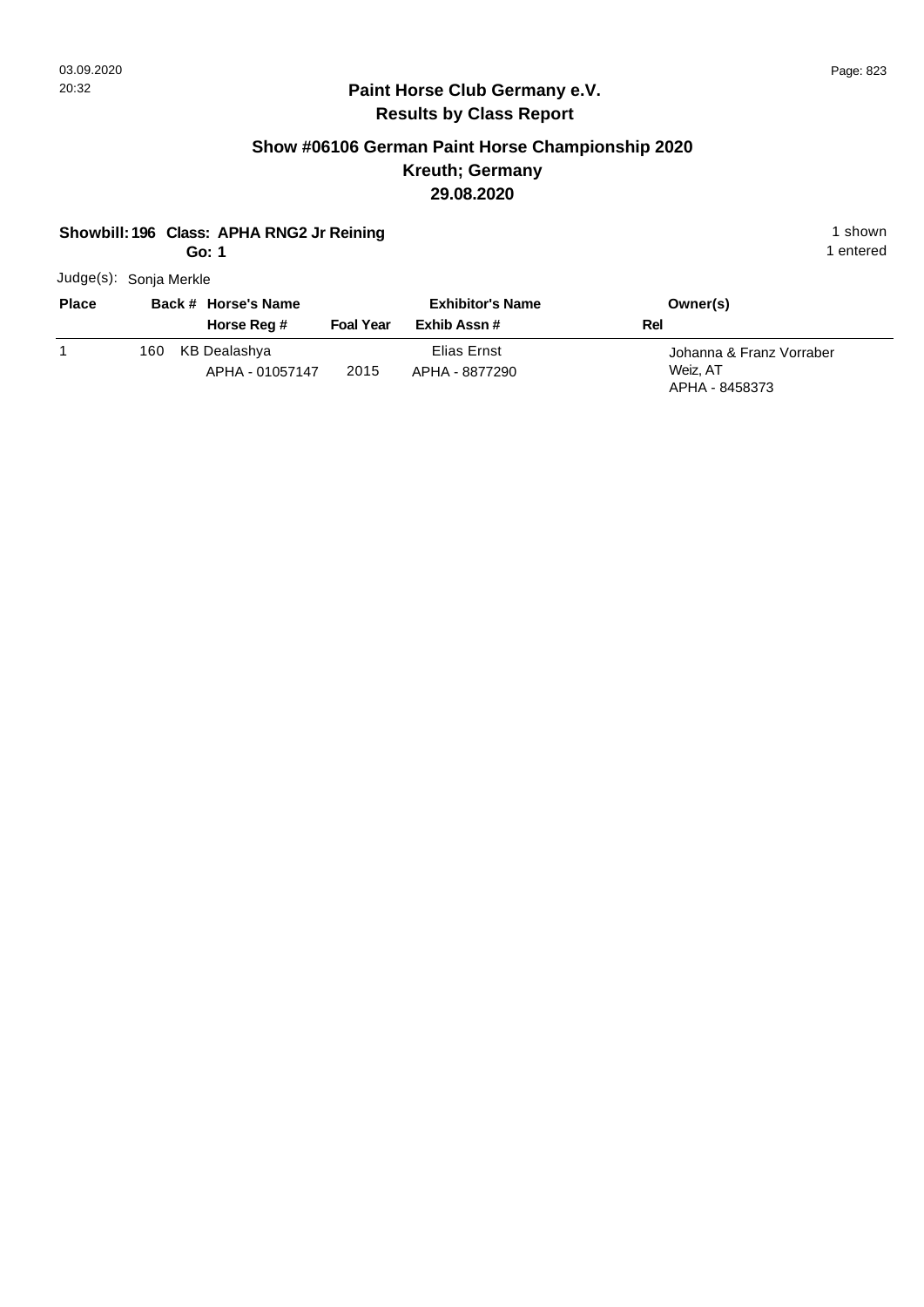#### **Paint Horse Club Germany e.V. Results by Class Report**

# **Show #06107 German Paint Horse Championship 2020 Kreuth; Germany 29.08.2020**

#### **Showbill: 196 Class: APHA RNG2 Jr Reining 1 shown 1 shown 1 shown**

**Go: 1**

Judge(s): Nicolas Perrin

| <b>Place</b> | Back # Horse's Name<br>Horse Reg #      | <b>Foal Year</b> | <b>Exhibitor's Name</b><br>Exhib Assn# | Owner(s)<br>Rel                                        |
|--------------|-----------------------------------------|------------------|----------------------------------------|--------------------------------------------------------|
|              | KB Dealashya<br>160.<br>APHA - 01057147 | 2015             | Elias Ernst<br>APHA - 8877290          | Johanna & Franz Vorraber<br>Weiz, AT<br>APHA - 8458373 |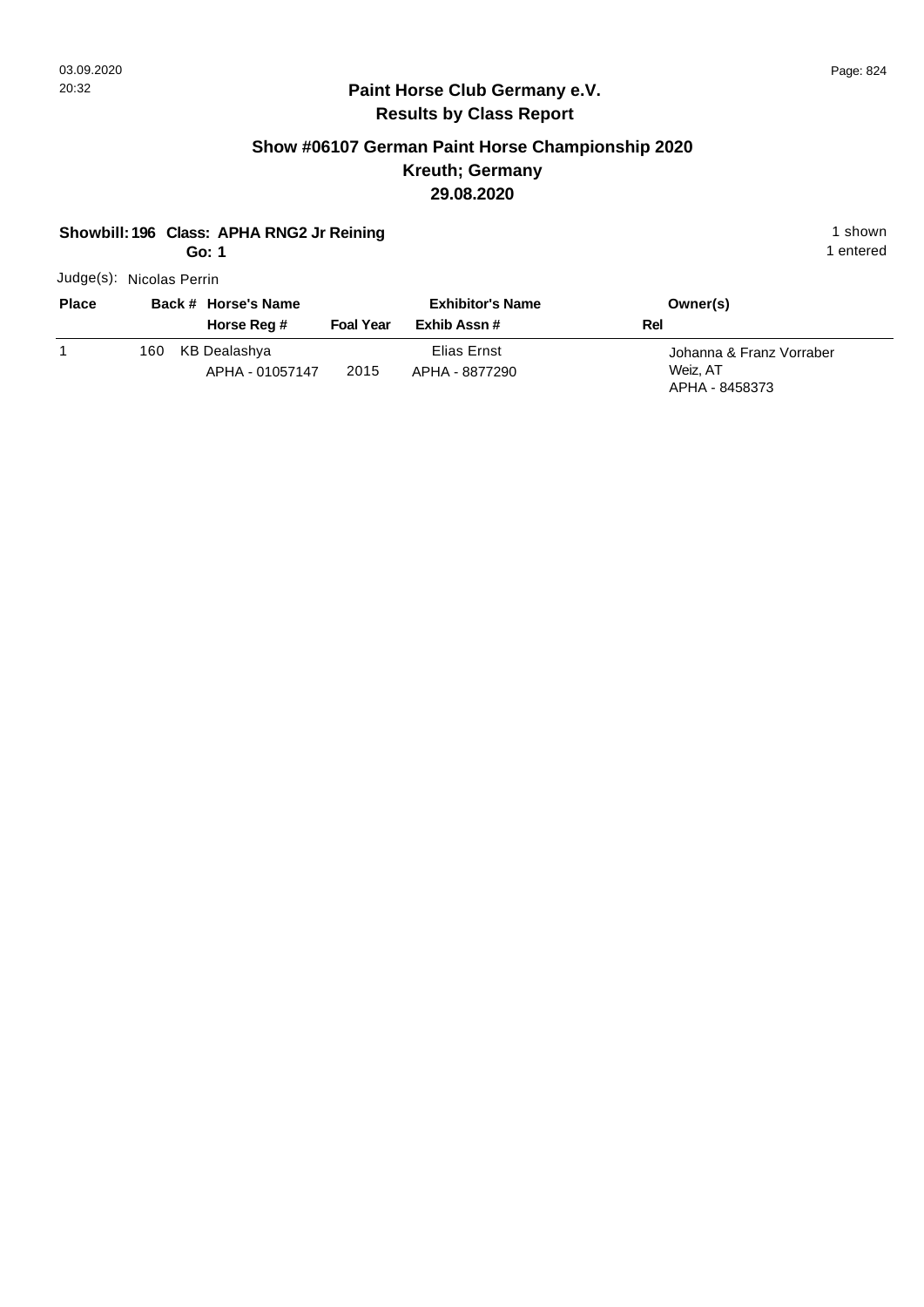#### **Paint Horse Club Germany e.V. Results by Class Report**

## **Show #06108 German Paint Horse Championship 2020 Kreuth; Germany 29.08.2020**

#### **Showbill: 196 Class: APHA RNG2 Jr Reining 1 shown 1 shown 1 shown**

**Go: 1**

Judge(s): Pierre Ouellet

| <b>Place</b> |      | Back # Horse's Name<br>Horse Reg # | <b>Foal Year</b> | <b>Exhibitor's Name</b><br>Exhib Assn # | Owner(s)<br>Rel                                        |
|--------------|------|------------------------------------|------------------|-----------------------------------------|--------------------------------------------------------|
|              | 160. | KB Dealashya<br>APHA - 01057147    | 2015             | Elias Ernst<br>APHA - 8877290           | Johanna & Franz Vorraber<br>Weiz, AT<br>APHA - 8458373 |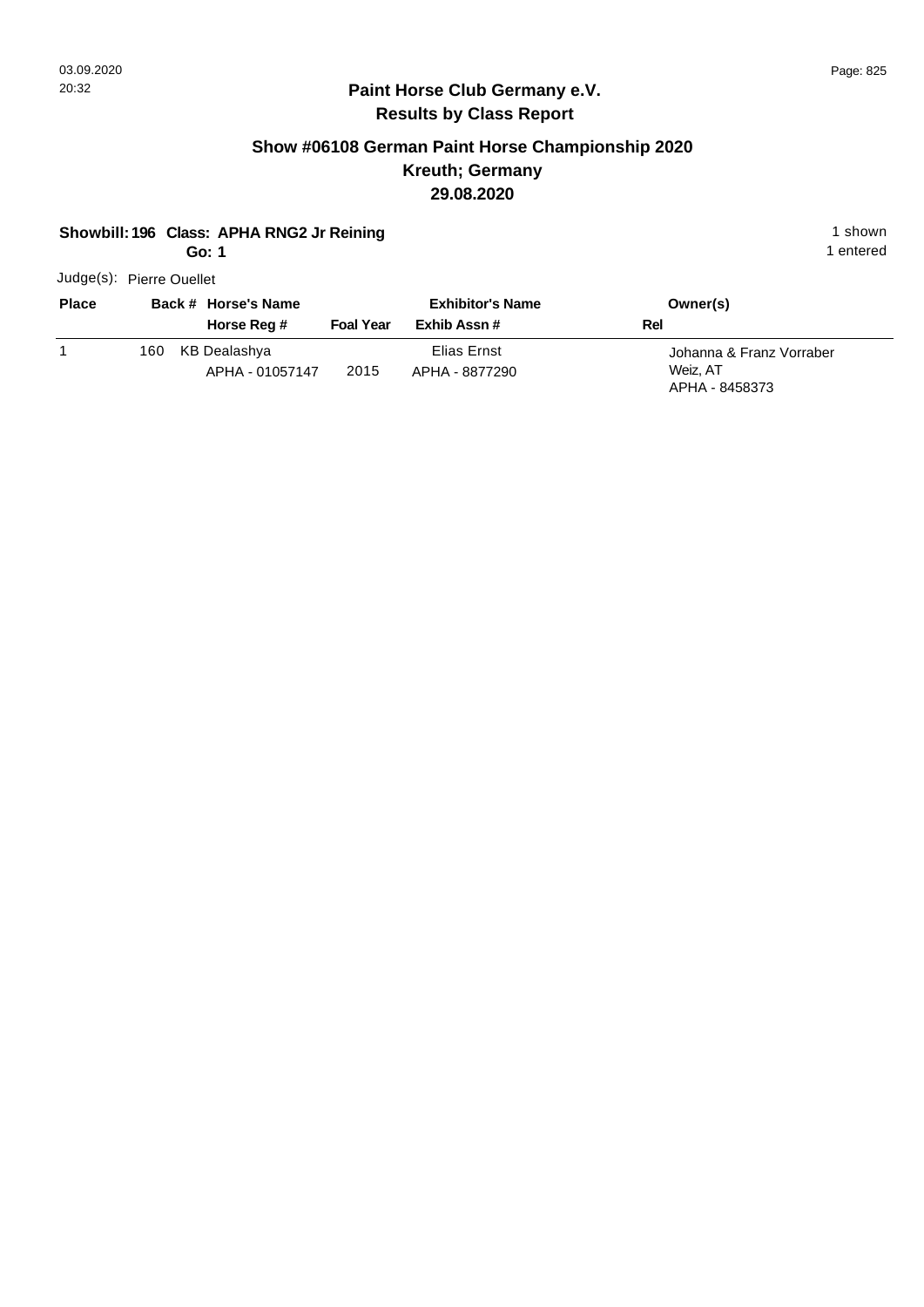## **Show #06105 German Paint Horse Championship 2020 Kreuth; Germany 29.08.2020**

**Showbill: 197 Class: APHA BRG2 SPB Jr Reining 5 Shown 5 Shown 5 shown** 

**Go: 1**

| Judge(s): Susanne Haug |  |
|------------------------|--|
|                        |  |

| <b>Place</b> |     | Back # Horse's Name                             |                  | <b>Exhibitor's Name</b>            | Owner(s)                                                   |
|--------------|-----|-------------------------------------------------|------------------|------------------------------------|------------------------------------------------------------|
|              |     | Horse Reg #                                     | <b>Foal Year</b> | Exhib Assn#                        | Rel                                                        |
| 1            | 532 | <b>LDR Guns N Revolution</b><br>APHA - 01061661 | 2016             | Elias Ernst<br>APHA - 8877290      | Nadja Steup<br>Nisterau, DE<br>APHA - 0149095              |
| 2            | 514 | Spark N White<br>APHA - 01075222                | 2016             | Michael Hartmann<br>APHA - 9182201 | Jessica Hartmann<br>P Losheim Am See, DE<br>APHA - 9182465 |
| 3            | 548 | Hollywood Gun Flash<br>APHA - 01056010          | 2015             | Sandra Grella<br>APHA - 8902133    | Sandra Grella<br>Z Aiterhofen, DE<br>APHA - 8902133        |
| 4            | 547 | Lil Sweetness Gun<br>APHA - 01064178            | 2016             | Stefan Loeffler<br>APHA - 9154983  | Stefan Loeffler<br>Z Kronach, DE<br>APHA - 9154983         |
| 5            | 523 | LE Smart Stylish Lena<br>APHA - 01048366        | 2015             | Sarah Bode<br>APHA - 8962694       | <b>Yvonne Doerfler</b><br>APHA - 9148072                   |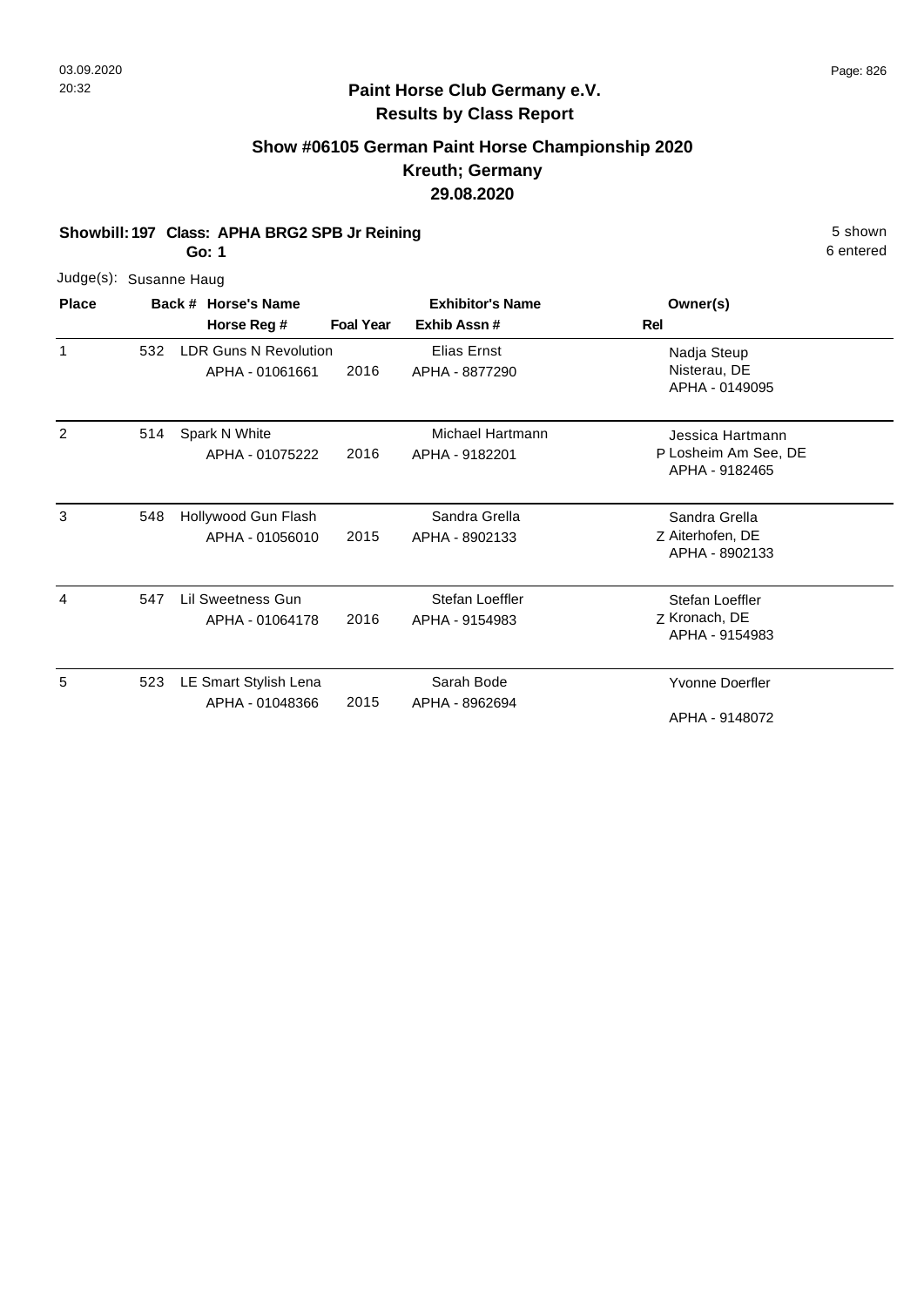## **Show #06106 German Paint Horse Championship 2020 Kreuth; Germany 29.08.2020**

**Showbill: 197 Class: APHA BRG2 SPB Jr Reining 5 Shown 5 Shown 5 shown** 

**Go: 1**

6 entered

Nadja Steup Nisterau, DE APHA - 0149095

Jessica Hartmann

| Judge(s): Sonja Merkle |     |                                          |                  |                               |                                    |
|------------------------|-----|------------------------------------------|------------------|-------------------------------|------------------------------------|
| <b>Place</b>           |     | Back # Horse's Name                      |                  | <b>Exhibitor's Name</b>       | Owner(s)                           |
|                        |     | Horse Reg #                              | <b>Foal Year</b> | Exhib Assn#                   | Rel                                |
|                        | 532 | LDR Guns N Revolution<br>APHA - 01061661 | 2016             | Elias Ernst<br>APHA - 8877290 | Nadja Ste<br>Nisterau,<br>APHA - 0 |
| $\mathcal{P}$          | 514 | Spark N White<br>1.7111 2.4277222        | 0.010            | Michael Hartmann<br>$\ddotsc$ | Jessica H<br>D. Lookoim            |

|   |     | APHA - 01075222                          | 2016 | APHA - 9182201                    | P Losheim Am See, DE<br>APHA - 9182465              |
|---|-----|------------------------------------------|------|-----------------------------------|-----------------------------------------------------|
| 3 | 547 | Lil Sweetness Gun<br>APHA - 01064178     | 2016 | Stefan Loeffler<br>APHA - 9154983 | Stefan Loeffler<br>Z Kronach, DE<br>APHA - 9154983  |
| 4 | 548 | Hollywood Gun Flash<br>APHA - 01056010   | 2015 | Sandra Grella<br>APHA - 8902133   | Sandra Grella<br>Z Aiterhofen, DE<br>APHA - 8902133 |
| 5 | 523 | LE Smart Stylish Lena<br>APHA - 01048366 | 2015 | Sarah Bode<br>APHA - 8962694      | Yvonne Doerfler<br>APHA - 9148072                   |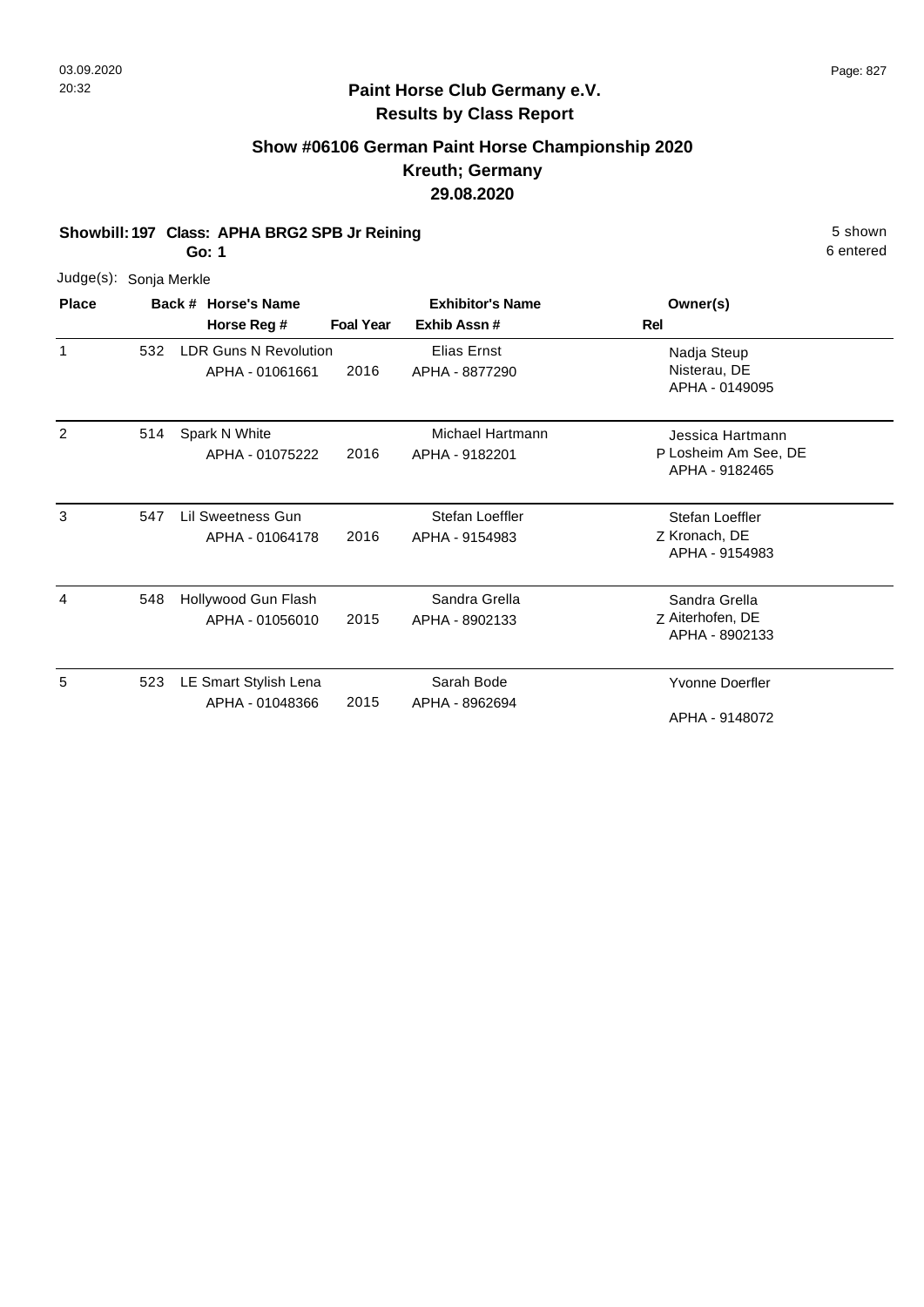# **Paint Horse Club Germany e.V. Results by Class Report**

## **Show #06107 German Paint Horse Championship 2020 Kreuth; Germany 29.08.2020**

**Showbill: 197 Class: APHA BRG2 SPB Jr Reining 5 Shown 5 Shown 5 shown** 

**Go: 1**

| ו :סט        |                |                                                 |                  |                                    |                                                            |  |
|--------------|----------------|-------------------------------------------------|------------------|------------------------------------|------------------------------------------------------------|--|
| Judge(s):    | Nicolas Perrin |                                                 |                  |                                    |                                                            |  |
| <b>Place</b> |                | Back # Horse's Name                             |                  | <b>Exhibitor's Name</b>            | Owner(s)                                                   |  |
|              |                | Horse Reg #                                     | <b>Foal Year</b> | Exhib Assn#                        | <b>Rel</b>                                                 |  |
| 1            | 532            | <b>LDR Guns N Revolution</b><br>APHA - 01061661 | 2016             | Elias Ernst<br>APHA - 8877290      | Nadja Steup<br>Nisterau, DE<br>APHA - 0149095              |  |
| 2            | 514            | Spark N White<br>APHA - 01075222                | 2016             | Michael Hartmann<br>APHA - 9182201 | Jessica Hartmann<br>P Losheim Am See, DE<br>APHA - 9182465 |  |
| 3            | 547            | <b>Lil Sweetness Gun</b><br>APHA - 01064178     | 2016             | Stefan Loeffler<br>APHA - 9154983  | Stefan Loeffler<br>Z Kronach, DE<br>APHA - 9154983         |  |
| 4            | 548            | Hollywood Gun Flash<br>APHA - 01056010          | 2015             | Sandra Grella<br>APHA - 8902133    | Sandra Grella<br>Z Aiterhofen, DE<br>APHA - 8902133        |  |
| 5            | 523            | LE Smart Stylish Lena<br>APHA - 01048366        | 2015             | Sarah Bode<br>APHA - 8962694       | <b>Yvonne Doerfler</b><br>APHA - 9148072                   |  |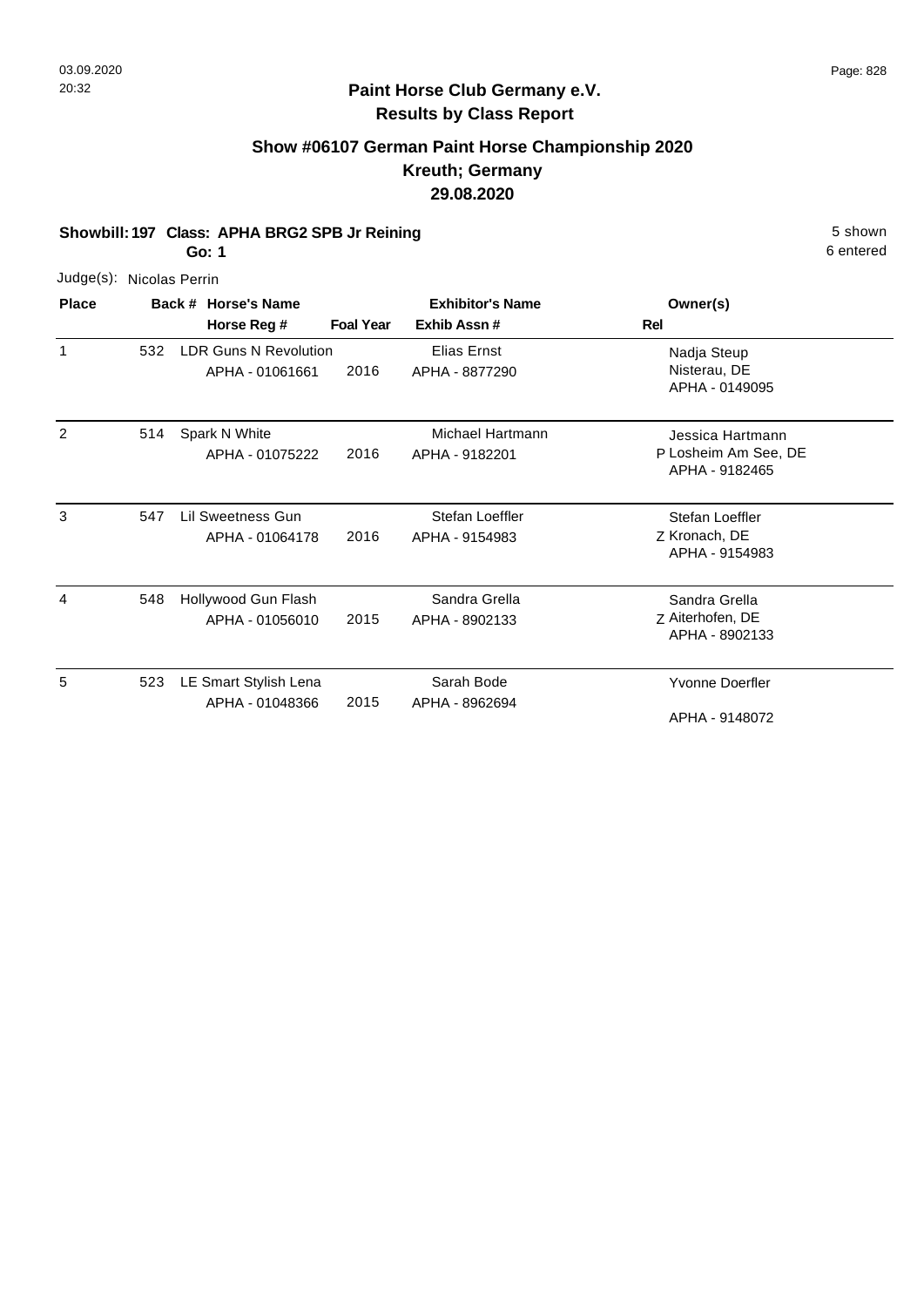## **Show #06108 German Paint Horse Championship 2020 Kreuth; Germany 29.08.2020**

**Showbill: 197 Class: APHA BRG2 SPB Jr Reining 5 Shown 5 Shown 5 shown** 

**Go: 1**

|              | Judge(s): Pierre Ouellet |  |
|--------------|--------------------------|--|
| <b>Place</b> | Back # Horse's           |  |

| <b>Place</b> |     | Back # Horse's Name<br>Horse Reg #              | <b>Foal Year</b> | <b>Exhibitor's Name</b><br>Exhib Assn# | Owner(s)<br>Rel                                            |
|--------------|-----|-------------------------------------------------|------------------|----------------------------------------|------------------------------------------------------------|
| $\mathbf{1}$ | 532 | <b>LDR Guns N Revolution</b><br>APHA - 01061661 | 2016             | Elias Ernst<br>APHA - 8877290          | Nadja Steup<br>Nisterau, DE<br>APHA - 0149095              |
| 2            | 514 | Spark N White<br>APHA - 01075222                | 2016             | Michael Hartmann<br>APHA - 9182201     | Jessica Hartmann<br>P Losheim Am See, DE<br>APHA - 9182465 |
| 3            | 548 | Hollywood Gun Flash<br>APHA - 01056010          | 2015             | Sandra Grella<br>APHA - 8902133        | Sandra Grella<br>Z Aiterhofen, DE<br>APHA - 8902133        |
| 4            | 547 | Lil Sweetness Gun<br>APHA - 01064178            | 2016             | Stefan Loeffler<br>APHA - 9154983      | Stefan Loeffler<br>Z Kronach, DE<br>APHA - 9154983         |
| 5            | 523 | LE Smart Stylish Lena<br>APHA - 01048366        | 2015             | Sarah Bode<br>APHA - 8962694           | Yvonne Doerfler<br>APHA - 9148072                          |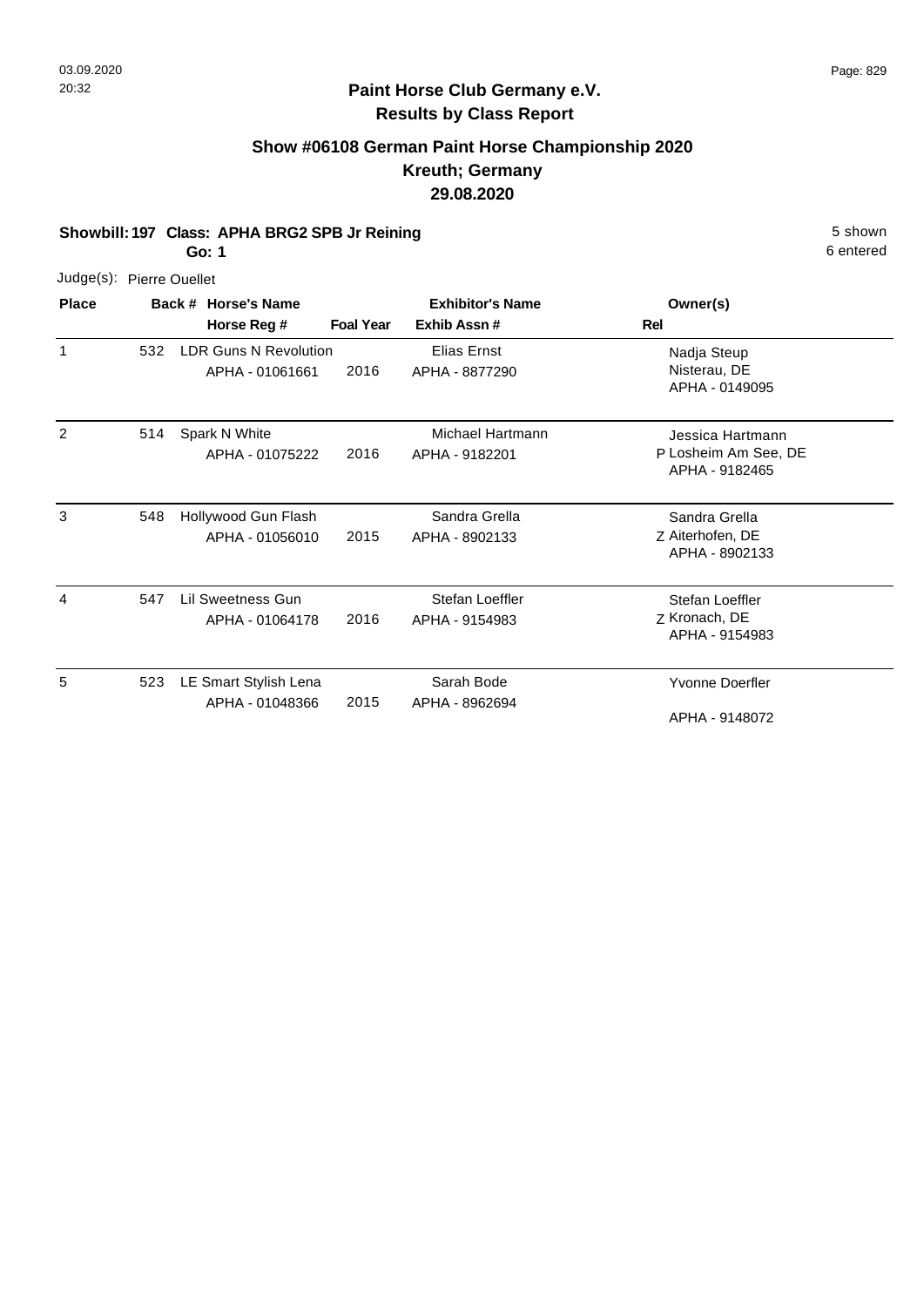#### **Paint Horse Club Germany e.V. Results by Class Report**

# **Show #06105 German Paint Horse Championship 2020 Kreuth; Germany 29.08.2020**

**Showbill: 204 Class: PHCG AP28 Barrel Racing All Ages All Paint Registries** 3 shown

| Judge(s): Susanne Haug |     |                       |                  |                                    |                                                                  |  |
|------------------------|-----|-----------------------|------------------|------------------------------------|------------------------------------------------------------------|--|
| <b>Place</b>           |     | Back # Horse's Name   |                  | <b>Exhibitor's Name</b>            | Owner(s)                                                         |  |
|                        |     | Horse Reg #           | <b>Foal Year</b> | Exhib Assn#                        | Rel                                                              |  |
|                        | 534 | Jacs Lady In Red      | 2010             | Jule Staehly<br><b>PHCG - 6915</b> | <b>Tatjana Staehly</b><br>C Mauschbach, DE<br><b>PHCG - 2216</b> |  |
| 2                      | 173 | Sheza Barlink Allison | 2013             | Verena Klotz<br><b>PHCG - 1610</b> | Marcus Hohm<br>Neu-Isenburg, DE<br><b>PHCG - 1784</b>            |  |
| 3                      | 535 | Light Smokin Peppy    | 2016             | Jule Staehly<br><b>PHCG - 6915</b> | Michael Theobald<br>O Mandelbachtal, DE<br><b>PHCG - 5117</b>    |  |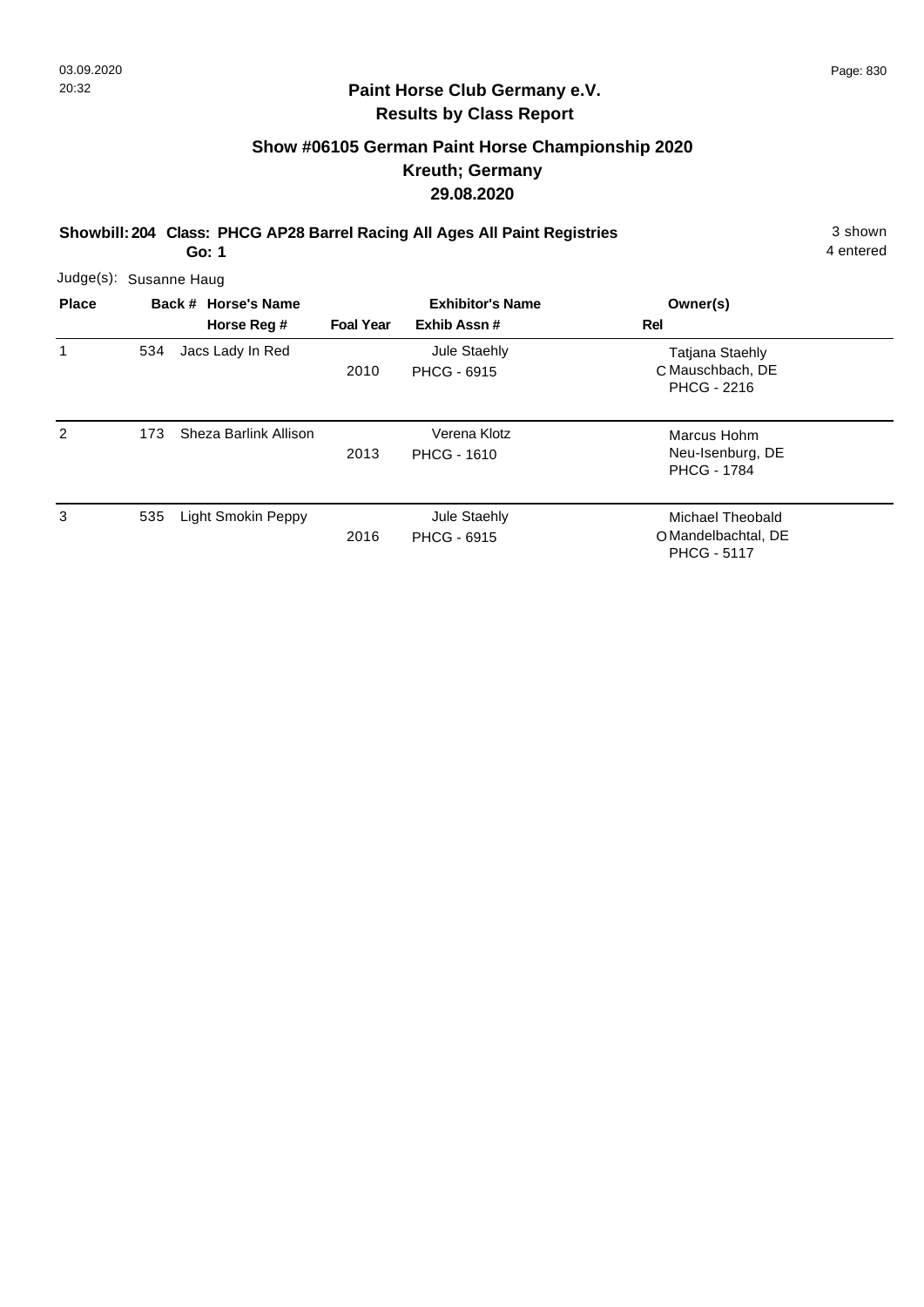#### **Paint Horse Club Germany e.V. Results by Class Report**

# **Show #06106 German Paint Horse Championship 2020 Kreuth; Germany 29.08.2020**

**Showbill: 204 Class: PHCG AP28 Barrel Racing All Ages All Paint Registries** 3 shown

| Judge(s):    | Sonja Merkle |                       |                  |                                    |                                                                  |
|--------------|--------------|-----------------------|------------------|------------------------------------|------------------------------------------------------------------|
| <b>Place</b> |              | Back # Horse's Name   |                  | <b>Exhibitor's Name</b>            | Owner(s)                                                         |
|              |              | Horse Reg #           | <b>Foal Year</b> | Exhib Assn#                        | Rel                                                              |
| 1            | 534          | Jacs Lady In Red      | 2010             | Jule Staehly<br><b>PHCG - 6915</b> | <b>Tatjana Staehly</b><br>C Mauschbach, DE<br><b>PHCG - 2216</b> |
| 2            | 173          | Sheza Barlink Allison | 2013             | Verena Klotz<br><b>PHCG - 1610</b> | Marcus Hohm<br>Neu-Isenburg, DE<br><b>PHCG - 1784</b>            |
| 3            | 535          | Light Smokin Peppy    | 2016             | Jule Staehly<br><b>PHCG - 6915</b> | Michael Theobald<br>O Mandelbachtal, DE<br><b>PHCG - 5117</b>    |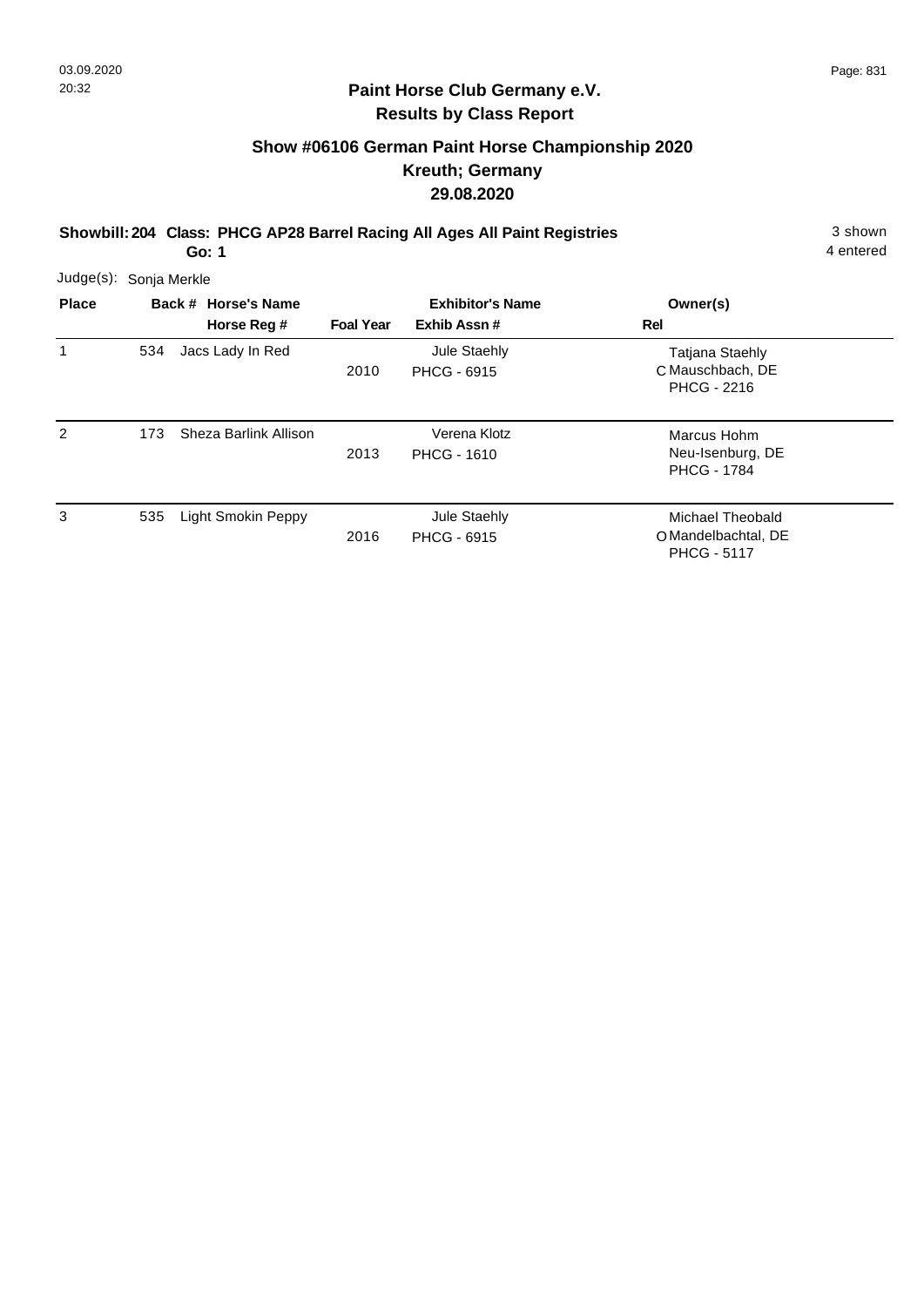#### **Paint Horse Club Germany e.V. Results by Class Report**

# **Show #06107 German Paint Horse Championship 2020 Kreuth; Germany 29.08.2020**

**Showbill: 204 Class: PHCG AP28 Barrel Racing All Ages All Paint Registries** 3 shown

| Judge(s):    |     | Nicolas Perrin        |                  |                                    |                                                                  |
|--------------|-----|-----------------------|------------------|------------------------------------|------------------------------------------------------------------|
| <b>Place</b> |     | Back # Horse's Name   |                  | <b>Exhibitor's Name</b>            | Owner(s)                                                         |
|              |     | Horse Reg #           | <b>Foal Year</b> | Exhib Assn#                        | Rel                                                              |
| 1            | 534 | Jacs Lady In Red      | 2010             | Jule Staehly<br><b>PHCG - 6915</b> | <b>Tatjana Staehly</b><br>C Mauschbach, DE<br><b>PHCG - 2216</b> |
| 2            | 173 | Sheza Barlink Allison | 2013             | Verena Klotz<br><b>PHCG - 1610</b> | Marcus Hohm<br>Neu-Isenburg, DE<br><b>PHCG - 1784</b>            |
| 3            | 535 | Light Smokin Peppy    | 2016             | Jule Staehly<br><b>PHCG - 6915</b> | Michael Theobald<br>O Mandelbachtal, DE<br><b>PHCG - 5117</b>    |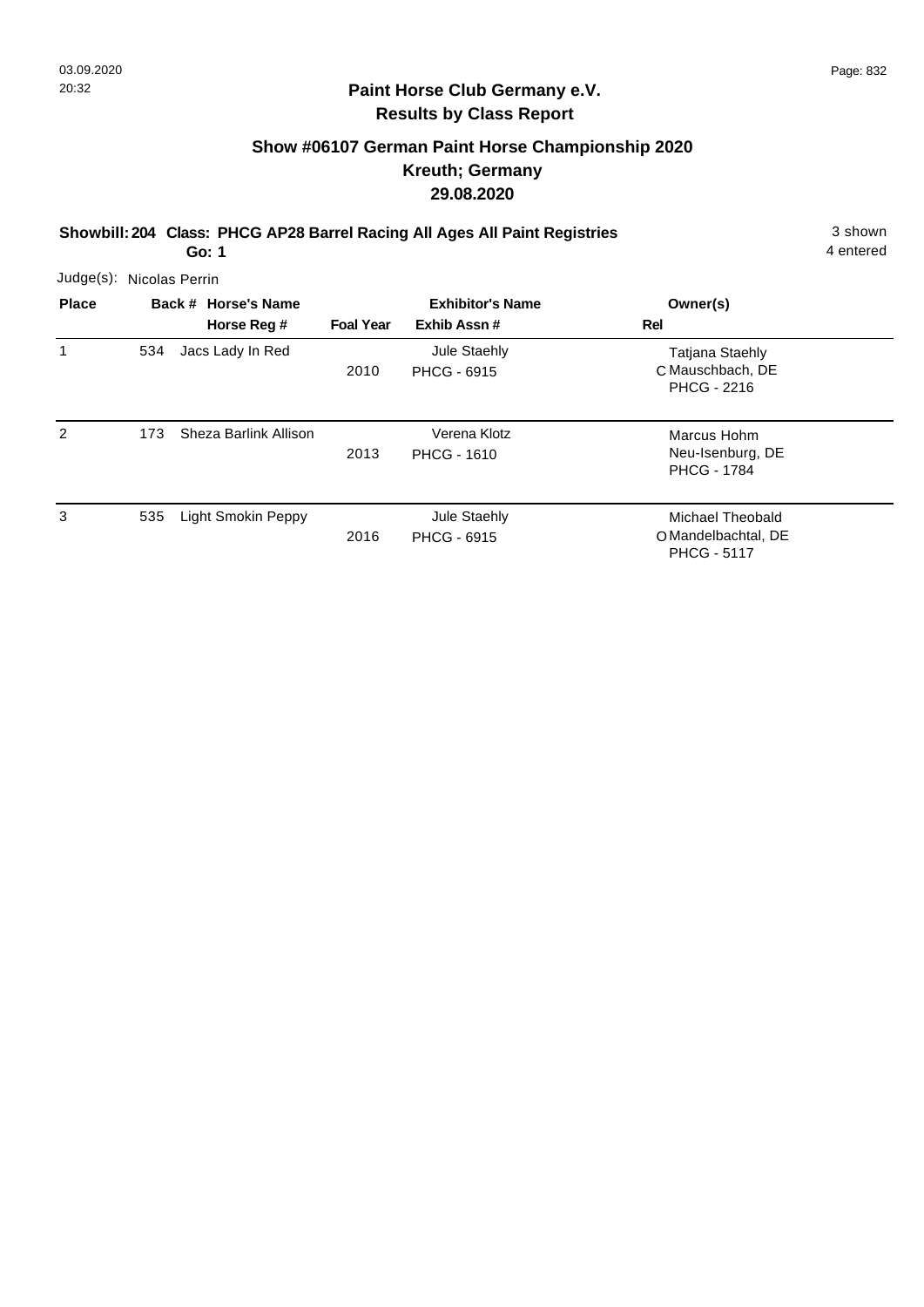#### **Paint Horse Club Germany e.V. Results by Class Report**

# **Show #06108 German Paint Horse Championship 2020 Kreuth; Germany 29.08.2020**

**Showbill: 204 Class: PHCG AP28 Barrel Racing All Ages All Paint Registries** 3 shown

| <b>Place</b>  |     | Back # Horse's Name<br>Horse Reg # | <b>Foal Year</b> | <b>Exhibitor's Name</b><br>Exhib Assn# | Owner(s)<br><b>Rel</b>                                        |
|---------------|-----|------------------------------------|------------------|----------------------------------------|---------------------------------------------------------------|
| 1             | 534 | Jacs Lady In Red                   | 2010             | Jule Staehly<br><b>PHCG - 6915</b>     | Tatjana Staehly<br>C Mauschbach, DE<br><b>PHCG - 2216</b>     |
| $\mathcal{P}$ | 173 | Sheza Barlink Allison              | 2013             | Verena Klotz<br><b>PHCG - 1610</b>     | Marcus Hohm<br>Neu-Isenburg, DE<br><b>PHCG - 1784</b>         |
| 3             | 535 | Light Smokin Peppy                 | 2016             | Jule Staehly<br><b>PHCG - 6915</b>     | Michael Theobald<br>O Mandelbachtal, DE<br><b>PHCG - 5117</b> |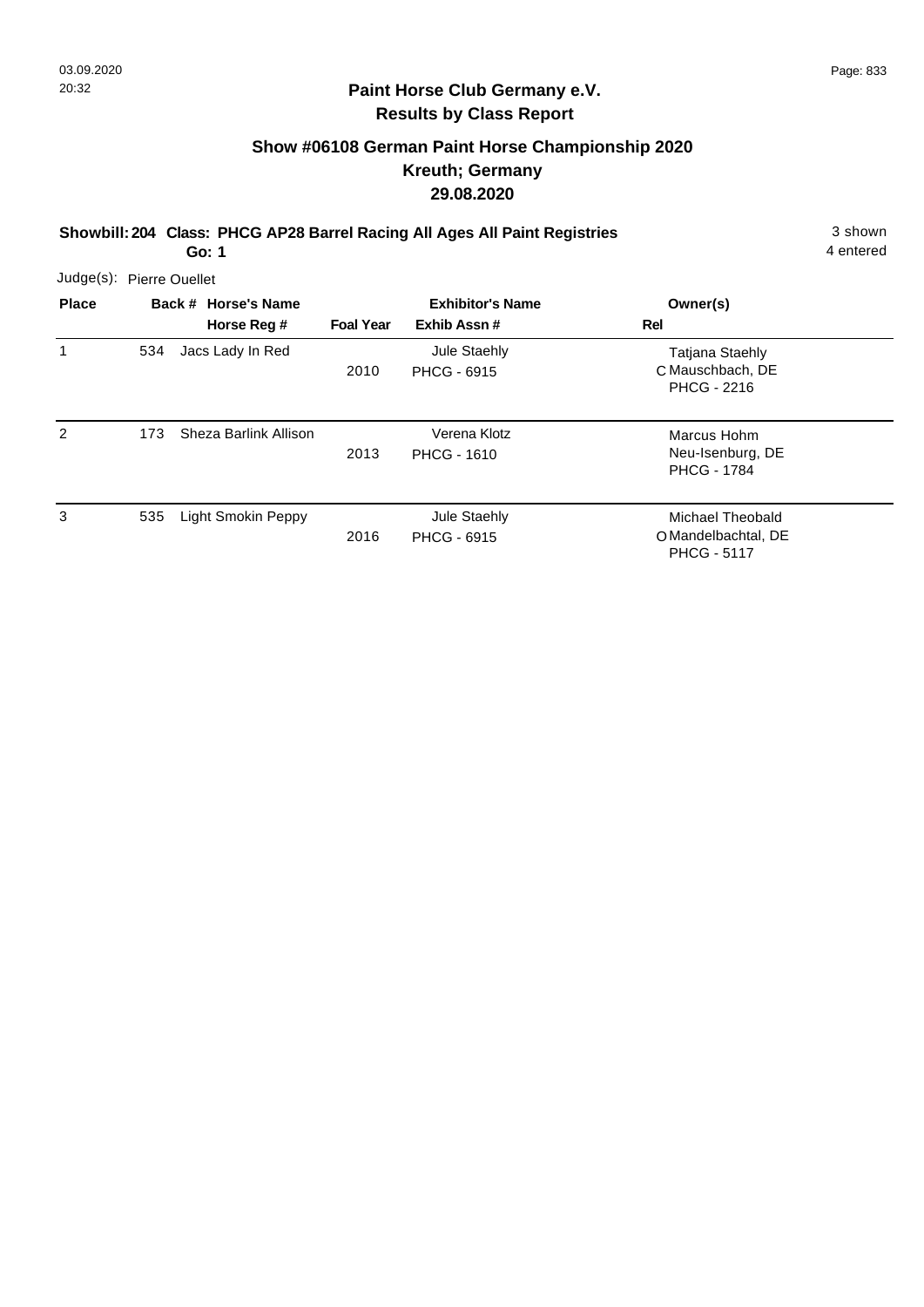#### **Paint Horse Club Germany e.V. Results by Class Report**

# **Show #06105 German Paint Horse Championship 2020 Kreuth; Germany 29.08.2020**

#### **Showbill: 205 Class: APHA BR1 Barrel Racing All Ages** 1 shown

**Go: 1**

Judge(s): Susanne Haug

| <b>Place</b> | Back # Horse's Name |                       | <b>Exhibitor's Name</b> |                | Owner(s)         |
|--------------|---------------------|-----------------------|-------------------------|----------------|------------------|
|              |                     | Horse Reg #           | <b>Foal Year</b>        | Exhib Assn #   | Rel              |
|              | 173                 | Sheza Barlink Allison |                         | Verena Klotz   | Marcus Hohm      |
|              |                     | APHA - 01028981       | 2013                    | APHA - 8648424 | Neu-Isenburg, DE |
|              |                     |                       |                         |                | APHA - 8604919   |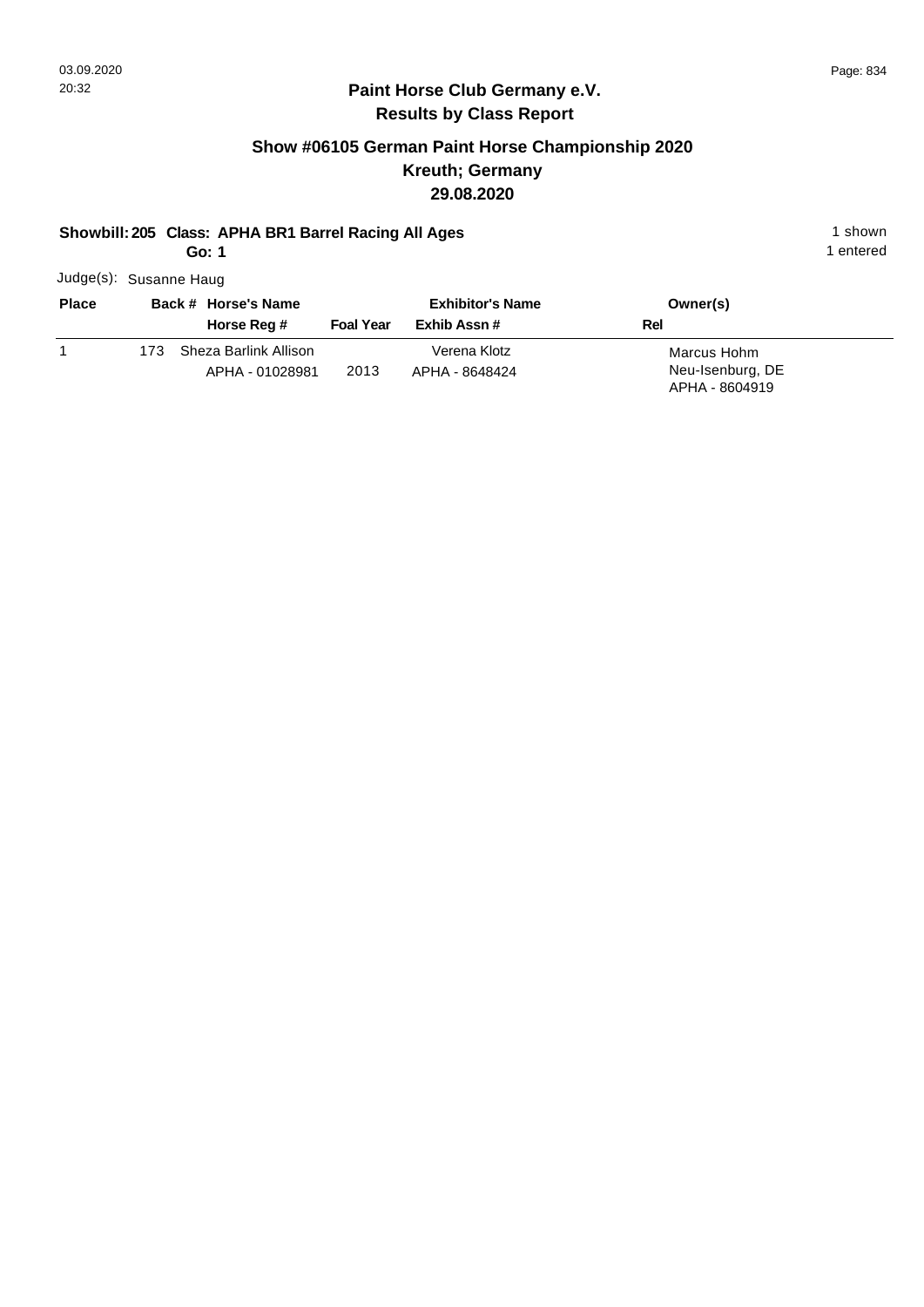#### **Paint Horse Club Germany e.V. Results by Class Report**

# **Show #06106 German Paint Horse Championship 2020 Kreuth; Germany 29.08.2020**

#### **Showbill: 205 Class: APHA BR1 Barrel Racing All Ages** 1 shown

**Go: 1**

Judge(s): Sonja Merkle

| <b>Place</b> |     | Back # Horse's Name<br>Horse Reg #       | <b>Foal Year</b> | <b>Exhibitor's Name</b><br>Exhib Assn # | Owner(s)<br>Rel                                   |
|--------------|-----|------------------------------------------|------------------|-----------------------------------------|---------------------------------------------------|
|              | 173 | Sheza Barlink Allison<br>APHA - 01028981 | 2013             | Verena Klotz<br>APHA - 8648424          | Marcus Hohm<br>Neu-Isenburg, DE<br>APHA - 8604919 |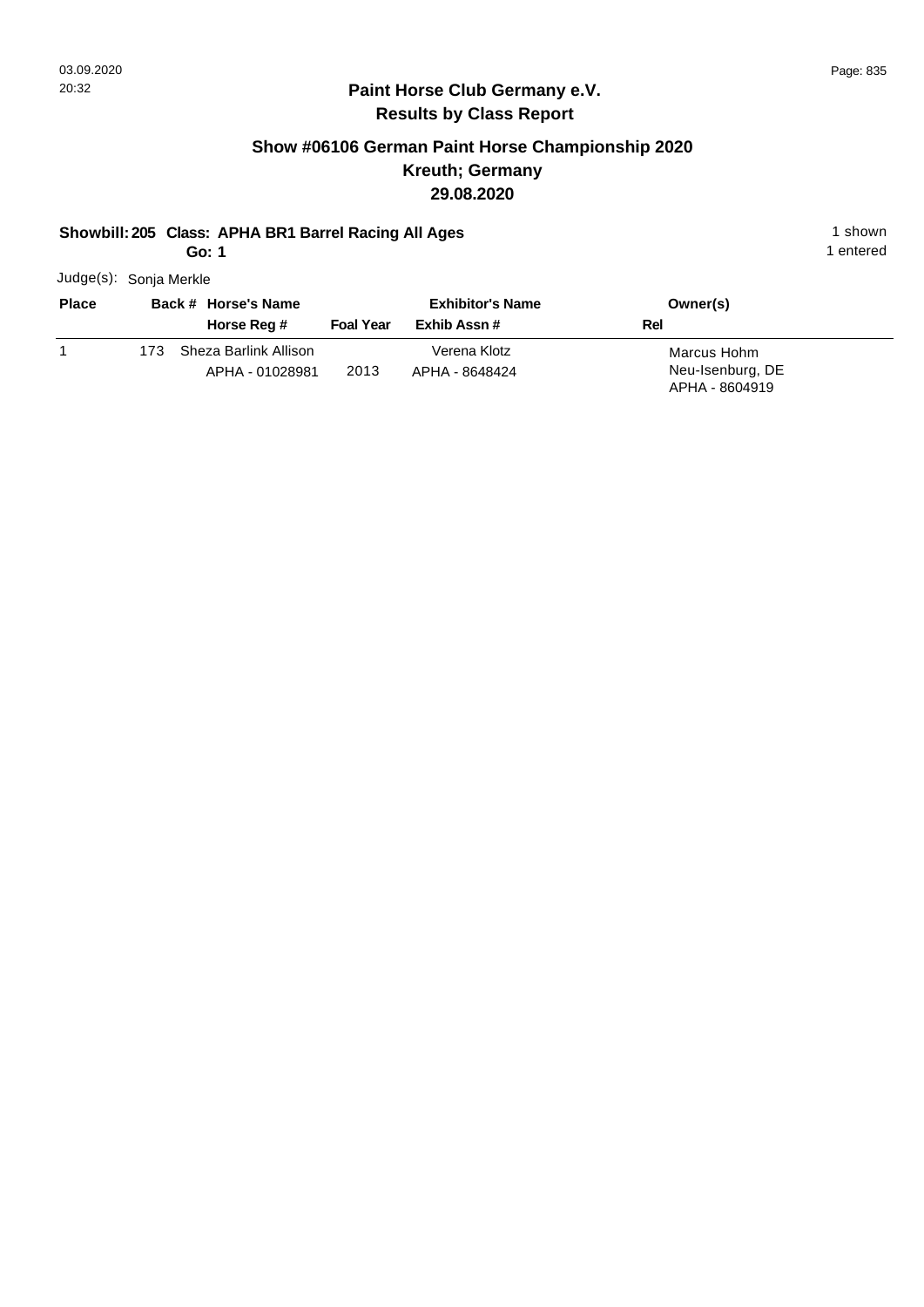#### **Paint Horse Club Germany e.V. Results by Class Report**

# **Show #06107 German Paint Horse Championship 2020 Kreuth; Germany 29.08.2020**

#### **Showbill: 205 Class: APHA BR1 Barrel Racing All Ages** 1 shown

**Go: 1**

Judge(s): Nicolas Perrin

| <b>Place</b> |     | Back # Horse's Name<br>Horse Reg #       | <b>Foal Year</b> | <b>Exhibitor's Name</b><br>Exhib Assn # | Owner(s)<br>Rel                                   |  |
|--------------|-----|------------------------------------------|------------------|-----------------------------------------|---------------------------------------------------|--|
|              | 173 | Sheza Barlink Allison<br>APHA - 01028981 | 2013             | Verena Klotz<br>APHA - 8648424          | Marcus Hohm<br>Neu-Isenburg, DE<br>APHA - 8604919 |  |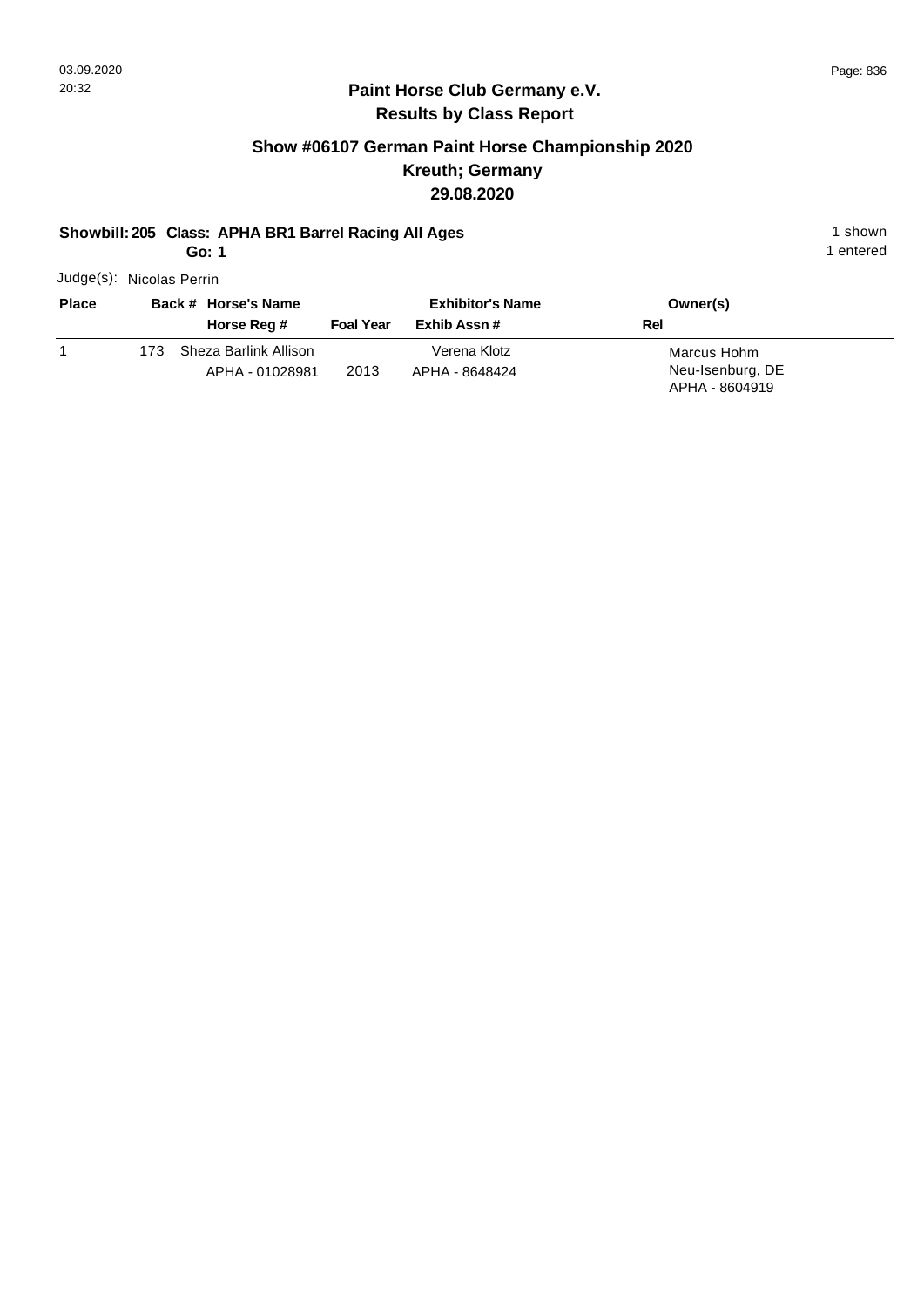#### **Paint Horse Club Germany e.V. Results by Class Report**

# **Show #06108 German Paint Horse Championship 2020 Kreuth; Germany 29.08.2020**

#### **Showbill: 205 Class: APHA BR1 Barrel Racing All Ages** 1 shown

**Go: 1**

Judge(s): Pierre Ouellet

| <b>Place</b> |     | Back # Horse's Name<br>Horse Reg #       | <b>Foal Year</b> | <b>Exhibitor's Name</b><br>Exhib Assn # | Owner(s)<br>Rel                                   |
|--------------|-----|------------------------------------------|------------------|-----------------------------------------|---------------------------------------------------|
|              | 173 | Sheza Barlink Allison<br>APHA - 01028981 | 2013             | Verena Klotz<br>APHA - 8648424          | Marcus Hohm<br>Neu-Isenburg, DE<br>APHA - 8604919 |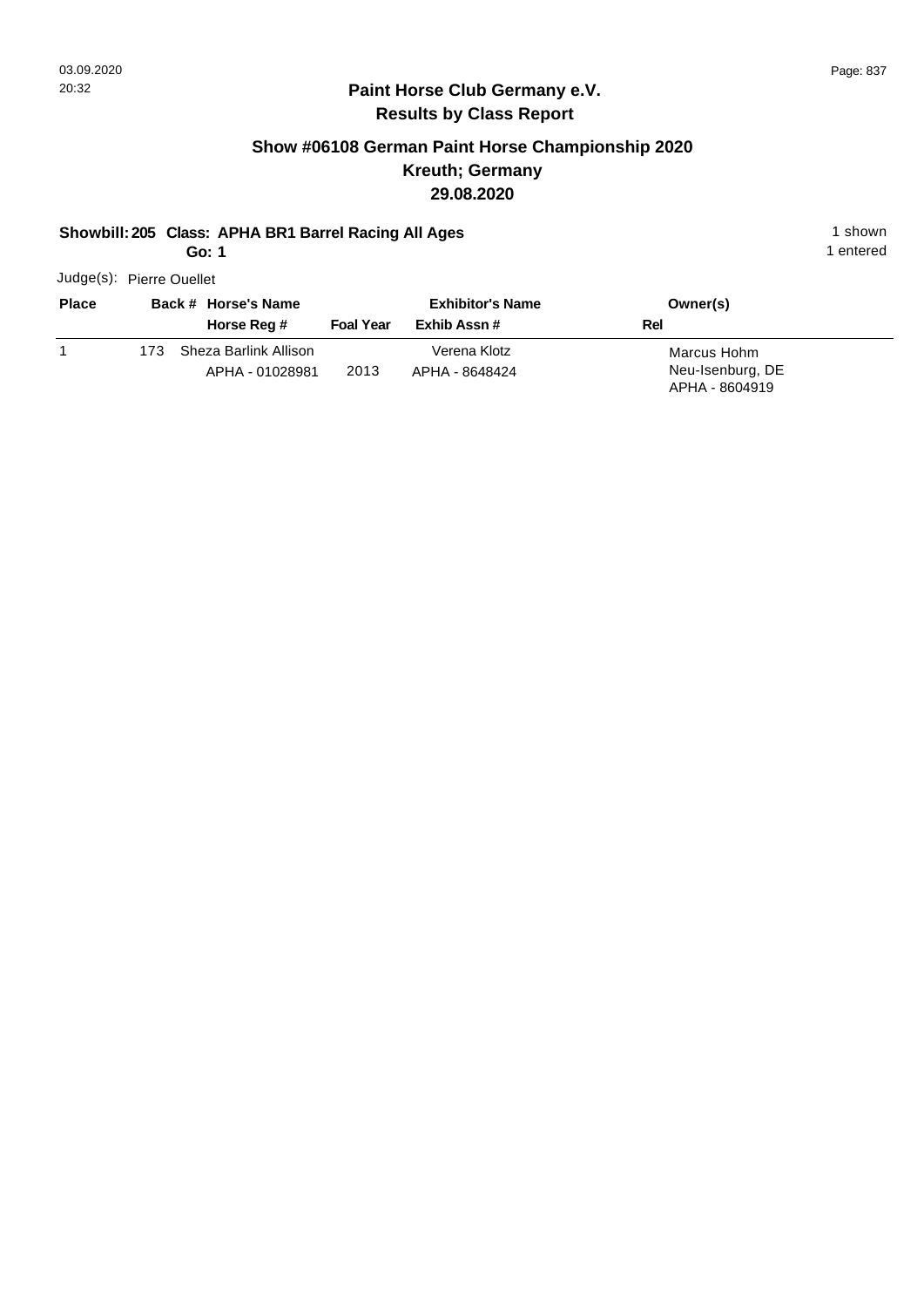# **Show #06105 German Paint Horse Championship 2020 Kreuth; Germany 29.08.2020**

#### **Showbill: 206 Class: APHA BBR1 SPB Barrel Racing 2 shown 2 shown**

**Go: 1**

3 entered

Judge(s): Susanne Haug

| <b>Place</b> |     | Back # Horse's Name                   |                  | <b>Exhibitor's Name</b>        |                  | Owner(s)                                                  |
|--------------|-----|---------------------------------------|------------------|--------------------------------|------------------|-----------------------------------------------------------|
|              |     | Horse Reg #                           | <b>Foal Year</b> | Exhib Assn#                    | <b>Birthdate</b> | Rel                                                       |
|              | 534 | Jacs Lady In Red<br>APHA - 00984000   | 2010             | Jule Staehly<br>APHA - 9168491 |                  | Tatjana Staehly<br>C Mauschbach, DE<br>APHA - 8398967     |
| 2            | 535 | Light Smokin Peppy<br>APHA - 01064110 | 2016             | Jule Staehly<br>APHA - 9168491 |                  | Michael Theobald<br>O Mandelbachtal, DE<br>APHA - 8650323 |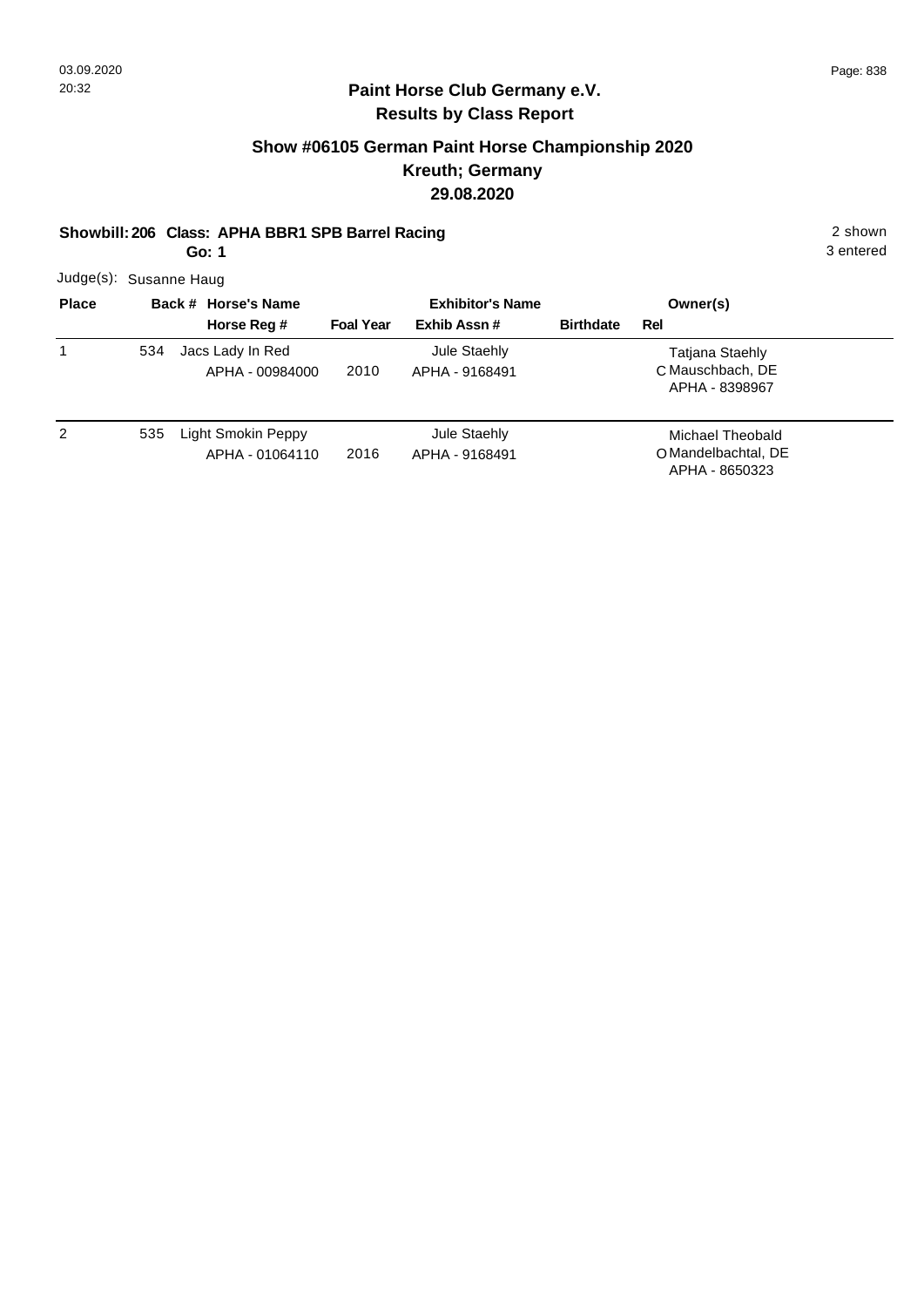## **Paint Horse Club Germany e.V. Results by Class Report**

# **Show #06106 German Paint Horse Championship 2020 Kreuth; Germany 29.08.2020**

#### **Showbill: 206 Class: APHA BBR1 SPB Barrel Racing 2 shown 2 shown**

**Go: 1**

3 entered

Judge(s): Sonja Merkle

| <b>Place</b> |     | Back # Horse's Name                   |                  | <b>Exhibitor's Name</b>        |                  | Owner(s)                                                  |
|--------------|-----|---------------------------------------|------------------|--------------------------------|------------------|-----------------------------------------------------------|
|              |     | Horse Reg #                           | <b>Foal Year</b> | Exhib Assn#                    | <b>Birthdate</b> | Rel                                                       |
|              | 534 | Jacs Lady In Red<br>APHA - 00984000   | 2010             | Jule Staehly<br>APHA - 9168491 |                  | Tatjana Staehly<br>C Mauschbach, DE<br>APHA - 8398967     |
| 2            | 535 | Light Smokin Peppy<br>APHA - 01064110 | 2016             | Jule Staehly<br>APHA - 9168491 |                  | Michael Theobald<br>O Mandelbachtal, DE<br>APHA - 8650323 |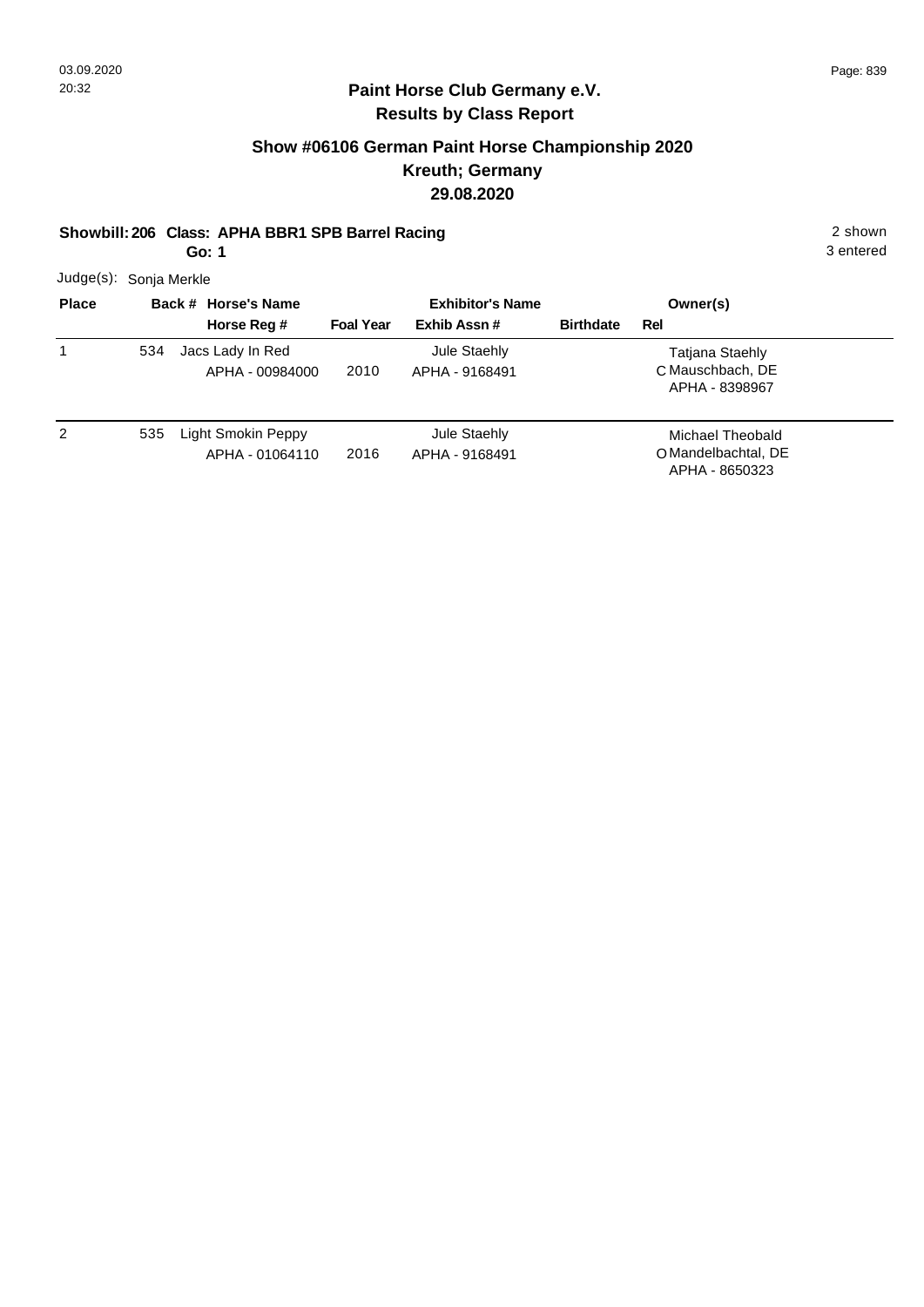## **Paint Horse Club Germany e.V. Results by Class Report**

# **Show #06107 German Paint Horse Championship 2020 Kreuth; Germany 29.08.2020**

#### **Showbill: 206 Class: APHA BBR1 SPB Barrel Racing 2 shown 2 shown**

**Go: 1**

3 entered

Judge(s): Nicolas Perrin

| <b>Place</b> |     | Back # Horse's Name                   |                  | <b>Exhibitor's Name</b>        |                  | Owner(s)                                                  |
|--------------|-----|---------------------------------------|------------------|--------------------------------|------------------|-----------------------------------------------------------|
|              |     | Horse Reg #                           | <b>Foal Year</b> | Exhib Assn#                    | <b>Birthdate</b> | Rel                                                       |
| 1            | 534 | Jacs Lady In Red<br>APHA - 00984000   | 2010             | Jule Staehly<br>APHA - 9168491 |                  | Tatjana Staehly<br>C Mauschbach, DE<br>APHA - 8398967     |
| 2            | 535 | Light Smokin Peppy<br>APHA - 01064110 | 2016             | Jule Staehly<br>APHA - 9168491 |                  | Michael Theobald<br>O Mandelbachtal, DE<br>APHA - 8650323 |